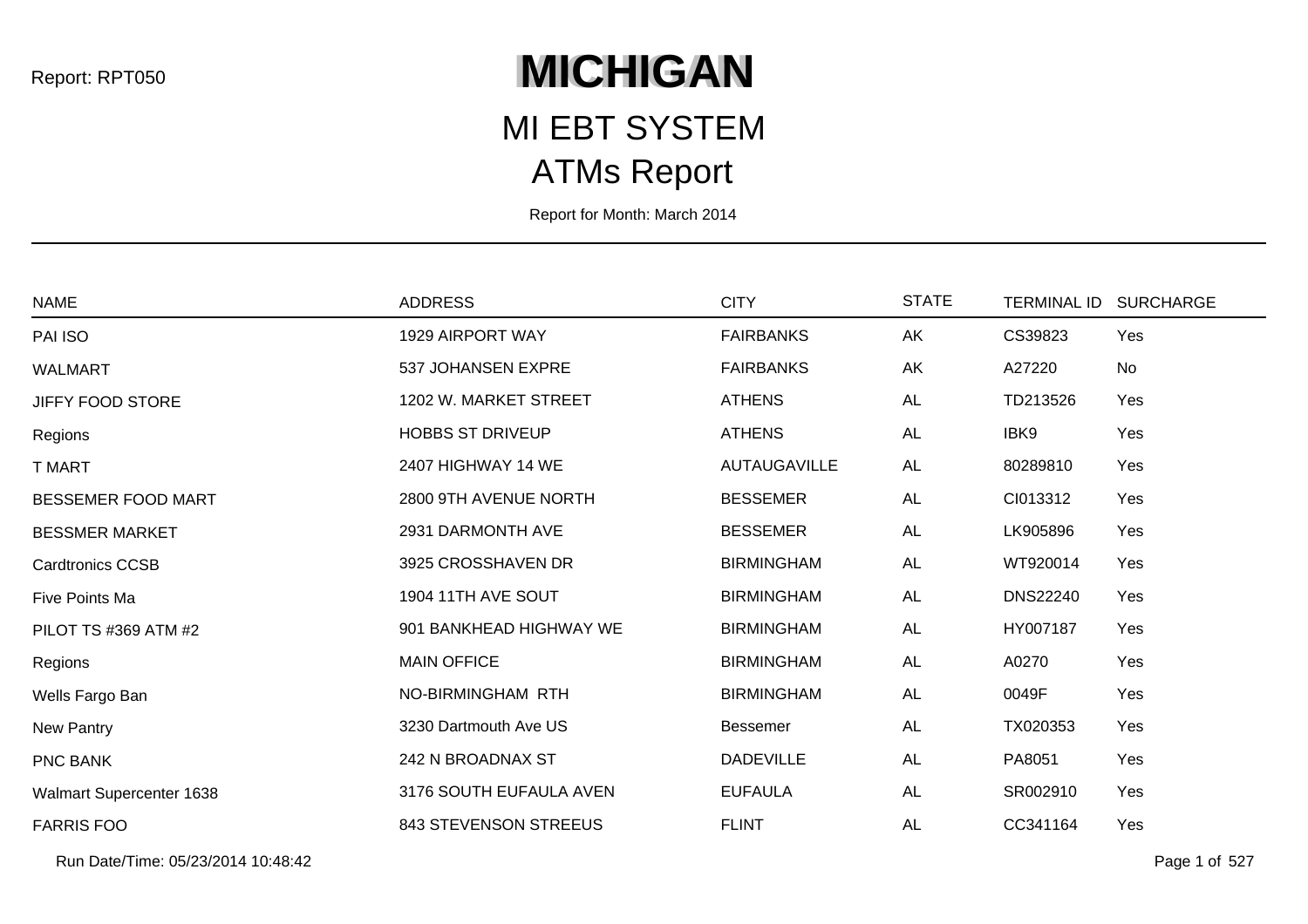| <b>NAME</b>               | <b>ADDRESS</b>          | <b>CITY</b>          | <b>STATE</b> |          | TERMINAL ID SURCHARGE |
|---------------------------|-------------------------|----------------------|--------------|----------|-----------------------|
| <b>SUNTRUST</b>           | @MAIN OFFICE #2         | <b>FLORENCE</b>      | <b>AL</b>    | DX39AL04 | No                    |
| PIGGLY WIGGLY STOR        | 1009 19TH STREET        | <b>HALEYVILLE</b>    | <b>AL</b>    | LK551476 | No                    |
| WALMART                   | 1201 HIGHWAY 31 NW      | <b>HARTSELLE</b>     | <b>AL</b>    | A11240   | Yes                   |
| A-Z MART (                | 4001 PULASKI PIKE NUS   | <b>HUNTSVILLE</b>    | <b>AL</b>    | P116524  | Yes                   |
| <b>Cardtronics CCSR</b>   | 5000 MEMORIAL PKWY NW   | <b>HUNTSVILLE</b>    | <b>AL</b>    | PA000998 | No                    |
| <b>FAST STOP</b>          | 4901 MERIDIAN STEE      | <b>HUNTSVILLE</b>    | <b>AL</b>    | LK896102 | No                    |
| <b>QUICK TRIP</b>         | 5160 BLUE SPRING R      | <b>HUNTSVILLE</b>    | <b>AL</b>    | LK705500 | Yes                   |
| Wells Fargo Ban           | MADISN-HWY-72           | <b>MADISON</b>       | <b>AL</b>    | 6753H    | Yes                   |
| <b>COTTAGE HILL SHELL</b> | 750 AZALEA ROAD         | <b>MOBILE</b>        | <b>AL</b>    | CI016499 | Yes                   |
| PNC BANK                  | 1402 GOVERNMENT ST      | <b>MOBILE</b>        | <b>AL</b>    | PA8147   | Yes                   |
| 4 PACE CAR                | 4610 MOBILE HWY         | <b>MONTGOMERY</b>    | <b>AL</b>    | 83801255 | No                    |
| <b>Cardtronics CCSB</b>   | 3881 ATLANTA HWY        | <b>MONTGOMERY</b>    | AL           | WT920011 | Yes                   |
| <b>Cardtronics CCSR</b>   | 966 WEST SOUTH BLVD     | <b>MONTGOMERY</b>    | <b>AL</b>    | PA001007 | Yes                   |
| PAI ATM                   | 1701 CONGRESSMAN WL DIC | <b>MONTGOMERY</b>    | <b>AL</b>    | TX57941  | Yes                   |
| <b>Cardtronics CCSR</b>   | 2525 AVALON AVENUE      | <b>MUSCLE SHOALS</b> | <b>AL</b>    | PA000993 | Yes                   |
| <b>WALMART</b>            | 517 WEST AVALON AV      | MUSCLE SHOALS        | <b>AL</b>    | A06600   | No                    |
| Babul s Da                | 3801 Day Street US      | Montgomery           | AL           | NH007213 | Yes                   |
| Paradise D                | 2526 Avalon Avenue US   | Muscle Shoals        | <b>AL</b>    | WG002598 | Yes                   |
| CROWN NO. 104             | 911 BROAD STREET        | PHENIX CITY          | <b>AL</b>    | LK121641 | Yes                   |
| <b>Cardtronics CCSC</b>   | 3724 SOUTH RAILROAD ST  | PHENIX CITY          | <b>AL</b>    | CK026722 | Yes                   |
| KWIK SHOP #501            | 219 S MEMORIAL DRIVE    | <b>PRATTVILLE</b>    | <b>AL</b>    | TD016787 | Yes                   |
| 82 Market                 | 1958 Hwy 82 West US     | Prattville           | AL           | NH023493 | Yes                   |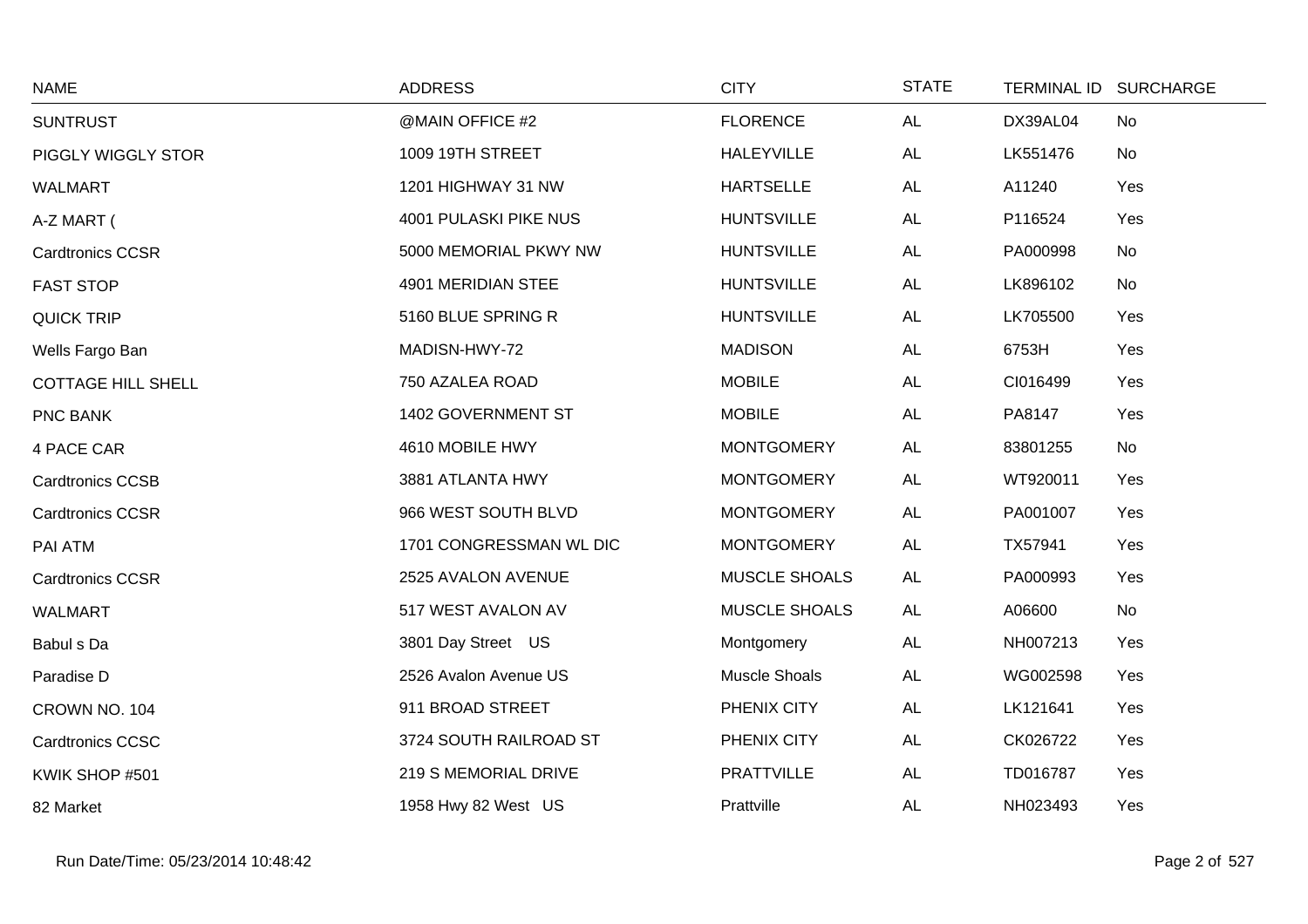| <b>NAME</b>             | <b>ADDRESS</b>               | <b>CITY</b>          | <b>STATE</b> | <b>TERMINAL ID</b> | <b>SURCHARGE</b> |
|-------------------------|------------------------------|----------------------|--------------|--------------------|------------------|
| United Foo              | 1719 US Hwy 82 WestUS        | Prattville           | AL           | NH007214           | Yes              |
| <b>DAVIDS MINI MART</b> | 38100 VAN DYKE               | <b>STERLING HEIG</b> | <b>AL</b>    | CI003713           | Yes              |
| Piggly Wiggly           | 1225 HWY 231 S               | <b>TROY</b>          | <b>AL</b>    | <b>DNS20914</b>    | No               |
| Regions                 | <b>VESTAVIA OFFICE</b>       | <b>VESTAVIA</b>      | AL           | A0330              | Yes              |
| Walmart 1101            | 4538 US HWY 231              | <b>WETUMPKA</b>      | AL           | SR002326           | Yes              |
| Regions                 | <b>Bald Knob</b>             | <b>Bald Knob</b>     | AR           | RFC04616           | Yes              |
| <b>QUICK MART</b>       | 1221 N. WASHINGTON           | <b>FORREST CITY</b>  | <b>AR</b>    | 81095661           | Yes              |
| Regions                 | N Washington                 | <b>Forrest Cty</b>   | ${\sf AR}$   | RFC27251           | No               |
| PAI ISO                 | 4201 HWY 62 412              | <b>HARDY</b>         | <b>AR</b>    | TX39267            | Yes              |
| <b>FIRST COMMUNITY</b>  | 1479 HWY 62/412              | <b>HIGHLAND</b>      | AR           | IC 52425           | Yes              |
| <b>CENTENNIAL BANK</b>  | 3000 E HIGHLAND DR           | <b>JONESBORO</b>     | <b>AR</b>    | TZ321381           | Yes              |
| <b>KMART #7356</b>      | 2010 S CARAWAY R             | <b>JONESBORO</b>     | <b>AR</b>    | A0004046           | Yes              |
| <b>MURPHY EXP</b>       | 1601 STADIUM BLVD US         | <b>JONESBORO</b>     | AR           | P03858             | No               |
| NETTLETON QUICK ST      | 1708 WEST NETTLETO           | <b>JONESBORO</b>     | <b>AR</b>    | LK640289           | Yes              |
| Walmart Supercenter 128 | 1911 W PARKER RD             | <b>JONESBORO</b>     | AR           | SR005261           | Yes              |
| <b>WEST MARKH</b>       | 10724 WEST MARKHAM           | <b>LITTLE ROCK</b>   | <b>AR</b>    | 81934854           | Yes              |
| Walmart Store 169       | 322 BROWNSVILLE LOOP         | <b>LONOKE</b>        | <b>AR</b>    | SR005263           | No               |
| ONEBANC                 | 2522 HWY 161-PROTHO          | N LITTLE ROCK        | AR           | <b>DSH27658</b>    | Yes              |
| <b>WALMART</b>          | 4450 EAST MCCAIN B           | NORTH LITTLE         | AR           | A11050             | Yes              |
| FIRST STATE BAN         | 325 WEST PENNINGTON          | <b>OLA</b>           | <b>AR</b>    | IC265350           | No               |
| <b>RELYANCE BANK N</b>  | 1501 EAST HARDING            | PINE BLUFF           | <b>AR</b>    | IC527450           | Yes              |
| <b>SIMMONS FIRST</b>    | <b>SIXTH &amp; STATE STS</b> | PINE BLUFF           | <b>AR</b>    | 283051             | No               |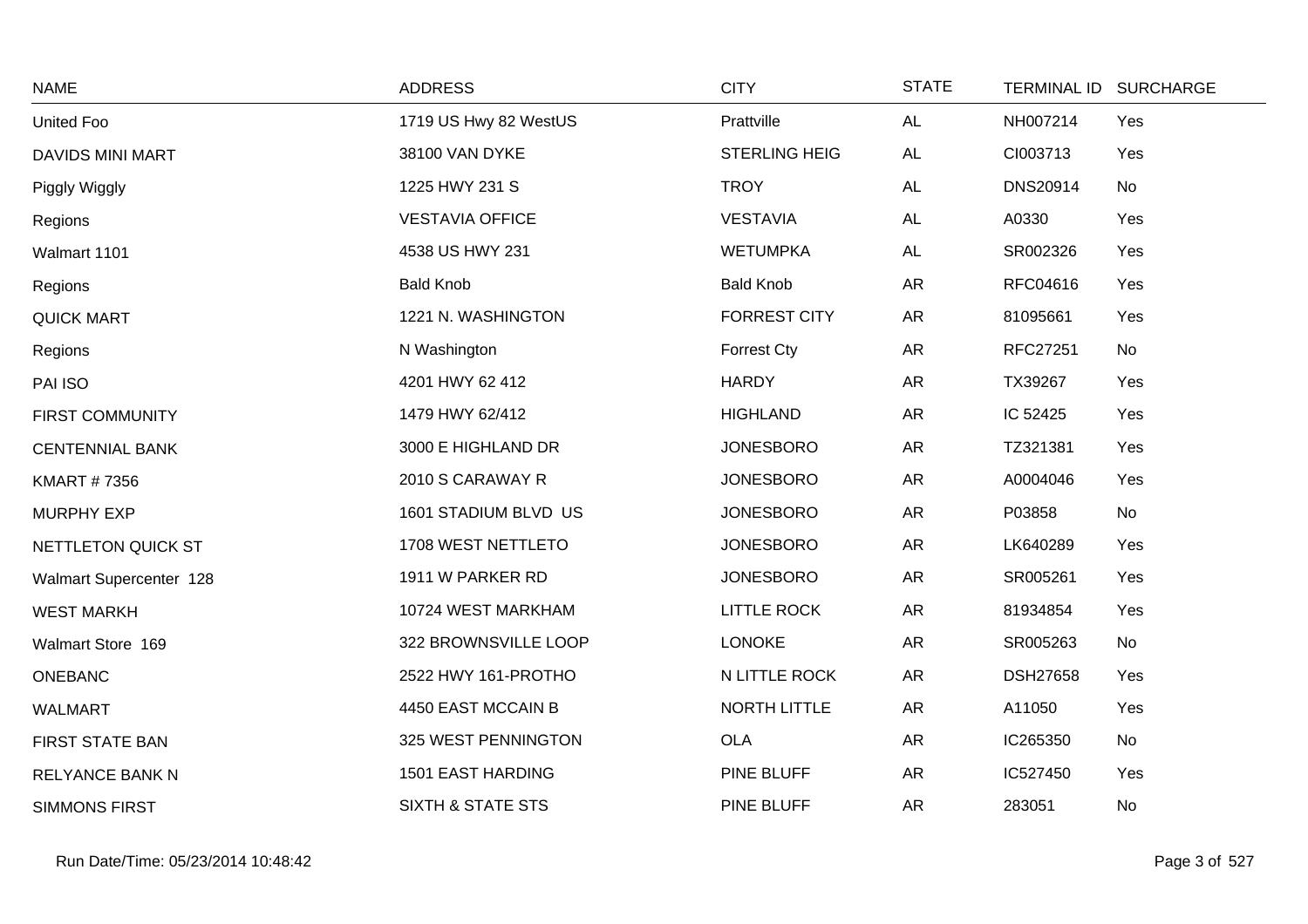| <b>NAME</b>             | <b>ADDRESS</b>        | <b>CITY</b>      | <b>STATE</b> | TERMINAL ID SURCHARGE |
|-------------------------|-----------------------|------------------|--------------|-----------------------|
| Wells Fargo Ban         | APCHE\TR\MRDN RIDIAN  | APACHE JUNCTN    | AZ           | 2632Q<br>Yes          |
| <b>CREDIT UNI</b>       | 503 W. VAN BUREN STUS | <b>AVONDALE</b>  | AZ           | P151160<br>Yes        |
| <b>BANK OF AMERICA</b>  | *ALMA SCHOOL & ELLIOT | <b>CHANDLER</b>  | AZ           | IAZD5534<br>No        |
| WILD HORSE PASS CH      | 5139 E. WILD HORSE    | <b>CHANDLER</b>  | AZ           | LK781216<br>Yes       |
| LITTLE AMERICA FLA      | 2515 EAST BUTLER A    | <b>FLAGSTAFF</b> | AZ           | LK792517<br>Yes       |
| <b>Cardtronics CCSC</b> | 755 W WARNER RD       | <b>GILBERT</b>   | AZ           | CK025294<br>Yes       |
| <b>BANK OF AMERICA</b>  | *43RD & DUNLAP        | <b>GLENDALE</b>  | AZ           | IAZD0034<br>No        |
| <b>CHASE</b>            | 6702 W GLENDALE AV    | <b>GLENDALE</b>  | AZ           | AZ0064<br>Yes         |
| <b>Cardtronics CCSC</b> | 5848 W OLIVE AVE      | <b>GLENDALE</b>  | AZ           | CK026657<br>Yes       |
| <b>STAR LIQUO</b>       | 5270 N 59TH AVE ST    | <b>GLENDALE</b>  | AZ           | 81935137<br>Yes       |
| <b>WALMART</b>          | 18551 NO. 83RD AVE    | <b>GLENDALE</b>  | AZ           | A32410<br>Yes         |
| <b>CHASE</b>            | 1550 N DYSART RD      | <b>GOODYEAR</b>  | AZ           | AZ1849<br>Yes         |
| <b>DESERT SCH</b>       | <b>US</b><br>2501 W   | HAPPY VLY PHX    | AZ           | 0310088<br>Yes        |
| <b>WALMART</b>          | 41650 W MARICOPA C    | <b>MARICOPA</b>  | AZ           | A44300<br>Yes         |
| <b>BANK OF AMERICA</b>  | *BASELINE & DOBSON    | <b>MESA</b>      | AZ           | <b>IAZD5530</b><br>No |
| <b>BANK OF AMERICA</b>  | *MCKELLIPS/RECKER     | <b>MESA</b>      | AZ           | <b>IAZD5054</b><br>No |
| <b>CHASE</b>            | 1750 S POWER RD       | <b>MESA</b>      | AZ           | AZ0545<br>No          |
| WINCO FOODS #0110       | 1235 S. POWER ROAD    | <b>MESA</b>      | AZ           | LK190494<br>Yes       |
| <b>BANK OF AMERICA</b>  | *CHRISTOWN            | <b>PHOENIX</b>   | AZ           | IAZD0605<br>No        |
| <b>BANK OF AMERICA</b>  | *SPECTRUM MALL        | <b>PHOENIX</b>   | AZ           | IAZD5800<br>No        |
| <b>CHASE</b>            | 1735 W BELL RD        | <b>PHOENIX</b>   | AZ           | AZ0404<br>Yes         |
| <b>CHASE</b>            | 3620 N CENTRAL AVE    | <b>PHOENIX</b>   | AZ           | AZ8348<br>No          |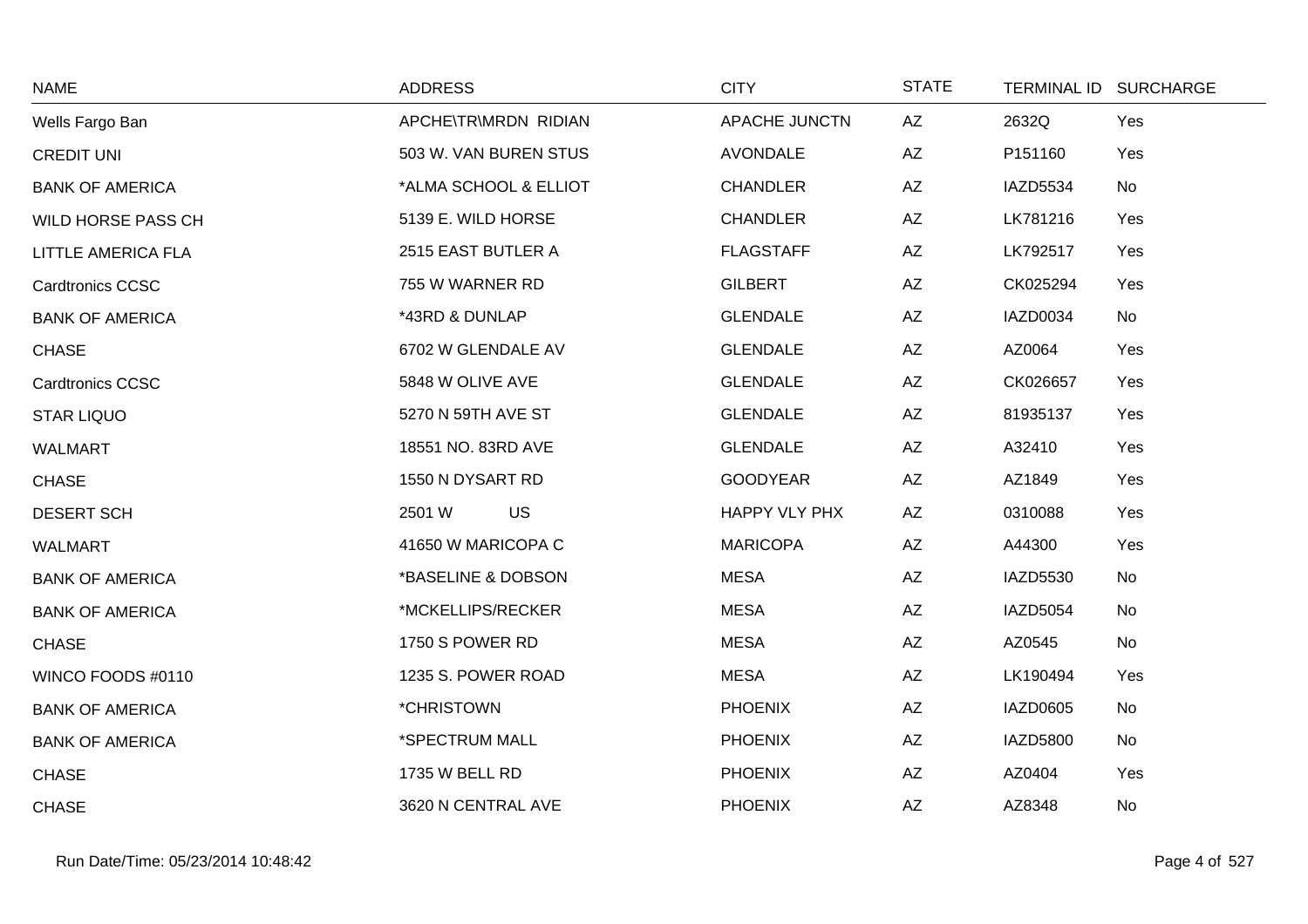| <b>NAME</b>               | <b>ADDRESS</b>          | <b>CITY</b>        | <b>STATE</b>           |                 | TERMINAL ID SURCHARGE |
|---------------------------|-------------------------|--------------------|------------------------|-----------------|-----------------------|
| <b>CHASE</b>              | 6702 W MCDOWELL RD      | <b>PHOENIX</b>     | AZ                     | AZ2759          | Yes                   |
| <b>CHASE</b>              | 9910 W CAMELBACK R      | <b>PHOENIX</b>     | $\mathsf{A}\mathsf{Z}$ | AZ9097          | Yes                   |
| <b>Cardtronics CCSC</b>   | 18422 N TATUM BLVD      | <b>PHOENIX</b>     | AZ                     | CK025545        | No                    |
| SHELL #75                 | 4810 E WARNER           | <b>PHOENIX</b>     | AZ                     | 82502355        | Yes                   |
| <b>WALMART</b>            | 5250 WEST INDIAN S      | PHOENIX (MARY      | AZ                     | A51890          | Yes                   |
| <b>BANK OF AMERICA</b>    | *JOHNSON RANCH          | <b>QUEEN CREEK</b> | AZ                     | IAZD0951        | No                    |
| <b>CHASE</b>              | 3111 W HUNT HWY         | <b>QUEEN CREEK</b> | AZ                     | AZ0007          | Yes                   |
| <b>CHASE</b>              | 10303 GRAND AVE         | <b>SUN CITY</b>    | AZ                     | AZ0701          | Yes                   |
| CHASE                     | 11420 W BELL RD         | <b>SURPRISE</b>    | AZ                     | AZ2748          | Yes                   |
| <b>COMERICA BANK</b>      | <b>TEMPE MILL</b>       | <b>TEMPE</b>       | AZ                     | Y9465531        | No                    |
| <b>Cardtronics CCSC</b>   | 5501 E GOLF LINKS RD    | <b>TUCSON</b>      | AZ                     | CK021947        | Yes                   |
| U.S. BANK                 | US BANK DOWNTOWN TUCSON | <b>TUCSON</b>      | AZ                     | <b>SUS4S503</b> | No                    |
| <b>CHASE</b>              | 1701 BRUNDAGE LN        | <b>BAKERSFIELD</b> | CA                     | CA2168          | Yes                   |
| <b>CHASE</b>              | 3901 MING AVE           | <b>BAKERSFIELD</b> | CA                     | CA1332          | Yes                   |
| <b>SAMS MARKE</b>         | 318 WHITE LANE US       | <b>BAKERSFIELD</b> | CA                     | P194902         | Yes                   |
| <b>BURBANK AIRPORT MA</b> | 2500 N. HOLLYWOOD       | <b>BURBANK</b>     | CA                     | LK611490        | Yes                   |
| CT 7-11                   | 1030 6TH ST             | <b>COACHELLA</b>   | CA                     | SE274766        | Yes                   |
| Wells Fargo Ban           | EAST-COACHELL T BLVD S  | <b>COACHELLA</b>   | CA                     | 9892P           | Yes                   |
| <b>SIBLEY LINCOLN MAR</b> | 1421 E SIBLEY           | <b>DOLTON</b>      | CA                     | DAT06032        | Yes                   |
| <b>BANK OF AMERICA</b>    | *SECOND AND PEACH       | <b>EL CAJON</b>    | CA                     | <b>ICAD4956</b> | No                    |
| BK OF THE WEST            | 1234 EAST MAIN ST       | <b>EL CAJON</b>    | CA                     | BY2722          | Yes                   |
| <b>BANK OF AMERICA</b>    | *FOLSOM                 | <b>FOLSOM</b>      | CA                     | <b>ICAN7280</b> | No                    |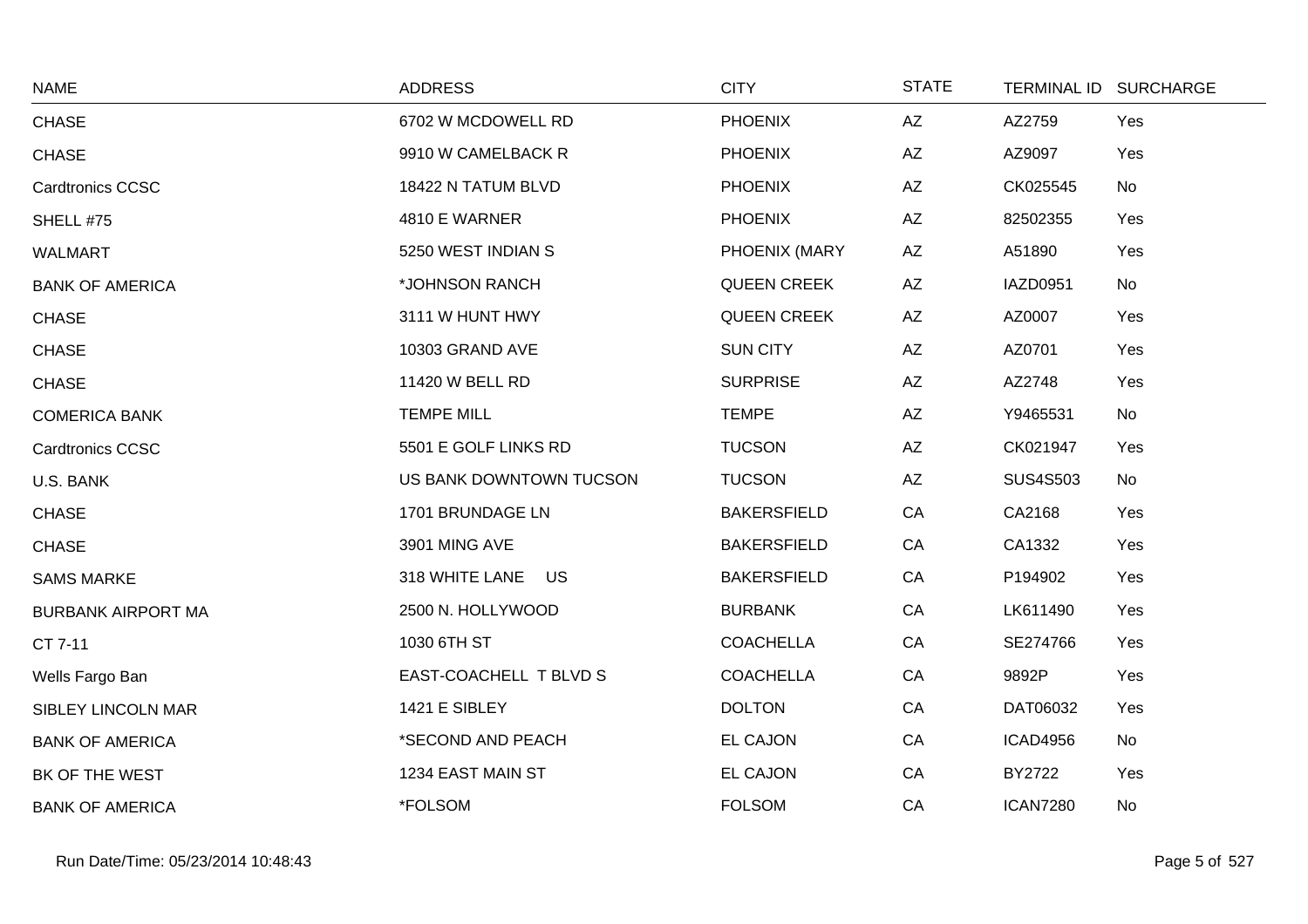| <b>NAME</b>               | <b>ADDRESS</b>          | <b>CITY</b>          | <b>STATE</b> |                 | TERMINAL ID SURCHARGE |
|---------------------------|-------------------------|----------------------|--------------|-----------------|-----------------------|
| CITIBAN002                | 12710 HAWTRNE BV US     | <b>HAWTHRN</b>       | CA           | 00229071        | <b>No</b>             |
| <b>FCTI ISO</b>           | 15237 THORNTON ROAD     | <b>LODI</b>          | CA           | TX14146         | Yes                   |
| <b>GREEN APPLE GRILL</b>  | 302 EAST 5TH STREE      | <b>LOS ANGELES</b>   | CA           | LK820664        | No                    |
| <b>GREYHOUND-LOS ANGE</b> | 1716 E. 7TH STREET      | <b>LOS ANGELES</b>   | CA           | LK111809        | No                    |
| PILOT TS #365 ATM #2      | 22717 AVENUE 18 12 (199 | <b>MADERA</b>        | CA           | HY007179        | Yes                   |
| U.S. BANK                 | US BANK ALBERTSONS      | MARINA DL REY        | CA           | <b>SUS4T766</b> | Yes                   |
| <b>BANK OF AMERICA</b>    | *SOUTH MORENO VALLEY    | <b>MORENO VALLEY</b> | CA           | ICAD0106        | No                    |
| <b>IRIS SHELL</b>         | 15980 PERRIS BLVD. US   | <b>MORENO VALLEY</b> | CA           | P137092         | Yes                   |
| CT 7-11                   | 8661 SEPULVEDA BLVD     | <b>NORTH HILLS</b>   | CA           | SE275755        | Yes                   |
| THE VILLAGE AT ORA        | 1500 E VILLAGE WAY      | ORANGE               | CA           | DAT07906        | No                    |
| THE STORE & MORE          | 200 DEL NORTE BLVD      | <b>OXNARD</b>        | CA           | LK641340        | Yes                   |
| <b>BANK OF AMERICA</b>    | *PITTSBURG              | <b>PITTSBURG</b>     | CA           | <b>ICAD3166</b> | No                    |
| <b>BANK OF AMERICA</b>    | *PITTSBURG              | <b>PITTSBURG</b>     | CA           | <b>ICAD5911</b> | No                    |
| EL DORADO SAVINGS BANK    | 3443 LAKE TAHOE BLVD    | S LAKE TAHOE         | CA           | T26418          | No                    |
| CT 7-11                   | 2005 MARCONI AVE US     | SACRAMENTO           | CA           | SE274183        | No                    |
| <b>CHASE</b>              | 1725 SARATOGA AVE       | SAN JOSE             | CA           | CA7096          | Yes                   |
| ALLAN HANCOCK COLLEGE     | 800 S COLLEGE           | <b>SANTA MARIA</b>   | CA           | A0003442        | Yes                   |
| <b>WALMART</b>            | 2220 SOUTH BRADLEY      | <b>SANTA MARIA</b>   | CA           | A25070          | Yes                   |
| <b>BANK OF AMERICA</b>    | *SANTA MONICA           | <b>SANTA MONICA</b>  | CA           | ICAD7780        | No                    |
| <b>BANK OF AMERICA</b>    | *WILSHIRE-15TH          | <b>SANTA MONICA</b>  | CA           | <b>ICAD6876</b> | No                    |
| CT VCOM                   | 6591 Wyndham Dr         | Sacramento           | CA           | 1411901V        | No                    |
| Mi Familia                | 420 S Meadowbrook DUS   | San Diego Cou        | CA           | NH024477        | Yes                   |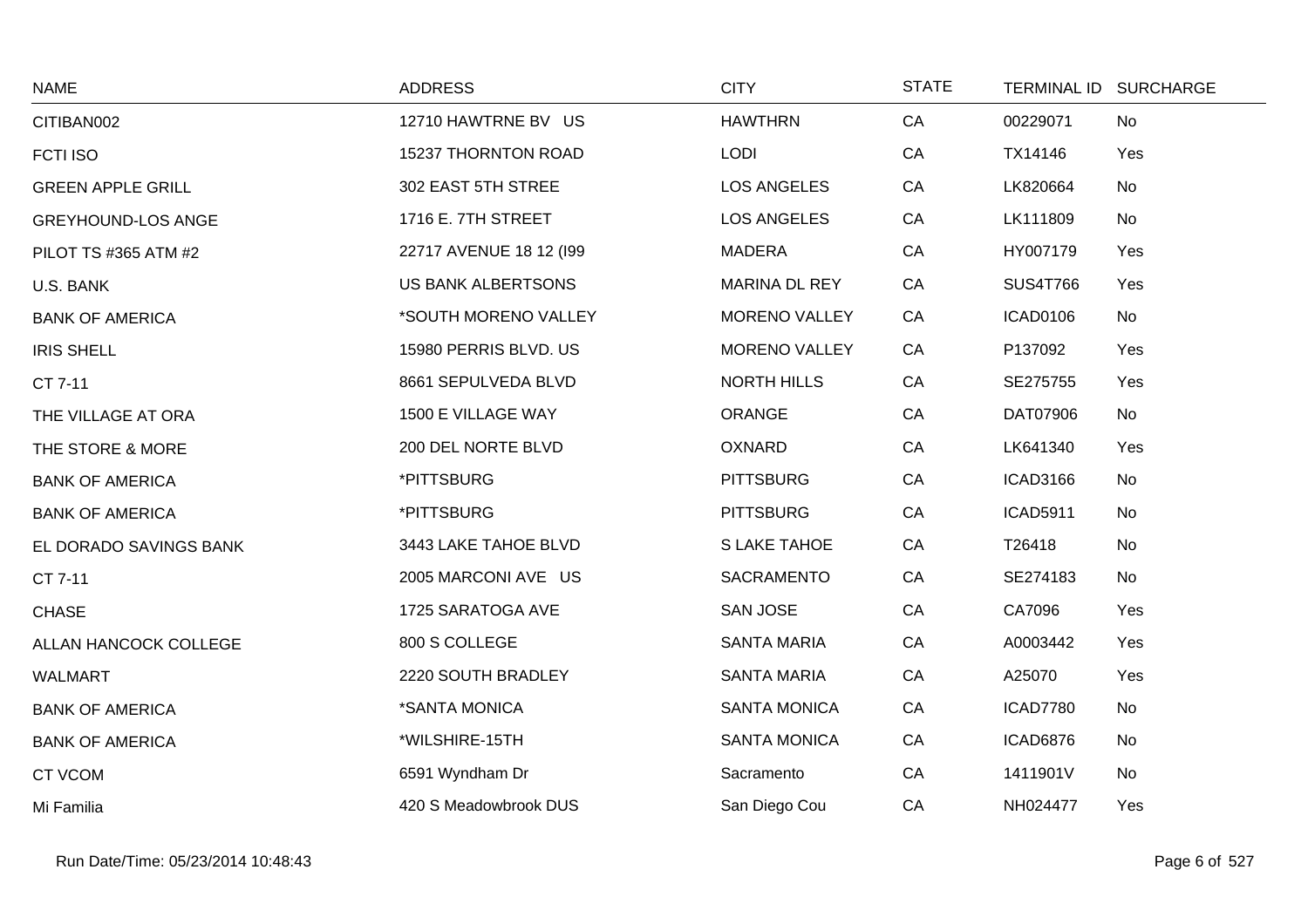| <b>NAME</b>                   | <b>ADDRESS</b>          | <b>CITY</b>          | <b>STATE</b> |                 | TERMINAL ID SURCHARGE |
|-------------------------------|-------------------------|----------------------|--------------|-----------------|-----------------------|
| <b>BANK OF AMERICA</b>        | *OAKS MALL              | <b>THOUSAND OAKS</b> | CA           | <b>ICAN1012</b> | No                    |
| <b>LIM'S MOBIL MART</b>       | 21700 S. VERMONT A      | <b>TORRANCE</b>      | CA           | LK343708        | Yes                   |
| <b>WILLITS GENERAL ST</b>     | 701 E VALLEY ROAD       | <b>BASALT</b>        | CO           | LK933076        | Yes                   |
| <b>Cardtronics CCSC</b>       | 1480 CANYON BLVD        | <b>BOULDER</b>       | CO           | CK029851        | Yes                   |
| <b>HERSHEY'S MARKET</b>       | 4501 BROADWAY           | <b>BOULDER</b>       | CO           | LK230615        | Yes                   |
| Wells Fargo Ban               | BOULDER-CANYO D         | <b>BOULDER</b>       | CO           | 0377D           | Yes                   |
| <b>FCTI ISO</b>               | 250 EAST VALLEY RD      | CARBONDALE           | CO           | TX51263         | Yes                   |
| <b>TWIN PEAKS LIQUOR</b>      | 999 S HOVER ROAD        | <b>LONGMONT</b>      | CO           | LK539042        | Yes                   |
| <b>Cardtronics CCSR</b>       | 979 MAIN ST             | <b>BRIDGEPORT</b>    | <b>CT</b>    | DD000498        | Yes                   |
| PAI ATM                       | 1243 MAIN ST            | <b>BRIDGEPORT</b>    | <b>CT</b>    | CS31000         | Yes                   |
| PAI ISO                       | 1243 MAIN ST            | <b>BRIDGEPORT</b>    | CT           | CS31000         | Yes                   |
| PAI ISO                       | 1245 MAIN ST            | <b>BRIDGEPORT</b>    | <b>CT</b>    | CS32213         | Yes                   |
| <b>BANK OF AMERICA</b>        | *MINNESOTA AVE WU       | <b>WASHINGTON</b>    | DC           | <b>IDCN1011</b> | No                    |
| <b>BANK OF AMERICA</b>        | *RHODE ISLAND AVENUE    | <b>WASHINGTON</b>    | DC           | <b>IDCN1201</b> | No                    |
| <b>CAPITAL ONE</b>            | 2831 ALABAMA AVENUE     | <b>WASHINGTON</b>    | $DC$         | 00000000        | No                    |
| <b>CHEVRON GAS</b>            | 4200 NANNIE HELEN       | <b>WASHINGTON</b>    | DC           | LK846754        | Yes                   |
| <b>CIRCLE 7 EXPRESS -</b>     | 740 KENILWORTH AVE      | <b>WASHINGTON</b>    | DC           | LK877282        | Yes                   |
| <b>CIRCLE 7 EXPRESS I</b>     | 740 KENILWORTH AVE      | <b>WASHINGTON</b>    | $DC$         | LK196660        | Yes                   |
| <b>CITIBANK UNION STATION</b> | 50 MASSACHUSETTS AVENUE | <b>WASHINGTON</b>    | DC           | HY001012        | No                    |
| <b>HI-TECH BANKCARD</b>       | 615 DIVISION AVE NE     | <b>WASHINGTON</b>    | DC           | CS47877         | No                    |
| <b>SILVERMAN LIQUORS</b>      | 2033 BENNING RD NE      | <b>WASHINGTON</b>    | DC           | LK234190        | Yes                   |
| TD BANK NA                    | 905 RHODE ISLAND AVE    | <b>WASHINGTON</b>    | DC           | TW04A119        | No                    |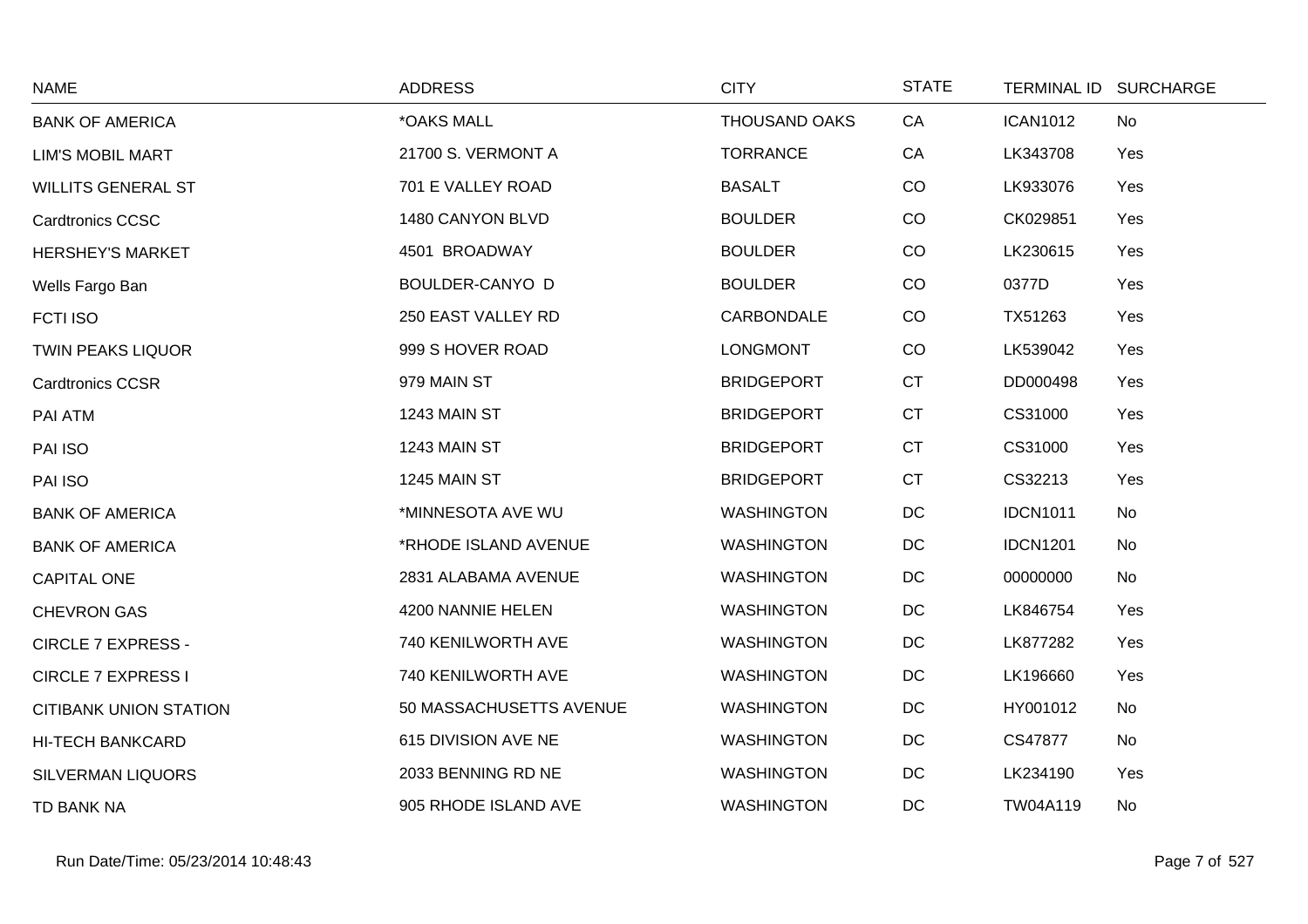| <b>NAME</b>              | <b>ADDRESS</b>          | <b>CITY</b>          | <b>STATE</b> |                 | TERMINAL ID SURCHARGE |
|--------------------------|-------------------------|----------------------|--------------|-----------------|-----------------------|
| <b>BANK OF AMERICA</b>   | *SPANISH RIVER          | <b>BOCA RATON</b>    | FL.          | <b>IFLN3423</b> | No                    |
| <b>BANK OF AMERICA</b>   | *BONITA/I-75            | <b>BONITA SPRING</b> | FL.          | <b>IFLN1794</b> | No                    |
| <b>Cardtronics CCS1</b>  | 27001 OLD US H 41       | <b>BONITA SPRING</b> | FL.          | AH070119        | No                    |
| <b>Cardtronics CCSC</b>  | 3006 1 ST               | <b>BRADENTON</b>     | FL.          | CK028617        | Yes                   |
| <b>Cardtronics CCSC</b>  | 3304 53 AVE E           | <b>BRADENTON</b>     | FL.          | CK027493        | Yes                   |
| MOOSE LODGE 2188         | 110 GULF DR. S.         | <b>BRADENTON BEA</b> | FL.          | LK709006        | Yes                   |
| <b>PUBLIX</b>            | 1220 KINGSWAY RD        | <b>BRANDON</b>       | FL.          | A012941         | No                    |
| <b>WALMART</b>           | 1208 EAST BRANDON       | <b>BRANDON</b>       | FL.          | A34630          | Yes                   |
| <b>GROCERY AD</b>        | 76 HWY 29               | CANTONMENT           | FL.          | 83801048        | No                    |
| <b>BANK OF AMERICA</b>   | <i><b>*CAUSEWAY</b></i> | COCOA BEACH          | FL.          | <b>IFLN0637</b> | No                    |
| <b>BIG LICKS</b>         | 142 MINUTEMAN HWY US    | COCOA BEACH          | FL.          | P188331         | No                    |
| 5/3 BK RACE TR T         | 1001 NE 5TH STREET      | <b>CRYSTAL RIVER</b> | FL.          | 00000000        | No                    |
| PAI ATM                  | 2505 S ATLANTIC AVE     | <b>DAYTONA BEACH</b> | FL.          | CS31734         | Yes                   |
| Wells Fargo Ban          | MARKETPLACE ITARY TR    | DELRAY BEACH         | FL.          | 0586U           | Yes                   |
| SEVEN STAR FOOD DO       | 15634 DR. M. L. K.      | <b>DOVER</b>         | FL.          | LK108614        | Yes                   |
| PAI ISO                  | 3350 DAVIE BLVD         | FORT LAUDERDA        | FL.          | TX35945         | Yes                   |
| <b>BRUNOS FOOD STORE</b> | 15600 MCGREGOR BLV      | <b>FORT MYERS</b>    | FL.          | LK384306        | Yes                   |
| PAI ISO                  | 7460-8 SAN CARLOS BLVD  | <b>FORT MYERS</b>    | <b>FL</b>    | TX51000         | Yes                   |
| PAI ISO                  | 2211 ESTERO BLVD        | FORT MYERS BE        | FL.          | CS37824         | Yes                   |
| Wells Fargo Ban          | FORT-WALTON-B ACK RD    | FT WALLTON BE        | FL.          | 0910Q           | Yes                   |
| <b>COMPASSBANK</b>       | 101 RACETRACK RD NW     | FT WALTON BCH        | FL.          | 0958            | Yes                   |
| <b>CIGAR HUT</b>         | 1172 ESTERO BLVD #      | FT. MYERS BEA        | FL.          | LK284432        | Yes                   |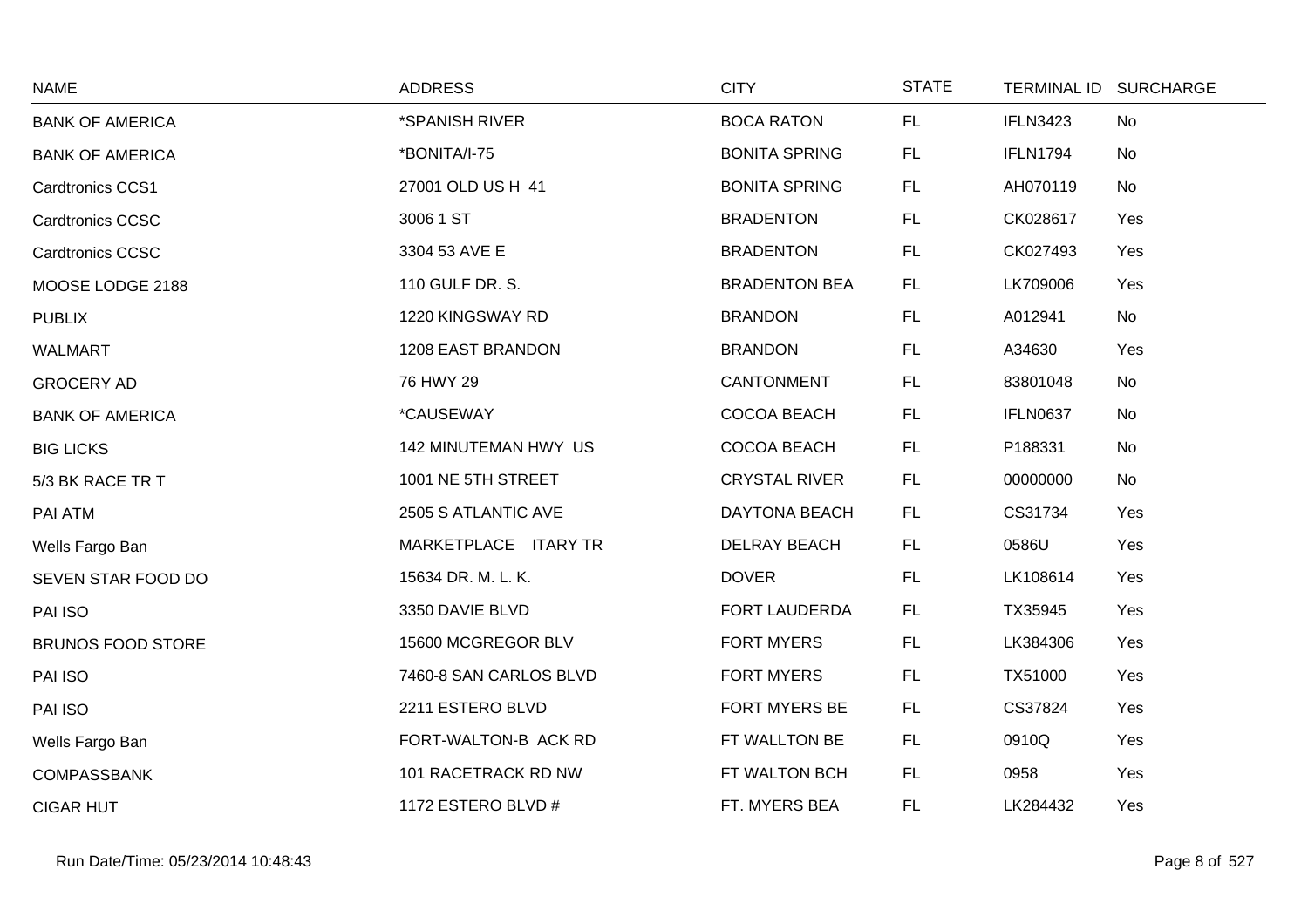| <b>NAME</b>                     | <b>ADDRESS</b>           | <b>CITY</b>          | <b>STATE</b> |                 | TERMINAL ID SURCHARGE |
|---------------------------------|--------------------------|----------------------|--------------|-----------------|-----------------------|
| PAI ATM                         | 1998 NORTH US HWY 1      | FT. PIERCE           | FL           | TX17565         | Yes                   |
| Walmart 538                     | 5700 NW 34TH STREET      | <b>GAINESVILLE</b>   | FL.          | SR002335        | Yes                   |
| Walmart 1996                    | 2551 E HALLANDALE BEACH  | <b>HALLANDALE</b>    | FL.          | SR002418        | Yes                   |
| BP GAS 4444-ASE                 | 4444 W 12TH AVE          | <b>HIALEAH</b>       | FL           | LK879576        | Yes                   |
| <b>FERNANDO G</b>               | 898 PALM AVENUE US       | <b>HIALEAH</b>       | FL           | P83460          | Yes                   |
| Wells Fargo Ban                 | WESTLAND-FC REET         | <b>HIALEAH</b>       | FL.          | 0225D           | Yes                   |
| BP WEST HIALEAH -A              | 8314 NW 103 STREET       | <b>HIALEAH GARDE</b> | FL.          | LK143242        | Yes                   |
| <b>SUNTRUST</b>                 | @HOLIDAY                 | <b>HOLIDAY</b>       | FL           | F379FL83        | Yes                   |
| <b>JD ATM</b>                   | <b>US</b><br>16309 US 19 | <b>HUDSON</b>        | FL           | A25762          | Yes                   |
| Get-N-Go -                      | 14110 Highway 19 N US    | Hudson               | FL.          | TR003608        | Yes                   |
| <b>Cardtronics CCSB</b>         | 5 N 3RD ST               | <b>JACKSONVILLE</b>  | FL.          | WA004733        | No                    |
| PRIME TIME FOOD ST              | 4275 UNIVERSITY BL       | <b>JACKSONVILLE</b>  | FL           | LK740427        | Yes                   |
| <b>WALMART</b>                  | 10251 SHOPS LANE         | <b>JACKSONVILLE</b>  | <b>FL</b>    | A44440          | Yes                   |
| <b>BANK OF AMERICA</b>          | *KEY LARGO               | <b>KEY LARGO</b>     | FL.          | <b>IFLN4019</b> | No                    |
| <b>BRANCH BANKING AND TRUST</b> | MONROE-HISTORIC TOURS    | <b>KEY WEST</b>      | FL           | AF30            | No                    |
| SHORTYS MARKET- AT              | 211 DUVAL ST             | <b>KEY WEST</b>      | FL           | LK106666        | No                    |
| Wells Fargo Ban                 | <b>KEY-WEST</b>          | <b>KEY WEST</b>      | FL           | 0616U           | No                    |
| EAGLE RIDGE MALL - FOO          | 451 EAGLE RIDGE DRIVE    | <b>LAKE WALES</b>    | FL           | HY008474        | Yes                   |
| PAI ISO                         | 602 S DIXIE HWY          | <b>LAKE WORTH</b>    | <b>FL</b>    | TX63408         | Yes                   |
| Cardtronics CCSC                | 4950 US HWY 92 E         | LAKELAND             | FL.          | CK027568        | Yes                   |
| PAI ISO                         | 3250 US HWY 98 N         | LAKELAND             | <b>FL</b>    | TX64226         | Yes                   |
| <b>URBAN TRUS</b>               | 3501 FLORIDA AVE US      | LAKELAND             | FL.          | CP302977        | Yes                   |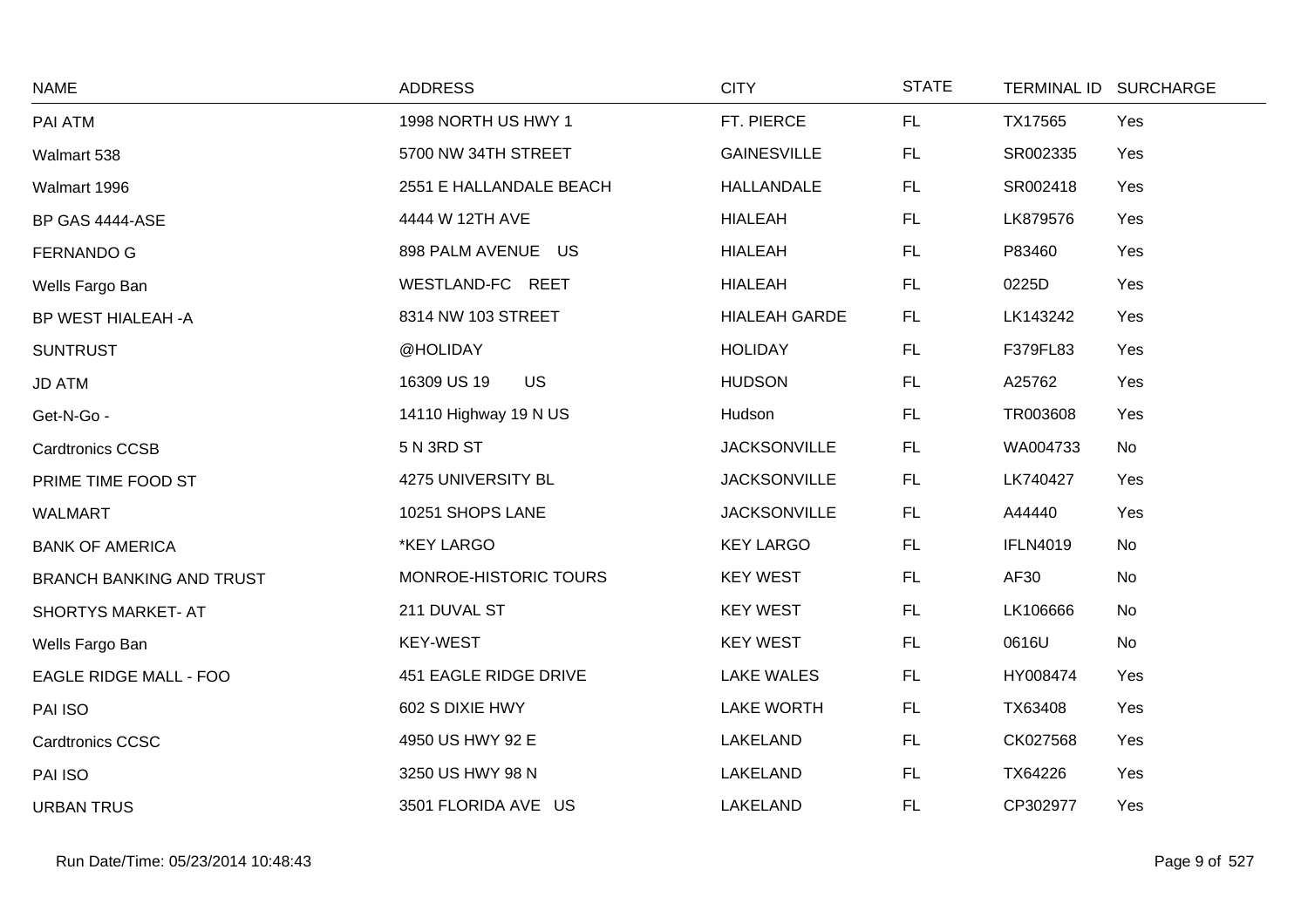| <b>NAME</b>               | <b>ADDRESS</b>        | <b>CITY</b>          | <b>STATE</b> |                 | TERMINAL ID SURCHARGE |
|---------------------------|-----------------------|----------------------|--------------|-----------------|-----------------------|
| Walmart Supercenter 12452 | 5800 US HIGHWAY 98 N  | LAKELAND             | FL.          | SR005092        | Yes                   |
| <b>AUTOMATED</b>          | 632 N DIXIE HWY US    | LAKEWORTH            | <b>FL</b>    | P203385         | Yes                   |
| <b>Cardtronics CCSR</b>   | 7609 US HIGHWAY 441   | <b>LEESBURG</b>      | FL.          | PA000934        | Yes                   |
| Wells Fargo Ban           | CROSSROADS-FC         | <b>LEHIGH ACRES</b>  | FL.          | 0912H           | Yes                   |
| <b>CHASE</b>              | 1701 BUENA VISTA D    | LK BUENA VIS         | FL           | FL0315          | Yes                   |
| <b>CHASE</b>              | 1901 W BUENA VISTA    | LK BUENA VIS         | FL.          | FL0321          | Yes                   |
| <b>Cardtronics CCSR</b>   | 584 S SIXTY STREET    | <b>MACCLENNY</b>     | <b>FL</b>    | PA001401        | Yes                   |
| <b>BANK OF AMERICA</b>    | *MARCO ISLAND         | <b>MARCO ISLAND</b>  | FL.          | <b>IFLD3850</b> | No                    |
| A & M DISCOUNT BEV        | 1627 CROTON ROAD      | <b>MELBOURNE</b>     | <b>FL</b>    | LK193778        | Yes                   |
| CHEVRON 354 - ASE         | 13700 SW 8TH STREE    | <b>MIAMI</b>         | FL.          | LK321677        | No                    |
| Wells Fargo Ban           | SEVENTH-AVE .         | <b>MIAMI</b>         | FL.          | 2857G           | No                    |
| <b>WINGS #328</b>         | 201 LINCOLN RD. US    | <b>MIAMI BEACH</b>   | <b>FL</b>    | P137528         | Yes                   |
| BP Gas Sta                | 1734 N Harbor City US | Melbourne            | FL.          | NH025425        | Yes                   |
| Varadero                  | 8074 nw 103rd st US   | Miami Gardens        | FL.          | TR011860        | Yes                   |
| Cardtronics CCS1          | 15050 N CLEVELAND AV  | N FT MYERS           | <b>FL</b>    | VS000453        | Yes                   |
| <b>Cardtronics CCSC</b>   | 6100 COLLIER BLVD     | <b>NAPLES</b>        | FL           | CK027522        | Yes                   |
| PAI ATM                   | 5736 US HIGHWAY 19    | <b>NEW PORT RICH</b> | FL           | TX17981         | Yes                   |
| SWEETBAY #1744            | 6400 MASSACHUSETTS    | <b>NEW PORT RICH</b> | FL.          | TD230749        | Yes                   |
| PAI ISO                   | 165 US HWY 1          | <b>NORTH PALM BE</b> | <b>FL</b>    | CS49157         | Yes                   |
| <b>CT VCOM</b>            | 6001 Trouble Creek Rd | New Port Rich        | FL.          | 1722306V        | Yes                   |
| 5/3 BK RACE TRAC          | 2351 W OAKLAND PARK   | <b>OAKLANDPARK</b>   | FL.          | 00000000        | Yes                   |
| <b>DISARO CHE</b>         | 1791 SW 135TH STREEUS | <b>OCALA</b>         | FL           | P141741         | No                    |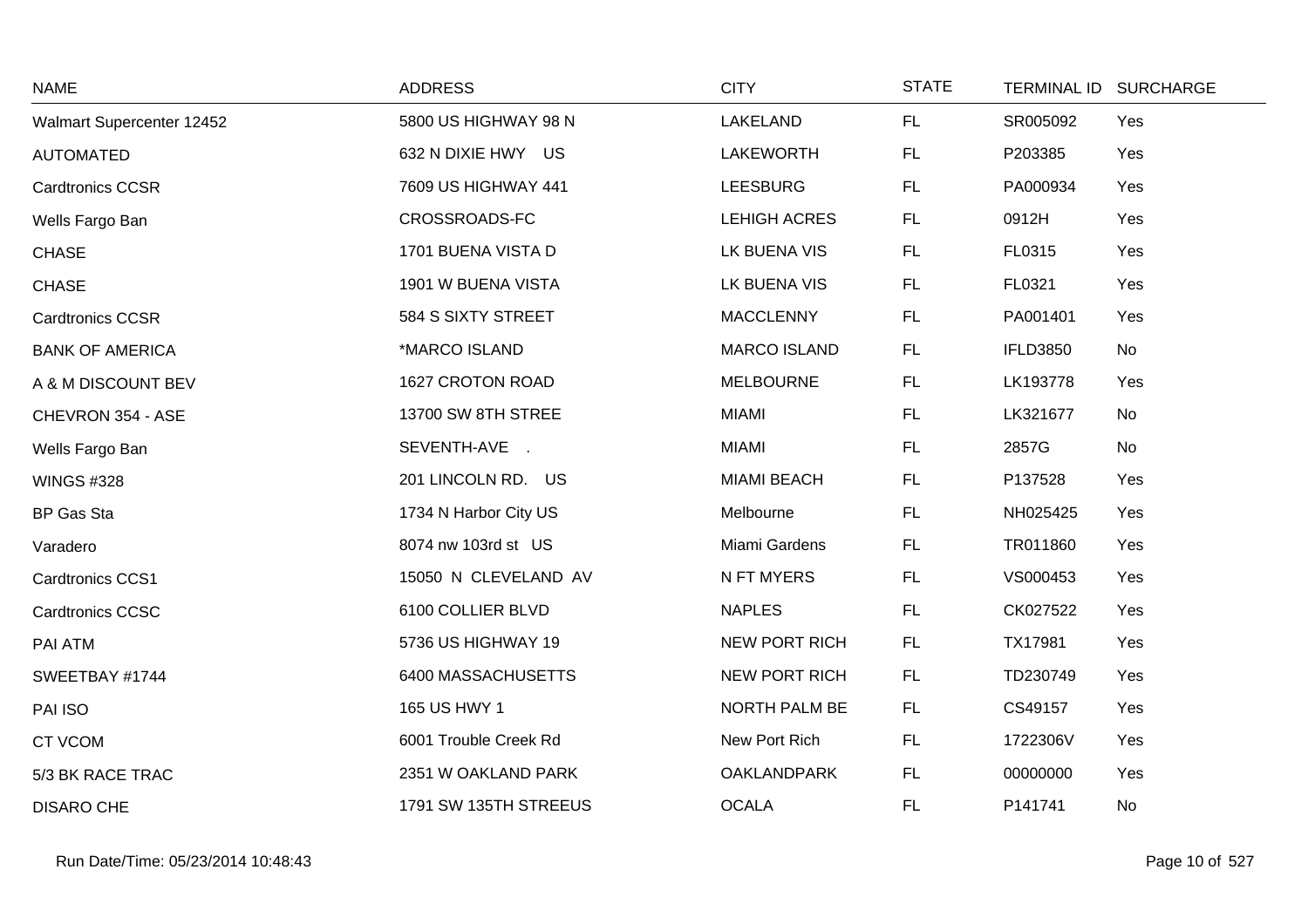| <b>NAME</b>             | <b>ADDRESS</b>          | <b>CITY</b>    | <b>STATE</b> | <b>TERMINAL ID</b> | <b>SURCHARGE</b> |
|-------------------------|-------------------------|----------------|--------------|--------------------|------------------|
| PILOT TS #293 ATM #1    | 2020 SW 135TH STREET (I | <b>OCALA</b>   | FL           | HY007075           | Yes              |
| PILOT TS #293 ATM #2    | 2020 SW 135TH STREET (I | <b>OCALA</b>   | <b>FL</b>    | HY007076           | No               |
| Wells Fargo Ban         | OCALA-MAIN-FC RINGS BL  | <b>OCALA</b>   | <b>FL</b>    | 0524H              | No               |
| <b>CITGO EXPR</b>       | 520 SOUTH OBT<br>US     | <b>ORLANDO</b> | <b>FL</b>    | P147447            | Yes              |
| Cardtronics CCS1        | 6217 SILVER STAR RD     | <b>ORLANDO</b> | <b>FL</b>    | VS002291           | Yes              |
| Cardtronics CCS1        | 6790 CENTRAL FLORIDA PK | <b>ORLANDO</b> | FL.          | VS005400           | Yes              |
| <b>Cardtronics CCSC</b> | 6250 W. COLONIAL DR     | <b>ORLANDO</b> | <b>FL</b>    | CK028975           | No               |
| DAYS INN A              | 9301 S ORANGE BLOSSUS   | <b>ORLANDO</b> | <b>FL</b>    | EF0018A2           | Yes              |
| FUN SPOT AMERICA #      | 5700 FUN SPOT WAY       | <b>ORLANDO</b> | FL           | LK344618           | Yes              |
| <b>MILINIA GR</b>       | 4978 MILLINIA BLVD US   | <b>ORLANDO</b> | <b>FL</b>    | P157817            | Yes              |
| PNC BANK                | 2500 SILVER STAR R      | <b>ORLANDO</b> | <b>FL</b>    | PW4509             | No               |
| PNC BANK                | 4700 S GOLDEN RD        | ORLANDO        | <b>FL</b>    | PW4512             | No               |
| SUNSHINE FOOD MART      | 1622 NORTH US 1         | ORMOND BEACH   | <b>FL</b>    | LK585473           | Yes              |
| <b>CT VCOM</b>          | 4501 Conroy Road        | Orlando        | <b>FL</b>    | 3210101V           | Yes              |
| <b>CT VCOM</b>          | 5570 N. Orange Blossom  | Orlando        | <b>FL</b>    | 2596701V           | Yes              |
| CT VCOM                 | 901 S Orange Blossom Tr | Orlando        | <b>FL</b>    | 2529501V           | Yes              |
| J MART #1-              | 2620 N Hiawassee TrUS   | Orlando        | <b>FL</b>    | A81520             | Yes              |
| Walmart 5172            | 1900 S JEFFERSON ST     | <b>PERRY</b>   | <b>FL</b>    | SR002145           | Yes              |
| 5/3 BK RACE TR T        | 6050 E STATE ROAD 60    | PLANT CITY     | <b>FL</b>    | 00000000           | No               |
| <b>CORK FOOD STORE</b>  | 3216 N CORK RD          | PLANT CITY     | <b>FL</b>    | LK861381           | Yes              |
| <b>DELI FOOD STORE</b>  | 5110 US HIGHWAY 92      | PLANT CITY     | FL           | LK108603           | No               |
| CT 7-11                 | 2391 N DIXIE HWY        | POMPANO BEACH  | <b>FL</b>    | SE278087           | No               |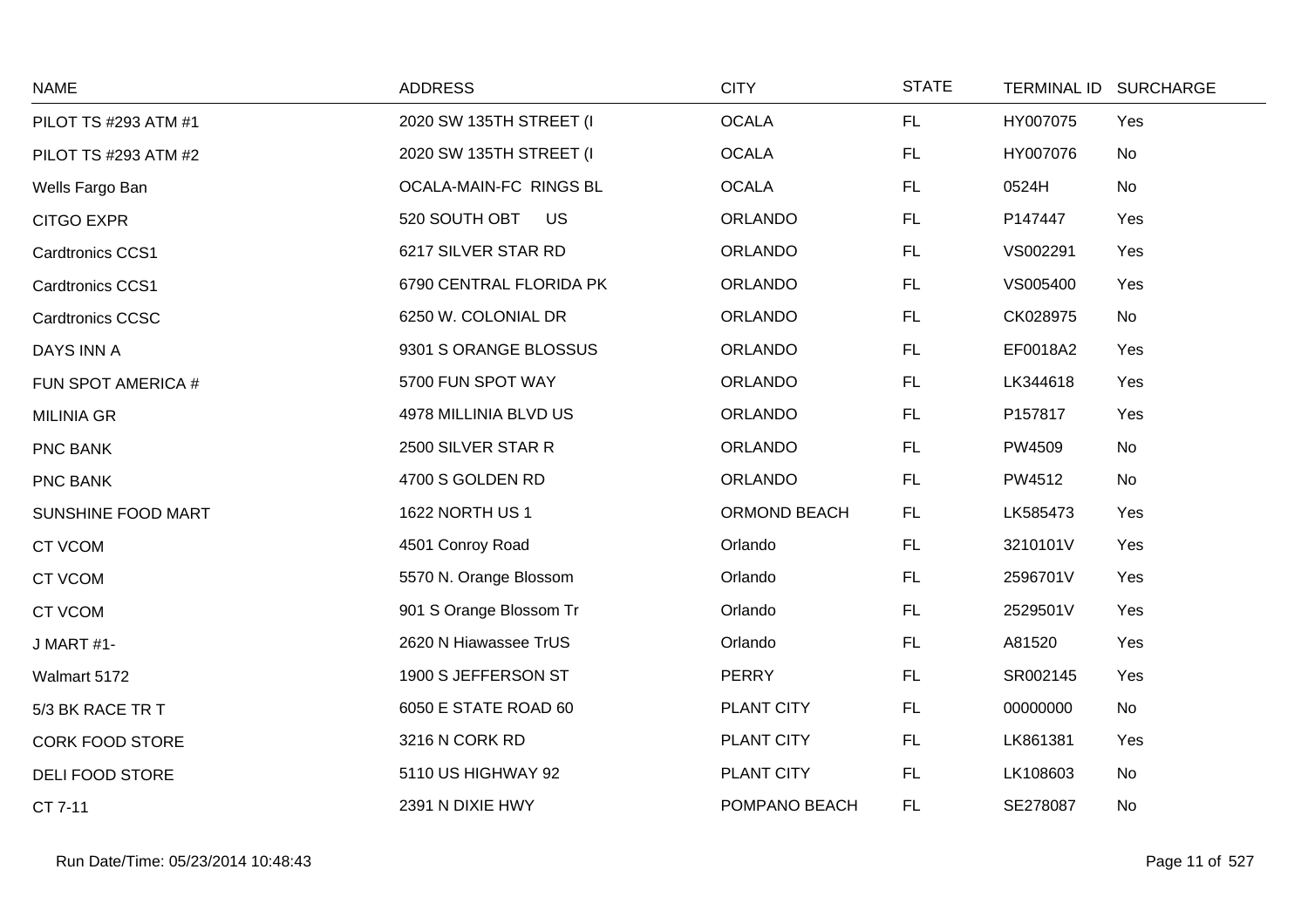| <b>NAME</b>             | <b>ADDRESS</b>          | <b>CITY</b>          | <b>STATE</b> |          | TERMINAL ID SURCHARGE |
|-------------------------|-------------------------|----------------------|--------------|----------|-----------------------|
| PAI ISO                 | 3774 NE 3 AVENUE        | POMPANO BEACH        | FL.          | TX37821  | Yes                   |
| Wells Fargo Ban         | SAMPLE-RD-FC D          | POMPANO BEACH        | FL.          | 0168A    | Yes                   |
| CHA OIL COMPANY II      | 11006 US HIGHWAY 1      | PORT RICHEY          | FL.          | LK759945 | Yes                   |
| CT VCOM                 | 7115 RIDGE RD.          | PORT RICHEY          | FL.          | 3272506V | Yes                   |
| <b>Cardtronics CCSP</b> | 301 NORTHEAST PRIMA VIS | PORT SAINT LU        | FL.          | VS004254 | Yes                   |
| TD BANK NA              | 1660 SW ST LUCIE W BLVD | PORT ST LUCIE        | FL.          | TW04A290 | No                    |
| GIANT OIL # 204         | 7961 US HWY 1           | PORT ST. LUCI        | FL.          | LK424568 | Yes                   |
| SUNCOAST SCHOOLS FCU    | 19501 COCHRAN BLVD      | PT CHARLOTTE         | FL.          | 11540051 | No                    |
| QUICK STOP #18          | 312 N ORANGE AVE        | <b>SARASOTA</b>      | FL.          | LK242449 | No                    |
| Walmart 2459            | 4381 CATTLEMEN RD       | <b>SARASOTA</b>      | FL.          | SR002339 | Yes                   |
| PAI ISO                 | 6229 US HWY 27          | <b>SEBRING</b>       | FL.          | TX52987  | Yes                   |
| Cardtronics CCS1        | 4401 COMMERCIAL WAY     | <b>SPRING HILL</b>   | FL.          | TG002368 | Yes                   |
| Walmart 967             | 1485 COMMERCIAL WAY     | <b>SPRING HILL</b>   | FL.          | SR005089 | Yes                   |
| PAI ISO                 | 3084 18TH AVE S         | <b>ST PETERSBURG</b> | FL.          | TX48002  | Yes                   |
| <b>Cardtronics CCSB</b> | 470 W. MADISON ST.      | <b>STARKE</b>        | FL.          | WT001517 | Yes                   |
| <b>Cardtronics CCSR</b> | 2158 N TEMPLE AVENUE    | <b>STARKE</b>        | FL.          | PA001284 | No                    |
| PAI ATM                 | 800 S WALNUT ST         | <b>STARKE</b>        | FL.          | CS41602  | Yes                   |
| TD BANK NA              | 606 WEST MADISON ST     | <b>STARKE</b>        | FL.          | TW04A305 | No                    |
| SEACOAST NATIONAL BANK  | 815 COLORADO AVENUE     | <b>STUART</b>        | FL.          | T4220231 | No                    |
| <b>LAS PALMAS</b>       | 3003 N University US    | Sunrise              | FL.          | P71252   | Yes                   |
| <b>Cardtronics CCSR</b> | 9160 WOODVILLE HIGHWAY  | TALLAHASSEE          | FL.          | PA000781 | No                    |
| <b>MURPHY EXP</b>       | 3891 W TENNESSEE STUS   | <b>TALLAHASSEE</b>   | <b>FL</b>    | P191450  | No                    |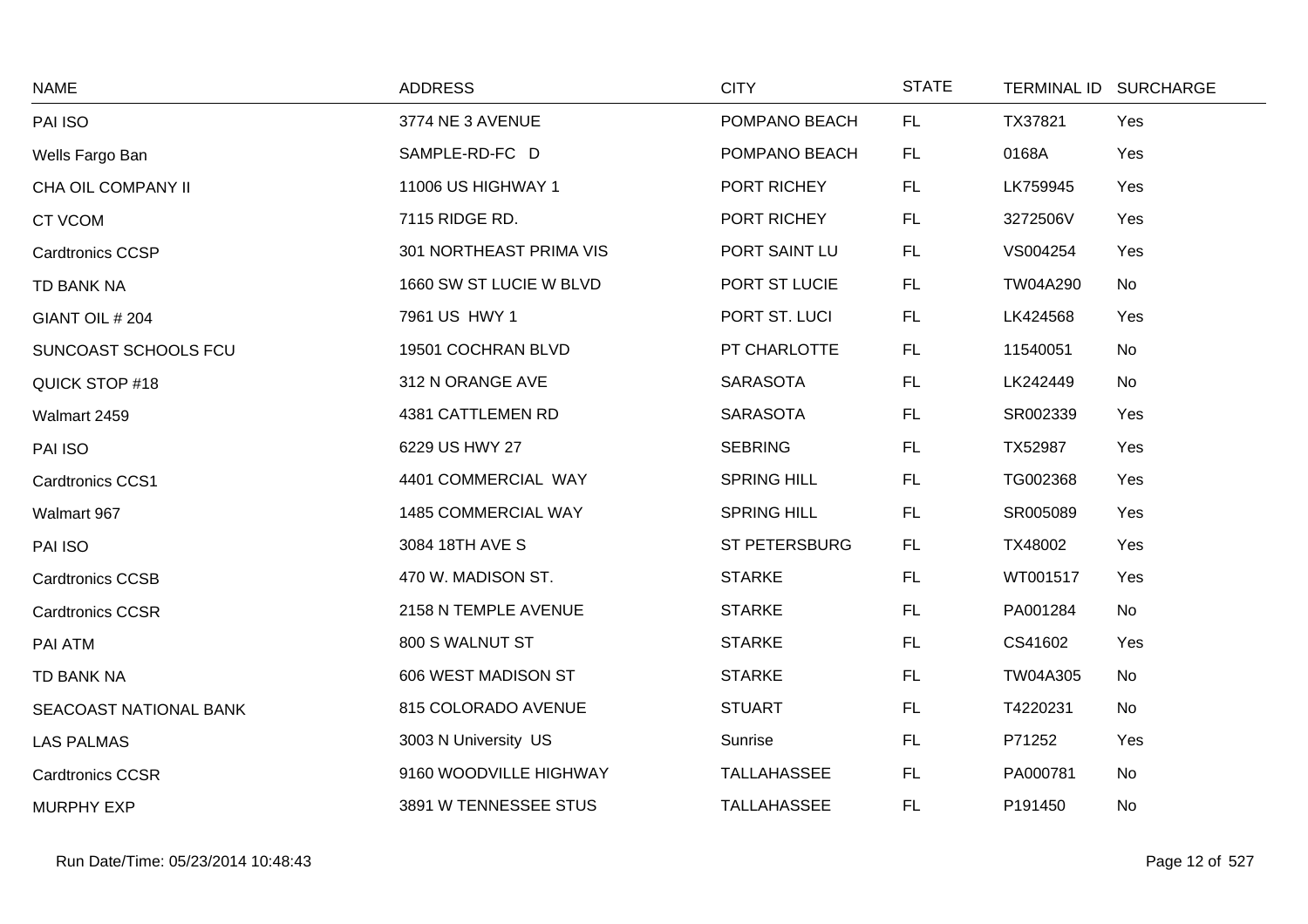| <b>NAME</b>               | <b>ADDRESS</b>          | <b>CITY</b>         | <b>STATE</b> | TERMINAL ID SURCHARGE  |  |
|---------------------------|-------------------------|---------------------|--------------|------------------------|--|
| <b>PUBLIX</b>             | 101 N BLAIRSTONE RD     | TALLAHASSEE         | FL           | A105141<br>No          |  |
| <b>PUBLIX</b>             | 5032 CAPITAL CIRCLE S   | TALLAHASSEE         | FL.          | A061041<br>No          |  |
| ANDERSON SHELL            | 5705 GUNN HWY           | <b>TAMPA</b>        | FL.          | LK132757<br>Yes        |  |
| ATM AMSCOT 061            | 11010 CASEY RD.         | <b>TAMPA</b>        | FL.          | LK503656<br>Yes        |  |
| <b>BANK OF AMERICA</b>    | *GUNN HIGHWAY           | <b>TAMPA</b>        | FL           | <b>IFLN2009</b><br>No  |  |
| <b>CHASE</b>              | 5205 CYPRESS PRESE      | <b>TAMPA</b>        | FL.          | FL0265<br>Yes          |  |
| <b>Cardtronics CCSC</b>   | 15527 N DALE MABRY HWY  | <b>TAMPA</b>        | FL.          | CK029776<br>Yes        |  |
| <b>PUBLIX</b>             | 1445 E VENICE AVE       | <b>VENICE</b>       | FL.          | A073401<br>No          |  |
| <b>PUBLIX</b>             | 1445 E VENICE AVE       | <b>VENICE</b>       | FL           | A073441<br>No          |  |
| <b>WALMART</b>            | 4150 S TAMIAMI TRA      | <b>VENICE</b>       | <b>FL</b>    | A07690<br>Yes          |  |
| <b>WALMART</b>            | 355 CYPRESS GARDEN      | <b>WINTER HAVEN</b> | FL.          | A09680<br>Yes          |  |
| <b>CHASE</b>              | 7800 GALL BLVD          | <b>ZEPHYRHILLS</b>  | FL           | FL0151<br>Yes          |  |
| HANDY #68-ZEPHY           | 39012 SR 54 EAST        | <b>ZEPHYRHILLS</b>  | FL           | LK351073<br>Yes        |  |
| SWEETBAY #1874            | 38901 COUNTY ROUTE 54 E | <b>ZEPHYRHILLS</b>  | FL.          | TD230792<br>Yes        |  |
| <b>BROTHER CONVENIENC</b> | 1102 NEWTON RD          | <b>ALBANY</b>       | GA           | LK876009<br>Yes        |  |
| PRIYA FOODMART 2          | 413 W OGELTHORPE B      | <b>ALBANY</b>       | GA           | LK108275<br>Yes        |  |
| R AND M GROCERY           | 707 W HIGHLAND AVE      | <b>ALBANY</b>       | GA           | LK213946<br>Yes        |  |
| STOP N SHOP               | 2201 LIBERTY EXPRE      | <b>ALBANY</b>       | GA           | LK199431<br>Yes        |  |
| Homerun Foods             | 309 W OGLETHORPE B      | <b>ALBNAY</b>       | GA           | <b>DNS22572</b><br>Yes |  |
| <b>Cardtronics CCSP</b>   | 4044 LEXINGTON RD       | <b>ATHENS</b>       | GA           | VS004555<br>Yes        |  |
| MINI MART EXPRESS         | 1975 CAMPBELTTON R      | ATLANA              | GA           | LK782563<br>Yes        |  |
| <b>BANK OF AMERICA</b>    | *CAMP CREEK             | <b>ATLANTA</b>      | GA           | <b>IGAN0389</b><br>No  |  |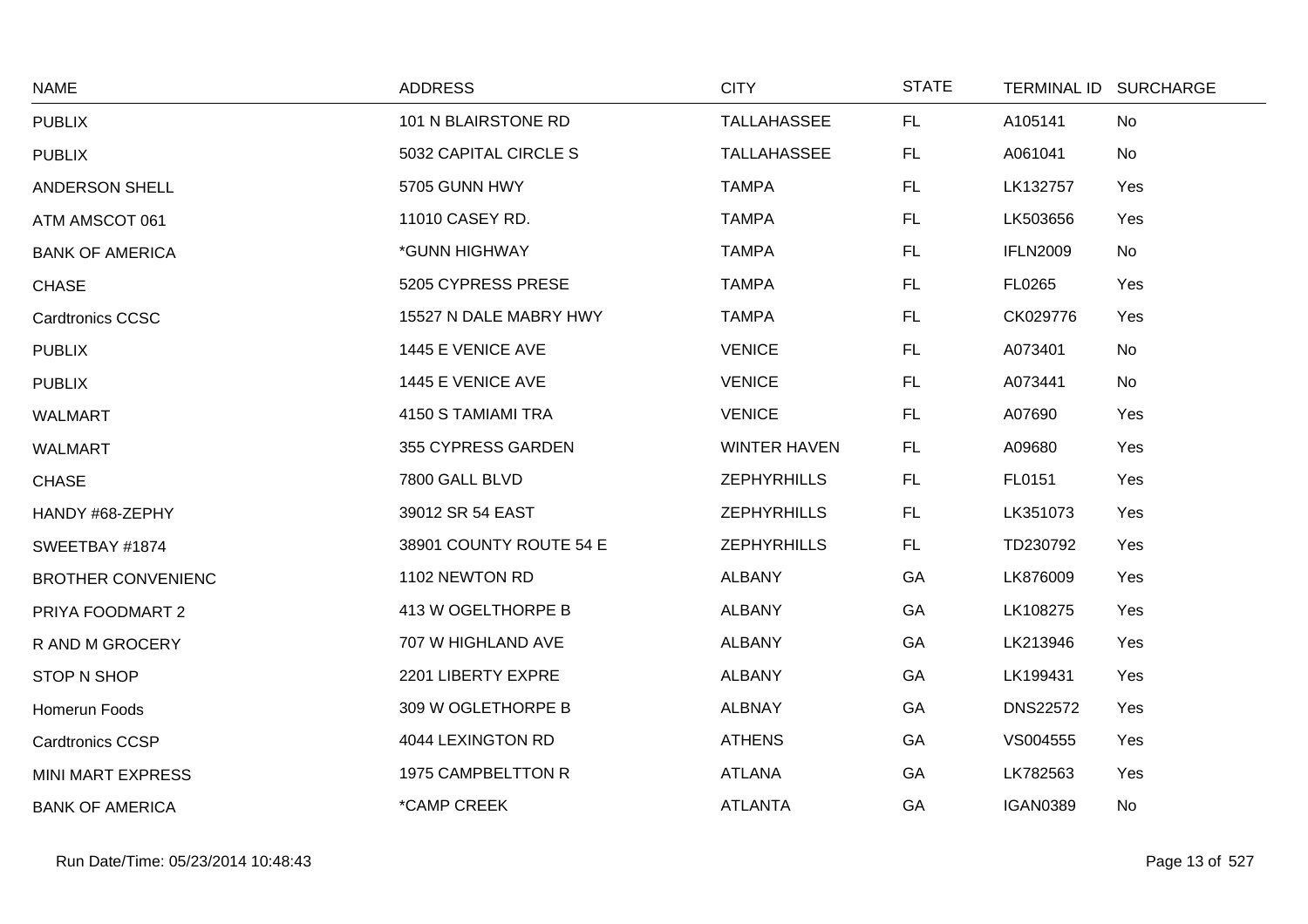| <b>NAME</b>               | <b>ADDRESS</b>          | <b>CITY</b>    | <b>STATE</b> | <b>TERMINAL ID</b> | <b>SURCHARGE</b> |
|---------------------------|-------------------------|----------------|--------------|--------------------|------------------|
| <b>BANK OF AMERICA</b>    | *CAMP CREEK             | <b>ATLANTA</b> | GA           | <b>TGAN3467</b>    | No               |
| <b>BANK OF AMERICA</b>    | *CITI CENTER #3         | <b>ATLANTA</b> | GA           | <b>IGAN1650</b>    | No               |
| <b>BANK OF AMERICA</b>    | *FULTON INDUSTRIAL PARK | <b>ATLANTA</b> | GA           | <b>IGAN1222</b>    | No               |
| <b>BANK OF AMERICA</b>    | *GREENBRIER             | <b>ATLANTA</b> | GA           | <b>IGAN1005</b>    | No               |
| <b>BANK OF AMERICA</b>    | *LITTLE FIVE POINTS     | <b>ATLANTA</b> | GA           | <b>IGAN1310</b>    | No               |
| <b>BIG BROTHER</b>        | 1193 LEE STREET         | <b>ATLANTA</b> | GA           | LK134535           | Yes              |
| BP SPRING STREET          | 610 SPRING STREET       | <b>ATLANTA</b> | GA           | LK208517           | Yes              |
| <b>CHASE</b>              | 876 RALPH DAVID AB      | <b>ATLANTA</b> | GA           | GA8743             | No               |
| CT Travelex CCT1          | 3393 PEACHTREE RD NE    | <b>ATLANTA</b> | GA           | TX004468           | Yes              |
| CardtronicsLPC            | 895 RALPH ABERNATHY BLV | <b>ATLANTA</b> | GA           | VS114178           | No               |
| <b>FALCON'S SUPERMARK</b> | 1575 JOSEPH E. BOO      | <b>ATLANTA</b> | GA           | LK792174           | Yes              |
| <b>FASHION 21</b>         | 2975 HEADLAND DR.       | <b>ATLANTA</b> | GA           | LK793275           | Yes              |
| FD 1728                   | 1165 RALPH D ABERN      | <b>ATLANTA</b> | GA           | LK142414           | Yes              |
| <b>GWCC BLDG</b>          | 285 ANDREW YOUNG INUS   | <b>ATLANTA</b> | GA           | P223480            | Yes              |
| LEE & SONS                | 2080 CAMPBELLTON RDUS   | <b>ATLANTA</b> | GA           | P93599             | Yes              |
| PAI ISO                   | 3 JOSEPH E LOWERY BLVD  | <b>ATLANTA</b> | GA           | TX70034            | Yes              |
| PICK N PAY                | 1388 JOESPH E BOONEUS   | <b>ATLANTA</b> | GA           | P211911            | No               |
| <b>SUNTRUST</b>           | @JOHNSON FERRY ROA      | <b>ATLANTA</b> | GA           | V041GA21           | Yes              |
| THE WINERY 2              | 2001 SAVOY DR.          | <b>ATLANTA</b> | GA           | LK728623           | Yes              |
| WYNDHAM GARDEN HOT        | 5010 OLD NATIONAL       | <b>ATLANTA</b> | GA           | LK528411           | Yes              |
| Wells Fargo Ban           | CHILDRENS-HEA RRY RD N  | <b>ATLANTA</b> | GA           | 0380G              | No               |
| Wells Fargo Ban           | HARTSFLD-ATL INAL PKW   | <b>ATLANTA</b> | GA           | 0248Z              | Yes              |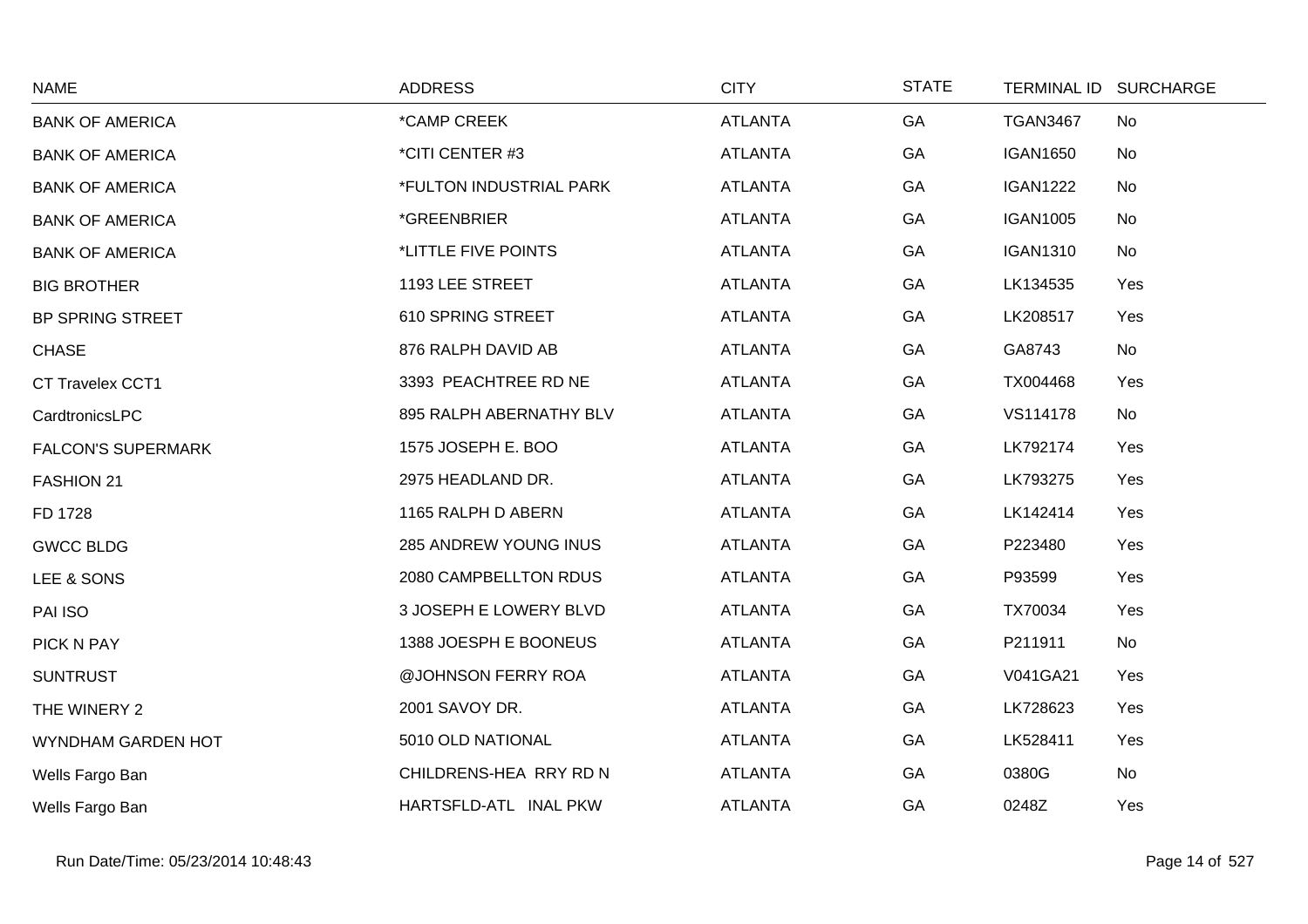| <b>NAME</b>               | <b>ADDRESS</b>            | <b>CITY</b>         | <b>STATE</b> | TERMINAL ID SURCHARGE |     |
|---------------------------|---------------------------|---------------------|--------------|-----------------------|-----|
| <b>RACETRAC</b>           | 3309 PEACH ORCHARD RD     | <b>AUGUSTA</b>      | GA           | TL420703              | Yes |
| S.S. HONG                 | 2510 MILLEDGEVILLE US     | <b>AUGUSTA</b>      | GA           | P93619                | Yes |
| PAI ATM                   | 361 SIX FLAGS DR          | <b>AUSTELL</b>      | GA           | TX57105               | Yes |
| <b>K.P MANAGE</b>         | 2159 MLK Jr Blvd US       | Augusta             | GA           | P93615                | Yes |
| PAULS SUPE                | #2 Greene St<br><b>US</b> | Augusta             | GA           | P93621                | Yes |
| <b>Quick Pick</b>         | 340 Six Flags Dr US       | Austell             | GA           | TX011742              | Yes |
| <b>BROCKETT ROAD CHEV</b> | 1382 BROCKETT RD.         | <b>CLARKSTON</b>    | GA           | LK142170              | Yes |
| <b>BANK OF AMERICA</b>    | *OLD NATIONAL III D/U     | <b>COLLEGE PARK</b> | GA           | <b>IGAN1284</b>       | No  |
| <b>BANK OF AMERICA</b>    | *OLD NATIONAL WU #1       | <b>COLLEGE PARK</b> | GA           | <b>IGAN1031</b>       | No  |
| <b>EMBASSY SUITES</b>     | 4700 SOUTHPORT ROA        | <b>COLLEGE PARK</b> | GA           | LK706336              | Yes |
| <b>GUARANTY BANK</b>      | 6055 OLD NATIONAL HWY     | <b>COLLEGE PARK</b> | GA           | T522B821              | Yes |
| <b>STONEWALL</b>          | 3820 STONEWALL-TELLUS     | <b>COLLEGE PARK</b> | GA           | P216990               | Yes |
| <b>BANK OF AMERICA</b>    | *SOUTH DEKALB             | <b>DECATUR</b>      | GA           | <b>IGAN2789</b>       | No  |
| PAI ATM                   | 2801 CANDLER RD           | <b>DECATUR</b>      | GA           | TX12592               | Yes |
| EXXON FOOD 4095           | 4095 BANKHEAD HWY         | <b>DOUGLASVILLE</b> | GA           | LK252547              | Yes |
| <b>FAST AND F</b>         | 3981 HWY 5<br><b>US</b>   | <b>DOUGLASVILLE</b> | GA           | P189863               | Yes |
| SHORT STOP                | 5870 BANKHEAD HWY         | <b>DOUGLASVILLE</b> | GA           | LK864472              | Yes |
| Wells Fargo Ban           | QUIKTRIP-2786 L RD        | <b>DOUGLASVILLE</b> | GA           | 0970T                 | Yes |
| <b>BANK OF AMERICA</b>    | *SUGARLOAF FINANCIAL      | <b>DULUTH</b>       | GA           | <b>TGAN3438</b>       | No  |
| <b>Cardtronics CCSB</b>   | 1490 PLEASANT HILL RD     | <b>DULUTH</b>       | GA           | WA077502              | Yes |
| <b>GUARANTY BANK</b>      | 3093 STEVE REYNOLDS BLV   | <b>DULUTH</b>       | GA           | T522B823              | Yes |
| <b>SUNTRUST</b>           | @FAYETTEVILLE             | <b>FAYETTEVILLE</b> | GA           | HJ32GA35              | Yes |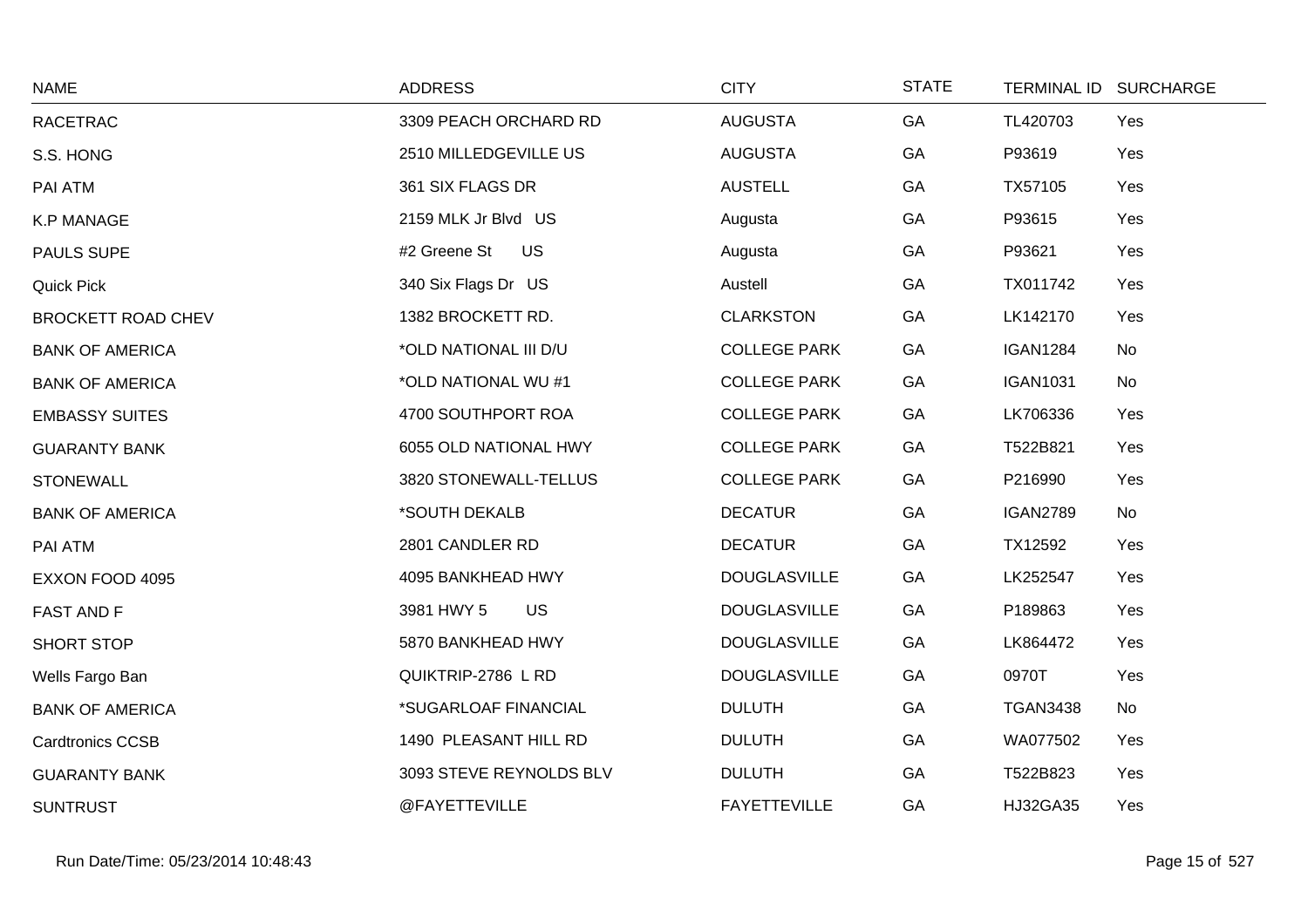| <b>NAME</b>               | <b>ADDRESS</b>            | <b>CITY</b>          | <b>STATE</b> |                 | TERMINAL ID SURCHARGE |
|---------------------------|---------------------------|----------------------|--------------|-----------------|-----------------------|
| <b>BEST FOODMART</b>      | 4666 JONESBORO ROA        | <b>FOREST PARK</b>   | GA           | LK853603        | No                    |
| CHEVRON FOOD MART         | 210 FOREST PKWY           | <b>FOREST PARK</b>   | GA           | CI005568        | Yes                   |
| FOREST PARK WHOLESALE     | 4855 JONESBORO ROAD       | <b>FOREST PARK</b>   | GA           | CI018477        | No                    |
| <b>BANK OF AMERICA</b>    | <i><b>*TARA</b></i>       | <b>JONESBORO</b>     | GA           | <b>IGAD3194</b> | No                    |
| <b>BIG H SUNOCO</b>       | 335 FLINT RIVER RD        | <b>JONESBORO</b>     | GA           | LK566494        | Yes                   |
| SHELL FOODMART            | 8550 HWY 85               | <b>JONESBORO</b>     | GA           | LK818993        | Yes                   |
| WAYFIELD-JONESBORO        | 8777 TARA BOULEVAR        | <b>JONESBORO</b>     | GA           | LK141022        | Yes                   |
| <b>QUICK MART</b>         | 647 GRAYSON HWY           | <b>LAWRENCEVILLE</b> | GA           | LK809099        | Yes                   |
| SHELL - 200 NEW HO        | 200 NEW HOPE ROAD         | <b>LAWRENCEVILLE</b> | GA           | LK793895        | Yes                   |
| SHELL FOOD MART           | 259 SCENIC HWY            | LAWRENCEVILLE        | GA           | LK723674        | Yes                   |
| <b>SUNTRUST</b>           | @GWINNETT MEDICAL         | <b>LAWRENCEVILLE</b> | GA           | V009GA02        | Yes                   |
| UNITED DOLLAR             | 605 GRAYSON HWY           | LAWRENCEVILLE        | GA           | LK226245        | Yes                   |
| Wells Fargo Ban           | QUIKTRIP-600              | <b>LAWRENCEVILLE</b> | GA           | 0931Q           | Yes                   |
| Wells Fargo Ban           | QUIKTRIP-765              | <b>LAWRENCEVILLE</b> | GA           | 0672U           | Yes                   |
| YOUNG HO I                | 550 NORTHDALE RD. US      | <b>LAWRENCEVILLE</b> | GA           | P93642          | Yes                   |
| <b>BANK OF AMERICA</b>    | *KROGER 376 WEST FORK     | <b>LITHIA SPRING</b> | GA           | <b>IGAD2120</b> | No                    |
| <b>Cardtronics CCSB</b>   | 8109 MAIL PKWY            | <b>LITHONIA</b>      | GA           | TG003303        | Yes                   |
| SUNOCO FOOD MART          | 801 PEACHTREE AVE         | <b>LOUISVILLE</b>    | GA           | LK837143        | Yes                   |
| <b>PUBLIX</b>             | 2900 DELK ROAD SE         | <b>MARIETTA</b>      | GA           | A072541         | No                    |
| <b>RIP OFF RICKS LAKE</b> | 216 A SPARTA HWY N        | MILLEDGEVILLE        | GA           | LK909591        | Yes                   |
| <b>BANK OF AMERICA</b>    | *SOUTHLAKE MALL BC UB1-   | <b>MORROW</b>        | GA           | <b>IGAN3168</b> | No                    |
| PNC BANK                  | <b>1585 SOUTHLAKE PAR</b> | <b>MORROW</b>        | GA           | PA8238          | Yes                   |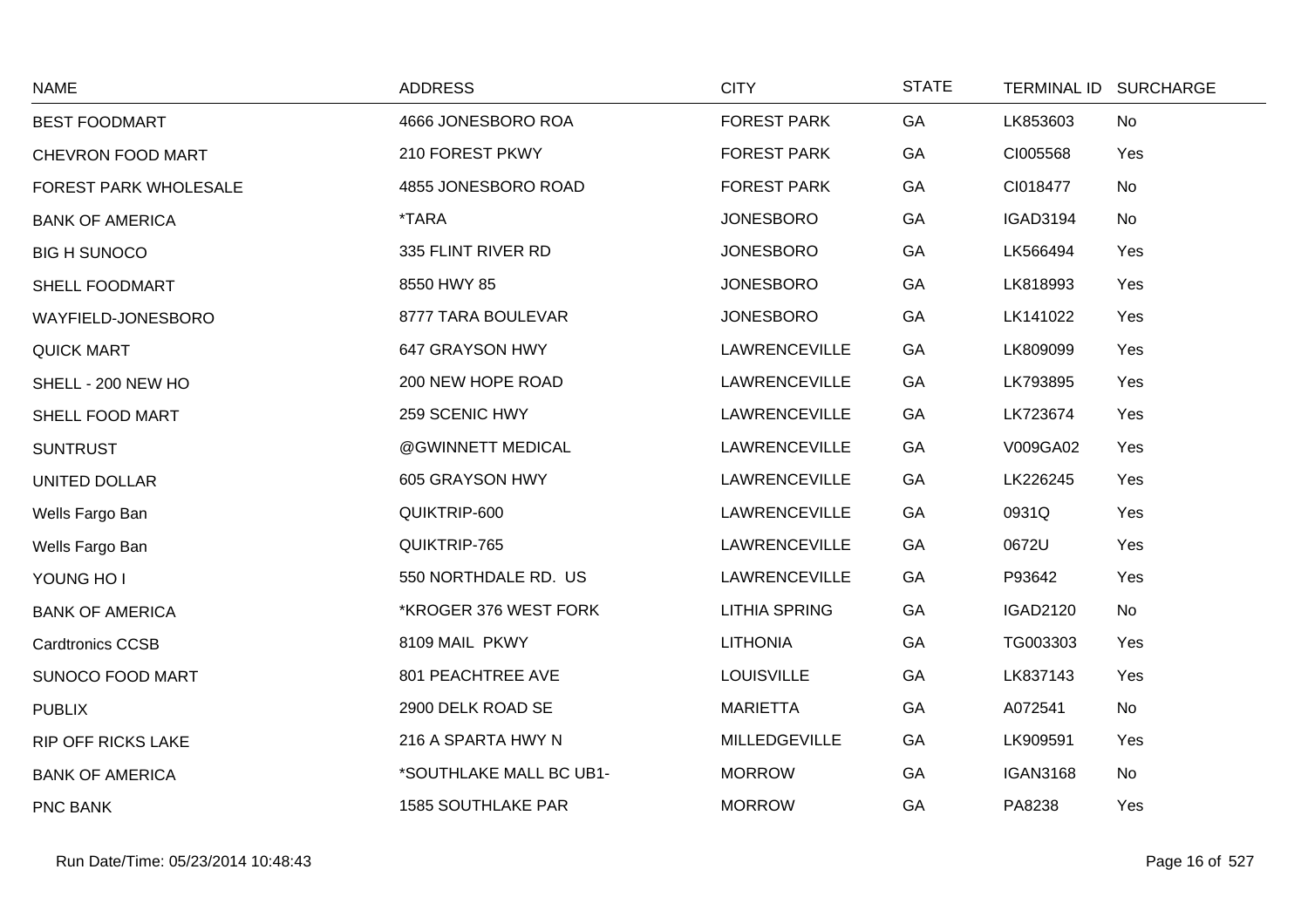| <b>NAME</b>               | <b>ADDRESS</b>           | <b>CITY</b>          | <b>STATE</b> | TERMINAL ID SURCHARGE |     |
|---------------------------|--------------------------|----------------------|--------------|-----------------------|-----|
| <b>PUBLIX</b>             | 2035 MT ZION RD          | <b>MORROW</b>        | GA           | A046141               | No  |
| 5/3 BANK, GEORGI          | 6050 SINGLETON SQ        | <b>NORCROSS</b>      | GA           | 00000000              | Yes |
| CHEVRON FOODMART          | 5694 BUFORD HWY          | <b>NORCROSS</b>      | GA           | LK864561              | Yes |
| <b>HILTON ATL</b>         | 5993 PEACHTREE IND       | <b>NORCROSS</b>      | GA           | 83050182              | Yes |
| Wells Fargo Ban           | INDIAN-TRAIL IL          | <b>NORCROSS</b>      | GA           | 0672W                 | Yes |
| Wells Fargo Ban           | QUIKTRIP-1515 N RD       | <b>NORCROSS</b>      | GA           | 0935W                 | Yes |
| USA FUEL N                | 4655 ATLANIA HWY         | <b>NORWOOD</b>       | GA           | 83932344              | Yes |
| <b>PENDERGRAS</b>         | 5641 US HWY<br><b>US</b> | <b>PENDERGRASS</b>   | GA           | P232451               | Yes |
| <b>Cardtronics CCSC</b>   | 1505 SAM NUNN BLVD       | <b>PERRY</b>         | GA           | CK023138              | Yes |
| <b>BANK OF AMERICA</b>    | *KROGER 319 MERCHANTS S  | <b>RIVERDALE</b>     | GA           | IGAD2704              | No  |
| <b>CHASE</b>              | 7145 HIGHWAY 85          | <b>RIVERDALE</b>     | GA           | GA8663                | Yes |
| GET-N-GO                  | 5995 RIVERDALE ROA       | <b>RIVERDALE</b>     | GA           | LK369002              | Yes |
| <b>RACEWAY</b>            | 5905 HIGHWAY 85          | <b>RIVERDALE</b>     | GA           | TL426917              | Yes |
| <b>PUBLIX</b>             | 5630 ROSWELL ROAD NE     | <b>SANDY SPRINGS</b> | GA           | A124941               | No  |
| <b>BANK OF AMERICA</b>    | *OGLETHORPE MALL         | SAVANNAH             | GA           | <b>IGAN8062</b>       | No  |
| <b>BANK OF AMERICA</b>    | *VICTORY DRIVE           | SAVANNAH             | GA           | <b>IGAD8004</b>       | No  |
| Jay Ram LLC               | 3207 WATERS AVE          | SAVANNAH             | GA           | <b>DNS10047</b>       | Yes |
| <b>CHASE</b>              | 1875 SCENIC HWY N        | SNELLVILLE           | GA           | GA0006                | Yes |
| DAVIDSON PARKWAY E        | 7347 DAVIDSON PARK       | <b>STOCKBRIDGE</b>   | GA           | LK736379              | Yes |
| RAJ FOODMART              | 4475 NORTH HENRY B       | <b>STOCKBRIDGE</b>   | GA           | LK131646              | Yes |
| <b>WALMART</b>            | 1825 ROCKBRIDGE RD       | STONE MOUNTAI        | GA           | A11840                | No  |
| <b>WELCOME PANTRY NO.</b> | 5975 MEMORIAL DRIV       | <b>STONE MOUNTAI</b> | GA           | LK813356              | Yes |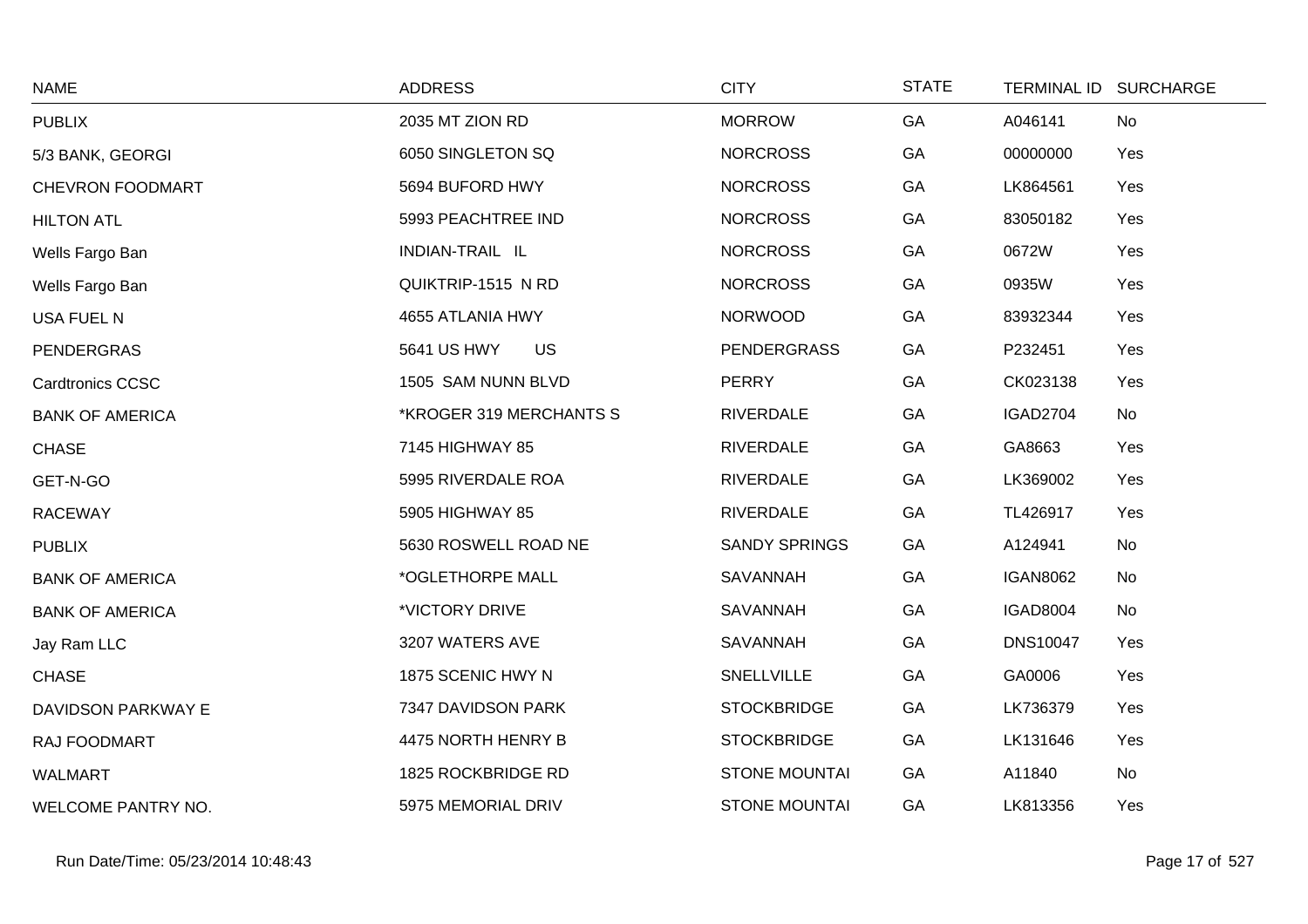| <b>NAME</b>               | <b>ADDRESS</b>           | <b>CITY</b>       | <b>STATE</b> |                 | TERMINAL ID SURCHARGE |
|---------------------------|--------------------------|-------------------|--------------|-----------------|-----------------------|
| <b>BANK OF AMERICA</b>    | *KROGER #447-STONE MTN.  | <b>STONE MTN</b>  | GA           | <b>IGAN1992</b> | No                    |
| <b>SRI KHALSA</b>         | 6201 MEMORIAL DR US      | <b>STONE MTN</b>  | GA           | P93792          | Yes                   |
| <b>MIMIS QUIC</b>         | <b>US</b><br>5109 Hwy 78 | Stone Mountai     | GA           | P212671         | Yes                   |
| <b>BANK OF AMERICA</b>    | *NORTHLAKE               | <b>TUCKER</b>     | GA           | <b>IGAN2779</b> | No                    |
| CardtronicsLPC            | 4317 CHAMBLEE TUCKER RD  | <b>TUCKER</b>     | GA           | VS114692        | Yes                   |
| PHILLIPS 6                | 2929 LAWRENCEVILLE US    | <b>TUCKER</b>     | GA           | P190993         | Yes                   |
| Walmart 2584              | 4375 LAWRENCEVILLE HWY   | <b>TUCKER</b>     | GA           | SR002578        | Yes                   |
| <b>BANK OF AMERICA</b>    | *SHANNON SOUTHPARK       | <b>UNION CITY</b> | GA           | <b>IGAN1633</b> | No                    |
| <b>BANK OF AMERICA</b>    | *UNION CITY              | <b>UNION CITY</b> | GA           | <b>IGAN3123</b> | No                    |
| Flint River Gr            | 195 GA HWY 300           | <b>WARWICK</b>    | GA           | <b>DNS21070</b> | Yes                   |
| <b>F&amp;M BANK</b>       | 911 RBT TOOMBS AVE       | <b>WASHINGTON</b> | GA           | IC 20515        | Yes                   |
| <b>FCTI ISO</b>           | 136 WASHINGTON PLAZA     | <b>WASHINGTON</b> | GA           | TX12723         | No                    |
| <b>AMERICAN S</b>         | 4-771 KUHIO HWY          | <b>KAPAA</b>      | HI           | HI900061        | Yes                   |
| <b>CASEY'S ANKENY #16</b> | 7015 NE 14TH             | <b>ANKENY</b>     | IA           | LK228973        | Yes                   |
| <b>TRANSFUND</b>          | 802 EAST 1ST STREET      | <b>ANKENY</b>     | IA           | 58022514        | No                    |
| <b>WINGS AMER</b>         | 7005 NORTH CHESTNU       | <b>AVOCA</b>      | IA           | 82210445        | No                    |
| CASEY'S COGGON #32        | 5110 HWY 13 N            | <b>COGGON</b>     | IA           | LK203916        | Yes                   |
| <b>FAST MART</b>          | 1401 BUCHANAN ST         | <b>DES MOINES</b> | IA           | 83950133        | Yes                   |
| Walmart Supercenter 1431  | 300 NORTH PARK DRIVE     | <b>KEOKUK</b>     | IA           | SR004950        | Yes                   |
| <b>BANK OF AMERICA</b>    | *MASON CITY              | <b>MASON CITY</b> | IA           | <b>IIAN8001</b> | No                    |
| U.S. BANK                 | US BANK MASON CITY       | <b>MASON CITY</b> | IA           | SUS26436        | Yes                   |
| <b>Cardtronics CCSM</b>   | 2405 S. VISTA AVE.       | <b>BOISE</b>      | ID           | CD004367        | Yes                   |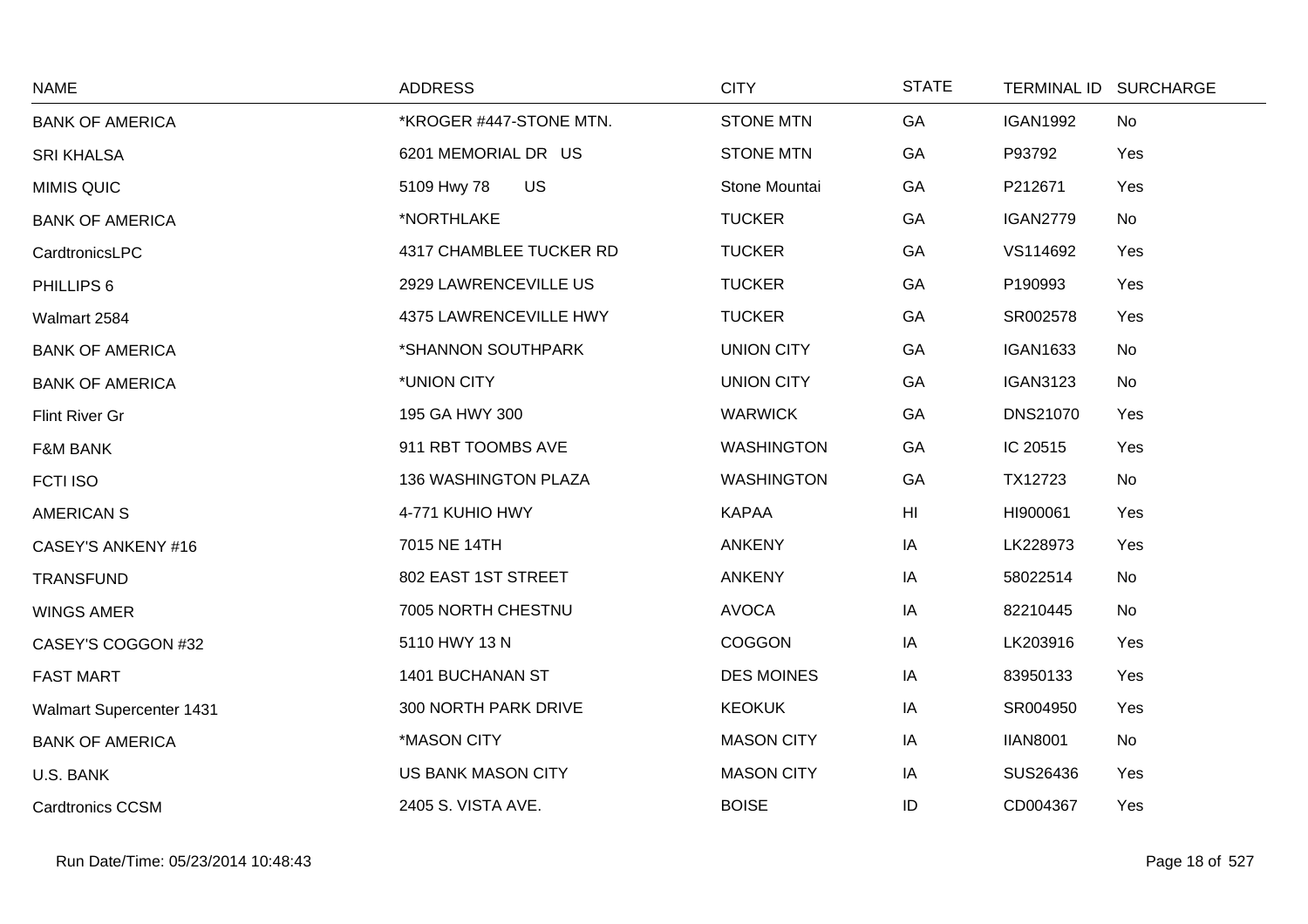| <b>NAME</b>             | <b>ADDRESS</b>          | <b>CITY</b>         | <b>STATE</b> | TERMINAL ID SURCHARGE |     |
|-------------------------|-------------------------|---------------------|--------------|-----------------------|-----|
| <b>Cardtronics CCSM</b> | 2917 HOWARD ST          | <b>KALAMAZOO</b>    | ID           | CD005349              | Yes |
| CT Travelex CCT1        | 96 RIVER OAKS CENTER D  | <b>CALUMET CITY</b> | IL           | TX014588              | Yes |
| A PLUS STO              | 4443 N. SHERIDAN RDUS   | <b>CHICAGO</b>      | IL           | P109981               | Yes |
| <b>ALYAFAI GA</b>       | 1201 W 87TH ST. US      | <b>CHICAGO</b>      | IL           | W178580               | Yes |
| <b>BANK OF AMERICA</b>  | <i>*CVS #4061</i>       | <b>CHICAGO</b>      | IL           | <b>WILD2173</b>       | No  |
| <b>BANK OF AMERICA</b>  | <i>*CVS #5989</i>       | <b>CHICAGO</b>      | IL           | <b>WILD1814</b>       | No  |
| <b>BANK OF AMERICA</b>  | *DEARBORN & WASHINGTON  | <b>CHICAGO</b>      | IL           | IILD0643              | No  |
| <b>BANK OF AMERICA</b>  | *MIDWAY-MILLER'S PUB    | <b>CHICAGO</b>      | IL           | <b>WILN8047</b>       | No  |
| <b>BANK OF AMERICA</b>  | *O'HARE-H4/H5 FOOD COUR | <b>CHICAGO</b>      | IL           | <b>WILN8043</b>       | No  |
| <b>BIG SAMS M</b>       | 333 W. 119TH ST US      | <b>CHICAGO</b>      | IL           | P94655                | Yes |
| <b>CHASE</b>            | 151 N STATE ST          | <b>CHICAGO</b>      | IL           | IL0221                | Yes |
| <b>CHASE</b>            | 1633 W 95TH ST          | <b>CHICAGO</b>      | IL           | IL4306                | Yes |
| <b>CHASE</b>            | 30 N MICHIGAN AVE       | <b>CHICAGO</b>      | IL           | IL0195                | Yes |
| <b>CHASE</b>            | 4701 S HALSTED ST       | <b>CHICAGO</b>      | IL           | IL3074                | Yes |
| <b>CHASE</b>            | 5401 S WENTWORTH A      | <b>CHICAGO</b>      | IL           | IL2073                | Yes |
| <b>CHASE</b>            | 5625 N RIDGE AVE        | <b>CHICAGO</b>      | IL           | IL4542                | Yes |
| <b>CHASE</b>            | 6350 N MCCORMICK R      | <b>CHICAGO</b>      | IL           | IL4929                | Yes |
| <b>CHASE</b>            | 757 N MICHIGAN AVE      | <b>CHICAGO</b>      | IL           | IL9211                | Yes |
| <b>CHASE</b>            | 833 W 115TH ST          | <b>CHICAGO</b>      | IL           | IL3553                | Yes |
| <b>CHASE</b>            | 8636 S ASHLAND AVE      | <b>CHICAGO</b>      | IL           | IL6376                | Yes |
| CT 7-11                 | 1425 W MONTROSE AVE     | <b>CHICAGO</b>      | IL           | SE273354              | No  |
| <b>Cardtronics CCSB</b> | 4821 W N AVE            | <b>CHICAGO</b>      | IL.          | KR000840              | Yes |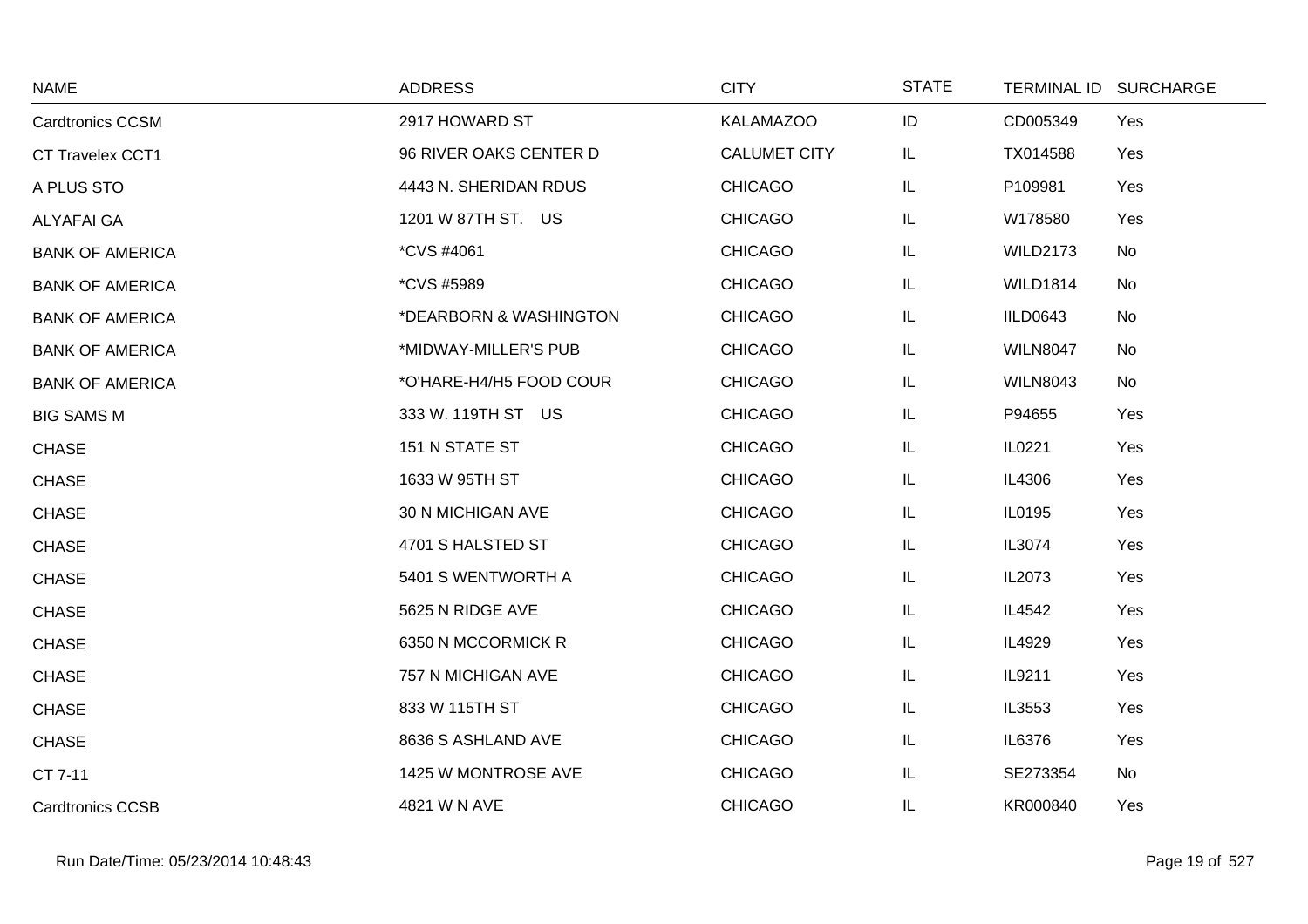| <b>NAME</b>             | <b>ADDRESS</b>             | <b>CITY</b>    | <b>STATE</b> | TERMINAL ID SURCHARGE |
|-------------------------|----------------------------|----------------|--------------|-----------------------|
| <b>Cardtronics CCSW</b> | 5558 W. NORTH AVE          | <b>CHICAGO</b> | IL           | CT008875<br>Yes       |
| <b>ESA GAS MART</b>     | 3000 W. 63RD ST.           | <b>CHICAGO</b> | IL           | DAT00478<br>Yes       |
| <b>FOSTER PAR</b>       | 8259 S. ASHLAND AV         | <b>CHICAGO</b> | IL           | 83131814<br>Yes       |
| GREYHOUND-CHICAGO-      | 630 W. HARRISON ST         | <b>CHICAGO</b> | IL           | LK140021<br>Yes       |
| H & M FOOD              | 7101 S KEDZIE<br>US.       | <b>CHICAGO</b> | IL           | P181653<br>Yes        |
| <b>HARRISON C</b>       | 3357 WEST HARRISON US      | <b>CHICAGO</b> | IL           | P172529<br>Yes        |
| <b>HOLIDAY IN</b>       | 506 W HARRISON             | <b>CHICAGO</b> | IL           | 82201094<br>Yes       |
| LA CASA                 | 1810 S BLUE ISLAND         | <b>CHICAGO</b> | IL.          | DAT05662<br>Yes       |
| <b>LOOMIS FOO</b>       | 6859 S. LOOMIS BLVDUS      | <b>CHICAGO</b> | IL           | P128133<br>Yes        |
| NOHADRA FO              | 2959 W. DEVON<br><b>US</b> | <b>CHICAGO</b> | IL           | P189660<br>Yes        |
| PAI ATM                 | 111 N KEDZIE               | <b>CHICAGO</b> | IL           | CS32437<br>Yes        |
| PAI ATM                 | 1554 W 95TH STREET         | <b>CHICAGO</b> | IL           | TX30913<br>Yes        |
| PAI ATM                 | 2525 N MILWAUKEE AVE       | <b>CHICAGO</b> | IL           | TX57200<br>Yes        |
| PAI ATM                 | 308 E 75TH ST              | <b>CHICAGO</b> | IL           | TX22004<br>Yes        |
| PAI ATM                 | 338 S. CALIFORNIA          | <b>CHICAGO</b> | IL           | TX33618<br>Yes        |
| PAI ATM                 | 3804 S WENTWORTH AVE.      | <b>CHICAGO</b> | IL           | CS27764<br>Yes        |
| PAI ATM                 | 7500 S EXCHANGE AVE        | <b>CHICAGO</b> | IL           | CS37699<br>Yes        |
| PAI ATM                 | <b>7859 S STATE ST</b>     | <b>CHICAGO</b> | IL           | TX26793<br>Yes        |
| PAI ISO                 | 11136 S MICHIGAN AVE       | <b>CHICAGO</b> | IL           | TX47841<br>Yes        |
| PAI ISO                 | 1211 W 115TH ST            | <b>CHICAGO</b> | IL           | TX22411<br>Yes        |
| PAI ISO                 | 2 W 111TH                  | <b>CHICAGO</b> | IL           | TX32922<br>Yes        |
| PAI ISO                 | 2200 S MICHIGAN AVE        | <b>CHICAGO</b> | IL           | TX53168<br>Yes        |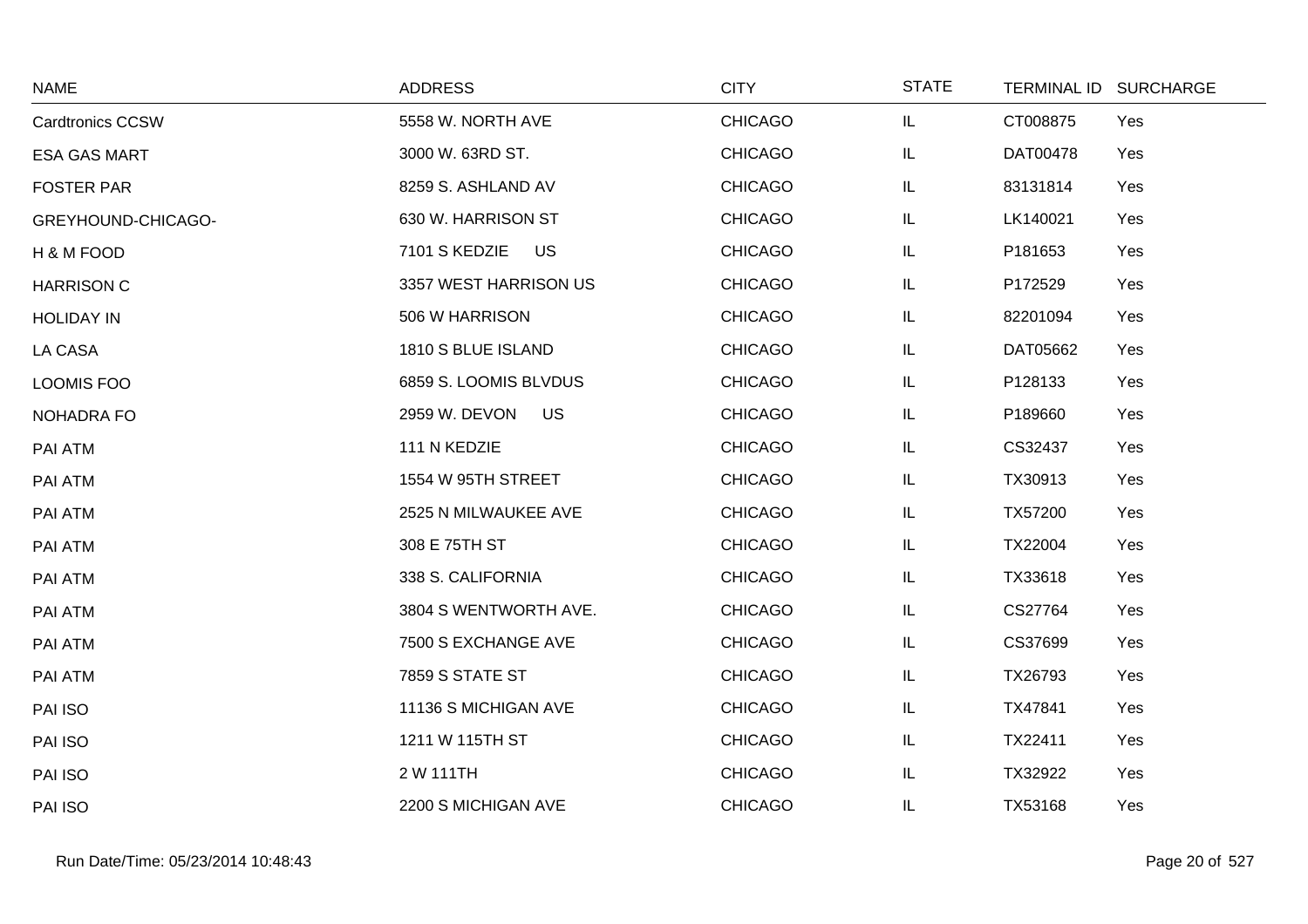| <b>NAME</b>          | <b>ADDRESS</b>         | <b>CITY</b>          | <b>STATE</b> |          | TERMINAL ID SURCHARGE |
|----------------------|------------------------|----------------------|--------------|----------|-----------------------|
| PAI ISO              | 3705 W 16TH ST         | <b>CHICAGO</b>       | IL.          | CS25695  | Yes                   |
| PAI ISO              | 380 E 71ST STREET      | <b>CHICAGO</b>       | IL.          | TX47147  | Yes                   |
| PAI ISO              | 3804 S WENTWORTH AVE.  | <b>CHICAGO</b>       | IL           | CS27764  | Yes                   |
| PAI ISO              | 5135 W. CHICAGO        | <b>CHICAGO</b>       | IL.          | TX16381  | Yes                   |
| PAI ISO              | 62 E CHICAGO           | <b>CHICAGO</b>       | IL.          | TX21293  | Yes                   |
| PAI ISO              | 6359 S. KING DR.       | <b>CHICAGO</b>       | IL.          | TX32544  | Yes                   |
| PAI ISO              | 7500 S EXCHANGE AVE    | <b>CHICAGO</b>       | IL.          | CS37699  | Yes                   |
| PAI ISO              | 851-5 W 115TH ST       | <b>CHICAGO</b>       | IL.          | TX34857  | Yes                   |
| PHILLIPS 6           | 7902 S. ASHLAND US     | <b>CHICAGO</b>       | IL.          | P36876   | Yes                   |
| ROTHSCHILD #9        | 717 E 87TH ST          | <b>CHICAGO</b>       | IL           | DAT01233 | Yes                   |
| <b>ROTHSCHILD #4</b> | 124 E PERSHING ROA     | <b>CHICAGO</b>       | IL.          | DAT07527 | No                    |
| S & H CONV           | 3352 W. 79TH ST. US    | <b>CHICAGO</b>       | IL.          | P148778  | Yes                   |
| <b>STATE GAS</b>     | 9417 S STATE ST        | <b>CHICAGO</b>       | IL.          | 83950059 | Yes                   |
| <b>TCF BANK</b>      | 550 NORTH STATE STREET | <b>CHICAGO</b>       | IL.          | 57000213 | Yes                   |
| <b>UNOIN FUEL</b>    | 8301 S. COTTAGE GROUS  | <b>CHICAGO</b>       | IL           | P166523  | No                    |
| <b>UPTOWN DOL</b>    | 1025 W WILSON AVE US   | <b>CHICAGO</b>       | IL.          | P223444  | <b>No</b>             |
| <b>UPTOWN SHO</b>    | 4605 N SHERIDAN US     | <b>CHICAGO</b>       | IL.          | P199714  | <b>No</b>             |
| <b>WESTSIDE M</b>    | 340 S. SACREMENTO US   | <b>CHICAGO</b>       | IL.          | P168898  | Yes                   |
| <b>CHASE</b>         | 650 DIXIE HWY          | <b>CHICAGO HEIGH</b> | IL.          | IL5355   | Yes                   |
| PAI ISO              | 2035 WESTERN AVE       | <b>CHICAGO HEIGH</b> | IL.          | TX28746  | Yes                   |
| PAI ATM              | 444 CHICAGO RIDGE MALL | CHICAGO RIDGE        | IL           | TX49729  | Yes                   |
| PNC BANK             | 2351 CICERO AVE        | <b>CICERO</b>        | IL.          | PW4655   | No                    |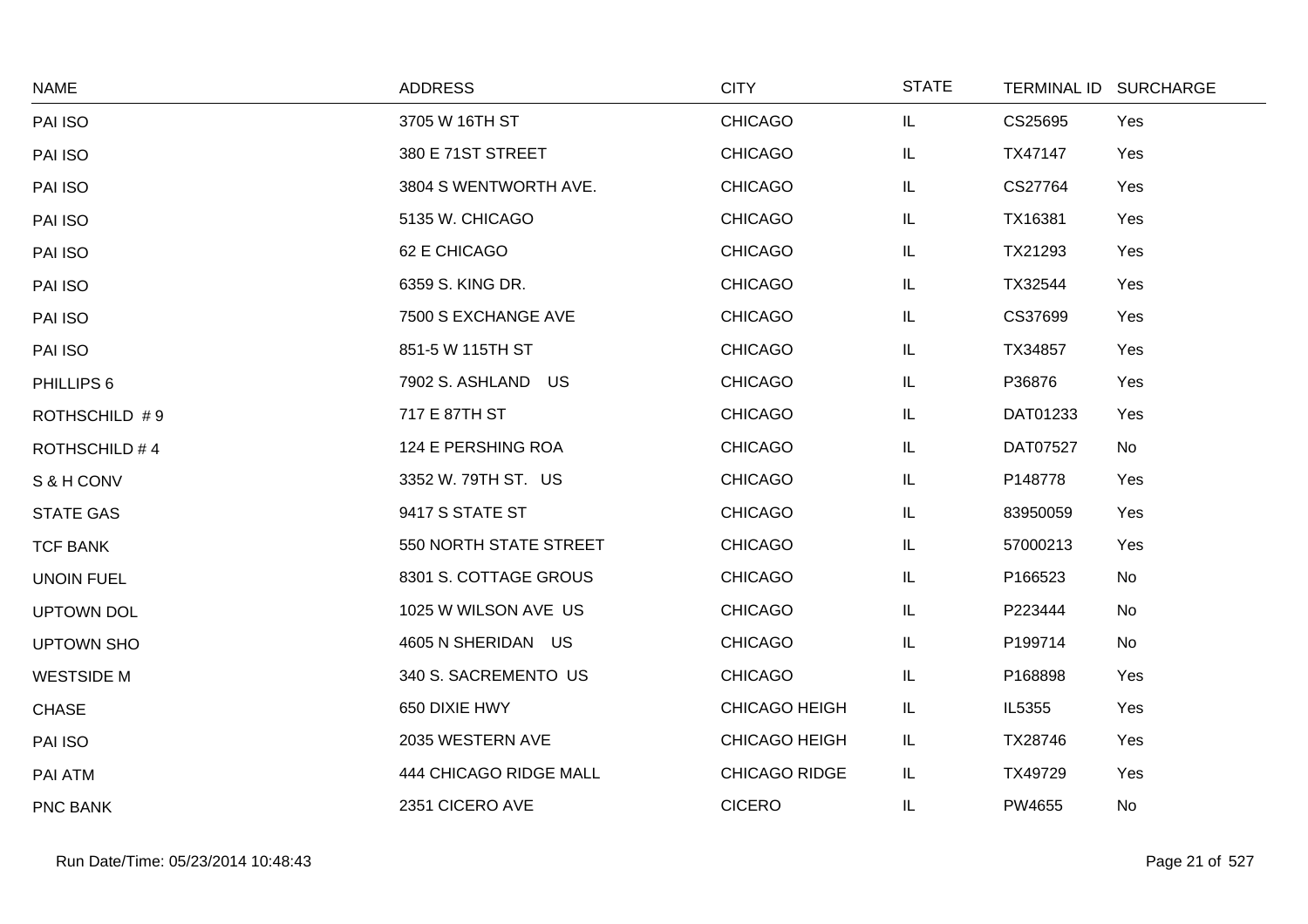| <b>NAME</b>             | <b>ADDRESS</b>          | <b>CITY</b>          | <b>STATE</b> | TERMINAL ID SURCHARGE |     |
|-------------------------|-------------------------|----------------------|--------------|-----------------------|-----|
| <b>MARATHON A</b>       | 1121 S Jefferson US     | Chicago              | IL.          | P95695                | No  |
| The Owl Ba              | 2521 N Milwaukee US     | Chicago              | IL.          | NH015038              | Yes |
| 10 Check                | 6321 S ML King DriUS    | Chicago Heigh        | IL           | NH005476              | Yes |
| 110th H                 | 11057 S Halsted StUS    | Chicago Heigh        | IL           | NH002126              | Yes |
| 79 In and               | 2635 E 79 Th St US      | Chicago Heigh        | IL           | TX019996              | Yes |
| <b>CHASE</b>            | 100 W LINCOLN HWY       | <b>DEKALB</b>        | IL.          | IL0017                | Yes |
| TD PETES D              | 3195 E DIVISION ST US   | <b>DIAMOND</b>       | IL.          | P182275               | Yes |
| <b>GAS MART -</b>       | 8301 STATE STREET US    | <b>EAST ST LOUIS</b> | IL.          | P221649               | Yes |
| <b>GATEWAY MA</b>       | 7605 STATE STREET US    | <b>EAST ST LOUIS</b> | IL           | P149522               | Yes |
| <b>CHASE</b>            | 2100 GREEN BAY RD       | <b>EVANSTON</b>      | IL.          | IL2619                | Yes |
| DEMPSTER DODGE          | 1830 W DEMPSTER AV      | <b>EVANSTON</b>      | IL.          | LK399980              | Yes |
| <b>Cardtronics CCSW</b> | 19730 S HARLEM AVE      | <b>FRANKFORT</b>     | IL.          | SP550160              | Yes |
| <b>BANK OF AMERICA</b>  | *CVS #7761              | <b>FRANKLIN PARK</b> | IL.          | <b>WILN8161</b>       | No  |
| <b>BANK OF AMERICA</b>  | *CVS #4269              | <b>GENEVA</b>        | IL.          | <b>WILN8110</b>       | No  |
| PAI ISO                 | 2014 W 170TH STREET     | <b>HAZEL CREST</b>   | IL           | TX23733               | Yes |
| <b>BANK OF AMERICA</b>  | *SOUTH SUBURBAN HOSPITA | <b>HAZELCREST</b>    | IL           | <b>WILD2142</b>       | No  |
| PAI ATM                 | 807 MAPLE               | <b>HOMEWOOD</b>      | IL.          | TX16382               | Yes |
| PAI ISO                 | <b>121 RICHARDS ST</b>  | <b>JOLIET</b>        | IL           | TX11385               | Yes |
| <b>DONUT KING</b>       | 375 W COURT ST US       | <b>KANKAKEE</b>      | IL.          | P170280               | Yes |
| <b>JEWEL OSCO</b>       | 446 WASHINGTON US       | <b>KANKAKEE</b>      | IL.          | P177411               | Yes |
| Walgreens 12468         | 222 W COURT STREET      | <b>KANKAKEE</b>      | IL           | SR005861              | Yes |
| Walgreens 4142          | 1050 N KENNEDY DR       | <b>KANKAKEE</b>      | IL           | SR001202              | Yes |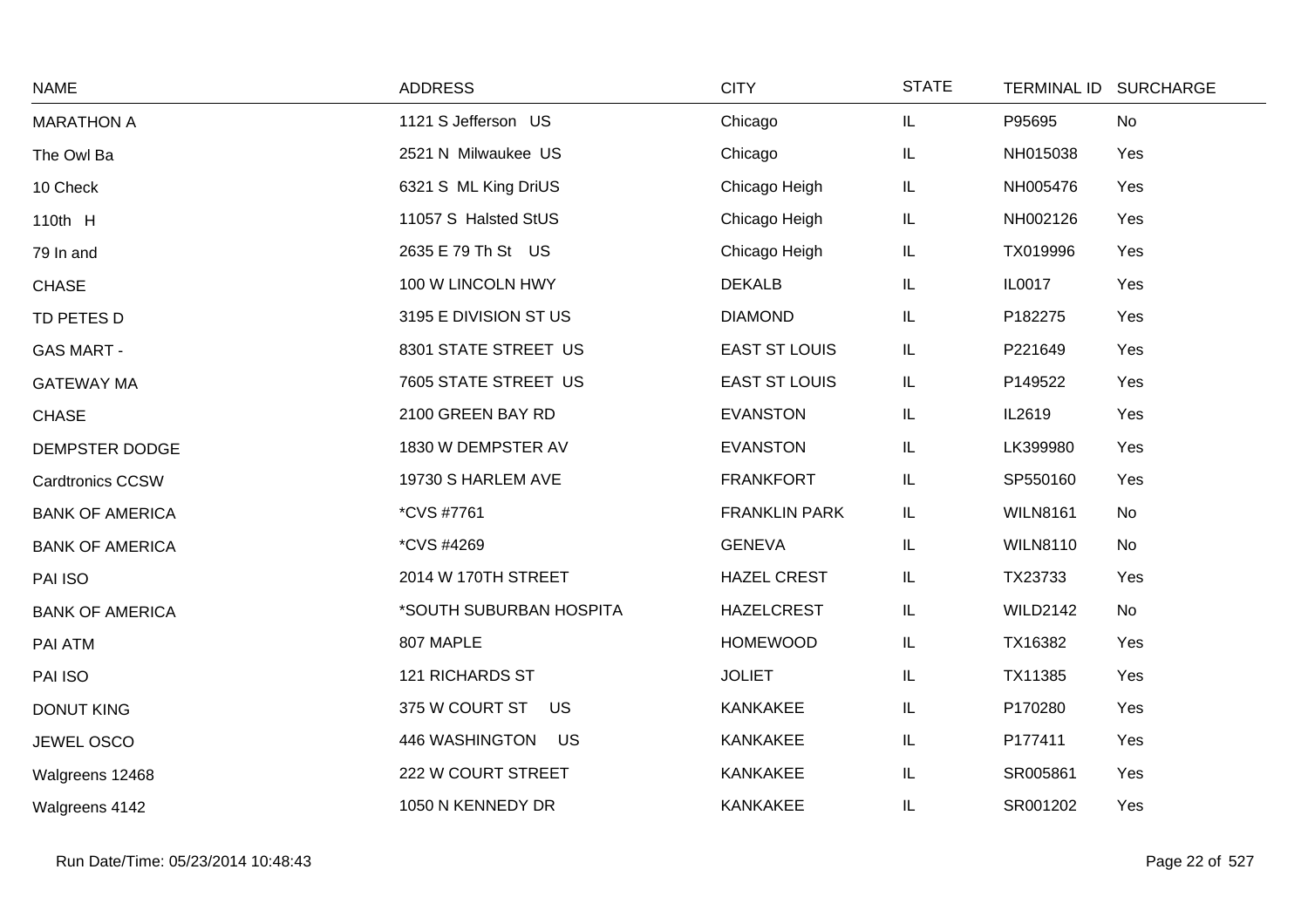| <b>NAME</b>             | <b>ADDRESS</b>               | <b>CITY</b>          | <b>STATE</b> |                 | TERMINAL ID SURCHARGE |
|-------------------------|------------------------------|----------------------|--------------|-----------------|-----------------------|
| CardtronicsLPC          | 60 YORKTOWN CTR              | <b>LOMBARD</b>       | IL.          | TG021114        | No                    |
| <b>COVERED BR</b>       | 830 EAST MANSFIELD US        | <b>MANSFIELD</b>     | IL.          | P02724          | Yes                   |
| <b>COVERED BR</b>       | 830 EAST MANSFIELD US        | <b>MANSFIELD</b>     | IL.          | P04343          | Yes                   |
| PAI ATM                 | 16656 DIXIE HWY              | <b>MARKHAM</b>       | IL.          | TX57746         | Yes                   |
| <b>BANK OF AMERICA</b>  | *MATTESON                    | <b>MATTESON</b>      | IL.          | <b>IILD2070</b> | No                    |
| <b>BANK OF AMERICA</b>  | *MATTESON                    | <b>MATTESON</b>      | IL.          | <b>IILD2098</b> | No                    |
| CT 7-11                 | 11459 S KEDZIE.              | <b>MERRIONETTE P</b> | IL.          | SE276327        | Yes                   |
| <b>FCTI ISO</b>         | I-80 EXIT 112                | <b>MORRIS</b>        | IL.          | TQ14295         | No                    |
| Automated               | 7501 WEST CERMAK RUS         | <b>NORTH RIVERSI</b> | IL.          | P175357         | Yes                   |
| FNB MIDAM               | 350 HARTMAN LANE             | <b>O'FALLON</b>      | IL.          | 02000149        | Yes                   |
| <b>BANK OF AMERICA</b>  | *LAKE THEATER                | OAK PARK             | IL.          | <b>IILN0120</b> | No                    |
| <b>Cardtronics CCSB</b> | 1 MAIN ST                    | PARK FOREST          | IL.          | VS078512        | Yes                   |
| <b>PARK FORES</b>       | 98 S. ORCHARD DR.            | PARK FOREST          | IL.          | 83131011        | Yes                   |
| <b>JACKPOT SU</b>       | <b>200 N MACARTHUR HWYUS</b> | <b>PEORIA</b>        | IL.          | P230812         | Yes                   |
| <b>SHORTSTOP</b>        | 1302 E FRY AVE US            | <b>PEORIA</b>        | IL.          | P223318         | Yes                   |
| <b>RIVERDALE</b>        | 13801 S HALSTED ST           | <b>RIVERDALE</b>     | IL.          | 83950003        | Yes                   |
| <b>RIVERDALE</b>        | 359 W. 144TH STREETUS        | <b>RIVERDALE</b>     | IL.          | P74180          | Yes                   |
| WALMART 933             | 1240 NORTH 7TH STREET        | <b>ROCHELLE</b>      | IL.          | SR004721        | Yes                   |
| CT 7-11                 | 4520 11TH ST                 | <b>ROCK ISLAND</b>   | IL.          | SE274638        | Yes                   |
| Walgreens 3991          | 3100 11TH ST                 | <b>ROCK ISLAND</b>   | IL.          | SR001196        | Yes                   |
| <b>CHASE</b>            | <b>11440 MAIN ST</b>         | <b>ROSCOE</b>        | IL.          | IL5601          | Yes                   |
| <b>Cardtronics CCSP</b> | 421 W. WISE RD               | <b>SCHAUMBURG</b>    | IL           | SP550107        | Yes                   |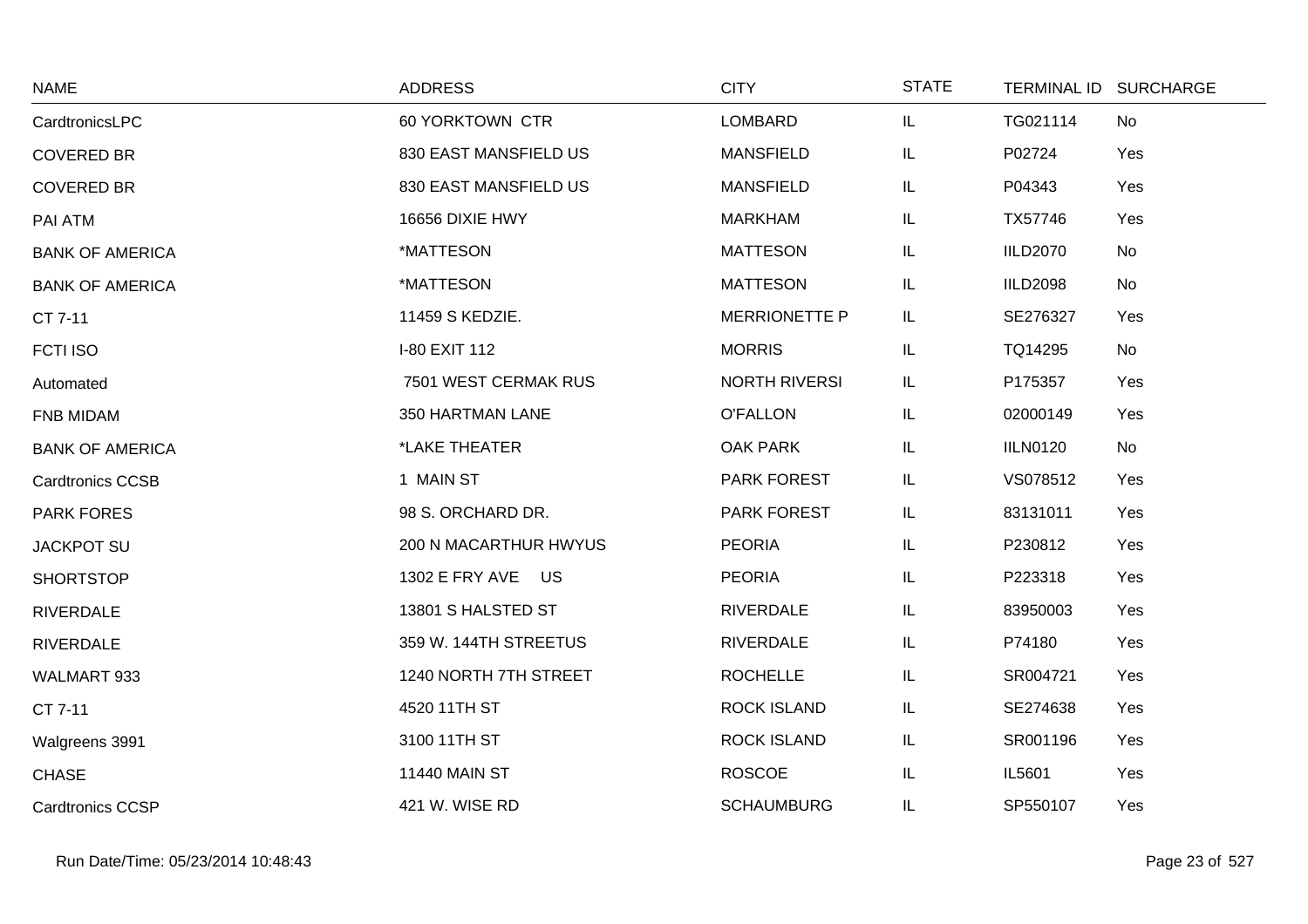| <b>NAME</b>              | <b>ADDRESS</b>            | <b>CITY</b>         | <b>STATE</b> |                 | TERMINAL ID SURCHARGE |
|--------------------------|---------------------------|---------------------|--------------|-----------------|-----------------------|
| MICHIANA M               | 50505 LOT#40 RD 93        | <b>SOUTHBEND</b>    | IL.          | 83950056        | Yes                   |
| <b>ROAD RANGE</b>        | 1112 E. SOUTHLINE         | <b>TUSCOLA</b>      | IL.          | 83130704        | Yes                   |
| <b>TCF BANK</b>          | 3124 NORTH LEWIS          | WAUKEGAN            | IL.          | 57000221        | No                    |
| <b>BAY PETROL</b>        | 315 N MADDISON ST US      | Woodstock           | IL.          | NH024333        | Yes                   |
| <b>BANK OF AMERICA</b>   | *CVS PHARMACY 702         | <b>ZION</b>         | IL.          | <b>WILD2147</b> | No                    |
| <b>COUNTRY FA</b>        | 1811 N WAYNE<br><b>US</b> | <b>ANGOLA</b>       | IN           | P09509          | Yes                   |
| CardtronicsLPC           | 3075 W MAUMEE ST STE      | ANGOLA              | IN           | SP020471        | No                    |
| <b>MARATHON D</b>        | 620 N. WAYNE ST.          | ANGOLA              | $\sf IN$     | 83350670        | Yes                   |
| Walmart Supercenter 1709 | 2016 N WAYNE ST           | ANGOLA              | IN           | SR009920        | Yes                   |
| <b>ASHLEY DEL</b>        | 104 E. STATE STREE        | <b>ASHLEY</b>       | IN           | 83350544        | Yes                   |
| PNCBANK INDIAN           | 10966 ROCKVILLE RD        | <b>AVON</b>         | IN           | PA3430          | Yes                   |
| <b>Cardtronics CCSC</b>  | 2510 S LEONARD SPRINGS    | <b>BLOOMINGTON</b>  | IN           | CK000029        | No                    |
| CardtronicsLPC           | 410 E VISTULA             | <b>BRISTOL</b>      | ${\sf IN}$   | SP020992        | Yes                   |
| FAMILY EXPRESS #29       | 211 S. PRAIRIE ST         | <b>BROOKSTON</b>    | $\sf IN$     | LK499780        | Yes                   |
| PILOT TS #445 ATM #2     | 243 MELTON ROAD (194 EX   | <b>BURNS HARBOR</b> | IN           | HY007305        | Yes                   |
| Pay N Paki               | 809 S Vistula St US       | <b>Bristol</b>      | $\sf IN$     | P92145          | No                    |
| <b>CHASE</b>             | 821 PROVIDENCE WAY        | <b>CLARKSVILLE</b>  | IN           | <b>IN6681</b>   | Yes                   |
| <b>CLOVERDALE TRAVEL</b> | 1032 NORTH MAIN ST        | <b>CLOVERDALE</b>   | IN           | LK459098        | Yes                   |
| <b>Cardtronics CCSP</b>  | 3956 GUTHRIE              | <b>EAST CHICAGO</b> | $\sf IN$     | SP550010        | Yes                   |
| 5/3 BANK (CHICAG         | 400 NORTH MAIN            | <b>ELKHART</b>      | $\sf IN$     | 00000000        | Yes                   |
| <b>BANK OF AMERICA</b>   | *CVS #6460                | <b>ELKHART</b>      | IN           | <b>WIND1022</b> | No                    |
| <b>BANK OF AMERICA</b>   | *CVS PHARMACY #6475       | <b>ELKHART</b>      | IN           | <b>WIND1030</b> | <b>No</b>             |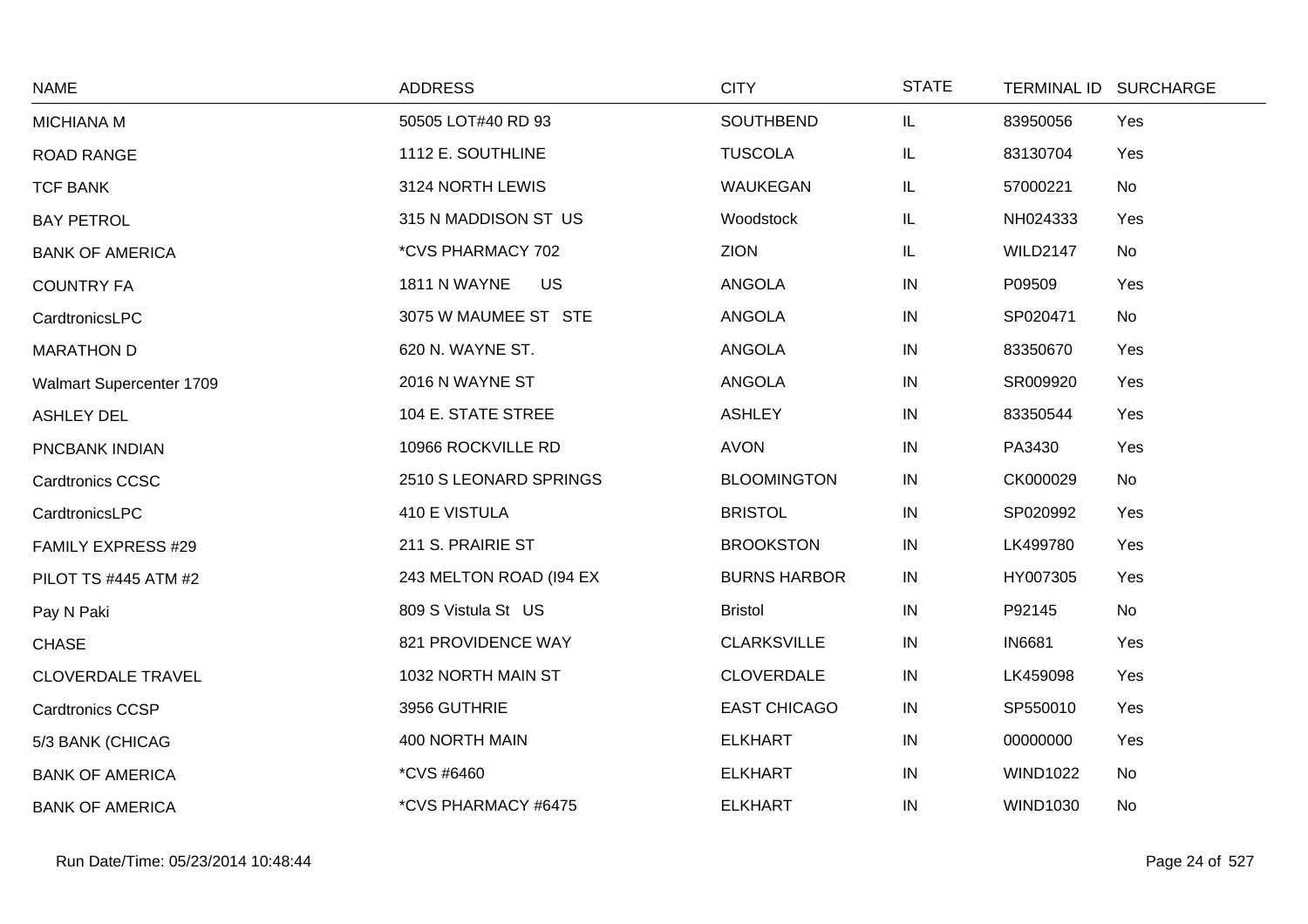| <b>NAME</b>              | <b>ADDRESS</b>       | <b>CITY</b>       | <b>STATE</b> | TERMINAL ID SURCHARGE |     |
|--------------------------|----------------------|-------------------|--------------|-----------------------|-----|
| <b>CHASE</b>             | 141 E SHOPPING PL    | <b>ELKHART</b>    | IN           | <b>IN6091</b>         | Yes |
| <b>CHASE</b>             | 211 CONCORD MALL D   | <b>ELKHART</b>    | IN           | <b>IN1806</b>         | Yes |
| <b>CHASE</b>             | 3530 CASSOPOLIS ST   | <b>ELKHART</b>    | IN           | <b>IN1483</b>         | Yes |
| <b>COMWIDE</b>           | 2110 CASSOPOLIS ST   | <b>ELKHART</b>    | IN           | <b>VC1089</b>         | Yes |
| <b>CORNER MART</b>       | 935 N NAPPANEE STR   | <b>ELKHART</b>    | IN           | LK457805              | Yes |
| CT 7-11                  | 1417 S NAPPANEE US   | <b>ELKHART</b>    | IN           | SE273414              | Yes |
| CT 7-11                  | 27119 COUNTY RD 6 US | <b>ELKHART</b>    | IN           | SE273311              | Yes |
| CT 7-11                  | 429 N MAIN ST        | <b>ELKHART</b>    | IN           | SE273136              | Yes |
| CT 7-11                  | 58458 STATE RD 19 S  | <b>ELKHART</b>    | IN           | SE272835              | Yes |
| <b>Cardtronics CCSB</b>  | 102 E HIVELY AVE     | <b>ELKHART</b>    | IN           | WG001623              | Yes |
| <b>Cardtronics CCSB</b>  | 130 W HIVELY AVE     | <b>ELKHART</b>    | IN           | KR001419              | Yes |
| <b>Cardtronics CCSM</b>  | 51451 STATE RD 19    | <b>ELKHART</b>    | IN           | CR014305              | Yes |
| CardtronicsLPC           | 1901 CASSOPOLIS      | <b>ELKHART</b>    | IN           | SP020994              | Yes |
| CardtronicsLPC           | 2106 W LEXINGTON     | <b>ELKHART</b>    | IN           | SP020993              | Yes |
| <b>LAKE CITY BANK</b>    | 22050 STATE RD 120   | <b>ELKHART</b>    | IN           | T633A240              | Yes |
| PAI ISO                  | 2800 CASSOPOLIS ST   | <b>ELKHART</b>    | IN           | TX57555               | Yes |
| PAI ISO                  | 2811 CASSOPOLIS ST   | <b>ELKHART</b>    | IN           | TX47037               | Yes |
| PNCBANK INDIAN           | 145 COUNTY RD 6 W    | <b>ELKHART</b>    | IN           | PA2197                | Yes |
| SAVE A LOT #50           | 1708 NAPPANEE STRE   | <b>ELKHART</b>    | IN           | LK517545              | No  |
| <b>TCU</b>               | 58364 STATE RD 19    | <b>ELKHART</b>    | IN           | XF8375                | No  |
| <b>WALMART</b>           | 175 COUNTRY ROAD #   | <b>ELKHART</b>    | IN           | A26790                | No  |
| <b>OLD NATIONAL BANK</b> | 5124 PEARL DRIVE     | <b>EVANSVILLE</b> | IN           | <b>DIE681</b>         | No  |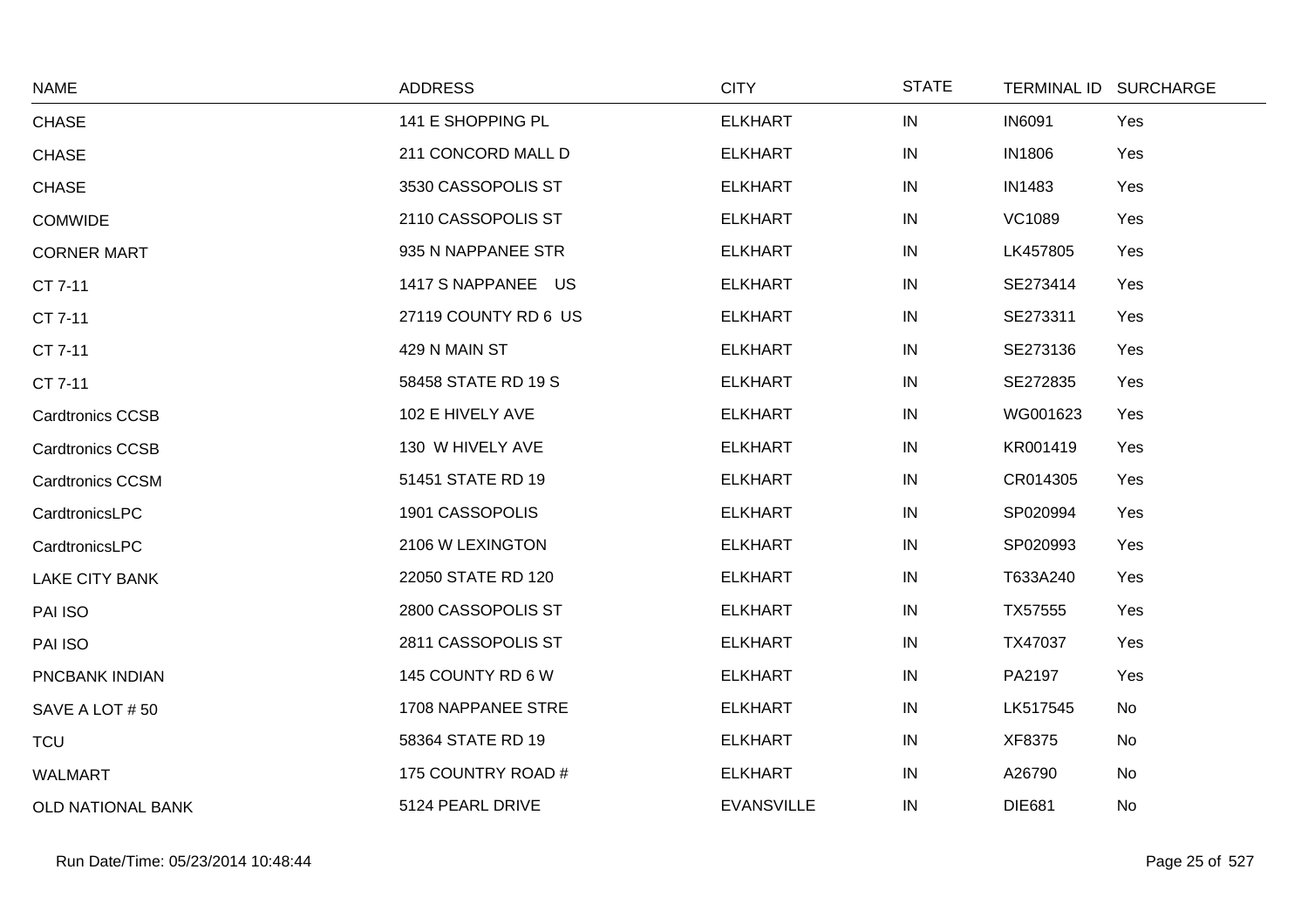| <b>NAME</b>             | <b>ADDRESS</b>          | <b>CITY</b>     | <b>STATE</b> |                 | TERMINAL ID SURCHARGE |
|-------------------------|-------------------------|-----------------|--------------|-----------------|-----------------------|
| <b>HANDY SPOT</b>       | 52019 COUNTY RD. US     | Elkhart         | IN           | WG007515        | Yes                   |
| <b>MAIN STREE</b>       | 1245 S MAIN STREET US   | Elkhart         | ${\sf IN}$   | WG006906        | Yes                   |
| Express Pa              | 1015 N Main St US       | Evansville      | IN           | TX021664        | Yes                   |
| <b>BKD Marathon 2</b>   | 3208 E COLISEUM BLVD    | FORT WAYNE      | ${\sf IN}$   | SR005944        | No                    |
| FIRE POLICE FC          | 417 SOUTH CALHOUN       | FORT WAYNE      | IN           | XD1788          | Yes                   |
| <b>FCTI ISO</b>         | 7265 NORTH BAKER ROAD   | <b>FREMONT</b>  | IN           | TQ14418         | Yes                   |
| <b>FREMONT VI</b>       | 104 S WAYNE ST          | <b>FREMONT</b>  | IN           | 83791555        | Yes                   |
| <b>FSB LAGRANGE</b>     | 105 S WAYNE ST          | <b>FREMONT</b>  | ${\sf IN}$   | 05201002        | Yes                   |
| PILOT TS #029 ATM #2    | 6900 OLD US 27 (I-80/69 | <b>FREMONT</b>  | IN           | HY006826        | Yes                   |
| 15TH AVE S              | 5390 W. 15TH AVE US     | <b>GARY</b>     | IN           | P56911          | Yes                   |
| <b>Cardtronics CCSP</b> | 750 S. LAKE ST          | GARY            | IN           | SP550014        | Yes                   |
| PAI ISO                 | 2075 CLARK RD           | <b>GARY</b>     | IN           | TX31851         | Yes                   |
| PILOT TS #271 ATM #1    | 2501 BURR STREET (18094 | <b>GARY</b>     | IN           | HY007046        | Yes                   |
| PILOT TS #271 ATM #2    | 2501 BURR STREET (18094 | GARY            | ${\sf IN}$   | HY007047        | No                    |
| <b>SUNNY GOLO</b>       | 1101 CLARK STREET US    | <b>GARY</b>     | IN           | P202635         | Yes                   |
| CT 7-11                 | <b>1000 S MAIN ST</b>   | <b>GOSHEN</b>   | IN           | SE273135        | Yes                   |
| <b>Cardtronics CCSB</b> | 429 WEST PIKE ST        | <b>GOSHEN</b>   | IN           | WA003232        | Yes                   |
| <b>BANK OF AMERICA</b>  | *CVS PHARMACY #6473     | <b>GRANGER</b>  | ${\sf IN}$   | <b>WIND1029</b> | No                    |
| CT 7-11                 | 12510 ADAMS RD<br>US    | <b>GRANGER</b>  | ${\sf IN}$   | SE272753        | Yes                   |
| LOW BOB'S # 1026        | 12634 STATE RT 23       | <b>GRANGER</b>  | IN           | LK300735        | Yes                   |
| CT 7-11                 | 845 N BROAD ST<br>US    | <b>GRIFFITH</b> | ${\sf IN}$   | SE273415        | Yes                   |
| <b>LUKE'S #25</b>       | 1224 E RIDGE RD<br>US   | <b>GRIFFITH</b> | IN           | P04401          | Yes                   |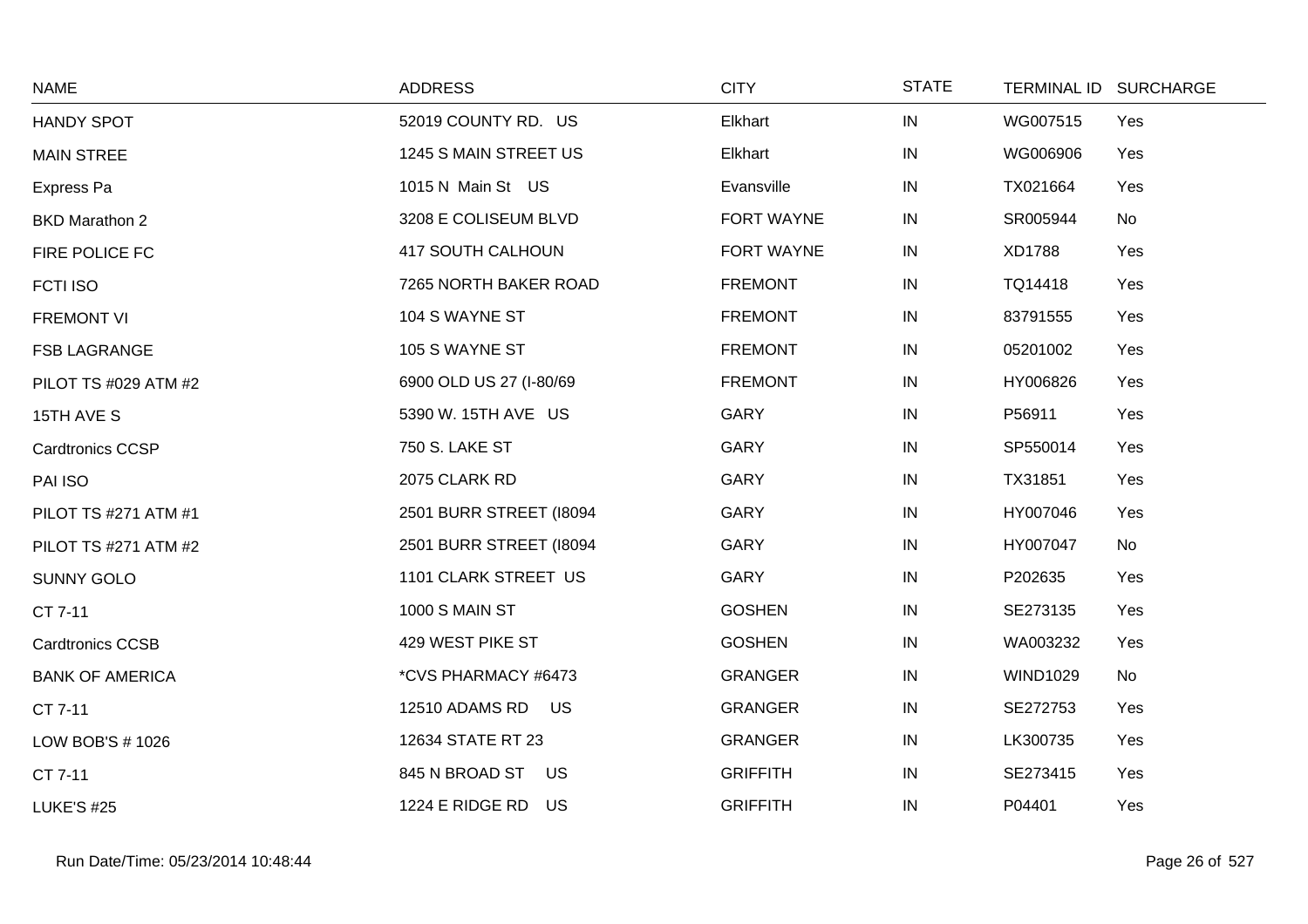| <b>NAME</b>             | <b>ADDRESS</b>            | <b>CITY</b>         | <b>STATE</b> | <b>TERMINAL ID</b> | <b>SURCHARGE</b> |
|-------------------------|---------------------------|---------------------|--------------|--------------------|------------------|
| Cira s Exp              | 215 E Cleveland Rd US     | Granger             | $\sf IN$     | WG009548           | Yes              |
| Granger 66              | <b>US</b><br>12760 SR 23  | Granger             | ${\sf IN}$   | NH019967           | Yes              |
| FRESH COUN              | 2550 ARTHUR ST US         | <b>HARY</b>         | IN           | P04210             | Yes              |
| PILOT TS #447 ATM #2    | 1042 EAST WARRENTON ROA   | <b>HAUBSTADT</b>    | ${\sf IN}$   | HY007309           | Yes              |
| MEIJER - C              | 10138 INDIANAPOLIS        | <b>HIGHLAND</b>     | IN           | 82128117           | Yes              |
| <b>ERNIE PYLE</b>       | <b>WESTBOUND TOLL ROA</b> | <b>HOWE</b>         | IN           | 82252124           | Yes              |
| <b>GENE PORTE</b>       | <b>EASTBOUND TOLL ROA</b> | <b>HOWE</b>         | ${\sf IN}$   | 82252123           | Yes              |
| <b>HOWE TRAVE</b>       | 0050 W. 750 N.            | <b>HOWE</b>         | ${\sf IN}$   | 83350808           | Yes              |
| 5/3 BK, IN.(CENT        | 2802 LAFAYETTE RD         | <b>INDIANAPOLIS</b> | IN           | 00000000           | Yes              |
| 5/3 BK, IN.(CENT        | 7373 WEST 10TH ST         | <b>INDIANAPOLIS</b> | IN           | 00000000           | Yes              |
| <b>CHASE</b>            | 2802 LAFAYETTE RD         | <b>INDIANAPOLIS</b> | IN           | <b>IN8720</b>      | Yes              |
| <b>CHASE</b>            | 3545 W 86TH ST            | <b>INDIANAPOLIS</b> | ${\sf IN}$   | <b>IN3045</b>      | Yes              |
| <b>CHASE</b>            | 5718 CRAWFORDSVILL        | <b>INDIANAPOLIS</b> | IN           | <b>IN0075</b>      | Yes              |
| <b>CITGO STAT</b>       | 10005 EAST 42ND ST.US     | <b>INDIANAPOLIS</b> | IN           | P215416            | Yes              |
| <b>CT Travelex CCT1</b> | 49 .W MARYLAND ST         | <b>INDIANAPOLIS</b> | IN           | TX004270           | Yes              |
| CT Travelex CCT1        | 49 W MARYLAND ST.         | <b>INDIANAPOLIS</b> | IN           | TX004271           | Yes              |
| <b>Cardtronics CCSB</b> | 6975 PENDLETON PIKE       | <b>INDIANAPOLIS</b> | IN           | VS070045           | No               |
| FUEL ZONE               | 9042 W WASHINGTON SUS     | <b>INDIANAPOLIS</b> | ${\sf IN}$   | P208517            | Yes              |
| <b>GILL'S MAR</b>       | 4317 S. EMERSON AV        | <b>INDIANAPOLIS</b> | IN           | 83350653           | Yes              |
| <b>GREENFIELD CO</b>    | 12140 E WASHINGTON        | <b>INDIANAPOLIS</b> | IN           | 04960006           | Yes              |
| <b>JACKS PLAC</b>       | 3060 W 16TH ST US         | <b>INDIANAPOLIS</b> | IN           | P191688            | Yes              |
| <b>JASSY PLAZA 2</b>    | 2434 NORTH KEYSTON        | <b>INDIANAPOLIS</b> | IN           | LK896414           | Yes              |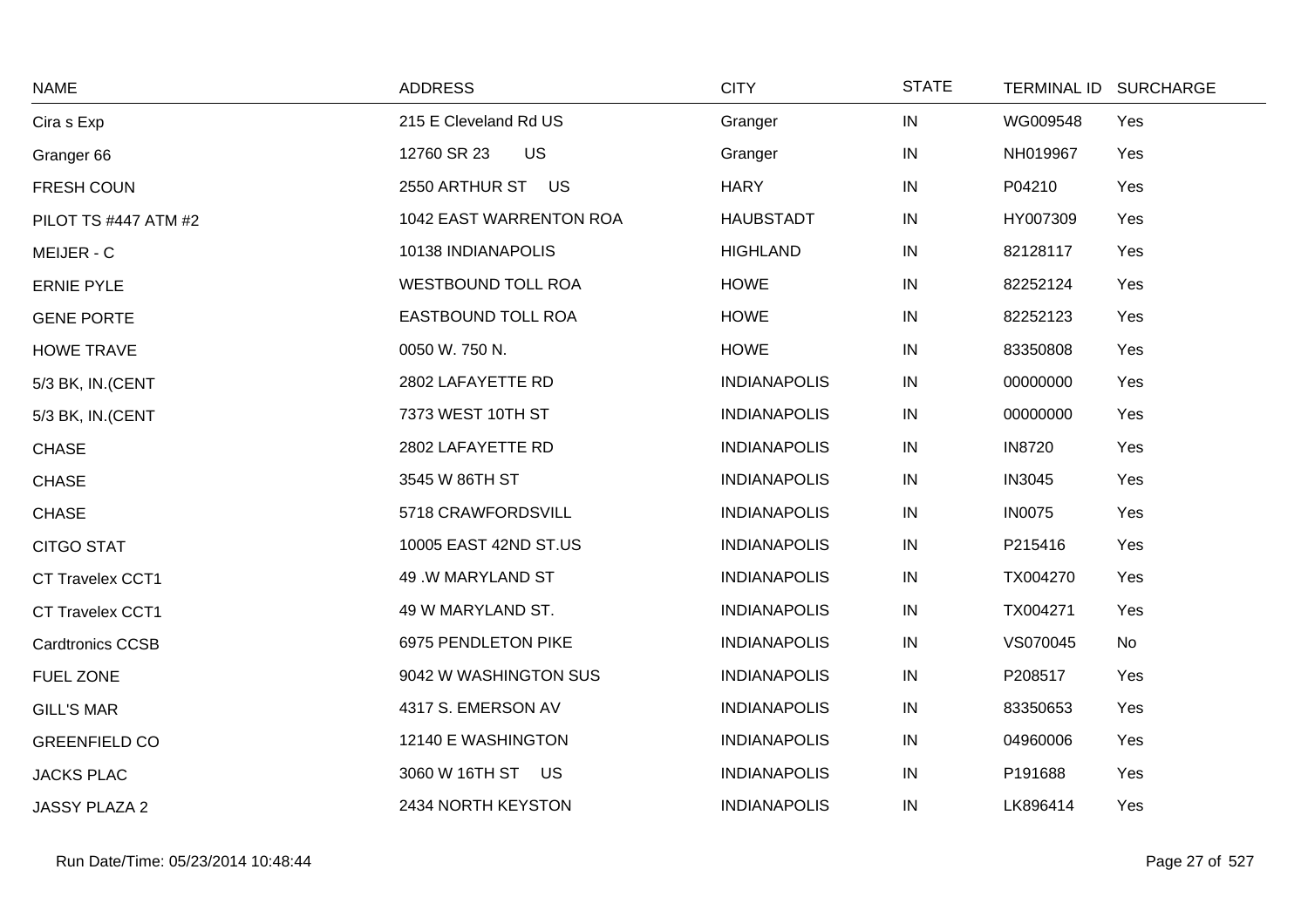| <b>NAME</b>                 | <b>ADDRESS</b>       | <b>CITY</b>          | <b>STATE</b> | TERMINAL ID SURCHARGE |     |
|-----------------------------|----------------------|----------------------|--------------|-----------------------|-----|
| <b>MARSH SUPE</b>           | 7199 MICHIGAN RD. US | <b>INDIANAPOLIS</b>  | IN           | P162180               | Yes |
| PAI ISO                     | 7901 N MICHIGAN RD.  | <b>INDIANAPOLIS</b>  | IN           | TX9731                | Yes |
| PNCBANK INDIAN              | 1714 N. MERIDIAN     | <b>INDIANAPOLIS</b>  | $\sf IN$     | PA2124                | Yes |
| PNCBANK INDIAN              | 6020 E 46TH ST       | <b>INDIANAPOLIS</b>  | IN           | PA2187                | Yes |
| <b>SAINI BROT</b>           | 3401 GEORGETOWN      | <b>INDIANAPOLIS</b>  | $\sf IN$     | 83950116              | Yes |
| Village Pantry 461          | 1725 S LYNHURST      | <b>INDIANAPOLIS</b>  | $\sf IN$     | SR004325              | Yes |
| <b>WALMART</b>              | 3221 WEST 86TH ST    | <b>INDIANAPOLIS</b>  | $\sf IN$     | A15180                | No  |
| <b>WEST SIDE PANTRY A</b>   | 3360 WEST 16TH STR   | <b>INDIANAPOLIS</b>  | IN           | LK524847              | Yes |
| <b>WESTLAKE S</b>           | 7203 N MICHIGAN RO   | <b>INDIANAPOLIS</b>  | IN           | 81205187              | Yes |
| PAI ISO                     | 100 N OHIO ST        | <b>KOKOMO</b>        | ${\sf IN}$   | TX56326               | No  |
| <b>STAR FINANCIAL</b>       | 1708 E MARKLAND      | <b>KOKOMO</b>        | IN           | 0603N042              | No  |
| <b>Cardtronics CCSB</b>     | 3630 SR 26 E         | LAFAYETTE            | IN           | TG003041              | Yes |
| <b>Cardtronics CCSB</b>     | 415 N SAGAMORE PKWY  | LAFAYETTE            | IN           | SP000248              | Yes |
| <b>Cardtronics CCSW</b>     | 5905 N US 35         | <b>LAPORTE</b>       | $\sf IN$     | SP000017              | Yes |
| FAMILY EXPRESS #51          | 22 EAST 400 SOUTH    | <b>LAPORTE</b>       | IN           | LK428344              | Yes |
| <b>HORIZON BANK</b>         | 701 E LINCOLN WAY    | <b>LAPORTE</b>       | IN           | 4010G065              | Yes |
| PNCBANK INDIAN              | 800 LINCOLNWAY       | <b>LAPORTE</b>       | IN           | PA2076                | Yes |
| Wells Fargo Ban             | LAPORTE-MAINA        | <b>LAPORTE</b>       | IN           | 5844Q                 | Yes |
| <b>FINANCIAL CONSULTING</b> | 253 TIPPY DITCH DR.  | <b>MARION</b>        | IN           | TX14385               | Yes |
| MCCLURE 04                  | 2915 S. ADAMS ST.    | <b>MARION</b>        | IN           | 83350516              | Yes |
| 5/3 BANK (CHICAG            | 3710 FRANKLIN ST     | <b>MICHIGAN CITY</b> | IN           | 00000000              | Yes |
| <b>ALLEGIUS FCU</b>         | 1015 US HWY 20 E     | <b>MICHIGAN CITY</b> | IN           | <b>VC0394</b>         | Yes |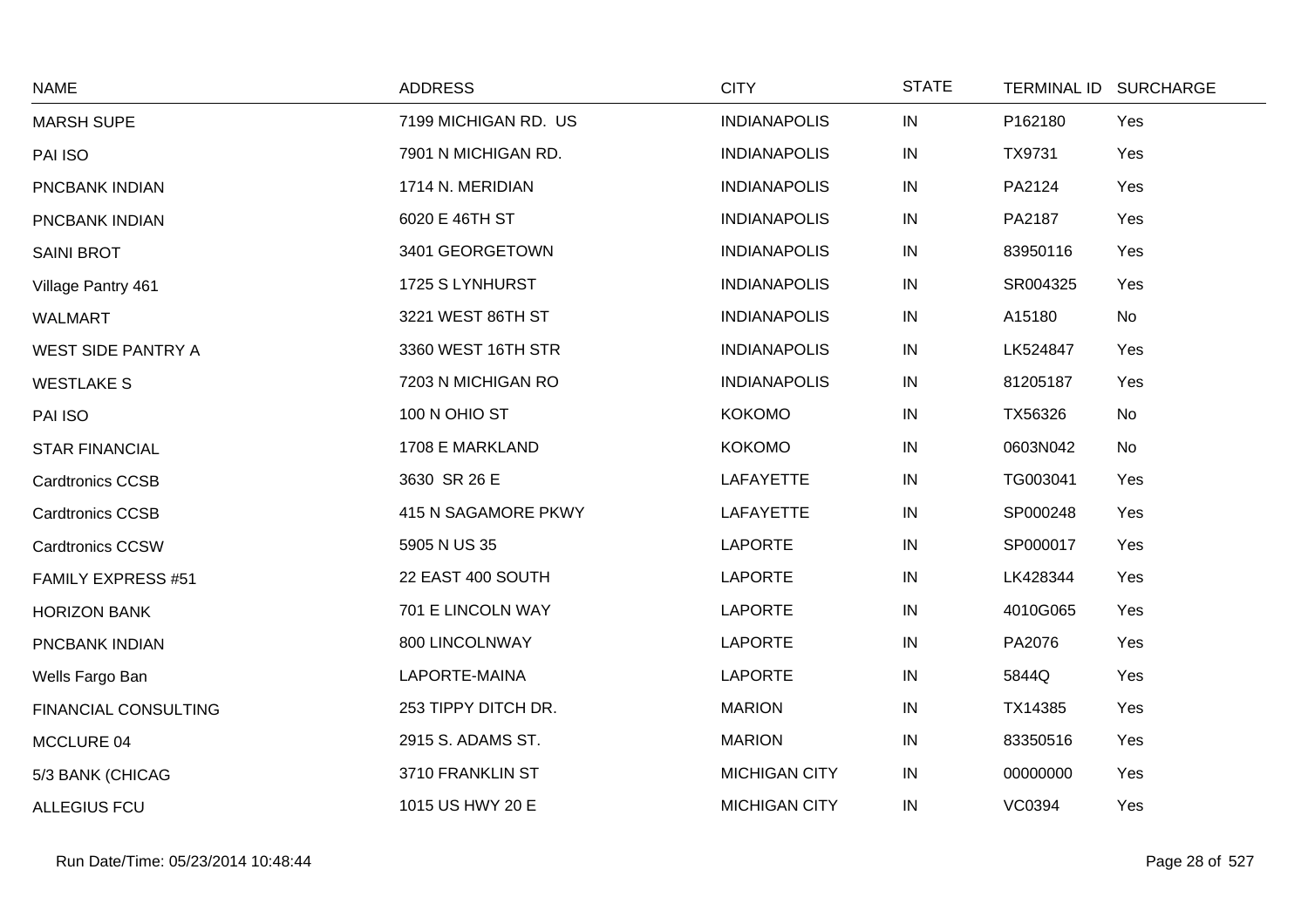| <b>NAME</b>             | <b>ADDRESS</b>        | <b>CITY</b>          | <b>STATE</b> |          | TERMINAL ID SURCHARGE |
|-------------------------|-----------------------|----------------------|--------------|----------|-----------------------|
| <b>Cardtronics CCSB</b> | 3253 FRANKLIN ST      | <b>MICHIGAN CITY</b> | IN           | VS076484 | Yes                   |
| <b>DJ EXPRESS</b>       | 1701 GREENWOOD AVE    | <b>MICHIGAN CITY</b> | IN           | LK639255 | Yes                   |
| <b>HORIZON BANK</b>     | 1020 N KARWICK ROAD   | <b>MICHIGAN CITY</b> | IN           | 4010G004 | Yes                   |
| <b>MEIJER R-1</b>       | 5150 S FRANKLIN ST    | <b>MICHIGAN CITY</b> | IN           | 82128162 | Yes                   |
| PAI ATM                 | 403 CHICAGO AVE       | <b>MICHIGAN CITY</b> | IN           | TX45800  | Yes                   |
| PAI ISO                 | 403 CHICAGO AVE       | <b>MICHIGAN CITY</b> | IN           | TX45800  | Yes                   |
| PNCBANK INDIAN          | 301 W US HWY 20       | <b>MICHIGAN CITY</b> | IN           | PA2194   | Yes                   |
| AMERICAN PETROLEUM INC  | 50980 S 13            | <b>MIDDLEBURY</b>    | $\sf IN$     | A505509  | No                    |
| <b>SNAPPY III</b>       | 53031 SR 13           | <b>MIDDLEBURY</b>    | IN           | 83350303 | Yes                   |
| <b>BLEACHERS</b>        | 4609 GRAPE RD<br>US   | <b>MISHAWAKA</b>     | IN           | P56972   | Yes                   |
| <b>CHARLIE'S</b>        | 2319 EAST 12TH STR    | <b>MISHAWAKA</b>     | IN           | 81065018 | Yes                   |
| CT 7-11                 | 1302 MILBURN<br>US    | <b>MISHAWAKA</b>     | $\sf IN$     | SE273364 | Yes                   |
| CT Travelex CCT1        | 6501 N GRAPE RD       | <b>MISHAWAKA</b>     | IN           | TX004710 | Yes                   |
| CT Travelex CCT1        | 6501 N. GRAPE RD      | <b>MISHAWAKA</b>     | IN           | TX004711 | Yes                   |
| <b>Cardtronics CCSB</b> | 155 UNIVERSITY DR E   | <b>MISHAWAKA</b>     | $\sf IN$     | TG003359 | No                    |
| <b>Cardtronics CCSB</b> | 2330 HICKORY RD.      | <b>MISHAWAKA</b>     | $\sf IN$     | KR001472 | Yes                   |
| WALMART                 | 316 INDIAN RIDGE R    | <b>MISHAWAKA</b>     | IN           | A26780   | Yes                   |
| CardtronicsLPC          | 249 W HUNTINGTON      | <b>MONTPELIER</b>    | IN           | SP020476 | Yes                   |
| <b>FCTI ISO</b>         | 2299 KOGER STREET     | <b>MOORSVILLE</b>    | ${\sf IN}$   | TX43751  | No                    |
| 1630 WHEEL              | 1630 NORTH WHEELIN    | <b>MUNCIE</b>        | IN           | 81060327 | Yes                   |
| <b>WESTFIELD</b>        | 2109 Southlake MalUS  | Merrillville         | IN           | A173281  | Yes                   |
| <b>WESTFIELD</b>        | 2109 Southlake MallUS | Merrillville         | IN           | A173280  | Yes                   |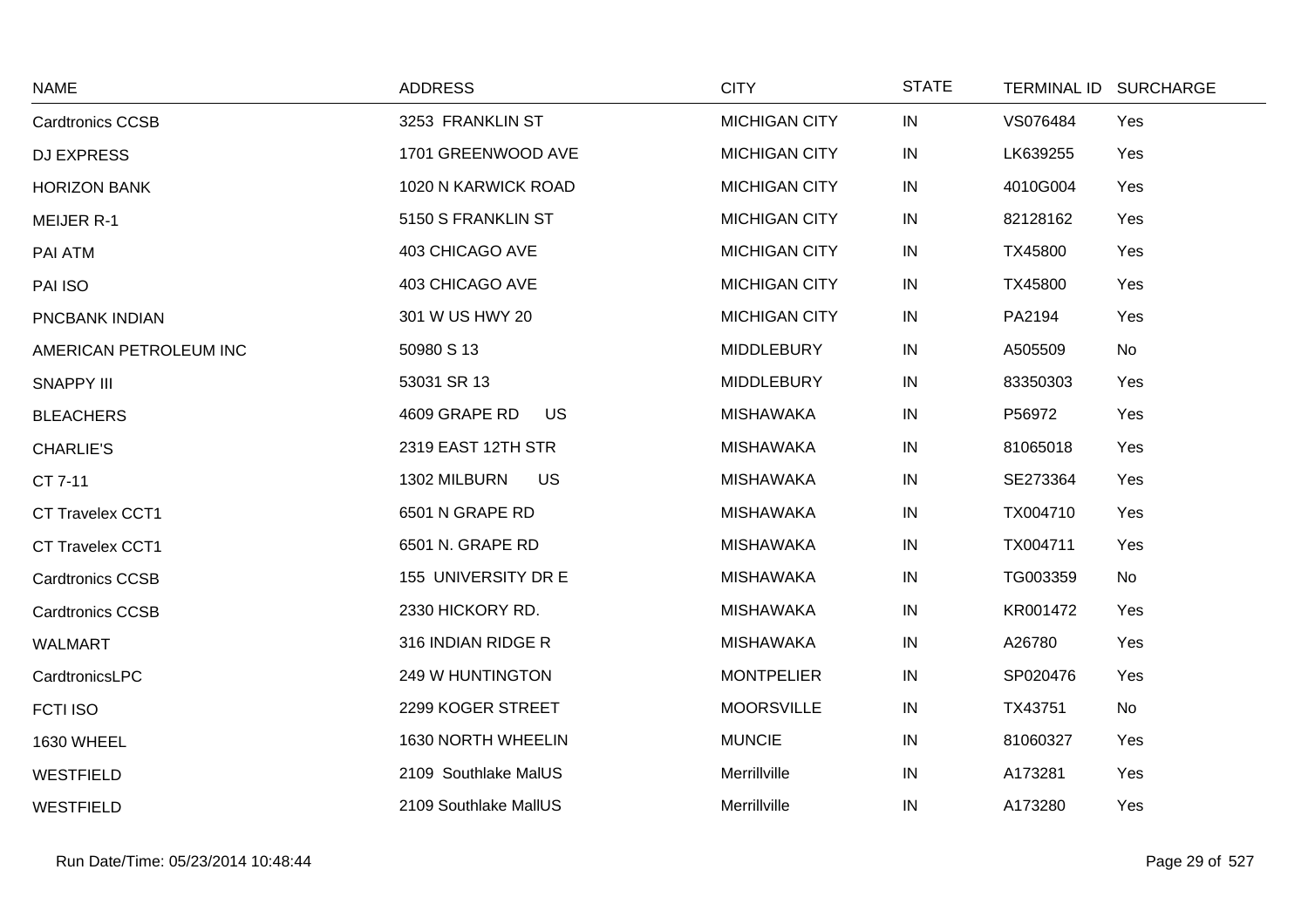| <b>NAME</b>             | <b>ADDRESS</b>          | <b>CITY</b>        | <b>STATE</b> | TERMINAL ID SURCHARGE |     |
|-------------------------|-------------------------|--------------------|--------------|-----------------------|-----|
| <b>MISHAWAKA</b>        | 1825 E 12TH STREET US   | Mishawaka          | IN           | TR004117              | Yes |
| Zack s Foo              | 1223 Bono Rd<br>US.     | New Albany         | IN           | TX021646              | Yes |
| CT 7-11                 | 30955 WEST US 20 US     | <b>OSCEOLA</b>     | IN           | SE273139              | No  |
| PILOT TS #362 ATM #1    | 7455 SOUTH STATE ROAD 1 | <b>PENDLETON</b>   | IN           | HY007174              | Yes |
| LUKE'S $# 2$            | 6259 MELTON RD US       | <b>PORTAGE</b>     | IN           | P05932                | Yes |
| PAI ISO                 | 1265 N STATE ROAD 5     | <b>SHIPSHEWANA</b> | IN           | CS38932               | Yes |
| <b>1ST SOURCE</b>       | 1502 LINCOLNWAY US      | <b>SOUTH BEND</b>  | IN           | CP301084              | Yes |
| <b>1ST SOURCE</b>       | 225 N MAIN STREET US    | <b>SOUTH BEND</b>  | IN           | CP301179              | Yes |
| <b>1ST SOURCE</b>       | 2323 S MICHIGAN ST US   | SOUTH BEND         | IN           | CP301176              | Yes |
| <b>1ST SOURCE</b>       | 3600 PORTAGE AVENUEUS   | SOUTH BEND         | IN           | CP300996              | No  |
| <b>1ST SOURCE</b>       | 3655 PORTAGE AVENUEUS   | SOUTH BEND         | IN           | CP300993              | No  |
| <b>1ST SOURCE</b>       | 926 ERSKINE PLAZA US    | SOUTH BEND         | IN           | CP300897              | Yes |
| 933 MARATH              | 51480 US 933 NORTH      | SOUTH BEND         | IN           | 83350826              | Yes |
| <b>BURGER DAIRY</b>     | 4023 W SAMPLE STRE      | <b>SOUTH BEND</b>  | IN           | LK574187              | Yes |
| <b>CHASE</b>            | 1945 LINCOLN WAY E      | SOUTH BEND         | IN           | <b>IN0042</b>         | Yes |
| <b>COMWIDE</b>          | 52330 ST RD 933 N       | SOUTH BEND         | IN           | VC2575                | Yes |
| CT 7-11                 | 1233 EDDY ST.           | <b>SOUTH BEND</b>  | IN           | SE278123              | Yes |
| CT 7-11                 | 1827 MIAMI              | SOUTH BEND         | IN           | SE273312              | Yes |
| <b>Cardtronics CCSW</b> | 50724 INDIANA SR 933    | SOUTH BEND         | IN           | SP000016              | Yes |
| CardtronicsLPC          | 1110 E IRELAND ROAD     | SOUTH BEND         | IN           | SP020098              | Yes |
| HN FOOD PL              | 1356 PORTAGE AVE. US    | SOUTH BEND         | IN           | P171981               | Yes |
| <b>LAKE CITY BANK</b>   | 21113 CLEVELAND RD      | <b>SOUTH BEND</b>  | IN           | T633A470              | Yes |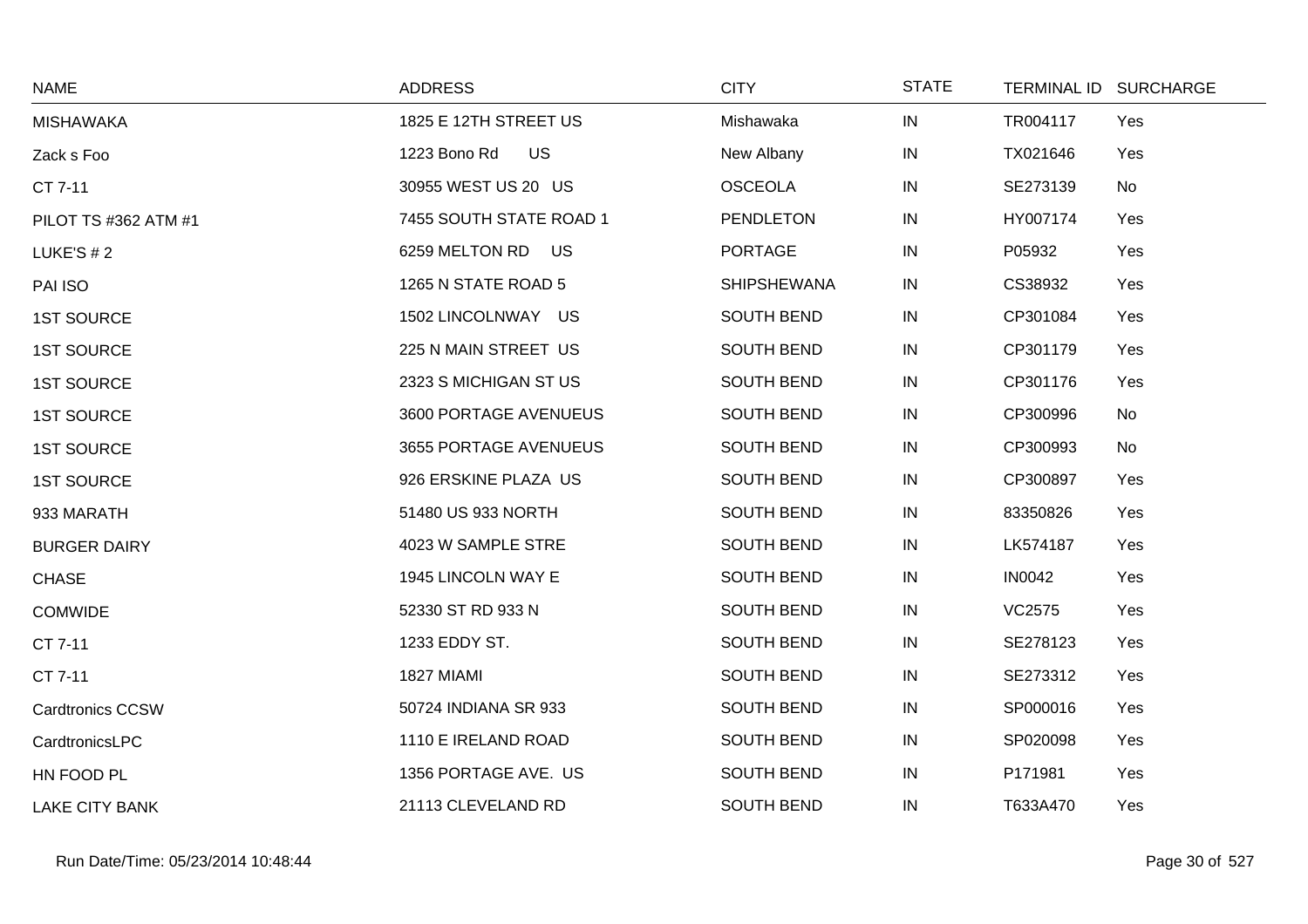| <b>NAME</b>            | <b>ADDRESS</b>            | <b>CITY</b>          | <b>STATE</b> | TERMINAL ID SURCHARGE |     |
|------------------------|---------------------------|----------------------|--------------|-----------------------|-----|
| OLD NATIONAL BANK      | 1233 EDDY ST SUITE 101    | SOUTH BEND           | IN           | <b>DIE950</b>         | No  |
| PAI ATM                | 3417 W WESTERN AVE        | SOUTH BEND           | IN           | TX58358               | No  |
| PAI ISO                | 50552 N US 31             | <b>SOUTH BEND</b>    | $\sf IN$     | CS40274               | Yes |
| PNCBANK INDIAN         | 110 S. DIXIE WAY          | SOUTH BEND           | ${\sf IN}$   | PW2176                | Yes |
| <b>TCU</b>             | 3301 N PORTAGE            | <b>SOUTH BEND</b>    | $\sf IN$     | XF8364                | No  |
| <b>TCU</b>             | 3915 PORTAGE RD           | SOUTH BEND           | IN           | XF8337                | No  |
| <b>TCU</b>             | 4401 WESTERN AVE          | SOUTH BEND           | $\sf IN$     | XF8362                | No  |
| <b>WALMART</b>         | 700 WEST IRELAND R        | <b>SOUTH BEND</b>    | IN           | A34360                | Yes |
| PNC BANK               | 5760 CRAWFORDSVILL        | SPEEDWAY             | IN           | PW4676                | No  |
| <b>City Food</b>       | 301 N Lafayette BouUS     | South Bend           | ${\sf IN}$   | WG006825              | Yes |
| Hazens Mar             | 405 S Dixie Way US        | South Bend           | IN           | WG009270              | Yes |
| Kelly s                | 3301 Portage Ave US       | South Bend           | IN           | WG008684              | Yes |
| One Stop 3             | 1807 Lincoln Way E US     | South Bend           | $\sf IN$     | NH016551              | No  |
| POP SHOP               | 50510 INDIANA STATEUS     | South Bend           | $\sf IN$     | WG006802              | Yes |
| Pay N Paki             | 50630 IN STATE RTE US     | South Bend           | ${\sf IN}$   | P92414                | Yes |
| HUCKS 290              | 1521 HART ST<br><b>US</b> | <b>VINCENNES</b>     | IN           | P05027                | Yes |
| Village Pantry 446     | 1800 US 52 WEST           | <b>W LAFAYETTE</b>   | IN           | SR004322              | Yes |
| FINANCIAL CONSULTING   | 4155 SOUTH INDIANAPOLIS   | <b>WHITESTOWN</b>    | IN           | TX43765               | Yes |
| FIRST NATIONAL BANK    | 556 US 35 NORTH           | <b>WINAMAC</b>       | IN           | A047301               | Yes |
| <b>BANK OF AMERICA</b> | *DODGE CITY               | <b>DODGE CITY</b>    | KS           | <b>IKSN8020</b>       | No  |
| <b>BANK OF AMERICA</b> | *DODGE CITY NORTH         | DODGE CITY           | KS           | <b>IKSD8025</b>       | No  |
| <b>CENT NAT BANK</b>   | 521 E CHESTNUT            | <b>JUNCTION CITY</b> | <b>KS</b>    | 06120208              | Yes |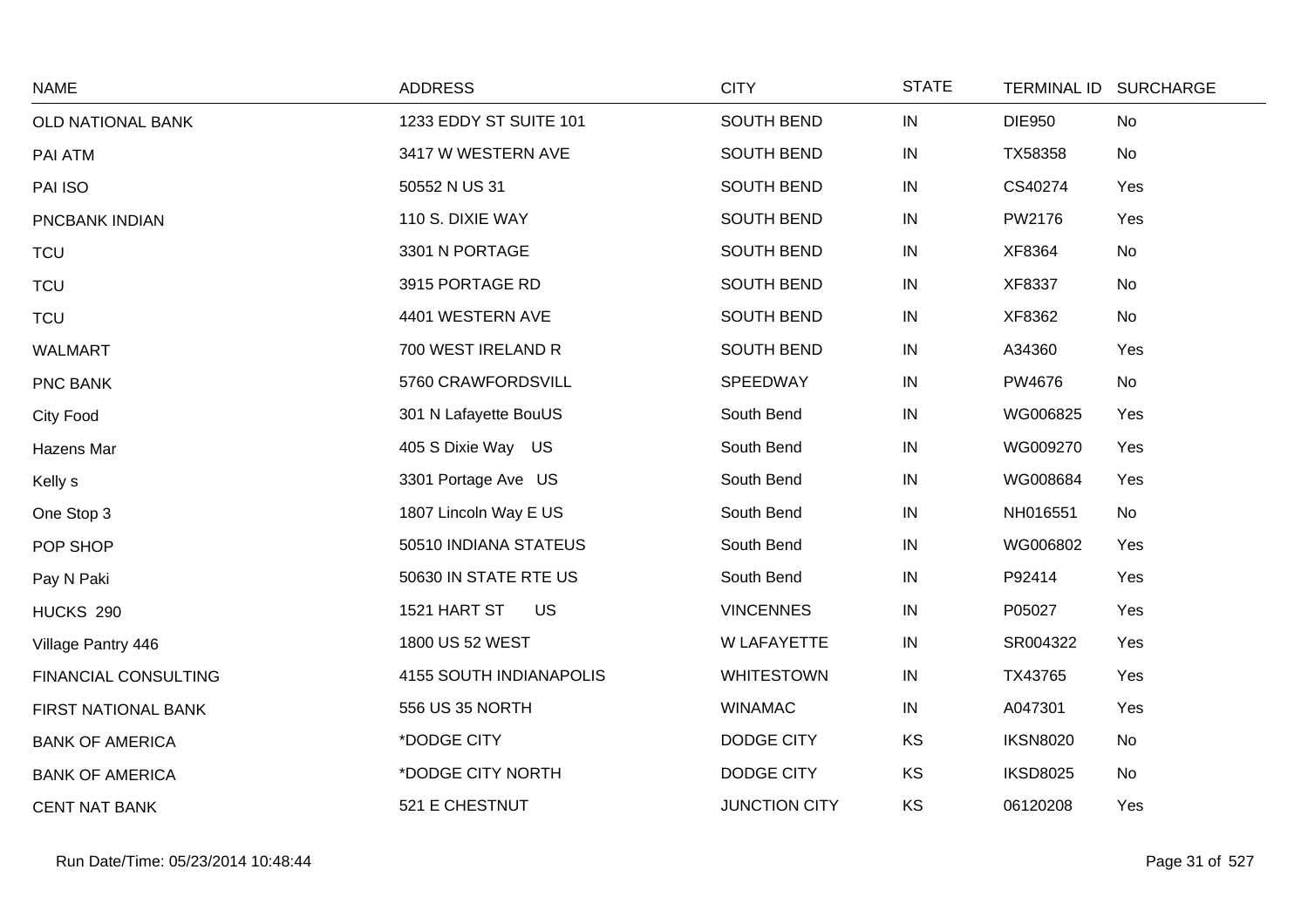| <b>NAME</b>                     | <b>ADDRESS</b>                 | <b>CITY</b>          | <b>STATE</b> |               | TERMINAL ID SURCHARGE |
|---------------------------------|--------------------------------|----------------------|--------------|---------------|-----------------------|
| <b>BRANCH BANKING AND TRUST</b> | <b>BOWLING GREEN-KROGER #3</b> | <b>BOWLING GREEN</b> | KY           | A913          | Yes                   |
| <b>GREENWOOD</b>                | 2625 SCOTTSVILLE R             | <b>BOWLING GREEN</b> | <b>KY</b>    | 81936321      | Yes                   |
| U.S. BANK                       | <b>CROSSROADS IGA</b>          | <b>BOWLING GREEN</b> | <b>KY</b>    | SVE20665      | Yes                   |
| <b>Cardtronics CCSC</b>         | HWY 312 GORDON HILL ROA        | <b>CORBIN</b>        | KY           | CK003291      | Yes                   |
| PAI ISO                         | 354 W CUMBERLAND GAP PK        | <b>CORBIN</b>        | KY           | CS49000       | Yes                   |
| <b>CORINTH FA</b>               | 1305 OWENTON RD.               | <b>CORINTH</b>       | KY           | 83932495      | No                    |
| PNC BANK                        | 4731 W WHY 146                 | <b>CRESTWOOD</b>     | <b>KY</b>    | <b>PN9827</b> | No                    |
| PILOT TS #046                   | 2929 SCOTTSVILLE ROAD (        | <b>FRANKLIN</b>      | KY           | HY006848      | Yes                   |
| <b>HBK - CARR PLAZA</b>         | 609 NORTH HIGHLAND DRIV        | <b>FULTON</b>        | <b>KY</b>    | AC000920      | Yes                   |
| <b>WALMART</b>                  | 1405 MIDDLE ROAD               | <b>FULTON</b>        | <b>KY</b>    | A01060        | Yes                   |
| <b>KY Mart</b>                  | 1104 W 6th St US               | Fulton               | <b>KY</b>    | TX020265      | Yes                   |
| PILOT TS #048 ATM #1            | 58 GLENDALEHODGENVILLE         | <b>GLENDALE</b>      | <b>KY</b>    | HY006851      | Yes                   |
| Hwy 23 Mar                      | 1024 Seaton Ave US             | Greenup              | <b>KY</b>    | NH002951      | No                    |
| 5/3 BK (CENTRAL                 | 628 S COLLEGE ST               | <b>HARRODSBURG</b>   | KY           | 00000000      | Yes                   |
| <b>APPLE MARK</b>               | 334 SOUTH COLLEGE              | <b>HARRODSBURG</b>   | <b>KY</b>    | 80506161      | No                    |
| <b>WHITAKER BANK</b>            | 211 SOUTH MAIN STR             | <b>HARRODSBURG</b>   | <b>KY</b>    | TL310068      | No                    |
| PAI ISO                         | HWY 7 550                      | <b>LACKEY</b>        | <b>KY</b>    | TX33208       | Yes                   |
| <b>WHITAKER BANK</b>            | 322 DANVILLE STREE             | <b>LANCASTER</b>     | KY           | TL310021      | No                    |
| PAI ISO                         | 1970 PLEASANT RIDGE ROA        | <b>LEXINGTON</b>     | <b>KY</b>    | TX33189       | Yes                   |
| PAI ISO                         | 2700 RICHMOND ROAD             | <b>LEXINGTON</b>     | <b>KY</b>    | TX60395       | Yes                   |
| <b>WALGREENS</b>                | 2209 RICHMOND RD US            | <b>LEXINGTON</b>     | <b>KY</b>    | P207050       | Yes                   |
| <b>WALMART</b>                  | 275 WALTON DRIVE               | <b>LOUISA</b>        | KY           | A44610        | Yes                   |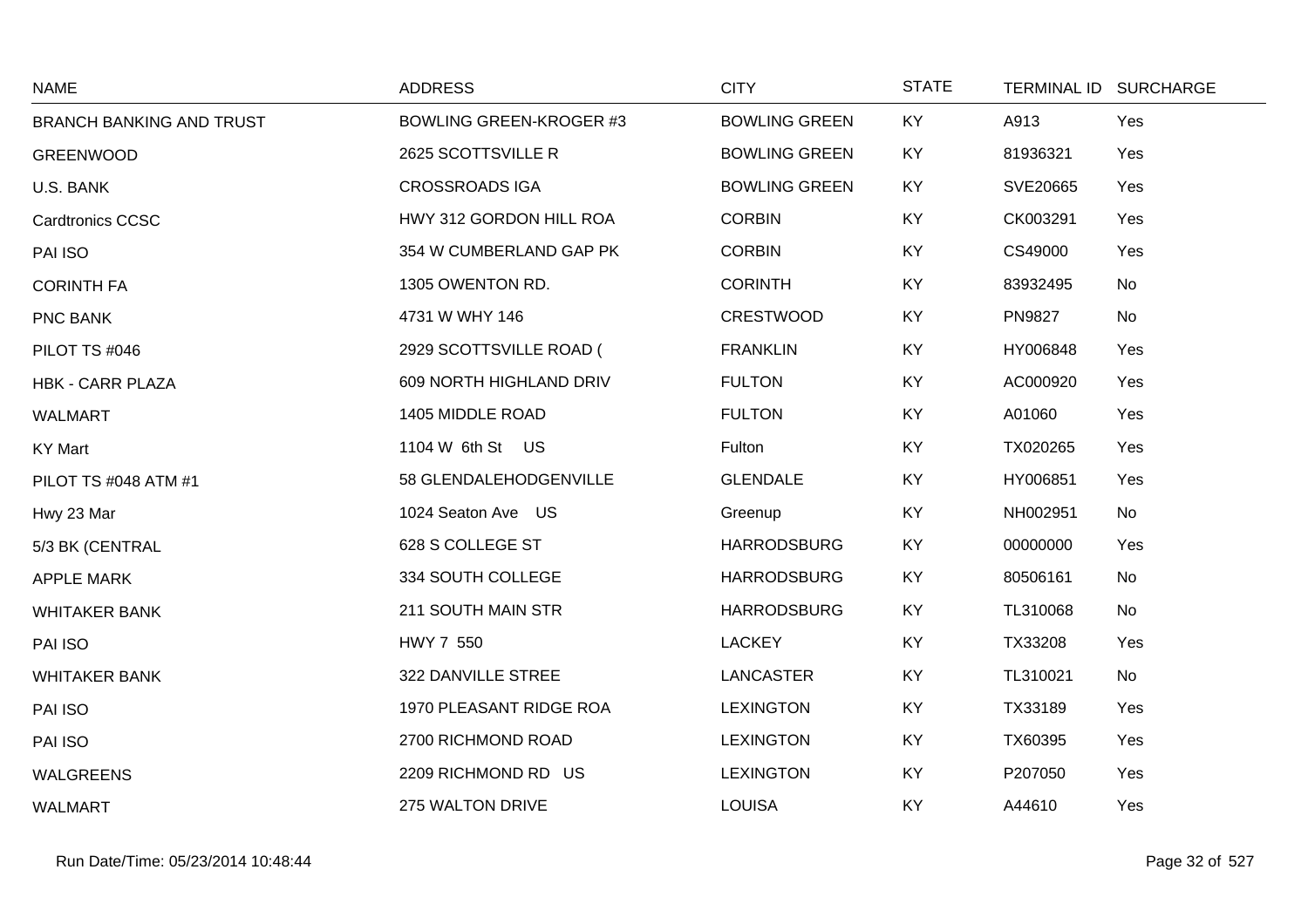| <b>NAME</b>                 | <b>ADDRESS</b>          | <b>CITY</b>          | <b>STATE</b> |          | TERMINAL ID SURCHARGE |
|-----------------------------|-------------------------|----------------------|--------------|----------|-----------------------|
| 5/3 BK, LOUISVIL            | 12501 SHELBYVILLE RD    | <b>LOUISVILLE</b>    | KY           | 00000000 | Yes                   |
| <b>CHASE</b>                | 7335 DIXIE HWY          | <b>LOUISVILLE</b>    | KY           | KY6212   | Yes                   |
| CardtronicsLPC              | 5339 DIXIE HWY @ BLA    | <b>LOUISVILLE</b>    | KY           | SP020622 | Yes                   |
| CardtronicsLPC              | 8325 S. PRESTON         | <b>LOUISVILLE</b>    | KY           | SP020629 | Yes                   |
| <b>GREYHOUND-LOUISVIL</b>   | 720 MUHAMMED ALI        | <b>LOUISVILLE</b>    | KY           | LK139938 | Yes                   |
| PAI ISO                     | 4801 OUTER LOOP STE 302 | <b>LOUISVILLE</b>    | KY           | TX54626  | Yes                   |
| RACEWAY NO 984              | 2141 STATE ROUTE 4      | <b>MAYFIELD</b>      | <b>KY</b>    | LK261048 | Yes                   |
| U.S. BANK                   | US BANK MAYFIELD WALMAR | <b>MAYFIELD</b>      | KY           | SUS26534 | Yes                   |
| <b>COMMUNITY TRUST BANK</b> | 629 NORTH MAYSVILLE ST  | <b>MT STERLING</b>   | KY           | T524144  | Yes                   |
| PILOT TS #439 ATM #1        | 12900 FORT CAMPBELL BOU | OAK GROVE            | <b>KY</b>    | HY007291 | Yes                   |
| HUCKS #37                   | 2080 SOUTHTOWN BLVDUS   | <b>OWENSBORO</b>     | KY           | P231856  | Yes                   |
| SUPERWAY#                   | 5181 HINKLEVILLE R      | <b>PADUCAH</b>       | KY           | 83932280 | Yes                   |
| CardtronicsLPC              | 851 S. DIXIE HWY        | <b>RADCLIFF</b>      | <b>KY</b>    | SP020607 | Yes                   |
| CardtronicsLPC              | 510 EASTERN BYPASS      | <b>RICHMOND</b>      | KY           | SP020656 | Yes                   |
| FINANCIAL CONSULTING        | 3799 COLONEL RD.        | <b>RICHMOND</b>      | KY           | TX14366  | Yes                   |
| CardtronicsLPC              | 1001 LOUISVILLE RD      | <b>WEST FRANKFOR</b> | <b>KY</b>    | SP020676 | Yes                   |
| <b>PIGGLY WIG</b>           | 402 NORTH 2ND STREEUS   | <b>HOMER</b>         | LA           | EF001412 | Yes                   |
| <b>Bryson Mob</b>           | 8059 Park Avenue US     | Houma                | LA           | NH020608 | No                    |
| Gaubert Fo                  | 6459 W Park AvenueUS    | Houma                | LA           | NH011484 | Yes                   |
| <b>BILLY'S MINI MART</b>    | 24467 HWY 190 WEST      | <b>KROTZ SPRINGS</b> | LA           | LK924574 | Yes                   |
| <b>CHASE</b>                | 1 LAKESIDE PLZ          | <b>LAKE CHARLES</b>  | LA           | LA1610   | No                    |
| <b>CHASE</b>                | 1530 BROAD ST           | <b>LAKE CHARLES</b>  | LA           | LA0261   | Yes                   |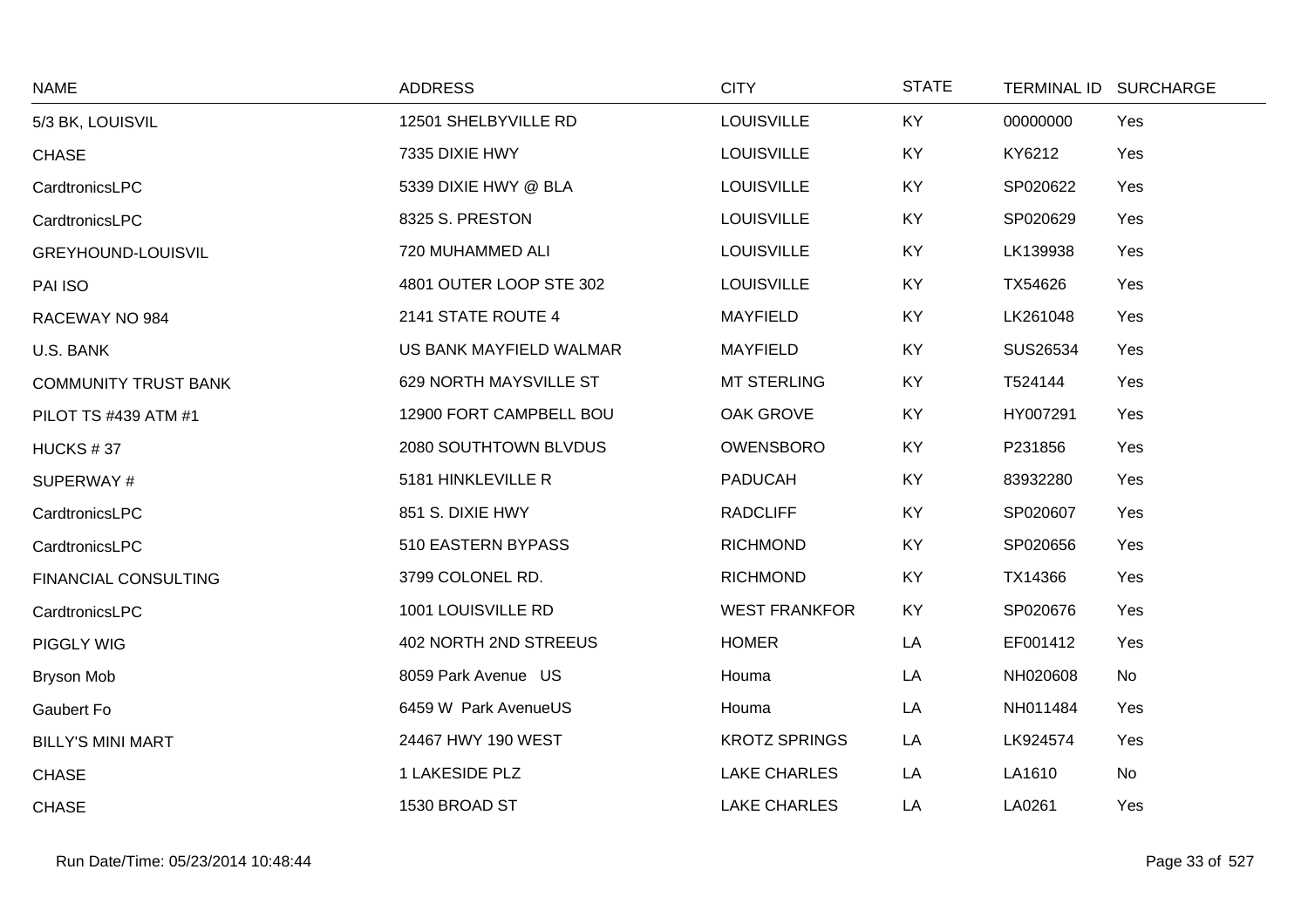| <b>NAME</b>               | <b>ADDRESS</b>            | <b>CITY</b>         | <b>STATE</b> |                 | TERMINAL ID SURCHARGE |
|---------------------------|---------------------------|---------------------|--------------|-----------------|-----------------------|
| <b>EXXON OPELOUSAS</b>    | 2306 OPELOUSAS ST.        | <b>LAKE CHARLES</b> | LA           | LK736412        | Yes                   |
| EZ ACES CA                | 1825 110, SUITE C US      | <b>LAKE CHARLES</b> | LA           | P190478         | Yes                   |
| <b>Cardtronics CCSB</b>   | 606 HOMER RD              | <b>MINDEN</b>       | LA           | VS425345        | Yes                   |
| <b>Cardtronics CCSC</b>   | 1400 SHREVEPORT RD        | <b>MINDEN</b>       | LA           | CK027779        | Yes                   |
| <b>COUNTY MARKET #930</b> | 1920 LOUISVILLE AV        | <b>MONROE</b>       | LA           | LK676412        | Yes                   |
| PAI ATM                   | 2103 DESIARD ST           | <b>MONROE</b>       | LA           | TX57114         | Yes                   |
| PAI ISO                   | 2103 DESIARD ST           | <b>MONROE</b>       | LA           | TX57114         | Yes                   |
| <b>BROTHERS E</b>         | 1308 EARHART BLVD US      | <b>NEW ORLEANS</b>  | LA           | P503070         | Yes                   |
| PELHAM HOT                | 444 COMMON ST US          | <b>NEW ORLEANS</b>  | LA           | A200658         | Yes                   |
| <b>WALMART</b>            | 1025 GLENWOOD DRIV        | <b>WEST MONROE</b>  | LA           | A03070          | Yes                   |
| <b>BANK OF AMERICA</b>    | <i><b>*FALL RIVER</b></i> | <b>FALL RIVER</b>   | MA           | <b>IMAD1262</b> | No                    |
| <b>CITIZENS BANK</b>      | 28 E MAIN STREET          | <b>FALL RIVER</b>   | МA           | MZ3175          | No                    |
| FALL RIVER MINI MA        | 837 BAY ST                | <b>FALL RIVER</b>   | МA           | LK193309        | Yes                   |
| <b>PHILIDELI</b>          | 167 BROADWAY              | <b>FALL RIVER</b>   | МA           | LK148718        | Yes                   |
| <b>Cardtronics CCSW</b>   | 1634 TURNPIKE ST          | <b>STOUGHTON</b>    | MA           | LK817244        | No                    |
| PAI ISO                   | <b>2006 WEST ST</b>       | <b>ANNAPOLIS</b>    | <b>MD</b>    | CS25628         | Yes                   |
| <b>WESTFIELD</b>          | 2002 Annapolis MaUS       | Annapolis           | MD           | P185531         | Yes                   |
| <b>Cardtronics CCSM</b>   | 4608 LIBERTY HEIGHTS A    | <b>BALTIMORE</b>    | <b>MD</b>    | CR010511        | Yes                   |
| <b>FOUR G'S LIQUOR</b>    | 4701 LIBERTY HEIGH        | <b>BALTIMORE</b>    | <b>MD</b>    | LK161544        | Yes                   |
| <b>LIBERTY FOOD MARKE</b> | 3905 LIBERTY HEIGH        | <b>BALTIMORE</b>    | MD           | LK171931        | Yes                   |
| <b>LIBERTY OB</b>         | 3834 LIBERTY HEIGHTUS     | <b>BALTIMORE</b>    | MD           | EF00314C        | Yes                   |
| M&T Bank                  | M&T 2000 GWYNS FAL        | <b>BALTIMORE</b>    | <b>MD</b>    | SA0463          | No                    |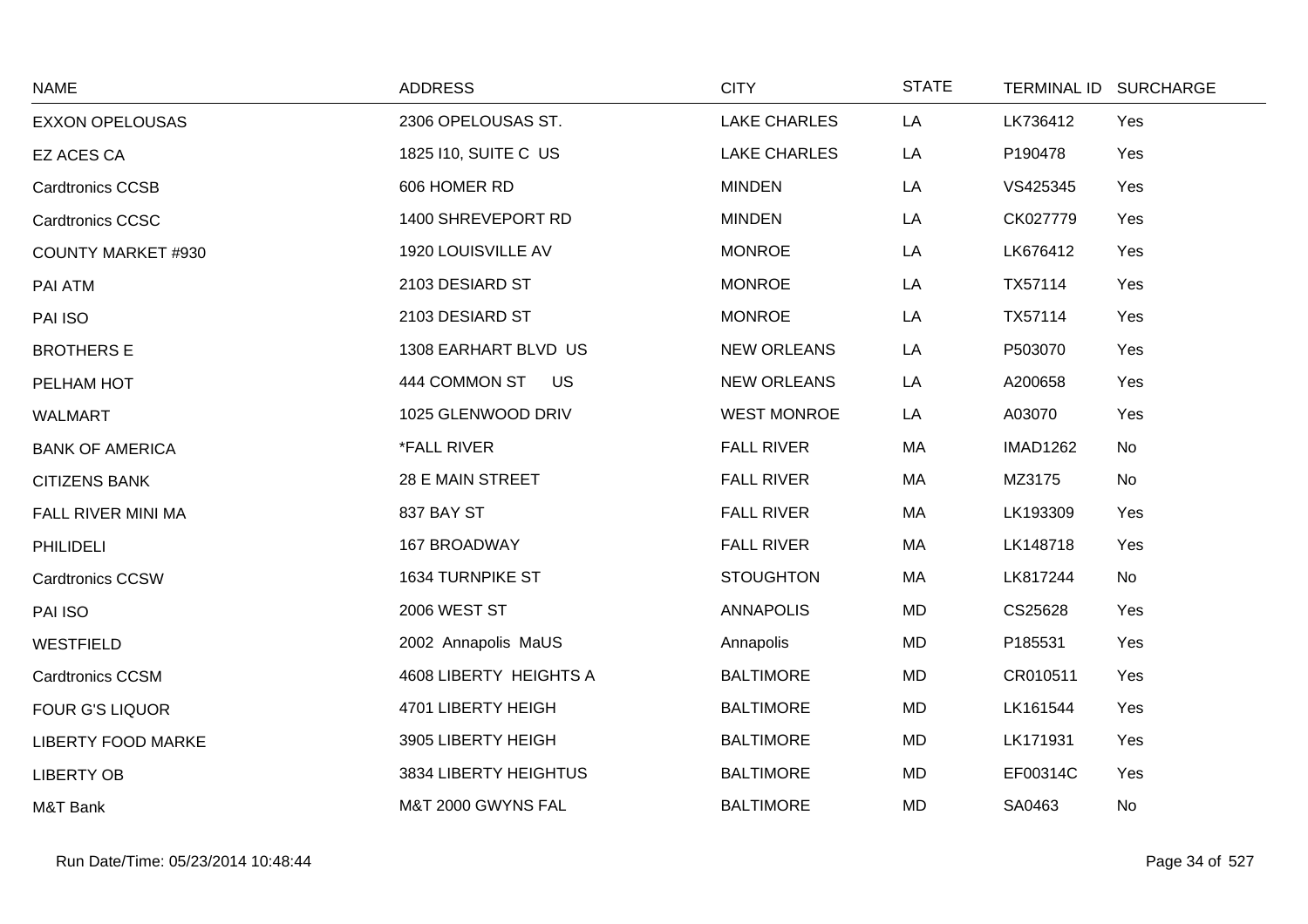| <b>NAME</b>                        | <b>ADDRESS</b>                  | <b>CITY</b>         | <b>STATE</b> | TERMINAL ID SURCHARGE |     |
|------------------------------------|---------------------------------|---------------------|--------------|-----------------------|-----|
| Royal Farms 01041                  | 1010 OLD EASTERN AVE            | <b>ESSEX</b>        | <b>MD</b>    | SR101002              | No  |
| Royal Farms 01042                  | 1010 OLD EASTERN AVE            | <b>ESSEX</b>        | <b>MD</b>    | SR101003              | No  |
| <b>BRANCH BANKING AND TRUST</b>    | <b>SNAX BP</b>                  | <b>FREDERICK</b>    | <b>MD</b>    | <b>B279</b>           | Yes |
| CAPITAL ONE                        | 1011 STEDWICK ROAD              | <b>GAITHERSBURG</b> | <b>MD</b>    | 00000000              | No  |
| <b>CAPITAL ONE</b>                 | 812 MUDDY BRANCH RD             | <b>GAITHERSBURG</b> | MD           | 00000000              | No  |
| <b>Cardtronics CCSP</b>            | 10003 FIELDS RD                 | <b>GAITHERSBURG</b> | MD           | CT002612              | No  |
| <b>FCTI ISO</b>                    | RTE 175 & I-95 @ JESSUP         | <b>JESSUP</b>       | <b>MD</b>    | TQ14174               | No  |
| <b>CAPITAL ONE</b>                 | 16827 CRABBS BRANCH             | <b>ROCKVILLE</b>    | <b>MD</b>    | 00000000              | No  |
| <b>ACME SHELL</b>                  | 5927 US 31 N<br><b>US</b>       | <b>ACME</b>         | MI           | P181754               | Yes |
| 5/3 BK, MI. (WEST                  | 475 ADA DR SE                   | ADA                 | MI           | 00000000              | Yes |
| <b>CHASE</b>                       | 455 ADA DR SE                   | ADA                 | MI           | MI1123                | Yes |
| <b>GREEN LEAF FARMS</b>            | 18123 GREENLEAF RD              | <b>ADDISON</b>      | MI           | LK737119              | Yes |
| <b>Robins Nest</b>                 | 100 S STEER ST                  | <b>ADDISON</b>      | MI           | SR005682              | Yes |
| <b>WOODSTOCK WINE &amp; CHEESE</b> | 6409 US 223                     | <b>ADDISON</b>      | MI           | A504124               | Yes |
| BP CORNER MARKET                   | 20 NORTH ROCHESTER              | <b>ADDISON TWP</b>  | MI           | LK371279              | Yes |
| <b>ADRIAN FUELS, LLC</b>           | 4665 W US 223                   | <b>ADRIAN</b>       | MI           | LK883725              | Yes |
| <b>ADRIAN SUN</b>                  | 823 N MAIN                      | <b>ADRIAN</b>       | MI           | 82500105              | Yes |
| AMERICAN 1 CREDIT UNION            | 1535 W MAUMEE RD                | <b>ADRIAN</b>       | MI           | 0196222               | No  |
| <b>B P TRUCK</b>                   | 2275 E US 223<br>US             | <b>ADRIAN</b>       | MI           | P160508               | Yes |
| <b>BANK OF AMERICA</b>             | *CVS PHARMACY #8013             | <b>ADRIAN</b>       | MI           | <b>WMID0030</b>       | No  |
| <b>BP GAS STA</b>                  | <b>1105 N MAIN</b><br><b>US</b> | <b>ADRIAN</b>       | MI           | P160510               | Yes |
| <b>CLARK GAS</b>                   | 926 N MAIN STREET US            | <b>ADRIAN</b>       | MI           | P160506               | Yes |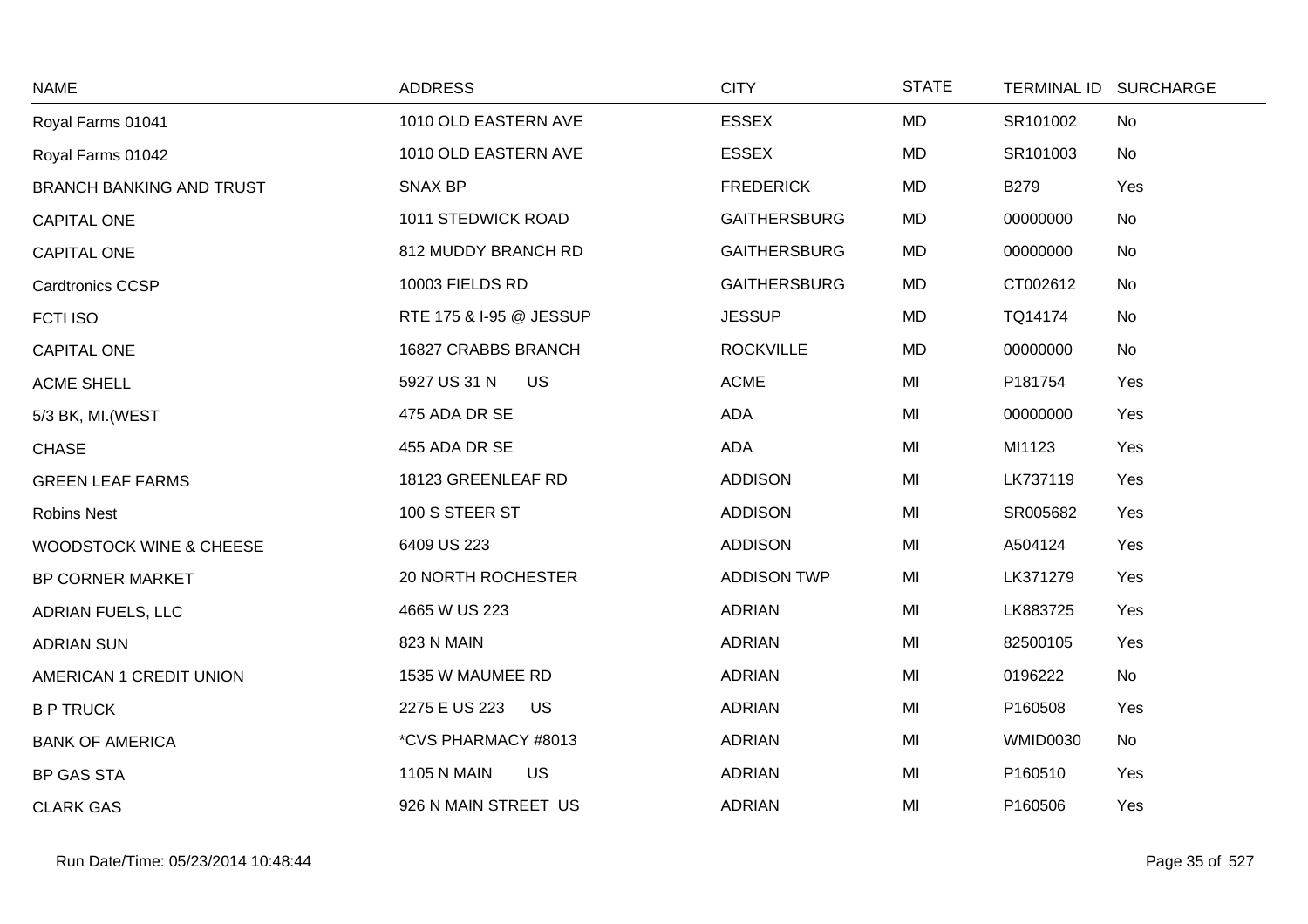| <b>NAME</b>              | <b>ADDRESS</b>               | <b>CITY</b>   | <b>STATE</b> | <b>TERMINAL ID</b> | <b>SURCHARGE</b> |
|--------------------------|------------------------------|---------------|--------------|--------------------|------------------|
| CT 7-11                  | <b>304 BEECHER EAST STUS</b> | <b>ADRIAN</b> | MI           | SE276298           | Yes              |
| <b>Cardtronics CCSM</b>  | 3223 N ADRIAN HWY            | <b>ADRIAN</b> | MI           | LK781976           | Yes              |
| <b>Cardtronics CCSM</b>  | 4665 W US 223                | <b>ADRIAN</b> | MI           | LK883725           | Yes              |
| <b>Cardtronics CCSM</b>  | 932 E BEECHER ST             | <b>ADRIAN</b> | MI           | LK315929           | Yes              |
| <b>Cardtronics CCSW</b>  | 1357 S MAIN ST               | <b>ADRIAN</b> | MI           | CT009151           | Yes              |
| <b>Cardtronics CCSW</b>  | 1367 S. MAIN ST              | <b>ADRIAN</b> | MI           | SP070084           | Yes              |
| <b>DIANA MARK</b>        | 440 ERIE ST                  | <b>ADRIAN</b> | MI           | 82127071           | Yes              |
| <b>KMART #3959</b>       | 1416 S MAIN ST BLDG 100      | <b>ADRIAN</b> | MI           | A0003795           | Yes              |
| LENAWEE RECREATION       | 520 COLLEGE AVE.             | <b>ADRIAN</b> | MI           | LK540843           | Yes              |
| LENCO CU                 | 1455 E. US 223               | <b>ADRIAN</b> | MI           | CK2103             | Yes              |
| LENCO CU                 | 615 W. MAPLE AVE.            | <b>ADRIAN</b> | MI           | CK2101             | Yes              |
| M 34 QUICK STOP          | 2982 W BEACHER               | <b>ADRIAN</b> | MI           | LK896223           | Yes              |
| MEIJER - C               | 217 E US 223                 | <b>ADRIAN</b> | MI           | 82128078           | Yes              |
| <b>MURPHY OIL</b>        | 1533 E US 223<br>US          | <b>ADRIAN</b> | MI           | P194472            | Yes              |
| <b>OLD NATIONAL BANK</b> | 1380 S MAIN ST               | <b>ADRIAN</b> | MI           | <b>NCR133</b>      | Yes              |
| <b>RITE AID #4405</b>    | <b>SLAND PLAZA</b>           | <b>ADRIAN</b> | MI           | A0006967           | Yes              |
| <b>SUPER LIQUOR 3</b>    | <b>800 S MAIN</b>            | <b>ADRIAN</b> | MI           | LK303563           | No               |
| Springs The              | 9672 W US23                  | <b>ADRIAN</b> | MI           | LK113607           | Yes              |
| <b>TC'S GOOD TIMES</b>   | 1451 E MAURNEE ST            | <b>ADRIAN</b> | MI           | LK769293           | Yes              |
| UNITED BK                | 1422 S. WINTER STREET        | <b>ADRIAN</b> | MI           | MI000096           | No               |
| <b>UNITED BK</b>         | 1440 W. MAUMEE ST.           | <b>ADRIAN</b> | MI           | MI000092           | No               |
| UNITED BK                | 3737 N ADRIAN HIGHWAY        | <b>ADRIAN</b> | MI           | MI000088           | No               |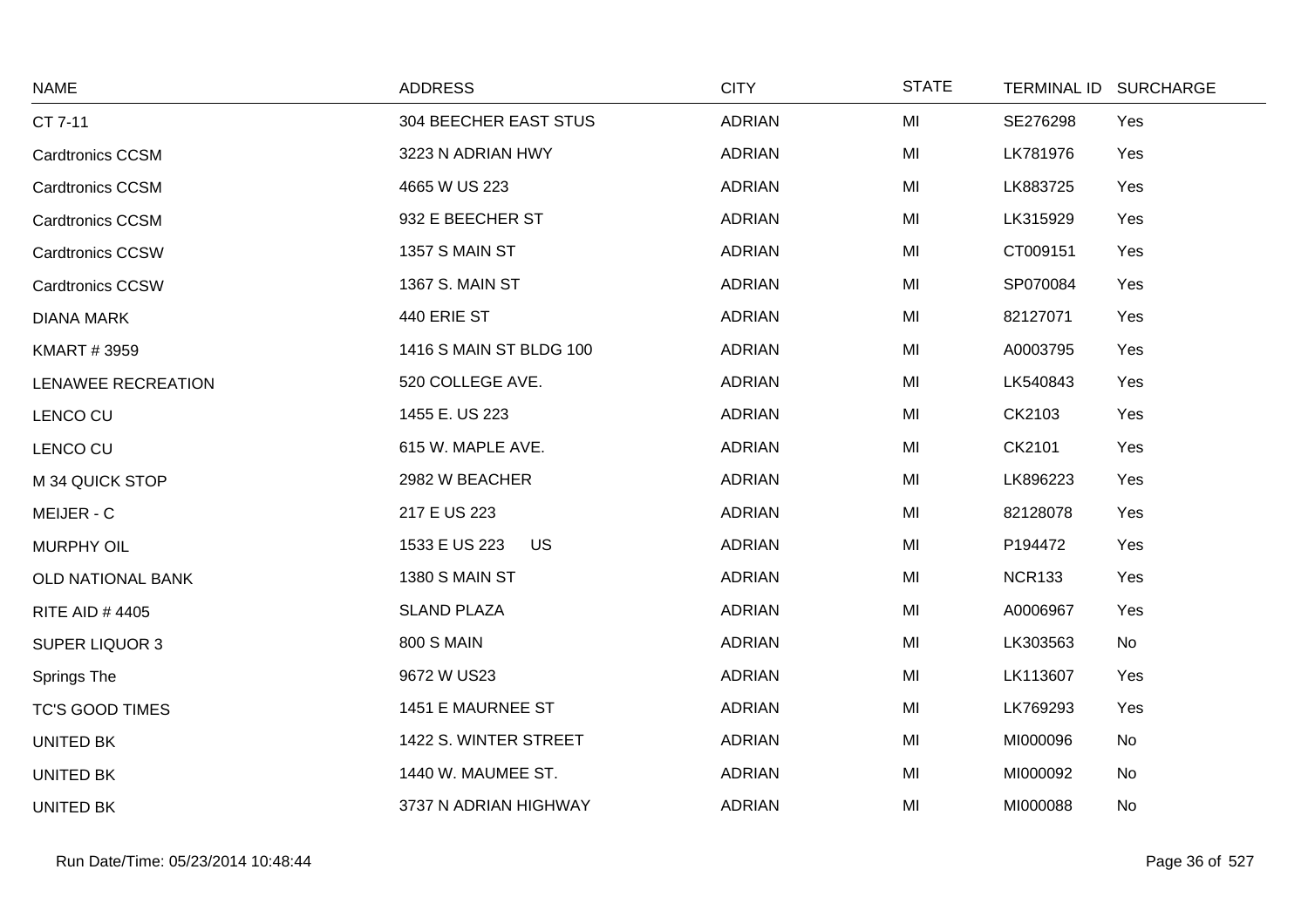| <b>NAME</b>                   | <b>ADDRESS</b>         | <b>CITY</b>    | <b>STATE</b> | <b>TERMINAL ID</b> | <b>SURCHARGE</b> |
|-------------------------------|------------------------|----------------|--------------|--------------------|------------------|
| <b>UNITED BK</b>              | 818 RIVERSIDE AVENUE   | <b>ADRIAN</b>  | MI           | MI000104           | No               |
| WALMART                       | 1601 EAST US 223       | <b>ADRIAN</b>  | MI           | A18360             | No               |
| Walgreens 7319                | 706 S MAIN ST          | <b>ADRIAN</b>  | MI           | SR000966           | Yes              |
| Wesco Adrian 10               | 1410 W MAUMEE          | <b>ADRIAN</b>  | MI           | SR003379           | Yes              |
| PIGEON RIV                    | 638 M-68               | <b>AFTON</b>   | MI           | 81934884           | Yes              |
| <b>Blarney Castle Alanson</b> | 7640 US 31             | <b>ALANSON</b> | MI           | SR001716           | Yes              |
| <b>LOUIES FRE</b>             | <b>US</b><br>6977 M-68 | <b>ALANSON</b> | MI           | P215464            | Yes              |
| Blarney Castle Alba EZ Ma     | 4162 FIRST STREET      | <b>ALBA</b>    | MI           | SR005639           | Yes              |
| ALBION ONE STOP MA            | 217 AUSTIN AVENUE      | <b>ALBION</b>  | MI           | LK786092           | Yes              |
| <b>ALBION PS</b>              | 101 E MICHIGAN AVE US  | <b>ALBION</b>  | MI           | P02548             | Yes              |
| <b>ALBION SHE</b>             | 100 E MICHIGAN US      | <b>ALBION</b>  | MI           | P09508             | Yes              |
| AMERICAN 1 CREDIT UNION       | 201 PERRY              | <b>ALBION</b>  | MI           | 0196200            | No               |
| AMERICAN 1 CREDIT UNION       | 27815 C DRIVE N        | <b>ALBION</b>  | MI           | 0196217            | No               |
| <b>CHEMICAL BANK</b>          | 1301 N EATON ST        | <b>ALBION</b>  | MI           | TZ385364           | Yes              |
| <b>Cardtronics CCSW</b>       | 1501 N. EATON ST       | <b>ALBION</b>  | MI           | SP070045           | Yes              |
| <b>FAMILY FAR</b>             | 1406 N. EATON ST US    | <b>ALBION</b>  | MI           | P231708            | Yes              |
| FEDCO PARTY STORE             | 217 S SUPERIOR STR     | <b>ALBION</b>  | MI           | LK116062           | Yes              |
| <b>FIRSTMERIT</b>             | 207 S Superior         | <b>ALBION</b>  | MI           | 00006747           | Yes              |
| #111 FORWA                    | 1990 BROCK ROAD        | <b>ALGER</b>   | MI           | 83800951           | Yes              |
| DORE CORPO                    | 2003 M-33              | <b>ALGER</b>   | MI           | 81201961           | Yes              |
| <b>HANKS BAR</b>              | 844 N M76              | <b>ALGER</b>   | MI           | LK823271           | Yes              |
| 5/3 BK, MI.(EAST              | 1055 ST CLAIR RIVER    | <b>ALGONAC</b> | MI           | 00000000           | Yes              |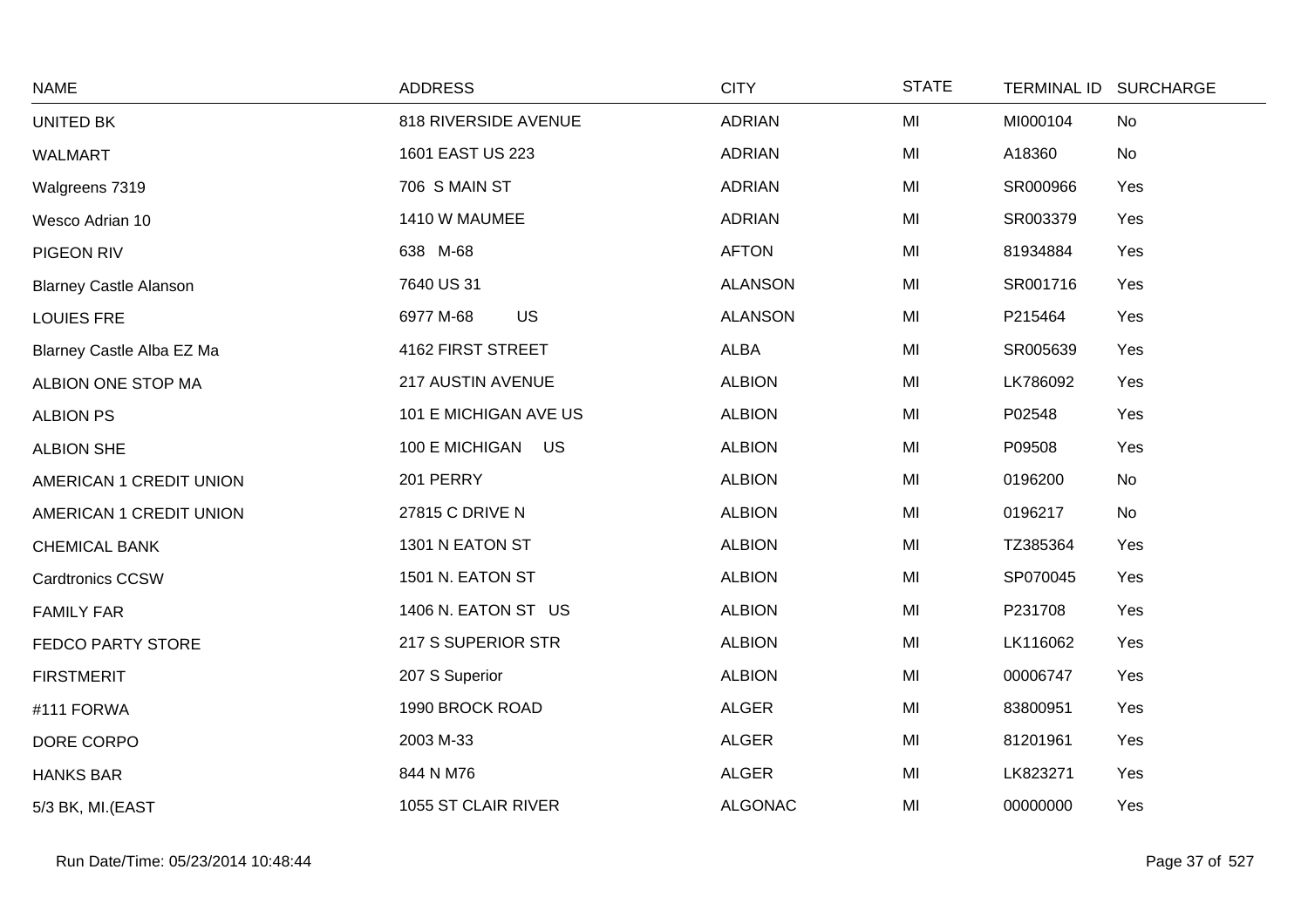| <b>NAME</b>                  | <b>ADDRESS</b>         | <b>CITY</b>    | <b>STATE</b> | <b>TERMINAL ID</b> | <b>SURCHARGE</b> |
|------------------------------|------------------------|----------------|--------------|--------------------|------------------|
| ALGONAC BP                   | 5460 POINT TREMBLE     | <b>ALGONAC</b> | MI           | LK466291           | Yes              |
| <b>BANK OF AMERICA</b>       | *ALGONAC               | <b>ALGONAC</b> | MI           | <b>IMIN7018</b>    | No               |
| <b>BANK OF AMERICA</b>       | *CVS PHARMACY #8148    | <b>ALGONAC</b> | MI           | <b>WMIN1181</b>    | No               |
| <b>Cardtronics CCSW</b>      | 440 POINT TREMBLE RD.  | <b>ALGONAC</b> | MI           | SP070178           | Yes              |
| <b>DANNY'S LIQUOR</b>        | 5108 POINTE TREMBLE RD | <b>ALGONAC</b> | MI           | CI020650           | Yes              |
| NORTHSTAR BANK               | 900 PTE TREMBLE RD     | <b>ALGONAC</b> | MI           | 00000000           | Yes              |
| <b>UPTOWN DAN</b>            | 650 PTE<br><b>US</b>   | <b>ALGONAC</b> | MI           | AA900127           | Yes              |
| <b>ALLEGAN VI</b>            | 100 MONROE ROAD        | <b>ALLEGA</b>  | MI           | 80286380           | Yes              |
| 5/3 BK, MI. (WEST            | 1511 LINCOLN RD        | <b>ALLEGAN</b> | MI           | 00000000           | Yes              |
| 5/3 BK, W MI OFF             | 921 MARSHALL ST        | <b>ALLEGAN</b> | MI           | 00000000           | Yes              |
| ALLEGAN COMMUNITY FCU        | 755 GRAND STREET       | <b>ALLEGAN</b> | MI           | <b>CKI308</b>      | Yes              |
| ALLEGAN SH                   | 550 WATER STREET       | <b>ALLEGAN</b> | MI           | 82252617           | Yes              |
| Allegan Fast Stop            | 120 MARSHALL ST        | <b>ALLEGAN</b> | MI           | SR000200           | Yes              |
| Allegan General Hospital     | 555 LINN ST            | <b>ALLEGAN</b> | MI           | SR000830           | Yes              |
| <b>CHEMICAL BANK</b>         | 236 HUBBARD ST         | <b>ALLEGAN</b> | MI           | TZ385107           | Yes              |
| <b>Cardtronics CCSW</b>      | 1550 LINCOLN           | <b>ALLEGAN</b> | MI           | SP070046           | Yes              |
| <b>Cardtronics CCSW</b>      | 306 WESTERN AVE        | <b>ALLEGAN</b> | MI           | SP070334           | Yes              |
| DUMONT LAKE OUTPOST          | 2498 30TH STREET       | <b>ALLEGAN</b> | MI           | SR007064           | Yes              |
| <b>J &amp; R PARTY STORE</b> | 1275 LINCOLN           | <b>ALLEGAN</b> | MI           | LK764151           | Yes              |
| <b>PNCBANK</b>               | 855 MARSHALL ST.       | <b>ALLEGAN</b> | MI           | PA2379             | Yes              |
| RITE AID # 1534              | 560 JENNER DR          | <b>ALLEGAN</b> | MI           | A0006069           | Yes              |
| <b>RIVERSIDE</b>             | 131 MARSHALL ST        | <b>ALLEGAN</b> | MI           | 83933259           | Yes              |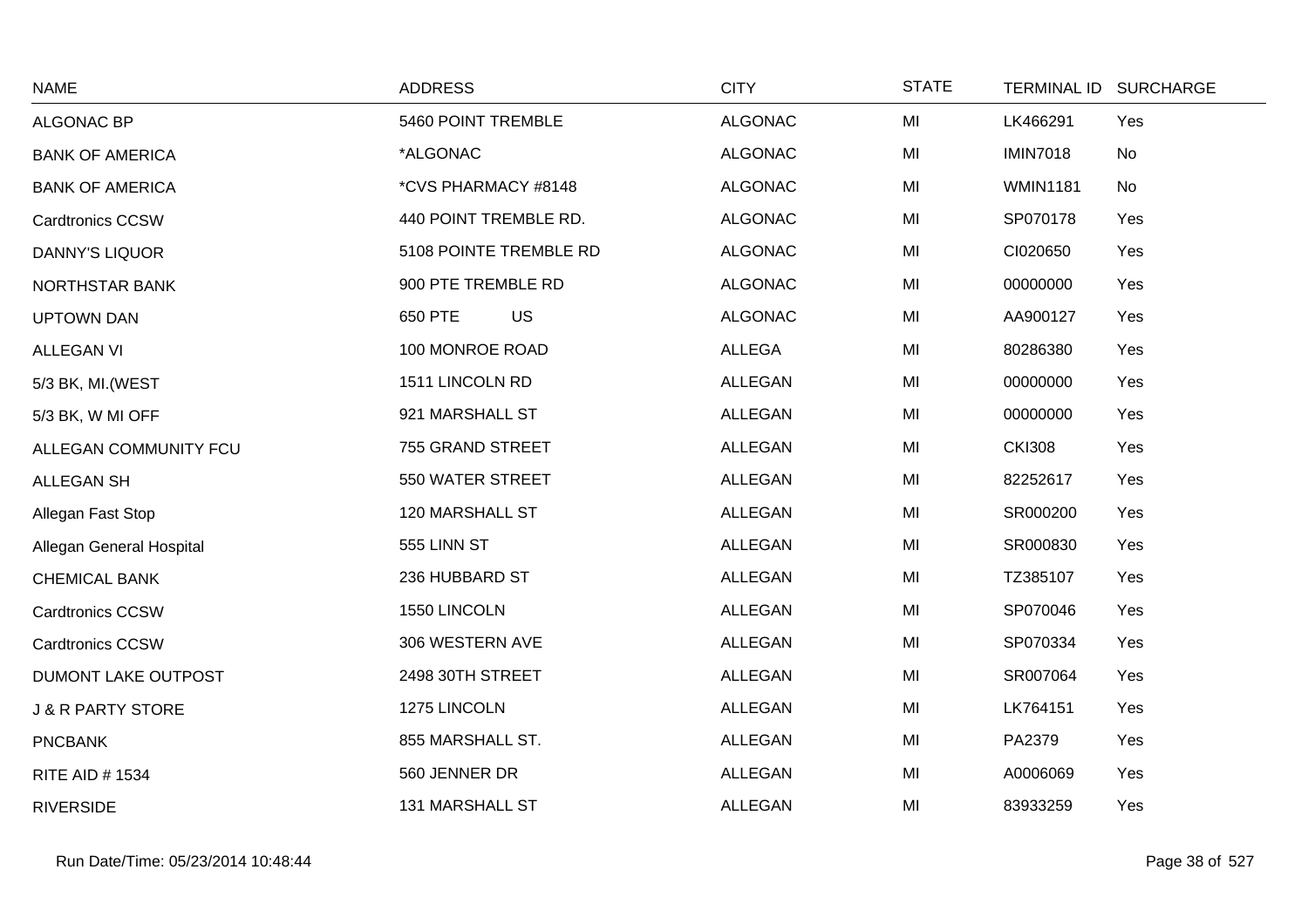| <b>NAME</b>               | <b>ADDRESS</b>         | <b>CITY</b>       | <b>STATE</b> |                 | TERMINAL ID SURCHARGE |
|---------------------------|------------------------|-------------------|--------------|-----------------|-----------------------|
| <b>SWAN LAKE</b>          | 658 42ND STREET US     | ALLEGAN           | MI           | P136138         | Yes                   |
| <b>VILLAGE EX</b>         | 101 MONROE STREET      | ALLEGAN           | MI           | 83931423        | Yes                   |
| <b>VILLAGE MA</b>         | 100 MONROE ST          | ALLEGAN           | MI           | 83933265        | Yes                   |
| 5/3 BK, E MI OFF          | 15819 SOUTHFIELD RD    | <b>ALLEN PARK</b> | MI           | 00000000        | Yes                   |
| <b>ALLAN PARK MARKET</b>  | 5228 ALLEN RD          | <b>ALLEN PARK</b> | MI           | LK114377        | Yes                   |
| ALLEN & GODDARD MA        | 10955 ALLEN ROAD       | <b>ALLEN PARK</b> | MI           | LK247263        | Yes                   |
| <b>ALLEN PARK</b>         | 1685 SOUTHFIELD RD.US  | <b>ALLEN PARK</b> | MI           | P138361         | Yes                   |
| <b>ALLEN PARK THEATRE</b> | 6601 ALLEN RD          | <b>ALLEN PARK</b> | MI           | LK425842        | No                    |
| <b>BANK OF AMERICA</b>    | *CVS PHARMACY #8181    | <b>ALLEN PARK</b> | MI           | <b>WMID0071</b> | No                    |
| <b>CHASE</b>              | 14601 SOUTHFIELD R     | <b>ALLEN PARK</b> | MI           | MI0264          | Yes                   |
| <b>CHASE</b>              | 14601 SOUTHFIELD R     | <b>ALLEN PARK</b> | MI           | MI0578          | Yes                   |
| <b>CHASE</b>              | 3565 FAIRLANE DR       | <b>ALLEN PARK</b> | MI           | MI0010          | Yes                   |
| <b>CLARK TOMA INC.</b>    | 7200 ALLEN RD.         | <b>ALLEN PARK</b> | MI           | LK437699        | Yes                   |
| <b>COMERICA BANK</b>      | ALLEN RD-PHILOMENE AVE | <b>ALLEN PARK</b> | MI           | E0037598        | No                    |
| CardtronicsLPC            | 3100 FAIRLANE DR       | <b>ALLEN PARK</b> | MI           | TG021496        | Yes                   |
| <b>DOLLAR CASTLE #24</b>  | <b>15421 S ALLEN</b>   | <b>ALLEN PARK</b> | MI           | CI021762        | Yes                   |
| JLJ ENTERPRISE #17        | 15700 SOUTHFIELD       | <b>ALLEN PARK</b> | MI           | LK536417        | Yes                   |
| MCA MINI MART, INC        | 19350 ECORSE ROAD      | <b>ALLEN PARK</b> | MI           | LK221134        | Yes                   |
| <b>PNCBANK</b>            | 15625 SOUTHFIELD       | <b>ALLEN PARK</b> | MI           | PA2401          | Yes                   |
| <b>PNCBANK</b>            | 15625 SOUTHFIELD       | <b>ALLEN PARK</b> | MI           | PA3766          | Yes                   |
| <b>PNCBANK</b>            | 19100 GODDARD RD       | <b>ALLEN PARK</b> | MI           | PA2422          | Yes                   |
| <b>RITE AID #4445</b>     | 15411 SFIELD RD        | <b>ALLEN PARK</b> | MI           | A0006991        | No                    |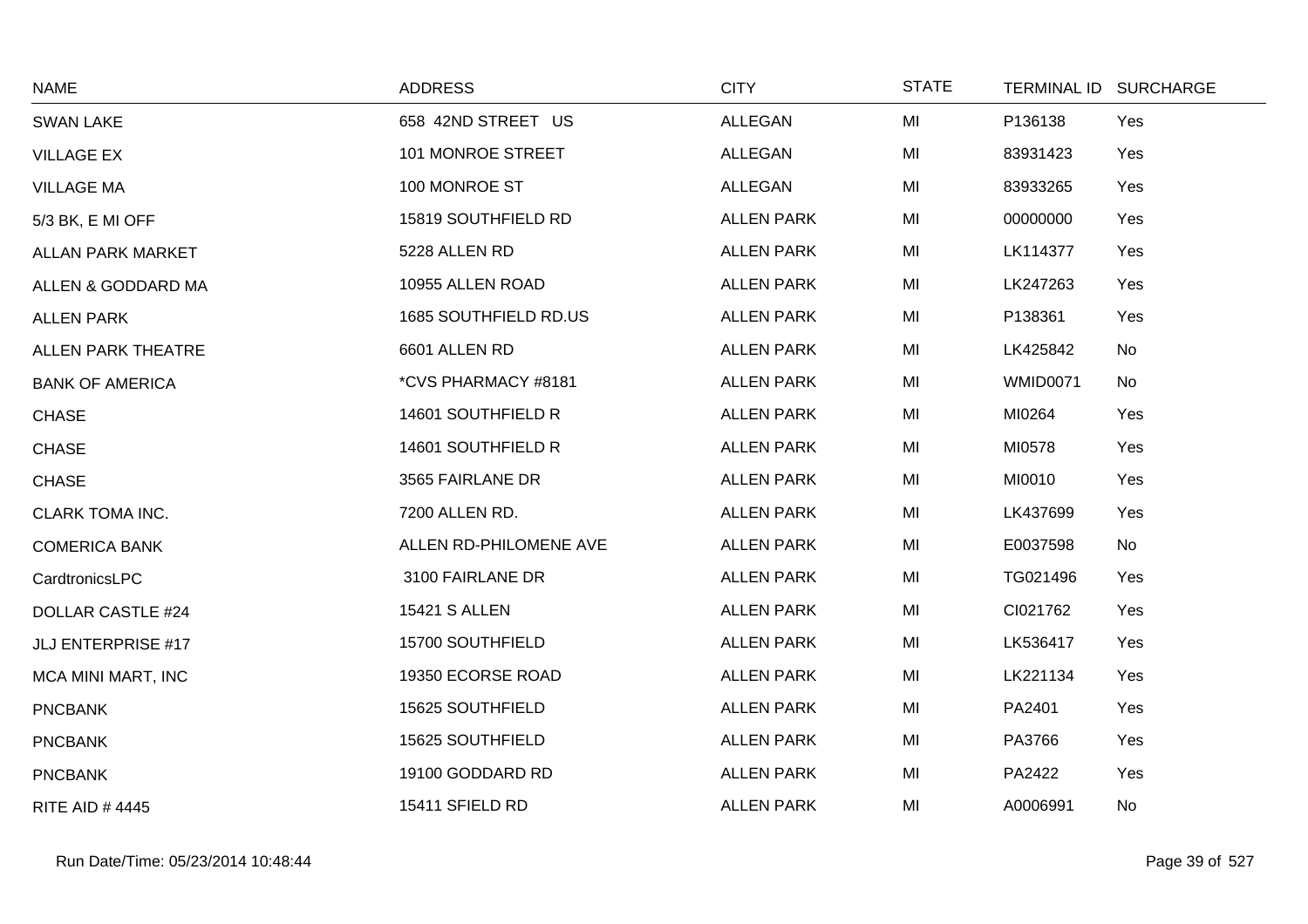| <b>NAME</b>                   | <b>ADDRESS</b>             | <b>CITY</b>       | <b>STATE</b> | <b>TERMINAL ID</b> | <b>SURCHARGE</b> |
|-------------------------------|----------------------------|-------------------|--------------|--------------------|------------------|
| <b>SOUTHFIELD GAS &amp; G</b> | 17001 SOUTHFIELD R         | <b>ALLEN PARK</b> | MI           | LK471852           | Yes              |
| <b>TCF BANK</b>               | 3350 FAIRLANE DRIVE        | <b>ALLEN PARK</b> | MI           | 57000503           | Yes              |
| THUNDER BOLW LANES 2          | 4200 ALLEN ROAD            | <b>ALLEN PARK</b> | MI           | R003422            | Yes              |
| <b>VALERO ALL</b>             | <b>US</b><br>19333 VANBORN | <b>ALLEN PARK</b> | MI           | P153336            | Yes              |
| YG & L CORP                   | 23000 W OUTER DR           | <b>ALLEN PARK</b> | MI           | LK378123           | Yes              |
| YG & L CORP                   | 23000 W OUTER DR.          | <b>ALLEN PARK</b> | MI           | LK545622           | Yes              |
| <b>ALLENDALE</b>              | 6370 LAKE MICHIGANUS       | <b>ALLENDALE</b>  | MI           | P212753            | Yes              |
| ALLENDALE MOBIL MA            | 6209 LAKE MICHIGAN         | <b>ALLENDALE</b>  | MI           | LK588977           | Yes              |
| Admiral 17 ALLENDALE          | 6781 LAKE MICHIGAN DRIV    | <b>ALLENDALE</b>  | MI           | SR007577           | Yes              |
| <b>CHEMICAL BANK</b>          | 5980 LAKE MICHIGAN DR      | <b>ALLENDALE</b>  | MI           | TZ384921           | Yes              |
| <b>Cardtronics CCSW</b>       | 4617 LAKE MICHIGAN DR      | <b>ALLENDALE</b>  | MI           | SP070150           | Yes              |
| <b>MACATAWA B</b>             | 6299 LAKE MICHGAN DR       | <b>ALLENDALE</b>  | MI           | MI000218           | Yes              |
| <b>PNCBANK</b>                | 5111 LAKE MICHIGAN         | <b>ALLENDALE</b>  | MI           | PA1085             | Yes              |
| SAVE A LOT                    | 4965 LAKE MOUNTAIN         | ALLENDALE         | MI           | LK307767           | Yes              |
| Walgreens 11415               | 6840 LAKE MICHIGAN DR      | <b>ALLENDALE</b>  | MI           | SR003472           | Yes              |
| Admiral 18 Alma               | 802 SUPERIOR ROAD          | <b>ALMA</b>       | MI           | SR102633           | Yes              |
| Admiral 169 Monroe Alma       | 2982 W MONROE RD           | <b>ALMA</b>       | MI           | SR007543           | Yes              |
| <b>BANK OF AMERICA</b>        | *WRIGHT AVENUE             | <b>ALMA</b>       | MI           | <b>IMIN7123</b>    | No               |
| <b>BOOMERS</b>                | 100 WOODWORTH AVE          | <b>ALMA</b>       | MI           | LK157048           | Yes              |
| <b>CHEMICAL BANK</b>          | 7295 ALGER RD              | <b>ALMA</b>       | MI           | TZ382015           | Yes              |
| CT 7-11 CCS2                  | 426 WRIGHT AVE             | <b>ALMA</b>       | MI           | SE277850           | Yes              |
| <b>Cardtronics CCSW</b>       | 7321 NORTH ALGER ROAD      | <b>ALMA</b>       | MI           | SP070196           | Yes              |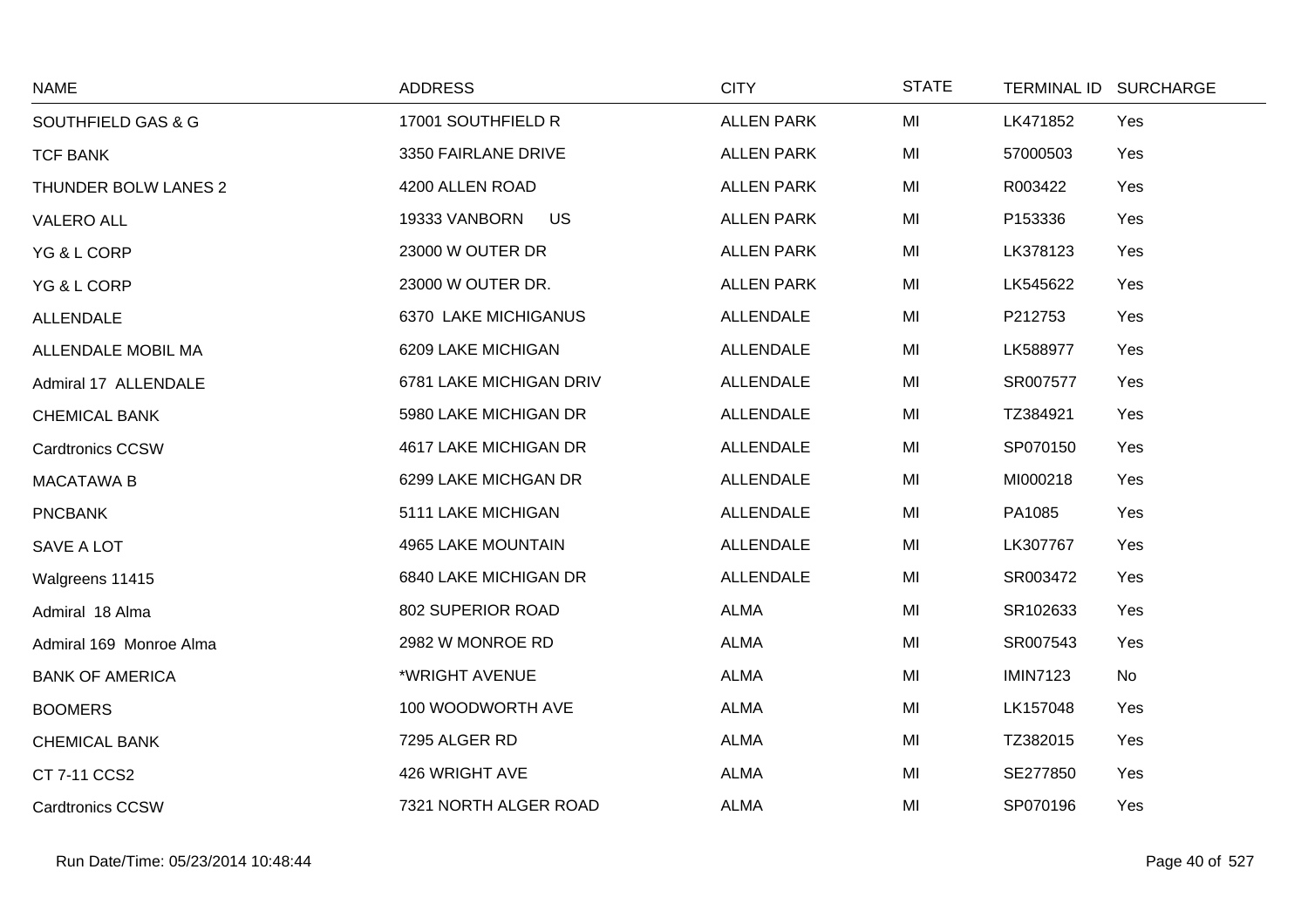| <b>NAME</b>                      | <b>ADDRESS</b>        | <b>CITY</b>   | <b>STATE</b> | <b>TERMINAL ID</b> | <b>SURCHARGE</b> |
|----------------------------------|-----------------------|---------------|--------------|--------------------|------------------|
| <b>Cardtronics CCSW</b>          | 7950 N. ALGER RD      | <b>ALMA</b>   | MI           | SP070172           | Yes              |
| <b>FIRSTBANK</b>                 | 230 WOODWORTH AV.     | <b>ALMA</b>   | MI           | XM1855             | Yes              |
| <b>FIRSTBANK</b>                 | 7455 N ALGER RD       | <b>ALMA</b>   | MI           | XM9849             | Yes              |
| <b>KMART # 9640</b>              | 1755 WRIGHT AVE       | <b>ALMA</b>   | MI           | A0003788           | Yes              |
| PAI ISO                          | 100 W LINCOLN         | <b>ALMA</b>   | MI           | CS46097            | Yes              |
| <b>QUICK SAV</b>                 | 401 E SUPERIOR        | <b>ALMA</b>   | MI           | 81203163           | Yes              |
| <b>SPARTAN AL</b>                | 1700 WRIGHT AVENUE US | <b>ALMA</b>   | MI           | P212756            | Yes              |
| SUN UP FOO                       | 1604 E. SUPERIOR STUS | <b>ALMA</b>   | MI           | P212769            | Yes              |
| Walmart 1422                     | 7700 N ALGER ROAD     | <b>ALMA</b>   | MI           | SR004846           | Yes              |
| <b>Cardtronics CCSW</b>          | 117 N. MAIN ST        | <b>ALMONT</b> | MI           | SP070031           | Yes              |
| FINANCIAL CONSULTING             | 208 SOUTH MAIN STREET | <b>ALMONT</b> | MI           | CS24543            | Yes              |
| <b>PNCBANK</b>                   | 402 N MAIN ST         | <b>ALMONT</b> | MI           | PA1086             | Yes              |
| <b>RITE AID #7740</b>            | 860 N VAN DYKE RD     | <b>ALMONT</b> | MI           | A0007336           | Yes              |
| TRI COUNTY BANK                  | 4511 VAN DYKE         | <b>ALMONT</b> | MI           | <b>TB0036</b>      | No               |
| ADMIRAL 166 Washington Al        | 906 W WASHINGTON      | <b>ALPENA</b> | MI           | SR007545           | Yes              |
| ADMIRAL 167 US23 Alpena          | 2520 SOUTH US 23      | <b>ALPENA</b> | MI           | SR007546           | Yes              |
| ALPENA ALCONA CU                 | 1013 US 23 NORTH      | <b>ALPENA</b> | MI           | <b>CKI769</b>      | Yes              |
| ALPENA ALCONA CU                 | 1100 S. BAGLEY ST.    | <b>ALPENA</b> | MI           | <b>CKI765</b>      | Yes              |
| ALPENA ALCONA CU                 | 1510 W CHISHOLM ST.   | <b>ALPENA</b> | MI           | <b>CKI715D</b>     | Yes              |
| <b>ALPENA MALL</b>               | 2380 US 23 SOUTH      | <b>ALPENA</b> | MI           | LK682749           | Yes              |
| <b>Blarney Castle Alpena</b>     | 1035 W CHISHOLM       | <b>ALPENA</b> | MI           | SR000376           | Yes              |
| <b>Blarney Castle Alpena Wes</b> | 1000 M32 WEST         | <b>ALPENA</b> | MI           | SR007420           | Yes              |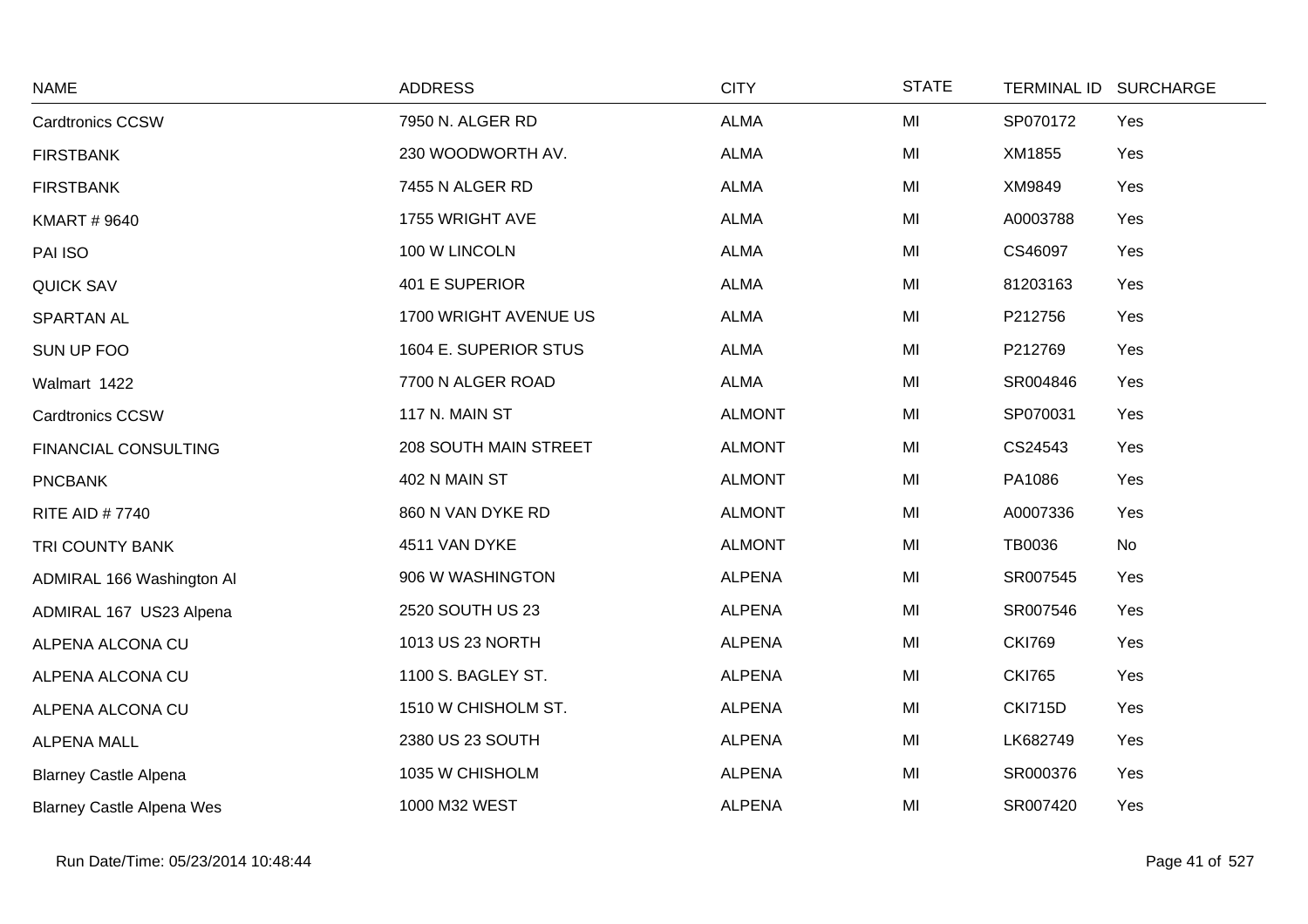| <b>NAME</b>               | <b>ADDRESS</b>           | <b>CITY</b>      | <b>STATE</b> | <b>TERMINAL ID</b> | <b>SURCHARGE</b> |
|---------------------------|--------------------------|------------------|--------------|--------------------|------------------|
| <b>CHEMICAL BANK</b>      | 1324 M 32 WEST           | <b>ALPENA</b>    | MI           | TZ383940           | Yes              |
| <b>CHEMICAL BANK</b>      | 2708 US 23 SOUTH         | <b>ALPENA</b>    | MI           | TZ383946           | Yes              |
| <b>CHISHOLM S</b>         | 1017 WEST CHISOLM SUS    | <b>ALPENA</b>    | MI           | P215458            | Yes              |
| <b>CORNER DEP</b>         | 999 LONG RAPIDS ROAUS    | <b>ALPENA</b>    | MI           | P215465            | Yes              |
| CT 7-11 CCS2              | 650 RIPLEY BLVD          | <b>ALPENA</b>    | MI           | SE277867           | Yes              |
| <b>Cardtronics CCSM</b>   | 113 S NINTH AVE          | <b>ALPENA</b>    | MI           | LK682605           | Yes              |
| <b>DIAMONDS P</b>         | 2404 US 23 SOUTH US      | <b>ALPENA</b>    | MI           | P215457            | Yes              |
| <b>FIRSTMERIT</b>         | 200 W Chisolm St         | <b>ALPENA</b>    | MI           | 00006733           | Yes              |
| HPC CU                    | 1234 W. CHISHOLM STREET  | <b>ALPENA</b>    | MI           | <b>CKI575</b>      | Yes              |
| <b>HPC CU</b>             | 150 S. RIPLEY BLVD       | <b>ALPENA</b>    | MI           | <b>CKI580</b>      | Yes              |
| <b>KMART #7733</b>        | 2355 US 23 S             | <b>ALPENA</b>    | MI           | A0003767           | Yes              |
| Mid Pointe Convenience St | 4199 WERTH RD            | <b>ALPENA</b>    | MI           | SR001579           | Yes              |
| Murphy Oil                | <b>US</b><br>1260 M 32 W | <b>ALPENA</b>    | MI           | P182690            | Yes              |
| <b>OPECHEE</b>            | 9621 US 23 N             | <b>ALPENA</b>    | MI           | 81994461           | Yes              |
| <b>PNCBANK</b>            | 122 N SECOND AVE         | <b>ALPENA</b>    | MI           | PA1087             | Yes              |
| <b>PNCBANK</b>            | 145 S RIPLEY             | <b>ALPENA</b>    | MI           | PA2702             | Yes              |
| <b>RITE AID #4532</b>     | 2140 STATE AVE           | <b>ALPENA</b>    | MI           | A0007034           | Yes              |
| Walgreens 9148            | 1101 M 32 W              | <b>ALPENA</b>    | MI           | SR000983           | Yes              |
| Walmart Supercenter 2358  | 1180 M 32 W              | <b>ALPENA</b>    | MI           | SR004983           | Yes              |
| Alto Marathon 1           | 11990 64TH STREET        | <b>ALTO</b>      | MI           | SR005006           | Yes              |
| Campau Corner             | 6785 WHITNEYVILLE RD     | <b>ALTO</b>      | MI           | SR001001           | Yes              |
| 2991 S STATE ST IN        | 2991 S STATE ST          | <b>ANN ARBOR</b> | MI           | LK774450           | Yes              |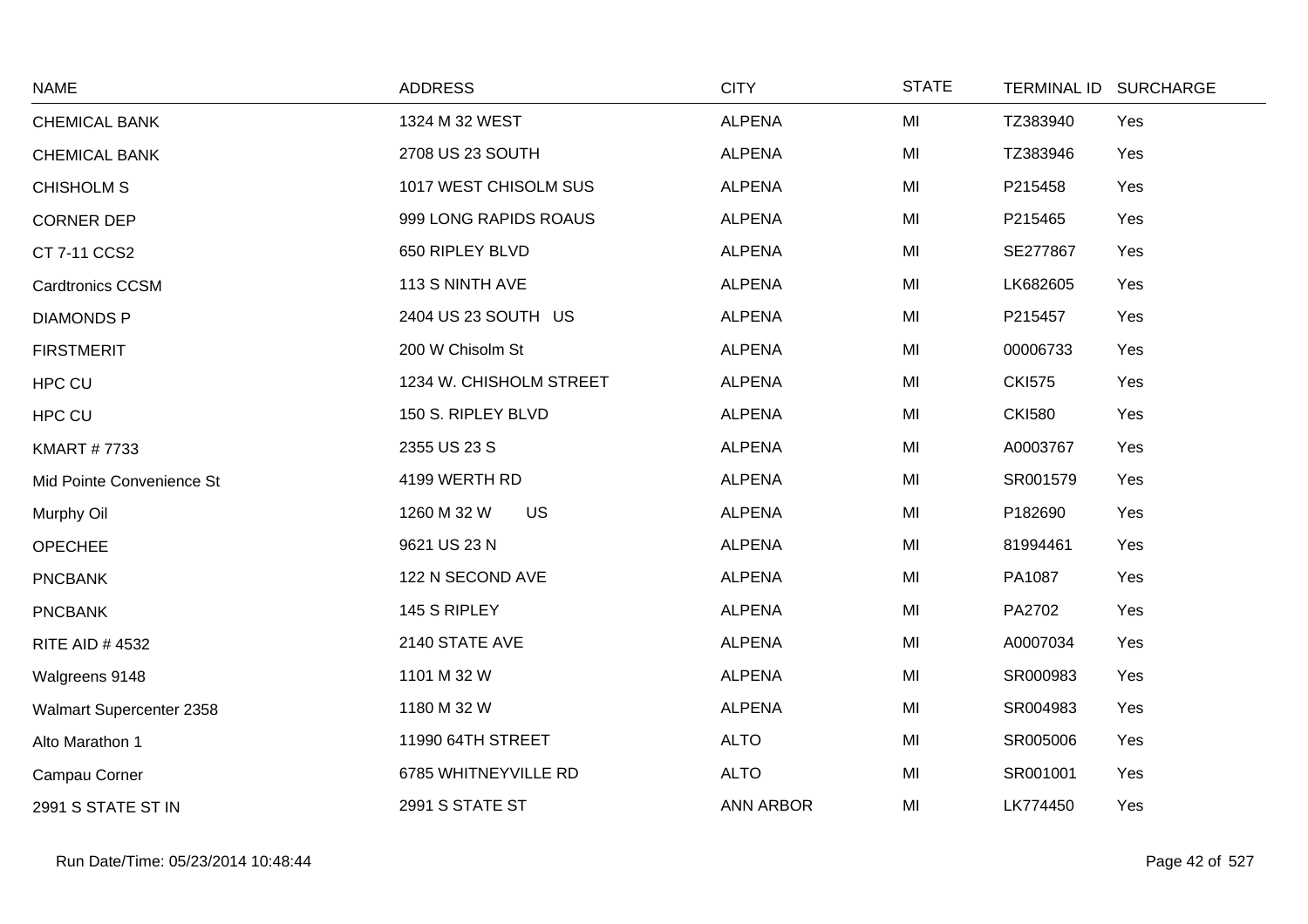| <b>NAME</b>               | <b>ADDRESS</b>              | <b>CITY</b>      | <b>STATE</b> |                 | TERMINAL ID SURCHARGE |
|---------------------------|-----------------------------|------------------|--------------|-----------------|-----------------------|
| 5/3 BK, MI.(EAST          | 2090 W STADIUM              | <b>ANN ARBOR</b> | MI           | 00000000        | Yes                   |
| <b>ANN ARBOR</b>          | 100 NORTH 5TH AVE.          | <b>ANN ARBOR</b> | MI           | 80505413        | Yes                   |
| ANN ARBOR COURTYAR        | 3205 BOARDWALK              | <b>ANN ARBOR</b> | MI           | LK759329        | Yes                   |
| <b>BANFIELDS</b>          | 3140 PAKARD                 | ANN ARBOR        | MI           | 80503721        | Yes                   |
| <b>BANK OF AMERICA</b>    | *ANN ARBOR MAIN OFFICE      | <b>ANN ARBOR</b> | MI           | <b>IMID7197</b> | No                    |
| <b>BANK OF AMERICA</b>    | *CVS # 3584                 | <b>ANN ARBOR</b> | MI           | <b>WMIN1205</b> | No                    |
| <b>BANK OF AMERICA</b>    | *CVS #7137                  | <b>ANN ARBOR</b> | MI           | <b>WMID0167</b> | No                    |
| <b>BANK OF AMERICA</b>    | <i><b>*CVS #8088</b></i>    | <b>ANN ARBOR</b> | MI           | <b>WMIN1188</b> | No                    |
| <b>BANK OF AMERICA</b>    | <i><b>*CVS PHARMACY</b></i> | <b>ANN ARBOR</b> | MI           | <b>WMIN1088</b> | No                    |
| <b>BANK OF AMERICA</b>    | *CVS PHARMACY #8006         | <b>ANN ARBOR</b> | MI           | <b>WMID0027</b> | No                    |
| <b>BANK OF AMERICA</b>    | *CVS PHARMACY #8216         | <b>ANN ARBOR</b> | MI           | <b>WMIN1152</b> | No                    |
| <b>BANK OF AMERICA</b>    | *EISENHOWER-PACKARD         | ANN ARBOR        | MI           | <b>IMID7238</b> | No                    |
| <b>BANK OF AMERICA</b>    | *JACKSON-MAPLE              | <b>ANN ARBOR</b> | MI           | <b>IMIN7054</b> | No                    |
| <b>BANK OF AMERICA</b>    | *SOUTH UNIVERSITY/EXPRE     | <b>ANN ARBOR</b> | MI           | <b>IMID6027</b> | No                    |
| <b>BUDDY'S MINI MARTS</b> | 3031 WASHTENAW AVE          | ANN ARBOR        | MI           | LK292376        | Yes                   |
| <b>CHASE</b>              | 105 BRIARWOOD CIR           | <b>ANN ARBOR</b> | MI           | MI0783          | Yes                   |
| <b>CHASE</b>              | 105 BRIARWOOD CIR           | <b>ANN ARBOR</b> | MI           | MI1246          | Yes                   |
| <b>CHASE</b>              | 125 S MAIN ST               | <b>ANN ARBOR</b> | MI           | MI0770          | Yes                   |
| <b>CHASE</b>              | 1501 E STADIUM BLV          | ANN ARBOR        | MI           | MI0776          | Yes                   |
| <b>CHASE</b>              | 2475 W STADIUM BLV          | <b>ANN ARBOR</b> | MI           | MI0765          | Yes                   |
| <b>CHASE</b>              | 2475 W STADIUM BLV          | <b>ANN ARBOR</b> | MI           | MI0779          | Yes                   |
| <b>CHASE</b>              | 3145 ANN ARBOR SAL          | <b>ANN ARBOR</b> | MI           | MI4962          | Yes                   |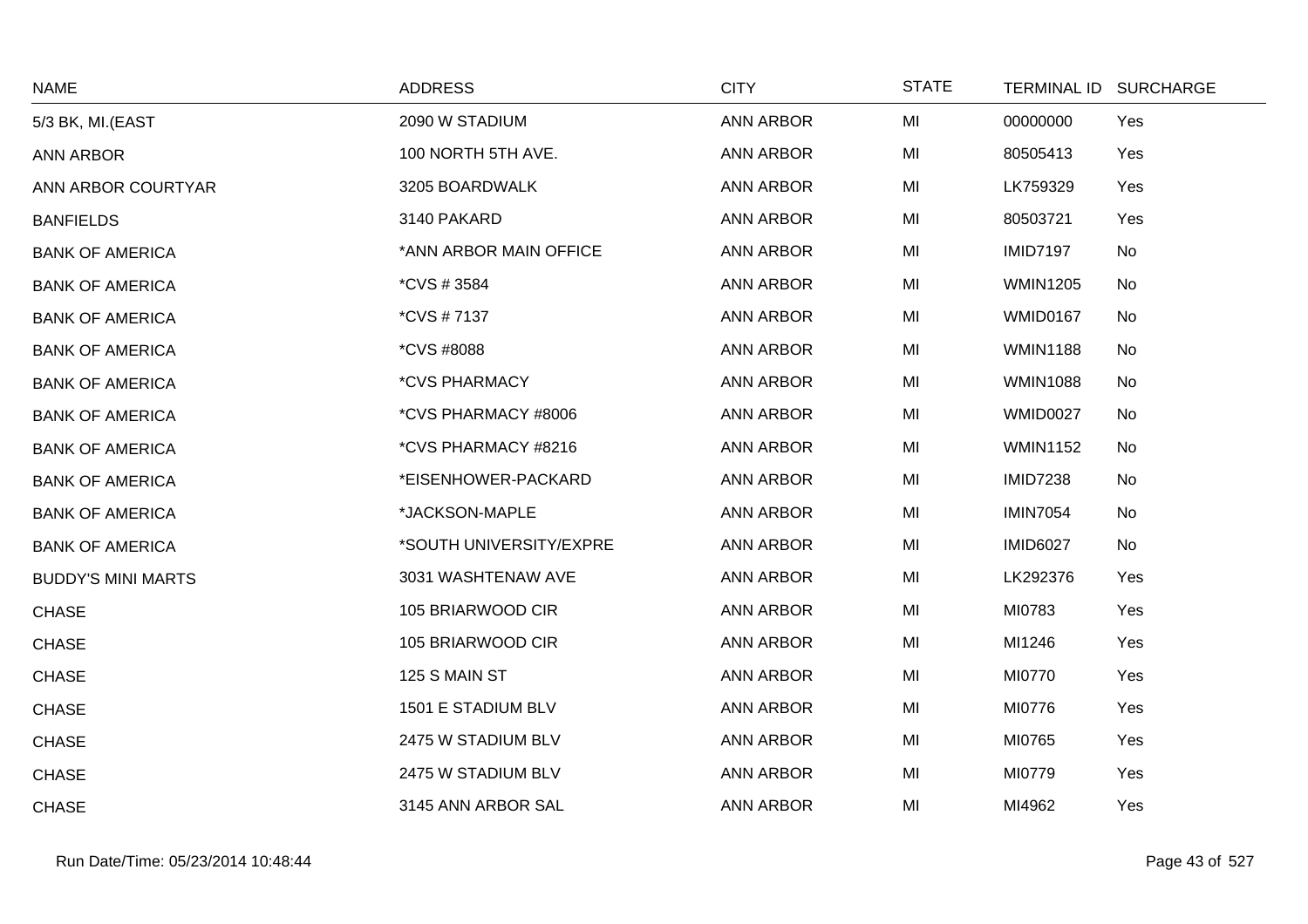| <b>NAME</b>             | <b>ADDRESS</b>         | <b>CITY</b>      | <b>STATE</b> | TERMINAL ID SURCHARGE |  |
|-------------------------|------------------------|------------------|--------------|-----------------------|--|
| <b>CHASE</b>            | 3500 PLYMOUTH RD       | <b>ANN ARBOR</b> | MI           | MI0766<br>Yes         |  |
| <b>CHASE</b>            | 3500 PLYMOUTH RD       | <b>ANN ARBOR</b> | MI           | MI0778<br>Yes         |  |
| <b>CHASE</b>            | 5645 JACKSON RD        | <b>ANN ARBOR</b> | MI           | MI1885<br>Yes         |  |
| <b>CHASE</b>            | 95 S ZEEB RD           | <b>ANN ARBOR</b> | MI           | MI0190<br>Yes         |  |
| <b>CHASE</b>            | 95 S ZEEB RD           | <b>ANN ARBOR</b> | MI           | MI0772<br>Yes         |  |
| <b>CHURCH STR</b>       | 511 CHURCH             | <b>ANN ARBOR</b> | MI           | 80502560<br>Yes       |  |
| <b>CITIZENS COB</b>     | 3615 WASHTENAW AVE     | <b>ANN ARBOR</b> | MI           | ZA8111<br>No          |  |
| <b>COMERICA BANK</b>    | 1969 W. STADIUM        | <b>ANN ARBOR</b> | MI           | N5954031<br>No        |  |
| <b>COMERICA BANK</b>    | CARPENTER PK AARBOR    | <b>ANN ARBOR</b> | MI           | N5884381<br>No        |  |
| <b>COMERICA BANK</b>    | HURON PK-WASHT ANN ARB | <b>ANN ARBOR</b> | MI           | N4104182<br>No        |  |
| <b>COMERICA BANK</b>    | MAIN-HURON ANN ARBOR   | <b>ANN ARBOR</b> | MI           | N5874330<br>No        |  |
| <b>COMERICA BANK</b>    | PLYMTH-NIXON ANN ARBOR | <b>ANN ARBOR</b> | MI           | N5806016<br>No        |  |
| <b>COMERICA BANK</b>    | S STATE-EISEN ANN ARB  | <b>ANN ARBOR</b> | MI           | N4067800<br>No        |  |
| <b>COMERICA BANK</b>    | WASHINGTON-FIFTH A ARB | <b>ANN ARBOR</b> | MI           | N5894306<br>No        |  |
| CT 7-11                 | 318 S STATE ST US      | ANN ARBOR        | MI           | SE274097<br>Yes       |  |
| CT 7-11                 | 704 S MAIN ST          | <b>ANN ARBOR</b> | MI           | SE274288<br>Yes       |  |
| <b>CT Travelex CCT1</b> | 100 BRIARWOOD CIR      | <b>ANN ARBOR</b> | MI           | TX004238<br>Yes       |  |
| <b>Cardtronics CCSB</b> | 1300 N MAPLE ST        | <b>ANN ARBOR</b> | MI           | SP070201<br>Yes       |  |
| <b>Cardtronics CCSB</b> | 3200 BOARDWALK         | <b>ANN ARBOR</b> | MI           | NA000337<br>Yes       |  |
| <b>Cardtronics CCSC</b> | 1420 E STADIUM         | <b>ANN ARBOR</b> | MI           | CK006301<br>Yes       |  |
| <b>Cardtronics CCSW</b> | 2020 W. STADIUM BLVD   | <b>ANN ARBOR</b> | MI           | SP070190<br>Yes       |  |
| <b>Cardtronics CCSW</b> | 2799 PLYMOUTH          | <b>ANN ARBOR</b> | MI           | SP070085<br>Yes       |  |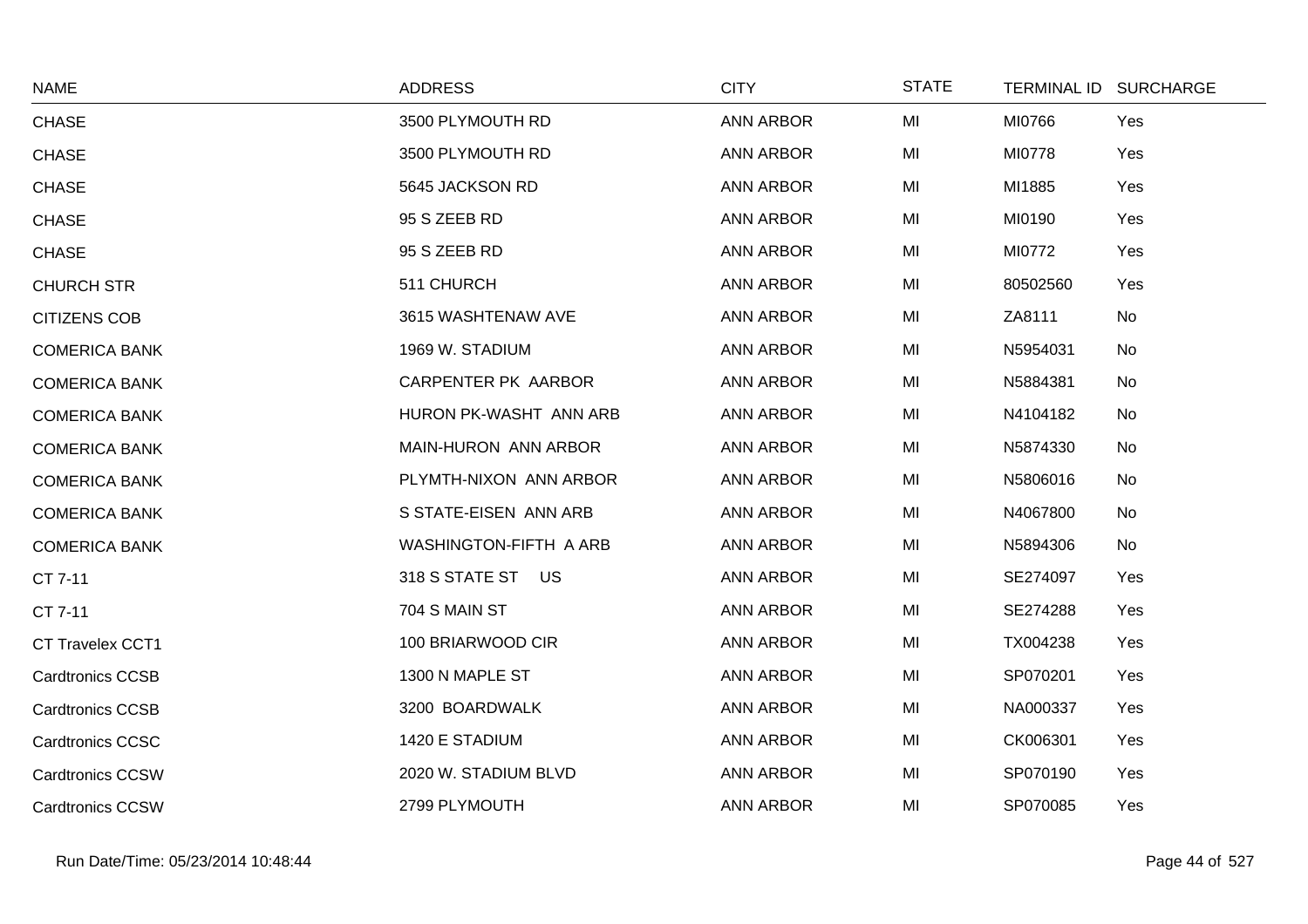| <b>NAME</b>                   | <b>ADDRESS</b>        | <b>CITY</b>      | <b>STATE</b> |          | TERMINAL ID SURCHARGE |
|-------------------------------|-----------------------|------------------|--------------|----------|-----------------------|
| <b>Cardtronics CCSW</b>       | 4001 S. STATE ST.     | <b>ANN ARBOR</b> | MI           | SP070010 | Yes                   |
| Days Inn A                    | 2380 CARPENTER RD US  | <b>ANN ARBOR</b> | MI           | HS900134 | Yes                   |
| <b>ELLSWORTH</b>              | 2385 ELLSWORTH RD.    | <b>ANN ARBOR</b> | MI           | 80820114 | Yes                   |
| <b>FALSETTA'S MARKET</b>      | 2200 PITTSFIELD BL    | <b>ANN ARBOR</b> | MI           | LK537725 | Yes                   |
| <b>GABBY STATION BP</b>       | 5690 PLYMOUTH RD.     | <b>ANN ARBOR</b> | MI           | LK452547 | Yes                   |
| <b>GOLFSIDE MARKET</b>        | 2642 GOLFSIDE RD.     | <b>ANN ARBOR</b> | MI           | LK915441 | Yes                   |
| <b>GUARANTY BANK</b>          | 1919 INDUSTRIAL RD    | <b>ANN ARBOR</b> | MI           | D5229126 | Yes                   |
| <b>HOUSE OF LIQUOR</b>        | 4048 PACKARD ROAD     | <b>ANN ARBOR</b> | MI           | CI011839 | Yes                   |
| <b>JACKSON SHELL INC</b>      | 2500 JACKSON AVENUE   | <b>ANN ARBOR</b> | MI           | CI003707 | Yes                   |
| <b>K&amp;K INVESTMENT</b>     | 1964 S INDUSTRIAL HWY | <b>ANN ARBOR</b> | MI           | A700572  | No                    |
| <b>LAKE TRUST CU</b>          | 2180 W STADIUM        | <b>ANN ARBOR</b> | MI           | XF8745   | Yes                   |
| <b>MACY'S (BR</b>             | 700 BRIANWOOD CIRC    | <b>ANN ARBOR</b> | MI           | 83130330 | Yes                   |
| <b>MAIN STREET PARTY SHOP</b> | 201 N MAIN STREET     | <b>ANN ARBOR</b> | MI           | CI000522 | Yes                   |
| MAPLE IN-N-0UT                | 1502 N MAPLE RD       | <b>ANN ARBOR</b> | MI           | HY001289 | Yes                   |
| MEIJER - C                    | 3145 ANN ARBOR-SAL    | <b>ANN ARBOR</b> | MI           | 82128088 | Yes                   |
| MEIJER - C                    | 5671 JACKSON RD       | <b>ANN ARBOR</b> | MI           | 82128146 | Yes                   |
| MIT PETROLEUM INC             | 3720 WASHTENAW AVE    | <b>ANN ARBOR</b> | MI           | LK717780 | Yes                   |
| Main Street Clark 1           | 601 S MAIN STREET     | ANN ARBOR        | MI           | SR008125 | Yes                   |
| <b>NHAN CORPORATION</b>       | 3535 JACKSON RD       | <b>ANN ARBOR</b> | MI           | CI016617 | Yes                   |
| NOOR MINI MART, LL            | 4005 WASHTENAW AVE    | <b>ANN ARBOR</b> | MI           | LK558194 | Yes                   |
| NORTH STAR USA, IN            | 2275 WEST STADIUM     | <b>ANN ARBOR</b> | MI           | LK487379 | Yes                   |
| <b>NYPD PIZZA</b>             | 605 W WILLIAM ST US   | <b>ANN ARBOR</b> | MI           | P207425  | Yes                   |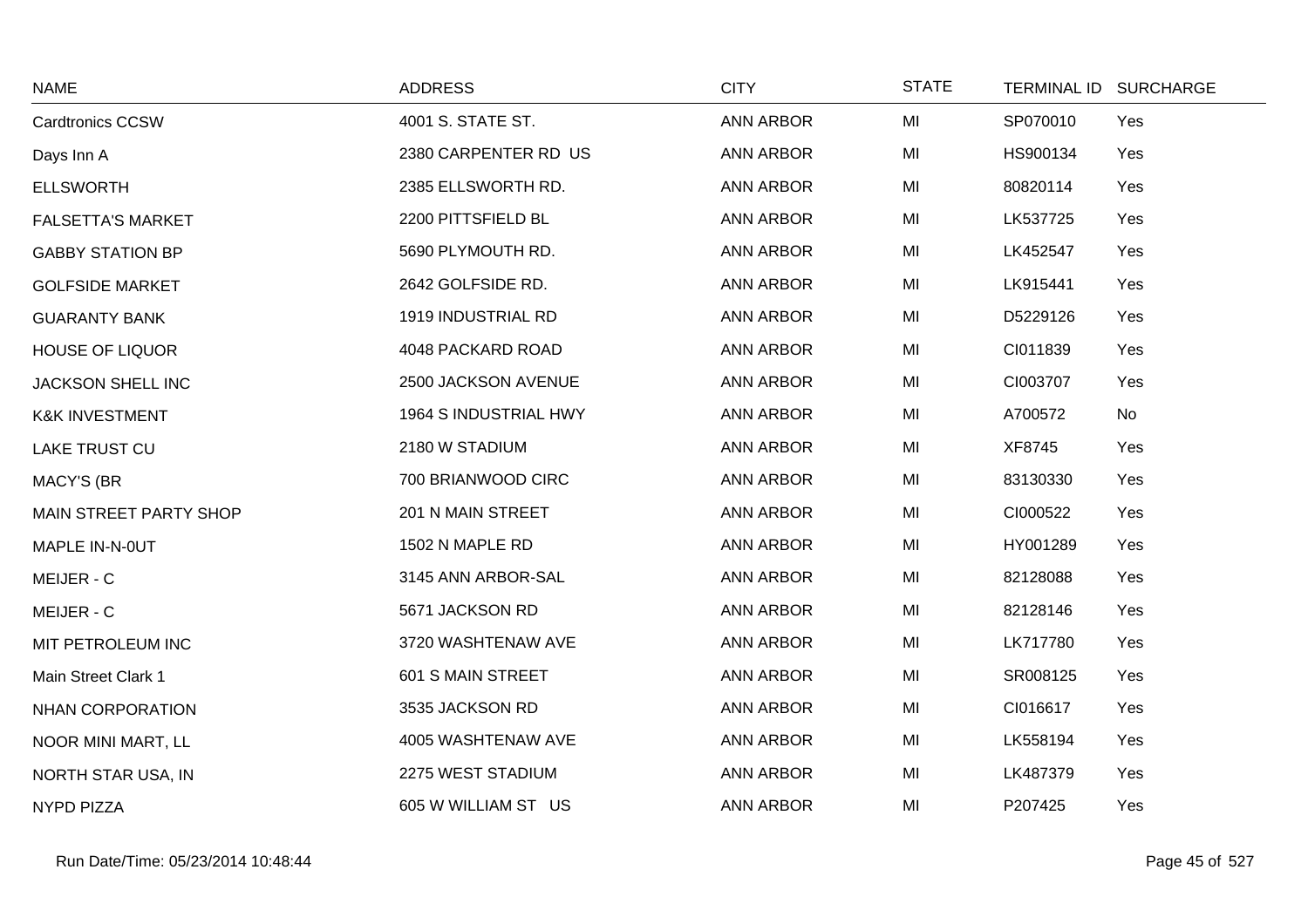| <b>NAME</b>           | <b>ADDRESS</b>       | <b>CITY</b>      | <b>STATE</b> |          | TERMINAL ID SURCHARGE |
|-----------------------|----------------------|------------------|--------------|----------|-----------------------|
| PAI ATM               | 3005 PACKARD ST      | <b>ANN ARBOR</b> | MI           | TX17454  | Yes                   |
| PAI ATM               | 3650 S. STATE STREET | <b>ANN ARBOR</b> | MI           | CS40567  | Yes                   |
| PAI ATM               | 4970 WASHTENAW AVE   | <b>ANN ARBOR</b> | MI           | TX40937  | Yes                   |
| PAI ATM               | 5680 JACKSON ROAD    | <b>ANN ARBOR</b> | MI           | CS40571  | Yes                   |
| PAI ISO               | 3005 PACKARD ST      | <b>ANN ARBOR</b> | MI           | TX17454  | Yes                   |
| PAI ISO               | 3650 S. STATE STREET | <b>ANN ARBOR</b> | MI           | CS40567  | Yes                   |
| PAI ISO               | 4970 WASHTENAW AVE   | <b>ANN ARBOR</b> | MI           | TX40937  | Yes                   |
| PAI ISO               | 5680 JACKSON ROAD    | <b>ANN ARBOR</b> | MI           | CS40571  | Yes                   |
| PLYMOUTH SHELL LLC    | 1800 PLYMOUTH RD.    | <b>ANN ARBOR</b> | MI           | LK244007 | Yes                   |
| <b>PNCBANK</b>        | 101 S MAIN ST        | <b>ANN ARBOR</b> | MI           | PA1088   | Yes                   |
| <b>PNCBANK</b>        | 195 N MAPLE RD       | <b>ANN ARBOR</b> | MI           | PA1151   | Yes                   |
| <b>PNCBANK</b>        | 2901 PLYMOUTH RD     | <b>ANN ARBOR</b> | MI           | PA1136   | Yes                   |
| <b>PNCBANK</b>        | 2992 S MAIN STREET   | <b>ANN ARBOR</b> | MI           | PA1150   | Yes                   |
| <b>PNCBANK</b>        | 4800 E HURON RVR     | <b>ANN ARBOR</b> | MI           | PW1537   | Yes                   |
| <b>PNCBANK</b>        | 5490 JACKSON RD      | <b>ANN ARBOR</b> | MI           | PA1138   | Yes                   |
| <b>RITE AID #4510</b> | 2603 JACKSON AVE     | <b>ANN ARBOR</b> | MI           | A0007025 | Yes                   |
| <b>RITE AID #4519</b> | 2980 PACKARD ST      | <b>ANN ARBOR</b> | MI           | A0007028 | Yes                   |
| SERVICE CENTERS CORP  | 4687 WASHTENAW AVE   | <b>ANN ARBOR</b> | MI           | CK0A58   | Yes                   |
| SHELL ANN ARBOR PL    | 3891 PLATT RD.       | <b>ANN ARBOR</b> | MI           | LK453128 | Yes                   |
| SHELL SALINE DBA E    | 2679 ANN ARBOR SAL   | <b>ANN ARBOR</b> | MI           | LK446658 | Yes                   |
| SHREE HARI KRISHNA    | 2955 PACKARD ST      | <b>ANN ARBOR</b> | MI           | LK290651 | Yes                   |
| SOUTH MAIN AMOCO      | <b>402 S MILL</b>    | <b>ANN ARBOR</b> | MI           | CI016733 | Yes                   |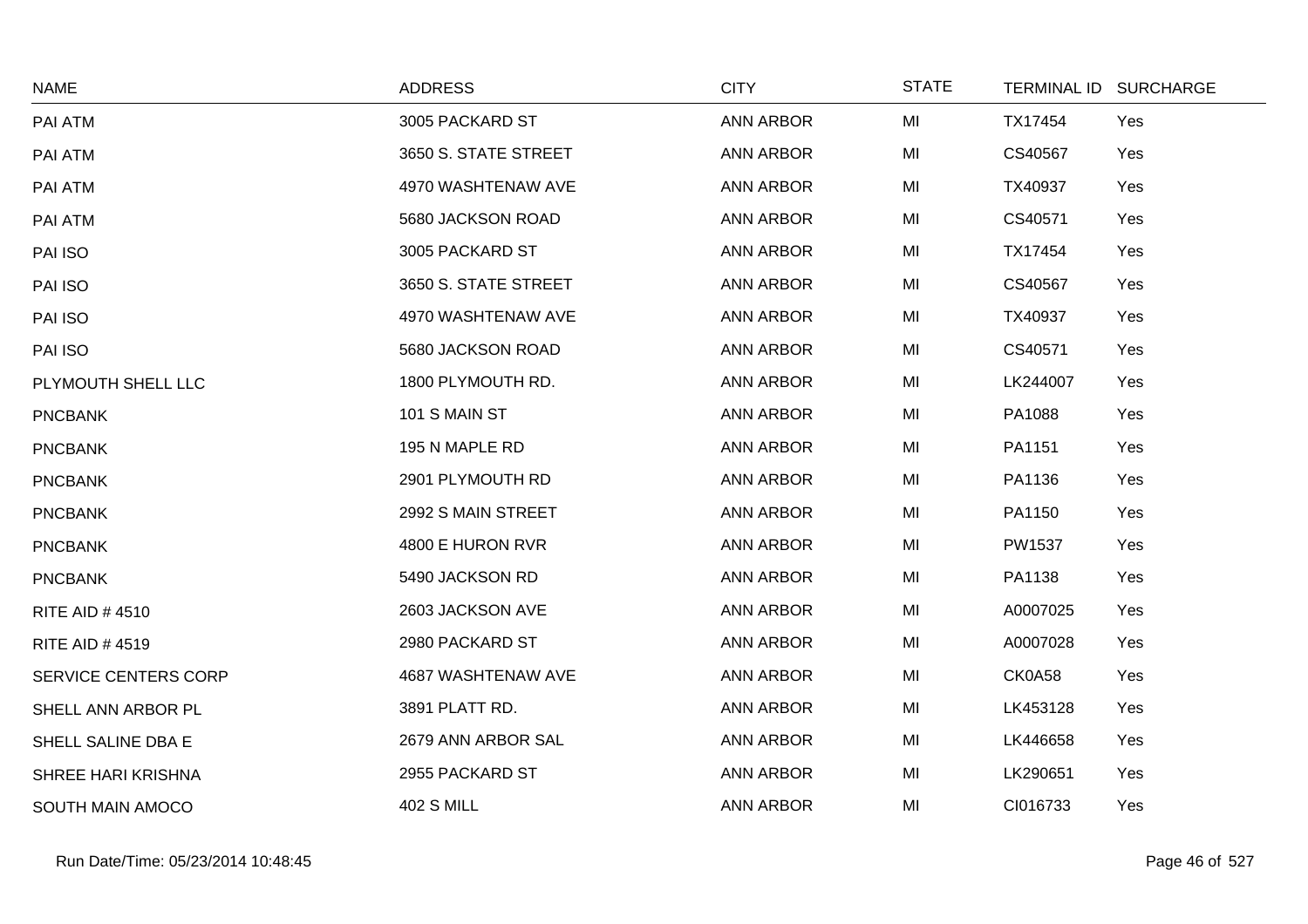| <b>NAME</b>                   | <b>ADDRESS</b>                 | <b>CITY</b>      | <b>STATE</b> | <b>TERMINAL ID</b> | <b>SURCHARGE</b> |
|-------------------------------|--------------------------------|------------------|--------------|--------------------|------------------|
| STADIUM CITGO STATION         | 1500 STADIUM RD                | <b>ANN ARBOR</b> | MI           | CI004592           | Yes              |
| <b>STATE STREET FUEL</b>      | 3267 S STATE ST                | <b>ANN ARBOR</b> | MI           | LK645989           | Yes              |
| <b>SUMMITY PA</b>             | 730 NORTH MAIN ST. US          | <b>ANN ARBOR</b> | MI           | P188753            | No               |
| <b>TCF BANK</b>               | <b>1123 SOUTH UNIVERSITY</b>   | <b>ANN ARBOR</b> | MI           | 57000539           | Yes              |
| <b>TCF BANK</b>               | 125 BRIARWOOD CIRCLE           | <b>ANN ARBOR</b> | MI           | 57000505           | Yes              |
| <b>TCF BANK</b>               | 1500 E MEDICAL CENTER D        | <b>ANN ARBOR</b> | MI           | 57000575           | Yes              |
| <b>TCF BANK</b>               | 1500 EAST MEDICAL CTR D        | <b>ANN ARBOR</b> | MI           | 57000564           | Yes              |
| <b>TCF BANK</b>               | 1900 PAULINE AVE               | <b>ANN ARBOR</b> | MI           | 57000555           | No               |
| <b>TCF BANK</b>               | 2701 PLYMOUTH ROAD             | <b>ANN ARBOR</b> | MI           | 57000532           | Yes              |
| <b>TCF BANK</b>               | 401 E LIBERTY                  | <b>ANN ARBOR</b> | MI           | 57000528           | Yes              |
| THE ARENA                     | 203 E. WASHINGTON              | <b>ANN ARBOR</b> | MI           | 80502851           | Yes              |
| THE BEER DEPOT                | <b>114 EAST WILLIAM STREET</b> | <b>ANN ARBOR</b> | MI           | CI003171           | Yes              |
| THOMSON REUTERS #2            | 1000 CAMPUS DRIVE              | <b>ANN ARBOR</b> | MI           | LK258007           | Yes              |
| <b>TIPPINS</b>                | 4845 ANN ARBOR SAL             | <b>ANN ARBOR</b> | MI           | 80502960           | Yes              |
| UNIVERSITY FUEL MA            | 300 N. MAIN ST.                | <b>ANN ARBOR</b> | MI           | LK359695           | Yes              |
| VA - ANN ARBOR                | 2215 FULLER RD.                | <b>ANN ARBOR</b> | MI           | LK746963           | Yes              |
| <b>WASHTENAW</b>              | 2155 HOGBACK                   | <b>ANN ARBOR</b> | MI           | 80505442           | Yes              |
| <b>WASHTENAW FOOD &amp; G</b> | 4975 WASHTENAW AVE             | <b>ANN ARBOR</b> | MI           | LK728157           | Yes              |
| WASHTENAW OIL INC             | 3555 WASHTENAW                 | <b>ANN ARBOR</b> | MI           | LK432700           | No               |
| Walgreens 5842                | 3255 WASHTENAW AVE             | <b>ANN ARBOR</b> | MI           | SR000942           | Yes              |
| <b>ZEEB INC</b>               | 325 N ZEEB RD                  | <b>ANN ARBOR</b> | MI           | CI016434           | Yes              |
| CardtronicsLPC                | 3749 CARPENTER RD              | ANN ARBOR E      | MI           | TG021163           | Yes              |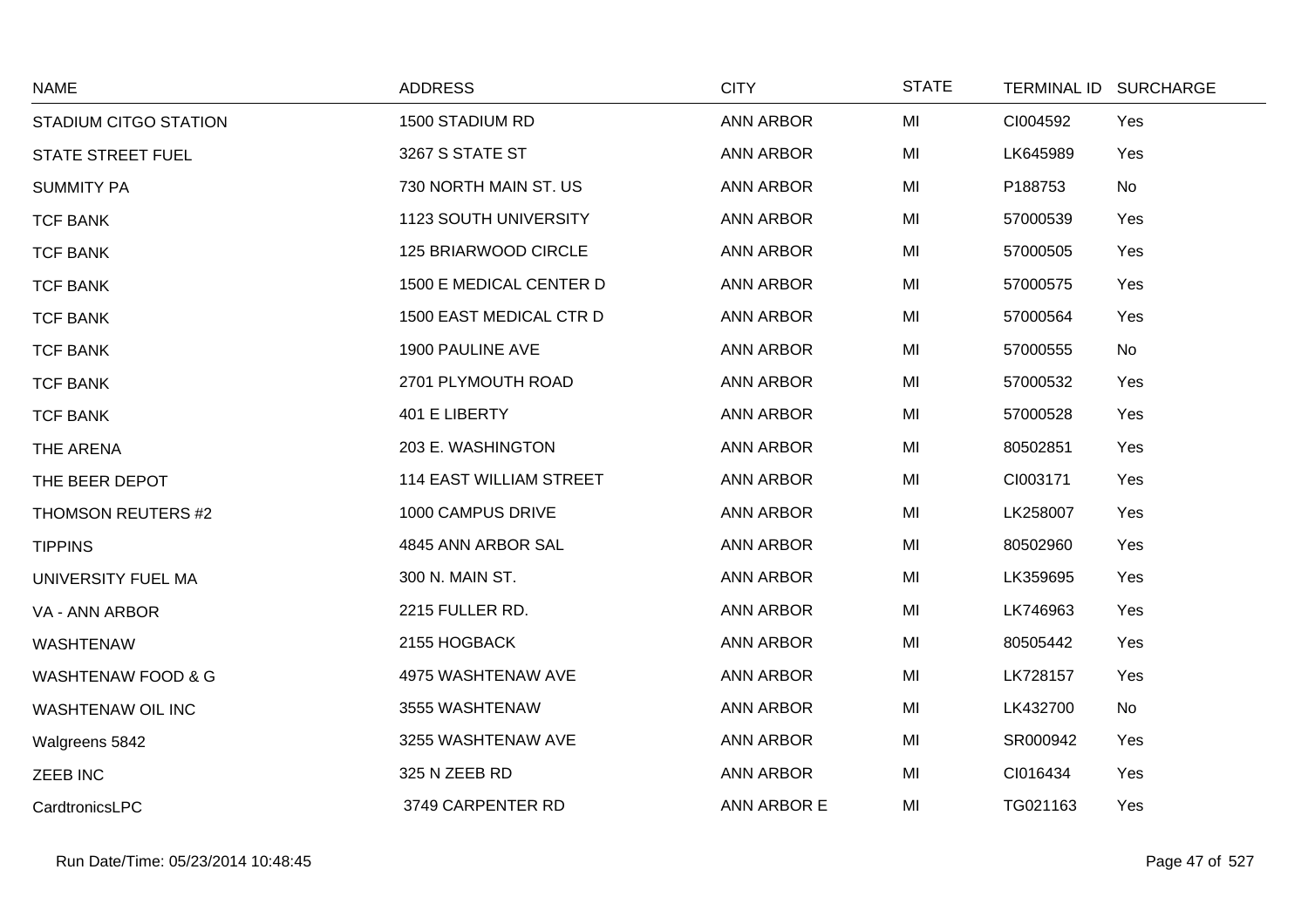| <b>NAME</b>               | <b>ADDRESS</b>            | <b>CITY</b>         | <b>STATE</b> | TERMINAL ID SURCHARGE |     |
|---------------------------|---------------------------|---------------------|--------------|-----------------------|-----|
| <b>BANK OF AMERICA</b>    | *BRIARWOOD                | ANN ARBOR HLC       | MI           | <b>IMID7210</b>       | No  |
| <b>BEECHER SH</b>         | <b>711 S MAIN</b>         | ARDAN               | MI           | 81202793              | Yes |
| 5/3 BK, MI.(EAST          | 74195 FULTON STREET       | ARMADA              | MI           | 00000000              | Yes |
| <b>SUNOCO ARMADA FUEL</b> | 16567 32 MILE RD.         | ARMADA TWP.         | MI           | LK432631              | Yes |
| <b>ATHENS MARATHON</b>    | 146 N CAPITOL AVE         | <b>ATHENS</b>       | MI           | LK889048              | Yes |
| <b>ATHENS SHE</b>         | 126 N. CAPITAL US         | <b>ATHENS</b>       | MI           | P151276               | Yes |
| ALPENA ALCONA CU          | 12285 JEROME ST           | <b>ATLANTA</b>      | MI           | <b>CKI766</b>         | Yes |
| <b>PNCBANK</b>            | <b>12480 STATE ST</b>     | <b>ATLANTA</b>      | MI           | PA3718                | Yes |
| <b>CHEMICAL BANK</b>      | 144 W HURON RD            | AU GRES             | MI           | TZ383908              | Yes |
| NORTHLAND AREA FCU        | 317 W HURON ST            | AU GRES             | MI           | CK5109D               | Yes |
| <b>PIER 23</b>            | 2490 EAST HURON           | AU GRES             | MI           | LK900028              | Yes |
| <b>RIVERS EDGE</b>        | 415 E HURON ROAD          | <b>AU GRES</b>      | MI           | LK631374              | Yes |
| <b>CHEMICAL BANK</b>      | 232 W MIDLAND             | <b>AUBURN</b>       | MI           | TZ381002              | Yes |
| CT 7-11 CCS2              | 401 W MIDLAND             | <b>AUBURN</b>       | MI           | SE277865              | Yes |
| <b>Cardtronics CCSW</b>   | 4950 S. GARFIELD          | <b>AUBURN</b>       | MI           | SP070173              | Yes |
| PARKVIEW GENERAL S        | <b>3 WEST BEAVER ROAD</b> | <b>AUBURN</b>       | MI           | LK401859              | Yes |
| SUNOCO SUPER STOP INC.    | 998 W MIDLAND RD          | <b>AUBURN</b>       | MI           | CI016370              | Yes |
| 5/3 BK, MI.(EAST          | 4491 INTERPARK            | <b>AUBURN HILLS</b> | MI           | 00000000              | Yes |
| AUBURN HILLS B.P.         | 2815 UNIVERSITY DR        | <b>AUBURN HILLS</b> | MI           | LK585171              | Yes |
| <b>AUBURN HILLS VALER</b> | 2031 N. OPDYKE RD.        | <b>AUBURN HILLS</b> | MI           | LK335485              | Yes |
| BALDWIN & I-75 MOB        | 4243 BALDWIN              | <b>AUBURN HILLS</b> | MI           | LK193681              | Yes |
| <b>CHASE</b>              | 2450 N OPDYKE RD          | <b>AUBURN HILLS</b> | MI           | MI0390                | Yes |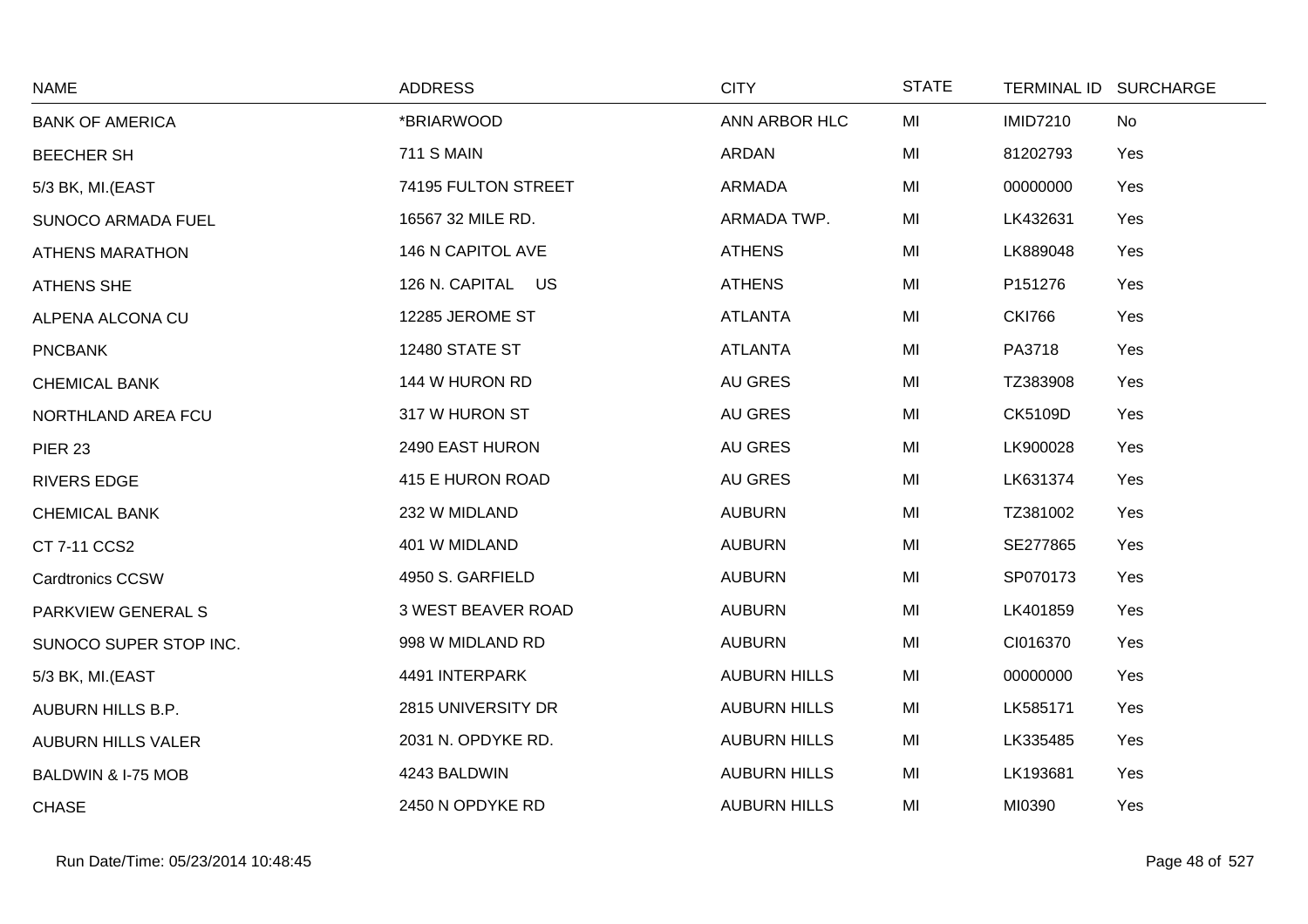| <b>NAME</b>               | <b>ADDRESS</b>         | <b>CITY</b>         | <b>STATE</b> | TERMINAL ID SURCHARGE |           |
|---------------------------|------------------------|---------------------|--------------|-----------------------|-----------|
| <b>CHASE</b>              | 2450 N OPDYKE RD       | <b>AUBURN HILLS</b> | MI           | MI0713                | Yes       |
| <b>CHASE</b>              | 3401 AUBURN RD         | <b>AUBURN HILLS</b> | MI           | MI1162                | Yes       |
| <b>CHASE</b>              | 3401 AUBURN RD         | <b>AUBURN HILLS</b> | MI           | MI1163                | Yes       |
| <b>CHASE</b>              | 800 BROWN RD           | <b>AUBURN HILLS</b> | MI           | MI3659                | Yes       |
| <b>CHASE</b>              | 800 CHRYSLER DR        | <b>AUBURN HILLS</b> | MI           | MI0069                | Yes       |
| <b>COMERICA BANK</b>      | 3501 HAMLIN ROAD       | <b>AUBURN HILLS</b> | MI           | A0497636              | No        |
| <b>COMERICA BANK</b>      | <b>I-75 BALDWIN RD</b> | <b>AUBURN HILLS</b> | MI           | A1157562              | <b>No</b> |
| <b>CROWNE PLAZA AUBUR</b> | 1500 OPDYKE RD         | <b>AUBURN HILLS</b> | MI           | LK236232              | Yes       |
| CT 7-11                   | 2487 LAPEER RD.        | <b>AUBURN HILLS</b> | MI           | SE276433              | Yes       |
| CT 7-11                   | 3009 E WALTON BLVD.US  | <b>AUBURN HILLS</b> | MI           | SE276234              | Yes       |
| <b>Cardtronics CCSB</b>   | 400 BROWN RD           | <b>AUBURN HILLS</b> | MI           | CW490410              | No        |
| <b>Cardtronics CCSM</b>   | 3995 AUBURN RD.        | <b>AUBURN HILLS</b> | MI           | CR006592              | Yes       |
| <b>Cardtronics CCSW</b>   | 2100 UNIVERSITY        | <b>AUBURN HILLS</b> | MI           | SP070307              | Yes       |
| CardtronicsLPC            | 650 BROWN RD           | <b>AUBURN HILLS</b> | MI           | TG021161              | Yes       |
| FAST TRACK OPDYKE         | 200 N. OPDYKE          | <b>AUBURN HILLS</b> | MI           | LK444267              | Yes       |
| <b>GHAFARI MOBIL INC</b>  | 810 N. OPDYKE RD.      | <b>AUBURN HILLS</b> | MI           | LK391200              | Yes       |
| <b>GREAT LAKES CROSS</b>  | 4000 BALDWIN RD        | <b>AUBURN HILLS</b> | MI           | LK240021              | Yes       |
| <b>GREAT LAKES CROSSI</b> | 4000 BALDWIN           | <b>AUBURN HILLS</b> | MI           | LK240046              | Yes       |
| <b>GREAT LAKES CROSSI</b> | 4000 BALDWIN RD        | <b>AUBURN HILLS</b> | MI           | LK240033              | Yes       |
| <b>HARRYS MARKET</b>      | 2485 NORTH OPDYKE      | <b>AUBURN HILLS</b> | MI           | TL003242              | Yes       |
| <b>JEEPERS</b>            | 4240 BALDWIN RD        | <b>AUBURN HILLS</b> | MI           | LK126850              | Yes       |
| LAPEER BP, INC            | 4477 LAPEER RD         | <b>AUBURN HILLS</b> | MI           | CI016479              | Yes       |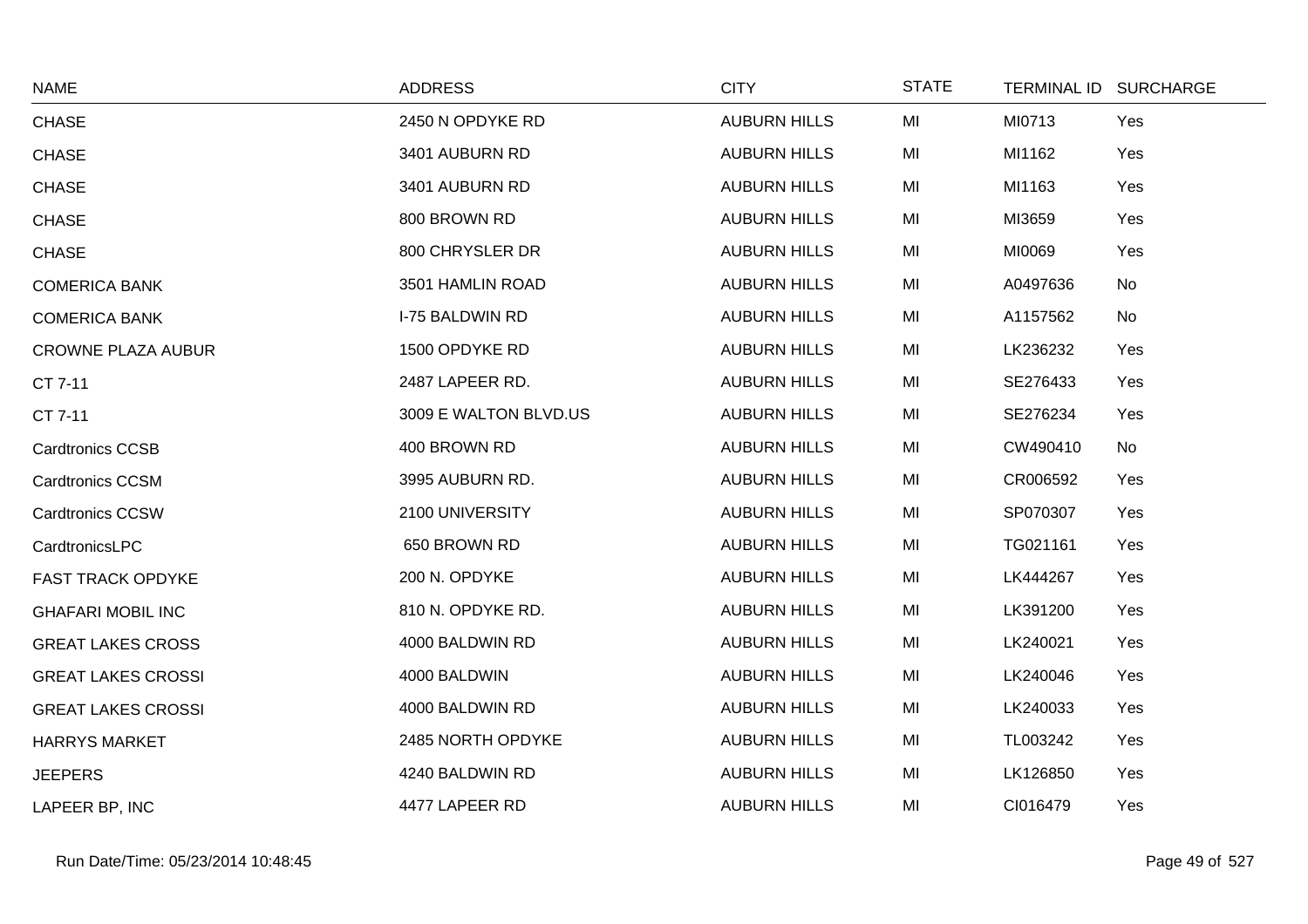| <b>NAME</b>               | <b>ADDRESS</b>            | <b>CITY</b>         | <b>STATE</b> | TERMINAL ID SURCHARGE |     |
|---------------------------|---------------------------|---------------------|--------------|-----------------------|-----|
| MEIJER - C                | 800 BROWN RD              | <b>AUBURN HILLS</b> | MI           | 82128120              | Yes |
| <b>MONSTER OIL MARATH</b> | 4000 LAPEER RD            | <b>AUBURN HILLS</b> | MI           | LK253965              | Yes |
| <b>MSU FCU</b>            | 2630 FEATHERSTONE         | <b>AUBURN HILLS</b> | MI           | <b>CKK613</b>         | No  |
| <b>MSU FCU</b>            | 3265 FIVE POINTS DR.      | <b>AUBURN HILLS</b> | MI           | <b>CKK508</b>         | No  |
| <b>MSU FCU</b>            | 3265 FIVE POINTS DR.      | <b>AUBURN HILLS</b> | MI           | <b>CKK580</b>         | No  |
| OPDYKE GAS                | 747 S OPDYKE<br><b>US</b> | <b>AUBURN HILLS</b> | MI           | P217095               | Yes |
| PAI ISO                   | 2705 LAPEER RD            | <b>AUBURN HILLS</b> | MI           | TN63637               | Yes |
| PALACE SHELL              | 3640 LAPEER RD            | <b>AUBURN HILLS</b> | MI           | LK196176              | Yes |
| PALACE SPORTS ENTE        | 6 CHAMPIONSHIP DR         | <b>AUBURN HILLS</b> | MI           | LK355042              | Yes |
| <b>RITE AID #4338</b>     | 2480 LAPEER RD            | <b>AUBURN HILLS</b> | MI           | A0006933              | Yes |
| <b>RODEWAY IN</b>         | 1471 N OPDYKE RD US       | <b>AUBURN HILLS</b> | MI           | HS900120              | Yes |
| Sams 4778                 | 4350 JOSLYN RD            | <b>AUBURN HILLS</b> | MI           | SR004790              | Yes |
| <b>TOBY KEITH</b>         | 4698 BALDWIN ROAD US      | <b>AUBURN HILLS</b> | MI           | P06007                | Yes |
| U.S. BANK                 | OAKLAND COMMUNITY COLLE   | <b>AUBURN HILLS</b> | MI           | SVE20701              | Yes |
| <b>AUGUSTA SH</b>         | 101 E MICHIGAN AVE        | <b>AUGUSTA</b>      | MI           | 81202443              | Yes |
| <b>SOS 100 Ad</b>         | 114 S Winter StreeUS      | Adrian              | MI           | NH022804              | No  |
| The Tobacc                | 1390 S Main Street US     | Adrian              | MI           | NH017786              | Yes |
| SK4                       | 1355 N Eaton StreetUS     | Albion              | MI           | NH016285              | Yes |
| <b>ALLEN PARK</b>         | 15800 WHITE STREET US     | Allen Park          | MI           | NH010631              | Yes |
| Allen Rd S                | 6026 Allen Road US        | Allen Park          | MI           | NH029512              | Yes |
| H I Enterp                | 5248 Allen Rd<br>US       | Allen Park          | MI           | NH025906              | Yes |
| S R Ente                  | 15500 Southfield RdUS     | Allen Park          | MI           | NH001338              | Yes |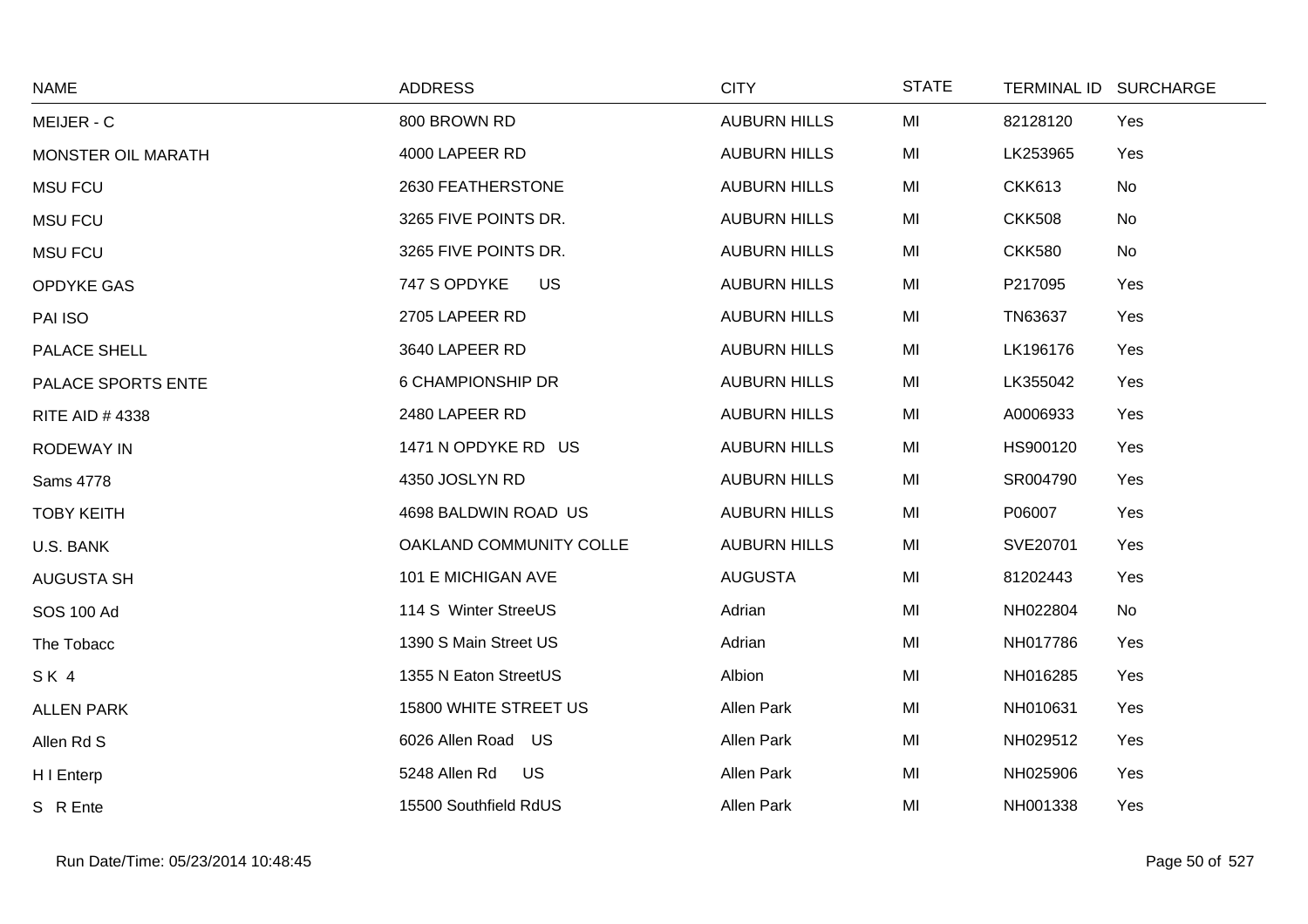| <b>NAME</b>               | <b>ADDRESS</b>              | <b>CITY</b>    | <b>STATE</b> | <b>TERMINAL ID</b> | <b>SURCHARGE</b> |
|---------------------------|-----------------------------|----------------|--------------|--------------------|------------------|
| Tim s Cone                | 16015 Soutfhield US         | Allen Park     | MI           | TX019487           | Yes              |
| <b>KKB Liquor</b>         | <b>US</b><br>200 N Hayes    | Almont         | MI           | NH025629           | Yes              |
| Ann Arbor                 | 2121 Oak Valley DriUS       | Ann Arbor      | MI           | TX014997           | Yes              |
| Briarwood                 | 3230 S State StreetUS       | Ann Arbor      | MI           | TX021303           | Yes              |
| Campus Cor                | 818 South Street US         | Ann Arbor      | MI           | NH029603           | No               |
| Platt Pack                | <b>US</b><br>2995 Packard   | Ann Arbor      | MI           | TX021302           | Yes              |
| SOS 109 An                | 295 N Maple Rd<br><b>US</b> | Ann Arbor      | MI           | NH020401           | Yes              |
| Sunoco Was                | 4000 Washtenow Ave US       | Ann Arbor      | MI           | TD006220           | Yes              |
| SUNRISE C-                | 23120 Main Street US        | Armada         | MI           | P98901             | Yes              |
| Lapeer County Bank        | 4515 Imlay City Rd          | Attica         | MI           | 09251003           | Yes              |
| <b>KELLY'S PA</b>         | <b>US</b><br>515 N. HURON   | Au Gres        | MI           | TX009488           | Yes              |
| Auburn Mar                | 991 West Midland RoUS       | Auburn         | MI           | NH008243           | Yes              |
| #185 FORWA                | 707 S VAN DYKE              | <b>BAD AXE</b> | MI           | 83800948           | Yes              |
| <b>BAD AXE MINI MARKE</b> | 885 N VAN DYKE              | <b>BAD AXE</b> | MI           | LK913971           | Yes              |
| <b>BAY PORT S</b>         | 796 N VAN DYKE ROAD         | <b>BAD AXE</b> | MI           | MI000248           | Yes              |
| <b>CHEMICAL BANK</b>      | 704 N VAN DYKE RD           | <b>BAD AXE</b> | MI           | TZ384319           | Yes              |
| <b>EASTSIDE PARTY STO</b> | 706 E HURON                 | <b>BAD AXE</b> | MI           | LK900324           | Yes              |
| <b>FRANKLIN INN</b>       | 1070 E. HURON AVE.          | <b>BAD AXE</b> | MI           | CI014106           | Yes              |
| PETE'S BAR                | 269 EAST HURON AVE          | <b>BAD AXE</b> | MI           | LK108749           | Yes              |
| <b>SIGNATURE BANK</b>     | 833 N VAN DYKE RD           | <b>BAD AXE</b> | MI           | 00000000           | No               |
| THE CORNER TRUCK STOP     | 1998 SAND BEACH RD          | <b>BAD AXE</b> | MI           | CI001134           | Yes              |
| Walmart 1592              | 901 NORTH VAN DYKE          | <b>BAD AXE</b> | MI           | SR004778           | Yes              |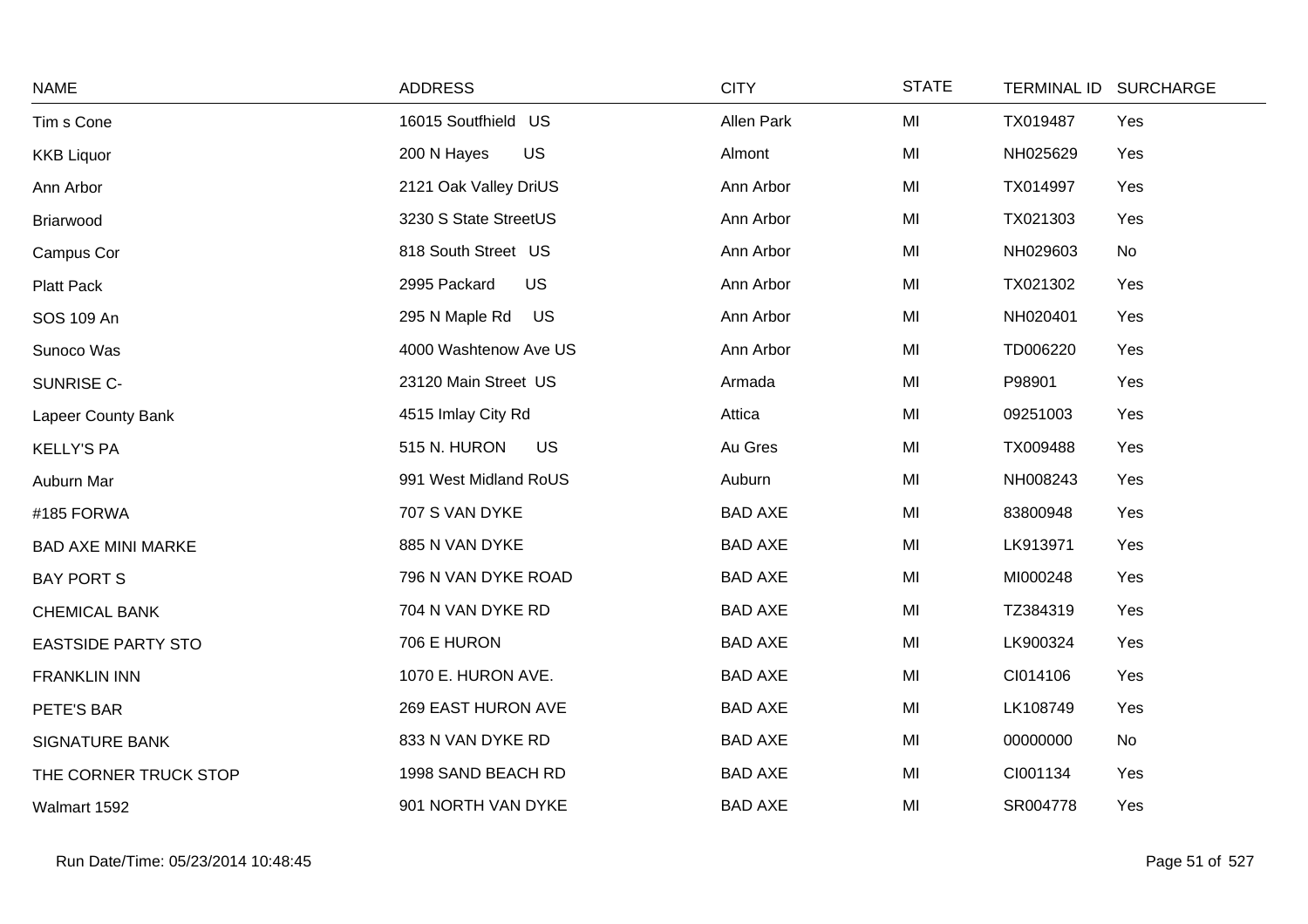| <b>NAME</b>                      | <b>ADDRESS</b>             | <b>CITY</b>     | <b>STATE</b> | <b>TERMINAL ID</b> | <b>SURCHARGE</b> |
|----------------------------------|----------------------------|-----------------|--------------|--------------------|------------------|
| <b>BALDWIN CO</b>                | 520 MICHIGAN AVE US        | <b>BALDWIN</b>  | MI           | P163707            | Yes              |
| BARSKI-193                       | US<br>4016 S M37           | <b>BALDWIN</b>  | MI           | P193405            | Yes              |
| <b>Baldwin Quick Stop</b>        | 711 MICHIGAN AVE           | <b>BALDWIN</b>  | MI           | SR102605           | Yes              |
| <b>Blarney Castle Baldwin EZ</b> | 1210 MICHIGAN              | <b>BALDWIN</b>  | MI           | SR027311           | Yes              |
| <b>Blarney CastleBigStar 88</b>  | M37 BIG STAR LAKE RD       | <b>BALDWIN</b>  | MI           | SR000601           | Yes              |
| LAKE OSCEO                       | 790 MICHIGAN AVENUE        | <b>BALDWIN</b>  | MI           | MI000277           | No               |
| STAR FOODS & FAMILY CENTE        | 9559 S M-37                | <b>BALDWIN</b>  | MI           | A509002            | Yes              |
| Wesco Baldwin 38                 | 777 MICHIGAN AVE           | <b>BALDWIN</b>  | MI           | SR003403           | Yes              |
| <b>WINDMILL P</b>                | 4530 E. LANSING ROAUS      | <b>BANCROFT</b> | MI           | P213276            | Yes              |
| 5/3 BK, MI. (WEST                | 111 W MONROE ST            | <b>BANGOR</b>   | MI           | 00000000           | Yes              |
| <b>BANGOR SHE</b>                | 109 E. MONROE ST.          | <b>BANGOR</b>   | MI           | 82252624           | Yes              |
| <b>Cardtronics CCSW</b>          | 29 MONROE AVE              | <b>BANGOR</b>   | MI           | SP070121           | Yes              |
| <b>HARDINGS M</b>                | 14 W. MONROE STREETUS      | <b>BANGOR</b>   | MI           | P213252            | Yes              |
| HOME TOWN                        | 3 W MONROE ST<br><b>US</b> | <b>BANGOR</b>   | MI           | P221763            | No               |
| <b>KG MARKET</b>                 | 142120 CR 687<br>US        | <b>BANGOR</b>   | MI           | P164912            | Yes              |
| <b>LUPITAS MA</b>                | 139 W MONROE               | <b>BANGOR</b>   | MI           | 83801170           | Yes              |
| W MICHIGAN SVGS BK               | 232 WEST MONROE            | <b>BANGOR</b>   | MI           | A045801            | Yes              |
| <b>BARAGA COUNTY CU</b>          | 900 S US HWY 41            | <b>BARAGA</b>   | MI           | <b>CKO320N</b>     | No               |
| <b>Cardtronics CCSM</b>          | 204 US 41                  | <b>BARAGA</b>   | MI           | LK341165           | Yes              |
| <b>OJIBWA BP</b>                 | 201 US HIGHWAY 41          | <b>BARAGA</b>   | MI           | 81994606           | Yes              |
| <b>SUPERIORNATBNK</b>            | 16449 MICHIGAN AVE         | <b>BARAGA</b>   | MI           | 05591018           | No               |
| <b>SUPERIORNATBNK</b>            | 201 SUPERIOR AVE           | <b>BARAGA</b>   | MI           | 05591008           | No               |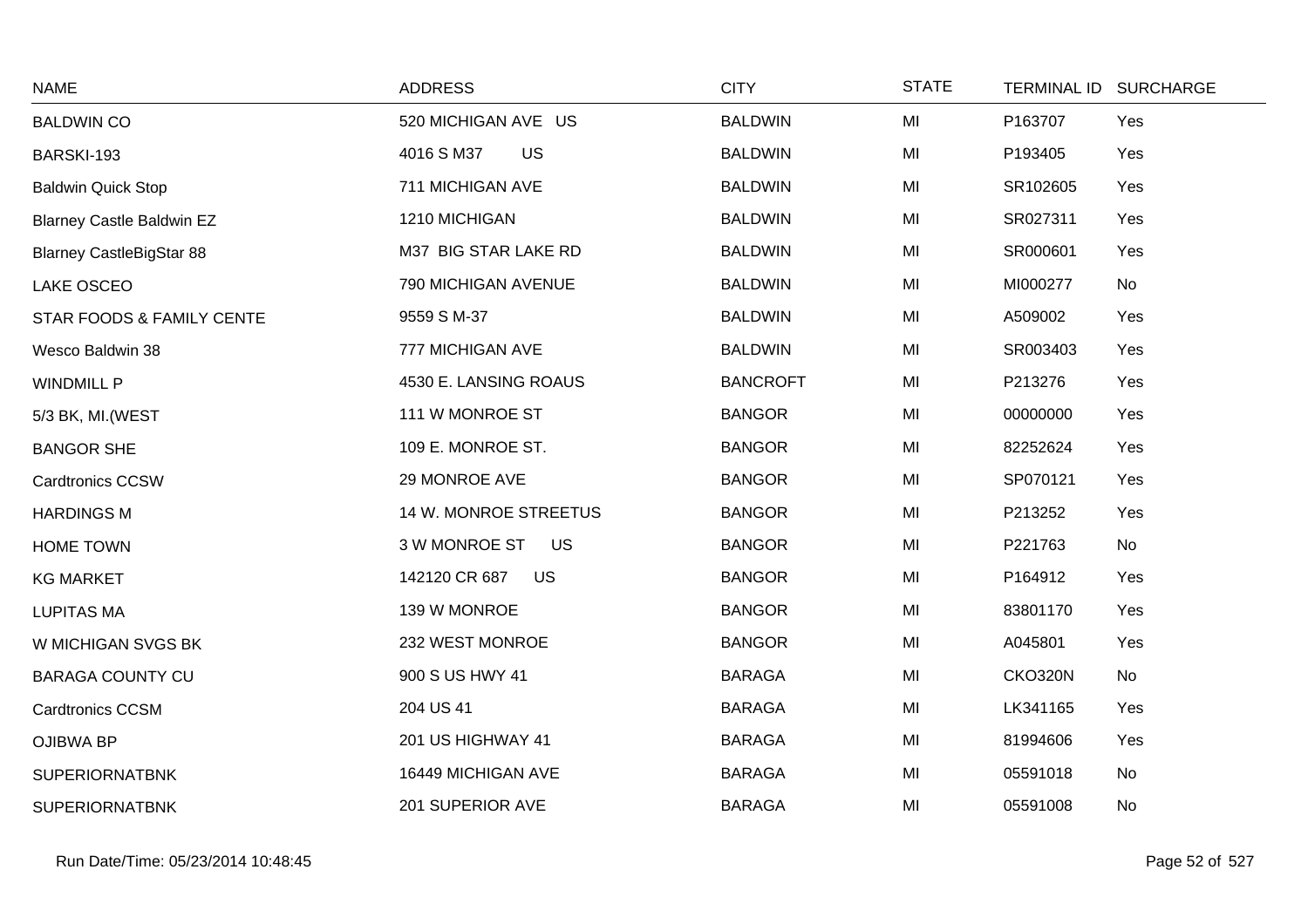| <b>NAME</b>               | <b>ADDRESS</b>           | <b>CITY</b>         | <b>STATE</b> |          | TERMINAL ID SURCHARGE |
|---------------------------|--------------------------|---------------------|--------------|----------|-----------------------|
| <b>SUPERIORNATBNK</b>     | 501 N US 41              | <b>BARAGA</b>       | MI           | 05591005 | No                    |
| <b>SUPERIORNATBNK</b>     | M-38 OJIBWAY CASINO      | <b>BARAGA</b>       | MI           | 05591004 | No                    |
| <b>NORTHERN MICHIG</b>    | 1269 US 2 & 41           | <b>BARK RIVER</b>   | MI           | D66509   | Yes                   |
| <b>Cardtronics CCSM</b>   | 7773 STEVENSVILLE BAROD  | <b>BARODA</b>       | MI           | CR013468 | Yes                   |
| PAI ATM                   | 1169 LEMON CREEK RD      | <b>BARODA</b>       | MI           | TX6412   | Yes                   |
| <b>Cardtronics CCSM</b>   | 19585 30TH AVE           | <b>BARRYTON</b>     | MI           | CD002157 | Yes                   |
| <b>ISABELLABT</b>         | 240 E NORTHERN AVE       | <b>BARRYTON</b>     | MI           | 07340020 | Yes                   |
| PAI ATM                   | 20009 N 30TH AVENUE      | <b>BARRYTON</b>     | MI           | CS43850  | Yes                   |
| PAI ISO                   | 20009 N 30TH AVENUE      | <b>BARRYTON</b>     | MI           | CS43850  | Yes                   |
| SPAGNUOLO'S PARTY         | 5746 CLARK RD.           | <b>BATH</b>         | MI           | LK833010 | Yes                   |
| 5/3 BK, MI. (WEST         | 6081 B DRIVE             | <b>BATTLE CREEK</b> | MI           | 00000000 | Yes                   |
| 5/3 BK, MI. (WEST         | 630 CAPITAL AVE          | <b>BATTLE CREEK</b> | MI           | 00000000 | Yes                   |
| AMERICAN 1 CREDIT UNION   | 262 W COLUMBIA           | <b>BATTLE CREEK</b> | MI           | 0196198  | No                    |
| AMERICAN 1 CREDIT UNION   | 530 MAIN ST              | <b>BATTLE CREEK</b> | MI           | 0196180  | No                    |
| Angels Springfield Tavern | 30 AVENUE A              | <b>BATTLE CREEK</b> | MI           | SR007126 | Yes                   |
| <b>BATTLE CRE</b>         | 15551 11 MILE RD US      | <b>BATTLE CREEK</b> | MI           | P02546   | Yes                   |
| <b>BATTLE CREEK BP</b>    | 2594 CAPITAL AVENU       | <b>BATTLE CREEK</b> | MI           | LK302847 | Yes                   |
| <b>BATTLE CREEK PETRO</b> | 424 CAPITAL AVE. N       | <b>BATTLE CREEK</b> | MI           | LK299987 | Yes                   |
| CALHOUN CO                | 161 E MICHIGAN AVE US    | <b>BATTLE CREEK</b> | MI           | P189883  | No                    |
| <b>CAPITAL AV</b>         | 2802 CAPITAL AVE S.US    | <b>BATTLE CREEK</b> | MI           | P09511   | Yes                   |
| <b>CAPITAL C-</b>         | <b>1608 CAPITAOL AVE</b> | <b>BATTLE CREEK</b> | MI           | 81206030 | Yes                   |
| <b>CHASE</b>              | 30 HILL BRADY RD         | <b>BATTLE CREEK</b> | MI           | MI1220   | Yes                   |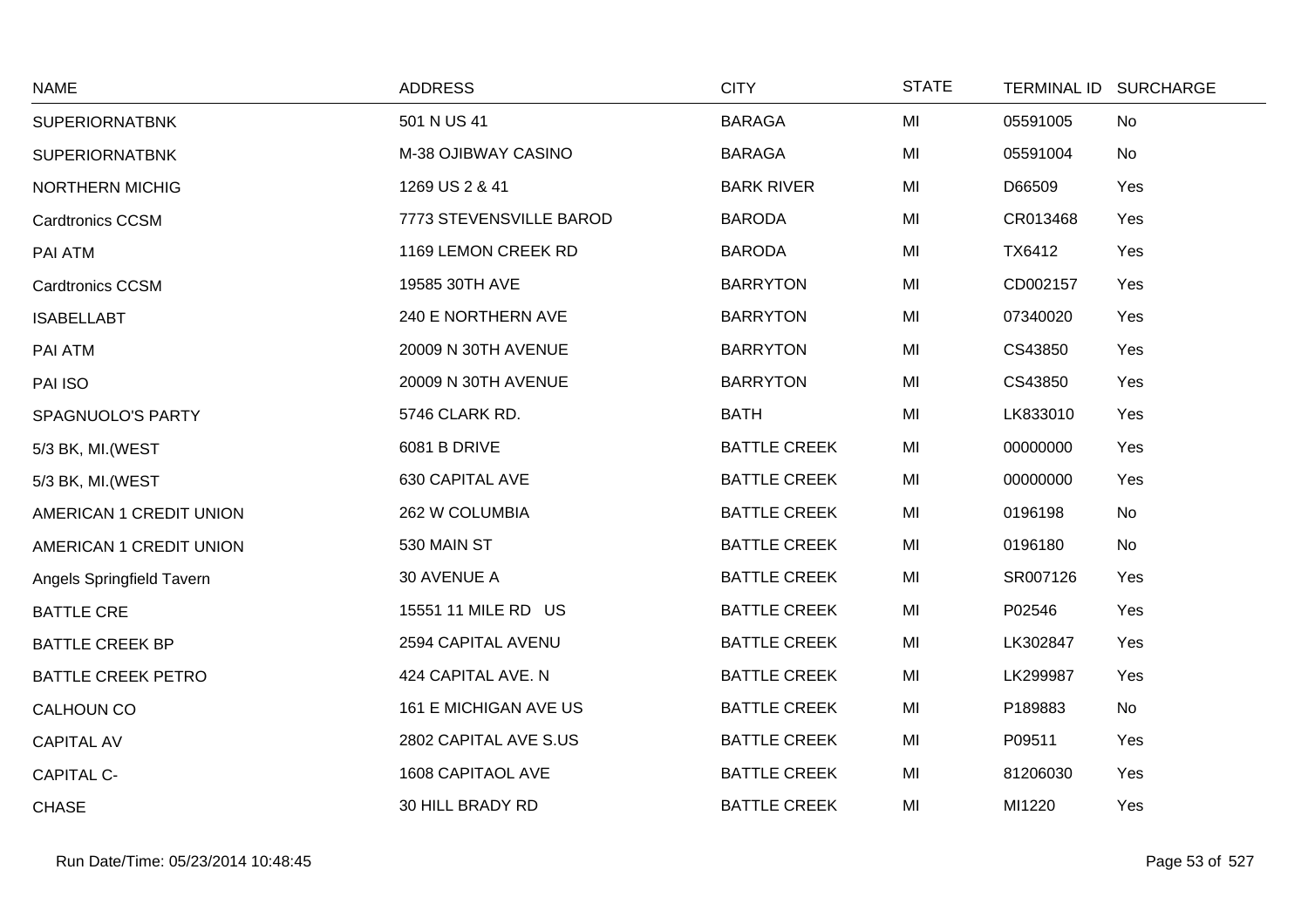| <b>NAME</b>                   | <b>ADDRESS</b>               | <b>CITY</b>         | <b>STATE</b> | TERMINAL ID SURCHARGE |  |
|-------------------------------|------------------------------|---------------------|--------------|-----------------------|--|
| <b>CHEMICAL BANK</b>          | 1 BEDFORD ROAD N             | <b>BATTLE CREEK</b> | MI           | TZ385326<br>Yes       |  |
| <b>CHEMICAL BANK</b>          | 1295 NE CAPITAL AVE          | <b>BATTLE CREEK</b> | MI           | TZ385325<br>Yes       |  |
| <b>CHEMICAL BANK</b>          | 2151 W COLUMBIA AVE          | <b>BATTLE CREEK</b> | MI           | TZ385317<br>Yes       |  |
| <b>CHEMICAL BANK</b>          | 290 E COLUMBIA AVE           | <b>BATTLE CREEK</b> | MI           | TZ385323<br>Yes       |  |
| <b>CHEMICAL BANK</b>          | 701 NORTH AVE                | <b>BATTLE CREEK</b> | MI           | TZ385318<br>Yes       |  |
| <b>COMERICA BANK</b>          | CAPITAL-DICKMAN BAT CR       | <b>BATTLE CREEK</b> | MI           | P4227806<br>No        |  |
| <b>COMERICA BANK</b>          | <b>COLUMBIA EAST BTCREEK</b> | <b>BATTLE CREEK</b> | MI           | P4314001<br>No        |  |
| <b>COMERICA BANK</b>          | MAIN OFF BATTLE CREEK        | <b>BATTLE CREEK</b> | MI           | P4246067<br>No        |  |
| <b>COMERICA BANK</b>          | SPRINGFLD OFF BATL CRK       | <b>BATTLE CREEK</b> | MI           | P4256090<br>No        |  |
| <b>COMERICA BANK</b>          | <b>SUNOCO STATION</b>        | <b>BATTLE CREEK</b> | MI           | P4324029<br>No        |  |
| <b>COMERICA BANK</b>          | URBANDALE OFF BAT CRK        | <b>BATTLE CREEK</b> | MI           | P4237807<br>No        |  |
| <b>Cardtronics CCSM</b>       | 22100 N BEDFORD RD           | <b>BATTLE CREEK</b> | MI           | CR011504<br>Yes       |  |
| <b>Cardtronics CCSW</b>       | 1180 E MICHIGAN AVE          | <b>BATTLE CREEK</b> | MI           | SP070421<br>Yes       |  |
| <b>Cardtronics CCSW</b>       | 566 W COLUMBIA               | <b>BATTLE CREEK</b> | MI           | SP070420<br>Yes       |  |
| CardtronicsLPC                | 5700 BECKLEY RD.             | <b>BATTLE CREEK</b> | MI           | TG021026<br>Yes       |  |
| DRIVE THRU PARTY F            | 250 WASHINGTON AVE           | <b>BATTLE CREEK</b> | MI           | LK317073<br>Yes       |  |
| <b>EMMETT C-S</b>             | 321 E EMMITT                 | <b>BATTLE CREEK</b> | MI           | 81205757<br>Yes       |  |
| <b>FAMILY UNI</b>             | 1040 W TERRITORIAL US        | <b>BATTLE CREEK</b> | MI           | P188650<br>Yes        |  |
| <b>FCTI ISO</b>               | 15898 ELEVEN MILE ROAD       | <b>BATTLE CREEK</b> | MI           | TX49513<br>Yes        |  |
| <b>FINANCIAL CONSULTING</b>   | 15898 ELEVEN MILE ROAD       | <b>BATTLE CREEK</b> | MI           | TX49513<br>Yes        |  |
| <b>GAS &amp; FOOD MARATHO</b> | 420 W. MICHIGAN AV           | <b>BATTLE CREEK</b> | MI           | LK842423<br>Yes       |  |
| <b>GOODALE C-</b>             | 629 NORTH AVE                | <b>BATTLE CREEK</b> | MI           | 81206280<br>Yes       |  |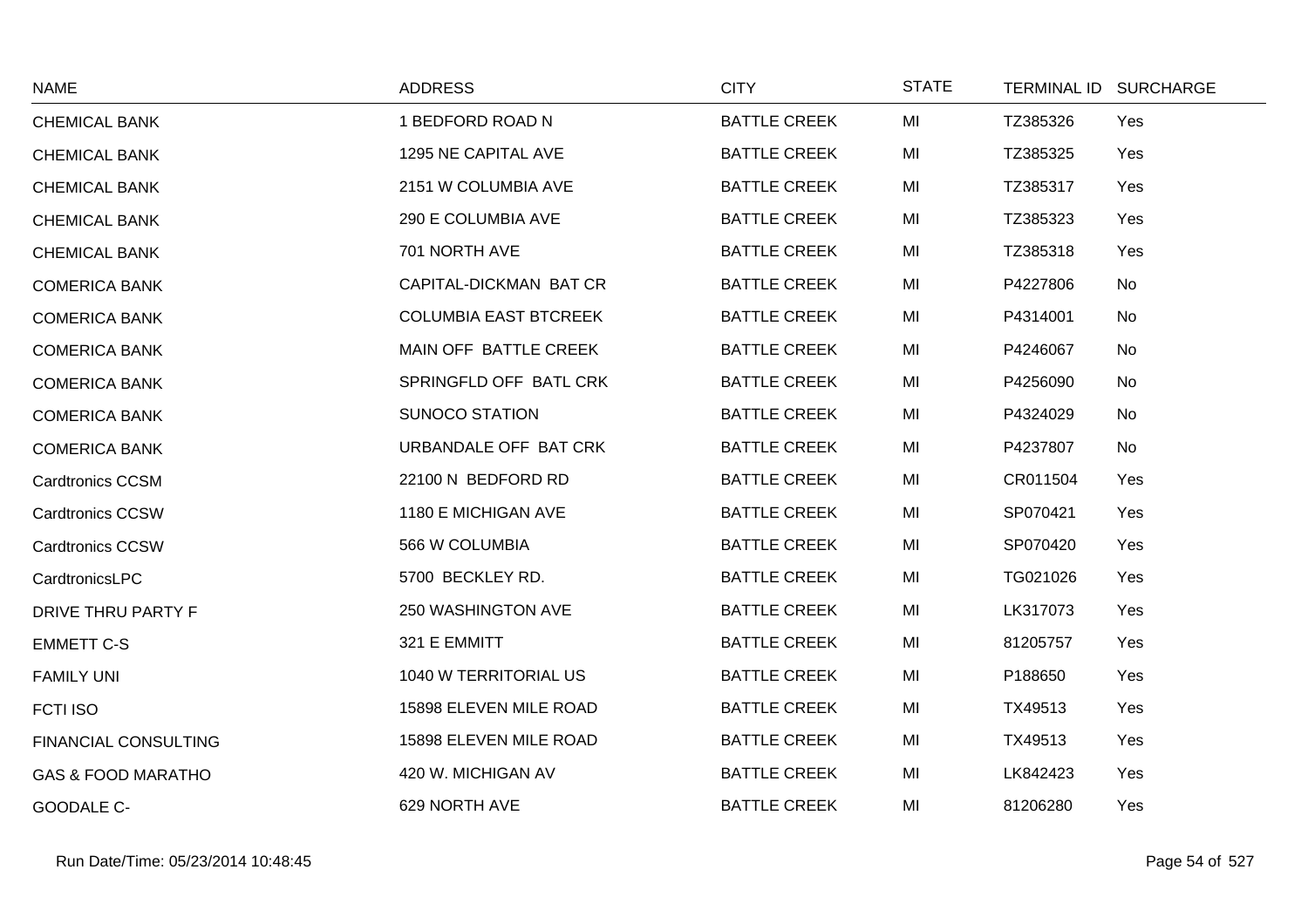| <b>NAME</b>         | <b>ADDRESS</b>          | <b>CITY</b>         | <b>STATE</b> |               | TERMINAL ID SURCHARGE |
|---------------------|-------------------------|---------------------|--------------|---------------|-----------------------|
| Gold Petroleum In   | 459 BEDFORD ROAD        | <b>BATTLE CREEK</b> | MI           | LK201697      | Yes                   |
| H & J MARK          | 3117 MICHIGAN AVE.      | <b>BATTLE CREEK</b> | MI           | 80481501      | Yes                   |
| <b>HELMER RD</b>    | 13256 HELMER RD US      | <b>BATTLE CREEK</b> | MI           | P02544        | Yes                   |
| <b>IND-SPANKY</b>   | 1414 MICHIGAN AVENUUS   | <b>BATTLE CREEK</b> | MI           | 9229647       | No                    |
| K A Food Mart 1     | 94 NORTH AVE            | <b>BATTLE CREEK</b> | MI           | SR005985      | Yes                   |
| <b>KMART #4065</b>  | 200 CAPITAL AVE SW      | <b>BATTLE CREEK</b> | MI           | A0003771      | Yes                   |
| <b>LAKEVIEW S</b>   | 866 CAPITAL AVE. US     | <b>BATTLE CREEK</b> | MI           | P09512        | Yes                   |
| <b>MARATHON GAS</b> | 2591 CAPITAL AVE S      | <b>BATTLE CREEK</b> | MI           | LK557806      | Yes                   |
| MEIJER - C          | 2177 W COLUMBIA AV      | <b>BATTLE CREEK</b> | MI           | 82128039      | Yes                   |
| MEIJER - C          | 6345 B DRIVE NORTH      | <b>BATTLE CREEK</b> | MI           | 82128060      | Yes                   |
| <b>MORGAN C-S</b>   | 1051 NORTH AVE          | <b>BATTLE CREEK</b> | MI           | 81206281      | Yes                   |
| OLD NATIONAL BANK   | 140 COLUMBIA AVE W      | <b>BATTLE CREEK</b> | MI           | <b>NCR122</b> | Yes                   |
| OLD NATIONAL BANK   | 25 CAPITAL AVE          | <b>BATTLE CREEK</b> | MI           | <b>NCR121</b> | Yes                   |
| PAI ATM             | 101 POST AVE            | <b>BATTLE CREEK</b> | MI           | TX58586       | Yes                   |
| PAI ATM             | 1332 MICHIGAN AVE W     | <b>BATTLE CREEK</b> | MI           | TX54013       | Yes                   |
| PAI ATM             | 14301 BEADLE LAKE RD    | <b>BATTLE CREEK</b> | MI           | TX42597       | Yes                   |
| PAI ATM             | 1541 CAPITAL AVE NE     | <b>BATTLE CREEK</b> | MI           | TX66380       | Yes                   |
| PAI ATM             | 171 MEACHEN             | <b>BATTLE CREEK</b> | MI           | CS41481       | Yes                   |
| PAI ATM             | 181 EMMETT ST. W.       | <b>BATTLE CREEK</b> | MI           | TX43218       | Yes                   |
| PAI ATM             | 1950 COLUMBIA AVE W STE | <b>BATTLE CREEK</b> | MI           | CS36998       | Yes                   |
| PAI ATM             | 318 EMMETT ST E         | <b>BATTLE CREEK</b> | MI           | TX50955       | Yes                   |
| PAI ATM             | 328 CAPITAL AVE SW      | <b>BATTLE CREEK</b> | MI           | CS35919       | Yes                   |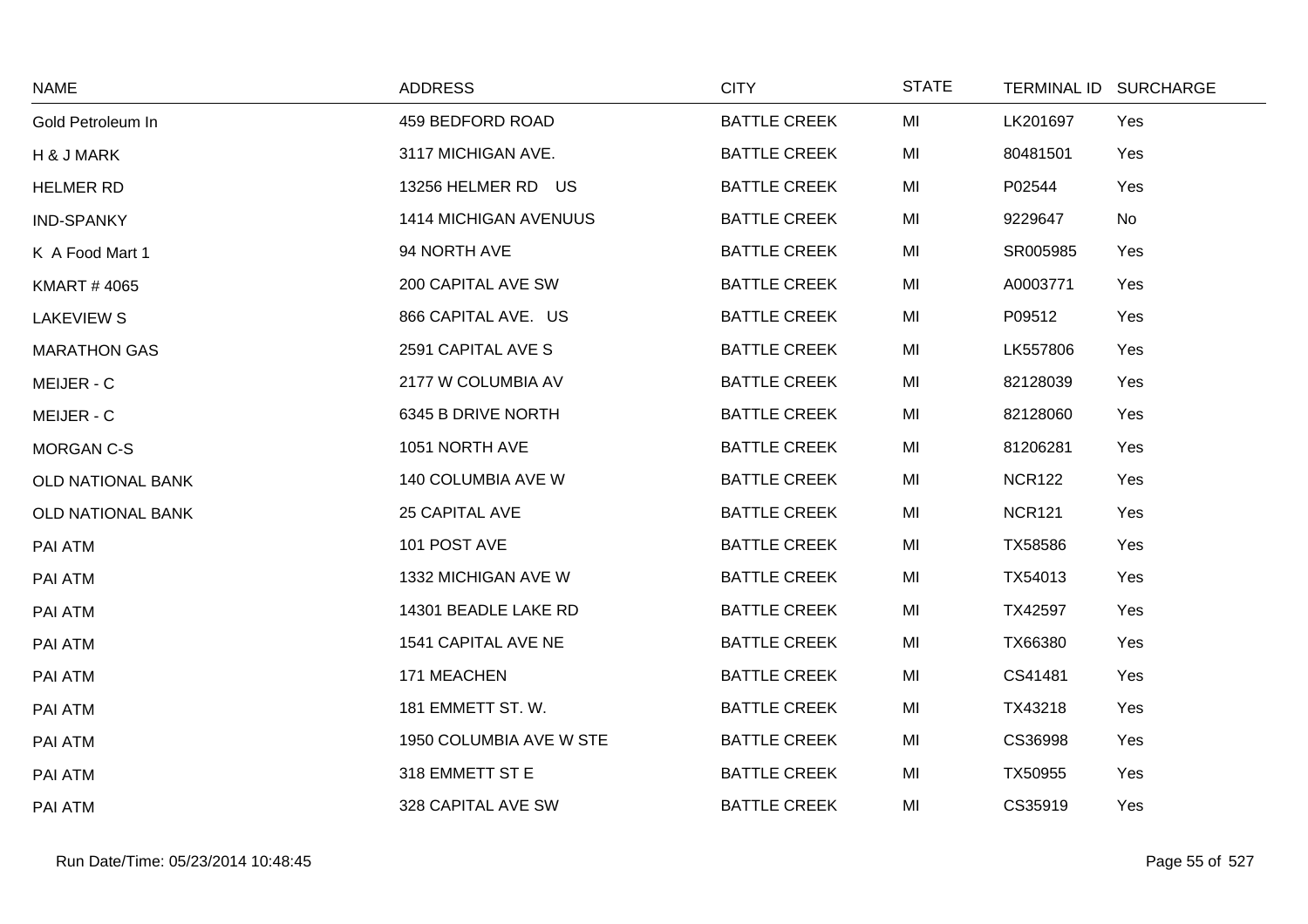| <b>NAME</b> | <b>ADDRESS</b>            | <b>CITY</b>         | <b>STATE</b> |         | TERMINAL ID SURCHARGE |
|-------------|---------------------------|---------------------|--------------|---------|-----------------------|
| PAI ATM     | 375 CAPITAL AVE NE        | <b>BATTLE CREEK</b> | MI           | TX48603 | Yes                   |
| PAI ATM     | 439 CAPITAL               | <b>BATTLE CREEK</b> | MI           | TX29370 | Yes                   |
| PAI ATM     | 504 UPTON AVE             | <b>BATTLE CREEK</b> | MI           | TX39876 | Yes                   |
| PAI ATM     | 515 MICHIGAN AVE W        | <b>BATTLE CREEK</b> | MI           | TX58726 | Yes                   |
| PAI ATM     | 572 CAPITAL AVE NE        | <b>BATTLE CREEK</b> | MI           | TX53136 | Yes                   |
| PAI ATM     | 5775 BECKLEY RD OFC       | <b>BATTLE CREEK</b> | MI           | TX49627 | Yes                   |
| PAI ATM     | <b>621 CAPITAL AVENUE</b> | <b>BATTLE CREEK</b> | MI           | TX24810 | Yes                   |
| PAI ATM     | <b>65 MAIN STREET</b>     | <b>BATTLE CREEK</b> | MI           | CS37309 | Yes                   |
| PAI ATM     | 81 CLIFF ST               | <b>BATTLE CREEK</b> | MI           | TX49696 | Yes                   |
| PAI ATM     | 963 E MICHIGAN            | <b>BATTLE CREEK</b> | MI           | TX29730 | No                    |
| PAI ISO     | 101 POST AVE              | <b>BATTLE CREEK</b> | MI           | TX58586 | Yes                   |
| PAI ISO     | 1332 MICHIGAN AVE W       | <b>BATTLE CREEK</b> | MI           | TX54013 | Yes                   |
| PAI ISO     | 1541 CAPITAL AVE NE       | <b>BATTLE CREEK</b> | MI           | TX66380 | Yes                   |
| PAI ISO     | 171 MEACHEN               | <b>BATTLE CREEK</b> | MI           | CS41481 | Yes                   |
| PAI ISO     | 181 EMMETT ST. W.         | <b>BATTLE CREEK</b> | MI           | TX43218 | Yes                   |
| PAI ISO     | 1950 COLUMBIA AVE W STE   | <b>BATTLE CREEK</b> | MI           | CS36998 | Yes                   |
| PAI ISO     | 2810 CAPITAL AVE SW       | <b>BATTLE CREEK</b> | MI           | TX69107 | Yes                   |
| PAI ISO     | 318 EMMETT ST E           | <b>BATTLE CREEK</b> | MI           | TX50955 | Yes                   |
| PAI ISO     | 328 CAPITAL AVE SW        | <b>BATTLE CREEK</b> | MI           | CS35919 | Yes                   |
| PAI ISO     | 375 CAPITAL AVE NE        | <b>BATTLE CREEK</b> | MI           | TX48603 | Yes                   |
| PAI ISO     | 439 CAPITAL               | <b>BATTLE CREEK</b> | MI           | TX29370 | Yes                   |
| PAI ISO     | 504 UPTON AVE             | <b>BATTLE CREEK</b> | MI           | TX39876 | Yes                   |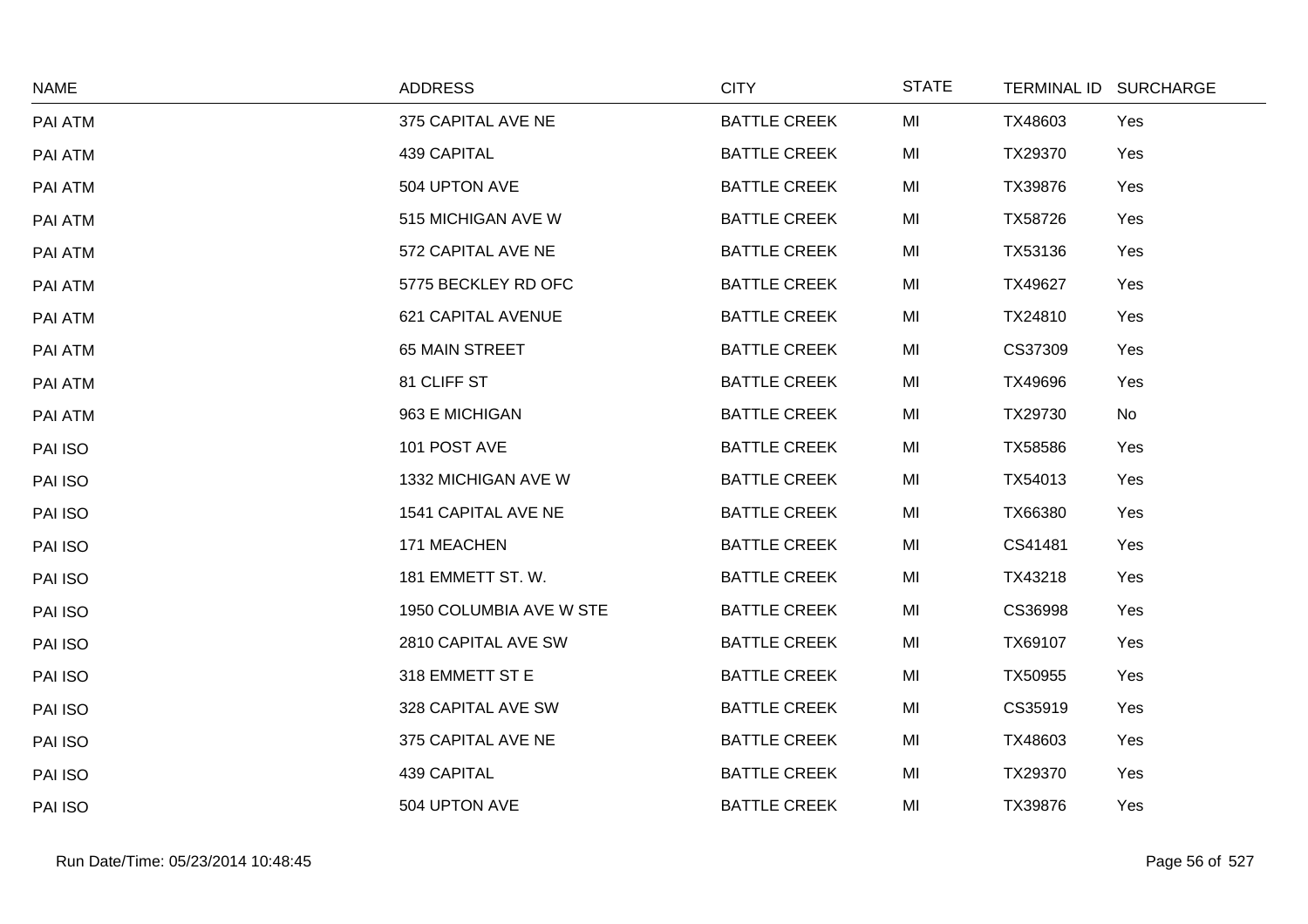| <b>NAME</b>                      | <b>ADDRESS</b>         | <b>CITY</b>         | <b>STATE</b> |          | TERMINAL ID SURCHARGE |
|----------------------------------|------------------------|---------------------|--------------|----------|-----------------------|
| PAI ISO                          | 515 MICHIGAN AVE W     | <b>BATTLE CREEK</b> | MI           | TX58726  | Yes                   |
| PAI ISO                          | 572 CAPITAL AVE NE     | <b>BATTLE CREEK</b> | MI           | TX53136  | Yes                   |
| PAI ISO                          | 5775 BECKLEY RD OFC    | <b>BATTLE CREEK</b> | MI           | TX49627  | Yes                   |
| PAI ISO                          | 621 CAPITAL AVENUE     | <b>BATTLE CREEK</b> | MI           | TX24810  | Yes                   |
| PAI ISO                          | 65 MAIN STREET         | <b>BATTLE CREEK</b> | MI           | CS37309  | Yes                   |
| PAI ISO                          | 81 CLIFF ST            | <b>BATTLE CREEK</b> | MI           | TX49696  | Yes                   |
| PAI ISO                          | 903 EAST MICHIGAN AVE  | <b>BATTLE CREEK</b> | MI           | TX70150  | Yes                   |
| PAI ISO                          | 957 E. EMMITT          | <b>BATTLE CREEK</b> | MI           | TX64669  | <b>No</b>             |
| PAI ISO                          | 963 E MICHIGAN         | <b>BATTLE CREEK</b> | MI           | TX29730  | Yes                   |
| <b>PENNFIELD</b>                 | 1603 CAPITAL AVE US    | <b>BATTLE CREEK</b> | MI           | P231720  | Yes                   |
| PILOT TS #017 ATM #1             | 15901 ELEVEN MILE ROAD | <b>BATTLE CREEK</b> | MI           | HY006815 | Yes                   |
| PILOT TS #017 ATM #2             | 15901 ELEVEN MILE ROAD | <b>BATTLE CREEK</b> | MI           | HY006816 | Yes                   |
| <b>PNCBANK</b>                   | 1500 HILL-BRADY RD     | <b>BATTLE CREEK</b> | MI           | PW1460   | Yes                   |
| <b>PNCBANK</b>                   | 2521 CAPITAL, SW       | <b>BATTLE CREEK</b> | MI           | PA1154   | Yes                   |
| <b>PNCBANK</b>                   | 65 S 20TH ST           | <b>BATTLE CREEK</b> | MI           | PA2984   | Yes                   |
| RAYMOND C-                       | 890 E EMMETT           | <b>BATTLE CREEK</b> | MI           | 81206029 | Yes                   |
| <b>RITE AID # 2425</b>           | 600 N AVE              | <b>BATTLE CREEK</b> | MI           | A0006360 | Yes                   |
| <b>RITE AID #4963</b>            | 890 E MICHIGAN AVE     | <b>BATTLE CREEK</b> | MI           | A0007203 | <b>No</b>             |
| <b>RIVERSIDE</b>                 | 240 E COLUMBIA         | <b>BATTLE CREEK</b> | MI           | 81206282 | Yes                   |
| SOUTHERN MICHIGAN B&T            | 5350 EAST BECKLEY RD   | <b>BATTLE CREEK</b> | MI           | CP302821 | <b>No</b>             |
| Sams 6429                        | 12737 COTTON LAKE RD   | <b>BATTLE CREEK</b> | MI           | SR004799 | Yes                   |
| <b>Sams Discount Party Store</b> | 1205 W DICKMAN ROAD    | <b>BATTLE CREEK</b> | MI           | SR007139 | Yes                   |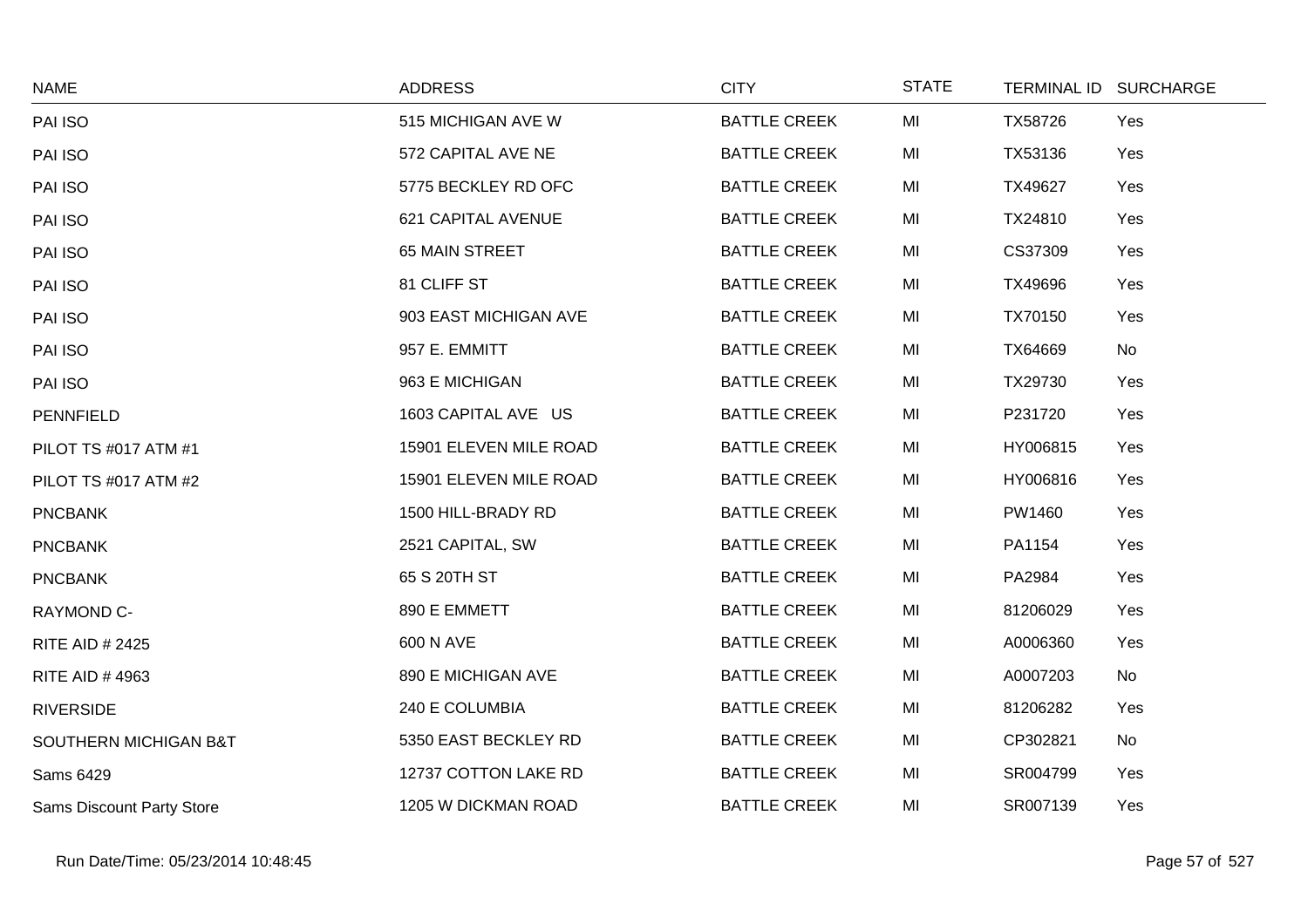| <b>NAME</b>               | <b>ADDRESS</b>         | <b>CITY</b>         | <b>STATE</b> | <b>TERMINAL ID</b> | <b>SURCHARGE</b> |
|---------------------------|------------------------|---------------------|--------------|--------------------|------------------|
| Sams N Supermarket        | 562 NORTH AVE          | <b>BATTLE CREEK</b> | MI           | SR102065           | Yes              |
| Senior Oil 13 Beckley Ro  | 5195 BECKLEY ROAD      | <b>BATTLE CREEK</b> | MI           | SR003101           | Yes              |
| Senior Oil 15 John R      | 737 CAPITAL AVE SW     | <b>BATTLE CREEK</b> | MI           | SR003103           | Yes              |
| Senior Oil 3 Battle Cree  | 2410 W MICHIGAN AVE    | <b>BATTLE CREEK</b> | MI           | SR004531           | Yes              |
| Senior Oil 5 West         | 2718 W MICHIGAN AVE    | <b>BATTLE CREEK</b> | MI           | SR004532           | Yes              |
| Senior Oil 8 Dickman      | 4200 WEST DICKMAN ROAD | <b>BATTLE CREEK</b> | MI           | SR004534           | Yes              |
| Senior oil Company        | 170 CAPITAL AVENUE SW  | <b>BATTLE CREEK</b> | MI           | SR003711           | Yes              |
| <b>Stimacs Grocery</b>    | 883 EAST MICHIGAN      | <b>BATTLE CREEK</b> | MI           | SR102066           | Yes              |
| <b>URBANDALE</b>          | 1439 W MICHIGAN AV     | <b>BATTLE CREEK</b> | MI           | 81203363           | Yes              |
| <b>WALMART</b>            | 6020 B DRIVE NORTH     | <b>BATTLE CREEK</b> | MI           | A20800             | No               |
| Walgreens 10513           | 605 NORTH AVE          | <b>BATTLE CREEK</b> | MI           | SR003107           | Yes              |
| Walgreens 2856            | 800 CAPITOL AVE        | <b>BATTLE CREEK</b> | MI           | SR000905           | Yes              |
| Walgreens 7158            | 50 COLUMBIA AVE W      | <b>BATTLE CREEK</b> | MI           | SR000962           | Yes              |
| <b>Whitts Party Store</b> | 286 N 30TH ST          | <b>BATTLE CREEK</b> | MI           | SR001177           | Yes              |
| 5/3 BK, MI(NORTH          | 3870 STATE STREET      | <b>BAY CITY</b>     | MI           | 00000000           | Yes              |
| <b>BANK OF AMERICA</b>    | *BAY-EUCLID            | <b>BAY CITY</b>     | MI           | <b>IMID7204</b>    | No               |
| <b>BAY SIZZLE</b>         | 3898 STATE ST RD       | <b>BAY CITY</b>     | MI           | 80681360           | Yes              |
| <b>BAYVIEW BA</b>         | 3008 PATERSON ROAD     | <b>BAY CITY</b>     | MI           | 80681186           | Yes              |
| <b>BESON PART</b>         | 1005 MARQUETTE STR     | <b>BAY CITY</b>     | MI           | 80681174           | Yes              |
| <b>BRISETTE PARTY STO</b> | 717 HENRY ST           | <b>BAY CITY</b>     | MI           | LK160941           | Yes              |
| <b>CASS AVENUE PARTY</b>  | 1500 CASS AVE          | <b>BAY CITY</b>     | MI           | LK767548           | Yes              |
| <b>CB DISCOUNT</b>        | 1600 BROADWAY STRE     | <b>BAY CITY</b>     | MI           | LK138818           | Yes              |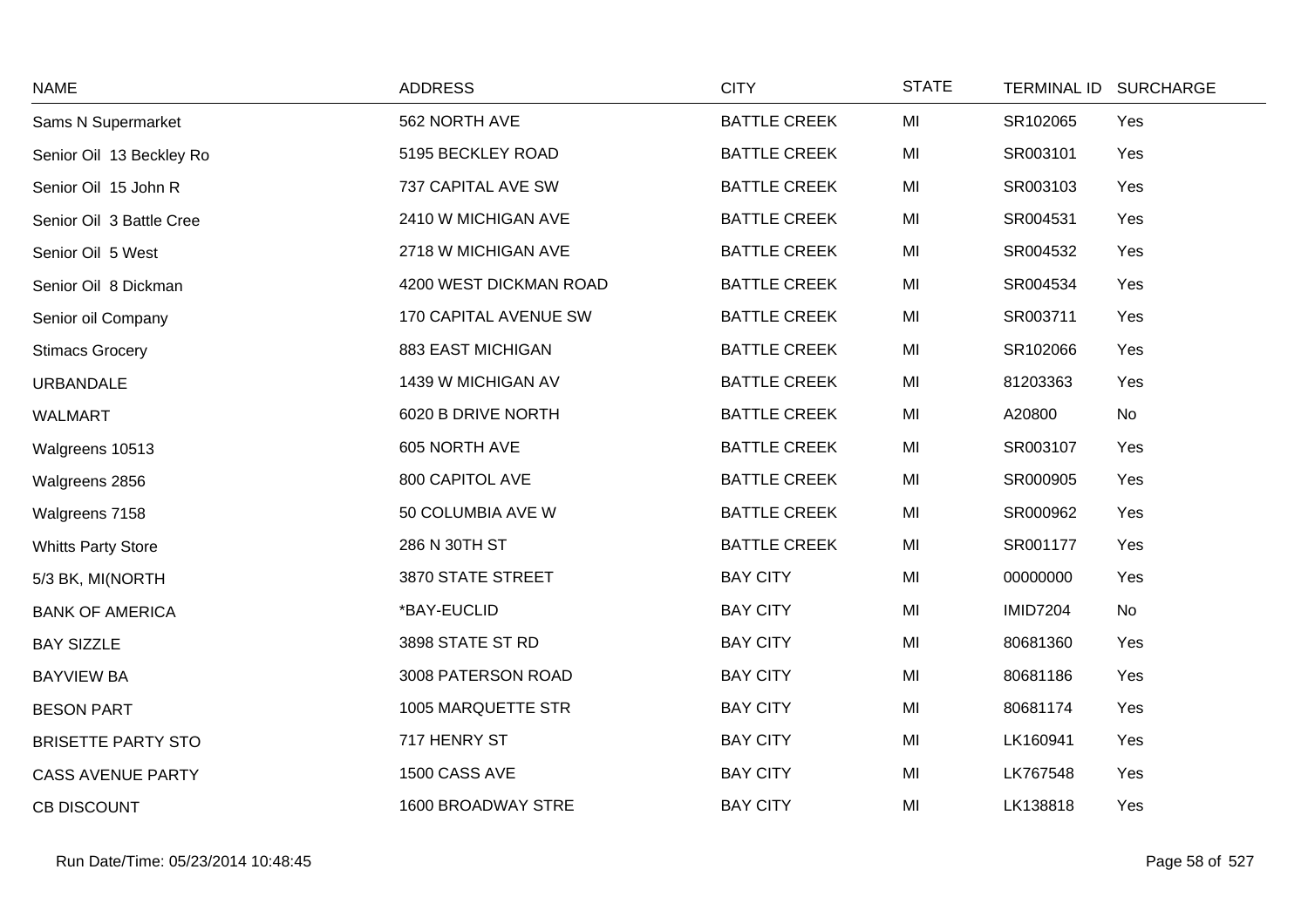| <b>NAME</b>             | <b>ADDRESS</b>        | <b>CITY</b>     | <b>STATE</b> | TERMINAL ID SURCHARGE |     |
|-------------------------|-----------------------|-----------------|--------------|-----------------------|-----|
| CB DISCOUNT - 2         | 2015 COLUMBUS AVE     | <b>BAY CITY</b> | MI           | LK846168              | Yes |
| <b>CB DISCOUNT - 3</b>  | 310 N. HENRY STREE    | <b>BAY CITY</b> | MI           | LK889121              | Yes |
| <b>CHEMICAL BANK</b>    | 1513 COLUMBUS AVE     | <b>BAY CITY</b> | MI           | TZ384407              | Yes |
| <b>CHEMICAL BANK</b>    | 314 E MIDLAND RD      | <b>BAY CITY</b> | MI           | TZ384402              | Yes |
| <b>CHEMICAL BANK</b>    | 3533 E WILDER RD      | <b>BAY CITY</b> | MI           | TZ384406              | Yes |
| <b>CHEMICAL BANK</b>    | 600 WASHINGTON AVE    | <b>BAY CITY</b> | MI           | TZ384400              | Yes |
| <b>CIRCLE BAR</b>       | 1700 WOODSIDE CT      | <b>BAY CITY</b> | MI           | LK880572              | Yes |
| COPOCO COM              | 1479 STRAITS DR US    | <b>BAY CITY</b> | MI           | MI000203              | Yes |
| COPOCO COM              | 3385 N EUCLID AVE US  | <b>BAY CITY</b> | MI           | MI000113              | Yes |
| COPOCO COM              | 401 E SALBURG<br>US   | <b>BAY CITY</b> | MI           | MI000116              | Yes |
| COPOCO COM              | 4265 E WILDER RD- DUS | <b>BAY CITY</b> | MI           | MI000111              | Yes |
| COPOCO COM              | 908 N JOHNSON ST US   | <b>BAY CITY</b> | MI           | MI000115              | Yes |
| CT 7-11 CCS2            | 1500 COLUMBUS         | <b>BAY CITY</b> | MI           | SE277863              | Yes |
| CT 7-11 CCS2            | 1510 KOSCIUSZKO       | <b>BAY CITY</b> | MI           | SE277873              | Yes |
| CT 7-11 CCS2            | 1915 S EUCLID AVE     | <b>BAY CITY</b> | MI           | SE277896              | Yes |
| CT 7-11 CCS2            | 3543 OLD KAWKAWLIN    | <b>BAY CITY</b> | MI           | SE277864              | Yes |
| CT 7-11 CCS2            | 4300 WILDER           | <b>BAY CITY</b> | MI           | SE277866              | Yes |
| CT 7-11 CCS2            | 801 N HENRY           | <b>BAY CITY</b> | MI           | SE277894              | Yes |
| CT 7-11 CCS2            | 900 CASS AVE          | <b>BAY CITY</b> | MI           | SE277856              | Yes |
| <b>Cardtronics CCSM</b> | 363 HOTCHKISS RD      | <b>BAY CITY</b> | MI           | CR014044              | Yes |
| <b>Cardtronics CCSM</b> | 56 S TUSCOLA          | <b>BAY CITY</b> | MI           | CR012918              | Yes |
| <b>Cardtronics CCSM</b> | 806 N EUCLID          | <b>BAY CITY</b> | MI           | CR012917              | Yes |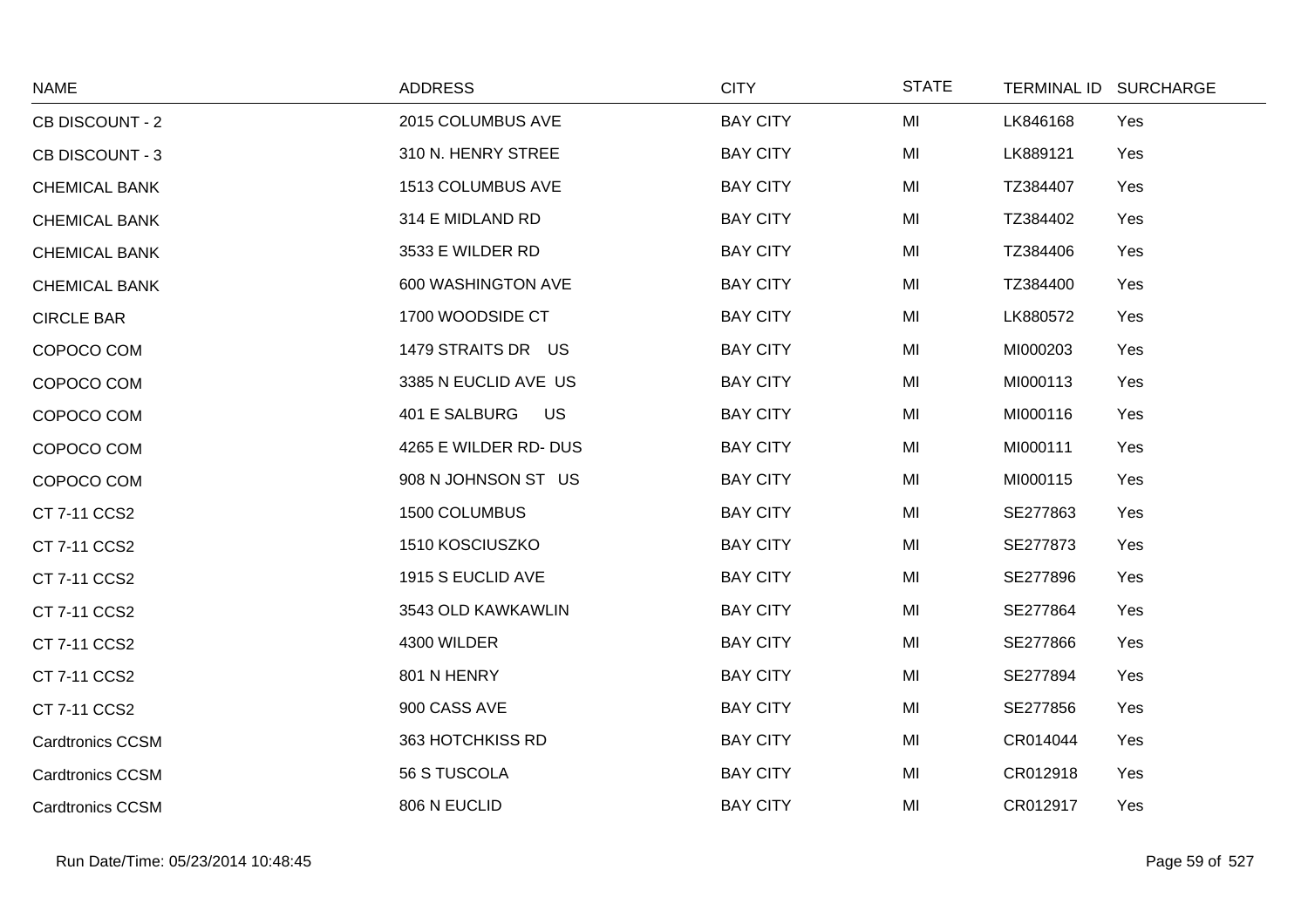| <b>NAME</b>                   | <b>ADDRESS</b>             | <b>CITY</b>     | <b>STATE</b> | TERMINAL ID SURCHARGE |
|-------------------------------|----------------------------|-----------------|--------------|-----------------------|
| <b>Cardtronics CCSM</b>       | 904 LAFAYETTE AVE          | <b>BAY CITY</b> | MI           | CD001050<br>Yes       |
| <b>Cardtronics CCSW</b>       | 1223 BROADWAY              | <b>BAY CITY</b> | MI           | SP070193<br>Yes       |
| <b>Cardtronics CCSW</b>       | 3780 E. WILDER RD          | <b>BAY CITY</b> | MI           | SP070174<br>Yes       |
| <b>Cardtronics CCSW</b>       | 6303 W. SAGINAW            | <b>BAY CITY</b> | MI           | SP070189<br>Yes       |
| <b>Cardtronics CCSW</b>       | 740 N. EUCLID AVE          | <b>BAY CITY</b> | MI           | SP070192<br>Yes       |
| CardtronicsLPC                | 4135 WILDER RD.            | <b>BAY CITY</b> | MI           | TG021037<br>Yes       |
| DORE'S STORES #3              | 6183 WESTSIDE SAGI         | <b>BAY CITY</b> | MI           | LK848596<br>Yes       |
| <b>DORES STORES #5</b>        | 510 S TUSCOVA              | <b>BAY CITY</b> | MI           | LK713869<br>Yes       |
| <b>FAST PAX F</b>             | 2024 CENTER<br><b>US</b>   | <b>BAY CITY</b> | MI           | P213356<br>Yes        |
| <b>FAST PAX F</b>             | 5099 MACKINOW ROAD US      | <b>BAY CITY</b> | MI           | P213358<br>Yes        |
| <b>FIRSTMERIT</b>             | 2750 Center Ave            | <b>BAY CITY</b> | MI           | 00006712<br>Yes       |
| <b>FIRSTMERIT</b>             | 3867 E Wilder Rd           | <b>BAY CITY</b> | MI           | Yes<br>00006723       |
| <b>FIRSTMERIT</b>             | 701 Washington             | <b>BAY CITY</b> | MI           | 00006710<br>Yes       |
| <b>FIRSTMERIT</b>             | 900 W Midland St           | <b>BAY CITY</b> | MI           | 00006721<br>Yes       |
| <b>GARFIELD MART INC.</b>     | 322 GARFIELD               | <b>BAY CITY</b> | MI           | LK320312<br>Yes       |
| <b>HENRY'S QU</b>             | 921 N HENRY STREET         | <b>BAY CITY</b> | MI           | 80681189<br>Yes       |
| <b>HOOLIGANS</b>              | 3022 NORTH WATER STUS      | <b>BAY CITY</b> | MI           | P189513<br>Yes        |
| <b>J'S KORNER STORE</b>       | 1002 E MIDLAND ST          | <b>BAY CITY</b> | MI           | LK398231<br>Yes       |
| <b>KMART #4091</b>            | 4001 N EUCLID AVE          | <b>BAY CITY</b> | MI           | A0003769<br>Yes       |
| <b>KOLKAS COR</b>             | 1200 S WENONA<br><b>US</b> | <b>BAY CITY</b> | MI           | P185989<br>Yes        |
| <b>LIBERTY FOOD &amp; LIQ</b> | 1020 N MADISON AVE         | <b>BAY CITY</b> | MI           | LK260617<br>Yes       |
| <b>LUCKY'S PU</b>             | 615 E. MIDLAND STR         | <b>BAY CITY</b> | MI           | 80681183<br>Yes       |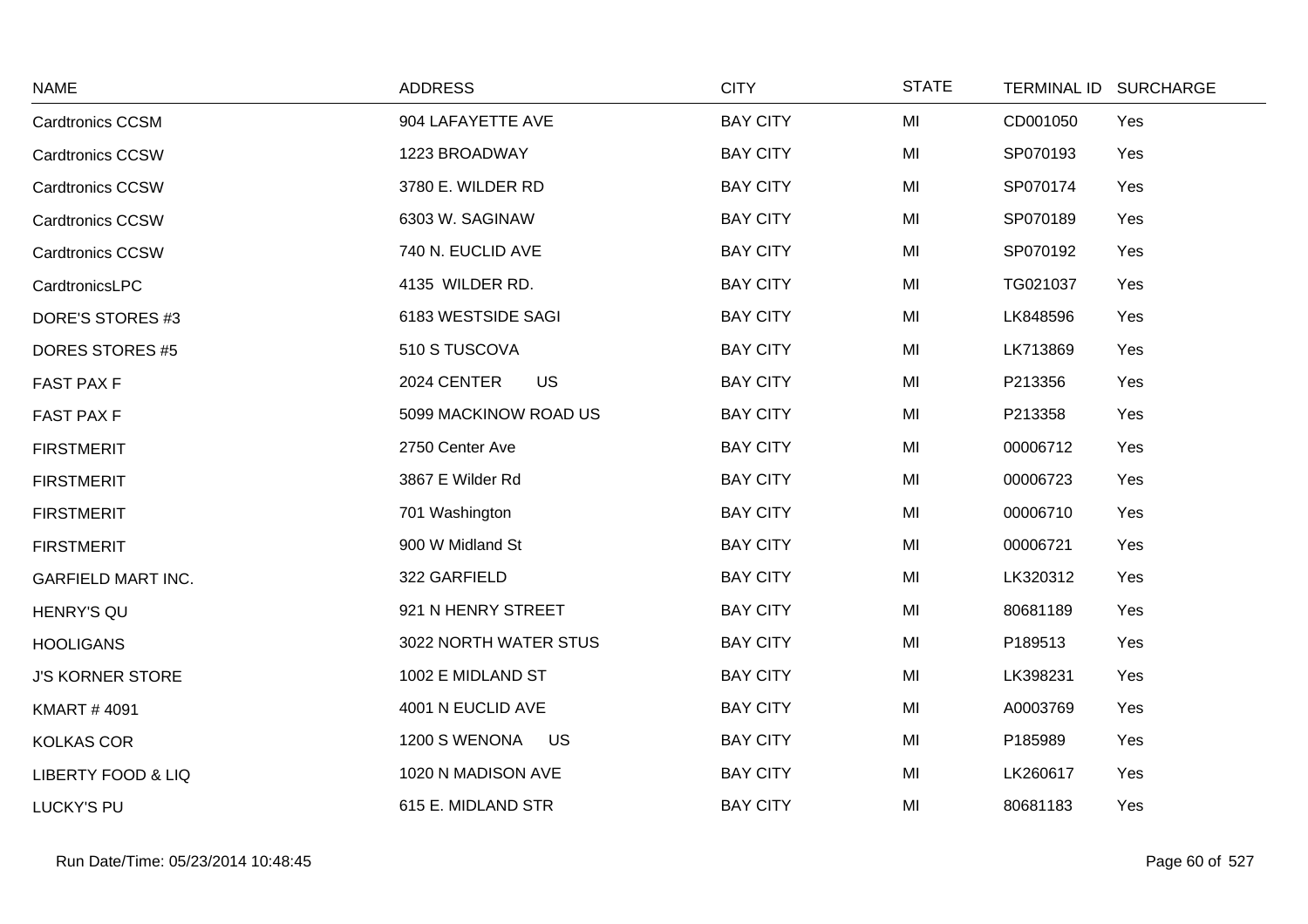| <b>NAME</b>                     | <b>ADDRESS</b>          | <b>CITY</b>     | <b>STATE</b> |          | TERMINAL ID SURCHARGE |
|---------------------------------|-------------------------|-----------------|--------------|----------|-----------------------|
| MEIJER - C                      | 2980 E WILDER RD        | <b>BAY CITY</b> | MI           | 82128080 | Yes                   |
| <b>MEIJER RET</b>               | 2980 E WILDER RD        | <b>BAY CITY</b> | MI           | 82128219 | Yes                   |
| <b>OLD TOWN</b>                 | 204 S. HENRY STREE      | <b>BAY CITY</b> | MI           | 80681187 | Yes                   |
| OLE TYME B                      | 1602 BROADWAY ST        | <b>BAY CITY</b> | MI           | 83791414 | Yes                   |
| PAI ATM                         | 1029 SOUTH MADISON      | <b>BAY CITY</b> | MI           | TX31091  | Yes                   |
| PAI ATM                         | 2832 MIDLAND RD         | <b>BAY CITY</b> | MI           | CS41480  | No                    |
| PAI ATM                         | 4101 WILDER RD STE R703 | <b>BAY CITY</b> | MI           | TX46626  | Yes                   |
| PAI ISO                         | 1029 SOUTH MADISON      | <b>BAY CITY</b> | MI           | TX31091  | Yes                   |
| PAI ISO                         | 4101 WILDER RD STE R703 | <b>BAY CITY</b> | MI           | TX46626  | Yes                   |
| <b>PNCBANK</b>                  | 1111 N EUCLID AVE       | <b>BAY CITY</b> | MI           | PA2550   | Yes                   |
| <b>PNCBANK</b>                  | 1900 COLUMBUS           | <b>BAY CITY</b> | MI           | PI2102   | No                    |
| <b>PNCBANK</b>                  | 610 LAFAYETTE AVE       | <b>BAY CITY</b> | MI           | PA2801   | Yes                   |
| R BAR & GR                      | 400 WASHINGTON US       | <b>BAY CITY</b> | MI           | P139950  | Yes                   |
| <b>RITE AID #1576</b>           | 901 W MIDLAND ST        | <b>BAY CITY</b> | MI           | A0006089 | Yes                   |
| <b>RITE AID #1740</b>           | 500 LAFAYETTE AVE       | <b>BAY CITY</b> | MI           | A0006159 | Yes                   |
| SHAH MADAR LLC                  | 3895 WILDER RD          | <b>BAY CITY</b> | MI           | LK343719 | Yes                   |
| <b>SUNRISE C</b>                | 3790 EUCLID AVE US      | <b>BAY CITY</b> | MI           | P500459  | Yes                   |
| <b>SUNRISE C</b>                | 3950 WILDER RD<br>US    | <b>BAY CITY</b> | MI           | P500461  | Yes                   |
| THUMB NATIONAL BANK             | 2985 WILDER RD          | <b>BAY CITY</b> | MI           | CP303350 | Yes                   |
| THUMB NATIONAL BANK             | 708 CENTER AVE          | <b>BAY CITY</b> | MI           | CP303150 | Yes                   |
| <b>WILDFIRE CREDIT UNION</b>    | 2936 WILDER RD          | <b>BAY CITY</b> | MI           | 862005   | No                    |
| <b>Walmart Supercenter 1752</b> | 3921 WILDER ROAD        | <b>BAY CITY</b> | MI           | SR004860 | Yes                   |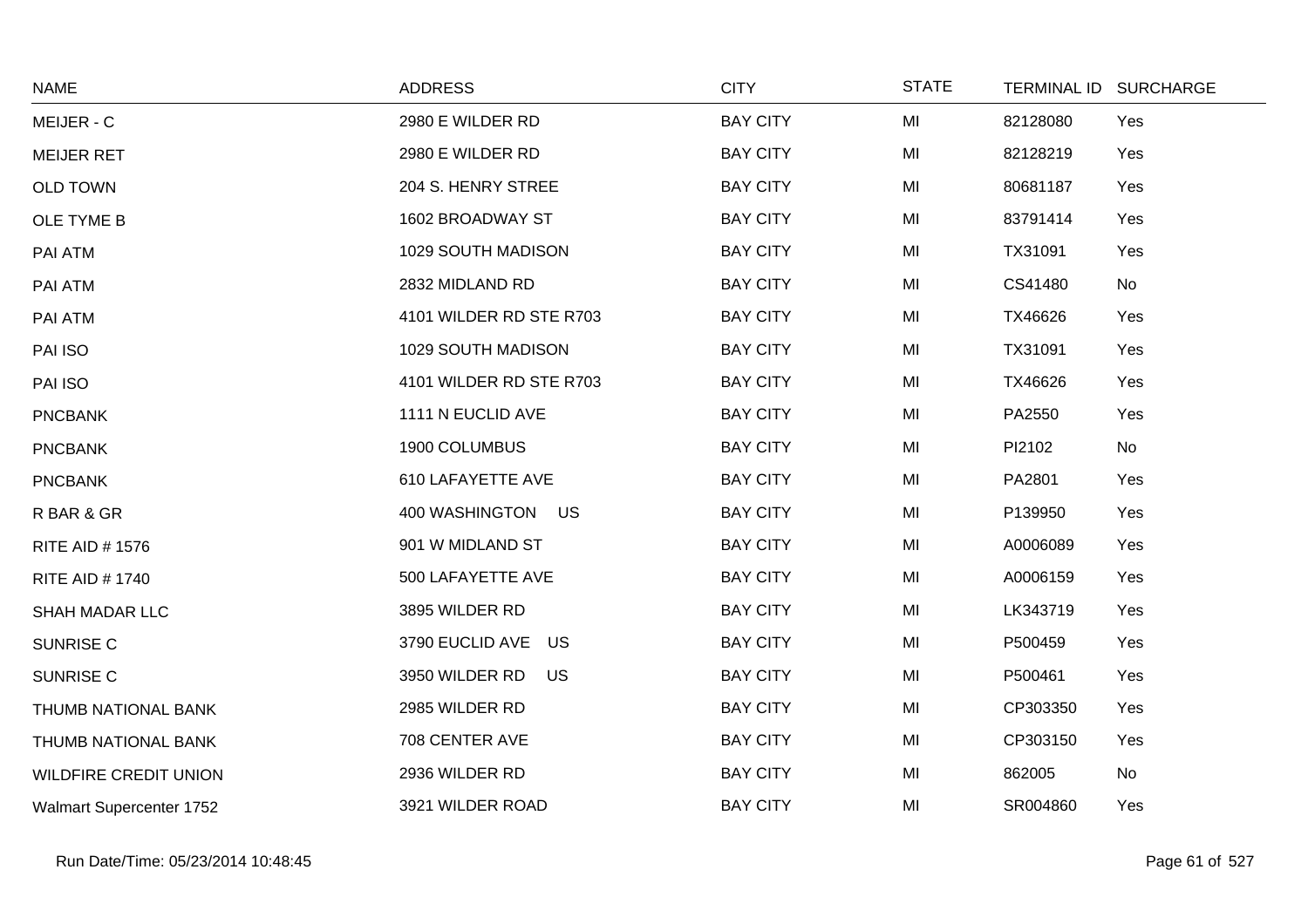| <b>NAME</b>                   | <b>ADDRESS</b>          | <b>CITY</b>      | <b>STATE</b> | TERMINAL ID SURCHARGE |
|-------------------------------|-------------------------|------------------|--------------|-----------------------|
| COPOCO COM                    | 4265 E WILDER RD- WUS   | BAY CITY,        | MI           | Yes<br>MI000112       |
| <b>BAY PORT S</b>             | 9840 MAIN STREET        | <b>BAY PORT</b>  | MI           | MI000246<br>Yes       |
| <b>Blarney Castle BC 2</b>    | 12348 W US 31           | <b>BEAR LAKE</b> | MI           | SR097411<br>Yes       |
| HONOR BANK                    | 11926 CHIPPEWA HGWY     | <b>BEAR LAKE</b> | MI           | MI000272<br>Yes       |
| <b>SADDLE UP</b>              | 12991 US 31 N HWY US    | <b>BEAR LAKE</b> | MI           | P116245<br>Yes        |
| #125 FORWA                    | 109 ROSS STREET         | <b>BEAVERTON</b> | MI           | 83800935<br>Yes       |
| <b>BIG R'S PU</b>             | 4016 SOUTH M-30         | <b>BEAVERTON</b> | MI           | 81205870<br>Yes       |
| <b>CHEMICAL BANK</b>          | 190 S ROSS ST           | <b>BEAVERTON</b> | MI           | TZ383910<br>Yes       |
| <b>CHEMICAL BANK</b>          | 5777 S M-30             | <b>BEAVERTON</b> | MI           | TZ381003<br>Yes       |
| <b>COMERICA BANK</b>          | BEAVERTON OFF BEAVERTON | <b>BEAVERTON</b> | MI           | T5275508<br>No        |
| Fruchey Foods Inc             | 4516 S M 30             | <b>BEAVERTON</b> | MI           | SR001850<br>Yes       |
| <b>QUICK SAVE</b>             | <b>403 S ROSS</b>       | <b>BEAVERTON</b> | MI           | 81203470<br>Yes       |
| <b>RITE AID # 2760</b>        | 352 N ROSS ST           | <b>BEAVERTON</b> | MI           | A0006467<br>Yes       |
| <b>SANDY'S MA</b>             | 1057 ESTEY RD           | <b>BEAVERTON</b> | MI           | 82251394<br>Yes       |
| <b>BELDING C-</b>             | 1002 S BRIDGE ST        | <b>BELDING</b>   | MI           | 81206279<br>Yes       |
| <b>BELDING PARTY STOR</b>     | 304 N BRIDGE STREE      | <b>BELDING</b>   | MI           | LK280346<br>No        |
| <b>Belding Amoco</b>          | 1131 WEST STATE         | <b>BELDING</b>   | MI           | SR055311<br>Yes       |
| <b>CHEMICAL BANK</b>          | 102 W MAIN ST           | <b>BELDING</b>   | MI           | TZ382508<br>Yes       |
| <b>FIRSTBANK</b>              | 9344 W. BELDING         | <b>BELDING</b>   | MI           | XM4500<br>Yes         |
| <b>RITE AID # 1470</b>        | 100 COVERED VILLAGE MAL | <b>BELDING</b>   | MI           | Yes<br>A0006040       |
| Wesco Belding 39              | 105 W STATE STREET      | <b>BELDING</b>   | MI           | SR003404<br>Yes       |
| <b>Bellaire General Store</b> | 611 E CAYUGA ST         | <b>BELLAIRE</b>  | MI           | SR001028<br>Yes       |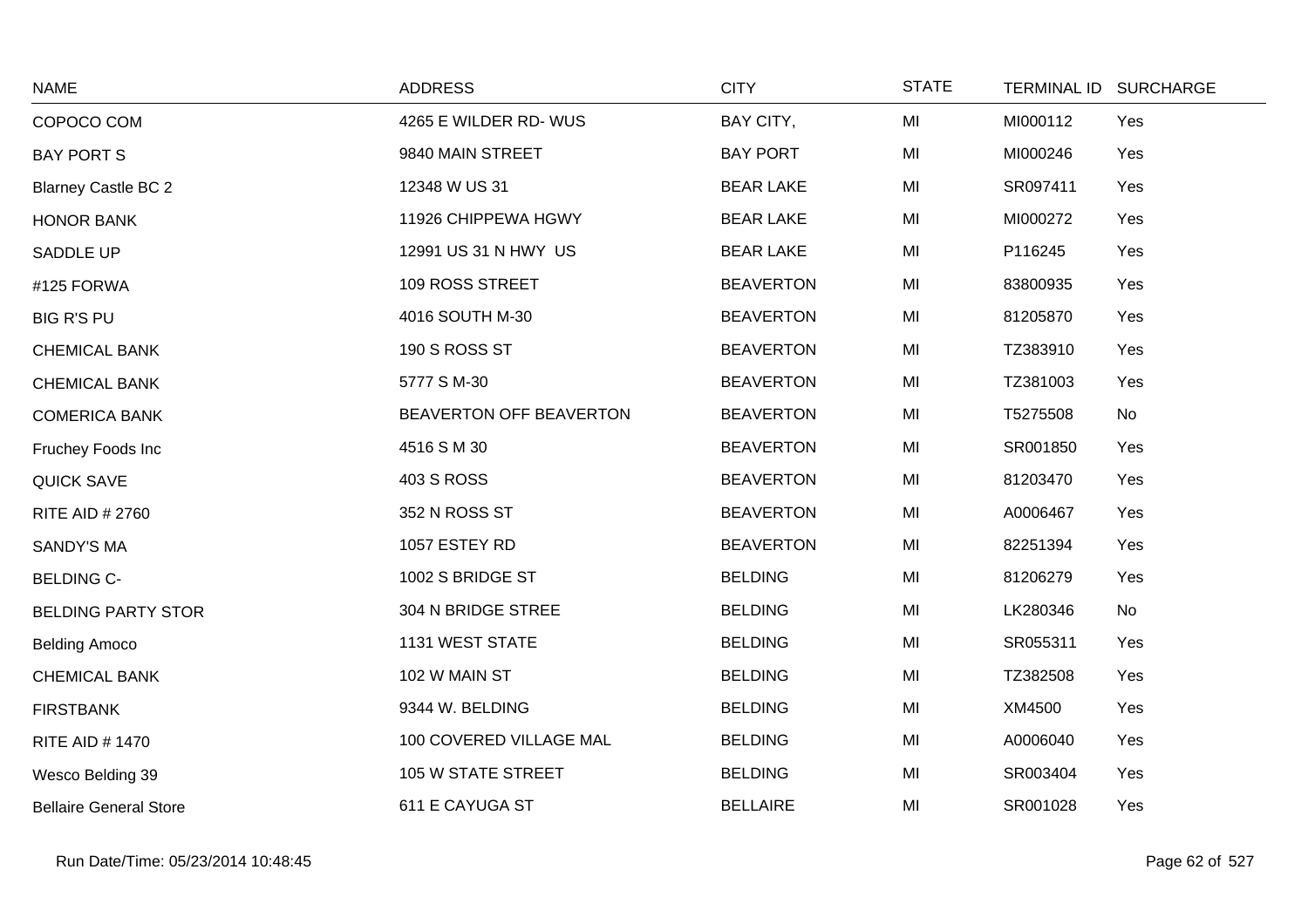| <b>NAME</b>                 | <b>ADDRESS</b>         | <b>CITY</b>       | <b>STATE</b> | <b>TERMINAL ID</b> | <b>SURCHARGE</b> |
|-----------------------------|------------------------|-------------------|--------------|--------------------|------------------|
| <b>FIRSTMERIT</b>           | 101 Depot St           | <b>BELLAIRE</b>   | MI           | 00006987           | Yes              |
| PAI ATM                     | 121 S DIVISION ST      | <b>BELLAIRE</b>   | MI           | TX34867            | Yes              |
| PAI ISO                     | 121 S DIVISION ST      | <b>BELLAIRE</b>   | MI           | TX34867            | Yes              |
| 94 AND HAGGERTY INC         | 11175 HAGGERTY         | <b>BELLEVILLE</b> | MI           | CI019976           | Yes              |
| <b>BANK OF AMERICA</b>      | *CVS PHARMACY #8042    | <b>BELLEVILLE</b> | MI           | WMID0040           | <b>No</b>        |
| <b>BELLEVILLE</b>           | 10950 BELLEVILLE RDUS  | <b>BELLEVILLE</b> | MI           | P02626             | Yes              |
| <b>BELLEVILLE PETROLEUM</b> | 15400 SUMPTER          | <b>BELLEVILLE</b> | MI           | CI020878           | Yes              |
| <b>Bellev Dairy Mart</b>    | 25 MAIN ST             | <b>BELLEVILLE</b> | MI           | LK146889           | Yes              |
| <b>CHASE</b>                | 2025 RAWSONVILLE R     | <b>BELLEVILLE</b> | MI           | MI0544             | Yes              |
| <b>CHASE</b>                | 2025 RAWSONVILLE R     | <b>BELLEVILLE</b> | MI           | MI0547             | Yes              |
| <b>CHASE</b>                | 465 MAIN ST            | <b>BELLEVILLE</b> | MI           | MI0321             | Yes              |
| <b>CHASE</b>                | 465 MAIN ST            | <b>BELLEVILLE</b> | MI           | MI0322             | Yes              |
| <b>CHASE</b>                | 9000 HAGGERTY RD       | <b>BELLEVILLE</b> | MI           | MI9179             | Yes              |
| CITGO BIG M INC. B          | 496 MAIN ST.           | <b>BELLEVILLE</b> | MI           | LK454144           | Yes              |
| <b>CITIZENS COB</b>         | 105 MAIN STREET        | <b>BELLEVILLE</b> | MI           | ZA8372             | No               |
| <b>COMERICA BANK</b>        | BELLEVILLE-194         | <b>BELLEVILLE</b> | MI           | B2137923           | No               |
| <b>COMERICA BANK</b>        | BELLEVILLE-194 BELLEVL | <b>BELLEVILLE</b> | MI           | D2866089           | No               |
| CT 7-11                     | 6040 RAWSONVILLE RDUS  | <b>BELLEVILLE</b> | MI           | SE273372           | Yes              |
| <b>Cardtronics CCSM</b>     | 11250 HAGGERTY RD      | <b>BELLEVILLE</b> | MI           | CR004311           | Yes              |
| <b>Cardtronics CCSM</b>     | 2120 RAWSONVILLE ROAD  | <b>BELLEVILLE</b> | MI           | CR007147           | Yes              |
| <b>Cardtronics CCSP</b>     | 41001 E HURON RIVER DR | <b>BELLEVILLE</b> | MI           | CT003327           | Yes              |
| <b>Cardtronics CCSW</b>     | 2190 RAWSONVILLE ROAD  | <b>BELLEVILLE</b> | MI           | SP070310           | Yes              |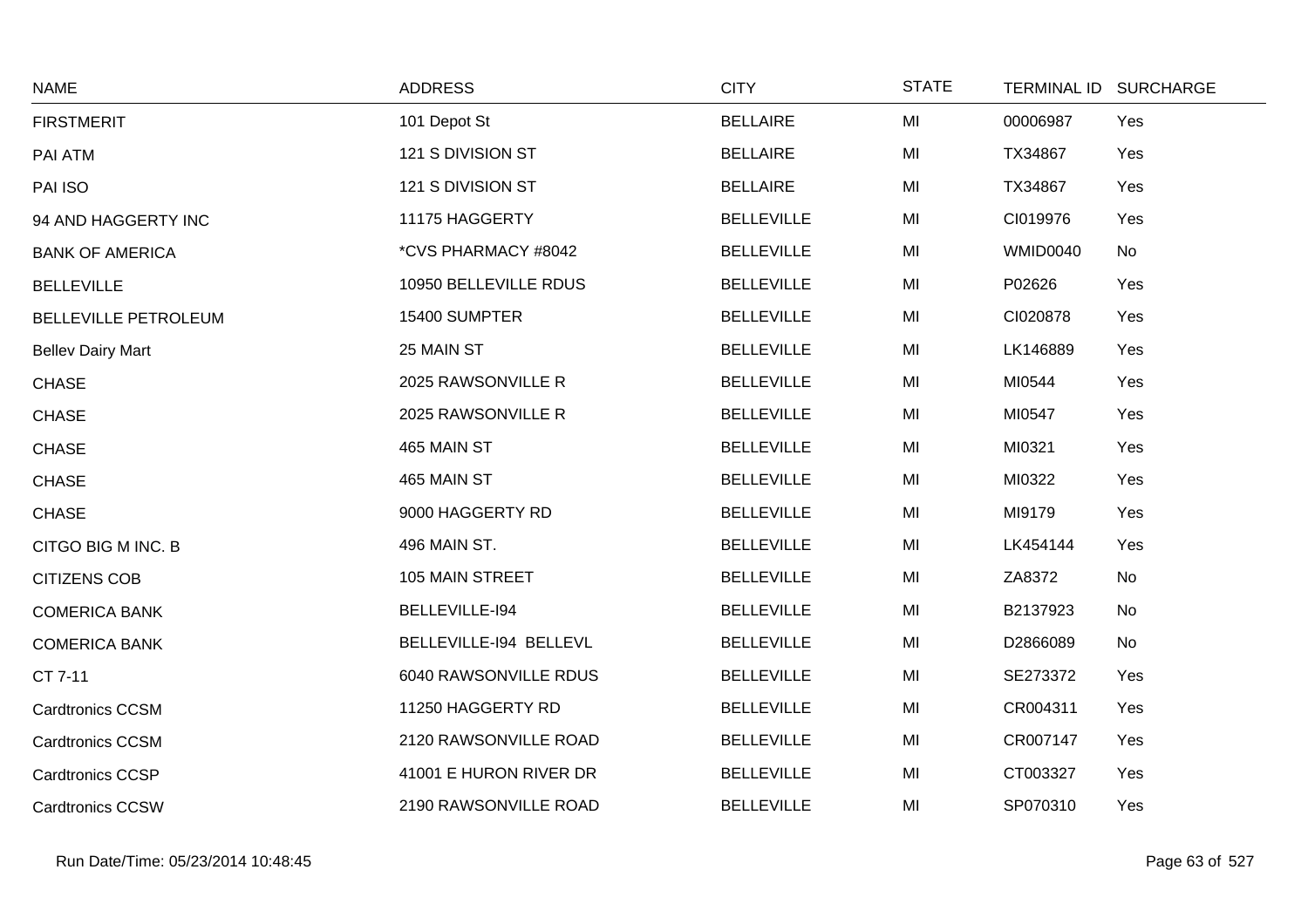| <b>NAME</b>               | <b>ADDRESS</b>           | <b>CITY</b>       | <b>STATE</b> | TERMINAL ID SURCHARGE |  |
|---------------------------|--------------------------|-------------------|--------------|-----------------------|--|
| Cork Bottle               | 1000 SUMPTER             | <b>BELLEVILLE</b> | MI           | LK231169<br>No        |  |
| <b>FRENCH LANDING GRO</b> | 9900 BELLVILLE RD.       | <b>BELLEVILLE</b> | MI           | LK512424<br>Yes       |  |
| <b>KMART #315</b>         | <b>US</b><br>2095 RWSVLE | <b>BELLEVILLE</b> | MI           | 520153<br>Yes         |  |
| <b>LAKEVIEW TAVERN</b>    | 584 MAIN STREET          | <b>BELLEVILLE</b> | MI           | LK613192<br>Yes       |  |
| <b>LIQUOR WAGON SHOPP</b> | 46351 WILLIS RD          | <b>BELLEVILLE</b> | MI           | LK591226<br>Yes       |  |
| LODGE LOUNGE AND LANES    | 46255 194 PKWY           | <b>BELLEVILLE</b> | MI           | R001388<br>Yes        |  |
| <b>MAVERICK OIL</b>       | 11530 BELLEVILLE         | <b>BELLEVILLE</b> | MI           | CI021035<br>Yes       |  |
| MEIJER - C                | 9701 BELLEVILLE RD       | <b>BELLEVILLE</b> | MI           | 82128092<br>Yes       |  |
| <b>MEIJER RET</b>         | 9701 BELLEVILLE RD       | <b>BELLEVILLE</b> | MI           | 82128230<br>Yes       |  |
| <b>MONTROYS MARKET</b>    | 41375 VANBORN RD         | <b>BELLEVILLE</b> | MI           | CI021048<br>Yes       |  |
| PAI ATM                   | 35 SOUTH ST.             | <b>BELLEVILLE</b> | MI           | TX63276<br>Yes        |  |
| PAI ATM                   | 7477 RAWSONVILLE ROAD    | <b>BELLEVILLE</b> | MI           | CS40568<br>Yes        |  |
| PAI ISO                   | 35 SOUTH ST.             | <b>BELLEVILLE</b> | MI           | TX63276<br>Yes        |  |
| PAI ISO                   | 7477 RAWSONVILLE RD      | <b>BELLEVILLE</b> | MI           | CS40569<br>Yes        |  |
| PAI ISO                   | 7477 RAWSONVILLE ROAD    | <b>BELLEVILLE</b> | MI           | CS40568<br>Yes        |  |
| <b>PNCBANK</b>            | 2140 RAWSONVILLE         | <b>BELLEVILLE</b> | MI           | PA2398<br>Yes         |  |
| <b>RITE AID #4332</b>     | 51341 W. HURON RIVER DR  | <b>BELLEVILLE</b> | MI           | A0006929<br>Yes       |  |
| <b>SHRILL USA</b>         | 10808 BELLEVILLE RDUS    | <b>BELLEVILLE</b> | MI           | P183548<br>Yes        |  |
| <b>SPEEDY GAS</b>         | 17441 SUMPTER ROAD US    | <b>BELLEVILLE</b> | MI           | Yes<br>A125598        |  |
| SUMPTER MARKET INC        | 19731 SUMPTER RD         | <b>BELLEVILLE</b> | MI           | LK426948<br>Yes       |  |
| <b>TCF BANK</b>           | 9645 BELLEVILLE ROAD     | <b>BELLEVILLE</b> | MI           | 57000504<br>Yes       |  |
| UNIFIED COMMUNITIES FCU   | 186 MAIN ST.             | <b>BELLEVILLE</b> | MI           | <b>CKL135</b><br>Yes  |  |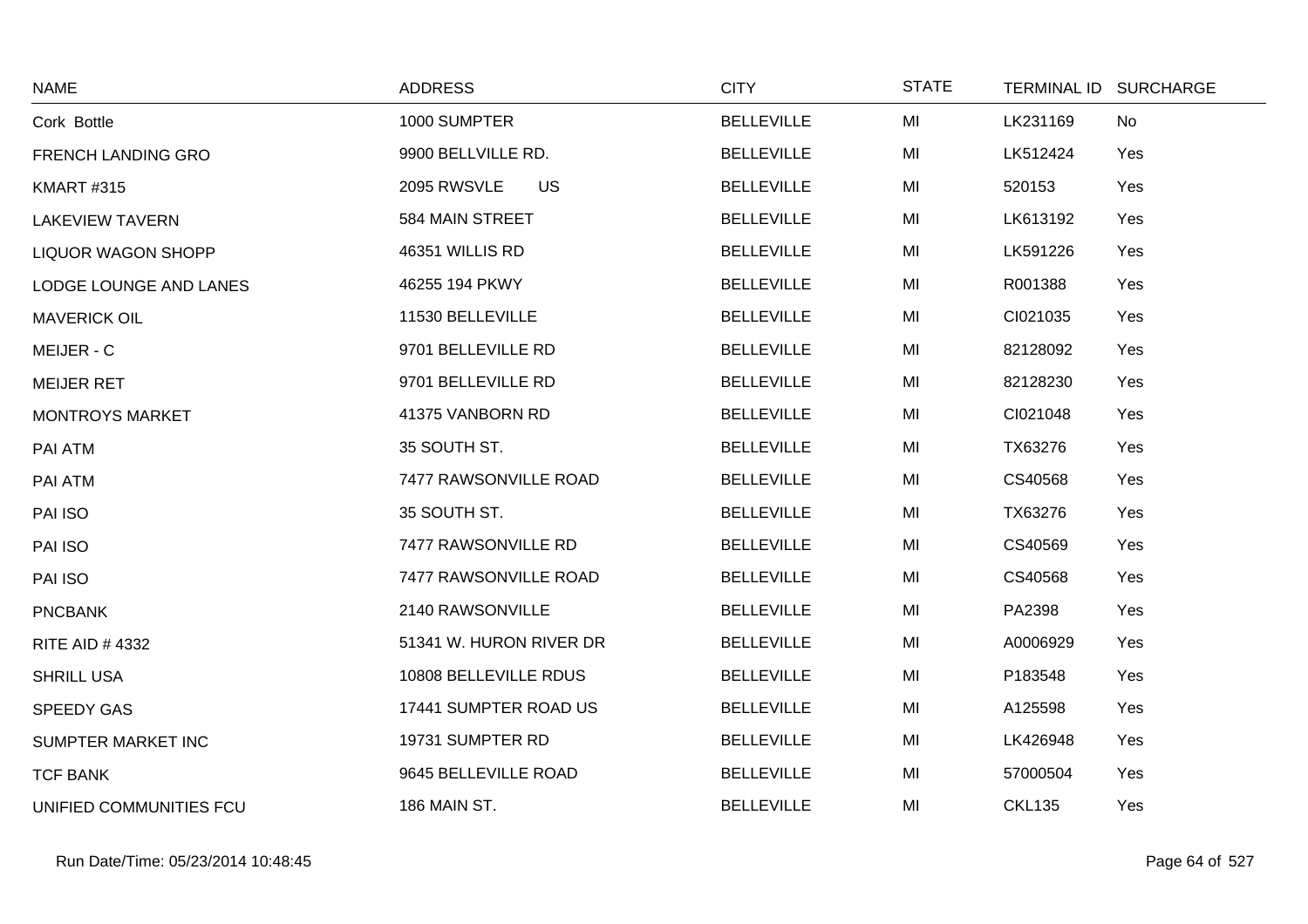| <b>NAME</b>                  | <b>ADDRESS</b>         | <b>CITY</b>          | <b>STATE</b> |          | TERMINAL ID SURCHARGE |
|------------------------------|------------------------|----------------------|--------------|----------|-----------------------|
| WILLOW RUN FOOD MARKET       | 49365 194 S SERVICE DR | <b>BELLEVILLE</b>    | MI           | CI016537 | Yes                   |
| Walgreens 7275               | 10276 BELLEVILLE RD    | <b>BELLEVILLE</b>    | MI           | SR000965 | Yes                   |
| ZINO'S LIQUOR                | 17440 SUMPTER RD       | <b>BELLEVILLE</b>    | MI           | LK775777 | Yes                   |
| <b>VILLAGE CO</b>            | 109 CAPITAL AVENUE US  | <b>BELLEVUE</b>      | MI           | P212761  | Yes                   |
| <b>COUNTRY FA</b>            | 9090 RAWSONVILLE US    | <b>BELLVILLE</b>     | MI           | P172447  | Yes                   |
| <b>MARIAS ITALIAN BAKERY</b> | 11700 BELLVILLE ROAD   | <b>BELLVILLE</b>     | MI           | HY000880 | Yes                   |
| <b>MOBIL TRUC</b>            | 41358 ECORSE RD        | <b>BELLVILLE</b>     | MI           | 80822730 | Yes                   |
| PAPAS MARKET                 | 9880 HAGGERTY RD       | <b>BELLVILLE</b>     | MI           | LK125616 | Yes                   |
| POST ROAD BP                 | 1355 POST ROAD         | <b>BELMONT</b>       | MI           | SR003821 | Yes                   |
| 5/3 BK, MI. (WEST            | 1295 E NAPIER AVE      | <b>BENTON HARBOR</b> | MI           | 00000000 | Yes                   |
| 5/3 BK, W MI OFF             | 200 E MAIN ST          | <b>BENTON HARBOR</b> | MI           | 00000000 | Yes                   |
| ANGELOS-22                   | 1835 1/2 M 139 US      | <b>BENTON HARBOR</b> | MI           | P221985  | Yes                   |
| <b>BEST BUY-B</b>            | 1515 ORCHARD CROSSIUS  | <b>BENTON HARBOR</b> | MI           | P226751  | Yes                   |
| <b>CELEBRATIO</b>            | 1468 CINEMA WAY        | <b>BENTON HARBOR</b> | MI           | 83790868 | Yes                   |
| <b>CHASE</b>                 | 1088 E NAPIER AVE      | <b>BENTON HARBOR</b> | MI           | MI1686   | Yes                   |
| <b>CHASE</b>                 | 1088 E NAPIER AVE      | <b>BENTON HARBOR</b> | MI           | MI1687   | Yes                   |
| <b>CHASE</b>                 | 400 RIVERVIEW DR       | <b>BENTON HARBOR</b> | MI           | MI0629   | Yes                   |
| <b>CHEMICAL BANK</b>         | 1882 PIPESTONE RD      | <b>BENTON HARBOR</b> | MI           | TZ385040 | Yes                   |
| <b>CHEMICAL BANK</b>         | 1920 PIPESTONE RD      | <b>BENTON HARBOR</b> | MI           | WZ389026 | Yes                   |
| <b>CHEMICAL BANK</b>         | 2755 E NAPIER AVE      | <b>BENTON HARBOR</b> | MI           | WZ389027 | Yes                   |
| <b>CHEMICAL BANK</b>         | 433 W. MAIN ST         | <b>BENTON HARBOR</b> | MI           | TZ385039 | Yes                   |
| <b>CHEMICAL BANK</b>         | 834 NICKERSON AVE      | <b>BENTON HARBOR</b> | MI           | TZ385042 | Yes                   |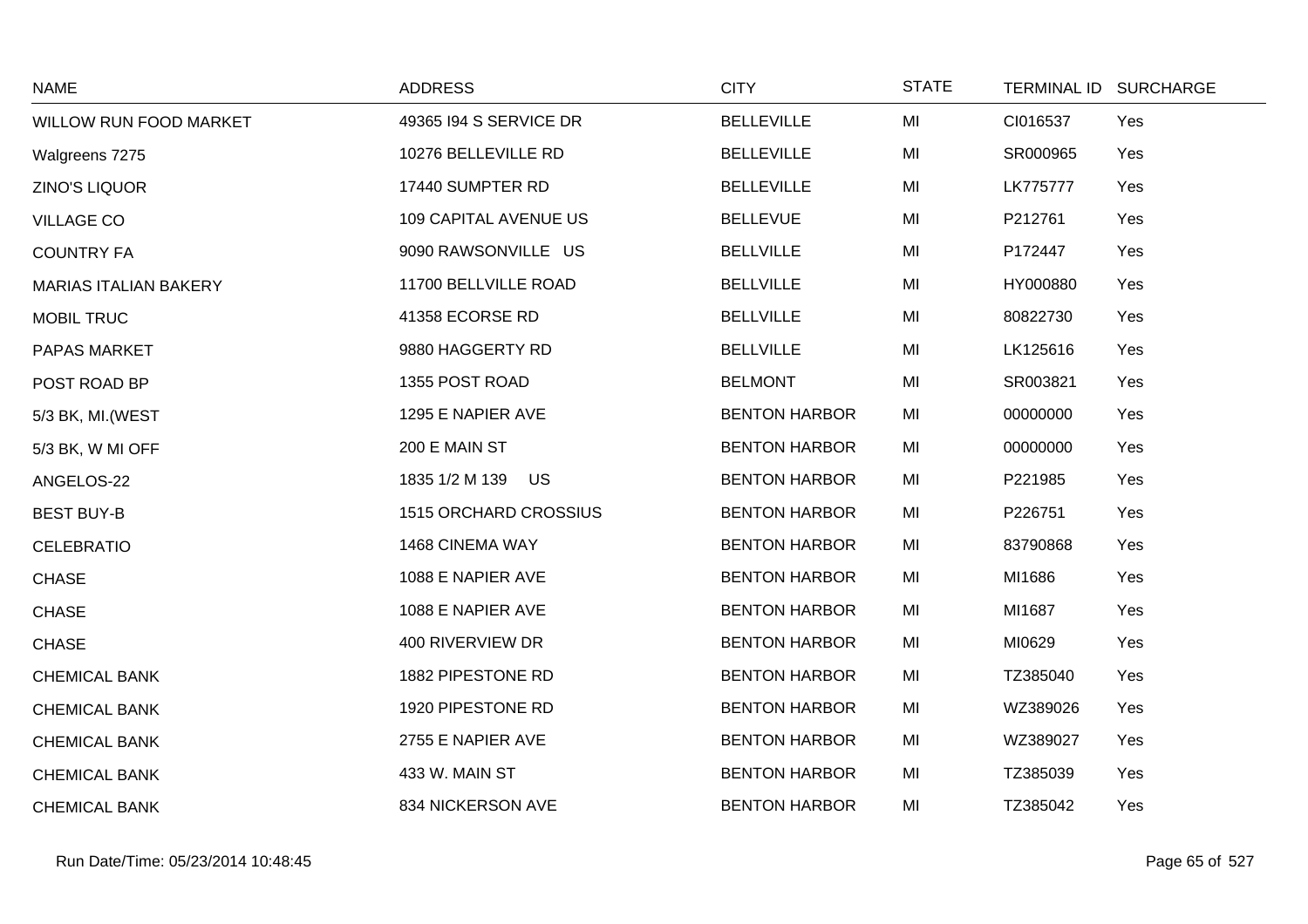| <b>NAME</b>                  | <b>ADDRESS</b>             | <b>CITY</b>          | <b>STATE</b> | TERMINAL ID SURCHARGE |     |
|------------------------------|----------------------------|----------------------|--------------|-----------------------|-----|
| <b>COUNTRYSID</b>            | 5701 EAST NAPIER AVUS      | <b>BENTON HARBOR</b> | MI           | P204363               | Yes |
| <b>CRYSTAL ST</b>            | 1134 S CRYSTAL AVE         | <b>BENTON HARBOR</b> | MI           | 83801129              | Yes |
| CardtronicsLPC               | 960 FAIRPLAIN DR           | <b>BENTON HARBOR</b> | MI           | TG021357              | Yes |
| <b>D &amp; M SUPERMARKET</b> | 130 W. NAPIER #1           | <b>BENTON HARBOR</b> | MI           | LK299983              | Yes |
| <b>FCTI ISO</b>              | 1860 EAST NAPIER AVE       | <b>BENTON HARBOR</b> | MI           | TX38676               | Yes |
| <b>FCTI ISO</b>              | 1860 EAST NAPIER AVE       | <b>BENTON HARBOR</b> | MI           | TX43709               | Yes |
| <b>FINANCIAL CONSULTING</b>  | 1860 EAST NAPIER AVE       | <b>BENTON HARBOR</b> | MI           | TX38676               | Yes |
| <b>GG GROCERY</b>            | 861 BUSS AVE               | <b>BENTON HARBOR</b> | MI           | LK882265              | Yes |
| <b>GS MOBIL - SINGH S</b>    | 143 W NAPIER AVE           | <b>BENTON HARBOR</b> | MI           | LK301651              | Yes |
| <b>GS MOBIL - SINGH S</b>    | 143 W NAPIER AVE.          | <b>BENTON HARBOR</b> | MI           | LK301651              | Yes |
| <b>HARBORS PA</b>            | 303 E MAIN ST<br><b>US</b> | <b>BENTON HARBOR</b> | MI           | P226611               | Yes |
| <b>HORIZON BANK</b>          | 1041 EAST NAPIER           | <b>BENTON HARBOR</b> | MI           | 4010G023              | Yes |
| J & B PART                   | 268 E EMPIRE<br>US         | <b>BENTON HARBOR</b> | MI           | P226603               | Yes |
| <b>K &amp; S PARTY STORE</b> | 868 N EUCLID AVE           | <b>BENTON HARBOR</b> | MI           | LK882259              | Yes |
| <b>MAY STREET</b>            | 131 E MAYST<br><b>US</b>   | <b>BENTON HARBOR</b> | MI           | P185834               | Yes |
| MEIJER - C                   | 1920 PIPESTONE ROA         | <b>BENTON HARBOR</b> | MI           | 82128046              | Yes |
| <b>MILLBURG M</b>            | 4781 TERRITORIAL R         | <b>BENTON HARBOR</b> | MI           | 82252611              | Yes |
| Marathon Gas Benton Harbo    | 310 E MAIN STREET          | <b>BENTON HARBOR</b> | MI           | SR102201              | Yes |
| <b>MillBurg Trading Post</b> | 4766 TERRITORIAL ROAD      | <b>BENTON HARBOR</b> | MI           | SR005677              | Yes |
| OLD NATIONAL BANK            | 1803 M 139 S               | <b>BENTON HARBOR</b> | MI           | <b>NCR131</b>         | Yes |
| PAI ATM                      | 102 E EMPIRE AVE           | <b>BENTON HARBOR</b> | MI           | TX51338               | Yes |
| PAI ATM                      | 1117 PIPESTONE RD          | <b>BENTON HARBOR</b> | MI           | TX38365               | Yes |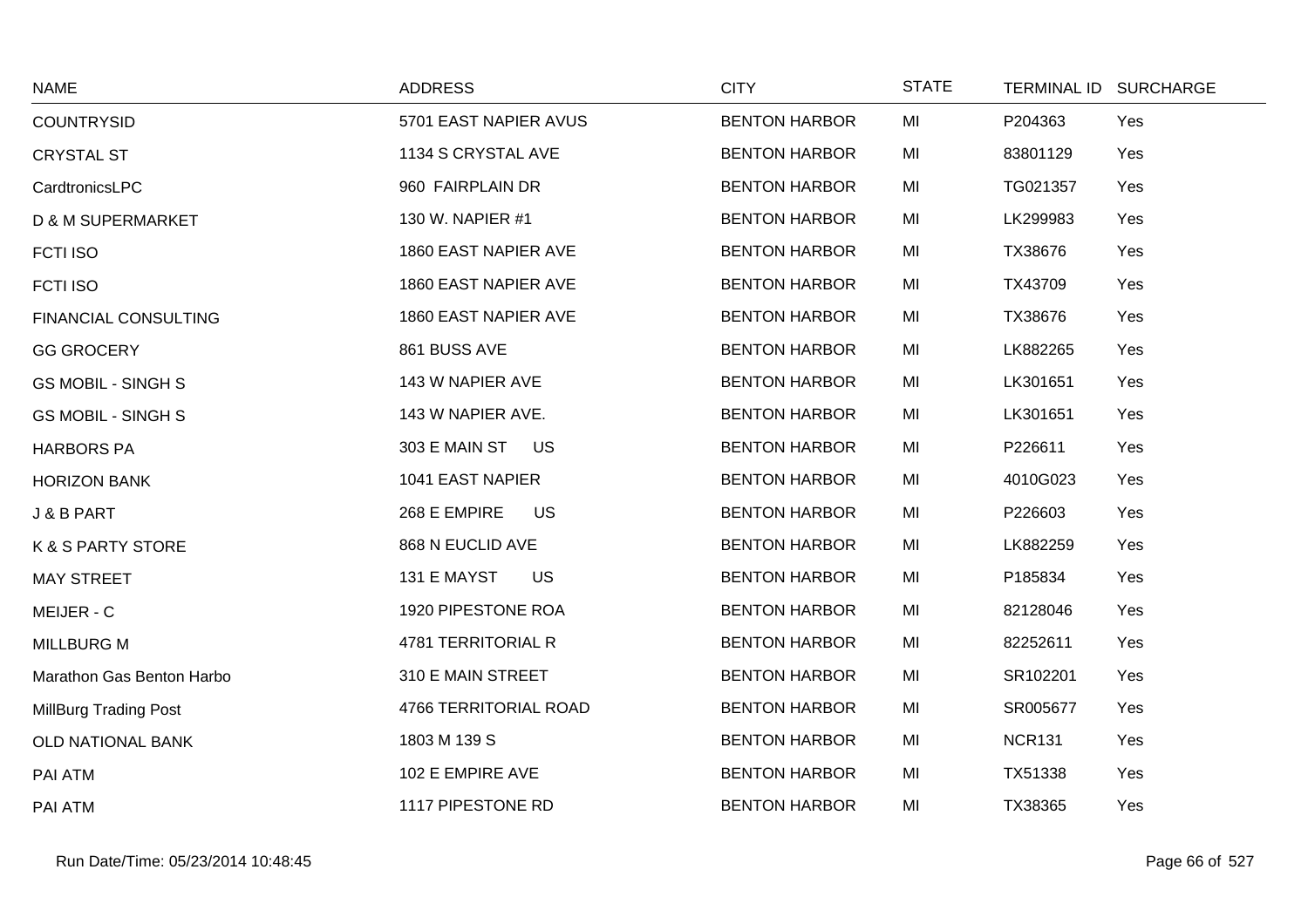| <b>NAME</b>             | <b>ADDRESS</b>      | <b>CITY</b>          | <b>STATE</b> |          | TERMINAL ID SURCHARGE |
|-------------------------|---------------------|----------------------|--------------|----------|-----------------------|
| PAI ATM                 | 1140 PIPESTONE RD   | <b>BENTON HARBOR</b> | MI           | TX41263  | Yes                   |
| PAI ATM                 | 202 N. FAIR AVE     | <b>BENTON HARBOR</b> | MI           | TX41264  | Yes                   |
| PAI ATM                 | 2670 M139           | <b>BENTON HARBOR</b> | MI           | TX43088  | Yes                   |
| PAI ATM                 | 321 PIPESTONE ST    | <b>BENTON HARBOR</b> | MI           | TX48457  | Yes                   |
| PAI ATM                 | 378 PIPESTONE ST    | <b>BENTON HARBOR</b> | MI           | TX26961  | Yes                   |
| PAI ATM                 | 812 E NAPIER AVE    | <b>BENTON HARBOR</b> | MI           | TX66959  | Yes                   |
| PAI ATM                 | 990 PIPESTONE ST    | <b>BENTON HARBOR</b> | MI           | TX67868  | Yes                   |
| PAI ISO                 | 102 E EMPIRE AVE    | <b>BENTON HARBOR</b> | MI           | TX51338  | Yes                   |
| PAI ISO                 | 1117 PIPESTONE RD   | <b>BENTON HARBOR</b> | MI           | TX38365  | Yes                   |
| PAI ISO                 | 1140 PIPESTONE RD   | <b>BENTON HARBOR</b> | MI           | TX41263  | Yes                   |
| PAI ISO                 | 1960 MALL DR        | <b>BENTON HARBOR</b> | MI           | TX25535  | Yes                   |
| PAI ISO                 | 202 N. FAIR AVE     | <b>BENTON HARBOR</b> | MI           | TX41264  | Yes                   |
| PAI ISO                 | 2670 M139           | <b>BENTON HARBOR</b> | MI           | TX43088  | Yes                   |
| PAI ISO                 | 321 PIPESTONE ST    | <b>BENTON HARBOR</b> | MI           | TX48457  | Yes                   |
| PAI ISO                 | 378 PIPESTONE ST    | <b>BENTON HARBOR</b> | MI           | TX26961  | Yes                   |
| PAI ISO                 | 812 E NAPIER AVE    | <b>BENTON HARBOR</b> | MI           | TX66959  | Yes                   |
| PAI ISO                 | 990 PIPESTONE ST    | <b>BENTON HARBOR</b> | MI           | TX67868  | Yes                   |
| Plaza Gas               | 1691 M139           | <b>BENTON HARBOR</b> | MI           | SR001257 | Yes                   |
| <b>QUALITY MARATHON</b> | 8151 E NAPIER AVE   | <b>BENTON HARBOR</b> | MI           | LK829841 | Yes                   |
| QUICKWAY-1              | 105 S. FAIR AVE. US | <b>BENTON HARBOR</b> | MI           | P174675  | Yes                   |
| <b>RITE AID # 1481</b>  | 1701 M-139          | <b>BENTON HARBOR</b> | MI           | A0006046 | Yes                   |
| <b>RIVERSIDE</b>        | 3468 COLOMA ROAD    | <b>BENTON HARBOR</b> | MI           | 82252613 | Yes                   |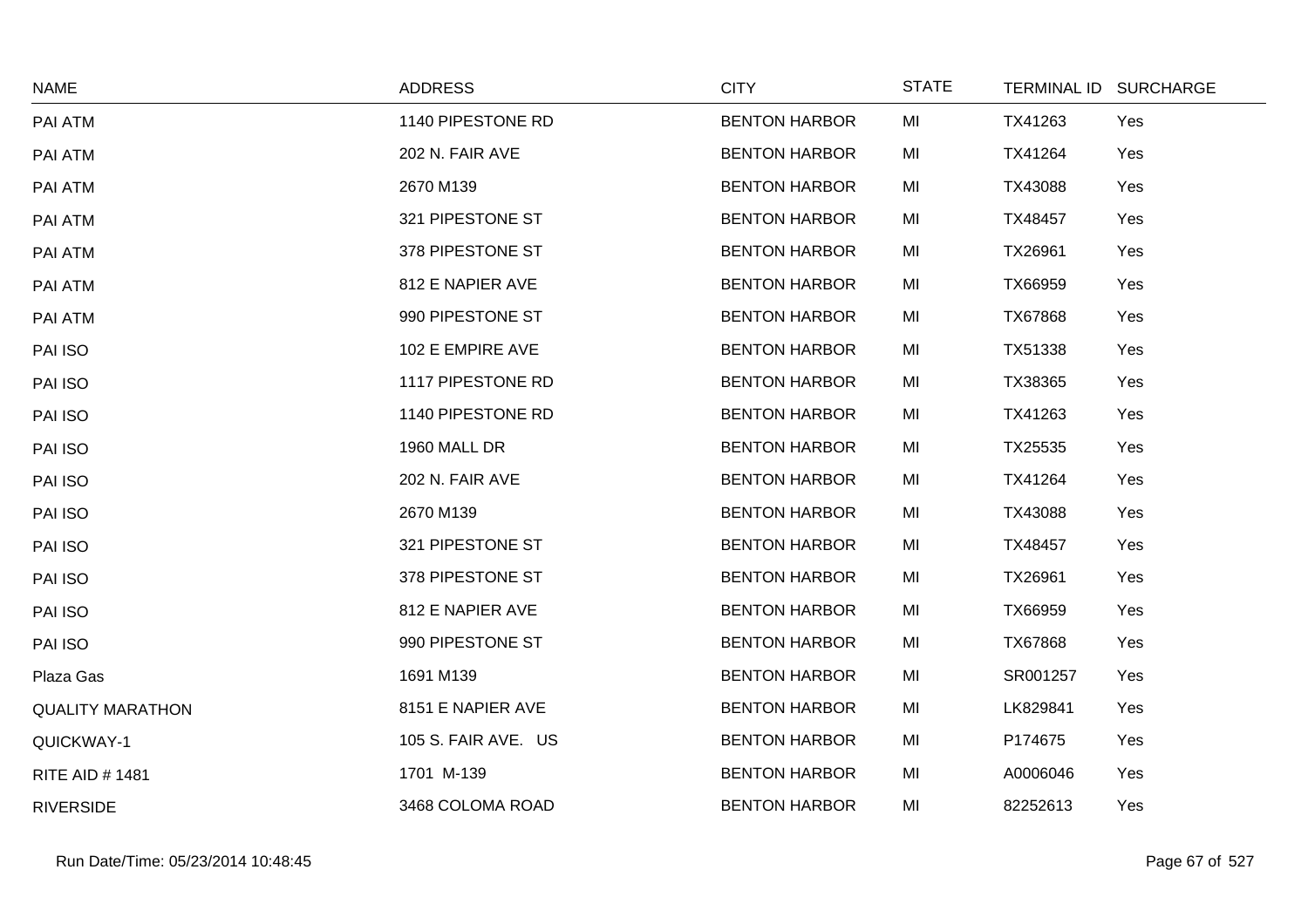| <b>NAME</b>               | <b>ADDRESS</b>       | <b>CITY</b>          | <b>STATE</b> | <b>TERMINAL ID</b> | <b>SURCHARGE</b> |
|---------------------------|----------------------|----------------------|--------------|--------------------|------------------|
| SINGH SELF SERV. N        | 2091 TERRITORIAL R   | <b>BENTON HARBOR</b> | MI           | LK191281           | Yes              |
| <b>SUNNY SPOT</b>         | 895 PIPESTONE RD. US | <b>BENTON HARBOR</b> | MI           | P188857            | Yes              |
| THE BAIT SHED             | 470 W. MAIN ST.      | <b>BENTON HARBOR</b> | MI           | LK626882           | Yes              |
| THE ORCHARDS MALL         | 1800 PIPESTONE RD M2 | <b>BENTON HARBOR</b> | MI           | HY004632           | Yes              |
| <b>WALMART</b>            | 1400 MALL DRIVE      | <b>BENTON HARBOR</b> | MI           | A20620             | No               |
| <b>WINGS N TH</b>         | 790 E MAIN ST<br>US  | <b>BENTON HARBOR</b> | MI           | P185831            | Yes              |
| Walgreens 10078           | 875 E NAPIER AVE     | <b>BENTON HARBOR</b> | MI           | SR102209           | Yes              |
| <b>ALLEGIANCE INSURAN</b> | 1966 MALL PLACE      | <b>BENTON TWP.</b>   | MI           | LK899543           | Yes              |
| <b>CENTRAL STATE BANK</b> | 1669 S BENZIE HWY    | <b>BENZONIA</b>      | MI           | CR0052             | No               |
| <b>CENTRAL STATE BANK</b> | 1747 BENZIE HWY      | <b>BENZONIA</b>      | MI           | CR0032             | No               |
| <b>Cardtronics CCSM</b>   | 790 MICHIGAN AVE     | <b>BENZONIA</b>      | MI           | CR009939           | Yes              |
| <b>HONOR BANK</b>         | 1720 BENZIE HIGHWAY  | <b>BENZONIA</b>      | MI           | MI000271           | Yes              |
| <b>TIMBERLINE</b>         | 2774 BENZIE HWY US   | <b>BENZONIA</b>      | MI           | P181862            | Yes              |
| Wesco Benzonia 24         | 2983 BENZIE HWY      | <b>BENZONIA</b>      | MI           | SR003392           | Yes              |
| 5/3 BK, MI.(EAST          | 1833 COOLIDGE HWY    | <b>BERKLEY</b>       | MI           | 00000000           | Yes              |
| <b>BANK OF AMERICA</b>    | *CVS PHARMACY #8074  | <b>BERKLEY</b>       | MI           | <b>WMIN1078</b>    | No               |
| <b>BERKLEY FINE MARKE</b> | 2941 COOLIDGE HIGH   | <b>BERKLEY</b>       | MI           | LK912908           | Yes              |
| <b>CITIZENS COB</b>       | 27897 WOODWARD       | <b>BERKLEY</b>       | MI           | ZA8028             | No               |
| CT 7-11                   | 3563 12 MILE RD.     | <b>BERKLEY</b>       | MI           | SE276181           | Yes              |
| FRANK FOOD MARKET         | 2970 11 MILE RD      | <b>BERKLEY</b>       | MI           | CI020250           | No               |
| <b>HARTFIELD LANES</b>    | 3490 W 12 MILE RD    | <b>BERKLEY</b>       | MI           | A514056            | No               |
| <b>PNCBANK</b>            | 2925 W 12 MILE       | <b>BERKLEY</b>       | MI           | PA2405             | Yes              |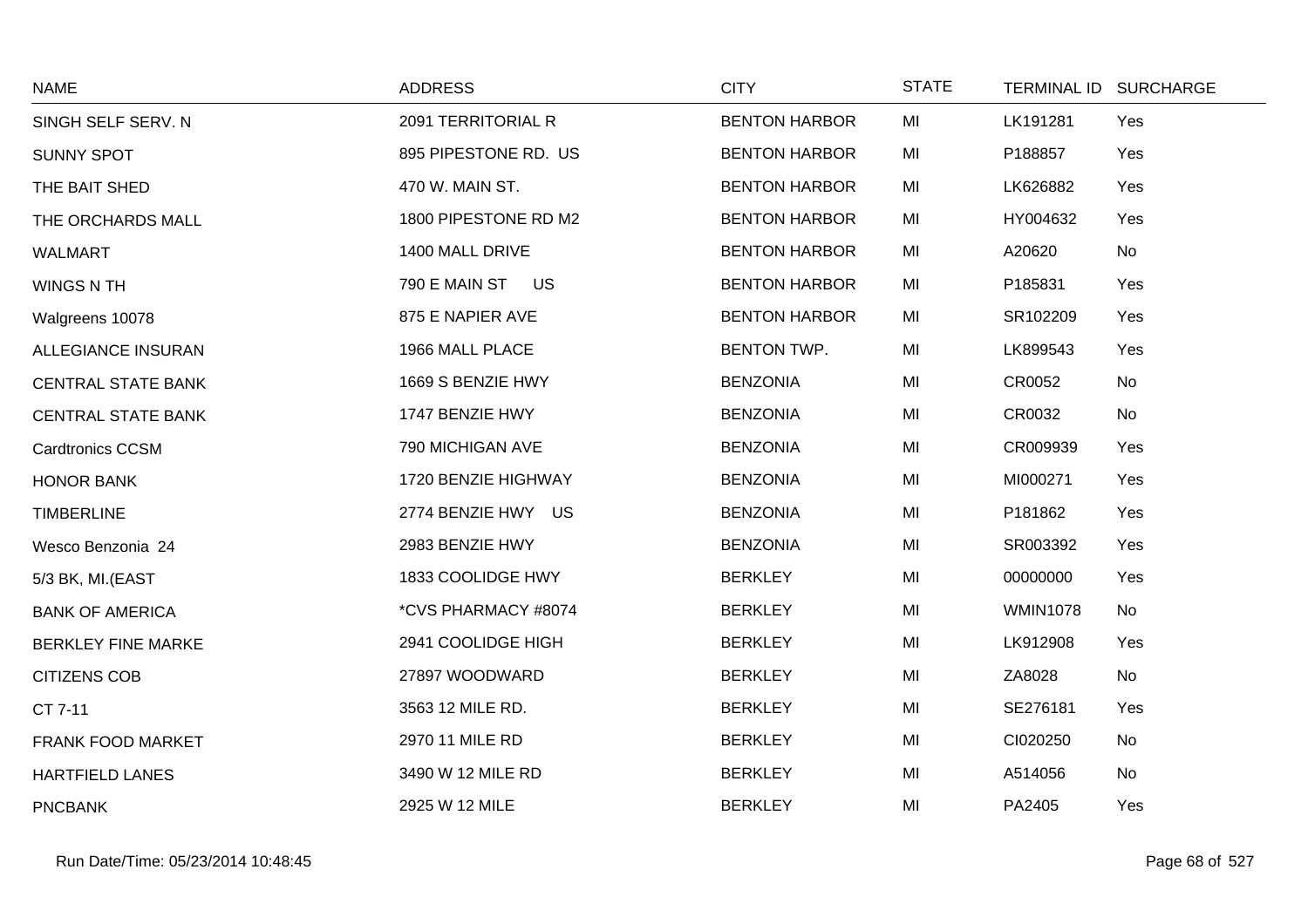| <b>NAME</b>                      | <b>ADDRESS</b>                | <b>CITY</b>          | <b>STATE</b> | TERMINAL ID SURCHARGE |     |
|----------------------------------|-------------------------------|----------------------|--------------|-----------------------|-----|
| SILVER TOWER LIQUO               | 27157 WOODWARD AVE            | <b>BERKLEY</b>       | MI           | LK854010              | No  |
| <b>SUNOCO</b>                    | 3372 COOLIDGE HIGHWAY         | <b>BERKLEY</b>       | MI           | CI003186              | Yes |
| <b>TWEENYS</b>                   | 2833 W 12 MILE RD             | <b>BERKLEY</b>       | MI           | LK223744              | Yes |
| <b>BERKLY MARATHON</b>           | 3427 12 MILE RD.              | <b>BERKLY</b>        | MI           | LK445295              | Yes |
| <b>CHEMICAL BANK</b>             | 8736 US-31                    | <b>BERRIEN SPRGS</b> | MI           | WZ389032              | Yes |
| 5/3 BK, MI. (WEST                | 201 W MARS ST                 | <b>BERRIEN SPRIN</b> | MI           | 00000000              | Yes |
| APPLE VALLEY NATURAL F           | 9067 US HIGHWAY 31            | <b>BERRIEN SPRIN</b> | MI           | HY000191              | Yes |
| <b>Cardtronics CCSW</b>          | 105 N. CASS                   | <b>BERRIEN SPRIN</b> | MI           | SP070102              | Yes |
| <b>EXPRESS MART</b>              | 616 SAINT JOSEPH A            | <b>BERRIEN SPRIN</b> | MI           | LK129806              | Yes |
| RITE AID #3368                   | 612 SAINT JOSEPH AVE          | <b>BERRIEN SPRIN</b> | MI           | A0006619              | No  |
| Smiths Market 1                  | 6770 US 31 N                  | <b>BERRIEN SPRIN</b> | MI           | SR102536              | Yes |
| <b>GOGEBIC RANGE B</b>           | <b>117 EAST LEAD STREET</b>   | <b>BESSEMER</b>      | MI           | H908001               | Yes |
| Krist Oil 011                    | 401 LEAD ST                   | <b>BESSEMER</b>      | MI           | SR008143              | Yes |
| <b>Blarney Castle Beulah</b>     | 85 N BENZIE BLVD              | <b>BEULAH</b>        | MI           | SR004638              | Yes |
| <b>CENTRAL STATE BANK</b>        | 49 BENZIE HWY                 | <b>BEULAH</b>        | MI           | CR0021                | No  |
| 5/3 BK, MI(NORTH                 | 101 N MICHIGAN                | <b>BIG RAPIDS</b>    | MI           | 00000000              | Yes |
| 5/3 BK, MI(NORTH                 | 228 S MICHIGAN                | <b>BIG RAPIDS</b>    | MI           | 00000000              | Yes |
| 5/3 BK, N MI OFF                 | 708 PERRY AVE                 | <b>BIG RAPIDS</b>    | MI           | 00000000              | Yes |
| ADMIRAL 8 BIG RAPIDS N           | 805 NORTH STATE STREET        | <b>BIG RAPIDS</b>    | MI           | SR007578              | Yes |
| Admiral 20 BIG RAPIDS            | <b>631 SOUTH STATE STREET</b> | <b>BIG RAPIDS</b>    | MI           | SR007574              | Yes |
| <b>BIG RAPIDS</b>                | 21445 PERRY ST                | <b>BIG RAPIDS</b>    | MI           | 81204270              | Yes |
| <b>Blarney Castle Big Rapids</b> | 710 S STATE                   | <b>BIG RAPIDS</b>    | MI           | SR026811              | Yes |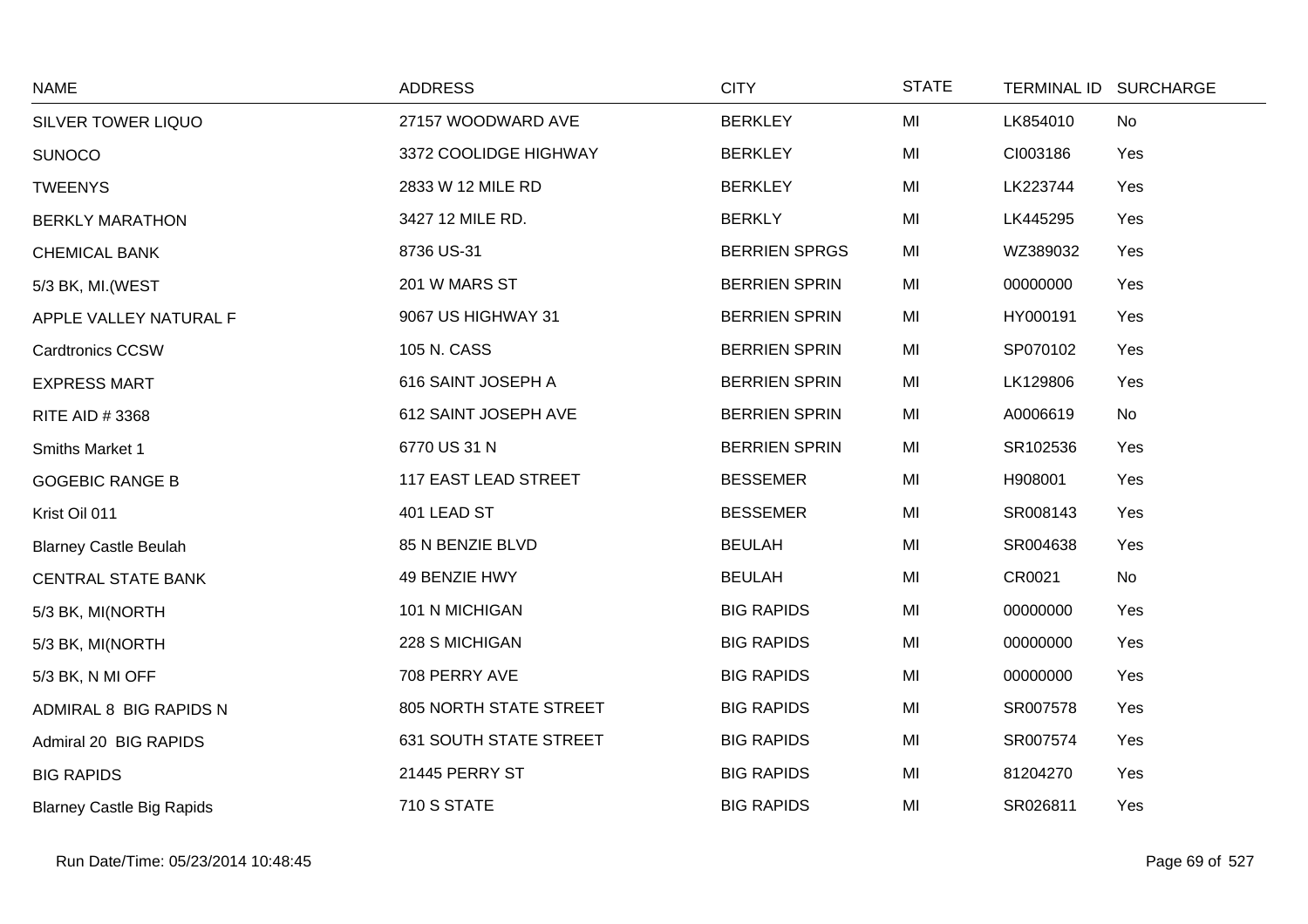| <b>NAME</b>                  | <b>ADDRESS</b>        | <b>CITY</b>       | <b>STATE</b>   | <b>TERMINAL ID</b> | <b>SURCHARGE</b> |
|------------------------------|-----------------------|-------------------|----------------|--------------------|------------------|
| <b>CHEMICAL BANK</b>         | 104 PERRY AVE         | <b>BIG RAPIDS</b> | MI             | TZ384201           | Yes              |
| <b>CHEMICAL BANK</b>         | 125 N MICHIGAN AVE    | <b>BIG RAPIDS</b> | MI             | TZ384210           | Yes              |
| <b>CURRIES</b>               | 620 MAPLE ST          | <b>BIG RAPIDS</b> | MI             | 81203447           | Yes              |
| <b>Cardtronics CCSW</b>      | 19246 NORTHLAND DR.   | <b>BIG RAPIDS</b> | MI             | SP070108           | Yes              |
| <b>ISABELLABT</b>            | 21440 PERRY STREET    | <b>BIG RAPIDS</b> | M <sub>l</sub> | 07340026           | Yes              |
| <b>ISABELLABT</b>            | 711 MAPLE             | <b>BIG RAPIDS</b> | MI             | 07340011           | Yes              |
| <b>KMART #3805</b>           | 1250 PERRY ST         | <b>BIG RAPIDS</b> | MI             | A0003797           | Yes              |
| LAKE OSCEO                   | 102 N MICHIGAN AVENUE | <b>BIG RAPIDS</b> | MI             | MI000283           | No               |
| <b>LAKE OSCEO</b>            | 226 PERRY AVENUE      | <b>BIG RAPIDS</b> | MI             | MI000284           | No               |
| MEIJER - C                   | 15375 WALDRON WAY     | <b>BIG RAPIDS</b> | MI             | 82128063           | Yes              |
| Northern Heights Citgo       | 11031 NORTHLAND DRIVE | <b>BIG RAPIDS</b> | MI             | SR007739           | Yes              |
| <b>ORDER OF EAGLES #2</b>    | 18361 16 MILE RD.     | <b>BIG RAPIDS</b> | MI             | LK680153           | Yes              |
| PAI ISO                      | 706 PERRY AVE         | <b>BIG RAPIDS</b> | MI             | TX64601            | Yes              |
| <b>QUICK SAV</b>             | 21060 19 MILE RD      | <b>BIG RAPIDS</b> | MI             | 81202415           | Yes              |
| <b>RITE AID #7810</b>        | 842 S STATE ST        | <b>BIG RAPIDS</b> | MI             | A0007343           | Yes              |
| <b>Trailside Gas Grocery</b> | 525 S 3RD AVE         | <b>BIG RAPIDS</b> | MI             | SR001846           | Yes              |
| Walgreens 7416               | 1010 S STATE ST       | <b>BIG RAPIDS</b> | MI             | SR000967           | Yes              |
| Walmart Supercenter 1719     | 21400 PERRY AVE       | <b>BIG RAPIDS</b> | MI             | SR009761           | Yes              |
| Wesco Big Rapids 60          | 21380 PERRY STREET    | <b>BIG RAPIDS</b> | MI             | SR003420           | Yes              |
| <b>CONLEE TRA</b>            | 9180 E. BIRCH RUN     | <b>BIRCH RUN</b>  | MI             | 82253511           | Yes              |
| CT 7-11 CCS2                 | 8620 MAIN             | <b>BIRCH RUN</b>  | MI             | SE277890           | Yes              |
| CT Travelex CCT1             | 12240 S. BEYER RD     | <b>BIRCH RUN</b>  | MI             | TX014228           | Yes              |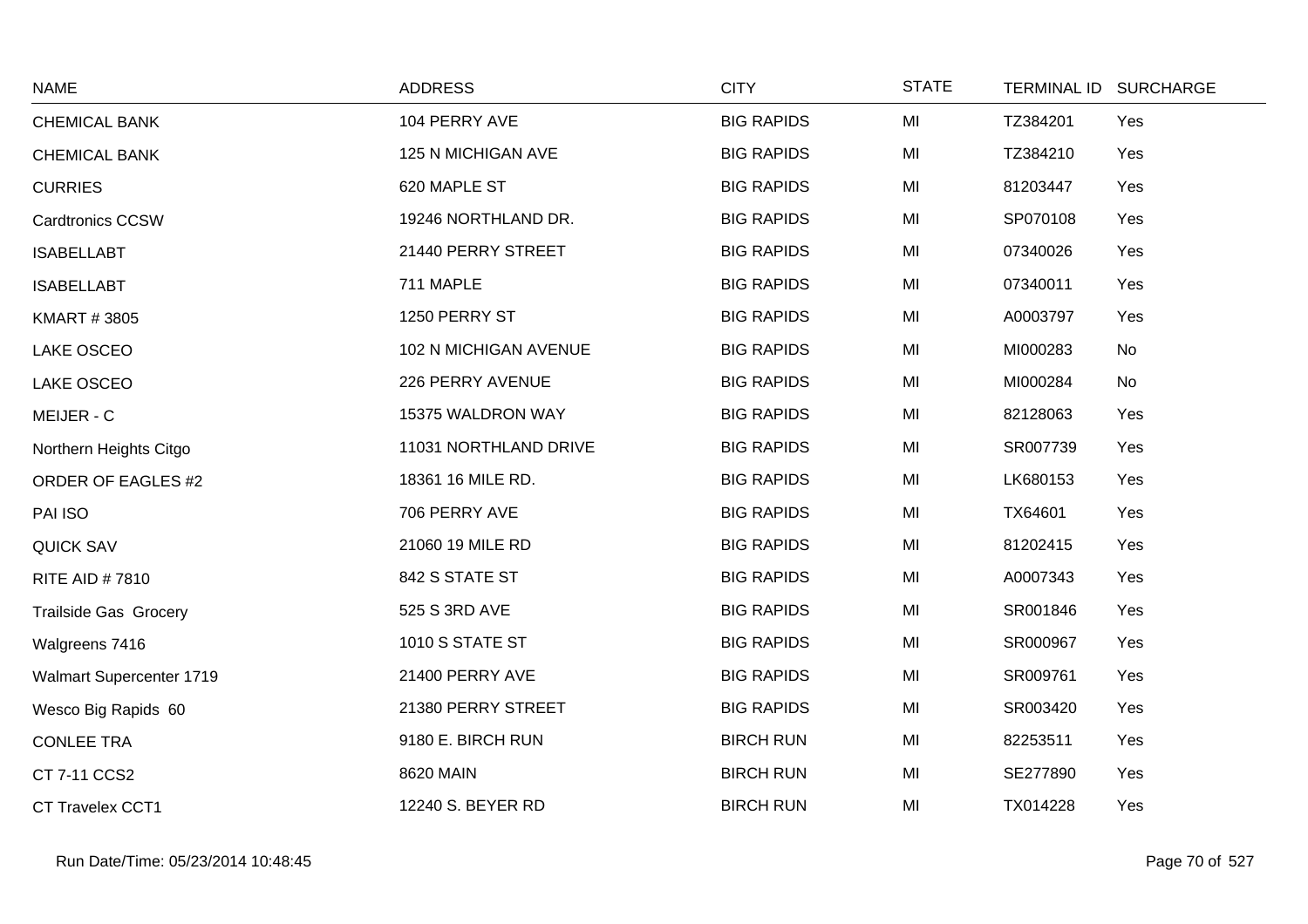| <b>NAME</b>             | <b>ADDRESS</b>          | <b>CITY</b>       | <b>STATE</b> |                 | TERMINAL ID SURCHARGE |
|-------------------------|-------------------------|-------------------|--------------|-----------------|-----------------------|
| <b>Cardtronics CCSM</b> | 8830 MAIN ST            | <b>BIRCH RUN</b>  | MI           | CR012909        | Yes                   |
| <b>DIXIE RUN</b>        | 11865 DIXIE HWY US      | <b>BIRCH RUN</b>  | MI           | P121173         | Yes                   |
| <b>FAST PAX F</b>       | 8795 MAIN STREET US     | <b>BIRCH RUN</b>  | MI           | P213357         | Yes                   |
| <b>MEIJER GAS</b>       | 9517 BIRCH RUN RD       | <b>BIRCH RUN</b>  | MI           | 82128277        | Yes                   |
| <b>PNCBANK</b>          | 12010 CHURCH ST         | <b>BIRCH RUN</b>  | MI           | PA3025          | Yes                   |
| <b>BANK OF AMERICA</b>  | *MAPLE-WOODWARD         | <b>BIRMINGHAM</b> | MI           | <b>IMIN7071</b> | No                    |
| <b>CHASE</b>            | 200 S OLD WOODWARD      | <b>BIRMINGHAM</b> | MI           | MI0002          | Yes                   |
| <b>CITIZENS COB</b>     | 1000 HAYNES             | <b>BIRMINGHAM</b> | MI           | ZA8032          | No                    |
| <b>COMERICA BANK</b>    | MAPLE-TELEGRAPH B'HA    | <b>BIRMINGHAM</b> | MI           | A3874003        | No                    |
| <b>COMERICA BANK</b>    | WDWARD HNTR BIRMGHAM    | <b>BIRMINGHAM</b> | MI           | H3364286        | No                    |
| <b>COMERICA BANK</b>    | WDWARD-HAMILTON BRMHM   | <b>BIRMINGHAM</b> | MI           | D0147607        | No                    |
| <b>COMERICA BANK</b>    | WOODWARD - 14 MI BRMHM  | <b>BIRMINGHAM</b> | MI           | D0427622        | No                    |
| <b>COMERICA BANK</b>    | WOODWARD-14 MI BIRMHM   | <b>BIRMINGHAM</b> | MI           | E0117795        | No                    |
| <b>Cardtronics CCSW</b> | 34750 S. WOODWARD       | <b>BIRMINGHAM</b> | MI           | SP070011        | Yes                   |
| <b>MAPLE MOBI</b>       | 1065 E. MAPLE RD. US    | <b>BIRMINGHAM</b> | MI           | P120517         | Yes                   |
| <b>BITELY GRO</b>       | 10687 N BINGHAM RD      | <b>BITELY</b>     | MI           | 83790708        | Yes                   |
| PAI ATM                 | 11166 N. WOODBRIDGE AVE | <b>BITELY</b>     | MI           | CS46174         | Yes                   |
| PAI ATM                 | 7999 11 MILE RD         | <b>BITELY</b>     | MI           | CS45662         | Yes                   |
| PAI ISO                 | 11166 N. WOODBRIDGE AVE | <b>BITELY</b>     | MI           | CS46174         | Yes                   |
| PAI ISO                 | 7999 11 MILE RD         | <b>BITELY</b>     | MI           | CS45662         | Yes                   |
| GOLDWORTHY #3           | 6993 W BLANCHARD        | <b>BLANCHARD</b>  | MI           | LK836106        | Yes                   |
| <b>ISABELLABT</b>       | 401 E MAIN ST           | <b>BLANCHARD</b>  | MI           | 07340025        | Yes                   |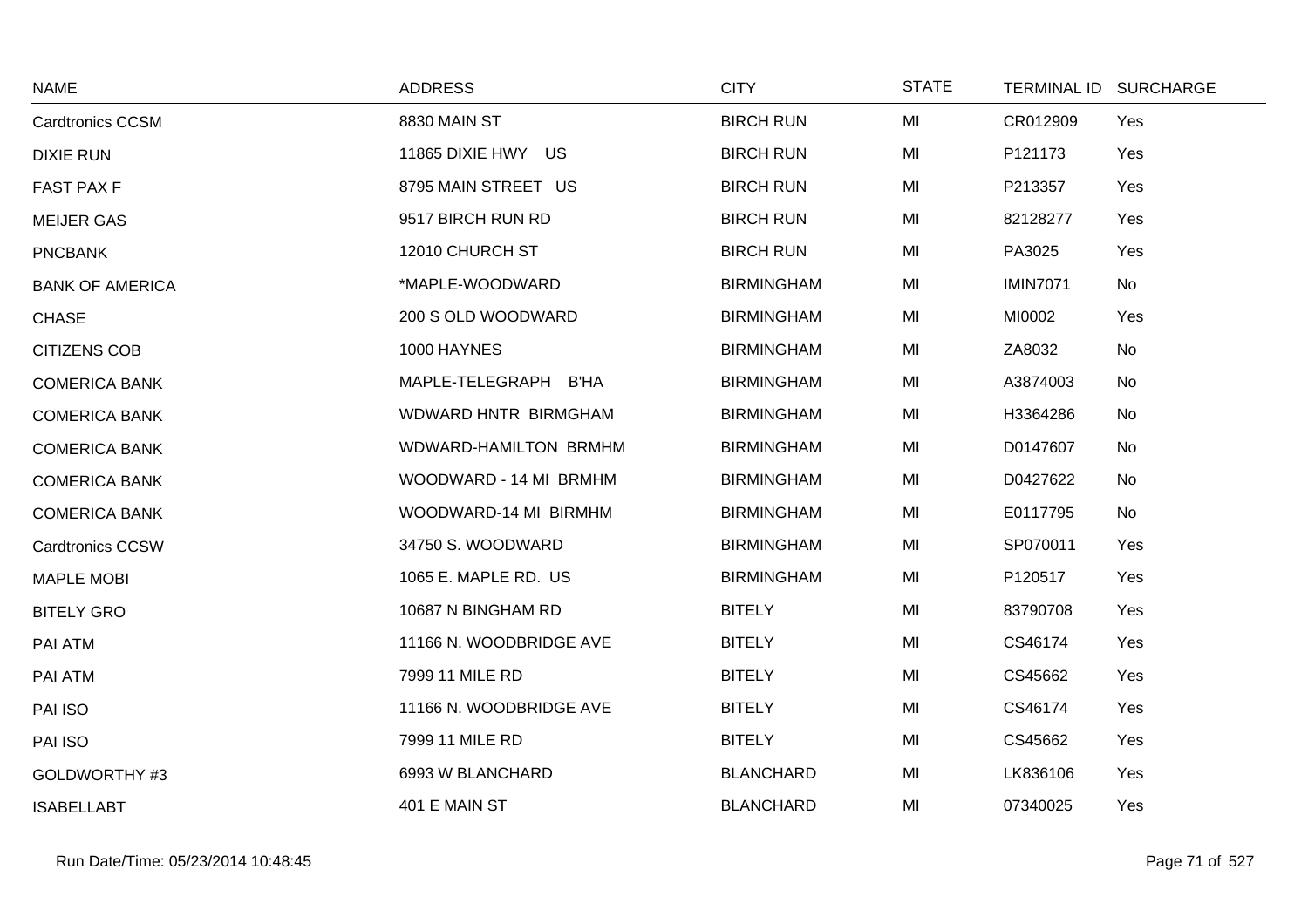| <b>NAME</b>               | <b>ADDRESS</b>         | <b>CITY</b>          | <b>STATE</b> |                 | TERMINAL ID SURCHARGE |
|---------------------------|------------------------|----------------------|--------------|-----------------|-----------------------|
| <b>BLISSFIELD</b>         | 505 W. ADRIAN ST.      | <b>BLISSFIELD</b>    | MI           | 80280436        | Yes                   |
| Lightning Quick Gas Go 6  | 412 E ADRIAN STREET    | <b>BLISSFIELD</b>    | MI           | SR007008        | Yes                   |
| PAI ATM                   | 505 E ADRIAN ST        | <b>BLISSFIELD</b>    | MI           | TX48461         | Yes                   |
| PAI ISO                   | 505 E ADRIAN ST        | <b>BLISSFIELD</b>    | MI           | TX48461         | Yes                   |
| <b>UNITED BK</b>          | 616 W. ADRIAN STREET   | <b>BLISSFIELD</b>    | MI           | MI000097        | No                    |
| <b>COMERICA BANK</b>      | WOODWARD-WINTHROP BHLS | <b>BLMFLD HILLS</b>  | MI           | K3744327        | No                    |
| <b>BLOOMFIELD</b>         | 4009 TELEGRAPH US      | <b>BLOOMFIELD</b>    | MI           | P227559         | Yes                   |
| <b>BLOOMFIELD HILLS O</b> | 3975 TELEGRAPH RD.     | <b>BLOOMFIELD</b>    | MI           | LK402973        | Yes                   |
| <b>CITIZENS COB</b>       | 42869 WOODWARD AVE     | <b>BLOOMFIELD</b>    | MI           | ZA8338          | No                    |
| <b>Cardtronics CCSB</b>   | 2343 S TELEGRAPH RD    | <b>BLOOMFIELD</b>    | MI           | CW490006        | Yes                   |
| <b>48TH DISTR</b>         | 4280 TELEGRAPH         | <b>BLOOMFIELD HI</b> | MI           | 82127073        | Yes                   |
| <b>BANK OF AMERICA</b>    | *CVS PHARMACY #8184    | <b>BLOOMFIELD HI</b> | MI           | <b>WMIN1138</b> | No                    |
| <b>BANK OF AMERICA</b>    | *LAHSER ROAD           | <b>BLOOMFIELD HI</b> | MI           | <b>IMIN7059</b> | No                    |
| <b>BANK OF AMERICA</b>    | *LAHSER ROAD           | <b>BLOOMFIELD HI</b> | MI           | <b>IMIN7060</b> | No                    |
| <b>BANK OF AMERICA</b>    | *LONG-TEL              | <b>BLOOMFIELD HI</b> | MI           | <b>IMIN7066</b> | No                    |
| <b>BANK OF AMERICA</b>    | *S OPDYKE & SOUTH BLVD | <b>BLOOMFIELD HI</b> | MI           | <b>IMID7355</b> | No                    |
| <b>CHASE</b>              | 2205 1/2 S TELEGRA     | <b>BLOOMFIELD HI</b> | MI           | MI1172          | Yes                   |
| <b>Cardtronics CCSM</b>   | 1539 S OPDYKE RD       | <b>BLOOMFIELD HI</b> | MI           | CD002916        | Yes                   |
| <b>Cardtronics CCSM</b>   | 40610 WOODWARD AVENUE  | <b>BLOOMFIELD HI</b> | MI           | CR006595        | Yes                   |
| HOLLYWOOD MARKET4         | 1525 OPDYCKE RD        | <b>BLOOMFIELD HI</b> | MI           | SR031011        | Yes                   |
| MAPLE BPA, INC            | 6495 TELEGRAPH RD.     | <b>BLOOMFIELD HI</b> | MI           | LK556315        | Yes                   |
| <b>RITE AID #4377</b>     | 42931 S WOODWARD AVE   | <b>BLOOMFIELD HI</b> | MI           | A0007684        | No                    |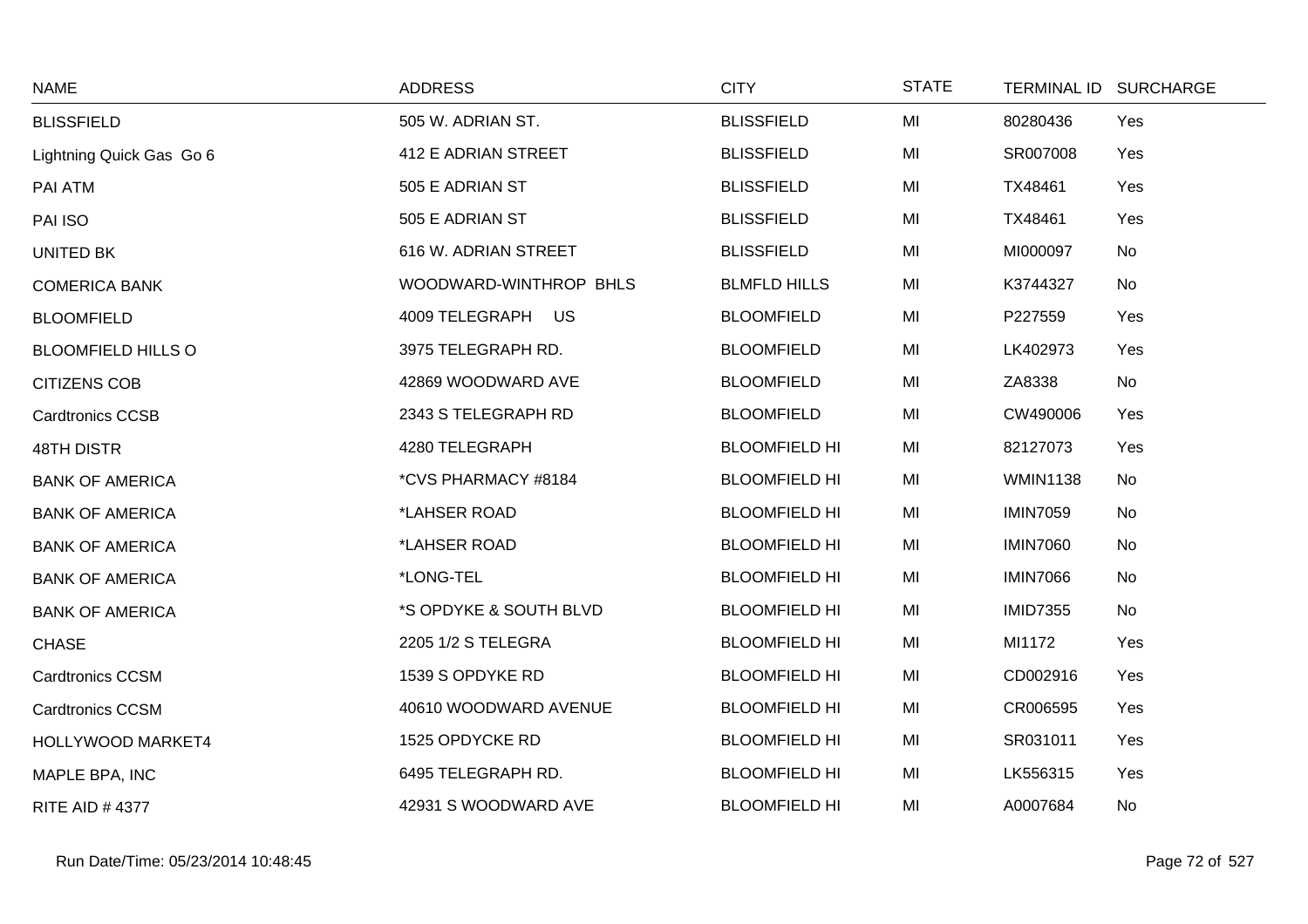| <b>NAME</b>                      | <b>ADDRESS</b>          | <b>CITY</b>          | <b>STATE</b> |          | TERMINAL ID SURCHARGE |
|----------------------------------|-------------------------|----------------------|--------------|----------|-----------------------|
| SOUTH BLVD. OPDYKE STA           | 1501 S OPDYKE RD        | <b>BLOOMFIELD HI</b> | MI           | CI015424 | Yes                   |
| WOODWARD SUNOCO                  | 42994 WOODWARD AVE      | <b>BLOOMFIELD HI</b> | MI           | LK432681 | No                    |
| 5/3 BK, MI.(EAST                 | 6801 TELEGRAPH RD       | <b>BLOOMFIELD HL</b> | MI           | 00000000 | Yes                   |
| <b>COMERICA BANK</b>             | TELEGRAPH - LONG LAKE   | <b>BLOOMFIELD HL</b> | MI           | K2194183 | No                    |
| <b>GHAFARI MOBIL INC</b>         | 43003 WOODWARD          | <b>BLOOMFIELD TW</b> | MI           | LK391222 | Yes                   |
| <b>CITIZENS COB</b>              | 39510 WOODWARD AVE      | <b>BLOOMFLD HILL</b> | MI           | ZA8335   | No                    |
| <b>BLOOMINGDA</b>                | 111 E. KALAMAZO ST      | <b>BLOOMINGDALE</b>  | MI           | 82252618 | Yes                   |
| <b>CHEMICAL BANK</b>             | 101 W SPRING ST         | <b>BLOOMINGDALE</b>  | MI           | TZ385102 | Yes                   |
| 5/3 BK, MI(NORTH                 | 102 LAKE STREET         | <b>BOYNE CITY</b>    | MI           | 00000000 | Yes                   |
| BOYNE CITY MARATHO               | 201 SOUTH LAKE STR      | <b>BOYNE CITY</b>    | MI           | LK477929 | Yes                   |
| <b>BOYNE MOBI</b>                | 407 N LAKE              | <b>BOYNE CITY</b>    | MI           | 81201952 | Yes                   |
| <b>Blarney Castle Boyne Fall</b> | 2588 US 31              | <b>BOYNE FALL</b>    | MI           | SR026711 | Yes                   |
| <b>BRADLEY FAST STOP</b>         | 2897 10TH ST.           | <b>BRADLEY</b>       | MI           | LK630138 | Yes                   |
| ISABELLABamp;a                   | 316 E SAGINAW ST        | <b>BRECKENRIDGE</b>  | MI           | 07340038 | Yes                   |
| Next Door Store 1050 Bre         | 325 E SAGINAW ST        | <b>BRECKENRIDGE</b>  | MI           | SR004443 | Yes                   |
| <b>Blarney CastleBrethren EZ</b> | 4630 KEISTER RD         | <b>BRETHREN MI4</b>  | MI           | SR007620 | Yes                   |
| <b>BRIDGEPORT STD SER</b>        | 6162 DIXIE HIGHWAY      | <b>BRIDGEPORT</b>    | MI           | LK564816 | Yes                   |
| <b>CHASE</b>                     | 6310 DIXIE HWY          | <b>BRIDGEPORT</b>    | MI           | MI1347   | Yes                   |
| <b>Cardtronics CCSW</b>          | 6595 DIXIE HWY.         | <b>BRIDGEPORT</b>    | MI           | SP070012 | Yes                   |
| <b>FCTI ISO</b>                  | 6364 DIXIE HWY/I75 XIT1 | <b>BRIDGEPORT</b>    | MI           | TQ14235  | Yes                   |
| <b>FIRSTMERIT</b>                | 6093 Dixie Hwy          | <b>BRIDGEPORT</b>    | MI           | 00006706 | Yes                   |
| <b>RITE AID # 1551</b>           | 6155 DIXIE HWY          | <b>BRIDGEPORT</b>    | MI           | A0006077 | No                    |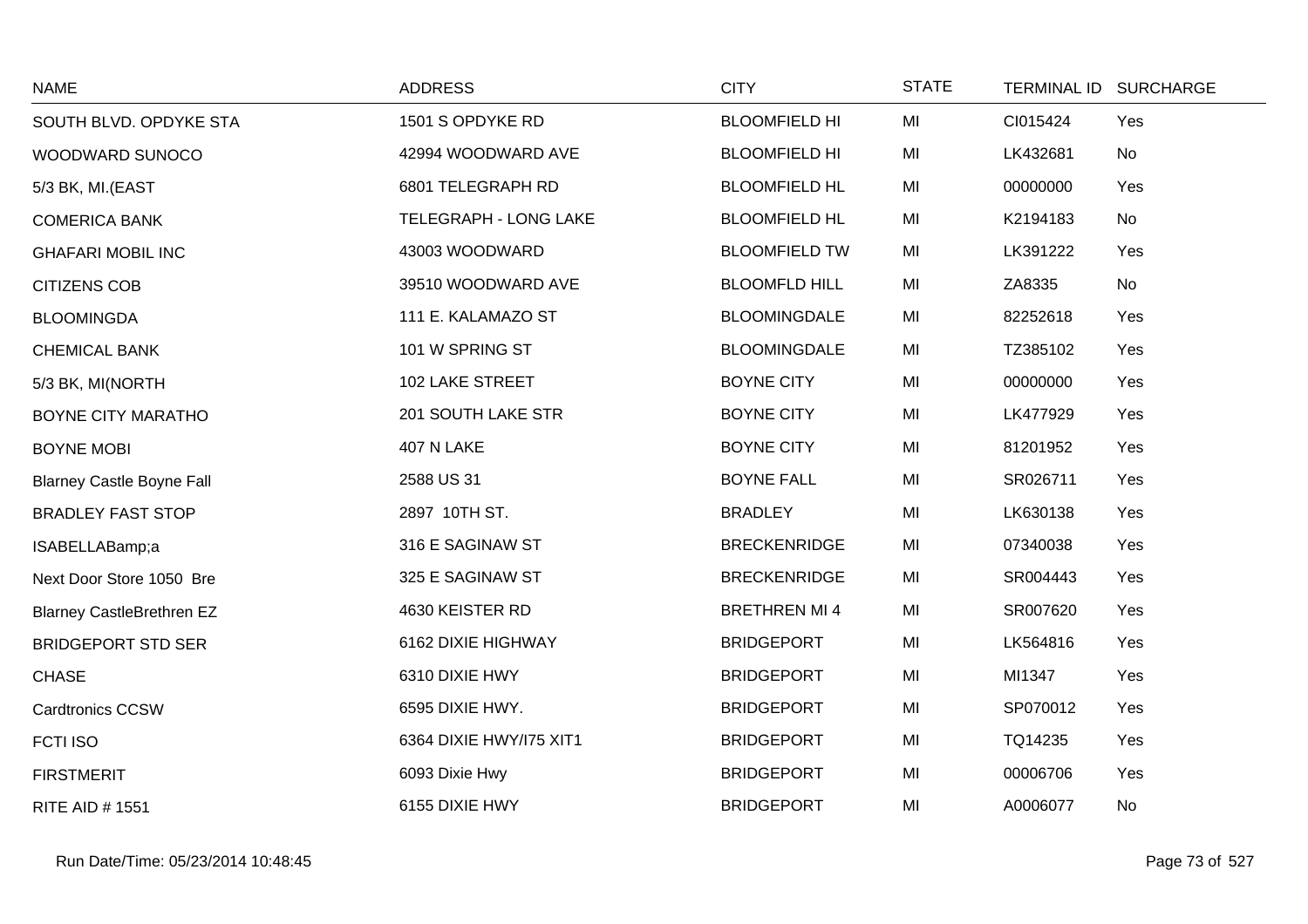| <b>NAME</b>                   | <b>ADDRESS</b>         | <b>CITY</b>     | <b>STATE</b> |                 | TERMINAL ID SURCHARGE |
|-------------------------------|------------------------|-----------------|--------------|-----------------|-----------------------|
| <b>CHASE</b>                  | 4249 LAKE ST           | <b>BRIDGMAN</b> | MI           | MI0245          | Yes                   |
| <b>Cardtronics CCSW</b>       | 4279 LAKE STREET       | <b>BRIDGMAN</b> | MI           | SP070287        | Yes                   |
| 5/3 BK, MI.(EAST              | 10011 E GRAND RIVER    | <b>BRIGHTON</b> | MI           | 00000000        | No                    |
| 5/3 BK, MI.(EAST              | 300 W NORTH ST         | <b>BRIGHTON</b> | MI           | 00000000        | Yes                   |
| <b>BANK OF AMERICA</b>        | *BRIGHTON CHALIS       | <b>BRIGHTON</b> | MI           | <b>IMIN6007</b> | No                    |
| <b>BANK OF AMERICA</b>        | *BRIGHTON-CHALLIS      | <b>BRIGHTON</b> | MI           | <b>IMIN7024</b> | No                    |
| <b>BANK OF AMERICA</b>        | *CVS PHARMACY #8204    | <b>BRIGHTON</b> | MI           | <b>WMIN1144</b> | No                    |
| <b>BANK OF AMERICA</b>        | *CVS PHARMACY 8111     | <b>BRIGHTON</b> | MI           | <b>WMID0056</b> | No                    |
| <b>BRIGHTON MARATHON</b>      | 8355 W GRAND RIVER     | <b>BRIGHTON</b> | MI           | LK196181        | Yes                   |
| <b>BRIGHTON MARKET</b>        | 10840 GRAND RIVER      | <b>BRIGHTON</b> | MI           | LK822432        | Yes                   |
| <b>CHASE</b>                  | 9858 E GRAND RIVER     | <b>BRIGHTON</b> | MI           | MI0646          | Yes                   |
| <b>CITIZENS COB</b>           | 9968 E GRAND RIVER     | <b>BRIGHTON</b> | MI           | ZA8117          | No                    |
| <b>COMERICA BANK</b>          | E GR RV-WHTMRE LK BRTN | <b>BRIGHTON</b> | MI           | F2515759        | No                    |
| CT 7-11                       | 11501 GRAND RIVER RUS  | <b>BRIGHTON</b> | MI           | SE276602        | Yes                   |
| CT 7-11                       | 9290 LEE RD STE 111    | <b>BRIGHTON</b> | MI           | SE273327        | Yes                   |
| CardtronicsLPC                | 8043 CHALLIS RD        | <b>BRIGHTON</b> | MI           | TG021093        | No                    |
| <b>FIRSTMERIT</b>             | 9880 E Grand River     | <b>BRIGHTON</b> | MI           | 00006587        | Yes                   |
| <b>GRAND PARTY INC. DBA G</b> | 5760 WHITMORE LAKE     | <b>BRIGHTON</b> | MI           | CI007747        | Yes                   |
| <b>HOLIDAY INN EXPRES</b>     | 8285 MOVIE DRIVE       | <b>BRIGHTON</b> | MI           | LK901180        | Yes                   |
| <b>LAKE TRUST CU</b>          | 8661 GRAND RIVER       | <b>BRIGHTON</b> | MI           | XF8608          | Yes                   |
| LEE RD BP INC                 | 9400 LEE RD            | <b>BRIGHTON</b> | MI           | CI016435        | Yes                   |
| <b>MEIJER RET</b>             | 8650 W. GRAND RIVE     | <b>BRIGHTON</b> | MI           | 82128234        | Yes                   |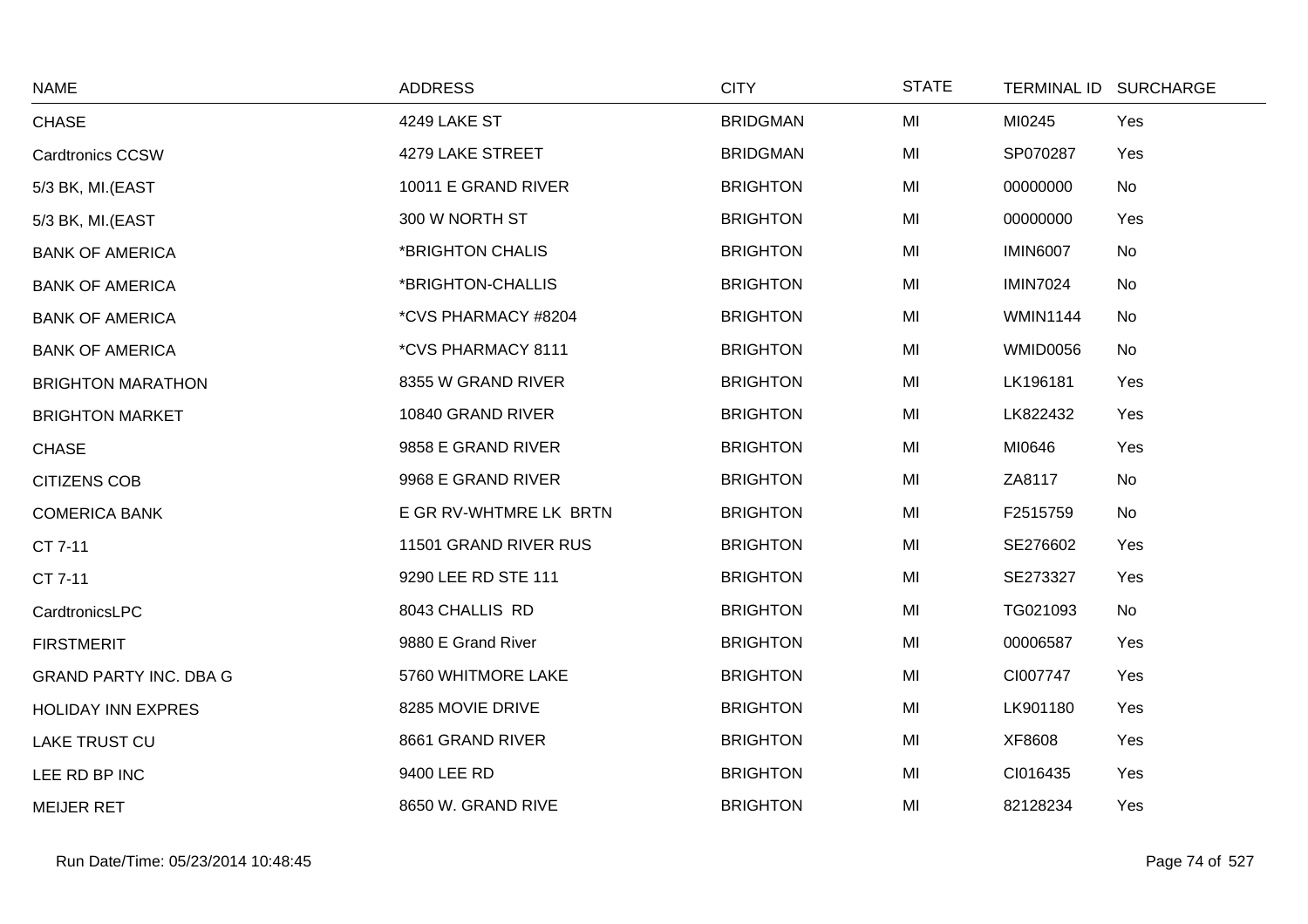| <b>NAME</b>                      | <b>ADDRESS</b>               | <b>CITY</b>         | <b>STATE</b> |          | TERMINAL ID SURCHARGE |
|----------------------------------|------------------------------|---------------------|--------------|----------|-----------------------|
| <b>MOUNT BRIGHTON</b>            | 4141 BAUER ROAD              | <b>BRIGHTON</b>     | MI           | LK874931 | No                    |
| <b>O'CONNOR'S DELI</b>           | 8028 W GRAND RIVER AVE       | <b>BRIGHTON</b>     | MI           | HY006487 | No                    |
| PAI ATM                          | 204 W GRAND RIVER AVE        | <b>BRIGHTON</b>     | MI           | CS37105  | Yes                   |
| PAI ISO                          | 8340 GRAND RIVER RD          | <b>BRIGHTON</b>     | MI           | CS41028  | Yes                   |
| <b>PNCBANK</b>                   | 10014 E GRND RIVER           | <b>BRIGHTON</b>     | MI           | PA1102   | Yes                   |
| <b>PNCBANK</b>                   | 8130 W GRND RIVER            | <b>BRIGHTON</b>     | MI           | PA1206   | Yes                   |
| <b>SHAMROCK LOUNGE</b>           | 9859 GRAND RIVER             | <b>BRIGHTON</b>     | MI           | LK650624 | Yes                   |
| SPENCER MO                       | 9925 SPENCER ROAD            | <b>BRIGHTON</b>     | MI           | 81202089 | Yes                   |
| WAKELAND OIL CO                  | 8281 GRAND RIVER RD          | <b>BRIGHTON</b>     | MI           | A506241  | No                    |
| <b>WOODLAND PARTY STO</b>        | 8064 GRAND RIVER             | <b>BRIGHTON</b>     | MI           | LK816341 | Yes                   |
| Walgreens Store 12310            | 5505 S OLD US 23             | <b>BRIGHTON</b>     | MI           | SR005020 | Yes                   |
| <b>COMERICA BANK</b>             | <b>BRIGHTON BRIGHTON TWP</b> | <b>BRIGHTON TWP</b> | MI           | A2224270 | No                    |
| <b>Cardtronics CCSM</b>          | 407 E CHICAGO BLVD           | <b>BRITTON</b>      | MI           | CR013800 | Yes                   |
| <b>Blarney Castle Brohman EZ</b> | 7586 N WOODBRIDGE ST         | <b>BROHMAN</b>      | MI           | SR102075 | Yes                   |
| <b>BRONSON SH</b>                | 215 E CHICAGO<br><b>US</b>   | <b>BRONSON</b>      | MI           | P09513   | Yes                   |
| <b>Bronson Marathon 2</b>        | 325 W CHICAGO STREET         | <b>BRONSON</b>      | MI           | SR102239 | Yes                   |
| <b>CENTURY BK</b>                | 106 E CHICAGO                | <b>BRONSON</b>      | MI           | MI000145 | No                    |
| <b>PNCBANK</b>                   | 120 W CHICAGO ST             | <b>BRONSON</b>      | MI           | PA2800   | Yes                   |
| <b>Viking Express</b>            | 635 W CHICAGO ST             | <b>BRONSON</b>      | MI           | SR000225 | Yes                   |
| AMERICAN 1 CREDIT UNION          | 11301 BROOKLYN RD            | <b>BROOKLYN</b>     | MI           | 0196213  | No                    |
| <b>BUDDYS MINI MART #</b>        | 152 S. MAIN ST.              | <b>BROOKLYN</b>     | MI           | LK576661 | Yes                   |
| C P FEDERAL CREDIT UNION         | 145 WAMPLERS LAKE RD         | <b>BROOKLYN</b>     | MI           | CORU40   | Yes                   |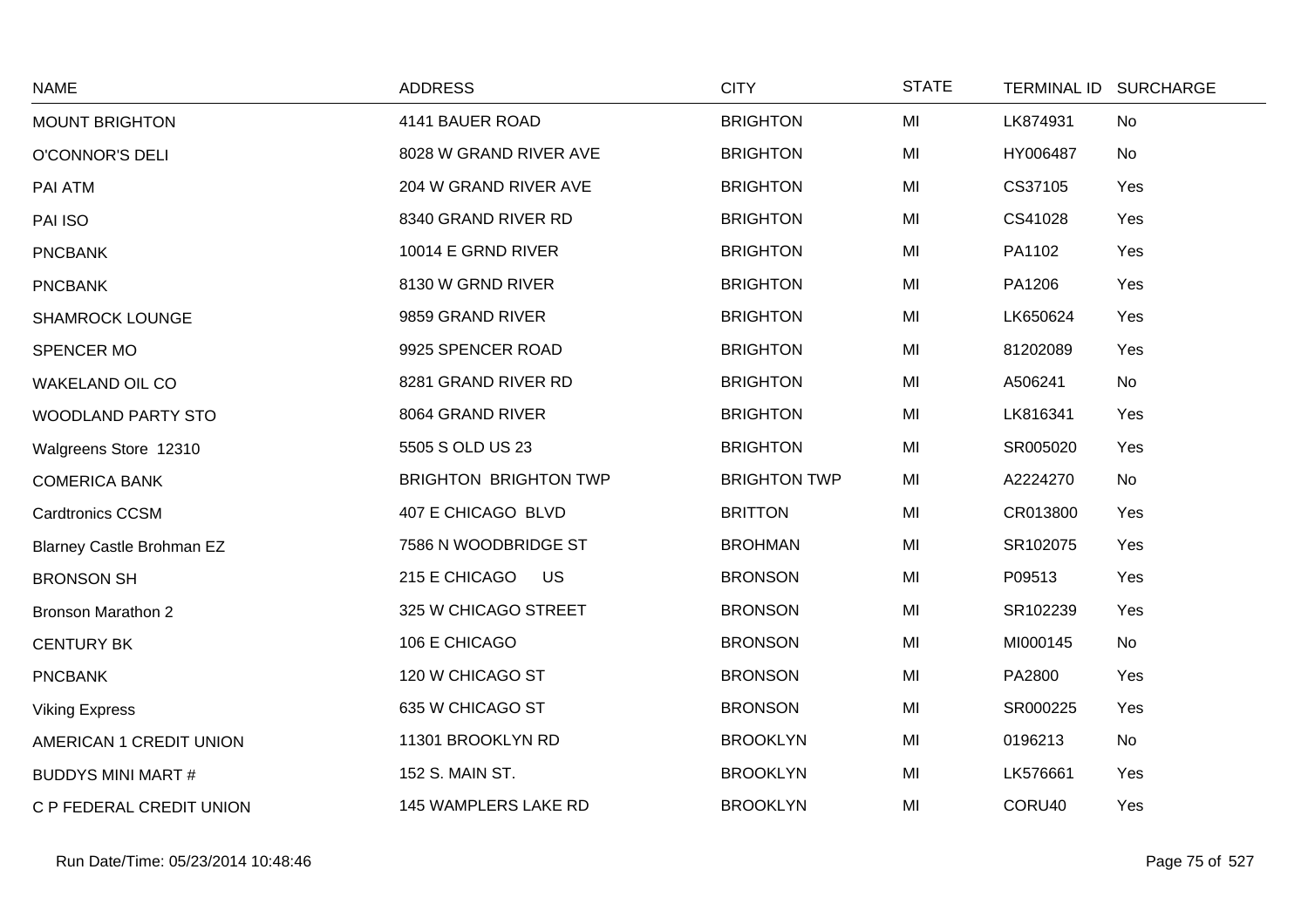| <b>NAME</b>               | <b>ADDRESS</b>        | <b>CITY</b>          | <b>STATE</b> |                 | TERMINAL ID SURCHARGE |
|---------------------------|-----------------------|----------------------|--------------|-----------------|-----------------------|
| CASCARDO OIL BROOK        | 11700 M-50            | <b>BROOKLYN</b>      | MI           | LK135788        | Yes                   |
| <b>COMERICA BANK</b>      | BROOKLYN OFF BROOKLYN | <b>BROOKLYN</b>      | MI           | Q4535922        | No                    |
| OLD NATIONAL BANK         | 131 S MAIN ST         | <b>BROOKLYN</b>      | MI           | <b>DIE114</b>   | Yes                   |
| <b>RAYS SUNRISE MARKE</b> | 14335 US 12           | <b>BROOKLYN</b>      | MI           | LK760600        | Yes                   |
| Wesco Brooklyn 11         | 10409 W BROOKLYN      | <b>BROOKLYN</b>      | MI           | SR003380        | Yes                   |
| <b>BURNSIDE BP</b>        | 5989 VAN DYKE AVE     | <b>BROWN CITY</b>    | MI           | CI020272        | Yes                   |
| LITTLE TEXAS PARTY        | 4114 MAIN STREET      | <b>BROWN CITY</b>    | MI           | LK217967        | Yes                   |
| SOKANA 53 MOBIL           | 6009 VAN DYKE         | <b>BROWN CITY</b>    | MI           | LK759663        | Yes                   |
| TRI COUNTY BANK           | <b>4441 MAIN ST</b>   | <b>BROWN CITY</b>    | MI           | <b>TB0026</b>   | No                    |
| <b>GUARANTY BANK</b>      | 20645 GIBRALTAR       | <b>BROWNSTONE TW</b> | MI           | T522B273        | Yes                   |
| 5/3 BK, MI.(EAST          | 20393 GIBRALTAR RD    | <b>BROWNSTOWN</b>    | MI           | 00000000        | Yes                   |
| A4 ENERGY LLC             | 22800 TELEGRAPH RD    | <b>BROWNSTOWN</b>    | MI           | HY002879        | Yes                   |
| A4 ENERGY LLC-OUT 2       | 22800 TELEGRAPH RD    | <b>BROWNSTOWN</b>    | MI           | CI018466        | Yes                   |
| <b>BANK OF AMERICA</b>    | *CVS PHARMACY #0211   | <b>BROWNSTOWN</b>    | MI           | <b>WMID0020</b> | No                    |
| <b>CITIZENS COB</b>       | 23849 WEST ROAD       | <b>BROWNSTOWN</b>    | MI           | ZA8118          | No                    |
| <b>COMMUNITY FOCUS</b>    | 18925 TELEGRAPH ROAD  | <b>BROWNSTOWN</b>    | MI           | 00000000        | No                    |
| CT 7-11                   | 19022 ALLEN RD US     | <b>BROWNSTOWN</b>    | MI           | SE272775        | Yes                   |
| JIMMY G. INC.             | 21925 BIX TOLEDO      | <b>BROWNSTOWN</b>    | MI           | LK478242        | Yes                   |
| PETRO-QUAD MICHIGA        | 20913 GIBRALTER RD    | <b>BROWNSTOWN</b>    | MI           | LK203139        | Yes                   |
| PIC PAC                   | 27000 FORT ST.        | <b>BROWNSTOWN</b>    | MI           | LK647473        | Yes                   |
| SHELL SIBLEY              | 18971 TELEGRAPH RD    | <b>BROWNSTOWN</b>    | MI           | LK720224        | Yes                   |
| <b>SUNOCO PLA</b>         | 21980 SIBLEY ROAD US  | <b>BROWNSTOWN</b>    | MI           | P157173         | Yes                   |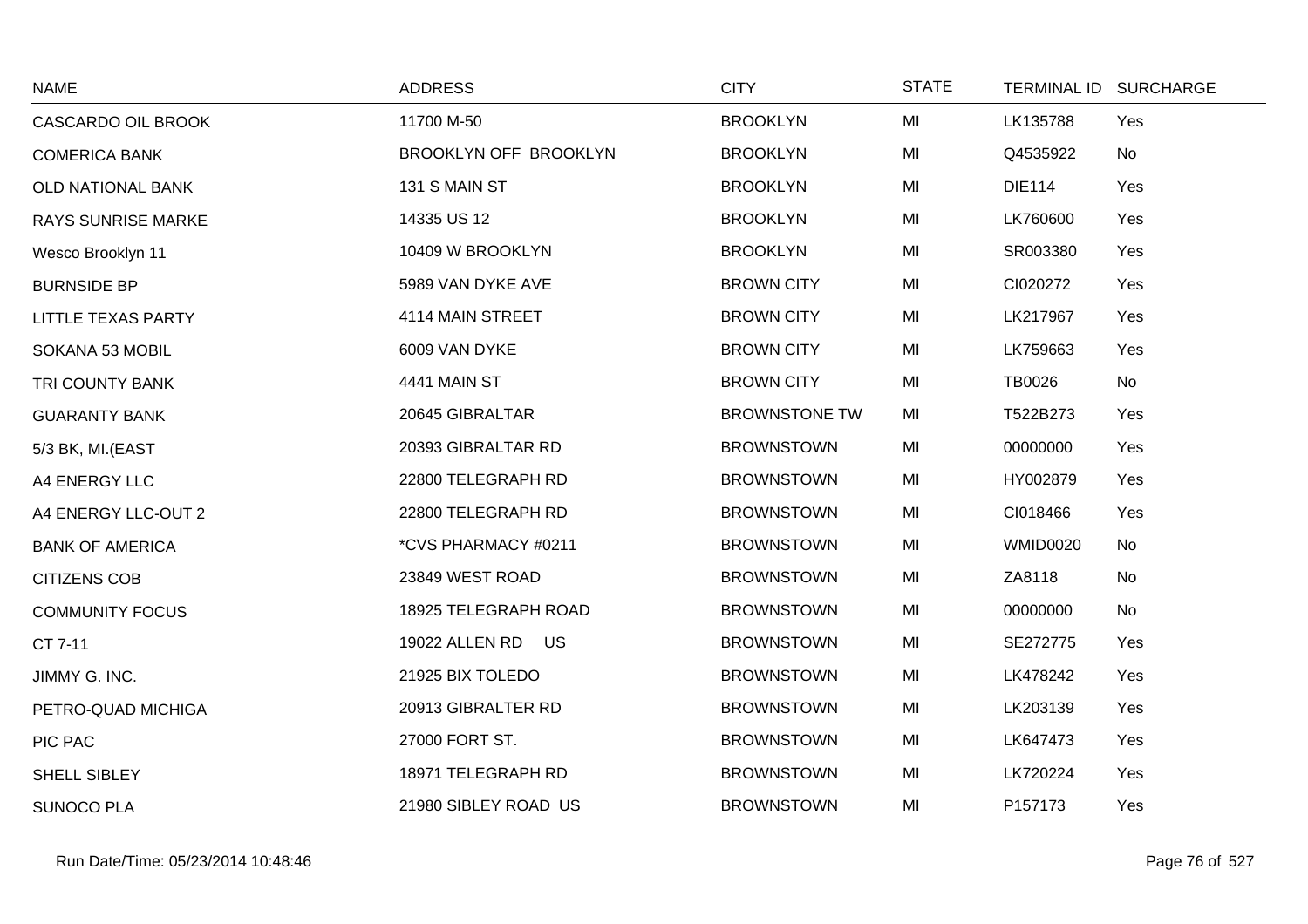| <b>NAME</b>                  | <b>ADDRESS</b>       | <b>CITY</b>          | <b>STATE</b> | <b>TERMINAL ID</b> | <b>SURCHARGE</b> |
|------------------------------|----------------------|----------------------|--------------|--------------------|------------------|
| Walgreens 5168               | 23007 TELEGRAPH RD   | <b>BROWNSTOWN</b>    | MI           | SR000925           | Yes              |
| <b>BANK OF AMERICA</b>       | *CVS PHARMACY #8160  | <b>BROWNSTOWN TO</b> | MI           | <b>WMIN1124</b>    | No               |
| <b>Cardtronics CCSM</b>      | 19001 TELEGRAPH RD   | <b>BROWNSTOWN TO</b> | MI           | CD003918           | Yes              |
| <b>PNCBANK</b>               | 24905 TELEGRAPH      | <b>BROWNSTWN TWP</b> | MI           | PA2375             | Yes              |
| SETTLERS FCU                 | 14043 U.S HWY 45     | <b>BRUCE CROSSIN</b> | MI           | 00000000           | No               |
| 5/3 BK, W MI OFF             | 702 FRONT ST         | <b>BUCHANAN</b>      | MI           | 00000000           | Yes              |
| <b>CHEMICAL BANK</b>         | 1101 E FRONT ST      | <b>BUCHANAN</b>      | MI           | TZ385253           | Yes              |
| PAI ATM                      | 207 SOUTH OAK STREET | <b>BUCHANNON</b>     | MI           | TX27668            | Yes              |
| PAI ISO                      | 207 SOUTH OAK STREET | <b>BUCHANNON</b>     | MI           | TX27668            | Yes              |
| <b>Cardtronics CCSM</b>      | 115 W WEXFORD AVE    | <b>BUCKLEY</b>       | MI           | CR011100           | Yes              |
| HONOR BANK                   | 117 E WEXFORD AVENUE | <b>BUCKLEY</b>       | MI           | MI000270           | Yes              |
| PAI ATM                      | 210 E LEROY ST       | <b>BURLINGTON</b>    | MI           | TX40334            | Yes              |
| <b>GABE'S GROCERY</b>        | 13025 SHERIDAN RD.   | <b>BURT</b>          | MI           | LK369986           | Yes              |
| <b>Cardtronics CCSM</b>      | 7756 LAKESHORE DR    | <b>BURTCHVILLE</b>   | MI           | CR008054           | Yes              |
| 5/3 BK, MI.(EAST             | 2315 S. CENTER RD    | <b>BURTON</b>        | MI           | 00000000           | Yes              |
| <b>ABEER FUEL</b>            | 3311 S SAGINAW<br>US | <b>BURTON</b>        | MI           | P219602            | Yes              |
| <b>AUTOMATED</b>             | 3280 LIPPINCOTT US   | <b>BURTON</b>        | MI           | P174744            | Yes              |
| <b>AUTUMN LOUNGE</b>         | G-3473 FENTON RD     | <b>BURTON</b>        | MI           | LK409264           | Yes              |
| Admiral 36 Burton            | G4232 S SAGINAW ST   | <b>BURTON</b>        | MI           | SR007549           | Yes              |
| <b>BANK OF AMERICA</b>       | *BURTON              | <b>BURTON</b>        | MI           | <b>IMID7212</b>    | No               |
| <b>BANK OF AMERICA</b>       | $*I-475$             | <b>BURTON</b>        | MI           | <b>IMID7269</b>    | No               |
| <b>BERNIES MARKET BURTON</b> | 2185 E BRISTOL       | <b>BURTON</b>        | MI           | CI000047           | Yes              |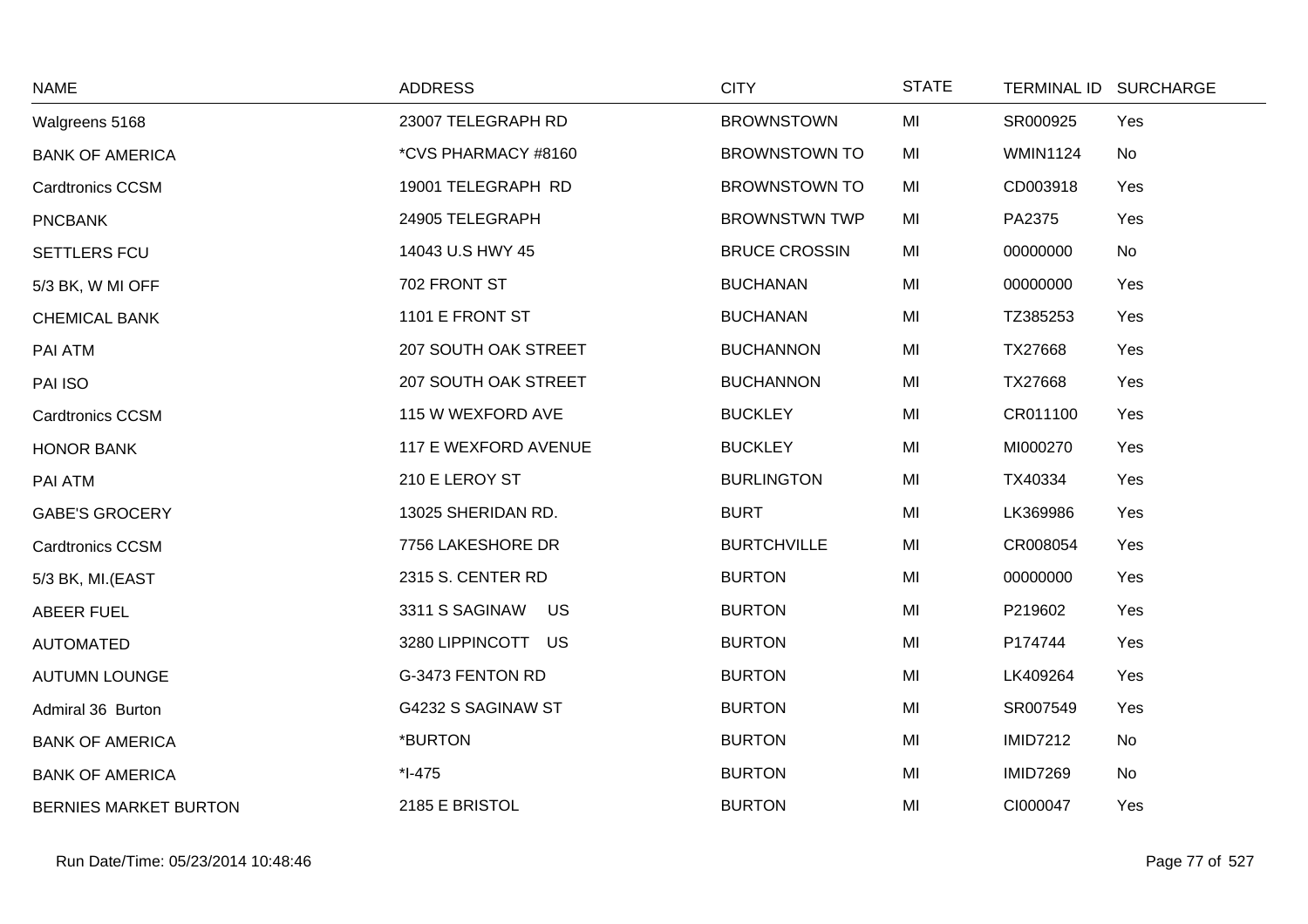| <b>NAME</b>                   | <b>ADDRESS</b>             | <b>CITY</b>   | <b>STATE</b> |          | TERMINAL ID SURCHARGE |
|-------------------------------|----------------------------|---------------|--------------|----------|-----------------------|
| <b>BG S PARTY</b>             | 4507 S CENTER<br><b>US</b> | <b>BURTON</b> | MI           | P225507  | Yes                   |
| <b>CHASE</b>                  | 1232 S BELSAY RD           | <b>BURTON</b> | MI           | MI1052   | Yes                   |
| <b>CHASE</b>                  | 1232 S BELSAY RD           | <b>BURTON</b> | MI           | MI1084   | Yes                   |
| <b>CHASE</b>                  | 4154 DAVISON RD            | <b>BURTON</b> | MI           | MI1062   | Yes                   |
| <b>CHASE</b>                  | 4154 DAVISON RD            | <b>BURTON</b> | MI           | MI1073   | Yes                   |
| <b>CHASE</b>                  | G4085 S SAGINAW ST         | <b>BURTON</b> | MI           | MI1078   | Yes                   |
| CLASSICS-1                    | G4243 S. SAGINAW STUS      | <b>BURTON</b> | MI           | P151388  | Yes                   |
| <b>CORNER STOP</b>            | 3271 DORT HWY              | <b>BURTON</b> | MI           | LK703417 | Yes                   |
| <b>CRAZY RAY'S DOLLAR STO</b> | 230 W GENESEE AVE          | <b>BURTON</b> | MI           | TD220552 | Yes                   |
| CT 7-11 CCS2                  | 2358 N CENTER              | <b>BURTON</b> | MI           | SE277855 | Yes                   |
| <b>Cardtronics CCSW</b>       | 1001 S. CENTER             | <b>BURTON</b> | MI           | SP070311 | Yes                   |
| <b>Cardtronics CCSW</b>       | 1258 E BRISTOL RD          | <b>BURTON</b> | MI           | SP070435 | Yes                   |
| <b>Cardtronics CCSW</b>       | 1466 E. BRISTOL RD.        | <b>BURTON</b> | MI           | SP070117 | Yes                   |
| <b>Cardtronics CCSW</b>       | 3514 E. BRISTOL ROAD       | <b>BURTON</b> | MI           | SP070308 | Yes                   |
| <b>ELGA CREDIT UNION</b>      | 2303 SOUTH CENTER ROAD     | <b>BURTON</b> | MI           | 60762102 | Yes                   |
| <b>ELGA CREDIT UNION</b>      | 2303 SOUTH CENTER ROAD     | <b>BURTON</b> | MI           | 60762103 | Yes                   |
| FAMILY COMMUNITY CU           | 1149 E BRISTOL RD          | <b>BURTON</b> | MI           | CK1705   | No                    |
| <b>FAMILY COMMUNITY CU</b>    | 1149 E. BRISTOL ROAD       | <b>BURTON</b> | MI           | CK1704   | <b>No</b>             |
| <b>FIRSTMERIT</b>             | G4190 E Court St           | <b>BURTON</b> | MI           | 00006503 | Yes                   |
| <b>KMART #3279</b>            | G 1145 N BELSAY RD         | <b>BURTON</b> | MI           | A0003780 | Yes                   |
| <b>LISAS LONE</b>             | G-4061 FENTON RD. US       | <b>BURTON</b> | MI           | P130347  | Yes                   |
| <b>MARATHON B</b>             | 1138 N. BELSAY ROADUS      | <b>BURTON</b> | MI           | P222402  | Yes                   |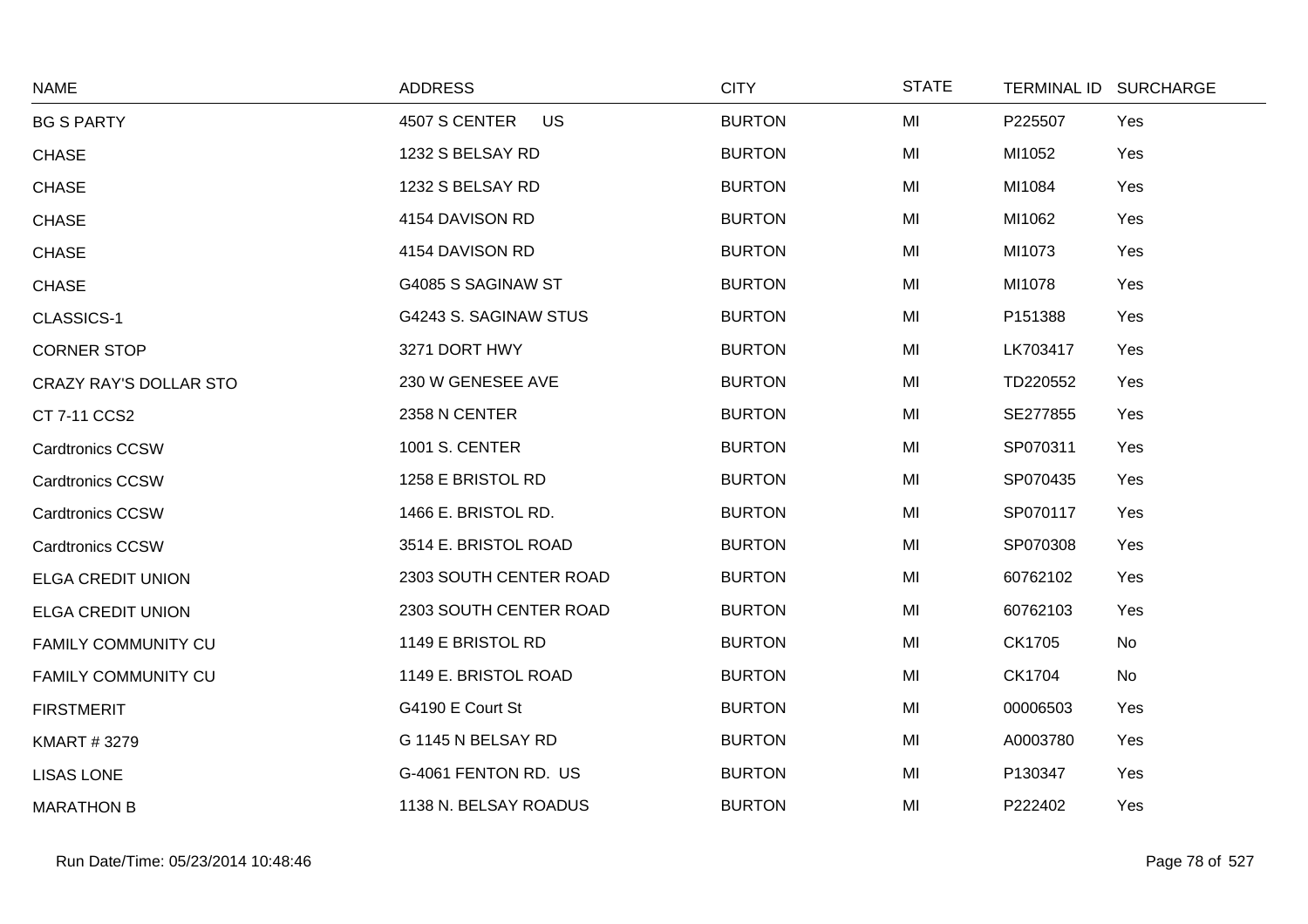| <b>NAME</b>                  | <b>ADDRESS</b>          | <b>CITY</b>          | <b>STATE</b> | TERMINAL ID SURCHARGE |     |
|------------------------------|-------------------------|----------------------|--------------|-----------------------|-----|
| MEIJER - C                   | G-2333 S CENTER RD      | <b>BURTON</b>        | MI           | 82128071              | Yes |
| PAI ATM                      | 2514 S BELSAY           | <b>BURTON</b>        | MI           | CS40834               | Yes |
| PAI ATM                      | 4532 S SAGINAW          | <b>BURTON</b>        | MI           | TX12163               | Yes |
| PAI ATM                      | 6011 E ATHERTON RD      | <b>BURTON</b>        | MI           | TX48164               | Yes |
| PAI ATM                      | G-6010 DAVISON RD       | <b>BURTON</b>        | MI           | TX36748               | Yes |
| PAI ISO                      | 2514 S BELSAY           | <b>BURTON</b>        | MI           | CS40834               | Yes |
| PAI ISO                      | 4532 S SAGINAW          | <b>BURTON</b>        | MI           | TX12163               | Yes |
| PAI ISO                      | 6011 E ATHERTON RD      | <b>BURTON</b>        | MI           | TX48164               | Yes |
| PAI ISO                      | G-6010 DAVISON RD       | <b>BURTON</b>        | MI           | TX36748               | Yes |
| RITE AID #3667               | 4001 DAVISON RD SUITE A | <b>BURTON</b>        | MI           | A0006716              | Yes |
| RITE AID #4340               | G4033 FENTON RD         | <b>BURTON</b>        | MI           | A0006935              | Yes |
| RITE AID #4343               | G-3009 S DORT HWY       | <b>BURTON</b>        | MI           | A0006936              | Yes |
| <b>RITE AID #4806</b>        | 6026 LAPEER RD          | <b>BURTON</b>        | MI           | A0007139              | Yes |
| <b>RITE AID #4948</b>        | G4007 S SAGINAW ST      | <b>BURTON</b>        | MI           | A0007195              | Yes |
| ROAD RUNNE                   | 1117 SOUTH BELSAY RUS   | <b>BURTON</b>        | MI           | P153104               | Yes |
| <b>SECURITY C</b>            | 2230 S CENTER ROAD      | <b>BURTON</b>        | MI           | MI000132              | No  |
| <b>SMOKERS PALACE</b>        | 6007 EAST LAPEER R      | <b>BURTON</b>        | MI           | LK708675              | Yes |
| <b>TARIKS MAR</b>            | 3386 LIPPONCOTT BLVUS   | <b>BURTON</b>        | MI           | P120996               | Yes |
| <b>Wallis Vending</b>        | 1341 S CENTER           | <b>BURTON</b>        | MI           | SR003225              | Yes |
| <b>WALMART</b>               | 5323 EAST COURT ST      | <b>BURTON (FLINT</b> | MI           | A22730                | No  |
| <b>Beards Country Market</b> | 11289 SILVER LAKE ROAD  | <b>BYRON</b>         | MI           | SR102202              | Yes |
| <b>CHASE</b>                 | 136 S SAGINAW ST        | <b>BYRON</b>         | MI           | MI1291                | Yes |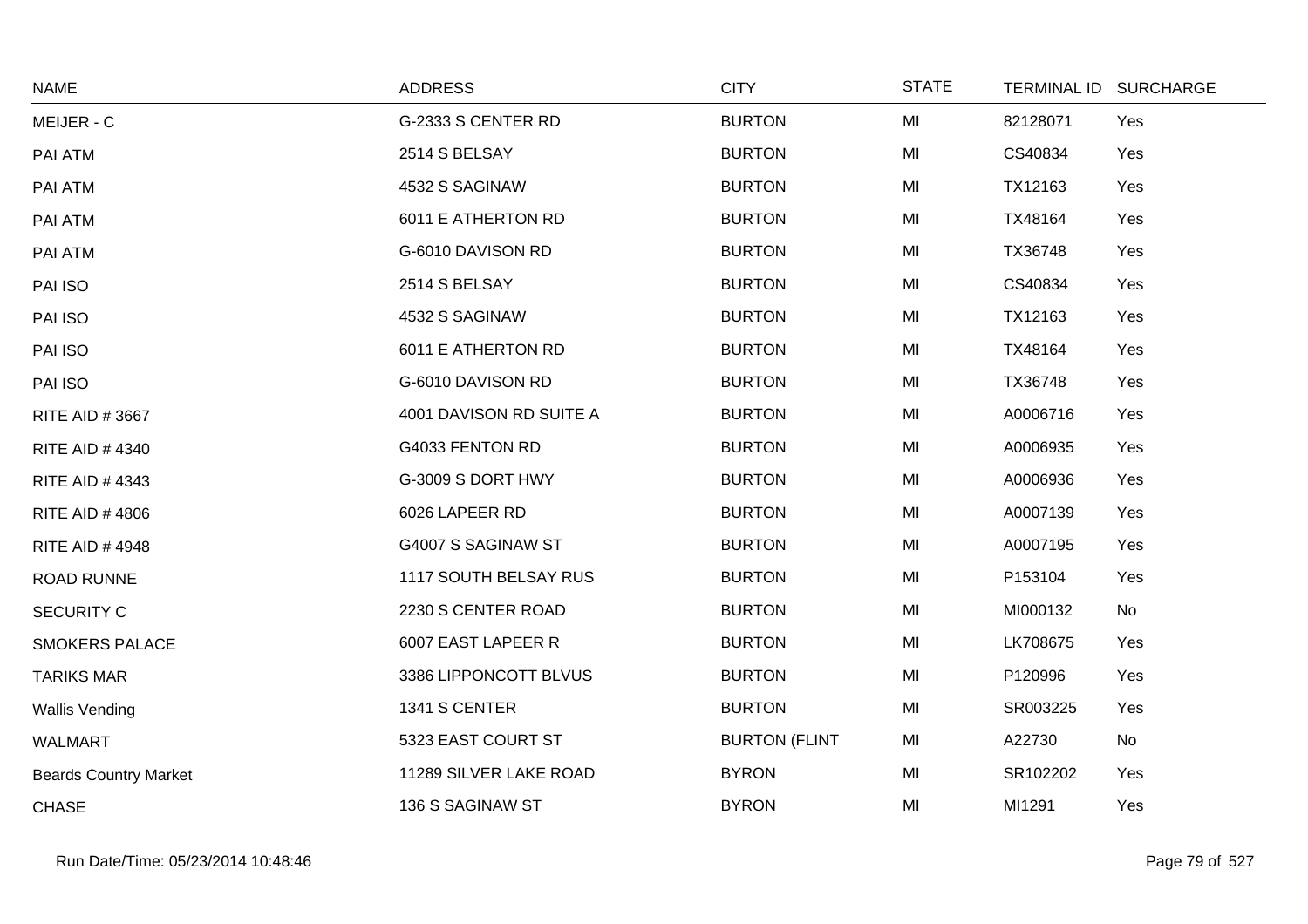| <b>NAME</b>                  | <b>ADDRESS</b>          | <b>CITY</b>          | <b>STATE</b> | TERMINAL ID SURCHARGE |
|------------------------------|-------------------------|----------------------|--------------|-----------------------|
| <b>HQS #18</b>               | 135 S SAGINAW           | <b>BYRON</b>         | MI           | Yes<br>81205894       |
| <b>Byron Center Marathon</b> | 293 84TH ST SW          | <b>BYRON CENT</b>    | MI           | SR000115<br>Yes       |
| <b>Byron Petroleum</b>       | 119 100TH ST SW         | <b>BYRON CENT</b>    | MI           | SR000114<br>Yes       |
| 5/3 BK, MI. (WEST            | 2384 84TH ST SW         | <b>BYRON CENTER</b>  | MI           | Yes<br>00000000       |
| 84TH STREET PUB AN           | 8282 PFEIFFER FARM      | <b>BYRON CENTER</b>  | MI           | LK891251<br>No        |
| <b>Cardtronics CCSW</b>      | 6419 BYRON CENTER AVE   | <b>BYRON CENTER</b>  | MI           | SP070009<br>Yes       |
| <b>EXIT 76 AUTO TRUCK</b>    | 460 76TH ST             | <b>BYRON CENTER</b>  | MI           | Yes<br>LK598255       |
| <b>KMART #4851</b>           | 701 68TH ST             | <b>BYRON CENTER</b>  | MI           | A0003793<br>Yes       |
| Walgreens 10129              | 8364 BYRON CENTER AVE S | <b>BYRON CENTER</b>  | MI           | SR001554<br>Yes       |
| 84th STREET AMOCO            | 284 84TH STREET SW      | <b>BYRON CTR</b>     | MI           | SR052311<br>Yes       |
| Signature Bank               | 833 N Van Dyke          | Bad Axe              | MI           | Yes<br>10341002       |
| <b>BARTON CIT</b>            | 1866 W TRASK LK ROAUS   | <b>Barton City</b>   | MI           | TX009858<br>Yes       |
| MILLER INV                   | 1100 S.EUCLID AVENUUS   | <b>Bay City</b>      | MI           | NH009410<br>Yes       |
| SoS Bay Ci                   | 1007 N Euclid US        | <b>Bay City</b>      | MI           | NH020425<br>Yes       |
| Marathon B                   | 10945 Belleville US     | Belleville           | MI           | TX021809<br>No        |
| SOS 111 Be                   | US<br>795 Sumpter       | <b>Belleville</b>    | MI           | NH020416<br>Yes       |
| <b>WILLOW PAR</b>            | 25622 SUMPTER ROAD US   | <b>Belleville</b>    | MI           | TX008331<br>Yes       |
| Napier She                   | 1959 E. Napier Ave US   | <b>Benton Harbor</b> | MI           | Yes<br>P85389         |
| Beverage W                   | 31111 Greenfield US     | <b>Beverly Hills</b> | MI           | TX022176<br>Yes       |
| <b>SOS Mecost</b>            | 206 A N Michigan AvUS   | <b>Big Rapids</b>    | MI           | NH020431<br>Yes       |
| Ghafari Tr                   | 36101 Woodward Ave US   | Birmingham           | MI           | TX018221<br>Yes       |
| <b>HARDINGS M</b>            | 3651 Shawnee Rd. US     | Bridgeman            | MI           | P93372<br>Yes         |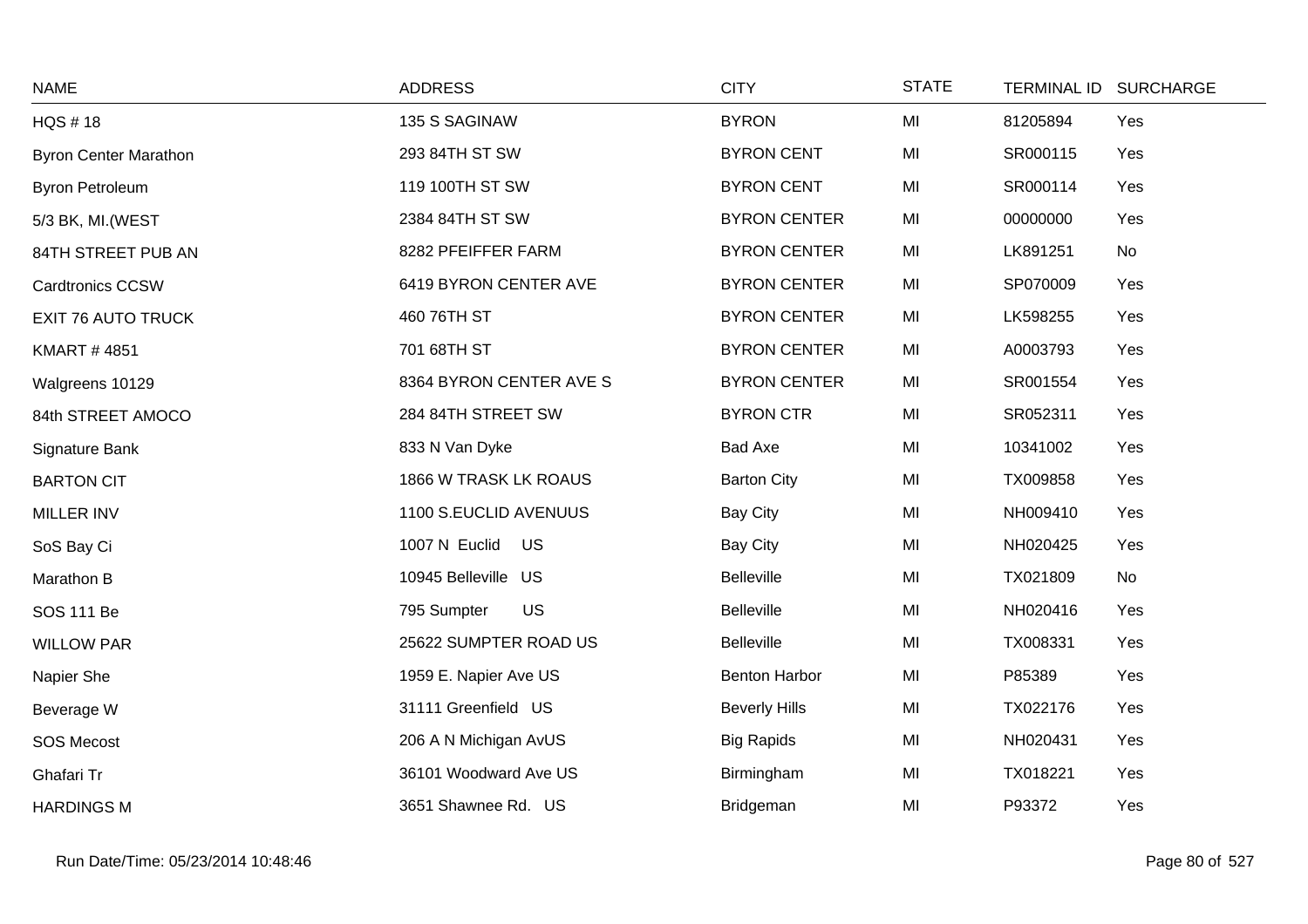| <b>NAME</b>             | <b>ADDRESS</b>              | <b>CITY</b>       | <b>STATE</b> |          | TERMINAL ID SURCHARGE |
|-------------------------|-----------------------------|-------------------|--------------|----------|-----------------------|
| <b>MEMORIES L</b>       | 1840 S Old US 23 US         | <b>Brighton</b>   | MI           | P111042  | Yes                   |
| Soo Coop CU             | 1001 W. Lakeshore Dr.       | <b>Brimley</b>    | MI           | 02691014 | Yes                   |
| Soo Coop CU             | 11386 W Lakeshore Dr.       | <b>Brimley</b>    | MI           | 02691013 | Yes                   |
| Soo Coop CU             | 11386 W Lakeshore Dr.       | <b>Brimley</b>    | MI           | 02691018 | Yes                   |
| Soo Coop CU             | 6496 S.M-221                | <b>Brimley</b>    | MI           | 02691002 | Yes                   |
| <b>Brown City</b>       | <b>US</b><br>4152 Main St   | <b>Brown City</b> | MI           | TX016277 | Yes                   |
| <b>MITCH'S FO</b>       | 22040 SIBLEY ROAD US        | Brownstown To     | MI           | NH012063 | Yes                   |
| RPM 4                   | 267 E Front St US           | Buchanan          | MI           | WG007669 | Yes                   |
| <b>GOOD TIME</b>        | 9538 EAST RD.<br><b>US</b>  | <b>Burt</b>       | MI           | P174878  | Yes                   |
| Lapeer Roa              | 5006 Lapeer Rd<br><b>US</b> | <b>Burton</b>     | MI           | TX018912 | Yes                   |
| Singh s Ma              | G3506 S Dort Hwy US         | <b>Burton</b>     | MI           | NH020224 | Yes                   |
| 5/3 BK, MI(NORTH        | 1219 N MITCHELL             | <b>CADILLAC</b>   | MI           | 00000000 | Yes                   |
| 5/3 BK, MI(NORTH        | 123 S. MITCHELL             | <b>CADILLAC</b>   | MI           | 00000000 | Yes                   |
| 5/3 BK, N MI OFF        | 130 W M-55                  | <b>CADILLAC</b>   | MI           | 00000000 | Yes                   |
| Admiral 37 CADILLAC     | 805 S MITCHELL              | <b>CADILLAC</b>   | MI           | SR007579 | Yes                   |
| Admiral 47 CADILLAC     | 1377 N MITCHELL             | <b>CADILLAC</b>   | MI           | SR007548 | Yes                   |
| <b>CADILLAC S</b>       | 409 S MITCHELL US           | <b>CADILLAC</b>   | MI           | P181750  | Yes                   |
| <b>CHEMICAL BANK</b>    | 1408 N MITCHELL ST          | <b>CADILLAC</b>   | MI           | TZ381404 | Yes                   |
| <b>CHEMICAL BANK</b>    | 302 S MITCHELL ST           | <b>CADILLAC</b>   | MI           | TZ381405 | Yes                   |
| <b>Cardtronics CCSW</b> | 2010 NORTH MITCHELL         | <b>CADILLAC</b>   | MI           | SP070151 | Yes                   |
| Cardtronics CCSW        | 702 NORTH MITCHELL          | <b>CADILLAC</b>   | MI           | SP070082 | Yes                   |
| <b>FIRSTBANK</b>        | 8851 E. 34 ROAD             | <b>CADILLAC</b>   | MI           | XM1890   | Yes                   |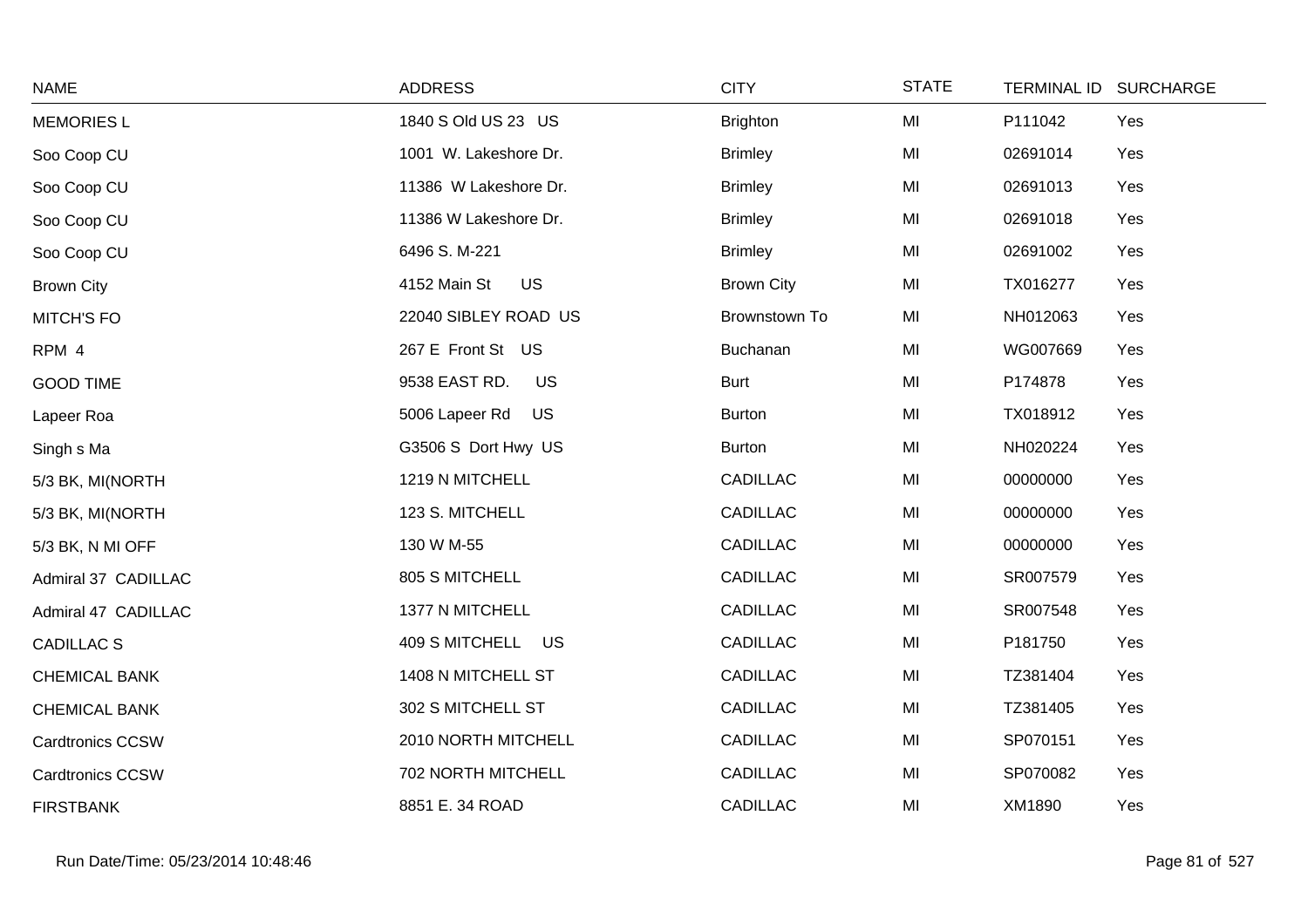| <b>NAME</b>                      | <b>ADDRESS</b>       | <b>CITY</b>      | <b>STATE</b> | TERMINAL ID SURCHARGE |     |
|----------------------------------|----------------------|------------------|--------------|-----------------------|-----|
| <b>FIRSTMERIT</b>                | 103 N Mitchell St    | <b>CADILLAC</b>  | MI           | 00006921              | Yes |
| <b>FIRSTMERIT</b>                | 2204 N Mitchell St   | <b>CADILLAC</b>  | MI           | 00006911              | Yes |
| <b>FIRSTMERIT</b>                | 2704 Sunnyside Dr    | <b>CADILLAC</b>  | MI           | 00006927              | Yes |
| <b>FIRSTMERIT</b>                | 9600 E 13th St       | <b>CADILLAC</b>  | MI           | 00006996              | Yes |
| <b>MEIJER GAS</b>                | 8605 EAST 34 RD      | <b>CADILLAC</b>  | MI           | 82128189              | Yes |
| PAI ATM                          | 1010 S. MITCHELL     | <b>CADILLAC</b>  | MI           | TX35448               | Yes |
| PAI ISO                          | 1010 S. MITCHELL     | <b>CADILLAC</b>  | MI           | TX35448               | Yes |
| <b>QUICK SAV</b>                 | 8485 E M-115         | <b>CADILLAC</b>  | MI           | 81202418              | Yes |
| <b>RITE AID #4506</b>            | 720 S MITCHELL ST    | <b>CADILLAC</b>  | MI           | A0007020              | Yes |
| TURTLE BEND INVEST               | 1341 N MITCHELL      | <b>CADILLAC</b>  | MI           | LK156877              | Yes |
| WALMART                          | 8917 EAST 34 ROAD    | <b>CADILLAC</b>  | MI           | A14320                | No  |
| Walgreens 7660                   | 1220 N MITCHELL      | <b>CADILLAC</b>  | MI           | SR000972              | Yes |
| Wesco Cadillac 34                | 1548 N MITCHELL      | <b>CADILLAC</b>  | MI           | SR003399              | Yes |
| 5/3 BK, MI. (WEST                | 9325 CHERRY VALLEY   | <b>CALEDONIA</b> | MI           | 00000000              | Yes |
| <b>CHASE</b>                     | 9235 CHERRY VALLEY   | CALEDONIA        | MI           | MI3829                | Yes |
| <b>Cardtronics CCSW</b>          | 9266 CHERRY VALLEY   | <b>CALEDONIA</b> | MI           | SP070433              | Yes |
| CardtronicsLPC                   | 1925 MARKET PLACE DR | <b>CALEDONIA</b> | MI           | TG021477              | Yes |
| <b>GAINES MAR</b>                | 1625 MARKET PLACE    | <b>CALEDONIA</b> | MI           | 81204800              | Yes |
| <b>FIRSTMERIT</b>                | 330 Fifth St         | <b>CALUMET</b>   | MI           | 00006748              | Yes |
| <b>Holiday Stationstores Cal</b> | 3 COUNTY RD US 41    | <b>CALUMET</b>   | MI           | SR000338              | Yes |
| LL Bar                           | 401 5TH ST           | <b>CALUMET</b>   | MI           | SR102576              | No  |
| Northend Bar                     | 433 5TH              | <b>CALUMET</b>   | MI           | SR102693              | Yes |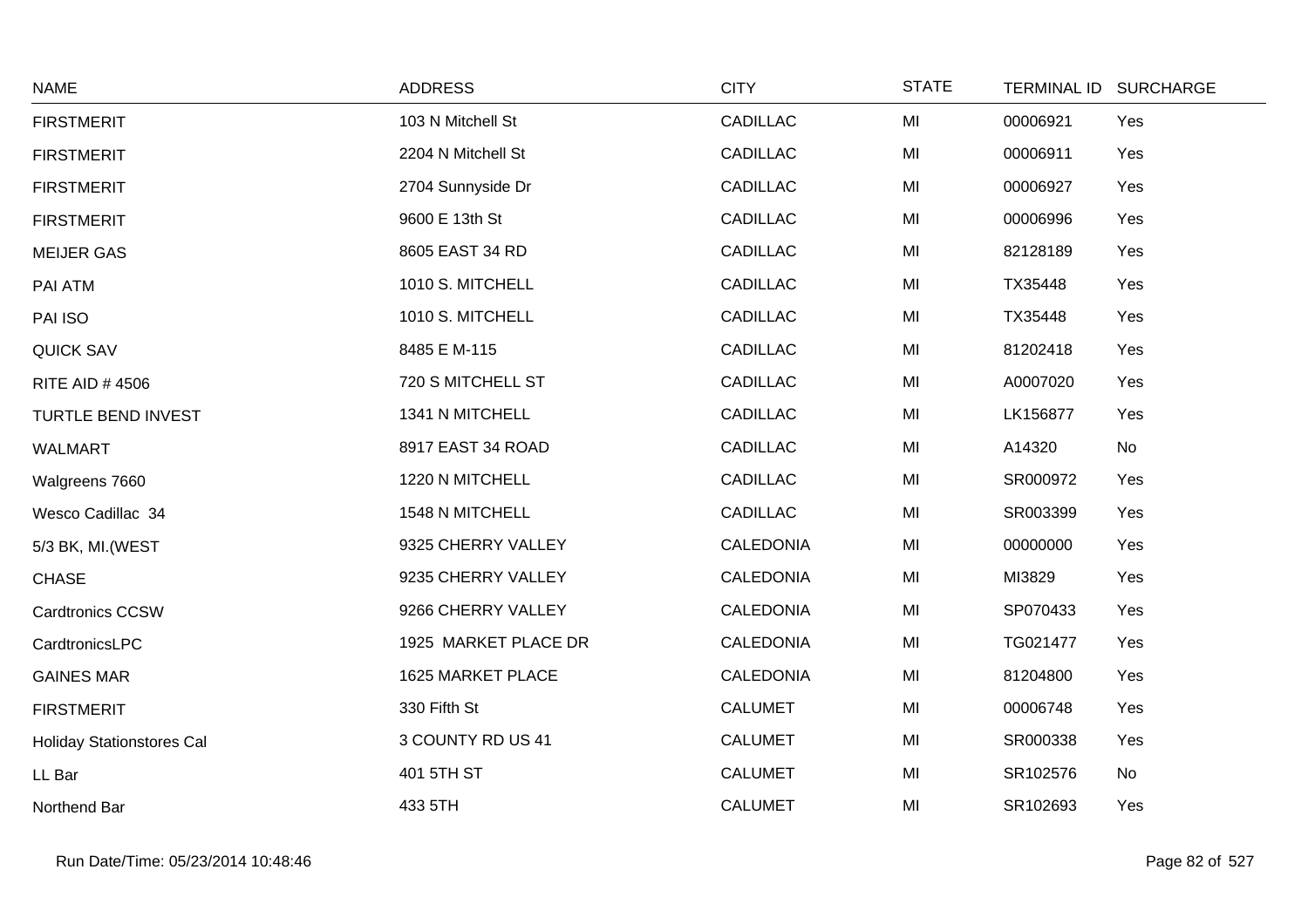| <b>NAME</b>               | <b>ADDRESS</b>             | <b>CITY</b>    | <b>STATE</b> | TERMINAL ID SURCHARGE |     |
|---------------------------|----------------------------|----------------|--------------|-----------------------|-----|
| <b>SUPERIORNATBNK</b>     | 56788 STATION DR           | <b>CALUMET</b> | MI           | 05591006              | No  |
| <b>SUPERIORNATBNK</b>     | 56845 STATION DRIVE        | <b>CALUMET</b> | MI           | 05591014              | No  |
| SOUTHERN MICHIGAN B&T     | 107 NORTH MAIN STREET      | <b>CAMDEN</b>  | MI           | CP302824              | No  |
| CANNONSBURG GRIST MILL IN | 8000 CANNONSBURG RD        | CANNONSBURG    | MI           | A502492               | No  |
| 5/3 BK, MI.(EAST          | 43710 FORD ROAD            | <b>CANTON</b>  | MI           | 00000000              | Yes |
| AMOCO BURGER KING         | 45495 MICH AVENUE          | <b>CANTON</b>  | MI           | LK432662              | Yes |
| <b>BANK OF AMERICA</b>    | *CANTON TOWNSHIP           | <b>CANTON</b>  | MI           | <b>IMID7213</b>       | No  |
| <b>BANK OF AMERICA</b>    | *CANTON TOWNSHIP           | <b>CANTON</b>  | MI           | <b>IMID7214</b>       | No  |
| <b>BANK OF AMERICA</b>    | *CVS PHARMACY #8190        | <b>CANTON</b>  | MI           | <b>WMIN1140</b>       | No  |
| <b>BANK OF AMERICA</b>    | *HOLIDAY MARKET            | <b>CANTON</b>  | MI           | <b>IMID7265</b>       | No  |
| <b>BANK OF AMERICA</b>    | *MICHIGAN/CANTON           | <b>CANTON</b>  | MI           | <b>IMIN7074</b>       | No  |
| <b>CANTON PETRO INC</b>   | 44404 FORD RD              | <b>CANTON</b>  | MI           | LK601518              | Yes |
| <b>CANTON PETROLEUM L</b> | 41479 MICHIGAN AVE         | <b>CANTON</b>  | MI           | LK167260              | Yes |
| <b>CHASE</b>              | 45001 FORD RD              | <b>CANTON</b>  | MI           | MI3654                | Yes |
| <b>CHASE</b>              | 45220 MICHIGAN AVE         | <b>CANTON</b>  | MI           | MI0008                | Yes |
| <b>CHASE</b>              | 45345 FORD RD              | <b>CANTON</b>  | MI           | MI0593                | Yes |
| <b>CHASE</b>              | 45345 FORD RD              | <b>CANTON</b>  | MI           | MI9164                | Yes |
| <b>CITIZENS COB</b>       | 41401 FORD ROAD            | <b>CANTON</b>  | MI           | ZA8404                | No  |
| <b>COMERICA BANK</b>      | 45420 MICHIGAN AVE         | <b>CANTON</b>  | MI           | A2595887              | No  |
| <b>COMERICA BANK</b>      | <b>CANTON CENTER CMART</b> | <b>CANTON</b>  | MI           | H0957545              | No  |
| <b>COMERICA BANK</b>      | FORD RD - SHELDON CANT     | <b>CANTON</b>  | MI           | A3564310              | No  |
| CT 7-11                   | 43340 WARREN               | <b>CANTON</b>  | MI           | SE273227              | Yes |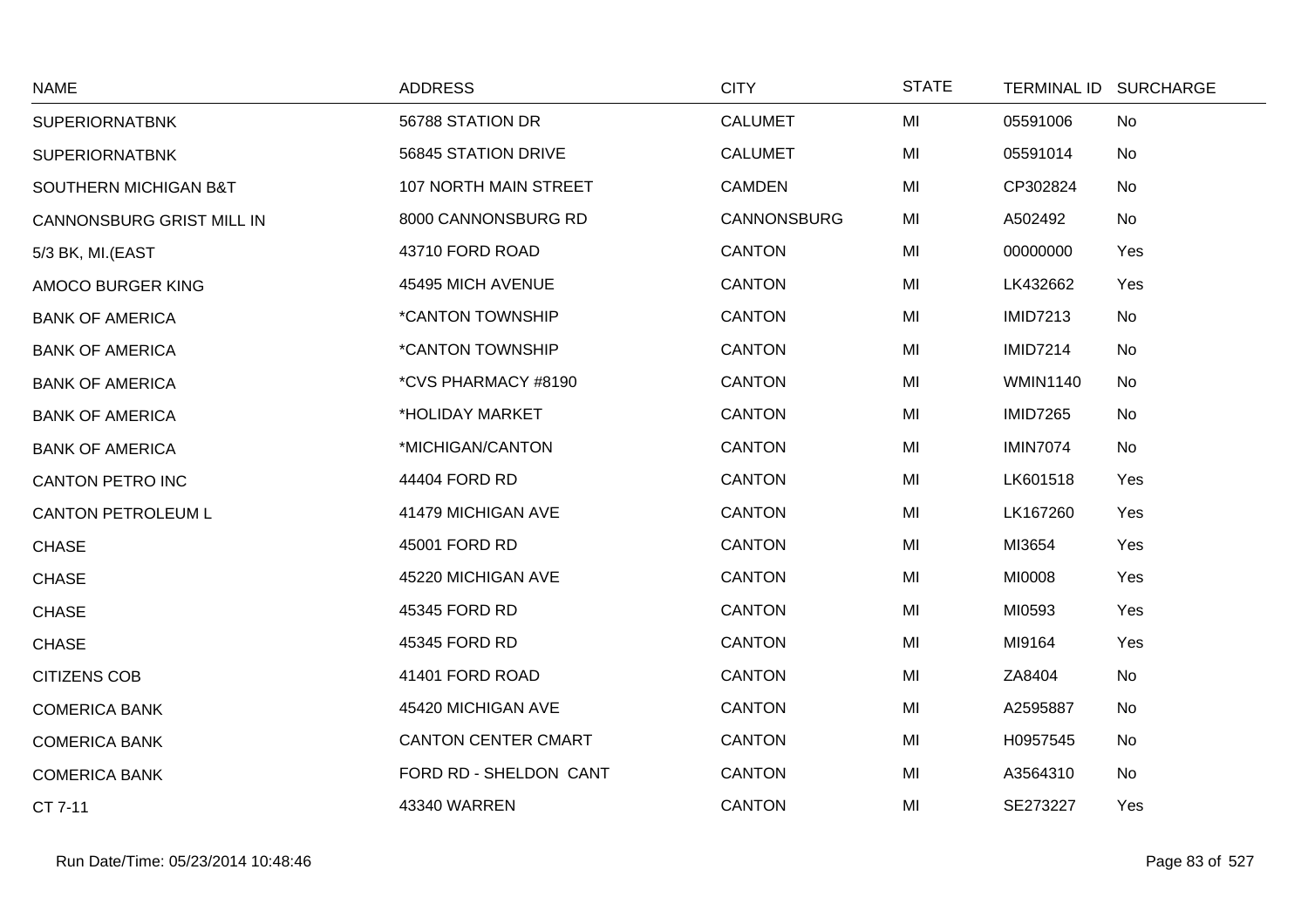| <b>NAME</b>               | <b>ADDRESS</b>        | <b>CITY</b>   | <b>STATE</b> | TERMINAL ID SURCHARGE |  |
|---------------------------|-----------------------|---------------|--------------|-----------------------|--|
| CT 7-11                   | 44285 FORD RD         | <b>CANTON</b> | MI           | SE275872<br>Yes       |  |
| CT 7-11                   | 45490 MICHIGAN AVE    | <b>CANTON</b> | MI           | SE273228<br>Yes       |  |
| <b>Cardtronics CCSW</b>   | 45350 FORD RD         | <b>CANTON</b> | MI           | SP070180<br>Yes       |  |
| <b>Cardtronics CCSW</b>   | 45350 FORD RD         | <b>CANTON</b> | MI           | SP070066<br>Yes       |  |
| <b>Cardtronics CCSW</b>   | 5596 LILLEY ROAD      | <b>CANTON</b> | MI           | SP070007<br>Yes       |  |
| CardtronicsLPC            | 43670 FORD RD         | <b>CANTON</b> | MI           | TG020880<br>Yes       |  |
| CardtronicsLPC            | 47330 MICHIGAN AVE.   | <b>CANTON</b> | MI           | TG021449<br>Yes       |  |
| Country Deli and Wine Sho | 7341 LILLY RD         | <b>CANTON</b> | MI           | SR001251<br>No        |  |
| <b>EMAGINE THEATER</b>    | 39535 FORD RD         | <b>CANTON</b> | MI           | LK354908<br>Yes       |  |
| FORD AND HAGGERTY INC     | 41345 FORD RD         | <b>CANTON</b> | MI           | CI016431<br>Yes       |  |
| Ford Haggerty Shell       | 5640 HAGGERTY ROAD    | <b>CANTON</b> | MI           | SR007153<br>Yes       |  |
| <b>GUARANTY BANK</b>      | 45540 MICHIGAN AVE    | <b>CANTON</b> | MI           | T522B271<br>Yes       |  |
| HAGGERTY JOY MOBIL        | 8773 HAGGERTY RD      | <b>CANTON</b> | MI           | LK666657<br>No        |  |
| <b>MARATHON WARREN AN</b> | 42438 WARREN AVE      | <b>CANTON</b> | MI           | LK667822<br>Yes       |  |
| <b>MARIAS MARKET PLAC</b> | 115 HAGGERTY ROAD     | <b>CANTON</b> | MI           | LK905763<br>Yes       |  |
| MEIJER - C                | 45001 FORD RD         | <b>CANTON</b> | MI           | 82128073<br>Yes       |  |
| <b>MOBIL GAS</b>          | 40401 MICHIGAN AVE US | <b>CANTON</b> | MI           | P226008<br>Yes        |  |
| MOBIL SHELDON AND         | 44350 WARREN AVE      | <b>CANTON</b> | MI           | LK667818<br>Yes       |  |
| <b>PNCBANK</b>            | 41652 FORD ROAD       | <b>CANTON</b> | MI           | PA2406<br>Yes         |  |
| SERVICE CENTERS CORP      | 5810 N. SHELDON RD    | <b>CANTON</b> | MI           | CK0A60<br>Yes         |  |
| <b>SMOKERS EXPRESS</b>    | 45156 FORD RD         | <b>CANTON</b> | MI           | LK620838<br>No        |  |
| <b>SPD VALERO</b>         | 40200 MI AVE<br>US    | <b>CANTON</b> | MI           | P119624<br>Yes        |  |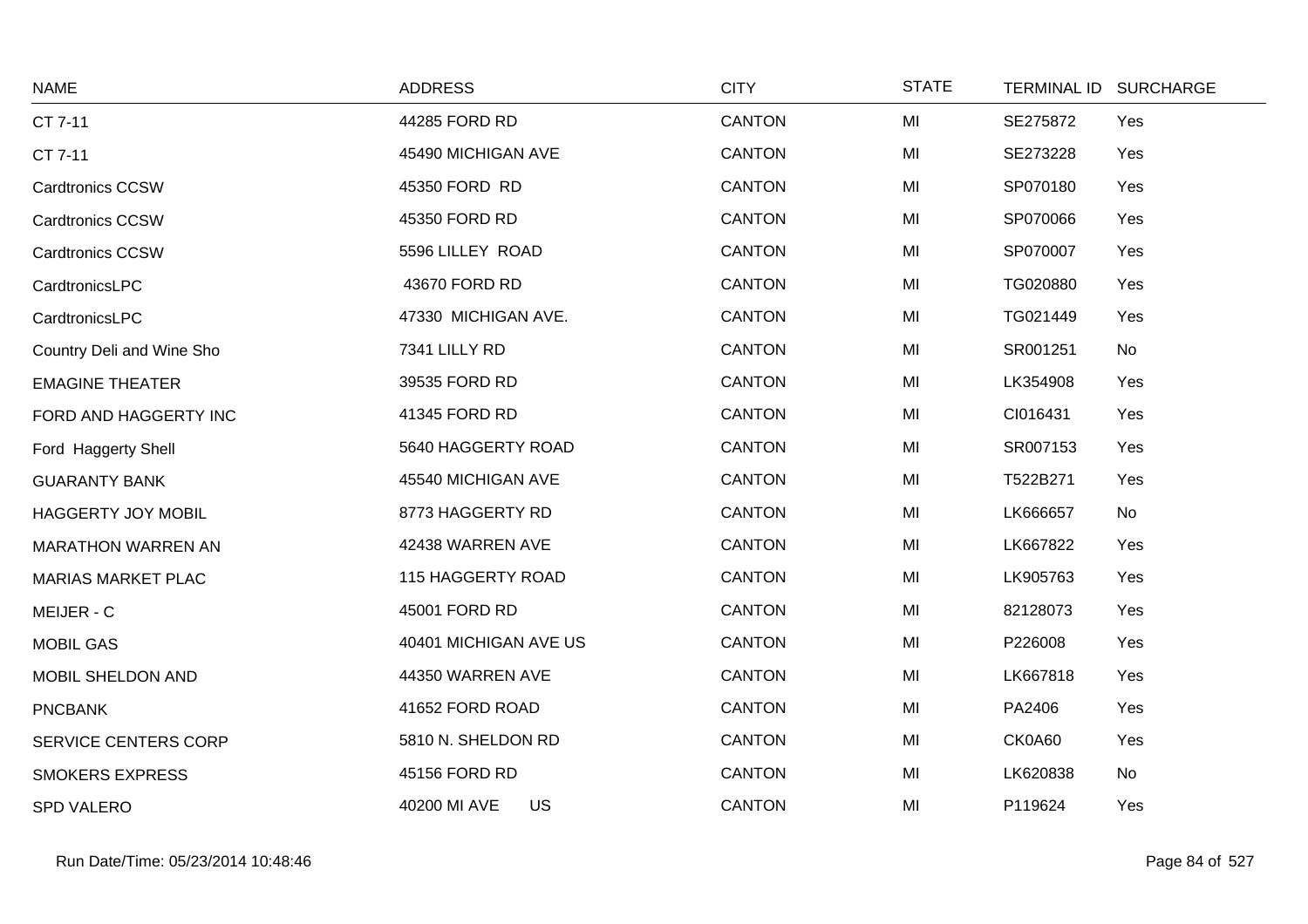| <b>NAME</b>              | <b>ADDRESS</b>         | <b>CITY</b>          | <b>STATE</b> |                 | TERMINAL ID SURCHARGE |
|--------------------------|------------------------|----------------------|--------------|-----------------|-----------------------|
| SUNOCO GAS STATION       | 42495 JOY RD           | <b>CANTON</b>        | MI           | LK430269        | Yes                   |
| <b>Sams 6666</b>         | 39800 FORD RD          | <b>CANTON</b>        | MI           | SR004811        | Yes                   |
| <b>TCF BANK</b>          | 45375 FORD ROAD        | <b>CANTON</b>        | MI           | 57000572        | Yes                   |
| <b>TCF BANK</b>          | 46140 MICHIGAN AVENUE  | <b>CANTON</b>        | MI           | 57000507        | Yes                   |
| <b>VALARO NASH'S GAS</b> | 44431 MICHIGAN AVE     | <b>CANTON</b>        | MI           | LK555767        | Yes                   |
| VALERO FORD RD.          | 41350 FORD RD          | <b>CANTON</b>        | MI           | LK807308        | Yes                   |
| WALGREENS 6550           | 44300 FORD ROAD        | <b>CANTON</b>        | MI           | SR007626        | Yes                   |
| Walmart Supercenter 3476 | 39500 FORD ROAD        | <b>CANTON</b>        | MI           | SR004861        | Yes                   |
| Walmart Supercenter 5761 | 45555 MICHIGAN AVE     | <b>CANTON</b>        | MI           | SR004999        | Yes                   |
| <b>BANK OF AMERICA</b>   | *CVS PHARMACY #8167    | <b>CANTON TOWNSH</b> | MI           | <b>WMID0069</b> | No                    |
| <b>BANK OF AMERICA</b>   | *CVS PHARMACY #8225    | <b>CANTON TOWNSH</b> | MI           | WMID0079        | No                    |
| <b>CITIZENS COB</b>      | 285 N CANTON CTR       | <b>CANTON TWNSHP</b> | MI           | ZA8054          | No                    |
| <b>BOAT BAR</b>          | 2000 ORTHONVILLE RD. - | CAPAC                | MI           | CI014077        | Yes                   |
| GEDOAS, INC. - SUNOCO    | 1415 S TELEGRAPH       | CAPAC                | MI           | CI014048        | Yes                   |
| <b>MCDONALDS</b>         | 3200 CAPAC ROAD        | CAPAC                | MI           | 82972050        | Yes                   |
| <b>SAMS PARTY SHOPPE</b> | 33333 HARPER AVE.      | CAPAC                | MI           | CI014050        | Yes                   |
| <b>VINNYS MARKET</b>     | 6011 LAKESHORE RD.     | CAPAC                | MI           | CI013950        | Yes                   |
| ZAIRS MARATHON, INC.     | 45440 DEQUINDRE        | CAPAC                | MI           | CI013941        | Yes                   |
| <b>ASH MARKET</b>        | 11653 TELEGRAPH ROAUS  | CARLETON             | MI           | P220219         | Yes                   |
| <b>Cardtronics CCSC</b>  | 1330 MONROE            | CARLETON             | MI           | CK006213        | Yes                   |
| <b>Cardtronics CCSM</b>  | 12710 GRAFTON ROAD     | CARLETON             | MI           | CD008267        | Yes                   |
| <b>Cardtronics CCSW</b>  | 12675 GRAFTON          | CARLETON             | MI           | SP070122        | Yes                   |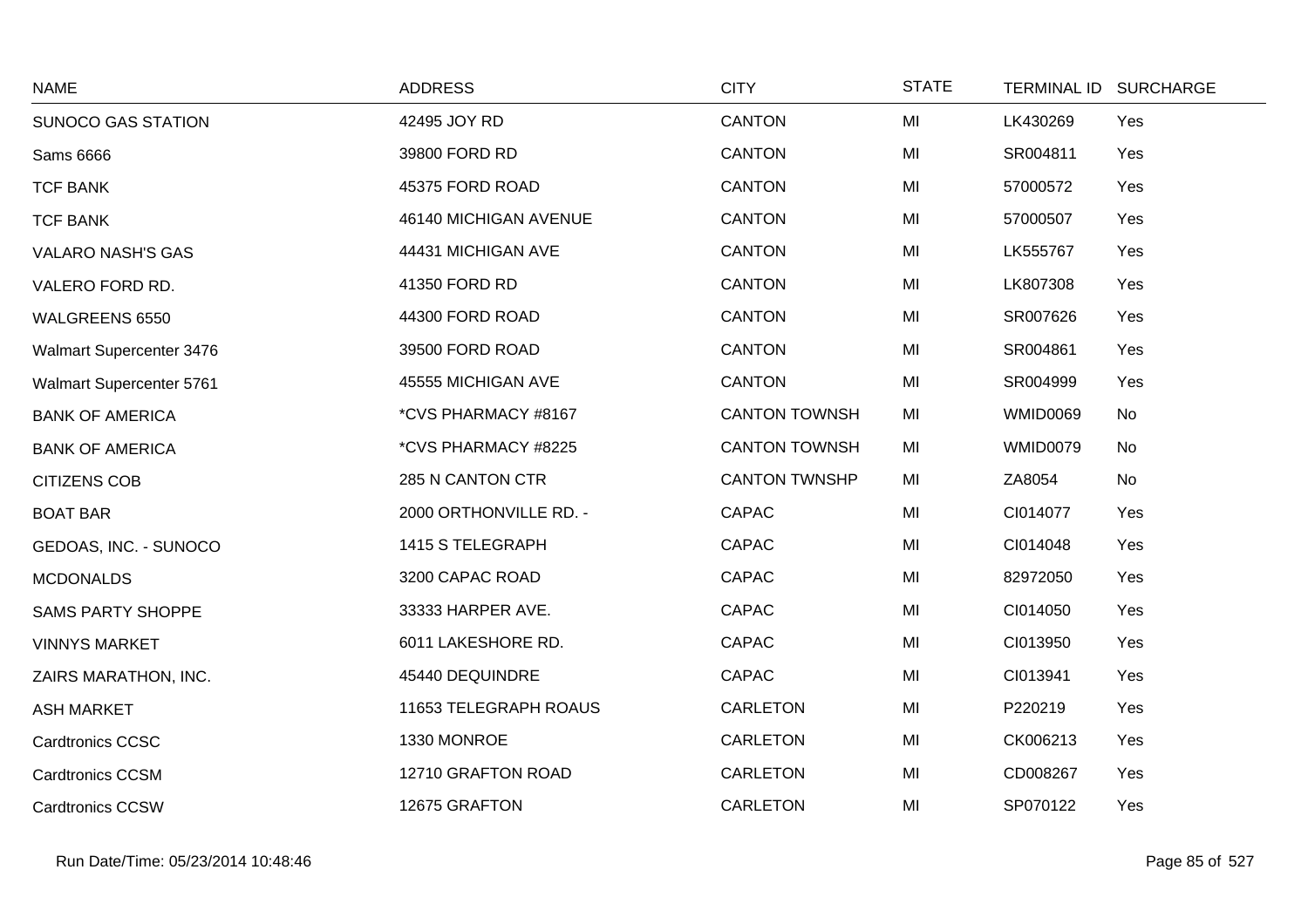| <b>NAME</b>              | <b>ADDRESS</b>             | <b>CITY</b>        | <b>STATE</b> | TERMINAL ID SURCHARGE |  |
|--------------------------|----------------------------|--------------------|--------------|-----------------------|--|
| <b>COLUMBUS D</b>        | 9015 TELEGRAPH RD US       | <b>CARLTON</b>     | MI           | P237043<br>Yes        |  |
| MIDPORT-18               | 9015 TELEGRAPH RD US       | <b>CARLTON</b>     | MI           | P186884<br>Yes        |  |
| SIMON Z-23               | 9015 TELEGRAPH RD US       | <b>CARLTON</b>     | MI           | P237043<br>Yes        |  |
| Simon Z-23               | 9015 TELEGRAPH RD US       | <b>CARLTON</b>     | MI           | Yes<br>P237043        |  |
| ADMIRAL 29 Caro          | 1425 W CARO RD             | CARO               | MI           | SR007555<br>Yes       |  |
| <b>CARO VFW</b>          | 1030 W CARO RD             | CARO               | MI           | LK880303<br>Yes       |  |
| <b>CHEMICAL BANK</b>     | 150 E BURNSIDE ST          | CARO               | MI           | TZ384336<br>Yes       |  |
| <b>Cardtronics CCSW</b>  | 1001 W. CARO RD            | CARO               | MI           | SP070170<br>Yes       |  |
| <b>Cardtronics CCSW</b>  | 1004 NORTH STATE STREET    | CARO               | MI           | SP070129<br>Yes       |  |
| <b>GC EXPRESS</b>        | 3511 MERTZ RD<br><b>US</b> | CARO               | MI           | P502303<br>Yes        |  |
| M 46 MINI MARKET         | 1020 W SANILAC ROA         | CARO               | MI           | LK913967<br>Yes       |  |
| PATRIOT PARTY MART       | 517 N STATE STREET         | CARO               | MI           | LK142779<br>Yes       |  |
| <b>RITE AID #4455</b>    | 625 N STATE ST             | CARO               | MI           | A0006994<br>Yes       |  |
| <b>SIGNATURE BANK</b>    | 345 N STATE ST             | CARO               | MI           | No<br>00000000        |  |
| SOS - TUSCOLA PLUS       | 150 MILLWOOD               | CARO               | MI           | LK736946<br>Yes       |  |
| VGS FOOD MART - CARO     | 1520 W CARO ROAD           | CARO               | MI           | CI007767<br>Yes       |  |
| Walmart Supercenter 1798 | 1121 E CARO ROAD           | CARO               | MI           | Yes<br>SR004863       |  |
| ZIELS WINE               | 895 SOUTH ST<br>US         | CARO               | MI           | P221993<br>Yes        |  |
| <b>CHEMICAL BANK</b>     | 10795 E CARSON CITY RD     | <b>CARSON CITY</b> | MI           | TZ382505<br>Yes       |  |
| <b>RITE AID #1528</b>    | 10767 E CARSON CITY RD     | <b>CARSON CITY</b> | MI           | A0006065<br>Yes       |  |
| <b>BELLE RIVE</b>        | 10636 GRATIOT<br><b>US</b> | CASCO              | MI           | P207430<br>Yes        |  |
| <b>MICHAELS MARKET</b>   | 5359 COUNTY LINE R         | CASCO              | MI           | LK132357<br>Yes       |  |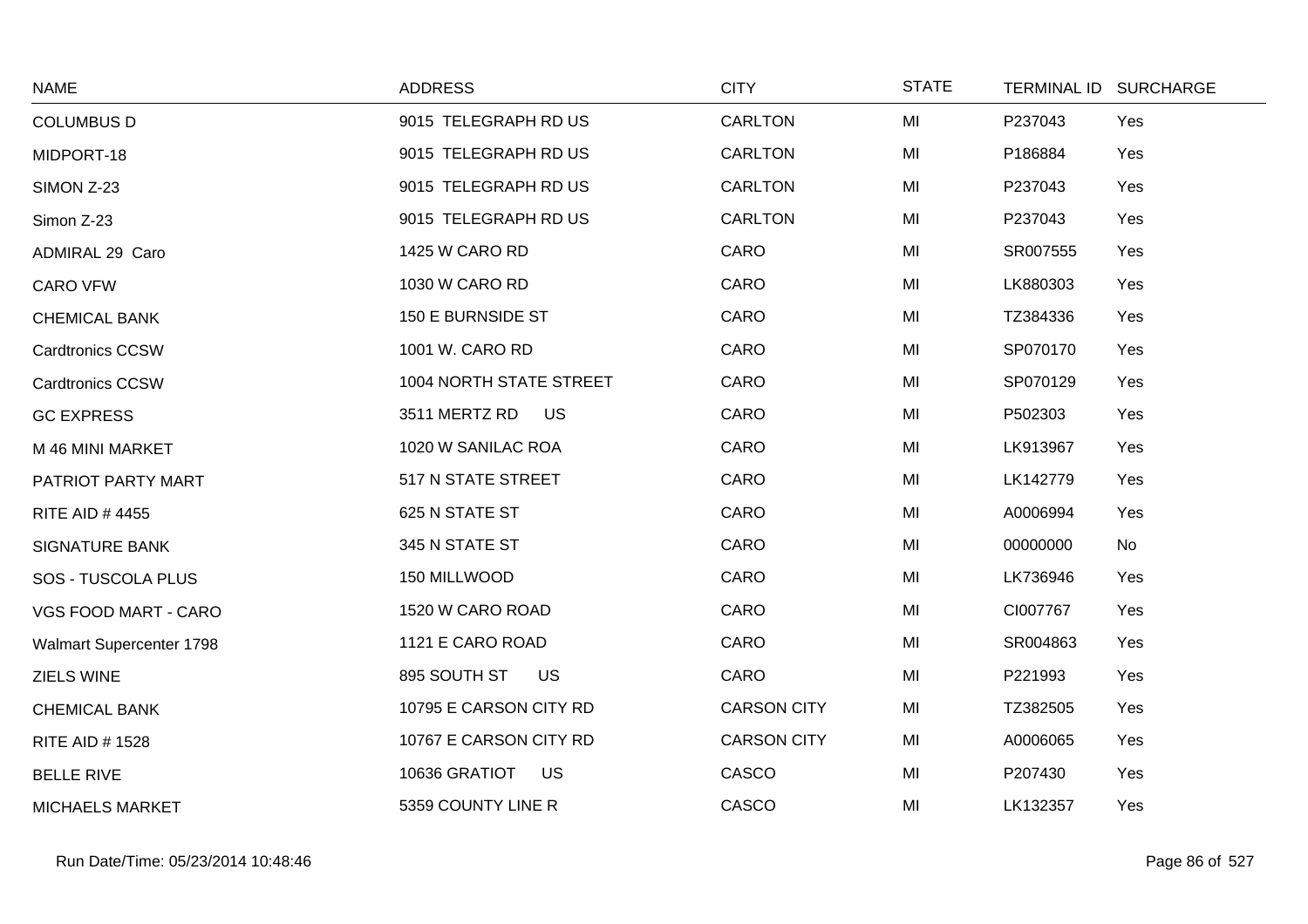| <b>NAME</b>              | <b>ADDRESS</b>        | <b>CITY</b>          | <b>STATE</b> | TERMINAL ID SURCHARGE |     |
|--------------------------|-----------------------|----------------------|--------------|-----------------------|-----|
| PITSTOP CONVENIENC       | 10253 DIVISION        | CASCO                | MI           | LK376990              | Yes |
| <b>COUNTRY CROSSINGS</b> | 8004 MARINE CITY      | CASCO TWN.           | MI           | LK491111              | Yes |
| BP CASCO DARREN IN       | 7855 FRED MOORE HW    | <b>CASCO TWP</b>     | MI           | LK214627              | Yes |
| <b>BAY PORT S</b>        | 7095 MAIN STREET      | <b>CASEVILLE</b>     | MI           | MI000249              | Yes |
| <b>JEFFS MARK</b>        | 6730 MAIN ST. US      | <b>CASEVILLE</b>     | MI           | P213368               | Yes |
| THUMB NATIONAL BANK      | 6757 MAIN ST          | <b>CASEVILLE</b>     | MI           | CP303248              | No  |
| <b>HOMETOWN C</b>        | 17984 APPLE AVENUE US | <b>CASNOVIA</b>      | MI           | P213287               | Yes |
| Krist Oil 028            | 108 E CASPIAN AVE     | <b>CASPIAN</b>       | MI           | SR008158              | Yes |
| #187 FORWA               | 6144 CASS CITY ROA    | <b>CASS CITY</b>     | MI           | 83800949              | Yes |
| <b>CHEMICAL BANK</b>     | 6363 MAIN ST          | <b>CASS CITY</b>     | MI           | TZ384312              | Yes |
| <b>MR.CHIPS F</b>        | 6553 MAIN STREET US   | <b>CASS CITY</b>     | MI           | P212746               | Yes |
| THUMB NATIONAL BANK      | 6132 CASS CITY RD.    | <b>CASS CITY</b>     | MI           | CP303250              | No  |
| 5/3 BK, MI. (WEST        | 116 S BROADWAY ST     | <b>CASSOPOLIS</b>    | MI           | 00000000              | Yes |
| DOWAGIAC AREA FCU        | 1101 E. STATE ST.     | <b>CASSOPOLIS</b>    | MI           | <b>CKG503</b>         | Yes |
| DOWAGIAC AREA FCU        | 1101 E. STATE ST.     | <b>CASSOPOLIS</b>    | MI           | <b>CKG505</b>         | Yes |
| PAI ATM                  | 221 S BROADWAY ST     | <b>CASSOPOLIS</b>    | MI           | TX42452               | Yes |
| PAI ISO                  | 221 S BROADWAY ST     | <b>CASSOPOLIS</b>    | MI           | TX42452               | Yes |
| RITE AID #3366           | 305 E STATE ST        | <b>CASSOPOLIS</b>    | MI           | A0006617              | Yes |
| PAI ATM                  | 9054 S KASSON ST      | <b>CEDAR</b>         | MI           | TX54895               | Yes |
| PAI ISO                  | 9054 S KASSON ST      | <b>CEDAR</b>         | MI           | TX54895               | Yes |
| <b>CEDAR AMOCO</b>       | 4010 17 MILE RD NE    | <b>CEDAR SPRG</b>    | MI           | SR052611              | Yes |
| <b>CHASE</b>             | 4175 17 MILE RD NE    | <b>CEDAR SPRINGS</b> | MI           | MI1122                | Yes |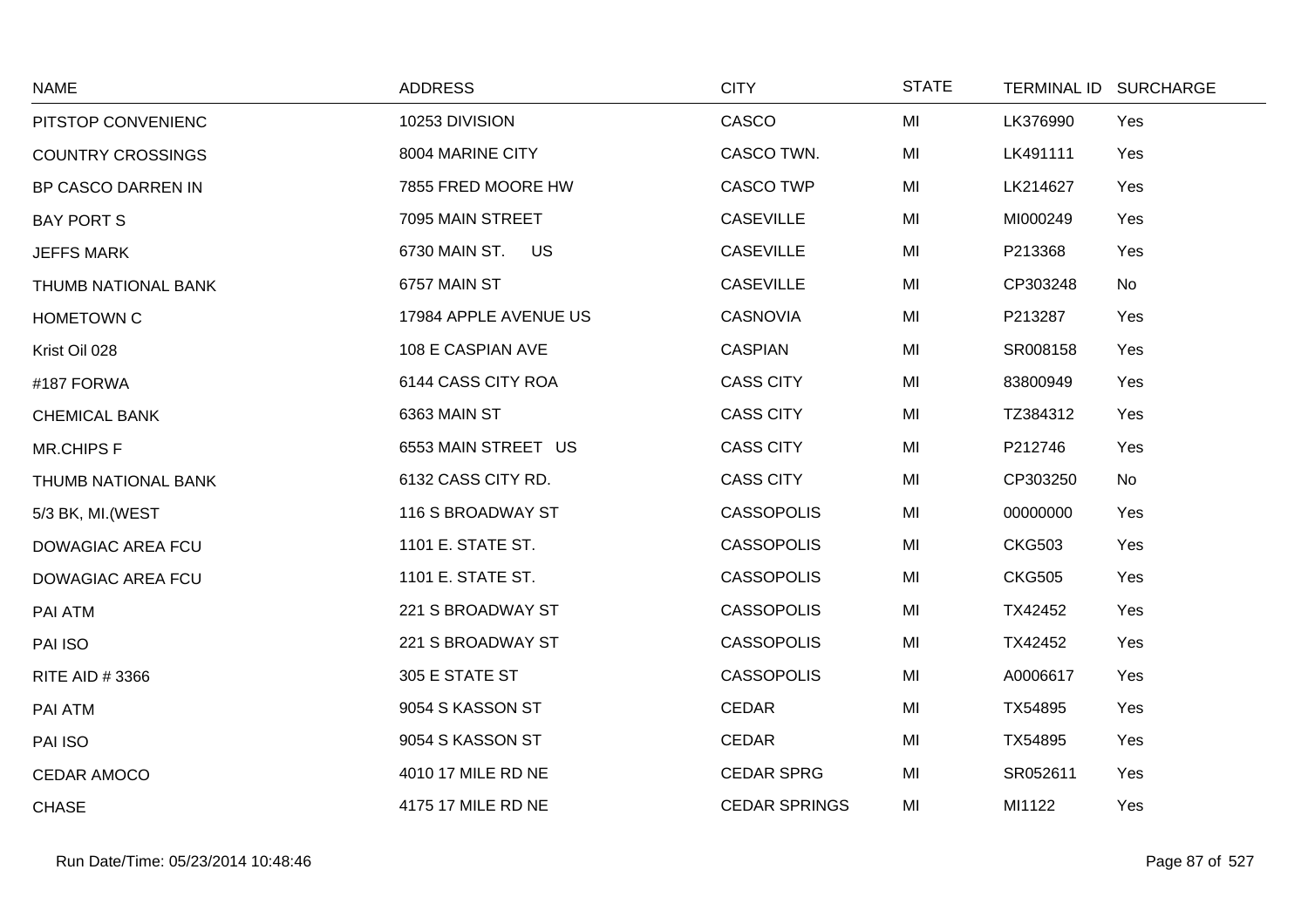| <b>NAME</b>                   | <b>ADDRESS</b>             | <b>CITY</b>          | <b>STATE</b> | TERMINAL ID SURCHARGE |  |
|-------------------------------|----------------------------|----------------------|--------------|-----------------------|--|
| <b>CHASE</b>                  | 7 S MAIN                   | <b>CEDAR SPRINGS</b> | MI           | MI0118<br>Yes         |  |
| <b>CHOICEONE</b>              | 4170 17 MILE ROAD          | <b>CEDAR SPRINGS</b> | MI           | MI000257<br>Yes       |  |
| <b>Cardtronics CCSW</b>       | 4060 17 MILE RD            | <b>CEDAR SPRINGS</b> | MI           | SP070130<br>Yes       |  |
| <b>GUN TAVERN</b>             | 18 N MAIN                  | <b>CEDAR SPRINGS</b> | MI           | LK724910<br>Yes       |  |
| <b>MEIJER GAS</b>             | 3650 17 MILE ROAD          | <b>CEDAR SPRINGS</b> | MI           | 82128208<br>Yes       |  |
| NORTHERN SPRINGS M            | 3620 14 MILE RD. N         | <b>CEDAR SPRINGS</b> | MI           | LK598265<br>Yes       |  |
| PAI ATM                       | 4848 18 MILE RD NE         | <b>CEDAR SPRINGS</b> | MI           | TX53944<br>Yes        |  |
| PAI ISO                       | 4848 18 MILE RD NE         | <b>CEDAR SPRINGS</b> | MI           | TX53944<br>Yes        |  |
| PAI ISO                       | 77 N MAIN ST               | <b>CEDAR SPRINGS</b> | MI           | CS45793<br>Yes        |  |
| <b>RITE AID #1526</b>         | 4166 17 MILE RD NE         | <b>CEDAR SPRINGS</b> | MI           | Yes<br>A0006063       |  |
| ROUND UP                      | 28 S MAIN                  | <b>CEDAR SPRINGS</b> | MI           | LK897162<br>Yes       |  |
| <b>Wesco Cedar Springs 41</b> | 211 N MAIN ST              | <b>CEDAR SPRINGS</b> | MI           | SR003406<br>Yes       |  |
| 12 127 Fuel Stop              | US 12 127                  | <b>CEMENT CITY</b>   | MI           | SR001334<br>Yes       |  |
| <b>BANK OF AMERICA</b>        | <i><b>*CENTER LINE</b></i> | <b>CENTER LINE</b>   | MI           | <b>IMIN7027</b><br>No |  |
| <b>BANK OF AMERICA</b>        | *CVS PHARMACY #8032        | <b>CENTER LINE</b>   | MI           | <b>WMIN1051</b><br>No |  |
| <b>BENNY'S SMOKERS</b>        | 6760 E 10 MILE RD          | <b>CENTER LINE</b>   | MI           | CI020789<br>Yes       |  |
| CT 7-11                       | 24012 VAN DYKE AVE.US      | <b>CENTER LINE</b>   | MI           | SE276355<br>Yes       |  |
| LUCKY R MARKET INC            | 8324 E 10 MILE ROAD        | <b>CENTER LINE</b>   | MI           | CI012673<br>Yes       |  |
| <b>PNCBANK</b>                | 24734 VAN DYKE             | <b>CENTER LINE</b>   | MI           | PA2365<br>Yes         |  |
| <b>PNCBANK</b>                | 24734 VAN DYKE             | <b>CENTER LINE</b>   | MI           | PA3740<br>Yes         |  |
| <b>RITE AID #4897</b>         | 25425 VAN DYKE AVE         | <b>CENTER LINE</b>   | MI           | A0007183<br>Yes       |  |
| SMOKERS OUTLOOK OF            | 25007 VAN DYKE ROA         | <b>CENTER LINE</b>   | MI           | LK703369<br>Yes       |  |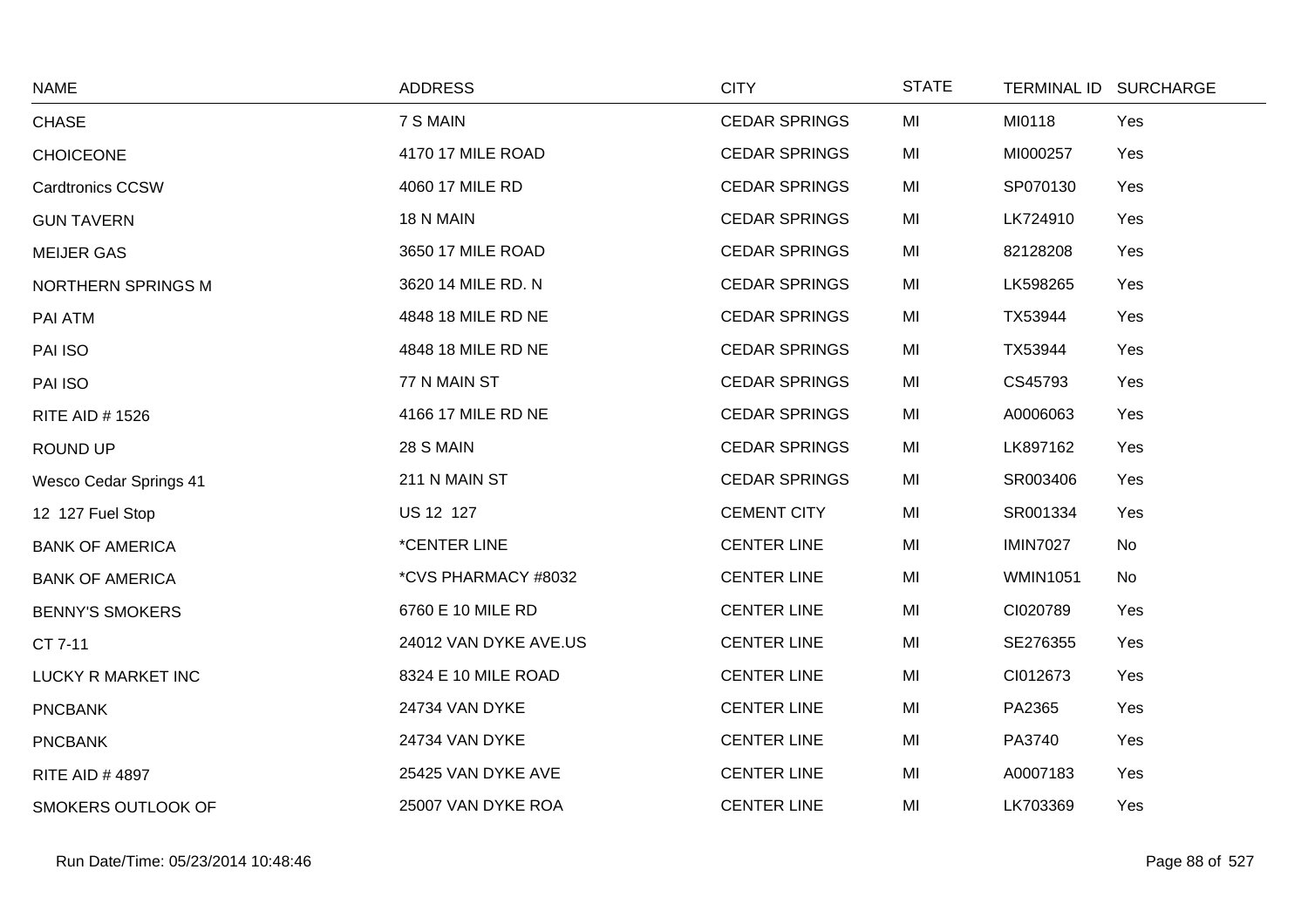| <b>NAME</b>                      | <b>ADDRESS</b>               | <b>CITY</b>         | <b>STATE</b> |                 | TERMINAL ID SURCHARGE |
|----------------------------------|------------------------------|---------------------|--------------|-----------------|-----------------------|
| BP VANDYKE OXFORD                | 24826 VANDYKE RD.            | <b>CENTERLINE</b>   | MI           | LK510870        | Yes                   |
| <b>ITALIAN VILLAGE MA</b>        | 26310 VANDYKE                | <b>CENTERLINE</b>   | MI           | LK802572        | Yes                   |
| <b>SHARF SERV</b>                | 6650 EAST 10 MILE            | <b>CENTERLINE</b>   | MI           | 81204453        | Yes                   |
| UNITED CHE                       | 25313 VANDYKE AVE            | <b>CENTERLINE</b>   | MI           | 83931300        | Yes                   |
| PAI ATM                          | 2410 RUSHTON ROAD            | <b>CENTRAL LAKE</b> | MI           | CS35066         | Yes                   |
| PAI ISO                          | 2410 RUSHTON ROAD            | <b>CENTRAL LAKE</b> | MI           | CS35066         | Yes                   |
| <b>CENTREVILL</b>                | 201 E MAIN ST. US            | <b>CENTREVILLE</b>  | MI           | P09514          | Yes                   |
| <b>FIRSTMERIT</b>                | 676 E Main                   | <b>CENTREVILLE</b>  | MI           | 00006904        | Yes                   |
| SOUTHERN MICHIGAN B&T            | 235 EAST MAIN STREET         | <b>CENTREVILLE</b>  | MI           | CP302825        | No                    |
| 1506 CHARL                       | <b>111 CAPTAINS CORNERUS</b> | <b>CHARLEVOIX</b>   | MI           | P222543         | Yes                   |
| <b>Blarney Castle Charlevoix</b> | 12665 US 31 NORTH            | <b>CHARLEVOIX</b>   | MI           | SR000011        | Yes                   |
| <b>CHARLEVOIX</b>                | 1308 BRIDGE STREET US        | <b>CHARLEVOIX</b>   | MI           | P215445         | Yes                   |
| <b>Holiday Stationstores Cha</b> | 1409 BRIDGE ST               | <b>CHARLEVOIX</b>   | MI           | SR000339        | Yes                   |
| <b>KMART #3820</b>               | 06600 M 66 N                 | <b>CHARLEVOIX</b>   | MI           | A0003772        | Yes                   |
| <b>RITE AID #1801</b>            | 195 M-66 HWY                 | <b>CHARLEVOIX</b>   | MI           | A0006182        | Yes                   |
| 5/3 BK, MI. (WEST                | 328 LANSING                  | <b>CHARLOTTE</b>    | MI           | 00000000        | Yes                   |
| <b>BANK OF AMERICA</b>           | <i>*CVS #8087</i>            | <b>CHARLOTTE</b>    | MI           | <b>WMIN1199</b> | No                    |
| CB'S                             | <b>200 STATE STREET</b>      | <b>CHARLOTTE</b>    | MI           | LK519448        | Yes                   |
| <b>CHARLOTTE</b>                 | 302 S COCHRAN<br>US          | <b>CHARLOTTE</b>    | MI           | P09515          | Yes                   |
| Cardtronics CCSW                 | 687 LANSING HWY              | <b>CHARLOTTE</b>    | MI           | SP070103        | Yes                   |
| <b>EATON FED SAV BANK</b>        | 236 S COCHRAN AVENUE         | <b>CHARLOTTE</b>    | MI           | 94960001        | No                    |
| <b>MSU FCU</b>                   | 180 HIGH STREET              | <b>CHARLOTTE</b>    | MI           | <b>CKK692</b>   | No                    |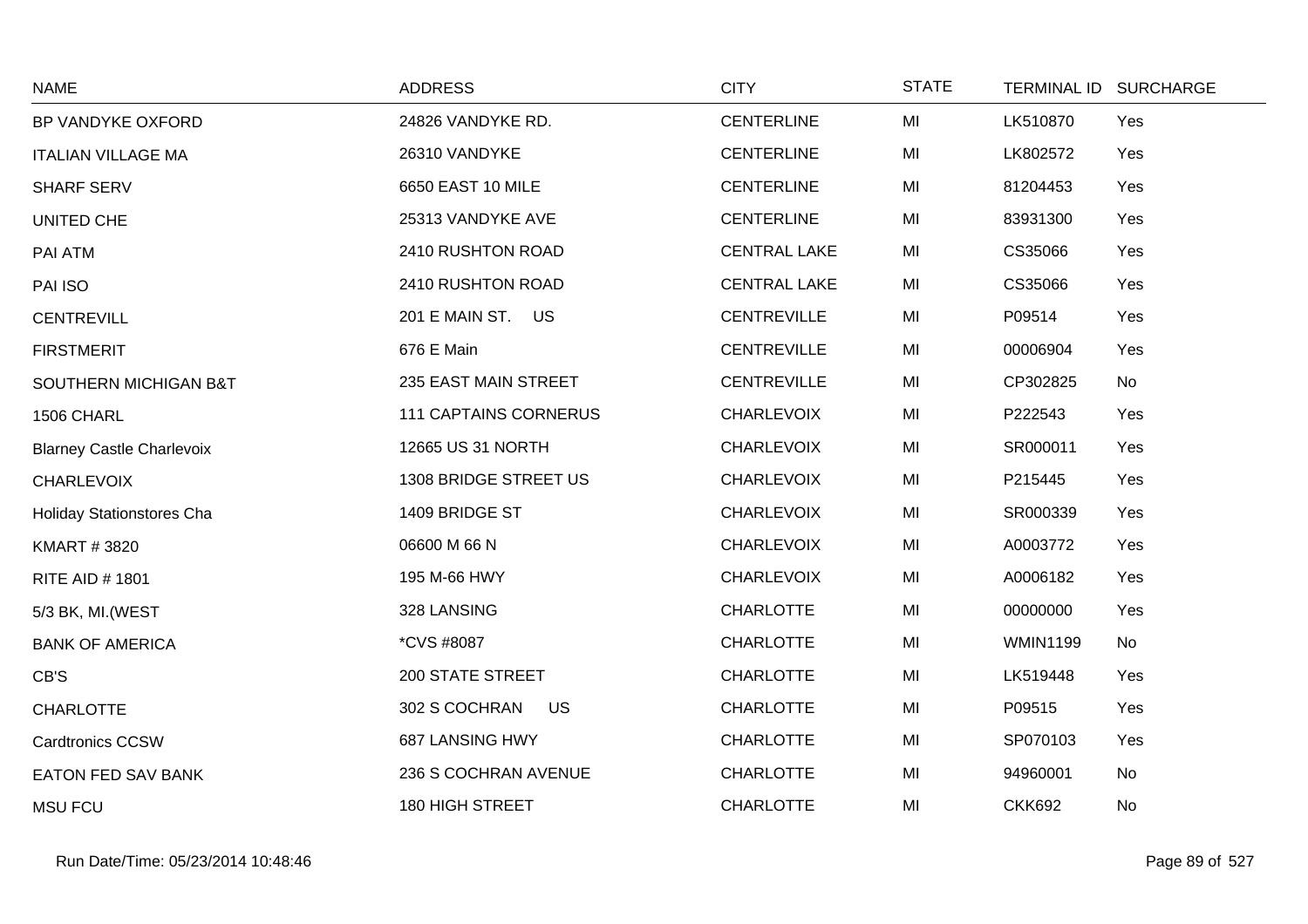| <b>NAME</b>                      | <b>ADDRESS</b>               | <b>CITY</b>      | <b>STATE</b> |                 | TERMINAL ID SURCHARGE |
|----------------------------------|------------------------------|------------------|--------------|-----------------|-----------------------|
| <b>MSU FCU</b>                   | 680 LANSING RD.              | <b>CHARLOTTE</b> | MI           | <b>CKK566</b>   | No                    |
| ONE STOP PARTY STO               | 1671 LANSING ROAD            | <b>CHARLOTTE</b> | MI           | LK907762        | Yes                   |
| <b>PNCBANK</b>                   | 226 LANSING ST.              | <b>CHARLOTTE</b> | MI           | PA3003          | Yes                   |
| <b>SIDCO PARTY STORE</b>         | 705 W LAWRENCE AVE           | <b>CHARLOTTE</b> | MI           | A701102         | Yes                   |
| <b>SPARTAN CH</b>                | 324 S. COCHRAN AVENUS        | <b>CHARLOTTE</b> | MI           | P212766         | Yes                   |
| <b>Walmart Supercenter1642</b>   | 1680 PACKARD HWY             | <b>CHARLOTTE</b> | MI           | SR004857        | Yes                   |
| <b>CHASE EXPR</b>                | 501 E. MAIN STREET US        | <b>CHASE</b>     | MI           | P213234         | Yes                   |
| <b>SUPERIORNTLBNK</b>            | 41950 WILSON MEM DRV         | <b>CHASSEL</b>   | MI           | 05591009        | No                    |
| <b>CALCITE CU</b>                | 1005 S. MAIN ST.             | <b>CHEBOYGAN</b> | MI           | <b>CKL503D</b>  | Yes                   |
| <b>Cardtronics CCSW</b>          | 401 MACKINAW AVE             | <b>CHEBOYGAN</b> | MI           | SP070165        | Yes                   |
| Daves Place Inc                  | 9851 W STRAIGHT HWY          | CHEBOYGAN        | MI           | SR028111        | Yes                   |
| <b>Holiday Stationstores Che</b> | <b>1031 S MAIN ST</b>        | <b>CHEBOYGAN</b> | MI           | SR000334        | Yes                   |
| <b>KMART # 9245</b>              | 1131 E STATE ST              | <b>CHEBOYGAN</b> | MI           | A0003773        | Yes                   |
| <b>LOUIES FRE</b>                | <b>604 SOUTH MAIN STREUS</b> | CHEBOYGAN        | MI           | P215444         | Yes                   |
| Next Door Store 1018 Che         | 309 E STATE ST               | <b>CHEBOYGAN</b> | MI           | SR004429        | Yes                   |
| <b>PNCBANK</b>                   | 1000 S MAIN ST               | <b>CHEBOYGAN</b> | MI           | PA1110          | Yes                   |
| Walgreens 10514                  | 991 S MAIN ST                | <b>CHEBOYGAN</b> | MI           | SR003108        | Yes                   |
| Walmart 2100                     | 1150 SOUTH MAIN              | <b>CHEBOYGAN</b> | MI           | SR004779        | Yes                   |
| AMERICAN 1 CREDIT UNION          | <b>1255 S MAIN</b>           | <b>CHELSEA</b>   | MI           | 0196227         | No                    |
| <b>BANK OF AMERICA</b>           | *CVS PHARMACY 8089           | <b>CHELSEA</b>   | MI           | <b>WMID0050</b> | No                    |
| CHELSEA PE                       | 501 S MAIN ST<br><b>US</b>   | <b>CHELSEA</b>   | MI           | P10108          | Yes                   |
| LAKE TRUST CU                    | <b>1170 S MAIN</b>           | <b>CHELSEA</b>   | MI           | XF8617          | Yes                   |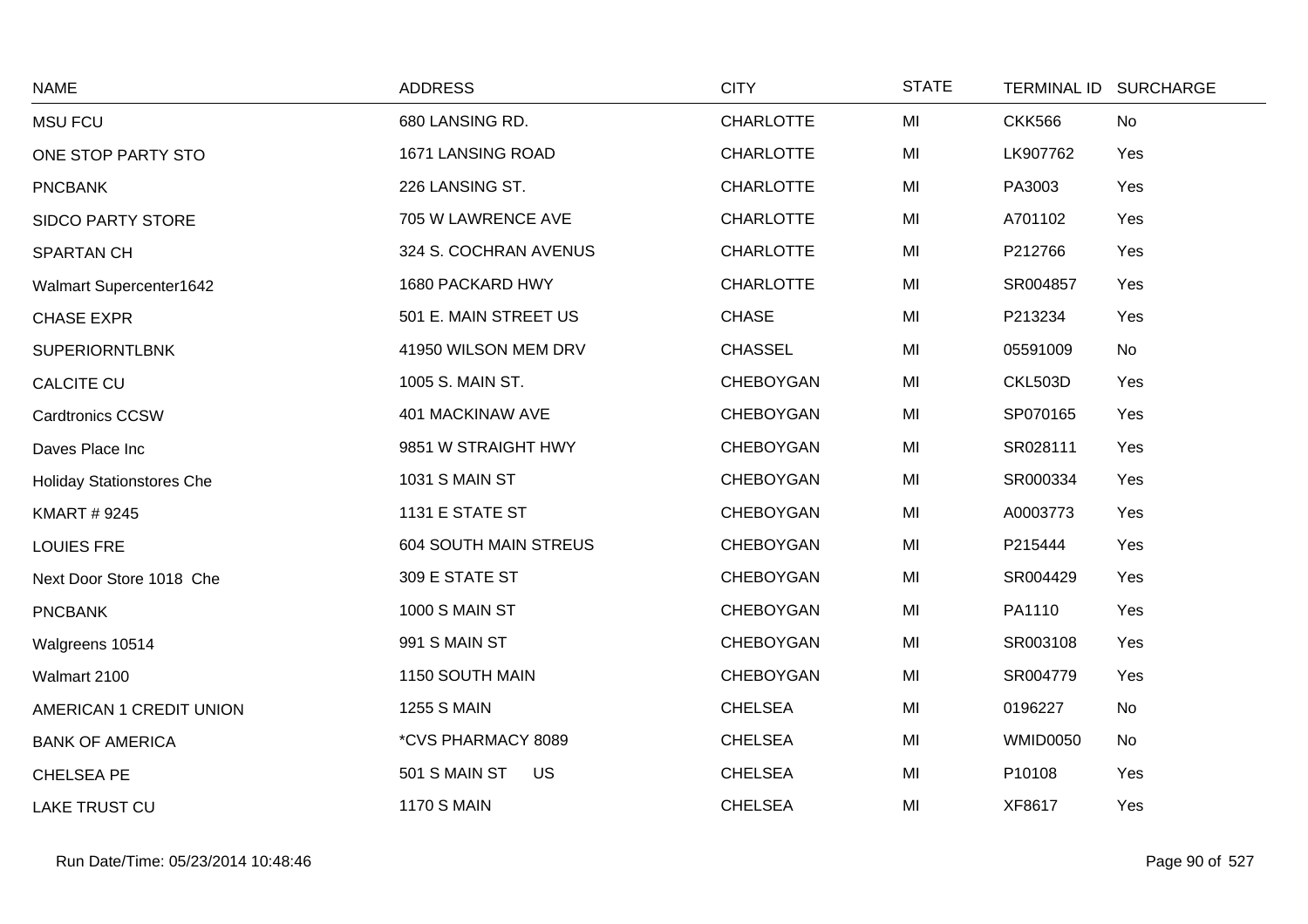| <b>NAME</b>               | <b>ADDRESS</b>          | <b>CITY</b>         | <b>STATE</b> |                 | TERMINAL ID SURCHARGE |
|---------------------------|-------------------------|---------------------|--------------|-----------------|-----------------------|
| MOBIL CHELSEA             | 1629 S MAIN ST          | <b>CHELSEA</b>      | MI           | CI016323        | Yes                   |
| PAI ATM                   | PRE-DEF-TX69777         | <b>CHELSEA</b>      | MI           | TX70962         | Yes                   |
| <b>TCF BANK</b>           | 1135 SOUTH MAIN STREET  | <b>CHELSEA</b>      | MI           | 57000509        | Yes                   |
| Admiral 172 Chesaning     | 12800 BRADY STREET      | <b>CHESANING</b>    | MI           | SR007551        | Yes                   |
| <b>CITIZENS COB</b>       | 100 W BROAD ST.         | <b>CHESANING</b>    | MI           | ZA8365          | No                    |
| <b>Cardtronics CCSM</b>   | 15815 OAKLEY RD         | <b>CHESANING</b>    | MI           | CR012910        | Yes                   |
| <b>FAST PAX F</b>         | 300 E. BROAD STREETUS   | <b>CHESANING</b>    | MI           | P213257         | Yes                   |
| PAI ISO                   | 4007 PEET RD            | <b>CHESANING</b>    | MI           | TX63989         | Yes                   |
| <b>PNCBANK</b>            | 202 PINE ST             | <b>CHESANING</b>    | MI           | PA2785          | Yes                   |
| 5/3 BK, MI.(EAST          | 47000 GRATIOT AVE       | <b>CHESTERFIELD</b> | MI           | 00000000        | Yes                   |
| <b>BANK OF AMERICA</b>    | *CHESTERFIELD TOWNSHIP  | <b>CHESTERFIELD</b> | MI           | <b>IMID7220</b> | <b>No</b>             |
| <b>BANK OF AMERICA</b>    | *CHESTERFIELD TOWNSHIP  | <b>CHESTERFIELD</b> | MI           | <b>IMID7221</b> | No                    |
| <b>BANK OF AMERICA</b>    | *CVS PHARMACY #8238     | <b>CHESTERFIELD</b> | MI           | <b>WMID0082</b> | No                    |
| <b>BANK OF AMERICA</b>    | *CVS PHARMACY #8272     | <b>CHESTERFIELD</b> | MI           | <b>WMIN1168</b> | <b>No</b>             |
| <b>BP CHESTERFIELD</b>    | 56955 GRATIOT           | <b>CHESTERFIELD</b> | MI           | LK357423        | Yes                   |
| BRIKHO INC. DBA BUSCEM    | 47240 JEFFERSON         | <b>CHESTERFIELD</b> | MI           | CI007876        | Yes                   |
| <b>CHASE</b>              | 27100 23 MILE RD        | <b>CHESTERFIELD</b> | MI           | MI1965          | Yes                   |
| <b>CHASE</b>              | 27100 23 MILE RD        | <b>CHESTERFIELD</b> | MI           | MI1966          | Yes                   |
| <b>CHESTERFIELD PITST</b> | 46963 GRATIOT AVE       | <b>CHESTERFIELD</b> | MI           | LK530003        | Yes                   |
| <b>CITIZENS COB</b>       | 27375 23 MILE ROAD      | <b>CHESTERFIELD</b> | MI           | ZA8063          | <b>No</b>             |
| <b>COMERICA BANK</b>      | <b>GRATIOT - COTTON</b> | <b>CHESTERFIELD</b> | MI           | G1357583        | No                    |
| CT 7-11                   | 33800 23 MILE RD.       | <b>CHESTERFIELD</b> | MI           | SE276523        | Yes                   |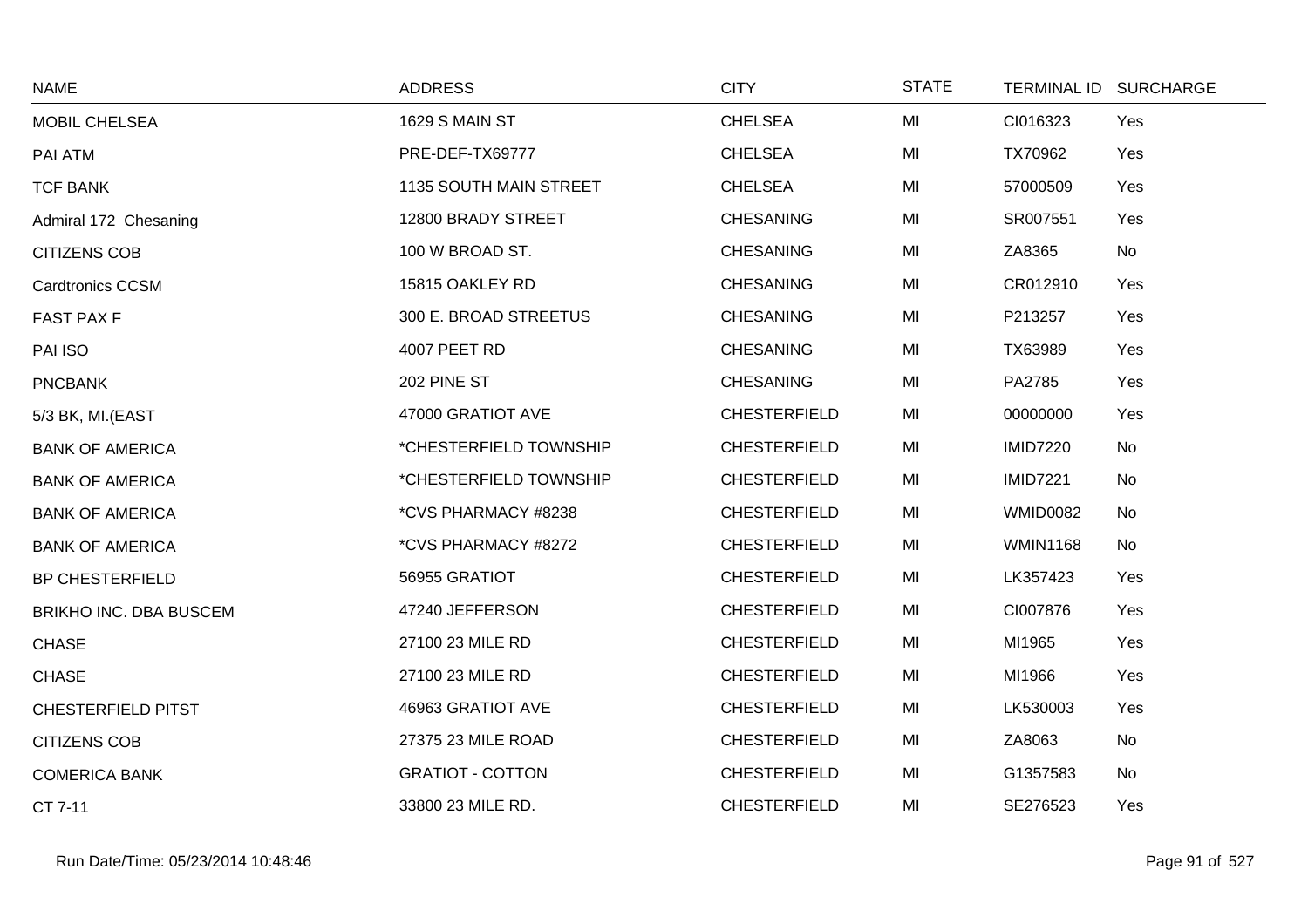| <b>NAME</b>                   | <b>ADDRESS</b>             | <b>CITY</b>          | <b>STATE</b> | TERMINAL ID SURCHARGE |     |
|-------------------------------|----------------------------|----------------------|--------------|-----------------------|-----|
| CT 7-11                       | 52951 GRATIOT              | <b>CHESTERFIELD</b>  | MI           | SE273325              | Yes |
| <b>Cardtronics CCSW</b>       | 26115 21 MILE ROAD         | <b>CHESTERFIELD</b>  | MI           | SP070217              | Yes |
| CardtronicsLPC                | 51400 GRATIOT AVE          | <b>CHESTERFIELD</b>  | MI           | TG021106              | Yes |
| <b>FILLIN STA</b>             | 49434 GRATIOT              | <b>CHESTERFIELD</b>  | MI           | 81202344              | Yes |
| <b>ISM</b>                    | 56955 GRATIOT              | <b>CHESTERFIELD</b>  | MI           | LK371739              | Yes |
| <b>J&amp;M CONSUMER CENTE</b> | 49031 GRATIOT AVE          | <b>CHESTERFIELD</b>  | MI           | LK335471              | Yes |
| <b>LAKEVILLE</b>              | 47174 JEFFERSON            | <b>CHESTERFIELD</b>  | MI           | 81933637              | Yes |
| <b>MARATHON 2</b>             | 50901 GRATIOT AVEN         | <b>CHESTERFIELD</b>  | MI           | 70334902              | Yes |
| <b>MARATHON-1</b>             | 50900 DONNER RD. US        | <b>CHESTERFIELD</b>  | MI           | P138761               | Yes |
| MEIJER - C                    | 27255 23 MILE RD           | <b>CHESTERFIELD</b>  | MI           | 82128094              | Yes |
| <b>MEIJER RET</b>             | 27255 23 MILE RD           | <b>CHESTERFIELD</b>  | MI           | 82128229              | Yes |
| PARTY KING FOOD               | 33217 GRATIOT              | <b>CHESTERFIELD</b>  | MI           | LK752875              | Yes |
| <b>PNCBANK</b>                | 28090 23 MILE ROAD         | <b>CHESTERFIELD</b>  | MI           | PA2779                | Yes |
| WALGREENS 4452                | 51008 GRATIOT AVE          | <b>CHESTERFIELD</b>  | MI           | SR007627              | Yes |
| <b>WALMART</b>                | 45400 MARKETPLACE          | <b>CHESTERFIELD</b>  | MI           | A26920<br>No          |     |
| WINE VALLEY LIQUOR            | 50093 GRATIOT AVE          | <b>CHESTERFIELD</b>  | MI           | LK421135              | Yes |
| ZORO                          | 47191 JEFFERSON AV         | <b>CHESTERFIELD</b>  | MI           | LK891296              | Yes |
| <b>EAST BAY GENERAL S</b>     | 19961 CHIPPEWA DR          | <b>CHIPPEWA LAKE</b> | MI           | LK887594              | Yes |
| <b>BLODGETT F</b>             | <b>10400 S CLARE</b><br>US | <b>CLARE</b>         | MI           | P502438               | Yes |
| <b>CHEMICAL BANK</b>          | 10197 S CLARE AVE          | <b>CLARE</b>         | MI           | WZ389018              | Yes |
| <b>CHEMICAL BANK</b>          | 807 N MCEWAN ST            | <b>CLARE</b>         | MI           | TZ382020              | Yes |
| <b>Cardtronics CCSW</b>       | 9898 S. CLARE ROAD         | <b>CLARE</b>         | MI           | SP070136              | Yes |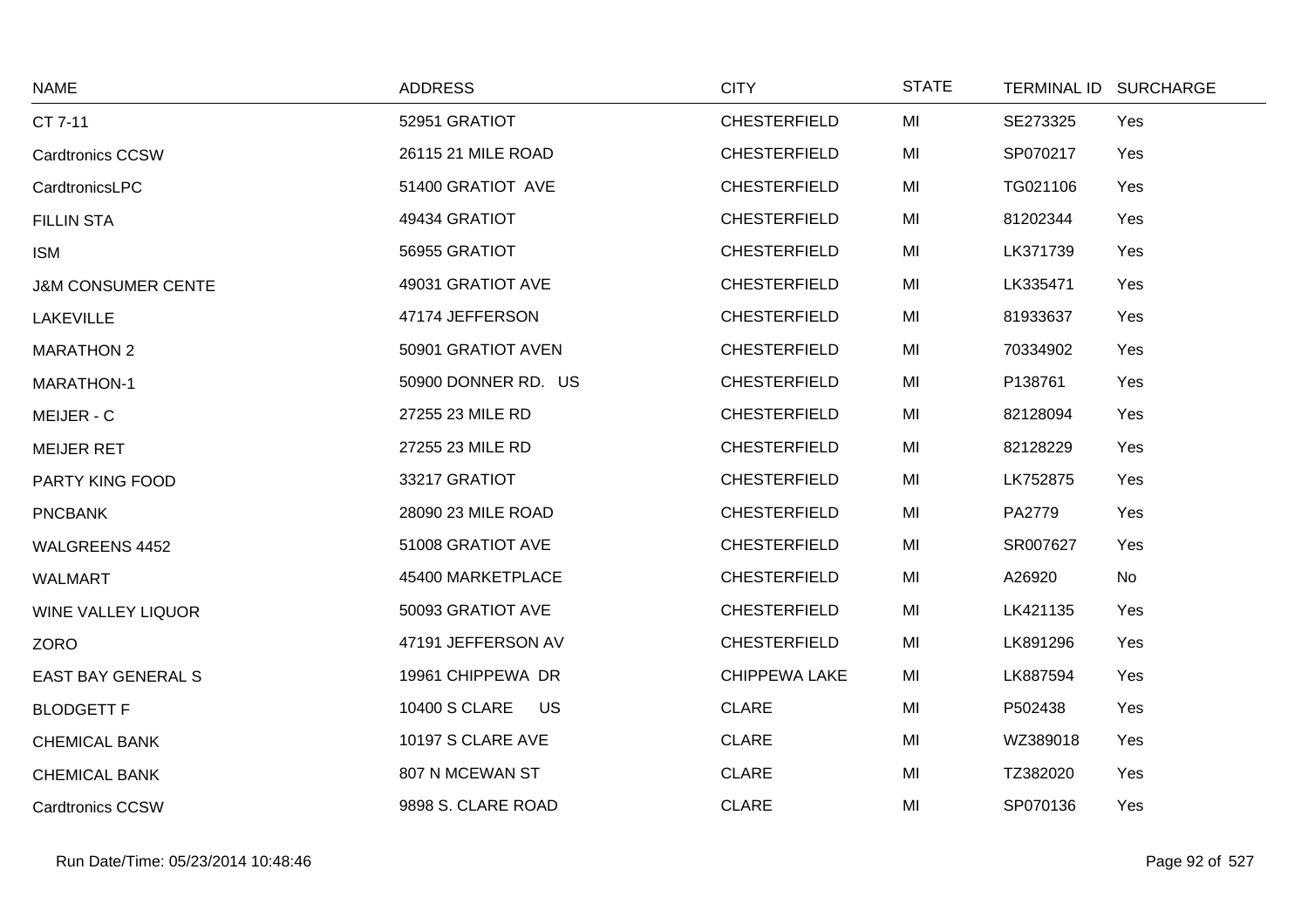| <b>NAME</b>               | <b>ADDRESS</b>           | <b>CITY</b>      | <b>STATE</b> | TERMINAL ID SURCHARGE  |  |
|---------------------------|--------------------------|------------------|--------------|------------------------|--|
| <b>FIRSTBANK</b>          | 806 N MCEWAN             | <b>CLARE</b>     | MI           | XM9855<br>Yes          |  |
| <b>ISABELLABT</b>         | 1125 N MCEWAN ST         | <b>CLARE</b>     | MI           | 07340008<br>Yes        |  |
| <b>ISABELLABT</b>         | 532 N MCEWAN ST          | <b>CLARE</b>     | MI           | 07340021<br>Yes        |  |
| Next Door Store 1011 Cla  | 428 S MCEWAN ST          | <b>CLARE</b>     | MI           | SR004425<br>Yes        |  |
| PAI ATM                   | 718 N MCEWAN ST          | <b>CLARE</b>     | MI           | TX62700<br>Yes         |  |
| PAI ISO                   | 718 N MCEWAN ST          | <b>CLARE</b>     | MI           | TX62700<br>Yes         |  |
| <b>WITBECK S FAMI</b>     | 1026 N MCEWAN STRE       | <b>CLARE</b>     | MI           | <b>DNS11770</b><br>Yes |  |
| 5/3 BK, MI.(EAST          | 6500 DIXIE HWY           | <b>CLARKSTON</b> | MI           | 00000000<br>Yes        |  |
| <b>BANK OF AMERICA</b>    | <i><b>*CLARKSTON</b></i> | <b>CLARKSTON</b> | MI           | <b>IMIN7029</b><br>No  |  |
| <b>BANK OF AMERICA</b>    | *CVS PHARMACY #3538      | <b>CLARKSTON</b> | MI           | <b>WMID0024</b><br>No  |  |
| <b>BANK OF AMERICA</b>    | *CVS PHARMACY #8102      | <b>CLARKSTON</b> | MI           | <b>WMID0054</b><br>No  |  |
| <b>BANK OF AMERICA</b>    | *CVS PHARMACY #8155      | <b>CLARKSTON</b> | MI           | <b>WMIN1120</b><br>No  |  |
| <b>BRIDGE LAKE MARKET</b> | 9428 DIXIE HIGHWAY       | <b>CLARKSTON</b> | MI           | LK807707<br>Yes        |  |
| <b>CHASE</b>              | 5541 SASHABAW RD         | <b>CLARKSTON</b> | MI           | MI0020<br>Yes          |  |
| <b>CHASE</b>              | 5541 SASHABAW RD         | <b>CLARKSTON</b> | MI           | MI0021<br>Yes          |  |
| <b>CHASE</b>              | 6670 DIXIE HWY           | <b>CLARKSTON</b> | MI           | MI0644<br>Yes          |  |
| <b>CLARKSTON BPA</b>      | 6480 SASHABAW RD         | <b>CLARKSTON</b> | MI           | LK336763<br>Yes        |  |
| <b>CLARKSTON FUEL VEN</b> | 4951 SASHABAW RD.        | <b>CLARKSTON</b> | MI           | LK438857<br>Yes        |  |
| <b>COMERICA BANK</b>      | CLARKSTON-SASHABAW       | <b>CLARKSTON</b> | MI           | A3164100<br>No         |  |
| <b>COMERICA BANK</b>      | <b>DIXIE - DEER LAKE</b> | <b>CLARKSTON</b> | MI           | L1617722<br>No         |  |
| <b>Cardtronics CCSB</b>   | 5789 ORTONVILLE RD       | <b>CLARKSTON</b> | MI           | RA000832<br>Yes        |  |
| <b>Cardtronics CCSM</b>   | 5500 OAK HILL RD.        | <b>CLARKSTON</b> | MI           | CR009095<br>Yes        |  |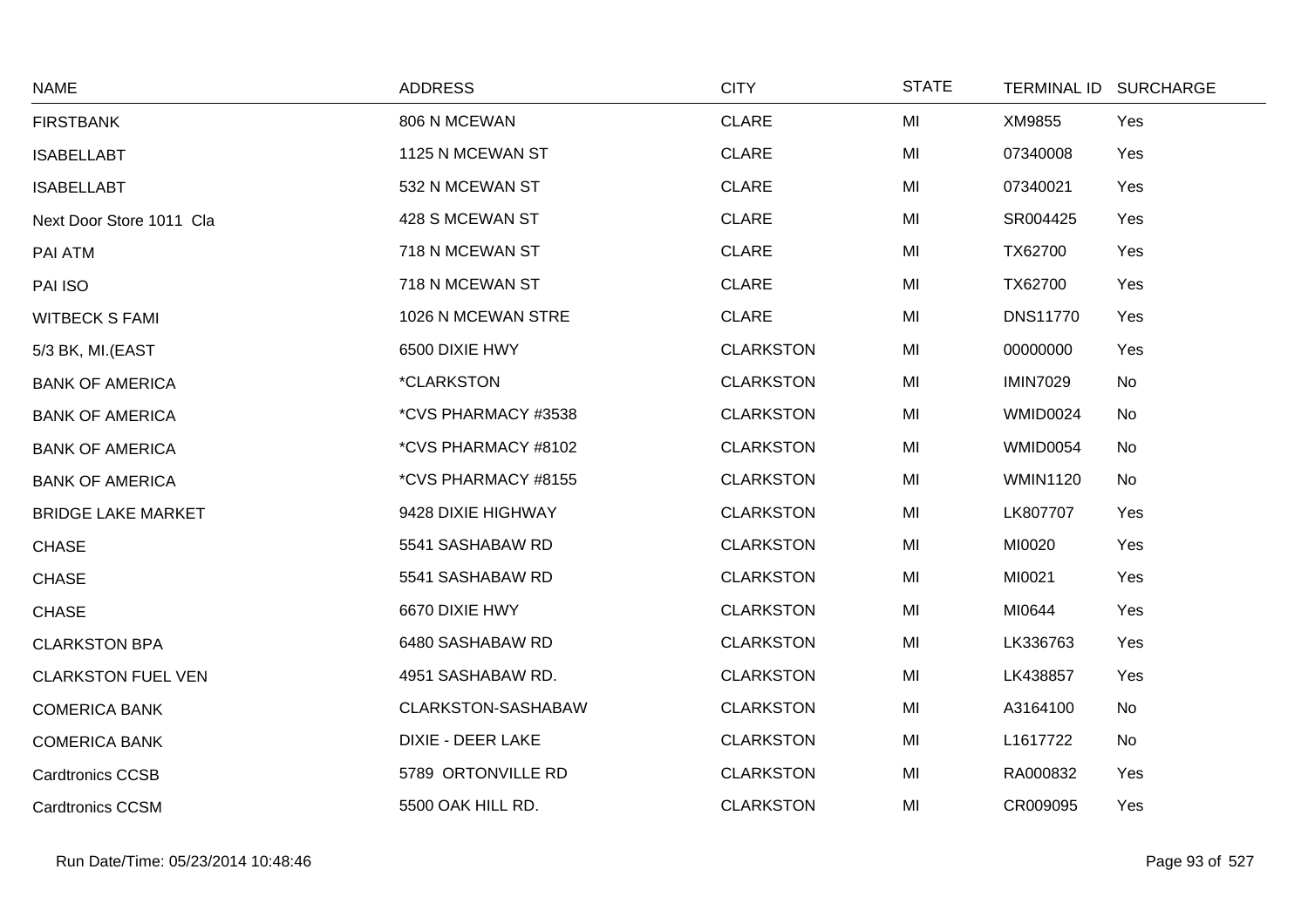| <b>NAME</b>               | <b>ADDRESS</b>          | <b>CITY</b>      | <b>STATE</b> | TERMINAL ID SURCHARGE |
|---------------------------|-------------------------|------------------|--------------|-----------------------|
| <b>Cardtronics CCSW</b>   | 6594 DIXIE HWY          | <b>CLARKSTON</b> | MI           | SP070137<br>Yes       |
| DANDY OIL-CLARKSTO        | 5465 SASHABAW ROAD      | <b>CLARKSTON</b> | MI           | LK864484<br>Yes       |
| <b>DIXIE HIGHWAY BP</b>   | 8500 DIXIE HWY          | <b>CLARKSTON</b> | MI           | LK196126<br>Yes       |
| <b>DIXIE PARTY STORE</b>  | 8774 DIXIE WHY          | <b>CLARKSTON</b> | MI           | LK804408<br>Yes       |
| <b>FIRSTMERIT</b>         | 9749 Dixie Hwy          | <b>CLARKSTON</b> | MI           | 00006331<br>Yes       |
| <b>GEB CLARKSTON INC</b>  | 7650 ORTONVILLE ROAD    | <b>CLARKSTON</b> | MI           | CI010405<br>Yes       |
| <b>GUARANTY BANK</b>      | 5990 SASHABAW RD        | <b>CLARKSTON</b> | MI           | D5221091<br>Yes       |
| <b>GUARANTY BANK</b>      | 6625 DIXIE HIGHWAY      | <b>CLARKSTON</b> | MI           | H5220114<br>Yes       |
| <b>GUARANTY BANK</b>      | 9741 DIXIE HWY          | <b>CLARKSTON</b> | MI           | T522B285<br>Yes       |
| <b>HAMLIN PUB</b>         | 3697 SASHABAW ROAD      | <b>CLARKSTON</b> | MI           | 81205690<br>Yes       |
| <b>LAKEVIEW FOOD BASK</b> | 4710 CLARKSTON RD       | <b>CLARKSTON</b> | MI           | LK105635<br>Yes       |
| <b>M AND N MARKET</b>     | 9811 DIXIE HWY.         | <b>CLARKSTON</b> | MI           | LK636861<br>Yes       |
| PINE KNOB PHARMACY #3     | 6770 DIXIE HWY          | <b>CLARKSTON</b> | MI           | TD012352<br>Yes       |
| PINE KNOB SHELL           | 6889 SASHABAW RD        | <b>CLARKSTON</b> | MI           | LK196145<br>Yes       |
| PINE KNOB WINE SHOPPE     | 5726 MAYBEE ROAD        | <b>CLARKSTON</b> | MI           | CI004721<br>Yes       |
| <b>PNCBANK</b>            | 6650 DIXIE HWY          | <b>CLARKSTON</b> | MI           | PA1113<br>Yes         |
| <b>RITE AID #4592</b>     | 5789 ORTONVILLE RD      | <b>CLARKSTON</b> | MI           | A0007689<br>Yes       |
| <b>RITE AID #7912</b>     | 5751 CLARKSTON RD       | <b>CLARKSTON</b> | MI           | A0007387<br>Yes       |
| <b>SOS - NORTH OAKLAN</b> | 7090 SASHABAW RD        | <b>CLARKSTON</b> | MI           | LK733624<br>Yes       |
| <b>SPORTSMENS BAR</b>     | 5864 DIXIE HWY          | <b>CLARKSTON</b> | MI           | LK546643<br><b>No</b> |
| <b>TCF BANK</b>           | 5750 BAYPOINTE BOULEVAR | <b>CLARKSTON</b> | MI           | 57000524<br>Yes       |
| <b>TCF BANK</b>           | 6430 DIXIE HIGHWAY      | <b>CLARKSTON</b> | MI           | 57000517<br>Yes       |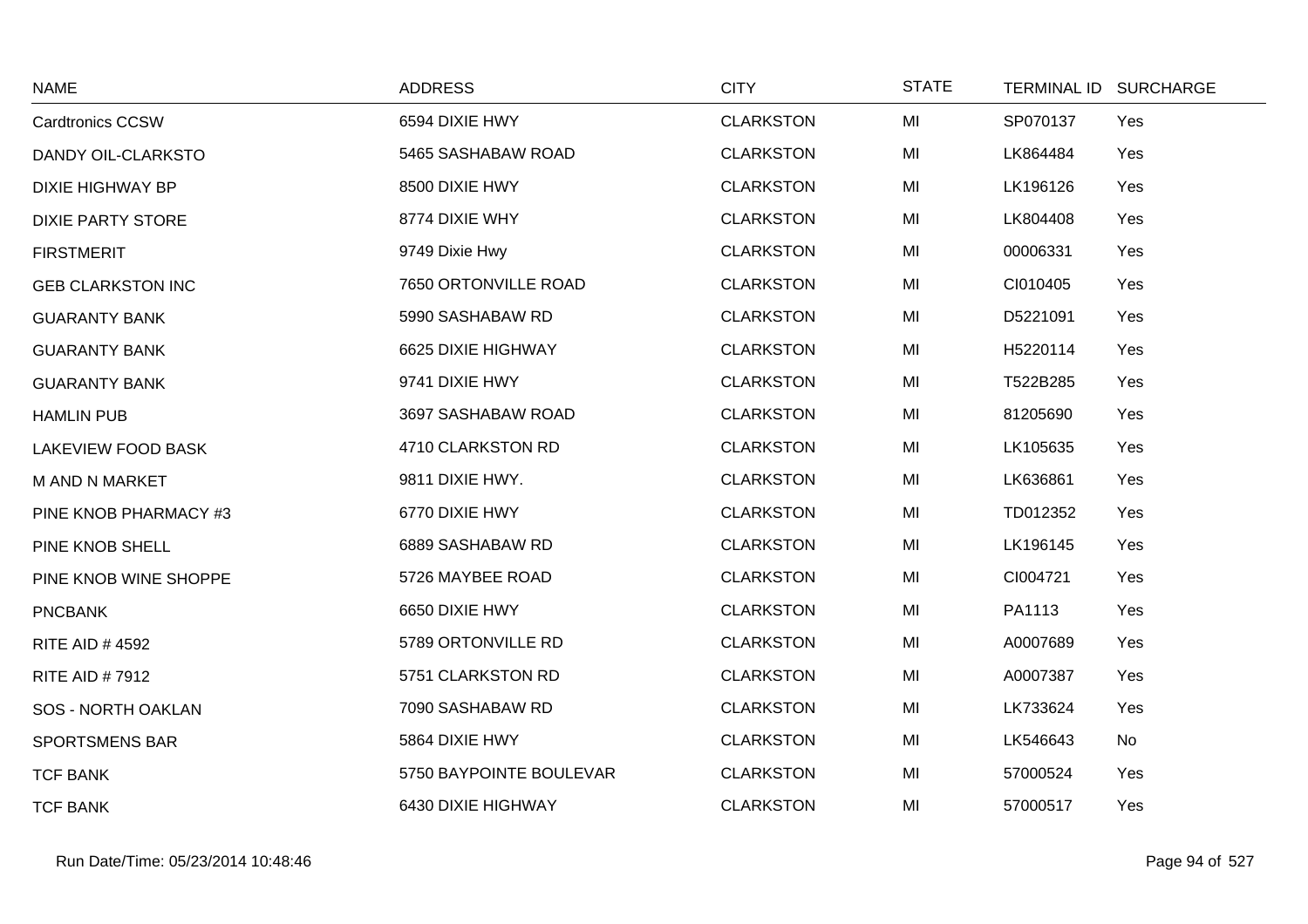| <b>NAME</b>               | <b>ADDRESS</b>        | <b>CITY</b>        | <b>STATE</b> |                 | TERMINAL ID SURCHARGE |
|---------------------------|-----------------------|--------------------|--------------|-----------------|-----------------------|
| <b>WALGREENS 5171</b>     | 7110 DIXIE HWY        | <b>CLARKSTON</b>   | MI           | SR007628        | Yes                   |
| PAI ATM                   | 145 S MAIN ST         | <b>CLARKSVILLE</b> | MI           | TX42532         | Yes                   |
| <b>UNITED BAN</b>         | 132 S MAIN ST         | <b>CLARKSVILLE</b> | MI           | MI000188        | Yes                   |
| 14 MILE BP INC            | 206 W. 14 MILE RD.    | <b>CLAWSON</b>     | MI           | LK414257        | Yes                   |
| <b>BANK OF AMERICA</b>    | *CVS PHARMACY #8110   | <b>CLAWSON</b>     | MI           | <b>WMIN1097</b> | No                    |
| <b>BANK OF AMERICA</b>    | *CVS PHARMACY #8174   | <b>CLAWSON</b>     | MI           | <b>WMIN1132</b> | No                    |
| <b>CHASE</b>              | 44 S BATCHEWANA AV    | <b>CLAWSON</b>     | MI           | MI4041          | Yes                   |
| <b>CLAWSON STEAK HOUS</b> | 56 S ROCHESTER RD     | <b>CLAWSON</b>     | MI           | LK760592        | No                    |
| FM CROOKS, INC.           | 1365 WEST MAPLE RD    | <b>CLAWSON</b>     | MI           | LK384802        | Yes                   |
| PALACE DELI AND G         | 650 W 14 MILE RD      | <b>CLAWSON</b>     | MI           | LK621581        | Yes                   |
| <b>PNCBANK</b>            | 150 N MAIN ST         | <b>CLAWSON</b>     | MI           | PA2909          | Yes                   |
| <b>ROCHESTER</b>          | 24 NORTH ROCHESTER    | <b>CLAWSON</b>     | MI           | 81994742        | Yes                   |
| <b>N&amp;R MARKET</b>     | 7205 VAN DYKE RD      | <b>CLAY</b>        | MI           | CI021458        | Yes                   |
| <b>CLAYTON PS</b>         | 10995 W CARLTON RD US | <b>CLAYTON</b>     | MI           | P02535          | Yes                   |
| <b>QUIK TAKE OUT</b>      | 105 N. MAIN ST.       | <b>CLIMAX</b>      | MI           | LK739936        | No                    |
| <b>CLINTON SH</b>         | 705 TECUMSEH          | <b>CLINTON</b>     | MI           | 81202794        | Yes                   |
| <b>COMERICA BANK</b>      | CLINTON OFF CLINTON   | <b>CLINTON</b>     | MI           | Q4545002        | No                    |
| <b>CONCORDE I</b>         | 44315 GRATIOT AVE US  | <b>CLINTON</b>     | MI           | P152023         | No                    |
| HAYES GAS AND GO INC      | 38950 HAYES           | <b>CLINTON</b>     | MI           | CI016424        | Yes                   |
| Kumar Petroleum           | 109 E MICHIGAN AVE    | <b>CLINTON</b>     | MI           | SR001242        | Yes                   |
| R & S PETROLEUM IN        | 1837 W. MICHIGAN A    | <b>CLINTON</b>     | MI           | LK702452        | Yes                   |
| <b>TRI COUNTY</b>         | 1724 W. MICHIGAN AVUS | <b>CLINTON</b>     | MI           | P130700         | Yes                   |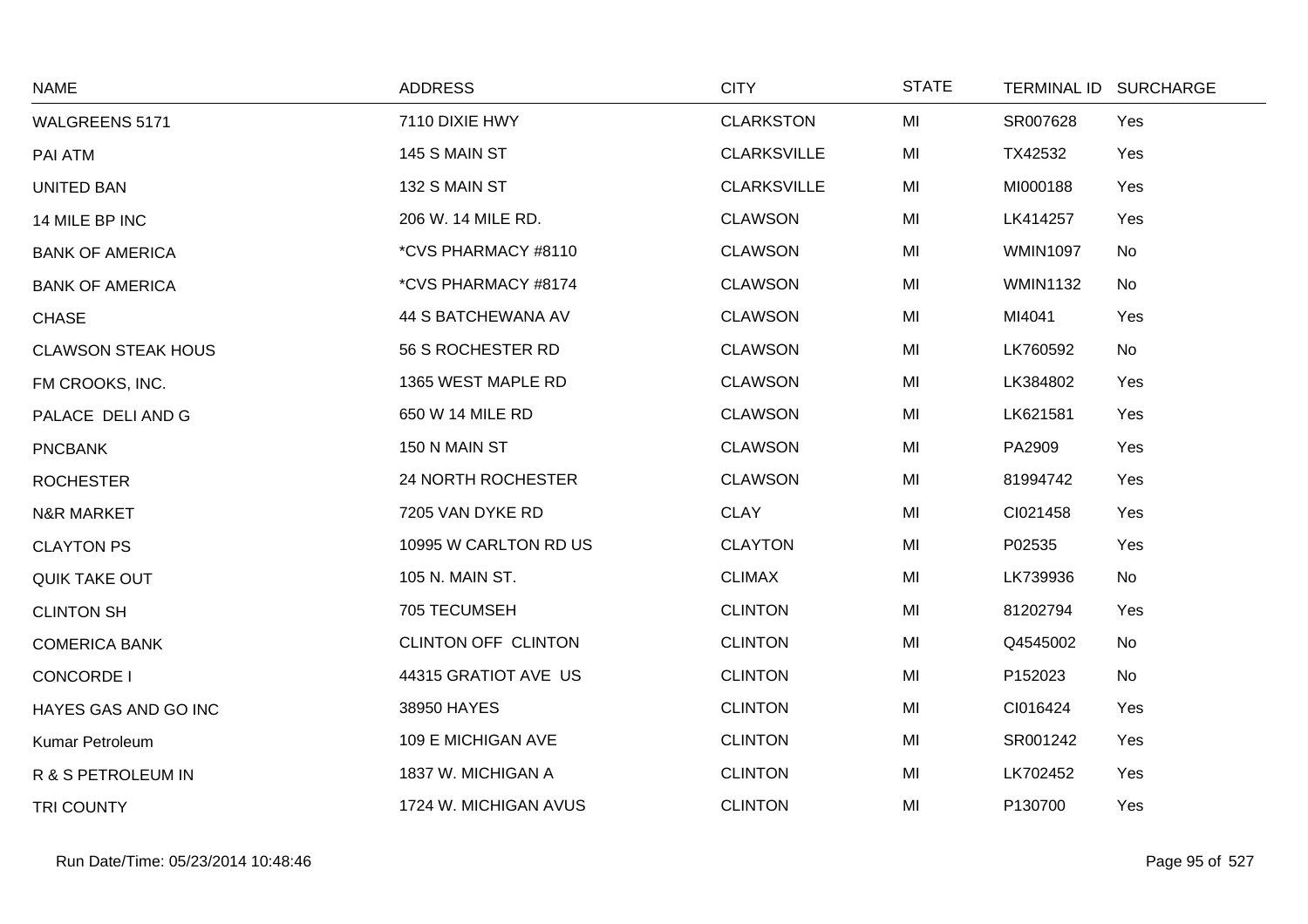| <b>NAME</b>             | <b>ADDRESS</b>         | <b>CITY</b>          | <b>STATE</b> |                 | TERMINAL ID SURCHARGE |
|-------------------------|------------------------|----------------------|--------------|-----------------|-----------------------|
| UNITED BK               | 11839 TECUMSEH-CLINT   | <b>CLINTON</b>       | MI           | MI000091        | No                    |
| <b>15 MILE MARATHON</b> | 20717 15 MILE RD       | <b>CLINTON TOWNS</b> | MI           | HY002700        | Yes                   |
| 36315 EXPRESS INC       | 36315 S GRATIOT AV     | <b>CLINTON TOWNS</b> | MI           | LK575136        | Yes                   |
| <b>AMANA OIL</b>        | 37317 HARPER AVE       | <b>CLINTON TOWNS</b> | MI           | TD237363        | Yes                   |
| <b>BANK OF AMERICA</b>  | *CVS PHARMACY #8016    | <b>CLINTON TOWNS</b> | MI           | <b>WMIN1043</b> | No                    |
| <b>BANK OF AMERICA</b>  | *CVS PHARMACY #8173    | <b>CLINTON TOWNS</b> | MI           | WMID0070        | No                    |
| <b>BANK OF AMERICA</b>  | *GARFIELD/18 MILE ROAD | <b>CLINTON TOWNS</b> | MI           | <b>IMIN7044</b> | No                    |
| <b>BANK OF AMERICA</b>  | *GRATIOT-METRO         | <b>CLINTON TOWNS</b> | MI           | <b>IMID7256</b> | No                    |
| <b>BANK OF AMERICA</b>  | *GRATIOT-METRO         | <b>CLINTON TOWNS</b> | MI           | <b>IMID7257</b> | No                    |
| <b>BP</b>               | 40975 GARFIELD ROA     | <b>CLINTON TOWNS</b> | MI           | LK690605        | Yes                   |
| <b>BP UTICA-1</b>       | 35891 UTICA ROAD US    | <b>CLINTON TOWNS</b> | MI           | P138409         | Yes                   |
| <b>BUNZOS</b>           | 20689 15 MILE RD       | <b>CLINTON TOWNS</b> | MI           | LK173025        | Yes                   |
| <b>CHASE</b>            | 17420 HALL RD          | <b>CLINTON TOWNS</b> | MI           | MI0038          | Yes                   |
| <b>CHASE</b>            | 20755 N NUNNELEY R     | <b>CLINTON TOWNS</b> | MI           | MI0258          | Yes                   |
| <b>CHASE</b>            | 20755 N NUNNELEY R     | <b>CLINTON TOWNS</b> | MI           | MI0452          | Yes                   |
| <b>CHASE</b>            | 35202 S GRATIOT AV     | <b>CLINTON TOWNS</b> | MI           | MI0527          | Yes                   |
| <b>CHASE</b>            | 37408 HARPER AVE       | <b>CLINTON TOWNS</b> | MI           | MI0577          | Yes                   |
| <b>CHASE</b>            | 40445 S GROESBECK      | <b>CLINTON TOWNS</b> | MI           | MI0063          | Yes                   |
| <b>CHASE</b>            | 43101 GARFIELD RD      | <b>CLINTON TOWNS</b> | MI           | MI1683          | Yes                   |
| <b>CHASE</b>            | 43101 GARFIELD RD      | <b>CLINTON TOWNS</b> | MI           | MI8601          | Yes                   |
| <b>CHASE</b>            | 43101 GARFIELD RD      | <b>CLINTON TOWNS</b> | MI           | MI8602          | Yes                   |
| CT 7-11                 | 18711 15 MILE RD.      | <b>CLINTON TOWNS</b> | MI           | SE276386        | Yes                   |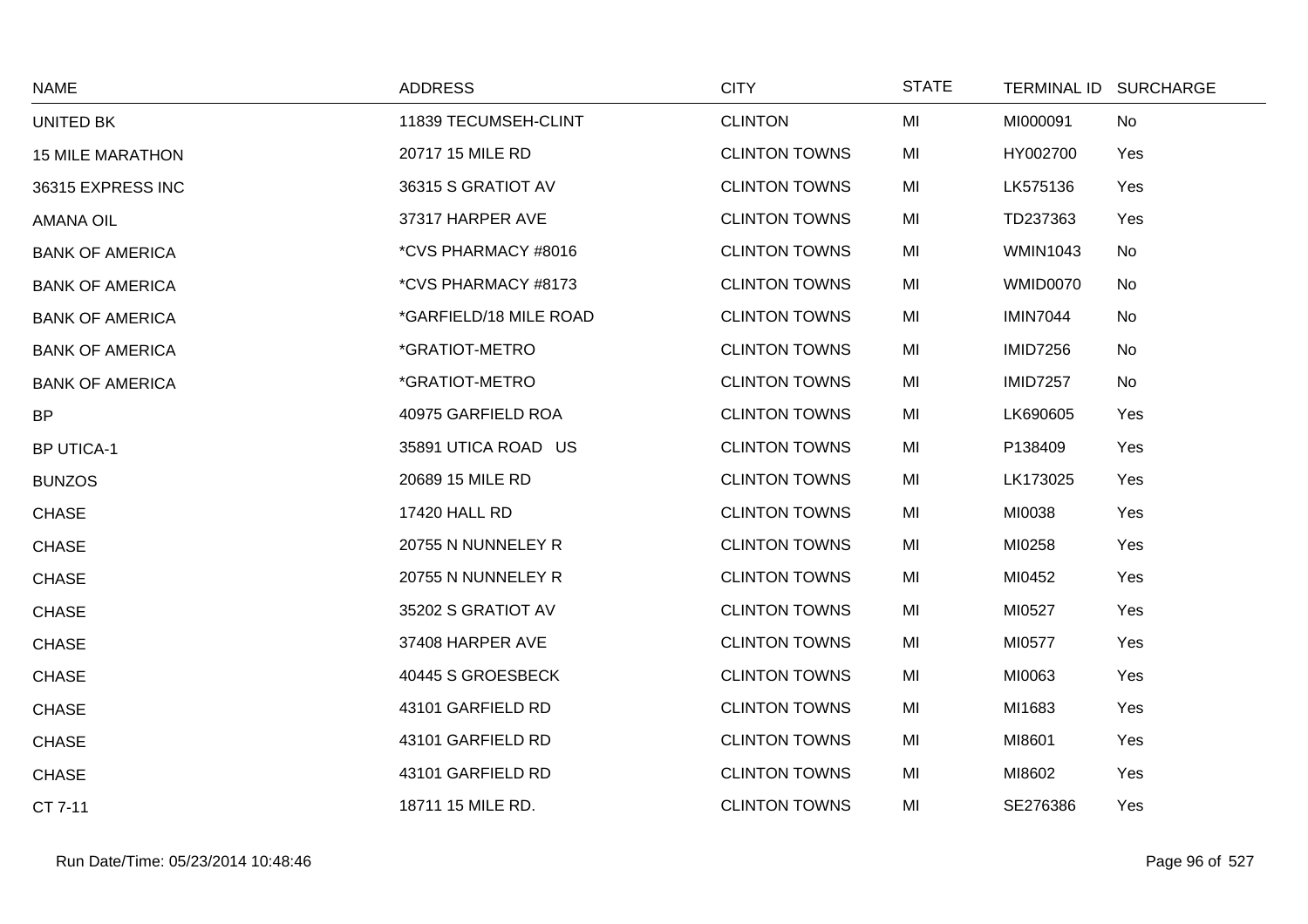| <b>NAME</b>             | <b>ADDRESS</b>        | <b>CITY</b>          | <b>STATE</b> | TERMINAL ID SURCHARGE |  |
|-------------------------|-----------------------|----------------------|--------------|-----------------------|--|
| CT 7-11                 | 20690 15 MILE RD.     | <b>CLINTON TOWNS</b> | MI           | SE276435<br>Yes       |  |
| CT 7-11                 | 35872 UTICA.          | <b>CLINTON TOWNS</b> | MI           | SE276585<br>Yes       |  |
| CT 7-11                 | 37195 GROESBECK. US   | <b>CLINTON TOWNS</b> | MI           | SE276154<br>Yes       |  |
| CT 7-11                 | 37335 HARPER AVE. US  | <b>CLINTON TOWNS</b> | MI           | SE276151<br>Yes       |  |
| CT 7-11                 | 38950 GARFIELD RD US  | <b>CLINTON TOWNS</b> | MI           | SE271424<br>No        |  |
| CT 7-11                 | 41110 HAYES RD        | <b>CLINTON TOWNS</b> | MI           | SE273328<br>Yes       |  |
| <b>Cardtronics CCSM</b> | 15250 HALL ROAD       | <b>CLINTON TOWNS</b> | MI           | CR006590<br>Yes       |  |
| <b>Cardtronics CCSM</b> | 38536 GROESBECK       | <b>CLINTON TOWNS</b> | MI           | CR013825<br>Yes       |  |
| <b>Cardtronics CCSW</b> | 17420 HALL RD         | <b>CLINTON TOWNS</b> | MI           | NO000086<br>Yes       |  |
| <b>Cardtronics CCSW</b> | 18650 HALL RD.        | <b>CLINTON TOWNS</b> | MI           | SP070014<br>Yes       |  |
| <b>Cardtronics CCSW</b> | 18665 15 MILE RD      | <b>CLINTON TOWNS</b> | MI           | SP070199<br>Yes       |  |
| <b>Cardtronics CCSW</b> | 44989 GROESBECK HWY   | <b>CLINTON TOWNS</b> | MI           | SP070439<br>Yes       |  |
| <b>GRATIOT LIQUOR</b>   | 36640 GRATIOT         | <b>CLINTON TOWNS</b> | MI           | LK812234<br>Yes       |  |
| <b>HARBORS MARKET</b>   | 21300 HALL ROAD       | <b>CLINTON TOWNS</b> | MI           | CI001150<br>Yes       |  |
| <b>HARPER LIQ</b>       | 35411 HARPER RD US    | <b>CLINTON TOWNS</b> | MI           | P221902<br>Yes        |  |
| JANET TRAVIS INC        | 34396 HARPER AVE      | <b>CLINTON TOWNS</b> | MI           | CI001109<br>Yes       |  |
| <b>KENNY BP INC</b>     | 36843 S GRATIOT AV    | <b>CLINTON TOWNS</b> | MI           | LK666450<br>Yes       |  |
| <b>METRO-2060</b>       | 37545 S.GRATIOT AVEUS | <b>CLINTON TOWNS</b> | MI           | A206056<br>Yes        |  |
| <b>MOBIL GAS</b>        | 16851 15 MILE RD US   | <b>CLINTON TOWNS</b> | MI           | P184315<br>Yes        |  |
| RITE AID #4316          | PARKWAY PLAZA         | <b>CLINTON TOWNS</b> | MI           | A0006916<br>Yes       |  |
| RITE AID #4318          | 35250 S GRATIOT AVE   | <b>CLINTON TOWNS</b> | MI           | A0006918<br>Yes       |  |
| <b>SA MANAGEMENT</b>    | 35130 HARPER AVE      | <b>CLINTON TOWNS</b> | MI           | CI013669<br>Yes       |  |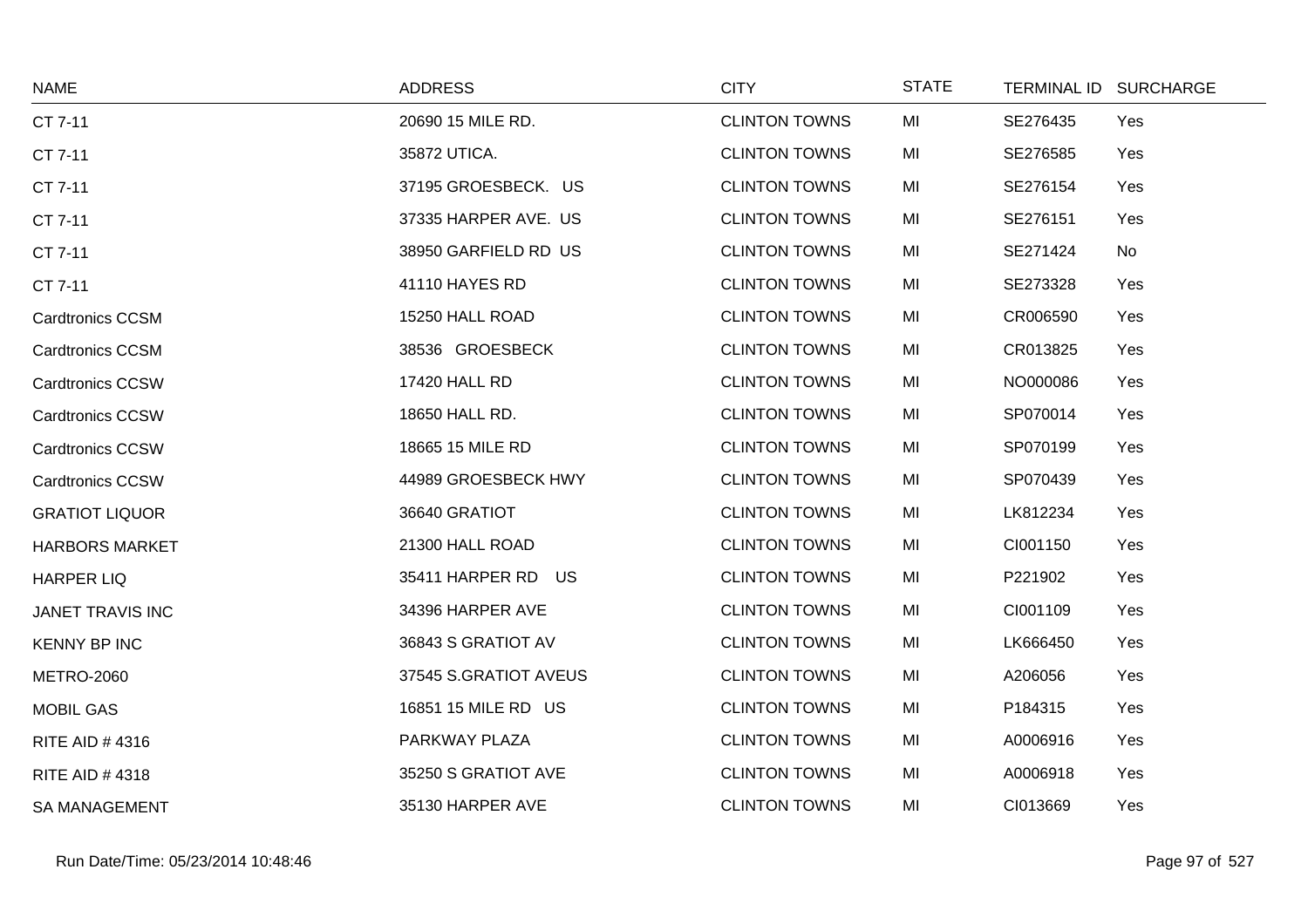| <b>NAME</b>               | <b>ADDRESS</b>       | <b>CITY</b>          | <b>STATE</b> |          | TERMINAL ID SURCHARGE |
|---------------------------|----------------------|----------------------|--------------|----------|-----------------------|
| SUNLITE-18                | 34705 S. GRATIOI US  | <b>CLINTON TOWNS</b> | MI           | P184324  | Yes                   |
| <b>TOWER PETROLEUM CO</b> | 35025 HARPER AVE     | <b>CLINTON TOWNS</b> | MI           | LK468758 | Yes                   |
| VALUE CENTER MARKET       | 37155 HARPER AVENUE  | <b>CLINTON TOWNS</b> | MI           | CI010800 | Yes                   |
| VAN DYKE VALERO, I        | 37109 HARPER AVE     | <b>CLINTON TOWNS</b> | MI           | LK558438 | Yes                   |
| <b>WALGREENS 6175</b>     | 34899 GROESBECK HWY  | <b>CLINTON TOWNS</b> | MI           | SR007630 | Yes                   |
| Walmart Store 4660        | 18400 HALL ROAD      | <b>CLINTON TOWNS</b> | MI           | SR004850 | Yes                   |
| ZACKS FUEL AND MINI MA    | <b>16850 CANAL</b>   | <b>CLINTON TOWNS</b> | MI           | CI020877 | Yes                   |
| <b>AUTOMATED</b>          | US.<br>39050 HARPER  | <b>CLINTON TURNP</b> | MI           | P51752   | Yes                   |
| DELPIERO SUNOCO           | 41050 GARFIELD       | <b>CLINTON TWN.</b>  | MI           | LK440869 | Yes                   |
| <b>FHT ENTERPRISES</b>    | 34420 HARPER AVE     | CLINTON TWN.         | MI           | LK496006 | Yes                   |
| <b>SUNOCO RAMM OIL</b>    | 34975 HARPER WOODS   | <b>CLINTON TWN.</b>  | MI           | LK454141 | Yes                   |
| 5/3 BK, MI.(EAST          | 19233 15 MILE ROAD   | <b>CLINTON TWNSH</b> | MI           | 00000000 | Yes                   |
| 5/3 BK, MI.(EAST          | 39907 S GROESBECK HW | <b>CLINTON TWNSH</b> | MI           | 00000000 | Yes                   |
| 5/3 BK, MI.(EAST          | 40980 HAYES RD       | <b>CLINTON TWNSH</b> | MI           | 00000000 | Yes                   |
| <b>CHASE</b>              | 37408 HARPER AVE     | <b>CLINTON TWNSH</b> | MI           | MI0576   | Yes                   |
| <b>CITIZENS COB</b>       | 36520 MORAVIAN DR.   | <b>CLINTON TWNSH</b> | MI           | ZA8155   | No                    |
| CardtronicsLPC            | 33860 GRATIOT AVE S  | <b>CLINTON TWNSH</b> | MI           | TG020996 | Yes                   |
| <b>CITIZENS COB</b>       | 15341 19 MILE ROAD   | <b>CLINTON TWNSP</b> | MI           | ZA8371   | No                    |
| 5/3 BK, E MI OFF          | 15855 19 MILE RD     | <b>CLINTON TWP</b>   | MI           | 00000000 | Yes                   |
| 5/3 BK, MI.(EAST          | 18800 HALL RD        | <b>CLINTON TWP</b>   | MI           | 00000000 | Yes                   |
| 5/3 BK, MI.(EAST          | 34564 HARPER AVE     | <b>CLINTON TWP</b>   | MI           | 00000000 | Yes                   |
| 5/3 BK, MI.(EAST          | 37930 S GRATIOT AVE  | <b>CLINTON TWP</b>   | MI           | 00000000 | Yes                   |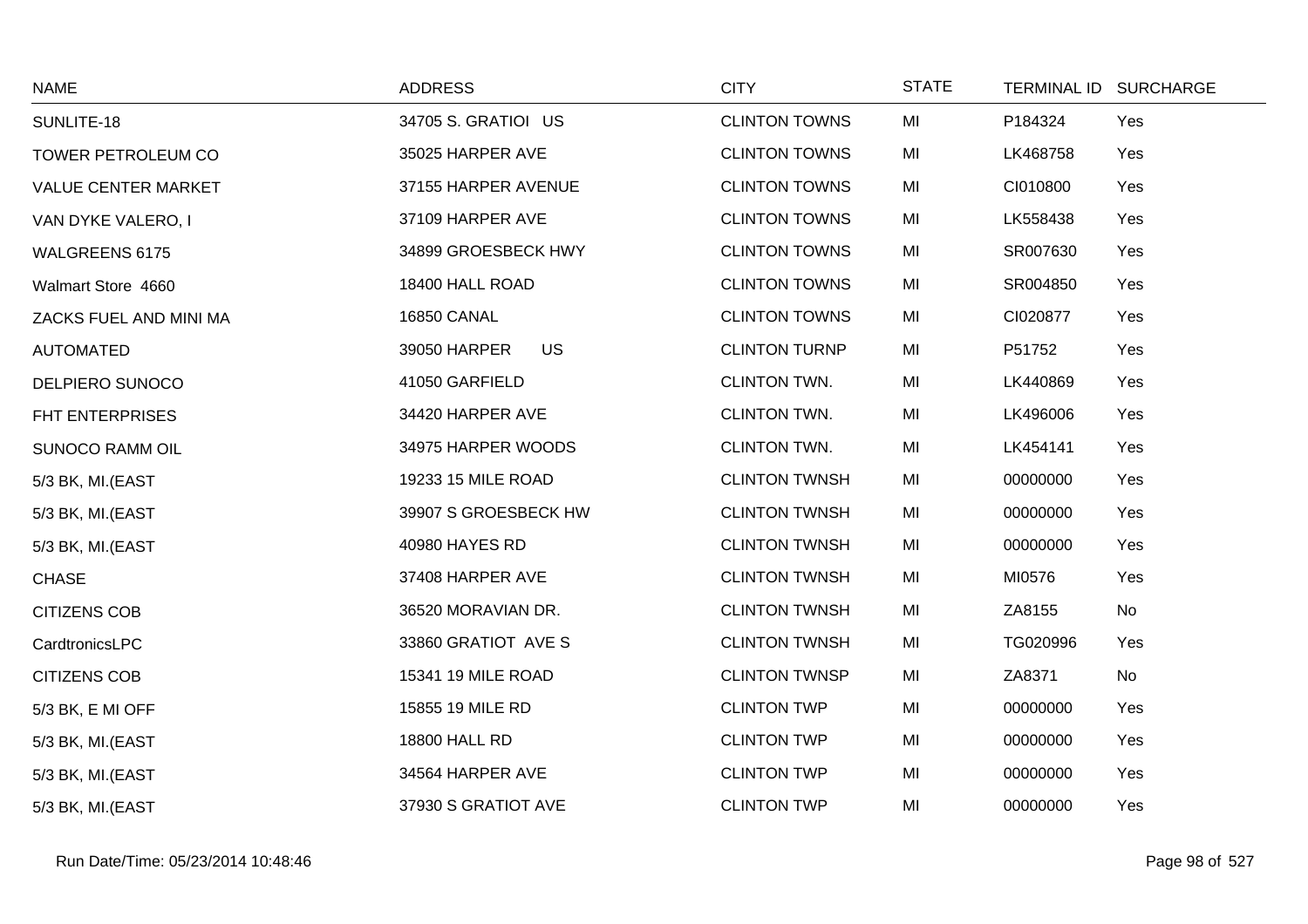| <b>NAME</b>                       | <b>ADDRESS</b>                | <b>CITY</b>        | <b>STATE</b> |          | TERMINAL ID SURCHARGE |
|-----------------------------------|-------------------------------|--------------------|--------------|----------|-----------------------|
| AMOCO                             | 44975 GRATIOT                 | <b>CLINTON TWP</b> | MI           | CI031117 | Yes                   |
| BP MART INC, BP 15                | 19401 15 MILE RD              | <b>CLINTON TWP</b> | MI           | LK730303 | Yes                   |
| BUSCEMIS #005                     | 42990 GARFIELD ROAD           | <b>CLINTON TWP</b> | MI           | CI002476 | Yes                   |
| <b>COMERICA BANK</b>              | <b>GARFIELD - METRO PKWY</b>  | <b>CLINTON TWP</b> | MI           | A2495756 | No                    |
| <b>COMERICA BANK</b>              | <b>GARFIELD-CANAL CLIN TW</b> | <b>CLINTON TWP</b> | MI           | H2545665 | No                    |
| <b>COMERICA BANK</b>              | <b>GRATIOT HILSIDE CLIN T</b> | <b>CLINTON TWP</b> | MI           | H3414291 | No                    |
| <b>COMERICA BANK</b>              | <b>GRSBCK-HARR CLNTN TWP</b>  | <b>CLINTON TWP</b> | MI           | C0067641 | No                    |
| <b>COMERICA BANK</b>              | HAYES-17 MILE CLIN TW         | <b>CLINTON TWP</b> | MI           | K1027549 | No                    |
| <b>Cardtronics CCSB</b>           | 37187 GROESBECK HWY           | <b>CLINTON TWP</b> | MI           | KR000760 | Yes                   |
| DIAMOND DOT INC                   | 38500 HAYES ROAD              | <b>CLINTON TWP</b> | MI           | CI011987 | Yes                   |
| DOLLAR STORE OF GR                | 37549 GRATIOT AVE             | <b>CLINTON TWP</b> | MI           | LK140436 | Yes                   |
| DOLLER STORE OF CL                | 384 N GRATIOT                 | <b>CLINTON TWP</b> | MI           | LK703380 | Yes                   |
| <b>FAMILY DOLLAR HARP</b>         | 37605 HARPER AVENU            | <b>CLINTON TWP</b> | MI           | LK282484 | Yes                   |
| <b>GEMINI MARKET</b>              | 34111 HARPER                  | <b>CLINTON TWP</b> | MI           | LK555918 | Yes                   |
| <b>INDEPENDENT OIL GR</b>         | 33960 GRATIOT                 | <b>CLINTON TWP</b> | MI           | LK824716 | Yes                   |
| <b>MEIJER GAS</b>                 | 40401 SUTH GROESBE            | <b>CLINTON TWP</b> | MI           | 82128199 | Yes                   |
| <b>METRO PLAZA LIQUOR &amp; D</b> | 37450 HARPER AVE              | <b>CLINTON TWP</b> | MI           | CI017137 | Yes                   |
| MR. CS #4 INC.                    | 35990 GRATIOT                 | <b>CLINTON TWP</b> | MI           | CI000587 | Yes                   |
| NICK'S                            | <b>19070 CASS AVE</b>         | <b>CLINTON TWP</b> | MI           | CI021451 | Yes                   |
| <b>PNCBANK</b>                    | 39880 GARFIELD RD             | <b>CLINTON TWP</b> | MI           | PI2914   | Yes                   |
| <b>SUNOCO</b>                     | 35100 GRATIOT AVENUE          | <b>CLINTON TWP</b> | MI           | CI003667 | Yes                   |
| <b>SUNOCO 16 &amp; GROESBECK</b>  | 36887 GROESBECK               | <b>CLINTON TWP</b> | MI           | CI002554 | Yes                   |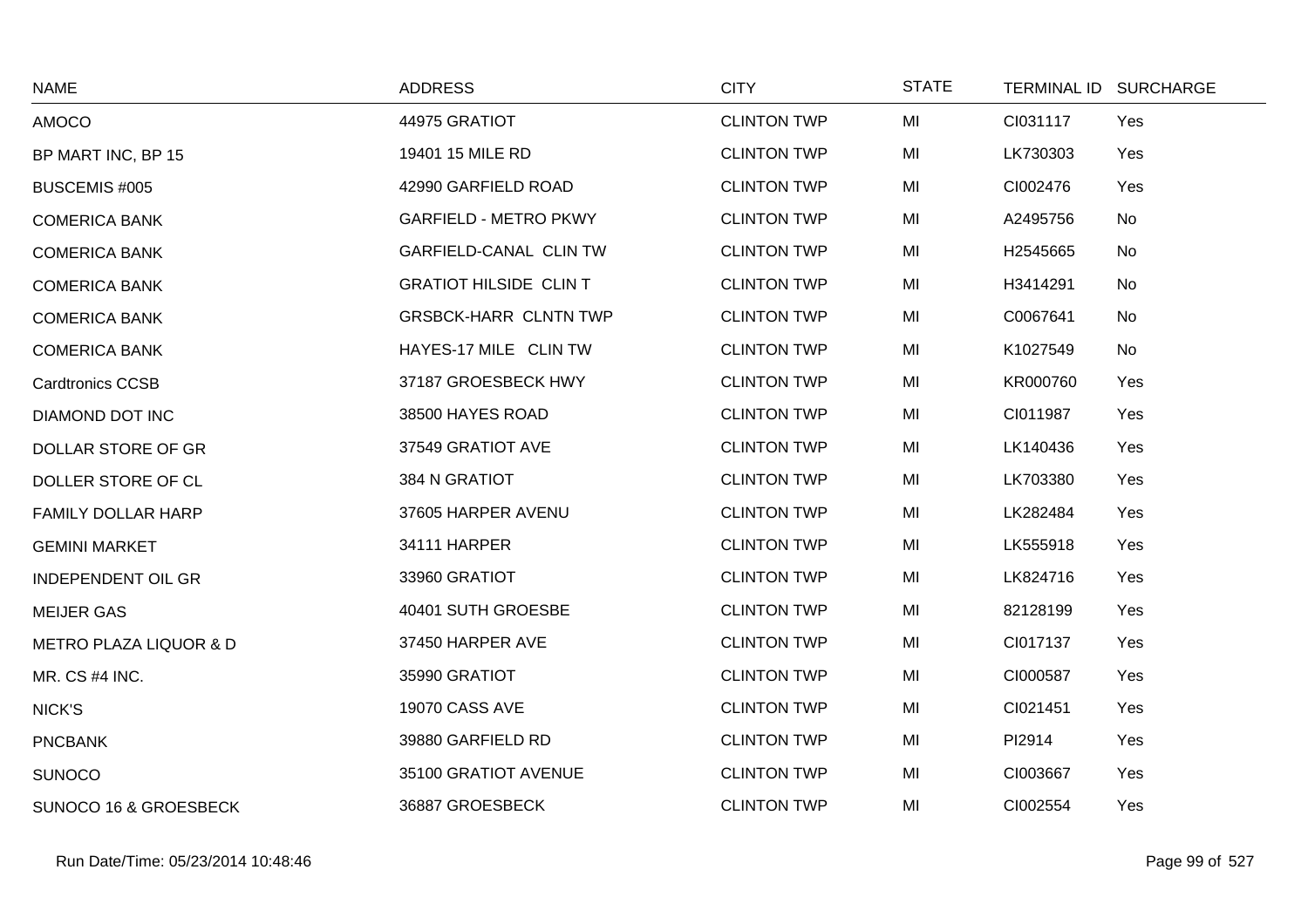| <b>NAME</b>                   | <b>ADDRESS</b>        | <b>CITY</b>         | <b>STATE</b> | TERMINAL ID SURCHARGE |
|-------------------------------|-----------------------|---------------------|--------------|-----------------------|
| UNIVERSAL LIQUOR              | 19719 E 14 MILE RD    | <b>CLINTON TWP</b>  | MI           | CI031224<br>Yes       |
| WALGREENS 4608                | 1045 S GRATIOT AVE    | <b>CLINTON TWP</b>  | MI           | SR007631<br>Yes       |
| WALGREENS 5968                | 16741 CANAL ROAD      | <b>CLINTON TWP</b>  | MI           | SR007632<br>Yes       |
| 15 & GROESBECK MOB            | 34980 GROESBECK       | <b>CLINTON TWP.</b> | MI           | LK485008<br>Yes       |
| <b>CLARK GAS</b>              | 43600 N. GRATIOT AVUS | <b>CLINTON TWP.</b> | MI           | P213225<br>Yes        |
| <b>D BROTHERS</b>             | 20101 CARLIER<br>US   | CLINTON TWP.        | MI           | P213282<br>Yes        |
| <b>D BROTHERS</b>             | 43544 N. GRATIOT US   | CLINTON TWP.        | MI           | P213319<br>Yes        |
| <b>GROSSBECK &amp; ELIZAB</b> | 43561 GROSSBECK HW    | <b>CLINTON TWP.</b> | MI           | LK378118<br>Yes       |
| <b>TCF BANK</b>               | 24276 HALL ROAD       | <b>CLINTON TWSP</b> | MI           | 57000511<br>Yes       |
| <b>ALDRICH MARATHON</b>       | 12018 LIBERTY         | <b>CLIO</b>         | MI           | LK142389<br>Yes       |
| <b>CHASE</b>                  | 4130 W VIENNA RD      | <b>CLIO</b>         | MI           | MI2410<br>Yes         |
| <b>CLIO EAGLE</b>             | G-13267 N. SAGINAW US | <b>CLIO</b>         | MI           | P120353<br>No         |
| <b>CLIO INVES</b>             | 4141 WEST ZIENNA RDUS | <b>CLIO</b>         | MI           | P94792<br>Yes         |
| <b>CLIO MARATHON</b>          | 12278 CLIO ROAD       | <b>CLIO</b>         | MI           | LK513679<br>Yes       |
| <b>CLIO ROAD HOUSE</b>        | 2183 WEST VURGINIA    | <b>CLIO</b>         | MI           | LK892020<br>Yes       |
| <b>CONLEE OIL</b>             | 4514 W. VIENNA RD.    | <b>CLIO</b>         | MI           | 82253514<br>Yes       |
| <b>CONLEE OIL</b>             | 815 S. MILL ST.       | <b>CLIO</b>         | MI           | 82253512<br>Yes       |
| <b>COUNTY LINE</b>            | 14483 BRAY ROAD       | <b>CLIO</b>         | MI           | HY001134<br>Yes       |
| <b>ELGA CREDIT UNION</b>      | 7026 WEST VIENNA ROAD | <b>CLIO</b>         | MI           | 60762104<br>Yes       |
| <b>ERNIES BEE</b>             | 13167 N. SAGINAW US   | <b>CLIO</b>         | MI           | P122020<br>Yes        |
| <b>FIRSTMERIT</b>             | 2161 W Vienna Rd      | <b>CLIO</b>         | MI           | 00006579<br>Yes       |
| <b>FIRSTMERIT</b>             | 3346 W Vienna Rd      | <b>CLIO</b>         | MI           | Yes<br>00006516       |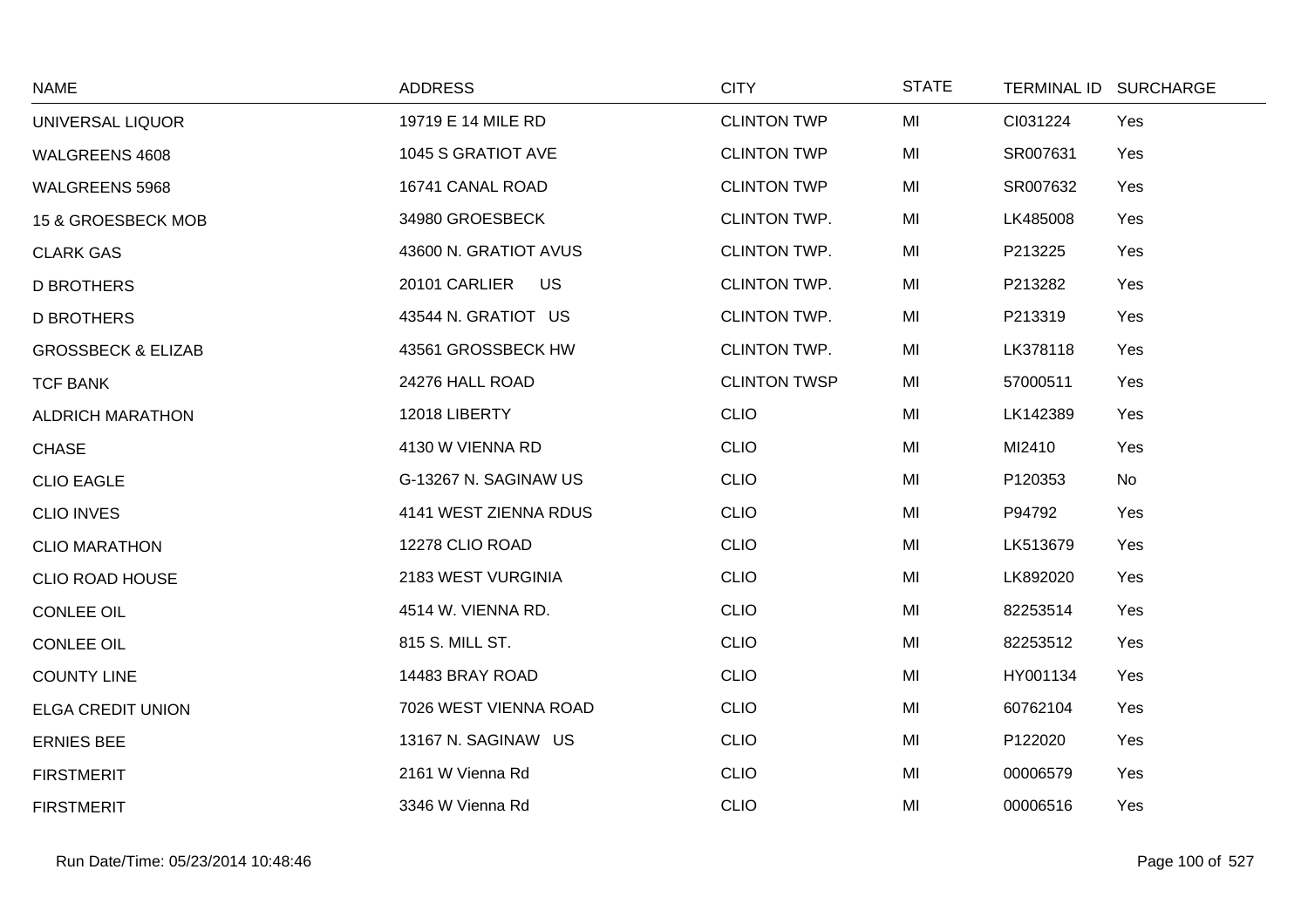| <b>NAME</b>                     | <b>ADDRESS</b>             | <b>CITY</b>          | <b>STATE</b> |                 | TERMINAL ID SURCHARGE |
|---------------------------------|----------------------------|----------------------|--------------|-----------------|-----------------------|
| NORTH POINT MARATHON I          | 10156 N SAGINAW RD         | <b>CLIO</b>          | MI           | TD243933        | Yes                   |
| <b>PNCBANK</b>                  | 107 E VIENNA ST            | <b>CLIO</b>          | MI           | PA3017          | Yes                   |
| <b>QUICK SAV</b>                | 5015 E VIENNA              | <b>CLIO</b>          | MI           | 81202406        | Yes                   |
| RITE AID #4333                  | 100 E VIENNA RD            | <b>CLIO</b>          | MI           | A0006930        | Yes                   |
| <b>SECURITY C</b>               | 710 SOUTH MILL STREET      | <b>CLIO</b>          | MI           | MI000129        | No                    |
| SPIDER TRAP                     | 12572 N SAGINAW            | <b>CLIO</b>          | MI           | LK793157        | Yes                   |
| TAJ PARTY SHOPPE I              | 2181 W VIENNA ROAD         | <b>CLIO</b>          | MI           | LK513059        | Yes                   |
| TONYS INC DBA CLIO              | 11566 N. SAGINAW           | <b>CLIO</b>          | MI           | LK456467        | Yes                   |
| <b>TRI-POINTE</b>               | 300 SMITH STREET           | <b>CLIO</b>          | MI           | MI000320        | No                    |
| <b>Walmart SuperCenter 4243</b> | 11493 N LINDEN ROAD        | <b>CLIO</b>          | MI           | SR004855        | Yes                   |
| <b>BANK OF AMERICA</b>          | *CVS PHARMACY 8092         | <b>CLNTN TWNSHIP</b> | MI           | <b>WMID0052</b> | No                    |
| <b>BANK OF AMERICA</b>          | *CVS PHARMACY 8093         | <b>CLNTN TWNSHIP</b> | MI           | <b>WMID0053</b> | No                    |
| Wesco Cloverville 37            | 3239 HTS REVENNA RD        | <b>CLOVERVILLE</b>   | MI           | SR003402        | Yes                   |
| <b>BANK OF AMERICA</b>          | *CVS PHARMACY #8126        | <b>COLDWATER</b>     | MI           | <b>WMID0059</b> | No                    |
| <b>CENTURY BK</b>               | 100 WEST CHICAGO ST        | <b>COLDWATER</b>     | MI           | MI000198        | No                    |
| <b>CENTURY BK</b>               | 274 E CHICAGO STREET       | <b>COLDWATER</b>     | MI           | MI000174        | No                    |
| <b>CENTURY BK</b>               | 480 W CHICAGO STREET       | <b>COLDWATER</b>     | MI           | MI000175        | No                    |
| <b>CENTURY BK</b>               | <b>496 MARSHALL STREET</b> | <b>COLDWATER</b>     | MI           | MI000147        | No                    |
| <b>CENTURY BK</b>               | 64 NORTH MONROE ST         | <b>COLDWATER</b>     | MI           | MI000146        | No                    |
| <b>CENTURY BK</b>               | 745 E. CHICAGO STREET      | <b>COLDWATER</b>     | MI           | MI000148        | No                    |
| <b>COLDWATER</b>                | 380 MARSHALL ST US         | <b>COLDWATER</b>     | MI           | P500394         | Yes                   |
| <b>COLDWATER</b>                | 599 E CHICAGO<br>US        | <b>COLDWATER</b>     | MI           | P02538          | Yes                   |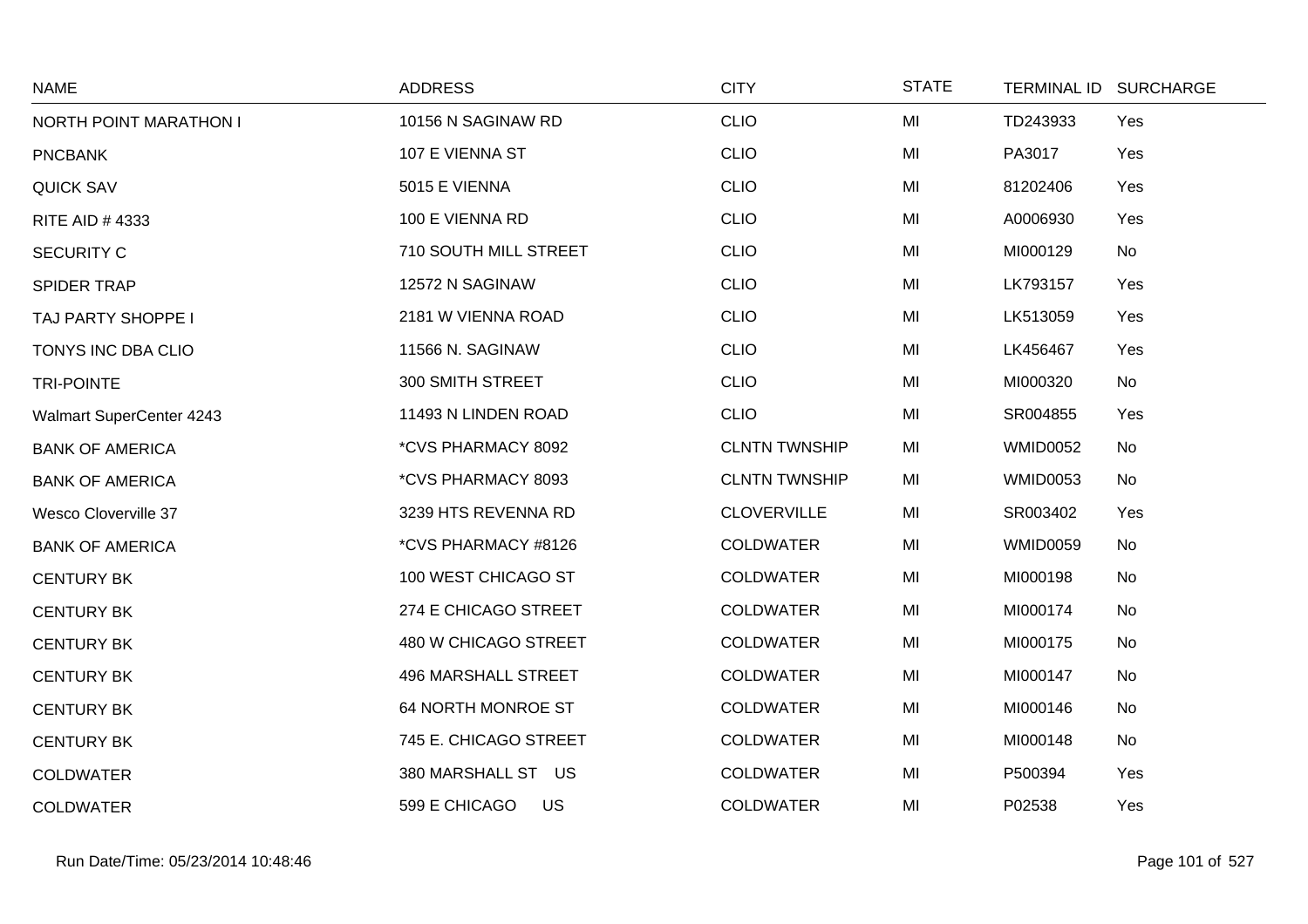| <b>NAME</b>             | <b>ADDRESS</b>            | <b>CITY</b>      | <b>STATE</b> | TERMINAL ID SURCHARGE |  |
|-------------------------|---------------------------|------------------|--------------|-----------------------|--|
| <b>COLDWATER</b>        | 75 E CHICAGO ST US        | <b>COLDWATER</b> | MI           | P02543<br>Yes         |  |
| <b>Cardtronics CCSM</b> | 487 WEST CHICAGO STREET   | <b>COLDWATER</b> | MI           | CR007246<br>Yes       |  |
| <b>Cardtronics CCSW</b> | 524 E. CHICAGO RD.        | <b>COLDWATER</b> | MI           | SP070162<br>Yes       |  |
| <b>Cardtronics CCSW</b> | 750 E. CHICAGO ST         | <b>COLDWATER</b> | MI           | SP070048<br>Yes       |  |
| Downtown Citgo          | 138 W CHICAGO STREET      | <b>COLDWATER</b> | MI           | SR001330<br>Yes       |  |
| MEIJER - C              | 610 EAST CHICAGO R        | <b>COLDWATER</b> | MI           | 82128055<br>Yes       |  |
| <b>PNCBANK</b>          | 505 E CHICAGO ST.         | <b>COLDWATER</b> | MI           | PA2420<br>Yes         |  |
| SOUTHERN MICHIGAN B&T   | 2 WEST CHICAGO STREET     | <b>COLDWATER</b> | MI           | CP303522<br>No        |  |
| SOUTHERN MICHIGAN B&T   | 441 E CHICAGO STREET      | <b>COLDWATER</b> | MI           | CP302925<br>No        |  |
| SOUTHERN MICHIGAN B&T   | 51 WEST PEARL STREET      | <b>COLDWATER</b> | MI           | CP302921<br>No        |  |
| Walgreens 6092          | 500 E CHICAGO             | <b>COLDWATER</b> | MI           | SR000949<br>Yes       |  |
| West Side Citgo         | 709 W CHICAGO STREET      | <b>COLDWATER</b> | MI           | SR001329<br>Yes       |  |
| <b>BLODGETT F</b>       | 5246 N COLEMAN US         | <b>COLEMAN</b>   | MI           | P104103<br>Yes        |  |
| <b>CHEMICAL BANK</b>    | 375 E RAILWAY ST          | <b>COLEMAN</b>   | MI           | TZ382022<br>Yes       |  |
| 5/3 BK, W MI OFF        | 6553 PAW PAW AVE          | <b>COLOMA</b>    | MI           | 00000000<br>Yes       |  |
| <b>CHEMICAL BANK</b>    | 6540 N PAW PAW AVE        | <b>COLOMA</b>    | MI           | TZ385018<br>Yes       |  |
| <b>COLOMA MAR</b>       | 111 ST. JOSEPH STR        | <b>COLOMA</b>    | MI           | 82252620<br>Yes       |  |
| <b>Cardtronics CCSW</b> | 481 S. CHURCH ST          | <b>COLOMA</b>    | MI           | SP070288<br>Yes       |  |
| <b>DIMAGGIOS</b>        | 6410 M-63                 | <b>COLOMA</b>    | MI           | 83350096<br>Yes       |  |
| RANDY'S BP AMOCO        | <b>121 S CHURCH STREE</b> | <b>COLOMA</b>    | MI           | LK520494<br>Yes       |  |
| Wesco Coloma 6          | 339 PAW PAW               | <b>COLOMA</b>    | MI           | SR003376<br>Yes       |  |
| <b>COLON VILL</b>       | 31870 M-86                | <b>COLON</b>     | MI           | 80283864<br>Yes       |  |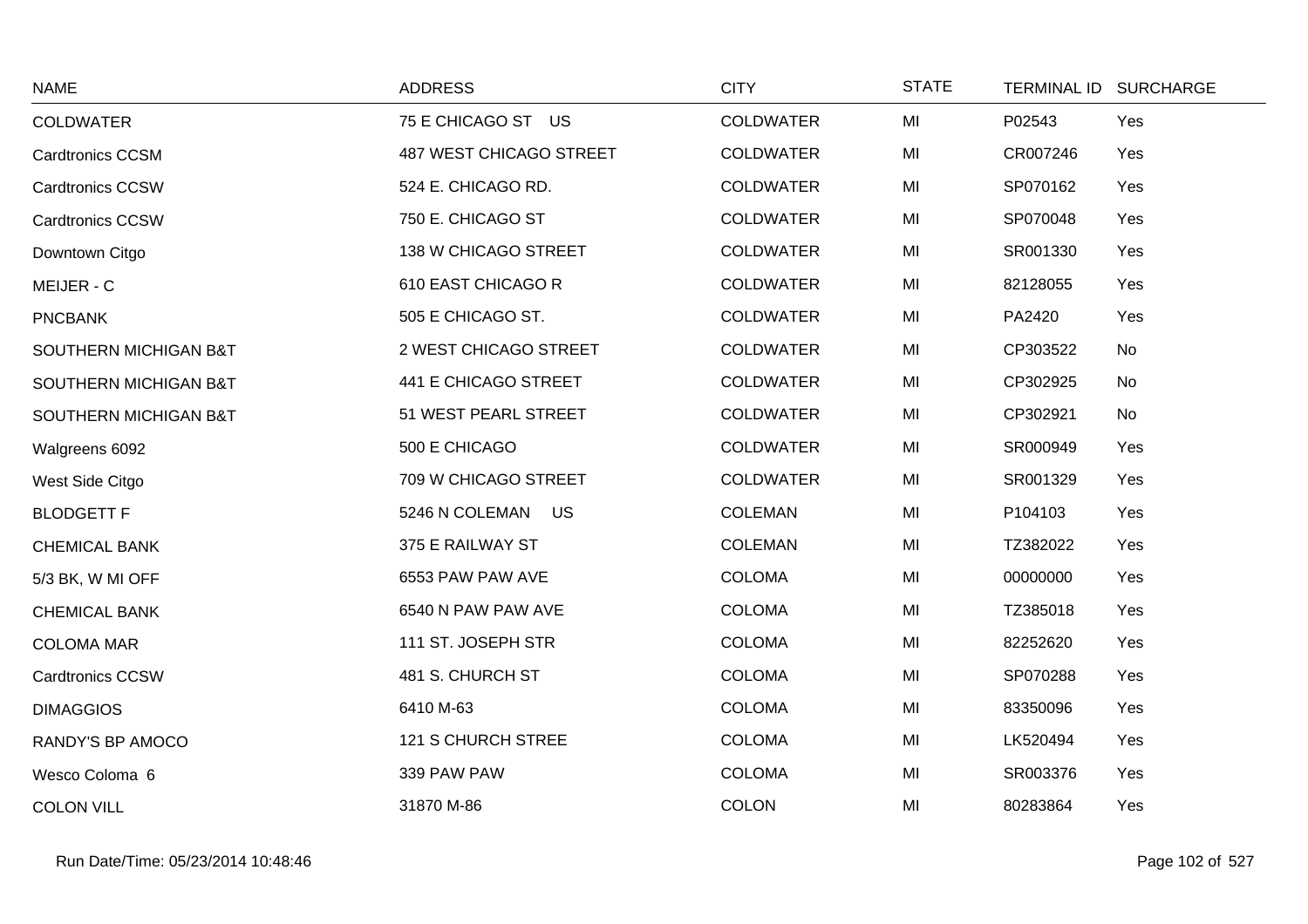| <b>NAME</b>              | <b>ADDRESS</b>          | <b>CITY</b>          | <b>STATE</b> |                 | TERMINAL ID SURCHARGE |
|--------------------------|-------------------------|----------------------|--------------|-----------------|-----------------------|
| <b>FIRSTMERIT</b>        | 123 E State St          | <b>COLON</b>         | MI           | 00006906        | Yes                   |
| <b>GILBETS SH</b>        | 226 S. BLACKSTONE       | <b>COLON</b>         | MI           | 83932055        | Yes                   |
| PAI ATM                  | 233 S BLACKSTONE AVE    | <b>COLON</b>         | MI           | TX12424         | Yes                   |
| PAI ISO                  | 233 S BLACKSTONE AVE    | <b>COLON</b>         | MI           | TX12424         | Yes                   |
| <b>VILLAGE ST</b>        | 4680 WATER STREET US    | COLUMBIAVILLE        | MI           | P213279         | Yes                   |
| <b>WALKER GRO</b>        | 4460 FIRST ST.- POBUS   | COLUMBIAVILLE        | MI           | P213229         | Yes                   |
| Auburn Citgo             | 3910 GRAND RIVER        | <b>COLUMBUS</b>      | MI           | LK160628        | Yes                   |
| Luckys Discount Liquor   | 293 N ANGOLA ROAD       | <b>COLWATER</b>      | MI           | SR007191        | Yes                   |
| <b>CITIZENS COB</b>      | 2900 UNION LAKE RD      | <b>COMM TOWNSHIP</b> | MI           | ZA8315          | No                    |
| <b>CLARK GAS</b>         | 519 COMMERCE ROAD US    | <b>COMMERCE</b>      | MI           | P226573         | Yes                   |
| CT 7-11                  | 110 E COMMERCE RD US    | <b>COMMERCE</b>      | MI           | SE271965        | Yes                   |
| <b>MEIJER RET</b>        | 1703 HAGGERTY RD        | <b>COMMERCE</b>      | MI           | 82128225        | Yes                   |
| <b>OAKLEY NEW</b>        | 1215 WEST OAKLEY PAUS   | <b>COMMERCE</b>      | MI           | P146378         | Yes                   |
| Walmart Supercenter 2618 | 3301 PONTIAC TRAIL ROAD | <b>COMMERCE</b>      | MI           | SR009506        | Yes                   |
| <b>BANK OF AMERICA</b>   | *CVS PHARMACY #8187     | <b>COMMERCE TOWN</b> | MI           | <b>WMID0073</b> | No                    |
| <b>BANK OF AMERICA</b>   | *CVS PHARMACY #8240     | <b>COMMERCE TOWN</b> | MI           | <b>WMIN1160</b> | No                    |
| <b>CHASE</b>             | 2801 UNION LAKE RD      | <b>COMMERCE TOWN</b> | MI           | MI0424          | Yes                   |
| <b>CHASE</b>             | 2801 UNION LAKE RD      | <b>COMMERCE TOWN</b> | MI           | MI1136          | Yes                   |
| CT 7-11                  | 2141 N PONTIAC TRAIL    | <b>COMMERCE TOWN</b> | MI           | SE273326        | Yes                   |
| <b>GOLDWATER</b>         | 3004 UNION LAKE RD.US   | <b>COMMERCE TOWN</b> | MI           | P142695         | Yes                   |
| PALMYRA 3 INC            | 47100 PONTIAC TRAI      | <b>COMMERCE TOWN</b> | MI           | LK552063        | Yes                   |
| <b>RITE AID #4487</b>    | 3050 UNION LAKE RD      | <b>COMMERCE TOWN</b> | MI           | A0007006        | Yes                   |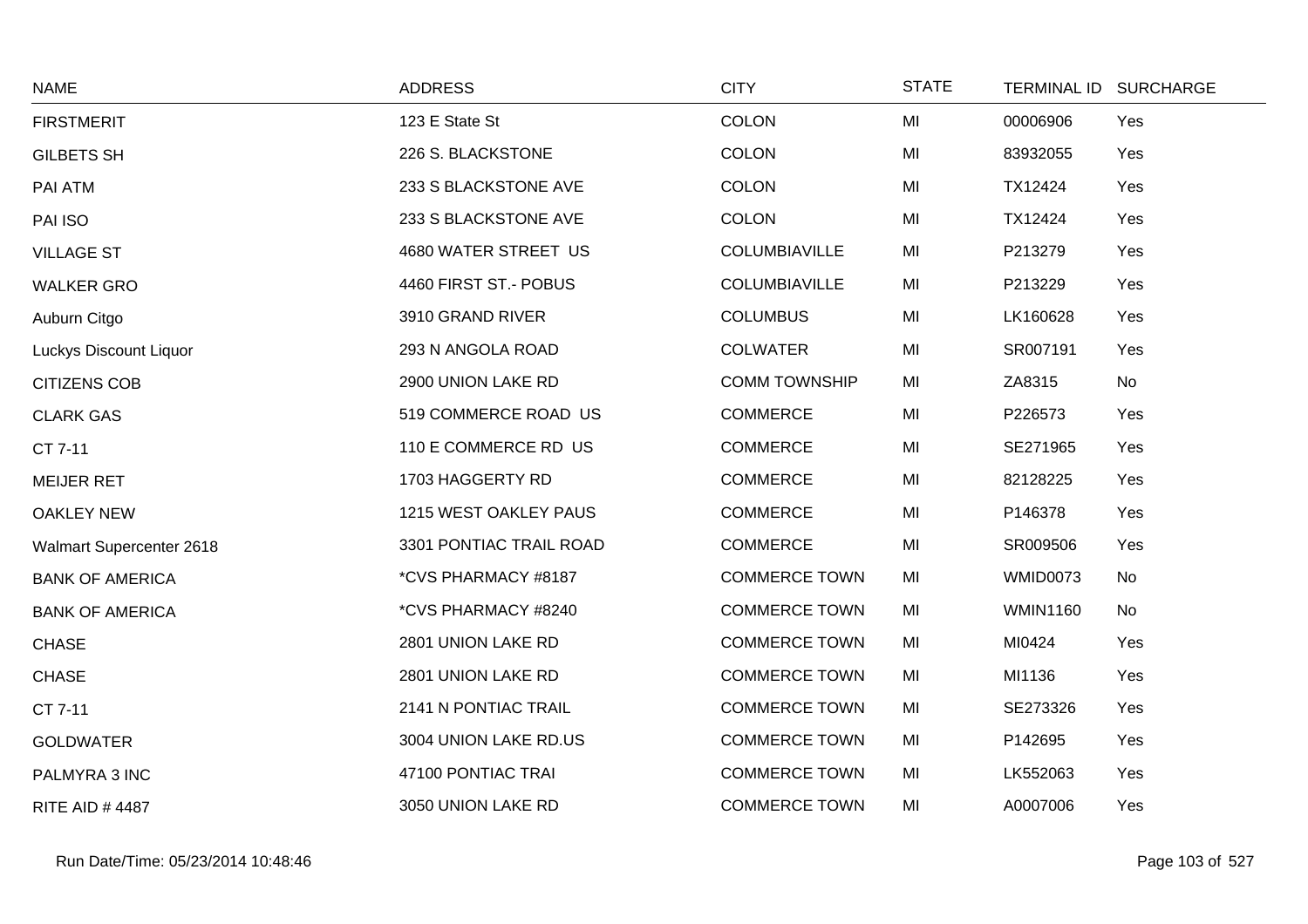| <b>NAME</b>              | <b>ADDRESS</b>            | <b>CITY</b>          | <b>STATE</b> |          | TERMINAL ID SURCHARGE |
|--------------------------|---------------------------|----------------------|--------------|----------|-----------------------|
| <b>CITIZENS COB</b>      | 1761 HAGGERTY ROAD        | <b>COMMERCE TWNS</b> | MI           | ZA8107   | <b>No</b>             |
| <b>COMERICA BANK</b>     | MAPLE - M5                | <b>COMMERCE TWP</b>  | MI           | M1947904 | No                    |
| CT 7-11                  | 4100 HAGGERTY. US         | <b>COMMERCE TWP</b>  | MI           | SE276639 | Yes                   |
| CT 7-11                  | 710 BENSTEIN<br><b>US</b> | <b>COMMERCE TWP</b>  | MI           | SE271960 | Yes                   |
| <b>PNCBANK</b>           | 1620 UNION LAKE           | <b>COMMERCE TWP</b>  | MI           | PA2910   | Yes                   |
| USA 2 GO COMMERCE        | 40300 14 MILE RD.         | <b>COMMERCE TWP.</b> | MI           | LK438897 | Yes                   |
| <b>Cardtronics CCSB</b>  | 8185 COMMERECE RD         | <b>COMMERECE</b>     | MI           | SP070001 | Yes                   |
| <b>ADVIA CU</b>          | 5039 COMSTOCK AVE         | <b>COMSTOCK</b>      | MI           | VC1013   | No                    |
| <b>COMERICA BANK</b>     | COMSTOCK OFF COMSTOCK     | <b>COMSTOCK</b>      | MI           | R4934919 | No                    |
| <b>Cardtronics CCSW</b>  | 208 RIVER STREET          | <b>COMSTOCK</b>      | MI           | SP070388 | Yes                   |
| PAI ATM                  | 654 RIVER CREEK           | <b>COMSTOCK</b>      | MI           | TX48890  | Yes                   |
| PAI ISO                  | 654 RIVER CREEK           | <b>COMSTOCK</b>      | MI           | TX48890  | Yes                   |
| 5/3 BK, MI. (WEST        | 3980 ALPINE AVE NW        | <b>COMSTOCK PARK</b> | MI           | 00000000 | Yes                   |
| BLARNEY CASTLE ALPINE EZ | 3623 ALPINE RD            | <b>COMSTOCK PARK</b> | MI           | SR003547 | Yes                   |
| <b>CHOICEONE</b>         | 5050 APLINE AVE NW        | <b>COMSTOCK PARK</b> | MI           | MI000258 | Yes                   |
| CT 7-11 CCS2             | 4258 ALPINE AVE NW        | <b>COMSTOCK PARK</b> | MI           | SE277893 | Yes                   |
| <b>Cardtronics CCSC</b>  | 4811 W RIVER DR NE        | <b>COMSTOCK PARK</b> | MI           | CK006208 | Yes                   |
| <b>Cardtronics CCSW</b>  | 4121 W RIVER DR           | <b>COMSTOCK PARK</b> | MI           | SP070428 | Yes                   |
| <b>Cardtronics CCSW</b>  | 4656 ALPINE               | <b>COMSTOCK PARK</b> | MI           | SP070156 | Yes                   |
| <b>MEIJER DRI</b>        | 5960 ALPINE AVE NW        | <b>COMSTOCK PARK</b> | MI           | 82128259 | Yes                   |
| Next Door Store 1045 Com | 4616 ALPINE NW            | <b>COMSTOCK PARK</b> | MI           | SR004441 | Yes                   |
| PAI ATM                  | 4032 ALPINE AVENUE NW     | <b>COMSTOCK PARK</b> | MI           | CS40266  | No                    |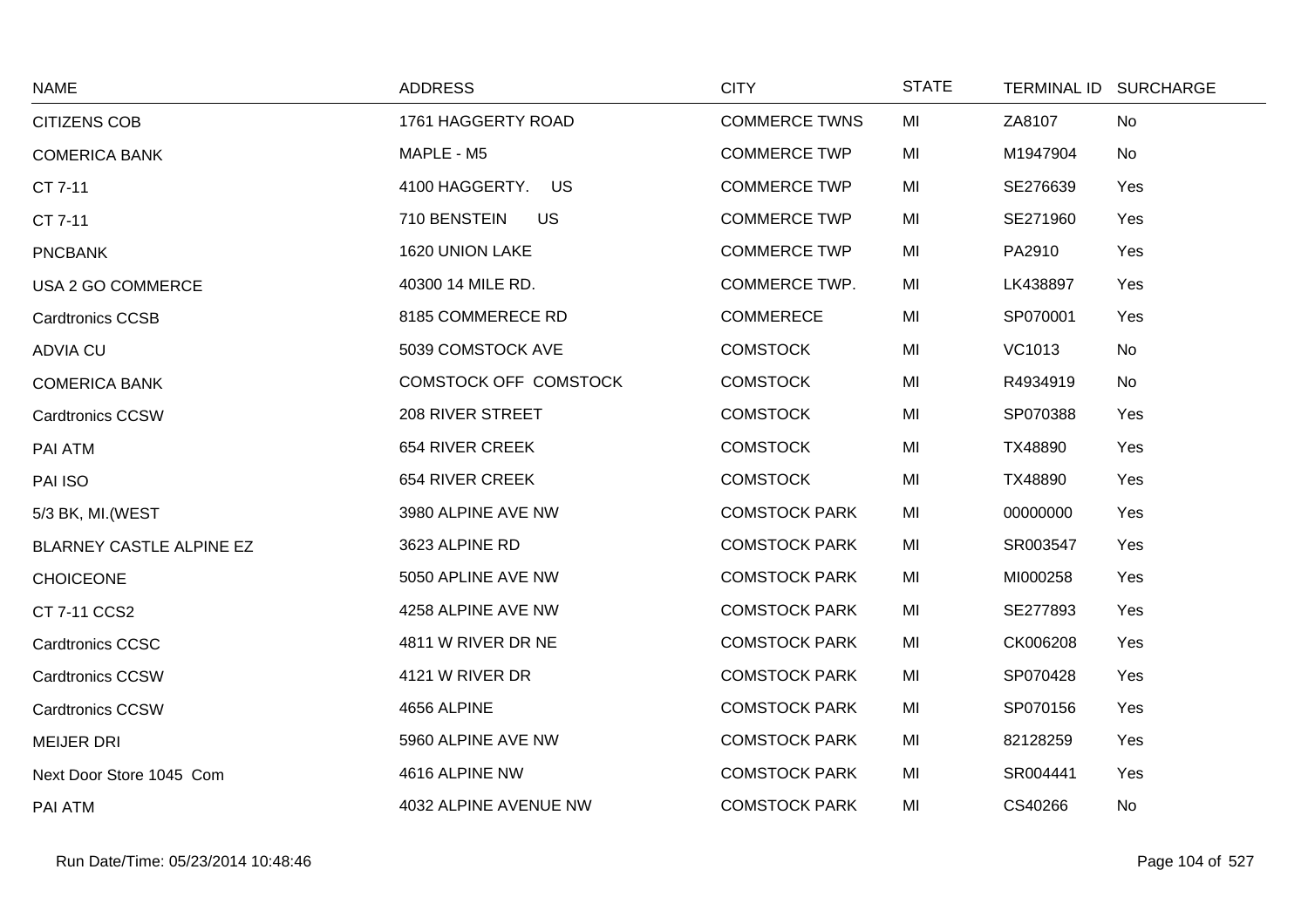| <b>NAME</b>                      | <b>ADDRESS</b>           | <b>CITY</b>          | <b>STATE</b> |               | TERMINAL ID SURCHARGE |
|----------------------------------|--------------------------|----------------------|--------------|---------------|-----------------------|
| PAI ISO                          | 4032 ALPINE AVENUE NW    | <b>COMSTOCK PARK</b> | MI           | CS40266       | Yes                   |
| Sams 6359                        | 3901 ALPINE AVE NW       | <b>COMSTOCK PARK</b> | MI           | SR004795      | Yes                   |
| <b>WALMART</b>                   | 3999 ALPINE AVE. N       | <b>COMSTOCK PARK</b> | MI           | A19230        | No                    |
| <b>AMERICAN 1 CREDIT UNION</b>   | 200 SPRING ARBOR RD      | CONCORD              | MI           | 0196184       | No                    |
| <b>COMERICA BANK</b>             | CONCORD OFFICE CONCO     | <b>CONCORD</b>       | MI           | Q4594008      | No                    |
| OLD NATIONAL BANK                | 1055 S WASHINGTON ST     | <b>CONSTANTINE</b>   | MI           | <b>NCR134</b> | Yes                   |
| SOUTHERN MICHIGAN B&T            | 345 NORTH WASHINGTON     | <b>CONSTANTINE</b>   | MI           | CP302926      | No                    |
| <b>COOPER MARKET</b>             | 8005 DOUGLAS             | <b>COOPER</b>        | MI           | LK286478      | No                    |
| 635 COOPER                       | 1181 W. RANDALL ST.US    | <b>COOPERSVILLE</b>  | MI           | P231717       | Yes                   |
| <b>CHOICEONE</b>                 | 661 WEST RANDALL         | <b>COOPERSVILLE</b>  | MI           | MI000259      | Yes                   |
| <b>COMERICA BANK</b>             | 345 MAIN STREET          | <b>COOPERSVILLE</b>  | MI           | W5744011      | No                    |
| <b>COMERICA BANK</b>             | 68TH - RANDALL CPRSVIL   | <b>COOPERSVILLE</b>  | MI           | W5724332      | No                    |
| COOPERSVILLE BP 41               | 36 S 68TH AVE            | <b>COOPERSVILLE</b>  | MI           | SR059911      | Yes                   |
| <b>Cardtronics CCSW</b>          | 95 68TH ST               | <b>COOPERSVILLE</b>  | MI           | SP070002      | Yes                   |
| <b>LEMMEN COOPERSVILL</b>        | 125 68TH AVE             | <b>COOPERSVILLE</b>  | MI           | LK575572      | Yes                   |
| <b>LEMMEN RANDALL</b>            | <b>13 RANDALL STREET</b> | <b>COOPERSVILLE</b>  | MI           | LK879460      | Yes                   |
| MY PERSONAL CU                   | 1147 WEST RANDALL        | <b>COOPERSVILLE</b>  | MI           | CKRA01        | No                    |
| PAI ATM                          | 1181 W RANDALL           | <b>COOPERSVILLE</b>  | MI           | TX23575       | No                    |
| <b>RITE AID # 2729</b>           | <b>RANDALL ST SQUARE</b> | <b>COOPERSVILLE</b>  | MI           | A0006455      | Yes                   |
| <b>Blarney Castle Copemish E</b> | 18866 CADILLAC           | <b>COPEMISH</b>      | MI           | SR097311      | Yes                   |
| <b>HONOR BANK</b>                | 18705 CADILLAC HWY       | <b>COPEMISH</b>      | MI           | MI000269      | Yes                   |
| <b>TOW'S COUN</b>                | 4668 N BAILEY RD         | <b>CORAL</b>         | MI           | 83791469      | Yes                   |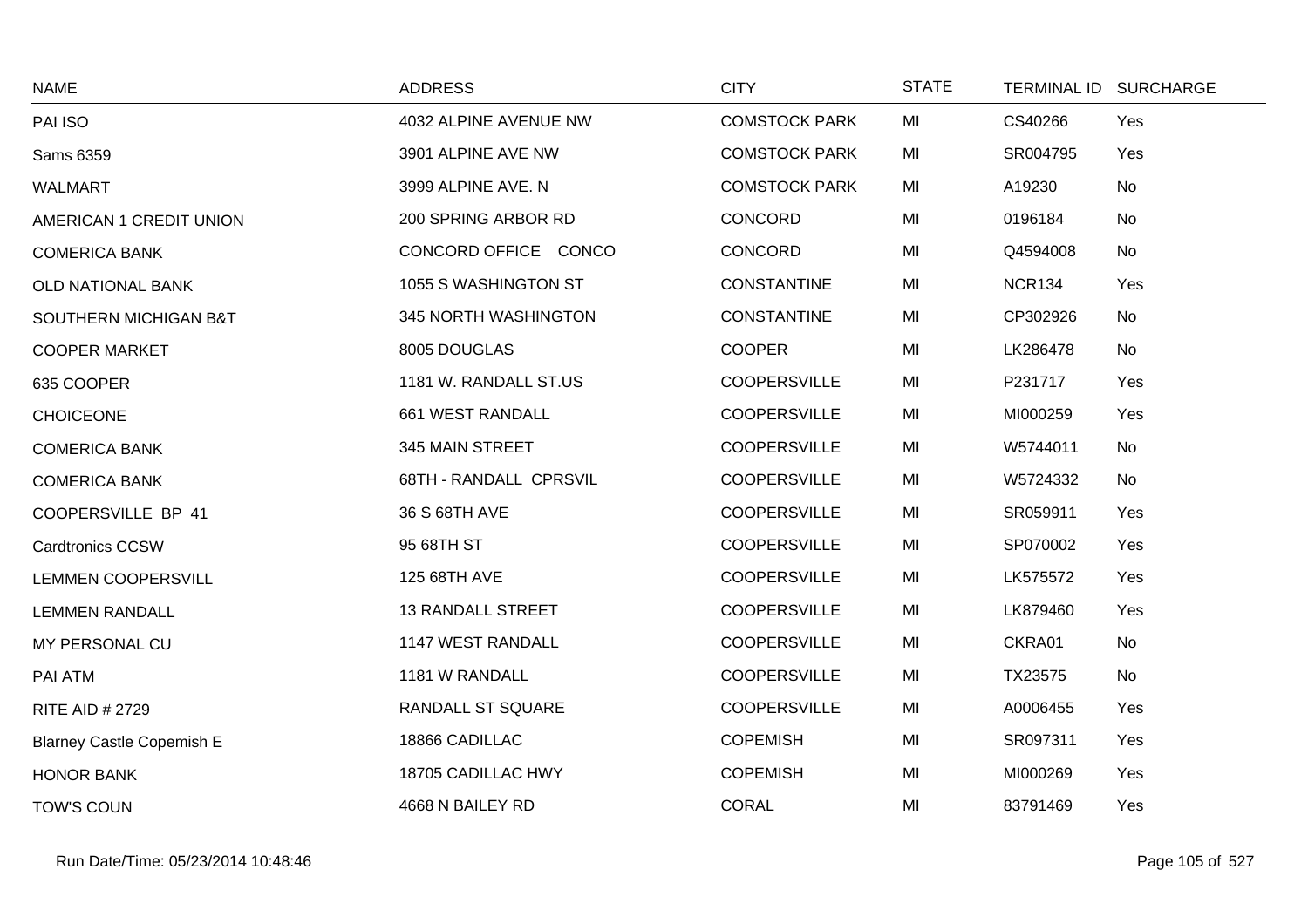| <b>NAME</b>                  | <b>ADDRESS</b>            | <b>CITY</b>          | <b>STATE</b> | TERMINAL ID SURCHARGE |     |
|------------------------------|---------------------------|----------------------|--------------|-----------------------|-----|
| <b>CAVALIER BAR</b>          | 127 N SHIAWASSEE S        | <b>CORONNA</b>       | MI           | LK797996              | Yes |
| <b>CHEMICAL BANK</b>         | 310 N SHIAWASSEE ST       | <b>CORUNNA</b>       | MI           | TZ383309              | Yes |
| <b>CKS QUICK</b>             | 327 N SHIAWASSEE US       | <b>CORUNNA</b>       | MI           | P225576               | Yes |
| <b>CORUNNA TO</b>            | 110 N. SHIAWASSEE         | <b>CORUNNA</b>       | MI           | 82253262              | Yes |
| <b>MEIJER-GA</b>             | 2591 EAST M-21            | <b>CORUNNA</b>       | MI           | 82128177              | Yes |
| MQS # 22                     | 8995 E M-21               | <b>CORUNNA</b>       | MI           | 81205895              | Yes |
| <b>G &amp; G PARTY</b>       | 31884 M-140               | <b>COVERT</b>        | MI           | LK680788              | Yes |
| <b>G AND G PARTY</b>         | 31884 M-140               | <b>COVERT</b>        | MI           | LK680788              | Yes |
| Pauls Mini Mart              | 33317 M 140 HWY           | <b>COVERT</b>        | MI           | SR008208              | Yes |
| <b>ADVIA CU</b>              | 50 N. HOWARD STR          | <b>CROSWELL</b>      | MI           | XF8454                | No  |
| <b>CORNER MARKET</b>         | 98 W. PECK RD.            | <b>CROSWELL</b>      | MI           | LK331244              | Yes |
| <b>Cardtronics CCSW</b>      | 1 N. HOWARD ST            | <b>CROSWELL</b>      | MI           | SP070153              | Yes |
| E & A CU                     | 50 N. HOWARD STR          | <b>CROSWELL</b>      | MI           | XF8454                | No  |
| <b>JEFFS MARK</b>            | 54 N. HOWARD<br><b>US</b> | <b>CROSWELL</b>      | MI           | P234023               | Yes |
| <b>CHEMICAL BANK</b>         | 101 N MAIN ST             | <b>CRYSTAL</b>       | MI           | TZ382504              | Yes |
| CRYSTAL QU                   | 307 S. MAIN<br>US         | <b>CRYSTAL</b>       | MI           | P213327               | Yes |
| PAI ISO                      | 9015 E STANTON RD         | <b>CRYSTAL</b>       | MI           | TX34477               | Yes |
| Krist Oil 004                | 1324 US 2                 | <b>CRYSTAL FALLS</b> | MI           | SR008138              | Yes |
| <b>Blarney Castle Curran</b> | 2541 M65                  | <b>CURRAN</b>        | MI           | SR001781              | Yes |
| <b>CURTIS SER</b>            | <b>US</b><br>279 MAIN     | <b>CURTIS</b>        | MI           | P213274               | Yes |
| <b>STATE SAVINGS B</b>       | W17344 MAIN ST.           | <b>CURTIS</b>        | MI           | T6760002              | Yes |
| JOHNNY'S SPORTS BA           | 2278 E US HWY 10          | <b>CUSTER</b>        | MI           | LK104545              | Yes |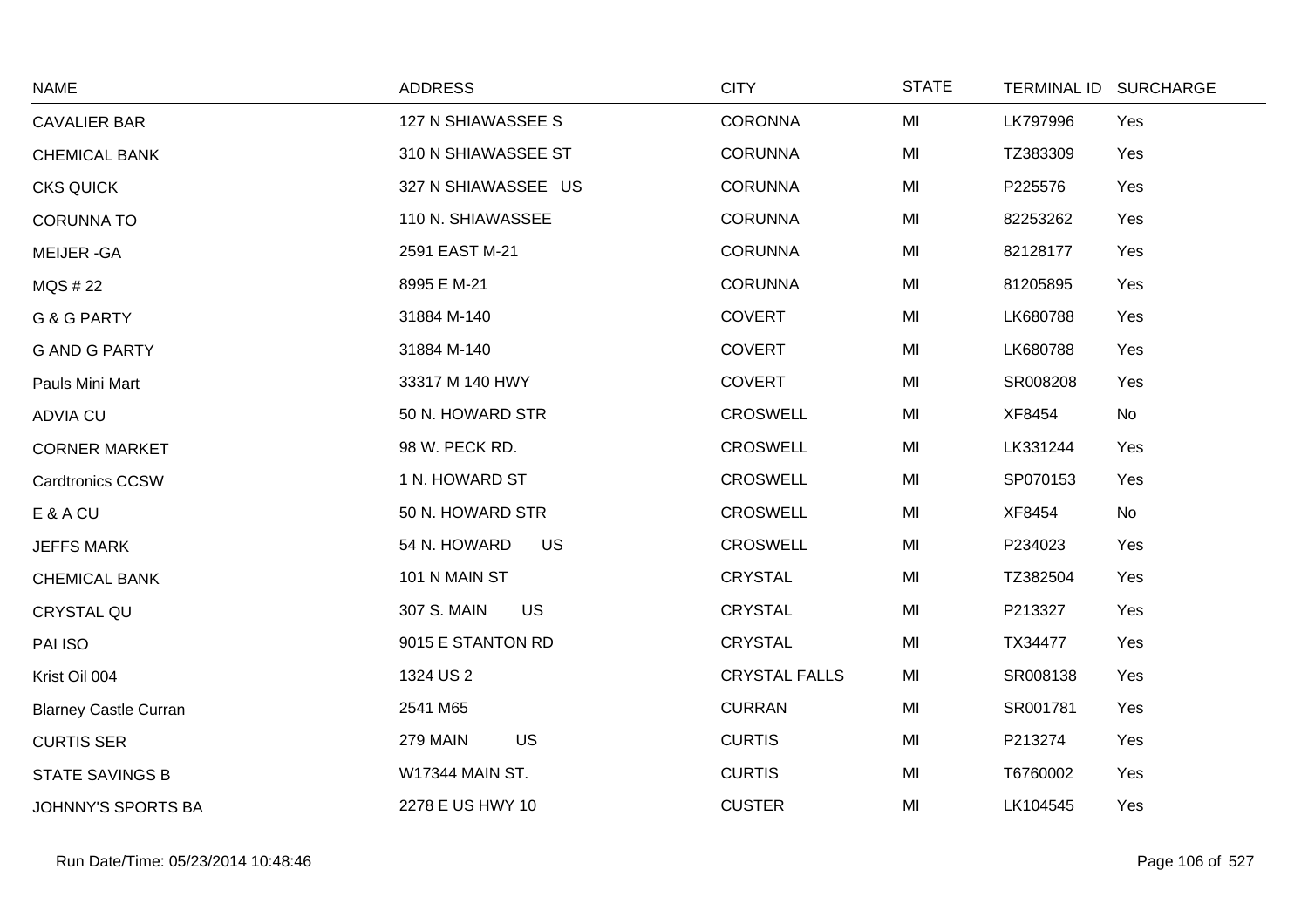| <b>NAME</b>               | <b>ADDRESS</b>              | <b>CITY</b>        | <b>STATE</b> | <b>TERMINAL ID</b> | <b>SURCHARGE</b> |
|---------------------------|-----------------------------|--------------------|--------------|--------------------|------------------|
| <b>CHEMICAL BANK</b>      | 6455 S DIVISION             | <b>CUTLERVILLE</b> | MI           | TZ384916           | Yes              |
| Walgreens 4726            | 8 68TH ST SW                | <b>CUTLERVILLE</b> | MI           | SR000918           | Yes              |
| Harters Pa                | 511 Pine Street US          | Calumet            | MI           | P216668            | Yes              |
| Range Bank N.A.           | 56730 Calumet Avenue        | Calumet            | MI           | 04771013           | Yes              |
| EN-JOY-103                | 39457 Joy Rd.<br>US         | Canton             | MI           | P103405            | Yes              |
| Sheldon                   | 8787 N. Sheldon Rd US       | Canton             | MI           | TX022236           | No               |
| SUNRISE C-                | 120 S Main St<br>US         | Capac              | MI           | P99069             | Yes              |
| FNB OF NOR                | 201 U.S. Hwy 2 US           | Carney             | MI           | 995642             | Yes              |
| Murphy #66                | 1141 E Caro Road US         | Caro               | MI           | P182682            | Yes              |
| Signature Bank            | 345 N State St              | Caro               | MI           | 10341009           | Yes              |
| G. W. Jones Exchange Bank | 110 Spencer Rd              | Cassopolis         | MI           | 04041003           | Yes              |
| FNB of St Ignace          | 192 S Meridian Street       | Cedarville         | MI           | 02102001           | Yes              |
| FNB of St Ignace          | 30 N M-129                  | Cedarville         | MI           | 02102002           | Yes              |
| Soo Coop CU               | 159 W. MI-134               | Cedarville         | MI           | 02691027           | Yes              |
| Dollar Ca                 | 25005 Van Dyke<br><b>US</b> | Center Line        | MI           | TX019577           | Yes              |
| In the Par                | 8033 10 Mile Road US        | Center Line        | MI           | NH022423           | Yes              |
| Shoppers M                | 25225 Van Dyke<br>US        | <b>Center Line</b> | MI           | TX020369           | Yes              |
| Range Bank N.A.           | 13401 US Hwy 41             | Champion           | MI           | 04771002           | Yes              |
| valles cha                | US<br>3820 us 41            | Champion           | MI           | TR014127           | Yes              |
| Karvakko s                | 34961 Tapiola Rd US         | Chassell           | MI           | TR018307           | No               |
| 23 MILE RO                | 27925 23 MILE ROAD US       | Chesterfield       | MI           | TR010968           | Yes              |
| 94 BP Inc                 | 28230 23 Mile Road US       | Chesterfield       | MI           | TX012212           | Yes              |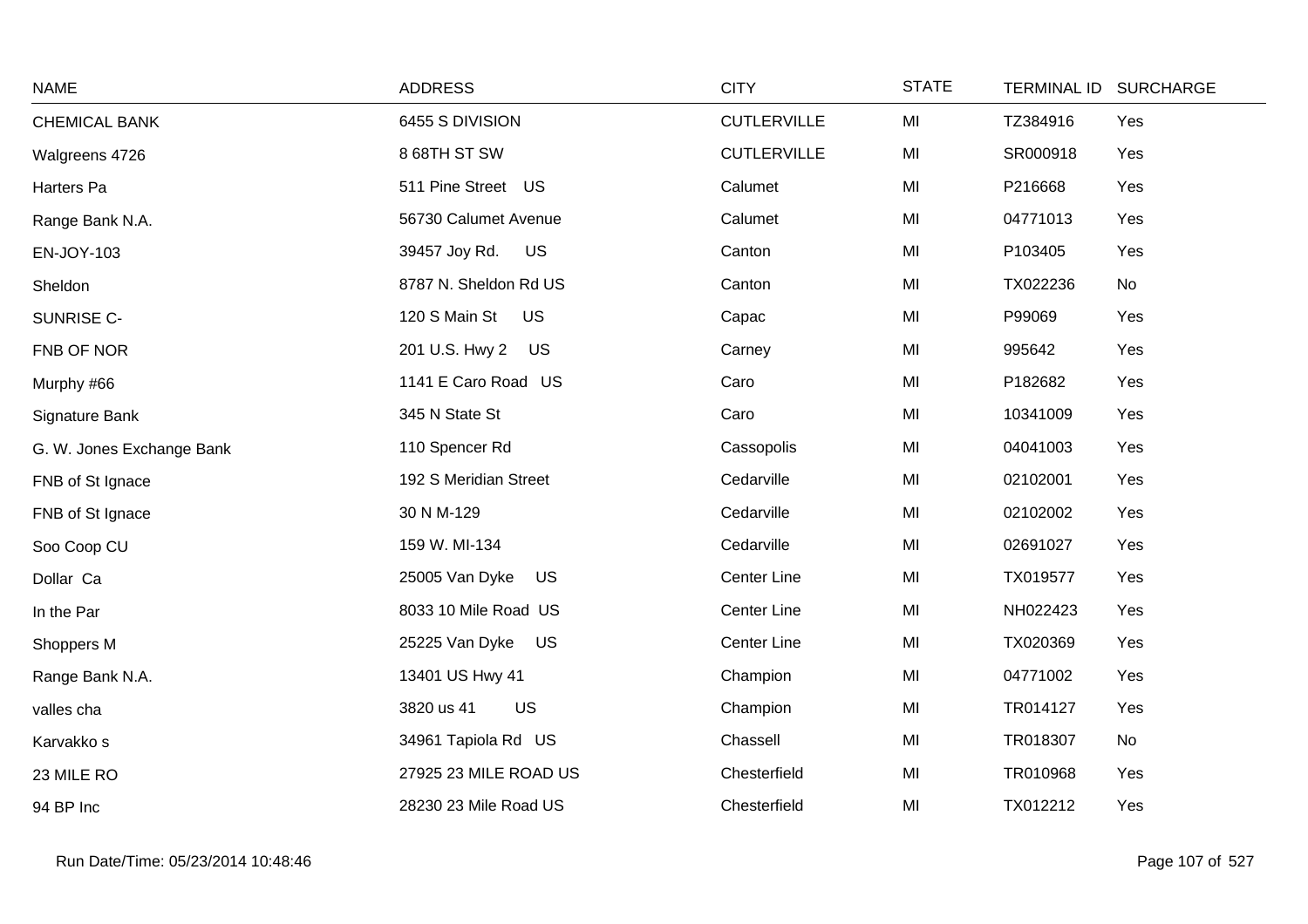| <b>NAME</b>        | <b>ADDRESS</b>               | <b>CITY</b>          | <b>STATE</b> |          | TERMINAL ID SURCHARGE |
|--------------------|------------------------------|----------------------|--------------|----------|-----------------------|
| Chesterfie         | 52050 North GratiotUS        | Chesterfield         | MI           | NH023605 | Yes                   |
| North Grat         | 47650 Gratiot US             | Chesterfield         | MI           | TX013380 | Yes                   |
| Premier Bo         | 33151 23 Mile Rd US          | Chesterfield         | MI           | NH021237 | Yes                   |
| <b>COUNTRY DE</b>  | 8960 SASHABAW ROAD US        | Clarkston            | MI           | NH007667 | Yes                   |
| <b>MT CLARK</b>    | 6550 Dixie Hwy US            | Clarkston            | MI           | TX021676 | Yes                   |
| Citgo 19           | <b>US</b><br>42640 Hayes     | <b>Clinton Towns</b> | MI           | TX019753 | Yes                   |
| Marathon F         | 42370 Hayes<br>US            | <b>Clinton Towns</b> | MI           | TX019752 | Yes                   |
| Marathon G         | 38430 Garfield RoadUS        | <b>Clinton Towns</b> | MI           | NH015791 | Yes                   |
| <b>SOS 166 CI</b>  | 37015 Gratiot<br><b>US</b>   | <b>Clinton Towns</b> | MI           | NH020406 | Yes                   |
| <b>AUTOMATED</b>   | 21750 Hall Rd.<br><b>US</b>  | Clinton Twp.         | MI           | P98133   | Yes                   |
| <b>AUTOMATED</b>   | 33452 Harper Rd. US          | Clinton Twp.         | MI           | P96658   | Yes                   |
| <b>MURPHY OIL</b>  | 11481 Linden Rd<br><b>US</b> | Clio                 | MI           | P212267  | Yes                   |
| <b>JIT FOOD A</b>  | 130 N Washington US          | Constantine          | MI           | P104417  | Yes                   |
| DANSVILLE GAS & GO | 978 JACKSON STREET           | <b>DANSVILLE</b>     | MI           | A509818  | Yes                   |
| P & K LIQU         | 10775 DIXI HWY US            | <b>DAVIDISBURG</b>   | MI           | P230277  | Yes                   |
| <b>DIXIE MOBI</b>  | 16817 DIXIE HWY              | <b>DAVISBURG</b>     | MI           | 80180193 | Yes                   |
| <b>FOOD CASTL</b>  | 16853 DIXIE HWY              | <b>DAVISBURG</b>     | MI           | 80180263 | Yes                   |
| <b>CHASE</b>       | 1121 S STATE RD              | <b>DAVISON</b>       | MI           | MI0104   | Yes                   |
| <b>CHASE</b>       | 1121 S STATE RD              | <b>DAVISON</b>       | MI           | MI1089   | Yes                   |
| <b>CHASE</b>       | 203 N MAIN ST                | <b>DAVISON</b>       | MI           | MI1098   | Yes                   |
| <b>CHASE</b>       | 8089 LAPEER RD               | <b>DAVISON</b>       | MI           | MI0048   | Yes                   |
| CT 7-11 CCS2       | 8008 LAPEER                  | <b>DAVISON</b>       | MI           | SE277868 | Yes                   |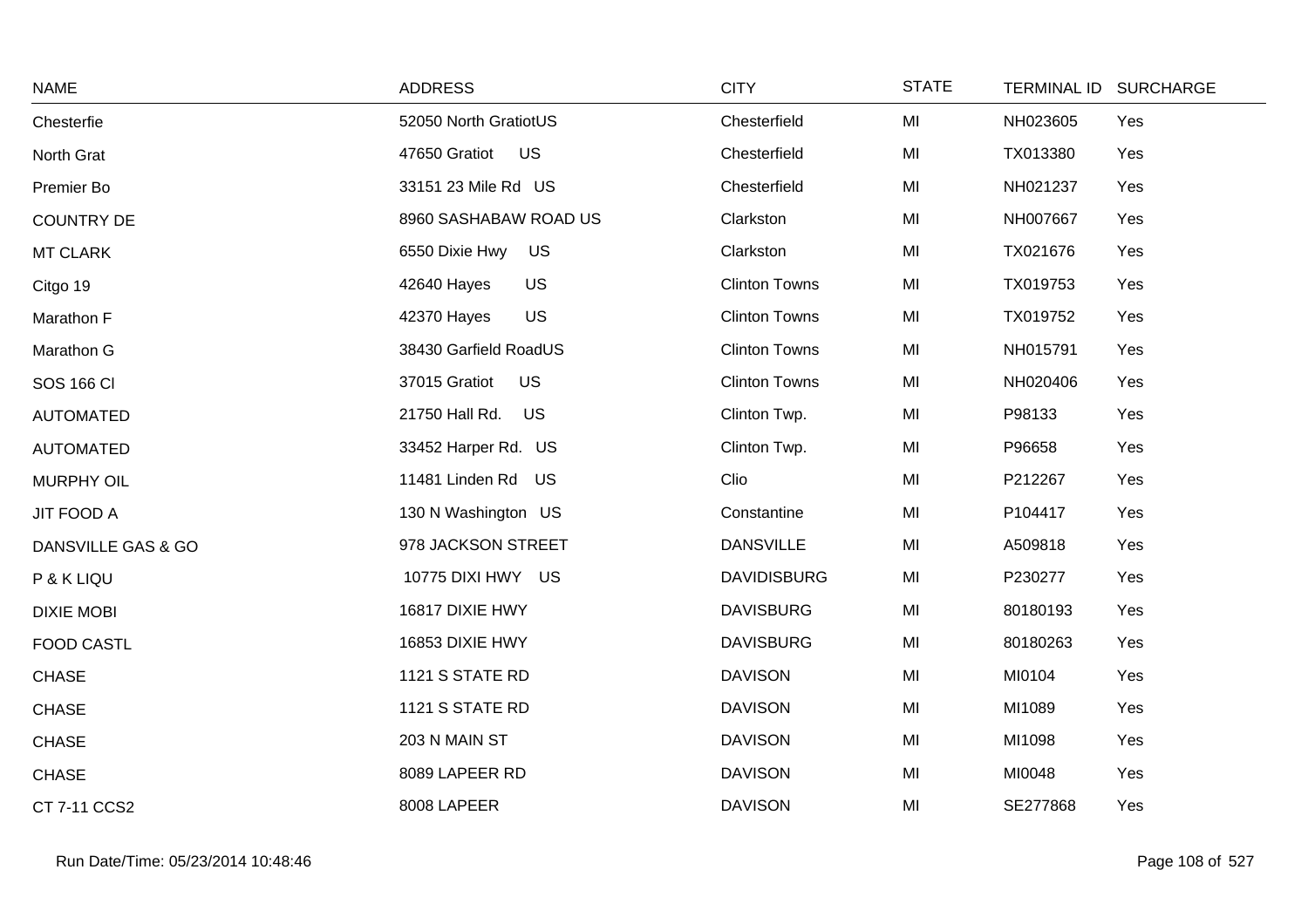| <b>NAME</b>               | <b>ADDRESS</b>        | <b>CITY</b>    | <b>STATE</b> | TERMINAL ID SURCHARGE |     |
|---------------------------|-----------------------|----------------|--------------|-----------------------|-----|
| <b>Cardtronics CCSM</b>   | 4006 N IRISH RD       | <b>DAVISON</b> | MI           | CR012250              | Yes |
| <b>Cardtronics CCSP</b>   | 700 N STATE ST        | <b>DAVISON</b> | MI           | KR000117              | Yes |
| <b>Cardtronics CCSW</b>   | 1020 IRISH RD         | <b>DAVISON</b> | MI           | SP070078              | Yes |
| <b>Cardtronics CCSW</b>   | 1177 S. STATE RD.     | <b>DAVISON</b> | MI           | SP070033              | Yes |
| <b>Cardtronics CCSW</b>   | 4019 N. STATE RD      | <b>DAVISON</b> | MI           | SP070314              | Yes |
| DAVISON EAGLES AUX        | 3270 N. STATE RD.     | <b>DAVISON</b> | MI           | LK560117              | Yes |
| <b>ELGA CREDIT UNION</b>  | 8415 DAVISON ROAD     | <b>DAVISON</b> | MI           | 60762106              | Yes |
| <b>ELGA CREDIT UNION</b>  | 8503 DAVISON ROAD     | <b>DAVISON</b> | MI           | 60762113              | Yes |
| <b>FIRSTMERIT</b>         | 7384 Davidson Rd      | <b>DAVISON</b> | MI           | 00006578              | Yes |
| <b>FIRSTMERIT</b>         | 7384 Davison Rd       | <b>DAVISON</b> | MI           | 00006578              | Yes |
| <b>GAS VALUE AND MORE</b> | 7518 LAPEER           | <b>DAVISON</b> | MI           | CI018739              | Yes |
| <b>HEIDI'S MARKET</b>     | 5522 N STATE RD       | <b>DAVISON</b> | MI           | LK217969              | Yes |
| <b>MADDENS LOUNGE</b>     | 829 N. STATE RD       | <b>DAVISON</b> | MI           | LK319390              | Yes |
| <b>MEIJER GAS</b>         | 1235 IRISH RD         | <b>DAVISON</b> | MI           | 82128200              | Yes |
| PAI ATM                   | 1180 S STATE RD       | <b>DAVISON</b> | MI           | TX53605               | Yes |
| PAI ATM                   | 8005 DAVISON RD       | <b>DAVISON</b> | MI           | TX36752               | Yes |
| PAI ATM                   | 902 S STATE RD        | <b>DAVISON</b> | MI           | TX53339               | Yes |
| PAI ISO                   | 1180 S STATE RD       | <b>DAVISON</b> | MI           | TX53605               | Yes |
| PAI ISO                   | 1509 S STATE RD STE A | <b>DAVISON</b> | MI           | TX36751               | Yes |
| PAI ISO                   | 8005 DAVISON RD       | <b>DAVISON</b> | MI           | TX36752               | Yes |
| PAI ISO                   | 902 S STATE RD        | <b>DAVISON</b> | MI           | TX53339               | Yes |
| PARKWAY FO                | 10013 E MT MORRIS     | <b>DAVISON</b> | MI           | 81930388              | Yes |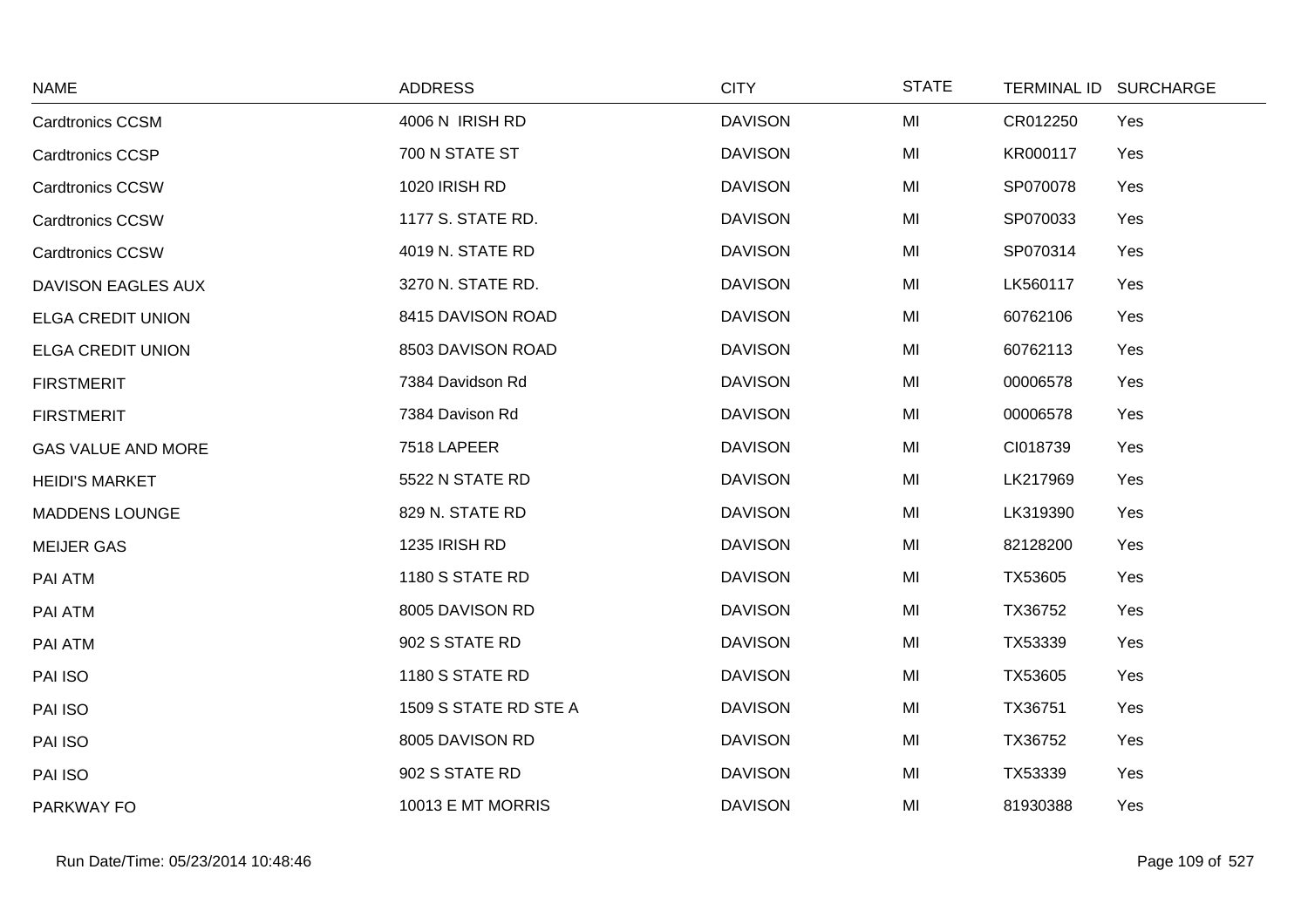| <b>NAME</b>            | <b>ADDRESS</b>                       | <b>CITY</b>        | <b>STATE</b> |                 | TERMINAL ID SURCHARGE |
|------------------------|--------------------------------------|--------------------|--------------|-----------------|-----------------------|
| <b>RITE AID #4439</b>  | 841 S STATE RD                       | <b>DAVISON</b>     | MI           | A0006986        | Yes                   |
| <b>RITE AID #7738</b>  | 521 N STATE RD                       | <b>DAVISON</b>     | MI           | A0007335        | Yes                   |
| <b>STATE MINI MART</b> | 3500 N STATE ROAD                    | <b>DAVISON</b>     | MI           | LK840247        | Yes                   |
| THE ROCK               | 7504 DAVISON ROAD                    | <b>DAVISON</b>     | MI           | LK797976        | Yes                   |
| THE ROCK FINE WINE & S | 7504 DAVISON RD                      | <b>DAVISON</b>     | MI           | CI021863        | Yes                   |
| Walgreens 10953        | 901 S STATE ST                       | <b>DAVISON</b>     | MI           | SR003471        | Yes                   |
| <b>ZIPS PARTY</b>      | 3355 S.STATE RD. US                  | <b>DAVISON</b>     | MI           | P213361         | Yes                   |
| A B of Davison         | 8463 DAVISON ROAD                    | <b>DAVISON TWP</b> | MI           | SR102206        | Yes                   |
| <b>SUNNY SIDE</b>      | 21534 VAN BORN DR. US                | <b>DEAR BORN</b>   | MI           | A132685         | Yes                   |
| 360 LOUNGE             | 13901 MICHIGAN AVE                   | <b>DEARBORN</b>    | MI           | TD242277        | Yes                   |
| 5/3 BK, MI.(EAST       | 1620 N TELEGRAPH RD                  | <b>DEARBORN</b>    | MI           | 00000000        | Yes                   |
| 5/3 BK, MI.(EAST       | 7041 SCHAFER RD                      | <b>DEARBORN</b>    | MI           | 00000000        | Yes                   |
| 7954 EXPRESS INC       | 7954 GREENFIELD RD                   | <b>DEARBORN</b>    | MI           | LK519189        | Yes                   |
| A & N MOBIL INC        | 10000 DIX AVE                        | <b>DEARBORN</b>    | MI           | LK410977        | Yes                   |
| AMERICAS BEST VALUE IN | 13181 MICHIGAN AVENUE                | <b>DEARBORN</b>    | MI           | CI009864        | Yes                   |
| <b>BANK OF AMERICA</b> | *CVS PHARMACY #8001                  | <b>DEARBORN</b>    | MI           | <b>WMIN1035</b> | No                    |
| <b>BANK OF AMERICA</b> | *CVS PHARMACY #8005                  | <b>DEARBORN</b>    | MI           | <b>WMIN1039</b> | No                    |
| <b>BANK OF AMERICA</b> | *CVS PHARMACY #8027                  | <b>DEARBORN</b>    | MI           | <b>WMID0036</b> | No                    |
| <b>BANK OF AMERICA</b> | *CVS PHARMACY #8035                  | <b>DEARBORN</b>    | MI           | <b>WMIN1054</b> | No                    |
| <b>BANK OF AMERICA</b> | *CVS PHARMACY #8128                  | <b>DEARBORN</b>    | MI           | <b>WMIN1106</b> | No                    |
| <b>BANK OF AMERICA</b> | *CVS PHARMACY #8152                  | <b>DEARBORN</b>    | MI           | <b>WMIN1117</b> | No                    |
| <b>BANK OF AMERICA</b> | <i><b>*FAIRLANE TOWNE CENTER</b></i> | <b>DEARBORN</b>    | MI           | <b>WMIN1009</b> | No                    |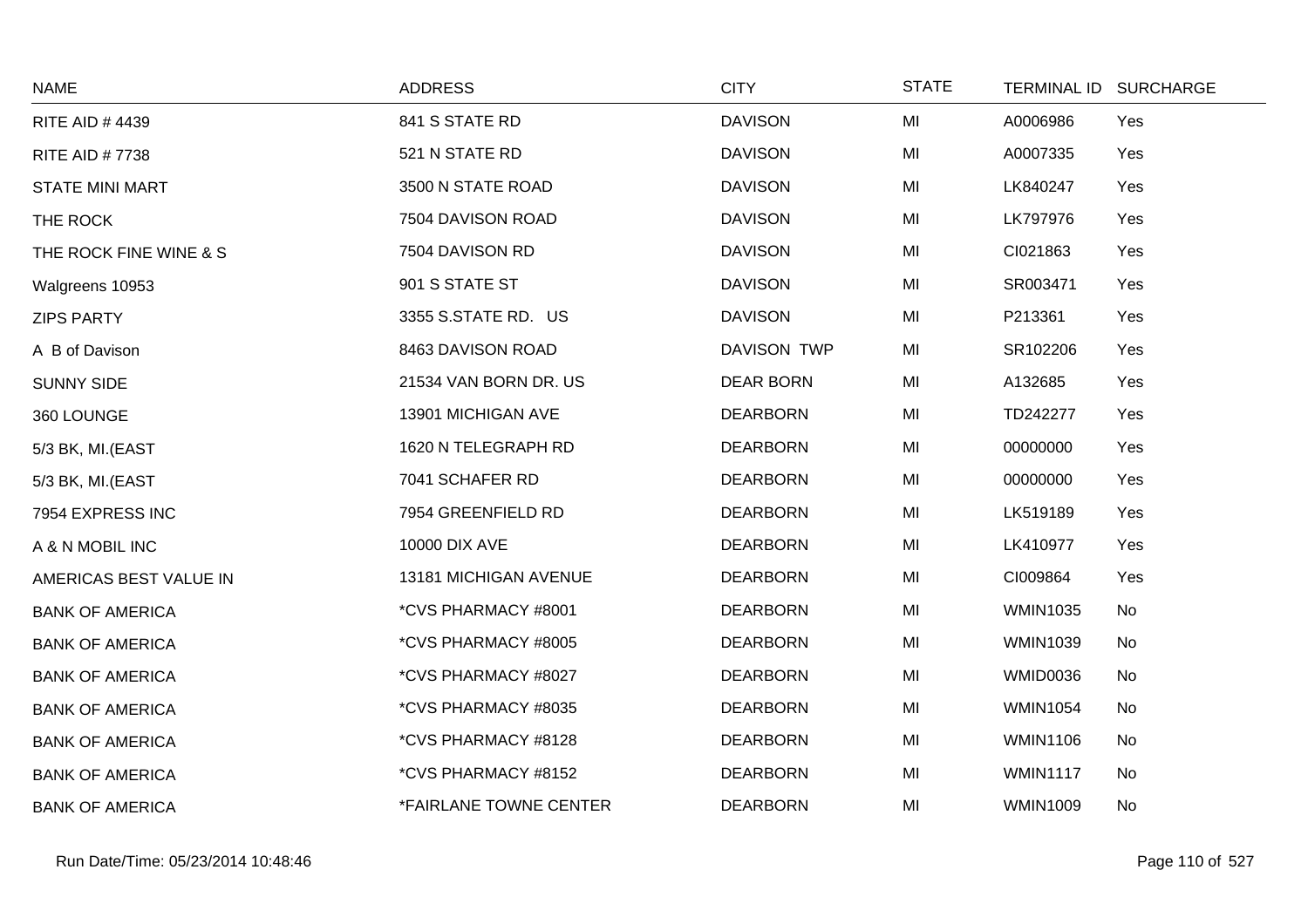| <b>NAME</b>                  | <b>ADDRESS</b>          | <b>CITY</b>     | <b>STATE</b> |                 | TERMINAL ID SURCHARGE |
|------------------------------|-------------------------|-----------------|--------------|-----------------|-----------------------|
| <b>BANK OF AMERICA</b>       | *GARRISON PLACE         | <b>DEARBORN</b> | MI           | <b>IMID7373</b> | No                    |
| <b>BANK OF AMERICA</b>       | *MICHIGAN/HARTWELL      | <b>DEARBORN</b> | MI           | <b>IMID7292</b> | No                    |
| <b>BANK OF AMERICA</b>       | *MIDWEST MEDICAL CENTER | <b>DEARBORN</b> | MI           | <b>WMIN1206</b> | No                    |
| <b>BANK OF AMERICA</b>       | *TELEGRAPH/PENN         | <b>DEARBORN</b> | MI           | <b>IMIN7106</b> | No                    |
| <b>BANK OF AMERICA</b>       | *WARREN/HARTWELL        | <b>DEARBORN</b> | MI           | <b>IMID7345</b> | No                    |
| BEST BUY-DEARBORN,           | 16221 FORD ROAD         | <b>DEARBORN</b> | MI           | LK938281        | Yes                   |
| <b>BEYDOUN'S SERVICE</b>     | 15500 MICHIGAN AVE      | <b>DEARBORN</b> | MI           | LK512978        | Yes                   |
| <b>BUY NOW GAS &amp; OIL</b> | 100 N TELEGRAPH         | <b>DEARBORN</b> | MI           | HY006553        | Yes                   |
| C & A FUEL STOP LL           | 3300 GREENFIELD RD      | <b>DEARBORN</b> | MI           | LK456468        | No                    |
| <b>CHASE</b>                 | 1324 MONROE ST          | <b>DEARBORN</b> | MI           | MI0340          | Yes                   |
| <b>CHASE</b>                 | 14901 FORD RD           | <b>DEARBORN</b> | MI           | MI0758          | Yes                   |
| <b>CHASE</b>                 | 7301 WYOMING ST         | <b>DEARBORN</b> | MI           | MI0688          | Yes                   |
| <b>CHASE</b>                 | 7301 WYOMING ST         | <b>DEARBORN</b> | MI           | MI0690          | Yes                   |
| <b>CITIZENS COB</b>          | 13606 MICHIGAN AVE      | <b>DEARBORN</b> | MI           | ZA8072          | No                    |
| <b>CITIZENS COB</b>          | 15930 MICHIGAN AVE      | <b>DEARBORN</b> | MI           | ZA8071          | No                    |
| <b>CITIZENS COB</b>          | 23801 MICHIGAN AVE      | <b>DEARBORN</b> | MI           | ZA8367          | No                    |
| <b>CLUB MARATHON INC</b>     | 15430 WARREN AVE        | <b>DEARBORN</b> | MI           | LK476701        | Yes                   |
| <b>CO-OP SERVICES CU</b>     | 22740 MICHIGAN AVE      | <b>DEARBORN</b> | MI           | CK2920          | Yes                   |
| <b>COMERICA BANK</b>         | 22101 MICHIGAN AT MASON | <b>DEARBORN</b> | MI           | D1828157        | No                    |
| <b>COMERICA BANK</b>         | 3736 PELHAM DEARBORN    | <b>DEARBORN</b> | MI           | A1875752        | No                    |
| <b>COMERICA BANK</b>         | DEARBORN PERFORMING ART | <b>DEARBORN</b> | MI           | A1505936        | No                    |
| <b>COMERICA BANK</b>         | FORD-BEECH DALY DRBRN   | <b>DEARBORN</b> | MI           | A1225753        | No                    |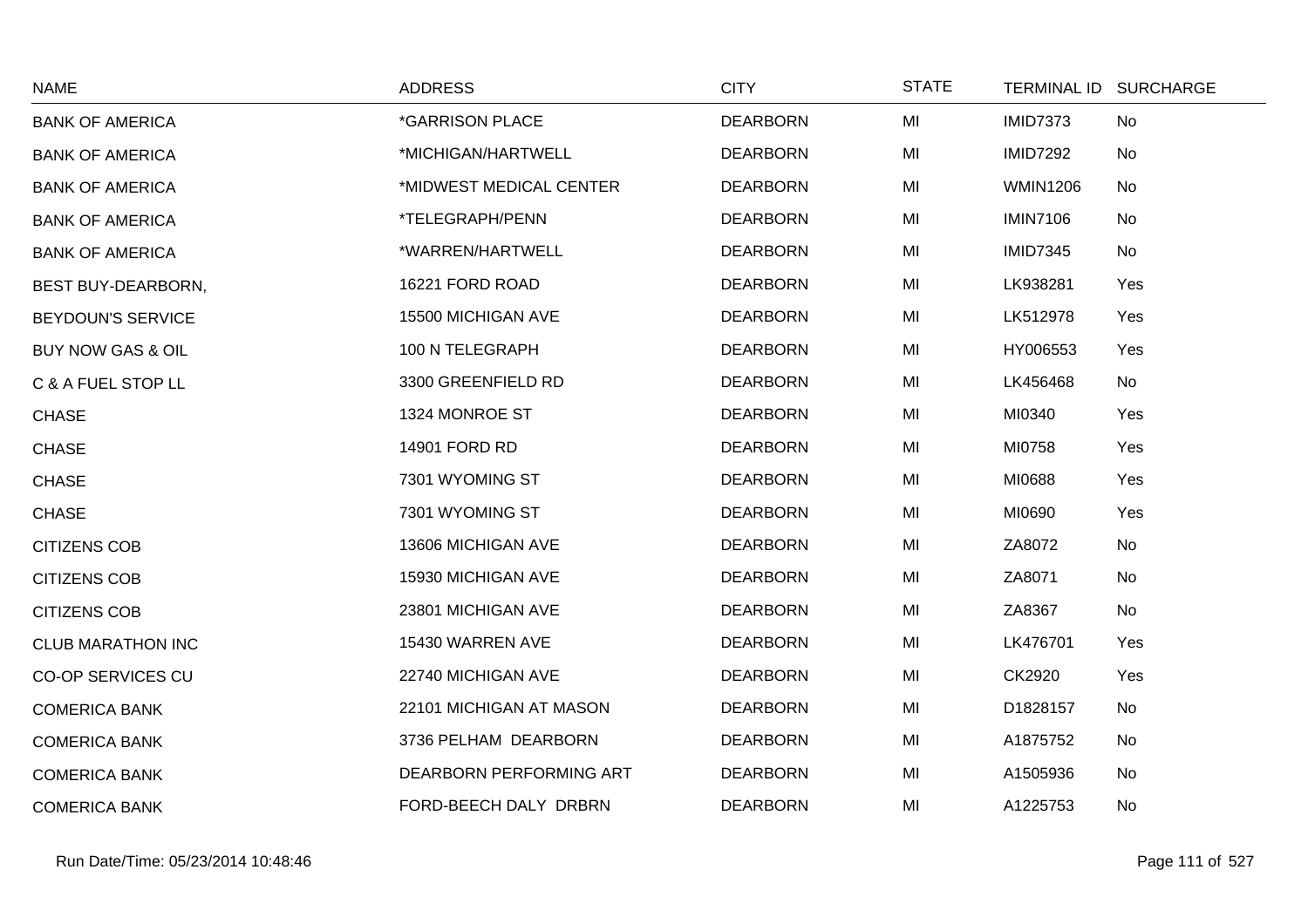| <b>NAME</b>               | <b>ADDRESS</b>          | <b>CITY</b>     | <b>STATE</b> | TERMINAL ID SURCHARGE |
|---------------------------|-------------------------|-----------------|--------------|-----------------------|
| <b>COMERICA BANK</b>      | HENRY FORD VILLAGE DRBR | <b>DEARBORN</b> | MI           | F0747663<br><b>No</b> |
| <b>COMERICA BANK</b>      | MICHIGAN - AMERICAN ROA | <b>DEARBORN</b> | MI           | A3234264<br>No        |
| <b>COMERICA BANK</b>      | MICHIGAN MASON DEARBOR  | <b>DEARBORN</b> | MI           | A1687729<br>No        |
| <b>COMERICA BANK</b>      | MICHIGAN-NECKEL DRBRN   | <b>DEARBORN</b> | MI           | C3174411<br>No        |
| <b>COMERICA BANK</b>      | OAKWOOD HOSP DEARBORN   | <b>DEARBORN</b> | MI           | A1247573<br>No        |
| <b>COMERICA BANK</b>      | TELE SHERIDAN DEARBORN  | <b>DEARBORN</b> | MI           | E3184258<br>No        |
| <b>COMERICA BANK</b>      | WARREN-CALHOUN DRBRN    | <b>DEARBORN</b> | MI           | A3794297<br>No        |
| <b>COUNTRY INN AND SU</b> | 24555 MICHIGAN AVE      | <b>DEARBORN</b> | MI           | LK897755<br>Yes       |
| <b>COURTYARD BY MARRI</b> | 5200 MERCURY DRIVE      | <b>DEARBORN</b> | MI           | LK775493<br>Yes       |
| CT 7-11                   | 2600 S TELEGRAPH. US    | <b>DEARBORN</b> | MI           | SE276439<br>Yes       |
| CT 7-11                   | 3307 GREENFIELD RD.US   | <b>DEARBORN</b> | MI           | SE276578<br>Yes       |
| CT 7-11                   | 3850 MONROE.            | <b>DEARBORN</b> | MI           | SE276580<br>Yes       |
| <b>Cardtronics CCSM</b>   | 13551 W WARREN AVE      | <b>DEARBORN</b> | MI           | CD002893<br>Yes       |
| <b>Cardtronics CCSM</b>   | 14417 MICHIGAN AVE      | <b>DEARBORN</b> | MI           | CD002302<br>No        |
| <b>Cardtronics CCSM</b>   | 18900 MICHIGAN AVE      | <b>DEARBORN</b> | MI           | CD006402<br>Yes       |
| <b>Cardtronics CCSM</b>   | 22216 MICHIGAN AVE      | <b>DEARBORN</b> | MI           | CD003129<br>Yes       |
| <b>Cardtronics CCSM</b>   | 24623 MICHIGAN AVE      | <b>DEARBORN</b> | MI           | CR014352<br>Yes       |
| <b>Cardtronics CCSW</b>   | 20180 OUTER DR.         | <b>DEARBORN</b> | MI           | SP070378<br>Yes       |
| CardtronicsLPC            | 15901 FORD RD           | <b>DEARBORN</b> | MI           | TG020951<br>Yes       |
| DEARBORN AMOCO INC        | 22096 MICHIGAN AVE      | <b>DEARBORN</b> | MI           | LK513004<br>Yes       |
| DEARBORN FOOD LLC         | 18900 MICHIGAN AVE      | <b>DEARBORN</b> | MI           | CI019214<br>Yes       |
| <b>DEARBORN FRESH SUP</b> | 13661 COLSON ST.        | <b>DEARBORN</b> | MI           | LK231081<br>Yes       |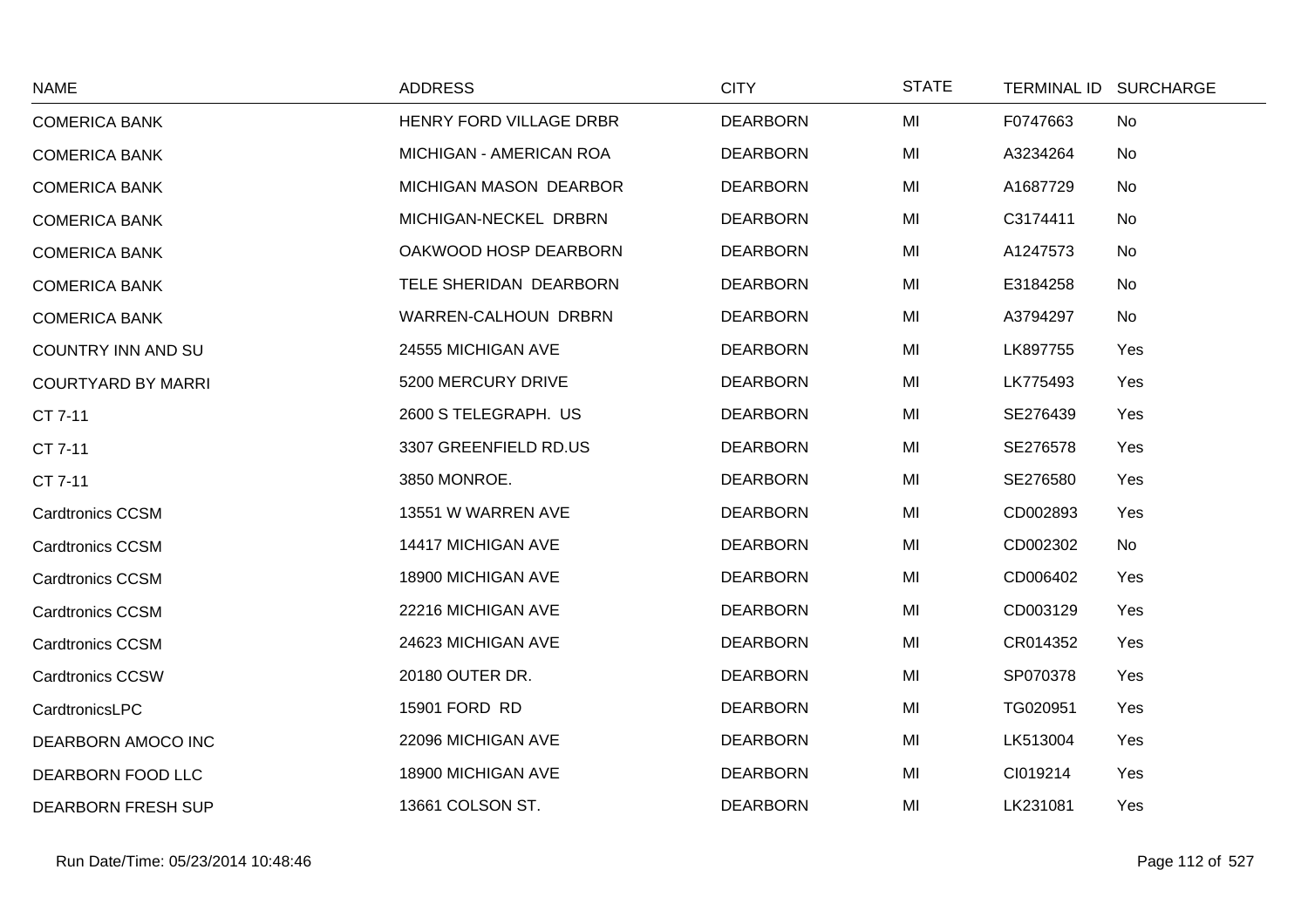| <b>NAME</b>                   | <b>ADDRESS</b>        | <b>CITY</b>     | <b>STATE</b> | TERMINAL ID SURCHARGE |  |
|-------------------------------|-----------------------|-----------------|--------------|-----------------------|--|
| DEARBORN FUELS INC            | 14545 FORD RD         | <b>DEARBORN</b> | MI           | LK570691<br>Yes       |  |
| <b>DEARBORN LIQUOR ST</b>     | 1150 N TELEGRAPH      | <b>DEARBORN</b> | MI           | LK435450<br>Yes       |  |
| F & E OIL INC                 | 12921 MICHIGAN AVE    | <b>DEARBORN</b> | MI           | LK323705<br>Yes       |  |
| <b>FAIRLANE CROSSING</b>      | 18900 MICHIGAN AVE    | <b>DEARBORN</b> | MI           | LK240088<br>Yes       |  |
| <b>FAIRLANE FOOD COUR</b>     | 18900 MICHIGAN AVE    | <b>DEARBORN</b> | MI           | LK302154<br>Yes       |  |
| <b>FAIRLANE FUEL INC</b>      | 14921 MICHIGAN AVE    | <b>DEARBORN</b> | MI           | LK403342<br>Yes       |  |
| <b>FAIRLANE MALL 2</b>        | 18900 MICHIGAN AVE    | <b>DEARBORN</b> | MI           | LK240110<br>Yes       |  |
| FORD RD PETRO INC             | 10000 FORD RD         | <b>DEARBORN</b> | MI           | LK513065<br>Yes       |  |
| <b>FORD ROUGE TRUCK F</b>     | 3001 MILLER ROAD      | <b>DEARBORN</b> | MI           | LK921120<br>Yes       |  |
| <b>FORD TEL S</b>             | 23645 FORD RD         | <b>DEARBORN</b> | MI           | 82253273<br>Yes       |  |
| <b>FTOUNIS STATION INC</b>    | 14551 W WARREN AVE    | <b>DEARBORN</b> | MI           | A504076<br>No         |  |
| <b>FUTURE FUEL OF DEARBOR</b> | 25350 MICHIGAN AVE    | <b>DEARBORN</b> | MI           | CI016625<br>Yes       |  |
| <b>G &amp; N ENTERPRISES</b>  | 4001 S SCHAEFER       | <b>DEARBORN</b> | MI           | LK638297<br>Yes       |  |
| <b>GREENFIELD SUNOCO</b>      | 5074 GREENFIELD       | <b>DEARBORN</b> | MI           | LK315227<br>Yes       |  |
| <b>GUARANTY BANK</b>          | 15255 MICHIGAN AVE    | <b>DEARBORN</b> | MI           | D5221092<br>Yes       |  |
| <b>GUARANTY BANK</b>          | 23000 MICHIGAN AVE    | <b>DEARBORN</b> | MI           | D5229108<br>Yes       |  |
| <b>GUARANTY BANK</b>          | 23303 MICHIGAN AVE    | <b>DEARBORN</b> | MI           | T522B265<br>Yes       |  |
| H AND M INVESTMENT            | 12850 FORD RD         | <b>DEARBORN</b> | MI           | Yes<br>TD242664       |  |
| <b>HARB INC</b>               | 22600 MICHIGAN AVE    | <b>DEARBORN</b> | MI           | CI018573<br>Yes       |  |
| <b>HATTAR MARATHON</b>        | 6605 SCHAEFER HWY     | <b>DEARBORN</b> | MI           | LK775201<br>Yes       |  |
| <b>HENRY FORD</b>             | 20900 OAKWOOD BUILDUS | <b>DEARBORN</b> | MI           | P213222<br>No         |  |
| <b>HENRY FORD</b>             | 20900 OAKWOOD BUILDUS | <b>DEARBORN</b> | MI           | P213262<br>Yes        |  |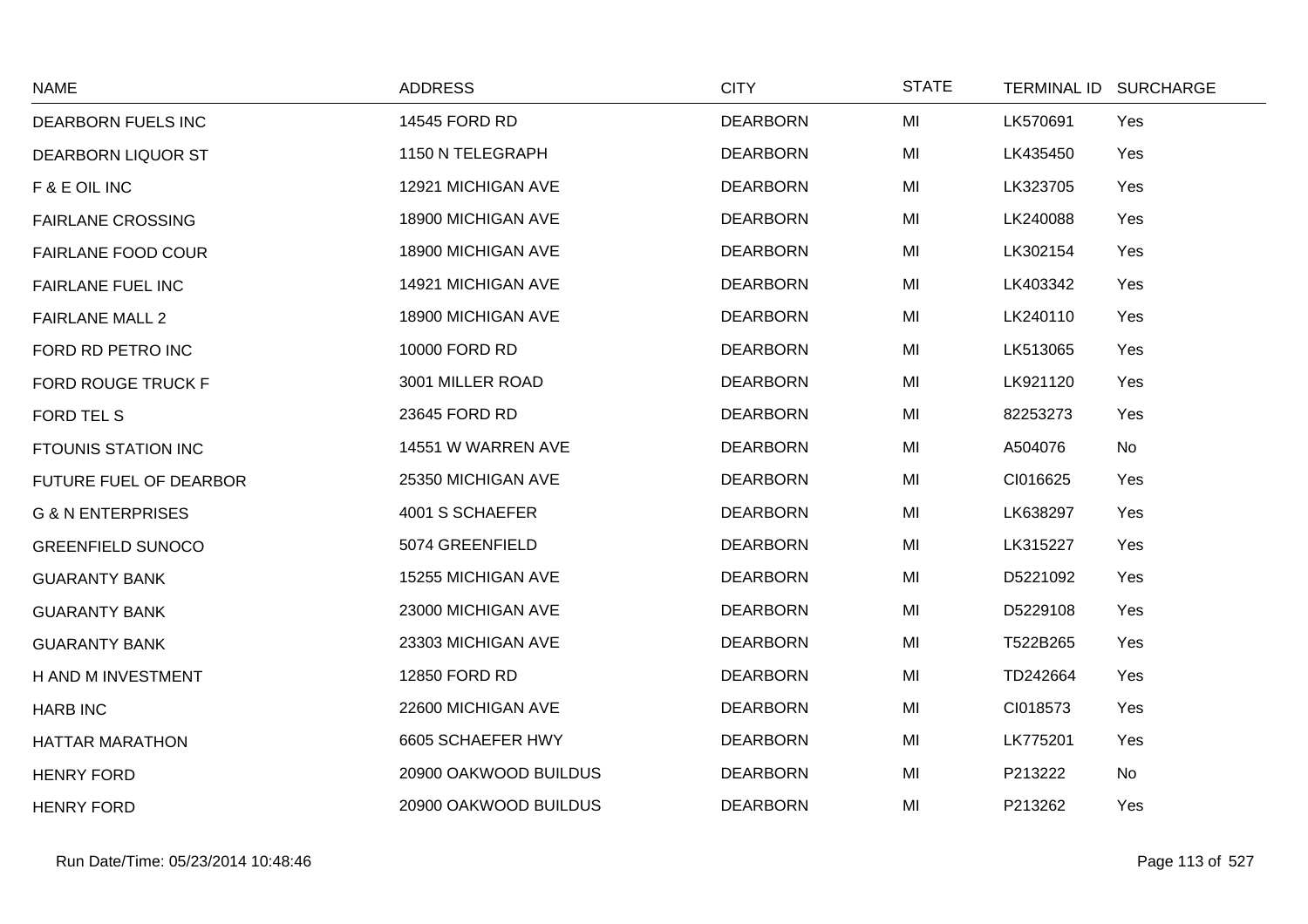| <b>NAME</b>               | <b>ADDRESS</b>     | <b>CITY</b>     | <b>STATE</b> | TERMINAL ID SURCHARGE |  |
|---------------------------|--------------------|-----------------|--------------|-----------------------|--|
| <b>HOUSE OF COGNAC</b>    | 7911 SCHAEFER HWY  | <b>DEARBORN</b> | MI           | LK569800<br>Yes       |  |
| <b>INTEGRITY PETROLEU</b> | 10001 TIREMAN      | <b>DEARBORN</b> | MI           | LK605938<br>Yes       |  |
| <b>JAYS FOOD SHOPPE</b>   | 24940 CARLYSLE     | <b>DEARBORN</b> | MI           | CI000540<br>Yes       |  |
| <b>JLJ ENTERPRISE #18</b> | 12841 MICHIGAN AVE | <b>DEARBORN</b> | MI           | LK682583<br>Yes       |  |
| <b>JLJ ENTERPRISE #19</b> | 10419 FORD RD      | <b>DEARBORN</b> | MI           | LK566723<br>Yes       |  |
| <b>JLJ ENTERPRISE #8</b>  | 8955 W. WARREN     | <b>DEARBORN</b> | MI           | LK416906<br>Yes       |  |
| <b>JOSEPH'S MARKET</b>    | 6468 GREENFIELD    | <b>DEARBORN</b> | MI           | LK149744<br>Yes       |  |
| MACY'S (DE                | 18900 MICHIGAN AVE | <b>DEARBORN</b> | MI           | 83130329<br>Yes       |  |
| <b>MARATHON FORD</b>      | 14243 FORD RD      | <b>DEARBORN</b> | MI           | CI021702<br>Yes       |  |
| MAUDY'S INVESTMENT        | 14402 MICHIGAN AVE | <b>DEARBORN</b> | MI           | LK187012<br>Yes       |  |
| MEMBERFOCUS COMMUNITY CU  | 5101 EVERGREEN     | <b>DEARBORN</b> | MI           | <b>CKJ504</b><br>Yes  |  |
| MEMBERFOCUS COMMUNITY CU  | 6246 CHASE RD      | <b>DEARBORN</b> | MI           | <b>CKJ505</b><br>Yes  |  |
| <b>MERCURY LANES</b>      | 7630 SCHAEFER RD   | <b>DEARBORN</b> | MI           | A513843<br>Yes        |  |
| MICHIGAN EXPRESS          | 24428 MICHIGAN AVE | <b>DEARBORN</b> | MI           | LK714850<br>Yes       |  |
| MICHIGAN STOP & GO        | 10000 MICHIGAN AVE | <b>DEARBORN</b> | MI           | LK186180<br>Yes       |  |
| MONROE MOBIL INC.         | 2731 MONROE ST.    | <b>DEARBORN</b> | MI           | LK414891<br>Yes       |  |
| MYZ GAS LLC. EAGLE        | 23785 W. MICHIGAN  | <b>DEARBORN</b> | MI           | LK437083<br>Yes       |  |
| OLD MILL PARTY STO        | 4503 TELEGRAPH RD  | <b>DEARBORN</b> | MI           | LK357420<br>Yes       |  |
| PAI ISO                   | 600 TOWN CENTER DR | <b>DEARBORN</b> | MI           | No<br>TX44413         |  |
| PALACE LIQUOR             | 4200 SCHAEFER RD.  | <b>DEARBORN</b> | MI           | LK219049<br>Yes       |  |
| PELHAM & CARLYSLE         | 19309 CARLYSLE     | <b>DEARBORN</b> | MI           | LK714765<br>Yes       |  |
| <b>PNCBANK</b>            | 23153 MICHIGAN AVE | <b>DEARBORN</b> | MI           | PA2419<br>Yes         |  |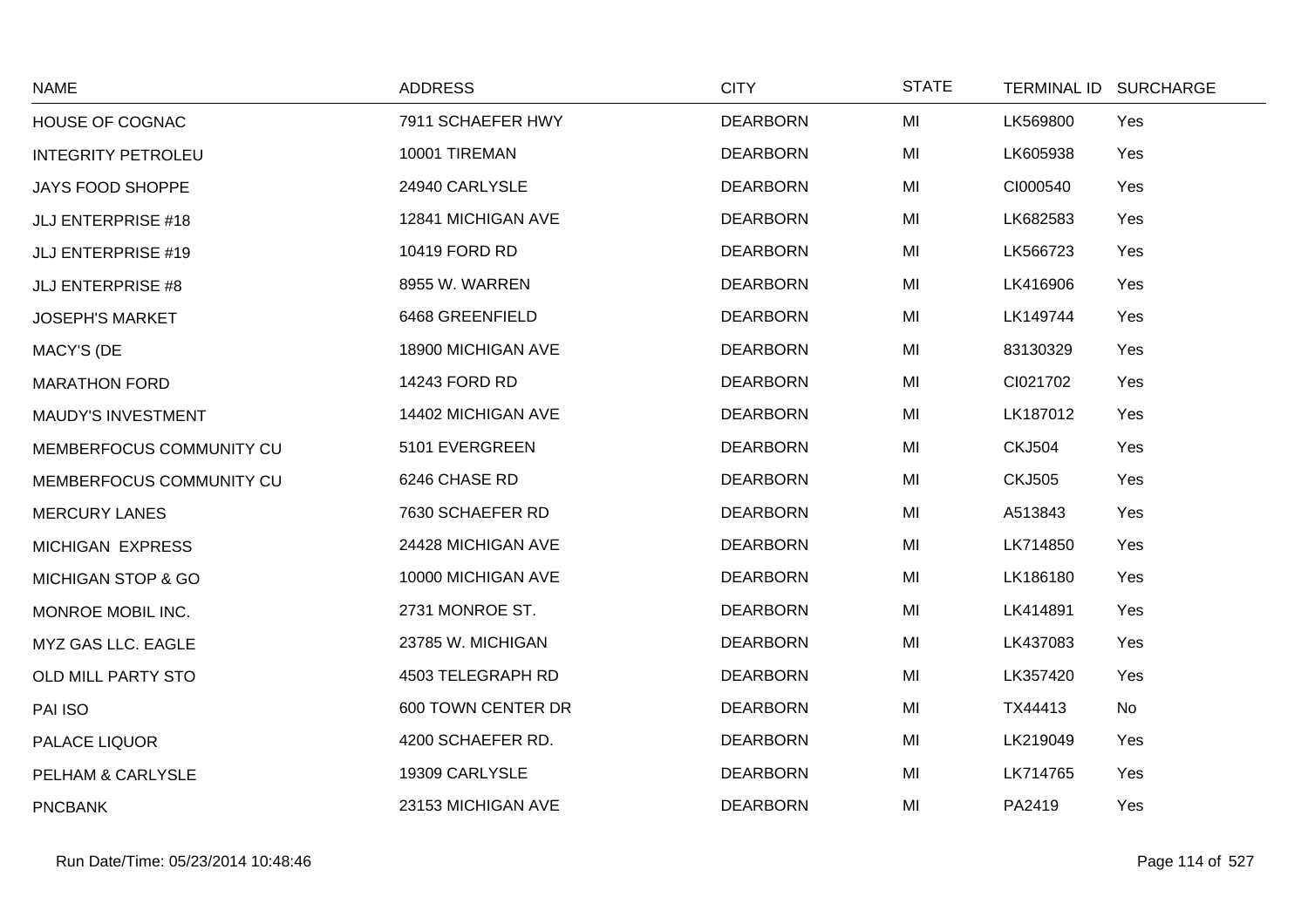| <b>NAME</b>                      | <b>ADDRESS</b>        | <b>CITY</b>          | <b>STATE</b> |                 | TERMINAL ID SURCHARGE |
|----------------------------------|-----------------------|----------------------|--------------|-----------------|-----------------------|
| QUICK FILL UP INC                | 7000 GREENFIELD       | <b>DEARBORN</b>      | MI           | LK512976        | Yes                   |
| <b>REDA GROUP GAS &amp; FOOD</b> | 13841 FORD ROAD       | <b>DEARBORN</b>      | MI           | TD237417        | Yes                   |
| <b>RITE AID #4520</b>            | 5650 SCHAEFER RD      | <b>DEARBORN</b>      | MI           | A0007030        | Yes                   |
| <b>SNS ASSOCIATES INC</b>        | 25351 FORD DR         | <b>DEARBORN</b>      | MI           | LK576711        | Yes                   |
| <b>SPIRITS PLUS</b>              | 25011 FORD RD         | <b>DEARBORN</b>      | MI           | CI001635        | Yes                   |
| <b>STARTERS F</b>                | 18900 MICHIGAN AVE US | <b>DEARBORN</b>      | MI           | P139695         | Yes                   |
| <b>SUNOCO GAS WYOMING</b>        | <b>10005 W WARREN</b> | <b>DEARBORN</b>      | MI           | CI016663        | Yes                   |
| <b>TEL-PENN SUNOCO</b>           | 3525 S. TELEGRAPH     | <b>DEARBORN</b>      | MI           | LK513408        | Yes                   |
| <b>TOWNE PLACE SUITES</b>        | 6141 MERCURY DR       | <b>DEARBORN</b>      | MI           | LK897148        | Yes                   |
| UNITED MAIL CENTER               | 10500 DIX AVENUE      | <b>DEARBORN</b>      | MI           | LK692132        | Yes                   |
| UNITED PARTY SHOPPE              | 7551 WYOMING          | <b>DEARBORN</b>      | MI           | TD242289        | Yes                   |
| <b>VARIETY FOODS MINI</b>        | 7345 SCHAEFER         | <b>DEARBORN</b>      | MI           | LK337407        | Yes                   |
| <b>VIP SMOKERS</b>               | 6800 GREENFIELD RD    | <b>DEARBORN</b>      | MI           | TD243925        | Yes                   |
| WALGREENS 4992                   | 15450 MICHIGAN AVE    | <b>DEARBORN</b>      | MI           | SR007636        | Yes                   |
| WALGREENS 5032                   | 13601 W WARREN AVE    | <b>DEARBORN</b>      | MI           | SR007635        | Yes                   |
| <b>WALMART</b>                   | 5851 MERCURY DRIVE    | <b>DEARBORN</b>      | MI           | A43830          | No                    |
| <b>WARREN &amp; SCHAEFER</b>     | 13551 W WARREN        | <b>DEARBORN</b>      | MI           | LK513020        | Yes                   |
| <b>WESTBORN PETRO INC</b>        | 23405 MICHIGAN AVE    | <b>DEARBORN</b>      | MI           | LK427524        | Yes                   |
| <b>WESTLAND MART INC</b>         | 10001 TIREMAN         | <b>DEARBORN</b>      | MI           | LK605938        | Yes                   |
| <b>BANK OF AMERICA</b>           | *CVS PHARMACY #8056   | <b>DEARBORN HEIG</b> | MI           | <b>WMIN1067</b> | No                    |
| <b>BANK OF AMERICA</b>           | *CVS PHARMACY #8221   | <b>DEARBORN HEIG</b> | MI           | <b>WMIN1153</b> | No                    |
| <b>BANK OF AMERICA</b>           | *TELEGRAPH/FORD ROAD  | <b>DEARBORN HEIG</b> | MI           | <b>IMIN7105</b> | No                    |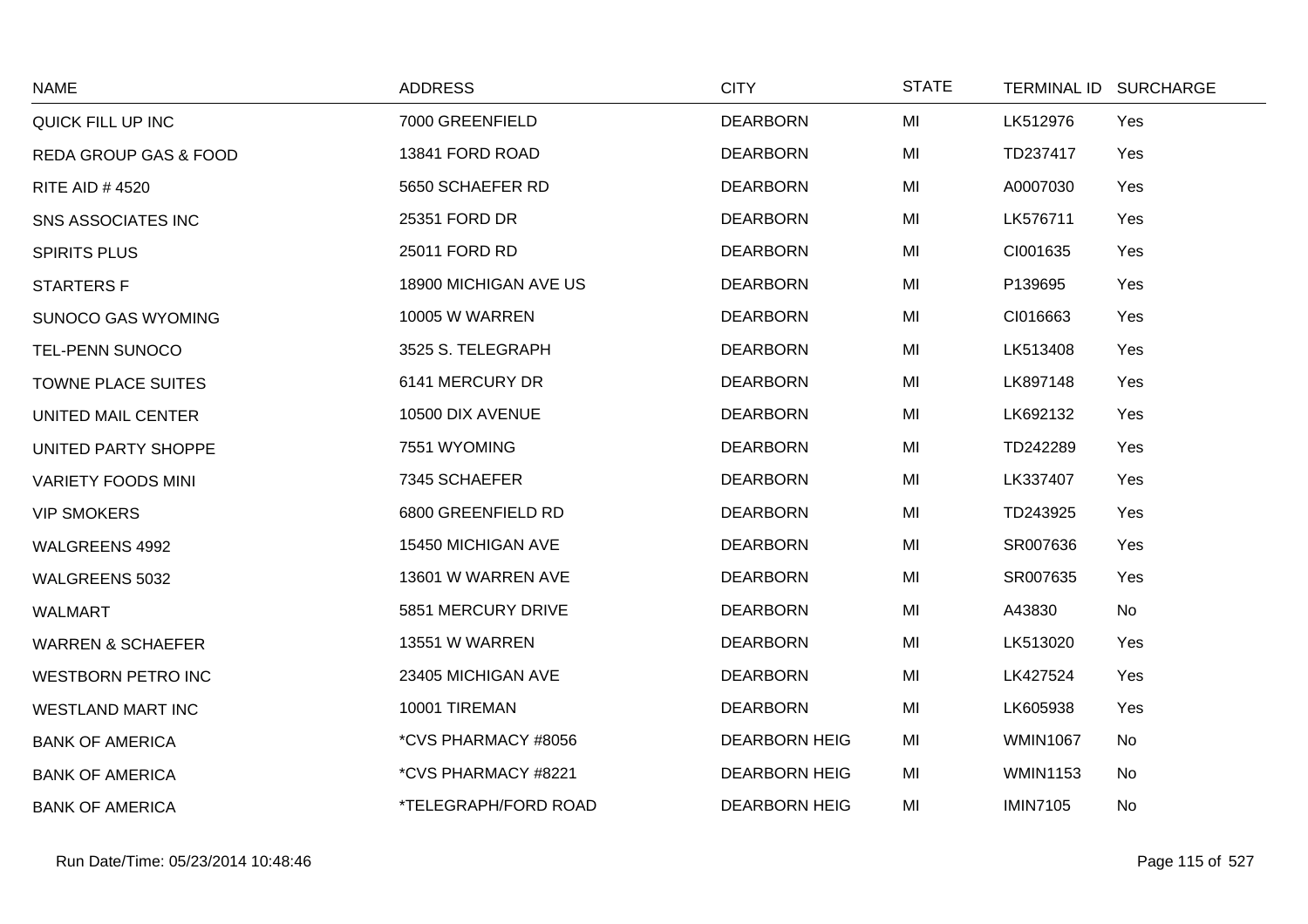| <b>NAME</b>                       | <b>ADDRESS</b>          | <b>CITY</b>          | <b>STATE</b> | TERMINAL ID SURCHARGE |
|-----------------------------------|-------------------------|----------------------|--------------|-----------------------|
| <b>BANK OF AMERICA</b>            | *TELEGRAPH/FORD ROAD    | <b>DEARBORN HEIG</b> | MI           | <b>IMIN7130</b><br>No |
| <b>BMart 9</b>                    | 25412 VAN BORN          | <b>DEARBORN HEIG</b> | MI           | LK113769<br>Yes       |
| BUY NOW GAS & OIL 2               | 24938 FORD RD           | <b>DEARBORN HEIG</b> | MI           | HY006554<br>Yes       |
| <b>C8GAR &amp; CIGARETTE SHOP</b> | 22226 VAN BORN RD       | <b>DEARBORN HEIG</b> | MI           | CI020539<br>Yes       |
| <b>CHASE</b>                      | 23150 VAN BORN RD       | <b>DEARBORN HEIG</b> | MI           | MI1270<br>Yes         |
| <b>CHASE</b>                      | 23150 VAN BORN RD       | <b>DEARBORN HEIG</b> | MI           | MI1271<br>Yes         |
| <b>CHASE</b>                      | 23210 FORD RD           | <b>DEARBORN HEIG</b> | MI           | MI0377<br>Yes         |
| <b>CHASE</b>                      | 24950 W WARREN ST       | <b>DEARBORN HEIG</b> | MI           | MI0361<br>Yes         |
| CHERRY HILL MINI MART             | 27380 CHERRY HILL       | <b>DEARBORN HEIG</b> | MI           | CI021399<br>Yes       |
| CT 7-11                           | 27150 CHERRY HILL       | <b>DEARBORN HEIG</b> | MI           | SE278365<br>Yes       |
| CT 7-11                           | 27150 CHERRY HILL. US   | <b>DEARBORN HEIG</b> | MI           | SE276159<br>Yes       |
| CT 7-11                           | <b>US</b><br>5697 PELHA | <b>DEARBORN HEIG</b> | MI           | SE274836<br>Yes       |
| <b>Cardtronics CCSM</b>           | 26104 FORD RD           | <b>DEARBORN HEIG</b> | MI           | CD003996<br>Yes       |
| <b>Cardtronics CCSM</b>           | 6235 N TELEGRAPH RD     | <b>DEARBORN HEIG</b> | MI           | LK464036<br>Yes       |
| <b>Cardtronics CCSW</b>           | 27349 JOY RD.           | <b>DEARBORN HEIG</b> | MI           | SP070064<br>Yes       |
| CardtronicsLPC                    | 26650 FORD RD           | <b>DEARBORN HEIG</b> | MI           | TG020879<br>Yes       |
| DEARBORN HTS AMOCO                | 24035 JOY RD            | <b>DEARBORN HEIG</b> | MI           | LK482128<br>Yes       |
| FAMILY DOLLAR #701                | 3543 S. BEECH DAIL      | <b>DEARBORN HEIG</b> | MI           | LK129740<br>Yes       |
| <b>FOUAD CITY STATION</b>         | 4551 S. BEECH DALY      | <b>DEARBORN HEIG</b> | MI           | LK352795<br>Yes       |
| FUTURE FUEL OF DEARBOR            | 25569 MICHIGAN AVENUE   | <b>DEARBORN HEIG</b> | MI           | CI010986<br>Yes       |
| <b>GAS MART INC</b>               | 25337 W. WARREN         | <b>DEARBORN HEIG</b> | MI           | LK257786<br>Yes       |
| <b>GUARANTY BANK</b>              | 26400 FORD RD           | <b>DEARBORN HEIG</b> | MI           | T522B284<br>Yes       |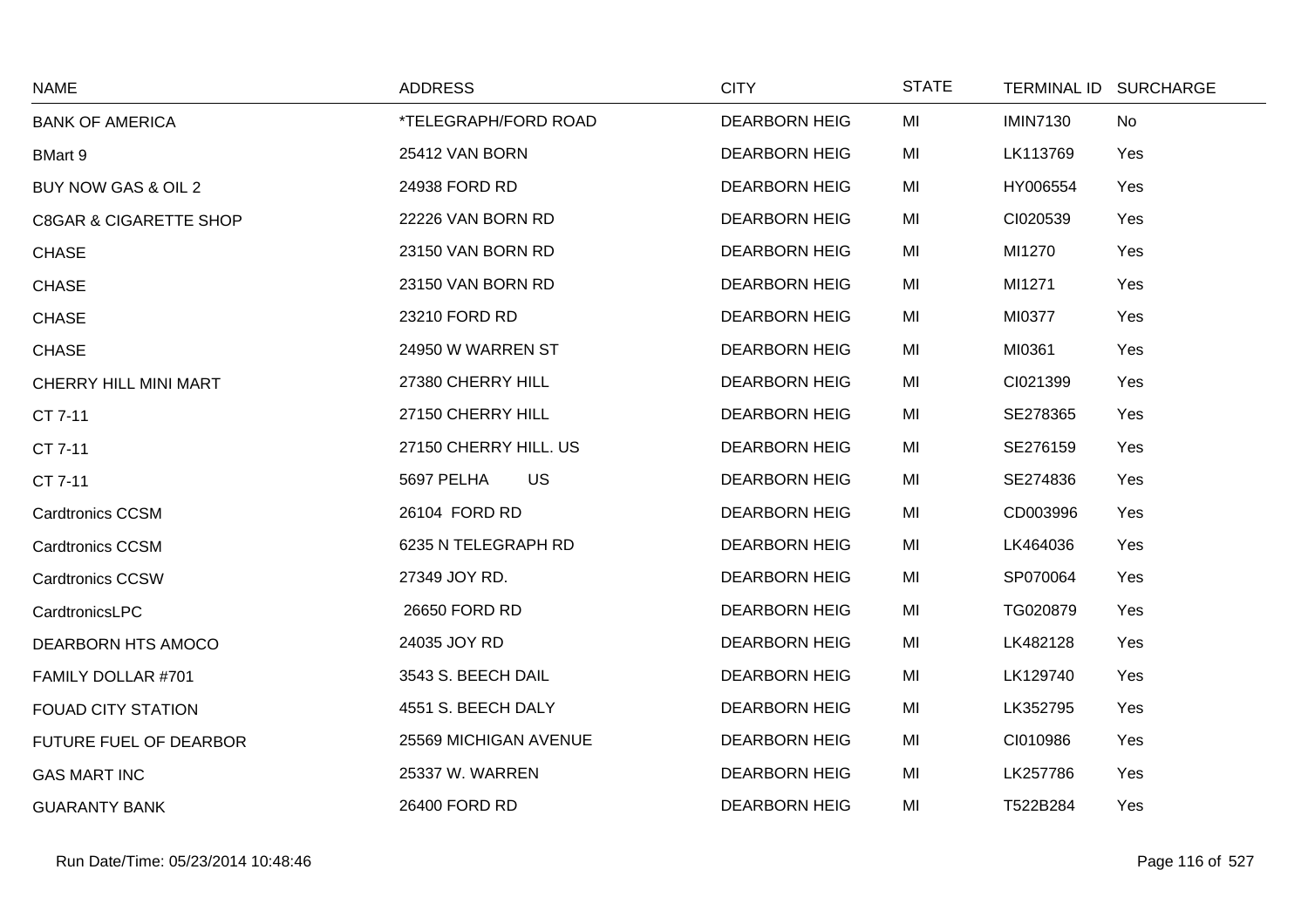| <b>NAME</b>                   | <b>ADDRESS</b>        | <b>CITY</b>          | <b>STATE</b> |          | TERMINAL ID SURCHARGE |
|-------------------------------|-----------------------|----------------------|--------------|----------|-----------------------|
| <b>HILL'S SERVICE</b>         | 27000 CHERRY HILL     | <b>DEARBORN HEIG</b> | MI           | CI012506 | Yes                   |
| <b>HILLS AUTO SERVICE</b>     | 27000 CHERRY HILL     | <b>DEARBORN HEIG</b> | MI           | LK533650 | Yes                   |
| <b>ISTATION INC</b>           | 25830 FORD RD         | <b>DEARBORN HEIG</b> | MI           | LK282880 | Yes                   |
| <b>J &amp; J GAS MART INC</b> | 25815 JOY RD.         | <b>DEARBORN HEIG</b> | MI           | LK290639 | Yes                   |
| <b>LANDMARK SHOPPE</b>        | 4665 BEECH DALY       | <b>DEARBORN HEIG</b> | MI           | LK542579 | Yes                   |
| <b>MICHIGAN &amp; WYOMING</b> | 10001 MICHIGAN AVE    | <b>DEARBORN HEIG</b> | MI           | LK233548 | Yes                   |
| <b>MOES SERVICE STATI</b>     | 8438 TELEGRAPH RD     | <b>DEARBORN HEIG</b> | MI           | LK426981 | Yes                   |
| <b>NEURON OIL CORP</b>        | 5624 TELEGRAPH        | <b>DEARBORN HEIG</b> | MI           | CI020888 | Yes                   |
| PAI ATM                       | 21718 VAN BORN RD     | <b>DEARBORN HEIG</b> | MI           | TX68830  | No                    |
| PAI ATM                       | 25605 JOY RD          | <b>DEARBORN HEIG</b> | MI           | CS48988  | Yes                   |
| PAI ATM                       | 25625 JOY RD.         | <b>DEARBORN HEIG</b> | MI           | CS51051  | Yes                   |
| PAI ISO                       | 16515 W OUTER DR      | <b>DEARBORN HEIG</b> | MI           | TX51976  | Yes                   |
| PAI ISO                       | 21718 VAN BORN RD     | <b>DEARBORN HEIG</b> | MI           | TX68830  | No                    |
| PARTY PALA                    | 20442 VAMBORN<br>US   | <b>DEARBORN HEIG</b> | MI           | P215486  | Yes                   |
| PLAZA E SE                    | 26320 VAN BORN<br>US  | <b>DEARBORN HEIG</b> | MI           | A141008  | Yes                   |
| <b>RIVER OAKS MARATHO</b>     | 20015 ANN ARBOR TR    | <b>DEARBORN HEIG</b> | MI           | LK348064 | Yes                   |
| <b>SAM'S AMOCO SERVIC</b>     | 25415 FORD RD.        | <b>DEARBORN HEIG</b> | MI           | LK512961 | Yes                   |
| SHAMA ENTERPRISE L            | 6425 N. TELEGRAPH     | <b>DEARBORN HEIG</b> | MI           | LK420117 | Yes                   |
| TAIZ FUEL, INC.               | 4630 S BEECH DALY     | <b>DEARBORN HEIG</b> | MI           | CI016689 | Yes                   |
| TELEGRAPH STOP MINI MA        | 24010 VAN BORN        | <b>DEARBORN HEIG</b> | MI           | CI018751 | Yes                   |
| THE VINERY                    | 3976 PELHAM           | <b>DEARBORN HEIG</b> | MI           | CI013928 | Yes                   |
| <b>TRIANGLE L</b>             | 4648 SOUTHFIELD RD US | <b>DEARBORN HEIG</b> | MI           | P189279  | Yes                   |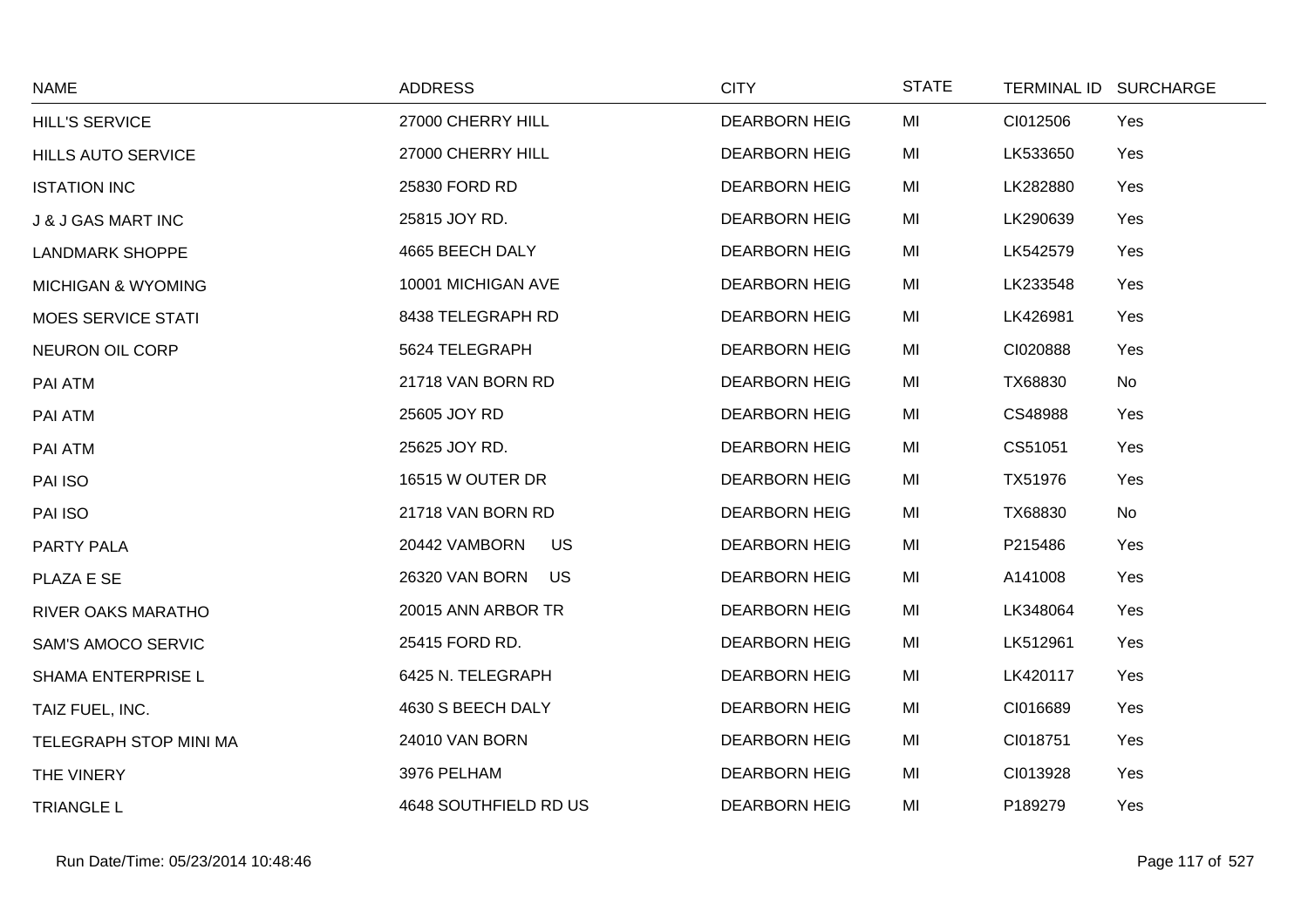| <b>NAME</b>               | <b>ADDRESS</b>            | <b>CITY</b>          | <b>STATE</b> |          | TERMINAL ID SURCHARGE |
|---------------------------|---------------------------|----------------------|--------------|----------|-----------------------|
| VAN BORN & PELHAM         | <b>19350 VAN BORN</b>     | <b>DEARBORN HEIG</b> | MI           | LK885813 | Yes                   |
| <b>WARREN-INKSTER MOB</b> | 27349 W. WARREN AV        | <b>DEARBORN HEIG</b> | MI           | LK402254 | Yes                   |
| Walgreens 11456           | 25700 FORD RD             | <b>DEARBORN HEIG</b> | MI           | SR003263 | Yes                   |
| <b>CITIZENS COB</b>       | 25350 FORD ROAD           | <b>DEARBORN HGHT</b> | MI           | ZA8366   | No                    |
| <b>CITIZENS COB</b>       | 27270 CHERRY HILL         | <b>DEARBORN HGTS</b> | MI           | ZA8061   | No                    |
| <b>SUNOCO- MAROUN PRO</b> | 8125 N. TELEGRAPH         | <b>DEARBORN HGTS</b> | MI           | LK679669 | Yes                   |
| <b>TCF BANK</b>           | 25488 MICHIGAN AVENUE     | <b>DEARBORN HGTS</b> | MI           | 57000514 | Yes                   |
| <b>COMERICA BANK</b>      | JOY-BEECH DALY DBN HTS    | <b>DEARBORN HTS</b>  | MI           | M1767737 | No                    |
| <b>COMERICA BANK</b>      | JOY-BEECH DALY DBRN HGT   | <b>DEARBORN HTS</b>  | MI           | A3857590 | No                    |
| <b>COMERICA BANK</b>      | TELGRPH-LEHIGH DBRN HG    | <b>DEARBORN HTS</b>  | MI           | K3764391 | No                    |
| <b>COMERICA BANK</b>      | TGRAPH-LEHIGH DBRN HGT    | <b>DEARBORN HTS</b>  | MI           | D3034293 | No                    |
| Walgreens 7206            | 5709 S TELEGRAPH          | <b>DEARBORN HTS</b>  | MI           | SR000963 | Yes                   |
| <b>SATURN FOO</b>         | 25200 VANBORN ROAD US     | DEARBORN HTS.        | MI           | P213278  | Yes                   |
| PAI ATM                   | 100 E SHURWOOD STREET     | <b>DECANTUR</b>      | MI           | TX29621  | Yes                   |
| <b>DECATUR VI</b>         | 108 E. DELAWARE           | <b>DECATUR</b>       | MI           | 80283858 | Yes                   |
| <b>DECKERVILL</b>         | 2010 BLACK RIVER STUS     | <b>DECKERVILLE</b>   | MI           | P157170  | Yes                   |
| <b>MAIN STREE</b>         | 3440 MAIN STREET          | <b>DECKERVILLE</b>   | MI           | 81994451 | Yes                   |
| PAI ISO                   | 14323 MICHIGAN AVENUE     | <b>DEERBORN</b>      | MI           | CS39222  | Yes                   |
| <b>DELTON SHE</b>         | 11315 S M-43<br><b>US</b> | <b>DELTON</b>        | MI           | P09516   | Yes                   |
| PANTHER PAUSE             | 110 MAPLE ST.             | <b>DELTON</b>        | MI           | LK942806 | Yes                   |
| <b>PNCBANK</b>            | 107 N GROVE ST            | <b>DELTON</b>        | MI           | PA2799   | Yes                   |
| PRAIRIEVILLE FAST         | <b>10477 NORRIS RD.</b>   | <b>DELTON</b>        | MI           | LK630325 | Yes                   |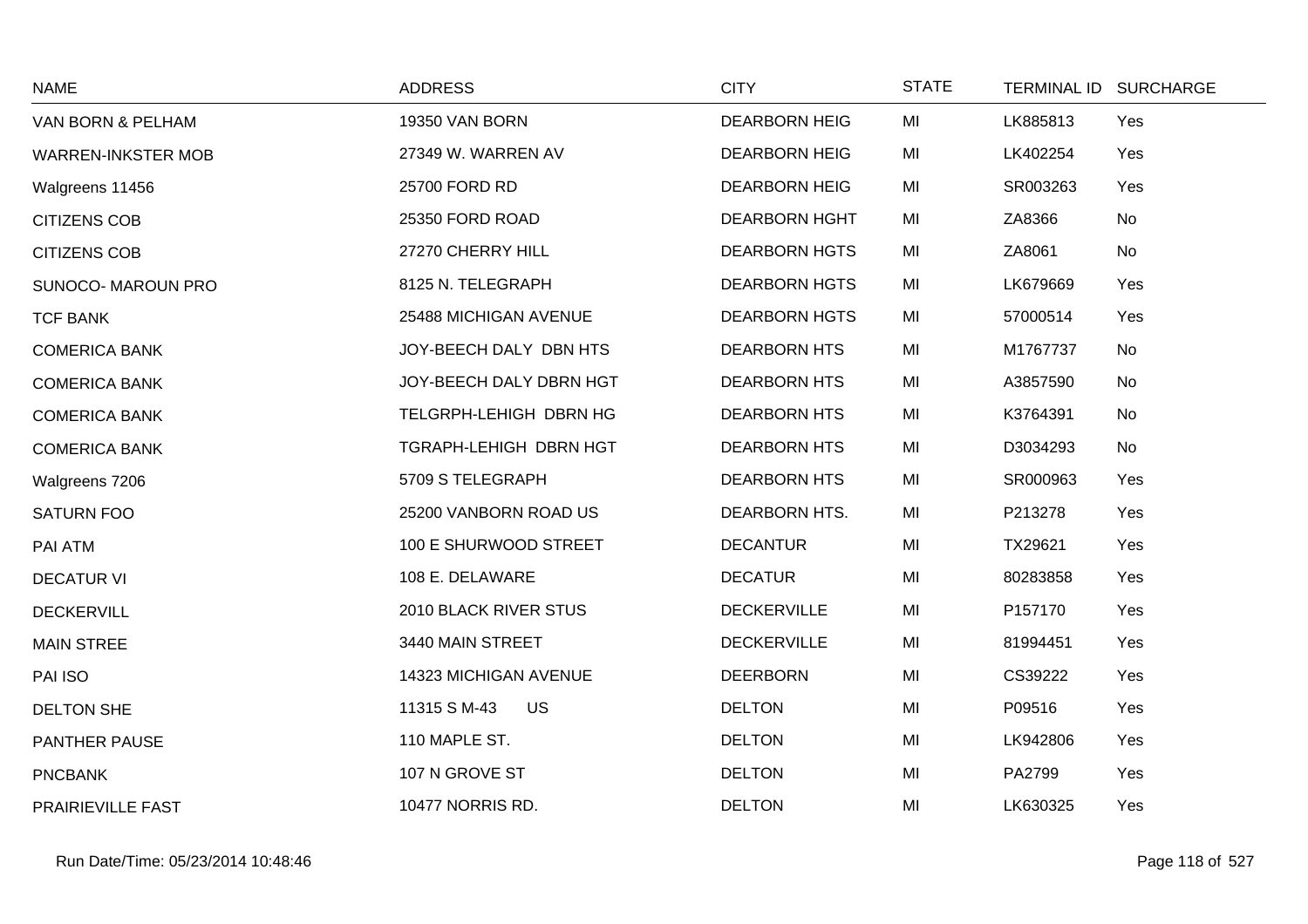| <b>NAME</b>               | <b>ADDRESS</b>        | <b>CITY</b>    | <b>STATE</b> | TERMINAL ID SURCHARGE |           |
|---------------------------|-----------------------|----------------|--------------|-----------------------|-----------|
| 7 STAR JEFFERSON F        | 9911 E JEFFERSON A    | <b>DETRIOT</b> | MI           | LK530176              | Yes       |
| A & D MARK                | 2205 S SCHAEFER HWYUS | <b>DETRIOT</b> | MI           | P127652               | Yes       |
| <b>ACTION GROCERY</b>     | 13555 SCHOOLCRAFT     | <b>DETRIOT</b> | MI           | LK732785              | Yes       |
| <b>AUTOMATED</b>          | 21306 SCHOOLCRAFT US  | <b>DETRIOT</b> | MI           | P47109                | Yes       |
| CASH POINT CHECK C        | 11919 E. WARREN       | <b>DETRIOT</b> | MI           | LK809864              | Yes       |
| <b>CITGO</b>              | 17800 WEST 7 MILE     | <b>DETRIOT</b> | MI           | LK843955              | Yes       |
| D. TOWN GROCERY           | 2595 PURITAN          | <b>DETRIOT</b> | MI           | LK437703              | Yes       |
| DADDY O                   | 22002 LYNDON STREE    | <b>DETRIOT</b> | MI           | LK730324              | Yes       |
| <b>DEANS GROCERY</b>      | 410 W MCNICHOLS       | <b>DETRIOT</b> | MI           | LK896644              | Yes       |
| <b>DIAMONDS R US</b>      | 10570 GRATIOT AVE     | <b>DETRIOT</b> | MI           | LK756958              | No        |
| <b>EAST SEVEN MARKET</b>  | 11395 E 7MILE         | <b>DETRIOT</b> | MI           | LK524883              | Yes       |
| <b>EVERGREEN MARKET</b>   | 8048 EVERGREEN RD     | <b>DETRIOT</b> | MI           | LK798758              | Yes       |
| <b>GARASH PET. MARATH</b> | 7500 DAVISON          | <b>DETRIOT</b> | MI           | LK732790              | Yes       |
| <b>GRATIOT LIQUOR</b>     | 3343 GRATIOT          | <b>DETRIOT</b> | MI           | LK454043              | <b>No</b> |
| IN AND OUT FOOD ST        | <b>17101 E WARREN</b> | <b>DETRIOT</b> | MI           | LK134676              | Yes       |
| JNB MARKET 1.75           | 13207 W. MCNICHOLS    | <b>DETRIOT</b> | MI           | LK766333              | Yes       |
| LA TROPOCANA MARKE        | 8710 W. VERNOR        | <b>DETRIOT</b> | MI           | LK703374              | Yes       |
| <b>LELAND COMMISSARY</b>  | <b>1707 CASS</b>      | <b>DETRIOT</b> | MI           | LK569796              | Yes       |
| LIVERNOIS FOOD CEN        | 13230 LIVERNOIS       | <b>DETRIOT</b> | MI           | LK119805              | Yes       |
| <b>MARATHON LIVERNOIS</b> | 4930 LIVERNOIS        | <b>DETRIOT</b> | MI           | LK799557              | Yes       |
| <b>MIKES FRESH MARKET</b> | 14383 GRATIOT AVE.    | <b>DETRIOT</b> | MI           | LK436034              | Yes       |
| ONE STOP                  | 8536 LINWOOD ST       | <b>DETRIOT</b> | MI           | LK750495              | Yes       |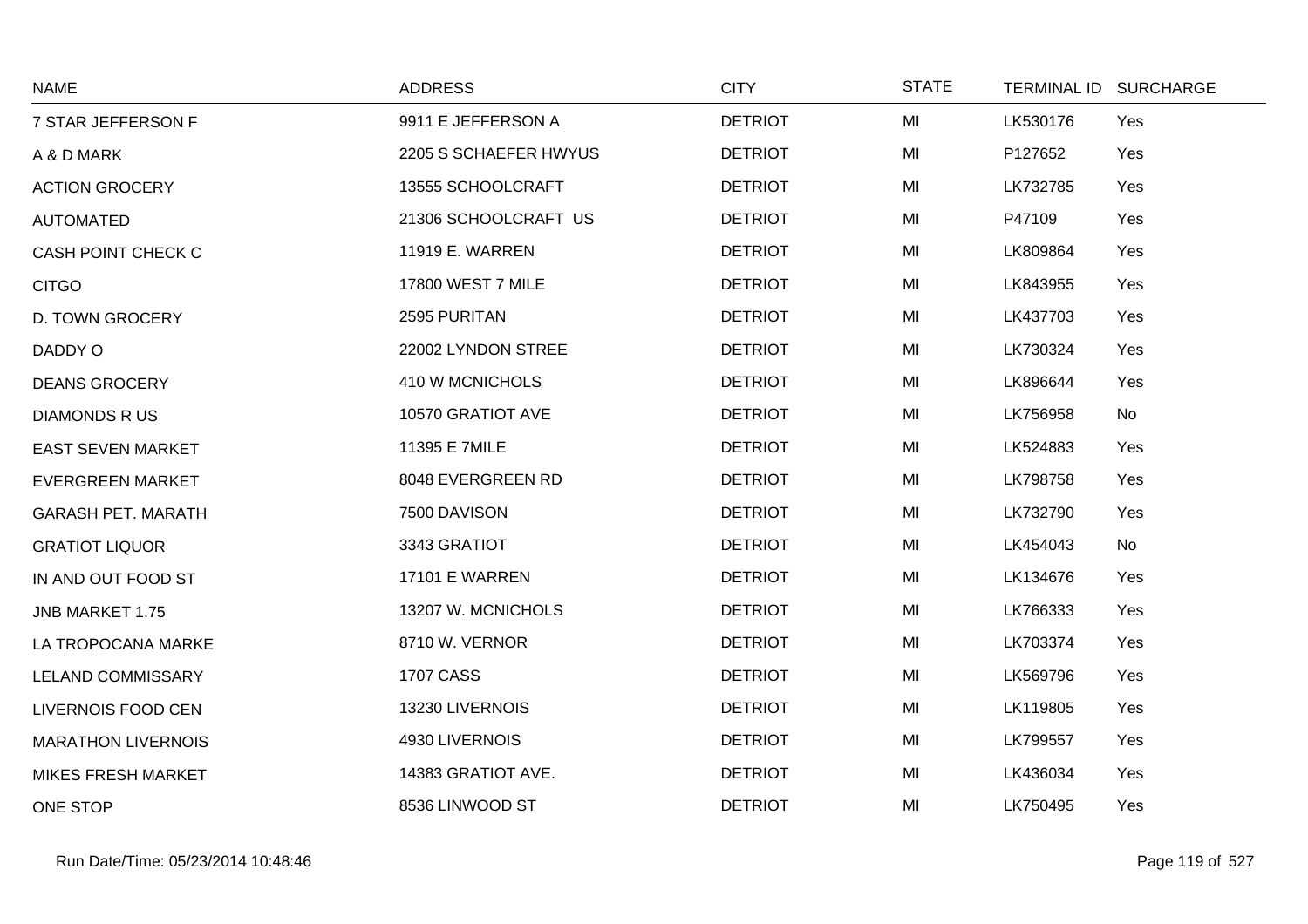| <b>NAME</b>               | <b>ADDRESS</b>      | <b>CITY</b>    | <b>STATE</b> | TERMINAL ID SURCHARGE |
|---------------------------|---------------------|----------------|--------------|-----------------------|
| <b>ORAMS MARKET</b>       | 7446 MICHIGAN AVE   | <b>DETRIOT</b> | MI           | LK702962<br>Yes       |
| RANDYS SAUSAGE            | 1429 GRATIOT #106   | <b>DETRIOT</b> | MI           | LK838116<br>Yes       |
| SAN DIEGO GROCERY         | 12706 E JEFFERSON   | <b>DETRIOT</b> | MI           | LK603920<br>Yes       |
| <b>STATE SUPERMARKET</b>  | 14234 PURITAN       | <b>DETRIOT</b> | MI           | LK732788<br>Yes       |
| SUNSHINE SUPER MAR        | 3300 JOY RD.        | <b>DETRIOT</b> | MI           | LK647487<br>Yes       |
| UNIVERSAL CONEY IS        | 15951 GRANDRIVER    | <b>DETRIOT</b> | MI           | LK730321<br>Yes       |
| <b>VERNOR FOOD CENTER</b> | 8801 W. VERNOR      | <b>DETRIOT</b> | MI           | LK703361<br>Yes       |
| <b>ZEIDMANS</b>           | 2669 GRATIOT AVE.   | <b>DETRIOT</b> | MI           | LK436040<br>Yes       |
| DEXTER WAV                | 13301 DEXTER ST. US | <b>DETROI</b>  | MI           | P210093<br>Yes        |
| 19836 EXPRESS INC         | 19836 SCHOOLCRAFT   | <b>DETROIT</b> | MI           | LK554222<br>Yes       |
| 24 7 C STO                | 7155 W. VERNOR US   | <b>DETROIT</b> | MI           | P228513<br>Yes        |
| <b>3 STAR MARKET</b>      | 19650 SCHOENHERR    | <b>DETROIT</b> | MI           | CI011615<br>Yes       |
| 3701 W. DAVISON LL        | 3701 W DAVISON      | <b>DETROIT</b> | MI           | LK482174<br>Yes       |
| <b>3B PARTY STORE</b>     | 18300 W WARREN AVE  | <b>DETROIT</b> | MI           | Yes<br>TD239813       |
| 400 Bagley Corporation    | 400 BAGLEY          | <b>DETROIT</b> | MI           | LK183370<br>No        |
| 5/3 BK, E MI OFF          | <b>18100 MEYERS</b> | <b>DETROIT</b> | MI           | 00000000<br>Yes       |
| 5/3 BK, E MI OFF          | 2301 WOODWARD AVE   | <b>DETROIT</b> | MI           | Yes<br>00000000       |
| 5/3 BK, E MI OFF          | 3927 W EIGHT MILE   | <b>DETROIT</b> | MI           | 00000000<br>Yes       |
| 5/3 BK, E MI OFF          | 600 CIVIC CENTER DR | <b>DETROIT</b> | MI           | 00000000<br>Yes       |
| 5/3 BK, E MI OFF          | 719 GRISWOLD        | <b>DETROIT</b> | MI           | Yes<br>00000000       |
| 5/3 BK, E MI OFF          | 82 W. WARREN        | <b>DETROIT</b> | MI           | 00000000<br>No        |
| 5/3 BK, MI.(EAST          | 14820 GRATIOT       | <b>DETROIT</b> | MI           | 00000000<br>Yes       |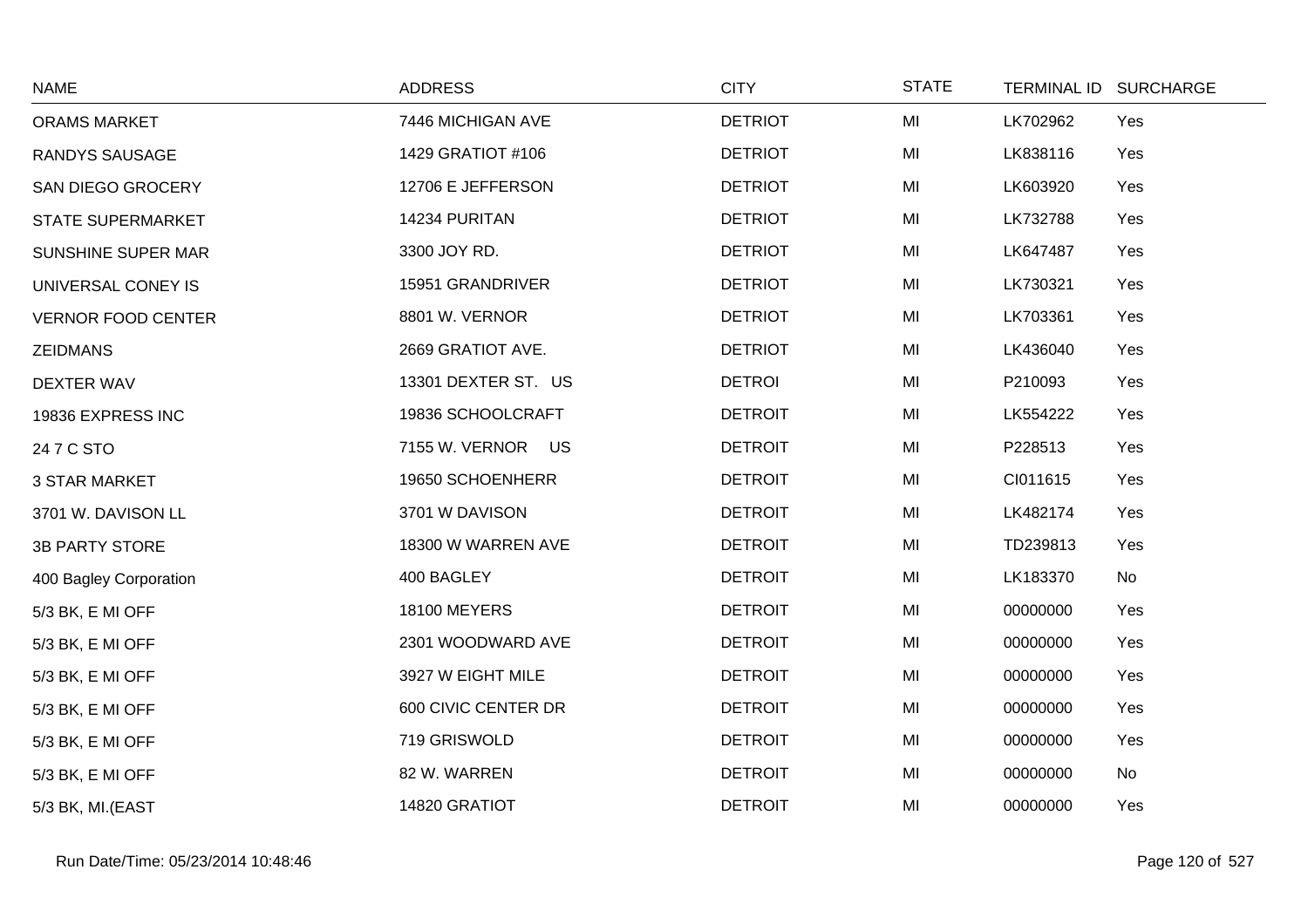| <b>NAME</b>           | <b>ADDRESS</b>         | <b>CITY</b>    | <b>STATE</b> |          | TERMINAL ID SURCHARGE |
|-----------------------|------------------------|----------------|--------------|----------|-----------------------|
| 5/3 BK, MI.(EAST      | 19111 TELEGRAPH RD     | <b>DETROIT</b> | MI           | 00000000 | Yes                   |
| 5/3 BK, MI.(EAST      | 3201 EAST JEFFERSON    | <b>DETROIT</b> | MI           | 00000000 | Yes                   |
| 5/3 BK, MI.(EAST      | 3927 W EIGHT MILE      | <b>DETROIT</b> | MI           | 00000000 | Yes                   |
| 5/3 BK, MI.(EAST      | 4501 WOODWARD AVE      | <b>DETROIT</b> | MI           | 00000000 | Yes                   |
| 6 MILE & GREENFIEL    | 15445 W. MCNICHOLS     | <b>DETROIT</b> | MI           | LK289780 | Yes                   |
| 6 MILE MINI MART I    | 17100 LIVERNOIS AV     | <b>DETROIT</b> | MI           | LK646473 | Yes                   |
| 7 CRAFT PARTY STOR    | 20040 SCHOOLCRAFT      | <b>DETROIT</b> | MI           | LK454438 | Yes                   |
| 7 MILE & COYLE FUE    | 15100 WEST 7 MILE      | <b>DETROIT</b> | MI           | LK183942 | Yes                   |
| 7 MILE & HOOVER GA    | 11603 EAST 7 MILE      | <b>DETROIT</b> | MI           | LK471857 | Yes                   |
| 7 MILE EXPRESS        | 10848 WEST SEVEN M     | <b>DETROIT</b> | MI           | LK837485 | Yes                   |
| 7 MILE FOOD, INC.     | 8139 E. SEVEN MILE RD. | <b>DETROIT</b> | MI           | CI014044 | Yes                   |
| 7 TEL PARTY SHOP      | 23740 W. 7MILE RD      | <b>DETROIT</b> | MI           | LK432705 | Yes                   |
| 7 TEL. GAS INC.       | 19025 TELEGRAPH        | <b>DETROIT</b> | MI           | LK510844 | Yes                   |
| 7 VAN PARTY STORE     | 7701 EAST 7 MILE ROAD  | <b>DETROIT</b> | MI           | CI010246 | Yes                   |
| 8 & GALLAG            | 3136 E 8 MILE RD US    | <b>DETROIT</b> | MI           | P157156  | Yes                   |
| <b>8 MILE EXPRESS</b> | 18685 W 8 MILE RD      | <b>DETROIT</b> | MI           | CI020224 | Yes                   |
| 8 MILE FUEL           | 15000 EIGHT MILE R     | <b>DETROIT</b> | MI           | LK323731 | Yes                   |
| 8 MILE GAS AND FOO    | 4100 EAST 8 MILE R     | <b>DETROIT</b> | MI           | LK812454 | Yes                   |
| 8 MILE LIQ            | 17321 8 MILE RD US     | <b>DETROIT</b> | MI           | P220818  | Yes                   |
| 8 REGENT CITGO        | 14202 E 8 MILE RD      | <b>DETROIT</b> | MI           | CI019668 | Yes                   |
| 9800 GAS & GO INC     | 16825 W WARREN AVE     | <b>DETROIT</b> | MI           | LK183614 | Yes                   |
| A & A SIX MILE FUE    | 24861 W 6 MILE RD      | <b>DETROIT</b> | MI           | LK640710 | Yes                   |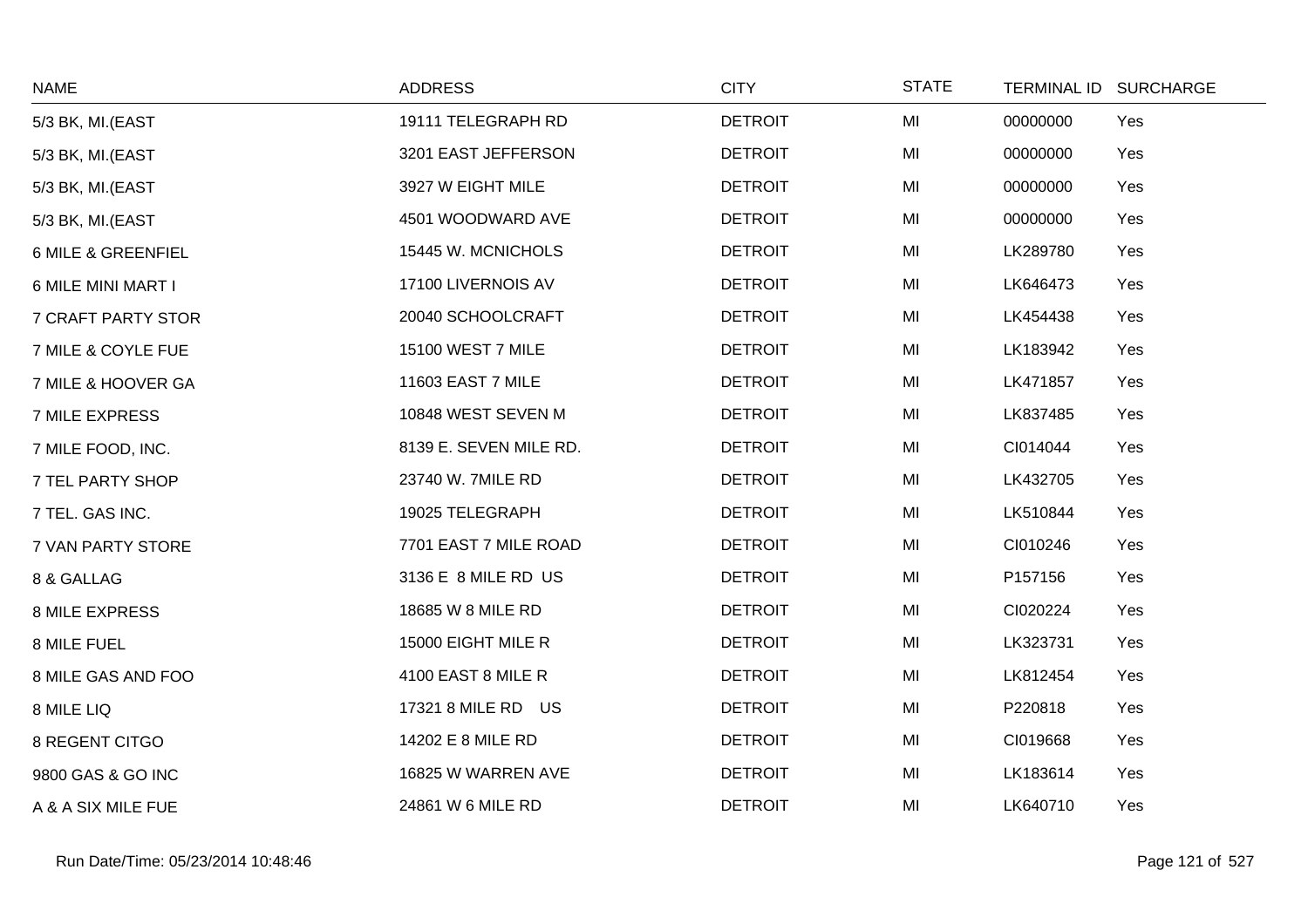| <b>NAME</b>                   | <b>ADDRESS</b>        | <b>CITY</b>    | <b>STATE</b> | TERMINAL ID SURCHARGE |
|-------------------------------|-----------------------|----------------|--------------|-----------------------|
| A & D FUEL LLC                | 18110 PLYMOUTH RD     | <b>DETROIT</b> | MI           | Yes<br>LK505419       |
| A & M FUEL INC                | 12700 W. CHICAGO      | <b>DETROIT</b> | MI           | LK590425<br>Yes       |
| A & M MINI MART               | 13042 VAN DYKE        | <b>DETROIT</b> | MI           | LK323709<br>Yes       |
| A & M MINI PETRO              | 18900 GREENFIELD      | <b>DETROIT</b> | MI           | HY006559<br>Yes       |
| A & M OIL, INC.               | 2600 W DAVIDSON       | <b>DETROIT</b> | MI           | LK211183<br>Yes       |
| A C MARKET                    | 9006 JOSEPH CAMPAU    | <b>DETROIT</b> | MI           | LK248236<br>Yes       |
| A TO Z GAS & FOOD             | 19016 WOODWARD        | <b>DETROIT</b> | MI           | LK332342<br>Yes       |
| AAA ASMAR INC.                | 4041 E. 7 MILE ROAD   | <b>DETROIT</b> | MI           | CI010430<br>Yes       |
| AB PETRO MART INC             | 3735 E. VERNER        | <b>DETROIT</b> | MI           | LK252813<br>Yes       |
| <b>ABA MARKET</b>             | 11318 WOODWARD AVE    | <b>DETROIT</b> | MI           | CI021696<br>Yes       |
| ABEER FUEL INC                | 18021 CONANT          | <b>DETROIT</b> | MI           | Yes<br>LK254454       |
| <b>ADAM LIN FUEL</b>          | 13330 LINWOOD ST      | <b>DETROIT</b> | MI           | LK221127<br>Yes       |
| AEA PARTY STORE               | 20723 PLYMOUTH RD     | <b>DETROIT</b> | MI           | CI016541<br>Yes       |
| AHD INVESTMENT, IN            | <b>10100 MACK AVE</b> | <b>DETROIT</b> | MI           | Yes<br>LK550464       |
| AJROUCHE INVESTMEN            | 20940 JOY RD          | <b>DETROIT</b> | MI           | LK513035<br>Yes       |
| AKA FOOD & GAS SER            | 4040 WEST WARREN      | <b>DETROIT</b> | MI           | LK792563<br>Yes       |
| AL BARAKA CORP                | 9645 E JEFFERSON AVE  | <b>DETROIT</b> | MI           | CI016183<br>Yes       |
| AL HALEMI MINI MAR            | 1901 E. SEVEN MILE    | <b>DETROIT</b> | MI           | LK318425<br>Yes       |
| AL'S PETRO INC.               | 12800 E. 7 MILE R     | <b>DETROIT</b> | MI           | LK416892<br>Yes       |
| ALEX GAS & MART IN            | 13605 FENKEL ST.      | <b>DETROIT</b> | MI           | Yes<br>LK489549       |
| <b>ALHALEMI GAS &amp; MAR</b> | 21746 SCHOOLCRAFT     | <b>DETROIT</b> | MI           | Yes<br>LK180495       |
| <b>ALKATHI INC</b>            | 15303 FENKEL          | <b>DETROIT</b> | MI           | LK324797<br>Yes       |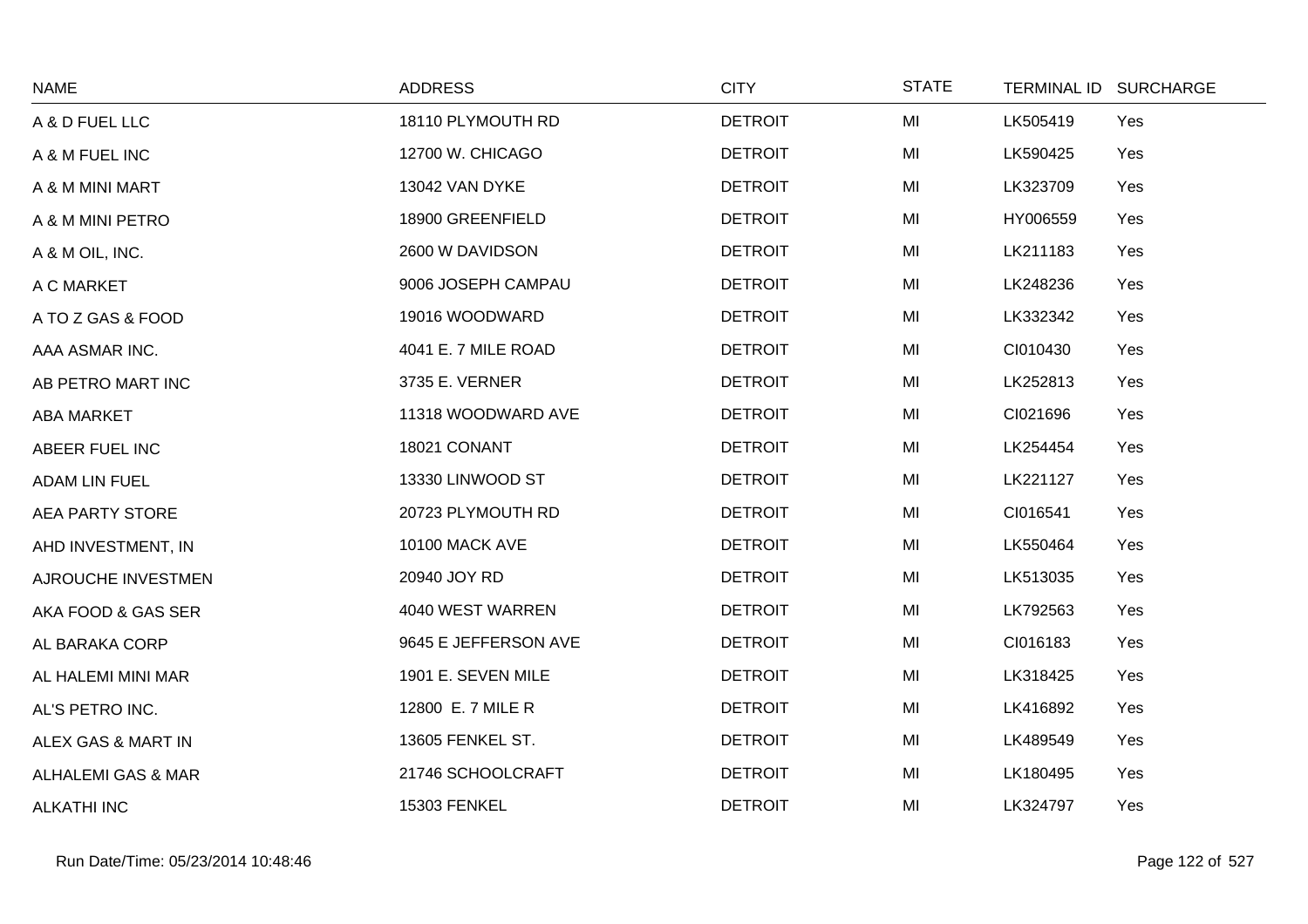| <b>NAME</b>                  | <b>ADDRESS</b>               | <b>CITY</b>    | <b>STATE</b> | TERMINAL ID SURCHARGE |
|------------------------------|------------------------------|----------------|--------------|-----------------------|
| ALMOST 99 STORE              | 309 W. 7 MILE                | <b>DETROIT</b> | MI           | LK253898<br>Yes       |
| ALNAGAR FOOD MART            | 15201 E. 7 MILE RO           | <b>DETROIT</b> | MI           | LK512953<br>Yes       |
| <b>ALNOOR GAS &amp; FOOD</b> | 14481 LIVERNOIS              | <b>DETROIT</b> | MI           | LK513030<br>Yes       |
| ALPHA #3 INC.                | <b>10100 E WARREN</b>        | <b>DETROIT</b> | MI           | LK184168<br>Yes       |
| <b>ALTER INC</b>             | 14820 E. JEFFERSON           | <b>DETROIT</b> | MI           | LK457863<br>Yes       |
| AMA FOOD MART                | 14444 FENKEL ST              | <b>DETROIT</b> | MI           | LK423974<br>Yes       |
| AMBASSADOR PLAZA             | 4276 W FORT STREET           | <b>DETROIT</b> | MI           | CI016665<br>Yes       |
| AMC PETRO INC.               | 13600 FENKEL ST.             | <b>DETROIT</b> | MI           | LK399586<br>Yes       |
| AMERICAN J                   | 20450 GREENFIELD R           | <b>DETROIT</b> | MI           | 80110149<br>Yes       |
| <b>AMERICANA FOODS</b>       | 15041 PLYMOUTH RD.           | <b>DETROIT</b> | MI           | LK470996<br>Yes       |
| AMH SERVICE STATIO           | 15111 HOUSTON-WHIT           | <b>DETROIT</b> | MI           | LK513017<br>Yes       |
| <b>AMILA-7812</b>            | 12730 W. MCNICHOLS US        | <b>DETROIT</b> | MI           | P78125<br>Yes         |
| AML GAS                      | 9101 WOODWARD AVE            | <b>DETROIT</b> | MI           | CI021398<br>Yes       |
| AMORIS PARTY STORE           | 1404 E JEFFERSON AVENUE      | <b>DETROIT</b> | MI           | CI031087<br>Yes       |
| ANA ENTERPRISES, I           | <b>1001 E. WARREN</b>        | <b>DETROIT</b> | MI           | LK381074<br>Yes       |
| <b>ANGEL LIQUOR</b>          | 12735 LINWOOD STRE           | <b>DETROIT</b> | MI           | LK917421<br>Yes       |
| <b>APOLLO MARKET</b>         | 20250 WEST SEVEN MILE R      | <b>DETROIT</b> | MI           | CI001704<br>Yes       |
| <b>ASHLEYS MARKET</b>        | 9000 HAYES                   | <b>DETROIT</b> | MI           | CI008029<br>Yes       |
| <b>AUTOMATED</b>             | <b>111 CADILLAC SQUAREUS</b> | <b>DETROIT</b> | MI           | P123772<br>Yes        |
| <b>AUTOMATED</b>             | 14530 W MCNICHOLS US         | <b>DETROIT</b> | MI           | P122167<br>Yes        |
| <b>AUTOMATED</b>             | 1640 E MCNICHOLS US          | <b>DETROIT</b> | MI           | P152846<br>Yes        |
| <b>AUTOMATED</b>             | 20400 GRAND RIVER US         | <b>DETROIT</b> | MI           | P34022<br>Yes         |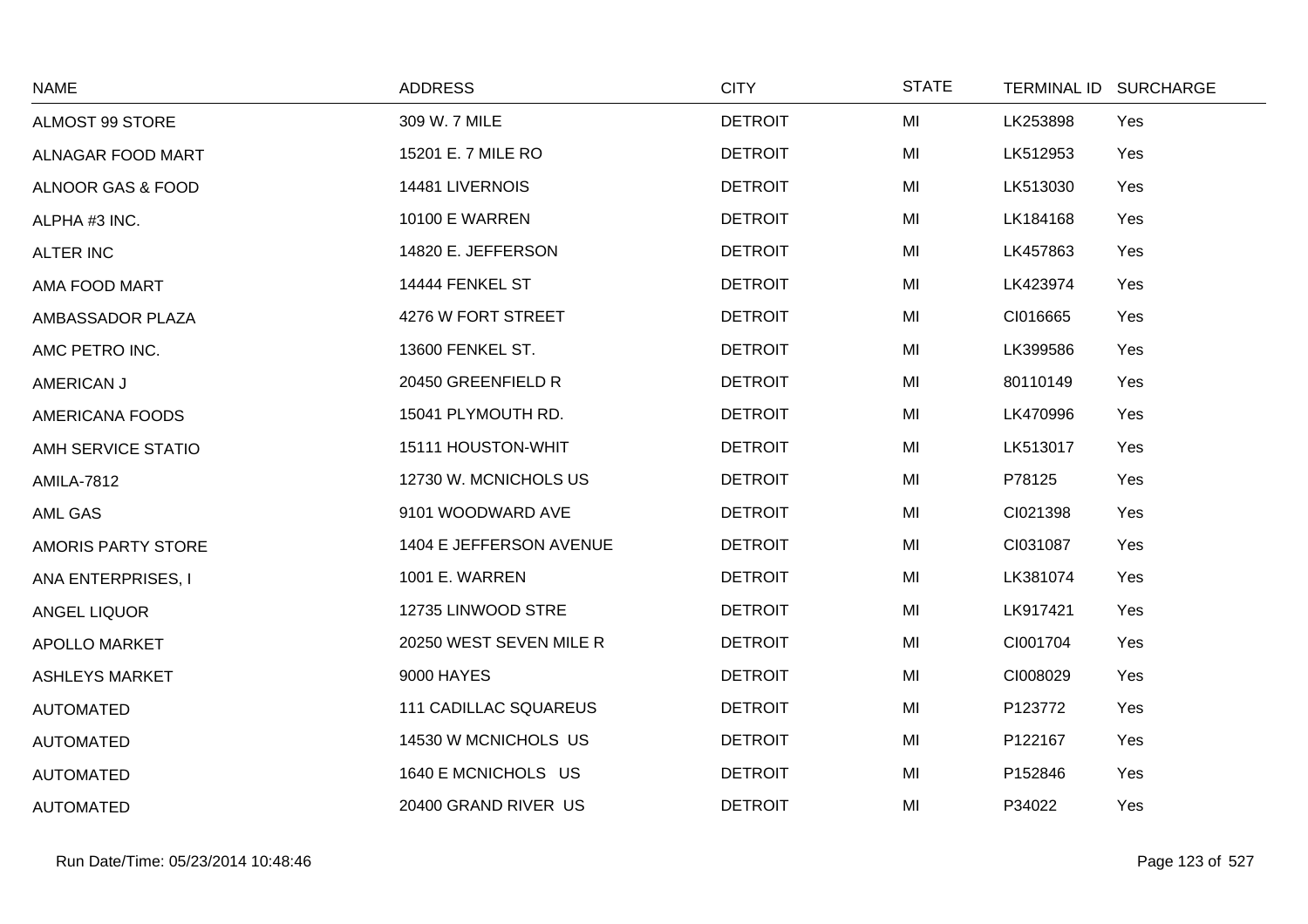| <b>NAME</b>                      | <b>ADDRESS</b>      | <b>CITY</b>    | <b>STATE</b> |                 | TERMINAL ID SURCHARGE |
|----------------------------------|---------------------|----------------|--------------|-----------------|-----------------------|
| <b>AUTOMATED</b>                 | 660 WOODWARD AVE US | <b>DETROIT</b> | MI           | P181870         | Yes                   |
| AW PLUS LLC                      | 2844 E GRAND BLVD   | <b>DETROIT</b> | MI           | LK554215        | Yes                   |
| <b>B &amp; D GAS &amp; MART,</b> | 21740 W. 6 MILE     | <b>DETROIT</b> | MI           | LK353109        | Yes                   |
| <b>B &amp; S OIL INC.</b>        | 11535 MORANG        | <b>DETROIT</b> | MI           | LK357300        | Yes                   |
| <b>B AND A BP</b>                | 4125 W 8 MILE       | <b>DETROIT</b> | MI           | LK821229        | Yes                   |
| <b>B AND B SHELL</b>             | 17720 W. WARREN     | <b>DETROIT</b> | MI           | LK651615        | Yes                   |
| <b>BABBIES MARKET</b>            | 19300 SCHOOLCRAFT   | <b>DETROIT</b> | MI           | CI021704        | Yes                   |
| <b>BAILEYS FOOD MKT</b>          | 13940 DEXTER        | <b>DETROIT</b> | MI           | CI002471        | Yes                   |
| <b>BALASAN MINI MART</b>         | 1200 EAST 7 MILE R  | <b>DETROIT</b> | MI           | LK420119        | Yes                   |
| <b>BAMS INVESTMENTS,</b>         | 18900 FORD RD.      | <b>DETROIT</b> | MI           | LK345455        | Yes                   |
| <b>BANK OF AMERICA</b>           | *7 MILE/SCHAEFER    | <b>DETROIT</b> | MI           | <b>IMID7188</b> | No                    |
| <b>BANK OF AMERICA</b>           | *7 MILE/SCHAEFER    | <b>DETROIT</b> | MI           | <b>IMID7189</b> | No                    |
| <b>BANK OF AMERICA</b>           | *8 MILE/DEQUINDRE   | <b>DETROIT</b> | MI           | <b>IMIN7013</b> | No                    |
| <b>BANK OF AMERICA</b>           | *8 MILE/LIVERNOIS   | <b>DETROIT</b> | MI           | <b>IMID7190</b> | No                    |
| <b>BANK OF AMERICA</b>           | *8 MILE/LIVERNOIS   | <b>DETROIT</b> | MI           | <b>IMID7358</b> | No                    |
| <b>BANK OF AMERICA</b>           | *CVS #7385          | <b>DETROIT</b> | MI           | <b>WMIN1195</b> | No                    |
| <b>BANK OF AMERICA</b>           | <i>*CVS #8399</i>   | <b>DETROIT</b> | MI           | <b>WMIN1192</b> | No                    |
| <b>BANK OF AMERICA</b>           | *CVS PHARMACY #8047 | <b>DETROIT</b> | MI           | <b>WMIN1060</b> | No                    |
| <b>BANK OF AMERICA</b>           | *CVS PHARMACY #8104 | <b>DETROIT</b> | MI           | <b>WMIN1092</b> | No                    |
| <b>BANK OF AMERICA</b>           | *CVS PHARMACY #8115 | <b>DETROIT</b> | MI           | <b>WMIN1099</b> | No                    |
| <b>BANK OF AMERICA</b>           | *CVS PHARMACY #8134 | <b>DETROIT</b> | MI           | <b>WMID0062</b> | No                    |
| <b>BANK OF AMERICA</b>           | *CVS PHARMACY #8141 | <b>DETROIT</b> | MI           | <b>WMIN1114</b> | No                    |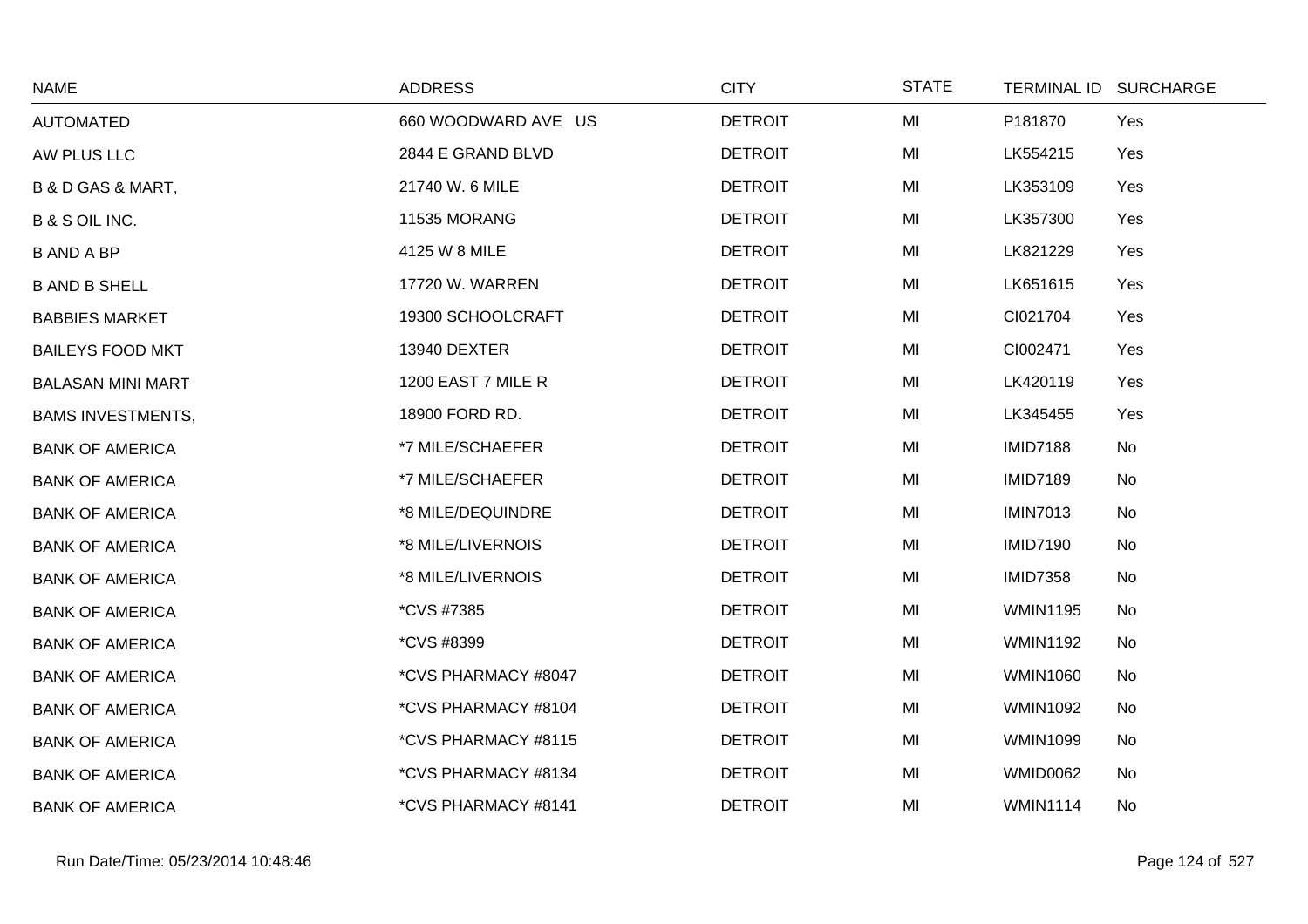| <b>NAME</b>            | <b>ADDRESS</b>             | <b>CITY</b>    | <b>STATE</b> | TERMINAL ID SURCHARGE |
|------------------------|----------------------------|----------------|--------------|-----------------------|
| <b>BANK OF AMERICA</b> | *CVS PHARMACY #8153        | <b>DETROIT</b> | MI           | <b>WMIN1118</b><br>No |
| <b>BANK OF AMERICA</b> | *CVS PHARMACY #8159        | <b>DETROIT</b> | MI           | <b>WMIN1123</b><br>No |
| <b>BANK OF AMERICA</b> | *CVS PHARMACY #8175        | <b>DETROIT</b> | MI           | <b>WMIN1133</b><br>No |
| <b>BANK OF AMERICA</b> | *CVS PHARMACY #8186        | <b>DETROIT</b> | MI           | <b>WMIN1139</b><br>No |
| <b>BANK OF AMERICA</b> | *CVS PHARMACY #8194        | <b>DETROIT</b> | MI           | <b>WMIN1141</b><br>No |
| <b>BANK OF AMERICA</b> | *CVS PHARMACY #8200        | <b>DETROIT</b> | MI           | <b>WMIN1143</b><br>No |
| <b>BANK OF AMERICA</b> | *CVS PHARMACY #8222        | <b>DETROIT</b> | MI           | No<br><b>WMIN1154</b> |
| <b>BANK OF AMERICA</b> | *CVS PHARMACY #8230        | <b>DETROIT</b> | MI           | <b>WMIN1156</b><br>No |
| <b>BANK OF AMERICA</b> | *CVS PHARMACY #8231        | <b>DETROIT</b> | MI           | <b>WMIN1157</b><br>No |
| <b>BANK OF AMERICA</b> | *CVS PHARMACY #8247        | <b>DETROIT</b> | MI           | <b>WMIN1163</b><br>No |
| <b>BANK OF AMERICA</b> | *CVS PHARMACY #8267        | <b>DETROIT</b> | MI           | <b>WMID0085</b><br>No |
| <b>BANK OF AMERICA</b> | *CVS PHARMACY #8269        | <b>DETROIT</b> | MI           | <b>WMIN1166</b><br>No |
| <b>BANK OF AMERICA</b> | *CVS PHARMACY #8275        | <b>DETROIT</b> | MI           | <b>WMIN1169</b><br>No |
| <b>BANK OF AMERICA</b> | *CVS PHARMACY #8276        | <b>DETROIT</b> | MI           | No<br><b>WMIN1170</b> |
| <b>BANK OF AMERICA</b> | *CVS PHARMACY #8283        | <b>DETROIT</b> | MI           | <b>WMIN1184</b><br>No |
| <b>BANK OF AMERICA</b> | *CVS PHARMACY #8307        | <b>DETROIT</b> | MI           | WMID0150<br>No        |
| <b>BANK OF AMERICA</b> | *EAST WARREN/MACK          | <b>DETROIT</b> | MI           | <b>IMID7233</b><br>No |
| <b>BANK OF AMERICA</b> | <i><b>*GRAND RIVER</b></i> | <b>DETROIT</b> | MI           | <b>IMID7250</b><br>No |
| <b>BANK OF AMERICA</b> | *GRAND RIVER               | <b>DETROIT</b> | MI           | <b>IMID7251</b><br>No |
| <b>BANK OF AMERICA</b> | *GRATIOT CONNER            | <b>DETROIT</b> | MI           | <b>IMID7253</b><br>No |
| <b>BANK OF AMERICA</b> | *GUARDIAN BUILDING         | <b>DETROIT</b> | MI           | <b>IMID7260</b><br>No |
| <b>BANK OF AMERICA</b> | *JEFFERSON VILLAGE         | <b>DETROIT</b> | MI           | <b>IMIN7055</b><br>No |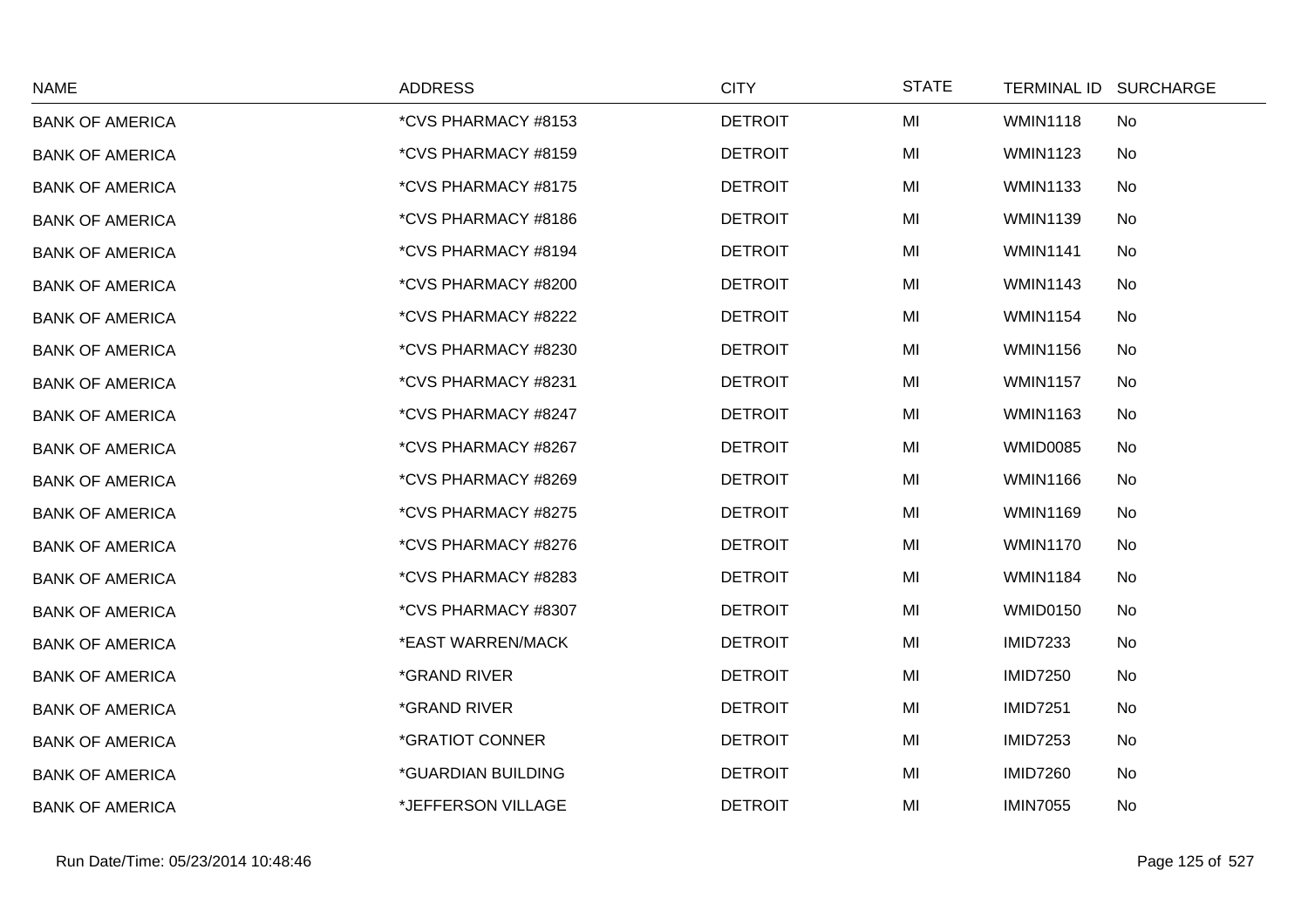| <b>NAME</b>                   | <b>ADDRESS</b>            | <b>CITY</b>    | <b>STATE</b> | TERMINAL ID SURCHARGE |  |
|-------------------------------|---------------------------|----------------|--------------|-----------------------|--|
| <b>BANK OF AMERICA</b>        | *JEFFERSON/CHENE          | <b>DETROIT</b> | MI           | <b>IMID7270</b><br>No |  |
| <b>BANK OF AMERICA</b>        | *LIVERNOIS/OAKMAN         | <b>DETROIT</b> | MI           | <b>IMIN7065</b><br>No |  |
| <b>BANK OF AMERICA</b>        | *LIVERNOIS/OAKMAN         | <b>DETROIT</b> | MI           | <b>IMIN7132</b><br>No |  |
| <b>BANK OF AMERICA</b>        | *MARWIL BOOKSTORE         | <b>DETROIT</b> | MI           | <b>IMIN1187</b><br>No |  |
| <b>BANK OF AMERICA</b>        | *NEW CENTER ONE           | <b>DETROIT</b> | MI           | <b>IMID7300</b><br>No |  |
| <b>BANK OF AMERICA</b>        | *RENAISSANCE CENTER       | <b>DETROIT</b> | MI           | <b>IMID7316</b><br>No |  |
| <b>BANK OF AMERICA</b>        | *VAN DYKE/OUTER DRIVE     | <b>DETROIT</b> | MI           | <b>IMIN7112</b><br>No |  |
| <b>BANK OF AMERICA</b>        | *WOODWARD/MACK            | <b>DETROIT</b> | MI           | <b>IMID7351</b><br>No |  |
| <b>BANK OF AMERICA</b>        | *WOODWARD/MACK            | <b>DETROIT</b> | MI           | <b>IMID7372</b><br>No |  |
| <b>BANNER SUPERMARKET</b>     | 14424 SCHAEFER            | <b>DETROIT</b> | MI           | CI000031<br>Yes       |  |
| <b>BARGAIN BASKET MARKET</b>  | 13847 HAMILTON AVE        | <b>DETROIT</b> | MI           | CI021372<br>Yes       |  |
| <b>BARNOS LIQUOR</b>          | 14044 TELEGRAPH           | <b>DETROIT</b> | MI           | CI001234<br>Yes       |  |
| <b>BARREL &amp; B</b>         | 11320 DEXTER<br><b>US</b> | <b>DETROIT</b> | MI           | P167410<br>Yes        |  |
| <b>BE BEES MARKET</b>         | 7250 LAFAYETTE BLVD#724   | <b>DETROIT</b> | MI           | CI001993<br>Yes       |  |
| <b>BEBE TWO</b>               | 1421 SPRINGWELL           | <b>DETROIT</b> | MI           | LK846809<br>Yes       |  |
| BEE DEE 2 INC                 | 13330 DEXTER AVE          | <b>DETROIT</b> | MI           | LK608125<br>Yes       |  |
| BEE DEE INC                   | 13500 LIVERNOIS           | <b>DETROIT</b> | MI           | LK182023<br>Yes       |  |
| <b>BEEDY ENTERPRISE</b>       | 11001 E 7 MILE RD         | <b>DETROIT</b> | MI           | HY003824<br>Yes       |  |
| <b>BEEDY ENTERPRISE</b>       | 1101 E 7 MILE RD          | <b>DETROIT</b> | MI           | HY003824<br>Yes       |  |
| <b>BEER WAGON LIQUOR</b>      | 5412 W WARREN             | <b>DETROIT</b> | MI           | CI016485<br>Yes       |  |
| <b>BELLAGIO LIQUOR SHOPPE</b> | 24341 WEST 7 MILE         | <b>DETROIT</b> | MI           | Yes<br>CI004819       |  |
| <b>BEST BUY SERVICES,</b>     | 5564 WOODWARD AVE         | <b>DETROIT</b> | MI           | LK355414<br>Yes       |  |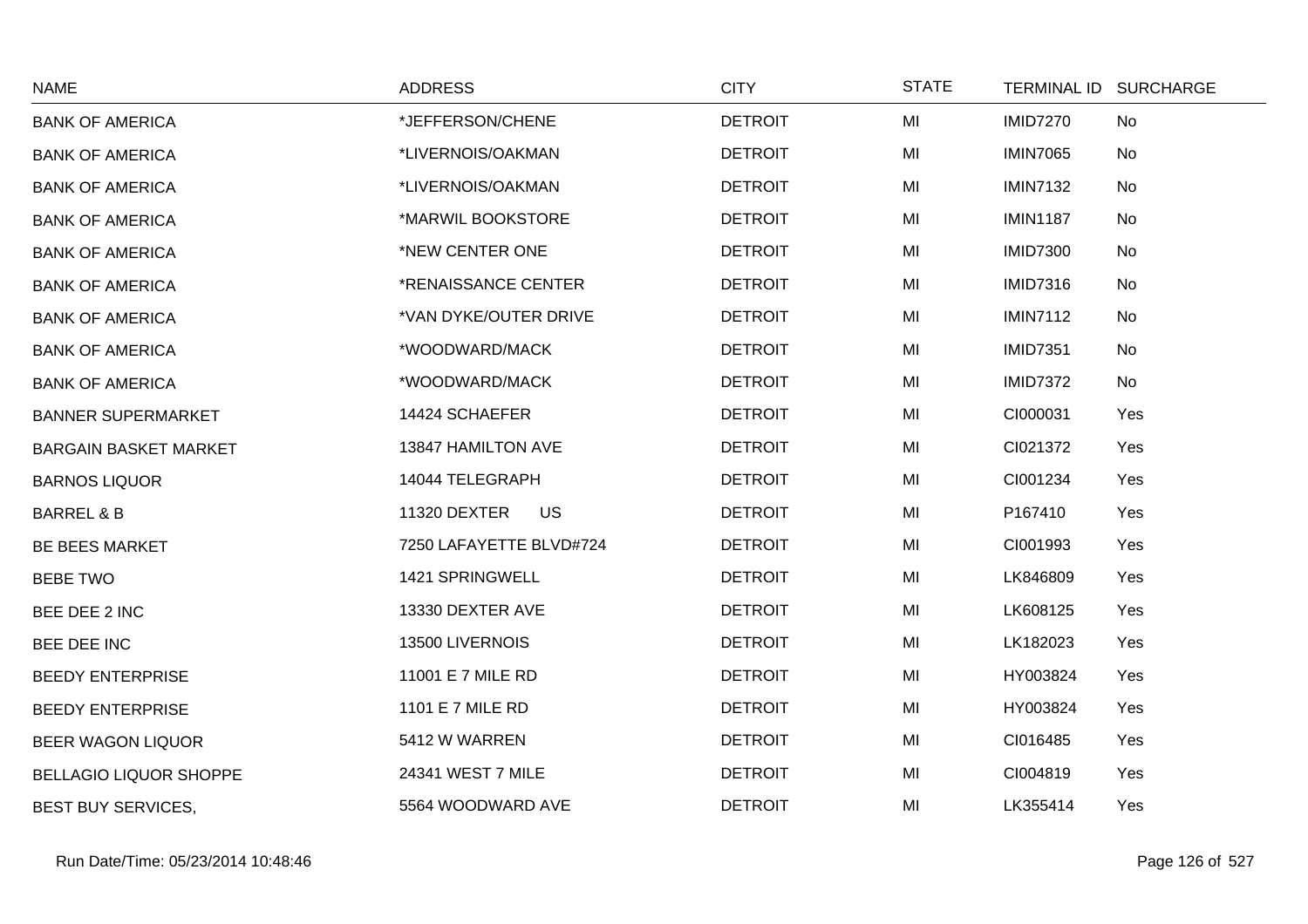| <b>NAME</b>                   | <b>ADDRESS</b>           | <b>CITY</b>    | <b>STATE</b> | TERMINAL ID SURCHARGE  |  |
|-------------------------------|--------------------------|----------------|--------------|------------------------|--|
| <b>BEST BUY-D</b>             | 30830 ORCHARD LAKE US    | <b>DETROIT</b> | MI           | P226879<br>Yes         |  |
| <b>BEVERAGE ONE</b>           | 19322 GRAND RIVER AVE    | <b>DETROIT</b> | MI           | CI019703<br>Yes        |  |
| <b>BIG APPLE-</b>             | <b>US</b><br>7335 MCGRAW | <b>DETROIT</b> | MI           | P227945<br>Yes         |  |
| <b>BIG DADDY LIQUOR</b>       | 18551 JOY RD             | <b>DETROIT</b> | MI           | CI020806<br>Yes        |  |
| <b>BIG DADDY LIQUOR</b>       | 9191 LIVERNOIS           | <b>DETROIT</b> | MI           | Yes<br>TD237264        |  |
| <b>BIG DADDY LIQUOR MARKE</b> | 9100 OAKLAND DR          | <b>DETROIT</b> | MI           | CI021091<br>Yes        |  |
| <b>BIG JOHNS PARTY SHOPP</b>  | 15050 PURITAN            | <b>DETROIT</b> | MI           | CI000575<br>Yes        |  |
| <b>BIG TOP INC</b>            | 3888 W. WARREN           | <b>DETROIT</b> | MI           | LK587294<br>Yes        |  |
| <b>BLUE JAY M</b>             | 3317 SOUTH FORT US       | <b>DETROIT</b> | MI           | P173080<br>Yes         |  |
| <b>BLUE JAY M</b>             | 3317 SOUTH FORT US       | <b>DETROIT</b> | MI           | P236202<br>Yes         |  |
| <b>BOTTLE STOP</b>            | 540 E. STATE FAIR        | <b>DETROIT</b> | MI           | LK452207<br>Yes        |  |
| <b>BOULEVARD</b>              | 1689 W. GRAND BLVD.US    | <b>DETROIT</b> | MI           | P228000<br>Yes         |  |
| <b>BOULEVARD CHECK CASHER</b> | 17932 CONANT ST          | <b>DETROIT</b> | MI           | HY008083<br>Yes        |  |
| <b>BOULEVARD CHECK CASHER</b> | 2697 W GRAND BLVD        | <b>DETROIT</b> | MI           | HY008081<br>Yes        |  |
| <b>BOULEVARD PLACE</b>        | 2699 WEST GRAND BL       | <b>DETROIT</b> | MI           | LK809512<br>Yes        |  |
| BP 21 LLC                     | 19100 TELEGRAPH RD       | <b>DETROIT</b> | MI           | LK271058<br>Yes        |  |
| <b>BP-M &amp; K JEFFERSON</b> | 7255 EAST JEFFERS        | <b>DETROIT</b> | MI           | LK604501<br>Yes        |  |
| <b>BREWERY PARK</b>           | 1155 GRATIOT AVE         | <b>DETROIT</b> | MI           | LK386032<br>Yes        |  |
| <b>BRONCOS LI</b>             | 12591 HARPER RD US       | <b>DETROIT</b> | MI           | <b>TCS09096</b><br>Yes |  |
| <b>BROTHER PETRO MART</b>     | 8890 LIVERNOIS           | <b>DETROIT</b> | MI           | LK232347<br>Yes        |  |
| <b>BROTHERS GAS &amp; MAR</b> | 13605 FENKEL ST.         | <b>DETROIT</b> | MI           | Yes<br>LK489549        |  |
| <b>CAESAR'S LIQUOR STORE</b>  | 18438 VAN DYKE AVE       | <b>DETROIT</b> | MI           | HY004722<br>Yes        |  |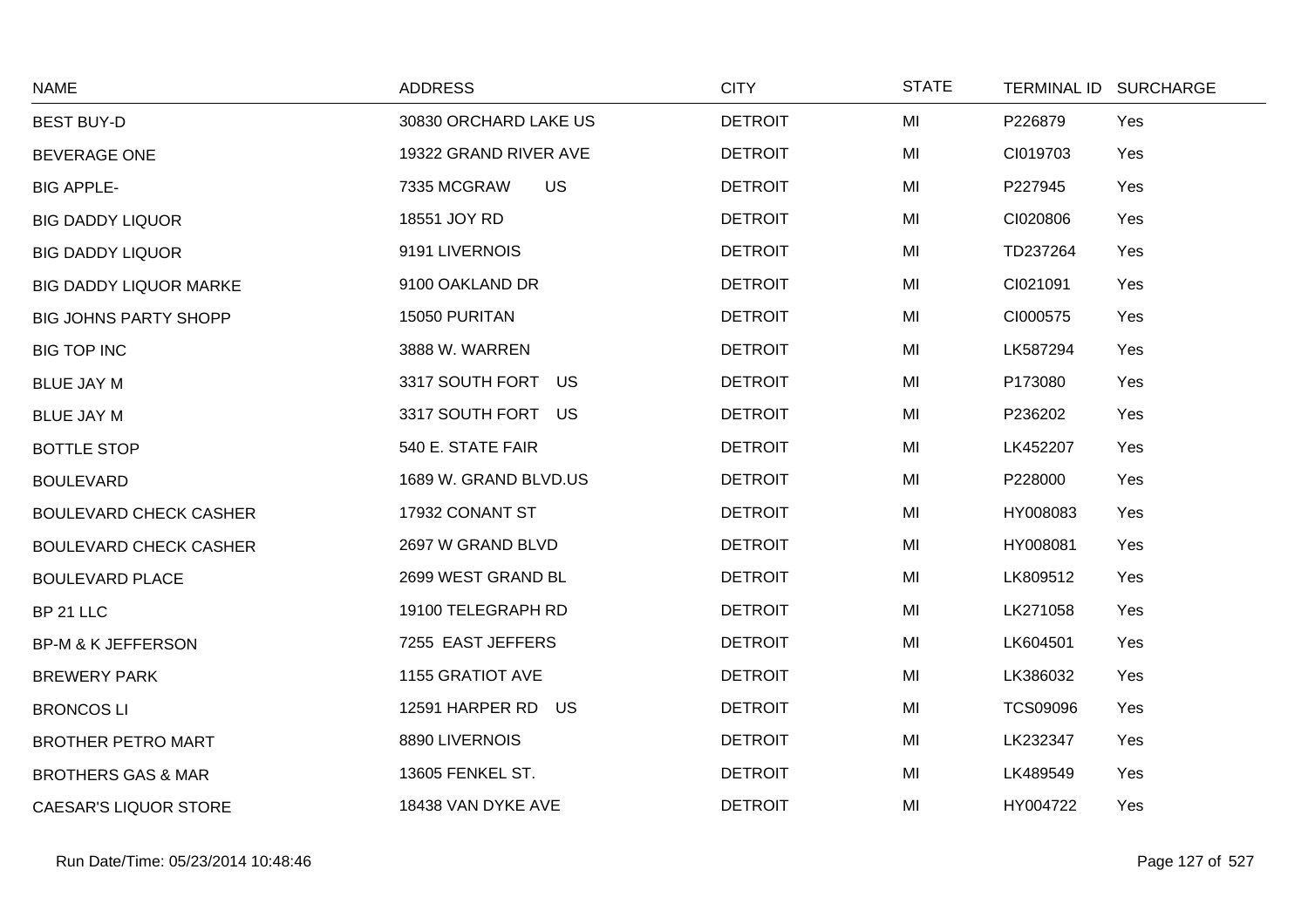| <b>NAME</b>                   | <b>ADDRESS</b>           | <b>CITY</b>    | <b>STATE</b> | TERMINAL ID SURCHARGE |  |
|-------------------------------|--------------------------|----------------|--------------|-----------------------|--|
| <b>CALUMET MARKET</b>         | 300 RENAISSANCE CE       | <b>DETROIT</b> | MI           | LK854027<br>No        |  |
| CASTLE JOY GROCERY            | 4233 JOY RD              | <b>DETROIT</b> | MI           | LK878406<br>Yes       |  |
| <b>CENTRAL MARKET</b>         | 20451 W. 8 MILE RD.      | <b>DETROIT</b> | MI           | CI014021<br>Yes       |  |
| <b>CENTRAL PETRO MART</b>     | 2300 CENTRAL             | <b>DETROIT</b> | MI           | LK252256<br>Yes       |  |
| <b>CHALMERS &amp; MACK FU</b> | <b>14407 MACK</b>        | <b>DETROIT</b> | MI           | LK559162<br>Yes       |  |
| <b>CHALMERS PLUS</b>          | 11306 CHALMERS ST        | <b>DETROIT</b> | MI           | HY004791<br>Yes       |  |
| <b>CHALMERS SERVICE I</b>     | <b>14400 EAST 7 MILE</b> | <b>DETROIT</b> | MI           | LK448450<br>Yes       |  |
| CHAMI-SHAM                    | 8351 WOODWARD AVE        | <b>DETROIT</b> | MI           | Yes<br>81933398       |  |
| <b>CHASE</b>                  | 111 MACK AVE             | <b>DETROIT</b> | MI           | MI0138<br>Yes         |  |
| <b>CHASE</b>                  | 111 MACK AVE             | <b>DETROIT</b> | MI           | MI0139<br>Yes         |  |
| <b>CHASE</b>                  | 11606 WOODWARD AVE       | <b>DETROIT</b> | MI           | MI1581<br>Yes         |  |
| <b>CHASE</b>                  | 12801 JOY RD             | <b>DETROIT</b> | MI           | MI8992<br>Yes         |  |
| <b>CHASE</b>                  | 12801 JOY RD             | <b>DETROIT</b> | MI           | MI8993<br>Yes         |  |
| <b>CHASE</b>                  | 12840 DEXTER AVE         | <b>DETROIT</b> | MI           | MI0016<br>Yes         |  |
| <b>CHASE</b>                  | 12840 DEXTER AVE         | <b>DETROIT</b> | MI           | MI0136<br>Yes         |  |
| <b>CHASE</b>                  | 12840 DEXTER AVE         | <b>DETROIT</b> | MI           | MI0137<br>Yes         |  |
| <b>CHASE</b>                  | 13000 W MCNICHOLS        | <b>DETROIT</b> | MI           | MI0177<br>Yes         |  |
| <b>CHASE</b>                  | 13000 W MCNICHOLS        | <b>DETROIT</b> | MI           | MI1947<br>Yes         |  |
| <b>CHASE</b>                  | 1450 TRUMBULL ST         | <b>DETROIT</b> | MI           | MI0429<br>Yes         |  |
| <b>CHASE</b>                  | 15633 W 7 MILE RD        | <b>DETROIT</b> | MI           | MI0187<br>Yes         |  |
| <b>CHASE</b>                  | 15633 W 7 MILE RD        | <b>DETROIT</b> | MI           | MI0189<br>Yes         |  |
| <b>CHASE</b>                  | 16101 LIVERNOIS AV       | <b>DETROIT</b> | MI           | MI8982<br>Yes         |  |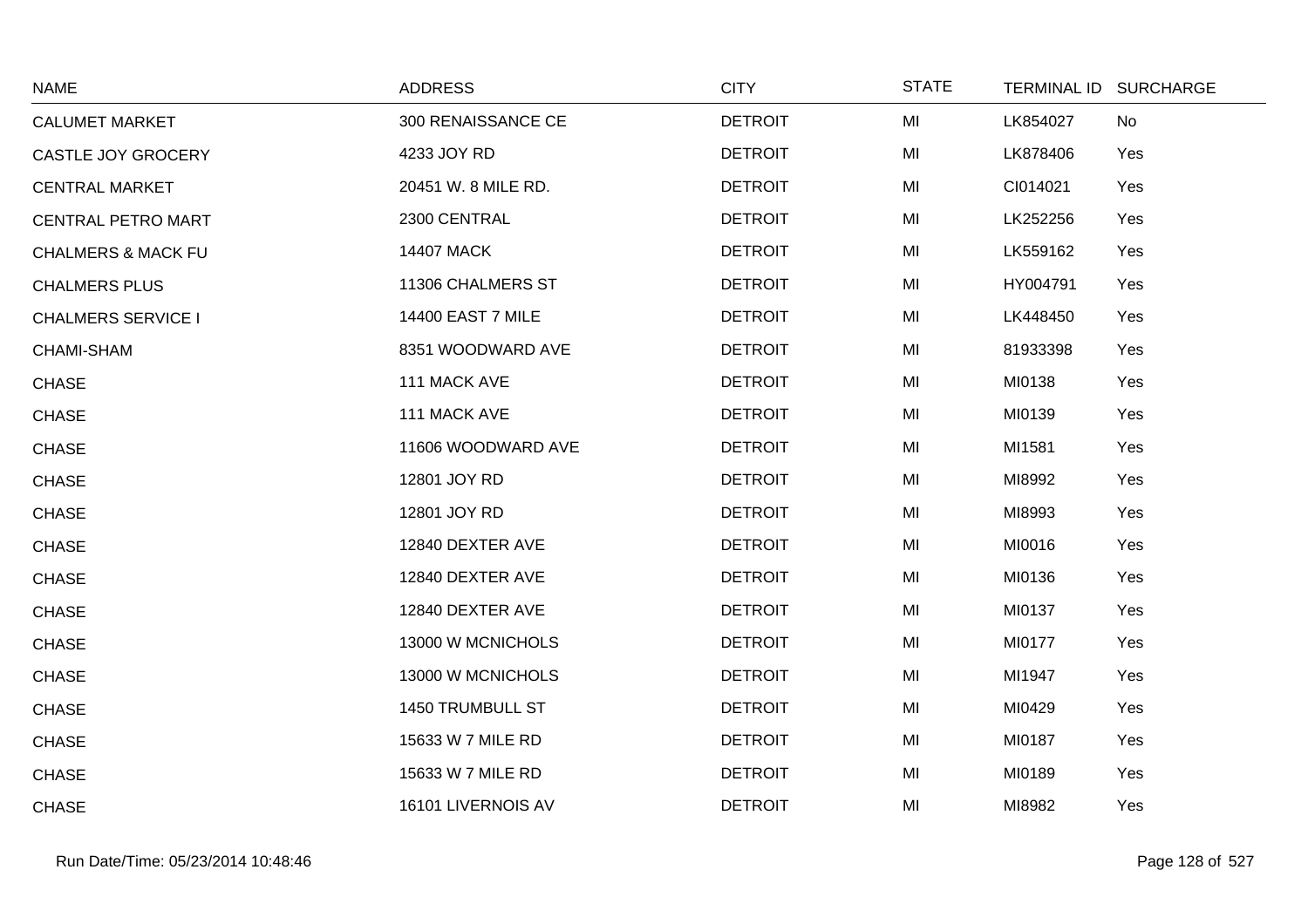| <b>NAME</b>  | <b>ADDRESS</b>     | <b>CITY</b>    | <b>STATE</b> | TERMINAL ID SURCHARGE |     |
|--------------|--------------------|----------------|--------------|-----------------------|-----|
| <b>CHASE</b> | 16101 LIVERNOIS AV | <b>DETROIT</b> | MI           | MI8983                | Yes |
| <b>CHASE</b> | 17221 W 8 MILE RD  | <b>DETROIT</b> | MI           | MI0242                | Yes |
| <b>CHASE</b> | 17221 W 8 MILE RD  | <b>DETROIT</b> | MI           | MI0243                | Yes |
| <b>CHASE</b> | 17221 W 8 MILE RD  | <b>DETROIT</b> | MI           | MI0281                | Yes |
| <b>CHASE</b> | 17733 W WARREN AVE | <b>DETROIT</b> | MI           | MI0056                | Yes |
| <b>CHASE</b> | 17733 W WARREN AVE | <b>DETROIT</b> | MI           | MI0197                | Yes |
| <b>CHASE</b> | 17733 W WARREN AVE | <b>DETROIT</b> | MI           | MI0636                | Yes |
| <b>CHASE</b> | 18285 GRAND RIVER  | <b>DETROIT</b> | MI           | MI0030                | Yes |
| <b>CHASE</b> | 18285 GRAND RIVER  | <b>DETROIT</b> | MI           | MI0031                | Yes |
| <b>CHASE</b> | 18285 GRAND RIVER  | <b>DETROIT</b> | MI           | MI0032                | Yes |
| <b>CHASE</b> | 19301 W MCNICHOLS  | <b>DETROIT</b> | MI           | MI8986                | Yes |
| <b>CHASE</b> | 19301 W MCNICHOLS  | <b>DETROIT</b> | MI           | MI8996                | Yes |
| <b>CHASE</b> | 20465 DEQUINDRE ST | <b>DETROIT</b> | MI           | MI0018                | Yes |
| <b>CHASE</b> | 20465 DEQUINDRE ST | <b>DETROIT</b> | MI           | MI0201                | Yes |
| <b>CHASE</b> | 20465 DEQUINDRE ST | <b>DETROIT</b> | MI           | MI0575                | Yes |
| <b>CHASE</b> | 20500 VAN DYKE ST  | <b>DETROIT</b> | MI           | MI0053                | Yes |
| <b>CHASE</b> | 20500 VAN DYKE ST  | <b>DETROIT</b> | MI           | MI0125                | Yes |
| <b>CHASE</b> | 2101 CONNER ST     | <b>DETROIT</b> | MI           | MI0200                | Yes |
| <b>CHASE</b> | 2500 E GRAND BLVD  | <b>DETROIT</b> | MI           | MI0741                | Yes |
| <b>CHASE</b> | 2941 RUSSELL ST    | <b>DETROIT</b> | MI           | MI0756                | Yes |
| <b>CHASE</b> | 3044 W GRAND BLVD  | <b>DETROIT</b> | MI           | MI0524                | Yes |
| <b>CHASE</b> | 3300 E JEFFERSON A | <b>DETROIT</b> | MI           | MI0720                | Yes |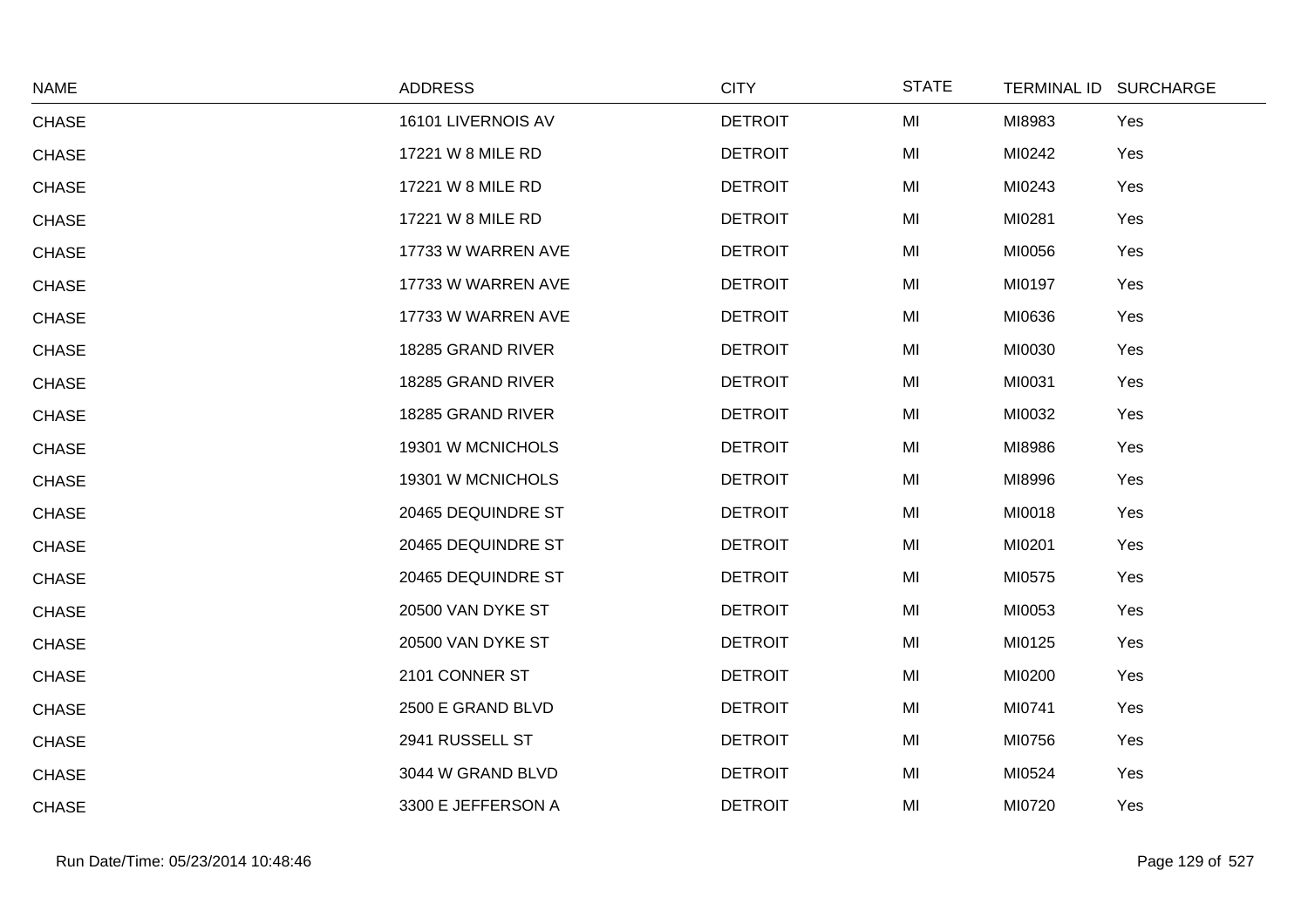| <b>NAME</b>  | <b>ADDRESS</b>     | <b>CITY</b>    | <b>STATE</b> | TERMINAL ID SURCHARGE |
|--------------|--------------------|----------------|--------------|-----------------------|
| <b>CHASE</b> | 3300 E JEFFERSON A | <b>DETROIT</b> | MI           | MI0721<br>Yes         |
| <b>CHASE</b> | 5057 WOODWARD AVE  | <b>DETROIT</b> | MI           | MI0494<br>Yes         |
| <b>CHASE</b> | 5057 WOODWARD AVE  | <b>DETROIT</b> | MI           | MI0499<br>Yes         |
| <b>CHASE</b> | 5460 W FORT ST     | <b>DETROIT</b> | MI           | MI0731<br>Yes         |
| <b>CHASE</b> | 5858 W VERNOR HWY  | <b>DETROIT</b> | MI           | MI0724<br>Yes         |
| <b>CHASE</b> | 601 ROGELL DR      | <b>DETROIT</b> | MI           | MI0130<br>Yes         |
| <b>CHASE</b> | 601 ROGELL DR      | <b>DETROIT</b> | MI           | MI0131<br>No          |
| <b>CHASE</b> | 601 ROGELL DR      | <b>DETROIT</b> | MI           | MI0133<br>Yes         |
| <b>CHASE</b> | 601 ROGELL DR      | <b>DETROIT</b> | MI           | MI0134<br>Yes         |
| <b>CHASE</b> | 601 ROGELL DR      | <b>DETROIT</b> | MI           | MI0163<br>No          |
| <b>CHASE</b> | 601 ROGELL DR      | <b>DETROIT</b> | MI           | MI0167<br>Yes         |
| <b>CHASE</b> | 601 ROGELL DR      | <b>DETROIT</b> | MI           | MI0168<br>Yes         |
| <b>CHASE</b> | 601 ROGELL DR      | <b>DETROIT</b> | MI           | MI0172<br>Yes         |
| <b>CHASE</b> | 601 ROGELL DR      | <b>DETROIT</b> | MI           | MI0173<br>Yes         |
| <b>CHASE</b> | 601 ROGELL DR      | <b>DETROIT</b> | MI           | MI0174<br>Yes         |
| <b>CHASE</b> | 611 WOODWARD AVE   | <b>DETROIT</b> | MI           | MI1945<br>Yes         |
| <b>CHASE</b> | 611 WOODWARD AVE   | <b>DETROIT</b> | MI           | MI9282<br>Yes         |
| <b>CHASE</b> | 6211 CADIEUX RD    | <b>DETROIT</b> | MI           | MI0487<br>Yes         |
| <b>CHASE</b> | 6211 CADIEUX RD    | <b>DETROIT</b> | MI           | MI1951<br>Yes         |
| <b>CHASE</b> | 7400 GRATIOT AVE   | <b>DETROIT</b> | MI           | MI0152<br>Yes         |
| <b>CHASE</b> | 7400 GRATIOT AVE   | <b>DETROIT</b> | MI           | MI0386<br>Yes         |
| <b>CHASE</b> | 8021 W VERNOR HWY  | <b>DETROIT</b> | MI           | MI0017<br>Yes         |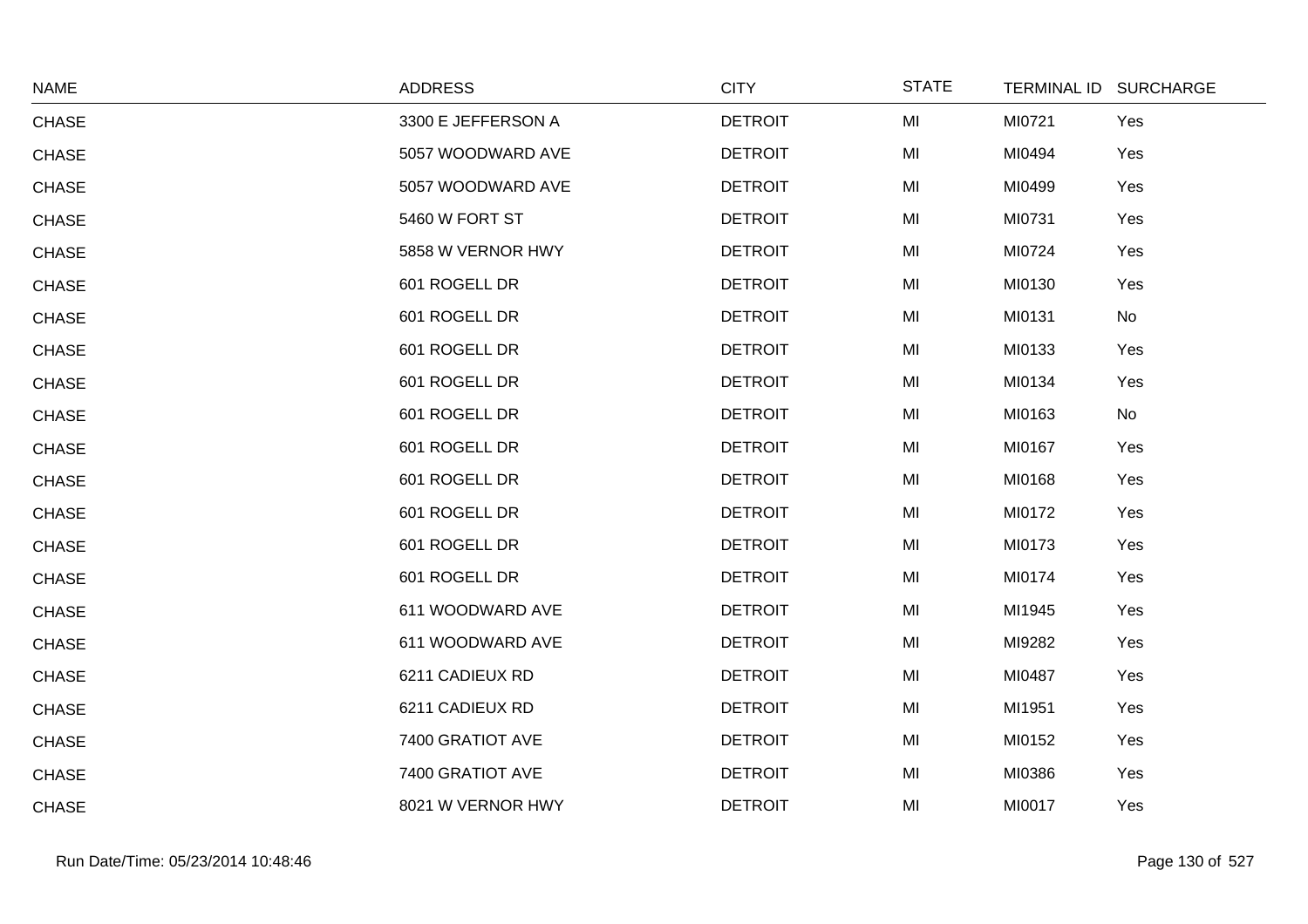| <b>NAME</b>                | <b>ADDRESS</b>        | <b>CITY</b>    | <b>STATE</b> |          | TERMINAL ID SURCHARGE |
|----------------------------|-----------------------|----------------|--------------|----------|-----------------------|
| <b>CHASE</b>               | 8021 W VERNOR HWY     | <b>DETROIT</b> | MI           | MI0339   | Yes                   |
| CHEAPSKATE CHARLIE         | 8500 E. 8 MILE ROA    | <b>DETROIT</b> | MI           | LK887672 | Yes                   |
| <b>CHECK CASHING MORE</b>  | 14531 W MCNICHOLS     | <b>DETROIT</b> | MI           | HY008082 | Yes                   |
| <b>CHECK CASHING PLUS</b>  | 13551 PLYMOUTH RD     | <b>DETROIT</b> | MI           | CI013438 | Yes                   |
| <b>CHEERS LIQUOR DELI</b>  | 12344 E. EIGHT MILE   | <b>DETROIT</b> | MI           | CI014002 | Yes                   |
| <b>CHICAGO LIQUOR SHOP</b> | 7325 W CHICAGO        | <b>DETROIT</b> | MI           | CI017107 | Yes                   |
| <b>CHRYSLER M</b>          | 11570 WARREN AVE NOUS | <b>DETROIT</b> | MI           | P232096  | Yes                   |
| CITGO GAS DEARBORN         | 9126 DEARBORN ST      | <b>DETROIT</b> | MI           | LK270852 | Yes                   |
| CITIPORT FUEL INC          | 11846 CONNER ST       | <b>DETROIT</b> | MI           | LK666041 | Yes                   |
| <b>CITIZENS COB</b>        | 14501 GRATIOT AVE.    | <b>DETROIT</b> | MI           | ZA8104   | No                    |
| <b>CITIZENS COB</b>        | 16501 W WARREN AVE    | <b>DETROIT</b> | MI           | ZA8359   | <b>No</b>             |
| <b>CITIZENS COB</b>        | 16530 E WARREN AV     | <b>DETROIT</b> | MI           | ZA8077   | No                    |
| <b>CITIZENS COB</b>        | 16841 SCHAEFER RD.    | <b>DETROIT</b> | MI           | ZA8370   | No                    |
| <b>CITIZENS COB</b>        | 20333 CONANT          | <b>DETROIT</b> | MI           | ZA8068   | <b>No</b>             |
| <b>CITIZENS COB</b>        | 21500 GRAND RIVER     | <b>DETROIT</b> | MI           | ZA8182   | No                    |
| <b>CITIZENS COB</b>        | 7401 WOODWARD         | <b>DETROIT</b> | MI           | ZA8391   | No                    |
| <b>CITIZENS COB</b>        | 7707 MICHIGAN AVE     | <b>DETROIT</b> | MI           | ZA8152   | No                    |
| <b>CITIZENS COB</b>        | 777 WOODWARD AVE      | <b>DETROIT</b> | MI           | ZA8051   | No                    |
| <b>CITIZENS COB</b>        | 777 WOODWARD AVE      | <b>DETROIT</b> | MI           | ZA8052   | No                    |
| <b>CLARK CORNER SERVI</b>  | 10905 GRATIOT         | <b>DETROIT</b> | MI           | LK857570 | Yes                   |
| <b>CO-OP SERVICES CU</b>   | 1401 FORT ST          | <b>DETROIT</b> | MI           | CK2922   | No                    |
| COBO CENTE                 | 2 WASHINGTON BLVD     | <b>DETROIT</b> | MI           | 82251959 | No                    |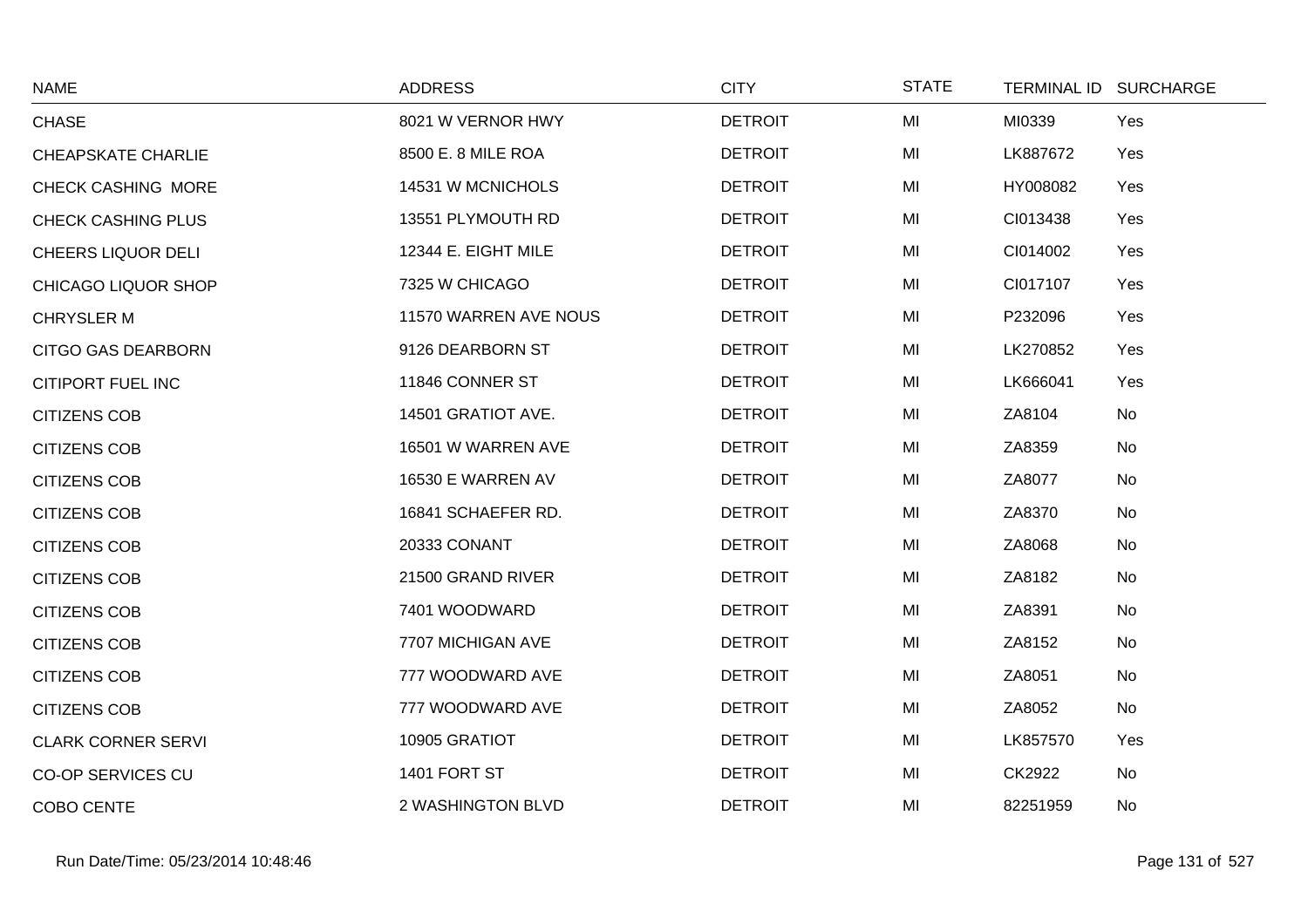| <b>NAME</b>                     | <b>ADDRESS</b>            | <b>CITY</b>    | <b>STATE</b> | TERMINAL ID SURCHARGE |  |
|---------------------------------|---------------------------|----------------|--------------|-----------------------|--|
| COBO CONVE                      | 1 WASHINGTON BLVD.        | <b>DETROIT</b> | MI           | Yes<br>82251965       |  |
| COBO CONVE                      | 2 WASHINGTON BLVD         | <b>DETROIT</b> | MI           | 82251964<br>Yes       |  |
| COBO CONVE                      | 2 WASHINGTON BLVD.        | <b>DETROIT</b> | MI           | 82251958<br>Yes       |  |
| CODY DRUG INC.                  | 18320 W. CHICAGO          | <b>DETROIT</b> | MI           | LK432619<br>Yes       |  |
| <b>COGNAC CAS</b>               | <b>US</b><br>15415 HARPER | <b>DETROIT</b> | MI           | P78123<br>Yes         |  |
| <b>COIN O MAT</b>               | 1700 E 7 MILE RD          | <b>DETROIT</b> | MI           | 81206047<br>Yes       |  |
| <b>COIN O MAT</b>               | 20211 GREENFIELD          | <b>DETROIT</b> | MI           | 81206588<br>Yes       |  |
| <b>COIN O MAT</b>               | 20255 GRAND RIVER         | <b>DETROIT</b> | MI           | 81205247<br>Yes       |  |
| COIN-O-MAT                      | <b>10110 FINKEL</b>       | <b>DETROIT</b> | MI           | 81206682<br>Yes       |  |
| COIN-O-MAT                      | 11711 WOODWARD AVE        | <b>DETROIT</b> | MI           | 81205066<br>Yes       |  |
| COIN-O-MAT                      | 9140 CHAMLERS             | <b>DETROIT</b> | MI           | 81206796<br>Yes       |  |
| <b>COLISEUM BAR &amp; GRILL</b> | 11300 E 8 MILE ROAD       | <b>DETROIT</b> | MI           | CI011383<br>Yes       |  |
| <b>COLLEGE LI</b>               | 15763 LIVERNOIS AVEUS     | <b>DETROIT</b> | MI           | Yes<br>P219480        |  |
| <b>COLLEGE LI</b>               | 15956 LIVERNOIS US        | <b>DETROIT</b> | MI           | P211974<br>Yes        |  |
| <b>COLUMBUS D</b>               | 3317 SOUTH FORT US        | <b>DETROIT</b> | MI           | P236202<br>No         |  |
| <b>COMERICA BANK</b>            | 1 FORD PLACE DETROIT      | <b>DETROIT</b> | MI           | A0947550<br>No        |  |
| <b>COMERICA BANK</b>            | 100 RENAISSANCE CTR L1    | <b>DETROIT</b> | MI           | C3554308<br>No        |  |
| <b>COMERICA BANK</b>            | 16081 TECHNOLOGY-5ML BE   | <b>DETROIT</b> | MI           | G0967546<br>No        |  |
| <b>COMERICA BANK</b>            | 36TH DST COURT DETROIT    | <b>DETROIT</b> | MI           | A2978787<br>No        |  |
| <b>COMERICA BANK</b>            | 411 W LAFAYETTE DTROIT    | <b>DETROIT</b> | MI           | C3504304<br>No        |  |
| <b>COMERICA BANK</b>            | 5 MILE KINLOCH DETROIT    | <b>DETROIT</b> | MI           | A3224263<br>No        |  |
| <b>COMERICA BANK</b>            | 8 MI-HUNTINGTON DTROIT    | <b>DETROIT</b> | MI           | H1277577<br>No        |  |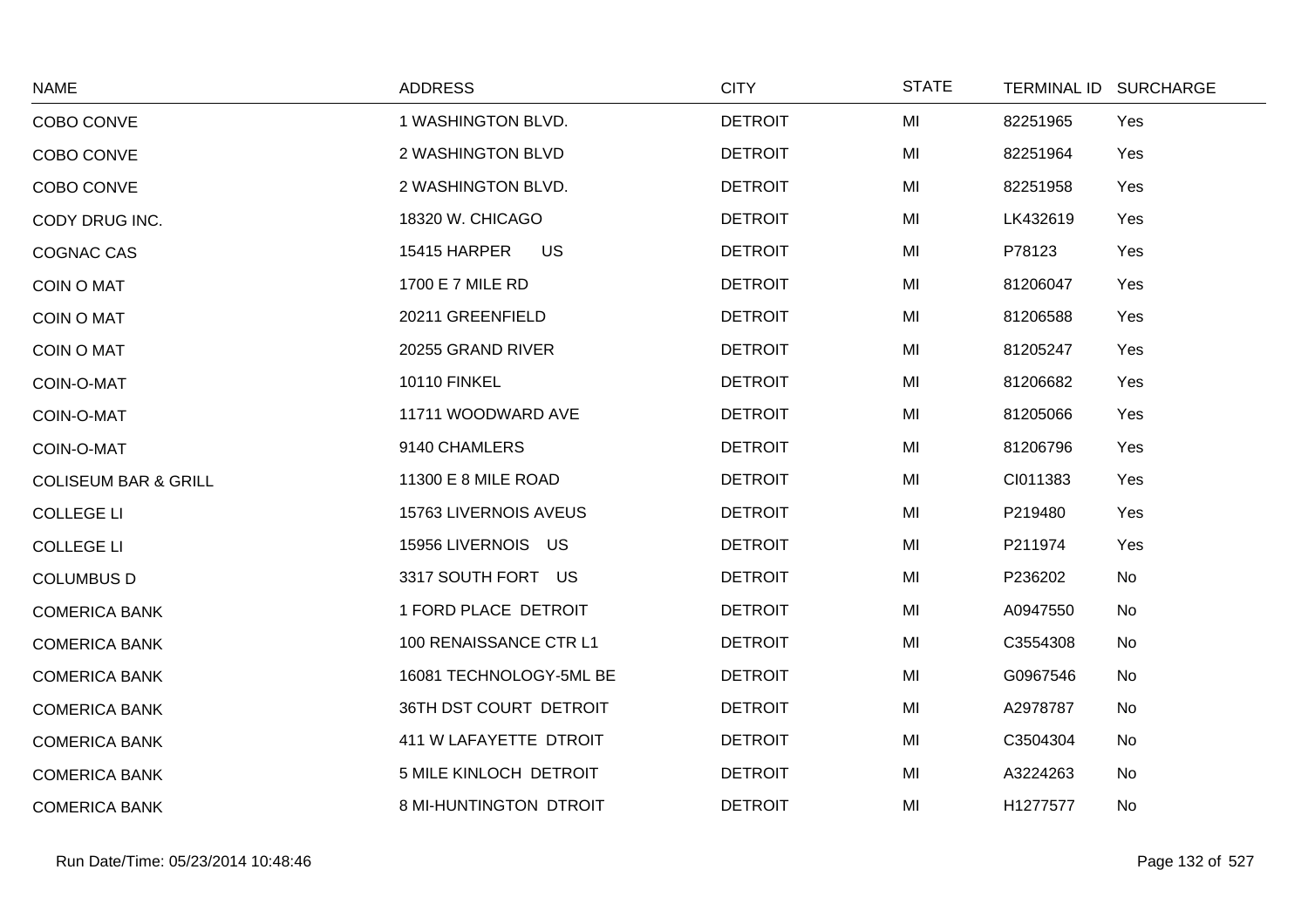| <b>NAME</b>          | <b>ADDRESS</b>                     | <b>CITY</b>    | <b>STATE</b> |          | TERMINAL ID SURCHARGE |
|----------------------|------------------------------------|----------------|--------------|----------|-----------------------|
| <b>COMERICA BANK</b> | 8 MILE-HUNTINGTON DET              | <b>DETROIT</b> | MI           | B2037913 | No                    |
| <b>COMERICA BANK</b> | <b>COMPUWARE HEADQUARTERS</b>      | <b>DETROIT</b> | MI           | A2293335 | No                    |
| <b>COMERICA BANK</b> | FISHER BLDG DETROIT                | <b>DETROIT</b> | MI           | J0127644 | No                    |
| <b>COMERICA BANK</b> | FORD FIELD - MONTCALM S            | <b>DETROIT</b> | MI           | A0324979 | No                    |
| <b>COMERICA BANK</b> | FORD FIELD - ST. ANTOIN            | <b>DETROIT</b> | MI           | A0627662 | No                    |
| <b>COMERICA BANK</b> | FORT - MILITARY DET                | <b>DETROIT</b> | MI           | B2007910 | No                    |
| <b>COMERICA BANK</b> | FORT - SHELBY DETRO                | <b>DETROIT</b> | MI           | K1047556 | No                    |
| <b>COMERICA BANK</b> | FORT ST 14TH DETROIT               | <b>DETROIT</b> | MI           | A3064372 | No                    |
| <b>COMERICA BANK</b> | GR RIVER-OUTER DR DET              | <b>DETROIT</b> | MI           | F0274936 | No                    |
| <b>COMERICA BANK</b> | <b>GRAND RIVER - OUTER DRI</b>     | <b>DETROIT</b> | MI           | A3864002 | No                    |
| <b>COMERICA BANK</b> | <b>GRATIOT - 8 MILE DET</b>        | <b>DETROIT</b> | MI           | B2097919 | No                    |
| <b>COMERICA BANK</b> | <b>GRATIOT - ROSEMARY</b>          | <b>DETROIT</b> | MI           | A2375452 | No                    |
| <b>COMERICA BANK</b> | <b>GRATIOT-CHENE DETROIT</b>       | <b>DETROIT</b> | MI           | A1497709 | No                    |
| <b>COMERICA BANK</b> | <b>GRATIOT-SARATOGA DETRO</b>      | <b>DETROIT</b> | MI           | A0837534 | No                    |
| <b>COMERICA BANK</b> | GRD RIV-OUT DR DETROIT             | <b>DETROIT</b> | MI           | L1817753 | No                    |
| <b>COMERICA BANK</b> | <b>HARBORTOWN</b><br><b>DETROI</b> | <b>DETROIT</b> | MI           | A0987552 | No                    |
| <b>COMERICA BANK</b> | HENRY FORD HOSPITAL WES            | <b>DETROIT</b> | MI           | A0314980 | No                    |
| <b>COMERICA BANK</b> | HENRY FORD HSP DETROIT             | <b>DETROIT</b> | MI           | C3104406 | No                    |
| <b>COMERICA BANK</b> | JEFFERSON-CHENE DETRO              | <b>DETROIT</b> | MI           | A2475564 | No                    |
| <b>COMERICA BANK</b> | JEFFERSON-CHENE DETRO              | <b>DETROIT</b> | MI           | H0877595 | No                    |
| <b>COMERICA BANK</b> | JEFFERSON-COPLIN DETRT             | <b>DETROIT</b> | MI           | A3004484 | No                    |
| <b>COMERICA BANK</b> | <b>JUSTINS MUSIC &amp; SPORTWR</b> | <b>DETROIT</b> | MI           | A3914013 | No                    |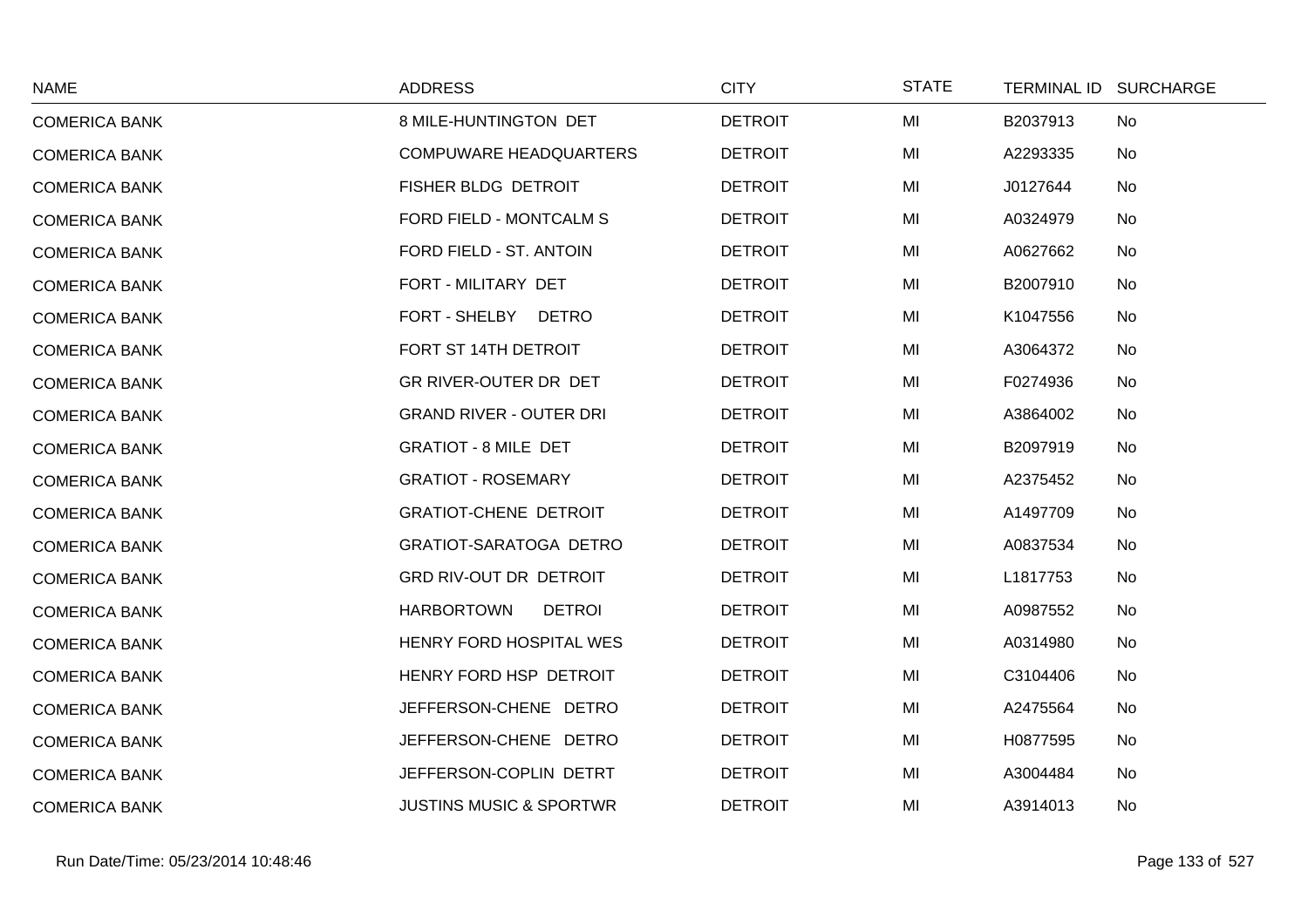| <b>NAME</b>          | <b>ADDRESS</b>               | <b>CITY</b>    | <b>STATE</b> | TERMINAL ID SURCHARGE |
|----------------------|------------------------------|----------------|--------------|-----------------------|
| <b>COMERICA BANK</b> | <b>KARMANOS INSTITUTE</b>    | <b>DETROIT</b> | MI           | A3094375<br>No        |
| <b>COMERICA BANK</b> | LIVERNOIS-LYNDON DET         | <b>DETROIT</b> | MI           | J3884006<br>No        |
| <b>COMERICA BANK</b> | LVERNOIS-CLARITA #2 DE       | <b>DETROIT</b> | MI           | C1717732<br>No        |
| <b>COMERICA BANK</b> | LVRNOIS-CLARITA #1 DET       | <b>DETROIT</b> | MI           | C0797652<br>No        |
| <b>COMERICA BANK</b> | MACK-HILLCREST DETRO         | <b>DETROIT</b> | MI           | F0027597<br>No        |
| <b>COMERICA BANK</b> | MACK-HILLCREST DETROIT       | <b>DETROIT</b> | MI           | C3774534<br>No        |
| <b>COMERICA BANK</b> | MCNICHOLS-MEYERS DET         | <b>DETROIT</b> | MI           | D1967906<br>No        |
| <b>COMERICA BANK</b> | MCNICHOLS-MEYERS DET         | <b>DETROIT</b> | MI           | E0617661<br>No        |
| <b>COMERICA BANK</b> | MICHIGAN-CENTRAL DET         | <b>DETROIT</b> | MI           | B2017911<br>No        |
| <b>COMERICA BANK</b> | MICHIGAN-CENTRAL DETRO       | <b>DETROIT</b> | MI           | A0894537<br>No        |
| <b>COMERICA BANK</b> | <b>MIDTOWN OFFICE</b>        | <b>DETROIT</b> | MI           | B1527713<br>No        |
| <b>COMERICA BANK</b> | MORANG - DUCHESS DETRO       | <b>DETROIT</b> | MI           | A3944017<br>No        |
| <b>COMERICA BANK</b> | MOUND-8 MILE DET             | <b>DETROIT</b> | MI           | C1467565<br>No        |
| <b>COMERICA BANK</b> | NEW CNTR ONE DETROIT         | <b>DETROIT</b> | MI           | A3024487<br>No        |
| <b>COMERICA BANK</b> | PRKSDE MKT-12400 E.WARR      | <b>DETROIT</b> | MI           | A1787739<br>No        |
| <b>COMERICA BANK</b> | RENAISSANCE CENTERFOODC      | <b>DETROIT</b> | MI           | A0917542<br>No        |
| <b>COMERICA BANK</b> | SEVEN MILE - MACKAY          | <b>DETROIT</b> | MI           | A0237632<br>No        |
| <b>COMERICA BANK</b> | ST JOHN HOSPITAL DET         | <b>DETROIT</b> | MI           | A1257574<br>No        |
| <b>COMERICA BANK</b> | VAN DYKE - SUZANNE           | <b>DETROIT</b> | MI           | A0087602<br>No        |
| <b>COMERICA BANK</b> | <b>VERNOR INGLIS DETROIT</b> | <b>DETROIT</b> | MI           | F3244265<br>No        |
| <b>COMERICA BANK</b> | VIRGINIA PARK DETROIT        | <b>DETROIT</b> | MI           | M1897761<br>No        |
| <b>COMERICA BANK</b> | W CHI-SCHAEFER DETROIT       | <b>DETROIT</b> | MI           | A2994470<br>No        |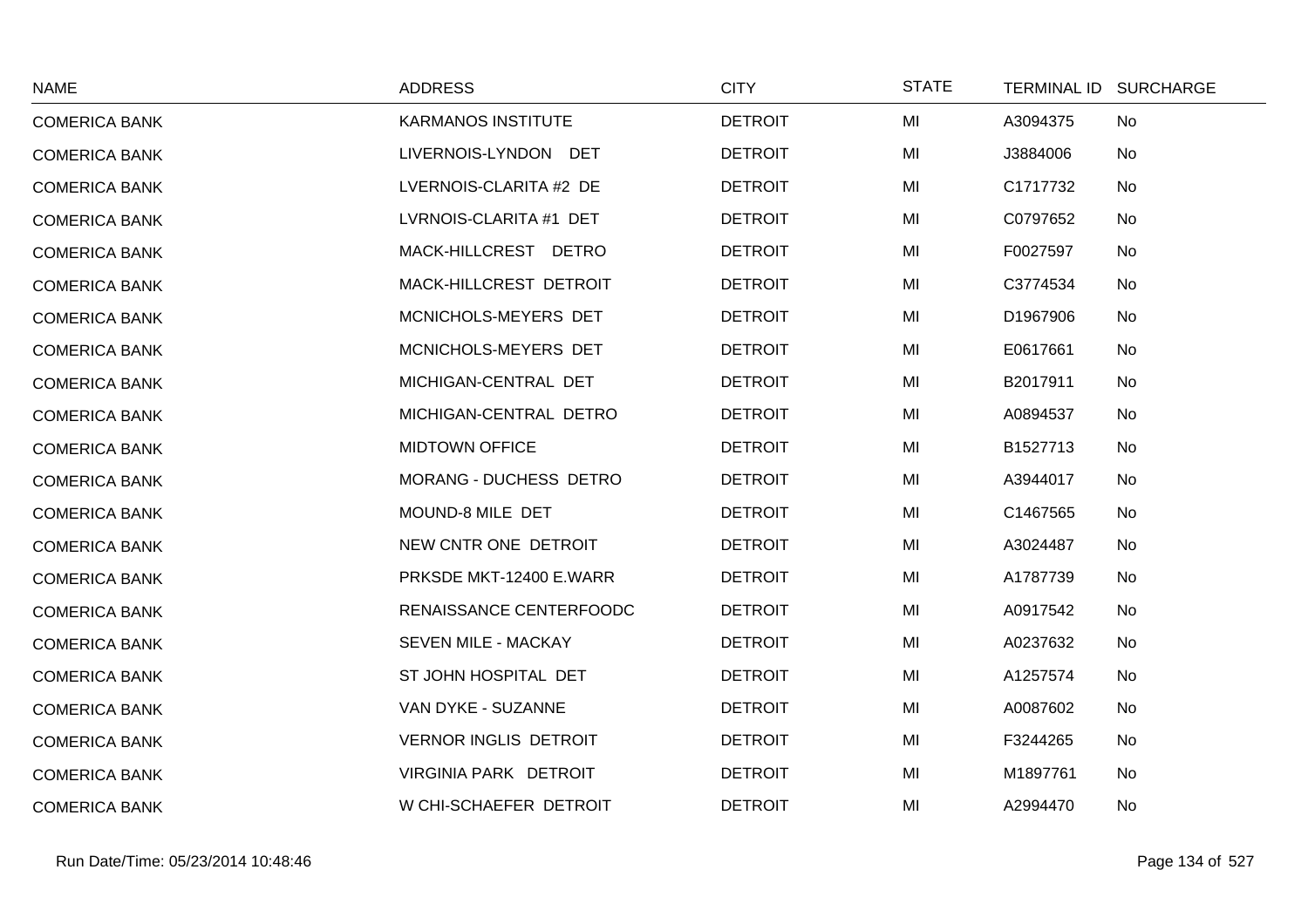| <b>NAME</b>               | <b>ADDRESS</b>         | <b>CITY</b>    | <b>STATE</b> | TERMINAL ID SURCHARGE |
|---------------------------|------------------------|----------------|--------------|-----------------------|
| <b>COMERICA BANK</b>      | W CHICAGO-SCHAEFER     | <b>DETROIT</b> | MI           | K1577718<br>No        |
| <b>COMERICA BANK</b>      | W GRAND-STERLING DET   | <b>DETROIT</b> | MI           | B1917763<br>No        |
| <b>COMERICA BANK</b>      | WARREN - EVERGREEN DET | <b>DETROIT</b> | MI           | B2027912<br>No        |
| <b>COMERICA BANK</b>      | WARREN-3 MILE DR DETRO | <b>DETROIT</b> | MI           | A1127568<br>No        |
| <b>COMERICA BANK</b>      | WAYNE STATE UNIV DET   | <b>DETROIT</b> | MI           | A1797751<br>No        |
| <b>COMERICA BANK</b>      | WOODWARD - MARGARET    | <b>DETROIT</b> | MI           | A0637649<br>No        |
| <b>CONANT LIQUOR</b>      | 19663 CONANT ST        | <b>DETROIT</b> | MI           | CI021045<br>Yes       |
| <b>CONANT MINI-MART,</b>  | 12000 CONANT           | <b>DETROIT</b> | MI           | LK541535<br>Yes       |
| CONEY TIME 7 & HAY        | 15098 E 7 MILE RD      | <b>DETROIT</b> | MI           | LK785390<br>Yes       |
| CONEY TIME 7 AND H        | 15098 E 7 MILE RD      | <b>DETROIT</b> | MI           | LK785390<br>Yes       |
| CONNER AND JEFFERSON S    | 12441 E JEFFERSON AVE  | <b>DETROIT</b> | MI           | CI016476<br>Yes       |
| <b>CONNER FUEL MART</b>   | 3800 CONNER ST         | <b>DETROIT</b> | MI           | LK416898<br>Yes       |
| <b>CONSUMERS</b>          | 20040 W MCNICHOLS US   | <b>DETROIT</b> | MI           | AA900166<br>Yes       |
| <b>CORKTOWN FUELS INC</b> | 1715 MICHIGAN AVE      | <b>DETROIT</b> | MI           | LK530934<br>Yes       |
| <b>CORKTOWN INN</b>       | 1331 TRUMBULL          | <b>DETROIT</b> | MI           | LK928919<br>Yes       |
| <b>COSMOS CONEY ISLAN</b> | 14551 GREENFIELD       | <b>DETROIT</b> | MI           | LK775443<br>Yes       |
| <b>COURTYARD</b>          | 333 EAST JEFFERSON     | <b>DETROIT</b> | MI           | 83050206<br>Yes       |
| <b>CROWN LIQU</b>         | 7120 W. 6 MILE US      | <b>DETROIT</b> | MI           | P219543<br>Yes        |
| <b>CROWNE PLAZA DETRO</b> | 2 WASHINGTON BLVD      | <b>DETROIT</b> | MI           | LK352785<br>Yes       |
| <b>CRYSTAL LIQUOR</b>     | 214 W 7 MILE RD        | <b>DETROIT</b> | MI           | CI020461<br>Yes       |
| CT 7-11                   | 2660 JEFFERSON AVE     | <b>DETROIT</b> | MI           | SE277750<br>Yes       |
| <b>Cardtronics CCSB</b>   | 17170 HARPER AVE       | <b>DETROIT</b> | MI           | RA000827<br>Yes       |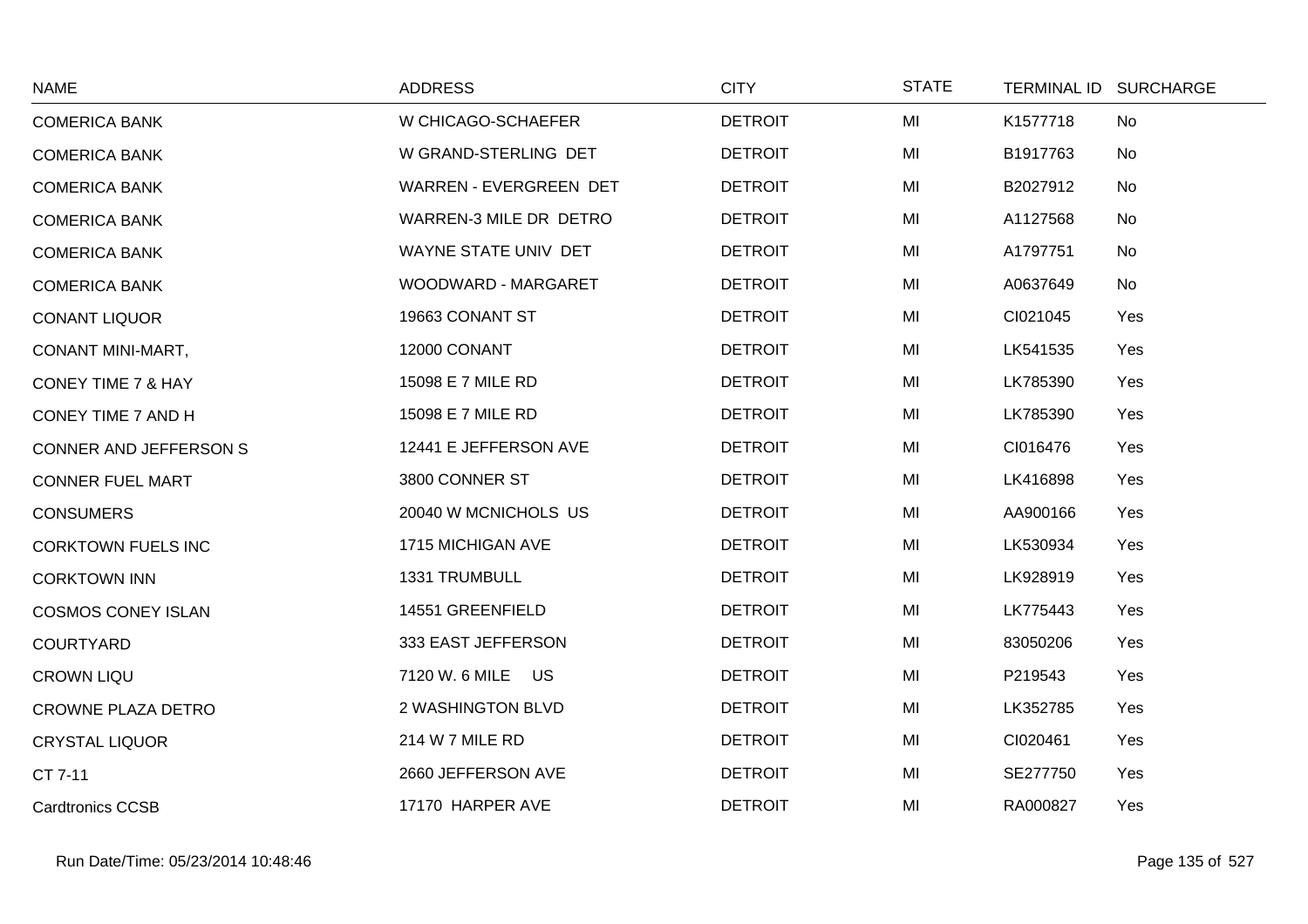| <b>NAME</b>             | <b>ADDRESS</b>             | <b>CITY</b>    | <b>STATE</b> |          | TERMINAL ID SURCHARGE |
|-------------------------|----------------------------|----------------|--------------|----------|-----------------------|
| <b>Cardtronics CCSB</b> | 19150 WYOMING ST           | <b>DETROIT</b> | MI           | RA000833 | Yes                   |
| <b>Cardtronics CCSB</b> | 4612 WOODWARD AVE          | <b>DETROIT</b> | MI           | RA000831 | Yes                   |
| <b>Cardtronics CCSM</b> | 100 EAST JEFFERSON AVE     | <b>DETROIT</b> | MI           | LK110028 | Yes                   |
| <b>Cardtronics CCSM</b> | <b>101 CADILLAC SQUARE</b> | <b>DETROIT</b> | MI           | CR012686 | Yes                   |
| <b>Cardtronics CCSM</b> | 11742 CONNER AVENUE        | <b>DETROIT</b> | MI           | CR006608 | Yes                   |
| <b>Cardtronics CCSM</b> | 1384 MICHIGAN AVENUE       | <b>DETROIT</b> | MI           | CD001275 | No                    |
| <b>Cardtronics CCSM</b> | 1429 GRATIOT AVE, SUITE    | <b>DETROIT</b> | MI           | LK390005 | Yes                   |
| <b>Cardtronics CCSM</b> | 1920 W FISHER HWY          | <b>DETROIT</b> | MI           | CD005948 | Yes                   |
| <b>Cardtronics CCSM</b> | 2351 JUNCTION ST           | <b>DETROIT</b> | MI           | LK368799 | Yes                   |
| <b>Cardtronics CCSM</b> | 23611 W SEVEN MILE RD      | <b>DETROIT</b> | MI           | LK356972 | Yes                   |
| <b>Cardtronics CCSM</b> | 23891 W MCNICHOLS          | <b>DETROIT</b> | MI           | CR011207 | Yes                   |
| <b>Cardtronics CCSM</b> | 2645 W DAVISON RD          | <b>DETROIT</b> | MI           | CR007574 | Yes                   |
| <b>Cardtronics CCSM</b> | 3537 W VERNOR              | <b>DETROIT</b> | MI           | LK712626 | No                    |
| <b>Cardtronics CCSM</b> | 4120 WOODWARD              | <b>DETROIT</b> | MI           | CR010311 | Yes                   |
| <b>Cardtronics CCSM</b> | 7404 E SEVEN MILE RD       | <b>DETROIT</b> | MI           | CR004256 | Yes                   |
| <b>Cardtronics CCSM</b> | 8523 WEST EIGHT MILE RD    | <b>DETROIT</b> | MI           | CR006150 | Yes                   |
| <b>Cardtronics CCSW</b> | 711 E. JEFFERSON & CHRY    | <b>DETROIT</b> | MI           | SP070047 | Yes                   |
| Circa Saloon            | 5474 CASS ST               | <b>DETROIT</b> | MI           | SR000562 | Yes                   |
| D & L LIQUOR            | 13325 LIVERNOIS            | <b>DETROIT</b> | MI           | HY000412 | Yes                   |
| D AND A LIQUOR LAND     | 16233 SCHOOL CRAFT         | <b>DETROIT</b> | MI           | CI004046 | Yes                   |
| D&F GAS & MORE INC      | 3443 FENKELL ST            | <b>DETROIT</b> | MI           | LK823858 | Yes                   |
| <b>DANNAOUI E</b>       | 2600 E JEFFERSON S         | <b>DETROIT</b> | MI           | 80822797 | Yes                   |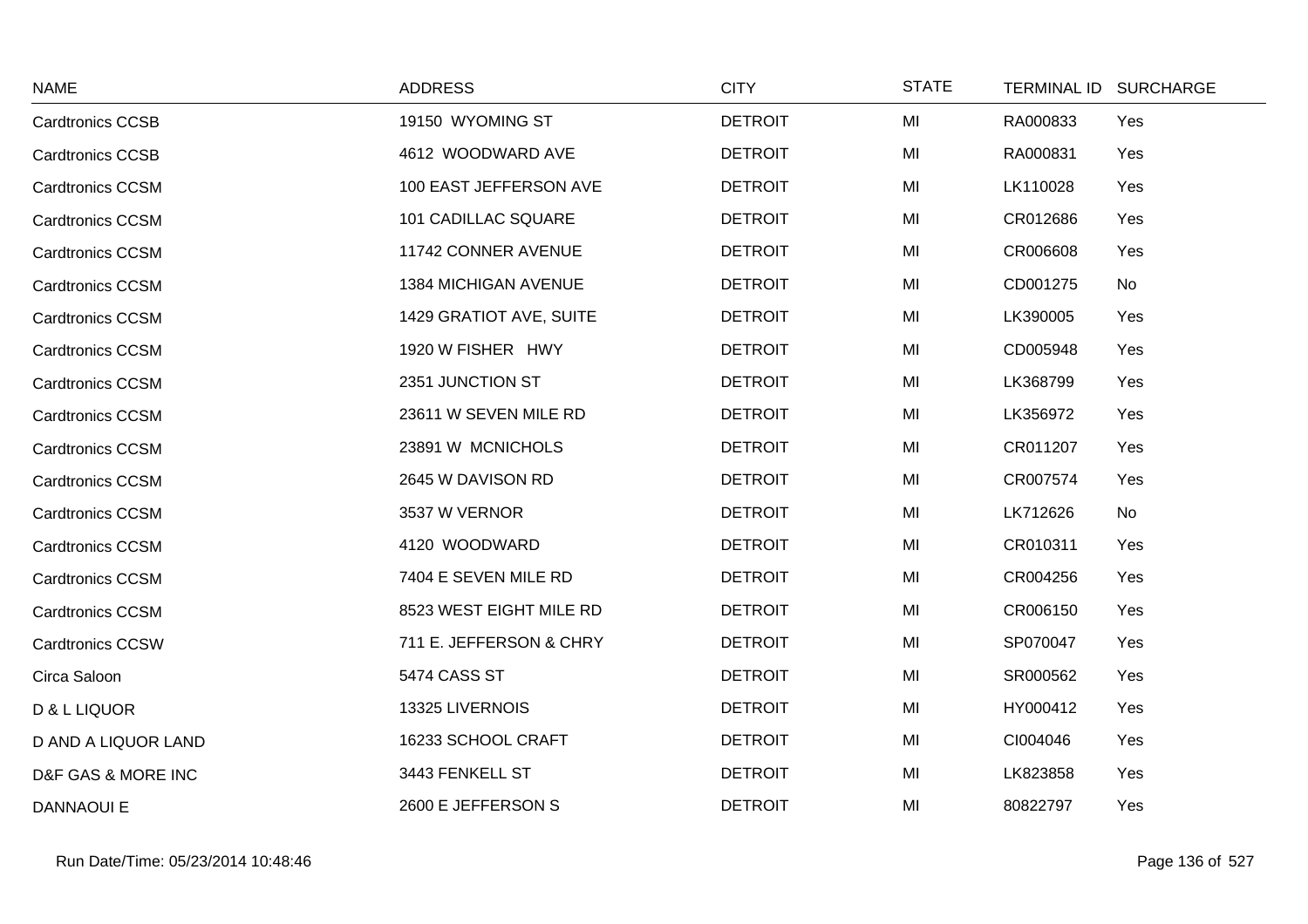| <b>NAME</b>                   | <b>ADDRESS</b>                | <b>CITY</b>    | <b>STATE</b> | TERMINAL ID SURCHARGE |  |
|-------------------------------|-------------------------------|----------------|--------------|-----------------------|--|
| <b>DAVID GREENFIELD PARTY</b> | 9125 GREENFIELD               | <b>DETROIT</b> | MI           | Yes<br>CI014042       |  |
| DAVISON & MOUND PE            | 5944 E. DAVISON               | <b>DETROIT</b> | MI           | LK525783<br>Yes       |  |
| DEL POINTE FOOD CENTER        | <b>16700 HARPER</b>           | <b>DETROIT</b> | MI           | CI012083<br>Yes       |  |
| DETROIT APOLLO MARKET         | 20250 W SEVEN MILE ROAD       | <b>DETROIT</b> | MI           | CI010998<br>Yes       |  |
| <b>DETROIT CHECK CASHING</b>  | 18232 FENKELL STREET          | <b>DETROIT</b> | MI           | CI007137<br>Yes       |  |
| DETROIT FOOD CENTE            | 11414 LIVERNIOS               | <b>DETROIT</b> | MI           | Yes<br>LK828891       |  |
| <b>DETROIT MA</b>             | <b>RENAISSANCE CENTER</b>     | <b>DETROIT</b> | MI           | 83050205<br>Yes       |  |
| <b>DETROIT PA</b>             | 14746 TIREMAN US              | <b>DETROIT</b> | MI           | P190383<br>Yes        |  |
| DETROIT SERVICE ST            | 231 W. 8 MILE RD.             | <b>DETROIT</b> | MI           | Yes<br>LK513054       |  |
| <b>DEXTER FUEL MART I</b>     | 12340 DEXTER                  | <b>DETROIT</b> | MI           | LK580122<br>Yes       |  |
| DIAMOND DOT LIQUOR SHO        | 19457 MOUND RD                | <b>DETROIT</b> | MI           | CI021284<br>Yes       |  |
| <b>DIAMOND MA</b>             | 3810 MCNICHOLS<br><b>US</b>   | <b>DETROIT</b> | MI           | P216381<br>Yes        |  |
| <b>DIAMOND MARKET</b>         | <b>15250 HOUSTON WHITTIER</b> | <b>DETROIT</b> | MI           | CI013556<br>Yes       |  |
| <b>DIANES PARTY STORE</b>     | 8700 SCHAEFER                 | <b>DETROIT</b> | MI           | CI031067<br>Yes       |  |
| <b>DJ'S LIQUOR</b>            | 5800 W. FORT ST.              | <b>DETROIT</b> | MI           | LK458710<br>Yes       |  |
| <b>DOLLAR CASTLE</b>          | 16820 SCHAEFER HWY            | <b>DETROIT</b> | MI           | HY006355<br>Yes       |  |
| DOLLAR CASTLE 7 MILE          | 14501 W 7 MILE                | <b>DETROIT</b> | MI           | HY006354<br>Yes       |  |
| <b>DOLLAR CENTER</b>          | 6415 W VERNOR                 | <b>DETROIT</b> | MI           | LK121074<br>Yes       |  |
| <b>DOLLAR CENTER</b>          | 7970 OUTER DR                 | <b>DETROIT</b> | MI           | LK172142<br>Yes       |  |
| <b>DOLLAR CENTER #54</b>      | 16950 GRAND RIVER             | <b>DETROIT</b> | MI           | LK280465<br>Yes       |  |
| <b>DOLLAR CENTER 53</b>       | 7600 E 7 MILE ROAD            | <b>DETROIT</b> | MI           | LK247892<br>Yes       |  |
| <b>DOLLAR CENTER WYOM</b>     | 14120 WYOMING AVE             | <b>DETROIT</b> | MI           | LK241685<br>Yes       |  |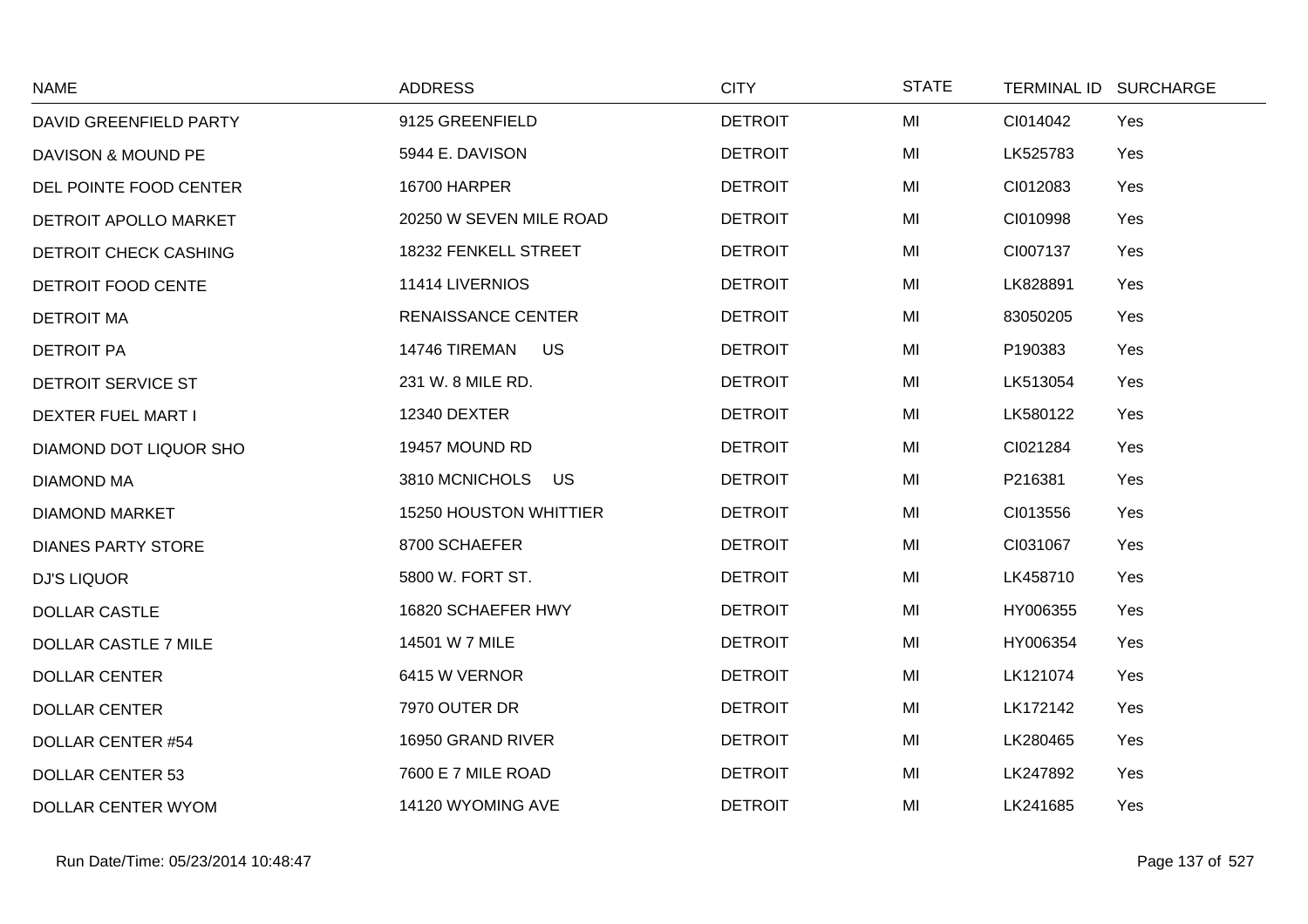| <b>NAME</b>                   | <b>ADDRESS</b>          | <b>CITY</b>    | <b>STATE</b> | TERMINAL ID SURCHARGE |  |
|-------------------------------|-------------------------|----------------|--------------|-----------------------|--|
| <b>DOLLAR DEA</b>             | 14486 GREENFIELD R      | <b>DETROIT</b> | MI           | 81201901<br>Yes       |  |
| <b>DOLLAR PARADISE</b>        | 2960 DAVIDSON           | <b>DETROIT</b> | MI           | LK920014<br>Yes       |  |
| DOLLAR STORE OF DE            | <b>662 CHENE STREET</b> | <b>DETROIT</b> | MI           | LK862740<br>Yes       |  |
| DOLLAR STORE OF EI            | 21201 W. 8 MILE         | <b>DETROIT</b> | MI           | LK110263<br>Yes       |  |
| DOLLAR STORE OF GR            | 15530 W. WARREN AV      | <b>DETROIT</b> | MI           | LK241634<br>Yes       |  |
| DOLLAR STORE OF SE            | 17510 LIVERNOIS AV      | <b>DETROIT</b> | MI           | LK162118<br>Yes       |  |
| DOLLAR STORE OF VE            | 3917 W VERNOR HIGH      | <b>DETROIT</b> | MI           | LK887402<br>Yes       |  |
| DOLLAR STORES OF M            | 10740 W MCNICHOLS       | <b>DETROIT</b> | MI           | LK862744<br>Yes       |  |
| DOUBLE TREE BY HILTON         | 525 W LAFAYETTE BLVD    | <b>DETROIT</b> | MI           | CI020427<br>Yes       |  |
| <b>DOUBLETREE DEARBOR</b>     | 5801 SOUTHFIELD EX      | <b>DETROIT</b> | MI           | LK738732<br>Yes       |  |
| DOWNTOWN DETROIT G            | <b>1500 W FORT</b>      | <b>DETROIT</b> | MI           | LK400856<br>Yes       |  |
| DOWNTOWN FUEL INC             | 3910 GRAND RIVER        | <b>DETROIT</b> | MI           | LK405115<br>Yes       |  |
| <b>DRAGON FORT SERVICE, I</b> | 6230 W. FORT ST.        | <b>DETROIT</b> | MI           | CI013918<br>Yes       |  |
| <b>DRAILE MIN</b>             | 20630 W 7 MILE RD US    | <b>DETROIT</b> | MI           | P216568<br>Yes        |  |
| E & N PARTY STORE             | 11847 LIVERNOIS AVE     | <b>DETROIT</b> | MI           | CI020298<br>Yes       |  |
| EAGLE FLY PETRO, I            | 6236 E. MCNICHOLS       | <b>DETROIT</b> | MI           | LK333905<br>Yes       |  |
| <b>EAGLES PETROLEUM I</b>     | 11010 E. MCNICHOLS      | <b>DETROIT</b> | MI           | LK646477<br>Yes       |  |
| <b>EAST JEFFERSON MOB</b>     | 2010 E. JEFFERSON       | <b>DETROIT</b> | MI           | LK363617<br>Yes       |  |
| <b>EASTBURRN FUEL MAR</b>     | 15130 GRATIOT AVE       | <b>DETROIT</b> | MI           | LK213242<br>Yes       |  |
| <b>EIGHT MILE AND TEL</b>     | 22645 W. EIGHT MIL      | <b>DETROIT</b> | MI           | LK420363<br>Yes       |  |
| ELITE FUELS LLC               | 1140 CLAY AVE           | <b>DETROIT</b> | MI           | Yes<br>LK457949       |  |
| ELITE PETRO INC               | 2021 W GRAND BOULE      | <b>DETROIT</b> | MI           | LK445660<br>Yes       |  |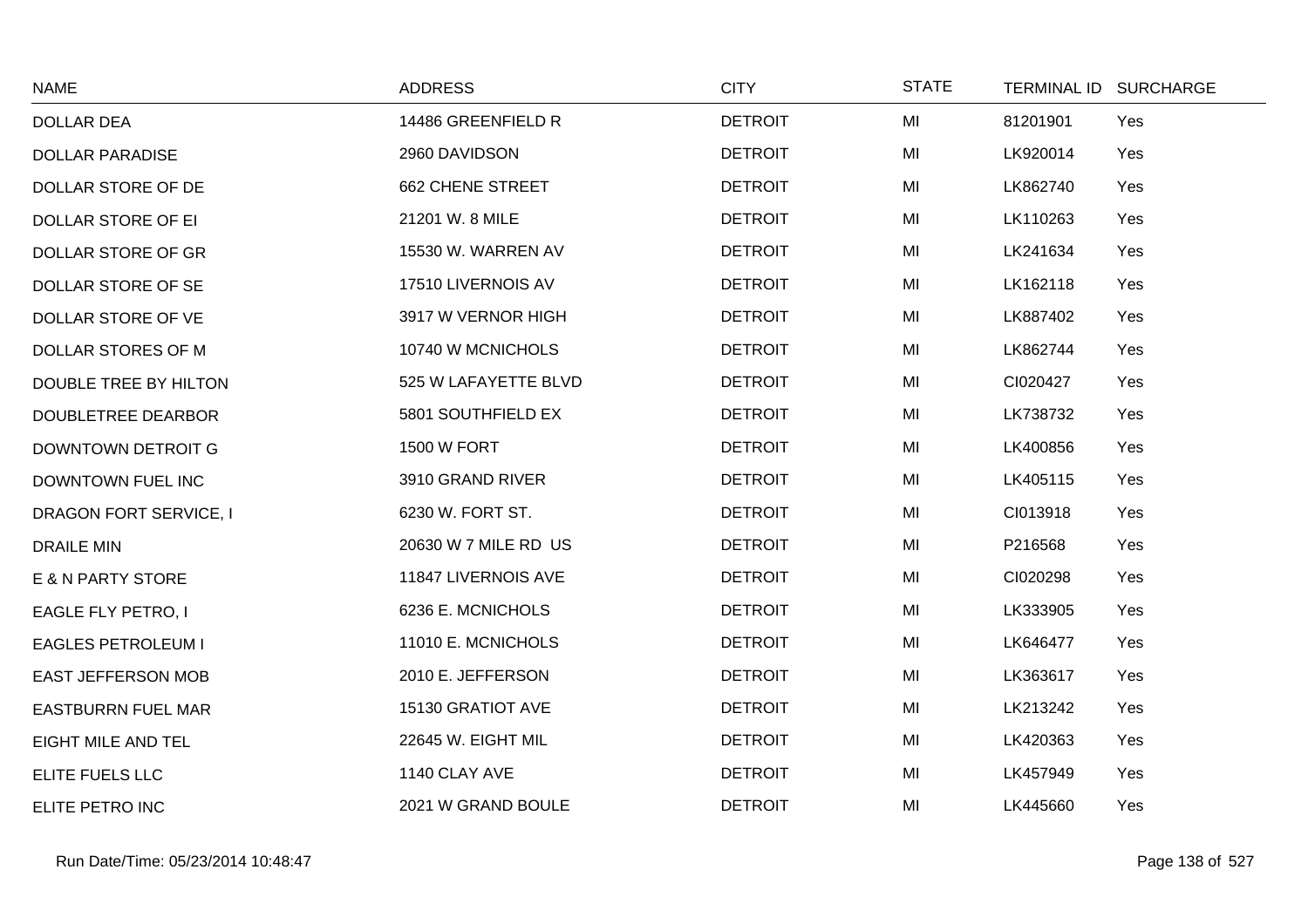| <b>NAME</b>                   | <b>ADDRESS</b>            | <b>CITY</b>    | <b>STATE</b> | TERMINAL ID SURCHARGE |
|-------------------------------|---------------------------|----------------|--------------|-----------------------|
| ELLIE GAS & CAR CE            | 13901 WYOMING             | <b>DETROIT</b> | MI           | LK417130<br>Yes       |
| EMT INC. DBA HOUSE OF         | 20211 SCHOOLCRAFT         | <b>DETROIT</b> | MI           | CI007826<br>Yes       |
| <b>EVANSHAWN</b>              | 6401 WEST 8 MILE ROUS     | <b>DETROIT</b> | MI           | P209517<br>Yes        |
| <b>EVERGREN GAS LLC</b>       | 20005 W WARREN AVE        | <b>DETROIT</b> | MI           | LK378116<br>Yes       |
| <b>EWALD LIQUOR</b>           | 3636 EWALD CIRCLE         | <b>DETROIT</b> | MI           | LK817663<br>Yes       |
| EXPRESS 100                   | 975 MACK                  | <b>DETROIT</b> | MI           | CI016635<br>Yes       |
| <b>EXPRESS COMMUNICAT</b>     | 20222 W. WARREN           | <b>DETROIT</b> | MI           | LK708246<br>Yes       |
| <b>EXPRESS LIQUOR PAR</b>     | 5347 LIVERNOIS            | <b>DETROIT</b> | MI           | LK501842<br>Yes       |
| <b>EXPRESS MARKET LIV</b>     | 7420 W 7 MILE ROAD        | <b>DETROIT</b> | MI           | LK903377<br>Yes       |
| <b>EXPRESS ONE HUNDRES IN</b> | 9600 LIVERNOIS AVE.       | <b>DETROIT</b> | MI           | TD237244<br>Yes       |
| <b>F &amp; A FUEL EXPRESS</b> | 25875 W. OUTER DR.        | <b>DETROIT</b> | MI           | LK485765<br>Yes       |
| F & K FAST FUEL, I            | 21500 FENKELL             | <b>DETROIT</b> | MI           | LK290918<br>Yes       |
| F & M PART                    | 1336 E. SEVEN MILE US     | <b>DETROIT</b> | MI           | Yes<br>P236492        |
| F & N MINI MART IN            | 15464 LIVERNOIS           | <b>DETROIT</b> | MI           | LK470273<br>Yes       |
| F & S FUEL & FOOD             | 3801 VERNOR HWY           | <b>DETROIT</b> | MI           | LK635220<br>Yes       |
| <b>F AND M-19</b>             | 5604 FLORIDA<br><b>US</b> | <b>DETROIT</b> | MI           | P196000<br>Yes        |
| <b>FAIRLANE L</b>             | 18712 FORD RD             | <b>DETROIT</b> | MI           | Yes<br>82120142       |
| <b>FAMILIES M</b>             | 854 LEWERENZ<br><b>US</b> | <b>DETROIT</b> | MI           | P136824<br>Yes        |
| FAMILY DOLLAR #103            | 19340 W. WARREN AV        | <b>DETROIT</b> | MI           | LK129666<br>Yes       |
| FAMILY DOLLAR #563            | 8031 W MC NICHOLS         | <b>DETROIT</b> | MI           | LK907065<br>Yes       |
| FAMILY DOLLAR #624            | 15000 W 7 MILE            | <b>DETROIT</b> | MI           | LK856024<br>Yes       |
| FAMILY DOLLAR #729            | 15495 SCHAEFER HIG        | <b>DETROIT</b> | MI           | LK856027<br>Yes       |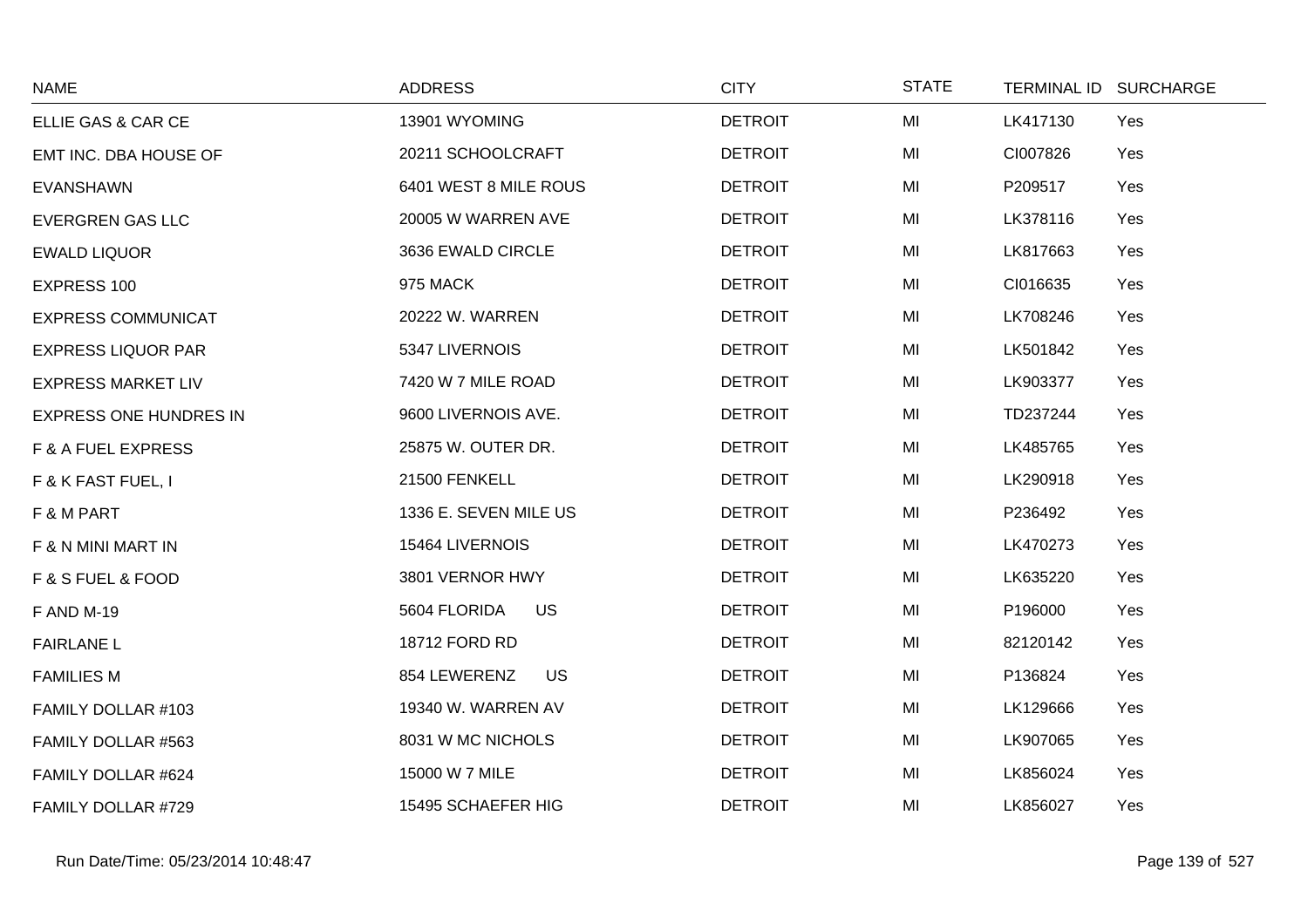| <b>NAME</b>               | <b>ADDRESS</b>        | <b>CITY</b>    | <b>STATE</b> | TERMINAL ID SURCHARGE |
|---------------------------|-----------------------|----------------|--------------|-----------------------|
| FAMILY DOLLAR #878        | 10130 W 7 MILE        | <b>DETROIT</b> | MI           | LK154686<br>Yes       |
| FAMILY DOLLAR 1296        | 20528 LAHSER ROAD     | <b>DETROIT</b> | MI           | LK880206<br>Yes       |
| FAMILY DOLLAR 1432        | 1400 TELEGRAPH        | <b>DETROIT</b> | MI           | LK880230<br>Yes       |
| FAMILY DOLLAR 5413        | 19737 MOUND RD        | <b>DETROIT</b> | MI           | LK875797<br>Yes       |
| FAMILY DOLLAR 5439        | 20266 W 7 MILE ROA    | <b>DETROIT</b> | MI           | LK880504<br>Yes       |
| FAMILY DOLLAR 8423        | 14321 LIVERNOIS       | <b>DETROIT</b> | MI           | LK880507<br>Yes       |
| FAMILY DOLLAR 8997        | 22200 W GRAND RIVE    | <b>DETROIT</b> | MI           | LK432625<br>Yes       |
| <b>FAMILY DOLLAR DEXT</b> | 12603 DEXTER AVENU    | <b>DETROIT</b> | MI           | LK876757<br>Yes       |
| FAMILY DOLLAR G BL        | 2322 W GRAND BLVD     | <b>DETROIT</b> | MI           | LK876746<br>Yes       |
| <b>FAMILY DOLLAR GR 7</b> | 3401 GRAND RIVER A    | <b>DETROIT</b> | MI           | LK876764<br>Yes       |
| <b>FAMILY DOLLAR GRAT</b> | 14318 GRATIOT AVEN    | <b>DETROIT</b> | MI           | LK876836<br>Yes       |
| <b>FAMILY DOLLAR JOY</b>  | 3911 JOY ROAD         | <b>DETROIT</b> | MI           | LK876775<br>Yes       |
| FAMILY DOLLAR LIVE        | 4271 LIVERNOIS AVE    | <b>DETROIT</b> | MI           | LK876770<br>Yes       |
| <b>FAMILY DOLLAR STOR</b> | 13110 W MCNICHOLS     | <b>DETROIT</b> | MI           | LK882328<br>Yes       |
| <b>FAMILY DOLLAR WARR</b> | 6471 W WARREN AVEN    | <b>DETROIT</b> | MI           | LK882331<br>Yes       |
| FAMILY FAIR FOOD CENTE    | 700 CHENE             | <b>DETROIT</b> | MI           | CI007556<br>Yes       |
| <b>FAMILY FOO</b>         | 8665 ROSA PARK US     | <b>DETROIT</b> | MI           | P141249<br>Yes        |
| <b>FAMILY FOO</b>         | 8740 E. & MILE RD. US | <b>DETROIT</b> | MI           | P229034<br>Yes        |
| FARMER JOHN FOOD CENTE    | 9731 HARPER AVE       | <b>DETROIT</b> | MI           | CI021285<br>Yes       |
| FEHME INVESTMENT I        | 5811 WEST VERNOR      | <b>DETROIT</b> | MI           | LK715891<br>Yes       |
| FENKEL GAS MART           | 15510 FENKELL         | <b>DETROIT</b> | MI           | LK468394<br>Yes       |
| FENKELL GAS & GO L        | 20001 FENKEL ST       | <b>DETROIT</b> | MI           | LK426781<br>Yes       |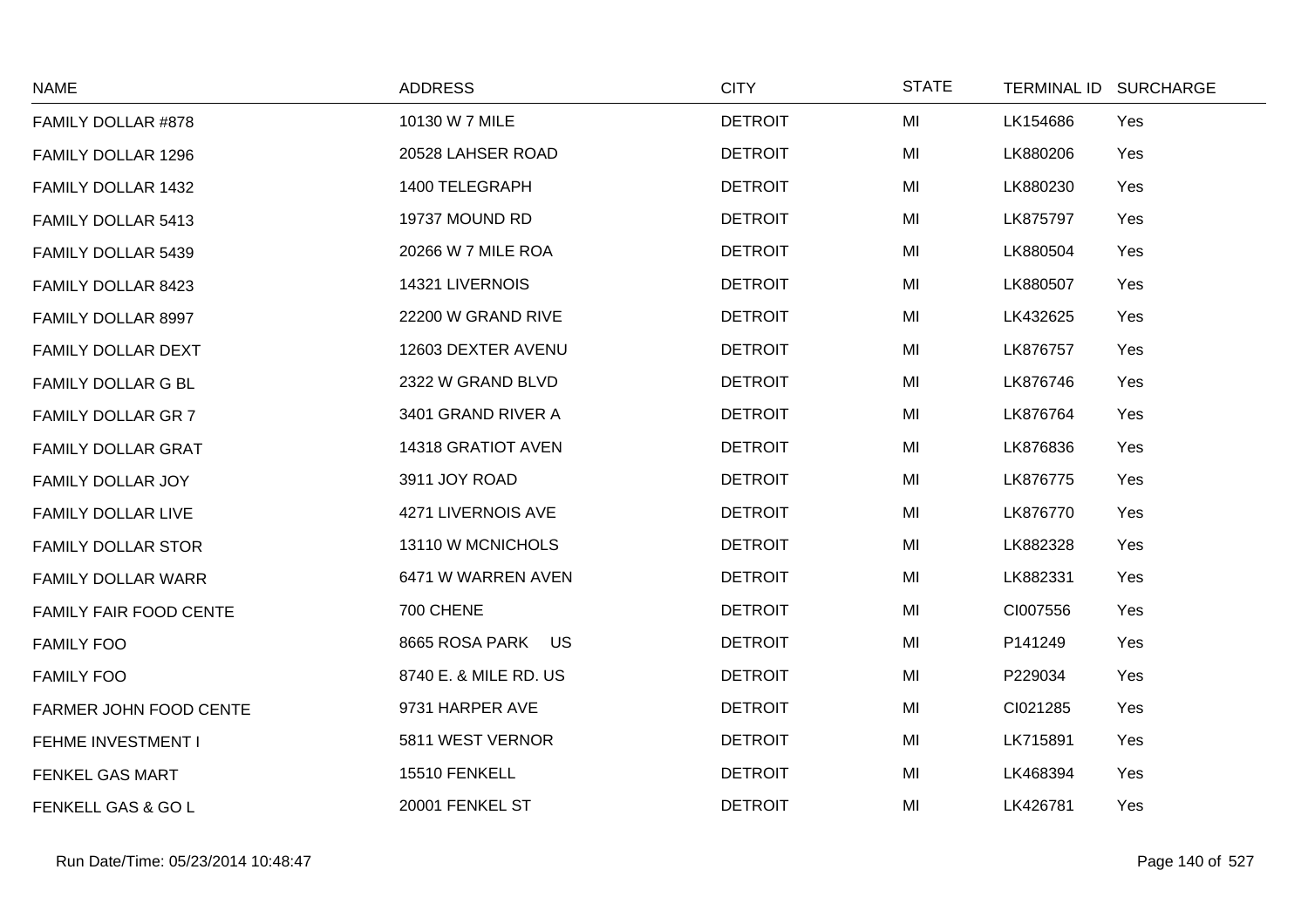| <b>NAME</b>               | <b>ADDRESS</b>         | <b>CITY</b>    | <b>STATE</b> | TERMINAL ID SURCHARGE |
|---------------------------|------------------------|----------------|--------------|-----------------------|
| FENKELL GAS MORE          | 19850 FENKELL          | <b>DETROIT</b> | MI           | LK271650<br>Yes       |
| FENKELL MEYERS MAR        | 12721 FENKELL          | <b>DETROIT</b> | MI           | LK781023<br>Yes       |
| FENKELL PETRO MART        | 16343 FENKELL          | <b>DETROIT</b> | MI           | LK289367<br>Yes       |
| <b>FENKELL SA</b>         | 13750 FENKELL          | <b>DETROIT</b> | MI           | 81934599<br>Yes       |
| FESTIVAL PARTY SHOPPE,    | 15660 FENKELL          | <b>DETROIT</b> | MI           | CI014034<br>Yes       |
| FIELDING PARTY STORE,     | 20501 GRAND RIVER      | <b>DETROIT</b> | MI           | CI014020<br>Yes       |
| FIFTH AVENUE LIQUOR       | 17734 FENKELL AVE      | <b>DETROIT</b> | MI           | CI013872<br>Yes       |
| FILL & GO PETRO MA        | 13119 SCHAEFER HWY     | <b>DETROIT</b> | MI           | LK212996<br>Yes       |
| FIRST INDEPENDEN          | 12200 LIVERNOIS        | <b>DETROIT</b> | MI           | 00000000<br>No        |
| FIRST INDEPENDEN          | 2 WOODWARD AVE         | <b>DETROIT</b> | MI           | 00000000<br>No        |
| FIRST INDEPENDEN          | 2501 WORLDGATEWAY      | <b>DETROIT</b> | MI           | 00000000<br>No        |
| FIRST INDEPENDEN          | 300 RIVER PLACE DE     | <b>DETROIT</b> | MI           | 00000000<br>No        |
| FIRST INDEPENDEN          | 400 MONROE             | <b>DETROIT</b> | MI           | 00000000<br>No        |
| FIRST INDEPENDEN          | <b>44 MICHIGAN AVE</b> | <b>DETROIT</b> | MI           | 00000000<br>No        |
| FIRST INDEPENDEN          | 7020 W 7 MILE RD       | <b>DETROIT</b> | MI           | 00000000<br>No        |
| FIRST INDEPENDEN          | WAYNE COUNTY AP        | <b>DETROIT</b> | MI           | 00000000<br>No        |
| FLEX 5 INC                | 9000 CONNER ST.        | <b>DETROIT</b> | MI           | LK382394<br>Yes       |
| FLEX FUEL INC             | 3801 E. DAVISON ST     | <b>DETROIT</b> | MI           | LK470260<br>Yes       |
| FOH GAS MART LLC          | <b>11030 MORANG</b>    | <b>DETROIT</b> | MI           | LK720274<br>Yes       |
| FOOD 4 LESS               | 14020 GRAND RIVER AVE  | <b>DETROIT</b> | MI           | HY001670<br>Yes       |
| FOOD EXPRE                | 9911 E JEFFERSON US    | <b>DETROIT</b> | MI           | Yes<br>AA900150       |
| <b>FOOD FARM SUPERMAR</b> | <b>11550 DEXTER</b>    | <b>DETROIT</b> | MI           | LK140904<br>Yes       |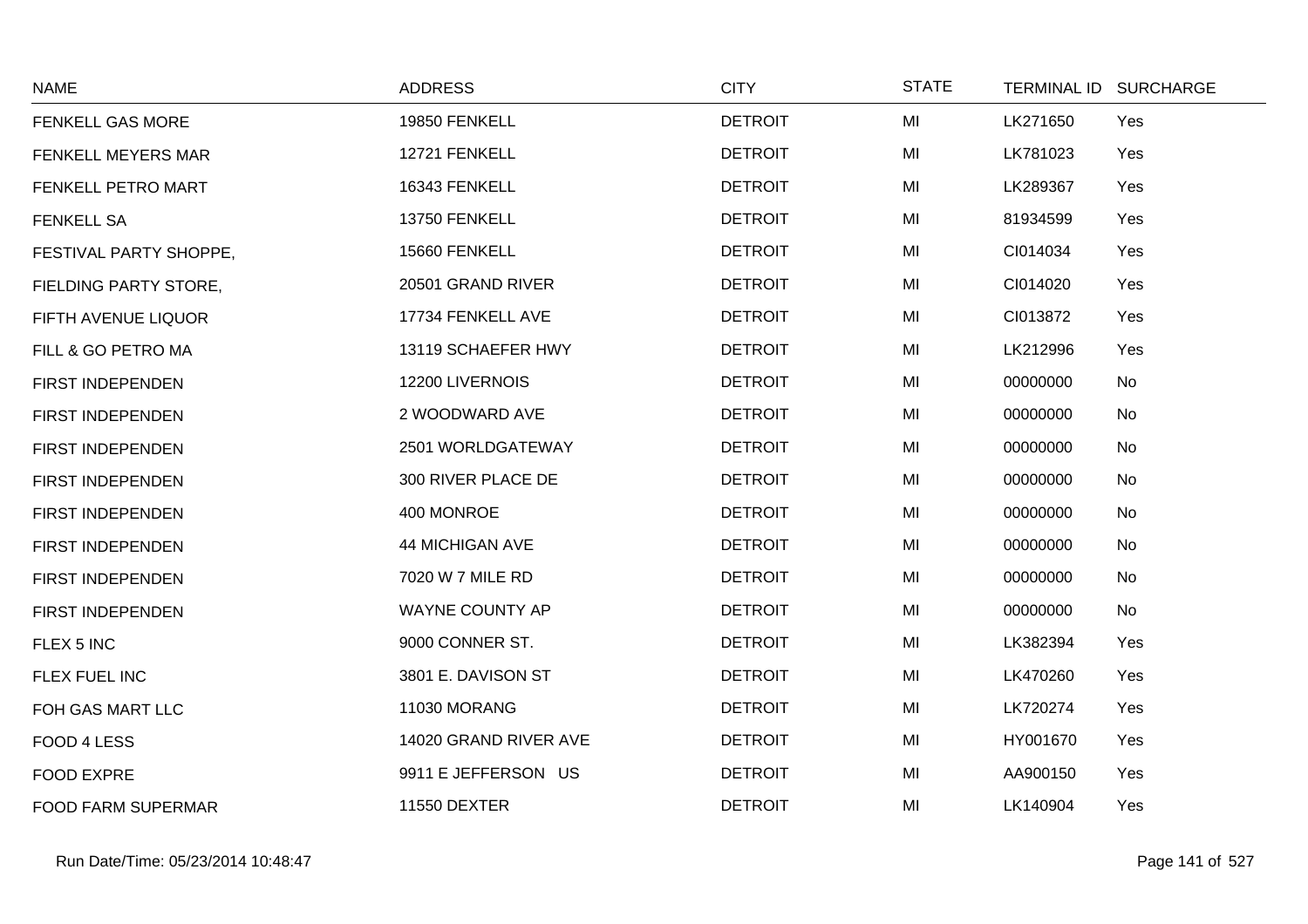| <b>NAME</b>                   | <b>ADDRESS</b>        | <b>CITY</b>    | <b>STATE</b> | TERMINAL ID SURCHARGE |
|-------------------------------|-----------------------|----------------|--------------|-----------------------|
| <b>FOODLANE MARKET</b>        | 14854 GRAND RIVER     | <b>DETROIT</b> | MI           | LK644876<br>Yes       |
| FORT & FIRST FUEL INC         | 460 W FORT ST         | <b>DETROIT</b> | MI           | HY007732<br>Yes       |
| <b>FOSTER'S MARKET</b>        | 14800 WYOMING         | <b>DETROIT</b> | MI           | LK775769<br>Yes       |
| <b>FOSTER'S MARKET</b>        | 14800 WYOMING ST      | <b>DETROIT</b> | MI           | LK775769<br>Yes       |
| <b>FOX THEATER</b>            | 2211 WOODWARD AVE     | <b>DETROIT</b> | MI           | LK865178<br>Yes       |
| FOX THEATER-MAIN F            | 2211 WOODWARD AVEN    | <b>DETROIT</b> | MI           | LK122773<br>Yes       |
| FRANK MURPHY HALL             | 1441 SAINT ANTOINE ST | <b>DETROIT</b> | MI           | R002974<br><b>No</b>  |
| <b>FULL BASKET LIQUOR</b>     | 10345 W 8 MILE RD     | <b>DETROIT</b> | MI           | CI019316<br>Yes       |
| Fuel Mart of Ameri            | 335 S SCHAEFER        | <b>DETROIT</b> | MI           | LK129925<br>Yes       |
| <b>GNHFUELLLC</b>             | 23600 GRAND RIVER     | <b>DETROIT</b> | MI           | LK416925<br>Yes       |
| <b>G YONO'S IN &amp; OUT</b>  | 21100 W MCNICHOLS     | <b>DETROIT</b> | MI           | LK488314<br>Yes       |
| <b>GIGANTE PRINCE VALLEY</b>  | 5931 MICHIGAN AVENUE  | <b>DETROIT</b> | MI           | CI009891<br>Yes       |
| <b>GLORY SUPER MARKET</b>     | 12230 EAST 8 MILE     | <b>DETROIT</b> | MI           | LK444268<br>Yes       |
| <b>GLORY SUPERMARKET</b>      | 8000 WEST OUTER DRIVE | <b>DETROIT</b> | MI           | CI003585<br>Yes       |
| <b>GOLDEN EAGLES OIL INC</b>  | 2257 WATERMAN         | <b>DETROIT</b> | MI           | CI012171<br>Yes       |
| <b>GOOD STOP LIQUOR STORE</b> | 7446 W MCNICHOLS      | <b>DETROIT</b> | MI           | CI000921<br>Yes       |
| <b>GRAND HOUSE OF MAR</b>     | 17461 TELEGRAPH       | <b>DETROIT</b> | MI           | LK127563<br>Yes       |
| <b>GRAND PRICE FOOD CENTE</b> | 12955 GRAND RIVER     | <b>DETROIT</b> | MI           | HY008072<br>Yes       |
| <b>GRAND RIVER &amp; SCHA</b> | 13150 SCHAEFER HWY    | <b>DETROIT</b> | MI           | LK262749<br>Yes       |
| <b>GRAND RIVER EXPRES</b>     | 16535 GRAND RIVER     | <b>DETROIT</b> | MI           | LK454037<br>Yes       |
| <b>GRAND RIVER FUEL LLC</b>   | 14458 GRAND RIVER     | <b>DETROIT</b> | MI           | CI007407<br>Yes       |
| <b>GRAND VALUE DRUGS</b>      | 10920 GRAND RIVER     | <b>DETROIT</b> | MI           | CI001764<br>Yes       |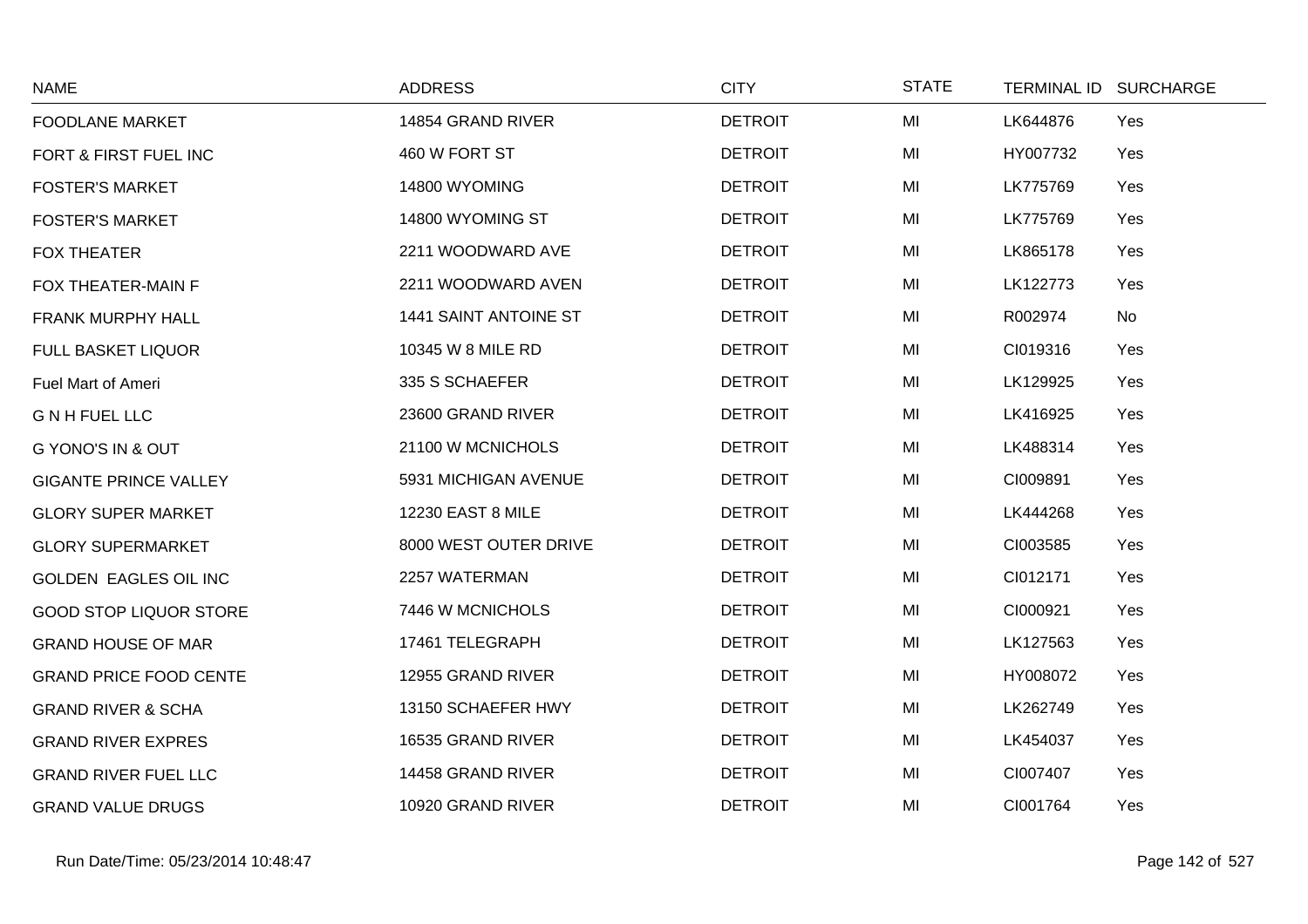| <b>NAME</b>                   | <b>ADDRESS</b>             | <b>CITY</b>    | <b>STATE</b> | TERMINAL ID SURCHARGE |     |
|-------------------------------|----------------------------|----------------|--------------|-----------------------|-----|
| <b>GRATIOT FAIRMOUNT MKT</b>  | 14999 GRATIOT AVENUE       | <b>DETROIT</b> | MI           | CI003134              | Yes |
| <b>GRATIOT FUEL STOP</b>      | 6811 GRATIOT AVE           | <b>DETROIT</b> | MI           | LK274610              | Yes |
| <b>GRATIOT GAS AND MINI M</b> | 2153 GRATIOT AVE           | <b>DETROIT</b> | MI           | CI016430              | Yes |
| <b>GRATIOT MART</b>           | 6500 GRATIOT AVE           | <b>DETROIT</b> | MI           | LK595189              | Yes |
| <b>GREAT LAKES FUEL E</b>     | 18151 W. CHICAGO           | <b>DETROIT</b> | MI           | LK416080              | Yes |
| <b>GREEKTOWN</b>              | 527 MONROE ST<br><b>US</b> | <b>DETROIT</b> | MI           | P199769               | Yes |
| <b>GREEKTOWN GROCERY</b>      | 527 MONROE ST              | <b>DETROIT</b> | MI           | LK267487              | Yes |
| <b>GREENFIELD SUPERMA</b>     | 15530 PURITAN              | <b>DETROIT</b> | MI           | LK449267              | Yes |
| <b>GREYHOUND DETROIT-</b>     | 1001 HOWARD ST             | <b>DETROIT</b> | MI           | LK138519              | Yes |
| <b>GUARANTY BANK</b>          | 19150 TELEGRAPH & 7 MIL    | <b>DETROIT</b> | MI           | T522B291              | Yes |
| H & B GAS INC                 | 19841 SCHOOLCRAFT          | <b>DETROIT</b> | MI           | LK540786              | Yes |
| H & M INC                     | 11611 SCHAEFER             | <b>DETROIT</b> | MI           | LK257039              | Yes |
| HA & Z PETRO INC.             | <b>1841 STATE FAIR</b>     | <b>DETROIT</b> | MI           | LK321594              | Yes |
| <b>HABZ SERVICE INC</b>       | 6171 W. VERNOR             | <b>DETROIT</b> | MI           | LK552262              | Yes |
| HALA MINI MART, IN            | 17111 HARPER RD.           | <b>DETROIT</b> | MI           | LK486626              | Yes |
| <b>HALLSTARZ BUSINESS</b>     | 17301 LIVERNOIS            | <b>DETROIT</b> | MI           | LK883020              | Yes |
| HANAA ENTERPRISE LLC.         | 8009 E JEFFERSON           | <b>DETROIT</b> | MI           | CI010682              | Yes |
| <b>HANDY SUPERMARKET</b>      | 12600 GUNSTON ST           | <b>DETROIT</b> | MI           | HY002159              | Yes |
| HANMINI MART INC              | 19030 LIVERNOIS            | <b>DETROIT</b> | MI           | LK456484              | Yes |
| HANNON'S PARTY SHO            | 16611 WEST WARREN          | <b>DETROIT</b> | MI           | LK551421              | Yes |
| <b>HAPPY FOOD</b>             | 14601 W 8 MILE             | <b>DETROIT</b> | MI           | 82127025              | Yes |
| <b>HAPPY FOUR INC</b>         | 1444 W FORT ST             | <b>DETROIT</b> | MI           | LK327519              | Yes |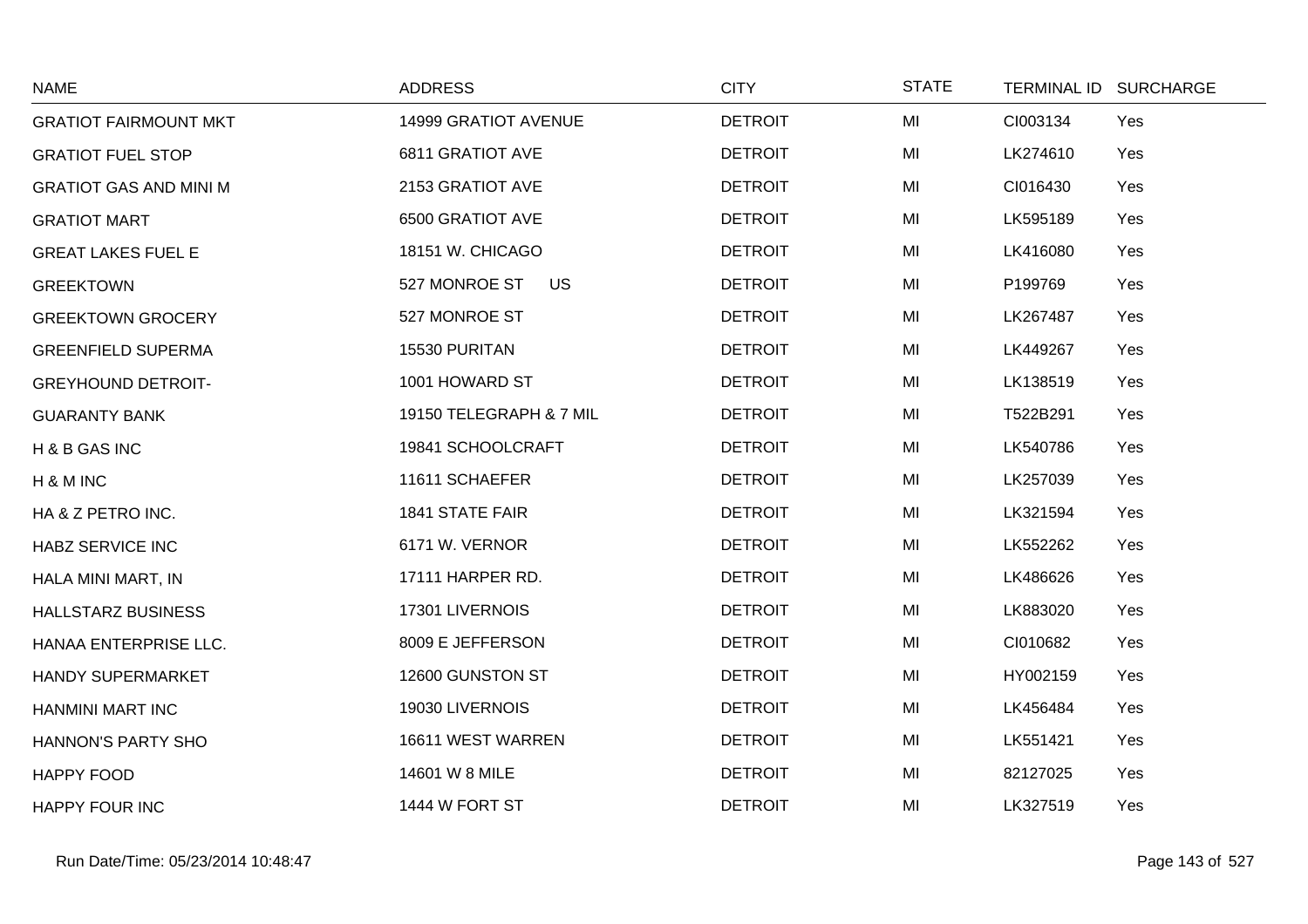| <b>NAME</b>                   | <b>ADDRESS</b>                     | <b>CITY</b>    | <b>STATE</b> | TERMINAL ID SURCHARGE |  |
|-------------------------------|------------------------------------|----------------|--------------|-----------------------|--|
| <b>HARD CORE HAVEST 2</b>     | 24623 GRAND RIVER                  | <b>DETROIT</b> | MI           | LK511630<br>Yes       |  |
| <b>HARDING MARKET</b>         | 10501 E WARREN AVE                 | <b>DETROIT</b> | MI           | HY007405<br>Yes       |  |
| HARPER LI                     | 13999 HARPER RD US                 | <b>DETROIT</b> | MI           | P230294<br>Yes        |  |
| <b>HARPER GROCERY</b>         | <b>17300 HARPER</b>                | <b>DETROIT</b> | MI           | LK893170<br>Yes       |  |
| <b>HARPER MARKET</b>          | 9650 HARPER                        | <b>DETROIT</b> | MI           | LK557700<br>Yes       |  |
| HARPER MINI MART L            | 17017 HARPER                       | <b>DETROIT</b> | MI           | LK443103<br>Yes       |  |
| <b>HASSEN MINI MART</b>       | 9400 CONNER                        | <b>DETROIT</b> | MI           | LK557228<br>Yes       |  |
| HAWARI INVESTMENTS            | 3278 LIVERNOIS                     | <b>DETROIT</b> | MI           | TD228975<br>Yes       |  |
| <b>HAYES LIQO</b>             | <b>US</b><br><b>11002 HAYES RD</b> | <b>DETROIT</b> | MI           | P195707<br>Yes        |  |
| <b>HELPING HANDS</b>          | 20245 VANDYKE                      | <b>DETROIT</b> | MI           | Yes<br>LK847940       |  |
| <b>HENRY MARKET</b>           | 210 HENRY STREET                   | <b>DETROIT</b> | MI           | LK802808<br>Yes       |  |
| <b>HEYDEN FOOD &amp; DRUG</b> | 20201 W. 7 MILE RD                 | <b>DETROIT</b> | MI           | LK698977<br>Yes       |  |
| HEYDEN FOOD AND DR            | 20201 W 7 MILE RD                  | <b>DETROIT</b> | MI           | LK698977<br>Yes       |  |
| <b>HIBBARD LI</b>             | 8935 E JEFFERSON RDUS              | <b>DETROIT</b> | MI           | P217407<br>Yes        |  |
| HIGH TECH PETROLEUM LL        | 10001 W 7 MILE RD                  | <b>DETROIT</b> | MI           | CI021850<br>Yes       |  |
| <b>HILTON GARDEN INN</b>      | 351 GRATIOT AVE.                   | <b>DETROIT</b> | MI           | LK432614<br>Yes       |  |
| HN ENTERPRISES INC            | 7305 GRAND RIVER                   | <b>DETROIT</b> | MI           | LK742822<br>Yes       |  |
| <b>HOLBROOK LIQUOR SHOPPE</b> | 1721 E 7 MILE RD                   | <b>DETROIT</b> | MI           | HY006138<br>Yes       |  |
| <b>HOLIDAY INN EXPRES</b>     | 1020 WASHINGTON BL                 | <b>DETROIT</b> | MI           | LK215290<br>Yes       |  |
| <b>HOOVER MARKET</b>          | 19934 HOOVER                       | <b>DETROIT</b> | MI           | LK290298<br>Yes       |  |
| <b>HOUSE OF GROCERY</b>       | 6290 TIREMAN                       | <b>DETROIT</b> | MI           | LK441001<br>Yes       |  |
| <b>HOUSTON MINI MART</b>      | 11700 CHALMERS ST.                 | <b>DETROIT</b> | MI           | LK412109<br>Yes       |  |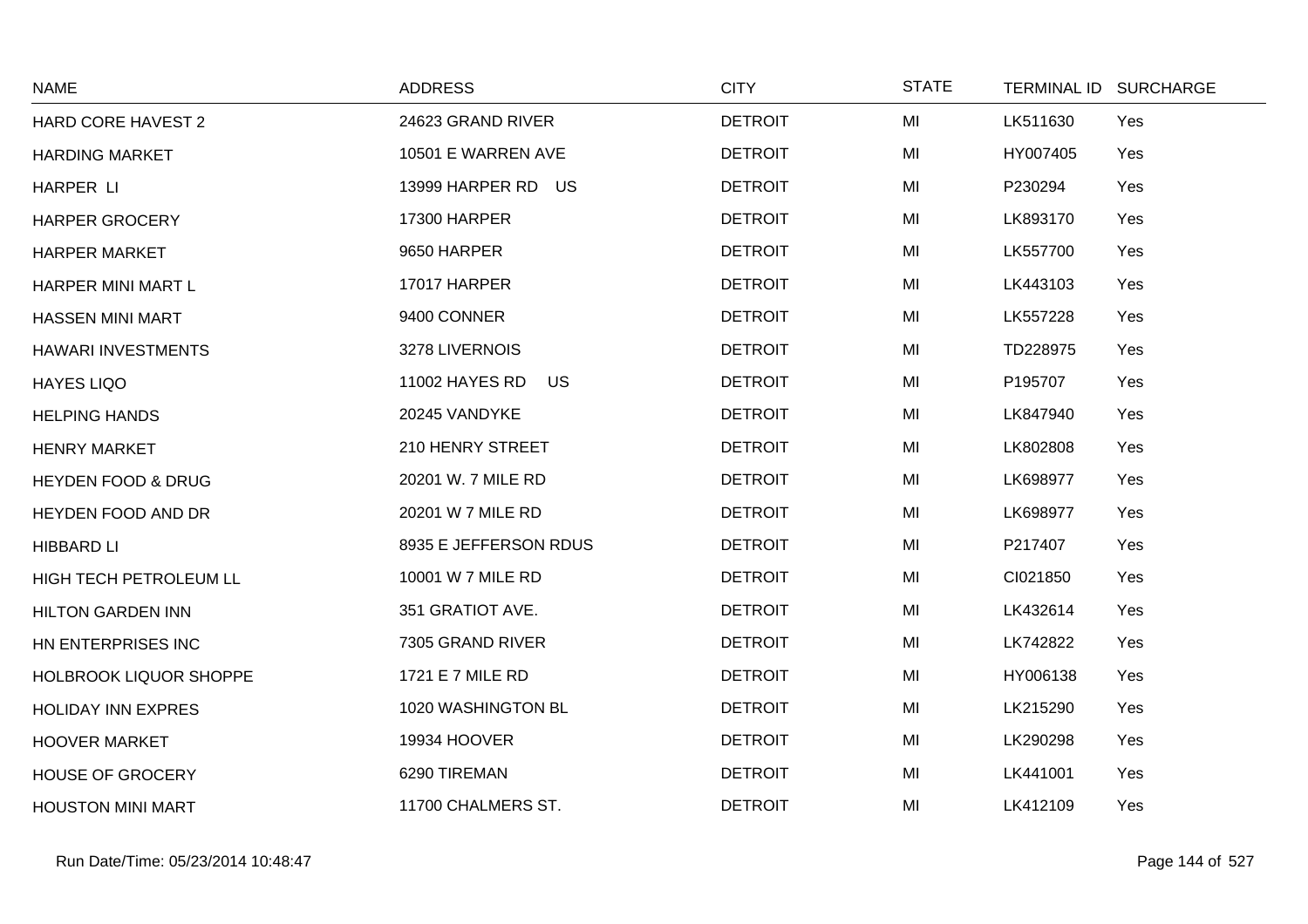| <b>NAME</b>                    | <b>ADDRESS</b>            | <b>CITY</b>    | <b>STATE</b> | TERMINAL ID SURCHARGE |
|--------------------------------|---------------------------|----------------|--------------|-----------------------|
| <b>Harding Market</b>          | <b>10501 E WARREN</b>     | <b>DETROIT</b> | MI           | SR001838<br>Yes       |
| <b>I &amp; B MINI MART</b>     | 17785 GRAND RIVER         | <b>DETROIT</b> | MI           | HY006560<br>Yes       |
| <b>194 PETROLEUM INC</b>       | 17046 HARPER AVE          | <b>DETROIT</b> | MI           | LK550946<br>Yes       |
| <b>I-75 PETROLEUM INC</b>      | 800 E SEVEN MILE          | <b>DETROIT</b> | MI           | LK552065<br>Yes       |
| <b>IBB GAS &amp; GROCERIE</b>  | 18300 MORANG              | <b>DETROIT</b> | MI           | LK368553<br>Yes       |
| <b>IMPERIAL SUPERMARKET</b>    | 1940 EAST 8 MILE ROAD     | <b>DETROIT</b> | MI           | CI003155<br>Yes       |
| <b>IMPERIAL SUPERMARKET</b>    | 1940 EAST 8 MILE ROAD     | <b>DETROIT</b> | MI           | CI004781<br>Yes       |
| IMPERIAL-2                     | 9743 LINWOOD<br><b>US</b> | <b>DETROIT</b> | MI           | P211993<br>Yes        |
| IN AND OUT                     | 19910 LIVERNOIS US        | <b>DETROIT</b> | MI           | P147714<br>Yes        |
| <b>INDIAN VILLAGE MARKET,</b>  | 8415 E JEFFERSON AVENUE   | <b>DETROIT</b> | MI           | CI006830<br>Yes       |
| <b>INNER CITY GAS</b>          | 5680 FRENCH RD            | <b>DETROIT</b> | MI           | Yes<br>HY005036       |
| In Out 37                      | 18077 KELLY ROAD          | <b>DETROIT</b> | MI           | SR005678<br>Yes       |
| <b>J &amp; H MINI MART IN</b>  | 19444 SCHOOLCRAFT         | <b>DETROIT</b> | MI           | LK180499<br>Yes       |
| <b>J &amp; L LIQUOR MARKET</b> | 13140 HAMILTON            | <b>DETROIT</b> | MI           | CI002478<br>Yes       |
| <b>J &amp; W GAS MORE INC</b>  | 8820 WYOMING              | <b>DETROIT</b> | MI           | Yes<br>LK825853       |
| <b>J'S LIQUOR SHOPPE</b>       | 15260 E. 8 MILE RO        | <b>DETROIT</b> | MI           | LK922606<br>Yes       |
| J.A.Y. MARKET                  | 14555 LYVERNIOS STREET    | <b>DETROIT</b> | MI           | CI000551<br>Yes       |
| <b>JAMES AND SCHAEFER</b>      | 18420 JAMES COUZEN        | <b>DETROIT</b> | MI           | LK792462<br>Yes       |
| <b>JANES MARKET</b>            | 7945 CHARLEVOIX ST        | <b>DETROIT</b> | MI           | CI021311<br>Yes       |
| <b>JAY'S QUICK SHOP</b>        | 9037 W. VERNOR            | <b>DETROIT</b> | MI           | LK308584<br>Yes       |
| JAZZ CONVENIENCE STORE         | 1424 WOODWARD AVE         | <b>DETROIT</b> | MI           | HY004606<br>Yes       |
| JAZZO GROU                     | 8943 PURITAN              | <b>DETROIT</b> | MI           | 81934209<br>Yes       |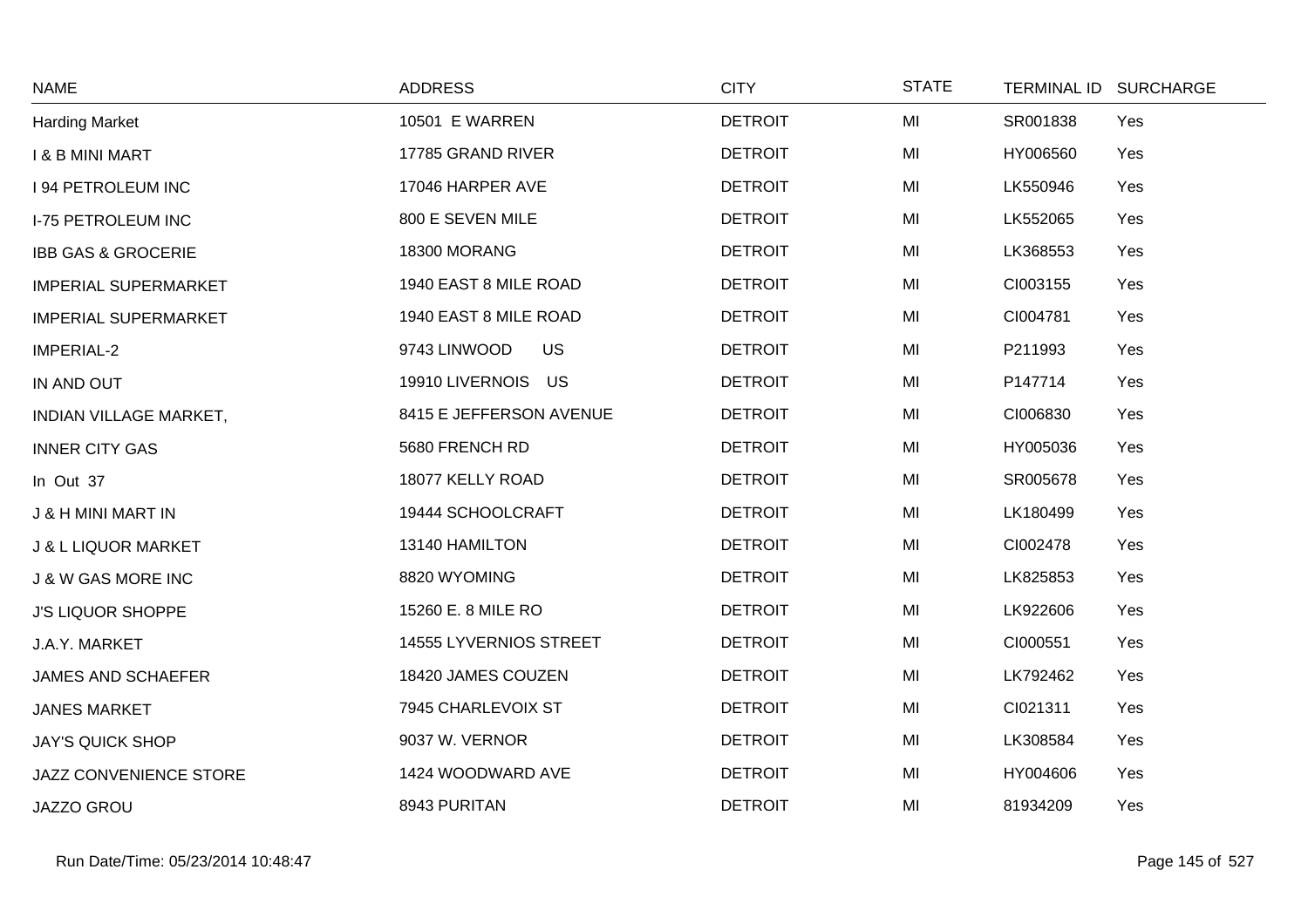| <b>NAME</b>                       | <b>ADDRESS</b>        | <b>CITY</b>    | <b>STATE</b> |          | TERMINAL ID SURCHARGE |
|-----------------------------------|-----------------------|----------------|--------------|----------|-----------------------|
| JEFFERSON EXPRESS                 | 14900 E. JEFFERSON    | <b>DETROIT</b> | MI           | LK351421 | Yes                   |
| JEFFERSON GROCERY                 | 14507 JEFFERSON       | <b>DETROIT</b> | MI           | LK122298 | Yes                   |
| JEFFREY MINI-MART                 | 2971 W. WARREN        | <b>DETROIT</b> | MI           | LK578184 | Yes                   |
| JIMMY'S GAS & GO L                | 10000 PLYMOUTH RD     | <b>DETROIT</b> | MI           | LK887449 | Yes                   |
| <b>JLC ENTERPRISE #4</b>          | 16000 W. SEVEN MIL    | <b>DETROIT</b> | MI           | LK416902 | Yes                   |
| <b>JLJ ENTERPRISE #20</b>         | 12711 W 8 MILE        | <b>DETROIT</b> | MI           | LK180404 | Yes                   |
| <b>JLJ ENTERPRISE #6</b>          | 10001 W. EIGHT MIL    | <b>DETROIT</b> | MI           | LK633049 | Yes                   |
| <b>JM&amp;H MINI MART</b>         | 7353 KERCHEVAL        | <b>DETROIT</b> | MI           | HY006433 | Yes                   |
| <b>JMH GROUP</b>                  | 16850 JAMES COUZENSUS | <b>DETROIT</b> | MI           | M126106  | Yes                   |
| JOE DELI INC.                     | 3011 W. GRAND BLVD    | <b>DETROIT</b> | MI           | LK455445 | Yes                   |
| <b>JOE'S LIQUOR &amp; WINE SH</b> | 2233 RUSSELL ST       | <b>DETROIT</b> | MI           | CI013673 | Yes                   |
| <b>JOE'S SMOKE SHOP</b>           | 621 GRIZWOLD          | <b>DETROIT</b> | MI           | LK358626 | Yes                   |
| JOHN R FOOD MARKET                | 19040 JOHN R RD       | <b>DETROIT</b> | MI           | CI020974 | Yes                   |
| JOHN R GAS & MART                 | 15 W. 8 MILE RD       | <b>DETROIT</b> | MI           | LK704190 | Yes                   |
| <b>JORDAN TRADING INC</b>         | 3199 GRATIOT          | <b>DETROIT</b> | MI           | LK561504 | Yes                   |
| JOY & EVERGREEN IN                | 19839 JOY             | <b>DETROIT</b> | MI           | LK180483 | Yes                   |
| <b>JOY &amp; GREEN MART L</b>     | 20000 JOY RD.         | <b>DETROIT</b> | MI           | LK375586 | Yes                   |
| <b>JOY &amp; SOUT</b>             | 18137 JOY RD          | <b>DETROIT</b> | MI           | 80280795 | Yes                   |
| <b>JOY SOUTHFIELD SHELL</b>       | 17690 JOY RD          | <b>DETROIT</b> | MI           | HY005010 | Yes                   |
| JOY-GREENFIELD AMO                | 15435 JOY RD          | <b>DETROIT</b> | MI           | LK257830 | Yes                   |
| <b>JRS PARTY STORE</b>            | 16600 PLYMOUTH RD     | <b>DETROIT</b> | MI           | LK703560 | Yes                   |
| <b>JSC CORPORATION #1</b>         | 18525 W. SEVEN MIL    | <b>DETROIT</b> | MI           | LK412464 | Yes                   |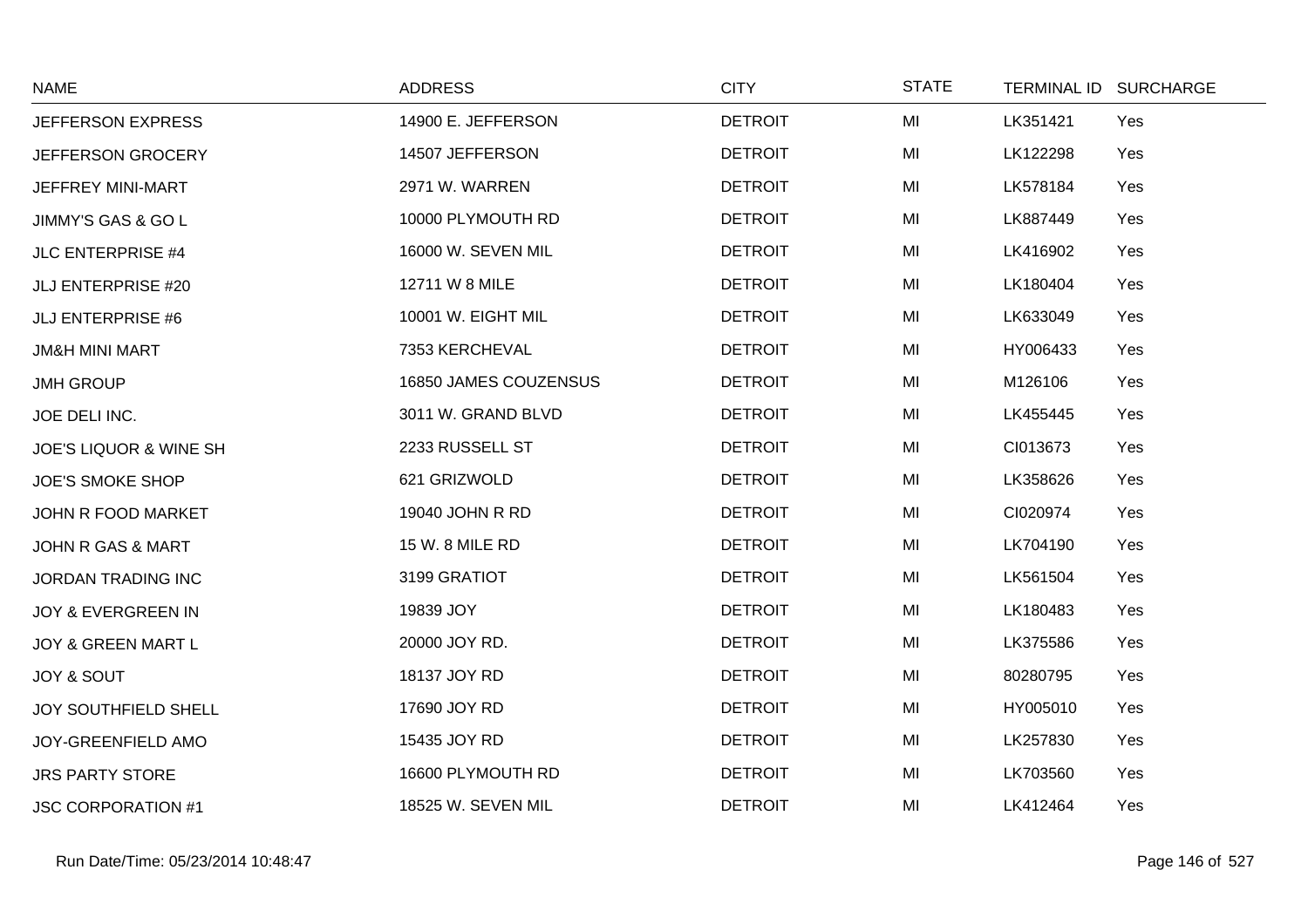| <b>NAME</b>                | <b>ADDRESS</b>            | <b>CITY</b>    | <b>STATE</b> | TERMINAL ID SURCHARGE |
|----------------------------|---------------------------|----------------|--------------|-----------------------|
| K & Z INVESTMENTS          | 1781 S. FORT ST           | <b>DETROIT</b> | MI           | LK666083<br>Yes       |
| K AND G DELI #2            | 15500 EAST WARREN         | <b>DETROIT</b> | MI           | LK703009<br>Yes       |
| KASMIKHA, INC.             | 8901 WOODWARD             | <b>DETROIT</b> | MI           | LK230175<br>Yes       |
| <b>KASS JAM INC</b>        | 8930 W. MCNICHOLS         | <b>DETROIT</b> | MI           | LK411196<br>Yes       |
| <b>KASSEY PETRO MART</b>   | 11643 HAMILTON            | <b>DETROIT</b> | MI           | LK602374<br>Yes       |
| KASSYS BEER WINE           | 16140 JOY RD              | <b>DETROIT</b> | MI           | CI021543<br>Yes       |
| <b>KC Liquor</b>           | 1370 OAKWOOD              | <b>DETROIT</b> | MI           | LK122199<br>Yes       |
| <b>KC PETRO</b>            | 14401 KERCHEVAL ST        | <b>DETROIT</b> | MI           | CI011827<br>Yes       |
| <b>KC PETRO</b>            | 14401 KERCHEVAL ST.       | <b>DETROIT</b> | MI           | CI011827<br>Yes       |
| <b>KELLY BEAUTY SUPPLY</b> | 15221 HOUSTON WHITTIER    | <b>DETROIT</b> | MI           | CI020808<br>Yes       |
| <b>KEMDI MARATHON</b>      | 20500 GREENFIELD          | <b>DETROIT</b> | MI           | Yes<br>LK778540       |
| <b>KEN BRUTC MARKET</b>    | 4342 VERNOR               | <b>DETROIT</b> | MI           | LK773554<br>Yes       |
| <b>KENNEDY LI</b>          | 13344 W 7 MILE US         | <b>DETROIT</b> | MI           | P226153<br>Yes        |
| <b>KENWOOD MARKET</b>      | 9400 WOODWARD AVE.        | <b>DETROIT</b> | MI           | CI013998<br>Yes       |
| <b>KEYNOTE LOUNGE</b>      | 18439 CONANT              | <b>DETROIT</b> | MI           | LK116807<br>Yes       |
| KHS ENTERPRISE INC         | 1900 E 6 MILE RD          | <b>DETROIT</b> | MI           | LK782518<br>Yes       |
| KING COLE FOODS INC.       | <b>40 W CLAIRMOUNT ST</b> | <b>DETROIT</b> | MI           | CI020236<br>Yes       |
| <b>KING OF DIAMONDS</b>    | 141 E EIGHT MILE R        | <b>DETROIT</b> | MI           | LK920878<br>Yes       |
| <b>KIT KAT</b>             | 8330 HARPER AVE           | <b>DETROIT</b> | MI           | HY007705<br>Yes       |
| <b>KONEY TIME</b>          | 13240 GRATIOT             | <b>DETROIT</b> | MI           | LK780711<br>Yes       |
| <b>KONEY TIME</b>          | 13240 GRATIOT AVE         | <b>DETROIT</b> | MI           | LK780711<br>Yes       |
| KONJA ENTERPRISES,         | 12220 SCHAEFER            | <b>DETROIT</b> | MI           | LK466543<br>Yes       |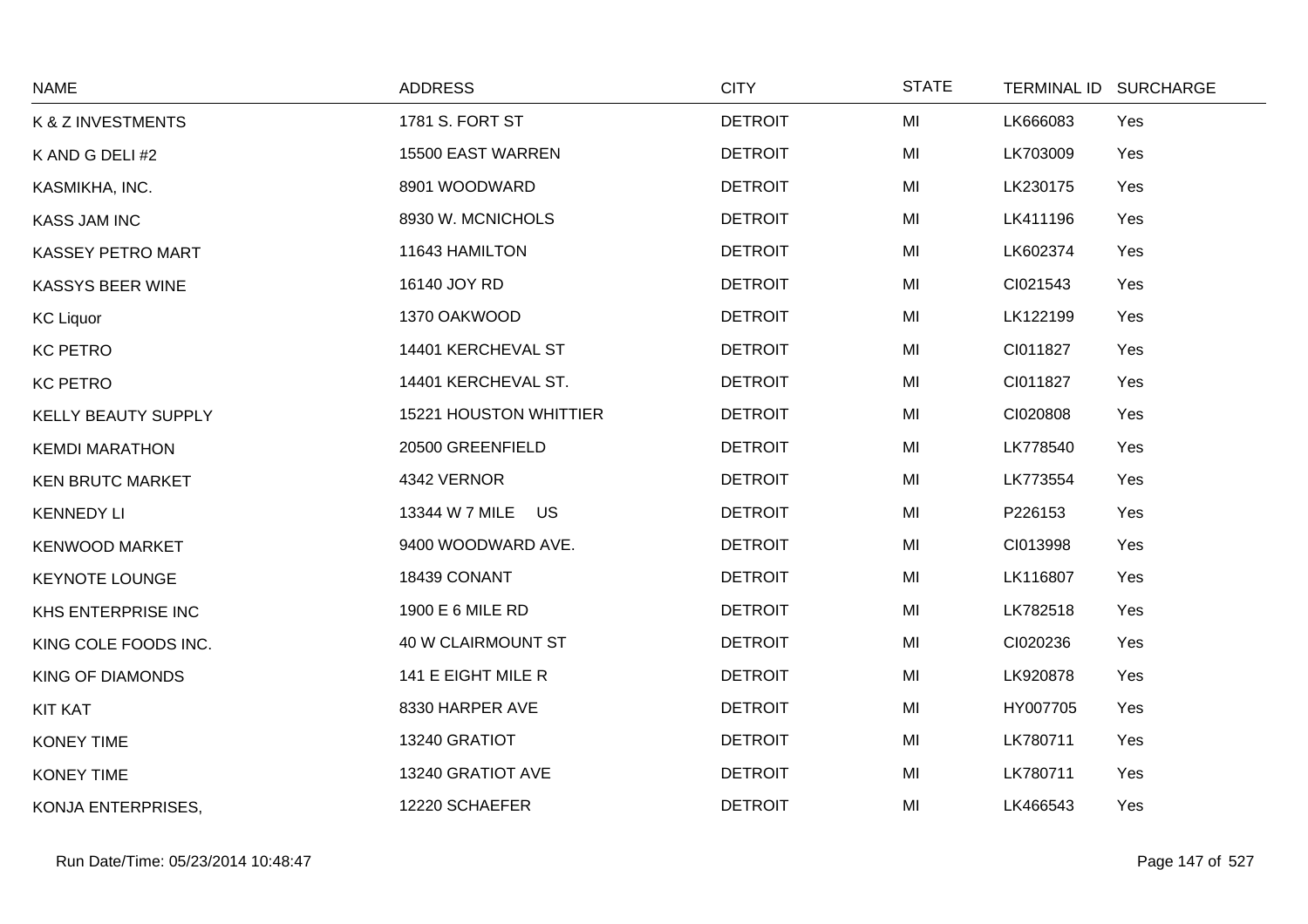| <b>NAME</b>                 | <b>ADDRESS</b>           | <b>CITY</b>    | <b>STATE</b> | TERMINAL ID SURCHARGE |
|-----------------------------|--------------------------|----------------|--------------|-----------------------|
| <b>KZ MARKET-</b>           | 13048 PLYMOUTH RD. US    | <b>DETROIT</b> | MI           | P189437<br>Yes        |
| L & F MINI MART IN          | 9801 LINWOOD             | <b>DETROIT</b> | MI           | LK732217<br>Yes       |
| L & J FILL UP INC           | 17776 GRAND RIVER        | <b>DETROIT</b> | MI           | HY006557<br>Yes       |
| LJ OIL INC. FORT & PO       | 270 FORT STREET          | <b>DETROIT</b> | MI           | CI008090<br>Yes       |
| LA CARRETA MARKET           | 3438 BAGLEY ST.          | <b>DETROIT</b> | MI           | LK715863<br>Yes       |
| LA CARRETA MARKET           | 6905 MICHIGAN AVE.       | <b>DETROIT</b> | MI           | LK687507<br>Yes       |
| LA GUADALUDA                | 6680 MICH. AVE.          | <b>DETROIT</b> | MI           | LK442528<br>Yes       |
| LAFAYETTE FOODS             | 1565 E LAFAYETTE ST      | <b>DETROIT</b> | MI           | HY002831<br>Yes       |
| <b>LAFERNS MK</b>           | 12507 LIVERNOUS US       | <b>DETROIT</b> | MI           | P223534<br>Yes        |
| <b>LAKE TRUST CU</b>        | 1 ENERGY PLAZA DR        | <b>DETROIT</b> | MI           | XF8609<br>Yes         |
| <b>LAKE TRUST CU</b>        | 2000 2ND AVE             | <b>DETROIT</b> | MI           | XF8613<br>Yes         |
| <b>LAKE TRUST CU</b>        | 2000 2ND AVE             | <b>DETROIT</b> | MI           | XF8614<br>Yes         |
| <b>LANCES HOMETOWN FOOD</b> | 8656 WYOMING AVENUE      | <b>DETROIT</b> | MI           | CI008216<br>Yes       |
| <b>LARRY LIQUOR</b>         | 14419 SCHOOLCRAFT        | <b>DETROIT</b> | MI           | CI007779<br>Yes       |
| <b>LEBAN INC</b>            | 12700 W. CHICAGO         | <b>DETROIT</b> | MI           | LK590425<br>Yes       |
| <b>LEGEND LIQ</b>           | 8052 E 8 MILE RD US      | <b>DETROIT</b> | MI           | P231982<br>Yes        |
| <b>LIBERTY BANK &amp; T</b> | 9108 WOODWARD AVE        | <b>DETROIT</b> | MI           | 00000000<br><b>No</b> |
| <b>LIBERTY DR</b>           | 4802 VERNON<br><b>US</b> | <b>DETROIT</b> | MI           | P237544<br>Yes        |
| <b>LIBERTY FOOD CENTE</b>   | 10620 WEST MCNICHO       | <b>DETROIT</b> | MI           | LK543878<br>Yes       |
| LINWOOD & GRAND BL          | 6571 LINWOOD             | <b>DETROIT</b> | MI           | LK183625<br>Yes       |
| LINWOOD EX                  | 8929 LINWOOD ST US       | <b>DETROIT</b> | MI           | P211997<br>Yes        |
| <b>LINWOODSRVCMARATHN</b>   | 12619 LINWOOD            | <b>DETROIT</b> | MI           | LK182701<br>Yes       |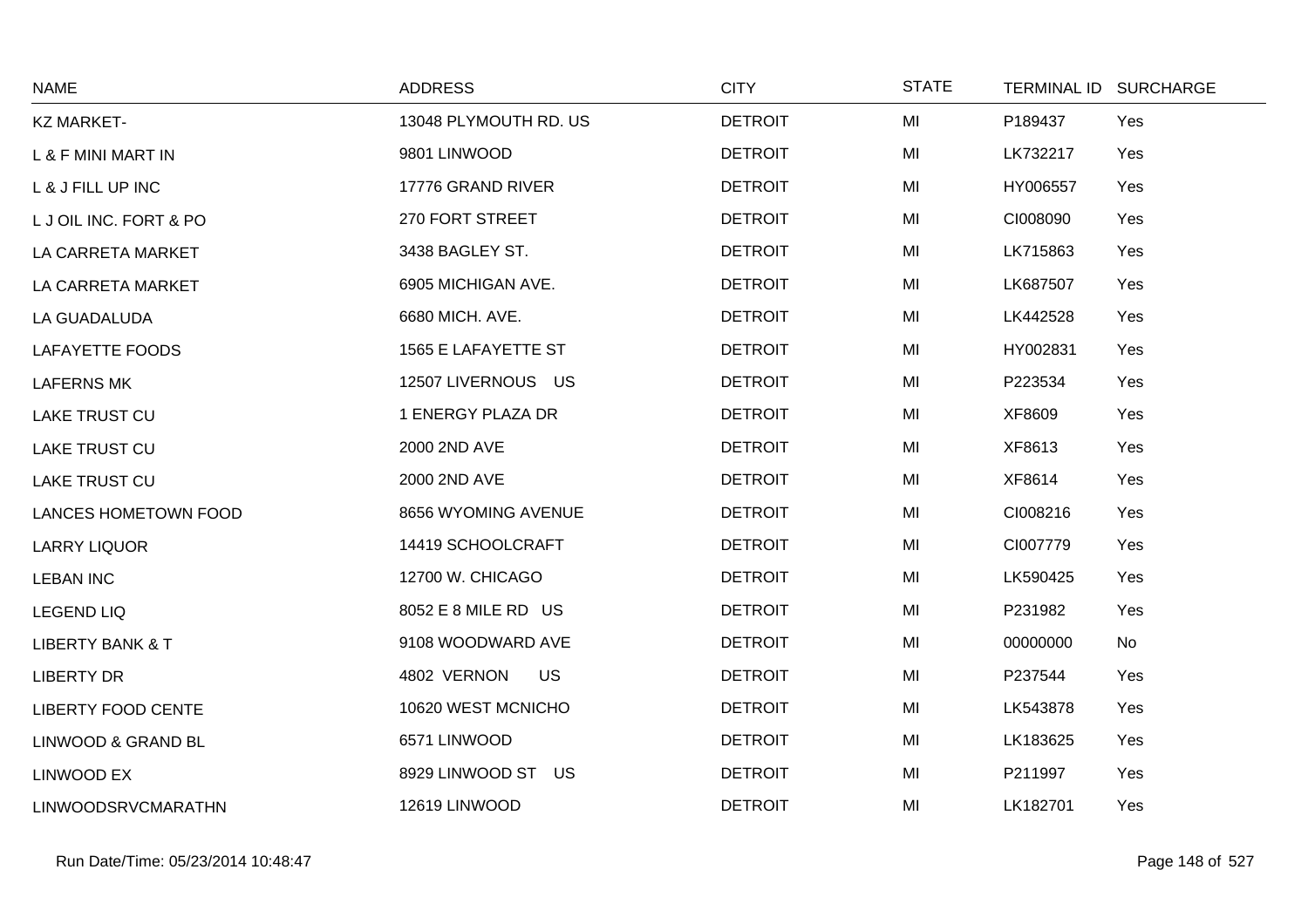| <b>NAME</b>                   | <b>ADDRESS</b>              | <b>CITY</b>    | <b>STATE</b> | TERMINAL ID SURCHARGE |     |
|-------------------------------|-----------------------------|----------------|--------------|-----------------------|-----|
| <b>LIQOUR PAL</b>             | 20100 JOY ROAD<br><b>US</b> | <b>DETROIT</b> | MI           | P112965               | Yes |
| <b>LIQUOR BAS</b>             | 3643 GRATIOT<br><b>US</b>   | <b>DETROIT</b> | MI           | P126296               | Yes |
| <b>LIQUOR COMPANY</b>         | 1680 E GRAND BLVD           | <b>DETROIT</b> | MI           | CI015556              | Yes |
| <b>LIQUOR ISLAND MARK</b>     | 17342 E. WARREN AV          | <b>DETROIT</b> | MI           | LK326044              | Yes |
| <b>LIQUOR PLUS</b>            | 2906 W GRAND BLVD           | <b>DETROIT</b> | MI           | CI021409              | Yes |
| <b>LIQUOR TOWN</b>            | 2360 W DAVISON              | <b>DETROIT</b> | MI           | LK782723              | Yes |
| <b>LIQUOR TOWN</b>            | 2360 WEST DAVISON           | <b>DETROIT</b> | MI           | LK782723              | No  |
| LIVERNOIS FUELS LL            | 7645 LIVERNOIS              | <b>DETROIT</b> | MI           | LK182025              | Yes |
| LIVERNOIS LODGE FU            | 15464 LIVERNOIS             | <b>DETROIT</b> | MI           | LK470273              | Yes |
| <b>LIVERNOIS OIL</b>          | 6011 LIVERNOIS AVE          | <b>DETROIT</b> | MI           | LK510689              | Yes |
| LIVERNOIS SHOP & G            | 9300 LIVERNOIS              | <b>DETROIT</b> | MI           | LK253945              | Yes |
| LM AND H MINI MART            | 19245 SCHOOL CRAFT          | <b>DETROIT</b> | MI           | HY006403              | Yes |
| LONYO PETRO MART,             | 8258 MICHIGAN AVE           | <b>DETROIT</b> | MI           | LK652339              | Yes |
| <b>LYNCH PARTY SHOP</b>       | <b>10234 VAN DYKE</b>       | <b>DETROIT</b> | MI           | CI001995              | Yes |
| Livernois McGraw Party        | 5545 LIVERNOIS              | <b>DETROIT</b> | MI           | LK121773              | Yes |
| M & A AMERICAN PET            | 16901 W. 7 MILE RD          | <b>DETROIT</b> | MI           | LK417131              | Yes |
| M & A PETROLEUM IN            | 3766 GRATIOT AVE            | <b>DETROIT</b> | MI           | LK231080              | No  |
| M & F PETROLEUM LL            | 14620 TIREMAN ST            | <b>DETROIT</b> | MI           | LK433676              | Yes |
| M & G PETRO INC               | 15441 PLYMOUTH RD.          | <b>DETROIT</b> | MI           | LK311162              | Yes |
| M & H FUEL INC                | 1555 E. OUTER DRIV          | <b>DETROIT</b> | MI           | LK225903              | Yes |
| M & H MOBIL SERVIC            | 15444 W 7 MILE RD           | <b>DETROIT</b> | MI           | LK314641              | Yes |
| <b>M &amp; K MINI MART IN</b> | 11694 GREENFIELD            | <b>DETROIT</b> | MI           | LK493171              | Yes |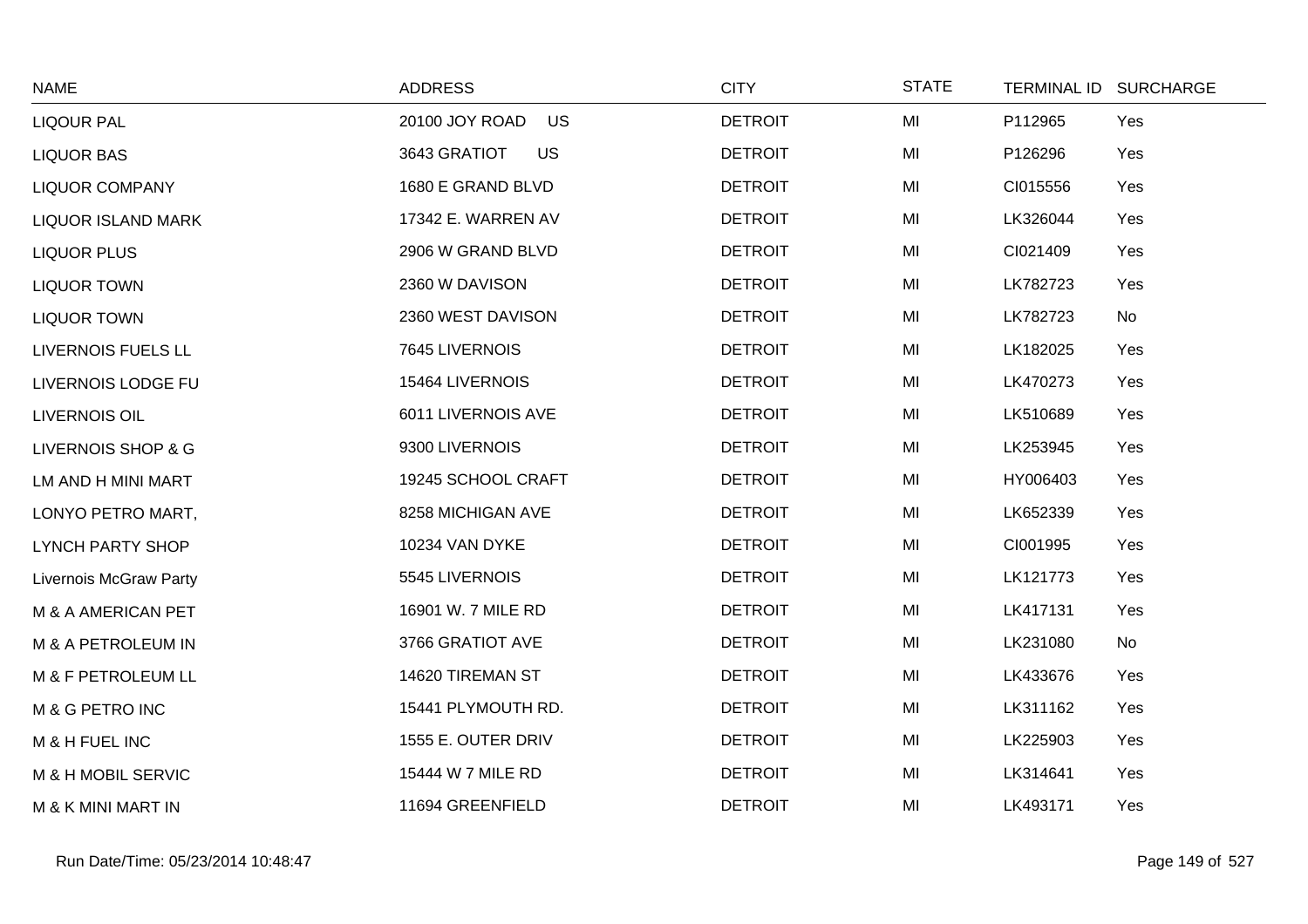| <b>NAME</b>                     | <b>ADDRESS</b>             | <b>CITY</b>    | <b>STATE</b> | TERMINAL ID SURCHARGE |
|---------------------------------|----------------------------|----------------|--------------|-----------------------|
| M & M MINI MART IN              | 13601 E. 7 MILE            | <b>DETROIT</b> | MI           | LK306869<br>Yes       |
| M AND F SERVICES CITGO          | 13141 W 7 MILE             | <b>DETROIT</b> | MI           | CI001106<br>Yes       |
| M C PETRO INC                   | 10601 E. OUTER DR.         | <b>DETROIT</b> | MI           | LK193657<br>Yes       |
| M&A FOOD & GAS MART IN          | 5960 CHENE ST              | <b>DETROIT</b> | MI           | CI010787<br>Yes       |
| M&H FOOD MART INC               | 11155 GRATIOT              | <b>DETROIT</b> | MI           | LK335484<br>Yes       |
| M&S-239299                      | <b>US</b><br>7459 JOY ROAD | <b>DETROIT</b> | MI           | P239299<br>Yes        |
| <b>MACK &amp; BEWICK MARKET</b> | <b>10300 MACK AVE</b>      | <b>DETROIT</b> | MI           | HY004402<br>Yes       |
| <b>MACK &amp; VANDYKE MIN</b>   | <b>7969 MACK</b>           | <b>DETROIT</b> | MI           | LK513056<br>Yes       |
| <b>MACK GAS STATION I</b>       | 15935 MACK                 | <b>DETROIT</b> | MI           | LK413737<br>Yes       |
| <b>MACK MEDICAL BUILD</b>       | 15837 MACK AVE             | <b>DETROIT</b> | MI           | Yes<br>LK109677       |
| <b>MAM OIL INC</b>              | 15901 SCHAEFER RD          | <b>DETROIT</b> | MI           | LK233875<br>Yes       |
| <b>MARATHON WARREN &amp;</b>    | <b>17040 E WARREN</b>      | <b>DETROIT</b> | MI           | LK636870<br>Yes       |
| <b>MARCOS MAR</b>               | 4614 2CD AVE<br><b>US</b>  | <b>DETROIT</b> | MI           | P151947<br>Yes        |
| <b>MARKET STREET</b>            | 1050 CLAY AVE              | <b>DETROIT</b> | MI           | LK336769<br>Yes       |
| <b>MARKS MARKET TIREM</b>       | 5354 TIREMAN RD            | <b>DETROIT</b> | MI           | LK774822<br>Yes       |
| <b>MARTELL LIQUOR</b>           | 19137 W. 7 MILE RD         | <b>DETROIT</b> | MI           | LK334929<br>Yes       |
| <b>MARYLAND L</b>               | 15015 MACK AVE US          | <b>DETROIT</b> | MI           | P184609<br>Yes        |
| <b>MASONS MOBIL INC</b>         | 18120 W. MCNICHOLS         | <b>DETROIT</b> | MI           | LK705869<br>Yes       |
| <b>MAYS MARKET</b>              | 13040 W CHICAGO            | <b>DETROIT</b> | MI           | LK806319<br>Yes       |
| <b>MCDONNELL DRUGS</b>          | 16636 HARPER AVE.          | <b>DETROIT</b> | MI           | Yes<br>CI014030       |
| <b>MCNICHOLS</b>                | 24555 W. MCNICHOLS US      | <b>DETROIT</b> | MI           | A229976<br>Yes        |
| <b>MEGA LIQUOR</b>              | 17200 W MCNICHOLS RD       | <b>DETROIT</b> | MI           | CI021092<br>Yes       |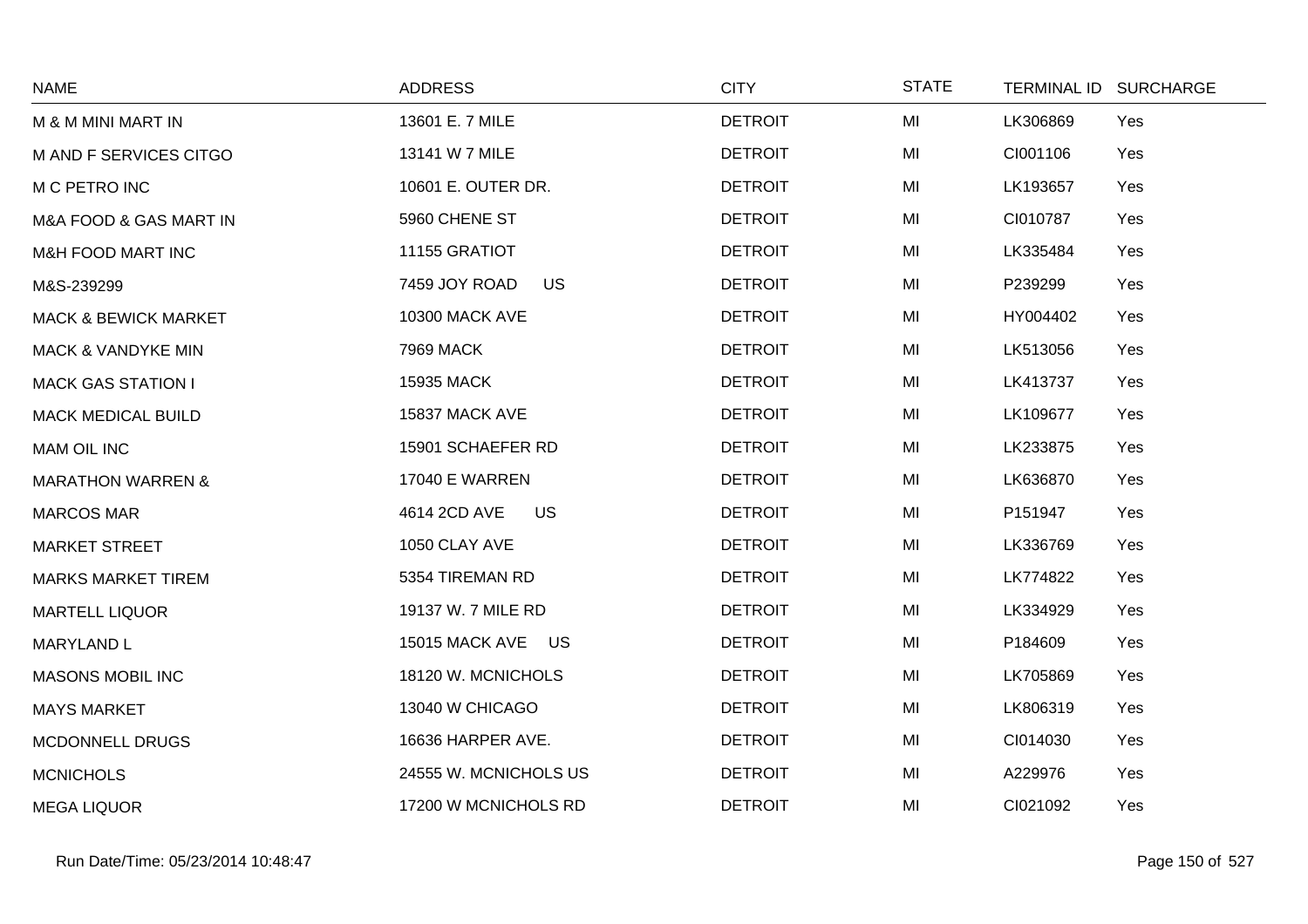| <b>NAME</b>                   | <b>ADDRESS</b>            | <b>CITY</b>    | <b>STATE</b> | TERMINAL ID SURCHARGE  |
|-------------------------------|---------------------------|----------------|--------------|------------------------|
| <b>MEGA MILE GAS &amp; MA</b> | 3000 E. 8 MILE ROA        | <b>DETROIT</b> | MI           | LK485001<br>Yes        |
| MEGA PAWN AND JEWE            | <b>15440 EAST 8 MILE</b>  | <b>DETROIT</b> | MI           | LK945426<br>Yes        |
| <b>MEIJER GAS</b>             | 1231 W. 8 MILE RD         | <b>DETROIT</b> | MI           | 82128273<br>Yes        |
| <b>MERCHANT F</b>             | 28190 7 MILE<br><b>US</b> | <b>DETROIT</b> | MI           | P78142<br>Yes          |
| <b>METRO FOOD CENTER</b>      | 6461 WEST WARREN          | <b>DETROIT</b> | MI           | LK537157<br>Yes        |
| <b>METRO FOODLAND</b>         | 18551 GRAND RIVER         | <b>DETROIT</b> | MI           | TD235982<br>Yes        |
| <b>MGM PARTY STORE</b>        | 2300 S SCHAEFER HWY       | <b>DETROIT</b> | MI           | TD244118<br>Yes        |
| <b>MICHAELS LIQUOR</b>        | 17951 JOHN R. STREET      | <b>DETROIT</b> | MI           | CI001258<br>Yes        |
| <b>MICHIGAN &amp; LIVERNO</b> | 4000 LIVERNOIS            | <b>DETROIT</b> | MI           | LK413918<br>Yes        |
| MIDFIELD GAS & OIL            | 10736 E JEFFERSON         | <b>DETROIT</b> | MI           | HY006556<br>Yes        |
| <b>MIDTOWN LIQUOR</b>         | 4161 WOODWARD AVE         | <b>DETROIT</b> | MI           | LK693463<br>Yes        |
| <b>MIKE'S FRESH MARKE</b>     | 19195 LIVERNOISE          | <b>DETROIT</b> | MI           | LK607324<br>Yes        |
| <b>MILLENDER</b>              | 575 BRUSH AVE             | <b>DETROIT</b> | MI           | 82251966<br>Yes        |
| <b>MIRAGE MARKET SHOP</b>     | 13887 GRATIOT RD.         | <b>DETROIT</b> | MI           | LK557541<br>Yes        |
| <b>MIRAMAR MA</b>             | 18225 SCHAEFER HIGHUS     | <b>DETROIT</b> | MI           | <b>TCS10987</b><br>Yes |
| <b>MJ GAS MART INC</b>        | 15911 LIVERNOIS AV        | <b>DETROIT</b> | MI           | LK219040<br>Yes        |
| <b>MKA FUEL INC</b>           | 2801 S SCHAEFER           | <b>DETROIT</b> | MI           | LK542887<br>Yes        |
| <b>MLK FOOD CENTER</b>        | 3181 3RD ST               | <b>DETROIT</b> | MI           | CI019213<br>Yes        |
| MN PETRO MART INC             | 10200 12TH ST             | <b>DETROIT</b> | MI           | LK212357<br>Yes        |
| <b>MO &amp; SONS MART INC</b> | 9100 CHALMERS ST          | <b>DETROIT</b> | MI           | LK456493<br>Yes        |
| <b>MOBIL</b>                  | 18142 W. WARREN AV        | <b>DETROIT</b> | MI           | 80822742<br>Yes        |
| <b>MOE'S SERVICE STAT</b>     | 15440 SCHOOLCRAFT         | <b>DETROIT</b> | MI           | LK472613<br>Yes        |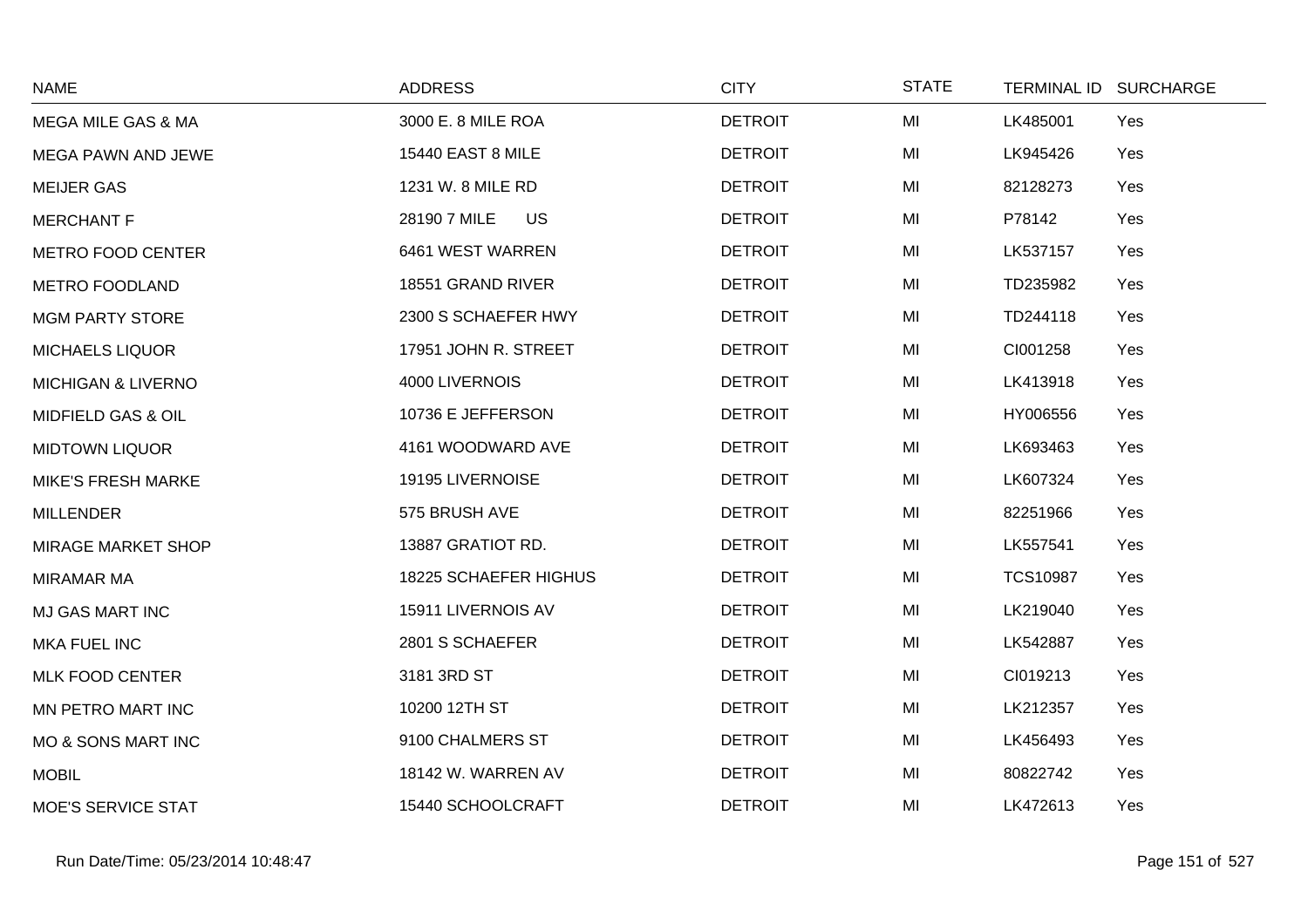| <b>NAME</b>                    | <b>ADDRESS</b>            | <b>CITY</b>    | <b>STATE</b> | TERMINAL ID SURCHARGE  |
|--------------------------------|---------------------------|----------------|--------------|------------------------|
| MOES EXPRESS GAS I             | 3640 E. MCNICHOLS         | <b>DETROIT</b> | MI           | LK495776<br>Yes        |
| <b>MOES SERVICE STATI</b>      | 12750 SCHAEFER            | <b>DETROIT</b> | MI           | LK559158<br>Yes        |
| <b>MOES SERVICE STATI</b>      | 16951 TELEGRAPH RD        | <b>DETROIT</b> | MI           | LK684326<br>Yes        |
| MONEY SOURCE CELLU             | 15370 GRAND RIVER         | <b>DETROIT</b> | MI           | LK168234<br>Yes        |
| <b>MOTOR CITY LIQUOR</b>       | 2313 GRATIOT              | <b>DETROIT</b> | MI           | LK451247<br>Yes        |
| MOTOR CITY MARKET              | 20500 PLYMOUTH RD         | <b>DETROIT</b> | MI           | TD243598<br>Yes        |
| MOTOR CITY MARKET PLAC         | 11205 MACK                | <b>DETROIT</b> | MI           | CI013672<br>Yes        |
| <b>MOTOR CITY TRUCK P</b>      | 377 S. SCHAEFER           | <b>DETROIT</b> | MI           | LK554220<br>Yes        |
| <b>MP&amp;S COMMUNICATIONS</b> | 20141 GREENFIELD RD       | <b>DETROIT</b> | MI           | HY004301<br>Yes        |
| <b>MR S PARTY</b>              | 12337 MORANG<br><b>US</b> | <b>DETROIT</b> | MI           | <b>TCS10967</b><br>Yes |
| MR. SS DELI INC.               | 16830 EAST WARREN         | <b>DETROIT</b> | MI           | CI008096<br>Yes        |
| <b>MRD INVESTMENTS</b>         | 2872 EWALD CIR            | <b>DETROIT</b> | MI           | LK345943<br>Yes        |
| MRK PETRO MART INC             | 1830 E. 8 MILE RD         | <b>DETROIT</b> | MI           | LK456495<br>Yes        |
| <b>MSH MINI MART LLC</b>       | 11000 E. 7 MILE RD        | <b>DETROIT</b> | MI           | LK548093<br>Yes        |
| <b>MSJH GAS &amp; MINI MA</b>  | 20251 JAMES COUZEN        | <b>DETROIT</b> | MI           | LK330943<br>Yes        |
| MT. CARMEL                     | 18227 PRAIRIE ST US       | <b>DETROIT</b> | MI           | P78160<br>Yes          |
| MT. ELLIOTT MARKET             | 2740 MT ELLIOTT           | <b>DETROIT</b> | MI           | CI010839<br>Yes        |
| MURRY HILL MOTEL               | 15511 WEST 8 MILE         | <b>DETROIT</b> | MI           | LK854004<br>Yes        |
| Metro ShoppersMkt              | 17932 CONANT AVE          | <b>DETROIT</b> | MI           | LK186484<br>Yes        |
| N A Market Inc                 | 9500 WHITTIER STREET      | <b>DETROIT</b> | MI           | SR102951<br>Yes        |
| N & M PETRO INC                | 15525 SCHOOLCRAFT         | <b>DETROIT</b> | MI           | LK180487<br>Yes        |
| N A H PETROLEUM IN             | 13300 LIVERNOIS           | <b>DETROIT</b> | MI           | LK426950<br>Yes        |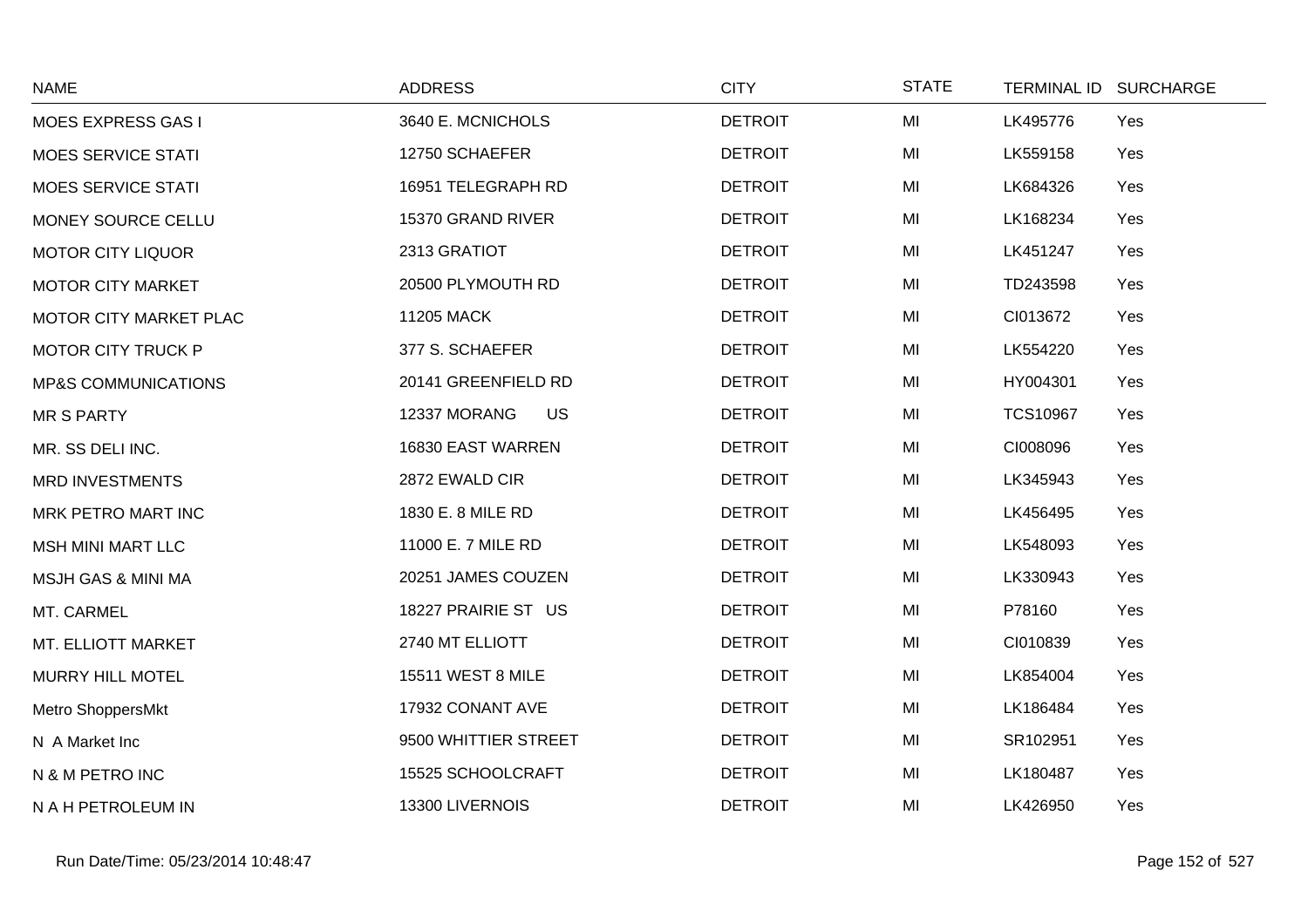| <b>NAME</b>                   | <b>ADDRESS</b>        | <b>CITY</b>    | <b>STATE</b> | TERMINAL ID SURCHARGE |
|-------------------------------|-----------------------|----------------|--------------|-----------------------|
| N.J. PETROLEUM INC            | 18300 MORANG          | <b>DETROIT</b> | MI           | LK368553<br>Yes       |
| <b>NABIL &amp; SONS MART</b>  | 14545 PLYMOUTH        | <b>DETROIT</b> | MI           | LK189882<br>Yes       |
| <b>NAGI &amp; SONS INC</b>    | 20541 PLYMOUTH        | <b>DETROIT</b> | MI           | LK185468<br>Yes       |
| <b>NAGI INC</b>               | 8076 E. EIGHT MILE    | <b>DETROIT</b> | MI           | LK186759<br>Yes       |
| NAM FUEL MART LLC             | 14417 LINWOOD         | <b>DETROIT</b> | MI           | LK257322<br>Yes       |
| NEVADA LIQUOR STOR            | 2510 E NEVADA STRE    | <b>DETROIT</b> | MI           | LK886065<br>Yes       |
| <b>NEW CENTER LIQUOR PART</b> | 7400 WOODWARD AVENUE  | <b>DETROIT</b> | MI           | CI008433<br>Yes       |
| NEW MOTOR CITY FUE            | 11600 MEYERS RD.      | <b>DETROIT</b> | MI           | LK512989<br>Yes       |
| NEW REDFORD FOODS             | 21673 GRAND RIVER AVE | <b>DETROIT</b> | MI           | HY005679<br>Yes       |
| NEWLAND PARTY STORE           | 14601 PLYMOUTH ROAD   | <b>DETROIT</b> | MI           | CI008332<br>Yes       |
| <b>NEWPORT DRUG</b>           | 14201 HARPER AVENU    | <b>DETROIT</b> | MI           | LK867738<br>Yes       |
| NINO'S MARKET                 | 15901 E WARREN AVE    | <b>DETROIT</b> | MI           | HY008316<br>Yes       |
| <b>NISRINE MINI MART</b>      | 3344 PURITAN ST.      | <b>DETROIT</b> | MI           | LK399597<br>Yes       |
| NOAH FUEL MART                | 2561 E FORT ST        | <b>DETROIT</b> | MI           | HY006435<br>Yes       |
| NORTHWEST LIQUOR              | 20447 W 7 MILE RD     | <b>DETROIT</b> | MI           | CI020899<br>Yes       |
| NORTOWN CONVENIENCE ST        | 6701 E 7 MILE RD      | <b>DETROIT</b> | MI           | HY001811<br>Yes       |
| <b>NOUR OIL INC</b>           | 5002 VAN DYKE         | <b>DETROIT</b> | MI           | Yes<br>LK362040       |
| NOUR PETRO INC                | 5001 E. DAVISON       | <b>DETROIT</b> | MI           | LK774143<br>Yes       |
| O & B INC                     | 4710 W. WARREN        | <b>DETROIT</b> | MI           | LK401830<br>Yes       |
| O AND M HAWARI                | 4400 FISHER FWY       | <b>DETROIT</b> | MI           | CI016666<br>Yes       |
| O GRAND SUPERMARKE            | 11191 GRAND RIVER     | <b>DETROIT</b> | MI           | LK217282<br>Yes       |
| <b>OASIS LIQUOR</b>           | 6911 GREENFIELD RO    | <b>DETROIT</b> | MI           | LK444229<br>Yes       |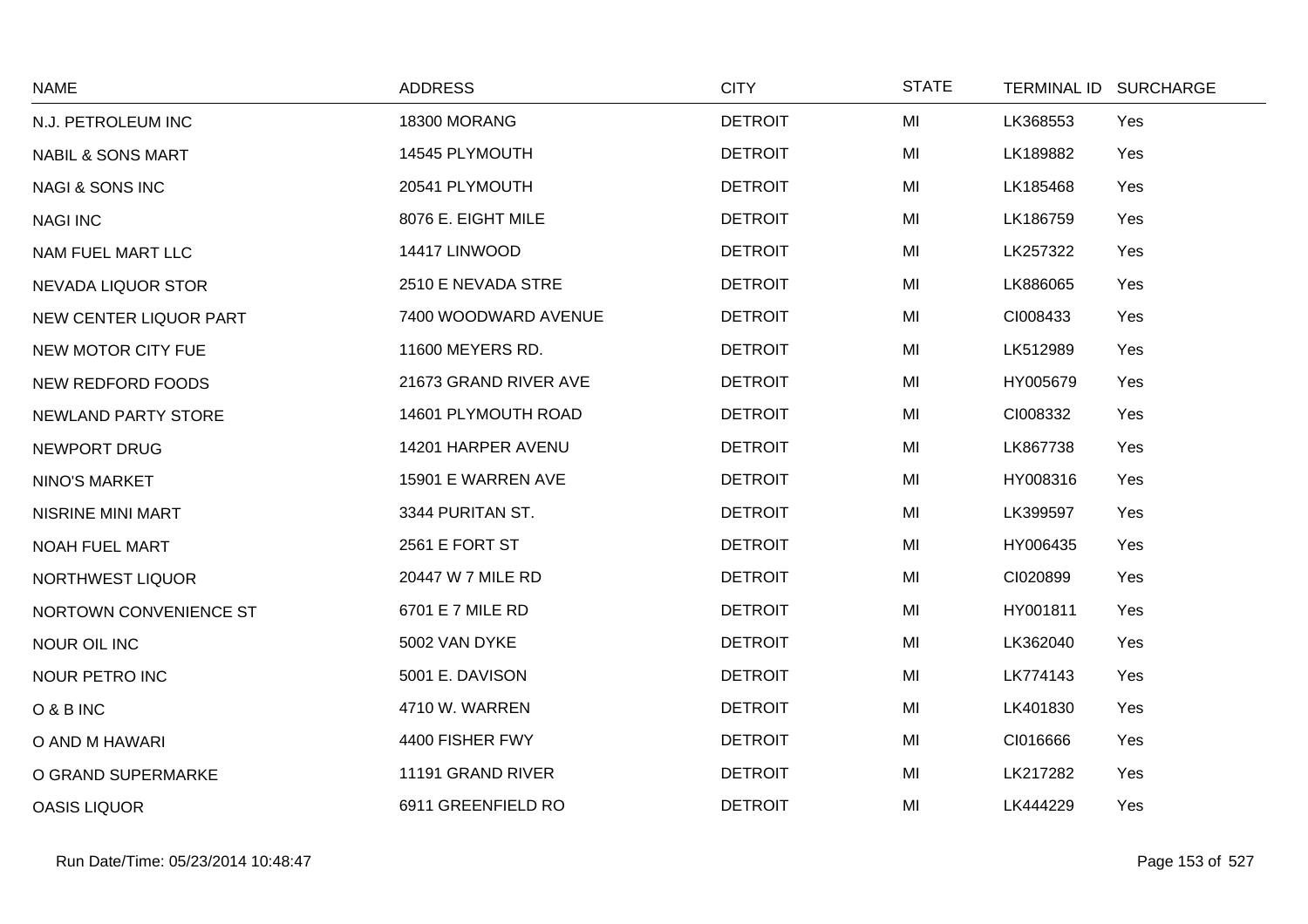| <b>NAME</b>                   | <b>ADDRESS</b>          | <b>CITY</b>    | <b>STATE</b> | TERMINAL ID SURCHARGE |  |
|-------------------------------|-------------------------|----------------|--------------|-----------------------|--|
| <b>OBAMA SERVICE STAT</b>     | 14340 W CHICAGO         | <b>DETROIT</b> | MI           | LK416943<br>Yes       |  |
| <b>OMNI FOOD &amp; BEVERA</b> | 14701 W 7 MILE          | <b>DETROIT</b> | MI           | LK435966<br>Yes       |  |
| <b>OZ PETROLEUM</b>           | 14822 E WARREN AVE      | <b>DETROIT</b> | MI           | CI020635<br>Yes       |  |
| P & S PETRO INC               | 17707 PLYMOUTH          | <b>DETROIT</b> | MI           | LK882475<br>Yes       |  |
| PAI ATM                       | 13014 GRATIOT AVE.      | <b>DETROIT</b> | MI           | TX44034<br>Yes        |  |
| PAI ATM                       | <b>14730 HARPER</b>     | <b>DETROIT</b> | MI           | CS40407<br>Yes        |  |
| PAI ATM                       | 15291 E. 7 MILE RD.     | <b>DETROIT</b> | MI           | TX39607<br>Yes        |  |
| PAI ATM                       | 2 WOODWARD              | <b>DETROIT</b> | MI           | Yes<br>TX47457        |  |
| PAI ATM                       | 21737 W. 8 MILE RD.     | <b>DETROIT</b> | MI           | TX38793<br>Yes        |  |
| PAI ATM                       | 21745 W. EIGHT MILE RD. | <b>DETROIT</b> | MI           | TX46714<br>Yes        |  |
| PAI ATM                       | 3435 2ND AVE            | <b>DETROIT</b> | MI           | TX52127<br>Yes        |  |
| PAI ATM                       | 3730 BUCHANAN ST        | <b>DETROIT</b> | MI           | TX53544<br>Yes        |  |
| PAI ATM                       | 6000 W VERNOR HWY       | <b>DETROIT</b> | MI           | TX39402<br>Yes        |  |
| PAI ISO                       | 13014 GRATIOT AVE.      | <b>DETROIT</b> | MI           | TX44034<br>Yes        |  |
| PAI ISO                       | 1435 RANDOLPH           | <b>DETROIT</b> | MI           | TX57439<br>Yes        |  |
| PAI ISO                       | <b>14730 HARPER</b>     | <b>DETROIT</b> | MI           | CS40407<br>Yes        |  |
| PAI ISO                       | 15291 E. 7 MILE RD.     | <b>DETROIT</b> | MI           | TX39607<br>Yes        |  |
| PAI ISO                       | <b>19430 W WARREN</b>   | <b>DETROIT</b> | MI           | Yes<br>CS40910        |  |
| PAI ISO                       | 2 WOODWARD              | <b>DETROIT</b> | MI           | TX47457<br>Yes        |  |
| PAI ISO                       | 21737 W. 8 MILE RD.     | <b>DETROIT</b> | MI           | TX38793<br>Yes        |  |
| PAI ISO                       | 21745 W. EIGHT MILE RD. | <b>DETROIT</b> | MI           | TX46714<br>Yes        |  |
| PAI ISO                       | 3435 2ND AVE            | <b>DETROIT</b> | MI           | TX52127<br>Yes        |  |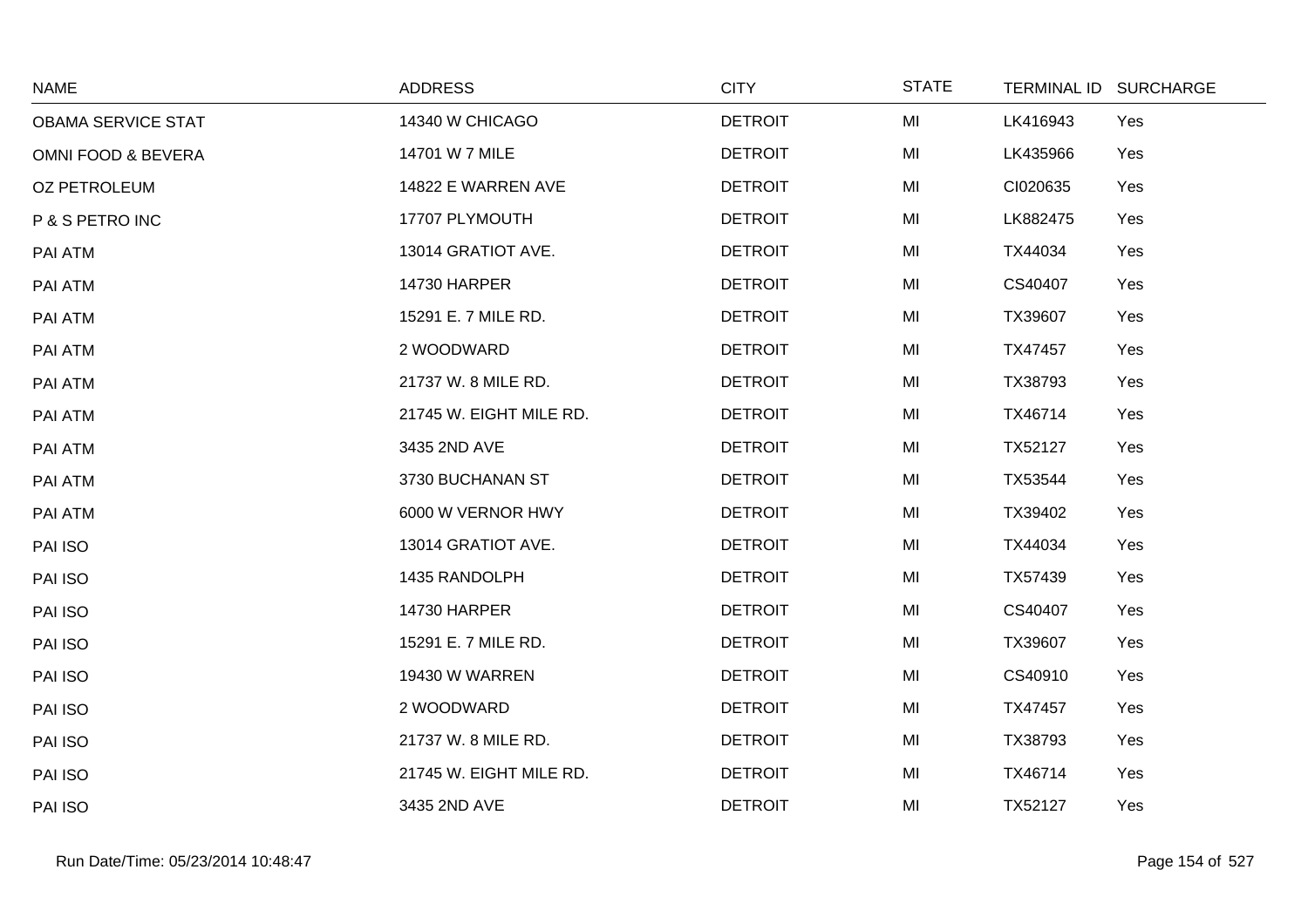| <b>NAME</b>           | <b>ADDRESS</b>            | <b>CITY</b>    | <b>STATE</b> | TERMINAL ID SURCHARGE |  |
|-----------------------|---------------------------|----------------|--------------|-----------------------|--|
| PAI ISO               | 3730 BUCHANAN ST          | <b>DETROIT</b> | MI           | TX53544<br>Yes        |  |
| PAI ISO               | 6000 W VERNOR HWY         | <b>DETROIT</b> | MI           | TX39402<br>Yes        |  |
| PALACE PLAZA          | 6416 JEFFERSON            | <b>DETROIT</b> | MI           | CI007778<br>Yes       |  |
| PANCHOS PALACE II     | 6200 LAFAYETTE            | <b>DETROIT</b> | MI           | CI014008<br>Yes       |  |
| <b>PARADISE FOODS</b> | 7747 PURITAN              | <b>DETROIT</b> | MI           | LK436046<br>Yes       |  |
| PARADISE-7            | <b>US</b><br>20535 JOY RD | <b>DETROIT</b> | MI           | P78124<br>Yes         |  |
| <b>PARK LANE</b>      | 19150 WEST MCNICHOLUS     | <b>DETROIT</b> | MI           | Yes<br>P212136        |  |
| <b>PARKIES PA</b>     | 17255 MACK AVE US         | <b>DETROIT</b> | MI           | P221178<br>Yes        |  |
| PARKWAY FOODS         | 13210 E JEFFERSON AVE     | <b>DETROIT</b> | MI           | CI016072<br>Yes       |  |
| PARKWAY LI            | 22443 PLYMOUTH ROADUS     | <b>DETROIT</b> | MI           | P212140<br>Yes        |  |
| PARKWEST DEVELOPME    | <b>11919 E WARREN</b>     | <b>DETROIT</b> | MI           | LK216475<br>Yes       |  |
| PARTI EXPO            | 15201 W. 7 MILE US        | <b>DETROIT</b> | MI           | P84357<br>Yes         |  |
| PATTON SERVICE INC    | 20545 W 7 MILE RD         | <b>DETROIT</b> | MI           | LK676496<br>Yes       |  |
| PEARSON AUTO SERVI    | 20800 W 7 MILE RD         | <b>DETROIT</b> | MI           | LK811934<br>Yes       |  |
| PIPER LIQUOR STORE    | 5017 EAST NEVADA          | <b>DETROIT</b> | MI           | CI002257<br>Yes       |  |
| PIPER MARKET          | 21756 GRAND RIVER         | <b>DETROIT</b> | MI           | CI011618<br>Yes       |  |
| PIRLLA MINI MART I    | 15880 LIVERNOIS           | <b>DETROIT</b> | MI           | LK472626<br>Yes       |  |
| PLAYERS GROCERY ST    | 13555 WEST CHICAGO        | <b>DETROIT</b> | MI           | LK914377<br>Yes       |  |
| PLYMOUTH EXPRESS      | 10450 PLYMOUTH ROA        | <b>DETROIT</b> | MI           | LK818228<br>Yes       |  |
| PLYMOUTH FILL UP      | 19550 PLYMOUTH RD         | <b>DETROIT</b> | MI           | HY006558<br>Yes       |  |
| <b>PNCBANK</b>        | 1426 BROADWAY ST.         | <b>DETROIT</b> | MI           | PI2107<br>No          |  |
| <b>PNCBANK</b>        | 15800 E 8 MILE            | <b>DETROIT</b> | MI           | PA2368<br>Yes         |  |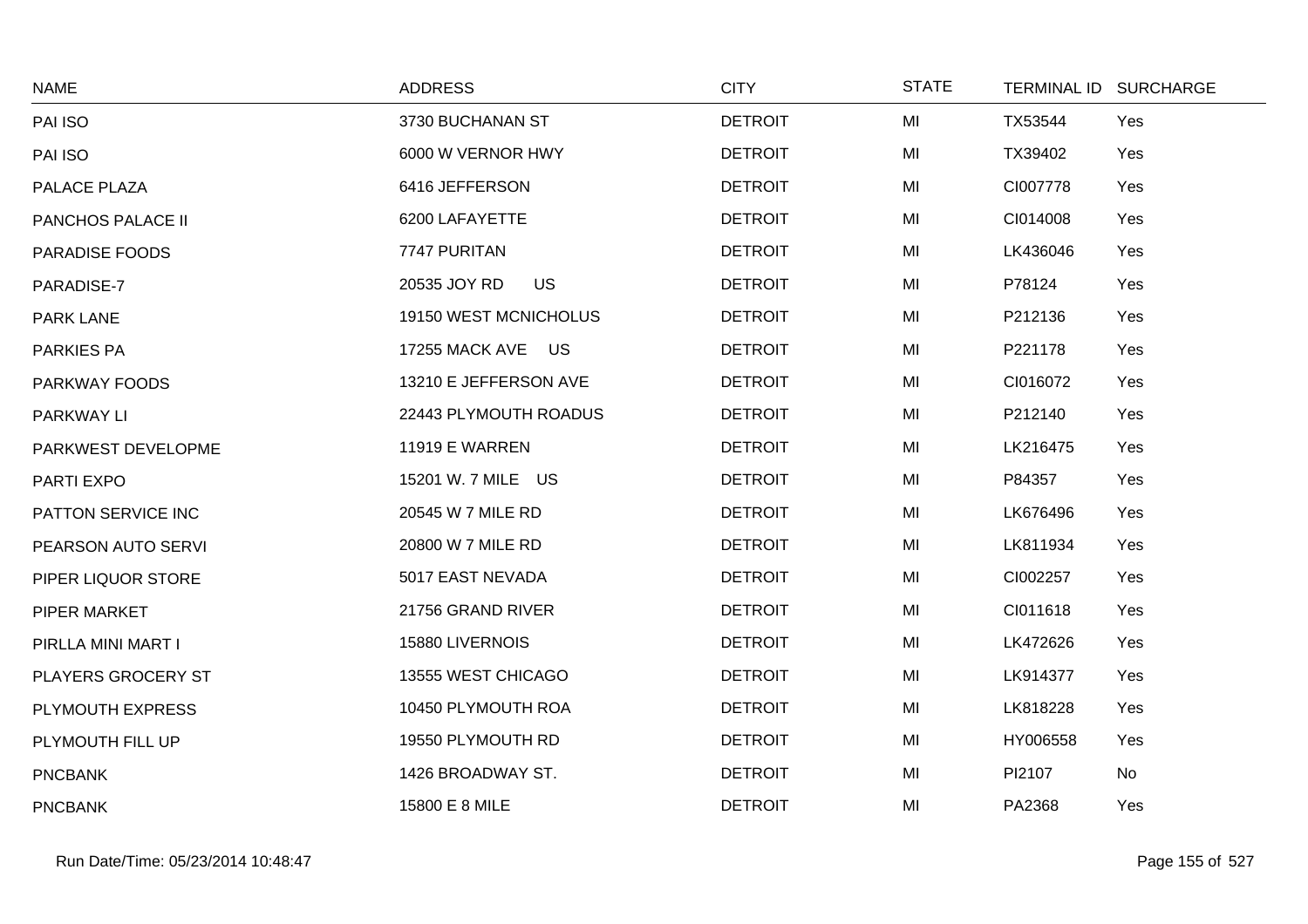| <b>NAME</b>              | <b>ADDRESS</b>           | <b>CITY</b>    | <b>STATE</b> |          | TERMINAL ID SURCHARGE |
|--------------------------|--------------------------|----------------|--------------|----------|-----------------------|
| <b>PNCBANK</b>           | 17101 MACK AVE           | <b>DETROIT</b> | MI           | PA3212   | Yes                   |
| <b>PNCBANK</b>           | 18490 LIVERNOIS          | <b>DETROIT</b> | MI           | PA2417   | Yes                   |
| <b>PNCBANK</b>           | 20300 W 7 MILE RD        | <b>DETROIT</b> | MI           | PA2451   | Yes                   |
| <b>PNCBANK</b>           | 20300 W 7 MILE RD        | <b>DETROIT</b> | MI           | PA2452   | Yes                   |
| <b>PNCBANK</b>           | 4111 WOODWARD            | <b>DETROIT</b> | MI           | PA2407   | Yes                   |
| <b>PNCBANK</b>           | 4111 WOODWARD            | <b>DETROIT</b> | MI           | PA3764   | Yes                   |
| <b>PNCBANK</b>           | 6200 W. VERNOR           | <b>DETROIT</b> | MI           | PA2774   | Yes                   |
| PONY ENTER               | 17900 EAST WARIEN AUS    | <b>DETROIT</b> | MI           | P132759  | Yes                   |
| PRIEMIER E               | <b>US</b><br>8980 MCGRAW | <b>DETROIT</b> | MI           | P78113   | Yes                   |
| PRINCESS SUPERETTE LIQ   | 16342 WEST MCNICHOLS     | <b>DETROIT</b> | MI           | CI004948 | Yes                   |
| PUBLIC FOODS INC         | <b>16226 E WARREN</b>    | <b>DETROIT</b> | MI           | LK639052 | Yes                   |
| PURE PLUS INC            | 13601 W. MCNICHOLS       | <b>DETROIT</b> | MI           | LK217836 | Yes                   |
| PicASnack                | 4607 E SEVEN MILE        | <b>DETROIT</b> | MI           | LK182785 | Yes                   |
| QM ENTERPRISES INC       | 714 E WARREN             | <b>DETROIT</b> | MI           | LK799362 | Yes                   |
| QUICK PAC                | 21320 W 7 MILE ROAD      | <b>DETROIT</b> | MI           | SR005922 | Yes                   |
| QUICK STOP & GO IN       | 3910 E. 8 MILE           | <b>DETROIT</b> | MI           | LK765739 | Yes                   |
| <b>QUICK STOP MARKET</b> | 8059 GRAND RIVER A       | <b>DETROIT</b> | MI           | LK879340 | Yes                   |
| QWIK STOP                | 6250 E 7 MILE RD         | <b>DETROIT</b> | MI           | CI021283 | Yes                   |
| <b>Quality Market</b>    | 8919 MICHIGAN AVE        | <b>DETROIT</b> | MI           | LK112141 | Yes                   |
| R & J PETRO MART L       | 15111 HOUSTON-WHIT       | <b>DETROIT</b> | MI           | LK513017 | Yes                   |
| RADI GAS & SHOP IN       | 19250 W. MCNICHOLS       | <b>DETROIT</b> | MI           | LK343841 | Yes                   |
| <b>RAFIK PETR</b>        | 22700 FENKELL ST US      | <b>DETROIT</b> | MI           | AA900101 | Yes                   |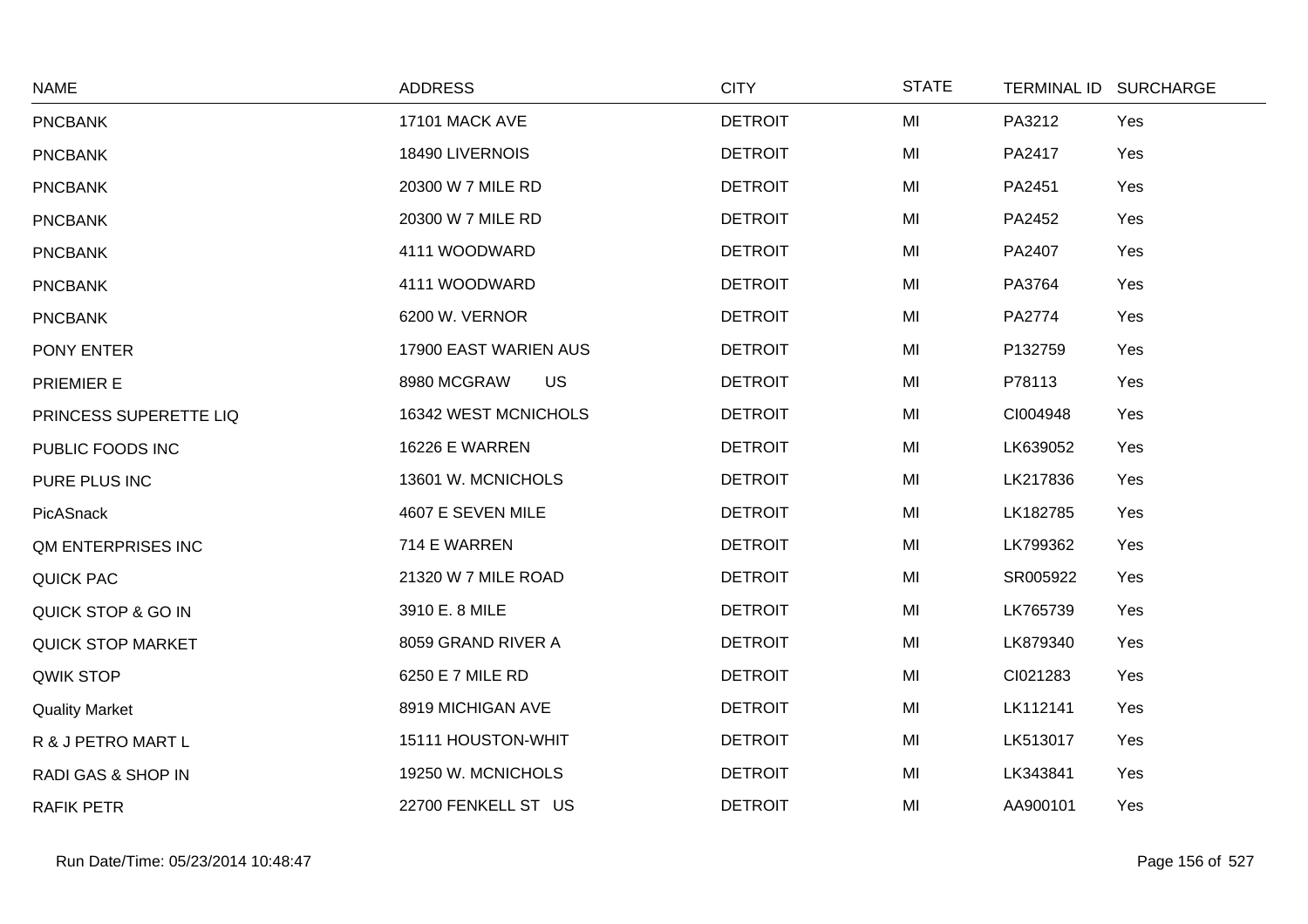| <b>NAME</b>                | <b>ADDRESS</b>             | <b>CITY</b>    | <b>STATE</b> |          | TERMINAL ID SURCHARGE |
|----------------------------|----------------------------|----------------|--------------|----------|-----------------------|
| <b>RAINBOW MARKET</b>      | 13510 EAST 8 MILE ROAD     | <b>DETROIT</b> | MI           | CI009909 | Yes                   |
| RAMO INC                   | 5611 TARNOW/MCGRAW         | <b>DETROIT</b> | MI           | TD237416 | Yes                   |
| <b>RANDY'S MARKET</b>      | 18054 MOUNT ELLIOTT ST     | <b>DETROIT</b> | MI           | CI021165 | Yes                   |
| <b>RAYAN'S MINI MART</b>   | 5401 E 7 MILE RD           | <b>DETROIT</b> | MI           | CI016738 | Yes                   |
| <b>RAYS CHECK</b>          | <b>US</b><br>13746 GRATIOT | <b>DETROIT</b> | MI           | P211626  | Yes                   |
| <b>REDFORD MINI MART</b>   | 17444 LASHER               | <b>DETROIT</b> | MI           | LK595818 | Yes                   |
| <b>REGAL MARKET</b>        | 21741 FENKELL              | <b>DETROIT</b> | MI           | LK432655 | Yes                   |
| <b>REIDS DRUGS</b>         | 9938 HARPER AVE            | <b>DETROIT</b> | MI           | CI001636 | Yes                   |
| <b>RENAISSANCE BOWLING</b> | 19600 WOODWARD AVE         | <b>DETROIT</b> | MI           | CI013559 | Yes                   |
| RIGLEYS-13                 | 12278 GRATIOT AVE US       | <b>DETROIT</b> | MI           | P135413  | Yes                   |
| <b>RITE AID #4266</b>      | 7843 W VERNOR HWY          | <b>DETROIT</b> | MI           | A0006884 | Yes                   |
| <b>RITE AID #4355</b>      | 17170 HARPER AVE           | <b>DETROIT</b> | MI           | A0007683 | Yes                   |
| <b>RITE AID #4414</b>      | 19160 GREENFIELD RD        | <b>DETROIT</b> | MI           | A0006973 | Yes                   |
| <b>RITE AID #4485</b>      | 3456 E JEFFERSON AVE       | <b>DETROIT</b> | MI           | A0007005 | Yes                   |
| <b>RITE AID #4498</b>      | 13939 LIVERNOIS AVE        | <b>DETROIT</b> | MI           | A0007012 | Yes                   |
| <b>RITE AID #4512</b>      | 18430 FENKELL ST           | <b>DETROIT</b> | MI           | A0007026 | Yes                   |
| <b>RITE AID #4526</b>      | 1900 E 8 MILE RD           | <b>DETROIT</b> | MI           | A0007687 | Yes                   |
| <b>RITE AID #4595</b>      | 4612 WOODWARD AVE          | <b>DETROIT</b> | MI           | A0007690 | Yes                   |
| <b>RITE AID #4694</b>      | 19150 WYOMING ST           | <b>DETROIT</b> | MI           | A0007693 | Yes                   |
| <b>RITE AID #4843</b>      | 10950 GRATIOT AVE          | <b>DETROIT</b> | MI           | A0007159 | Yes                   |
| <b>RITE AID #7758</b>      | 14820 MACK AVE             | <b>DETROIT</b> | MI           | A0007337 | Yes                   |
| RITE WAY                   | 7350 GRAND RIVER           | <b>DETROIT</b> | MI           | CI008142 | Yes                   |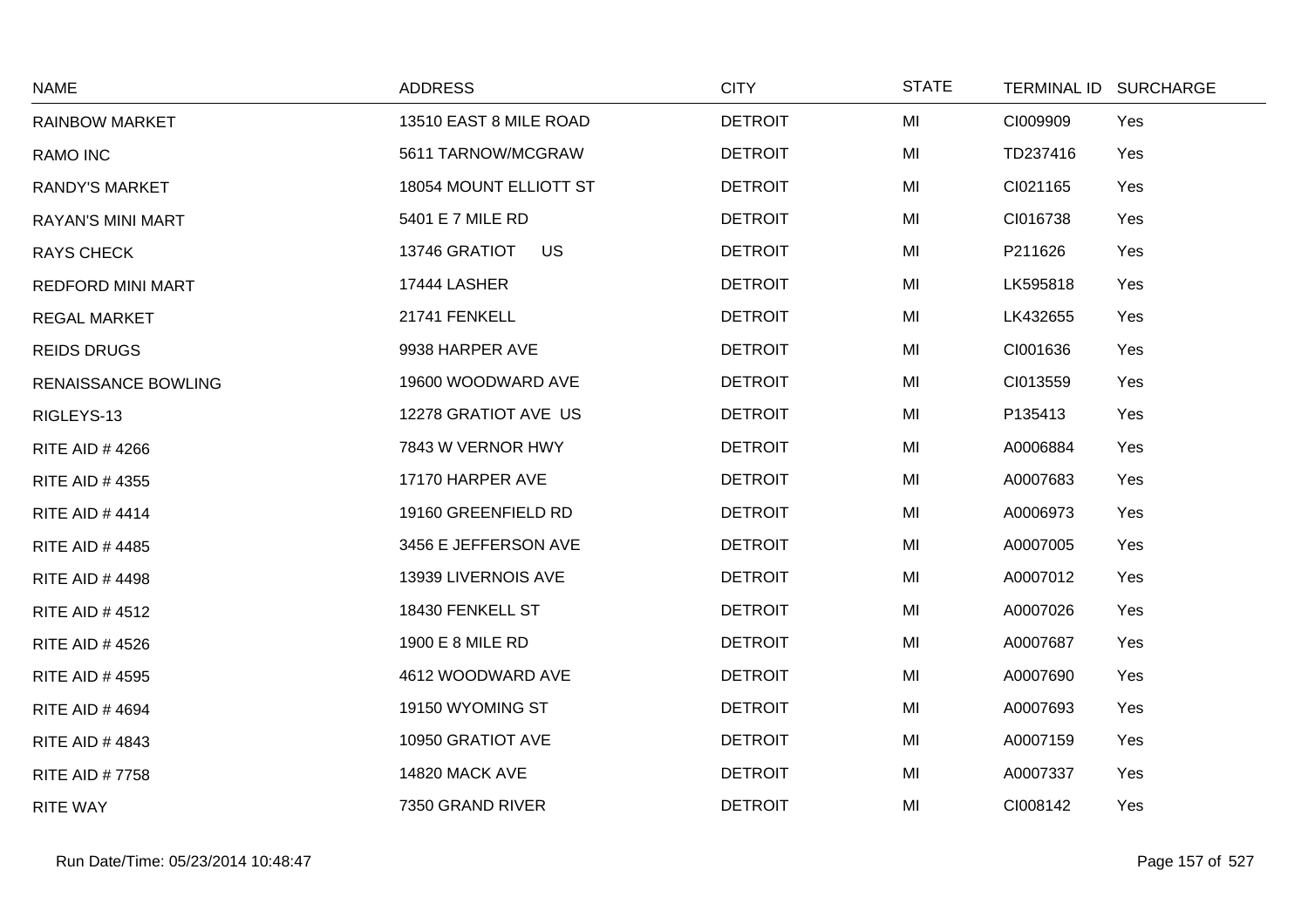| <b>NAME</b>              | <b>ADDRESS</b>          | <b>CITY</b>    | <b>STATE</b> | <b>TERMINAL ID</b> | <b>SURCHARGE</b> |
|--------------------------|-------------------------|----------------|--------------|--------------------|------------------|
| <b>RIVIERA PA</b>        | US<br>5153 E 7 MILE     | <b>DETROIT</b> | MI           | <b>TCS07768</b>    | Yes              |
| <b>ROMEL'S MARKET</b>    | 13350 E 8 MILE RD       | <b>DETROIT</b> | MI           | CI021430           | Yes              |
| <b>ROYALTY LI</b>        | 16086 E. 8 MILE ROAUS   | <b>DETROIT</b> | MI           | P114446            | Yes              |
| RUSSELL BAZAAR           | 7500 CHRYSLER DRIV      | <b>DETROIT</b> | MI           | LK688527           | Yes              |
| RYAN CORRECTIONAL        | 17600 RYAN ROAD         | <b>DETROIT</b> | MI           | LK733386           | Yes              |
| S & G LIQUOR SHOP        | 18207 WYOMING STREET    | <b>DETROIT</b> | MI           | CI001790           | Yes              |
| S & R PETRO INC          | 9365 VAN DYKE ST        | <b>DETROIT</b> | MI           | LK243457           | Yes              |
| S AND H PETROMART        | 4415 W. VERNOR ST.      | <b>DETROIT</b> | MI           | LK461281           | Yes              |
| <b>S&amp;L CONVEN</b>    | 97 W WARREN AVE         | <b>DETROIT</b> | MI           | 82200160           | Yes              |
| SAAB PETRO MART IN       | 8406 LINWOODE           | <b>DETROIT</b> | MI           | LK185024           | Yes              |
| <b>SAAD PETRO LLC</b>    | 16730 TELEGRAPH         | <b>DETROIT</b> | MI           | LK345456           | Yes              |
| SAHARI ENTERPRISE        | 13001 HARPER RD         | <b>DETROIT</b> | MI           | LK181284           | Yes              |
| SAL ONE STOP INC         | 3239 W DAVISON          | <b>DETROIT</b> | MI           | LK180402           | No               |
| SALS VON L               | 14918 GREENFIELD US     | <b>DETROIT</b> | MI           | P147621            | Yes              |
| SAM D MARKET #1          | 20411 JOHN R. ROAD      | <b>DETROIT</b> | MI           | HY000937           | Yes              |
| <b>SAMS MINI MART 31</b> | 14127 LINWOOD           | <b>DETROIT</b> | MI           | LK257324           | Yes              |
| SAMS MINI MART 4 I       | 14417 LINWOOD           | <b>DETROIT</b> | MI           | LK257322           | Yes              |
| <b>SANA MINI MART</b>    | 16140 W MCNICHOLS RD    | <b>DETROIT</b> | MI           | CI019212           | Yes              |
| SANAA, INC.              | 5015 LIVERNOIS          | <b>DETROIT</b> | MI           | TD228880           | Yes              |
| SANTA BARBRA MARKET      | 7700 WEST MCNICHOLS ROA | <b>DETROIT</b> | MI           | CI010170           | Yes              |
| SARATOGA FOOD MARKET     | 14130 GRATIOT AVE       | <b>DETROIT</b> | MI           | HY002705           | Yes              |
| <b>SATURN SUP</b>        | 20221 JOY ROAD<br>US    | <b>DETROIT</b> | MI           | P217756            | Yes              |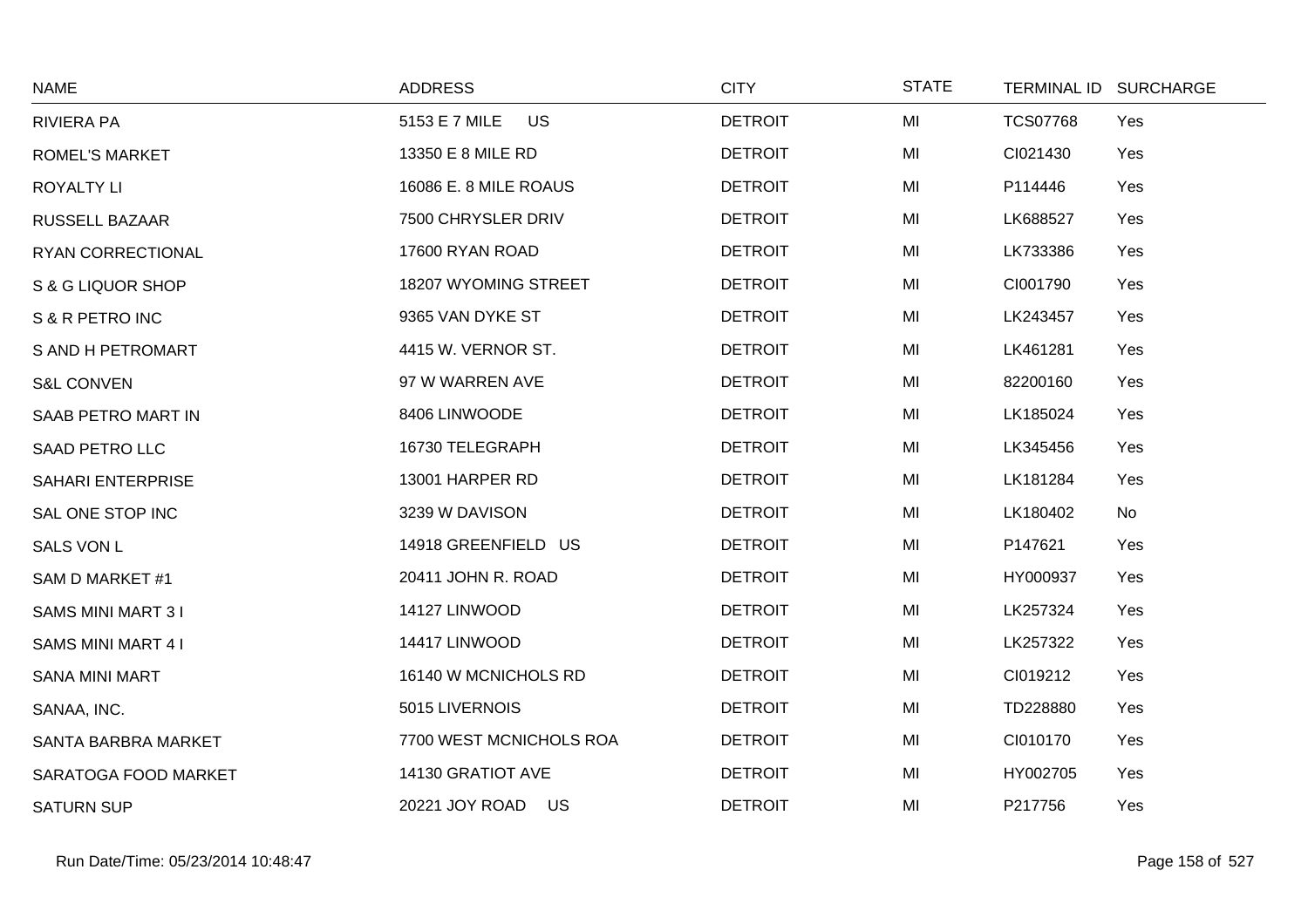| <b>NAME</b>                   | <b>ADDRESS</b>                | <b>CITY</b>    | <b>STATE</b> | TERMINAL ID SURCHARGE |
|-------------------------------|-------------------------------|----------------|--------------|-----------------------|
| <b>SAVAYA LIQ</b>             | 20441 JAMES COUZENSUS         | <b>DETROIT</b> | MI           | AA900167<br>No        |
| <b>SAVAYA LIQUOR</b>          | 20411 JAMES COUZENS FWY       | <b>DETROIT</b> | MI           | CI021853<br>Yes       |
| <b>SAVAYA MARKET</b>          | 19441 PLYMOUTH ROAD           | <b>DETROIT</b> | MI           | CI031607<br>Yes       |
| SAVE A LOT                    | <b>15001 HOUSTON WHITTIER</b> | <b>DETROIT</b> | MI           | TD238638<br>Yes       |
| SAVE A LOT                    | 5181 GRAND RIVER US           | <b>DETROIT</b> | MI           | P207728<br>Yes        |
| SAVE A LOT LINCOLN            | 20427 PLYMOUTH ROA            | <b>DETROIT</b> | MI           | LK438863<br>Yes       |
| <b>SAVON FOOD</b>             | 15025 W SEVEN MILE            | <b>DETROIT</b> | MI           | 80282830<br>Yes       |
| <b>SAWSAN ENTERPRISE</b>      | 13613 E. SIX MILE             | <b>DETROIT</b> | MI           | LK257325<br>Yes       |
| SBC FILL UP INC.              | 3255 MICHIGAN AVEN            | <b>DETROIT</b> | MI           | LK286472<br>Yes       |
| <b>SCHAEFER CONSUMER</b>      | 13601 PLYMOUTH RD             | <b>DETROIT</b> | MI           | LK365724<br>Yes       |
| <b>SCHOOLCRAFT EXPRESS</b>    | 18700 SCHOOLCRAFT             | <b>DETROIT</b> | MI           | CI015971<br>Yes       |
| SCHOOLCRAFT GAS MA            | 17721 SCHOOLCRAFT             | <b>DETROIT</b> | MI           | LK551742<br>Yes       |
| SCHOOLCRAFT-WYOMIN            | 10003 SCHOOLCRAFT             | <b>DETROIT</b> | MI           | LK522930<br>Yes       |
| <b>SCOTCH CAS</b>             | 2867 E. 7 MILE US             | <b>DETROIT</b> | MI           | P86524<br>Yes         |
| <b>SCOTCH PLU</b>             | 12066 DEXTER<br><b>US</b>     | <b>DETROIT</b> | MI           | P167415<br>Yes        |
| <b>SCOTTY J LIQUOR SHOPPE</b> | 20840 W CHICAGO               | <b>DETROIT</b> | MI           | CI007933<br>Yes       |
| SEAWAY MARKET PLAC            | 18330 W. CHICAGO              | <b>DETROIT</b> | MI           | LK444265<br>Yes       |
| SELENA LIQUOR LANE            | 12333 ROSA PARKS BOULEV       | <b>DETROIT</b> | MI           | CI001828<br>Yes       |
| SERVICE CENTERS CORP          | 14481 GRATIOT AVE             | <b>DETROIT</b> | MI           | CK0A56<br>Yes         |
| <b>SERVICE CENTERS CORP</b>   | 14481 GRATIOT AVE.            | <b>DETROIT</b> | MI           | CK0A28<br>Yes         |
| <b>SERVICE CENTERS CORP</b>   | 18463 LIVERNOIS               | <b>DETROIT</b> | MI           | CK0A18<br>Yes         |
| <b>SERVICE CENTERS CORP</b>   | 18463 LIVERNOIS               | <b>DETROIT</b> | MI           | CK0A64<br>Yes         |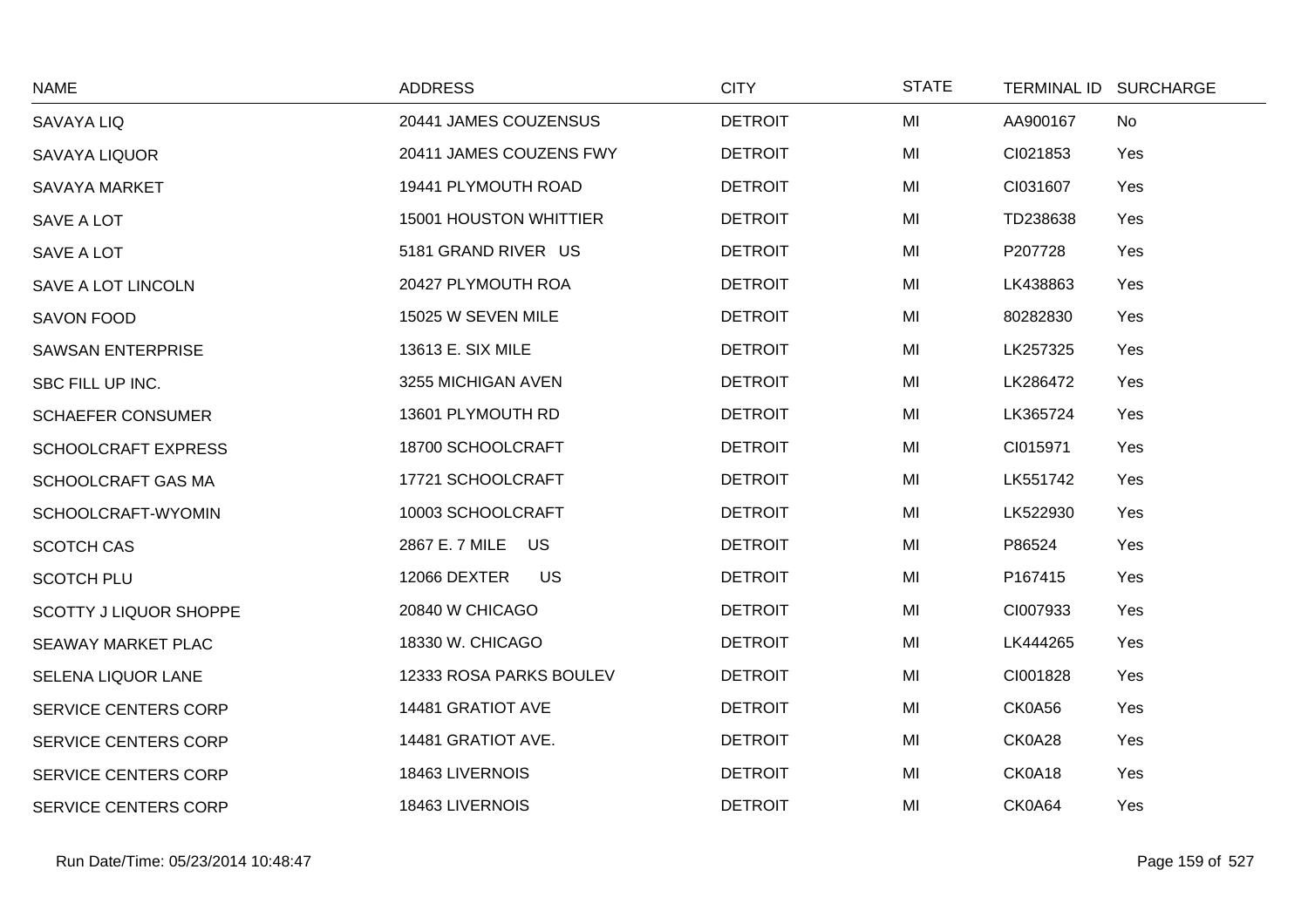| <b>NAME</b>               | <b>ADDRESS</b>          | <b>CITY</b>    | <b>STATE</b> | TERMINAL ID SURCHARGE |
|---------------------------|-------------------------|----------------|--------------|-----------------------|
| SEVEN & MOOD PETRO        | 5844 E. 7 MILE RD       | <b>DETROIT</b> | MI           | LK704147<br>Yes       |
| SEVEN & SOUTH INC         | 18149 W. 7 MILE RD      | <b>DETROIT</b> | MI           | LK180458<br>Yes       |
| SEVEN & VAN DYKE I        | 19030 VAN DYKE ST.      | <b>DETROIT</b> | MI           | LK715171<br>Yes       |
| SEVEN STAR FOOD CENTER    | 11500 E MCNICHOLS       | <b>DETROIT</b> | MI           | CI031656<br>Yes       |
| SEVEN WOOD GAS INC        | 19016 WOODWARD          | <b>DETROIT</b> | MI           | LK332342<br>Yes       |
| <b>SHAUNS PARTY STORE</b> | 3908 PORTER             | <b>DETROIT</b> | MI           | CI008938<br>Yes       |
| SHELL 7 & GRANDRIV        | 24761 WEST 7 MILE       | <b>DETROIT</b> | MI           | LK559065<br>Yes       |
| <b>SHOP N SAV</b>         | 7347 PURITAN STREETUS   | <b>DETROIT</b> | MI           | P211989<br>Yes        |
| <b>SIX &amp; GUNS</b>     | 11622 MCNICHOLS         | <b>DETROIT</b> | MI           | 81931383<br>Yes       |
| SIX & J GAS & MORE        | 1 E MCNICHOLS RD        | <b>DETROIT</b> | MI           | LK811939<br>Yes       |
| SKYLINE PETRO INC         | 10840 FENKELL           | <b>DETROIT</b> | MI           | LK404728<br>Yes       |
| <b>SMM INVEST</b>         | 12800 W. MCNICHOLS US   | <b>DETROIT</b> | MI           | M126131<br>Yes        |
| SMM INVESTMENT INC        | 12800 W NCNICHOLS       | <b>DETROIT</b> | MI           | LK182373<br>Yes       |
| SOLA INC.                 | 13603 W. CHICAGO        | <b>DETROIT</b> | MI           | LK231552<br>Yes       |
| SPECIAL WAY               | 15735 SCHOOLCRAFT STREE | <b>DETROIT</b> | MI           | CI013379<br>Yes       |
| SPEEDY & SPEEDY IN        | 14940 SCHAEFER RD.      | <b>DETROIT</b> | MI           | LK426977<br>Yes       |
| SPEEDY CONSUMER LL        | 14511 WYOMING ST        | <b>DETROIT</b> | MI           | LK681096<br>Yes       |
| <b>SPHINX</b>             | 17850 VAN DYKE          | <b>DETROIT</b> | MI           | LK253346<br>Yes       |
| <b>SPOT LIGHT LIQUOR</b>  | 24300 WEST MCNICHOLS    | <b>DETROIT</b> | MI           | CI003514<br>Yes       |
| SPOTLITE GROCERY          | 16210 W GRAND RIVE      | <b>DETROIT</b> | MI           | LK435972<br>Yes       |
| <b>SPRINGWELL LIQUOR</b>  | 1848 SPRINGWELLS ST     | <b>DETROIT</b> | MI           | HY004472<br>Yes       |
| <b>SPRINGWELLS MOBILE</b> | 930 SPRINGWELLS         | <b>DETROIT</b> | MI           | LK517891<br>Yes       |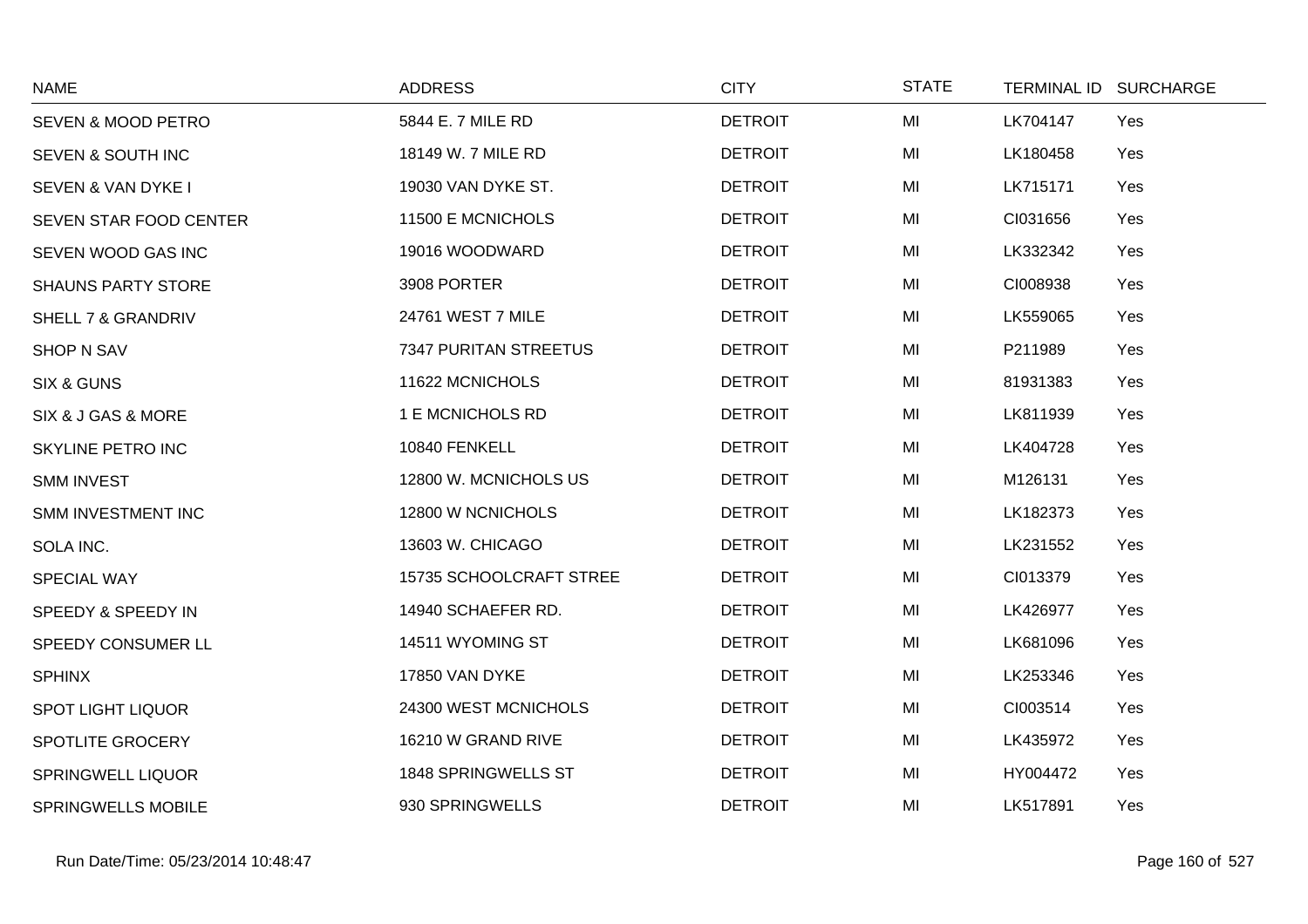| <b>NAME</b>                   | <b>ADDRESS</b>                   | <b>CITY</b>    | <b>STATE</b> |          | TERMINAL ID SURCHARGE |
|-------------------------------|----------------------------------|----------------|--------------|----------|-----------------------|
| <b>STAR FUEL</b>              | <b>14441 E WARREN</b>            | <b>DETROIT</b> | MI           | HY006574 | Yes                   |
| <b>STAR SNACK</b>             | 3044 W. GRAND BLVD               | <b>DETROIT</b> | MI           | CI010303 | Yes                   |
| STARLIGHT-                    | <b>US</b><br><b>10544 FINKEL</b> | <b>DETROIT</b> | MI           | P185710  | Yes                   |
| <b>STARTERS B</b>             | 4501 WOODWARD<br><b>US</b>       | <b>DETROIT</b> | MI           | P135750  | Yes                   |
| <b>STARTERS LOUNGE</b>        | 18426 PLYMOUTH RD                | <b>DETROIT</b> | MI           | CI013541 | Yes                   |
| <b>STATE BAR</b>              | 2115 WOODWARD                    | <b>DETROIT</b> | MI           | LK432661 | Yes                   |
| <b>STATE DELI &amp; GROCE</b> | 234 STATE ST                     | <b>DETROIT</b> | MI           | LK218308 | Yes                   |
| <b>STATE FAIR EXPRESS</b>     | 1 E. STATE FAIR                  | <b>DETROIT</b> | MI           | LK426996 | Yes                   |
| STOP & GO DELI                | 14445 SCHAUFER RD                | <b>DETROIT</b> | MI           | LK437487 | Yes                   |
| STOP N SHOP PETRO             | 17804 W. MCNICHOLS               | <b>DETROIT</b> | MI           | LK212995 | Yes                   |
| <b>SULAIMAN ENTERPRIS</b>     | 13601 E. 7 MILE                  | <b>DETROIT</b> | MI           | LK306869 | Yes                   |
| <b>SUMMIT PARTY STORE</b>     | 22901 W 8 MILE RD                | <b>DETROIT</b> | MI           | LK544941 | No                    |
| <b>SUMMIT PARTY STORE</b>     | 22901 W. 8 MILE RD               | <b>DETROIT</b> | MI           | LK544941 | Yes                   |
| <b>SUNKISS MARKET</b>         | 13535 PURITAN                    | <b>DETROIT</b> | MI           | CI007345 | Yes                   |
| <b>SUNOCO GAS</b>             | 21435 W. 8 MILE RD.US            | <b>DETROIT</b> | MI           | P120478  | Yes                   |
| <b>SUNSHINE MARKET</b>        | 14812 LIVERNOIS AVE              | <b>DETROIT</b> | MI           | CI021362 | Yes                   |
| <b>SUNSHINE MARKET</b>        | 15349 W. MCMICHOLS               | <b>DETROIT</b> | MI           | LK432692 | Yes                   |
| SUPER DOLLAR STORE            | 6835 MICHIGAN AVEN               | <b>DETROIT</b> | MI           | LK703391 | Yes                   |
| <b>SUPER GIANT MARKET</b>     | 8830 GRATIOT                     | <b>DETROIT</b> | MI           | CI000712 | Yes                   |
| <b>SUPER M MARKET</b>         | 14655 GREEFIELD                  | <b>DETROIT</b> | MI           | LK575728 | Yes                   |
| SUPERK #98                    | 19990 TELGR<br><b>US</b>         | <b>DETROIT</b> | MI           | 520146   | Yes                   |
| <b>SUPERLAND MARKET</b>       | 17021 SCHOOLCRAFT                | <b>DETROIT</b> | MI           | TD232128 | Yes                   |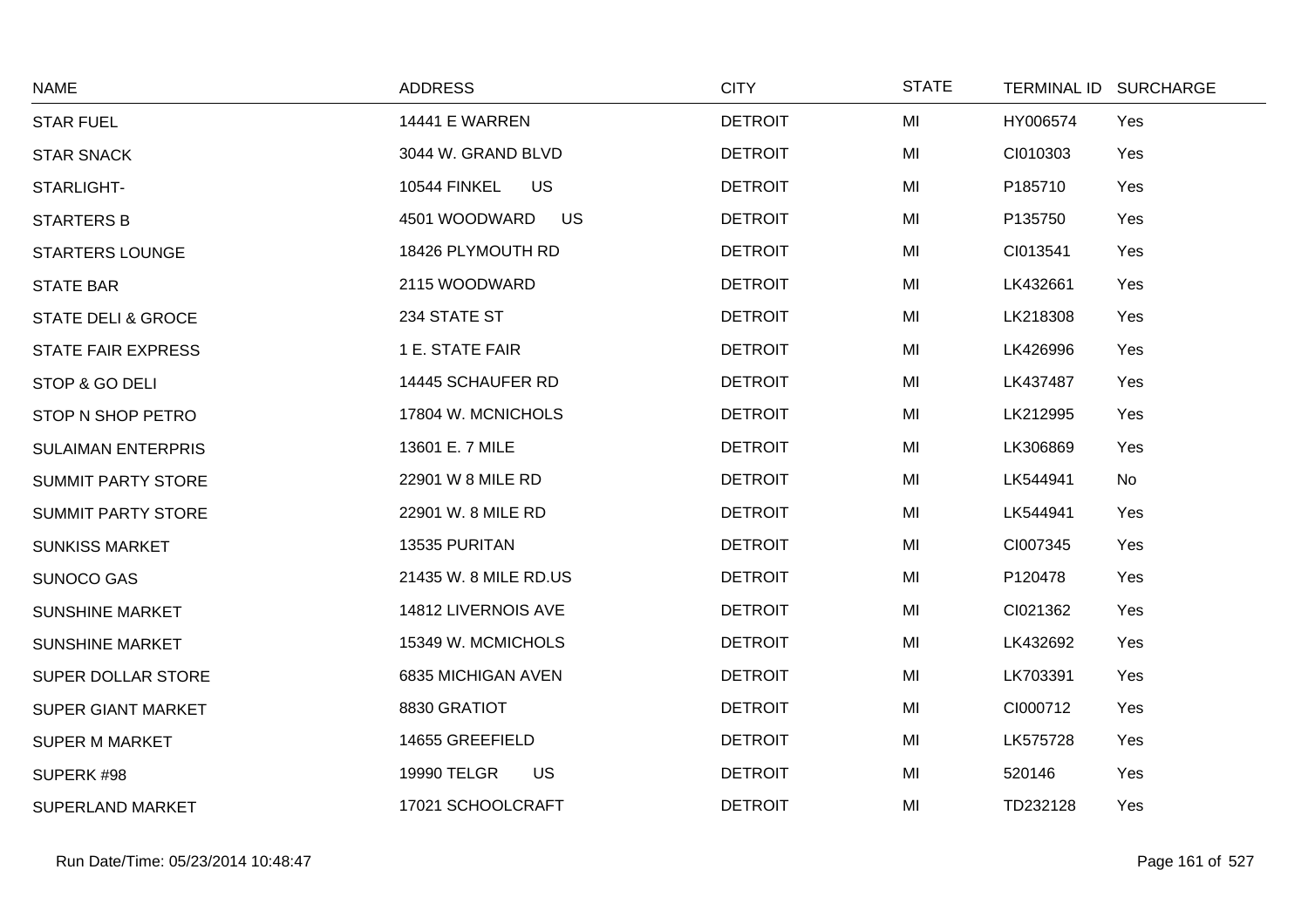| <b>NAME</b>                       | <b>ADDRESS</b>         | <b>CITY</b>    | <b>STATE</b> | TERMINAL ID SURCHARGE |
|-----------------------------------|------------------------|----------------|--------------|-----------------------|
| SUPERSTAR FOOD MARKET             | 12513 JOSEPH CAMPAU ST | <b>DETROIT</b> | MI           | CI013585<br>No        |
| <b>SWEET DREAM'S #1</b>           | 113 C CANFIELD         | <b>DETROIT</b> | MI           | LK479760<br>Yes       |
| Salameh Corp                      | 18731 GRAND RIVER      | <b>DETROIT</b> | MI           | LK112137<br>Yes       |
| <b>T &amp; W FUEL STOP IN</b>     | 12600 GRATIOT AVE.     | <b>DETROIT</b> | MI           | LK363577<br>Yes       |
| <b>TAMPA INC</b>                  | 6827 GREENFIELD        | <b>DETROIT</b> | MI           | LK381090<br>Yes       |
| TEL KAIF MARKET                   | 15935 W. SEVEN MIL     | <b>DETROIT</b> | MI           | LK659828<br>Yes       |
| <b>TELEGRAPH</b>                  | 15300 TELEGRAPH US     | <b>DETROIT</b> | MI           | P222841<br>Yes        |
| THE AUCTION BLOCK                 | 12660 GREENFIELD R     | <b>DETROIT</b> | MI           | LK709227<br>Yes       |
| THE RIGHT STOP                    | 11710 E MCNICHOLS RD   | <b>DETROIT</b> | MI           | HY002160<br>Yes       |
| THE WINE BASKET                   | 16450 E. WARREN        | <b>DETROIT</b> | MI           | LK511978<br>Yes       |
| THREE BROTHERS PAR                | 19540 JOY ROAD         | <b>DETROIT</b> | MI           | LK703382<br>Yes       |
| THREE STARS GROCER                | 5038 MCDOUGAL ST.      | <b>DETROIT</b> | MI           | LK552077<br>Yes       |
| <b>TIGER LIQUOR</b>               | 10832 PURITAN          | <b>DETROIT</b> | MI           | CI011938<br>Yes       |
| <b>TIREMAN SERVICE IN</b>         | 5815 TIREMAN           | <b>DETROIT</b> | MI           | LK639379<br>Yes       |
| <b>TODAY FOOD</b>                 | 22000 W. MCNICHOLS     | <b>DETROIT</b> | MI           | LK437092<br>Yes       |
| <b>TOMBOY SUPERMARKET</b>         | 4120 - 2ND AVE.        | <b>DETROIT</b> | MI           | CI013996<br>Yes       |
| TOMS LIQUOR PALACE, IN            | 20078 LIVERNOIS AVE.   | <b>DETROIT</b> | MI           | Yes<br>CI014025       |
| <b>TOWER LIQU</b>                 | 12700 GRAND RIVER US   | <b>DETROIT</b> | MI           | P167224<br>Yes        |
| <b>TRADE FAIR MARKET</b>          | 3406 FENKELL ST        | <b>DETROIT</b> | MI           | CI021002<br>Yes       |
| <b>TRADE WIND LIQUOR &amp; MA</b> | 17521 LIVERNOIS AVE    | <b>DETROIT</b> | MI           | CI020343<br>Yes       |
| TRUMBELL AVE FILLU                | 5001 TRUMBULL          | <b>DETROIT</b> | MI           | LK462140<br>Yes       |
| <b>TRUMBULL MARKET</b>            | 3714 TRUMBULL ST       | <b>DETROIT</b> | MI           | CI020886<br>Yes       |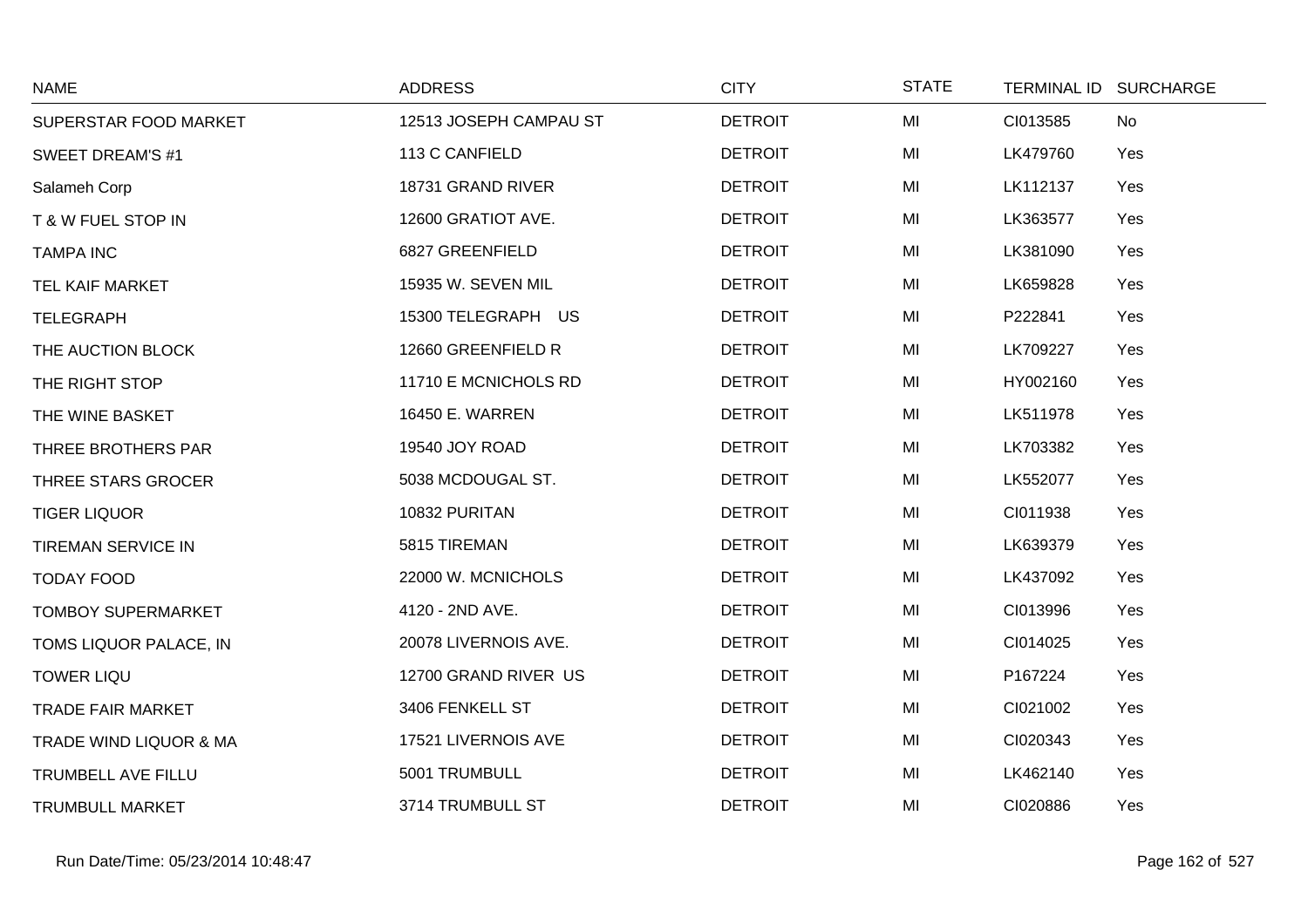| <b>NAME</b>              | <b>ADDRESS</b>             | <b>CITY</b>    | <b>STATE</b> | TERMINAL ID SURCHARGE |
|--------------------------|----------------------------|----------------|--------------|-----------------------|
| <b>TUNNEL LIQ</b>        | 333 E. JEFFERSON A         | <b>DETROIT</b> | MI           | Yes<br>82251963       |
| TWINSPETROMARATHON       | 9130 LINWOOD               | <b>DETROIT</b> | MI           | LK185023<br>Yes       |
| Toy Chest The            | 18728 FORD ROAD            | <b>DETROIT</b> | MI           | LK185979<br>Yes       |
| <b>U.S. FUEL MART</b>    | 4800 W. FORT STREE         | <b>DETROIT</b> | MI           | LK211186<br>Yes       |
| ULTIMATE BIRDS INC       | 13330 DEXTER AVE           | <b>DETROIT</b> | MI           | LK608125<br>Yes       |
| UNIQUE FOOD MARKET       | 1681 LANDALE RD.           | <b>DETROIT</b> | MI           | LK446288<br>Yes       |
| <b>UNITED LIQUOR</b>     | 22040 W. 7 MILE ROAD       | <b>DETROIT</b> | MI           | CI008419<br>Yes       |
| <b>UNIVERSITY</b>        | 4700 ANTHONY WAYNE US      | <b>DETROIT</b> | MI           | P156175<br>Yes        |
| UNIVERSITY MART IN       | 3720 W. MCNICHOLS          | <b>DETROIT</b> | MI           | LK738622<br>Yes       |
| <b>UPTOWN FOODS</b>      | 18201 W 7 MILE RD          | <b>DETROIT</b> | MI           | Yes<br>CI013675       |
| US MOBIL MART INC        | 10833 W 7 MILE RD          | <b>DETROIT</b> | MI           | Yes<br>LK180008       |
| <b>US QUALITY</b>        | 15690 JOY RD.<br><b>US</b> | <b>DETROIT</b> | MI           | P09478<br>Yes         |
| <b>US QUALITY</b>        | 15690 JOY ROAD<br>US       | <b>DETROIT</b> | MI           | P134848<br>Yes        |
| Utica Express Inc        | 44895 UTICA RD             | <b>DETROIT</b> | MI           | LK182142<br>Yes       |
| VA - DETROIT             | 4646 JOHN R. ST.           | <b>DETROIT</b> | MI           | LK747014<br>Yes       |
| VANDYKE FIRST STOP       | 6420 VAN DYKE ST           | <b>DETROIT</b> | MI           | LK208340<br>Yes       |
| <b>VANDYKE MINI STOP</b> | 6500 VANDYKE AVE           | <b>DETROIT</b> | MI           | LK207362<br>Yes       |
| VIENNA MARKET INC.       | 2305 JUNCTION STRE         | <b>DETROIT</b> | MI           | LK739759<br>Yes       |
| <b>VILLAGE LI</b>        | 18024 WEST GRAND RIUS      | <b>DETROIT</b> | MI           | P235399<br>Yes        |
| <b>VIP KONEY</b>         | 14300 GRATIOT AVE US       | <b>DETROIT</b> | MI           | P179532<br>Yes        |
| <b>VIP LIQUOR</b>        | 14050 JOSEPH CAMPAU        | <b>DETROIT</b> | MI           | CI003247<br>Yes       |
| <b>VOGUE MARK</b>        | 9200 CADIEUX RD. US        | <b>DETROIT</b> | MI           | P146993<br>Yes        |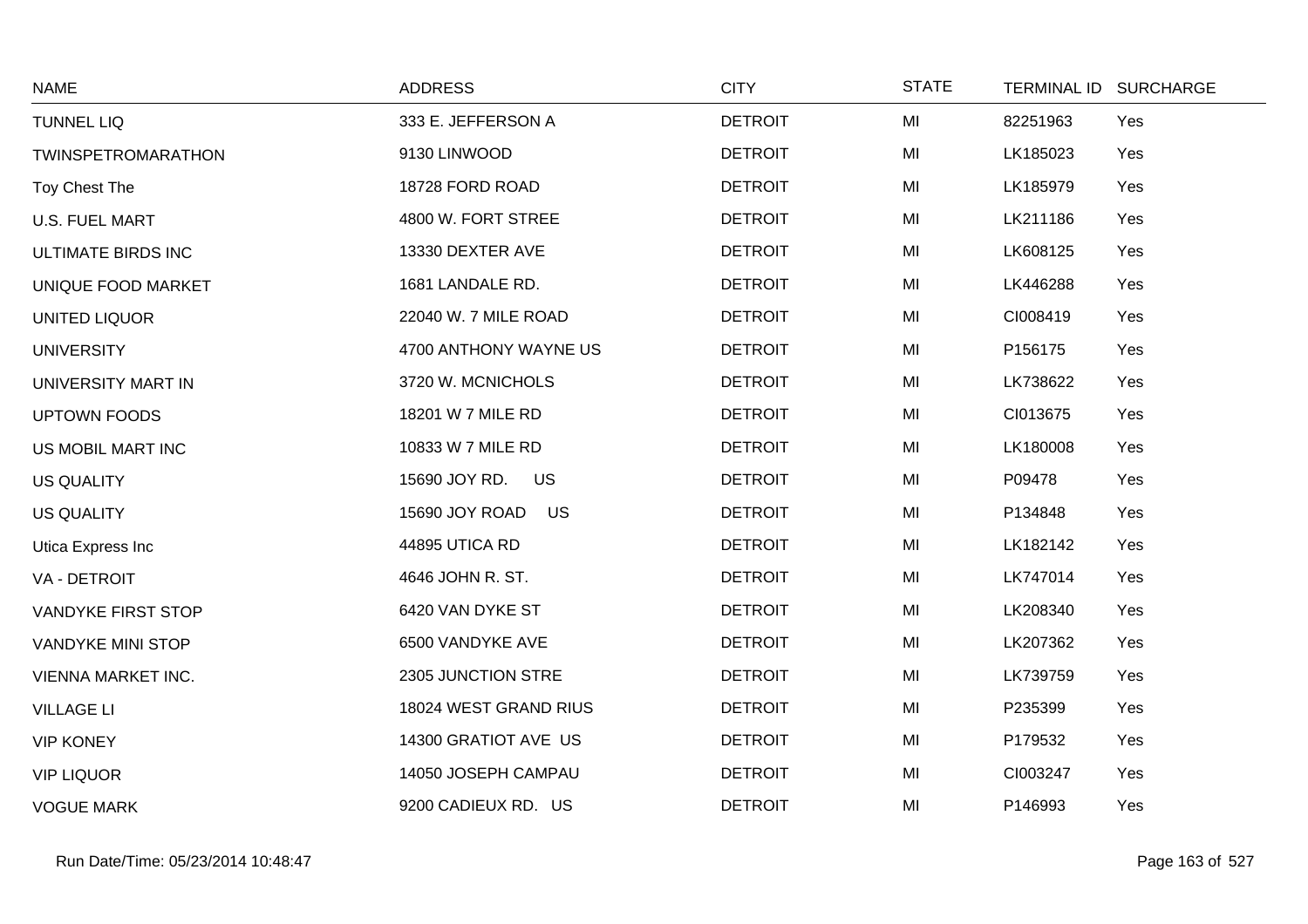| <b>NAME</b>                 | <b>ADDRESS</b>         | <b>CITY</b>    | <b>STATE</b> | TERMINAL ID SURCHARGE  |
|-----------------------------|------------------------|----------------|--------------|------------------------|
| <b>VSOP LIQUO</b>           | 10715 W. 8 MILE ROAUS  | <b>DETROIT</b> | MI           | P224118<br>Yes         |
| W & H GAS & MORE I          | 9949 E. WARREN         | <b>DETROIT</b> | MI           | LK783240<br>Yes        |
| <b>WAGON TRAIN</b>          | 22436 W WARREN AVE     | <b>DETROIT</b> | MI           | HY001572<br>Yes        |
| WALGREENS 5084              | 24133 GRAND RIVER AVE  | <b>DETROIT</b> | MI           | SR007637<br>Yes        |
| <b>WALLY'S CONVENIENC</b>   | 161 W. CONGRESS        | <b>DETROIT</b> | MI           | LK519126<br>Yes        |
| WARREN DREXEL MKT.          | 13136 E. WARREN        | <b>DETROIT</b> | MI           | LK690647<br>Yes        |
| <b>WARREN EAST FUEL I</b>   | 12620 E. WARREN        | <b>DETROIT</b> | MI           | LK818821<br>Yes        |
| <b>WARREN FOO</b>           | 14622 E WARREN US      | <b>DETROIT</b> | MI           | <b>TCS09065</b><br>Yes |
| <b>WARREN THREE MILE</b>    | 16301 EAST WARREN      | <b>DETROIT</b> | MI           | CI005055<br>Yes        |
| <b>WARREN-ANN INC</b>       | 22640 W WARREN AVE     | <b>DETROIT</b> | MI           | HY000531<br>Yes        |
| WARRENDALE B.P. IN          | 19840 W. WARREN        | <b>DETROIT</b> | MI           | LK475015<br>Yes        |
| <b>WASEL GAS CORP</b>       | 21740 FENKELL          | <b>DETROIT</b> | MI           | LK786625<br>Yes        |
| WAWA PETROLEUM INC          | 8001 GRATIOT           | <b>DETROIT</b> | MI           | LK182571<br>Yes        |
| WEST BROOKE PARTY STOR      | 21200 WEST 7 MILE ROAD | <b>DETROIT</b> | MI           | CI010257<br>Yes        |
| <b>WEST END L</b>           | 19201 JOY RD           | <b>DETROIT</b> | MI           | 81934707<br>Yes        |
| WEST FORT B.P.              | 7900 W. FORT ST.       | <b>DETROIT</b> | MI           | LK290650<br>Yes        |
| <b>WESTERN LIQUOR STORE</b> | 12800 PLYMOUTH         | <b>DETROIT</b> | MI           | CI014036<br>Yes        |
| <b>WESTIN - BOOK CADI</b>   | 1114 WASHINGTON BO     | <b>DETROIT</b> | MI           | LK685680<br>Yes        |
| <b>WHITTIER MINI MART</b>   | 10542 WHITTIER         | <b>DETROIT</b> | MI           | CI008656<br>Yes        |
| <b>WINNERS PARTY STOR</b>   | 19445 WEST 7 MILE      | <b>DETROIT</b> | MI           | LK824237<br>Yes        |
| WINTHROP AND SIX LIQUO      | 15619 W MCNICHOLS      | <b>DETROIT</b> | MI           | TD017030<br>Yes        |
| <b>WIRELESS AVENUE-7</b>    | 18200 W 7 MILE RD      | <b>DETROIT</b> | MI           | LK102396<br>Yes        |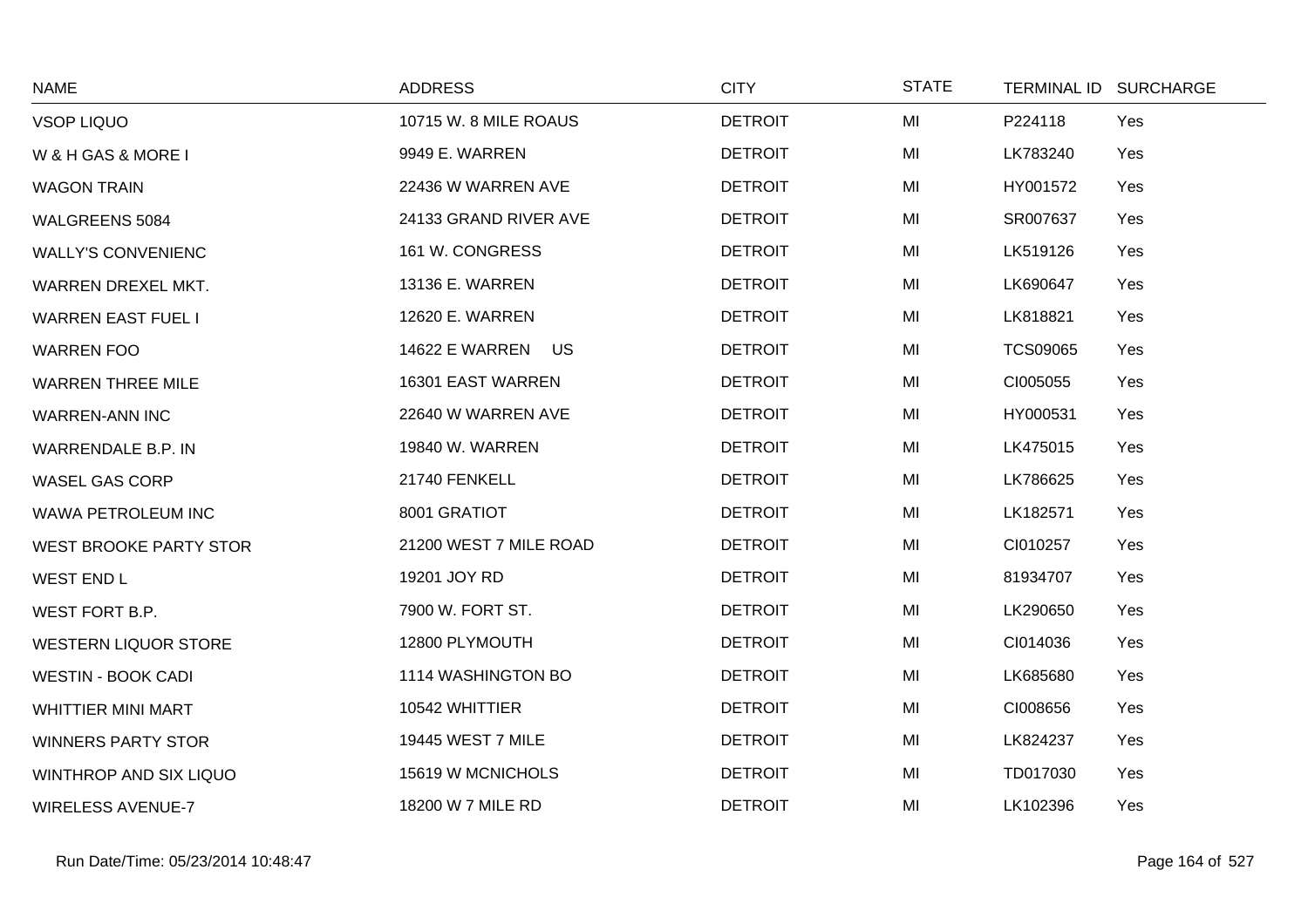| <b>NAME</b>                   | <b>ADDRESS</b>             | <b>CITY</b>    | <b>STATE</b> | <b>TERMINAL ID</b> | <b>SURCHARGE</b> |
|-------------------------------|----------------------------|----------------|--------------|--------------------|------------------|
| <b>WONDER MARKET</b>          | 10450 SHOEMAKER            | <b>DETROIT</b> | MI           | CI008004           | Yes              |
| <b>WOODMERE PARTY STORE</b>   | 9210 WEST FORT STREET      | <b>DETROIT</b> | MI           | CI003427           | Yes              |
| <b>WOODS MARKET</b>           | 16146 PLYMOUTH             | <b>DETROIT</b> | MI           | CI002102           | Yes              |
| WOODWARD AND HARMO            | 10350 WOODWARD AVE         | <b>DETROIT</b> | MI           | LK381080           | Yes              |
| <b>WOODWARD EXPRESS</b>       | 5996 WOODWARD AVE          | <b>DETROIT</b> | MI           | CI004895           | Yes              |
| <b>WOODWARD EXPRESS</b>       | 5996 WOODWARD AVE.         | <b>DETROIT</b> | MI           | CI004895           | Yes              |
| WOODWARD MARKET               | 19420 WOODWARD AVE         | <b>DETROIT</b> | MI           | LK950205           | Yes              |
| WOODWARD MINI MART            | 820 W MCNICHOLS            | <b>DETROIT</b> | MI           | LK792999           | Yes              |
| WYNDHAM SUITES-DET            | 5777 SOUTHFIELD SE         | <b>DETROIT</b> | MI           | LK776184           | Yes              |
| <b>WYOMING AN</b>             | 17124 WYOMING<br><b>US</b> | <b>DETROIT</b> | MI           | AA900161           | Yes              |
| <b>WYOMING GROCERY</b>        | 13970 WYOMING              | <b>DETROIT</b> | MI           | LK703304           | Yes              |
| <b>WYOMING OIL INC</b>        | 8001 WYOMING               | <b>DETROIT</b> | MI           | LK398441           | Yes              |
| <b>WYOMING PETRO</b>          | 3700 JOY RD                | <b>DETROIT</b> | MI           | TD243377           | Yes              |
| Walgreen 4501                 | 22380 MOROSS RD            | <b>DETROIT</b> | MI           | SR007530           | Yes              |
| Walgreens 4369                | 19800 PLYMOUTH RD          | <b>DETROIT</b> | MI           | SR007529           | Yes              |
| Walgreens 6360                | 20001 W 7 MILE ROAD        | <b>DETROIT</b> | MI           | SR004544           | Yes              |
| <b>Woodward Check Cashing</b> | 3401 WOODWARD              | <b>DETROIT</b> | MI           | SR000026           | Yes              |
| YEMCO FUEL INC                | 4111 EAST 7 MILE R         | <b>DETROIT</b> | MI           | LK375599           | Yes              |
| YEMEN FUEL MART IN            | 13001 W 8 MILE RD          | <b>DETROIT</b> | MI           | LK436996           | Yes              |
| <b>YORKSHIRE</b>              | 16711 MACK AVE US          | <b>DETROIT</b> | MI           | P132751            | Yes              |
| Z & B GAS MART INC            | 3561 MOUNT ELLIOT          | <b>DETROIT</b> | MI           | LK287853           | Yes              |
| ZOOM MACK INC                 | 1419 E. OUTER DRIV         | <b>DETROIT</b> | MI           | LK214155           | Yes              |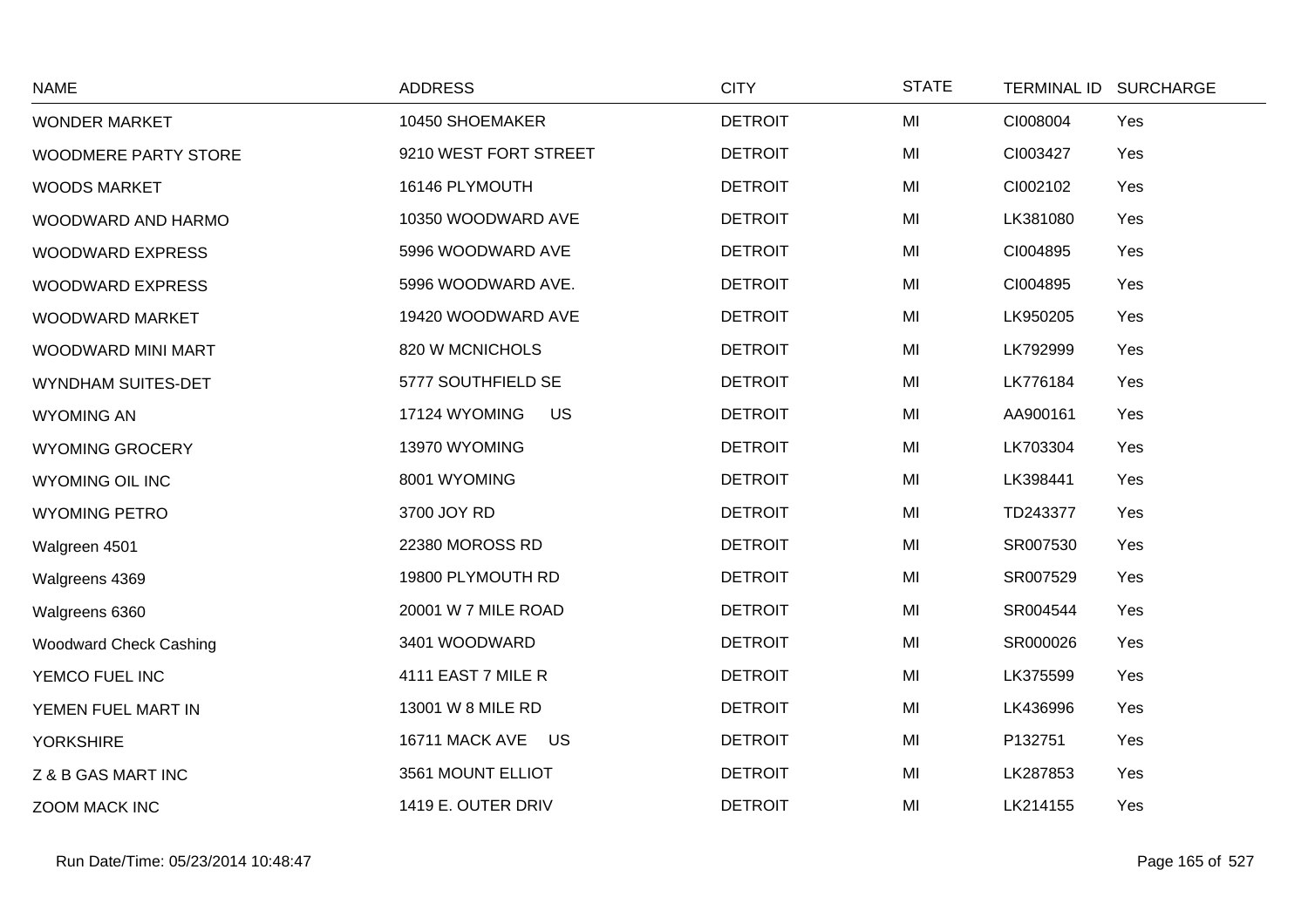| <b>NAME</b>             | <b>ADDRESS</b>                     | <b>CITY</b>      | <b>STATE</b> |               | TERMINAL ID SURCHARGE |
|-------------------------|------------------------------------|------------------|--------------|---------------|-----------------------|
| <b>ZOOM MINI MART</b>   | 14545 PLYMOUTH                     | <b>DETROIT</b>   | MI           | LK189882      | Yes                   |
| 5/3 BK, MI. (WEST       | 13007 S. US 27                     | <b>DEWITT</b>    | MI           | 00000000      | Yes                   |
| <b>CHASE</b>            | 12821 CROSS OVER D                 | <b>DEWITT</b>    | MI           | MI0011        | Yes                   |
| <b>Cardtronics CCSM</b> | 129 S BRIDGE ST.                   | <b>DEWITT</b>    | MI           | CR001854      | Yes                   |
| <b>Cardtronics CCSW</b> | 13155 S US 27                      | <b>DEWITT</b>    | MI           | SP070425      | Yes                   |
| <b>Cardtronics CCSW</b> | 14004 US 27                        | <b>DEWITT</b>    | MI           | SP070030      | Yes                   |
| <b>FIRSTBANK</b>        | 13215 S US-127 BR                  | <b>DEWITT</b>    | MI           | XM9804        | No                    |
| <b>LAKE TRUST CU</b>    | 12750 ESCANABA                     | <b>DEWITT</b>    | MI           | XF8492        | Yes                   |
| <b>MEIJER GAS</b>       | 12821 CROSSOVER DR                 | <b>DEWITT</b>    | MI           | 82128181      | Yes                   |
| <b>PNCBANK</b>          | 116 N. BRIDGE ST.                  | <b>DEWITT</b>    | MI           | PA3237        | No                    |
| <b>DEXTER BP</b>        | 8135 MAIN STREET                   | <b>DEXTER</b>    | MI           | 80821226      | Yes                   |
| FCTI ISO                | <b>EXIT 167 I-94 &amp; BAKER R</b> | <b>DEXTER</b>    | MI           | TQ14129       | Yes                   |
| FCTI ISO                | <b>EXIT 167 I-94 &amp; BAKER R</b> | <b>DEXTER</b>    | MI           | TQ14130       | Yes                   |
| PILOT TS #021           | 750 BAKER ROAD (194 EXI            | <b>DEXTER</b>    | MI           | HY006817      | Yes                   |
| PILOT TS #296 ATM #2    | 195 BAKER ROAD (194 EXI            | <b>DEXTER</b>    | MI           | HY007079      | Yes                   |
| <b>PNCBANK</b>          | 8123 MAIN ST                       | <b>DEXTER</b>    | MI           | PA1120        | Yes                   |
| <b>TCF BANK</b>         | 4511 N TERRITORIAL RD              | <b>DEXTER</b>    | MI           | 57000500      | Yes                   |
| <b>TCF BANK</b>         | 8081 MAIN STREET                   | <b>DEXTER</b>    | MI           | 57000516      | No                    |
| UNITED BK               | 7200 DEXTER-ANN ARBOR              | <b>DEXTER</b>    | MI           | MI000102      | No                    |
| <b>DIMONDALE</b>        | 364 CREYTS ROAD US                 | <b>DIMONDALE</b> | MI           | P213264       | Yes                   |
| LAKE TRUST CU           | 8420 BILLWOOD HWY                  | <b>DIMONDALE</b> | MI           | XF8619        | Yes                   |
| <b>MSU FCU</b>          | 7120 LANSING RD.                   | <b>DIMONDALE</b> | MI           | <b>CKK662</b> | No                    |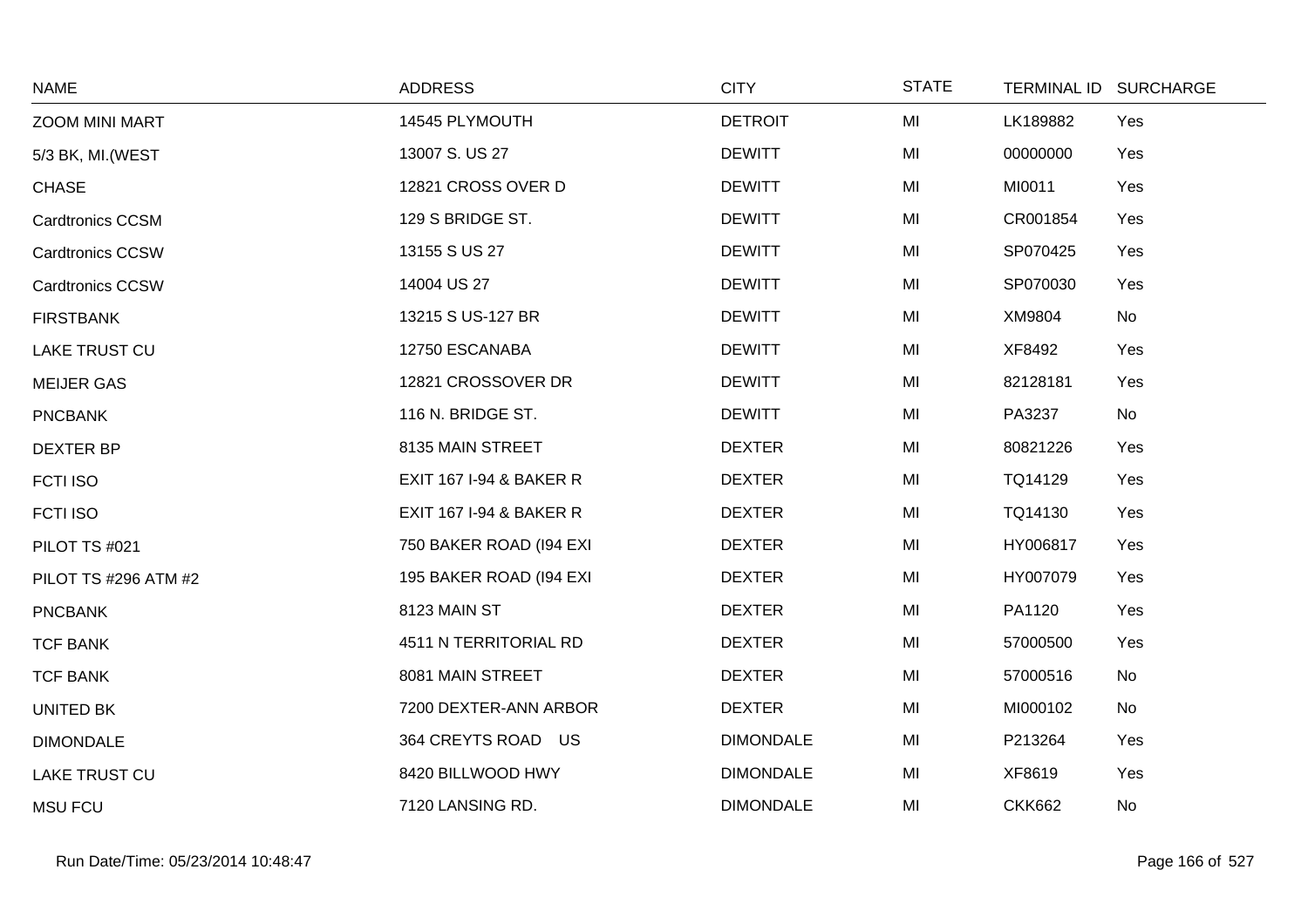| <b>NAME</b>              | <b>ADDRESS</b>           | <b>CITY</b>       | <b>STATE</b> | <b>TERMINAL ID</b> | <b>SURCHARGE</b> |
|--------------------------|--------------------------|-------------------|--------------|--------------------|------------------|
| <b>UNION BANK</b>        | 127 EAST RD              | <b>DIMONDALE</b>  | MI           | 00000000           | Yes              |
| Partanens Bar            | 48618 MAIN ST            | <b>DOLLAR BAY</b> | MI           | SR102653           | No               |
| <b>CHEMICAL BANK</b>     | 1604 142ND ST            | <b>DORR</b>       | MI           | TZ384917           | Yes              |
| <b>DORR TRUCK STOP</b>   | 1311 142 AVE             | <b>DORR</b>       | MI           | LK598258           | Yes              |
| <b>UNITED BAN</b>        | 1796 142ND AVE           | <b>DORR</b>       | MI           | MI000190           | Yes              |
| <b>UNITED BAN</b>        | 4211 30TH ST             | <b>DORR</b>       | MI           | MI000195           | Yes              |
| <b>MACATAWA B</b>        | 132 S WASHINGON AVE      | <b>DOUGLAS</b>    | MI           | MI000223           | Yes              |
| PAI ATM                  | 237 CENTER ST            | <b>DOUGLAS</b>    | MI           | TX59555            | Yes              |
| PAI ISO                  | 237 CENTER ST            | <b>DOUGLAS</b>    | MI           | TX59555            | Yes              |
| <b>1ST SOURCE</b>        | 223 SOUTH FRONT ST US    | <b>DOWAGIAC</b>   | MI           | CP301197           | Yes              |
| 5/3 BK, MI. (WEST        | 205 S FRONT ST           | <b>DOWAGIAC</b>   | MI           | 00000000           | Yes              |
| <b>B.T.'S PUB</b>        | 31414 MAPLE ISLAND       | <b>DOWAGIAC</b>   | MI           | LK332512           | Yes              |
| <b>CHEMICAL BANK</b>     | 67900 STATE ROUTE 152    | <b>DOWAGIAC</b>   | MI           | TZ385025           | Yes              |
| <b>Cardtronics CCSM</b>  | 51012 STATE ROUTE 51 N   | <b>DOWAGIAC</b>   | MI           | CR006452           | Yes              |
| <b>Cardtronics CCSW</b>  | <b>650 SPRUCE STREET</b> | <b>DOWAGIAC</b>   | MI           | SP070376           | Yes              |
| <b>DOWAGIAC AREA FCU</b> | 473 E. DIVISION ST       | <b>DOWAGIAC</b>   | MI           | <b>CKG504</b>      | Yes              |
| MB C-STORE               | 58878 M-51               | <b>DOWAGIAC</b>   | MI           | LK250636           | Yes              |
| NORTHSIDE FOOD LIQUOR    | 602 N FRONT ST           | <b>DOWAGIAC</b>   | MI           | SR005918           | Yes              |
| PAI ATM                  | 101 N FRONT ST           | <b>DOWAGIAC</b>   | MI           | TX50225            | Yes              |
| PAI ATM                  | 801 SPRUCE ST            | <b>DOWAGIAC</b>   | MI           | TX61655            | Yes              |
| PAI ISO                  | 101 N FRONT ST           | <b>DOWAGIAC</b>   | MI           | TX50225            | Yes              |
| PAI ISO                  | 102 N FRONT STREET       | <b>DOWAGIAC</b>   | MI           | TX70962            | Yes              |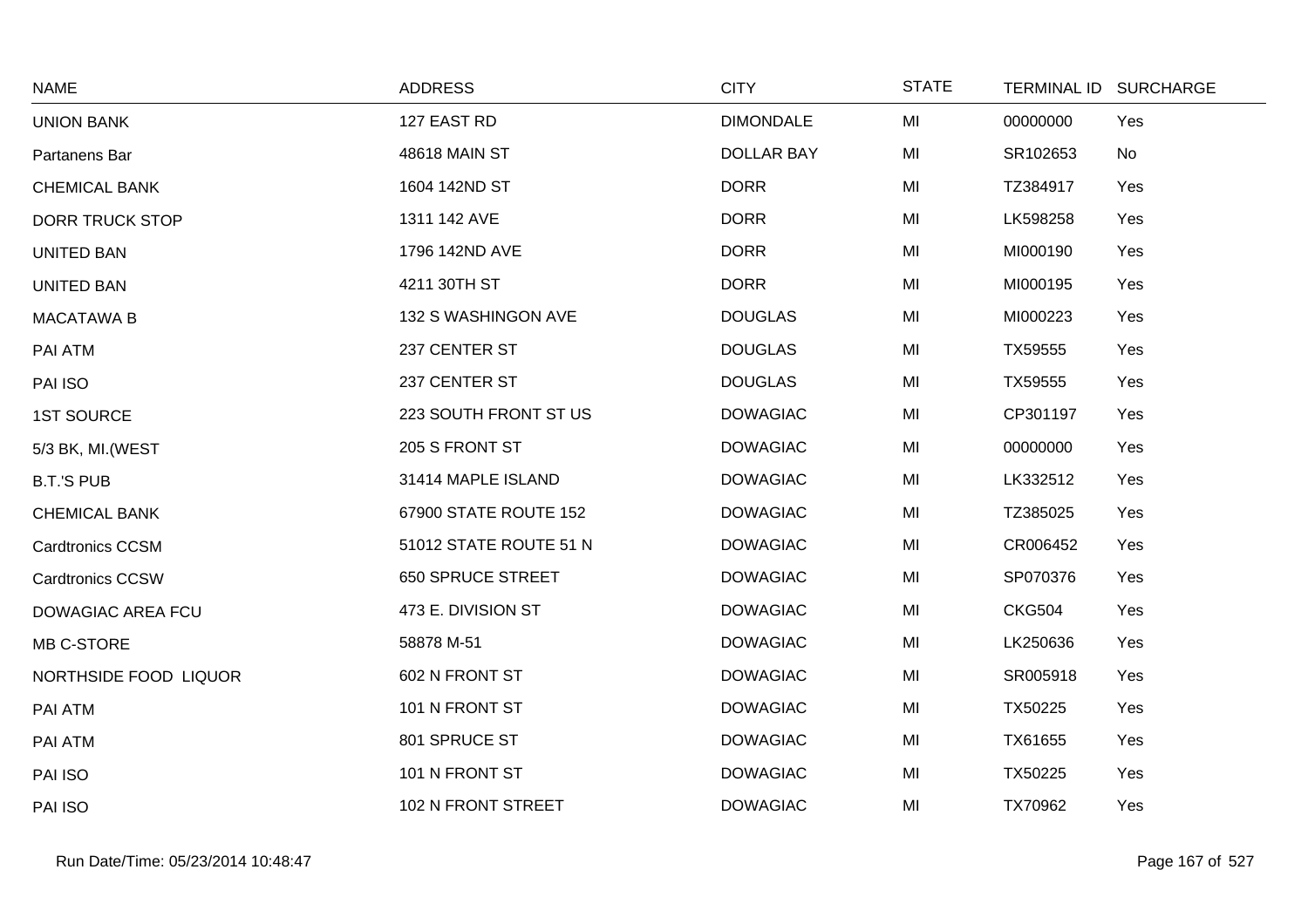| <b>NAME</b>                  | <b>ADDRESS</b>             | <b>CITY</b>          | <b>STATE</b> |                 | TERMINAL ID SURCHARGE |
|------------------------------|----------------------------|----------------------|--------------|-----------------|-----------------------|
| PAI ISO                      | 801 SPRUCE ST              | <b>DOWAGIAC</b>      | MI           | TX61655         | Yes                   |
| PAI ISO                      | 901 SPRUCE ST STE 4        | <b>DOWAGIAC</b>      | MI           | TX62012         | Yes                   |
| <b>RITE AID #4401</b>        | 102 STATE RD               | <b>DOWAGIAC</b>      | MI           | A0006963        | Yes                   |
| <b>SISTER LAKES MARATHON</b> | 92064 CR 690               | <b>DOWAGIAC</b>      | MI           | SR007102        | Yes                   |
| <b>FAMILY FAR</b>            | 56145 HIGHWAY 51 S US      | <b>DOWAGIC</b>       | MI           | P231709         | Yes                   |
| QUICK STOP                   | 56145 HIGHWAY 5L S US      | <b>DOWAGIC</b>       | MI           | P231710         | Yes                   |
| PAI ATM                      | 29958 E CHANNEL RD         | <b>DRUMMOND ISLA</b> | MI           | TX49570         | Yes                   |
| PAI ISO                      | 29958 E CHANNEL RD         | <b>DRUMMOND ISLA</b> | MI           | TX49570         | Yes                   |
| PRINCE MARKET                | 9963 GRATIOT               | <b>DTEROIT</b>       | MI           | LK204240        | Yes                   |
| <b>BANK OF AMERICA</b>       | *DUNDEE                    | <b>DUNDEE</b>        | MI           | <b>IMIN7039</b> | No                    |
| Cardtronics CCSM             | 100 WHITE TAIL DR          | <b>DUNDEE</b>        | MI           | LK550479        | Yes                   |
| <b>Cardtronics CCSW</b>      | 635 TECUMHEH & US 23       | <b>DUNDEE</b>        | MI           | SP070227        | Yes                   |
| <b>DUNDEE MOB</b>            | <b>602 TECUMSEH ST</b>     | <b>DUNDEE</b>        | MI           | 80822735        | Yes                   |
| <b>DUNDEE PER</b>            | 549 E MONROE ROAD US       | <b>DUNDEE</b>        | MI           | P10106          | Yes                   |
| <b>DUNNDEE MARKET</b>        | 343 TECUMSEH ST            | <b>DUNDEE</b>        | MI           | LK638564        | Yes                   |
| <b>Dundee Travel Center</b>  | 655 TECUMSEH ST            | <b>DUNDEE</b>        | MI           | SR102638        | Yes                   |
| UNITED BK                    | <b>260 TECUMSEH STREET</b> | <b>DUNDEE</b>        | MI           | MI000098        | No                    |
| 5/3 BK, MI.(EAST             | 5300 S DURAND RD           | <b>DURAND</b>        | MI           | 00000000        | Yes                   |
| ANDY FOOD CENTER INC         | 8473 E M 71                | <b>DURAND</b>        | MI           | CI021343        | Yes                   |
| <b>CITIZENS COB</b>          | 210 N. SAGINAW ST.         | <b>DURAND</b>        | MI           | ZA8254          | No                    |
| Coffield Oil Co              | 707 NORTH SAGINAW ST       | <b>DURAND</b>        | MI           | SR004668        | Yes                   |
| <b>FIRSTMERIT</b>            | 300 N Saginaw              | <b>DURAND</b>        | MI           | 00006565        | Yes                   |

 $\sim$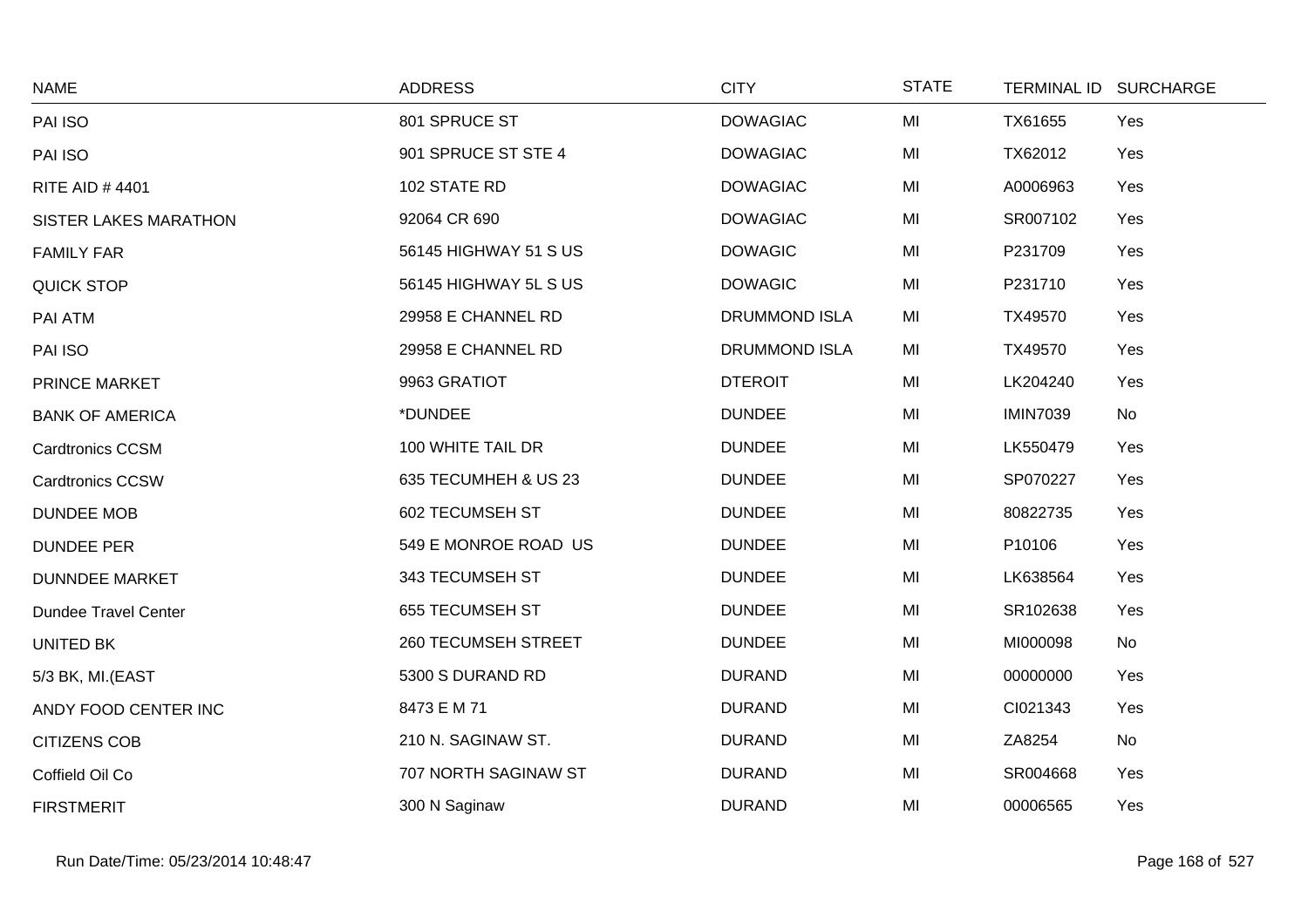| <b>NAME</b>            | <b>ADDRESS</b>             | <b>CITY</b>   | <b>STATE</b> | TERMINAL ID SURCHARGE |     |
|------------------------|----------------------------|---------------|--------------|-----------------------|-----|
| MONROE POI             | 8544 LANSING ROAD US       | <b>DURAND</b> | MI           | P213277               | Yes |
| <b>OUR 206 BA</b>      | 206 W MAIN<br><b>US</b>    | <b>DURAND</b> | MI           | A90191                | Yes |
| <b>RIVERSIDE</b>       | 311 N. OAK<br><b>US</b>    | <b>DURAND</b> | MI           | P213251               | Yes |
| QS # 26                | 8982 E LANSING             | <b>DURANO</b> | MI           | 81205892              | Yes |
| <b>CHEMICAL BANK</b>   | 3205 68TH ST SE            | <b>DUTTON</b> | MI           | TZ384909              | Yes |
| <b>DUTTON MARATHON</b> | 3495 68TH ST SE            | <b>DUTTON</b> | MI           | LK800094              | Yes |
| PAI ATM                | 3555 68TH ST SE STE 10     | <b>DUTTON</b> | MI           | CS40292               | Yes |
| PAI ISO                | 3555 68TH ST SE STE 10     | <b>DUTTON</b> | MI           | CS40292               | Yes |
| Oxford Bank            | 600 North State Road DU    | Davison       | MI           | 01001009              | Yes |
| DT MARATHO             | 1300 SOUTHFIELD US         | Dearborn      | MI           | TX009814              | Yes |
| Dollar Sav             | 5000 Schaefer Road US      | Dearborn      | MI           | TX019438              | Yes |
| Kirkwood P             | 5500 Auto Club Dr US       | Dearborn      | MI           | TX018267              | Yes |
| <b>SOS 144 De</b>      | 5094 Schaefer<br>US        | Dearborn      | MI           | NH020435              | Yes |
| <b>TIREMAN MA</b>      | 14905 TIREMAN<br>US        | Dearborn      | MI           | TX011855              | Yes |
| five star              | 7951 CHASE RD<br><b>US</b> | Dearborn      | MI           | TX017243              | Yes |
| 20th Distr             | 25637 Michigan Ave US      | Dearborn Heig | MI           | TX015696              | Yes |
| <b>Lucky Star</b>      | 22113 W Warren US          | Dearborn Heig | MI           | NH023774              | Yes |
| <b>TELE WARRE</b>      | 23955 W. Warren Rd US      | Dearborn Heig | MI           | P102986               | Yes |
| The Hooch              | 5157 S Telegraph RdUS      | Dearborn Heig | MI           | NH020181              | No  |
| Eastern Michigan Bank  | 3636 Main Street           | Deckerville   | MI           | 07841009              | Yes |
| Village Ma             | 2430 Blackriver St US      | Deckerville   | MI           | NH025243              | Yes |
| A1 Express             | 10070 Gratiot Ave US       | Detroit       | MI           | TX020063              | Yes |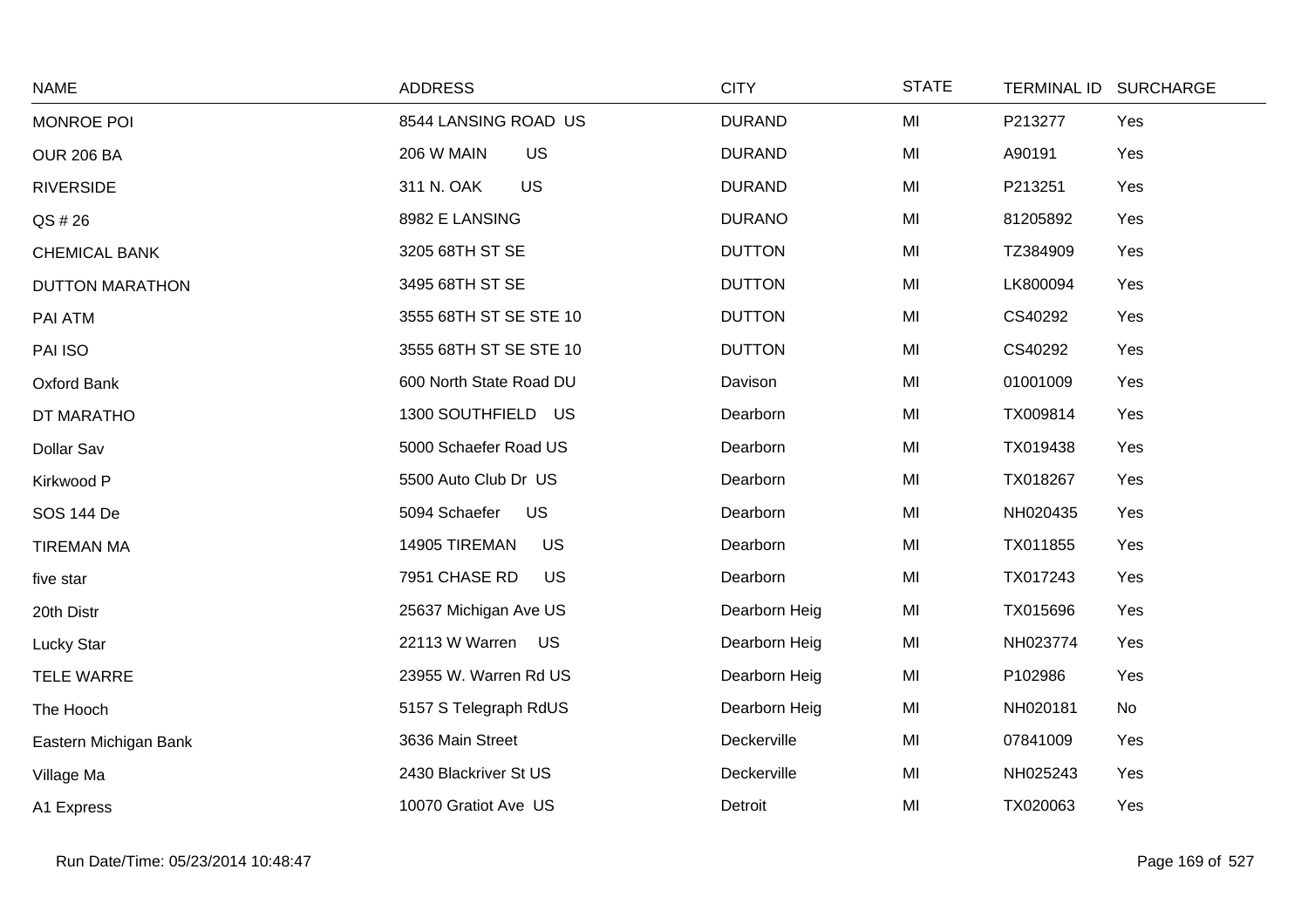| <b>NAME</b>       | <b>ADDRESS</b>              | <b>CITY</b> | <b>STATE</b> | <b>TERMINAL ID</b> | <b>SURCHARGE</b> |
|-------------------|-----------------------------|-------------|--------------|--------------------|------------------|
| <b>AUTOMATED</b>  | US<br>1846 Michigan         | Detroit     | MI           | P66450             | Yes              |
| Al Rikani         | 19855 Grand River US        | Detroit     | MI           | TX005002           | Yes              |
| Almear Bro        | 6940 Wyoming Rd US          | Detroit     | MI           | NH028399           | Yes              |
| Aloha Cone        | 10993 Gratiot Ave US        | Detroit     | MI           | NH025730           | Yes              |
| Azzo s Liq        | 1642 E 8 Mile Rd US         | Detroit     | MI           | TX021858           | Yes              |
| <b>BIG V LIQU</b> | 14111 Greenfield US         | Detroit     | MI           | P82910             | Yes              |
| <b>Brothers S</b> | 9700 Van Dyke<br><b>US</b>  | Detroit     | MI           | NH030171           | Yes              |
| <b>Brothers S</b> | 9701 Van Dyke<br><b>US</b>  | Detroit     | MI           | NH030172           | Yes              |
| Cadieux Fi        | 17163 Harper Ave.           | Detroit     | MI           | B6100004           | Yes              |
| Ceasar Foo        | 880 W McNichols US          | Detroit     | MI           | NH028217           | Yes              |
| Chet s Par        | 5401 E McNichols US         | Detroit     | MI           | TX020440           | Yes              |
| Conner M          | 12517 Mack Ave<br>US        | Detroit     | MI           | NH027759           | Yes              |
| Connor Cre        | 4777 E. Outer DriveUS       | Detroit     | MI           | P98229             | Yes              |
| <b>FOOD GIANT</b> | 14040 Greenfield US         | Detroit     | MI           | P26090             | Yes              |
| Father S          | 3345 McNichols<br><b>US</b> | Detroit     | MI           | TX021293           | Yes              |
| <b>Grand Rive</b> | 14458 Grand River US        | Detroit     | MI           | NH031143           | Yes              |
| 196 Fuel S        | 11511 Wyoming<br>US         | Detroit     | MI           | NH024395           | Yes              |
| <b>JHJ Marath</b> | 23433 Plymouth Rd US        | Detroit     | MI           | NH022452           | Yes              |
| <b>LIBERTY LI</b> | 8100 East Forest US         | Detroit     | MI           | P83609             | Yes              |
| Livernois         | 12181 Livernois<br>US       | Detroit     | MI           | NH024368           | Yes              |
| Livernois         | 15230 Livernois US          | Detroit     | MI           | TX017704           | Yes              |
| Lucky Mini        | 19331 W 7 Mile Rd. US       | Detroit     | MI           | NH001245           | Yes              |

 $\sim$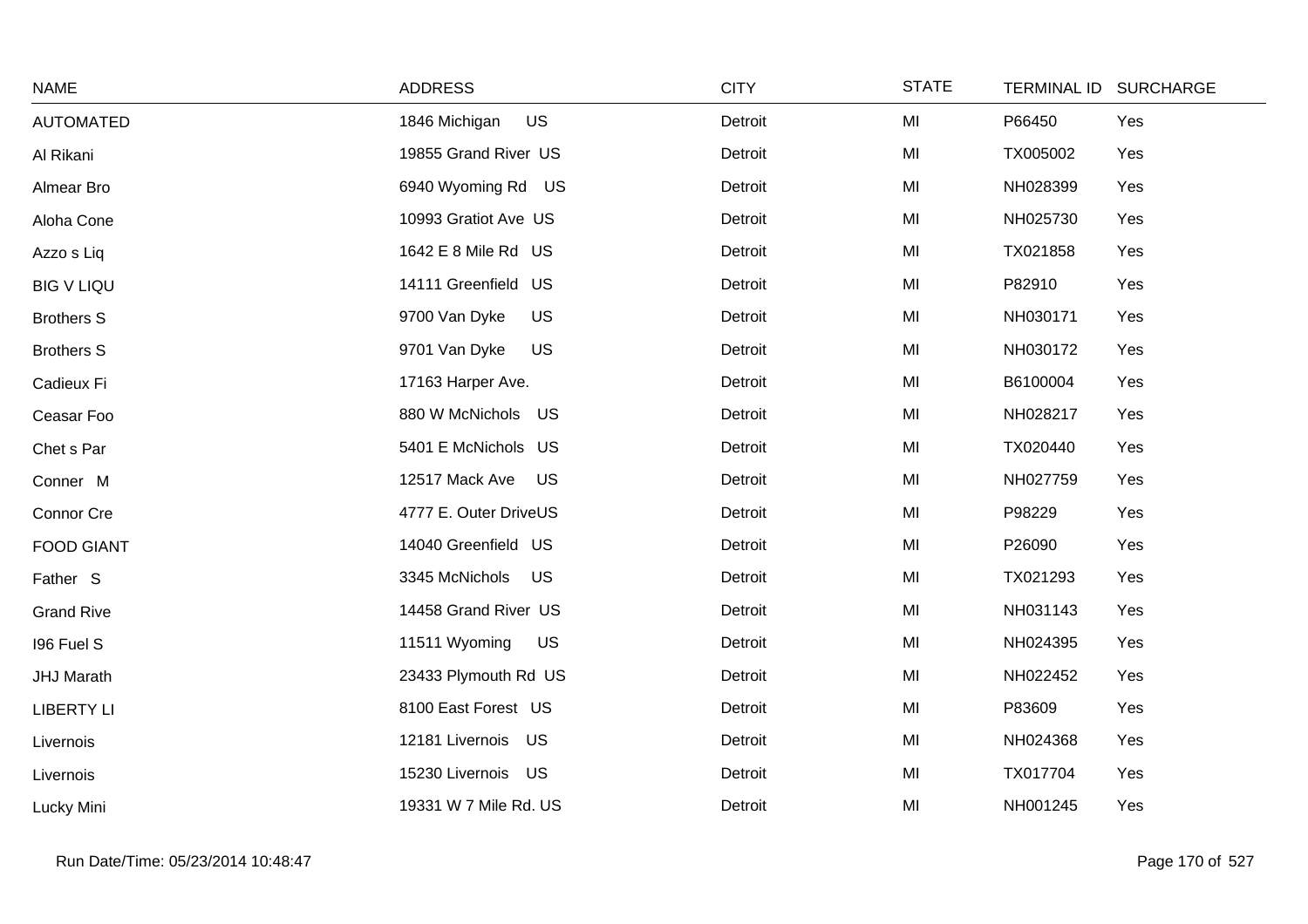| <b>NAME</b>       | <b>ADDRESS</b>              | <b>CITY</b>   | <b>STATE</b> | TERMINAL ID SURCHARGE |
|-------------------|-----------------------------|---------------|--------------|-----------------------|
| M M Liquor        | <b>US</b><br>11585 Harper   | Detroit       | MI           | TX017786<br>Yes       |
| Marathon E        | 6300 E Jefferson US         | Detroit       | MI           | NH016272<br>Yes       |
| Obama Gas         | 15800 Joy Rd<br><b>US</b>   | Detroit       | MI           | NH030611<br>Yes       |
| PICCADILLY        | 14100 East 8 Mile RUS       | Detroit       | MI           | P100217<br>Yes        |
| Party Plus        | 9924 Wyoming<br><b>US</b>   | Detroit       | MI           | TX019504<br>Yes       |
| S H Suno          | <b>US</b><br>7440 Dix Rd    | Detroit       | MI           | NH001249<br>Yes       |
| <b>SAMARITAN</b>  | 5555 Conner St US           | Detroit       | MI           | P98225<br>Yes         |
| <b>SCOTCH CAS</b> | 2867 E. 7 Mile<br><b>US</b> | Detroit       | MI           | P86524<br>Yes         |
| SPIN CYCLE        | 4700 Conner St. US          | Detroit       | MI           | P95806<br>Yes         |
| <b>STS Market</b> | 10047 Chalmers St           | Detroit       | MI           | CI021608<br>Yes       |
| SUNOCO-824        | 6330 West Warren US         | Detroit       | MI           | P82495<br>Yes         |
| Save a Lot        | 4703 Conner AVe<br>US       | Detroit       | MI           | NH016117<br>Yes       |
| Stop Go           | 3205 W McNichols US         | Detroit       | MI           | TX022169<br>Yes       |
| Valero -10        | US<br>4201 Livernois        | Detroit       | MI           | P107010<br>Yes        |
| Vince s Li        | 2601 McNichols<br><b>US</b> | Detroit       | MI           | NH023835<br>Yes       |
| Warren Mac        | 17300 E. Warren US          | Detroit       | MI           | TX004949<br>Yes       |
| 24 7 C Sto        | 7155 W Vernor<br><b>US</b>  | Detroit Beach | MI           | TR017155<br>Yes       |
| 6 MILE E          | 19830 W McNichols US        | Detroit Beach | MI           | TX021264<br>Yes       |
| 6 MILE V          | 20121W McNichols US         | Detroit Beach | MI           | NH029318<br>Yes       |
| 6 Mile E          | 19830 W McNichols US        | Detroit Beach | MI           | NH030847<br>Yes       |
| 6 Mile V          | 20121 W McNichols US        | Detroit Beach | MI           | NH030870<br>Yes       |
| 7 MILE FOO        | 12645 EAST MILE RUS         | Detroit Beach | MI           | TX012259<br>Yes       |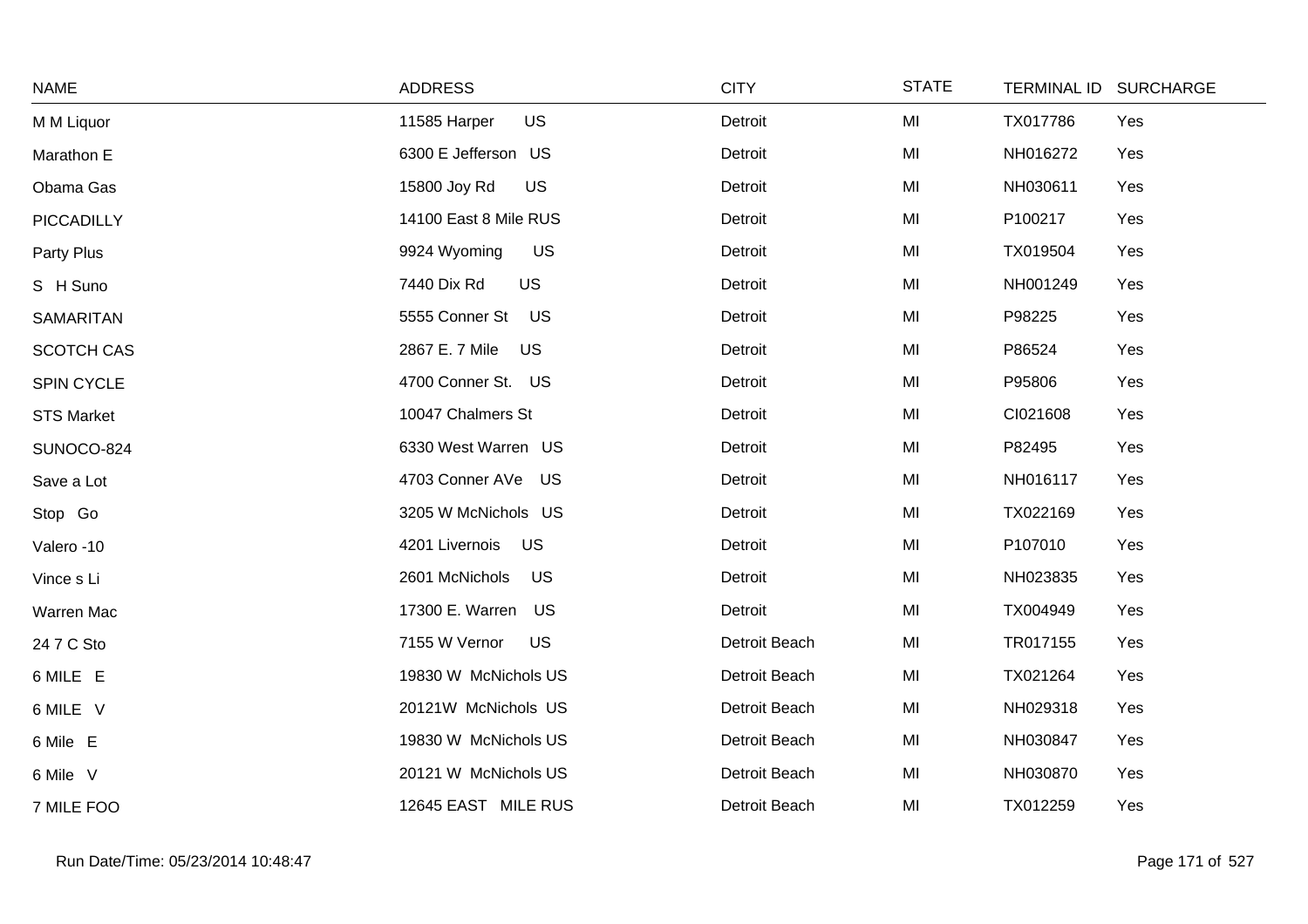| <b>NAME</b>       | <b>ADDRESS</b>             | <b>CITY</b>   | <b>STATE</b> | TERMINAL ID SURCHARGE |
|-------------------|----------------------------|---------------|--------------|-----------------------|
| 7Mile Te          | 22645 W 7 Mile Rd US       | Detroit Beach | MI           | NH001246<br>Yes       |
| 8 MILE GRI        | 8003 W. 8 MILE US          | Detroit Beach | MI           | NH005048<br>Yes       |
| A 1 Check         | 19132 Telegraph Rd US      | Detroit Beach | MI           | TX019516<br>Yes       |
| A Detroit         | 7340 Grand River AvUS      | Detroit Beach | MI           | TX018719<br>Yes       |
| A H SERVIC        | 17537 GRAND RIVER US       | Detroit Beach | MI           | TX010705<br>Yes       |
| A L Market        | US<br>10826 Joy Rd         | Detroit Beach | MI           | NH024418<br>Yes       |
| A1 Express        | 10070 Gratiot Ave US       | Detroit Beach | MI           | TX020063<br>Yes       |
| A2 Express        | 9240 Gratiot<br>US         | Detroit Beach | MI           | TX006710<br>Yes       |
| <b>AAA Liquor</b> | 13023 E Warren US          | Detroit Beach | MI           | NH029803<br>Yes       |
| AH Plus L         | 14600 W Chicago US         | Detroit Beach | MI           | NH030125<br>Yes       |
| <b>AL RIKANI</b>  | 19855 GRAND RIVER US       | Detroit Beach | MI           | TX005002<br>Yes       |
| <b>AL'S LIQUO</b> | 2450 CAB AVE<br><b>US</b>  | Detroit Beach | MI           | TX009685<br>Yes       |
| AMJ Food          | 18141 W Warren AveUS       | Detroit Beach | MI           | NH027360<br>Yes       |
| Abro Inc          | <b>US</b><br>13534 Fenkell | Detroit Beach | MI           | NH030758<br>Yes       |
| Ace Check         | 20011 Plymouth RoadUS      | Detroit Beach | MI           | Yes<br>NH008889       |
| Al Pisa Li        | 13900 Meyers Road US       | Detroit Beach | MI           | NH024082<br>Yes       |
| All Star B        | 10649 W Chicago US         | Detroit Beach | MI           | Yes<br>TX020974       |
| Amouri s G        | 7225 E Jefferson US        | Detroit Beach | MI           | NH023606<br>Yes       |
| Amys Liquo        | 8560 Grand River US        | Detroit Beach | MI           | NH015733<br>Yes       |
| Amys Liquo        | 8560 Grand River US        | Detroit Beach | MI           | NH029561<br>Yes       |
| Annabel I         | US<br>12055 Morang         | Detroit Beach | MI           | NH023679<br>Yes       |
| Anthony En        | 5730 Woodward Ave US       | Detroit Beach | MI           | NH023681<br>Yes       |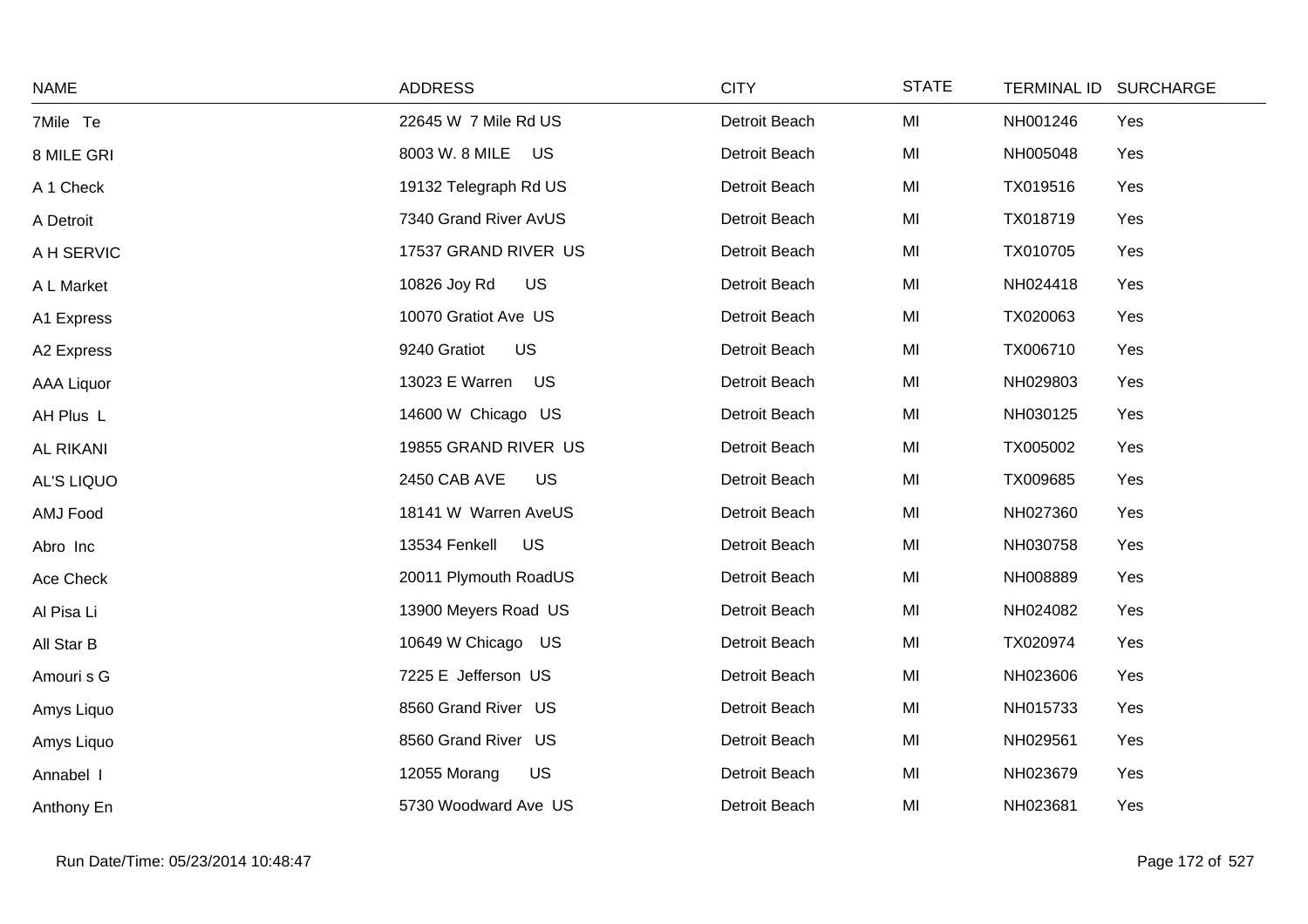| <b>NAME</b>       | <b>ADDRESS</b>             | <b>CITY</b>   | <b>STATE</b> | TERMINAL ID SURCHARGE |
|-------------------|----------------------------|---------------|--------------|-----------------------|
| Athens Liq        | <b>US</b><br>579 Monroe    | Detroit Beach | MI           | NH023682<br>Yes       |
| Aurora Con        | 23671 W 7 Mile US          | Detroit Beach | MI           | NH004937<br>Yes       |
| <b>Bacall Ent</b> | 21559 W 8 Mile Rd US       | Detroit Beach | MI           | NH023683<br>Yes       |
| Bajocka In        | 14353 Livernois AveUS      | Detroit Beach | MI           | TX019123<br>Yes       |
| <b>Bel Aire T</b> | 10100 E 8 Mile Rd US       | Detroit Beach | MI           | NH014221<br>Yes       |
| <b>Benchmark</b>  | 15401 Joy Road<br>US       | Detroit Beach | MI           | NH020370<br>Yes       |
| <b>Bond Liquo</b> | 12950 Fenkell<br>US        | Detroit Beach | MI           | NH023686<br>Yes       |
| <b>Broadway S</b> | 1338 Broadway<br><b>US</b> | Detroit Beach | MI           | NH020445<br>Yes       |
| <b>CASINO MAR</b> | <b>US</b><br>14546 FENKELL | Detroit Beach | MI           | TX019934<br>Yes       |
| <b>CENTAUR</b>    | 2233 PARK AVENUE US        | Detroit Beach | MI           | TX013824<br>Yes       |
| CHECK CASH        | 14531 W. MCNICHOLS US      | Detroit Beach | MI           | NH006988<br>Yes       |
| Carmen s L        | 14650 Gratiot<br><b>US</b> | Detroit Beach | MI           | NH028911<br>Yes       |
| Cash Mart         | US<br>14661 Fenkell        | Detroit Beach | MI           | TX012323<br>Yes       |
| <b>Chalmers G</b> | 9945 Chalmers St US        | Detroit Beach | MI           | TX019991<br>Yes       |
| Checkers L        | 20650 Fenkell<br><b>US</b> | Detroit Beach | MI           | NH026164<br>Yes       |
| Chene Liqu        | US<br>650 Chene            | Detroit Beach | MI           | NH028493<br>Yes       |
| Chene Trom        | 3700 E Edsel Ford US       | Detroit Beach | MI           | TX015952<br>Yes       |
| Circle K          | 12800 Hamilton US          | Detroit Beach | MI           | TX011227<br>Yes       |
| Citgo Gran        | 1710 E Grand Blvd US       | Detroit Beach | MI           | NH019299<br>Yes       |
| Citgo Gree        | 15140 Greenfield RoUS      | Detroit Beach | MI           | NH016756<br>Yes       |
| <b>City Star</b>  | 15500 W Chicago US         | Detroit Beach | MI           | NH023710<br>Yes       |
| Coach Liqu        | 13624 Gratiot<br>US        | Detroit Beach | MI           | NH027130<br>Yes       |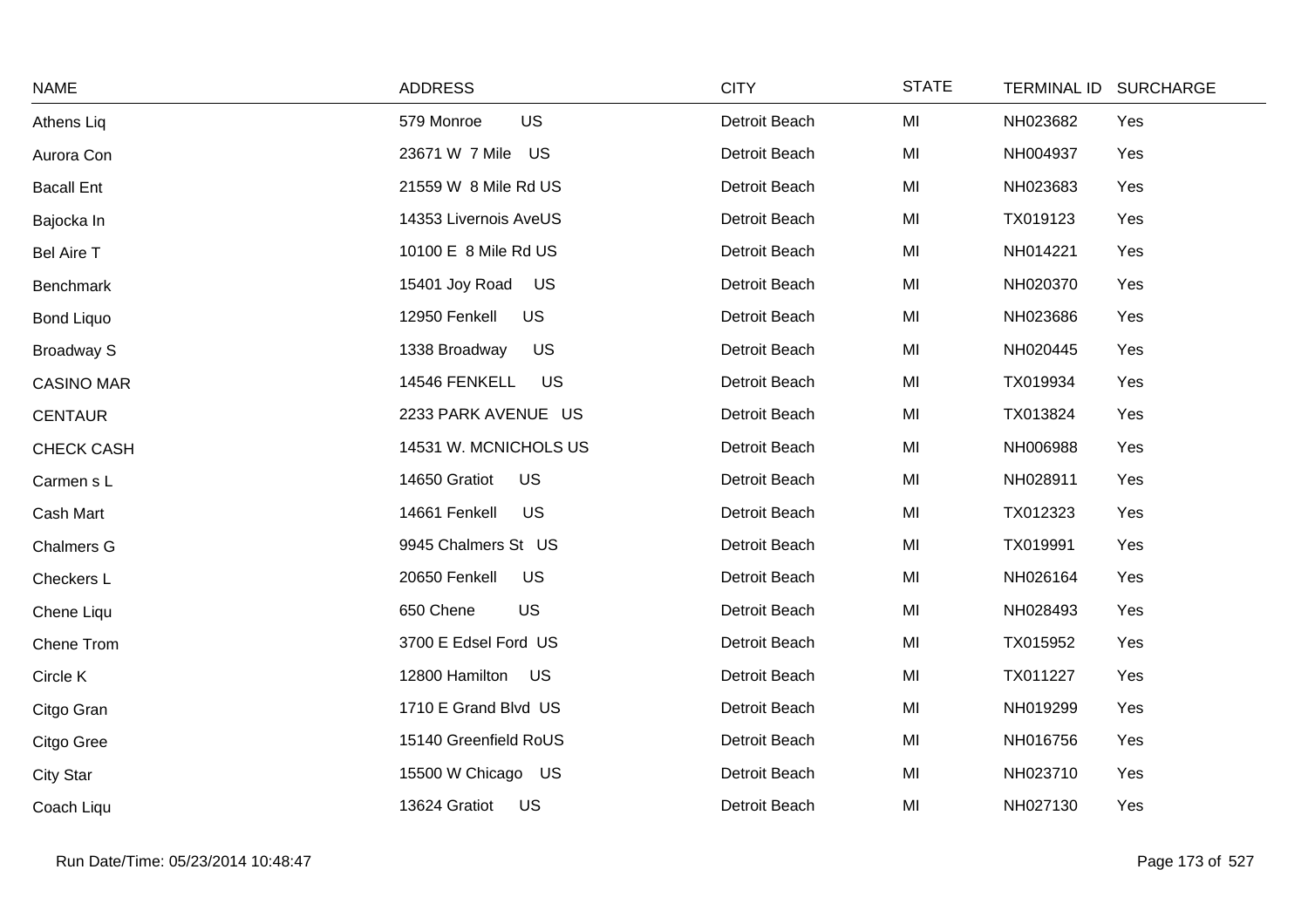| <b>NAME</b>       | <b>ADDRESS</b>              | <b>CITY</b>   | <b>STATE</b> | TERMINAL ID SURCHARGE |
|-------------------|-----------------------------|---------------|--------------|-----------------------|
| Conner M          | 12517 Mack Ave<br>US        | Detroit Beach | MI           | NH027759<br>Yes       |
| Consumers         | 20040 W McNichols US        | Detroit Beach | MI           | NH020342<br>Yes       |
| D Town Del        | 45 Grand River AvenUS       | Detroit Beach | MI           | NH022870<br>Yes       |
| <b>DIAMOND CO</b> | 11435 KELLY ROAD US         | Detroit Beach | MI           | TX009430<br>Yes       |
| Daily Mart        | 18741 W Warren US           | Detroit Beach | MI           | TR009418<br>Yes       |
| Davison           | 3701 W Davison<br>US        | Detroit Beach | MI           | NH029895<br>Yes       |
| Davison Sh        | 3600 E Davison US           | Detroit Beach | MI           | TX016512<br>Yes       |
| Devonshire        | 16003 Mack AVe<br>US        | Detroit Beach | MI           | TX014859<br>Yes       |
| Dexter Che        | 13237 Dexter AvenueUS       | Detroit Beach | MI           | NH017587<br>Yes       |
| Dexter Con        | <b>US</b><br>9910 Dexter    | Detroit Beach | MI           | TX018734<br>Yes       |
| Dexter Gro        | <b>US</b><br>11301 Dexter   | Detroit Beach | MI           | TX021306<br>Yes       |
| Double J M        | 24600 W McNichols US        | Detroit Beach | MI           | TX018325<br>Yes       |
| East Town         | 10520 East JeffersoUS       | Detroit Beach | MI           | TX012891<br>Yes       |
| Eastland L        | 17001 E 8 Mile US           | Detroit Beach | MI           | NH015425<br>Yes       |
| Eve s Mark        | 1411 Washington BlvUS       | Detroit Beach | MI           | NH013150<br>Yes       |
| Evergreen         | 20230 W Seven Mile US       | Detroit Beach | MI           | TX019124<br>Yes       |
| Evergreen         | 20230 W Seven Mile US       | Detroit Beach | MI           | TX021465<br>Yes       |
| Fairlane F        | 16520 W Warren<br>US        | Detroit Beach | MI           | NH018715<br>Yes       |
| Fairlane F        | 16520 W Warren<br><b>US</b> | Detroit Beach | MI           | TX021413<br>Yes       |
| Falcon Dru        | 6103 Charles<br><b>US</b>   | Detroit Beach | MI           | TX009068<br>Yes       |
| Family Foo        | 8740 E 7 Mile Rd US         | Detroit Beach | MI           | TX017170<br>Yes       |
| Farmers Fo        | 2411 Central<br>US          | Detroit Beach | MI           | NH011904<br>Yes       |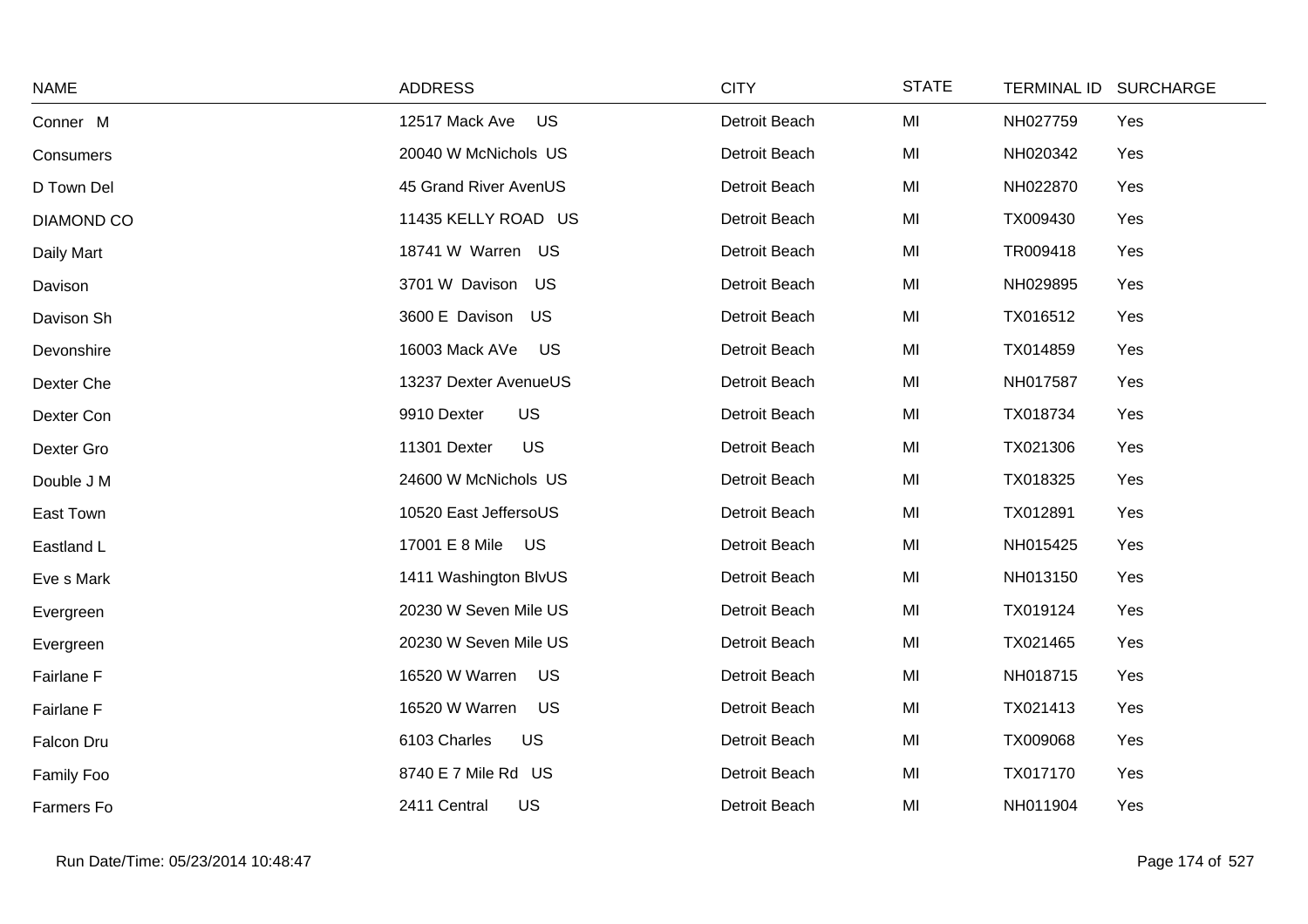| <b>NAME</b>       | <b>ADDRESS</b>             | <b>CITY</b>   | <b>STATE</b> | TERMINAL ID SURCHARGE |     |
|-------------------|----------------------------|---------------|--------------|-----------------------|-----|
| Fenkel Pet        | <b>US</b><br>6306 Fenkel   | Detroit Beach | MI           | TX017715              | Yes |
| Food Pride        | 500 East Warren AveUS      | Detroit Beach | MI           | NH023895              | Yes |
| Fort St           | 1781 S Fort St US          | Detroit Beach | MI           | NH030430              | Yes |
| Friends Ma        | US<br>2900 3rd Ave         | Detroit Beach | MI           | TX019502              | Yes |
| G G Mini M        | 4251 W Warren Ave US       | Detroit Beach | MI           | TX012682              | Yes |
| <b>GM Party S</b> | <b>US</b><br>9603 French   | Detroit Beach | MI           | TX013161              | Yes |
| <b>GRAHAM LIQ</b> | 15801 PLYMOUTH<br>US       | Detroit Beach | MI           | TX011570              | Yes |
| <b>GRATIOT PR</b> | 1429 GRATIOT 109 US        | Detroit Beach | MI           | TX009686              | Yes |
| Glass Bott        | 9540 Greenfield<br>US      | Detroit Beach | MI           | NH023759              | Yes |
| <b>Grand Disc</b> | 13643 Linwood<br>US        | Detroit Beach | MI           | TX019518              | Yes |
| <b>Grand Liqu</b> | 3701 Joy Road<br><b>US</b> | Detroit Beach | MI           | TX015047              | Yes |
| <b>Grand Rive</b> | 14458 Grand River US       | Detroit Beach | MI           | NH031143              | Yes |
| <b>Grand Rive</b> | 15631 Grand River US       | Detroit Beach | MI           | NH023761              | Yes |
| <b>Gratiot De</b> | 13231 Gratiot<br><b>US</b> | Detroit Beach | MI           | TX015631              | Yes |
| Gratiot Pa        | 11901 Gratiot Ave US       | Detroit Beach | MI           | TX015872              | Yes |
| Gratiot Pa        | 11901 Gratiot Ave US       | Detroit Beach | MI           | TX021474              | Yes |
| Greenworld        | 15831 Mack Ave<br>US       | Detroit Beach | MI           | NH029900              | Yes |
| H S Castle        | 10035 Plymouth<br>US       | Detroit Beach | MI           | NH010980              | Yes |
| H Z Oil Co        | 18111 West 8 Mile RUS      | Detroit Beach | MI           | NH029368              | Yes |
| HS Deli LL        | 45 Grand River AvenUS      | Detroit Beach | MI           | NH022870              | Yes |
| Handy Spot        | 15900 E 8 Mile Rd US       | Detroit Beach | MI           | GM001672              | Yes |
| Hanna Food        | 12341 E 6 Mile RoaUS       | Detroit Beach | MI           | NH024374              | Yes |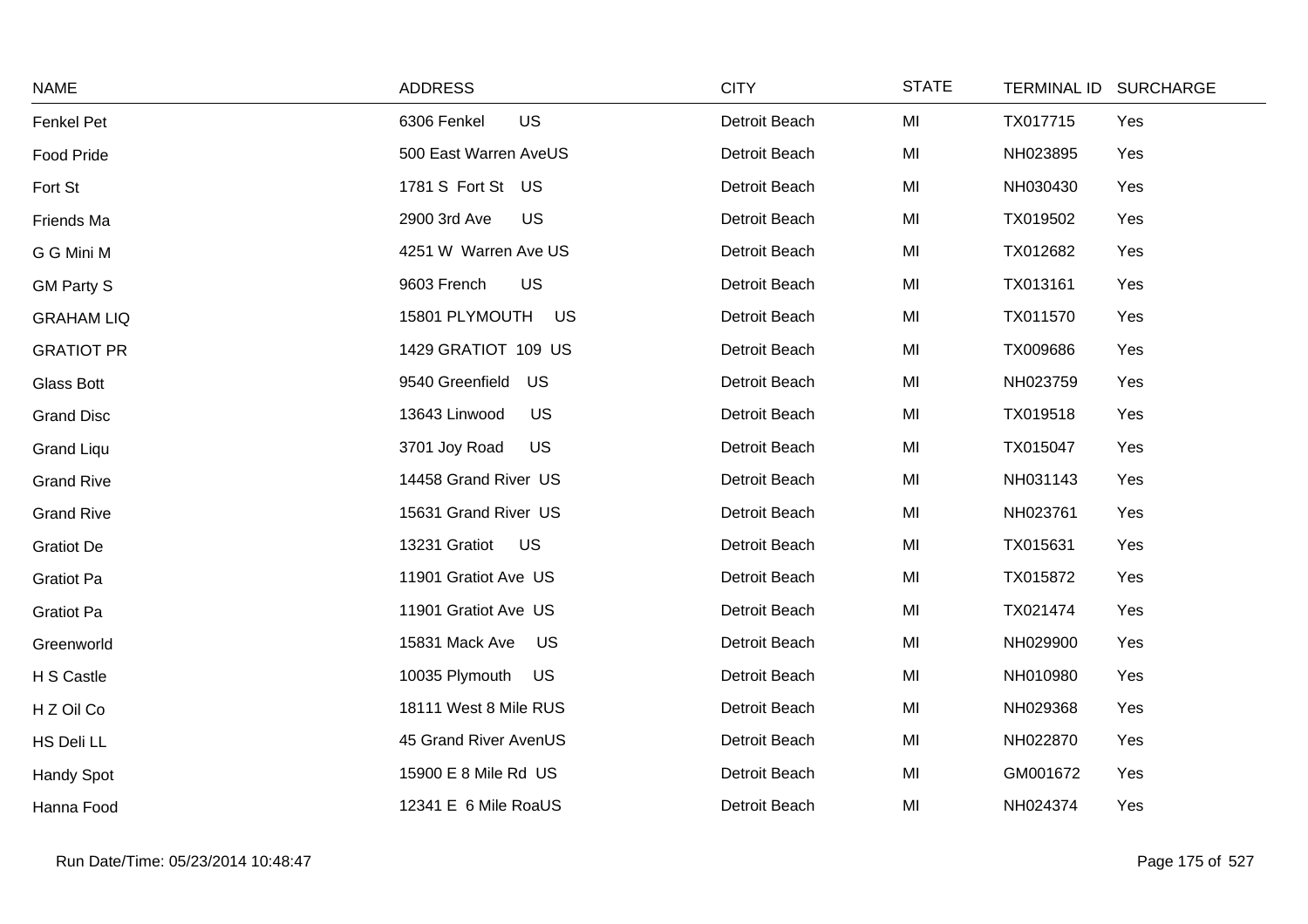| <b>NAME</b>       | <b>ADDRESS</b>              | <b>CITY</b>   | <b>STATE</b> | TERMINAL ID SURCHARGE |
|-------------------|-----------------------------|---------------|--------------|-----------------------|
| Happy Mart        | 19840 W. Warren US          | Detroit Beach | MI           | TR018954<br>Yes       |
| Harper Hos        | 3990 John R<br><b>US</b>    | Detroit Beach | MI           | NH015281<br>Yes       |
| Harper Pro        | US<br>3990 John R           | Detroit Beach | MI           | NH025831<br>Yes       |
| Hayes Troe        | US<br>13001 Hayes           | Detroit Beach | MI           | NH030469<br>Yes       |
| Hayes Troe        | US<br>13001 Hayes           | Detroit Beach | MI           | NH031142<br>Yes       |
| <b>Hutzel Hos</b> | US<br>3990 John R           | Detroit Beach | MI           | NH015276<br>Yes       |
| <b>Hutzel Hos</b> | US<br>3990 John R           | Detroit Beach | MI           | NH015278<br>Yes       |
| 196 Fuel S        | 11511 Wyoming<br>US         | Detroit Beach | MI           | NH024395<br>Yes       |
| In Out            | 14341 E Warren<br><b>US</b> | Detroit Beach | MI           | NH024485<br>Yes       |
| In Out B          | 19000 W Warren<br>US        | Detroit Beach | MI           | TX019913<br>Yes       |
| In Out B          | 19000 W Warren<br>US        | Detroit Beach | MI           | TX021466<br>Yes       |
| <b>JP'S WEST</b>  | 22234 W. WARREN US          | Detroit Beach | MI           | NH007688<br>Yes       |
| Jefferson         | 7875 E Jefferson US         | Detroit Beach | MI           | NH020447<br>Yes       |
| Jims Fill         | 15378 Wyoming<br>US         | Detroit Beach | MI           | NH001398<br>Yes       |
| K G Deli          | 5625 Conant<br><b>US</b>    | Detroit Beach | MI           | NH010620<br>Yes       |
| <b>KROWN SUPE</b> | US<br>5800 CANIFF           | Detroit Beach | MI           | TR009703<br>Yes       |
| KZ Deli Gr        | 65 Cadillac Square US       | Detroit Beach | MI           | TX020872<br>Yes       |
| Kajy s Mar        | 14445 Wyoming StreeUS       | Detroit Beach | MI           | NH011357<br>Yes       |
| King Dolla        | 16650 Harper<br>US          | Detroit Beach | MI           | NH027275<br>Yes       |
| L George          | 16835 W Warren US           | Detroit Beach | MI           | TX019503<br>Yes       |
| <b>LUCKY MINI</b> | 19331 W 7 MILE RD. US       | Detroit Beach | MI           | NH001245<br>Yes       |
| Lafayette         | 118 West Lafayette US       | Detroit Beach | MI           | TX014703<br>Yes       |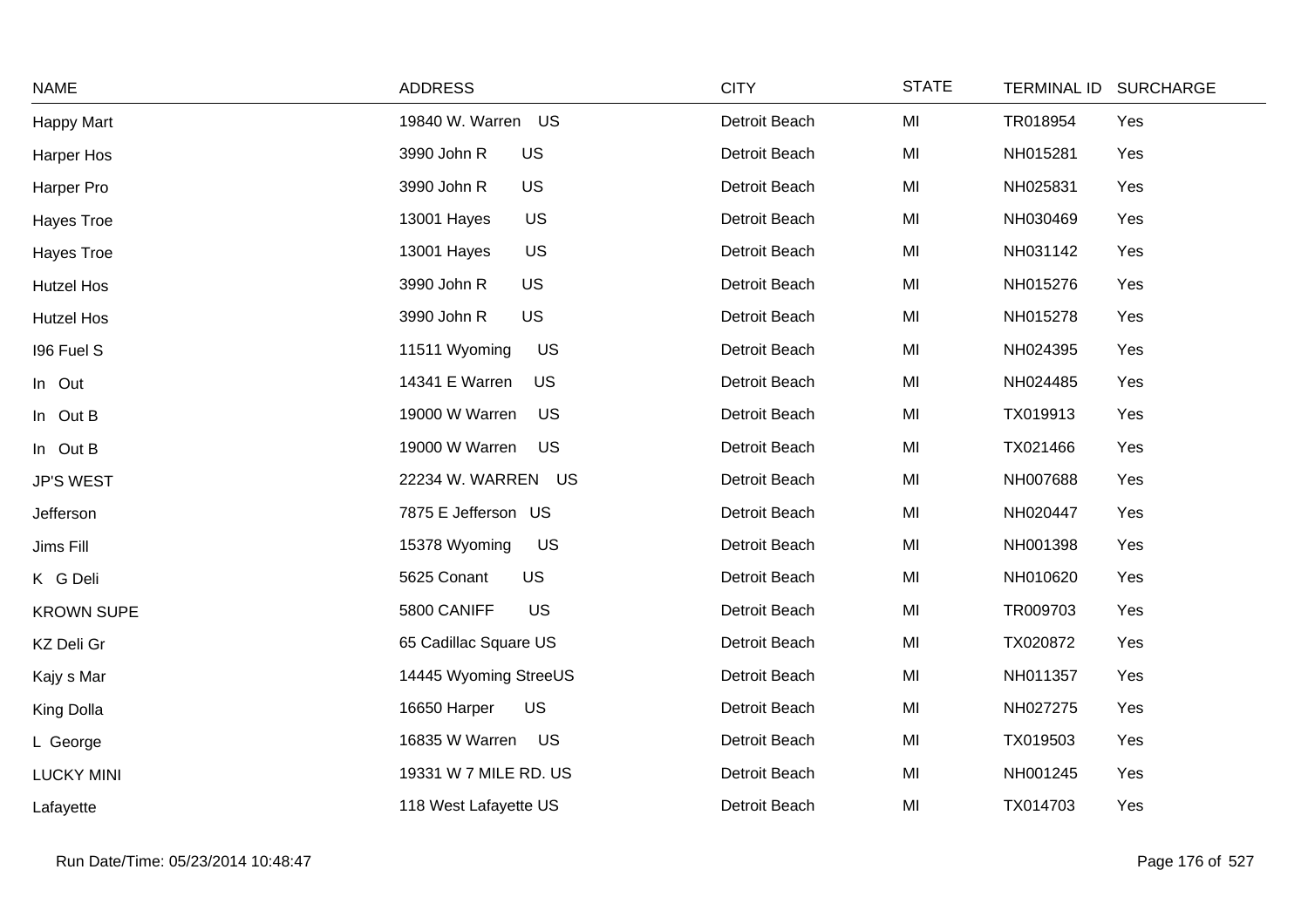| <b>NAME</b>       | <b>ADDRESS</b>              | <b>CITY</b>   | <b>STATE</b> | TERMINAL ID SURCHARGE |     |
|-------------------|-----------------------------|---------------|--------------|-----------------------|-----|
| Lahser 8 P        | 20528 Lahser Rd<br>US       | Detroit Beach | MI           | NH013185              | Yes |
| Lincoln Ex        | <b>US</b><br>1411 Holden    | Detroit Beach | MI           | NH015741              | Yes |
| Lindsay Li        | 17256 W 7 Mile Rd US        | Detroit Beach | MI           | NH023799              | Yes |
| Liquor Isl        | 11731 chalmers<br><b>US</b> | Detroit Beach | MI           | TX019517              | Yes |
| Livernois         | 12181 Livernois US          | Detroit Beach | MI           | NH024368              | Yes |
| Livernois         | 15230 Livernois<br>US       | Detroit Beach | MI           | TX017704              | Yes |
| Lucky 7           | 11050 Morange<br><b>US</b>  | Detroit Beach | MI           | TX017718              | Yes |
| Luxor Liqu        | 10425 W McNichols US        | Detroit Beach | MI           | NH012435              | Yes |
| MJG ATM Se        | 10740 Plymouth US           | Detroit Beach | MI           | TX011390              | No  |
| <b>MOUHAJER E</b> | 1701 VAN DYKE ST US         | Detroit Beach | MI           | NH001340              | Yes |
| Mac s on 3        | 624 3rd Street US           | Detroit Beach | MI           | NH005694              | Yes |
| Mack Liquo        | 12535 Mack Ave<br>US        | Detroit Beach | MI           | TX018705              | Yes |
| Magic Liqu        | 14737 W Chicago StrUS       | Detroit Beach | MI           | NH013113              | Yes |
| Marathon G        | 12050 Grand River AUS       | Detroit Beach | MI           | NH015761              | Yes |
| Marathon G        | 12050 Grand River AUS       | Detroit Beach | MI           | NH015762              | Yes |
| Marathon G        | 15439 Greenfield US         | Detroit Beach | MI           | NH020486              | Yes |
| Matthews F        | 14050 W McNichols US        | Detroit Beach | MI           | TX017708              | Yes |
| Mazen Food        | 12740 Gratiot AvenuUS       | Detroit Beach | MI           | NH021927              | Yes |
| Metro PCS         | 18239 W 7 Mile RoadUS       | Detroit Beach | MI           | TX016157              | Yes |
| Metro PCS         | 7320 Grand River US         | Detroit Beach | MI           | NH026652              | Yes |
| Milan Doll        | 15405 Gratiot Ave US        | Detroit Beach | MI           | NH028158              | Yes |
| Money Stop        | 14243 Gratiot<br>US         | Detroit Beach | MI           | NH015735              | Yes |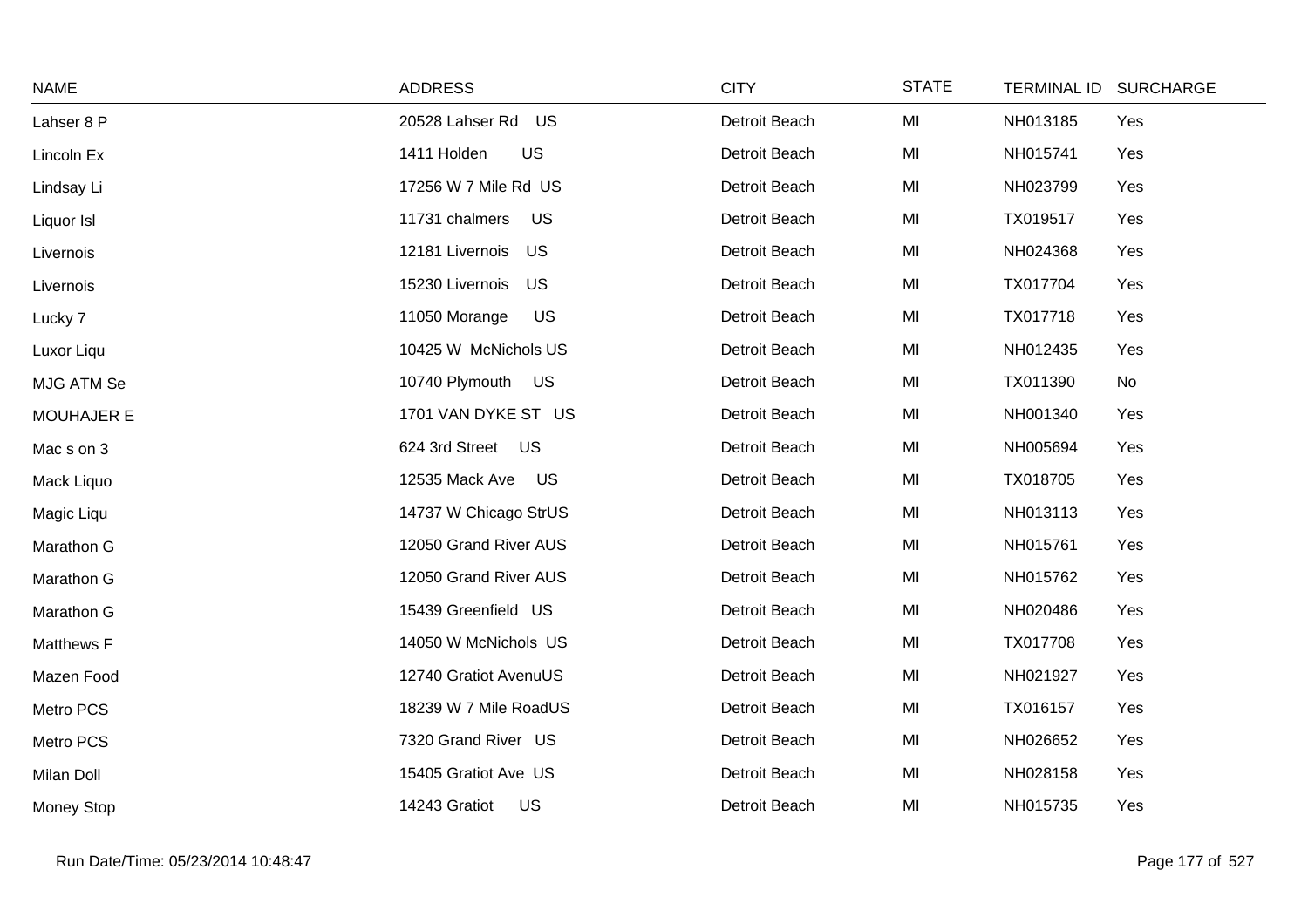| <b>NAME</b>      | <b>ADDRESS</b>             | <b>CITY</b>   | <b>STATE</b> | TERMINAL ID SURCHARGE |     |
|------------------|----------------------------|---------------|--------------|-----------------------|-----|
| Money Stop       | <b>US</b><br>14243 Gratiot | Detroit Beach | MI           | NH029563              | Yes |
| Morang Mar       | <b>US</b><br>10644 Morang  | Detroit Beach | MI           | NH023607              | Yes |
| Motown Foo       | 18910 W 7 Mile Rd US       | Detroit Beach | MI           | NH023793              | Yes |
| Mr Cs 2          | 18660 Mack Avenue US       | Detroit Beach | MI           | TX009927              | Yes |
| Mr Liquor        | 3325 E 7 Mile<br>US        | Detroit Beach | MI           | NH023764              | Yes |
| <b>NIKKI D'S</b> | 16953 LIVERNOIS US         | Detroit Beach | MI           | TX006589              | Yes |
| Nabil Mini       | 20300 W McNichols US       | Detroit Beach | MI           | NH022099              | Yes |
| New Center       | 8055 Woodward Ave US       | Detroit Beach | MI           | TX022100              | Yes |
| New Center       | 8055 Woodward Ave US       | Detroit Beach | MI           | TX022175              | Yes |
| Oakman Par       | 9470 Northlawn<br>US       | Detroit Beach | MI           | NH020741              | Yes |
| Obama Gas        | <b>US</b><br>15800 Joy Rd  | Detroit Beach | MI           | NH028462              | Yes |
| Obama Gas        | <b>US</b><br>15800 Joy Rd  | Detroit Beach | MI           | NH030611              | Yes |
| Ocean Plus       | 6540 Woodward<br><b>US</b> | Detroit Beach | MI           | TX014615              | Yes |
| Old Hutzel       | 4707 St Antoine BIUS       | Detroit Beach | MI           | NH028709              | Yes |
| PK Party S       | <b>US</b><br>3274 Davison  | Detroit Beach | MI           | TX012224              | Yes |
| Palms Liqu       | US<br>6324 Gratiot         | Detroit Beach | MI           | NH023768              | Yes |
| Park Hotel       | US<br>2305 Park            | Detroit Beach | MI           | TX018596              | No  |
| Parkside L       | 12400 E Warren Ave US      | Detroit Beach | MI           | TX012016              | Yes |
| Party Plus       | 9924 Wyoming<br>US         | Detroit Beach | MI           | TX019504              | Yes |
| Payless Su       | 428 E Grand Blvd US        | Detroit Beach | MI           | TX019589              | Yes |
| Payless Su       | 428 E Grand Blvd US        | Detroit Beach | MI           | TX021479              | Yes |
| Pelzers Pa       | 19900 Conant<br>US         | Detroit Beach | MI           | TX012516              | Yes |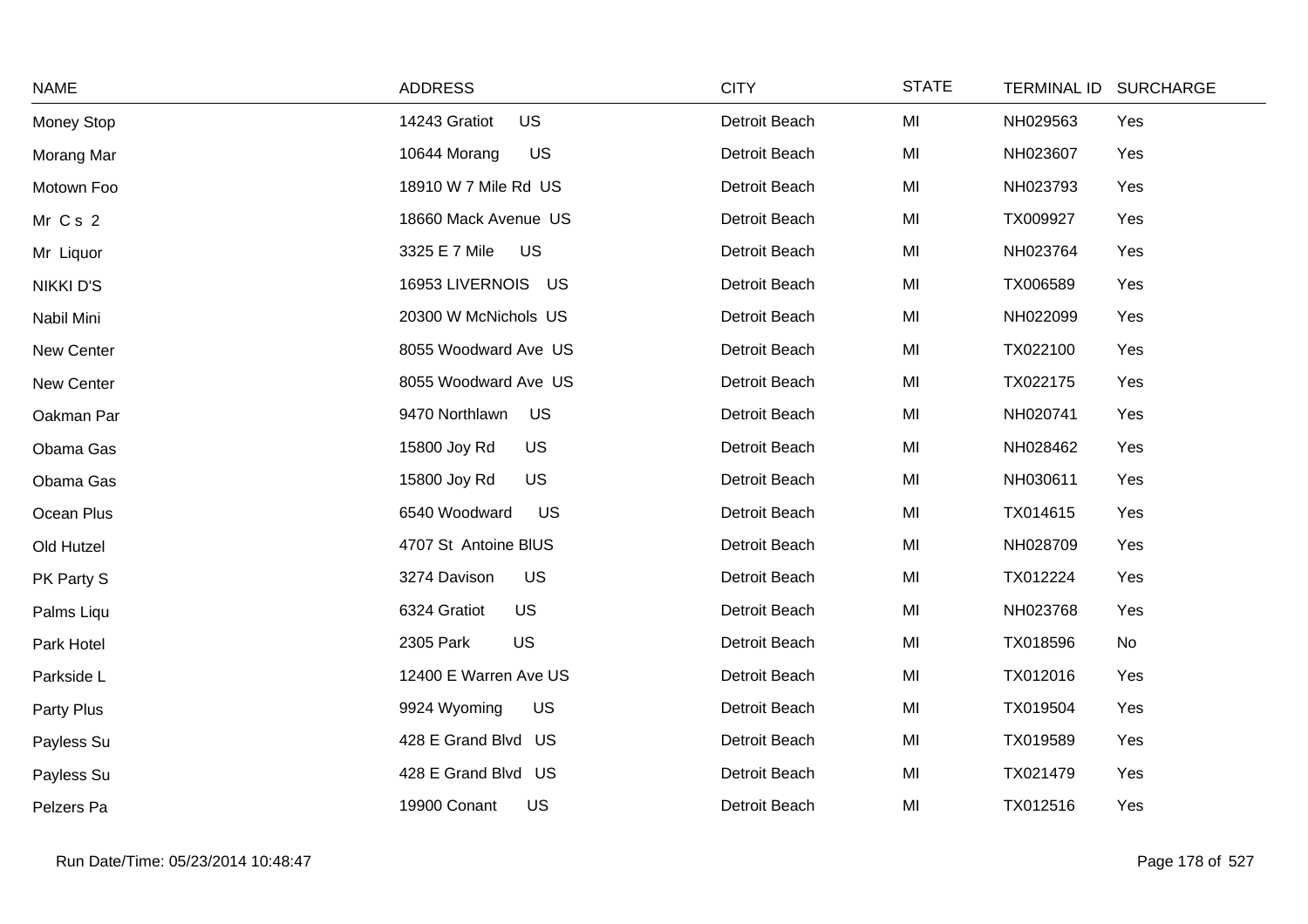| <b>NAME</b>       | <b>ADDRESS</b>             | <b>CITY</b>   | <b>STATE</b> | TERMINAL ID SURCHARGE |     |
|-------------------|----------------------------|---------------|--------------|-----------------------|-----|
| Perry s Li        | 14200 E Jefferson US       | Detroit Beach | MI           | NH023754              | Yes |
| Phoenix Fu        | 7501 W Davison US          | Detroit Beach | MI           | TX018736              | Yes |
| Plymouth          | 15500 Plymouth Rd US       | Detroit Beach | MI           | NH016857              | Yes |
| Plymouth L        | 18531 Plymouth RoadUS      | Detroit Beach | MI           | NH024375              | Yes |
| Plymouth S        | 9700 Van Dyke<br>US        | Detroit Beach | MI           | NH030171              | Yes |
| Prestiege         | 10001 Fenkell Ave US       | Detroit Beach | MI           | TX010009              | Yes |
| Prestiege         | 10001 Fenkell Ave. US      | Detroit Beach | MI           | TX010009              | Yes |
| Prestige L        | 8045 Linwood<br><b>US</b>  | Detroit Beach | MI           | NH019252              | Yes |
| Prestige L        | US<br>8045 Linwood         | Detroit Beach | MI           | NH031212              | Yes |
| Puritan Li        | US<br>16046 Puritan        | Detroit Beach | MI           | TX019506              | Yes |
| R T MINI M        | 18321 W. 8 MILE ROAUS      | Detroit Beach | MI           | TX009064              | Yes |
| Riviera Di        | 9311 Grand River US        | Detroit Beach | MI           | TX013551              | Yes |
| Ronnie s L        | 27215 Fenkell<br><b>US</b> | Detroit Beach | MI           | TX022386              | Yes |
| Rub BBQ           | 18 West Adams<br><b>US</b> | Detroit Beach | MI           | TX015674              | Yes |
| <b>SAM'S LIQU</b> | 14200 FENKELL ROAD US      | Detroit Beach | MI           | TX008469              | Yes |
| SOS 135 We        | 20210 West 7 Mile RUS      | Detroit Beach | MI           | NH022808              | Yes |
| <b>SOS 138 We</b> | 7760 West Vernon HiUS      | Detroit Beach | MI           | NH022806              | Yes |
| <b>SOS 154</b>    | 14634 36 Mack Ave US       | Detroit Beach | MI           | NH020437              | Yes |
| <b>SOS 157</b>    | 3046 West Grand BlvUS      | Detroit Beach | MI           | NH020438              | Yes |
| SOS 8 Mile        | US<br>9560 8 Mile          | Detroit Beach | MI           | NH020383              | Yes |
| SUPER CONE        | 1141 CLAY AVE<br><b>US</b> | Detroit Beach | MI           | TX006411              | Yes |
| SUPER SPOT        | 13214 HARPER<br>US         | Detroit Beach | MI           | TX011056              | Yes |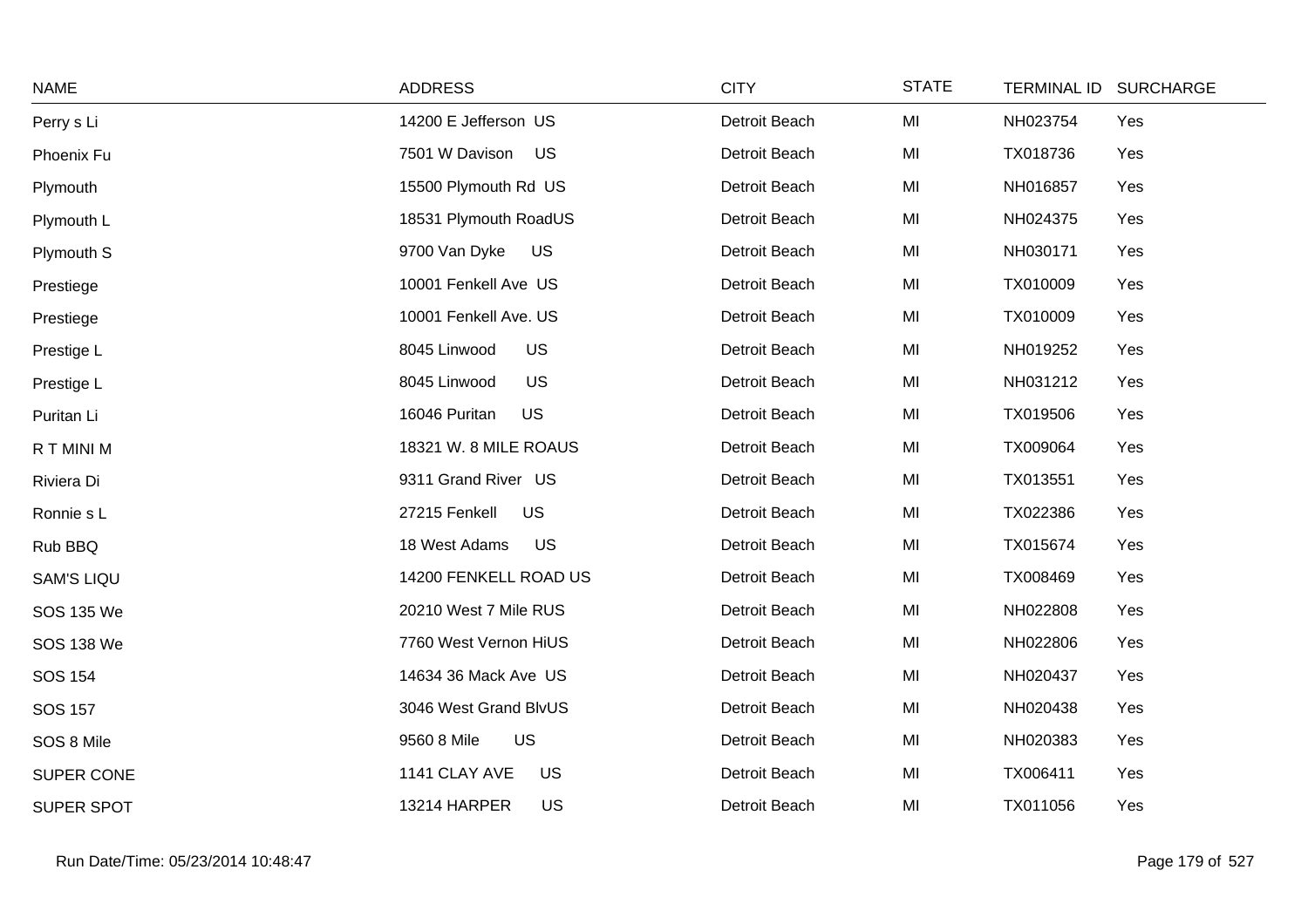| <b>NAME</b>       | <b>ADDRESS</b>              | <b>CITY</b>   | <b>STATE</b> | TERMINAL ID SURCHARGE |     |
|-------------------|-----------------------------|---------------|--------------|-----------------------|-----|
| <b>SUPREME LI</b> | 18942 HAYES ROAD US         | Detroit Beach | MI           | TX008827              | Yes |
| Sam s Serv        | 2680 Van Dyke<br><b>US</b>  | Detroit Beach | MI           | TX005114              | Yes |
| Sana Mini         | 17100 Harper Ave US         | Detroit Beach | MI           | TX017496              | Yes |
| Sana Mini         | 17100 Harper Ave US         | Detroit Beach | MI           | TX021477              | Yes |
| Sav Mart S        | 7011 Gratiot Ave US         | Detroit Beach | MI           | NH024379              | Yes |
| Savaya Liq        | 20441 James CouzensUS       | Detroit Beach | MI           | TX020084              | Yes |
| Savon Food        | 18000 Livernois US          | Detroit Beach | MI           | NH019943              | Yes |
| Serv U Wel        | 16945 Warren Ave US         | Detroit Beach | MI           | NH018759              | Yes |
| Shorty Liq        | 12840 E 7 Mile Rd US        | Detroit Beach | MI           | NH023765              | Yes |
| Simple Mob        | 5708 W Vernor Hwy US        | Detroit Beach | MI           | TX021256              | Yes |
| Sinai Grac        | 6071 W Outer DriveUS        | Detroit Beach | MI           | TX018296              | Yes |
| Sirat Mini        | 15500 W Chicago US          | Detroit Beach | MI           | NH023710              | Yes |
| State Fair        | 19854 Woodward Ave US       | Detroit Beach | MI           | NH026019              | Yes |
| State Fair        | 19854 Woodward Ave US       | Detroit Beach | MI           | TX022109              | Yes |
| Steve s Pa        | 23132 Caniff STreetUS       | Detroit Beach | MI           | TX012333              | Yes |
| Stop Go           | 3205 W McNichols US         | Detroit Beach | MI           | NH026148              | Yes |
| Stop Go           | 3205 W McNichols US         | Detroit Beach | MI           | NH031021              | Yes |
| Sunoco Mou        | 20581 Mound Rd<br><b>US</b> | Detroit Beach | MI           | TR017186              | Yes |
| Sunoco Mt         | 6050 Mt Elliot US           | Detroit Beach | MI           | TX020925              | Yes |
| Super Star        | 8716 Van Dyke<br><b>US</b>  | Detroit Beach | MI           | NH015734              | Yes |
| Super Star        | <b>US</b><br>8716 Van Dyke  | Detroit Beach | MI           | NH029562              | Yes |
| T JS CON          | 20601 W 8 MILE RD US        | Detroit Beach | MI           | NH002187              | Yes |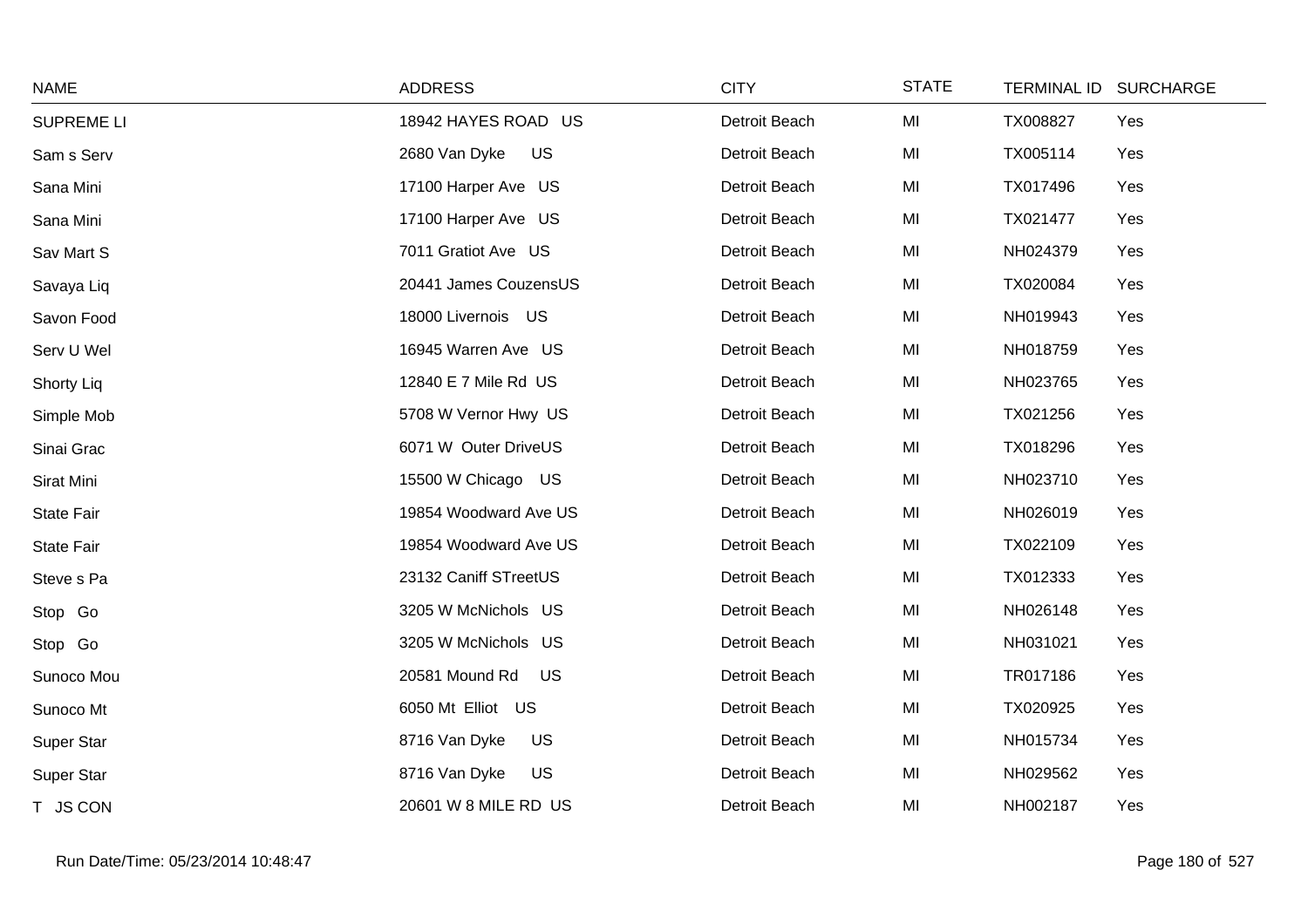| <b>NAME</b>       | <b>ADDRESS</b>              | <b>CITY</b>   | <b>STATE</b> | TERMINAL ID SURCHARGE |
|-------------------|-----------------------------|---------------|--------------|-----------------------|
| THREE SONS        | 5736 GRAND RIVER US         | Detroit Beach | MI           | NH028998<br>Yes       |
| TNA Gas           | 9657 Gratiot<br>US          | Detroit Beach | MI           | NH013226<br>Yes       |
| <b>TNT Group</b>  | 21651 W 8 Mile Rd US        | Detroit Beach | MI           | TX017971<br>Yes       |
| Temple T          | 2846 Trumbell<br><b>US</b>  | Detroit Beach | MI           | NH026363<br>Yes       |
| The Detroi        | 8105 Fenkell<br>US          | Detroit Beach | MI           | TX014481<br>Yes       |
| The Huddle        | 15880 E 8 Mile Rd US        | Detroit Beach | MI           | NH002140<br>Yes       |
| The Liquor        | 5603 Elmer<br><b>US</b>     | Detroit Beach | MI           | NH023794<br>Yes       |
| The Woodwa        | US<br>6426 Woodward         | Detroit Beach | MI           | TX006656<br>Yes       |
| Timmy s Ma        | 17700 W 7 Mile Rd US        | Detroit Beach | MI           | NH023832<br>Yes       |
| <b>UNIVERSAL</b>  | 6260 W. FORT STREETUS       | Detroit Beach | MI           | NH006561<br>Yes       |
| <b>United Car</b> | 20615 W 7 Mile Rd US        | Detroit Beach | MI           | NH021402<br>Yes       |
| Universal         | 19526 W Grand RiveUS        | Detroit Beach | MI           | NH028479<br>Yes       |
| Universal         | 19526 W Grand RiveUS        | Detroit Beach | MI           | NH029520<br>Yes       |
| Universal         | US<br>22541 Fenkell         | Detroit Beach | MI           | TX007607<br>Yes       |
| V West Foo        | 4711 Vernor Rd<br>US        | Detroit Beach | MI           | TX017699<br>Yes       |
| <b>VALUE SAVE</b> | 14470 LIVERNOIS<br>US       | Detroit Beach | MI           | TX008413<br>Yes       |
| <b>VERNOR LIQ</b> | 3855 W. VERNOR<br><b>US</b> | Detroit Beach | MI           | TX008936<br>Yes       |
| <b>VICTORY GR</b> | 16144 W WARREN<br>US        | Detroit Beach | MI           | TX017244<br>Yes       |
| Valero            | 10840 Joy Road<br>US        | Detroit Beach | MI           | TX014135<br>Yes       |
| Van Dyke L        | 6455 Van Dyke<br><b>US</b>  | Detroit Beach | MI           | NH023545<br>Yes       |
| Van Dyke S        | <b>US</b><br>9701 Van Dyke  | Detroit Beach | MI           | NH030172<br>Yes       |
| Vanity Liq        | 20516 Schafer<br>US         | Detroit Beach | MI           | TX020022<br>Yes       |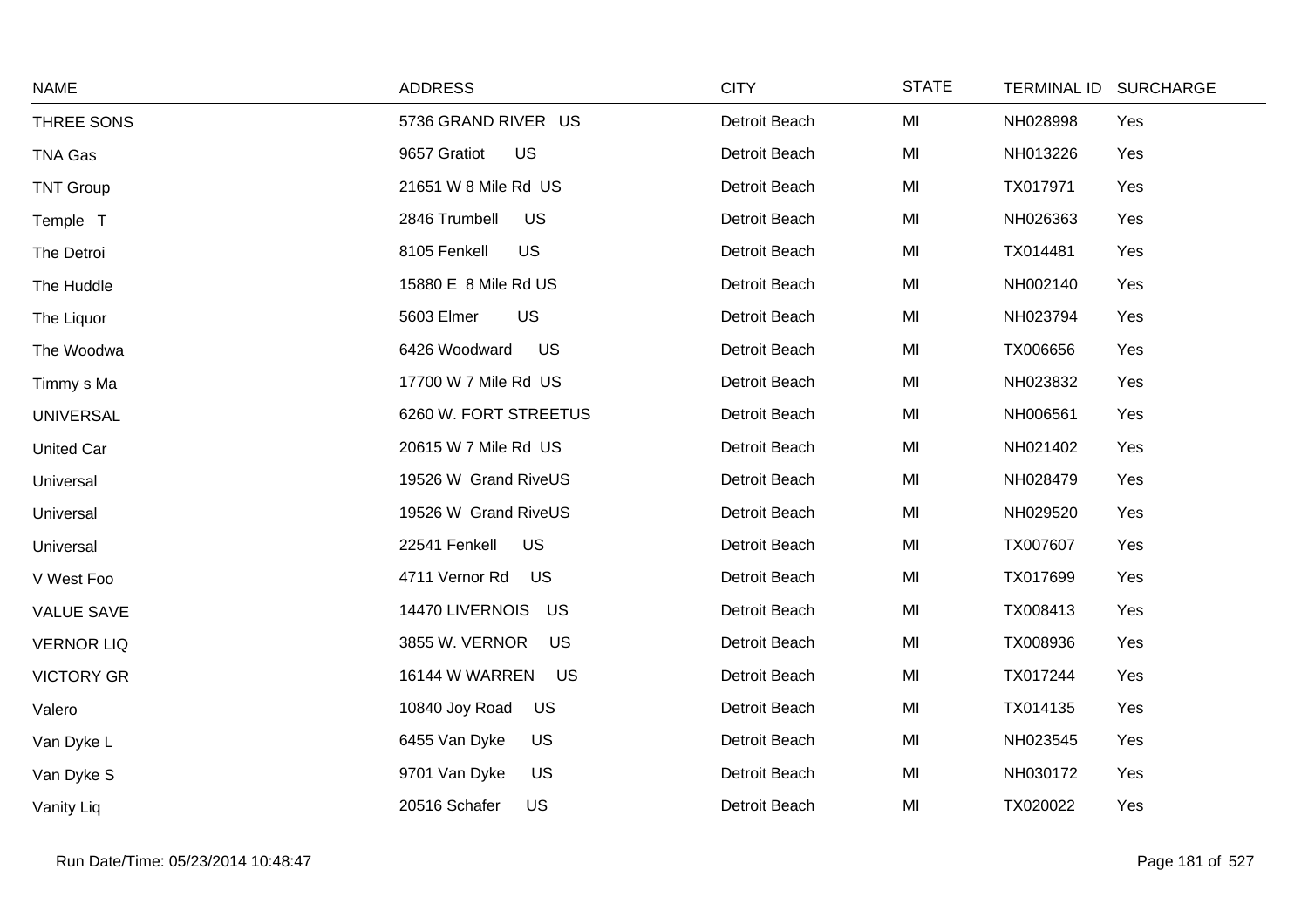| <b>NAME</b>                      | <b>ADDRESS</b>             | <b>CITY</b>          | <b>STATE</b> |                 | TERMINAL ID SURCHARGE |
|----------------------------------|----------------------------|----------------------|--------------|-----------------|-----------------------|
| Vegas Inc                        | 8024 Greenfield Rd US      | Detroit Beach        | MI           | NH001479        | Yes                   |
| Victory In                       | 17729 Telegraph US         | Detroit Beach        | MI           | NH017695        | Yes                   |
| Vince s Li                       | 2601 McNichols<br>US       | Detroit Beach        | MI           | NH023835        | Yes                   |
| Vinnies Pa                       | 19400 Plymouth Rd US       | Detroit Beach        | MI           | NH023836        | Yes                   |
| Waltham Fo                       | 12700 E McNichols US       | Detroit Beach        | MI           | NH020449        | Yes                   |
| Warren Mac                       | 17300 E Warren US          | Detroit Beach        | MI           | TX004949        | Yes                   |
| Wyoming                          | 17124 Wyoming<br><b>US</b> | Detroit Beach        | MI           | TX016470        | Yes                   |
| Wyoming                          | 6940 Wyoming Rd US         | Detroit Beach        | MI           | NH028399        | Yes                   |
| Zeke s Liq                       | 13601 W 7 Mile Rd US       | Detroit Beach        | MI           | NH023839        | Yes                   |
| THE MANOR                        | 107 W. Railroad St.US      | Dowagiac             | MI           | P92508          | Yes                   |
| <b>WILTS FOOD</b>                | M 152 COUNTY RD 6US        | Dowagiac             | MI           | WG006913        | Yes                   |
| Oxford Bank                      | 5459 Main Street           | Dryden               | MI           | 01001006        | Yes                   |
| <b>OUTLET SUN</b>                | 1360 N Burkhart Rd US      | Dunckel              | MI           | P02977          | Yes                   |
| <b>Blarney Castle East Jorda</b> | 651 WATER                  | E JORDAN             | MI           | SR097711        | Yes                   |
| Admiral 30 E Lansing             | 7227 M78                   | <b>E LANSING</b>     | MI           | SR007558        | Yes                   |
| CT 7-11 CCS2                     | 918 E GRAND RIVER          | E LANSING            | MI           | SE277875        | Yes                   |
| <b>Cardtronics CCSW</b>          | 15100 S. WRIGHT RD         | <b>EAGLE</b>         | MI           | SP070274        | Yes                   |
| <b>BANK OF AMERICA</b>           | *ST. CLAIR                 | <b>EAST CHINA</b>    | MI           | <b>IMIN7103</b> | <b>No</b>             |
| FINANCIAL CONSULTING             | 2293 FRED MOORE HWY        | <b>EAST CHINA</b>    | MI           | CS23283         | Yes                   |
| <b>LITTLE GROCERY</b>            | 5750 RIVER ROAD            | <b>EAST CHINA TW</b> | MI           | LK832338        | Yes                   |
| <b>CHASE</b>                     | 2263 WEALTHY ST SE         | <b>EAST GRAND RA</b> | MI           | MI3697          | Yes                   |
| PAI ATM                          | <b>106 STATE STREET</b>    | <b>EAST JORDAN</b>   | MI           | CS41052         | Yes                   |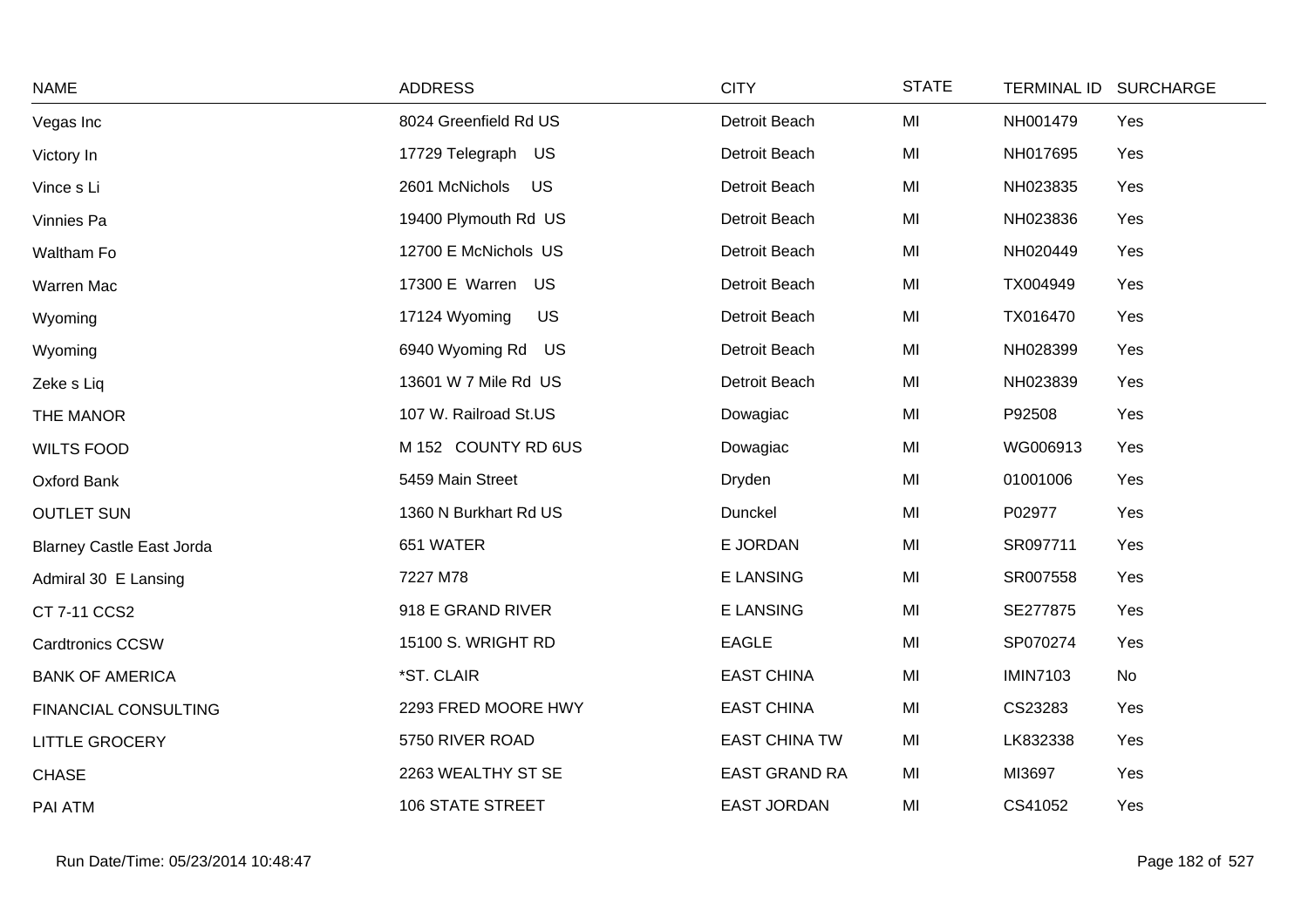| <b>NAME</b>             | <b>ADDRESS</b>          | <b>CITY</b>         | <b>STATE</b> | TERMINAL ID SURCHARGE |           |
|-------------------------|-------------------------|---------------------|--------------|-----------------------|-----------|
| PAI ATM                 | 214 MAIN ST             | <b>EAST JORDAN</b>  | MI           | TX62685               | Yes       |
| 5/3 BK, MI. (WEST       | 2501 COOLIDGE RD        | <b>EAST LANSING</b> | MI           | 00000000              | No        |
| <b>BANK OF AMERICA</b>  | *CVS PHARMACY #8282     | <b>EAST LANSING</b> | MI           | <b>WMIN1183</b>       | No        |
| <b>BANK OF AMERICA</b>  | *LAKE LANSING           | <b>EAST LANSING</b> | MI           | <b>IMIN7061</b>       | No        |
| <b>BANK OF AMERICA</b>  | *UNIVERSITY             | <b>EAST LANSING</b> | MI           | <b>IMIN7111</b>       | No        |
| <b>BROOKFIELD</b>       | 1831 EAST GRAND RI      | <b>EAST LANSING</b> | MI           | 81205526              | Yes       |
| <b>Cardtronics CCSW</b> | 111 W. LAKE LANSING RD. | <b>EAST LANSING</b> | MI           | SP070074              | Yes       |
| <b>Cardtronics CCSW</b> | 7765 E M78              | <b>EAST LANSING</b> | MI           | SP070263              | Yes       |
| <b>MEIJER GAS</b>       | 7149 EAST SAGINAW       | <b>EAST LANSING</b> | MI           | 82128260              | Yes       |
| <b>MSU FCU</b>          | 1109 E GRAND RIVER      | <b>EAST LANSING</b> | MI           | <b>CKK627</b>         | No        |
| <b>MSU FCU</b>          | 1109 E GRAND RIVER      | <b>EAST LANSING</b> | MI           | <b>CKK628</b>         | No        |
| <b>MSU FCU</b>          | 1407 S HARRISON         | <b>EAST LANSING</b> | MI           | <b>CKK481</b>         | No        |
| <b>MSU FCU</b>          | 202 ALBERT ST.          | <b>EAST LANSING</b> | MI           | <b>CKK609</b>         | No        |
| <b>MSU FCU</b>          | 2900 HANNAH BLVD        | <b>EAST LANSING</b> | MI           | <b>CKK697</b>         | <b>No</b> |
| <b>MSU FCU</b>          | 3332 LAKE LANSING RD.   | <b>EAST LANSING</b> | MI           | <b>CKK671</b>         | No        |
| <b>MSU FCU</b>          | 3775 COOLIDGE RD.       | <b>EAST LANSING</b> | MI           | <b>CKK601</b>         | No        |
| <b>MSU FCU</b>          | 3775 COOLIDGE RD.       | <b>EAST LANSING</b> | MI           | <b>CKK602</b>         | No        |
| <b>MSU FCU</b>          | 3777 WEST ROAD          | <b>EAST LANSING</b> | MI           | <b>CKK607</b>         | No        |
| <b>MSU FCU</b>          | 4825 EAST MT. HOPE      | <b>EAST LANSING</b> | MI           | <b>CKK484</b>         | No        |
| <b>MSU FCU</b>          | 4825 EAST MT. HOPE      | <b>EAST LANSING</b> | MI           | <b>CKK485</b>         | No        |
| <b>MSU FCU</b>          | 4825 EAST MT. HOPE      | <b>EAST LANSING</b> | MI           | <b>CKK486</b>         | No        |
| <b>MSU FCU</b>          | 523 E. GRAND RIVER      | <b>EAST LANSING</b> | MI           | <b>CKK585</b>         | No        |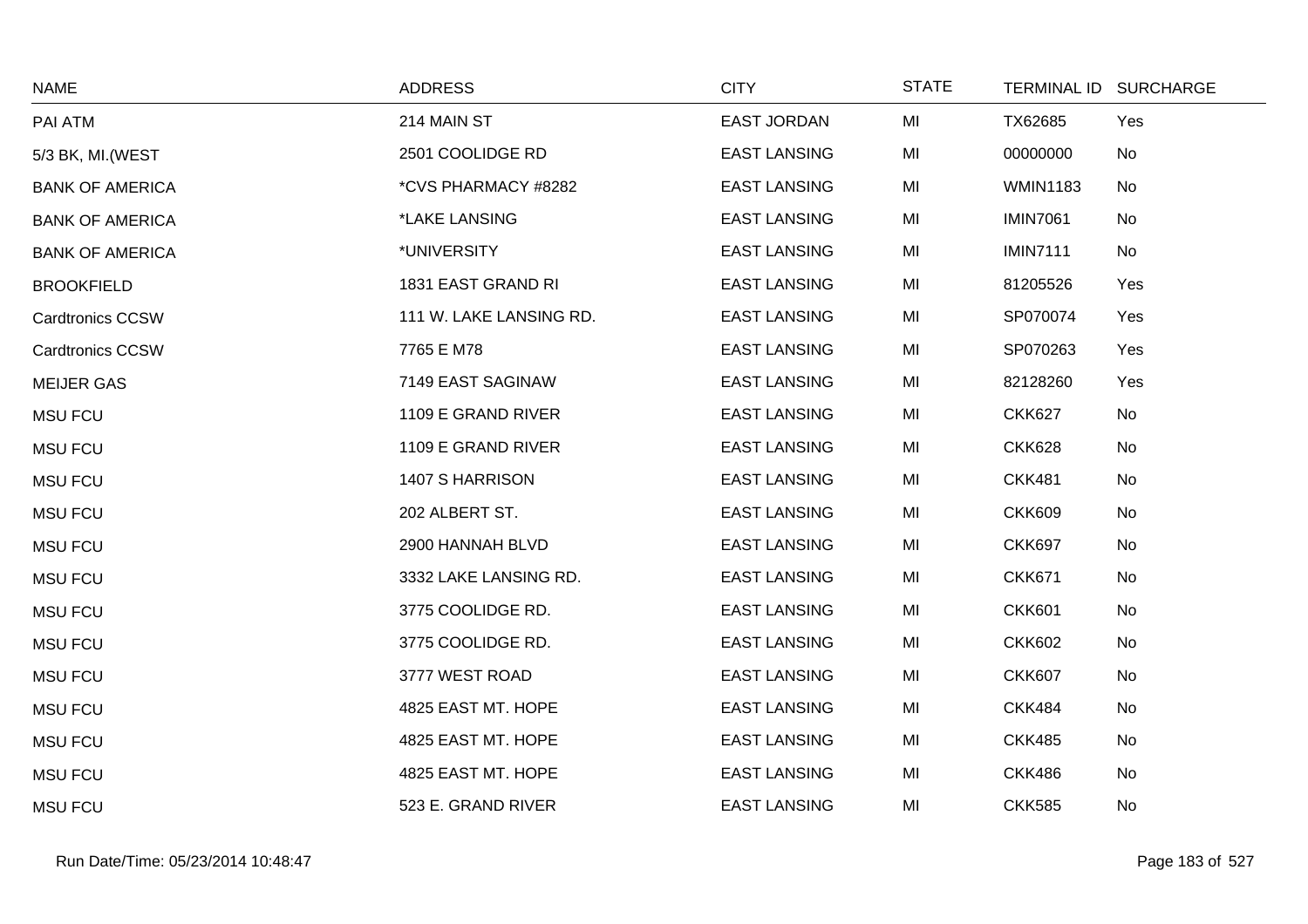| <b>NAME</b>            | <b>ADDRESS</b>                 | <b>CITY</b>          | <b>STATE</b> |               | TERMINAL ID SURCHARGE |
|------------------------|--------------------------------|----------------------|--------------|---------------|-----------------------|
| <b>MSU FCU</b>         | 600 E. CRESCENT RD.            | <b>EAST LANSING</b>  | MI           | <b>CKK509</b> | No                    |
| <b>MSU FCU</b>         | 808 E. MICHIGAN                | <b>EAST LANSING</b>  | MI           | <b>CKK664</b> | No                    |
| <b>MSU FCU</b>         | 947 TROWBRIDGE RD              | <b>EAST LANSING</b>  | MI           | <b>CKK656</b> | No                    |
| <b>MSU FCU</b>         | <b>CLINICAL CENTER</b>         | <b>EAST LANSING</b>  | MI           | <b>CKK524</b> | No                    |
| <b>MSU FCU</b>         | FEE HALL                       | <b>EAST LANSING</b>  | MI           | <b>CKK577</b> | No                    |
| <b>MSU FCU</b>         | <b>INTERNATIONAL CENTER-LF</b> | <b>EAST LANSING</b>  | MI           | <b>CKK579</b> | No                    |
| <b>MSU FCU</b>         | <b>LIBRARY</b>                 | <b>EAST LANSING</b>  | MI           | <b>CKK516</b> | No                    |
| <b>MSU FCU</b>         | <b>OWEN GRAD HALL</b>          | <b>EAST LANSING</b>  | MI           | <b>CKK537</b> | No                    |
| <b>MSU FCU</b>         | <b>SHAW HALL</b>               | <b>EAST LANSING</b>  | MI           | <b>CKK501</b> | No                    |
| <b>MSU FCU</b>         | SHAW PARKING RAMP #1           | <b>EAST LANSING</b>  | MI           | <b>CKK502</b> | No                    |
| <b>MSU FCU</b>         | <b>WILLSON HALL</b>            | <b>EAST LANSING</b>  | MI           | <b>CKK526</b> | No                    |
| <b>PNCBANK</b>         | 1561 W LK LANSING              | <b>EAST LANSING</b>  | MI           | PA2696        | Yes                   |
| <b>RITE AID # 1482</b> | <b>BROOKFIELD PLAZA SHPG C</b> | <b>EAST LANSING</b>  | MI           | A0006047      | No                    |
| <b>RITE AID #1611</b>  | 2489 E LAKE LANSING RD         | <b>EAST LANSING</b>  | MI           | A0006106      | Yes                   |
| <b>TOM'S PART</b>      | 2778 E GRAND                   | <b>EAST LANSING</b>  | MI           | 82202008      | Yes                   |
| UNIVERSITY GAS & W     | 100 EAST SAGINAW S             | <b>EAST LANSING</b>  | MI           | LK500449      | Yes                   |
| <b>MSU FCU</b>         | HOLDEN HALL EAST               | <b>EAST LASNSING</b> | MI           | <b>CKK542</b> | No                    |
| <b>BRONCO PET</b>      | 21000 KELLY RD. US             | <b>EAST POINT</b>    | MI           | M126098       | Yes                   |
| MOBIL BAMM INVESTM     | 23820 GRATIOT                  | <b>EAST POINT</b>    | MI           | LK441274      | Yes                   |
| ONE STOP-7             | 15125 EAST 9 MILE US           | <b>EAST POINT</b>    | MI           | P78137        | Yes                   |
| A AND B MARKET         | 18405 E 9 MILE ROAD            | <b>EAST POINTE</b>   | MI           | CI031103      | Yes                   |
| <b>BUSCEMIS</b>        | 22044 GRATIOT                  | <b>EAST POINTE</b>   | MI           | TD216998      | Yes                   |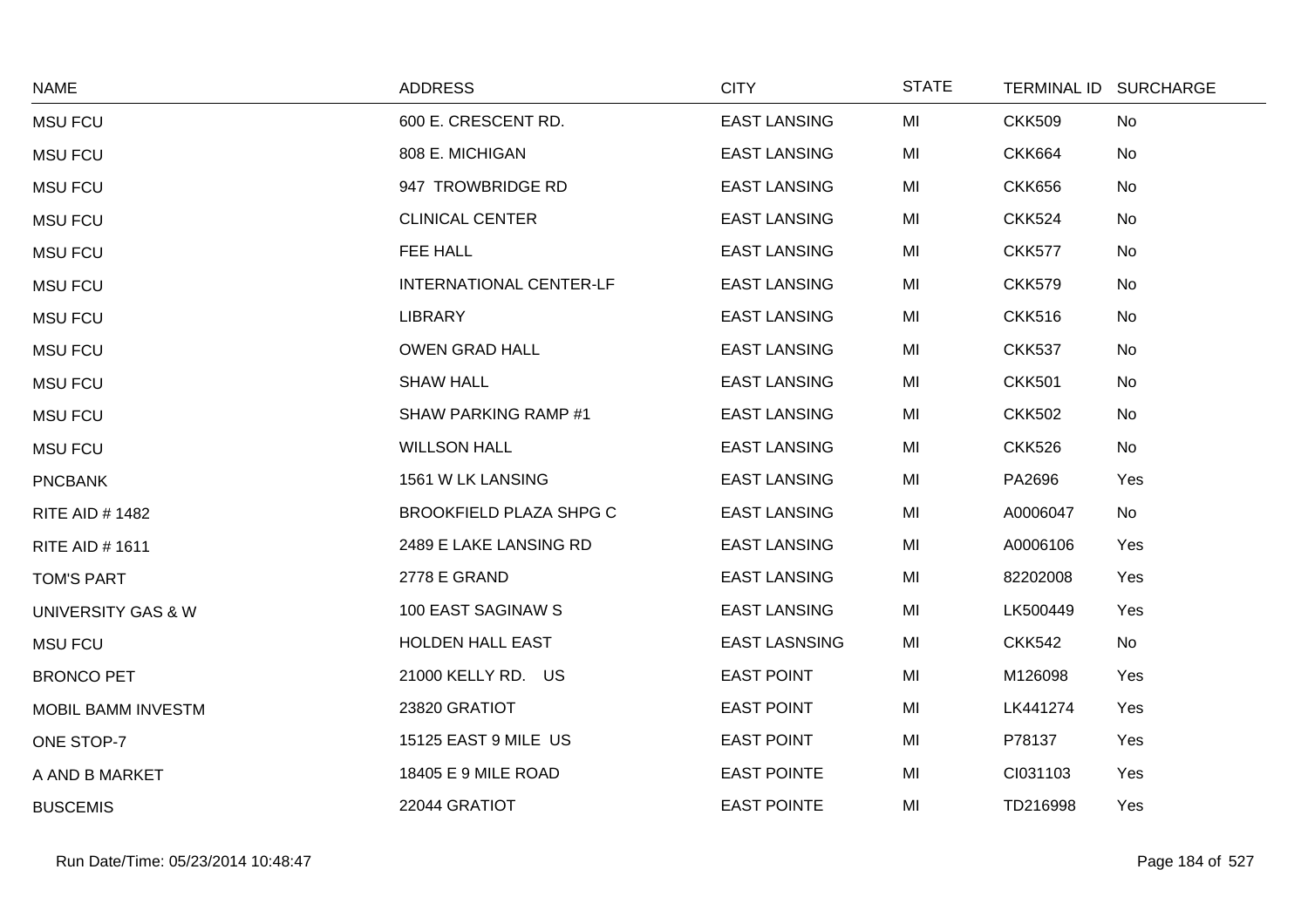| <b>NAME</b>             | <b>ADDRESS</b>        | <b>CITY</b>        | <b>STATE</b> |                 | TERMINAL ID SURCHARGE |
|-------------------------|-----------------------|--------------------|--------------|-----------------|-----------------------|
| CT 7-11                 | 18700 E TEN MILE RDUS | <b>EAST POINTE</b> | MI           | SE273906        | Yes                   |
| <b>CHEMICAL BANK</b>    | 228 NEWMAN ST         | <b>EAST TAWAS</b>  | MI           | TZ384022        | Yes                   |
| East Tawas Shop N Go    | 2099 E HURON RD       | <b>EAST TAWAS</b>  | MI           | SR001038        | Yes                   |
| <b>HURON COMMUNITY</b>  | 301 NEWMAN STREET     | <b>EAST TAWAS</b>  | MI           | 00000000        | No                    |
| PAI ISO                 | 1712 E US 23          | <b>EAST TAWAS</b>  | MI           | TX25547         | Yes                   |
| <b>PNCBANK</b>          | 1885 N HURON RD       | <b>EAST TAWAS</b>  | MI           | PA2784          | Yes                   |
| <b>BANK OF AMERICA</b>  | *CVS PHARMACY #8011   | <b>EASTPOINT</b>   | MI           | <b>WMID0029</b> | No                    |
| <b>LIQUOR LAN</b>       | 17934 E 9 MILE RD US  | <b>EASTPOINT</b>   | MI           | P223832         | Yes                   |
| WINES OF THE WORLD      | 18020 E 10MILE RD     | <b>EASTPOINT</b>   | MI           | LK588524        | Yes                   |
| 10 AND GRATIOT NS       | 25000 GRATIOT         | <b>EASTPOINTE</b>  | MI           | CI020424        | Yes                   |
| 10 MILE & I-94 PET      | 19440 E. 10 MILE R    | <b>EASTPOINTE</b>  | MI           | LK398443        | Yes                   |
| 5 STAR FOOD MART        | 16145 E. 8 MILE RO    | <b>EASTPOINTE</b>  | MI           | LK245385        | Yes                   |
| AMAL GAS COMPANY L      | 17700 E 9 MILE RD     | <b>EASTPOINTE</b>  | MI           | LK635196        | Yes                   |
| <b>AUTOMATED</b>        | 24404 GRATIOT US      | <b>EASTPOINTE</b>  | MI           | P81806          | Yes                   |
| <b>BANK OF AMERICA</b>  | *CVS PHARMACY #8170   | <b>EASTPOINTE</b>  | MI           | <b>WMIN1130</b> | No                    |
| <b>BANK OF AMERICA</b>  | *CVS PHARMACY #8197   | <b>EASTPOINTE</b>  | MI           | WMID0076        | No                    |
| <b>BANK OF AMERICA</b>  | *EASTPOINTE           | <b>EASTPOINTE</b>  | MI           | <b>IMID7236</b> | No                    |
| <b>BANK OF AMERICA</b>  | *EASTPOINTE           | <b>EASTPOINTE</b>  | MI           | <b>IMID7237</b> | No                    |
| <b>BANK OF AMERICA</b>  | *NINE MILE/GRATIOT    | <b>EASTPOINTE</b>  | MI           | <b>IMID7302</b> | No                    |
| CT 7-11                 | 15003 NINE MILE RD.   | <b>EASTPOINTE</b>  | MI           | SE276486        | Yes                   |
| <b>Cardtronics CCSC</b> | 17423 NINE MILE RD    | <b>EASTPOINTE</b>  | MI           | CK006209        | Yes                   |
| <b>Cardtronics CCSM</b> | 17917 EIGHT MILE RD.  | <b>EASTPOINTE</b>  | MI           | CR010315        | Yes                   |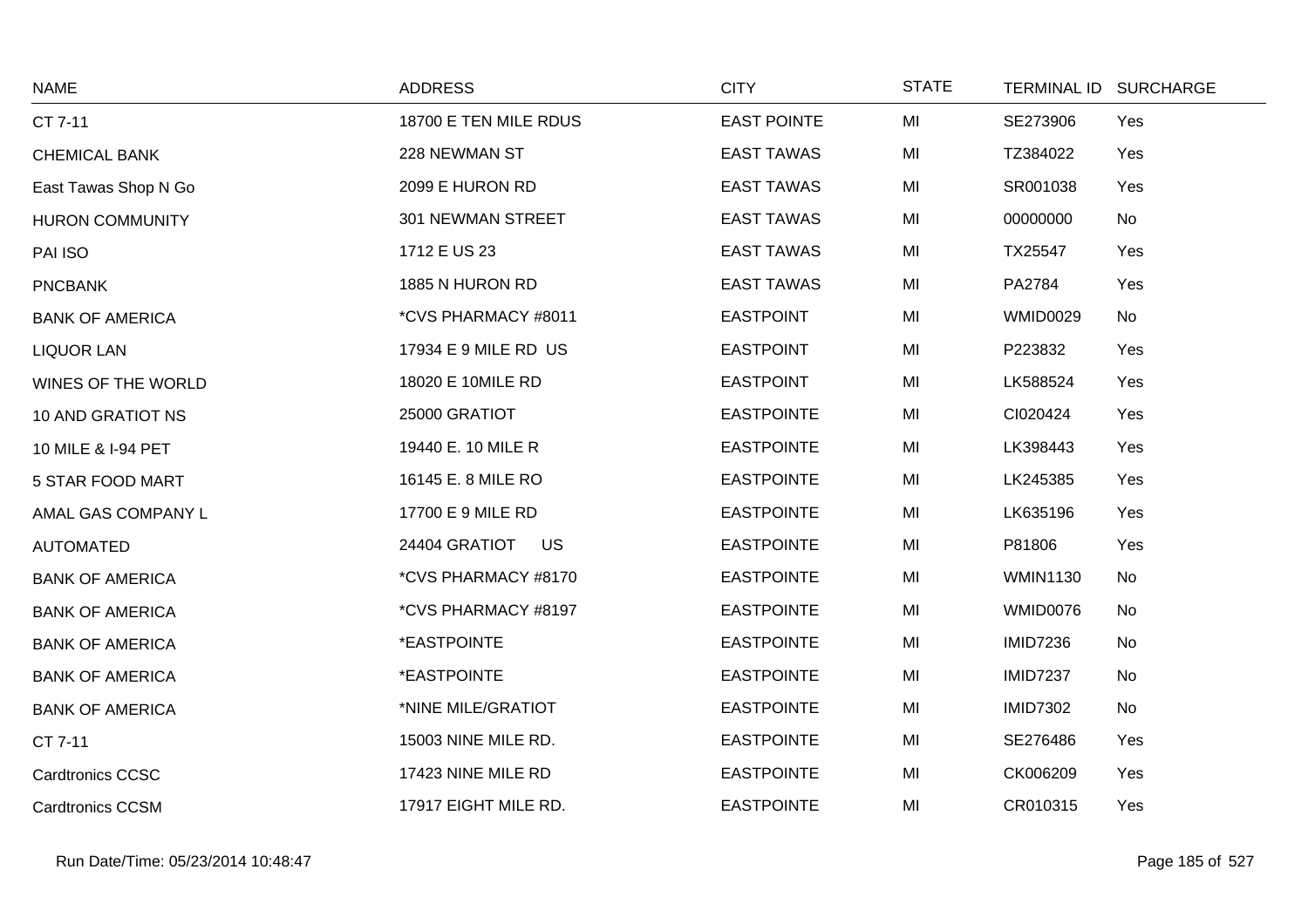| <b>NAME</b>                   | <b>ADDRESS</b>        | <b>CITY</b>         | <b>STATE</b> | TERMINAL ID SURCHARGE |
|-------------------------------|-----------------------|---------------------|--------------|-----------------------|
| <b>Cardtronics CCSW</b>       | 15121 E 10 MILE RD    | <b>EASTPOINTE</b>   | MI           | SP070080<br>Yes       |
| <b>Cardtronics CCSW</b>       | 19029 E 9 MILE RD     | <b>EASTPOINTE</b>   | MI           | SP070222<br>Yes       |
| <b>DOLLAR CENTER</b>          | 22407 KELLY RD        | <b>EASTPOINTE</b>   | MI           | LK183602<br>Yes       |
| <b>EASTPOINT GAS &amp; GR</b> | 24637 GRATIOT         | <b>EASTPOINTE</b>   | MI           | LK253946<br>Yes       |
| FAMILY DOLLAR 9 MI            | 18040 E MILE ROAD     | <b>EASTPOINTE</b>   | MI           | LK876799<br>Yes       |
| <b>JOESPHS KE</b>             | 16753 EAST 9 MILE RUS | <b>EASTPOINTE</b>   | MI           | P148275<br>Yes        |
| KELLY BEAUTY SUPPLY           | 20902 GRATIOT AVE     | <b>EASTPOINTE</b>   | MI           | HY007849<br>Yes       |
| <b>LAST CALL</b>              | 15163 EAST 10 MILE US | <b>EASTPOINTE</b>   | MI           | P148268<br>Yes        |
| <b>LUCKY STAR LIQUOR</b>      | 17024 E 9 MILE RD     | <b>EASTPOINTE</b>   | MI           | CI021047<br>Yes       |
| <b>LUNA PETRO INC</b>         | 15035 E. 10 MILE R    | <b>EASTPOINTE</b>   | MI           | LK427001<br>Yes       |
| <b>RAYS LIQUOR SHOPPE</b>     | 21369 GRATIOT         | <b>EASTPOINTE</b>   | MI           | CI031275<br>Yes       |
| <b>RITE AID #4490</b>         | 22600 GRATIOT AVE     | <b>EASTPOINTE</b>   | MI           | A0007009<br>Yes       |
| TANWAR PETROLEUM I            | 20800 GRATIOT         | <b>EASTPOINTE</b>   | MI           | LK416950<br>Yes       |
| <b>TCF BANK</b>               | 17011 9 MILE ROAD     | <b>EASTPOINTE</b>   | MI           | 57000518<br>Yes       |
| <b>VAN'S PARTY STORE</b>      | 15153 E 10 MILE RD    | <b>EASTPOINTE</b>   | MI           | CI020531<br>Yes       |
| WALGREENS 5083                | 17755 8 MILE ROAD     | <b>EASTPOINTE</b>   | MI           | SR007638<br>Yes       |
| Walgreens 4795                | 25016 GRATIOT         | <b>EASTPOINTE</b>   | MI           | SR007531<br>Yes       |
| Admiral 14 Eaton Rapids       | 919 S MAIN STREET     | <b>EATON RAPIDS</b> | MI           | SR102139<br>Yes       |
| <b>Cardtronics CCSW</b>       | 1202 S. MAIN (M V50)  | <b>EATON RAPIDS</b> | MI           | SP070131<br>Yes       |
| <b>EATON FED SAV BANK</b>     | 307 SOUTH MAIN STREET | <b>EATON RAPIDS</b> | MI           | 94962002<br>No        |
| <b>MSU FCU</b>                | 118 S. MAIN ST.       | <b>EATON RAPIDS</b> | MI           | <b>CKK667</b><br>No   |
| PAI ATM                       | 158 S MAIN ST         | <b>EATON RAPIDS</b> | MI           | TX61449<br>Yes        |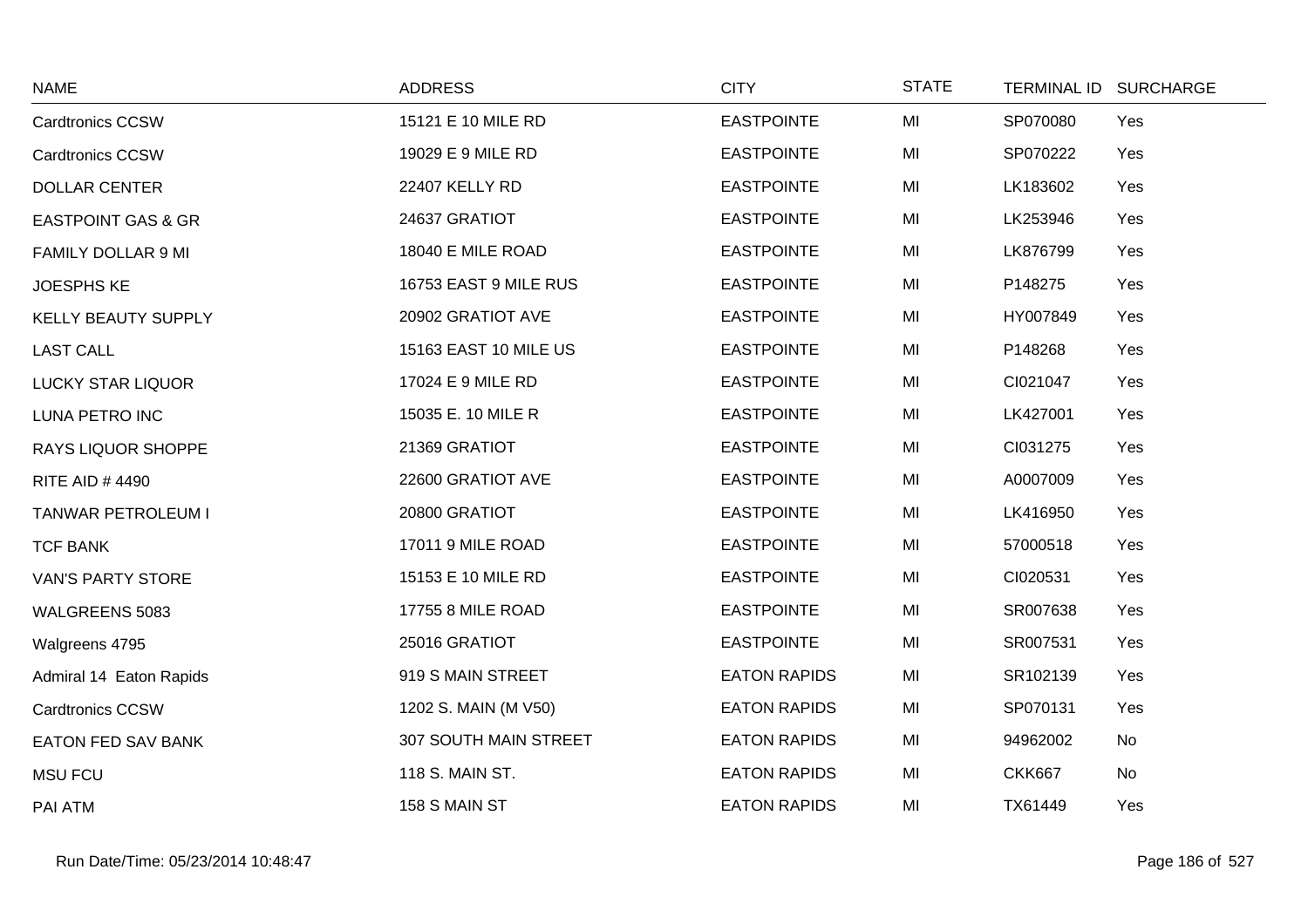| <b>NAME</b>             | <b>ADDRESS</b>        | <b>CITY</b>         | <b>STATE</b> |                 | TERMINAL ID SURCHARGE |
|-------------------------|-----------------------|---------------------|--------------|-----------------|-----------------------|
| PAI ISO                 | 158 S MAIN ST         | <b>EATON RAPIDS</b> | MI           | TX61449         | Yes                   |
| <b>PNCBANK</b>          | 101 S MAIN ST         | <b>EATON RAPIDS</b> | MI           | PA2787          | Yes                   |
| <b>SPARTAN EA</b>       | 1411 S. MAIN STREETUS | <b>EATON RAPIDS</b> | MI           | P212767         | Yes                   |
| <b>CHEMICAL BANK</b>    | 6100 W MAIN           | <b>EAU CLAIRE</b>   | MI           | WZ389031        | Yes                   |
| A & J FUEL STOP IN      | 4165 E. JEFFERSON     | <b>ECORSE</b>       | MI           | LK254455        | Yes                   |
| <b>BANK OF AMERICA</b>  | *CVS PHARMACY #8123   | <b>ECORSE</b>       | MI           | <b>WMIN1103</b> | No                    |
| DOLLAR STORE JEFFE      | 3855 W JEFFERSON      | <b>ECORSE</b>       | MI           | LK270153        | Yes                   |
| DOWNRIVER COMMUNITY FCU | 4320 W. JEFFERSON AVE | <b>ECORSE</b>       | MI           | CK0907          | Yes                   |
| <b>ECORSE MARKET</b>    | 585 VISGER RD         | <b>ECORSE</b>       | MI           | HY001534        | Yes                   |
| GEWARGES, INC. DBA      | 4106 W. JEFFERSON     | <b>ECORSE</b>       | MI           | LK426422        | Yes                   |
| <b>HOPE MILK DEPOT</b>  | 316 SOUTHFIELD RD     | <b>ECORSE</b>       | MI           | LK454051        | Yes                   |
| JEFFERSON GROCERY       | 3853 WEST JEFFERSO    | <b>ECORSE</b>       | MI           | LK936599        | Yes                   |
| JIFFY MINI MART, L      | 4208 W JEFFERSON A    | <b>ECORSE</b>       | MI           | LK227396        | Yes                   |
| LOVELAND PARTY STORE    | 4030 W JEFFERSON AVE  | <b>ECORSE</b>       | MI           | HY002631        | Yes                   |
| <b>MARINA MINI MART</b> | 151 SOUTHFIELD RD     | <b>ECORSE</b>       | MI           | CI016319        | Yes                   |
| PAI ISO                 | 4474 W JEFFERSON AVE  | <b>ECORSE</b>       | MI           | TX61047         | No                    |
| <b>PNCBANK</b>          | 60 SOUTHFIELD RD      | <b>ECORSE</b>       | MI           | PA3218          | Yes                   |
| <b>RIVERSIDE LIQUOR</b> | 348 SOUTHFIELD ROAD   | <b>ECORSE</b>       | MI           | CI008281        | Yes                   |
| <b>SANDY OIL</b>        | 3824 W JEFFERSON      | <b>ECORSE</b>       | MI           | HY002690        | Yes                   |
| SAVE A LOT-ECORSE       | 3931 W. JEFFERSON     | <b>ECORSE</b>       | MI           | LK688610        | Yes                   |
| SEVEN ST. MARKET        | 270 SOUTHFIELD ROAD   | <b>ECORSE</b>       | MI           | CI008551        | Yes                   |
| <b>VERNOR MINI MART</b> | 4446 JEFFERSON        | <b>ECORSE</b>       | MI           | CI019184        | Yes                   |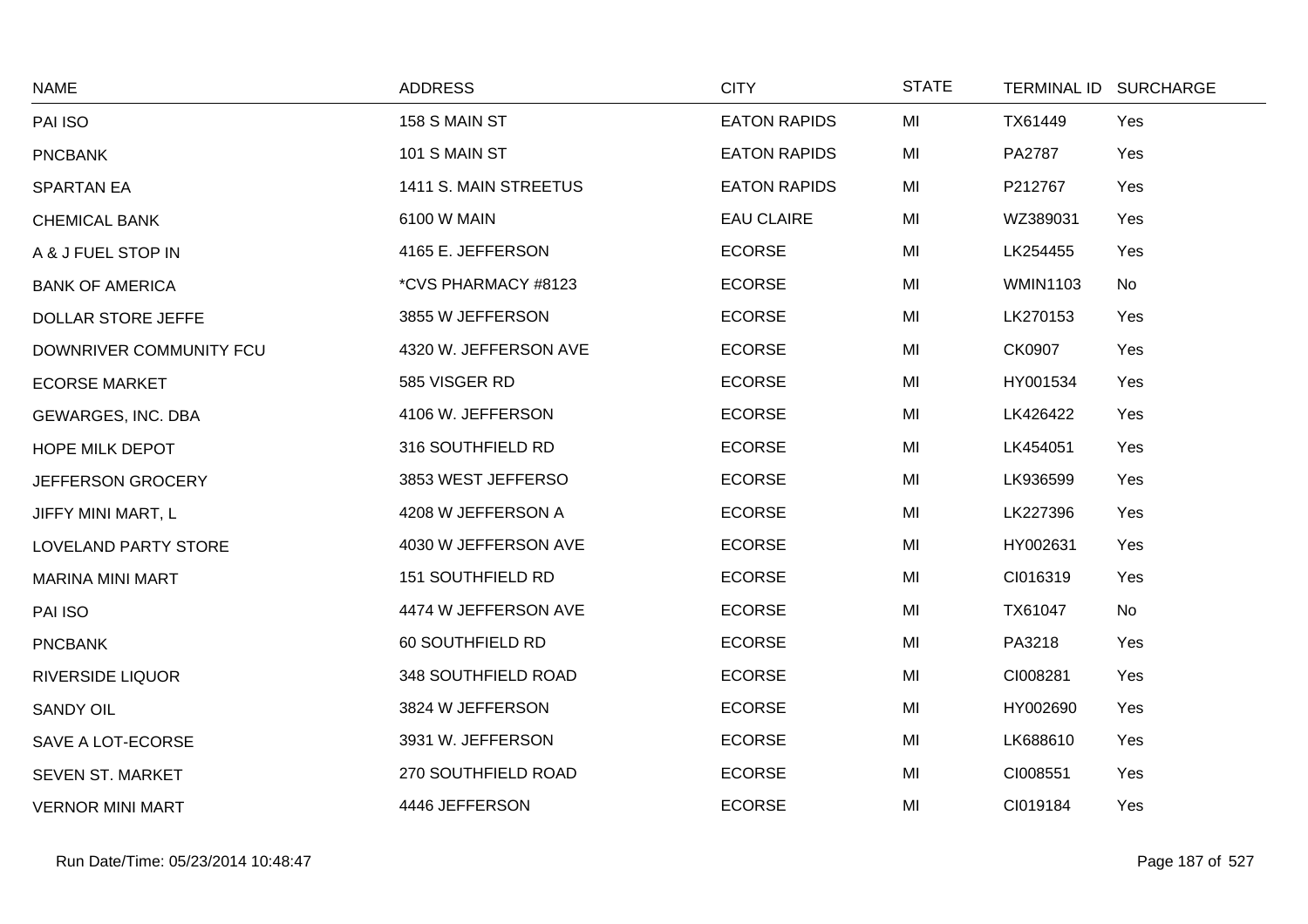| <b>NAME</b>                      | <b>ADDRESS</b>          | <b>CITY</b>         | <b>STATE</b> |               | TERMINAL ID SURCHARGE |
|----------------------------------|-------------------------|---------------------|--------------|---------------|-----------------------|
| ADMIRAL 170 Edmore               | 1102 E MAIN ST          | <b>EDMORE</b>       | MI           | SR007544      | Yes                   |
| <b>CHEMICAL BANK</b>             | 400 E MAIN ST           | <b>EDMORE</b>       | MI           | TZ382502      | Yes                   |
| <b>Cardtronics CCSM</b>          | <b>1111 E MAIN</b>      | <b>EDMORE</b>       | MI           | CR002449      | Yes                   |
| <b>1ST SOURCE</b>                | 26324 US 12 WEST US     | <b>EDWARDSBURG</b>  | MI           | CP300899      | Yes                   |
| <b>CHEMICAL BANK</b>             | 68955 M-62              | <b>EDWARDSBURG</b>  | MI           | TZ385243      | Yes                   |
| <b>EDWARDSBURG MARATHON</b>      | 26404 US 12 P O BOX 636 | <b>EDWARDSBURG</b>  | MI           | A514085       | No                    |
| 5/3 BK, MI(NORTH                 | 120 AMES ST             | <b>ELK RAPIDS</b>   | MI           | 00000000      | Yes                   |
| <b>Cardtronics CCSW</b>          | 704 US HIGHWAY 31       | <b>ELK RAPIDS</b>   | MI           | SP070175      | Yes                   |
| <b>FIRSTMERIT</b>                | 101 W Main St           | <b>ELSIE</b>        | MI           | 00006769      | Yes                   |
| <b>BISCO'S TR</b>                | 2900 MAIN ST            | <b>EMMETT</b>       | MI           | 81202426      | Yes                   |
| <b>COMERICA BANK</b>             | BECKLEY-MEIJER CMART    | <b>EMMETT TWNSP</b> | MI           | P4336681      | No                    |
| <b>Blarney Castle Empire EZ</b>  | 9988 W FRONT STREET     | <b>EMPIRE</b>       | MI           | SR003189      | Yes                   |
| <b>GREAT LAKES FIRS</b>          | 2110 3RD AVE N 1 FLR    | <b>ESCANABA</b>     | MI           | 00000000      | No                    |
| <b>GREAT LAKES FIRS</b>          | 2110 3RD AVE NORTH      | <b>ESCANABA</b>     | MI           | 00000000      | No                    |
| <b>Holiday Stationstores Esc</b> | 700 N LINCOLN RD        | <b>ESCANABA</b>     | MI           | SR000342      | Yes                   |
| Krist Oil 005                    | 102 N LINCOLN           | <b>ESCANABA</b>     | MI           | SR008139      | Yes                   |
| <b>NORTHERN MICHIG</b>           | 1921 3RD AVE NORTH      | <b>ESCANABA</b>     | MI           | D66508        | Yes                   |
| <b>NORTHERN MICHIG</b>           | 2001 N LINCOLN RD       | <b>ESCANABA</b>     | MI           | D66517        | No                    |
| PAI ISO                          | 306 STEPHENSON AVE      | <b>ESCANABA</b>     | MI           | CS41978       | Yes                   |
| PENINSULA FCU                    | 301 N. 30TH ST.         | <b>ESCANABA</b>     | MI           | <b>CKI574</b> | No                    |
| SCHIERL SALE CORP                | 901 S LINCOLN           | <b>ESCANABA</b>     | MI           | SR054911      | Yes                   |
| <b>WALMART</b>                   | 601 NORTH LINCOLN       | <b>ESCANABA</b>     | MI           | A25220        | No                    |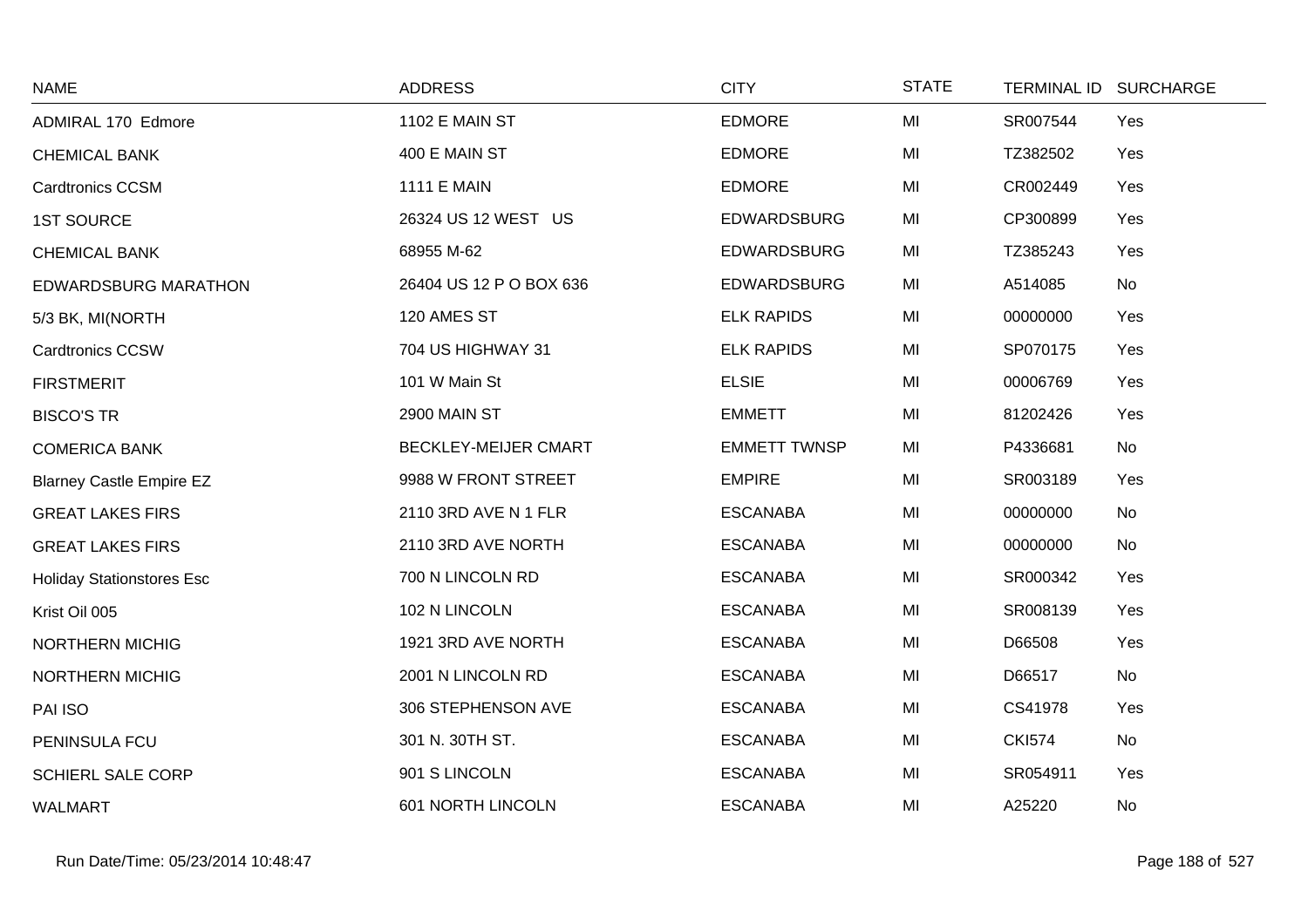| <b>NAME</b>             | <b>ADDRESS</b>               | <b>CITY</b>       | <b>STATE</b> | TERMINAL ID SURCHARGE |
|-------------------------|------------------------------|-------------------|--------------|-----------------------|
| Walgreens 9364          | 2301 LUDINGTON ST            | <b>ESCANABA</b>   | MI           | SR003114<br>No        |
| Wells Fargo Ban         | <b>ESCANABA</b>              | <b>ESCANABA</b>   | MI           | 5852R<br>Yes          |
| Wells Fargo Ban         | NORTHWEST-ESC                | <b>ESCANABA</b>   | MI           | 5851E<br>Yes          |
| <b>Cardtronics CCSM</b> | 4897 DANFORTH RD             | <b>ESCANNBA</b>   | MI           | CR012026<br>Yes       |
| <b>CHEMICAL BANK</b>    | 3101 CENTER RD               | <b>ESSEXVILLE</b> | MI           | TZ384403<br>Yes       |
| CT 7-11 CCS2            | 101 WOODSIDE                 | <b>ESSEXVILLE</b> | MI           | SE277861<br>Yes       |
| <b>Cardtronics CCSW</b> | 1504 CENTER AVE              | <b>ESSEXVILLE</b> | MI           | SP070177<br>Yes       |
| <b>FAST PAX F</b>       | <b>1507 WOODSIDE AVENUUS</b> | <b>ESSEXVILLE</b> | MI           | Yes<br>P213255        |
| <b>MR.CHIPS E</b>       | 578 WEST CENTER AVEUS        | <b>ESSEXVILLE</b> | MI           | P212748<br>Yes        |
| PAI ISO                 | 536 W CARTER AVE             | <b>ESSEXVILLE</b> | MI           | Yes<br>TX52468        |
| <b>PNCBANK</b>          | 1045 PINE ST.                | <b>ESSEXVILLE</b> | MI           | PA3023<br>Yes         |
| REBEL FOOD              | 2850 CENTER AVE              | <b>ESSEXVILLE</b> | MI           | 82127068<br>Yes       |
| <b>RITE AID #1573</b>   | 1490 W CENTER RD             | <b>ESSEXVILLE</b> | MI           | Yes<br>A0006086       |
| Walgreens 12042         | 2901 CENTER AVE              | <b>ESSEXVILLE</b> | MI           | SR003872<br>Yes       |
| <b>BLODGETT F</b>       | 310 W 7TH ST<br><b>US</b>    | <b>EVART</b>      | MI           | P104102<br>Yes        |
| <b>CHEMICAL BANK</b>    | 9568 E US-10                 | <b>EVART</b>      | MI           | TZ384205<br>Yes       |
| <b>FIRSTMERIT</b>       | 107 N Pine Street            | <b>EVART</b>      | MI           | 00006912<br>Yes       |
| <b>FOSTERS SU</b>       | 820 W. 7TH<br><b>US</b>      | <b>EVART</b>      | MI           | Yes<br>P164233        |
| Wesco Evart 63          | 660 WEST 7TH ST              | <b>EVART</b>      | MI           | SR003422<br>Yes       |
| SETTLERS FCU            | 335 PINE ST                  | <b>EWEN</b>       | MI           | 00000000<br>No        |
| <b>AUTOMATED</b>        | <b>US</b><br>24404 Gratiot   | Eastpointe        | MI           | Yes<br>P81806         |
| Cash Giant              | 14871 Gratiot<br><b>US</b>   | Eastpointe        | MI           | TX020763<br>Yes       |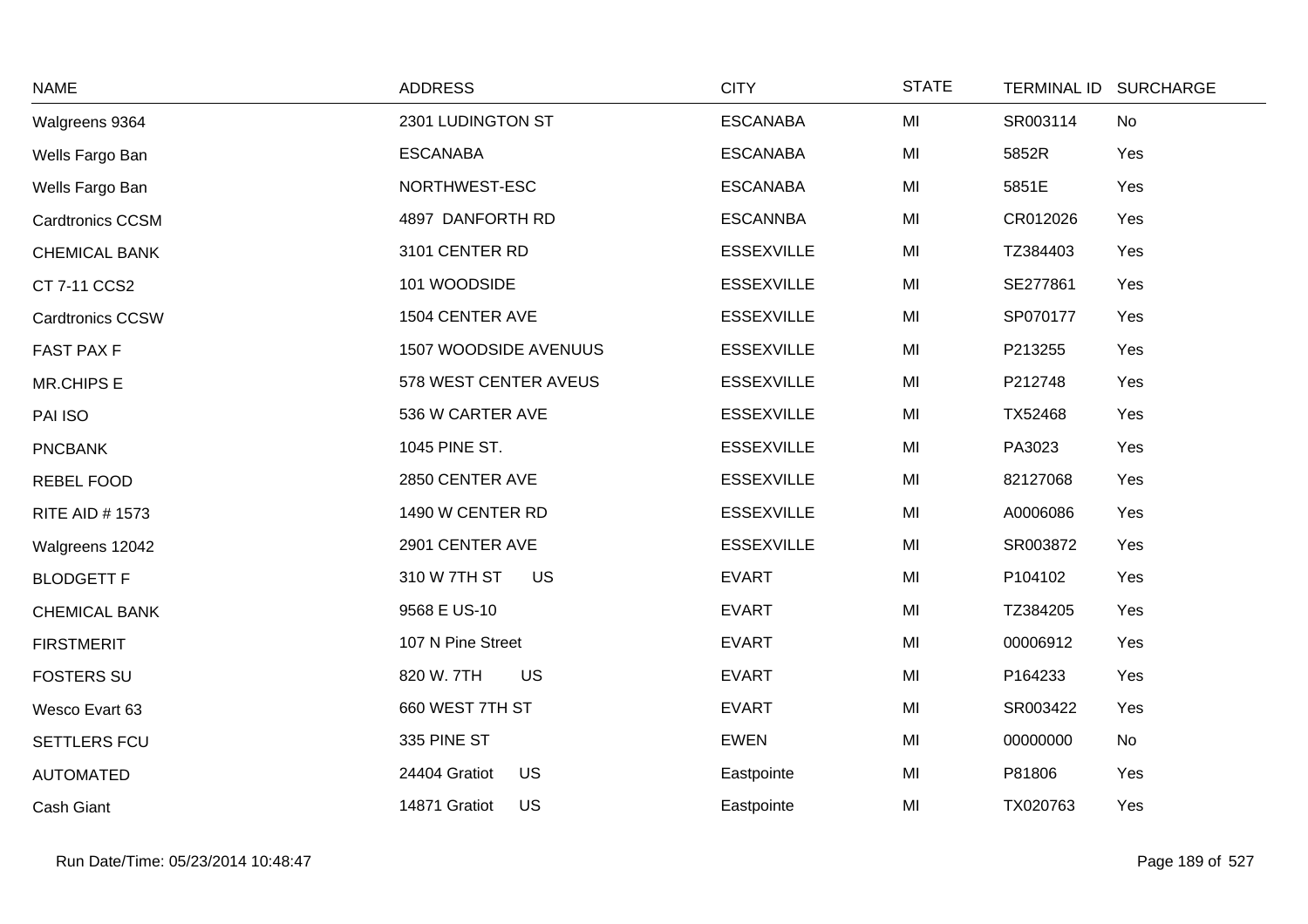| <b>NAME</b>               | <b>ADDRESS</b>              | <b>CITY</b>          | <b>STATE</b> | <b>TERMINAL ID</b> | <b>SURCHARGE</b> |
|---------------------------|-----------------------------|----------------------|--------------|--------------------|------------------|
| Dollar Cas                | 1655 W 10 Mile Rd US        | Eastpointe           | MI           | TX019490           | Yes              |
| EP Petro N                | 18333 E 9 Mile Rd US        | Eastpointe           | MI           | TR014768           | Yes              |
| Fresh Choi                | 18801 E 9 Mile Rd US        | Eastpointe           | MI           | TX017781           | Yes              |
| <b>KELLY'S BE</b>         | 22738 KELLY<br>US           | Eastpointe           | MI           | TX004679           | Yes              |
| Sunoco 9 M                | 18701 E 9 Mile<br><b>US</b> | Eastpointe           | MI           | TX021794           | Yes              |
| Toma Son                  | 22701 Gratiot Ave US        | Eastpointe           | MI           | NH011271           | Yes              |
| new moon                  | E 2892 State Road MUS       | Eben Junction        | MI           | TR014136           | Yes              |
| G. W. Jones Exchange Bank | 69139 M-62 Highway S        | Edwardsburg          | MI           | 04041004           | Yes              |
| <b>STATELINE</b>          | 71077 M62 SOUTH US          | Edwardsburg          | MI           | WG008930           | Yes              |
| <b>AUTOMATED</b>          | N 6744 St Hwy M -11US       | Engadine             | MI           | P104314            | Yes              |
| ERIE GROCE                | 9875 SOU DIXIE US           | Erie                 | MI           | TX010683           | Yes              |
| 5/3 BK, MI.(EAST          | 8920 DIXIE HIGHWAY          | <b>FAIR HAVEN</b>    | MI           | 00000000           | Yes              |
| <b>FAIR HAVEN LIQUOR</b>  | 8875 DIXIE HWY              | <b>FAIR HAVEN</b>    | MI           | CI031280           | Yes              |
| <b>CHEMICAL BANK</b>      | 5002 W CENTER ST            | <b>FAIRGROVE</b>     | MI           | WZ384337           | Yes              |
| <b>DE-J'S PARTY STORE</b> | 5015 CENTER ST              | <b>FAIRGROVE</b>     | MI           | LK875337           | Yes              |
| <b>FAIRVIEW BP</b>        | 421 E MILLER RD             | <b>FAIRVIEW</b>      | MI           | R000741            | Yes              |
| Mr Bills Market Inc       | 1989 E MILLER ROAD          | <b>FAIRVIEW</b>      | MI           | SR007815           | Yes              |
| NORTHLAND AREA FCU        | 2049 EAST MILLER RD.        | <b>FAIRVIEW</b>      | MI           | CK5137             | Yes              |
| <b>FIRSTMERIT</b>         | 500 E Prosper Rd            | <b>FALMOUTH</b>      | MI           | 00006923           | Yes              |
| <b>SNACK SHACK</b>        | 210 E. PROSPER RD           | <b>FALMOUTH</b>      | MI           | LK401139           | Yes              |
| <b>PNCBANK</b>            | 28564 ORCHARD LK            | <b>FARMINGTN HLS</b> | MI           | PA2543             | Yes              |
| ATSON INC.                | 33350 W 12 MILE RO          | <b>FARMINGTON</b>    | MI           | LK238389           | Yes              |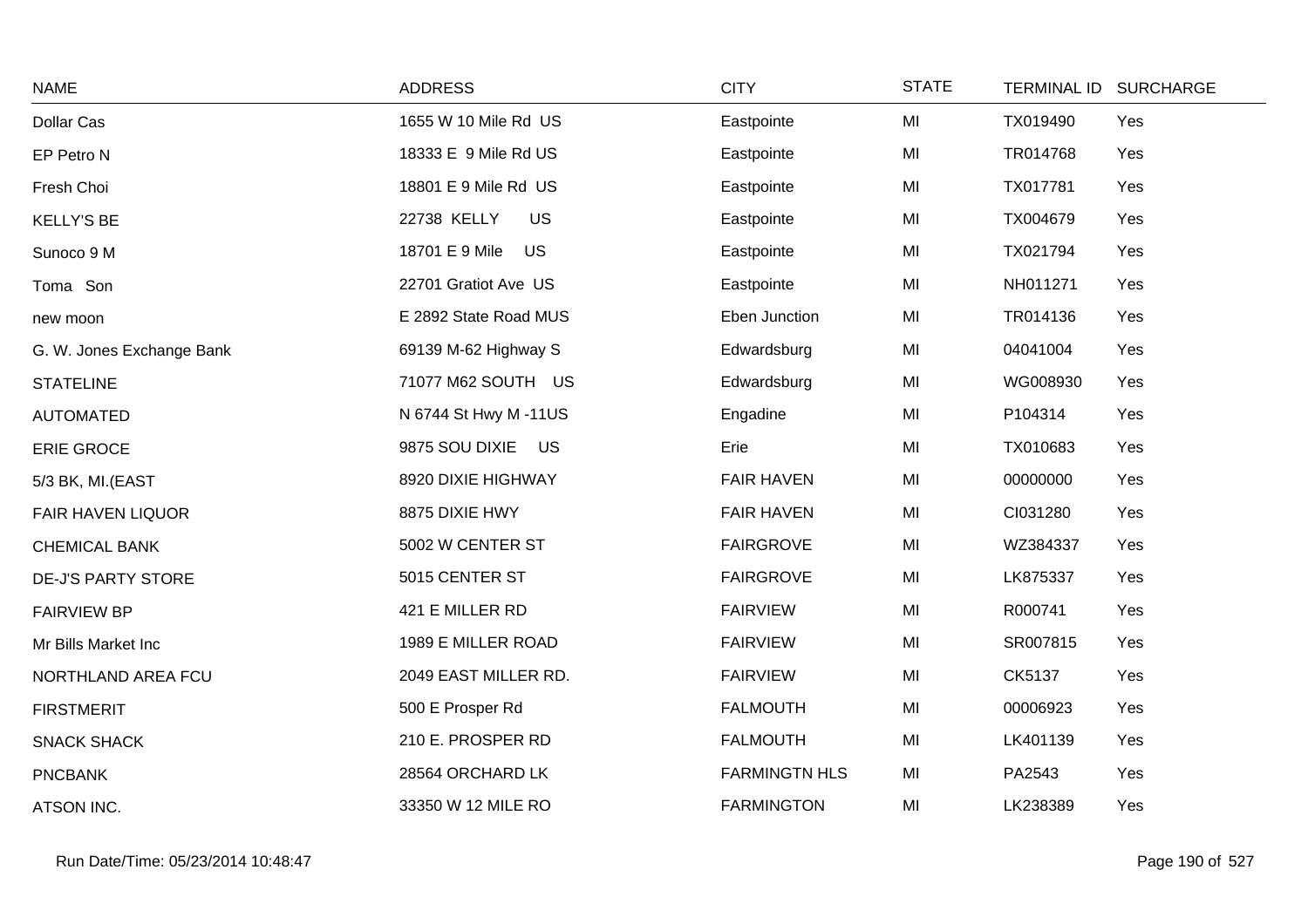| <b>NAME</b>              | <b>ADDRESS</b>                | <b>CITY</b>          | <b>STATE</b> |                 | TERMINAL ID SURCHARGE |
|--------------------------|-------------------------------|----------------------|--------------|-----------------|-----------------------|
| <b>BANK OF AMERICA</b>   | *CVS PHARMACY #8048           | <b>FARMINGTON</b>    | MI           | <b>WMIN1061</b> | No                    |
| <b>BANK OF AMERICA</b>   | *THIRTEEN-FARMINGTON          | <b>FARMINGTON</b>    | MI           | <b>IMID7338</b> | <b>No</b>             |
| <b>BROADWAY D</b>        | 34119 12 MILE<br><b>US</b>    | <b>FARMINGTON</b>    | MI           | P78106          | Yes                   |
| <b>CHASE</b>             | 23309 FARMINGTON R            | <b>FARMINGTON</b>    | MI           | MI1672          | No                    |
| <b>CHASE</b>             | 26029 MIDDLEBELT R            | <b>FARMINGTON</b>    | MI           | MI0437          | Yes                   |
| <b>CITIZENS COB</b>      | 23220 FARMINGTON              | <b>FARMINGTON</b>    | MI           | ZA8092          | No                    |
| <b>COMERICA BANK</b>     | 33140 W.14 MILE ROAD          | <b>FARMINGTON</b>    | MI           | A3714316        | <b>No</b>             |
| <b>COMERICA BANK</b>     | <b>GRND RIV-DRAKE FRMGTN</b>  | <b>FARMINGTON</b>    | MI           | K3754533        | No                    |
| <b>COMERICA BANK</b>     | <b>GRND RIV-DRAKE FRMGTON</b> | <b>FARMINGTON</b>    | MI           | F1345813        | No                    |
| CT 7-11                  | 35355 GRAND RIVER AUS         | <b>FARMINGTON</b>    | MI           | SE273971        | Yes                   |
| <b>Cardtronics CCSW</b>  | 33430 W 8 MILE RD             | <b>FARMINGTON</b>    | MI           | SP070146        | Yes                   |
| <b>DELIAH'S 2</b>        | 27555 FARMINGTON R            | <b>FARMINGTON</b>    | MI           | LK742188        | Yes                   |
| ORCHARD LI               | 22804 ORCHARD LAKE US         | <b>FARMINGTON</b>    | MI           | P144966         | No                    |
| PETRO HILL               | 38171 10 MILE<br><b>US</b>    | <b>FARMINGTON</b>    | MI           | P78127          | Yes                   |
| PHOENIX THEATERS         | 30170 GRAND RIVER             | <b>FARMINGTON</b>    | MI           | LK430252        | No                    |
| <b>RITE AID #4376</b>    | 33330 W 12 MILE RD            | <b>FARMINGTON</b>    | MI           | A0006953        | No                    |
| <b>RITE AID #4432</b>    | 35584 GRAND RIVER AVE         | <b>FARMINGTON</b>    | MI           | A0006984        | Yes                   |
| <b>RITE AID #4548</b>    | 25922 MIDDLEBELT RD           | <b>FARMINGTON</b>    | MI           | A0007042        | Yes                   |
| <b>SHELL GRAND RIVER</b> | 37375 GRAND RIVER             | <b>FARMINGTON</b>    | MI           | LK530177        | Yes                   |
| <b>TCF BANK</b>          | 22420 FARMINGTON ROAD         | <b>FARMINGTON</b>    | MI           | 57000520        | No                    |
| 10 & ORCHARD LAKE SHEL   | 24402 ORCHARD LAKE            | <b>FARMINGTON HI</b> | MI           | HY003118        | Yes                   |
| 12 ORCHARD               | 27730 ORCHARD LAKE            | <b>FARMINGTON HI</b> | MI           | LK105040        | Yes                   |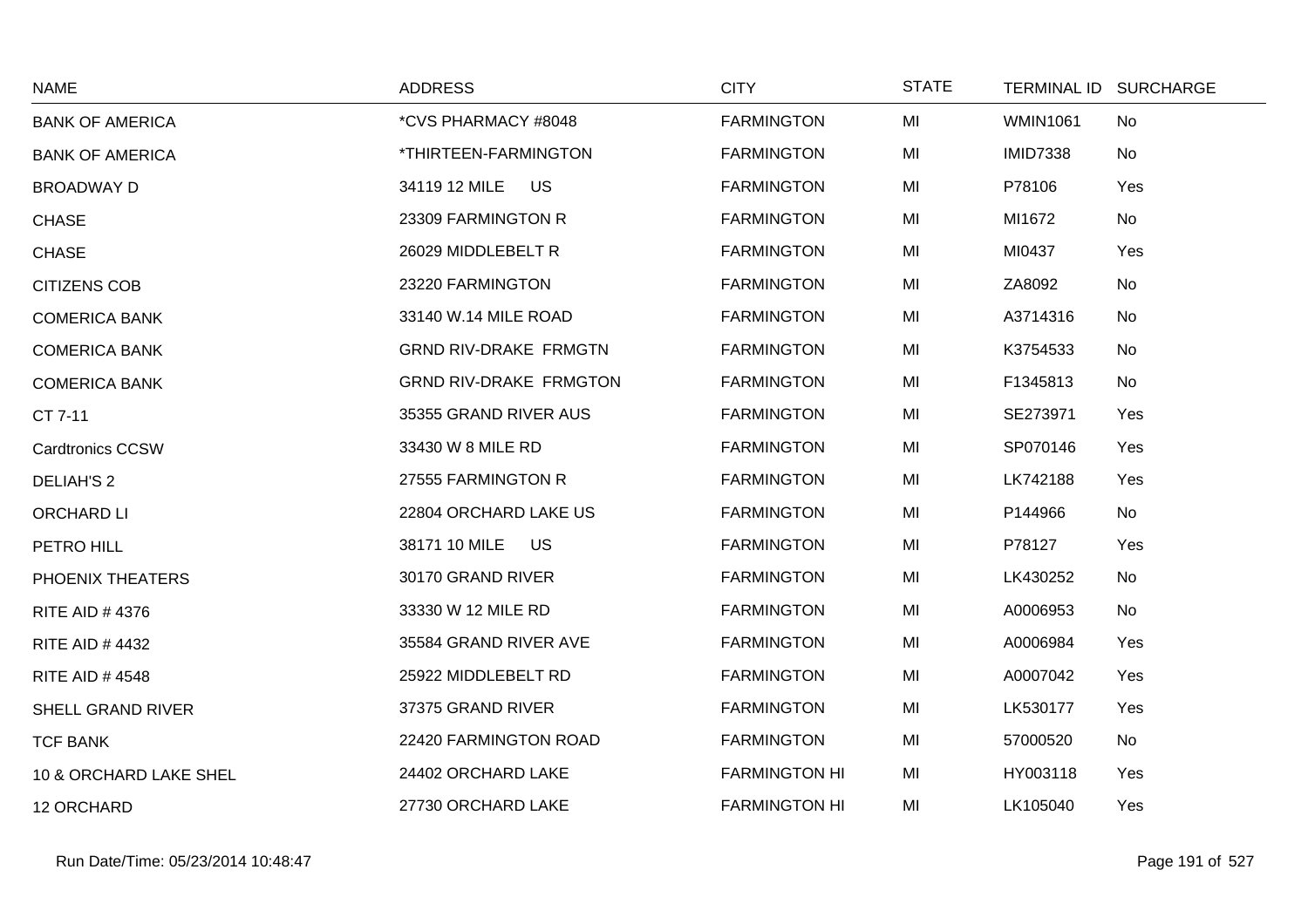| <b>NAME</b>               | <b>ADDRESS</b>        | <b>CITY</b>          | <b>STATE</b> |                 | TERMINAL ID SURCHARGE |
|---------------------------|-----------------------|----------------------|--------------|-----------------|-----------------------|
| <b>13 ORCHARD MOBIL</b>   | 29509 ORCHARD LAKE    | <b>FARMINGTON HI</b> | MI           | LK105031        | Yes                   |
| <b>AMMAR STAT</b>         | 31529 NORTWESTERN US  | <b>FARMINGTON HI</b> | MI           | P78163          | Yes                   |
| <b>BANK OF AMERICA</b>    | *BOTSFORD HOSPITAL    | <b>FARMINGTON HI</b> | MI           | <b>IMIN7023</b> | No                    |
| <b>BANK OF AMERICA</b>    | *CVS PHARMACY #8044   | <b>FARMINGTON HI</b> | MI           | <b>WMIN1058</b> | No                    |
| <b>BANK OF AMERICA</b>    | *CVS PHARMACY #8139   | <b>FARMINGTON HI</b> | MI           | <b>WMIN1112</b> | No                    |
| <b>BANK OF AMERICA</b>    | *CVS PHARMACY #8178   | <b>FARMINGTON HI</b> | MI           | <b>WMIN1135</b> | No                    |
| <b>BANK OF AMERICA</b>    | *DRAKE ROAD           | <b>FARMINGTON HI</b> | MI           | <b>IMID7231</b> | No                    |
| <b>BANK OF AMERICA</b>    | *DRAKE ROAD           | <b>FARMINGTON HI</b> | MI           | <b>IMID7232</b> | No                    |
| <b>BANK OF AMERICA</b>    | *MIDDLEBELT           | <b>FARMINGTON HI</b> | MI           | <b>IMIN7076</b> | No                    |
| <b>BJ'S SUPERMARKET</b>   | 28728 GRAND RIVER     | <b>FARMINGTON HI</b> | MI           | LK500656        | Yes                   |
| <b>CHASE</b>              | 33200 W 12 MILE RD    | <b>FARMINGTON HI</b> | MI           | MI0367          | Yes                   |
| <b>CHASE</b>              | 38601 W 12 MILE RD    | <b>FARMINGTON HI</b> | MI           | MI2979          | Yes                   |
| CT 7-11                   | 22069 FARMINGTON. US  | <b>FARMINGTON HI</b> | MI           | SE276189        | No                    |
| CT 7-11                   | 22323 MIDDLEBELT.     | <b>FARMINGTON HI</b> | MI           | SE276380        | Yes                   |
| CT 7-11                   | 29318 ORCHARD LAKE.   | <b>FARMINGTON HI</b> | MI           | SE276704        | Yes                   |
| CT 7-11                   | 29413 WEST 12 MILE RD | <b>FARMINGTON HI</b> | MI           | SE273424        | Yes                   |
| <b>Cardtronics CCSB</b>   | 25780 MIDDLEBELT RD   | <b>FARMINGTON HI</b> | MI           | KR000041        | Yes                   |
| <b>Cardtronics CCSW</b>   | 37471 12 MILE RD.     | <b>FARMINGTON HI</b> | MI           | SP070091        | Yes                   |
| CardtronicsLPC            | 30020 GRAND RIVER AVE | <b>FARMINGTON HI</b> | MI           | TG021027        | Yes                   |
| <b>FARMINGTON HILLS M</b> | 24233 ORCHARD LK.     | <b>FARMINGTON HI</b> | MI           | LK442706        | No                    |
| KAJY GAS-7                | 38030 WEST 10 MILE US | <b>FARMINGTON HI</b> | MI           | P78174          | Yes                   |
| MIDDLEBELT MOBIL          | 29411 W 12 MILE RD    | <b>FARMINGTON HI</b> | MI           | HY006335        | Yes                   |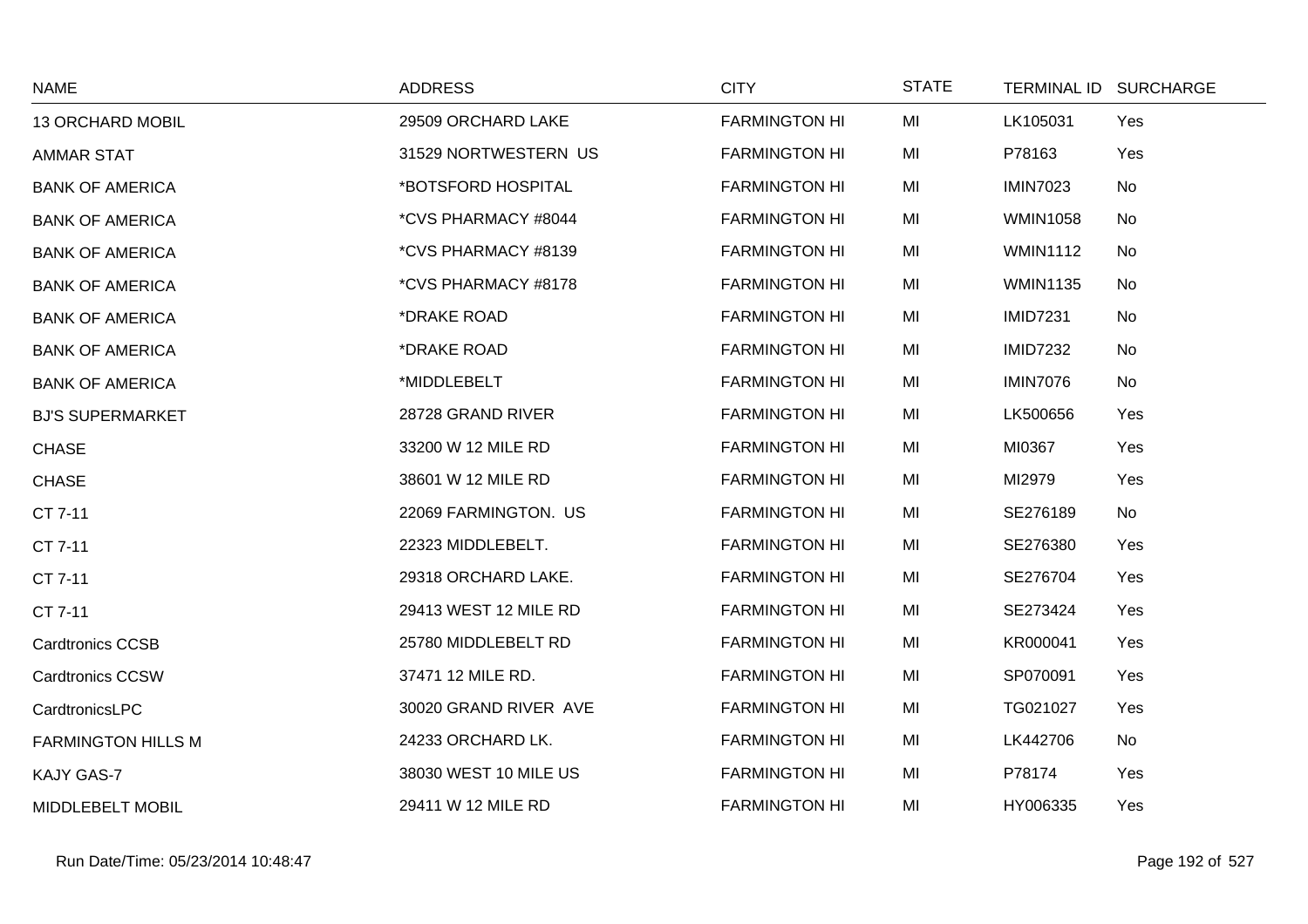| <b>NAME</b>              | <b>ADDRESS</b>          | <b>CITY</b>          | <b>STATE</b> | TERMINAL ID SURCHARGE |     |
|--------------------------|-------------------------|----------------------|--------------|-----------------------|-----|
| <b>MIMAS INC</b>         | 29372 GRAND RIVER       | <b>FARMINGTON HI</b> | MI           | LK335498              | No  |
| <b>ROYAL LIQUOR</b>      | 30444 WEST 8 MILE       | <b>FARMINGTON HI</b> | MI           | LK847031              | Yes |
| SUNCO 9 MI               | 22063 FARMINGTON RDUS   | <b>FARMINGTON HI</b> | MI           | P214526               | Yes |
| Sams 4812                | 32625 NORTHWESTERN HWY  | <b>FARMINGTON HI</b> | MI           | SR004792              | Yes |
| <b>T&amp;M VENTURES</b>  | 39200 GRAND RIVER       | <b>FARMINGTON HI</b> | MI           | CI010718              | Yes |
| VALERO 12 AND MIDD       | 29370 12 MILE RD        | <b>FARMINGTON HI</b> | MI           | LK303384              | Yes |
| WALGREENS 5290           | 24140 ORCHARD LAKE ROAD | <b>FARMINGTON HI</b> | MI           | SR007639              | Yes |
| WALGREENS 6313           | 27750 GRAND RIVER AVE   | <b>FARMINGTON HI</b> | MI           | SR007640              | Yes |
| <b>WINE TASTE</b>        | 30340 W. 9 MILE US      | <b>FARMINGTON HI</b> | MI           | P78136                | Yes |
| Z AND M GAS INC          | 28806 GRAND RIVER       | <b>FARMINGTON HI</b> | MI           | TD228950              | Yes |
| <b>CITIZENS COB</b>      | 33333 W 12 MILE RD      | <b>FARMINGTON HL</b> | MI           | ZA8091                | No  |
| <b>COMERICA BANK</b>     | 31500 12 MILE-ORCHARD L | <b>FARMINGTON HL</b> | MI           | B0167609              | No  |
| JARED'S EX               | 3375 W CADILLAC US      | <b>FARMWELL</b>      | MI           | P04144                | Yes |
| <b>CHEMICAL BANK</b>     | 259 W MAIN ST           | <b>FARWELL</b>       | MI           | TZ382027              | Yes |
| <b>Cardtronics CCSM</b>  | 2545 W CADILLAC DR      | <b>FARWELL</b>       | MI           | CR006341              | Yes |
| DAVES LAKE               | 587 W. SURREY RD US     | <b>FARWELL</b>       | MI           | P202728               | Yes |
| <b>ISABELLABT</b>        | 399 W MAIN ST           | <b>FARWELL</b>       | MI           | 07340039              | Yes |
| Next Door Store 1012 Far | 493 E MAIN ST PO BOX 48 | <b>FARWELL</b>       | MI           | SR004426              | Yes |
| <b>RED OAKRID</b>        | 2405 W LUDINGTON DRUS   | <b>FARWELL</b>       | MI           | P235322               | Yes |
| O CONNERS DELI           | 650 SOUTH GRAND AVENUE  | <b>FAWLERVILLE</b>   | MI           | TD231440              | Yes |
| <b>CHEMICAL BANK</b>     | 125 S MAPLE ST          | <b>FENNVILLE</b>     | MI           | TZ385104              | Yes |
| <b>FENNVILLE</b>         | 202 W. MAIN ST.         | <b>FENNVILLE</b>     | MI           | 82252621              | Yes |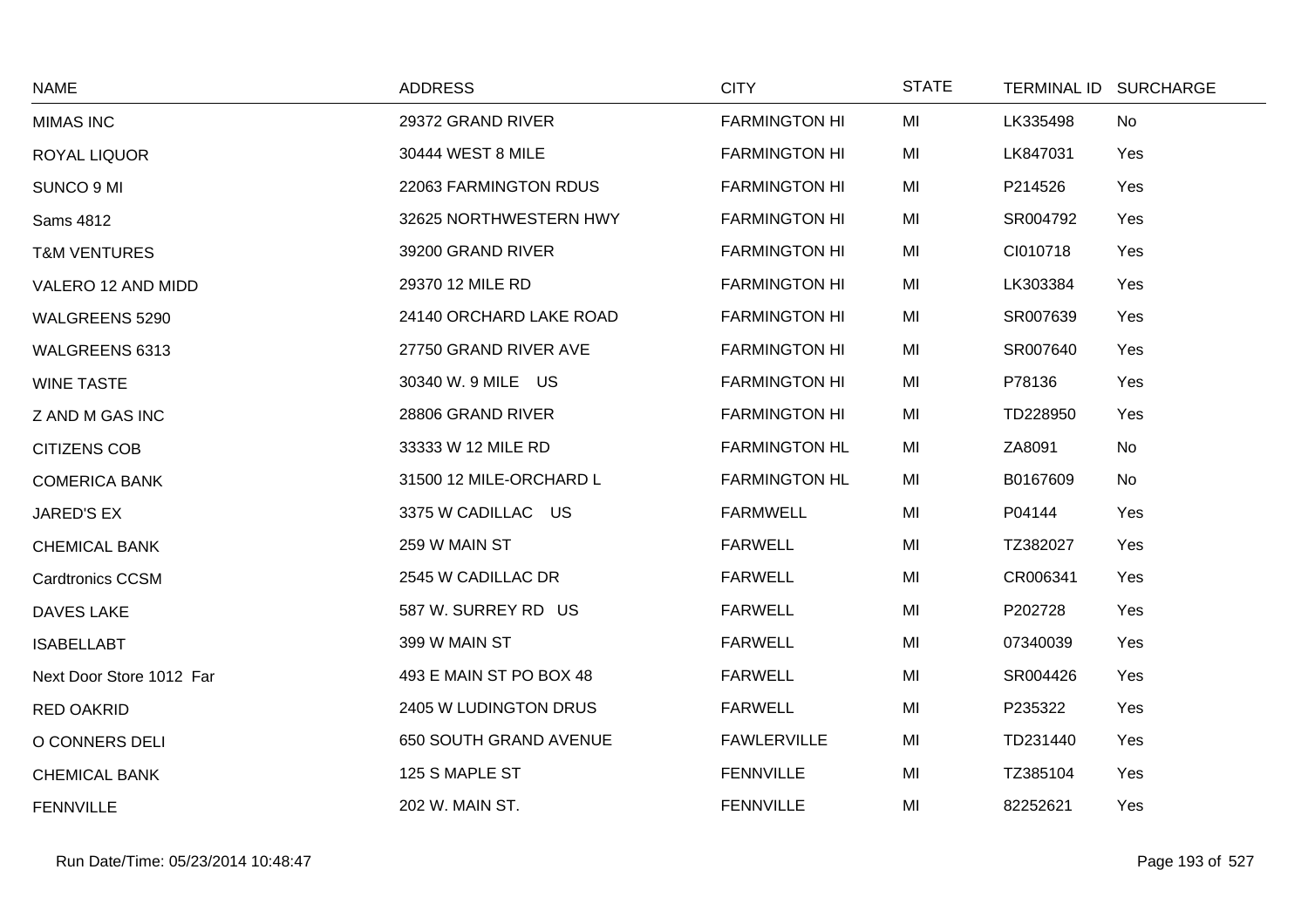| <b>NAME</b>               | <b>ADDRESS</b>            | <b>CITY</b>      | <b>STATE</b> |                 | TERMINAL ID SURCHARGE |
|---------------------------|---------------------------|------------------|--------------|-----------------|-----------------------|
| LA MEDIA L                | 1302 56TH ST.             | <b>FENNVILLE</b> | MI           | 83791053        | Yes                   |
| M-89 SHELL                | 2398 M-89                 | <b>FENNVILLE</b> | MI           | 82252608        | Yes                   |
| PAI ATM                   | 125 E. MAIN STREET        | <b>FENNVILLE</b> | MI           | TX33084         | Yes                   |
| PAI ISO                   | 125 E. MAIN STREET        | <b>FENNVILLE</b> | MI           | TX33084         | Yes                   |
| PETRO & PANTRY            | 409 E MAIN ST             | <b>FENNVILLE</b> | MI           | A504134         | No                    |
| 5/3 BK, MI.(EAST          | 1231 N LEROY STREET       | <b>FENTON</b>    | MI           | 00000000        | No                    |
| <b>BANK OF AMERICA</b>    | *FENTON                   | <b>FENTON</b>    | MI           | <b>IMID7240</b> | No                    |
| <b>CHASE</b>              | 14206 N FENTON RD         | <b>FENTON</b>    | MI           | MI1047          | Yes                   |
| <b>CHASE</b>              | 15000 SILVER PKWY         | <b>FENTON</b>    | MI           | MI1598          | Yes                   |
| <b>CHASE</b>              | 15000 SILVER PKWY         | <b>FENTON</b>    | MI           | MI1600          | Yes                   |
| <b>COMERICA BANK</b>      | <b>OWEN - SILVER PKWY</b> | <b>FENTON</b>    | MI           | A2415939        | No                    |
| <b>Cardtronics CCSW</b>   | 3245 OWEN RD.             | <b>FENTON</b>    | MI           | SP070092        | Yes                   |
| <b>Cardtronics CCSW</b>   | 3340 OWEN RD              | <b>FENTON</b>    | MI           | SP070266        | Yes                   |
| CardtronicsLPC            | 3255 OWEN RD.             | <b>FENTON</b>    | MI           | TG021284        | Yes                   |
| <b>ENMAR FUEL STOP</b>    | 1377 NORTH LEROY S        | <b>FENTON</b>    | MI           | LK807038        | Yes                   |
| FENTON NORTH ROAD ASSO    | 2459 NORTH ROAD           | <b>FENTON</b>    | MI           | CI007836        | Yes                   |
| FENTON-179                | 502 SILVER LAKE US        | <b>FENTON</b>    | MI           | P179170         | Yes                   |
| <b>FIRSTMERIT</b>         | 11293 Torrey Rd           | <b>FENTON</b>    | MI           | 00006527        | Yes                   |
| <b>FIRSTMERIT</b>         | 1321 Leroy St             | <b>FENTON</b>    | MI           | 00006504        | Yes                   |
| <b>FIRSTMERIT</b>         | 226 W Caroline            | <b>FENTON</b>    | MI           | 00006526        | Yes                   |
| HARTLAND M                | 10050 CLYDE ROAD US       | <b>FENTON</b>    | MI           | P85423          | Yes                   |
| <b>KNIGHT ENTERPRISES</b> | 3325 OWEN RD.             | <b>FENTON</b>    | MI           | LK211739        | Yes                   |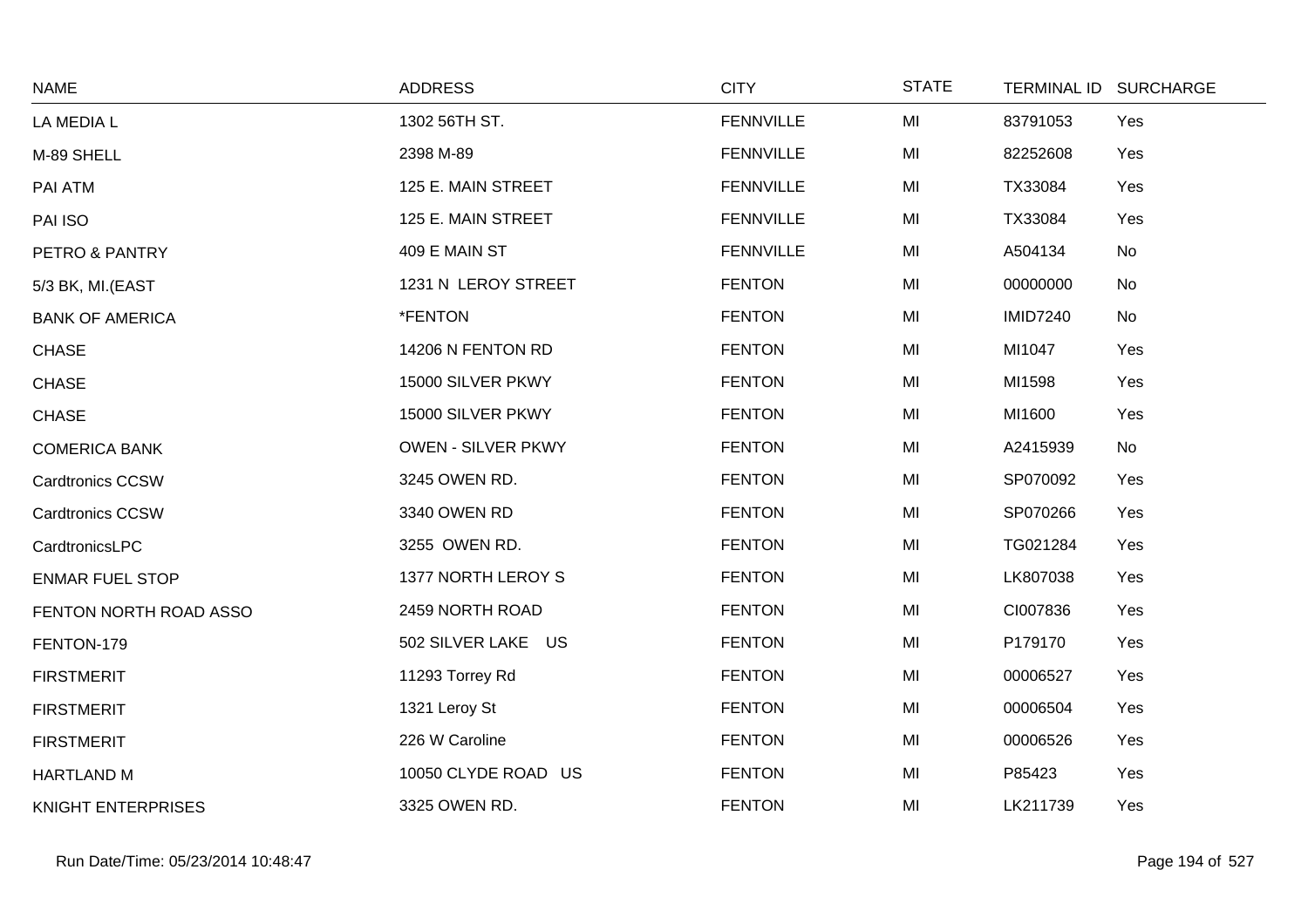| <b>NAME</b>            | <b>ADDRESS</b>            | <b>CITY</b>        | <b>STATE</b> |                 | TERMINAL ID SURCHARGE |
|------------------------|---------------------------|--------------------|--------------|-----------------|-----------------------|
| <b>LASCO FORD</b>      | 2525 OWEN RD              | <b>FENTON</b>      | MI           | 82120312        | No                    |
| LOCKES-179             | 1228 NORTH LEROY US       | <b>FENTON</b>      | MI           | P179171         | Yes                   |
| OWEN RD-18             | 3238 OWEN RD<br><b>US</b> | <b>FENTON</b>      | MI           | P182017         | Yes                   |
| PAI ATM                | 1491 N LEROY ST           | <b>FENTON</b>      | MI           | TX12057         | Yes                   |
| PAI ISO                | 1491 N LEROY ST           | <b>FENTON</b>      | MI           | TX12057         | Yes                   |
| PAI ISO                | 2809 FENTON ROAD          | <b>FENTON</b>      | MI           | CS21307         | Yes                   |
| <b>QUICK SAV</b>       | 3011 THOMPSON             | <b>FENTON</b>      | MI           | 81202407        | Yes                   |
| RSVK INVESTMENT LL     | 1314 N. LEROY STRE        | <b>FENTON</b>      | MI           | LK197818        | Yes                   |
| RUNYAN LAKE FOOD CENTE | 10005 HARTLAND ROAD       | <b>FENTON</b>      | MI           | CI008720        | Yes                   |
| <b>SMITTYS EXIT 80</b> | 2461 NORTH ROAD           | <b>FENTON</b>      | MI           | CI007846        | Yes                   |
| SPOONZ LAK             | 3482 W SILVER LAKE        | <b>FENTON</b>      | MI           | 82120330        | No                    |
| THOMPSON ROAD BP       | 3238 W THOMPSON RD        | <b>FENTON</b>      | MI           | LK189628        | Yes                   |
| LEGENDS SPORTS CAF     | 3235 W THOMPSON RD        | <b>FENTON TWSP</b> | MI           | LK309206        | No                    |
| <b>FERNDALE M</b>      | 22500 WOODWARD            | FERMDA;E           | MI           | 82253437        | Yes                   |
| ALBADIYAH INC          | 140 PINE CREST DRI        | <b>FERNDALE</b>    | MI           | LK462137        | Yes                   |
| ALBADIYAH INC.         | <b>140 PINE CREST DRI</b> | <b>FERNDALE</b>    | MI           | LK345264        | Yes                   |
| ARDMORE PARTY STOR     | 1318 WEST 9 MILE          | <b>FERNDALE</b>    | MI           | LK877205        | Yes                   |
| <b>BANK OF AMERICA</b> | *CVS PHARMACY #8101       | <b>FERNDALE</b>    | MI           | <b>WMIN1090</b> | No                    |
| <b>BANK OF AMERICA</b> | *CVS PHARMACY #8180       | <b>FERNDALE</b>    | MI           | <b>WMIN1137</b> | No                    |
| <b>CITIZENS COB</b>    | 23011 WOODWARD            | <b>FERNDALE</b>    | MI           | ZA8353          | No                    |
| <b>COMERICA BANK</b>   | 9 MILE-HILTON FERNDALE    | <b>FERNDALE</b>    | MI           | D0107604        | No                    |
| <b>COMERICA BANK</b>   | 9 MILE-HILTON FERNDALE    | <b>FERNDALE</b>    | MI           | K0767657        | No                    |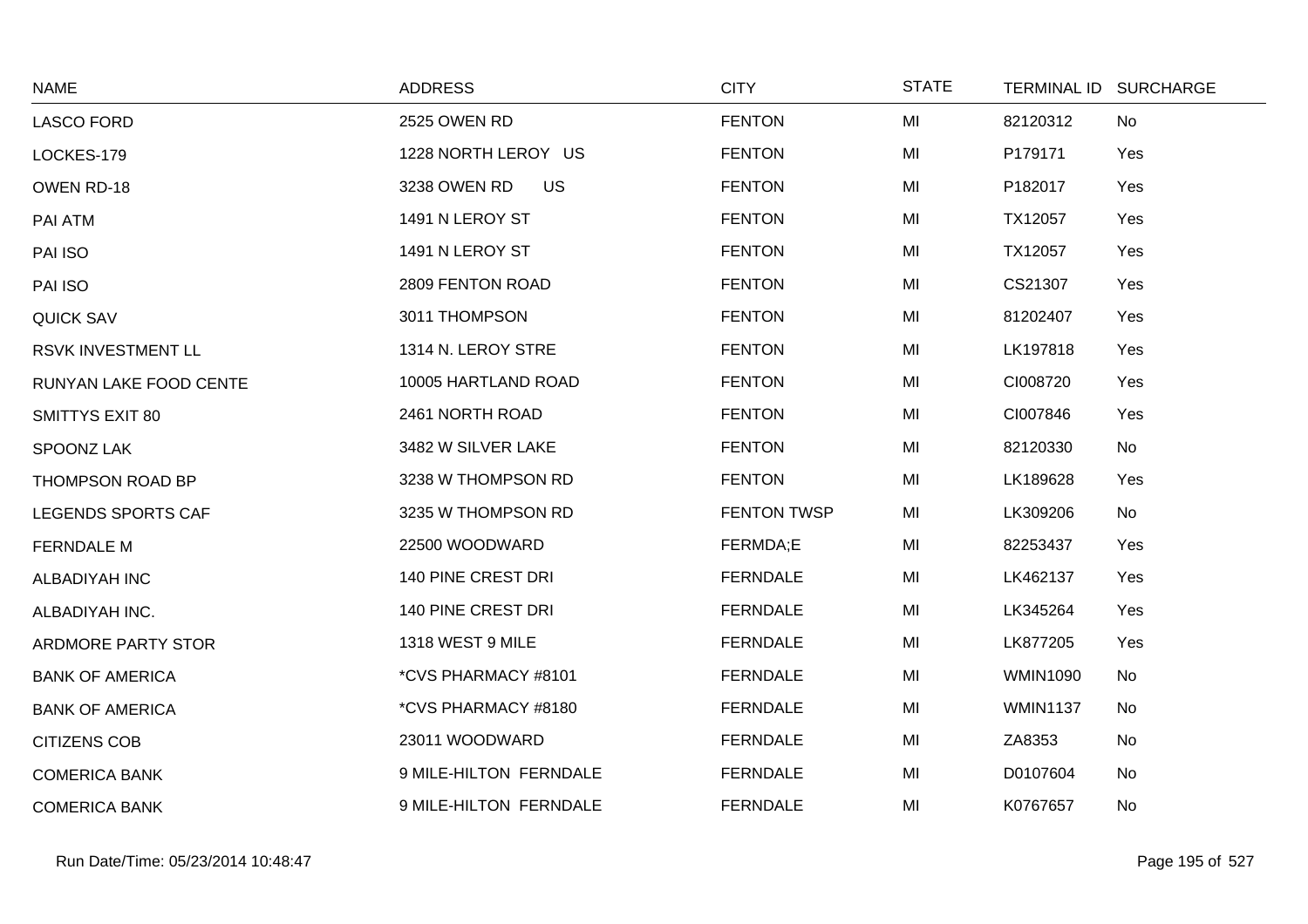| <b>NAME</b>                | <b>ADDRESS</b>             | <b>CITY</b>     | <b>STATE</b> | TERMINAL ID SURCHARGE |     |
|----------------------------|----------------------------|-----------------|--------------|-----------------------|-----|
| CT 7-11                    | 1040 W NINE MILE RDUS      | <b>FERNDALE</b> | MI           | SE276295              | Yes |
| CT 7-11                    | 805 E NINE MILE RD.US      | <b>FERNDALE</b> | MI           | SE276309              | Yes |
| <b>Cardtronics CCSM</b>    | 22008 WOODWARD STREET      | <b>FERNDALE</b> | MI           | LK160637              | Yes |
| <b>Cardtronics CCSM</b>    | 280 W NINE MILE RD         | <b>FERNDALE</b> | MI           | CD005341              | Yes |
| FAMILY DOLLAR WYOM         | 20735 WYOMING STRE         | <b>FERNDALE</b> | MI           | LK876811              | Yes |
| <b>FERNDALE L</b>          | <b>US</b><br>20721 WYOMING | <b>FERNDALE</b> | MI           | P176938               | Yes |
| <b>FERNDALE MARKET</b>     | 600 WEST 9 MILE LI         | <b>FERNDALE</b> | MI           | LK740647              | Yes |
| FERNDALE ONE STOP          | 22008 WOODWARD             | <b>FERNDALE</b> | MI           | LK287158              | Yes |
| GAS & GO P                 | 3371 HILTON RD<br>US       | <b>FERNDALE</b> | MI           | M126101               | Yes |
| <b>GREAT CRESCENT OIL</b>  | 1358 W. 9 MILE             | <b>FERNDALE</b> | MI           | LK178104              | Yes |
| <b>HEIGHTS FOOD CENTER</b> | 510 WOODWARD HEIGHTS       | <b>FERNDALE</b> | MI           | CI014023              | Yes |
| <b>JLJ ENTERPRISE #7</b>   | 561 E. EIGHT MILE          | <b>FERNDALE</b> | MI           | LK426976              | Yes |
| <b>ORCHID</b>              | 141 WEST 9 MILE            | <b>FERNDALE</b> | MI           | LK228948              | Yes |
| PAI ATM                    | 1100 W 8 MILE RD           | <b>FERNDALE</b> | MI           | TX30315               | Yes |
| PAI ATM                    | 8894 W. 8 MILE             | <b>FERNDALE</b> | MI           | TX38349               | Yes |
| PAI ISO                    | 1100 W 8 MILE RD           | <b>FERNDALE</b> | MI           | TX30315               | Yes |
| PAI ISO                    | 8894 W. 8 MILE             | <b>FERNDALE</b> | MI           | TX38349               | Yes |
| <b>RITE AID #3878</b>      | 22346 WOODWARD AVE         | <b>FERNDALE</b> | MI           | A0007664              | Yes |
| ROYAL GAS & OIL COMPANY    | 1710 HILTON RD             | <b>FERNDALE</b> | MI           | A704100               | Yes |
| <b>STATE FAIR SUPER M</b>  | 726 HILTON                 | <b>FERNDALE</b> | MI           | LK897196              | Yes |
| <b>VEGA MARKET</b>         | 2800 HILTON                | <b>FERNDALE</b> | MI           | CI000732              | Yes |
| <b>WESTERN-7</b>           | 447 WEST 9 MILE US         | <b>FERNDALE</b> | MI           | P78108                | Yes |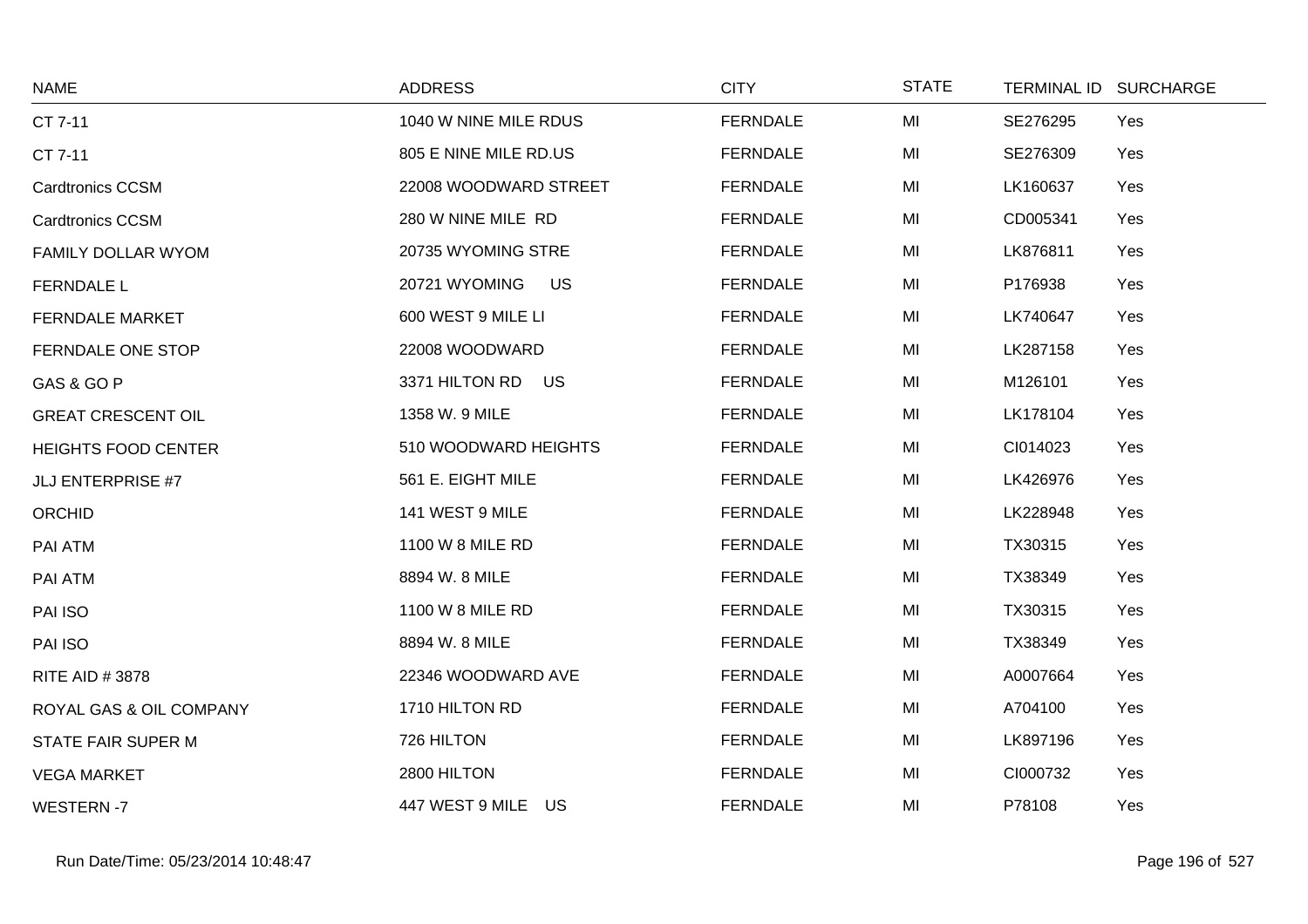| <b>NAME</b>                      | <b>ADDRESS</b>       | <b>CITY</b>       | <b>STATE</b> |                 | TERMINAL ID SURCHARGE |
|----------------------------------|----------------------|-------------------|--------------|-----------------|-----------------------|
| 5/3 BK, MI. (WEST                | 100 THIRD ST         | <b>FERRYSBURG</b> | MI           | 00000000        | Yes                   |
| <b>Blarney Castle Dockside E</b> | 123 PINE ST          | <b>FERRYSBURG</b> | MI           | SR000017        | Yes                   |
| Cardtronics CCSM                 | 620 BOYD ST          | <b>FIFE LAKE</b>  | MI           | CR008044        | Yes                   |
| <b>QUICK SAV</b>                 | 7501 US-131          | FIFE LAKE         | MI           | 81202417        | Yes                   |
| 5/3 BK, MI.(EAST                 | 28725 TELEGRAPH RD   | <b>FLAT ROCK</b>  | MI           | 00000000        | Yes                   |
| AYANA GAS & MART I               | 13275 TELEGRAPH RD   | <b>FLAT ROCK</b>  | MI           | LK203183        | Yes                   |
| <b>BANK OF AMERICA</b>           | *CVS PHARMACY #8072  | <b>FLAT ROCK</b>  | MI           | <b>WMID0149</b> | No                    |
| <b>BANK OF AMERICA</b>           | *FLAT ROCK           | <b>FLAT ROCK</b>  | MI           | <b>IMID7241</b> | No                    |
| FIRST STOP VENTURE               | 28453 N. TELEGRAPH   | <b>FLAT ROCK</b>  | MI           | LK624778        | Yes                   |
| FLAT ROCK FUEL STO               | 21913 GIBRATTTER     | <b>FLAT ROCK</b>  | MI           | LK186116        | Yes                   |
| FLAT ROCK FUEL STO               | 28458 TELEGRAPH RD   | <b>FLAT ROCK</b>  | MI           | LK573826        | Yes                   |
| <b>Flat Rock Marathon</b>        | 14166 TELEGRAPH ROAD | <b>FLAT ROCK</b>  | MI           | SR003271        | Yes                   |
| MAF ENTERPRISES INC              | 25664 GIBRALTER      | <b>FLAT ROCK</b>  | MI           | CI019918        | Yes                   |
| RITE AID #4362                   | 28659 TELEGRAPH RD   | <b>FLAT ROCK</b>  | MI           | A0006946        | Yes                   |
| <b>STANLY MARKET</b>             | 25000 TELEGRAPH      | <b>FLAT ROCK</b>  | MI           | LK689699        | Yes                   |
| TNA ENTERPRISE INC               | 26883 TELEGRAPH RD   | <b>FLAT ROCK</b>  | MI           | LK645816        | Yes                   |
| <b>OASIS FUEL</b>                | 26102 TELEGRAPH US   | <b>FLATROCK</b>   | MI           | P149214         | Yes                   |
| 3416 PIERSON ROAD                | 3416 PIERSON RD      | <b>FLINT</b>      | MI           | LK105816        | Yes                   |
| <b>4 WAY PART</b>                | 1302 DUPONT ST. US   | <b>FLINT</b>      | MI           | P158973         | Yes                   |
| 5/3 BK, E MI OFF                 | 1916 DAVIDSON        | <b>FLINT</b>      | MI           | 00000000        | Yes                   |
| 5/3 BK, E MI OFF                 | 877 EAST FIFTH AVE   | <b>FLINT</b>      | MI           | 00000000        | Yes                   |
| 5/3 BK, MI.(EAST                 | 4512 SAGINAW         | <b>FLINT</b>      | MI           | 00000000        | Yes                   |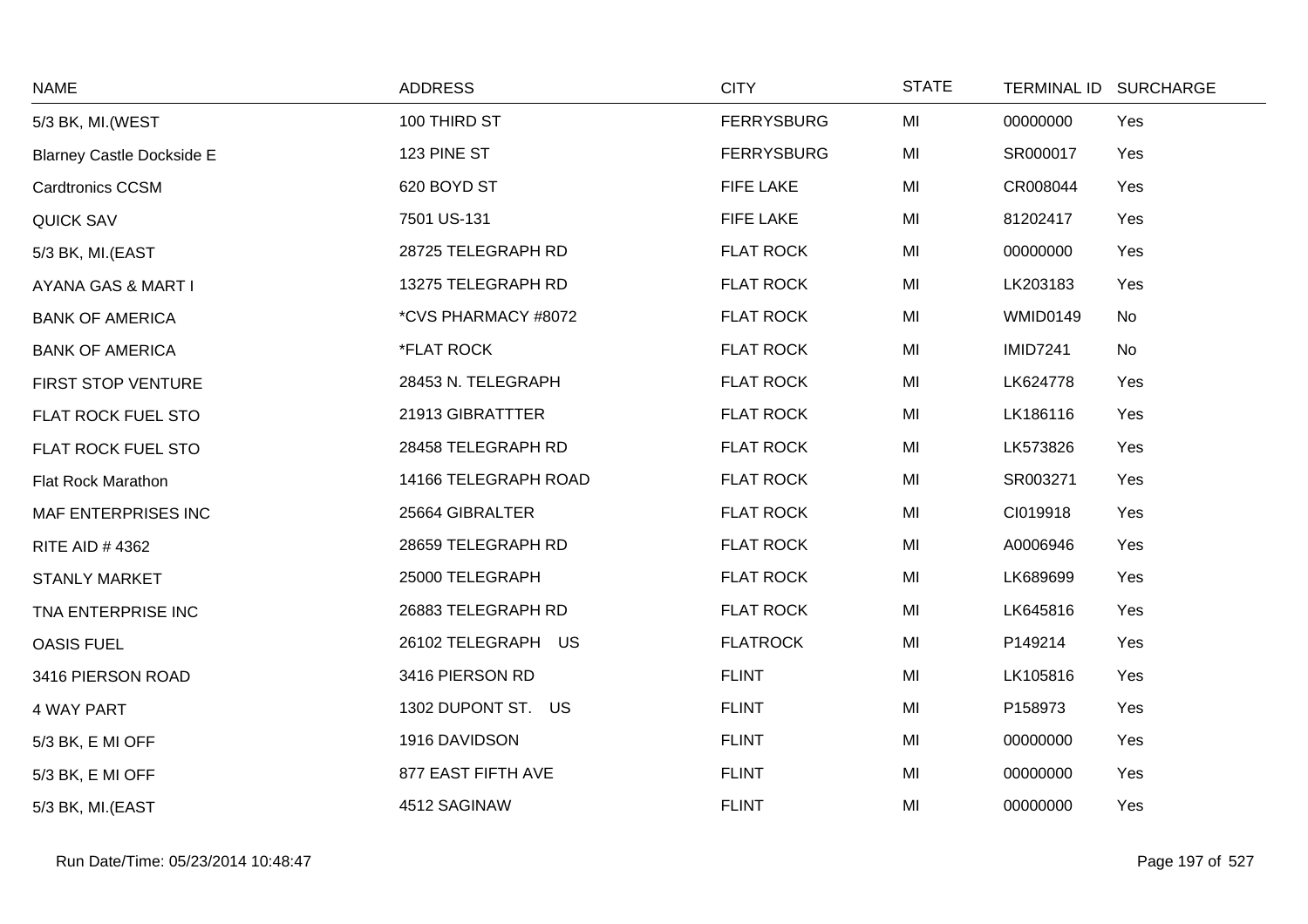| <b>NAME</b>                   | <b>ADDRESS</b>            | <b>CITY</b>  | <b>STATE</b> | <b>TERMINAL ID</b> | <b>SURCHARGE</b> |
|-------------------------------|---------------------------|--------------|--------------|--------------------|------------------|
| 5/3 BK, MI.(EAST              | 700 S BALLENGER HWY       | <b>FLINT</b> | MI           | 00000000           | Yes              |
| 5/3 BK, MI.(EAST              | G-5232 MILLER ROAD        | <b>FLINT</b> | MI           | 00000000           | Yes              |
| <b>68TH DISTR</b>             | 630 S SAGINAW ST. US      | <b>FLINT</b> | MI           | P213374            | Yes              |
| 777 GROCERY FLINT             | <b>GD1229 N BALLANGER</b> | <b>FLINT</b> | MI           | LK540946           | Yes              |
| A&N GAS IN                    | 527 N GRAND TRAVERSUS     | <b>FLINT</b> | MI           | AA900111           | Yes              |
| AAS GAS MART INC              | 1901 NORTH DORT HW        | <b>FLINT</b> | MI           | LK486733           | Yes              |
| <b>ABUAITA FAMILY C-STORE</b> | 4101 N DORT HWY           | <b>FLINT</b> | MI           | CI020269           | Yes              |
| ADMIRAL 285 Flint             | G3265 MILLER ROAD         | <b>FLINT</b> | MI           | SR008288           | Yes              |
| AM PM GAS                     | 3356 MILLER RD            | <b>FLINT</b> | MI           | 81930349           | Yes              |
| AMERICINN LODGE AN            | 6075 HILL ROAD 23         | <b>FLINT</b> | MI           | LK125130           | Yes              |
| AMF #234                      | G-3282 MILLER ROAD        | <b>FLINT</b> | MI           | 82100563           | Yes              |
| <b>AMIRAS BEE</b>             | 3102 N SAGINAW ST US      | <b>FLINT</b> | MI           | TT003531           | Yes              |
| ATHERTON-1                    | 514 W ATHERTON US         | <b>FLINT</b> | MI           | P182016            | Yes              |
| <b>AUTOMATED</b>              | 2800 CORUNNA ROAD US      | <b>FLINT</b> | MI           | P164954            | Yes              |
| Admiral 286 South Flint       | 4646 S DORT HWY           | <b>FLINT</b> | MI           | SR009106           | Yes              |
| Admiral 31 Flint              | G4006 RICHFIELD           | <b>FLINT</b> | MI           | SR102487           | Yes              |
| Agree Construction Co         | 3549 S DORT HWY           | <b>FLINT</b> | MI           | SR005638           | Yes              |
| <b>BALAL MARATHON</b>         | 2905 N. SAGINAW ST        | <b>FLINT</b> | MI           | LK513846           | Yes              |
| <b>BANK OF AMERICA</b>        | *BALLENGER HIGHWAY        | <b>FLINT</b> | MI           | <b>IMID7200</b>    | No               |
| <b>BANK OF AMERICA</b>        | *MILLER RD                | <b>FLINT</b> | MI           | <b>IMID7294</b>    | No               |
| <b>BEECHER BE</b>             | G5375 N SAGINAW US        | <b>FLINT</b> | MI           | P185916            | Yes              |
| <b>BIG Z'S MINI MART</b>      | 645 WEST PIERSON R        | <b>FLINT</b> | MI           | LK575081           | Yes              |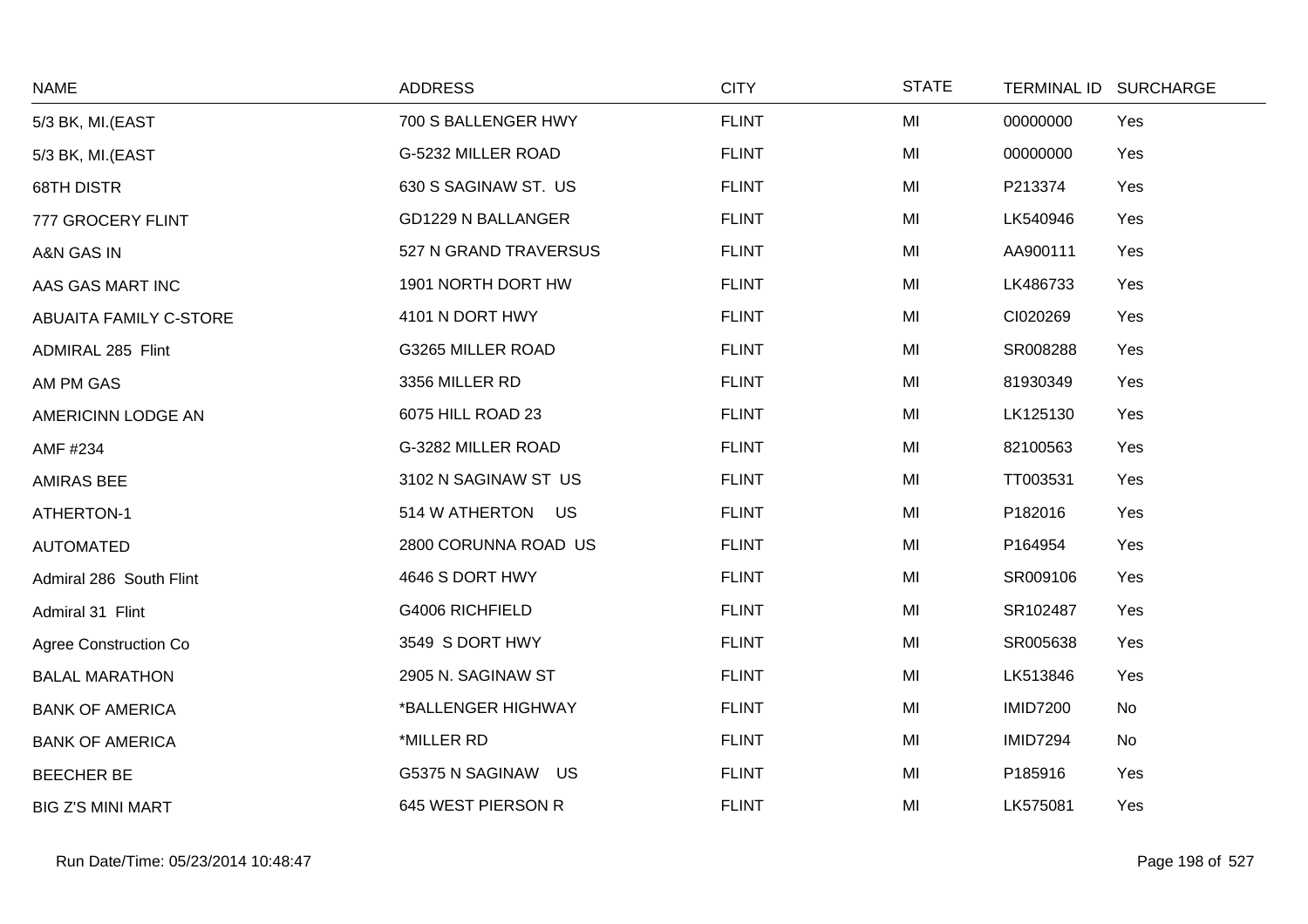| <b>NAME</b>                | <b>ADDRESS</b>       | <b>CITY</b>  | <b>STATE</b> |          | TERMINAL ID SURCHARGE |
|----------------------------|----------------------|--------------|--------------|----------|-----------------------|
| <b>BRISTOL RD</b>          | 1374 W BRISTOL US    | <b>FLINT</b> | MI           | P182007  | Yes                   |
| <b>BROTHERS F</b>          | 4311 N SAGINAW ST US | <b>FLINT</b> | MI           | TT003532 | Yes                   |
| <b>BROWN STREET MARKET</b> | 3137 BROWN ST        | <b>FLINT</b> | MI           | CI021563 | Yes                   |
| <b>CALKINS MARKET</b>      | 3458 BEECHER         | <b>FLINT</b> | MI           | LK313136 | Yes                   |
| <b>CARPENTER SUPERETTE</b> | 1066 EAST CARPENTER  | <b>FLINT</b> | MI           | HY000820 | Yes                   |
| <b>CAVE MARKET</b>         | G-5011 CLIO RD       | <b>FLINT</b> | MI           | LK599308 | Yes                   |
| <b>CHASE</b>               | 111 E COURT ST       | <b>FLINT</b> | MI           | MI0182   | Yes                   |
| <b>CHASE</b>               | 1320 E ATHERTON RD   | <b>FLINT</b> | MI           | MI0796   | Yes                   |
| <b>CHASE</b>               | 1320 E ATHERTON RD   | <b>FLINT</b> | MI           | MI1065   | Yes                   |
| <b>CHASE</b>               | 210 W 1ST ST         | <b>FLINT</b> | MI           | MI1255   | Yes                   |
| <b>CHASE</b>               | 2411 W HILL RD       | <b>FLINT</b> | MI           | MI2554   | Yes                   |
| <b>CHASE</b>               | 3701 FENTON RD       | <b>FLINT</b> | MI           | MI1064   | Yes                   |
| <b>CHASE</b>               | 401 S BALLENGER HW   | <b>FLINT</b> | MI           | MI1343   | No                    |
| <b>CHASE</b>               | 4622 N SAGINAW ST    | <b>FLINT</b> | MI           | MI1005   | Yes                   |
| <b>CHASE</b>               | 4841 FENTON RD       | <b>FLINT</b> | MI           | MI1083   | Yes                   |
| <b>CHASE</b>               | 4934 CLIO RD         | <b>FLINT</b> | MI           | MI1003   | Yes                   |
| <b>CHASE</b>               | 5312 CORUNNA RD      | <b>FLINT</b> | MI           | MI1063   | Yes                   |
| <b>CHASE</b>               | 5312 CORUNNA RD      | <b>FLINT</b> | MI           | MI1097   | Yes                   |
| <b>CHASE</b>               | 5668 S SAGINAW RD    | <b>FLINT</b> | MI           | MI0795   | Yes                   |
| <b>CHASE</b>               | 5668 S SAGINAW RD    | <b>FLINT</b> | MI           | MI1072   | Yes                   |
| <b>CHASE</b>               | G3402 FLUSHING RD    | <b>FLINT</b> | MI           | MI1004   | Yes                   |
| <b>CHASE</b>               | G5491 N SAGINAW ST   | <b>FLINT</b> | MI           | MI1067   | Yes                   |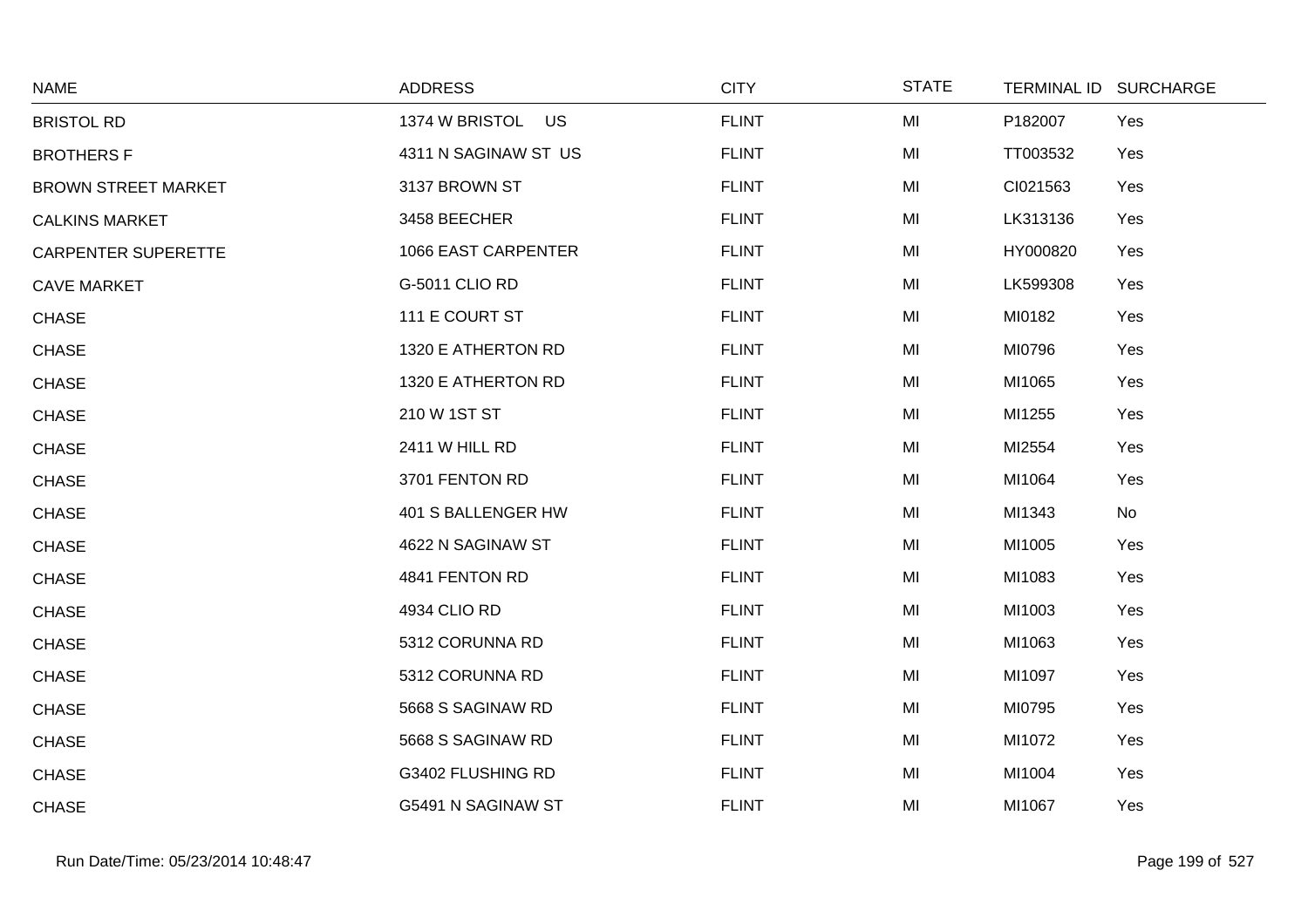| <b>NAME</b>             | <b>ADDRESS</b>            | <b>CITY</b>  | <b>STATE</b> | <b>TERMINAL ID</b> | <b>SURCHARGE</b> |
|-------------------------|---------------------------|--------------|--------------|--------------------|------------------|
| <b>CHASE</b>            | G5491 N SAGINAW ST        | <b>FLINT</b> | MI           | MI1096             | Yes              |
| <b>CHEMICAL BANK</b>    | G-3501 S LINDEN RD        | <b>FLINT</b> | MI           | TZ383305           | Yes              |
| <b>CHEMICAL BANK</b>    | G-4346 W PIERSON RD       | <b>FLINT</b> | MI           | TZ383302           | Yes              |
| CHILLYS-2               | 2017 DAVISON RD US        | <b>FLINT</b> | MI           | P203989            | Yes              |
| CLIO B.P.               | 431 W VIENNA ST           | <b>FLINT</b> | MI           | CI021344           | Yes              |
| <b>CLIO FUEL</b>        | 6040 CLIO RD              | <b>FLINT</b> | MI           | 81934737           | Yes              |
| <b>CLIO ROAD</b>        | 2500 CLIO RD<br><b>US</b> | <b>FLINT</b> | MI           | P194727            | Yes              |
| <b>CORUNNA RD BAR</b>   | 3110 CORUNNA RD           | <b>FLINT</b> | MI           | LK638163           | Yes              |
| <b>CREERS MARKET</b>    | 2809 W. COURT STREET      | <b>FLINT</b> | MI           | CI011117           | Yes              |
| <b>Cardtronics CCSM</b> | 1742 W COURT ST           | <b>FLINT</b> | MI           | CR011208           | Yes              |
| <b>Cardtronics CCSM</b> | 2013 W BRISTOL RD         | <b>FLINT</b> | MI           | CD001412           | Yes              |
| <b>Cardtronics CCSM</b> | 3930 CORUNNA RD           | <b>FLINT</b> | MI           | CR012912           | Yes              |
| <b>Cardtronics CCSM</b> | <b>G5237 DETROIT ST</b>   | <b>FLINT</b> | MI           | CR012617           | Yes              |
| <b>Cardtronics CCSP</b> | 3838 RICHFIELD RD         | <b>FLINT</b> | MI           | KR001438           | Yes              |
| <b>Cardtronics CCSW</b> | 509 S. DORT HWY           | <b>FLINT</b> | MI           | SP070039           | Yes              |
| <b>Cardtronics CCSW</b> | G 1499 S. LINDEN RD.      | <b>FLINT</b> | MI           | SP070086           | Yes              |
| <b>Cardtronics CCSW</b> | G 2169 W BRISTOL RD       | <b>FLINT</b> | MI           | SP070113           | Yes              |
| <b>Cardtronics CCSW</b> | G 3155 MILLER RD          | <b>FLINT</b> | MI           | SP070315           | Yes              |
| <b>Cardtronics CCSW</b> | G 5262 W MILLER RD        | <b>FLINT</b> | MI           | SP070115           | Yes              |
| <b>Cardtronics CCSW</b> | G 5550 FENTON RD          | <b>FLINT</b> | MI           | SP070321           | Yes              |
| <b>Cardtronics CCSW</b> | G 6526 CORUNNA RD         | <b>FLINT</b> | MI           | SP070434           | Yes              |
| CardtronicsLPC          | 3701 LAPEER RD.           | <b>FLINT</b> | MI           | TG021036           | Yes              |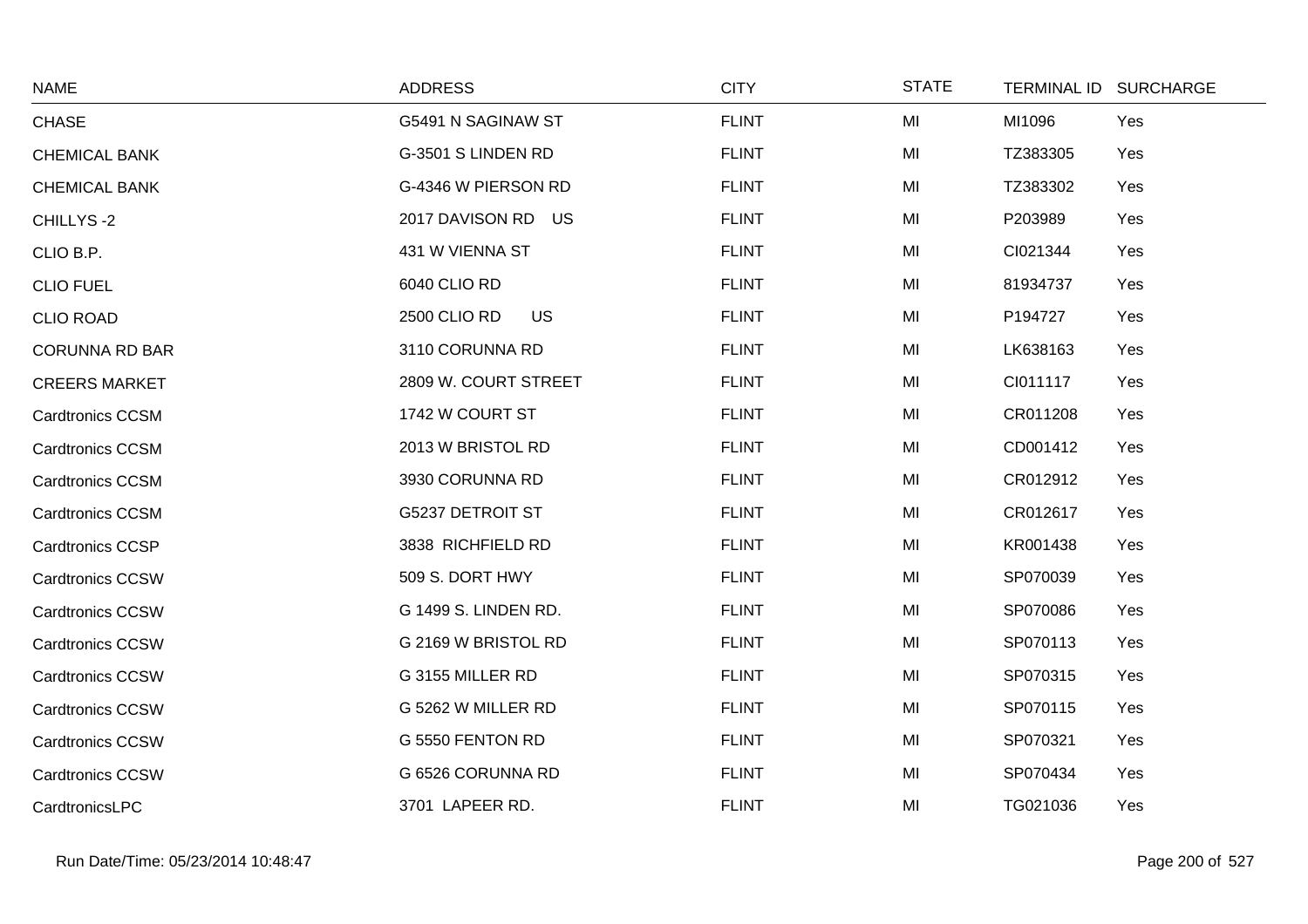| <b>NAME</b>              | <b>ADDRESS</b>            | <b>CITY</b>  | <b>STATE</b> | <b>TERMINAL ID</b> | <b>SURCHARGE</b> |
|--------------------------|---------------------------|--------------|--------------|--------------------|------------------|
| CardtronicsLPC           | G 3515 MILLER ROAD        | <b>FLINT</b> | MI           | TG020877           | Yes              |
| <b>DADO LIQUOR</b>       | 1817 N SAGINAW ST         | <b>FLINT</b> | MI           | HY004850           | Yes              |
| DAVISON ROAD MARAT       | 2320 DAVISON RD           | <b>FLINT</b> | MI           | LK304727           | Yes              |
| DAVISON ROAD MARAT       | 2320 DAVISON ROAD         | <b>FLINT</b> | MI           | LK423588           | Yes              |
| DEJA VU-FL               | 2402 S. DORT HWY. US      | <b>FLINT</b> | MI           | A25784             | Yes              |
| DH69 INC.                | 1780 S DORT HWY           | <b>FLINT</b> | MI           | CI017088           | Yes              |
| <b>DIRTY DAWG BAR</b>    | 629 S DORT HWY            | <b>FLINT</b> | MI           | LK367859           | Yes              |
| <b>DOLLAR GIANT</b>      | 7015 N. SAGINAW STREET    | <b>FLINT</b> | MI           | HY000961           | Yes              |
| DORT BP                  | 822 SOUTH DORT HIG        | <b>FLINT</b> | MI           | LK525788           | Yes              |
| <b>DORT FILL</b>         | 4030 N DORT HWY           | <b>FLINT</b> | MI           | 81935107           | Yes              |
| DORT HWY 2               | 7030 N. DORT HWY US       | <b>FLINT</b> | MI           | A125599            | Yes              |
| <b>DORT LIQUO</b>        | 2817 DORT HIGHWAY US      | <b>FLINT</b> | MI           | P217429            | Yes              |
| Downtown Food Store      | 615 HARRISON              | <b>FLINT</b> | MI           | SR003551           | Yes              |
| E AND J MARKET           | 5217 SAGINAW STREET       | <b>FLINT</b> | MI           | HY000365           | Yes              |
| <b>E&amp;K PARTY</b>     | 4496 BEECHER<br><b>US</b> | <b>FLINT</b> | MI           | P185971            | Yes              |
| <b>E&amp;R PETROLEUM</b> | 5272 NORTH GENESEE        | <b>FLINT</b> | MI           | TD236801           | Yes              |
| <b>ELGA CREDIT UNION</b> | 401 SOUTH BALLENGER HWY   | <b>FLINT</b> | MI           | 60762114           | Yes              |
| <b>ELGA CREDIT UNION</b> | 5080 CORUNNA ROAD         | <b>FLINT</b> | MI           | 60762107           | Yes              |
| ELGA CREDIT UNION CONSUM | 3201 EAST COURT STREET    | <b>FLINT</b> | MI           | 60762115           | Yes              |
| <b>EZ FUEL IN</b>        | 1330 E. ATHERTON RDUS     | <b>FLINT</b> | MI           | A194990            | Yes              |
| <b>EZ STOP</b>           | 2102 S. DORT HWY          | <b>FLINT</b> | MI           | HY000493           | Yes              |
| <b>FCTI ISO</b>          | 5589 S SAGINAW ROAD       | <b>FLINT</b> | MI           | TX44217            | Yes              |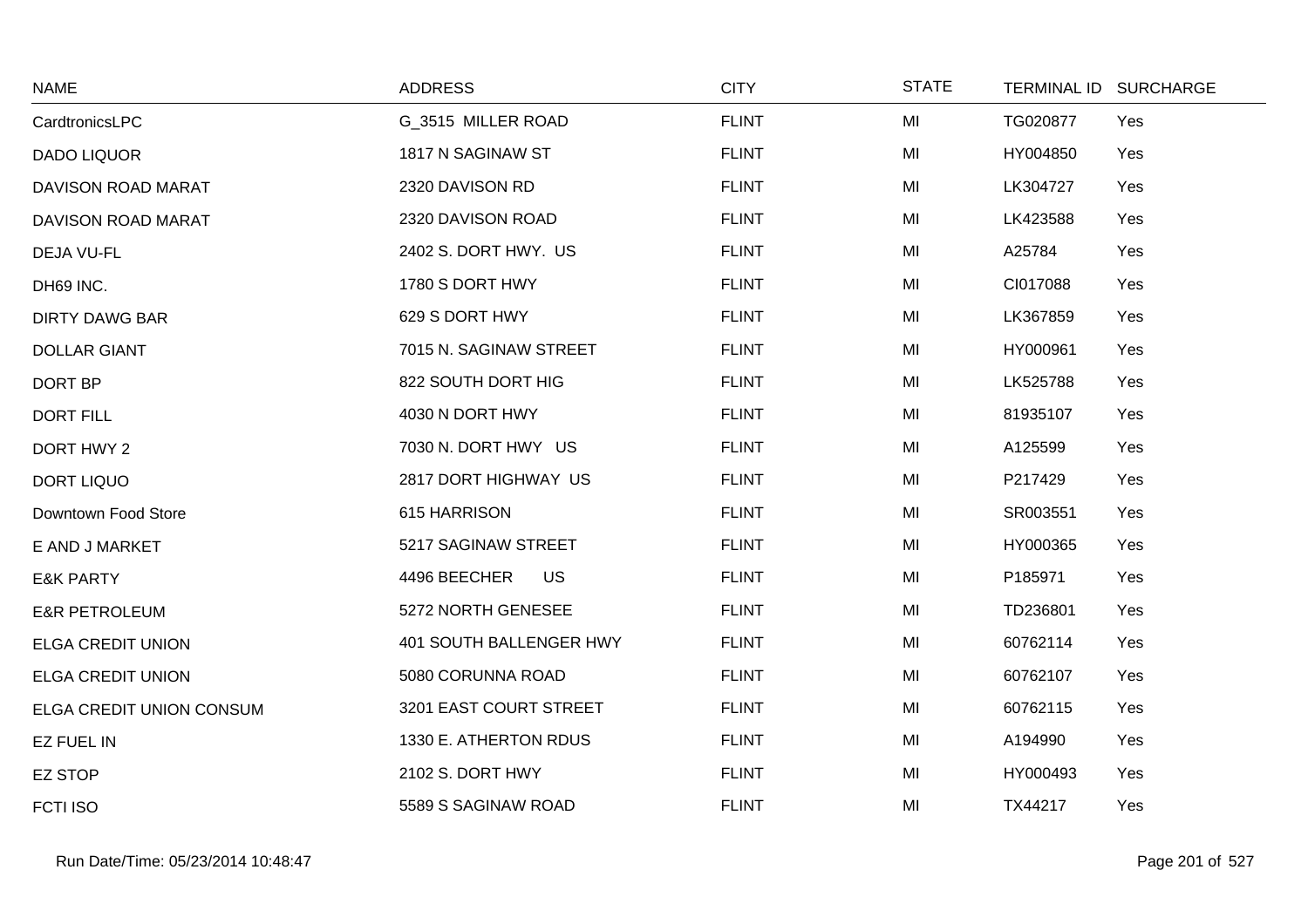| <b>NAME</b>                 | <b>ADDRESS</b>      | <b>CITY</b>  | <b>STATE</b> |          | TERMINAL ID SURCHARGE |
|-----------------------------|---------------------|--------------|--------------|----------|-----------------------|
| <b>FENTON ROA</b>           | 3504 FENTON ROAD US | <b>FLINT</b> | MI           | P501349  | Yes                   |
| <b>FINANCIAL CONSULTING</b> | 5589 S SAGINAW ROAD | <b>FLINT</b> | MI           | TX44217  | Yes                   |
| <b>FIRSTMERIT</b>           | 1027 W Hill Rd      | <b>FLINT</b> | MI           | 00006576 | Yes                   |
| <b>FIRSTMERIT</b>           | 1373 Linden Rd      | <b>FLINT</b> | MI           | 00006570 | Yes                   |
| <b>FIRSTMERIT</b>           | 1373 Linden Rd      | <b>FLINT</b> | MI           | 00006581 | Yes                   |
| <b>FIRSTMERIT</b>           | 1401 E Court St     | <b>FLINT</b> | MI           | 00006510 | Yes                   |
| <b>FIRSTMERIT</b>           | 3023 Miller Rd      | <b>FLINT</b> | MI           | 00006568 | Yes                   |
| <b>FIRSTMERIT</b>           | 303 Kearsley        | <b>FLINT</b> | MI           | 00006514 | Yes                   |
| <b>FIRSTMERIT</b>           | 328 S Saginaw St    | <b>FLINT</b> | MI           | 00006549 | Yes                   |
| <b>FIRSTMERIT</b>           | 3289 Beecher Rd     | <b>FLINT</b> | MI           | 00006575 | Yes                   |
| <b>FIRSTMERIT</b>           | 401 S Ballenger Hw  | <b>FLINT</b> | MI           | 00006509 | Yes                   |
| <b>FIRSTMERIT</b>           | 4129 S Saginaw      | <b>FLINT</b> | MI           | 00006555 | Yes                   |
| <b>FIRSTMERIT</b>           | 4813 Clio Rd        | <b>FLINT</b> | MI           | 00006593 | Yes                   |
| <b>FIRSTMERIT</b>           | 5510 Richfield Rd   | <b>FLINT</b> | MI           | 00006577 | Yes                   |
| <b>FIRSTMERIT</b>           | 905 S Dort Hwy      | <b>FLINT</b> | MI           | 00006557 | Yes                   |
| <b>FIRSTMERIT</b>           | 905 S Dort Hwy      | <b>FLINT</b> | MI           | 00006558 | Yes                   |
| <b>FIRSTMERIT</b>           | G3288 Corunna       | <b>FLINT</b> | MI           | 00006507 | Yes                   |
| <b>FIRSTMERIT</b>           | G3425 Bristol Rd    | <b>FLINT</b> | MI           | 00006519 | Yes                   |
| <b>FIRSTMERIT</b>           | One Hurley Plaza    | <b>FLINT</b> | MI           | 00006506 | Yes                   |
| <b>FIRSTMERIT</b>           | One Riverfront CTR  | <b>FLINT</b> | MI           | 00006511 | Yes                   |
| FLEMING OIL INC             | 5140 FLEMING ROAD   | <b>FLINT</b> | MI           | LK180507 | Yes                   |
| FLINT PETRO MART            | 1960 W ATHERTON RD  | <b>FLINT</b> | MI           | CI018737 | Yes                   |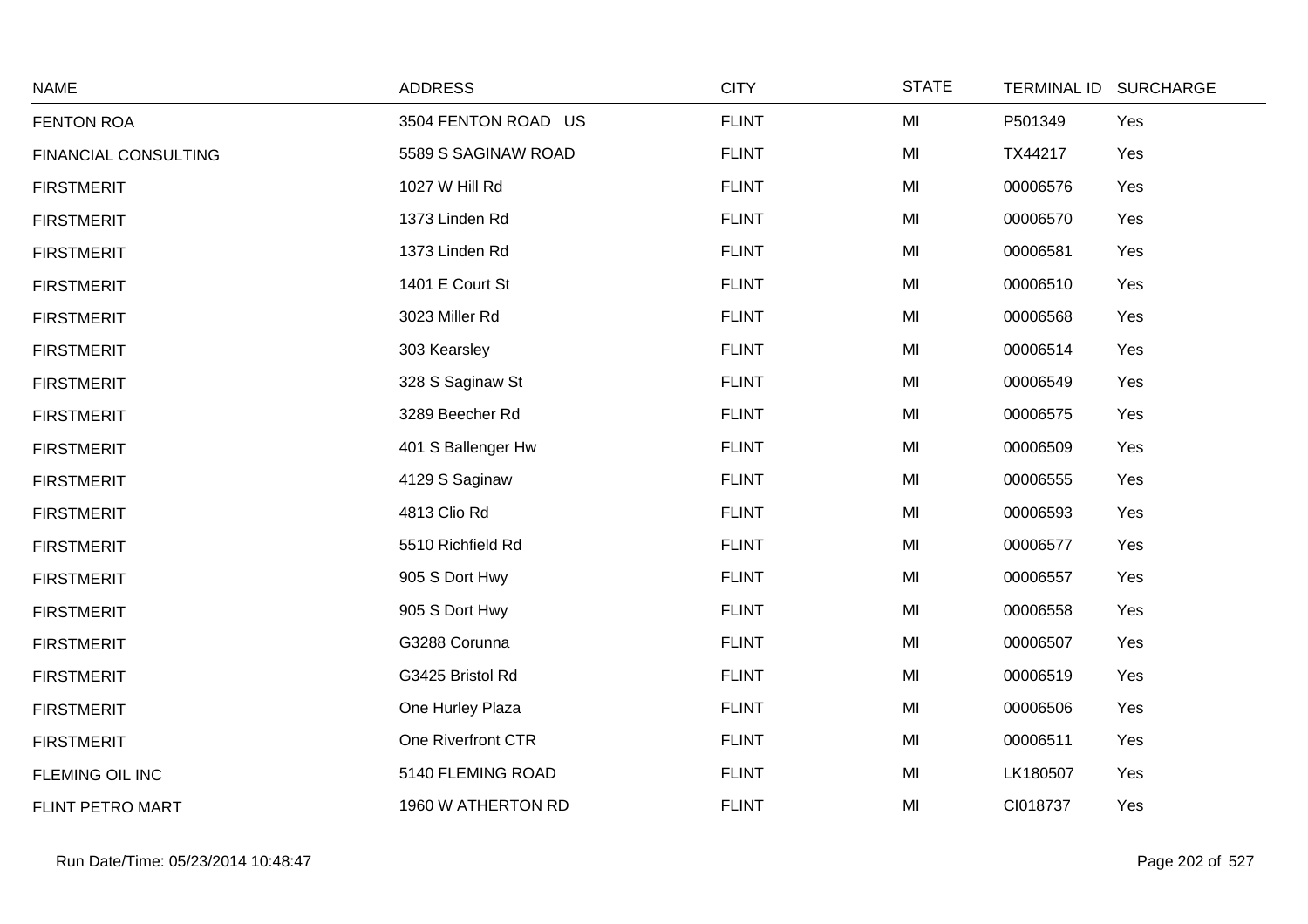| <b>NAME</b>                   | <b>ADDRESS</b>            | <b>CITY</b>  | <b>STATE</b> | <b>TERMINAL ID</b> | <b>SURCHARGE</b> |
|-------------------------------|---------------------------|--------------|--------------|--------------------|------------------|
| FOOD PLUS PARTY STORE         | 1052 E. MAPLE AVE         | <b>FLINT</b> | MI           | CI010909           | Yes              |
| FRANKLIN FOOD MART            | 3007 FRANKLIN ROAD        | <b>FLINT</b> | MI           | CI011130           | Yes              |
| <b>Fisher Hall</b>            | 4501 VAN SLYKE            | <b>FLINT</b> | MI           | <b>DNS14044</b>    | Yes              |
| <b>GENESEE LIQUOR</b>         | 3433 NORTH GENESEE ROAD   | <b>FLINT</b> | MI           | HY008147           | Yes              |
| <b>GENESEE VALLEY MALL #1</b> | 3341 S. LINDEN ROAD       | <b>FLINT</b> | MI           | HY004952           | Yes              |
| <b>GENESEE VALLEY MALL #2</b> | 3341 S LINDEN ROAD        | <b>FLINT</b> | MI           | HY004953           | Yes              |
| <b>GREAT LAKE</b>             | 3801 SOUTH SAGINAW US     | <b>FLINT</b> | MI           | P120356            | Yes              |
| <b>HANNIBALS</b>              | G-5010 NORTH DORT HIGHW   | <b>FLINT</b> | MI           | HY000945           | Yes              |
| <b>HAPPY BOY MARKET</b>       | 3572 FLUSHING ROAD        | <b>FLINT</b> | MI           | CI014080           | Yes              |
| HDZ JARAMILLO KING'S M        | 1602 OREN AVE             | <b>FLINT</b> | MI           | CI013618           | Yes              |
| <b>HINKY DINKY MARKET</b>     | 3110 M L KING AVE         | <b>FLINT</b> | MI           | CI021071           | Yes              |
| <b>HUTCHINSON FOOD</b>        | 6509 N. SAGINAW           | <b>FLINT</b> | MI           | CI000048           | Yes              |
| <b>JANES PART</b>             | 641 W CARPENTER RD US     | <b>FLINT</b> | MI           | P233671            | Yes              |
| <b>JIMY'S LIQ</b>             | <b>US</b><br>5425 S. DORT | <b>FLINT</b> | MI           | P120354            | Yes              |
| <b>JOHNNY'S SUPERETTE</b>     | 2919 WEST COLDWATER ROA   | <b>FLINT</b> | MI           | CI018899           | Yes              |
| <b>JULIANO'S C-STORE</b>      | 3518 CORUNNA RD           | <b>FLINT</b> | MI           | CI010410           | Yes              |
| <b>KCS MARKET</b>             | 1716 DUPONT ST US         | <b>FLINT</b> | MI           | TT003528           | Yes              |
| <b>KHOURIS MA</b>             | 3239 DAVISON ROAD US      | <b>FLINT</b> | MI           | P213237            | Yes              |
| <b>KHRIFANS MARKET</b>        | G3405 VANSLYKE            | <b>FLINT</b> | MI           | CI010589           | Yes              |
| <b>KMART #4083</b>            | G 3083 MILLER RD          | <b>FLINT</b> | MI           | A0003782           | Yes              |
| <b>LAPEER LIQ</b>             | 3401 LAPEER RD. US        | <b>FLINT</b> | MI           | P167704            | Yes              |
| <b>LEWIS STREET MARKE</b>     | 2218 LEWIS STREET         | <b>FLINT</b> | MI           | LK308488           | Yes              |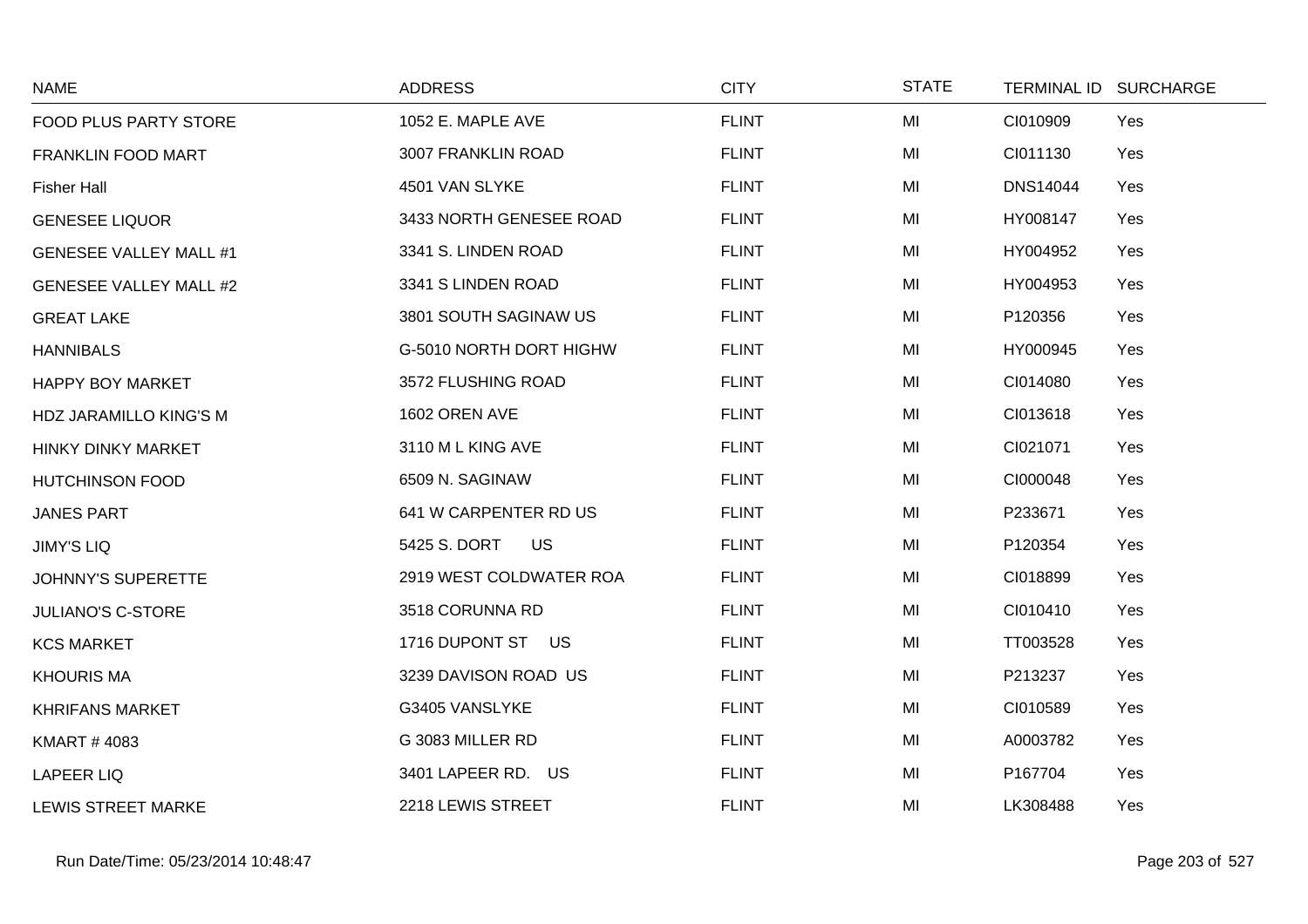| <b>NAME</b>                  | <b>ADDRESS</b>          | <b>CITY</b>  | <b>STATE</b> |          | TERMINAL ID SURCHARGE |
|------------------------------|-------------------------|--------------|--------------|----------|-----------------------|
| <b>LIQUOR CORNER</b>         | 3009 N SAGINAW ST       | <b>FLINT</b> | MI           | HY001297 | Yes                   |
| <b>LIQUOR CORNER TWO</b>     | 1945 FENTON ROAD        | <b>FLINT</b> | MI           | LK146150 | Yes                   |
| <b>LIQUOR PALACE</b>         | 3302 S DORT HWY         | <b>FLINT</b> | MI           | LK197473 | Yes                   |
| <b>LIQUOR PLUS MINI MART</b> | 2407 M L KING AVE       | <b>FLINT</b> | MI           | CI021195 | Yes                   |
| <b>LITTLE DAR</b>            | 2341 S DORT HWY US      | <b>FLINT</b> | MI           | A178377  | Yes                   |
| Landmark Food Center II      | 4644 FENTON ROAD        | <b>FLINT</b> | MI           | SR005987 | Yes                   |
| Landmark Food Cntr           | 206 W PERSON RD         | <b>FLINT</b> | MI           | LK171694 | Yes                   |
| <b>MAC FOOD FAIR</b>         | 1235 N DORT HWY         | <b>FLINT</b> | MI           | HY008534 | Yes                   |
| <b>MACY'S (GE</b>            | 2600 MILLER RD.         | <b>FLINT</b> | MI           | 83130331 | Yes                   |
| <b>MARATHON F</b>            | 4508 FENTON RD US       | <b>FLINT</b> | MI           | P218883  | Yes                   |
| <b>MARATHON FOOD MART</b>    | 1680 N CHEVROLET AVE    | <b>FLINT</b> | MI           | HY001306 | Yes                   |
| <b>MARATHON STATION</b>      | 7022 N SAGINAW          | <b>FLINT</b> | MI           | LK810851 | Yes                   |
| <b>MARATHON STATION -</b>    | 2726 WEST COURT ST      | <b>FLINT</b> | MI           | LK822748 | Yes                   |
| MEIJER - C                   | 2747 W HILL RD          | <b>FLINT</b> | MI           | 82128077 | Yes                   |
| MEIJER - C                   | G-4333 PIERSON RD       | <b>FLINT</b> | MI           | 82128070 | Yes                   |
| <b>MEIJER RET</b>            | 2474 W. HILL RD         | <b>FLINT</b> | MI           | 82128216 | Yes                   |
| <b>MIKE'S SUPER SAV</b>      | 3283 SOUTH SAGONAW STRE | <b>FLINT</b> | MI           | TD244156 | Yes                   |
| MONEY CONV                   | 3020 RICHFIELD ROADUS   | <b>FLINT</b> | MI           | P120554  | Yes                   |
| MR. B'S MARKET INC.          | 2510 FENTON ROAD        | <b>FLINT</b> | MI           | CI013319 | Yes                   |
| MR. BS FOODLAND              | 4311 DUPONT STREET      | <b>FLINT</b> | MI           | CI002861 | Yes                   |
| N & J OIL INC.               | 3021 SOUTH LINDEN ROAD  | <b>FLINT</b> | MI           | CI006713 | Yes                   |
| NIOLAI'S PARTY STORE         | 1113 W PASADENA AVE     | <b>FLINT</b> | MI           | TD244002 | Yes                   |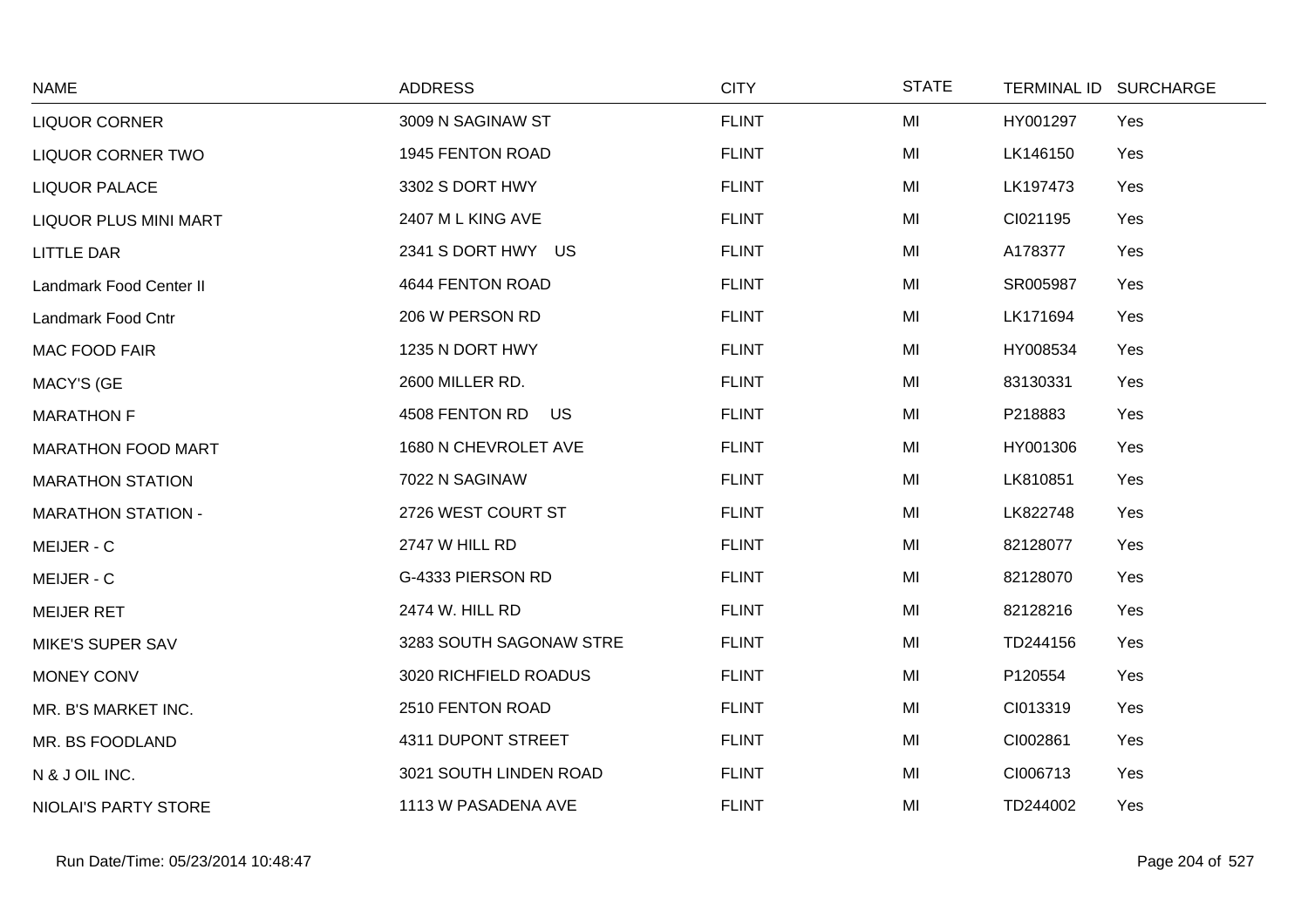| <b>NAME</b>         | <b>ADDRESS</b>         | <b>CITY</b>  | <b>STATE</b> |          | TERMINAL ID SURCHARGE |
|---------------------|------------------------|--------------|--------------|----------|-----------------------|
| NORTH END           | G5272 N SAGINAW US     | <b>FLINT</b> | MI           | P185950  | Yes                   |
| PAI ATM             | 2310 S SAGINAW ST      | <b>FLINT</b> | MI           | CS39681  | Yes                   |
| PAI ATM             | 2374 W HILL RD         | <b>FLINT</b> | MI           | TX36747  | Yes                   |
| PAI ATM             | 2501 FLUSHING RD       | <b>FLINT</b> | MI           | TX12128  | Yes                   |
| PAI ATM             | 2638 FLUSHING RD       | <b>FLINT</b> | MI           | TX62340  | Yes                   |
| PAI ATM             | 3910 FENTON RD         | <b>FLINT</b> | MI           | TX12159  | Yes                   |
| PAI ATM             | 3917 WEST COURT STREET | <b>FLINT</b> | MI           | TX66854  | Yes                   |
| PAI ATM             | 4107 CORUNNA RD        | <b>FLINT</b> | MI           | TX36750  | Yes                   |
| PAI ATM             | G-5216 RICHFIELD RD    | <b>FLINT</b> | MI           | TX12100  | Yes                   |
| PAI ISO             | 1714 S SAGINAW ST      | <b>FLINT</b> | MI           | TX49186  | Yes                   |
| PAI ISO             | 2310 S SAGINAW ST      | <b>FLINT</b> | MI           | CS39681  | Yes                   |
| PAI ISO             | 2374 W HILL RD         | <b>FLINT</b> | MI           | TX36747  | Yes                   |
| PAI ISO             | 2501 FLUSHING RD       | <b>FLINT</b> | MI           | TX12128  | Yes                   |
| PAI ISO             | 2638 FLUSHING RD       | <b>FLINT</b> | MI           | TX62340  | Yes                   |
| PAI ISO             | 3910 FENTON RD         | <b>FLINT</b> | MI           | TX12159  | Yes                   |
| PAI ISO             | 3917 WEST COURT STREET | <b>FLINT</b> | MI           | TX66854  | Yes                   |
| PAI ISO             | 4107 CORUNNA RD        | <b>FLINT</b> | MI           | TX36750  | Yes                   |
| PAI ISO             | 4508 VAN SLYKE         | <b>FLINT</b> | MI           | TX48794  | Yes                   |
| PAI ISO             | G-5216 RICHFIELD RD    | <b>FLINT</b> | MI           | TX12100  | Yes                   |
| PALACE LIQUOR STORE | 3609 BEECHER ROAD      | <b>FLINT</b> | MI           | CI012273 | Yes                   |
| PARADISE MINI MART  | G3352 FLUSHING RD      | <b>FLINT</b> | MI           | HY007449 | Yes                   |
| PEPPERMINTS LOUNGE  | 3421 RICHFIELD RD      | <b>FLINT</b> | MI           | LK477041 | Yes                   |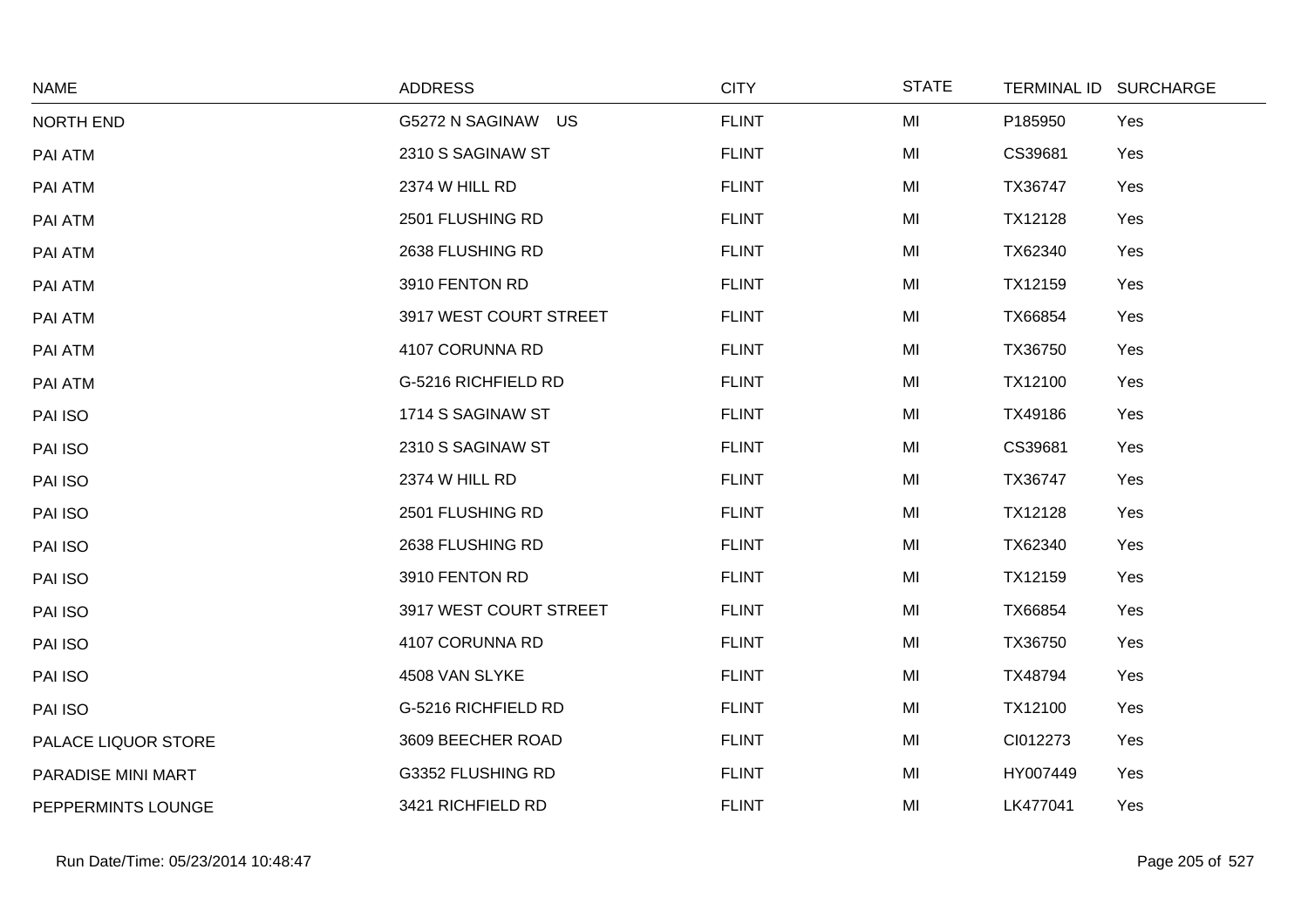| <b>NAME</b>               | <b>ADDRESS</b>              | <b>CITY</b>  | <b>STATE</b> | <b>TERMINAL ID</b> | <b>SURCHARGE</b> |
|---------------------------|-----------------------------|--------------|--------------|--------------------|------------------|
| PERANI ARE                | 3501 LAPEER ROAD            | <b>FLINT</b> | MI           | 81994216           | Yes              |
| PICK QUICK                | 601 N. GRAND TRAVE          | <b>FLINT</b> | MI           | LK685425           | Yes              |
| PIERSON 75 OIL            | 4151 W PIERSON RD           | <b>FLINT</b> | MI           | LK293195           | Yes              |
| PRINCE SIN                | 4111 N DORT HWY             | <b>FLINT</b> | MI           | 82120107           | Yes              |
| <b>QUEEN'S MARKET</b>     | 4516 WEST PASEDENA          | <b>FLINT</b> | MI           | LK800237           | Yes              |
| <b>QUICK PICK</b>         | 3138 W PIERSON US           | <b>FLINT</b> | MI           | P190811            | Yes              |
| <b>QUICK PICK</b>         | 3169 W PASADENA US          | <b>FLINT</b> | MI           | P217304            | Yes              |
| QUICK STOP PETROLE        | 2315 N DORT HWY             | <b>FLINT</b> | MI           | LK754860           | Yes              |
| <b>RAINCHECK</b>          | <b>US</b><br>310 S. AVERILL | <b>FLINT</b> | MI           | P214419            | Yes              |
| <b>REMINGTONS</b>         | 4103 FENTON RD US           | <b>FLINT</b> | MI           | P214817            | Yes              |
| <b>RICHFIELD BOWL</b>     | 5340 RICHFIELD RD.          | <b>FLINT</b> | MI           | LK360673           | Yes              |
| <b>RICHFIELD ROAD MAR</b> | 5015 RICHFIELD ROA          | <b>FLINT</b> | MI           | LK930200           | Yes              |
| <b>RITE AID #1587</b>     | 4519 RICHFIELD RD           | <b>FLINT</b> | MI           | A0006093           | Yes              |
| RITE AID #3780            | 1810 MAPLEWOOD AVE          | <b>FLINT</b> | MI           | A0006741           | Yes              |
| <b>RITE AID #4310</b>     | 5018 CLIO RD                | <b>FLINT</b> | MI           | A0006913           | Yes              |
| <b>RITE AID #4438</b>     | 3717 FENTON RD              | <b>FLINT</b> | MI           | A0006985           | Yes              |
| <b>RITE AID #4442</b>     | 4515 CORUNNA RD             | <b>FLINT</b> | MI           | A0006989           | Yes              |
| <b>RITE AID #4504</b>     | 2838 E COURT ST             | <b>FLINT</b> | MI           | A0007018           | Yes              |
| <b>RITE AID #4588</b>     | 3521 CORUNNA RD             | <b>FLINT</b> | MI           | A0007058           | Yes              |
| <b>RITE AID #4761</b>     | 1124 N BALLENGER HWY        | <b>FLINT</b> | MI           | A0007115           | Yes              |
| ROYAL MARKET              | 808 SOUTH CENTER            | <b>FLINT</b> | MI           | LK926319           | Yes              |
| <b>RUBES-2316</b>         | 1117 N. CHEVROLET US        | <b>FLINT</b> | MI           | P231645            | Yes              |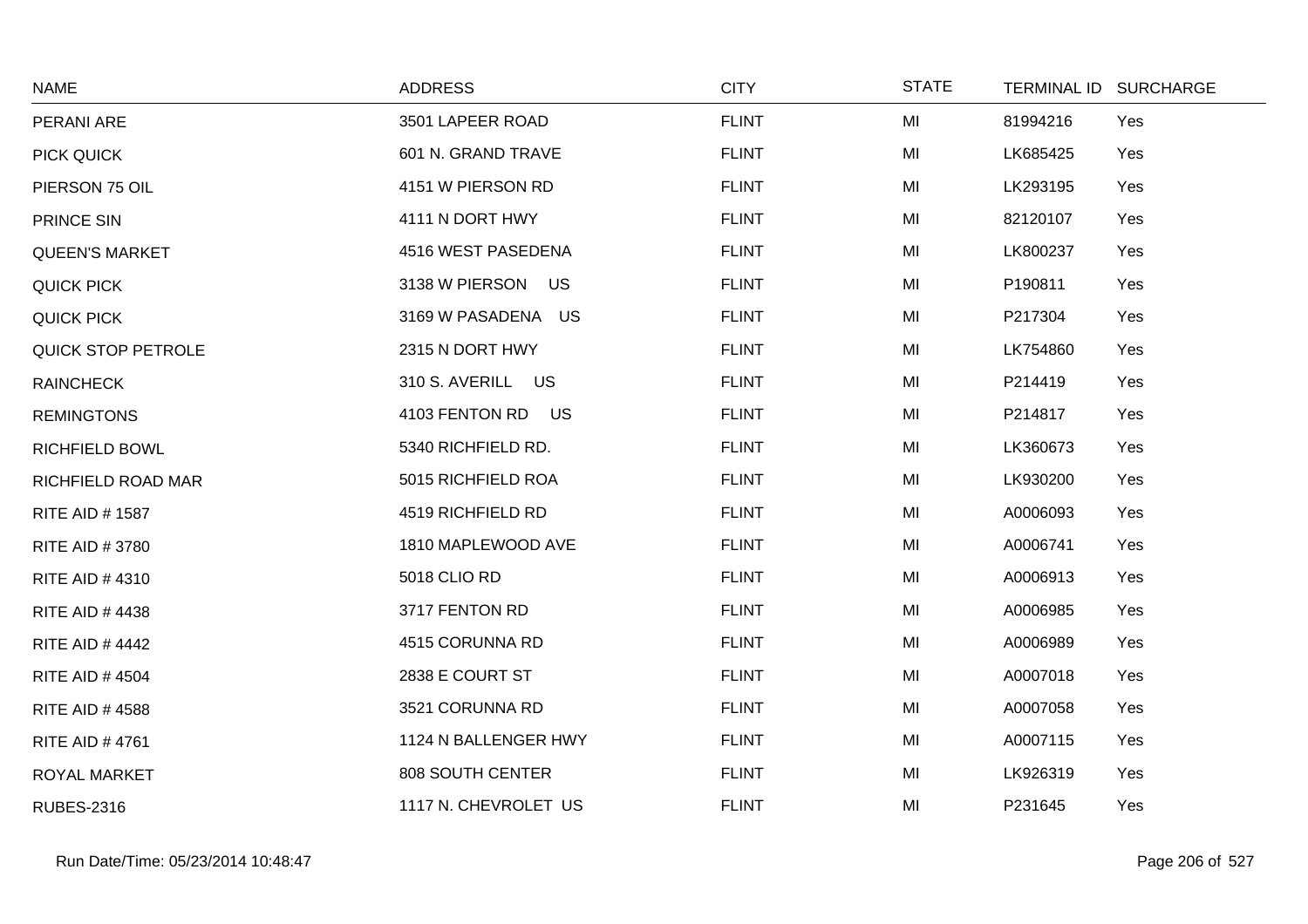| <b>NAME</b>                 | <b>ADDRESS</b>           | <b>CITY</b>  | <b>STATE</b> | <b>TERMINAL ID</b> | <b>SURCHARGE</b> |
|-----------------------------|--------------------------|--------------|--------------|--------------------|------------------|
| Rollhaven Skat              | 5315 S SAGINAW RD        | <b>FLINT</b> | MI           | <b>DNS20131</b>    | Yes              |
| <b>S&amp; E GAS STATION</b> | 1670 DUPONT ST           | <b>FLINT</b> | MI           | HY001307           | Yes              |
| <b>SABAS MINI</b>           | 701 W STEWART AVE US     | <b>FLINT</b> | MI           | P185951            | Yes              |
| SAFAROS FOOD STORE          | 6016 CLIO RD STE         | <b>FLINT</b> | MI           | CI019503           | Yes              |
| <b>SAGINAW LE</b>           | 1209 S.SAGINAW STREUS    | <b>FLINT</b> | MI           | A125601            | Yes              |
| <b>SAGINAW ST</b>           | 3841 S SAGINAW US        | <b>FLINT</b> | MI           | P182008            | Yes              |
| SAROKI INC. DBA B           | 4511 WEST PASADINA       | <b>FLINT</b> | MI           | LK432675           | Yes              |
| <b>SECURITY C</b>           | 1395 W BRISTOL RD        | <b>FLINT</b> | MI           | MI000127           | No               |
| <b>SECURITY C</b>           | 2404 S LINDEN ROAD       | <b>FLINT</b> | MI           | MI000124           | No               |
| SECURITY C                  | 2404 S LINDEN ROAD       | <b>FLINT</b> | MI           | MI000131           | No               |
| <b>SECURITY C</b>           | 3801 W. BOULEVARD DR     | <b>FLINT</b> | MI           | MI000119           | No               |
| SHELL - FLINT               | 4310 CORONNA RD.         | <b>FLINT</b> | MI           | LK939600           | Yes              |
| SHOP N GO MINI MART         | 1516 W. PIERSON ROAD     | <b>FLINT</b> | MI           | CI008055           | Yes              |
| <b>SIMS MARKET</b>          | 101 EAST PIERSON R       | <b>FLINT</b> | MI           | LK542430           | Yes              |
| SOS - FLINT SUPERC          | 5512 FENTON RD           | <b>FLINT</b> | MI           | LK527040           | Yes              |
| SOS-DOWNTOWN FLIN           | 408 S SAGINAW ST         | <b>FLINT</b> | MI           | LK527043           | Yes              |
| <b>SOS- DOWNTOWN FLIN</b>   | 408 S. SAGINAW           | <b>FLINT</b> | MI           | LK527043           | Yes              |
| <b>SOUTHSIDE</b>            | 1701 S SAGINAW ST US     | <b>FLINT</b> | MI           | P185913            | Yes              |
| SQUARE ONE PARTY STORE      | 2008 COLD WATER RD       | <b>FLINT</b> | MI           | CI000737           | Yes              |
| <b>STARMARKL</b>            | <b>US</b><br>4226 FENTON | <b>FLINT</b> | MI           | P130556            | Yes              |
| <b>SWARTZ CRE</b>           | 1902 HAMMERBERG ROAUS    | <b>FLINT</b> | MI           | P217141            | Yes              |
| Sams 8291                   | 4373 CORUNNA RD          | <b>FLINT</b> | MI           | SR004814           | Yes              |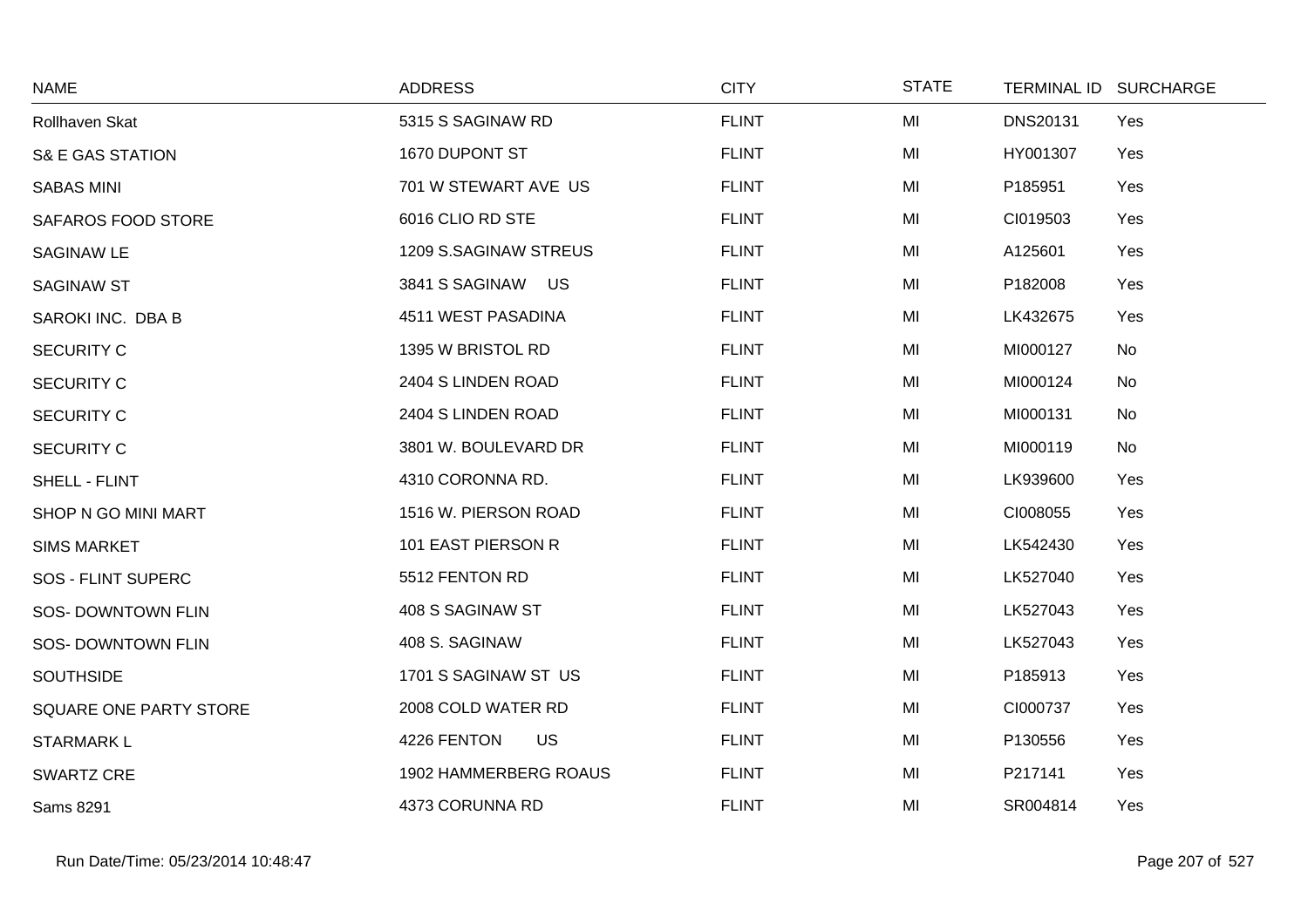| <b>NAME</b>                   | <b>ADDRESS</b>              | <b>CITY</b>     | <b>STATE</b> | <b>TERMINAL ID</b> | <b>SURCHARGE</b> |
|-------------------------------|-----------------------------|-----------------|--------------|--------------------|------------------|
| THE NEW JE                    | G-3112 N. CENTER RDUS       | <b>FLINT</b>    | MI           | P213376            | Yes              |
| THE WORKS PARTY STORE         | 4500 W. PIERSON ROAD        | <b>FLINT</b>    | MI           | CI000083           | Yes              |
| <b>TONY KS PA</b>             | <b>US</b><br>4202 FENTON RD | <b>FLINT</b>    | MI           | P223368            | Yes              |
| TONY R S-1                    | 6010 N SAGINAW<br><b>US</b> | <b>FLINT</b>    | MI           | P185920            | Yes              |
| <b>VALERO KNIGHT ENTERPRI</b> | <b>G4005 CLIO RD</b>        | <b>FLINT</b>    | MI           | CI021252           | Yes              |
| <b>WELCH'S FOOD MART</b>      | 816 WELCH BLVD              | <b>FLINT</b>    | MI           | HY007448           | Yes              |
| WOODCROFT MARKET              | 2856 MILLER ROAD            | <b>FLINT</b>    | MI           | CI002256           | Yes              |
| Walgreens 5917                | 2815 DAVIDSON RD            | <b>FLINT</b>    | MI           | SR000943           | Yes              |
| Walgreens 5918                | 3753 S DORT HWY             | <b>FLINT</b>    | MI           | SR000944           | Yes              |
| Walgreens 6830                | 502 S BALLINGTON HWY        | <b>FLINT</b>    | MI           | SR000957           | Yes              |
| Walgreens 7500                | 5020 CORRUNA RD             | <b>FLINT</b>    | MI           | SR000970           | Yes              |
| Walgreens 7501                | G4110 FENTON RD             | <b>FLINT</b>    | MI           | SR000971           | Yes              |
| ZERKA FOOD CENTER             | 523 W. CARPENTER RD         | <b>FLINT</b>    | MI           | CI010505           | Yes              |
| <b>WALMART</b>                | 4313 CORUNNA ROAD           | FLINT (W)       | MI           | A19280             | No               |
| 5/3 BK, MI.(EAST              | G-6530 W PIERSON RD         | <b>FLUSHING</b> | MI           | 00000000           | Yes              |
| <b>CHASE</b>                  | 124 S CHERRY ST             | <b>FLUSHING</b> | MI           | MI1061             | Yes              |
| <b>CHASE</b>                  | 6481 W PIERSON RD           | <b>FLUSHING</b> | MI           | MI1080             | Yes              |
| <b>CHASE</b>                  | 6481 W PIERSON RD           | <b>FLUSHING</b> | MI           | MI1081             | Yes              |
| <b>Cardtronics CCSM</b>       | 6430 W PIERSON RD           | <b>FLUSHING</b> | MI           | LK577827           | Yes              |
| <b>Cardtronics CCSP</b>       | 1542 E PIERSON RD           | <b>FLUSHING</b> | MI           | KR000579           | Yes              |
| <b>Cardtronics CCSW</b>       | 6533 W PIERSON              | <b>FLUSHING</b> | MI           | SP070394           | Yes              |
| <b>ELGA CREDIT UNION</b>      | 6238 PIERSON ROAD           | <b>FLUSHING</b> | MI           | 60762105           | Yes              |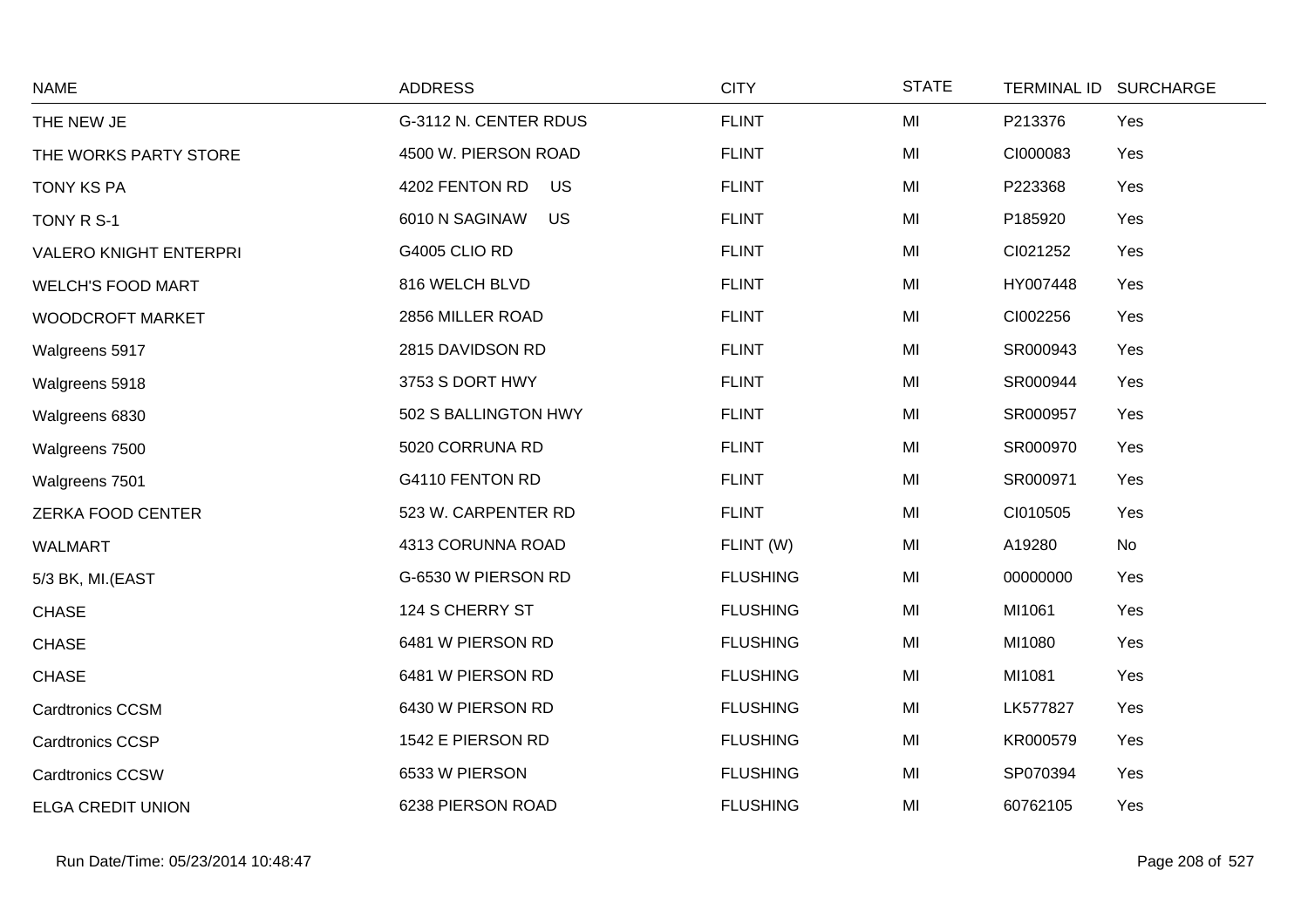| <b>NAME</b>                | <b>ADDRESS</b>              | <b>CITY</b>         | <b>STATE</b> | TERMINAL ID SURCHARGE |     |
|----------------------------|-----------------------------|---------------------|--------------|-----------------------|-----|
| <b>FIRSTMERIT</b>          | 226 W Main St               | <b>FLUSHING</b>     | MI           | 00006590              | Yes |
| <b>FIRSTMERIT</b>          | G-6542 W Pierson R          | <b>FLUSHING</b>     | MI           | 00006580              | Yes |
| <b>M&amp;S PARTY STORE</b> | 7302 W MOUNT MORRIS RD      | <b>FLUSHING</b>     | MI           | HY007450              | Yes |
| <b>PNCBANK</b>             | 5290 W. PIERSON RD          | <b>FLUSHING</b>     | MI           | PA3239                | Yes |
| <b>QUICK SAV</b>           | <b>227 E MAIN</b>           | <b>FLUSHING</b>     | MI           | 81202416              | Yes |
| <b>RH Mattis</b>           | G5279 W PIERSON             | <b>FLUSHING</b>     | MI           | SR000491              | Yes |
| <b>RITE AID #1729</b>      | 218 W MAIN ST               | <b>FLUSHING</b>     | MI           | A0006153              | Yes |
| <b>SECURITY C</b>          | 441 W MAIN ST QWIK SP       | <b>FLUSHING</b>     | MI           | MI000122              | No  |
| Walgreens 6054             | 1570 E PIERSON RD           | <b>FLUSING</b>      | MI           | SR000947              | Yes |
| <b>ADVIA CU</b>            | 3002 N RIVER RD.            | <b>FORT GRATIOT</b> | MI           | XF8445                | No  |
| <b>ADVIA CU</b>            | 3002 N RIVER RD.            | <b>FORT GRATIOT</b> | MI           | XF8446                | No  |
| <b>AUTOMATED</b>           | 4350 24TH AVE<br><b>US</b>  | <b>FORT GRATIOT</b> | MI           | P187685               | Yes |
| <b>BANK OF AMERICA</b>     | <i><b>*FORT GRATIOT</b></i> | <b>FORT GRATIOT</b> | MI           | <b>IMID7243</b>       | No  |
| <b>CHASE</b>               | 4512 24TH AVE               | <b>FORT GRATIOT</b> | MI           | MI1054                | Yes |
| <b>CHASE</b>               | 4512 24TH AVE               | <b>FORT GRATIOT</b> | MI           | MI1336                | Yes |
| <b>CHASE</b>               | 4775 24TH AVE               | <b>FORT GRATIOT</b> | MI           | MI4960                | Yes |
| E & A CU                   | 3002 N RIVER RD.            | <b>FORT GRATIOT</b> | MI           | XF8445                | No  |
| E & A CU                   | 3002 N RIVER RD.            | <b>FORT GRATIOT</b> | MI           | XF8446                | No  |
| MEIJER - C                 | 4775 24TH AVE               | <b>FORT GRATIOT</b> | MI           | 82128115              | Yes |
| NORTHGATE LIQUOR A         | 3853 PINE GROVE RO          | <b>FORT GRATIOT</b> | MI           | LK916414              | Yes |
| PAI ATM                    | 3805 PINE GROVE AVE         | <b>FORT GRATIOT</b> | MI           | TX53582               | Yes |
| PAI ISO                    | 3805 PINE GROVE AVE         | FORT GRATIOT        | MI           | TX53582               | Yes |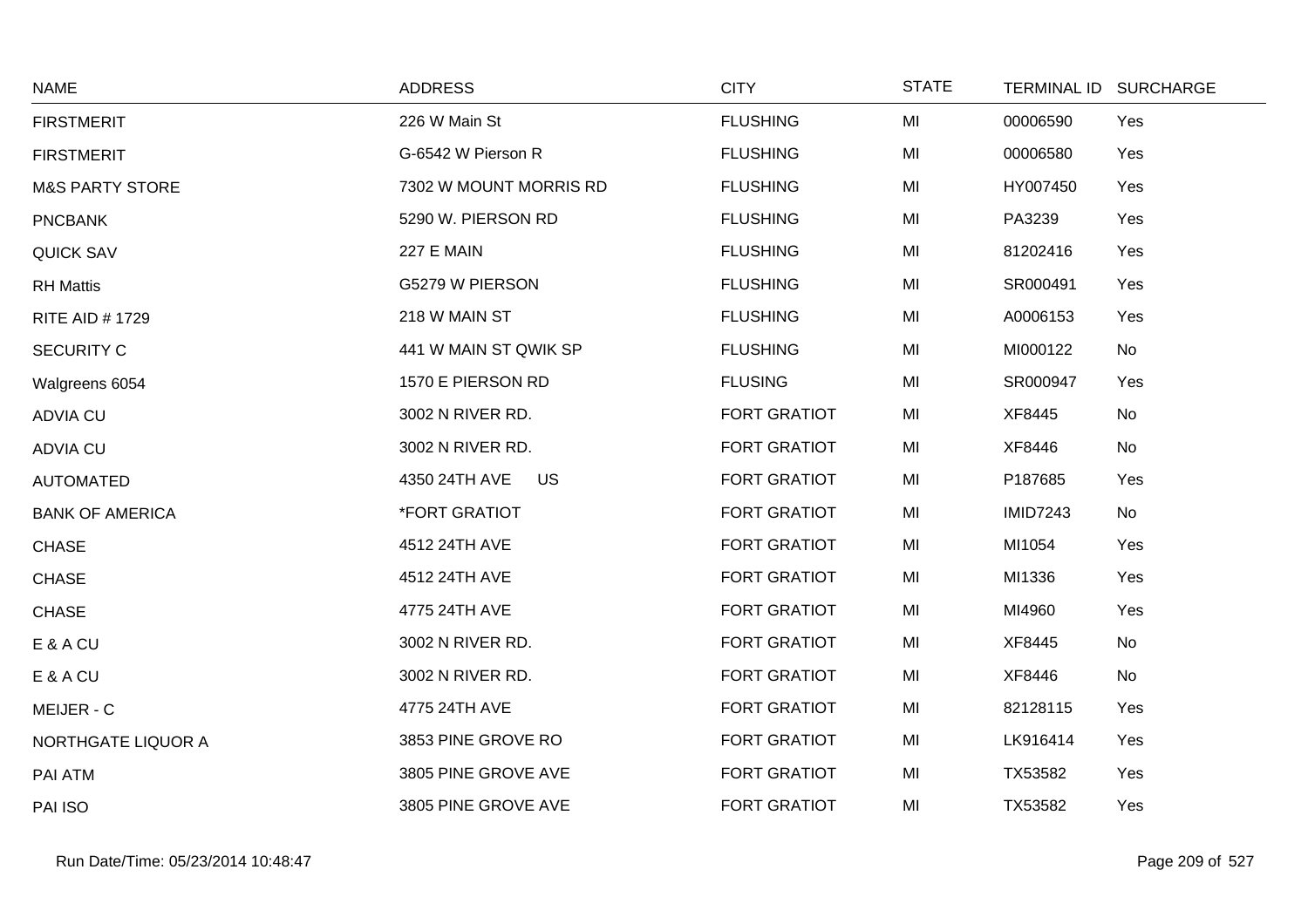| <b>NAME</b>               | <b>ADDRESS</b>          | <b>CITY</b>         | <b>STATE</b> |                 | TERMINAL ID SURCHARGE |
|---------------------------|-------------------------|---------------------|--------------|-----------------|-----------------------|
| TRT BLUEWATER LLC DBA     | 3832 KEEWHDIN ROAD      | <b>FORT GRATIOT</b> | MI           | CI007890        | Yes                   |
| <b>WALMART</b>            | 4845 24TH AVENUE        | <b>FORT GRATIOT</b> | MI           | A16110          | No                    |
| <b>FULTON FOU</b>         | 4931 N. CLEVELAND       | <b>FOUNTAIN</b>     | MI           | 82500008        | Yes                   |
| <b>BP SERVICE</b>         | 210 S MAIN STREET US    | <b>FOWLER</b>       | MI           | A65702          | Yes                   |
| <b>MSU FCU</b>            | 10950 E. SECOND ST.     | <b>FOWLER</b>       | MI           | <b>CKK673</b>   | No                    |
| <b>BP CASCARDO OIL</b>    | 2036 WEST GRAND RI      | <b>FOWLERVILLE</b>  | MI           | LK432709        | Yes                   |
| <b>CHASE</b>              | 118 W GRAND RIVER       | <b>FOWLERVILLE</b>  | MI           | MI1197          | No                    |
| <b>CHASE</b>              | 155 CHURCH ST           | <b>FOWLERVILLE</b>  | MI           | MI0023          | Yes                   |
| <b>FOWLERVILLE MOBIL</b>  | 3135 FOWLERVILLE        | <b>FOWLERVILLE</b>  | MI           | LK766833        | Yes                   |
| <b>FOWLERVILLE SUNOCO</b> | 928 S GRAND AVE         | <b>FOWLERVILLE</b>  | MI           | LK196234        | Yes                   |
| WALMART                   | 970 GEHRINGER DRIV      | <b>FOWLERVILLE</b>  | MI           | A45400          | No                    |
| <b>BIL FUN CENTER</b>     | ONE COVERED BRIDGE LANE | <b>FRANKENMUTH</b>  | MI           | HY008174        | Yes                   |
| <b>BIL LOBBY</b>          | ONE COVERED BRIDGE LANE | <b>FRANKENMUTH</b>  | MI           | HY008173        | Yes                   |
| <b>CONLEE OIL</b>         | 1015 S. MAIN ST.        | <b>FRANKENMUTH</b>  | MI           | 82253513        | Yes                   |
| CT 7-11 CCS2              | 120 W GENESEE ST        | <b>FRANKENMUTH</b>  | MI           | SE277882        | No                    |
| <b>FIRSTMERIT</b>         | 525 N Main              | <b>FRANKENMUTH</b>  | MI           | 00006724        | Yes                   |
| <b>PNCBANK</b>            | 201 S MAIN ST           | <b>FRANKENMUTH</b>  | MI           | PA2794          | Yes                   |
| <b>RITE AID #4507</b>     | 309 N MAIN ST           | <b>FRANKENMUTH</b>  | MI           | A0007021        | Yes                   |
| <b>FRANKFORT</b>          | 1229 FOREST AVE US      | <b>FRANKFORT</b>    | MI           | P181990         | Yes                   |
| <b>BANK OF AMERICA</b>    | *13 MILE/TELEGRAPH      | <b>FRANKLIN</b>     | MI           | <b>IMIN7005</b> | No                    |
| <b>BANK OF AMERICA</b>    | *CVS PHARMACY 8091      | <b>FRASER</b>       | MI           | <b>WMID0051</b> | No                    |
| <b>BANK OF AMERICA</b>    | *FRASER                 | <b>FRASER</b>       | MI           | <b>IMID7246</b> | No                    |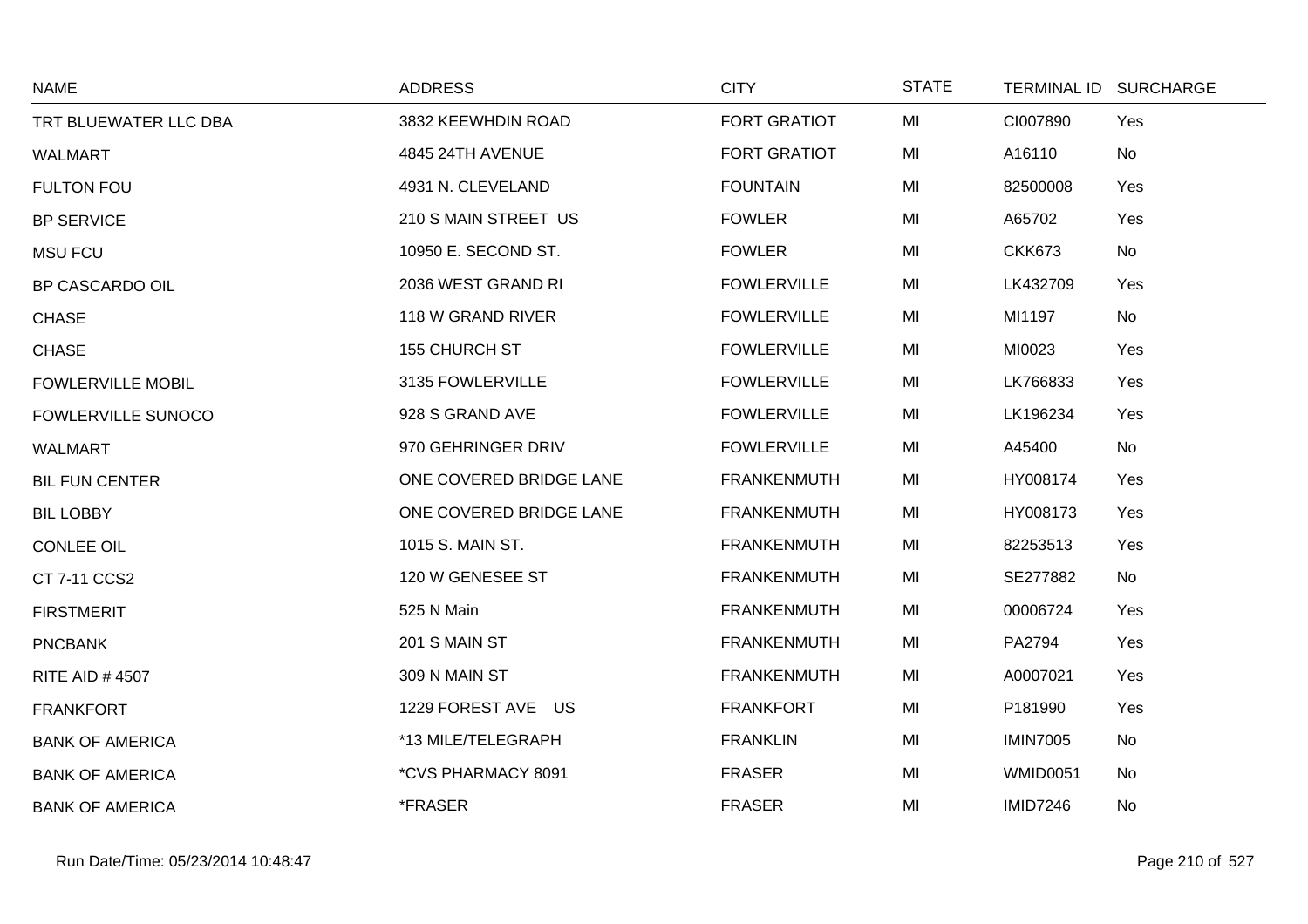| <b>NAME</b>             | <b>ADDRESS</b>        | <b>CITY</b>     | <b>STATE</b> |          | TERMINAL ID SURCHARGE |
|-------------------------|-----------------------|-----------------|--------------|----------|-----------------------|
| CT 7-11                 | 15270 14 MILE RD. US  | <b>FRASER</b>   | MI           | SE276146 | Yes                   |
| CT 7-11                 | 34951 GARFIELD RD US  | <b>FRASER</b>   | MI           | SE273152 | Yes                   |
| <b>Cardtronics CCSW</b> | 32971 GROESBECK       | <b>FRASER</b>   | MI           | SP070093 | Yes                   |
| <b>Cardtronics CCSW</b> | 33015 UTICA RD        | <b>FRASER</b>   | MI           | SP070134 | Yes                   |
| FAMILY DOLLAR #834      | 31240 GROESBECK       | <b>FRASER</b>   | MI           | LK852132 | Yes                   |
| <b>PNCBANK</b>          | 32001 GROESBECK       | <b>FRASER</b>   | MI           | PA2389   | Yes                   |
| <b>PNCBANK</b>          | 32981 UTICA RD        | <b>FRASER</b>   | MI           | PA2421   | Yes                   |
| <b>SCHOTTS MARKET</b>   | 16659 E. 14 MILE ROAD | <b>FRASER</b>   | MI           | CI011884 | Yes                   |
| <b>TCF BANK</b>         | 15820 15 MILE ROAD    | <b>FRASER</b>   | MI           | 57000521 | Yes                   |
| Walgreens 4255          | 31100 GROESBECK HWY   | <b>FRASER</b>   | MI           | SR007532 | Yes                   |
| <b>QUICK SAV</b>        | 6544 AU SABLE         | <b>FREDERIC</b> | MI           | 81202420 | Yes                   |
| Admiral 125 Freeland    | 100 S MAIN STREET     | <b>FREELAND</b> | MI           | SR102735 | Yes                   |
| <b>CHEMICAL BANK</b>    | 230 N MAIN ST         | <b>FREELAND</b> | MI           | TZ381005 | Yes                   |
| CT 7-11 CCS2            | 8976 TITTABAWASSEE    | <b>FREELAND</b> | MI           | SE277891 | Yes                   |
| <b>FAMILY FIRST CU</b>  | 6900 MIDLAND          | <b>FREELAND</b> | MI           | 00000000 | No                    |
| <b>FAST PAX F</b>       | 111 S. MAIN STREET US | <b>FREELAND</b> | MI           | P213298  | Yes                   |
| <b>FROST ROAD</b>       | 10010 FROST RD US     | <b>FREELAND</b> | MI           | P130162  | Yes                   |
| <b>ISABELLABT</b>       | 399 S. MAIN ST.       | FREELAND        | MI           | 07340010 | Yes                   |
| PATS FOOD               | 7620 MIDLAND RD       | <b>FREELAND</b> | MI           | 81202585 | No                    |
| 5/3 BK, MI. (WEST       | 55 W MAIN ST          | <b>FREMONT</b>  | MI           | 00000000 | Yes                   |
| ADMIRAL 15 FREMONT      | 519 MAIN STREET       | <b>FREMONT</b>  | MI           | SR007560 | Yes                   |
| <b>CHEMICAL BANK</b>    | 211 W MAIN ST         | <b>FREMONT</b>  | MI           | TZ384913 | Yes                   |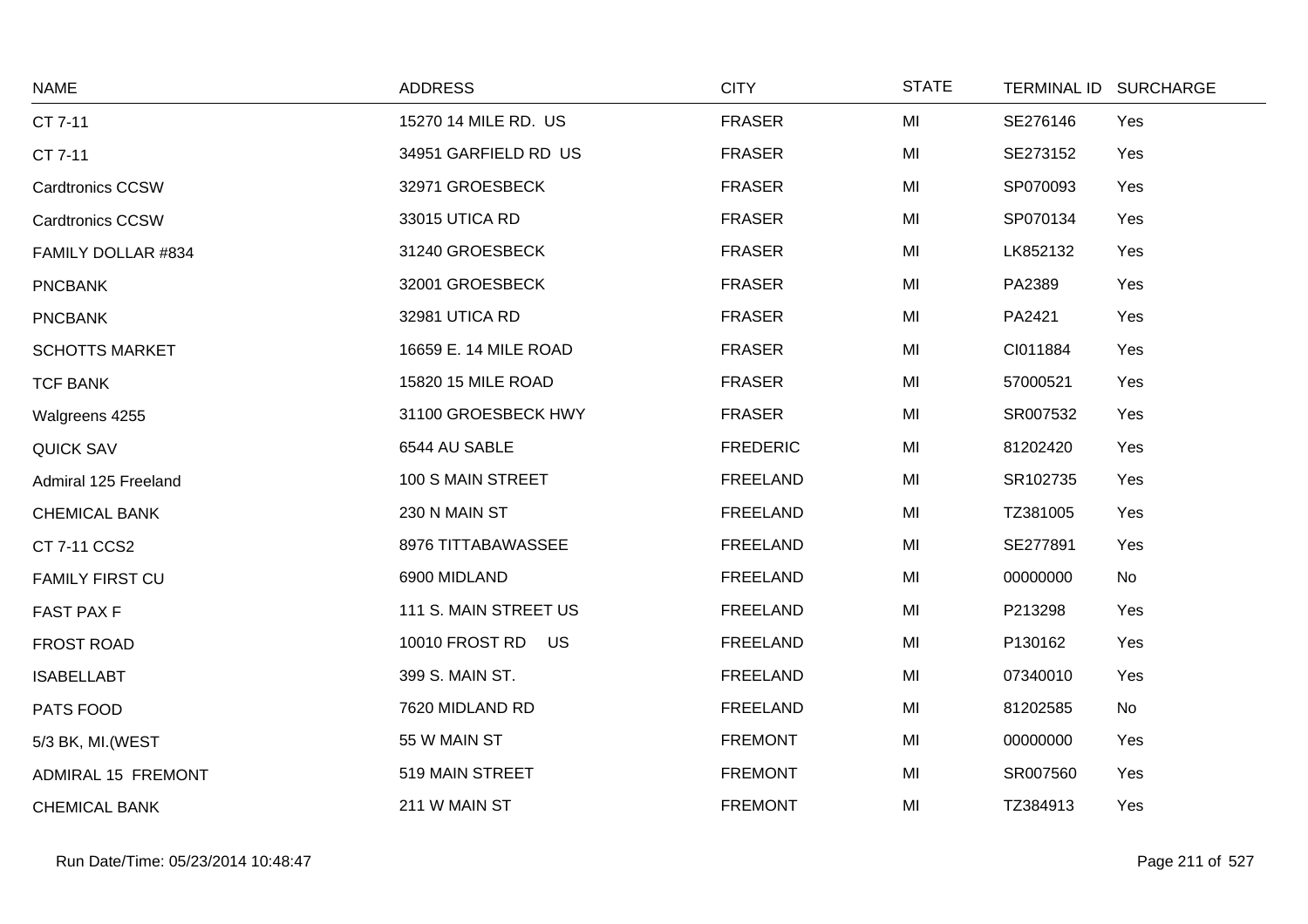| <b>NAME</b>             | <b>ADDRESS</b>           | <b>CITY</b>          | <b>STATE</b> | TERMINAL ID SURCHARGE |     |
|-------------------------|--------------------------|----------------------|--------------|-----------------------|-----|
| <b>CHOICEONE</b>        | 1423 WEST MAIN STREET    | <b>FREMONT</b>       | MI           | MI000261              | Yes |
| <b>Cardtronics CCSW</b> | 902 W. MAIN ST           | <b>FREMONT</b>       | MI           | SP070158              | Yes |
| NEWAYGO COUNTY SERVICES | 115 S STONE RD           | <b>FREMONT</b>       | MI           | <b>CKI745</b>         | Yes |
| NEWAYGO COUNTY SERVICES | 921 W MAIN ST            | <b>FREMONT</b>       | MI           | <b>CKI710</b>         | Yes |
| <b>RITE AID # 1524</b>  | 924 W MAIN ST            | <b>FREMONT</b>       | MI           | A0006061              | Yes |
| <b>WALMART</b>          | 7083 WEST 48TH ST.       | <b>FREMONT</b>       | MI           | A17910                | No  |
| Walgreens 12533         | 819 W MAIN ST            | <b>FREMONT</b>       | MI           | SR003265              | Yes |
| <b>Wesco Fremont 14</b> | 4878 MAPLE ISLAND ROAD   | <b>FREMONT</b>       | MI           | SR003383              | Yes |
| <b>Wesco Fremont 43</b> | 806 S STEWART ST         | <b>FREMONT</b>       | MI           | SR003407              | Yes |
| <b>Cardtronics CCSC</b> | 2700 N DIXIE HWY         | <b>FRENCHTOWN TW</b> | MI           | CK006212              | Yes |
| <b>COMERICA BANK</b>    | 12 MI-ORCH LK FARMNGTN   | <b>FRMNGTN HLLS</b>  | MI           | E0254934              | No  |
| <b>COMERICA BANK</b>    | 12 MILE-HALSTED FARM H   | <b>FRMNGTN HLLS</b>  | MI           | H0977551              | No  |
| <b>COMERICA BANK</b>    | 8 MI-FARMINGTON FRM H    | <b>FRMNGTN HLLS</b>  | MI           | J3424292              | No  |
| <b>COMERICA BANK</b>    | <b>NWSTRN 13 FRM HLS</b> | <b>FRMNGTN HLLS</b>  | MI           | A1395954              | No  |
| <b>COMERICA BANK</b>    | GR RVER-MIDDL FRMTN HL   | FRMNGTN HLS          | MI           | C0467625              | No  |
| 5/3 BK, MI. (WEST       | 50 PARK ST               | <b>FRUITPORT</b>     | MI           | 00000000              | Yes |
| <b>Cardtronics CCSW</b> | 250 NORTH 3RD ST         | <b>FRUITPORT</b>     | MI           | SP070176              | Yes |
| PAI ATM                 | 6530 AIRLINE RD          | <b>FRUITPORT</b>     | MI           | TX64831               | Yes |
| PAI ISO                 | 6530 AIRLINE RD          | <b>FRUITPORT</b>     | MI           | TX64831               | Yes |
| SHELBY STA              | 6448 AIRLINE ROAD        | <b>FRUITPORT</b>     | MI           | MI000160              | No  |
| Wesco Fruitport 21      | 6440 AIRLINE ROAD        | <b>FRUITPORT</b>     | MI           | SR003389              | Yes |
| 5/3 BK, MI.(EAST        | 3846 PINE GROVE          | <b>FT GRATIOT</b>    | MI           | 00000000              | Yes |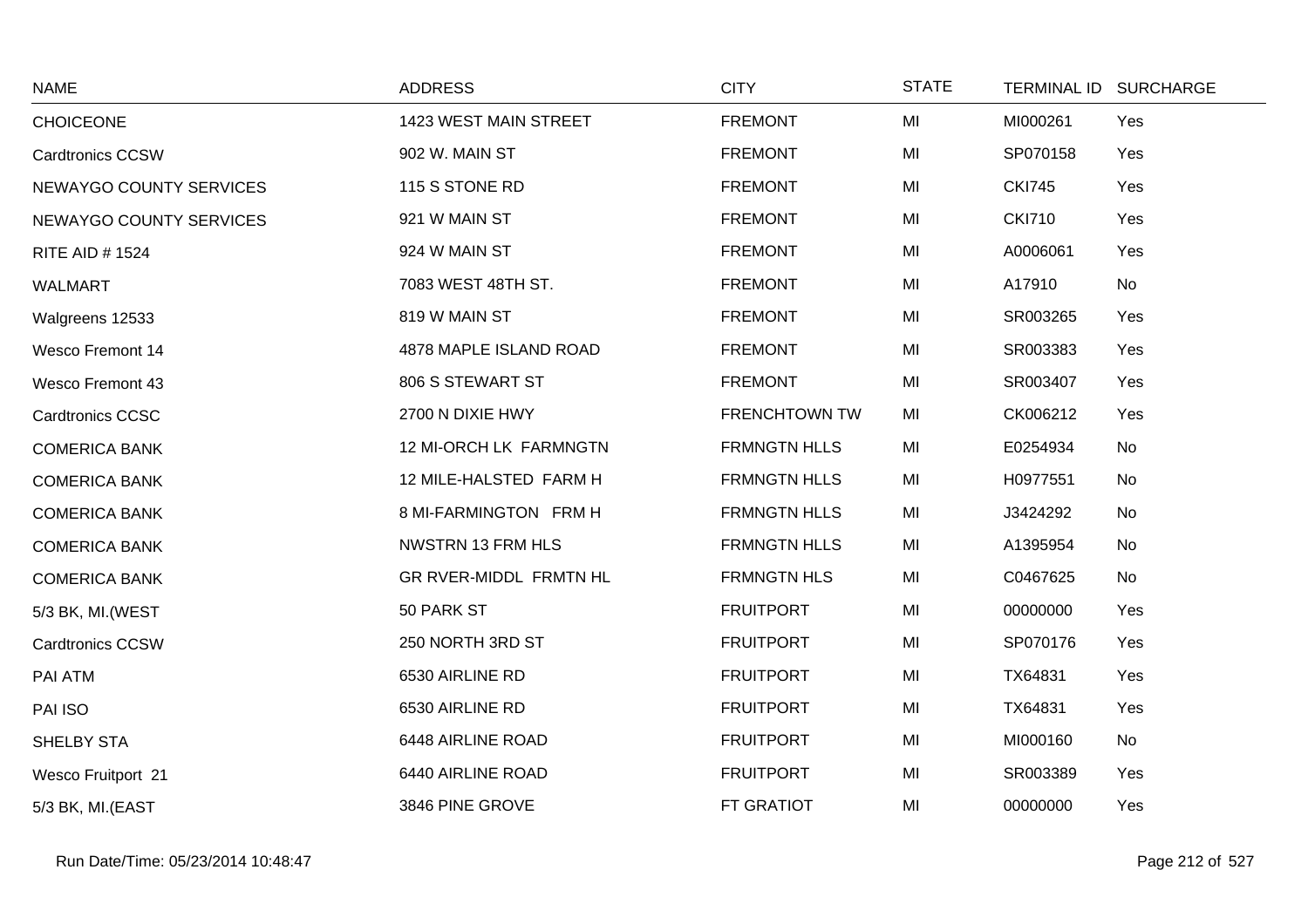| <b>NAME</b>             | <b>ADDRESS</b>            | <b>CITY</b>   | <b>STATE</b> |          | TERMINAL ID SURCHARGE |
|-------------------------|---------------------------|---------------|--------------|----------|-----------------------|
| CardtronicsLPC          | 4300 24TH AVE             | FT GRATIOT    | MI           | TG021392 | Yes                   |
| <b>MURPHY OIL</b>       | 4845 24TH AVE # 1 US      | FT GRATIOT    | MI           | P194474  | Yes                   |
| <b>Cardtronics CCSM</b> | 13980 E W AVE             | <b>FULTON</b> | MI           | CR014135 | Yes                   |
| J B Gas Ma              | 32340 Grand River RUS     | Farmington    | MI           | NH014079 | Yes                   |
| ORCHARD LA              | 29510 Orchard Lank US     | Farmington    | MI           | P107685  | Yes                   |
| Simon Midd              | 28250 W 8 Mile Rd US      | Farmington    | MI           | NH030223 | Yes                   |
| 12 Orcha                | 27745 Orchard Lake US     | Farmington Hi | MI           | NH025691 | Yes                   |
| Andy s Cou              | 22595 Middlebelt RoUS     | Farmington Hi | MI           | NH018063 | Yes                   |
| <b>FIRSTMERIT</b>       | 31215 14 Mile             | Farmington Hi | MI           | 00006342 | Yes                   |
| Farmington              | 29450 W 10 Mile Rd US     | Farmington Hi | MI           | TX017083 | Yes                   |
| Zam Zam Ma              | 33021 Grand River AUS     | Farmington Hi | MI           | TX021891 | Yes                   |
| <b>TYRONE PAR</b>       | 9485 Center Rd. US        | Fenton        | MI           | P98219   | Yes                   |
| <b>CAPITAL ON</b>       | 8926 W. 8 MILE ROADUS     | Ferndale      | MI           | TX007474 | Yes                   |
| <b>RIM Gift S</b>       | <b>US</b><br>261 Mack Ave | Ferndale      | MI           | TX016194 | Yes                   |
| <b>FLAT ROCK</b>        | 14700 TELEGRAPH RD        | Flat Rock     | MI           | 80821560 | No                    |
| <b>AUTOMATED</b>        | 2318 Lewis St. US         | Flint         | MI           | P76463   | Yes                   |
| <b>AUTOMATED</b>        | 3317 Martin L. KingUS     | Flint         | MI           | P85749   | Yes                   |
| <b>B B Food</b>         | 4172 Pierson Road US      | Flint         | MI           | NH019464 | Yes                   |
| Carpenter               | 1066 E Carpenter RdUS     | Flint         | MI           | NH023943 | Yes                   |
| <b>City Marke</b>       | 3600 S Dort Hwy US        | Flint         | MI           | NH025563 | Yes                   |
| Clio Petro              | 4006 Clio Rd<br><b>US</b> | Flint         | MI           | NH021085 | Yes                   |
| Coldwater               | G5515 Clio Rd<br>US       | Flint         | MI           | NH020636 | Yes                   |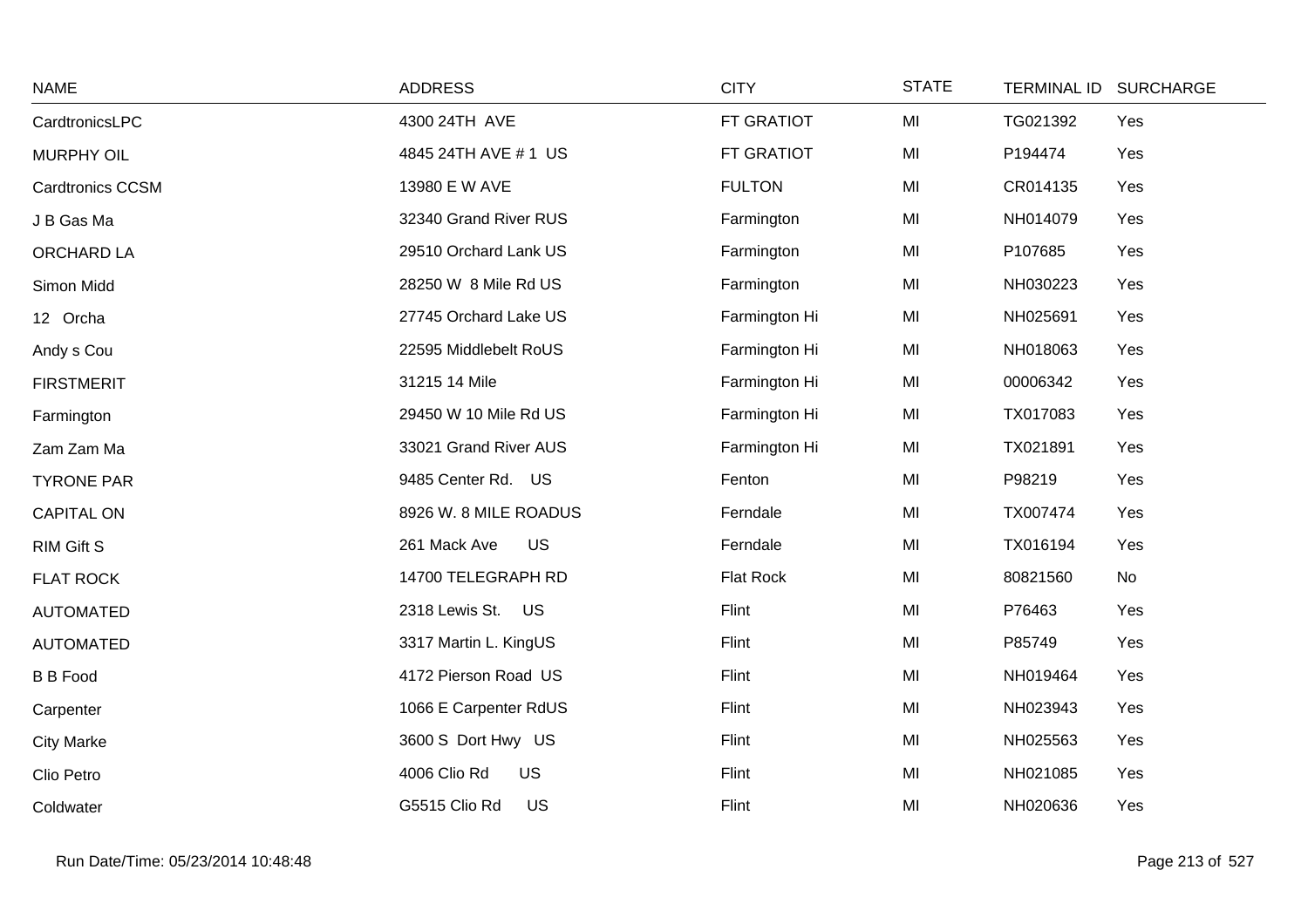| <b>NAME</b>          | <b>ADDRESS</b>              | <b>CITY</b>         | <b>STATE</b> | TERMINAL ID SURCHARGE |  |
|----------------------|-----------------------------|---------------------|--------------|-----------------------|--|
| Corunna Do           | 2605 Corunna Rd US          | Flint               | MI           | NH017627<br>Yes       |  |
| Corunna Mini Mart    | G4196 Corunna Rd            | Flint               | MI           | CI021564<br>Yes       |  |
| D R Market           | 1402 N Chevrolet AvUS       | Flint               | MI           | NH025538<br>Yes       |  |
| Dawn Donut           | <b>US</b><br>3405 Clio Rd.  | Flint               | MI           | TX007507<br>Yes       |  |
| Holiday Wi           | 3412 Clio Rd<br>US          | Flint               | MI           | TX019841<br>Yes       |  |
| LOVE BOUTI           | 2402 South Dort HigUS       | Flint               | MI           | Yes<br>A71717         |  |
| Lucky S Sw           | 4501 Van Slyke US           | Flint               | MI           | NH027293<br>Yes       |  |
| Michigan G           | 5050 W Pierson Rd US        | Flint               | MI           | NH024146<br>Yes       |  |
| <b>Pineview S</b>    | 5520 NORTH GENESEE          | Flint               | MI           | 82120172<br>Yes       |  |
| Sunoco 400           | 3215 Flushing Road US       | Flint               | MI           | TX011832<br>Yes       |  |
| Valero Kni           | G4005 Clio Rd US            | Flint               | MI           | Yes<br>NH031327       |  |
| <b>GINO'S QUI</b>    | 8464 W. MOUNT MORRIUS       | Flushing            | MI           | TX008416<br>Yes       |  |
| SUNRISE C            | 4664 24th Avenue US         | <b>Fort Gratiot</b> | MI           | P99075<br>Yes         |  |
| Lapeer County Bank   | 30 W Burnside Rd            | Fostoria            | MI           | 09251007<br>Yes       |  |
| Signature Bank       | 170 W Genesee St            | Frankenmuth         | MI           | 10341008<br>Yes       |  |
| Oakridge G           | 31240 Groesbeck US          | Fraser              | MI           | TX016401<br>Yes       |  |
| Sunoco 14            | 16635 14 Mile<br><b>US</b>  | Fraser              | MI           | NH021547<br>No        |  |
| <b>WOW</b>           | 31185 Utica Rd<br><b>US</b> | Fraser              | MI           | NH024366<br>Yes       |  |
| <b>COMERICA BANK</b> | MACK-LOCHMOOR GR PTE W      | <b>G POINTE WDS</b> | MI           | A0557631<br>No        |  |
| <b>ALWAYS STO</b>    | 4745 STATE<br>US            | <b>GAGETOWN</b>     | MI           | P127977<br>Yes        |  |
| <b>MACATAWA B</b>    | 1575 68TH STREET SE         | <b>GAINES</b>       | MI           | MI000226<br>Yes       |  |
| <b>GALESBURG</b>     | 6 E MICHIGAN AVE US         | <b>GALESBURG</b>    | MI           | P222019<br>Yes        |  |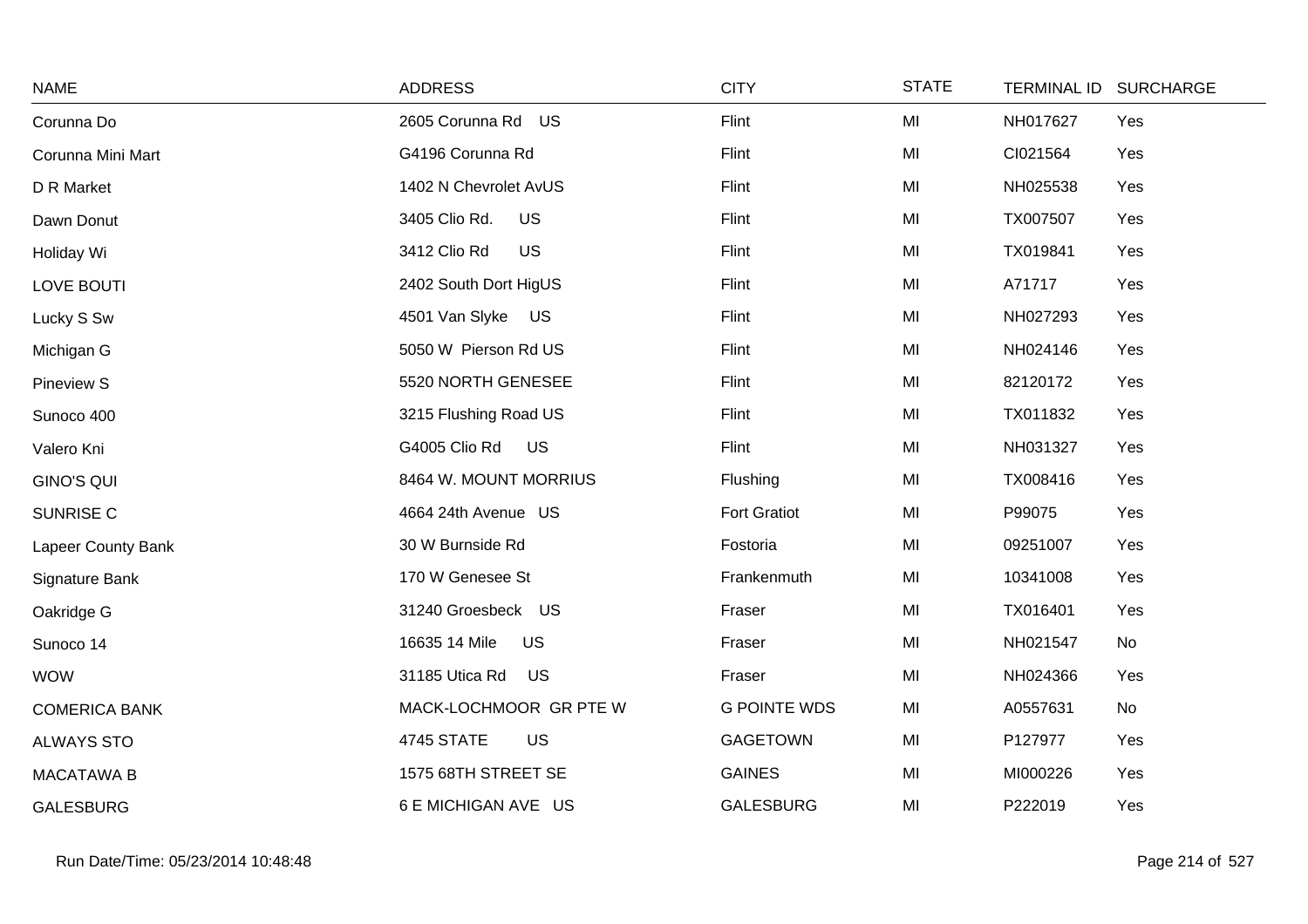| <b>NAME</b>               | <b>ADDRESS</b>             | <b>CITY</b>        | <b>STATE</b> |                 | TERMINAL ID SURCHARGE |
|---------------------------|----------------------------|--------------------|--------------|-----------------|-----------------------|
| HARDINGS GALESBURG MARKET | 54 W MICHIGAN AVE          | <b>GALESBURG</b>   | MI           | A701264         | Yes                   |
| <b>JK Petroleum LLC</b>   | 10230 E MICHIGAN AVE       | <b>GALESBURG</b>   | MI           | SR005758        | Yes                   |
| PAI ATM                   | 12001 E MICHIGAN           | <b>GALESBURG</b>   | MI           | CS41581         | Yes                   |
| PAI ISO                   | 12001 E MICHIGAN           | <b>GALESBURG</b>   | MI           | CS41581         | Yes                   |
| <b>PNCBANK</b>            | 84 W. MICHIGAN AVE         | <b>GALESBURG</b>   | MI           | PA2796          | Yes                   |
| <b>BUNGALOW INN</b>       | 202 EAST V512              | <b>GALIEN</b>      | MI           | LK899097        | Yes                   |
| <b>HORIZON BANK</b>       | 106 US HIGHWAY 12          | <b>GALIEN</b>      | MI           | 40109001        | Yes                   |
| <b>FULLER C-S</b>         | 1144 FULLER NE             | <b>GAND RAPIDS</b> | MI           | 81206284        | Yes                   |
| <b>ANDREWS MARKET</b>     | 29444 CHERRY HILL          | <b>GARDEN CITY</b> | MI           | LK718236        | Yes                   |
| <b>BANK OF AMERICA</b>    | *CVS PHARMACY #8075        | <b>GARDEN CITY</b> | MI           | <b>WMIN1079</b> | No                    |
| <b>BANK OF AMERICA</b>    | *CVS PHARMACY #8209        | <b>GARDEN CITY</b> | MI           | <b>WMIN1146</b> | No                    |
| <b>BANK OF AMERICA</b>    | <i><b>*GARDEN CITY</b></i> | <b>GARDEN CITY</b> | MI           | <b>IMIN7042</b> | No                    |
| <b>BANK OF AMERICA</b>    | <i><b>*GARDEN CITY</b></i> | <b>GARDEN CITY</b> | MI           | <b>IMIN7043</b> | No                    |
| <b>CHASE</b>              | 28925 FORD RD              | <b>GARDEN CITY</b> | MI           | MI0216          | Yes                   |
| <b>CHASE</b>              | 28925 FORD RD              | <b>GARDEN CITY</b> | MI           | MI0876          | Yes                   |
| <b>COMERICA BANK</b>      | GARD CTY HOSP GARD CTY     | <b>GARDEN CITY</b> | MI           | A1735937        | No                    |
| CT 7-11                   | 2250 MERRIMA               | <b>GARDEN CITY</b> | MI           | SE274871        | Yes                   |
| CT 7-11                   | 28205 FORD RD. US          | <b>GARDEN CITY</b> | MI           | SE274844        | Yes                   |
| CT 7-11                   | 29331 W WARREN RD.         | <b>GARDEN CITY</b> | MI           | SE276413        | Yes                   |
| <b>Cardtronics CCSB</b>   | 5866 MIDDLEBELT RD         | <b>GARDEN CITY</b> | MI           | KR000580        | Yes                   |
| <b>Cardtronics CCSW</b>   | 28451 FORD RD              | <b>GARDEN CITY</b> | MI           | SP070316        | Yes                   |
| FAMILY DOLLAR #519        | 5746 MIDDLEBELT RO         | <b>GARDEN CITY</b> | MI           | LK130353        | Yes                   |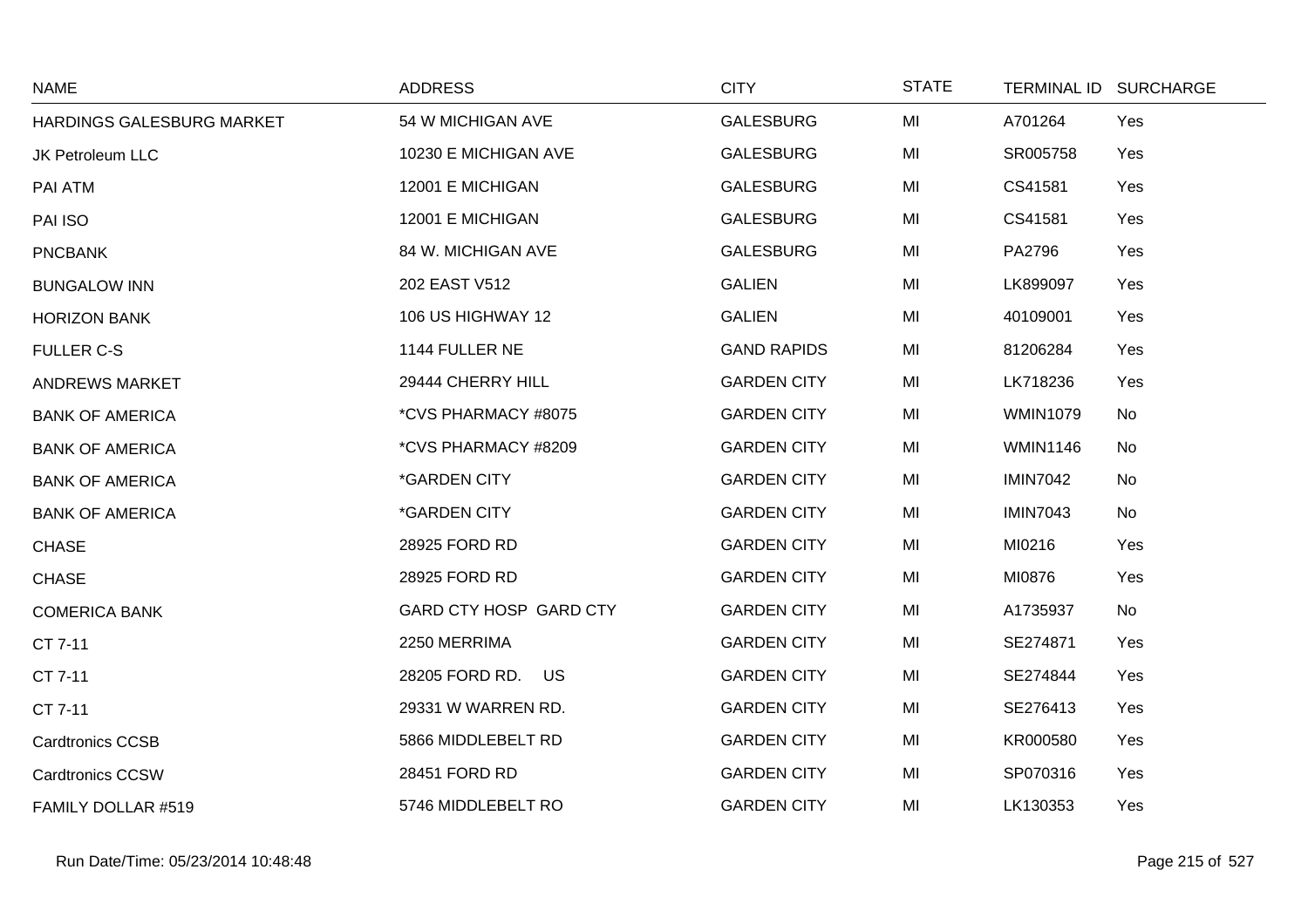| <b>NAME</b>               | <b>ADDRESS</b>         | <b>CITY</b>        | <b>STATE</b> | TERMINAL ID SURCHARGE |  |
|---------------------------|------------------------|--------------------|--------------|-----------------------|--|
| FORD & INKSTER AUT        | 27410 FORD ROAD        | <b>GARDEN CITY</b> | MI           | LK240788<br>Yes       |  |
| <b>GARDEN CITY FUEL S</b> | 32889 WARREN RD        | <b>GARDEN CITY</b> | MI           | LK331932<br>Yes       |  |
| GAS-N-MORE                | 32917 CHERRY HILL RD   | <b>GARDEN CITY</b> | MI           | CI019433<br>Yes       |  |
| <b>HANDY MART INC</b>     | 7121 MERRIMAN ROAD     | <b>GARDEN CITY</b> | MI           | CI003714<br>Yes       |  |
| <b>KMART #400</b>         | <b>US</b><br>9600 FORD | <b>GARDEN CITY</b> | MI           | 523051<br>Yes         |  |
| <b>MAX LIQUOR</b>         | 28856 FORD RD          | <b>GARDEN CITY</b> | MI           | LK515428<br>Yes       |  |
| MID-WARREN MARKET         | 6883 MIDDLE BELT       | <b>GARDEN CITY</b> | MI           | LK432667<br>Yes       |  |
| ONE STOP LIQUOR           | 33439 FORD RD          | <b>GARDEN CITY</b> | MI           | CI016129<br>Yes       |  |
| <b>RITE AID #4466</b>     | 29447 FORD RD          | <b>GARDEN CITY</b> | MI           | Yes<br>A0006998       |  |
| SERVICE CENTERS CORP      | 30094 FORD RD.         | <b>GARDEN CITY</b> | MI           | CK0A17<br>Yes         |  |
| SERVICE CENTERS CORP      | 30094 FORD RD.         | <b>GARDEN CITY</b> | MI           | CK0A65<br>Yes         |  |
| SHELL OIL-                | 120 MIDDLEBELT RD US   | <b>GARDEN CITY</b> | MI           | P194580<br>Yes        |  |
| SINCLAIR S                | 32843 FORD RD<br>US    | <b>GARDEN CITY</b> | MI           | P187079<br>Yes        |  |
| TUNG INVESTMENT LLC       | 7010 MIDDLEBELT        | <b>GARDEN CITY</b> | MI           | CI008360<br>Yes       |  |
| <b>TWEENY'S PARADISE</b>  | 32669 WARREN RD        | <b>GARDEN CITY</b> | MI           | LK727475<br>No        |  |
| Walgreens 7854            | 31415 FORD RD          | <b>GARDEN CITY</b> | MI           | SR000974<br>Yes       |  |
| PAI ATM                   | 5651 MIDDLEBELT RD     | <b>GARSON CITY</b> | MI           | CS40526<br>No         |  |
| PAI ISO                   | 5651 MIDDLEBELT RD     | <b>GARSON CITY</b> | MI           | CS40526<br>No         |  |
| #142 FORWA                | 2804 S OTSEGO AVEN     | <b>GAYLORD</b>     | MI           | 83800956<br>Yes       |  |
| #144 FORWA                | 2870 S OTSEGO AVEN     | <b>GAYLORD</b>     | MI           | 83800957<br>Yes       |  |
| #147 FORWA                | 1025 WEST MAIN R #     | GAYLORD            | MI           | 83800958<br>Yes       |  |
| 5/3 BK, MI(NORTH          | 123 W MAIN ST          | <b>GAYLORD</b>     | MI           | 00000000<br>Yes       |  |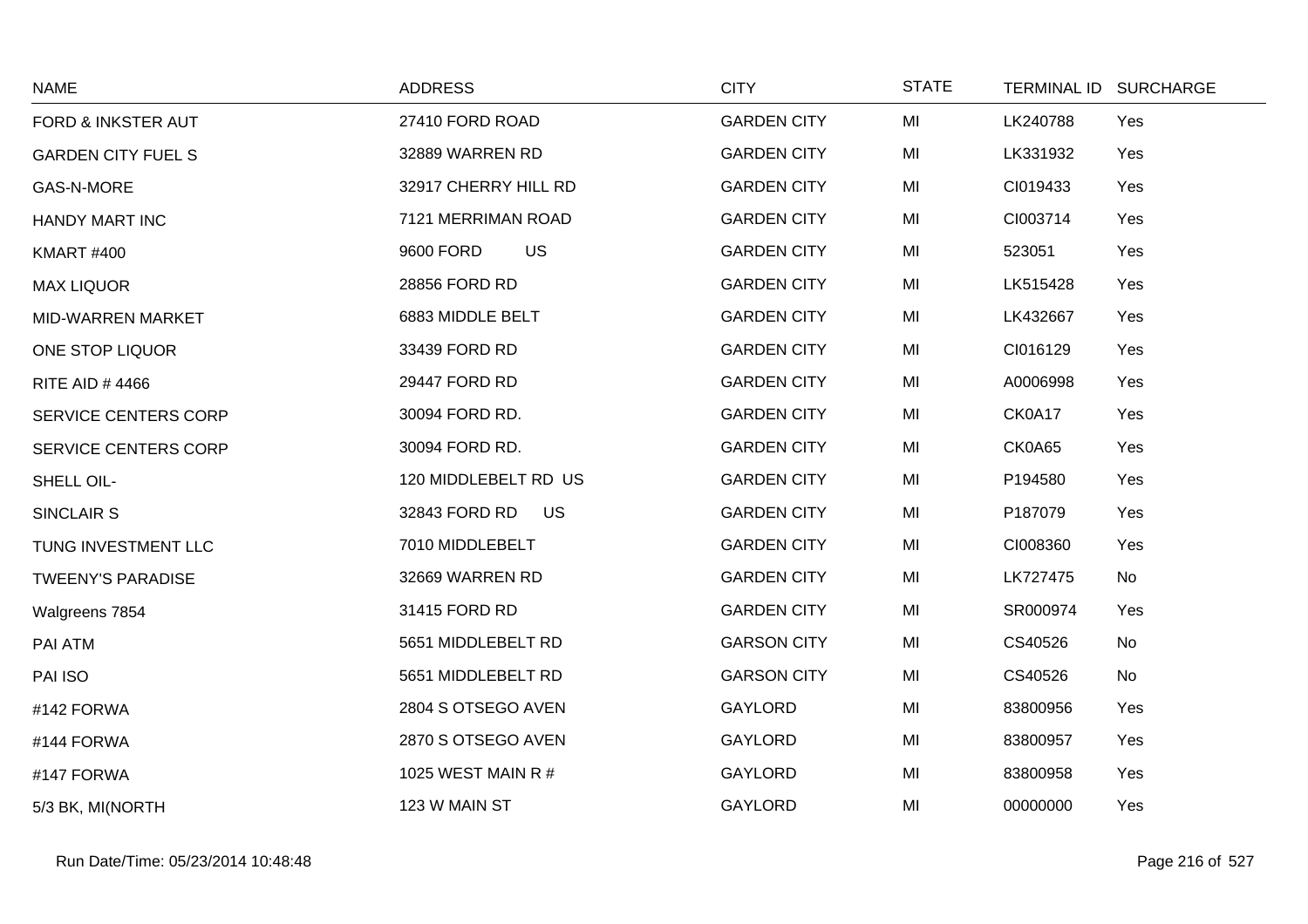| <b>NAME</b>                      | <b>ADDRESS</b>            | <b>CITY</b>         | <b>STATE</b> |          | TERMINAL ID SURCHARGE |
|----------------------------------|---------------------------|---------------------|--------------|----------|-----------------------|
| 5/3 BK, MI(NORTH                 | 2005 OLD 27 S             | GAYLORD             | MI           | 00000000 | Yes                   |
| 5/3 BK, N MI OFF                 | 1041 W MAIN ST            | <b>GAYLORD</b>      | MI           | 00000000 | Yes                   |
| 5/3 BK, N MI OFF                 | 2859 OLD 27 S             | GAYLORD             | MI           | 00000000 | Yes                   |
| 5/3 BK, N MI OFF                 | 829 W MAIN ST             | GAYLORD             | MI           | 00000000 | Yes                   |
| 838 GAYLOR                       | 835 W MAIN ST<br>US       | <b>GAYLORD</b>      | MI           | P222540  | Yes                   |
| <b>Bronco BP</b>                 | 1482 W M32                | GAYLORD             | MI           | SR000078 | Yes                   |
| <b>CHEMICAL BANK</b>             | 521 W MAIN ST             | <b>GAYLORD</b>      | MI           | TZ383941 | Yes                   |
| CT 7-11 CCS2                     | 134 N CENTER              | GAYLORD             | MI           | SE277869 | Yes                   |
| <b>Cardtronics CCSW</b>          | 730 W. MAIN               | GAYLORD             | MI           | SP070145 | Yes                   |
| <b>DERMINERS</b>                 | 7131 OLD 27 SOUTH US      | <b>GAYLORD</b>      | MI           | P219764  | Yes                   |
| <b>Holiday Stationstores Gay</b> | 620 W MAIN ST             | GAYLORD             | MI           | SR000336 | Yes                   |
| Johnson Oil BP                   | 605 S OTSEGO AVE          | GAYLORD             | MI           | SR102126 | Yes                   |
| <b>MCGAYLORD</b>                 | 931 S OTSEGO<br><b>US</b> | GAYLORD             | MI           | P502594  | Yes                   |
| RITE AID # 1663                  | 419 W MAIN ST             | GAYLORD             | MI           | A0006134 | Yes                   |
| Stony Hill Market                | 1298 E M32                | <b>GAYLORD</b>      | MI           | SR102117 | Yes                   |
| <b>WALMART</b>                   | 950 EDELWEISS PKWY        | GAYLORD             | MI           | A15420   | No                    |
| <b>ADMIRAL 180 Genesee</b>       | 7510 GENESEE ROAD         | <b>GENESEE</b>      | MI           | SR007809 | Yes                   |
| <b>CHASE</b>                     | 7218 N GENESEE RD         | <b>GENESEE</b>      | MI           | MI1074   | Yes                   |
| <b>MARATHON</b>                  | 7226 N GENESEE            | <b>GENESEE</b>      | MI           | CI001745 | Yes                   |
| VGS FOOD MART - GENESE           | 7461 N GENESEE ROAD       | <b>GENESEE</b>      | MI           | CI007764 | Yes                   |
| <b>TCF BANK</b>                  | 3857 E GRAND RIVER AVE    | <b>GENOA TWNSHP</b> | MI           | 57000523 | Yes                   |
| <b>Cardtronics CCSM</b>          | 29255 W JEFFERSON         | <b>GIBRALTAR</b>    | MI           | CR013891 | Yes                   |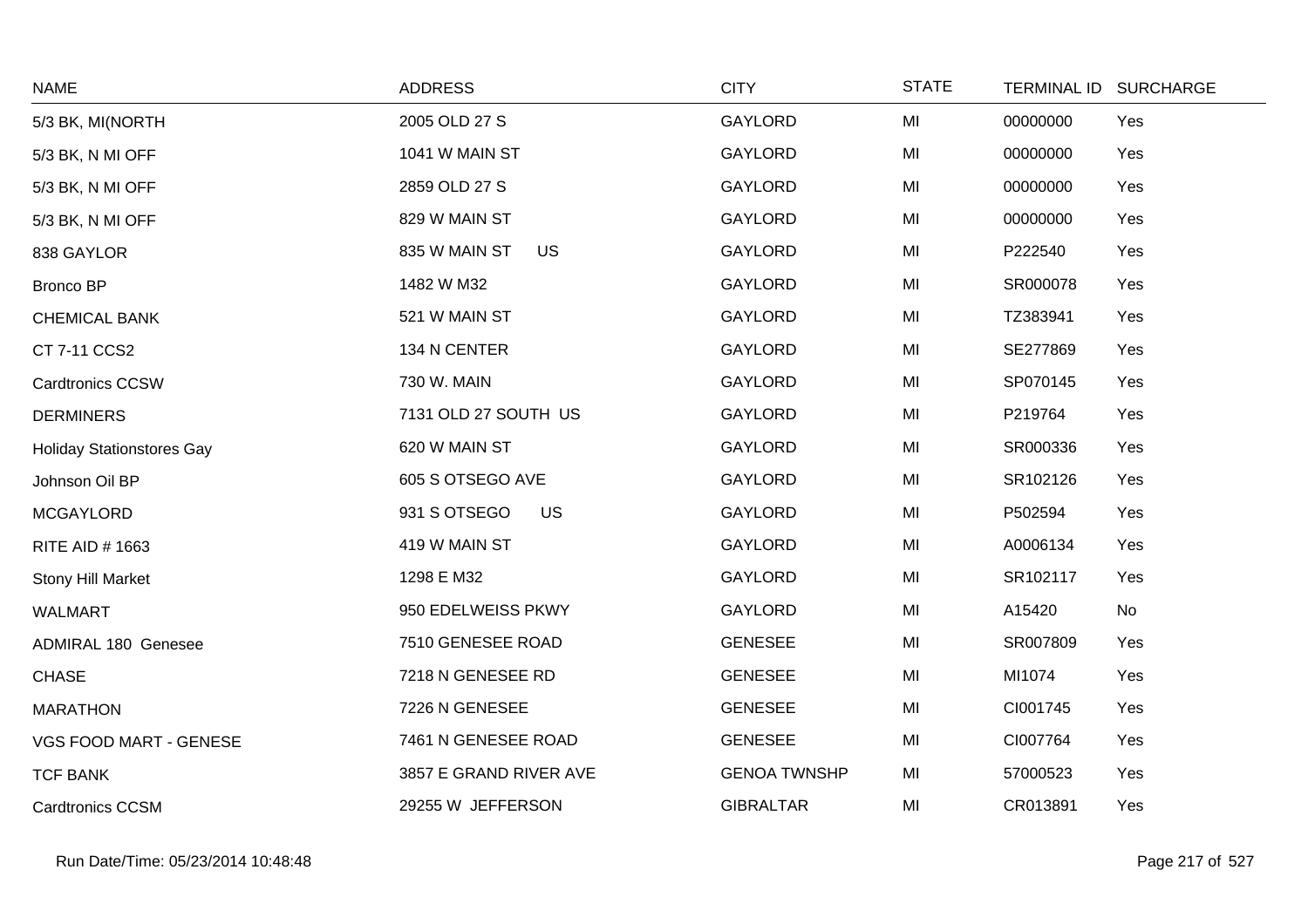| <b>NAME</b>              | <b>ADDRESS</b>        | <b>CITY</b>      | <b>STATE</b> | TERMINAL ID SURCHARGE |
|--------------------------|-----------------------|------------------|--------------|-----------------------|
| <b>Cardtronics CCSW</b>  | 29140 GIBRALTAR       | <b>GIBRALTAR</b> | MI           | SP070049<br>Yes       |
| <b>SHORE GROCERY</b>     | 29104 N GIBRALTAR     | <b>GIBRALTAR</b> | MI           | LK433976<br>Yes       |
| <b>Cardtronics CCSM</b>  | 6287 STATE HWY M35    | <b>GLADSTONE</b> | MI           | CD000600<br>Yes       |
| <b>GREAT LAKES FIRS</b>  | 1005 DELTA AVE        | <b>GLADSTONE</b> | MI           | 00000000<br>No        |
| Gladstone BP             | 2010 LAKESHORE DR     | <b>GLADSTONE</b> | MI           | SR001769<br>Yes       |
| <b>NORTHERN MICHIG</b>   | 4 TIPPERARY ROAD      | <b>GLADSTONE</b> | MI           | H66519<br>Yes         |
| #134 FORWA               | 951 W. CEDAR STREE    | <b>GLADWIN</b>   | MI           | 83800955<br>Yes       |
| <b>CHAPPEL DA</b>        | 4001 PRATT LAKE RD    | <b>GLADWIN</b>   | MI           | 82500012<br>Yes       |
| <b>CHEMICAL BANK</b>     | 1016 E CEDAR AVE      | <b>GLADWIN</b>   | MI           | TZ383912<br>Yes       |
| <b>DORES STOR</b>        | 1179 E CEDAR AVE      | <b>GLADWIN</b>   | MI           | 81206464<br>Yes       |
| <b>MCGLADWIN</b>         | US<br>675 E CEDAR     | <b>GLADWIN</b>   | MI           | P502593<br>Yes        |
| Next Door Store 1044 Gla | 601 W CEDAR ST        | <b>GLADWIN</b>   | MI           | SR004440<br>Yes       |
| PAISLEYS S               | 5490 BUTMAN ROAD US   | <b>GLADWIN</b>   | MI           | P213236<br>Yes        |
| PIPER'S PUB              | 238 W. CEDAR AVENU    | <b>GLADWIN</b>   | MI           | LK403515<br>Yes       |
| <b>PNCBANK</b>           | 235 W MAPLE ST        | <b>GLADWIN</b>   | MI           | PA2551<br>Yes         |
| <b>QUICK SAV</b>         | 30 E M-61             | <b>GLADWIN</b>   | MI           | 81202196<br>Yes       |
| <b>RITE AID #4488</b>    | 120 E CEDAR AVE       | <b>GLADWIN</b>   | MI           | A0007007<br>Yes       |
| <b>SECORD LAKE BAR</b>   | 2626 LAKESHORE DRI    | <b>GLADWIN</b>   | MI           | LK880309<br>Yes       |
| <b>SPARTAN GL</b>        | 1204 N. STATE STREEUS | <b>GLADWIN</b>   | MI           | P222533<br>Yes        |
| SUNRISE C                | 1611 NORTH ST US      | <b>GLADWIN</b>   | MI           | P500465<br>Yes        |
| NORTHLAND AREA FCU       | 3358 STATE STREET     | <b>GLENNIE</b>   | MI           | CK5136<br>Yes         |
| <b>Cardtronics CCSM</b>  | 101 S STATE ST        | <b>GOBLES</b>    | MI           | LK427920<br>Yes       |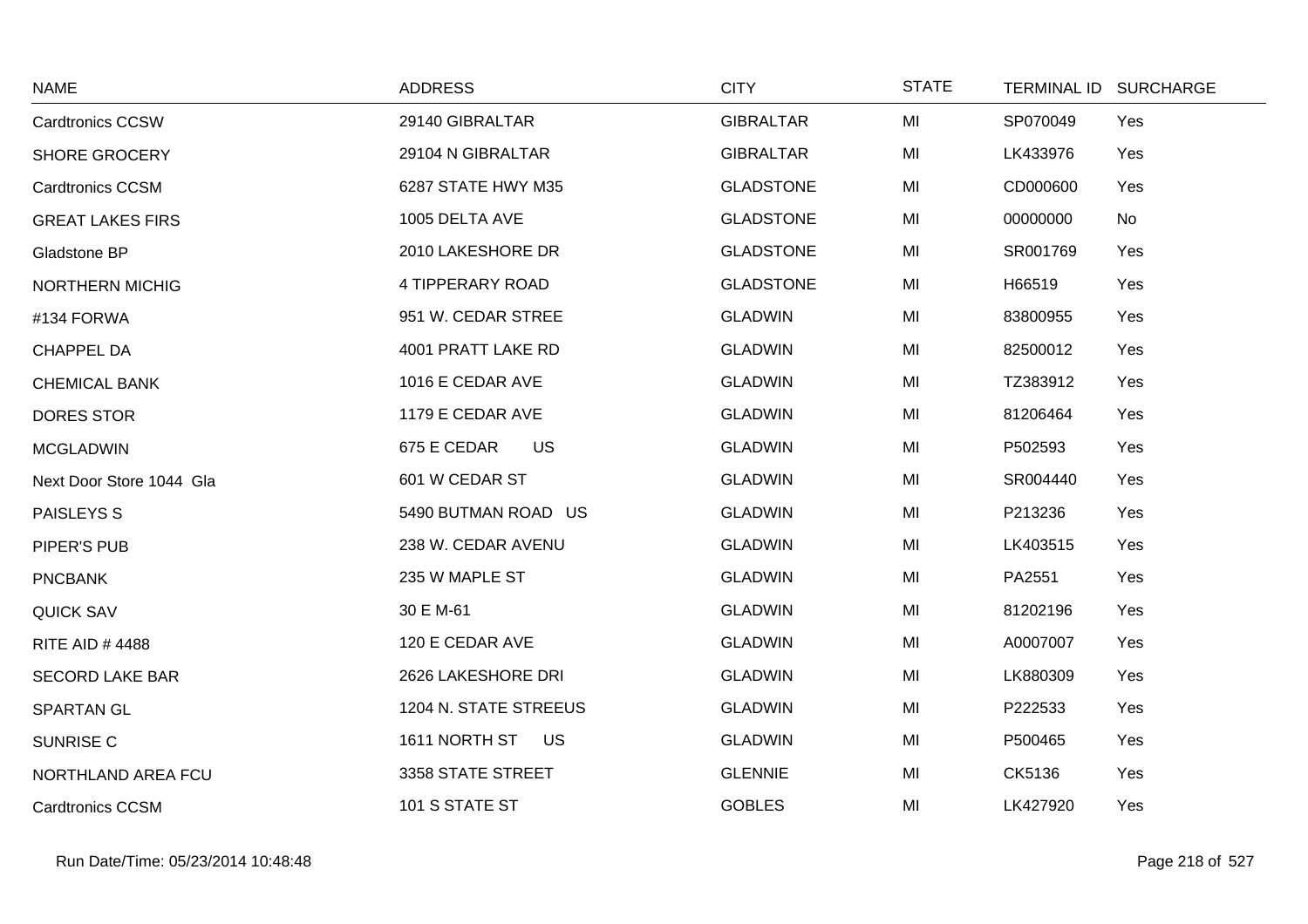| <b>NAME</b>               | <b>ADDRESS</b>          | <b>CITY</b>         | <b>STATE</b> | TERMINAL ID SURCHARGE |           |
|---------------------------|-------------------------|---------------------|--------------|-----------------------|-----------|
| <b>PNCBANK</b>            | 407 S STATE ST          | <b>GOBLES</b>       | MI           | PW1540                | Yes       |
| <b>CHASE</b>              | 7301 S STATE RD         | <b>GOODRICH</b>     | MI           | MI1086                | Yes       |
| <b>QUICK SAV</b>          | 10318 HEGEL             | <b>GOODRICH</b>     | MI           | 81202419              | Yes       |
| <b>GOWEN GENERAL STOR</b> | 11340 WEST SIDNEY       | <b>GOWEN</b>        | MI           | LK151739              | Yes       |
| <b>REES COUNTRY CORNE</b> | 12810 LINCOLN LAKE      | <b>GOWEN</b>        | MI           | LK860891              | Yes       |
| <b>TOW COUNTR</b>         | 12091 18 MILE RD        | <b>GOWEN</b>        | MI           | 83790854              | Yes       |
| <b>COMERICA BANK</b>      | MK LCHMER GR PTE WD     | <b>GR POINTE WD</b> | MI           | E3194259              | No        |
| 5/3 BK, MI.(EAST          | 12900 SAGINAW ST        | <b>GRAND BLAC</b>   | MI           | 00000000              | Yes       |
| <b>BANK OF AMERICA</b>    | *GRAND BLANC            | <b>GRAND BLANC</b>  | MI           | <b>IMIN7047</b>       | No        |
| <b>CHASE</b>              | 5090 E HILL RD          | <b>GRAND BLANC</b>  | MI           | MI1066                | Yes       |
| <b>CHASE</b>              | 8238 S SAGINAW ST       | <b>GRAND BLANC</b>  | MI           | MI5455                | Yes       |
| <b>Cardtronics CCSB</b>   | 12731 S SAGINAW         | <b>GRAND BLANC</b>  | MI           | KR000078              | No        |
| <b>Cardtronics CCSM</b>   | 8251 TRILLIUM CIRCLE AV | <b>GRAND BLANC</b>  | MI           | CD008196              | Yes       |
| <b>Cardtronics CCSW</b>   | 1435 E. HILL RD.        | <b>GRAND BLANC</b>  | MI           | SP070120              | Yes       |
| <b>Cardtronics CCSW</b>   | 2456 W. GRAND BLANC RD. | <b>GRAND BLANC</b>  | MI           | SP070034              | Yes       |
| D AND N FOOD AND GAS      | 6010 SOUTH SAGINAW      | <b>GRAND BLANC</b>  | MI           | TD242348              | Yes       |
| ELK INC-19                | 1245 S GRAND TRAVERUS   | <b>GRAND BLANC</b>  | MI           | P198380               | Yes       |
| FAMILY COMMUNITY CU       | 1428 GENESYS PARKWAY    | <b>GRAND BLANC</b>  | MI           | CK1706                | No        |
| <b>GRAND BLAN</b>         | 11843 S SAGINAW US      | <b>GRAND BLANC</b>  | MI           | P182020               | Yes       |
| HOLLY HILLS SUNOCO        | 9188 HOLLY RD           | <b>GRAND BLANC</b>  | MI           | LK196125              | Yes       |
| <b>HOLLY ROAD BP</b>      | 9291 HOLLY RD           | <b>GRAND BLANC</b>  | MI           | LK196124              | Yes       |
| <b>LASCO FORD</b>         | 5740 ALI DR             | <b>GRAND BLANC</b>  | MI           | 82120311              | <b>No</b> |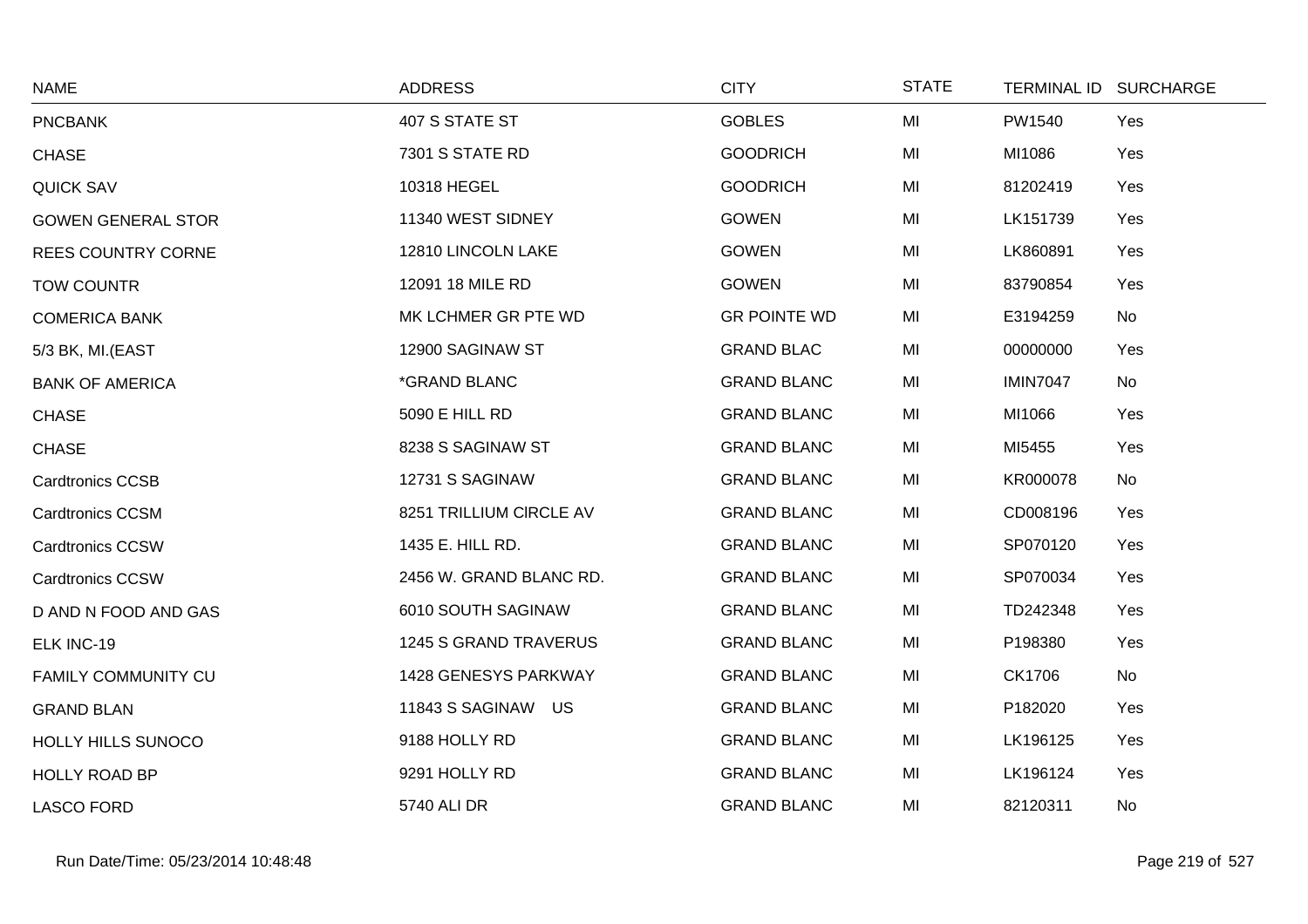| <b>NAME</b>                      | <b>ADDRESS</b>        | <b>CITY</b>          | <b>STATE</b> |          | TERMINAL ID SURCHARGE |
|----------------------------------|-----------------------|----------------------|--------------|----------|-----------------------|
| <b>MARATHON G</b>                | 11911 S SAGINAW US    | <b>GRAND BLANC</b>   | MI           | P182023  | Yes                   |
| <b>OLIVER TS</b>                 | 1553 E HILL RD. US    | <b>GRAND BLANC</b>   | MI           | P221075  | Yes                   |
| PAI ATM                          | 3041 GRAND BLANC RD.  | <b>GRAND BLANC</b>   | MI           | TX66922  | Yes                   |
| PAI ISO                          | 3041 GRAND BLANC RD.  | <b>GRAND BLANC</b>   | MI           | TX66922  | Yes                   |
| RITE AID #4319                   | 8360 S SAGINAW ST     | <b>GRAND BLANC</b>   | MI           | A0006919 | Yes                   |
| <b>RITE AID #4441</b>            | 11609 S SAGINAW ST    | <b>GRAND BLANC</b>   | MI           | A0006988 | No                    |
| <b>RITE AID #4471</b>            | 1020 E HILL RD        | <b>GRAND BLANC</b>   | MI           | A0007001 | Yes                   |
| <b>RITE AID #7733</b>            | 2506 E HILL RD        | <b>GRAND BLANC</b>   | MI           | A0007333 | Yes                   |
| SEAN ENTERPRISES CO, I           | 9490 S SAGINAW RD     | <b>GRAND BLANC</b>   | MI           | TD240281 | Yes                   |
| <b>SECURITY C</b>                | 8040 HOLLY ROAD       | <b>GRAND BLANC</b>   | MI           | MI000121 | No                    |
| <b>TRI-POINTE</b>                | 2343 EAST HILL ROAD   | <b>GRAND BLANC</b>   | MI           | MI000319 | No                    |
| Tonys Kwik Mart                  | <b>5124 E HILL RD</b> | <b>GRAND BLANC</b>   | MI           | LK144222 | Yes                   |
| US 23 BP #2                      | 2330 GRAND BLANC      | <b>GRAND BLANC</b>   | MI           | LK703371 | Yes                   |
| WALMART                          | 6160 SOUTH SAGINAW    | <b>GRAND BLANC</b>   | MI           | A49440   | No                    |
| <b>WHIGVILLE</b>                 | 6039 SOUTH DORT HW    | <b>GRAND BLANC</b>   | MI           | LK460414 | Yes                   |
| Walmart Supercenter 3726         | 6170 S SAGINAW ROAD   | <b>GRAND BLANC</b>   | MI           | SR004866 | Yes                   |
| WALGREENS 4676                   | 5703 S SAGINAW        | <b>GRAND BLANC T</b> | MI           | SR007642 | Yes                   |
| <b>Blarney Castle West Olive</b> | 11240 W OLIVE         | <b>GRAND HAV</b>     | MI           | SR097611 | Yes                   |
| <b>Blarney Castle Grand Have</b> | 1 SOUTH BEACON BLVD   | <b>GRAND HAVE</b>    | MI           | SR026311 | Yes                   |
| 5/3 BK, MI. (WEST                | 839 ROBBINS RD        | <b>GRAND HAVEN</b>   | MI           | 00000000 | Yes                   |
| <b>CHASE</b>                     | 1001 ROBBINS RD       | <b>GRAND HAVEN</b>   | MI           | MI1249   | Yes                   |
| <b>CHASE</b>                     | 15000 US HIGHWAY 3    | <b>GRAND HAVEN</b>   | MI           | MI4971   | Yes                   |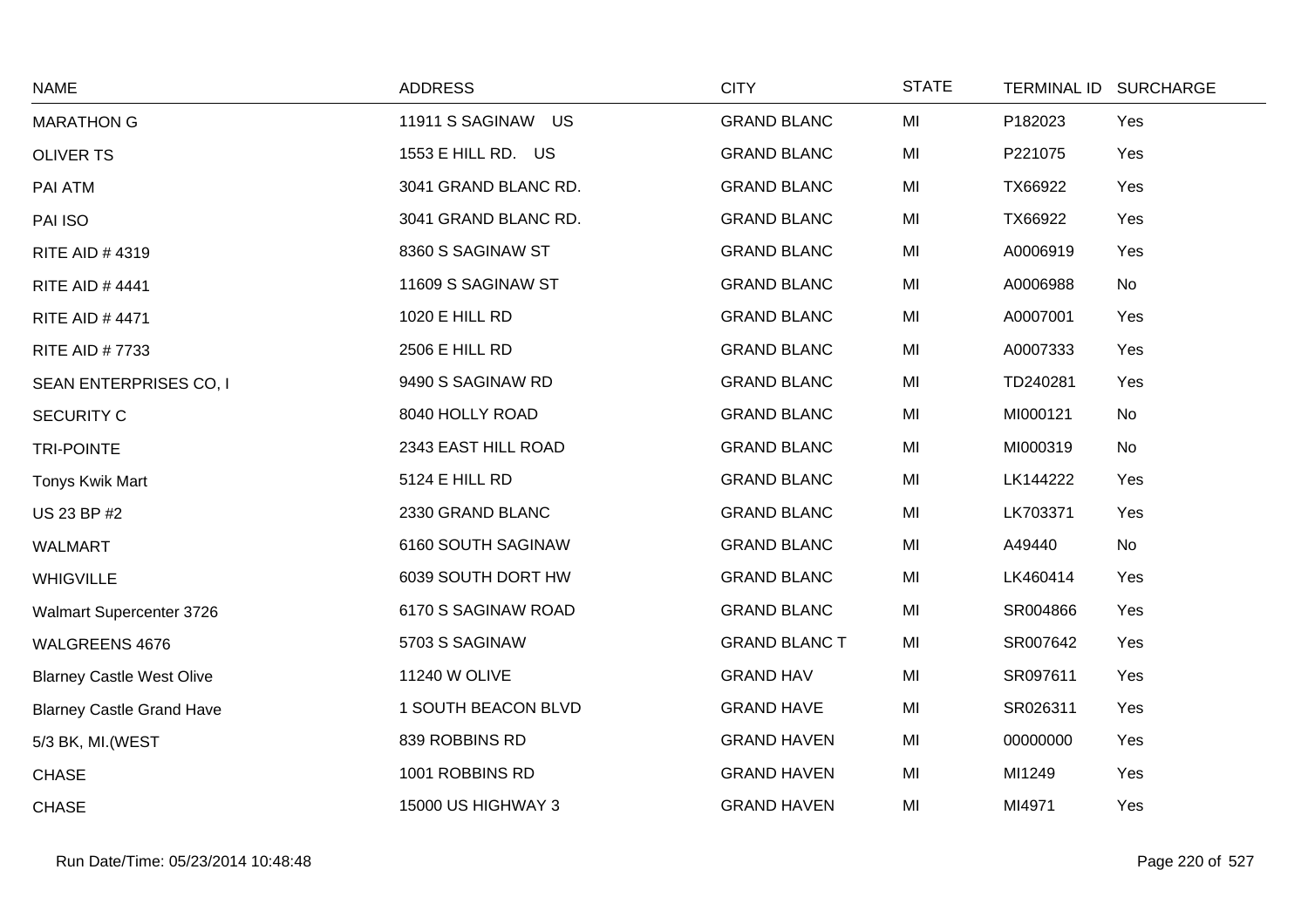| <b>NAME</b>               | <b>ADDRESS</b>        | <b>CITY</b>          | <b>STATE</b> |               | TERMINAL ID SURCHARGE |
|---------------------------|-----------------------|----------------------|--------------|---------------|-----------------------|
| <b>COMERICA BANK</b>      | ROBBINS ROAD GR HAVEN | <b>GRAND HAVEN</b>   | MI           | W5688166      | No                    |
| <b>EXPRESS LA</b>         | 172 ROBBINS ROAD US   | <b>GRAND HAVEN</b>   | MI           | P141677       | Yes                   |
| <b>GRAND HAVE</b>         | 10 N BEACON BLVD US   | <b>GRAND HAVEN</b>   | MI           | P181840       | Yes                   |
| LAKE TRUST CU             | 17350 ROBBINS RD      | <b>GRAND HAVEN</b>   | MI           | XF8494        | No                    |
| <b>MACATAWA B</b>         | 15135 WHITAKER WAY    | <b>GRAND HAVEN</b>   | MI           | MI000227      | Yes                   |
| MEIJER - C                | 14900 US 31           | <b>GRAND HAVEN</b>   | MI           | 82128056      | Yes                   |
| <b>OASIS PARTY STORE</b>  | 541 SOUTH BEECHTRE    | <b>GRAND HAVEN</b>   | MI           | LK846567      | Yes                   |
| PAI ATM                   | 220 N BEACON BLVD     | <b>GRAND HAVEN</b>   | MI           | TX42436       | Yes                   |
| <b>PNCBANK</b>            | 1101 ROBBINS RD       | <b>GRAND HAVEN</b>   | MI           | PA2388        | Yes                   |
| <b>SPINNERS</b>           | 12837 LINCOLN ST      | <b>GRAND HAVEN</b>   | MI           | 83933639      | Yes                   |
| WALGREENS 3349            | 510 NORTH BEACON BLVD | <b>GRAND HAVEN</b>   | MI           | SR007643      | Yes                   |
| <b>WALMART</b>            | 14700 US 31           | <b>GRAND HAVEN</b>   | MI           | A53860        | No                    |
| Walgreens 12345           | 1045 ROBBINS ROAD     | <b>GRAND HAVEN</b>   | MI           | SR007141      | No                    |
| Wesco Grand Haven 7       | 14750 MERCURY DR      | <b>GRAND HAVEN</b>   | MI           | SR003377      | Yes                   |
| MR GROCERY                | 53941 CR388           | <b>GRAND JUNCTIO</b> | MI           | SR007059      | Yes                   |
| 5/3 BK, MI. (WEST         | 900 CHARLEVOIX DR     | <b>GRAND LEDGE</b>   | MI           | 00000000      | Yes                   |
| <b>EATON FED SAV BANK</b> | 500 SOUTH CLINTON     | <b>GRAND LEDGE</b>   | MI           | 94960005      | No                    |
| H&H AUTO C                | 505 E. SAGINAW        | <b>GRAND LEDGE</b>   | MI           | 80505135      | Yes                   |
| <b>MSU FCU</b>            | 804 W. WILLOW ST.     | <b>GRAND LEDGE</b>   | MI           | <b>CKK670</b> | No                    |
| <b>PNCBANK</b>            | 301 S BRIDGE ST       | <b>GRAND LEDGE</b>   | MI           | PA3240        | Yes                   |
| <b>D&amp;W BRETON</b>     | 1810 BRETON RD SE US  | <b>GRAND RAPID</b>   | MI           | P231702       | Yes                   |
| <b>4 MILE LIQUOR</b>      | 3587 ALPINE AVE NW    | <b>GRAND RAPIDS</b>  | MI           | LK274555      | Yes                   |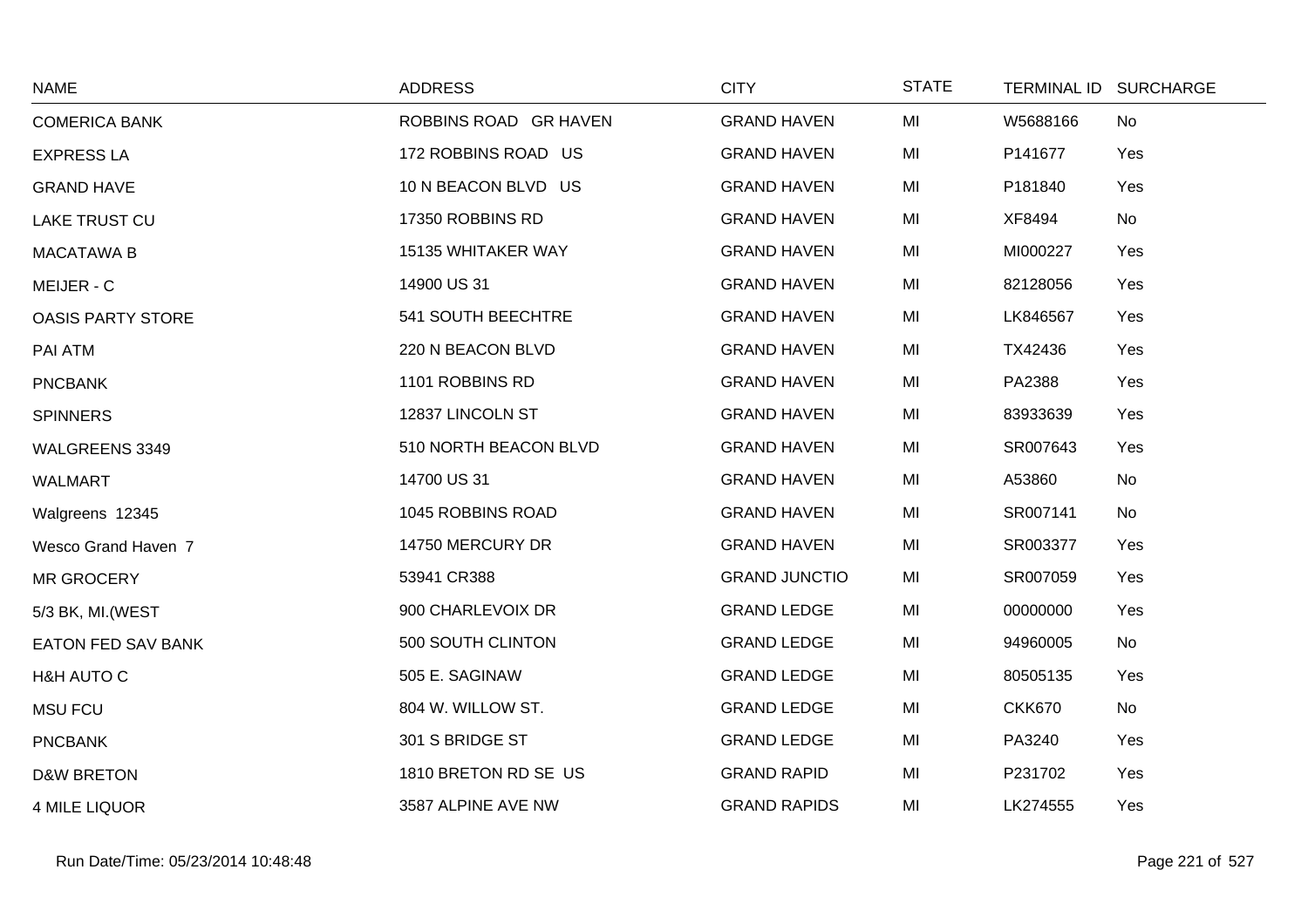| <b>NAME</b>        | <b>ADDRESS</b>       | <b>CITY</b>         | <b>STATE</b> | TERMINAL ID SURCHARGE |     |
|--------------------|----------------------|---------------------|--------------|-----------------------|-----|
| 44TH STREET MARATH | 777 44TH ST SE       | <b>GRAND RAPIDS</b> | MI           | LK450229              | Yes |
| 5/3 BK, MI. (WEST  | 111 LYON STREET      | <b>GRAND RAPIDS</b> | MI           | 00000000              | Yes |
| 5/3 BK, MI. (WEST  | 1319 MICHIGAN ST NE  | <b>GRAND RAPIDS</b> | MI           | 00000000              | Yes |
| 5/3 BK, MI. (WEST  | 1967 E BELTLINE      | <b>GRAND RAPIDS</b> | MI           | 00000000              | Yes |
| 5/3 BK, MI. (WEST  | 2065 44TH ST SE      | <b>GRAND RAPIDS</b> | MI           | 00000000              | Yes |
| 5/3 BK, MI. (WEST  | 2145 WEALTHY ST SE   | <b>GRAND RAPIDS</b> | MI           | 00000000              | Yes |
| 5/3 BK, MI. (WEST  | 2209 PLAINFIELD NE   | <b>GRAND RAPIDS</b> | MI           | 00000000              | Yes |
| 5/3 BK, MI. (WEST  | 2456 EASTERN AVE     | <b>GRAND RAPIDS</b> | MI           | 00000000              | Yes |
| 5/3 BK, MI. (WEST  | 2465 BURTON SE       | <b>GRAND RAPIDS</b> | MI           | 00000000              | Yes |
| 5/3 BK, MI. (WEST  | 3715 28TH ST SE      | <b>GRAND RAPIDS</b> | MI           | 00000000              | Yes |
| 5/3 BK, MI. (WEST  | 3785 PLAINFIELD NE   | <b>GRAND RAPIDS</b> | MI           | 00000000              | Yes |
| 5/3 BK, MI. (WEST  | 4520 LAKE MICHIGAN   | <b>GRAND RAPIDS</b> | MI           | 00000000              | Yes |
| 5/3 BK, MI. (WEST  | 5400 NORTHLAND DR NE | <b>GRAND RAPIDS</b> | MI           | 00000000              | Yes |
| 5/3 BK, MI. (WEST  | 62 54TH STREET       | <b>GRAND RAPIDS</b> | MI           | 00000000              | Yes |
| 5/3 BK, MI. (WEST  | 6210 KALAMAZOO AVE   | <b>GRAND RAPIDS</b> | MI           | 00000000              | Yes |
| 5/3 BK, MI. (WEST  | 6485 28TH ST SE      | <b>GRAND RAPIDS</b> | MI           | 00000000              | Yes |
| 5/3 BK, MI. (WEST  | 675 68TH ST SW       | <b>GRAND RAPIDS</b> | MI           | 00000000              | Yes |
| 5/3 BK, MI. (WEST  | 700 BRIDGE ST NW     | <b>GRAND RAPIDS</b> | MI           | 00000000              | Yes |
| 5/3 BK, MI. (WEST  | 805 LEONARD ST NW    | <b>GRAND RAPIDS</b> | MI           | 00000000              | Yes |
| 5/3 BK, W MI OFF   | 100 MICHIGAN ST NE   | <b>GRAND RAPIDS</b> | MI           | 00000000              | Yes |
| 5/3 BK, W MI OFF   | 111 LYON ST          | <b>GRAND RAPIDS</b> | MI           | 00000000              | Yes |
| 5/3 BK, W MI OFF   | 146 MONROE CENTER    | <b>GRAND RAPIDS</b> | MI           | 00000000              | Yes |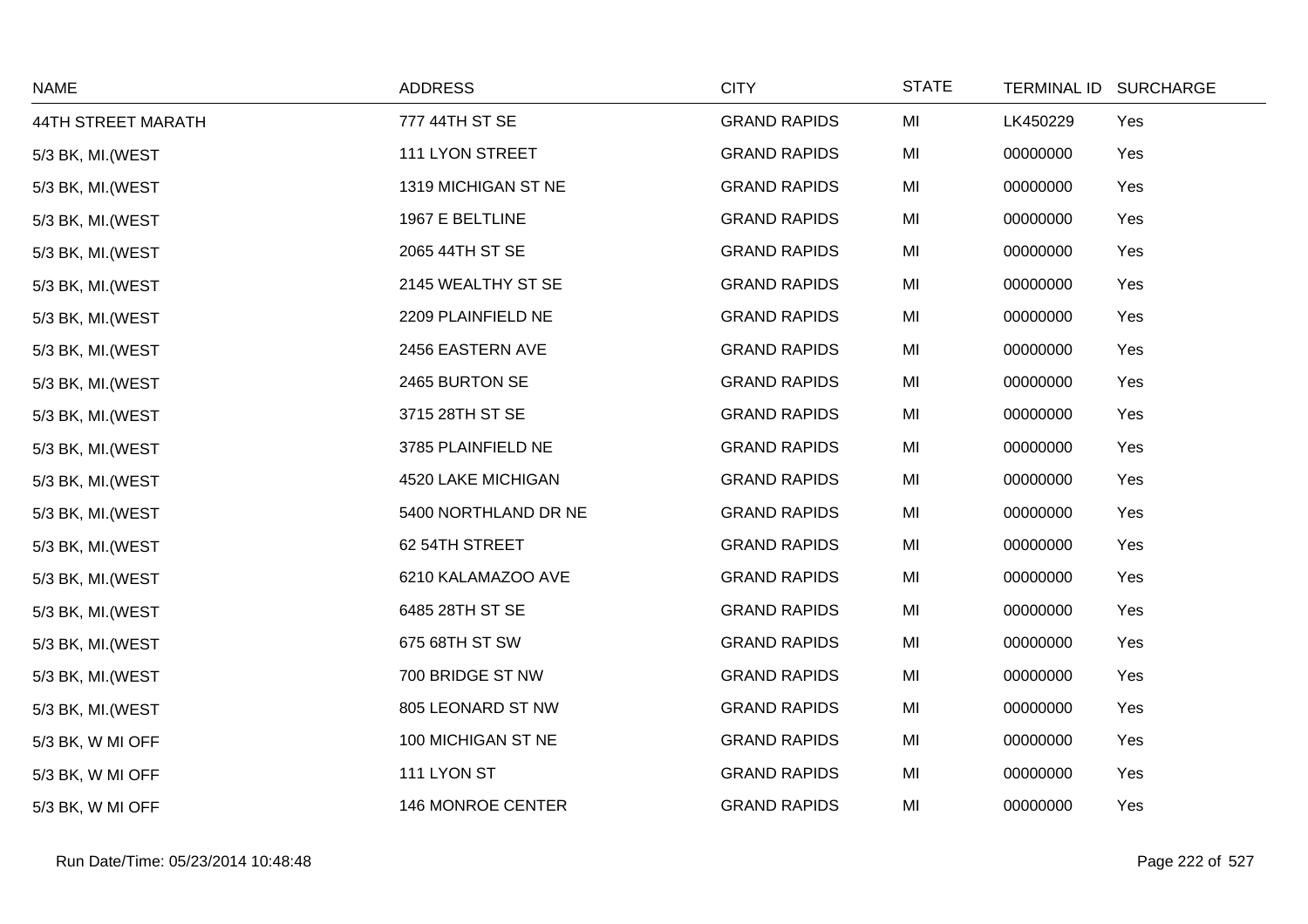| <b>NAME</b>            | <b>ADDRESS</b>             | <b>CITY</b>         | <b>STATE</b> |                 | TERMINAL ID SURCHARGE |
|------------------------|----------------------------|---------------------|--------------|-----------------|-----------------------|
| 5/3 BK, W MI OFF       | 201 WEST FULTON            | <b>GRAND RAPIDS</b> | MI           | 00000000        | Yes                   |
| 5/3 BK, W MI OFF       | 2041 EASTERN AVE           | <b>GRAND RAPIDS</b> | MI           | 00000000        | Yes                   |
| 5/3 BK, W MI OFF       | 245 MONROE AVE NW          | <b>GRAND RAPIDS</b> | MI           | 00000000        | Yes                   |
| 5/3 BK, W MI OFF       | 351 COVELL AVE NW          | <b>GRAND RAPIDS</b> | MI           | 00000000        | Yes                   |
| 5/3 BK, W MI OFF       | 435 IONIA AVE SW           | <b>GRAND RAPIDS</b> | MI           | 00000000        | Yes                   |
| 5/3 BK, W MI OFF       | 4668 CASCADE RD SE         | <b>GRAND RAPIDS</b> | MI           | 00000000        | Yes                   |
| 5/3 BK, W MI OFF       | 5500 44TH ST SE            | <b>GRAND RAPIDS</b> | MI           | 00000000        | Yes                   |
| 5/3 BK, W MI OFF       | 754 FRANKLIN ST SE         | <b>GRAND RAPIDS</b> | MI           | 00000000        | Yes                   |
| 54TH DIVIS             | 5381 S DIVISIONS           | <b>GRAND RAPIDS</b> | MI           | 81202866        | Yes                   |
| A & B PARTY STORE      | 802 BUTTERWORTH SW         | <b>GRAND RAPIDS</b> | MI           | LK406491        | Yes                   |
| AMERICA'S BEST INN & S | 777 3 MILE RD NW           | <b>GRAND RAPIDS</b> | MI           | HY002728        | Yes                   |
| <b>AMVETS POST 126</b> | 2929 MARSHALL AVE          | <b>GRAND RAPIDS</b> | MI           | LK874367        | Yes                   |
| Alpine BP 3            | 3271 ALPINE NW             | <b>GRAND RAPIDS</b> | MI           | SR001020        | Yes                   |
| <b>B BLISS LLC</b>     | 4908 DIVISION AVE          | <b>GRAND RAPIDS</b> | MI           | LK163713        | Yes                   |
| <b>BANK OF AMERICA</b> | *BRETON MEADOWS            | <b>GRAND RAPIDS</b> | MI           | <b>IMID7356</b> | No                    |
| <b>BANK OF AMERICA</b> | <i><b>*CASCADE</b></i>     | <b>GRAND RAPIDS</b> | MI           | <b>IMIN7026</b> | No                    |
| <b>BANK OF AMERICA</b> | <i><b>*CUTLERVILLE</b></i> | <b>GRAND RAPIDS</b> | MI           | <b>IMID7224</b> | No                    |
| <b>BANK OF AMERICA</b> | <i>*CVS #5610</i>          | <b>GRAND RAPIDS</b> | MI           | <b>WMID0168</b> | No                    |
| <b>BANK OF AMERICA</b> | *CVS PHARMACY #8292        | <b>GRAND RAPIDS</b> | MI           | <b>WMID0091</b> | No                    |
| <b>BANK OF AMERICA</b> | *CVS PHARMACY 8291         | <b>GRAND RAPIDS</b> | MI           | <b>WMIN1185</b> | No                    |
| <b>BANK OF AMERICA</b> | *LAKE MICHIGAN DR          | <b>GRAND RAPIDS</b> | MI           | <b>IMID7275</b> | No                    |
| <b>BANK OF AMERICA</b> | *MICHIGAN/PLYMOUTH         | <b>GRAND RAPIDS</b> | MI           | <b>IMIN7075</b> | No                    |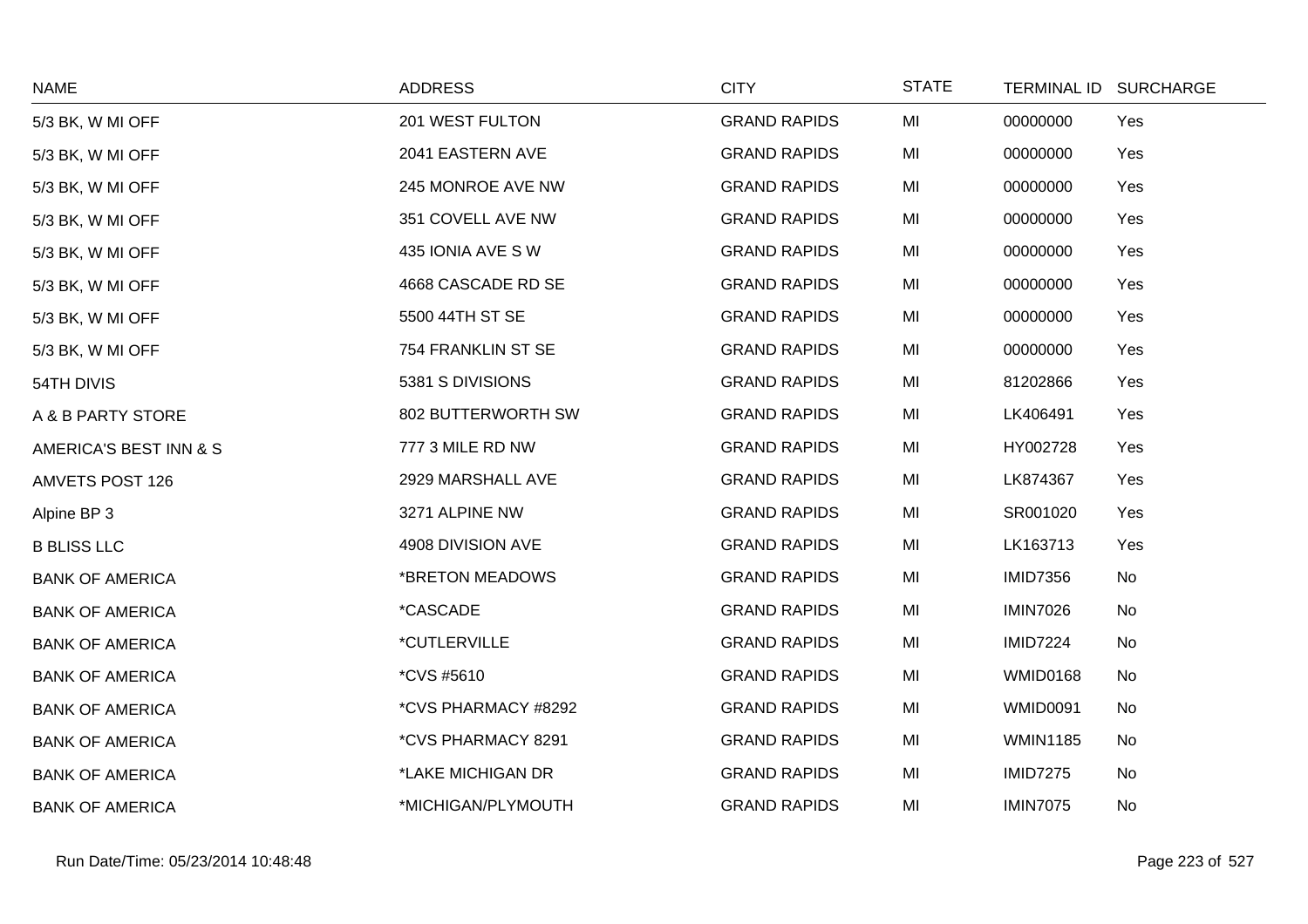| <b>NAME</b>               | <b>ADDRESS</b>         | <b>CITY</b>         | <b>STATE</b> |                 | TERMINAL ID SURCHARGE |
|---------------------------|------------------------|---------------------|--------------|-----------------|-----------------------|
| <b>BANK OF AMERICA</b>    | *PLAINFIELD            | <b>GRAND RAPIDS</b> | MI           | <b>IMIN7087</b> | No                    |
| <b>BANK OF AMERICA</b>    | <b>*TRUST BUILDING</b> | <b>GRAND RAPIDS</b> | MI           | <b>IMIN7109</b> | <b>No</b>             |
| <b>BELTLINE S</b>         | 2600 E BELTLINE SE     | <b>GRAND RAPIDS</b> | MI           | 81204542        | Yes                   |
| <b>BEST BUY-G</b>         | 2650 E BELT LINE SEUS  | <b>GRAND RAPIDS</b> | MI           | P226416         | Yes                   |
| <b>BEST BUY-G</b>         | 6900 S WESTNEDGE AVUS  | <b>GRAND RAPIDS</b> | MI           | P226405         | Yes                   |
| <b>BEST BUY-W</b>         | 3410 ALPINE AVE NW US  | <b>GRAND RAPIDS</b> | MI           | P225609         | Yes                   |
| <b>BOSTON SQU</b>         | 1562 KALAMAZOO AVE US  | <b>GRAND RAPIDS</b> | MI           | P02648          | Yes                   |
| BP GAS & FOOD MART        | 2763 MADISON AVE SE    | <b>GRAND RAPIDS</b> | MI           | A512563         | Yes                   |
| <b>BRANN'S STEAKHOUSE</b> | 401 LEONARD ST SE      | <b>GRAND RAPIDS</b> | MI           | LK543746        | Yes                   |
| <b>BRETON MOBIL</b>       | 2411 BRETON SE         | <b>GRAND RAPIDS</b> | MI           | LK534581        | Yes                   |
| <b>BRETON SHE</b>         | 2363 28TH ST. US       | <b>GRAND RAPIDS</b> | MI           | P163424         | Yes                   |
| <b>BURTON MARATHON</b>    | 1405 BURTON ST. SE     | <b>GRAND RAPIDS</b> | MI           | LK512491        | Yes                   |
| CAMPUS LIQUOR INC. DBA    | 734 FULTON ST. W.      | <b>GRAND RAPIDS</b> | MI           | CI007892        | Yes                   |
| CASCADE C-                | 4591 CASCADE RD S      | <b>GRAND RAPIDS</b> | MI           | 81203356        | Yes                   |
| <b>CELEBRATIO</b>         | 3195 28TH ST SE        | <b>GRAND RAPIDS</b> | MI           | 83791551        | Yes                   |
| <b>CHASE</b>              | 1100 MICHIGAN ST N     | <b>GRAND RAPIDS</b> | MI           | MI0585          | Yes                   |
| <b>CHASE</b>              | 1100 MICHIGAN ST N     | <b>GRAND RAPIDS</b> | MI           | MI0986          | Yes                   |
| <b>CHASE</b>              | 1309 LEONARD ST NE     | <b>GRAND RAPIDS</b> | MI           | MI1897          | Yes                   |
| <b>CHASE</b>              | 1430 LAKE DR SE        | <b>GRAND RAPIDS</b> | MI           | MI8604          | Yes                   |
| <b>CHASE</b>              | 1625 ALPINE AVE NW     | <b>GRAND RAPIDS</b> | MI           | MI0994          | Yes                   |
| <b>CHASE</b>              | 1629 LEONARD ST NW     | <b>GRAND RAPIDS</b> | MI           | MI0183          | Yes                   |
| <b>CHASE</b>              | 1935 BRETON RD SE      | <b>GRAND RAPIDS</b> | MI           | MI1700          | Yes                   |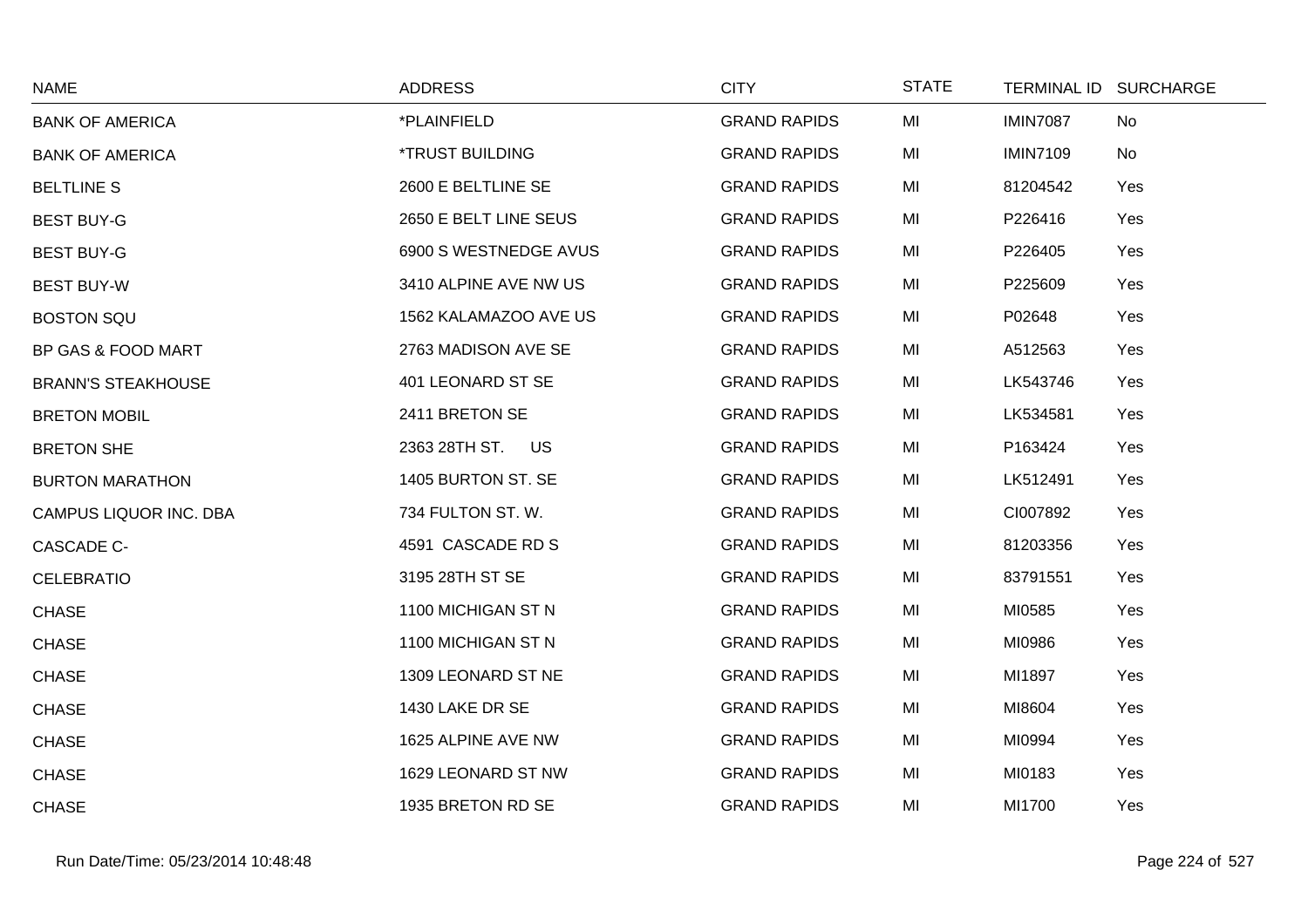| <b>NAME</b>          | <b>ADDRESS</b>          | <b>CITY</b>         | <b>STATE</b> | TERMINAL ID SURCHARGE |     |
|----------------------|-------------------------|---------------------|--------------|-----------------------|-----|
| <b>CHASE</b>         | 200 OTTAWA AVE NW       | <b>GRAND RAPIDS</b> | MI           | MI1698                | No  |
| <b>CHASE</b>         | 2425 ALPINE AVE NW      | <b>GRAND RAPIDS</b> | MI           | MI3660                | Yes |
| <b>CHASE</b>         | 2437 EASTERN AVE S      | <b>GRAND RAPIDS</b> | MI           | MI1116                | Yes |
| <b>CHASE</b>         | 2437 EASTERN AVE S      | <b>GRAND RAPIDS</b> | MI           | MI1117                | Yes |
| <b>CHASE</b>         | 2705 LAKE MICHIGAN      | <b>GRAND RAPIDS</b> | MI           | MI1305                | Yes |
| <b>CHASE</b>         | 2720 E BELTLINE S       | <b>GRAND RAPIDS</b> | MI           | MI8606                | Yes |
| <b>CHASE</b>         | 3539 PLAINFIELD AV      | <b>GRAND RAPIDS</b> | MI           | MI1114                | Yes |
| <b>CHASE</b>         | 3539 PLAINFIELD AV      | <b>GRAND RAPIDS</b> | MI           | MI1115                | Yes |
| <b>CHASE</b>         | 4333 DIVISION AVE       | <b>GRAND RAPIDS</b> | MI           | MI1009                | Yes |
| <b>CHASE</b>         | 4333 DIVISION AVE       | <b>GRAND RAPIDS</b> | MI           | MI1438                | Yes |
| <b>CHASE</b>         | 4366 ALPINE NW          | <b>GRAND RAPIDS</b> | MI           | MI0987                | Yes |
| <b>CHASE</b>         | 4366 ALPINE NW          | <b>GRAND RAPIDS</b> | MI           | MI0988                | Yes |
| <b>CHASE</b>         | 4375 BRETON RD SE       | <b>GRAND RAPIDS</b> | MI           | MI0115                | Yes |
| <b>CHASE</b>         | 4375 BRETON RD SE       | <b>GRAND RAPIDS</b> | MI           | MI1015                | Yes |
| <b>CHASE</b>         | 4717 CASCADE RD SE      | <b>GRAND RAPIDS</b> | MI           | MI1306                | Yes |
| <b>CHASE</b>         | 5380 NORTHLAND DR       | <b>GRAND RAPIDS</b> | MI           | MI1011                | Yes |
| <b>CHASE</b>         | 616 BRIDGE ST NW        | <b>GRAND RAPIDS</b> | MI           | MI0117                | Yes |
| <b>CHASE</b>         | 6261 KALAMAZOO AVE      | <b>GRAND RAPIDS</b> | MI           | MI0674                | Yes |
| <b>CHASE</b>         | 6261 KALAMAZOO AVE      | <b>GRAND RAPIDS</b> | MI           | MI0675                | Yes |
| <b>CHASE</b>         | 6335 28TH ST SE         | <b>GRAND RAPIDS</b> | MI           | MI1129                | Yes |
| <b>CHEMICAL BANK</b> | 2185 THREE MILE RD NW   | <b>GRAND RAPIDS</b> | MI           | TZ384902              | Yes |
| <b>CHEMICAL BANK</b> | 4024 PARK EAST CT SE ST | <b>GRAND RAPIDS</b> | MI           | TZ384924              | Yes |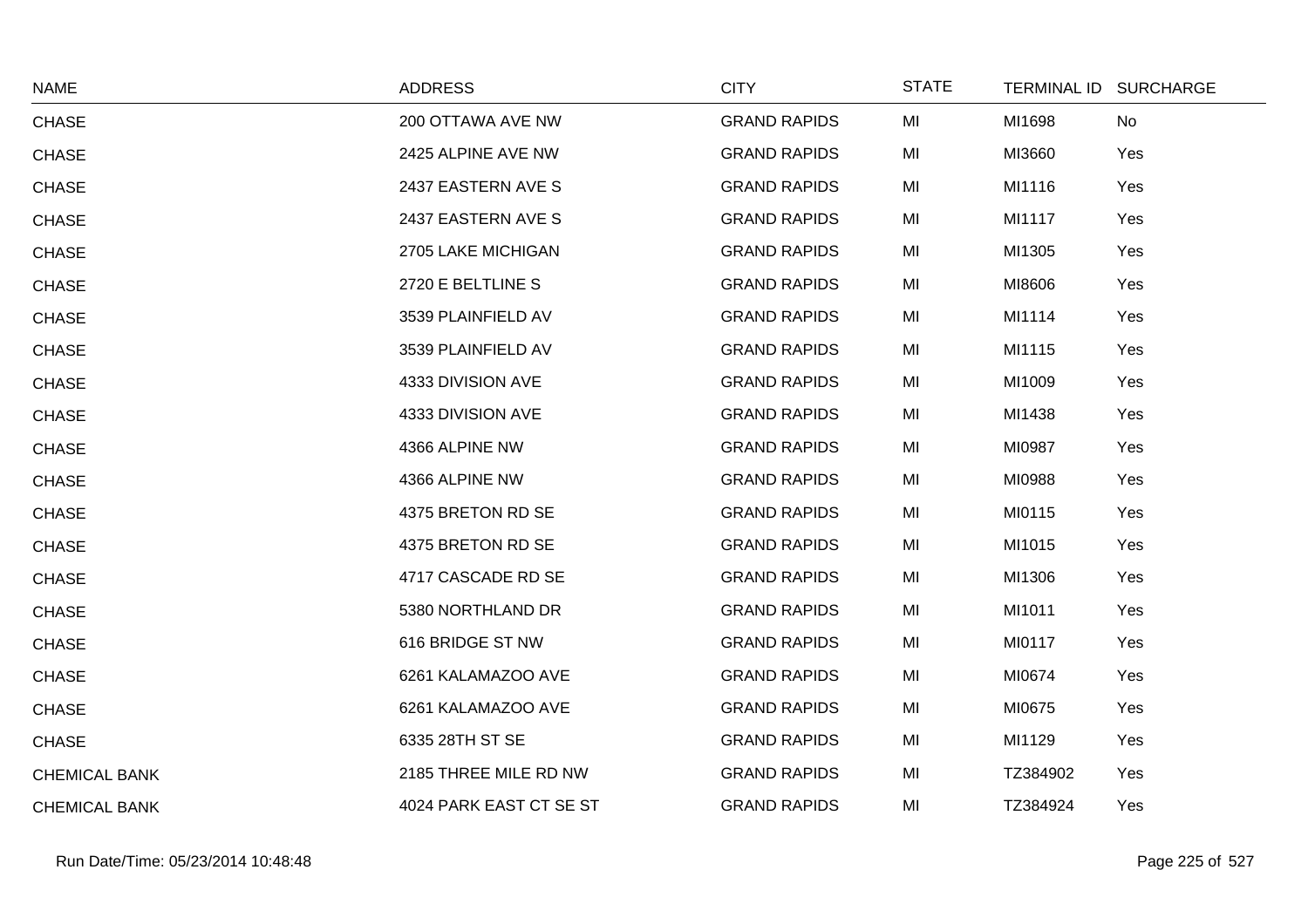| <b>NAME</b>             | <b>ADDRESS</b>                      | <b>CITY</b>         | <b>STATE</b> | TERMINAL ID SURCHARGE |     |
|-------------------------|-------------------------------------|---------------------|--------------|-----------------------|-----|
| <b>CHEMICAL BANK</b>    | 910 BRIDGE ST NW                    | <b>GRAND RAPIDS</b> | MI           | TZ384901              | Yes |
| <b>COMERICA BANK</b>    | 52ND-KAZOO<br><b>G RAPID</b>        | <b>GRAND RAPIDS</b> | MI           | S5034102              | No  |
| <b>COMERICA BANK</b>    | ALPINE OFFICE GRND RAP              | <b>GRAND RAPIDS</b> | MI           | S5164380              | No  |
| <b>COMERICA BANK</b>    | ALPINE-HARTLEY                      | <b>GRAND RAPIDS</b> | MI           | S5085655              | No  |
| <b>COMERICA BANK</b>    | BRETON OFF GRND RAPIDS              | <b>GRAND RAPIDS</b> | MI           | S5105924              | No  |
| <b>COMERICA BANK</b>    | CAMPAU SQUARE GRND RAP              | <b>GRAND RAPIDS</b> | MI           | S5017832              | No  |
| <b>COMERICA BANK</b>    | CASCADE OFF GRAND RAPI              | <b>GRAND RAPIDS</b> | MI           | S5065653              | No  |
| <b>COMERICA BANK</b>    | <b>GRANDVILLE</b><br><b>GRND RP</b> | <b>GRAND RAPIDS</b> | MI           | S5075656              | No  |
| <b>COMERICA BANK</b>    | PLAINFIELD GRND RAP                 | <b>GRAND RAPIDS</b> | MI           | S5095654              | No  |
| <b>COMERICA BANK</b>    | WOODLAND MALL GRND RP               | <b>GRAND RAPIDS</b> | MI           | S5114508              | No  |
| CT 7-11 CCS2            | 1001 W FULTON                       | <b>GRAND RAPIDS</b> | MI           | SE277854              | Yes |
| <b>Cardtronics CCSC</b> | 514 MICHIGAN ST NE                  | <b>GRAND RAPIDS</b> | MI           | CK006207              | Yes |
| <b>Cardtronics CCSM</b> | #8 IONIA AVE                        | <b>GRAND RAPIDS</b> | MI           | CD005947              | Yes |
| <b>Cardtronics CCSP</b> | 5100 28TH ST SE                     | <b>GRAND RAPIDS</b> | MI           | CW000854              | Yes |
| <b>Cardtronics CCSW</b> | 1212 MICHIGAN                       | <b>GRAND RAPIDS</b> | MI           | SP070067              | Yes |
| <b>Cardtronics CCSW</b> | 1533 LEONARD                        | <b>GRAND RAPIDS</b> | MI           | SP070035              | Yes |
| <b>Cardtronics CCSW</b> | 2750 LAKE MICHIGAN DRIV             | <b>GRAND RAPIDS</b> | MI           | SP070357              | Yes |
| <b>Cardtronics CCSW</b> | 2754 ALPINE AVE.                    | <b>GRAND RAPIDS</b> | MI           | SP070087              | Yes |
| <b>Cardtronics CCSW</b> | 3210 PLAINFIELD AVE NW              | <b>GRAND RAPIDS</b> | MI           | SP070166              | Yes |
| <b>Cardtronics CCSW</b> | 400 LEONARD ST NW                   | <b>GRAND RAPIDS</b> | MI           | SP070393              | Yes |
| <b>Cardtronics CCSW</b> | 4018 CASCADE RD.                    | <b>GRAND RAPIDS</b> | MI           | SP070154              | Yes |
| <b>Cardtronics CCSW</b> | 4045 28TH ST SE                     | <b>GRAND RAPIDS</b> | MI           | SP070396              | Yes |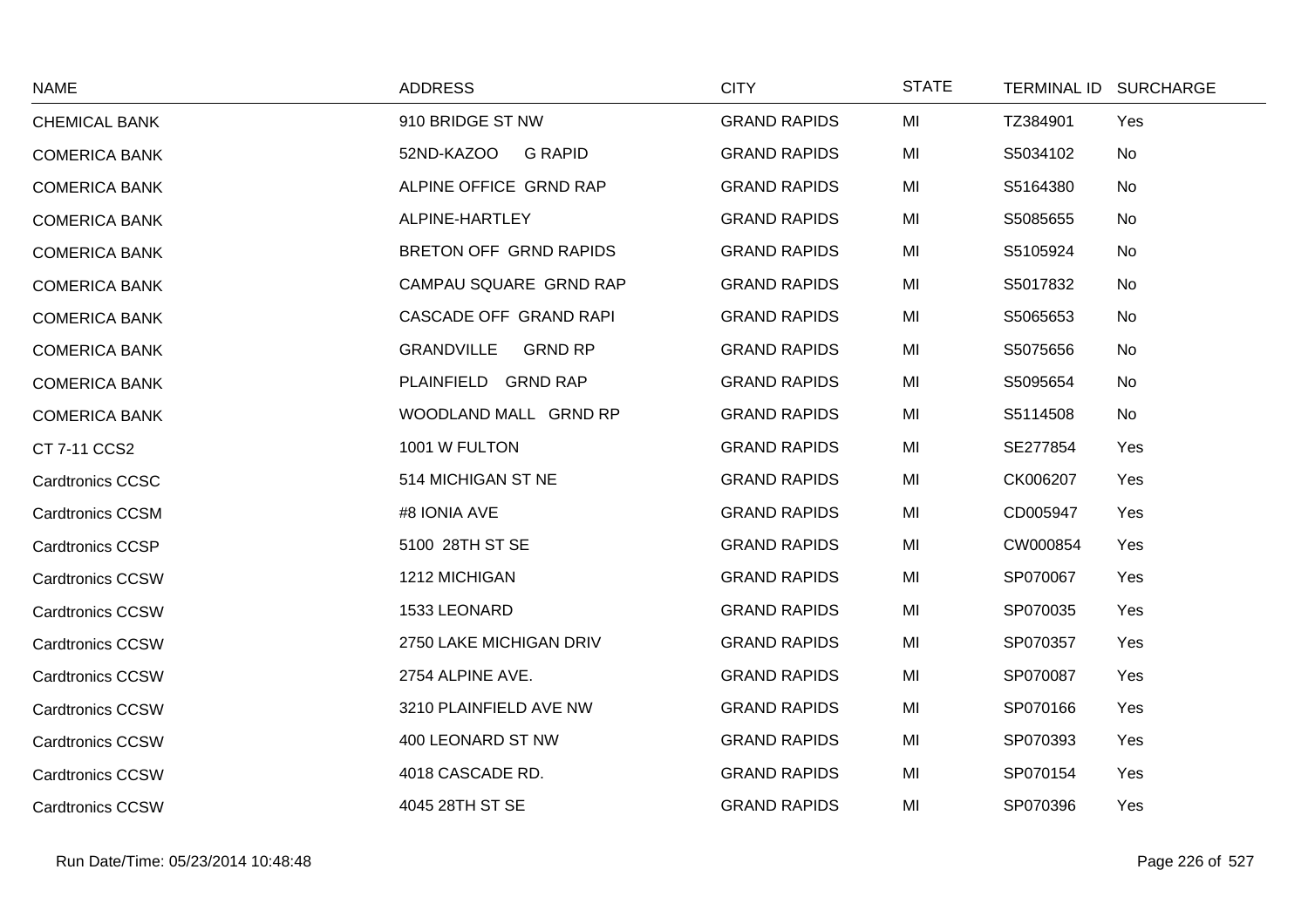| <b>NAME</b>             | <b>ADDRESS</b>             | <b>CITY</b>         | <b>STATE</b> |          | TERMINAL ID SURCHARGE |
|-------------------------|----------------------------|---------------------|--------------|----------|-----------------------|
| <b>Cardtronics CCSW</b> | 4096 PLAINFIELD AVE        | <b>GRAND RAPIDS</b> | MI           | SP070430 | Yes                   |
| <b>Cardtronics CCSW</b> | 4404 EASTERN SE            | <b>GRAND RAPIDS</b> | MI           | SP070040 | Yes                   |
| <b>Cardtronics CCSW</b> | 501 68TH ST CUTTLE         | <b>GRAND RAPIDS</b> | MI           | SP070290 | Yes                   |
| CardtronicsLPC          | 5120 28TH ST. SE.          | <b>GRAND RAPIDS</b> | MI           | TG020150 | Yes                   |
| <b>DOWNTOWN MOBIL</b>   | 248 CHERRY ST SW           | <b>GRAND RAPIDS</b> | MI           | LK534583 | Yes                   |
| Duds Suds LLC           | 1533 LANGLEY ST            | <b>GRAND RAPIDS</b> | MI           | SR001325 | Yes                   |
| <b>EASTERN GAS</b>      | 3260 EASTERN AVE S         | <b>GRAND RAPIDS</b> | MI           | LK745044 | Yes                   |
| <b>EASTERN MARATHON</b> | 1601 EASTERN AVENU         | <b>GRAND RAPIDS</b> | MI           | LK195316 | Yes                   |
| <b>EASTTOWN S</b>       | 1205 MICHIGAN AVEN         | <b>GRAND RAPIDS</b> | MI           | 81205948 | Yes                   |
| <b>ELI LEONARD</b>      | 747 LEONARD ST NW          | <b>GRAND RAPIDS</b> | MI           | LK588997 | Yes                   |
| ELI SHELL - KNAPP       | 1965 FULLER AVE. N         | <b>GRAND RAPIDS</b> | MI           | LK466478 | Yes                   |
| ELI'S SHELL AUTO W      | 415 DIVISION S.            | <b>GRAND RAPIDS</b> | MI           | LK406487 | Yes                   |
| Eastown BP              | 1560 LAKE DRIVE SE         | <b>GRAND RAPIDS</b> | MI           | SR001009 | Yes                   |
| <b>FAMILY FAR</b>       | 1225 LEONARD ST. NEUS      | <b>GRAND RAPIDS</b> | MI           | P231706  | Yes                   |
| <b>FAMILY PAN</b>       | 704 STOCKKING AVE          | <b>GRAND RAPIDS</b> | MI           | 80289672 | Yes                   |
| <b>FANNIE'S CORNER</b>  | 725 EASTERN AVE SE         | <b>GRAND RAPIDS</b> | MI           | LK551825 | Yes                   |
| FAST LANE PARTY STORE   | 1720 BUCHANAN AVE SW       | <b>GRAND RAPIDS</b> | MI           | CI008555 | Yes                   |
| <b>FIVE STAR</b>        | 757 BURTON SE<br><b>US</b> | <b>GRAND RAPIDS</b> | MI           | P224949  | Yes                   |
| <b>FLAMINGO BAR</b>     | 930 BRIDGE STREET          | <b>GRAND RAPIDS</b> | MI           | LK125818 | Yes                   |
| FRANKLIN STREET MA      | 331 FRANKLIN ST            | <b>GRAND RAPIDS</b> | MI           | LK585968 | Yes                   |
| Franklin Eastern Amoco1 | 801 FRANKLIN SE            | <b>GRAND RAPIDS</b> | MI           | SR102694 | Yes                   |
| <b>GEORGIO'S</b>        | 15 IONIA AVE SW #1         | <b>GRAND RAPIDS</b> | MI           | 82502126 | Yes                   |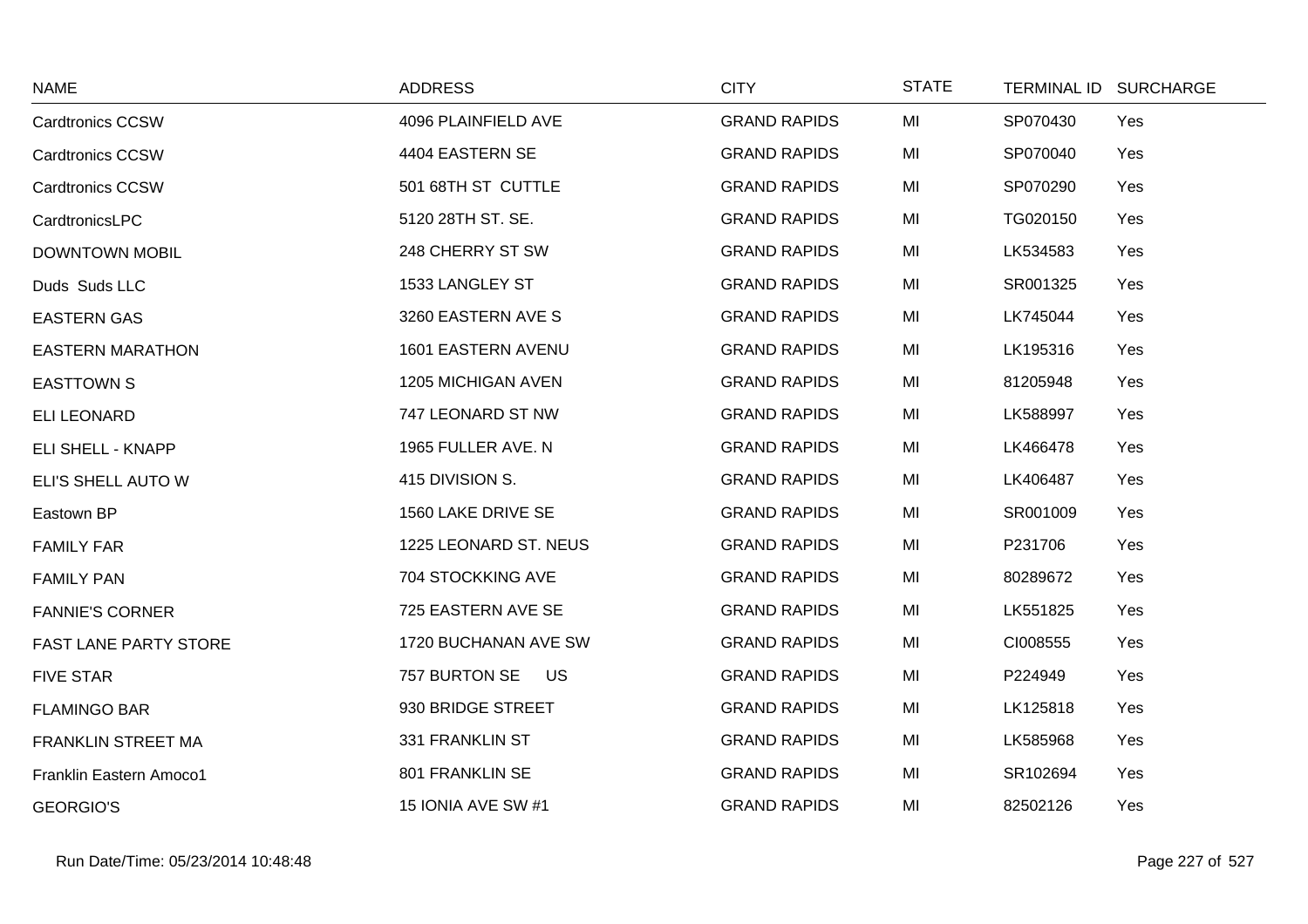| <b>NAME</b>                   | <b>ADDRESS</b>            | <b>CITY</b>         | <b>STATE</b> | TERMINAL ID SURCHARGE |  |
|-------------------------------|---------------------------|---------------------|--------------|-----------------------|--|
| <b>GR Downtown Market</b>     | 363STATE STREET           | <b>GRAND RAPIDS</b> | MI           | SR008312<br>Yes       |  |
| <b>GRAND RAPIDS GAS L</b>     | 1133 LEONARD ST SE        | <b>GRAND RAPIDS</b> | MI           | LK930089<br>Yes       |  |
| <b>GRAND RAPIDS INN, INC.</b> | 250 28TH STREET SOUTH W   | <b>GRAND RAPIDS</b> | MI           | CI005039<br>Yes       |  |
| <b>HALF TIME</b>              | 2053 DIVISION AVE         | <b>GRAND RAPIDS</b> | MI           | LK811788<br>Yes       |  |
| HALL ST. BP                   | 1 HALL ST.                | <b>GRAND RAPIDS</b> | MI           | LK536564<br>Yes       |  |
| HALL STREET MARKET            | 110 HALL STREET SW        | <b>GRAND RAPIDS</b> | MI           | CI003698<br>Yes       |  |
| <b>HARRY'S CORNER</b>         | 3195 EASTERN              | <b>GRAND RAPIDS</b> | MI           | LK450224<br>Yes       |  |
| <b>HOLIDAY INN GRAND RAPI</b> | 310 PEARL STREET NW       | <b>GRAND RAPIDS</b> | MI           | CI012763<br>Yes       |  |
| J & H ALPINE                  | 1754 ALPINE AVE NW        | <b>GRAND RAPIDS</b> | MI           | LK207114<br>Yes       |  |
| KALAMAZOO CITGO               | 5185 KALAMAZOO SE         | <b>GRAND RAPIDS</b> | MI           | LK211472<br>Yes       |  |
| <b>KMART #7205</b>            | 4111 PLAINFIELD AVE       | <b>GRAND RAPIDS</b> | MI           | A0003794<br>Yes       |  |
| <b>KNIGHTS INN</b>            | 35 28TH STREET SW         | <b>GRAND RAPIDS</b> | MI           | CI004189<br>Yes       |  |
| <b>L &amp; L PARTY STORE</b>  | <b>CLANCY ST. NE</b>      | <b>GRAND RAPIDS</b> | MI           | LK534580<br>Yes       |  |
| <b>LAST CHANCE SALOON</b>     | 1132 BURTON S.E.          | <b>GRAND RAPIDS</b> | MI           | LK237421<br>Yes       |  |
| <b>LEMMEN CUTLERVILLE</b>     | 544 68TH STREET           | <b>GRAND RAPIDS</b> | MI           | LK879454<br>Yes       |  |
| LEO GAS AND FOOD              | 1639 LEONARD ST NW        | <b>GRAND RAPIDS</b> | MI           | LK473407<br>Yes       |  |
| <b>LEXA GROCE</b>             | <b>US</b><br>1603 DIAMOND | <b>GRAND RAPIDS</b> | MI           | P186025<br>Yes        |  |
| <b>LIONARD SHORT STOP</b>     | 1038 LEONARD ST NW        | <b>GRAND RAPIDS</b> | MI           | CI019317<br>Yes       |  |
| <b>LOGANS ALLEY LLC</b>       | 916 MICHIGAN ST NE        | <b>GRAND RAPIDS</b> | MI           | A508936<br>No         |  |
| <b>MACATAWA B</b>             | 2440 BURTON STREET SE     | <b>GRAND RAPIDS</b> | MI           | MI000219<br>Yes       |  |
| <b>MACATAWA B</b>             | 3177 KNAPP STREET NE      | <b>GRAND RAPIDS</b> | MI           | MI000224<br>Yes       |  |
| <b>MACATAWA B</b>             | 4590 CASCADE ROAD         | <b>GRAND RAPIDS</b> | MI           | MI000225<br>Yes       |  |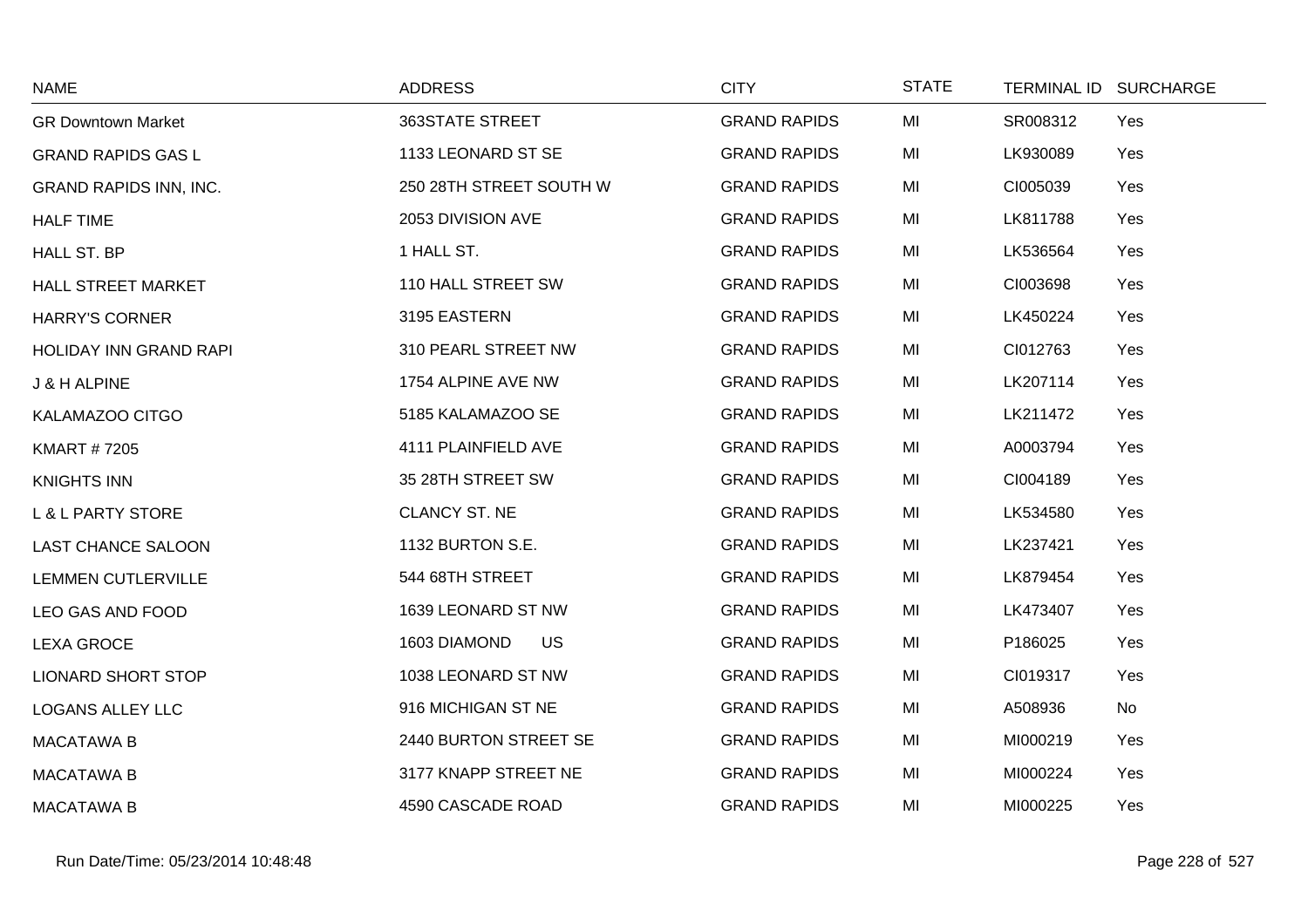| <b>NAME</b>              | <b>ADDRESS</b>         | <b>CITY</b>         | <b>STATE</b> |               | TERMINAL ID SURCHARGE |
|--------------------------|------------------------|---------------------|--------------|---------------|-----------------------|
| MEIJER - C               | 1999 E BELTLINE AV     | <b>GRAND RAPIDS</b> | MI           | 82128052      | Yes                   |
| MEIJER - C               | 2900 KALAMAZO SE       | <b>GRAND RAPIDS</b> | MI           | 82128037      | Yes                   |
| MEIJER - C               | 3757 PLAINFIELD AV     | <b>GRAND RAPIDS</b> | MI           | 82128038      | Yes                   |
| MEIJER-15                | 3000 WALKER AVE NW     | <b>GRAND RAPIDS</b> | MI           | 82128163      | Yes                   |
| MEIJER-C#                | 315 WILSON AVE NW      | <b>GRAND RAPIDS</b> | MI           | 82128167      | Yes                   |
| <b>METRO PCS</b>         | 805 28TH STREET SE     | <b>GRAND RAPIDS</b> | MI           | LK275384      | Yes                   |
| <b>MSU FCU</b>           | 111 COMMERCE AVE       | <b>GRAND RAPIDS</b> | MI           | <b>CKK614</b> | No                    |
| MY PERSONAL CU           | 1327 PLAINFIELD NE     | <b>GRAND RAPIDS</b> | MI           | CKRA02        | No                    |
| NExt Door Store 1052 Gra | 14226 IRONWOOD NE      | <b>GRAND RAPIDS</b> | MI           | SR004445      | Yes                   |
| <b>NORTH END LIQUOR</b>  | 1585 PLAINFIELD AVE NE | <b>GRAND RAPIDS</b> | MI           | CI007681      | Yes                   |
| Next Door Store 1068 Gra | 781 68TH ST            | <b>GRAND RAPIDS</b> | MI           | SR004448      | No                    |
| PAI ATM                  | 1000 FULTON STW        | <b>GRAND RAPIDS</b> | MI           | CS40240       | Yes                   |
| PAI ATM                  | 1012 WEALTHY ST SE     | <b>GRAND RAPIDS</b> | MI           | CS40421       | Yes                   |
| PAI ATM                  | 1034 BRIDGE STREET NW  | <b>GRAND RAPIDS</b> | MI           | TX63941       | Yes                   |
| PAI ATM                  | 1043 FRANKLIN ST SE    | <b>GRAND RAPIDS</b> | MI           | CS50272       | Yes                   |
| PAI ATM                  | 1136 BURTON STREET SE  | <b>GRAND RAPIDS</b> | MI           | CS40259       | Yes                   |
| PAI ATM                  | 1140 MONROE AVE NW STE | <b>GRAND RAPIDS</b> | MI           | CS36193       | Yes                   |
| PAI ATM                  | 1157 FULTON STREET     | <b>GRAND RAPIDS</b> | MI           | TX37120       | Yes                   |
| PAI ATM                  | 1160 CHICAGO DR SW     | <b>GRAND RAPIDS</b> | MI           | CS47255       | Yes                   |
| PAI ATM                  | 1210 GIDDINGS AVE SE   | <b>GRAND RAPIDS</b> | MI           | TX64371       | No                    |
| PAI ATM                  | 1215 BURTON ST SE      | <b>GRAND RAPIDS</b> | MI           | CS40765       | Yes                   |
| PAI ATM                  | 1220 COLLEGE AVE NE    | <b>GRAND RAPIDS</b> | MI           | TX28934       | Yes                   |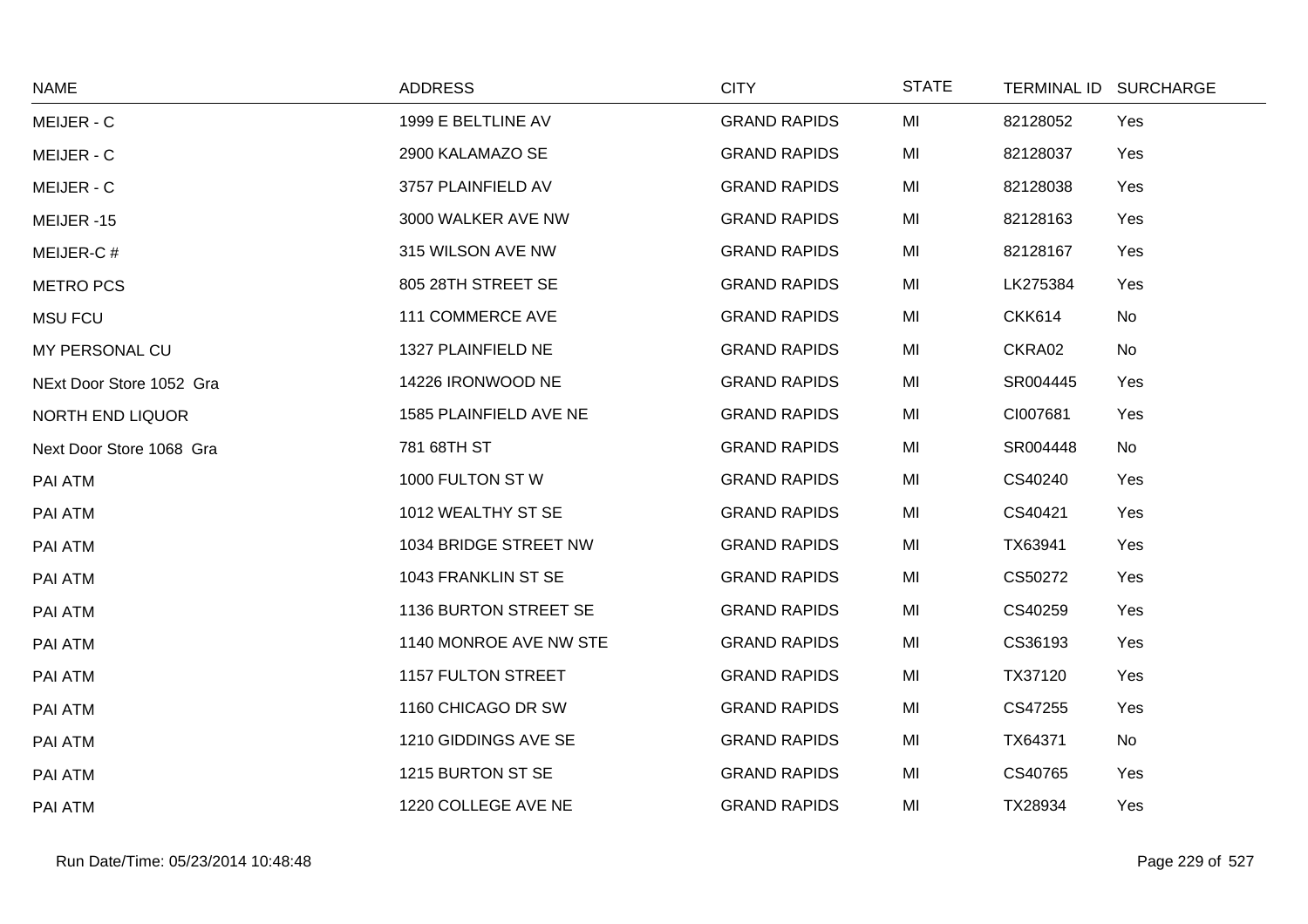| <b>NAME</b> | <b>ADDRESS</b>                 | <b>CITY</b>         | <b>STATE</b> | TERMINAL ID SURCHARGE |     |
|-------------|--------------------------------|---------------------|--------------|-----------------------|-----|
| PAI ATM     | 1226 MADISON AVE SE            | <b>GRAND RAPIDS</b> | MI           | TX38285               | Yes |
| PAI ATM     | 1237 PLAINFIELD AVE NE         | <b>GRAND RAPIDS</b> | MI           | CS41309               | Yes |
| PAI ATM     | 1242 FULLER AVE NE             | <b>GRAND RAPIDS</b> | MI           | CS36904               | Yes |
| PAI ATM     | 1349 ALPINE NW                 | <b>GRAND RAPIDS</b> | MI           | TX12062               | Yes |
| PAI ATM     | 1403 PLAINFIELD AVE NE         | <b>GRAND RAPIDS</b> | MI           | TX61116               | Yes |
| PAI ATM     | 1489 LAKE DR SE                | <b>GRAND RAPIDS</b> | MI           | CS47396               | Yes |
| PAI ATM     | 1535 PLAINFIELD AVE NE         | <b>GRAND RAPIDS</b> | MI           | CS38597               | Yes |
| PAI ATM     | 1546 CLYDE PARK AVE SW         | <b>GRAND RAPIDS</b> | MI           | CS47257               | Yes |
| PAI ATM     | 1548 KALAMAZOO AVE SE          | <b>GRAND RAPIDS</b> | MI           | TX50622               | Yes |
| PAI ATM     | 1610 CLYDE PARK AVE SW         | <b>GRAND RAPIDS</b> | MI           | CS40392               | Yes |
| PAI ATM     | 1628 DIVISION AVE S            | <b>GRAND RAPIDS</b> | MI           | TX61327               | Yes |
| PAI ATM     | <b>168 LOUIS CAMPAU PROMEN</b> | <b>GRAND RAPIDS</b> | MI           | CS40512               | Yes |
| PAI ATM     | 1701 MADISON AVE. SE           | <b>GRAND RAPIDS</b> | MI           | CS43743               | Yes |
| PAI ATM     | 1815 PLAINFIELD AVE NE         | <b>GRAND RAPIDS</b> | MI           | CS47370               | Yes |
| PAI ATM     | 2025 DIVISION AVE S            | <b>GRAND RAPIDS</b> | MI           | CS40423               | Yes |
| PAI ATM     | 2151 DIVISION SW               | <b>GRAND RAPIDS</b> | MI           | TX45984               | Yes |
| PAI ATM     | 2208 DIVISION AVE S            | <b>GRAND RAPIDS</b> | MI           | CS40422               | Yes |
| PAI ATM     | 2211 DIVISION AVE S            | <b>GRAND RAPIDS</b> | MI           | CS41289               | Yes |
| PAI ATM     | 235 HALL ST SE                 | <b>GRAND RAPIDS</b> | MI           | CS39683               | Yes |
| PAI ATM     | 2355 EASTERN AVE SE            | <b>GRAND RAPIDS</b> | MI           | CS40389               | Yes |
| PAI ATM     | 24 DIVISION AVE S              | <b>GRAND RAPIDS</b> | MI           | TX60957               | Yes |
| PAI ATM     | 2411-28TH ST. SE               | <b>GRAND RAPIDS</b> | MI           | TX42570               | Yes |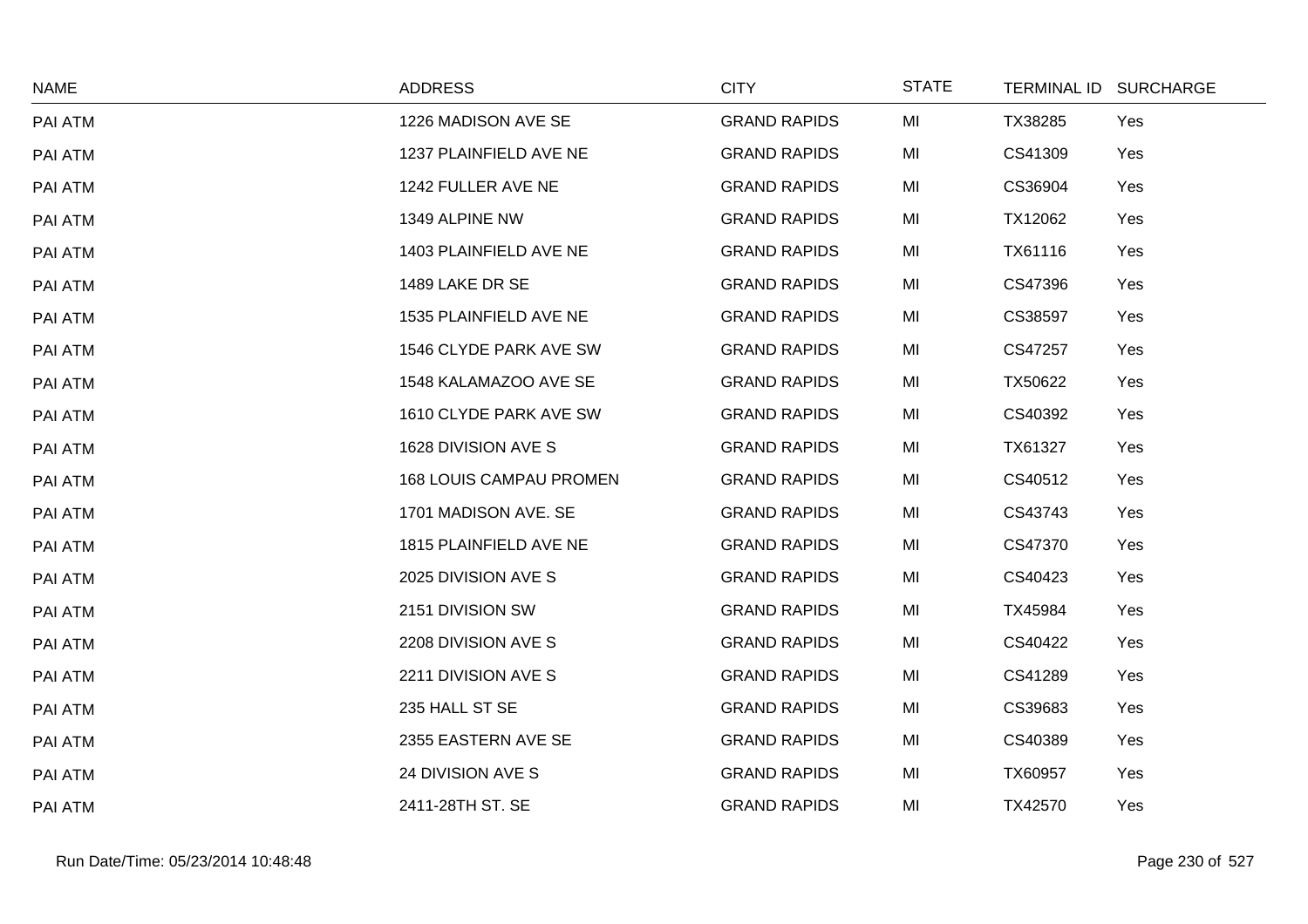| <b>NAME</b> | <b>ADDRESS</b>         | <b>CITY</b>         | <b>STATE</b> | TERMINAL ID SURCHARGE |           |
|-------------|------------------------|---------------------|--------------|-----------------------|-----------|
| PAI ATM     | 2413 EASTERN AVE SE    | <b>GRAND RAPIDS</b> | MI           | TX53091               | Yes       |
| PAI ATM     | 2560 E BELTLINE AVE SE | <b>GRAND RAPIDS</b> | MI           | TX35185               | Yes       |
| PAI ATM     | <b>259 FRANKLIN ST</b> | <b>GRAND RAPIDS</b> | MI           | TX68767               | Yes       |
| PAI ATM     | 3321 EAST PARIS AVE SE | <b>GRAND RAPIDS</b> | MI           | TX52252               | No        |
| PAI ATM     | 4237 WEBSTER ST        | <b>GRAND RAPIDS</b> | MI           | TX64247               | Yes       |
| PAI ATM     | 432 BURTON ST SW       | <b>GRAND RAPIDS</b> | MI           | CS38130               | Yes       |
| PAI ATM     | 438 STOCKING AVE NW    | <b>GRAND RAPIDS</b> | MI           | CS43581               | Yes       |
| PAI ATM     | 501 LEONARD STREET NE  | <b>GRAND RAPIDS</b> | MI           | CS40769               | Yes       |
| PAI ATM     | 509 LEONARD ST NW      | <b>GRAND RAPIDS</b> | MI           | CS39685               | Yes       |
| PAI ATM     | 5374 PLAINFIELD AVE NE | <b>GRAND RAPIDS</b> | MI           | TX41732               | Yes       |
| PAI ATM     | 5450 NORTLAND DRIVE    | <b>GRAND RAPIDS</b> | MI           | CS40424               | Yes       |
| PAI ATM     | 601 EASTERN AVE SE     | <b>GRAND RAPIDS</b> | MI           | CS44305               | Yes       |
| PAI ATM     | 602 LEONARD STREET     | <b>GRAND RAPIDS</b> | MI           | TX62650               | Yes       |
| PAI ATM     | 6135 S DIVISION ST     | <b>GRAND RAPIDS</b> | MI           | TX12142               | Yes       |
| PAI ATM     | 634 BRIDGE ST NW       | <b>GRAND RAPIDS</b> | MI           | TX54248               | Yes       |
| PAI ATM     | 648 BRIDGE ST NW       | <b>GRAND RAPIDS</b> | MI           | CS40263               | Yes       |
| PAI ATM     | 704 STOCKING AVE NW    | <b>GRAND RAPIDS</b> | MI           | TX65299               | <b>No</b> |
| PAI ATM     | 7101 DIVISION AVE S    | <b>GRAND RAPIDS</b> | MI           | TX54349               | Yes       |
| PAI ATM     | 747 S DIVIDSION AVE    | <b>GRAND RAPIDS</b> | MI           | TX44524               | Yes       |
| PAI ATM     | 817 OXFORD STREET SW   | <b>GRAND RAPIDS</b> | MI           | CS38035               | Yes       |
| PAI ATM     | 876 FULLER AVE.        | <b>GRAND RAPIDS</b> | MI           | TX12046               | Yes       |
| PAI ATM     | 900 COLLEGE AVE NE     | <b>GRAND RAPIDS</b> | MI           | CS36185               | Yes       |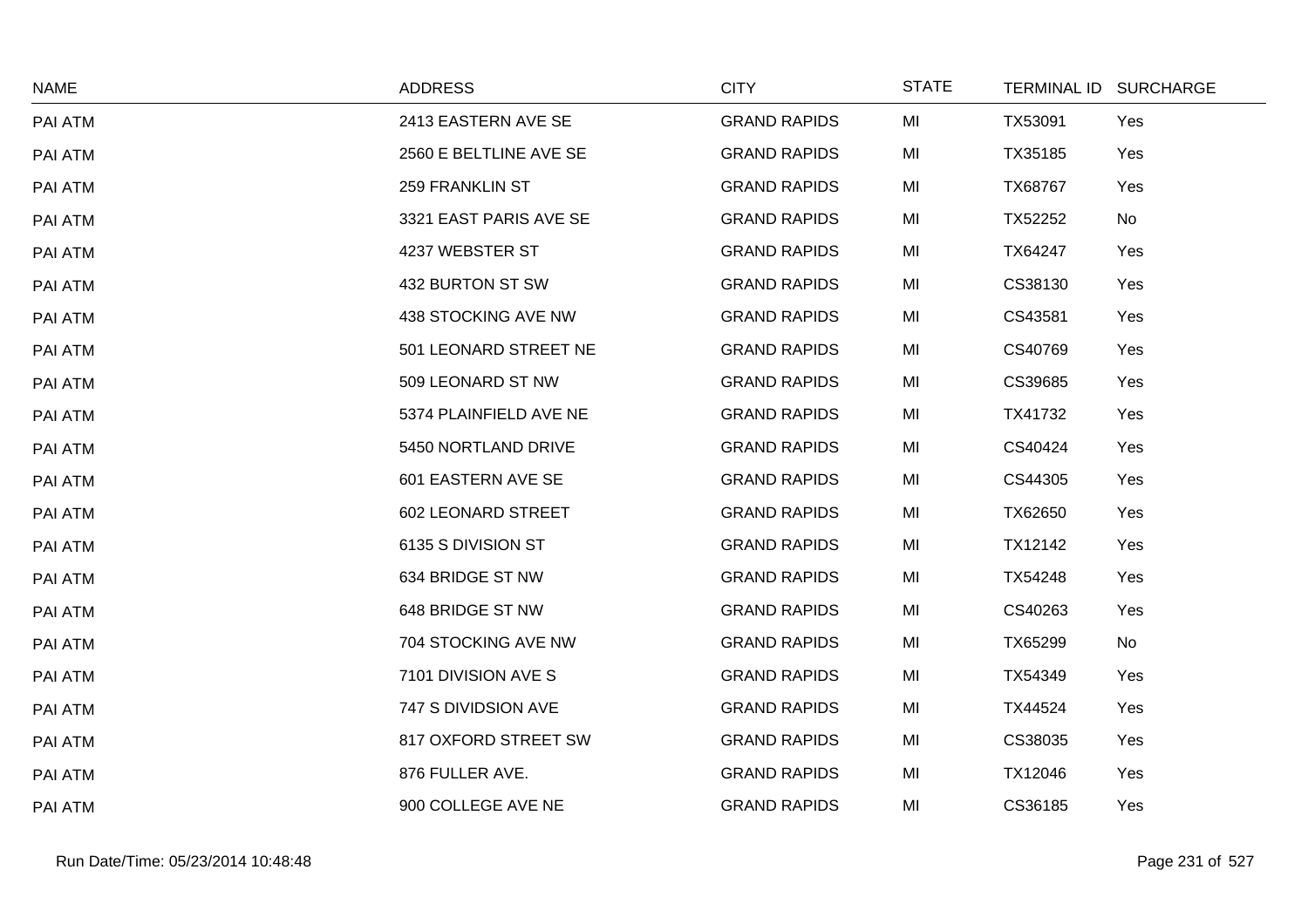| <b>NAME</b> | <b>ADDRESS</b>            | <b>CITY</b>         | <b>STATE</b> | TERMINAL ID SURCHARGE |     |
|-------------|---------------------------|---------------------|--------------|-----------------------|-----|
| PAI ATM     | 938 GRANDVILLE AVE SW     | <b>GRAND RAPIDS</b> | MI           | TX32031               | Yes |
| PAI ATM     | 944 BUTTERWORTH ST SW     | <b>GRAND RAPIDS</b> | MI           | CS41250               | Yes |
| PAI ISO     | 1000 FULTON ST W          | <b>GRAND RAPIDS</b> | MI           | CS40240               | Yes |
| PAI ISO     | 1001 MICHIGAN STREET NE   | <b>GRAND RAPIDS</b> | MI           | CS40446               | Yes |
| PAI ISO     | 1012 WEALTHY ST SE        | <b>GRAND RAPIDS</b> | MI           | CS40421               | Yes |
| PAI ISO     | 1034 BRIDGE STREET NW     | <b>GRAND RAPIDS</b> | MI           | TX63941               | Yes |
| PAI ISO     | 1043 FRANKLIN ST SE       | <b>GRAND RAPIDS</b> | MI           | CS50272               | Yes |
| PAI ISO     | 1136 BURTON STREET SE     | <b>GRAND RAPIDS</b> | MI           | CS40259               | Yes |
| PAI ISO     | <b>1157 FULTON STREET</b> | <b>GRAND RAPIDS</b> | MI           | TX37120               | Yes |
| PAI ISO     | 1160 CHICAGO DR SW        | <b>GRAND RAPIDS</b> | MI           | CS47255               | Yes |
| PAI ISO     | 1210 GIDDINGS AVE SE      | <b>GRAND RAPIDS</b> | MI           | TX64371               | Yes |
| PAI ISO     | 1215 BURTON ST SE         | <b>GRAND RAPIDS</b> | MI           | CS40765               | Yes |
| PAI ISO     | 1220 COLLEGE AVE NE       | <b>GRAND RAPIDS</b> | MI           | TX28934               | Yes |
| PAI ISO     | 1226 MADISON AVE SE       | <b>GRAND RAPIDS</b> | MI           | TX38285               | Yes |
| PAI ISO     | 1237 PLAINFIELD AVE NE    | <b>GRAND RAPIDS</b> | MI           | CS41309               | Yes |
| PAI ISO     | 1242 FULLER AVE NE        | <b>GRAND RAPIDS</b> | MI           | CS36904               | Yes |
| PAI ISO     | 1349 ALPINE NW            | <b>GRAND RAPIDS</b> | MI           | TX12062               | Yes |
| PAI ISO     | 1403 PLAINFIELD AVE NE    | <b>GRAND RAPIDS</b> | MI           | TX61116               | Yes |
| PAI ISO     | 1410 S DIVISION           | <b>GRAND RAPIDS</b> | MI           | TX54677               | Yes |
| PAI ISO     | 1489 LAKE DR SE           | <b>GRAND RAPIDS</b> | MI           | CS47396               | Yes |
| PAI ISO     | 1520 WEALTHY ST SE        | <b>GRAND RAPIDS</b> | MI           | TX54288               | No  |
| PAI ISO     | 1535 PLAINFIELD AVE NE    | <b>GRAND RAPIDS</b> | MI           | CS38597               | No  |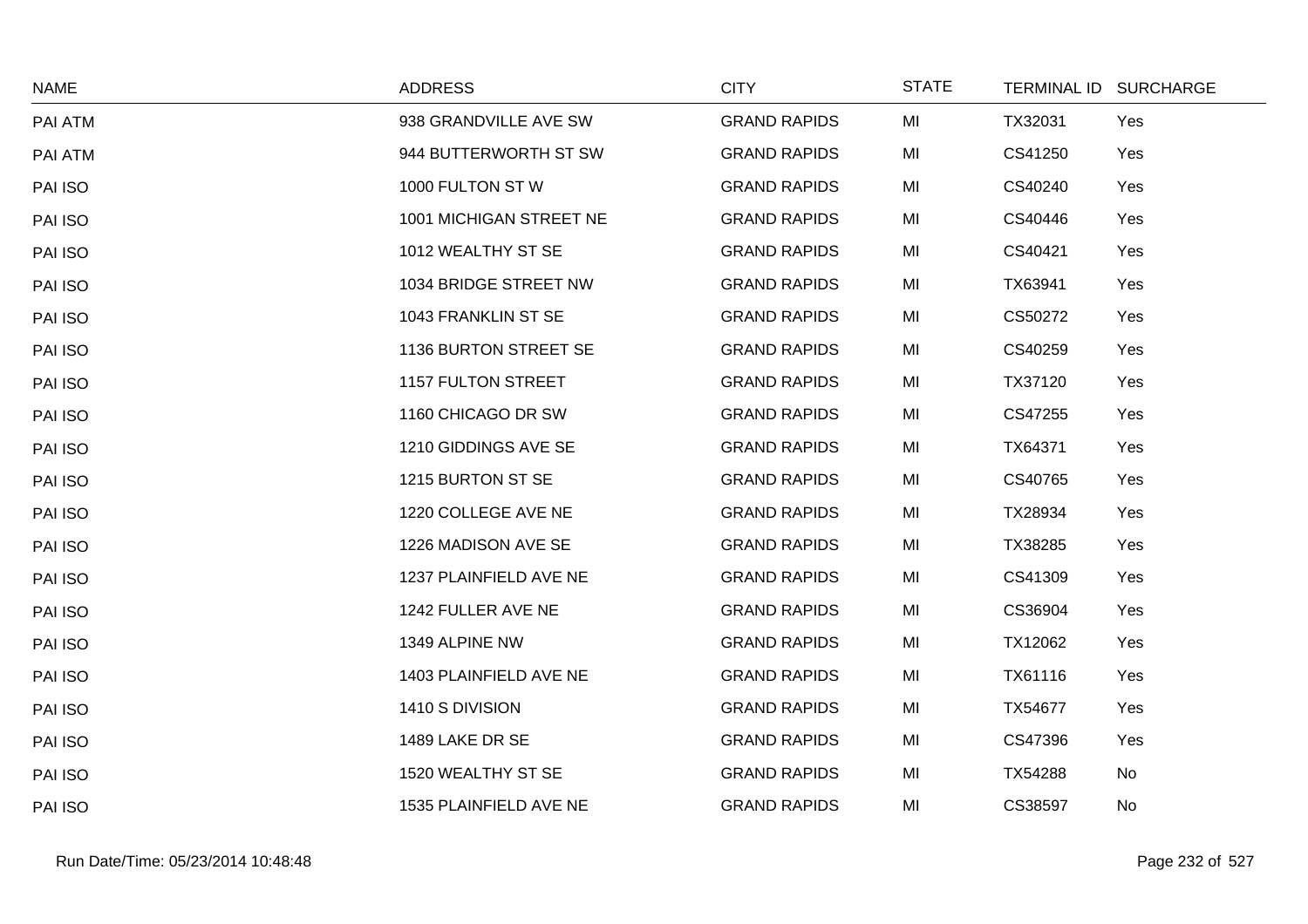| <b>NAME</b> | <b>ADDRESS</b>                 | <b>CITY</b>         | <b>STATE</b> | TERMINAL ID SURCHARGE |     |
|-------------|--------------------------------|---------------------|--------------|-----------------------|-----|
| PAI ISO     | 1546 CLYDE PARK AVE SW         | <b>GRAND RAPIDS</b> | MI           | CS47257               | Yes |
| PAI ISO     | 1548 KALAMAZOO AVE SE          | <b>GRAND RAPIDS</b> | MI           | TX50622               | Yes |
| PAI ISO     | 1610 CLYDE PARK AVE SW         | <b>GRAND RAPIDS</b> | MI           | CS40392               | Yes |
| PAI ISO     | 1628 DIVISION AVE S            | <b>GRAND RAPIDS</b> | MI           | TX61327               | Yes |
| PAI ISO     | <b>168 LOUIS CAMPAU PROMEN</b> | <b>GRAND RAPIDS</b> | MI           | CS40512               | Yes |
| PAI ISO     | 1701 MADISON AVE. SE           | <b>GRAND RAPIDS</b> | MI           | CS43743               | Yes |
| PAI ISO     | 2025 DIVISION AVE S            | <b>GRAND RAPIDS</b> | MI           | CS40423               | Yes |
| PAI ISO     | 2026 BOSTON ST SE              | <b>GRAND RAPIDS</b> | MI           | TX52580               | Yes |
| PAI ISO     | 2151 DIVISION SW               | <b>GRAND RAPIDS</b> | MI           | TX45984               | Yes |
| PAI ISO     | 2208 DIVISION AVE S            | <b>GRAND RAPIDS</b> | MI           | CS40422               | Yes |
| PAI ISO     | 2211 DIVISION AVE S            | <b>GRAND RAPIDS</b> | MI           | CS41289               | Yes |
| PAI ISO     | 235 HALL ST SE                 | <b>GRAND RAPIDS</b> | MI           | CS39683               | Yes |
| PAI ISO     | 2355 EASTERN AVE SE            | <b>GRAND RAPIDS</b> | MI           | CS40389               | Yes |
| PAI ISO     | 2355 FULLER AVE NE             | <b>GRAND RAPIDS</b> | MI           | CS40454               | Yes |
| PAI ISO     | 24 DIVISION AVE S              | <b>GRAND RAPIDS</b> | MI           | TX60957               | Yes |
| PAI ISO     | 2411-28TH ST. SE               | <b>GRAND RAPIDS</b> | MI           | TX42570               | Yes |
| PAI ISO     | 2413 EASTERN AVE SE            | <b>GRAND RAPIDS</b> | MI           | TX53091               | Yes |
| PAI ISO     | 2560 E BELTLINE AVE SE         | <b>GRAND RAPIDS</b> | MI           | TX35185               | Yes |
| PAI ISO     | <b>259 FRANKLIN ST</b>         | <b>GRAND RAPIDS</b> | MI           | TX68767               | Yes |
| PAI ISO     | 3418 PLAINFIELD RD             | <b>GRAND RAPIDS</b> | MI           | TX62986               | Yes |
| PAI ISO     | 3665 28TH ST SE STE 3G         | <b>GRAND RAPIDS</b> | MI           | CS42292               | Yes |
| PAI ISO     | 423 WEBSTER ST NW              | <b>GRAND RAPIDS</b> | MI           | TX64247               | Yes |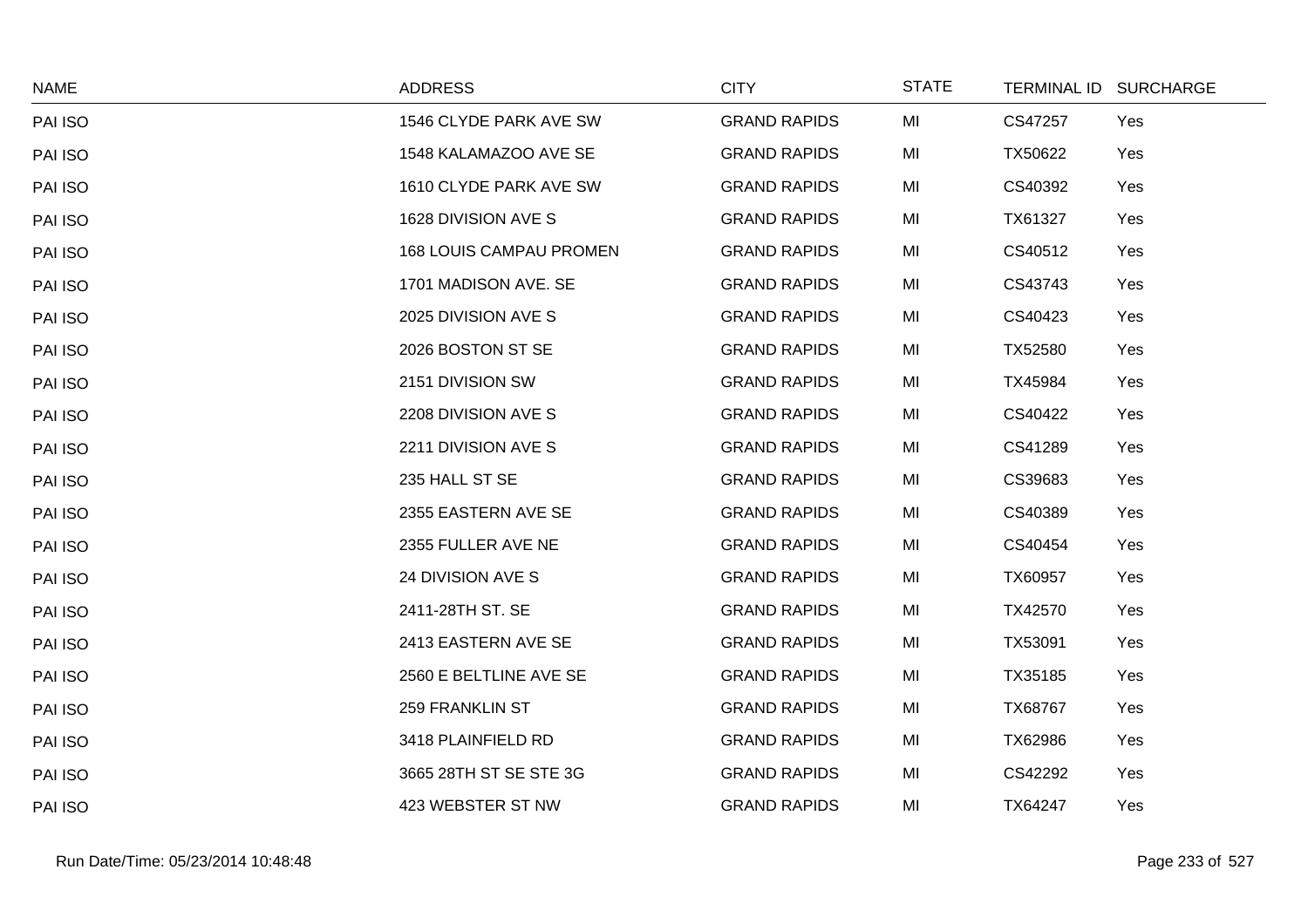| <b>NAME</b> | <b>ADDRESS</b>         | <b>CITY</b>         | <b>STATE</b> | TERMINAL ID SURCHARGE |     |
|-------------|------------------------|---------------------|--------------|-----------------------|-----|
| PAI ISO     | 4237 WEBSTER ST        | <b>GRAND RAPIDS</b> | MI           | TX64247               | Yes |
| PAI ISO     | 4237 WEBSTER ST NW     | <b>GRAND RAPIDS</b> | MI           | TX64247               | Yes |
| PAI ISO     | 432 BURTON ST SW       | <b>GRAND RAPIDS</b> | MI           | CS38130               | Yes |
| PAI ISO     | 438 STOCKING AVE NW    | <b>GRAND RAPIDS</b> | MI           | CS43581               | Yes |
| PAI ISO     | 501 LEONARD STREET NE  | <b>GRAND RAPIDS</b> | MI           | CS40769               | Yes |
| PAI ISO     | 509 LEONARD ST NW      | <b>GRAND RAPIDS</b> | MI           | CS39685               | Yes |
| PAI ISO     | 5374 PLAINFIELD AVE NE | <b>GRAND RAPIDS</b> | MI           | TX41732               | Yes |
| PAI ISO     | 5450 NORTLAND DRIVE    | <b>GRAND RAPIDS</b> | MI           | CS40424               | Yes |
| PAI ISO     | 601 EASTERN AVE SE     | <b>GRAND RAPIDS</b> | MI           | CS44305               | Yes |
| PAI ISO     | 602 LEONARD STREET     | <b>GRAND RAPIDS</b> | MI           | TX62650               | Yes |
| PAI ISO     | 634 BRIDGE ST NW       | <b>GRAND RAPIDS</b> | MI           | TX54248               | Yes |
| PAI ISO     | 648 BRIDGE ST NW       | <b>GRAND RAPIDS</b> | MI           | CS40263               | Yes |
| PAI ISO     | 704 STOCKING AVE NW    | <b>GRAND RAPIDS</b> | MI           | TX65299               | Yes |
| PAI ISO     | 710 MICHIGAN NE        | <b>GRAND RAPIDS</b> | MI           | CS39263               | Yes |
| PAI ISO     | 7101 DIVISION AVE S    | <b>GRAND RAPIDS</b> | MI           | TX54349               | Yes |
| PAI ISO     | 725 MICHIGAN ST NE     | <b>GRAND RAPIDS</b> | MI           | TX66718               | Yes |
| PAI ISO     | 747 S DIVIDSION AVE    | <b>GRAND RAPIDS</b> | MI           | TX44524               | Yes |
| PAI ISO     | 817 OXFORD STREET SW   | <b>GRAND RAPIDS</b> | MI           | CS38035               | Yes |
| PAI ISO     | 819 OTTAWA AVE NW      | <b>GRAND RAPIDS</b> | MI           | CS35800               | Yes |
| PAI ISO     | 900 COLLEGE AVE NE     | <b>GRAND RAPIDS</b> | MI           | CS36185               | Yes |
| PAI ISO     | 900 WALKER AVE NW      | <b>GRAND RAPIDS</b> | MI           | TX31651               | Yes |
| PAI ISO     | 938 GRANDVILLE AVE SW  | <b>GRAND RAPIDS</b> | MI           | TX32031               | Yes |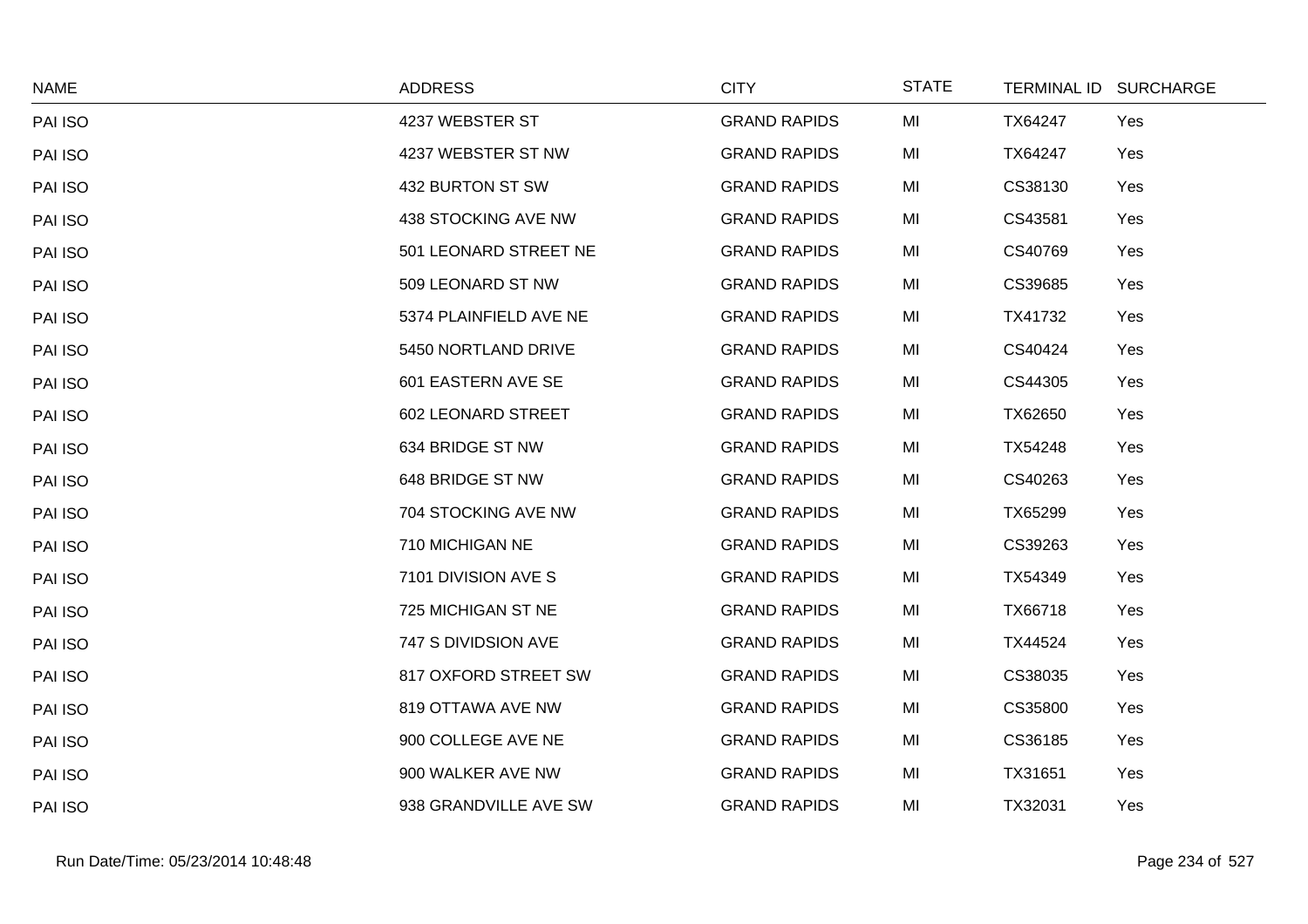| <b>NAME</b>             | <b>ADDRESS</b>         | <b>CITY</b>         | <b>STATE</b> |          | TERMINAL ID SURCHARGE |
|-------------------------|------------------------|---------------------|--------------|----------|-----------------------|
| PAI ISO                 | 944 BUTTERWORTH ST SW  | <b>GRAND RAPIDS</b> | MI           | CS41250  | Yes                   |
| PARTY HOUS              | 6572 S DIVISION AVEUS  | <b>GRAND RAPIDS</b> | MI           | P503171  | No                    |
| PEPPINO'S               | 130 IONIA SW           | <b>GRAND RAPIDS</b> | MI           | LK745839 | Yes                   |
| PETRO EXPRESS           | 335 BURTON STREET      | <b>GRAND RAPIDS</b> | MI           | LK903565 | Yes                   |
| PLAINFIELD AMOCO        | 3895 PLAINFIELD NE     | <b>GRAND RAPIDS</b> | MI           | SR055411 | No                    |
| PLAINFIELD MARATHO      | 2171 PLAINFIELD RD     | <b>GRAND RAPIDS</b> | MI           | LK588982 | Yes                   |
| PLAYSTATION PUB         | 1141 LEONARD N.W.      | <b>GRAND RAPIDS</b> | MI           | LK600943 | Yes                   |
| <b>PNCBANK</b>          | 171 MONROE AVE         | <b>GRAND RAPIDS</b> | MI           | PA1127   | Yes                   |
| <b>PNCBANK</b>          | 220 28TH ST, SW        | <b>GRAND RAPIDS</b> | MI           | PA2402   | Yes                   |
| <b>PNCBANK</b>          | 2355 BURTON, SE        | <b>GRAND RAPIDS</b> | MI           | PA1101   | Yes                   |
| <b>PNCBANK</b>          | 3415 LAKE EASTBRK      | <b>GRAND RAPIDS</b> | MI           | PA2385   | Yes                   |
| <b>PNCBANK</b>          | 3500 ALPINE AVE        | <b>GRAND RAPIDS</b> | MI           | PA2380   | Yes                   |
| <b>PNCBANK</b>          | 3950 PLAINFIELD        | <b>GRAND RAPIDS</b> | MI           | PA2397   | Yes                   |
| <b>PNCBANK</b>          | 5601 28TH ST, SE       | <b>GRAND RAPIDS</b> | MI           | PA2989   | Yes                   |
| <b>PUB 43</b>           | 43 S DIVISION          | <b>GRAND RAPIDS</b> | MI           | 83932722 | Yes                   |
| <b>PUMPHOUSE BAR</b>    | 1507 LANGELY ST SE     | <b>GRAND RAPIDS</b> | MI           | LK873051 | Yes                   |
| PUTT PUTTS              | 1148 W FULTON STRE     | <b>GRAND RAPIDS</b> | MI           | LK335319 | Yes                   |
| <b>QUALITY CAR WASH</b> | 6400 SOUTH DIVISION    | <b>GRAND RAPIDS</b> | MI           | SR083011 | Yes                   |
| <b>QUICK STOP</b>       | 1201 LEONARD ST. NEUS  | <b>GRAND RAPIDS</b> | MI           | P231698  | Yes                   |
| RALPH'S FOOD MARKE      | 655 LEONARD ST.        | <b>GRAND RAPIDS</b> | MI           | LK601828 | Yes                   |
| <b>RITE AID #1519</b>   | <b>EDISON PLAZA</b>    | <b>GRAND RAPIDS</b> | MI           | A0006059 | Yes                   |
| <b>RITE AID #4242</b>   | 5995 KALAMAZOO AVE, SE | <b>GRAND RAPIDS</b> | MI           | A0006872 | Yes                   |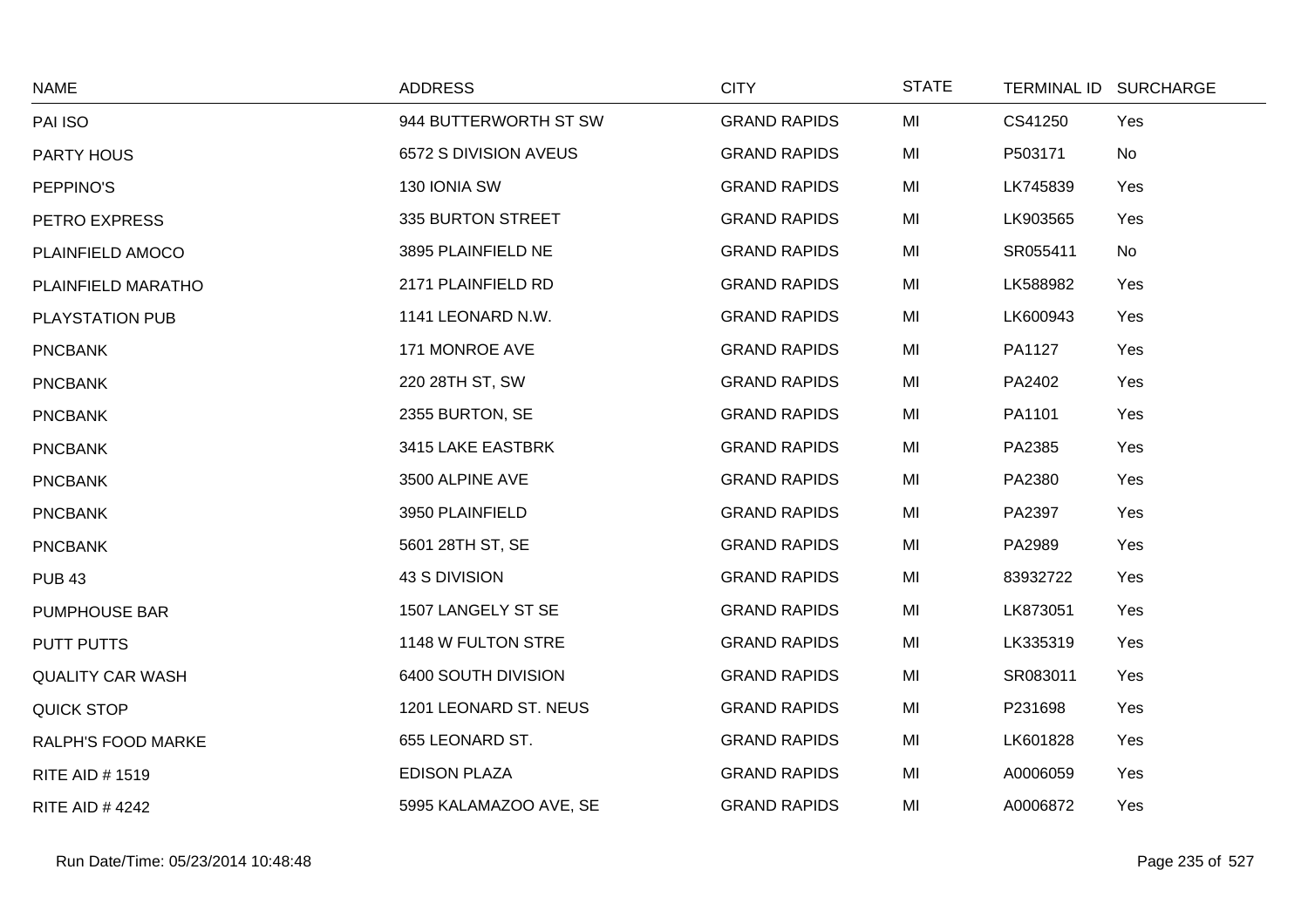| <b>NAME</b>                   | <b>ADDRESS</b>               | <b>CITY</b>         | <b>STATE</b> |          | TERMINAL ID SURCHARGE |
|-------------------------------|------------------------------|---------------------|--------------|----------|-----------------------|
| <b>RITE AID #4395</b>         | 4410 S DIVISION AVE          | <b>GRAND RAPIDS</b> | MI           | A0006961 | Yes                   |
| <b>RIVER CITY SALOON</b>      | 1152-56 LEONARD              | <b>GRAND RAPIDS</b> | MI           | CI014098 | Yes                   |
| <b>RON'S QUICK STOP</b>       | 1115 BRIDGE NW               | <b>GRAND RAPIDS</b> | MI           | LK908984 | Yes                   |
| <b>RUMORS NIG</b>             | 69 SOUTH DIVISION            | <b>GRAND RAPIDS</b> | MI           | 82120201 | Yes                   |
| <b>SAZERAC LOUNGE</b>         | 1418 PLAINFIELD AV           | <b>GRAND RAPIDS</b> | MI           | LK596874 | Yes                   |
| <b>SPARTAN LA</b>             | 2755 LAKE MICHIGAN US        | <b>GRAND RAPIDS</b> | MI           | P231715  | Yes                   |
| <b>SPIKE &amp; MIKE'S PAR</b> | 967 E. FULTON                | <b>GRAND RAPIDS</b> | MI           | LK542028 | Yes                   |
| SUNOCO DIVISION               | 7061 SOUTH DIVISIO           | <b>GRAND RAPIDS</b> | MI           | LK799818 | Yes                   |
| THE DELTA                     | 2500 TURNER AVE.             | <b>GRAND RAPIDS</b> | MI           | 83660315 | Yes                   |
| THE DELTA                     | 2500 TURNER AVE.             | <b>GRAND RAPIDS</b> | MI           | 83660317 | Yes                   |
| THUNDER BAY SERVIC            | 5000 PLAINFIELD AV           | <b>GRAND RAPIDS</b> | MI           | LK893329 | Yes                   |
| <b>TILLIES MARKET</b>         | 1702 MONROE AVE NW           | <b>GRAND RAPIDS</b> | MI           | LK259921 | Yes                   |
| TIP TOP DELUXE BAR            | 760 BUTTERWORTH              | <b>GRAND RAPIDS</b> | MI           | LK403557 | Yes                   |
| <b>UNITED BAN</b>             | 6801 CASCADE RD SE           | <b>GRAND RAPIDS</b> | MI           | MI000187 | No                    |
| <b>VAN ANDEL</b>              | 130 WEST FULTON STRUS        | <b>GRAND RAPIDS</b> | MI           | P220543  | Yes                   |
| <b>VAN ANDEL</b>              | <b>130 WEST FULTON STRUS</b> | <b>GRAND RAPIDS</b> | MI           | P220547  | Yes                   |
| <b>VITO'S PIZZA</b>           | <b>658 FULTON STREET</b>     | <b>GRAND RAPIDS</b> | MI           | LK165548 | No                    |
| WALGREENS 15007               | 425 FULLER AVE NE            | <b>GRAND RAPIDS</b> | MI           | SR007644 | Yes                   |
| WALGREENS 3426                | 3610 PLAINFIELD AVE NE       | <b>GRAND RAPIDS</b> | MI           | SR007646 | Yes                   |
| <b>WALGREENS 7140</b>         | 5100 E BELTLINE ROAD NE      | <b>GRAND RAPIDS</b> | MI           | SR007649 | Yes                   |
| WALGREENS 9131                | 2643 KALAMAZOO AVE SE        | <b>GRAND RAPIDS</b> | MI           | SR007648 | Yes                   |
| <b>WALKER MOBIL</b>           | 1229 WALKER NW               | <b>GRAND RAPIDS</b> | MI           | LK588989 | Yes                   |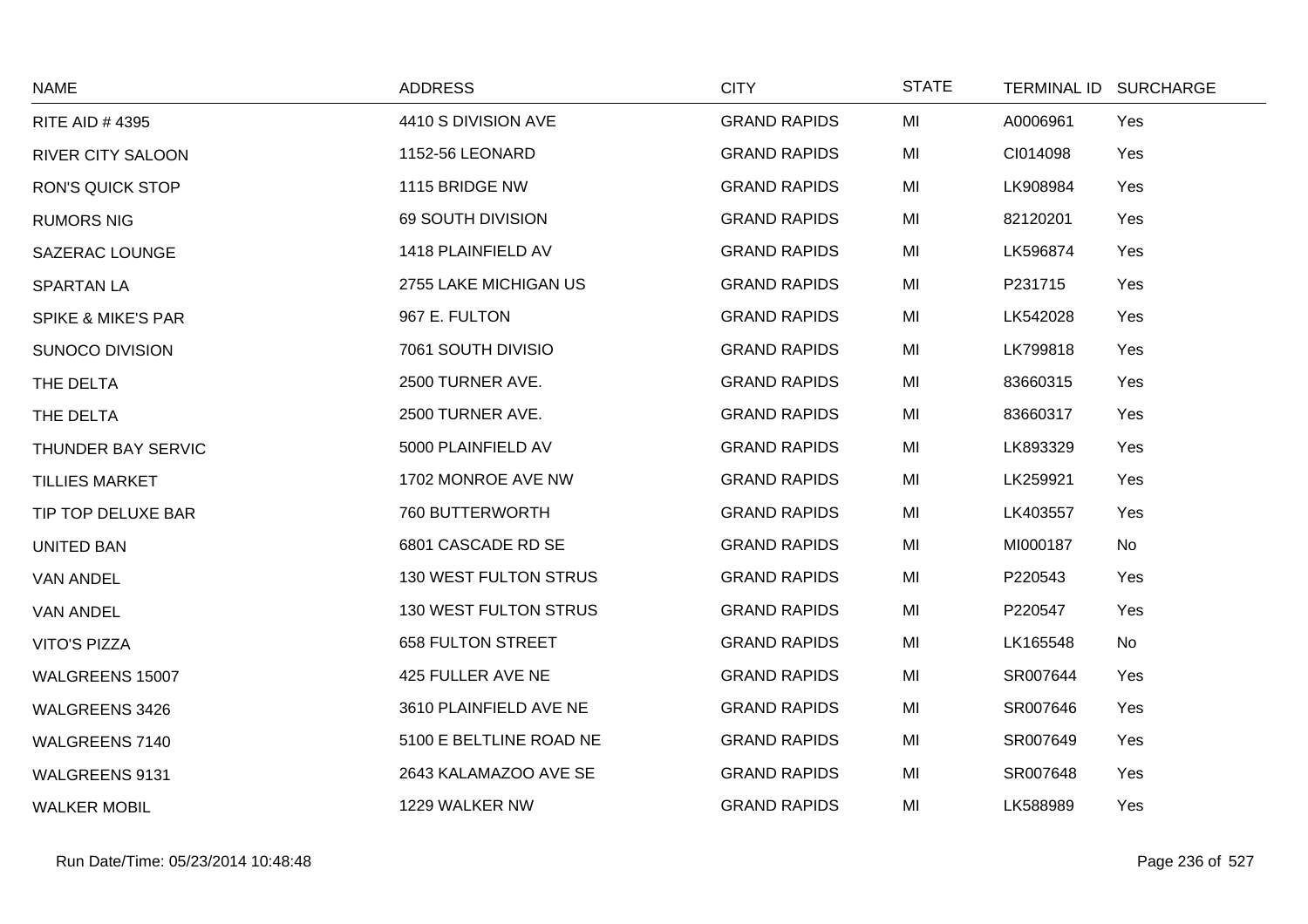| <b>NAME</b>             | <b>ADDRESS</b>              | <b>CITY</b>         | <b>STATE</b> | TERMINAL ID SURCHARGE |     |
|-------------------------|-----------------------------|---------------------|--------------|-----------------------|-----|
| <b>WALKER STR</b>       | 1181 WALKER NW<br><b>US</b> | <b>GRAND RAPIDS</b> | MI           | P213235               | Yes |
| WOLTCO 9758             | 3110 PLAINFIELD NE          | <b>GRAND RAPIDS</b> | MI           | SR059711              | Yes |
| WOLTCO INC 5474         | 1169 E BELTLINE NE          | <b>GRAND RAPIDS</b> | MI           | SR070111              | Yes |
| <b>WOODLAND CLARK</b>   | 3214 28TH ST SE             | <b>GRAND RAPIDS</b> | MI           | LK567289              | Yes |
| Walgreens 12561         | 4550 CASCADE RD SE          | <b>GRAND RAPIDS</b> | MI           | SR008238              | Yes |
| Walgreens 15466         | 500 LEONARD STREET NW       | <b>GRAND RAPIDS</b> | MI           | SR102762              | Yes |
| Walgreens 2581          | 1601 KALAMAZOO AVE          | <b>GRAND RAPIDS</b> | MI           | SR007533              | Yes |
| Walgreens 3100          | 2353 44TH SE                | <b>GRAND RAPIDS</b> | MI           | SR000907              | Yes |
| Walgreens 5095          | 1964 FULLER AVE NE          | <b>GRAND RAPIDS</b> | MI           | SR000921              | Yes |
| Walmart 2493            | 5859 28TH ST                | <b>GRAND RAPIDS</b> | MI           | SR004699              | Yes |
| US 23 BP #1             | 2330 GRAND BLANC R          | <b>GRANDBLANC</b>   | MI           | LK703368              | Yes |
| 5/3 BK, MI. (WEST       | 3900 CHICAGO DR SW          | <b>GRANDVILLE</b>   | MI           | 00000000              | Yes |
| 5/3 BK, MI. (WEST       | 4460 WILSON AVE SW          | <b>GRANDVILLE</b>   | MI           | 00000000              | Yes |
| <b>BANK OF AMERICA</b>  | *RIVERTOWN CORRIDOR         | <b>GRANDVILLE</b>   | MI           | <b>IMIN7091</b>       | No  |
| <b>CHASE</b>            | 3115 WILSON AVE SW          | <b>GRANDVILLE</b>   | MI           | MI1663                | Yes |
| <b>CHASE</b>            | 3434 CENTURY CENTE          | <b>GRANDVILLE</b>   | MI           | MI0833                | Yes |
| <b>CHEMICAL BANK</b>    | 3700 RIVERTOWN PKWY-ELE     | <b>GRANDVILLE</b>   | MI           | TZ389040              | Yes |
| <b>CHEMICAL BANK</b>    | 3700 RIVERTOWN PKWY-FOO     | <b>GRANDVILLE</b>   | MI           | TZ389041              | Yes |
| <b>CHEMICAL BANK</b>    | 3700 RIVERTOWN PKWY-LOW     | <b>GRANDVILLE</b>   | MI           | TZ389042              | Yes |
| <b>CHEMICAL BANK</b>    | 4495 WILSON                 | <b>GRANDVILLE</b>   | MI           | TZ384920              | Yes |
| <b>Cardtronics CCSW</b> | 4235 CHICAGO DR             | <b>GRANDVILLE</b>   | MI           | SP070422              | Yes |
| CardtronicsLPC          | 3130 44TH ST SW             | <b>GRANDVILLE</b>   | MI           | TG021378              | No  |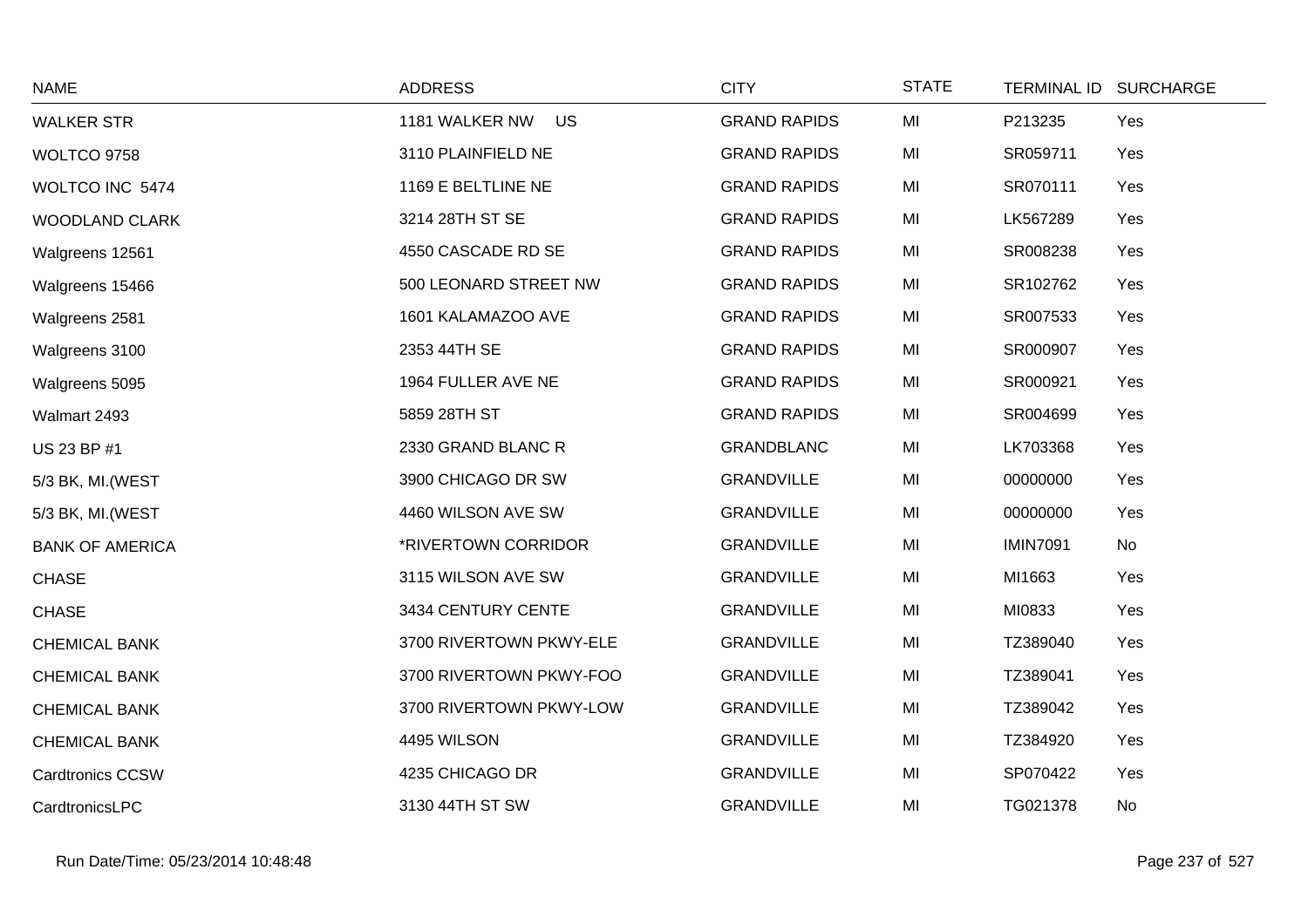| <b>NAME</b>             | <b>ADDRESS</b>          | <b>CITY</b>       | <b>STATE</b> |          | TERMINAL ID SURCHARGE |
|-------------------------|-------------------------|-------------------|--------------|----------|-----------------------|
| <b>GRANDVILLE BP 42</b> | 3935 28TH STREET SW     | <b>GRANDVILLE</b> | MI           | SR059811 | Yes                   |
| <b>MACATAWA B</b>       | 3191 44TH STREET SW     | <b>GRANDVILLE</b> | MI           | MI000228 | Yes                   |
| <b>METRO H H</b>        | 3728 RIVERTOWN PAR      | <b>GRANDVILLE</b> | MI           | LK796987 | Yes                   |
| PAI ATM                 | 2939 WILSON AVE SW      | <b>GRANDVILLE</b> | MI           | CS43971  | No                    |
| PAI ATM                 | 3125 FAIRLEWES          | <b>GRANDVILLE</b> | MI           | CS36137  | Yes                   |
| PAI ATM                 | 3245 28TH               | <b>GRANDVILLE</b> | MI           | CS36214  | Yes                   |
| PAI ISO                 | 3125 FAIRLEWES          | <b>GRANDVILLE</b> | MI           | CS36137  | Yes                   |
| <b>PNCBANK</b>          | 2905 WILSON AVE.        | <b>GRANDVILLE</b> | MI           | PA2990   | Yes                   |
| <b>RIVER TOWN</b>       | 3980 44TH ST SW         | <b>GRANDVILLE</b> | MI           | 81206257 | Yes                   |
| <b>SUNNYBROOK MOBIL</b> | 4380 KENOWA             | <b>GRANDVILLE</b> | MI           | LK550757 | Yes                   |
| Walgreens 3012          | 3191 28TH ST SW         | <b>GRANDVILLE</b> | MI           | SR000906 | Yes                   |
| Walmart 2567            | 4542 KENOVA AVE         | <b>GRANDVILLE</b> | MI           | SR004782 | Yes                   |
| <b>CHOICEONE</b>        | 10 WEST MAIN STREET     | <b>GRANT</b>      | MI           | MI000262 | Yes                   |
| PAI ATM                 | 12633 MASON DR          | <b>GRANT</b>      | MI           | TX51325  | Yes                   |
| PAI ISO                 | 12633 MASON DR          | <b>GRANT</b>      | MI           | TX51325  | No                    |
| Wesco Grant 44          | 190 S MAPLE STREET      | <b>GRANT</b>      | MI           | SR003408 | Yes                   |
| AMERICAN 1 CREDIT UNION | 224 E MICHIGAN AVE      | <b>GRASS LAKE</b> | MI           | 0196191  | No                    |
| AMERICAN 1 CREDIT UNION | 670 E MICHIGAN AVE      | <b>GRASS LAKE</b> | MI           | 0196181  | No                    |
| <b>COMERICA BANK</b>    | 115 E MICHIGAN-GRASS LA | <b>GRASS LAKE</b> | MI           | Q4527820 | No                    |
| Clear Lake Oil Co       | 4400 CLEAR LAKE RD      | <b>GRASS LAKE</b> | MI           | SR000393 | Yes                   |
| MUGG & BOP              | 3864 MT. HOPE ROAD US   | <b>GRASS LAKE</b> | MI           | P213211  | Yes                   |
| SMY MINI MART INC.      | 674 E. MICHIGAN AV      | <b>GRASS LAKE</b> | MI           | LK238033 | Yes                   |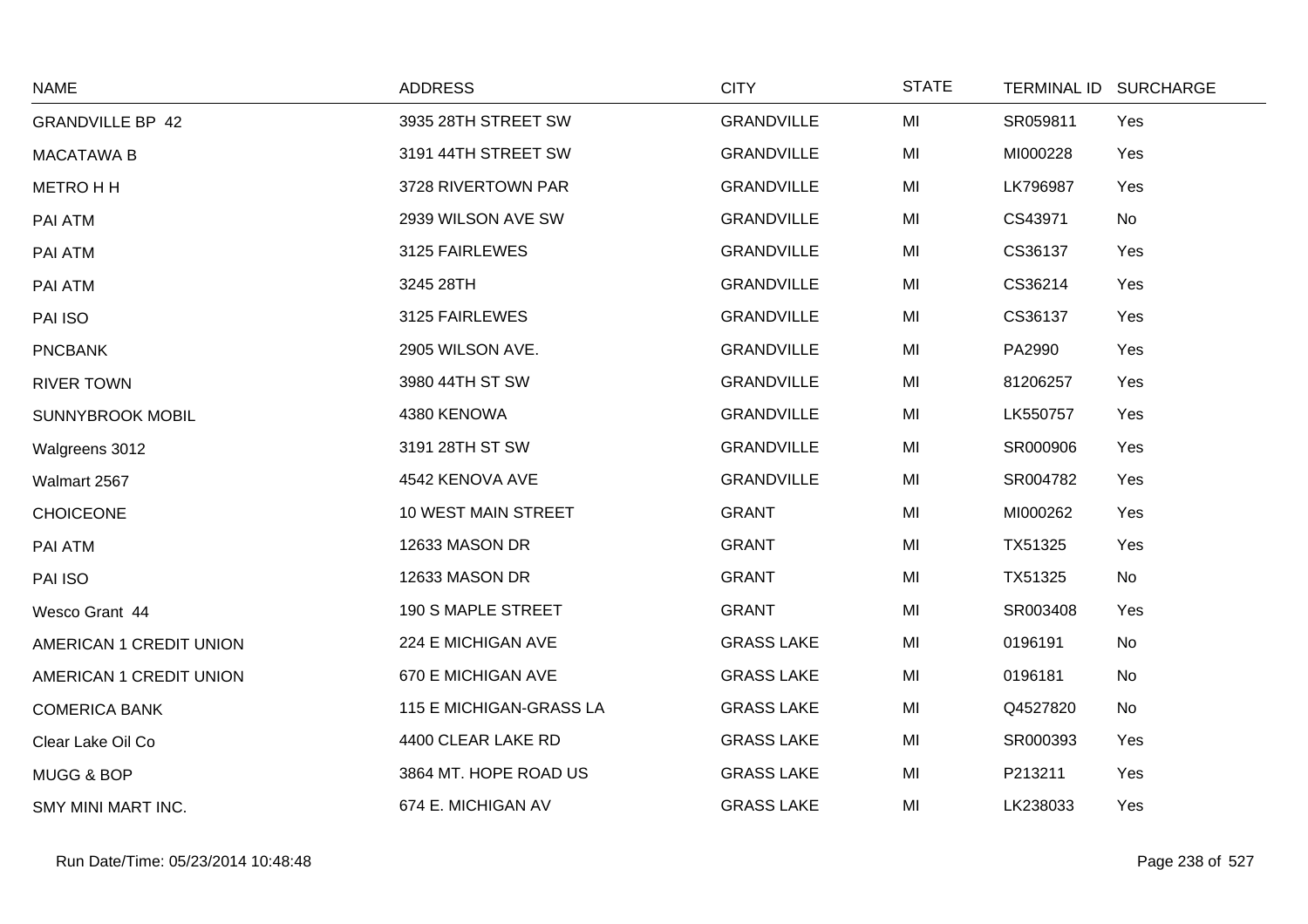| <b>NAME</b>                | <b>ADDRESS</b>            | <b>CITY</b>       | <b>STATE</b> | TERMINAL ID SURCHARGE |     |
|----------------------------|---------------------------|-------------------|--------------|-----------------------|-----|
| <b>VALS COUNT</b>          | 12226 SEYMOUR RD.         | <b>GRASS LAKE</b> | MI           | 82500187              | Yes |
| <b>WATERLOO PARTY STO</b>  | 8275 CLEAR LAKE ST        | <b>GRASS LAKE</b> | MI           | LK899711              | Yes |
| <b>Cardtronics CCSM</b>    | 5840 US 31 SOUTH          | <b>GRAWN</b>      | MI           | CR011583              | Yes |
| <b>GRAWN SHEL</b>          | 5624 US 31 S<br><b>US</b> | <b>GRAWN</b>      | MI           | P181756               | Yes |
| #140 FORWA                 | 503 NORTH JAMES           | <b>GRAYLING</b>   | MI           | 83800941              | Yes |
| 5/3 BK, MI(NORTH           | 381 SOUTH I75 LOOP        | <b>GRAYLING</b>   | MI           | 00000000              | Yes |
| 5/3 BK, N MI OFF           | 601 N. JAMES              | <b>GRAYLING</b>   | MI           | 00000000              | Yes |
| <b>ADMIRAL 67 Grayling</b> | 2615 S BUS LOOP I75       | <b>GRAYLING</b>   | MI           | SR007556              | Yes |
| <b>CAID'S CORNER GROC</b>  | 6510 COUNTY RD 612        | <b>GRAYLING</b>   | MI           | LK406129              | Yes |
| <b>CHEMICAL BANK</b>       | 2500 S. I-75 BUSINESS L   | <b>GRAYLING</b>   | MI           | TZ383901              | Yes |
| CT 7-11 CCS2               | 313 S JAMES ST            | <b>GRAYLING</b>   | MI           | SE277872              | Yes |
| <b>Cardtronics CCSW</b>    | 308 S. JAMES ST           | <b>GRAYLING</b>   | MI           | SP070138              | Yes |
| FICK & SONS                | 5800 NELSON A MILES PKW   | <b>GRAYLING</b>   | MI           | No<br>D800708         |     |
| <b>FIRSTMERIT</b>          | 305 Michigan Ave          | <b>GRAYLING</b>   | MI           | 00006742              | Yes |
| <b>KMART # 9557</b>        | 2425 S I 75 BUSINESS      | <b>GRAYLING</b>   | MI           | A0003776              | Yes |
| NORTHLAND AREA FCU         | 2405 S. GRAYLING RD.      | <b>GRAYLING</b>   | MI           | CK5134                | Yes |
| NORTHLAND AREA FCU         | 2470 S. I-75 BUSINESS L   | <b>GRAYLING</b>   | MI           | CK5126                | Yes |
| OLE DAM PA                 | 6622 WEST M-72 US         | <b>GRAYLING</b>   | MI           | P126708               | Yes |
| <b>RITE AID # 2753</b>     | 312 S JAMES ST            | <b>GRAYLING</b>   | MI           | A0006466              | Yes |
| Stephan Bridge             | 1507 EAST AND M72         | <b>GRAYLING</b>   | MI           | <b>DNS21615</b>       | Yes |
| Walgreens 11689            | 2045 S 175 BUS LOOP       | <b>GRAYLING</b>   | MI           | SR003873              | Yes |
| 5/3 BK, MI. (WEST          | 410 S GREENVILLE W        | <b>GREENVILLE</b> | MI           | 00000000              | Yes |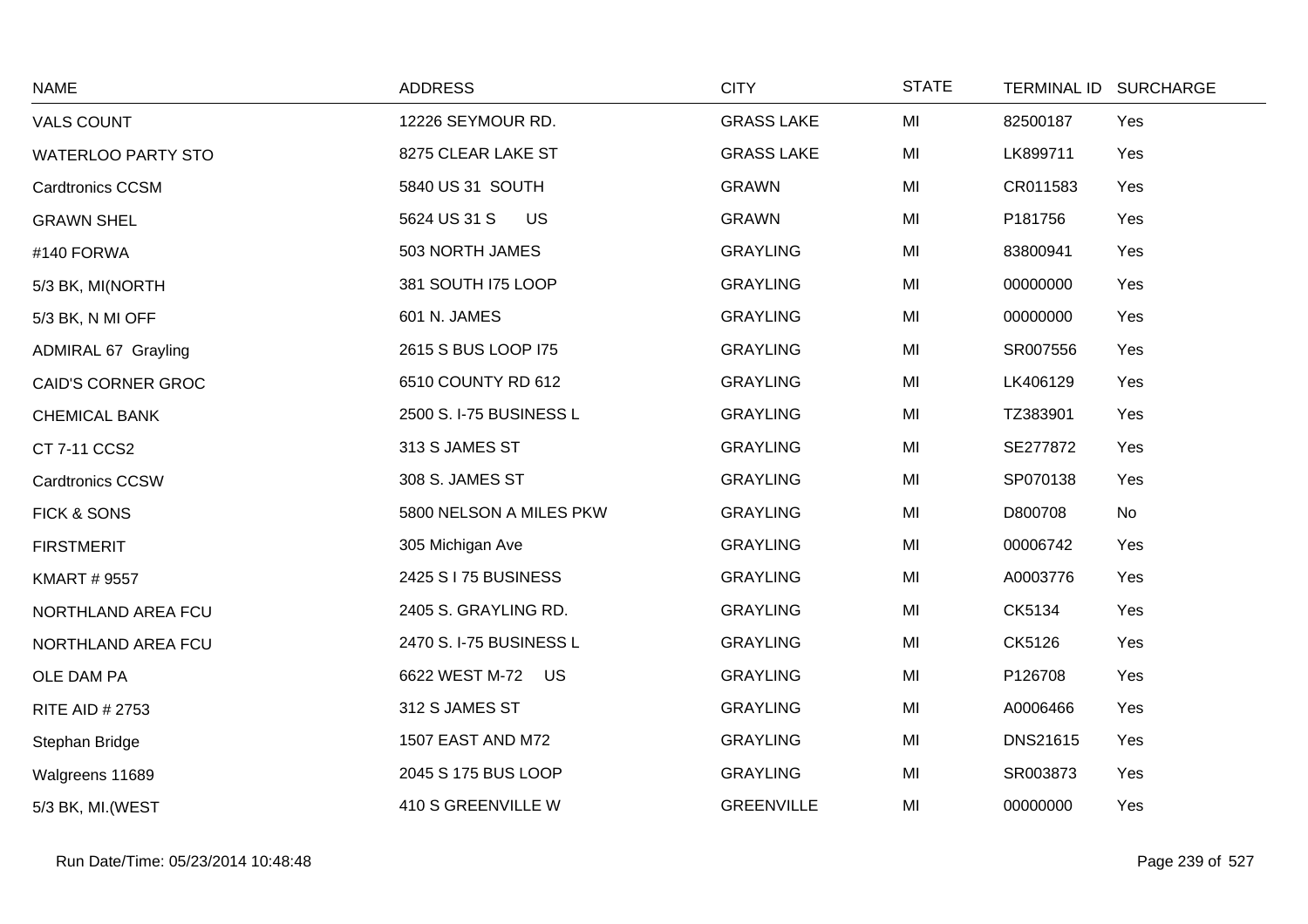| <b>NAME</b>              | <b>ADDRESS</b>          | <b>CITY</b>         | <b>STATE</b> | TERMINAL ID SURCHARGE |
|--------------------------|-------------------------|---------------------|--------------|-----------------------|
| 5/3 BK, W MI OFF         | 615 S BOWER ST          | <b>GREENVILLE</b>   | MI           | Yes<br>00000000       |
| Admiral 2 Greenville     | 1305 W WASHINGTON ST    | <b>GREENVILLE</b>   | MI           | SR007572<br>Yes       |
| <b>CHASE</b>             | 300 S GREENVILLE W      | <b>GREENVILLE</b>   | MI           | MI8603<br>Yes         |
| <b>CHASE</b>             | 606 S GREENVILLE W      | <b>GREENVILLE</b>   | MI           | MI1873<br>Yes         |
| <b>CHEMICAL BANK</b>     | 1311 W WASHINGTON ST    | <b>GREENVILLE</b>   | MI           | TZ382506<br>Yes       |
| Cottage Market 33        | 12795 OLD 14 MILE RD    | <b>GREENVILLE</b>   | MI           | SR000497<br>Yes       |
| <b>GREENVILLE MOOSE</b>  | 5649 S GREENVILLE       | <b>GREENVILLE</b>   | MI           | LK633032<br>Yes       |
| <b>ISABELLABT</b>        | 12798 OLD 14 MILE RD    | <b>GREENVILLE</b>   | MI           | 07340018<br>Yes       |
| <b>ISABELLABT</b>        | 1405 W WASHINGTON ST    | <b>GREENVILLE</b>   | MI           | 07340015<br>Yes       |
| <b>KMART #4796</b>       | <b>205 S GREENVILLE</b> | <b>GREENVILLE</b>   | MI           | A0003800<br>Yes       |
| MEIJER - C               | 415 S GREENVILLE W      | <b>GREENVILLE</b>   | MI           | 82128062<br>Yes       |
| New Turk Lake Market Inc | 2023 S GREENVILLE ROAD  | <b>GREENVILLE</b>   | MI           | SR003013<br>Yes       |
| PETERSON OIL             | 6360 GREENVILLE         | <b>GREENVILLE</b>   | MI           | LK737473<br>Yes       |
| <b>WALMART</b>           | 10772 WEST CARSON       | <b>GREENVILLE</b>   | MI           | A33280<br>No          |
| Walgreens 9132           | 1420 W WASHINGTON       | <b>GREENVILLE</b>   | MI           | SR000980<br>Yes       |
| Wesco Greenville 45      | 128 W WASHINGTON ST     | <b>GREENVILLE</b>   | MI           | SR003409<br>Yes       |
| MUGG & BOP               | <b>US</b><br>106 M-36   | <b>GREGORY</b>      | MI           | P213243<br>Yes        |
| <b>GUARANTY BANK</b>     | 20422 MACK AVE          | <b>GROSS POINTE</b> | MI           | H5220115<br>Yes       |
| 5/3 BK, MI.(EAST         | 7799 MACOMB ST          | <b>GROSSE ILE</b>   | MI           | 00000000<br>Yes       |
| <b>BANK OF AMERICA</b>   | *GROSSE ILE             | <b>GROSSE ISLE</b>  | MI           | <b>IMIN7049</b><br>No |
| 5/3 BK, MI.(EAST         | <b>20065 MACK AVE</b>   | <b>GROSSE POINT</b> | MI           | 00000000<br>Yes       |
| <b>BANK OF AMERICA</b>   | *CVS PHARMACY #8107     | <b>GROSSE POINT</b> | MI           | <b>WMIN1095</b><br>No |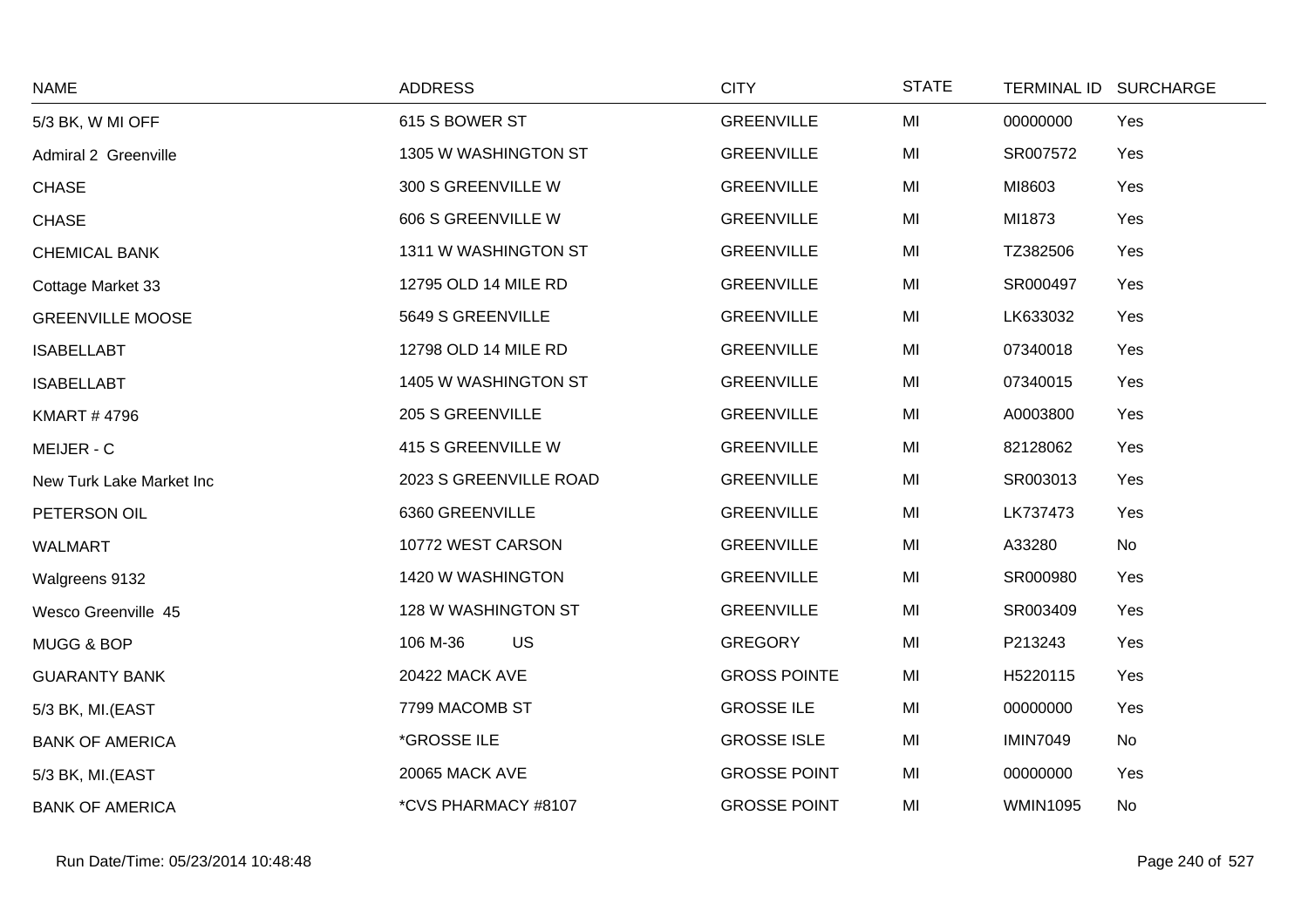| <b>NAME</b>                   | <b>ADDRESS</b>             | <b>CITY</b>          | <b>STATE</b> |                 | TERMINAL ID SURCHARGE |
|-------------------------------|----------------------------|----------------------|--------------|-----------------|-----------------------|
| <b>BANK OF AMERICA</b>        | *CVS PHARMACY #8081        | <b>GROSSE POINTE</b> | MI           | <b>WMIN1082</b> | No                    |
| <b>BANK OF AMERICA</b>        | *GROSSE POINTE WOOD        | <b>GROSSE POINTE</b> | MI           | <b>IMID7259</b> | No                    |
| <b>BANK OF AMERICA</b>        | *JEFFERSON/BARRINGTON      | <b>GROSSE POINTE</b> | MI           | <b>IMIN7056</b> | No                    |
| <b>BANK OF AMERICA</b>        | *KERCHEVAL AVENUE          | <b>GROSSE POINTE</b> | MI           | <b>IMIN7057</b> | No                    |
| <b>CHASE</b>                  | 17449 E JEFFERSON          | <b>GROSSE POINTE</b> | MI           | MI0383          | Yes                   |
| <b>CHASE</b>                  | 460 MOROSS RD              | <b>GROSSE POINTE</b> | MI           | MI0384          | Yes                   |
| <b>CHASE</b>                  | 460 MOROSS RD              | <b>GROSSE POINTE</b> | MI           | MI0385          | Yes                   |
| <b>CHASE</b>                  | <b>468 CADIEUX RD</b>      | <b>GROSSE POINTE</b> | MI           | MI0292          | Yes                   |
| <b>CHASE</b>                  | 685 SAINT CLAIR ST         | <b>GROSSE POINTE</b> | MI           | MI0302          | Yes                   |
| <b>CHASE</b>                  | 685 SAINT CLAIR ST         | <b>GROSSE POINTE</b> | MI           | MI0381          | Yes                   |
| <b>CITIZENS COB</b>           | 19307 MACK AVENUE          | <b>GROSSE POINTE</b> | MI           | ZA8303          | No                    |
| <b>MICHIGAN FUELS INC</b>     | <b>20700 MACK AVE</b>      | <b>GROSSE POINTE</b> | MI           | LK363580        | Yes                   |
| <b>Mack Moross BP Service</b> | <b>19100 MACK AVE</b>      | <b>GROSSE POINTE</b> | MI           | SR003314        | Yes                   |
| POINTE PLAZA                  | 19251 MACK AVENUE          | <b>GROSSE POINTE</b> | MI           | LK336761        | Yes                   |
| <b>COMERICA BANK</b>          | 415 FISHER #2 GR POINT     | <b>GROSSE PTE</b>    | MI           | F0447645        | No                    |
| <b>COMERICA BANK</b>          | MACK-BRYS GRSS PTE WDS     | <b>GRSS PTE WDS</b>  | MI           | F3494301        | No                    |
| PAI ISO                       | <b>RR 1 BOX 98A</b>        | <b>GULLIVER</b>      | MI           | CS13157         | Yes                   |
| <b>Crossroads Mini Mart</b>   | M553 COUNTY RD 480         | <b>GWINN</b>         | MI           | SR001139        | Yes                   |
| <b>FIRSTMERIT</b>             | 9 W M-35                   | <b>GWINN</b>         | MI           | 00006799        | Yes                   |
| Kountry Korner                | 34 M553                    | <b>GWINN</b>         | MI           | SR000145        | Yes                   |
| <b>MODELTOWN</b>              | 124 WEST M 35<br><b>US</b> | <b>GWINN</b>         | MI           | P502414         | Yes                   |
| SIR FEDERAL CREDIT UNION      | 145 STATE HWY M-35         | <b>GWINN</b>         | MI           | <b>CKM307</b>   | Yes                   |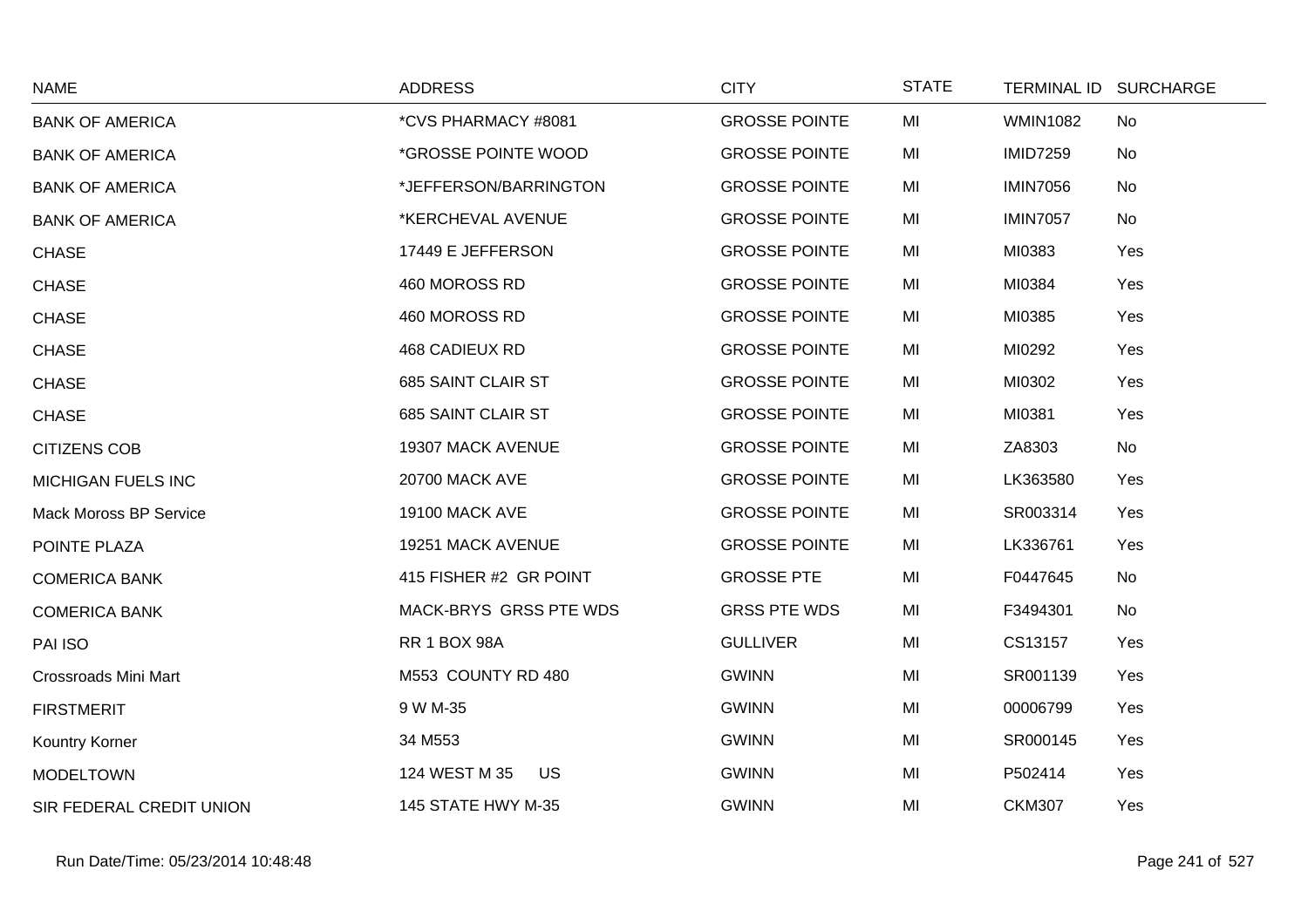| <b>NAME</b>       | <b>ADDRESS</b>              | <b>CITY</b>          | <b>STATE</b> | TERMINAL ID SURCHARGE |     |
|-------------------|-----------------------------|----------------------|--------------|-----------------------|-----|
| Wells Fargo Ban   | <b>GWINN</b>                | <b>GWINN</b>         | MI           | 0037B                 | Yes |
| <b>ADVANCED F</b> | 30259 FORD RD<br><b>US</b>  | Garden City          | MI           | NH001339              | Yes |
| <b>EXPREB FOO</b> | 31450 CHERRY HILL RUS       | Garden City          | MI           | TX009688              | Yes |
| <b>FIRSTMERIT</b> | 100 E Main St               | Gaylord              | MI           | 00006745              | Yes |
| THE CAMP S        | <b>US</b><br>5810 N m-30    | Gladwin              | MI           | P90772                | Yes |
| Glennie Pa        | 3303 State Road US          | Glennie              | MI           | TX010544              | Yes |
| ROGERS FOO        | 3257 S State St US          | Glennie              | MI           | P101540               | Yes |
| Oxford Bank       | 8125 State Road             | Goodrich             | MI           | 01001007              | Yes |
| <b>FIRSTMERIT</b> | 11425 S Saginaw             | <b>Grand Blanc</b>   | MI           | 00006562              | Yes |
| <b>MURPHY OIL</b> | 14801 US 31<br><b>US</b>    | <b>Grand Haven</b>   | MI           | P182692               | No  |
| Kentwood L        | 5416 Division Ave SUS       | <b>Grand Rapids</b>  | MI           | TX021286              | Yes |
| MONROE ANN        | <b>US</b><br>1801 Monroe    | <b>Grand Rapids</b>  | MI           | P09517                | Yes |
| Mc Fadden         | US<br>58 Ionia              | <b>Grand Rapids</b>  | MI           | TX020885              | Yes |
| SoS Grand         | 3472 Plainfield AveUS       | <b>Grand Rapids</b>  | MI           | NH020427              | Yes |
| SoS Grand         | 3665 28th St SE US          | <b>Grand Rapids</b>  | MI           | NH020428              | Yes |
| <b>GREGORY MA</b> | 153 Main Street US          | Gregory              | MI           | P85552                | Yes |
| <b>KCL Enterp</b> | 17800 Mack Ave<br>US        | <b>Grosse Pointe</b> | MI           | TX020757              | Yes |
| Larry s Fa        | 120 E M 35<br>US            | Gwinn                | MI           | TX013788              | Yes |
| <b>SAWYER VIL</b> | 250 VOODOO AVE<br><b>US</b> | Gwinn                | MI           | TX012291              | Yes |
| marquette         | 123 avenue G<br>US          | Gwinn                | MI           | TR014138              | No  |
| #128 FORWA        | 103 WASHINGTON STR          | <b>HALE</b>          | MI           | 83800938              | Yes |
| #153 FORWA        | 101 W. MAIN                 | <b>HALE</b>          | MI           | 83800960              | Yes |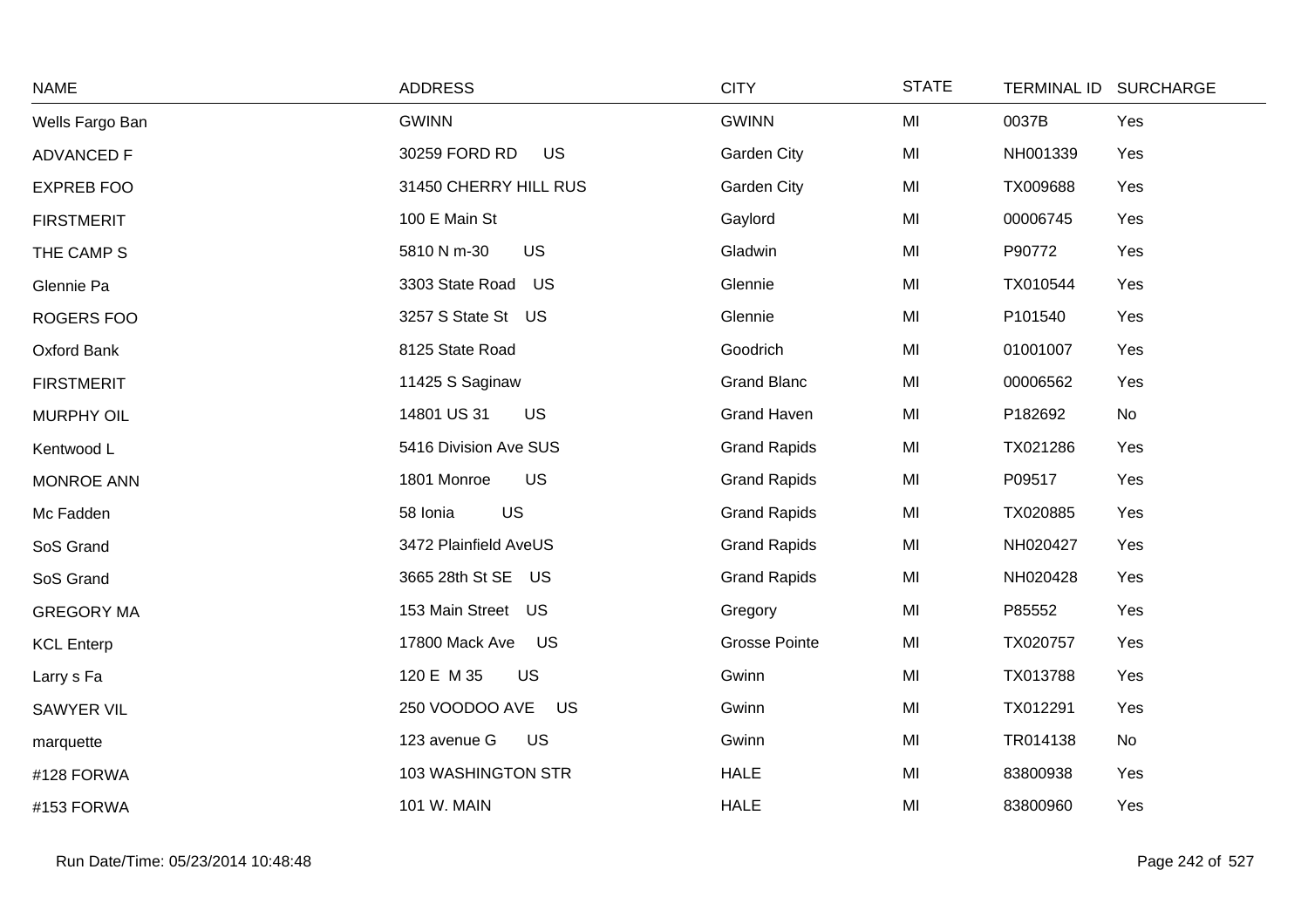| <b>NAME</b>                   | <b>ADDRESS</b>        | <b>CITY</b>          | <b>STATE</b> | TERMINAL ID SURCHARGE        |
|-------------------------------|-----------------------|----------------------|--------------|------------------------------|
| <b>CHEMICAL BANK</b>          | 114 N WASHINGTON ST   | <b>HALE</b>          | MI           | TZ384015<br>Yes              |
| NORTHLAND AREA FCU            | 220 S WASHINGTON      | <b>HALE</b>          | MI           | <b>CK5112D</b><br>Yes        |
| 5/3 BK, MI.(EAST              | 7500 E M36            | <b>HAMBURG</b>       | MI           | 00000000<br>Yes              |
| <b>BANK OF AMERICA</b>        | <i>*CVS #5741</i>     | <b>HAMBURG</b>       | MI           | <b>WMID0108</b><br>No        |
| <b>CLARK CONV</b>             | 7620 M-36 POBOX 59    | <b>HAMBURG</b>       | MI           | 81933393<br>Yes              |
| <b>CITIZENS COB</b>           | 9700 CHILSON COMM     | <b>HAMBURG TOWNS</b> | MI           | ZA8121<br>No                 |
| 5/3 BK, W MI OFF              | 4672 PINE ST          | <b>HAMILTON</b>      | MI           | 00000000<br>Yes              |
| <b>MACATAWA B</b>             | 4760 136TH AVENUE     | <b>HAMILTON</b>      | MI           | MI000229<br>Yes              |
| <b>CONANT CORNER</b>          | 3468 HOLBROOK         | <b>HAMTRAMACK</b>    | MI           | LK812230<br>Yes              |
| <b>WALTERS SHOPPING</b>       | 12197 CONANT          | <b>HAMTRAMACK</b>    | MI           | LK122347<br>Yes              |
| ABNALH                        | 8590 JOSEPH CAMPAU ST | <b>HAMTRAMCK</b>     | MI           | CI016677<br>Yes              |
| <b>BANK OF AMERICA</b>        | *CVS PHARMACY #8137   | <b>HAMTRAMCK</b>     | MI           | <b>WMIN1110</b><br><b>No</b> |
| <b>BAZZI MOBIL, INC</b>       | 2000 CANIFF           | <b>HAMTRAMCK</b>     | MI           | LK289788<br>Yes              |
| BETTER CARE PHARMACY          | 12111 CONANT STREET   | <b>HAMTRAMCK</b>     | MI           | Yes<br>CI009828              |
| CAMPAU MINI MART INC          | 8926 JOSEPH CAMPAU ST | <b>HAMTRAMCK</b>     | MI           | CI016686<br>Yes              |
| <b>Cardtronics CCSB</b>       | 9215 JOSEPH CAMPAU ST | <b>HAMTRAMCK</b>     | MI           | RA000830<br>Yes              |
| <b>GUARANTY BANK</b>          | 9023 JOSEPH CAMPAU    | <b>HAMTRAMCK</b>     | MI           | T522B295<br>Yes              |
| <b>HAMTRAMCK AMOCO</b>        | 10340 CONANT          | <b>HAMTRAMCK</b>     | MI           | LK231952<br>Yes              |
| <b>HAMTRAMCK HARDWARE</b>     | 11828 CONANT          | <b>HAMTRAMCK</b>     | MI           | LK608347<br>Yes              |
| <b>KEG AND BOTTLE PAR</b>     | 1161 JOS COMPAU       | <b>HAMTRAMCK</b>     | MI           | LK267527<br>Yes              |
| <b>KEG BOTTLE PARTY SHOPP</b> | 11611 JOS. CAMPAU     | <b>HAMTRAMCK</b>     | MI           | Yes<br>CI014013              |
| PARIS LIQUOR                  | 2601 HOLMES           | <b>HAMTRAMCK</b>     | MI           | CI014014<br>Yes              |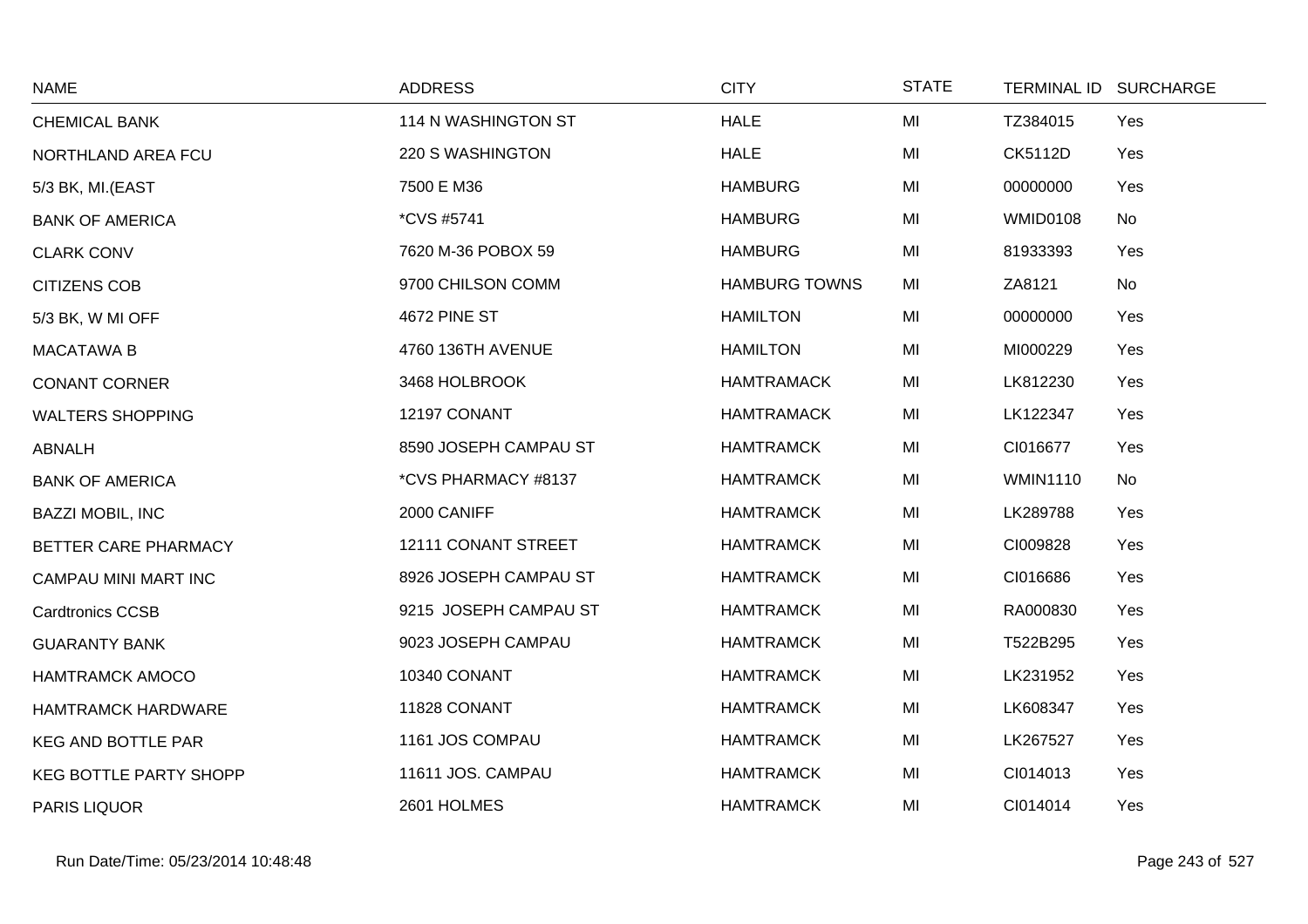| <b>NAME</b>                      | <b>ADDRESS</b>          | <b>CITY</b>          | <b>STATE</b> |          | TERMINAL ID SURCHARGE |
|----------------------------------|-------------------------|----------------------|--------------|----------|-----------------------|
| PARK-N-SAVE MARKET               | 3215 CANIFF             | <b>HAMTRAMCK</b>     | MI           | CI014012 | Yes                   |
| <b>PNCBANK</b>                   | 11300 JOSEPH CAMP       | <b>HAMTRAMCK</b>     | MI           | PA2371   | Yes                   |
| <b>PNCBANK</b>                   | 11300 JOSEPH CAMPA      | <b>HAMTRAMCK</b>     | MI           | PA2748   | Yes                   |
| RED CABOOSE WINE S               | 2465 HOLBROOK           | <b>HAMTRAMCK</b>     | MI           | LK435967 | Yes                   |
| <b>RITE AID #4489</b>            | 9215 JOSEPH CAMPAU ST   | <b>HAMTRAMCK</b>     | MI           | A0007686 | Yes                   |
| ROYAL SHOPPING PLACE             | 9801 JOSEPH CAMPAU      | <b>HAMTRAMCK</b>     | MI           | CI021759 | Yes                   |
| <b>SAMS STORE</b>                | 2303 COMMOR STREET      | <b>HAMTRAMCK</b>     | MI           | CI031414 | Yes                   |
| SUPER STATION, LLC               | 9240 CONANT ST          | <b>HAMTRAMCK</b>     | MI           | LK379344 | Yes                   |
| <b>ZOKARI FIL</b>                | 9500 CONANT             | <b>HAMTRAMCK</b>     | MI           | 81931590 | Yes                   |
| Holiday Stationstores Han        | 100 HANCOCK ST          | <b>HANCOCK</b>       | MI           | SR000343 | Yes                   |
| Krist Oil 25                     | 706 QUINCY ST           | <b>HANCOCK</b>       | MI           | SR008156 | Yes                   |
| <b>SUPERIORNATBNK</b>            | 229 FRANKLIN ST         | <b>HANCOCK</b>       | MI           | 05591001 | No                    |
| <b>SUPERIORNATBNK</b>            | 801 MARKET STREET       | <b>HANCOCK</b>       | MI           | 05591015 | No                    |
| JAX ?N MIX MINI MA               | 110 S JACKSON           | <b>HANOVER</b>       | MI           | LK362665 | Yes                   |
| <b>CHEMICAL BANK</b>             | 112 N HURON AVE         | <b>HARBOR BEACH</b>  | MI           | TZ384318 | Yes                   |
| <b>FCTI ISO</b>                  | 328 STATE STREET SPEEDY | <b>HARBOR BEACH</b>  | MI           | TX14109  | No                    |
| HARBOR BEACH PARTY ST            | 8974 SAND BEACH ROAD    | <b>HARBOR BEACH</b>  | MI           | CI000037 | Yes                   |
| <b>SIGNATURE BANK</b>            | 106 S HURON AVE         | <b>HARBOR BEACH</b>  | MI           | 00000000 | No                    |
| <b>Blarney Castle Pleasantvi</b> | 5667 PLEASANTVIEW RD    | <b>HARBOR SPR</b>    | MI           | SR027411 | Yes                   |
| HARBOR GENERAL STO               | 510 W. CONWAY           | <b>HARBOR SPRING</b> | MI           | LK392085 | Yes                   |
| <b>ABO PIZZA</b>                 | 20032 KELLY RD. US      | <b>HARPER WOODS</b>  | MI           | P158830  | Yes                   |
| ANGELAS PARTY STORE              | 19328 KELLY ROAD        | <b>HARPER WOODS</b>  | MI           | CI003128 | Yes                   |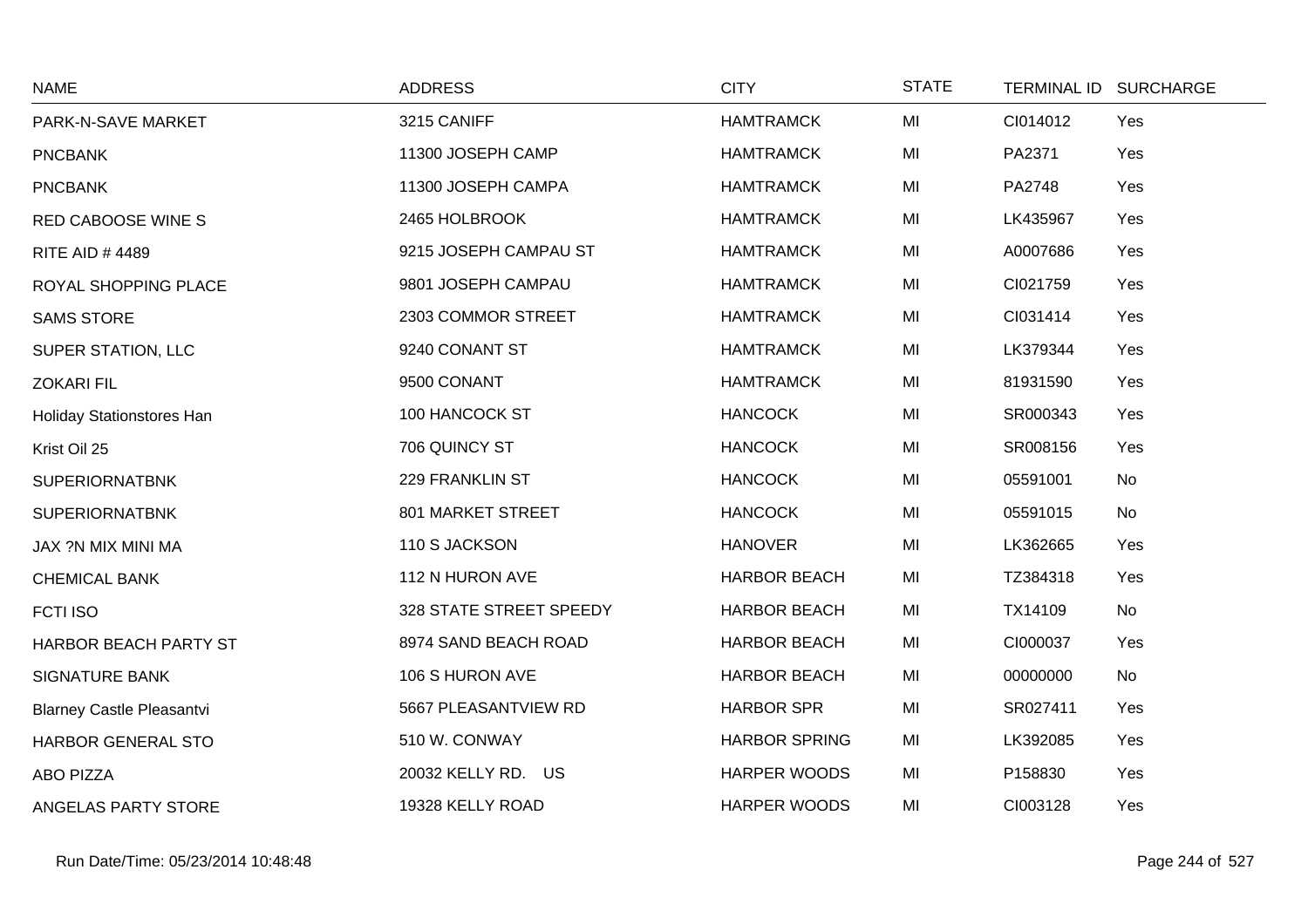| <b>NAME</b>             | <b>ADDRESS</b>          | <b>CITY</b>         | <b>STATE</b> | TERMINAL ID SURCHARGE |     |
|-------------------------|-------------------------|---------------------|--------------|-----------------------|-----|
| <b>CHASE</b>            | 19616 KELLY RD          | <b>HARPER WOODS</b> | MI           | MI0191                | Yes |
| CHASE                   | 19616 KELLY RD          | <b>HARPER WOODS</b> | MI           | MI0256                | Yes |
| <b>CHASE</b>            | 20675 VERNIER RD        | <b>HARPER WOODS</b> | MI           | MI0459                | Yes |
| <b>CHASE</b>            | 20675 VERNIER RD        | <b>HARPER WOODS</b> | MI           | MI1950                | Yes |
| <b>CITIZENS COB</b>     | 19601 VERNIER           | <b>HARPER WOODS</b> | MI           | ZA8110                | No  |
| CardtronicsLPC          | 18000 VERNIER RD        | <b>HARPER WOODS</b> | MI           | TG020991              | Yes |
| <b>EASTLAND C</b>       | 18000 VERNIER RDEC US   | <b>HARPER WOODS</b> | MI           | EF002079              | Yes |
| <b>EASTLAND M</b>       | 18000 VERNIER RDEC US   | <b>HARPER WOODS</b> | MI           | EF002077              | Yes |
| <b>EASTLAND M</b>       | 18000 VERNIER RDEC US   | <b>HARPER WOODS</b> | MI           | EF002078              | Yes |
| <b>GLENNS MARKET</b>    | 20810 HARPER RD.        | <b>HARPER WOODS</b> | MI           | LK439748              | No  |
| <b>GUARANTY BANK</b>    | 19230 HARPER AVENUE     | <b>HARPER WOODS</b> | MI           | T522B262              | Yes |
| MACY'S (EA              | 18000 VEMLER RD.        | HARPER WOODS        | MI           | 83130334              | Yes |
| PARK CREST PARTY STORE  | 7299 HARPER AVE         | <b>HARPER WOODS</b> | MI           | HY006573              | Yes |
| PARTY PALACE            | 18000 VENIER ROAD       | <b>HARPER WOODS</b> | MI           | LK745088              | Yes |
| SADINA MINI MART, INC.  | 17700 E. EIGHT MILE RD. | <b>HARPER WOODS</b> | MI           | CI014031              | Yes |
| SANA ENERGY MANAGEMENT  | 19202 HARPER            | <b>HARPER WOODS</b> | MI           | CI013632              | Yes |
| SPEEDY ENTERPRISE       | 19930 KELLY RD.         | <b>HARPER WOODS</b> | MI           | LK329316              | Yes |
| <b>BLODGETT F</b>       | 701 N 1ST ST<br>US      | <b>HARRISON</b>     | MI           | P104094               | Yes |
| <b>BOAT TOWN-</b>       | 35550 JEFFERSON US      | <b>HARRISON</b>     | MI           | P78140                | Yes |
| <b>CHEMICAL BANK</b>    | 3245 N CLARE AVE        | <b>HARRISON</b>     | MI           | TZ383924              | Yes |
| <b>Cardtronics CCSM</b> | 1450 JEFFERSON RD.      | <b>HARRISON</b>     | MI           | CR009845              | Yes |
| <b>Cardtronics CCSM</b> | 3599 E MANNSIDING RD    | <b>HARRISON</b>     | MI           | LK493382              | Yes |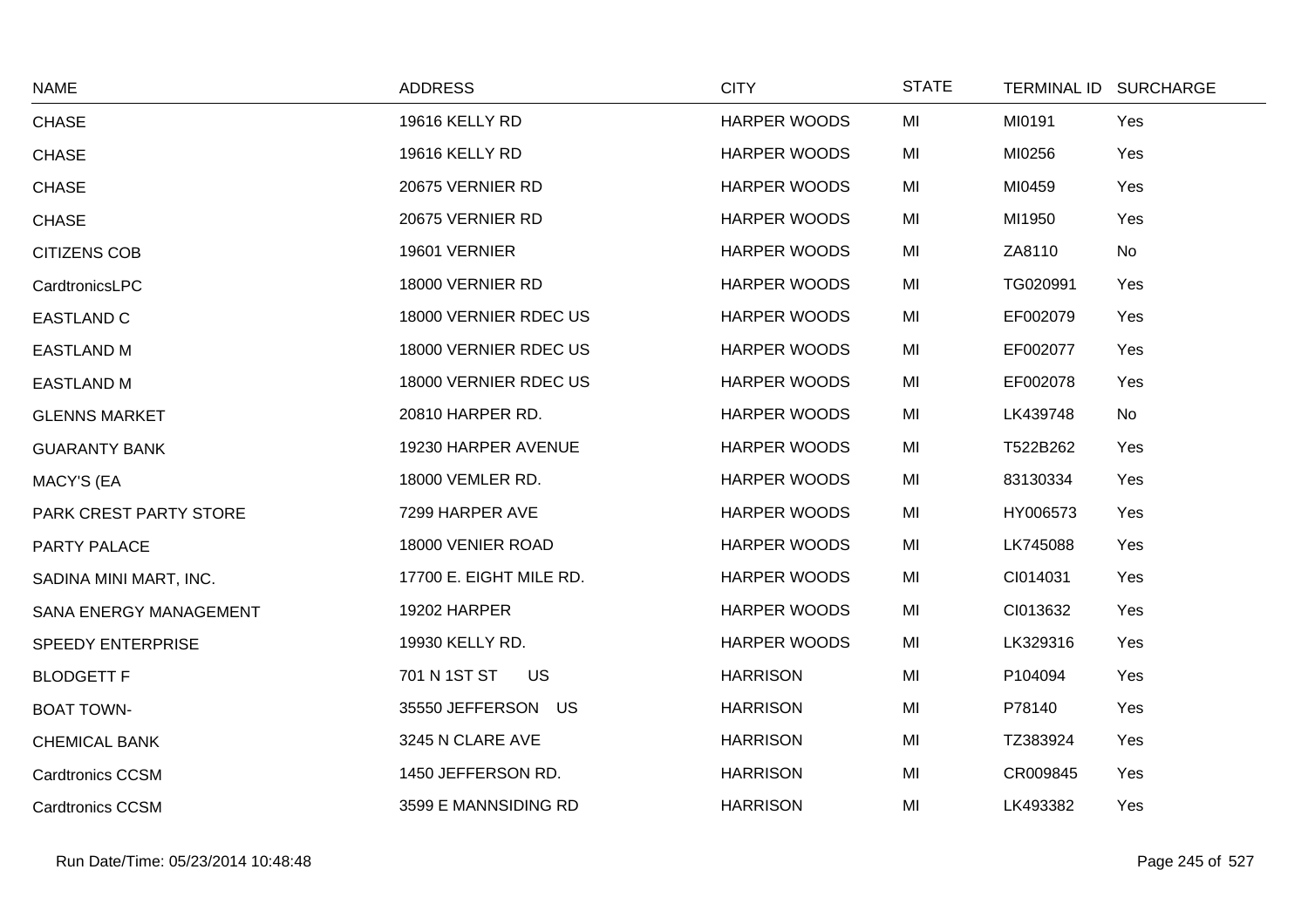| <b>NAME</b>             | <b>ADDRESS</b>               | <b>CITY</b>          | <b>STATE</b> |                 | TERMINAL ID SURCHARGE |
|-------------------------|------------------------------|----------------------|--------------|-----------------|-----------------------|
| <b>HARRISON EAGLES</b>  | 5002 E TOWNLINE LA           | <b>HARRISON</b>      | MI           | LK795996        | Yes                   |
| Harrison Shop N Go      | 3010 N CLARE AVE             | <b>HARRISON</b>      | MI           | SR001036        | Yes                   |
| <b>KD QUICK S</b>       | 235 N CLARE AVE US           | <b>HARRISON</b>      | MI           | P189830         | Yes                   |
| <b>KEEN GENE'</b>       | 129 NORTH SECOND S           | <b>HARRISON</b>      | MI           | 81206162        | Yes                   |
| <b>KERNS GROCERY</b>    | 2375 DODGE LAKE              | <b>HARRISON</b>      | MI           | CI031370        | Yes                   |
| <b>PNCBANK</b>          | 1375 S CLARE AVE             | <b>HARRISON</b>      | MI           | PI3700          | Yes                   |
| <b>PNCBANK</b>          | 231 S. 1ST ST.               | <b>HARRISON</b>      | MI           | PA3022          | Yes                   |
| RITE AID # 3253         | 161 BEECH ST                 | <b>HARRISON</b>      | MI           | A0006566        | Yes                   |
| <b>SNOWBIRD LANES</b>   | 3125 NORTH CLARE R           | <b>HARRISON</b>      | MI           | LK821120        | Yes                   |
| <b>SPARTAN HA</b>       | 1570 N CLARE AVE US          | <b>HARRISON</b>      | MI           | P222536         | Yes                   |
| <b>SPARTAN HA</b>       | 1713 N CLARE AVE US          | <b>HARRISON</b>      | MI           | P222539         | Yes                   |
| <b>STEVES COU</b>       | 3170 N. CLARE AVE US         | <b>HARRISON</b>      | MI           | P202000         | No                    |
| <b>BANK OF AMERICA</b>  | *CVS PHARMACY #8095          | <b>HARRISON TOWN</b> | MI           | <b>WMIN1087</b> | No                    |
| <b>CAPTAIN'S</b>        | 25450 N. RIVER RD. US        | <b>HARRISON TOWN</b> | MI           | P121880         | Yes                   |
| CT 7-11                 | 35350 JEFFERSON AVEUS        | <b>HARRISON TOWN</b> | MI           | SE276259        | Yes                   |
| <b>Cardtronics CCSW</b> | 36475 JEFFERSON              | <b>HARRISON TOWN</b> | MI           | SP070325        | Yes                   |
| <b>JOY PARTY MART</b>   | 24531 JOY BOULEVARD          | <b>HARRISON TOWN</b> | MI           | CI003449        | Yes                   |
| <b>RITE AID #4695</b>   | 28350 S RIVER RD             | <b>HARRISON TOWN</b> | MI           | A0007093        | Yes                   |
| <b>COMERICA BANK</b>    | JEFFRSN-SHOOK HRRSN TW       | <b>HARRISON TWP</b>  | MI           | D0727655        | No                    |
| <b>METRO BEACH FUEL</b> | 38965 JEFFERSON              | <b>HARRISON TWP</b>  | MI           | LK535630        | Yes                   |
| <b>HARRISVILL</b>       | <b>217 SOUTH STATE STRUS</b> | <b>HARRISVILLE</b>   | MI           | P215454         | Yes                   |
| <b>HURON COMMUNITY</b>  | <b>423 E MAIN</b>            | <b>HARRISVILLE</b>   | MI           | 00000000        | <b>No</b>             |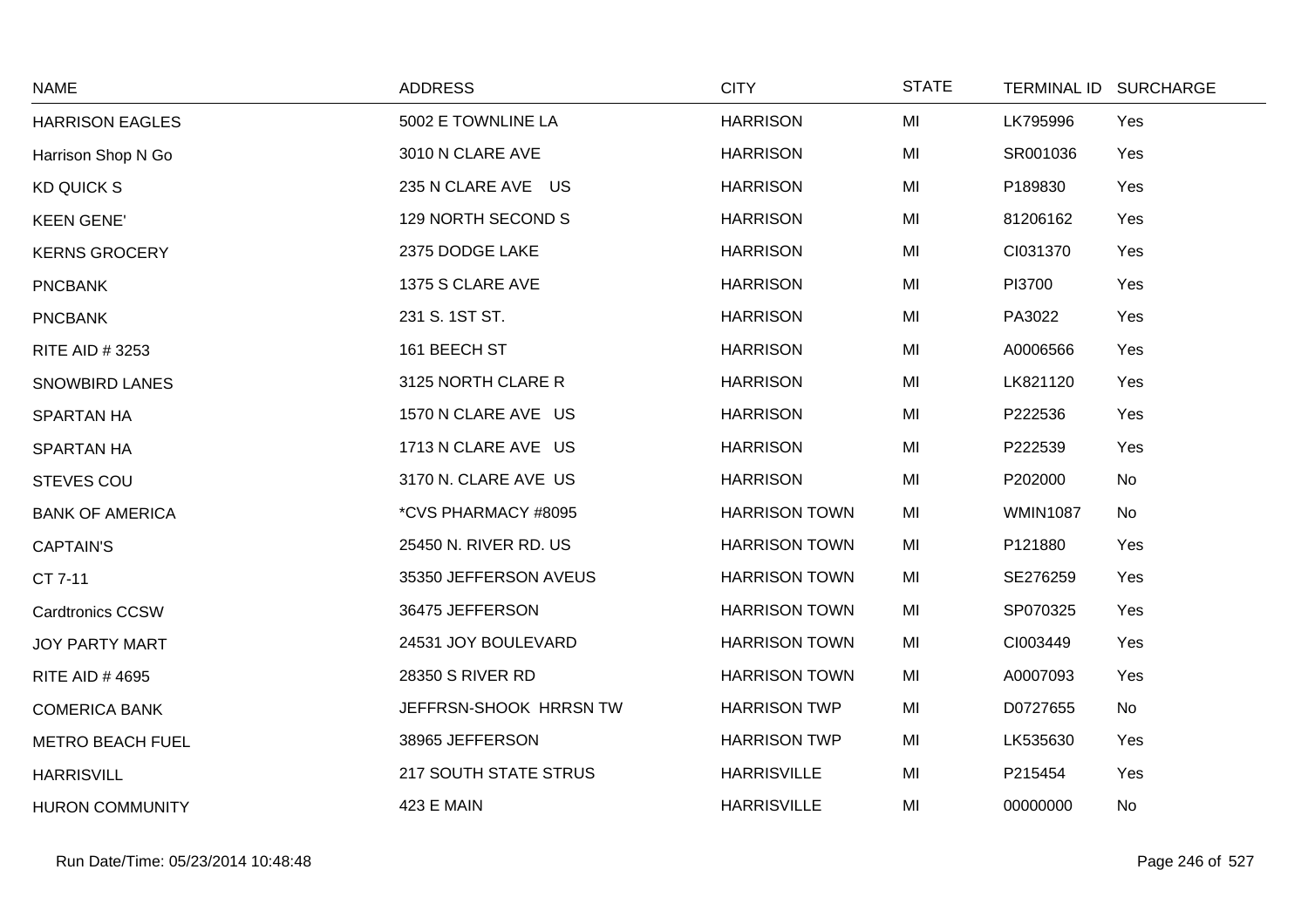| <b>NAME</b>                      | <b>ADDRESS</b>            | <b>CITY</b>        | <b>STATE</b> | <b>TERMINAL ID</b> | <b>SURCHARGE</b> |
|----------------------------------|---------------------------|--------------------|--------------|--------------------|------------------|
| MIO SELF S                       | 222 SOUTH MORENCI US      | <b>HARRISVILLE</b> | MI           | P215452            | Yes              |
| NORTHLAND AREA FCU               | 190 US 23                 | <b>HARRISVILLE</b> | MI           | <b>CK5111D</b>     | Yes              |
| <b>SHOTMAKERS</b>                | 106 E. MAIN ST.           | <b>HARRISVILLE</b> | MI           | LK648665           | Yes              |
| 5/3 BK, MI. (WEST                | 424 S STATE ST            | <b>HART</b>        | MI           | 00000000           | Yes              |
| <b>Blarney Castle Hart EZ Ma</b> | 223 STATE STREET          | <b>HART</b>        | MI           | SR004637           | Yes              |
| <b>Blarney Castle Hart XWay</b>  | 4279 WEST POLK ROAD       | <b>HART</b>        | MI           | SR097211           | Yes              |
| CARGO FOOD                       | 4220 W. POLK RD. US       | <b>HART</b>        | MI           | P157160            | Yes              |
| PAI ATM                          | 3750 W POLK RD            | <b>HART</b>        | MI           | TX62665            | Yes              |
| PAI ATM                          | 408 WOOD ST               | <b>HART</b>        | MI           | TX50351            | Yes              |
| PAI ISO                          | 3750 W POLK RD            | <b>HART</b>        | MI           | TX62665            | Yes              |
| PAI ISO                          | 408 WOOD ST               | <b>HART</b>        | MI           | TX50351            | Yes              |
| SHELBY STA                       | 811 S STATE STREET        | <b>HART</b>        | MI           | MI000155           | No               |
| <b>WEST SHORE</b>                | 4070 WEST POLK            | <b>HART</b>        | MI           | MI000290           | No               |
| <b>CHEMICAL BANK</b>             | <b>18 N CENTER STREET</b> | <b>HARTFORD</b>    | MI           | TZ385008           | Yes              |
| <b>HARTFORD S</b>                | 61828 CR 687              | <b>HARTFORD</b>    | MI           | 82252623           | Yes              |
| Hartford Citgo 1                 | 330 WEST MAIN ST          | <b>HARTFORD</b>    | MI           | SR102552           | Yes              |
| <b>KEELER COUNTRY STORE</b>      | 84060 CR687               | <b>HARTFORD</b>    | MI           | SR004698           | Yes              |
| PAI ISO                          | 108 E MAIN ST             | <b>HARTFORD</b>    | MI           | TX31147            | Yes              |
| <b>PNCBANK</b>                   | 2 E MAIN ST               | <b>HARTFORD</b>    | MI           | PA1132             | Yes              |
| <b>RITE AID #4240</b>            | 302 W MAIN ST             | <b>HARTFORD</b>    | MI           | A0006871           | Yes              |
| <b>BANK OF AMERICA</b>           | *CVS PHARMACY #8295       | <b>HARTLAND</b>    | MI           | <b>WMID0092</b>    | No               |
| <b>CHASE</b>                     | 10083 HIGHLAND RD         | <b>HARTLAND</b>    | MI           | MI0007             | Yes              |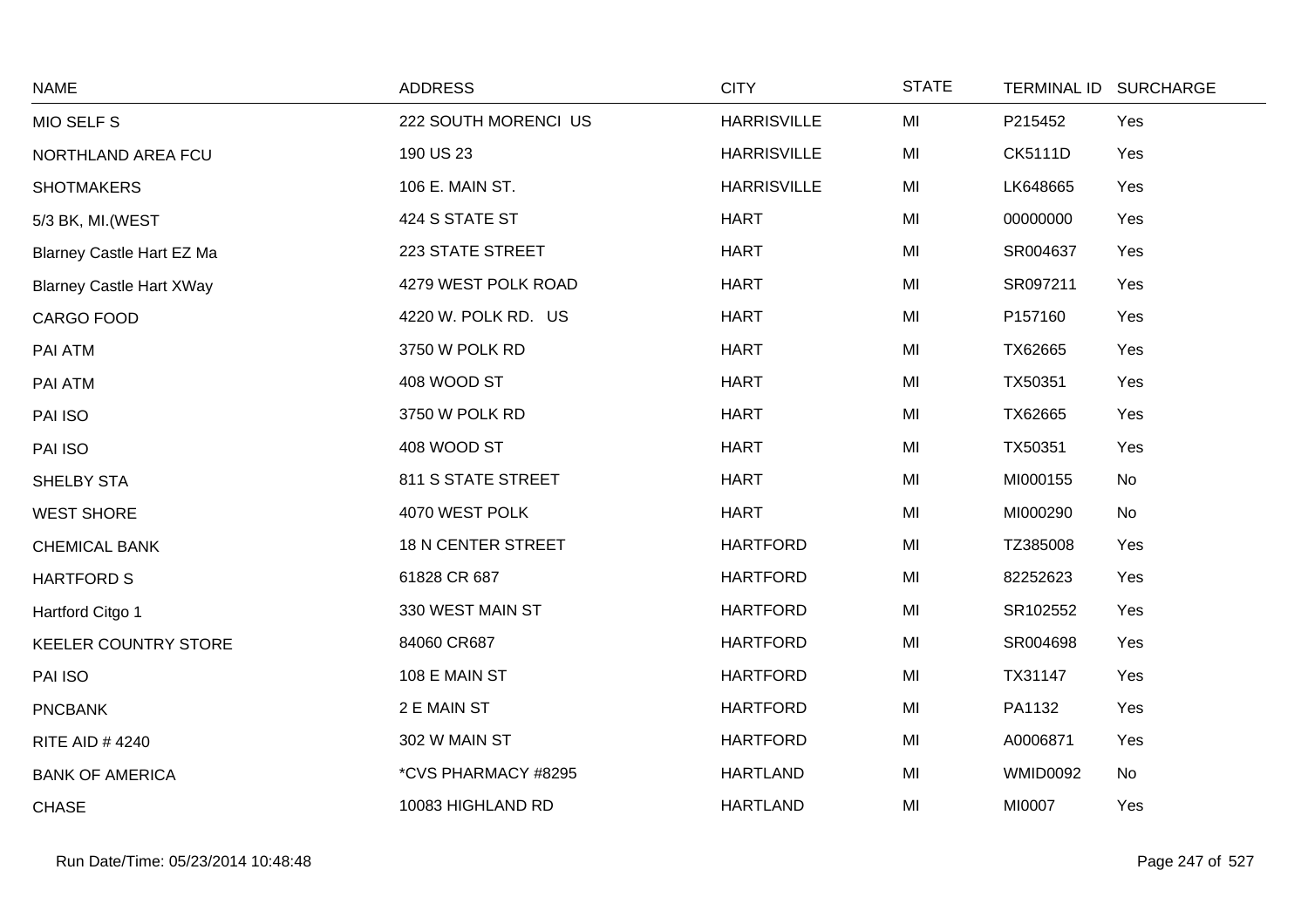| <b>NAME</b>                      | <b>ADDRESS</b>      | <b>CITY</b>          | <b>STATE</b> | <b>TERMINAL ID</b> | <b>SURCHARGE</b> |
|----------------------------------|---------------------|----------------------|--------------|--------------------|------------------|
| <b>CHASE</b>                     | 10083 HIGHLAND RD   | <b>HARTLAND</b>      | MI           | MI0052             | Yes              |
| <b>Cardtronics CCSB</b>          | 10059 E HIGHLAND RD | <b>HARTLAND</b>      | MI           | KR001371           | Yes              |
| <b>Cardtronics CCSW</b>          | 10070 EAST HIGHLAND | <b>HARTLAND</b>      | MI           | SP070271           | Yes              |
| HARTLAND EXIT SHEL               | 10440 HIGHLAND RD   | <b>HARTLAND</b>      | MI           | LK196625           | Yes              |
| <b>PNCBANK</b>                   | 11050 HIGHLAND      | <b>HARTLAND</b>      | MI           | PA2372             | No               |
| WALGREENS 10499                  | 10081 E HIGHLAND    | <b>HARTLAND</b>      | MI           | SR007651           | Yes              |
| WALMART                          | 10400 HIGHLAND ROA  | <b>HARTLAND TOWN</b> | MI           | A45840             | No               |
| <b>Holiday Statiostores Harv</b> | 5095 US HWY 41 S    | <b>HARVEY</b>        | MI           | SR000345           | Yes              |
| Krist Oil 023                    | 3035 US 41          | <b>HARVEY</b>        | MI           | SR008154           | Yes              |
| <b>Cardtronics CCSW</b>          | 16819 MARSH RD      | <b>HASLETT</b>       | MI           | SP070005           | Yes              |
| <b>HASLETT MO</b>                | 2139 HASLETT RD US  | <b>HASLETT</b>       | MI           | P501528            | Yes              |
| <b>MSU FCU</b>                   | 16861 MARSH RD.     | <b>HASLETT</b>       | MI           | <b>CKK686</b>      | No               |
| <b>MSU FCU</b>                   | 16861 MARSH RD.     | <b>HASLETT</b>       | MI           | <b>CKK687</b>      | No               |
| <b>MSU FCU</b>                   | 16861 MARSH RD.     | <b>HASLETT</b>       | MI           | <b>CKK688</b>      | No               |
| <b>MSU FCU</b>                   | 5930 MARSH RD.      | <b>HASLETT</b>       | MI           | <b>CKK659</b>      | No               |
| <b>LAKE TRUST CU</b>             | 209 CHURCH ST       | <b>HASTING</b>       | MI           | XF8493             | Yes              |
| 5/3 BK, MI. (WEST                | 920 STATE STREET    | <b>HASTINGS</b>      | MI           | 00000000           | Yes              |
| <b>ADMIRAL 7 Hastings</b>        | 313 N BROADWAY      | <b>HASTINGS</b>      | MI           | SR007570           | Yes              |
| <b>CHEMICAL BANK</b>             | 1005 W STATE ST     | <b>HASTINGS</b>      | MI           | WZ389023           | Yes              |
| <b>CHEMICAL BANK</b>             | 241 W STATE ST      | <b>HASTINGS</b>      | MI           | TZ384910           | Yes              |
| GOLDSWORTHY. INC.                | 8860 S.M-37         | <b>HASTINGS</b>      | MI           | LK171223           | Yes              |
| <b>HASTINGS F</b>                | 902 W. STATE ST. US | <b>HASTINGS</b>      | MI           | P231723            | No               |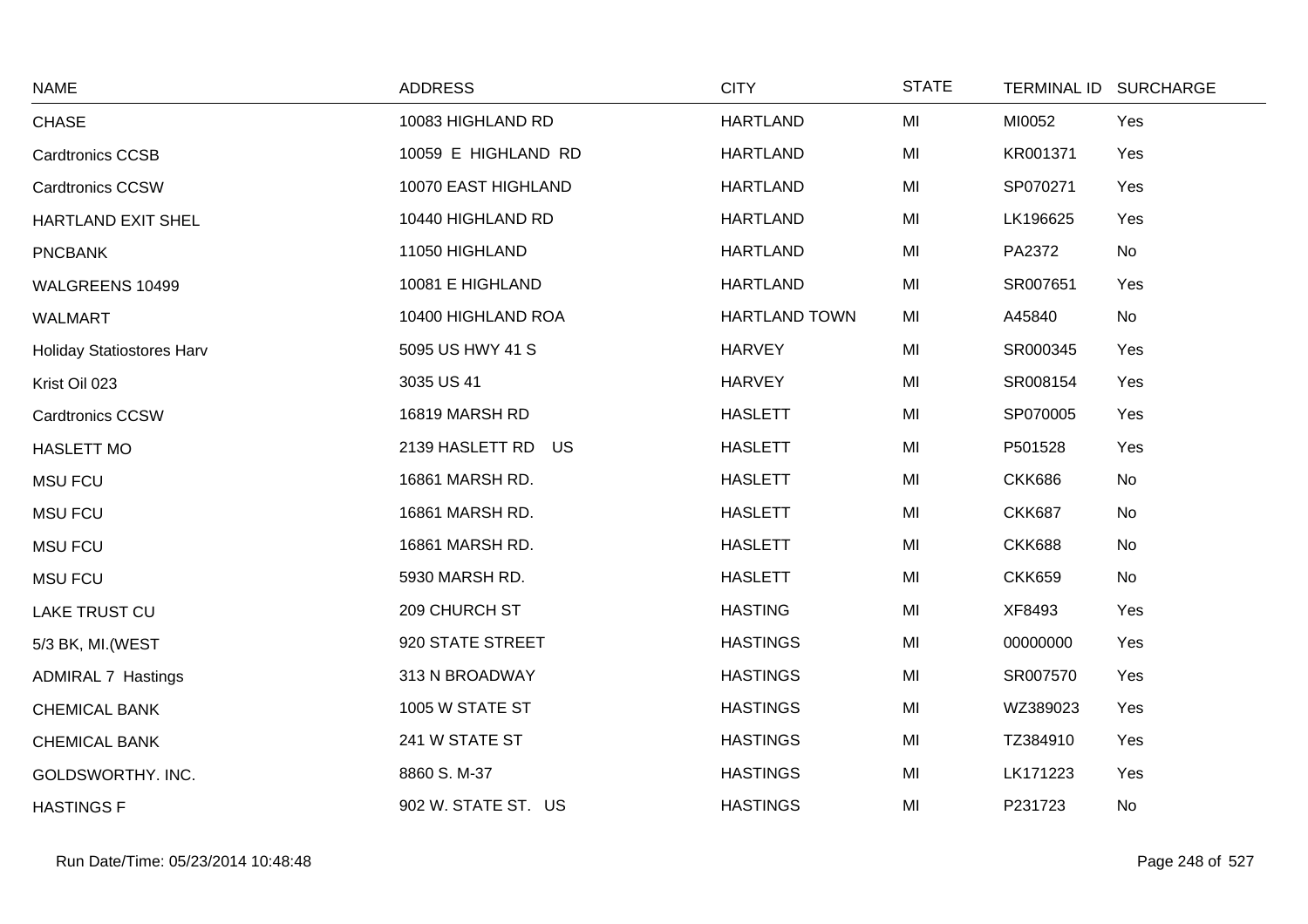| <b>NAME</b>                     | <b>ADDRESS</b>      | <b>CITY</b>       | <b>STATE</b> |                 | TERMINAL ID SURCHARGE |
|---------------------------------|---------------------|-------------------|--------------|-----------------|-----------------------|
| <b>HASTINGS S</b>               | 135 E GREEN ST. US  | <b>HASTINGS</b>   | MI           | P09519          | Yes                   |
| <b>KMART #3819</b>              | 802 W STATE ST      | <b>HASTINGS</b>   | MI           | A0003768        | Yes                   |
| ONE STOP SHOP                   | 1335 N BROADWAY     | <b>HASTINGS</b>   | MI           | SR005559        | Yes                   |
| One Stop Food                   | 1729 M37 SOUTH      | <b>HASTINGS</b>   | MI           | SR005654        | Yes                   |
| PAI ATM                         | 2198 W GUNLAKE RD   | <b>HASTINGS</b>   | MI           | TX45605         | Yes                   |
| PAI ATM                         | 4005 E M79 HWY      | <b>HASTINGS</b>   | MI           | TX30336         | Yes                   |
| PAI ATM                         | 902 W STATE ST      | <b>HASTINGS</b>   | MI           | TX43333         | Yes                   |
| PAI ISO                         | 1021 WEST STATE ST  | <b>HASTINGS</b>   | MI           | TX42451         | Yes                   |
| PAI ISO                         | 2198 W GUNLAKE RD   | <b>HASTINGS</b>   | MI           | TX45605         | Yes                   |
| PAI ISO                         | 4005 E M79 HWY      | <b>HASTINGS</b>   | MI           | TX30336         | Yes                   |
| <b>QUICK STOP</b>               | 916 W. STATE ST US  | <b>HASTINGS</b>   | MI           | P231722         | Yes                   |
| <b>RICHIE'S K</b>               | 146 W STATE ST      | <b>HASTINGS</b>   | MI           | 83791629        | Yes                   |
| <b>UNION BANK</b>               | 529 W STATE STREET  | <b>HASTINGS</b>   | MI           | 00000000        | Yes                   |
| WalMart 2620                    | 1618 WEST M 43      | <b>HASTINGS</b>   | MI           | SR004783        | Yes                   |
| <b>HAWKS MINI MART</b>          | 8085 CO ROAD 451    | <b>HAWKS</b>      | MI           | LK595465        | Yes                   |
| SMOKERS OUTLET OF               | 22832 JOHN R RD     | <b>HAZEL PAKE</b> | MI           | LK703365        | Yes                   |
| 9 MILE PETROLEUM I              | 1101 E. 9 MILE RD.  | <b>HAZEL PARK</b> | MI           | LK235003        | Yes                   |
| <b>BANK OF AMERICA</b>          | *CVS PHARMACY #8103 | <b>HAZEL PARK</b> | MI           | <b>WMIN1091</b> | No                    |
| <b>BANK OF AMERICA</b>          | *NINE MILE & JOHN R | <b>HAZEL PARK</b> | MI           | <b>IMIN6008</b> | No                    |
| <b>CHAMPION PROMOTIONS NO 2</b> | 24211 HUGHES AVE    | <b>HAZEL PARK</b> | MI           | A702505         | Yes                   |
| <b>Cardtronics CCSB</b>         | 23101 JOHN R RD     | <b>HAZEL PARK</b> | MI           | KR000458        | Yes                   |
| FAMILY DOLLAR JOH               | 248148 JOHN R ROAD  | <b>HAZEL PARK</b> | MI           | LK852095        | Yes                   |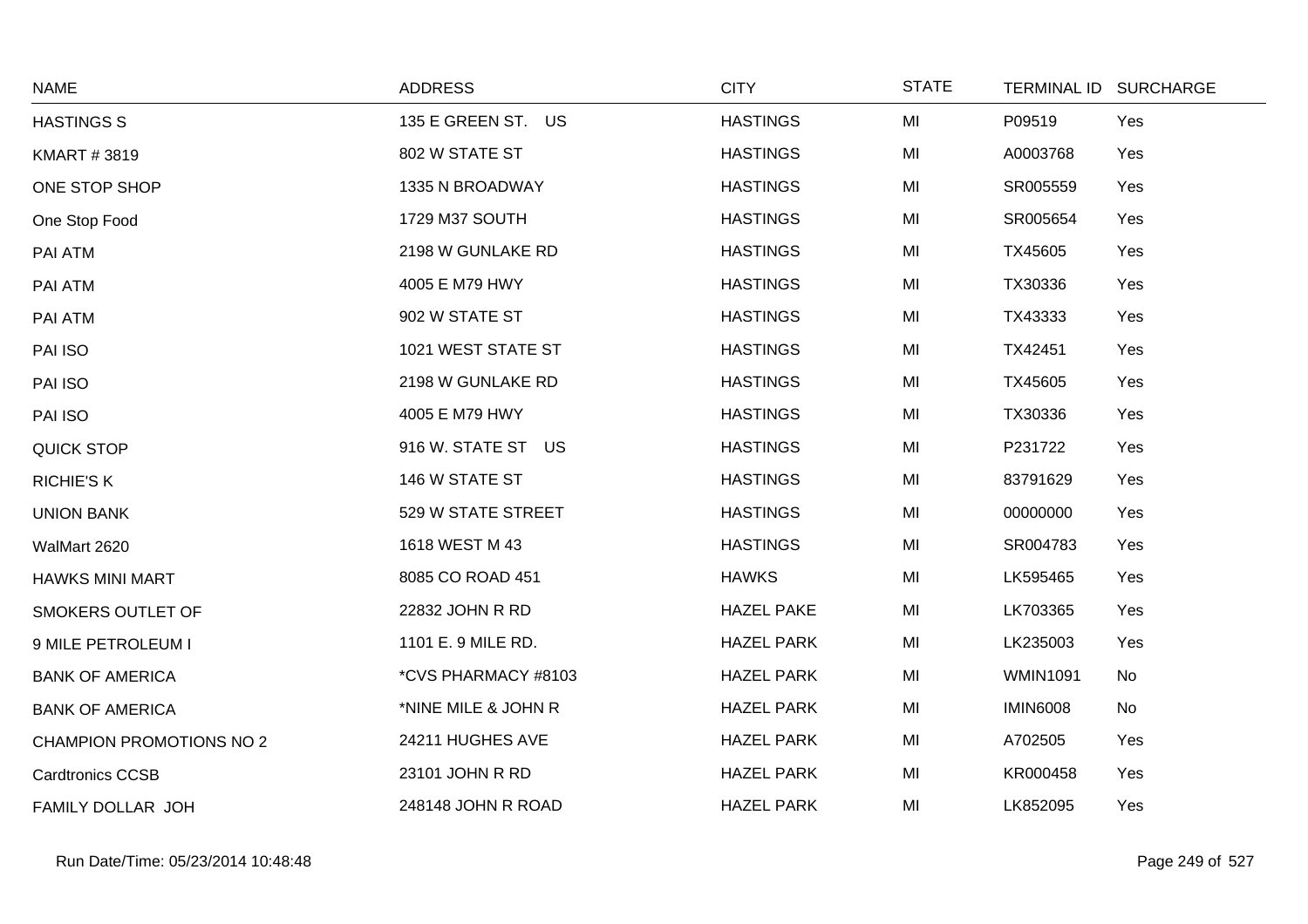| <b>NAME</b>               | <b>ADDRESS</b>             | <b>CITY</b>       | <b>STATE</b> | <b>TERMINAL ID</b> | <b>SURCHARGE</b> |
|---------------------------|----------------------------|-------------------|--------------|--------------------|------------------|
| FAMILY DOLLAR 1012        | 22818 JOHN R               | <b>HAZEL PARK</b> | MI           | LK875801           | Yes              |
| <b>HOSS FUELS</b>         | 24524 JOHN R               | <b>HAZEL PARK</b> | MI           | CI018805           | Yes              |
| <b>MARATHON 9</b>         | 22601 JOHN R ROAD US       | <b>HAZEL PARK</b> | MI           | P228522            | Yes              |
| <b>PLAYERS MARKET</b>     | 21305 DEQUINDRE ROAD       | <b>HAZEL PARK</b> | MI           | HY000430           | Yes              |
| <b>PNCBANK</b>            | 22711 S CHRYSLER           | <b>HAZEL PARK</b> | MI           | PA2369             | Yes              |
| <b>PNCBANK</b>            | 22711 S CHRYSLER           | <b>HAZEL PARK</b> | MI           | PA3489             | Yes              |
| S & H EXXON LLC           | 160 W 9 MILE RD            | <b>HAZEL PARK</b> | MI           | LK864148           | Yes              |
| SAHOURIYEH OIL COR        | 161 W. 9 MILE RD.          | <b>HAZEL PARK</b> | MI           | LK421623           | Yes              |
| <b>SALEM MARK</b>         | 21504 JOHN R RD. US        | <b>HAZEL PARK</b> | MI           | P191609            | Yes              |
| TASI MANAGEMENT LL        | 11 EAST 8 MILE RD.         | <b>HAZEL PARK</b> | MI           | LK496013           | Yes              |
| <b>TRACK PARTY STORE</b>  | 24011 DEQUINDRE            | <b>HAZEL PARK</b> | MI           | LK432688           | Yes              |
| ZAZZ 9 MILE LLC           | 1101 E. 9 MILE RD.         | <b>HAZEL PARK</b> | MI           | LK235003           | Yes              |
| POP TOP LIQUOR            | 931 EAST NINE MILE         | <b>HAZEL PK</b>   | MI           | LK603919           | Yes              |
| <b>CHASE</b>              | 349 W SAGINAW ST           | <b>HEMLOCK</b>    | MI           | MI1001             | Yes              |
| <b>FIRSTMERIT</b>         | 15753 Gratiot              | <b>HEMLOCK</b>    | MI           | 00006718           | Yes              |
| ISABELLABamp;a            | 16490 GRATIOT RD           | <b>HEMLOCK</b>    | MI           | 07340036           | Yes              |
| <b>MIDPOINT MARKET</b>    | 13405 GRATIOT              | <b>HEMLOCK</b>    | MI           | LK433364           | Yes              |
| Blarney Castle Hesperia E | 11 N DIVISION              | <b>HESPERIA</b>   | MI           | SR000009           | Yes              |
| <b>EDS THRIFTTSHOP</b>    | 75 W MICHIGAN              | <b>HESPERIA</b>   | MI           | SR088111           | No               |
| PAI ISO                   | 6250 N COMSTOCK AVE.       | <b>HESPERIA</b>   | MI           | TX65926            | Yes              |
| SHELBY STA                | 180 N DIVISION STREET      | <b>HESPERIA</b>   | MI           | MI000156           | No               |
| Wesco Hesperia 46         | <b>196 DIVISION STREET</b> | <b>HESPERIA</b>   | MI           | SR003410           | Yes              |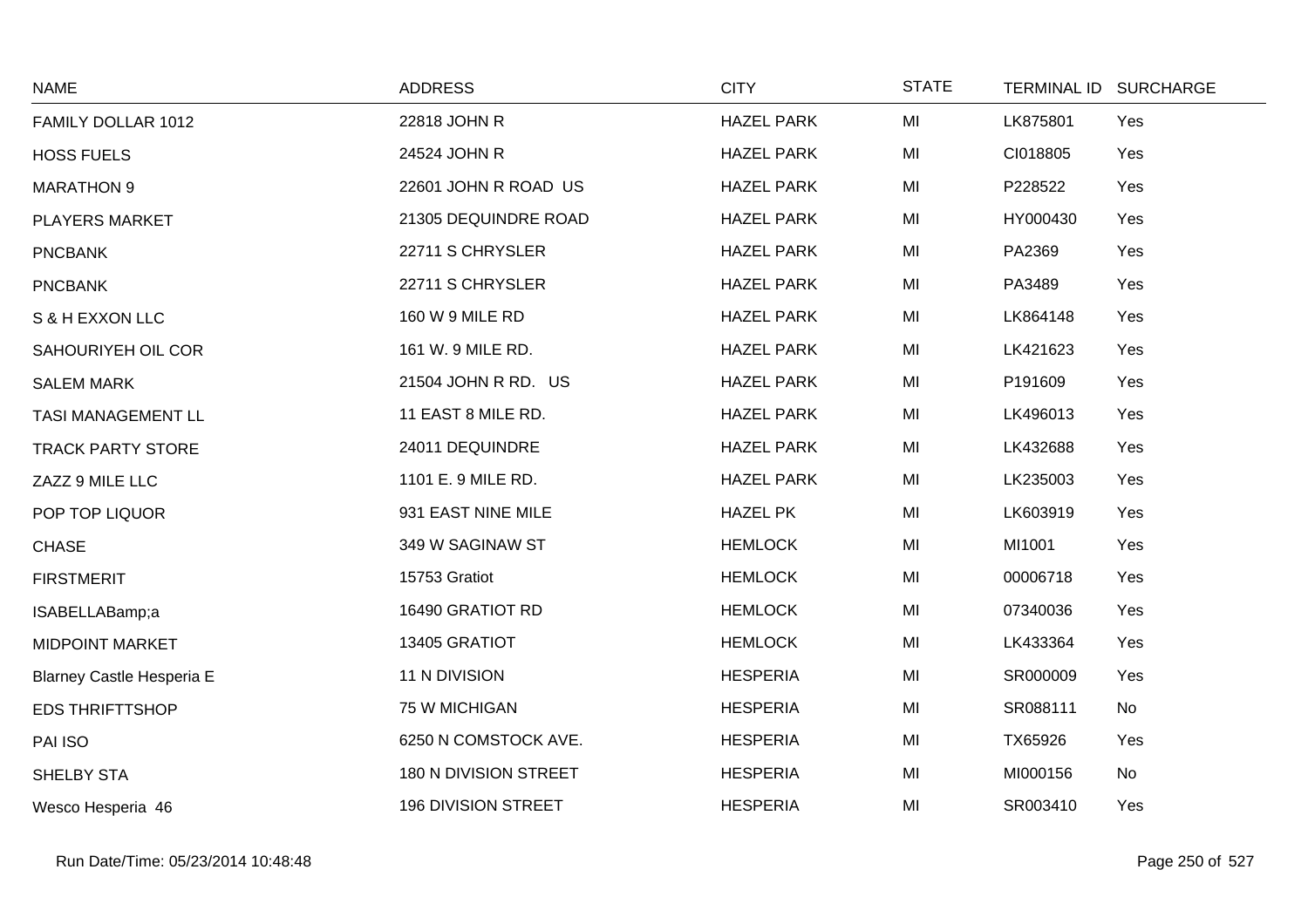| <b>NAME</b>                   | <b>ADDRESS</b>         | <b>CITY</b>          | <b>STATE</b> |                 | TERMINAL ID SURCHARGE |
|-------------------------------|------------------------|----------------------|--------------|-----------------|-----------------------|
| <b>BANK OF AMERICA</b>        | *CVS PHARMACY #8109    | <b>HIGHLAND</b>      | MI           | <b>WMIN1096</b> | No                    |
| <b>BANK OF AMERICA</b>        | *HIGHLAND/MILFORD      | <b>HIGHLAND</b>      | MI           | <b>IMID7264</b> | No                    |
| <b>CHASE</b>                  | 2886 E HIGHLAND RD     | <b>HIGHLAND</b>      | MI           | MI1134          | Yes                   |
| CT 7-11                       | 1870 N MILFORD         | <b>HIGHLAND</b>      | MI           | SE272086        | Yes                   |
| DANDY OIL - HICKOR            | 3285 W. HIGHLAND R     | <b>HIGHLAND</b>      | MI           | LK789909        | Yes                   |
| DANDY OIL - HIGHLA            | 2650 S. MILFORD RD     | <b>HIGHLAND</b>      | MI           | LK480339        | Yes                   |
| <b>HIGHLAND MOBIL</b>         | 2915 EAST HIGLAND ROAD | <b>HIGHLAND</b>      | MI           | CI008234        | Yes                   |
| <b>MILFORD &amp;</b>          | 268 W HIGHLAND RD      | <b>HIGHLAND</b>      | MI           | 81206111        | Yes                   |
| <b>SPRING VALLEY MARK</b>     | 2823 EAST HIGHLAND     | <b>HIGHLAND</b>      | MI           | LK445280        | Yes                   |
| <b>SUNOCO</b>                 | 1575 S MILFORD ROAD    | <b>HIGHLAND</b>      | MI           | CI031647        | Yes                   |
| <b>WINE BASKET</b>            | 3542 DUCK LAKE ROAD    | <b>HIGHLAND</b>      | MI           | CI005045        | Yes                   |
| YKV INC GRAND MARK            | 12889 WOODWARD         | <b>HIGHLAND</b>      | MI           | LK844053        | Yes                   |
| 14K PAWN SHOP                 | 13141 WOODWARD         | <b>HIGHLAND PARK</b> | MI           | LK167855        | Yes                   |
| ACQUA PETRO, INC.             | 13300 WOODWARD AVE     | <b>HIGHLAND PARK</b> | MI           | LK521691        | Yes                   |
| <b>B &amp; B WOODWARD MAR</b> | 12524 WOODWARD         | <b>HIGHLAND PARK</b> | MI           | LK180501        | Yes                   |
| <b>BANK OF AMERICA</b>        | *CVS PHARMACY #8210    | <b>HIGHLAND PARK</b> | MI           | <b>WMIN1147</b> | No                    |
| <b>CITIZENS COB</b>           | 12380 WOODWARD         | <b>HIGHLAND PARK</b> | MI           | ZA8352          | No                    |
| <b>DOLLAR DAY</b>             | 14131 WOODWARD         | <b>HIGHLAND PARK</b> | MI           | 81206468        | Yes                   |
| <b>FAMILY CELLULAR</b>        | 14001 WOODWARD         | <b>HIGHLAND PARK</b> | MI           | CI021087        | Yes                   |
| <b>GUARANTY BANK</b>          | 14100 WOODWARD AVE     | <b>HIGHLAND PARK</b> | MI           | H5220045        | Yes                   |
| <b>GUARANTY BANK</b>          | 14100 WOODWARD AVE     | <b>HIGHLAND PARK</b> | MI           | T522B296        | Yes                   |
| <b>HAMILTON GROCERY</b>       | 12150 HAMILTON AVE     | <b>HIGHLAND PARK</b> | MI           | LK225626        | Yes                   |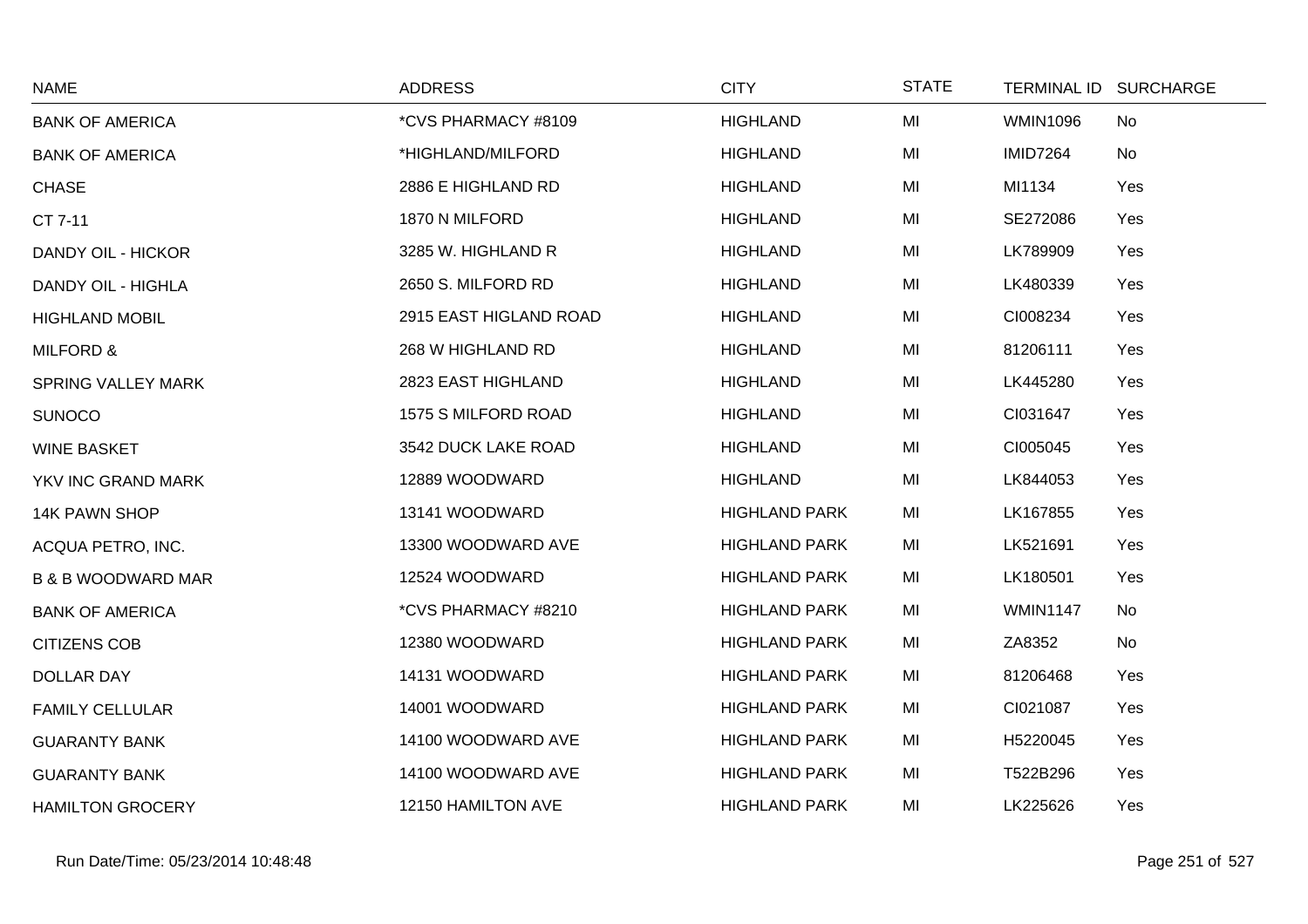| <b>NAME</b>               | <b>ADDRESS</b>            | <b>CITY</b>          | <b>STATE</b> | TERMINAL ID SURCHARGE |  |
|---------------------------|---------------------------|----------------------|--------------|-----------------------|--|
| <b>HAMILTON S</b>         | 11731 HAMILTON AVE        | <b>HIGHLAND PARK</b> | MI           | Yes<br>80821625       |  |
| KING OF WOODWARD          | 11752 WOODWARD AVE        | <b>HIGHLAND PARK</b> | MI           | LK272557<br>Yes       |  |
| MUTHANA GAS MART I        | 17013 HAMILTON            | <b>HIGHLAND PARK</b> | MI           | LK323691<br>Yes       |  |
| N.M.H. SERVICE            | 16251 OAKLAND AVE         | <b>HIGHLAND PARK</b> | MI           | LK306872<br>Yes       |  |
| <b>REPUBLIC LIQUOR IN</b> | 13540 WOODWARD            | <b>HIGHLAND PARK</b> | MI           | LK867879<br>Yes       |  |
| SAVE A LOT                | 11825 WOODWARD AVE        | <b>HIGHLAND PARK</b> | MI           | CI021432<br>Yes       |  |
| WOODWARD & MIDLAND        | 15903 WOODWARD AVE        | <b>HIGHLAND PARK</b> | MI           | LK512955<br>Yes       |  |
| WOODWARD & SIX MIL        | 16540 WOODWARD AVE        | <b>HIGHLAND PARK</b> | MI           | LK686924<br>Yes       |  |
| Walgreens 5226            | 14048 WOODWARD WVE        | <b>HIGHLAND PARK</b> | MI           | SR000928<br>Yes       |  |
| <b>COMERICA BANK</b>      | WOODWARD MALL HI PK       | <b>HIGHLAND PRK</b>  | MI           | A2254971<br>No        |  |
| A1 Party Store            | 230 N STATE STREET        | <b>HILLMAN</b>       | MI           | SR008338<br>Yes       |  |
| <b>CHEMICAL BANK</b>      | 118 N STATE ST            | <b>HILLMAN</b>       | MI           | TZ383945<br>Yes       |  |
| Morrison IGA              | 531 MAIN ST               | <b>HILLMAN</b>       | MI           | LK168409<br>Yes       |  |
| 5/3 BK, MI. (WEST         | 10 S BROAD ST             | <b>HILLSDALE</b>     | MI           | 00000000<br>Yes       |  |
| AMERICAN 1 CREDIT UNION   | 290 CARLETON RD           | <b>HILLSDALE</b>     | MI           | No<br>0196189         |  |
| AMERICAN 1 CREDIT UNION   | 3192 CARLETON RD          | <b>HILLSDALE</b>     | MI           | 0196186<br>No         |  |
| AMERICAN 1 CREDIT UNION   | 3192 CARLETON RD          | <b>HILLSDALE</b>     | MI           | 0196187<br>No         |  |
| AMERICAN 1 CREDIT UNION   | 3192 CARLETON RD          | <b>HILLSDALE</b>     | MI           | 0196220<br>No         |  |
| <b>HILLSDALE</b>          | 17 E CARLTON<br><b>US</b> | <b>HILLSDALE</b>     | MI           | P02537<br>Yes         |  |
| <b>HILLSDALE</b>          | <b>185 WEST CARELTON</b>  | <b>HILLSDALE</b>     | MI           | 83350784<br>Yes       |  |
| MICHIGAN COMMUNITY CU     | 412 W CARLETON RD         | <b>HILLSDALE</b>     | MI           | CORE01<br>No          |  |
| <b>RITE AID #4380</b>     | RENAISSANCE PLAZA         | <b>HILLSDALE</b>     | MI           | A0006955<br>Yes       |  |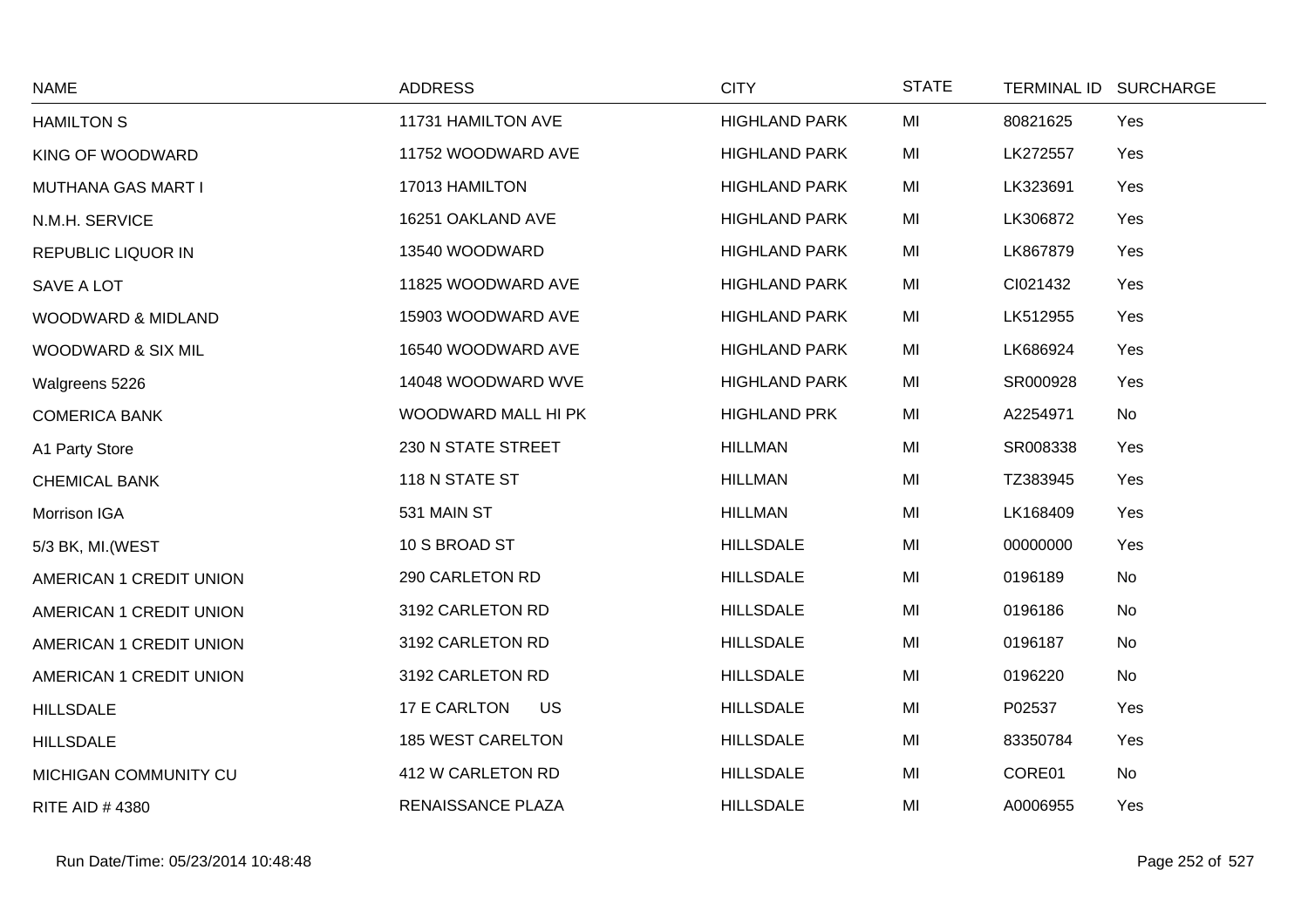| <b>NAME</b>                      | <b>ADDRESS</b>          | <b>CITY</b>      | <b>STATE</b> | <b>TERMINAL ID</b> | <b>SURCHARGE</b> |
|----------------------------------|-------------------------|------------------|--------------|--------------------|------------------|
| SOUTHERN MICHIGAN B&T            | <b>10 EAST CARLETON</b> | <b>HILLSDALE</b> | MI           | CP302823           | No               |
| <b>TEAM ONE F</b>                | 240 S BROAD ST US       | <b>HILLSDALE</b> | MI           | P501326            | Yes              |
| Walgreens 10288                  | 196 W CARLETON RD       | <b>HILLSIDE</b>  | MI           | SR003110           | Yes              |
| 5/3 BK, MI. (WEST                | 12443 RILEY ST          | <b>HOLLAND</b>   | MI           | 00000000           | Yes              |
| 5/3 BK, MI.(WEST                 | 36 EAST 8TH ST          | <b>HOLLAND</b>   | MI           | 00000000           | Yes              |
| 5/3 BK, MI. (WEST                | <b>403 BUTTERNUT DR</b> | <b>HOLLAND</b>   | MI           | 00000000           | Yes              |
| 5/3 BK, MI.(WEST                 | 800 EAST 16TH ST        | <b>HOLLAND</b>   | MI           | 00000000           | Yes              |
| 5/3 BK, W MI OFF                 | 10 E 9TH ST             | <b>HOLLAND</b>   | MI           | 00000000           | Yes              |
| 5/3 BK, W MI OFF                 | 757 MICHIGAN AVE        | <b>HOLLAND</b>   | MI           | 00000000           | Yes              |
| AJs One Stop                     | 12059 FELTCH STREET     | <b>HOLLAND</b>   | MI           | SR001949           | No               |
| Admiral 11 Holland               | 61 E 24TH STREET        | <b>HOLLAND</b>   | MI           | SR096111           | Yes              |
| <b>BANK OF AMERICA</b>           | *HOLLAND                | <b>HOLLAND</b>   | MI           | <b>IMID7266</b>    | No               |
| <b>BAY PARK M</b>                | 372 E LAKEWOOD          | <b>HOLLAND</b>   | MI           | 81206258           | Yes              |
| <b>BIG CURVE DISCOUNT</b>        | 3895 BIG STAR HIGH      | <b>HOLLAND</b>   | MI           | LK596398           | Yes              |
| <b>Blarney Castle Holland EZ</b> | 12481 JAMES ST          | <b>HOLLAND</b>   | MI           | SR000290           | Yes              |
| <b>CHASE</b>                     | 635 E 8TH ST            | <b>HOLLAND</b>   | MI           | MI0263             | Yes              |
| <b>CHASE</b>                     | 635 E 8TH ST            | <b>HOLLAND</b>   | MI           | MI0983             | Yes              |
| <b>CHEMICAL BANK</b>             | 12368 RILEY ST          | <b>HOLLAND</b>   | MI           | TZ385155           | Yes              |
| <b>CHEMICAL BANK</b>             | 177 N RIVER AVE         | <b>HOLLAND</b>   | MI           | TZ385156           | Yes              |
| <b>CHEMICAL BANK</b>             | 855 S WASHINGTON AVE    | <b>HOLLAND</b>   | MI           | TZ385129           | Yes              |
| <b>COLUMBIA A</b>                | 405 COLUMBIA AVENU      | <b>HOLLAND</b>   | MI           | 83930571           | Yes              |
| <b>COMERICA BANK</b>             | HOLLAND CMART           | <b>HOLLAND</b>   | MI           | S5424108           | No               |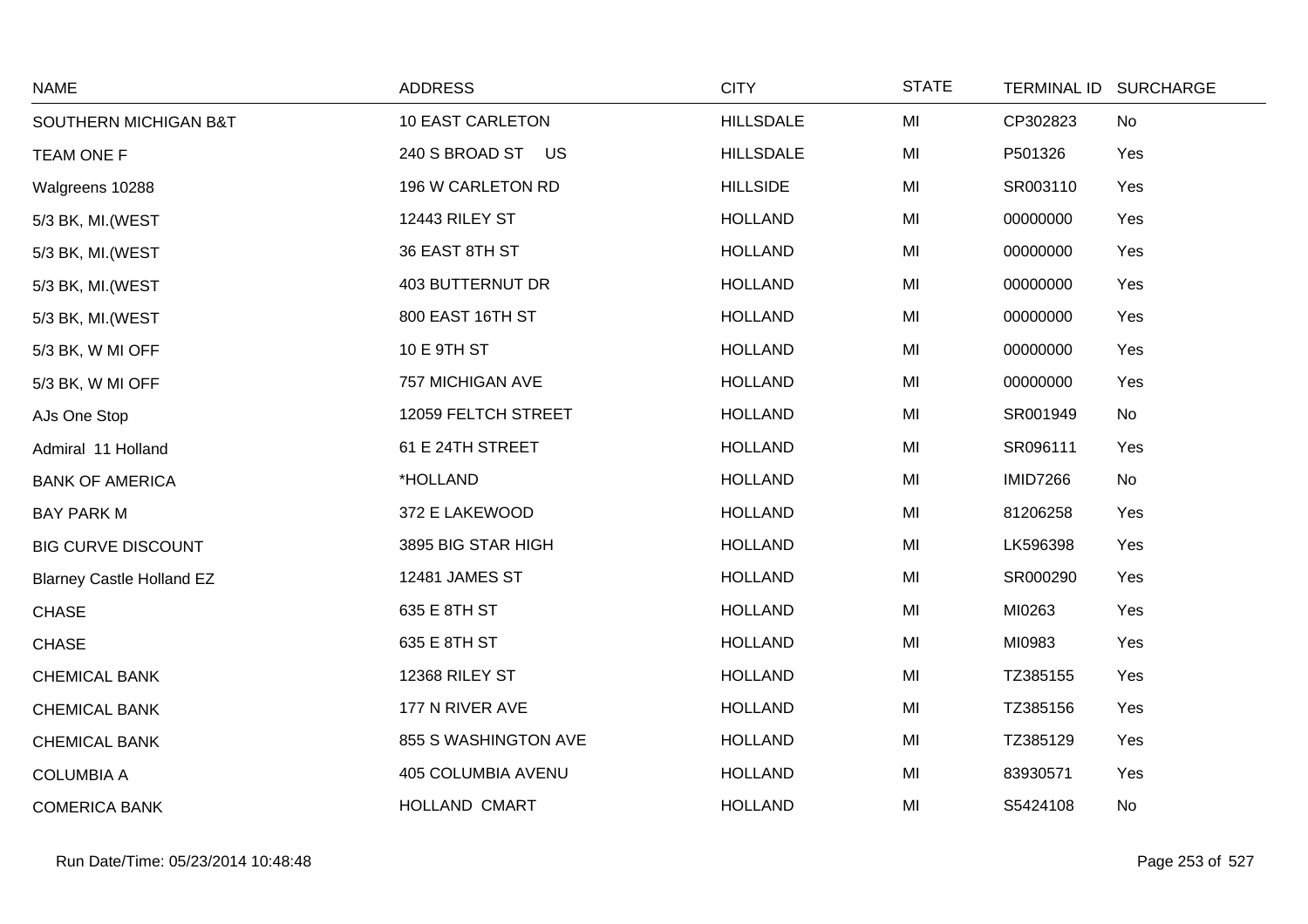| <b>NAME</b>             | <b>ADDRESS</b>             | <b>CITY</b>    | <b>STATE</b> | TERMINAL ID SURCHARGE |
|-------------------------|----------------------------|----------------|--------------|-----------------------|
| <b>Cardtronics CCSM</b> | 308 N RIVER                | <b>HOLLAND</b> | MI           | LK533386<br>Yes       |
| <b>Cardtronics CCSM</b> | 478 E 16TH ST              | <b>HOLLAND</b> | MI           | LK429174<br>Yes       |
| <b>Cardtronics CCSW</b> | 2423 120TH AVE             | <b>HOLLAND</b> | MI           | SP070144<br>Yes       |
| <b>Cardtronics CCSW</b> | 365 BUTTERNUT              | <b>HOLLAND</b> | MI           | SP070149<br>Yes       |
| <b>Cardtronics CCSW</b> | 461 BUTTERNUT DR.          | <b>HOLLAND</b> | MI           | SP070135<br>Yes       |
| <b>Cardtronics CCSW</b> | 635 E. 16 ST               | <b>HOLLAND</b> | MI           | SP070069<br>Yes       |
| <b>Cardtronics CCSW</b> | 746 CHICAGO DR             | <b>HOLLAND</b> | MI           | SP070148<br>No        |
| <b>Cardtronics CCSW</b> | 800 S. WASHINGTON          | <b>HOLLAND</b> | MI           | SP070147<br>Yes       |
| CardtronicsLPC          | 3456 W. SHORE DR           | <b>HOLLAND</b> | MI           | TG021234<br>Yes       |
| DOUBLETREE HOLLAND      | 650 E. 24TH ST             | <b>HOLLAND</b> | MI           | LK254915<br>Yes       |
| <b>EIGHTH STR</b>       | 589 E EIGHTH ST US         | <b>HOLLAND</b> | MI           | P181851<br>Yes        |
| KARAN OIL,              | 494 E. 32ND ST.            | <b>HOLLAND</b> | MI           | Yes<br>82501792       |
| KINGS COVE PARTY S      | 531 W 17TH ST              | <b>HOLLAND</b> | MI           | LK681233<br>Yes       |
| LAKE TRUST CU           | 340 120TH AVE              | <b>HOLLAND</b> | MI           | XF8496<br>Yes         |
| <b>LAUNDRY TYME</b>     | 1080 LINCOLN ST            | <b>HOLLAND</b> | MI           | LK477047<br>No        |
| <b>MACATAWA B</b>       | 12415 RILEY STREET         | <b>HOLLAND</b> | MI           | MI000237<br>Yes       |
| <b>MACATAWA B</b>       | 12415 RILEY STREET         | <b>HOLLAND</b> | MI           | MI000238<br>Yes       |
| <b>MACATAWA B</b>       | 141 E 8TH STREET           | <b>HOLLAND</b> | MI           | MI000244<br>Yes       |
| <b>MACATAWA B</b>       | 20 E LAKEWOOD BLVD         | <b>HOLLAND</b> | MI           | MI000233<br>Yes       |
| <b>MACATAWA B</b>       | <b>489 BUTTERNUT DRIVE</b> | <b>HOLLAND</b> | MI           | MI000236<br>Yes       |
| <b>MACATAWA B</b>       | 699 16TH STREET            | <b>HOLLAND</b> | MI           | MI000216<br>Yes       |
| <b>MACATAWA B</b>       | 699 16TH STREET            | <b>HOLLAND</b> | MI           | MI000217<br>Yes       |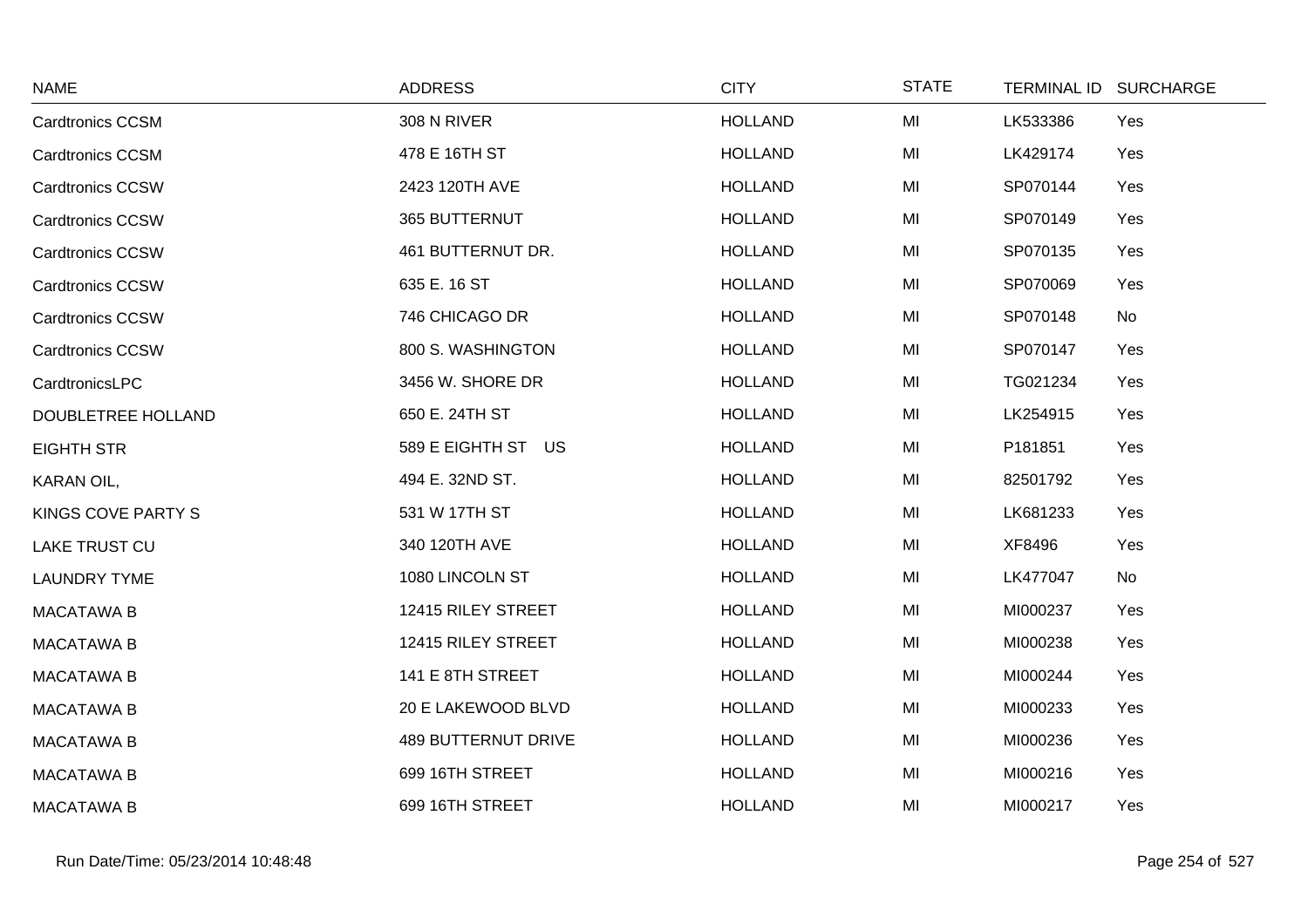| <b>NAME</b>                   | <b>ADDRESS</b>         | <b>CITY</b>    | <b>STATE</b> | <b>TERMINAL ID</b> | <b>SURCHARGE</b> |
|-------------------------------|------------------------|----------------|--------------|--------------------|------------------|
| <b>MACATAWA B</b>             | 701 MAPLE AVENUE       | <b>HOLLAND</b> | MI           | MI000234           | Yes              |
| <b>MACATAWA B</b>             | 701 MAPLE AVENUE       | <b>HOLLAND</b> | MI           | MI000235           | Yes              |
| MAGNA-DONNELLY - 4            | 414 E. 40TH            | <b>HOLLAND</b> | MI           | LK865471           | No               |
| MEIJER - C                    | 746 E 16TH STREET      | <b>HOLLAND</b> | MI           | 82128047           | Yes              |
| <b>MEIJER RET</b>             | 746 E. 16TH ST         | <b>HOLLAND</b> | MI           | 82128217           | Yes              |
| <b>MI FAVORITA</b>            | 408 COLUMBIA           | <b>HOLLAND</b> | MI           | LK282199           | Yes              |
| <b>MICROTEL INN &amp; SUI</b> | 643 HASTING AVE        | <b>HOLLAND</b> | MI           | LK891889           | Yes              |
| <b>NORTH RIVE</b>             | 160 N RIVER ST US      | <b>HOLLAND</b> | MI           | P181852            | Yes              |
| NORTHSIDE LIQUOR C            | 501 BUTTERNUT DR.      | <b>HOLLAND</b> | MI           | LK681232           | Yes              |
| NORTHTOWN QUALITY             | 243 NORTH RIVER AV     | <b>HOLLAND</b> | MI           | LK739038           | Yes              |
| <b>OASIS MOBIL MART</b>       | 9673 ADAMS ST.         | <b>HOLLAND</b> | MI           | LK550743           | Yes              |
| PAI ATM                       | 1149 S WASHINGTON      | <b>HOLLAND</b> | MI           | TX23288            | Yes              |
| PAI ATM                       | <b>12381 FELCH</b>     | <b>HOLLAND</b> | MI           | TX37251            | No               |
| PAI ATM                       | 154 E 15TH ST          | <b>HOLLAND</b> | MI           | TX22775            | Yes              |
| PAI ATM                       | 380 CENTRAL AVENUE     | <b>HOLLAND</b> | MI           | TX33055            | Yes              |
| PAI ISO                       | 154 E 15TH ST          | <b>HOLLAND</b> | MI           | TX22775            | Yes              |
| PAI ISO                       | 380 CENTRAL AVENUE     | <b>HOLLAND</b> | MI           | TX33055            | Yes              |
| PAI ISO                       | 587 E 8TH ST           | <b>HOLLAND</b> | MI           | TX25751            | Yes              |
| PAI ISO                       | 762 CABIL DR.          | <b>HOLLAND</b> | MI           | TX12379            | Yes              |
| PAI ISO                       | 877 WASHINGTON AVE     | <b>HOLLAND</b> | MI           | TX39372            | Yes              |
| PAI ISO                       | 91 DOUGLAS AVE STE 120 | <b>HOLLAND</b> | MI           | TX34273            | Yes              |
| PARK MOBIL MART               | 1140 OTTAWA BEACH      | <b>HOLLAND</b> | MI           | LK550753           | Yes              |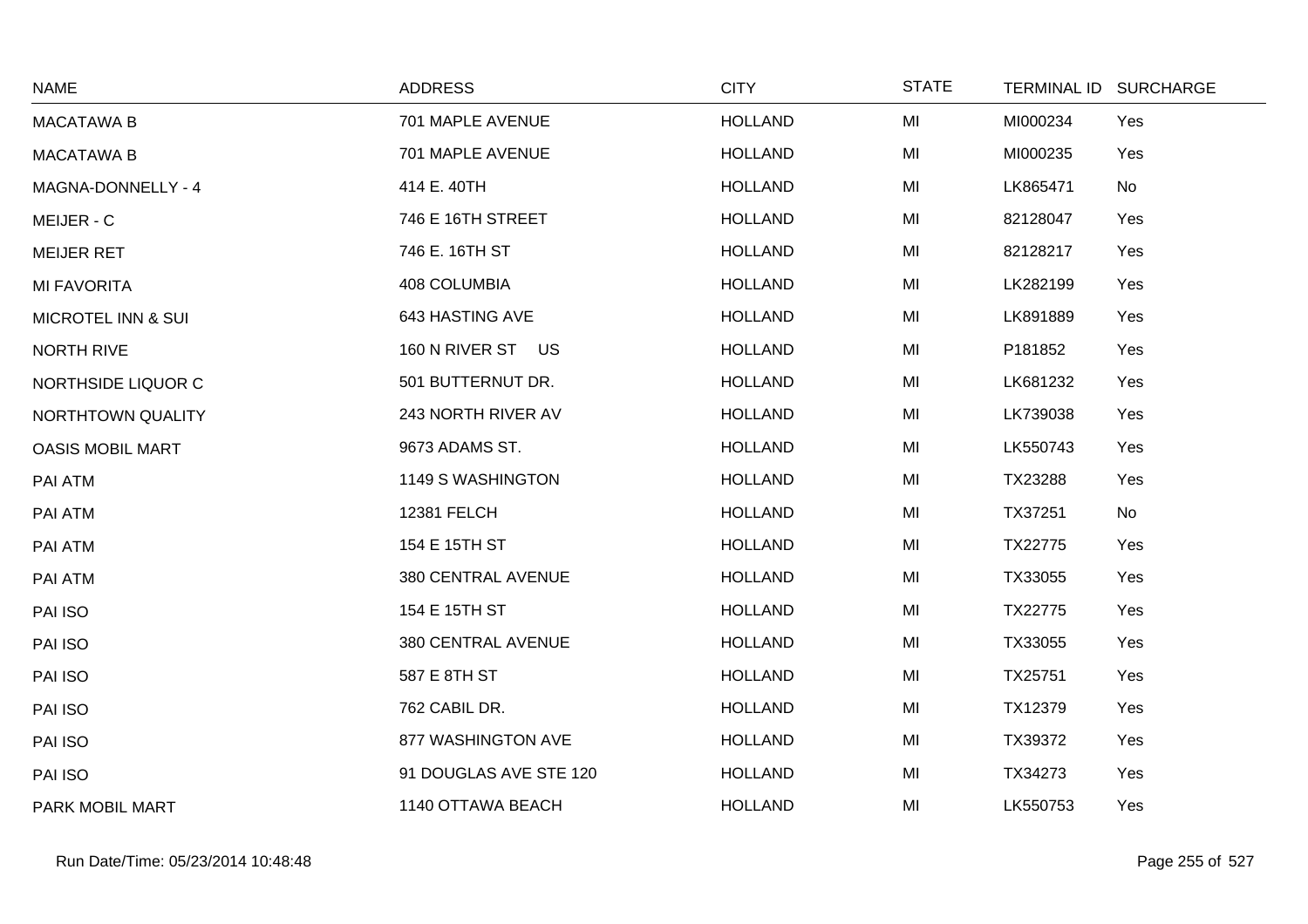| <b>NAME</b>              | <b>ADDRESS</b>            | <b>CITY</b>    | <b>STATE</b> |                 | TERMINAL ID SURCHARGE |
|--------------------------|---------------------------|----------------|--------------|-----------------|-----------------------|
| <b>PNCBANK</b>           | 12352 JAMES ST            | <b>HOLLAND</b> | MI           | PA2392          | Yes                   |
| <b>PNCBANK</b>           | 190 W LAKEWOOD            | <b>HOLLAND</b> | MI           | PA2831          | Yes                   |
| <b>PNCBANK</b>           | 978 S WASHINGTON          | <b>HOLLAND</b> | MI           | PA3245          | Yes                   |
| <b>PNCBANK</b>           | ONE W 8TH ST              | <b>HOLLAND</b> | MI           | PA2803          | Yes                   |
| <b>QUICK STOP</b>        | 1149 WASHINGTON AVEUS     | <b>HOLLAND</b> | MI           | P231711         | Yes                   |
| <b>SOUTH RIVE</b>        | 363 RIVER ST<br><b>US</b> | <b>HOLLAND</b> | MI           | P181833         | Yes                   |
| <b>SPARTAN HO</b>        | 993 BUTTERNUT DR. US      | <b>HOLLAND</b> | MI           | P231713         | Yes                   |
| <b>STORE AT MACATAWA</b> | 611 SOUTH 160TH AV        | <b>HOLLAND</b> | MI           | LK804122        | Yes                   |
| Sams 6417                | 2190 NORTH PARK DR        | <b>HOLLAND</b> | MI           | SR004797        | Yes                   |
| TULIP CITY TRUCK S       | 4360 LINCOLN RD.          | <b>HOLLAND</b> | MI           | LK497150        | Yes                   |
| VFW POST 2144            | 175 W. RIVER ST.          | <b>HOLLAND</b> | MI           | LK907965        | Yes                   |
| WALGREENS 2905           | 494 BUTTERNUT             | <b>HOLLAND</b> | MI           | SR007652        | Yes                   |
| <b>WALMART</b>           | 2629 NORTH PARK DR        | <b>HOLLAND</b> | MI           | A19420          | No                    |
| <b>WEST SHORE MOBIL</b>  | 12575 RILEY ST            | <b>HOLLAND</b> | MI           | LK550761        | Yes                   |
| <b>WINDMILL MOBIL</b>    | 1142 LINCOLN AVE          | <b>HOLLAND</b> | MI           | LK550769        | Yes                   |
| Walgreens 10515          | 780 S WASHINGTON          | <b>HOLLAND</b> | MI           | SR000900        | Yes                   |
| Wesco Holland 4          | 14 W LAKEWOOD             | <b>HOLLAND</b> | MI           | SR003375        | Yes                   |
| <b>ALEX MARKE</b>        | 6410 GRANGE HALL RDUS     | <b>HOLLY</b>   | MI           | P222319         | Yes                   |
| ALEXES 2 G               | 15030 DIXI HIGHWAY US     | <b>HOLLY</b>   | MI           | P222384         | Yes                   |
| <b>BANK OF AMERICA</b>   | *CVS PHARMACY #8241       | <b>HOLLY</b>   | MI           | <b>WMID0083</b> | No                    |
| <b>BOTTOMS UP</b>        | 14007 DIXI HIGHWAY US     | <b>HOLLY</b>   | MI           | P137658         | Yes                   |
| <b>FIRSTMERIT</b>        | 15223 N Holly Rd          | <b>HOLLY</b>   | MI           | 00006372        | Yes                   |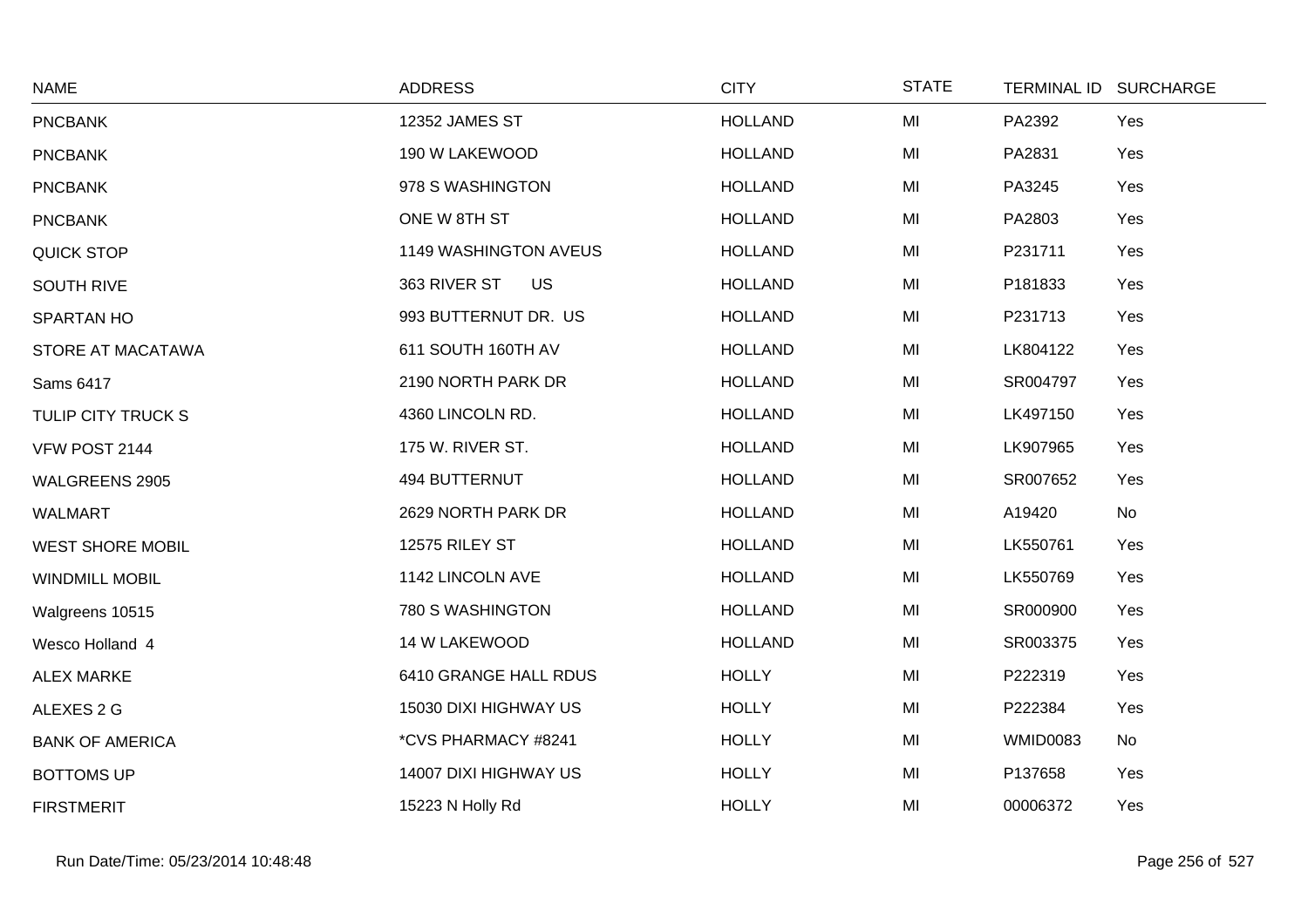| <b>NAME</b>             | <b>ADDRESS</b>                    | <b>CITY</b>   | <b>STATE</b> |                 | TERMINAL ID SURCHARGE |
|-------------------------|-----------------------------------|---------------|--------------|-----------------|-----------------------|
| <b>HOLLY &amp; GR</b>   | 15241 N. HOLLY RD.                | <b>HOLLY</b>  | MI           | 81205236        | Yes                   |
| <b>HOLLY GAS</b>        | 114 N SAGINAW                     | <b>HOLLY</b>  | MI           | LK239819        | Yes                   |
| <b>HOLLY MARATHON</b>   | 3526 GRANGE HALL                  | <b>HOLLY</b>  | MI           | LK645358        | Yes                   |
| <b>HOLLY PART</b>       | 102 N SAGINAW<br><b>US</b>        | <b>HOLLY</b>  | MI           | P189335         | Yes                   |
| HOLLY PARTY SHOPPE      | 15228 N HOLLY RD                  | <b>HOLLY</b>  | MI           | CI020932        | Yes                   |
| <b>RITE AID #3497</b>   | 15242 N HOLLY RD                  | <b>HOLLY</b>  | MI           | A0006670        | No                    |
| <b>AUTOMATED</b>        | 4509 WILLOUGBY RD US              | <b>HOLT</b>   | MI           | P183352         | Yes                   |
| <b>BANK OF AMERICA</b>  | *CVS PHARMACY #8054               | <b>HOLT</b>   | MI           | <b>WMIN1065</b> | No                    |
| CT 7-11 CCS2            | 1997 AURELIUS                     | <b>HOLT</b>   | MI           | SE277848        | Yes                   |
| <b>DEROSAS PA</b>       | 1959 CEDAR<br><b>US</b>           | <b>HOLT</b>   | MI           | P224170         | Yes                   |
| <b>FIRSTMERIT</b>       | 2285 Cedar St                     | <b>HOLT</b>   | MI           | 00006737        | Yes                   |
| <b>HOLT MARAT</b>       | 2313 NORTH CEDAR STUS             | <b>HOLT</b>   | MI           | P211905         | Yes                   |
| <b>MSU FCU</b>          | 2233 SOUTH CEDAR ST.              | <b>HOLT</b>   | MI           | <b>CKK661</b>   | No                    |
| <b>PNCBANK</b>          | 4308 W HOLT RD                    | <b>HOLT</b>   | MI           | PA3243          | Yes                   |
| <b>RITE AID #1612</b>   | 2263 CEDAR ST                     | <b>HOLT</b>   | MI           | A0006107        | Yes                   |
| <b>Cardtronics CCSM</b> | 8764 HOLTON DUCK LAKE             | <b>HOLTON</b> | MI           | CR011874        | Yes                   |
| <b>HOLTON STO</b>       | 8545 HOLTON ROAD                  | <b>HOLTON</b> | MI           | 82502084        | Yes                   |
| HOMER PS M              | 120 E LEIGH ST<br>US              | <b>HOMER</b>  | MI           | P02545          | Yes                   |
| <b>HOMER SHEL</b>       | 221 LEIGH ST.<br><b>US</b>        | <b>HOMER</b>  | MI           | P09520          | Yes                   |
| PAI ATM                 | 1213 CLARENDON RD.                | <b>HOMER</b>  | MI           | TX17056         | Yes                   |
| <b>HONOR BANK</b>       | 2254 HENRY STREET                 | <b>HONOR</b>  | MI           | MI000273        | Yes                   |
| <b>HONOR SHEL</b>       | <b>10947 MAIN ST</b><br><b>US</b> | <b>HONOR</b>  | MI           | P181988         | Yes                   |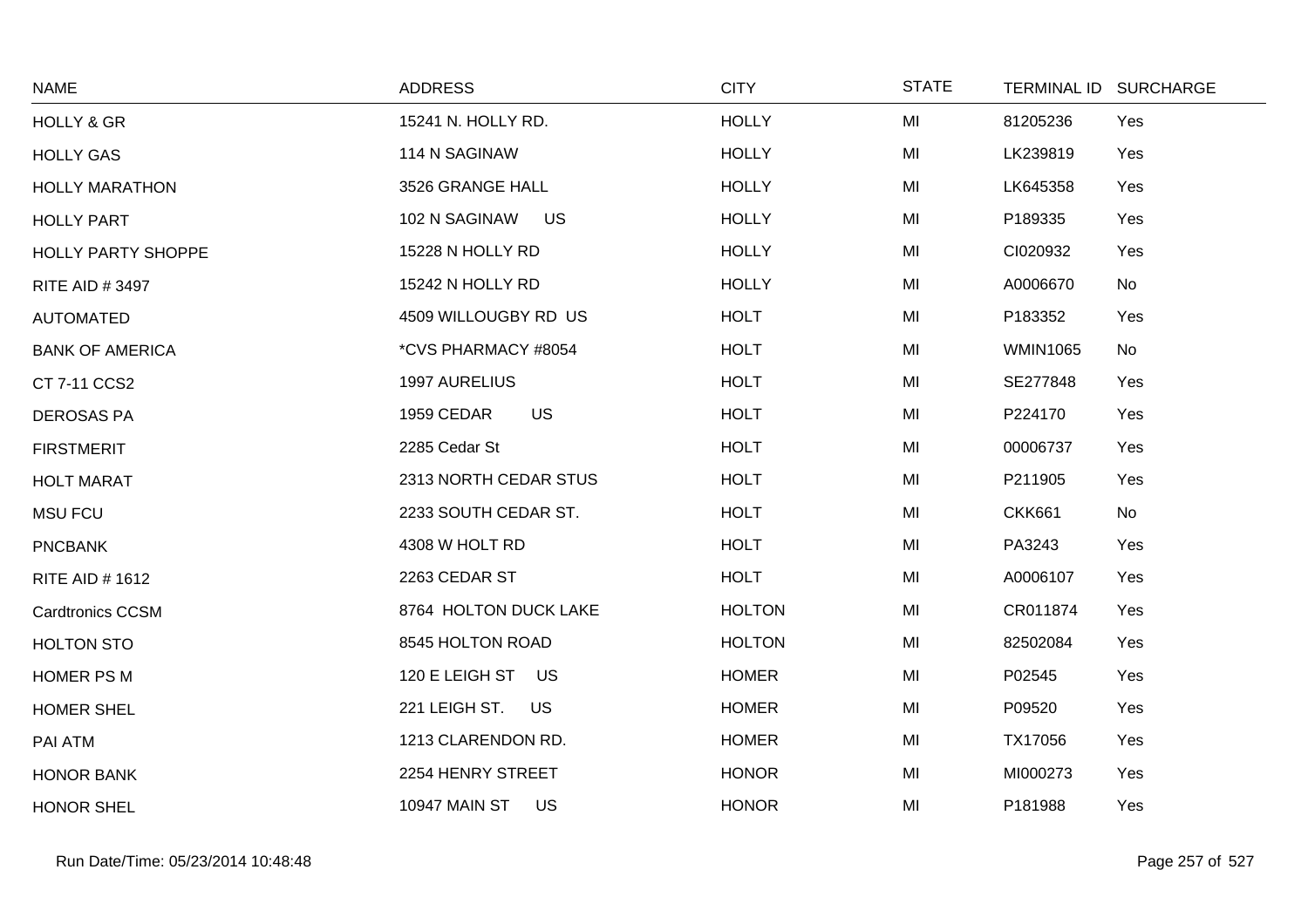| <b>NAME</b>                      | <b>ADDRESS</b>             | <b>CITY</b>          | <b>STATE</b> | TERMINAL ID SURCHARGE |     |
|----------------------------------|----------------------------|----------------------|--------------|-----------------------|-----|
| <b>UNITED BAN</b>                | 135 W, MAIN ST             | <b>HOPKINS</b>       | MI           | MI000197              | Yes |
| <b>HORTON DEP</b>                | <b>US</b><br>389 MOSCOW RD | <b>HORTON</b>        | MI           | P130743               | Yes |
| <b>Bills BB</b>                  | 409 W MEMORIAL RD          | <b>HOUGHTON</b>      | MI           | SR102874              | No  |
| <b>FIRSTMERIT</b>                | 901 W Sharon Ave           | <b>HOUGHTON</b>      | MI           | 00006714              | Yes |
| <b>FREEDOM VA</b>                | <b>US</b><br>107W MONTE    | <b>HOUGHTON</b>      | MI           | 223025                | Yes |
| <b>JIMS FOOD</b>                 | 300 PEARL STREET           | <b>HOUGHTON</b>      | MI           | 80289147              | Yes |
| <b>SHARON AVE</b>                | 101 W SHARON AVE           | <b>HOUGHTON</b>      | MI           | 82250960              | Yes |
| <b>SUPERIORNATBNK</b>            | 1000 W. SHARON             | <b>HOUGHTON</b>      | MI           | 05591003              | No  |
| <b>SUPERIORNATBNK</b>            | 47401 HWY M26-P TOWN       | <b>HOUGHTON</b>      | MI           | 05591016              | No  |
| <b>SUPERIORNATBNK</b>            | 960 RAZORBACK DRIVE        | <b>HOUGHTON</b>      | MI           | 05591013              | No  |
| <b>WALMART</b>                   | 995 RAZORBACK DR           | <b>HOUGHTON</b>      | MI           | A21920                | No  |
| Wells Fargo Ban                  | <b>HOUGHTON</b>            | <b>HOUGHTON</b>      | MI           | 58511                 | Yes |
| ADMIRAL 78 HOUGHTON LAKE         | 3880 W HOUGHTON LAKE RO    | <b>HOUGHTON LAKE</b> | MI           | SR007563              | Yes |
| <b>Blarney Castle Houghton L</b> | 5175 HOUGHTON LAKE DR      | <b>HOUGHTON LAKE</b> | MI           | SR004639              | Yes |
| <b>CHASE</b>                     | 5661 W HOUGHTON LA         | <b>HOUGHTON LAKE</b> | MI           | MI1340                | Yes |
| <b>CHEMICAL BANK</b>             | 2263 HOUGHTON LAKE DR      | <b>HOUGHTON LAKE</b> | MI           | TZ383943              | Yes |
| <b>CHEMICAL BANK</b>             | 7409 W HOUGHTON LAKE DR    | <b>HOUGHTON LAKE</b> | MI           | TZ383903              | Yes |
| <b>HOUGHTON L</b>                | <b>US</b><br>5625 M-55     | <b>HOUGHTON LAKE</b> | MI           | P181831               | Yes |
| <b>KMART #4795</b>               | 8171 W HOUGHTON LAKE       | <b>HOUGHTON LAKE</b> | MI           | A0003803              | Yes |
| NORTHLAND AREA FCU               | 285 W. HOUGHTON LAKE DR    | <b>HOUGHTON LAKE</b> | MI           | CK5133                | Yes |
| R AND K GENERAL ST               | 7039 W HOUGHTON LA         | <b>HOUGHTON LAKE</b> | MI           | LK830679              | Yes |
| <b>RITE AID #4431</b>            | 4562 W HOUGHTON LAKE DR    | <b>HOUGHTON LAKE</b> | MI           | A0006983              | Yes |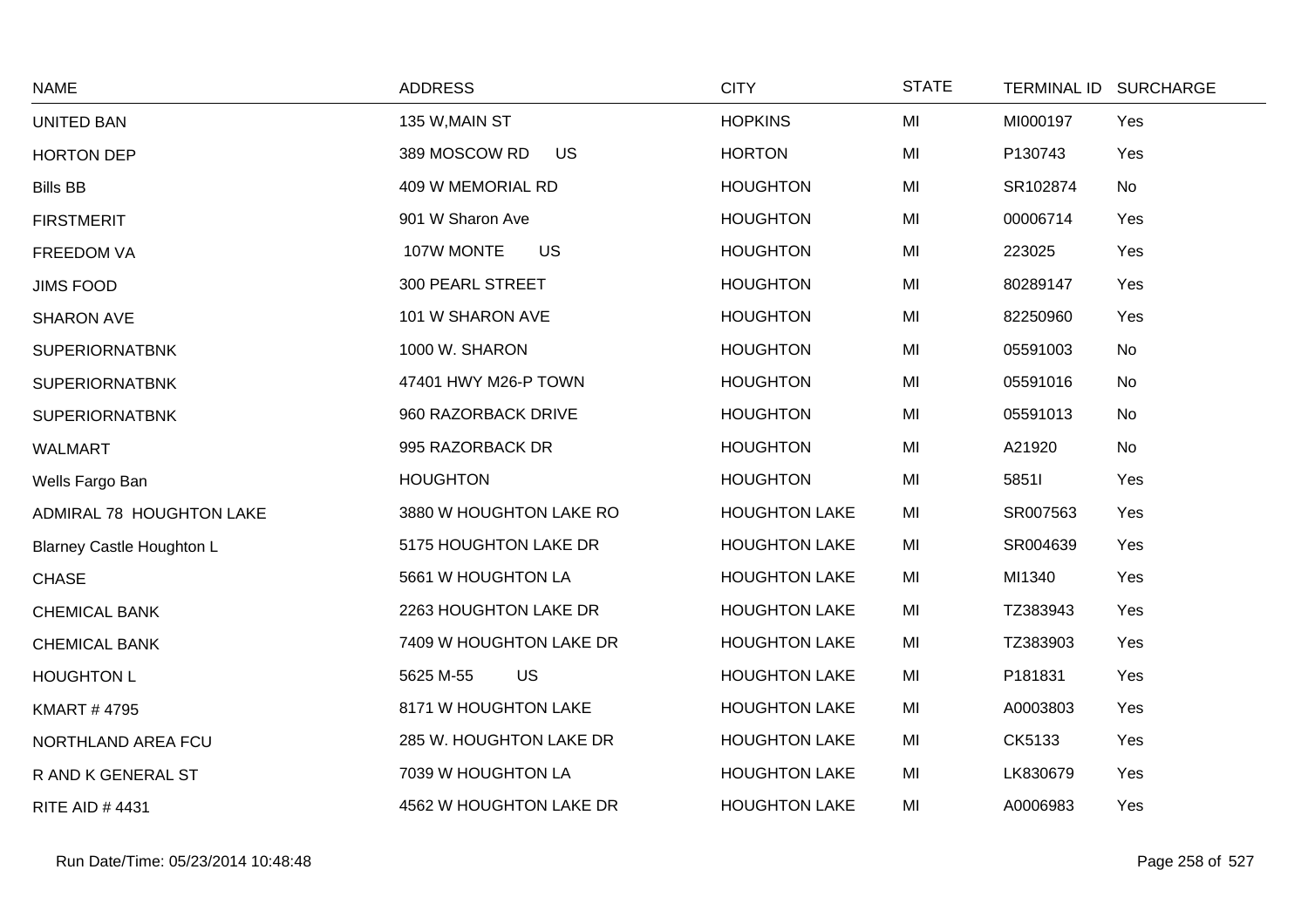| <b>NAME</b>                | <b>ADDRESS</b>           | <b>CITY</b>          | <b>STATE</b> |                 | TERMINAL ID SURCHARGE |
|----------------------------|--------------------------|----------------------|--------------|-----------------|-----------------------|
| <b>WALMART</b>             | <b>HOUGHTON LAKE DR</b>  | <b>HOUGHTON LAKE</b> | MI           | A20140          | No                    |
| <b>Howard City Amoco</b>   | 130 N ENSLEY             | <b>HOWARD CIT</b>    | MI           | SR000368        | Yes                   |
| <b>FIRSTBANK</b>           | 20020 HOWARD CITY        | <b>HOWARD CITY</b>   | MI           | XM1859          | Yes                   |
| <b>HOWARD CITY MOBIL</b>   | 580 WEST SHAW            | <b>HOWARD CITY</b>   | MI           | LK598275        | Yes                   |
| M-46 TRUCK STOP            | 19674 EDGAR RD           | <b>HOWARD CITY</b>   | MI           | LK598282        | Yes                   |
| M46 AMOCO                  | 20222 W EDGAR ROAD       | <b>HOWARD CITY</b>   | MI           | SR070811        | Yes                   |
| RANA LIQUOR                | 214 S ENSLEY             | <b>HOWARD CITY</b>   | MI           | LK264974        | Yes                   |
| RUSTIC SPORTS SHOP INC     | 519 ENSLEY STREET        | <b>HOWARD CITY</b>   | MI           | SR007058        | Yes                   |
| <b>Viking Grocery Mart</b> | 5966 FEDERAL AVE         | <b>HOWARD CITY</b>   | MI           | SR000887        | Yes                   |
| 5/3 BK, MI.(EAST           | 3866 E GRAND RIVER       | <b>HOWELL</b>        | MI           | 00000000        | Yes                   |
| <b>BANK OF AMERICA</b>     | <i><b>*CVS #8308</b></i> | <b>HOWELL</b>        | MI           | <b>WMIN1189</b> | No                    |
| <b>BANK OF AMERICA</b>     | *CVS PHARMACY #8046      | <b>HOWELL</b>        | MI           | <b>WMID0041</b> | No                    |
| <b>BANK OF AMERICA</b>     | *HOWELL                  | <b>HOWELL</b>        | MI           | <b>IMID7268</b> | No                    |
| BP OF HOWELL               | 840 E GRAND RIVER        | <b>HOWELL</b>        | MI           | LK435256        | Yes                   |
| <b>CHASE</b>               | 2410 W GRAND RIVER       | <b>HOWELL</b>        | MI           | MI1198          | Yes                   |
| <b>CHASE</b>               | 3883 E GRAND RIVER       | <b>HOWELL</b>        | MI           | MI3655          | Yes                   |
| <b>COMERICA BANK</b>       | M59 - OAKGROVE CMART     | <b>HOWELL</b>        | MI           | C2363337        | No                    |
| <b>COMERICA BANK</b>       | S.LATSON GR RIVER HOWEL  | <b>HOWELL</b>        | MI           | G1807752        | No                    |
| CT 7-11                    | 3100 W HIGHLAND US       | <b>HOWELL</b>        | MI           | SE273229        | Yes                   |
| <b>Cardtronics CCSW</b>    | 1195 S. PICKNEY          | <b>HOWELL</b>        | MI           | SP070272        | Yes                   |
| <b>Cardtronics CCSW</b>    | 3598 E. GRAND RIVER      | <b>HOWELL</b>        | MI           | SP070094        | Yes                   |
| CardtronicsLPC             | 10025 E HIGHLAND RD      | <b>HOWELL</b>        | MI           | TG021733        | Yes                   |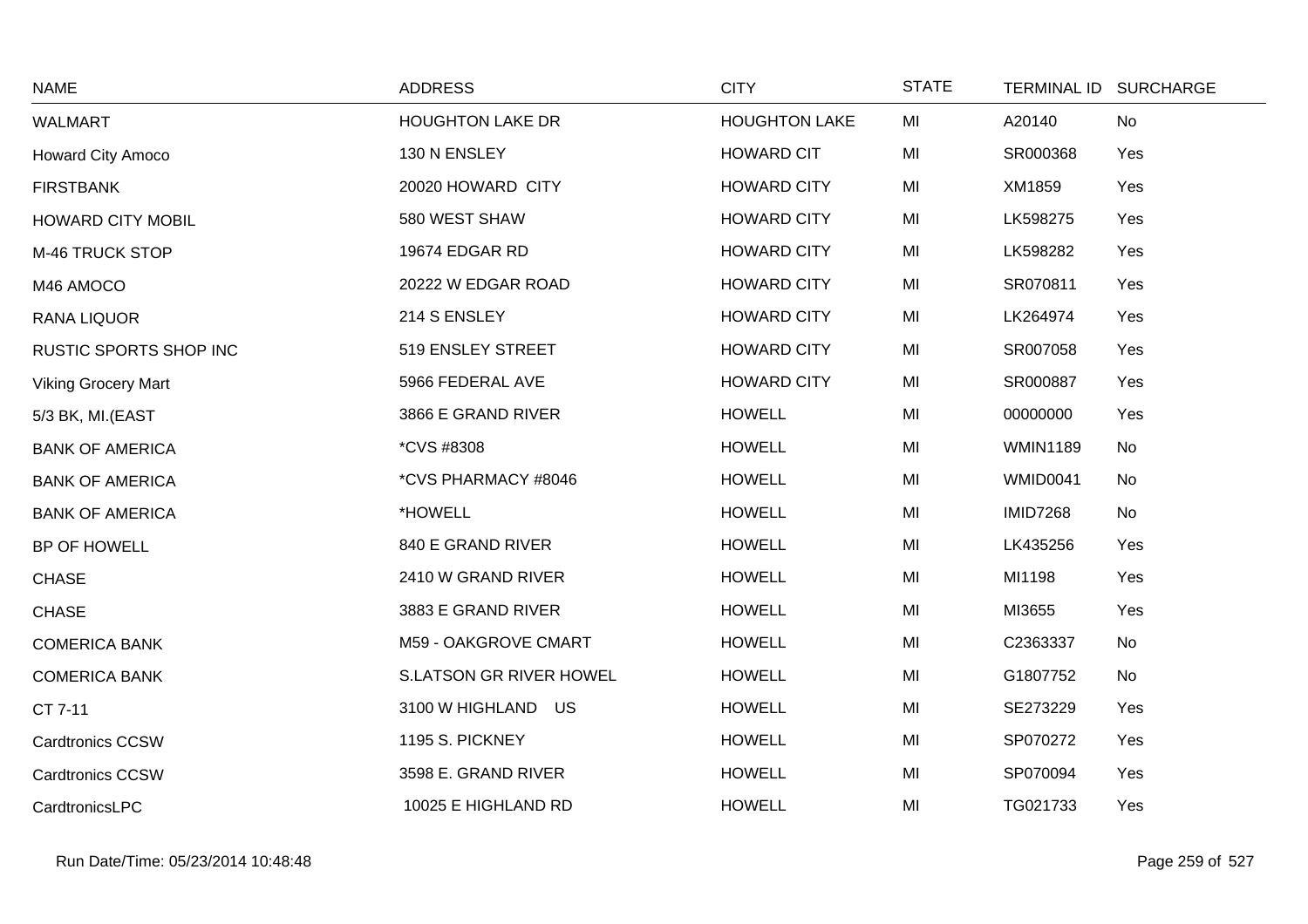| <b>NAME</b>               | <b>ADDRESS</b>               | <b>CITY</b>   | <b>STATE</b> | <b>TERMINAL ID</b> | <b>SURCHARGE</b> |
|---------------------------|------------------------------|---------------|--------------|--------------------|------------------|
| <b>FIRSTMERIT</b>         | 611 E Grand River            | <b>HOWELL</b> | MI           | 00006586           | Yes              |
| <b>FIRSTMERIT</b>         | 9402 E Highland St           | <b>HOWELL</b> | MI           | 00006589           | Yes              |
| <b>GRAND RIVE</b>         | 921 E GRAND RIVER            | <b>HOWELL</b> | MI           | 81201487           | Yes              |
| <b>HOWELL MOBIL</b>       | 1196 S MICHIGAN AV           | <b>HOWELL</b> | MI           | LK854131           | Yes              |
| <b>HOWELL PARTY STORE</b> | 1100 PINCKNEY                | <b>HOWELL</b> | MI           | CI012061           | Yes              |
| <b>HOWELL V&amp;G</b>     | 2392 WEST GRAND RIVUS        | <b>HOWELL</b> | MI           | P212760            | Yes              |
| <b>LAKE TRUST CU</b>      | 1700 W HIGHLAND              | <b>HOWELL</b> | MI           | XF8607             | Yes              |
| M59 MOBIL                 | 433 E HIGHLAND RD            | <b>HOWELL</b> | MI           | 81202006           | Yes              |
| MUGG & BOP                | <b>202 N MICHIGAN AVENUS</b> | <b>HOWELL</b> | MI           | P213249            | Yes              |
| MUGG & BOPPS #1A          | 763 S. MICHIGAN              | <b>HOWELL</b> | MI           | LK853149           | Yes              |
| <b>MUGGS &amp; BO</b>     | 763 S. MICHIGAN AVEUS        | <b>HOWELL</b> | MI           | P120290            | Yes              |
| PARDIAC SH                | 6000 PINCKNEY ROA US         | <b>HOWELL</b> | MI           | P213314            | Yes              |
| <b>PNCBANK</b>            | 207 N MICHIGAN AVE           | <b>HOWELL</b> | MI           | PA2548             | Yes              |
| <b>PNCBANK</b>            | 2350 E GRND RIVER            | <b>HOWELL</b> | MI           | PA1111             | Yes              |
| <b>SUNOCO HOWELL</b>      | 4525 E GRAND RIVER           | <b>HOWELL</b> | MI           | LK666456           | Yes              |
| <b>TANGER HOWELL</b>      | 1475 N. BURKHART R           | <b>HOWELL</b> | MI           | LK693257           | Yes              |
| <b>TCF BANK</b>           | 10065 HIGHLAND ROAD          | <b>HOWELL</b> | MI           | 57000522           | Yes              |
| THE WHISTLE STOP PARTY    | 2387 E GRAND RIVER AVE       | <b>HOWELL</b> | MI           | CI007223           | Yes              |
| USA 2 GO HOWELL           | 1900 LATSON RD               | <b>HOWELL</b> | MI           | LK720729           | Yes              |
| <b>VENTURE CORNERS</b>    | 6521 ARGENTINE RD            | <b>HOWELL</b> | MI           | CI001812           | Yes              |
| VIC AND BOBS PARTY STO    | 986 CHILSON ROAD             | <b>HOWELL</b> | MI           | CI008939           | Yes              |
| <b>WALMART</b>            | 3850 E GRAND RIVER           | <b>HOWELL</b> | MI           | A17540             | No               |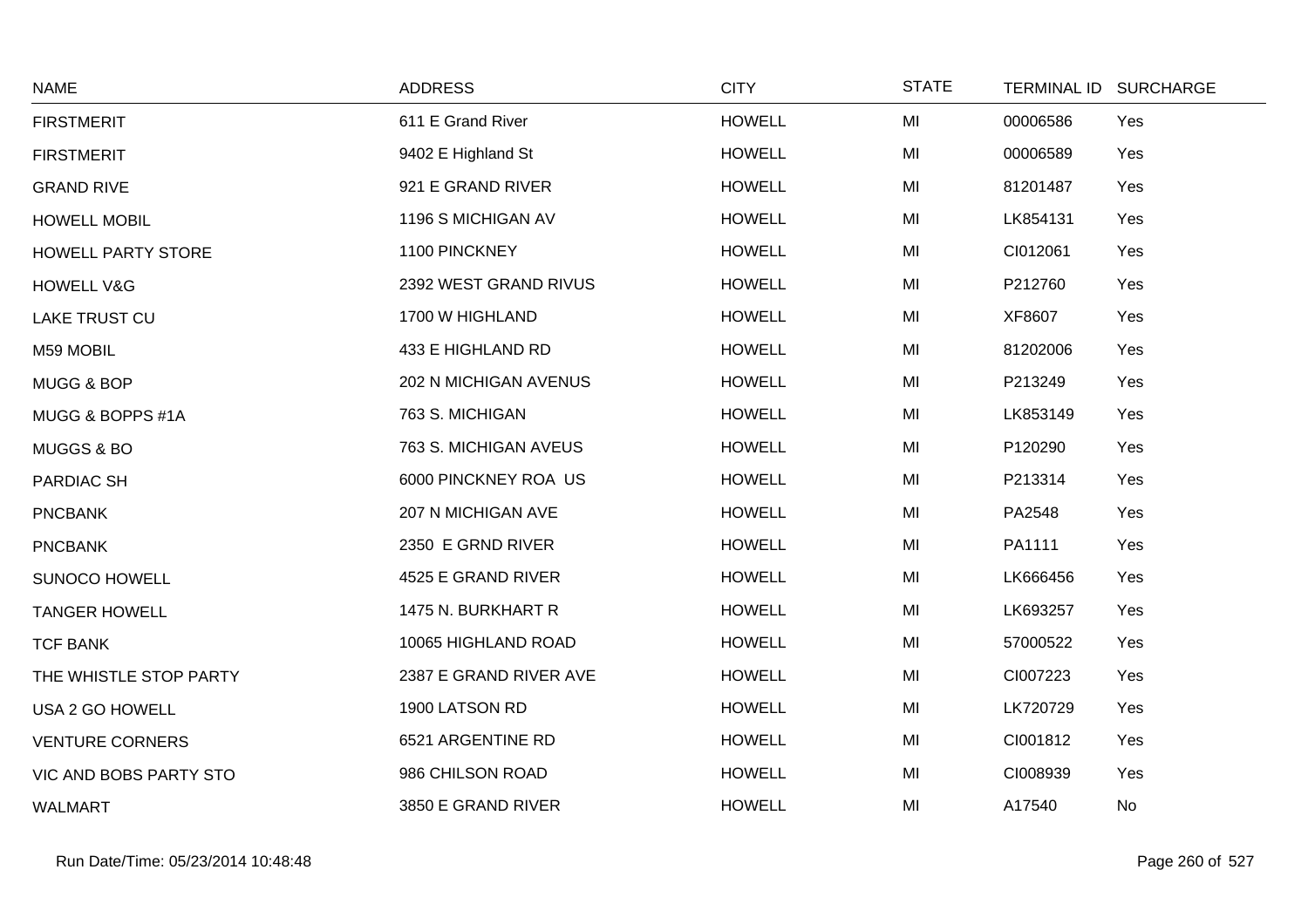| <b>NAME</b>              | <b>ADDRESS</b>         | <b>CITY</b>          | <b>STATE</b> |          | TERMINAL ID SURCHARGE |
|--------------------------|------------------------|----------------------|--------------|----------|-----------------------|
| Walgreens 1910           | 2321 E GRAND RIVER AVE | <b>HOWELL</b>        | MI           | SR001556 | No                    |
| <b>CHEMICAL BANK</b>     | 14963 HUBBARD LAKE RD  | <b>HUBBARD LAKE</b>  | MI           | TZ383947 | Yes                   |
| Q & C PART               | 7120 HURBERT ROAD US   | <b>HUBBARD LAKE</b>  | MI           | P215461  | Yes                   |
| <b>SHIELS TAVERN</b>     | 117 N WASHINGTON S     | <b>HUBBARDSTON</b>   | MI           | LK106211 | Yes                   |
| UNITED BK                | 331 W. MAIN STREET     | <b>HUDSON</b>        | MI           | MI000093 | No                    |
| 5/3 BK, MI. (WEST        | 2855 PORT SHELDON ST   | <b>HUDSONVILLE</b>   | MI           | 00000000 | Yes                   |
| <b>CHASE</b>             | 6480 28TH AVE          | <b>HUDSONVILLE</b>   | MI           | MI9165   | Yes                   |
| <b>CHEMICAL BANK</b>     | 4595 32ND AVE          | <b>HUDSONVILLE</b>   | MI           | TZ384918 | No                    |
| HUDSONVILLE GAS & FOOD   | 4554 32ND AVE          | <b>HUDSONVILLE</b>   | MI           | R003011  | No                    |
| <b>MACATAWA B</b>        | 3526 CHICAGO DRIVE     | <b>HUDSONVILLE</b>   | MI           | MI000230 | Yes                   |
| PAI ATM                  | 6840 28TH AVE          | <b>HUDSONVILLE</b>   | MI           | TX23571  | Yes                   |
| PAI ISO                  | 4676 32ND AVE.         | <b>HUDSONVILLE</b>   | MI           | TX29031  | Yes                   |
| PORT SHELDON AMOCO       | 2805 PORT SHELDON      | <b>HUDSONVILLE</b>   | MI           | SR055511 | Yes                   |
| <b>SPARTAN HU</b>        | 5221 CHERRY AVE. US    | <b>HUDSONVILLE</b>   | MI           | P231714  | Yes                   |
| <b>VALLEY VIEW MOBIL</b> | 4200 32ND AVE          | <b>HUDSONVILLE</b>   | MI           | LK550758 | Yes                   |
| <b>CHASE</b>             | 25800 COOLIDGE HWY     | <b>HUNTINGTON WO</b> | MI           | MI0271   | Yes                   |
| <b>CHASE</b>             | 26363 WOODWARD AVE     | <b>HUNTINGTON WO</b> | MI           | MI0378   | Yes                   |
| <b>CHASE</b>             | 26363 WOODWARD AVE     | <b>HUNTINGTON WO</b> | MI           | MI0463   | Yes                   |
| <b>CHASE</b>             | 26363 WOODWARD AVE     | <b>HUNTINGTON WO</b> | MI           | MI0464   | Yes                   |
| Club Aces                | 11425 Jos Campau HUS   | Hamtramck            | MI           | TX019658 | Yes                   |
| Conant Inc               | 11303 Conant Road US   | <b>Hamtramck</b>     | MI           | TX002208 | Yes                   |
| Hamtramck                | 8735 Joseph Campau US  | Hamtramck            | MI           | NH023904 | Yes                   |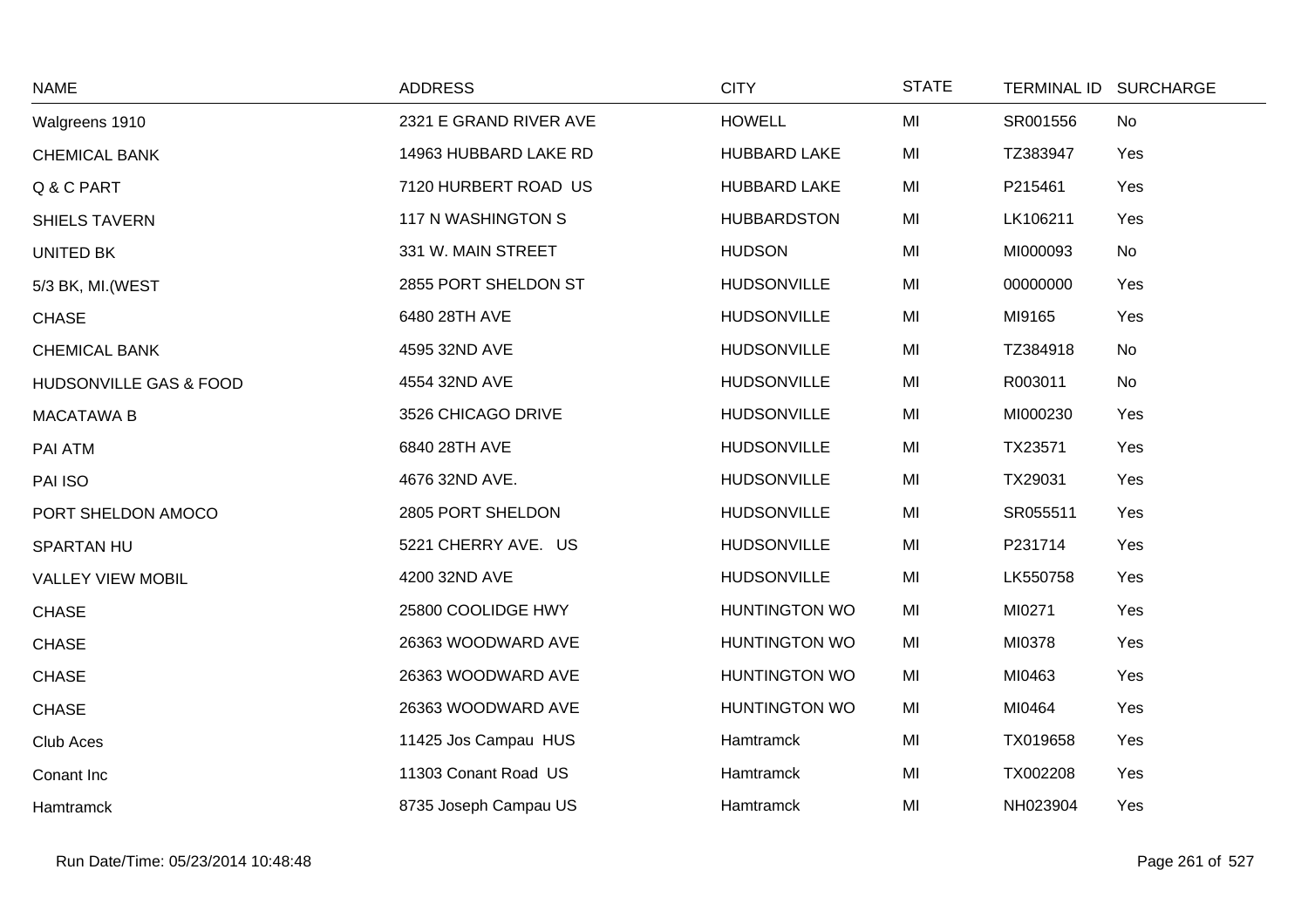| <b>NAME</b>       | <b>ADDRESS</b>        | <b>CITY</b>       | <b>STATE</b> | TERMINAL ID SURCHARGE |  |
|-------------------|-----------------------|-------------------|--------------|-----------------------|--|
| Hamtramck         | 9800 Joseph Campau US | Hamtramck         | MI           | Yes<br>TX020402       |  |
| U S Party         | 2302 Carpenter RoadUS | Hamtramck         | MI           | NH014433<br>Yes       |  |
| Signature Bank    | 106 S Huron Ave       | Harbor Beach      | MI           | 10341003<br>Yes       |  |
| AK <sub>1</sub>   | 20700 Harper Ave US   | Harper Woods      | MI           | TX021132<br>Yes       |  |
| AK <sub>1</sub>   | 20700 Harper Ave US   | Harper Woods      | MI           | TX021487<br>Yes       |  |
| R Gang Liq        | US<br>19500 Kelly Rd  | Harper Woods      | MI           | NH014758<br>Yes       |  |
| Sara Mini         | 20682 Harper Ave US   | Harper Woods      | MI           | TX013831<br>Yes       |  |
| Sara Mini         | 20682 Harper Ave US   | Harper Woods      | MI           | TX021472<br>Yes       |  |
| SUNRISE C-        | 111 North First St US | Harrison          | MI           | P99005<br>Yes         |  |
| SUNRISE C-        | 190 North Clark AveUS | Harrison          | MI           | P99011<br>Yes         |  |
| SUNRISE C-        | 6078 North Clark AvUS | Harrison          | MI           | P99013<br>Yes         |  |
| <b>BOAT TOWN</b>  | 30158 S. RIVER RD US  | Harrison Town     | MI           | TX012294<br>Yes       |  |
| Simon Harr        | 35526 Jefferson AveUS | Harrison Twp.     | MI           | NH029221<br>Yes       |  |
| <b>KICKSTAND</b>  | 38 West Main St. US   | Hartford          | MI           | P96407<br>No          |  |
| Range Bank N.A.   | 216 W. Terrace Street | Harvey            | MI           | 04771003<br>Yes       |  |
| <b>BRAYS HAMB</b> | 22941 DEQUINDRE US    | <b>Hazel Park</b> | MI           | NH010498<br>Yes       |  |
| Gas and Go        | 22001 John R Rd US    | <b>Hazel Park</b> | MI           | TX020742<br>Yes       |  |
| John R Exp        | 21423 John R<br>US    | <b>Hazel Park</b> | MI           | NH023756<br>Yes       |  |
| Park Liquo        | 24819 John R Riad US  | <b>Hazel Park</b> | MI           | TX015169<br>Yes       |  |
| Pointe Liq        | 21641 John R Road US  | <b>Hazel Park</b> | MI           | NH024150<br>Yes       |  |
| Shrine Cir        | 24911 John R Rd US    | <b>Hazel Park</b> | MI           | TX020049<br>Yes       |  |
| Hersey Par        | 640 N Main St<br>US   | Hersey            | MI           | NH024282<br>Yes       |  |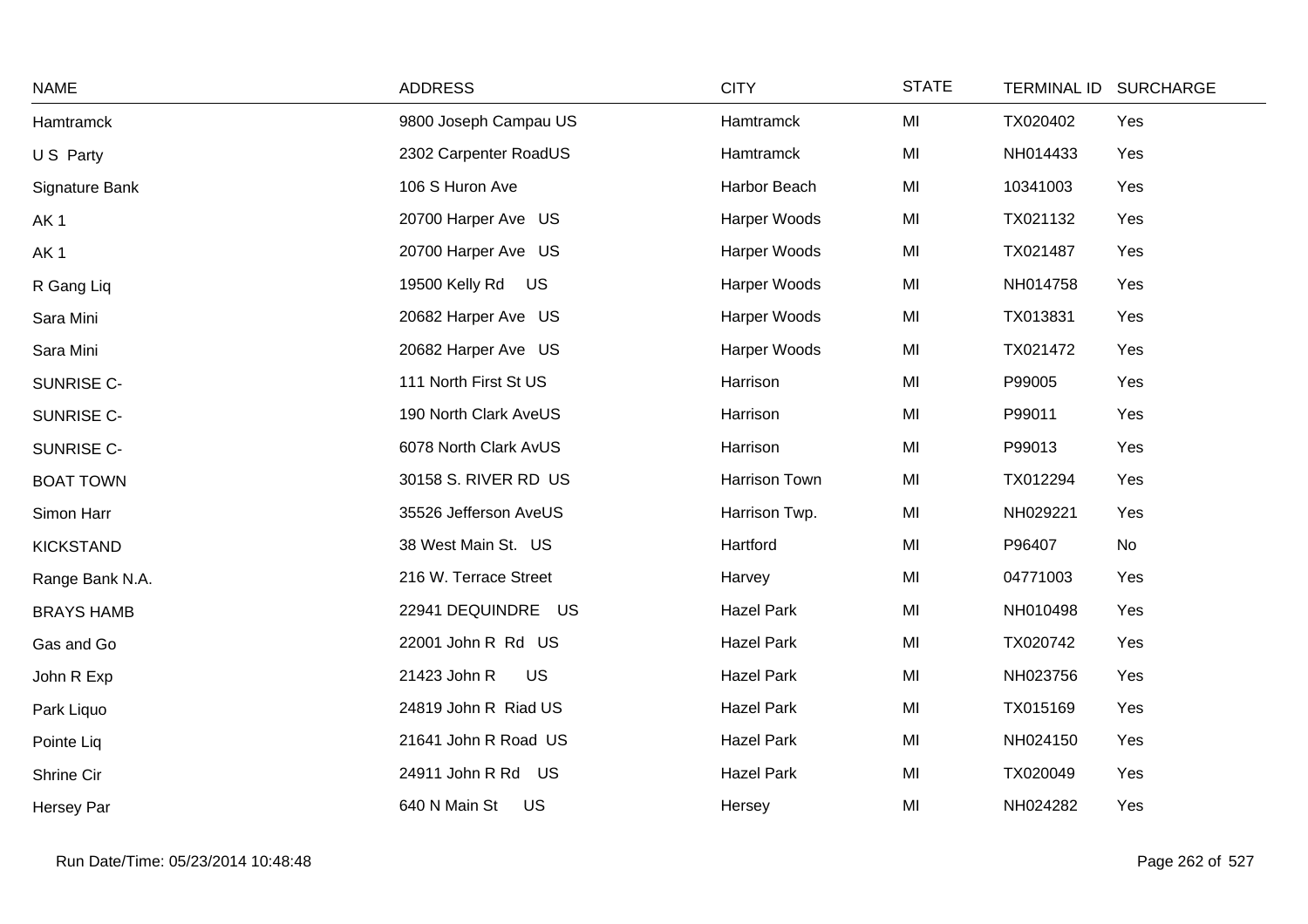| <b>NAME</b>               | <b>ADDRESS</b>              | <b>CITY</b>          | <b>STATE</b> | TERMINAL ID SURCHARGE |  |
|---------------------------|-----------------------------|----------------------|--------------|-----------------------|--|
| Citgo Fuel                | US<br>12803 Hamilton        | <b>Highland Park</b> | MI           | NH031763<br>Yes       |  |
| Citgo Fuel                | US<br>12803 Hamilton        | <b>Highland Park</b> | MI           | TX015687<br>Yes       |  |
| Golden Sta                | 16600 Hamilton AvenUS       | <b>Highland Park</b> | MI           | NH023893<br>Yes       |  |
| <b>HP MARKET</b>          | 14301 WOODWARD<br><b>US</b> | <b>Highland Park</b> | MI           | NH028995<br>Yes       |  |
| Hamilton C                | 14321 Hamilton US           | <b>Highland Park</b> | MI           | NH030975<br>Yes       |  |
| <b>MAS PETROL</b>         | 14321 HAMILTON AVE.US       | <b>Highland Park</b> | MI           | NH001396<br>Yes       |  |
| Monterey L                | 12119 Woodward Ave US       | <b>Highland Park</b> | MI           | NH023792<br>Yes       |  |
| Motor Fuel                | 12551 Woodward Ave US       | <b>Highland Park</b> | MI           | Yes<br>TX021910       |  |
| <b>Quality Ma</b>         | 10 E McNichols US           | <b>Highland Park</b> | MI           | NH023611<br>Yes       |  |
| <b>Holly Food</b>         | 15191 North Holly RUS       | Holly                | MI           | Yes<br>TR010028       |  |
| Quick Sav                 | 820 N SAGINAW               | Holly                | MI           | 81202621<br>Yes       |  |
| Range Bank N.A.           | 48345 Hwy M-26              | Houghton             | MI           | 04771012<br>Yes       |  |
| Quick Save                | 9391 W LAKE CITY D          | Houghton Lake        | MI           | Yes<br>81204667       |  |
| SUNRISE C-                | 9286 Westlake City US       | Houghton Lake        | MI           | P99041<br>Yes         |  |
| Middletown                | 5580 Grand<br><b>US</b>     | Howell               | MI           | TX020410<br>Yes       |  |
| Sunoco How                | 4545 W Grand RiverUS        | Howell               | MI           | NH016271<br>Yes       |  |
| <b>IDA BP</b>             | 3251 LEWIS                  | <b>IDA</b>           | MI           | LK524432<br>Yes       |  |
| LEWIS PIZZA & LIQUOR      | 5792 LEWIS AVE              | <b>IDA</b>           | MI           | TD243159<br>Yes       |  |
| <b>Cardtronics CCSW</b>   | 1988 S. CEDAR               | <b>IMLAY CITY</b>    | MI           | SP070015<br>Yes       |  |
| <b>Cardtronics CCSW</b>   | 310 S. CEDAR ST.            | <b>IMLAY CITY</b>    | MI           | SP070157<br>Yes       |  |
| <b>GUARANTY BANK</b>      | 1821 S CEDAR ST             | <b>IMLAY CITY</b>    | MI           | D5220117<br>Yes       |  |
| <b>IMLAY CITY TOBACCO</b> | 586 S CEDAR ST              | <b>IMLAY CITY</b>    | MI           | CI021196<br>Yes       |  |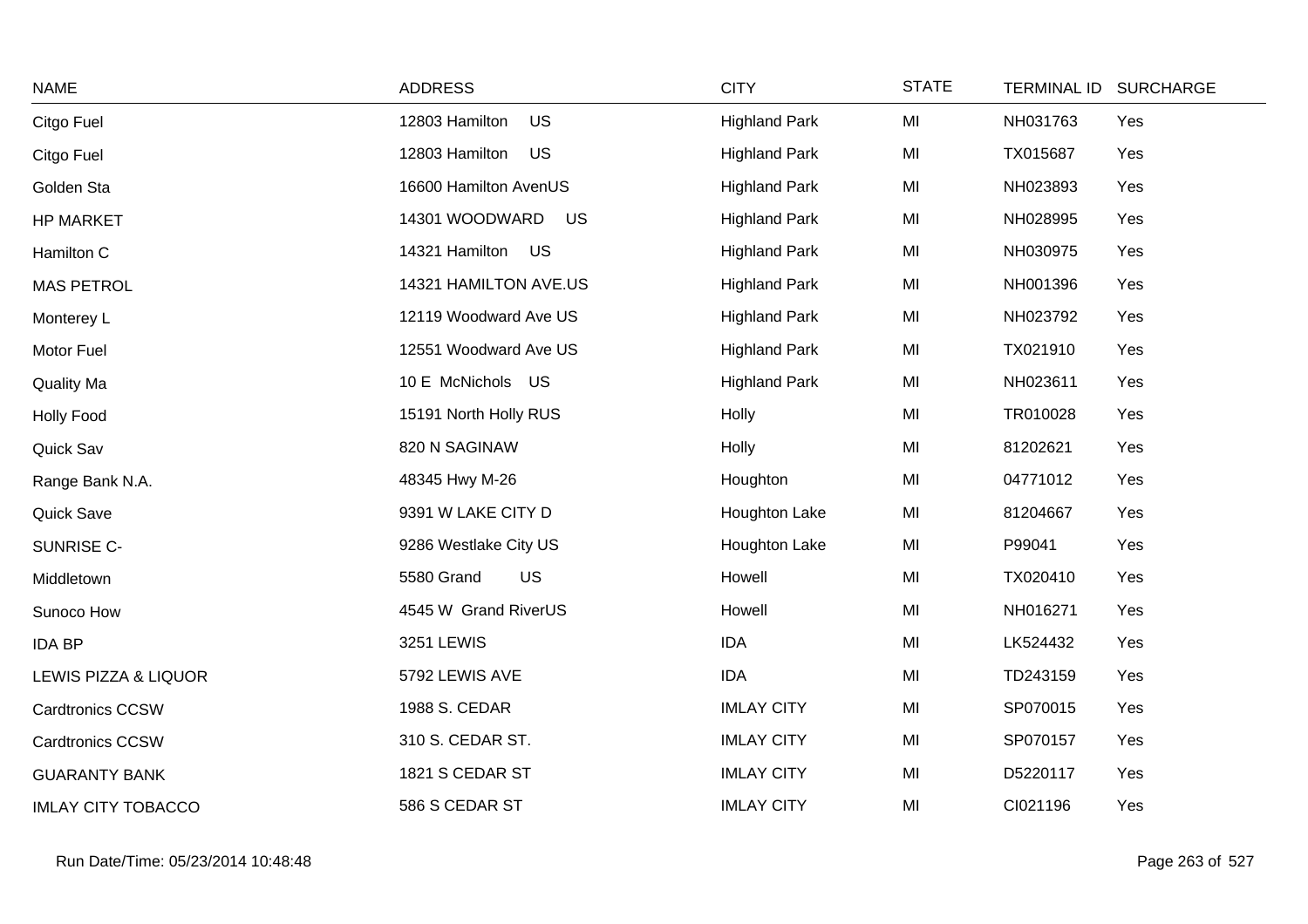| <b>NAME</b>                      | <b>ADDRESS</b>        | <b>CITY</b>         | <b>STATE</b> |                 | TERMINAL ID SURCHARGE |
|----------------------------------|-----------------------|---------------------|--------------|-----------------|-----------------------|
| <b>PNCBANK</b>                   | 433 CAPAC RD          | <b>IMLAY CITY</b>   | MI           | PA1137          | Yes                   |
| RITE AID #4330                   | 557 N CEDAR ST        | <b>IMLAY CITY</b>   | MI           | A0006927        | Yes                   |
| <b>SECURITY C</b>                | 337 E FIRST STREET    | <b>IMLAY CITY</b>   | MI           | MI000130        | No                    |
| TRI COUNTY BANK                  | 6730 NEWARK RD        | <b>IMLAY CITY</b>   | MI           | <b>TB0046</b>   | No                    |
| <b>Blarney Castle Indian Riv</b> | 4524 S STRAITS HWY    | <b>INDIAN RIV</b>   | MI           | SR060311        | Yes                   |
| <b>INDIAN RIV</b>                | 6153 M-68 HIGHWAY US  | <b>INDIAN RIVER</b> | MI           | P215460         | Yes                   |
| <b>PNCBANK</b>                   | 3833 S STRAITS HWY    | <b>INDIAN RIVER</b> | MI           | PA2734          | Yes                   |
| <b>Blarney Cast Indian River</b> | 6220 M68              | <b>INDIAN RVR</b>   | MI           | SR097011        | Yes                   |
| A.B.A. PETROLEUM                 | 28474 MICHIGAN AVE    | <b>INKSTER</b>      | MI           | LK334328        | Yes                   |
| <b>AUTOMATED</b>                 | 27333 CHERRY HILL RUS | <b>INKSTER</b>      | MI           | P178316         | Yes                   |
| <b>BANK OF AMERICA</b>           | *CVS PHARMACY #8017   | <b>INKSTER</b>      | MI           | <b>WMIN1044</b> | No                    |
| <b>BVA MINI MART LLC</b>         | 1475 MIDDLEBELT       | <b>INKSTER</b>      | MI           | LK636932        | Yes                   |
| <b>Bronco Pet</b>                | 29403 MICHIGAN AVE.US | <b>INKSTER</b>      | MI           | A121891         | Yes                   |
| <b>CHASE</b>                     | 27020 MICHIGAN AVE    | <b>INKSTER</b>      | MI           | MI0222          | Yes                   |
| <b>CHASE</b>                     | 27020 MICHIGAN AVE    | <b>INKSTER</b>      | MI           | MI0300          | Yes                   |
| <b>CHERRY BEL</b>                | 29395 CHERRY HILL US  | <b>INKSTER</b>      | MI           | P78177          | Yes                   |
| <b>CHERRY HIL</b>                | 30215 CHERRY HILL     | <b>INKSTER</b>      | MI           | 81930366        | Yes                   |
| Daly Stop-                       | 2956 BEECH DALY RD US | <b>INKSTER</b>      | MI           | AA900125        | Yes                   |
| EK FOOD STORE                    | 26000 MICHIGAN AVE    | <b>INKSTER</b>      | MI           | LK782716        | Yes                   |
| FAMILY DOLLAR #214               | 27335 CHERRY HILL     | <b>INKSTER</b>      | MI           | LK129736        | Yes                   |
| FAMILY DOLLAR 5412               | 27425 MICHIGAN AVE    | <b>INKSTER</b>      | MI           | LK246210        | Yes                   |
| FAST FRANK'S PARTY STO           | 3153 INKSTER RD       | <b>INKSTER</b>      | MI           | CI015725        | Yes                   |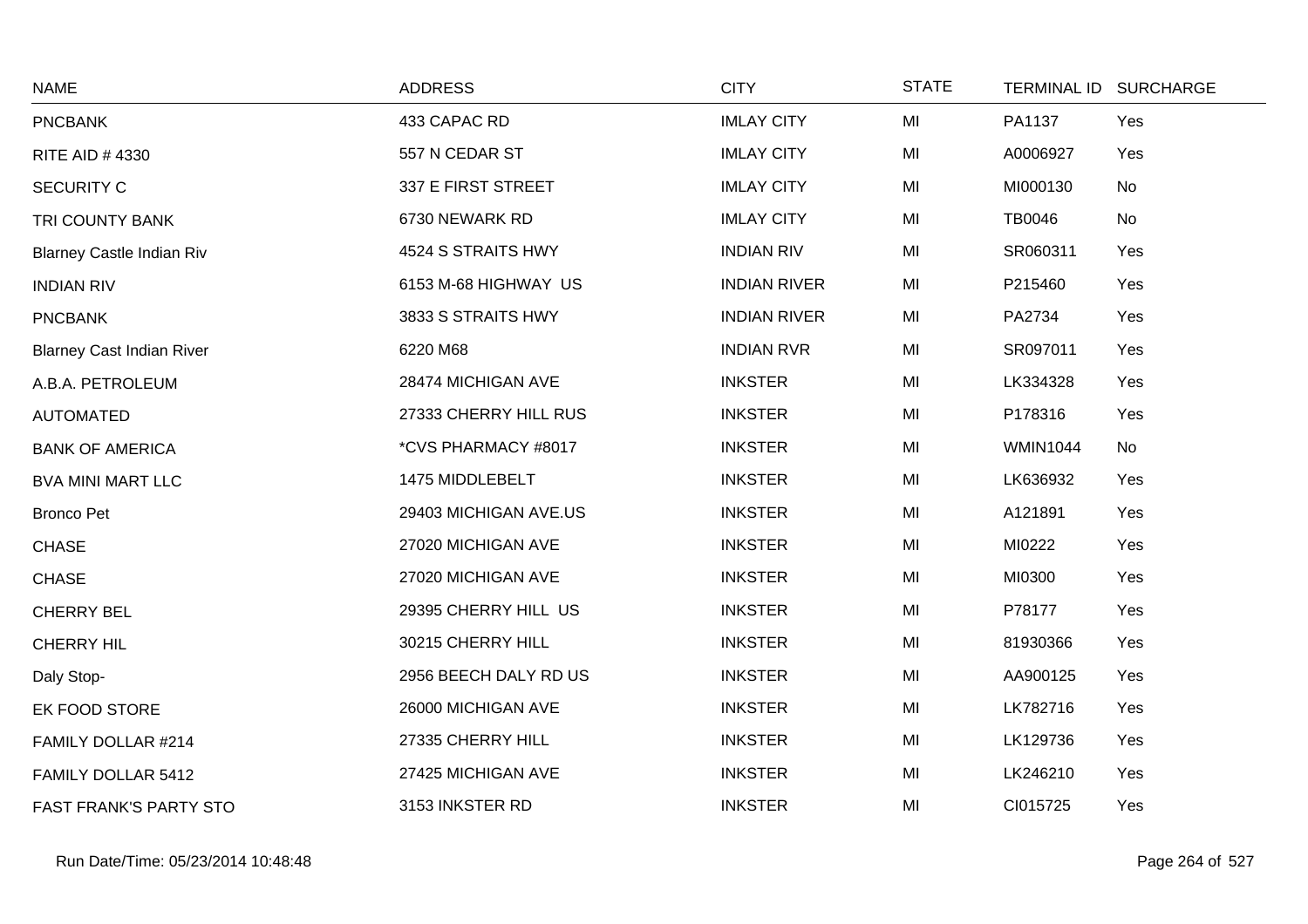| <b>NAME</b>                      | <b>ADDRESS</b>        | <b>CITY</b>         | <b>STATE</b> | <b>TERMINAL ID</b> | <b>SURCHARGE</b> |
|----------------------------------|-----------------------|---------------------|--------------|--------------------|------------------|
| <b>GALAXY FUEL INC</b>           | 780 INKSTER ROAD      | <b>INKSTER</b>      | MI           | LK465998           | Yes              |
| GAS & GO P                       | 1021 INKSTER DR. US   | <b>INKSTER</b>      | MI           | M126104            | Yes              |
| <b>INKSTER FILL-UP LL</b>        | 25825 MICHIGAN AVE    | <b>INKSTER</b>      | MI           | LK454263           | Yes              |
| <b>INKSTER PETRO MART</b>        | 26717 MICHIGAN AVE    | <b>INKSTER</b>      | MI           | LK481640           | Yes              |
| <b>LEON'S PARTY STORE</b>        | 1313 INKSTER RD       | <b>INKSTER</b>      | MI           | CI015909           | Yes              |
| <b>MARKET FOOD</b>               | 3760 INKSTER          | <b>INKSTER</b>      | MI           | CI010847           | Yes              |
| <b>METRO LIQU</b>                | 27455 CHERRY HILL RUS | <b>INKSTER</b>      | MI           | P238258            | Yes              |
| <b>MICHIGAN MOTEL &amp; E</b>    | 26017 MICHIGAN AVE    | <b>INKSTER</b>      | MI           | LK651123           | Yes              |
| PAI ATM                          | 28525 MICHIGAN AVE    | <b>INKSTER</b>      | MI           | TX51627            | No               |
| PAI ISO                          | 28525 MICHIGAN AVE    | <b>INKSTER</b>      | MI           | TX51627            | Yes              |
| Walgreens 4430                   | 120 S INKSTER         | <b>INKSTER</b>      | MI           | SR000915           | Yes              |
| ZAREF INC                        | 942 MIDDLEBELT        | <b>INKSTER CITY</b> | MI           | LK225894           | Yes              |
| <b>Blarney Castle Interloche</b> | 9419 US 31            | <b>INTERLOCHE</b>   | MI           | SR027011           | Yes              |
| CHERRYLAND                       | 19114 US 31 HWY       | <b>INTERLOCKEN</b>  | MI           | 83790923           | Yes              |
| 5/3 BK, MI. (WEST                | 3153 COMMERCE LANE    | <b>IONIA</b>        | MI           | 00000000           | Yes              |
| ADMIRAL 282 Ionia                | 2525 STATE ROAD       | <b>IONIA</b>        | MI           | SR007884           | Yes              |
| <b>CHASE</b>                     | 2750 S STATE RD       | <b>IONIA</b>        | MI           | MI1883             | Yes              |
| <b>Cardtronics CCSM</b>          | 420 N DEXTER          | <b>IONIA</b>        | MI           | LK600958           | Yes              |
| <b>IONIA MARA</b>                | 121 N DEXTER ST       | <b>IONIA</b>        | MI           | 83791217           | Yes              |
| <b>MAYS CORNE</b>                | 665 E MAIN ST         | <b>IONIA</b>        | MI           | 83932816           | Yes              |
| MEIJER - C                       | 2750 S STATE RD       | <b>IONIA</b>        | MI           | 82128036           | Yes              |
| PAI ATM                          | 1036 E LINCOLN AVE    | <b>IONIA</b>        | MI           | TX33214            | Yes              |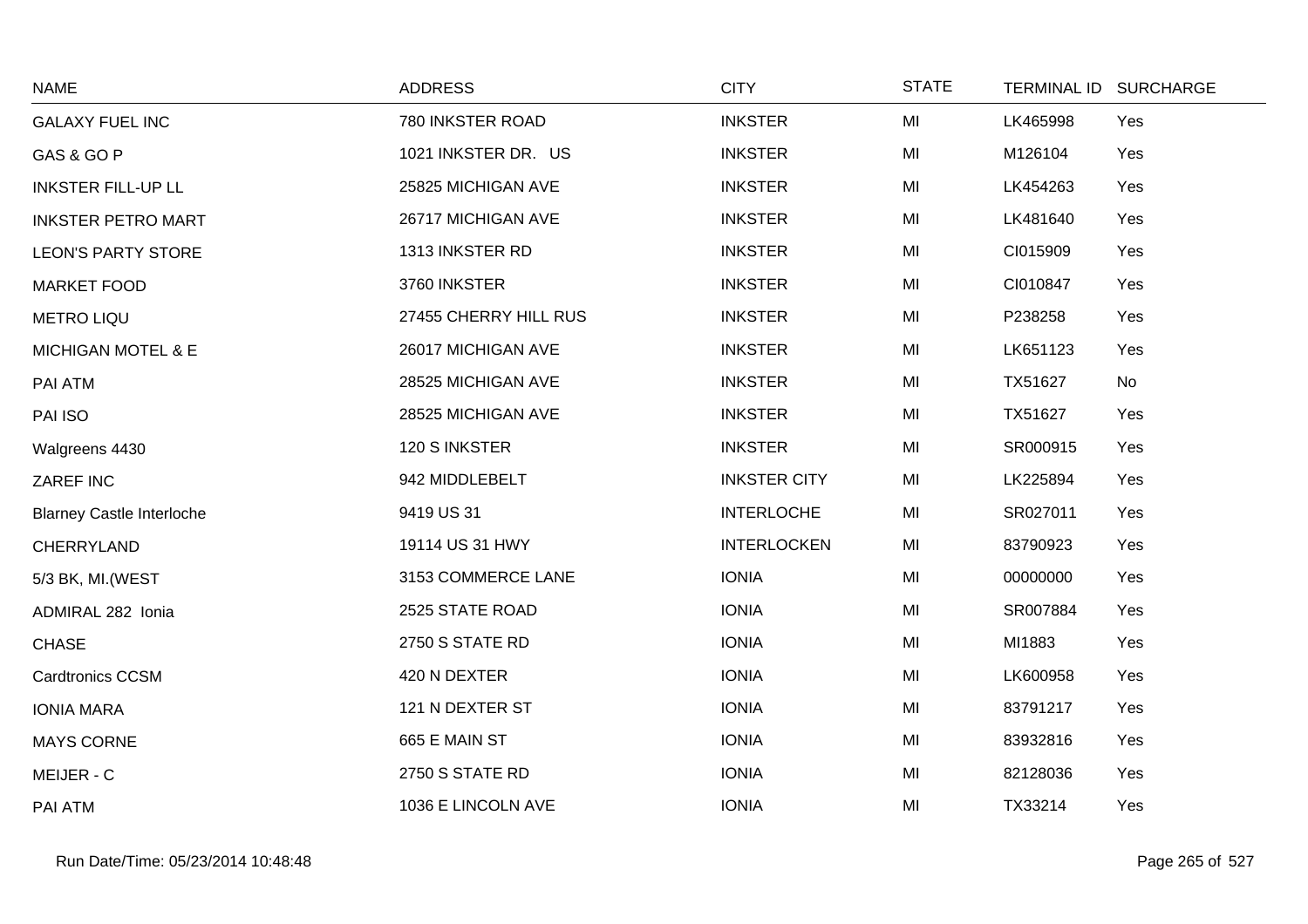| <b>NAME</b>               | <b>ADDRESS</b>          | <b>CITY</b>          | <b>STATE</b> |          | TERMINAL ID SURCHARGE |
|---------------------------|-------------------------|----------------------|--------------|----------|-----------------------|
| PAI ATM                   | 2260 N STATE RD         | <b>IONIA</b>         | MI           | TX67182  | Yes                   |
| PAI ATM                   | 703 W LINCOLN AVE       | <b>IONIA</b>         | MI           | TX33174  | Yes                   |
| PAI ATM                   | 875 E LINCOLN AVE       | <b>IONIA</b>         | MI           | TX33175  | Yes                   |
| PAI ISO                   | 1036 E LINCOLN AVE      | <b>IONIA</b>         | MI           | TX33214  | Yes                   |
| PAI ISO                   | 2260 N STATE RD         | <b>IONIA</b>         | MI           | TX67182  | Yes                   |
| PAI ISO                   | 703 W LINCOLN AVE       | <b>IONIA</b>         | MI           | TX33174  | Yes                   |
| PAI ISO                   | 875 E LINCOLN AVE       | <b>IONIA</b>         | MI           | TX33175  | Yes                   |
| PILOT TS #023 ATM #1      | 7205 SOUTH STATE ROAD ( | <b>IONIA</b>         | MI           | HY006818 | Yes                   |
| PILOT TS #023 ATM #2      | 7205 SOUTH STATE ROAD ( | <b>IONIA</b>         | MI           | HY006819 | Yes                   |
| PORTLAND FEDERAL          | 4035 S STATE ST         | <b>IONIA</b>         | MI           | 00000000 | Yes                   |
| <b>RITE AID #4326</b>     | 431 W LINCOLN HWY       | <b>IONIA</b>         | MI           | A0006926 | Yes                   |
| <b>WALMART</b>            | 3062 SOUTH STATE R      | <b>IONIA</b>         | MI           | A54110   | No                    |
| Walgreens 7952            | 2450 S STATE RD         | <b>IONIA</b>         | MI           | SR000977 | Yes                   |
| <b>IONIA SHEL</b>         | 342 N DEXTER ST.        | <b>IONIOA</b>        | MI           | 81202655 | Yes                   |
| Holiday Stationstores Iro | 1523 S STEPHENSON AVE   | <b>IRON MOUNT</b>    | MI           | SR000341 | Yes                   |
| <b>FNBT</b>               | 1211 N. STEPHENSON AVE. | <b>IRON MOUNTAIN</b> | MI           | 06181002 | Yes                   |
| <b>FNBT</b>               | 1600 S. STEPHENSON AVE. | <b>IRON MOUNTAIN</b> | MI           | 06181007 | Yes                   |
| <b>FNBT</b>               | 1711 S. STEPHENSON AVE  | <b>IRON MOUNTAIN</b> | MI           | 06181070 | Yes                   |
| <b>FNBT</b>               | 233 S. STEPHENSON AVE.  | <b>IRON MOUNTAIN</b> | MI           | 06181001 | Yes                   |
| <b>FNBT</b>               | W 8151 U.S. 2           | <b>IRON MOUNTAIN</b> | MI           | 06181050 | Yes                   |
| Krist Oil 019             | 1017 STEPHENSON         | <b>IRON MOUNTAIN</b> | MI           | SR008150 | Yes                   |
| Krist Oil 021             | 616 N STEPHENSON        | <b>IRON MOUNTAIN</b> | MI           | SR008152 | Yes                   |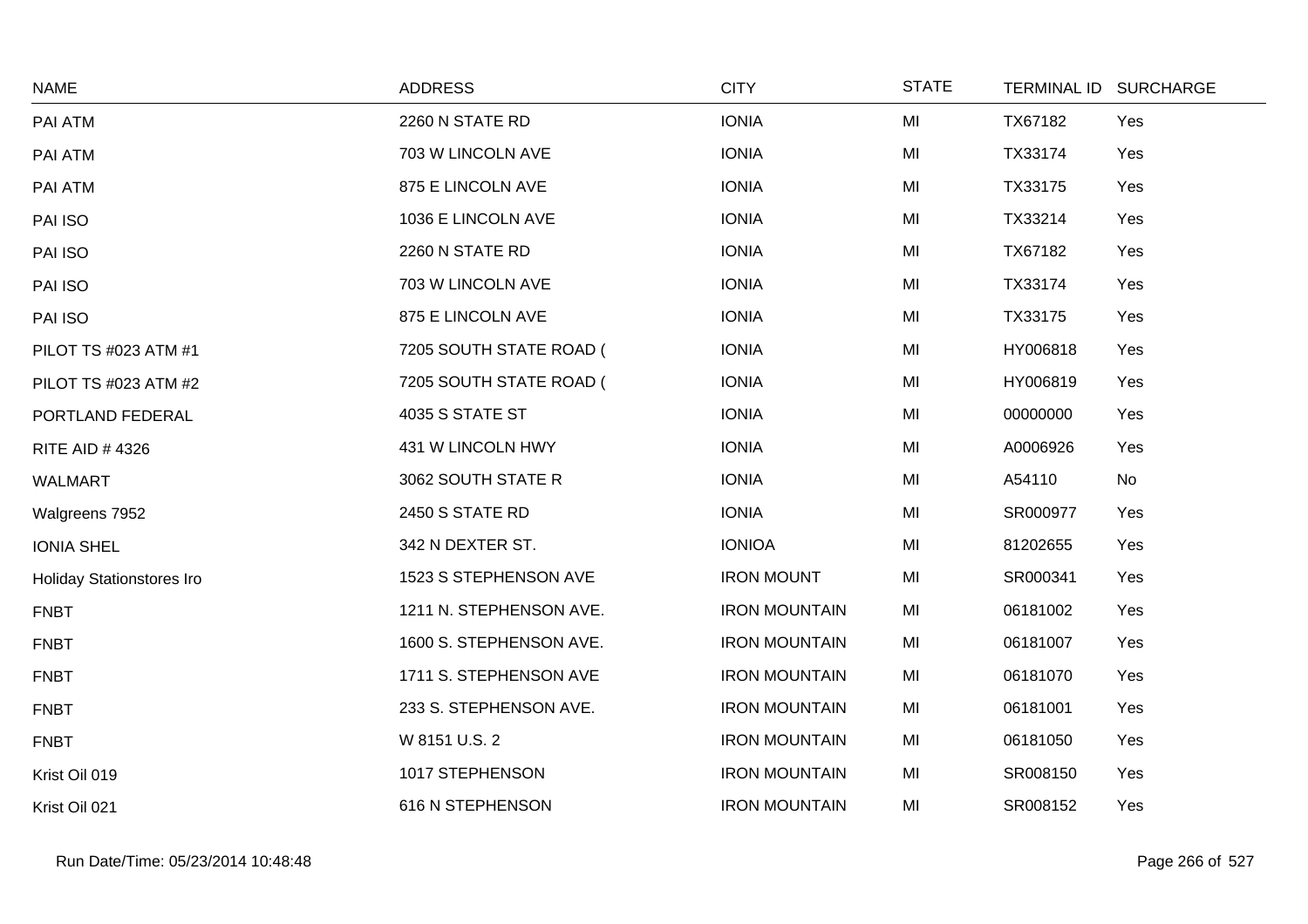| <b>NAME</b>               | <b>ADDRESS</b>       | <b>CITY</b>          | <b>STATE</b> |          | TERMINAL ID SURCHARGE |
|---------------------------|----------------------|----------------------|--------------|----------|-----------------------|
| NORTHERN MICHIG           | 500 S STEPHENSON AVE | <b>IRON MOUNTAIN</b> | MI           | H66518   | Yes                   |
| SUPER ONE                 | 1130 S STEPHENSON    | <b>IRON MOUNTAIN</b> | MI           | 82249377 | Yes                   |
| <b>WALMART</b>            | STEPEHENSON AVE      | <b>IRON MOUNTAIN</b> | MI           | A24340   | No                    |
| Wells Fargo Ban           | IRON/MOUNTAIN ON AVE | <b>IRON MOUNTAIN</b> | MI           | 9961G    | Yes                   |
| ANGELI FOODS              | 833 RIVERSIDE PLAZA  | <b>IRON RIVER</b>    | MI           | CI018743 | Yes                   |
| <b>FNBT</b>               | 901 RIVERSIDE PLAZA  | <b>IRON RIVER</b>    | MI           | 06181015 | Yes                   |
| Holiday Stationstores Iro | 19 W ADAMS ST        | <b>IRON RIVER</b>    | MI           | SR000333 | Yes                   |
| Krist Oil 008             | 108 W ADAMS          | <b>IRON RIVER</b>    | MI           | SR008141 | Yes                   |
| Krist Oil 038             | 201 W ADAMS          | <b>IRON RIVER</b>    | MI           | SR008168 | Yes                   |
| Wells Fargo Ban           | <b>IRON-RIVER</b>    | <b>IRON RIVER</b>    | MI           | 9984F    | Yes                   |
| <b>LAKE OSCEO</b>         | 10464 N BROOKS ROAD  | <b>IRONS</b>         | MI           | MI000279 | No                    |
| <b>FIRSTMERIT</b>         | 100 S Suffolk        | <b>IRONWOOD</b>      | MI           | 00006758 | Yes                   |
| <b>GOGEBIC RANGE B</b>    | 155 E CLOVERLAND DR  | <b>IRONWOOD</b>      | MI           | T90802   | Yes                   |
| Holiday Stationstores Iro | 805 E CLOVERLAND DR  | <b>IRONWOOD</b>      | MI           | SR000346 | Yes                   |
| Krist Oil 010             | 139 W CLOVERLAND     | <b>IRONWOOD</b>      | MI           | SR008142 | Yes                   |
| Krist Oil 031             | 1340 E CLOVERLAND ST | <b>IRONWOOD</b>      | MI           | SR008161 | Yes                   |
| NORTHWOODS CORNER         | 213 E CLOVERLAND D   | <b>IRONWOOD</b>      | MI           | LK443666 | Yes                   |
| SUPER ONE                 | 1480 E. CLOVERLAND   | <b>IRONWOOD</b>      | MI           | 82249399 | Yes                   |
| U S 2 SERVICE CENTER      | 1301 E CLOVERLAND DR | <b>IRONWOOD</b>      | MI           | R000439  | Yes                   |
| <b>WALMART</b>            | 10305 COUNTRY CLUB   | <b>IRONWOOD</b>      | MI           | A54440   | No                    |
| Walgreens 11954           | 802 E CLOVERLAND DR  | <b>IRONWOOD</b>      | MI           | SR003811 | Yes                   |
| Wells Fargo Ban           | <b>CLOVERLAND</b>    | <b>IRONWOOD</b>      | MI           | 5851O    | Yes                   |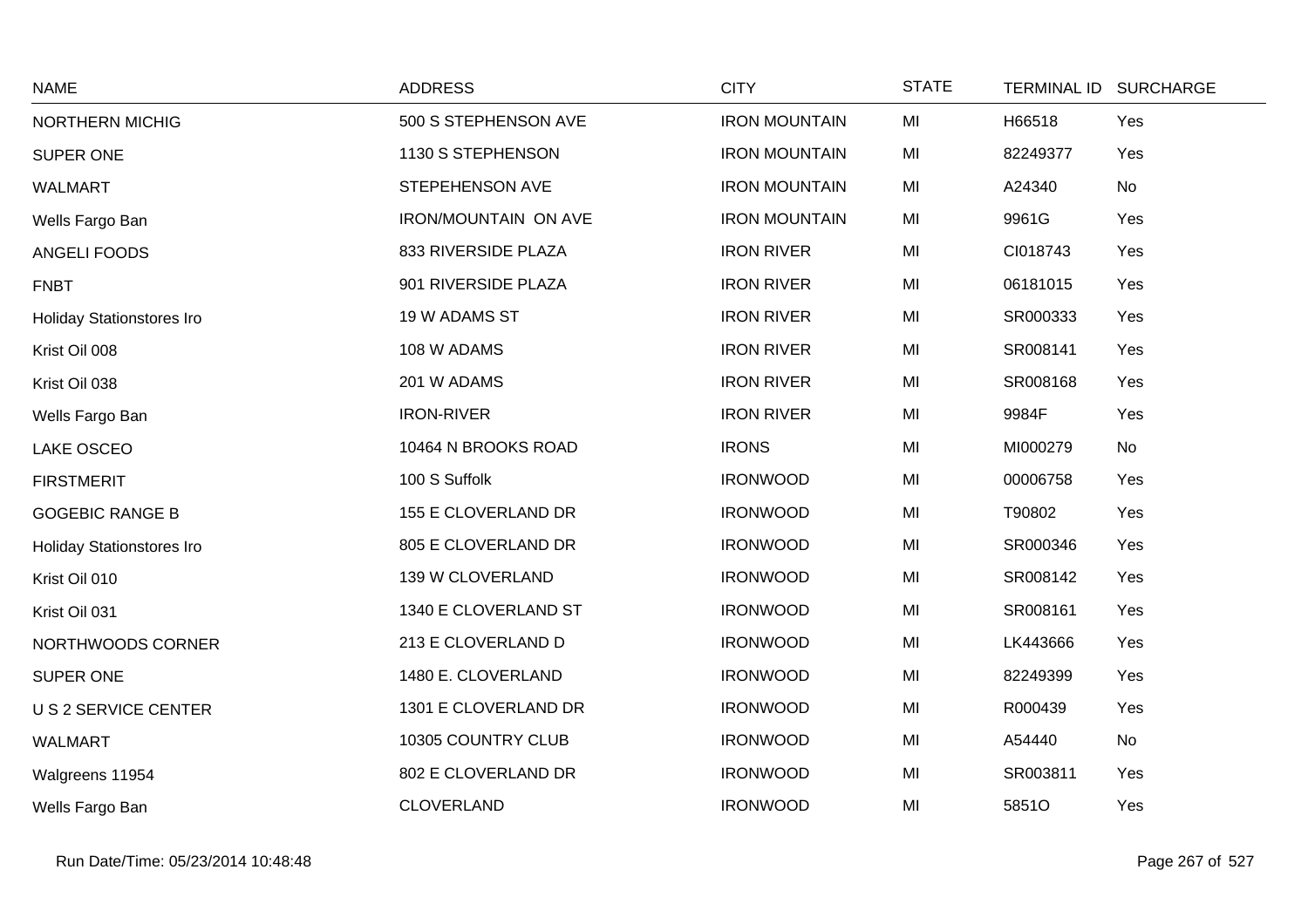| <b>NAME</b>                      | <b>ADDRESS</b>          | <b>CITY</b>      | <b>STATE</b> | TERMINAL ID SURCHARGE |  |
|----------------------------------|-------------------------|------------------|--------------|-----------------------|--|
| Wells Fargo Ban                  | <b>IRONWOOD</b>         | <b>IRONWOOD</b>  | MI           | 5852V<br>Yes          |  |
| <b>FIRSTMERIT</b>                | <b>US 441-662 Palms</b> | <b>ISHPEMING</b> | MI           | 00006797<br>Yes       |  |
| <b>Holiday Stationstores Ish</b> | 616 PALMS AVE           | <b>ISHPEMING</b> | MI           | SR000337<br>Yes       |  |
| NORTHERN MICHIG                  | 743 PALMS AVE           | <b>ISHPEMING</b> | MI           | D66504<br>Yes         |  |
| <b>TRUNORTH F</b>                | 1419 N SECOND ST US     | <b>ISHPEMING</b> | MI           | MI000039<br>Yes       |  |
| Wells Fargo Ban                  | ISHPEMING-NOR           | <b>ISHPEMING</b> | MI           | 5851Q<br>Yes          |  |
| Admiral 171 Ithaca               | 1309 W CENTER RD        | <b>ITHACA</b>    | MI           | SR007550<br>Yes       |  |
| <b>BEACON &amp; B</b>            | 1210 E WASHINGTON US    | <b>ITHACA</b>    | MI           | P04219<br>Yes         |  |
| <b>FIRSTBANK</b>                 | 219 E CNTR.             | <b>ITHACA</b>    | MI           | XM1947<br>Yes         |  |
| ISABELLABamp;a                   | 1402 E CENTER ST        | <b>ITHACA</b>    | MI           | 07340037<br>Yes       |  |
| SAVE-A-LOT                       | 210 DILTS               | <b>ITHACA</b>    | MI           | 83260737<br>Yes       |  |
| THE KEG PA                       | 1044 EAST CENTER S      | <b>ITHACA</b>    | MI           | 83930139<br>Yes       |  |
| Lapeer County Bank               | 1875 S Cedar St         | Imlay City       | MI           | 09251008<br>Yes       |  |
| HOUSE OF L                       | 1139 MIDDLEBELT US      | Inkster          | MI           | TX008372<br>Yes       |  |
| Harrison L                       | US<br>3710 Harrison     | Inkster          | MI           | NH023476<br>Yes       |  |
| <b>SAWDUST SA</b>                | 26201 MICHIGAN AVE US   | Inkster          | MI           | TX010537<br>Yes       |  |
| SOS 101 In                       | 26603 Michigan AvenUS   | Inkster          | MI           | NH022805<br>Yes       |  |
| Southwest                        | 3909 Middlebelt Rd US   | Inkster          | MI           | NH023485<br>Yes       |  |
| Big Guy s                        | 10336 Dixie Hwy US      | Ira Township     | MI           | TX022124<br>Yes       |  |
| Jayz tobac                       | 1300 Carpenter AvenUS   | Iron Mountain    | MI           | TX016859<br>Yes       |  |
| <b>Oasis Fuel</b>                | 378 W Division St US    | Ishpeming        | MI           | TR017695<br>Yes       |  |
| oasis 2                          | 403 n third street US   | Ishpeming        | MI           | TR014126<br>Yes       |  |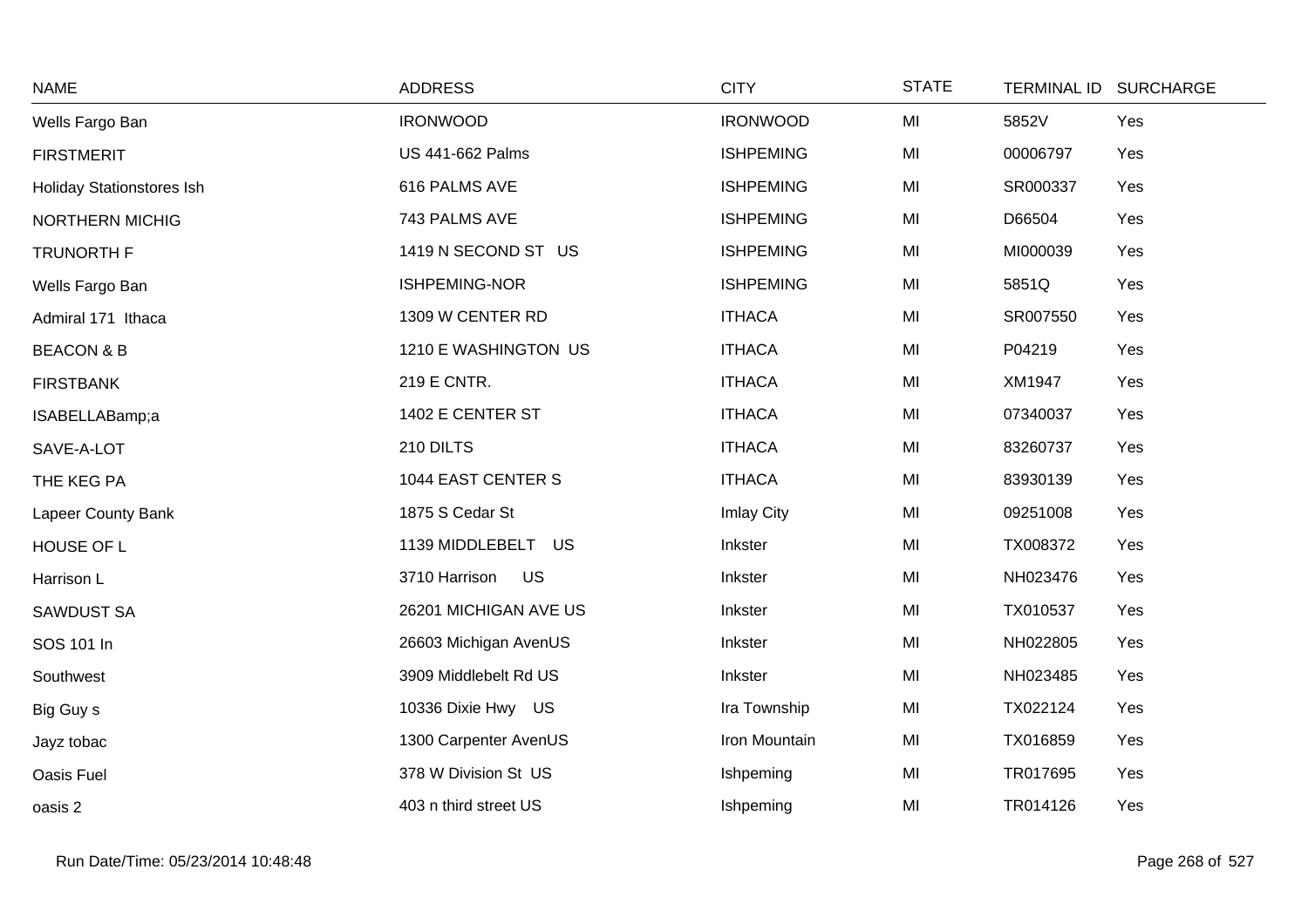| <b>NAME</b>                 | <b>ADDRESS</b>             | <b>CITY</b>    | <b>STATE</b> | TERMINAL ID SURCHARGE |     |
|-----------------------------|----------------------------|----------------|--------------|-----------------------|-----|
| <b>BLODGETT F</b>           | <b>US</b><br>1420 E Center | Ithaca         | MI           | P104107               | Yes |
| Quick Sav                   | 205 E CENTER ST.           | Ithien         | MI           | 81202414              | Yes |
| 5/3 BK, MI. (WEST           | 1190 ARGYLE                | <b>JACKSON</b> | MI           | 00000000              | Yes |
| 5/3 BK, MI. (WEST           | 2001 SPRING ARBOR RD       | <b>JACKSON</b> | MI           | 00000000              | Yes |
| 5/3 BK, MI. (WEST           | 3245 EAST MICHIGAN         | <b>JACKSON</b> | MI           | 00000000              | Yes |
| 5/3 BK, W MI OFF            | 134 W MICHIGAN AVE         | <b>JACKSON</b> | MI           | 00000000              | Yes |
| ADMIRAL 32 JACKSON          | 1910 E MICHIGAN AVE        | <b>JACKSON</b> | MI           | SR007553              | Yes |
| <b>AIRPORT RO</b>           | 2545 AIRPORT RD. US        | <b>JACKSON</b> | MI           | P09521                | Yes |
| <b>AMANATIS PARTY STORE</b> | 262 NORTH COOPER           | <b>JACKSON</b> | MI           | CI003140              | Yes |
| AMERICAN 1 CREDIT UNION     | 1238 E MCDEVITT            | <b>JACKSON</b> | MI           | 0196225               | No  |
| AMERICAN 1 CREDIT UNION     | 1238 E MCDEVITT AVE        | <b>JACKSON</b> | MI           | 0196214               | No  |
| AMERICAN 1 CREDIT UNION     | 1240 S WEST AVE            | <b>JACKSON</b> | MI           | 0196202               | No  |
| AMERICAN 1 CREDIT UNION     | 1301 S WEST AVE            | <b>JACKSON</b> | MI           | 0196183               | No  |
| AMERICAN 1 CREDIT UNION     | 1521 W PARNALL RD          | <b>JACKSON</b> | MI           | 0196215               | No  |
| AMERICAN 1 CREDIT UNION     | 1601 COOPER ST             | <b>JACKSON</b> | MI           | 0196196               | No  |
| AMERICAN 1 CREDIT UNION     | 1800 FRANCIS ST.           | <b>JACKSON</b> | MI           | 0196226               | No  |
| AMERICAN 1 CREDIT UNION     | 1821 SPRING ARBOR RD       | <b>JACKSON</b> | MI           | 0196192               | No  |
| AMERICAN 1 CREDIT UNION     | 1825 HORTON RD             | <b>JACKSON</b> | MI           | 0196205               | No  |
| AMERICAN 1 CREDIT UNION     | 2000 BROOKLYN RD           | <b>JACKSON</b> | MI           | 0196224               | No  |
| AMERICAN 1 CREDIT UNION     | 203 S PERRINE ST           | <b>JACKSON</b> | MI           | 0196194               | No  |
| AMERICAN 1 CREDIT UNION     | 2045 E SOUTH ST STE B      | <b>JACKSON</b> | MI           | 0196208               | No  |
| AMERICAN 1 CREDIT UNION     | 205 EAST ST.               | <b>JACKSON</b> | MI           | 0196203               | No  |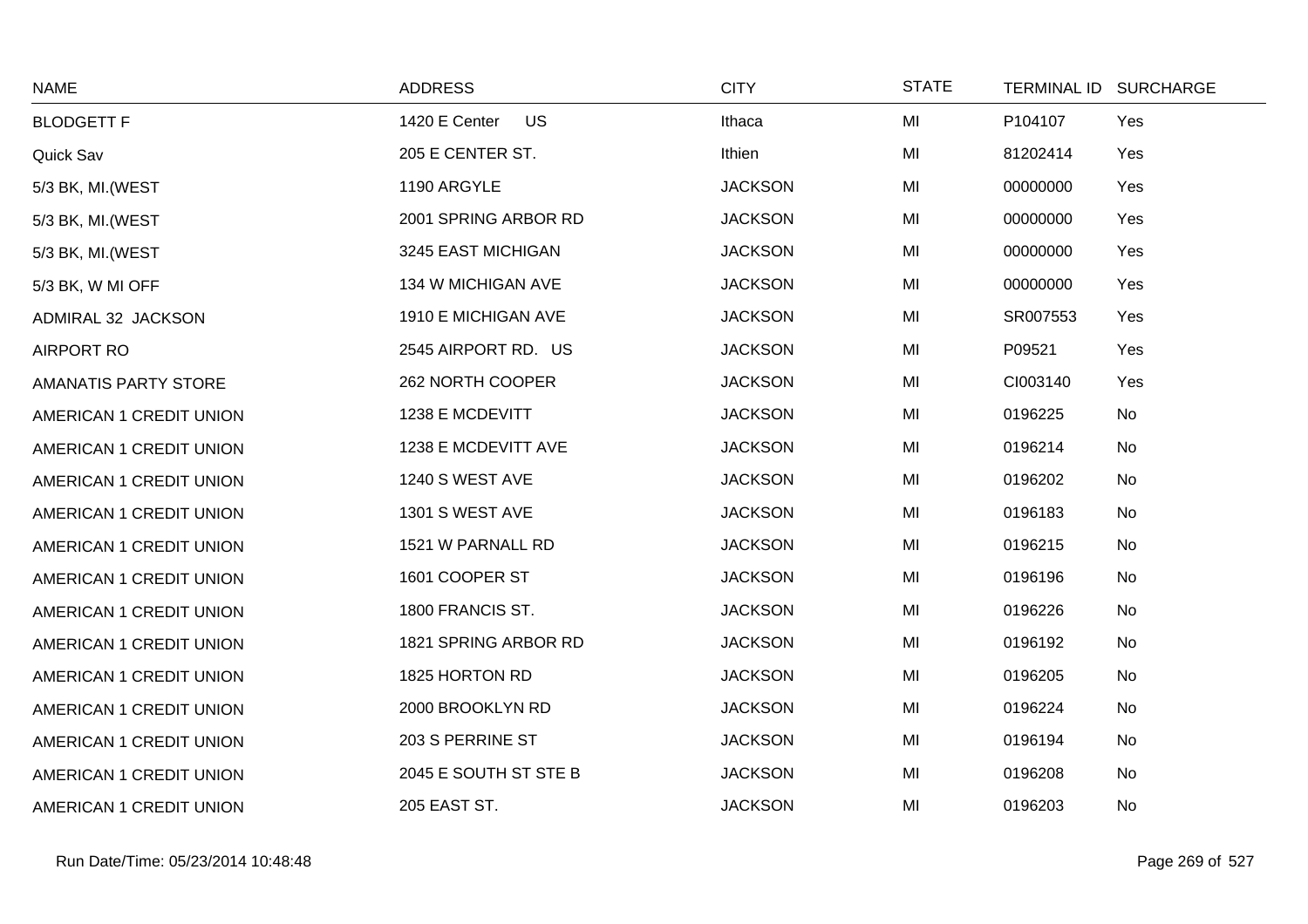| <b>NAME</b>             | <b>ADDRESS</b>               | <b>CITY</b>    | <b>STATE</b> |          | TERMINAL ID SURCHARGE |
|-------------------------|------------------------------|----------------|--------------|----------|-----------------------|
| AMERICAN 1 CREDIT UNION | 2103 HORTON RD               | <b>JACKSON</b> | MI           | 0196199  | <b>No</b>             |
| AMERICAN 1 CREDIT UNION | 2700 AIRPORT RD              | <b>JACKSON</b> | MI           | 0196210  | No                    |
| AMERICAN 1 CREDIT UNION | 3021 E. MICHIGAN AVE.        | <b>JACKSON</b> | MI           | 0196193  | No                    |
| AMERICAN 1 CREDIT UNION | 3151 COUNTY FARM RD          | <b>JACKSON</b> | MI           | 0196195  | <b>No</b>             |
| AMERICAN 1 CREDIT UNION | 3797 W MICHIGAN AVE          | <b>JACKSON</b> | MI           | 0196209  | No                    |
| AMERICAN 1 CREDIT UNION | 4115 LANSING AVE             | <b>JACKSON</b> | MI           | 0196188  | No                    |
| AMERICAN 1 CREDIT UNION | 6015 ANN ARBOR RD            | <b>JACKSON</b> | MI           | 0196190  | <b>No</b>             |
| AMERICAN 1 CREDIT UNION | 718 E MICHIGAN               | <b>JACKSON</b> | MI           | 0196218  | <b>No</b>             |
| AMERICAN 1 CREDIT UNION | 718 E MICHIGAN AVE           | <b>JACKSON</b> | MI           | 0196206  | No                    |
| AMERICAN 1 CREDIT UNION | 718 E MICHIGAN AVE           | <b>JACKSON</b> | MI           | 0196207  | <b>No</b>             |
| AMERICAN 1 CREDIT UNION | 730 LANSING AVE.             | <b>JACKSON</b> | MI           | 0196228  | <b>No</b>             |
| AMERICAN 1 CREDIT UNION | 810 ARGYLE ST.               | <b>JACKSON</b> | MI           | 0196219  | No                    |
| AMERICAN 1 CREDIT UNION | 930 NORTH ST                 | <b>JACKSON</b> | MI           | 0196221  | <b>No</b>             |
| AMERICAN 1 CREDIT UNION | 930 W NORTH ST               | <b>JACKSON</b> | MI           | 0196216  | <b>No</b>             |
| AMERICAN 1 CREDIT UNION | 930 W. NORTH                 | <b>JACKSON</b> | MI           | 0196212  | No                    |
| <b>AUTOMATED</b>        | <b>1403 FRANCIS STREETUS</b> | <b>JACKSON</b> | MI           | P53033   | Yes                   |
| <b>AUTOMATED</b>        | 1504 E. MICHIGAN AVUS        | <b>JACKSON</b> | MI           | P90396   | Yes                   |
| Admiral 33 JACKSON      | 846 NORTHWEST AVE            | <b>JACKSON</b> | MI           | SR007554 | Yes                   |
| <b>B&amp;SCORN</b>      | 1000 E GANSON ST US          | <b>JACKSON</b> | MI           | P187538  | Yes                   |
| <b>BANK OF AMERICA</b>  | *CVS PHARMACY #8268          | <b>JACKSON</b> | MI           | WMID0086 | <b>No</b>             |
| <b>BP BASH GROUP</b>    | 505 N WEST AVE               | <b>JACKSON</b> | MI           | LK840979 | Yes                   |
| <b>BUDDY'S</b>          | 710 E. SOUTH                 | <b>JACKSON</b> | MI           | LK621215 | Yes                   |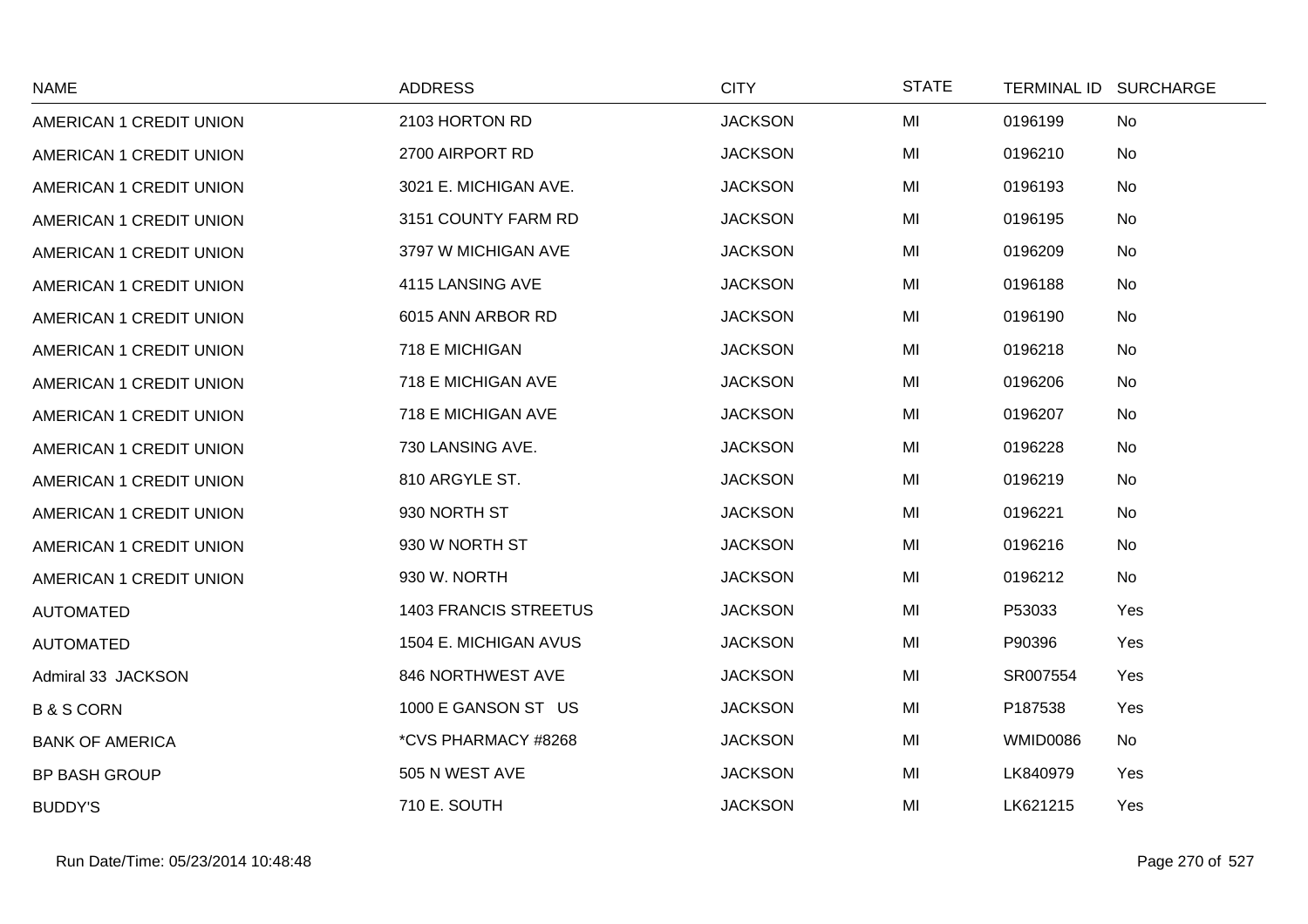| <b>NAME</b>              | <b>ADDRESS</b>          | <b>CITY</b>    | <b>STATE</b> |          | TERMINAL ID SURCHARGE |
|--------------------------|-------------------------|----------------|--------------|----------|-----------------------|
| <b>BUDDY'S MINI MART</b> | 1601 W. MORRELL         | <b>JACKSON</b> | MI           | LK883717 | Yes                   |
| <b>BUDDY'S MINI MART</b> | 1612 NW AVENUE          | <b>JACKSON</b> | MI           | LK336101 | Yes                   |
| C P FEDERAL CREDIT UNION | 1092 JACKSON CROSSING   | <b>JACKSON</b> | MI           | CORU47   | Yes                   |
| C P FEDERAL CREDIT UNION | 1092 JACKSON CROSSING   | <b>JACKSON</b> | MI           | CORU48   | Yes                   |
| C P FEDERAL CREDIT UNION | 1100 CLINTON            | <b>JACKSON</b> | MI           | CORU39   | Yes                   |
| C P FEDERAL CREDIT UNION | 1210 W PARNALL RD       | <b>JACKSON</b> | MI           | CORU38   | Yes                   |
| C P FEDERAL CREDIT UNION | 1210 W.PARNALL RD       | <b>JACKSON</b> | MI           | CORU43   | Yes                   |
| C P FEDERAL CREDIT UNION | 201 PARK AVE            | <b>JACKSON</b> | MI           | CORU45   | Yes                   |
| C P FEDERAL CREDIT UNION | 2111 EMMONS RD          | <b>JACKSON</b> | MI           | CORU49   | Yes                   |
| C P FEDERAL CREDIT UNION | 2141 FERGUSON AVE       | <b>JACKSON</b> | MI           | CORU44   | Yes                   |
| C P FEDERAL CREDIT UNION | 4111 COUNTY FARM RD     | <b>JACKSON</b> | MI           | CORU51   | Yes                   |
| C P FEDERAL CREDIT UNION | 6208 RIVES JUNCTION RD. | <b>JACKSON</b> | MI           | CORU52   | Yes                   |
| C P FEDERAL CREDIT UNION | ONE ENERGY PLAZA        | <b>JACKSON</b> | MI           | CORU41   | <b>No</b>             |
| C P FEDERAL CU           | 1092 JACKSON CROSSING   | <b>JACKSON</b> | MI           | CORU33   | Yes                   |
| C P FEDERAL CU           | 143 W MICHIGAN AVE      | <b>JACKSON</b> | MI           | CORU30   | Yes                   |
| C P FEDERAL CU           | 2055 SPRING ARBOR RD.   | <b>JACKSON</b> | MI           | CORU04   | Yes                   |
| C P FEDERAL CU           | 2111 EMMONS RD          | <b>JACKSON</b> | MI           | CORU21   | Yes                   |
| <b>COMERICA BANK</b>     | 1048 JACKSON CROSSING   | <b>JACKSON</b> | MI           | Q4467814 | <b>No</b>             |
| <b>COMERICA BANK</b>     | AIRPORT OFF JACKSON     | <b>JACKSON</b> | MI           | Q4584405 | No                    |
| <b>COMERICA BANK</b>     | DWTN AUTO BANK JACKSON  | <b>JACKSON</b> | MI           | Q4447812 | No                    |
| <b>COMERICA BANK</b>     | EAST JACKSON JACKSON    | <b>JACKSON</b> | MI           | Q4437811 | No                    |
| <b>COMERICA BANK</b>     | JACKSON MN OFF JACKSON  | <b>JACKSON</b> | MI           | Q4407808 | No                    |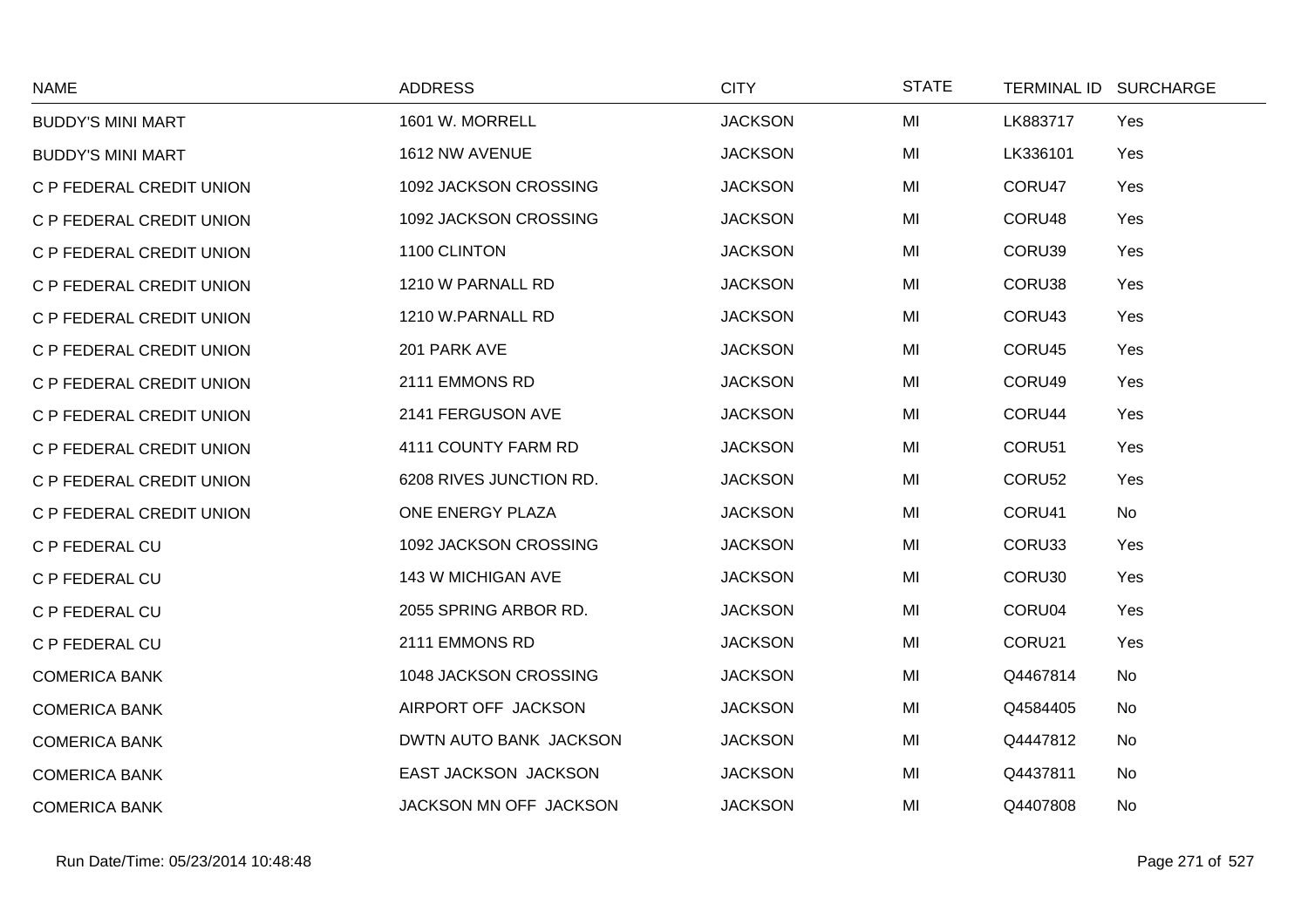| <b>NAME</b>                   | <b>ADDRESS</b>                   | <b>CITY</b>    | <b>STATE</b> | TERMINAL ID SURCHARGE |
|-------------------------------|----------------------------------|----------------|--------------|-----------------------|
| <b>COMERICA BANK</b>          | SOUTH JACKSON JACKSON            | <b>JACKSON</b> | MI           | Q4477815<br>No        |
| <b>COMERICA BANK</b>          | WESTWOOD MALL - JACKSON          | <b>JACKSON</b> | MI           | Q4497817<br>No        |
| <b>COMERICA BANK</b>          | WESTWOOD OFF JACKSON             | <b>JACKSON</b> | MI           | Q4517819<br>No        |
| COMMONWEALTH COMME            | 209 E. WASHINGTON                | <b>JACKSON</b> | MI           | LK803283<br>Yes       |
| <b>COOPER PS</b>              | 1502 COOPER ST US                | <b>JACKSON</b> | MI           | P02536<br>Yes         |
| CT 7-11 CCS2                  | 2900 AIRPORT RD                  | <b>JACKSON</b> | MI           | SE277877<br>Yes       |
| <b>Cardtronics CCSM</b>       | 3801 ANN ARBOR ROAD              | <b>JACKSON</b> | MI           | LK140982<br>Yes       |
| <b>Cardtronics CCSM</b>       | 616 FRANCIS ST                   | <b>JACKSON</b> | MI           | LK718652<br>Yes       |
| Cardtronics CCSP              | 1100 W ARGYLE ST                 | <b>JACKSON</b> | MI           | KR000023<br>Yes       |
| <b>Cardtronics CCSW</b>       | 3346 E. MICHIGAN AVE             | <b>JACKSON</b> | MI           | SP070043<br>Yes       |
| CardtronicsLPC                | 1076 JACKSON CROSSING            | <b>JACKSON</b> | MI           | Yes<br>TG021046       |
| <b>D &amp; R PETROLEUM IN</b> | 105 E. MCDEVITT ST               | <b>JACKSON</b> | MI           | LK754470<br>Yes       |
| <b>DICKER &amp; DEAL - JA</b> | 209 S. MECHANIC ST               | <b>JACKSON</b> | MI           | Yes<br>LK806895       |
| <b>ENDEAVOR LLC</b>           | 3465 PAGE AVE                    | <b>JACKSON</b> | MI           | LK298086<br>Yes       |
| <b>FIRSTMERIT</b>             | 100 E Michigan Ave               | <b>JACKSON</b> | MI           | 00006591<br>Yes       |
| <b>FIRSTMERIT</b>             | 1111 W North St                  | <b>JACKSON</b> | MI           | 00006757<br>Yes       |
| <b>FIRSTMERIT</b>             | 1514 W Morell                    | <b>JACKSON</b> | MI           | Yes<br>00006754       |
| <b>FIRSTMERIT</b>             | 1712 E Michigan                  | <b>JACKSON</b> | MI           | 00006755<br>Yes       |
| <b>FIRSTMERIT</b>             | 201 Mechanic St                  | <b>JACKSON</b> | MI           | 00006546<br>Yes       |
| <b>FIRSTMERIT</b>             | 2030 Fourth St                   | <b>JACKSON</b> | MI           | Yes<br>00006765       |
| <b>FIRSTMERIT</b>             | 4515 Francis St                  | <b>JACKSON</b> | MI           | Yes<br>00006759       |
| <b>FRANKS FIN</b>             | <b>418 S. FIRST</b><br><b>US</b> | <b>JACKSON</b> | MI           | P229618<br>Yes        |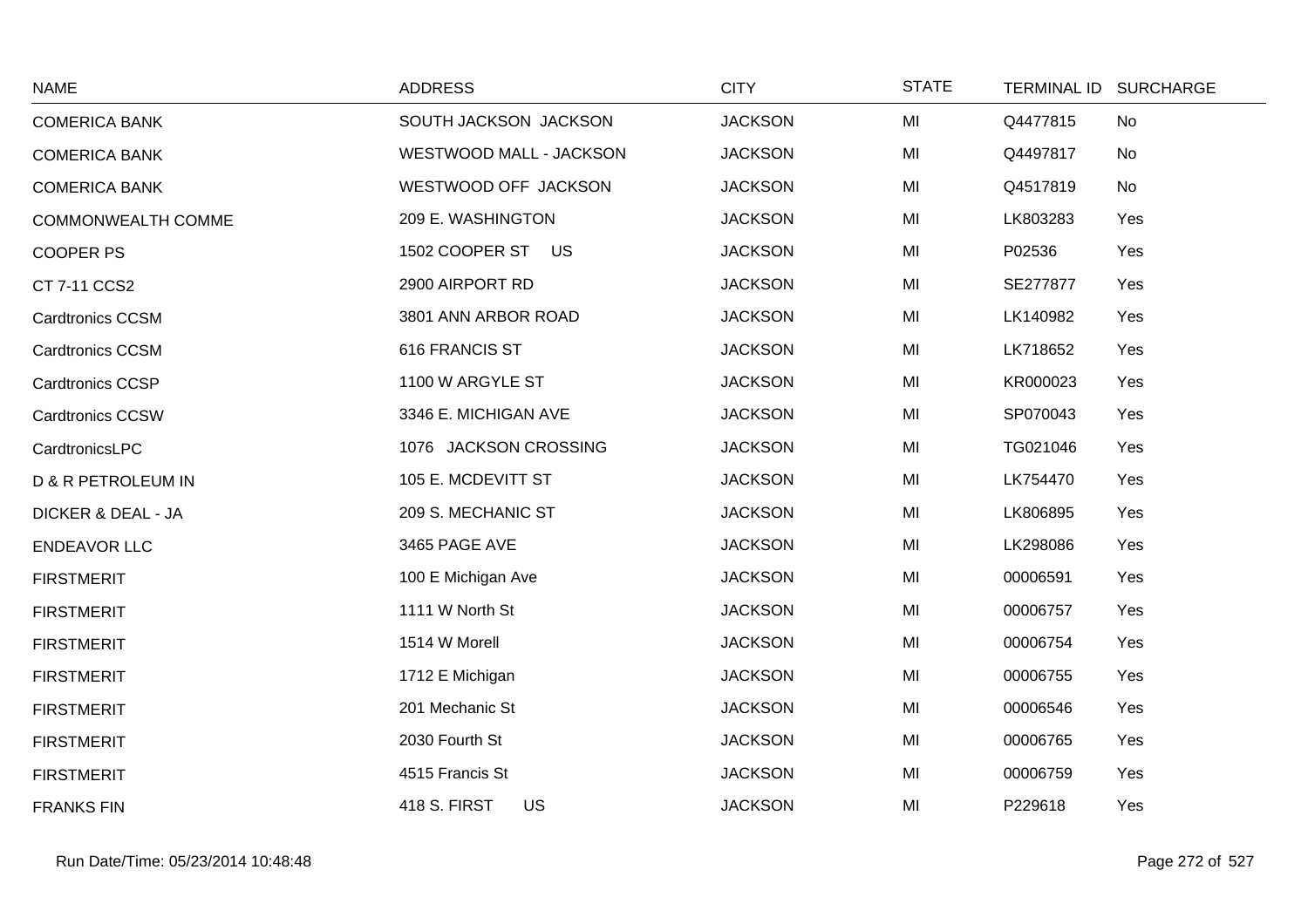| <b>NAME</b>               | <b>ADDRESS</b>             | <b>CITY</b>    | <b>STATE</b> | <b>TERMINAL ID</b> | <b>SURCHARGE</b> |
|---------------------------|----------------------------|----------------|--------------|--------------------|------------------|
| HARIPAL PETROLEUM         | 1601 EAST MICHIGAN         | <b>JACKSON</b> | MI           | LK221749           | Yes              |
| J B FUEL 94               | 6010 ANN ARBOR ROA         | <b>JACKSON</b> | MI           | LK846808           | Yes              |
| <b>JACKSON CR</b>         | 1780 CLINTON RD            | <b>JACKSON</b> | MI           | 81202790           | Yes              |
| <b>JACKSON YMCA</b>       | 127 WEST WESLEY            | <b>JACKSON</b> | MI           | LK274978           | Yes              |
| <b>JIMMIES WRECKER SE</b> | 4201 W MICHIGAN AV         | <b>JACKSON</b> | MI           | LK649514           | Yes              |
| <b>JOSIE'S TAKEOUT</b>    | 1248 S JACKSON ST          | <b>JACKSON</b> | MI           | LK191156           | Yes              |
| <b>KMART #4066</b>        | 3001 E MICH AVE            | <b>JACKSON</b> | MI           | A0003792           | Yes              |
| <b>KNJ MARATHON</b>       | 3465 PAGE AVE              | <b>JACKSON</b> | MI           | LK724909           | Yes              |
| <b>KORNER KEG</b>         | 2500 PAGE AVE<br><b>US</b> | <b>JACKSON</b> | MI           | P196332            | No               |
| L & B KWIK STOP           | 6121 SEYMOUR               | <b>JACKSON</b> | MI           | LK392694           | Yes              |
| <b>LAKESIDE PARTY STO</b> | 5509 ANN ARBOR RD.         | <b>JACKSON</b> | MI           | LK327857           | Yes              |
| <b>LANSING AV</b>         | 815 LANSING AVE US         | <b>JACKSON</b> | MI           | P502169            | Yes              |
| LONGFELLOW                | 500 LONGFELLOW<br>US       | <b>JACKSON</b> | MI           | P502168            | Yes              |
| <b>MCTHIRSTYS</b>         | 2214 E. HANSON ST. US      | <b>JACKSON</b> | MI           | P180687            | Yes              |
| MEIJER - C                | 2777 AIRPORT RD            | <b>JACKSON</b> | MI           | 82128072           | Yes              |
| MEIJER - C                | 3333 E MICHIGAN AV         | <b>JACKSON</b> | MI           | 82128085           | Yes              |
| MICHIGAN COMMUNITY CU     | 1425 PARNALL RD            | <b>JACKSON</b> | MI           | CORE02             | No               |
| MICHIGAN COMMUNITY CU     | 3510 PAGE AVE              | <b>JACKSON</b> | MI           | CORE06             | No               |
| <b>OLD NATIONAL BANK</b>  | 1650 W MICHIGAN AVE        | <b>JACKSON</b> | MI           | <b>NCR123</b>      | Yes              |
| <b>OLD NATIONAL BANK</b>  | 215 S JACKSON ST           | <b>JACKSON</b> | MI           | <b>DIE115</b>      | Yes              |
| PAI ATM                   | 1706 FRANCIS ST            | <b>JACKSON</b> | MI           | CS39459            | Yes              |
| PAI ATM                   | 212 W BIDDLE ST            | <b>JACKSON</b> | MI           | TX41553            | Yes              |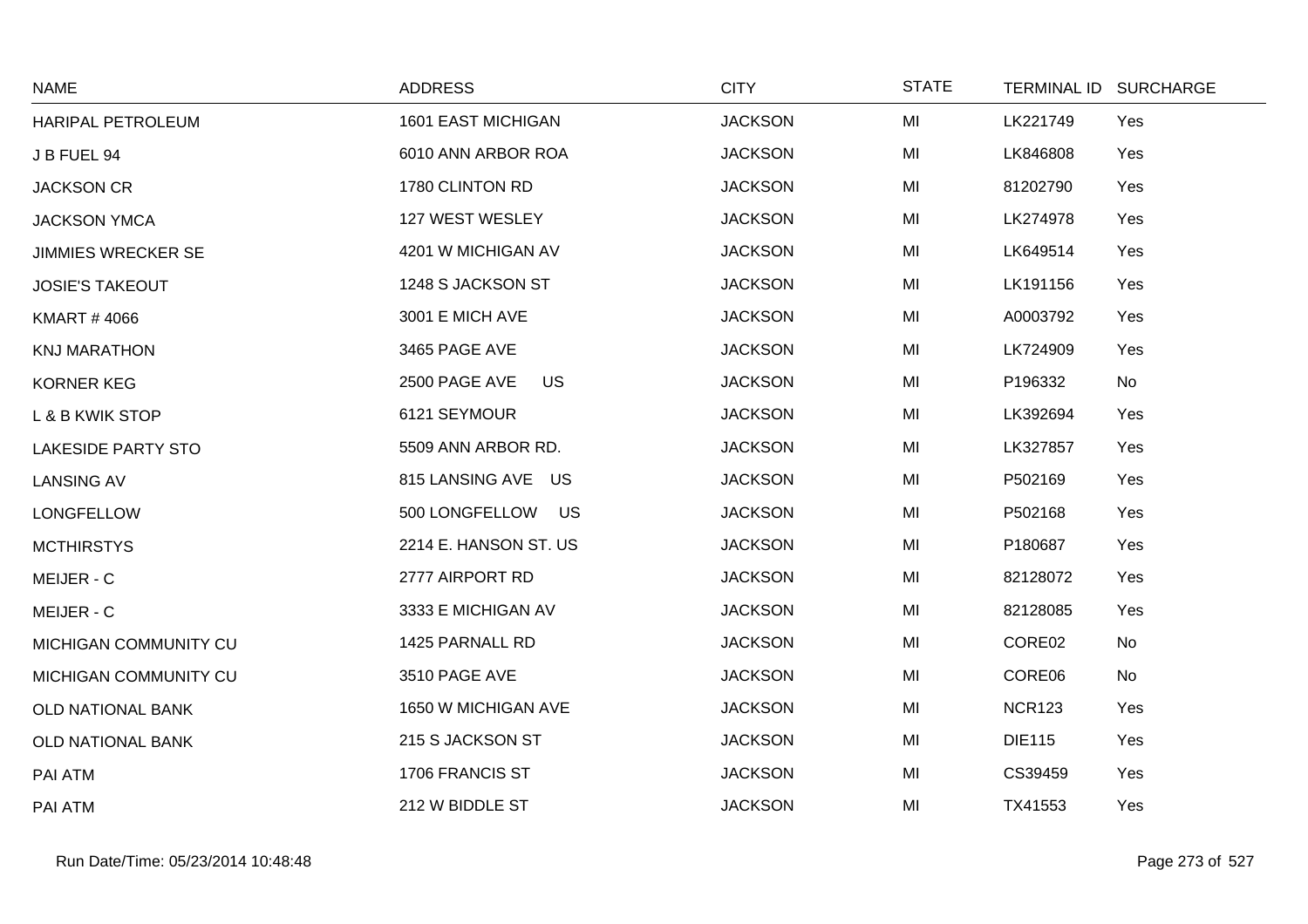| <b>NAME</b>           | <b>ADDRESS</b>        | <b>CITY</b>    | <b>STATE</b> |          | TERMINAL ID SURCHARGE |
|-----------------------|-----------------------|----------------|--------------|----------|-----------------------|
| PAI ATM               | 2206 FRANCIS ST       | <b>JACKSON</b> | MI           | TX37442  | Yes                   |
| PAI ATM               | 2900 SPRING PORT RD   | <b>JACKSON</b> | MI           | TX28361  | Yes                   |
| PAI ATM               | 3208 WILDWOOD AVE     | <b>JACKSON</b> | MI           | TX65479  | Yes                   |
| PAI ATM               | 500 4TH ST            | <b>JACKSON</b> | MI           | TX43234  | Yes                   |
| PAI ATM               | 501 W GANSON ST       | <b>JACKSON</b> | MI           | TX41175  | Yes                   |
| PAI ATM               | 6710 W MICHIGAN AVE   | <b>JACKSON</b> | MI           | CS38927  | Yes                   |
| PAI ISO               | 1706 FRANCIS ST       | <b>JACKSON</b> | MI           | CS39459  | Yes                   |
| PAI ISO               | 212 W BIDDLE ST       | <b>JACKSON</b> | MI           | TX41553  | Yes                   |
| PAI ISO               | 2206 FRANCIS ST       | <b>JACKSON</b> | MI           | TX37442  | Yes                   |
| PAI ISO               | 3501 WILDWOOD         | <b>JACKSON</b> | MI           | TX28392  | Yes                   |
| PAI ISO               | 500 4TH ST            | <b>JACKSON</b> | MI           | TX43234  | Yes                   |
| PAI ISO               | 501 W GANSON ST       | <b>JACKSON</b> | MI           | TX41175  | Yes                   |
| PARNALL BP            | 1000 W PARNALL RD     | <b>JACKSON</b> | MI           | LK432637 | Yes                   |
| <b>PNCBANK</b>        | 1965 BOARDMAN ROAD    | <b>JACKSON</b> | MI           | PA3232   | Yes                   |
| POWERS PAR            | 1630 E MICHIGAN AVEUS | <b>JACKSON</b> | MI           | P188648  | Yes                   |
| PREET PETROLEUM       | 2002 E MICHIGAN AV    | <b>JACKSON</b> | MI           | LK789654 | Yes                   |
| Party Marty           | 2123 LANSING          | <b>JACKSON</b> | MI           | SR003568 | Yes                   |
| <b>RITE AID #4350</b> | 3100 E MICHIGAN AVE   | <b>JACKSON</b> | MI           | A0006939 | Yes                   |
| <b>ROBINSON P</b>     | US<br>1233 WEST       | <b>JACKSON</b> | MI           | P188647  | Yes                   |
| <b>SUPER LIQUOR 1</b> | 1200 W MICHIGAN AV    | <b>JACKSON</b> | MI           | LK336750 | Yes                   |
| Sams 6658             | 3600 ONEILL DR        | <b>JACKSON</b> | MI           | SR004803 | Yes                   |
| THE CRAZY COWBOY      | 215 S MECHANIC        | <b>JACKSON</b> | MI           | LK794132 | Yes                   |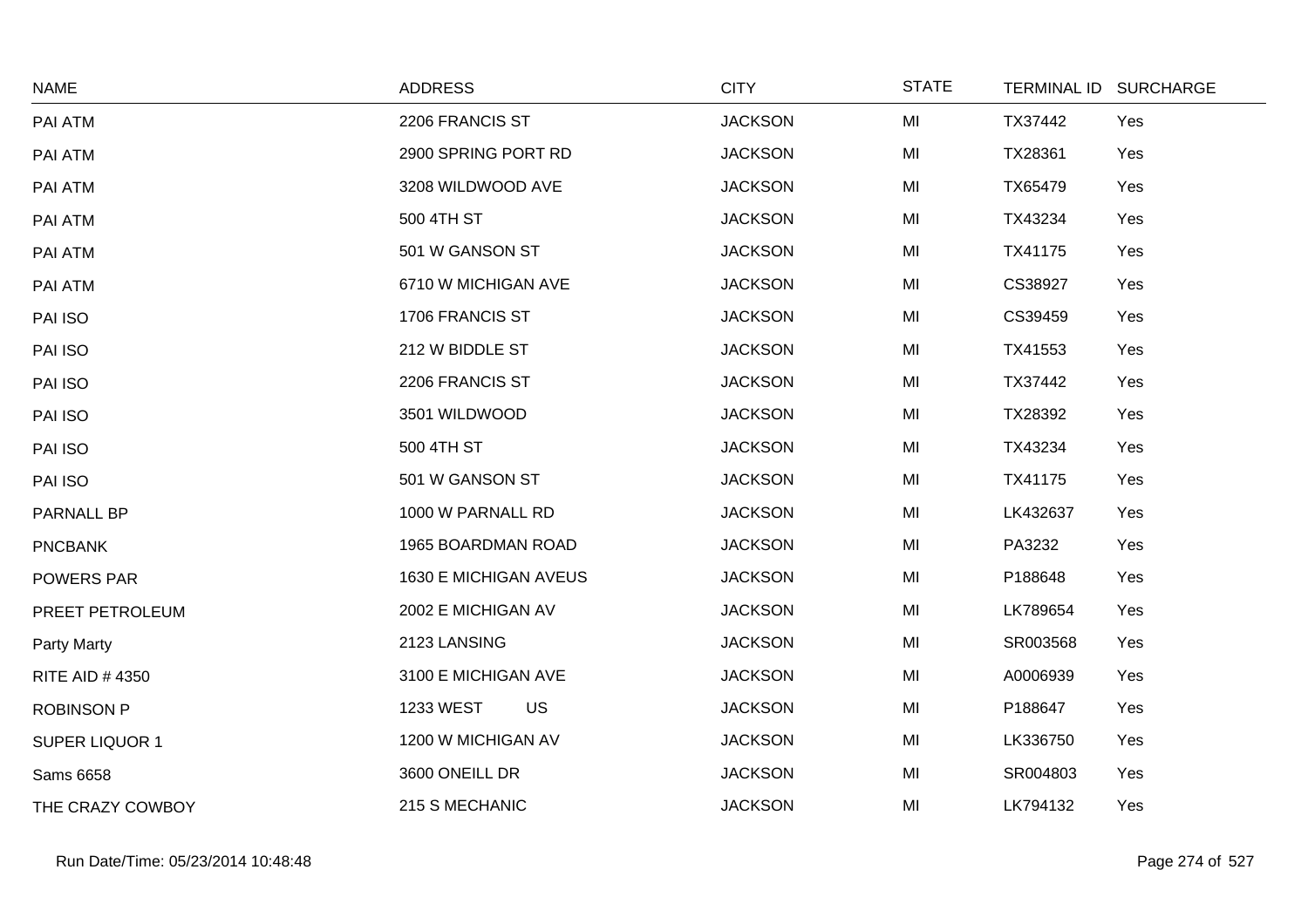| <b>NAME</b>               | <b>ADDRESS</b>            | <b>CITY</b>      | <b>STATE</b> | <b>TERMINAL ID</b> | <b>SURCHARGE</b> |
|---------------------------|---------------------------|------------------|--------------|--------------------|------------------|
| THE NEW 14                | 6100 ANN ARBOR ROA        | <b>JACKSON</b>   | MI           | 82253233           | Yes              |
| <b>VANDERCOOK</b>         | 1302 E MCDIVITT           | <b>JACKSON</b>   | MI           | 81202792           | Yes              |
| <b>VILLAGE MARKET</b>     | 6387 LANSING AVE          | <b>JACKSON</b>   | MI           | LK835871           | Yes              |
| <b>WALMART</b>            | 1700 W. MICHIGAN A        | <b>JACKSON</b>   | MI           | A51600             | Yes              |
| WILWOOD SH                | 501 WILDWOOD AVE          | <b>JACKSON</b>   | MI           | 81202791           | Yes              |
| <b>WISNER PS</b>          | 918 N WISNER<br><b>US</b> | <b>JACKSON</b>   | MI           | P10134             | Yes              |
| <b>WOODLAND E</b>         | 740 E. SOUTH STREETUS     | <b>JACKSON</b>   | MI           | P213266            | Yes              |
| Walgreens 5707            | 3040 E MICHIGAN AVE       | <b>JACKSON</b>   | MI           | SR000940           | Yes              |
| Walgreens 9133            | 1314 N WEST AVE           | <b>JACKSON</b>   | MI           | SR000981           | Yes              |
| Wesco Jackson 12          | 4101 LANSING AVE          | <b>JACKSON</b>   | MI           | SR003381           | Yes              |
| <b>CHEMICAL BANK</b>      | 3208 24TH AVE             | <b>JAMESTOWN</b> | MI           | TZ384915           | Yes              |
| <b>Cardtronics CCSM</b>   | 8498 WILDCAT RD           | <b>JEDDO</b>     | MI           | CR013817           | Yes              |
| 5/3 BK, MI. (WEST         | 530 BALDWIN               | <b>JENISON</b>   | MI           | 00000000           | Yes              |
| <b>BANK OF AMERICA</b>    | *JENISON                  | <b>JENISON</b>   | MI           | <b>IMID7271</b>    | No               |
| <b>CHASE</b>              | 550 BALDWIN ST            | <b>JENISON</b>   | MI           | MI4968             | Yes              |
| <b>CHASE</b>              | 615 BALDWIN ST            | <b>JENISON</b>   | MI           | MI0657             | Yes              |
| <b>CHASE</b>              | 615 BALDWIN ST            | <b>JENISON</b>   | MI           | MI0658             | Yes              |
| <b>COTTONWOOD EXPRESS</b> | 8407 COTTONWOOD           | <b>JENISON</b>   | MI           | LK576833           | Yes              |
| <b>Cardtronics CCSW</b>   | 1815 BALDWIN DR           | <b>JENISON</b>   | MI           | SP070132           | Yes              |
| Cardtronics CCSW          | 279 BALDWIN ST            | <b>JENISON</b>   | MI           | SP070159           | Yes              |
| <b>GNK PARTY STORE</b>    | 393 BALDWIN RD            | <b>JENISON</b>   | MI           | LK409758           | Yes              |
| MEIJER - C                | O-550 BALDWIN STRE        | <b>JENISON</b>   | MI           | 82128043           | Yes              |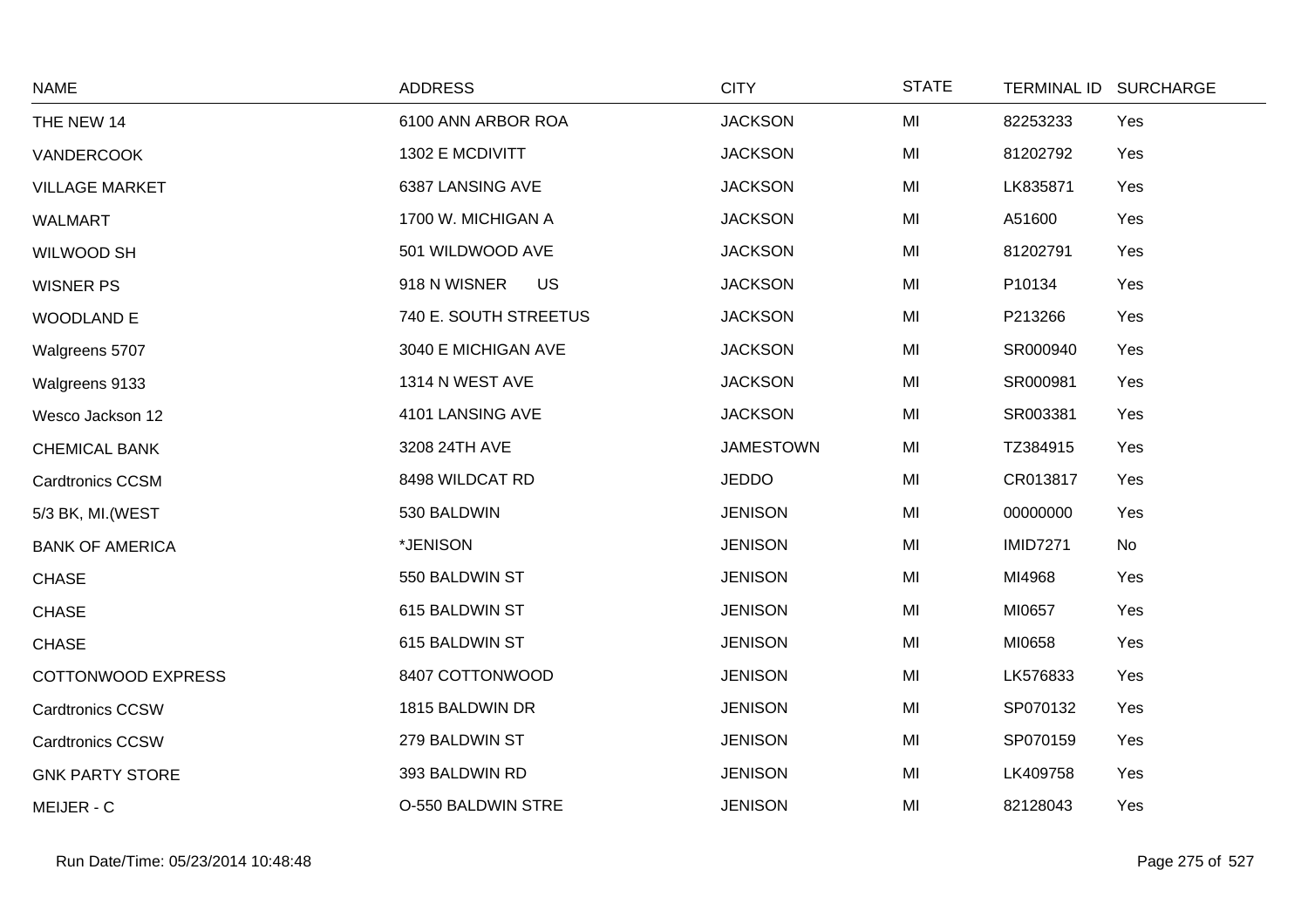| <b>NAME</b>              | <b>ADDRESS</b>          | <b>CITY</b>         | <b>STATE</b> | TERMINAL ID SURCHARGE |  |
|--------------------------|-------------------------|---------------------|--------------|-----------------------|--|
| MY PERSONAL CU           | 2187 PORT SHELDON       | <b>JENISON</b>      | MI           | CKRA04<br>No          |  |
| Walgreens 5117           | 378 BALDWIN ST          | <b>JENISON</b>      | MI           | SR000923<br>Yes       |  |
| <b>MACATAWA B</b>        | 520 BALDWIN ROAD        | <b>JENISON EAST</b> | MI           | MI000232<br>Yes       |  |
| <b>Cardtronics CCSM</b>  | 10757 M32 E             | <b>JOHANNESBURG</b> | MI           | LK545393<br>Yes       |  |
| <b>Cardtronics CCSM</b>  | 1079 M_32               | <b>JOHANNESBURG</b> | MI           | CR000808<br>Yes       |  |
| <b>JONES SHEL</b>        | <b>US</b><br>10729 M 60 | <b>JONES</b>        | MI           | Yes<br>P09522         |  |
| J B LIQUOR               | 319 READING             | <b>JONESVILLE</b>   | MI           | SR005986<br>Yes       |  |
| Jonesville Citgo         | 420 M99 SOUTH           | <b>JONESVILLE</b>   | MI           | SR001331<br>Yes       |  |
| Jonesville Quick Stop    | 475 E CHICAGO STREET    | <b>JONESVILLE</b>   | MI           | SR001333<br>Yes       |  |
| Lightning Quick Gas Go 7 | 201 WEST CHICAGO        | <b>JONESVILLE</b>   | MI           | SR007161<br>Yes       |  |
| WALMART                  | 701 OLDS ST             | <b>JONESVILLE</b>   | MI           | No<br>A18090          |  |
| Cameron Ventures, Inc.   | 2890 Wildwood           | Jackson             | MI           | CI007897<br>No        |  |
| <b>NEW QUICK</b>         | 1129 Greenwood Ave US   | Jackson             | MI           | P91194<br>Yes         |  |
| SOS 221 Ja               | 117 W Lois Glick HwUS   | Jackson             | MI           | NH020385<br>Yes       |  |
| <b>BUDDIES MI</b>        | 10660 E Chicago US      | Jerome              | MI           | P89983<br>Yes         |  |
| 13 & AHALF               | 618 RIVERVIEW DRIV      | <b>KALAMAZOO</b>    | MI           | LK213570<br>Yes       |  |
| 5/3 BK, MI.(WEST         | 101 E CROSSTOWN PKWY    | <b>KALAMAZOO</b>    | MI           | 00000000<br>Yes       |  |
| 5/3 BK, MI. (WEST        | 136 E MICHIGAN AVE      | <b>KALAMAZOO</b>    | MI           | Yes<br>00000000       |  |
| 5/3 BK, MI. (WEST        | 2423 S SPRINKLE RD      | <b>KALAMAZOO</b>    | MI           | 00000000<br>Yes       |  |
| 5/3 BK, MI. (WEST        | 4109 PORTAGE ST         | <b>KALAMAZOO</b>    | MI           | 00000000<br>Yes       |  |
| 5/3 BK, MI. (WEST        | 4705 W MAIN ST          | <b>KALAMAZOO</b>    | MI           | 00000000<br>Yes       |  |
| 5/3 BK, MI.(WEST         | 5653 GULL ROAD          | <b>KALAMAZOO</b>    | MI           | 00000000<br>Yes       |  |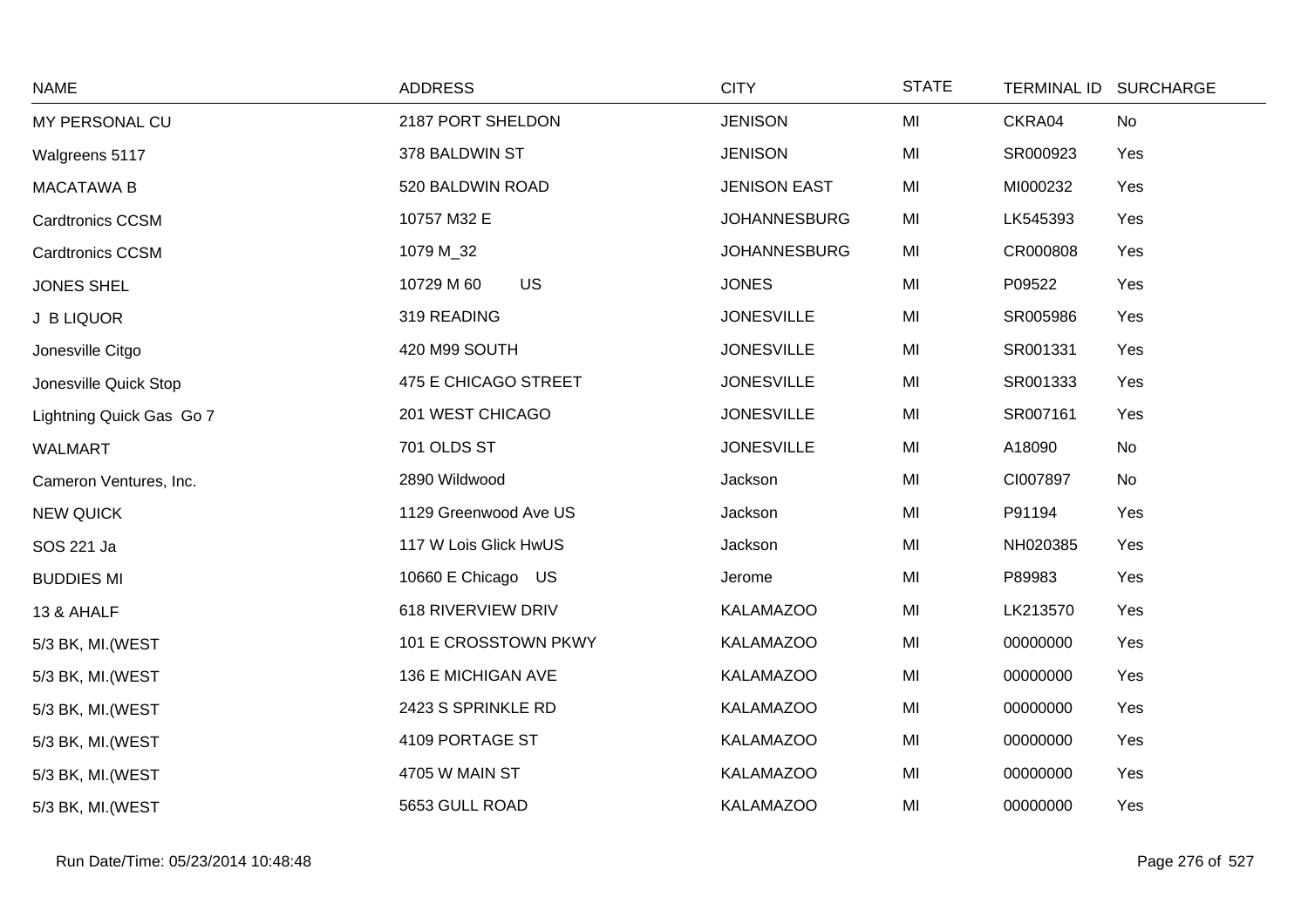| <b>NAME</b>              | <b>ADDRESS</b>             | <b>CITY</b>      | <b>STATE</b> | TERMINAL ID SURCHARGE |     |
|--------------------------|----------------------------|------------------|--------------|-----------------------|-----|
| 5/3 BK, MI. (WEST        | 6040 STADIUM DR            | <b>KALAMAZOO</b> | MI           | 00000000              | Yes |
| 5/3 BK, W MI OFF         | 1521 GULL RD               | <b>KALAMAZOO</b> | MI           | 00000000              | Yes |
| 5/3 BK, W MI OFF         | 405 N BURDICK ST           | <b>KALAMAZOO</b> | MI           | 00000000              | Yes |
| 9th Street Citgo         | 5335 9TH STREET            | <b>KALAMAZOO</b> | MI           | SR001299              | Yes |
| <b>ADVIA CU</b>          | 4308 W MAIN ST             | <b>KALAMAZOO</b> | MI           | VC1019                | No  |
| <b>BANK OF AMERICA</b>   | *200 W MICHIGAN AVE        | <b>KALAMAZOO</b> | MI           | <b>IMID0010</b>       | No  |
| <b>BANK OF AMERICA</b>   | *BRONSON HOSPITAL MAIN     | <b>KALAMAZOO</b> | MI           | <b>WMID0017</b>       | No  |
| <b>BANK OF AMERICA</b>   | *BRONSON HOSPITAL-MEDIC    | <b>KALAMAZOO</b> | MI           | WMID0147              | No  |
| <b>BANK OF AMERICA</b>   | *WESTERN MICHIGAN UNIVE    | <b>KALAMAZOO</b> | MI           | <b>IMID0161</b>       | No  |
| <b>BKM Fuels LLC</b>     | 5680 STADIUM DRIVE         | <b>KALAMAZOO</b> | MI           | SR004643              | Yes |
| Bartender                | 2235 MOUNT OLIVET RUS      | <b>KALAMAZOO</b> | MI           | P209418               | Yes |
| Big Rock 66 1            | 3320 RAVINE ROAD           | <b>KALAMAZOO</b> | MI           | SR001799              | Yes |
| Bob Kays Enterprises LTD | 5566 GALL RD               | <b>KALAMAZOO</b> | MI           | SR000294              | Yes |
| <b>Bronco Pet</b>        | 3821 STADIUM DR. US        | <b>KALAMAZOO</b> | MI           | M126123               | Yes |
| <b>CAMPUS MARATHON</b>   | 3645 W MICHIGAN AV         | <b>KALAMAZOO</b> | MI           | LK789908              | Yes |
| <b>CHASE</b>             | 141 E MICHIGAN AVE         | <b>KALAMAZOO</b> | MI           | MI1021                | Yes |
| <b>CHEMICAL BANK</b>     | 6080 W MAIN ST             | <b>KALAMAZOO</b> | MI           | TZ385401              | Yes |
| <b>CINEMA THE</b>        | 1343 1/2 PORTAGE STUS      | <b>KALAMAZOO</b> | MI           | A25789                | No  |
| <b>CLARK GAS STATION</b> | 2621 DOUGLAS AVE           | <b>KALAMAZOO</b> | MI           | LK454147              | Yes |
| <b>COMERICA BANK</b>     | DOWNTOWN OFFICE KAZOO      | <b>KALAMAZOO</b> | MI           | R4897830              | No  |
| <b>COMERICA BANK</b>     | <b>GULL ROAD KALAMAZOO</b> | <b>KALAMAZOO</b> | MI           | R4837824              | No  |
| <b>COMERICA BANK</b>     | MAPLE HILL OFF KAZOO       | <b>KALAMAZOO</b> | MI           | R4807821              | No  |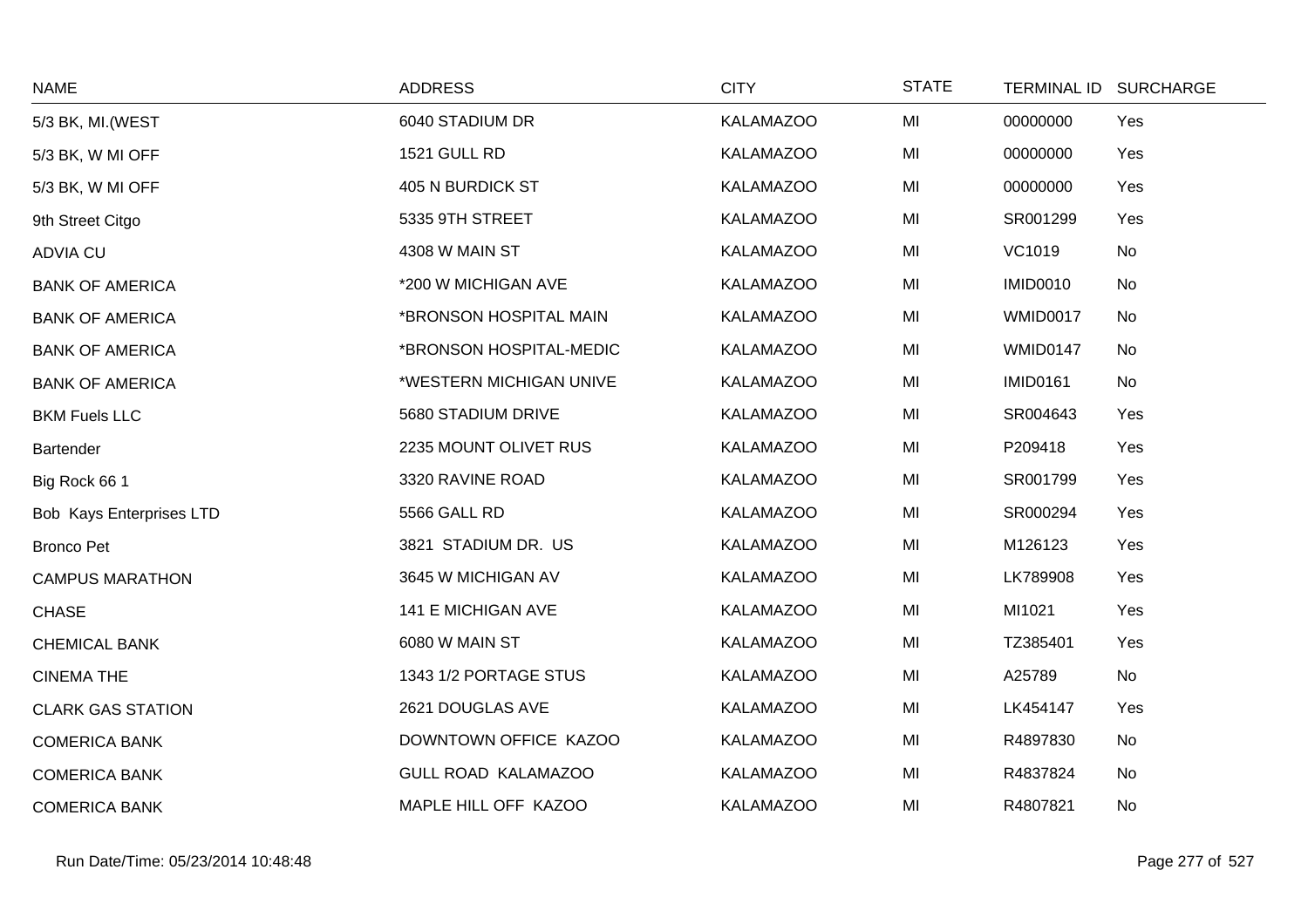| <b>NAME</b>             | <b>ADDRESS</b>                 | <b>CITY</b>      | <b>STATE</b> | TERMINAL ID SURCHARGE |
|-------------------------|--------------------------------|------------------|--------------|-----------------------|
| <b>COMERICA BANK</b>    | <b>KAZOO</b><br><b>OAKWOOD</b> | <b>KALAMAZOO</b> | MI           | R4887829<br>No        |
| CT 7-11 CCS2            | 2627 W MICHIGAN                | <b>KALAMAZOO</b> | MI           | SE277887<br>Yes       |
| CT 7-11 CCS2            | 5034 WEST K_L AVE              | <b>KALAMAZOO</b> | MI           | SE277885<br>Yes       |
| <b>Cardtronics CCSC</b> | 4117 PORTAGE ST                | <b>KALAMAZOO</b> | MI           | CK006205<br>Yes       |
| <b>Cardtronics CCSC</b> | 934 W LOVELL ST                | <b>KALAMAZOO</b> | MI           | CK006202<br>Yes       |
| <b>Cardtronics CCSM</b> | 3209 STADIUM DR                | <b>KALAMAZOO</b> | MI           | CD005070<br>Yes       |
| <b>Cardtronics CCSW</b> | 1250 S. DRAKE RD               | <b>KALAMAZOO</b> | MI           | SP070292<br>Yes       |
| <b>Cardtronics CCSW</b> | 2375 SPRINKLE RD               | <b>KALAMAZOO</b> | MI           | SP070328<br>Yes       |
| <b>Cardtronics CCSW</b> | 3050 OAKLAND DRIVE             | <b>KALAMAZOO</b> | MI           | SP070384<br>Yes       |
| <b>Cardtronics CCSW</b> | 3700 GULL ROAD                 | <b>KALAMAZOO</b> | MI           | SP070381<br>Yes       |
| <b>Cardtronics CCSW</b> | 3700 SPRINKLE RD               | <b>KALAMAZOO</b> | MI           | SP070008<br>Yes       |
| <b>Cardtronics CCSW</b> | 3908 S. WESTNEDGE              | <b>KALAMAZOO</b> | MI           | SP070016<br>Yes       |
| <b>Cardtronics CCSW</b> | 5250 S. 9TH ST                 | <b>KALAMAZOO</b> | MI           | SP070054<br>Yes       |
| <b>Cardtronics CCSW</b> | 6150 STADIUM DR.               | <b>KALAMAZOO</b> | MI           | SP070123<br>Yes       |
| Cardtronics CCSW        | 6434 GULL RD                   | <b>KALAMAZOO</b> | MI           | SP070126<br>Yes       |
| CardtronicsLPC          | 5350 W. MAIN ST                | <b>KALAMAZOO</b> | MI           | TG021084<br>Yes       |
| <b>Crosstown Shell</b>  | 1609 S WESTNEDGE AVENUE        | <b>KALAMAZOO</b> | MI           | SR008032<br>Yes       |
| <b>D AVENUE F</b>       | 5118 WEST D AVENUE             | <b>KALAMAZOO</b> | MI           | 82251183<br>Yes       |
| D Avenue Citgo          | 5500 WEST D AVE                | <b>KALAMAZOO</b> | MI           | SR001298<br>Yes       |
| <b>DAYSHA'S S</b>       | 715 DOUGLAS AVE. US            | <b>KALAMAZOO</b> | MI           | P127705<br>Yes        |
| <b>DOWNTOWN SHELL</b>   | 491 W MICHIGAN AVE             | <b>KALAMAZOO</b> | MI           | LK207669<br>Yes       |
| <b>DRAKE PART</b>       | 4717 WEST KALAMAZO             | <b>KALAMAZOO</b> | MI           | 81206077<br>Yes       |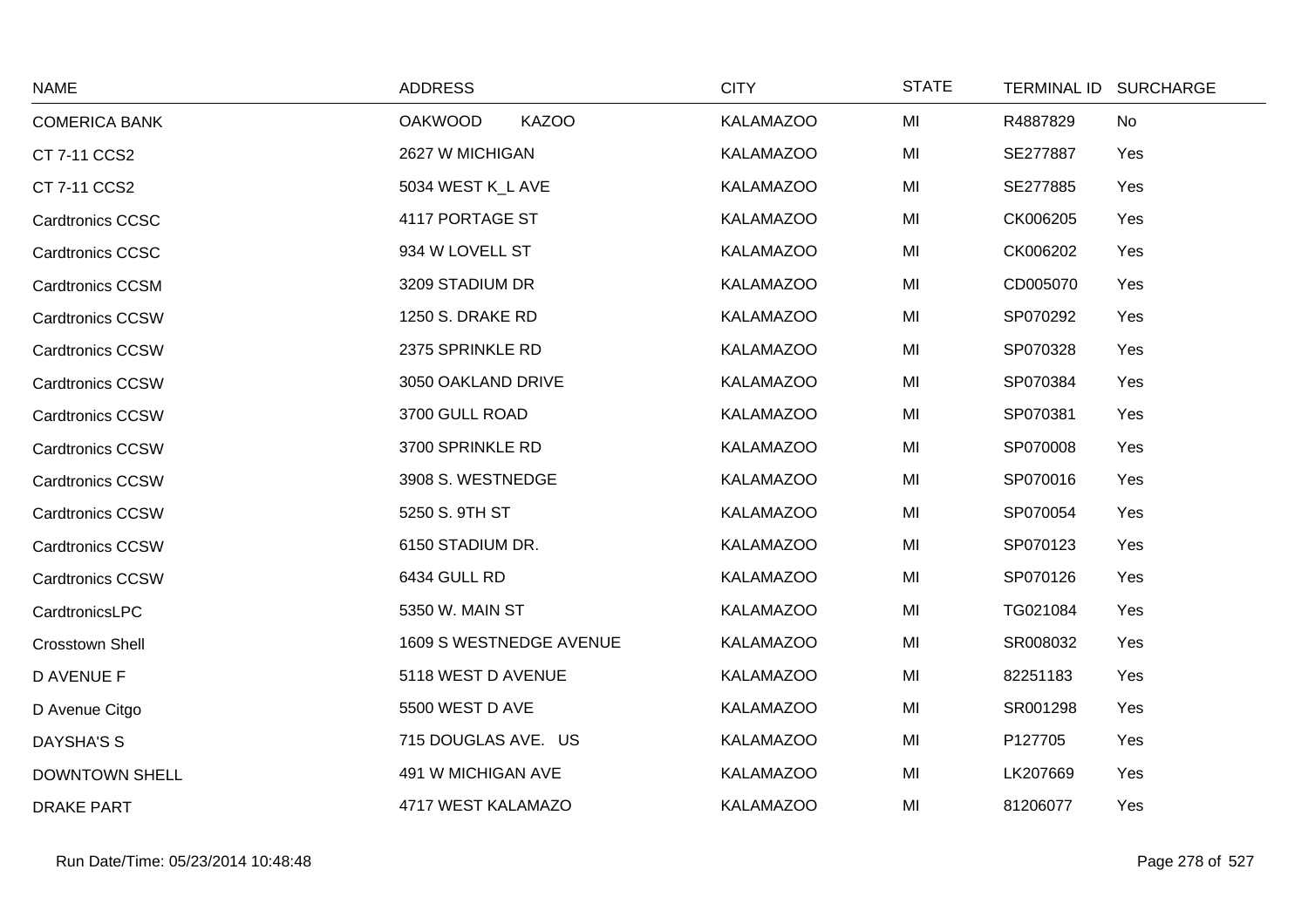| <b>NAME</b>               | <b>ADDRESS</b>            | <b>CITY</b>      | <b>STATE</b> | TERMINAL ID SURCHARGE |
|---------------------------|---------------------------|------------------|--------------|-----------------------|
| <b>EAST MAIN</b>          | 1614 E. MAIN ST.          | <b>KALAMAZOO</b> | MI           | 82502043<br>Yes       |
| <b>EASTWOOD MARKET</b>    | 2702 EAST MAIN ST         | <b>KALAMAZOO</b> | MI           | LK783046<br>Yes       |
| EZ MART-21                | 8469 STADIUM DRIVE US     | <b>KALAMAZOO</b> | MI           | P217718<br>Yes        |
| <b>GULL PARTY STORE</b>   | <b>1930 GULL RD</b>       | <b>KALAMAZOO</b> | MI           | LK842398<br>Yes       |
| <b>HARDINGS#</b>          | <b>1000 E CORK</b>        | <b>KALAMAZOO</b> | MI           | 82251033<br>Yes       |
| <b>HARVEYS</b>            | 416 S BURDICK             | <b>KALAMAZOO</b> | MI           | 83801156<br>Yes       |
| <b>HOME BAR</b>           | 592 PORTAGE ST            | <b>KALAMAZOO</b> | MI           | LK464087<br>Yes       |
| J & B DISC                | 5061 GULL RD<br><b>US</b> | <b>KALAMAZOO</b> | MI           | P209410<br>Yes        |
| <b>KEYSTONE</b>           | 5073 GULL ROAD            | <b>KALAMAZOO</b> | MI           | XM9868<br>Yes         |
| <b>LESMANS MA</b>         | 119 E. PATTERSON STUS     | <b>KALAMAZOO</b> | MI           | P127430<br>Yes        |
| <b>LIQUOR MAXX</b>        | 2091 S SPRINKLE RD        | <b>KALAMAZOO</b> | MI           | LK811440<br>Yes       |
| M & D MATT                | 2039 S BURDICK            | <b>KALAMAZOO</b> | MI           | 83933693<br>Yes       |
| <b>MARATHON - SW MICH</b> | 8739 W. MAIN ST           | <b>KALAMAZOO</b> | MI           | LK529423<br>Yes       |
| MASSEY'S LAKEWOOD         | 2805 LAKE ST.             | <b>KALAMAZOO</b> | MI           | LK327108<br>Yes       |
| MEIJER - C                | 5121 S WESTNEDGE A        | <b>KALAMAZOO</b> | MI           | 82128042<br>Yes       |
| MEIJER - C                | 5800 GULL ROAD            | <b>KALAMAZOO</b> | MI           | 82128041<br>Yes       |
| MEIJER - C                | 6660 W MAIN STREET        | <b>KALAMAZOO</b> | MI           | 82128051<br>Yes       |
| <b>MEIJER RET</b>         | <b>5800 GULL RD</b>       | <b>KALAMAZOO</b> | MI           | 82128212<br>Yes       |
| <b>MEIJER RET</b>         | 6660 W. MAIN ST           | <b>KALAMAZOO</b> | MI           | 82128224<br>Yes       |
| <b>MICHIGAN P</b>         | 605 E MICHIGAN AVE        | <b>KALAMAZOO</b> | MI           | 81933287<br>Yes       |
| <b>MIX KZOO</b>           | 2804 WEST MICHIGAN        | <b>KALAMAZOO</b> | MI           | LK194099<br>Yes       |
| <b>MUNCHIE MA</b>         | 3626 W MICHIGAN AVEUS     | <b>KALAMAZOO</b> | MI           | P222001<br>Yes        |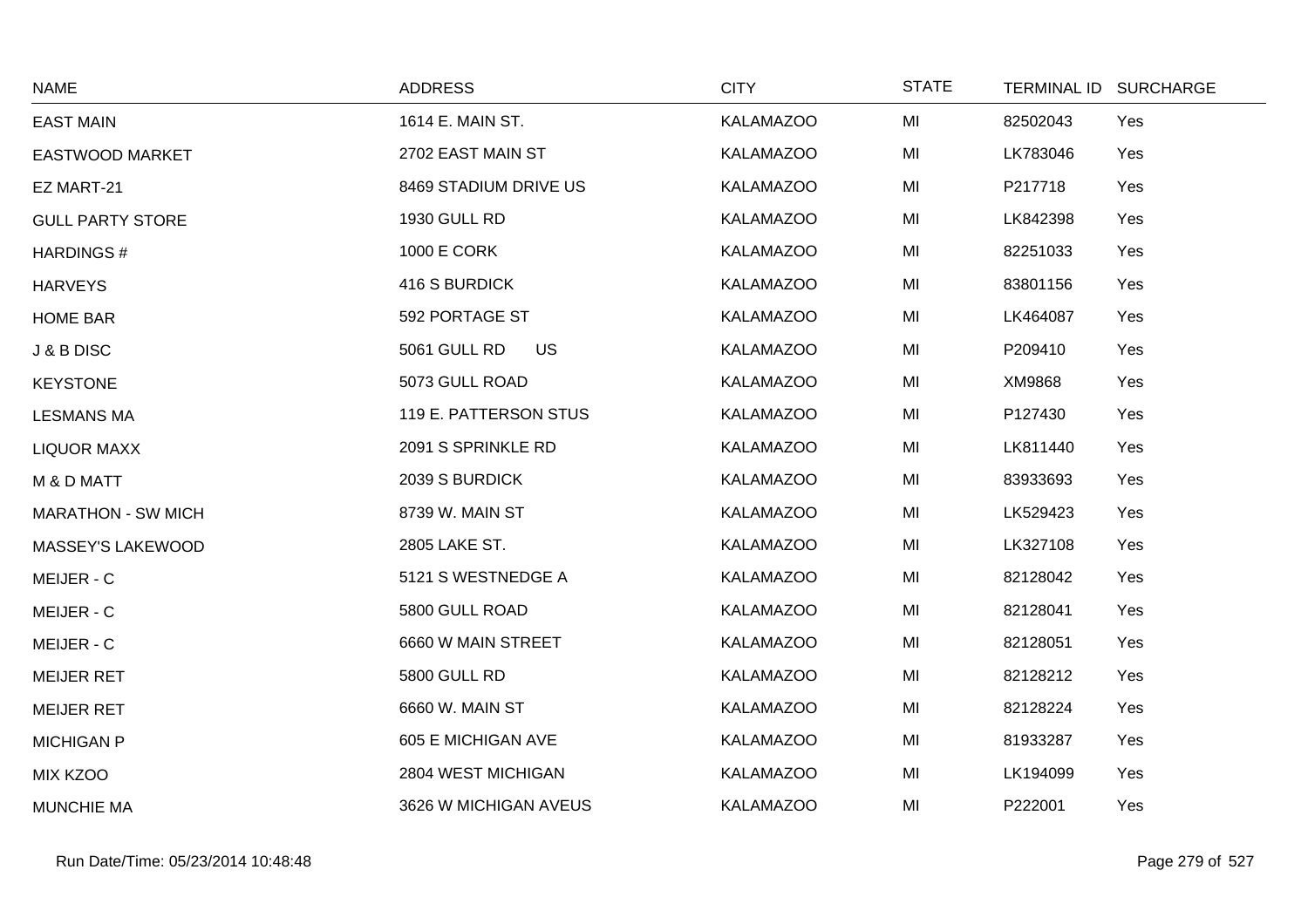| <b>NAME</b>              | <b>ADDRESS</b>         | <b>CITY</b>      | <b>STATE</b> | TERMINAL ID SURCHARGE |  |
|--------------------------|------------------------|------------------|--------------|-----------------------|--|
| <b>MUNCHIE MA</b>        | 930 W MICHIGAN AVE US  | <b>KALAMAZOO</b> | MI           | Yes<br>P222005        |  |
| NORTH POLE PARTY         | 711 N WESTNEDGE        | <b>KALAMAZOO</b> | MI           | TD244532<br>Yes       |  |
| Next Door Store 1106 Kal | 5658 W MAIN ST         | <b>KALAMAZOO</b> | MI           | SR004455<br>Yes       |  |
| <b>OLD NATIONAL BANK</b> | 220 N DRAKE RD         | <b>KALAMAZOO</b> | MI           | <b>NCR127</b><br>Yes  |  |
| OLD NATIONAL BANK        | 318 W MICHIGAN AVE     | <b>KALAMAZOO</b> | MI           | <b>DIE116</b><br>Yes  |  |
| OLD NATIONAL BANK        | 3201 PORTAGE ST        | <b>KALAMAZOO</b> | MI           | <b>NCR128</b><br>Yes  |  |
| OLD NATIONAL BANK        | 5810 GULL RD           | <b>KALAMAZOO</b> | MI           | <b>DIE117</b><br>Yes  |  |
| OLD NATIONAL BANK        | 6338 STADIUM DR        | <b>KALAMAZOO</b> | MI           | <b>NCR126</b><br>Yes  |  |
| On The Rocks 3           | 642 PORTAGE ROAD       | <b>KALAMAZOO</b> | MI           | SR005580<br>Yes       |  |
| PAI ATM                  | 107 E CORK ST          | <b>KALAMAZOO</b> | MI           | TX39327<br>Yes        |  |
| PAI ATM                  | 1108 WEST STOCKBRIDGE  | <b>KALAMAZOO</b> | MI           | CS48486<br>Yes        |  |
| PAI ATM                  | 112 E CORK ST          | <b>KALAMAZOO</b> | MI           | TX49148<br>Yes        |  |
| PAI ATM                  | 1121 MILLER RD         | <b>KALAMAZOO</b> | MI           | TX40795<br>Yes        |  |
| PAI ATM                  | <b>1157 BANK ST.</b>   | <b>KALAMAZOO</b> | MI           | TX37185<br>Yes        |  |
| PAI ATM                  | 1300 S DRAKE RD        | <b>KALAMAZOO</b> | MI           | CS25331<br>Yes        |  |
| PAI ATM                  | 1324 HAYS PARK AVE     | <b>KALAMAZOO</b> | MI           | CS39464<br>Yes        |  |
| PAI ATM                  | 1366 PORTAGE STREET    | <b>KALAMAZOO</b> | MI           | TX45556<br>Yes        |  |
| PAI ATM                  | 1601 E STOCKBRIDGE AVE | <b>KALAMAZOO</b> | MI           | CS39466<br>Yes        |  |
| PAI ATM                  | 1606 N WESTNEDGE AVE   | <b>KALAMAZOO</b> | MI           | CS39465<br>Yes        |  |
| PAI ATM                  | 1719 MILLER RD         | <b>KALAMAZOO</b> | MI           | CS40006<br>Yes        |  |
| PAI ATM                  | 2002 WEST MAIN STREET  | <b>KALAMAZOO</b> | MI           | CS40540<br>Yes        |  |
| PAI ATM                  | 2029 W MAIN ST         | <b>KALAMAZOO</b> | MI           | Yes<br>TX44149        |  |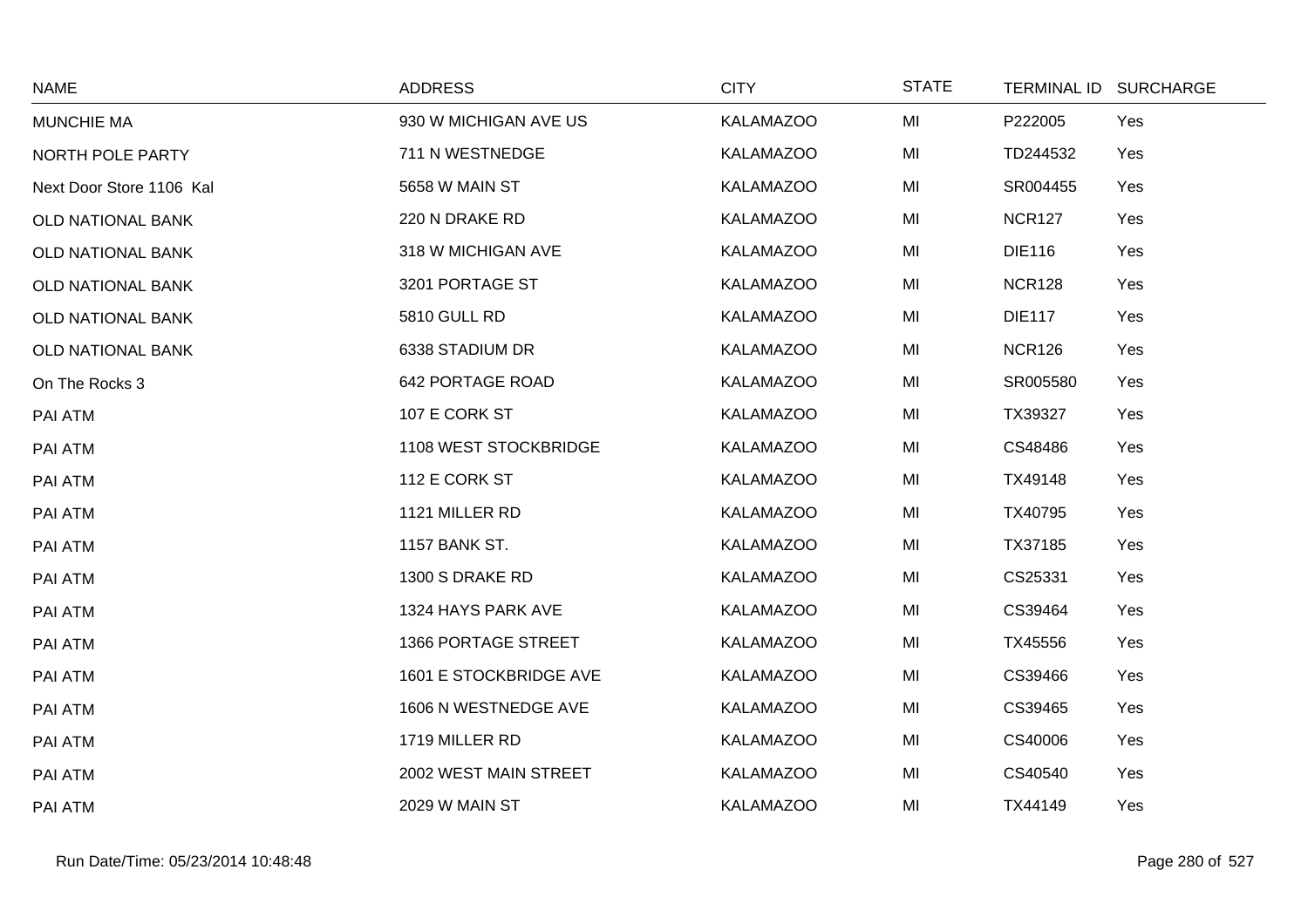| <b>NAME</b> | <b>ADDRESS</b>         | <b>CITY</b>      | <b>STATE</b> |         | TERMINAL ID SURCHARGE |
|-------------|------------------------|------------------|--------------|---------|-----------------------|
| PAI ATM     | 2045 S BURDICK ST      | <b>KALAMAZOO</b> | MI           | CS51030 | Yes                   |
| PAI ATM     | 2806 STADIUM DR        | <b>KALAMAZOO</b> | MI           | CS39463 | Yes                   |
| PAI ATM     | 2900 LAKE ST           | <b>KALAMAZOO</b> | MI           | TX18762 | Yes                   |
| PAI ATM     | 2905 STADIUM DR        | <b>KALAMAZOO</b> | MI           | CS40007 | Yes                   |
| PAI ATM     | <b>5015 GULL RD</b>    | <b>KALAMAZOO</b> | MI           | TX48712 | Yes                   |
| PAI ATM     | 827 S WESTNEDGE        | <b>KALAMAZOO</b> | MI           | TX67196 | Yes                   |
| PAI ATM     | 8469 STADIUM DR        | <b>KALAMAZOO</b> | MI           | TX30308 | Yes                   |
| PAI ISO     | 107 E CORK ST          | <b>KALAMAZOO</b> | MI           | TX39327 | Yes                   |
| PAI ISO     | 1108 WEST STOCKBRIDGE  | <b>KALAMAZOO</b> | MI           | CS48486 | Yes                   |
| PAI ISO     | 112 E CORK ST          | <b>KALAMAZOO</b> | MI           | TX49148 | Yes                   |
| PAI ISO     | <b>1157 BANK ST.</b>   | <b>KALAMAZOO</b> | MI           | TX37185 | Yes                   |
| PAI ISO     | 1300 S DRAKE RD        | <b>KALAMAZOO</b> | MI           | CS25331 | Yes                   |
| PAI ISO     | 1324 HAYS PARK AVE     | <b>KALAMAZOO</b> | MI           | CS39464 | Yes                   |
| PAI ISO     | 1366 PORTAGE STREET    | <b>KALAMAZOO</b> | MI           | TX45556 | Yes                   |
| PAI ISO     | 1601 E STOCKBRIDGE AVE | <b>KALAMAZOO</b> | MI           | CS39466 | Yes                   |
| PAI ISO     | 1606 N WESTNEDGE AVE   | <b>KALAMAZOO</b> | MI           | CS39465 | Yes                   |
| PAI ISO     | 1719 MILLER RD         | <b>KALAMAZOO</b> | MI           | CS40006 | Yes                   |
| PAI ISO     | 2002 WEST MAIN STREET  | <b>KALAMAZOO</b> | MI           | CS40540 | Yes                   |
| PAI ISO     | 2045 S BURDICK ST      | <b>KALAMAZOO</b> | MI           | CS51030 | Yes                   |
| PAI ISO     | 2702 E MAIN ST         | <b>KALAMAZOO</b> | MI           | TX71736 | Yes                   |
| PAI ISO     | 2806 STADIUM DR        | <b>KALAMAZOO</b> | MI           | CS39463 | Yes                   |
| PAI ISO     | 2900 LAKE ST           | <b>KALAMAZOO</b> | MI           | TX18762 | Yes                   |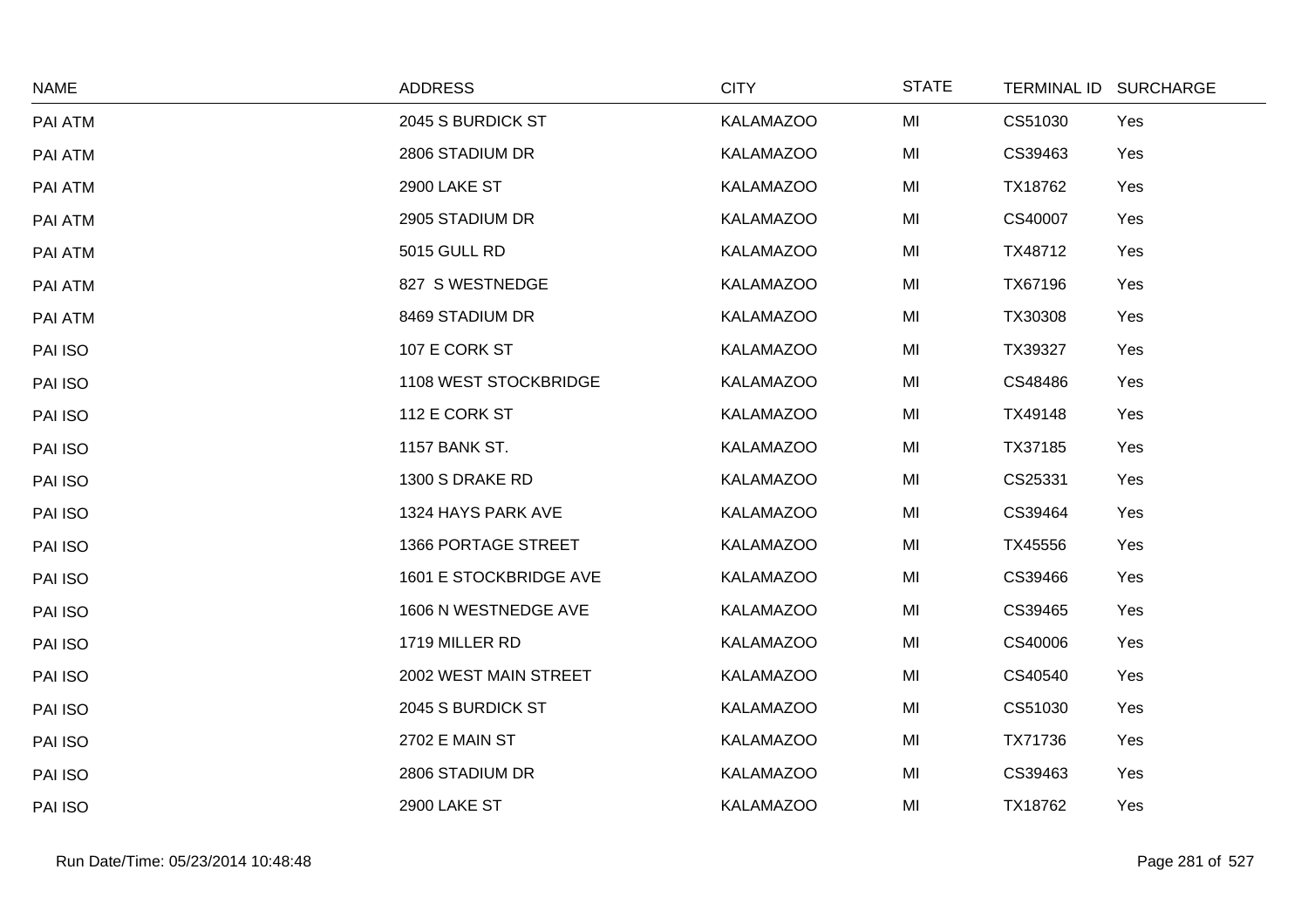| <b>NAME</b>        | <b>ADDRESS</b>      | <b>CITY</b>      | <b>STATE</b> |          | TERMINAL ID SURCHARGE |
|--------------------|---------------------|------------------|--------------|----------|-----------------------|
| PAI ISO            | 2905 STADIUM DR     | <b>KALAMAZOO</b> | MI           | CS40007  | Yes                   |
| PAI ISO            | <b>5015 GULL RD</b> | <b>KALAMAZOO</b> | MI           | TX48712  | Yes                   |
| PAI ISO            | 5462 CELL RD        | <b>KALAMAZOO</b> | MI           | TX19621  | Yes                   |
| PAI ISO            | 7525 E N AVE        | <b>KALAMAZOO</b> | MI           | TX63081  | Yes                   |
| PAI ISO            | 8469 STADIUM DR     | <b>KALAMAZOO</b> | MI           | TX30308  | Yes                   |
| PALAHA PETROLEUM I | 2006 PORTAGE ST.    | <b>KALAMAZOO</b> | MI           | LK443028 | Yes                   |
| <b>PNCBANK</b>     | 113 E MICHIGAN      | <b>KALAMAZOO</b> | MI           | PA2737   | Yes                   |
| <b>PNCBANK</b>     | 1500 LAMONT         | <b>KALAMAZOO</b> | MI           | PI2518   | Yes                   |
| <b>PNCBANK</b>     | 1642 GULL ROAD      | <b>KALAMAZOO</b> | MI           | PA2987   | Yes                   |
| <b>PNCBANK</b>     | 1717 S WESTNEDGE    | <b>KALAMAZOO</b> | MI           | PA0762   | Yes                   |
| <b>PNCBANK</b>     | 1903 W MICHIGAN     | <b>KALAMAZOO</b> | MI           | PW1530   | Yes                   |
| <b>PNCBANK</b>     | 1903 W. MICHIGAN    | <b>KALAMAZOO</b> | MI           | PA2802   | Yes                   |
| <b>PNCBANK</b>     | 1903 W. MICHIGAN    | <b>KALAMAZOO</b> | MI           | PW1541   | Yes                   |
| <b>PNCBANK</b>     | 3026 OAKLAND DR     | <b>KALAMAZOO</b> | MI           | PA1162   | Yes                   |
| <b>PNCBANK</b>     | 4320 STADIUM DR     | <b>KALAMAZOO</b> | MI           | PA1203   | Yes                   |
| <b>PNCBANK</b>     | 4320 STADIUM DR     | <b>KALAMAZOO</b> | MI           | PA1204   | Yes                   |
| <b>PNCBANK</b>     | 460 W KILGORE RD    | <b>KALAMAZOO</b> | MI           | PA3559   | Yes                   |
| <b>PNCBANK</b>     | 5299 W MAIN ST      | <b>KALAMAZOO</b> | MI           | PA1193   | Yes                   |
| <b>PNCBANK</b>     | 5299 W MAIN ST      | <b>KALAMAZOO</b> | MI           | PA1194   | Yes                   |
| <b>PNCBANK</b>     | 5299 W MAIN ST      | <b>KALAMAZOO</b> | MI           | PA1195   | Yes                   |
| <b>PNCBANK</b>     | 5450 GULL RD        | <b>KALAMAZOO</b> | MI           | PA1928   | Yes                   |
| <b>PNCBANK</b>     | 6767 W O AVE        | <b>KALAMAZOO</b> | MI           | PW1533   | Yes                   |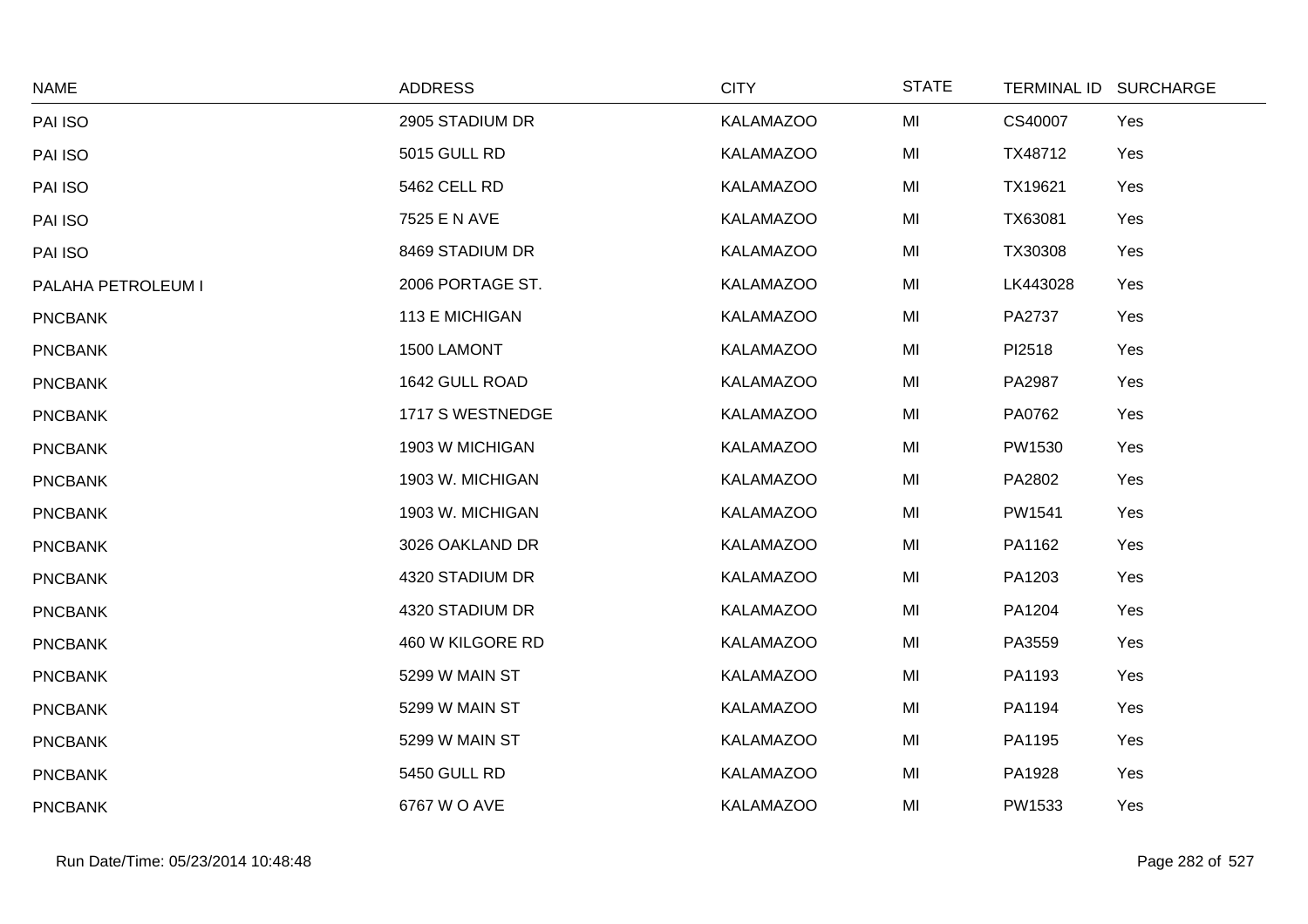| <b>NAME</b>               | <b>ADDRESS</b>                  | <b>CITY</b>      | <b>STATE</b> | TERMINAL ID SURCHARGE |
|---------------------------|---------------------------------|------------------|--------------|-----------------------|
| <b>PNCBANK</b>            | ONE FINANCIAL PARK              | <b>KALAMAZOO</b> | MI           | PA0005<br>Yes         |
| PORTAGE RO                | 5126 PORTAGE RD. US             | <b>KALAMAZOO</b> | MI           | P09523<br>Yes         |
| PS DOUGLAS LLC            | 1114 DOUGLAS AVE.               | <b>KALAMAZOO</b> | MI           | LK942502<br>Yes       |
| <b>QUALITY FOOD MAX</b>   | 802 SOUTH BURDICK               | <b>KALAMAZOO</b> | MI           | LK716923<br>Yes       |
| <b>QUALITY FOOD MAXX</b>  | 802 S BURDICK ST                | <b>KALAMAZOO</b> | MI           | LK716923<br>Yes       |
| <b>QUICK STOP KALAMAZ</b> | 1405 PORTAGE AVE                | <b>KALAMAZOO</b> | MI           | LK861536<br>Yes       |
| <b>RAI GURMAN</b>         | 407 MILLS ST                    | <b>KALAMAZOO</b> | MI           | 82500856<br>Yes       |
| <b>RESIDENCE</b>          | <b>1500 EAST KILGORE RUS</b>    | <b>KALAMAZOO</b> | MI           | P131878<br>No         |
| <b>RITE AID #1478</b>     | 1032 E CORK ST                  | <b>KALAMAZOO</b> | MI           | A0006044<br>Yes       |
| <b>SMOKE HUT</b>          | 3040 PORTAGE ST                 | <b>KALAMAZOO</b> | MI           | LK784599<br>Yes       |
| <b>SOUTH WEST</b>         | 819 S. WESTNEDGE AVUS           | <b>KALAMAZOO</b> | MI           | P158219<br>Yes        |
| <b>SPRINKLE</b>           | 3530 SPRINKLE ROAD              | <b>KALAMAZOO</b> | MI           | 82251184<br>Yes       |
| <b>SPRINKLE M</b>         | 2116 S SPRINKLE RD US           | <b>KALAMAZOO</b> | MI           | No<br>P221997         |
| STADIUM AMOCO             | 4710 STADIUM DRIVE              | <b>KALAMAZOO</b> | MI           | SR074111<br>Yes       |
| <b>STADIUM DI</b>         | 3313 STADIUM DRIVE              | <b>KALAMAZOO</b> | MI           | 82021249<br>Yes       |
| <b>SUGARBOWL</b>          | 904 WASHINGTON                  | <b>KALAMAZOO</b> | MI           | LK269063<br>Yes       |
| <b>SUNNY LIQU</b>         | 3115 S WESTNEDGE A              | <b>KALAMAZOO</b> | MI           | 81935242<br>Yes       |
| Senior Oil 6 Kalamazoo    | 3523 E MAIN STREET              | <b>KALAMAZOO</b> | MI           | SR004533<br>Yes       |
| <b>Sunny Mart</b>         | <b>2020 E CORK</b><br><b>US</b> | <b>KALAMAZOO</b> | MI           | P221348<br>Yes        |
| <b>TALI'S MARKET</b>      | 3315 RAVINE RD                  | <b>KALAMAZOO</b> | MI           | LK480346<br>Yes       |
| <b>TEXAS MART</b>         | 5030 S 9TH ST<br>US             | <b>KALAMAZOO</b> | MI           | P194623<br>No         |
| <b>TJ'S PARTY STORE</b>   | 4501 WEST KL AVE                | <b>KALAMAZOO</b> | MI           | LK720603<br>Yes       |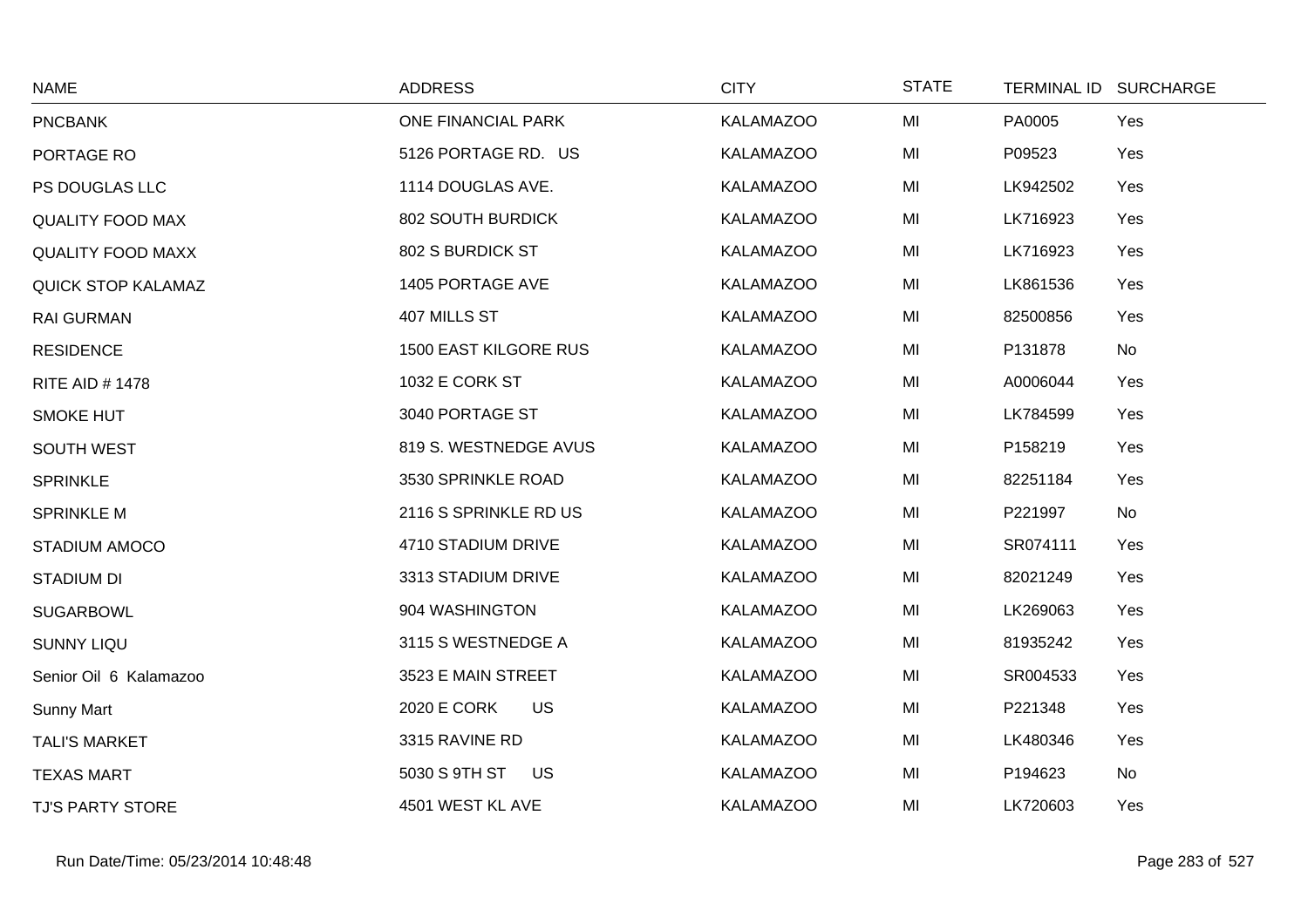| <b>NAME</b>                     | <b>ADDRESS</b>             | <b>CITY</b>       | <b>STATE</b> | TERMINAL ID SURCHARGE  |  |
|---------------------------------|----------------------------|-------------------|--------------|------------------------|--|
| <b>TNT PAWNBR</b>               | 3412 S WESTNEDGE AVUS      | <b>KALAMAZOO</b>  | MI           | P222008<br>Yes         |  |
| <b>Tiffanys WineSpi</b>         | <b>1714 W MAIN</b>         | <b>KALAMAZOO</b>  | MI           | LK192819<br>Yes        |  |
| <b>UNIQUE BEA</b>               | 744 N WESTNEDGE US         | <b>KALAMAZOO</b>  | MI           | <b>TCS08816</b><br>Yes |  |
| VFW - KALAMAZOO                 | 323 N CHURCH ST            | <b>KALAMAZOO</b>  | MI           | LK716923<br>Yes        |  |
| <b>Valley Market</b>            | 5757 SOUTH 9TH STREET      | <b>KALAMAZOO</b>  | MI           | SR004651<br>Yes        |  |
| WALGREENS 3053                  | 1722 WEST MAIN STREET      | <b>KALAMAZOO</b>  | MI           | SR007653<br>Yes        |  |
| WALGREENS 7430                  | 5020 W MAIN STREET         | <b>KALAMAZOO</b>  | MI           | SR007654<br>Yes        |  |
| <b>WALMART</b>                  | 501 SOUTH 9TH ST           | <b>KALAMAZOO</b>  | MI           | A50650<br>No           |  |
| <b>WALMART</b>                  | 6065 GULL ROAD             | <b>KALAMAZOO</b>  | MI           | A50640<br>No           |  |
| Walgreens 3147                  | 918 RIVERVIEW DR           | <b>KALAMAZOO</b>  | MI           | SR000908<br>Yes        |  |
| Walgreens 4991                  | 3016 S WESTNEDGE AVE       | <b>KALAMAZOO</b>  | MI           | SR007534<br>Yes        |  |
| Walgreens 7894                  | 5815 GULL RD               | <b>KALAMAZOO</b>  | MI           | SR000975<br>Yes        |  |
| <b>Westmain Shell</b>           | 5171 WEST MAIN             | <b>KALAMAZOO</b>  | MI           | SR008033<br>Yes        |  |
| Westnedge Liquor                | 4026 S WESTNEDGE AVE       | <b>KALAMAZOO</b>  | MI           | SR008225<br>Yes        |  |
| <b>Blarney Castle Kaleva EZ</b> | 14210 9 MILE ROAD          | <b>KALEVA</b>     | MI           | SR001539<br>Yes        |  |
| <b>CHASE</b>                    | 102 NORTHLAND PLAZ         | <b>KALKASKA</b>   | MI           | MI9173<br>Yes          |  |
| <b>KALKASKA S</b>               | 809 CEDAR STREET US        | <b>KALKASKA</b>   | MI           | P215447<br>Yes         |  |
| Next Door Store 1019 Kal        | 111 S CEDAR ST BOX 141     | <b>KALKASKA</b>   | MI           | SR004430<br>Yes        |  |
| PAI ATM                         | 115 NORTHLAND PLAZA RD     | <b>KALKASKA</b>   | MI           | CS40384<br>Yes         |  |
| PAI ISO                         | 115 NORTHLAND PLAZA RD     | <b>KALKASKA</b>   | MI           | CS40384<br>Yes         |  |
| <b>SHOPPERS SAVE</b>            | 604 U.S. 131 NORTH         | <b>KALKASKA</b>   | MI           | CI006905<br>Yes        |  |
| <b>MCPARLAND</b>                | <b>1461 S. HURON</b><br>US | <b>KAW KAWLIN</b> | MI           | P133010<br>Yes         |  |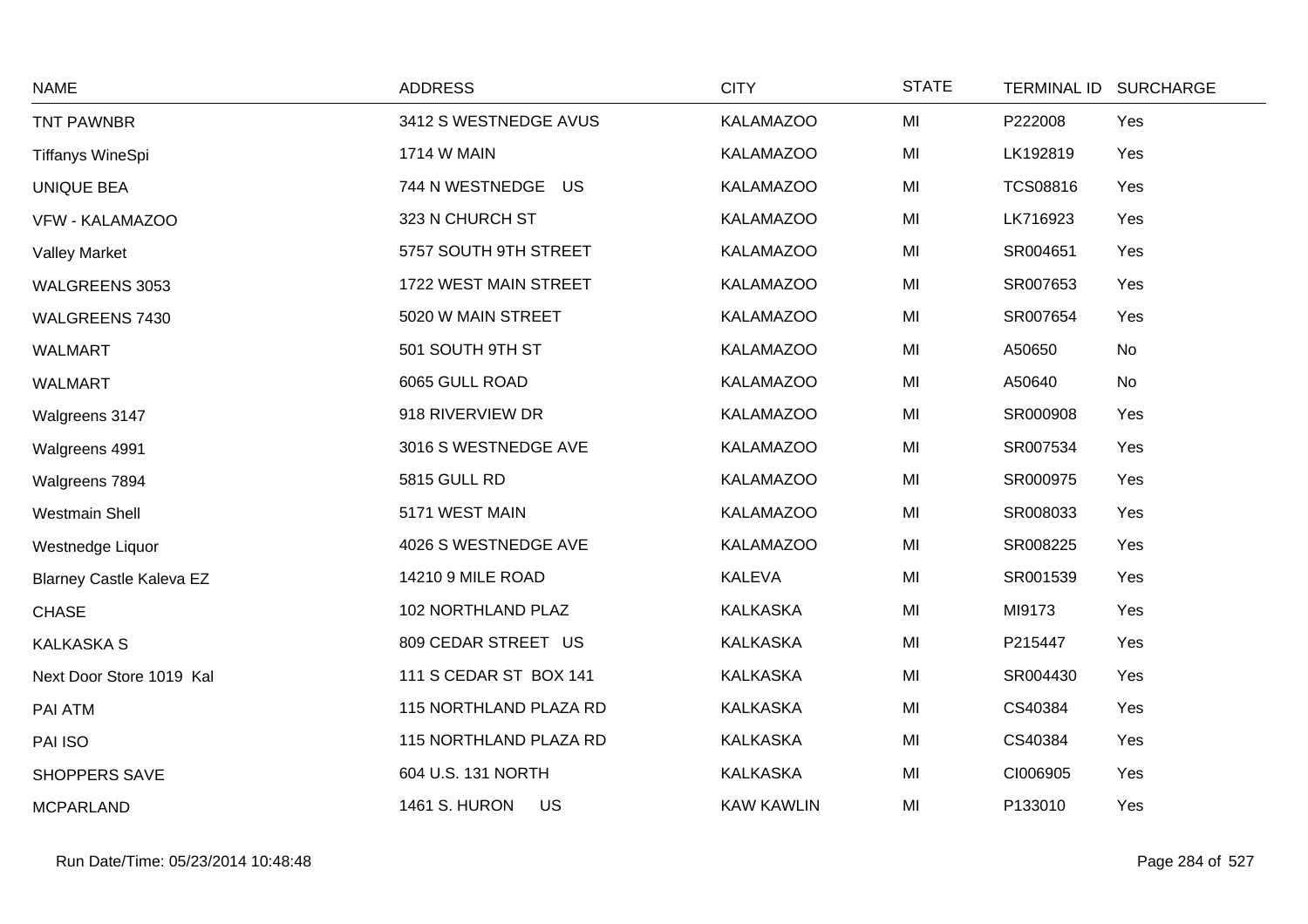| <b>NAME</b>              | <b>ADDRESS</b>        | <b>CITY</b>         | <b>STATE</b> |                 | TERMINAL ID SURCHARGE |
|--------------------------|-----------------------|---------------------|--------------|-----------------|-----------------------|
| <b>Cardtronics CCSM</b>  | 2502 HURON RD         | <b>KAWKAWLIN</b>    | MI           | CR006757        | Yes                   |
| <b>Cardtronics CCSW</b>  | 106 S. HURON          | <b>KAWKAWLIN</b>    | MI           | SP070140        | Yes                   |
| DORES <sub>1</sub>       | 825 E BEAVER RD       | <b>KAWKAWLIN</b>    | MI           | A513795         | No                    |
| PAT & VICKI BESON'       | 1480 HURON RD.        | <b>KAWKAWLIN</b>    | MI           | LK274678        | Yes                   |
| <b>CHEMICAL BANK</b>     | 100 E CHIPPEWA ST     | <b>KAWKAWLINS</b>   | MI           | TZ384414        | Yes                   |
| <b>LAKEPOINT</b>         | 3159 ORCHARD LAKE RUS | <b>KEEGO HARBOR</b> | MI           | P188564         | Yes                   |
| <b>MARATHON K</b>        | 3389 ORCHARD LAKE RUS | <b>KEEGO HARBOR</b> | MI           | P502852         | Yes                   |
| PINE LAKE MARKET         | 3391 ORCHARD LAKE RD  | <b>KEEGO HARBOR</b> | MI           | HY002647        | Yes                   |
| <b>PNCBANK</b>           | 2907 ORCHARD LAKE     | <b>KEEGO HARBOR</b> | MI           | PA3211          | Yes                   |
| <b>RITE AID #4477</b>    | 3000 ORCHARD LAKE RD  | <b>KEEGO HARBOR</b> | MI           | A0007003        | Yes                   |
| <b>CHOICEONE</b>         | 450 WEST MUSKEGON     | <b>KENT CITY</b>    | MI           | MI000263        | Yes                   |
| <b>Cardtronics CCSW</b>  | 7 MAIN STREET         | <b>KENT CITY</b>    | MI           | SP070075        | Yes                   |
| Kent City Mobil Mart     | 345 S MAIN STREET     | <b>KENT CITY</b>    | MI           | SR008261        | Yes                   |
| 44TH ST. CLARK           | 1980 44TH ST SE       | <b>KENTWOOD</b>     | MI           | LK576360        | Yes                   |
| <b>BANK OF AMERICA</b>   | *CVS PHARMACY 8297    | <b>KENTWOOD</b>     | MI           | <b>WMID7367</b> | No                    |
| <b>BANK OF AMERICA</b>   | *GOLD BUILDING        | <b>KENTWOOD</b>     | MI           | <b>IMIN7046</b> | No                    |
| <b>CHEMICAL BANK</b>     | 6225 KALAMAZOO        | <b>KENTWOOD</b>     | MI           | TZ384922        | Yes                   |
| <b>Cardtronics CCSW</b>  | 4384 KALAMAZOO AVE    | <b>KENTWOOD</b>     | MI           | SP070116        | Yes                   |
| <b>Cardtronics CCSW</b>  | 5173 BROADMOOR AVE SE | <b>KENTWOOD</b>     | MI           | SP070065        | Yes                   |
| <b>Cardtronics CCSW</b>  | 815 52ND ST. S.E.     | <b>KENTWOOD</b>     | MI           | SP070058        | Yes                   |
| Disable Ameri Vets Chapt | 4809 EASTERN SE       | <b>KENTWOOD</b>     | MI           | SR001354        | Yes                   |
| <b>EAST PARIS</b>        | 3960 28TH ST. SE      | <b>KENTWOOD</b>     | MI           | 81202788        | Yes                   |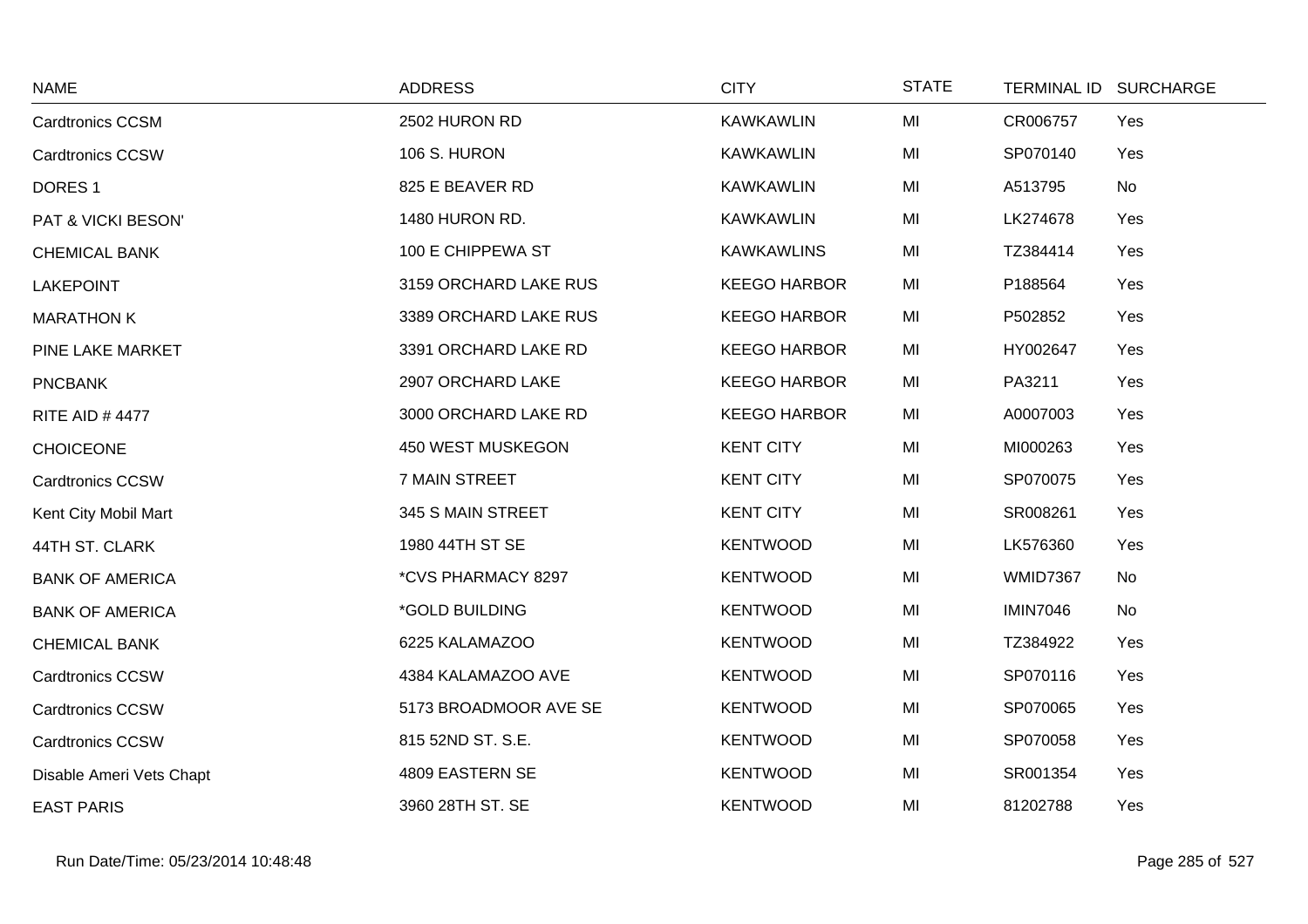| <b>NAME</b>             | <b>ADDRESS</b>          | <b>CITY</b>     | <b>STATE</b> | <b>TERMINAL ID</b> | <b>SURCHARGE</b> |
|-------------------------|-------------------------|-----------------|--------------|--------------------|------------------|
| EAST PARIS DISCOUNTY L  | 2871 EAST PARIS AVE SE  | <b>KENTWOOD</b> | MI           | HY003075           | Yes              |
| <b>KENTWOOD LAUNDRY</b> | 4443 BRETON ROAD S      | <b>KENTWOOD</b> | MI           | LK155629           | Yes              |
| Kentwood Bp             | 6045 KALAMAZOO AVE SE   | <b>KENTWOOD</b> | MI           | SR003701           | Yes              |
| <b>MACY'S (KE</b>       | 3165 28TH ST SE         | <b>KENTWOOD</b> | MI           | 83130340           | Yes              |
| <b>MEIJER GAS</b>       | 1920 44TH ST SE         | <b>KENTWOOD</b> | MI           | 82128274           | Yes              |
| <b>MEIJER GAS</b>       | 250 76TH ST             | <b>KENTWOOD</b> | MI           | 82128258           | Yes              |
| <b>MOTHER HUB</b>       | 3151 BRETON AVE SE      | <b>KENTWOOD</b> | MI           | 82461765           | Yes              |
| PAI ATM                 | 133 44TH ST SE          | <b>KENTWOOD</b> | MI           | CS41802            | Yes              |
| PAI ATM                 | 6630 KALAMAZOO AVE SE S | <b>KENTWOOD</b> | MI           | TX45993            | Yes              |
| PAI ATM                 | 757 44TH STREET SE      | <b>KENTWOOD</b> | MI           | TX34182            | Yes              |
| <b>PNCBANK</b>          | 2380 44TH ST, SE        | <b>KENTWOOD</b> | MI           | PA3244             | Yes              |
| <b>PNCBANK</b>          | 6616 CROSSINGS DR.      | <b>KENTWOOD</b> | MI           | PA2394             | Yes              |
| <b>SPARTAN KE</b>       | 6127 KALAMAZOO AVE US   | <b>KENTWOOD</b> | MI           | P231712            | Yes              |
| Sams 6319               | 4326 28TH ST SE         | <b>KENTWOOD</b> | MI           | SR004794           | Yes              |
| T AND J PARTY STOR      | 2882 SHAFFER AVE        | <b>KENTWOOD</b> | MI           | LK135458           | Yes              |
| Walgreens 5534          | 6020 KALAMAZOO AVE SE   | <b>KENTWOOD</b> | MI           | SR000936           | Yes              |
| PAI ATM                 | 7262 CAIRN HWY          | <b>KEWADIN</b>  | MI           | CS40999            | Yes              |
| PAI ISO                 | 7262 CAIRN HWY          | <b>KEWADIN</b>  | MI           | CS40999            | Yes              |
| 5/3 BK, MI.(EAST        | 5314 LAPEER ROAD        | <b>KIMBALL</b>  | MI           | 00000000           | Yes              |
| <b>BANK OF AMERICA</b>  | *CVS # 8053             | <b>KIMBALL</b>  | MI           | <b>WMIN1208</b>    | No               |
| <b>CHASE</b>            | 4503 LAPEER RD          | <b>KIMBALL</b>  | MI           | MI0797             | Yes              |
| <b>COUNTRY MARKET</b>   | 4520 GRISWOLD ROAD      | <b>KIMBALL</b>  | MI           | CI002011           | Yes              |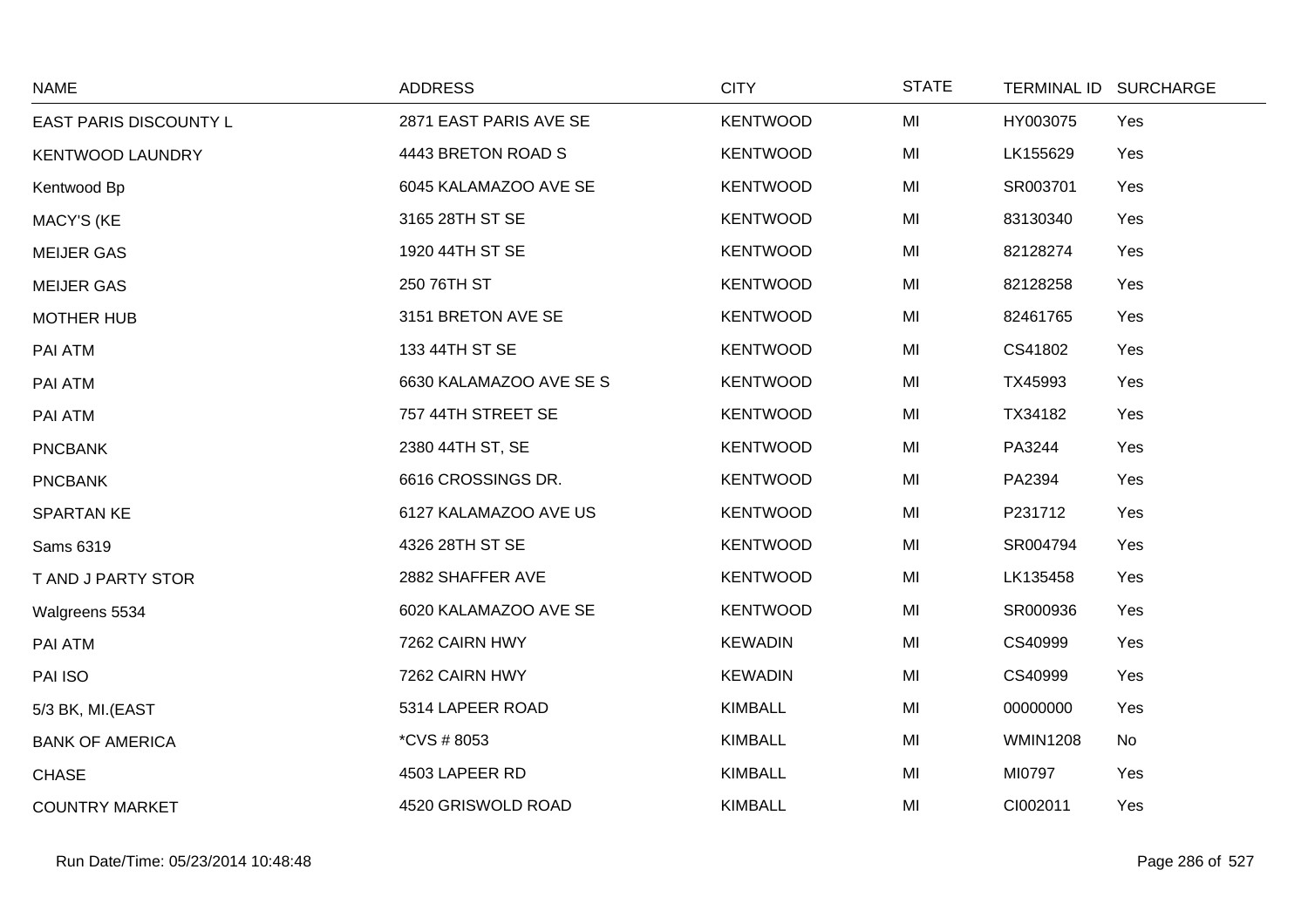| <b>NAME</b>                      | <b>ADDRESS</b>          | <b>CITY</b>          | <b>STATE</b> | TERMINAL ID SURCHARGE |  |
|----------------------------------|-------------------------|----------------------|--------------|-----------------------|--|
| <b>Cardtronics CCSW</b>          | 1677 RANGE RD.          | <b>KIMBALL</b>       | MI           | SP070018<br>Yes       |  |
| FCTI ISO                         | 2797 WADHAMS ROAD       | <b>KIMBALL</b>       | MI           | CS20824<br>Yes        |  |
| <b>FINANCIAL CONSULTING</b>      | 2797 WADHAMS ROAD       | <b>KIMBALL</b>       | MI           | CS20824<br>Yes        |  |
| <b>KIMBALL BWCC</b>              | 4731 LAPEER ROAD        | <b>KIMBALL</b>       | MI           | Yes<br>LK907354       |  |
| PAI ISO                          | 2770 WADHAMS RD         | <b>KIMBALL TOWNS</b> | MI           | TX53525<br>Yes        |  |
| <b>LOCAL EXPR</b>                | 4440 TONE RD            | <b>KINCHELOE</b>     | MI           | 83931809<br>Yes       |  |
| <b>Cardtronics CCSM</b>          | 261 MAIN ST             | <b>KINDE</b>         | MI           | Yes<br>LK816935       |  |
| <b>FNBT</b>                      | 128 S. CARPENTER AVE    | <b>KINGSFORD</b>     | MI           | 06181008<br>Yes       |  |
| <b>Blarney Castle Fast Break</b> | 4946 GARFIELD ROAD SOUT | <b>KINGSLEY</b>      | MI           | SR003115<br>Yes       |  |
| <b>Cardtronics CCSP</b>          | 2377 E M113             | <b>KINGSLEY</b>      | MI           | CT003287<br>Yes       |  |
| KINGSTON KORNER ST               | 5976 STATE STREET       | <b>KINGSTON</b>      | MI           | LK875302<br>Yes       |  |
| THE RED ZONE PARTY               | 3498 RIVER STREET       | <b>KINGSTON</b>      | MI           | LK905597<br>Yes       |  |
| <b>TONE ROAD</b>                 | 6737 WEST M-80          | <b>KINROSS</b>       | MI           | 83933185<br>Yes       |  |
| <b>G&amp;M PARTY</b>             | 2302 E Main St US       | Kalamazoo            | MI           | P95397<br>Yes         |  |
| Kilgore Ga                       | 6710 East Kilgore US    | Kalamazoo            | MI           | Yes<br>NH013904       |  |
| Park Stree                       | 512 North Park StreUS   | Kalamazoo            | MI           | NH009310<br>Yes       |  |
| The Lodge                        | 2812 Orchard Lake US    | Keego Harbor         | MI           | No<br>TX015904        |  |
| Soo Coop CU                      | 4932 W Curtis           | Kincheloe            | MI           | 02691003<br>Yes       |  |
| Range Bank N.A.                  | 345 S. Carpenter Ave    | Kingsford            | MI           | 04771009<br>Yes       |  |
| <b>BARAGA COUNTY CU</b>          | 101 E BROAD ST          | <b>L'ANSE</b>        | MI           | <b>CKO311N</b><br>No  |  |
| <b>BARAGA COUNTY CU</b>          | 18 US 41                | <b>L'ANSE</b>        | MI           | CKO312N<br>No         |  |
| <b>JR Country Store</b>          | 14471 M32 W             | <b>LACHINE</b>       | MI           | SR001624<br>Yes       |  |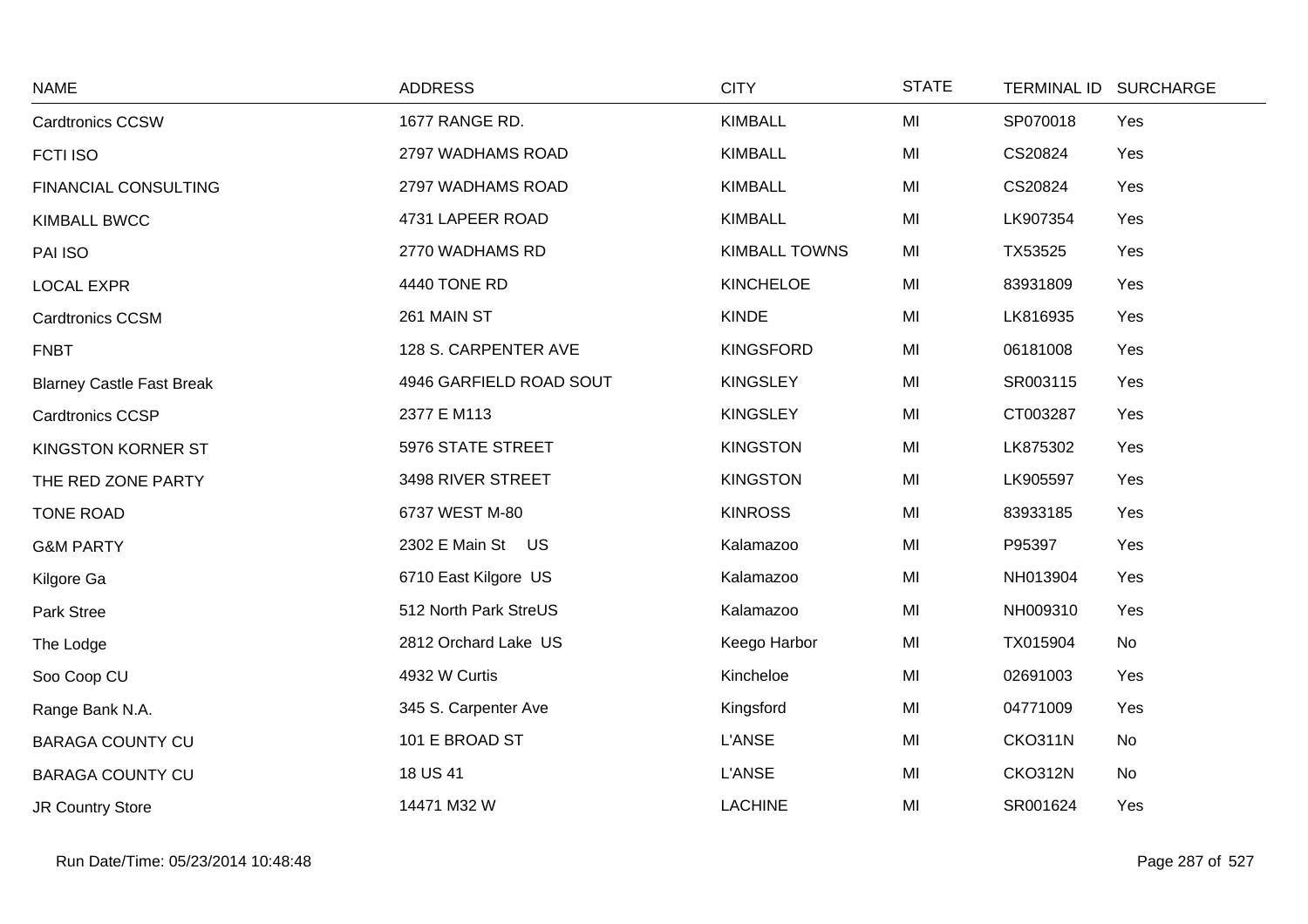| <b>NAME</b>                      | <b>ADDRESS</b>             | <b>CITY</b>          | <b>STATE</b> |                 | TERMINAL ID SURCHARGE |
|----------------------------------|----------------------------|----------------------|--------------|-----------------|-----------------------|
| <b>FIRSTMERIT</b>                | 209 E Grand River          | <b>LAINGSBURG</b>    | MI           | 00006502        | Yes                   |
| LAINGSBURG                       | 201 W. GRAND RIVER         | LAINGSBURG           | MI           | 82253263        | Yes                   |
| <b>MARK'S IGA</b>                | 7400 WOODBURY RD           | LAINGSBURG           | MI           | LK265996        | Yes                   |
| <b>BJ'S BUCKH</b>                | 10092 W CADALLIC D         | <b>LAKE</b>          | MI           | 81206613        | Yes                   |
| <b>Cardtronics CCSM</b>          | 9300 SCHOOL ST             | LAKE                 | MI           | CR002144        | Yes                   |
| <b>ISABELLABT</b>                | 8225 W. LUDINGTON DR       | <b>LAKE</b>          | MI           | 07340022        | Yes                   |
| <b>LAKE VILLA</b>                | 8289 LUDINGTON DRIVUS      | LAKE                 | MI           | P198685         | No                    |
| <b>HONOR BANK</b>                | 19688 MAPLE STREET         | <b>LAKE ANN</b>      | MI           | MI000274        | Yes                   |
| 5/3 BK, MI(NORTH                 | 1980 SOUTH MOREY           | <b>LAKE CITY</b>     | MI           | 00000000        | Yes                   |
| A&L TRADING POST                 | 130 N. MOREY               | <b>LAKE CITY</b>     | MI           | LK522528        | Yes                   |
| <b>Blarney Castle Lake City</b>  | 414 N MAIN ST              | <b>LAKE CITY</b>     | MI           | SR000291        | Yes                   |
| <b>CHEMICAL BANK</b>             | 127 S MAIN ST              | <b>LAKE CITY</b>     | MI           | TZ381401        | Yes                   |
| <b>LAKE CITY</b>                 | 200 N MAIN ST<br><b>US</b> | <b>LAKE CITY</b>     | MI           | P181983         | Yes                   |
| Next Door Store 1059 Lak         | 88 N MOREY RD PO BOX 5     | <b>LAKE CITY</b>     | MI           | SR004447        | Yes                   |
| Wesco lake City 35               | 1361 S LAKESHORE DR        | <b>LAKE CITY</b>     | MI           | SR003400        | Yes                   |
| Wilderness Par                   | 2555 S LACHANCE RD         | <b>LAKE CITY</b>     | MI           | <b>DNS18221</b> | Yes                   |
| <b>KEEN GENE'</b>                | 400 SOUTH BRINGOLD         | LAKE GEORGE          | MI           | 81206163        | Yes                   |
| <b>ISABELLABT</b>                | 125 N COLDWATER RD         | <b>LAKE ISABELLA</b> | MI           | 07340019        | Yes                   |
| <b>EAST TRAVERSE CATHOLIC</b>    | 525 W. MAIN ST.            | <b>LAKE LEELANAU</b> | MI           | <b>CKI585</b>   | No                    |
| <b>NJS GROCER</b>                | 115 W PHILLIPS ST US       | LAKE LEELANAU        | MI           | P501213         | Yes                   |
| <b>SUPERIORNATBNK</b>            | 53115 HWY M26              | <b>LAKE LINDEN</b>   | MI           | 05591007        | No                    |
| <b>Torch Lake Federal Credit</b> | 100 CALUMET ST             | <b>LAKE LINDEN</b>   | MI           | SR003867        | Yes                   |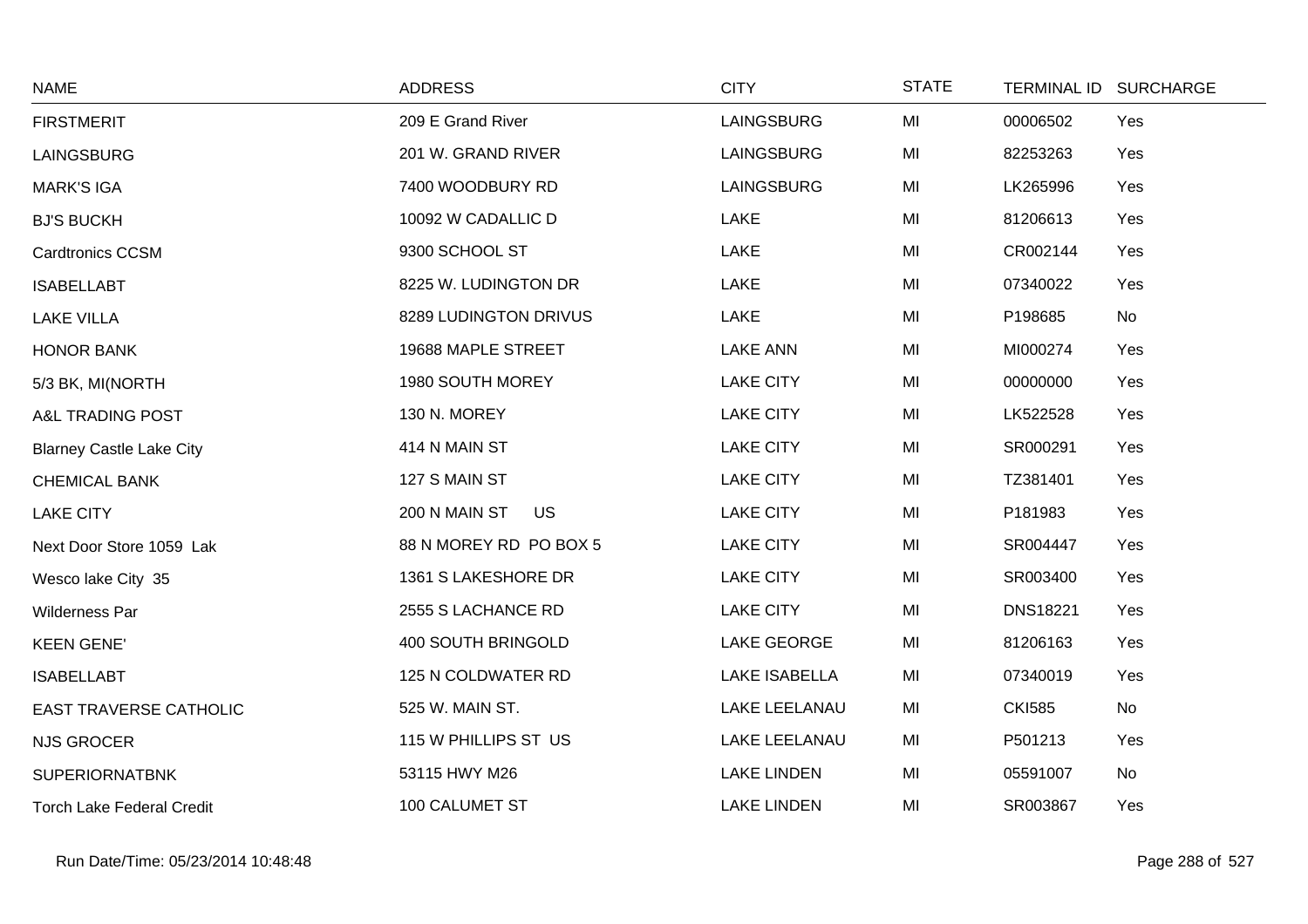| <b>NAME</b>                   | <b>ADDRESS</b>          | <b>CITY</b>        | <b>STATE</b> |                 | TERMINAL ID SURCHARGE |
|-------------------------------|-------------------------|--------------------|--------------|-----------------|-----------------------|
| <b>Cardtronics CCSW</b>       | 7051 SADDLEBAG RD       | <b>LAKE ODESSA</b> | MI           | SP070429        | Yes                   |
| <b>LAKE ODESS</b>             | 1203 JORDAN LAKE S      | <b>LAKE ODESSA</b> | MI           | 81202654        | Yes                   |
| <b>LAKEO MART</b>             | 1142 JORDAN LAKE US     | <b>LAKE ODESSA</b> | MI           | P172792         | Yes                   |
| PORTLAND FEDERAL              | 1401 JORDAN LAKE RD     | <b>LAKE ODESSA</b> | MI           | 00000000        | Yes                   |
| <b>UNION BANK</b>             | 1150 JORDAN LAKE ST     | <b>LAKE ODESSA</b> | MI           | 00000000        | Yes                   |
| <b>AUTOMATED</b>              | 511 HEIGHTS RD US       | <b>LAKE ORION</b>  | MI           | P142219         | Yes                   |
| <b>BANK OF AMERICA</b>        | *CVS PHARMACY #8071     | <b>LAKE ORION</b>  | MI           | <b>WMIN1076</b> | No                    |
| <b>BANK OF AMERICA</b>        | *CVS PHARMACY #8129     | <b>LAKE ORION</b>  | MI           | <b>WMIN1107</b> | No                    |
| <b>BANK OF AMERICA</b>        | *LAKE ORION             | <b>LAKE ORION</b>  | MI           | <b>IMIN7062</b> | No                    |
| <b>BANK OF AMERICA</b>        | *ORION TOWNSHIP         | <b>LAKE ORION</b>  | MI           | <b>IMID7308</b> | No                    |
| CHASE                         | 3505 S BALDWIN RD       | <b>LAKE ORION</b>  | MI           | MI4070          | No                    |
| <b>COMERICA BANK</b>          | S LAPEER RD CLARKSTON R | <b>LAKE ORION</b>  | MI           | G0857537        | No                    |
| <b>EXPRESS TOBACCO</b>        | 704 SOUTH LAPEER D      | <b>LAKE ORION</b>  | MI           | LK910988        | Yes                   |
| <b>FIRSTMERIT</b>             | 4983 Baldwin Rd         | <b>LAKE ORION</b>  | MI           | 00006339        | Yes                   |
| $M-24$                        | 3901 S LAPEER RD        | <b>LAKE ORION</b>  | MI           | CI015479        | Yes                   |
| ORION FOOD STOP SU            | 378 S BROADWAY          | <b>LAKE ORION</b>  | MI           | LK440868        | Yes                   |
| <b>PNCBANK</b>                | 3097 BALDWIN RD         | <b>LAKE ORION</b>  | MI           | PA1847          | Yes                   |
| <b>PNCBANK</b>                | 88 W FLINT              | <b>LAKE ORION</b>  | MI           | PA2373          | Yes                   |
| <b>TCF BANK</b>               | 471 SOUTH BROADWAY      | <b>LAKE ORION</b>  | MI           | 57000525        | No                    |
| <b>VALERO &amp; LAKES VIL</b> | 415 S BROADWAY          | <b>LAKE ORION</b>  | MI           | LK846383        | Yes                   |
| WALGREENS 5675                | 450 N PARK BLVD         | <b>LAKE ORION</b>  | MI           | SR007656        | Yes                   |
| <b>CHEMICAL BANK</b>          | 9650 N GREENVILLE RD    | <b>LAKEVIEW</b>    | MI           | TZ382507        | Yes                   |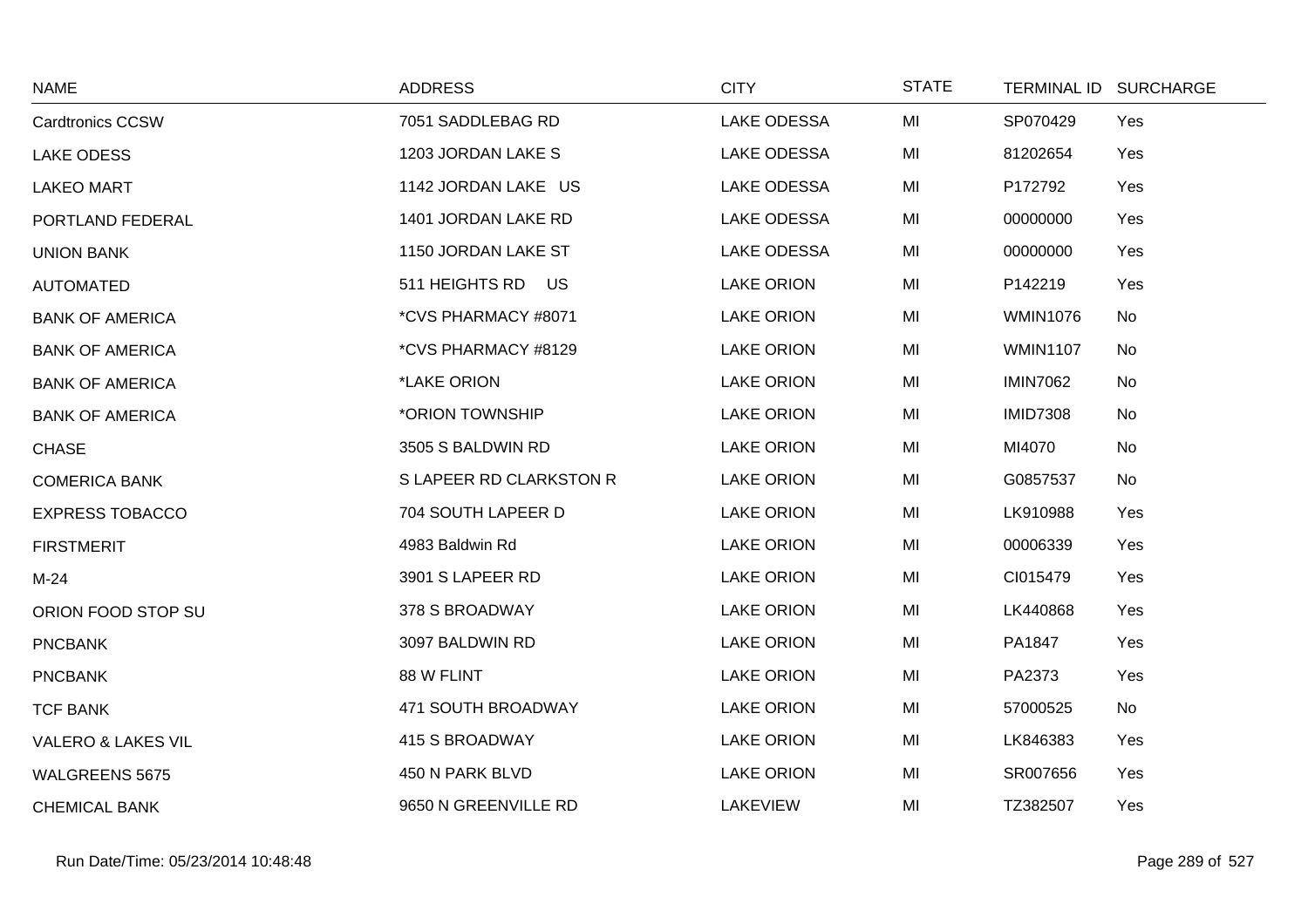| <b>NAME</b>               | <b>ADDRESS</b>          | <b>CITY</b>          | <b>STATE</b> | <b>TERMINAL ID</b> | <b>SURCHARGE</b> |
|---------------------------|-------------------------|----------------------|--------------|--------------------|------------------|
| Next Door Store 1023 Lak  | 158 LINCOLN ST          | <b>LAKEVIEW</b>      | MI           | SR004431           | Yes              |
| PAI ATM                   | 4971 N GREENVILLE RD    | <b>LAKEVIEW</b>      | MI           | TX42465            | Yes              |
| PAI ATM                   | 9700 N GREENVILLE RD    | LAKEVIEW             | MI           | TX54721            | Yes              |
| PAI ISO                   | 9700 N GREENVILLE RD    | <b>LAKEVIEW</b>      | MI           | TX54721            | Yes              |
| Wesco Lakeview 47         | 9045 HOWARE CITY EDMORE | <b>LAKEVIEW</b>      | MI           | SR003411           | Yes              |
| PAI ATM                   | 186 KENWOOD RD          | <b>LAKEWOOD</b>      | MI           | CS44712            | Yes              |
| Walgreens 10804           | 7420 SECOR RD           | <b>LAMBERTSVILLE</b> | MI           | SR003815           | Yes              |
| 5/3 BK (N.W. OHI          | 3559 STERNS RD          | LAMBERTVILLE         | MI           | 00000000           | Yes              |
| <b>BANK OF AMERICA</b>    | *LAMBERTVILLE           | <b>LAMBERTVILLE</b>  | MI           | <b>IMIN7063</b>    | No               |
| <b>CITIZENS COB</b>       | 3462 STERNS ROAD        | <b>LAMBERTVILLE</b>  | MI           | ZA8123             | No               |
| <b>FIRSTMERIT</b>         | 139 N Main St           | <b>LANSE</b>         | MI           | 00006798           | Yes              |
| Holiday Stationstores Lan | <b>HWY 41</b>           | LANSE                | MI           | SR000351           | Yes              |
| Krist Oil 20              | 150 US 41               | LANSE                | MI           | SR008151           | Yes              |
| <b>SUPERIORNTLBN</b>      | 1 E BROAD ST            | <b>LANSE</b>         | MI           | 05591017           | No               |
| 5/3 BK, MI. (WEST         | 500 E MICHIGAN AVE      | <b>LANSING</b>       | MI           | 00000000           | Yes              |
| 5/3 BK, MI.(WEST          | 5117 W SAGINAW HWY      | <b>LANSING</b>       | MI           | 00000000           | Yes              |
| 5/3 BK, MI.(WEST          | 5620 S PENNSLVANIA A    | <b>LANSING</b>       | MI           | 00000000           | Yes              |
| 5/3 BK, MI. (WEST         | 6446 S CEDAR ST         | LANSING              | MI           | 00000000           | Yes              |
| 5/3 BK, W MI OFF          | 109 S WASHINGTON AVE    | <b>LANSING</b>       | MI           | 00000000           | Yes              |
| 5/3 BK, W MI OFF          | 1215 E MICHIGAN AVE     | <b>LANSING</b>       | MI           | 00000000           | Yes              |
| 5/3 BK, W MI OFF          | 2800 N GRAND RIVER      | LANSING              | MI           | 00000000           | Yes              |
| 5/3 BK, W MI OFF          | 921 W HOLMES RD         | <b>LANSING</b>       | MI           | 00000000           | Yes              |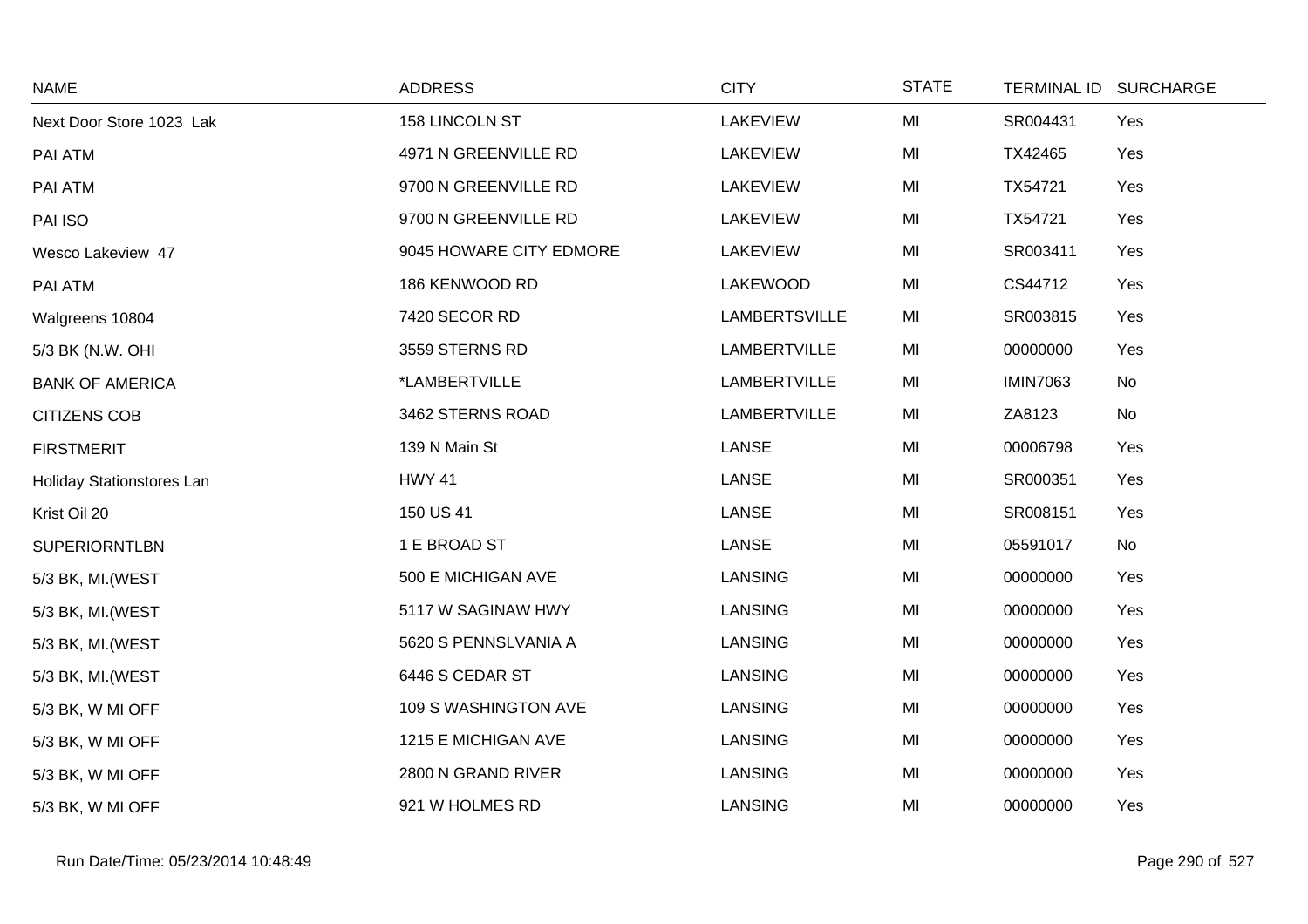| <b>NAME</b>                | <b>ADDRESS</b>          | <b>CITY</b>    | <b>STATE</b> |                 | TERMINAL ID SURCHARGE |
|----------------------------|-------------------------|----------------|--------------|-----------------|-----------------------|
| 5/3 BK, W MI OFF           | ONE CORPORATE WAY       | <b>LANSING</b> | MI           | 00000000        | No                    |
| ADMIRAL 16 Lansing         | 2626 N GRAND RIVER AVE  | LANSING        | MI           | SR007582        | Yes                   |
| <b>ADMIRAL 21 Waverly</b>  | 3400 WAVERLY ROAD       | <b>LANSING</b> | MI           | SR007568        | Yes                   |
| <b>AIRPORT PARTY STORE</b> | 4209 N GRAND RIV        | <b>LANSING</b> | MI           | A509500         | Yes                   |
| <b>AUTOMATED</b>           | 5330 W SAGINAW HWY US   | <b>LANSING</b> | MI           | P187704         | Yes                   |
| Admiral 9 PA Ave Lansing   | 5200 S PENNSYLVANIA AVE | LANSING        | MI           | SR007557        | Yes                   |
| <b>BANK OF AMERICA</b>     | *CVS PHARMACY #8278     | LANSING        | MI           | <b>WMID0088</b> | No                    |
| <b>BANK OF AMERICA</b>     | *DELTA                  | <b>LANSING</b> | MI           | <b>IMID7226</b> | No                    |
| <b>BANK OF AMERICA</b>     | *DELTA                  | LANSING        | MI           | <b>IMID7387</b> | No                    |
| <b>BANK OF AMERICA</b>     | *FRANDOR                | <b>LANSING</b> | MI           | <b>IMID7244</b> | No                    |
| <b>BANK OF AMERICA</b>     | *LANSING MAIN OFFICE    | <b>LANSING</b> | MI           | <b>IMID7276</b> | No                    |
| <b>BANK OF AMERICA</b>     | *MEIJER # 603           | LANSING        | MI           | <b>IMID0160</b> | No                    |
| <b>BANK OF AMERICA</b>     | *SOUTH POINTE           | <b>LANSING</b> | MI           | <b>IMIN7099</b> | No                    |
| <b>BANK OF AMERICA</b>     | *SOUTHLAND              | <b>LANSING</b> | MI           | <b>IMID7333</b> | No                    |
| <b>BANK OF AMERICA</b>     | *WAVERLY PLAZA SHOPPING | <b>LANSING</b> | MI           | <b>IMIN7002</b> | No                    |
| <b>BLODGETT F</b>          | 1700 S WAVERLY US       | LANSING        | MI           | P02680          | Yes                   |
| <b>BP LANSING</b>          | 801 S. MARTIN LUTH      | <b>LANSING</b> | MI           | LK788447        | Yes                   |
| <b>BUDDYS MARKET</b>       | 122 S MARTIN LUTHE      | <b>LANSING</b> | MI           | LK903951        | Yes                   |
| <b>CAROUSEL HALL</b>       | 3022 WEST SAINT JO      | LANSING        | MI           | LK840252        | Yes                   |
| CASE CU                    | 400 N CAPITOL AVE       | <b>LANSING</b> | MI           | MI000325        | No                    |
| CASE CU                    | 422 N WASHINGTON SQ     | <b>LANSING</b> | MI           | MI000213        | No                    |
| <b>CASE CU</b>             | 4316 S PENNSYVANIA AV   | LANSING        | MI           | MI000211        | No                    |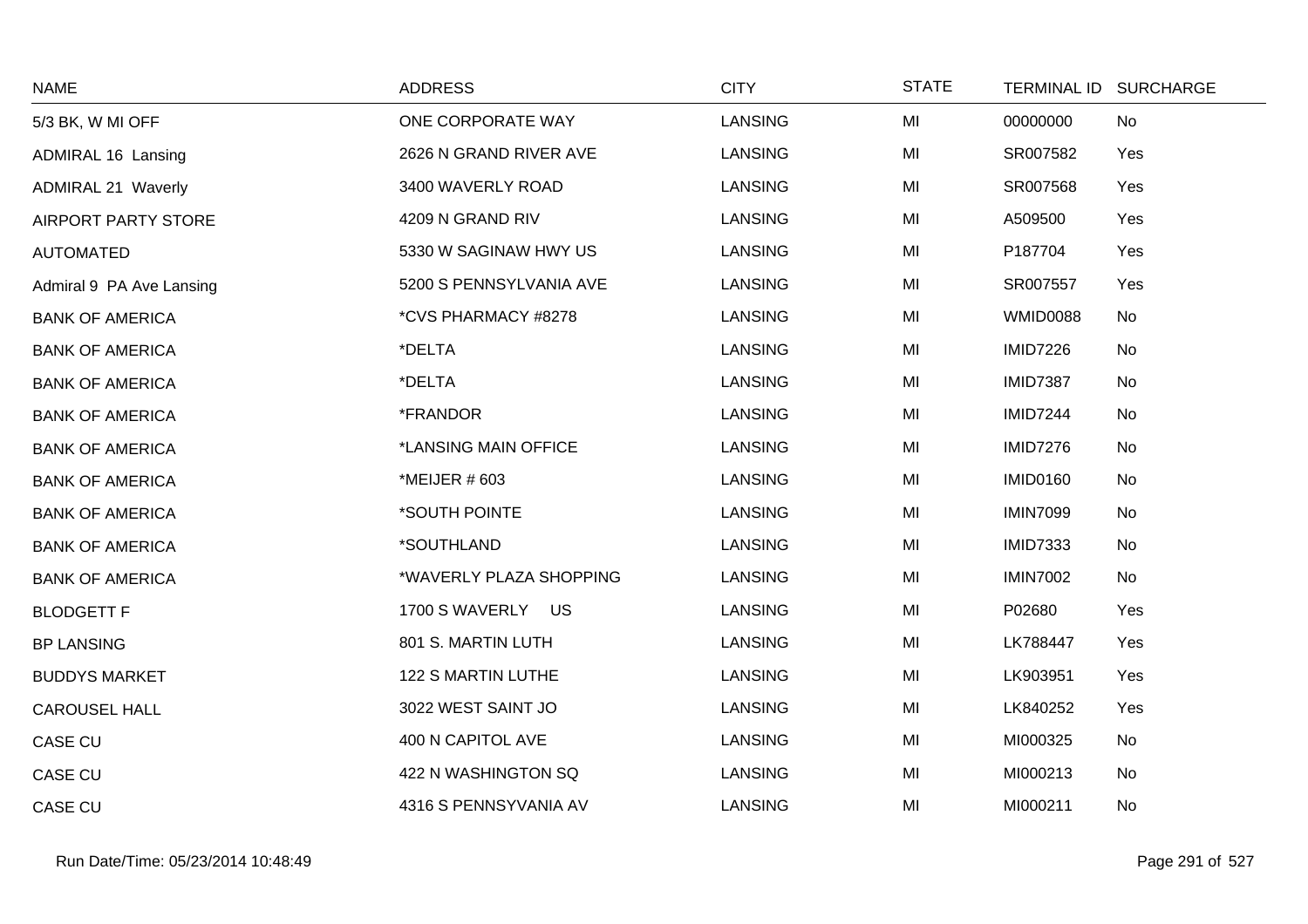| <b>NAME</b>             | <b>ADDRESS</b>               | <b>CITY</b>    | <b>STATE</b> |          | TERMINAL ID SURCHARGE |
|-------------------------|------------------------------|----------------|--------------|----------|-----------------------|
| CASE CU                 | 5611 WEST SAGINAW            | <b>LANSING</b> | MI           | MI000306 | No                    |
| <b>CASE CU</b>          | 5708 CORNERSTONE             | <b>LANSING</b> | MI           | MI000215 | No                    |
| <b>CHASE</b>            | 201 S WASHINGTON S           | <b>LANSING</b> | MI           | MI0985   | Yes                   |
| <b>CHASE</b>            | 3118 E SAGINAW ST            | <b>LANSING</b> | MI           | MI1666   | Yes                   |
| <b>CHASE</b>            | 4530 W SAGINAW HWY           | <b>LANSING</b> | MI           | MI0977   | Yes                   |
| <b>CHASE</b>            | 6015 S PENNSYLVANI           | <b>LANSING</b> | MI           | MI1041   | Yes                   |
| <b>CHASE</b>            | 6015 S PENNSYLVANI           | <b>LANSING</b> | MI           | MI1042   | Yes                   |
| <b>CITGO KING</b>       | 500 W MOUNT HOPE A           | <b>LANSING</b> | MI           | LK505100 | Yes                   |
| <b>CLARK LANSING</b>    | 4600 S CEDAR ST              | <b>LANSING</b> | MI           | LK365023 | Yes                   |
| <b>COLONIAL BAR</b>     | 3425 S. MARTIN LUT           | <b>LANSING</b> | MI           | LK673805 | Yes                   |
| <b>COMERICA BANK</b>    | AIRPORT OFFICE LANSING       | <b>LANSING</b> | MI           | X6187578 | No                    |
| <b>COMERICA BANK</b>    | CREYTS RD OFF LANSING        | <b>LANSING</b> | MI           | X6114368 | No                    |
| <b>COMERICA BANK</b>    | <b>EASTWOOD TOWNE CENTER</b> | <b>LANSING</b> | MI           | X6104367 | No                    |
| <b>COMERICA BANK</b>    | FRANDOR OFF LANSING          | <b>LANSING</b> | MI           | X6044365 | No                    |
| <b>COMERICA BANK</b>    | JOLLY - CEDAR LANSING        | <b>LANSING</b> | MI           | X6177547 | No                    |
| <b>COMERICA BANK</b>    | <b>LANSING MALL LANSING</b>  | <b>LANSING</b> | MI           | X6034364 | No                    |
| <b>COMERICA BANK</b>    | MERIDIAN MALL LANSIN         | LANSING        | MI           | X6054366 | No                    |
| <b>COMERICA BANK</b>    | N CENTER - GR RIVER          | LANSING        | MI           | X6092059 | No                    |
| <b>COMERICA BANK</b>    | N WASH SQ OFF LANSING        | <b>LANSING</b> | MI           | X6004362 | No                    |
| <b>Cardtronics CCSM</b> | <b>1701 S CEDAR</b>          | <b>LANSING</b> | MI           | LK521105 | Yes                   |
| <b>Cardtronics CCSM</b> | 2500 SHOWTIME DR             | LANSING        | MI           | LK247101 | Yes                   |
| <b>Cardtronics CCSM</b> | 4722 W GRAND RIVER AVE       | <b>LANSING</b> | MI           | LK310769 | Yes                   |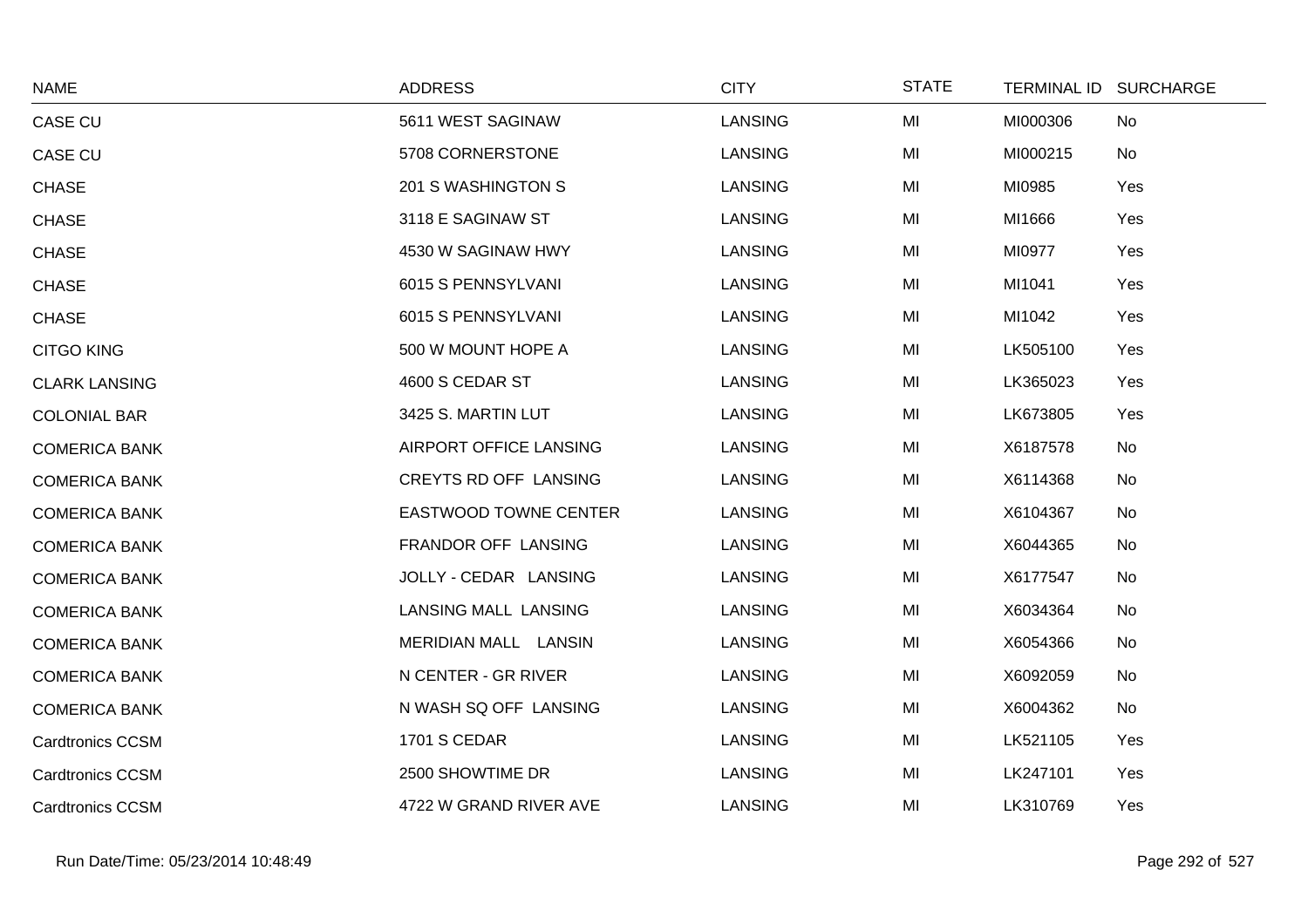| <b>NAME</b>             | <b>ADDRESS</b>          | <b>CITY</b>    | <b>STATE</b> | <b>TERMINAL ID</b> | <b>SURCHARGE</b> |
|-------------------------|-------------------------|----------------|--------------|--------------------|------------------|
| <b>Cardtronics CCSM</b> | 6065 S WASHINGTON AVE   | LANSING        | MI           | CD000578           | Yes              |
| <b>Cardtronics CCSP</b> | 6430 W SAGINAW          | <b>LANSING</b> | MI           | KR000315           | Yes              |
| <b>Cardtronics CCSW</b> | 1201 CEDAR ST.          | <b>LANSING</b> | MI           | SP070061           | Yes              |
| <b>Cardtronics CCSW</b> | 1926 E. MICHIGAN AVE    | <b>LANSING</b> | MI           | SP070133           | Yes              |
| <b>Cardtronics CCSW</b> | 2000 LAKE LANSING       | <b>LANSING</b> | MI           | SP070050           | Yes              |
| <b>Cardtronics CCSW</b> | 2558 E. JOLLY RD        | <b>LANSING</b> | MI           | SP070042           | Yes              |
| <b>Cardtronics CCSW</b> | 2765 EATON RAPID ROAD ( | LANSING        | MI           | SP070418           | Yes              |
| <b>Cardtronics CCSW</b> | 3201 E. SAGINAW ST      | <b>LANSING</b> | MI           | SP070036           | Yes              |
| <b>Cardtronics CCSW</b> | 3601 S. CEDAR           | <b>LANSING</b> | MI           | SP070013           | Yes              |
| <b>Cardtronics CCSW</b> | 401 S. WAVERLY RD       | <b>LANSING</b> | MI           | SP070041           | Yes              |
| <b>Cardtronics CCSW</b> | 5600 S. CEDAR ST.       | <b>LANSING</b> | MI           | SP070109           | Yes              |
| <b>Cardtronics CCSW</b> | 6041 S. PENNSYLVANIA    | LANSING        | MI           | SP070028           | Yes              |
| <b>Cardtronics CCSW</b> | 6329 W. SAGINAW         | <b>LANSING</b> | MI           | SP070023           | Yes              |
| <b>Cardtronics CCSW</b> | 6736 S CEDAR            | <b>LANSING</b> | MI           | SP070427           | Yes              |
| <b>Cardtronics CCSW</b> | 6825 S CEDAR            | <b>LANSING</b> | MI           | SP070426           | Yes              |
| <b>Cardtronics CCSW</b> | 712 S. CREYTS RD        | <b>LANSING</b> | MI           | SP070025           | Yes              |
| <b>Cardtronics CCSW</b> | 7310 W SAGINAW HWY      | <b>LANSING</b> | MI           | SP070437           | Yes              |
| CardtronicsLPC          | 4890 MARSH RD.          | <b>LANSING</b> | MI           | TG020908           | No               |
| CardtronicsLPC          | 500 E. EDGEWOOD BLVD.   | LANSING        | MI           | TG020883           | Yes              |
| <b>DOLLAR PALACE</b>    | 925 E KALAMAZOO ST      | <b>LANSING</b> | MI           | CI020677           | Yes              |
| DOWNTOWN PARTY STO      | 428 S. WASHINGTON       | <b>LANSING</b> | MI           | LK433914           | Yes              |
| EDGEWOOD S              | 815 W EDGEWOOD BLVDUS   | <b>LANSING</b> | MI           | P195653            | Yes              |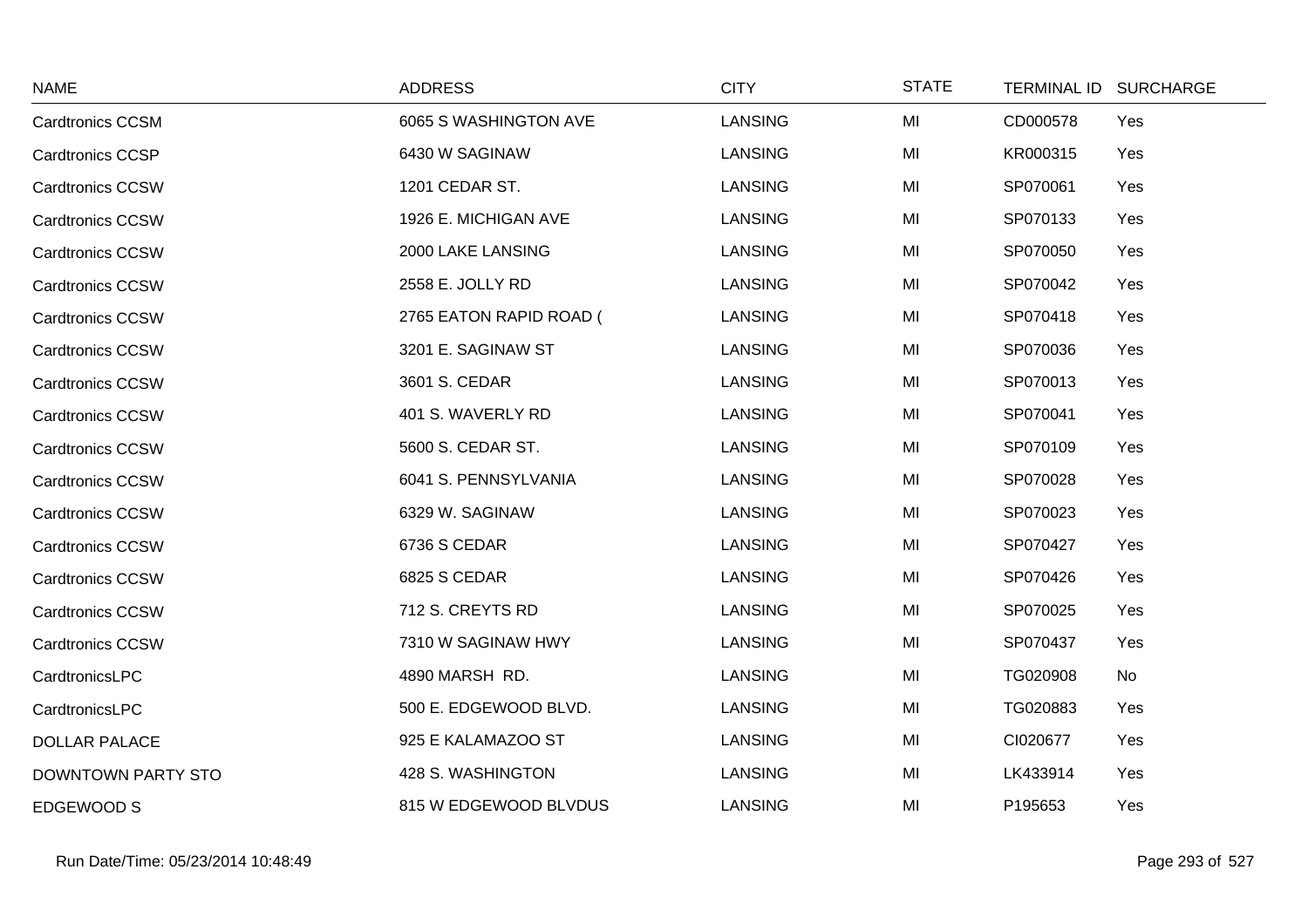| <b>NAME</b>                   | <b>ADDRESS</b>        | <b>CITY</b>    | <b>STATE</b> | <b>TERMINAL ID</b> | <b>SURCHARGE</b> |
|-------------------------------|-----------------------|----------------|--------------|--------------------|------------------|
| <b>ERIC'S MARKET</b>          | 838 NORTH PENNSYLV    | <b>LANSING</b> | MI           | LK775758           | Yes              |
| FINE CHINA RESTAUR            | 1701 SOUTH WAVERLY    | <b>LANSING</b> | MI           | LK162627           | Yes              |
| <b>FIRSTMERIT</b>             | 15431 S US 27         | <b>LANSING</b> | MI           | 00006771           | No               |
| <b>FIRSTMERIT</b>             | 3015 E Saginaw St     | <b>LANSING</b> | MI           | 00006781           | Yes              |
| <b>FOX ISLAND</b>             | 5131 N. GRAND RIVE    | <b>LANSING</b> | MI           | LK915149           | Yes              |
| <b>GENE'S QUICK STOP</b>      | 3127 TURNER           | <b>LANSING</b> | MI           | LK736359           | Yes              |
| <b>GRAND RIVE</b>             | 1801 N GRAND RIVER US | <b>LANSING</b> | MI           | P180170            | Yes              |
| <b>HAREM NIGHTCLUB</b>        | 414 E. MICHIGAN AV    | <b>LANSING</b> | MI           | LK800257           | Yes              |
| <b>J &amp; H CARRIAGE MAR</b> | 3010 LAKE LANSING     | <b>LANSING</b> | MI           | LK174025           | Yes              |
| J AND S OF LANSING            | 401 SOUTH PENNSYLV    | <b>LANSING</b> | MI           | LK139523           | No               |
| K & M MARKET                  | 916 EAST GRAND RIV    | <b>LANSING</b> | MI           | LK775781           | Yes              |
| K AND M MARKET                | 916 E GRAND RIVER     | <b>LANSING</b> | MI           | LK775781           | Yes              |
| <b>KMART #4382</b>            | 5400 S CEDAR ST       | <b>LANSING</b> | MI           | A0003789           | Yes              |
| <b>LAKE TRUST CU</b>          | 235 S GRAND           | <b>LANSING</b> | MI           | XF8486             | No               |
| <b>LAKE TRUST CU</b>          | 300 N CLIPPERT        | <b>LANSING</b> | MI           | XF8604             | Yes              |
| <b>LAKE TRUST CU</b>          | 300 N CLIPPERT SUI    | <b>LANSING</b> | MI           | XF8498             | Yes              |
| <b>LAKE TRUST CU</b>          | 430 W ALLEGAN         | <b>LANSING</b> | MI           | XF8744             | Yes              |
| <b>LAKE TRUST CU</b>          | 501 S CAPITOL         | <b>LANSING</b> | MI           | XF8602             | Yes              |
| <b>LAKE TRUST CU</b>          | 611 W OTTAWA          | <b>LANSING</b> | MI           | XF8484             | Yes              |
| <b>LAKE TRUST CU</b>          | 6440 PENNSYLVANIA     | <b>LANSING</b> | MI           | XF8605             | Yes              |
| <b>LAKE TRUST CU</b>          | 6440 PENNSYLVANIA     | LANSING        | MI           | XF8606             | Yes              |
| <b>LAKE TRUST CU</b>          | 6440 S PENN AVE       | <b>LANSING</b> | MI           | XF8497             | Yes              |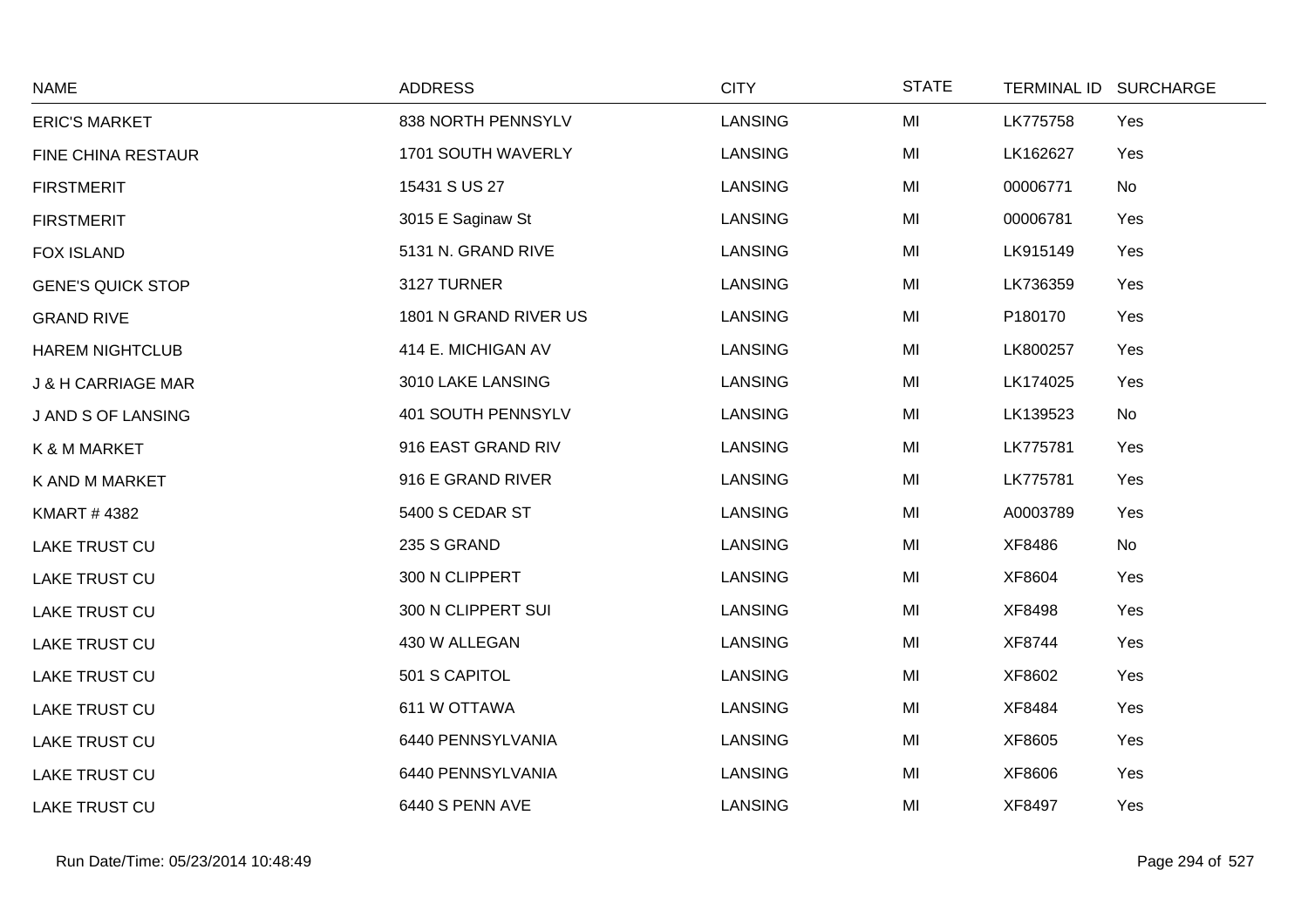| <b>NAME</b>               | <b>ADDRESS</b>            | <b>CITY</b>    | <b>STATE</b> | <b>TERMINAL ID</b> | <b>SURCHARGE</b> |
|---------------------------|---------------------------|----------------|--------------|--------------------|------------------|
| LAKE TRUST CU             | 7007 W SAGINAW HWY        | <b>LANSING</b> | MI           | XF8499             | Yes              |
| <b>LAKE TRUST CU</b>      | 7007 W SAGINAW HWY        | <b>LANSING</b> | MI           | XF8600             | Yes              |
| <b>LAKE TRUST CU</b>      | 7007 W SAGINAW HWY        | <b>LANSING</b> | MI           | XF8601             | Yes              |
| <b>LANSING CI</b>         | 333 E MICHIGAN AVE        | <b>LANSING</b> | MI           | 80286098           | Yes              |
| <b>LANSING VA</b>         | 3800 W SAGINAW HWY US     | <b>LANSING</b> | MI           | P216245            | Yes              |
| <b>LIQUIDATION SALE</b>   | <b>LANSING ENTERTAINM</b> | <b>LANSING</b> | MI           | LK226410           | Yes              |
| <b>LOUIES PARTY STORE</b> | 1931 S. WASHINGTON AVE.   | <b>LANSING</b> | MI           | CI014092           | Yes              |
| Lake Lansing Rd Mobil Ser | 2704 LAKE LANSING RD      | <b>LANSING</b> | MI           | SR001179           | Yes              |
| M9 Party Store 4          | 3912 MARTIN LUTHER KING   | <b>LANSING</b> | MI           | SR007910           | Yes              |
| MACY'S(LAN                | 5700 W. SAGINAW HW        | <b>LANSING</b> | MI           | 83130343           | Yes              |
| <b>MARATHON LANSING</b>   | 601 W SAGINAW ST.         | <b>LANSING</b> | MI           | LK454047           | Yes              |
| <b>MARIOS MAR</b>         | 6200 MARTIN LUTHER US     | <b>LANSING</b> | MI           | P157171            | No               |
| MARKET FRESH OF LA        | 5016 SOUTH MLK BLV        | <b>LANSING</b> | MI           | LK916405           | Yes              |
| <b>MC NAMARAS MARKET</b>  | 800 BAKER ST              | <b>LANSING</b> | MI           | LK751402           | Yes              |
| MEIJER - C                | 5125 W SAGINAW HWY        | <b>LANSING</b> | MI           | 82128066           | Yes              |
| MEIJER - C                | 6200 S PENNSYLVANI        | <b>LANSING</b> | MI           | 82128067           | Yes              |
| <b>MEIJER CRE</b>         | 6001 MILLETT RD.          | <b>LANSING</b> | MI           | 82129002           | No               |
| <b>MEIJER RET</b>         | 6200 S. PENNSYLVAN        | <b>LANSING</b> | MI           | 82128265           | Yes              |
| MIANA, LLC                | 4819 W. SAGINAW           | <b>LANSING</b> | MI           | LK276501           | Yes              |
| <b>MIKHOS PAR</b>         | 5101 S PENNSYLVANIAUS     | <b>LANSING</b> | MI           | P224437            | Yes              |
| MLK SUNOCO, LLC           | 5843 S MLK BLVD           | <b>LANSING</b> | MI           | LK276497           | Yes              |
| MLK SUNOCO, LLC           | 5843 SOUTH MLK BLV        | <b>LANSING</b> | MI           | LK276497           | Yes              |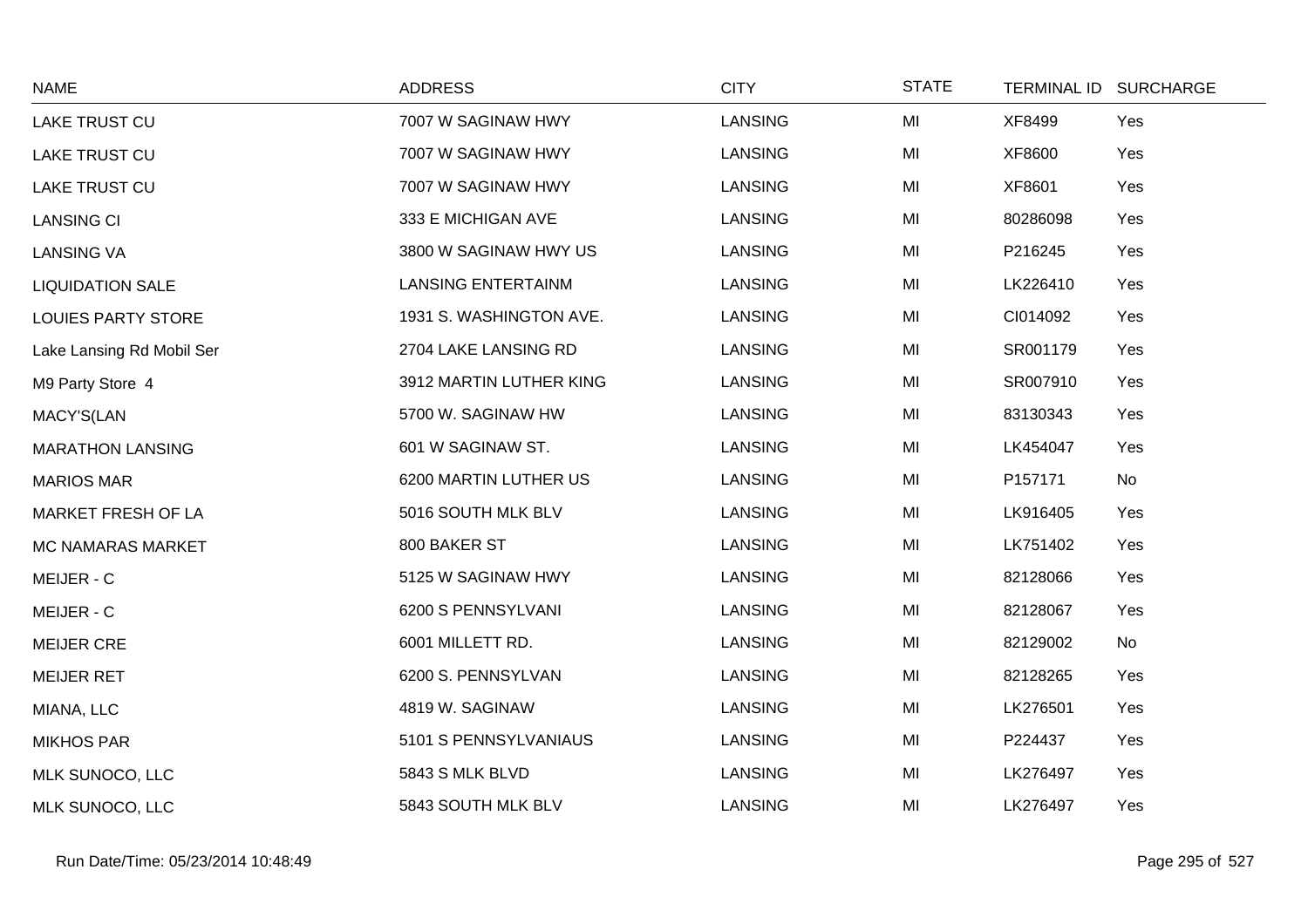| <b>NAME</b>    | <b>ADDRESS</b>          | <b>CITY</b>    | <b>STATE</b> |               | TERMINAL ID SURCHARGE |
|----------------|-------------------------|----------------|--------------|---------------|-----------------------|
| <b>MSU FCU</b> | 104 S. WASHINGTON SQUAR | <b>LANSING</b> | MI           | <b>CKK679</b> | No                    |
| <b>MSU FCU</b> | 1200 E. MICHIGAN AVE ST | <b>LANSING</b> | MI           | <b>CKK690</b> | No                    |
| <b>MSU FCU</b> | 1200 W. WILLOW          | <b>LANSING</b> | MI           | <b>CKK651</b> | No                    |
| <b>MSU FCU</b> | 1215 E. MICHIGAN AVE.   | <b>LANSING</b> | MI           | <b>CKK696</b> | No                    |
| <b>MSU FCU</b> | 1412 W. MT. HOPE        | LANSING        | MI           | <b>CKK648</b> | No                    |
| <b>MSU FCU</b> | 200 E. JOLLY RD.        | <b>LANSING</b> | MI           | <b>CKK591</b> | No                    |
| <b>MSU FCU</b> | 200 E. JOLLY RD.        | <b>LANSING</b> | MI           | <b>CKK592</b> | No                    |
| <b>MSU FCU</b> | 200 E. JOLLY RD.        | LANSING        | MI           | <b>CKK593</b> | No                    |
| <b>MSU FCU</b> | 2100 N. LARCH           | <b>LANSING</b> | MI           | <b>CKK647</b> | No                    |
| <b>MSU FCU</b> | 2121 W. HOLMES RD.      | <b>LANSING</b> | MI           | <b>CKK654</b> | No                    |
| <b>MSU FCU</b> | 2400 E. MICHIGAN        | LANSING        | MI           | <b>CKK669</b> | No                    |
| <b>MSU FCU</b> | 2511 N. MLK JR BLVD     | <b>LANSING</b> | MI           | <b>CKK678</b> | No                    |
| <b>MSU FCU</b> | 2600 S. CEDAR ST.       | <b>LANSING</b> | MI           | <b>CKK665</b> | No                    |
| <b>MSU FCU</b> | 2625 E. JOLLY RD.       | <b>LANSING</b> | MI           | <b>CKK672</b> | No                    |
| <b>MSU FCU</b> | 2727 S. PENNSYLVANIA AV | <b>LANSING</b> | MI           | <b>CKK689</b> | No                    |
| <b>MSU FCU</b> | 300 S CAPITAL AVE       | <b>LANSING</b> | MI           | <b>CKK415</b> | No                    |
| <b>MSU FCU</b> | 3510 CAPITAL CITY BLVD  | LANSING        | MI           | <b>CKK612</b> | No                    |
| <b>MSU FCU</b> | 400 S. PENNSYLVANIA     | LANSING        | MI           | <b>CKK646</b> | No                    |
| <b>MSU FCU</b> | 4500 W. SAGINAW HWY     | <b>LANSING</b> | MI           | <b>CKK655</b> | No                    |
| <b>MSU FCU</b> | 500 E. SAGINAW HWY      | LANSING        | MI           | <b>CKK663</b> | No                    |
| <b>MSU FCU</b> | 5100 S. WAVERLY RD.     | <b>LANSING</b> | MI           | <b>CKK658</b> | No                    |
| <b>MSU FCU</b> | 6099 SOUTH M L K BLVD   | <b>LANSING</b> | MI           | <b>CKK660</b> | No                    |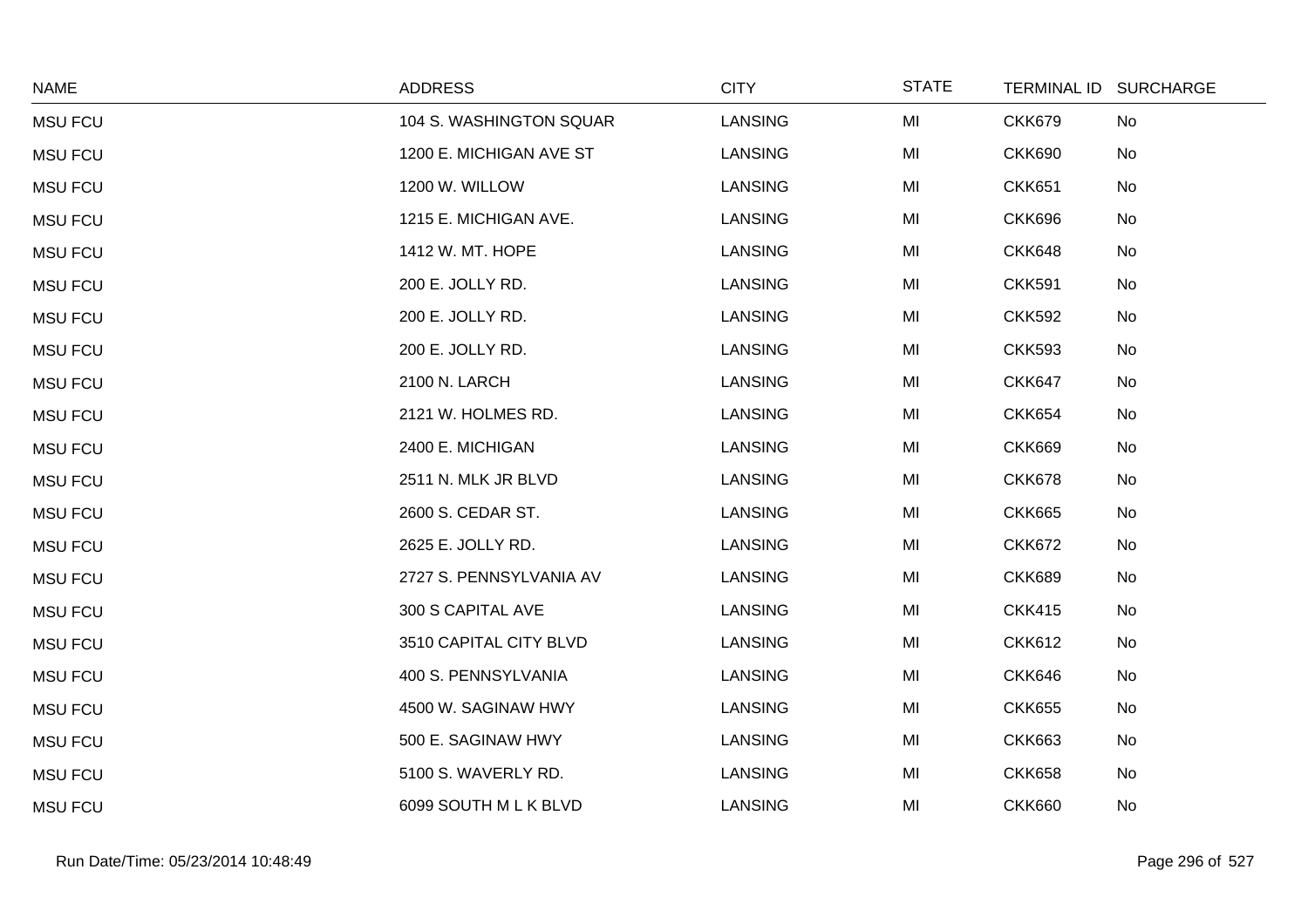| <b>NAME</b>        | <b>ADDRESS</b>         | <b>CITY</b>    | <b>STATE</b> | TERMINAL ID SURCHARGE |     |
|--------------------|------------------------|----------------|--------------|-----------------------|-----|
| <b>MSU FCU</b>     | 6400 W. ST. JOSEPH HWY | <b>LANSING</b> | MI           | <b>CKK668</b>         | No  |
| <b>MSU FCU</b>     | 645 S. WAVERLY         | <b>LANSING</b> | MI           | <b>CKK652</b>         | No  |
| <b>MSU FCU</b>     | 653 MIGALIDI LN.       | <b>LANSING</b> | MI           | <b>CKK505</b>         | No  |
| <b>MSU FCU</b>     | 653 MIGALIDI LN.       | LANSING        | MI           | <b>CKK506</b>         | No  |
| <b>MSU FCU</b>     | 653 MIGALIDID          | <b>LANSING</b> | MI           | <b>CKK581</b>         | No  |
| <b>MSU FCU</b>     | 700 N. PINE            | LANSING        | MI           | <b>CKK649</b>         | No  |
| <b>MSU FCU</b>     | 720 W. JOLLY RD.       | <b>LANSING</b> | MI           | <b>CKK650</b>         | No  |
| <b>MSU FCU</b>     | 8512 W. SAGINAW HWY    | <b>LANSING</b> | MI           | <b>CKK629</b>         | No  |
| <b>MSU FCU</b>     | 917 E. CAVANAUGH       | <b>LANSING</b> | MI           | <b>CKK653</b>         | No  |
| MT HOPE MARATHON   | 1000 E MT HOPE AVE     | <b>LANSING</b> | MI           | LK219794              | Yes |
| N EAST SUNOCO LLC  | 3306 N EAST ST         | LANSING        | MI           | LK276498              | Yes |
| ONE STOP FOOD MART | 1245 E. GRAND RIVE     | <b>LANSING</b> | MI           | LK292886              | Yes |
| PAI ATM            | 1300 E MAIN ST         | LANSING        | MI           | TX28301               | Yes |
| PAI ATM            | 1701 W WILLOW ST       | <b>LANSING</b> | MI           | CS35993               | Yes |
| PAI ATM            | 2118 WEST JOLLY        | <b>LANSING</b> | MI           | CS39963               | Yes |
| PAI ATM            | 3434 PLEASANT GROVE RD | <b>LANSING</b> | MI           | CS39964               | Yes |
| PAI ATM            | 4013 AURELIUS RD       | <b>LANSING</b> | MI           | TX40390               | Yes |
| PAI ATM            | 4820 S WAVERLY RD      | LANSING        | MI           | TX50493               | Yes |
| PAI ATM            | 800 W MOUNT HOPE AVE   | <b>LANSING</b> | MI           | CS38830               | Yes |
| PAI ISO            | 1300 E MAIN ST         | LANSING        | MI           | TX28301               | Yes |
| PAI ISO            | 1701 W WILLOW ST       | <b>LANSING</b> | MI           | CS35993               | Yes |
| PAI ISO            | 1830 W SAGINAW ST      | <b>LANSING</b> | MI           | CS40855               | Yes |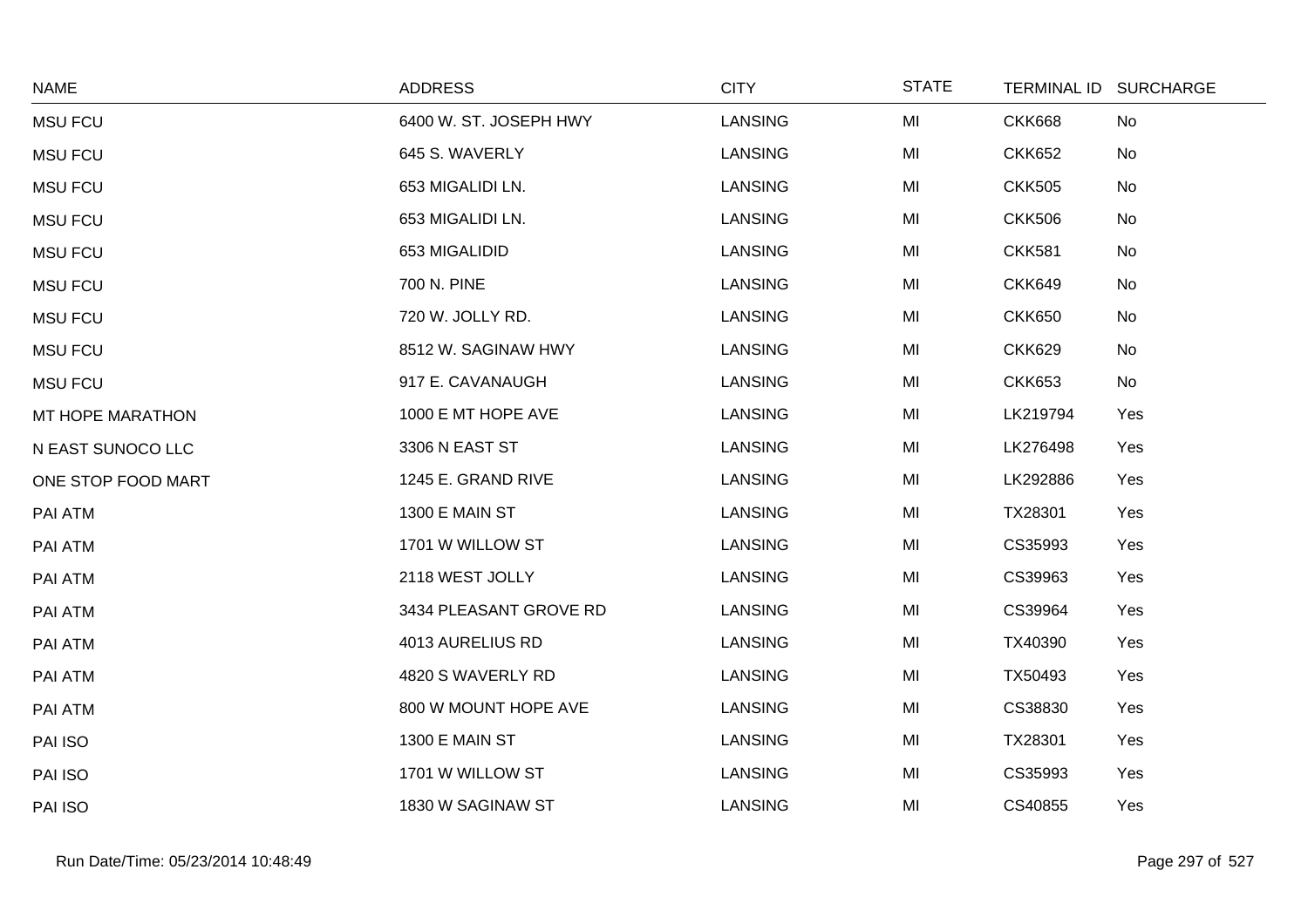| <b>NAME</b>               | <b>ADDRESS</b>         | <b>CITY</b>    | <b>STATE</b> | <b>TERMINAL ID</b> | <b>SURCHARGE</b> |
|---------------------------|------------------------|----------------|--------------|--------------------|------------------|
| PAI ISO                   | 2118 WEST JOLLY        | LANSING        | MI           | CS39963            | Yes              |
| PAI ISO                   | 2200 W HOLMES RD       | <b>LANSING</b> | MI           | TX47269            | Yes              |
| PAI ISO                   | 3434 PLEASANT GROVE RD | <b>LANSING</b> | MI           | CS39964            | Yes              |
| PAI ISO                   | 4013 AURELIUS RD       | <b>LANSING</b> | MI           | TX40390            | Yes              |
| PAI ISO                   | 4820 S WAVERLY RD      | LANSING        | MI           | TX50493            | Yes              |
| PAI ISO                   | 800 W MOUNT HOPE AVE   | <b>LANSING</b> | MI           | CS38830            | Yes              |
| PETES HY-G                | 533 S CHESTNUT         | LANSING        | MI           | 80480946           | Yes              |
| <b>PNCBANK</b>            | 120 N. WASHINGTON      | LANSING        | MI           | PA2789             | Yes              |
| <b>PNCBANK</b>            | 1215 E MICHIGAN        | <b>LANSING</b> | MI           | PW2539             | Yes              |
| <b>PNCBANK</b>            | 16559 CAPITAL CITY     | LANSING        | MI           | PI2104             | No               |
| <b>PNCBANK</b>            | 1715 W MOUNT HOPE      | LANSING        | MI           | PA3234             | Yes              |
| <b>PNCBANK</b>            | 2101 E MICHIGAN        | LANSING        | MI           | PA3002             | Yes              |
| <b>PNCBANK</b>            | 3335 E MICHIGAN        | <b>LANSING</b> | MI           | PA2553             | Yes              |
| <b>PNCBANK</b>            | 3820 W SAGINAW         | LANSING        | MI           | PA2554             | Yes              |
| <b>PNCBANK</b>            | 3820 W SAGINAW         | <b>LANSING</b> | MI           | PA2555             | Yes              |
| <b>PNCBANK</b>            | 401 W.GREENLAWN        | LANSING        | MI           | PW1483             | No               |
| <b>PNCBANK</b>            | 5303 S CEDAR           | <b>LANSING</b> | MI           | PI2524             | Yes              |
| <b>PNCBANK</b>            | 6336 S CEDAR ST        | LANSING        | MI           | PA2418             | Yes              |
| <b>PNCBANK</b>            | 6400 W SAGINAW         | LANSING        | MI           | PA3236             | Yes              |
| <b>RAINBOW PARTY STOR</b> | 16203 SOUYTH US HI     | LANSING        | MI           | LK107157           | Yes              |
| RAMADA HOTEL & CON        | 7501 WEST SAGINAW      | LANSING        | MI           | LK738667           | Yes              |
| <b>RITE AID #1486</b>     | 1705 W MT HOPE AVE     | <b>LANSING</b> | MI           | A0006049           | No               |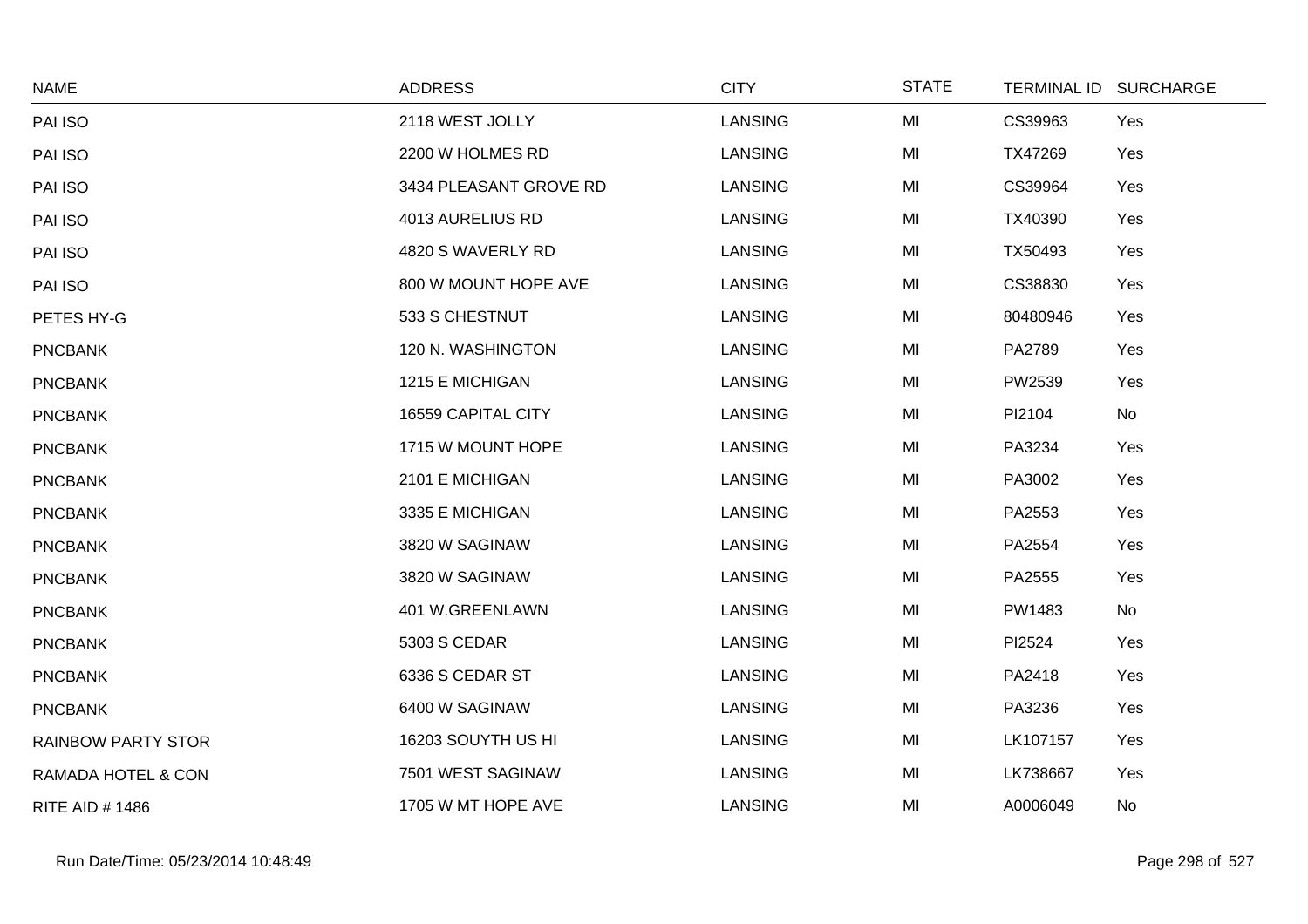| <b>NAME</b>               | <b>ADDRESS</b>        | <b>CITY</b>    | <b>STATE</b> | <b>TERMINAL ID</b> | <b>SURCHARGE</b> |
|---------------------------|-----------------------|----------------|--------------|--------------------|------------------|
| <b>RITE AID #1615</b>     | 1004 E MICHIGAN AVE   | <b>LANSING</b> | MI           | A0006108           | Yes              |
| <b>RITE AID #3967</b>     | 1019 W SAGINAW ST     | <b>LANSING</b> | MI           | A0006781           | Yes              |
| <b>RITE AID #4482</b>     | 3700 W SAGINAW ST     | <b>LANSING</b> | MI           | A0007004           | Yes              |
| <b>RITE AID #4770</b>     | 2701 S CEDAR ST       | <b>LANSING</b> | MI           | A0007122           | Yes              |
| RS GRAND RIVER LLC        | 2315 E GRAND RIVER    | <b>LANSING</b> | MI           | LK766678           | Yes              |
| <b>SANA LLC</b>           | 3612 S. MARTIN LUT    | <b>LANSING</b> | MI           | LK391189           | Yes              |
| SAVE-ON OF LANSING        | 736 WEST WILLOW       | <b>LANSING</b> | MI           | LK371853           | Yes              |
| SHORT STOP                | 1901 MLK BLVD         | <b>LANSING</b> | MI           | LK696683           | Yes              |
| SK PETROLEUM LLC          | 4221 AURELIUS         | <b>LANSING</b> | MI           | LK542904           | Yes              |
| <b>SPARETIME ENTERTAI</b> | 3101 EAST GRAND RI    | <b>LANSING</b> | MI           | LK199236           | Yes              |
| SPARROW HO                | 1215 EAST MICHIGAN US | <b>LANSING</b> | MI           | P236280            | Yes              |
| <b>SPARROW HOSPITAL I</b> | 1215 E. MICHIGAN      | <b>LANSING</b> | MI           | LK638048           | Yes              |
| SPEEDWAGON                | 1700 S. WASHINGTON    | <b>LANSING</b> | MI           | LK121616           | Yes              |
| SPIN CITY SWEEPSTA        | 2117 S. CEDAR ST.     | <b>LANSING</b> | MI           | LK724906           | Yes              |
| <b>ST. LAWREN</b>         | 1210 WEST SAGINAW SUS | <b>LANSING</b> | MI           | P236281            | No               |
| <b>ST. LAWRENCE HOSPI</b> | 1210 WEST SAGINAW     | <b>LANSING</b> | MI           | LK555208           | Yes              |
| SUNOCO - WILLOW           | 1700 W WILLOW ST      | <b>LANSING</b> | MI           | LK683285           | Yes              |
| SUNOCO - WILLOW           | 1700 W. WILLOW        | <b>LANSING</b> | MI           | LK683285           | Yes              |
| SUNOCO SUPER STORE        | 1600 S. WASHINGTON    | <b>LANSING</b> | MI           | LK118091           | Yes              |
| <b>SUNSET FOOD MARKET</b> | 618 E KALAMAZOO       | <b>LANSING</b> | MI           | CI001067           | Yes              |
| <b>Sams 8137</b>          | 340 E EDGEWOOD BLVD   | <b>LANSING</b> | MI           | SR004813           | Yes              |
| THE BOARD OF WATER        | 1232 HACO DRIVE       | LANSING        | MI           | LK945383           | No               |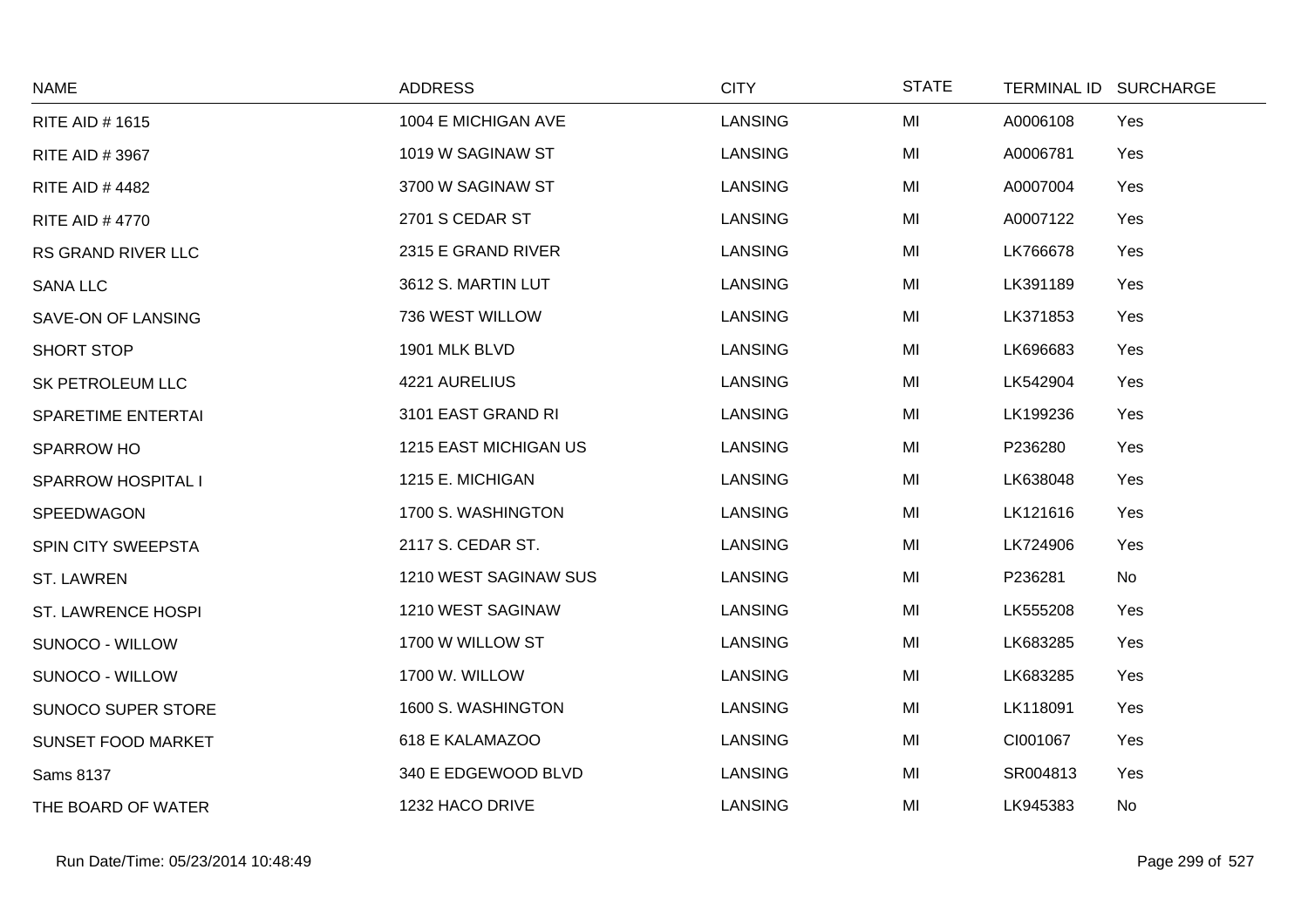| <b>NAME</b>                 | <b>ADDRESS</b>            | <b>CITY</b>    | <b>STATE</b> |          | TERMINAL ID SURCHARGE |
|-----------------------------|---------------------------|----------------|--------------|----------|-----------------------|
| TONY'S PARTY STORE          | 6100 S CEDAR ST           | LANSING        | MI           | R003244  | Yes                   |
| <b>TOOLANS PARTY STOR</b>   | 918 W. SAGINAW ST.        | <b>LANSING</b> | MI           | LK345243 | Yes                   |
| <b>TROWBRIDGE MARATHO</b>   | 1198 S HARRISON           | <b>LANSING</b> | MI           | LK887598 | No                    |
| <b>VALLARTA SUPERMARKET</b> | 312 WILLOW ST             | LANSING        | MI           | CI013554 | Yes                   |
| <b>VILLAGE MARKET</b>       | 2601 E KALAMAZOO          | <b>LANSING</b> | MI           | LK261642 | Yes                   |
| <b>WALMART</b>              | 409 N MARKETPLACE         | <b>LANSING</b> | MI           | A28690   | No                    |
| <b>WAVERLY PARTY STOR</b>   | 3302 S WAVERLY RD         | LANSING        | MI           | LK116779 | Yes                   |
| Walgreens 5223              | 3915 W SAGINAW HWY        | <b>LANSING</b> | MI           | SR000927 | Yes                   |
| Walgreens 5503              | 3435 E SAGINAW ST         | <b>LANSING</b> | MI           | SR000935 | Yes                   |
| Walgreens 5841              | 3404 MARTIN LUTHER KING   | <b>LANSING</b> | MI           | SR000941 | Yes                   |
| Walgreens 6369              | 410 E JOLLY RD            | <b>LANSING</b> | MI           | SR000952 | Yes                   |
| Walmart 2867                | 3225 TOWNE CENTRE BLVD    | LANSING        | MI           | SR008423 | Yes                   |
| <b>CHASE</b>                | 1555 DEMILLE RD           | <b>LAPEER</b>  | MI           | MI0041   | Yes                   |
| <b>CHASE</b>                | 1643 N LAPEER RD          | LAPEER         | MI           | MI1079   | Yes                   |
| <b>CHASE</b>                | 700 S MAIN ST             | <b>LAPEER</b>  | MI           | MI1261   | Yes                   |
| <b>CLARK LAPEER</b>         | <b>252 S MAIN</b>         | <b>LAPEER</b>  | MI           | LK441007 | Yes                   |
| <b>COMERICA BANK</b>        | <b>DEMILL-MAIN LAPEER</b> | <b>LAPEER</b>  | MI           | H1087566 | No                    |
| <b>ELGA CREDIT UNION</b>    | 799 HARRISON STREET       | <b>LAPEER</b>  | MI           | 60762109 | Yes                   |
| FAT BOYS BAR                | 10 E NEPESSING STR        | LAPEER         | MI           | LK163711 | Yes                   |
| <b>FCTI ISO</b>             | 910 S MAIN ST             | <b>LAPEER</b>  | MI           | CS17321  | Yes                   |
| FINANCIAL CONSULTING        | 910 S MAIN ST             | <b>LAPEER</b>  | MI           | CS17321  | Yes                   |
| MEIJER - C                  | 1555 DEMILLE RD           | <b>LAPEER</b>  | MI           | 82128147 | Yes                   |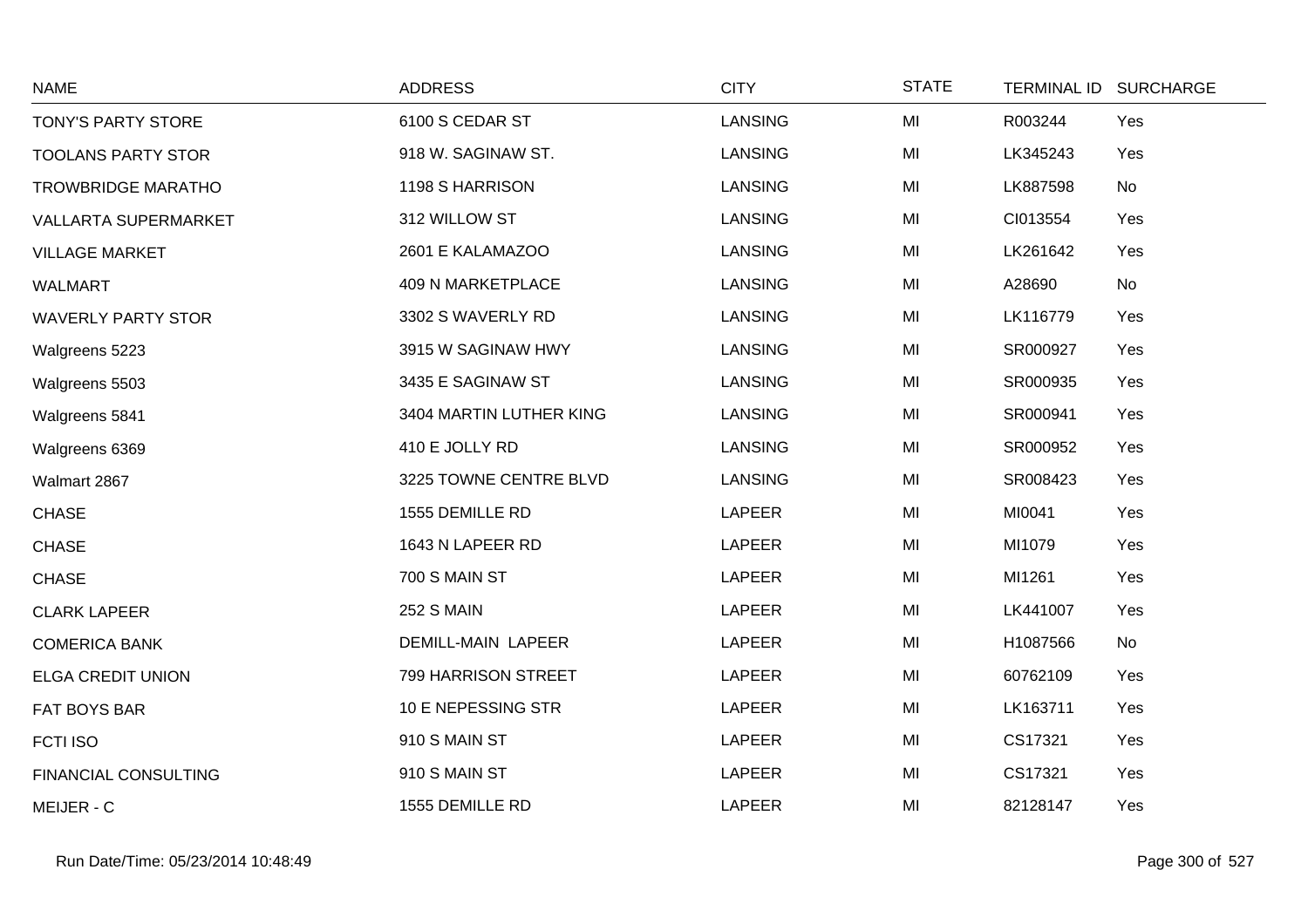| <b>NAME</b>                   | <b>ADDRESS</b>        | <b>CITY</b>          | <b>STATE</b> |          | TERMINAL ID SURCHARGE |
|-------------------------------|-----------------------|----------------------|--------------|----------|-----------------------|
| METAMORA FOODLAND             | 38895 LAPEER          | <b>LAPEER</b>        | MI           | LK399357 | Yes                   |
| <b>ODISH BROTHERS BP</b>      | 9 EAST GENESSE        | LAPEER               | MI           | LK624422 | Yes                   |
| ODISH ODISH BP LA             | 715 S MAIN ST         | <b>LAPEER</b>        | MI           | LK624425 | Yes                   |
| PAI ATM                       | 2226 N LAPEER ROAD    | LAPEER               | MI           | TX68674  | Yes                   |
| <b>PNCBANK</b>                | 3225 JOHN CONLEY      | LAPEER               | MI           | PI2939   | Yes                   |
| <b>PNCBANK</b>                | 948 S MAIN ST         | LAPEER               | MI           | PA2393   | Yes                   |
| POLAR PALACE ARENA            | 3301 DAVISON ROAD     | <b>LAPEER</b>        | MI           | LK522940 | Yes                   |
| SAWDUST CORNER BP             | 3528 N LAPEER         | LAPEER               | MI           | LK441013 | Yes                   |
| <b>SECURITY C</b>             | 1375 N MAIN STREET    | <b>LAPEER</b>        | MI           | MI000133 | No                    |
| <b>SECURITY C</b>             | 1495 IMLAY CITY ROAD  | LAPEER               | MI           | MI000128 | No                    |
| <b>SECURITY C</b>             | 1675 N LAPEER DV UP   | <b>LAPEER</b>        | MI           | MI000125 | No                    |
| <b>SECURITY C</b>             | 373 LAKE NEPESSING RD | <b>LAPEER</b>        | MI           | MI000135 | No                    |
| <b>SECURITY C</b>             | LAPEER COURT HOUSE    | LAPEER               | MI           | MI000123 | No                    |
| <b>SLATERVILLE MARKET</b>     | 2602 IMLAY CITY RO    | LAPEER               | MI           | LK309196 | Yes                   |
| SOS - LAPEER COUNT            | 700 S. MAIN ST.       | LAPEER               | MI           | LK527042 | Yes                   |
| <b>WALMART</b>                | 555 EAST GENESEE      | LAPEER               | MI           | A19870   | No                    |
| <b>WESTSIDE PARTY STORE I</b> | 2990 W GENESE ST      | <b>LAPEER</b>        | MI           | HY001761 | Yes                   |
| <b>MIDWAY LIQ</b>             | 12240 S. 60 HWY US    | <b>LASALLE</b>       | MI           | P111716  | Yes                   |
| <b>CITIZENS COB</b>           | 27777 SOUTHFLD. RD    | LATHRUP VIL.         | MI           | ZA8368   | No                    |
| <b>TCF BANK</b>               | 17535 12 MILE ROAD    | <b>LATHRUP VILL</b>  | MI           | 57000543 | Yes                   |
| <b>CHASE</b>                  | 18100 W 11 MILE RD    | <b>LATHRUP VILLA</b> | MI           | MI0382   | Yes                   |
| <b>CHASE</b>                  | 18100 W 11 MILE RD    | <b>LATHRUP VILLA</b> | MI           | MI0410   | Yes                   |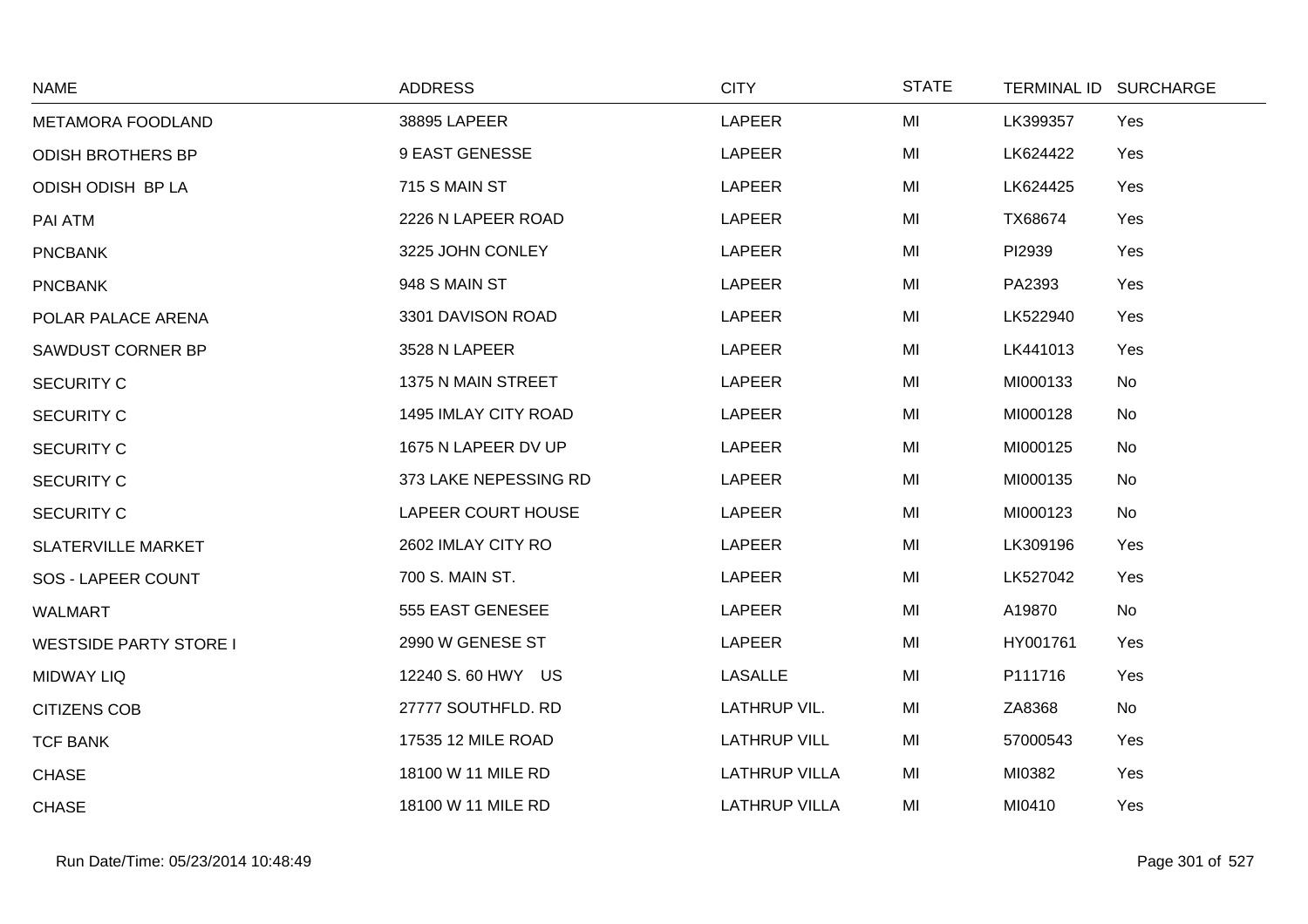| <b>NAME</b>                 | <b>ADDRESS</b>          | <b>CITY</b>          | <b>STATE</b> |          | TERMINAL ID SURCHARGE |
|-----------------------------|-------------------------|----------------------|--------------|----------|-----------------------|
| <b>CHASE</b>                | 18100 W 11 MILE RD      | <b>LATHRUP VILLA</b> | MI           | MI0411   | Yes                   |
| LATHRUP VILLAGE CO          | 28939 SOUTHFIELD R      | <b>LATHRUP VILLA</b> | MI           | LK730312 | Yes                   |
| 5/3 BK, W MI OFF            | 121 E SAINT JOSEPH      | LAWRENCE             | MI           | 00000000 | Yes                   |
| PAI ATM                     | 113 WEST ST. JOSEPH STR | <b>LAWRENCE</b>      | MI           | TX22893  | Yes                   |
| PAI ATM                     | 57887 RED ARROW HWY     | <b>LAWRENCE</b>      | MI           | TX33045  | Yes                   |
| PAI ISO                     | 113 WEST ST. JOSEPH STR | LAWRENCE             | MI           | TX22893  | Yes                   |
| PAI ISO                     | 57887 RED ARROW HWY     | <b>LAWRENCE</b>      | MI           | TX33045  | Yes                   |
| Pauls Gas Liquor            | 437 W ST JOSEPH STREET  | <b>LAWRENCE</b>      | MI           | SR007891 | Yes                   |
| 5/3 BK, MI.(WEST            | 104 N MAIN STREET       | <b>LAWTON</b>        | MI           | 00000000 | Yes                   |
| <b>First Street Station</b> | 110 3RD ST              | <b>LAWTON</b>        | MI           | SR001286 | Yes                   |
| Wagoners Your Hometown Fo   | 101 N MAIN STREET       | <b>LAWTON</b>        | MI           | SR004581 | Yes                   |
| <b>Cardtronics CCSW</b>     | 3117 SHERIDAN AVE       | <b>LENNON</b>        | MI           | SP070020 | Yes                   |
| <b>DSG PETROL</b>           | 11941 EAST M-21 HWYUS   | <b>LENNON</b>        | MI           | P189421  | Yes                   |
| <b>BP LENOX</b>             | 37887 26 MILE ROAD      | <b>LENOX</b>         | MI           | CI009846 | Yes                   |
| <b>MEIJER GAS</b>           | 36689 26 MILE RD        | <b>LENOX</b>         | MI           | 82128184 | Yes                   |
| CT 7-11                     | 35931 26 MILE RD        | <b>LENOX TWP</b>     | MI           | SE271898 | Yes                   |
| <b>LEONARDS MARKET</b>      | 4 WEST ELMWOOD BOX 735  | <b>LEONARD</b>       | MI           | CI001988 | Yes                   |
| <b>FIRSTMERIT</b>           | 120 Mackinaw Trail      | <b>LEROY</b>         | MI           | 00006922 | Yes                   |
| Henrys GeneralStr           | 104 UNDERWOOD           | <b>LEROY</b>         | MI           | LK182874 | Yes                   |
| <b>Cardtronics CCSW</b>     | 601 W BELLEVUE          | <b>LESLIE</b>        | MI           | SP070280 | Yes                   |
| PAI ATM                     | 5727 US HIGHWAY 31      | <b>LEVERING</b>      | MI           | CS12031  | Yes                   |
| PAI ISO                     | 5727 US HIGHWAY 31      | <b>LEVERING</b>      | MI           | CS12031  | Yes                   |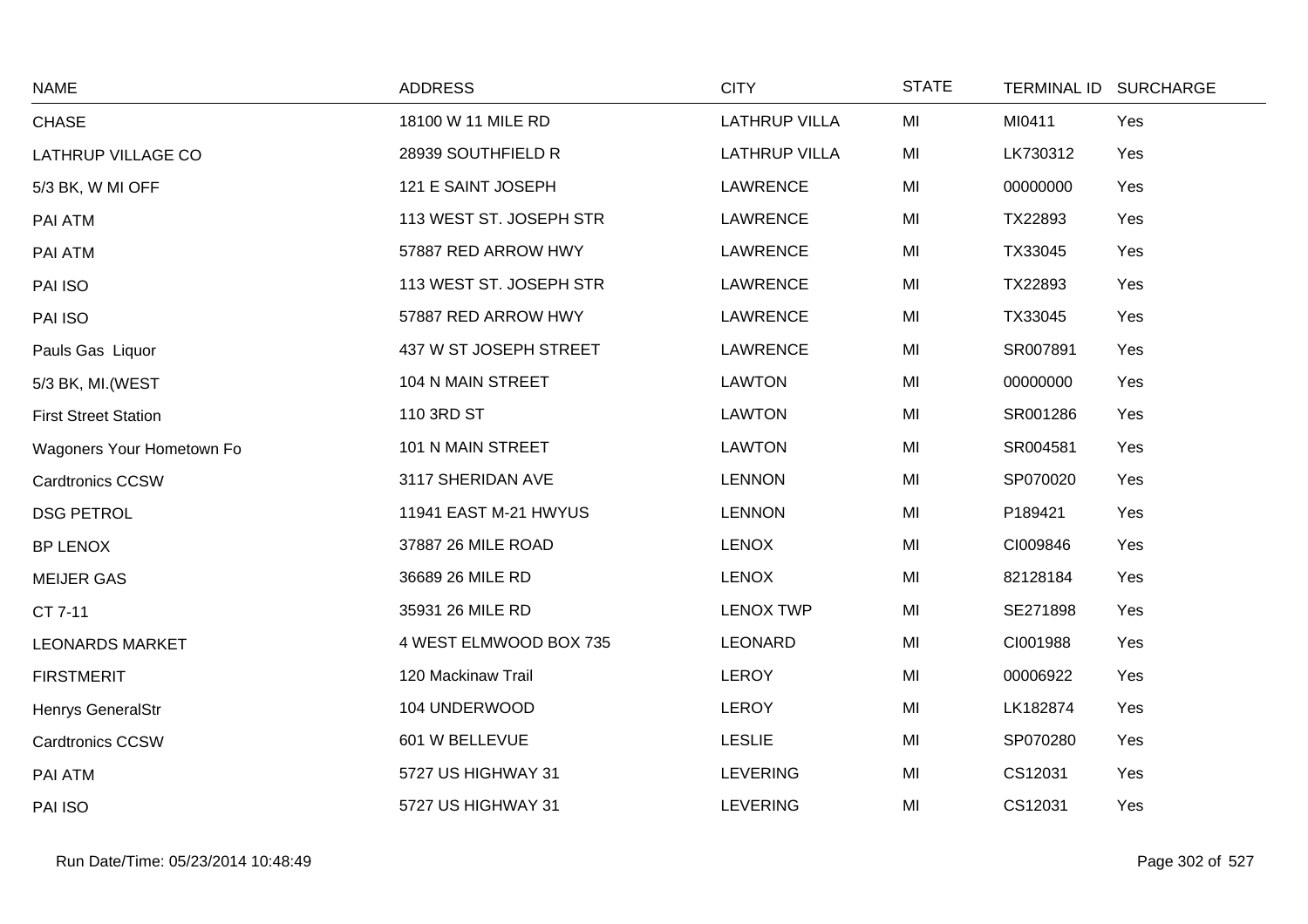| <b>NAME</b>               | <b>ADDRESS</b>            | <b>CITY</b>         | <b>STATE</b> |                 | TERMINAL ID SURCHARGE |
|---------------------------|---------------------------|---------------------|--------------|-----------------|-----------------------|
| <b>LEWISTON MARATHON</b>  | 5021 COUNTY ROAD 6        | <b>LEWISTON</b>     | MI           | LK477923        | Yes                   |
| <b>MIDLAKES MARKET</b>    | 3521 CO. RD. 612          | <b>LEWISTON</b>     | MI           | LK834322        | Yes                   |
| <b>PNCBANK</b>            | 2931 KNEELAND ST          | <b>LEWISTON</b>     | MI           | PA2791          | Yes                   |
| <b>Cardtronics CCSM</b>   | 5621 MAIN ST              | <b>LEXINGTON</b>    | MI           | CR011772        | Yes                   |
| <b>JEFFS MARK</b>         | 5455 N. MAIN<br><b>US</b> | <b>LEXINGTON</b>    | MI           | P213330         | Yes                   |
| ALPENA ALCONA CU          | 111 S. CHURCH ST          | <b>LINCOLN</b>      | MI           | <b>CKI768</b>   | Yes                   |
| <b>HURON COMMUNITY</b>    | 327 TRAVERSE BAY          | <b>LINCOLN</b>      | MI           | 00000000        | No                    |
| A & Z GAS INC.            | 682 SOUTHFIELD ROA        | <b>LINCOLN PARK</b> | MI           | LK245870        | Yes                   |
| APPLEWOOD LIQUOR STORE    | 743 SOUTHFIELD            | <b>LINCOLN PARK</b> | MI           | CI004216        | Yes                   |
| <b>BANK OF AMERICA</b>    | *CVS PHARMACY #8122       | <b>LINCOLN PARK</b> | MI           | <b>WMIN1102</b> | No                    |
| <b>BANK OF AMERICA</b>    | *CVS PHARMACY #8131       | <b>LINCOLN PARK</b> | MI           | <b>WMID0060</b> | No                    |
| <b>BANK OF AMERICA</b>    | *LINCOLN PARK             | <b>LINCOLN PARK</b> | MI           | <b>IMIN7064</b> | <b>No</b>             |
| <b>BANK OF AMERICA</b>    | *SOUTHFIELD/DIX           | <b>LINCOLN PARK</b> | MI           | <b>IMIN7101</b> | No                    |
| <b>BANK OF AMERICA</b>    | *SOUTHFIELD/DIX           | <b>LINCOLN PARK</b> | MI           | <b>IMIN7102</b> | No                    |
| BP 75 AND OUTER DR        | 25520 OUTERDRIVE          | <b>LINCOLN PARK</b> | MI           | LK778067        | Yes                   |
| <b>BUDGET MARKET, INC</b> | 1470 FORT ST              | <b>LINCOLN PARK</b> | MI           | LK152586        | Yes                   |
| <b>BUDGET MARKET, INC</b> | 1470 FORT STREET          | <b>LINCOLN PARK</b> | MI           | LK152586        | Yes                   |
| <b>CHASE</b>              | 2041 FORT ST              | <b>LINCOLN PARK</b> | MI           | MI0188          | Yes                   |
| <b>CITIZENS COB</b>       | 2060 DIX HIGHWAY          | <b>LINCOLN PARK</b> | MI           | ZA8124          | No                    |
| CT 7-11                   | 1010 SOUTHFIELD. US       | <b>LINCOLN PARK</b> | MI           | SE276383        | Yes                   |
| CT 7-11                   | US<br>1365 DIX.           | <b>LINCOLN PARK</b> | MI           | SE276266        | Yes                   |
| CT 7-11                   | 3833 DIX AVE.<br>US       | <b>LINCOLN PARK</b> | MI           | SE276226        | Yes                   |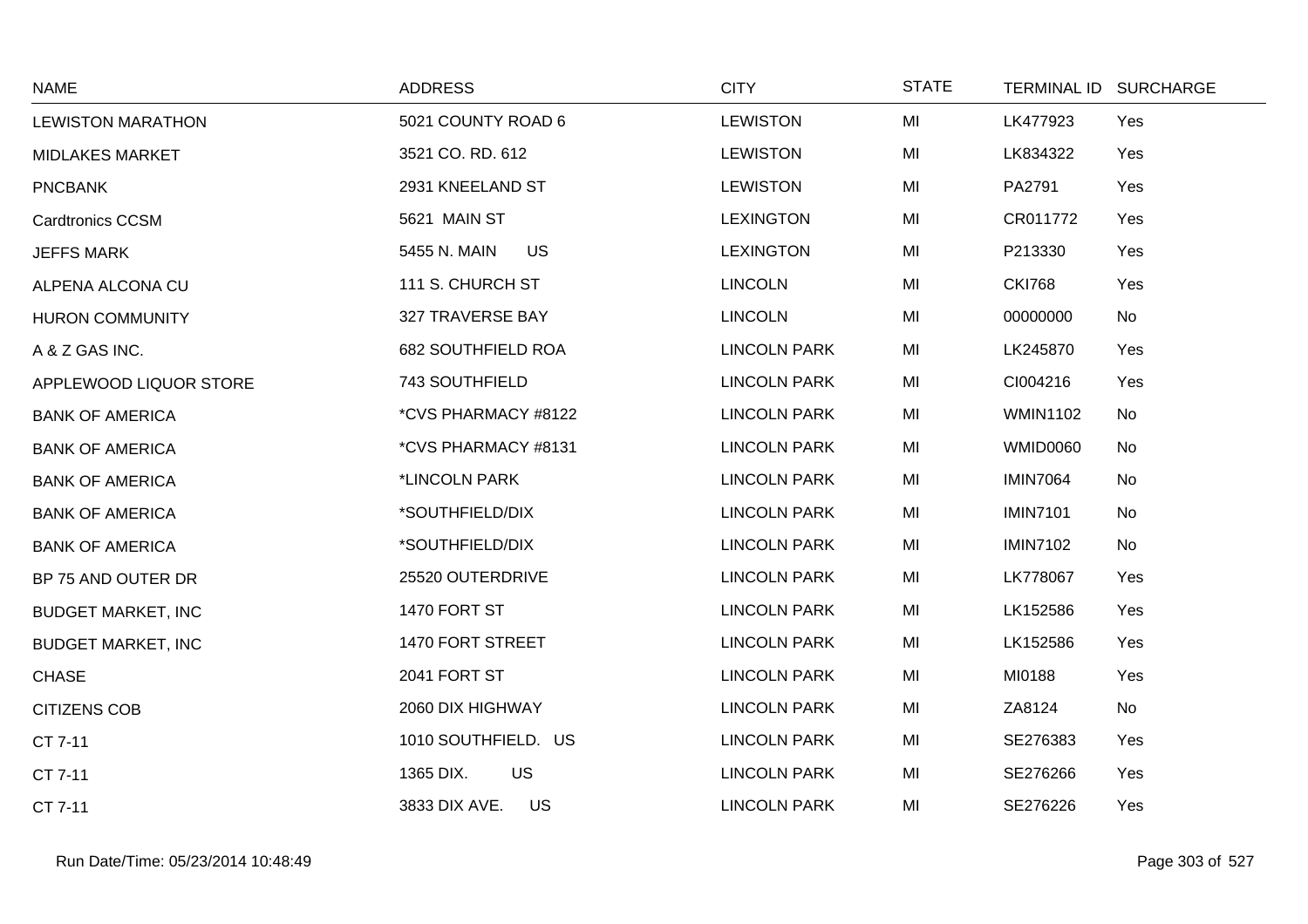| <b>NAME</b>                  | <b>ADDRESS</b>        | <b>CITY</b>         | <b>STATE</b> | TERMINAL ID SURCHARGE |     |
|------------------------------|-----------------------|---------------------|--------------|-----------------------|-----|
| <b>D&amp;B MARKET</b>        | 1086 DIX HWY          | <b>LINCOLN PARK</b> | MI           | CI016860              | Yes |
| DIX FUEL AND GO INC          | 3860 DIX HWY.         | <b>LINCOLN PARK</b> | MI           | TD239756              | Yes |
| DIX PETRO MART INC           | 3883 DIX HWY          | <b>LINCOLN PARK</b> | MI           | LK519142              | Yes |
| <b>DIXIE FUEL &amp; FOOD</b> | 3216 DIXIE HWY        | <b>LINCOLN PARK</b> | MI           | LK243394              | Yes |
| DOWNRIVER COMMUNITY FCU      | 1262 DIX HWY          | <b>LINCOLN PARK</b> | MI           | CK0904                | Yes |
| FAMILY DOLLAR #713           | 24950 OUTER DRIVE     | <b>LINCOLN PARK</b> | MI           | LK130063              | Yes |
| <b>GRAYSTONE</b>             | 2472 DIX HIGHWAY US   | <b>LINCOLN PARK</b> | MI           | P228951               | Yes |
| H & S PETRO INC              | 3585 DIX-TOLEDO RD    | <b>LINCOLN PARK</b> | MI           | LK634801              | Yes |
| H AND A MART INC             | 2308 FORT STREET      | <b>LINCOLN PARK</b> | MI           | TD237711              | Yes |
| <b>JUMBO SUPERMARKET</b>     | 3807 FORT ST          | <b>LINCOLN PARK</b> | MI           | CI020547              | Yes |
| K&H SAAD 3 INC.              | 2207 SOUTHFIELD       | <b>LINCOLN PARK</b> | MI           | LK208371              | Yes |
| LANGLEY'S LIQUOR AND L       | 1317 DIX HWY          | <b>LINCOLN PARK</b> | MI           | CI013550              | Yes |
| <b>LINCOLN LI</b>            | 3065 FORT ST.<br>US.  | <b>LINCOLN PARK</b> | MI           | P128022               | Yes |
| <b>LINCOLN PARK MINI</b>     | 4140 FORT ST.         | <b>LINCOLN PARK</b> | MI           | LK335479              | Yes |
| <b>LUXOR LIQUOR</b>          | 3174 DIX HWY          | <b>LINCOLN PARK</b> | MI           | CI013548              | Yes |
| <b>M&amp;N FOOD STREET</b>   | 3570 FORT STREET      | <b>LINCOLN PARK</b> | MI           | TD237362              | Yes |
| PAI ATM                      | 1362 DIX HWY          | <b>LINCOLN PARK</b> | MI           | TX61332               | Yes |
| PAI ISO                      | 1362 DIX HWY          | <b>LINCOLN PARK</b> | MI           | TX61332               | Yes |
| <b>PNCBANK</b>               | 1568 DIX HWY          | <b>LINCOLN PARK</b> | MI           | PA2384                | Yes |
| <b>PNCBANK</b>               | 3984 FORT ST          | <b>LINCOLN PARK</b> | MI           | PA2386                | Yes |
| RIVER DRIVE MARKET           | <b>455 SOUTHFIELD</b> | <b>LINCOLN PARK</b> | MI           | LK936429              | Yes |
| SOUTHFIELD GRANT INC SUNO    | 804 SOUTHFIELD RD     | <b>LINCOLN PARK</b> | MI           | LK184868              | Yes |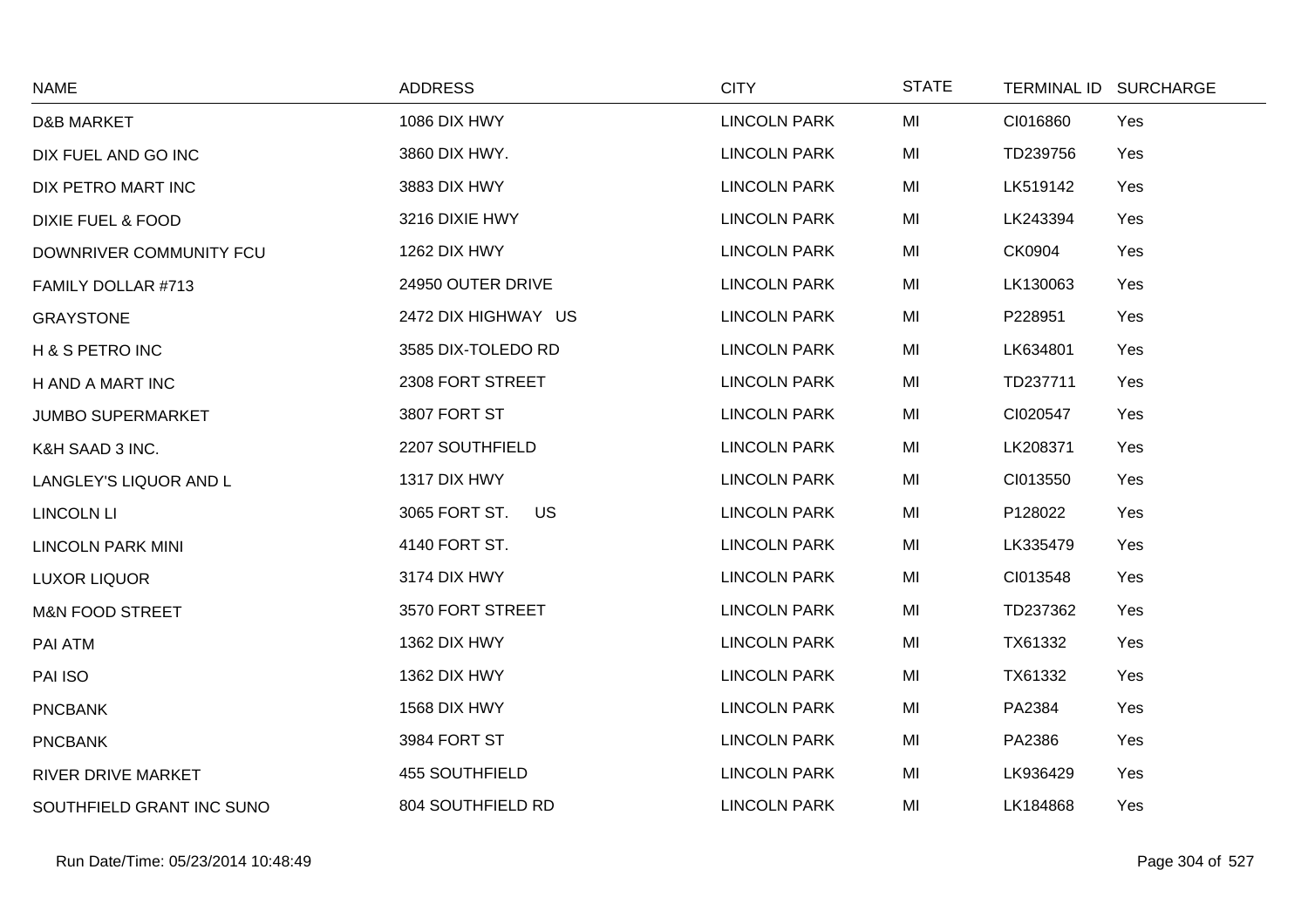| <b>NAME</b>               | <b>ADDRESS</b>             | <b>CITY</b>         | <b>STATE</b> | TERMINAL ID SURCHARGE |     |
|---------------------------|----------------------------|---------------------|--------------|-----------------------|-----|
| SPEEDY MARY               | 3860 DIX HWY               | <b>LINCOLN PARK</b> | MI           | HY008421              | Yes |
| <b>SRRS INVESTMENT LL</b> | 1727 SOUTHFIELD RO         | <b>LINCOLN PARK</b> | MI           | LK691140              | Yes |
| STAR GAS & GO INC.        | 4124 DIX HWY               | <b>LINCOLN PARK</b> | MI           | LK561808              | Yes |
| TJ PARTY STORE            | 1208 FORT STREET           | <b>LINCOLN PARK</b> | MI           | CI001990              | Yes |
| Walgreens 10906           | 1901 SOUTHFIELD RD         | <b>LINCOLN PARK</b> | MI           | SR003673              | Yes |
| Walgreens 7535            | 1765 FORT ST               | <b>LINCOLN PARK</b> | MI           | SR007535              | Yes |
| ZITA AUTO LLC 09-05       | 3031 FORT ST.              | <b>LINCOLN PARK</b> | MI           | CI013935              | Yes |
| ALPINE MARKET PLACE       | 604 W BROAD STREET         | <b>LINDEN</b>       | MI           | CI008718              | Yes |
| <b>FIRSTMERIT</b>         | 8017 Silver Lake R         | <b>LINDEN</b>       | MI           | 00006530              | Yes |
| <b>NASSER INC 1</b>       | 9056 SILVER LAKE ROAD      | <b>LINDEN</b>       | MI           | SR007720              | Yes |
| NORTH SHORE MARKET        | 16177 S SEYMOUR            | <b>LINDEN</b>       | MI           | LK780504              | Yes |
| PAI ATM                   | 517 E BROAD ST             | <b>LINDEN</b>       | MI           | CS50920               | Yes |
| <b>RITE AID #3452</b>     | 602 W BRD ST               | <b>LINDEN</b>       | MI           | A0006650              | Yes |
| RPF - BP - ARGENTI        | 8365 SILVER LAKE R         | <b>LINDEN</b>       | MI           | LK881685              | Yes |
| DORE CORPO                | 875 LINWOOD ROAD           | <b>LINWOOD</b>      | MI           | 81201962              | Yes |
| <b>FIRSTMERIT</b>         | 8 S Huron St               | <b>LINWOOD</b>      | MI           | 00006796              | Yes |
| <b>SUNRISE C</b>          | 84 N HURON RD<br><b>US</b> | <b>LINWOOD</b>      | MI           | P500464               | Yes |
| <b>VILLAGE INN</b>        | 212 CENTER                 | <b>LINWOOD</b>      | MI           | CI014085              | Yes |
| <b>LITCHFIELD</b>         | 128 JONESVILLE RD. US      | <b>LITCHFIELD</b>   | MI           | P09524                | Yes |
| LITCHFIELD BP             | 159 MARSHA                 | <b>LITCHFIELD</b>   | MI           | LK144579              | Yes |
| 5 MILE VA                 | 29230 5 MILE ROAD US       | <b>LIVONIA</b>      | MI           | P126684               | Yes |
| 5 Mile Merriman           | 31338 5 MILE RD            | <b>LIVONIA</b>      | MI           | LK123066              | Yes |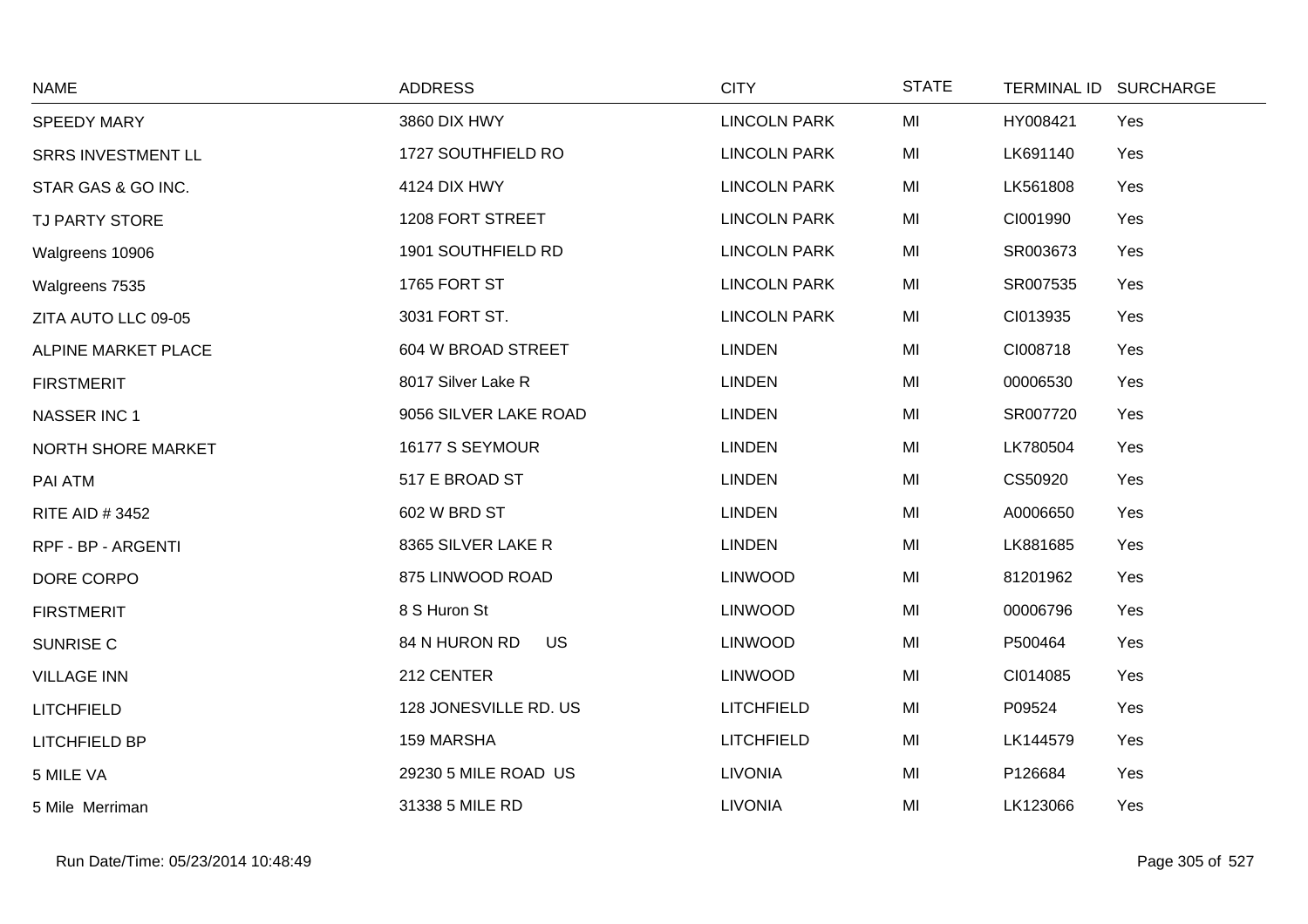| <b>NAME</b>            | <b>ADDRESS</b>            | <b>CITY</b>    | <b>STATE</b> |                 | TERMINAL ID SURCHARGE |
|------------------------|---------------------------|----------------|--------------|-----------------|-----------------------|
| 5/3 BK, MI.(EAST       | 33246 PLYMOUTH ROAD       | <b>LIVONIA</b> | MI           | 00000000        | Yes                   |
| 6 MILE OIL INC.        | 17111 FARMINGTON R        | <b>LIVONIA</b> | MI           | LK363562        | Yes                   |
| ABM INVESTMENT GRO     | 32649 GREENLAND CO        | <b>LIVONIA</b> | MI           | LK302979        | Yes                   |
| ALBARR PETRO MART      | 31401 W 8 MILE RD         | <b>LIVONIA</b> | MI           | LK184571        | Yes                   |
| <b>ALLADIN LI</b>      | 37449 FIVE MILE ROAUS     | <b>LIVONIA</b> | MI           | P234671         | Yes                   |
| <b>ALLADIN LI</b>      | 37449 FIVE MILE ROAUS     | <b>LIVONIA</b> | MI           | P88846          | Yes                   |
| AMERICAS BEST VALU     | 28512 SCHOOLCRAFT         | <b>LIVONIA</b> | MI           | LK201775        | No                    |
| ATMY FUEL ENTERPRISE,  | 34901 ANN ARBOR TRAIL     | <b>LIVONIA</b> | MI           | TD242352        | Yes                   |
| <b>BAAS MINI</b>       | 31301 5 MILE<br><b>US</b> | <b>LIVONIA</b> | MI           | P231472         | Yes                   |
| <b>BANK OF AMERICA</b> | *6 MILE/NEWBURGH          | <b>LIVONIA</b> | MI           | <b>IMID7186</b> | No                    |
| <b>BANK OF AMERICA</b> | <i>*CVS # 8031</i>        | <b>LIVONIA</b> | MI           | <b>WMID0169</b> | No                    |
| <b>BANK OF AMERICA</b> | *CVS PHARMACY #8015       | <b>LIVONIA</b> | MI           | <b>WMID0032</b> | No                    |
| <b>BANK OF AMERICA</b> | *CVS PHARMACY #8121       | <b>LIVONIA</b> | MI           | <b>WMIN1101</b> | No                    |
| <b>BANK OF AMERICA</b> | *CVS PHARMACY #8176       | <b>LIVONIA</b> | MI           | <b>WMIN1134</b> | No                    |
| <b>BANK OF AMERICA</b> | *LIVONIA                  | <b>LIVONIA</b> | MI           | <b>IMID7374</b> | No                    |
| <b>BANK OF AMERICA</b> | *LIVONIA                  | <b>LIVONIA</b> | MI           | <b>IMID7375</b> | No                    |
| <b>BANK OF AMERICA</b> | *LIVONIA                  | <b>LIVONIA</b> | MI           | <b>IMID7376</b> | No                    |
| <b>BANK OF AMERICA</b> | *TRINITY HEALTH CORPORA   | <b>LIVONIA</b> | MI           | <b>WMID7366</b> | No                    |
| <b>BANK OF AMERICA</b> | *WONDERLAND MALL          | <b>LIVONIA</b> | MI           | <b>IMIN7122</b> | No                    |
| <b>BP</b>              | 27428 SCHOOLCRAFT         | <b>LIVONIA</b> | MI           | CI000389        | Yes                   |
| <b>CASTLE GROCERY</b>  | 33415 7 MILE              | <b>LIVONIA</b> | MI           | LK432694        | Yes                   |
| CCCU                   | 15420 FARMINGTON          | <b>LIVONIA</b> | MI           | <b>VC0308</b>   | Yes                   |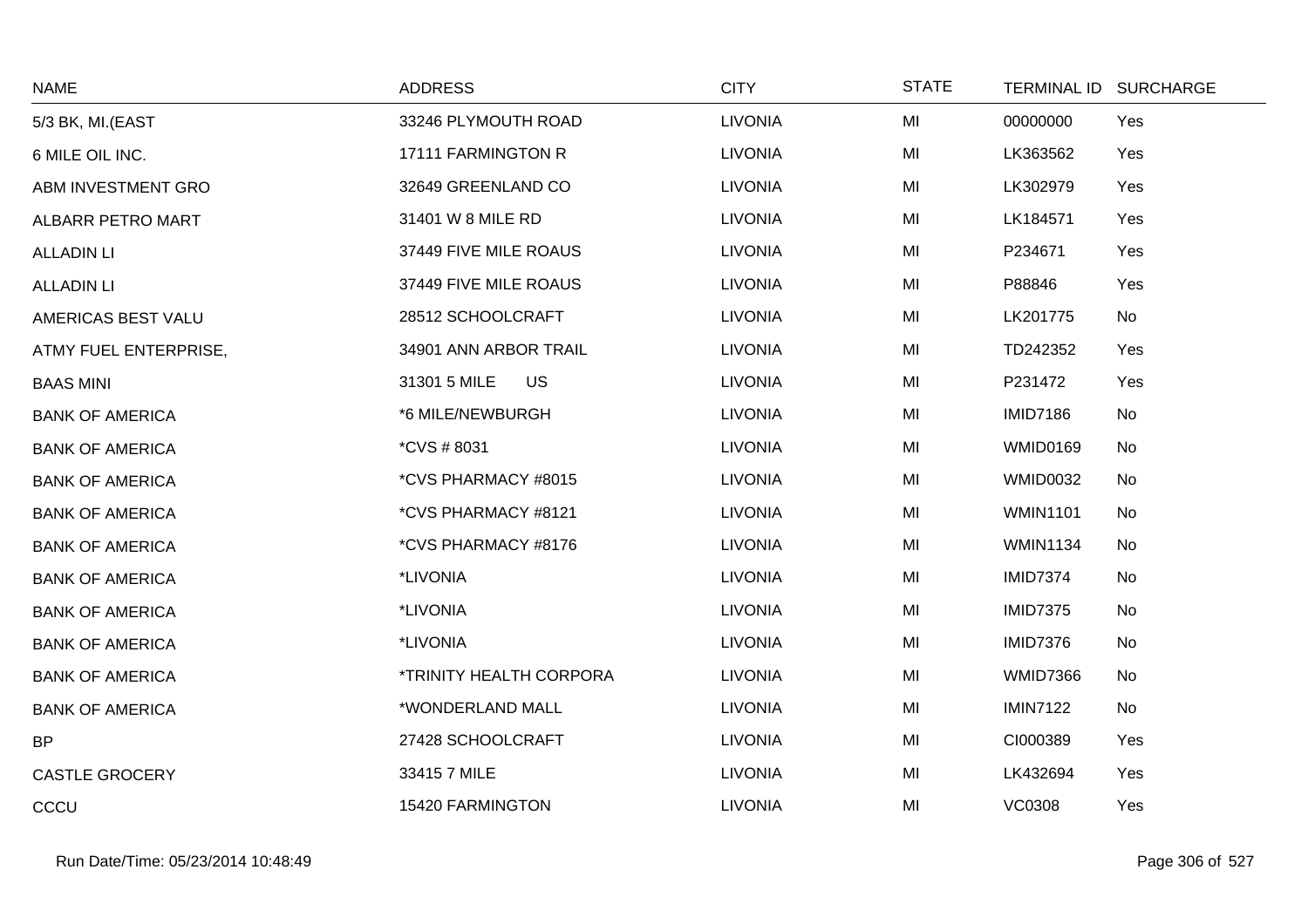| <b>NAME</b>             | <b>ADDRESS</b>         | <b>CITY</b>    | <b>STATE</b> |          | TERMINAL ID SURCHARGE |
|-------------------------|------------------------|----------------|--------------|----------|-----------------------|
| CCCU                    | 34930 ANN ARBOR        | <b>LIVONIA</b> | MI           | VC0310   | Yes                   |
| <b>CHASE</b>            | 27637 GRAND RIVER      | <b>LIVONIA</b> | MI           | MI0246   | Yes                   |
| <b>CHASE</b>            | 27637 GRAND RIVER      | <b>LIVONIA</b> | MI           | MI0247   | Yes                   |
| <b>CHASE</b>            | 27901 PLYMOUTH RD      | <b>LIVONIA</b> | MI           | MI0241   | Yes                   |
| <b>CHASE</b>            | 27901 PLYMOUTH RD      | <b>LIVONIA</b> | MI           | MI0259   | Yes                   |
| <b>CHASE</b>            | 32203 PLYMOUTH RD      | <b>LIVONIA</b> | MI           | MI1948   | Yes                   |
| <b>CHASE</b>            | 37458 6 MILE RD        | <b>LIVONIA</b> | MI           | MI0753   | Yes                   |
| <b>CITIZENS COB</b>     | 19410 MIDDLEBELT       | <b>LIVONIA</b> | MI           | ZA8153   | <b>No</b>             |
| <b>CITIZENS COB</b>     | 28999 W 5 MILE RD.     | <b>LIVONIA</b> | MI           | ZA8078   | No                    |
| <b>CITIZENS COB</b>     | 31441 PLYMOUTH         | <b>LIVONIA</b> | MI           | ZA8356   | No                    |
| <b>CITIZENS COB</b>     | 37307 W 6 MILE RD      | <b>LIVONIA</b> | MI           | ZA8157   | No                    |
| <b>COMERICA BANK</b>    | 5 MILE - LEVAN LIVONI  | <b>LIVONIA</b> | MI           | A2964531 | No                    |
| <b>COMERICA BANK</b>    | 5 MILE-MERRIMAN LIVONI | <b>LIVONIA</b> | MI           | B3654319 | No                    |
| <b>COMERICA BANK</b>    | LAUREL PARK-6 MILE LIV | <b>LIVONIA</b> | MI           | A2485755 | No                    |
| <b>COMERICA BANK</b>    | LIVONIA OP CTR LIVONI  | <b>LIVONIA</b> | MI           | A3604317 | No                    |
| CT 7-11                 | 15550 MIDDLEBELT.      | <b>LIVONIA</b> | MI           | SE276161 | Yes                   |
| CT 7-11                 | 27435 7 MILE RD. US    | <b>LIVONIA</b> | MI           | SE276392 | Yes                   |
| CT 7-11                 | 29321 8 MILE RD US     | <b>LIVONIA</b> | MI           | SE274006 | Yes                   |
| CT 7-11                 | 31430 PLYMOUTH RD.     | <b>LIVONIA</b> | MI           | SE276415 | Yes                   |
| CT 7-11                 | 8988 MIDDLEBELT. US    | <b>LIVONIA</b> | MI           | SE276241 | Yes                   |
| CT 7-11                 | 9479 NEWBURGH.         | <b>LIVONIA</b> | MI           | SE276562 | No                    |
| <b>Cardtronics CCSB</b> | 13700 MIDDLEBELT RD    | <b>LIVONIA</b> | MI           | CW000851 | Yes                   |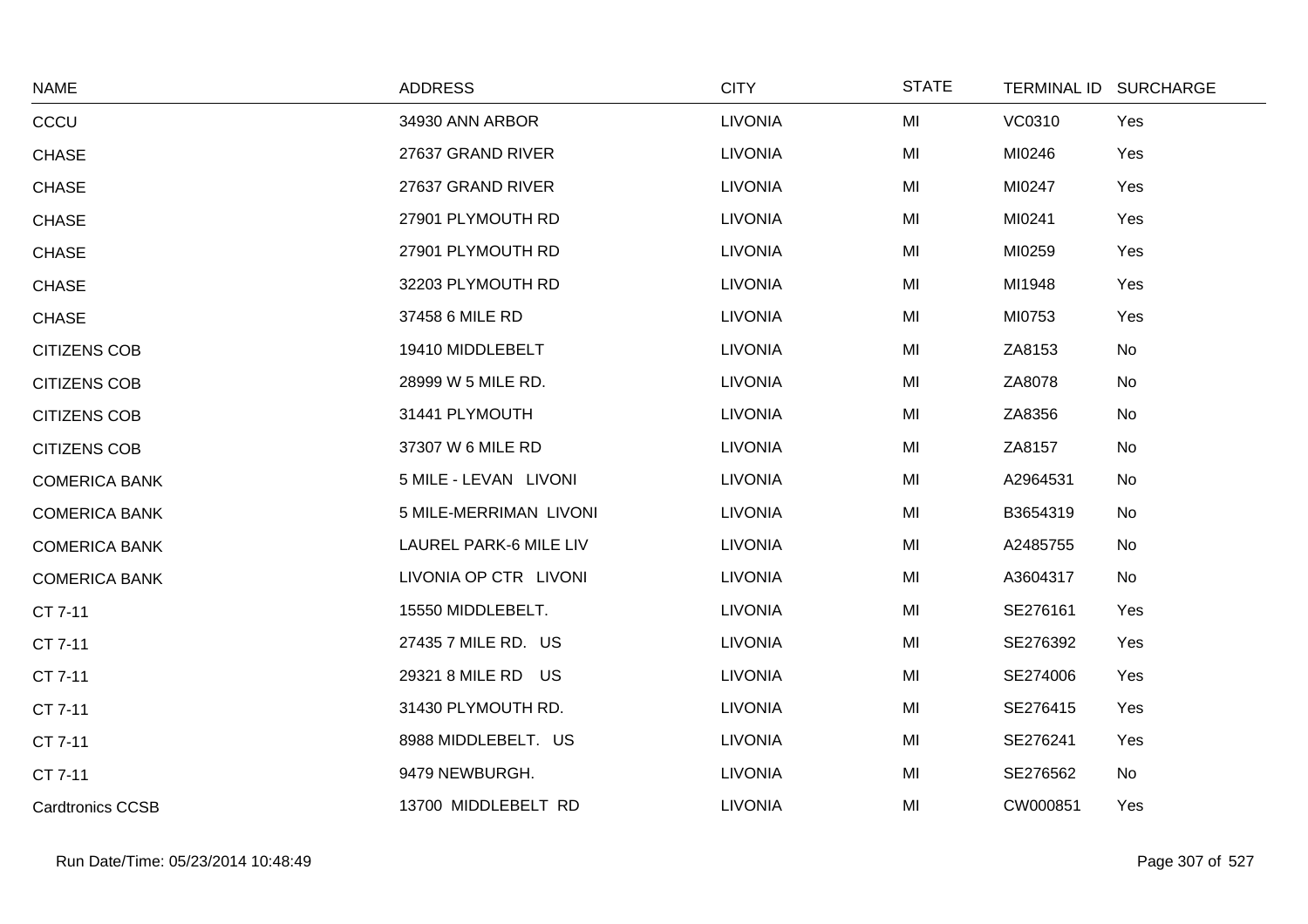| <b>NAME</b>               | <b>ADDRESS</b>           | <b>CITY</b>    | <b>STATE</b> | <b>TERMINAL ID</b><br><b>SURCHARGE</b> |
|---------------------------|--------------------------|----------------|--------------|----------------------------------------|
| <b>Cardtronics CCSB</b>   | 19375 VICTOR PKWY        | <b>LIVONIA</b> | MI           | DB000001<br>Yes                        |
| <b>Cardtronics CCSB</b>   | 20000 HAGGERTY RD        | <b>LIVONIA</b> | MI           | CW000852<br>Yes                        |
| <b>Cardtronics CCSW</b>   | 31374 SCHOOL CRAFT       | <b>LIVONIA</b> | MI           | SP070022<br>Yes                        |
| <b>Cardtronics CCSW</b>   | 33405 PLYMOUTH           | <b>LIVONIA</b> | MI           | SP070021<br>Yes                        |
| <b>Cardtronics CCSW</b>   | 37416 W 7 MILE           | <b>LIVONIA</b> | MI           | SP070055<br>Yes                        |
| CardtronicsLPC            | 20100 HAGGERTY RD        | <b>LIVONIA</b> | MI           | TG021069<br>Yes                        |
| CardtronicsLPC            | 29451 PLYMOUTH RD.       | <b>LIVONIA</b> | MI           | TG021450<br>Yes                        |
| <b>GUARANTY BANK</b>      | 29555 PLYMOUTH RD        | <b>LIVONIA</b> | MI           | T522B298<br>Yes                        |
| <b>GUARANTY BANK</b>      | 33523 8 MILE RD          | <b>LIVONIA</b> | MI           | D5229074<br>Yes                        |
| <b>HOLIDAY SQUARE MAR</b> | 34950 ANN ARBOR          | <b>LIVONIA</b> | MI           | LK454032<br>Yes                        |
| I 96-SCHOOLCRAFT I        | 33430 SCHOOLCRAFT        | <b>LIVONIA</b> | MI           | LK391218<br>Yes                        |
| JAAFAR VENTURES IN        | 27440 PLYMOUTH RD        | <b>LIVONIA</b> | MI           | LK203105<br>Yes                        |
| <b>JUDE'S INVESTMENTS</b> | 33265 SCHOOLCRAFT        | <b>LIVONIA</b> | MI           | LK512672<br>Yes                        |
| <b>KMART #433</b>         | <b>US</b><br>33400 W 7 M | <b>LIVONIA</b> | MI           | 523055<br>Yes                          |
| <b>LARRYS FOODLAND</b>    | 33151 PLYMOUTH ROAD      | <b>LIVONIA</b> | MI           | CI011568<br>Yes                        |
| LEVAN PETROLEUM IN        | 36375 5 MILES ROAD       | <b>LIVONIA</b> | MI           | No<br>LK320587                         |
| <b>LIQUOR VAULT</b>       | 29241 6 MILE             | <b>LIVONIA</b> | MI           | CI011457<br>Yes                        |
| LIVONIA OIL CO            | 13801 MERRIMAN RD        | <b>LIVONIA</b> | MI           | LK778285<br>Yes                        |
| <b>MASON MOBIL INC II</b> | 29401 FIVE MILE RD       | <b>LIVONIA</b> | MI           | LK705880<br>Yes                        |
| MID JOY MARKET            | 29150 JOY ROAD           | <b>LIVONIA</b> | MI           | LK600387<br>Yes                        |
| MID SEVEN GAS COMP        | 29401 SEVEN MILE         | <b>LIVONIA</b> | MI           | No<br>LK437498                         |
| <b>MIRAGE MARKET</b>      | 28292 JOY RD.            | <b>LIVONIA</b> | MI           | CI008203<br>Yes                        |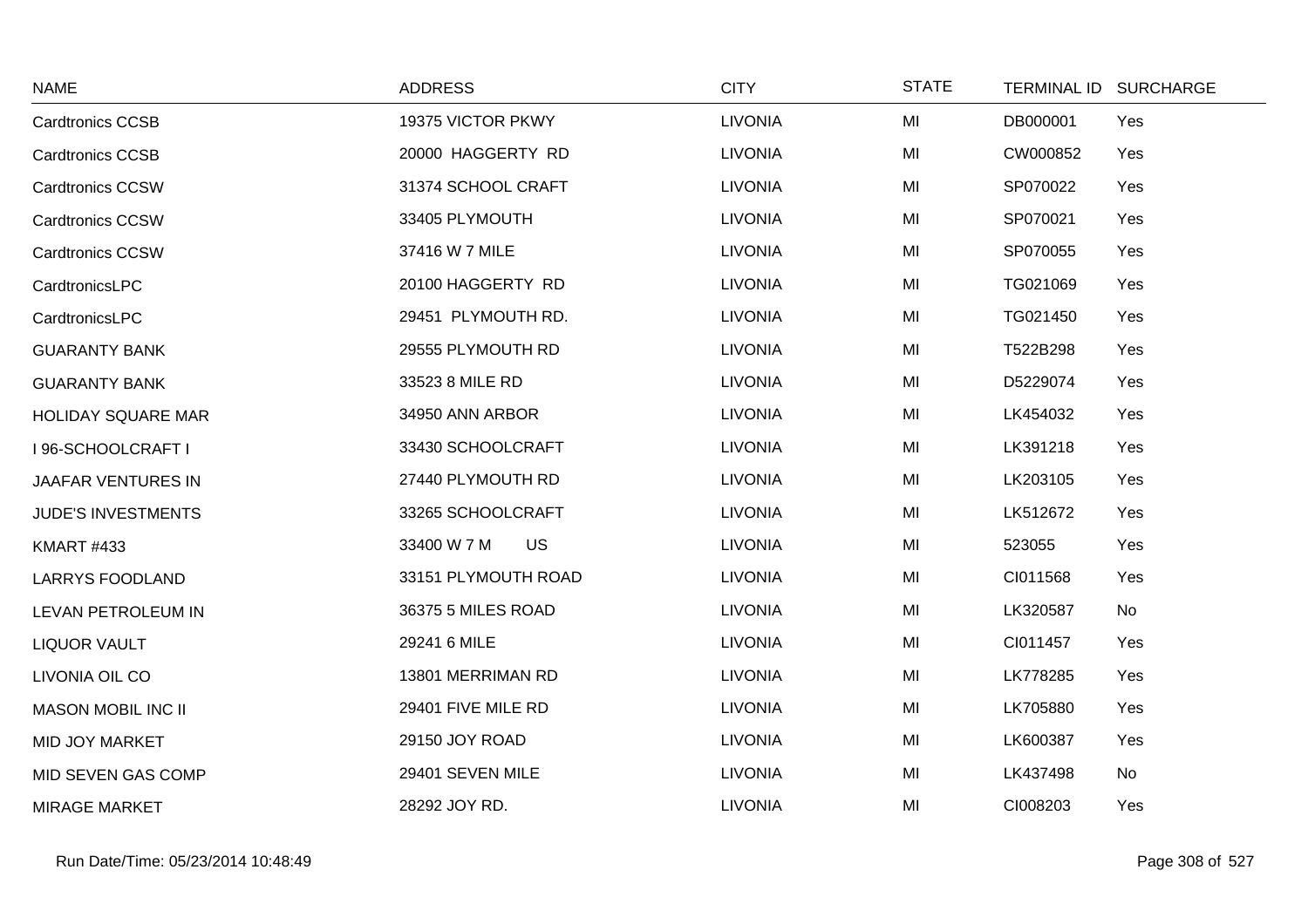| <b>NAME</b>                 | <b>ADDRESS</b>             | <b>CITY</b>    | <b>STATE</b> | <b>TERMINAL ID</b> | <b>SURCHARGE</b> |
|-----------------------------|----------------------------|----------------|--------------|--------------------|------------------|
| MOCHA GAS / SU8NOC          | 39310 PLYMOUTH RD          | <b>LIVONIA</b> | MI           | LK649581           | Yes              |
| NICHOLAS PART STOR          | 13820 MERRIMAN RD.         | <b>LIVONIA</b> | MI           | LK464461           | No               |
| PAI ATM                     | 37700 WEST SIX MILE ROA    | <b>LIVONIA</b> | MI           | TX54117            | Yes              |
| PAI ISO                     | 28287 PLYMOUTH RD          | <b>LIVONIA</b> | MI           | CS26522            | Yes              |
| PAI ISO                     | 28406 S MILE RD            | <b>LIVONIA</b> | MI           | TX22547            | Yes              |
| PAI ISO                     | 37700 WEST SIX MILE ROA    | <b>LIVONIA</b> | MI           | TX54117            | Yes              |
| <b>PNCBANK</b>              | 33543 8 MILE RD            | <b>LIVONIA</b> | MI           | PA2367             | Yes              |
| <b>QUALITY INN AND SU</b>   | 30375 PLYMOUTH ROA         | <b>LIVONIA</b> | MI           | LK152254           | Yes              |
| <b>RITE AID #4523</b>       | 33251 PLYMOUTH RD          | <b>LIVONIA</b> | MI           | A0007031           | No               |
| <b>RITE AID #4801</b>       | 31245 8 MILE RD            | <b>LIVONIA</b> | MI           | A0007136           | No               |
| SAAD PETRO 2 LLC            | 39300 6 MILE RD            | <b>LIVONIA</b> | MI           | LK513301           | Yes              |
| SERVICE CENTERS CORP        | 33036 W. 7 MILE            | <b>LIVONIA</b> | MI           | CK0A23             | Yes              |
| <b>SERVICE CENTERS CORP</b> | 33036 W. 7 MILE RD.        | <b>LIVONIA</b> | MI           | CK0A53             | Yes              |
| SEVEN MILE CROSSIN          | 38705 7 MILE RD            | <b>LIVONIA</b> | MI           | LK473364           | Yes              |
| SHELDON HALL                | 33111 PLYMOUTH RD.         | <b>LIVONIA</b> | MI           | LK432627           | Yes              |
| <b>SHOWEMANS</b>            | <b>US</b><br>15333 MERIMAN | <b>LIVONIA</b> | MI           | P78147             | Yes              |
| <b>SUNOCO LIVONIA</b>       | 33234 SCHOOLCRAFT          | <b>LIVONIA</b> | MI           | LK921135           | Yes              |
| SUNOCO-5 MILE               | 27417 5 MILE RD            | <b>LIVONIA</b> | MI           | CI021078           | Yes              |
| <b>TCF BANK</b>             | 13401 MIDDLEBELT ROAD      | <b>LIVONIA</b> | MI           | 57000530           | Yes              |
| TRADE VINE LIQUOR & DE      | 27455 SIX MILE RD          | <b>LIVONIA</b> | MI           | CI020419           | Yes              |
| <b>WAMU FUEL LLC</b>        | 17151 MIDDLEBELT           | <b>LIVONIA</b> | MI           | LK786612           | Yes              |
| Walgreens 10359             | 17701 NEWBURGH RD          | <b>LIVONIA</b> | MI           | SR003243           | Yes              |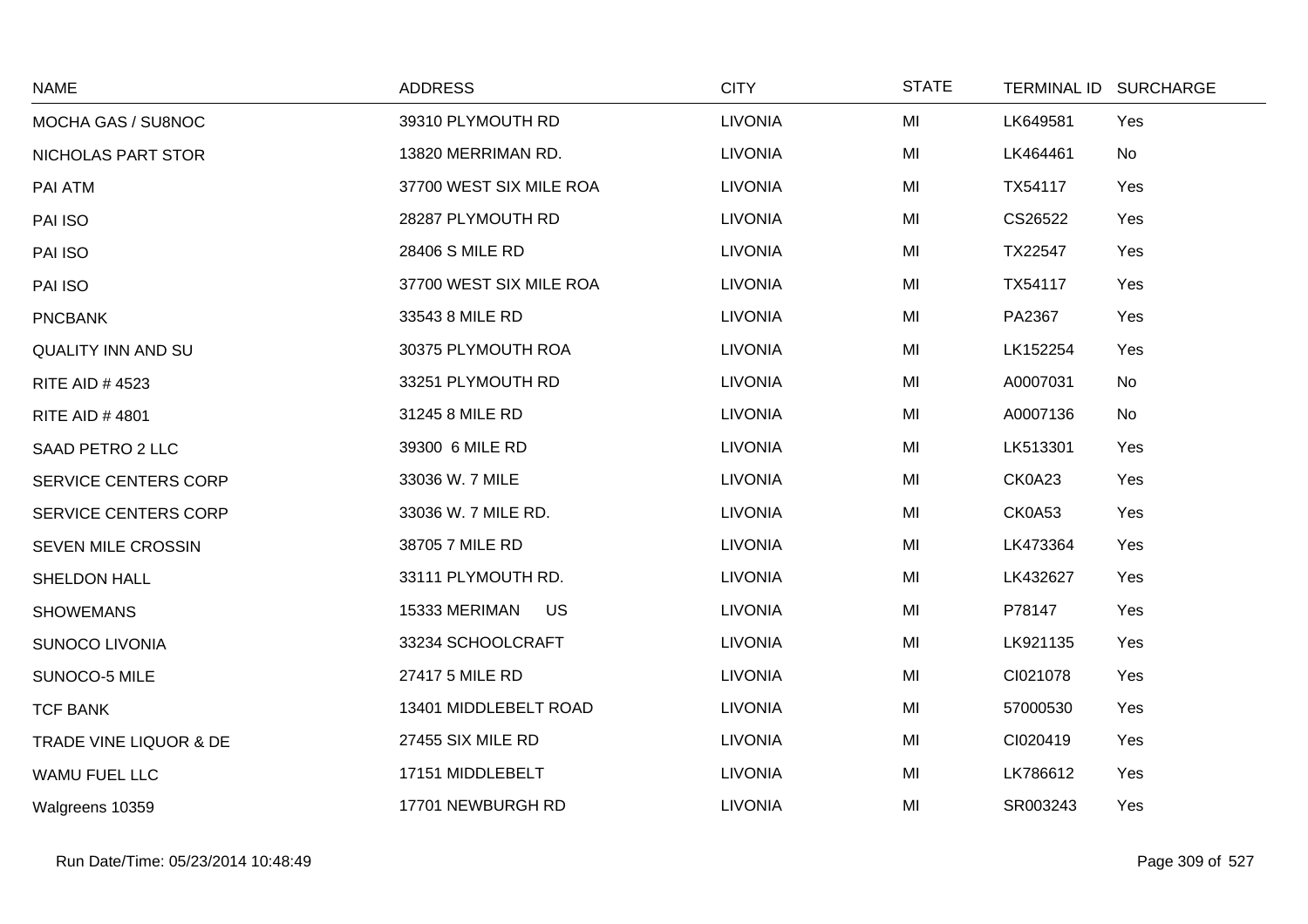| <b>NAME</b>                      | <b>ADDRESS</b>        | <b>CITY</b>      | <b>STATE</b>   | <b>TERMINAL ID</b> | <b>SURCHARGE</b> |
|----------------------------------|-----------------------|------------------|----------------|--------------------|------------------|
| Walgreens 4298                   | 29200 6 MILE RD       | <b>LIVONIA</b>   | MI             | SR001029           | Yes              |
| Walgreens 4933                   | 8850 NEWBURGH RD      | <b>LIVONIA</b>   | MI             | SR001031           | Yes              |
| Walgreens 6312                   | 29370 PLYMOUTH RD     | <b>LIVONIA</b>   | MI             | SR001032           | No               |
| Walgreens 6359                   | 3333 MILE RD          | <b>LIVONIA</b>   | MI             | SR001033           | Yes              |
| Walmart Supercenter 5844         | 29574 7 MILE ROAD     | <b>LIVONIA</b>   | MI             | SR004854           | Yes              |
| 5/3 BK, MI. (WEST                | 11915 EAST FULTON     | <b>LOWELL</b>    | MI             | 00000000           | Yes              |
| <b>ADMIRAL 27 Lowell</b>         | 2001 MAIN ST          | <b>LOWELL</b>    | MI             | SR007575           | Yes              |
| <b>CHASE</b>                     | 11901 FULTON ST E     | <b>LOWELL</b>    | MI             | MI3657             | Yes              |
| Cardtronics CCSW                 | <b>1002 W MAIN</b>    | <b>LOWELL</b>    | MI             | SP070417           | Yes              |
| J & H - LOWELL                   | 4475 ALDEN NASH SE    | LOWELL           | MI             | LK454803           | Yes              |
| <b>LEMMEN LOWELL</b>             | 324 WEST MAIN STRE    | <b>LOWELL</b>    | MI             | LK879457           | Yes              |
| MEIJER - C                       | 11853 FULTON STREE    | <b>LOWELL</b>    | MI             | 82128064           | Yes              |
| 5/3 BK, MI(NORTH                 | 5870 W US 10          | <b>LUDINGTON</b> | M <sub>l</sub> | 00000000           | Yes              |
| <b>Blarney Castle Airport EZ</b> | 5445 WEST US 10       | <b>LUDINGTON</b> | MI             | SR021411           | Yes              |
| <b>Blarney Castle Ludington</b>  | 1002 E LUDINGTON AVE  | <b>LUDINGTON</b> | MI             | SR000109           | Yes              |
| <b>EXPRESS MA</b>                | 5587 WEST US 10       | <b>LUDINGTON</b> | MI             | 83932886           | Yes              |
| <b>HAMLIN GRO</b>                | 3611 N JEBAVY ROAD US | <b>LUDINGTON</b> | MI             | P213345            | Yes              |
| <b>MEIJER GAS</b>                | 3960 WEST US 10       | <b>LUDINGTON</b> | MI             | 82128183           | Yes              |
| <b>MEIJER RET</b>                | 3900 WEST US 10       | <b>LUDINGTON</b> | MI             | 82128221           | Yes              |
| <b>PNCBANK</b>                   | 130 E LUDINGTON       | <b>LUDINGTON</b> | MI             | PA2781             | Yes              |
| <b>PNCBANK</b>                   | 4566 W US 10          | <b>LUDINGTON</b> | MI             | PA2998             | Yes              |
| <b>RAMADA</b>                    | 4079 W. US HWY 10     | <b>LUDINGTON</b> | MI             | LK760421           | Yes              |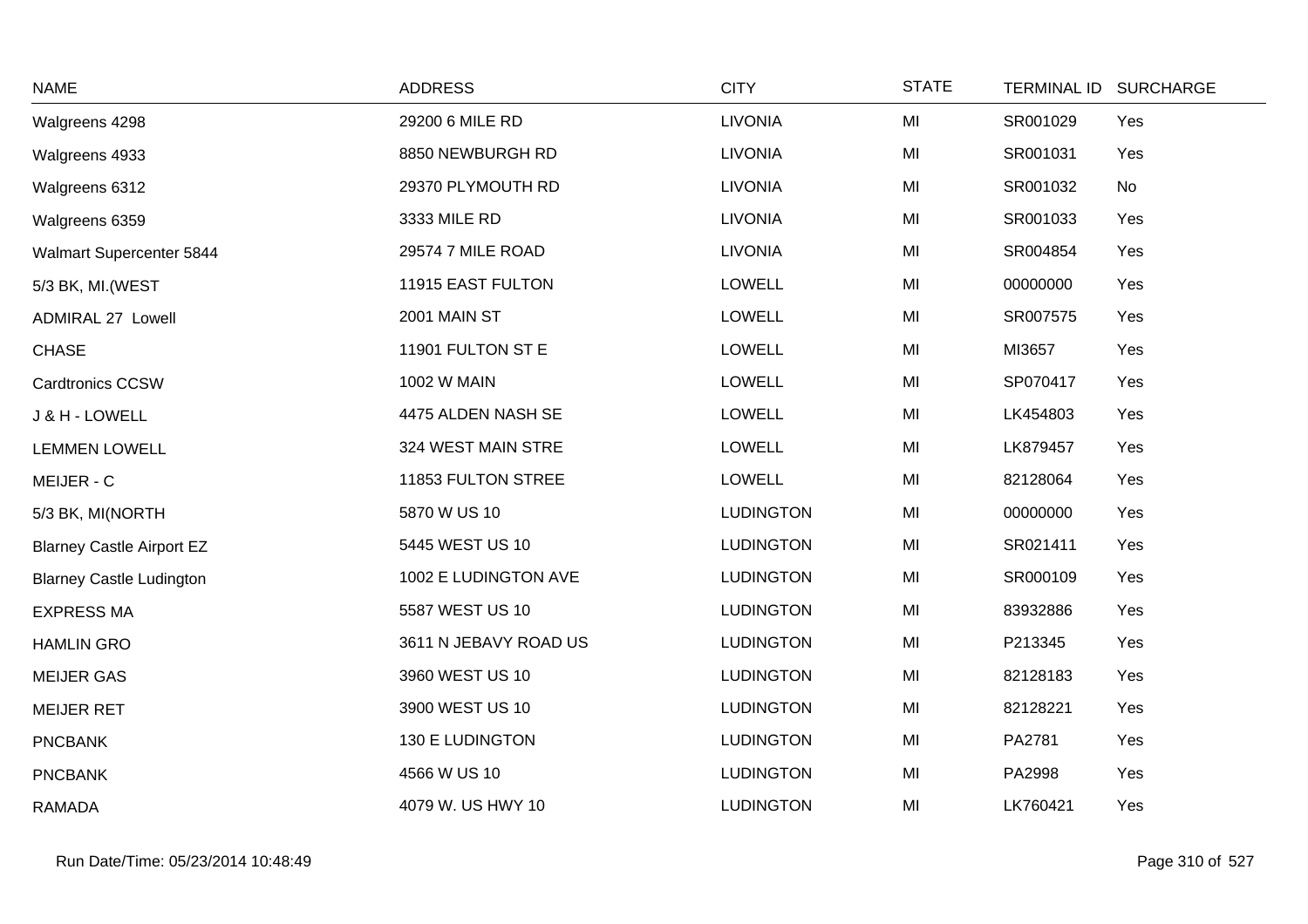| <b>NAME</b>              | <b>ADDRESS</b>          | <b>CITY</b>      | <b>STATE</b> | TERMINAL ID SURCHARGE |     |
|--------------------------|-------------------------|------------------|--------------|-----------------------|-----|
| SHELBY STA               | 30 N MEYERS ROAD        | <b>LUDINGTON</b> | MI           | MI000157              | No  |
| <b>WEST SHORE</b>        | 1 ATKINSON DRIVE        | <b>LUDINGTON</b> | MI           | MI000292              | No  |
| <b>WEST SHORE</b>        | 201 W LOOMIS STREET     | <b>LUDINGTON</b> | MI           | MI000285              | No  |
| <b>WEST SHORE</b>        | 201 WEST LOOMIS         | <b>LUDINGTON</b> | MI           | MI000288              | No  |
| <b>WEST SHORE</b>        | 5725 W US HIGHWAY 10    | <b>LUDINGTON</b> | MI           | MI000286              | No  |
| Walgreens 5560           | 33 S PERE MARQUETTE HWY | <b>LUDINGTON</b> | MI           | SR000937              | Yes |
| Walmart Supercenter 2102 | 4854 W US HIGHWAY 10    | <b>LUDINGTON</b> | MI           | SR004870              | Yes |
| Wesco Ludington 23       | 5685 E LUDINGTON        | <b>LUDINGTON</b> | MI           | SR003391              | Yes |
| Wesco Ludington 25       | 301 W LUDINGTON         | <b>LUDINGTON</b> | MI           | SR003393              | Yes |
| SPHINX LUNA PIER         | 4180 LUNA PIER RD       | <b>LUNA PIER</b> | MI           | LK747062              | Yes |
| PARKVIEW ACRES INC       | 2575 ROSE CITY RD       | <b>LUPTON</b>    | MI           | A504138               | Yes |
| LAKE OSCEO               | 203 NORTH STATE ST      | <b>LUTHER</b>    | MI           | MI000278              | No  |
| TWIN CREEK INN           | 1105 E OLD M-63         | <b>LUTHER</b>    | MI           | LK663894              | No  |
| <b>LUZERNE EXPRESS</b>   | 3535 LUZERNE RD         | <b>LUZERNE</b>   | MI           | LK421881              | Yes |
| Range Bank N.A.          | 346 Third Street        | Lake Linden      | MI           | 04771011              | Yes |
| Eastern Michigan Bank    | 7090 Lakeshore Road     | Lakeport         | MI           | 07841003              | Yes |
| <b>BLODGETT F</b>        | 3206 W Sanginaw US      | Lansing          | MI           | P104104               | Yes |
| Cedar Part               | 3135 S PennsalvaniaUS   | Lansing          | MI           | TX019826              | Yes |
| Cedar Part               | 3135 S PennsalvaniaUS   | Lansing          | MI           | TX021533              | Yes |
| <b>DEWITT SUN</b>        | 1019 E. STATE ROAD US   | Lansing          | MI           | TX011003              | Yes |
| Herbal Con               | 4314 S Cedar St US      | Lansing          | MI           | NH021998              | Yes |
| Lucky s Ho               | US<br>400 Baker         | Lansing          | MI           | NH021099              | Yes |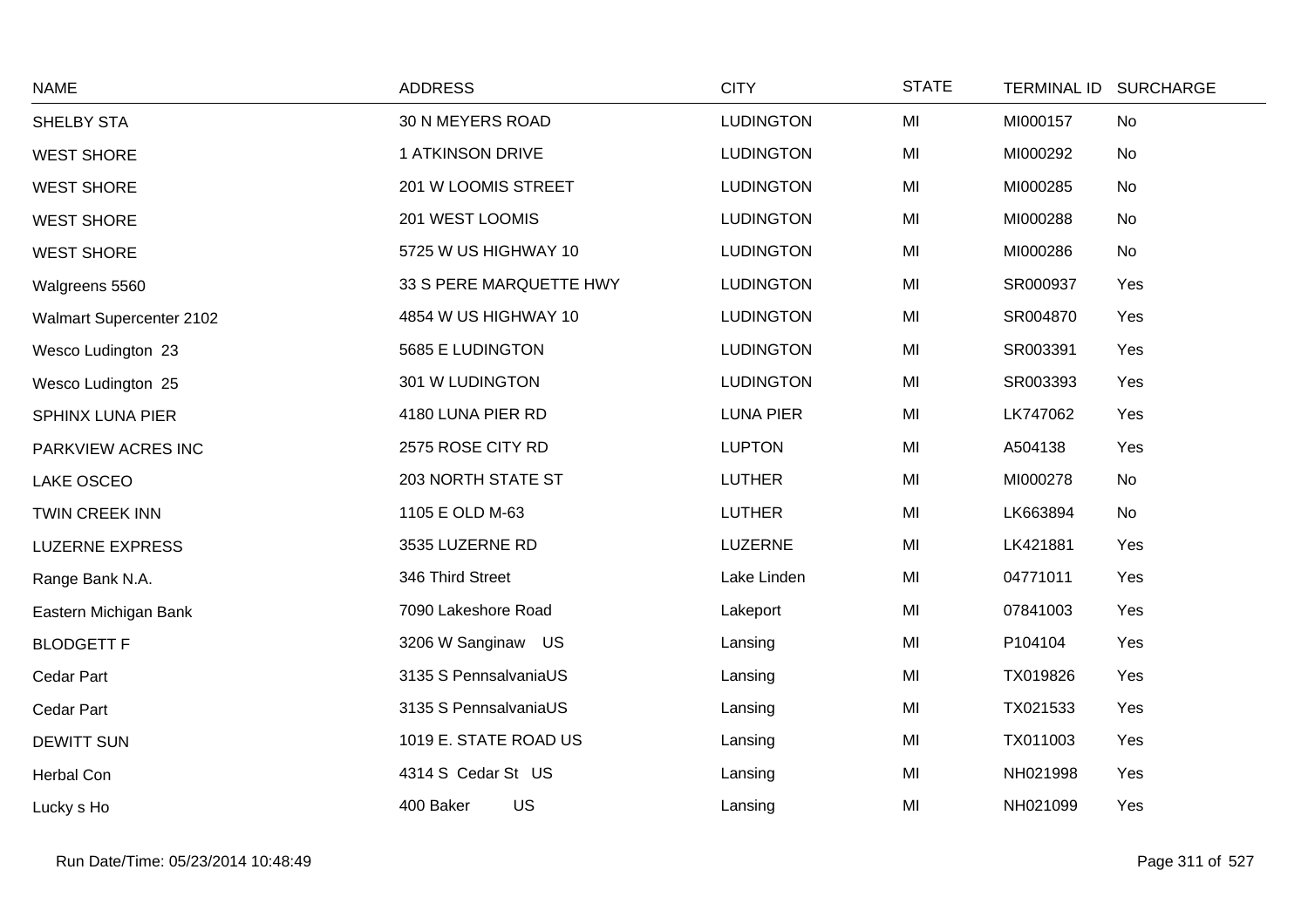| <b>NAME</b>           | <b>ADDRESS</b>            | <b>CITY</b>  | <b>STATE</b>   | <b>TERMINAL ID</b> | <b>SURCHARGE</b> |
|-----------------------|---------------------------|--------------|----------------|--------------------|------------------|
| ROYAL LIQU            | 3325 S MLK BLVD US        | Lansing      | MI             | NH009894           | Yes              |
| Romario Pa            | 300 w Grand River US      | Lansing      | MI             | TX013733           | Yes              |
| S K PETROL            | 1501 W MOUNT HOPE US      | Lansing      | MI             | TX012365           | Yes              |
| S K PETROL            | 2818 E KALAMAZOO US       | Lansing      | M <sub>l</sub> | TX012367           | Yes              |
| S K PETROL            | 5176 N GRAND RIVER US     | Lansing      | MI             | TX012366           | Yes              |
| SOS 226 La            | 5827 West Saginaw US      | Lansing      | MI             | NH025145           | Yes              |
| Say Way Fo            | 2317 Michigan Ave US      | Lansing      | MI             | TX014320           | Yes              |
| West Sagin            | 2823 West Saginaw RUS     | Lansing      | MI             | TX013734           | Yes              |
| CMS OIL #2            | 5494 Davison Rd US        | Lapeer       | MI             | P85272             | No               |
| CMS OIL CO            | 373 LAKE NEPEBING RUS     | Lapeer       | MI             | NH010528           | Yes              |
| Lapeer County Bank    | 305 Pine St               | Lapeer       | MI             | 09251001           | Yes              |
| Lapeer County Bank    | 5508 Davison Rd           | Lapeer       | MI             | 09251002           | Yes              |
| Lapeer County Bank    | 637 S Main St-1           | Lapeer       | MI             | 09251004           | Yes              |
| Lapeer County Bank    | 637 S Main St-2           | Lapeer       | MI             | 09251005           | Yes              |
| <b>MURPHY OIL</b>     | 579 E Genesee St US       | Lapeer       | MI             | P182686            | Yes              |
| Quick Sav             | 1898 N LAPEER             | Lapeer       | MI             | 81202410           | Yes              |
| SUNRISE C-            | <b>US</b><br>4791 Salling | Lewiston     | MI             | P98916             | Yes              |
| Eastern Michigan Bank | 5446 Main Street          | Lexington    | MI             | 07841001           | Yes              |
| SUNRISE C             | 5495 Main Street US       | Lexington    | M <sub>l</sub> | P99077             | Yes              |
| SUNRISE C-            | 7434 Lakeshore DrivUS     | Lexington    | MI             | P99036             | Yes              |
| 2575 Dix O            | US<br>2575 Dix            | Lincoln Park | MI             | TX018938           | Yes              |
| Anthony Br            | 1408 Fort St<br><b>US</b> | Lincoln Park | MI             | NH023680           | Yes              |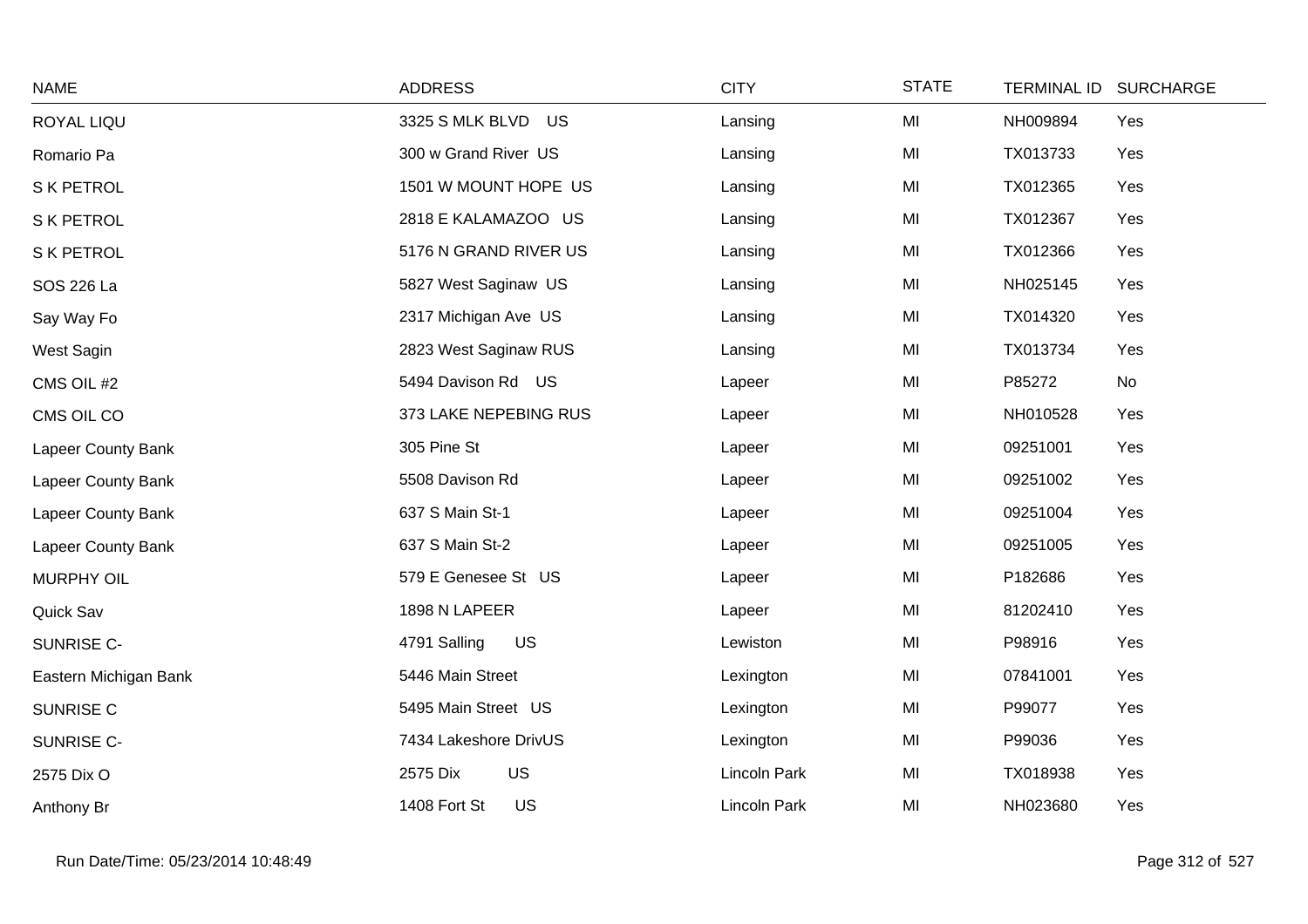| <b>NAME</b>               | <b>ADDRESS</b>            | <b>CITY</b>          | <b>STATE</b> |          | TERMINAL ID SURCHARGE |
|---------------------------|---------------------------|----------------------|--------------|----------|-----------------------|
| Freeway Li                | <b>US</b><br>2568 Dix Hwy | <b>Lincoln Park</b>  | MI           | TX021675 | Yes                   |
| Freeway Li                | 2568 Dix Hwy<br>US        | Lincoln Park         | MI           | TX022177 | Yes                   |
| Graystone                 | 2472 Dix Highway US       | Lincoln Park         | MI           | NH017288 | Yes                   |
| H M Part                  | US<br>3355 Dix            | <b>Lincoln Park</b>  | MI           | TX019538 | Yes                   |
| Kris Mart                 | 863 N Barlow Rd US        | Lincoln Park         | MI           | TX018661 | Yes                   |
| Lincoln Pa                | 1312 4th Street US        | Lincoln Park         | MI           | TX008315 | Yes                   |
| Lincoln Pa                | 900 S Fort Street US      | Lincoln Park         | MI           | TX008314 | Yes                   |
| Metro Linc                | 3869 Fort<br>US           | Lincoln Park         | MI           | NH013371 | Yes                   |
| Super 8 Ho                | 1805 John Papalas DUS     | Lincoln Park         | MI           | NH023483 | Yes                   |
| <b>VITOS PIZZ</b>         | 3962 FORT ST<br>US        | Lincoln Park         | MI           | TX010596 | Yes                   |
| Quick Sav                 | 110 E BROAD               | Linden               | MI           | 81202409 | Yes                   |
| Billy s Li                | 27405 Grand River US      | Livonia              | MI           | TX009072 | Yes                   |
| O' MALLEY'                | 15231 FARMINGTON RDUS     | Livonia              | MI           | TX010494 | Yes                   |
| SOS 120 Li                | 17176 Farmington RdUS     | Livonia              | MI           | NH020403 | Yes                   |
| Carrievile                | 3038 North Kings HwUS     | Luther               | MI           | NH021072 | Yes                   |
| Village Pantry 1017 Macin | 308 S NICOLET ST          | <b>MACINAW CITY</b>  | MI           | SR004428 | Yes                   |
| <b>PNCBANK</b>            | 118 E CENTRAL AVE         | <b>MACKINAW</b>      | MI           | PA2732   | Yes                   |
| PAI ATM                   | 101 E CENTRAL AVE         | <b>MACKINAW CITY</b> | MI           | TX17633  | Yes                   |
| PAI ISO                   | 101 E CENTRAL AVE         | <b>MACKINAW CITY</b> | MI           | TX17633  | No                    |
| PALACE LIQ                | 15429 21 MILE RD US       | <b>MACOB</b>         | MI           | P168891  | Yes                   |
| 23 & NORTH FUEL CE        | 22980 23 MILE RD          | <b>MACOMB</b>        | MI           | LK355988 | Yes                   |
| 23 MILE B.P.              | 18300 23 MILE RD.         | <b>MACOMB</b>        | MI           | LK376995 | Yes                   |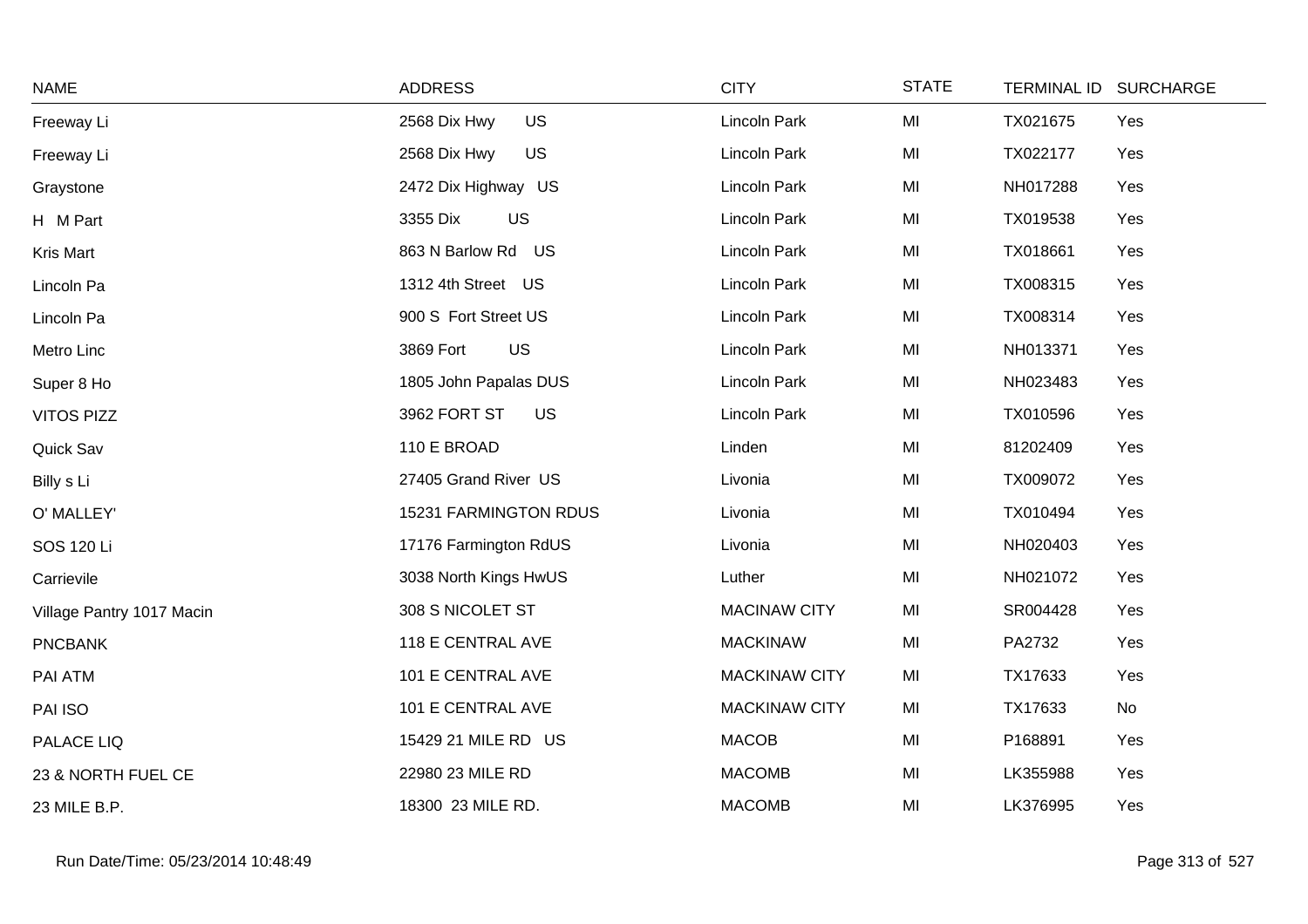| <b>NAME</b>             | <b>ADDRESS</b>          | <b>CITY</b>          | <b>STATE</b> |                 | TERMINAL ID SURCHARGE |
|-------------------------|-------------------------|----------------------|--------------|-----------------|-----------------------|
| 23 MILE PETRO INC       | 22977 23 MILE           | <b>MACOMB</b>        | MI           | LK215626        | Yes                   |
| <b>B AND B GROCERY</b>  | 48806 HAYES             | <b>MACOMB</b>        | MI           | LK930459        | Yes                   |
| <b>BANK OF AMERICA</b>  | *23 MILE/ROMEO PLANK RD | <b>MACOMB</b>        | MI           | <b>IMIN7009</b> | No                    |
| <b>BANK OF AMERICA</b>  | *CVS PHARMACY #0445     | <b>MACOMB</b>        | MI           | <b>WMID0022</b> | No                    |
| <b>BANK OF AMERICA</b>  | *CVS PHARMACY #5406     | <b>MACOMB</b>        | MI           | <b>WMID0025</b> | No                    |
| <b>BANK OF AMERICA</b>  | *CVS PHARMACY #8158     | <b>MACOMB</b>        | MI           | <b>WMIN1122</b> | No                    |
| <b>BANK OF AMERICA</b>  | *CVS PHARMACY #8287     | <b>MACOMB</b>        | MI           | <b>WMID0089</b> | No                    |
| <b>BANK OF AMERICA</b>  | *ROMEO PLANK            | <b>MACOMB</b>        | MI           | <b>IMIN7094</b> | No                    |
| <b>CHASE</b>            | 20851 HALL RD           | <b>MACOMB</b>        | MI           | MI0198          | Yes                   |
| <b>CHASE</b>            | 20851 HALL RD           | <b>MACOMB</b>        | MI           | MI0199          | Yes                   |
| <b>CHASE</b>            | 21700 21 MILE RD        | <b>MACOMB</b>        | MI           | MI0012          | Yes                   |
| <b>Cardtronics CCSM</b> | 20745 HALL ROAD         | <b>MACOMB</b>        | MI           | CR006623        | Yes                   |
| CardtronicsLPC          | 20877 HALL RD           | <b>MACOMB</b>        | MI           | TG020788        | No                    |
| LAKESIDE MOBIL, IN      | 46900 NORTH AVE         | <b>MACOMB</b>        | MI           | LK376988        | Yes                   |
| PITSTOP MARKET COR      | 45844 GRATIOT           | <b>MACOMB</b>        | MI           | LK613043        | Yes                   |
| <b>TCF BANK</b>         | 21890 23 MILE ROAD      | <b>MACOMB</b>        | MI           | 57000527        | Yes                   |
| <b>TPMC INC-1</b>       | 52030 ANTOINETTE DRUS   | <b>MACOMB</b>        | MI           | P182484         | Yes                   |
| BP HALL ROAD AND N      | 22961 HALL ROAD         | <b>MACOMB TOWNSH</b> | MI           | LK860142        | Yes                   |
| CT 7-11                 | 16570 24 MILE RD.       | <b>MACOMB TOWNSH</b> | MI           | SE276561        | Yes                   |
| CT 7-11                 | 16761 21 MILE RD.       | <b>MACOMB TOWNSH</b> | MI           | SE276519        | Yes                   |
| CT 7-11                 | 45100 N GRATIOT. US     | <b>MACOMB TOWNSH</b> | MI           | SE276521        | Yes                   |
| CT 7-11                 | 48989 ROMEO PLANK.      | <b>MACOMB TOWNSH</b> | MI           | SE276565        | Yes                   |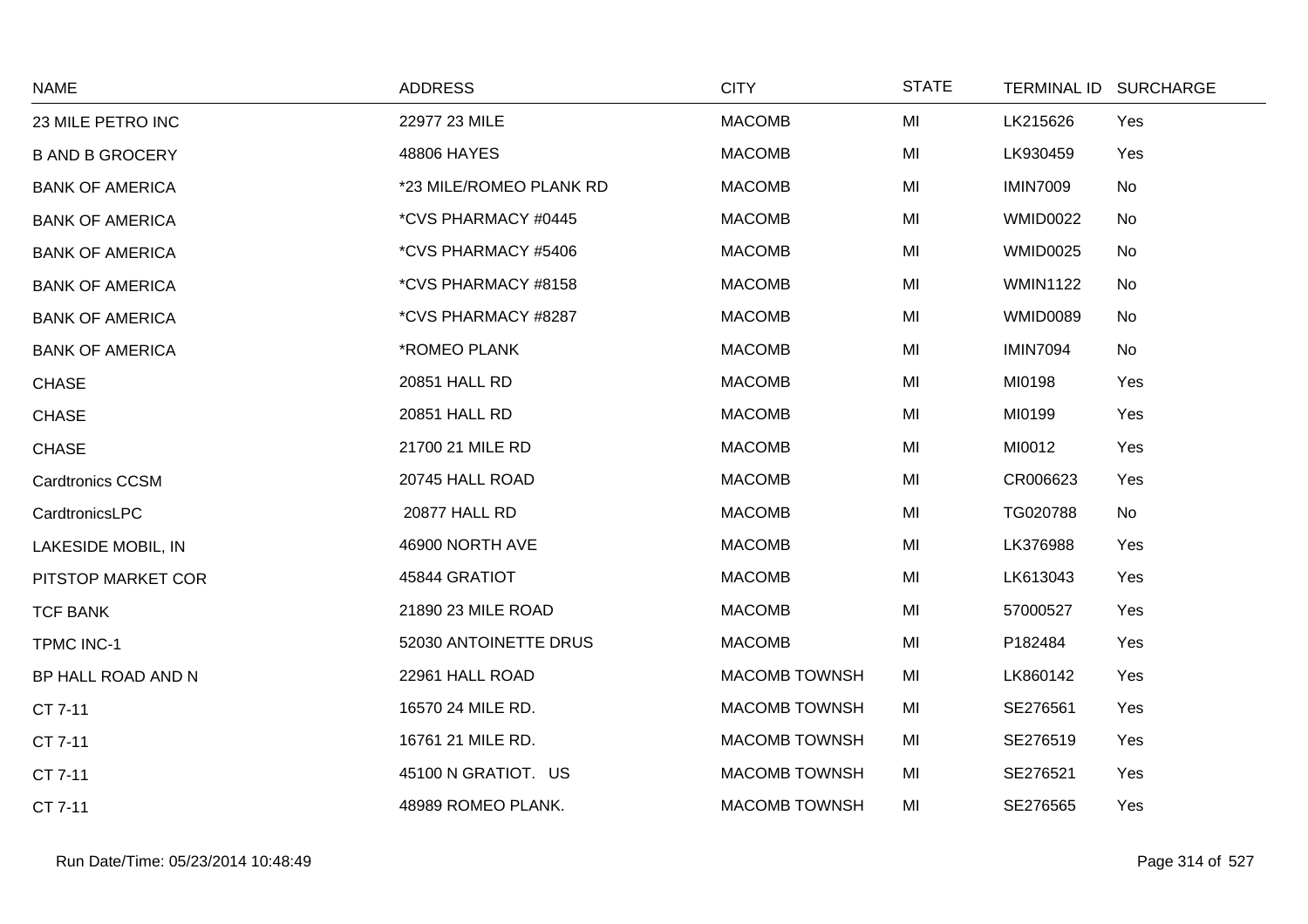| <b>NAME</b>                | <b>ADDRESS</b>          | <b>CITY</b>          | <b>STATE</b> |                 | TERMINAL ID SURCHARGE |
|----------------------------|-------------------------|----------------------|--------------|-----------------|-----------------------|
| <b>Cardtronics CCSM</b>    | 15250 21 MILE ROAD      | <b>MACOMB TOWNSH</b> | MI           | CR006588        | Yes                   |
| NORTHVIEW WINE SHOPPE      | 23015 21 MILE ROAD      | <b>MACOMB TOWNSH</b> | MI           | CI020203        | Yes                   |
| WALGREENS 11264            | 21790 21 MILE ROAD      | <b>MACOMB TOWNSH</b> | MI           | SR007659        | Yes                   |
| <b>CITIZENS COB</b>        | 21555 21 MILE ROAD      | <b>MACOMB TWNSHP</b> | MI           | ZA8349          | No                    |
| <b>COMERICA BANK</b>       | 21455 21 MILE ROAD CARD | <b>MACOMB TWP</b>    | MI           | D2265090        | No                    |
| <b>COMERICA BANK</b>       | 24 MILE HAYES MACOMB T  | <b>MACOMB TWP</b>    | MI           | M2505757        | No                    |
| <b>COMERICA BANK</b>       | 26 MILE - ROMEO PLANK   | <b>MACOMB TWP</b>    | MI           | L1647725        | No                    |
| <b>MYG ATM SERVICES</b>    | 50436 ALDEN             | <b>MACOMB TWP</b>    | MI           | CI004811        | Yes                   |
| <b>ZORA BROTHERS</b>       | 48990 HAYES             | <b>MACOMB TWP</b>    | MI           | LK622823        | Yes                   |
| 26 & ROMEOPLANK, I         | 16500 26 MILE RD        | MACOMB,              | MI           | LK426954        | Yes                   |
| <b>VALUE CENTER MARKET</b> | 1485 W 14 MILE RD       | <b>MADISON</b>       | MI           | CI001529        | Yes                   |
| <b>KMART #357</b>          | <b>US</b><br>29101 JOHN | <b>MADISON HEIG</b>  | MI           | 520160          | Yes                   |
| <b>AUTOMATED</b>           | 601 12 MILE RD. US      | <b>MADISON HEIGH</b> | MI           | P53997          | Yes                   |
| <b>BANK OF AMERICA</b>     | *CVS PHARMACY #8019     | <b>MADISON HEIGH</b> | MI           | <b>WMIN1045</b> | No                    |
| <b>BANK OF AMERICA</b>     | *CVS PHARMACY #8033     | <b>MADISON HEIGH</b> | MI           | <b>WMIN1052</b> | No                    |
| <b>BANK OF AMERICA</b>     | *MADISON HEIGHTS        | <b>MADISON HEIGH</b> | MI           | <b>IMID7280</b> | No                    |
| <b>BOMBAY PARTY SHOP</b>   | 130 E 11 MILE RD        | <b>MADISON HEIGH</b> | MI           | LK432690        | Yes                   |
| <b>CHASE</b>               | 1005 E 13 MILE RD       | <b>MADISON HEIGH</b> | MI           | MI3663          | Yes                   |
| <b>CHASE</b>               | 29200 CAMPBELL RD       | <b>MADISON HEIGH</b> | MI           | MI0856          | Yes                   |
| <b>CONCORDE PARTY SHO</b>  | 32680 CONCORDE DRI      | <b>MADISON HEIGH</b> | MI           | LK680764        | Yes                   |
| CT 7-11                    | 29265 DEQUINDRE.        | <b>MADISON HEIGH</b> | MI           | SE276150        | Yes                   |
| CT 7-11                    | 31752 JOHN R.           | <b>MADISON HEIGH</b> | MI           | SE276148        | Yes                   |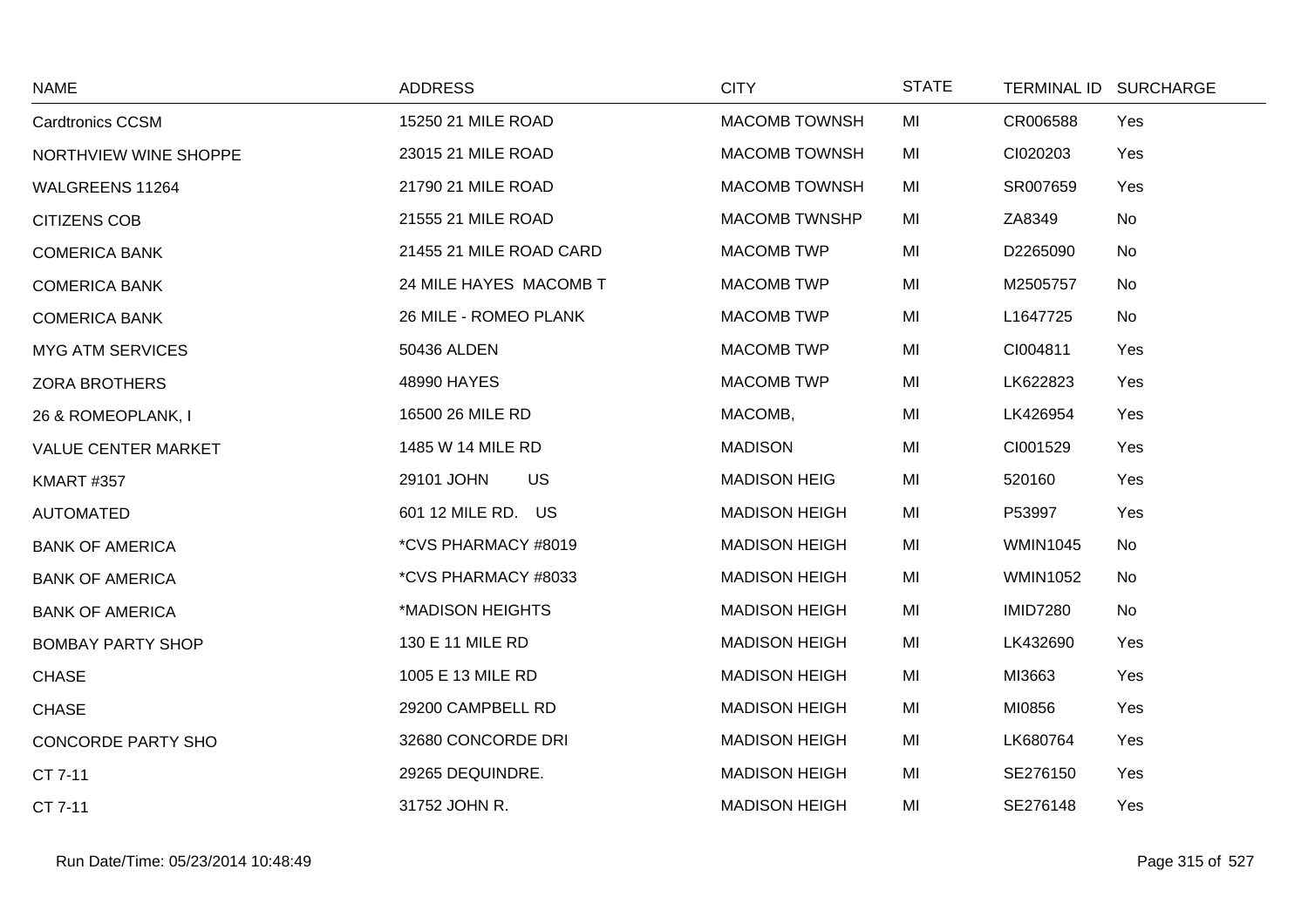| <b>NAME</b>                  | <b>ADDRESS</b>          | <b>CITY</b>          | <b>STATE</b> | TERMINAL ID SURCHARGE |     |
|------------------------------|-------------------------|----------------------|--------------|-----------------------|-----|
| CT 7-11                      | 815 W 11 MILE RD.       | <b>MADISON HEIGH</b> | MI           | SE274878              | Yes |
| <b>Cardtronics CCSB</b>      | 30550 STEPHENSON HWY    | <b>MADISON HEIGH</b> | MI           | CW490407              | Yes |
| <b>Cardtronics CCSM</b>      | 27117 JOHN R RD         | <b>MADISON HEIGH</b> | MI           | LK297212              | Yes |
| <b>Cardtronics CCSM</b>      | 32451 JOHN R            | <b>MADISON HEIGH</b> | MI           | LK246864              | Yes |
| <b>Cardtronics CCSM</b>      | 32831 STEPHENSON HWY    | <b>MADISON HEIGH</b> | MI           | CR006593              | Yes |
| <b>Cardtronics CCSW</b>      | 32845 DEQUINDRE         | <b>MADISON HEIGH</b> | MI           | SP070380              | Yes |
| CardtronicsLPC               | 32001 JOHN R RD         | <b>MADISON HEIGH</b> | MI           | TG020954              | Yes |
| <b>DEQUINDRE MARKET</b>      | 27727 DEQUINDRE RD      | <b>MADISON HEIGH</b> | MI           | LK829287              | Yes |
| DEQUINDRE OIL CO.            | 26461 DEQUINDRE         | <b>MADISON HEIGH</b> | MI           | LK319913              | Yes |
| <b>F &amp; M PARTY STORE</b> | 25402 JOHN R            | <b>MADISON HEIGH</b> | MI           | LK163711              | Yes |
| H & A GAS COMPANY            | 404 W 11 MILE RD        | <b>MADISON HEIGH</b> | MI           | LK330674              | Yes |
| <b>HASANO ENTERPRISES</b>    | 25402 JOHN R            | <b>MADISON HEIGH</b> | MI           | CI021781              | Yes |
| <b>HOSS ENTERPRISE</b>       | 26016 JOHN R            | <b>MADISON HEIGH</b> | MI           | LK512967              | Yes |
| <b>J&amp;A QUICK STOP</b>    | 28945 JOHN R            | <b>MADISON HEIGH</b> | MI           | LK640156              | Yes |
| <b>KNIGHTS IN</b>            | 26091 DEQUINDRE RD US   | <b>MADISON HEIGH</b> | MI           | HS900137              | Yes |
| <b>LEOS PARTY STORE</b>      | 1052 EAST LINCOLN AVENU | <b>MADISON HEIGH</b> | MI           | CI003608              | Yes |
| <b>MAK MARKET</b>            | 26201 DEQUINDRE RD US   | <b>MADISON HEIGH</b> | MI           | <b>TCS04864</b>       | Yes |
| <b>SERVICE CENTERS CORP</b>  | 1445 W. 14 MILE RD.     | <b>MADISON HEIGH</b> | MI           | CK0A33                | Yes |
| Sams 6659                    | 31020 JOHN R ROAD       | <b>MADISON HEIGH</b> | MI           | SR004804              | Yes |
| WALGREENS 4691               | 26800 JOHN R ROAD       | <b>MADISON HEIGH</b> | MI           | SR007660              | Yes |
| MEIJER - C                   | 1005 THIRTEEN MILE      | <b>MADISON HGTS</b>  | MI           | 82128124              | Yes |
| MONSTER OIL 12 DEQ           | 1845 E 12 MILE RD       | <b>MADISON HGTS</b>  | MI           | LK907525              | Yes |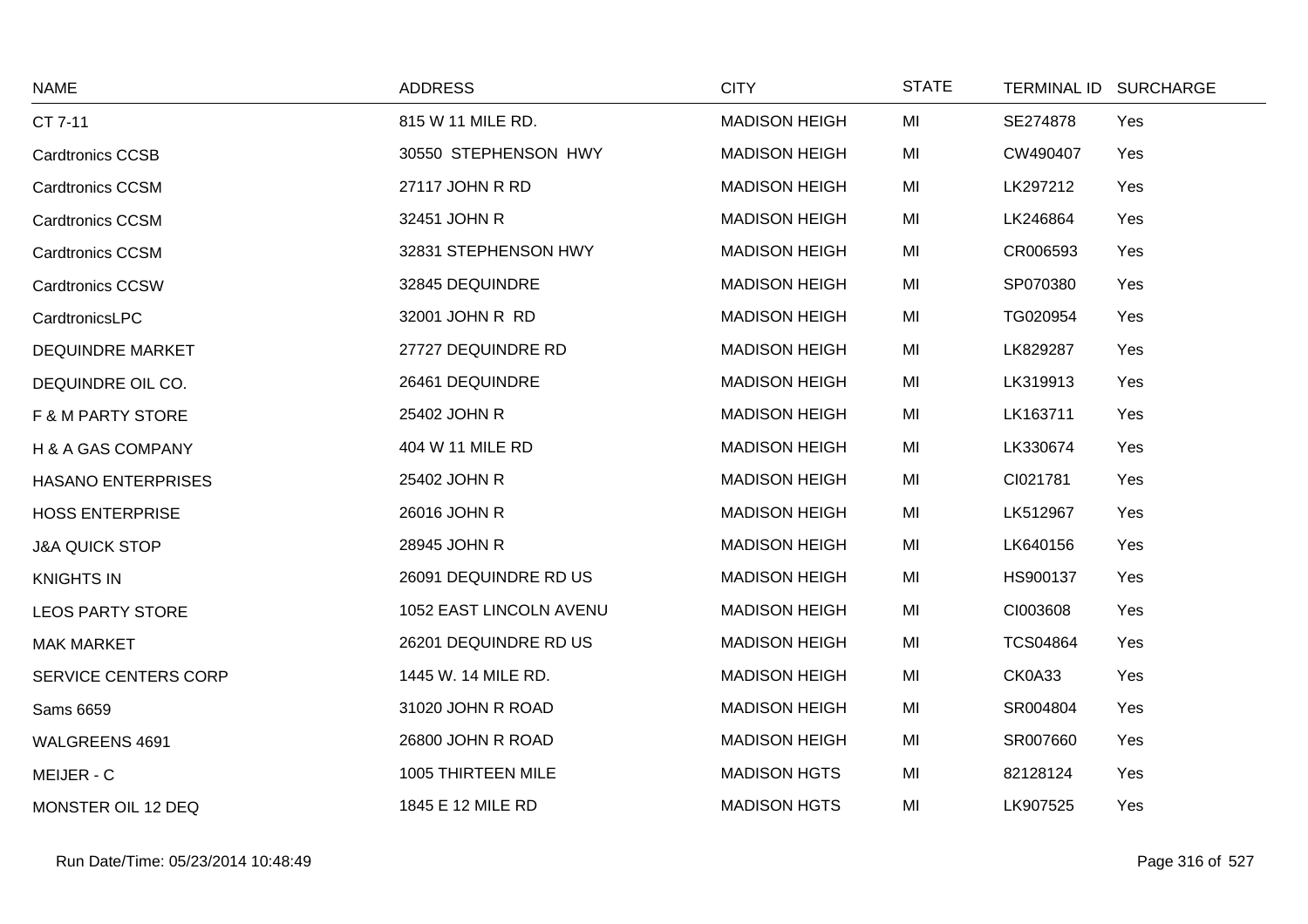| <b>NAME</b>                      | <b>ADDRESS</b>              | <b>CITY</b>          | <b>STATE</b> | <b>TERMINAL ID</b> | <b>SURCHARGE</b> |
|----------------------------------|-----------------------------|----------------------|--------------|--------------------|------------------|
| MONSTER OIL 2 SHEL               | 1849 EAST 11 MILE           | <b>MADISON HGTS</b>  | MI           | LK707517           | Yes              |
| <b>PNCBANK</b>                   | 28841 JOHN R                | <b>MADISON HGTS</b>  | MI           | PA2408             | Yes              |
| BP GAS JOHN R                    | 30861 JOHN R                | <b>MADISON HIEGH</b> | MI           | LK251911           | Yes              |
| <b>Blarney Castle Mancelona</b>  | 608 S WILLIAM STREET        | <b>MANCELONA</b>     | MI           | SR004640           | Yes              |
| <b>MANCELONA</b>                 | 311 N WILLIAMS US           | <b>MANCELONA</b>     | MI           | P10292             | Yes              |
| PAI ATM                          | 129 W STATE ST              | <b>MANCELONA</b>     | MI           | CS41031            | Yes              |
| PAI ISO                          | 129 W STATE ST              | <b>MANCELONA</b>     | MI           | CS41031            | Yes              |
| PAI ISO                          | 8455 US HIGHWAY 131 N       | <b>MANCELONA</b>     | MI           | TX34869            | Yes              |
| <b>PNCBANK</b>                   | 107 E STATE ST              | <b>MANCELONA</b>     | MI           | PA2790             | Yes              |
| <b>SPARTAN MA</b>                | 617 N WILLIAMS ST US        | <b>MANCELONA</b>     | MI           | P222538            | Yes              |
| <b>COMERICA BANK</b>             | MANCHESTER OFFICE           | <b>MANCHESTER</b>    | MI           | Q4507818           | No               |
| PAI ATM                          | 500 ANN ARBOR ST            | <b>MANCHESTER</b>    | MI           | TX17455            | Yes              |
| PAI ISO                          | 500 ANN ARBOR ST            | <b>MANCHESTER</b>    | MI           | TX17455            | Yes              |
| UNITED BK                        | <b>111 EAST MAIN STREET</b> | <b>MANCHESTER</b>    | MI           | MI000101           | No               |
| <b>Blarney Castle Filer EZ M</b> | 2421 MANISTEE HWY           | <b>MANISTEE</b>      | MI           | SR027211           | Yes              |
| <b>Blarney Castle Parkdale E</b> | 1021 E PARKDALE AVE         | <b>MANISTEE</b>      | MI           | SR007967           | Yes              |
| <b>Blarney CastleCypress St</b>  | 313 FIRST ST                | <b>MANISTEE</b>      | MI           | SR000603           | Yes              |
| <b>HYWAY INN</b>                 | 715 KOSCIUSKO STRE          | <b>MANISTEE</b>      | MI           | LK216573           | Yes              |
| <b>KMART #4845</b>               | 1600 US 31 S                | <b>MANISTEE</b>      | MI           | A0003796           | Yes              |
| KMART EXPRESS #4845              | <b>1600 S US HWY</b>        | <b>MANISTEE</b>      | MI           | A0004454           | Yes              |
| <b>Little River Trading Post</b> | 2596 LOON DRIVE             | <b>MANISTEE</b>      | MI           | SR003866           | Yes              |
| <b>OLESONS FO</b>                | 160 MEMORIAL DRIVE US       | <b>MANISTEE</b>      | MI           | P213275            | Yes              |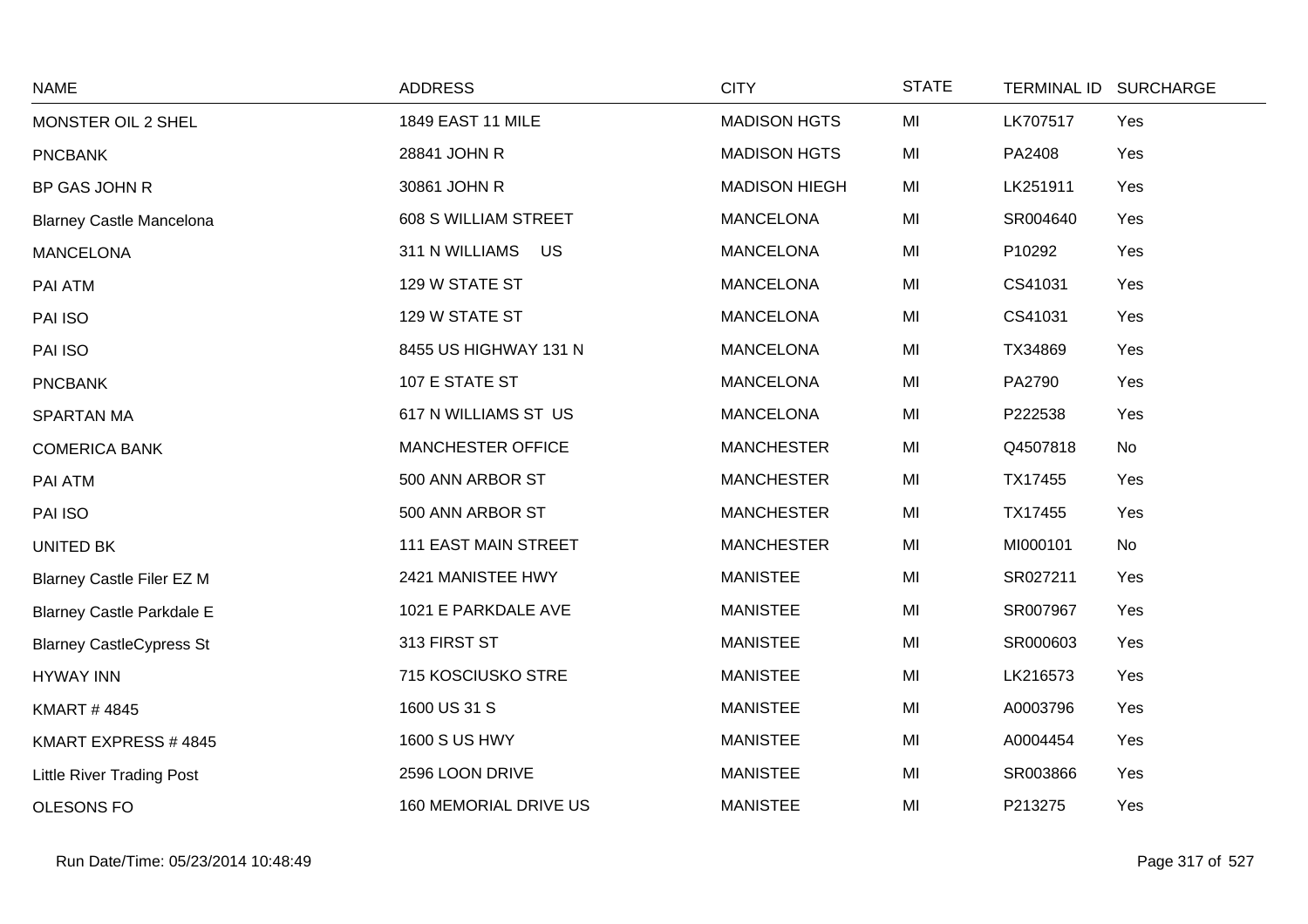| <b>NAME</b>                     | <b>ADDRESS</b>                 | <b>CITY</b>          | <b>STATE</b> | TERMINAL ID SURCHARGE |     |
|---------------------------------|--------------------------------|----------------------|--------------|-----------------------|-----|
| <b>PNCBANK</b>                  | 375 RIVER ST.                  | <b>MANISTEE</b>      | MI           | PA2797                | Yes |
| QS #711 MA                      | 1035 US HIGHWAY 31 US          | <b>MANISTEE</b>      | MI           | P222532               | Yes |
| <b>RITE AID #4407</b>           | <b>CYPRESS PLAZA</b>           | <b>MANISTEE</b>      | MI           | A0006968              | Yes |
| SHELBY STA                      | 1710 US HIGHWAY 31             | <b>MANISTEE</b>      | MI           | MI000161              | No  |
| WALGREENS 11310                 | 1525 MANISTEE HWY              | <b>MANISTEE</b>      | MI           | SR007661              | Yes |
| <b>WEST SHORE</b>               | 306 CYPRESS                    | <b>MANISTEE</b>      | MI           | MI000294              | No  |
| <b>WEST SHORE</b>               | 415 PARKDALE                   | <b>MANISTEE</b>      | MI           | MI000291              | No  |
| Wesco Manistee 36               | 330 PARKDALE                   | <b>MANISTEE</b>      | MI           | SR003401              | Yes |
| Wesco Manistee 33               | 75 CYPRESS                     | <b>MANISTEE</b>      | MI           | SR003398              | Yes |
| <b>Cardtronics CCSM</b>         | 718 DEER ST                    | <b>MANISTIQUE</b>    | MI           | LK915065              | Yes |
| Lakeshore Shell                 | 1028 WEST US2                  | <b>MANISTIQUE</b>    | MI           | SR001983              | Yes |
| STATE SAVINGS B                 | 101 S CEDAR STREET             | <b>MANISTIQUE</b>    | MI           | T6760001              | Yes |
| Wells Fargo Ban                 | <b>MANISTIQUE</b>              | <b>MANISTIQUE</b>    | MI           | 5851R                 | Yes |
| Lightning Quick Gas N Go        | 14611 W US 223                 | <b>MANITOU BEACH</b> | MI           | SR004507              | Yes |
| UNITED BK                       | 851 MANITOU ROAD               | <b>MANITOU BEACH</b> | MI           | MI000094              | No  |
| <b>FIRSTMERIT</b>               | 314 W Main St                  | <b>MANTON</b>        | MI           | 00006925              | Yes |
| <b>MANTON MINI MART</b>         | 305 W MAIN ST                  | <b>MANTON</b>        | MI           | LK634358              | Yes |
| <b>MANTON SHE</b>               | 102 E MICHIGAN US              | <b>MANTON</b>        | MI           | P181832               | Yes |
| <b>MARCELLUS</b>                | <b>US</b><br><b>198 E MAIN</b> | <b>MARCELLUS</b>     | MI           | P09525                | Yes |
| <b>BAM BAMS BAR &amp; GRILL</b> | 255 FAIR AVENUE                | <b>MARENISCO</b>     | MI           | CI010481              | Yes |
| <b>DUTCHS BAR</b>               | 337 FAIR AVENUE                | <b>MARENISCO</b>     | MI           | CI010877              | Yes |
| 5/3 BK, MI.(EAST                | 6770 RIVER RD                  | <b>MARINE CITY</b>   | MI           | 00000000              | Yes |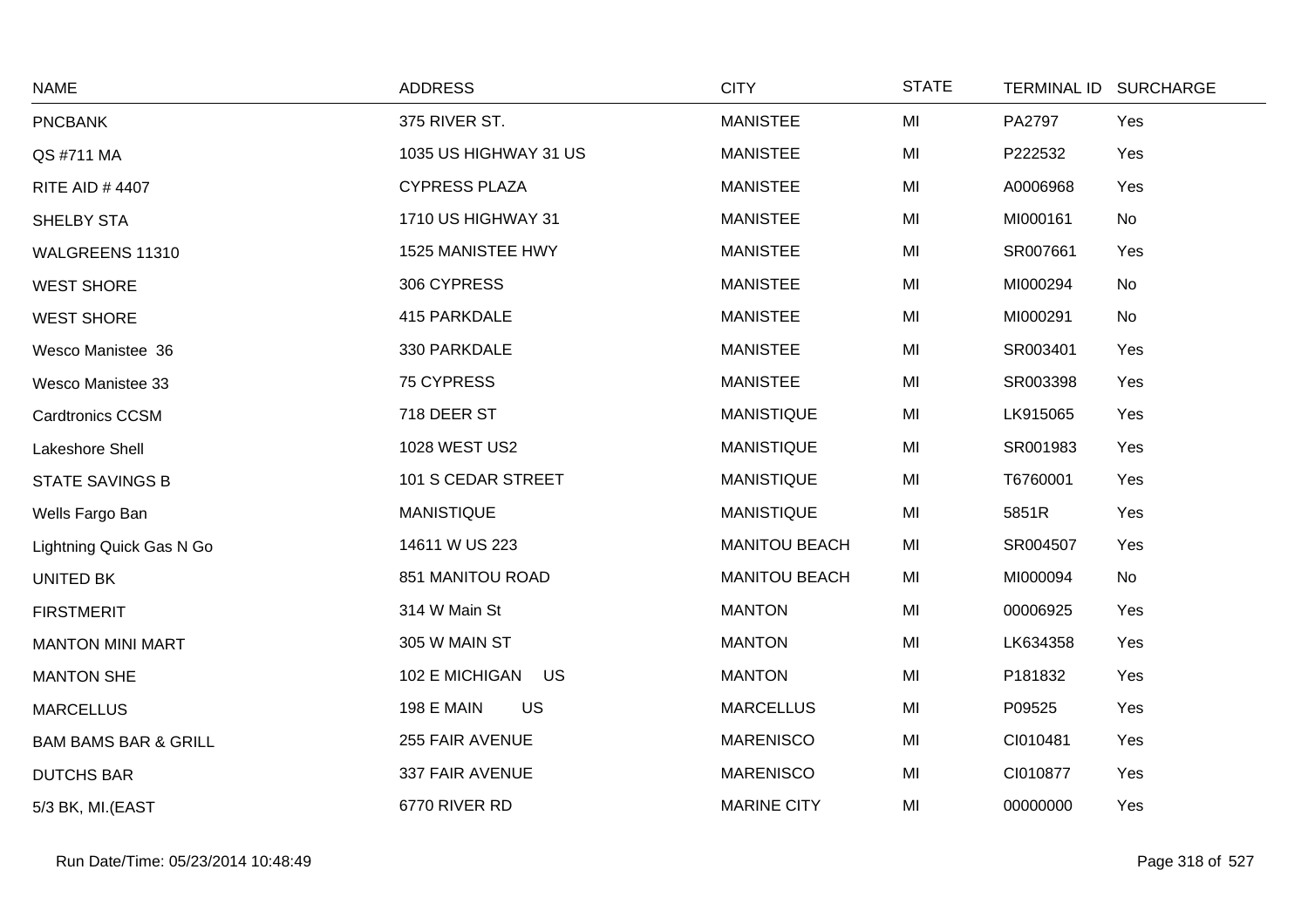| <b>NAME</b>                 | <b>ADDRESS</b>             | <b>CITY</b>        | <b>STATE</b> |                 | TERMINAL ID SURCHARGE |
|-----------------------------|----------------------------|--------------------|--------------|-----------------|-----------------------|
| <b>ANITA'S PLACE</b>        | 341 S. WATER ST.           | <b>MARINE CITY</b> | MI           | LK762077        | No                    |
| <b>BANK OF AMERICA</b>      | *CVS PHARMACY #8149        | <b>MARINE CITY</b> | MI           | <b>WMID0066</b> | No                    |
| <b>CORNER GROCERY</b>       | 339 FAIRBANKS              | <b>MARINE CITY</b> | MI           | LK937105        | Yes                   |
| <b>Cardtronics CCSM</b>     | 303 S PARKER ST            | <b>MARINE CITY</b> | MI           | CR008348        | Yes                   |
| ORCHARD FOOD STORE          | 7504 STARVILLE             | <b>MARINE CITY</b> | MI           | LK439811        | Yes                   |
| THE DRY DOCK                | 526 BROADWAY               | <b>MARINE CITY</b> | MI           | LK891969        | Yes                   |
| TIM'S PARTY STORE           | 1038 S PARKER ST           | <b>MARINE CITY</b> | MI           | LK851780        | Yes                   |
| <b>CHUCKS COR</b>           | 15057 M-115<br><b>US</b>   | <b>MARION</b>      | MI           | P198686         | Yes                   |
| <b>FIRSTMERIT</b>           | 201 E Main St              | <b>MARION</b>      | MI           | 00006924        | Yes                   |
| <b>MARION SHE</b>           | 101 W MAIN ST<br>US        | <b>MARION</b>      | MI           | P181751         | Yes                   |
| <b>SPARTAN MA</b>           | 401 S MILL ST<br><b>US</b> | <b>MARION</b>      | MI           | P222535         | Yes                   |
| <b>CHASE</b>                | 2827 MAIN ST               | <b>MARLETTE</b>    | MI           | MI1218          | Yes                   |
| <b>CHASE</b>                | 3064 MAIN ST               | <b>MARLETTE</b>    | MI           | MI1018          | Yes                   |
| <b>CHEMICAL BANK</b>        | 2592 S VAN DYKE RD         | <b>MARLETTE</b>    | MI           | TZ384313        | Yes                   |
| Cardtronics CCSW            | 3269 MAIN ST               | <b>MARLETTE</b>    | MI           | SP070171        | Yes                   |
| FCTI ISO                    | 2998 MAIN ST               | <b>MARLETTE</b>    | MI           | TX14105         | Yes                   |
| <b>FINANCIAL CONSULTING</b> | 2998 MAIN ST               | <b>MARLETTE</b>    | MI           | TX14105         | Yes                   |
| <b>HILLTOP TRUCK STOP</b>   | 3783 S VAN DYKE RD         | <b>MARLETTE</b>    | MI           | HY006711        | Yes                   |
| <b>MARLETTE O</b>           | 2875 MAIN ST               | <b>MARLETTE</b>    | MI           | 81202536        | Yes                   |
| RITE AID #3315              | 2985 MAIN ST               | <b>MARLETTE</b>    | MI           | A0006598        | Yes                   |
| <b>SCOTTS QUICK STOP</b>    | 5 N VAN DYKE RD            | <b>MARLETTE</b>    | MI           | A704117         | Yes                   |
| TRI COUNTY BANK             | 3418 MAIN ST               | <b>MARLETTE</b>    | MI           | TB9070          | No                    |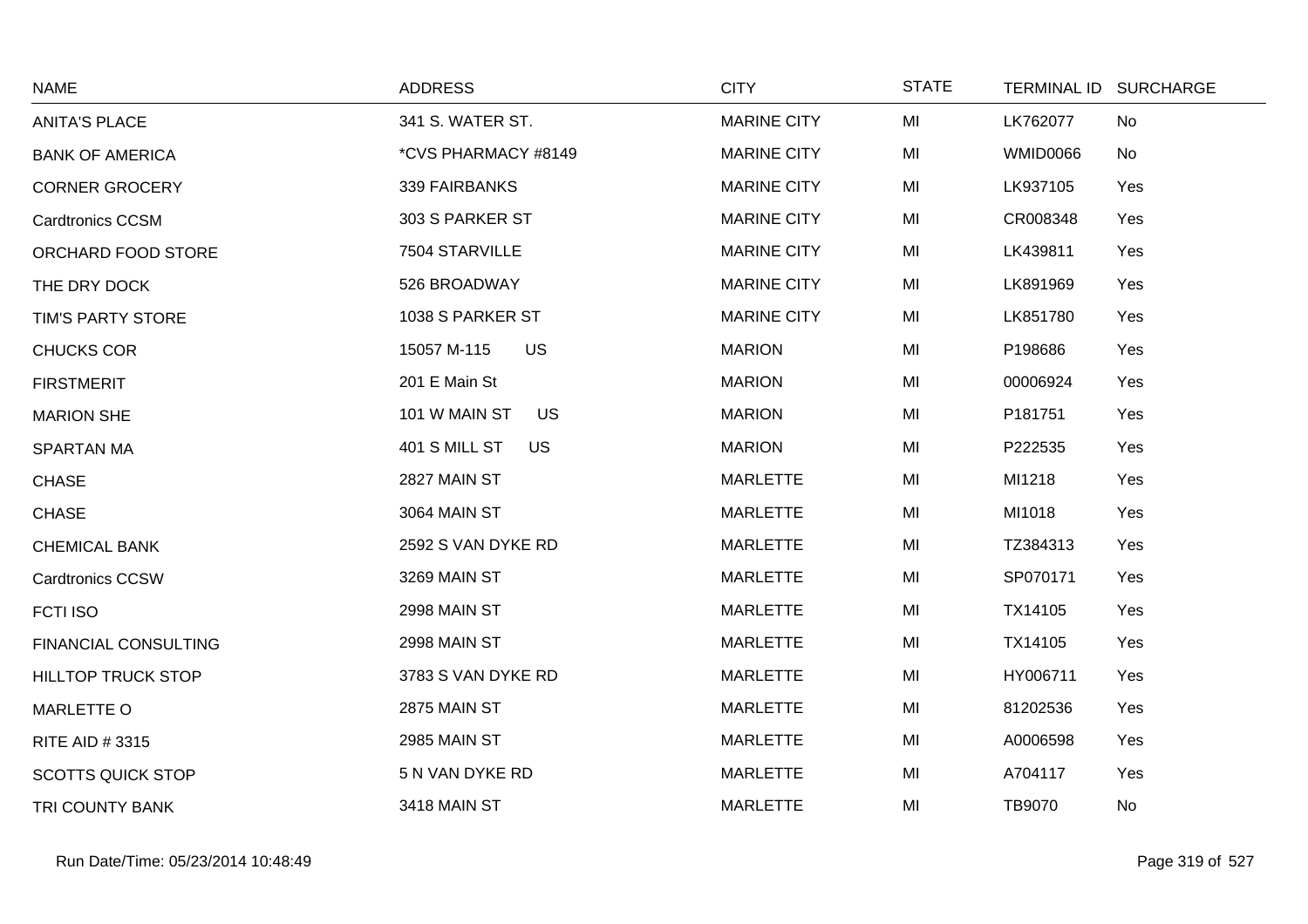| <b>NAME</b>                      | <b>ADDRESS</b>                     | <b>CITY</b>      | <b>STATE</b> |               | TERMINAL ID SURCHARGE |
|----------------------------------|------------------------------------|------------------|--------------|---------------|-----------------------|
| TRI COUNTY BANK                  | 3482 S. MAIN ST.                   | <b>MARLETTE</b>  | MI           | TB0092        | No                    |
| <b>COMERICA BANK</b>             | <b>MARNE OFFICE</b><br><b>MARN</b> | <b>MARNE</b>     | MI           | S5157544      | No                    |
| <b>FREEDOM VA</b>                | 501W WASH<br><b>US</b>             | <b>MARQUETTE</b> | MI           | 223018        | Yes                   |
| <b>Holiday Stationstores Mar</b> | 200 US HWY 41 W                    | <b>MARQUETTE</b> | MI           | SR000340      | Yes                   |
| Krist Oil 006                    | 338 W WASHINGTON                   | <b>MARQUETTE</b> | MI           | SR008140      | Yes                   |
| Krist Oil 034                    | 2782 US 41 WEST                    | <b>MARQUETTE</b> | MI           | SR008164      | Yes                   |
| M & M WEST                       | 1710 US 41 WEST                    | <b>MARQUETTE</b> | MI           | 83931302      | No                    |
| <b>MARQUETTE COMM</b>            | 1230 W. WASHINGTON                 | <b>MARQUETTE</b> | MI           | IS1289        | No                    |
| <b>MARQUETTE COMM</b>            | 5096 US HWY 41 SOU                 | <b>MARQUETTE</b> | MI           | IS5159        | No                    |
| <b>NORTHERN MICHIG</b>           | 1502 WEST WASHINGTON               | <b>MARQUETTE</b> | MI           | D66503        | Yes                   |
| PAI ATM                          | 370 CO. RD 550                     | <b>MARQUETTE</b> | MI           | TX26299       | Yes                   |
| PAI ISO                          | 370 CO. RD 550                     | <b>MARQUETTE</b> | MI           | TX26299       | Yes                   |
| SIR FEDERAL CREDIT UNION         | 2424 US 41                         | <b>MARQUETTE</b> | MI           | <b>CKM305</b> | Yes                   |
| SUPER ONE                        | 3070 US HIGHWAY 41                 | <b>MARQUETTE</b> | MI           | 82247216      | Yes                   |
| <b>TRUNORTH F</b>                | 3225 US HWY 41 US                  | <b>MARQUETTE</b> | MI           | MI000038      | Yes                   |
| Walgreens 12776                  | 1115 W WASHINGTON ST               | <b>MARQUETTE</b> | MI           | SR005743      | Yes                   |
| Wells Fargo Ban                  | <b>CHOCOLAY</b>                    | <b>MARQUETTE</b> | MI           | 5852D         | Yes                   |
| Wells Fargo Ban                  | MARQUETTE-MAI                      | <b>MARQUETTE</b> | MI           | 5852F         | Yes                   |
| Wells Fargo Ban                  | NMU-LR-CENTER OURCES C             | <b>MARQUETTE</b> | MI           | 5852W         | Yes                   |
| Wells Fargo Ban                  | NORTH/MI/UNIV LE AVE               | <b>MARQUETTE</b> | MI           | 5852X         | Yes                   |
| Wells Fargo Ban                  | UNIVERSITY-N                       | <b>MARQUETTE</b> | MI           | 5852C         | Yes                   |
| Wells Fargo Ban                  | UNIVERSITY-N                       | <b>MARQUETTE</b> | MI           | 5852S         | Yes                   |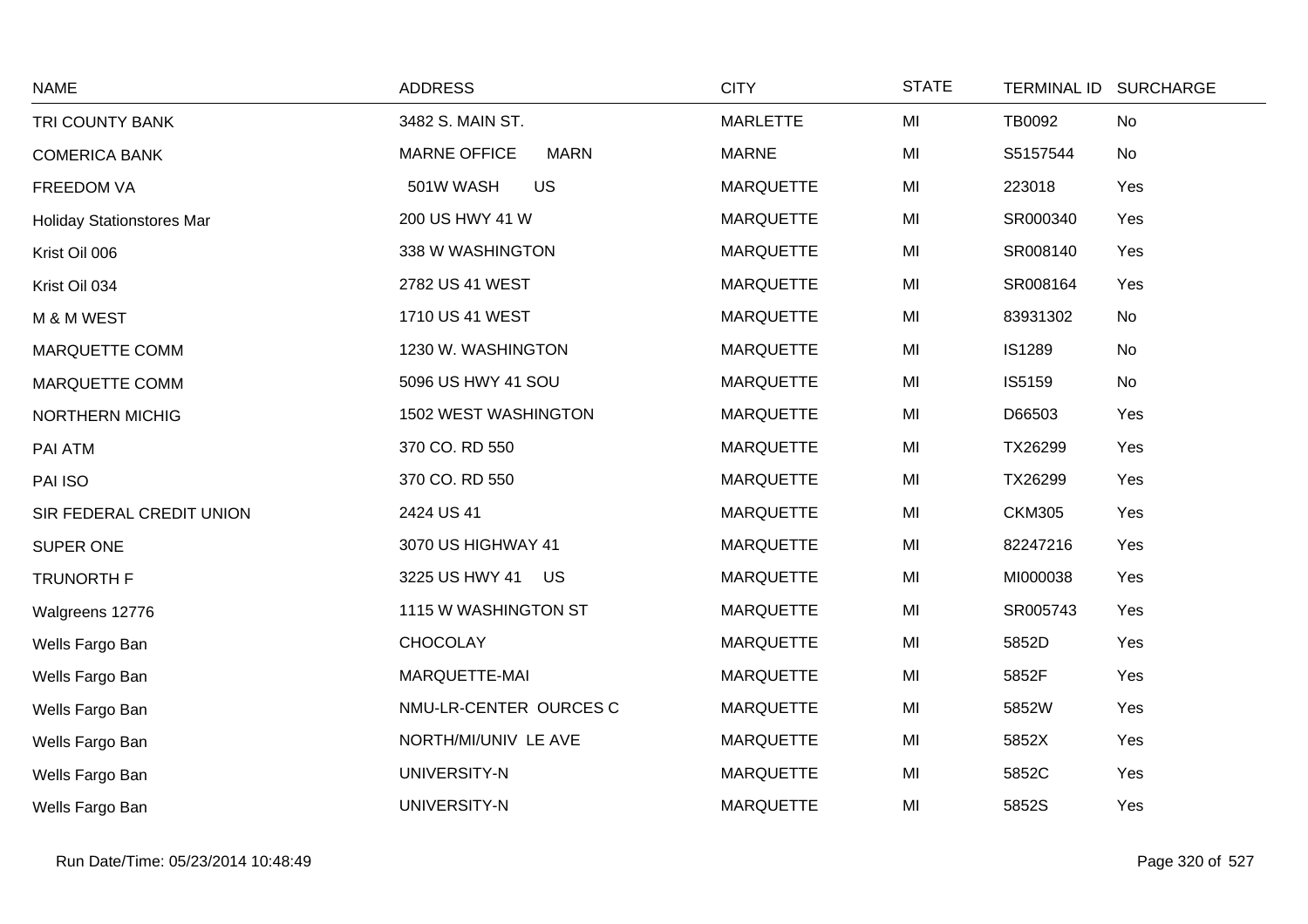| <b>NAME</b>             | <b>ADDRESS</b>            | <b>CITY</b>          | <b>STATE</b> |                 | TERMINAL ID SURCHARGE |
|-------------------------|---------------------------|----------------------|--------------|-----------------|-----------------------|
| Wells Fargo Ban         | WEST-MARQUETT W,          | <b>MARQUETTE</b>     | MI           | 0267A           | Yes                   |
| CardtronicsLPC          | 3250 US HWY. 41 W.        | <b>MARQUETTE TOW</b> | MI           | TG021178        | Yes                   |
| ADMIRAL 12 MARSHALL     | 735 W MICHIGAN STREET     | <b>MARSHALL</b>      | MI           | SR007569        | Yes                   |
| <b>BANK OF AMERICA</b>  | *MCDONALDS-MARSHALL       | <b>MARSHALL</b>      | MI           | <b>IMID7286</b> | No                    |
| <b>CHEMICAL BANK</b>    | 115 WEST DRIVE SOUTH      | <b>MARSHALL</b>      | MI           | TZ385365        | Yes                   |
| <b>FCTI ISO</b>         | 18720 PARTELLO RD.        | <b>MARSHALL</b>      | MI           | TX14396         | Yes                   |
| FINANCIAL CONSULTING    | 18720 PARTELLO RD.        | <b>MARSHALL</b>      | MI           | TX14396         | Yes                   |
| <b>KMART #3841</b>      | 15861 MICHIGAN AVE        | <b>MARSHALL</b>      | MI           | A0003770        | Yes                   |
| <b>MARSHALL P</b>       | 1002 WEST MICHIGAN US     | <b>MARSHALL</b>      | MI           | P02541          | Yes                   |
| <b>MARSHALL S</b>       | 15423 N US 27 US          | <b>MARSHALL</b>      | MI           | P09526          | Yes                   |
| <b>MARSHALL S</b>       | 319 E MICHIGAN US         | <b>MARSHALL</b>      | MI           | P09527          | Yes                   |
| SOUTHERN MICHIGAN B&T   | 1110 MICHIGAN AVENUE      | <b>MARSHALL</b>      | MI           | CP302924        | No                    |
| <b>WINSTON PA</b>       | 1041 WINSTON DRIVE US     | <b>MARSHALL</b>      | MI           | P09528          | Yes                   |
| <b>Wrights Co</b>       | 9016 US 27 S<br><b>US</b> | <b>MARSHALL</b>      | MI           | P10211          | Yes                   |
| <b>J &amp; H MARTIN</b> | 1190 MICHIGAN 222         | <b>MARTIN</b>        | MI           | LK426280        | Yes                   |
| <b>MARTIN CLA</b>       | 1602 N MAIN STREET        | <b>MARTIN</b>        | MI           | 80287554        | Yes                   |
| 5/3 BK, MI.(EAST        | 3330 GRATIOT BLVD         | <b>MARYSVILLE</b>    | MI           | 00000000        | Yes                   |
| <b>ADVIA CU</b>         | 1891 GRATIOT              | <b>MARYSVILLE</b>    | MI           | XF8450          | No                    |
| <b>ADVIA CU</b>         | 1891 GRATIOT              | <b>MARYSVILLE</b>    | MI           | XF8451          | No                    |
| <b>BANK OF AMERICA</b>  | *VILLAGE GREEN            | <b>MARYSVILLE</b>    | MI           | <b>IMIN7000</b> | No                    |
| <b>CHASE</b>            | 1650 BUSHA HWY            | <b>MARYSVILLE</b>    | MI           | MI0798          | Yes                   |
| <b>CHASE</b>            | 2425 GRATIOT BLVD         | <b>MARYSVILLE</b>    | MI           | MI1333          | Yes                   |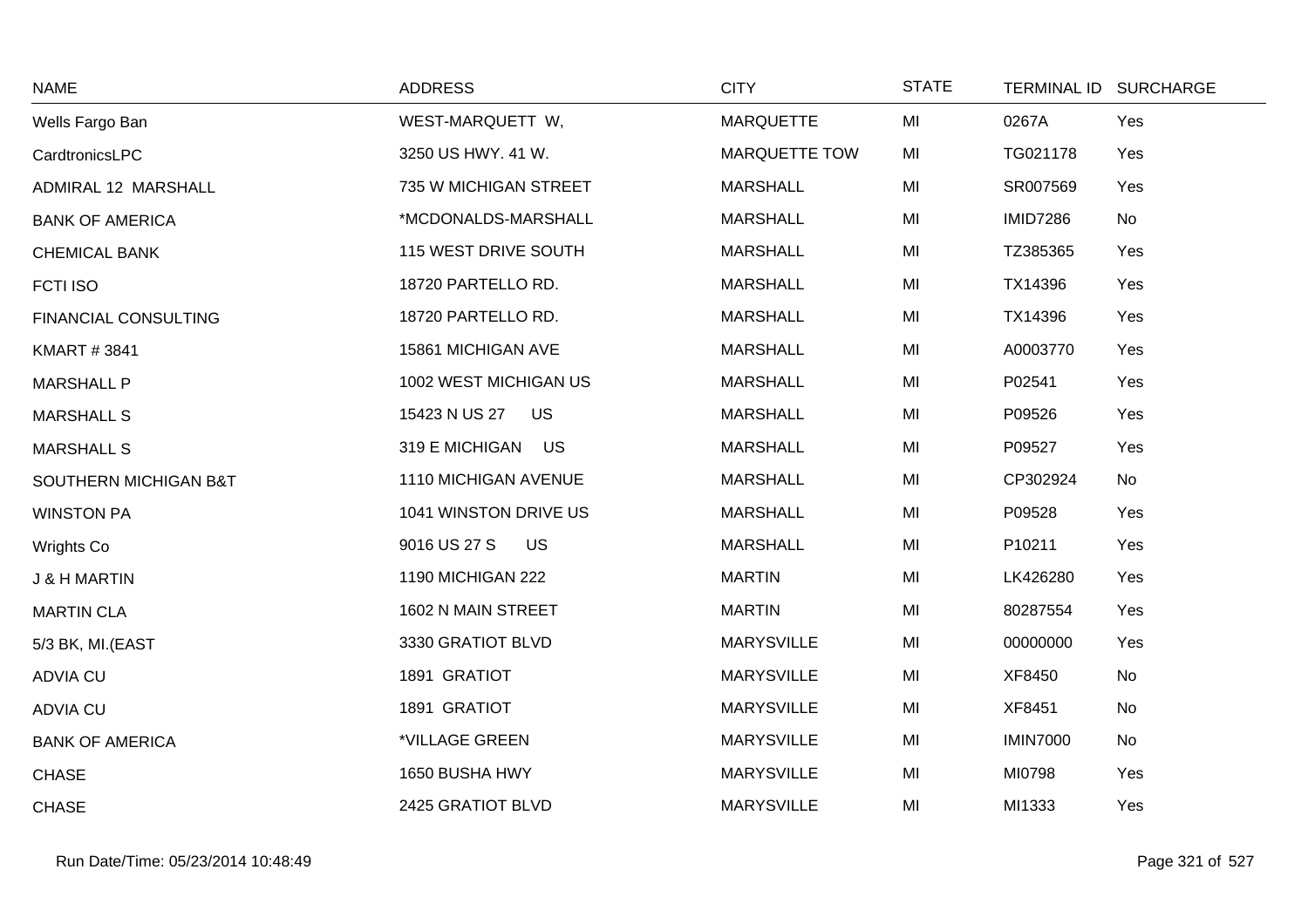| <b>NAME</b>             | <b>ADDRESS</b>       | <b>CITY</b>       | <b>STATE</b> |               | TERMINAL ID SURCHARGE |
|-------------------------|----------------------|-------------------|--------------|---------------|-----------------------|
| <b>Cardtronics CCSM</b> | 1550 BUSHA HWY.      | <b>MARYSVILLE</b> | MI           | CR008813      | Yes                   |
| <b>Cardtronics CCSW</b> | 2865 GRATIOT         | <b>MARYSVILLE</b> | MI           | SP070163      | Yes                   |
| E & A CU                | 1891 GRATIOT         | <b>MARYSVILLE</b> | MI           | XF8450        | No                    |
| E & A CU                | 1891 GRATIOT         | <b>MARYSVILLE</b> | MI           | XF8451        | No                    |
| <b>RITE AID #4559</b>   | 1750 GRATIOT BLVD    | <b>MARYSVILLE</b> | MI           | A0007046      | Yes                   |
| <b>NASHVILLE</b>        | 416 N MAIN ST        | <b>MASHVILLE</b>  | MI           | 81206285      | Yes                   |
| 5/3 BK, MI. (WEST       | 606 W COLUMBIA       | <b>MASON</b>      | MI           | 00000000      | Yes                   |
| <b>BLODGETT F</b>       | 216 W. KIPP RD. US   | <b>MASON</b>      | MI           | P183414       | Yes                   |
| C P FEDERAL CU          | 103 E. KIPP RD.      | <b>MASON</b>      | MI           | CORU34H       | Yes                   |
| <b>Cardtronics CCSW</b> | 110 N. CEDAR         | <b>MASON</b>      | MI           | SP070051      | Yes                   |
| <b>DANDY RAND</b>       | 805 N CEDAR ST US    | <b>MASON</b>      | MI           | P03974        | Yes                   |
| MEIJER - C              | 550 HULL RD          | <b>MASON</b>      | MI           | 82128118      | Yes                   |
| <b>MSU FCU</b>          | 173 MAPLE ST.        | <b>MASON</b>      | MI           | <b>CKK657</b> | No                    |
| RITE AID #4323          | 610 N CEDAR ST STE A | <b>MASON</b>      | MI           | A0006923      | Yes                   |
| <b>ADVIA CU</b>         | 24032 RED ARROW HW   | <b>MATTAWAN</b>   | MI           | VC1015        | No                    |
| <b>CHEMICAL BANK</b>    | 24039 RED ARROW HWY  | <b>MATTAWAN</b>   | MI           | WZ389034      | Yes                   |
| <b>Cardtronics CCSW</b> | 24118 COLE AVE.      | <b>MATTAWAN</b>   | MI           | SP070323      | Yes                   |
| <b>MATTAWAN S</b>       | 54312 N. MAIN STRE   | <b>MATTAWAN</b>   | MI           | 82252610      | Yes                   |
| PAI ATM                 | 24064 W MCGILLEN AVE | <b>MATTAWAN</b>   | MI           | TX6414        | Yes                   |
| PAI ISO                 | 24064 W MCGILLEN AVE | <b>MATTAWAN</b>   | MI           | TX6414        | Yes                   |
| <b>HALFTIME C</b>       | 57641 MURRAY ST      | <b>MATTAWEN</b>   | MI           | 82251547      | Yes                   |
| <b>BP-MAYBEE</b>        | 7595 BLUE BUSH RD    | MAYBEE            | MI           | LK526409      | Yes                   |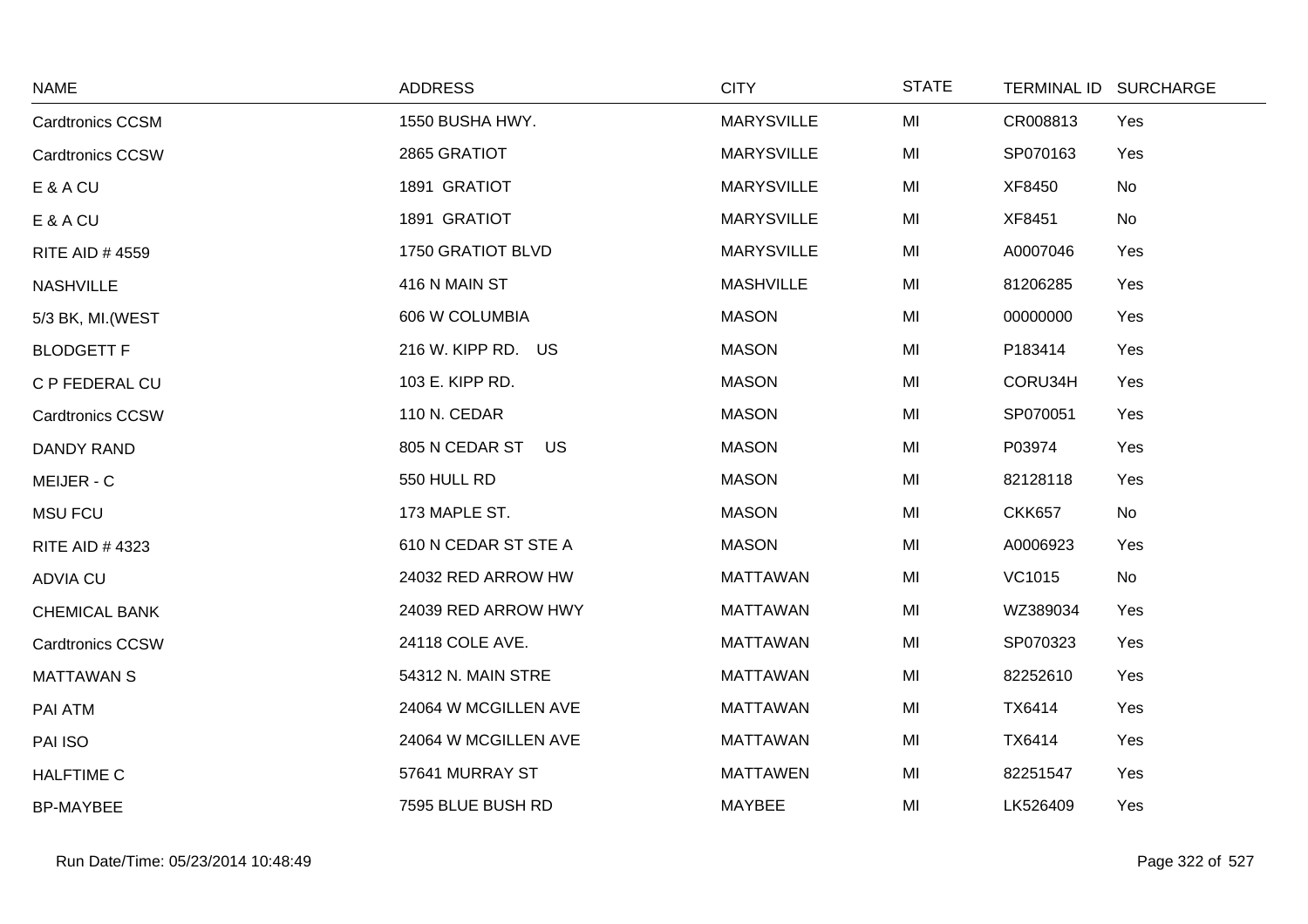| <b>NAME</b>               | <b>ADDRESS</b>            | <b>CITY</b>       | <b>STATE</b> |                 | TERMINAL ID SURCHARGE |
|---------------------------|---------------------------|-------------------|--------------|-----------------|-----------------------|
| <b>FIRSTMERIT</b>         | 9040 Raisin St            | MAYBEE            | MI           | 00006328        | Yes                   |
| <b>SEBRES MARKET</b>      | 12763 OSTRANDER ROAD      | <b>MAYBEE</b>     | MI           | VP031380        | Yes                   |
| <b>MAYVILLE STATE B</b>   | 315 E MAIN STREET         | <b>MAYVILLE</b>   | MI           | 00000000        | No                    |
| <b>MAYVILLE STATE B</b>   | 8428 N STATE ST           | <b>MAYVILLE</b>   | MI           | 00000000        | No                    |
| <b>MR.CHIPS M</b>         | 505 MAIN STREET US        | <b>MAYVILLE</b>   | MI           | P212749         | Yes                   |
| <b>CHEMICAL BANK</b>      | 101 N ROLAND ST           | <b>MCBAIN</b>     | MI           | TZ381402        | Yes                   |
| MCBRIDE COUNTRY ST        | 4315 N DIVISOIN           | <b>MCBRIDE</b>    | MI           | LK276514        | Yes                   |
| PAI ATM                   | 2430 N 56TH AVE           | <b>MEARS</b>      | MI           | TX62871         | Yes                   |
| PAI ISO                   | 2430 N 56TH AVE           | <b>MEARS</b>      | MI           | TX62871         | Yes                   |
| <b>FATES MECO</b>         | 190 E. MAIN<br><b>US</b>  | <b>MECOSTA</b>    | MI           | P213337         | Yes                   |
| Next Door Store 1030 Mec  | 496 W MAIN ST             | <b>MECOSTA</b>    | MI           | SR004433        | Yes                   |
| <b>BAACH PETROLEUM</b>    | 19645 ALLEN RD.           | <b>MELVINDALE</b> | MI           | LK346984        | Yes                   |
| <b>BANK OF AMERICA</b>    | *CVS PHARMACY #8055       | <b>MELVINDALE</b> | MI           | <b>WMIN1066</b> | No                    |
| <b>CO-OP SERVICES CU</b>  | 4125 OAKWOOD BLVD.        | <b>MELVINDALE</b> | MI           | CK2921          | No                    |
| <b>COMERICA BANK</b>      | ALLEN RD MELVINDALE       | <b>MELVINDALE</b> | MI           | A3274273        | No                    |
| CT 7-11                   | 18210 ALLEN RD.           | <b>MELVINDALE</b> | MI           | SE276267        | Yes                   |
| <b>GLENOS PARTY STORE</b> | 2934 OAKWOOD BLVD         | <b>MELVINDALE</b> | MI           | CI000914        | Yes                   |
| <b>KELLYS FUEL MART</b>   | 18060 ALLEN ROAD          | <b>MELVINDALE</b> | MI           | HY003806        | Yes                   |
| <b>MEL BAR AND GRILL</b>  | 17993 ALLEN RD.           | <b>MELVINDALE</b> | MI           | LK860982        | Yes                   |
| <b>MELVINDALE</b>         | 4310 OAKWOOD<br><b>US</b> | <b>MELVINDALE</b> | MI           | P229038         | Yes                   |
| MELVINDALE LIQUOR MARK    | 17973 ALLEN RD            | <b>MELVINDALE</b> | MI           | HY004609        | Yes                   |
| OAKWOOD FOOD CENTE        | 3600 OAKWOOD BLVD.        | <b>MELVINDALE</b> | MI           | LK767615        | Yes                   |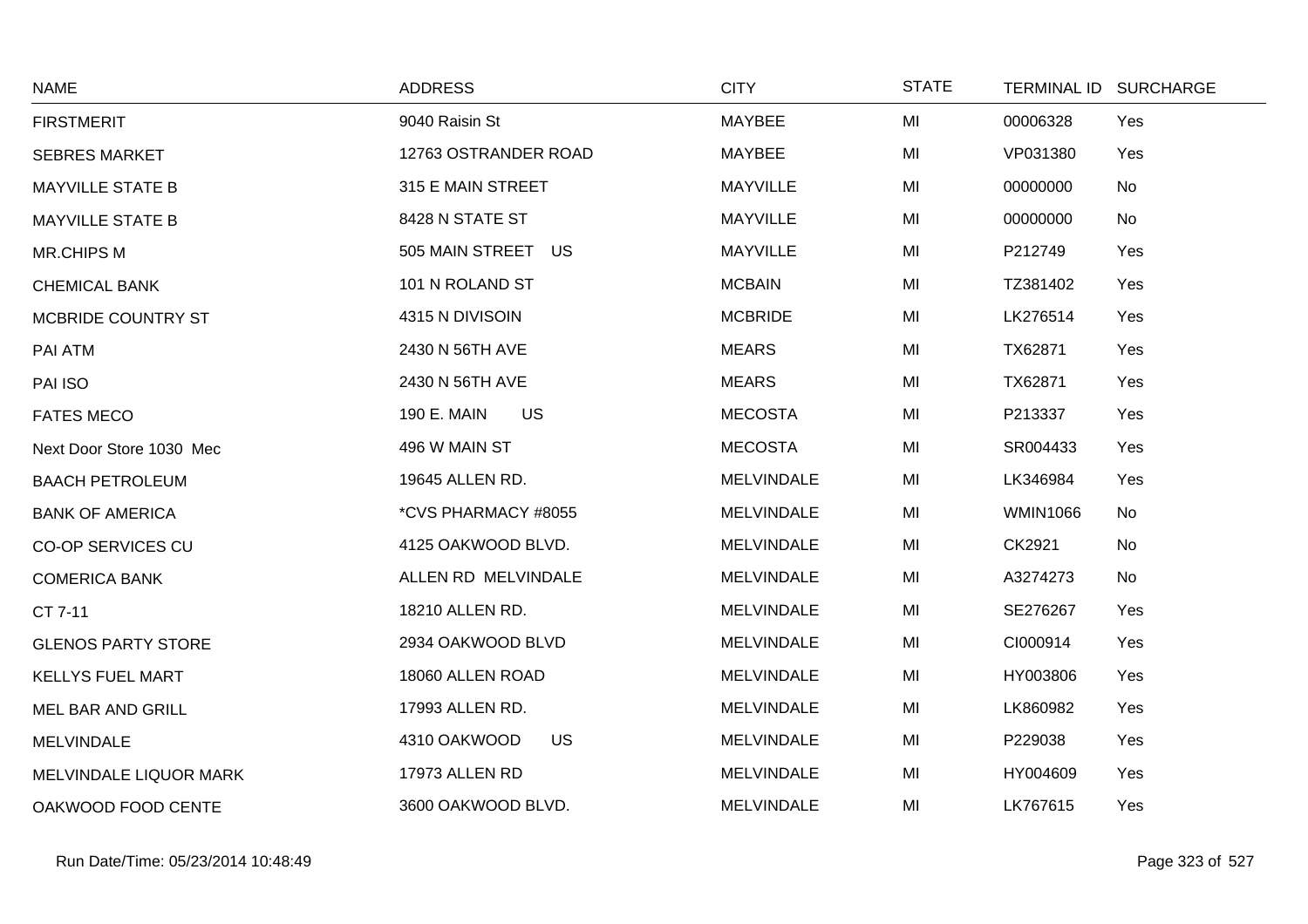| <b>NAME</b>                      | <b>ADDRESS</b>            | <b>CITY</b>       | <b>STATE</b> | TERMINAL ID SURCHARGE |     |
|----------------------------------|---------------------------|-------------------|--------------|-----------------------|-----|
| PAI ISO                          | 4328 OAKWOOD BLVD         | <b>MELVINDALE</b> | MI           | TX26512               | No  |
| PETRO MART INC                   | 2661 OAKWOOD              | <b>MELVINDALE</b> | MI           | HY006175              | Yes |
| <b>PLAY ATLANTIS</b>             | 19400 ALLEN RD            | MELVINDALE        | MI           | LK848327              | Yes |
| <b>RITE AID #4685</b>            | 4016 OAKWOOD BLVD         | <b>MELVINDALE</b> | MI           | A0007087              | Yes |
| STAR GAS & FOOD IN               | 19036 DIX AVE             | <b>MELVINDALE</b> | MI           | LK694592              | Yes |
| TOM BOYS LIQUOR                  | 18800 DIX RD              | <b>MELVINDALE</b> | MI           | CI021688              | Yes |
| <b>Memphis Party Store</b>       | 80183 MAIN STREET         | <b>MEMPHIS</b>    | MI           | SR102486              | No  |
| <b>MENDON SHE</b>                | 465 W MAIN ST. US         | <b>MENDON</b>     | MI           | P09529                | Yes |
| SOUTHERN MICHIGAN B&T            | <b>136 NORTH NOTTAWA</b>  | <b>MENDON</b>     | MI           | CP302826              | No  |
| <b>DOWNTOWN SANDWICH</b>         | 100 10TH AVE              | <b>MENOMINEE</b>  | MI           | LK187972              | Yes |
| <b>FNBT</b>                      | 3805 10TH ST              | <b>MENOMINEE</b>  | MI           | 06181010              | Yes |
| <b>Holiday Stationstores Men</b> | 1051 10TH AVE             | <b>MENOMINEE</b>  | MI           | SR000344              | Yes |
| <b>KMART #7031</b>               | 1101 7TH AVE              | <b>MENOMINEE</b>  | MI           | A0003798              | Yes |
| Krist Oil 013                    | 1915 10TH ST              | <b>MENOMINEE</b>  | MI           | SR008145              | Yes |
| <b>MENOMINEE</b>                 | <b>US</b><br>2600 10TH ST | <b>MENOMINEE</b>  | MI           | CP302647              | Yes |
| PENINSULA FCU                    | 3700 10TH ST.             | <b>MENOMINEE</b>  | MI           | <b>CKI544</b>         | No  |
| Team Schierl Menominee 98        | 2937 10TH STREET          | <b>MENOMINEE</b>  | MI           | SR001262              | No  |
| Wells Fargo Ban                  | M&M-PLAZA                 | <b>MENOMINEE</b>  | MI           | 5852J                 | Yes |
| Wells Fargo Ban                  | NORTH-EXPRESS             | <b>MENOMINEE</b>  | MI           | 5852K                 | No  |
| <b>GCS Menominee</b>             | 3730 10TH ST US 41        | <b>MENOMONEE</b>  | MI           | SR000989              | No  |
| <b>Cardtronics CCSM</b>          | 105 W SAGINAW             | <b>MERRILL</b>    | MI           | CR012911              | Yes |
| <b>FIRSTBANK</b>                 | 125 W SAGINAW ST          | <b>MERRILL</b>    | MI           | XM9848                | Yes |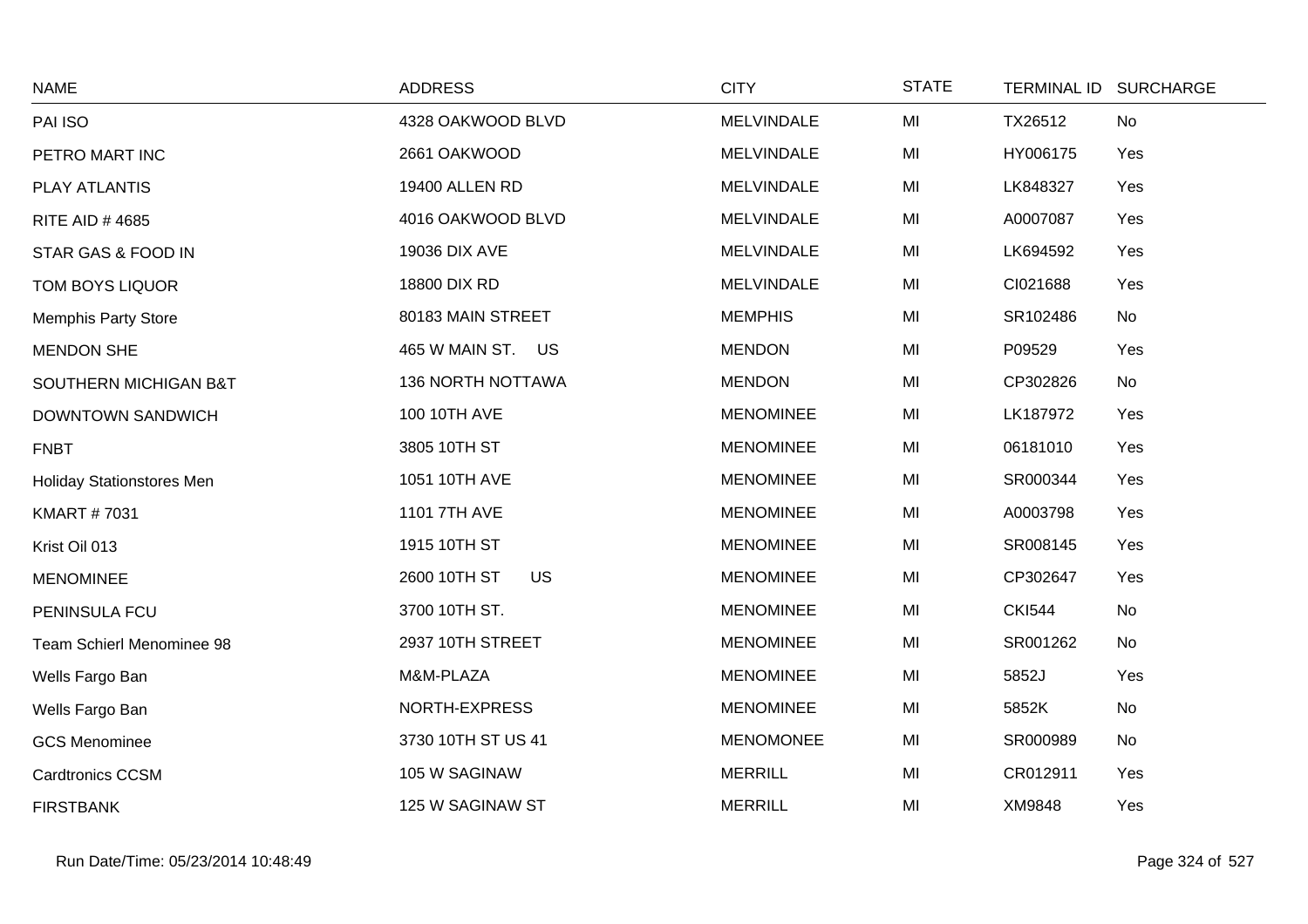| <b>NAME</b>                      | <b>ADDRESS</b>        | <b>CITY</b>          | <b>STATE</b> | TERMINAL ID SURCHARGE |  |
|----------------------------------|-----------------------|----------------------|--------------|-----------------------|--|
| <b>Blarney CastleMesick EZ 6</b> | 445 W MESICK AVE      | <b>MESICK</b>        | MI           | SR000604<br>Yes       |  |
| <b>Cardtronics CCSM</b>          | 118 W MESICK AVE      | <b>MESICK</b>        | MI           | CR011290<br>Yes       |  |
| <b>ELLENS CORNERS</b>            | 6052 W M115           | <b>MESICK</b>        | MI           | SR082911<br>Yes       |  |
| <b>FIRSTMERIT</b>                | 101 Mesick Ave        | <b>MESICK</b>        | MI           | 00006926<br>Yes       |  |
| BP TOMA METAMORA                 | 3839 S LAPEER         | <b>METAMORA</b>      | MI           | LK441020<br>Yes       |  |
| <b>PINE KNOB</b>                 | 3492 SOUTH LAPEER RUS | <b>METAMORA</b>      | MI           | P153114<br>Yes        |  |
| <b>PNCBANK</b>                   | 950 DRYDEN RD.        | <b>METAMORA</b>      | MI           | Yes<br>PA3214         |  |
| RITE AID #3356                   | 3939 S LAPEER RD      | <b>METAMORA</b>      | MI           | A0006612<br>No        |  |
| AMERICAN 1 CREDIT UNION          | 331 5TH ST            | <b>MICHIGAN CENT</b> | MI           | 0196185<br>No         |  |
| MICHIGAN CENTER DE               | 4448 PAGE AVE         | <b>MICHIGAN CENT</b> | MI           | LK593083<br>Yes       |  |
| MICHIGAN COMMUNITY CU            | 4405 PAGE AVE         | <b>MICHIGAN CENT</b> | MI           | CORE04<br>No          |  |
| <b>COMERICA BANK</b>             | MICH CENTER JACKSON   | <b>MICHIGAN CTR</b>  | MI           | Q4457813<br>No        |  |
| <b>CHEMICAL BANK</b>             | 303 ARLINGTON ST      | MIDDLEVILLE          | MI           | TZ384908<br>Yes       |  |
| <b>Cardtronics CCSW</b>          | 615 S BROADWAY        | MIDDLEVILLE          | MI           | SP070431<br>Yes       |  |
| <b>GUN LAKE S</b>                | 11300 W. M-179 HWY.US | <b>MIDDLEVILLE</b>   | MI           | Yes<br>P213309        |  |
| <b>MIDDLEVILL</b>                | 400 W MAIN ST. US     | <b>MIDDLEVILLE</b>   | MI           | P09530<br>Yes         |  |
| #120 FORWA                       | 11 E ISSABELLA ROA    | <b>MIDLAND</b>       | MI           | 83800954<br>Yes       |  |
| #123 FORWA                       | 2029 S SAGINAW ROA    | <b>MIDLAND</b>       | MI           | Yes<br>83800934       |  |
| #149 FORWA                       | 6214 EASTMAN ROAD     | <b>MIDLAND</b>       | MI           | 83800943<br>Yes       |  |
| 5/3 BK, MI(NORTH                 | 321 SOUTH SAGINAW     | <b>MIDLAND</b>       | MI           | 00000000<br>Yes       |  |
| <b>BANK OF AMERICA</b>           | *SOUTH SAGINAW        | <b>MIDLAND</b>       | MI           | <b>IMID7329</b><br>No |  |
| <b>BOULEVARD</b>                 | 316 S SAGINAW RD US   | <b>MIDLAND</b>       | MI           | P185980<br>Yes        |  |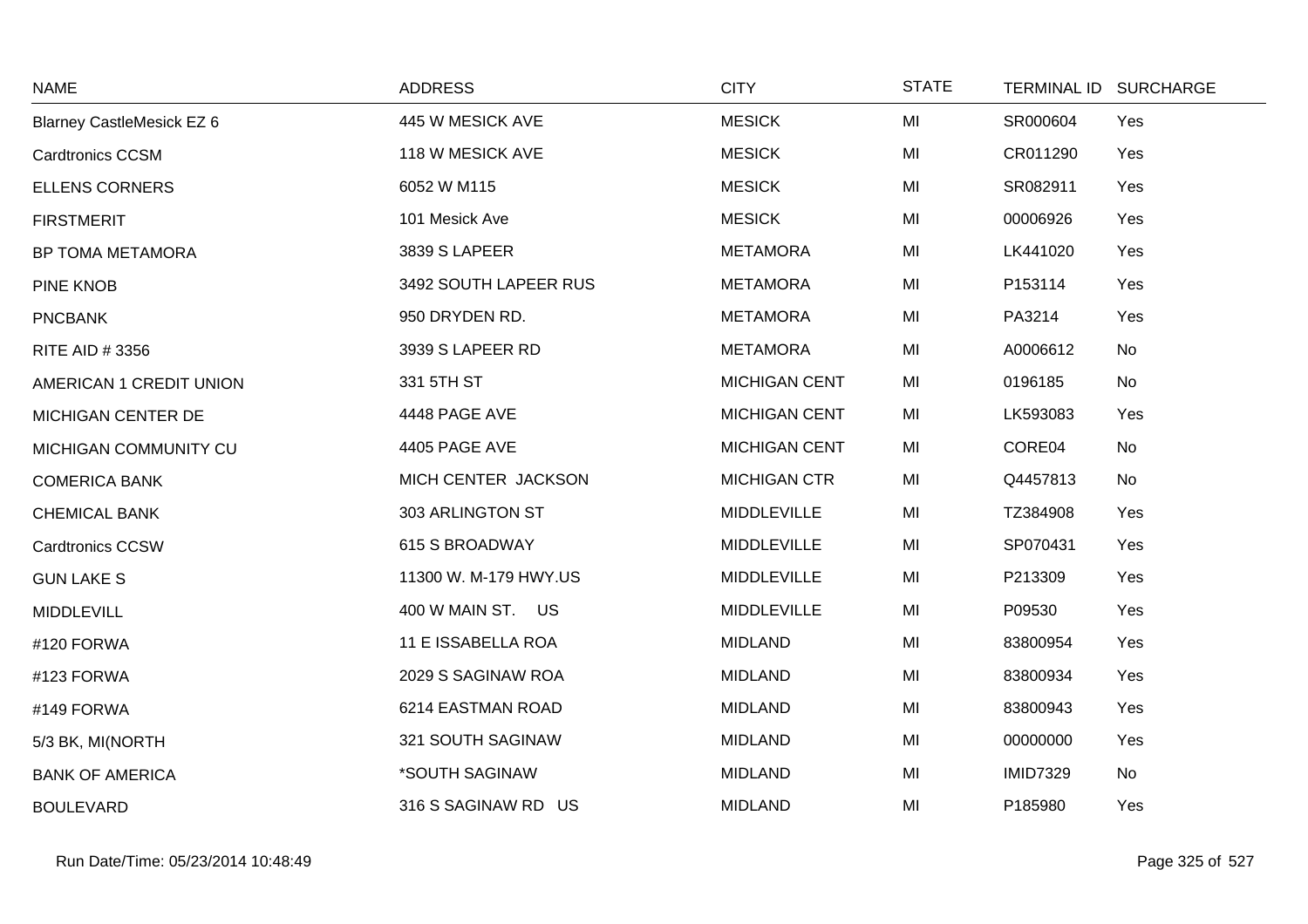| <b>NAME</b>             | <b>ADDRESS</b>               | <b>CITY</b>    | <b>STATE</b> | <b>TERMINAL ID</b><br><b>SURCHARGE</b> |
|-------------------------|------------------------------|----------------|--------------|----------------------------------------|
| <b>CAR WASH VILLAGE</b> | 3001 BAY CITY ROAD           | <b>MIDLAND</b> | MI           | LK560891<br>Yes                        |
| <b>CHEMICAL BANK</b>    | 105 W WACKERLY RD            | <b>MIDLAND</b> | MI           | WZ389014<br>Yes                        |
| <b>CHEMICAL BANK</b>    | 1505 POSEYVILLE RD           | <b>MIDLAND</b> | MI           | WZ381013<br>Yes                        |
| <b>CHEMICAL BANK</b>    | 2106 N SAGINAW RD            | <b>MIDLAND</b> | MI           | TZ381012<br>Yes                        |
| <b>CHEMICAL BANK</b>    | 2405 ABBOTT RD               | <b>MIDLAND</b> | MI           | TZ381018<br>Yes                        |
| <b>CHEMICAL BANK</b>    | 2910 JEFFERSON AVE           | <b>MIDLAND</b> | MI           | TZ381011<br>Yes                        |
| <b>CHEMICAL BANK</b>    | 333 E MAIN ST                | <b>MIDLAND</b> | MI           | Yes<br>TZ381010                        |
| <b>CHEMICAL BANK</b>    | 3400 E ISABELLA RD           | <b>MIDLAND</b> | MI           | Yes<br>TZ381006                        |
| <b>CHEMICAL BANK</b>    | 4005 ORCHARD DR              | <b>MIDLAND</b> | MI           | WZ389035<br>No                         |
| <b>CHEMICAL BANK</b>    | 5021 BAY CITY RD             | <b>MIDLAND</b> | MI           | WZ389011<br>Yes                        |
| <b>CHEMICAL BANK</b>    | 6540 CINEMA DR               | <b>MIDLAND</b> | MI           | WZ389009<br>Yes                        |
| <b>CHEMICAL BANK</b>    | 6711 N. JEFFERSON AVE        | <b>MIDLAND</b> | MI           | TZ381004<br>Yes                        |
| <b>COMERICA BANK</b>    | <b>CIRCLE OFFICE MIDLAND</b> | <b>MIDLAND</b> | MI           | T5405513<br>No                         |
| <b>COMERICA BANK</b>    | DOWNTOWN OFF MIDLAND         | <b>MIDLAND</b> | MI           | T5287836<br>No                         |
| <b>COMERICA BANK</b>    | EASTMAN ROAD MIDLAND         | <b>MIDLAND</b> | MI           | T5257833<br>No                         |
| CT 7-11 CCS2            | 3217 BAY CITY RD             | <b>MIDLAND</b> | MI           | SE277879<br>Yes                        |
| CT 7-11 CCS2            | 4004 N JEFFERSON             | <b>MIDLAND</b> | MI           | SE277845<br>Yes                        |
| <b>Cardtronics CCSM</b> | 314 W WACKERLY ST STE        | <b>MIDLAND</b> | MI           | CR013688<br>Yes                        |
| <b>Cardtronics CCSM</b> | 633 W ISABELLA               | <b>MIDLAND</b> | MI           | CD006813<br>Yes                        |
| <b>Cardtronics CCSM</b> | 702 S JEFFERSON ST           | <b>MIDLAND</b> | MI           | LK709664<br>Yes                        |
| <b>Cardtronics CCSW</b> | 110 N. SAGINAW               | <b>MIDLAND</b> | MI           | SP070179<br>Yes                        |
| <b>Cardtronics CCSW</b> | 1215 S. SAGINAW RD           | <b>MIDLAND</b> | MI           | SP070181<br>Yes                        |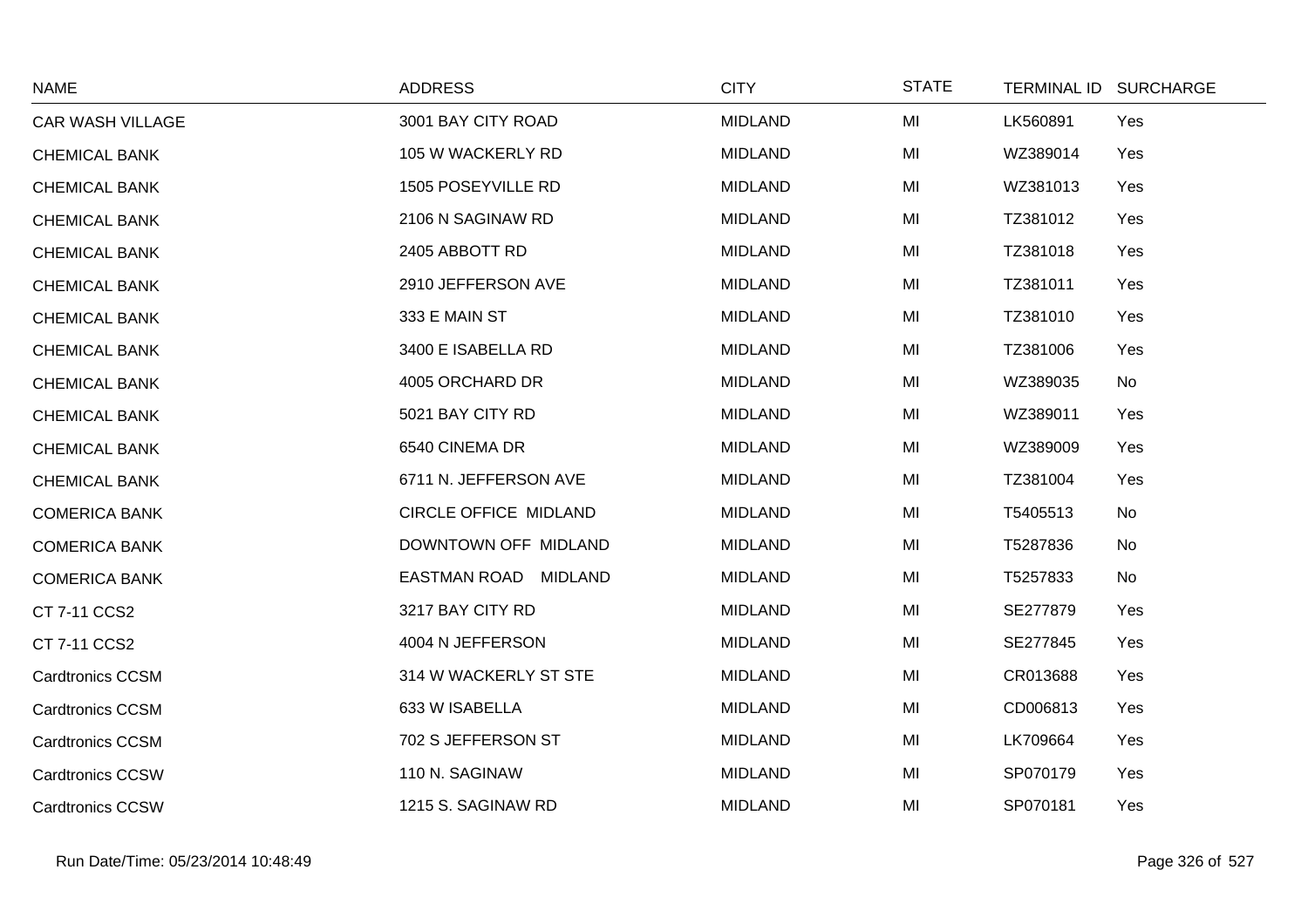| <b>NAME</b>               | <b>ADDRESS</b>        | <b>CITY</b>    | <b>STATE</b> |          | TERMINAL ID SURCHARGE |
|---------------------------|-----------------------|----------------|--------------|----------|-----------------------|
| <b>Cardtronics CCSW</b>   | 2500 NORTH SAGINAW    | <b>MIDLAND</b> | MI           | SP070198 | Yes                   |
| Cardtronics CCSW          | 604 S. SAGINAW ST     | <b>MIDLAND</b> | MI           | SP070188 | Yes                   |
| <b>Cardtronics CCSW</b>   | 6225 EASTMAN AVE      | <b>MIDLAND</b> | MI           | SP070164 | Yes                   |
| <b>Cardtronics CCSW</b>   | 6505 EASTMAN AVE      | <b>MIDLAND</b> | MI           | SP070182 | Yes                   |
| CardtronicsLPC            | 6820 EMAN RD.         | <b>MIDLAND</b> | MI           | TG021045 | Yes                   |
| <b>EXPRESS MA</b>         | 2713 WALDO AVENUE     | <b>MIDLAND</b> | MI           | 83932015 | Yes                   |
| <b>FIRSTMERIT</b>         | 1709 N Saginaw        | <b>MIDLAND</b> | MI           | 00006726 | Yes                   |
| <b>ISABELLABT</b>         | 2222 N. SAGINAW ROAD  | <b>MIDLAND</b> | MI           | 07340004 | Yes                   |
| <b>KMART #7068</b>        | 1820 S SAGINAW RD     | <b>MIDLAND</b> | MI           | A0003799 | Yes                   |
| MEIJER - C                | 7300 EASTMAN AVE      | <b>MIDLAND</b> | MI           | 82128095 | Yes                   |
| <b>MEIJER RET</b>         | 7300 EASTMAN AVE      | <b>MIDLAND</b> | MI           | 82128220 | Yes                   |
| <b>MIDLAND B-</b>         | 309 JEROME ST         | <b>MIDLAND</b> | MI           | 81203317 | Yes                   |
| Next Door Store 1042 Mid  | 3520 ISABELLA ST      | <b>MIDLAND</b> | MI           | SR004439 | Yes                   |
| PAI ATM                   | 6800 EASTMAN AVE OFC  | <b>MIDLAND</b> | MI           | TX53794  | Yes                   |
| PAI ISO                   | 6800 EASTMAN AVE OFC  | <b>MIDLAND</b> | MI           | TX53794  | Yes                   |
| <b>PNCBANK</b>            | 5200 EASTMAN RD       | <b>MIDLAND</b> | MI           | PA3238   | Yes                   |
| <b>RITE AID # 1574</b>    | <b>NW PLAZA</b>       | <b>MIDLAND</b> | MI           | A0006087 | Yes                   |
| <b>RITE AID #4382</b>     | 2910 ASHMAN ST        | <b>MIDLAND</b> | MI           | A0006957 | Yes                   |
| <b>SAGINAW ROAD PARTY</b> | 4900 N SAGINAW RD     | <b>MIDLAND</b> | MI           | LK183188 | Yes                   |
| <b>SPARTAN MI</b>         | 2026 W.SAGINAW ROADUS | <b>MIDLAND</b> | MI           | P212755  | Yes                   |
| <b>WALMART</b>            | 910 JOE MANN BLVD.    | <b>MIDLAND</b> | MI           | A26190   | No                    |
| <b>WESTOWN GROCERY</b>    | 1013 E ISABELLA RD    | <b>MIDLAND</b> | MI           | HY007827 | Yes                   |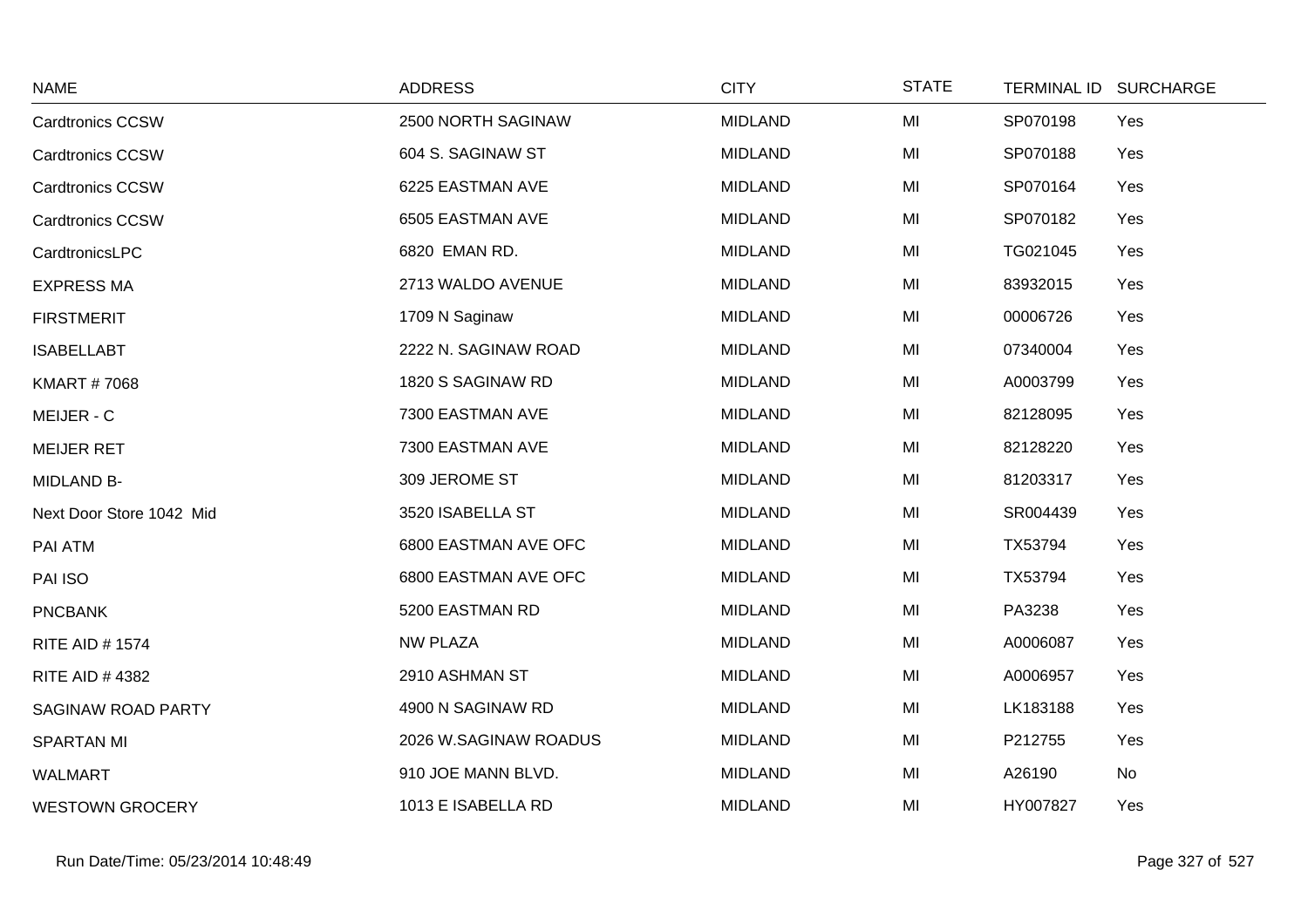| <b>NAME</b>                  | <b>ADDRESS</b>              | <b>CITY</b>        | <b>STATE</b> | TERMINAL ID SURCHARGE |  |
|------------------------------|-----------------------------|--------------------|--------------|-----------------------|--|
| <b>WILDFIRE CREDIT UNION</b> | 100 JOSEPH                  | <b>MIDLAND</b>     | MI           | 862004<br>No          |  |
| Walgreens 6559               | 931 SAGINAW                 | <b>MIDLAND</b>     | MI           | SR000955<br>Yes       |  |
| Walgreens 9079               | 1615 N SAGINAW RD           | <b>MIDLAND</b>     | MI           | SR003113<br>Yes       |  |
| <b>BANK OF AMERICA</b>       | *CVS PHARMACY #0028         | <b>MILAN</b>       | MI           | No<br><b>WMID0019</b> |  |
| <b>BANK OF AMERICA</b>       | *KROGER #576                | <b>MILAN</b>       | MI           | <b>IMIN7058</b><br>No |  |
| <b>BMart 7</b>               | 501 MAIN ST                 | <b>MILAN</b>       | MI           | SR000293<br>Yes       |  |
| <b>CHASE</b>                 | 541 W MAIN ST               | <b>MILAN</b>       | MI           | MI8988<br>Yes         |  |
| <b>DEXTER MARATHON GAS</b>   | 915 DEXTER STREET           | <b>MILAN</b>       | MI           | CI001144<br>Yes       |  |
| <b>MILAN CITY MARKET</b>     | 825 DEXTER                  | <b>MILAN</b>       | MI           | CI007915<br>Yes       |  |
| PAI ATM                      | 1225 DEXTER ST              | <b>MILAN</b>       | MI           | TX51871<br>Yes        |  |
| PAI ISO                      | 1200 DEXTER ST              | <b>MILAN</b>       | MI           | Yes<br>TX33708        |  |
| 5/3 BK, E MI OFF             | 508 HIGHLAND AVE            | <b>MILFORD</b>     | MI           | 00000000<br>Yes       |  |
| 5/3 BK, MI.(EAST             | <b>115 EAST LIBERTY</b>     | <b>MILFORD</b>     | MI           | Yes<br>00000000       |  |
| <b>BANK OF AMERICA</b>       | *CVS PHARMACY #8004         | <b>MILFORD</b>     | MI           | <b>WMIN1038</b><br>No |  |
| CCCU                         | 180 S MILFORD RD            | <b>MILFORD</b>     | MI           | <b>VC0309</b><br>Yes  |  |
| <b>CLARK MILFORD</b>         | 110 S MILFORD               | <b>MILFORD</b>     | MI           | LK635931<br>Yes       |  |
| <b>COMERICA BANK</b>         | <b>VILLAGE COMMONS EAST</b> | <b>MILFORD</b>     | MI           | A0158263<br>No        |  |
| <b>Cardtronics CCSB</b>      | 670 HIGHLAND AVE.           | <b>MILFORD</b>     | MI           | KR000009<br>Yes       |  |
| <b>Cardtronics CCSW</b>      | 105 S MILFORD               | <b>MILFORD</b>     | MI           | SP070322<br>Yes       |  |
| <b>VILLAGE MI</b>            | 5309 MAIN STREET US         | <b>MILLERSBURG</b> | MI           | P213239<br>Yes        |  |
| <b>BOS VILLAG</b>            | 8268 STATE<br><b>US</b>     | <b>MILLINGTON</b>  | MI           | Yes<br>P213244        |  |
| <b>Cardtronics CCSM</b>      | 7600 BIRCH RUN RD           | <b>MILLINGTON</b>  | MI           | LK617002<br>Yes       |  |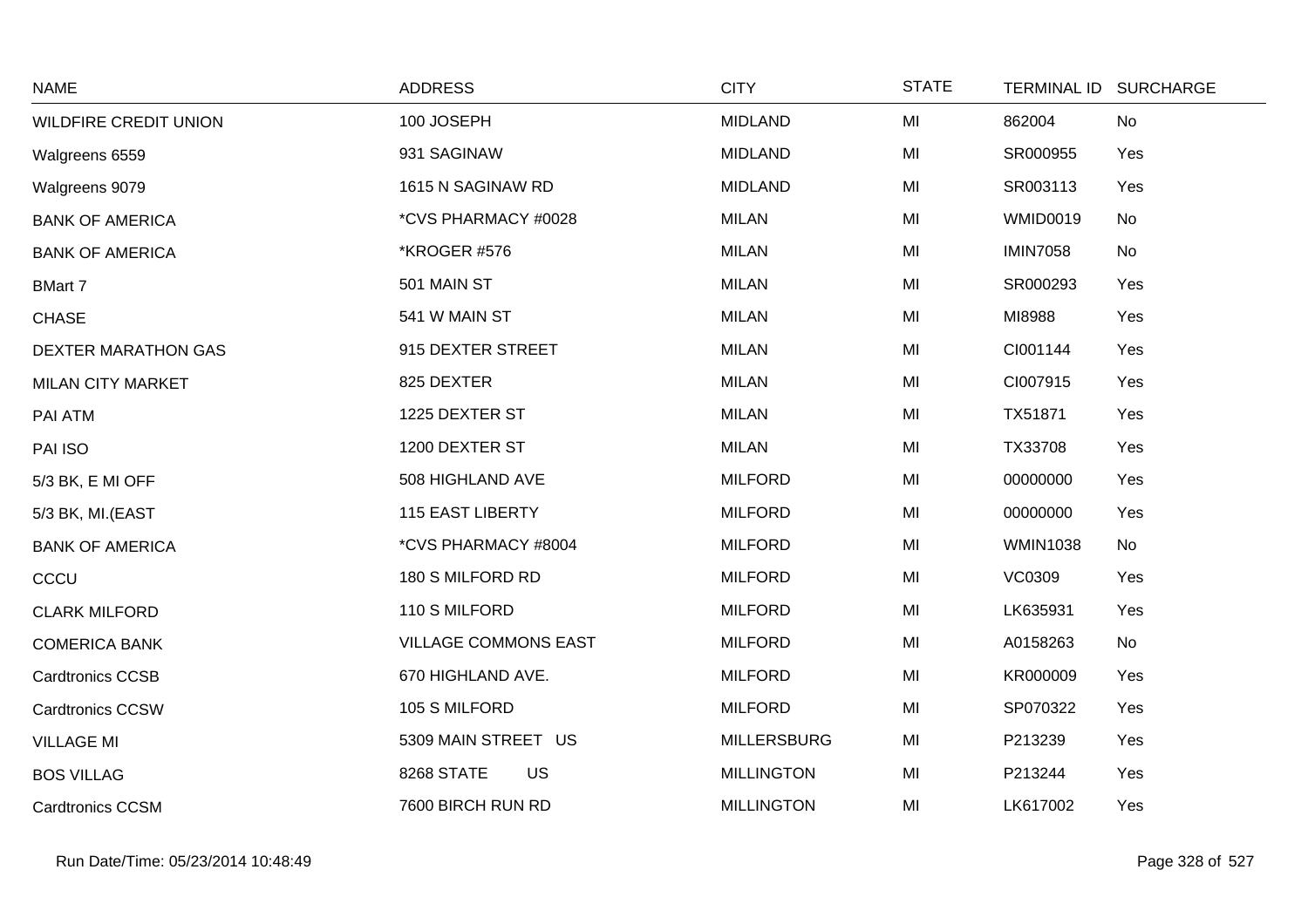| <b>NAME</b>             | <b>ADDRESS</b>              | <b>CITY</b>        | <b>STATE</b> | <b>TERMINAL ID</b> | <b>SURCHARGE</b> |
|-------------------------|-----------------------------|--------------------|--------------|--------------------|------------------|
| <b>Cardtronics CCSW</b> | 8462 N. STATE ST            | <b>MILLINGTON</b>  | MI           | SP070169           | Yes              |
| <b>MAYVILLE STATE B</b> | 8428 N STATE STREET         | <b>MILLINGTON</b>  | MI           | 00000000           | No               |
| <b>PNCBANK</b>          | 4735 E MAIN ST              | <b>MILLINGTON</b>  | MI           | PA2805             | Yes              |
| <b>MIO SALOON</b>       | 107 S MORENCI AVE           | <b>MILO</b>        | MI           | LK142704           | Yes              |
| <b>MINDEN MARKET</b>    | 1496 MAINT STREET           | <b>MINDEN CITY</b> | MI           | LK837712           | Yes              |
| <b>FIRSTMERIT</b>       | 211 N Morenci               | <b>MIO</b>         | MI           | 00006728           | Yes              |
| NORTHLAND AREA FCU      | 208 MORENCI ST.             | <b>MIO</b>         | MI           | <b>CK5129H</b>     | Yes              |
| NORTHLAND AREA FCU      | 305 MORENCI ST.             | <b>MIO</b>         | MI           | CK5125             | Yes              |
| <b>RITE AID #1715</b>   | 101 S MORENCI ST            | <b>MIO</b>         | MI           | A0006150           | Yes              |
| <b>SUPERIORNATBNK</b>   | <b>80 MOHAWK STREET</b>     | <b>MOHAWK</b>      | MI           | 05591010           | No               |
| <b>CHEMICAL BANK</b>    | 4426 DIVISION               | <b>MOLINE</b>      | MI           | TZ384919           | Yes              |
| 5/3 BK (N.W. OHI        | 15530 S. TELEGRAPH          | <b>MONROE</b>      | MI           | 00000000           | Yes              |
| 5/3 BK (N.W. OHI        | 2133 N TELEGRAPH RD         | <b>MONROE</b>      | MI           | 00000000           | Yes              |
| 5/3 BK (N.W. OHI        | 453 S MONROE STREET         | <b>MONROE</b>      | MI           | 00000000           | Yes              |
| 5/3 BK NW OH OFF        | 3833 N DIXIE HWY            | <b>MONROE</b>      | MI           | 00000000           | Yes              |
| 5/3 BK NW OH OFF        | 850 S MONROE                | <b>MONROE</b>      | MI           | 00000000           | Yes              |
| <b>BANK OF AMERICA</b>  | *CVS PHARMACY #8198         | <b>MONROE</b>      | MI           | WMID0077           | No               |
| <b>BANK OF AMERICA</b>  | *FRENCHTOWN                 | <b>MONROE</b>      | MI           | <b>IMID7247</b>    | No               |
| <b>BANK OF AMERICA</b>  | *FRENCHTOWN                 | <b>MONROE</b>      | MI           | <b>IMID7385</b>    | No               |
| <b>BANK OF AMERICA</b>  | *MONROE-SIXTH               | <b>MONROE</b>      | MI           | <b>IMID7296</b>    | No               |
| <b>BANK OF AMERICA</b>  | *MONTOR-SIXTH               | <b>MONROE</b>      | MI           | <b>IMID7295</b>    | No               |
| <b>CLAMDIGGER</b>       | <b>1540 E ELM AVE</b><br>US | <b>MONROE</b>      | MI           | P120348            | Yes              |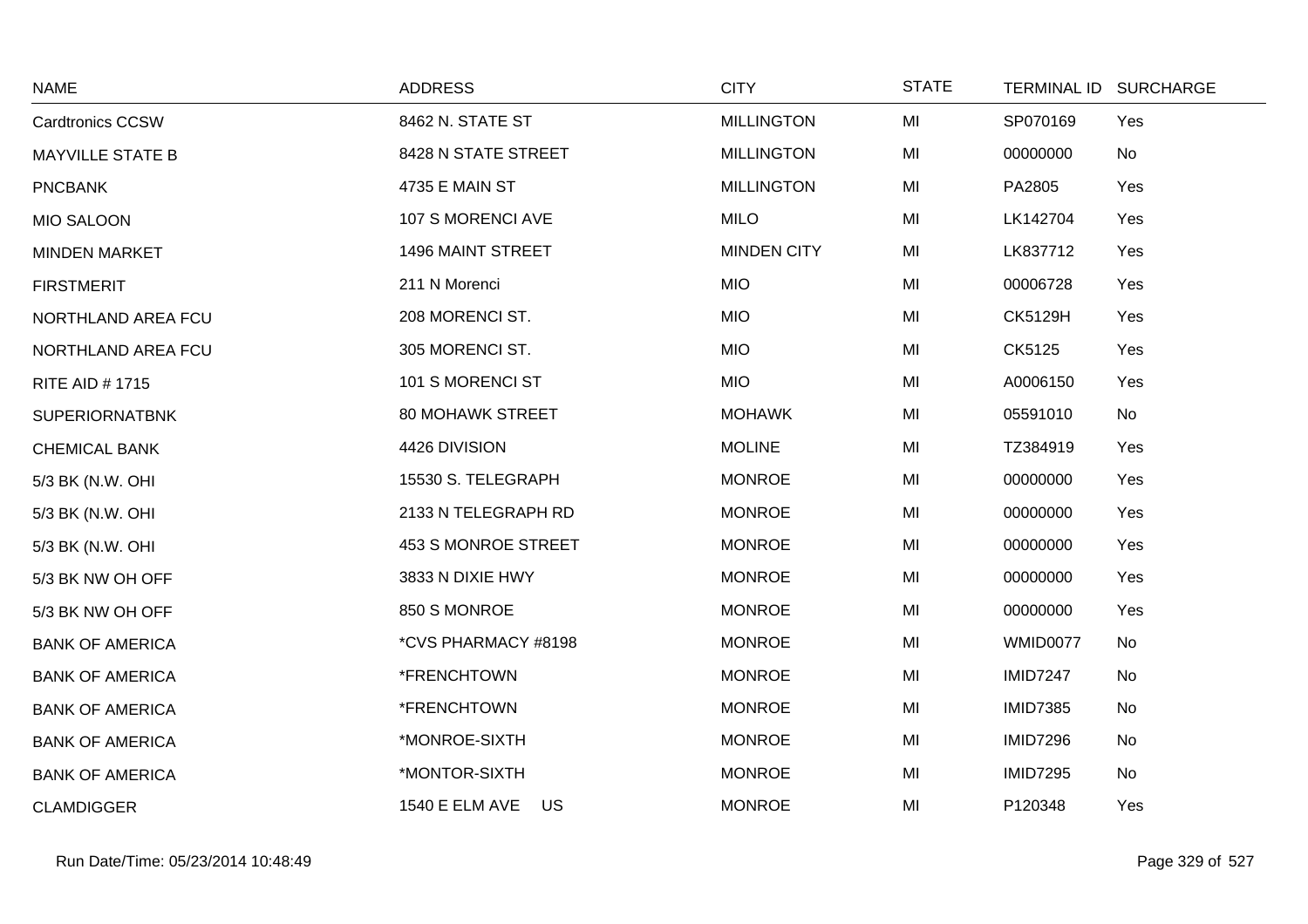| <b>NAME</b>                 | <b>ADDRESS</b>           | <b>CITY</b>   | <b>STATE</b> | TERMINAL ID SURCHARGE |
|-----------------------------|--------------------------|---------------|--------------|-----------------------|
| CT 7-11                     | 14495 LAPLAISANCE RD     | <b>MONROE</b> | MI           | SE274270<br>Yes       |
| <b>Cardtronics CCSW</b>     | 14985 LAPLAISANCE RD.    | <b>MONROE</b> | MI           | SP070083<br>Yes       |
| CardtronicsLPC              | 2121 N MONROE ST         | <b>MONROE</b> | MI           | TG021389<br>Yes       |
| Dixie Highway Shell         | 1488 N DIXIE HIGHWAY     | <b>MONROE</b> | MI           | SR102636<br>Yes       |
| <b>EJ'S LIQUOR STORE</b>    | 15254 S DIXIE HWY        | <b>MONROE</b> | MI           | TD243083<br>Yes       |
| EXXON MOBIL GAS STATIO      | 1527 S MONROE            | <b>MONROE</b> | MI           | HY001025<br>Yes       |
| <b>FCTI ISO</b>             | S R 50 & I-75 AT EXIT 1  | <b>MONROE</b> | MI           | TQ14119<br>Yes        |
| <b>FCTI ISO</b>             | SR 50 & I-75 AT EXIT 15  | <b>MONROE</b> | MI           | TQ14120<br>Yes        |
| <b>FINANCIAL CONSULTING</b> | S R 50 & I-75 AT EXIT 1  | <b>MONROE</b> | MI           | TQ14119<br>Yes        |
| FOOD TOWN                   | 211 N TELEGRAPH RD       | <b>MONROE</b> | MI           | LK671990<br>Yes       |
| FOOD TOWN                   | 211 NORTH TELEGRAPH ROA  | <b>MONROE</b> | MI           | CI000257<br>Yes       |
| H & A FUEL MART             | 3080 N. MONROE ST        | <b>MONROE</b> | MI           | CI010826<br>Yes       |
| <b>HIGHLANDER</b>           | 1030 EAST FRONT ST       | <b>MONROE</b> | MI           | 82127083<br>Yes       |
| <b>HOMETOWN P</b>           | 1144 N MONROE<br>US      | <b>MONROE</b> | MI           | P227731<br>Yes        |
| <b>JAKE'S LIQUOR</b>        | 1092 N DIXIE HWY         | <b>MONROE</b> | MI           | HY002863<br>Yes       |
| <b>KMART #409</b>           | <b>US</b><br>1290 MONROE | <b>MONROE</b> | MI           | 523063<br>Yes         |
| <b>LARSON'S BAR</b>         | 713 TELEGRAPH RD         | <b>MONROE</b> | MI           | LK834639<br>Yes       |
| MAGIC MART, INC. - MAR      | 15278 S DIXIE HWY        | <b>MONROE</b> | MI           | CI017815<br>Yes       |
| MOBIL OF MONROE IN          | 1153 NORTH TELEGRA       | <b>MONROE</b> | MI           | LK137905<br>Yes       |
| MONROE -78                  | 811 S MONROE ST. US      | <b>MONROE</b> | MI           | P78112<br>Yes         |
| MONROE GAZ &MART            | 919 W. ELM ST            | <b>MONROE</b> | MI           | TD237484<br>Yes       |
| MONROE ON                   | 540 TELEGRAPH RD         | <b>MONROE</b> | MI           | 80822743<br>Yes       |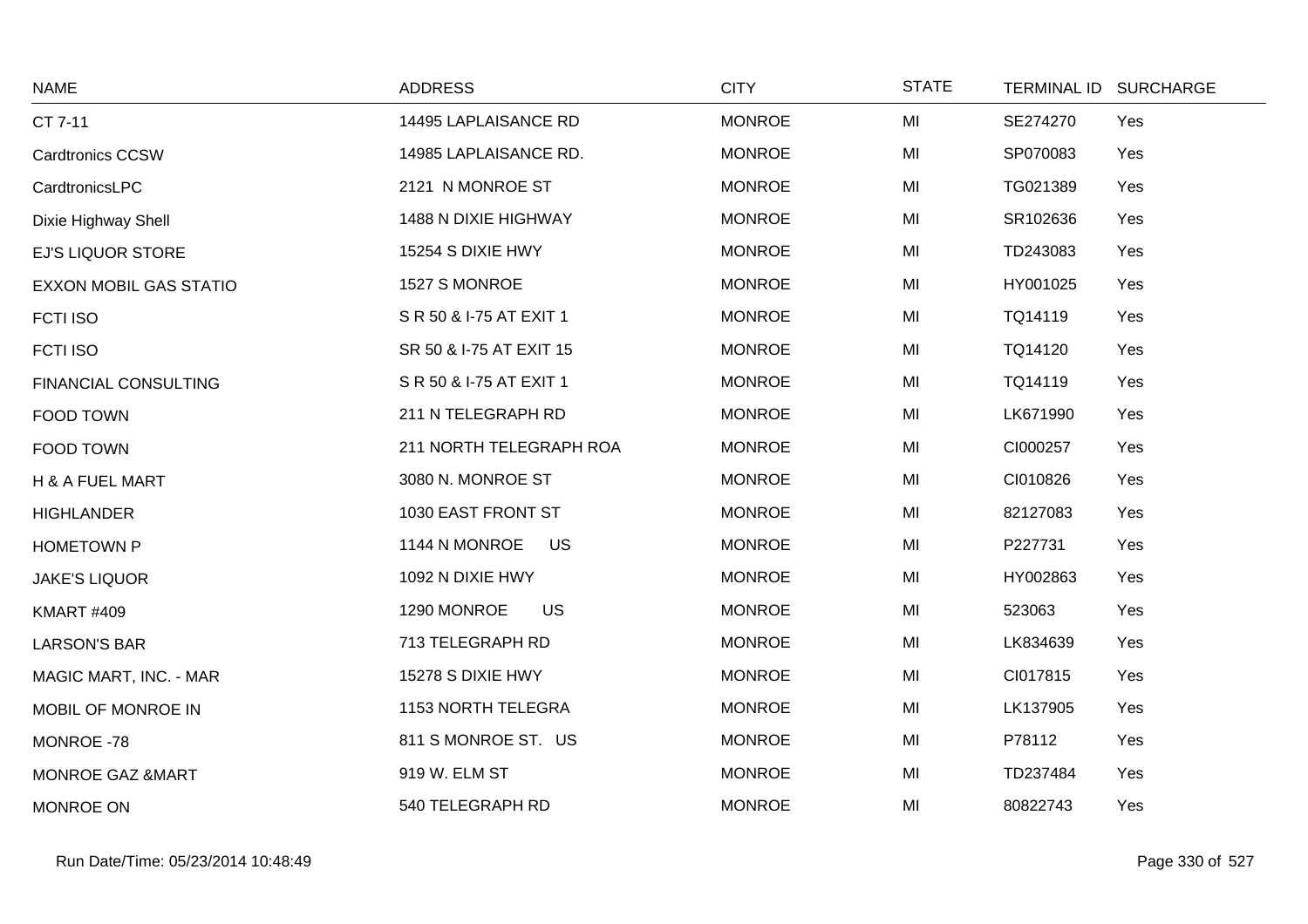| <b>NAME</b>            | <b>ADDRESS</b>          | <b>CITY</b>     | <b>STATE</b> | <b>TERMINAL ID</b> | <b>SURCHARGE</b> |
|------------------------|-------------------------|-----------------|--------------|--------------------|------------------|
| Monroe Street Shell    | 321 N MONROE STREET     | <b>MONROE</b>   | MI           | SR102637           | Yes              |
| OASIS GAS LLC          | 15522 S. TELEGRAPH      | <b>MONROE</b>   | MI           | LK493749           | Yes              |
| PAI ATM                | 2121 N MONROE ST UNIT 5 | <b>MONROE</b>   | MI           | TX42523            | Yes              |
| PAI ISO                | 2121 N MONROE ST UNIT 5 | <b>MONROE</b>   | MI           | TX42523            | Yes              |
| PHOENIX THEATRE FR     | 2121 N. MONROE AVE      | <b>MONROE</b>   | MI           | LK318203           | Yes              |
| PILOT TS #024          | 1100 NORTH DIXIE HIGHWA | <b>MONROE</b>   | MI           | HY006820           | Yes              |
| PILOT TS #284 ATM #1   | 1200 NADEAU ROAD (I75 E | <b>MONROE</b>   | MI           | HY007062           | Yes              |
| PILOT TS #284 ATM #2   | 1200 NADEAU ROAD (I75 E | <b>MONROE</b>   | MI           | HY007063           | Yes              |
| <b>PNCBANK</b>         | 202 N MONROE ST         | <b>MONROE</b>   | MI           | PA2396             | Yes              |
| <b>PNCBANK</b>         | 202 N MONROE ST         | <b>MONROE</b>   | MI           | PA3487             | Yes              |
| <b>PNCBANK</b>         | 465 N TELEGRAPH RD      | <b>MONROE</b>   | MI           | PA1160             | Yes              |
| <b>RITE AID #4331</b>  | 507 S TELEGRAPH RD      | <b>MONROE</b>   | MI           | A0006928           | Yes              |
| <b>SAM STOP</b>        | 1740 WEST 7TH STRE      | <b>MONROE</b>   | MI           | <b>DNS11805</b>    | Yes              |
| STOP AND G             | 802 SOUTH MONROE STUS   | <b>MONROE</b>   | MI           | EF001378           | Yes              |
| <b>TEL-50 INC.</b>     | 504 S. TELEGRAPH        | <b>MONROE</b>   | MI           | LK559159           | Yes              |
| TOWN SQUARE FOOD MARKE | 1002 E 3RD ST           | <b>MONROE</b>   | MI           | CI021125           | Yes              |
| TRI STATION INC        | 7051 N. MONROE ST       | <b>MONROE</b>   | MI           | LK475039           | Yes              |
| <b>UNITED BK</b>       | 23 E. FRONT STREET      | <b>MONROE</b>   | MI           | MI000179           | No               |
| <b>WALMART</b>         | 2155N TELEGRAPH RD      | <b>MONROE</b>   | MI           | A17900             | No               |
| Walgreens 2023         | 1285 N MONROE ST        | <b>MONROE</b>   | MI           | SR000899           | Yes              |
| Walgreens 5321         | 484 S TELEGRAPH RD      | <b>MONROE</b>   | MI           | SR000931           | No               |
| <b>COMERICA BANK</b>   | MONTAGUE OFFICE MONT    | <b>MONTAGUE</b> | MI           | W5677846           | No               |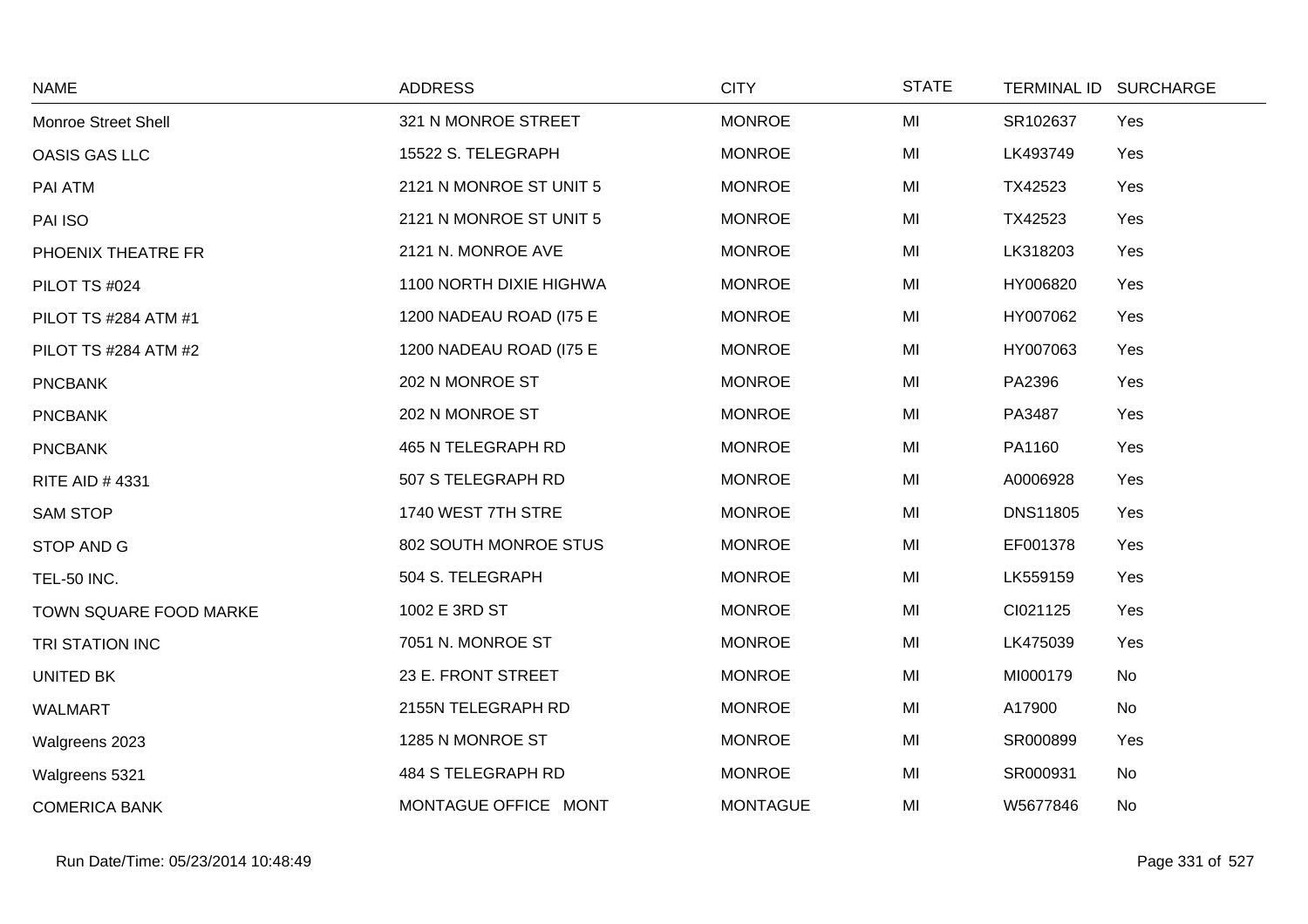| <b>NAME</b>                 | <b>ADDRESS</b>          | <b>CITY</b>          | <b>STATE</b> |          | TERMINAL ID SURCHARGE |
|-----------------------------|-------------------------|----------------------|--------------|----------|-----------------------|
| PAI ATM                     | 8718 WATER ST           | <b>MONTAGUE</b>      | MI           | TX57256  | Yes                   |
| PAI ISO                     | 8718 WATER ST           | <b>MONTAGUE</b>      | MI           | TX57256  | Yes                   |
| <b>WAYNES FOO</b>           | 11094 US 31<br>US       | <b>MONTAGUE</b>      | MI           | P213346  | Yes                   |
| Wesco Montague 48           | 8973 WATER STREET       | <b>MONTAGUE</b>      | MI           | SR003412 | Yes                   |
| A J ABUEITA INC DB          | 254 W STATE RD          | <b>MONTROSE</b>      | MI           | LK650676 | Yes                   |
| <b>CONLEE OIL</b>           | <b>110 STATE STREET</b> | <b>MONTROSE</b>      | MI           | 82253515 | Yes                   |
| HARDCORE HARVEST I          | 119 W. STATE STREE      | <b>MONTROSE</b>      | MI           | LK946971 | Yes                   |
| MONTROSE MINI MART ONE      | 12450 VIENNA RD         | <b>MONTROSE</b>      | MI           | TD243931 | Yes                   |
| PAI ATM                     | 216 W MAIN ST           | <b>MORENCI</b>       | MI           | TX52801  | Yes                   |
| PAI ISO                     | 216 W MAIN ST           | <b>MORENCI</b>       | MI           | TX52801  | Yes                   |
| UNITED BK                   | 1050 E. MAIN STREET     | <b>MORENCI</b>       | MI           | MI000095 | No                    |
| Borland Gas More            | 4981 NORTHLAND DR       | <b>MORLEY</b>        | MI           | SR001847 | Yes                   |
| WEE BEES P                  | 120 S. CASS STREET US   | <b>MORLEY</b>        | MI           | P213283  | Yes                   |
| <b>CHEMICAL BANK</b>        | 318 N MAIN ST           | <b>MORRICE</b>       | MI           | TZ383308 | Yes                   |
| MUGG & BOP                  | 102 MORRICE STREET US   | <b>MORRICE</b>       | MI           | P213213  | Yes                   |
| 5/3 BK, E MI OFF            | 215 NORTH AVE           | <b>MOUNT CLEMENS</b> | MI           | 00000000 | No                    |
| <b>CASS MARKET</b>          | 278 CASS AVE            | <b>MOUNT CLEMENS</b> | MI           | CI017008 | Yes                   |
| <b>Cardtronics CCSW</b>     | 18601 HALL RD           | <b>MOUNT CLEMENS</b> | MI           | SP070333 | Yes                   |
| FCTI ISO                    | 35700 HARPER AVE        | <b>MOUNT CLEMENS</b> | MI           | CS17320  | Yes                   |
| <b>FINANCIAL CONSULTING</b> | 35700 HARPER AVE        | <b>MOUNT CLEMENS</b> | MI           | CS17320  | Yes                   |
| <b>HARRINGTON PETRO M</b>   | 1160 S. GRATIOT AV      | <b>MOUNT CLEMENS</b> | MI           | LK416917 | Yes                   |
| HT GAS & MART               | 12 MARKET ST            | <b>MOUNT CLEMENS</b> | MI           | TD243378 | Yes                   |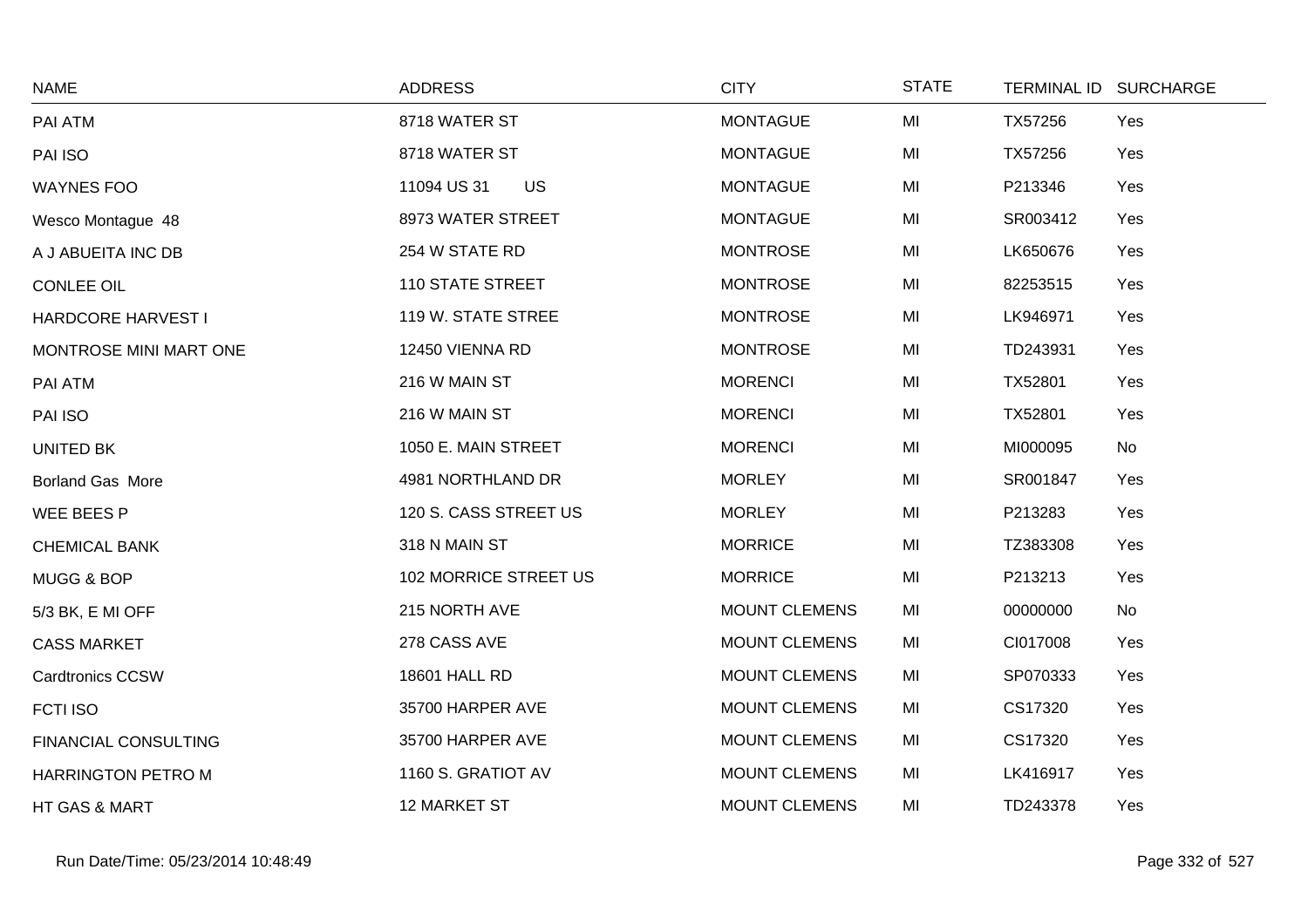| <b>NAME</b>             | <b>ADDRESS</b>          | <b>CITY</b>          | <b>STATE</b> |                 | TERMINAL ID SURCHARGE |
|-------------------------|-------------------------|----------------------|--------------|-----------------|-----------------------|
| IN OUT MARKET           | 200 NORTH AVE           | <b>MOUNT CLEMENS</b> | MI           | SR008105        | Yes                   |
| <b>RITE AID #4404</b>   | 5 S GROESBECK HWY       | <b>MOUNT CLEMENS</b> | MI           | A0006966        | Yes                   |
| Z & H SERVICE CENTER    | 173 N GROESBECK HWY     | <b>MOUNT CLEMENS</b> | MI           | A508917         | Yes                   |
| AL N JERRY              | 7110 N SAGINAW US       | <b>MOUNT MORRIS</b>  | MI           | P195458         | Yes                   |
| ATRAM INC DBA TONY      | 2525 E. MT. MORRIS      | <b>MOUNT MORRIS</b>  | MI           | LK323702        | Yes                   |
| <b>Cardtronics CCSM</b> | 646 W MOUNT MORRIS ST   | <b>MOUNT MORRIS</b>  | MI           | CR014083        | Yes                   |
| <b>Cardtronics CCSW</b> | G8333 NORTH SAGINAW ROA | <b>MOUNT MORRIS</b>  | MI           | SP070403        | Yes                   |
| <b>FARIS FUEL</b>       | 6114 W SAGINAW US       | <b>MOUNT MORRIS</b>  | MI           | P227591         | Yes                   |
| GILLIES CONEY ISLAND,   | 6524 N DORT HWY         | <b>MOUNT MORRIS</b>  | MI           | CI014075        | No                    |
| <b>MOUNT MORRIS BP</b>  | 4314 W MOUNT MORRIS     | <b>MOUNT MORRIS</b>  | MI           | HY004667        | Yes                   |
| MT MORRIS GAS INC       | 11901 N. SAGINAW ST.    | <b>MOUNT MORRIS</b>  | MI           | CI019901        | Yes                   |
| PAI ATM                 | 11536 N SAGINAW ST      | <b>MOUNT MORRIS</b>  | MI           | TX12154         | Yes                   |
| PAI ATM                 | 7512 N DORT HWY         | <b>MOUNT MORRIS</b>  | MI           | TX12162         | Yes                   |
| PAI ISO                 | 11536 N SAGINAW ST      | <b>MOUNT MORRIS</b>  | MI           | TX12154         | Yes                   |
| PAI ISO                 | 7512 N DORT HWY         | <b>MOUNT MORRIS</b>  | MI           | TX12162         | Yes                   |
| <b>RITE AID #4447</b>   | 4515 E MOUNT MORRIS RD  | <b>MOUNT MORRIS</b>  | MI           | A0006992        | Yes                   |
| <b>RITE AID #7736</b>   | 11801 N SAGINAW ST      | <b>MOUNT MORRIS</b>  | MI           | A0007334        | Yes                   |
| <b>V&amp;B MARKET</b>   | 8030 N GENESEE RD       | <b>MOUNT MORRIS</b>  | MI           | CI021254        | Yes                   |
| <b>VALLY LIQUOR</b>     | 11741 N. SAGINAW        | <b>MOUNT MORRIS</b>  | MI           | LK154344        | Yes                   |
| 5/3 BK, MI(NORTH        | 1114 N MISSION ST       | <b>MOUNT PLEASAN</b> | MI           | 00000000        | Yes                   |
| <b>BANK OF AMERICA</b>  | *CVS PHARMACY 10098     | <b>MOUNT PLEASAN</b> | MI           | <b>WMID7365</b> | No                    |
| <b>Cardtronics CCSW</b> | 1018 PICKARD RD         | <b>MOUNT PLEASAN</b> | MI           | SP070184        | Yes                   |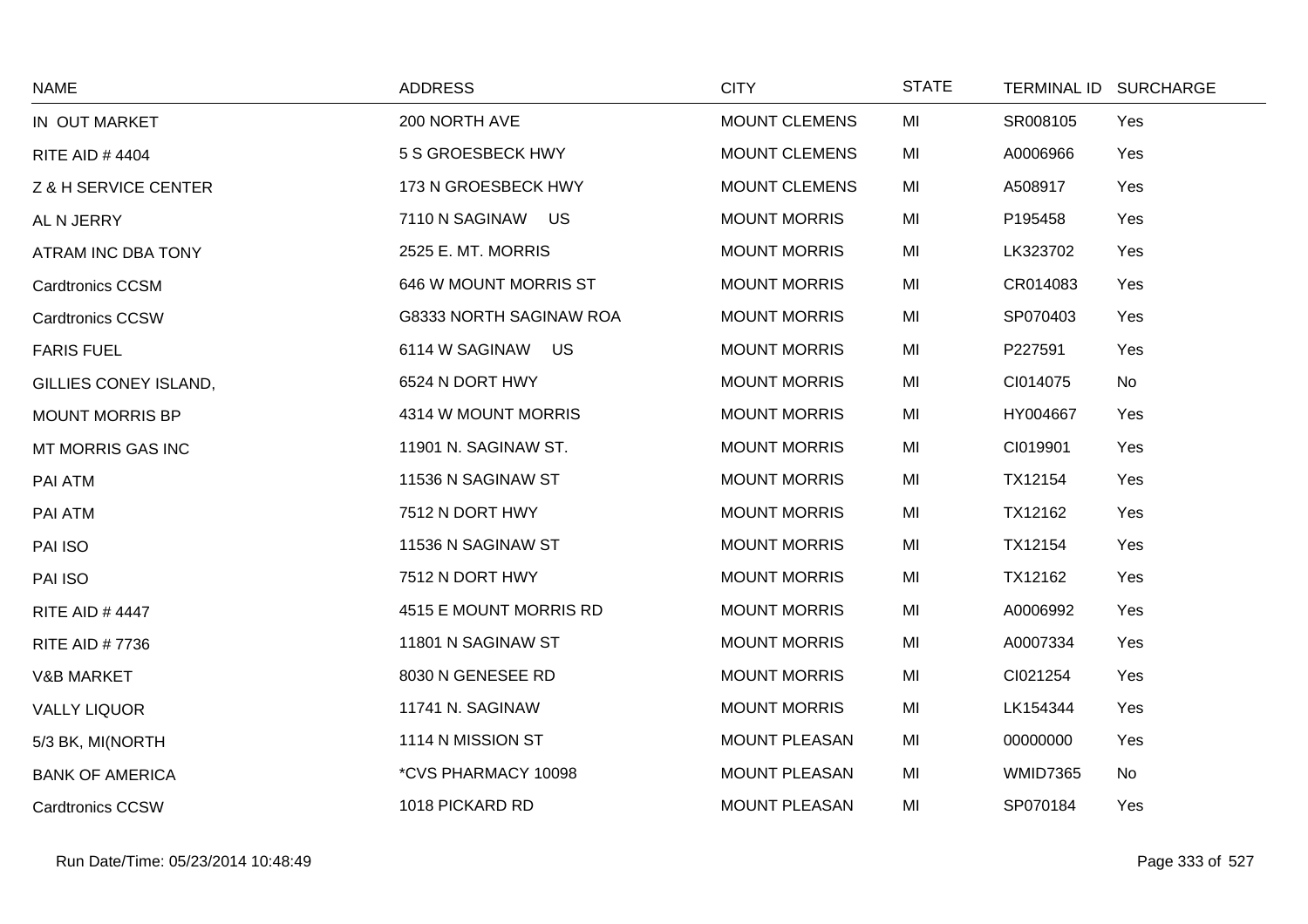| <b>NAME</b>                | <b>ADDRESS</b>          | <b>CITY</b>          | <b>STATE</b> |          | TERMINAL ID SURCHARGE |
|----------------------------|-------------------------|----------------------|--------------|----------|-----------------------|
| <b>Cardtronics CCSW</b>    | 201 SOUTH MISSION AVENU | <b>MOUNT PLEASAN</b> | MI           | SP070183 | Yes                   |
| Next Door Store 1010 Kal   | 629 SOUTH MISSION ST    | <b>MOUNT PLEASAN</b> | MI           | SR004424 | Yes                   |
| Next Door Store 1036 Mt    | 1324 W HIGH ST          | <b>MOUNT PLEASAN</b> | MI           | SR004435 | Yes                   |
| Next Door Store 1038 Mt    | 1622 S MISSION ST       | <b>MOUNT PLEASAN</b> | MI           | SR004437 | Yes                   |
| Next Door Store 1039 Mt    | 5025 E PICKARD ST       | <b>MOUNT PLEASAN</b> | MI           | SR004438 | Yes                   |
| Next Door Store 1070 Mt    | 2025 E REMUS RD         | <b>MOUNT PLEASAN</b> | MI           | SR004449 | Yes                   |
| Next Door Store 1071 Mt    | 1041 S MISSION ST       | <b>MOUNT PLEASAN</b> | MI           | SR004450 | Yes                   |
| OLD MISSION WINE CELLA     | 5030 SOUTH MISSION      | <b>MOUNT PLEASAN</b> | MI           | TD238219 | Yes                   |
| SAGAMOK SOARING GA         | 2428 SOUTH LEATON       | <b>MOUNT PLEASAN</b> | MI           | LK260868 | Yes                   |
| Walgreens Store 12346      | 903 N MISSION STREET    | <b>MOUNT PLEASAN</b> | MI           | SR005018 | Yes                   |
| PUMP N SHOP                | 5538 W. ISABELLE R      | <b>MOUNT PLEASEA</b> | MI           | LK891834 | Yes                   |
| <b>LIQUOR RES</b>          | 395 NOTH GROSBECK US    | <b>MT CLEMANS</b>    | MI           | P190209  | Yes                   |
| 5/3 BK, MI.(EAST           | 100 CASS AVE            | <b>MT CLEMENS</b>    | MI           | 00000000 | Yes                   |
| <b>BROADWAY MARKET</b>     | <b>134 GRATIOT</b>      | <b>MT CLEMENS</b>    | MI           | LK180446 | Yes                   |
| <b>COMERICA BANK</b>       | HALL-HAYES MT CLEMEN    | <b>MT CLEMENS</b>    | MI           | A3014485 | No                    |
| <b>COMERICA BANK</b>       | JEFFRSN-SHOOK MT CLMNS  | <b>MT CLEMENS</b>    | MI           | A0294937 | No                    |
| <b>COMERICA BANK</b>       | KROGER-CROCKER MT CLMN  | <b>MT CLEMENS</b>    | MI           | A1607721 | No                    |
| <b>HUBBARD PARTY STORE</b> | 129 HUBBARD             | <b>MT CLEMENS</b>    | MI           | CI000924 | Yes                   |
| Joes UpTown Market 2       | 52 CROCKER BLVD         | <b>MT CLEMENS</b>    | MI           | SR007189 | Yes                   |
| <b>MJG ATM SERVICES</b>    | 40 MAIN STREET          | <b>MT CLEMENS</b>    | MI           | CI003765 | Yes                   |
| NORTHVIEW LIQUOR           | 293 NORTH AVE           | <b>MT CLEMENS</b>    | MI           | SR005792 | Yes                   |
| <b>WILSON'S CAFE</b>       | 201 GRAND RIVER AV      | <b>MT CLEMENS</b>    | MI           | LK374503 | Yes                   |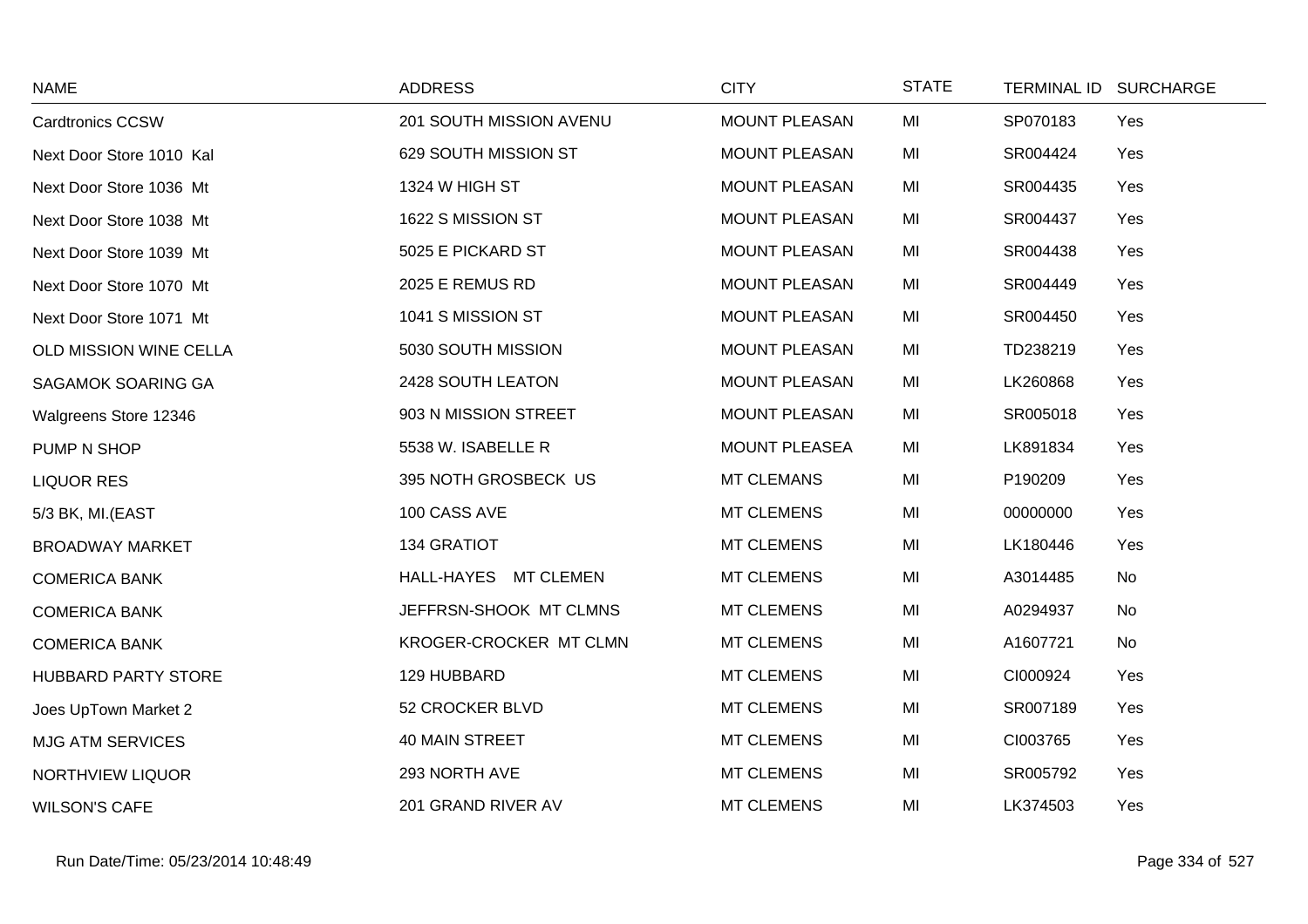| <b>NAME</b>           | <b>ADDRESS</b>       | <b>CITY</b>      | <b>STATE</b> |          | TERMINAL ID SURCHARGE |
|-----------------------|----------------------|------------------|--------------|----------|-----------------------|
| <b>FIRSTMERIT</b>     | 770 E Mt Morris      | <b>MT MORRIS</b> | MI           | 00006553 | Yes                   |
| <b>SAROYA LLC</b>     | 6519 N SAGINAW ROAD  | <b>MT MORRIS</b> | MI           | SR007731 | Yes                   |
| <b>SECURITY C</b>     | 11970 N. SAGINAW     | <b>MT MORRIS</b> | MI           | MI000134 | No                    |
| TONY R S-1            | 6010 N SAGINAW<br>US | <b>MT MORRIS</b> | MI           | P185920  | Yes                   |
| 5/3 BK, N MI OFF      | 1717 S MISSION       | MT PLEASANT      | MI           | 00000000 | Yes                   |
| <b>BLODGETT F</b>     | 1911 S MISSION US    | MT PLEASANT      | MI           | P104095  | Yes                   |
| <b>BOTTLE &amp; B</b> | 1635 E BROOMFIELD    | MT PLEASANT      | MI           | 82021354 | Yes                   |
| <b>CHEMICAL BANK</b>  | 1908 S MISSION ST    | MT PLEASANT      | MI           | TZ382026 | Yes                   |
| <b>CHEMICAL BANK</b>  | 914 E PICKARD AVE    | MT PLEASANT      | MI           | TZ382028 | Yes                   |
| <b>CHIPPEWAL</b>      | 1200 S MISSION       | MT PLEASANT      | MI           | 82021511 | Yes                   |
| CT 7-11 CCS2          | 2397 S MISSION       | MT PLEASANT      | MI           | SE277892 | Yes                   |
| CT 7-11 CCS2          | 302 W BROOMFIELD     | MT PLEASANT      | MI           | SE277852 | Yes                   |
| CardtronicsLPC        | 4097 E BLUEGRASS RD  | MT PLEASANT      | MI           | TG021388 | Yes                   |
| <b>FIRSTBANK</b>      | <b>102 S MAIN</b>    | MT PLEASANT      | MI           | XM9861   | Yes                   |
| <b>FIRSTBANK</b>      | 1925 EAST REMUS ST   | MT PLEASANT      | MI           | XM9857   | Yes                   |
| <b>ISABELLABT</b>     | 1015 E PICKARD ST    | MT PLEASANT      | MI           | 07340013 | Yes                   |
| <b>ISABELLABT</b>     | 1221 SOUTH DRIVE     | MT PLEASANT      | MI           | 07340024 | Yes                   |
| <b>ISABELLABT</b>     | 139 E BROADWAY       | MT PLEASANT      | MI           | 07340001 | Yes                   |
| <b>ISABELLABT</b>     | 1402 W HIGH ST       | MT PLEASANT      | MI           | 07340005 | Yes                   |
| <b>ISABELLABT</b>     | 1416 E PICKARD ST    | MT PLEASANT      | MI           | 07340003 | Yes                   |
| <b>ISABELLABT</b>     | 2127 S MISSION ST    | MT PLEASANT      | MI           | 07340006 | Yes                   |
| <b>ISABELLABT</b>     | 910 W PICKARD ST     | MT PLEASANT      | MI           | 07340028 | Yes                   |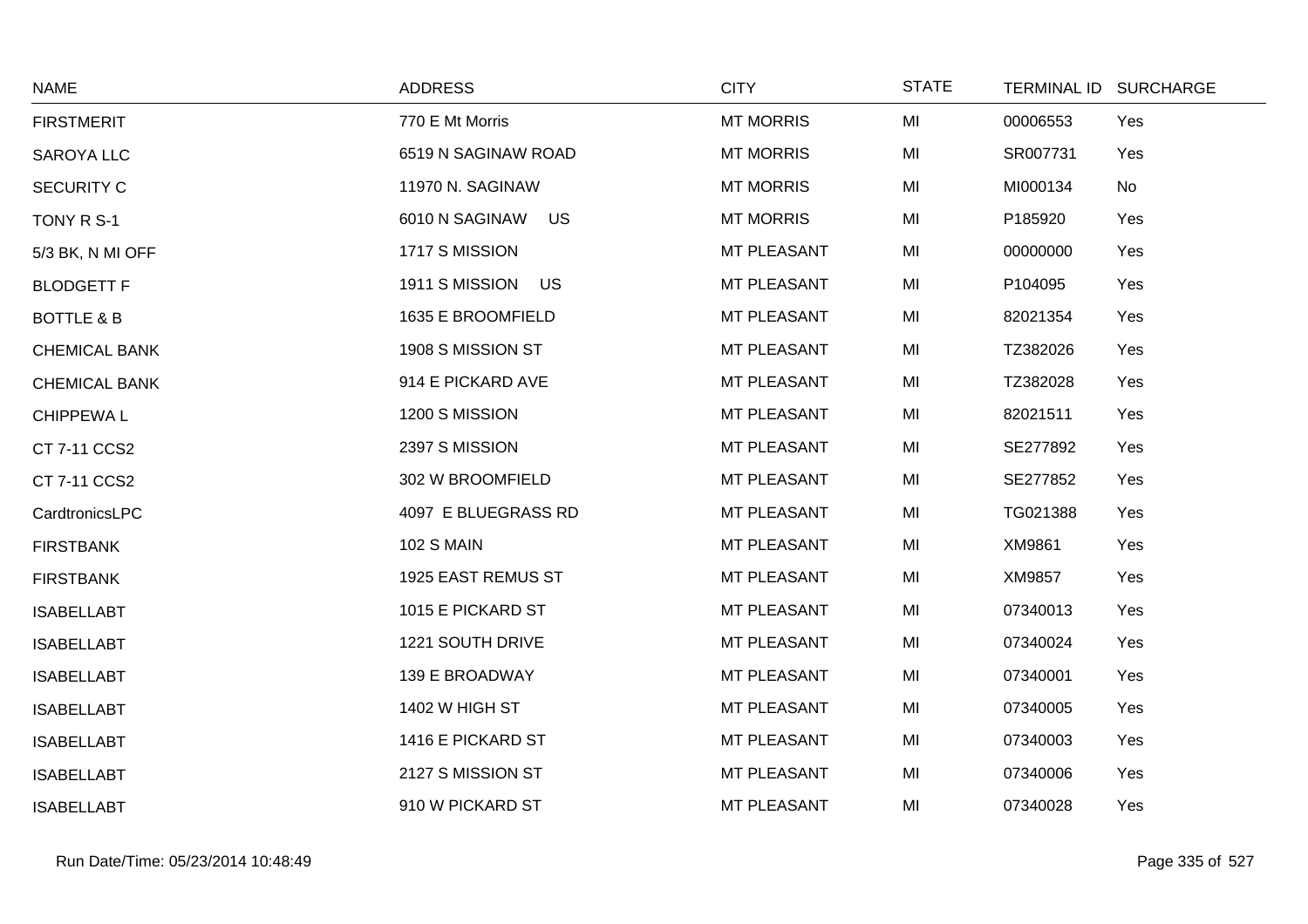| <b>NAME</b>        | <b>ADDRESS</b>     | <b>CITY</b> | <b>STATE</b> | TERMINAL ID SURCHARGE |     |
|--------------------|--------------------|-------------|--------------|-----------------------|-----|
| LAKE TRUST CU      | 1011 N HARRIS      | MT PLEASANT | MI           | XF8603                | Yes |
| LAKE TRUST CU      | 718 S MISSION      | MT PLEASANT | MI           | XF5575                | Yes |
| <b>MARTIN'S K</b>  | 2977 W REMUS RD    | MT PLEASANT | MI           | 82021505              | Yes |
| MEIJER - C         | 1015 PICKARD STREE | MT PLEASANT | MI           | 82128048              | Yes |
| PAI ATM            | 223 S MAIN ST      | MT PLEASANT | MI           | TX62402               | No  |
| <b>PNCBANK</b>     | 1419 S MISSION     | MT PLEASANT | MI           | PA2416                | Yes |
| SER KIOSK #25      | 6800 SOARING EAGLE | MT PLEASANT | MI           | LK140442              | Yes |
| SER KIOSK #26      | 6800 SOARING EAGLE | MT PLEASANT | MI           | LK140422              | Yes |
| SER KIOSK #27      | 6800 SOARING EAGLE | MT PLEASANT | MI           | LK142750              | Yes |
| SER KIOSK #28      | 6800 SOARING EAGLE | MT PLEASANT | MI           | LK142972              | Yes |
| SER KIOSK #29      | 6800 SOARING EAGLE | MT PLEASANT | MI           | LK140482              | Yes |
| SER KIOSK #30      | 6800 SOARING EAGLE | MT PLEASANT | MI           | LK140465              | Yes |
| SER KIOSK #31      | 6800 SOARING EAGLE | MT PLEASANT | MI           | LK295875              | Yes |
| SER KIOSK #32      | 6800 SOARING EAGLE | MT PLEASANT | MI           | LK295885              | Yes |
| SER KIOSK #33      | 6800 SOARING EAGLE | MT PLEASANT | MI           | LK142864              | Yes |
| SER KIOSK #34      | 6800 SOARING EAGLE | MT PLEASANT | MI           | LK143124              | Yes |
| SER KIOSK #35      | 6800 SOARING EAGLE | MT PLEASANT | MI           | LK295817              | Yes |
| SER KIOSK #41      | 6800 SOARING EAGLE | MT PLEASANT | MI           | LK295820              | Yes |
| SER KIOSK #42      | 6800 SOARING EAGLE | MT PLEASANT | MI           | LK295638              | Yes |
| SER KIOSK #43      | 6800 SOARING EAGLE | MT PLEASANT | MI           | LK295605              | Yes |
| SER KIOSK #44      | 6800 SOARING EAGLE | MT PLEASANT | MI           | LK295556              | Yes |
| SOARING EAGLE GIFT | 6800 SAGANING EAGL | MT PLEASANT | MI           | LK175971              | Yes |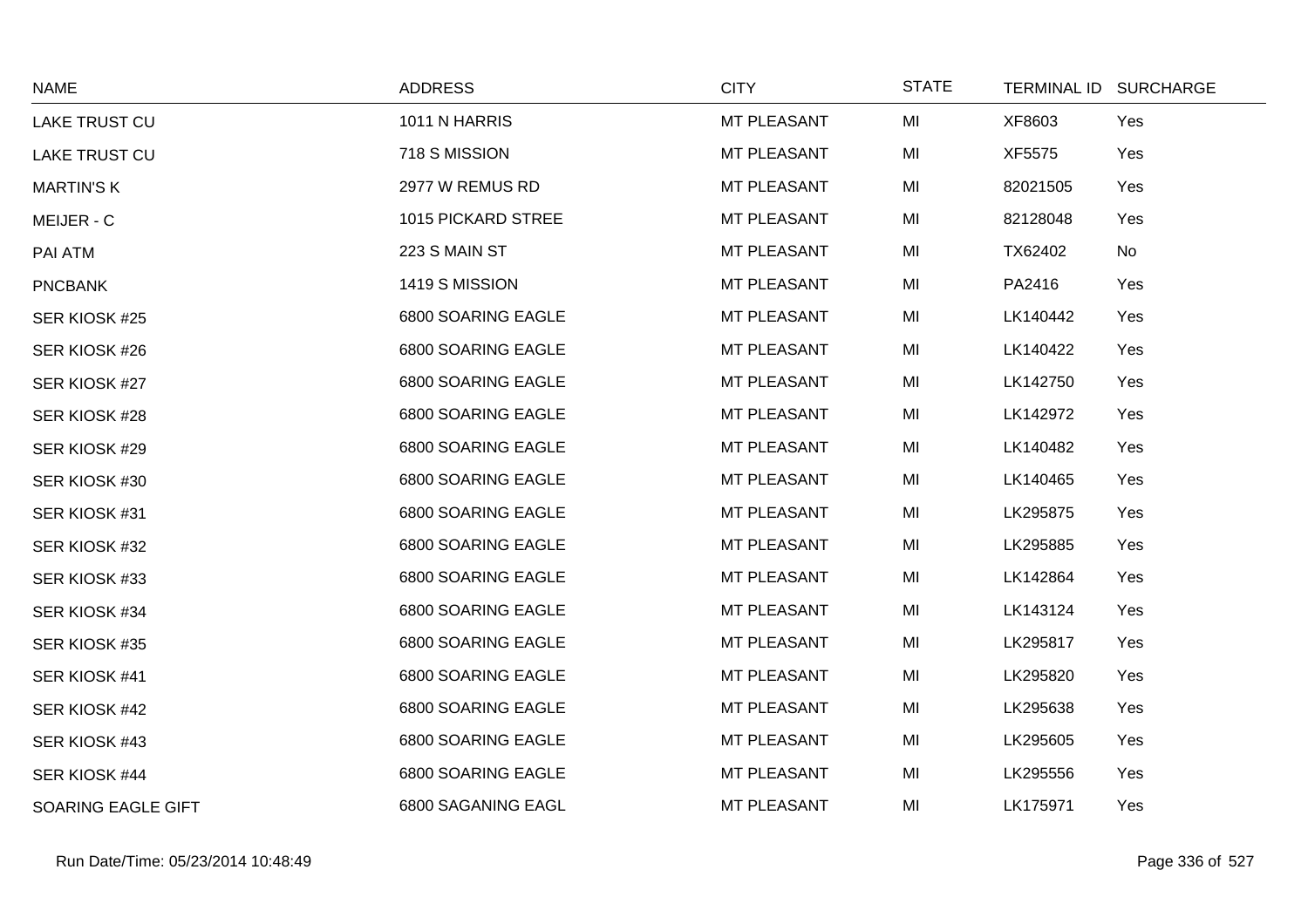| <b>NAME</b>              | <b>ADDRESS</b>       | <b>CITY</b>       | <b>STATE</b> | TERMINAL ID SURCHARGE |     |
|--------------------------|----------------------|-------------------|--------------|-----------------------|-----|
| SOARING EAGLE GIFT       | 6800 SOARING EAGLE   | MT PLEASANT       | MI           | LK175952              | Yes |
| SOARING EAGLE GIFT       | 6800 SOARING EAGLE   | MT PLEASANT       | MI           | LK175957              | Yes |
| SOARING EAGLE PLAY       | 6800 SOARING EAGLE   | MT PLEASANT       | MI           | LK175802              | Yes |
| SOARING EAGLE PLAY       | 6800 SOARING EAGLE   | MT PLEASANT       | MI           | LK175821              | Yes |
| Sams 4982                | 4850 ENCORE BLVD     | MT PLEASANT       | MI           | SR004793              | Yes |
| Walgreens 7247           | 1309 S MISSION ST    | MT PLEASANT       | MI           | SR000964              | Yes |
| <b>AMOCO</b>             | 116 S MAIN ST        | MT. CLEMENS       | MI           | CI031115              | Yes |
| <b>Cardtronics CCSM</b>  | <b>48 MARKET ST</b>  | MT. CLEMENS       | MI           | CD002142              | Yes |
| <b>MOBIL N RIVER</b>     | 24701 N RIVER RD     | MT. CLEMENS       | MI           | LK588519              | Yes |
| NORTH RIVER AMOCO        | 24700 NORTH RIVER    | MT. CLEMENS       | MI           | LK623089              | Yes |
| PARK & GRATIOT MAR       | 186 N. GRATIOT       | MT. CLEMENS       | MI           | LK485005              | Yes |
| STOP AND GO ELEVEN       | 201 N GROSEBECK      | MT. CLEMENS       | MI           | LK719179              | No  |
| <b>LUCKYS LIQUORLAND</b> | 9052 N. SAGINAW RD.  | <b>MT. MORRIS</b> | MI           | TL003598              | Yes |
| <b>MT. MORRIS</b>        | 8010 N. DORT HWY. US | <b>MT. MORRIS</b> | MI           | P230259               | Yes |
| SOS - MT. MORRIS         | 11960 N. SAGINAW     | <b>MT. MORRIS</b> | MI           | LK735258              | Yes |
| <b>FIRSTBANK</b>         | 2015 S. MISSION      | MT. PLEASANT      | MI           | XM1860                | Yes |
| <b>PNCBANK</b>           | 1419 S MISSION ST    | MT. PLEASANT      | MI           | PA2400                | Yes |
| <b>PNCBANK</b>           | 409 N. MISSION ST.   | MT. PLEASANT      | MI           | PA2395                | Yes |
| SER KIOSK #36            | 6800 SOARING EAGLE   | MT. PLEASANT      | MI           | LK295424              | Yes |
| SOARING EAGLE BUFF       | 6800 SOARING EAGLE   | MT. PLEASANT      | MI           | LK176219              | Yes |
| SOARING EAGLE EMPL       | 6800 SOARING EAGLE   | MT. PLEASANT      | MI           | LK176261              | No  |
| <b>WALMART</b>           | 4730 ENCORE BLVD     | MT. PLEASANT      | MI           | A14280                | No  |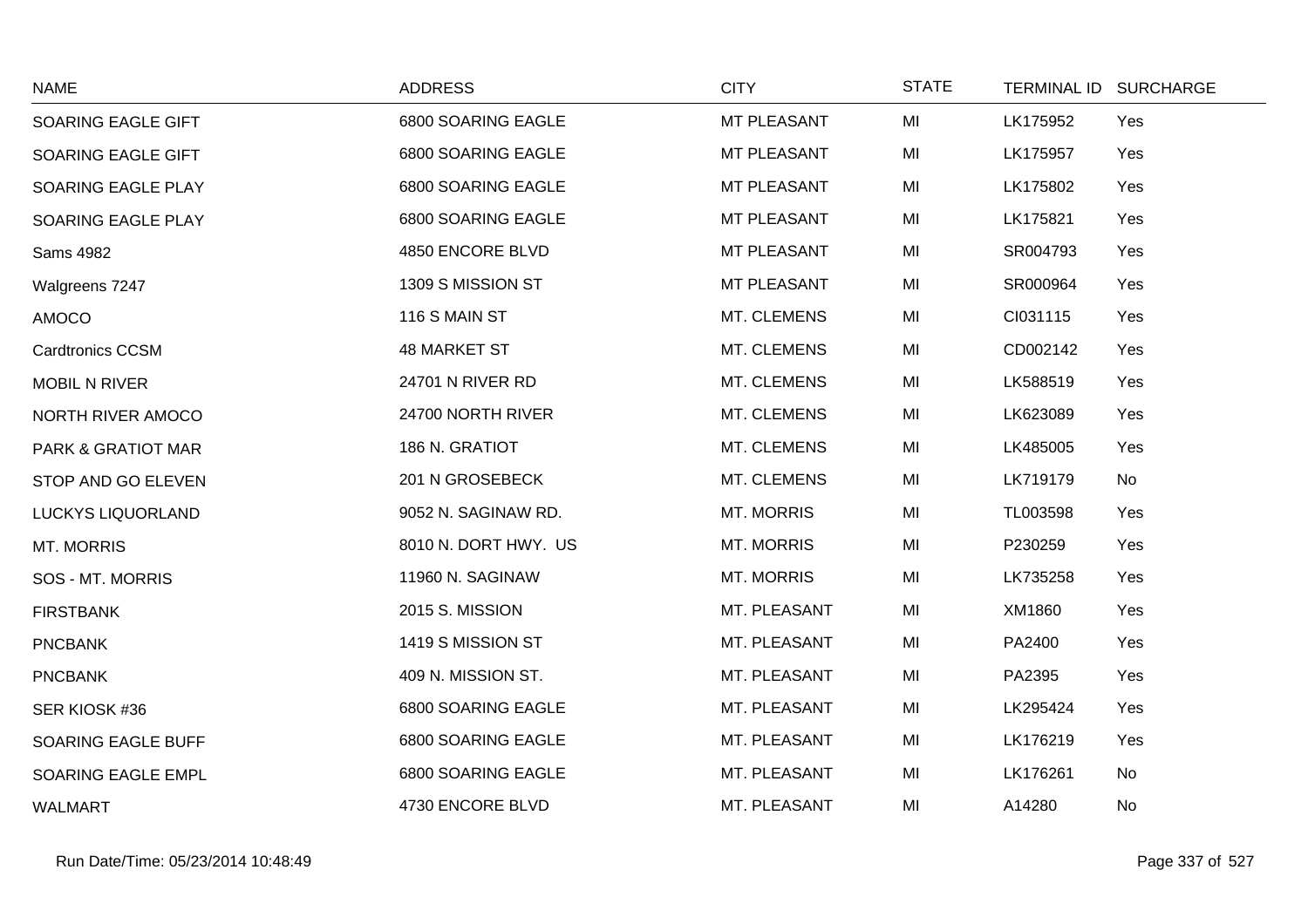| <b>NAME</b>                      | <b>ADDRESS</b>        | <b>CITY</b>          | <b>STATE</b> |               | TERMINAL ID SURCHARGE |
|----------------------------------|-----------------------|----------------------|--------------|---------------|-----------------------|
| <b>MUIR MINI MART</b>            | 296 MAPLE ST          | <b>MUIR</b>          | MI           | LK942342      | Yes                   |
| MUIR VILLAGE MARKE               | 278 MAPLE STREET      | <b>MUIR</b>          | MI           | LK216307      | Yes                   |
| SUNCO-TIM                        | 6010 STANTON RD US    | <b>MUNDY TOWNSHI</b> | MI           | P179152       | Yes                   |
| TOOL SHED PUB & GR               | 12 W MUNGER RD        | <b>MUNGER</b>        | MI           | LK878860      | No                    |
| <b>Blarney Castle Munising E</b> | 401 E STATE HWY M 28  | <b>MUNISING</b>      | MI           | SR007753      | Yes                   |
| <b>FIRSTMERIT</b>                | 101 W Munising        | <b>MUNISING</b>      | MI           | 00006749      | Yes                   |
| Holiday Stationstores Mun        | 301 E MUNISING AVE    | <b>MUNISING</b>      | MI           | SR000332      | Yes                   |
| Krist Oil 0018                   | 120 WEST MUNISING AVE | <b>MUNISING</b>      | MI           | SR008149      | Yes                   |
| Krist Oil 029                    | 160 BROOKS STREET     | <b>MUNISING</b>      | MI           | SR008159      | Yes                   |
| MUNISING COMMUNITY CU            | 200 E HIGHWAY M-28    | <b>MUNISING</b>      | MI           | <b>CKO303</b> | Yes                   |
| Wells Fargo Ban                  | <b>MUNISING</b>       | <b>MUNISING</b>      | MI           | 5852L         | Yes                   |
| <b>WILSON TRU</b>                | 329 N MAIN ST         | <b>MUNITH</b>        | MI           | 82253912      | Yes                   |
| <b>AJIT GAS STATION</b>          | 1768 WEST SHERMAN     | <b>MUSKEGAN</b>      | MI           | LK910339      | Yes                   |
| <b>BlarneyCast Norton Shores</b> | 3416 HENRY STREET     | <b>MUSKEGAN</b>      | MI           | SR097111      | Yes                   |
| <b>CHEEMA PUM</b>                | 2110 EVANSTON AVE     | <b>MUSKEGAN</b>      | MI           | 82500632      | Yes                   |
| Jacks Corner Store 3             | 2381 E APPLE          | <b>MUSKEGAN</b>      | MI           | SR097811      | Yes                   |
| 5/3 BK, MI.(WEST                 | 1945 EAST APPLE AVE   | <b>MUSKEGON</b>      | MI           | 00000000      | Yes                   |
| 5/3 BK, MI. (WEST                | 5217 HARVEY ST        | <b>MUSKEGON</b>      | MI           | 00000000      | Yes                   |
| 5/3 BK, MI. (WEST                | 621 DYKSTRA RD        | <b>MUSKEGON</b>      | MI           | 00000000      | Yes                   |
| 5/3 BK, W MI OFF                 | 877 TERRACE ST        | <b>MUSKEGON</b>      | MI           | 00000000      | Yes                   |
| A & A MINI                       | 3720 W, GILES RD. US  | <b>MUSKEGON</b>      | MI           | P213332       | Yes                   |
| <b>AUTOMATED</b>                 | 4644 AIRLINE RD US    | <b>MUSKEGON</b>      | MI           | P152715       | Yes                   |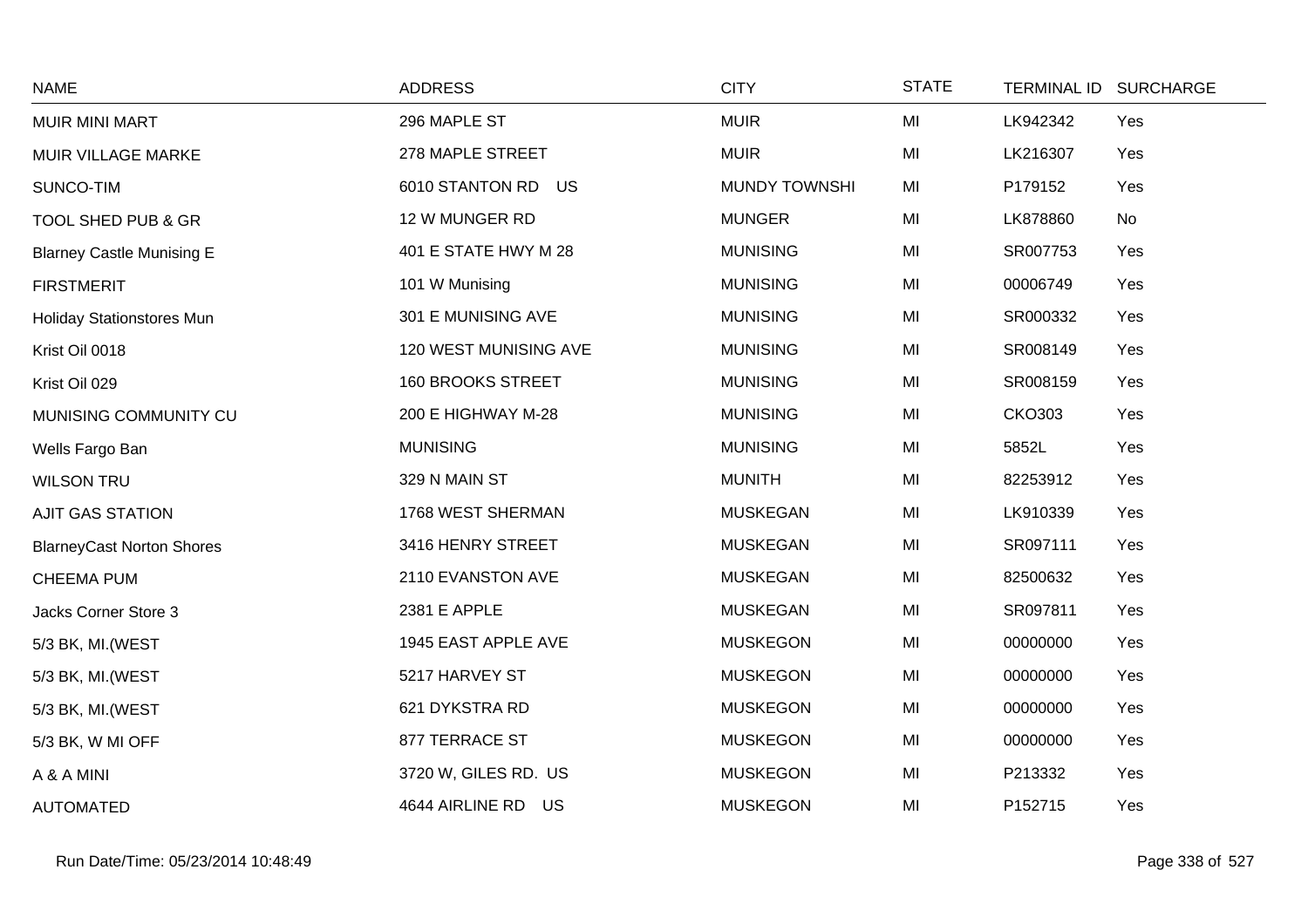| <b>NAME</b>                      | <b>ADDRESS</b>          | <b>CITY</b>     | <b>STATE</b> | <b>TERMINAL ID</b> | <b>SURCHARGE</b> |
|----------------------------------|-------------------------|-----------------|--------------|--------------------|------------------|
| <b>BANK OF AMERICA</b>           | *CVS PHARMACY #6804     | <b>MUSKEGON</b> | MI           | <b>WMID7364</b>    | No               |
| <b>BANK OF AMERICA</b>           | *MUSKEGON               | <b>MUSKEGON</b> | MI           | <b>IMID7297</b>    | No               |
| <b>BEST BUY-M</b>                | 5425 HARVEY AVENUE US   | <b>MUSKEGON</b> | MI           | P226779            | No               |
| <b>Blarney Castle Adventure</b>  | 303 WHITE HALL          | <b>MUSKEGON</b> | MI           | SR026411           | Yes              |
| <b>Blarney Castle Clovervill</b> | 3576 HEIGHTS RAVENNA RD | <b>MUSKEGON</b> | MI           | SR005905           | Yes              |
| <b>CHASE</b>                     | 2855 HENRY ST           | <b>MUSKEGON</b> | MI           | MI1949             | Yes              |
| <b>CHASE</b>                     | 5300 HARVEY ST          | <b>MUSKEGON</b> | MI           | MI3658             | Yes              |
| <b>CHOICEONE</b>                 | 5475 EAST APPLE AVE     | <b>MUSKEGON</b> | MI           | MI000260           | Yes              |
| <b>COMERICA BANK</b>             | 801 W. NORTON AVE       | <b>MUSKEGON</b> | MI           | W5627841           | No               |
| <b>COMERICA BANK</b>             | CLAY AVE OFF MUSKEGON   | <b>MUSKEGON</b> | MI           | W5607839           | No               |
| <b>COMERICA BANK</b>             | EASTSIDE OFF MUSKEGON   | <b>MUSKEGON</b> | MI           | W5647843           | No               |
| <b>COMERICA BANK</b>             | MEIJER-HOLTON MUSKEGON  | <b>MUSKEGON</b> | MI           | W5695923           | No               |
| <b>COMMUNITY SHORES BANK</b>     | 1030 NORTON             | <b>MUSKEGON</b> | MI           | MI000182           | No               |
| <b>COMMUNITY SHORES BANK</b>     | 5797 HARVEY STREET      | <b>MUSKEGON</b> | MI           | CP300005           | No               |
| <b>CRICKET'S PUB</b>             | 1281 EAST BROADWAY      | <b>MUSKEGON</b> | MI           | LK151725           | No               |
| <b>Cardtronics CCSM</b>          | 1149 WOOD ST            | <b>MUSKEGON</b> | MI           | LK684255           | Yes              |
| <b>Cardtronics CCSM</b>          | 1751 EVANSTON           | <b>MUSKEGON</b> | MI           | LK356121           | Yes              |
| <b>Cardtronics CCSW</b>          | 2170 HOLTON RD          | <b>MUSKEGON</b> | MI           | SP070105           | Yes              |
| <b>Cardtronics CCSW</b>          | 6582 GRAND HAVEN ROAD   | <b>MUSKEGON</b> | MI           | SP070401           | Yes              |
| <b>DJ'S PUB &amp; GRILL</b>      | 2064 HENRY ST.          | <b>MUSKEGON</b> | MI           | LK695302           | Yes              |
| E & A GROC                       | 2190 MILL IRON ROA      | <b>MUSKEGON</b> | MI           | 80288418           | Yes              |
| E & A GROC                       | 2391 MARQUETTE          | <b>MUSKEGON</b> | MI           | 80288429           | Yes              |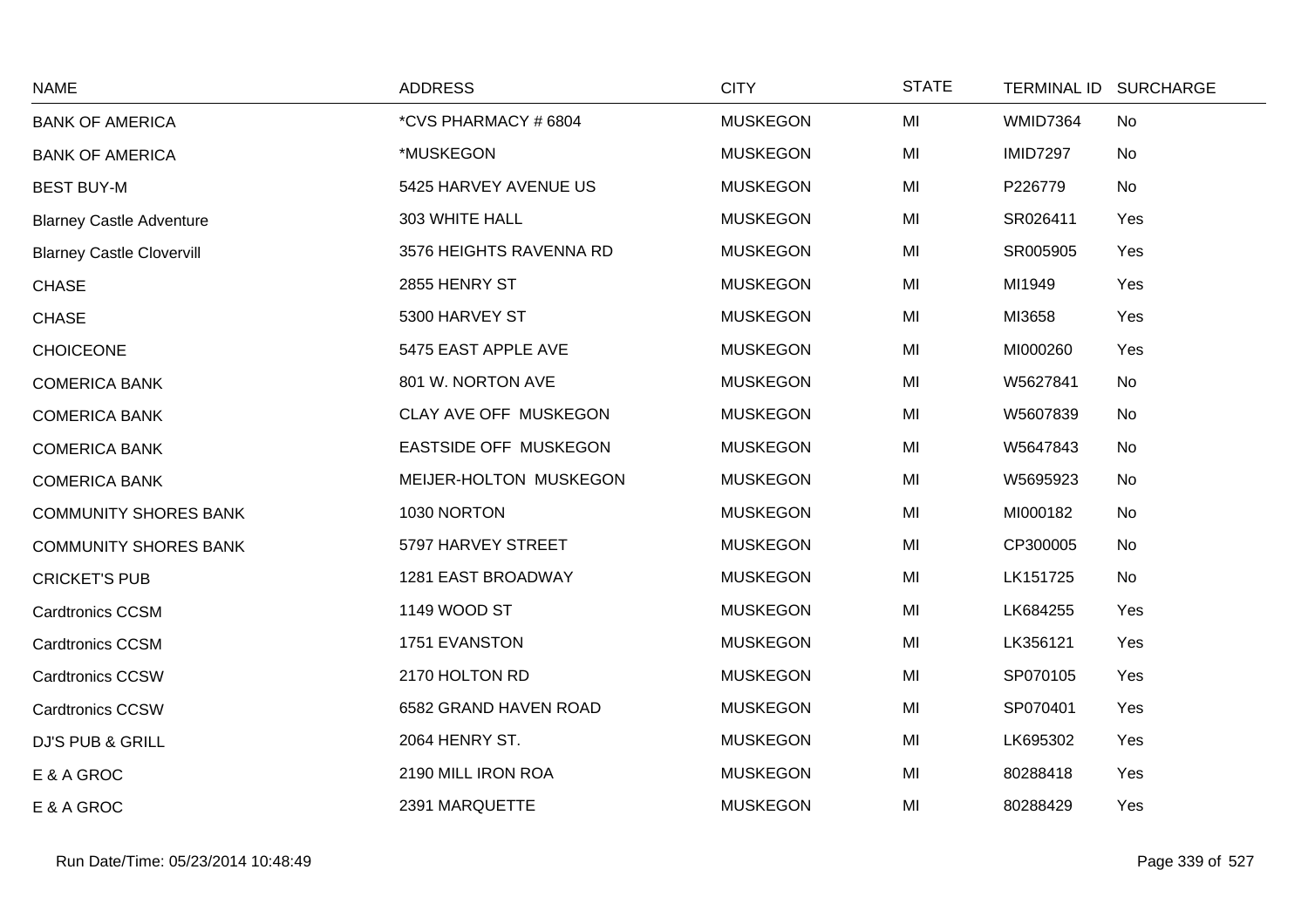| <b>NAME</b>                  | <b>ADDRESS</b>        | <b>CITY</b>     | <b>STATE</b> |          | TERMINAL ID SURCHARGE |
|------------------------------|-----------------------|-----------------|--------------|----------|-----------------------|
| E & A GROC                   | 5586 APPLE AVE        | <b>MUSKEGON</b> | MI           | 80284901 | Yes                   |
| <b>E&amp;A GROCER</b>        | 2829 APPLE AVE        | <b>MUSKEGON</b> | MI           | 80284902 | Yes                   |
| <b>EXPRESS LA</b>            | 812 W LAKETON AVE US  | <b>MUSKEGON</b> | MI           | P111646  | Yes                   |
| <b>EXPRESS LANE CSTORE 1</b> | 1992 GETTY            | <b>MUSKEGON</b> | MI           | SR007107 | Yes                   |
| <b>GETTY MARATHON</b>        | 2806 S. GETTY STRE    | <b>MUSKEGON</b> | MI           | LK120731 | Yes                   |
| <b>GOLDEN CORRAL</b>         | 1788 E STERNBERG      | <b>MUSKEGON</b> | MI           | LK755564 | Yes                   |
| <b>Ghezzis Market</b>        | 2017 LAKE SHORE DR    | <b>MUSKEGON</b> | MI           | SR001175 | Yes                   |
| <b>HOLIDAY INN - MUSK</b>    | 939 THIRD STREET      | <b>MUSKEGON</b> | MI           | LK857833 | Yes                   |
| <b>K DISCOUNT</b>            | 2701 SANFORD ST US    | <b>MUSKEGON</b> | MI           | P228765  | Yes                   |
| KANGAROO PALACE              | 3524 GREEN STREET     | <b>MUSKEGON</b> | MI           | LK255044 | No                    |
| <b>KBS MARKET</b>            | 1431 S GETTY STREET   | <b>MUSKEGON</b> | MI           | SR004689 | Yes                   |
| <b>KMART #3351</b>           | 1501 APPLE AVE E      | <b>MUSKEGON</b> | MI           | A0003801 | Yes                   |
| <b>LAKETON MA</b>            | 1121 EAST LAKETON AUS | <b>MUSKEGON</b> | MI           | P119329  | Yes                   |
| <b>LEMMEN APPLE</b>          | 1470 EAST APPLE AV    | <b>MUSKEGON</b> | MI           | LK879451 | Yes                   |
| <b>LEMMEN GRAND HAVEN</b>    | 4185 GRAND HAVEN R    | <b>MUSKEGON</b> | MI           | LK879436 | Yes                   |
| <b>LEMMEN HENRY</b>          | 2628 HENRY STREET     | <b>MUSKEGON</b> | MI           | LK879453 | Yes                   |
| <b>LEMMEN SEAWAY</b>         | 275 W. MUSKEGON RD    | <b>MUSKEGON</b> | MI           | LK576359 | Yes                   |
| <b>LIGHTHOUSE BEVERAG</b>    | 860 W SHERMAN BLVD    | <b>MUSKEGON</b> | MI           | LK335314 | Yes                   |
| MEIJER - C                   | 1800 HOLTON ROAD      | <b>MUSKEGON</b> | MI           | 82128050 | Yes                   |
| MEIJER-C-                    | 5323 S. HARVEY ST.    | <b>MUSKEGON</b> | MI           | 82128154 | Yes                   |
| <b>MEIJER GAS</b>            | 650 WEST NORTON AV    | <b>MUSKEGON</b> | MI           | 82128211 | Yes                   |
| <b>MEIJER RET</b>            | 700 WEST NORTON AV    | <b>MUSKEGON</b> | MI           | 82128204 | Yes                   |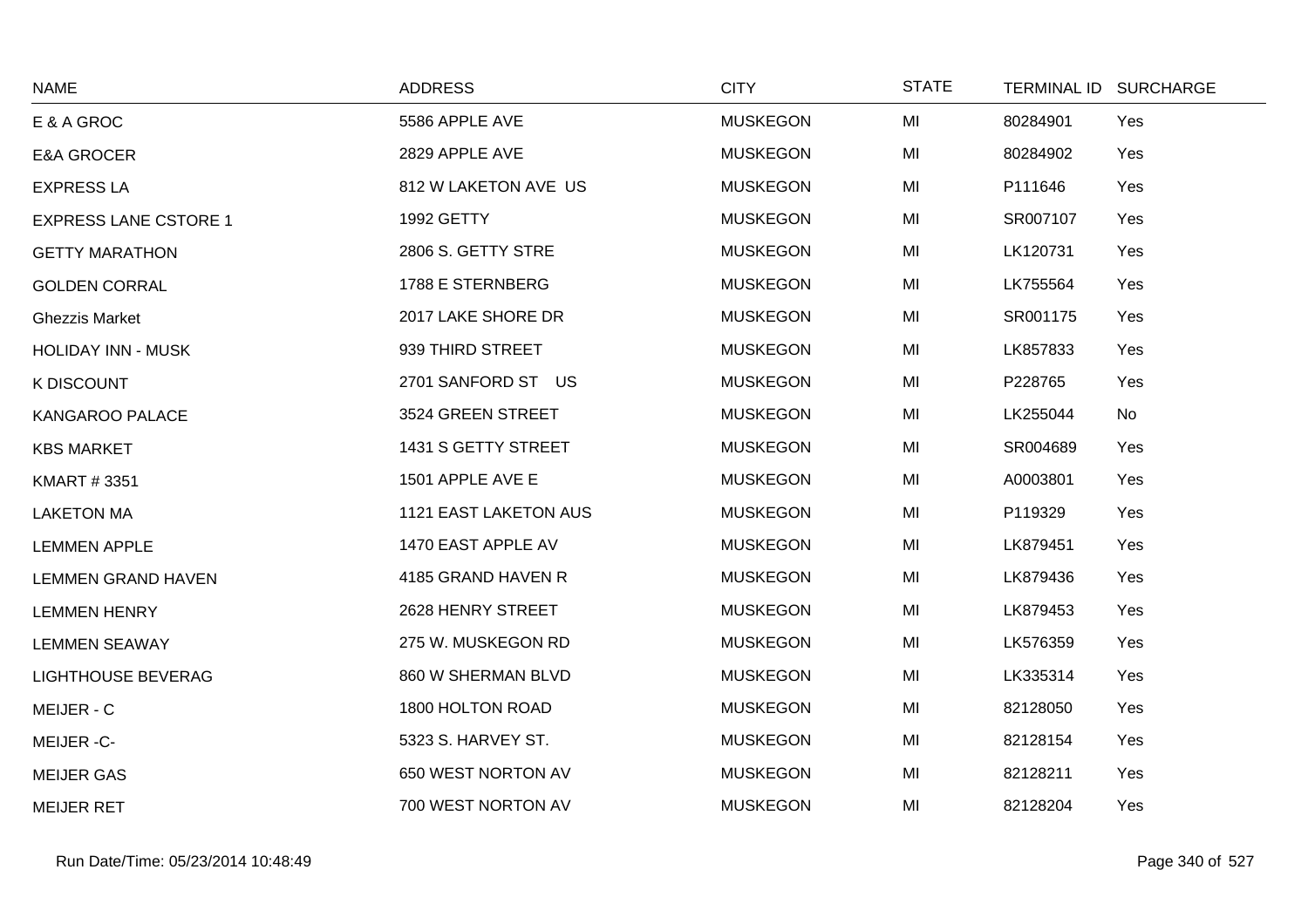| <b>NAME</b>               | <b>ADDRESS</b>      | <b>CITY</b>     | <b>STATE</b> | TERMINAL ID SURCHARGE |  |
|---------------------------|---------------------|-----------------|--------------|-----------------------|--|
| MERLE BOES INC            | 3592 E APPLE AVE    | <b>MUSKEGON</b> | MI           | A504135<br>No         |  |
| <b>MIBAR</b>              | 2389 WEST SHERMAN   | <b>MUSKEGON</b> | MI           | LK852676<br>Yes       |  |
| MUSKEGON LAUNDROMA        | 960 HOME ST         | <b>MUSKEGON</b> | MI           | LK875819<br>Yes       |  |
| <b>MUSKEGON REC CENTE</b> | 1763 LAKESHORE DR   | <b>MUSKEGON</b> | MI           | LK140058<br>No        |  |
| NORTH MICHIGAN HOSPITA    | 1675 SHERMAN BLVD   | <b>MUSKEGON</b> | MI           | HY001404<br>Yes       |  |
| OLD CLOVER BAR            | 817 E FOREST AVE    | <b>MUSKEGON</b> | MI           | LK840431<br>Yes       |  |
| PAI ATM                   | 1100 W HACKLEY AVE  | <b>MUSKEGON</b> | MI           | Yes<br>TX11828        |  |
| PAI ATM                   | 114 E BROADWAY AVE  | <b>MUSKEGON</b> | MI           | TX22696<br>Yes        |  |
| PAI ATM                   | 1157 3RD STREET     | <b>MUSKEGON</b> | MI           | CS40648<br>Yes        |  |
| PAI ATM                   | 1485 E APPLE AVE    | <b>MUSKEGON</b> | MI           | TX25529<br>Yes        |  |
| PAI ATM                   | 1500 S GETTY ST     | <b>MUSKEGON</b> | MI           | Yes<br>TX22695        |  |
| PAI ATM                   | 1813 S GETTY ST     | <b>MUSKEGON</b> | MI           | TX48846<br>Yes        |  |
| PAI ATM                   | 1931 E SHERMAN BLVD | <b>MUSKEGON</b> | MI           | TX66612<br>Yes        |  |
| PAI ATM                   | 2210 HOLTON RD      | <b>MUSKEGON</b> | MI           | Yes<br>TX48952        |  |
| PAI ATM                   | 232 E BARD RD       | <b>MUSKEGON</b> | MI           | CS40610<br>No         |  |
| PAI ATM                   | 2411 E HALL RD      | <b>MUSKEGON</b> | MI           | TX31171<br>Yes        |  |
| PAI ATM                   | 256 W BROADWAY AVE  | <b>MUSKEGON</b> | MI           | CS39429<br>Yes        |  |
| PAI ATM                   | 3200 LAKESHORE DR   | <b>MUSKEGON</b> | MI           | TX40961<br>Yes        |  |
| PAI ATM                   | 3381 MCCRACKEN AVE  | <b>MUSKEGON</b> | MI           | TX9514<br>Yes         |  |
| PAI ATM                   | 45 E MUSKEGON AVE   | <b>MUSKEGON</b> | MI           | TX37258<br>Yes        |  |
| PAI ATM                   | 5600 S HARVEY ST.   | <b>MUSKEGON</b> | MI           | TX68556<br>Yes        |  |
| PAI ATM                   | 631 WEST SOUTHERN   | <b>MUSKEGON</b> | MI           | TX35374<br>Yes        |  |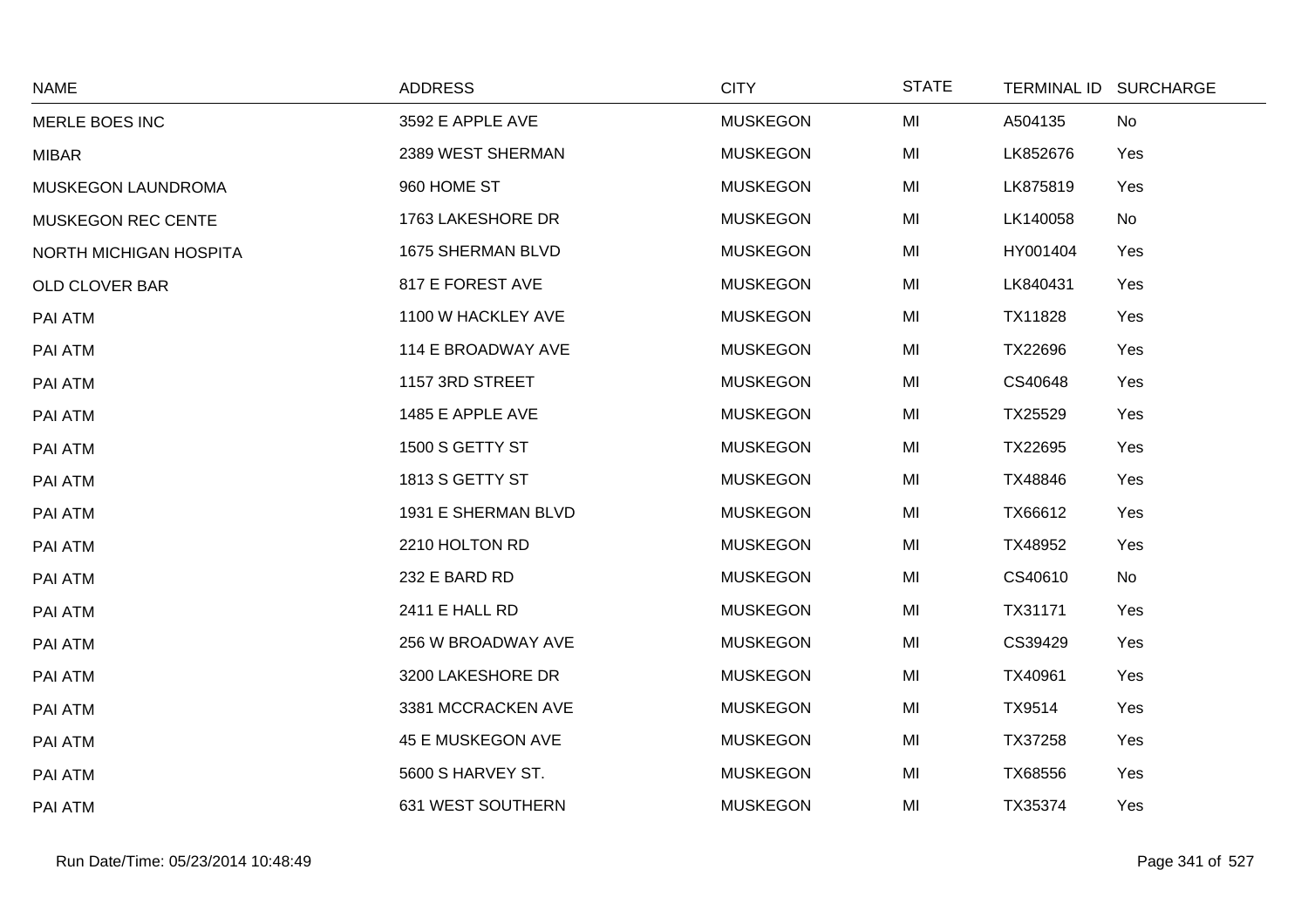| <b>NAME</b> | <b>ADDRESS</b>      | <b>CITY</b>     | <b>STATE</b> | TERMINAL ID SURCHARGE |     |
|-------------|---------------------|-----------------|--------------|-----------------------|-----|
| PAI ATM     | 770 W SUMMIT AVE    | <b>MUSKEGON</b> | MI           | CS41114               | Yes |
| PAI ATM     | 818 E BROADWAY ST   | <b>MUSKEGON</b> | MI           | TX39128               | Yes |
| PAI ISO     | 1100 W HACKLEY AVE  | <b>MUSKEGON</b> | MI           | TX11828               | Yes |
| PAI ISO     | 114 E BROADWAY AVE  | <b>MUSKEGON</b> | MI           | TX22696               | Yes |
| PAI ISO     | 1157 3RD STREET     | <b>MUSKEGON</b> | MI           | CS40648               | Yes |
| PAI ISO     | 1445 E. LAKETON     | <b>MUSKEGON</b> | MI           | TX35343               | Yes |
| PAI ISO     | 1485 E APPLE AVE    | <b>MUSKEGON</b> | MI           | TX25529               | Yes |
| PAI ISO     | 1500 S GETTY ST     | <b>MUSKEGON</b> | MI           | TX22695               | Yes |
| PAI ISO     | 1813 S GETTY ST     | <b>MUSKEGON</b> | MI           | TX48846               | Yes |
| PAI ISO     | 1931 E SHERMAN BLVD | <b>MUSKEGON</b> | MI           | TX66612               | Yes |
| PAI ISO     | 2210 HOLTON RD      | <b>MUSKEGON</b> | MI           | TX48952               | Yes |
| PAI ISO     | 232 E BARD ROAD     | <b>MUSKEGON</b> | MI           | CS40602               | Yes |
| PAI ISO     | 2411 E HALL RD      | <b>MUSKEGON</b> | MI           | TX31171               | Yes |
| PAI ISO     | 256 W BROADWAY AVE  | <b>MUSKEGON</b> | MI           | CS39429               | Yes |
| PAI ISO     | 3200 LAKESHORE DR   | <b>MUSKEGON</b> | MI           | TX40961               | Yes |
| PAI ISO     | 3381 MCCRACKEN AVE  | <b>MUSKEGON</b> | MI           | TX9514                | Yes |
| PAI ISO     | 45 E MUSKEGON AVE   | <b>MUSKEGON</b> | MI           | TX37258               | Yes |
| PAI ISO     | 555 WESTERN AVENUE  | <b>MUSKEGON</b> | MI           | TX22842               | Yes |
| PAI ISO     | 5600 S HARVEY ST.   | <b>MUSKEGON</b> | MI           | TX68556               | Yes |
| PAI ISO     | 631 WEST SOUTHERN   | <b>MUSKEGON</b> | MI           | TX35374               | Yes |
| PAI ISO     | 770 W SUMMIT AVE    | <b>MUSKEGON</b> | MI           | CS41114               | Yes |
| PAI ISO     | 818 E BROADWAY ST   | <b>MUSKEGON</b> | MI           | TX39128               | Yes |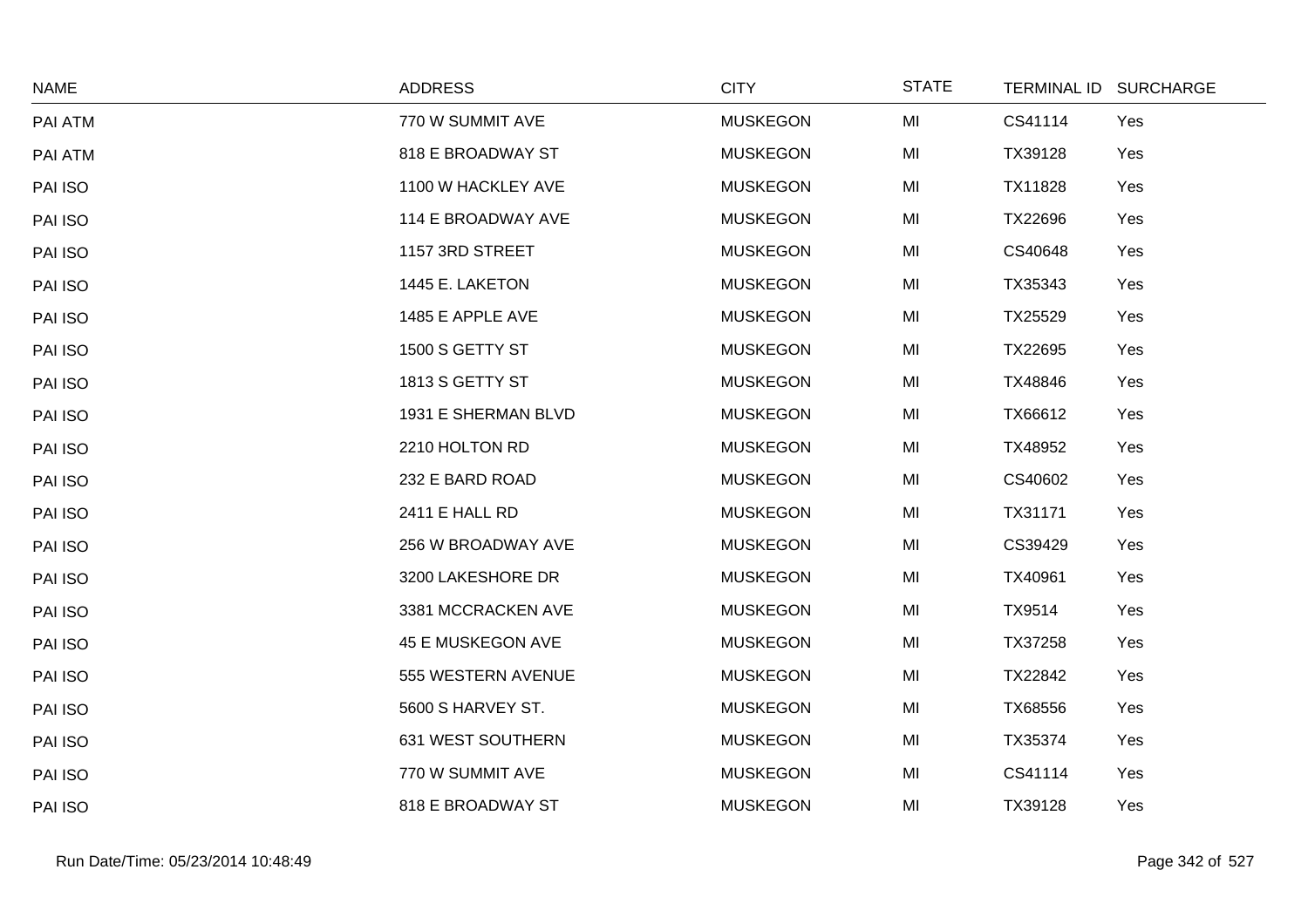| <b>NAME</b>           | <b>ADDRESS</b>        | <b>CITY</b>     | <b>STATE</b> |               | TERMINAL ID SURCHARGE |
|-----------------------|-----------------------|-----------------|--------------|---------------|-----------------------|
| PAT'S ROADHOUSE       | 157 SOUTH GETTY ST    | <b>MUSKEGON</b> | MI           | LK652638      | Yes                   |
| PETRICK LLC           | 501 W. BROADWAY AV    | <b>MUSKEGON</b> | MI           | LK858024      | Yes                   |
| <b>PNCBANK</b>        | 1375 WHITEHALL RD     | <b>MUSKEGON</b> | MI           | PA2995        | Yes                   |
| <b>PNCBANK</b>        | 1453 E LAKETON        | <b>MUSKEGON</b> | MI           | PA2738        | Yes                   |
| <b>PNCBANK</b>        | 1700 CLINTON          | <b>MUSKEGON</b> | MI           | PW1489        | Yes                   |
| <b>PNCBANK</b>        | 1700 CLINTON ST.      | <b>MUSKEGON</b> | MI           | PI2517        | Yes                   |
| <b>PNCBANK</b>        | 221 S. QUARTERLINE    | <b>MUSKEGON</b> | MI           | PW1490        | Yes                   |
| <b>PNCBANK</b>        | 2351 HOLTON RD        | <b>MUSKEGON</b> | MI           | PA2997        | Yes                   |
| <b>PNCBANK</b>        | 2424 E APPLE AVE      | <b>MUSKEGON</b> | MI           | PA2381        | Yes                   |
| <b>PNCBANK</b>        | 3035 HGHTS RAVENNA    | <b>MUSKEGON</b> | MI           | PA2996        | Yes                   |
| <b>PNCBANK</b>        | 715 TERRACE STREET    | <b>MUSKEGON</b> | MI           | PA2793        | Yes                   |
| <b>PNCBANK</b>        | 878 WEST NORTON       | <b>MUSKEGON</b> | MI           | PA3453        | No                    |
| <b>PNCBANK</b>        | 878 WEST NORTON       | <b>MUSKEGON</b> | MI           | PA3474        | Yes                   |
| <b>PNCBANK</b>        | 990 TERRACE ST.       | <b>MUSKEGON</b> | MI           | <b>PW1528</b> | Yes                   |
| <b>RITE AID #4403</b> | 2580 LAKE AVE         | <b>MUSKEGON</b> | MI           | A0006965      | Yes                   |
| SAV-MOR #17           | 961 SPRING ST         | <b>MUSKEGON</b> | MI           | LK651376      | Yes                   |
| <b>SCHULTZ HAUS</b>   | 395 W BROADWAY        | <b>MUSKEGON</b> | MI           | LK893850      | Yes                   |
| <b>SHORELINE</b>      | 750 TERRACE POINT DUS | <b>MUSKEGON</b> | MI           | P196345       | Yes                   |
| <b>STERNBERG</b>      | 1196 E STERNBERG      | <b>MUSKEGON</b> | MI           | 81203119      | Yes                   |
| <b>SUNNY LIQU</b>     | 2906 S GETTY RD       | <b>MUSKEGON</b> | MI           | 82502123      | Yes                   |
| <b>SUNNY MART</b>     | 1301 E APPLE AVE      | <b>MUSKEGON</b> | MI           | 83801242      | Yes                   |
| <b>SUNNY MART</b>     | 2020 MARKET AVE       | <b>MUSKEGON</b> | MI           | 81995284      | Yes                   |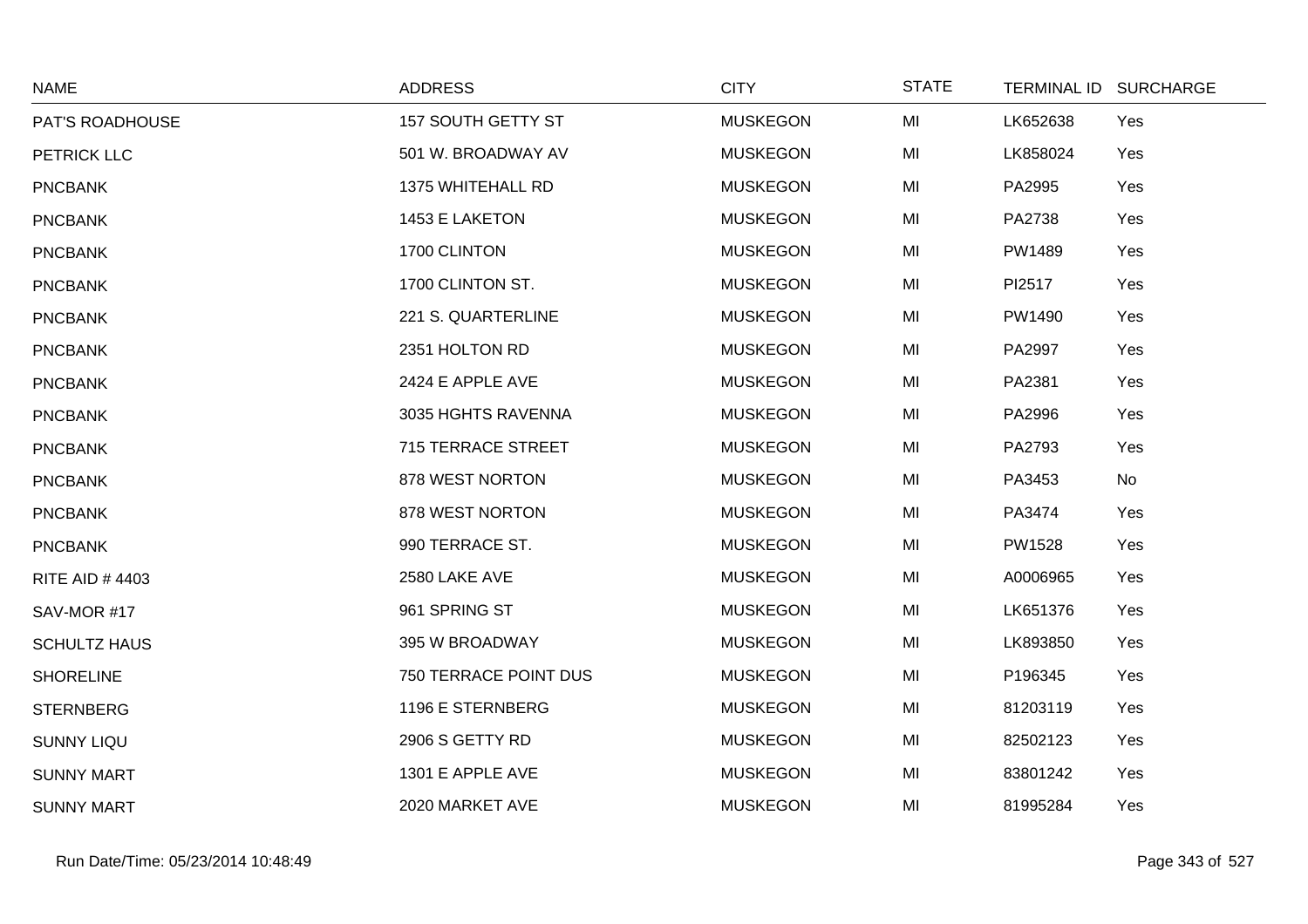| <b>NAME</b>               | <b>ADDRESS</b>         | <b>CITY</b>          | <b>STATE</b>   | <b>TERMINAL ID</b> | <b>SURCHARGE</b> |
|---------------------------|------------------------|----------------------|----------------|--------------------|------------------|
| SUPER STOP FOOD ST        | 2390 W SHERMAN BLV     | <b>MUSKEGON</b>      | MI             | LK855594           | Yes              |
| Sams 6562                 | 1707 SHERMAN RD        | <b>MUSKEGON</b>      | MI             | SR004801           | Yes              |
| <b>Shell Mart</b>         | 1 W SHERMAN BLVD       | <b>MUSKEGON</b>      | MI             | SR001387           | Yes              |
| TOWN & COUNTRY GRO        | 5311 E APPLE AVE       | <b>MUSKEGON</b>      | MI             | LK183018           | Yes              |
| <b>WALMART</b>            | 1879 EAST SHERMAN      | <b>MUSKEGON</b>      | M <sub>l</sub> | A22380             | No               |
| <b>WALMART</b>            | 3267 HENRY STREET      | <b>MUSKEGON</b>      | MI             | A38760             | No               |
| <b>WHITLOW'S FORERUNN</b> | 4610 AIRLINE ROAD      | <b>MUSKEGON</b>      | MI             | LK843897           | Yes              |
| <b>WOLF LAKE MARKET</b>   | 5483 APPLE AVE         | <b>MUSKEGON</b>      | MI             | LK199874           | Yes              |
| Walgreens 4835            | 100 S GETTY ST         | <b>MUSKEGON</b>      | MI             | SR000920           | Yes              |
| Walgreens 5315            | 840 W SHERMAN BLVD     | <b>MUSKEGON</b>      | MI             | SR000930           | Yes              |
| Walgreens 6279            | 1991 E APPLE RD        | <b>MUSKEGON</b>      | MI             | SR000951           | Yes              |
| Wesco Muskegon 26         | 2277 E BROADWAY        | <b>MUSKEGON</b>      | MI             | SR003394           | Yes              |
| Wesco Muskegon 3          | 1385 W SHERMAN         | <b>MUSKEGON</b>      | M <sub>l</sub> | SR003374           | Yes              |
| Wesco Muskegon 30         | 3743 APPLE AVE         | <b>MUSKEGON</b>      | MI             | SR003396           | Yes              |
| Wesco Muskegon 31         | 1819 APPLE AVE         | <b>MUSKEGON</b>      | MI             | SR003397           | Yes              |
| Wesco Muskegon 49         | <b>1675 E APPLE</b>    | <b>MUSKEGON</b>      | MI             | SR003413           | Yes              |
| Wesco Muskegon 13         | 1075 W LAKETON         | <b>MUSKEGON</b>      | MI             | SR003382           | Yes              |
| PAI ATM                   | 3000 PECK ST           | <b>MUSKEGON HEIG</b> | MI             | TX41751            | Yes              |
| PAI ISO                   | 3000 PECK ST           | <b>MUSKEGON HEIG</b> | MI             | TX41751            | Yes              |
| <b>COMERICA BANK</b>      | MUSK HGTS OFF MUSK HGT | MUSKEGON HTS         | M <sub>l</sub> | W5637842           | No               |
| PAI ATM                   | 2146 HOYT ST           | <b>MUSKEGON HTS</b>  | MI             | TX10396            | Yes              |
| PAI ATM                   | 334 W BROADWAY AVE     | <b>MUSKEGON HTS</b>  | MI             | TX13609            | Yes              |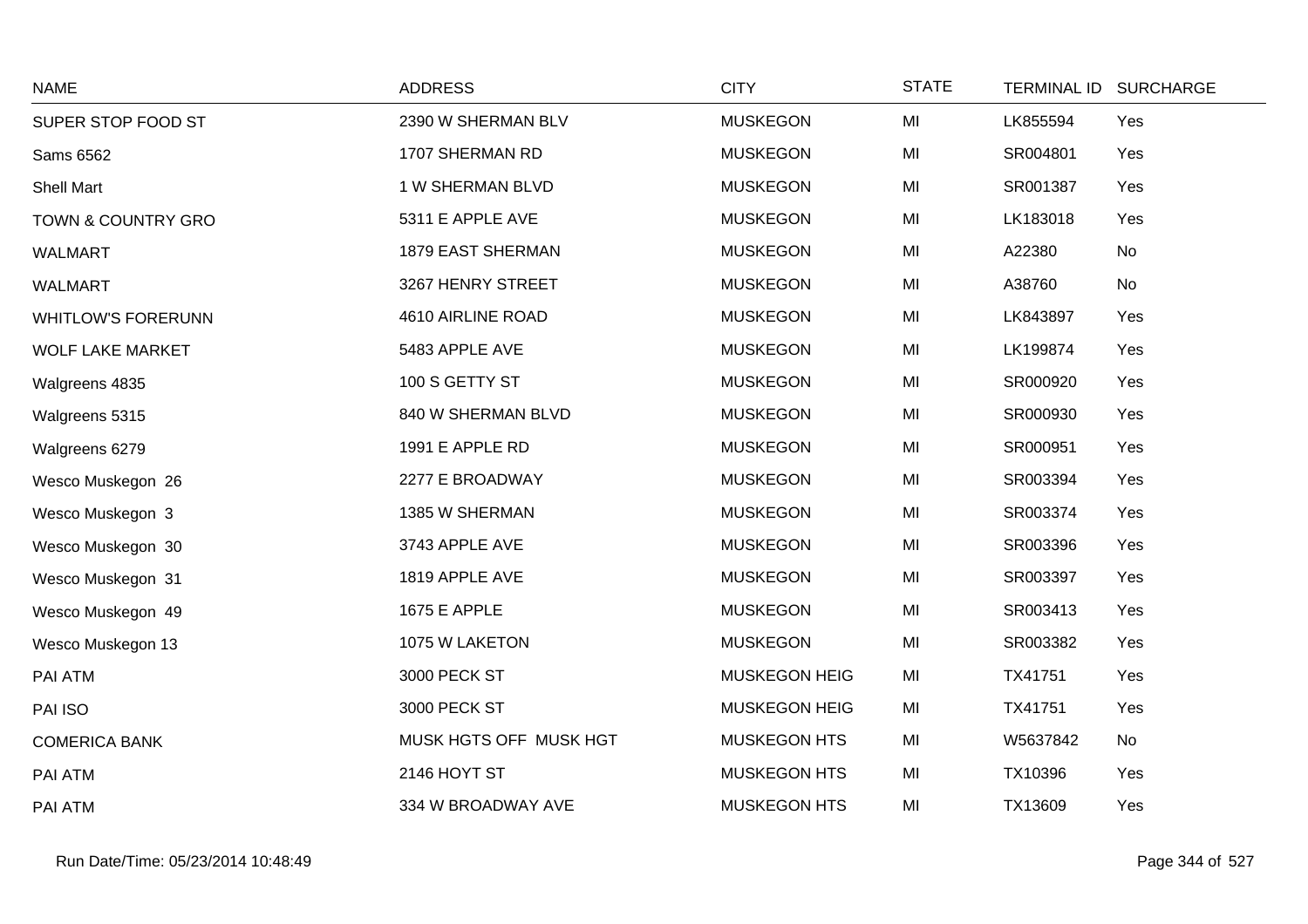| <b>NAME</b>               | <b>ADDRESS</b>          | <b>CITY</b>         | <b>STATE</b> |          | TERMINAL ID SURCHARGE |
|---------------------------|-------------------------|---------------------|--------------|----------|-----------------------|
| PAI ISO                   | 2146 HOYT ST            | <b>MUSKEGON HTS</b> | MI           | TX10396  | Yes                   |
| PAI ISO                   | 334 W BROADWAY AVE      | <b>MUSKEGON HTS</b> | MI           | TX13609  | Yes                   |
| Marvins Mi                | 27633 LITTLE MACK US    | Macomb              | MI           | TX015181 | Yes                   |
| Marvins Mi                | 27633 LITTLE MACK US    | Macomb              | MI           | TX021494 | Yes                   |
| 23 Card                   | 21790 23 Mile Rd US     | Macomb Townsh       | MI           | NH023238 | Yes                   |
| <b>AUTOMATED</b>          | 29011 Stephenson US     | Madison Heigh       | MI           | P66175   | Yes                   |
| Madison Be                | 28905 John R Rd US      | Madison Heigh       | MI           | TX019756 | Yes                   |
| Madison Di                | 1450 W 13 Mile Rd US    | Madison Heigh       | MI           | TX012597 | Yes                   |
| <b>UNIVERSAL</b>          | 28619 Dequindre Rd US   | Madison Heigh       | MI           | P104074  | Yes                   |
| G. W. Jones Exchange Bank | 115 West Main St        | Marcellus           | MI           | 04041001 | Yes                   |
| SUNRISE C-                | 836 SOUTH PARKER STUS   | <b>Marine City</b>  | MI           | P99073   | Yes                   |
| SUNRISE C-                | 836 South Parker StUS   | <b>Marine City</b>  | MI           | P99029   | Yes                   |
| Cals Party                | 123 Genesee Street US   | Marquette           | MI           | TR014041 | Yes                   |
| Oasis Fuel                | 1240 S Front St US      | Marquette           | MI           | TR017289 | Yes                   |
| Range Bank N.A.           | 250 N. McClellan Avenue | Marquette           | MI           | 04771008 | Yes                   |
| Range Bank N.A.           | 3195 Wright Street      | Marquette           | MI           | 04771004 | Yes                   |
| Valles Vil                | 1034 N Third StreetUS   | Marquette           | MI           | TR014051 | Yes                   |
| blue link                 | 410 n third street US   | Marquette           | MI           | TR014161 | Yes                   |
| kassels 1                 | 6400 us 41 south US     | Marquette           | MI           | TR014147 | Yes                   |
| marquette                 | 234 w baraga ave US     | Marquette           | MI           | TR014145 | Yes                   |
| marquette                 | 420 w college ave US    | Marquette           | MI           | TR014142 | Yes                   |
| settle inn                | US<br>1275 us 41        | Marquette           | MI           | TR017976 | <b>No</b>             |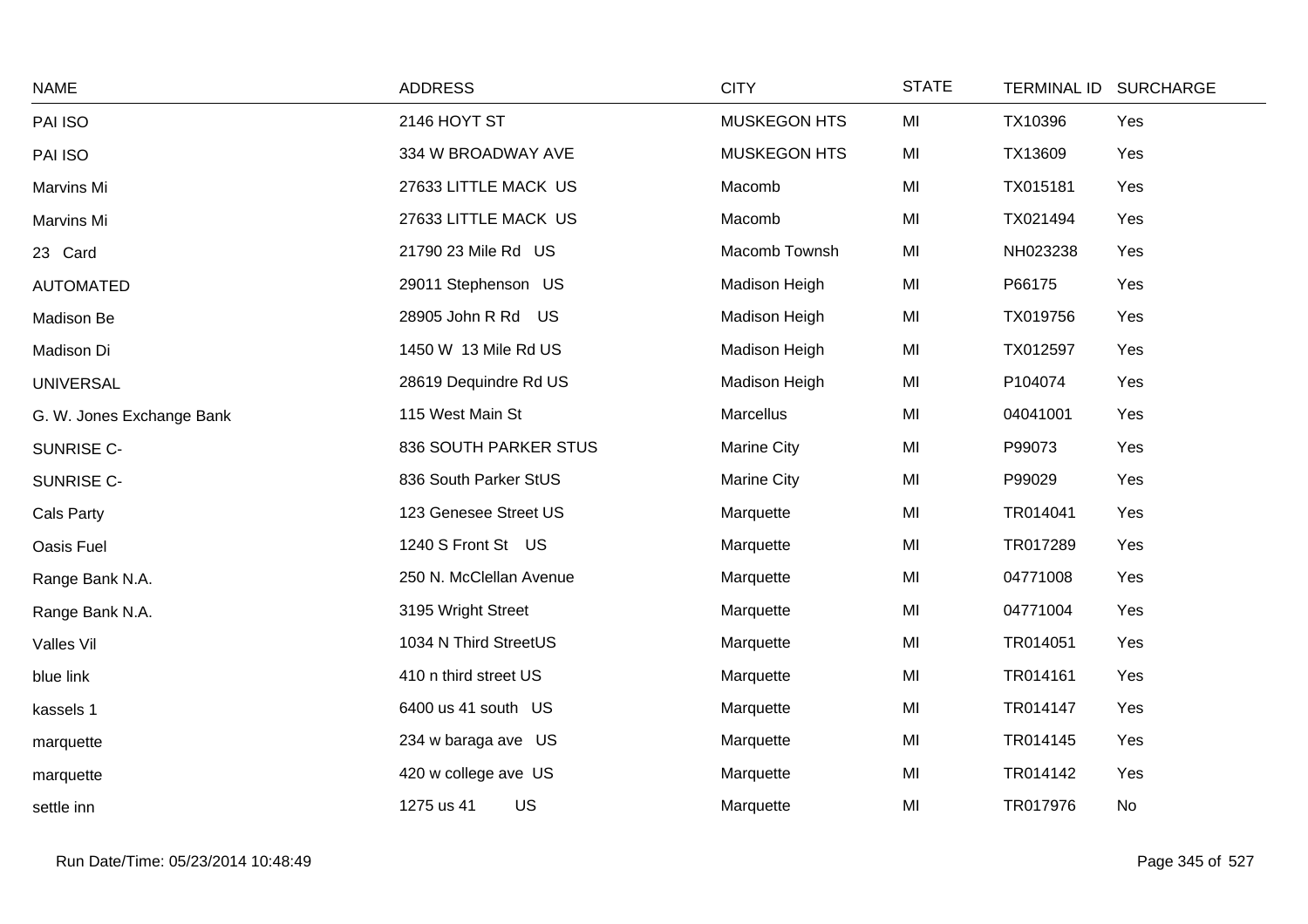| <b>NAME</b>       | <b>ADDRESS</b>              | <b>CITY</b> | <b>STATE</b> | <b>SURCHARGE</b><br><b>TERMINAL ID</b> |
|-------------------|-----------------------------|-------------|--------------|----------------------------------------|
| the wright        | 920 wright street US        | Marquette   | MI           | TR015125<br>Yes                        |
| university        | 301 W fair ave<br>US        | Marquette   | MI           | TR014112<br>Yes                        |
| valles cor        | 246 w hewitt streetUS       | Marquette   | MI           | TR014130<br>Yes                        |
| westwood m        | 3020 us 41 west US          | Marquette   | MI           | TR016710<br>Yes                        |
| <b>Break Time</b> | 17151 Allen Road US         | Melvindale  | MI           | TX019746<br>Yes                        |
| Comfort In        | <b>US</b><br>17600 Dix Rd   | Melvindale  | MI           | NH023482<br>Yes                        |
| <b>MSR</b>        | US<br>18609 Dix             | Melvindale  | MI           | TX020439<br>Yes                        |
| Melvindale        | US<br>4310 Oakwood          | Melvindale  | MI           | TX014812<br>Yes                        |
| SUNRISE C-        | <b>US</b><br>2700 Kinney Rd | Memphis     | MI           | P99053<br>Yes                          |
| CMS # 53-1        | 3989 S Lapeer<br><b>US</b>  | Metamora    | MI           | P103175<br>Yes                         |
| <b>BLODGETT F</b> | 5300 W Cleveland US         | Middletown  | MI           | P104112<br>Yes                         |
| <b>MURPHY OIL</b> | 900 Joe Mann Blvd US        | Midland     | MI           | P182684<br>Yes                         |
| Mikado Mar        | 2276 S F41<br><b>US</b>     | Mikado      | MI           | TX022271<br>Yes                        |
| Ray's Mug         | 2 N. MT. TOM RD.            | Mio         | MI           | 81933095<br>Yes                        |
| SUNRISE C-        | 300 S Morenci<br><b>US</b>  | Mio         | MI           | P99049<br>Yes                          |
| 1st Distri        | 106 E First Street US       | Monroe      | MI           | NH019628<br>Yes                        |
| Dixie Mini        | US<br>2658 Dixie            | Monroe      | MI           | NH020415<br>Yes                        |
| Monroe BP         | 643 N Telegraph RdUS        | Monroe      | MI           | NH024391<br>Yes                        |
| Monroe BP         | 643 N. Telegraph RdUS       | Monroe      | MI           | NH024391<br>Yes                        |
| Tobacco To        | 539 N Telegraph US          | Monroe      | MI           | TX016734<br>Yes                        |
| <b>UPTOWN BAR</b> | 8 W. FRONT<br>US            | Monroe      | MI           | TX010675<br>Yes                        |
| You I Ba          | <b>US</b><br>36 N Front St  | Monroe      | MI           | TX018660<br>Yes                        |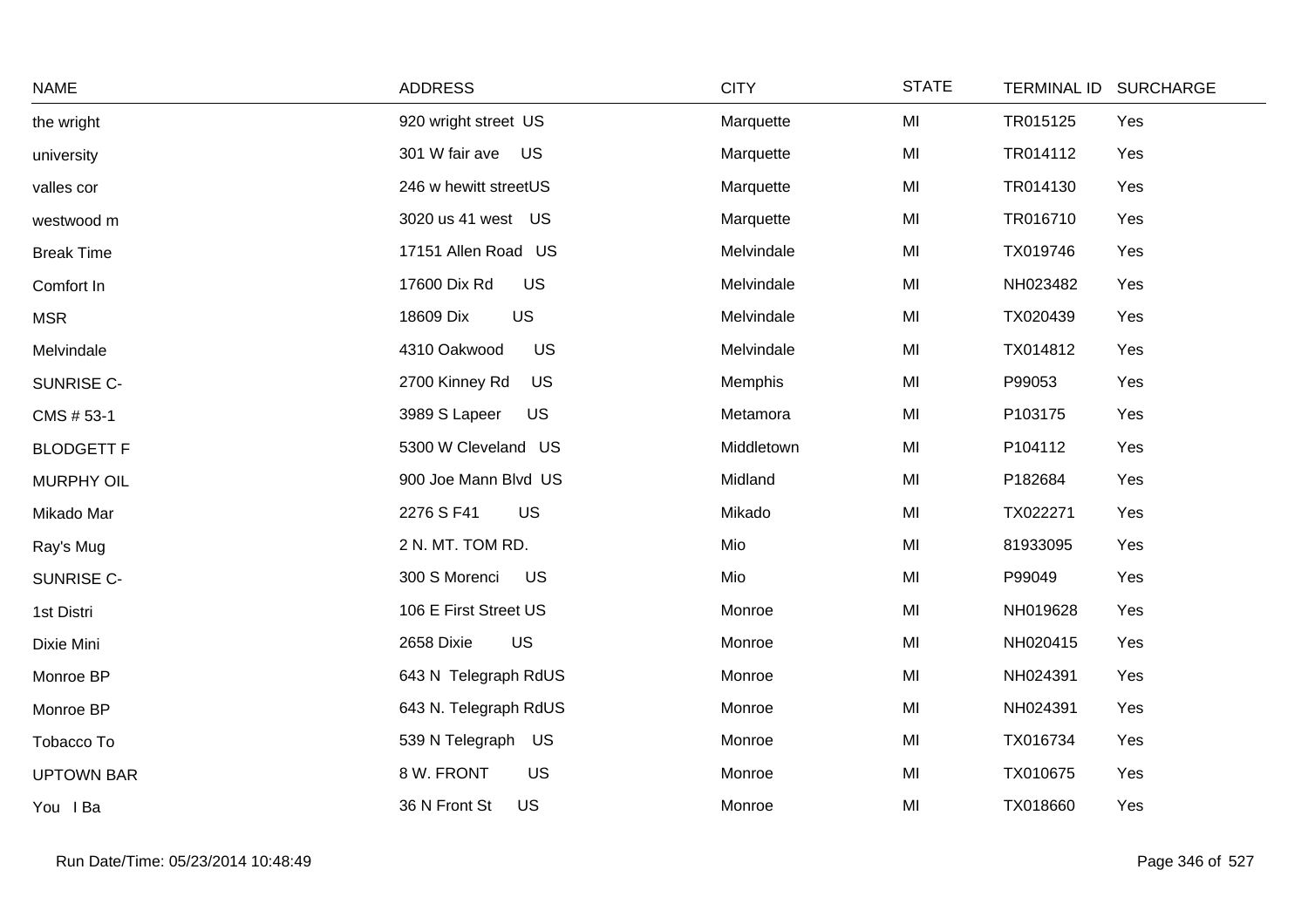| <b>NAME</b>                  | <b>ADDRESS</b>              | <b>CITY</b>          | <b>STATE</b> |          | TERMINAL ID SURCHARGE |
|------------------------------|-----------------------------|----------------------|--------------|----------|-----------------------|
| Quick Sav                    | 11500 SERIDAN               | Montrose             | MI           | 81202408 | Yes                   |
| <b>ENGINE HOU</b>            | 309 CAB<br><b>US</b>        | <b>Mount Clemens</b> | MI           | TX011655 | Yes                   |
| <b>Fast Eddie</b>            | 49 Crocker Blvd US          | <b>Mount Clemens</b> | MI           | TX012437 | Yes                   |
| Gibraltar                    | 237 North River RoaUS       | <b>Mount Clemens</b> | MI           | TX014338 | Yes                   |
| Gibraltar                    | 237 North River RoaUS       | <b>Mount Clemens</b> | MI           | TX015466 | Yes                   |
| Gibraltar                    | 237 North River RoaUS       | <b>Mount Clemens</b> | MI           | TX016954 | Yes                   |
| Madison s                    | 15 North Walnut St US       | <b>Mount Clemens</b> | MI           | NH020944 | Yes                   |
| Marathon G                   | 85 South Groesbeck US       | <b>Mount Clemens</b> | MI           | TX011659 | Yes                   |
| <b>BLUE BAR</b>              | <b>1981 N WINN RD</b><br>US | Mount Pleasan        | MI           | WG006203 | Yes                   |
| <b>BLODGETT F</b>            | 48 S Coleman<br><b>US</b>   | Mt Pleasant          | MI           | P104092  | Yes                   |
| <b>BLODGETT F</b>            | 5612 E Pickard<br>US        | Mt Pleasant          | MI           | P104110  | Yes                   |
| Quick Sav                    | 4181 W MT. MORRIS           | Mt. Morris           | MI           | 81202574 | Yes                   |
| <b>TWIN CLIO</b>             | 7515 Clio Rd.<br><b>US</b>  | Mt. Morris           | MI           | P110959  | Yes                   |
| <b>COMERICA BANK</b>         | NORTHSIDE OFFICE-MUSKEG     | N MUSKEGON           | MI           | W5667845 | No                    |
| Walgreens 7461               | 1771 HOLTON RD              | N MUSKEGON           | MI           | SR000968 | Yes                   |
| <b>COMMUNITY SHORES BANK</b> | <b>180 NORTH CAUSEWAY</b>   | N. MUSKEGON          | MI           | MI000181 | No                    |
| AMERICAN 1 CREDIT UNION      | 102 BROOKLYN RD             | <b>NAPOLEON</b>      | MI           | 0196197  | No                    |
| <b>EATON FED SAV BANK</b>    | 109 SOUTH MAIN STREET       | <b>NASHVILLE</b>     | MI           | 94962003 | No                    |
| <b>MAPLE VALL</b>            | 219 N. MAIN STREET          | <b>NASHVILLE</b>     | MI           | 83790873 | Yes                   |
| <b>NASHVILLE</b>             | 133 S MAIN ST. US           | <b>NASHVILLE</b>     | MI           | P09531   | Yes                   |
| <b>Cardtronics CCSM</b>      | 1975 INDIAN LAKE RD         | NATIONAL CITY        | MI           | CR008103 | Yes                   |
| <b>LAKE BREEZE PARTY</b>     | 3985 SAGINAW ST.            | <b>NATIONAL CITY</b> | MI           | LK909352 | Yes                   |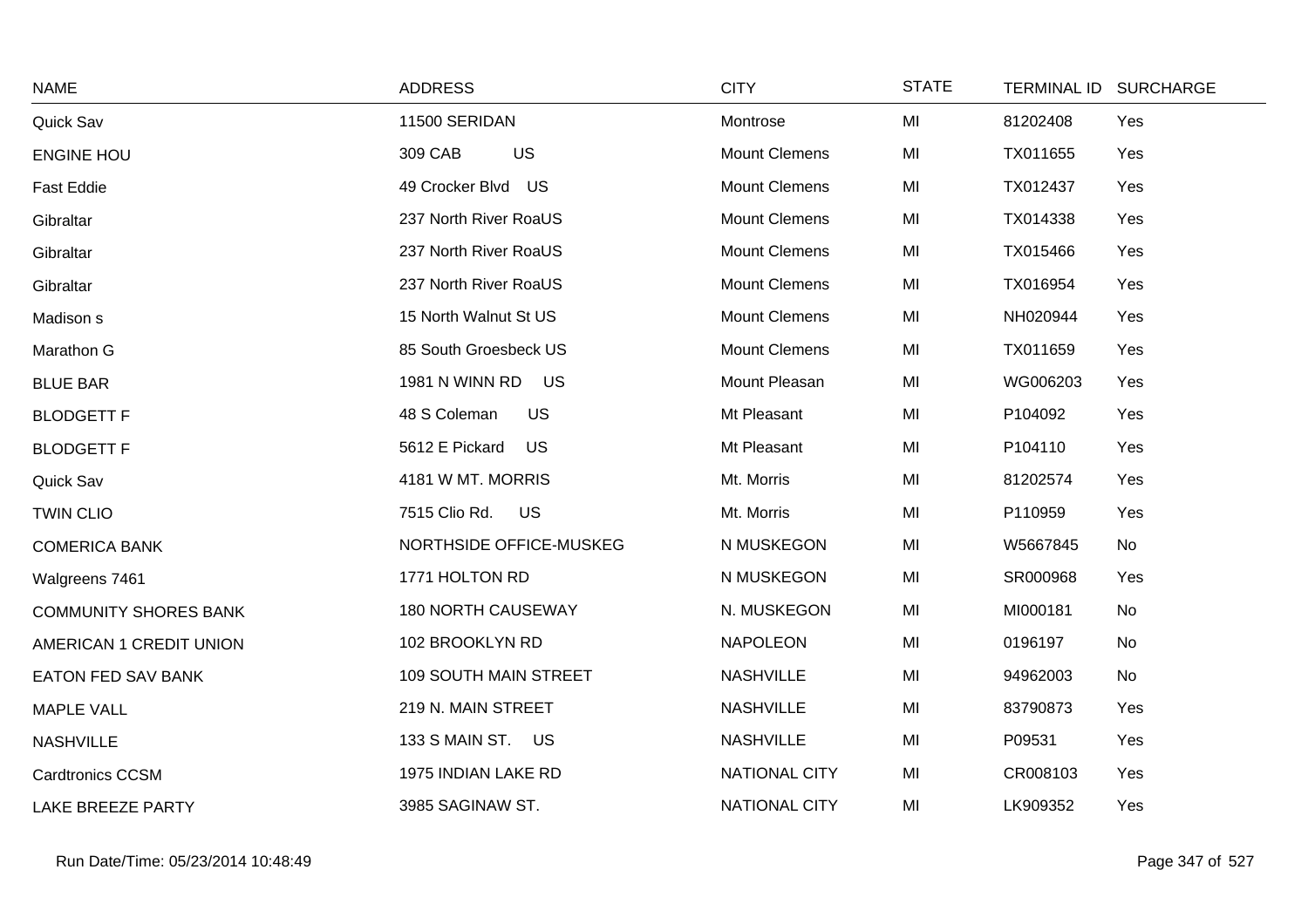| <b>NAME</b>                   | <b>ADDRESS</b>          | <b>CITY</b>          | <b>STATE</b> |                 | TERMINAL ID SURCHARGE |
|-------------------------------|-------------------------|----------------------|--------------|-----------------|-----------------------|
| Holiday Stationstore Nega     | 370 US 41 CROIX ST      | <b>NEGAUNEE</b>      | MI           | SR000329        | Yes                   |
| Krist Oil 012                 | 341 US 41               | <b>NEGAUNEE</b>      | MI           | SR008144        | Yes                   |
| SIR FEDERAL CREDIT UNION      | 490 E US 41             | <b>NEGAUNEE</b>      | MI           | <b>CKM306</b>   | Yes                   |
| <b>ADVIA CU</b>               | 35600 MAIN STR          | <b>NEW BALTIMORE</b> | MI           | XF8447          | No                    |
| <b>B &amp; B PARTY SHOPPE</b> | 31723 23 MILE RD.       | <b>NEW BALTIMORE</b> | MI           | CI013948        | No                    |
| <b>BANK OF AMERICA</b>        | *CVS PHARMACY #8108     | <b>NEW BALTIMORE</b> | MI           | <b>WMID0055</b> | No                    |
| <b>BANK OF AMERICA</b>        | *CVS PHARMACY #8261     | <b>NEW BALTIMORE</b> | MI           | <b>WMIN1164</b> | No                    |
| <b>BUSCEMIS SUBS CHES</b>     | 29230 23 MILE RD.       | <b>NEW BALTIMORE</b> | MI           | LK439796        | Yes                   |
| <b>CHASE</b>                  | 35000 23 MILE RD        | <b>NEW BALTIMORE</b> | MI           | MI4967          | Yes                   |
| Cardtronics CCSW              | 29239 E. 23 MILE RD     | <b>NEW BALTIMORE</b> | MI           | SP070365        | Yes                   |
| E & A CU                      | 35600 MAIN STR          | <b>NEW BALTIMORE</b> | MI           | XF8447          | No                    |
| <b>FCTI ISO</b>               | 37750 26 MILE ROAD      | <b>NEW BALTIMORE</b> | MI           | CS24451         | Yes                   |
| <b>HANIS PARTY STORE</b>      | 48909 JEFFERSON AV      | <b>NEW BALTIMORE</b> | MI           | LK380963        | Yes                   |
| <b>REEM MINI MART INC</b>     | 36285 GREEN ST          | <b>NEW BALTIMORE</b> | MI           | LK645489        | Yes                   |
| <b>RITE AID #4361</b>         | 50290 GRATIOT AVE       | <b>NEW BALTIMORE</b> | MI           | A0006945        | Yes                   |
| RITE AID #4833                | 35350 23 MILE RD        | <b>NEW BALTIMORE</b> | MI           | A0007153        | Yes                   |
| <b>TCF BANK</b>               | 32900 23 MILE ROAD      | <b>NEW BALTIMORE</b> | MI           | 57000510        | Yes                   |
| TOM'S MINI MART NS            | 30534 23 MILE RD        | <b>NEW BALTIMORE</b> | MI           | CI016941        | Yes                   |
| WALGREENS 5227                | 51200 WASHINGTON STREET | <b>NEW BALTIMORE</b> | MI           | SR007663        | Yes                   |
| 5/3 BK, MI.(EAST              | 28106 WALTZ RD          | <b>NEW BOSTON</b>    | MI           | 00000000        | Yes                   |
| <b>CHAPP'S LA</b>             | 35777 S HURON RD        | <b>NEW BOSTON</b>    | MI           | 80821117        | Yes                   |
| <b>HURON MARKET</b>           | 26012 WALTZ RD          | <b>NEW BOSTON</b>    | MI           | LK430260        | Yes                   |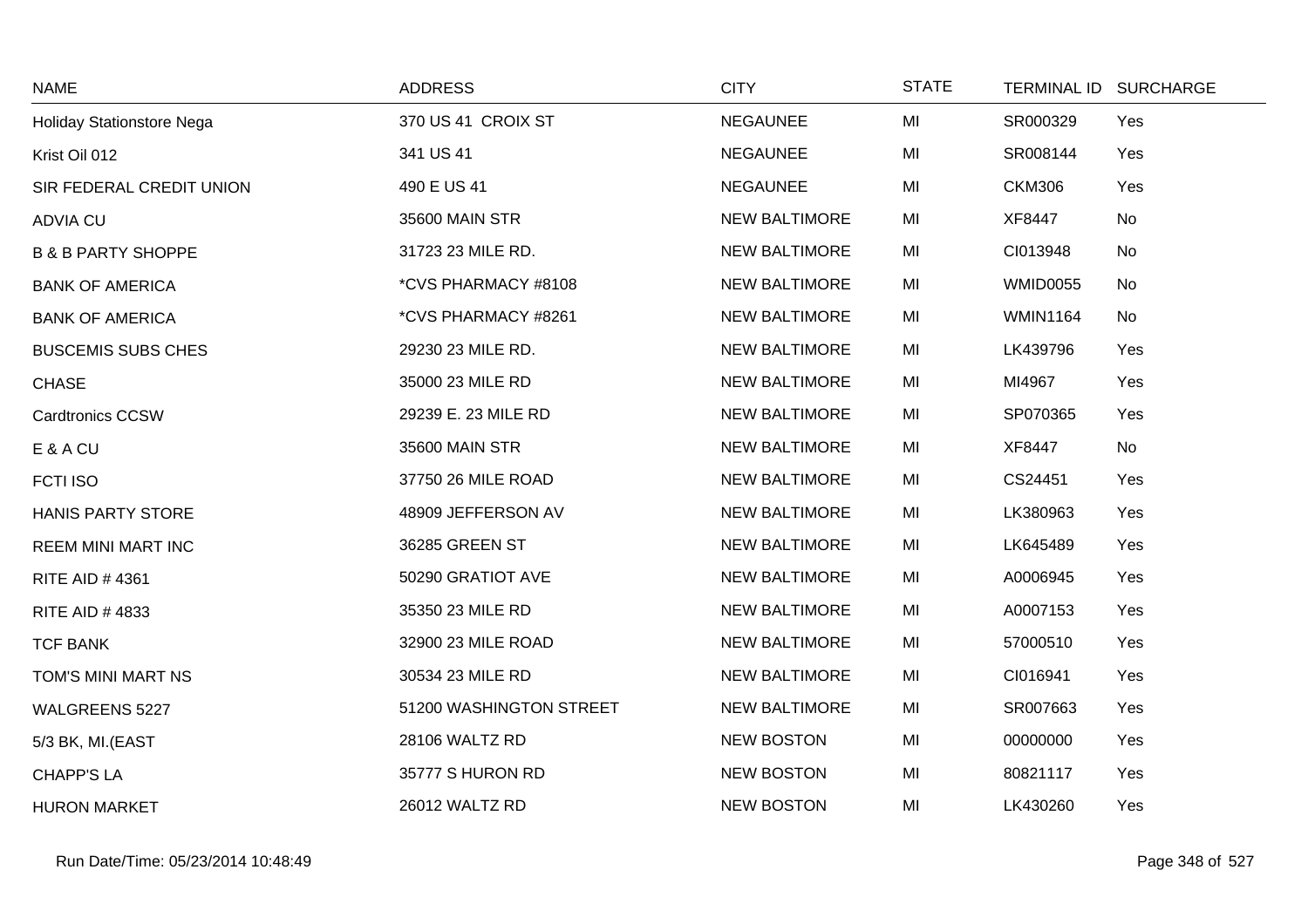| <b>NAME</b>                      | <b>ADDRESS</b>             | <b>CITY</b>        | <b>STATE</b> |                 | TERMINAL ID SURCHARGE |
|----------------------------------|----------------------------|--------------------|--------------|-----------------|-----------------------|
| <b>MPS ENTERPRISE</b>            | 21005 MIDDLEBELT           | <b>NEW BOSTON</b>  | MI           | LK336766        | Yes                   |
| NEW BOSTON FUEL STOP I           | 37330 HURON RIVER DR       | <b>NEW BOSTON</b>  | MI           | CI016495        | Yes                   |
| <b>PNCBANK</b>                   | 19049 HURON RVR DR         | <b>NEW BOSTON</b>  | MI           | PA2916          | Yes                   |
| 5/3 BK, MI. (WEST                | 1 W BUFFALO ST             | <b>NEW BUFFALO</b> | MI           | 00000000        | Yes                   |
| HARBOR COUNTRY TRA               | 19290 LA PORTE ROA         | <b>NEW BUFFALO</b> | MI           | LK237048        | Yes                   |
| NEW BUFFAL                       | 18913 LAPORTE<br><b>US</b> | <b>NEW BUFFALO</b> | MI           | P09532          | Yes                   |
| Wesco New Era 17                 | <b>4667 FIRST STREET</b>   | <b>NEW ERA</b>     | MI           | SR003164        | Yes                   |
| <b>ANDYS MARKET</b>              | 57585 GRATIOT              | <b>NEW HAVEN</b>   | MI           | LK439759        | No                    |
| L A Petroleum                    | 57777 GRATIOT AVE          | <b>NEW HAVEN</b>   | MI           | SR008353        | Yes                   |
| <b>PNCBANK</b>                   | 58892 GRATIOT AVE          | <b>NEW HAVEN</b>   | MI           | PA3216          | Yes                   |
| <b>RITE AID #4022</b>            | 59010 GRATIOT AVE          | <b>NEW HAVEN</b>   | MI           | A0006794        | Yes                   |
| <b>SESI MARATHON</b>             | 58526 MAIN STREET          | <b>NEW HAVEN</b>   | MI           | CI002202        | Yes                   |
| <b>BANK OF AMERICA</b>           | *LYON TOWNE CENTER         | <b>NEW HUDSON</b>  | MI           | <b>IMIN7067</b> | No                    |
| CCCU                             | 30564 LYON CENTER          | <b>NEW HUDSON</b>  | MI           | VC2510          | Yes                   |
| <b>CHASE</b>                     | 30746 LYON CENTER          | <b>NEW HUDSON</b>  | MI           | MI1195          | Yes                   |
| <b>CHASE</b>                     | 30746 LYON CENTER          | <b>NEW HUDSON</b>  | MI           | MI1196          | Yes                   |
| <b>COMERICA BANK</b>             | <b>NEW HUDSON</b>          | <b>NEW HUDSON</b>  | MI           | A1557716        | No                    |
| WalMart 5048                     | 30729 LYON CENTER DR EA    | <b>NEW HUDSON</b>  | MI           | SR004788        | Yes                   |
| <b>FIRSTMERIT</b>                | 9384 E Genesee St          | NEW LOTHROP        | MI           | 00006592        | Yes                   |
| <b>AUTOMATED</b>                 | 9518 GENESSEE STREEUS      | NEW LOTHRUP        | MI           | P111131         | Yes                   |
| <b>Blarney Castle Newaygo EZ</b> | <b>68 STATE ROAD</b>       | <b>NEWAYGO</b>     | MI           | SR097511        | Yes                   |
| <b>Blarney CastleCroton EZ 9</b> | 6085 E CROTON HARDY DR     | <b>NEWAYGO</b>     | MI           | SR000602        | Yes                   |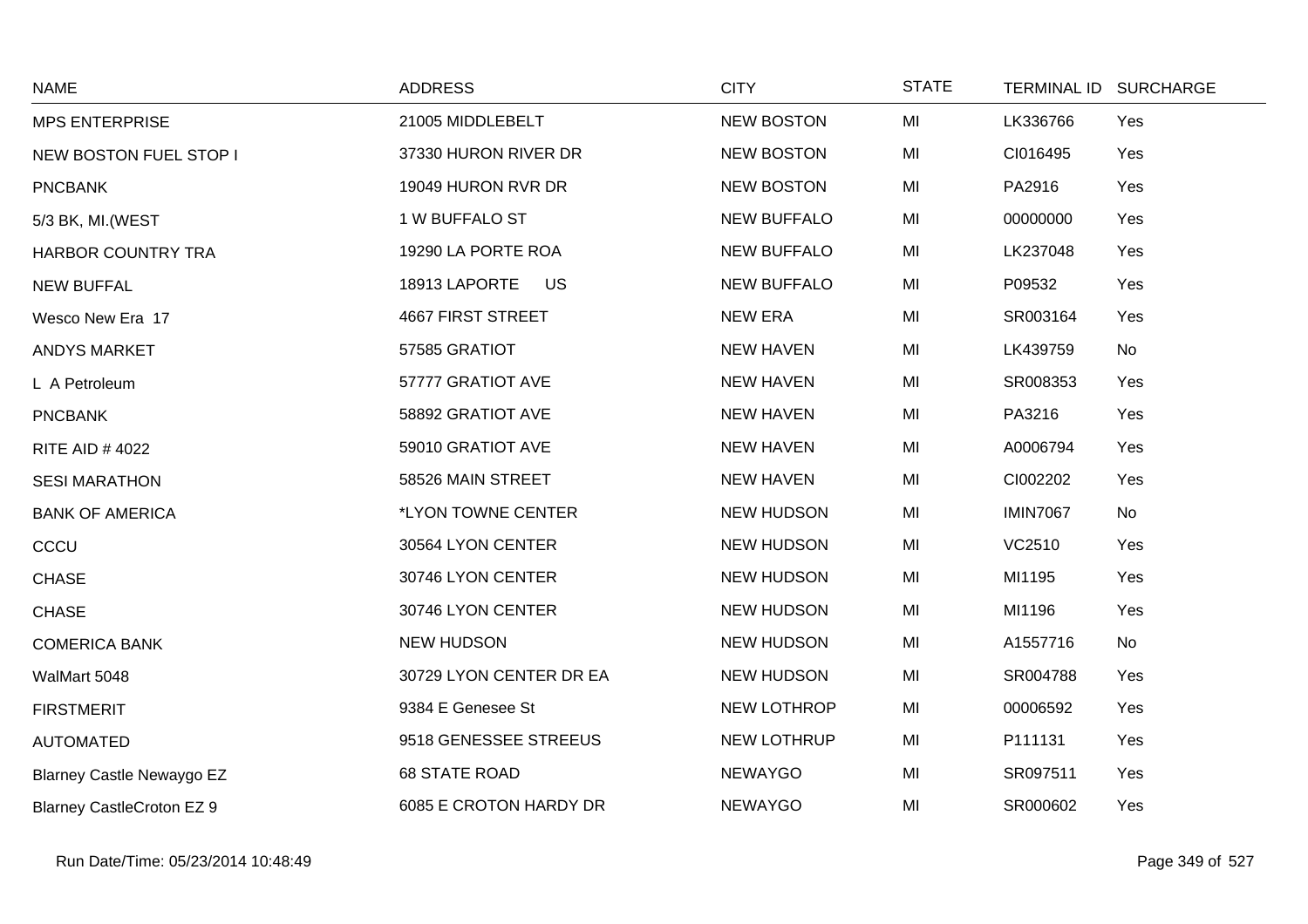| <b>NAME</b>                      | <b>ADDRESS</b>            | <b>CITY</b>     | <b>STATE</b> | TERMINAL ID SURCHARGE |  |
|----------------------------------|---------------------------|-----------------|--------------|-----------------------|--|
| <b>CHOICEONE</b>                 | 246 WEST RIVER VALLEY     | NEWAYGO         | MI           | Yes<br>MI000264       |  |
| <b>Cardtronics CCSW</b>          | 8500 MASON DRIVE          | NEWAYGO         | MI           | SP070152<br>Yes       |  |
| <b>HARDY GROC</b>                | 7607 E. 36TH STREETUS     | <b>NEWAYGO</b>  | MI           | P213226<br>Yes        |  |
| <b>MIDWAY PAR</b>                | 3821 S EVERGREEN D        | <b>NEWAYGO</b>  | MI           | 82502259<br>Yes       |  |
| PAI ATM                          | 6353 E 88TH ST            | <b>NEWAYGO</b>  | MI           | Yes<br>TX48905        |  |
| PAI ISO                          | 6353 E 88TH ST            | <b>NEWAYGO</b>  | MI           | Yes<br>TX48905        |  |
| PAI ISO                          | 8000 MASON DR             | <b>NEWAYGO</b>  | MI           | CS43383<br>Yes        |  |
| Wesco Newaygo 40                 | 335 ADAMS                 | <b>NEWAYGO</b>  | MI           | SR003405<br>Yes       |  |
| <b>Hilltop Shell</b>             | 7161 M123                 | <b>NEWBERRY</b> | MI           | SR001981<br>Yes       |  |
| <b>Holiday Stationstores New</b> | <b>RR 4 BOX 964</b>       | <b>NEWBERRY</b> | MI           | SR000330<br>Yes       |  |
| ONE STOP                         | M28 AND M123 CORNE        | NEWBERRY        | MI           | 83930886<br>Yes       |  |
| <b>PICKELMANS</b>                | 619 NEWBERRY AVENU        | <b>NEWBERRY</b> | MI           | 83800465<br>Yes       |  |
| <b>BEARS DEN-</b>                | 7101 N DIXIE<br><b>US</b> | <b>NEWPORT</b>  | MI           | P204022<br>Yes        |  |
| FRENCHTIWN MINI MART             | 8638 N TELEGRAPH RD       | <b>NEWPORT</b>  | MI           | CI017732<br>Yes       |  |
| <b>LEES MARKET</b>               | 8593 SWAN CREEK RD        | <b>NEWPORT</b>  | MI           | LK290253<br>Yes       |  |
| NEWPORT BP GAS                   | 8733 SWAN CREEK RD        | <b>NEWPORT</b>  | MI           | CI021544<br>Yes       |  |
| NEWPORT GAS & GO L               | 3270 NEWPORT RD           | <b>NEWPORT</b>  | MI           | LK740806<br>Yes       |  |
| <b>1ST SOURCE</b>                | 720 S 11TH STREET US      | <b>NILES</b>    | MI           | CP300594<br>Yes       |  |
| <b>1ST SOURCE</b>                | 720 S 11TH STREET US      | <b>NILES</b>    | MI           | CP300698<br>Yes       |  |
| 5/3 BK, MI. (WEST                | 2753 S 11TH STREET        | <b>NILES</b>    | MI           | Yes<br>00000000       |  |
| 5/3 BK, MI. (WEST                | 322 BROADWAY ST           | <b>NILES</b>    | MI           | Yes<br>00000000       |  |
| <b>Belle Plaza Party Store</b>   | 1904 11TH ST              | <b>NILES</b>    | MI           | SR102029<br>Yes       |  |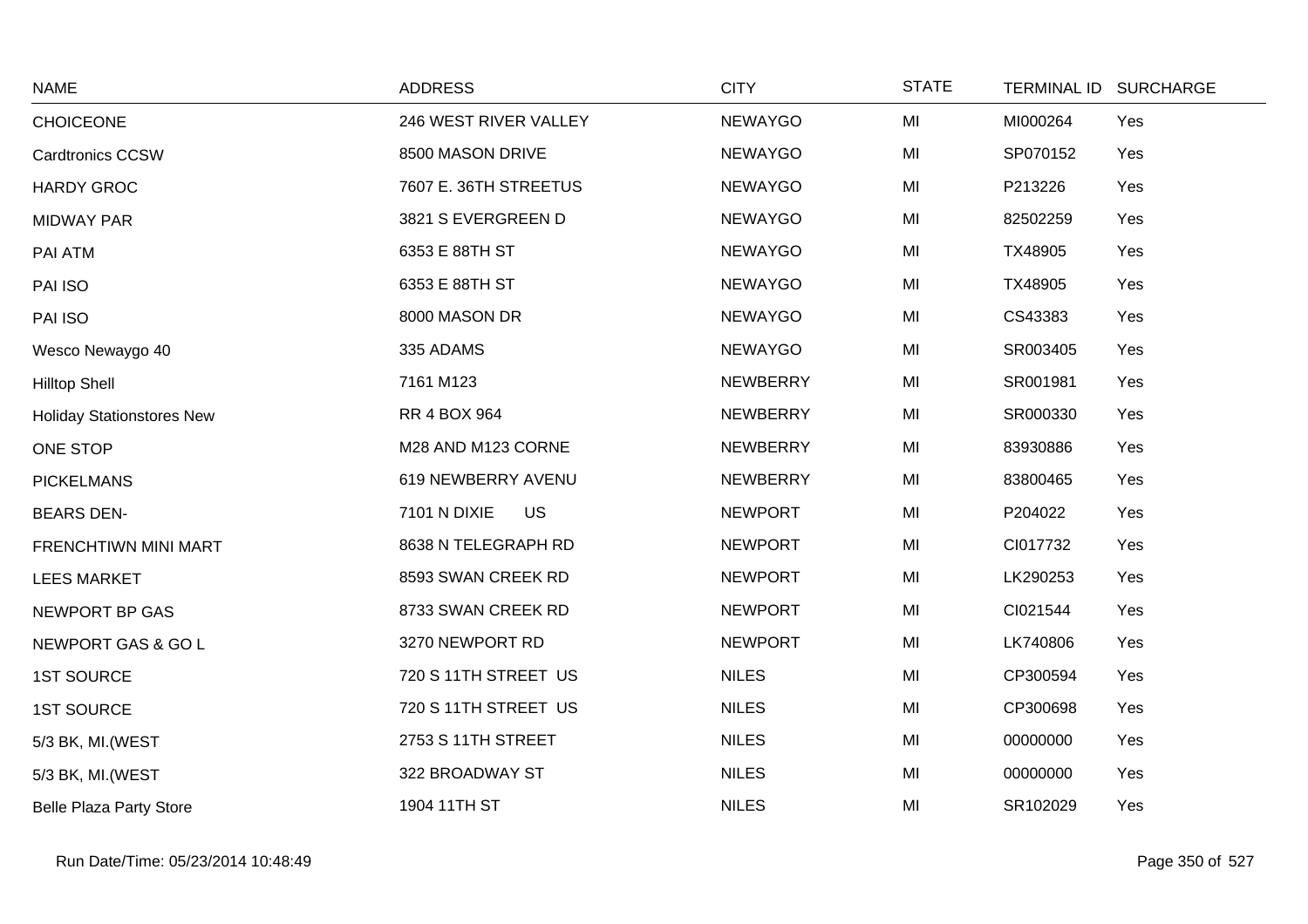| <b>NAME</b>                      | <b>ADDRESS</b>        | <b>CITY</b>        | <b>STATE</b> | <b>TERMINAL ID</b> | <b>SURCHARGE</b> |
|----------------------------------|-----------------------|--------------------|--------------|--------------------|------------------|
| <b>CHEMICAL BANK</b>             | 1835 S 11TH ST        | <b>NILES</b>       | MI           | TZ385222           | Yes              |
| <b>CHEMICAL BANK</b>             | 407 E MAIN ST         | <b>NILES</b>       | MI           | TZ385221           | Yes              |
| <b>Cardtronics CCSW</b>          | 1402 S. 11TH ST       | <b>NILES</b>       | MI           | SP070100           | Yes              |
| <b>Crockers Party Store</b>      | 1702 EAST BROADWAY    | <b>NILES</b>       | MI           | SR004587           | Yes              |
| <b>DALE'S MINI MART</b>          | 2323 N 5TH STREET     | <b>NILES</b>       | MI           | LK697276           | Yes              |
| <b>MURPHY OIL</b>                | 2105 S 11TH ST US     | <b>NILES</b>       | MI           | P194476            | Yes              |
| <b>NILES SHEL</b>                | 434 S 11TH STREET     | <b>NILES</b>       | MI           | 81205587           | Yes              |
| OLD NATIONAL BANK                | 1903 S 11TH ST        | <b>NILES</b>       | MI           | <b>NCR130</b>      | Yes              |
| PAI ATM                          | 110 E MAIN ST         | <b>NILES</b>       | MI           | TX25561            | Yes              |
| PAI ATM                          | 2326 S 11TH ST        | <b>NILES</b>       | MI           | TX61209            | Yes              |
| PAI ATM                          | 801 NORTH 13TH STREET | <b>NILES</b>       | MI           | TX24884            | Yes              |
| PAI ISO                          | 2326 S 11TH ST        | <b>NILES</b>       | MI           | TX61209            | Yes              |
| PAI ISO                          | 421 GRANT             | <b>NILES</b>       | MI           | TX38511            | Yes              |
| PAI ISO                          | 801 NORTH 13TH STREET | <b>NILES</b>       | MI           | TX24884            | Yes              |
| PHILLIPS 6                       | 2560 DETROIT RD       | <b>NILES</b>       | MI           | 82251270           | Yes              |
| <b>RITE AID #4236</b>            | 11 S 11TH ST          | <b>NILES</b>       | MI           | A0006867           | Yes              |
| SAVE A LOT                       | 410 NORTH 2ND STREET  | <b>NILES</b>       | MI           | SR005744           | Yes              |
| <b>Sunrise Sunset Party Stor</b> | 1009 HUNTLY ROAD      | <b>NILES</b>       | MI           | SR007785           | Yes              |
| <b>TCU</b>                       | 1500 S 11TH ST        | <b>NILES</b>       | MI           | XF8341             | No               |
| <b>WALMART</b>                   | 2107 SOUTH 11TH ST    | <b>NILES</b>       | MI           | A20100             | No               |
| Walgreens 3364                   | 904 S 11 THE ST       | <b>NILES</b>       | MI           | SR000909           | Yes              |
| <b>BUDDY'S MINI MART-</b>        | 4749 KNOWLES RD       | <b>NORTH ADAMS</b> | MI           | LK848387           | Yes              |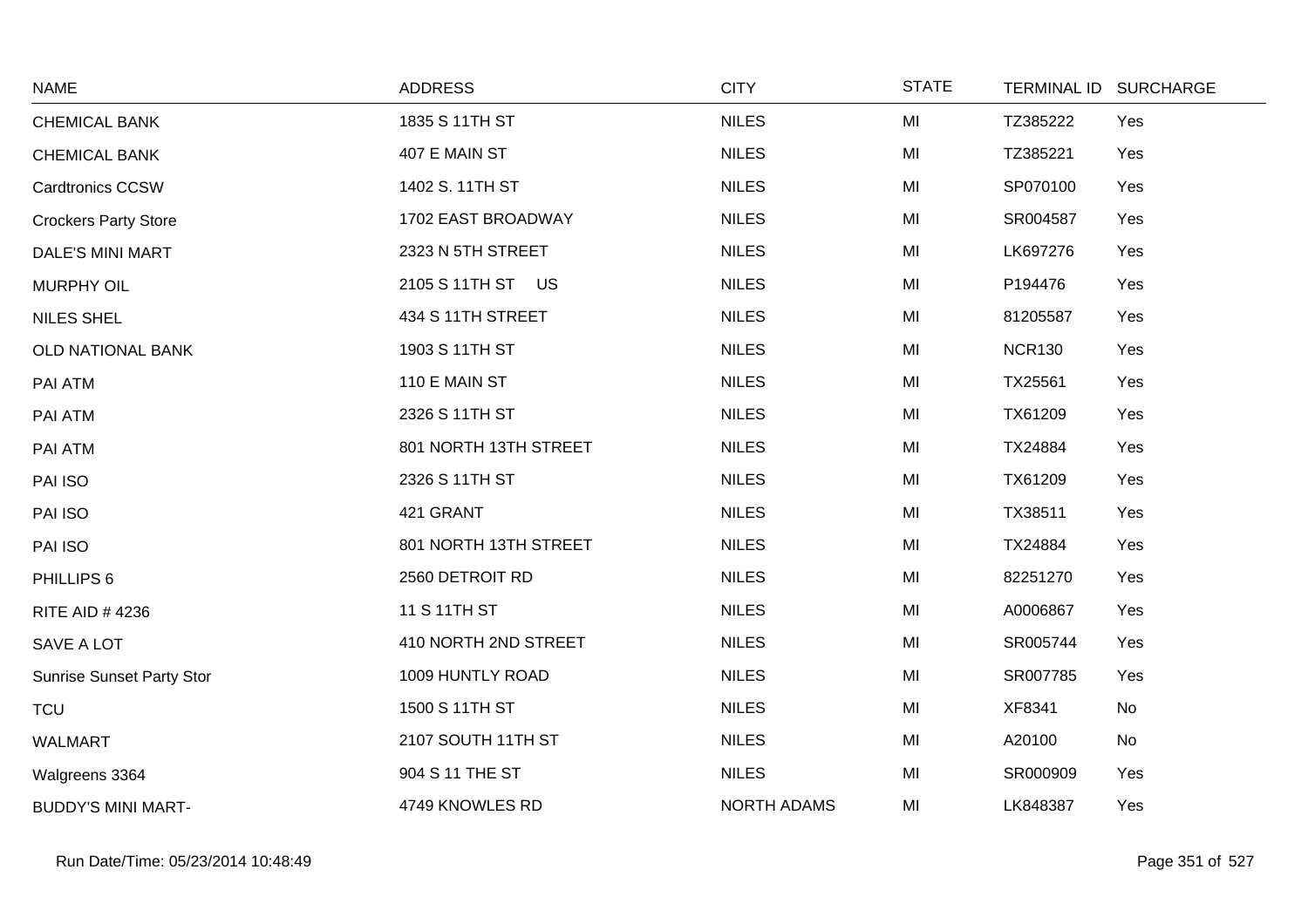| <b>NAME</b>               | <b>ADDRESS</b>             | <b>CITY</b>         | <b>STATE</b> |                 | TERMINAL ID SURCHARGE |
|---------------------------|----------------------------|---------------------|--------------|-----------------|-----------------------|
| <b>WHISTLE STOP</b>       | 3670 NORTH BRANCH          | <b>NORTH BRANCH</b> | MI           | LK220571        | Yes                   |
| LEMMEN NORTH MUSKE        | 610 WHITEHALL ROAD         | NORTH MUSKEGO       | MI           | LK879440        | Yes                   |
| <b>ROADSIDE EXPRESS</b>   | 310 RUDDIMAN DR.           | NORTH MUSKEGO       | MI           | LK364475        | Yes                   |
| SHELBY STA                | 2222 NORTH HOLTON RD       | NORTH MUSKEGO       | MI           | MI000159        | No                    |
| Wesco N Muskegon 18       | 1858 RUDDIMAN DR           | NORTH MUSKEGO       | MI           | SR003386        | Yes                   |
| Wesco North Muskegon 2    | <b>1487 WHITEHALL ROAD</b> | NORTH MUSKEGO       | MI           | SR003373        | Yes                   |
| 5/3 BK, MI.(EAST          | 20205 HAGGERTY RD          | <b>NORTHVILLE</b>   | MI           | 00000000        | Yes                   |
| <b>BANK OF AMERICA</b>    | *CVS PHARMACY #8009        | <b>NORTHVILLE</b>   | MI           | <b>WMIN1042</b> | No                    |
| <b>BANK OF AMERICA</b>    | *CVS PHARMACY #8163        | <b>NORTHVILLE</b>   | MI           | <b>WMIN1127</b> | No                    |
| <b>BANK OF AMERICA</b>    | *CVS PHARMACY #8262        | <b>NORTHVILLE</b>   | MI           | <b>WMIN1165</b> | No                    |
| <b>BANK OF AMERICA</b>    | *HUTTON STREET             | <b>NORTHVILLE</b>   | MI           | <b>IMIN7051</b> | No                    |
| <b>BANK OF AMERICA</b>    | *NORTHVILLE TOWNSHIP       | <b>NORTHVILLE</b>   | MI           | <b>IMID7303</b> | No                    |
| <b>BANK OF AMERICA</b>    | *NORTHVILLE TOWNSHIP       | <b>NORTHVILLE</b>   | MI           | <b>IMID7304</b> | No                    |
| <b>CHASE</b>              | 17447 HAGGERTY RD          | <b>NORTHVILLE</b>   | MI           | MI0047          | Yes                   |
| <b>CHASE</b>              | 20401 HAGGERTY RD          | <b>NORTHVILLE</b>   | MI           | MI4961          | Yes                   |
| <b>CHASE</b>              | 39820 8 MILE RD            | <b>NORTHVILLE</b>   | MI           | MI1677          | Yes                   |
| <b>CHASE</b>              | 42901 7 MILE RD            | <b>NORTHVILLE</b>   | MI           | MI0557          | Yes                   |
| <b>CHASE</b>              | 42901 7 MILE RD            | <b>NORTHVILLE</b>   | MI           | MI0694          | No                    |
| <b>COMERICA BANK</b>      | NORTHVILLE OFF NRTHV       | <b>NORTHVILLE</b>   | MI           | G3324280        | No                    |
| <b>HAMPTON INN - NORT</b> | 20600 HAGGERTY RD          | <b>NORTHVILLE</b>   | MI           | LK726651        | Yes                   |
| MEIJER - C                | 20401 HAGGERTY RD          | <b>NORTHVILLE</b>   | MI           | 82128083        | Yes                   |
| <b>MICHIGAN FUELS INC</b> | 39425 6 MILE RD.           | <b>NORTHVILLE</b>   | MI           | LK363595        | Yes                   |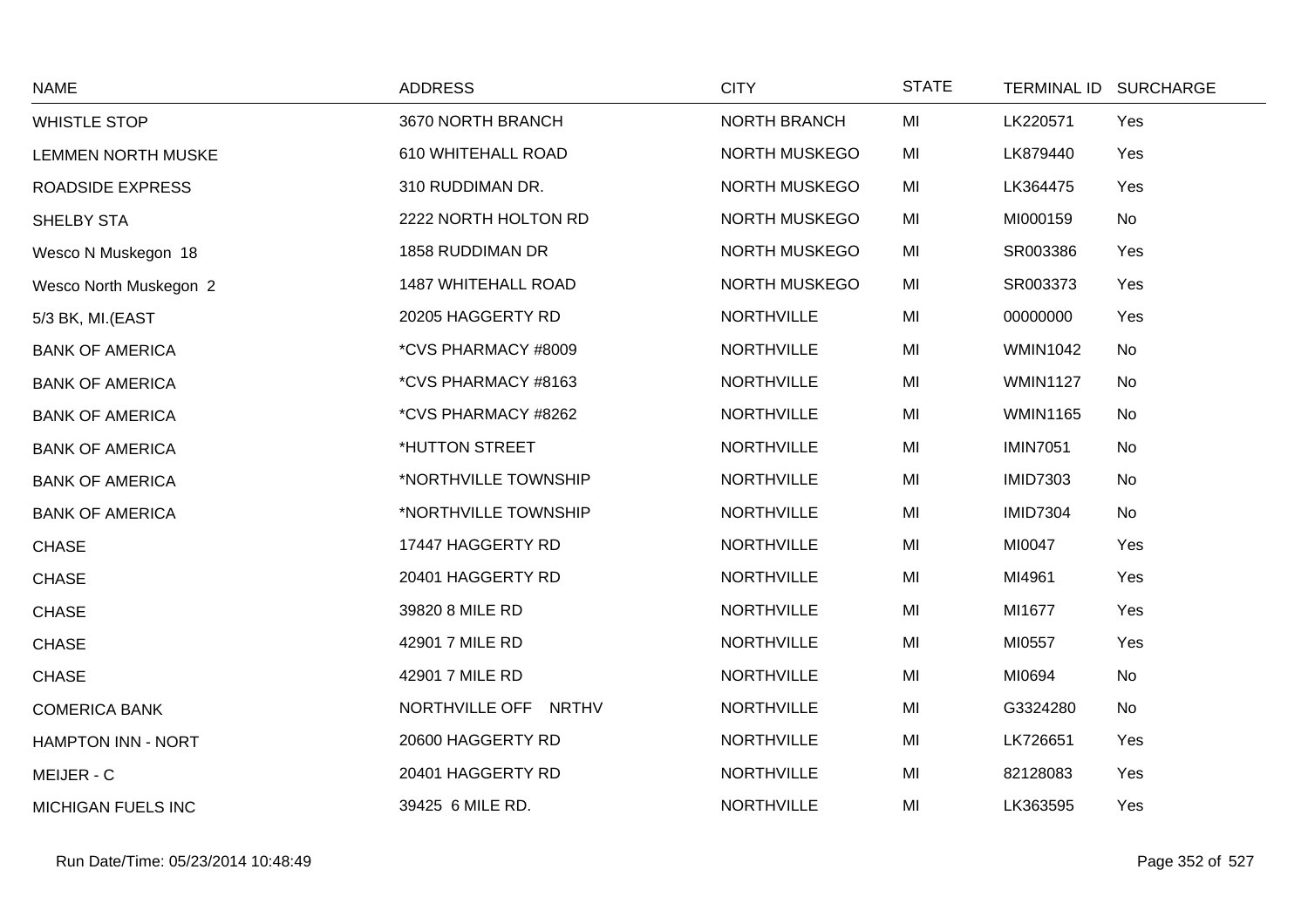| <b>NAME</b>              | <b>ADDRESS</b>             | <b>CITY</b>          | <b>STATE</b> | <b>TERMINAL ID</b> | <b>SURCHARGE</b> |
|--------------------------|----------------------------|----------------------|--------------|--------------------|------------------|
| MICHIGAN FUELS INC       | 710 WEST 8 MILE RD         | <b>NORTHVILLE</b>    | MI           | LK391206           | No               |
| <b>TCF BANK</b>          | 39725 6 MILE ROAD          | <b>NORTHVILLE</b>    | MI           | 57000533           | Yes              |
| <b>BANK OF AMERICA</b>   | *CVS #0103                 | NORTHVILLE TO        | MI           | <b>WMIN1191</b>    | No               |
| CardtronicsLPC           | 5057 HARVEY ST             | <b>NORTON</b>        | MI           | TG021589           | Yes              |
| 5/3 BK, MI. (WEST        | 710 SEMINOLE RD            | <b>NORTON SHORES</b> | MI           | 00000000           | Yes              |
| <b>JACKS CORNER STR1</b> | 4190 GRAND HAVEN RD        | <b>NORTON SHORES</b> | MI           | SR079311           | Yes              |
| PAI ATM                  | 1354 E BROADWAY            | <b>NORTON SHORES</b> | MI           | CS35571            | Yes              |
| PAI ATM                  | 3680 AIRLINE RD            | <b>NORTON SHORES</b> | MI           | <b>TX9968</b>      | Yes              |
| PAI ISO                  | 3680 AIRLINE RD            | <b>NORTON SHORES</b> | MI           | <b>TX9968</b>      | Yes              |
| WALGREENS 10079          | 1171 E SHERMAN BLVD        | <b>NORTON SHORES</b> | MI           | SR007664           | Yes              |
| FNB OF NOR               | 501 W US HIGHWAY 2 US      | <b>NORWAY</b>        | MI           | 9200011            | Yes              |
| FNB OF NOR               | 531 MAIN STREET US         | <b>NORWAY</b>        | MI           | 9155510            | Yes              |
| Norway Food Shop         | 401 MURRY ROAD             | <b>NORWAY</b>        | MI           | SR000740           | Yes              |
| 5/3 BK, MI.(EAST         | 26222 NOVI RD              | <b>NOVI</b>          | MI           | 00000000           | Yes              |
| 5/3 BK, MI.(EAST         | 31125 BECK RD              | <b>NOVI</b>          | MI           | 00000000           | Yes              |
| <b>AMD FUTURE</b>        | 43407 GRAND RIVER US       | <b>NOVI</b>          | MI           | P09491             | Yes              |
| <b>BANK OF AMERICA</b>   | *CVS PHARMACY #8068        | <b>NOVI</b>          | MI           | <b>WMIN1073</b>    | No               |
| <b>BANK OF AMERICA</b>   | *CVS PHARMACY #8140        | <b>NOVI</b>          | MI           | <b>WMIN1113</b>    | No               |
| <b>BANK OF AMERICA</b>   | *CVS PHARMACY #8161        | <b>NOVI</b>          | MI           | <b>WMIN1125</b>    | No               |
| <b>BANK OF AMERICA</b>   | *CVS PHARMACY #8244        | <b>NOVI</b>          | MI           | <b>WMIN1162</b>    | No               |
| <b>BANK OF AMERICA</b>   | *GRAND RIVER/BECK          | <b>NOVI</b>          | MI           | <b>IMID7252</b>    | No               |
| <b>BANK OF AMERICA</b>   | <i><b>*TWELVE OAKS</b></i> | <b>NOVI</b>          | MI           | <b>IMIN7110</b>    | No               |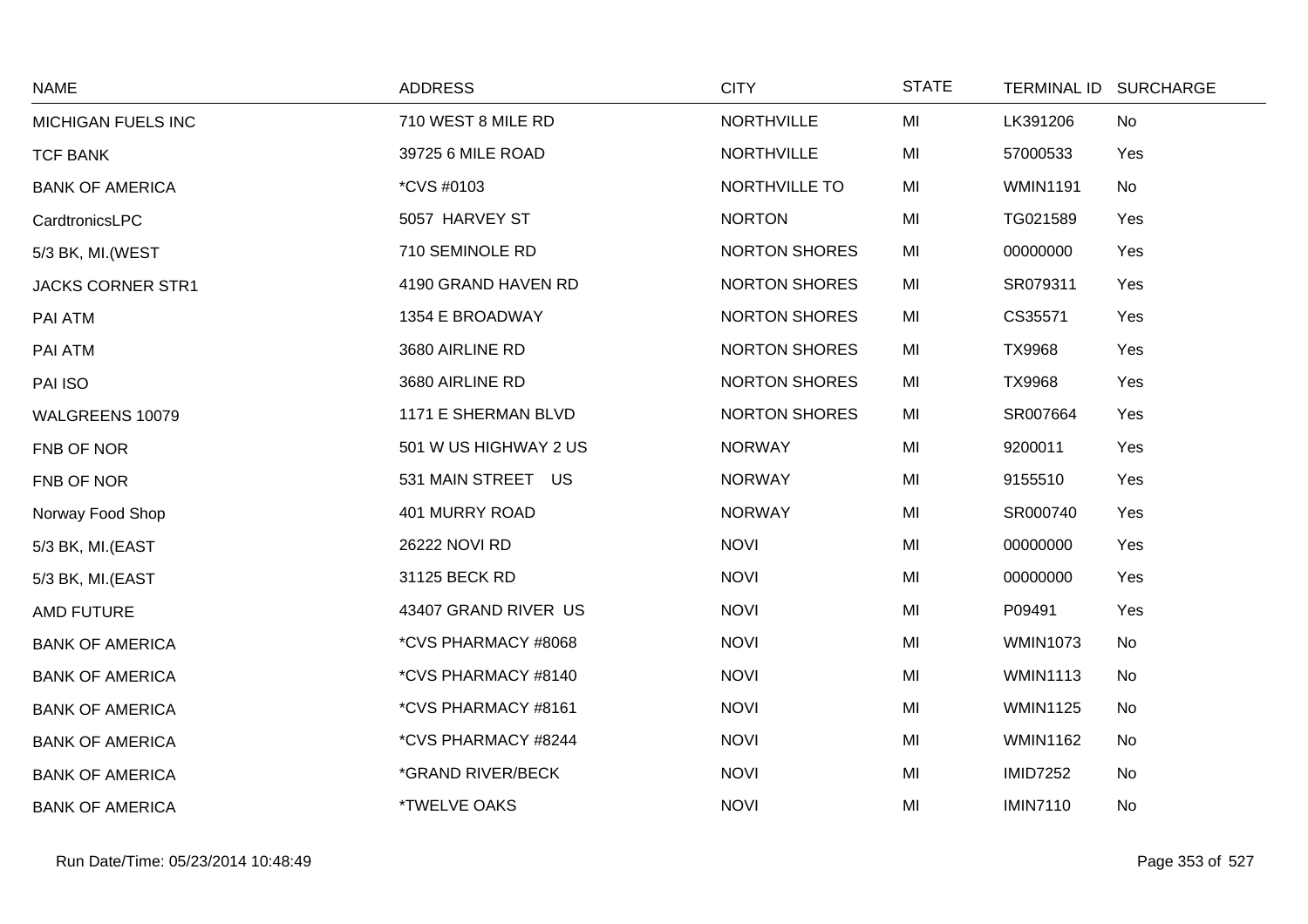| <b>NAME</b>                   | <b>ADDRESS</b>        | <b>CITY</b> | <b>STATE</b> |          | TERMINAL ID SURCHARGE |
|-------------------------------|-----------------------|-------------|--------------|----------|-----------------------|
| <b>CASTLE WINE SHOPPE</b>     | 30970 BECK RD         | <b>NOVI</b> | MI           | CI007555 | Yes                   |
| <b>CHASE</b>                  | 43100 GRAND RIVER     | <b>NOVI</b> | MI           | MI0296   | Yes                   |
| <b>CHASE</b>                  | 43100 GRAND RIVER     | <b>NOVI</b> | MI           | MI0307   | Yes                   |
| <b>CHASE</b>                  | 47350 GRAND RIVER     | <b>NOVI</b> | MI           | MI0267   | Yes                   |
| <b>CITIZENS COB</b>           | 41400 W 10 MILE RD    | <b>NOVI</b> | MI           | ZA8309   | No                    |
| <b>CITIZENS COB</b>           | 47650 GRAND RIVER     | <b>NOVI</b> | MI           | ZA8990   | No                    |
| <b>COMERICA BANK</b>          | 10 MI - HAGGERTY NOVI | <b>NOVI</b> | MI           | A2435548 | No                    |
| <b>COMERICA BANK</b>          | 47440 GRAND RIVER     | <b>NOVI</b> | MI           | B0283511 | No                    |
| CT 7-11                       | 24111 MEADOWBROOK. US | <b>NOVI</b> | MI           | SE276162 | Yes                   |
| Cardtronics CCSW              | 21070 HAGGERTY        | <b>NOVI</b> | MI           | SP070343 | No                    |
| <b>Cardtronics CCSW</b>       | 24210 NOVI RD.        | <b>NOVI</b> | MI           | SP070342 | Yes                   |
| <b>Cardtronics CCSW</b>       | 27640 TWELVE ROAD     | <b>NOVI</b> | MI           | NO000081 | Yes                   |
| <b>Cardtronics CCSW</b>       | 31275 HAGGERTY RD     | <b>NOVI</b> | MI           | SP070339 | Yes                   |
| <b>Cardtronics CCSW</b>       | 47395 PONITAC TRAIL   | <b>NOVI</b> | MI           | SP070212 | Yes                   |
| DAVIS BP                      | 43420 W. 12 MILE R    | <b>NOVI</b> | MI           | 82253232 | Yes                   |
| <b>JULIANA &amp; SHAIDA I</b> | 24375 HAGGERTY        | <b>NOVI</b> | MI           | LK363623 | Yes                   |
| <b>LIQUOR LOTTO</b>           | 26127 NOVI RD         | <b>NOVI</b> | MI           | LK139179 | Yes                   |
| <b>LUCKY STRI</b>             | 44325 TWELVE MILE RUS | <b>NOVI</b> | MI           | P197333  | Yes                   |
| <b>MACY'S (12</b>             | 27550 NOVI RD.        | <b>NOVI</b> | MI           | 83130328 | Yes                   |
| <b>NORTH LAKE</b>             | 20941 N. TERRITORIAUS | <b>NOVI</b> | MI           | P129523  | Yes                   |
| <b>NOVI PARTY STORE</b>       | 40325 GRAND RIVER AVE | <b>NOVI</b> | MI           | TD239825 | Yes                   |
| <b>PNCBANK</b>                | 39465 W 14 MILE RD    | <b>NOVI</b> | MI           | PA2387   | Yes                   |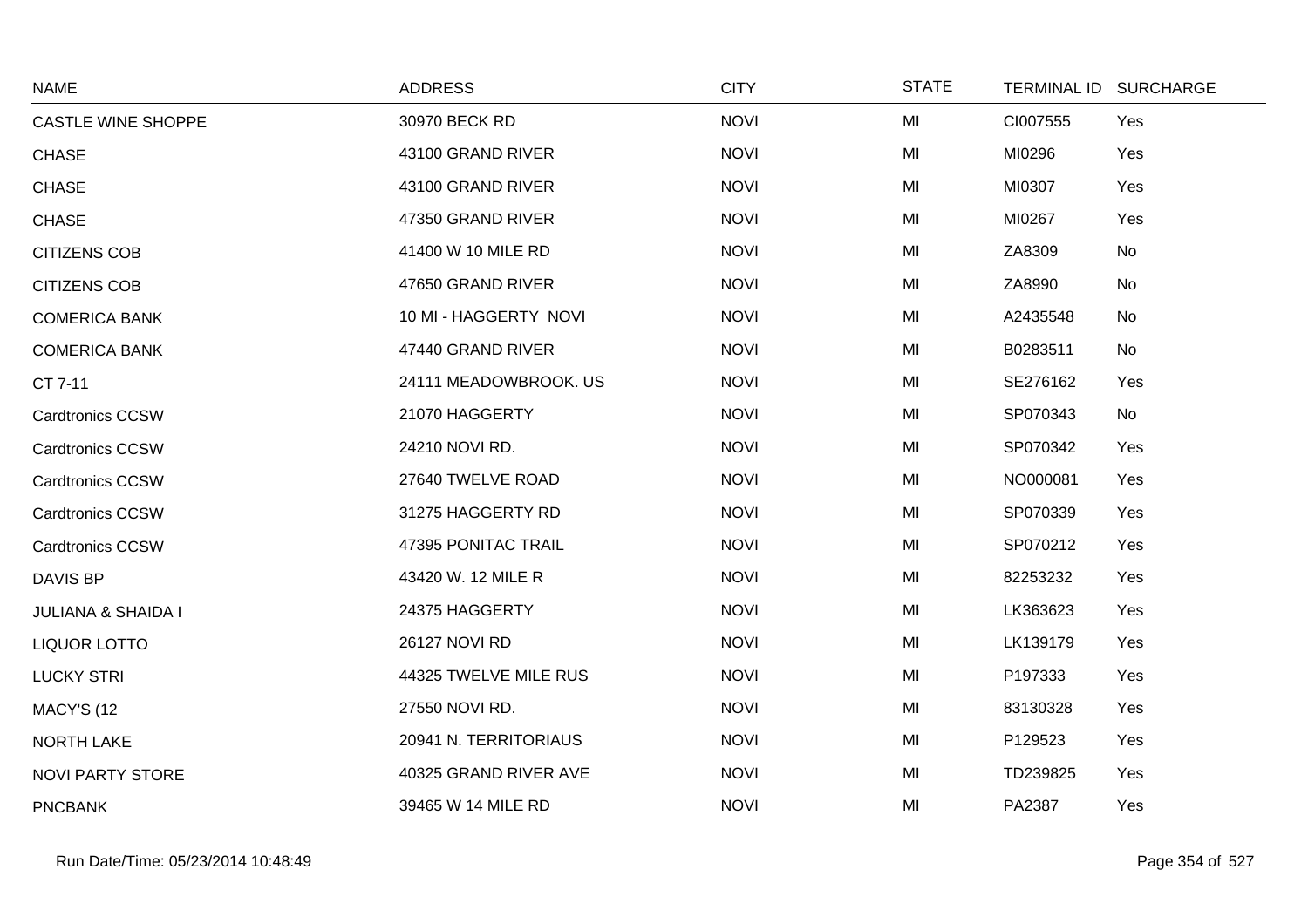| <b>NAME</b>                  | <b>ADDRESS</b>           | <b>CITY</b>         | <b>STATE</b> |          | TERMINAL ID SURCHARGE |
|------------------------------|--------------------------|---------------------|--------------|----------|-----------------------|
| <b>PNCBANK</b>               | 48648 GRAND RIVER        | <b>NOVI</b>         | MI           | PA2830   | Yes                   |
| RITE AID #7869               | 42481 W 13 MILE RD       | <b>NOVI</b>         | MI           | A0007369 | Yes                   |
| SERVICE CENTERS CORP         | 41690 W. 10 MILE RD.     | <b>NOVI</b>         | MI           | CK0A50   | Yes                   |
| <b>TCF BANK</b>              | 47500 GRAND RIVER AVENU  | <b>NOVI</b>         | MI           | 57000534 | Yes                   |
| <b>TWELEVE OAKS 1</b>        | 27500 NOVI RD            | <b>NOVI</b>         | MI           | LK240145 | Yes                   |
| <b>TWELVE &amp; HAGGERTY</b> | 39471 TWELVE MILE        | <b>NOVI</b>         | MI           | LK196643 | Yes                   |
| <b>TWELVE OAKS LOWER</b>     | 27500 NOVI RD            | <b>NOVI</b>         | MI           | LK240182 | Yes                   |
| TWELVE OAKS MALL F           | 27500 NOVI RD            | <b>NOVI</b>         | MI           | LK240182 | Yes                   |
| USA 2 GO NOVI                | 47300 CITYGATE           | <b>NOVI</b>         | MI           | LK128176 | Yes                   |
| Walmart Supercenter 5893     | 26090 INGERSOL DR        | <b>NOVI</b>         | MI           | SR009838 | Yes                   |
| <b>COMERICA BANK</b>         | 23 MI-CHESTRFLD NW BLT   | <b>NW BALTIMORE</b> | MI           | H3684323 | No                    |
| FNB of St Ignace             | W11635 West U S 2        | Naubinway           | MI           | 02104001 | Yes                   |
| <b>BUCK'S PAR</b>            | 100 W. MAIN STREET US    | Negaunee            | MI           | TR012081 | Yes                   |
| Kassels II                   | <b>US</b><br>235 E US 41 | Negaunee            | MI           | TR014093 | No                    |
| Sunoco New                   | 35435 23 Mile Road US    | New Baltimore       | MI           | TX010412 | Yes                   |
| Zosha Fuel                   | 35512 23 Mile Rd US      | New Baltimore       | MI           | TX018671 | No                    |
| Zusha Fuel                   | 35512 23 Mile Rd US      | New Baltimore       | MI           | TX018671 | Yes                   |
| <b>NEW HAVEN</b>             | 58955 Gratiot Ave US     | New Haven           | MI           | P101068  | Yes                   |
| North Vill                   | 59069 Gratiot Ave US     | New Haven           | MI           | NH028578 | Yes                   |
| FNB of St Ignace             | 1014 Newberry Avenue     | Newberry            | MI           | 02105001 | Yes                   |
| Newport Pe                   | 7600 Telegraph Rd US     | Newport             | MI           | TX012964 | Yes                   |
| M & N Mark                   | 5947 N Lapeer Road US    | North Branch        | MI           | P81370   | Yes                   |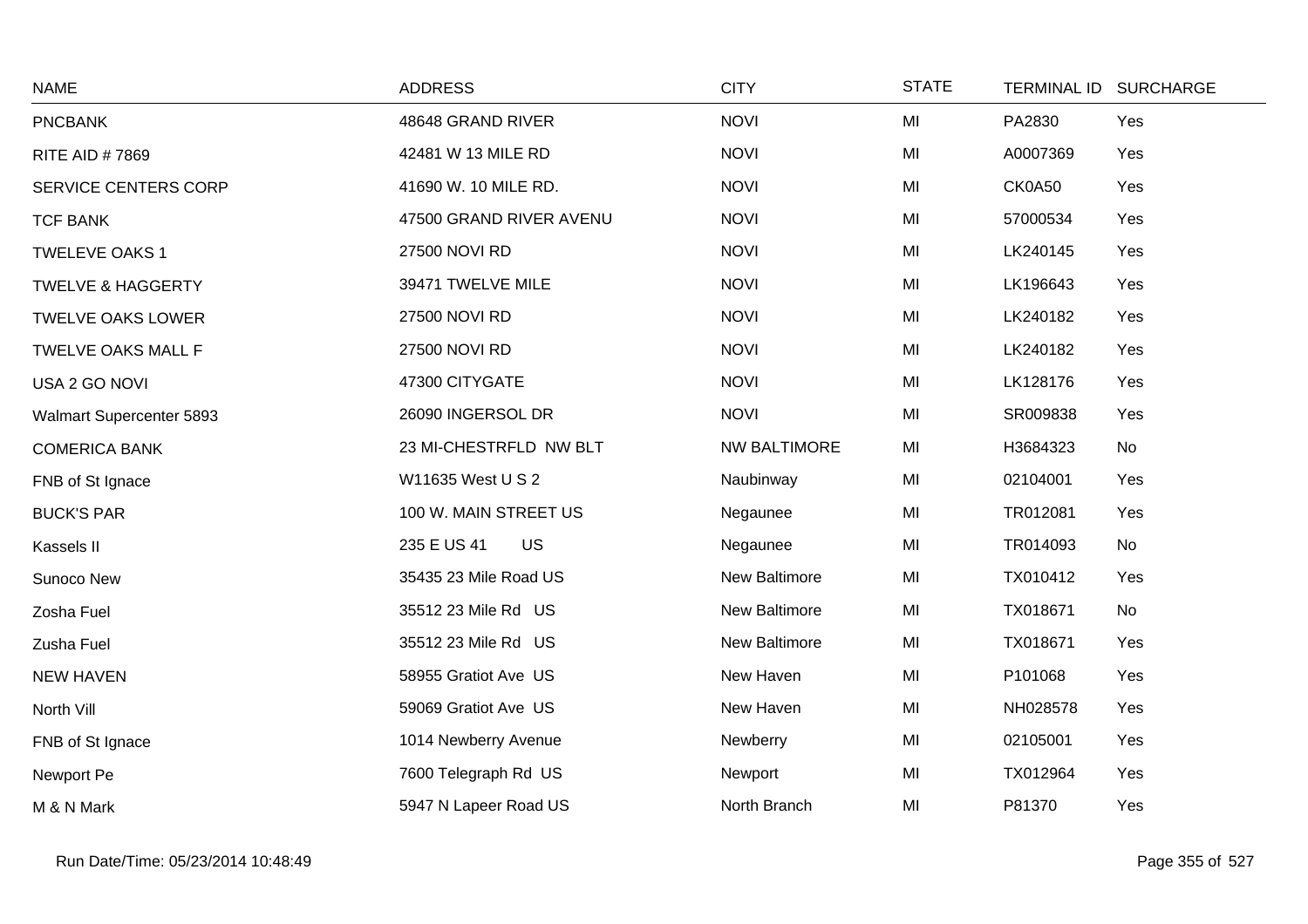| <b>NAME</b>               | <b>ADDRESS</b>             | <b>CITY</b>     | <b>STATE</b> | <b>TERMINAL ID</b> | <b>SURCHARGE</b> |
|---------------------------|----------------------------|-----------------|--------------|--------------------|------------------|
| SUNRISE C-                | 3989 Huron Street US       | North Branch    | MI           | P98997             | Yes              |
| <b>RYDER-9820</b>         | 39550 13 Mile<br><b>US</b> | Novi            | MI           | P98205             | Yes              |
| SOS 121 No                | 31164 Beck Rd<br><b>US</b> | Novi            | MI           | NH020410           | Yes              |
| Sunshine M                | 42355 13 Mile Road US      | Novi            | MI           | NH024245           | Yes              |
| 8 OAK LIQUOR              | 13700 WEST 8 MILE ROAD     | <b>OAK PARK</b> | MI           | CI006844           | Yes              |
| <b>BANK OF AMERICA</b>    | *CVS PHARMACY #8106        | <b>OAK PARK</b> | MI           | <b>WMIN1094</b>    | No               |
| <b>CITIZENS COB</b>       | 20800 GREENFIELD           | <b>OAK PARK</b> | MI           | ZA8166             | No               |
| <b>COMERICA BANK</b>      | COOLDGE-SHERWD OAK PRK     | <b>OAK PARK</b> | MI           | G2785977           | No               |
| CT 7-11                   | 15350 LINCOLN<br>US        | <b>OAK PARK</b> | MI           | SE272498           | Yes              |
| CT 7-11                   | 26641 COOLIDGE HWY.US      | <b>OAK PARK</b> | MI           | SE276157           | Yes              |
| <b>Cardtronics CCSW</b>   | 24771 COOLIDGE             | <b>OAK PARK</b> | MI           | SP070026           | Yes              |
| <b>DOLLAR CASTLE LINC</b> | 26186 GREENFIELD           | <b>OAK PARK</b> | MI           | LK876825           | Yes              |
| $E-Z$                     | 13600 W. EIGHT MIL         | <b>OAK PARK</b> | MI           | LK401898           | Yes              |
| E-Z PETROLEUM 4 IN        | 13551 W. 9 MILE RD         | <b>OAK PARK</b> | MI           | LK463064           | Yes              |
| <b>FAMILY DOLLAR COOL</b> | 22100 COOLIDGE             | <b>OAK PARK</b> | MI           | LK876749           | Yes              |
| <b>FAMILY DOLLAR STOR</b> | 13471 WEST 10 MILE         | <b>OAK PARK</b> | MI           | LK854625           | Yes              |
| FARS FILL UP SHELL        | 13500 WEST 8 MILE          | <b>OAK PARK</b> | MI           | LK432603           | Yes              |
| <b>FAST MONEY INC</b>     | 21700 GREENFIELD ROAD S    | <b>OAK PARK</b> | MI           | SR007790           | Yes              |
| <b>FRONT PAGE DELI</b>    | 24810 GREENFIELD RD        | <b>OAK PARK</b> | MI           | HY005022           | Yes              |
| <b>GLORY SUPERMARKET</b>  | 22150 COOLIDGE HIG         | <b>OAK PARK</b> | MI           | LK104523           | Yes              |
| HAMMERSTEIN LIGHT HOUS    | 13651 WEST 9 MILE ROAD     | <b>OAK PARK</b> | MI           | CI003447           | Yes              |
| <b>KMART #373</b>         | 26200 GRNFD<br>US          | <b>OAK PARK</b> | MI           | 520150             | Yes              |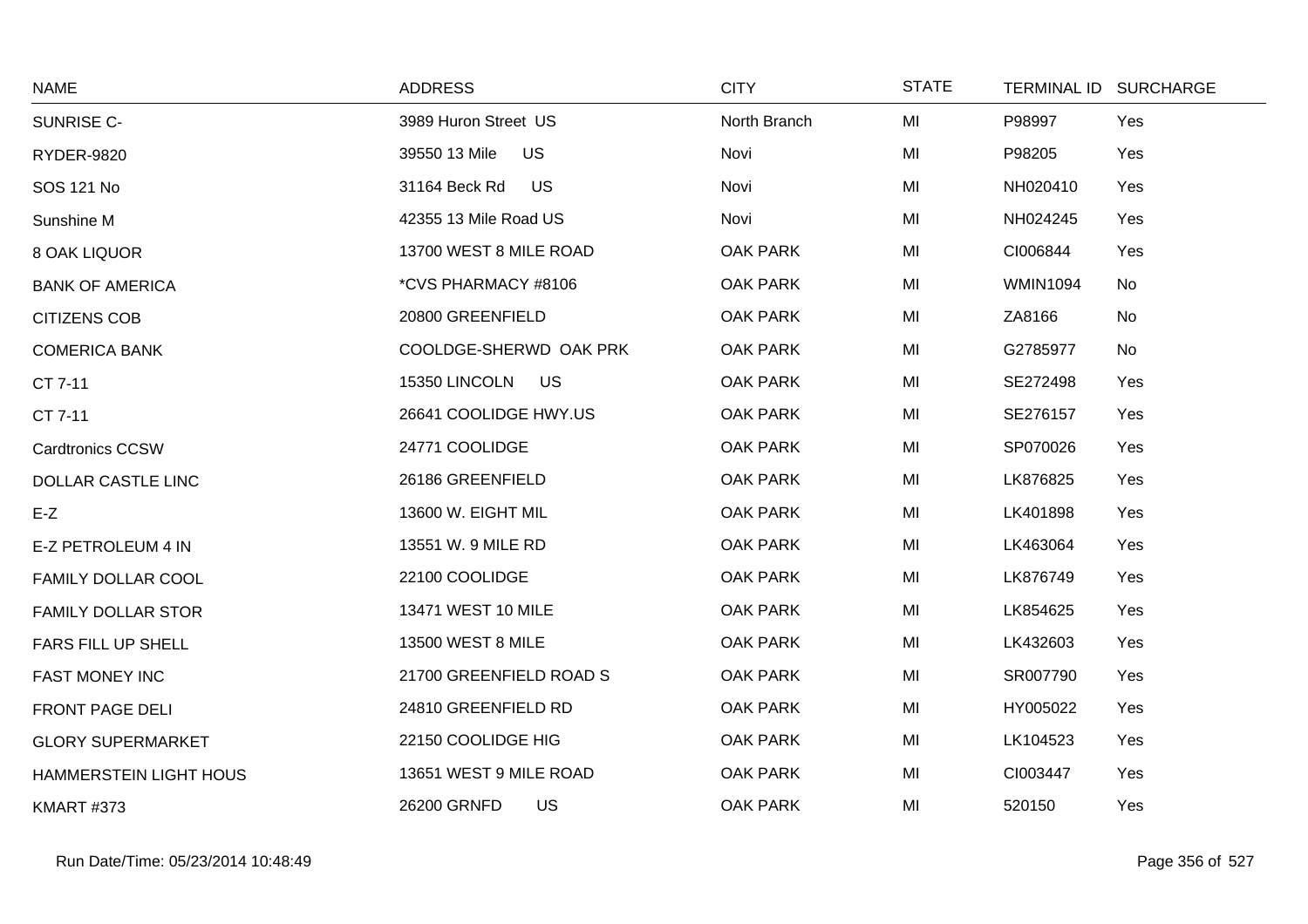| <b>NAME</b>             | <b>ADDRESS</b>            | <b>CITY</b>        | <b>STATE</b> |                 | TERMINAL ID SURCHARGE |
|-------------------------|---------------------------|--------------------|--------------|-----------------|-----------------------|
| <b>LINCOLN CO</b>       | 15075 LINCOLN STREEUS     | <b>OAK PARK</b>    | MI           | AA900126        | Yes                   |
| NEW NORTHEND MARKET     | 21601 COOLIDGE HWY        | <b>OAK PARK</b>    | MI           | CI019686        | Yes                   |
| OAK PARK F              | 10700 9 MILE RD. US       | OAK PARK           | MI           | P201407         | Yes                   |
| OAK PARK STATION        | 26700 GREENFIELD          | <b>OAK PARK</b>    | MI           | TD243376        | Yes                   |
| <b>ONYX MARKET</b>      | 10850 W. 9 MILE RO        | <b>OAK PARK</b>    | MI           | LK119192        | Yes                   |
| PARIS FOOD              | 9000 W NINE MILE          | OAK PARK           | MI           | 82120117        | Yes                   |
| <b>PNCBANK</b>          | 13401 W 9 MILE            | <b>OAK PARK</b>    | MI           | PA2370          | Yes                   |
| <b>PNCBANK</b>          | 13401 W 9 MILE            | <b>OAK PARK</b>    | MI           | PA3762          | Yes                   |
| <b>RITE AID #4352</b>   | 24850 GREENFIELD RD       | <b>OAK PARK</b>    | MI           | A0006941        | Yes                   |
| <b>SCOTIA FOOD</b>      | 12701 W. 10 MILE          | <b>OAK PARK</b>    | MI           | LK493114        | Yes                   |
| SMOKERS BEST BUY        | 23063 COOLIDGE HIGHWAY    | OAK PARK           | MI           | CI003574        | Yes                   |
| SUNOCO 10               | 25000 GREENFIELD ROUS     | OAK PARK           | MI           | P120685         | Yes                   |
| <b>WALGREENS 5425</b>   | 13550 W 9 MILE ROAD       | <b>OAK PARK</b>    | MI           | SR007666        | Yes                   |
| YONGS SUNDRIES          | 25900 GREENFIEL RD STE1   | <b>OAK PARK</b>    | MI           | CI031092        | Yes                   |
| S & M MARKET            | 10 ROCHESTER RD           | <b>OAKLAND</b>     | MI           | LK420147        | Yes                   |
| <b>CHASE</b>            | 4888 N ADAMS RD           | OAKLAND TWNSP      | MI           | MI0831          | No                    |
| <b>COMERICA BANK</b>    | <b>ADAMS - SILVERBELL</b> | <b>OAKLAND TWP</b> | MI           | A1587719        | No                    |
| <b>DS PARTY S</b>       | 220 MAIN STREET US        | <b>OAKLEY</b>      | MI           | P213365         | Yes                   |
| <b>BANK OF AMERICA</b>  | *MERIDIAN                 | <b>OKEMOS</b>      | MI           | <b>IMID7289</b> | No                    |
| <b>BANK OF AMERICA</b>  | <i><b>*TACO BELL</b></i>  | <b>OKEMOS</b>      | MI           | <b>IMID7335</b> | No                    |
| CT 7-11 CCS2            | 3500 OKEMOS               | <b>OKEMOS</b>      | MI           | SE277880        | Yes                   |
| <b>Cardtronics CCSW</b> | 1659 E. GRAND RIVER       | <b>OKEMOS</b>      | MI           | SP070155        | Yes                   |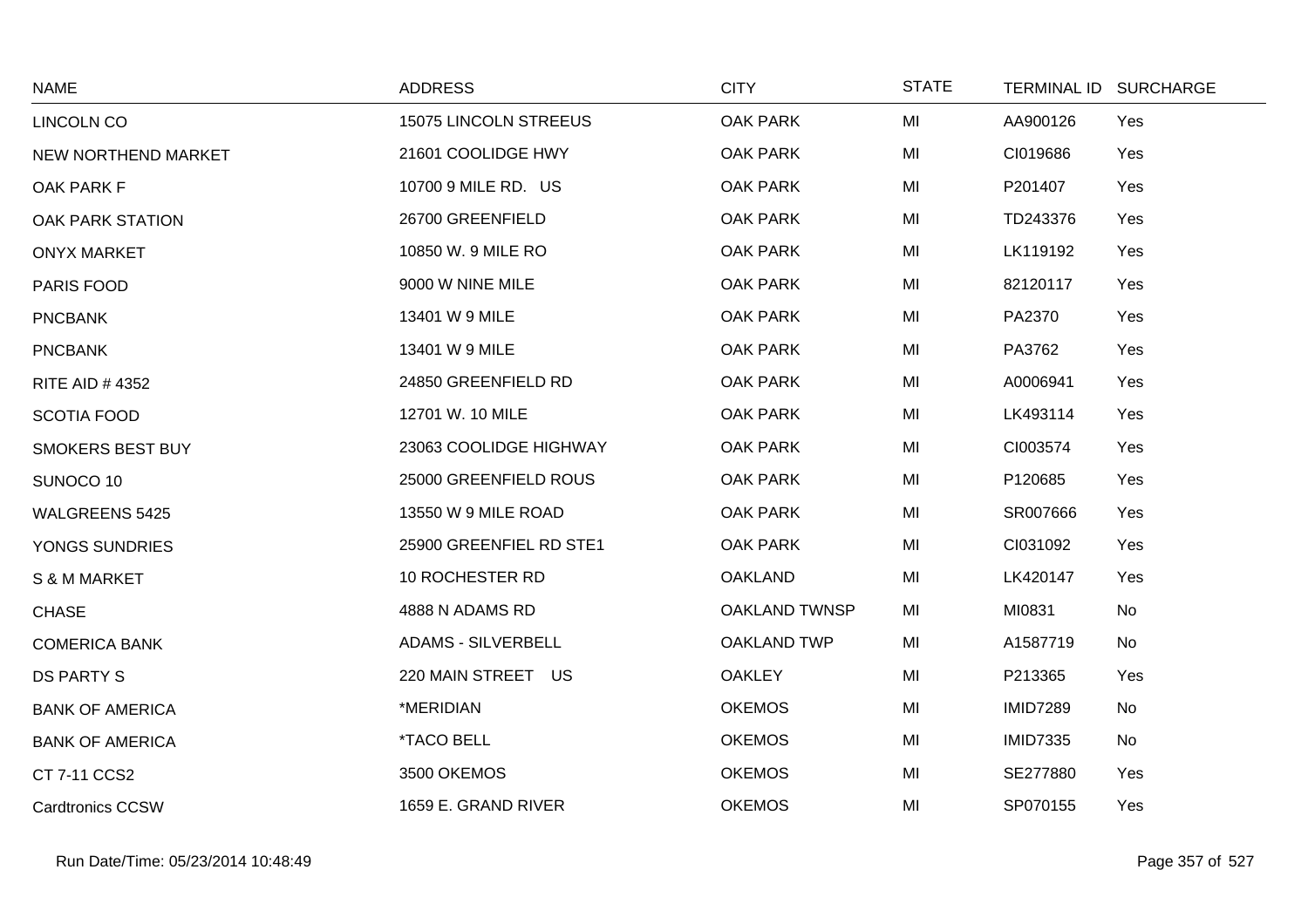| <b>NAME</b>               | <b>ADDRESS</b>            | <b>CITY</b>     | <b>STATE</b> |               | TERMINAL ID SURCHARGE |
|---------------------------|---------------------------|-----------------|--------------|---------------|-----------------------|
| <b>LAKE TRUST CU</b>      | 1821 NEWMAN RD            | <b>OKEMOS</b>   | MI           | XF6555        | Yes                   |
| MACY'S (ME                | 1982 W. GRAND RIVE        | <b>OKEMOS</b>   | MI           | 83130341      | Yes                   |
| <b>MSU FCU</b>            | 1699 GRAND RIVER          | <b>OKEMOS</b>   | MI           | <b>CKK674</b> | No                    |
| <b>MSU FCU</b>            | 1775 CENTRAL PARK         | <b>OKEMOS</b>   | MI           | <b>CKK504</b> | No                    |
| <b>MSU FCU</b>            | 1775 CENTRAL PARK         | <b>OKEMOS</b>   | MI           | <b>CKK582</b> | No                    |
| <b>MSU FCU</b>            | 1775 CENTRAL PARK DR.     | <b>OKEMOS</b>   | MI           | <b>CKK503</b> | No                    |
| PAI ATM                   | 1982 W. GRAND RIVER AVE   | <b>OKEMOS</b>   | MI           | TX54179       | Yes                   |
| PAI ATM                   | 1982 W. GRAND RIVER AVE   | <b>OKEMOS</b>   | MI           | TX54187       | Yes                   |
| PAI ISO                   | 1982 W. GRAND RIVER AVE   | <b>OKEMOS</b>   | MI           | TX54179       | Yes                   |
| PAI ISO                   | 1982 W. GRAND RIVER AVE   | <b>OKEMOS</b>   | MI           | TX54187       | Yes                   |
| PIKE ENTERPRISES          | 743 GRANDRIVER AVE        | <b>OKEMOS</b>   | MI           | LK162586      | No                    |
| <b>PNCBANK</b>            | 2128 W GRND RIVER         | <b>OKEMOS</b>   | MI           | PA3005        | Yes                   |
| <b>PNCBANK</b>            | 2260 JOLLY OAK RD         | <b>OKEMOS</b>   | MI           | PA1163        | Yes                   |
| WalMart 2866              | 5110 TIMES SQ             | <b>OKEMOS</b>   | MI           | SR004786      | Yes                   |
| Walgreens 11286           | 2131 W GRAND RIVER AVE    | <b>OKEMOS</b>   | MI           | SR007912      | Yes                   |
| <b>Brothers Express</b>   | 715 S MAIN STREET         | <b>OLIVET</b>   | MI           | SR003776      | Yes                   |
| <b>EATON FED SAV BANK</b> | 103 SOUTH MAIN STREET     | <b>OLIVET</b>   | MI           | 94962004      | No                    |
| <b>ONAWAY SEL</b>         | 101 MICHIGAN<br><b>US</b> | <b>ONAWAY</b>   | MI           | P215455       | Yes                   |
| <b>VILLAGE CO</b>         | 21016 M-78 HWY. US        | <b>ONAWAY</b>   | MI           | P213233       | Yes                   |
| Blar Cas Spirit Onekama   | 5028 MAIN ST              | <b>ONEKAMA</b>  | MI           | SR000986      | Yes                   |
| <b>PNCBANK</b>            | 4945 MAIN ST              | <b>ONEKAMA</b>  | MI           | PA2733        | Yes                   |
| <b>Cardtronics CCSM</b>   | 4720 ONONDAGA RD          | <b>ONONDAGA</b> | MI           | CR011346      | Yes                   |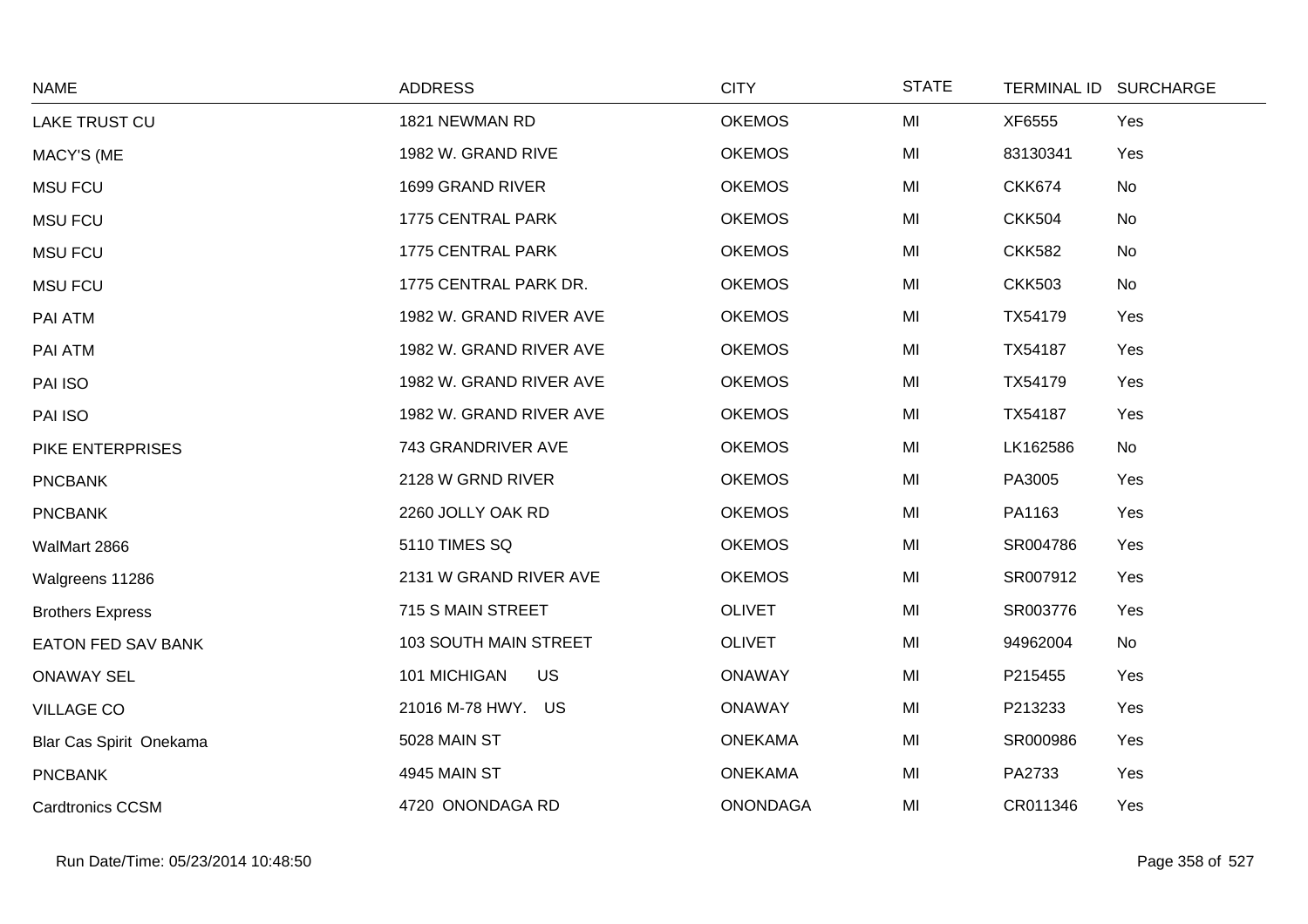| <b>NAME</b>                      | <b>ADDRESS</b>         | <b>CITY</b>          | <b>STATE</b> |               | TERMINAL ID SURCHARGE |
|----------------------------------|------------------------|----------------------|--------------|---------------|-----------------------|
| JJ FOOD MA                       | 7991 ONSTED HWY        | ONSTED               | MI           | 82253633      | Yes                   |
| <b>Holiday Stationstores Ont</b> | 103 GREENLAND RD       | <b>ONTANAGON</b>     | MI           | SR000331      | Yes                   |
| <b>CHASE</b>                     | 4150 ORCHARD LAKE      | ORCHARD LAKE         | MI           | MI0427        | Yes                   |
| <b>COMERICA BANK</b>             | KRGR ORCH-L PN ORCH LK | ORCHARD LAKE         | MI           | G2535664      | No                    |
| <b>BALDWIN CROSSING S</b>        | 4900 BALDWIN RD        | <b>ORION</b>         | MI           | LK196171      | Yes                   |
| <b>GREAT LAKES SUNOCO</b>        | 3850 JOSLYN RD         | <b>ORION TOWNSHI</b> | MI           | LK706227      | Yes                   |
| <b>CITIZENS COB</b>              | 460 N LAPEER ROAD      | <b>ORION TWNSHIP</b> | MI           | ZA8122        | No                    |
| <b>COMERICA BANK</b>             | <b>WALDON BALDWIN</b>  | <b>ORION TWP</b>     | MI           | B1007554      | No                    |
| MILLWOOD'S                       | 2875 W LONG LAKE R     | <b>ORLEANS</b>       | MI           | 83791224      | Yes                   |
| PAI ISO                          | 6006 N STATE RD        | <b>ORLEANS</b>       | MI           | TX49952       | Yes                   |
| <b>PDRS INVES</b>                | 5900 N STATE RD        | <b>ORLEANS</b>       | MI           | 83791225      | No                    |
| <b>BRANDON SUNOCO</b>            | 1152 ORTON VILLE       | <b>ORTIN VILLE</b>   | MI           | LK709084      | Yes                   |
| <b>CHASE</b>                     | 22 N ORTONVILLE RD     | <b>ORTONVILLE</b>    | MI           | MI4084        | Yes                   |
| <b>CHASE</b>                     | 761 S ORTONVILLE R     | <b>ORTONVILLE</b>    | MI           | MI1093        | Yes                   |
| D & S SHELL, LLC                 | 1765 S. ORTONVILLE     | <b>ORTONVILLE</b>    | MI           | LK544624      | Yes                   |
| <b>RITE AID #4696</b>            | 10 S ORTONVILLE RD     | <b>ORTONVILLE</b>    | MI           | A0007094      | Yes                   |
| ALPENA ALCONA CU                 | 103 S. STATE ST.       | <b>OSCODA</b>        | MI           | <b>CKI770</b> | Yes                   |
| <b>CHEMICAL BANK</b>             | 4452 E. F41            | <b>OSCODA</b>        | MI           | TZ384016      | Yes                   |
| <b>Cardtronics CCSM</b>          | 5214 N US HWY 23       | <b>OSCODA</b>        | MI           | LK707384      | No                    |
| <b>Cardtronics CCSW</b>          | 5211 N. STATE ST       | <b>OSCODA</b>        | MI           | SP070070      | Yes                   |
| <b>HURON COMMUNITY</b>           | 5077 N US 23           | <b>OSCODA</b>        | MI           | 00000000      | No                    |
| <b>KMART # 9593</b>              | 5719 N US 23           | <b>OSCODA</b>        | MI           | A0003790      | Yes                   |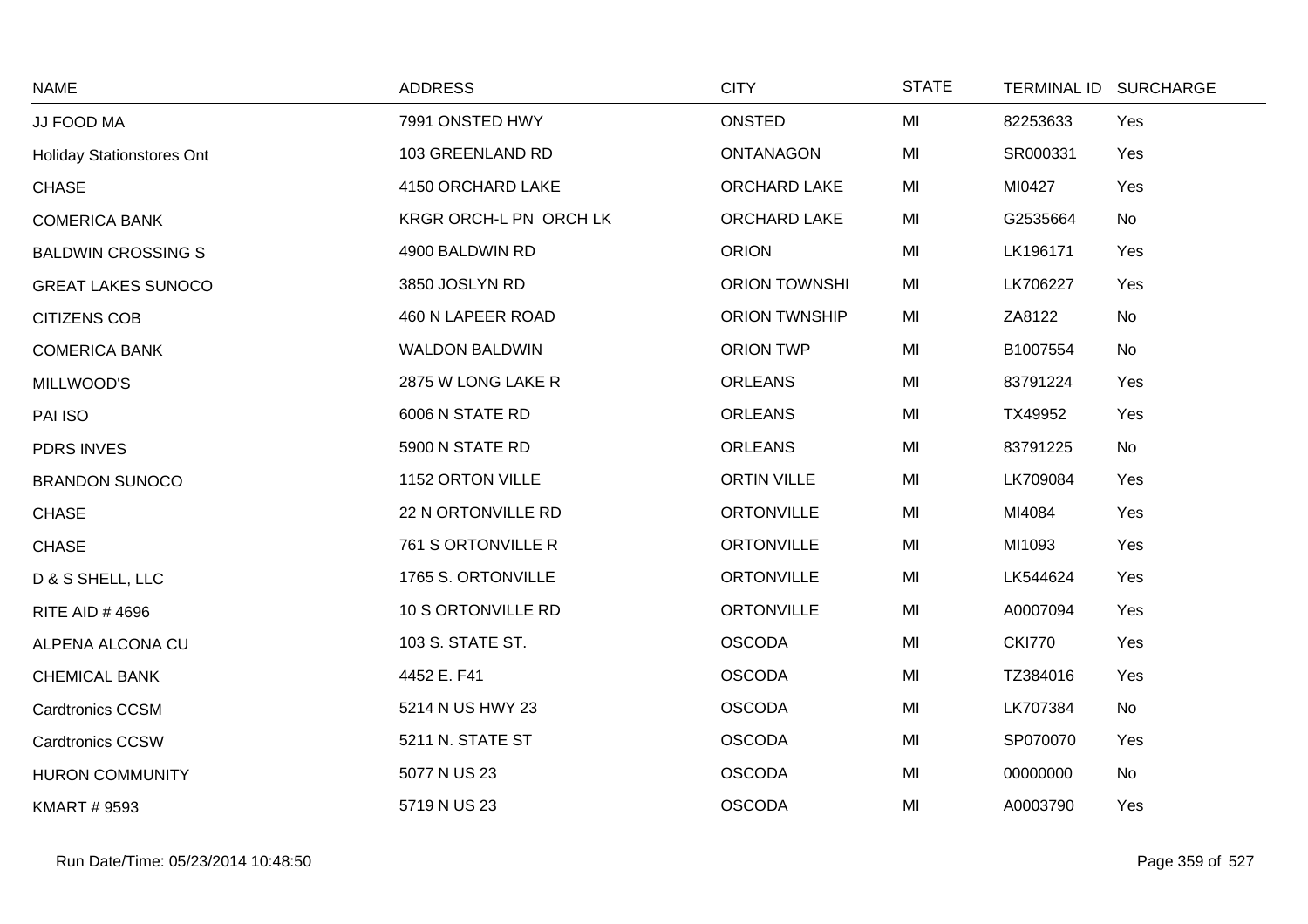| <b>NAME</b>                    | <b>ADDRESS</b>             | <b>CITY</b>      | <b>STATE</b> | TERMINAL ID SURCHARGE |
|--------------------------------|----------------------------|------------------|--------------|-----------------------|
| NORTHLAND AREA FCU             | 4346 E. F-41               | <b>OSCODA</b>    | MI           | CK5132<br>Yes         |
| NORTHLAND AREA FCU             | 5463 N. HURON RD.          | <b>OSCODA</b>    | MI           | CK5124<br>Yes         |
| <b>OSCODA SEL</b>              | 5170 NORTH STATE STUS      | <b>OSCODA</b>    | MI           | P215456<br>Yes        |
| PAI ATM                        | 6521 N US 23               | <b>OSCODA</b>    | MI           | CS30704<br>Yes        |
| <b>PNCBANK</b>                 | 328 S STATE ST             | <b>OSCODA</b>    | MI           | PA2232<br>Yes         |
| <b>Sunrise Travel Center</b>   | 5665 N US 23               | <b>OSCODA</b>    | MI           | No<br>LK129924        |
| <b>WELLMANS PARTY STO</b>      | 410 S. STATE ST.           | <b>OSCODA</b>    | MI           | LK898927<br>Yes       |
| PAI ATM                        | 212 SOUTH STATE STREET,    | <b>OSCODIA</b>   | MI           | TX29665<br>No         |
| PAI ISO                        | 212 SOUTH STATE STREET     | <b>OSCODIA</b>   | MI           | TX29665<br>Yes        |
| PAI ATM                        | 1829 RIVER ROAD            | <b>OSEODA</b>    | MI           | TX27167<br>Yes        |
| PAI ISO                        | 1829 RIVER ROAD            | <b>OSEODA</b>    | MI           | Yes<br>TX27167        |
| <b>COMERICA BANK</b>           | OSHTEMO-FAMLY FDS KZOO     | <b>OSHTEMO</b>   | MI           | R4867827<br>No        |
| DAVIS ECONOMY SERV             | 4700 HUDSON RD             | <b>OSSEO</b>     | MI           | LK793726<br>Yes       |
| ALPENA ALCONA CU               | 11610 US 23, SOUTH         | <b>OSSINEKE</b>  | MI           | <b>CKI771</b><br>Yes  |
| <b>Blarney Castle Ossineke</b> | 11596 US 23 SOUTH          | <b>OSSINEKE</b>  | MI           | SR000377<br>Yes       |
| <b>JESSES PAR</b>              | 1392 M-87<br><b>US</b>     | <b>OSTEGO</b>    | MI           | P223330<br>Yes        |
| <b>CONLEE PAR</b>              | 213 N. STATE ST.           | <b>OTISVILLE</b> | MI           | 82253510<br>Yes       |
| <b>RITE AID #3510</b>          | 337 N STATE RD             | <b>OTISVILLE</b> | MI           | A0006675<br>Yes       |
| VIENNA MINI-MART I             | 9515 VIENNA RD             | <b>OTISVILLE</b> | MI           | LK683250<br>Yes       |
| 5/3 BK, MI.(WEST               | 1282 M-89                  | <b>OTSEGO</b>    | MI           | Yes<br>00000000       |
| <b>HARDINGS M</b>              | 114 S. FARMER<br><b>US</b> | <b>OTSEGO</b>    | MI           | P213288<br>Yes        |
| <b>PNCBANK</b>                 | 732 E ALLEGAN ST           | <b>OTSEGO</b>    | MI           | PA1165<br>Yes         |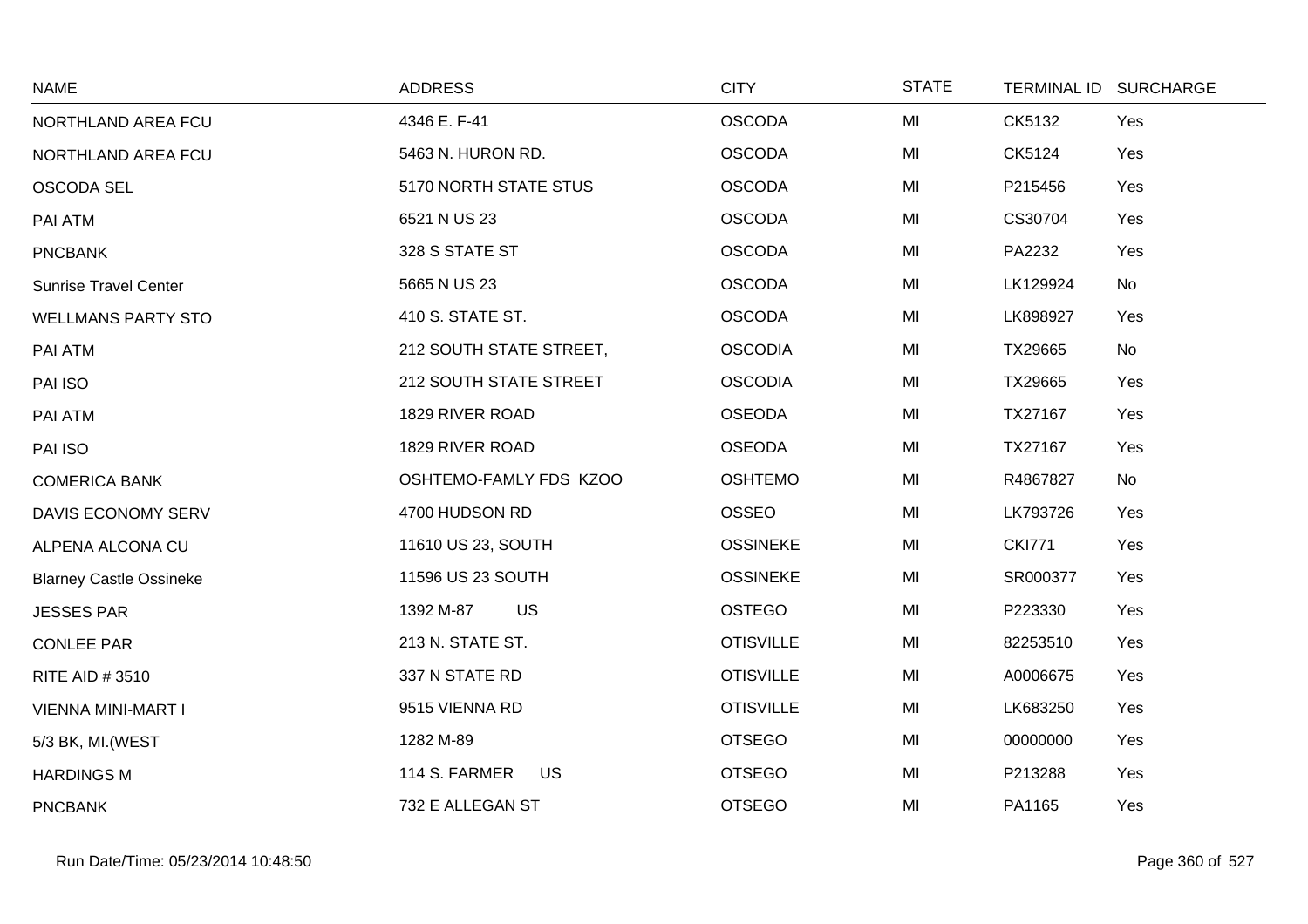| <b>NAME</b>             | <b>ADDRESS</b>        | <b>CITY</b>        | <b>STATE</b> | <b>TERMINAL ID</b> | <b>SURCHARGE</b> |
|-------------------------|-----------------------|--------------------|--------------|--------------------|------------------|
| <b>BIG DADDY</b>        | 6055 ST. ANTHONY US   | <b>OTTAWA LAKE</b> | MI           | A125533            | Yes              |
| PILOT TS #026 ATM #1    | 6158 US 223 (US23)    | <b>OTTAWA LAKE</b> | MI           | HY006822           | Yes              |
| 5/3 BK, MI.(WEST        | 101 SOUTH MAIN        | <b>OVID</b>        | MI           | 00000000           | Yes              |
| 5/3 BK, W MI OFF        | 9800 W M21            | <b>OVID</b>        | MI           | 00000000           | Yes              |
| JOURNEY FEDERAL CU      | 1090 BAESE COURT      | <b>OVID</b>        | MI           | <b>JM9007</b>      | No               |
| <b>HQS #17</b>          | 6015 S M-52           | <b>OWASSO</b>      | MI           | 81205893           | Yes              |
| <b>STACKS MARKET</b>    | 7297 MAIN ST          | <b>OWENDALE</b>    | MI           | HY004421           | Yes              |
| 1720 COMPL              | 1720 E MAIN ST. US    | OWOSSO             | MI           | P164745            | Yes              |
| 5/3 BK, MI.(EAST        | 123 N WASHINGTON ST   | <b>OWOSSO</b>      | MI           | 00000000           | Yes              |
| 5/3 BK, MI.(EAST        | 2350 E M-21           | OWOSSO             | MI           | 00000000           | Yes              |
| Admiral 179 Owosso      | 1959 E MAIN STREET    | <b>OWOSSO</b>      | MI           | SR007808           | Yes              |
| <b>CHEMICAL BANK</b>    | 100 E MAIN ST         | OWOSSO             | MI           | TZ383310           | Yes              |
| <b>CHEMICAL BANK</b>    | 1200 W MAIN ST        | OWOSSO             | MI           | TZ383303           | Yes              |
| <b>CHEMICAL BANK</b>    | <b>1345 E MAIN ST</b> | <b>OWOSSO</b>      | MI           | TZ383301           | Yes              |
| <b>CITIZENS COB</b>     | 200 EAST MAIN ST.     | OWOSSO             | MI           | ZA8364             | No               |
| <b>CROSSROADS</b>       | 800 S CHIPMAN ST US   | <b>OWOSSO</b>      | MI           | P225575            | Yes              |
| <b>Cardtronics CCSM</b> | 6007 W M21            | OWOSSO             | MI           | CR010289           | Yes              |
| <b>Cardtronics CCSM</b> | 905 W MAIN ST         | <b>OWOSSO</b>      | MI           | LK636557           | Yes              |
| <b>Cardtronics CCSW</b> | 1655 SHIAWASSEE       | <b>OWOSSO</b>      | MI           | SP070107           | Yes              |
| <b>FIRSTMERIT</b>       | 1345 N Shiawassee     | <b>OWOSSO</b>      | MI           | 00006569           | Yes              |
| <b>KINGS CORN</b>       | 701 N WASHINGTON US   | <b>OWOSSO</b>      | MI           | P229900            | Yes              |
| <b>MBW</b>              | 1119 W MAIN ST        | <b>OWOSSO</b>      | MI           | A506242            | No               |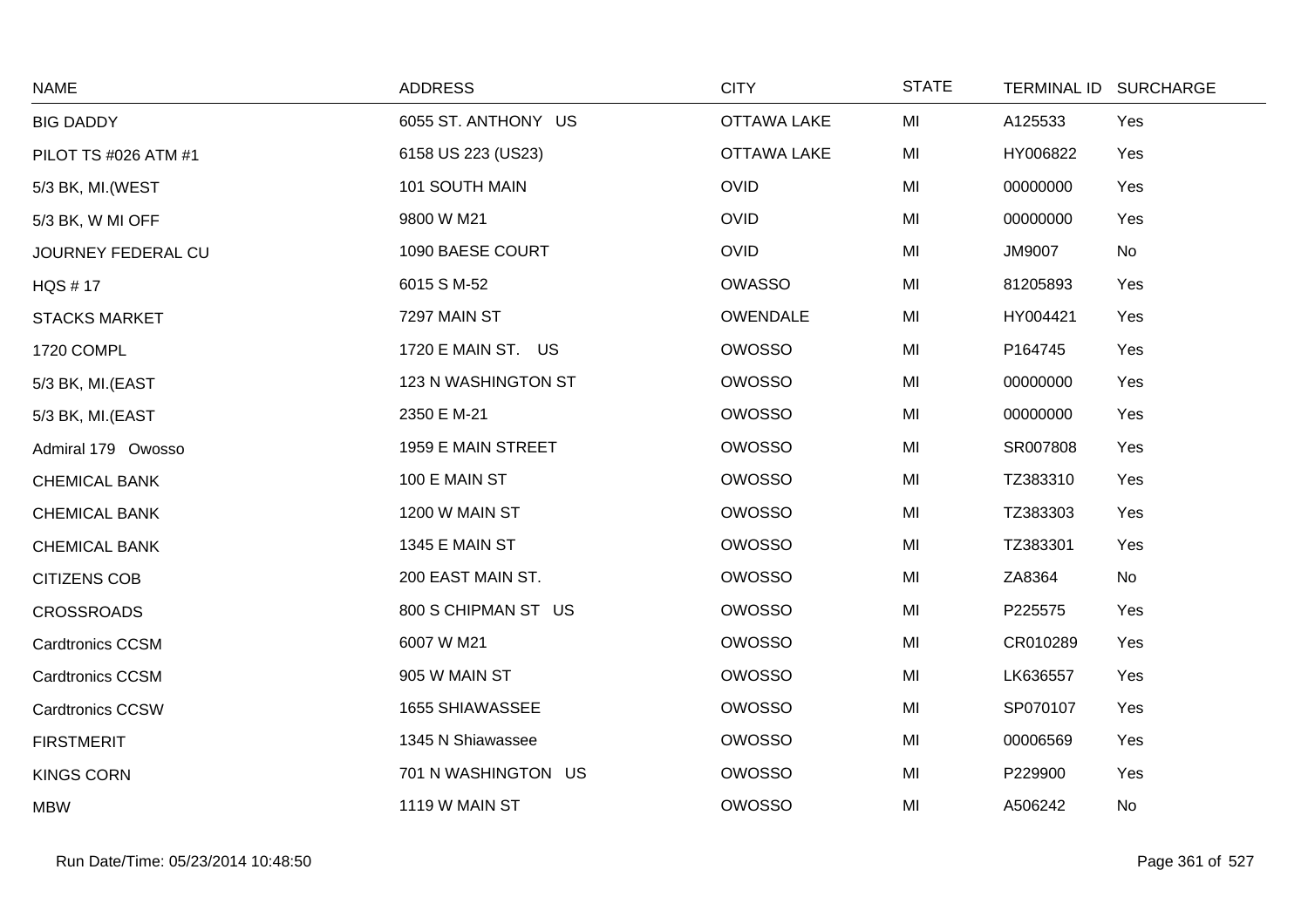| <b>NAME</b>           | <b>ADDRESS</b>             | <b>CITY</b>   | <b>STATE</b> | TERMINAL ID SURCHARGE |     |
|-----------------------|----------------------------|---------------|--------------|-----------------------|-----|
| PAI ATM               | 644 ALGER                  | <b>OWOSSO</b> | MI           | TX34510               | Yes |
| PAI ISO               | 620 E OLIVER ST            | <b>OWOSSO</b> | MI           | TX69851               | Yes |
| PAI ISO               | 644 ALGER                  | <b>OWOSSO</b> | MI           | TX34510               | Yes |
| <b>QUIK SERVE</b>     | 1903 CORUNNA AVE           | <b>OWOSSO</b> | MI           | LK703431              | Yes |
| <b>RITE AID #4324</b> | 1002 E MAIN ST             | OWOSSO        | MI           | A0006924              | Yes |
| <b>SECURITY C</b>     | 1400 E MAIN STREET         | OWOSSO        | MI           | MI000138              | No  |
| <b>WALMART</b>        | 1621 EAST M-21             | <b>OWOSSO</b> | MI           | A17330                | No  |
| Walgreens 11955       | 1001 E MAIN                | <b>OWOSSO</b> | MI           | SR004516              | Yes |
| <b>ART &amp; DICK</b> | 81 W. BURDICK<br><b>US</b> | <b>OXFORD</b> | MI           | P213322               | Yes |
| <b>CHASE</b>          | 860 N LAPEER RD            | <b>OXFORD</b> | MI           | MI0054                | Yes |
| <b>CHASE</b>          | 860 N LAPEER RD            | <b>OXFORD</b> | MI           | MI0055                | Yes |
| <b>CHASE</b>          | 990 S LAPEER RD            | <b>OXFORD</b> | MI           | MI1832                | Yes |
| MEIJER - C            | 900 N LAPEER RD            | <b>OXFORD</b> | MI           | 82128123              | Yes |
| PAI ATM               | 721 S LAPEER RD            | <b>OXFORD</b> | MI           | TX53531               | Yes |
| PAI ISO               | 721 S LAPEER RD            | <b>OXFORD</b> | MI           | TX53531               | Yes |
| <b>RITE AID #7761</b> | 999 S LAPEER RD            | <b>OXFORD</b> | MI           | A0007338              | Yes |
| SUNCO OXFO            | 135 S WASHINGTON US        | <b>OXFORD</b> | MI           | P181706               | Yes |
| <b>UNCLE BOOMBAS</b>  | 1010 S. LAPEER RD          | <b>OXFORD</b> | MI           | LK864478              | Yes |
| <b>Bread Bask</b>     | 26052 Greenfield RdUS      | Oak Park      | MI           | TX019354              | Yes |
| <b>Fast Track</b>     | 8600 W 9 Mile Rd US        | Oak Park      | MI           | TX017702              | Yes |
| <b>SATTISHAL</b>      | 15450 W. 9 MILE RD US      | Oak Park      | MI           | TX011481              | Yes |
| Sattisha L            | 15450 W. 9 Mile Rd US      | Oak Park      | MI           | TX011481              | Yes |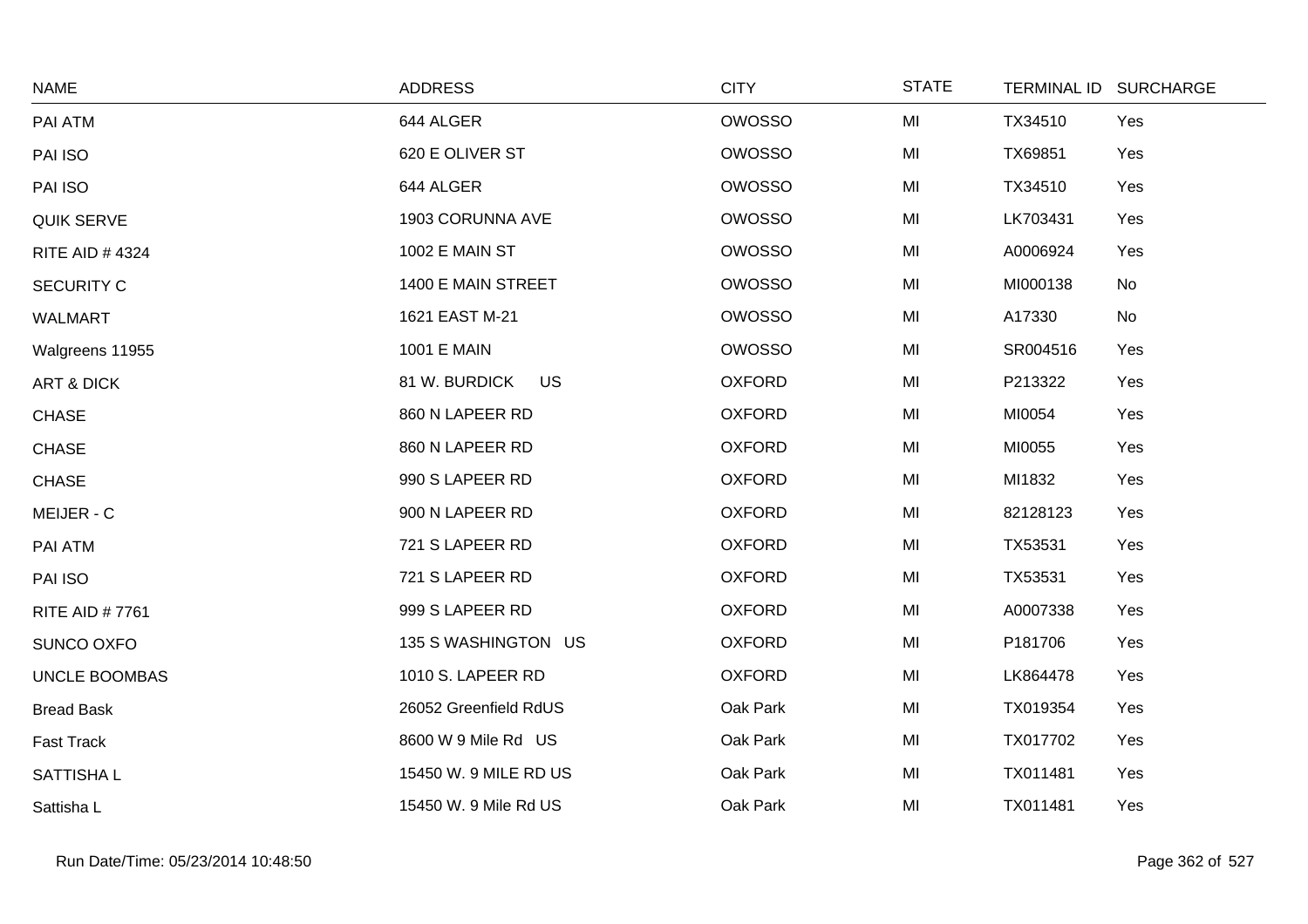| <b>NAME</b>              | <b>ADDRESS</b>             | <b>CITY</b>      | <b>STATE</b> | TERMINAL ID SURCHARGE |     |
|--------------------------|----------------------------|------------------|--------------|-----------------------|-----|
| MARATHON-6               | 15 N Ortonville Rd US      | Ortonville       | MI           | P64053                | Yes |
| Party and                | <b>US</b><br>5692 N F47    | Oscoda           | MI           | TX014251              | Yes |
| <b>FIRSTMERIT</b>        | 11686 US 23                | Ossineke         | MI           | 00006756              | Yes |
| <b>FIRSTMERIT</b>        | 154 Main St                | Otisville        | MI           | 00006559              | Yes |
| OAKWOOD MA               | 2487 OAKWOOD RD US         | Oxford           | MI           | NH022512              | Yes |
| Oxford Bank              | 60 S. Washington Street    | Oxford           | MI           | 01001001              | Yes |
| PAI ATM                  | 6384 US223                 | <b>PALMYRA</b>   | MI           | TX47675               | Yes |
| 5/3 BK, W MI OFF         | <b>618 NORTH RIVERVIEW</b> | <b>PARCHMENT</b> | MI           | 00000000              | Yes |
| <b>ADVIA CU</b>          | 550 S RIVERVIEW DR         | <b>PARCHMENT</b> | MI           | <b>VC1017</b>         | No  |
| CT 7-11 CCS2             | 3726 MT OLIVET             | <b>PARCHMENT</b> | MI           | SE277876              | Yes |
| <b>Cardtronics CCSW</b>  | 649 N. RIVERVIEW           | <b>PARCHMENT</b> | MI           | SP070326              | Yes |
| KECKLERS SAVE A LOT #2   | 806 SHOPPERS LN            | <b>PARCHMENT</b> | MI           | HY003781              | Yes |
| PAI ATM                  | 101 S RIVERVIEW DR         | <b>PARCHMENT</b> | MI           | TX69095               | Yes |
| PAI ISO                  | 101 S RIVERVIEW DR         | <b>PARCHMENT</b> | MI           | TX69095               | Yes |
| <b>PNCBANK</b>           | 317 S RIVERVIEW DR         | <b>PARCHMENT</b> | MI           | PA2795                | Yes |
| <b>SAM'S PARTY STORE</b> | 3021 RIVERVIEW             | <b>PARCHMENT</b> | MI           | LK449792              | Yes |
| <b>BP - PARMA</b>        | 12301 W MICHIGAN A         | <b>PARMA</b>     | MI           | LK884208              | Yes |
| <b>BP PARMA</b>          | 107 WEST MAIN ST           | <b>PARMA</b>     | MI           | LK840975              | Yes |
| C P FEDERAL CREDIT UNION | 121 MAIN ST                | <b>PARMA</b>     | MI           | CORU50                | Yes |
| C P FEDERAL CU           | 2400 N DEARING             | <b>PARMA</b>     | MI           | CORU07                | No  |
| Parma Party Store        | 300 EAST MICHIGAN AVE      | <b>PARMA</b>     | MI           | SR005014              | Yes |
| 5/3 BK, MI. (WEST        | 37687 W RED ARROW          | PAW PAW          | MI           | 00000000              | Yes |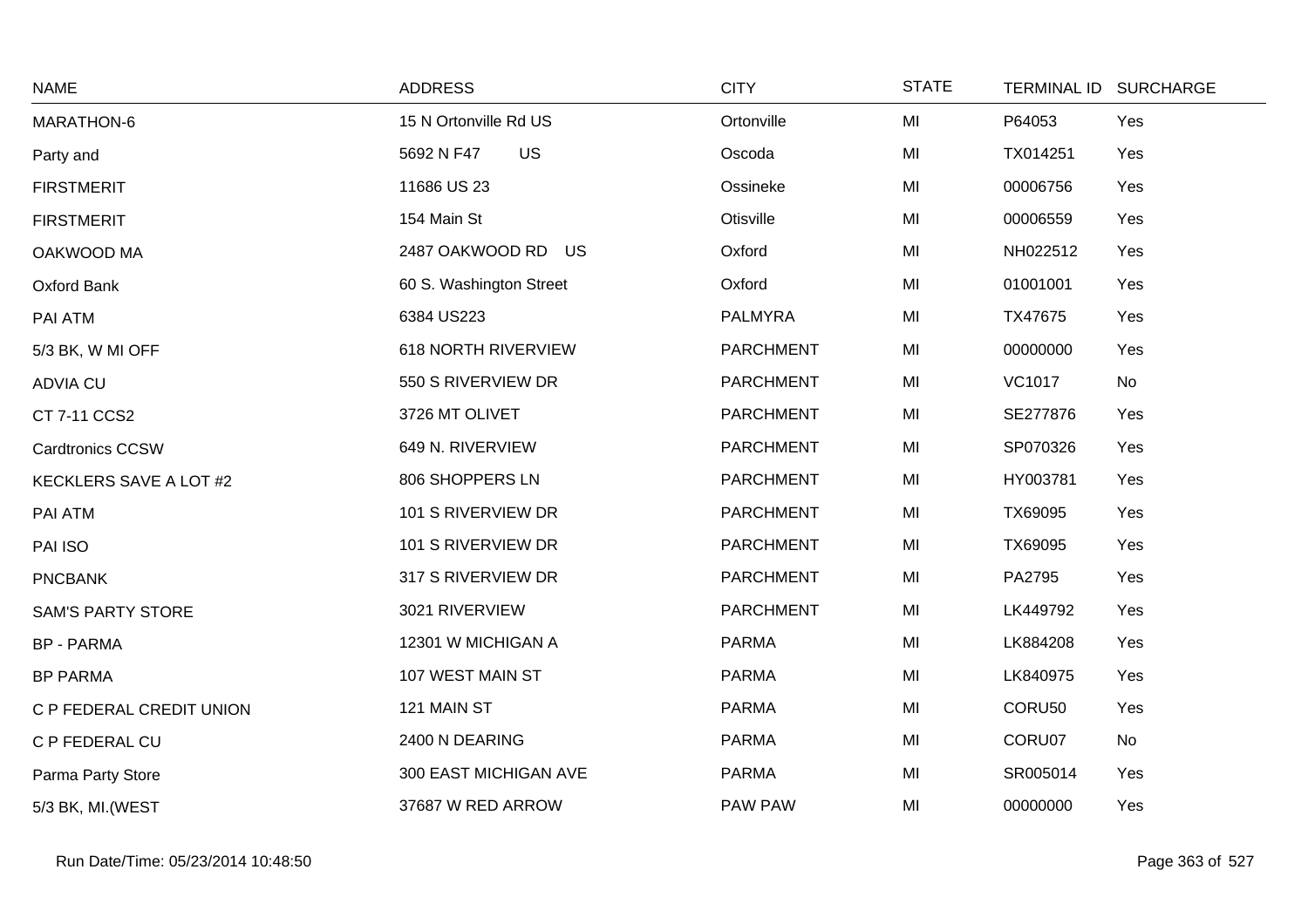| <b>NAME</b>              | <b>ADDRESS</b>        | <b>CITY</b>      | <b>STATE</b> | <b>TERMINAL ID</b> | <b>SURCHARGE</b> |
|--------------------------|-----------------------|------------------|--------------|--------------------|------------------|
| 5/3 BK, W MI OFF         | 32140 M 40            | PAW PAW          | MI           | 00000000           | Yes              |
| <b>Bronco Pet</b>        | US<br>60902 M-51      | PAW PAW          | MI           | M126127            | No               |
| <b>CHEMICAL BANK</b>     | 212 S KALAMAZOO ST    | PAW PAW          | MI           | TZ385406           | Yes              |
| <b>Cardtronics CCSW</b>  | 711 S. KALAMAZOO      | PAW PAW          | MI           | SP070090           | Yes              |
| <b>Cardtronics CCSW</b>  | 855 S. KALAMAZOO      | PAW PAW          | MI           | SP070297           | Yes              |
| <b>FAMILY FAR</b>        | 847 S. KALAMAZOO STUS | PAW PAW          | MI           | P231707            | Yes              |
| <b>KEYSTONE</b>          | 900 E MICHIGAN AV     | PAW PAW          | MI           | XM1945             | Yes              |
| Lawson Oil Co of Lawton  | 6112 M51 194          | PAW PAW          | MI           | SR000535           | Yes              |
| MAGOO & COMPANY          | 32140 M40             | PAW PAW          | MI           | LK754320           | Yes              |
| MERC/FBC/K               | 900 E MICHIGAN AVE    | PAW PAW          | MI           | MI000354           | No               |
| <b>OLD NATIONAL BANK</b> | 118 N KALAMAZOO ST    | PAW PAW          | MI           | <b>NCR125</b>      | Yes              |
| PAI ATM                  | 186 W. MICHIGAN ROAD  | PAW PAW          | MI           | TX33128            | Yes              |
| PAI ISO                  | 186 W. MICHIGAN ROAD  | PAW PAW          | MI           | TX33128            | Yes              |
| PAW PAW AMOCO            | 109 AMPOY ROAD        | PAW PAW          | MI           | SR052211           | Yes              |
| <b>PNCBANK</b>           | 200 N KAZOO AVE       | PAW PAW          | MI           | PA1166             | Yes              |
| <b>RITE AID #3244</b>    | 319 E MICHIGAN AVE    | PAW PAW          | MI           | A0006561           | Yes              |
| Walgreens Store 12688    | 848 KALAMAZOO STREET  | PAW PAW          | MI           | SR005019           | Yes              |
| R & A PART               | 41 E, LAPEER          | <b>PECK</b>      | MI           | 81201951           | Yes              |
| TRI COUNTY BANK          | 2 E LAPEER ST         | <b>PECK</b>      | MI           | <b>TB0076</b>      | No               |
| <b>Cardtronics CCSM</b>  | 45 S. US 31 HWY       | <b>PELLSTON</b>  | MI           | CD006162           | Yes              |
| PAI ATM                  | 4374 W. MONROE        | <b>PENTWATER</b> | MI           | TX37156            | Yes              |
| PAI ISO                  | 4374 W. MONROE        | <b>PENTWATER</b> | MI           | TX37156            | Yes              |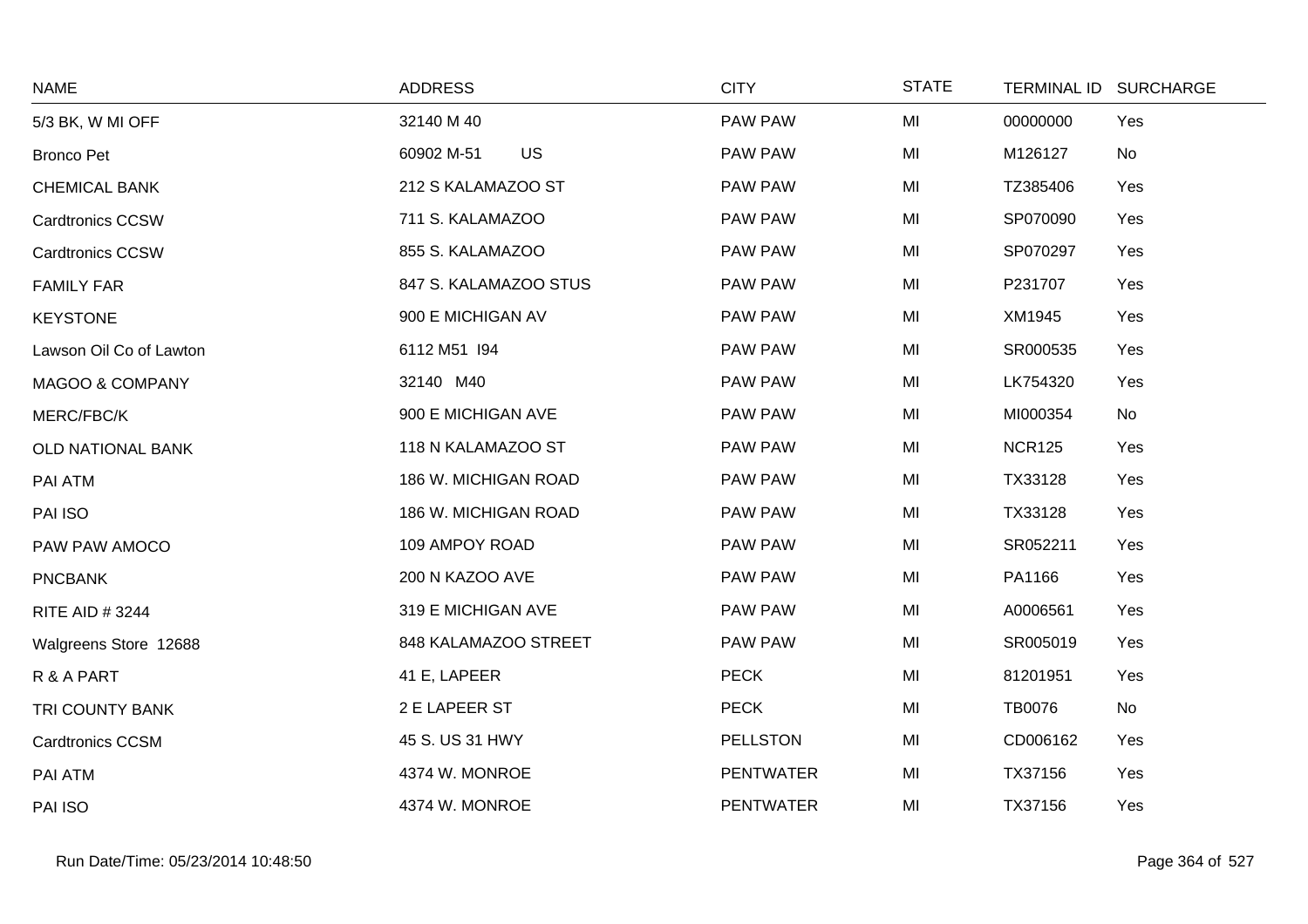| <b>NAME</b>               | <b>ADDRESS</b>              | <b>CITY</b>       | <b>STATE</b> | TERMINAL ID SURCHARGE |     |
|---------------------------|-----------------------------|-------------------|--------------|-----------------------|-----|
| Blarney Cas Bayview EZ 13 | 1087 N US 31                | <b>PEROSKEY</b>   | MI           | SR000610              | Yes |
| CT 7-11 CCS2              | 3013 LANSING RD             | <b>PERRY</b>      | MI           | SE277888              | Yes |
| MUGG & BOP                | <b>US</b><br>137 N. MAIN    | <b>PERRY</b>      | MI           | P213212               | Yes |
| PERRY PS M                | 720 N MAIN ST.<br><b>US</b> | PERRY             | MI           | P138424               | Yes |
| <b>PNCBANK</b>            | <b>150 S MAIN</b>           | PERRY             | MI           | PA3026                | Yes |
| <b>RITE AID #4765</b>     | 681 N MAIN ST               | <b>PERRY</b>      | MI           | A0007118              | No  |
| <b>ROAD TRIP</b>          | 3034 W LANSING<br><b>US</b> | PERRY             | MI           | P03029                | Yes |
| <b>PNCBANK</b>            | 2536 N WEST BAY DR          | PESHAWBESTOWN     | MI           | PI3841                | No  |
| Lightning Quick Gas N Go  | 640 SALINE ROAD             | <b>PETERSBURG</b> | MI           | SR004510              | Yes |
| 5/3 BK, MI(NORTH          | 2318 M 119                  | <b>PETOSKEY</b>   | MI           | 00000000              | Yes |
| 5/3 BK, MI(NORTH          | 300 E MITCHELL ST           | <b>PETOSKEY</b>   | MI           | 00000000              | Yes |
| 5/3 BK, MI(NORTH          | 500 MADISON ST              | <b>PETOSKEY</b>   | MI           | 00000000              | Yes |
| 5/3 BK, N MI OFF          | 1163 N US HWY 31            | <b>PETOSKEY</b>   | MI           | 00000000              | Yes |
| <b>BURNS PROF</b>         | 560 W MITCHELL              | <b>PETOSKEY</b>   | MI           | 81205459              | Yes |
| <b>CHASE</b>              | 1211 N US HIGHWAY           | <b>PETOSKEY</b>   | MI           | MI1132                | Yes |
| <b>CHASE</b>              | 320 HOWARD ST               | <b>PETOSKEY</b>   | MI           | MI1130                | No  |
| <b>CHASE</b>              | 677 W MITCHELL ST           | <b>PETOSKEY</b>   | MI           | MI2947                | Yes |
| CT 7-11 CCS2              | 202 E MITCHELL              | <b>PETOSKEY</b>   | MI           | SE277871              | Yes |
| <b>KMART #3821</b>        | 1401 SPRING ST              | <b>PETOSKEY</b>   | MI           | A0003779              | Yes |
| <b>LOUIES FRE</b>         | 2394 EAST MITCHELL US       | <b>PETOSKEY</b>   | MI           | P215450               | Yes |
| <b>MEIJER GAS</b>         | 2141 S. US 131 HWY          | <b>PETOSKEY</b>   | MI           | 82128245              | Yes |
| PAI ATM                   | 807 SPRING ST               | <b>PETOSKEY</b>   | MI           | CS41030               | Yes |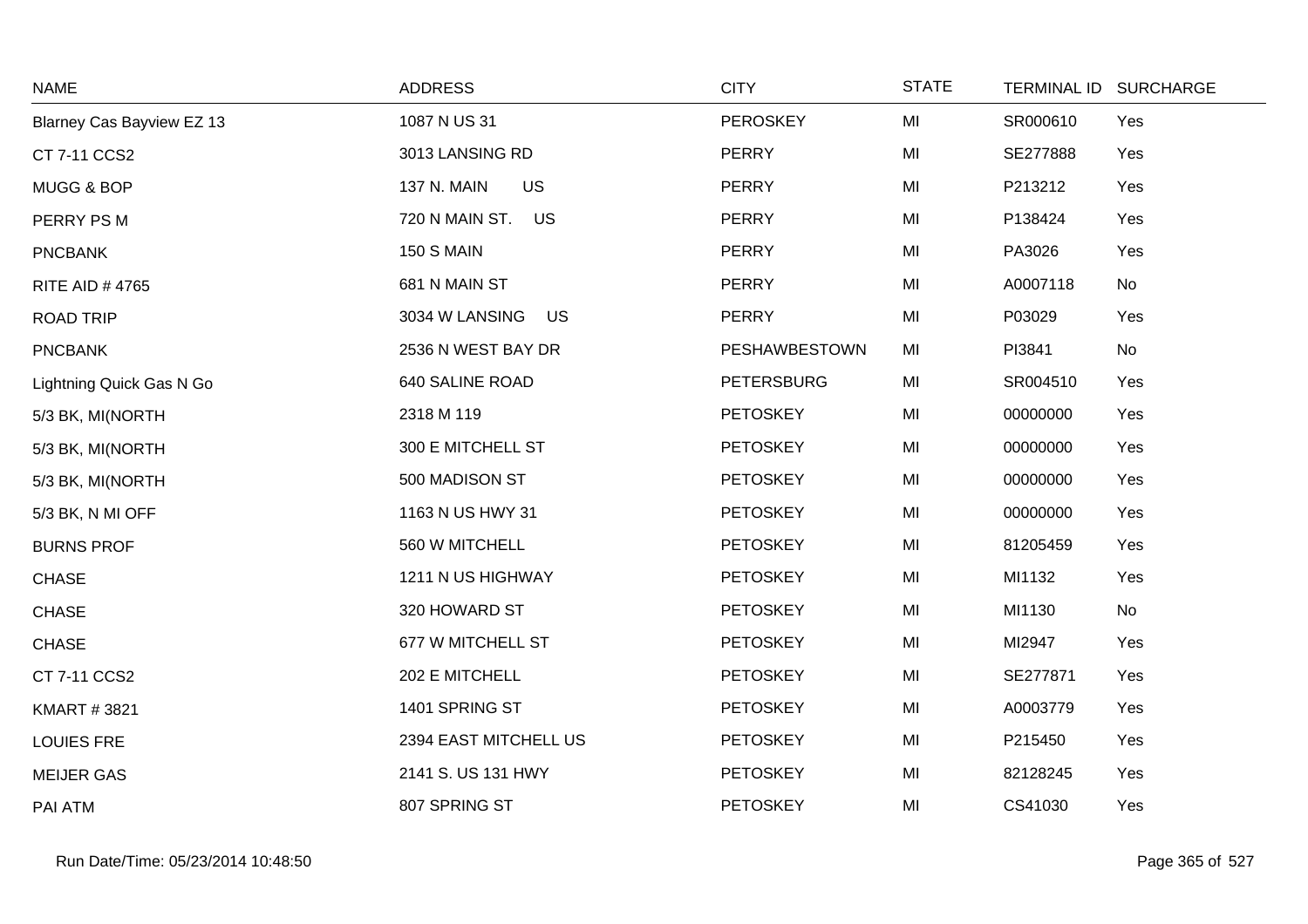| <b>NAME</b>             | <b>ADDRESS</b>          | <b>CITY</b>       | <b>STATE</b> |          | TERMINAL ID SURCHARGE |
|-------------------------|-------------------------|-------------------|--------------|----------|-----------------------|
| PAI ISO                 | 1523 CHARLEVOIX AVENUE  | <b>PETOSKEY</b>   | MI           | TX63532  | Yes                   |
| PETOSKEY N              | 1320 NORTH US-31 US     | <b>PETOSKEY</b>   | MI           | P215463  | No                    |
| <b>PNCBANK</b>          | <b>401 BAY ST</b>       | <b>PETOSKEY</b>   | MI           | PA2968   | Yes                   |
| WALMART                 | 1850 ANDERSON RD        | <b>PETOSKEY</b>   | MI           | A24170   | No                    |
| Walgreens 5481          | 710 SPRING ST           | <b>PETOSKEY</b>   | MI           | SR000934 | Yes                   |
| #182 FORWA              | 102 S MAIN STREET       | <b>PIGEON</b>     | MI           | 83800946 | Yes                   |
| THUMB NATIONAL BANK     | 170 N. CASEVILLE        | <b>PIGEON</b>     | MI           | CP3D0309 | No                    |
| THUMB NATIONAL BANK     | 27 N CASEVILLE RD       | <b>PIGEON</b>     | MI           | CP303149 | No                    |
| <b>COMERICA BANK</b>    | PINCKNEY CMART 1277 E M | <b>PINCKNEY</b>   | MI           | C1537714 | No                    |
| <b>Cardtronics CCSB</b> | 9700 CHILSON COMMONS CI | <b>PINCKNEY</b>   | MI           | KR000118 | Yes                   |
| <b>FIRSTMERIT</b>       | 1075 E Main St          | <b>PINCKNEY</b>   | MI           | 00006588 | Yes                   |
| <b>FIRSTMERIT</b>       | 5591 E M-36             | <b>PINCKNEY</b>   | MI           | 00006399 | Yes                   |
| MUGG & BOP              | 211 E. MAIN STREET US   | <b>PINCKNEY</b>   | MI           | P213240  | Yes                   |
| PINCKNEY MARATHON       | <b>103 MAIN</b>         | <b>PINCKNEY</b>   | MI           | LK943939 | Yes                   |
| <b>PNCBANK</b>          | 222 W MAIN ST           | <b>PINCKNEY</b>   | MI           | PA2915   | Yes                   |
| <b>RITE AID #7877</b>   | 75 S DEXTER ST          | <b>PINCKNEY</b>   | MI           | A0007371 | Yes                   |
| <b>TCF BANK</b>         | 9270 MCGREGOR ROAD      | <b>PINCKNEY</b>   | MI           | 57000557 | Yes                   |
| #138 FORWA              | 511 MABLE STREET        | <b>PINCONNING</b> | MI           | 83800939 | Yes                   |
| #170 FORWA              | 766 E. PINCONNING       | <b>PINCONNING</b> | MI           | 83800945 | Yes                   |
| <b>CHEMICAL BANK</b>    | 3858 N M-13             | <b>PINCONNING</b> | MI           | TZ383907 | Yes                   |
| <b>Cardtronics CCSM</b> | 520 PINCONNING RD       | <b>PINCONNING</b> | MI           | CD006810 | Yes                   |
| <b>Cardtronics CCSW</b> | 3778 N. HURON           | <b>PINCONNING</b> | MI           | SP070185 | Yes                   |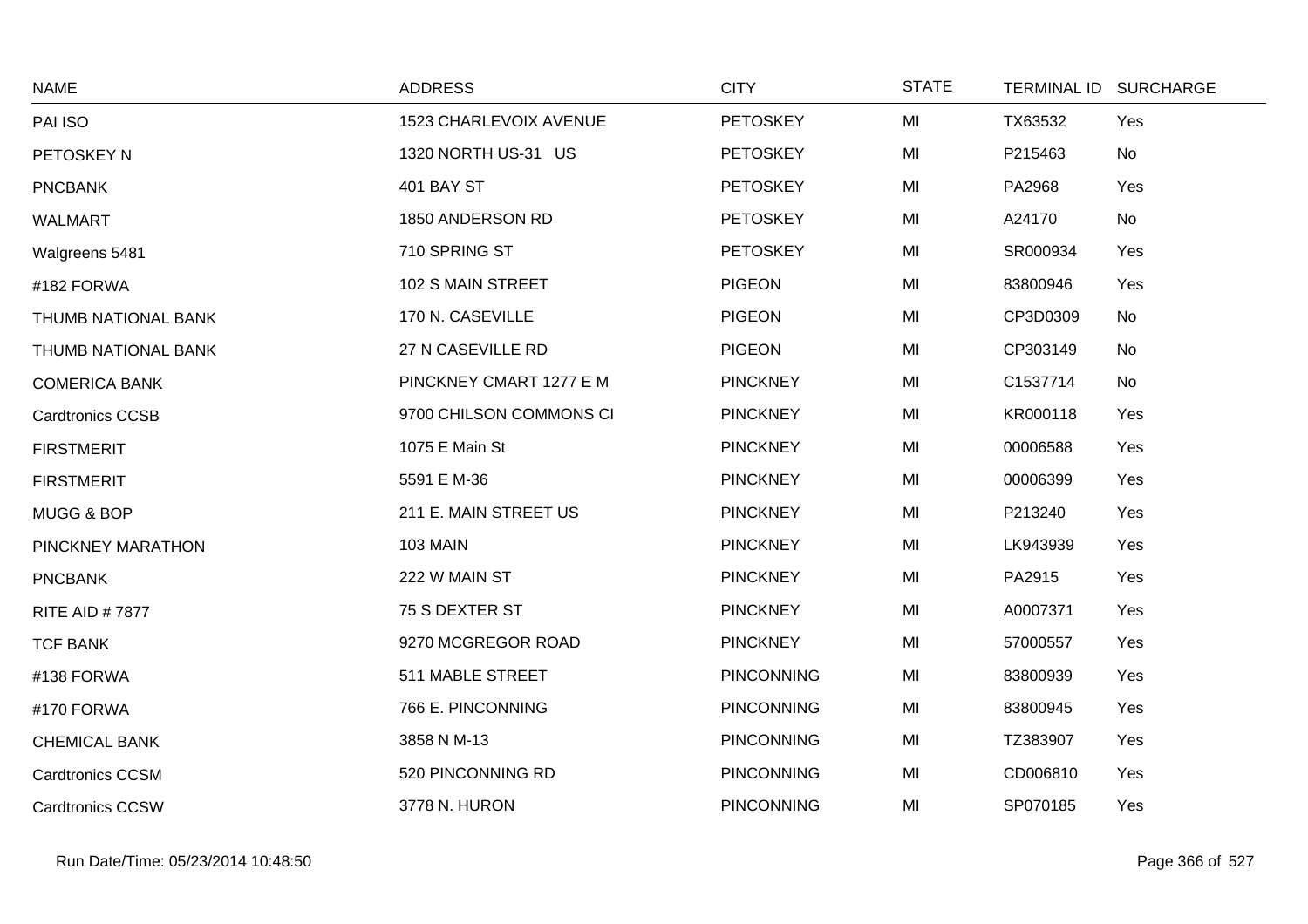| <b>NAME</b>              | <b>ADDRESS</b>           | <b>CITY</b>       | <b>STATE</b> |               | TERMINAL ID SURCHARGE |
|--------------------------|--------------------------|-------------------|--------------|---------------|-----------------------|
| PAI ATM                  | 229 WEST FIFTH STREET    | <b>PINCONNING</b> | MI           | TX25466       | Yes                   |
| PAI ATM                  | 704 SOUTH MABLE STREET   | PINCONNING        | MI           | TX25467       | Yes                   |
| PAI ISO                  | 229 WEST FIFTH STREET    | <b>PINCONNING</b> | MI           | TX25466       | Yes                   |
| PAI ISO                  | 704 SOUTH MABLE STREET   | <b>PINCONNING</b> | MI           | TX25467       | Yes                   |
| <b>PNCBANK</b>           | 206 S. MAPLE             | <b>PINCONNING</b> | MI           | PA2807        | Yes                   |
| VALLEY FOOD CENTER       | 101 E. 2ND ST.           | <b>PINCONNING</b> | MI           | LK137847      | Yes                   |
| <b>CONLIN ATM</b>        | 5951 W MICHIGAN          | <b>PITTSFIELD</b> | MI           | A504162       | No                    |
| 5/3 BK, W MI OFF         | 140 E BRIDGE ST          | <b>PLAINWELL</b>  | MI           | 00000000      | Yes                   |
| ADMIRAL ALLEGAN ST PLAIN | 665 ALLEGAN ST           | PLAINWELL         | MI           | SR007581      | Yes                   |
| ADMIRAL 72 PLAINWELL     | 1149 M89                 | <b>PLAINWELL</b>  | MI           | SR007576      | Yes                   |
| <b>ADVIA CU</b>          | 825 M 89                 | <b>PLAINWELL</b>  | MI           | <b>VC1022</b> | No                    |
| <b>Cardtronics CCSC</b>  | 1329 M 89                | PLAINWELL         | MI           | CK006303      | Yes                   |
| <b>Cardtronics CCSM</b>  | 595 10TH ST              | <b>PLAINWELL</b>  | MI           | CR013732      | Yes                   |
| <b>DOSTER COU</b>        | 10 106TH AVENUE          | <b>PLAINWELL</b>  | MI           | 82247373      | Yes                   |
| <b>HARDINGS M</b>        | 533 ALLEGAN<br><b>US</b> | <b>PLAINWELL</b>  | MI           | P213289       | Yes                   |
| JOE'S PIZZA AND SP       | 127 EAST BRIDGE ST       | <b>PLAINWELL</b>  | MI           | LK729016      | Yes                   |
| MCTI <sub>1</sub>        | 1611 W PINELAKE ROAD     | <b>PLAINWELL</b>  | MI           | SR102785      | Yes                   |
| MEIJER - C               | 1191 M-89                | PLAINWELL         | MI           | 82128057      | Yes                   |
| <b>MEIJER RET</b>        | 1195 M-89                | <b>PLAINWELL</b>  | MI           | 82128226      | Yes                   |
| <b>PINE LAKE</b>         | 942 DOSTER ROAD US       | <b>PLAINWELL</b>  | MI           | P213344       | Yes                   |
| <b>PLAINWELL</b>         | 204 S MAIN STREET        | <b>PLAINWELL</b>  | MI           | 80287553      | Yes                   |
| <b>PNCBANK</b>           | 131 MAIN ST              | <b>PLAINWELL</b>  | MI           | PA2788        | Yes                   |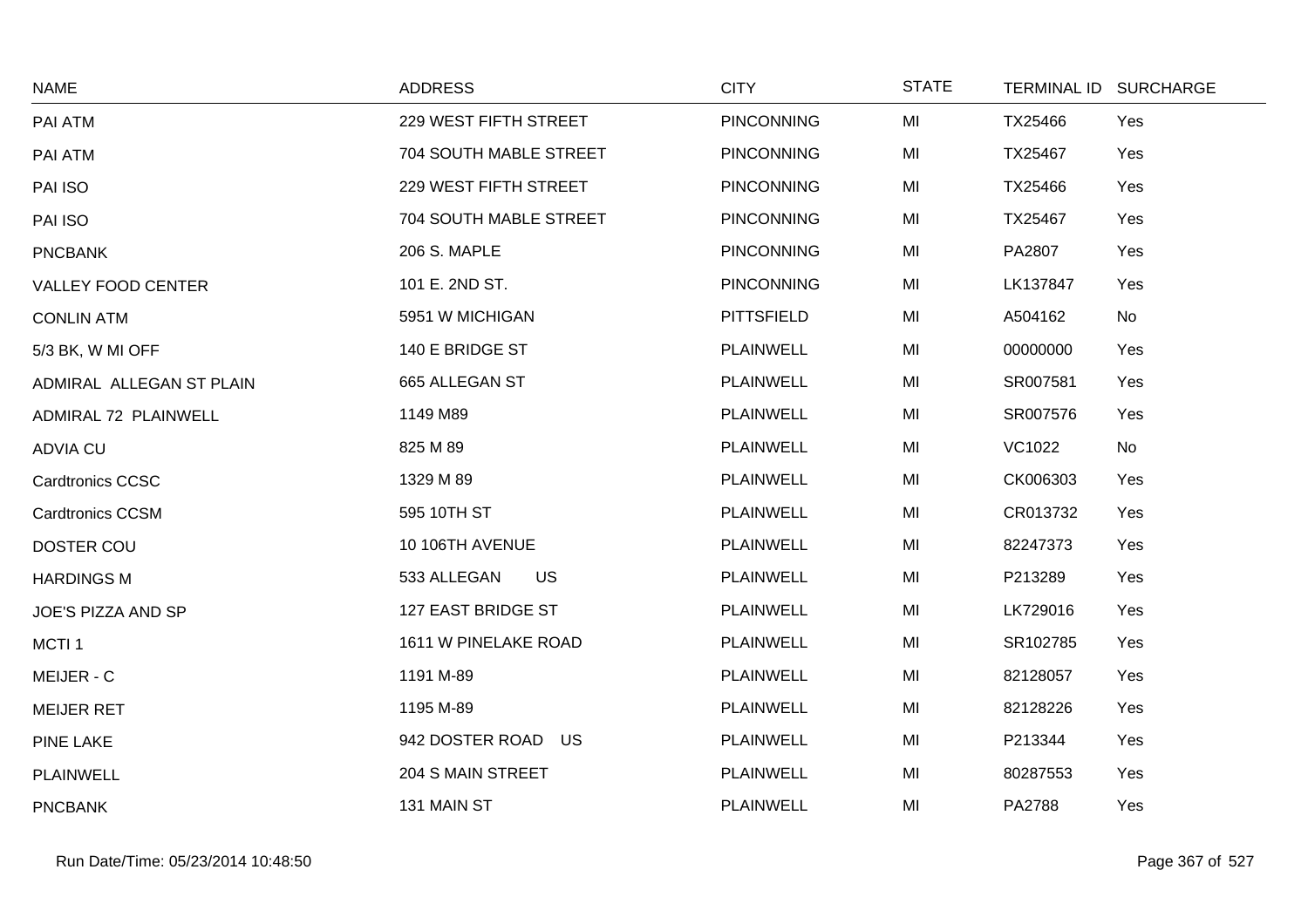| <b>NAME</b>                       | <b>ADDRESS</b>         | <b>CITY</b>      | <b>STATE</b> | <b>TERMINAL ID</b> | <b>SURCHARGE</b> |
|-----------------------------------|------------------------|------------------|--------------|--------------------|------------------|
| Wesco Plainwell 9                 | 551 ALLEGAN            | <b>PLAINWELL</b> | MI           | SR003378           | Yes              |
| PAI ATM                           | 5042 E BERRY RD        | PLEASANT LAKE    | MI           | TX25608            | Yes              |
| PAI ISO                           | 5042 E BERRY RD        | PLEASANT LAKE    | MI           | TX25608            | Yes              |
| <b>COMERICA BANK</b>              | PLEASANT RDGE PLST RDG | PLEASANT RDG     | MI           | G3294277           | No               |
| SUNNY, S FOOD MART                | 23701 WOODWARD         | PLEASANT RIDG    | MI           | LK618995           | Yes              |
| <b>BANK OF AMERICA</b>            | *CVS PHARMACY #8077    | <b>PLYMOUTH</b>  | MI           | WMID0045           | No               |
| <b>BANK OF AMERICA</b>            | *CVS PHARMACY #8085    | <b>PLYMOUTH</b>  | MI           | <b>WMIN1084</b>    | No               |
| <b>BANK OF AMERICA</b>            | *CVS PHARMACY #8208    | <b>PLYMOUTH</b>  | MI           | <b>WMIN1145</b>    | No               |
| <b>BANK OF AMERICA</b>            | *PLYMOUTH TOWNSHIP     | PLYMOUTH         | MI           | <b>IMID7311</b>    | No               |
| <b>BANK OF AMERICA</b>            | *PLYMOUTH TOWNSHIP     | <b>PLYMOUTH</b>  | MI           | <b>IMID7312</b>    | No               |
| <b>CHASE</b>                      | 235 N SHELDON RD       | <b>PLYMOUTH</b>  | MI           | MI1435             | Yes              |
| <b>CHASE</b>                      | 235 N SHELDON RD       | <b>PLYMOUTH</b>  | MI           | MI2977             | Yes              |
| <b>CHASE</b>                      | 980 ANN ARBOR RD W     | PLYMOUTH         | MI           | MI0232             | No               |
| <b>CHASE</b>                      | 980 ANN ARBOR RD W     | <b>PLYMOUTH</b>  | MI           | MI0233             | Yes              |
| <b>CITIZENS COB</b>               | 790 PENNIMAN           | <b>PLYMOUTH</b>  | MI           | ZA8355             | No               |
| <b>COMERICA BANK</b>              | 5 MILE-HAGGERTY PLYM   | <b>PLYMOUTH</b>  | MI           | K0367618           | No               |
| <b>COMERICA BANK</b>              | A ARBOR-LILLEY PLYMTH  | PLYMOUTH         | MI           | C0207611           | No               |
| <b>COMERICA BANK</b>              | ANN ARB-LILLY PLYMOUTH | <b>PLYMOUTH</b>  | MI           | F2445550           | No               |
| <b>COMERICA BANK</b>              | ANN ARB-SHELDON PLYMTH | <b>PLYMOUTH</b>  | MI           | A3534307           | No               |
| <b>Cardtronics CCSW</b>           | 1490 S SHELDON         | <b>PLYMOUTH</b>  | MI           | SP070195           | Yes              |
| <b>Cardtronics CCSW</b>           | 15255 SHELDON ROAD     | <b>PLYMOUTH</b>  | MI           | SP070345           | Yes              |
| <b>FAISAL &amp; SONS INVESTME</b> | 39621 ANN ARBOR        | <b>PLYMOUTH</b>  | MI           | CI010366           | Yes              |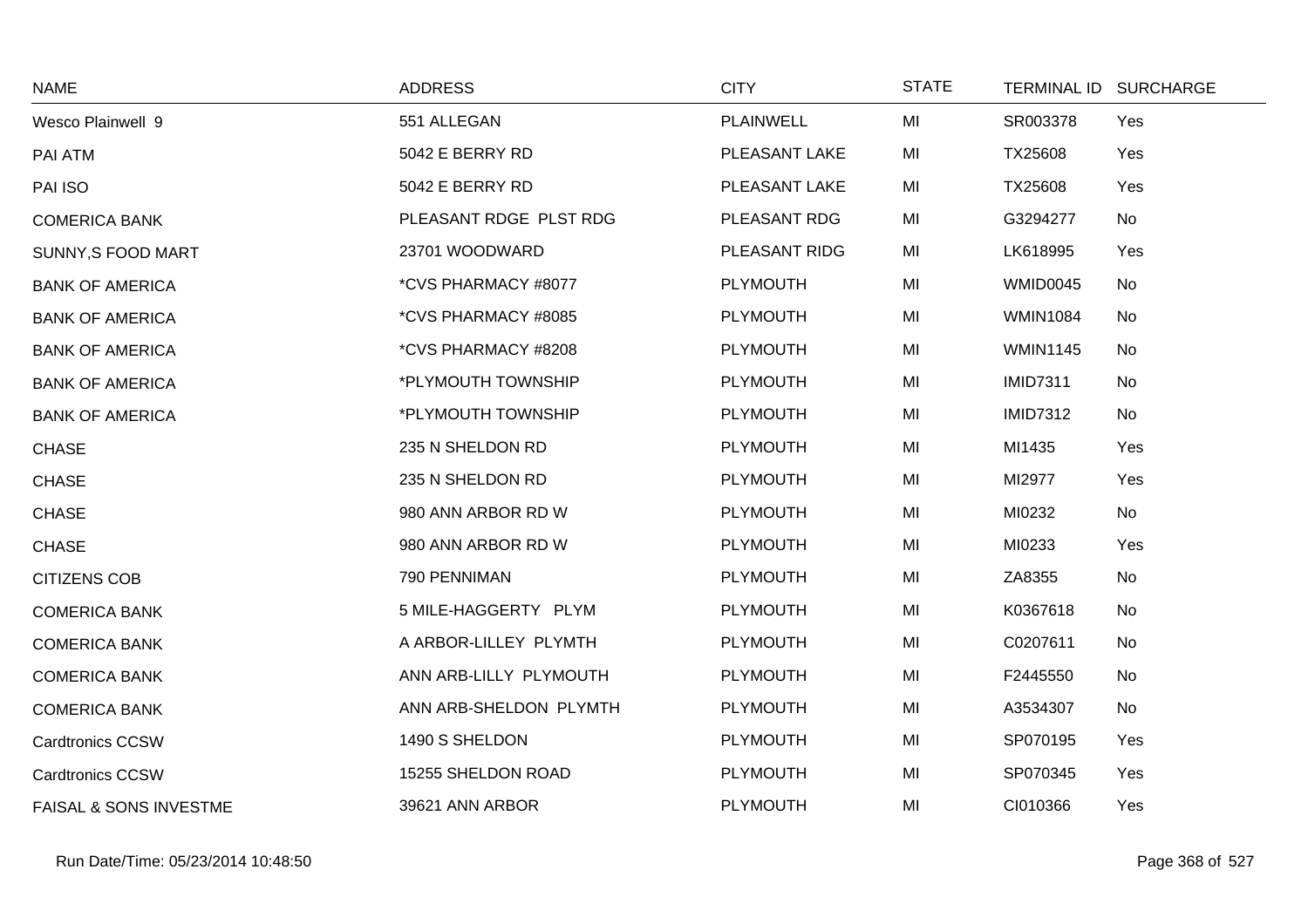| <b>NAME</b>              | <b>ADDRESS</b>            | <b>CITY</b>     | <b>STATE</b> | TERMINAL ID SURCHARGE |
|--------------------------|---------------------------|-----------------|--------------|-----------------------|
| <b>MAIN STREET QUICK</b> | 480 NORTH MAIN STR        | <b>PLYMOUTH</b> | MI           | LK193692<br>No        |
| PAI ATM                  | 400 ANN ARBOR ROAD        | <b>PLYMOUTH</b> | MI           | CS40535<br>Yes        |
| PAI ATM                  | 950 S MAIN ST             | <b>PLYMOUTH</b> | MI           | TX24565<br>No         |
| <b>PNCBANK</b>           | 39475 ANN ARBOR E         | <b>PLYMOUTH</b> | MI           | PA1089<br>Yes         |
| <b>PNCBANK</b>           | 535 S MAIN ST             | <b>PLYMOUTH</b> | MI           | PA1167<br>Yes         |
| Picnic Basket            | 44471 ANN ARBOR RO        | PLYMOUTH        | MI           | LK193014<br>Yes       |
| <b>REI COMPANY INC</b>   | 129 W. ANN ARBOR T        | <b>PLYMOUTH</b> | MI           | LK371127<br>Yes       |
| ZENIA GAS INC CITG       | 42395 ANN ARBOR           | <b>PLYMOUTH</b> | MI           | LK732771<br>Yes       |
| <b>BANK OF AMERICA</b>   | *5 MILE/BECK              | PLYMOUTH TOWN   | MI           | <b>IMIN7011</b><br>No |
| <b>CITIZENS COB</b>      | 44525 ANN ARBOR RD        | PLYMOUTH TOWN   | MI           | ZA8992<br>No          |
| 5/3 BK, MI.(EAST         | 442 W HURON               | <b>PONTIAC</b>  | MI           | 00000000<br>Yes       |
| 50TH JUDICAL DISTR       | 70 NORTH SAGINAW          | <b>PONTIAC</b>  | MI           | LK640088<br>Yes       |
| AL'S GAS DIESEL          | 355 W. WALTON             | <b>PONTIAC</b>  | MI           | LK193682<br>Yes       |
| ANTONIOS GROCERY         | 345 W. WALTON BLVD        | <b>PONTIAC</b>  | MI           | LK298367<br>Yes       |
| <b>ANTONIOS GROCERY</b>  | 345 W. WALTON BLVD        | <b>PONTIAC</b>  | MI           | LK433358<br>Yes       |
| AUBURN MARTIN INC. SUN   | 585 AUBURN AVE            | <b>PONTIAC</b>  | MI           | HY001320<br>Yes       |
| <b>BALDWIN EX</b>        | 1019 BALDWIN<br><b>US</b> | <b>PONTIAC</b>  | MI           | HS900122<br>Yes       |
| <b>BALDWIN SA</b>        | 118 BALDWIN<br><b>US</b>  | <b>PONTIAC</b>  | MI           | P199253<br>Yes        |
| <b>BANK OF AMERICA</b>   | *CVS PHARMACY #8086       | <b>PONTIAC</b>  | MI           | <b>WMIN1085</b><br>No |
| <b>BANK OF AMERICA</b>   | *DOWNTOWN PONTIAC         | <b>PONTIAC</b>  | MI           | <b>IMIN6000</b><br>No |
| <b>BIG DADDYS</b>        | 805 BALDWIN AVENUE        | <b>PONTIAC</b>  | MI           | LK912554<br>Yes       |
| <b>BLOOMFIELD</b>        | 44200 WOODWARD AVE US     | <b>PONTIAC</b>  | MI           | P139664<br>Yes        |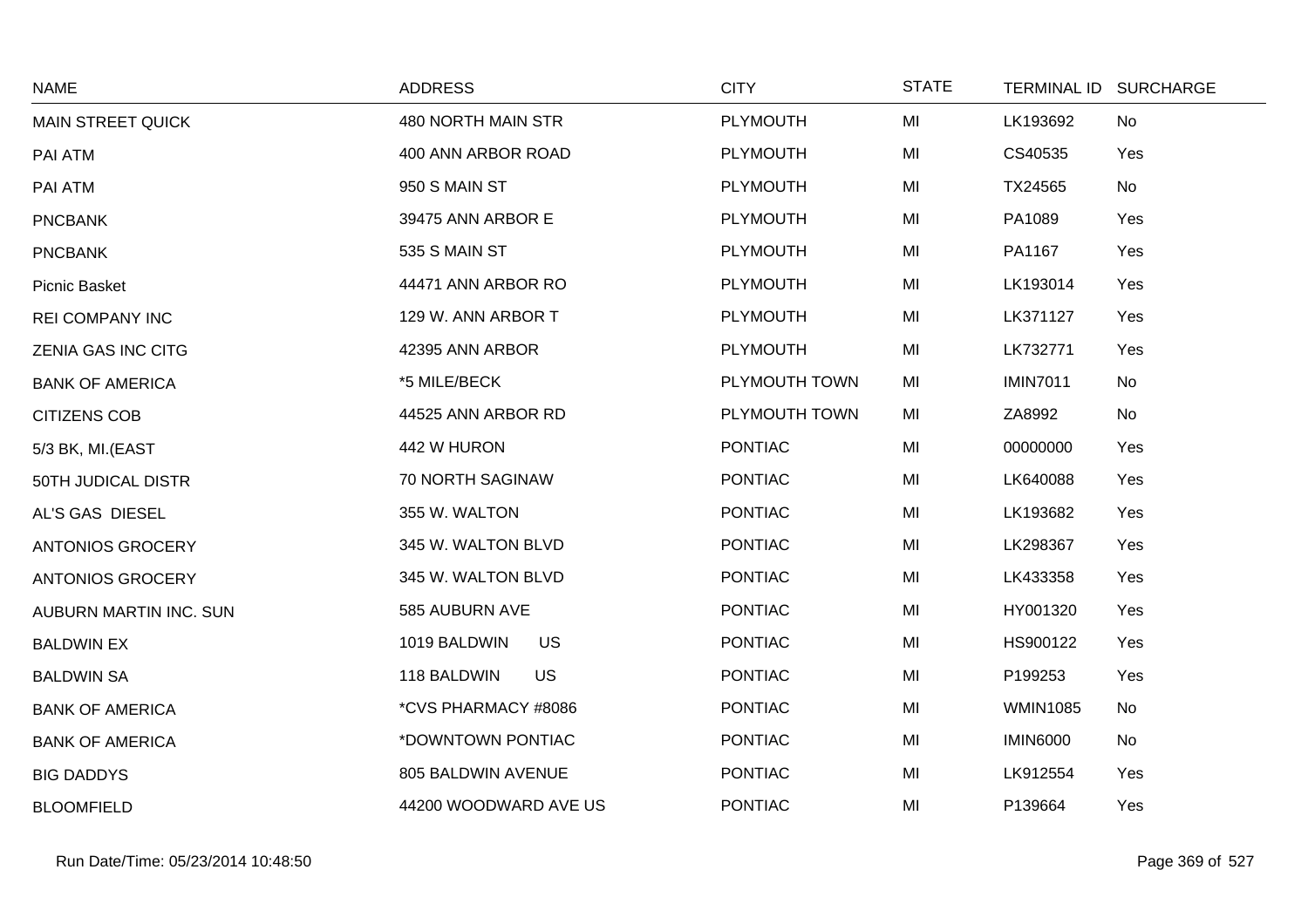| <b>NAME</b>                | <b>ADDRESS</b>           | <b>CITY</b>    | <b>STATE</b> | <b>TERMINAL ID</b> | <b>SURCHARGE</b> |
|----------------------------|--------------------------|----------------|--------------|--------------------|------------------|
| BP 75 AND JOSLYN           | 3700 JOSLYN RD           | <b>PONTIAC</b> | MI           | LK432708           | Yes              |
| BP JOSLYN F&Y INC          | 1430 JOSLYN AVE          | <b>PONTIAC</b> | MI           | LK433366           | Yes              |
| <b>CARNIVAL -</b>          | 1101 E WALTON<br>US      | <b>PONTIAC</b> | MI           | P229422            | No               |
| <b>CHASE</b>               | 1261 BALDWIN AVE         | <b>PONTIAC</b> | MI           | MI8984             | Yes              |
| <b>CHASE</b>               | 1261 BALDWIN AVE         | <b>PONTIAC</b> | MI           | MI8987             | Yes              |
| <b>CHASE</b>               | 28 N SAGINAW ST          | <b>PONTIAC</b> | MI           | MI1157             | Yes              |
| <b>CHASE</b>               | 3166 W HURON ST          | <b>PONTIAC</b> | MI           | MI8998             | Yes              |
| <b>CHASE</b>               | 3166 W HURON ST          | <b>PONTIAC</b> | MI           | MI9180             | Yes              |
| CHIEF FINANCIAL JO         | 900 JOSLYN               | <b>PONTIAC</b> | MI           | LK187970           | Yes              |
| <b>COLES MARKET INC</b>    | 45556 WOODWARD           | <b>PONTIAC</b> | MI           | LK702954           | Yes              |
| <b>COLUMBUS D</b>          | 360 FRANKLIN RD. US      | <b>PONTIAC</b> | MI           | P236875            | No               |
| <b>COUNTRY FARM MARKET</b> | 701 ORCHARD LAKE RD      | <b>PONTIAC</b> | MI           | CI020836           | Yes              |
| <b>COURTYARD BY MARRI</b>  | 3555 CENTERPOINT P       | <b>PONTIAC</b> | MI           | LK883163           | Yes              |
| <b>CRA TAX SOLUTIONS</b>   | 985 AUBURN RD            | <b>PONTIAC</b> | MI           | HY005609           | Yes              |
| <b>CRYSTAL LAKE FAMIL</b>  | 331 ROCKWELL STREE       | <b>PONTIAC</b> | MI           | LK687501           | Yes              |
| CT 7-11                    | 1179 BALDWIN RD.         | <b>PONTIAC</b> | MI           | SE276158           | Yes              |
| <b>Cardtronics CCSM</b>    | 1249 BALDWIN AVE         | <b>PONTIAC</b> | MI           | CR011487           | Yes              |
| <b>Cardtronics CCSM</b>    | 640 AUBURN               | <b>PONTIAC</b> | MI           | CD000549           | Yes              |
| <b>Cardtronics CCSM</b>    | 749 FEATHERSTONE         | <b>PONTIAC</b> | MI           | CR010850           | Yes              |
| <b>Cardtronics CCSM</b>    | 904 UNIVERSITY           | <b>PONTIAC</b> | MI           | CR011340           | Yes              |
| DEB PETROLEUM - MA         | 547 N. PERRY STREE       | <b>PONTIAC</b> | MI           | LK940592           | Yes              |
| <b>DOLLAR CENTER MLK</b>   | <b>683 MARTIN LUTHER</b> | <b>PONTIAC</b> | MI           | LK253627           | Yes              |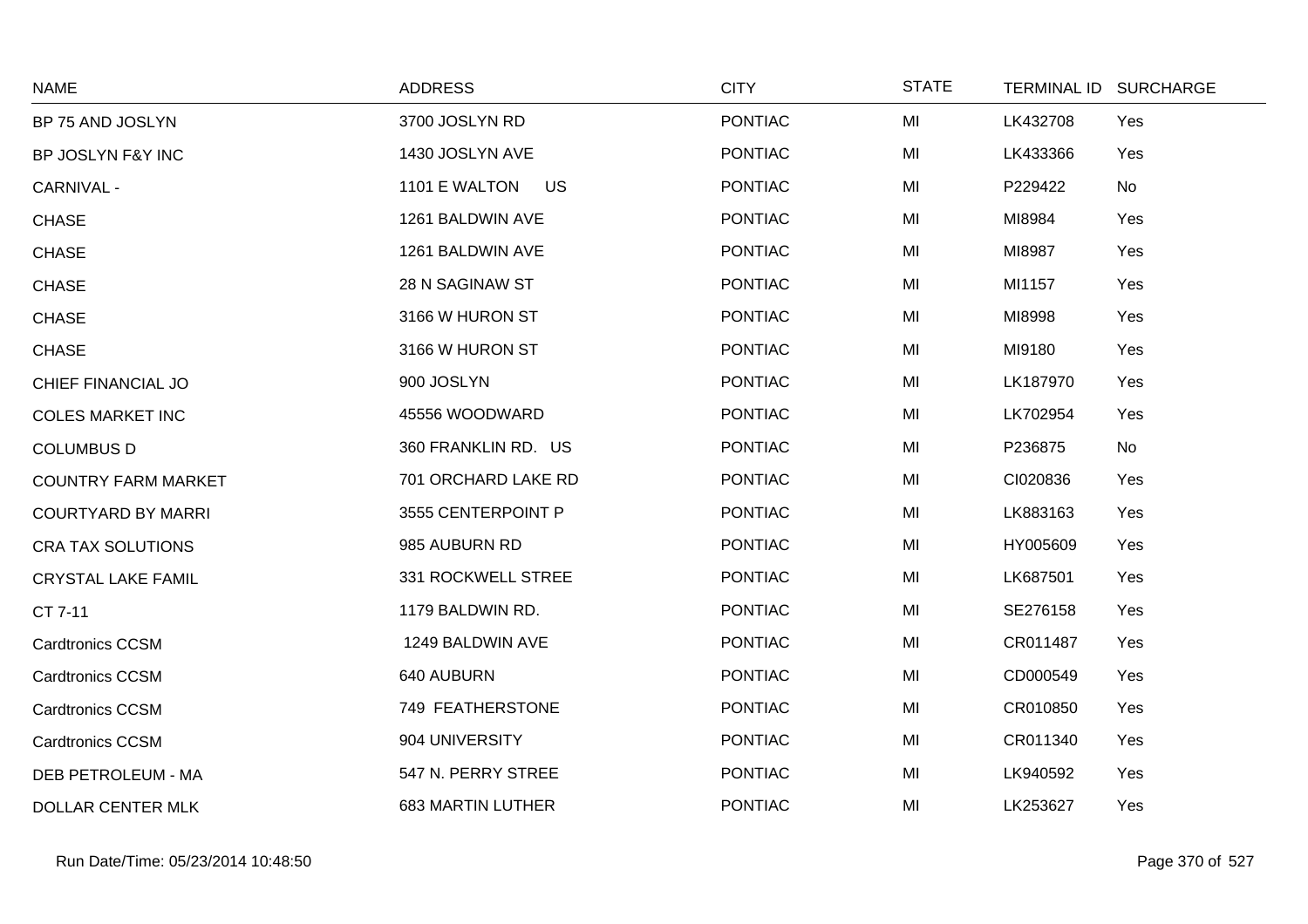| <b>NAME</b>                  | <b>ADDRESS</b>               | <b>CITY</b>    | <b>STATE</b> | TERMINAL ID SURCHARGE  |  |
|------------------------------|------------------------------|----------------|--------------|------------------------|--|
| <b>DOLLAR STORE TELEG</b>    | 23 S TELEGRAPH RD            | <b>PONTIAC</b> | MI           | LK322898<br>Yes        |  |
| FAMILY DOLLAR #161           | 1220 BALDWIN AVE             | <b>PONTIAC</b> | MI           | LK211749<br>Yes        |  |
| FAMILY DOLLAR 7843           | 1101 E WALTON                | <b>PONTIAC</b> | MI           | LK873151<br>Yes        |  |
| <b>FRANKLIN M</b>            | 360 FRANKLIN RD. US          | <b>PONTIAC</b> | MI           | P236875<br>Yes         |  |
| <b>FRANKLIN MARKET</b>       | 360 FRANKLIN RD              | <b>PONTIAC</b> | MI           | CI015712<br>Yes        |  |
| <b>GEORGE J F</b>            | <b>US</b><br>327 MIDWAY      | <b>PONTIAC</b> | MI           | <b>TCS10975</b><br>Yes |  |
| HAPPY UNIVERSAL DOLLAR       | 1905 N PERRY ST              | <b>PONTIAC</b> | MI           | HY002209<br>Yes        |  |
| <b>HURON LIQUOR SHOP</b>     | 140 E HURON ST               | <b>PONTIAC</b> | MI           | CI021086<br>Yes        |  |
| IN & OUT PARTY STORE         | 310 WEST KENNETT             | <b>PONTIAC</b> | MI           | CI011468<br>Yes        |  |
| IN-N-OUT #8                  | <b>687 UNIVERSITY DRIVE</b>  | <b>PONTIAC</b> | MI           | CI003222<br>Yes        |  |
| <b>JOSLYN BEVERAGE PARTY</b> | 1124 JOSLYN                  | <b>PONTIAC</b> | MI           | TD239197<br>Yes        |  |
| <b>JOSLYN FUEL INC</b>       | 1260 JOSLYN AVE              | <b>PONTIAC</b> | MI           | LK678199<br>Yes        |  |
| <b>JOSLYN MARKET</b>         | 952 JOSLYN RD                | <b>PONTIAC</b> | MI           | Yes<br>LK434843        |  |
| <b>KING LIQUO</b>            | <b>609 MARTIN LUTHER KUS</b> | <b>PONTIAC</b> | MI           | Yes<br>P208201         |  |
| <b>LUCKY TIME</b>            | 1611 S TELEGRAPH RDUS        | <b>PONTIAC</b> | MI           | P185703<br>Yes         |  |
| <b>MAND K LIQUOR</b>         | 505 SOUTH PONTIAC            | <b>PONTIAC</b> | MI           | LK726825<br>Yes        |  |
| <b>MARATHON BALDWING</b>     | 714 BALDWIN                  | <b>PONTIAC</b> | MI           | Yes<br>LK432658        |  |
| <b>MARATHON MINI MART</b>    | 688 W HURON                  | <b>PONTIAC</b> | MI           | CI031449<br>Yes        |  |
| <b>MOBIL MART</b>            | 47910 WOODWARD AVENUE        | <b>PONTIAC</b> | MI           | CI004779<br>Yes        |  |
| <b>MOONLIGHT</b>             | <b>US</b><br>625 ORCHARD     | <b>PONTIAC</b> | MI           | P163537<br>Yes         |  |
| OAKLAND COUNTY COU           | 1200 NORTH TELEGRA           | <b>PONTIAC</b> | MI           | Yes<br>LK914238        |  |
| <b>OAKLAND COUNTY FRI</b>    | 230 ELIZABETH LAKE           | <b>PONTIAC</b> | MI           | LK914242<br>Yes        |  |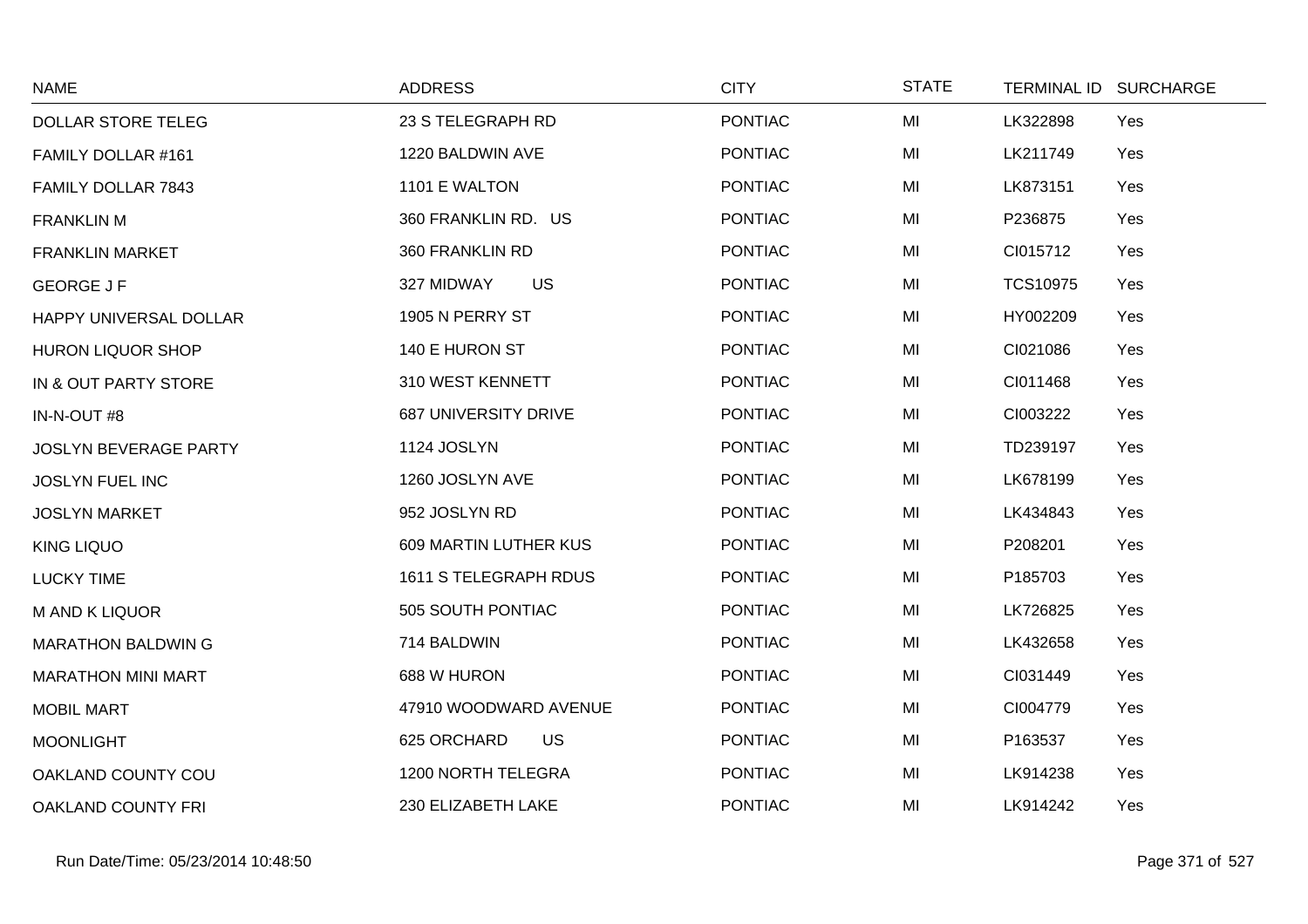| <b>NAME</b>              | <b>ADDRESS</b>                   | <b>CITY</b>    | <b>STATE</b> |               | TERMINAL ID SURCHARGE |
|--------------------------|----------------------------------|----------------|--------------|---------------|-----------------------|
| PAI ATM                  | 120 N EDITH                      | <b>PONTIAC</b> | MI           | TX50871       | No                    |
| PAI ATM                  | 1500 S OPDYKE RD                 | <b>PONTIAC</b> | MI           | TX54795       | Yes                   |
| PAI ATM                  | <b>255 CARRIAGE CIRCLE</b>       | <b>PONTIAC</b> | MI           | TX51051       | Yes                   |
| PAI ATM                  | 334 W KENNETT                    | <b>PONTIAC</b> | MI           | <b>TX7457</b> | Yes                   |
| PAI ATM                  | 382 N SAGINAW ST                 | <b>PONTIAC</b> | MI           | TX3510        | Yes                   |
| PAI ISO                  | 120 N EDITH                      | <b>PONTIAC</b> | MI           | TX50871       | Yes                   |
| PAI ISO                  | 1500 S OPDYKE RD                 | <b>PONTIAC</b> | MI           | TX54795       | Yes                   |
| PAI ISO                  | <b>255 CARRIAGE CIRCLE</b>       | <b>PONTIAC</b> | MI           | TX51051       | Yes                   |
| PAI ISO                  | 324 N PERRY STREET               | <b>PONTIAC</b> | MI           | TX8225        | Yes                   |
| PAI ISO                  | 334 W KENNETT                    | <b>PONTIAC</b> | MI           | <b>TX7457</b> | Yes                   |
| PAI ISO                  | 603 E WALTON BLVD.               | <b>PONTIAC</b> | MI           | CS24073       | Yes                   |
| PERRYS PALACE            | 441 N. PERRY ST.                 | <b>PONTIAC</b> | MI           | CI014063      | Yes                   |
| <b>PNCBANK</b>           | 44330 WOODWARD AVE               | <b>PONTIAC</b> | MI           | PA2772        | Yes                   |
| <b>PNCBANK</b>           | 461 W HURON ST                   | <b>PONTIAC</b> | MI           | PW4520        | Yes                   |
| <b>PNCBANK</b>           | 50 N PERRY ST                    | <b>PONTIAC</b> | MI           | PW1466        | Yes                   |
| <b>PNCBANK</b>           | 584 N. PERRY ST.                 | <b>PONTIAC</b> | MI           | PA2775        | Yes                   |
| PONTIAC FO               | <b>465 EAST PIKE</b><br>US       | <b>PONTIAC</b> | MI           | P120679       | Yes                   |
| PONTIAC FU               | 45054 WOODWARD AVENUS            | <b>PONTIAC</b> | MI           | A125597       | Yes                   |
| PONTIAC IG               | <b>1925 N PERRY</b><br><b>US</b> | PONTIAC        | MI           | P23592        | Yes                   |
| POPS PARTY STORE         | 28 N. SAGINAW                    | <b>PONTIAC</b> | MI           | LK270788      | Yes                   |
| <b>RICKS GAS STATION</b> | 1340 N. PERRY                    | <b>PONTIAC</b> | MI           | CI014060      | Yes                   |
| <b>RITE AID #4301</b>    | 360 N ML KING JR BLVD            | <b>PONTIAC</b> | MI           | A0006906      | Yes                   |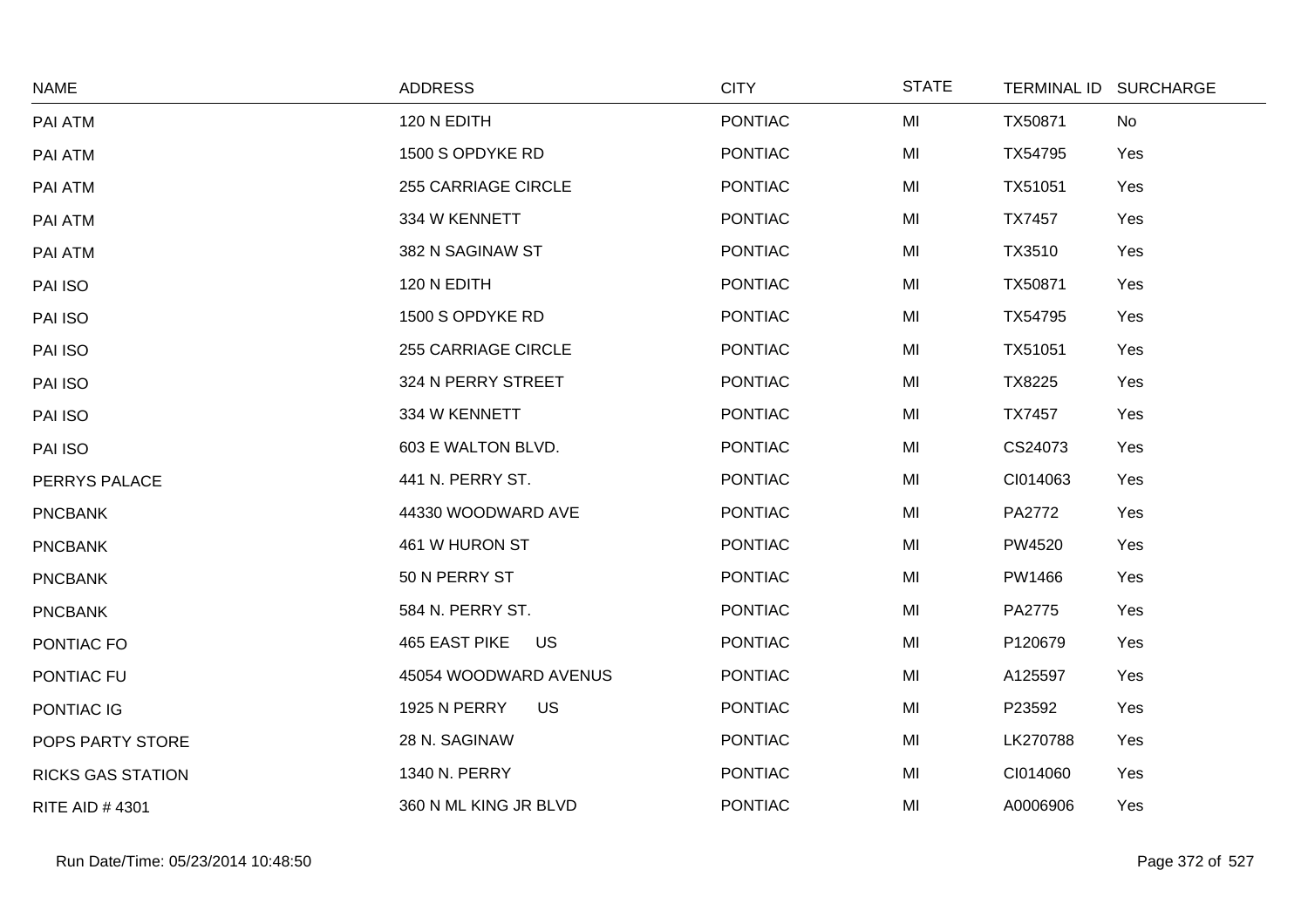| <b>NAME</b>                 | <b>ADDRESS</b>               | <b>CITY</b>    | <b>STATE</b> | TERMINAL ID SURCHARGE |     |
|-----------------------------|------------------------------|----------------|--------------|-----------------------|-----|
| <b>RITE AID #4302</b>       | 1186 BALDWIN AVE             | <b>PONTIAC</b> | MI           | A0006907              | Yes |
| <b>RITE AID #4697</b>       | 3 S TELEGRAPH RD             | <b>PONTIAC</b> | MI           | A0007095              | Yes |
| <b>SAV-PLUS SUPER STORE</b> | 775 BALDWIN AVENUE           | <b>PONTIAC</b> | MI           | CI010310              | Yes |
| <b>SILVER DOLLAR</b>        | 706 W HURON                  | <b>PONTIAC</b> | MI           | LK722658              | Yes |
| <b>ST JOSEPH</b>            | 44405 WOODWARD AVE US        | <b>PONTIAC</b> | MI           | MI000042              | No  |
| <b>STAR SUPERMARKET</b>     | <b>84 AUBURN ROAD</b>        | <b>PONTIAC</b> | MI           | LK767603              | Yes |
| SUNOCO AEROSTAR HO          | 510 WEST HURON RD            | <b>PONTIAC</b> | MI           | LK434557              | Yes |
| <b>SUNOCO PERRY</b>         | 1144 PERRY RD                | <b>PONTIAC</b> | MI           | LK432707              | Yes |
| SUNOCO-163                  | <b>203 SOUTH TELEGRAPHUS</b> | <b>PONTIAC</b> | MI           | P163940               | Yes |
| <b>SUNSET PARTY SHOP</b>    | 671 BALDWIN                  | <b>PONTIAC</b> | MI           | CI012537              | Yes |
| SUPER HAPPY DOLLER          | 1368 BALDWIN                 | <b>PONTIAC</b> | MI           | LK443046              | Yes |
| <b>SUPER K LIQUOR</b>       | 44821 WOODWARD AVE           | <b>PONTIAC</b> | MI           | CI017009              | Yes |
| SUPER MERCADO LA P          | <b>685 MARTIN LUTHER</b>     | <b>PONTIAC</b> | MI           | LK449876              | Yes |
| <b>TONIC-1256</b>           | <b>29 SOUTH SAGINAW STUS</b> | <b>PONTIAC</b> | MI           | P125661               | Yes |
| UNIVERSAL CONEY IS          | 850 N PERRY                  | <b>PONTIAC</b> | MI           | LK730319              | Yes |
| VGS FOOD CENTER - PONT      | 20 E WALTON ROAD             | <b>PONTIAC</b> | MI           | CI007763              | Yes |
| W K PONTIAC PEOPLES FO      | 700 AUBURN ROAD              | <b>PONTIAC</b> | MI           | CI014049              | Yes |
| WALGREENS 4601              | 690 MARTIN LUTHER KING       | <b>PONTIAC</b> | MI           | SR007536              | Yes |
| PORT AUSTI                  | 8490 LAKE ST.<br>US          | PORT AUSTIN    | MI           | P179427               | Yes |
| PORT HOPE PIT STOP          | 4404 MAIN ST.                | PORT HOPE      | MI           | LK913209              | Yes |
| <b>ACTIVE LOU</b>           | 708 LAPEER RD<br>US          | PORT HURON     | MI           | P501527               | No  |
| <b>ADVIA CU</b>             | 1221 PINE GROVE              | PORT HURON     | MI           | XF8455                | No  |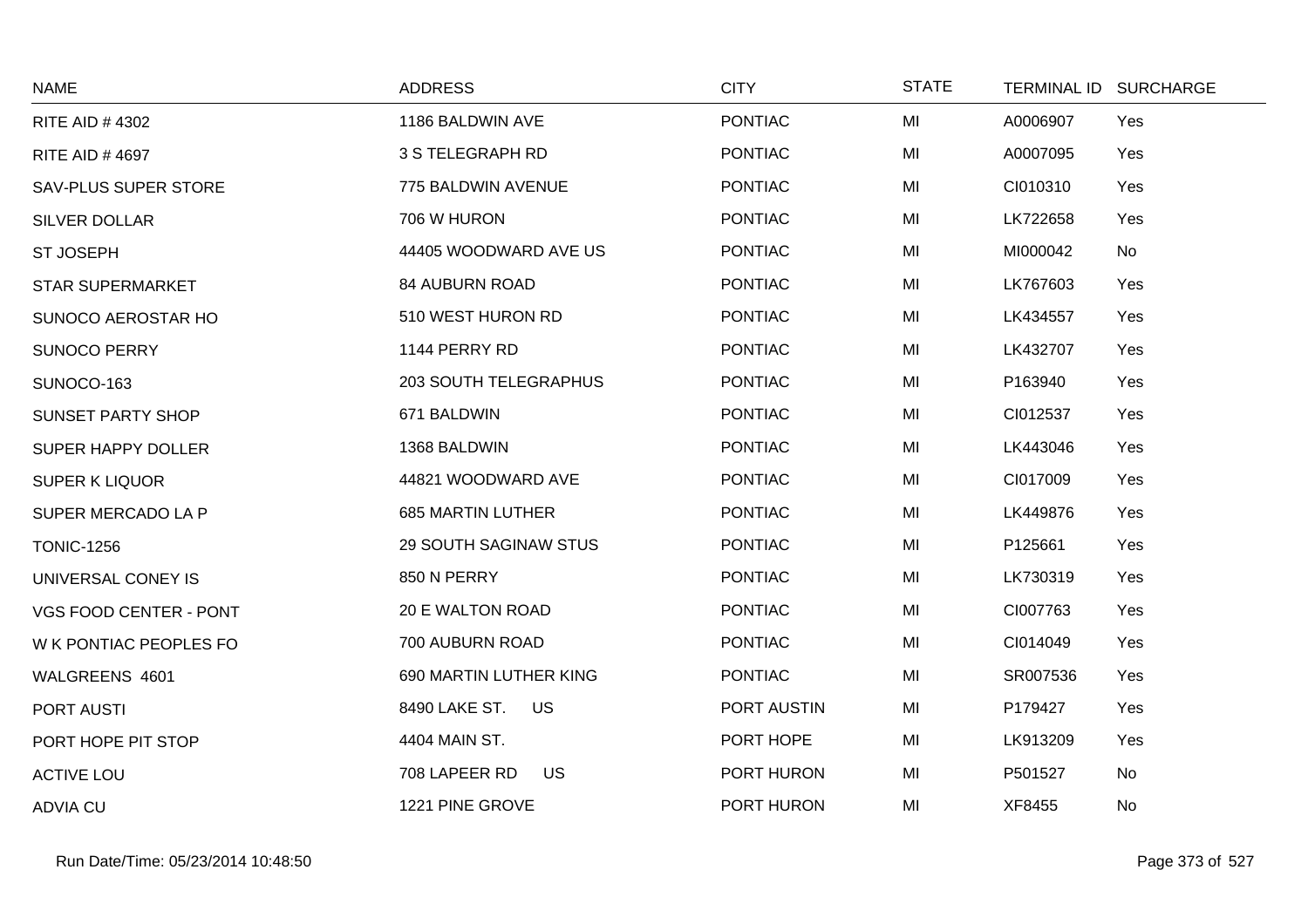| <b>NAME</b>              | <b>ADDRESS</b>      | <b>CITY</b> | <b>STATE</b> |                 | TERMINAL ID SURCHARGE |
|--------------------------|---------------------|-------------|--------------|-----------------|-----------------------|
| <b>ADVIA CU</b>          | 500 10TH STR.       | PORT HURON  | MI           | XF8448          | No                    |
| <b>ADVIA CU</b>          | 500 10TH STR.       | PORT HURON  | MI           | XF8449          | No                    |
| <b>ADVIA CU</b>          | 500 10TH STR.       | PORT HURON  | MI           | XF9925          | No                    |
| <b>BANK OF AMERICA</b>   | *CVS PHARMACY #8117 | PORT HURON  | MI           | <b>WMID0058</b> | No                    |
| <b>BANK OF AMERICA</b>   | *GRISWOLD ST.       | PORT HURON  | MI           | <b>IMID7258</b> | No                    |
| <b>BLUE WATER LIQUOR</b> | 4130 LAPEER ROAD    | PORT HURON  | MI           | CI010880        | Yes                   |
| <b>CHASE</b>             | 1226 24TH ST        | PORT HURON  | MI           | MI1335          | Yes                   |
| <b>CHASE</b>             | 1226 24TH ST        | PORT HURON  | MI           | MI1337          | Yes                   |
| <b>CHASE</b>             | 2727 PINE GROVE AV  | PORT HURON  | MI           | MI1330          | Yes                   |
| <b>CHASE</b>             | 2727 PINE GROVE AV  | PORT HURON  | MI           | MI1334          | Yes                   |
| <b>CHASE</b>             | 600 FORT ST         | PORT HURON  | MI           | MI1332          | Yes                   |
| <b>Cardtronics CCSM</b>  | 1433 MILITARY ST    | PORT HURON  | MI           | CD005981        | Yes                   |
| <b>Cardtronics CCSM</b>  | 1035 LAPEER AVE     | PORT HURON  | MI           | CR013188        | Yes                   |
| <b>Cardtronics CCSM</b>  | 1245 32ND ST        | PORT HURON  | MI           | CR004309        | Yes                   |
| <b>Cardtronics CCSM</b>  | 1504 MILITARY ST    | PORT HURON  | MI           | CR014061        | Yes                   |
| <b>Cardtronics CCSM</b>  | 2807 24TH ST        | PORT HURON  | MI           | CD006749        | Yes                   |
| <b>Cardtronics CCSM</b>  | 2807 24TH ST        | PORT HURON  | MI           | CD002183        | Yes                   |
| <b>Cardtronics CCSM</b>  | 618 24TH ST         | PORT HURON  | MI           | CR014138        | Yes                   |
| <b>Cardtronics CCSP</b>  | 1215 24TH ST        | PORT HURON  | MI           | KR000115        | Yes                   |
| <b>Cardtronics CCSP</b>  | 2907 KRAFFT         | PORT HURON  | MI           | KR000114        | Yes                   |
| <b>Cardtronics CCSW</b>  | 2318 OAK STREET     | PORT HURON  | MI           | SP070124        | Yes                   |
| <b>Cardtronics CCSW</b>  | 2611 RAVENSWOOD     | PORT HURON  | MI           | SP070095        | Yes                   |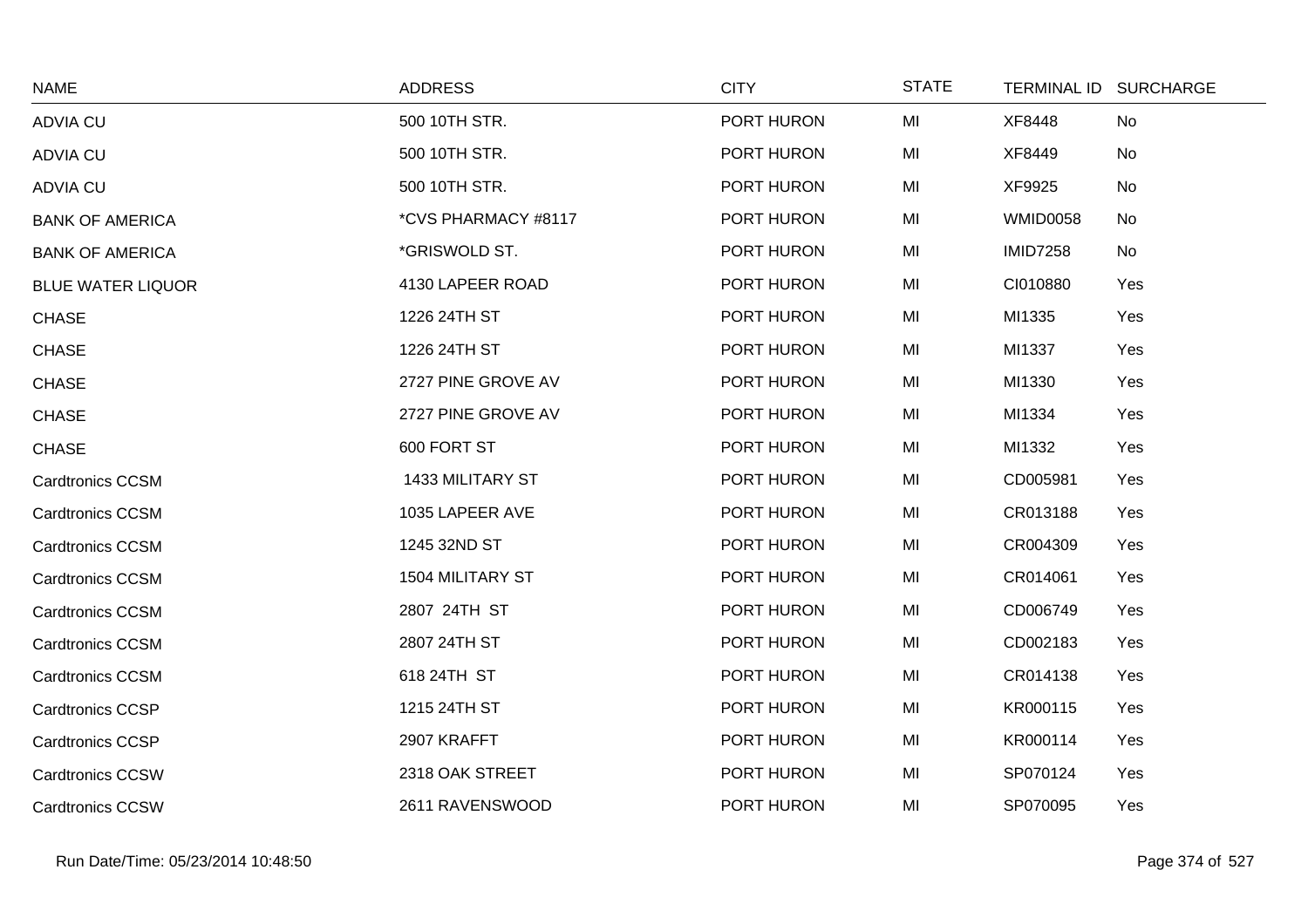| <b>NAME</b>                 | <b>ADDRESS</b>           | <b>CITY</b> | <b>STATE</b> |          | TERMINAL ID SURCHARGE |
|-----------------------------|--------------------------|-------------|--------------|----------|-----------------------|
| <b>Cardtronics CCSW</b>     | 2621 PINE GROVE RD.      | PORT HURON  | MI           | SP070019 | Yes                   |
| E & A CU                    | 1221 PINE GROVE          | PORT HURON  | MI           | XF8455   | No                    |
| E & A CU                    | 500 10TH STR.            | PORT HURON  | MI           | XF8448   | No                    |
| E & A CU                    | 500 10TH STR.            | PORT HURON  | MI           | XF8449   | No                    |
| E & A CU                    | 500 10TH STR.            | PORT HURON  | MI           | XF9925   | No                    |
| <b>FCTI ISO</b>             | 1301 10TH STREET         | PORT HURON  | MI           | CS23226  | Yes                   |
| <b>FCTI ISO</b>             | 2020 WATER STREET SPEED  | PORT HURON  | MI           | CS24595  | Yes                   |
| <b>FCTI ISO</b>             | 4446 LAPEER RD           | PORT HURON  | MI           | CS17319  | Yes                   |
| <b>FINANCIAL CONSULTING</b> | <b>1301 10TH STREET</b>  | PORT HURON  | MI           | CS23226  | Yes                   |
| <b>FINANCIAL CONSULTING</b> | 2020 WATER STREET SPEED  | PORT HURON  | MI           | CS24595  | Yes                   |
| <b>FINANCIAL CONSULTING</b> | 4446 LAPEER RD           | PORT HURON  | MI           | CS17319  | Yes                   |
| <b>KMART #763</b>           | 1179 32 ST<br>US         | PORT HURON  | MI           | 523059   | Yes                   |
| L&A MARATHON, INC.          | 1301 MILITARY ST         | PORT HURON  | MI           | LK219778 | Yes                   |
| <b>LIQUOR PALACE</b>        | 509 10TH STREET          | PORT HURON  | MI           | HY000638 | Yes                   |
| Liquor Locker               | 520 24TH STREET          | PORT HURON  | MI           | SR003454 | Yes                   |
| <b>MIKES FOOD FAIR</b>      | 1928 10TH STREET         | PORT HURON  | MI           | CI000233 | Yes                   |
| Office Bar                  | <b>1951 WATER STREET</b> | PORT HURON  | MI           | SR001623 | Yes                   |
| <b>PAI ATM</b>              | 2856 PINE GROVE AVE      | PORT HURON  | MI           | TX53428  | Yes                   |
| PAI ISO                     | 2856 PINE GROVE AVE      | PORT HURON  | MI           | TX53428  | Yes                   |
| PARTY EXPR                  | 937 OAK STREET           | PORT HURON  | MI           | 82120291 | Yes                   |
| <b>RITE AID #4409</b>       | 1607 24TH ST             | PORT HURON  | MI           | A0006970 | Yes                   |
| <b>RITE AID #4574</b>       | 2910 PINE GROVE AVE      | PORT HURON  | MI           | A0007050 | Yes                   |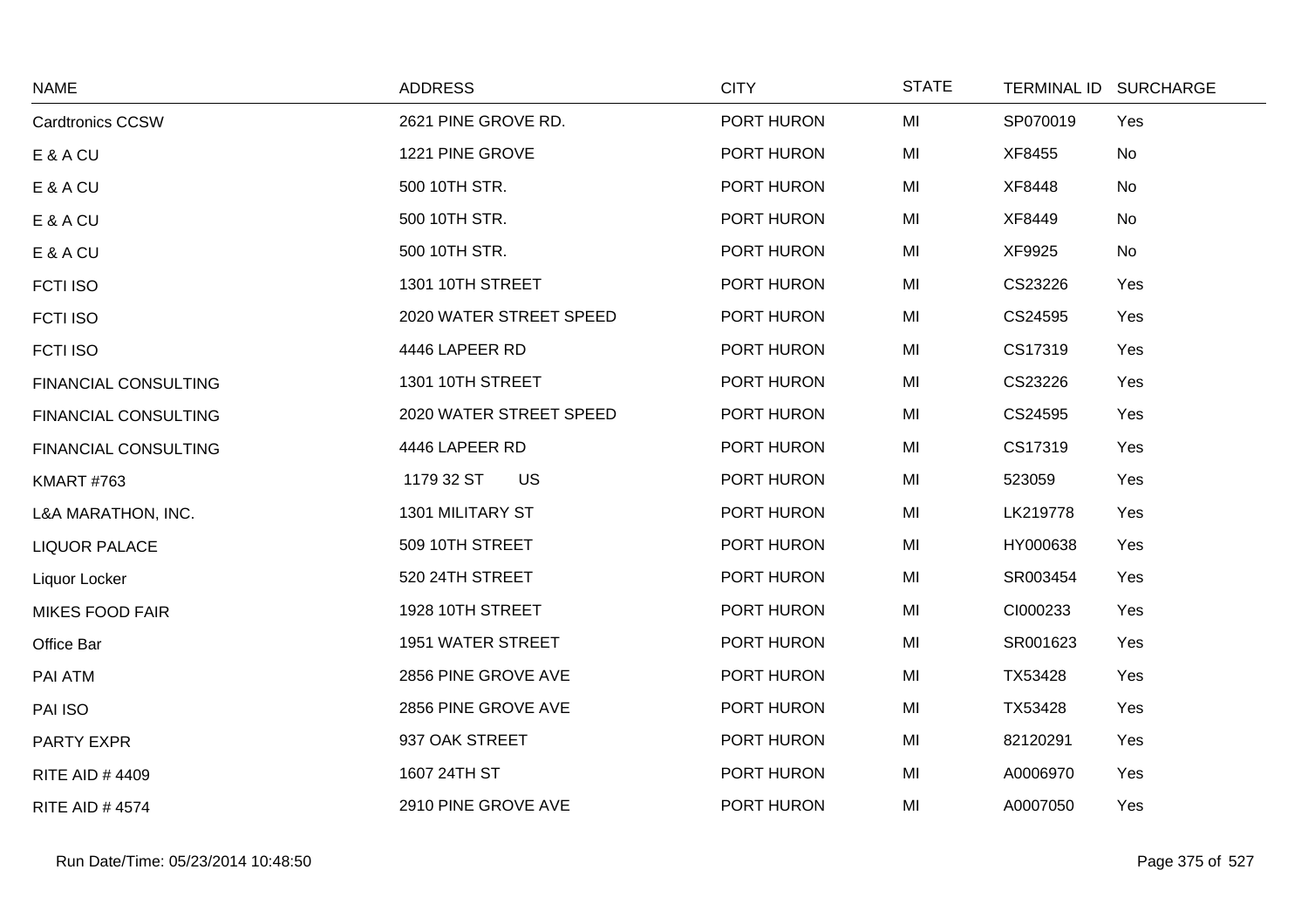| <b>NAME</b>                   | <b>ADDRESS</b>         | <b>CITY</b>    | <b>STATE</b> | <b>TERMINAL ID</b> | <b>SURCHARGE</b> |
|-------------------------------|------------------------|----------------|--------------|--------------------|------------------|
| Ryans Liquor                  | 1837 PINE GROVE RD     | PORT HURON     | MI           | SR000361           | Yes              |
| Sams 6660                     | 1237 32ND ST           | PORT HURON     | MI           | SR004805           | Yes              |
| THE SPIRITS SHOPPE            | 3550 GRATIOT AVENU     | PORT HURON     | MI           | LK682152           | Yes              |
| TOM & JERRY                   | 2013 WATER ST          | PORT HURON     | MI           | CI017874           | Yes              |
| <b>WALSH STREET PARTY STR</b> | 2741 PINE GROVE AVENUE | PORT HURON     | MI           | CI000894           | Yes              |
| Walgreens 5595                | 1617 10TH ST           | PORT HURON     | MI           | SR000938           | Yes              |
| Walgreens 6053                | 3990 24TH AVE          | PORT HURON     | MI           | SR000946           | Yes              |
| ZEBRA LOUNGE & LANES          | 522 QUAY ST            | PORT HURON     | MI           | HY002895           | Yes              |
| PORT SANILAC PARTY            | 78 S RIDGE STREET      | PORT SANILAC   | MI           | LK151178           | Yes              |
| <b>WILLIS MARKETPLACE</b>     | 173 N RIDGE ST         | PORT SANILAC   | MI           | LK110642           | Yes              |
| 5/3 BK, MI. (WEST             | 3500 CENTRE ST         | <b>PORTAGE</b> | MI           | 00000000           | Yes              |
| 5/3 BK, MI.(WEST              | 8910 PORTAGE RD        | <b>PORTAGE</b> | MI           | 00000000           | Yes              |
| 5/3 BK, W MI OFF              | 6488 S WESTNEDGE AVE   | <b>PORTAGE</b> | MI           | 00000000           | Yes              |
| <b>ADVIA CU</b>               | 901 E MILHAM AVE       | <b>PORTAGE</b> | MI           | <b>VC1018</b>      | No               |
| <b>AIRWAY LANES</b>           | 5626 PORTAGE RD        | <b>PORTAGE</b> | MI           | LK755346           | Yes              |
| <b>AUTOMATED</b>              | 6650 S WESTNEDGE AVUS  | <b>PORTAGE</b> | MI           | P187679            | Yes              |
| <b>AUTOMATED</b>              | 6650 S WESTNEDGE AVUS  | <b>PORTAGE</b> | MI           | P187680            | Yes              |
| Admiral 26 PORTAGE            | 5340 WEST NEDGE        | <b>PORTAGE</b> | MI           | SR007567           | Yes              |
| <b>Bronco Pet</b>             | 7480 SOUTH WESTNEDGUS  | <b>PORTAGE</b> | MI           | M126167            | Yes              |
| <b>CHASE</b>                  | 2109 WEST CTR          | <b>PORTAGE</b> | MI           | MI1182             | Yes              |
| <b>CHASE</b>                  | 5121 S WESTNEDGE A     | <b>PORTAGE</b> | MI           | MI0009             | Yes              |
| <b>CHASE</b>                  | 8850 SHAVER RD         | <b>PORTAGE</b> | MI           | MI4970             | Yes              |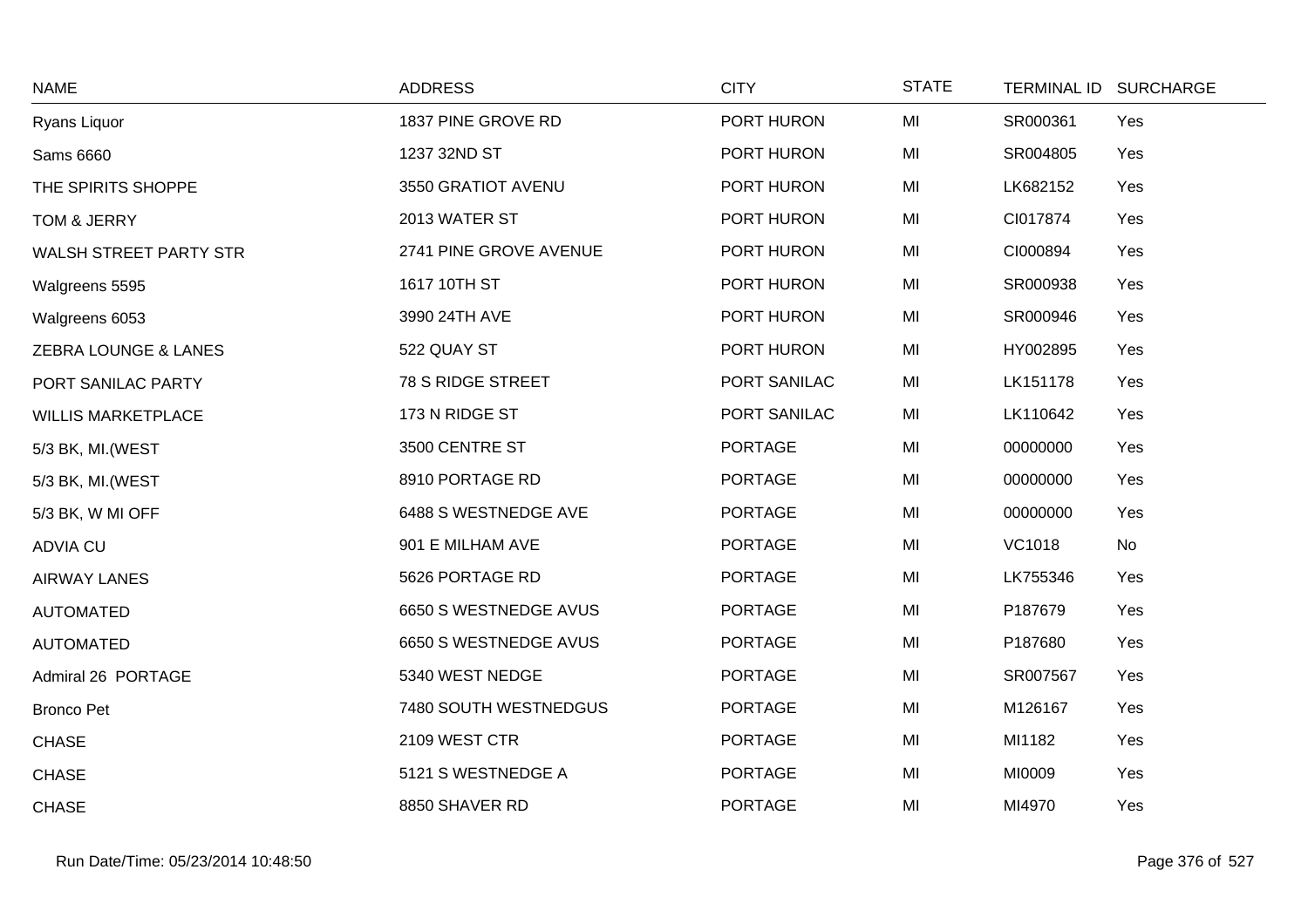| <b>NAME</b>             | <b>ADDRESS</b>            | <b>CITY</b>    | <b>STATE</b> | <b>TERMINAL ID</b> | <b>SURCHARGE</b> |
|-------------------------|---------------------------|----------------|--------------|--------------------|------------------|
| <b>CHEMICAL BANK</b>    | 8025 CREEKSIDE DR         | <b>PORTAGE</b> | MI           | TZ385423           | Yes              |
| <b>COMERICA BANK</b>    | PORTAGE OFFICE PORTA      | <b>PORTAGE</b> | MI           | R4877828           | No               |
| <b>Cardtronics CCSC</b> | 1800 W MILHAM AVE         | <b>PORTAGE</b> | MI           | CK006204           | Yes              |
| <b>Cardtronics CCSC</b> | 5324 MEREDITH ST          | <b>PORTAGE</b> | MI           | CK006203           | Yes              |
| <b>Cardtronics CCSM</b> | 6330 S W NEDGE            | <b>PORTAGE</b> | MI           | CD006765           | Yes              |
| <b>Cardtronics CCSM</b> | 7000 S WESTNEDGE AVE      | <b>PORTAGE</b> | MI           | LK402335           | Yes              |
| <b>Cardtronics CCSW</b> | 5012 S. WESTNEDGE ST      | <b>PORTAGE</b> | MI           | SP070044           | Yes              |
| <b>Cardtronics CCSW</b> | 507 W. MILHAM ST          | <b>PORTAGE</b> | MI           | SP070056           | Yes              |
| <b>Cardtronics CCSW</b> | 5974 S. PORTAGE           | <b>PORTAGE</b> | MI           | SP070161           | Yes              |
| <b>Cardtronics CCSW</b> | 8379 PORTAGE RD           | <b>PORTAGE</b> | MI           | SP070419           | Yes              |
| CardtronicsLPC          | 6839 S. WESTNEDGE AVE.    | <b>PORTAGE</b> | MI           | TG020911           | Yes              |
| <b>D&amp;W ROMENC</b>   | 525 ROMENCE RD<br>US      | <b>PORTAGE</b> | MI           | P231704            | Yes              |
| <b>EASTLAND B</b>       | 5570 GULL RD<br><b>US</b> | <b>PORTAGE</b> | MI           | P235387            | Yes              |
| <b>GOURDNECK</b>        | 11000 PORTAGE RD US       | <b>PORTAGE</b> | MI           | P222010            | Yes              |
| <b>LOVERS LAN</b>       | 1256 E CENTER<br>US       | <b>PORTAGE</b> | MI           | P204018            | Yes              |
| MEIJER - C              | 8994 SHAVER ROAD          | <b>PORTAGE</b> | MI           | 82128061           | Yes              |
| OLD NATIONAL BANK       | 6660 S WESTNEDGE AVE      | <b>PORTAGE</b> | MI           | <b>NCR124</b>      | Yes              |
| OLD NATIONAL BANK       | 6660 S WESTNEDGE AVE      | <b>PORTAGE</b> | MI           | <b>NCR129</b>      | Yes              |
| PAI ISO                 | 5232 PORTAGE RD           | <b>PORTAGE</b> | MI           | TX3979             | Yes              |
| PAI ISO                 | 700 MALL RD               | <b>PORTAGE</b> | MI           | TX54833            | Yes              |
| PAI ISO                 | 9119 SPRINKLE ROAD        | <b>PORTAGE</b> | MI           | TX45568            | Yes              |
| <b>PNCBANK</b>          | 3900 W CENTRE             | <b>PORTAGE</b> | MI           | PA1205             | Yes              |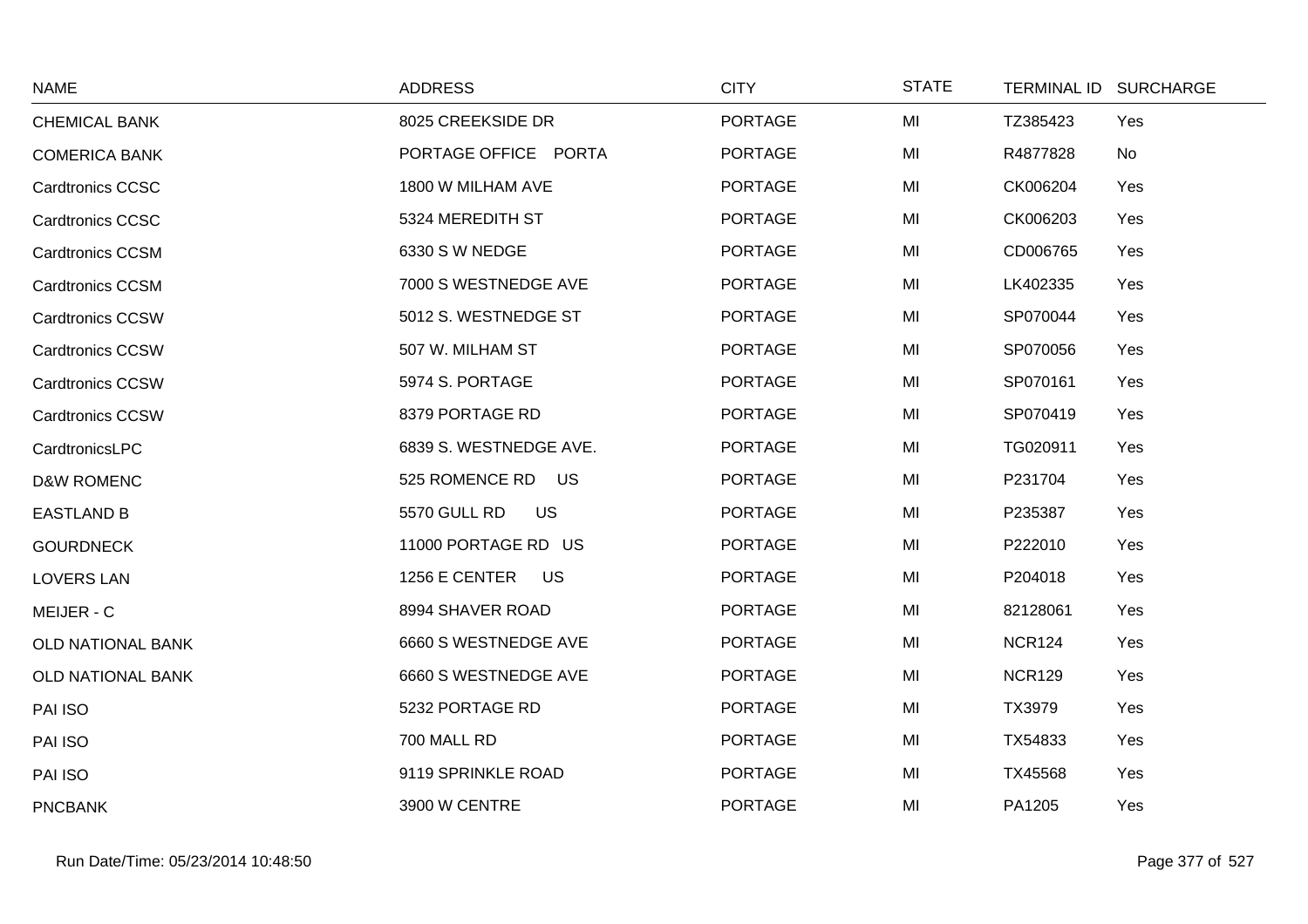| <b>NAME</b>                    | <b>ADDRESS</b>         | <b>CITY</b>        | <b>STATE</b> |               | TERMINAL ID SURCHARGE |
|--------------------------------|------------------------|--------------------|--------------|---------------|-----------------------|
| <b>PNCBANK</b>                 | 5235 PORTAGE ROAD      | <b>PORTAGE</b>     | MI           | PI2569        | Yes                   |
| <b>PNCBANK</b>                 | 6400 S SPRINKLE RD     | <b>PORTAGE</b>     | MI           | PI3377        | Yes                   |
| <b>PNCBANK</b>                 | 6944 S WESTNEDGE       | <b>PORTAGE</b>     | MI           | PA1169        | Yes                   |
| <b>PNCBANK</b>                 | 6944 S. WESTNEDGE      | <b>PORTAGE</b>     | MI           | PA1168        | Yes                   |
| <b>PNCBANK</b>                 | 7920 PORTAGE ROAD      | <b>PORTAGE</b>     | MI           | PA2981        | Yes                   |
| PORTAGE AMOCO                  | 7938 OAKLAND AVE       | <b>PORTAGE</b>     | MI           | SR055711      | Yes                   |
| PORTAGE BR                     | 700 MARTIN LUTHER KUS  | <b>PORTAGE</b>     | MI           | P222009       | Yes                   |
| <b>SUNNY MART</b>              | 4824 W MILHAM AVE US   | <b>PORTAGE</b>     | MI           | P196849       | Yes                   |
| Sprinkle Road Citgo            | 7025 SPRINKLE ROAD     | <b>PORTAGE</b>     | MI           | SR001300      | Yes                   |
| WALGREENS 10080                | 7920 SHAVER ROAD       | <b>PORTAGE</b>     | MI           | SR007667      | Yes                   |
| WALGREENS 10081                | 5933 S WESTNEDGE AVE   | <b>PORTAGE</b>     | MI           | SR007668      | Yes                   |
| <b>WOODRIDGE</b>               | 4421 W. CENTRE         | <b>PORTAGE</b>     | MI           | 81206283      | No                    |
| WalMart 5280                   | 850 SHAVER RD          | <b>PORTAGE</b>     | MI           | SR004789      | Yes                   |
| <b>Cardtronics CCSW</b>        | 1530 GRAND RIVER       | <b>PORTLAND</b>    | MI           | SP070424      | Yes                   |
| PORTLAND FEDERAL               | 751 W GRAND RIVER      | <b>PORTLAND</b>    | MI           | 00000000      | Yes                   |
| PORTLAND FEDERAL               | 9077 CHARLOTTE HWY     | <b>PORTLAND</b>    | MI           | 00000000      | Yes                   |
| PORTLAND S                     | 1501 E GRAND RIVER     | <b>PORTLAND</b>    | MI           | 81202119      | Yes                   |
| <b>BlarneyCastle Posen 772</b> | 10706 MICHIGAN AVE     | <b>POSEN</b>       | MI           | SR102236      | Yes                   |
| <b>CALCITE CU</b>              | 10514 N. MICHIGAN AVE. | <b>POSEN</b>       | MI           | <b>CKI352</b> | Yes                   |
| PAI ATM                        | 117 LANSING RD         | <b>POTTERVILLE</b> | MI           | TX39340       | Yes                   |
| PAI ISO                        | 117 LANSING RD         | <b>POTTERVILLE</b> | MI           | TX39340       | Yes                   |
| <b>POTTERVILL</b>              | 204 E LANSING RD. US   | <b>POTTERVILLE</b> | MI           | P09533        | Yes                   |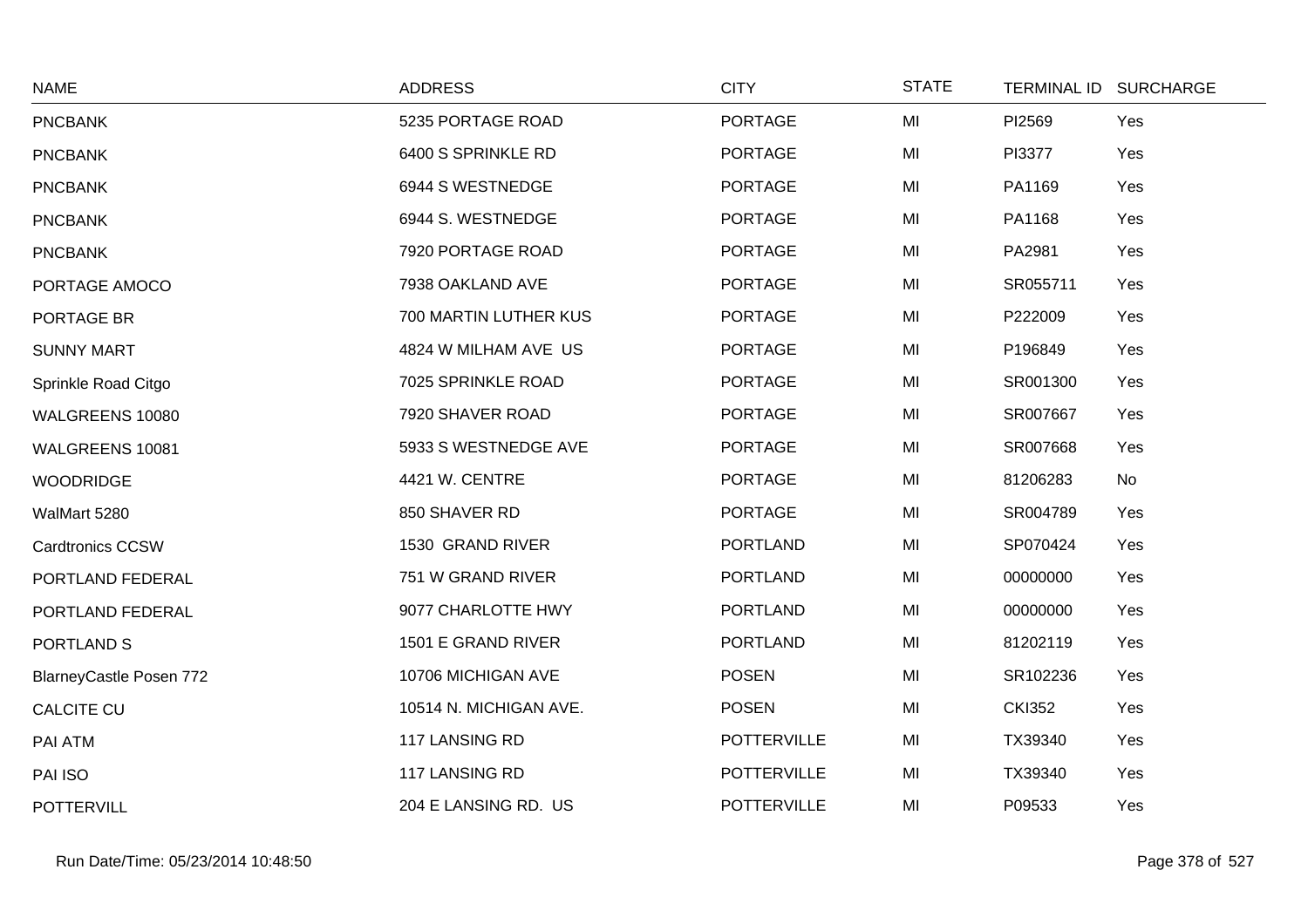| <b>NAME</b>                       | <b>ADDRESS</b>             | <b>CITY</b>     | <b>STATE</b> | TERMINAL ID SURCHARGE |
|-----------------------------------|----------------------------|-----------------|--------------|-----------------------|
| FNB OF NOR                        | W3879 US HIGHWAY 2 US      | <b>POWERS</b>   | MI           | Yes<br>9186868        |
| <b>MENOMINEE</b>                  | W3803 US HWY 2-41 US       | <b>POWERS</b>   | MI           | CP302546<br>Yes       |
| STEPHENSON MKT PO                 | 339 PINE STREET            | <b>POWERS</b>   | MI           | SR086111<br>Yes       |
| <b>CITGO</b>                      | 4971 E M-55                | <b>PRESCOTT</b> | MI           | CI999860<br>Yes       |
| <b>KEN'S PARTY STORE &amp; CA</b> | 1946 GREENWOOD RD          | <b>PRESCOTT</b> | MI           | HY003186<br>Yes       |
| NORTHLAND AREA FCU                | 1927 GREENWOOD RD.         | <b>PRESCOTT</b> | MI           | CK5135<br>Yes         |
| <b>ROSATIS MA</b>                 | 1830 EAST GREENWOODUS      | <b>PRESCOTT</b> | MI           | Yes<br>P223218        |
| SUNRISE C                         | 2097 GREENWOOD RD US       | <b>PRESCOTT</b> | MI           | P500462<br>Yes        |
| <b>Blarney Castle Family EZ</b>   | 567 EAST HOUGHTON LAKE     | PRUDENVILL      | MI           | SR000378<br>Yes       |
| <b>CHASE</b>                      | 898 W HOUGHTON LAK         | PRUDENVILLE     | MI           | MI0681<br>Yes         |
| Next Door Store 1015 Prud         | 303 W HOUGHTON P O BOX     | PRUDENVILLE     | MI           | SR004427<br>Yes       |
| PRUDENVILL                        | 1311 W HOUGHTON LAKUS      | PRUDENVILLE     | MI           | P181987<br>Yes        |
| Walgreens 10489                   | 729 W HOUGHTON LAKE DR     | PRUDENVILLE     | MI           | SR003323<br>Yes       |
| Als Total Inc                     | 5625 109TH                 | <b>PULLMAN</b>  | MI           | SR001412<br>Yes       |
| <b>PREFERRED</b>                  | 5615 109TH AVENUE          | <b>PULLMAN</b>  | MI           | 83791627<br>Yes       |
| Fergis Par                        | 110 W. MICHIGAN AV         | Parma           | MI           | 82440532<br>Yes       |
| perkins st                        | <b>US</b><br>11894 m 35    | Perkins         | MI           | TR014135<br>Yes       |
| Soo Coop CU                       | 7834 N. M-129              | Pickford        | MI           | 02691011<br>Yes       |
| Pinckey BP                        | 850 E Main St<br><b>US</b> | Pinckney        | MI           | NH024367<br>Yes       |
| Pinckey BP                        | 850 E. Main St. US         | Pinckney        | MI           | NH024367<br>Yes       |
| Village Pa                        | 5589 E M36<br>US           | Pinckney        | MI           | NH025762<br>Yes       |
| Adam Oil I                        | 749 Featherstone US        | Pontiac         | MI           | NH030516<br>Yes       |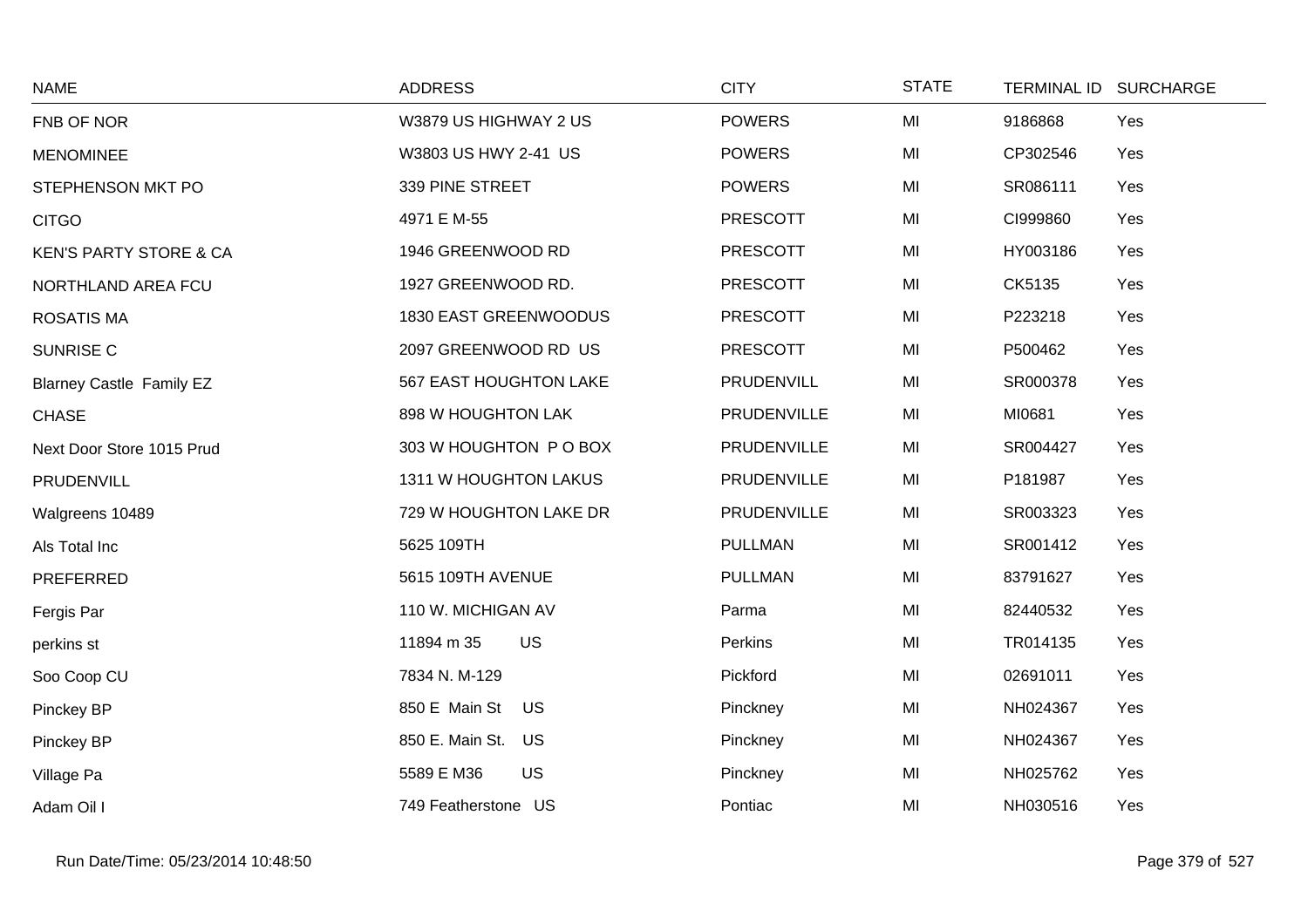| <b>NAME</b>           | <b>ADDRESS</b>              | <b>CITY</b>   | <b>STATE</b> | TERMINAL ID SURCHARGE |
|-----------------------|-----------------------------|---------------|--------------|-----------------------|
| Adam Oil I            | 749 Featherstone US         | Pontiac       | MI           | NH030613<br>Yes       |
| <b>BALDWIN MI</b>     | 720 Baldwin<br>US           | Pontiac       | MI           | A125595<br>Yes        |
| Huron Liqu            | 694 W Huron St<br>US        | Pontiac       | MI           | NH028320<br>Yes       |
| In N Out P            | <b>US</b><br>21 W Montcalm  | Pontiac       | MI           | Yes<br>TX006591       |
| MB Oil G              | <b>US</b><br>1466 Baldwin   | Pontiac       | MI           | NH030517<br>Yes       |
| PONTIAC IG            | <b>US</b><br>1925 N Perry   | Pontiac       | MI           | P23592<br>Yes         |
| Pontiac Si            | 325 N Cass Ave US           | Pontiac       | MI           | NH025548<br>Yes       |
| Pontiac Si            | 325 N. Cass Ave US          | Pontiac       | MI           | NH025548<br>Yes       |
| SAVE ON SH            | 286 N. TELEGRAPH ROUS       | Pontiac       | MI           | NH005859<br>Yes       |
| SOS 181 Po            | 1608 N Perry US             | Pontiac       | MI           | NH020414<br>Yes       |
| Satch s PI            | 137 Ceaser Chavez US        | Pontiac       | MI           | Yes<br>TX013201       |
| THRIFTY BE            | 140 N. SAGINAW<br><b>US</b> | Pontiac       | MI           | TX007730<br>Yes       |
| <b>TRADEMARK</b>      | 1220 NORTH PERRY US         | Pontiac       | MI           | TX008972<br>Yes       |
| Tom's Mark            | 588 Franklin Road US        | Pontiac       | MI           | P79355<br>Yes         |
| city side             | 1716 joslyn ave US          | Pontiac       | MI           | NH016741<br>Yes       |
| <b>WALTON GAS</b>     | 260 W. Walton<br>US         | Pontiac       | MI           | A125530<br>Yes        |
| Eastern Michigan Bank | 600 Water Street            | Port Huron    | MI           | 07841008<br>Yes       |
| SUNRISE C             | 2529 Pine Grove US          | Port Huron    | MI           | P99076<br>Yes         |
| SUNRISE C-            | 2319 24th St<br><b>US</b>   | Port Huron    | MI           | P99071<br>Yes         |
| SUNRISE C-            | 3578 Pine Grove AveUS       | Port Huron    | MI           | P99037<br>Yes         |
| Amneet Inc            | 5631 109th Avenue US        | Pullman       | MI           | NH011847<br>Yes       |
| <b>CENTURY BK</b>     | 109 WEST CHICAGO STRE       | <b>QUINCY</b> | MI           | MI000149<br>No        |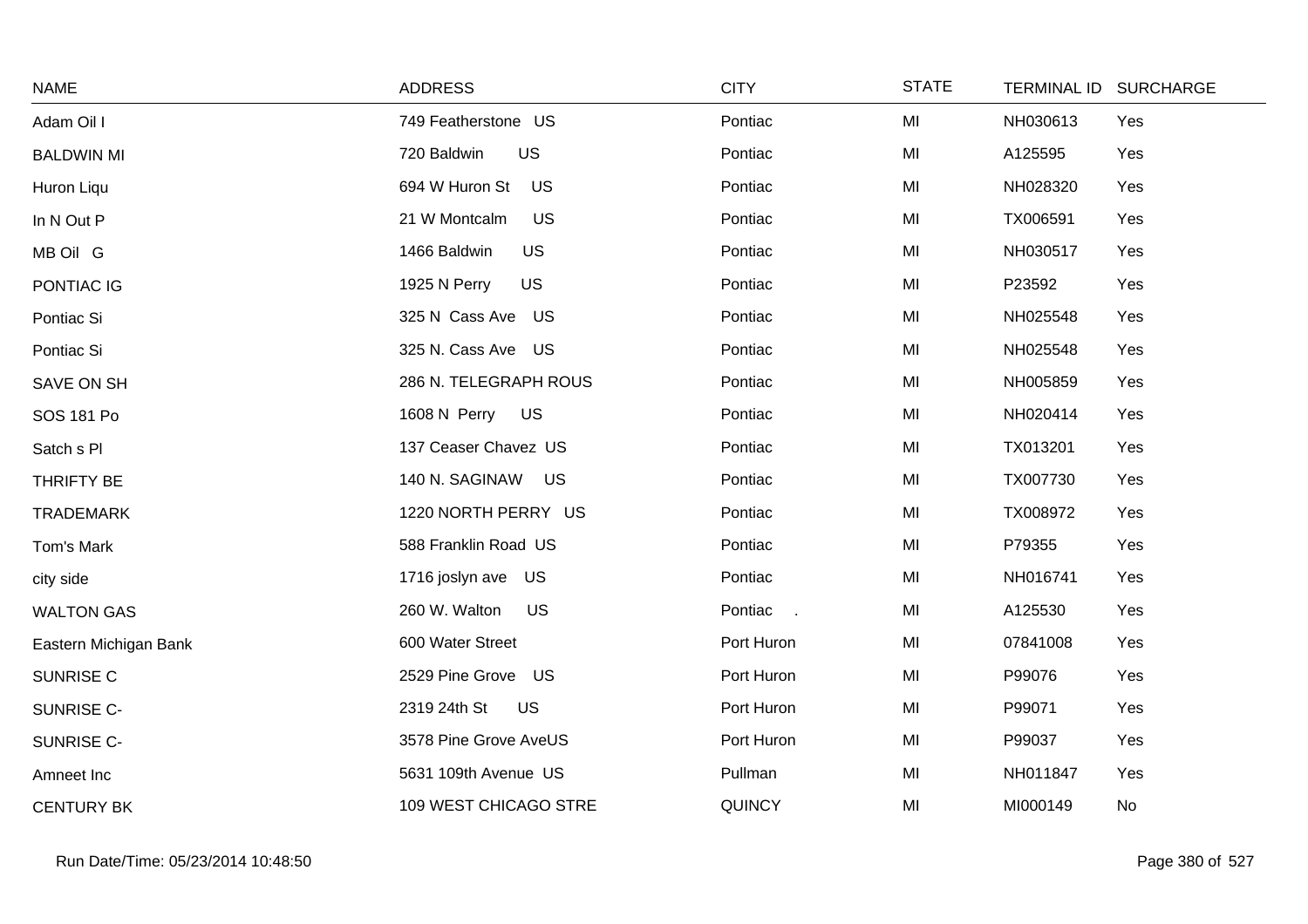| <b>NAME</b>                      | <b>ADDRESS</b>             | <b>CITY</b>          | <b>STATE</b> | TERMINAL ID SURCHARGE |     |
|----------------------------------|----------------------------|----------------------|--------------|-----------------------|-----|
| Quincy Sav Mart                  | 1 W CHICAGO STREET         | <b>QUINCY</b>        | MI           | SR001332              | Yes |
| Quinnesec Food Shop              | 3550 S US 2                | QUINNESEC            | MI           | SR000741              | Yes |
| <b>Blarney Castle Rapid City</b> | 8227 RAPID CITY NE         | <b>RAPID CITY</b>    | MI           | SR026911              | Yes |
| <b>Cardtronics CCSM</b>          | 9556 RAPID CITY RD.        | <b>RAPID CITY</b>    | MI           | CR009249              | Yes |
| <b>Cardtronics CCSM</b>          | 7668 US HWY 2 & 41         | <b>RAPID RIVER</b>   | MI           | CR006835              | Yes |
| <b>GREAT LAKES FIRS</b>          | 10467 SOUTH MAIN ST        | <b>RAPID RIVER</b>   | MI           | 00000000              | No  |
| 5/3 BK, MI.(WEST                 | 12409 STAFFORD ST          | <b>RAVENNA</b>       | MI           | 00000000              | Yes |
| <b>CHOICEONE</b>                 | 3069 SLOCUM ROAD           | <b>RAVENNA</b>       | MI           | MI000265              | Yes |
| Cardtronics CCSW                 | 3385 MAIN STREET           | <b>RAVENNA</b>       | MI           | SP070406              | Yes |
| Roadside Express                 | 7791 HEIGHTS RAVENNA RO    | <b>RAVENNA</b>       | MI           | SR005541              | Yes |
| <b>JADEL LTD</b>                 | 16500 32 MILE ROAD         | <b>RAY TOWNSHIP</b>  | MI           | CI001640              | Yes |
| <b>COMERICA BANK</b>             | WALTON-LIVERNOIS RCH H     | <b>RCHESTR HILLS</b> | MI           | M1727733              | No  |
| <b>CENTURY BK</b>                | 108 NORTH MAIN STREET      | <b>READING</b>       | MI           | MI000150              | No  |
| <b>READING BP</b>                | 603 S MAIN ST              | <b>READING</b>       | MI           | A506232               | No  |
| <b>READING PS</b>                | 600 S MAIN ST<br><b>US</b> | <b>READING</b>       | MI           | P02540                | Yes |
| 5/3 BK, MI.(EAST                 | 9019 TELEGRAPH RD          | <b>REDFORD</b>       | MI           | 00000000              | Yes |
| <b>BANK OF AMERICA</b>           | *CVS PHARMACY #8007        | <b>REDFORD</b>       | MI           | <b>WMIN1040</b>       | No  |
| <b>BANK OF AMERICA</b>           | *CVS PHARMACY #8157        | <b>REDFORD</b>       | MI           | <b>WMIN1121</b>       | No  |
| <b>BANK OF AMERICA</b>           | *CVS PHARMACY #8172        | <b>REDFORD</b>       | MI           | <b>WMIN1131</b>       | No  |
| <b>BAYDOUN BROTHERS,</b>         | 25575 W. 5 MILE RD         | <b>REDFORD</b>       | MI           | LK302968              | Yes |
| BP TELEGRAPH RIDDH               | 15180 TELEGRAPH RD         | <b>REDFORD</b>       | MI           | LK435473              | Yes |
| CCCU                             | 25447 W FIVE MILE          | <b>REDFORD</b>       | MI           | VC0311                | Yes |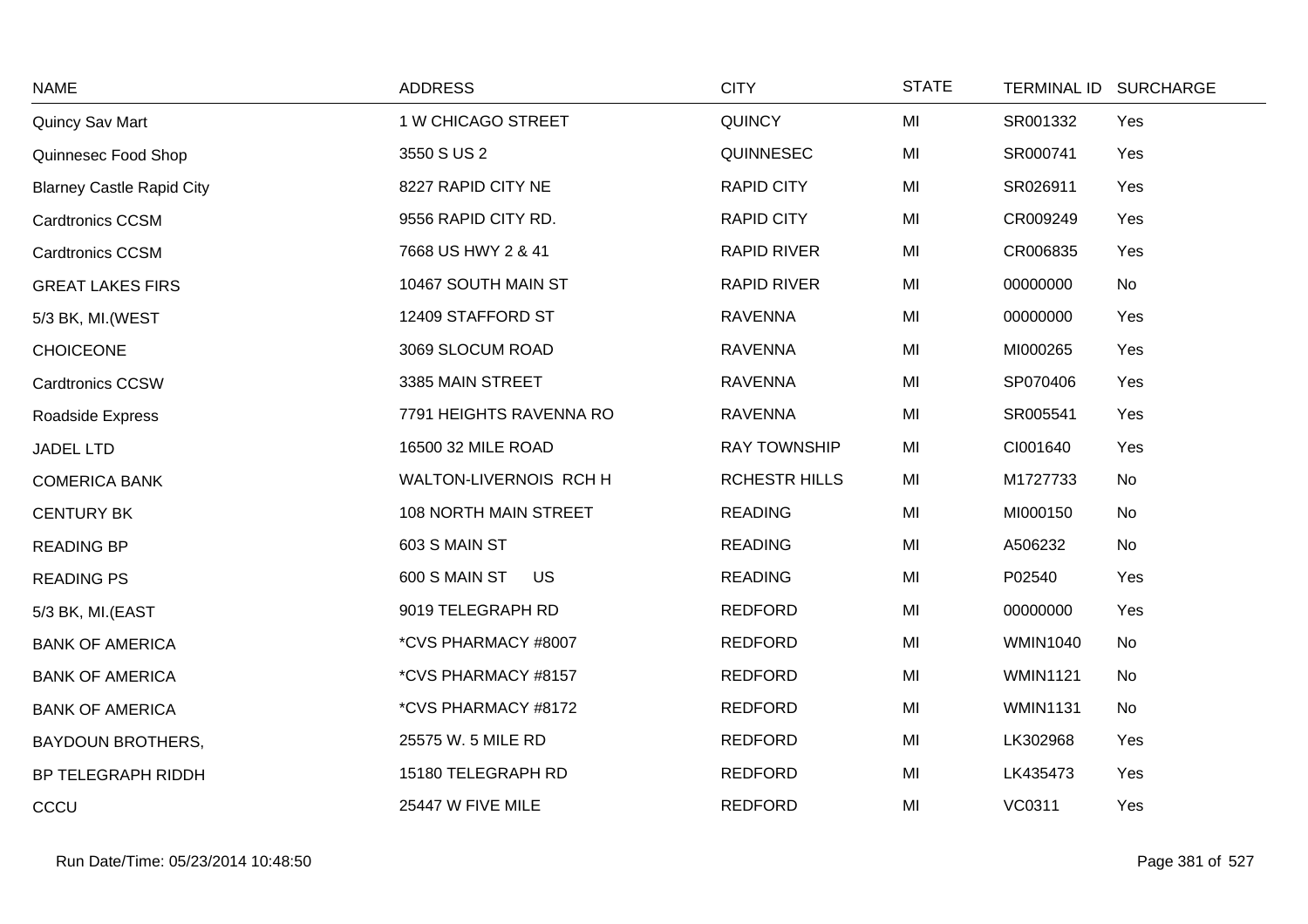| <b>NAME</b>               | <b>ADDRESS</b>         | <b>CITY</b>    | <b>STATE</b> | TERMINAL ID SURCHARGE |
|---------------------------|------------------------|----------------|--------------|-----------------------|
| <b>CHASE</b>              | 14615 TELEGRAPH RD     | <b>REDFORD</b> | MI           | MI1694<br>Yes         |
| <b>CHASE</b>              | 27275 W 6 MILE RD      | <b>REDFORD</b> | MI           | MI0397<br>Yes         |
| <b>CHASE</b>              | 27275 W 6 MILE RD      | <b>REDFORD</b> | MI           | MI0403<br>Yes         |
| <b>CHASE</b>              | 27275 W 6 MILE RD      | <b>REDFORD</b> | MI           | MI0404<br>Yes         |
| <b>CHASE</b>              | 9540 TELEGRAPH RD      | <b>REDFORD</b> | MI           | MI0422<br>Yes         |
| <b>CHASE</b>              | 9540 TELEGRAPH RD      | <b>REDFORD</b> | MI           | MI0443<br>Yes         |
| <b>CITIZENS COB</b>       | 9369 TELEGRAPH RD      | <b>REDFORD</b> | MI           | ZA8128<br>No          |
| <b>COMERICA BANK</b>      | PLYMOUTH-WINSTON RDF   | <b>REDFORD</b> | MI           | D3974022<br>No        |
| <b>COMERICA BANK</b>      | PLYMOUTH-WINSTON RDFR  | <b>REDFORD</b> | MI           | A3334283<br>No        |
| <b>COMERICA BANK</b>      | SCHLCRAFT-INKSTR REDFD | <b>REDFORD</b> | MI           | D0537629<br>No        |
| <b>COMERICA BANK</b>      | SCHOOL-INKSTER REDFRD  | <b>REDFORD</b> | MI           | G1387708<br>No        |
| <b>COMERICA BANK</b>      | SCLCRFT-TELEGRPH REDFD | <b>REDFORD</b> | MI           | E1937903<br>No        |
| <b>CROWN DRUG</b>         | 24401 PLYMOUTH RD      | <b>REDFORD</b> | MI           | LK789027<br>No        |
| <b>Cardtronics CCSM</b>   | 15590 BEECH DALY       | <b>REDFORD</b> | MI           | CR013031<br>Yes       |
| <b>Cardtronics CCSM</b>   | 26411 W 8 MILE RD      | <b>REDFORD</b> | MI           | CR005800<br>Yes       |
| <b>Cardtronics CCSW</b>   | 25791 W. 6 MILE        | <b>REDFORD</b> | MI           | SP070057<br>Yes       |
| FAMILY DDOLLAR #83        | 15181 TELEGRAPH        | <b>REDFORD</b> | MI           | LK129667<br>Yes       |
| FAMILY DOLLAR #777        | 18845 BEECH DALY       | <b>REDFORD</b> | MI           | LK178411<br>Yes       |
| FAMILY DOLLAR 8624        | 19150 TELEGRAPH RO     | <b>REDFORD</b> | MI           | LK926629<br>Yes       |
| FIESTA LIQUOR SHOP        | 25707 PLYMOUTH ROAD    | <b>REDFORD</b> | MI           | CI017121<br>Yes       |
| <b>HEATHERS LIQUOR LA</b> | 24714 FIVE MILE RD     | <b>REDFORD</b> | MI           | LK270587<br>Yes       |
| J & B REDFORD, INC        | 23300 PLYMOUTH RD.     | <b>REDFORD</b> | MI           | LK321339<br>Yes       |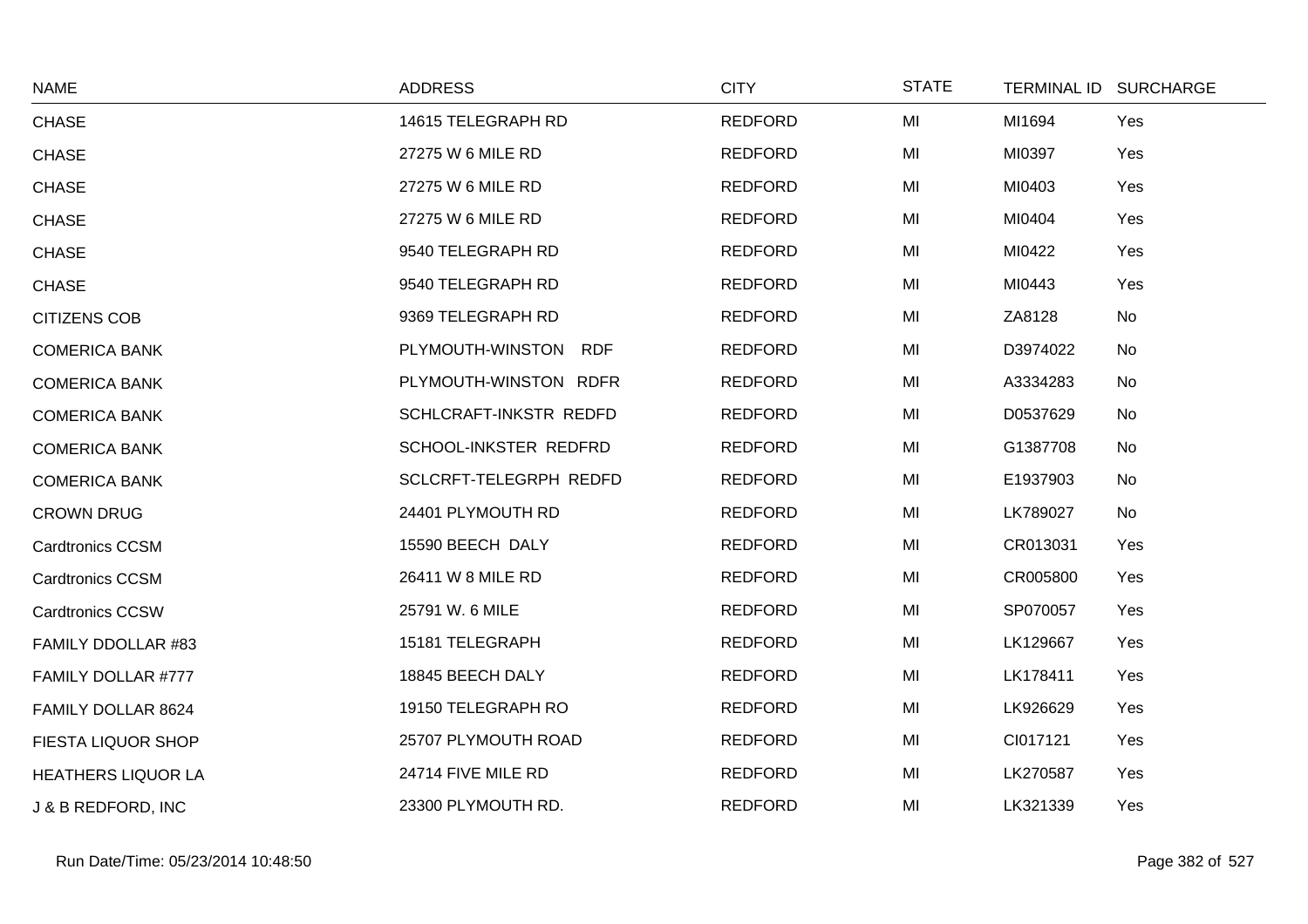| <b>NAME</b>                   | <b>ADDRESS</b>        | <b>CITY</b>    | <b>STATE</b> | <b>TERMINAL ID</b> | <b>SURCHARGE</b> |
|-------------------------------|-----------------------|----------------|--------------|--------------------|------------------|
| <b>KWICKY MART</b>            | 25825 W. SEVEN MIL    | <b>REDFORD</b> | MI           | LK538550           | Yes              |
| <b>MATALKA INC</b>            | 25810 SCHOOLCRAFT     | <b>REDFORD</b> | MI           | LK363606           | Yes              |
| MS FUELS 3 INC                | 24000 PLYMOUTH RD     | <b>REDFORD</b> | MI           | LK494009           | Yes              |
| ONE STOP GAS & MOR            | 26875 W. EIGHT MIL    | <b>REDFORD</b> | MI           | LK592445           | Yes              |
| PAI ATM                       | 26145 GRAND RIVER AVE | <b>REDFORD</b> | MI           | CS38860            | Yes              |
| PAI ATM                       | 27350 W 7 MILE RD     | <b>REDFORD</b> | MI           | TX45712            | Yes              |
| PAI ISO                       | 27350 W 7 MILE RD     | <b>REDFORD</b> | MI           | TX45712            | Yes              |
| PALACE FUEL INC               | 9504 TELEGRAPH RD.    | <b>REDFORD</b> | MI           | LK426949           | Yes              |
| PARTY HUT                     | 26968 PLYMOUTH ROAD   | <b>REDFORD</b> | MI           | VP031562           | Yes              |
| PETRO USA                     | 12805 TELEGRAPH US    | <b>REDFORD</b> | MI           | P175867            | Yes              |
| PLYMOUTH BEECH SHELL          | 25729 PLYMOUTH RD.    | <b>REDFORD</b> | MI           | CI014047           | Yes              |
| PLYMOUTH GAS & GO,            | 27360 PLYMOUTH RD.    | <b>REDFORD</b> | MI           | LK512946           | Yes              |
| <b>PNCBANK</b>                | 13951 TELEGRAPH       | <b>REDFORD</b> | MI           | PA1184             | Yes              |
| <b>PNCBANK</b>                | 13951 TELEGRAPH RD    | <b>REDFORD</b> | MI           | PA1185             | Yes              |
| PREMIER SUDZ AND S            | 26000 PLYMOUTH ROA    | <b>REDFORD</b> | MI           | LK591030           | Yes              |
| <b>QUALITY PETROLEUM</b>      | 25817 5 MILE RD       | <b>REDFORD</b> | MI           | TD242340           | Yes              |
| RACEWAY BP                    | 25740 PLYMOUTH        | <b>REDFORD</b> | MI           | LK732202           | Yes              |
| <b>REDFORD GAS &amp; CO I</b> | 14301 TELEGRAPH RD    | <b>REDFORD</b> | MI           | LK554208           | Yes              |
| <b>REDFORD LIQUOR</b>         | 25151 W. SIX MILE     | <b>REDFORD</b> | MI           | CI013923           | Yes              |
| <b>REDFORD LIQUOR</b>         | 26809 PLYMOUTH RD     | <b>REDFORD</b> | MI           | LK398218           | Yes              |
| <b>RIVER FRONT</b>            | 25110 GRAND RIVER AVE | <b>REDFORD</b> | MI           | CI016220           | No               |
| <b>SERVICE CENTERS CORP</b>   | 14815 TELEGRAPH RD.   | <b>REDFORD</b> | MI           | <b>CK0A21</b>      | Yes              |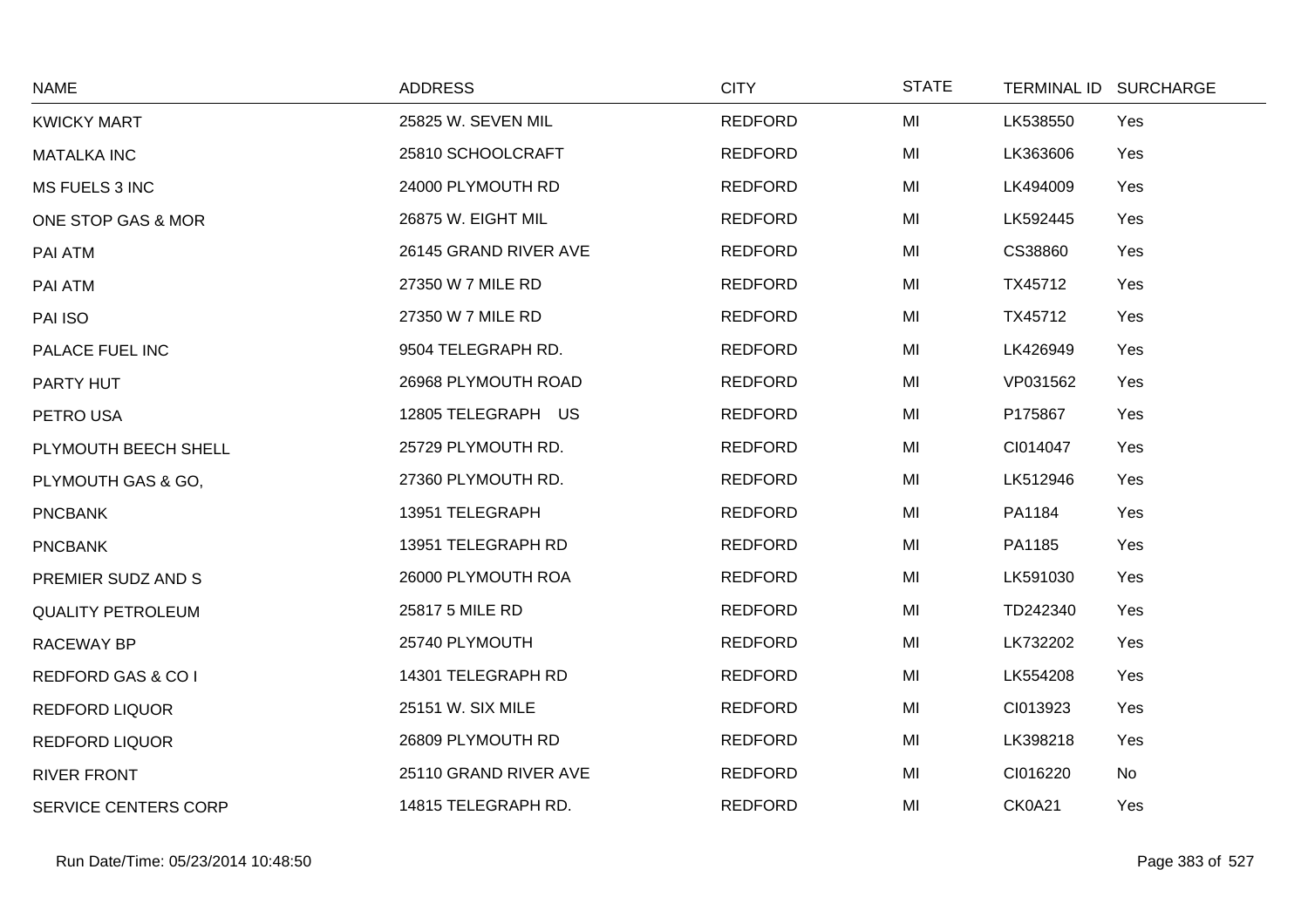| <b>NAME</b>                     | <b>ADDRESS</b>        | <b>CITY</b>          | <b>STATE</b> |                 | TERMINAL ID SURCHARGE |
|---------------------------------|-----------------------|----------------------|--------------|-----------------|-----------------------|
| SERVICE CENTERS CORP            | 14815 TELEGRAPH RD.   | <b>REDFORD</b>       | MI           | CK0A41          | Yes                   |
| SUNSHINE PARTY SHOP             | 27343 JOY RD          | <b>REDFORD</b>       | MI           | CI021274        | Yes                   |
| SY FUEL INC                     | 27360 GRAND RIVER     | <b>REDFORD</b>       | MI           | LK386824        | Yes                   |
| T & R PETRO INC                 | 9150 TELEGRAPH        | <b>REDFORD</b>       | MI           | LK366572        | Yes                   |
| TELEGRAPH GAS AND GO I          | 13350 TELEGRAPH       | <b>REDFORD</b>       | MI           | CI016184        | Yes                   |
| TEMP FUELS MANAGEM              | 27350 JOY RD.         | <b>REDFORD</b>       | MI           | LK335475        | Yes                   |
| TWC PETRO MART                  | 9525 TELEGRAPH        | <b>REDFORD</b>       | MI           | CI016544        | Yes                   |
| <b>WINE BARON</b>               | 25303 PLYMOUTH US     | <b>REDFORD</b>       | MI           | P78148          | Yes                   |
| WR OIL COMPANY INC              | 27153 W. 7 MILE RD    | <b>REDFORD</b>       | MI           | LK665479        | Yes                   |
| Walgreens 11607                 | 25905 FIVE MILE       | <b>REDFORD</b>       | MI           | SR003206        | Yes                   |
| <b>ZAKIA ENTERPRISES</b>        | 15893 TELEGRAPH RO    | <b>REDFORD</b>       | MI           | LK800222        | Yes                   |
| <b>BANK OF AMERICA</b>          | *BEECH ROAD           | <b>REDFORD TOWNS</b> | MI           | <b>IMIN7125</b> | No                    |
| <b>BANK OF AMERICA</b>          | *BEECH ROAD           | <b>REDFORD TOWNS</b> | MI           | <b>IMIN7126</b> | No                    |
| <b>BANK OF AMERICA</b>          | *CVS PHARMACY #8151   | <b>REDFORD TOWNS</b> | MI           | <b>WMIN1116</b> | No                    |
| <b>BANK OF AMERICA</b>          | *REDFORD TOWNSHIP     | <b>REDFORD TOWNS</b> | MI           | <b>IMIN7089</b> | No                    |
| <b>BANK OF AMERICA</b>          | *TEL JOY              | <b>REDFORD TOWNS</b> | MI           | <b>IMIN6006</b> | No                    |
| CT 7-11                         | 27350 SCHOOLCRAFT. US | <b>REDFORD TWP</b>   | MI           | SE276286        | Yes                   |
| CT 7-11                         | 8834 TELEGRAPH. US    | <b>REDFORD TWP</b>   | MI           | SE274968        | Yes                   |
| <b>Blarney Castle Reed City</b> | 22522 US 10           | <b>REED CITY</b>     | MI           | SR000016        | Yes                   |
| <b>CHEMICAL BANK</b>            | 840 S CHESTNUT ST     | <b>REED CITY</b>     | MI           | TZ384203        | Yes                   |
| <b>LAKE OSCEO</b>               | 217 S CHESTNUT STREET | <b>REED CITY</b>     | MI           | MI000281        | No                    |
| PAI ATM                         | 5065 220TH AVE        | <b>REED CITY</b>     | MI           | TX34486         | Yes                   |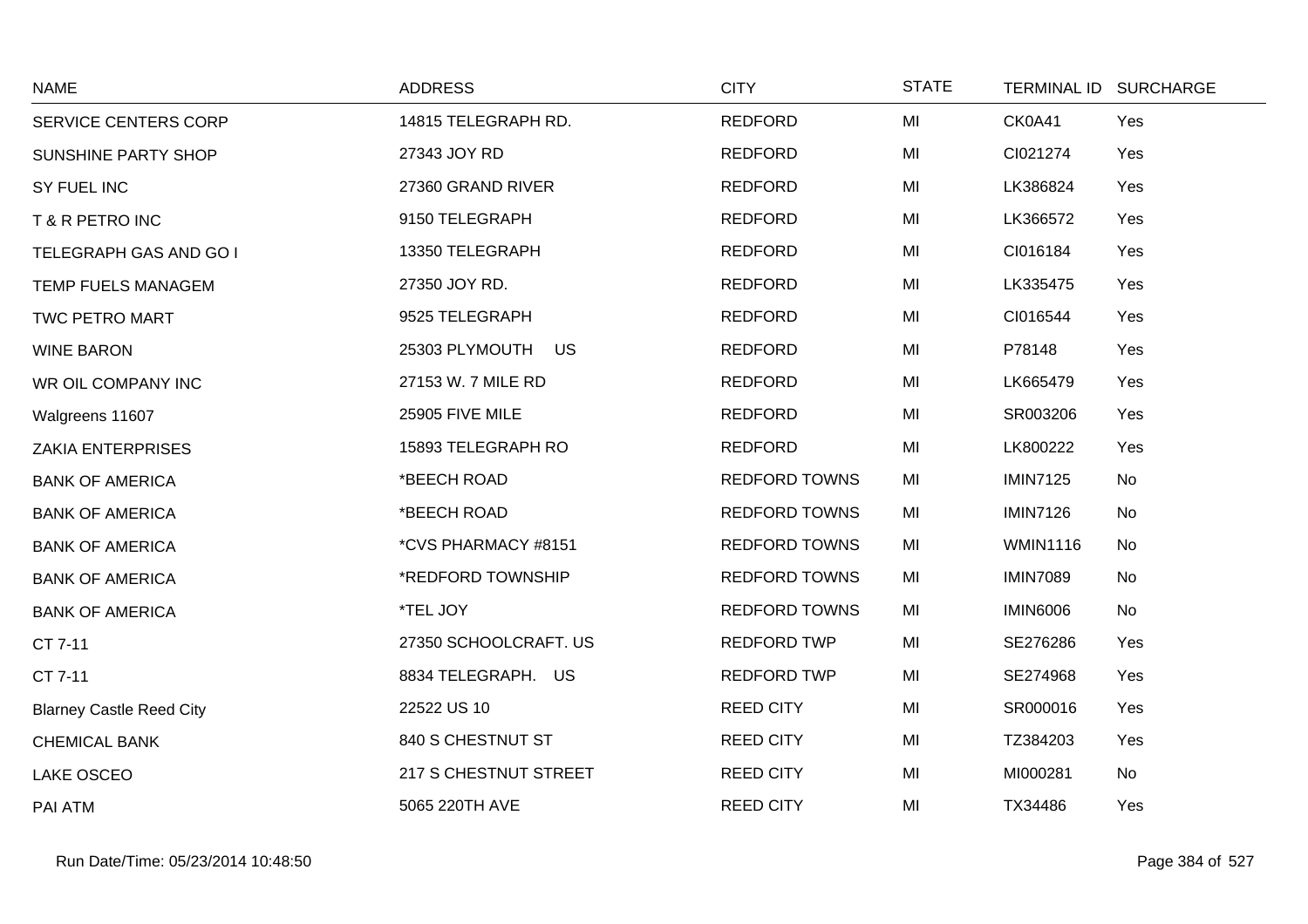| <b>NAME</b>                     | <b>ADDRESS</b>        | <b>CITY</b>      | <b>STATE</b> |                 | TERMINAL ID SURCHARGE |
|---------------------------------|-----------------------|------------------|--------------|-----------------|-----------------------|
| PAI ISO                         | 5065 220TH AVE        | <b>REED CITY</b> | MI           | TX34486         | Yes                   |
| RITE AID # 3383                 | 222 S. CHESTNUT ST    | <b>REED CITY</b> | MI           | A0006623        | Yes                   |
| <b>VICS MARKE</b>               | 716 S CHESTNUT ST US  | <b>REED CITY</b> | MI           | P222544         | Yes                   |
| Wesco Reed City 50              | 602 S CHESTNUT AVE    | <b>REED CITY</b> | MI           | SR003414        | Yes                   |
| Wesco Reed City 61              | 4921 220TH ST         | <b>REED CITY</b> | MI           | SR003421        | Yes                   |
| FCTI ISO                        | 9989 W SAGINAW ST     | <b>REESE</b>     | MI           | TX44218         | Yes                   |
| <b>FINANCIAL CONSULTING</b>     | 9989 W SAGINAW ST     | <b>REESE</b>     | MI           | TX44218         | Yes                   |
| <b>FIRSTMERIT</b>               | 12880 E Washington    | <b>REESE</b>     | MI           | 00006719        | Yes                   |
| <b>PNCBANK</b>                  | 9899 SAGINAW          | <b>REESE</b>     | MI           | PA2806          | Yes                   |
| <b>Blarney Castle Remus 796</b> | 3559 WEATLAND ROAD    | <b>REMUS</b>     | MI           | SR102238        | Yes                   |
| <b>FATES FOOD</b>               | 2566 9 MILE ROAD US   | <b>REMUS</b>     | MI           | P213336         | Yes                   |
| <b>FATES SUNO</b>               | 100 WHEATLAND AVENUUS | <b>REMUS</b>     | MI           | P213331         | Yes                   |
| <b>FIRSTBANK</b>                | 201 W. WHEATLAND      | <b>REMUS</b>     | MI           | XM1858          | Yes                   |
| <b>ISABELLABT</b>               | 220 W WHEATLAND ST    | <b>REMUS</b>     | MI           | 07340014        | Yes                   |
| 5/3 BK, MI.(WEST                | 8020 N 32ND ST        | <b>RICHLAND</b>  | MI           | 00000000        | Yes                   |
| ADVIA CU                        | 8224 N 32ND ST        | <b>RICHLAND</b>  | MI           | VC1021          | No                    |
| <b>Cardtronics CCSC</b>         | 8205 N 32ND ST        | <b>RICHLAND</b>  | MI           | CK006302        | Yes                   |
| <b>Cardtronics CCSM</b>         | 8900 GULL RD          | <b>RICHLAND</b>  | MI           | CD006764        | Yes                   |
| <b>BANK OF AMERICA</b>          | *CVS PHARMACY #8024   | <b>RICHMOND</b>  | MI           | <b>WMID0034</b> | No                    |
| <b>BANK OF AMERICA</b>          | *RICHMOND             | <b>RICHMOND</b>  | MI           | <b>IMID7317</b> | No                    |
| <b>CITIZENS COB</b>             | 69055 MAIN STREET     | <b>RICHMOND</b>  | MI           | ZA8184          | No                    |
| <b>Cardtronics CCSB</b>         | 66900 GRATIOT         | <b>RICHMOND</b>  | MI           | KR001409        | Yes                   |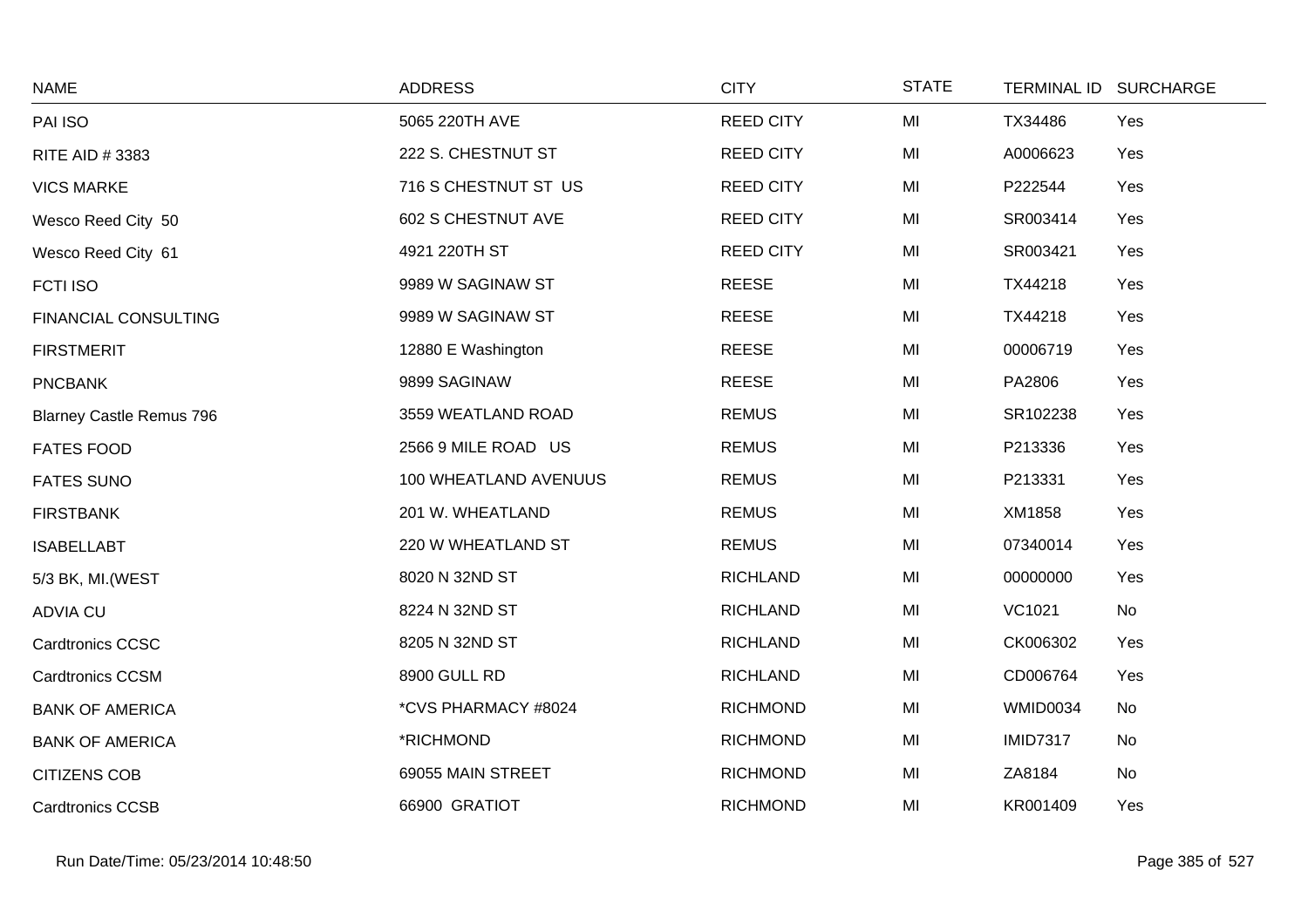| <b>NAME</b>               | <b>ADDRESS</b>          | <b>CITY</b>         | <b>STATE</b> | TERMINAL ID SURCHARGE  |  |
|---------------------------|-------------------------|---------------------|--------------|------------------------|--|
| <b>Cardtronics CCSW</b>   | 67371 N. GRATIOT        | <b>RICHMOND</b>     | MI           | SP070101<br>Yes        |  |
| <b>KMART #357</b>         | <b>US</b><br>67300 MAIN | <b>RICHMOND</b>     | MI           | 523049<br>Yes          |  |
| <b>PNCBANK</b>            | 69306 N. MAIN ST        | <b>RICHMOND</b>     | MI           | PA1170<br>Yes          |  |
| <b>RIVER ROUGE MARKET</b> | 99 LEOROY ST.           | <b>RIVER ROUDGE</b> | MI           | LK703385<br>Yes        |  |
| <b>B&amp;S ENTERPRISE</b> | 276 VISGER RD.          | <b>RIVER ROUGE</b>  | MI           | TD238892<br>Yes        |  |
| <b>BANK OF AMERICA</b>    | *RIVER ROUGE            | <b>RIVER ROUGE</b>  | MI           | <b>IMIN7090</b><br>No  |  |
| <b>CITY HALL</b>          | 10617 W JEFFERSON AUS   | <b>RIVER ROUGE</b>  | MI           | <b>TCS40065</b><br>Yes |  |
| JEFFERSON FILL-UP, INC    | 10550 WEST JEFFERSON    | <b>RIVER ROUGE</b>  | MI           | CI015756<br>Yes        |  |
| <b>RIVER ROUG</b>         | 10391 WEST JEFFERSOUS   | <b>RIVER ROUGE</b>  | MI           | P169912<br>Yes         |  |
| RIVER ROUGE PETRO,        | 10693 W. JEFFERSON      | <b>RIVER ROUGE</b>  | MI           | LK440719<br>Yes        |  |
| <b>RIVERA MARKET</b>      | 11292 W JEFFERSON       | <b>RIVER ROUGE</b>  | MI           | CI031497<br>Yes        |  |
| ROUGE FUEL STOP IN        | 11345 W JEFFERSON       | <b>RIVER ROUGE</b>  | MI           | LK394534<br>Yes        |  |
| <b>STAR MARKET</b>        | 1874 COOLIDGE           | <b>RIVER ROUGE</b>  | MI           | LK305674<br>Yes        |  |
| THREE C INC               | 11030 W. JEFFERSON      | <b>RIVER ROUGE</b>  | MI           | LK552678<br>Yes        |  |
| VALUE PLUS FOOD CE        | 10700 W. JEFFERSON      | <b>RIVER ROUGE</b>  | MI           | LK665521<br>Yes        |  |
| M-46 MARKET & GAS         | 10958 W. MONROE         | <b>RIVERDALE</b>    | MI           | LK724792<br>Yes        |  |
| <b>CHASE</b>              | 17800 FORT ST           | <b>RIVERVIEW</b>    | MI           | MI1029<br>Yes          |  |
| <b>CITY STATION R INC</b> | 12647 PENNSYLVANIA      | <b>RIVERVIEW</b>    | MI           | LK477133<br>Yes        |  |
| CT 7-11                   | 17013 FORT ST           | <b>RIVERVIEW</b>    | MI           | SE274216<br>Yes        |  |
| <b>Cardtronics CCSC</b>   | 12705 PENNSYLVANIA      | <b>RIVERVIEW</b>    | MI           | CK006219<br>Yes        |  |
| <b>Cardtronics CCSW</b>   | 18799 FORT ST           | <b>RIVERVIEW</b>    | MI           | SP070072<br>Yes        |  |
| <b>GEORGES LIQUOR WIN</b> | 13826 SIBLEY RD         | <b>RIVERVIEW</b>    | MI           | LK307878<br>Yes        |  |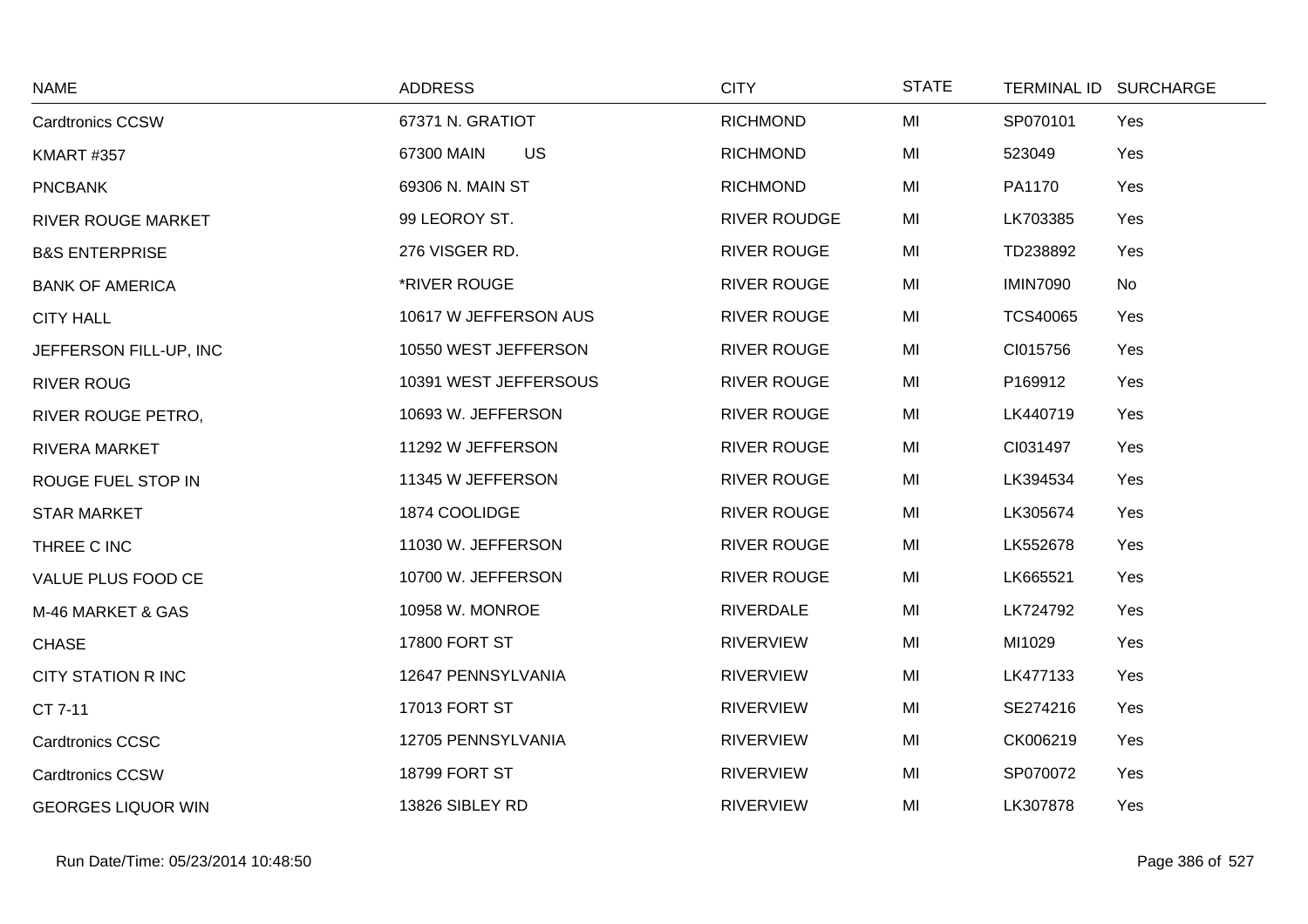| <b>NAME</b>                 | <b>ADDRESS</b>           | <b>CITY</b>          | <b>STATE</b> | <b>TERMINAL ID</b> | <b>SURCHARGE</b> |
|-----------------------------|--------------------------|----------------------|--------------|--------------------|------------------|
| <b>NICKS GAS</b>            | 18982 FORT ST.           | <b>RIVERVIEW</b>     | MI           | LK559164           | Yes              |
| <b>RITE AID #4334</b>       | <b>RIVERVIEW COMMONS</b> | <b>RIVERVIEW</b>     | MI           | A0006931           | Yes              |
| <b>SERVICE CENTERS CORP</b> | 19224 W. FORT ST         | <b>RIVERVIEW</b>     | MI           | CK0A75             | Yes              |
| Walgreens 4585              | 17071 FORT ST            | <b>RIVERVIEW</b>     | MI           | SR000917           | Yes              |
| <b>ZIMMERMAN'S TRADIN</b>   | 8131 WOODWARD            | <b>RIVES JUNCTIO</b> | MI           | LK139054           | Yes              |
| <b>BP GAS STATION</b>       | 100 WEST UNIVERSITY      | <b>ROCHESTER</b>     | MI           | HY000716           | Yes              |
| <b>CAMPUS CORNER MOBILE</b> | 1295 WALTON BLVD         | <b>ROCHESTER</b>     | MI           | TD240279           | Yes              |
| <b>CHASE</b>                | 1290 WALTON BLVD         | <b>ROCHESTER</b>     | MI           | MI2975             | Yes              |
| <b>CHASE</b>                | 25 BARCLAY CIR           | <b>ROCHESTER</b>     | MI           | MI1967             | Yes              |
| <b>CHASE</b>                | 339 S MAIN ST            | <b>ROCHESTER</b>     | MI           | MI0846             | Yes              |
| <b>CITIZENS COB</b>         | 44 N ADAMS STREET        | <b>ROCHESTER</b>     | MI           | ZA8189             | No               |
| <b>COMERICA BANK</b>        | ROCHESTER-AVON ROCHSTR   | <b>ROCHESTER</b>     | MI           | E0407620           | No               |
| <b>COMERICA BANK</b>        | ROCHSTR-AVON ROCHESTER   | <b>ROCHESTER</b>     | MI           | L1417591           | No               |
| <b>COMERICA BANK</b>        | <b>WALTON - ADAMS</b>    | <b>ROCHESTER</b>     | MI           | E2755957           | No               |
| CT 7-11                     | 804 N MAIN ST.           | <b>ROCHESTER</b>     | MI           | SE276691           | Yes              |
| <b>Cardtronics CCSW</b>     | 1010 ROCHESTER & AVON    | <b>ROCHESTER</b>     | MI           | SP070106           | Yes              |
| <b>Cardtronics CCSW</b>     | 6980 ROCHESTER           | <b>ROCHESTER</b>     | MI           | SP070029           | Yes              |
| <b>FIRSTMERIT</b>           | 175 S Livernois          | <b>ROCHESTER</b>     | MI           | 00006333           | No               |
| <b>O'CONNORS</b>            | 324 MAIN ST.             | <b>ROCHESTER</b>     | MI           | LK397061           | Yes              |
| <b>PNCBANK</b>              | 2101 ROCHESTER RD        | <b>ROCHESTER</b>     | MI           | PA2676             | Yes              |
| ROCHESTER ROAD BP           | 3841 ROCHESTER RD        | <b>ROCHESTER</b>     | MI           | LK196177           | Yes              |
| WALGREENS 9085              | 1490 N ROCHESTER ROAD    | <b>ROCHESTER</b>     | MI           | SR007669           | No               |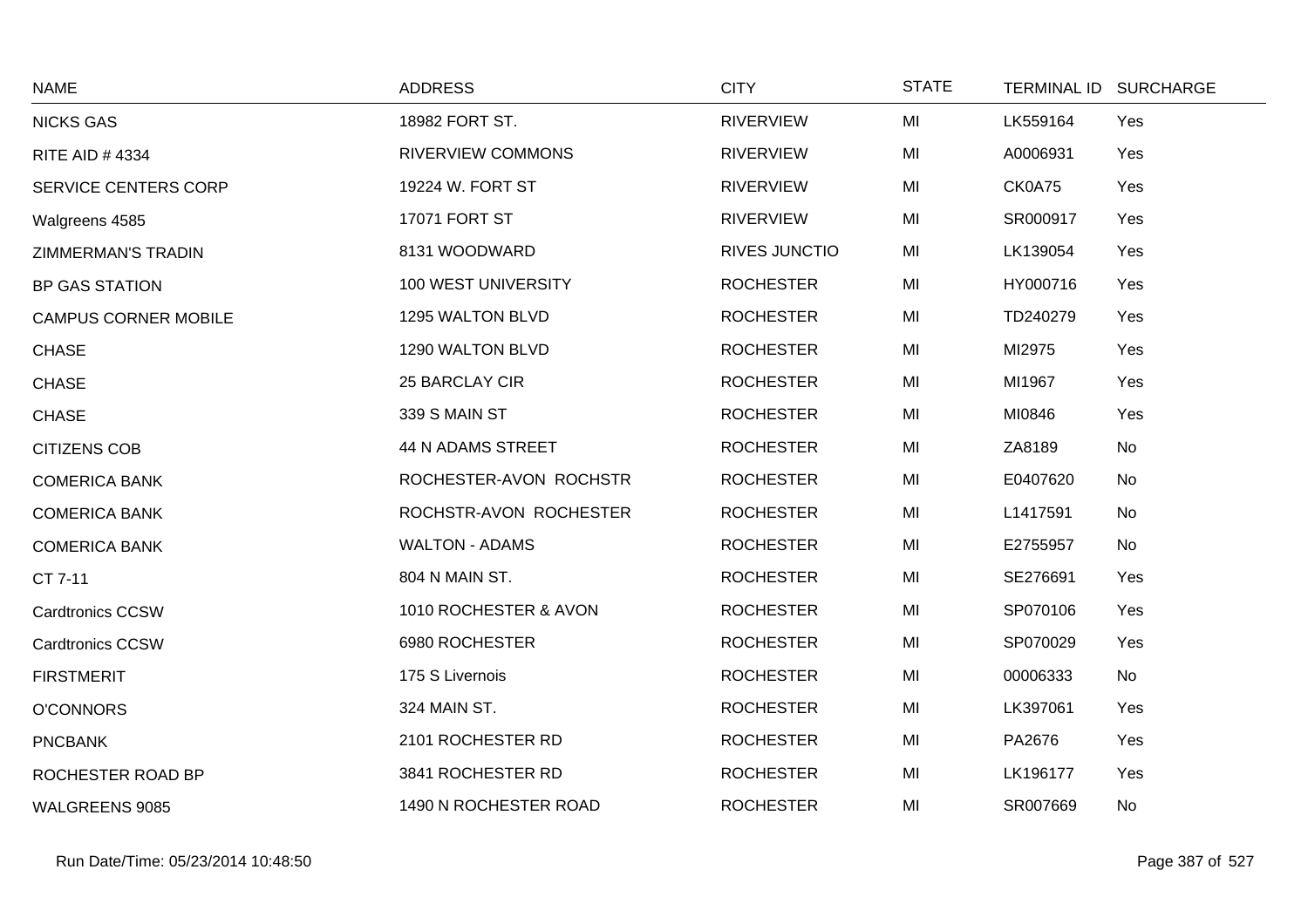| <b>NAME</b>                   | <b>ADDRESS</b>       | <b>CITY</b>          | <b>STATE</b> |                 | TERMINAL ID SURCHARGE |
|-------------------------------|----------------------|----------------------|--------------|-----------------|-----------------------|
| <b>WALTON S ADAMS MOBILE</b>  | 2995 WALTON BLVD     | <b>ROCHESTER</b>     | MI           | TD240280        | No                    |
| <b>TCF BANK</b>               | 200 EAST AUBURN ROAD | <b>ROCHESTER HI</b>  | MI           | 57000535        | Yes                   |
| <b>TCF BANK</b>               | 70 WEST TIENKEN ROAD | ROCHESTER HI         | MI           | 57000536        | Yes                   |
| 5/3 BK, MI.(EAST              | 1383 ROCHESTER ROAD  | <b>ROCHESTER HIL</b> | MI           | 00000000        | Yes                   |
| <b>ALAN DS</b>                | 2300 WEST AUBURN     | <b>ROCHESTER HIL</b> | MI           | CI010412        | Yes                   |
| <b>AUBURN &amp; CROOKS PE</b> | 2021 W. AUBURN       | <b>ROCHESTER HIL</b> | MI           | LK398445        | Yes                   |
| <b>BANK OF AMERICA</b>        | *AVON-ROCHESTER      | ROCHESTER HIL        | MI           | <b>IMID7199</b> | No                    |
| <b>BANK OF AMERICA</b>        | *CVS PHARMACY #0287  | <b>ROCHESTER HIL</b> | MI           | <b>WMID0021</b> | No                    |
| <b>BANK OF AMERICA</b>        | *CVS PHARMACY #8036  | ROCHESTER HIL        | MI           | <b>WMIN1055</b> | No                    |
| <b>BANK OF AMERICA</b>        | *CVS PHARMACY #8076  | <b>ROCHESTER HIL</b> | MI           | <b>WMIN1080</b> | No                    |
| <b>BANK OF AMERICA</b>        | *ROCHESTER HILLS     | ROCHESTER HIL        | MI           | <b>IMID7381</b> | No                    |
| <b>BANK OF AMERICA</b>        | *ROCHESTER HILLS     | <b>ROCHESTER HIL</b> | MI           | <b>IMID7382</b> | No                    |
| <b>BANK OF AMERICA</b>        | *ROCHESTER HILLS     | ROCHESTER HIL        | MI           | <b>IMID7383</b> | No                    |
| <b>BANK OF AMERICA</b>        | *ROCHESTER HILLS     | <b>ROCHESTER HIL</b> | MI           | <b>IMID7384</b> | No                    |
| <b>BANK OF AMERICA</b>        | *ROCHESTER-ORION     | ROCHESTER HIL        | MI           | <b>IMID7320</b> | No                    |
| <b>BANK OF AMERICA</b>        | *WALTON/ADAMS        | <b>ROCHESTER HIL</b> | MI           | <b>IMID7341</b> | No                    |
| <b>BANK OF AMERICA</b>        | *WALTON/ADAMS        | <b>ROCHESTER HIL</b> | MI           | <b>IMID7342</b> | No                    |
| <b>CHASE</b>                  | 25 BARCLAY CIR       | <b>ROCHESTER HIL</b> | MI           | MI0568          | Yes                   |
| <b>CHASE</b>                  | 3175 S ROCHESTER R   | <b>ROCHESTER HIL</b> | MI           | MI1878          | Yes                   |
| <b>CHASE</b>                  | 3989 CROOKS RD       | ROCHESTER HIL        | MI           | MI0022          | Yes                   |
| <b>CHASE</b>                  | 75 N ADAMS RD        | <b>ROCHESTER HIL</b> | MI           | MI2922          | Yes                   |
| CT 7-11                       | 2668 S ROCHESTER RD  | ROCHESTER HIL        | MI           | SE275664        | Yes                   |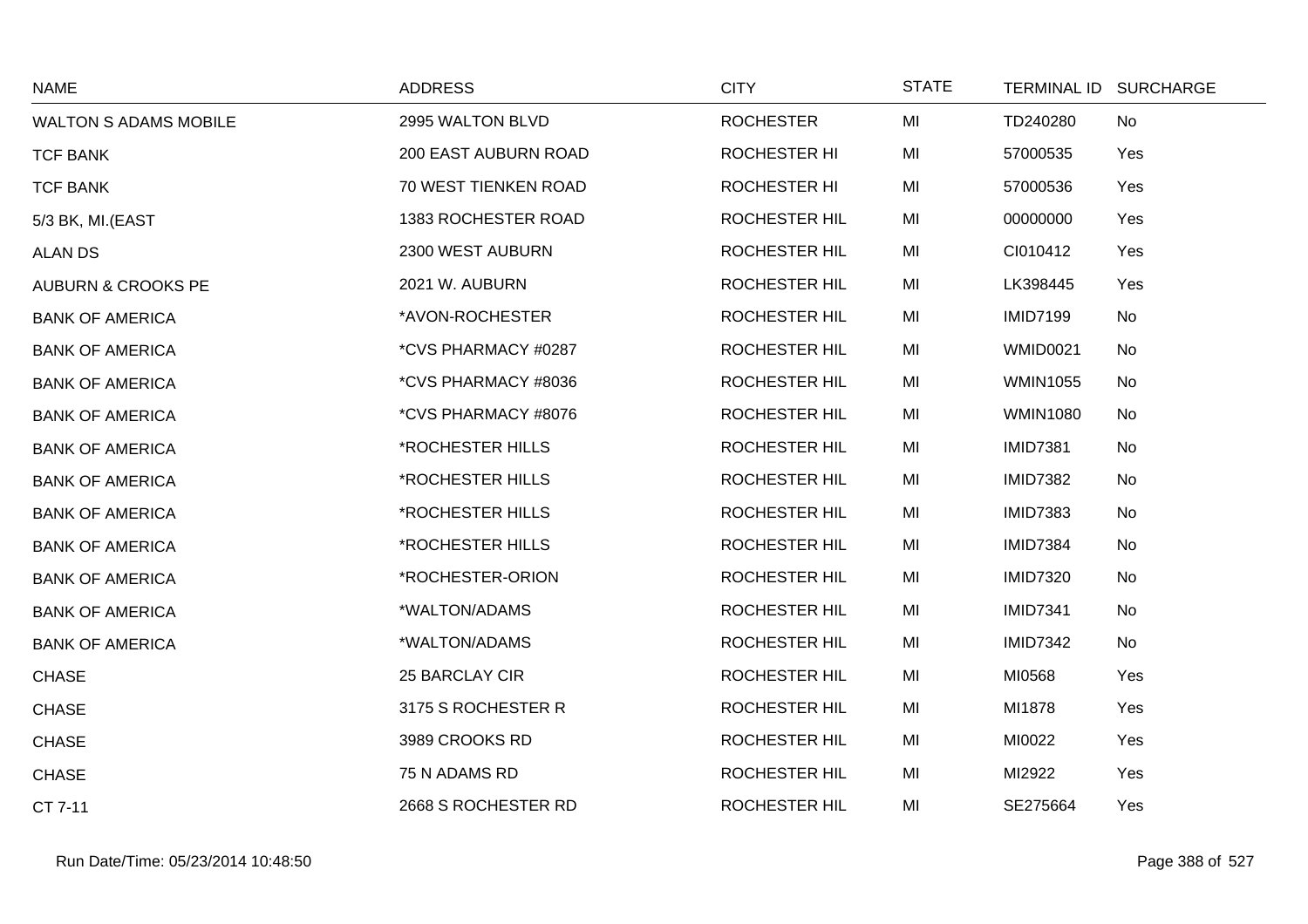| <b>NAME</b>              | <b>ADDRESS</b>         | <b>CITY</b>          | <b>STATE</b> |          | TERMINAL ID SURCHARGE |
|--------------------------|------------------------|----------------------|--------------|----------|-----------------------|
| CardtronicsLPC           | 2887 ROCHESTER RD S    | <b>ROCHESTER HIL</b> | MI           | TG020878 | Yes                   |
| <b>DOLLAR TRE</b>        | 965 E AUBURN RD US     | ROCHESTER HIL        | MI           | P224700  | No                    |
| <b>MARATHON</b>          | 1015 E AUBURN RD       | <b>ROCHESTER HIL</b> | MI           | CI031049 | Yes                   |
| <b>MEIJER GAS</b>        | 2754 S. ADAMS ROAD     | ROCHESTER HIL        | MI           | 82128246 | Yes                   |
| ROCHESTER HILLS OI       | 1020 WEST AUBURN R     | <b>ROCHESTER HIL</b> | MI           | LK402975 | Yes                   |
| WALGREENS 4660           | 2050 S ROCHESTER ROAD  | ROCHESTER HIL        | MI           | SR007670 | Yes                   |
| WALGREENS 7888           | 2985 CROOKS RD         | ROCHESTER HIL        | MI           | SR007671 | Yes                   |
| <b>WALGREENS 9125</b>    | 1280 WALTON ROAD       | <b>ROCHESTER HIL</b> | MI           | SR007672 | Yes                   |
| Walmart Supercenter 2354 | 2500 S ADAMS ROAD      | ROCHESTER HIL        | MI           | SR008426 | Yes                   |
| <b>CITIZENS COB</b>      | 2580 S. ROCHESTER      | <b>ROCHESTER HLS</b> | MI           | ZA8351   | No                    |
| <b>PNCBANK</b>           | 2015 WALTON BLVD       | ROCHESTR HILS        | MI           | PA2410   | Yes                   |
| 5/3 BK, MI. (WEST        | 2805 TEN MILE RD       | <b>ROCKFORD</b>      | MI           | 00000000 | Yes                   |
| 5/3 BK, MI. (WEST        | 4985 10 MILE RD NE     | <b>ROCKFORD</b>      | MI           | 00000000 | Yes                   |
| <b>BELLA VISTA MOBIL</b> | 6485 BELDING RD        | <b>ROCKFORD</b>      | MI           | LK598273 | Yes                   |
| <b>CEDAR ROCK MOBIL</b>  | 11800 NORTHLAND DR     | <b>ROCKFORD</b>      | MI           | LK598277 | Yes                   |
| <b>CHASE</b>             | 23 S MAIN ST           | <b>ROCKFORD</b>      | MI           | MI0120   | Yes                   |
| <b>CHOICEONE</b>         | 6795 COURTLAND DRIVE   | <b>ROCKFORD</b>      | MI           | MI000266 | Yes                   |
| <b>COMERICA BANK</b>     | ROCKFORD - 10 MILE     | <b>ROCKFORD</b>      | MI           | S5124435 | No                    |
| <b>MACATAWA B</b>        | 2820 10 MILE ROAD      | <b>ROCKFORD</b>      | MI           | MI000239 | Yes                   |
| MEIJER - C               | 2799 10 MILE NE        | <b>ROCKFORD</b>      | MI           | 82128126 | Yes                   |
| PAI ISO                  | 4667 14 MILE RD NE STE | <b>ROCKFORD</b>      | MI           | CS40261  | Yes                   |
| <b>ROCKFORD C</b>        | 66 E BRIDGE ST         | <b>ROCKFORD</b>      | MI           | 81205756 | Yes                   |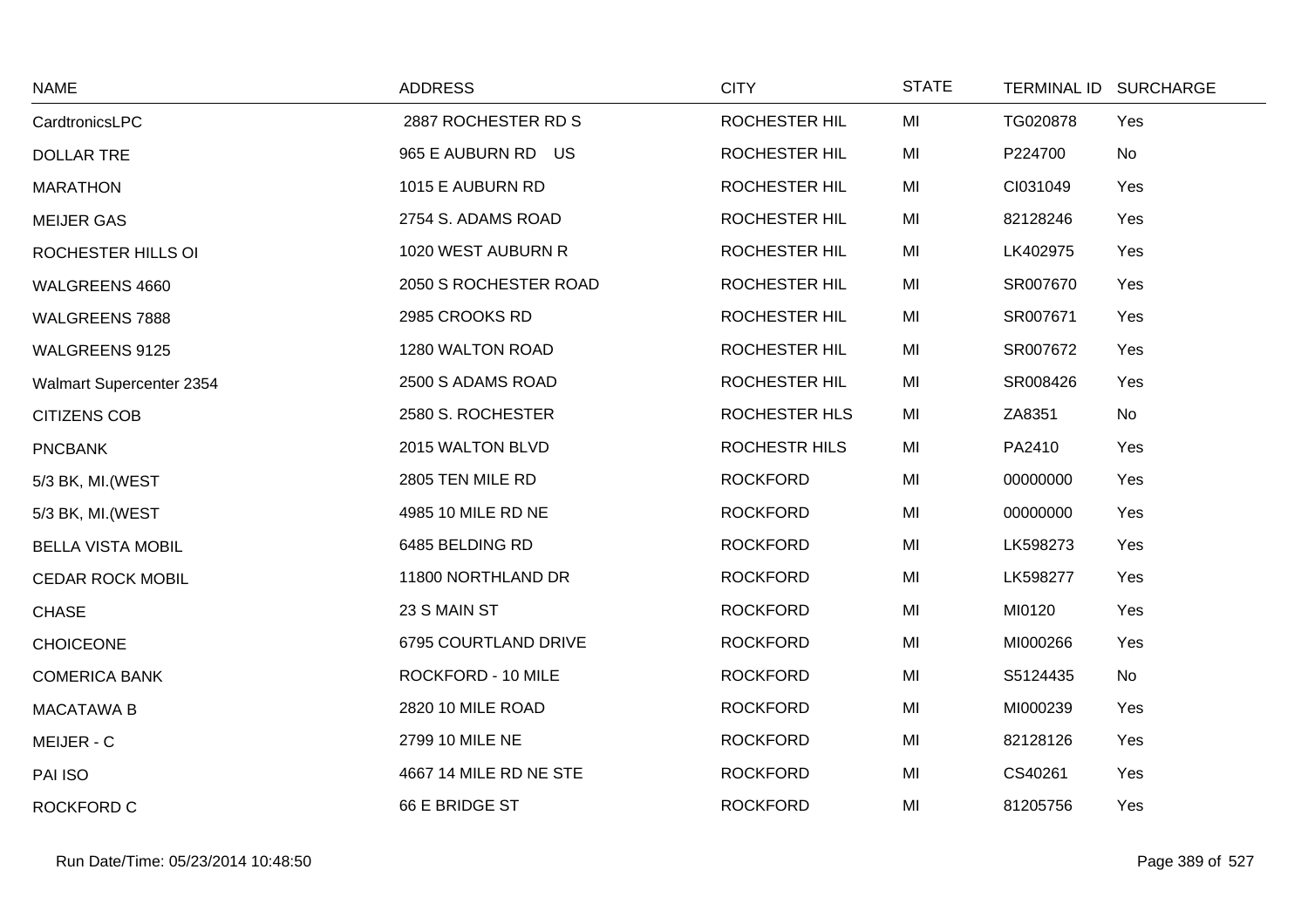| <b>NAME</b>                      | <b>ADDRESS</b>          | <b>CITY</b>        | <b>STATE</b> |                 | TERMINAL ID SURCHARGE |
|----------------------------------|-------------------------|--------------------|--------------|-----------------|-----------------------|
| Rockford Amoco                   | 470 E DIVISION          | <b>ROCKFORD</b>    | MI           | SR000824        | Yes                   |
| <b>Top Stop</b>                  | 8768 BELDING RD         | <b>ROCKFORD</b>    | MI           | SR000419        | No                    |
| CT 7-11                          | 22475 N HURON RIVER DR  | <b>ROCKWOOD</b>    | MI           | SE274783        | Yes                   |
| <b>Cardtronics CCSW</b>          | 22855 NORTH HURON RIVER | <b>ROCKWOOD</b>    | MI           | SP070073        | Yes                   |
| <b>JADDCO ENTERPRISE</b>         | 28975 W JEFFERSON       | <b>ROCKWOOD</b>    | MI           | CI016496        | Yes                   |
| PATIO MARK                       | 32234 W. JEFFERSON      | <b>ROCKWOOD</b>    | MI           | 81030834        | Yes                   |
| <b>RITE AID #4322</b>            | 32905 FORT ST           | <b>ROCKWOOD</b>    | MI           | A0006922        | Yes                   |
| Rodney Liquor                    | 12030 MCKINLEY ROAD     | <b>RODNEY</b>      | MI           | SR102074        | Yes                   |
| Bayport                          | 265 S BRADLEY HWY       | <b>ROGERS CITY</b> | MI           | SR000484        | Yes                   |
| <b>Blarney Castle Rogers Cit</b> | 101 S BRADLEY HWY       | <b>ROGERS CITY</b> | MI           | SR003251        | Yes                   |
| <b>CALCITE CU</b>                | 478 N. THIRD ST.        | <b>ROGERS CITY</b> | MI           | <b>CKI353</b>   | Yes                   |
| <b>CHEMICAL BANK</b>             | 111 W MICHIGAN AVE      | <b>ROGERS CITY</b> | MI           | TZ383944        | Yes                   |
| <b>RITE AID # 2606</b>           | 110 S BRADLEY HWY       | <b>ROGERS CITY</b> | MI           | A0006429        | Yes                   |
| <b>BANK OF AMERICA</b>           | *CVS PHARMACY #8179     | <b>ROMEO</b>       | MI           | <b>WMIN1136</b> | <b>No</b>             |
| <b>CHASE</b>                     | 71052 VAN DYKE RD       | <b>ROMEO</b>       | MI           | MI1572          | Yes                   |
| <b>Cardtronics CCSW</b>          | 136 S MAIN ST           | <b>ROMEO</b>       | MI           | SP070329        | Yes                   |
| <b>FIRSTMERIT</b>                | 141 S Main St           | <b>ROMEO</b>       | MI           | 00006314        | Yes                   |
| <b>GUARANTY BANK</b>             | 64660 VAN DYKE          | <b>ROMEO</b>       | MI           | D5221085        | Yes                   |
| <b>PNCBANK</b>                   | 100 SOUTH MAIN ST.      | <b>ROMEO</b>       | MI           | PA2545          | Yes                   |
| <b>PNCBANK</b>                   | 66640 VAN DYKE          | <b>ROMEO</b>       | MI           | PA2544          | Yes                   |
| ROMEO VILLAGE MARKET             | 151 S MAIN ST           | <b>ROMEO</b>       | MI           | HY006078        | Yes                   |
| <b>METRO HOUSE LIQUOR</b>        | 7099 WAYNE RD           | <b>ROMILLUS</b>    | MI           | CI001307        | Yes                   |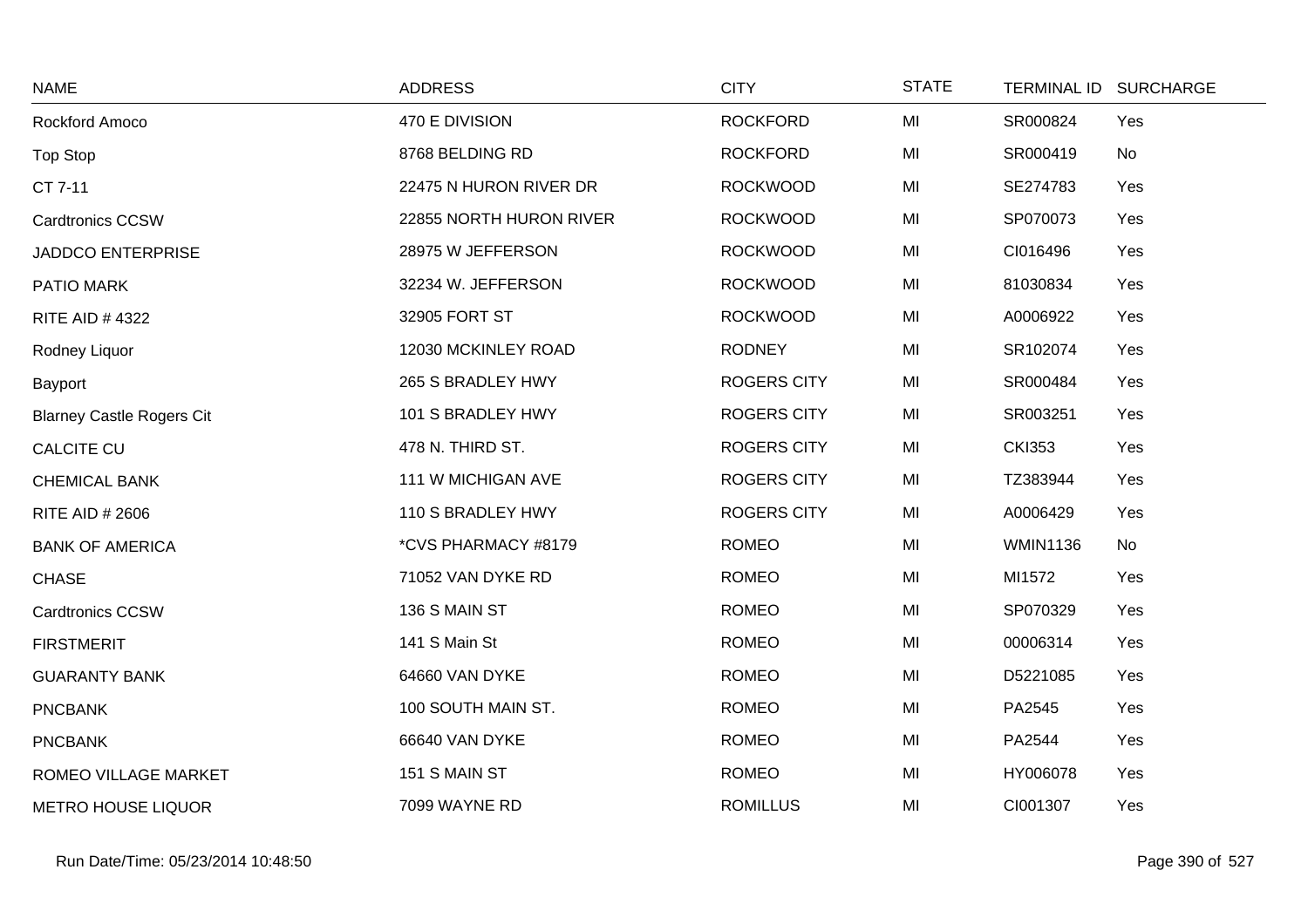| <b>NAME</b>                   | <b>ADDRESS</b>                     | <b>CITY</b>    | <b>STATE</b> | <b>TERMINAL ID</b><br><b>SURCHARGE</b> |  |
|-------------------------------|------------------------------------|----------------|--------------|----------------------------------------|--|
| FAMILY DOLLAR #612            | 8400 WAYNE ROAD                    | <b>ROMULAS</b> | MI           | LK880244<br>Yes                        |  |
| <b>CHASE</b>                  | 10421 MIDDLEBELT R                 | <b>ROMULUS</b> | MI           | MI0526<br>Yes                          |  |
| <b>COMERICA BANK</b>          | <b>GODDARD AVE</b><br><b>ROMUL</b> | <b>ROMULUS</b> | MI           | H3374287<br>No                         |  |
| CT 7-11                       | 29351 NORTHLINE RD.US              | <b>ROMULUS</b> | MI           | SE276614<br>Yes                        |  |
| CT 7-11                       | <b>US</b><br>39390 ECORSE.         | <b>ROMULUS</b> | MI           | SE276616<br>Yes                        |  |
| <b>Cardtronics CCSM</b>       | 27379 SIBLEY RD                    | <b>ROMULUS</b> | MI           | CD001199<br>Yes                        |  |
| <b>Cardtronics CCSW</b>       | 8450 MERRIMAN                      | <b>ROMULUS</b> | MI           | SP070052<br>Yes                        |  |
| <b>DAYS INN</b>               | 9501 MIDDLE BELT R                 | <b>ROMULUS</b> | MI           | LK432671<br>Yes                        |  |
| <b>DOULANI LLC</b>            | 9951 WAYNE RD                      | <b>ROMULUS</b> | MI           | LK599283<br>Yes                        |  |
| <b>ECORSE MARKET</b>          | 39315 ECORSE RD                    | <b>ROMULUS</b> | MI           | LK432611<br>Yes                        |  |
| FARHAT PETRO MART- CIT        | 29240 ECORSE                       | <b>ROMULUS</b> | MI           | CI013984<br>Yes                        |  |
| <b>FOUR POINTS SHERAT</b>     | 8800 WICKHAM RD                    | <b>ROMULUS</b> | MI           | LK432605<br>Yes                        |  |
| H & S GAS, INC.               | 31341 VANBORN                      | <b>ROMULUS</b> | MI           | LK399589<br>Yes                        |  |
| <b>HOWARD JOHNSONS</b>        | 31119 FLYNN DRIVE                  | <b>ROMULUS</b> | MI           | No<br>LK817009                         |  |
| <b>JESSES DICOUNT</b>         | 39431 E HURON                      | <b>ROMULUS</b> | MI           | LK792985<br>Yes                        |  |
| <b>JLJ ENTERPRISE #22</b>     | 27460 EUREKA RD                    | <b>ROMULUS</b> | MI           | LK226830<br>Yes                        |  |
| KEGGERS-13                    | 8284 WAYNE RD<br>US                | <b>ROMULUS</b> | MI           | P138084<br>Yes                         |  |
| <b>MADCO TRUCK PLAZA</b>      | 27416 ECORSE RD.                   | <b>ROMULUS</b> | MI           | LK375587<br>Yes                        |  |
| <b>MAGNUSON H</b>             | 8230 MARRIMAN ROAD US              | <b>ROMULUS</b> | MI           | P210878<br>Yes                         |  |
| <b>MARRIOTT DETROIT AIRPO</b> | 30559 FLYNN DRIVE                  | <b>ROMULUS</b> | MI           | CI013164<br>Yes                        |  |
| METRO FUEL SALES L            | 7111 MERRIMAN                      | <b>ROMULUS</b> | MI           | LK228760<br>Yes                        |  |
| <b>METRO FUEL SERVICE</b>     | 31414 ECORSE RD                    | <b>ROMULUS</b> | MI           | LK426947<br>Yes                        |  |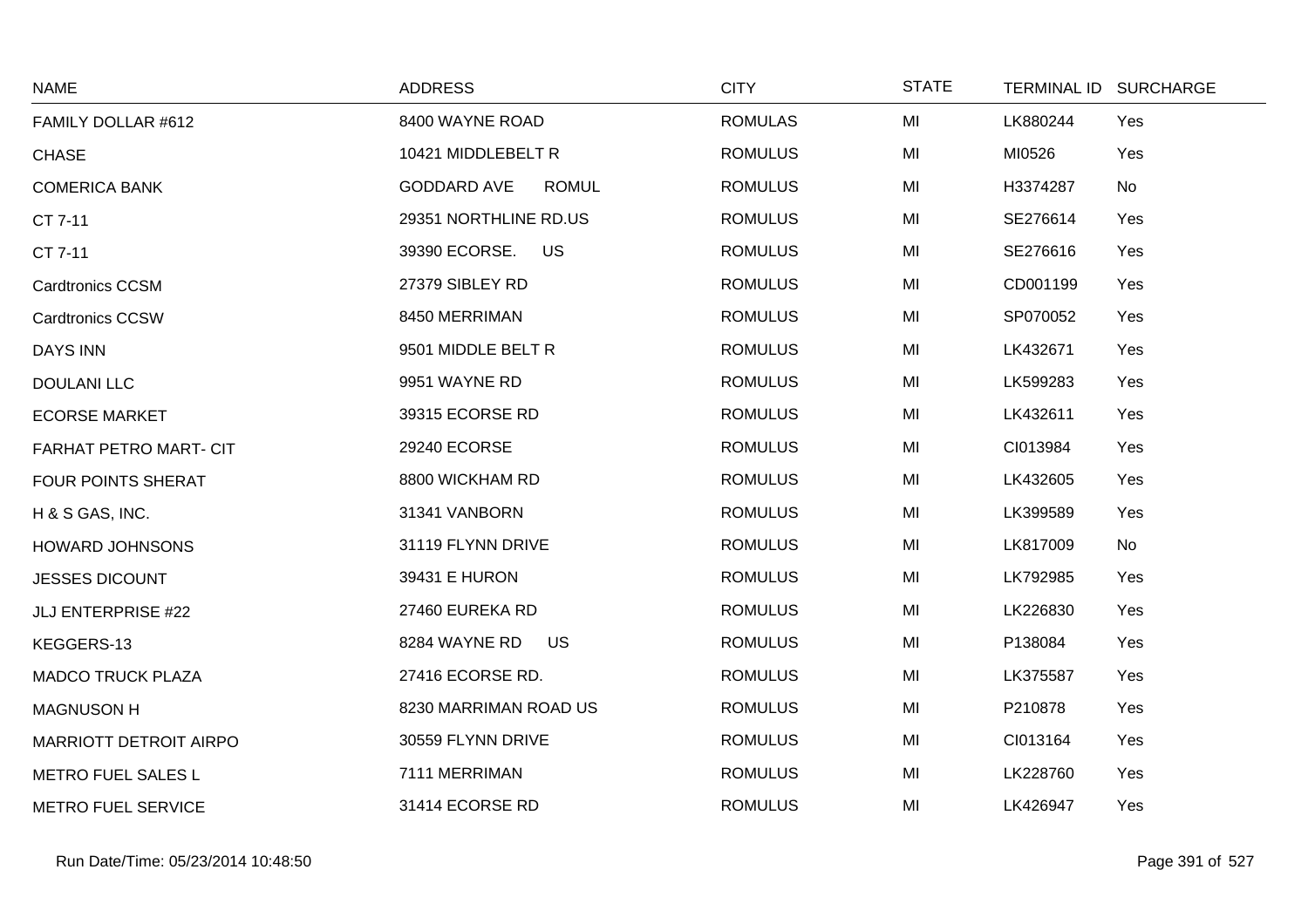| <b>NAME</b>                     | <b>ADDRESS</b>             | <b>CITY</b>      | <b>STATE</b> |          | TERMINAL ID SURCHARGE |
|---------------------------------|----------------------------|------------------|--------------|----------|-----------------------|
| RIBHI BADERS CORP.              | 29351 VANBORN              | <b>ROMULUS</b>   | MI           | LK180457 | Yes                   |
| <b>RJ'S PARTY</b>               | 9899 WAYNE ROAD US         | <b>ROMULUS</b>   | MI           | P134654  | Yes                   |
| ROMULUS BP INC                  | 15024 MIDDLEBELT           | <b>ROMULUS</b>   | MI           | CI020340 | Yes                   |
| <b>ROMULUS CI</b>               | 9301 S. WAYNE<br><b>US</b> | <b>ROMULUS</b>   | MI           | P138080  | Yes                   |
| ROMULUS CONSUMER C              | 5807 WAYNE RD              | <b>ROMULUS</b>   | MI           | LK838997 | Yes                   |
| <b>ROMULUS LI</b>               | 30601 EUREKA RD US         | <b>ROMULUS</b>   | MI           | P186101  | Yes                   |
| ROMULUS MKT.                    | 36521 GODDARD              | <b>ROMULUS</b>   | MI           | LK442813 | Yes                   |
| ROMULUS PALACE                  | 31370 ECORSE RD            | <b>ROMULUS</b>   | MI           | LK260081 | Yes                   |
| SHELL 275 EUREKA J              | 35335 EUREKA RD.           | <b>ROMULUS</b>   | MI           | LK445551 | Yes                   |
| VAN BORN DIESEL IN              | 5820 MIDDLEBELT            | <b>ROMULUS</b>   | MI           | LK194859 | Yes                   |
| VAN BORN P                      | 27416 VAN BORN RD US       | <b>ROMULUS</b>   | MI           | A141554  | Yes                   |
| Z MART INC.                     | 13034 S. HURON RIV         | <b>ROMULUS</b>   | MI           | LK928892 | Yes                   |
| <b>ZOUROB ENT</b>               | 35426 GODDARD RD           | <b>ROMULUS</b>   | MI           | 80470105 | Yes                   |
| <b>Cardtronics CCSW</b>         | 2797 HENRY STREET          | ROOSEVELT PAR    | MI           | SP070438 | Yes                   |
| #152 FORWA                      | 403 N. FIFTH STREE         | <b>ROSCOMMON</b> | MI           | 83800959 | Yes                   |
| <b>CHASE</b>                    | 701 LAKE ST                | <b>ROSCOMMON</b> | MI           | MI0997   | Yes                   |
| <b>CHEMICAL BANK</b>            | 505 N FIFTH ST             | <b>ROSCOMMON</b> | MI           | TZ383902 | Yes                   |
| RITE AID #3320                  | 425 N FIFTH ST             | <b>ROSCOMMON</b> | MI           | A0006601 | Yes                   |
| #127 FORWA                      | <b>103 WILLIAMS STREE</b>  | <b>ROSE CITY</b> | MI           | 83800937 | Yes                   |
| <b>Blarney Castle Rose City</b> | 619 BENNETT STREET         | <b>ROSE CITY</b> | MI           | SR007719 | Yes                   |
| <b>CHEMICAL BANK</b>            | 508 BENNETT                | <b>ROSE CITY</b> | MI           | TZ384014 | Yes                   |
| <b>BAUMANNS S</b>               | 4430 EAST ROSEBUSH         | <b>ROSEBUSH</b>  | MI           | 82127097 | Yes                   |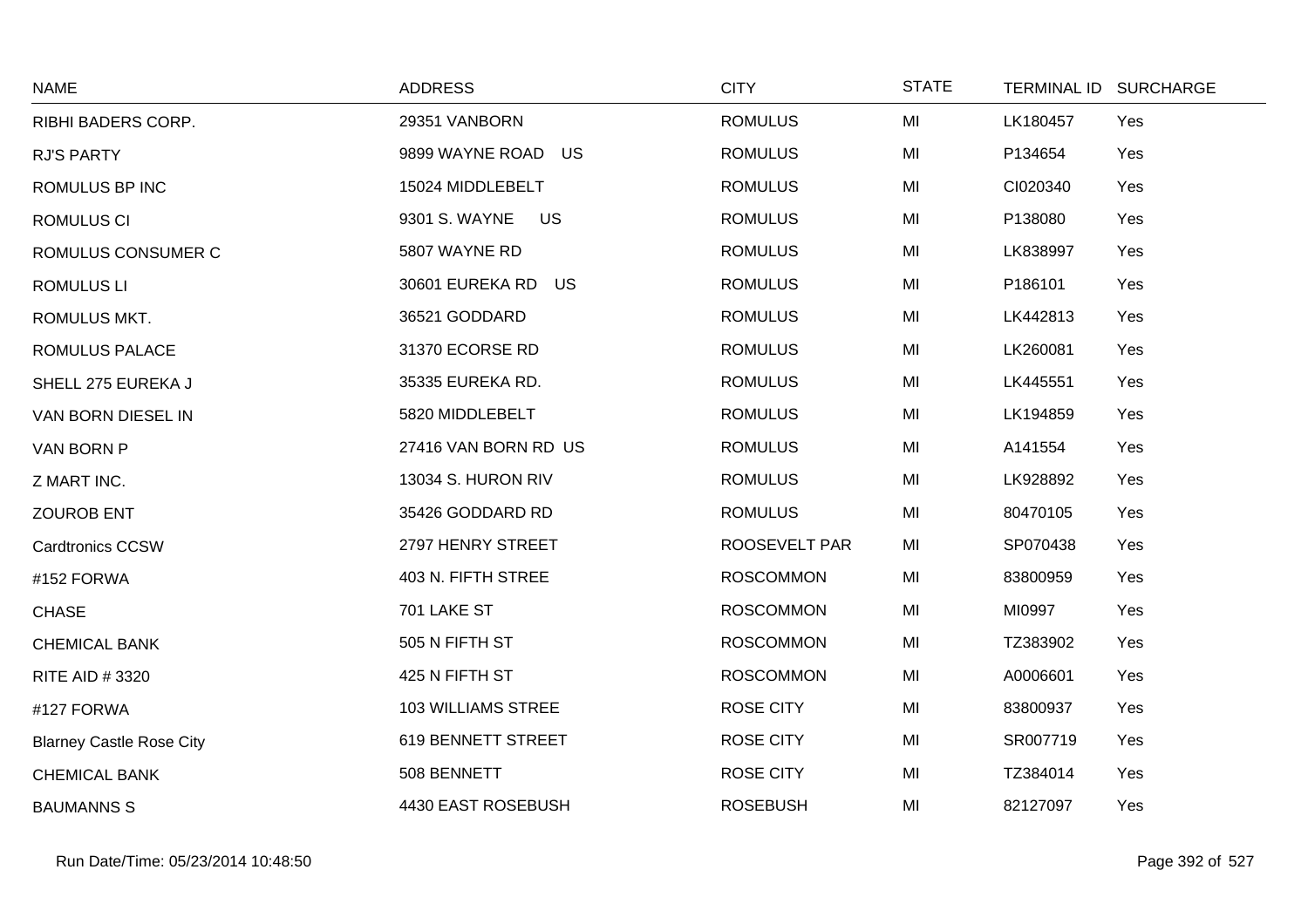| <b>NAME</b>                  | <b>ADDRESS</b>                | <b>CITY</b>      | <b>STATE</b> |                 | TERMINAL ID SURCHARGE |
|------------------------------|-------------------------------|------------------|--------------|-----------------|-----------------------|
| <b>12 LITTLE MACK MOBIL</b>  | 20727 E. 12 MILE RD           | <b>ROSEVILLE</b> | MI           | CI013957        | Yes                   |
| <b>12 MILE &amp; GRATIOT</b> | 28890 GRATIOT                 | <b>ROSEVILLE</b> | MI           | LK377000        | Yes                   |
| <b>12 MILE &amp; GRATIOT</b> | 29011 GRATIOT                 | <b>ROSEVILLE</b> | MI           | LK554218        | Yes                   |
| 5/3 BK, MI.(EAST             | 25950 GRATIOT                 | <b>ROSEVILLE</b> | MI           | 00000000        | Yes                   |
| 5/3 BK, MI.(EAST             | 30379 GRATIOT AVE             | <b>ROSEVILLE</b> | MI           | 00000000        | Yes                   |
| 94 & LITTLE MACK O           | 31611 LITTLE MACK             | <b>ROSEVILLE</b> | MI           | LK512959        | Yes                   |
| A & G ONE STOP LLC           | 30991 GROESBECK HW            | <b>ROSEVILLE</b> | MI           | LK862652        | Yes                   |
| A & J FUEL MART IN           | 19751 12 MILE RD              | <b>ROSEVILLE</b> | MI           | LK639821        | Yes                   |
| <b>BANK OF AMERICA</b>       | *12 MILE/LITTLE MACK          | <b>ROSEVILLE</b> | MI           | <b>IMID7181</b> | No                    |
| <b>BANK OF AMERICA</b>       | *CVS PHARMACY 8062            | <b>ROSEVILLE</b> | MI           | <b>WMID0043</b> | No                    |
| <b>BANK OF AMERICA</b>       | *EASTGATE SHOPPING CENT       | <b>ROSEVILLE</b> | MI           | <b>IMID7235</b> | No                    |
| <b>BANK OF AMERICA</b>       | *ROSEVILLE                    | <b>ROSEVILLE</b> | MI           | <b>IMID7380</b> | No                    |
| <b>BEST BUY-ROSEVILLE</b>    | 30701 GRATIOT AVEN            | <b>ROSEVILLE</b> | MI           | LK935435        | Yes                   |
| <b>BPI MANAGEMENT LLC</b>    | 30990 UTICA                   | <b>ROSEVILLE</b> | MI           | LK260373        | Yes                   |
| <b>BUSCEMI'S</b>             | 30360 GRATIOT AVE             | <b>ROSEVILLE</b> | MI           | HY006402        | Yes                   |
| <b>CASTLE LIQUOR</b>         | 30283 UTICA RD                | <b>ROSEVILLE</b> | MI           | HY001947        | Yes                   |
| <b>CHASE</b>                 | 30730 GROESBECK HW            | <b>ROSEVILLE</b> | MI           | MI0014          | Yes                   |
| <b>CHASE</b>                 | 30730 GROESBECK HW            | <b>ROSEVILLE</b> | MI           | MI0982          | Yes                   |
| <b>CITIZENS COB</b>          | 26000 GRATIOT AVE.            | <b>ROSEVILLE</b> | MI           | ZA8190          | <b>No</b>             |
| <b>CITY OF ROSEVILLE</b>     | 29777 GRATIOT AVE             | <b>ROSEVILLE</b> | MI           | LK731324        | Yes                   |
| COME IN SHOP/STOP & GO       | 15610 E 13 MILE RD            | <b>ROSEVILLE</b> | MI           | CI015751        | Yes                   |
| <b>COMERICA BANK</b>         | <b>GRATIOT-MARTIN ROSEVLL</b> | <b>ROSEVILLE</b> | MI           | D1057557        | No                    |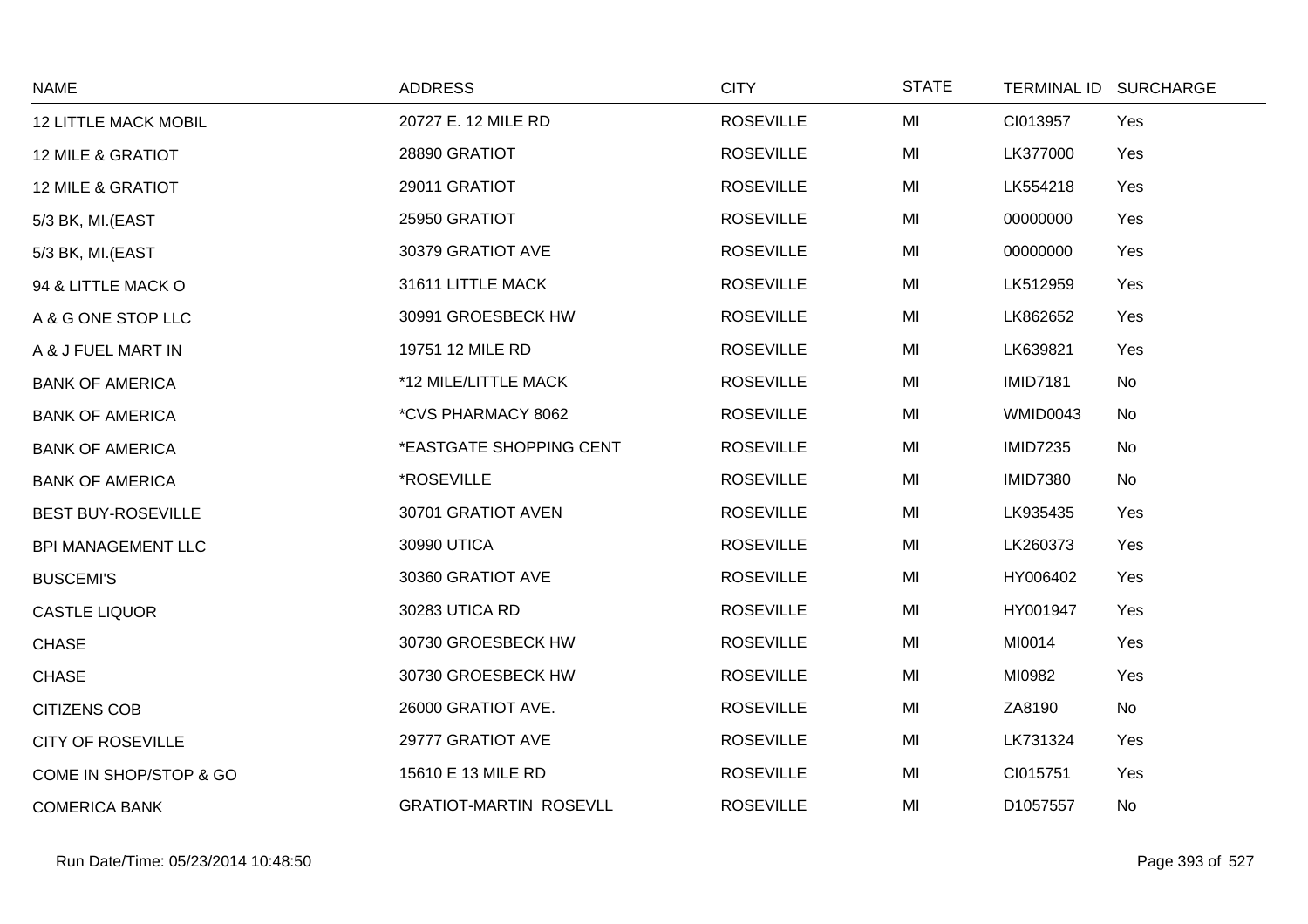| <b>NAME</b>             | <b>ADDRESS</b>                | <b>CITY</b>      | <b>STATE</b> |          | TERMINAL ID SURCHARGE |
|-------------------------|-------------------------------|------------------|--------------|----------|-----------------------|
| <b>COMERICA BANK</b>    | <b>GRATIOT-MARTIN ROSEVLL</b> | <b>ROSEVILLE</b> | MI           | D1487593 | No                    |
| <b>COMERICA BANK</b>    | GROESBCK-12 MI ROSEVLL        | <b>ROSEVILLE</b> | MI           | F0357617 | No                    |
| <b>COMERICA BANK</b>    | GROESBCK-12 MI RSEVLLE        | <b>ROSEVILLE</b> | MI           | A3784536 | No                    |
| <b>COMERICA BANK</b>    | KELLY - 10 MILE               | <b>ROSEVILLE</b> | MI           | A3904012 | No                    |
| <b>COMERICA BANK</b>    | KELLY-10 MI ROSEVILLE         | <b>ROSEVILLE</b> | MI           | F0737664 | No                    |
| CT 7-11                 | 17750 FRAZHO.                 | <b>ROSEVILLE</b> | MI           | SE276235 | Yes                   |
| CT 7-11                 | 17895 12 MILE RD. US          | <b>ROSEVILLE</b> | MI           | SE276388 | Yes                   |
| CT 7-11                 | 18716 MASONIC.                | <b>ROSEVILLE</b> | MI           | SE276304 | Yes                   |
| CT 7-11                 | 19901 MASONIC. US             | <b>ROSEVILLE</b> | MI           | SE276579 | Yes                   |
| CT 7-11                 | 28007 GRATIOT AVE.            | <b>ROSEVILLE</b> | MI           | SE276172 | Yes                   |
| CT 7-11                 | 28991 GROESBECK HWYUS         | <b>ROSEVILLE</b> | MI           | SE276448 | Yes                   |
| CT 7-11                 | 31040 GRATIOT AVENUE          | <b>ROSEVILLE</b> | MI           | SE277114 | Yes                   |
| <b>CV PARTY STORE</b>   | 30005 UTICA ROAD              | <b>ROSEVILLE</b> | MI           | CI002544 | No                    |
| <b>Cardtronics CCSB</b> | 27118 GRATIOT AVE             | <b>ROSEVILLE</b> | MI           | CW490411 | No                    |
| <b>Cardtronics CCSM</b> | 29100 HAYES RD.               | <b>ROSEVILLE</b> | MI           | CD005049 | Yes                   |
| <b>Cardtronics CCSW</b> | 20731 13 MILE                 | <b>ROSEVILLE</b> | MI           | SP070032 | Yes                   |
| <b>Cardtronics CCSW</b> | 28410 GRATIOT AVE             | <b>ROSEVILLE</b> | MI           | SP070063 | Yes                   |
| <b>D BROTHERS</b>       | 16955 E 12 MILE RD US         | <b>ROSEVILLE</b> | MI           | P184325  | Yes                   |
| <b>EMBASSY LI</b>       | 29010 BEACONSFIELD US         | <b>ROSEVILLE</b> | MI           | P132735  | Yes                   |
| <b>EXTREME FUN</b>      | 32241 GRATIOT AVE             | <b>ROSEVILLE</b> | MI           | LK200593 | Yes                   |
| F & R FUEL INC          | 26701 GRATIOT                 | <b>ROSEVILLE</b> | MI           | LK426994 | Yes                   |
| F & R FUEL MART         | 26701 GRATIOT AVE             | <b>ROSEVILLE</b> | MI           | CI021789 | Yes                   |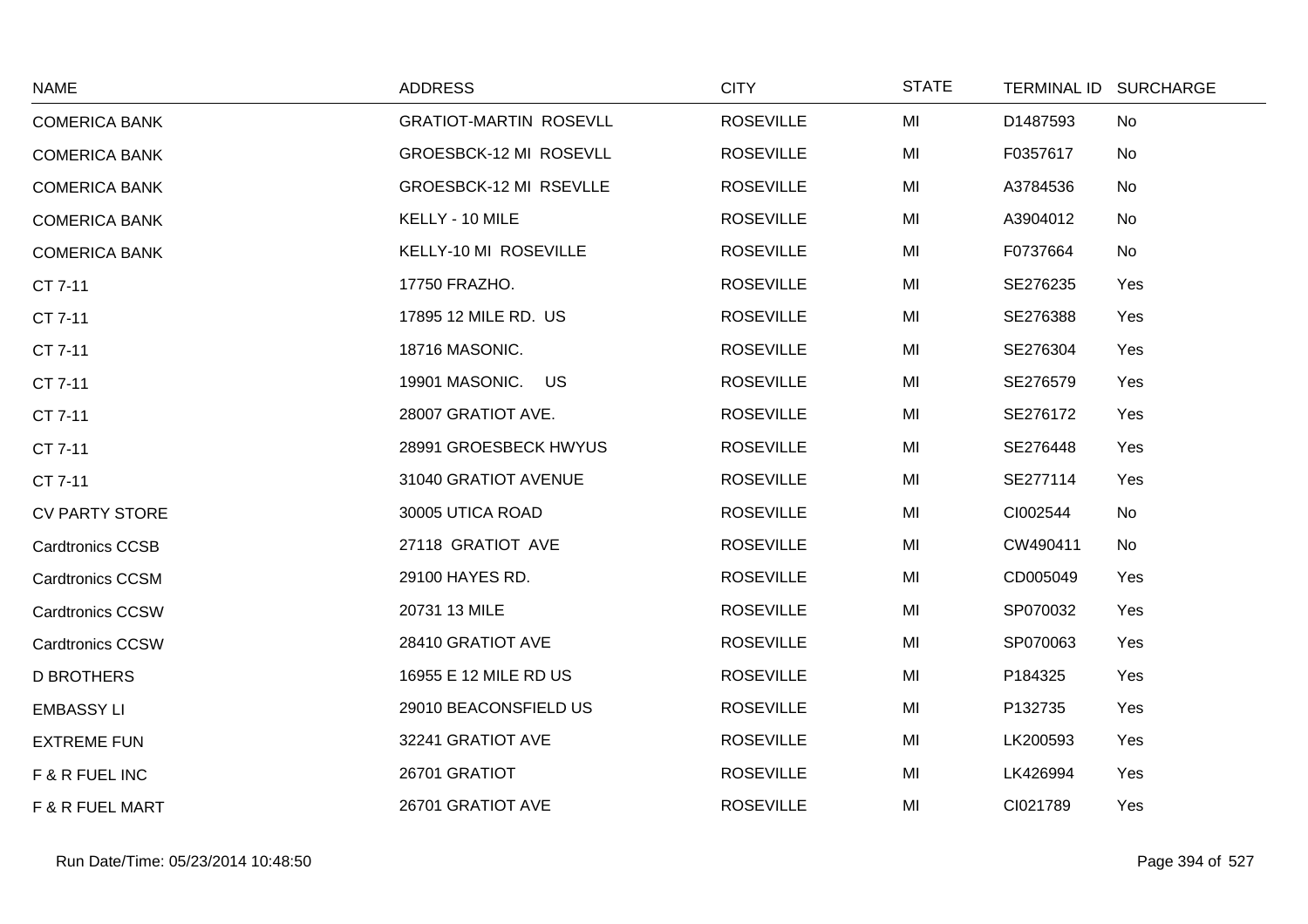| <b>NAME</b>               | <b>ADDRESS</b>           | <b>CITY</b>      | <b>STATE</b> | TERMINAL ID SURCHARGE |
|---------------------------|--------------------------|------------------|--------------|-----------------------|
| FINESSE FOOD STORE 2      | 17972 13 MILE ROAD       | <b>ROSEVILLE</b> | MI           | CI004215<br>Yes       |
| <b>FRAZHO MARKET</b>      | 15550 FRAZHO ROAD        | <b>ROSEVILLE</b> | MI           | LK718869<br>Yes       |
| <b>GM SPIRIT INC</b>      | 27990 GROESBECK          | <b>ROSEVILLE</b> | MI           | LK289783<br>Yes       |
| <b>GRATIOT CONSUMER C</b> | 28231 GRATIOT AVE        | <b>ROSEVILLE</b> | MI           | LK261050<br>Yes       |
| <b>GRATIOT SHELL</b>      | 32961 GRATIOT            | <b>ROSEVILLE</b> | MI           | CI016130<br>Yes       |
| <b>GUARANTY BANK</b>      | 26130 GRATIOT            | <b>ROSEVILLE</b> | MI           | T522B269<br>Yes       |
| <b>GUARANTY BANK</b>      | 30851 GRATIOT AVE        | <b>ROSEVILLE</b> | MI           | D5221093<br>Yes       |
| <b>HOLIDAY INN ROSEVI</b> | 31900 LITTLE MACK        | <b>ROSEVILLE</b> | MI           | LK337106<br>Yes       |
| <b>ICEHOUSE P</b>         | 19360 MARTIN RD US       | <b>ROSEVILLE</b> | MI           | P148272<br>Yes        |
| JAMB 12, LLC              | 28231 GRATIOT AVE        | <b>ROSEVILLE</b> | MI           | LK261050<br>Yes       |
| <b>KMART #499</b>         | <b>US</b><br>7580 FRAZHO | <b>ROSEVILLE</b> | MI           | 523058<br>Yes         |
| <b>MACOMB MALL</b>        | 32233 GRATIOT AVENUE     | <b>ROSEVILLE</b> | MI           | AC000859<br>Yes       |
| <b>MACOMB MALL</b>        | 32233 GRATIOT AVENUE     | <b>ROSEVILLE</b> | MI           | AC000860<br>Yes       |
| <b>MEIJER RET</b>         | 30800 LITTLE MACK        | <b>ROSEVILLE</b> | MI           | 82128228<br>Yes       |
| <b>MIC MOBIL</b>          | 26765 GRATIOT            | <b>ROSEVILLE</b> | MI           | LK377005<br>Yes       |
| MR.C'S DELI #1            | 17723 E. 10 MILE R       | <b>ROSEVILLE</b> | MI           | LK432693<br>Yes       |
| <b>MS FUELS INC</b>       | 32050 GRATIOT            | <b>ROSEVILLE</b> | MI           | LK426966<br>Yes       |
| N AND B ENTERPRISE        | 27030 GRATIOT            | <b>ROSEVILLE</b> | MI           | LK719983<br>Yes       |
| PAI ATM                   | 17423 MARTIN RD.         | <b>ROSEVILLE</b> | MI           | TX39611<br>Yes        |
| PAI ATM                   | 27431 GROESBECK HWY      | <b>ROSEVILLE</b> | MI           | TX53648<br>Yes        |
| PAI ISO                   | 16315 E 11TH RD          | <b>ROSEVILLE</b> | MI           | TX69721<br>Yes        |
| PAI ISO                   | 17423 MARTIN RD.         | <b>ROSEVILLE</b> | MI           | TX39611<br>Yes        |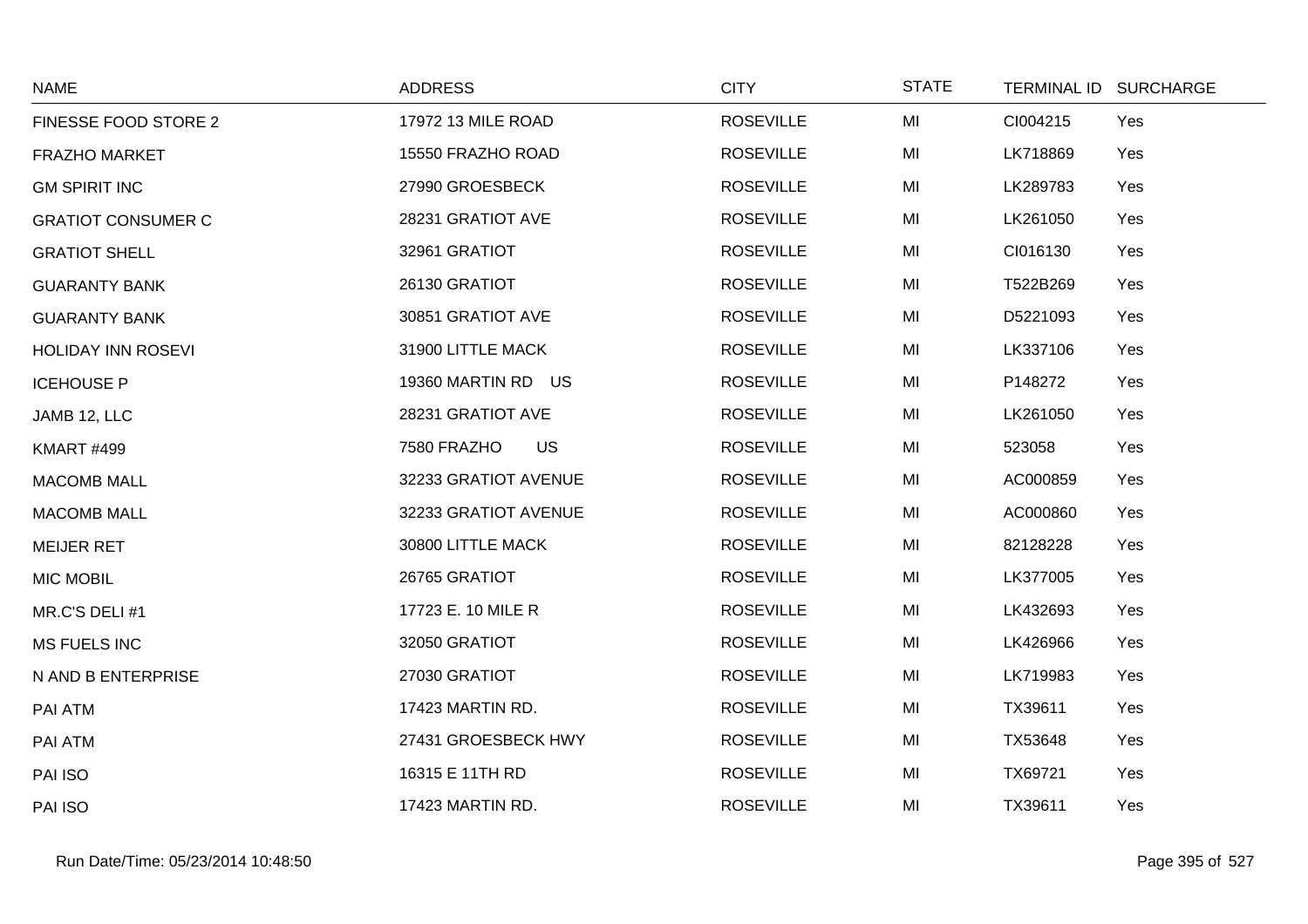| <b>NAME</b>               | <b>ADDRESS</b>          | <b>CITY</b>      | <b>STATE</b> | <b>TERMINAL ID</b> | <b>SURCHARGE</b> |
|---------------------------|-------------------------|------------------|--------------|--------------------|------------------|
| PAI ISO                   | 26631 GRATIOT           | <b>ROSEVILLE</b> | MI           | TX39612            | Yes              |
| PAI ISO                   | 27431 GROESBECK HWY     | <b>ROSEVILLE</b> | MI           | TX53648            | Yes              |
| PARTY HUT                 | 29307 GRATIOT AVE       | <b>ROSEVILLE</b> | MI           | CI021457           | Yes              |
| PHOENIX PARTY SHOP        | 28420 GROESBECK         | <b>ROSEVILLE</b> | MI           | LK943631           | Yes              |
| PLAZA LIQUOR AND WINE     | 17732 FRAZHO ROAD       | <b>ROSEVILLE</b> | MI           | HY000747           | Yes              |
| <b>RITE AID #4426</b>     | 25996 GRATIOT AVE       | <b>ROSEVILLE</b> | MI           | A0006980           | Yes              |
| ROSEVILLE LIQUOR S        | 26760 GRATIOT           | <b>ROSEVILLE</b> | MI           | LK915728           | Yes              |
| <b>ROSEVILLE LIQUOR S</b> | 26760 GRATIOT AVE       | <b>ROSEVILLE</b> | MI           | LK915728           | Yes              |
| ROSEVILLE PARTY ST        | 15520 FRAZHO RD.        | <b>ROSEVILLE</b> | MI           | LK248536           | Yes              |
| ROSEVILLE RX INC          | 20733 13 MILE RD        | <b>ROSEVILLE</b> | MI           | CI021435           | Yes              |
| ROUMAYAS MARATHON         | 26133 GRATIOT           | <b>ROSEVILLE</b> | MI           | LK330253           | Yes              |
| <b>SUNOCO</b>             | 29004 GROESBECK         | <b>ROSEVILLE</b> | MI           | CI003734           | Yes              |
| Sams 6662                 | 31720 GRATIOT AVE       | <b>ROSEVILLE</b> | MI           | SR004807           | Yes              |
| <b>TCF BANK</b>           | 30850 LITTLE MACK       | <b>ROSEVILLE</b> | MI           | 57000537           | Yes              |
| <b>WALMART</b>            | 28804 GRATIOT AVEN      | <b>ROSEVILLE</b> | MI           | A29590             | No               |
| YOSO, INC. - SMOKERS P    | 31060 GRATIOT           | <b>ROSEVILLE</b> | MI           | CI013956           | Yes              |
| <b>FAMILY DOLLAR STOR</b> | 261650 GRATIOT RD       | <b>ROSVILLE</b>  | MI           | LK852100           | Yes              |
| DOUBLE JJ                 | 5900 WATER RD           | <b>ROTHBURY</b>  | MI           | 82120247           | Yes              |
| <b>ROTHBURY TAVERN</b>    | 7585 SOUTH MICHIGA      | <b>ROTHBURY</b>  | MI           | LK843895           | Yes              |
| Wesco Rothbury 51         | 7588 S MICHIGAN AVE     | <b>ROTHBURY</b>  | MI           | SR003415           | Yes              |
| 11 Mile Washington Gas 2  | 110 N WASHINGTON AVENUE | ROYAL OAK        | MI           | SR102942           | Yes              |
| 13 & CROOKS & SUNOCO      | 3224 CROOKS RD          | ROYAL OAK        | MI           | CI019525           | Yes              |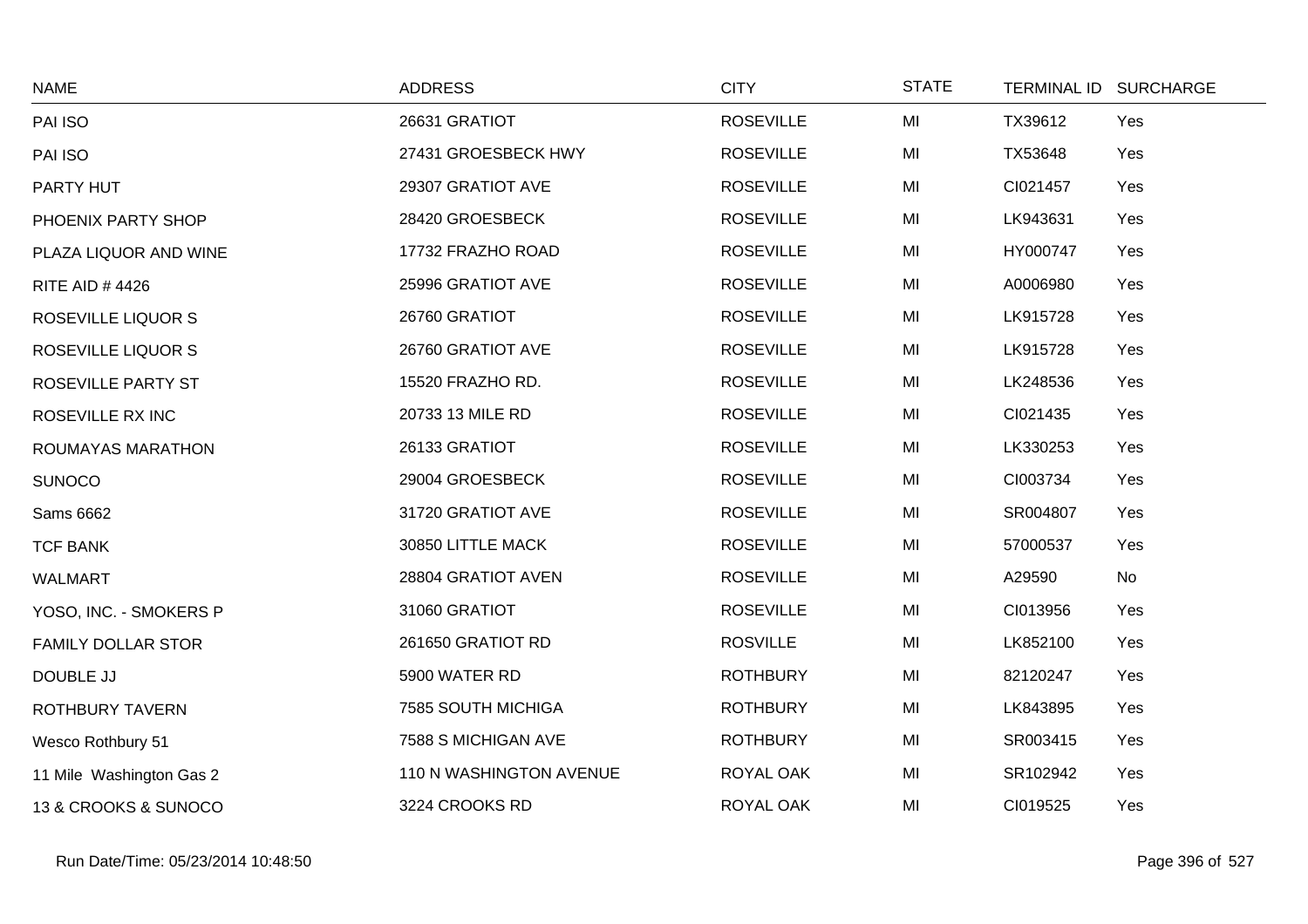| <b>NAME</b>             | <b>ADDRESS</b>                | <b>CITY</b> | <b>STATE</b> |                 | TERMINAL ID SURCHARGE |
|-------------------------|-------------------------------|-------------|--------------|-----------------|-----------------------|
| 5/3 BK, MI.(EAST        | <b>803 S MAIN</b>             | ROYAL OAK   | MI           | 00000000        | Yes                   |
| 75 BP INC               | 2419 E. 11 MILE RD.           | ROYAL OAK   | MI           | CI016408        | Yes                   |
| ABID LLC SUNOCO &       | 1808 CROOKS ROAD              | ROYAL OAK   | MI           | LK576155        | Yes                   |
| AUTOMATED               | 302 S WASHINGTON US           | ROYAL OAK   | MI           | P143828         | Yes                   |
| <b>BANK OF AMERICA</b>  | *BEAUMONT HOSPITAL-ADMI       | ROYAL OAK   | MI           | WMID0014        | No                    |
| <b>BANK OF AMERICA</b>  | *CVS PHARMACY #1150           | ROYAL OAK   | MI           | <b>WMIN1180</b> | No                    |
| <b>BANK OF AMERICA</b>  | *CVS PHARMACY #8068           | ROYAL OAK   | MI           | <b>WMIN1074</b> | No                    |
| <b>BANK OF AMERICA</b>  | *NORTH WOODWARD               | ROYAL OAK   | MI           | <b>IMIN7081</b> | No                    |
| <b>BANK OF AMERICA</b>  | *NORTH WOODWARD               | ROYAL OAK   | MI           | <b>IMIN7082</b> | No                    |
| <b>BANK OF AMERICA</b>  | *THIRTEEN-ROCHESTER           | ROYAL OAK   | MI           | <b>IMID7339</b> | No                    |
| BP 14 AND COOLIDGE      | 4727 COOLIDGE                 | ROYAL OAK   | MI           | LK881768        | Yes                   |
| <b>CHASE</b>            | 30991 WOODWARD AVE            | ROYAL OAK   | MI           | MI0571          | Yes                   |
| <b>CITIZENS COB</b>     | 200 S. MAIN STREET            | ROYAL OAK   | MI           | ZA8358          | No                    |
| <b>COMERICA BANK</b>    | <b>BEAUMONT - SOUTH TOWER</b> | ROYAL OAK   | MI           | A3614392        | No                    |
| COOLWOOD LLC            | 30875 WOODWARD                | ROYAL OAK   | MI           | TD243622        | Yes                   |
| CT 7-11                 | 1121 N CAMPBELL. US           | ROYAL OAK   | MI           | SE276185        | Yes                   |
| CT 7-11                 | 1620 13 MILE RD.              | ROYAL OAK   | MI           | SE276240        | Yes                   |
| CT 7-11                 | 3305 N MAIN.<br>US            | ROYAL OAK   | MI           | SE276551        | No                    |
| CT 7-11                 | 3380 GREENFIELD RD            | ROYAL OAK   | MI           | SE274532        | Yes                   |
| CT 7-11                 | 4623 CROOKS RD                | ROYAL OAK   | MI           | SE273154        | Yes                   |
| <b>Cardtronics CCSM</b> | 31001 WOODWARD                | ROYAL OAK   | MI           | CR007433        | Yes                   |
| <b>Cardtronics CCSW</b> | 1620 E 12 MILE                | ROYAL OAK   | MI           | SP070110        | Yes                   |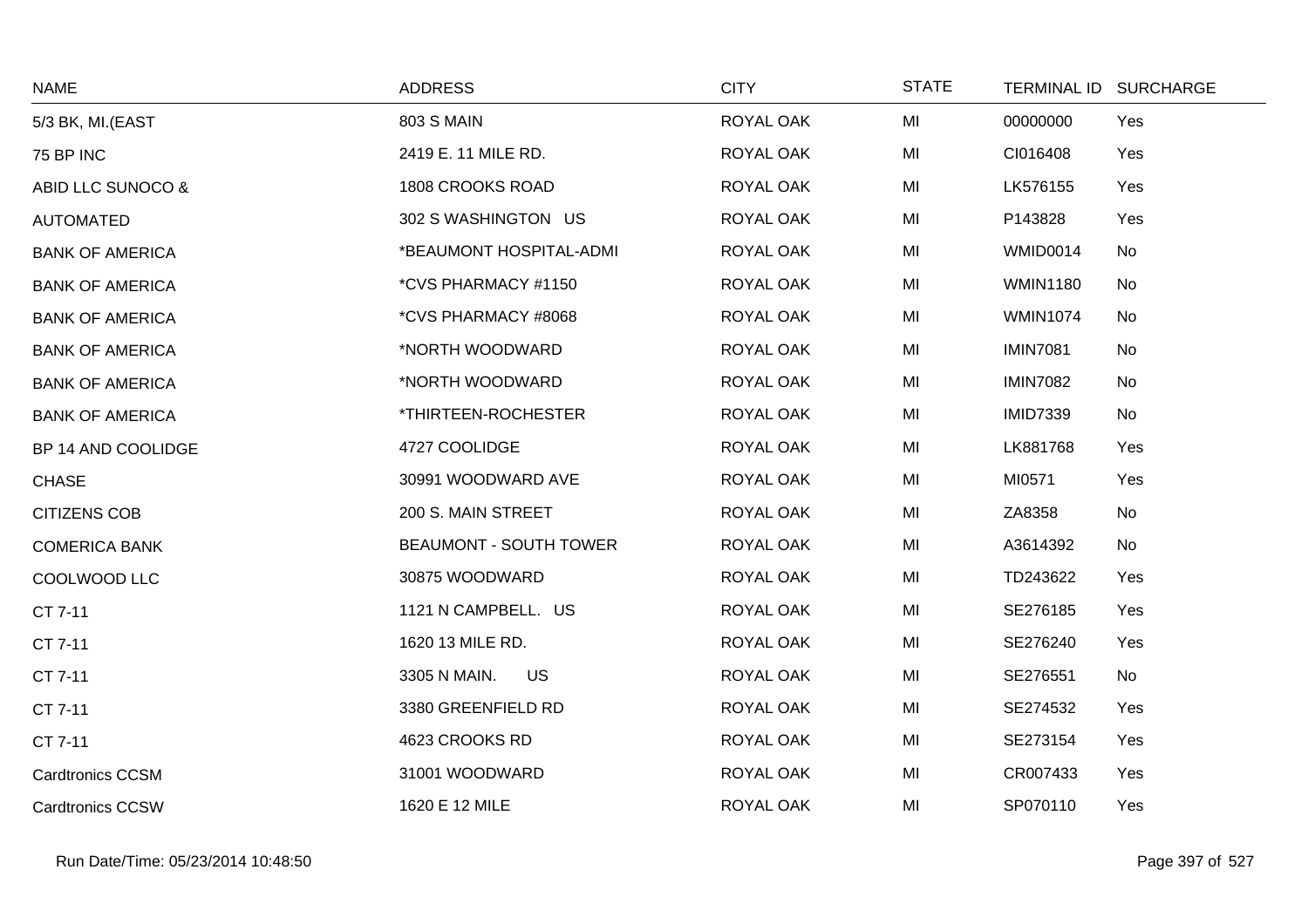| <b>NAME</b>               | <b>ADDRESS</b>        | <b>CITY</b> | <b>STATE</b> | TERMINAL ID SURCHARGE |  |
|---------------------------|-----------------------|-------------|--------------|-----------------------|--|
| <b>Cardtronics CCSW</b>   | 1720 ROCHESTER ROAD   | ROYAL OAK   | MI           | SP070350<br>Yes       |  |
| <b>Cardtronics CCSW</b>   | 4727 CROOKS           | ROYAL OAK   | MI           | SP070111<br>Yes       |  |
| ELEVEN & CAMPBELL         | 1624 E. 11 MILE RD    | ROYAL OAK   | MI           | LK378124<br>Yes       |  |
| <b>EMAGINE - ROYAL OA</b> | 200 MAIN ST           | ROYAL OAK   | MI           | LK907164<br>Yes       |  |
| <b>FIRSTMERIT</b>         | 400 East 11 Mile R    | ROYAL OAK   | MI           | 00006396<br>Yes       |  |
| <b>FIRSTMERIT</b>         | 4609 Crooks Rd        | ROYAL OAK   | MI           | 00006321<br>Yes       |  |
| <b>FIRSTMERIT</b>         | 800 Main St           | ROYAL OAK   | MI           | 00006322<br>No        |  |
| <b>HUNGTON WOODS GAS</b>  | 26001 WOODWARD AVE    | ROYAL OAK   | MI           | LK231079<br>Yes       |  |
| JAX MINI MART             | 27002 WOODWARD        | ROYAL OAK   | MI           | LK565192<br>Yes       |  |
| MEIJER - C                | 5150 COOLIDGE HYW     | ROYAL OAK   | MI           | 82128035<br>Yes       |  |
| <b>PNCBANK</b>            | 1710 E 12 MILE RD     | ROYAL OAK   | MI           | PA2366<br>Yes         |  |
| <b>PNCBANK</b>            | 225 S. MAIN ST.       | ROYAL OAK   | MI           | PA3219<br>Yes         |  |
| <b>PNCBANK</b>            | 30701 WOODWARD        | ROYAL OAK   | MI           | PA1082<br>No          |  |
| <b>PNCBANK</b>            | 3535 W 13 MILE RD     | ROYAL OAK   | MI           | PA1929<br>Yes         |  |
| <b>RITE AID #4492</b>     | 1026 N MAIN ST        | ROYAL OAK   | MI           | A0007010<br>Yes       |  |
| ROYAL#1                   | 28610 WOODWARD AVE    | ROYAL OAK   | MI           | 81206045<br>Yes       |  |
| ROYAL DM                  | 1703 E. 11 MILE RD.   | ROYAL OAK   | MI           | CI000006<br>Yes       |  |
| ROYAL SERVICES LLC        | 28992 WOODWARD AVE    | ROYAL OAK   | MI           | No<br>TD243409        |  |
| <b>SARA CORPORATION</b>   | 1617 12 MILE RD       | ROYAL OAK   | MI           | LK598519<br>Yes       |  |
| <b>TANIA'S PI</b>         | 3204 CROOKS RD        | ROYAL OAK   | MI           | 81201686<br>Yes       |  |
| <b>TCF BANK</b>           | 8920 WEST 8 MILE ROAD | ROYAL OAK   | MI           | 57000501<br>Yes       |  |
| TRENTS PRIME BEEF THE     | 1201 N. CAMPBELL RD.  | ROYAL OAK   | MI           | CI013958<br>Yes       |  |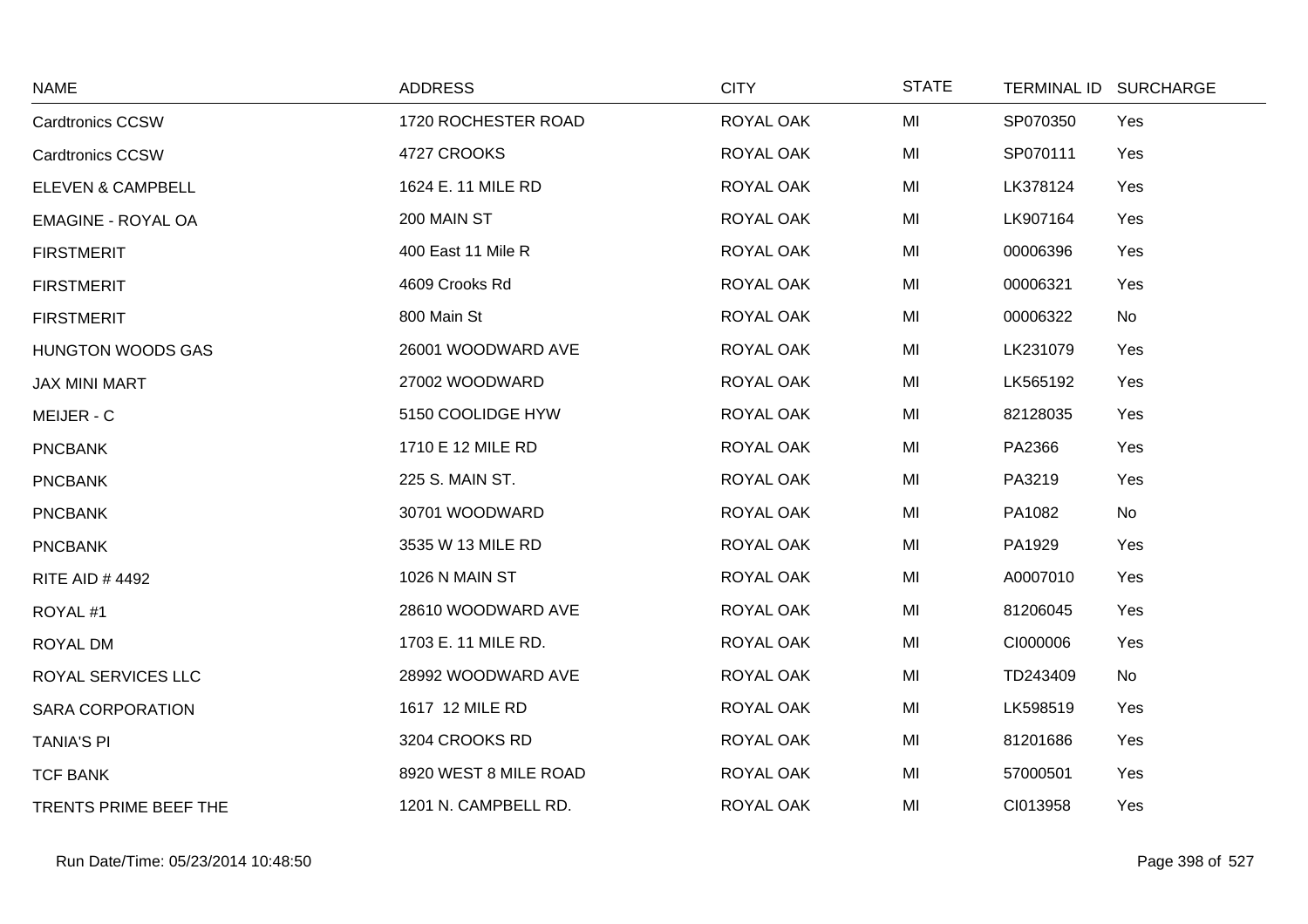| <b>NAME</b>           | <b>ADDRESS</b>          | <b>CITY</b>        | <b>STATE</b> | TERMINAL ID SURCHARGE |
|-----------------------|-------------------------|--------------------|--------------|-----------------------|
| U.S. BANK             | OAKLAND COMMUNITY COLLE | ROYAL OAK          | MI           | SVE20704<br>Yes       |
| WALGREENS 4748        | 30852 N WOODWARD AVE    | ROYAL OAK          | MI           | SR007537<br>Yes       |
| <b>WALGREENS 5426</b> | 1815 ROCHESTER STREET   | ROYAL OAK          | MI           | SR007673<br>Yes       |
| WOODWARD HUNTER SHELL | 31786 WOODWARD AVE      | ROYAL OAK          | MI           | CI019211<br>Yes       |
| MCPEEKS MO            | 1702 W 13 MILE RD US    | ROYAL OAKS         | MI           | P182205<br>Yes        |
| PAI ATM               | 18896 S MACKINAC TRL    | <b>RUDYARD</b>     | MI           | TX39368<br>Yes        |
| PAI ISO               | 18896 S MACKINAC TRL    | <b>RUDYARD</b>     | MI           | TX39368<br>Yes        |
| D F Inc               | 25845 W 8 mile Rd US    | Redford            | MI           | TX013303<br>Yes       |
| Donut Town            | 25580 5 Mile Road US    | Redford            | MI           | NH014234<br>Yes       |
| Minute Sto            | 25301 W 7 Mile RoadUS   | Redford            | MI           | NH023609<br>Yes       |
| <b>REDFORD FO</b>     | 27222 GRAND RIVER US    | Redford            | MI           | TX009047<br>Yes       |
| <b>SOS 117 Re</b>     | 25700 Joy Road US       | Redford            | MI           | NH020397<br>Yes       |
| Save a Lot            | 25441 Grand River AUS   | Redford            | MI           | NH024357<br>Yes       |
| Seven Mile            | 27221 West 7 Mile RUS   | Redford            | MI           | NH023180<br>Yes       |
| Spartan Fo            | 25850 Grand River US    | Redford            | MI           | NH023822<br>Yes       |
| Quick Sav             | 2950 M-15               | Reese              | MI           | 81202411<br>Yes       |
| SUNRISE C-            | 69050 Main St US        | Richmond           | MI           | P99060<br>Yes         |
| <b>BI RITE SU</b>     | 10867 WEST JEFFERSOUS   | <b>River Rouge</b> | MI           | TX009495<br>Yes       |
| T R MINI M            | 20990 FORT STREET US    | Riverview          | MI           | TX010685<br>Yes       |
| <b>JOE'S PRIM</b>     | 27845 FORT STREET US    | Rockwood           | MI           | TX007672<br>Yes       |
| joes one s            | 3963 w maple ridge US   | Rockwood           | MI           | TR014123<br>Yes       |
| moms marke            | 17460 m 35<br>US        | Rockwood           | MI           | TR014144<br>Yes       |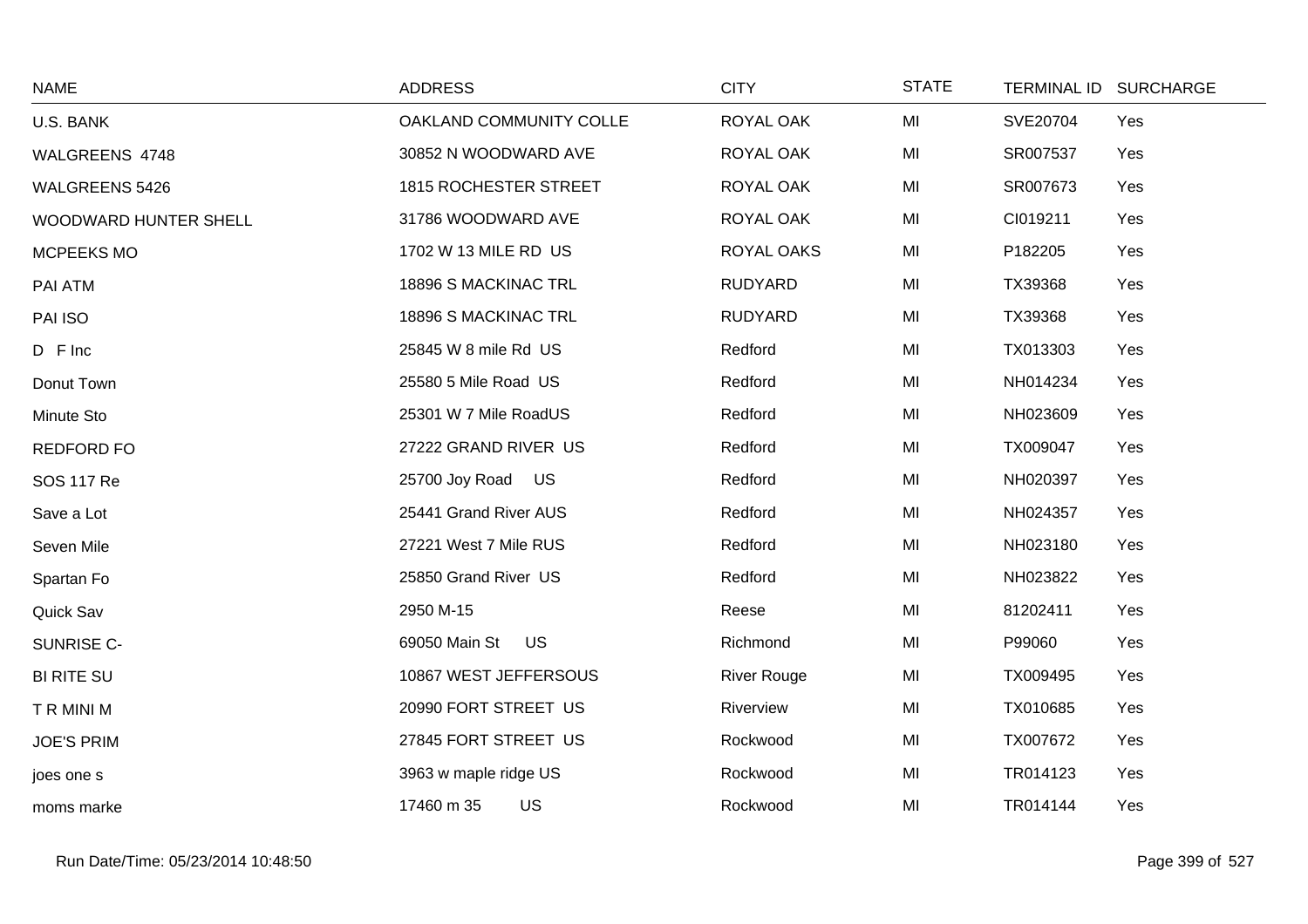| <b>NAME</b>                | <b>ADDRESS</b>             | <b>CITY</b>    | <b>STATE</b> | TERMINAL ID SURCHARGE |
|----------------------------|----------------------------|----------------|--------------|-----------------------|
| Romeo Gas                  | 322 S Main St US           | Romeo          | MI           | Yes<br>NH026312       |
| Sheena s M                 | 70920 Van Dyke Rd US       | Romeo          | MI           | NH024356<br>Yes       |
| 34TH DISTR                 | 11131 WAYNE ROAD US        | Romulus        | MI           | NH010663<br>Yes       |
| <b>BP Gas Mid</b>          | 9201 Middlebelt US         | Romulus        | MI           | Yes<br>NH024247       |
| Secretary                  | 17415 Telegraph RoaUS      | Romulus        | MI           | NH010661<br>Yes       |
| Super Y Ma                 | 7130 Middlebelt RoaUS      | Romulus        | MI           | TR017223<br>Yes       |
| <b>BLODGETT F</b>          | 3968 N Mission Rd US       | Rosebush       | MI           | P104111<br>Yes        |
| 12 MILE VA                 | 28005 Gratiot Ave US       | Roseville      | MI           | P144706<br>Yes        |
| Cheers Liq                 | <b>US</b><br>25423 Gratiot | Roseville      | MI           | TX015609<br>Yes       |
| Groesbeck                  | 28506 Groesbeck US         | Roseville      | MI           | TX015522<br>Yes       |
| Hangover 2                 | <b>US</b><br>32456 Gratiot | Roseville      | MI           | NH028930<br>Yes       |
| Masonic Li                 | <b>US</b><br>18762 Masonic | Roseville      | MI           | NH006245<br>Yes       |
| Motor City                 | 26510 Gratiot Ave US       | Roseville      | MI           | No<br>TX010331        |
| A M Food M                 | 4738 Rochester Rd US       | Royal Oak      | MI           | TX017382<br>Yes       |
| #139 FORWA                 | 3090 MICHIGAN AVEN         | <b>SAGINAW</b> | MI           | 83800940<br>Yes       |
| 1-DOLLAR BARGAIN S         | 3787 N. MICHIGAN A         | <b>SAGINAW</b> | MI           | LK508367<br>Yes       |
| 1411 COURT STREET          | 1411 COURT ST              | SAGINAW        | MI           | LK930215<br>Yes       |
| 5/3 BK, MI(NORTH           | 3390 TITTABAWASSEE         | <b>SAGINAW</b> | MI           | 00000000<br>Yes       |
| 5/3 BK, MI(NORTH           | 5430 STATE STREET          | <b>SAGINAW</b> | MI           | 00000000<br>Yes       |
| <b>ADMIRAL 92 Schields</b> | 8220 GRATIOT               | <b>SAGINAW</b> | MI           | SR007565<br>Yes       |
| <b>AUTOMATED</b>           | 4806 DIXIE HWY<br>US       | <b>SAGINAW</b> | MI           | P185882<br>Yes        |
| Admiral 28 Saginaw         | 5605 STATE ST              | <b>SAGINAW</b> | MI           | SR007564<br>Yes       |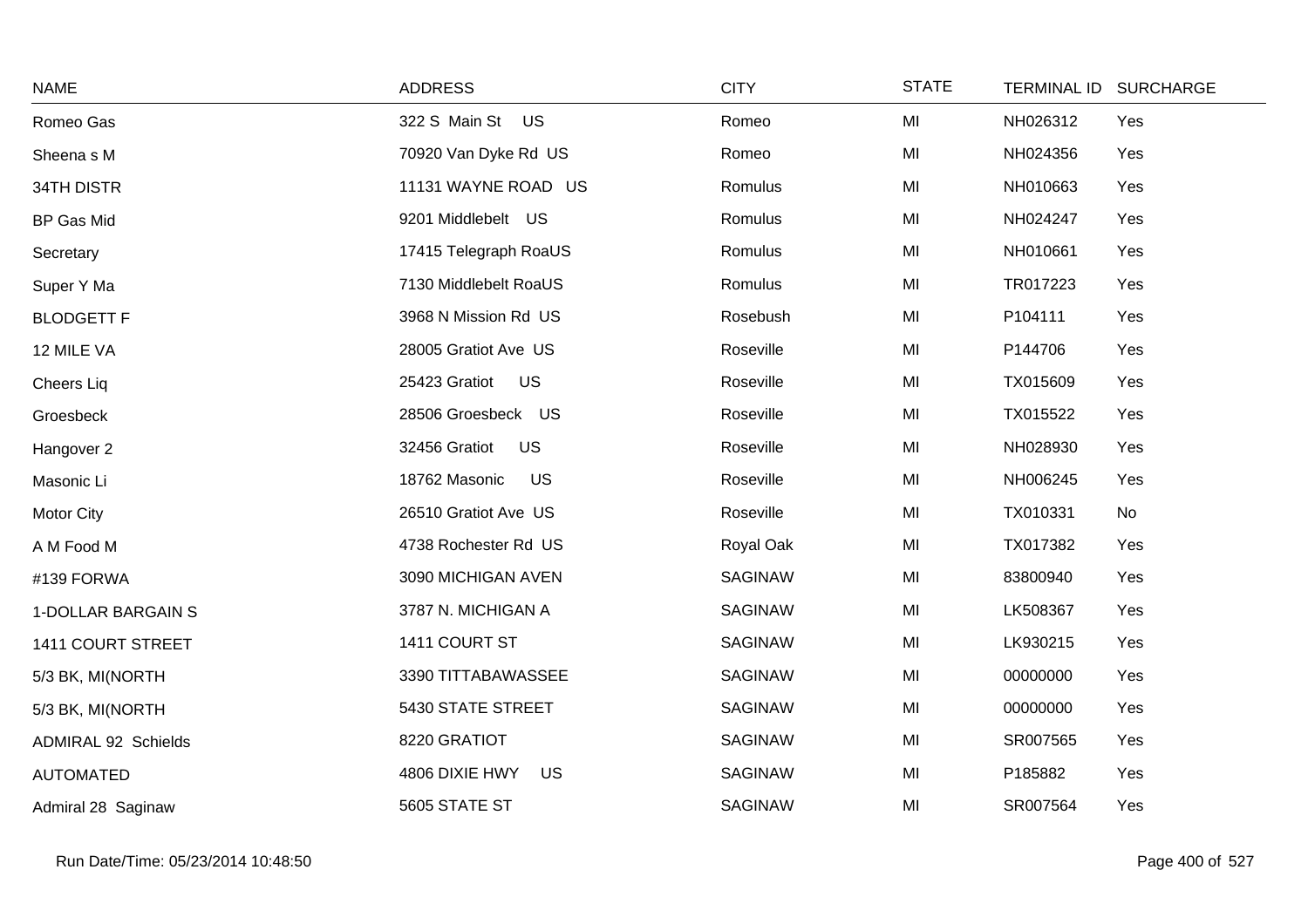| <b>NAME</b>                   | <b>ADDRESS</b>             | <b>CITY</b>    | <b>STATE</b> | <b>TERMINAL ID</b> | <b>SURCHARGE</b> |
|-------------------------------|----------------------------|----------------|--------------|--------------------|------------------|
| Admiral 34 Saginaw            | 2740 E HOLLAND AVE         | SAGINAW        | MI           | SR007562           | Yes              |
| <b>B &amp; H MARK</b>         | 925 BOND STREET            | SAGINAW        | MI           | 81935412           | Yes              |
| <b>BANK OF AMERICA</b>        | *BAY ROAD                  | <b>SAGINAW</b> | MI           | <b>IMID7203</b>    | <b>No</b>        |
| <b>BANK OF AMERICA</b>        | *SAGINAW MAIN OFFICE       | <b>SAGINAW</b> | MI           | <b>IMID7322</b>    | No               |
| <b>BANK OF AMERICA</b>        | *SAGINAW-STATE             | SAGINAW        | MI           | <b>IMID7323</b>    | <b>No</b>        |
| <b>BARONES FOOD MARKE</b>     | 1105 E HOLLAND AVE         | <b>SAGINAW</b> | MI           | LK841916           | Yes              |
| <b>BAYWOOD LOUNGE</b>         | 2734 BAY RD.               | <b>SAGINAW</b> | MI           | LK544346           | Yes              |
| <b>BEST BUY-S</b>             | 4460 BAY ROAD<br><b>US</b> | SAGINAW        | MI           | P225611            | Yes              |
| <b>BIG UGLY F</b>             | 1418 STATE STREET US       | <b>SAGINAW</b> | MI           | P140686            | Yes              |
| <b>BLUE DIAMO</b>             | 1313 CUMBERLAND US         | <b>SAGINAW</b> | MI           | P193462            | Yes              |
| <b>BOOTLEGER PARTY SHOPPE</b> | <b>1607 BAY ST</b>         | <b>SAGINAW</b> | MI           | CI010342           | Yes              |
| <b>CASS RIVER MARKET</b>      | 4013 EAST ROAD             | <b>SAGINAW</b> | MI           | CI010042           | Yes              |
| <b>CHASE</b>                  | 1440 NORTH CTR             | SAGINAW        | MI           | MI1002             | Yes              |
| <b>CHASE</b>                  | 2720 DAVENPORT AVE         | <b>SAGINAW</b> | MI           | MI1339             | Yes              |
| <b>CHASE</b>                  | 3360 TITTABAWASSEE         | <b>SAGINAW</b> | MI           | MI4958             | Yes              |
| <b>CHASE</b>                  | 3480 N CENTER RD           | <b>SAGINAW</b> | MI           | MI1000             | Yes              |
| <b>CHASE</b>                  | 4144 BAY RD                | <b>SAGINAW</b> | MI           | MI1689             | Yes              |
| <b>CHASE</b>                  | 821 COURT ST               | <b>SAGINAW</b> | MI           | MI0851             | Yes              |
| <b>CHASE</b>                  | 8400 GRATIOT RD            | <b>SAGINAW</b> | MI           | MI4959             | Yes              |
| <b>CHEMICAL BANK</b>          | 2300 MIDLAND RD            | SAGINAW        | MI           | TZ381008           | Yes              |
| <b>CHEMICAL BANK</b>          | 4955 BAY RD                | <b>SAGINAW</b> | MI           | TZ381009           | Yes              |
| <b>CHEMICAL BANK</b>          | 5610 GRATIOT RD            | SAGINAW        | MI           | TZ381019           | Yes              |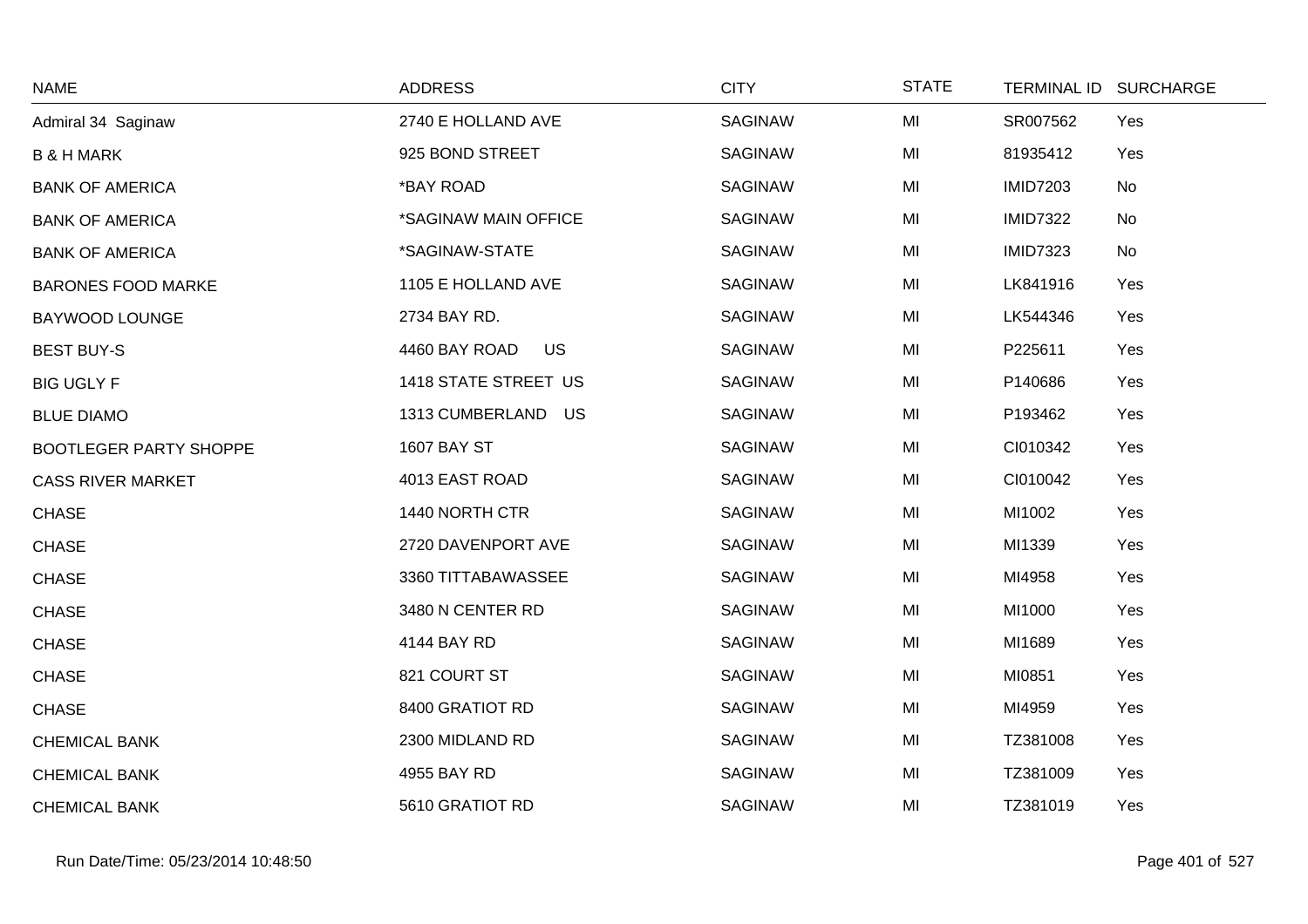| <b>NAME</b>              | <b>ADDRESS</b>        | <b>CITY</b>    | <b>STATE</b> | TERMINAL ID SURCHARGE |
|--------------------------|-----------------------|----------------|--------------|-----------------------|
| <b>CLARK GAS STATION</b> | 6860 GRATIOT AVE      | <b>SAGINAW</b> | MI           | Yes<br>LK169548       |
| COPOCO COM               | 3262 CABARET TRAIL US | SAGINAW        | MI           | MI000114<br>Yes       |
| <b>CORNER BAR</b>        | 2100 W MICHIGAN AV    | SAGINAW        | MI           | LK818209<br>Yes       |
| CT 7-11 CCS2             | 10950 GRATIOT RD      | SAGINAW        | MI           | SE277884<br>Yes       |
| CT 7-11 CCS2             | 1955 N CENTER         | SAGINAW        | MI           | SE277844<br>Yes       |
| CT 7-11 CCS2             | 2032 BAY RD           | SAGINAW        | MI           | SE277878<br>Yes       |
| CT 7-11 CCS2             | <b>2726 WEISS</b>     | SAGINAW        | MI           | SE277843<br>Yes       |
| CT 7-11 CCS2             | 3136 SHATTUCK         | SAGINAW        | MI           | SE277859<br>Yes       |
| CT 7-11 CCS2             | 3990 TITTABAWASSEE    | SAGINAW        | MI           | SE277881<br>Yes       |
| CT 7-11 CCS2             | 5770 STATE ST         | SAGINAW        | MI           | SE277886<br>Yes       |
| CT 7-11 CCS2             | 614 S WASHINGTON      | SAGINAW        | MI           | SE277898<br>Yes       |
| CT 7-11 CCS2             | 6980 BAY RD           | SAGINAW        | MI           | SE277889<br>Yes       |
| CT 7-11 CCS2             | 7970 GRATIOT          | SAGINAW        | MI           | SE277858<br>Yes       |
| CT 7-11 CCS2             | 803 WHEELER           | SAGINAW        | MI           | SE277849<br>Yes       |
| <b>Cardtronics CCSM</b>  | 2303 HESS ST          | SAGINAW        | MI           | CR012907<br>Yes       |
| <b>Cardtronics CCSM</b>  | 290 W GENESEE         | SAGINAW        | MI           | CR007668<br>Yes       |
| <b>Cardtronics CCSM</b>  | 3366 E HOLLAND RD     | SAGINAW        | MI           | CR012906<br>Yes       |
| <b>Cardtronics CCSM</b>  | 3540 STATE ST         | SAGINAW        | MI           | CD006814<br>Yes       |
| <b>Cardtronics CCSM</b>  | 3670 E WASHINGTON     | SAGINAW        | MI           | CD006811<br>Yes       |
| <b>Cardtronics CCSM</b>  | 3670 E WASHINGTON     | SAGINAW        | MI           | CD006812<br>Yes       |
| <b>Cardtronics CCSM</b>  | 3750 BAY RD           | SAGINAW        | MI           | LK292714<br>Yes       |
| <b>Cardtronics CCSM</b>  | 408 S MICHIGAN        | <b>SAGINAW</b> | MI           | CD006815<br>Yes       |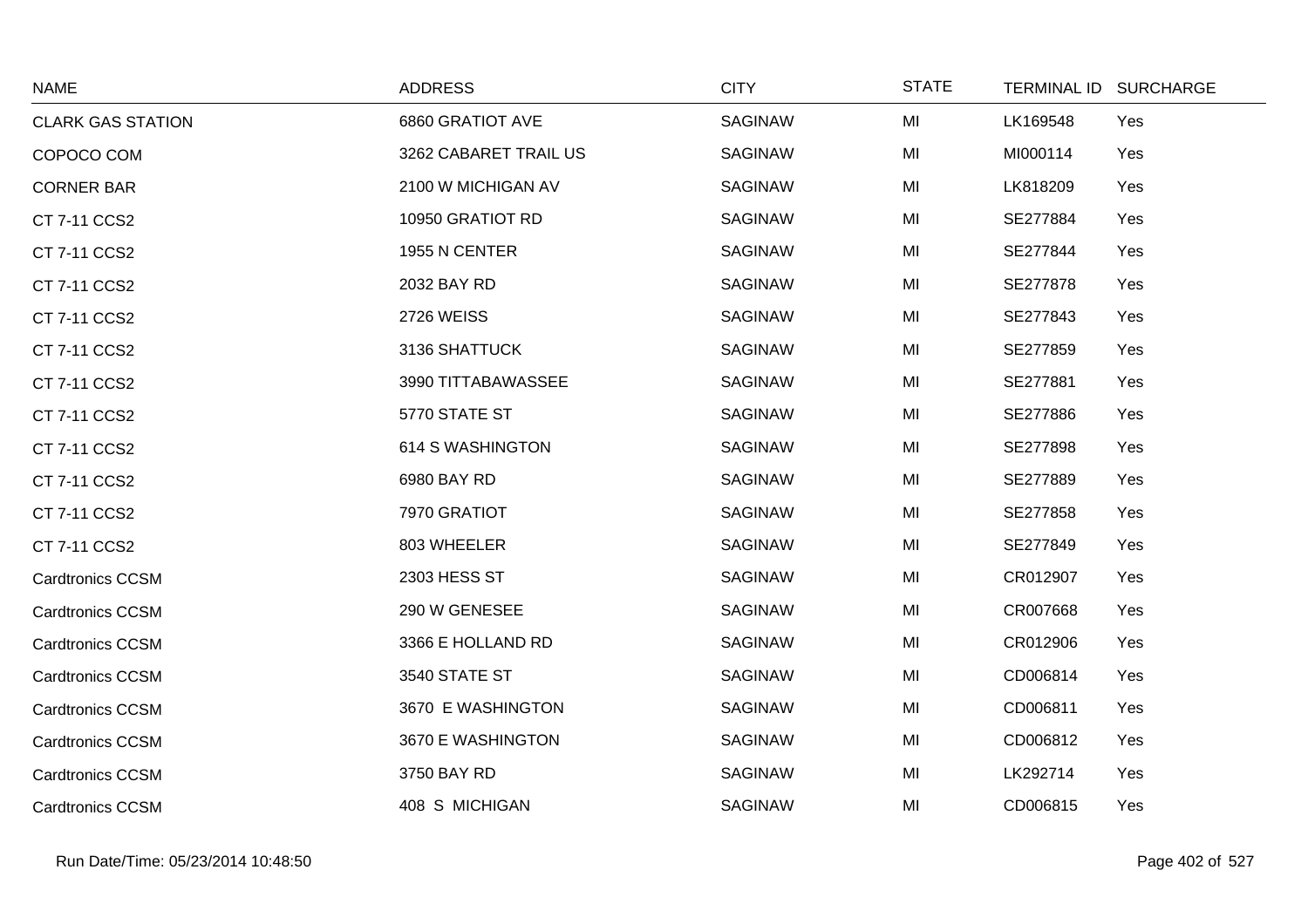| <b>NAME</b>                 | <b>ADDRESS</b>        | <b>CITY</b>    | <b>STATE</b> | <b>TERMINAL ID</b> | <b>SURCHARGE</b> |
|-----------------------------|-----------------------|----------------|--------------|--------------------|------------------|
| <b>Cardtronics CCSM</b>     | 4480 STATE ST         | <b>SAGINAW</b> | MI           | CD006816           | Yes              |
| <b>Cardtronics CCSP</b>     | 4672 STATE ST         | <b>SAGINAW</b> | MI           | KR000788           | Yes              |
| <b>Cardtronics CCSW</b>     | 2215 TITTABAWASEE     | <b>SAGINAW</b> | MI           | SP070125           | Yes              |
| <b>Cardtronics CCSW</b>     | 2310 MIDLAND RD       | <b>SAGINAW</b> | MI           | SP070167           | Yes              |
| <b>Cardtronics CCSW</b>     | 3357 HOLLAND          | <b>SAGINAW</b> | MI           | SP070081           | Yes              |
| <b>Cardtronics CCSW</b>     | 4475 BAY ROAD         | <b>SAGINAW</b> | MI           | SP070168           | Yes              |
| <b>Cardtronics CCSW</b>     | 5480 DIXIE HWY        | <b>SAGINAW</b> | MI           | SP070191           | Yes              |
| CardtronicsLPC              | 2772 TITTABAWASEE RD. | <b>SAGINAW</b> | MI           | TG020874           | Yes              |
| <b>DAMORES GROCERY</b>      | 4448 DIXIE HWY        | <b>SAGINAW</b> | MI           | CI013951           | Yes              |
| <b>DOMS FOOD MARKET</b>     | 2326 N. MICHIGAN AVE  | <b>SAGINAW</b> | MI           | CI010043           | Yes              |
| <b>FAMILY FIRST CU</b>      | 1011 N MICHIGAN       | <b>SAGINAW</b> | MI           | 00000000           | No               |
| <b>FAMILY FIRST CU</b>      | 3550 TITTABAWASSEE    | <b>SAGINAW</b> | MI           | 00000000           | No               |
| <b>FARWELL MA</b>           | 1707 FAREWELL<br>US   | <b>SAGINAW</b> | MI           | P130664            | Yes              |
| <b>FAST PAX F</b>           | 1824 N. MICHIGAN AVUS | <b>SAGINAW</b> | MI           | P213256            | Yes              |
| FAST WAY PARTY STORE        | 4991 EAST RD          | <b>SAGINAW</b> | MI           | CI020544           | Yes              |
| <b>FCTI ISO</b>             | 3475 E WASHINGTON     | <b>SAGINAW</b> | MI           | TX38592            | Yes              |
| <b>FINANCIAL CONSULTING</b> | 3475 E WASHINGTON     | <b>SAGINAW</b> | MI           | TX38592            | Yes              |
| <b>FIRSTMERIT</b>           | 101 N Washington      | <b>SAGINAW</b> | MI           | 00006702           | Yes              |
| <b>FIRSTMERIT</b>           | 1115 Washington Av    | <b>SAGINAW</b> | MI           | 00006703           | Yes              |
| <b>FIRSTMERIT</b>           | 2100 N Center         | <b>SAGINAW</b> | MI           | 00006729           | Yes              |
| <b>FIRSTMERIT</b>           | 3061 Bay Rd           | <b>SAGINAW</b> | MI           | 00006709           | Yes              |
| <b>FIRSTMERIT</b>           | 3300 State St         | <b>SAGINAW</b> | MI           | 00006715           | Yes              |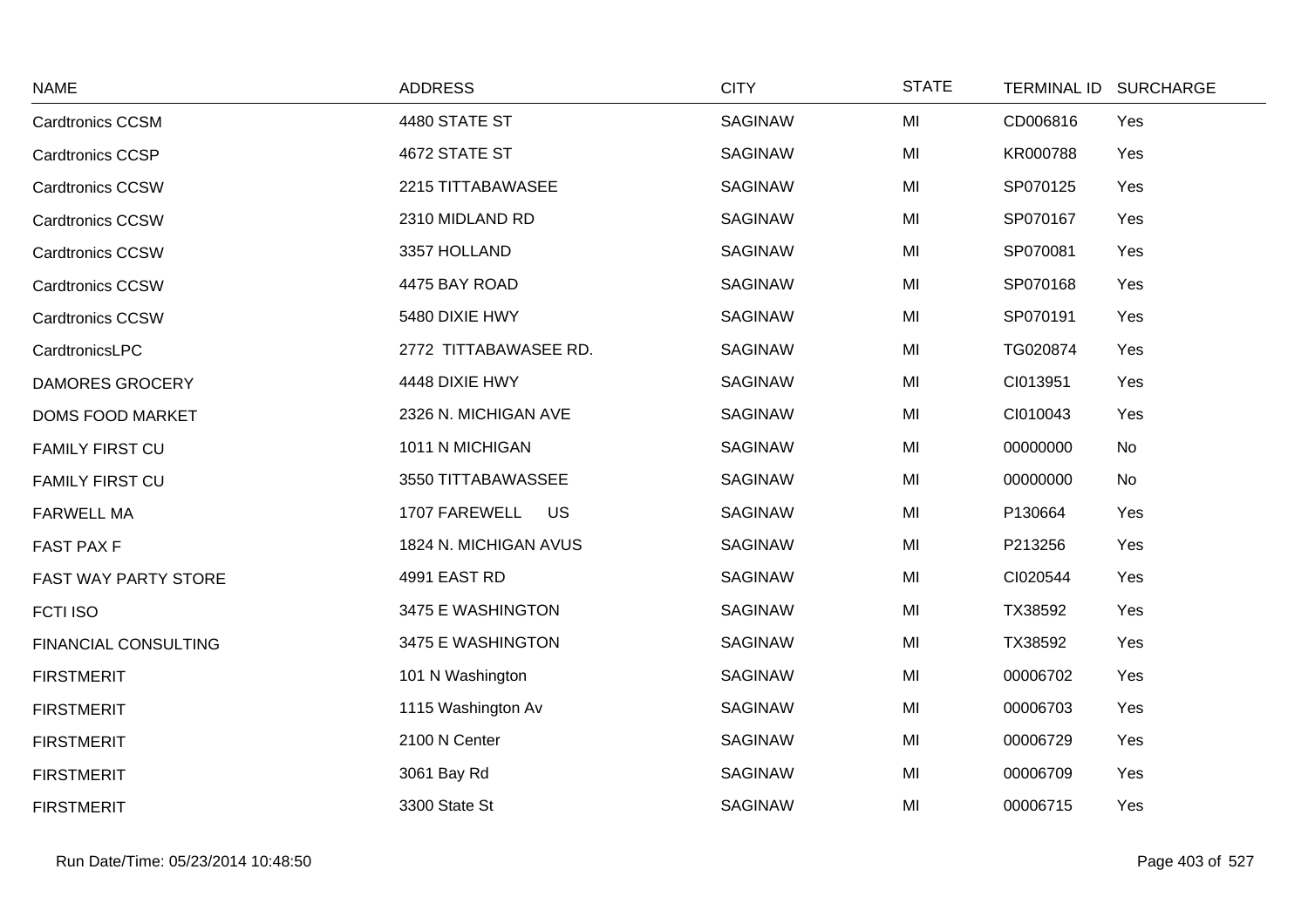| <b>NAME</b>                | <b>ADDRESS</b>        | <b>CITY</b>    | <b>STATE</b> | TERMINAL ID SURCHARGE |     |
|----------------------------|-----------------------|----------------|--------------|-----------------------|-----|
| <b>FIRSTMERIT</b>          | 4700 Bay Rd           | <b>SAGINAW</b> | MI           | 00006701              | Yes |
| <b>FIRSTMERIT</b>          | 829 Gratiot           | <b>SAGINAW</b> | MI           | 00006713              | Yes |
| <b>G&amp;H MARKET</b>      | 2960 E WASHINGTON RD  | <b>SAGINAW</b> | MI           | CI021701              | Yes |
| <b>GIBBY'S PUB</b>         | 5788 DIXIE HWY        | SAGINAW        | MI           | LK677735              | Yes |
| <b>GS MINI MA</b>          | 1215 THROOP ST US     | <b>SAGINAW</b> | MI           | P216627               | Yes |
| HEALTH DEPARTMENT          | 618 CASS ST.          | SAGINAW        | MI           | LK468425              | Yes |
| <b>HOLIDAY PARTY STORE</b> | 1929 E GENESEE AVE    | <b>SAGINAW</b> | MI           | CI021200              | Yes |
| IMJ, INC.                  | 6340 BAY ROAD         | SAGINAW        | MI           | LK184865              | Yes |
| <b>JIM'S PARTY STORE</b>   | 1420 N WASHINGTON     | <b>SAGINAW</b> | MI           | LK724915              | Yes |
| <b>JIMS PARTY STORE</b>    | 1420 N WASHINGTON     | SAGINAW        | MI           | LK756957              | Yes |
| <b>KEYES MARK</b>          | 5796 E. WASHINGTON US | SAGINAW        | MI           | P146210               | Yes |
| <b>LEGENDS</b>             | 4142 W. MICHIGAN A    | SAGINAW        | MI           | LK836775              | Yes |
| LIQUOR BASKET PARTY ST     | 3581 DIXIE HWY        | SAGINAW        | MI           | CI010409              | Yes |
| <b>LIQUOR KING</b>         | 5493 DIXIE HIGHWAY    | <b>SAGINAW</b> | MI           | LK218807              | Yes |
| LIQUOR R US, INC.          | 2475 EAST REMINGTON   | SAGINAW        | MI           | CI013926              | Yes |
| MEIJER - C                 | 3360 TITTABAWASSEE    | SAGINAW        | MI           | 82128076              | Yes |
| MEIJER - C                 | 8400 GRATIOT RD       | <b>SAGINAW</b> | MI           | 82128075              | Yes |
| <b>NEW BOND I</b>          | 1913 N. MICHIGAN AVUS | SAGINAW        | MI           | P163522               | Yes |
| Next Door Store 1049 Sag   | 2482 TITTABAWASSEE ST | SAGINAW        | MI           | SR004442              | Yes |
| OFFICE LOU                 | 2321 N. MICHIGAN US   | SAGINAW        | MI           | P120311               | Yes |
| OLD TYME ROADHOUSE         | 9620 GRATIOT RD       | SAGINAW        | MI           | LK672016              | No  |
| PAI ATM                    | 1003 CAMBREY ST       | <b>SAGINAW</b> | MI           | CS41580               | Yes |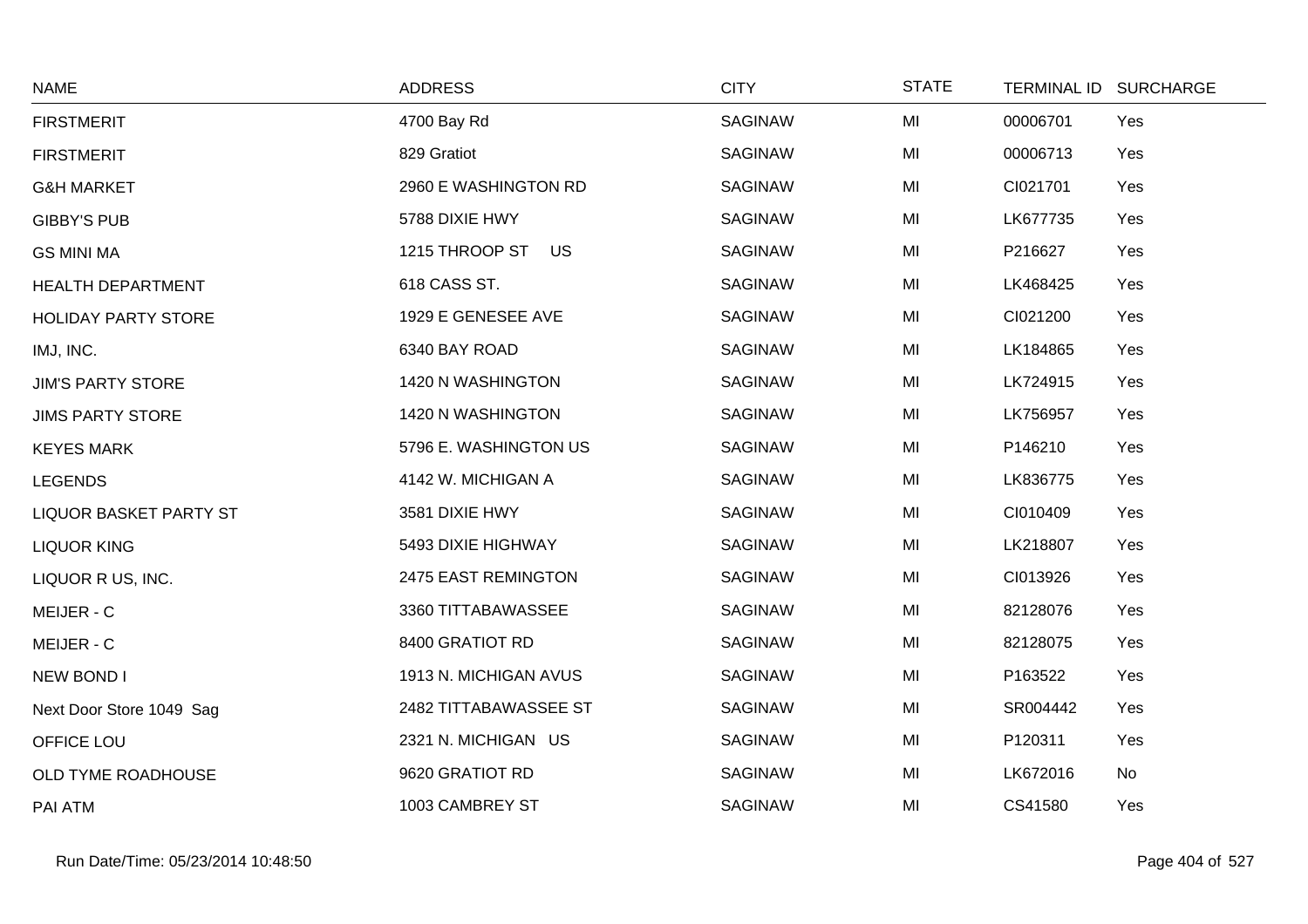| <b>NAME</b> | <b>ADDRESS</b>           | <b>CITY</b>    | <b>STATE</b> | TERMINAL ID SURCHARGE |  |
|-------------|--------------------------|----------------|--------------|-----------------------|--|
| PAI ATM     | 1107 HOWARD ST           | <b>SAGINAW</b> | MI           | CS42800<br>Yes        |  |
| PAI ATM     | 1109 E GENESEE AVE       | <b>SAGINAW</b> | MI           | TX62675<br>Yes        |  |
| PAI ATM     | <b>1203 STATE STREET</b> | <b>SAGINAW</b> | MI           | TX26367<br>Yes        |  |
| PAI ATM     | 1227 JANES AVE           | <b>SAGINAW</b> | MI           | TX26611<br>Yes        |  |
| PAI ATM     | 1400 COURT ST.           | <b>SAGINAW</b> | MI           | TX12111<br>Yes        |  |
| PAI ATM     | 1423 S MICHIGAN AVE      | <b>SAGINAW</b> | MI           | CS45746<br>Yes        |  |
| PAI ATM     | 1503 GRATIOT AVE         | <b>SAGINAW</b> | MI           | Yes<br>ID10199        |  |
| PAI ATM     | 1615 E GENESEE AVE       | <b>SAGINAW</b> | MI           | TX28987<br>Yes        |  |
| PAI ATM     | 1925 JANES AVE           | <b>SAGINAW</b> | MI           | TX25125<br>Yes        |  |
| PAI ATM     | 2367 S MICHIGAN AVE      | <b>SAGINAW</b> | MI           | CS38829<br>Yes        |  |
| PAI ATM     | 2425 MACKINAW ST         | <b>SAGINAW</b> | MI           | Yes<br>TX41552        |  |
| PAI ATM     | 265 S OUTER DR           | <b>SAGINAW</b> | MI           | TX28900<br>Yes        |  |
| PAI ATM     | 2736 BAY RD              | <b>SAGINAW</b> | MI           | TX29320<br>Yes        |  |
| PAI ATM     | 2817 PERKINS ST          | <b>SAGINAW</b> | MI           | TX66085<br>Yes        |  |
| PAI ATM     | 3005 LAWNDALE RD         | <b>SAGINAW</b> | MI           | CS41716<br>Yes        |  |
| PAI ATM     | 3095 WILLIAMSON RD       | <b>SAGINAW</b> | MI           | CS35368<br>Yes        |  |
| PAI ATM     | 3124 HESS AVE            | <b>SAGINAW</b> | MI           | TX41735<br>Yes        |  |
| PAI ATM     | 3267 GLENWOOD AVE        | SAGINAW        | MI           | TX64484<br>Yes        |  |
| PAI ATM     | 3516 STATE ST            | <b>SAGINAW</b> | MI           | Yes<br>TX62372        |  |
| PAI ATM     | 4787 FASHION SQUARE MAL  | <b>SAGINAW</b> | MI           | TX54432<br>Yes        |  |
| PAI ATM     | 4787 FASHION SQUARE MAL  | <b>SAGINAW</b> | MI           | TX54604<br>Yes        |  |
| PAI ATM     | 5065 W MICHIGAN          | <b>SAGINAW</b> | MI           | TX12038<br>Yes        |  |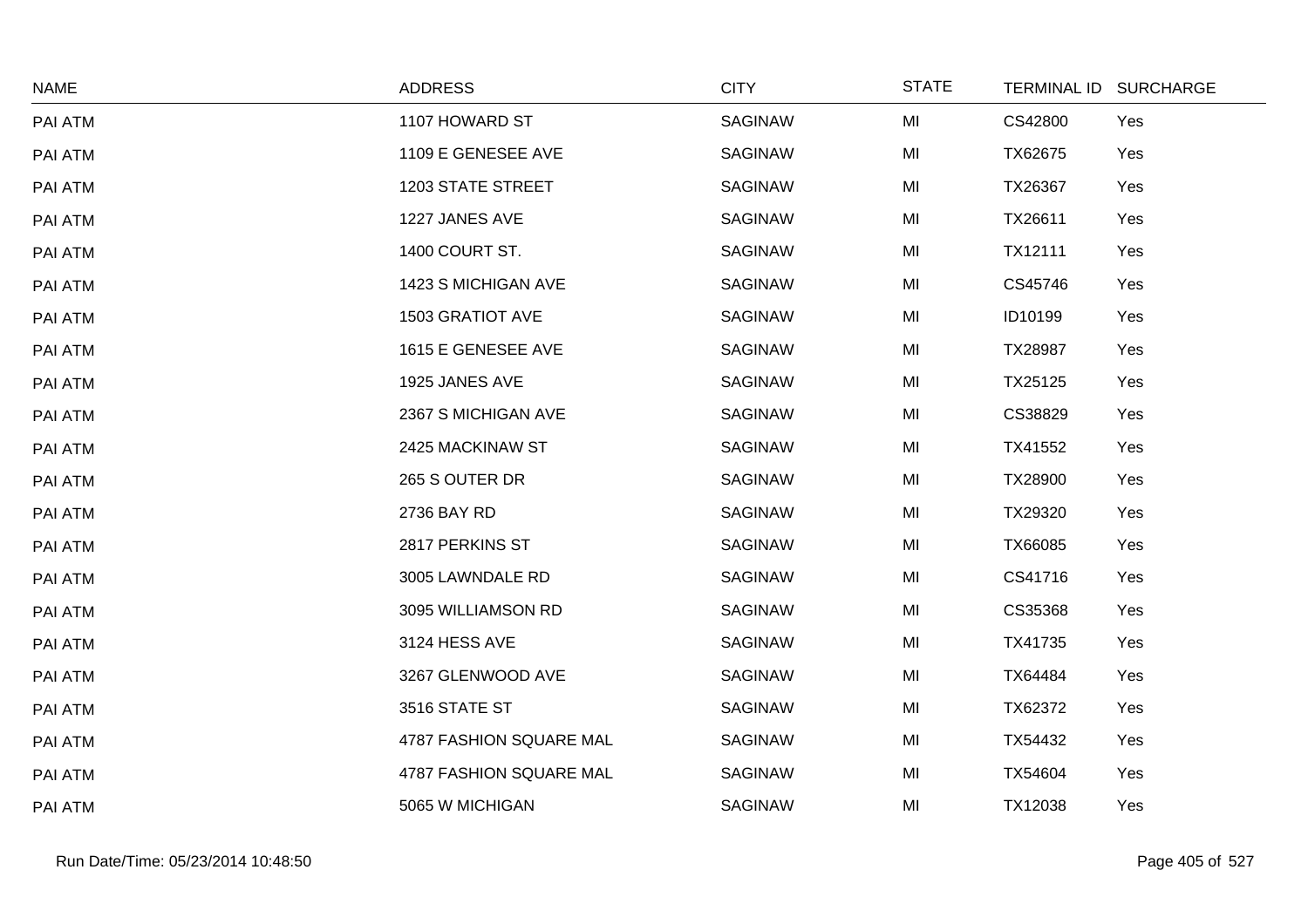| <b>NAME</b> | <b>ADDRESS</b>        | <b>CITY</b>    | <b>STATE</b> |         | TERMINAL ID SURCHARGE |
|-------------|-----------------------|----------------|--------------|---------|-----------------------|
| PAI ATM     | 5974 DIXIE HWY        | SAGINAW        | MI           | CS42228 | Yes                   |
| PAI ATM     | 6055 TITTABAWASSEE RD | SAGINAW        | MI           | TX32210 | Yes                   |
| PAI ATM     | 6220 STATE ST         | <b>SAGINAW</b> | MI           | TX37253 | Yes                   |
| PAI ISO     | 1003 CAMBREY ST       | <b>SAGINAW</b> | MI           | CS41580 | Yes                   |
| PAI ISO     | 104 W JOHNSON ST      | <b>SAGINAW</b> | MI           | TX51365 | No                    |
| PAI ISO     | 1107 HOWARD ST        | <b>SAGINAW</b> | MI           | CS42800 | Yes                   |
| PAI ISO     | 1109 E GENESEE AVE    | <b>SAGINAW</b> | MI           | TX62675 | Yes                   |
| PAI ISO     | 1203 STATE STREET     | SAGINAW        | MI           | TX26367 | Yes                   |
| PAI ISO     | 1227 JANES AVE        | <b>SAGINAW</b> | MI           | TX26611 | Yes                   |
| PAI ISO     | 1400 COURT ST.        | <b>SAGINAW</b> | MI           | TX12111 | Yes                   |
| PAI ISO     | 1423 S MICHIGAN AVE   | <b>SAGINAW</b> | MI           | CS45746 | Yes                   |
| PAI ISO     | 1503 GRATIOT AVE      | <b>SAGINAW</b> | MI           | TX69891 | Yes                   |
| PAI ISO     | 1615 E GENESEE AVE    | <b>SAGINAW</b> | MI           | TX28987 | Yes                   |
| PAI ISO     | 1925 JANES AVE        | <b>SAGINAW</b> | MI           | TX25125 | Yes                   |
| PAI ISO     | 2060 N CENTER RD      | <b>SAGINAW</b> | MI           | CS48421 | Yes                   |
| PAI ISO     | 2367 S MICHIGAN AVE   | SAGINAW        | MI           | CS38829 | Yes                   |
| PAI ISO     | 2425 MACKINAW ST      | <b>SAGINAW</b> | MI           | TX41552 | Yes                   |
| PAI ISO     | 265 S OUTER DR        | <b>SAGINAW</b> | MI           | TX28900 | Yes                   |
| PAI ISO     | 2736 BAY RD           | SAGINAW        | MI           | TX29320 | Yes                   |
| PAI ISO     | 2817 PERKINS ST       | <b>SAGINAW</b> | MI           | TX66085 | Yes                   |
| PAI ISO     | 3005 LAWNDALE RD      | <b>SAGINAW</b> | MI           | CS41716 | Yes                   |
| PAI ISO     | 3095 WILLIAMSON RD    | SAGINAW        | MI           | CS35368 | Yes                   |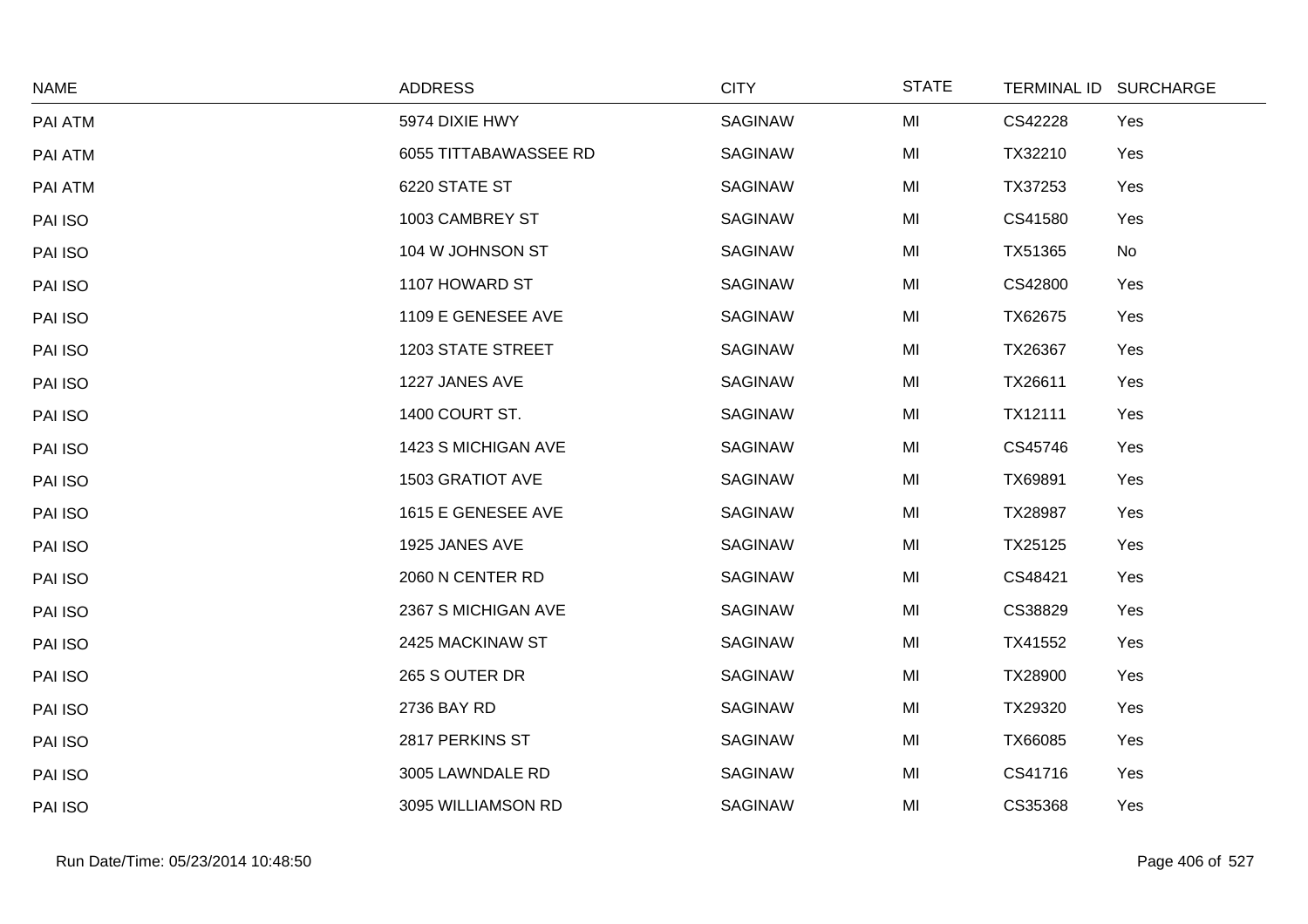| <b>NAME</b>               | <b>ADDRESS</b>          | <b>CITY</b>    | <b>STATE</b> |          | TERMINAL ID SURCHARGE |
|---------------------------|-------------------------|----------------|--------------|----------|-----------------------|
| PAI ISO                   | 3124 HESS AVE           | <b>SAGINAW</b> | MI           | TX41735  | Yes                   |
| PAI ISO                   | 3267 GLENWOOD AVE       | <b>SAGINAW</b> | MI           | TX64484  | Yes                   |
| PAI ISO                   | 3330 BAY RD             | <b>SAGINAW</b> | MI           | TX30150  | Yes                   |
| PAI ISO                   | 3516 STATE ST           | <b>SAGINAW</b> | MI           | TX62372  | Yes                   |
| PAI ISO                   | 3721 E HOLLAND RD       | <b>SAGINAW</b> | MI           | CS36049  | No                    |
| PAI ISO                   | 4787 FASHION SQUARE MAL | <b>SAGINAW</b> | MI           | TX54432  | Yes                   |
| PAI ISO                   | 4787 FASHION SQUARE MAL | <b>SAGINAW</b> | MI           | TX54604  | Yes                   |
| PAI ISO                   | 4840 SHATTUCK RD        | <b>SAGINAW</b> | MI           | TX58054  | Yes                   |
| PAI ISO                   | 5065 W MICHIGAN         | <b>SAGINAW</b> | MI           | TX12038  | Yes                   |
| PAI ISO                   | 5974 DIXIE HWY          | <b>SAGINAW</b> | MI           | CS42228  | Yes                   |
| <b>PNCBANK</b>            | 1140 S. OUTER DR.       | <b>SAGINAW</b> | MI           | PA2804   | Yes                   |
| <b>PNCBANK</b>            | 2322 TITTABAWASEE       | <b>SAGINAW</b> | MI           | PA1188   | Yes                   |
| <b>PNCBANK</b>            | 5270 GRATIOT RD.        | <b>SAGINAW</b> | MI           | PA3241   | Yes                   |
| QUCK SHOP INC             | 2034 S WASHINGTON AVE   | <b>SAGINAW</b> | MI           | CI020413 | Yes                   |
| QUICK STOP PARTY SHOPP    | 1325 WEISS ST.          | <b>SAGINAW</b> | MI           | CI010045 | Yes                   |
| <b>RITE AID #1487</b>     | 3050 BAY RD             | <b>SAGINAW</b> | MI           | A0006050 | Yes                   |
| <b>RITE AID # 1552</b>    | 5050 GRATIOT RD         | <b>SAGINAW</b> | MI           | A0006078 | Yes                   |
| <b>RITE AID #1575</b>     | 1470 TITTABAWASSEE RD   | <b>SAGINAW</b> | MI           | A0006088 | Yes                   |
| RITE AID # 3568           | 806 GRATIOT AVE         | <b>SAGINAW</b> | MI           | A0006684 | Yes                   |
| RITE AID # 3588           | 3403 E GENESEE AVE      | <b>SAGINAW</b> | MI           | A0006692 | Yes                   |
| <b>RITE AID #4564</b>     | 531 W GENESEE AVE       | <b>SAGINAW</b> | MI           | A0007048 | Yes                   |
| <b>SAGINAW FOOD PRIDE</b> | 3216 SHERIDAN           | <b>SAGINAW</b> | MI           | LK218785 | Yes                   |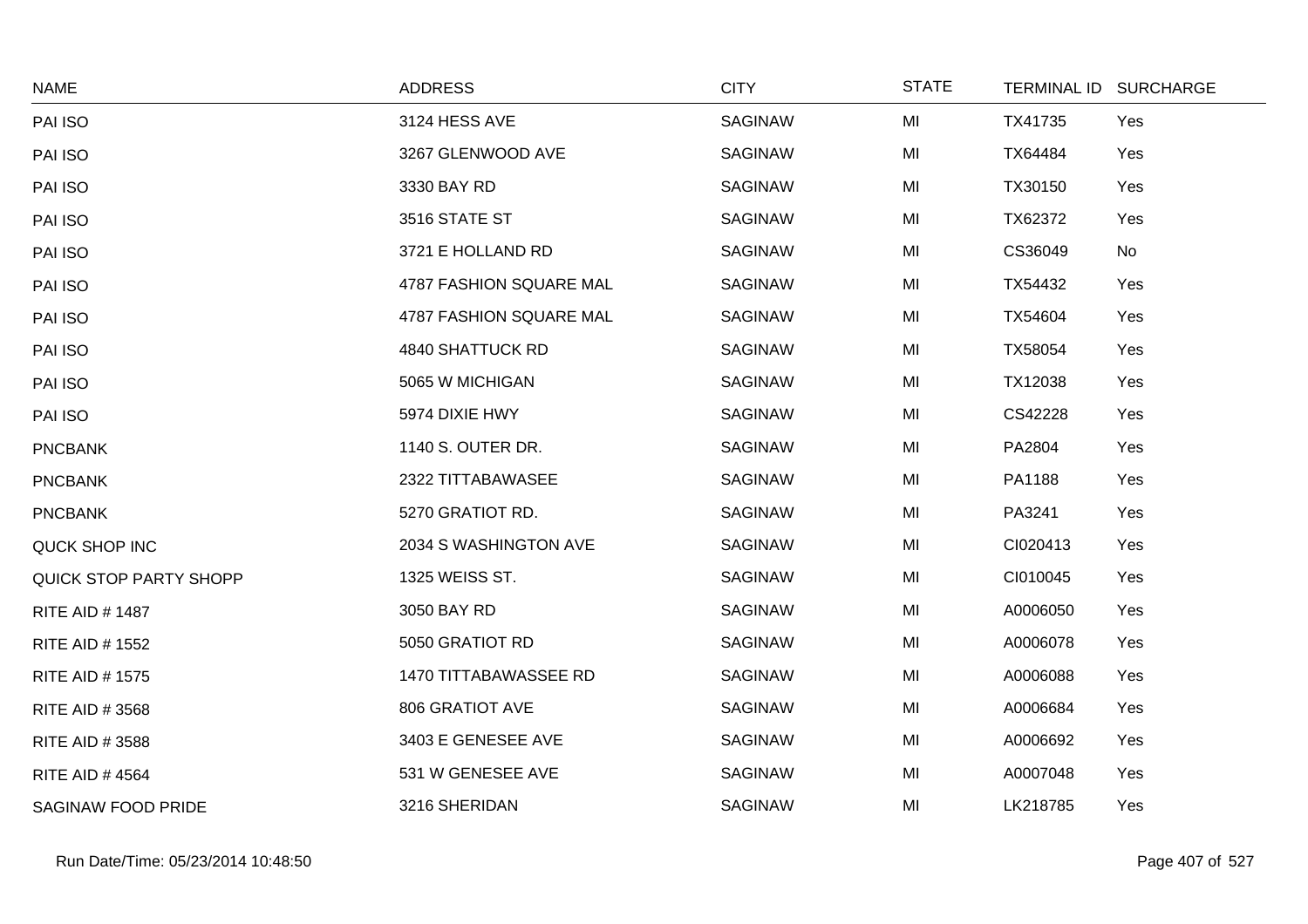| <b>NAME</b>                  | <b>ADDRESS</b>         | <b>CITY</b>    | <b>STATE</b> | TERMINAL ID SURCHARGE |     |
|------------------------------|------------------------|----------------|--------------|-----------------------|-----|
| <b>SCECU</b>                 | 1700 COURT ST.         | <b>SAGINAW</b> | MI           | LK569320              | Yes |
| <b>SECURITY C</b>            | 2882 SCHUST ROAD       | <b>SAGINAW</b> | MI           | MI000136              | No  |
| SFO-SAGINA                   | 75 MIDLAND RD          | <b>SAGINAW</b> | MI           | 81202808              | Yes |
| <b>SHAMROCK PARTY STORE</b>  | 105 S CENTER RD        | SAGINAW        | MI           | CI021301              | Yes |
| <b>SHATTUCK MARKET</b>       | <b>417 SHATTUCK RD</b> | <b>SAGINAW</b> | MI           | CI009923              | Yes |
| SHERIDAN GAS INC             | 3560 SHERIDAN ROAD     | <b>SAGINAW</b> | MI           | LK662665              | Yes |
| SHRAM, INC. DBA SINGH        | 2714 S. WASHINGTON     | <b>SAGINAW</b> | MI           | CI014083              | Yes |
| SOS - SAGINAW                | 4404 BAY RD            | SAGINAW        | MI           | LK527045              | Yes |
| SOS-SAGINAW SOUTH            | 4212 DIXIE HWY         | <b>SAGINAW</b> | MI           | LK736360              | Yes |
| Sams 6663                    | 5656 BAY RD            | <b>SAGINAW</b> | MI           | SR004808              | Yes |
| TROGAN'S PARTY STORE         | 2328 S MICHIGAN AVE    | SAGINAW        | MI           | CI020412              | Yes |
| <b>VALLEY STA</b>            | 2686 MCLEOD DRIVE NUS  | <b>SAGINAW</b> | MI           | P192745               | Yes |
| <b>VINTAGE POINT PART</b>    | 418 S MICHIGAN AVE     | <b>SAGINAW</b> | MI           | LK459434              | Yes |
| <b>WALMART</b>               | 5650 BAY ROAD          | SAGINAW        | MI           | A50970                | No  |
| <b>WALMART</b>               | 5825 BROCKWAY ROAD     | <b>SAGINAW</b> | MI           | A26440                | No  |
| <b>WESTSIDE PARTY SHOPPE</b> | 119 N. HAMILTON STREET | <b>SAGINAW</b> | MI           | CI009925              | Yes |
| <b>WHITES BAR</b>            | 2609 STATE STREET      | <b>SAGINAW</b> | MI           | LK185776              | No  |
| WHITESTAR LIQUOR OF SA       | 4545 N. MICHIGAN AVE   | <b>SAGINAW</b> | MI           | CI009924              | Yes |
| <b>WILDFIRE CREDIT UNION</b> | 6640 BAY RD            | <b>SAGINAW</b> | MI           | 862009                | No  |
| <b>WILDFIRE CREDIT UNION</b> | 6673 State St          | <b>SAGINAW</b> | MI           | 862002                | No  |
| Walgreens 5097               | 4989 STATE ST          | SAGINAW        | MI           | SR000922              | Yes |
| Walgreens 5371               | 2990 BAY RD            | <b>SAGINAW</b> | MI           | SR000932              | Yes |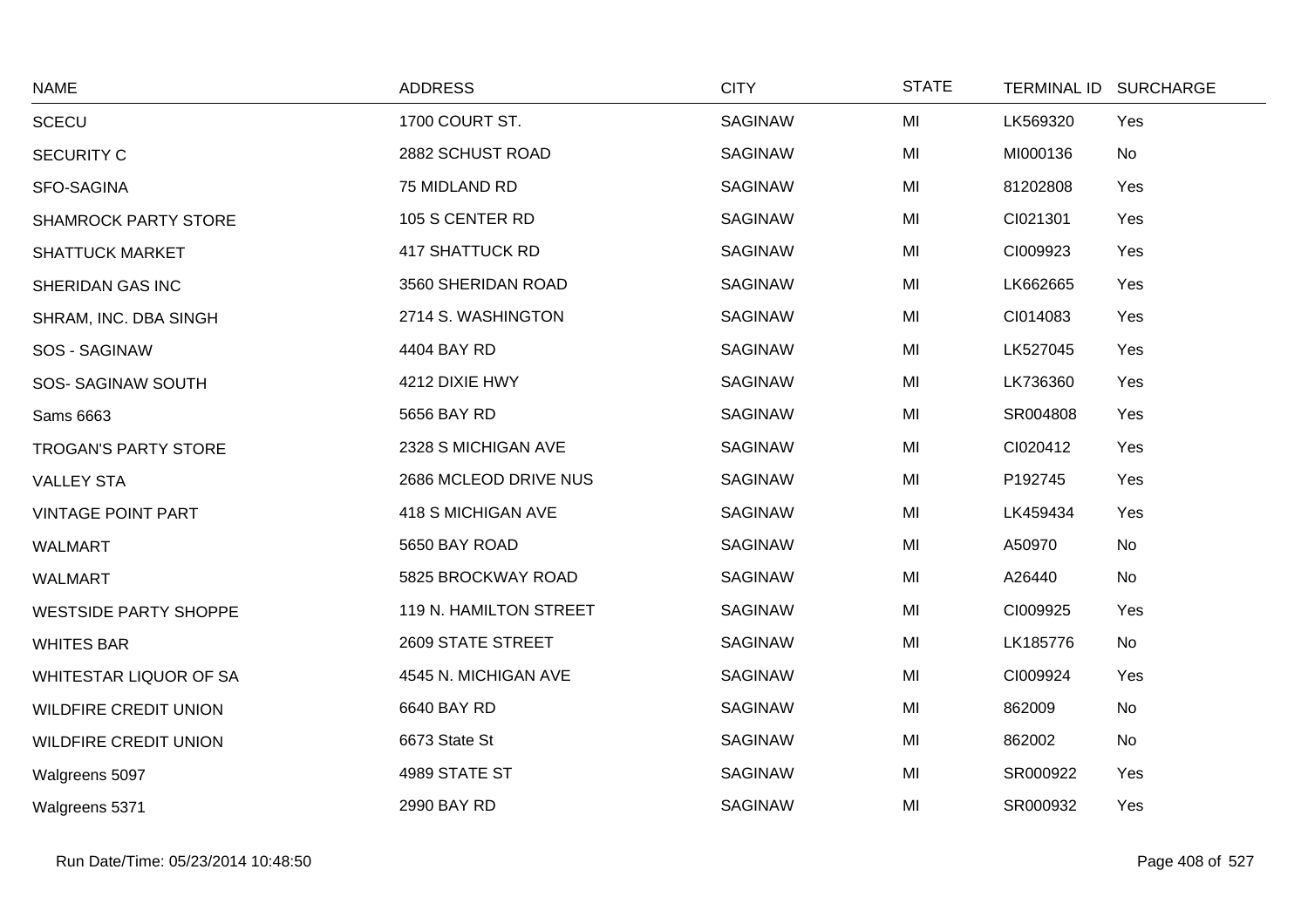| <b>NAME</b>                  | <b>ADDRESS</b>         | <b>CITY</b>          | <b>STATE</b> | <b>TERMINAL ID</b> | <b>SURCHARGE</b> |
|------------------------------|------------------------|----------------------|--------------|--------------------|------------------|
| Walgreens 6009               | 3424 E GENESEE AVE     | <b>SAGINAW</b>       | MI           | SR000945           | Yes              |
| Walgreens 6091               | 409 W GENESEE AVE      | <b>SAGINAW</b>       | MI           | SR000948           | Yes              |
| 5/3 BK, MI.(EAST             | 200 S RIVERSIDE DR     | <b>SAINT CLAIR</b>   | MI           | 00000000           | Yes              |
| SAINT CLAIR KWIK STOP        | 1511 SOUTH RANGE ROAD  | <b>SAINT CLAIR</b>   | MI           | TD224405           | Yes              |
| <b>CHAPOTON WOODS MARKET</b> | 22524 GREATER MACK AVE | <b>SAINT CLAIR S</b> | MI           | CI016395           | Yes              |
| <b>CHASE</b>                 | 31045 HARPER AVE       | SAINT CLAIR S        | MI           | MI0176             | Yes              |
| <b>CHASE</b>                 | 31045 HARPER AVE       | <b>SAINT CLAIR S</b> | MI           | MI5462             | Yes              |
| <b>COUNTRY PARTY STORE</b>   | 23750 GREATER MACK AVE | <b>SAINT CLAIR S</b> | MI           | CI019672           | Yes              |
| Nino Salvaggio St Clair S    | 27900 HARPER RD        | <b>SAINT CLAIR S</b> | MI           | LK110904           | Yes              |
| <b>RITE AID #4375</b>        | 23201 MARTER RD        | <b>SAINT CLAIR S</b> | MI           | A0006952           | Yes              |
| WALGREENS 1610               | 21211 HARPER AVE       | <b>SAINT CLAIRE</b>  | MI           | SR007681           | Yes              |
| WALGREENS 6529               | 29520 HARPER AVE       | <b>SAINT CLAIRE</b>  | MI           | SR007674           | Yes              |
| <b>CHASE</b>                 | 2048 N M-76            | <b>SAINT HELEN</b>   | MI           | MI0999             | Yes              |
| <b>RITE AID #3478</b>        | 2010 N SAINT HELEN RD  | <b>SAINT HELEN</b>   | MI           | A0006661           | Yes              |
| 5/3 BK, MI.(WEST             | 1204 US 27             | <b>SAINT JOHNS</b>   | MI           | 00000000           | Yes              |
| <b>Cardtronics CCSW</b>      | 901 S. US 27           | <b>SAINT JOHNS</b>   | MI           | SP070118           | Yes              |
| <b>RITE AID #4577</b>        | 109 N WHITTEMORE ST    | <b>SAINT JOHNS</b>   | MI           | A0007051           | Yes              |
| 5/3 BK, MI. (WEST            | 2915 S STATE ST        | SAINT JOSEPH         | MI           | 00000000           | Yes              |
| 5/3 BK, MI.(WEST             | 830 PLEASANT ST        | SAINT JOSEPH         | MI           | 00000000           | Yes              |
| <b>CHASE</b>                 | 1310 HILLTOP RD        | SAINT JOSEPH         | MI           | MI2135             | Yes              |
| PAI ISO                      | 2805 NILES AVE         | SAINT JOSEPH         | MI           | TX65189            | Yes              |
| <b>SOUTHTOWN</b>             | 2600 NILES ROAD        | SAINT JOSEPH         | MI           | 82252615           | Yes              |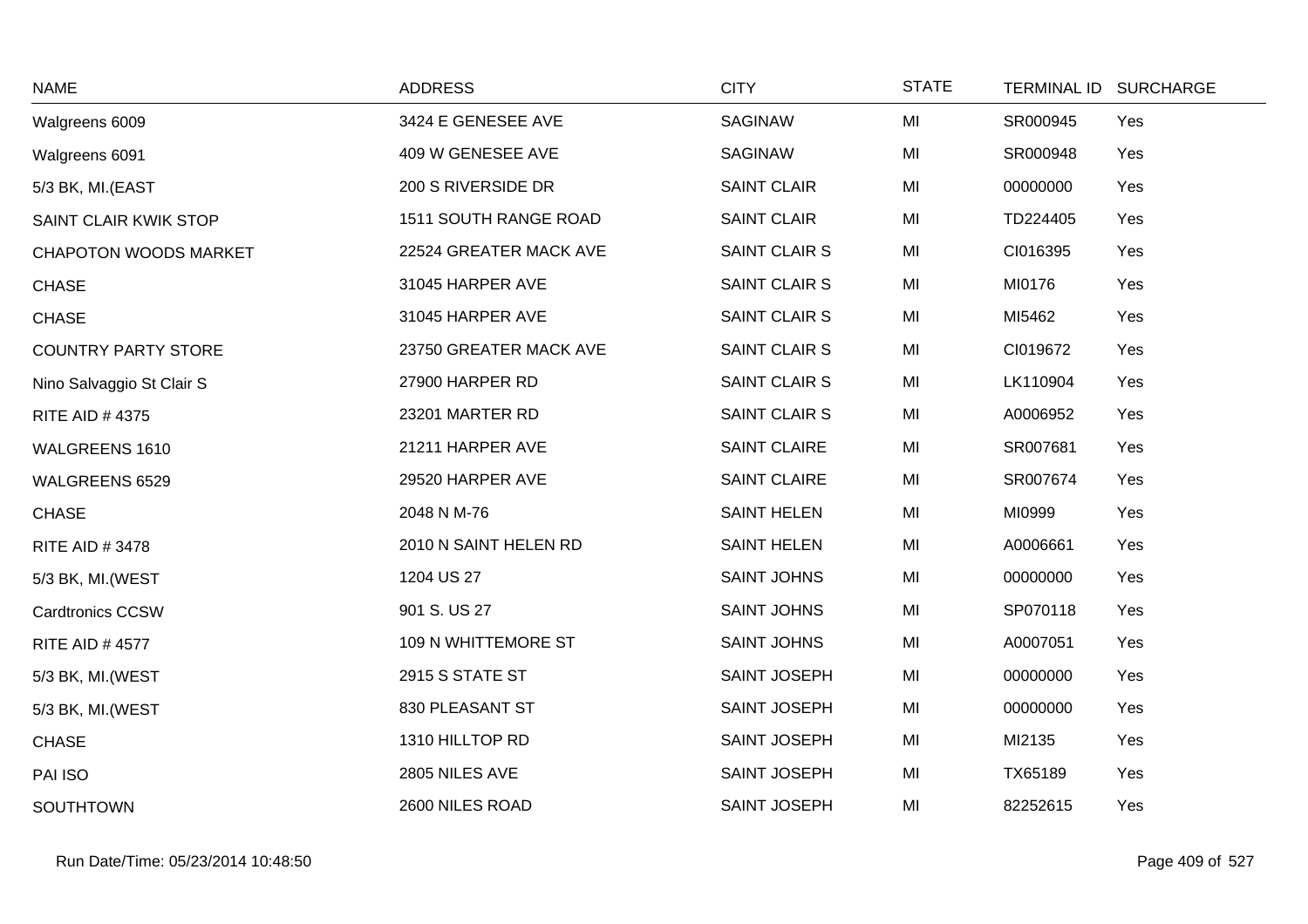| <b>NAME</b>             | <b>ADDRESS</b>             | <b>CITY</b>      | <b>STATE</b> | TERMINAL ID SURCHARGE |     |
|-------------------------|----------------------------|------------------|--------------|-----------------------|-----|
| <b>BANK OF AMERICA</b>  | *CVS PHARMACY #8003        | <b>SALINE</b>    | MI           | <b>WMIN1037</b>       | No  |
| <b>BANK OF AMERICA</b>  | *PITTSFIELD                | <b>SALINE</b>    | MI           | <b>IMID7310</b>       | No  |
| <b>CHASE</b>            | 6957 E MICHIGAN AV         | <b>SALINE</b>    | MI           | MI0029                | No  |
| <b>COMERICA BANK</b>    | 114 E. MICHIGAN AVE        | <b>SALINE</b>    | MI           | N5905652              | No  |
| <b>COMERICA BANK</b>    | 691 W. MICHIGAN            | <b>SALINE</b>    | MI           | N5934025              | No  |
| <b>Cardtronics CCSW</b> | 134 E. MICHIGAN AVE        | <b>SALINE</b>    | MI           | SP070303              | Yes |
| <b>PNCBANK</b>          | 7030 E MICHIGAN            | <b>SALINE</b>    | MI           | PA1176                | Yes |
| S & M SMOKE SHOPPE      | 521 E. MICHIGAN AV         | <b>SALINE</b>    | MI           | LK240887              | Yes |
| <b>SALINE FUE</b>       | 777 W MICHIGAN ST          | <b>SALINE</b>    | MI           | 80822836              | Yes |
| <b>SALINE MAR</b>       | 75 E. BENNETT<br><b>US</b> | <b>SALINE</b>    | MI           | P110321               | Yes |
| <b>UNITED BK</b>        | 200 N. MAPLE STREET        | <b>SALINE</b>    | MI           | MI000100              | No  |
| <b>WALMART</b>          | 7000 EAST MICHIGAN         | <b>SALINE</b>    | MI           | A54720                | No  |
| <b>GOULD'S MI</b>       | 14150 CYPRESS RD           | <b>SAND LAKE</b> | MI           | 83790695              | Yes |
| Wesco Sand Lake 52      | 81 NORTHLAND DR            | <b>SAND LAKE</b> | MI           | SR003416              | Yes |
| <b>CHASE</b>            | 410 W SANILAC RD           | <b>SANDUSKY</b>  | MI           | MI1017                | Yes |
| <b>Cardtronics CCSM</b> | 35 KISTIAN DR              | <b>SANDUSKY</b>  | MI           | CR000811              | No  |
| <b>FCTI ISO</b>         | 120 E SANILAC              | <b>SANDUSKY</b>  | MI           | CS23346               | Yes |
| <b>MURPHY OIL</b>       | 675 W SANILAC RD US        | <b>SANDUSKY</b>  | MI           | P193640               | Yes |
| SANDUSKY MARATHON       | 473 W SANILAC RD           | <b>SANDUSKY</b>  | MI           | HY002783              | Yes |
| <b>SIGNATURE BANK</b>   | 520 W SANILAC RD           | <b>SANDUSKY</b>  | MI           | 00000000              | No  |
| <b>WATERTOWN DEPOT</b>  | 2734 S SANDUSKY RO         | <b>SANDUSKY</b>  | MI           | LK830148              | Yes |
| Walmart 3632            | 655 WEST SANILAC RD        | <b>SANDUSKY</b>  | MI           | SR004787              | Yes |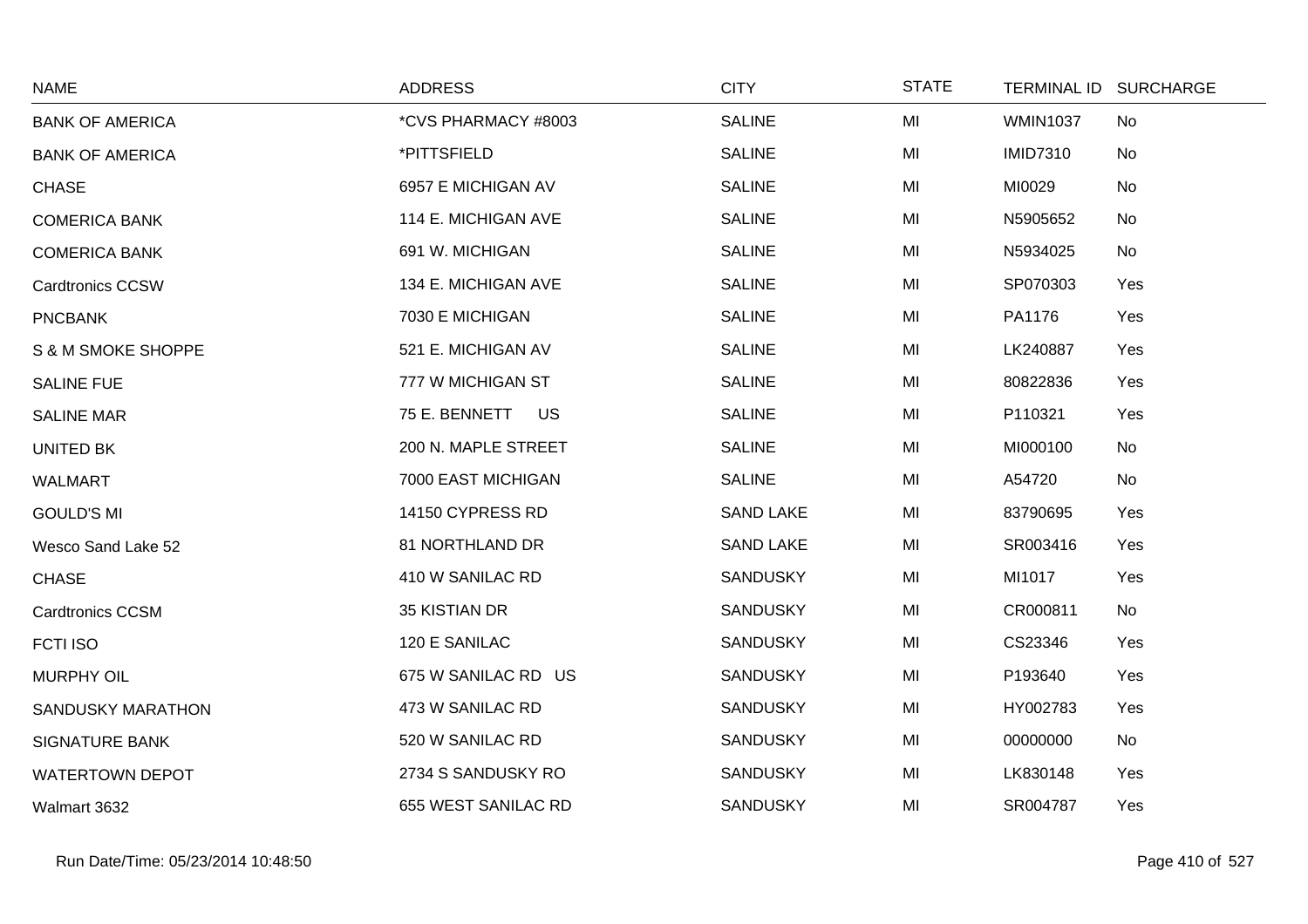| <b>NAME</b>               | <b>ADDRESS</b>         | <b>CITY</b>         | <b>STATE</b> |          | TERMINAL ID SURCHARGE |
|---------------------------|------------------------|---------------------|--------------|----------|-----------------------|
| #155 FORWA                | 2738 N M-30 ROAD       | <b>SANFORD</b>      | MI           | 83800944 | Yes                   |
| <b>CHEMICAL BANK</b>      | 256 W SAGINAW RD       | <b>SANFORD</b>      | MI           | TZ381015 | Yes                   |
| PAI ATM                   | 14 W SAGINAW RD        | <b>SANFORD</b>      | MI           | CS46100  | Yes                   |
| PAI ISO                   | 14 W SAGINAW RD        | <b>SANFORD</b>      | MI           | CS46100  | Yes                   |
| PINEVIEW GROCERY          | 3277 NW RIVER ROAD     | <b>SANFORD</b>      | MI           | LK627681 | Yes                   |
| <b>Cardtronics CCSW</b>   | 40 BRIDGE ST.          | SARANAC             | MI           | SP070366 | Yes                   |
| SARANAC GA                | 38 S BRIDGE ST US      | SARANAC             | MI           | AA900130 | Yes                   |
| <b>CHEMICAL BANK</b>      | 249 MASON ST           | <b>SAUGATUCK</b>    | MI           | TZ385103 | No                    |
| <b>DUNES VIEW</b>         | 6397 WASHINGTON RD.US  | <b>SAUGATUCK</b>    | MI           | P213219  | Yes                   |
| NAHAL OF S                | 3479 BLUE STAR HIGHUS  | <b>SAUGATUCK</b>    | MI           | P130388  | Yes                   |
| ADMIRAL W Easterday       | 1058 W EASTERDAY AVE   | SAULT SAINT M       | MI           | SR009123 | Yes                   |
| <b>RITE AID #4579</b>     | 1025 ASHMUN ST         | <b>SAULT SAINTE</b> | MI           | A0007052 | Yes                   |
| WALGREENS 10405           | 2101 ASHMUN STREET     | <b>SAULT SAINTE</b> | MI           | SR007675 | Yes                   |
| Holiday Stationstores Sau | 3287 I75 BUSINESS SPUR | SAULT ST M          | MI           | SR000350 | Yes                   |
| Holiday Stationstores Sau | 942 W PORTAAGE AVE     | SAULT ST M          | MI           | SR000353 | Yes                   |
| <b>WALMART</b>            | 3763 I-75 BUSINESS     | SAULT ST. MAR       | MI           | A19360   | No                    |
| Admiral 96 Petro SSM      | 4135 I75 BUS SPUR      | SAULT STE MAR       | MI           | SR007541 | Yes                   |
| <b>FIRSTMERIT</b>         | 501 Court St           | SAULT STE MAR       | MI           | 00006725 | Yes                   |
| Krist Oil 035             | 901 W EASTERDAY AVE    | SAULT STE MAR       | MI           | SR008165 | Yes                   |
| <b>SAVOY BAR</b>          | 117 W PORTAGE AVE US   | SAULT STE MAR       | MI           | TT003173 | Yes                   |
| <b>USA PETROL</b>         | 4224 I-75 BUSINESS US  | SAULT STE. MA       | MI           | P93573   | Yes                   |
| 5/3 BK, MI. (WEST         | 12912 THREE OAKS RD    | <b>SAWYER</b>       | MI           | 00000000 | Yes                   |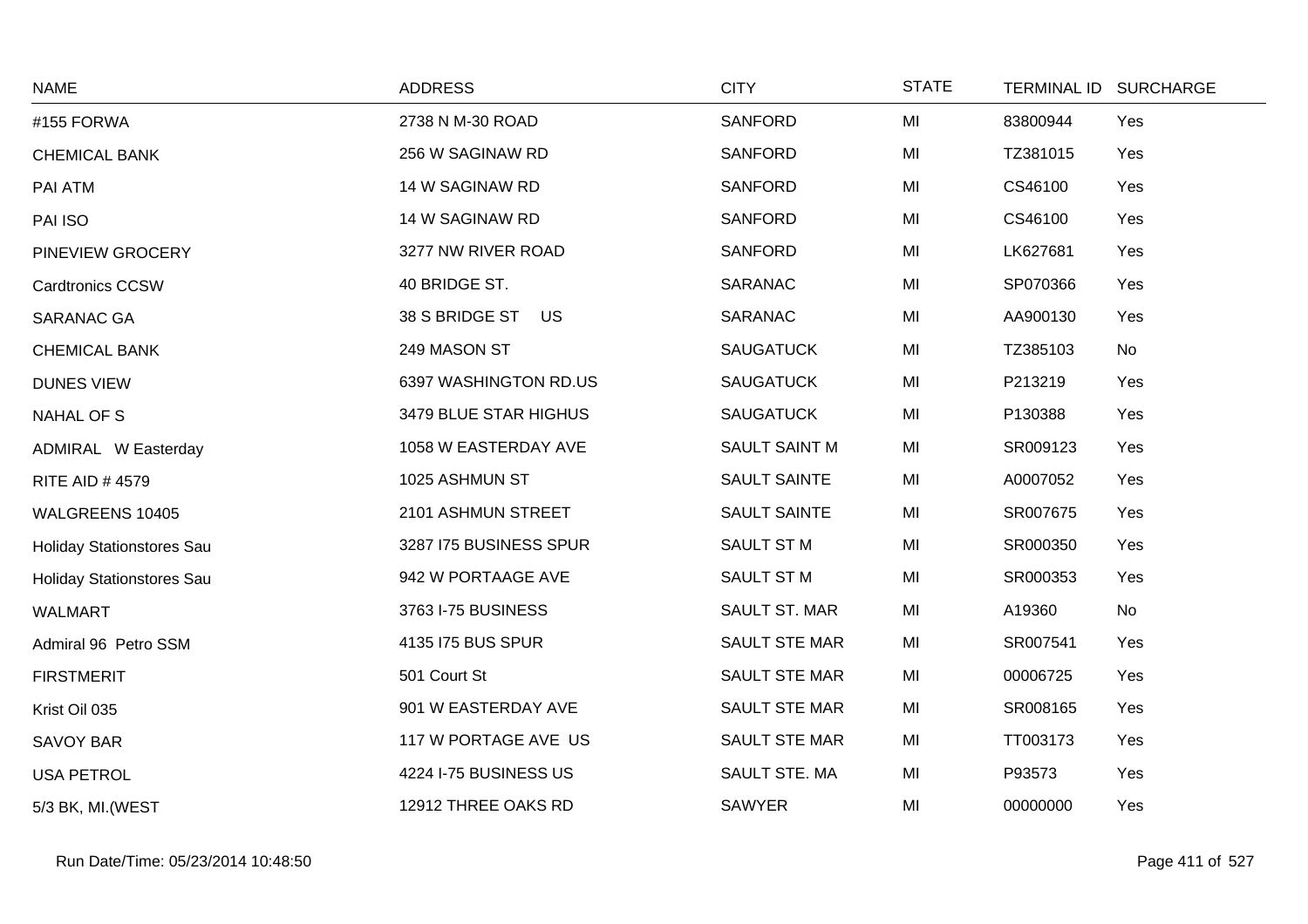| <b>NAME</b>                      | <b>ADDRESS</b>          | <b>CITY</b>          | <b>STATE</b> |          | TERMINAL ID SURCHARGE |
|----------------------------------|-------------------------|----------------------|--------------|----------|-----------------------|
| <b>DUNES TRUC</b>                | 6276 SAWYER ROAD        | <b>SAWYER</b>        | MI           | 83933114 | Yes                   |
| <b>FCTI ISO</b>                  | I-94 EXIT 12            | <b>SAWYER</b>        | MI           | TQ14146  | Yes                   |
| <b>FCTI ISO</b>                  | I-94 EXIT 12            | <b>SAWYER</b>        | MI           | TQ14147  | No                    |
| <b>FINANCIAL CONSULTING</b>      | I-94 EXIT 12            | <b>SAWYER</b>        | MI           | TQ14289  | No                    |
| <b>Cardtronics CCSW</b>          | 350 S. GRAND ST         | <b>SCHOOLCRAFT</b>   | MI           | SP070027 | Yes                   |
| Senior Oil 9                     | 620 N GRAND ST          | <b>SCHOOLCRAFT</b>   | MI           | SR001970 | Yes                   |
| <b>COMERICA BANK</b>             | JACKSON - ZEEB ROAD     | <b>SCIO TOWNSHIP</b> | MI           | N4007794 | No                    |
| ADMIRAL 91 SCOTTVILLE            | <b>130 STATE STREET</b> | <b>SCOTTVILLE</b>    | MI           | SR007566 | Yes                   |
| <b>Blarney Castle State Stre</b> | 101 E STATE STREET      | <b>SCOTTVILLE</b>    | MI           | SR021511 | Yes                   |
| <b>CHARLIES BAR</b>              | 135 S MAIN ST           | <b>SCOTTVILLE</b>    | MI           | LK745998 | Yes                   |
| <b>WEST SHORE</b>                | 107 WEST STATE STREET   | <b>SCOTTVILLE</b>    | MI           | MI000287 | No                    |
| <b>WEST SHORE</b>                | 3000 N STILES ROAD      | <b>SCOTTVILLE</b>    | MI           | MI000289 | No                    |
| Wesco Scottville 28              | 117 N MAIN STREET       | <b>SCOTTVILLE</b>    | MI           | SR003395 | Yes                   |
| <b>Blarney Castle Sears EZ M</b> | 6037 30TH AVE           | <b>SEARS</b>         | MI           | SR027111 | Yes                   |
| #184 FORWA                       | 561 S BECK STREET       | <b>SEBEWAING</b>     | MI           | 83800947 | Yes                   |
| <b>BAY PORT S</b>                | 536 EAST PINE ST        | <b>SEBEWAING</b>     | MI           | DL004181 | Yes                   |
| <b>MR.CHIPS S</b>                | 582 UNIONVILLE ROADUS   | <b>SEBEWAING</b>     | MI           | P212750  | Yes                   |
| <b>SIGNATURE BANK</b>            | 668 UNIONVILLE ROAD     | <b>SEBEWAING</b>     | MI           | 00000000 | No                    |
| SHELBY COR                       | 4252 SHELBY RD          | <b>SHELBY</b>        | MI           | 83800922 | Yes                   |
| SHELBY STA                       | 233 MAPLE STREET        | <b>SHELBY</b>        | MI           | MI000154 | No                    |
| Wesco Shelby 53                  | 241 STATE STREET        | <b>SHELBY</b>        | MI           | SR003417 | Yes                   |
| 23 & VAN DYKE BP I               | 51015 VAN DYKE          | SHELBY TOWNSH        | MI           | LK306870 | Yes                   |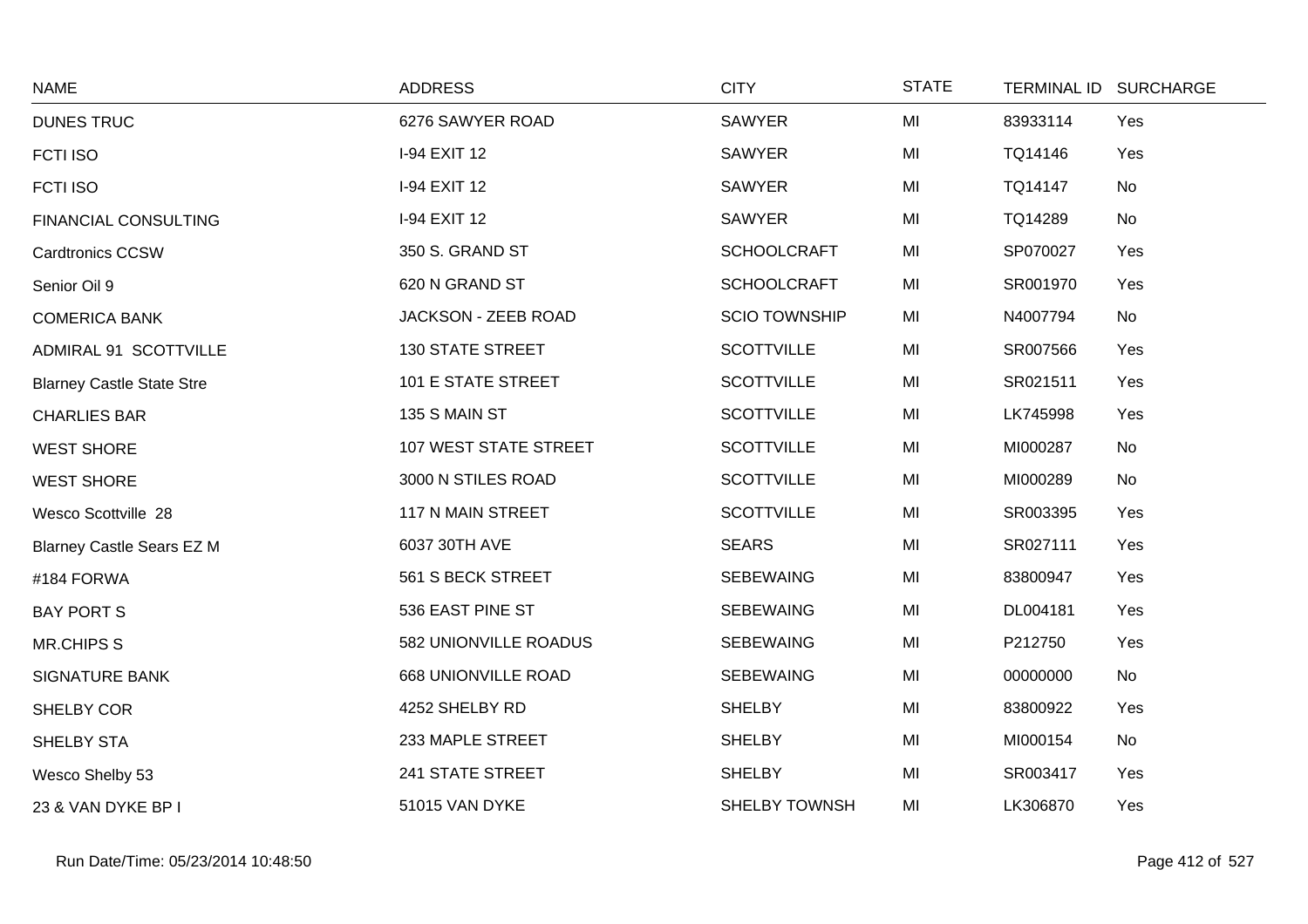| <b>NAME</b>             | <b>ADDRESS</b>        | <b>CITY</b>          | <b>STATE</b> |                 | TERMINAL ID SURCHARGE |
|-------------------------|-----------------------|----------------------|--------------|-----------------|-----------------------|
| A AND F MINIMART        | 46555 VANDYKE AVE     | <b>SHELBY TOWNSH</b> | MI           | LK105190        | Yes                   |
| ALL FOR PLAY DBA R      | 48762 VAN DYKE AVE    | SHELBY TOWNSH        | MI           | LK752409        | Yes                   |
| <b>BANK OF AMERICA</b>  | *23 MILE/SCHOENHERR   | <b>SHELBY TOWNSH</b> | MI           | <b>IMID7184</b> | No                    |
| <b>BANK OF AMERICA</b>  | *CVS PHARMACY #8154   | <b>SHELBY TOWNSH</b> | MI           | <b>WMIN1119</b> | No                    |
| <b>BANK OF AMERICA</b>  | *CVS PHARMACY #8156   | <b>SHELBY TOWNSH</b> | MI           | WMID0067        | No                    |
| <b>BANK OF AMERICA</b>  | *CVS PHARMACY #8189   | <b>SHELBY TOWNSH</b> | MI           | WMID0074        | No                    |
| <b>BANK OF AMERICA</b>  | *CVS PHARMACY #8416   | <b>SHELBY TOWNSH</b> | MI           | <b>WMID0151</b> | No                    |
| <b>BANK OF AMERICA</b>  | *CVS PHARMACY 8113    | SHELBY TOWNSH        | MI           | <b>WMID0170</b> | No                    |
| <b>BANK OF AMERICA</b>  | *SHELBY TOWNSHIP      | <b>SHELBY TOWNSH</b> | MI           | <b>IMID7324</b> | No                    |
| <b>CHASE</b>            | 13436 23 MILE RD      | <b>SHELBY TOWNSH</b> | MI           | MI0045          | Yes                   |
| <b>CHASE</b>            | 4665 TWENTYFOUR MI    | <b>SHELBY TOWNSH</b> | MI           | MI0448          | Yes                   |
| <b>CHASE</b>            | 50920 VAN DYKE AVE    | <b>SHELBY TOWNSH</b> | MI           | MI1676          | Yes                   |
| CT 7-11                 | 15159 22 MILE RD      | <b>SHELBY TOWNSH</b> | MI           | SE272838        | Yes                   |
| CT 7-11                 | 49060 DEQUINDRE US    | <b>SHELBY TOWNSH</b> | MI           | SE273423        | Yes                   |
| CT 7-11                 | 5020 23 MILE RD.      | <b>SHELBY TOWNSH</b> | MI           | SE276147        | Yes                   |
| CT 7-11                 | 55015 VAN DYKE AVE US | <b>SHELBY TOWNSH</b> | MI           | SE272963        | Yes                   |
| <b>Cardtronics CCSB</b> | 45460 MARKET ST.      | <b>SHELBY TOWNSH</b> | MI           | CW490003        | Yes                   |
| CardtronicsLPC          | 8200 26 MILE RD.      | <b>SHELBY TOWNSH</b> | MI           | TG021231        | Yes                   |
| KZORA-18                | 5885 23 MILE RD US    | <b>SHELBY TOWNSH</b> | MI           | P185092         | Yes                   |
| PACKARD GRILL           | 50055 VAN DYKE        | <b>SHELBY TOWNSH</b> | MI           | LK759568        | Yes                   |
| <b>MAX GROCERY</b>      | 51071 MOUND RD        | SHELBY TWN.          | MI           | LK439789        | Yes                   |
| 5/3 BK, MI.(EAST        | 13555 23 MILE         | SHELBY TWNSHP        | MI           | 00000000        | Yes                   |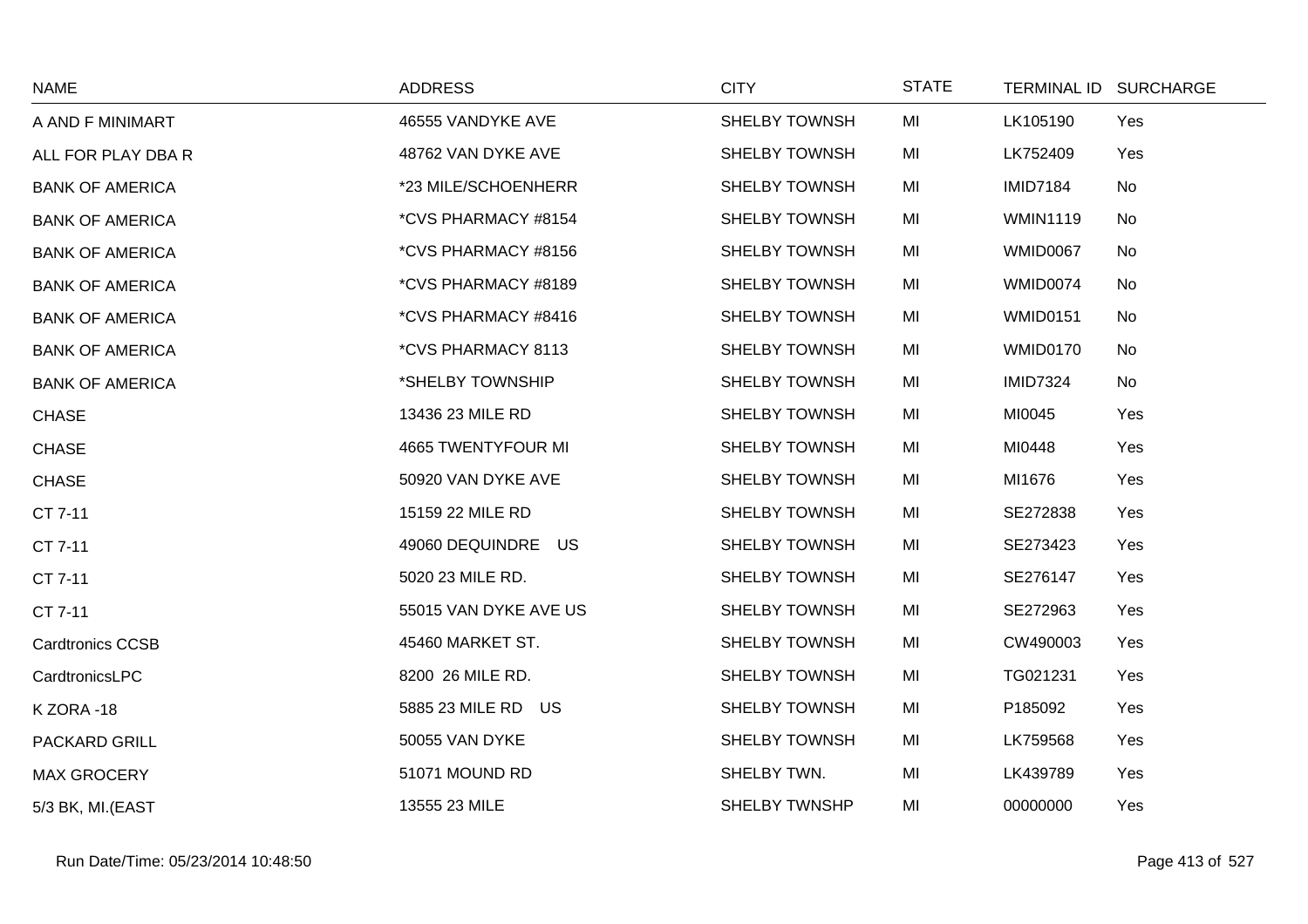| <b>NAME</b>            | <b>ADDRESS</b>      | <b>CITY</b>          | <b>STATE</b> | TERMINAL ID SURCHARGE |           |
|------------------------|---------------------|----------------------|--------------|-----------------------|-----------|
| <b>BANK OF AMERICA</b> | *CVS PHARMACY 8144  | <b>SHELBY TWNSHP</b> | MI           | <b>WMID0064</b>       | <b>No</b> |
| <b>CITIZENS COB</b>    | 14945 23 MILE RD.   | SHELBY TWNSHP        | MI           | ZA8375                | No        |
| <b>CITIZENS COB</b>    | 2058 25 MILE ROAD   | <b>SHELBY TWNSHP</b> | MI           | ZA8348                | <b>No</b> |
| <b>CITIZENS COB</b>    | 48950 VAN DYKE      | <b>SHELBY TWNSHP</b> | MI           | ZA8195                | No        |
| <b>CITIZENS COB</b>    | 8484 26 MILE ROAD   | <b>SHELBY TWNSHP</b> | MI           | ZA8215                | No        |
| 5/3 BK, E MI OFF       | 54985 VAN DYKE AVE  | <b>SHELBY TWP</b>    | MI           | 00000000              | Yes       |
| <b>COMERICA BANK</b>   | 26 MILE - VAN DYKE  | <b>SHELBY TWP</b>    | MI           | F1697730              | <b>No</b> |
| <b>HAMLIN PUB</b>      | 48929 HAYES RD      | <b>SHELBY TWP</b>    | MI           | 81204192              | No        |
| <b>JOE DURMAR</b>      | 45300 MOUND RD      | SHELBY TWP           | MI           | 82127026              | Yes       |
| <b>MEIJER GAS</b>      | 15031 HALL RD       | <b>SHELBY TWP</b>    | MI           | 82128264              | Yes       |
| <b>PNCBANK</b>         | 51189 SHELBY PKWY   | <b>SHELBY TWP</b>    | MI           | PA2399                | Yes       |
| SHELBY GAS 1 LLC       | 4840 23 MILE ROAD   | <b>SHELBY TWP</b>    | MI           | LK143627              | Yes       |
| Walgreens 11395        | 56805 VAN DYKE AVE  | <b>SHELBY TWP</b>    | MI           | SR003875              | Yes       |
| ORANGEVILLE FAST S     | 6989 MARSH RD.      | SHELBYVILLE          | MI           | LK630320              | Yes       |
| <b>WEICKS FOO</b>      | 71 - 124TH AVE. US  | SHELBYVILLE          | MI           | P213231               | Yes       |
| SHELEBY VI             | 56935 VANDYKE<br>US | <b>SHELEBY</b>       | MI           | P147303               | Yes       |
| <b>BLODGETT F</b>      | 550 E WRIGHT AVE US | <b>SHEPARD</b>       | MI           | P104106               | Yes       |
| <b>ISABELLABT</b>      | 500 E WRIGHT        | <b>SHEPHERD</b>      | MI           | 07340009              | Yes       |
| <b>CHEMICAL BANK</b>   | 201 S MAIN ST       | <b>SHERIDAN</b>      | MI           | TZ382503              | Yes       |
| <b>Klinkers Korne</b>  | 8075 SOUTH SHERIDA  | <b>SHERIDAN</b>      | MI           | <b>DNS11421</b>       | Yes       |
| PAI ISO                | 118 NORTH MAIN ST   | <b>SHERIDAN</b>      | MI           | TX69874               | Yes       |
| Sheridan Amoco         | 7990 SHERIDAN ROAD  | <b>SHERIDAN</b>      | MI           | SR090411              | Yes       |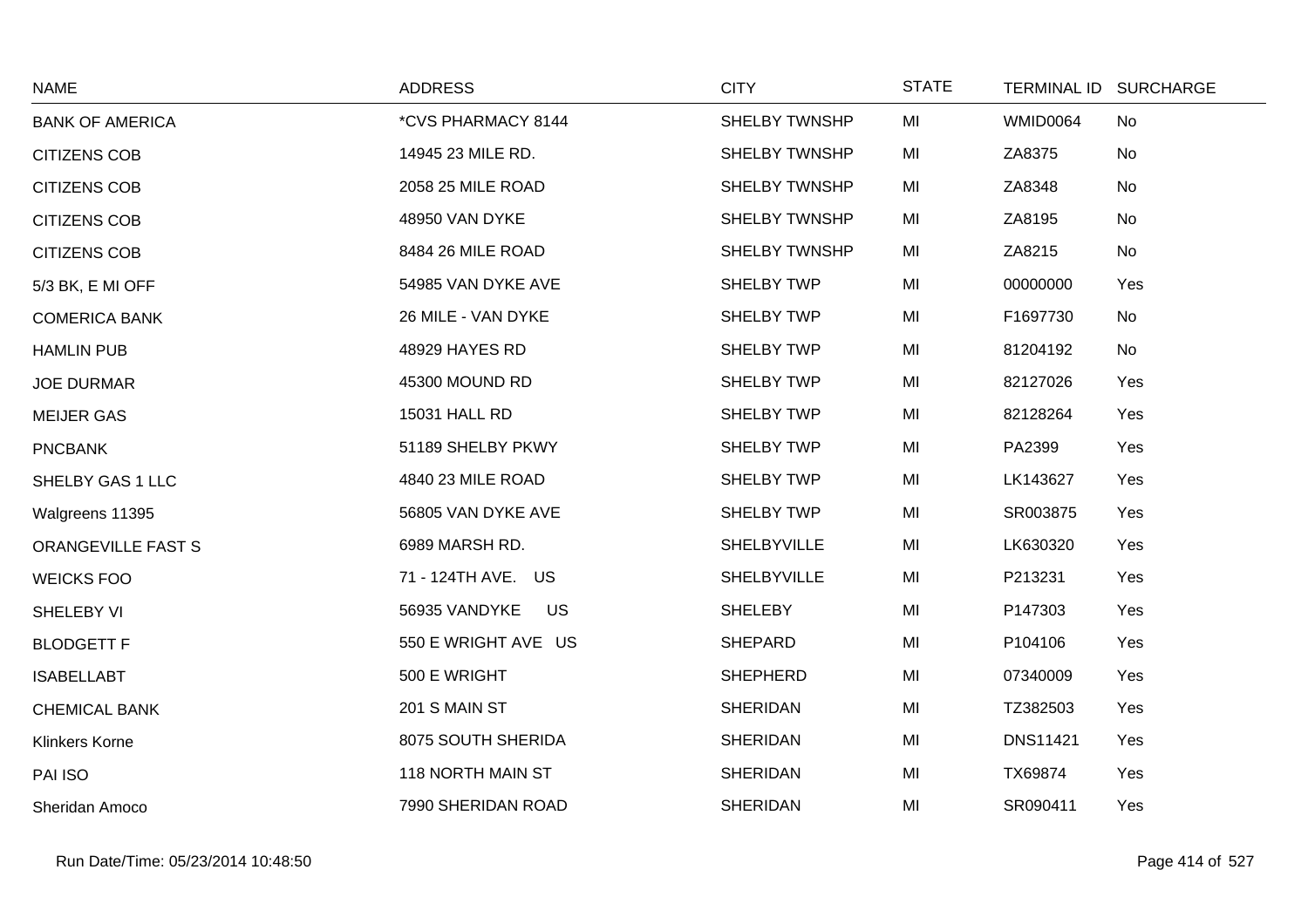| <b>NAME</b>                 | <b>ADDRESS</b>        | <b>CITY</b>         | <b>STATE</b> |          | TERMINAL ID SURCHARGE |
|-----------------------------|-----------------------|---------------------|--------------|----------|-----------------------|
| <b>FIRSTMERIT</b>           | 160 S River Rd        | <b>SHIELDS</b>      | MI           | 00006717 | Yes                   |
| KING FOOD CENTER            | 31328 HARPER          | SI CLAIR SHOR       | MI           | CI002518 | Yes                   |
| SIDNEY STATE BA             | 3016 WEST SIDNEY ROAD | <b>SIDNEY</b>       | MI           | IC077450 | No                    |
| <b>ISABELLABT</b>           | 313 W BRIDGE          | <b>SIX LAKES</b>    | MI           | 07340002 | Yes                   |
| <b>FIRSTMERIT</b>           | 2070 Greenwood Rd     | <b>SKIDWAY</b>      | MI           | 00006739 | Yes                   |
| <b>ADVIA CU</b>             | 5309 HORSESHOE TR.    | <b>SMITHS CREEK</b> | MI           | XF8452   | No                    |
| <b>ADVIA CU</b>             | 5309 HORSESHOE TR.    | <b>SMITHS CREEK</b> | MI           | XF8453   | No                    |
| E & A CU                    | 5309 HORSESHOE TR.    | <b>SMITHS CREEK</b> | MI           | XF8452   | No                    |
| E & A CU                    | 5309 HORSESHOE TR.    | <b>SMITHS CREEK</b> | MI           | XF8453   | No                    |
| <b>FCTI ISO</b>             | 2424 WADHAMS ROAD     | <b>SMITHS CREEK</b> | MI           | TX51174  | Yes                   |
| <b>FINANCIAL CONSULTING</b> | 2424 WADHAMS ROAD     | <b>SMITHS CREEK</b> | MI           | TX51174  | Yes                   |
| <b>RAYS MARKET</b>          | 1801 RICHMAN RD.      | <b>SMITHS CREEK</b> | MI           | CI013961 | Yes                   |
| <b>TWINS KOUNTRY KORN</b>   | 4506 W SANILAC ROA    | <b>SNOVER</b>       | MI           | LK835941 | Yes                   |
| PAI ATM                     | 12823 E CHICAGO       | SOMERSET CENT       | MI           | CS39467  | Yes                   |
| PAI ISO                     | 12823 E CHICAGO       | SOMERSET CENT       | MI           | CS39467  | Yes                   |
| TRAIL & EV                  | 20050 W. 12 MILE ROUS | <b>SOUTH FIELD</b>  | MI           | P127884  | Yes                   |
| VALERO-187                  | 25825 WEST 9 MILE RUS | <b>SOUTH FIELD</b>  | MI           | P187889  | Yes                   |
| STOP & GO #10 - BP          | 13785 ALLEN RD        | <b>SOUTH GATE</b>   | MI           | LK579722 | Yes                   |
| 5/3 BK, MI. (WEST           | 601 PHOENIX ST        | <b>SOUTH HAVEN</b>  | MI           | 00000000 | Yes                   |
| <b>BROADWAY S</b>           | 469 BROADWAY          | <b>SOUTH HAVEN</b>  | MI           | 82252619 | Yes                   |
| <b>CHEMICAL BANK</b>        | 73241 PHOENIX RD      | <b>SOUTH HAVEN</b>  | MI           | WZ389029 | Yes                   |
| <b>CHEMICAL BANK</b>        | 73881 M-43            | SOUTH HAVEN         | MI           | TZ385105 | Yes                   |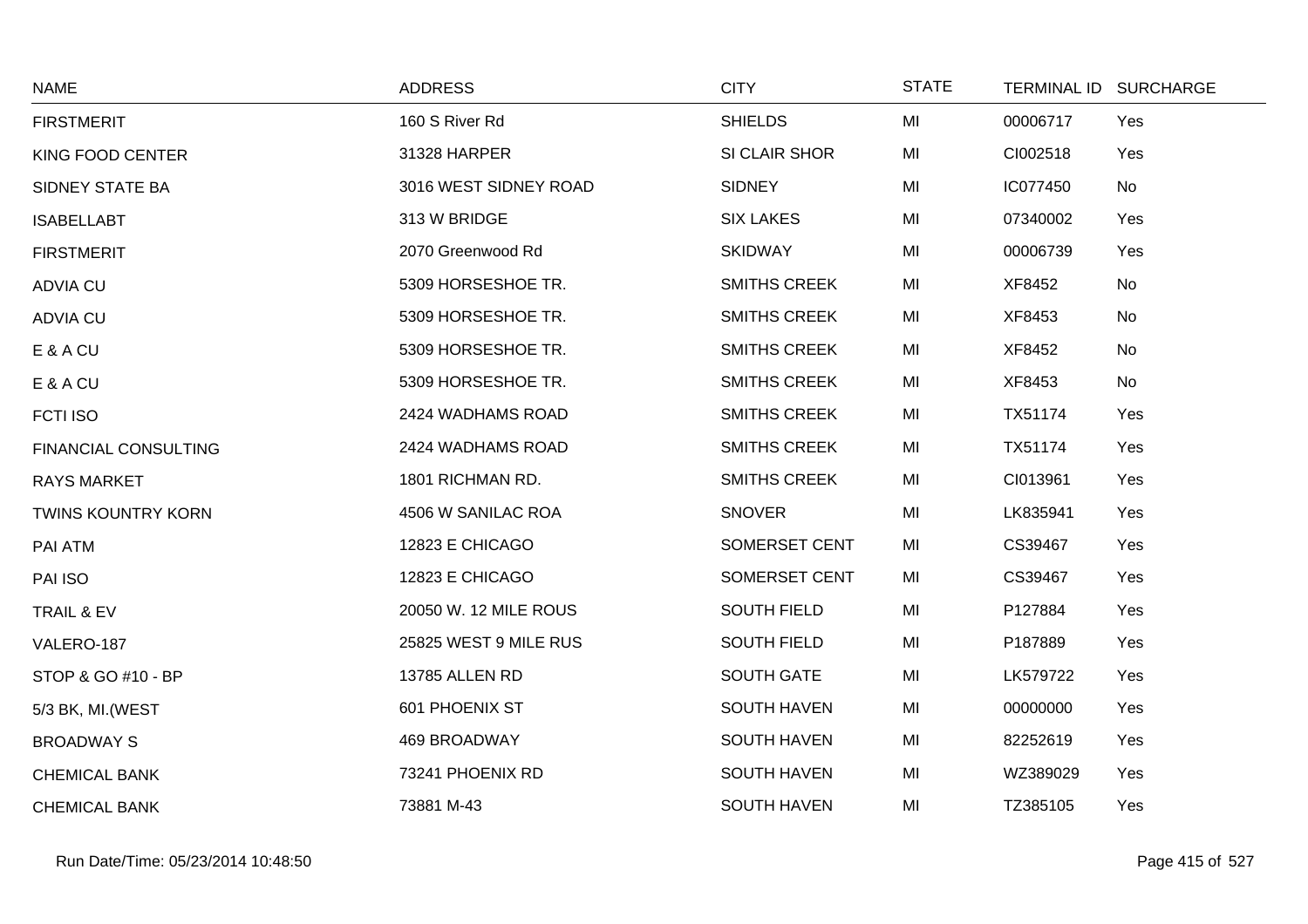| <b>NAME</b>               | <b>ADDRESS</b>           | <b>CITY</b>        | <b>STATE</b> |                 | TERMINAL ID SURCHARGE |
|---------------------------|--------------------------|--------------------|--------------|-----------------|-----------------------|
| <b>M-140 SHEL</b>         | 13781 M 140 HIGHWA       | <b>SOUTH HAVEN</b> | MI           | 82252609        | Yes                   |
| <b>MURPHY OIL</b>         | 203 73RD ST<br><b>US</b> | <b>SOUTH HAVEN</b> | MI           | P195778         | Yes                   |
| PAI ATM                   | 520 BROADWAY ST          | <b>SOUTH HAVEN</b> | MI           | TX61252         | No                    |
| PAI ISO                   | 520 BROADWAY ST          | <b>SOUTH HAVEN</b> | MI           | TX61252         | Yes                   |
| PAI ISO                   | 651 PHILLIPS STREET      | <b>SOUTH HAVEN</b> | MI           | TX22873         | Yes                   |
| PAI ISO                   | 955 S BAILEY AVE         | <b>SOUTH HAVEN</b> | MI           | TX36915         | Yes                   |
| PHOENIX CNTRY MKT         | 68150 CR 388             | <b>SOUTH HAVEN</b> | MI           | LK159875        | Yes                   |
| PHOENIX SH                | 1551 PHOENIX ROAD        | <b>SOUTH HAVEN</b> | MI           | 82252612        | Yes                   |
| <b>SAVE A LOT #23363</b>  | 237 BROADWAY ST          | <b>SOUTH HAVEN</b> | MI           | HY003782        | Yes                   |
| <b>SOUTH HAVE</b>         | 08337 M-140              | <b>SOUTH HAVEN</b> | MI           | 80288878        | Yes                   |
| <b>SOUTH HAVE</b>         | 1076 PHOENIX STREE       | <b>SOUTH HAVEN</b> | MI           | 82252614        | Yes                   |
| <b>SOUTHTOWN MARKET</b>   | 15191 168TH STREET       | <b>SOUTH HAVEN</b> | MI           | LK257203        | Yes                   |
| <b>VILLAGE EX</b>         | 08337 M-140 SUITE        | <b>SOUTH HAVEN</b> | MI           | 80287984        | Yes                   |
| <b>WALMART</b>            | 201 73RD STREET          | <b>SOUTH HAVEN</b> | MI           | A15400          | No                    |
| ALERO CITGO GAS           | 302 S LAFAYETTE ST       | SOUTH LYON         | MI           | CI001143        | Yes                   |
| <b>BANK OF AMERICA</b>    | *CVS PHARMACY #8066      | SOUTH LYON         | MI           | <b>WMIN1072</b> | No                    |
| <b>BANK OF AMERICA</b>    | *CVS PHARMACY #8304      | SOUTH LYON         | MI           | <b>WMID0093</b> | No                    |
| <b>BANK OF AMERICA</b>    | *PONTIAC TRAIL/SOUTH LY  | SOUTH LYON         | MI           | <b>IMID7314</b> | No                    |
| <b>CHASE</b>              | 51967 10 MILE RD         | SOUTH LYON         | MI           | MI0035          | Yes                   |
| <b>CITIZENS COB</b>       | 22385 PONTIAC TR.        | SOUTH LYON         | MI           | ZA8347          | <b>No</b>             |
| <b>COMERICA BANK</b>      | PONTIAC TRAIL - 11 MILE  | SOUTH LYON         | MI           | F1847756        | No                    |
| <b>COUNTRY ACRES MARK</b> | 12596 TEN MILE           | <b>SOUTH LYON</b>  | MI           | LK153087        | Yes                   |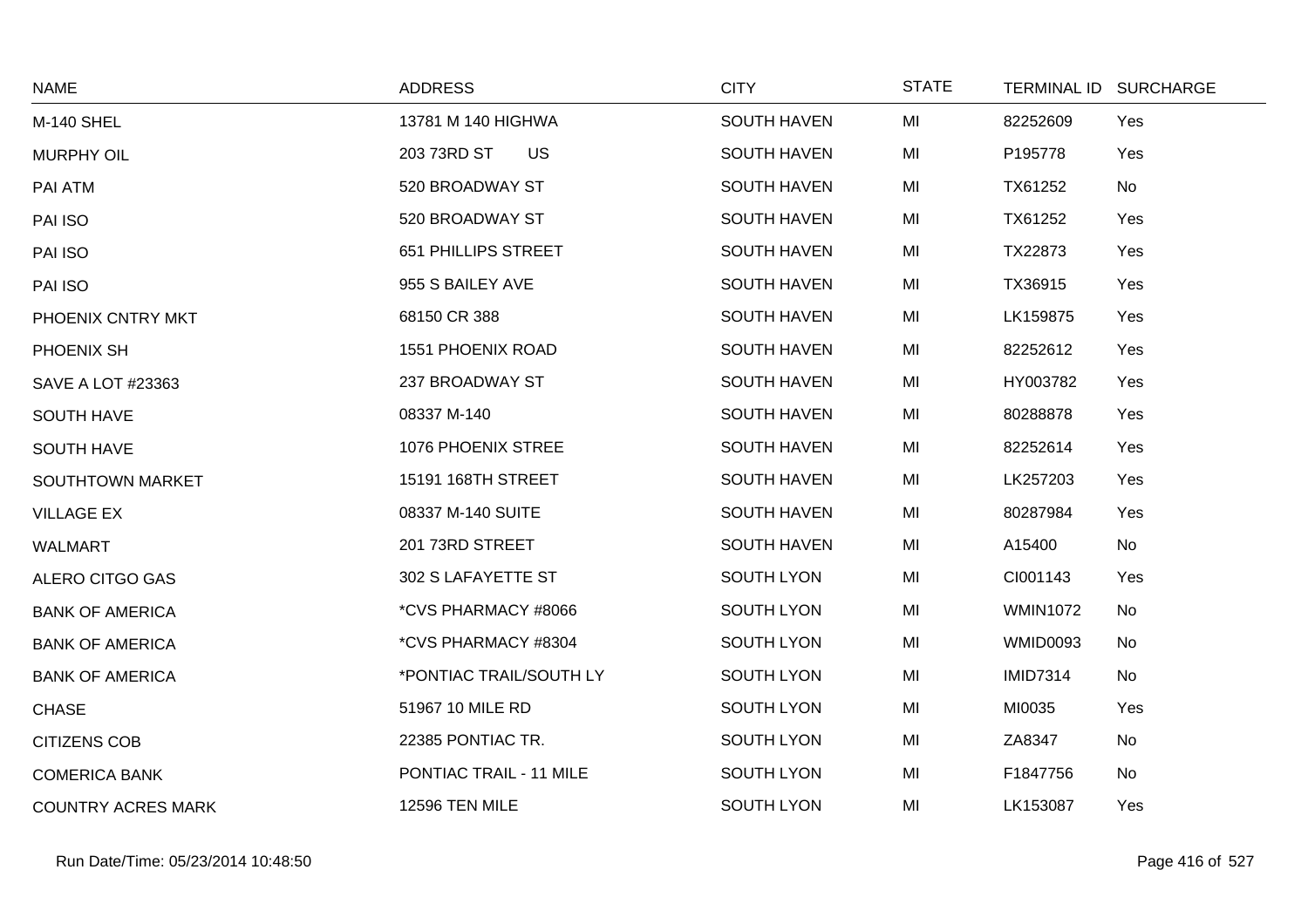| <b>NAME</b>                | <b>ADDRESS</b>       | <b>CITY</b>        | <b>STATE</b> |                 | TERMINAL ID SURCHARGE |
|----------------------------|----------------------|--------------------|--------------|-----------------|-----------------------|
| <b>Cardtronics CCSW</b>    | 22380 PONTIAC TRAIL  | SOUTH LYON         | MI           | SP070076        | Yes                   |
| <b>LAKE STREET TAVERN</b>  | 127 E LAKE STREET    | SOUTH LYON         | MI           | LK877687        | Yes                   |
| <b>RITE AID #4230</b>      | 25610 PONTIAC TRAIL  | SOUTH LYON         | MI           | A0006862        | Yes                   |
| <b>SOUTH LYON BP</b>       | 450 N LAFAYETTE      | SOUTH LYON         | MI           | LK196648        | Yes                   |
| SOUTH LYON INC. DBA MO     | 20777 PONTIAC TRAIL  | SOUTH LYON         | MI           | CI007873        | Yes                   |
| <b>SUPERIOR N</b>          | 20 BALTIC AVENUE US  | <b>SOUTH RANGE</b> | MI           | 9194666         | Yes                   |
| <b>CHAPP &amp; BU</b>      | 12702 N DIXIE HWY    | SOUTH ROCKWOO      | MI           | 80821118        | Yes                   |
| 10 AND SOUTHFIELD          | 24848 SOUTHFIELD R   | <b>SOUTHFIELD</b>  | MI           | LK659385        | No                    |
| 11 MILE & GREENFIE         | 26969 GREENFIELD R   | <b>SOUTHFIELD</b>  | MI           | LK211194        | Yes                   |
| 12 & EVERGREEN CLA         | 20041 W. 12 MILE R   | <b>SOUTHFIELD</b>  | MI           | LK497605        | Yes                   |
| 13 & GREENFIELD CITGO      | 30835 GREENFIELD RD  | <b>SOUTHFIELD</b>  | MI           | CI020270        | Yes                   |
| <b>13 SOUTHFIELD MOBIL</b> | 30915 SOUTHFIELD     | <b>SOUTHFIELD</b>  | MI           | SR000143        | Yes                   |
| 5/3 BK, E MI OFF           | 1000 TOWN CENTER     | <b>SOUTHFIELD</b>  | MI           | 00000000        | Yes                   |
| 5/3 BK, E MI OFF           | 27255 LAHSER RD      | <b>SOUTHFIELD</b>  | MI           | 00000000        | Yes                   |
| 5/3 BK, MI.(EAST           | 23633 GREENFIELD     | <b>SOUTHFIELD</b>  | MI           | 00000000        | Yes                   |
| 9 Telegraph BP 1           | 22590 TELEGRAPH ROAD | SOUTHFIELD         | MI           | SR102899        | Yes                   |
| ABBEY GROCERY AND          | 25030 SOUTHFIELD     | <b>SOUTHFIELD</b>  | MI           | LK660323        | Yes                   |
| AMAREN                     | 25011 TELEGRAPH RD   | <b>SOUTHFIELD</b>  | MI           | CI019685        | Yes                   |
| ARTS LIQUO                 | 20320 W 8 MILE US    | <b>SOUTHFIELD</b>  | MI           | P174955         | Yes                   |
| <b>BANDARS INC.</b>        | 25006 EVERGREEN RD   | SOUTHFIELD         | MI           | LK378113        | Yes                   |
| <b>BANK OF AMERICA</b>     | *10 MILE/GREENFIELD  | <b>SOUTHFIELD</b>  | MI           | <b>IMID7175</b> | No                    |
| <b>BANK OF AMERICA</b>     | *10 MILE/GREENFIELD  | <b>SOUTHFIELD</b>  | MI           | <b>IMID7378</b> | No                    |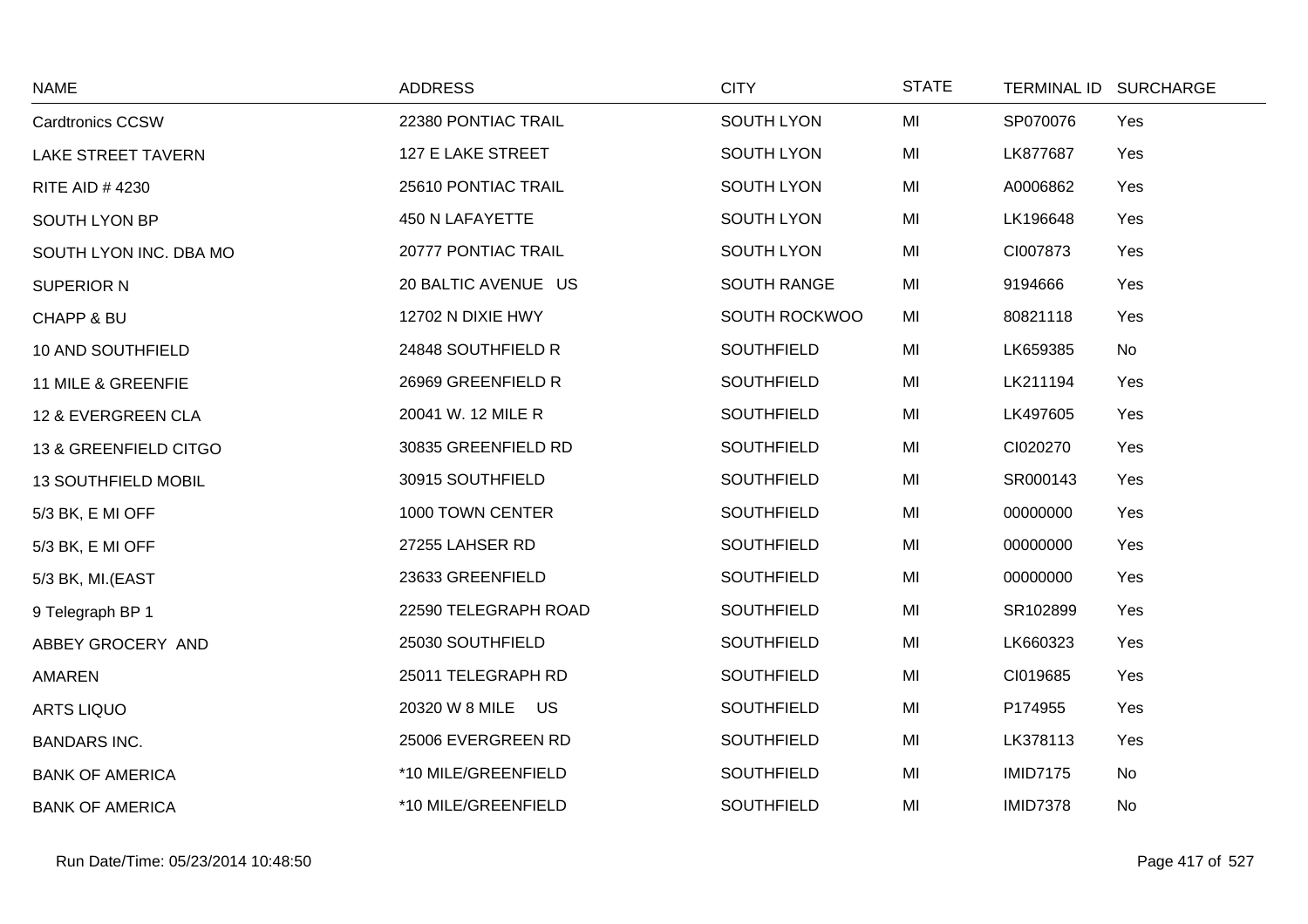| <b>NAME</b>            | <b>ADDRESS</b>         | <b>CITY</b>       | <b>STATE</b> | TERMINAL ID SURCHARGE |     |
|------------------------|------------------------|-------------------|--------------|-----------------------|-----|
| <b>BANK OF AMERICA</b> | *12 MILE/EVERGREEN     | <b>SOUTHFIELD</b> | MI           | <b>IMIN7004</b>       | No  |
| <b>BANK OF AMERICA</b> | *12 MILE/FRANKLIN ROAD | <b>SOUTHFIELD</b> | MI           | <b>IMID7180</b>       | No  |
| <b>BANK OF AMERICA</b> | *9 MILE/TELEGRAPH      | <b>SOUTHFIELD</b> | MI           | <b>IMID7191</b>       | No  |
| <b>BANK OF AMERICA</b> | *9 MILE/TELEGRAPH      | <b>SOUTHFIELD</b> | MI           | <b>IMID7192</b>       | No  |
| <b>BANK OF AMERICA</b> | *9 MILE/TELEGRAPH      | <b>SOUTHFIELD</b> | MI           | <b>IMID7357</b>       | No  |
| <b>BANK OF AMERICA</b> | *BERKLEY               | <b>SOUTHFIELD</b> | MI           | <b>IMIN7021</b>       | No  |
| <b>BANK OF AMERICA</b> | *CVS PHARMACY #8021    | <b>SOUTHFIELD</b> | MI           | <b>WMIN1047</b>       | No  |
| <b>BANK OF AMERICA</b> | *CVS PHARMACY #8034    | <b>SOUTHFIELD</b> | MI           | <b>WMIN1053</b>       | No  |
| <b>BANK OF AMERICA</b> | *CVS PHARMACY #8058    | <b>SOUTHFIELD</b> | MI           | <b>WMIN1068</b>       | No  |
| <b>BANK OF AMERICA</b> | *CVS PHARMACY #8063    | <b>SOUTHFIELD</b> | MI           | <b>WMIN1070</b>       | No  |
| <b>BANK OF AMERICA</b> | *CVS PHARMACY #8143    | <b>SOUTHFIELD</b> | MI           | <b>WMIN1115</b>       | No  |
| <b>BANK OF AMERICA</b> | *CVS PHARMACY #8233    | <b>SOUTHFIELD</b> | MI           | <b>WMIN1158</b>       | No  |
| <b>BANK OF AMERICA</b> | *NORTHLAND MALL        | <b>SOUTHFIELD</b> | MI           | <b>WMIN1031</b>       | No  |
| <b>BEST BUY-S</b>      | 28400 TELEGRAPH ROAUS  | <b>SOUTHFIELD</b> | MI           | P226761               | Yes |
| <b>BP NORTHWESTERN</b> | 29150 NORTHWESTERN     | <b>SOUTHFIELD</b> | MI           | LK173554              | Yes |
| <b>CHASE</b>           | 26933 NORTHWESTERN     | <b>SOUTHFIELD</b> | MI           | MI0278                | Yes |
| <b>CHASE</b>           | 28660 NORTHWESTERN     | <b>SOUTHFIELD</b> | MI           | MI0090                | Yes |
| <b>CHASE</b>           | 28660 NORTHWESTERN     | <b>SOUTHFIELD</b> | MI           | MI0351                | Yes |
| <b>CHASE</b>           | 28660 NORTHWESTERN     | <b>SOUTHFIELD</b> | MI           | MI1835                | Yes |
| <b>CHASE</b>           | 29955 SOUTHFIELD R     | <b>SOUTHFIELD</b> | MI           | MI0044                | Yes |
| <b>CHASE</b>           | 29955 SOUTHFIELD R     | <b>SOUTHFIELD</b> | MI           | MI0062                | Yes |
| <b>CITGO EXPRESS</b>   | 20020 W. 8 MILE        | <b>SOUTHFIELD</b> | MI           | LK254432              | Yes |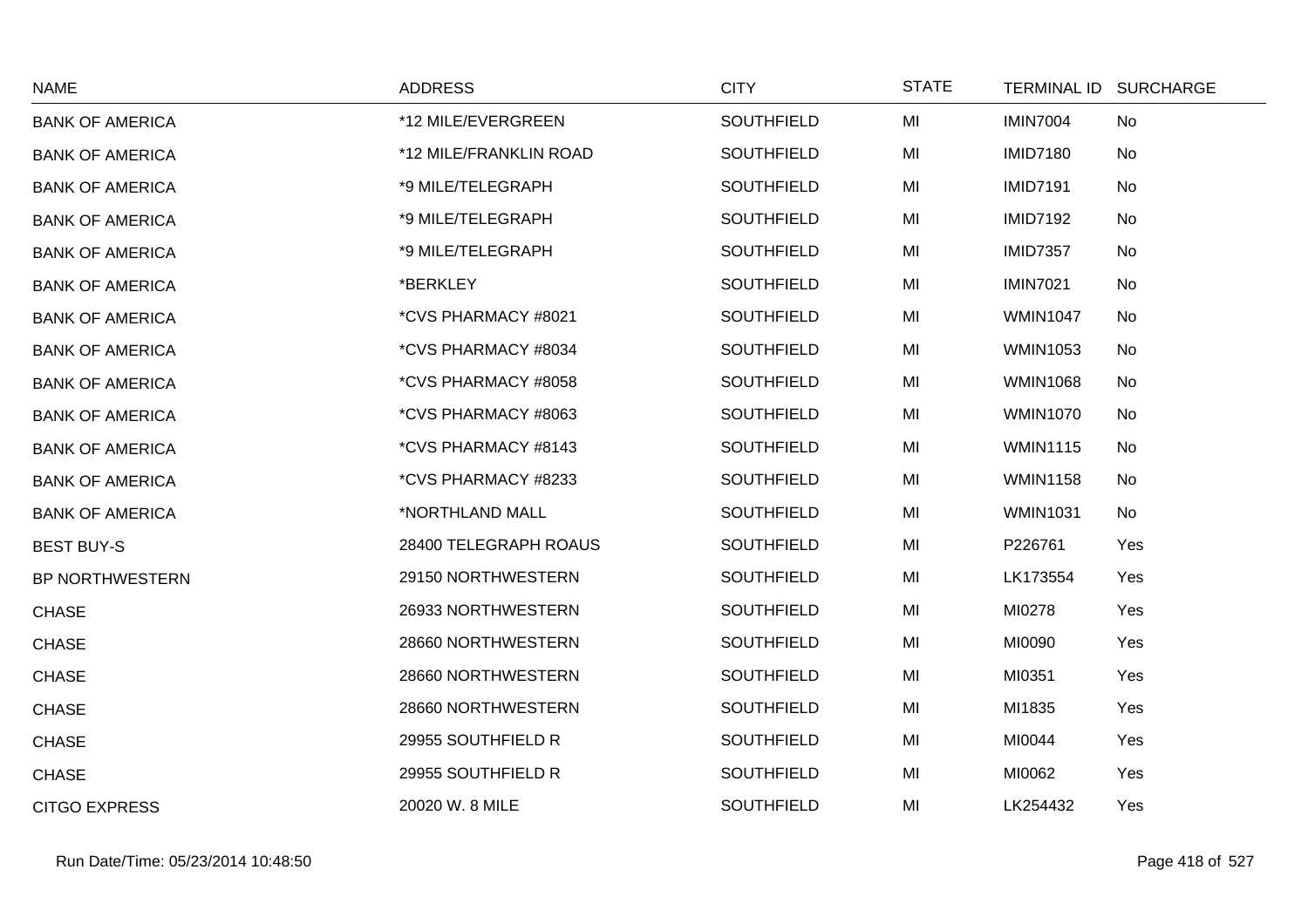| <b>NAME</b>                  | <b>ADDRESS</b>         | <b>CITY</b>       | <b>STATE</b> | TERMINAL ID SURCHARGE |  |
|------------------------------|------------------------|-------------------|--------------|-----------------------|--|
| <b>CITGO GAS</b>             | 25790 WEST 9 MILE ROAD | <b>SOUTHFIELD</b> | MI           | CI003147<br>Yes       |  |
| <b>CITGO SOUT</b>            | 21815 W 10 MILE RD US  | <b>SOUTHFIELD</b> | MI           | P502839<br>Yes        |  |
| <b>CITIZENS COB</b>          | 19855 W MILE EVRGR     | <b>SOUTHFIELD</b> | MI           | ZA8373<br>No          |  |
| <b>CITIZENS COB</b>          | 24624 WEST 10 MILE     | <b>SOUTHFIELD</b> | MI           | ZA8289<br>No          |  |
| <b>CITIZENS COB</b>          | 27777 FRANKLIN RD.     | <b>SOUTHFIELD</b> | MI           | ZA8202<br>No          |  |
| <b>CLOVERLEAF AMOCO</b>      | 28995 TELEGRAPH RD     | <b>SOUTHFIELD</b> | MI           | LK336775<br>Yes       |  |
| <b>CO-OP SERVICES CU</b>     | 25123 SOUTHFIELD RD    | <b>SOUTHFIELD</b> | MI           | CK2923<br>Yes         |  |
| <b>COLD SPOT PARTY STORE</b> | 19890 MELROSE AVENUE   | <b>SOUTHFIELD</b> | MI           | CI005035<br>Yes       |  |
| <b>COMERICA BANK</b>         | GREENFLD-10 MI STHFLD  | <b>SOUTHFIELD</b> | MI           | C0177610<br>No        |  |
| <b>COMERICA BANK</b>         | LAHSER-11 MI STHFLD    | <b>SOUTHFIELD</b> | MI           | L3694324<br>No        |  |
| <b>COMERICA BANK</b>         | LAHSER-11 MILE SFLD    | <b>SOUTHFIELD</b> | MI           | J1097569<br>No        |  |
| <b>COMERICA BANK</b>         | NORTHLAND BR SOUTHFIEL | <b>SOUTHFIELD</b> | MI           | E0187650<br>No        |  |
| <b>COMERICA BANK</b>         | NORTHLAND MALL FOOD CT | <b>SOUTHFIELD</b> | MI           | A1117567<br>No        |  |
| <b>COMERICA BANK</b>         | SFIELD TOWER SFIELD    | <b>SOUTHFIELD</b> | MI           | L3704325<br>No        |  |
| <b>COMERICA BANK</b>         | SOUTHFIELD TOWER DU    | <b>SOUTHFIELD</b> | MI           | A3964019<br>No        |  |
| <b>COMERICA BANK</b>         | SOUTHFLD TN CTR STHFLD | <b>SOUTHFIELD</b> | MI           | C1457539<br>No        |  |
| <b>COMERICA BANK</b>         | SOUTHFLD-EDWARDS SFLD  | <b>SOUTHFIELD</b> | MI           | A2884538<br>No        |  |
| <b>COMERICA BANK</b>         | TELEGRAPH-10 MI STHFLD | <b>SOUTHFIELD</b> | MI           | G3314279<br>No        |  |
| <b>COMERICA BANK</b>         | TELEGRAPH-10 MI STHFLD | <b>SOUTHFIELD</b> | MI           | M3824539<br>No        |  |
| <b>COMFORT SUITES</b>        | 24977 NORTHWESTERN HWY | <b>SOUTHFIELD</b> | MI           | HY004530<br>Yes       |  |
| CT 7-11                      | 26355 TELEGRAPH RD     | <b>SOUTHFIELD</b> | MI           | SE273970<br>Yes       |  |
| CT 7-11                      | 27015 LAHSER RD US     | <b>SOUTHFIELD</b> | MI           | SE273959<br>Yes       |  |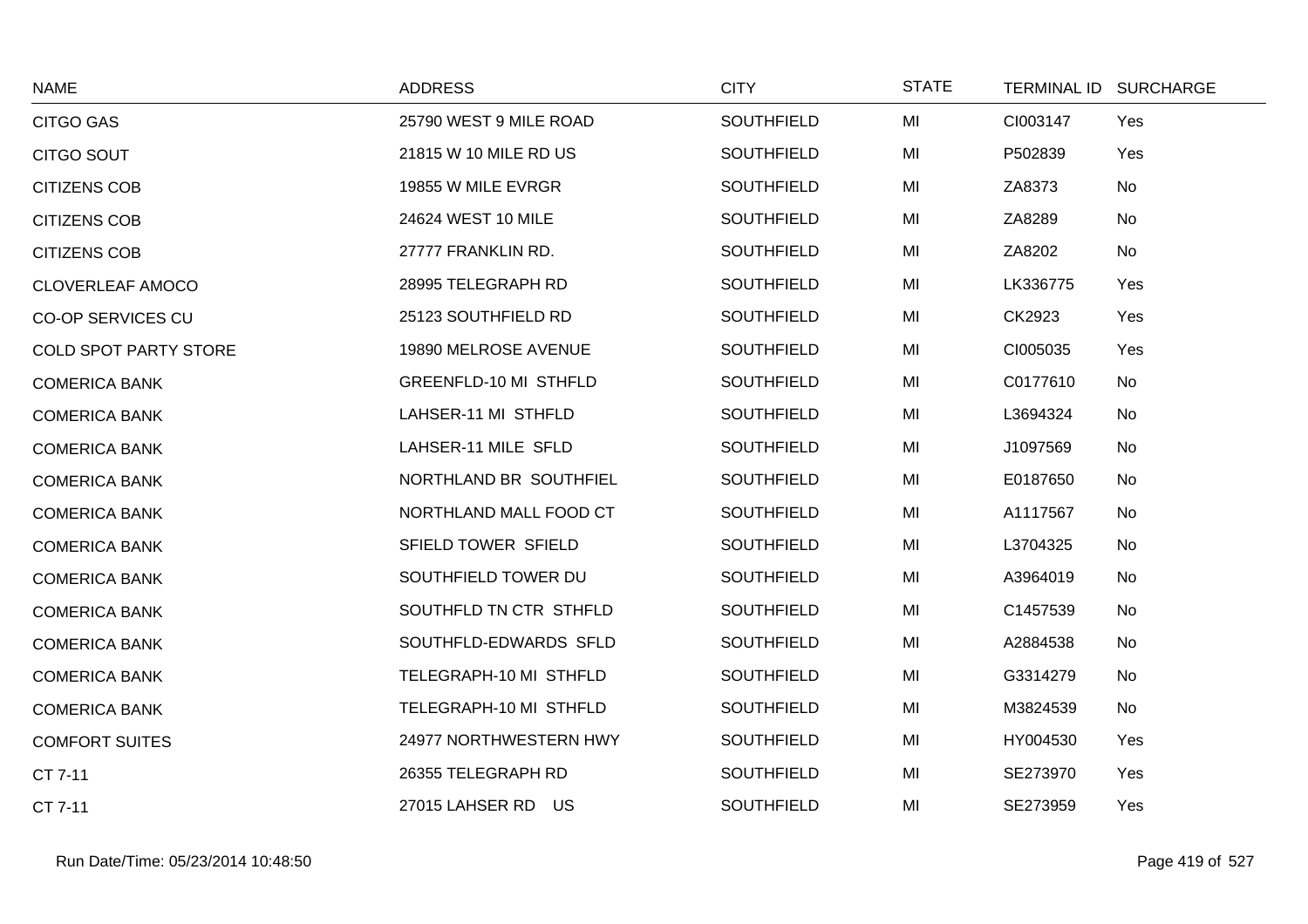| <b>NAME</b>                      | <b>ADDRESS</b>         | <b>CITY</b>       | <b>STATE</b> | <b>TERMINAL ID</b> | <b>SURCHARGE</b> |
|----------------------------------|------------------------|-------------------|--------------|--------------------|------------------|
| CT 7-11                          | 27375 11 MILE RD. US   | <b>SOUTHFIELD</b> | MI           | SE276583           | Yes              |
| <b>Cardtronics CCSW</b>          | 24701 NW EVERGREEN     | SOUTHFIELD        | MI           | SP070037           | Yes              |
| CardtronicsLPC                   | 30333 SOUTHFIELD RD    | <b>SOUTHFIELD</b> | MI           | TG021543           | Yes              |
| CardtronicsLPC                   | 21500 NORTHWESTERN HWY | <b>SOUTHFIELD</b> | MI           | TG020992           | Yes              |
| DOLLAR CASTLE SOUT               | 29880 SOUTHFIELD R     | <b>SOUTHFIELD</b> | MI           | LK876832           | Yes              |
| <b>DOLLAR VILLAGE</b>            | 25560 W 8 MILE RD      | <b>SOUTHFIELD</b> | MI           | CI021650           | Yes              |
| E-Z PETROLEUM 2 IN               | 29020 SOUTHFIELD R     | SOUTHFIELD        | MI           | LK467380           | Yes              |
| <b>EVERGREEN STOP &amp; G</b>    | 19995 E. 9 MILE RD     | <b>SOUTHFIELD</b> | MI           | LK554207           | Yes              |
| FAMILY DOLLAR #49                | 25287 B TELEGRAPH      | <b>SOUTHFIELD</b> | MI           | LK811871           | Yes              |
| FAMILY DOLLAR 8392               | 22663 GREENFIELD       | <b>SOUTHFIELD</b> | MI           | LK851286           | Yes              |
| FAMILY DOLLAR 8821               | 25640 W. 8 MILE RO     | <b>SOUTHFIELD</b> | MI           | LK160492           | Yes              |
| <b>FRANKLIN L</b>                | 28500 FRANKLIN RD      | <b>SOUTHFIELD</b> | MI           | 80822843           | Yes              |
| <b>GREENFIELD PARTY S</b>        | 22883 GREENFIELD       | <b>SOUTHFIELD</b> | MI           | LK702961           | Yes              |
| <b>GUARANTY BANK</b>             | 23675 GREENFIELD       | <b>SOUTHFIELD</b> | MI           | T522B259           | Yes              |
| <b>HOLIDAY INN EXPRESS &amp;</b> | 25100 NORTHWESTERN HWY | <b>SOUTHFIELD</b> | MI           | HY006421           | Yes              |
| Hayes Market 1                   | 22580 TELEGRAPH        | SOUTHFIELD        | MI           | SR102900           | Yes              |
| <b>JLJ ENTERPRISE #9</b>         | 22000 W. EIGHT MIL     | <b>SOUTHFIELD</b> | MI           | LK472628           | Yes              |
| <b>JULIAN ENTERPRISES</b>        | 23077 GREENFIELD S     | <b>SOUTHFIELD</b> | MI           | LK454033           | Yes              |
| <b>LAHSER CONVENIECE</b>         | 27050 LASHER RD        | <b>SOUTHFIELD</b> | MI           | LK799050           | Yes              |
| <b>LAITH &amp; SHINA</b>         | 27155 GREENFIELD       | <b>SOUTHFIELD</b> | MI           | TD234536           | Yes              |
| <b>MACY'S (NO</b>                | 21500 NORTHWESTERN     | <b>SOUTHFIELD</b> | MI           | 83130335           | Yes              |
| MARATAHON-TELEGRAPH RD           | 22599 TELEGRAPH RD     | <b>SOUTHFIELD</b> | MI           | CI021326           | Yes              |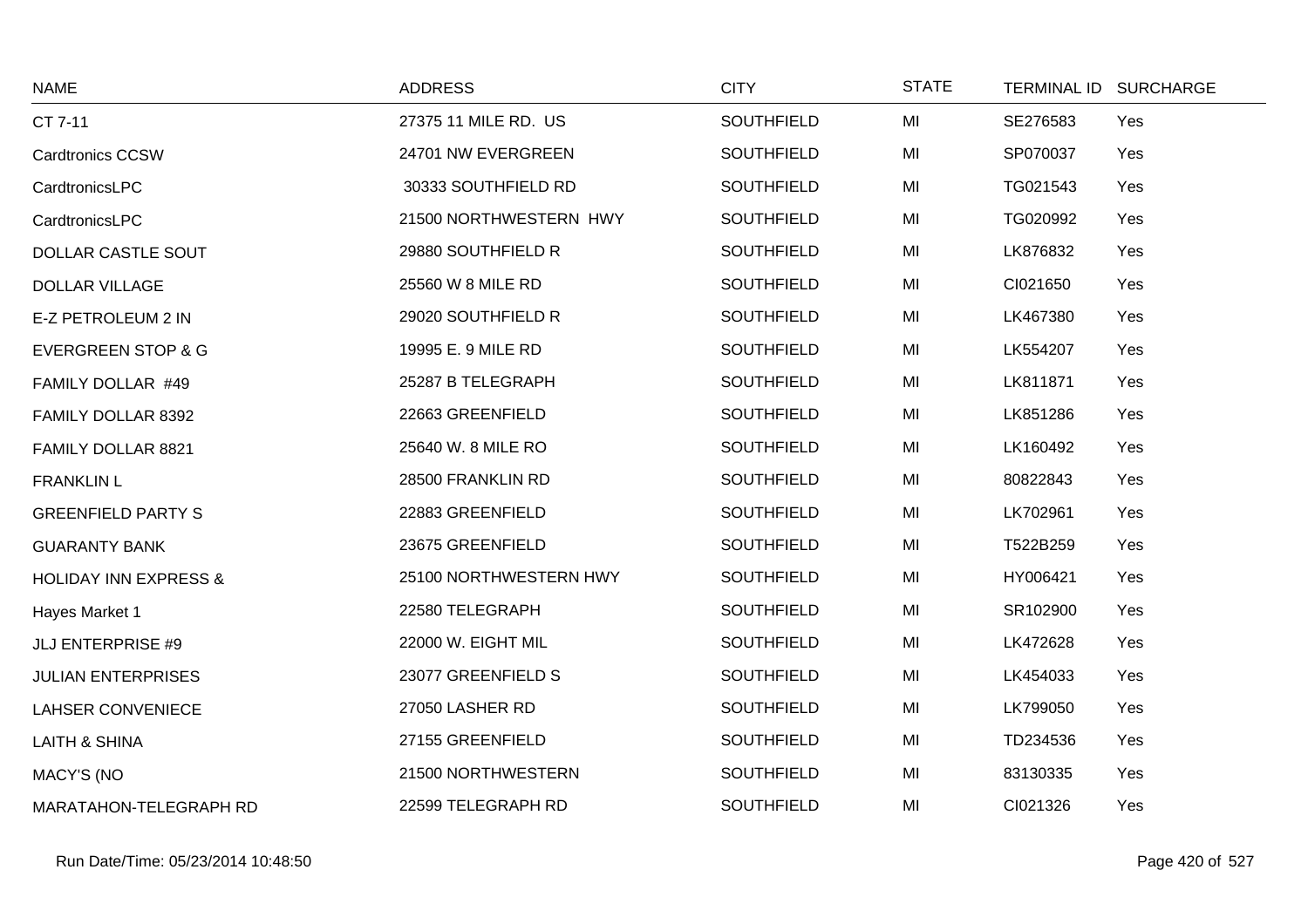| <b>NAME</b>                 | <b>ADDRESS</b>          | <b>CITY</b>       | <b>STATE</b> | TERMINAL ID SURCHARGE |     |
|-----------------------------|-------------------------|-------------------|--------------|-----------------------|-----|
| MARATHON 12 AND TE          | 28930 TELEGRAPH RD      | SOUTHFIELD        | MI           | LK432620              | Yes |
| <b>MEIJER RET</b>           | 28800 TELEGRAPH RD      | <b>SOUTHFIELD</b> | MI           | 82128227              | Yes |
| <b>MOBIL 10 &amp;</b>       | 24839 GREENFIELD RDUS   | <b>SOUTHFIELD</b> | MI           | P219245               | Yes |
| MUNCHIES AND MORE           | 25505 W 12 MILE ROAD    | SOUTHFIELD        | MI           | CI000304              | Yes |
| <b>NORTHLAND</b>            | 21500 NORTHWESTERN US   | <b>SOUTHFIELD</b> | MI           | EF002076              | Yes |
| NORTHWESTERN MINI           | 29009 NORTHWESTERN      | <b>SOUTHFIELD</b> | MI           | LK843162              | Yes |
| <b>OAKLAND LIQUOR</b>       | 19606 W 10 MILE RD      | <b>SOUTHFIELD</b> | MI           | CI016718              | Yes |
| PALMYRA 2 INC               | 18300 W. 9 MILE RD      | SOUTHFIELD        | MI           | LK457033              | Yes |
| PARK PLACE WINE SH          | 25257 EVERGREEN RD      | <b>SOUTHFIELD</b> | MI           | LK451163              | Yes |
| PLUM HOLLO                  | 21900 W NINE MILE       | <b>SOUTHFIELD</b> | MI           | 81202775              | Yes |
| <b>PNCBANK</b>              | 28720 NORTHWESTRN       | <b>SOUTHFIELD</b> | MI           | PA2374                | Yes |
| PRINCE LIQUOR & WINE S      | 15600 W 10 MILE RD      | <b>SOUTHFIELD</b> | MI           | CI001992              | Yes |
| RED ROOF IN                 | 27660 NORTH WESTER      | <b>SOUTHFIELD</b> | MI           | LK360492              | Yes |
| REGAL TOWERS CONVENIEN      | 27300 FRANKLIN RD       | <b>SOUTHFIELD</b> | MI           | CI020553              | Yes |
| <b>SAMABU INC</b>           | 16250 NORTHLAND DR      | <b>SOUTHFIELD</b> | MI           | LK216872              | Yes |
| <b>SAVE A LOT</b>           | 25293 TELEGRAPH ROAD    | <b>SOUTHFIELD</b> | MI           | CI011362              | Yes |
| SERVICE CENTERS CORP        | 21840 WEST NINE MILE RD | <b>SOUTHFIELD</b> | MI           | CK0A40                | Yes |
| SERVICE CENTERS CORP        | 23647 GREENFIELD RD     | SOUTHFIELD        | MI           | CK0A61                | Yes |
| <b>SERVICE CENTERS CORP</b> | 23647 GREENFIELD RD.    | <b>SOUTHFIELD</b> | MI           | <b>CK0A32</b>         | Yes |
| SHELL SOUTHFIELD            | 25826 SOUTHFIELD        | <b>SOUTHFIELD</b> | MI           | LK786567              | Yes |
| SHIELDS SOUTHFIELD          | 25101 TELEGRAPH RD      | <b>SOUTHFIELD</b> | MI           | LK775170              | No  |
| <b>SMOKE N MORE</b>         | 21500 NORTHWESTERN HWY  | <b>SOUTHFIELD</b> | MI           | TD244517              | Yes |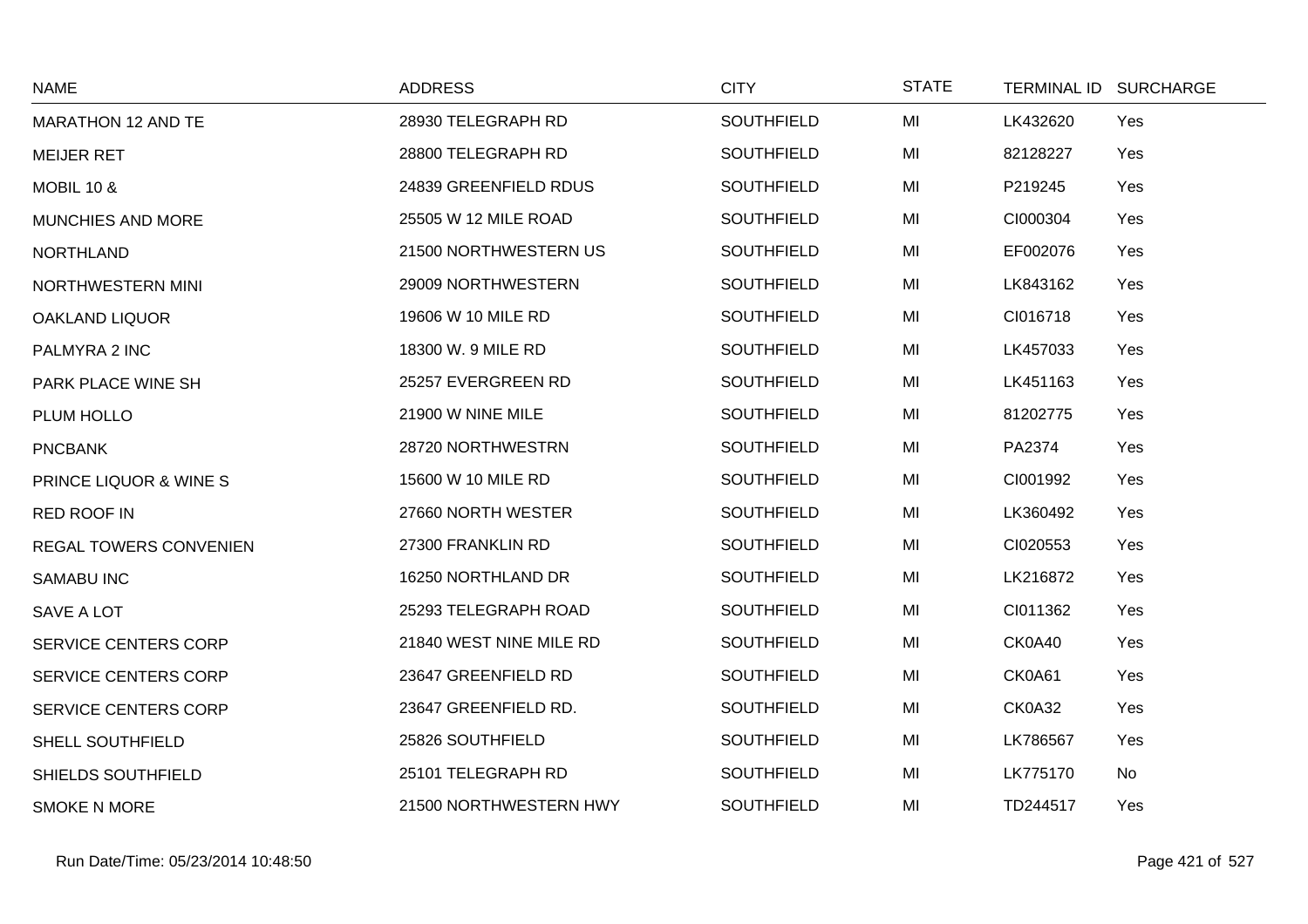| <b>NAME</b>                  | <b>ADDRESS</b>          | <b>CITY</b>       | <b>STATE</b> | TERMINAL ID SURCHARGE |
|------------------------------|-------------------------|-------------------|--------------|-----------------------|
| SOUTHFIELD CENTER PART       | 21321 TELEGRAPH ROAD    | <b>SOUTHFIELD</b> | MI           | CI011548<br>Yes       |
| SOUTHFIELD FUEL ST           | 26450 LASHER            | SOUTHFIELD        | MI           | LK592432<br>Yes       |
| SOUTHFIELD LIBRARY           | 26300 EVERGREEN RD      | <b>SOUTHFIELD</b> | MI           | HY001221<br>Yes       |
| <b>SUNOCO DILLION 1</b>      | 26455 TELEGRAPH RD      | <b>SOUTHFIELD</b> | MI           | LK145647<br>Yes       |
| <b>SUNRISE SU</b>            | 29777 TELEGRAPH RO      | <b>SOUTHFIELD</b> | MI           | 82120293<br>Yes       |
| <b>SUTTON PARTY STORE</b>    | 23165 LAHSER RD         | <b>SOUTHFIELD</b> | MI           | CI021279<br>Yes       |
| Sams 6454                    | 22500 EIGHT MILE RD     | <b>SOUTHFIELD</b> | MI           | SR004800<br>Yes       |
| TEL-12 FUEL                  | 29014 TELEGRAPH RD      | <b>SOUTHFIELD</b> | MI           | LK391214<br>Yes       |
| <b>TREASURE ISLAND PARTY</b> | 24123 W 10 MILE RD      | <b>SOUTHFIELD</b> | MI           | CI015558<br>Yes       |
| U.S. BANK                    | OAKLAND COMMUNITY COLLE | SOUTHFIELD        | MI           | SVE20705<br>Yes       |
| <b>USA SPEED</b>             | 24960 TELEGRAPH RD US   | <b>SOUTHFIELD</b> | MI           | P186821<br>No         |
| VALERO 8 M                   | 23640 WEST 8 MILE RUS   | <b>SOUTHFIELD</b> | MI           | P164839<br>Yes        |
| <b>VALERO GAS STATION</b>    | 21990 W NINE MILE RD    | SOUTHFIELD        | MI           | CI016318<br>Yes       |
| <b>VALERO SOUTHFIELD</b>     | 24722 SOUTHFIELD        | SOUTHFIELD        | MI           | LK815887<br>Yes       |
| <b>VERY FINE WINE INC</b>    | 29476 NORTHWESTERN HWY  | <b>SOUTHFIELD</b> | MI           | CI020417<br>Yes       |
| WALGREENS 5969               | 29030 NORTHWESTERN HWY  | <b>SOUTHFIELD</b> | MI           | SR007678<br>Yes       |
| WALGREENS 6323               | 28901 GREENFIELD ROAD   | <b>SOUTHFIELD</b> | MI           | SR007679<br>Yes       |
| WALGREENS 7208               | 23111 LAHSER ROAD       | <b>SOUTHFIELD</b> | MI           | SR007677<br>Yes       |
| ZEIDMANS OF SOUTHF           | 24810 EVERGREEN         | SOUTHFIELD        | MI           | LK529653<br>Yes       |
| <b>3 NICKS TAPROOM</b>       | 14594 EUREKA RD         | <b>SOUTHGATE</b>  | MI           | LK758665<br>Yes       |
| <b>ADVIA CU</b>              | 14170 PENNSYLANIA       | <b>SOUTHGATE</b>  | MI           | <b>VC2083</b><br>No   |
| ALLEN & GODDARD BP           | 19141 GODDARD           | <b>SOUTHGATE</b>  | MI           | LK270130<br>Yes       |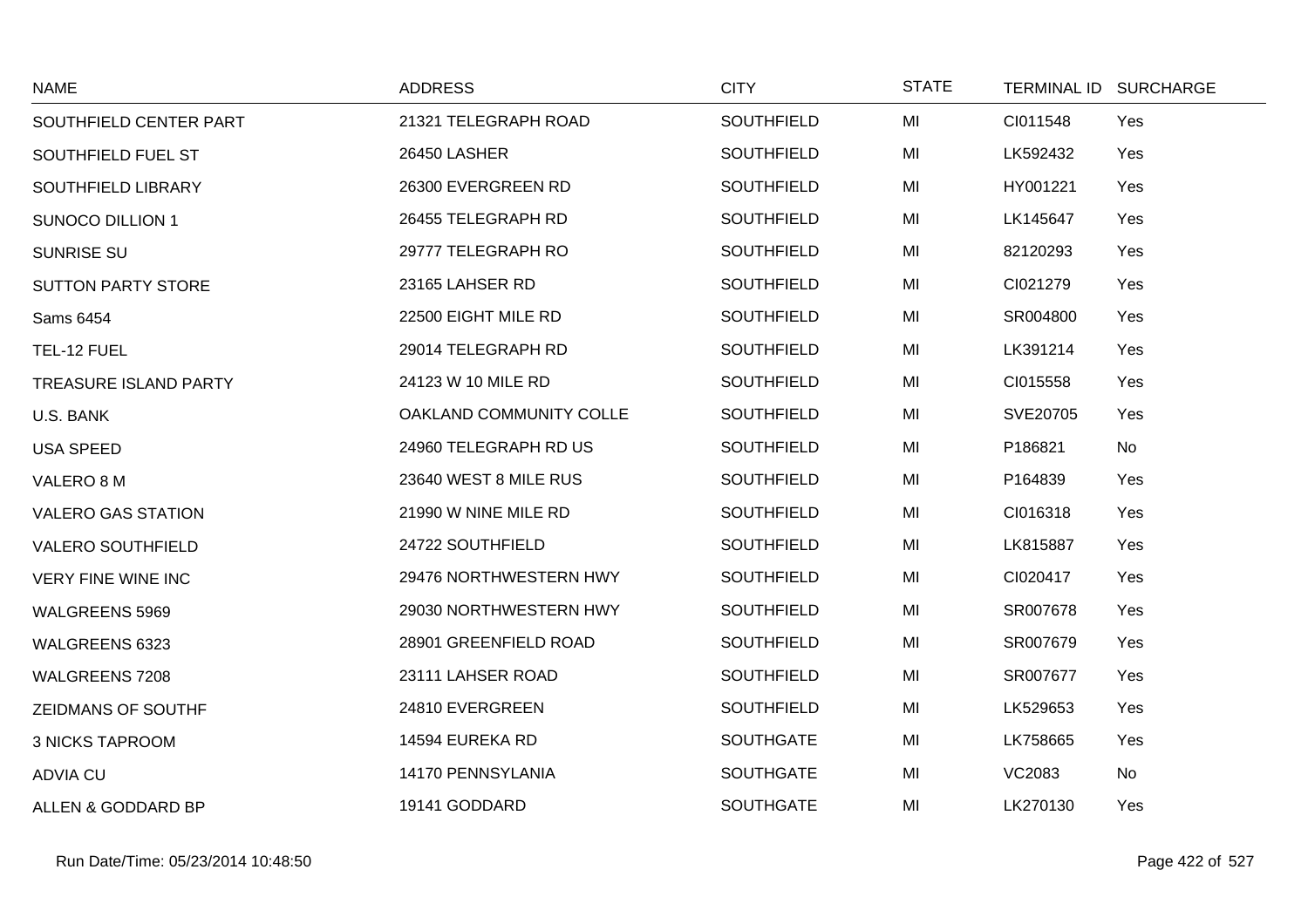| <b>NAME</b>                   | <b>ADDRESS</b>             | <b>CITY</b>      | <b>STATE</b> | TERMINAL ID SURCHARGE |  |
|-------------------------------|----------------------------|------------------|--------------|-----------------------|--|
| ALLEN ONE STOP INC            | 13551 ALLEN RD.            | <b>SOUTHGATE</b> | MI           | LK466998<br>Yes       |  |
| ANGELO'S PARTY SHOP &         | 15151 DIXTOLEDO RD         | <b>SOUTHGATE</b> | MI           | CI019649<br>No        |  |
| <b>BANK OF AMERICA</b>        | *CVS PHARMACY #8028        | <b>SOUTHGATE</b> | MI           | <b>WMIN1049</b><br>No |  |
| <b>BANK OF AMERICA</b>        | *CVS PHARMACY #8114        | <b>SOUTHGATE</b> | MI           | <b>WMIN1098</b><br>No |  |
| <b>BANK OF AMERICA</b>        | *CVS PHARMACY #8213        | <b>SOUTHGATE</b> | MI           | <b>WMIN1150</b><br>No |  |
| <b>BANK OF AMERICA</b>        | *SOUTHGATE                 | <b>SOUTHGATE</b> | MI           | <b>IMID7332</b><br>No |  |
| <b>CHASE</b>                  | 16300 FORT ST              | <b>SOUTHGATE</b> | MI           | MI3826<br>Yes         |  |
| <b>CITIZENS COB</b>           | 11275 ALLEN ROAD           | <b>SOUTHGATE</b> | MI           | ZA8203<br>No          |  |
| <b>CITIZENS COB</b>           | 14600 WEST FORT ST         | <b>SOUTHGATE</b> | MI           | ZA8095<br>No          |  |
| <b>CO-OP SERVICES CU</b>      | 16225 FORT ST.             | <b>SOUTHGATE</b> | MI           | CK2906<br>Yes         |  |
| CT 7-11                       | 12990 FORT ST.             | <b>SOUTHGATE</b> | MI           | SE276727<br>Yes       |  |
| CT 7-11                       | 13913 EUREKA.<br><b>US</b> | <b>SOUTHGATE</b> | MI           | SE276305<br>Yes       |  |
| CT 7-11                       | 14426 PENNSYLVANIA.US      | <b>SOUTHGATE</b> | MI           | SE276163<br>Yes       |  |
| CT 7-11                       | 14515 NORTHLINE. US        | <b>SOUTHGATE</b> | MI           | SE276275<br>Yes       |  |
| <b>Cardtronics CCSM</b>       | 12570 DIX.TOLEDO RD        | <b>SOUTHGATE</b> | MI           | CR009905<br>Yes       |  |
| <b>Cardtronics CCSM</b>       | 14605 NORTHLINE RD         | <b>SOUTHGATE</b> | MI           | LK206470<br>Yes       |  |
| DOLLAR CASTLE SOUT            | 14265 EUREKA               | <b>SOUTHGATE</b> | MI           | LK876760<br>Yes       |  |
| <b>EUREKA GAS &amp; FOOD</b>  | 13936 EUREKA               | <b>SOUTHGATE</b> | MI           | LK408179<br>Yes       |  |
| <b>EXPRESS PETRO LLC</b>      | 13169 NORTHLINE RD         | <b>SOUTHGATE</b> | MI           | LK251390<br>Yes       |  |
| <b>GUARANTY BANK</b>          | 13333 EUREKA RD            | <b>SOUTHGATE</b> | MI           | D5229055<br>Yes       |  |
| <b>HOLIDAY IN</b>             | 17201 NORTHLINE            | <b>SOUTHGATE</b> | MI           | 82253256<br>Yes       |  |
| <b>METRO SALES &amp; SERV</b> | 12961 DIX                  | SOUTHGATE        | MI           | LK218984<br>Yes       |  |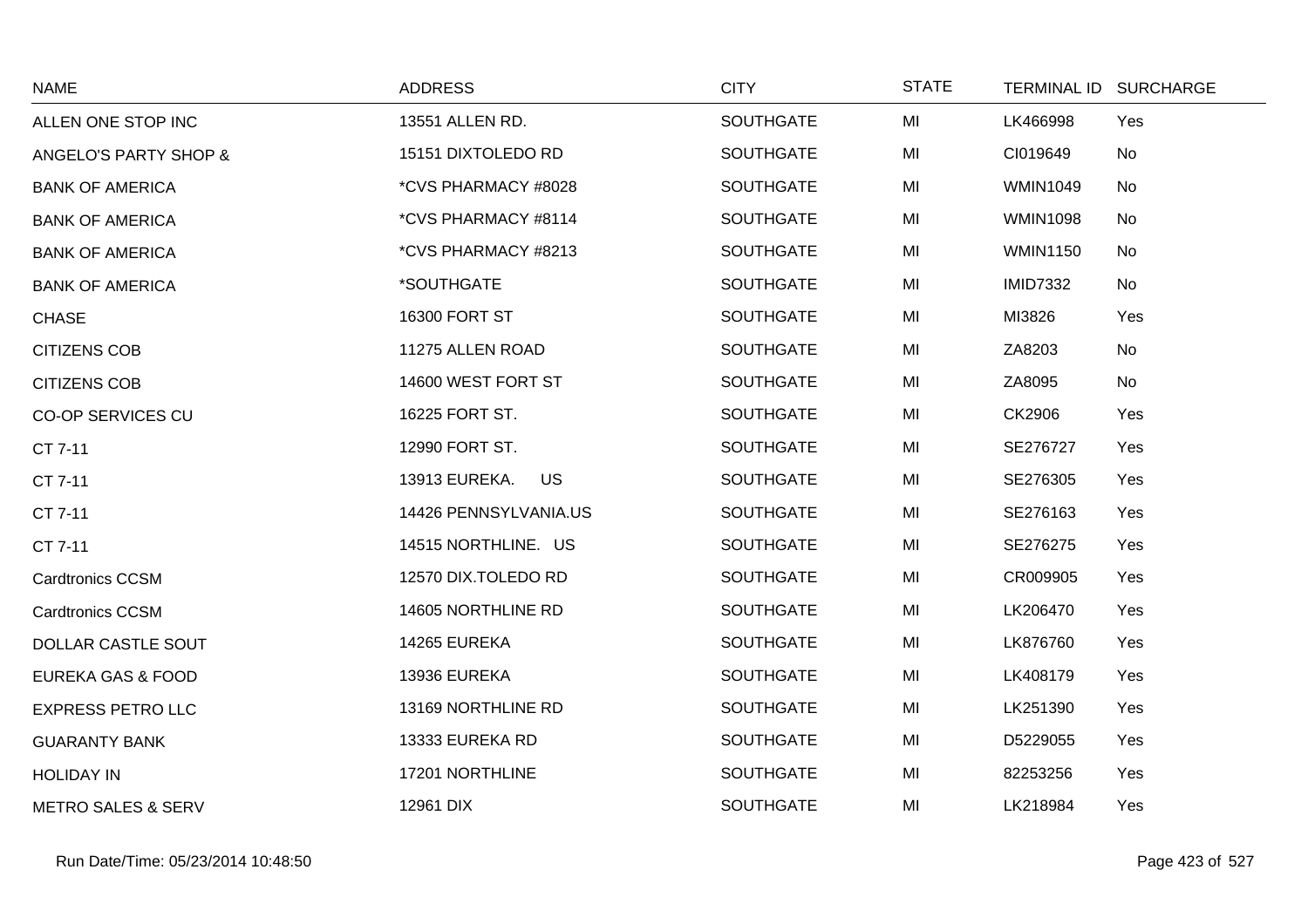| <b>NAME</b>              | <b>ADDRESS</b>           | <b>CITY</b>      | <b>STATE</b> | TERMINAL ID SURCHARGE |     |
|--------------------------|--------------------------|------------------|--------------|-----------------------|-----|
| NAIM'S OIL INC.          | 15501 EUREKA RD.         | <b>SOUTHGATE</b> | MI           | LK333629              | Yes |
| <b>NORTHLINE</b>         | 13894 NORTHLINE RD US    | <b>SOUTHGATE</b> | MI           | P503215               | Yes |
| NORTHLINE PETROLEUM      | 15300 NORTHLINE          | <b>SOUTHGATE</b> | MI           | CI016543              | Yes |
| PAI ATM                  | 13230 FORT ST            | <b>SOUTHGATE</b> | MI           | TX20085               | Yes |
| PENN PETRO MART IN       | 15300 PENNSYLVANIA       | <b>SOUTHGATE</b> | MI           | LK335844              | Yes |
| <b>PNCBANK</b>           | 14951 DIX TOLEDO         | <b>SOUTHGATE</b> | MI           | PA2436                | Yes |
| <b>PNCBANK</b>           | 16333 TRENTON RD         | <b>SOUTHGATE</b> | MI           | PA1186                | Yes |
| SAMI SERVICE CENTER LL   | <b>15001 ALLEN RD</b>    | <b>SOUTHGATE</b> | MI           | CI020945              | Yes |
| SHOT MAKERS SPORTS       | 12045 DIX TOLEDO R       | <b>SOUTHGATE</b> | MI           | LK875322              | Yes |
| SOUEIDAN GAS & MIN       | 18854 NORTHLINE RD       | <b>SOUTHGATE</b> | MI           | LK549746              | Yes |
| SOUTHGATE CINEMA         | 15651 TRENTON RD         | <b>SOUTHGATE</b> | MI           | LK389333              | Yes |
| SOUTHGATE CONSUMER       | 13720 DIX-TOLEDO         | <b>SOUTHGATE</b> | MI           | LK339345              | Yes |
| SOUTHGATE FUEL INC       | 13720 DIX-TOLEDO         | <b>SOUTHGATE</b> | MI           | LK339345              | Yes |
| Sams 6412                | 15700 NORTHLINE RD       | <b>SOUTHGATE</b> | MI           | SR004796              | Yes |
| <b>TCF BANK</b>          | 16350 FORT STREET        | <b>SOUTHGATE</b> | MI           | 57000544              | Yes |
| <b>WINE TOWN</b>         | 13337 DIX TOLEDO         | <b>SOUTHGATE</b> | MI           | LK640158              | Yes |
| WM PLUS NS               | 16100 NORTHLINE          | <b>SOUTHGATE</b> | MI           | TD244042              | Yes |
| Walmart Supercenter 5842 | 14900 DIX TOLEDO ROAD    | <b>SOUTHGATE</b> | MI           | SR004876              | Yes |
| Walgreens 9691           | 1100 PHOENIX ST          | SOUTHHAVEN       | MI           | SR001555              | Yes |
| 408 SPARTA               | 565 S. STATE ST US       | <b>SPARTA</b>    | MI           | P231724               | Yes |
| Admiral 22 SPARTA        | 203 SOUTH STATE STREET   | <b>SPARTA</b>    | MI           | SR007561              | Yes |
| <b>CHOICEONE</b>         | <b>109 EAST DIVISION</b> | <b>SPARTA</b>    | MI           | MI000268              | Yes |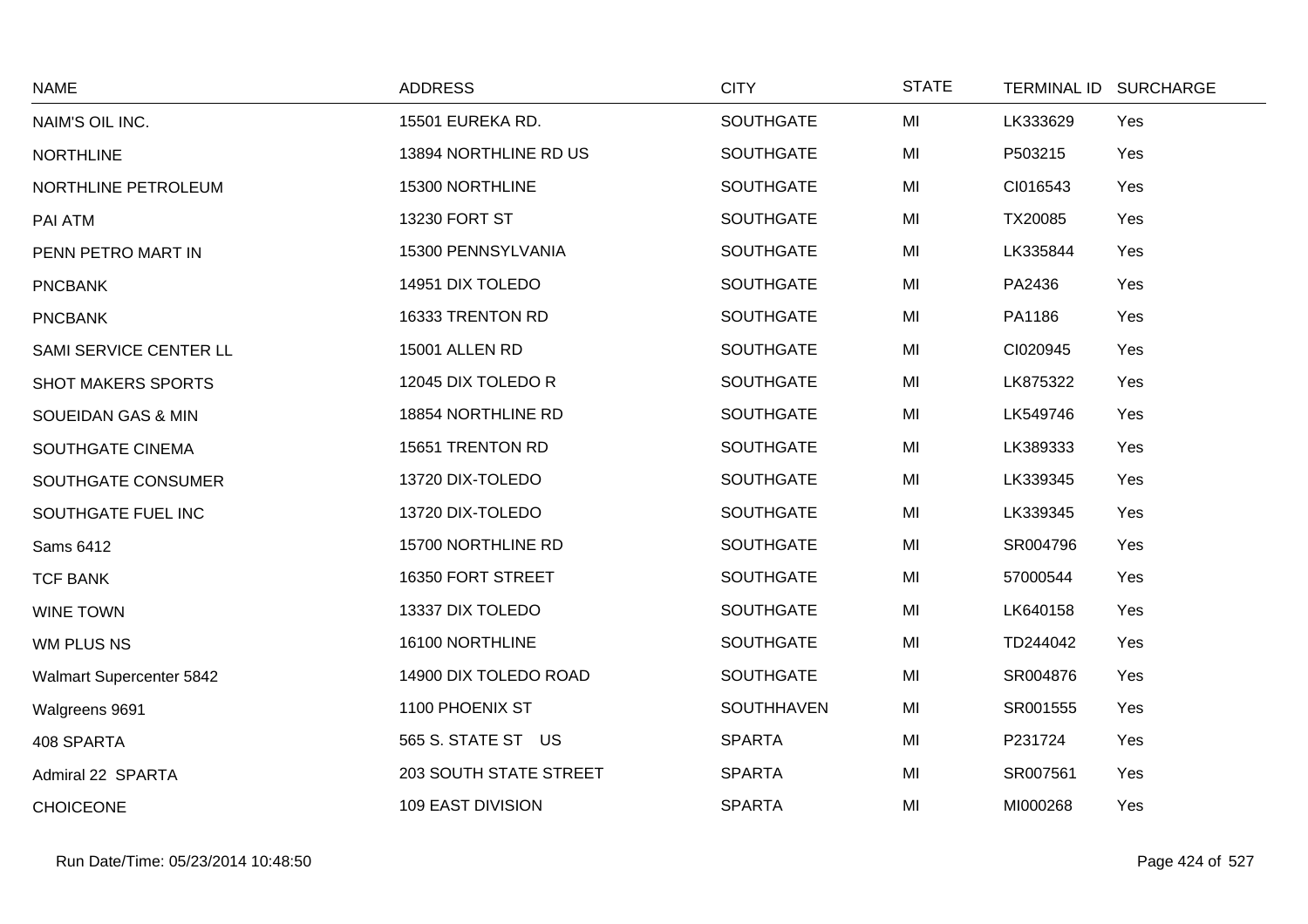| <b>NAME</b>              | <b>ADDRESS</b>          | <b>CITY</b>          | <b>STATE</b> |                 | TERMINAL ID SURCHARGE |
|--------------------------|-------------------------|----------------------|--------------|-----------------|-----------------------|
| <b>CHOICEONE</b>         | 416 WEST DIVISION       | <b>SPARTA</b>        | MI           | MI000267        | Yes                   |
| PAI ATM                  | 565 S STATE ST          | <b>SPARTA</b>        | MI           | TX47608         | Yes                   |
| RITE AID # 3520          | 11 E DIVISION ST        | <b>SPARTA</b>        | MI           | A0006677        | Yes                   |
| Wesco Sparta 54          | 434 S STATE ST          | <b>SPARTA</b>        | MI           | SR003418        | Yes                   |
| AMERICAN 1 CREDIT UNION  | 5900 SPRING ARBOR RD    | <b>SPRING ARBOR</b>  | MI           | 0196223         | No                    |
| AMERICAN 1 CREDIT UNION  | 8025 SPRING ARBOR RD    | SPRING ARBOR         | MI           | 0196201         | No                    |
| <b>COMERICA BANK</b>     | SPRING ARBOR JACKSON    | <b>SPRING ARBOR</b>  | MI           | Q4487816        | No                    |
| MICHIGAN COMMUNITY CU    | 4846 SPRING ARBOR RD SU | <b>SPRING ARBOR</b>  | MI           | CORE03          | No                    |
| <b>SPRING ARB</b>        | 8066 SPRING ARBOR US    | <b>SPRING ARBOR</b>  | MI           | P02550          | Yes                   |
| Admiral 175 SPRINGLAKE   | 17035 LLOYD BAYOU       | <b>SPRING LAKE</b>   | MI           | SR007580        | Yes                   |
| <b>CHASE</b>             | 101 W SAVIDGE ST        | <b>SPRING LAKE</b>   | MI           | MI0624          | Yes                   |
| <b>SPRING LAK</b>        | 728 E SAVIDGE ST US     | <b>SPRING LAKE</b>   | MI           | P181839         | Yes                   |
| Wesco Spring Lake 16     | 502 W SAVIDGE           | <b>SPRING LAKE</b>   | MI           | SR003385        | Yes                   |
| PAI ATM                  | 4315 WEST DICKMAN       | SPRINGFIELD          | MI           | TX20948         | Yes                   |
| PAI ISO                  | 4315 WEST DICKMAN       | SPRINGFIELD          | MI           | TX20948         | Yes                   |
| <b>SPRINGFIEL</b>        | 599 AVE A               | <b>SPRINGFIELD</b>   | MI           | 80289146        | Yes                   |
| C P FEDERAL CREDIT UNION | 213 E MAIN ST           | <b>SPRINGPORT</b>    | MI           | CORU42          | Yes                   |
| <b>FALER PHARMACY</b>    | 1806 COURT STREET       | <b>SSGINAW</b>       | MI           | LK197457        | Yes                   |
| <b>FIRSTBANK</b>         | 102 PINE STREET         | <b>ST CHARLES</b>    | MI           | XM9850          | Yes                   |
| <b>Cardtronics CCSM</b>  | 1475 WADHAMS ROAD       | <b>ST CLAIR</b>      | MI           | CR006662        | Yes                   |
| <b>NORTHSTAR BANK</b>    | 1960 FRED MOORE HWY     | <b>ST CLAIR</b>      | MI           | 00000000        | Yes                   |
| <b>BANK OF AMERICA</b>   | *CVS PHARMACY #8040     | <b>ST CLAIR SHOR</b> | MI           | <b>WMIN1057</b> | <b>No</b>             |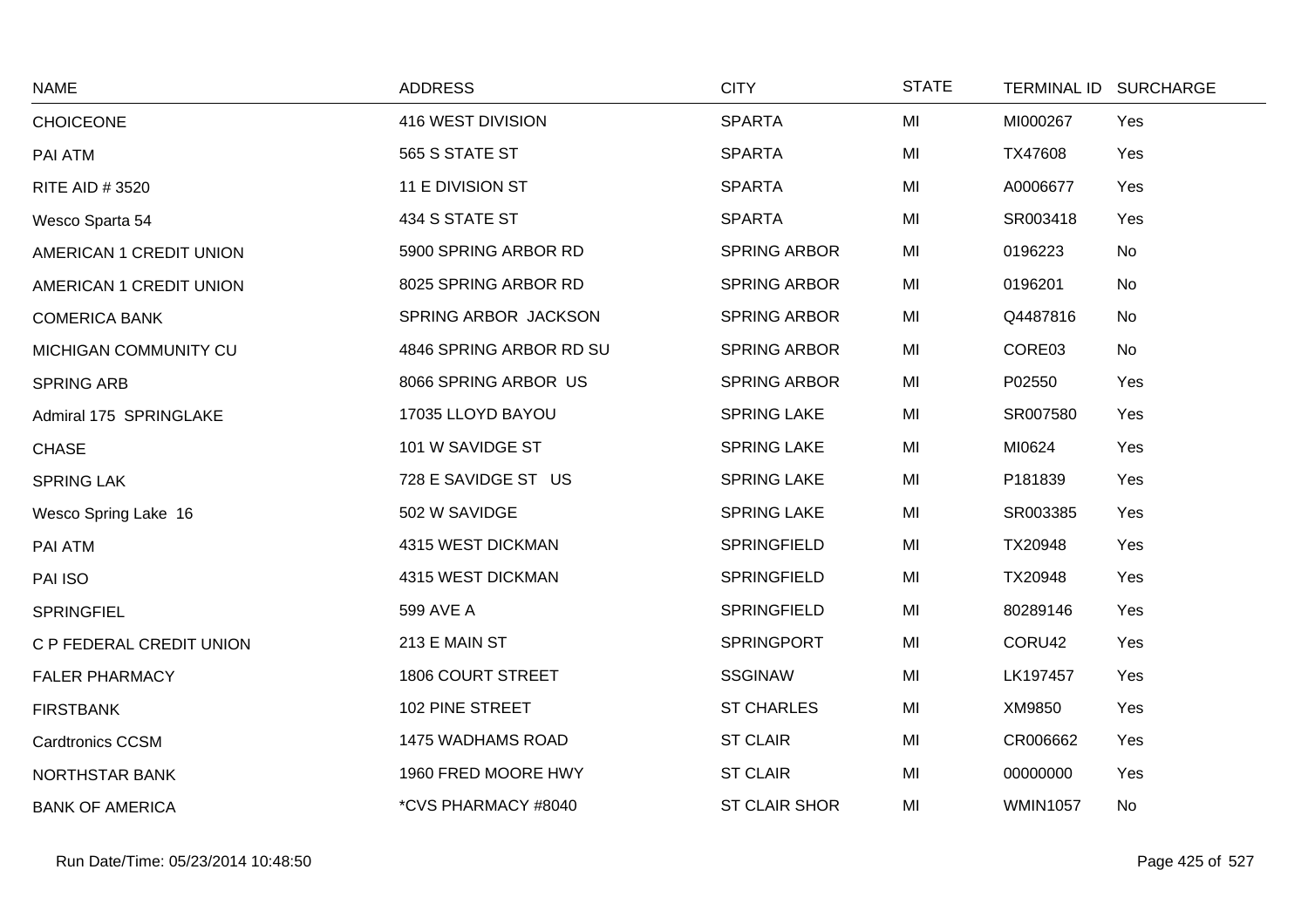| <b>NAME</b>             | <b>ADDRESS</b>           | <b>CITY</b>          | <b>STATE</b> |                 | TERMINAL ID SURCHARGE |
|-------------------------|--------------------------|----------------------|--------------|-----------------|-----------------------|
| <b>BANK OF AMERICA</b>  | *CVS PHARMACY #8100      | <b>ST CLAIR SHOR</b> | MI           | <b>WMIN1089</b> | No                    |
| <b>BANK OF AMERICA</b>  | *CVS PHARMACY #8130      | <b>ST CLAIR SHOR</b> | MI           | <b>WMIN1108</b> | No                    |
| <b>BANK OF AMERICA</b>  | *HARPER AVENUE           | <b>ST CLAIR SHOR</b> | MI           | <b>IMID7359</b> | <b>No</b>             |
| BP HARPER MONSTER       | 31130 HARPER             | <b>ST CLAIR SHOR</b> | MI           | LK256273        | Yes                   |
| <b>CITIZENS COB</b>     | 21800 GREATER MACK       | <b>ST CLAIR SHOR</b> | MI           | ZA8369          | No                    |
| <b>CITIZENS COB</b>     | 31231 HARPER             | <b>ST CLAIR SHOR</b> | MI           | ZA8247          | No                    |
| CT 7-11                 | 21701 HARPER AVE. US     | <b>ST CLAIR SHOR</b> | MI           | SE276180        | Yes                   |
| CT 7-11                 | 23019 JEFFERSON.         | <b>ST CLAIR SHOR</b> | MI           | SE276514        | Yes                   |
| CT 7-11                 | 25700 JEFFERSON AVEUS    | <b>ST CLAIR SHOR</b> | MI           | SE276156        | Yes                   |
| CT 7-11                 | 27630 LITTLE MACK AUS    | <b>ST CLAIR SHOR</b> | MI           | SE276531        | Yes                   |
| CT 7-11                 | 32200 HARPER. US         | <b>ST CLAIR SHOR</b> | MI           | SE276429        | Yes                   |
| <b>Cardtronics CCSM</b> | 23117 HARPER RD          | ST CLAIR SHOR        | MI           | CD008224        | Yes                   |
| <b>FIRSTMERIT</b>       | 23505 Gtr Mack           | <b>ST CLAIR SHOR</b> | MI           | 00006313        | Yes                   |
| <b>HARPER MARATHON</b>  | 22600 HARPER AVE         | <b>ST CLAIR SHOR</b> | MI           | LK432702        | Yes                   |
| SUNSHINE DISCOUNT       | 21903 HARPER             | ST CLAIR SHOR        | MI           | LK188835        | Yes                   |
| KMART #417              | 22801 HRPER<br><b>US</b> | ST CLAIR SHR         | MI           | 520152          | Yes                   |
| <b>PNCBANK</b>          | 24612 HARPER AVE         | ST CLAIR SHR         | MI           | PA2364          | Yes                   |
| <b>PNCBANK</b>          | 31320 HARPER AVE         | ST CLAIR SHR         | MI           | PA3285          | Yes                   |
| <b>PNCBANK</b>          | 31320 HARPER AVE         | ST CLAIR SHR         | MI           | PA3543          | Yes                   |
| <b>COMERICA BANK</b>    | HARPER - GROSSEDALE S    | <b>ST CLAIR SHRS</b> | MI           | K3984023        | No                    |
| <b>COMERICA BANK</b>    | HARPER GROSSDALE ST CL   | ST CLAIR SHS         | MI           | H3674321        | No                    |
| <b>COMERICA BANK</b>    | JEFFERSON - MARTER SCS   | ST CLAIR SHS         | MI           | C2705948        | No                    |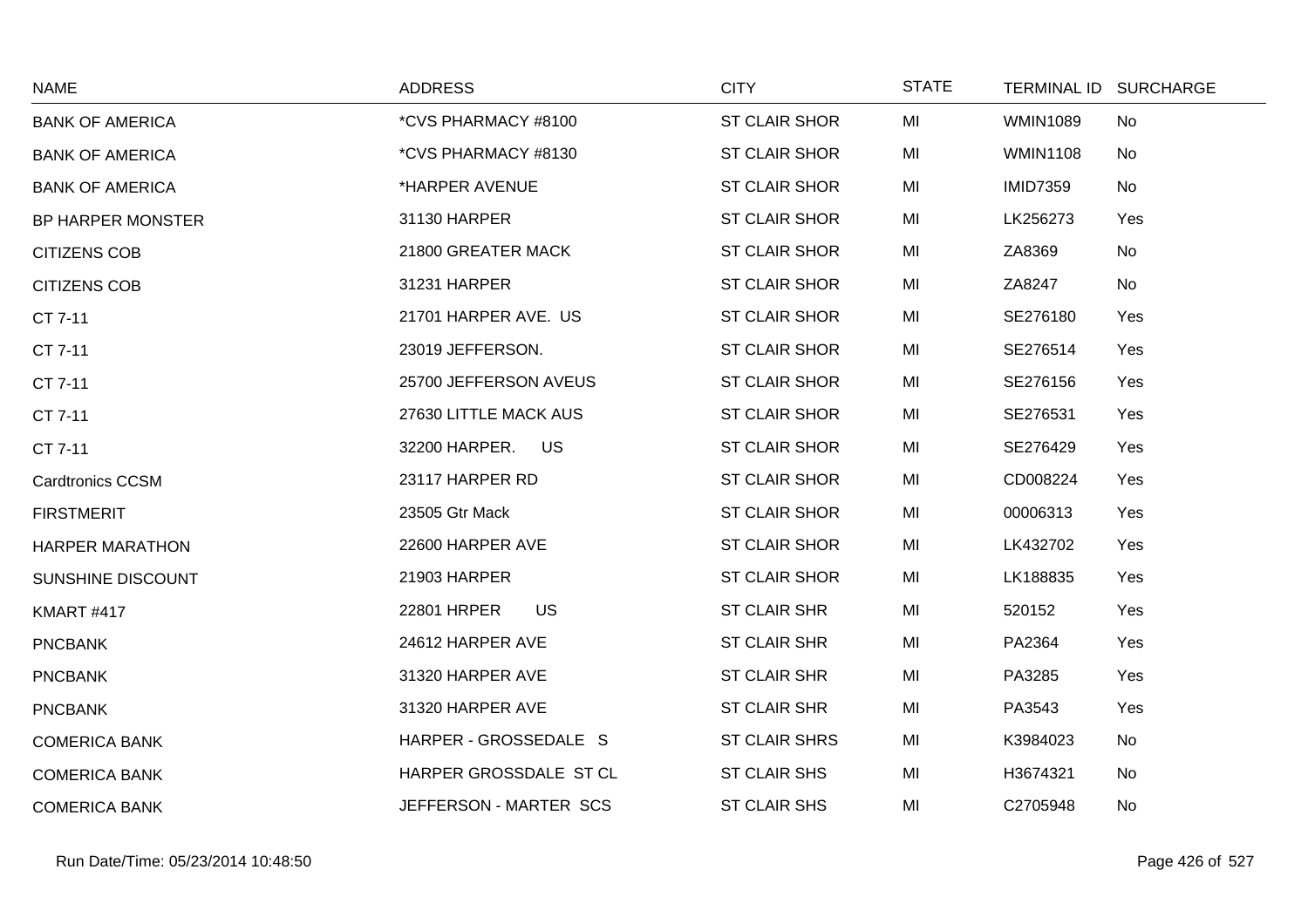| <b>NAME</b>                     | <b>ADDRESS</b>            | <b>CITY</b>          | <b>STATE</b> | <b>TERMINAL ID</b> | <b>SURCHARGE</b> |
|---------------------------------|---------------------------|----------------------|--------------|--------------------|------------------|
| Walgreens 7787                  | 25015 LITTLE MACK AVE     | <b>ST CLAIRE SHO</b> | MI           | SR000973           | Yes              |
| <b>HARPER GAS STATION</b>       | 29600 HARPER AVE          | <b>ST CLAIRSHORE</b> | MI           | CI000686           | Yes              |
| <b>GOOD TIMES PARTY S</b>       | 22900 HARPER AVE          | ST CLARE SHOR        | MI           | LK112634           | Yes              |
| #118 FORWA                      | 2007 N M-76               | <b>ST HELEN</b>      | MI           | 83800933           | Yes              |
| MERC/FBC/K                      | 1990 N ST HELEN RD        | <b>ST HELEN</b>      | MI           | MI000362           | No               |
| <b>Blarney Castle St Ignace</b> | <b>200 S STATE STREET</b> | <b>ST IGNACE</b>     | MI           | SR005795           | Yes              |
| <b>Blarney CastleSt Ignace</b>  | 917 WEST US 2             | <b>ST IGNACE</b>     | MI           | SR000080           | Yes              |
| <b>Holiday Stationstores St</b> | 924 US HWY 2 W            | <b>ST IGNACE</b>     | MI           | SR000347           | Yes              |
| PAI ATM                         | 2080 W HYDE RD            | <b>ST JOHN</b>       | MI           | CS41594            | Yes              |
| PAI ISO                         | 2080 W HYDE RD            | ST JOHN              | MI           | CS41594            | Yes              |
| Admiral 281 St Johns            | <b>601 E STATE STREET</b> | <b>ST JOHNS</b>      | MI           | SR008064           | Yes              |
| <b>D &amp; M PARTY STORE</b>    | 224 N CLINTON AVE         | <b>ST JOHNS</b>      | MI           | LK165101           | Yes              |
| <b>FIRSTBANK</b>                | 201 N CLINTON AVE         | ST JOHNS             | MI           | XM9854             | Yes              |
| JOURNEY FEDERAL CU              | 1101 E STATE ST           | <b>ST JOHNS</b>      | MI           | JM9050             | No               |
| JOURNEY FEDERAL CU              | 1200 ZEEB DRIVE           | <b>ST JOHNS</b>      | MI           | JM00111            | No               |
| JOURNEY FEDERAL CU              | 301 N CLINTON AVE         | <b>ST JOHNS</b>      | MI           | JM9006             | No               |
| JOURNEY FEDERAL CU              | 800 S US27                | <b>ST JOHNS</b>      | MI           | JM9005             | No               |
| <b>LAKE TRUST CU</b>            | 1105 S US 27              | ST JOHNS             | MI           | XF8487             | Yes              |
| <b>WALMART</b>                  | SUPERIOR DRIVE            | <b>ST JOHNS</b>      | MI           | A14230             | No               |
| Walgreens 10251                 | 1410 S US HWY 27          | <b>ST JOHNS</b>      | MI           | SR003109           | Yes              |
| <b>1ST SOURCE</b>               | 4009 RED ARROW HWY US     | ST JOSEPH            | MI           | CP301090           | Yes              |
| <b>1ST SOURCE</b>               | 715 SHIP STREET US        | ST JOSEPH            | MI           | CP301189           | Yes              |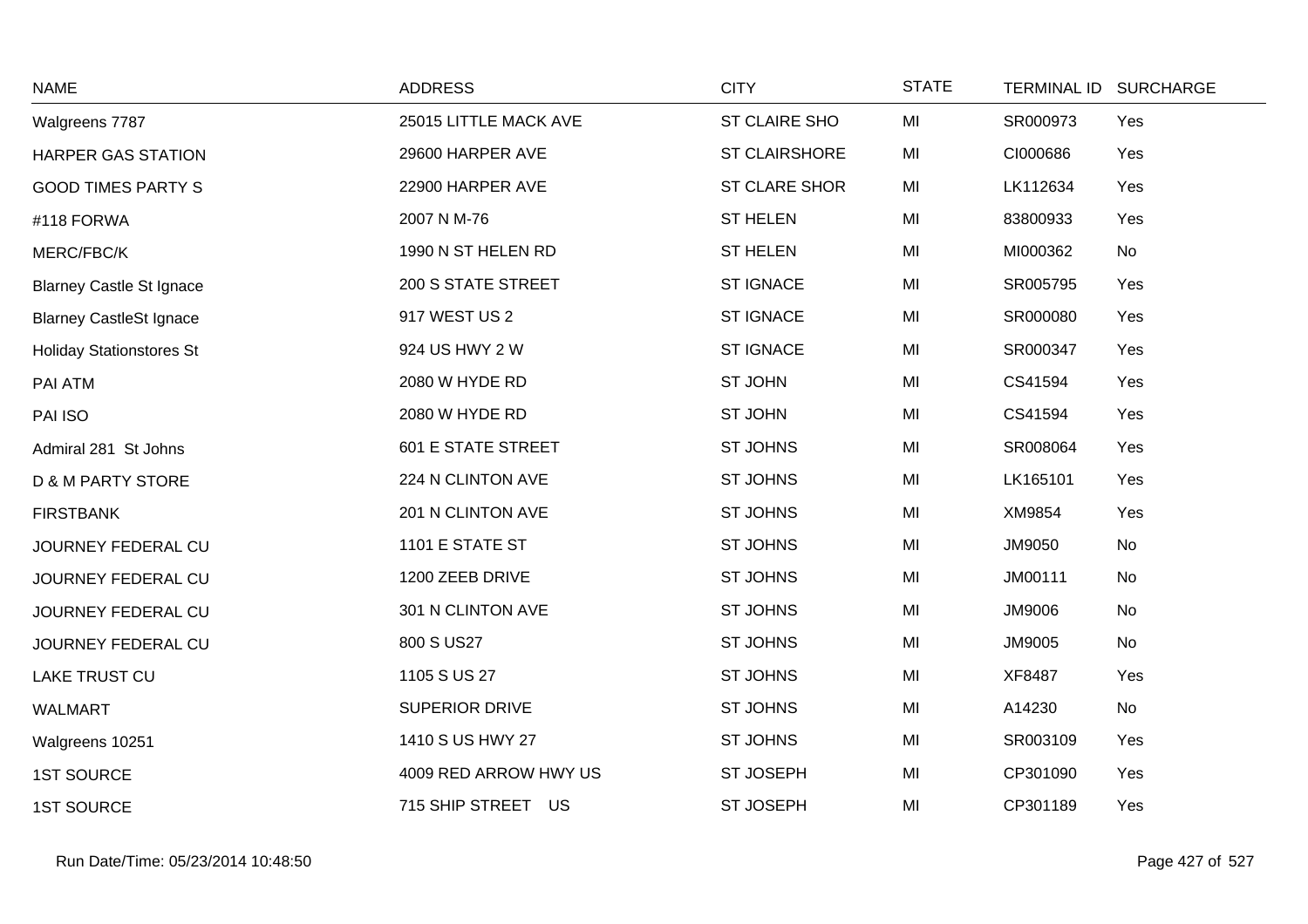| <b>NAME</b>             | <b>ADDRESS</b>        | <b>CITY</b>        | <b>STATE</b> |                 | TERMINAL ID SURCHARGE |
|-------------------------|-----------------------|--------------------|--------------|-----------------|-----------------------|
| <b>CHEMICAL BANK</b>    | 2600 S CLEVELAND AVE  | ST JOSEPH          | MI           | TZ385038        | Yes                   |
| <b>CHEMICAL BANK</b>    | 300 MAIN ST           | <b>ST JOSEPH</b>   | MI           | TZ385028        | Yes                   |
| DOWNTOWN AMOCO          | 220 N MAIN STREET     | <b>ST JOSEPH</b>   | MI           | SR052511        | Yes                   |
| 194 AMOCO               | 3176 NILES ROAD       | ST JOSEPH          | MI           | SR052911        | Yes                   |
| OLD NATIONAL BANK       | 3125 CLEVELAND        | <b>ST JOSEPH</b>   | MI           | <b>NCR132</b>   | Yes                   |
| PAI ATM                 | 921 MAIN ST           | <b>ST JOSEPH</b>   | MI           | TX45563         | Yes                   |
| SOUTHTOWN AMOCO         | 2501 NILES AVE        | ST JOSEPH          | MI           | SR055611        | Yes                   |
| Walgreens 4536          | 1260 HLLTOP ROAD      | ST JOSEPH          | MI           | SR102208        | Yes                   |
| <b>CHEMICAL BANK</b>    | 111 W SAGINAW ST      | <b>ST LOUIS</b>    | MI           | TZ382016        | Yes                   |
| CT 7-11 CCS2            | 102 E WASHINGTON      | <b>ST LOUIS</b>    | MI           | SE277862        | Yes                   |
| ST. LOUIS               | 705 E WASHINGTON STUS | <b>ST LOUIS</b>    | MI           | P184498         | Yes                   |
| <b>ST. LOUIS LIQUOR</b> | 625 E WASHINGTON      | <b>ST LOUIS</b>    | MI           | LK146371        | Yes                   |
| <b>FAST PAX F</b>       | 143 W. BELLE AVENUEUS | <b>ST. CHARLES</b> | MI           | P213259         | Yes                   |
| NEIMAN'S FAMILY MA      | 1167 S. CARNEY DRI    | ST. CLAIR          | MI           | LK108273        | Yes                   |
| <b>BANK OF AMERICA</b>  | *CVS PHARMACY #8183   | ST. CLAIR SHO      | MI           | WMID0072        | No                    |
| <b>BANK OF AMERICA</b>  | *HARPER AVENUE        | ST. CLAIR SHO      | MI           | <b>IMID7262</b> | No                    |
| <b>BANK OF AMERICA</b>  | *MARTER/JEFFERSON     | ST. CLAIR SHO      | MI           | <b>IMID7354</b> | No                    |
| <b>Cardtronics CCSW</b> | 20701 11 MILE RD.     | ST. CLAIR SHO      | MI           | SP070112        | Yes                   |
| DOC SIDE MARKET         | 24720 HARPER          | ST. CLAIR SHO      | MI           | LK563284        | Yes                   |
| <b>EAST SIDE</b>        | 26220 HARPER          | ST. CLAIR SHO      | MI           | 81933585        | Yes                   |
| ED'S SERVICE CENTE      | 21003 HARPER          | ST. CLAIR SHO      | MI           | LK376983        | Yes                   |
| <b>GUARANTY BANK</b>    | 22332 9 MILE RD       | ST. CLAIR SHO      | MI           | T522B278        | Yes                   |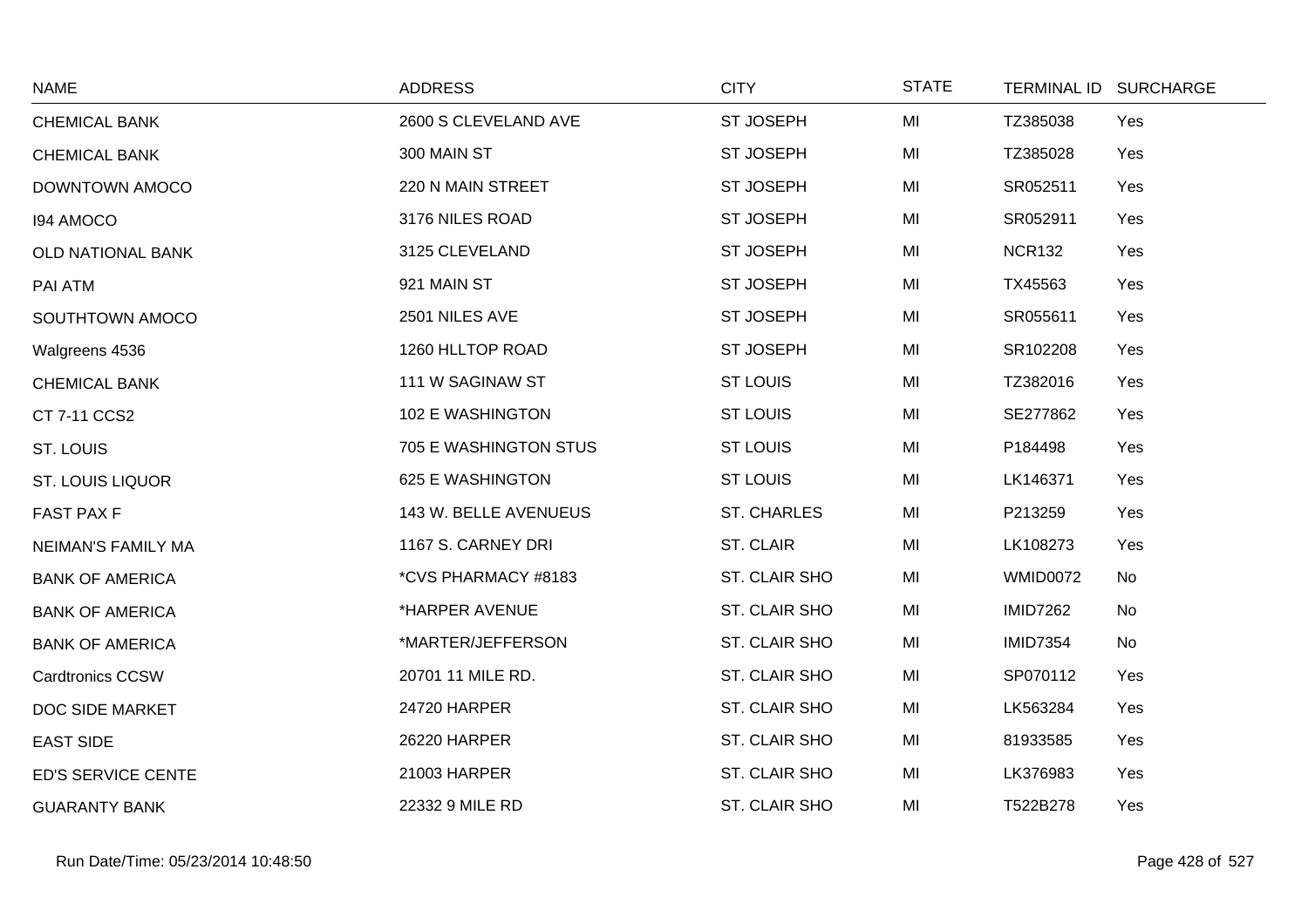| <b>NAME</b>                   | <b>ADDRESS</b>             | <b>CITY</b>          | <b>STATE</b> | <b>TERMINAL ID</b> | <b>SURCHARGE</b> |
|-------------------------------|----------------------------|----------------------|--------------|--------------------|------------------|
| <b>GUARANTY BANK</b>          | 31145 HARPER AVENUE        | ST. CLAIR SHO        | MI           | D5221105           | Yes              |
| HARPER SUNOCO INC             | 23300 HARPER ST            | ST. CLAIR SHO        | MI           | LK425438           | Yes              |
| LITTLE MACK MARATH            | 28500 LITTLE MACK          | ST. CLAIR SHO        | MI           | LK493190           | Yes              |
| <b>MASONIC &amp; HARPER S</b> | 32300 HARPER               | ST. CLAIR SHO        | MI           | LK492224           | Yes              |
| <b>METRO FAMILY MARKE</b>     | 3225 JEFFERSON             | ST. CLAIR SHO        | MI           | LK680786           | No               |
| <b>SERVICE CENTERS CORP</b>   | 31065 HARPER AVE           | ST. CLAIR SHO        | MI           | CK0A63             | Yes              |
| <b>VAN DYKE STATION I</b>     | 23300 HARPER ST            | ST. CLAIR SHO        | MI           | LK425438           | Yes              |
| ZAZZ FUEL MART LLC            | 21616 HARPER AVENU         | ST. CLAIR SHO        | MI           | LK279913           | Yes              |
| ZAZZ MART LLC                 | 21616 HARPER AVENU         | ST. CLAIR SHO        | MI           | LK279913           | Yes              |
| <b>MOBIL</b>                  | 19600 E 9 MILE             | <b>ST. CLAIRE SH</b> | MI           | LK100833           | Yes              |
| <b>Cardtronics CCSW</b>       | 103 SOUTH SCOTT ROAD       | ST. JOHNS            | MI           | SP070276           | Yes              |
| <b>MSU FCU</b>                | 1104 SOUTH US 27           | ST. JOHNS            | MI           | <b>CKK482</b>      | No               |
| <b>1ST SOURCE</b>             | 2121 CLEVELAND AVE US      | ST. JOSEPH           | MI           | MI000173           | Yes              |
| <b>CHEMICAL BANK</b>          | 2017 NILES RD              | ST. JOSEPH           | MI           | TZ385021           | Yes              |
| <b>FIRSTBANK</b>              | 135 W WASHING.             | ST. LOUIS            | MI           | XM1854             | Yes              |
| <b>LOUIES FRE</b>             | 1025 NORTH ST. HELEUS      | <b>ST.HELEN</b>      | MI           | P215459            | Yes              |
| <b>STANDALE CLARK</b>         | 4088 LAKE MICHIGAN         | <b>STANDALE</b>      | MI           | LK839387           | Yes              |
| #110 FORWA                    | <b>210 S MAIN</b>          | <b>STANDISH</b>      | MI           | 83800950           | Yes              |
| <b>BP</b>                     | 421 N MAIN ST              | <b>STANDISH</b>      | MI           | LK883886           | Yes              |
| <b>CHEMICAL BANK</b>          | 220 S MAIN ST              | <b>STANDISH</b>      | MI           | TZ383906           | Yes              |
| <b>FAMILY FAR</b>             | 553 S MAIN ST<br><b>US</b> | <b>STANDISH</b>      | MI           | P222537            | Yes              |
| <b>FIRSTMERIT</b>             | 120 N Forest               | <b>STANDISH</b>      | MI           | 00006736           | Yes              |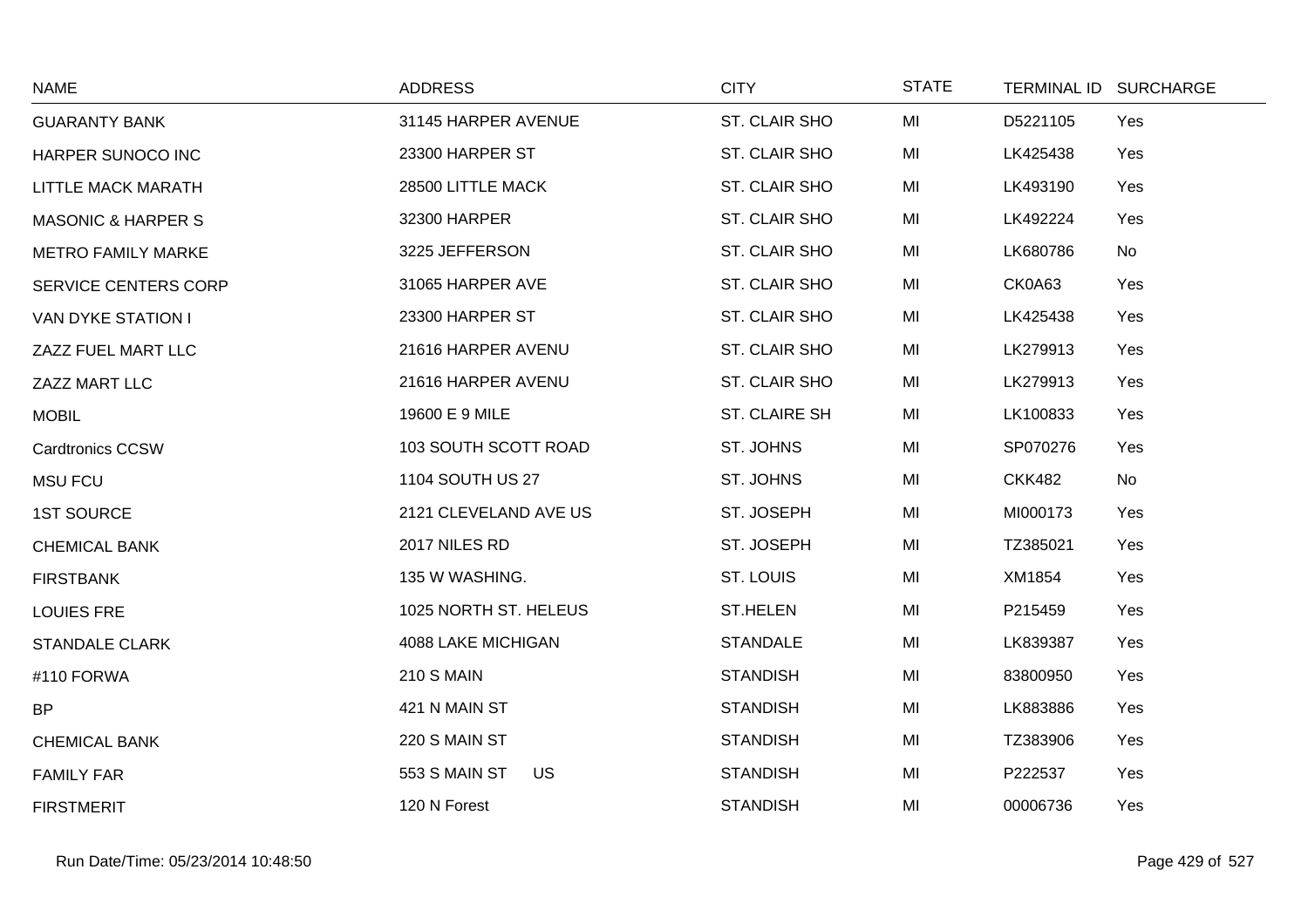| <b>NAME</b>               | <b>ADDRESS</b>        | <b>CITY</b>       | <b>STATE</b> | <b>TERMINAL ID</b> | <b>SURCHARGE</b> |
|---------------------------|-----------------------|-------------------|--------------|--------------------|------------------|
| PINE RIVER GROCERY        | 2068 PINE RIVER RD    | <b>STANDISH</b>   | MI           | LK140001           | Yes              |
| RITE AID # 2549           | 301 S MAIN ST         | <b>STANDISH</b>   | MI           | A0006409           | Yes              |
| SAG KIOSK #5              | 2690 WORTH ROAD       | <b>STANDISH</b>   | MI           | LK188412           | Yes              |
| SAG KIOSK #6              | 2690 WORTH ROAD       | <b>STANDISH</b>   | MI           | LK188457           | Yes              |
| SAGAMOK SAGANING G        | 5537 S HURON RD.      | <b>STANDISH</b>   | MI           | LK260924           | Yes              |
| SAGANING EAGLE #1         | 2690 WORTH ROAD       | <b>STANDISH</b>   | MI           | LK176263           | Yes              |
| <b>TRADING PO</b>         | 201 N. MAIN ST US     | <b>STANDISH</b>   | MI           | P138916            | Yes              |
| <b>CHEMICAL BANK</b>      | 401 N STATE ST        | <b>STANTON</b>    | MI           | TZ382501           | Yes              |
| <b>ISABELLABT</b>         | 131 N. STATE ST       | <b>STANTON</b>    | MI           | 07340016           | Yes              |
| PAI ATM                   | 4538 W STANTON RD     | <b>STANTON</b>    | MI           | TX61544            | No               |
| PAI ISO                   | 4538 W STANTON RD     | <b>STANTON</b>    | MI           | TX61544            | Yes              |
| <b>Stanton Amoco</b>      | 707 E MAIN ST         | <b>STANTON</b>    | MI           | SR000367           | Yes              |
| Zerkas General            | 1244 NORTH GREENVI    | <b>STANTON</b>    | MI           | DNS14633           | Yes              |
| Zerkas Party S            | 134 WEST MAIN STRE    | <b>STANTON</b>    | MI           | DNS11669           | Yes              |
| Davis Bridge General Stor | 20751 8 MILE RD       | <b>STANWOOD</b>   | MI           | SR001252           | Yes              |
| <b>FIRSTBANK</b>          | 10049 BUCHANAN RD     | <b>STANWOOD</b>   | MI           | XM9859             | Yes              |
| <b>HIXSONS FA</b>         | 10039 BUCHANAN ROADUS | <b>STANWOOD</b>   | MI           | P501442            | Yes              |
| <b>MENOMINEE</b>          | W300 COUNTY RD G12 US | <b>STEPHENSON</b> | MI           | CP302547           | Yes              |
| STEPHENSON MKT ST         | G12 US 41             | <b>STEPHENSON</b> | MI           | SR086011           | Yes              |
| Wells Fargo Ban           | <b>STEPHENSON</b>     | <b>STEPHENSON</b> | MI           | 5852O              | Yes              |
| #145 FORWA                | 600 N SAGINAW STRE    | <b>STERLING</b>   | MI           | 83800942           | Yes              |
| <b>Cardtronics CCSM</b>   | 2005 N MELITA RD      | <b>STERLING</b>   | MI           | CR007237           | Yes              |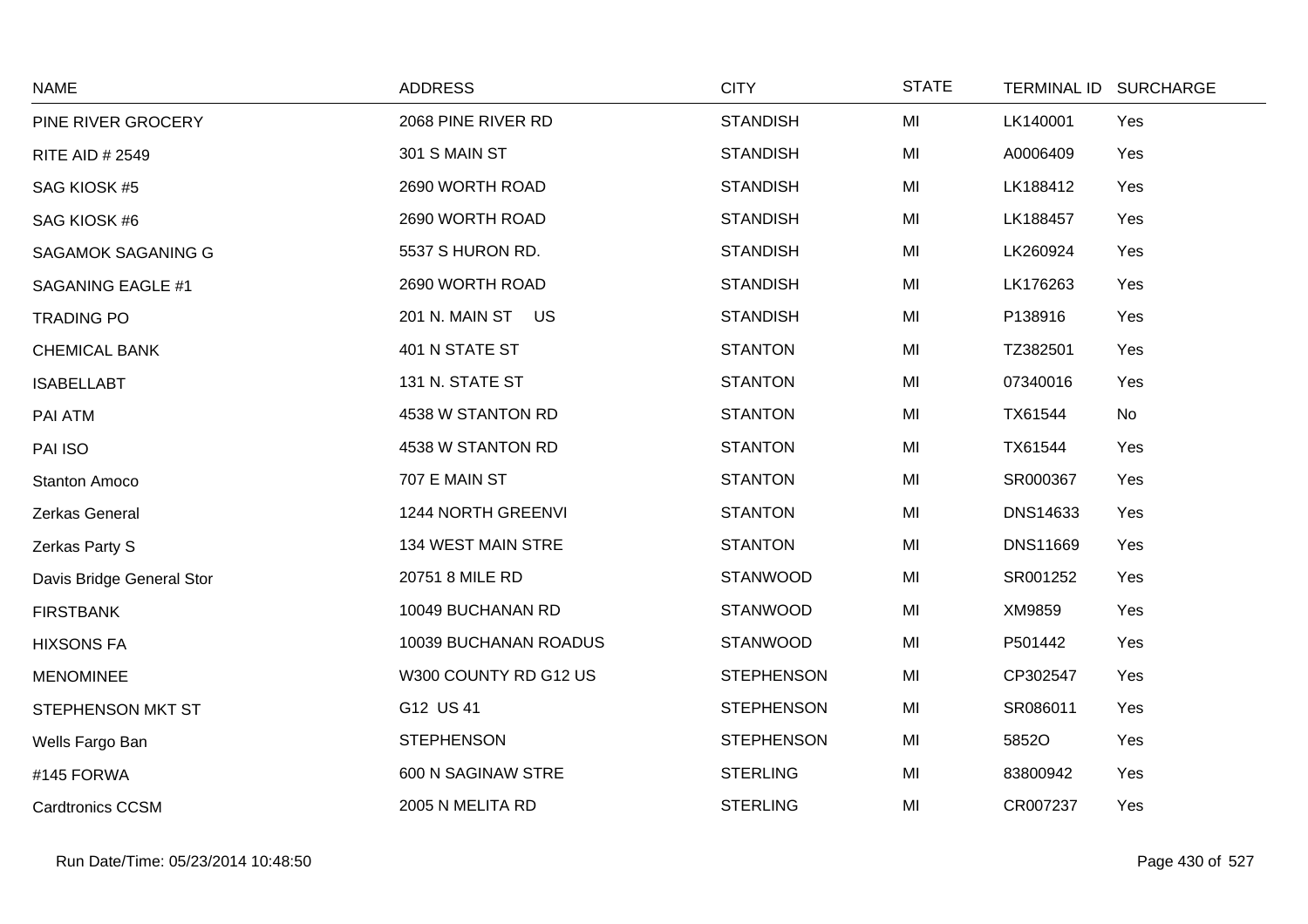| <b>NAME</b>               | <b>ADDRESS</b>           | <b>CITY</b>          | <b>STATE</b> | TERMINAL ID SURCHARGE |     |
|---------------------------|--------------------------|----------------------|--------------|-----------------------|-----|
| <b>STERLING S</b>         | 35777 VAN DYKE AVE US    | <b>STERLING</b>      | MI           | P202757               | No  |
| <b>KMART #332</b>         | 501 18 MILE<br><b>US</b> | <b>STERLING HEI</b>  | MI           | 523047                | Yes |
| 19 & MOUND SUNOCO         | 42986 MOUND RD           | <b>STERLING HEIG</b> | MI           | HY001502              | Yes |
| ANTONIO ABRO INC.         | 4050 E 15 MILE           | <b>STERLING HEIG</b> | MI           | LK179842              | Yes |
| <b>AUTOMATED</b>          | 33026 MOUND ROAD US      | <b>STERLING HEIG</b> | MI           | P146173               | Yes |
| <b>BANK OF AMERICA</b>    | *15 MILE/VAN DYKE        | <b>STERLING HEIG</b> | MI           | <b>IMIN7007</b>       | No  |
| <b>BANK OF AMERICA</b>    | *16 MILE/DEQUINDRE       | <b>STERLING HEIG</b> | MI           | <b>IMID7182</b>       | No  |
| <b>BANK OF AMERICA</b>    | *16 MILE/DEQUINDRE       | <b>STERLING HEIG</b> | MI           | <b>IMID7183</b>       | No  |
| <b>BANK OF AMERICA</b>    | *18 MILE/VAN DYKE        | <b>STERLING HEIG</b> | MI           | <b>IMIN7008</b>       | No  |
| <b>BANK OF AMERICA</b>    | *CVS PHARMACY #8014      | <b>STERLING HEIG</b> | MI           | <b>WMID0031</b>       | No  |
| <b>BANK OF AMERICA</b>    | *CVS PHARMACY #8078      | <b>STERLING HEIG</b> | MI           | <b>WMIN1081</b>       | No  |
| <b>BANK OF AMERICA</b>    | *CVS PHARMACY #8191      | <b>STERLING HEIG</b> | MI           | WMID0075              | No  |
| <b>BANK OF AMERICA</b>    | *DEQUINDRE-SEVENTEEN     | <b>STERLING HEIG</b> | MI           | <b>IMID7227</b>       | No  |
| <b>BANK OF AMERICA</b>    | *DEQUINDRE-SEVENTEEN     | <b>STERLING HEIG</b> | MI           | <b>IMID7228</b>       | No  |
| <b>BANK OF AMERICA</b>    | *METRO-SCHOENHERR        | <b>STERLING HEIG</b> | MI           | <b>IMIN7073</b>       | No  |
| <b>BANK OF AMERICA</b>    | *SOUTHCOVE-SCHOENHERR    | <b>STERLING HEIG</b> | MI           | <b>IMIN7127</b>       | No  |
| <b>BANK OF AMERICA</b>    | *SOUTHCOVE-SCHOENHERR    | <b>STERLING HEIG</b> | MI           | <b>IMIN7128</b>       | No  |
| <b>BP 17 &amp; VA</b>     | US<br>39025 VAN DYKE     | <b>STERLING HEIG</b> | MI           | P151404               | Yes |
| <b>BP GAS UTI</b>         | 40375 UTICA RD<br>US     | <b>STERLING HEIG</b> | MI           | P223953               | Yes |
| <b>BUSCEMIS PIZZA SUB</b> | 4043 17 MILE ROAD        | <b>STERLING HEIG</b> | MI           | LK410644              | No  |
| <b>BUSEMIS</b>            | 40428 VAN DYKE AVE       | <b>STERLING HEIG</b> | MI           | CI001946              | Yes |
| <b>CAFE MOCHA</b>         | 33166 RYAN RD            | <b>STERLING HEIG</b> | MI           | CI011393              | No  |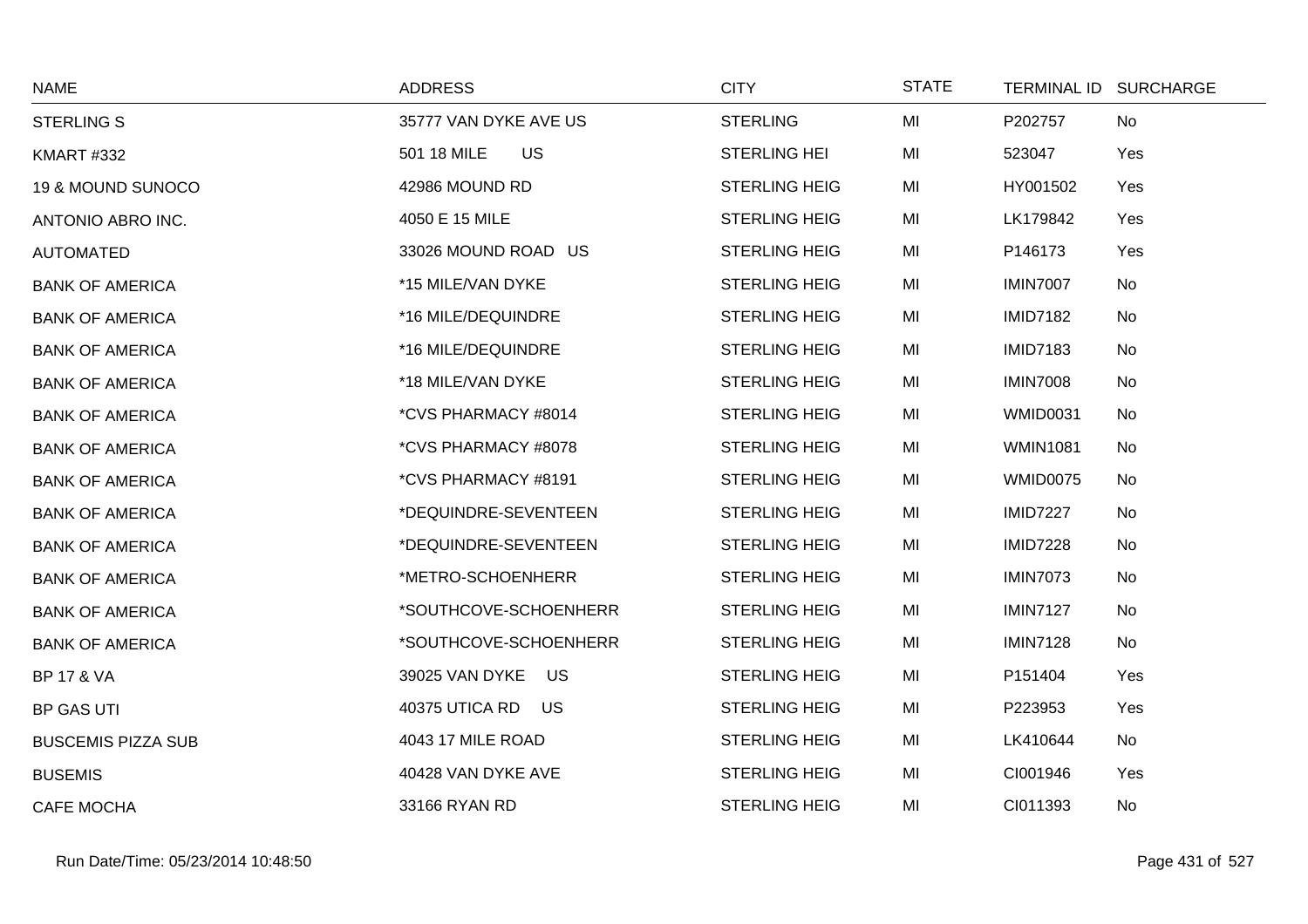| <b>NAME</b>              | <b>ADDRESS</b>           | <b>CITY</b>          | <b>STATE</b> | TERMINAL ID SURCHARGE |
|--------------------------|--------------------------|----------------------|--------------|-----------------------|
| <b>CARDONNAS</b>         | 38951 MOUND<br><b>US</b> | <b>STERLING HEIG</b> | MI           | P137083<br>Yes        |
| <b>CHASE</b>             | 13999 LAKESIDE CIR       | <b>STERLING HEIG</b> | MI           | MI0677<br>Yes         |
| <b>CHASE</b>             | 13999 LAKESIDE CIR       | <b>STERLING HEIG</b> | MI           | MI0684<br>Yes         |
| <b>CHASE</b>             | 33051 SCHOENHERR R       | <b>STERLING HEIG</b> | MI           | MI0667<br>Yes         |
| <b>CHASE</b>             | 33051 SCHOENHERR R       | <b>STERLING HEIG</b> | MI           | MI0745<br>Yes         |
| <b>CHASE</b>             | 36600 VAN DYKE AVE       | <b>STERLING HEIG</b> | MI           | MI3662<br>Yes         |
| <b>CHASE</b>             | 39900 VAN DYKE AVE       | <b>STERLING HEIG</b> | MI           | MI0387<br>Yes         |
| <b>CHASE</b>             | 40880 DEQUINDRE RD       | <b>STERLING HEIG</b> | MI           | MI3845<br>Yes         |
| CHASE                    | 5601 METROPOLITAN        | <b>STERLING HEIG</b> | MI           | MI0348<br>Yes         |
| <b>CHASE</b>             | 5601 METROPOLITAN        | <b>STERLING HEIG</b> | MI           | MI8994<br>Yes         |
| <b>COLS MARATHON INC</b> | 13135 FOURTEEN MIL       | <b>STERLING HEIG</b> | MI           | LK192180<br>Yes       |
| CT 7-11                  | 11650 E 15 MILE RD.      | <b>STERLING HEIG</b> | MI           | SE276145<br>Yes       |
| CT 7-11                  | 13805 PLUMBROOK.         | <b>STERLING HEIG</b> | MI           | SE276152<br>Yes       |
| CT 7-11                  | 36945 MOUND RD.          | <b>STERLING HEIG</b> | MI           | SE276525<br>Yes       |
| CT 7-11                  | 38301 DODGE PARK. US     | <b>STERLING HEIG</b> | MI           | SE276155<br>Yes       |
| CT 7-11                  | 3909 FOURTEEN MILE RD.   | <b>STERLING HEIG</b> | MI           | SE276533<br>Yes       |
| CT 7-11                  | 4191 E FIFTEEN MILEUS    | <b>STERLING HEIG</b> | MI           | SE276484<br>Yes       |
| CT 7-11                  | 42950 DEQUINDRE RD       | <b>STERLING HEIG</b> | MI           | SE273324<br>Yes       |
| CT 7-11                  | 43017 MOUND RD.          | <b>STERLING HEIG</b> | MI           | SE276515<br>Yes       |
| CT 7-11                  | 43129 VAN DYKE.          | <b>STERLING HEIG</b> | MI           | SE276153<br>Yes       |
| <b>Cardtronics CCSB</b>  | 13555 FOURTEEN MILE RD   | <b>STERLING HEIG</b> | MI           | SP070202<br>Yes       |
| <b>Cardtronics CCSB</b>  | 2260 18 MILE RD          | <b>STERLING HEIG</b> | MI           | KR000266<br>Yes       |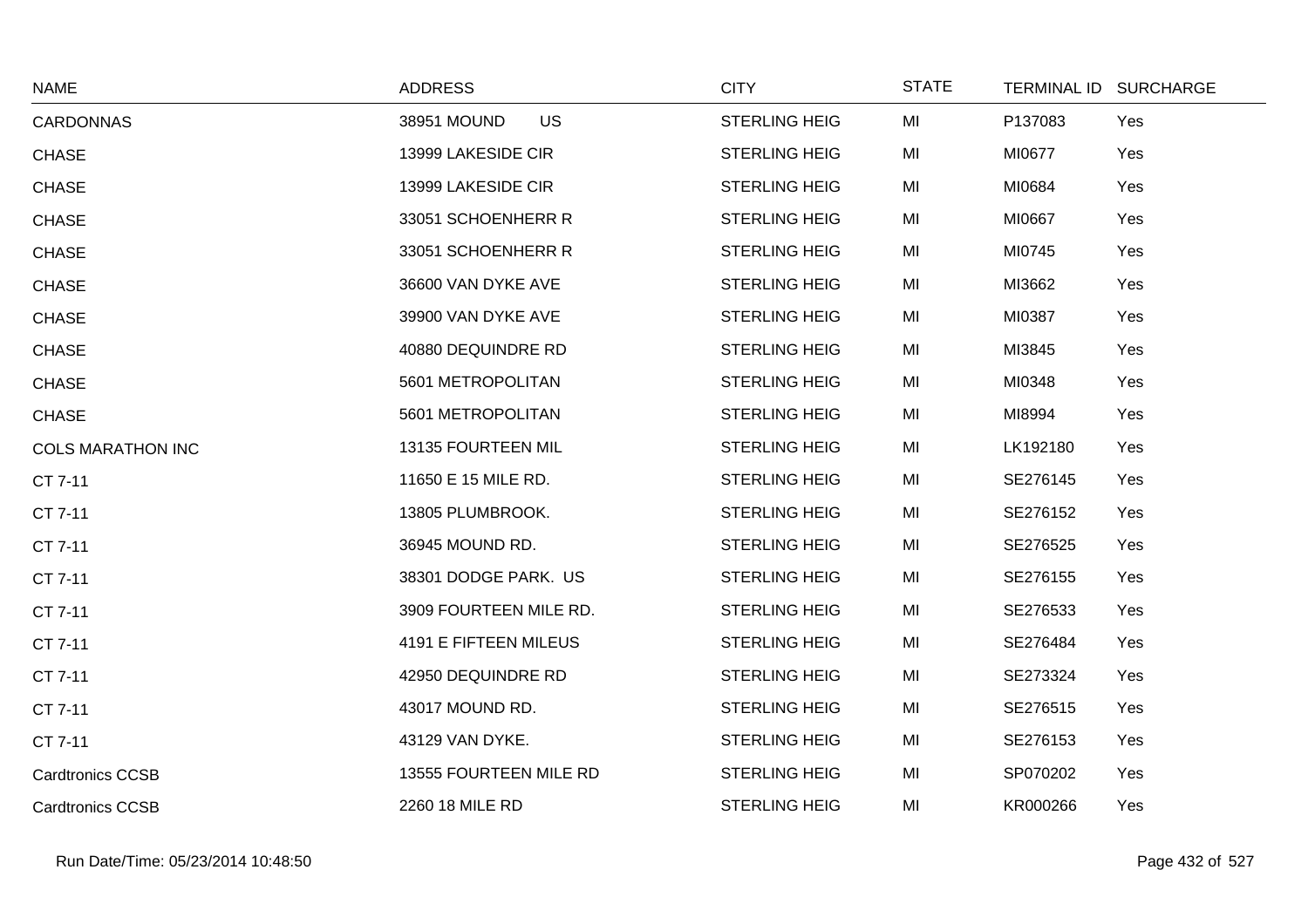| <b>NAME</b>               | <b>ADDRESS</b>         | <b>CITY</b>          | <b>STATE</b> | TERMINAL ID SURCHARGE |     |
|---------------------------|------------------------|----------------------|--------------|-----------------------|-----|
| <b>Cardtronics CCSW</b>   | 11651 E. 15 MILE ROAD  | <b>STERLING HEIG</b> | MI           | SP070077              | Yes |
| <b>Cardtronics CCSW</b>   | 3875 EAST FIFTEEN MILE | <b>STERLING HEIG</b> | MI           | SP070187              | Yes |
| <b>Cardtronics CCSW</b>   | 40500 VAN DYKE         | <b>STERLING HEIG</b> | MI           | SP070114              | Yes |
| <b>Cardtronics CCSW</b>   | 43400 VAN DYKE         | <b>STERLING HEIG</b> | MI           | SP070353              | Yes |
| CardtronicsLPC            | 35700 VAN DYKE AVE     | <b>STERLING HEIG</b> | MI           | TG020912              | Yes |
| DEQUINDER & 16 MIL        | 1925 16 MILE RD.       | <b>STERLING HEIG</b> | MI           | LK340412              | Yes |
| <b>FRANKS LIQUOR</b>      | 33111 SCHOENHERR       | <b>STERLING HEIG</b> | MI           | CI014052              | Yes |
| <b>GUARANTY BANK</b>      | 33201 VAN DYKE RD      | <b>STERLING HEIG</b> | MI           | T522B243              | Yes |
| <b>GUARANTY BANK</b>      | 43893 SCHOENHER RD     | <b>STERLING HEIG</b> | MI           | H5220111              | Yes |
| HMA ENTERPRISE, INC.      | 32845 JOHN R           | <b>STERLING HEIG</b> | MI           | CI013668              | Yes |
| HOLLY INC., CORP.         | 40980 DEQUINDER        | <b>STERLING HEIG</b> | MI           | LK779851              | Yes |
| Knights In                | 7887 17 MILE RD US     | <b>STERLING HEIG</b> | MI           | HS900133              | Yes |
| MAR FILLUP INC.           | 5757 15 MILE RD.       | <b>STERLING HEIG</b> | MI           | LK437229              | Yes |
| <b>MARATHON 21 DEQUIN</b> | 5754 15 MILE ROAD      | <b>STERLING HEIG</b> | MI           | LK928485              | Yes |
| MARKETPLACE 20 CIN        | 35400 VAN DYKE RD      | <b>STERLING HEIG</b> | MI           | LK449798              | Yes |
| MEIJER - C                | 36600 VANDYKE AVE      | <b>STERLING HEIG</b> | MI           | 82128084              | Yes |
| MOBILE 19 AND VAN         | 42877 VANDYKE          | <b>STERLING HEIG</b> | MI           | LK815699              | Yes |
| MOUND FUEL STOP IN        | 2194 MEADOW REED       | <b>STERLING HEIG</b> | MI           | LK181280              | Yes |
| NAPOLEAN'S AUTO SE        | 13651 E. 14 MILE R     | <b>STERLING HEIG</b> | MI           | LK391158              | Yes |
| PAI ATM                   | 39600 VAN DYKE AVE     | <b>STERLING HEIG</b> | MI           | TX28302               | Yes |
| PAI ISO                   | 39600 VAN DYKE AVE     | <b>STERLING HEIG</b> | MI           | TX28302               | Yes |
| <b>RITE AID #4703</b>     | 39000 VAN DYKE AVE     | <b>STERLING HEIG</b> | MI           | A0007096              | Yes |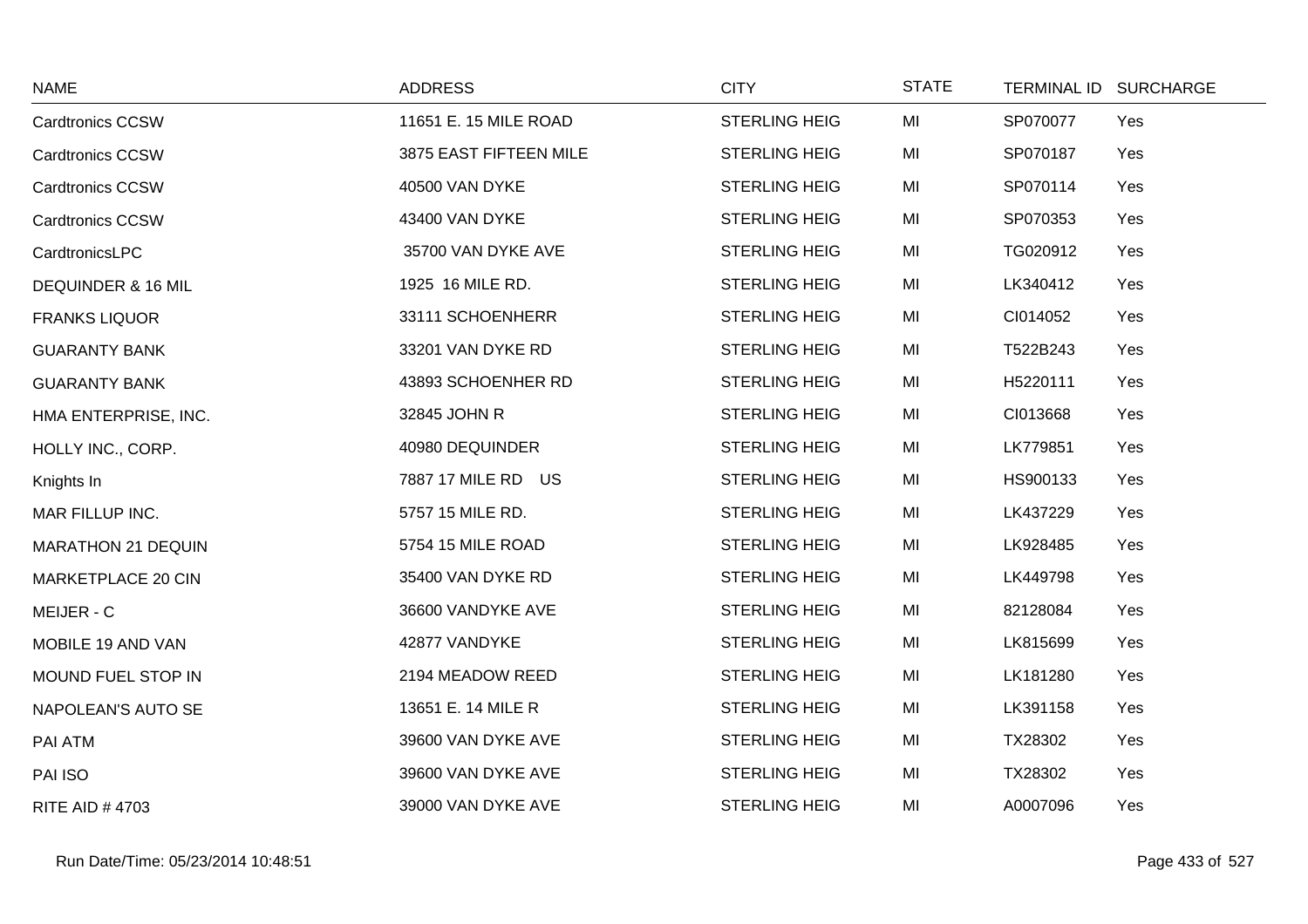| <b>NAME</b>               | <b>ADDRESS</b>         | <b>CITY</b>          | <b>STATE</b> | TERMINAL ID SURCHARGE |     |
|---------------------------|------------------------|----------------------|--------------|-----------------------|-----|
| <b>RYAN &amp; 16 INC.</b> | 3980 SIXTEEN MILE      | <b>STERLING HEIG</b> | MI           | LK287702              | Yes |
| <b>STARDUST SUPERMARK</b> | 35800 VAN DYKE         | <b>STERLING HEIG</b> | MI           | LK810315              | Yes |
| <b>STERLING PALACE</b>    | 2971 E 14 MILE RD      | <b>STERLING HEIG</b> | MI           | CI017703              | Yes |
| STERLING SQUARE           | 33870 DEQUINORE        | <b>STERLING HEIG</b> | MI           | LYK54820              | No  |
| <b>SUNNYBROOK</b>         | 7191 E. 17 MILE ROAUS  | <b>STERLING HEIG</b> | MI           | P190278               | Yes |
| THREE D S SUNOCO S        | 4051 14 MILE RD        | <b>STERLING HEIG</b> | MI           | LK453745              | Yes |
| VAN DYKE & 16 MILE        | 37045 VAN DYKE         | <b>STERLING HEIG</b> | MI           | LK255891              | Yes |
| <b>WALGREENS 1246</b>     | 13700 CANAL ROAD       | <b>STERLING HEIG</b> | MI           | SR007682              | No  |
| WALGREENS 4661            | 4019 METROPOLITAN PKWY | <b>STERLING HEIG</b> | MI           | SR007683              | Yes |
| WALGREENS 6636            | 13901 METRO PARKWAY    | <b>STERLING HEIG</b> | MI           | SR007684              | Yes |
| WALGREENS 7033            | 43250 VAN DYKE AVE     | <b>STERLING HEIG</b> | MI           | SR007685              | Yes |
| <b>WALMART</b>            | 33201 VAN DYKE AVE     | <b>STERLING HEIG</b> | MI           | A25590                | No  |
| Walmart 2558              | 44575 MOUND RD         | <b>STERLING HEIG</b> | MI           | SR004781              | Yes |
| <b>CITIZENS COB</b>       | 13620 NORTHBAY DR.     | <b>STERLING HGHT</b> | MI           | ZA8292                | No  |
| <b>CITIZENS COB</b>       | 2225 18 MILE ROAD      | <b>STERLING HGHT</b> | MI           | ZA8363                | No  |
| <b>CITIZENS COB</b>       | 2270 E 16 MILE RD.     | <b>STERLING HGHT</b> | MI           | ZA8264                | No  |
| <b>CITIZENS COB</b>       | 36836 VAN DYKE         | <b>STERLING HGHT</b> | MI           | ZA8207                | No  |
| <b>CITIZENS COB</b>       | 44547 MOUND ROAD       | <b>STERLING HGHT</b> | MI           | ZA8108                | No  |
| <b>CITIZENS COB</b>       | 5775 E 14 MILE RD.     | <b>STERLING HGHT</b> | MI           | ZA8016                | No  |
| 5/3 BK, MI.(EAST          | 11555 METROPOLITAN     | <b>STERLING HGTS</b> | MI           | 00000000              | Yes |
| <b>BANK OF AMERICA</b>    | *CVS PHARMACY 8080     | <b>STERLING HGTS</b> | MI           | WMID0046              | No  |
| BP 15 AND VANDYKE         | 8100 15 MILE RD        | <b>STERLING HGTS</b> | MI           | LK434849              | Yes |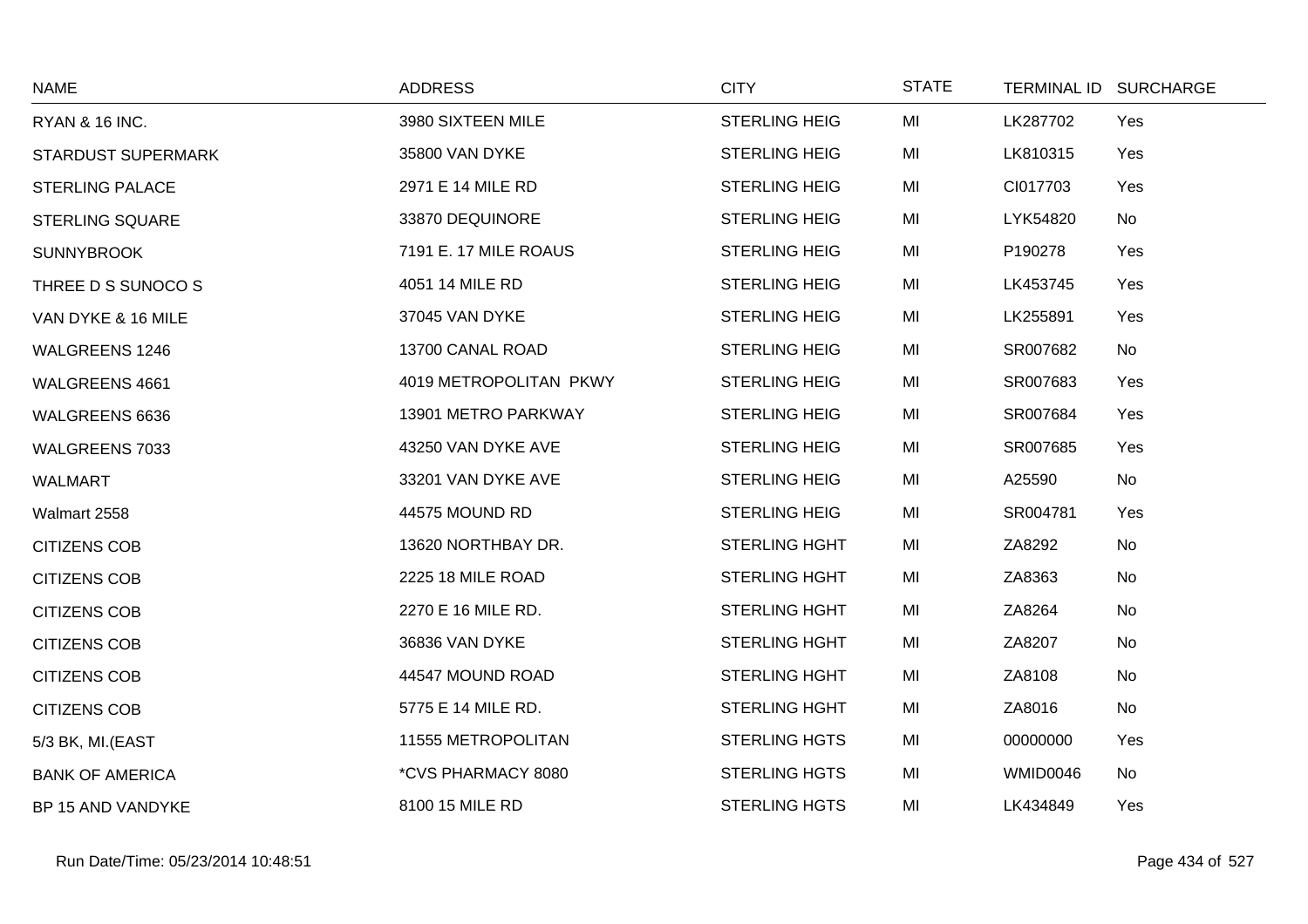| <b>NAME</b>               | <b>ADDRESS</b>         | <b>CITY</b>          | <b>STATE</b> | TERMINAL ID SURCHARGE |     |
|---------------------------|------------------------|----------------------|--------------|-----------------------|-----|
| <b>PNCBANK</b>            | 11700 E 15 MILE        | <b>STERLING HGTS</b> | MI           | PA3209                | Yes |
| <b>PNCBANK</b>            | 44698 MOUND ROAD       | <b>STERLING HGTS</b> | MI           | PA3215                | Yes |
| SHELL JBR DEQUINDE        | 36950 DEQUINDER        | <b>STERLING HGTS</b> | MI           | LK649102              | Yes |
| BP RUSTY KEG PARTY        | 3951 METRO PK.         | <b>STERLING HIGH</b> | MI           | LK452551              | Yes |
| <b>INDEPENDENT OIL 15</b> | 34949 VANDYKE          | <b>STERLING HIGH</b> | MI           | LK452543              | Yes |
| STERLING WOOODS LI        | 14380 15 MILE RD.      | <b>STERLING HIGH</b> | MI           | LK517559              | Yes |
| 5/3 BK, MI.(EAST          | 41122 RYAN RD          | <b>STERLING HTS</b>  | MI           | 00000000              | Yes |
| 5/3 BK, MI.(EAST          | 44911 MOUND RD         | <b>STERLING HTS</b>  | MI           | 00000000              | Yes |
| <b>AUTOMATED</b>          | 14000 LAKESIDE CIR US  | <b>STERLING HTS</b>  | MI           | P171164               | Yes |
| <b>AUTOMATED</b>          | 14000 LAKESIDE CIR US  | <b>STERLING HTS</b>  | MI           | P171165               | Yes |
| <b>COMERICA BANK</b>      | 14 MI-DEQUIN STRLG HT  | <b>STERLING HTS</b>  | MI           | E0097603              | No  |
| <b>COMERICA BANK</b>      | 14 MILE-DEQUIN STLG HT | <b>STERLING HTS</b>  | MI           | A2425549              | No  |
| <b>COMERICA BANK</b>      | 15 MI-SCHNHR STRLG HTS | <b>STERLING HTS</b>  | MI           | G1107564              | No  |
| <b>COMERICA BANK</b>      | 17 MI-RYAN STRLG HTS   | <b>STERLING HTS</b>  | MI           | L1447711              | No  |
| <b>COMERICA BANK</b>      | 18 MI-DEQUINDRE ST HGT | <b>STERLING HTS</b>  | MI           | A2087918              | No  |
| <b>COMERICA BANK</b>      | FORD AUTO OPERATIONS   | <b>STERLING HTS</b>  | MI           | A3994024              | No  |
| <b>COMERICA BANK</b>      | VAN DYKE-16 MI STER HT | <b>STERLING HTS</b>  | MI           | A3134379              | No  |
| <b>COMERICA BANK</b>      | VAN DYKE-UTICA STRLG H | <b>STERLING HTS</b>  | MI           | D3894009              | No  |
| PALM LIQUOR               | 42124 VAN DYKE         | <b>STERLING HTS</b>  | MI           | LK223180              | Yes |
| D. BROS. P                | 7358 TRIANGLE DR. US   | STERLING HTS.        | MI           | P213310               | Yes |
| <b>1ST SOURCE</b>         | 5637 CLEVELAND AVENUS  | <b>STEVENSVILLE</b>  | MI           | MI000066              | Yes |
| 5/3 BK, MI.(WEST          | 1788 W JOHN BEERS RD   | <b>STEVENSVILLE</b>  | MI           | 00000000              | Yes |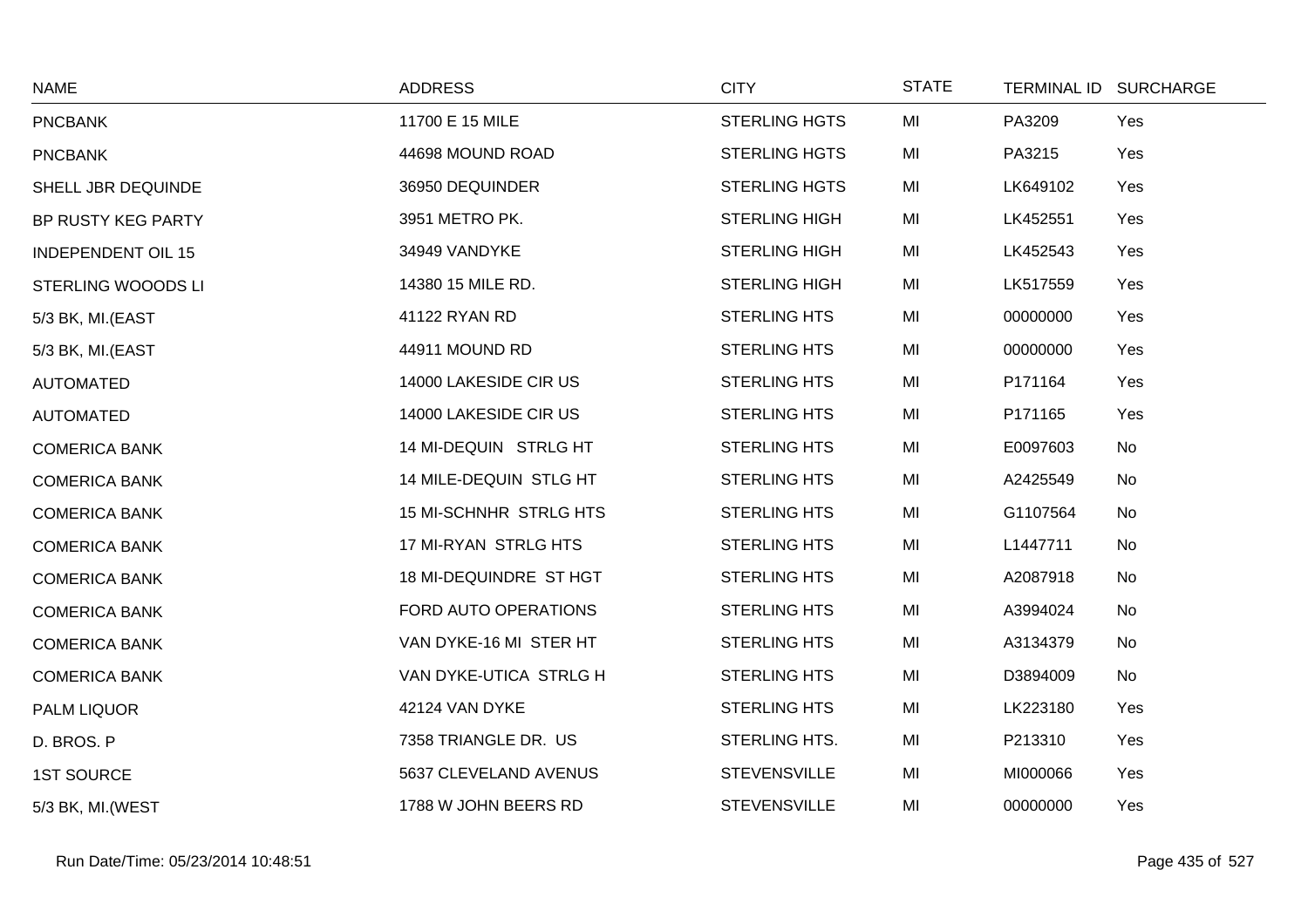| <b>NAME</b>             | <b>ADDRESS</b>            | <b>CITY</b>         | <b>STATE</b> | TERMINAL ID SURCHARGE |     |
|-------------------------|---------------------------|---------------------|--------------|-----------------------|-----|
| <b>CHASE</b>            | 5689 SAINT JOSEPH         | <b>STEVENSVILLE</b> | MI           | MI1159                | Yes |
| <b>CHEMICAL BANK</b>    | 1711 W JOHN BEERS RD      | <b>STEVENSVILLE</b> | MI           | TZ385036              | Yes |
| <b>MEIJER RET</b>       | 5019 RED ARROW HWY        | <b>STEVENSVILLE</b> | MI           | 82128252              | Yes |
| PAI ATM                 | 4609 RED ARROW HWY        | <b>STEVENSVILLE</b> | MI           | TX43158               | Yes |
| PAI ATM                 | 5515 RED ARROW HWY        | <b>STEVENSVILLE</b> | MI           | TX65127               | Yes |
| PAI ISO                 | 5515 RED ARROW HWY        | <b>STEVENSVILLE</b> | MI           | TX65127               | Yes |
| PAI ISO                 | 5725 ST JOSEPH AVE        | <b>STEVENSVILLE</b> | MI           | TX9327                | Yes |
| Walgreens 11265         | 1710 W JOHN BEERS RD      | <b>STEVENSVILLE</b> | MI           | SR003672              | Yes |
| Walgreens 6444          | 2485 W GLENLORD RD        | <b>STEVENSVILLE</b> | MI           | SR000953              | Yes |
| M52 GAS AND WASH,       | 4610 M-52                 | <b>STOCKBRIDGE</b>  | MI           | LK288131              | Yes |
| MUGG & BOP              | 201 CLINTON STREET US     | <b>STOCKBRIDGE</b>  | MI           | P213241               | Yes |
| MUGG & BOP              | 649 W. MAIN ST. US        | <b>STOCKBRIDGE</b>  | MI           | P213381               | Yes |
| <b>AUTOMATED</b>        | 27010 FAWN RIVER RDUS     | <b>STURGIS</b>      | MI           | P128023               | Yes |
| <b>AUTOMATED</b>        | US<br>401 N NOTTAWA       | <b>STURGIS</b>      | MI           | P162883               | Yes |
| <b>CENTURY BK</b>       | 1031 NORTH NOTTAWA RD     | <b>STURGIS</b>      | MI           | MI000152              | No  |
| <b>CENTURY BK</b>       | 201 SOUTH CENTERVILLE     | <b>STURGIS</b>      | MI           | MI000151              | No  |
| <b>Cardtronics CCSB</b> | 811 S CENTERVILLE RD.     | <b>STURGIS</b>      | MI           | KR000087              | Yes |
| <b>Cardtronics CCSW</b> | 600 S. CENTERVILLE        | <b>STURGIS</b>      | MI           | SP070024              | Yes |
| <b>FIRSTMERIT</b>       | 100 E Chicago Rd          | <b>STURGIS</b>      | MI           | 00006907              | Yes |
| <b>FSB LAGRANGE</b>     | 809 W CHICAGO RD          | <b>STURGIS</b>      | MI           | 05201007              | Yes |
| J&B FOOD M              | 64885 N M 66<br><b>US</b> | <b>STURGIS</b>      | MI           | P223599               | Yes |
| <b>MURPHY OIL</b>       | 1450 S CENTERVILLE US     | <b>STURGIS</b>      | MI           | P194438               | Yes |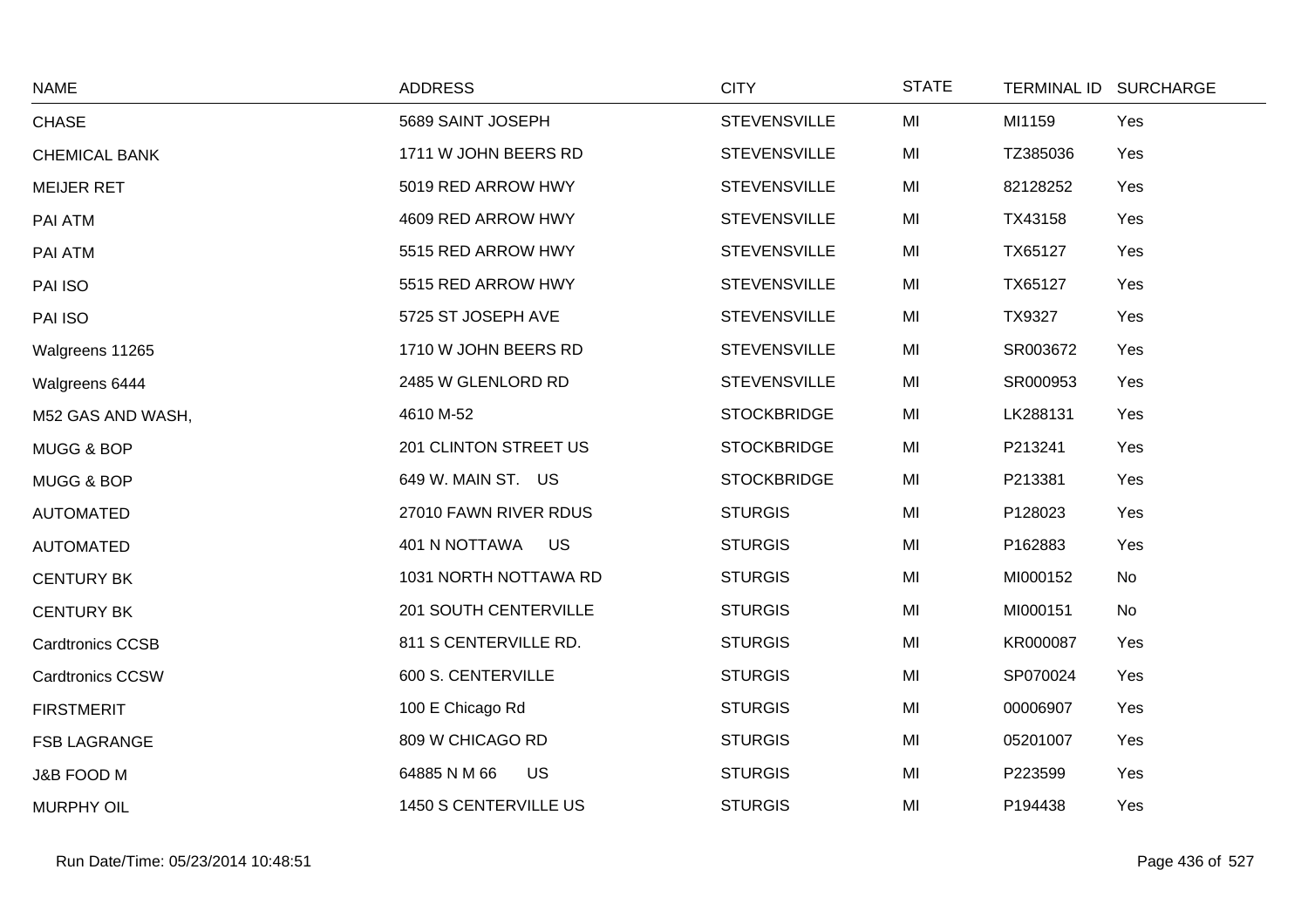| <b>NAME</b>              | <b>ADDRESS</b>        | <b>CITY</b>         | <b>STATE</b> |                 | TERMINAL ID SURCHARGE |
|--------------------------|-----------------------|---------------------|--------------|-----------------|-----------------------|
| <b>RITE AID #4234</b>    | 102 N CENTERVILLE RD  | <b>STURGIS</b>      | MI           | A0006865        | No                    |
| <b>SKP STURGI</b>        | 1240 E CHICAGO RD US  | <b>STURGIS</b>      | MI           | P211072         | Yes                   |
| <b>STURGIS FOOD MART</b> | 25024 US-12           | <b>STURGIS</b>      | MI           | LK102499        | Yes                   |
| <b>WALMART</b>           | S. CENTERVILLE RD     | <b>STURGIS</b>      | MI           | A17710          | No                    |
| PAI ATM                  | 95 W GRAND LEDGE HWY  | <b>SUNFIELD</b>     | MI           | CS35314         | Yes                   |
| PAI ISO                  | 95 W GRAND LEDGE HWY  | <b>SUNFIELD</b>     | MI           | CS35314         | Yes                   |
| 5/3 BK, MI(NORTH         | 120 N ST JOSEPH       | <b>SUTTONS BAY</b>  | MI           | 00000000        | Yes                   |
| 5/3 BK, MI(NORTH         | 55 W FOURTH ST        | <b>SUTTONS BAY</b>  | MI           | 00000000        | Yes                   |
| <b>TRAVERSE C</b>        | 93 W FOURTH ST STE US | <b>SUTTONS BAY,</b> | MI           | MI000208        | No                    |
| <b>CHASE</b>             | 4459 PAUL FORTINO     | <b>SWARTZ CREEK</b> | MI           | MI2885          | Yes                   |
| <b>CHASE</b>             | 6012 LINDEN RD        | <b>SWARTZ CREEK</b> | MI           | MI2682          | Yes                   |
| CT 7-11 CCS2             | 9010 MILLER RD        | <b>SWARTZ CREEK</b> | MI           | SE277853        | Yes                   |
| <b>Cardtronics CCSW</b>  | 8546 MILLER RD.       | <b>SWARTZ CREEK</b> | MI           | SP070096        | Yes                   |
| <b>FIRSTMERIT</b>        | 7084 Miller Rd        | <b>SWARTZ CREEK</b> | MI           | 00006508        | Yes                   |
| <b>MEIJER GAS</b>        | 4155 MORRISH RD       | <b>SWARTZ CREEK</b> | MI           | 82128267        | Yes                   |
| <b>RITE AID #4440</b>    | 9090 MILLER RD        | <b>SWARTZ CREEK</b> | MI           | A0006987        | Yes                   |
| ACE 1 VALERO ELITE       | 2451 ORCHARD LAKE     | <b>SYLVAN LAKE</b>  | MI           | LK298132        | Yes                   |
| <b>BANK OF AMERICA</b>   | *CVS PHARMACY #8227   | <b>SYLVAN LAKE</b>  | MI           | <b>WMID0080</b> | No                    |
| <b>COMERICA BANK</b>     | SYLVAN LK OFF SYLVN L | <b>SYLVAN LAKE</b>  | MI           | G3464296        | No                    |
| <b>Cardtronics CCSM</b>  | 2400 ORCHARD LAKE     | <b>SYLVAN LAKE</b>  | MI           | CR011472        | No                    |
| SYLVAN MOBILE MART       | 328 S TELEGRAPH       | <b>SYLVAN LAKE</b>  | MI           | LK940578        | No                    |
| <b>ACE 1 VALERO</b>      | 2451 ORCHARD LK       | <b>SYLVAN LK</b>    | MI           | LK659666        | Yes                   |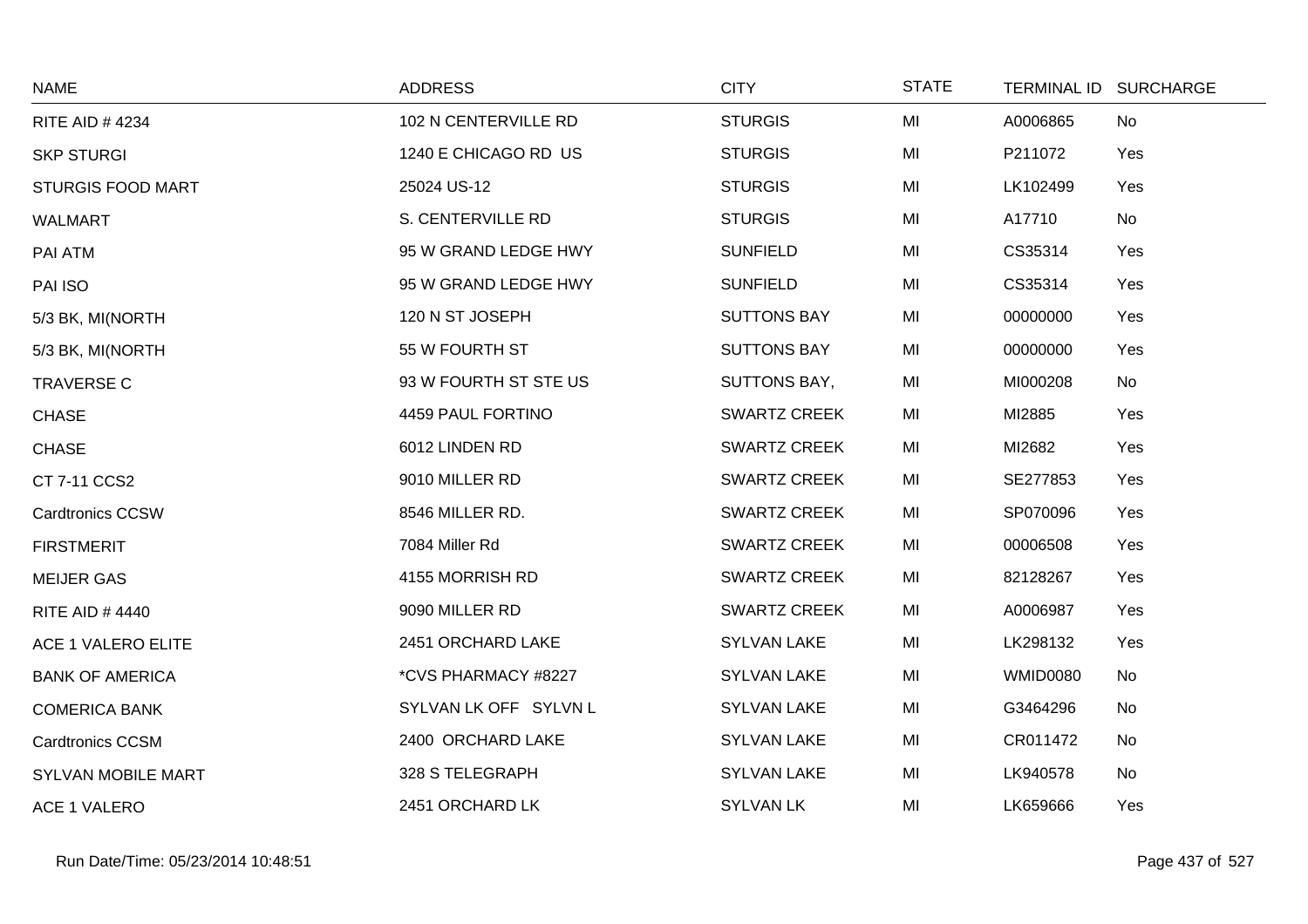| <b>NAME</b>           | <b>ADDRESS</b>              | <b>CITY</b>   | <b>STATE</b> | TERMINAL ID SURCHARGE |     |
|-----------------------|-----------------------------|---------------|--------------|-----------------------|-----|
| <b>AUTOMATED</b>      | 1115 W Genesee Ave US       | Saginaw       | MI           | P202018               | Yes |
| <b>AUTOMATED</b>      | US<br>5031 Gratiot          | Saginaw       | MI           | P112432               | Yes |
| Seven Circ            | 1724 E Genesee<br>US        | Saginaw       | MI           | TR013650              | Yes |
| MR. C'S               | US<br>29955 HARPER          | Saint Clair S | MI           | TX008686              | Yes |
| SOS 162 St            | <b>US</b><br>24040 Harper   | Saint Clair S | MI           | NH020405              | Yes |
| St Clair              | 23800 Jefferson AveUS       | Saint Clair S | MI           | NH026331              | Yes |
| St Clair B            | 26529 Little Mack AUS       | Saint Clair S | MI           | TX020085              | Yes |
| Eastern Michigan Bank | 324 S Sandusky Road         | Sandusky      | MI           | 07841011              | Yes |
| Signature Bank        | 520 W Sanilac Rd            | Sandusky      | MI           | 10341007              | Yes |
| Soo Coop CU           | 204 E. Portage              | Sault Ste Mar | MI           | 02691020              | Yes |
| Soo Coop CU           | 2186 Shunk Rd               | Sault Ste Mar | MI           | 02691005              | Yes |
| Soo Coop CU           | 2250 Shunk Rd               | Sault Ste Mar | MI           | 02691026              | Yes |
| Soo Coop CU           | 4007 75 Business Spur       | Sault Ste Mar | MI           | 02691017              | No  |
| Soo Coop CU           | 536 Bingham Ave             | Sault Ste Mar | MI           | 02691001              | Yes |
| Soo Coop CU           | 825 W. 3 Mile Rd            | Sault Ste Mar | MI           | 02691004              | Yes |
| Signature Bank        | 668 Unionville Rd           | Sebewaing     | MI           | 10341004              | Yes |
| Shelby Mar            | 51969 Van Dyke<br>US        | Shelby Townsh | MI           | NH029628              | Yes |
| Quick Sav             | 365 W WRIGHT                | Shepard       | MI           | 81202423              | Yes |
| <b>BLODGETT F</b>     | <b>US</b><br>1035 Main St   | Sheridan      | MI           | P104108               | Yes |
| 1st Servic            | E 12504 M 28<br><b>US</b>   | Shingleton    | MI           | TR017631              | Yes |
| The Countr            | 4969 SW US 131<br><b>US</b> | South Boardma | MI           | TR013930              | Yes |
| 8 Southf              | 20705 Southfield RdUS       | Southfield    | MI           | NH024365              | Yes |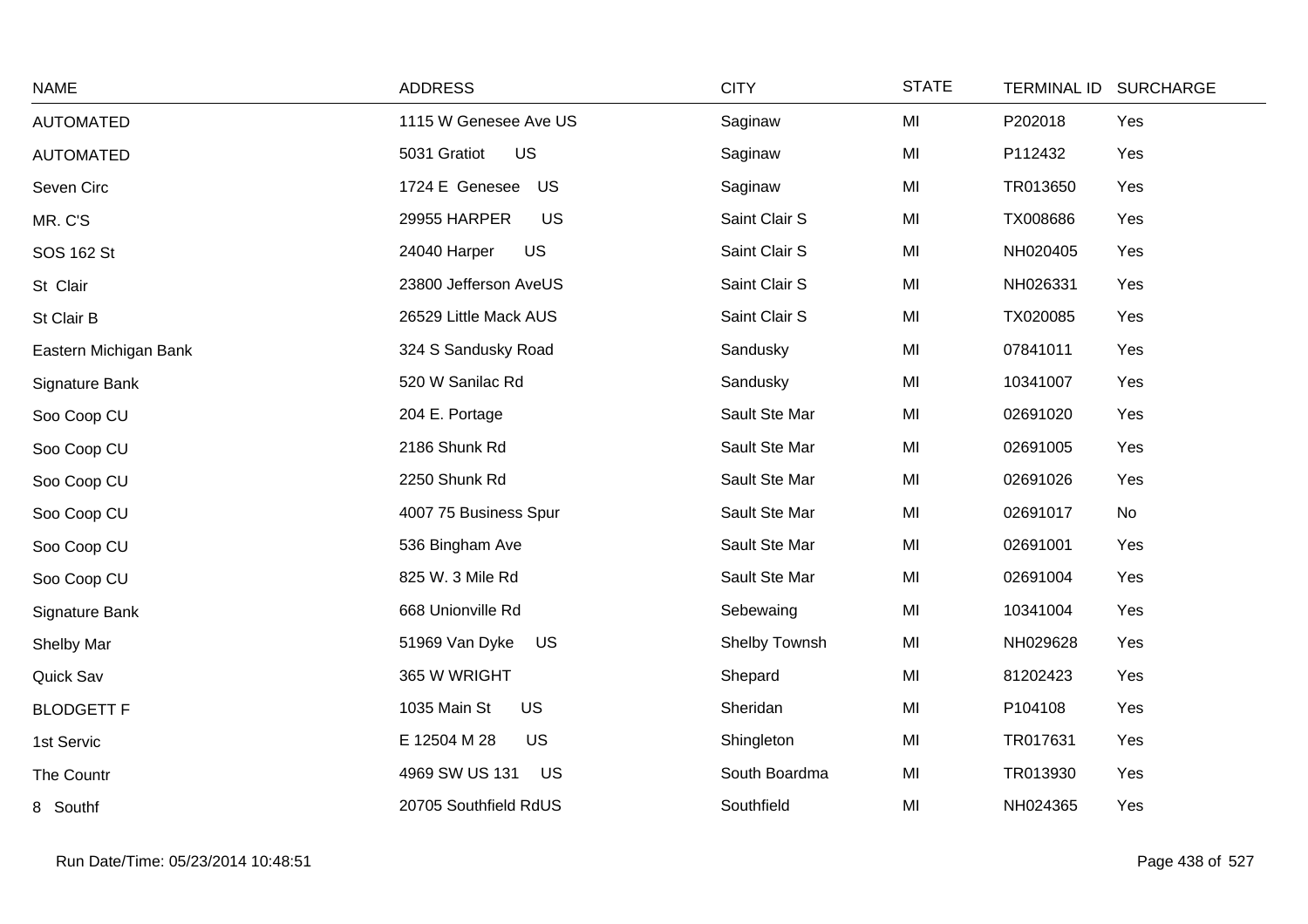| <b>NAME</b>      | <b>ADDRESS</b>         | <b>CITY</b>          | <b>STATE</b> | TERMINAL ID SURCHARGE |  |
|------------------|------------------------|----------------------|--------------|-----------------------|--|
| Medical Bu       | 20905 Greenfield US    | Southfield           | MI           | P86923<br>Yes         |  |
| Village Do       | 25283 Telegraph Rd US  | Southfield           | MI           | TX019507<br>Yes       |  |
| 8 Southf         | 20705 Southfield US    | Southfield To        | MI           | NH024365<br>Yes       |  |
| 8 Southf         | 20705 Southfield RdUS  | Southfield To        | MI           | Yes<br>NH024365       |  |
| 8 Mile Foo       | 18880 8 Mile Rd US     | Southfield To        | MI           | TX017713<br>Yes       |  |
| King Dolla       | 21500 Northwestern US  | Southfield To        | MI           | TX019328<br>Yes       |  |
| L George         | 26799 Greenfield US    | Southfield To        | MI           | TX019141<br>Yes       |  |
| Lincoln Dr       | 23999 W 10 Mile Rd US  | Southfield To        | MI           | GM002173<br>Yes       |  |
| McVees           | 23380 Telegraph Rd US  | Southfield To        | MI           | TX019947<br>Yes       |  |
| Palace Par       | 15660 W 11 Mile RoUS   | Southfield To        | MI           | TX015171<br>Yes       |  |
| SOS 143 So       | 25263 Telegraph Rd US  | Southfield To        | MI           | NH020411<br>Yes       |  |
| Sunoco Nor       | 28745 Northwestern US  | Southfield To        | MI           | TX007858<br>Yes       |  |
| Tubby s          | 25333 W 12 Mile Rd US  | Southfield To        | MI           | TX018673<br>Yes       |  |
| <b>FRONT ROW</b> | 19364 EUREKA RD. US    | Southgate            | MI           | TX009981<br>Yes       |  |
| White Hors       | 12859 Eureka<br>US     | Southgate            | MI           | NH003633<br>Yes       |  |
| SUNRISE C-       | 1747 North M-76 US     | St. Helen            | MI           | P99033<br>Yes         |  |
| FNB of St Ignace | 580 North State Street | St. Ignace           | MI           | 02106001<br>Yes       |  |
| FNB of St Ignace | 699 West U S 2         | St. Ignace           | MI           | 02101002<br>Yes       |  |
| FNB of St Ignace | W 248 West U S 2       | St. Ignace           | MI           | 02107001<br>Yes       |  |
| FNB of St Ignace | W98 West U S 2         | St. Ignace           | MI           | Yes<br>02101003       |  |
| 15 Mile Mo       | 34955 Schoenherr US    | <b>Sterling Heig</b> | MI           | TR016703<br>Yes       |  |
| 17th Stree       | 3095 17 Mile Rd US     | <b>Sterling Heig</b> | MI           | TX019579<br>No        |  |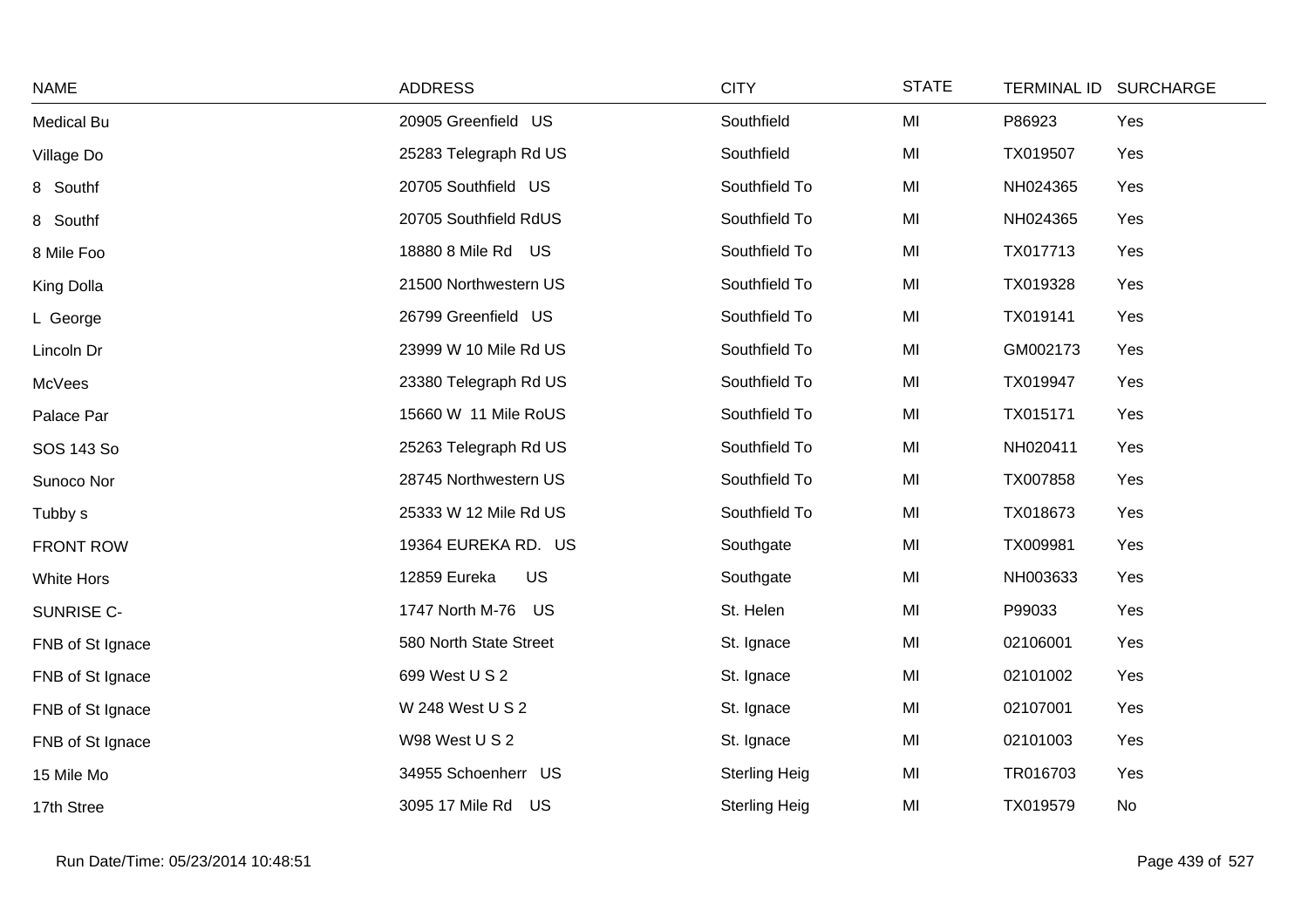| <b>NAME</b>            | <b>ADDRESS</b>             | <b>CITY</b>          | <b>STATE</b> |                 | TERMINAL ID SURCHARGE |
|------------------------|----------------------------|----------------------|--------------|-----------------|-----------------------|
| BP 18 Mile             | <b>US</b><br>5955 18 Mile  | <b>Sterling Heig</b> | MI           | TX015686        | Yes                   |
| <b>Best Weste</b>      | 34911 Van Dyke AvenUS      | <b>Sterling Heig</b> | MI           | TX019754        | Yes                   |
| Dodge Park             | 40275 Utica Rd US          | <b>Sterling Heig</b> | MI           | TX020047        | Yes                   |
| <b>Grape Vine</b>      | 8230 E 15 Mile Rd US       | <b>Sterling Heig</b> | MI           | TX019061        | Yes                   |
| <b>OAKCREST</b>        | 1955 OAKCREST RD US        | <b>Sterling Heig</b> | MI           | TX011649        | Yes                   |
| SOS 169 St             | 34208 Van Dyke<br>US       | <b>Sterling Heig</b> | MI           | NH020399        | Yes                   |
| Sharrak Co             | 13630 Hall Road US         | <b>Sterling Heig</b> | MI           | NH016274        | Yes                   |
| Specialway             | 15150 Hall Rd<br><b>US</b> | <b>Sterling Heig</b> | MI           | TX019492        | Yes                   |
| Lakeshore              | 4559 Red Arrow Hwy US      | Stevensville         | MI           | P85388          | Yes                   |
| Farmers State Bank IN  | 809 W Chicago Rd           | <b>Sturgis</b>       | MI           | 05201007        | Yes                   |
| <b>STURGIS MA</b>      | 704 W CHICAGO ROAD US      | <b>Sturgis</b>       | MI           | WG004672        | Yes                   |
| Beacon & B             | 4514 W GRAND BLANC         | <b>Swartz Creek</b>  | MI           | 81202404        | Yes                   |
| #117 FORWA             | 309 LAKE STREET            | <b>TAWAS</b>         | MI           | 83800953        | Yes                   |
| <b>CHEMICAL BANK</b>   | 17 E M-55                  | <b>TAWAS CITY</b>    | MI           | TZ384018        | Yes                   |
| <b>HURON COMMUNITY</b> | 410 LAKE STEET             | <b>TAWAS CITY</b>    | MI           | 00000000        | No                    |
| NORTHLAND AREA FCU     | 201 HEMLOCK RD             | <b>TAWAS CITY</b>    | MI           | CK5130          | Yes                   |
| WALMART                | 621 EAST LAKE ST           | <b>TAWAS CITY</b>    | MI           | A53760          | No                    |
| 5/3 BK, MI.(EAST       | 9691 TELEGRAPH RD          | <b>TAYLOR</b>        | MI           | 00000000        | Yes                   |
| A & N PETRO MART I     | 6535 TELEGRAPH RD.         | <b>TAYLOR</b>        | MI           | LK493688        | Yes                   |
| ANKOUNISFUELMART       | 8808 PELHAM RD             | <b>TAYLOR</b>        | MI           | LK188581        | Yes                   |
| <b>BANK OF AMERICA</b> | *CVS PHARMACY #8051        | <b>TAYLOR</b>        | MI           | <b>WMIN1063</b> | No                    |
| <b>BANK OF AMERICA</b> | *CVS PHARMACY #8125        | <b>TAYLOR</b>        | MI           | <b>WMIN1104</b> | No                    |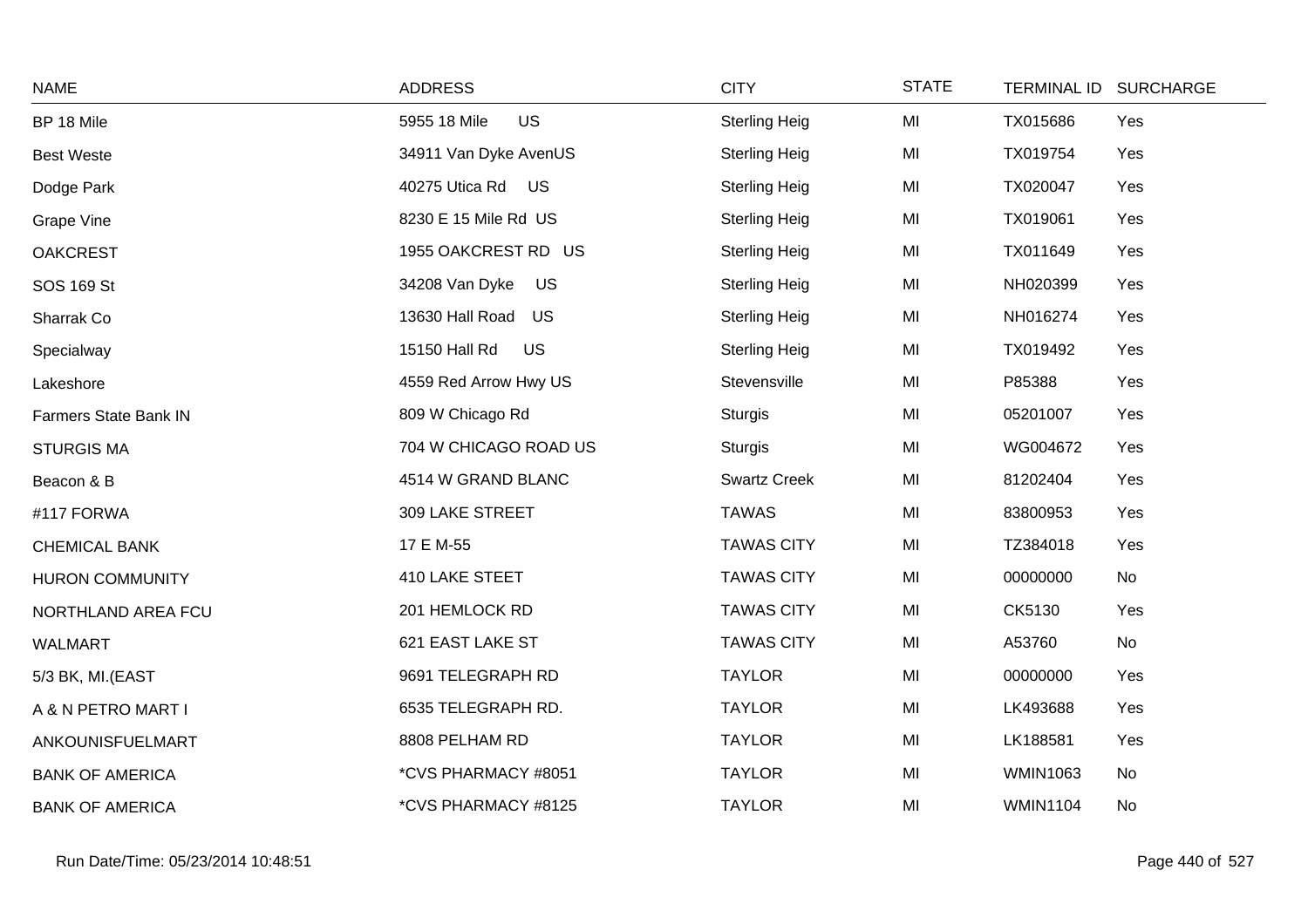| <b>NAME</b>               | <b>ADDRESS</b>           | <b>CITY</b>   | <b>STATE</b> | TERMINAL ID SURCHARGE |  |
|---------------------------|--------------------------|---------------|--------------|-----------------------|--|
| <b>BANK OF AMERICA</b>    | *CVS PHARMACY #8218      | <b>TAYLOR</b> | MI           | WMID0078<br><b>No</b> |  |
| <b>BANK OF AMERICA</b>    | *GODDARD ROAD            | <b>TAYLOR</b> | MI           | <b>IMIN7045</b><br>No |  |
| <b>BANK OF AMERICA</b>    | *MEIJER # 035            | <b>TAYLOR</b> | MI           | <b>IMID0115</b><br>No |  |
| <b>BANK OF AMERICA</b>    | *TAYLOR/EUREKA           | <b>TAYLOR</b> | MI           | <b>IMID7336</b><br>No |  |
| <b>BEST BUY-TAYLOR, M</b> | 23000 EUREKA             | <b>TAYLOR</b> | MI           | LK935434<br>Yes       |  |
| <b>BIG LEAGUE</b>         | 20428 ECORSE RD.         | <b>TAYLOR</b> | MI           | 80503746<br>Yes       |  |
| <b>CATTLEMAN'S MEAT C</b> | 11400 TELEGRAPH RD       | <b>TAYLOR</b> | MI           | LK270665<br>Yes       |  |
| <b>CHASE</b>              | 14640 PARDEE RD          | <b>TAYLOR</b> | MI           | MI3825<br>Yes         |  |
| <b>CHASE</b>              | 20650 NORTHLINE RD       | <b>TAYLOR</b> | MI           | MI0257<br>Yes         |  |
| <b>CHASE</b>              | 20650 NORTHLINE RD       | <b>TAYLOR</b> | MI           | MI1269<br>Yes         |  |
| <b>CITIZENS COB</b>       | 21225 ECORSE ROAD        | <b>TAYLOR</b> | MI           | ZA8337<br>No          |  |
| <b>CITIZENS COB</b>       | 22525 WICK ROAD          | <b>TAYLOR</b> | MI           | ZA8244<br>No          |  |
| <b>CITIZENS COB</b>       | 23455 EUREKA ROAD        | <b>TAYLOR</b> | MI           | ZA8344<br>No          |  |
| <b>CITIZENS COB</b>       | 25700 GODDARD ROAD       | <b>TAYLOR</b> | MI           | No<br>ZA8343          |  |
| <b>CITIZENS COB</b>       | 7000 MONROE BLVD.        | <b>TAYLOR</b> | MI           | ZA8996<br>No          |  |
| <b>COMERICA BANK</b>      | <b>HERITAGE HOSPITAL</b> | <b>TAYLOR</b> | MI           | A3594313<br>No        |  |
| <b>COMERICA BANK</b>      | PARDEE-EUREKA TAYLOR     | <b>TAYLOR</b> | MI           | E2918756<br>No        |  |
| CT 7-11                   | 14850 TELEGRAPH US       | <b>TAYLOR</b> | MI           | SE272774<br>Yes       |  |
| CT 7-11                   | 20945 ECORSE RD. US      | <b>TAYLOR</b> | MI           | SE274835<br>Yes       |  |
| CT 7-11                   | 22027 VAN BORN. US       | <b>TAYLOR</b> | MI           | SE276577<br>Yes       |  |
| CT 7-11                   | 22611 NORTHLINE US       | <b>TAYLOR</b> | MI           | SE273340<br>Yes       |  |
| <b>Cardtronics CCSM</b>   | 10450 S TELEGRAPH        | <b>TAYLOR</b> | MI           | LK683438<br>Yes       |  |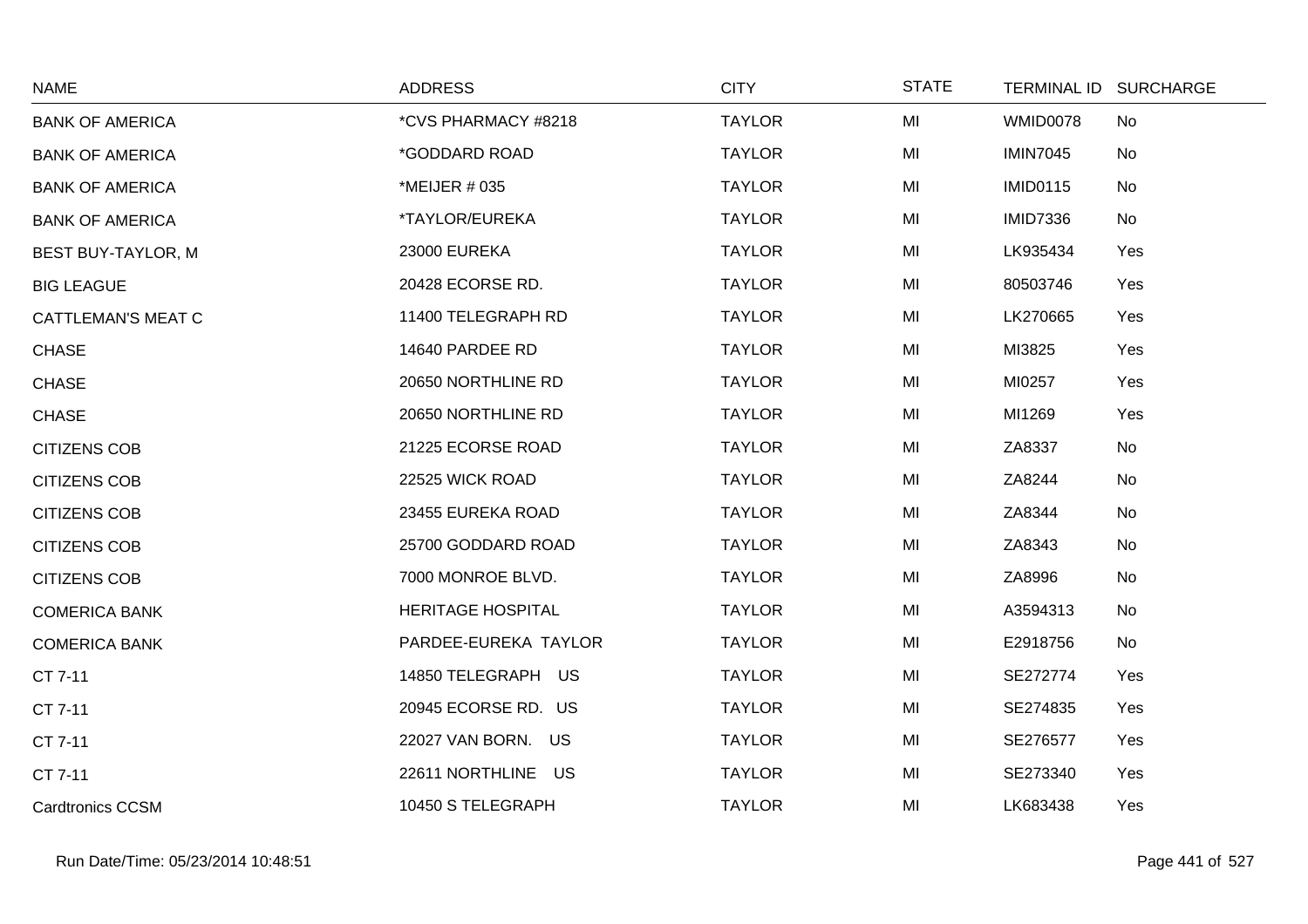| <b>NAME</b>                 | <b>ADDRESS</b>       | <b>CITY</b>   | <b>STATE</b> | <b>TERMINAL ID</b> | <b>SURCHARGE</b> |
|-----------------------------|----------------------|---------------|--------------|--------------------|------------------|
| <b>Cardtronics CCSM</b>     | 10974 TELEGRAPH RD   | <b>TAYLOR</b> | MI           | CD003919           | Yes              |
| <b>Cardtronics CCSM</b>     | 9225 TELEGRAPH RD    | <b>TAYLOR</b> | MI           | CD003920           | Yes              |
| <b>Cardtronics CCSW</b>     | 20011 EUREKA         | <b>TAYLOR</b> | MI           | SP070053           | Yes              |
| <b>Cardtronics CCSW</b>     | 21943 ECORSE RD.     | <b>TAYLOR</b> | MI           | SP070141           | Yes              |
| <b>Cardtronics CCSW</b>     | 25745 ECORSE ROAD    | <b>TAYLOR</b> | MI           | SP070211           | Yes              |
| CardtronicsLPC              | 14099 PARDEE RD      | <b>TAYLOR</b> | MI           | TG020952           | Yes              |
| <b>DELUXE NAI</b>           | 23000 EUREKA ROAD US | <b>TAYLOR</b> | MI           | A139192            | Yes              |
| <b>DOLLAR STORE</b>         | 27212 EUREKA RD      | <b>TAYLOR</b> | MI           | LK320141           | Yes              |
| DOMINICK DELI AND PIZZ      | 12970 BEECH DALY RD  | <b>TAYLOR</b> | MI           | CI001287           | Yes              |
| E R DRUGS                   | 27260 EUREKA DR      | <b>TAYLOR</b> | MI           | CI031578           | Yes              |
| EUREKA GAS & MART INC       | 25775 EUREKA RD      | <b>TAYLOR</b> | MI           | CI020339           | Yes              |
| F & M FUEL INC              | 27327 VAN BORN RD    | <b>TAYLOR</b> | MI           | LK435561           | Yes              |
| F & M GAS LLC               | <b>22422 WICK RD</b> | <b>TAYLOR</b> | MI           | LK447325           | Yes              |
| FAMILY DOLLAR #485          | 22635 ECORSE RD      | <b>TAYLOR</b> | MI           | LK858363           | Yes              |
| <b>FAMILY DOLLAR STOR</b>   | 8218 TELEGRAPH       | <b>TAYLOR</b> | MI           | LK880250           | Yes              |
| FAMILY DOLLAR#1592          | 27208 EUREKA ROAD    | <b>TAYLOR</b> | MI           | LK129991           | Yes              |
| GAS & GO P                  | 11000 TELEGRAPH US   | <b>TAYLOR</b> | MI           | M126103            | Yes              |
| <b>GET N GO T</b>           | 10950 BEECH DALY US  | <b>TAYLOR</b> | MI           | A173530            | Yes              |
| <b>GODDARD LIQUOR STORE</b> | 22339 GODDARD RD.    | <b>TAYLOR</b> | MI           | CI013988           | Yes              |
| H & M MINI STOP IN          | 8350 TELEGRAPH RD    | <b>TAYLOR</b> | MI           | LK617237           | Yes              |
| HJM PETRO MART INC          | 15020 TELEGRAPH RD   | <b>TAYLOR</b> | MI           | LK799580           | Yes              |
| <b>JLJ ENTERPRISE #2</b>    | <b>27350 EUREKA</b>  | <b>TAYLOR</b> | MI           | LK323703           | Yes              |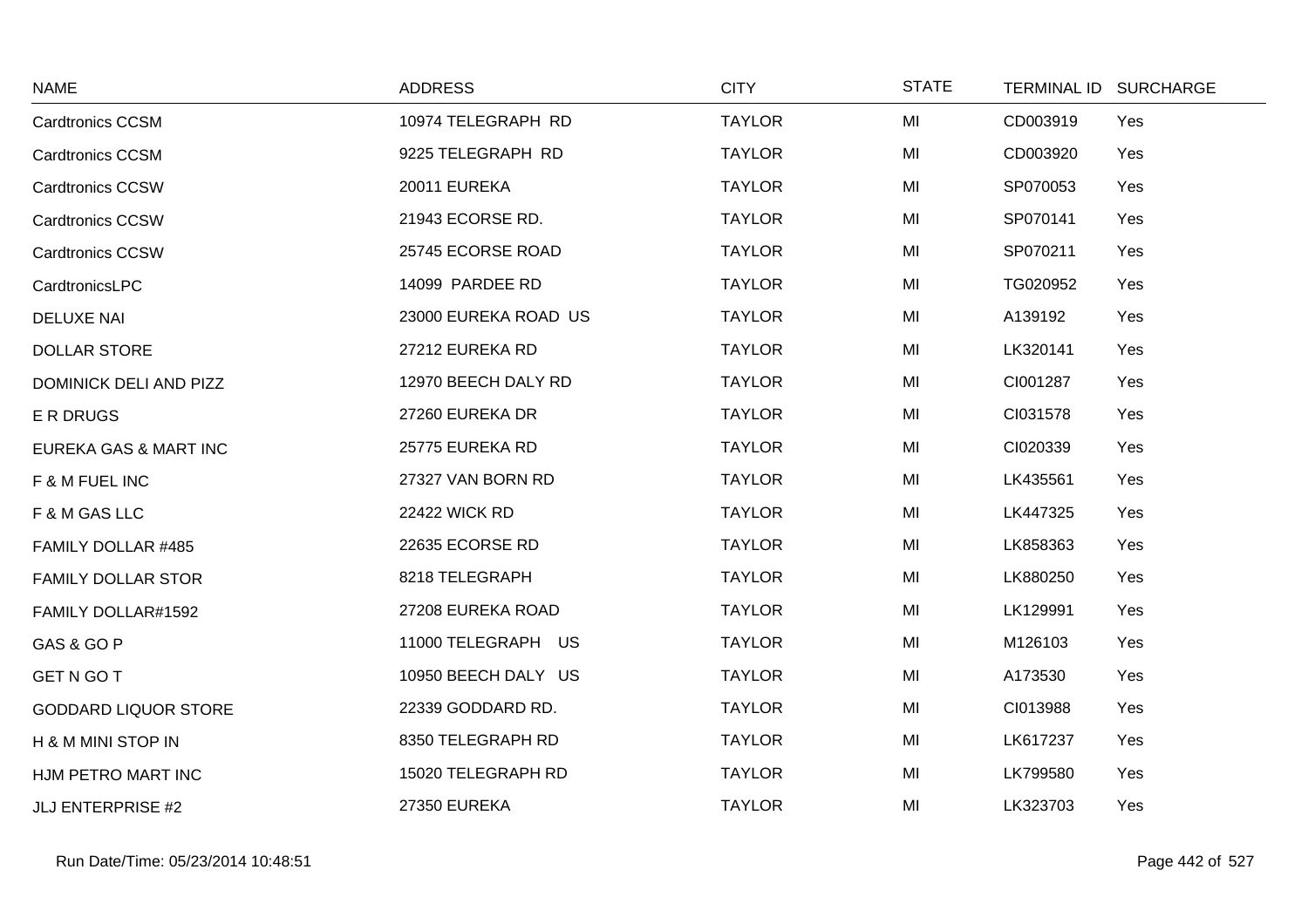| <b>NAME</b>               | <b>ADDRESS</b>           | <b>CITY</b>   | <b>STATE</b> | TERMINAL ID SURCHARGE |
|---------------------------|--------------------------|---------------|--------------|-----------------------|
| <b>KMART #405</b>         | <b>US</b><br>21111 V.BRN | <b>TAYLOR</b> | MI           | Yes<br>520159         |
| L & M MINI MART, I        | 1298 TELEGRAPH RD.       | <b>TAYLOR</b> | MI           | LK513057<br>Yes       |
| <b>MACS 2 DELI</b>        | 22399 NORTHLINE RD.      | <b>TAYLOR</b> | MI           | CI013987<br>Yes       |
| MACY'S (SO                | 23000 EUREKA RD.         | <b>TAYLOR</b> | MI           | 83130342<br>Yes       |
| MASSOUDMAKKISSHELL        | 9190 PELHAM              | <b>TAYLOR</b> | MI           | LK189845<br>Yes       |
| <b>MEEMO PETRO MART I</b> | 25384 EUREKA RD          | <b>TAYLOR</b> | MI           | LK569515<br>Yes       |
| <b>MIKES BEVE</b>         | 20055 VANBORN ROAD US    | <b>TAYLOR</b> | MI           | P153583<br>Yes        |
| NJ ECORSE MART LLC        | 21037 ECORSE RD          | <b>TAYLOR</b> | MI           | LK483215<br>Yes       |
| PAI ATM                   | 23400 WICK RD            | <b>TAYLOR</b> | MI           | CS47811<br>Yes        |
| PAI ISO                   | 23400 WICK RD            | <b>TAYLOR</b> | MI           | CS47811<br>Yes        |
| <b>PNCBANK</b>            | 22111 ECORSE RD          | <b>TAYLOR</b> | MI           | PA2546<br>Yes         |
| <b>PNCBANK</b>            | 22111 ECORSE RD          | <b>TAYLOR</b> | MI           | PA2547<br>Yes         |
| <b>PNCBANK</b>            | 24121 GODDARD RD         | <b>TAYLOR</b> | MI           | PA1126<br>Yes         |
| <b>PNCBANK</b>            | 24121 GODDARD RD         | <b>TAYLOR</b> | MI           | PA3757<br>Yes         |
| <b>PNCBANK</b>            | 25850 EUREKA RD          | <b>TAYLOR</b> | MI           | PA1124<br>Yes         |
| <b>PNCBANK</b>            | 25850 EUREKA RD          | <b>TAYLOR</b> | MI           | PA3755<br>Yes         |
| <b>QUALITY INN SUITES</b> | 6778 S. TELEGRAPH        | <b>TAYLOR</b> | MI           | CI013986<br>No        |
| <b>R&amp;N FAST T</b>     | 24344 ECORSE ROAD US     | <b>TAYLOR</b> | MI           | P157154<br>Yes        |
| RHS PETRO INC             | 14055 TELEGRAPH RD       | <b>TAYLOR</b> | MI           | LK624780<br>Yes       |
| RITE AID #4346            | 5811 TELEGRAPH RD        | <b>TAYLOR</b> | MI           | Yes<br>A0006938       |
| <b>RITE AID #4366</b>     | 9155 TELEGRAPH RD        | <b>TAYLOR</b> | MI           | Yes<br>A0006948       |
| ROFE ENTERPRISE IN        | 10924 TELEGRAPH RD       | <b>TAYLOR</b> | MI           | LK420354<br>Yes       |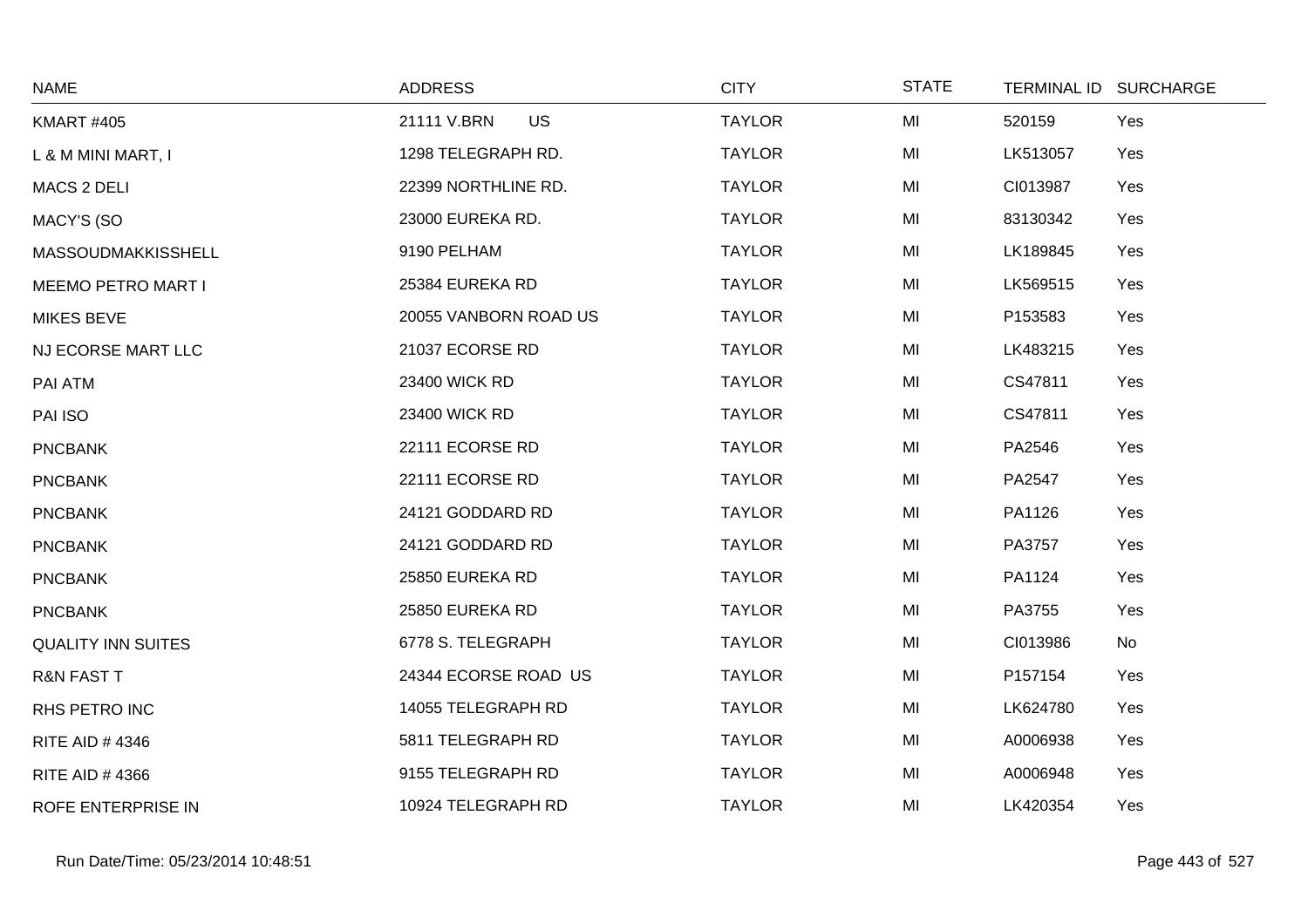| <b>NAME</b>               | <b>ADDRESS</b>     | <b>CITY</b>   | <b>STATE</b> | TERMINAL ID SURCHARGE |
|---------------------------|--------------------|---------------|--------------|-----------------------|
| SAVE A LOT                | 27254 EUREKA RD    | <b>TAYLOR</b> | MI           | CI016834<br>Yes       |
| <b>SAVE LAND</b>          | 8370 PELHAM RD. US | <b>TAYLOR</b> | MI           | P132939<br>Yes        |
| SERVICE CENTERS CORP      | 21584 ECORSE RD.   | <b>TAYLOR</b> | MI           | <b>CK0A30</b><br>Yes  |
| SERVICE CENTERS CORP      | 21584 ECORSE RD.   | <b>TAYLOR</b> | MI           | CK0A59<br>Yes         |
| <b>SKORE LANE</b>         | 22255 ECORSE RD    | <b>TAYLOR</b> | MI           | 81206554<br>Yes       |
| <b>SOUTHLAND</b>          | 23000 EUREKA RD    | <b>TAYLOR</b> | MI           | 81936362<br>Yes       |
| SOUTHLAND                 | 23000 EUREKA RD    | <b>TAYLOR</b> | MI           | 81936363<br>Yes       |
| STALINAS CORNER STOP      | 7110 PARDEE        | <b>TAYLOR</b> | MI           | CI019963<br>Yes       |
| SUNOCO ECORSE             | 21037 ECORSE RD.   | <b>TAYLOR</b> | MI           | LK442808<br>Yes       |
| <b>TABACCO PLUS</b>       | 25744 EUREKA RD.   | <b>TAYLOR</b> | MI           | LK252818<br>Yes       |
| <b>TAYLOR GAS INC</b>     | 22350 ECORSE       | <b>TAYLOR</b> | MI           | LK786352<br>Yes       |
| <b>TAYLOR PARTY STORE</b> | 9018 TELEGRAPH RD. | <b>TAYLOR</b> | MI           | LK158064<br>Yes       |
| <b>TCF BANK</b>           | 22226 ECORSE ROAD  | <b>TAYLOR</b> | MI           | 57000519<br>Yes       |
| <b>TELEGRAPH LIQUOR S</b> | 11063 TELEGRAPH RO | <b>TAYLOR</b> | MI           | LK892819<br>Yes       |
| THE CORDIAL SHOPPE        | 9045 TELEGRAPH     | <b>TAYLOR</b> | MI           | LK441010<br>Yes       |
| THE FOOD BASKET           | 24600 EUREKA ROAD  | <b>TAYLOR</b> | MI           | LK198744<br>Yes       |
| TOTAL COMMUNITY CU        | 25155 GODDARD ROAD | <b>TAYLOR</b> | MI           | CORW03<br>Yes         |
| VAN BORN MARATHON         | 21933 VAN BORN     | <b>TAYLOR</b> | MI           | HY008592<br>Yes       |
| <b>WALLYS FOOD</b>        | 25949 EUREKA RD    | <b>TAYLOR</b> | MI           | CI001872<br>Yes       |
| <b>WALMART</b>            | 7555 TELEGRAPH ROA | <b>TAYLOR</b> | MI           | A29120<br>No          |
| <b>WHITE RHINO</b>        | 22615 GODDARD RD   | <b>TAYLOR</b> | MI           | No<br>LK109699        |
| Walgreens 4498            | 20090 GODDARD RD   | <b>TAYLOR</b> | MI           | SR000916<br>Yes       |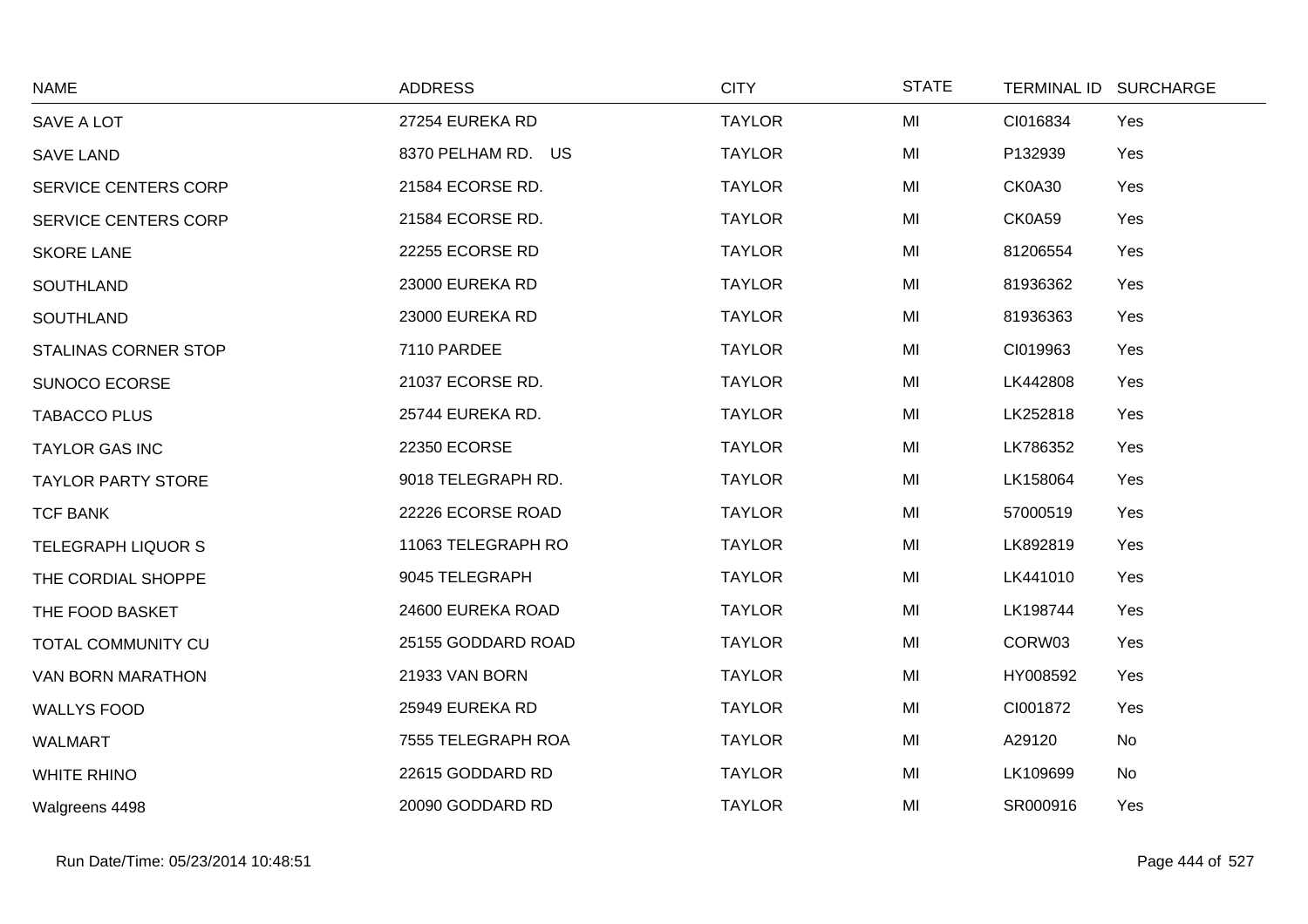| <b>NAME</b>                 | <b>ADDRESS</b>        | <b>CITY</b>     | <b>STATE</b> |                 | TERMINAL ID SURCHARGE |
|-----------------------------|-----------------------|-----------------|--------------|-----------------|-----------------------|
| Walgreens 5596              | 15009 TELEGRAPH RD    | <b>TAYLOR</b>   | MI           | SR000939        | Yes                   |
| Walgreens 6261              | 20030 ECORSE RD       | <b>TAYLOR</b>   | MI           | SR000950        | Yes                   |
| Walgreens 6546              | 9100 TELEGRAPH RD     | <b>TAYLOR</b>   | MI           | SR000954        | Yes                   |
| <b>BANK OF AMERICA</b>      | *CVS PHARMACY #8025   | <b>TECUMSEH</b> | MI           | <b>WMID0035</b> | No                    |
| <b>Cardtronics CCSM</b>     | 110 S MAUMEE          | <b>TECUMSEH</b> | MI           | LK348119        | Yes                   |
| <b>Cardtronics CCSM</b>     | 3441 W RUSSELL RD     | <b>TECUMSEH</b> | MI           | CR013725        | Yes                   |
| Cardtronics CCSW            | 905 W. CHICAGO BLVD   | <b>TECUMSEH</b> | MI           | SP070089        | Yes                   |
| <b>EASTSIDE P</b>           | 413 E CHICAGO US      | <b>TECUMSEH</b> | MI           | P10109          | Yes                   |
| PAI ATM                     | 109 HERRICK PARK DR   | <b>TECUMSEH</b> | MI           | TX47096         | Yes                   |
| PAI ATM                     | 2998 W RUSSELL RD     | <b>TECUMSEH</b> | MI           | TX47095         | Yes                   |
| PAI ISO                     | 109 HERRICK PARK DR   | <b>TECUMSEH</b> | MI           | TX47096         | Yes                   |
| PAI ISO                     | 2998 W RUSSELL RD     | <b>TECUMSEH</b> | MI           | TX47095         | Yes                   |
| <b>UNITED BK</b>            | 1208 W. CHICAGO BLVD  | <b>TECUMSEH</b> | MI           | MI000090        | No                    |
| <b>UNITED BK</b>            | 205 E. CHICAGO BLVD   | <b>TECUMSEH</b> | MI           | MI000087        | No                    |
| <b>UNITED BK</b>            | 610 N EVANS STREET    | <b>TECUMSEH</b> | MI           | MI000089        | No                    |
| <b>WEST SIDE</b>            | 2885 W. RUSSELL RD.US | <b>TECUMSEH</b> | MI           | P158689         | Yes                   |
| Walgreens 12820             | 1330 W CHICAGO BLVD   | <b>TECUMSEH</b> | MI           | SR005752        | Yes                   |
| <b>FCTI ISO</b>             | 15587 M-60            | <b>TEKONSHA</b> | MI           | TX49512         | Yes                   |
| <b>FINANCIAL CONSULTING</b> | 15587 M-60            | <b>TEKONSHA</b> | MI           | TX49512         | Yes                   |
| PAI ATM                     | 106 SOUTH MAIN ST     | <b>TEKONSHA</b> | MI           | TX58318         | Yes                   |
| PAI ISO                     | 106 SOUTH MAIN ST     | <b>TEKONSHA</b> | MI           | TX58318         | Yes                   |
| <b>SNAPPY II</b>            | 15263 M-60            | <b>TEKONSHA</b> | MI           | 83350302        | Yes                   |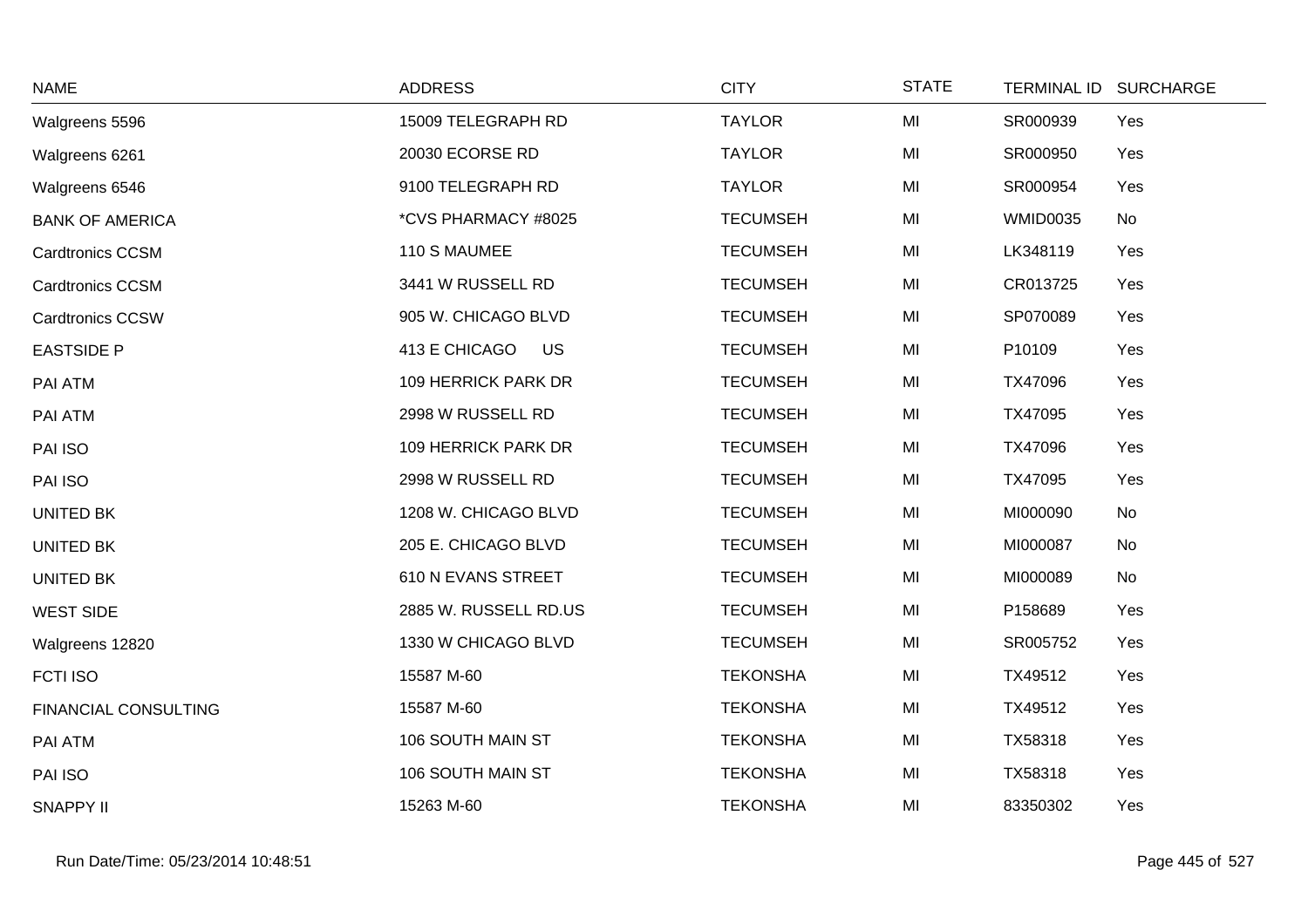| <b>NAME</b>              | <b>ADDRESS</b>                   | <b>CITY</b>          | <b>STATE</b> | <b>TERMINAL ID</b> | <b>SURCHARGE</b> |
|--------------------------|----------------------------------|----------------------|--------------|--------------------|------------------|
| SOUTHERN MICHIGAN B&T    | 202 MAIN ST                      | <b>TEKONSHA</b>      | MI           | CP302923           | No               |
| Tekonsha Sunoco          | 15250 M60                        | <b>TEKONSHA</b>      | MI           | SR001335           | Yes              |
| <b>BANK OF AMERICA</b>   | <i><b>*TEMPERANCE STERNS</b></i> | <b>TEMPERANCE</b>    | MI           | <b>IMIN7108</b>    | No               |
| <b>FIRSTMERIT</b>        | 7548 Lewis Ave                   | <b>TEMPERANCE</b>    | MI           | 00006347           | Yes              |
| PRONTO LLC DBA BP        | 8203 LEWIS                       | <b>TEMPERANCE</b>    | MI           | CI007861           | Yes              |
| <b>TEMPERANCE</b>        | 9010 LEWIS AVE                   | <b>TEMPERANCE</b>    | MI           | 80471092           | Yes              |
| <b>Cardtronics CCSM</b>  | 13033 CADILLAC HWY               | <b>THOMPSONVILLE</b> | MI           | CR013447           | Yes              |
| 5/3 BK, MI. (WEST        | 6810 US HWY 12                   | THREE OAKS           | MI           | 00000000           | Yes              |
| <b>Cardtronics CCSW</b>  | 4 W ASH                          | THREE OAKS           | MI           | SP070097           | Yes              |
| <b>HORIZON BANK</b>      | 6081 W US HWY 12                 | THREE OAKS           | MI           | 40102105           | Yes              |
| 5/3 BK, MI.(WEST         | 216 N MAIN ST                    | THREE RIVERS         | MI           | 00000000           | Yes              |
| ADMIRAL 24 THREE RIVERS  | <b>13 RANDALL STREET</b>         | THREE RIVERS         | MI           | SR007552           | Yes              |
| <b>Broadway Market 2</b> | 214 E BROADWAY                   | THREE RIVERS         | MI           | SR102544           | Yes              |
| <b>Cardtronics CCSM</b>  | 1207 S MAIN STREET               | <b>THREE RIVERS</b>  | MI           | LK183480           | Yes              |
| <b>Cardtronics CCSM</b>  | 715 W MICHIGAN AVE.              | THREE RIVERS         | MI           | CD008268           | Yes              |
| GILL MART & GAS INC      | 53056 N US HIGHWAY 131           | THREE RIVERS         | MI           | R001981            | Yes              |
| PAI ATM                  | 135 N MAIN ST                    | THREE RIVERS         | MI           | TX63080            | Yes              |
| PAI ISO                  | 135 N MAIN ST                    | <b>THREE RIVERS</b>  | MI           | TX63080            | Yes              |
| PAI ISO                  | 20146 M 60                       | <b>THREE RIVERS</b>  | MI           | CS46736            | Yes              |
| Pauls Pantry             | 261 E MICHIGAN AVE               | THREE RIVERS         | MI           | SR102511           | Yes              |
| RITE AID #4235           | 1113 W MICHIGAN AVE              | THREE RIVERS         | MI           | A0006866           | Yes              |
| SOUTHERN MICHIGAN B&T    | 111 MOORE STREET                 | THREE RIVERS         | MI           | CP302927           | No               |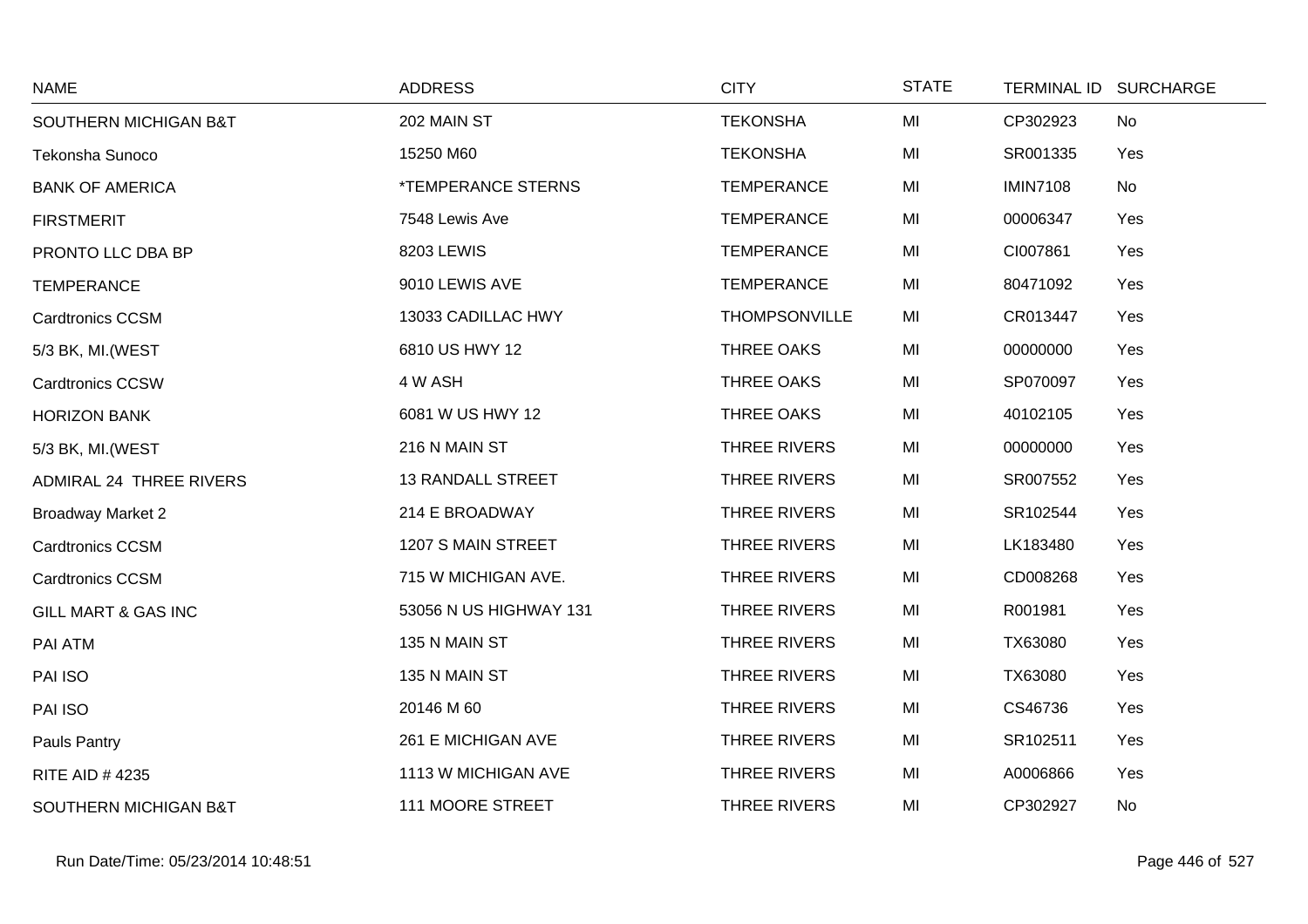| <b>NAME</b>                      | <b>ADDRESS</b>                  | <b>CITY</b>          | <b>STATE</b> | <b>TERMINAL ID</b><br><b>SURCHARGE</b> |  |
|----------------------------------|---------------------------------|----------------------|--------------|----------------------------------------|--|
| SOUTHERN MICHIGAN B&T            | 1200 NORTH MAIN                 | THREE RIVERS         | MI           | CP302827<br>No                         |  |
| SOUTHERN MICHIGAN B&T            | 225 US 131                      | THREE RIVERS         | MI           | CP302928<br>No                         |  |
| THREE RIVE                       | 1223 W MICHIGAN AVEUS           | THREE RIVERS         | MI           | Yes<br>P174500                         |  |
| THREE RIVE                       | <b>US</b><br><b>1801 N MAIN</b> | THREE RIVERS         | MI           | P09534<br>Yes                          |  |
| THREE RIVE                       | 503 S MAIN ST<br><b>US</b>      | THREE RIVERS         | MI           | Yes<br>P04904                          |  |
| THREE RIVE                       | 701 S HEALTH PARKWAUS           | THREE RIVERS         | MI           | Yes<br>P500384                         |  |
| <b>WALMART</b>                   | 101 SOUTH TOLBERT               | THREE RIVERS         | MI           | No<br>A37910                           |  |
| Walgreens 7934                   | 301 S US HWY 131                | THREE RIVERS         | MI           | SR000976<br>Yes                        |  |
| <b>TOPINABEE MARKET</b>          | 1541 S. STRAITS HI              | <b>TOPINABEE</b>     | MI           | LK509463<br>Yes                        |  |
| <b>CHUMS CORN</b>                | 948 US 31 S<br><b>US</b>        | <b>TRAVERSE</b>      | MI           | P181791<br>Yes                         |  |
| <b>Cardtronics CCSM</b>          | 5101 E TRAVERSE HWY             | <b>TRAVERSE</b>      | MI           | CR003071<br>Yes                        |  |
| <b>Blarney Castle Chums Corn</b> | 365 US 31                       | <b>TRAVERSE C</b>    | MI           | SR000018<br>Yes                        |  |
| <b>Holiday Stationstores Tra</b> | 13840 S WEST BAY SHORE          | <b>TRAVERSE C</b>    | MI           | SR000349<br>Yes                        |  |
| <b>Holiday Stationstores Tra</b> | 2600 S AIRPORT RD W             | <b>TRAVERSE C</b>    | MI           | SR000352<br>Yes                        |  |
| 5/3 BK, MI(NORTH                 | 102 W FRONT ST                  | <b>TRAVERSE CITY</b> | MI           | Yes<br>00000000                        |  |
| 5/3 BK, MI(NORTH                 | 1028 E 8TH ST                   | <b>TRAVERSE CITY</b> | MI           | 00000000<br>Yes                        |  |
| 5/3 BK, MI(NORTH                 | 205 N UNION                     | <b>TRAVERSE CITY</b> | MI           | 00000000<br>Yes                        |  |
| 5/3 BK, MI(NORTH                 | 2425 HOLIDAY RD                 | <b>TRAVERSE CITY</b> | MI           | Yes<br>00000000                        |  |
| 5/3 BK, MI(NORTH                 | 3535 W S AIRPORT                | <b>TRAVERSE CITY</b> | MI           | 00000000<br>Yes                        |  |
| 5/3 BK, MI(NORTH                 | 630 W 14TH ST                   | <b>TRAVERSE CITY</b> | MI           | Yes<br>00000000                        |  |
| 5/3 BK, N MI OFF                 | 400 BOARDMAN AVE                | <b>TRAVERSE CITY</b> | MI           | Yes<br>00000000                        |  |
| <b>BANK OF AMERICA</b>           | *CVS PHARMACY 06843             | <b>TRAVERSE CITY</b> | MI           | <b>WMID7363</b><br>No                  |  |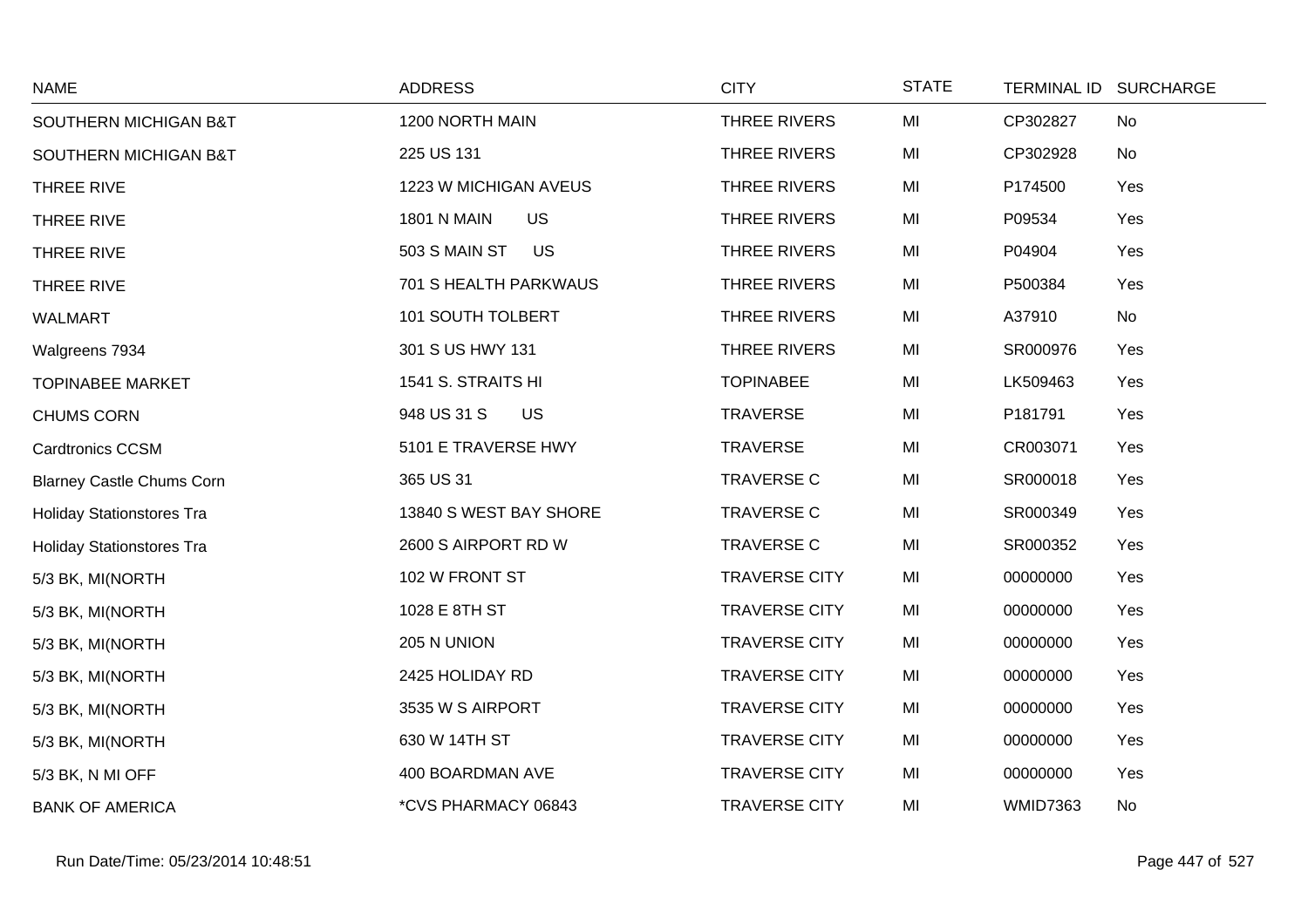| <b>NAME</b>                     | <b>ADDRESS</b>        | <b>CITY</b>          | <b>STATE</b> | TERMINAL ID SURCHARGE |  |
|---------------------------------|-----------------------|----------------------|--------------|-----------------------|--|
| <b>CHASE</b>                    | 231 E STATE ST        | <b>TRAVERSE CITY</b> | MI           | MI1034<br>Yes         |  |
| <b>CHASE</b>                    | 250 E FRONT ST        | <b>TRAVERSE CITY</b> | MI           | MI0237<br>Yes         |  |
| <b>CHASE</b>                    | 3955 N US HIGHWAY     | <b>TRAVERSE CITY</b> | MI           | MI4969<br>Yes         |  |
| <b>CHASE</b>                    | 4001 US HIGHWAY 31    | <b>TRAVERSE CITY</b> | MI           | MI0787<br>Yes         |  |
| <b>CHASE</b>                    | 995 W SOUTH AIRPOR    | <b>TRAVERSE CITY</b> | MI           | MI3807<br>Yes         |  |
| <b>CHERRY KNO</b>               | 1031 HAMMOND RD E. US | <b>TRAVERSE CITY</b> | MI           | P181753<br>Yes        |  |
| CT 7-11 CCS2                    | 128 MUNSON            | <b>TRAVERSE CITY</b> | MI           | SE277857<br>Yes       |  |
| CT 7-11 CCS2                    | 1795 BARLOW           | <b>TRAVERSE CITY</b> | MI           | SE277860<br>Yes       |  |
| CT 7-11 CCS2                    | 538 W 14TH ST         | <b>TRAVERSE CITY</b> | MI           | SE277870<br>Yes       |  |
| <b>Cardtronics CCSW</b>         | 1114 UNION            | <b>TRAVERSE CITY</b> | MI           | SP070197<br>No        |  |
| <b>Cardtronics CCSW</b>         | 13020 W. BAYSHORE DR. | <b>TRAVERSE CITY</b> | MI           | SP070104<br>Yes       |  |
| Cardtronics CCSW                | 2014 US 31            | <b>TRAVERSE CITY</b> | MI           | SP070038<br>Yes       |  |
| <b>Cardtronics CCSW</b>         | 2525 N US 31 SOUTH    | <b>TRAVERSE CITY</b> | MI           | SP070004<br>Yes       |  |
| <b>Cardtronics CCSW</b>         | 704 W. FRONT ST       | <b>TRAVERSE CITY</b> | MI           | SP070160<br>Yes       |  |
| CardtronicsLPC                  | 3100 S. ARIPORT RD W. | <b>TRAVERSE CITY</b> | MI           | TG021044<br>Yes       |  |
| <b>Courtades Trading Center</b> | 233 HIGH LAKE RD      | <b>TRAVERSE CITY</b> | MI           | SR000786<br>Yes       |  |
| EIGHTH ST                       | 501 E EIGHTH ST. US   | <b>TRAVERSE CITY</b> | MI           | P181858<br>Yes        |  |
| <b>FIRSTMERIT</b>               | 1061 E Front St       | <b>TRAVERSE CITY</b> | MI           | Yes<br>00006989       |  |
| <b>FIRSTMERIT</b>               | 627 W Front St        | <b>TRAVERSE CITY</b> | MI           | 00006933<br>Yes       |  |
| <b>FRANCISCO'S MARKET</b>       | 2749 SILVER LK RD.    | <b>TRAVERSE CITY</b> | MI           | LK560204<br>No        |  |
| <b>GARFIELD S</b>               | 2020 N GARFIELD US    | <b>TRAVERSE CITY</b> | MI           | P181755<br>Yes        |  |
| <b>GRAND TRAV</b>               | 3200 S AIRPORT RD     | <b>TRAVERSE CITY</b> | MI           | 81936446<br>Yes       |  |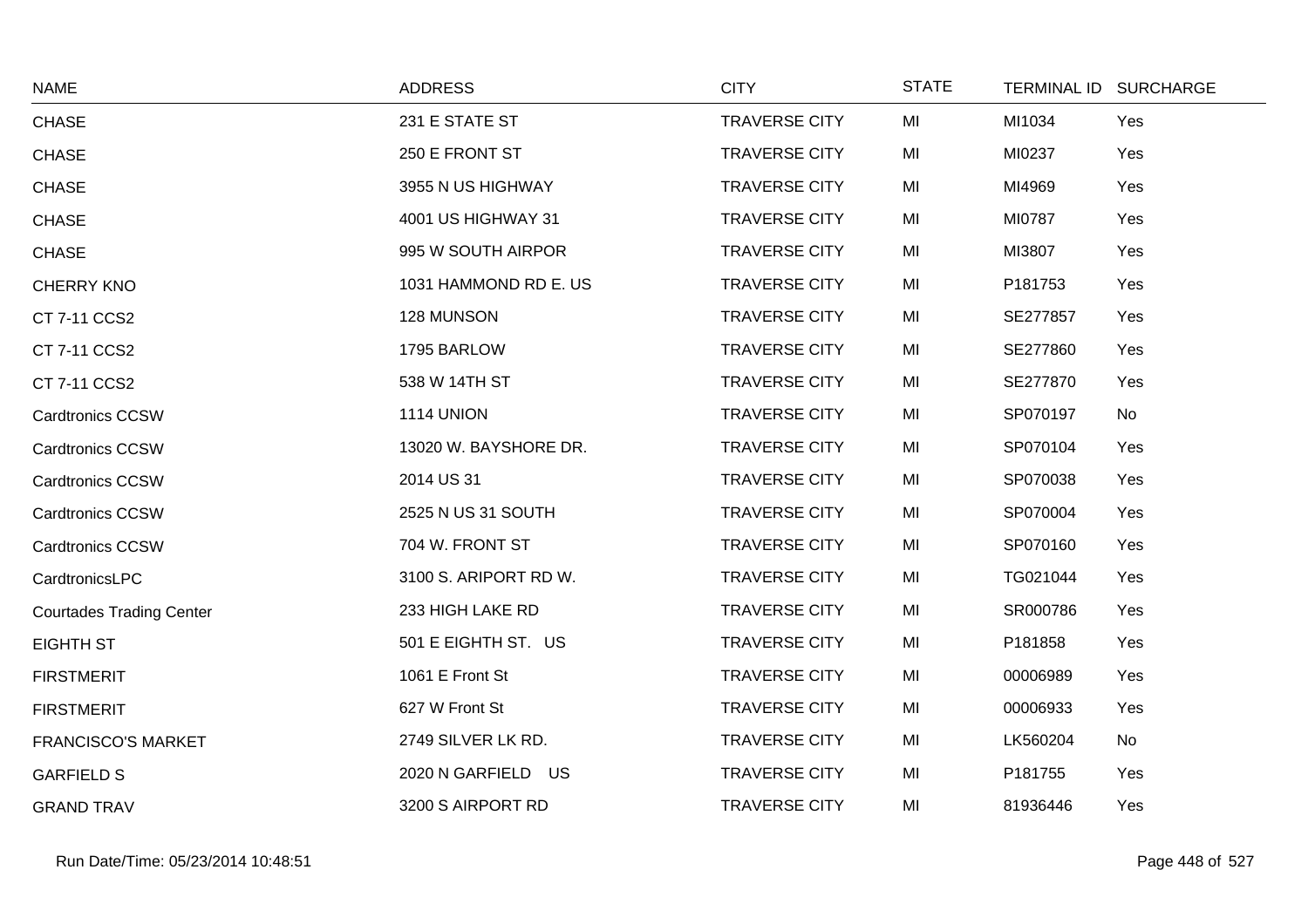| <b>NAME</b>               | <b>ADDRESS</b>          | <b>CITY</b>          | <b>STATE</b> |          | TERMINAL ID SURCHARGE |
|---------------------------|-------------------------|----------------------|--------------|----------|-----------------------|
| <b>HOLIDAY INN TRAVER</b> | 615 E FRONT ST          | <b>TRAVERSE CITY</b> | MI           | LK320351 | No                    |
| <b>HONOR BANK</b>         | 1112 S GARFIELD AVE     | <b>TRAVERSE CITY</b> | MI           | MI000275 | Yes                   |
| <b>HONOR BANK</b>         | 3500 MARKETPLACE CIR    | <b>TRAVERSE CITY</b> | MI           | MI000276 | Yes                   |
| <b>KMART #3009</b>        | 1712 S GARFIELD AVE     | <b>TRAVERSE CITY</b> | MI           | A0003786 | Yes                   |
| <b>MEIJER GAS</b>         | 3965 US 31 SOUTH        | <b>TRAVERSE CITY</b> | MI           | 82128188 | Yes                   |
| Next Door Store 1056 Tra  | 2001 GARFIELD ROAD NORT | <b>TRAVERSE CITY</b> | MI           | SR004446 | Yes                   |
| PAI ATM                   | 1142 BARLOW ST          | <b>TRAVERSE CITY</b> | MI           | TX51084  | Yes                   |
| PAI ATM                   | 115 HALL ST             | <b>TRAVERSE CITY</b> | MI           | TX52791  | No                    |
| PAI ISO                   | 1142 BARLOW ST          | <b>TRAVERSE CITY</b> | MI           | TX51084  | Yes                   |
| PAI ISO                   | 115 HALL ST             | <b>TRAVERSE CITY</b> | MI           | TX52791  | Yes                   |
| <b>PNCBANK</b>            | 2537 U.S. 31 SOUTH      | <b>TRAVERSE CITY</b> | MI           | PA1164   | Yes                   |
| <b>PNCBANK</b>            | 901 S GARFIELD AVE      | <b>TRAVERSE CITY</b> | MI           | PA1128   | Yes                   |
| <b>RITE AID #1010</b>     | 13916 S.W. BAY SHORE DR | <b>TRAVERSE CITY</b> | MI           | A0004718 | Yes                   |
| <b>RITE AID #4495</b>     | 1201A S DIVISION ST     | <b>TRAVERSE CITY</b> | MI           | A0007011 | Yes                   |
| <b>SOUTH AIRP</b>         | 1485 S AIRPORT RD WUS   | <b>TRAVERSE CITY</b> | MI           | P181838  | Yes                   |
| <b>TOWNHALL S</b>         | 2408 N US 31 S US       | <b>TRAVERSE CITY</b> | MI           | P181835  | Yes                   |
| <b>TRAVERSE C</b>         | 1239 S. GARFIELD US     | <b>TRAVERSE CITY</b> | MI           | MI000206 | No                    |
| <b>TRAVERSE C</b>         | 333 W GRANDVIEW PKWUS   | <b>TRAVERSE CITY</b> | MI           | MI000207 | No                    |
| <b>TRAVERSE C</b>         | 4011 EASTERN SKY DRUS   | <b>TRAVERSE CITY</b> | MI           | MI000210 | No                    |
| WALGREENS STORE 12894     | 975 W SOUTH AIRPORT RD  | <b>TRAVERSE CITY</b> | MI           | SR005868 | Yes                   |
| WALGREENS 10186           | 1029 M 37 SOUTH         | <b>TRAVERSE CITY</b> | MI           | SR007688 | Yes                   |
| WALGREENS 7369            | 2350 US 31 NORTH        | <b>TRAVERSE CITY</b> | MI           | SR007686 | Yes                   |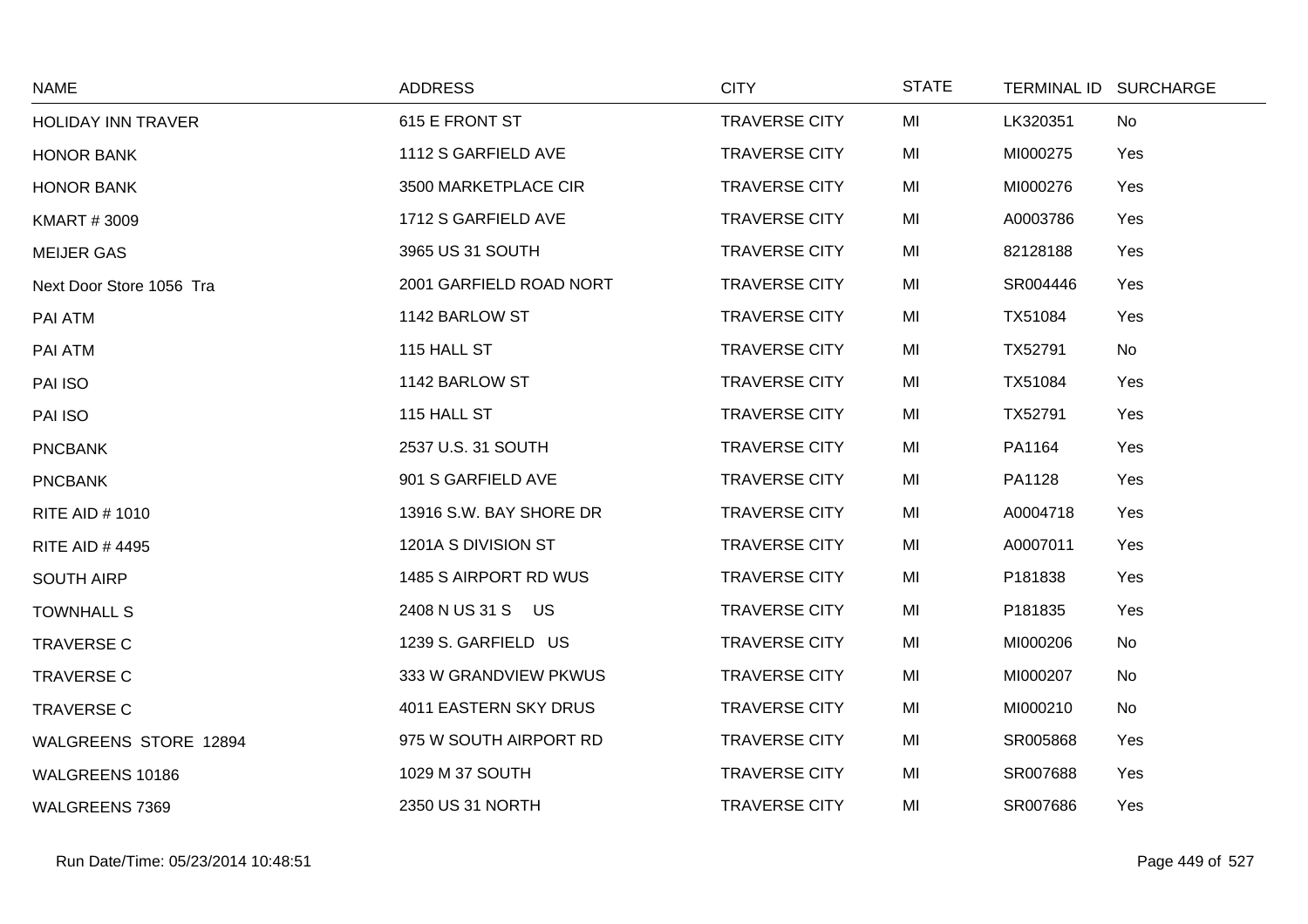| <b>NAME</b>              | <b>ADDRESS</b>                | <b>CITY</b>          | <b>STATE</b> | <b>TERMINAL ID</b> | <b>SURCHARGE</b> |
|--------------------------|-------------------------------|----------------------|--------------|--------------------|------------------|
| WALGREENS 7874           | 3900 N US 31 SOUTH            | <b>TRAVERSE CITY</b> | MI           | SR007687           | Yes              |
| Walmart 2338             | 2640 CROSSING CIRCLE          | <b>TRAVERSE CITY</b> | MI           | SR004780           | Yes              |
| <b>Trenary Mini Mart</b> | N2444 HWY 41                  | <b>TRENARY</b>       | MI           | SR000721           | Yes              |
| 25025 ALLEN RD           | 25025 ALLEN RD                | <b>TRENTON</b>       | MI           | TD242318           | Yes              |
| 5/3 BK, MI.(EAST         | 2040 WEST RD                  | <b>TRENTON</b>       | MI           | 00000000           | Yes              |
| 75 AND WEST RD INC       | 22051 WEST ROAD               | <b>TRENTON</b>       | MI           | CI016419           | Yes              |
| <b>AM/PM ENTERPRISES</b> | 4407 FORT ST                  | <b>TRENTON</b>       | MI           | TD243137           | Yes              |
| <b>BANK OF AMERICA</b>   | *CVS PHARMACY #8064           | <b>TRENTON</b>       | MI           | WMID0044           | No               |
| <b>BANK OF AMERICA</b>   | *CVS PHARMACY #8232           | <b>TRENTON</b>       | MI           | <b>WMID0081</b>    | No               |
| <b>BEVERAGE EXPRESS</b>  | 1637 WEST ROAD                | <b>TRENTON</b>       | MI           | CI008078           | No               |
| <b>CHASE</b>             | 20920 ALLEN RD                | <b>TRENTON</b>       | MI           | MI0186             | Yes              |
| <b>CHASE</b>             | 20920 ALLEN RD                | <b>TRENTON</b>       | MI           | MI0702             | Yes              |
| <b>CITGO TRENTON</b>     | 3461 WEST JEFFERSO            | <b>TRENTON</b>       | MI           | LK781243           | Yes              |
| <b>CITIZENS COB</b>      | 3635 WEST ROAD                | <b>TRENTON</b>       | MI           | ZA8297             | No               |
| <b>COMERICA BANK</b>     | <b>TELEGRAPH KING TRENTON</b> | <b>TRENTON</b>       | MI           | A3524314           | No               |
| CT 7-11                  | 1901 KING RD.<br><b>US</b>    | <b>TRENTON</b>       | MI           | SE274834           | Yes              |
| PHENECIA CORPORATION     | 4350 W JEFFERSON              | <b>TRENTON</b>       | MI           | TD242346           | Yes              |
| <b>PNCBANK</b>           | <b>1725 KING RD</b>           | <b>TRENTON</b>       | MI           | PA2917             | Yes              |
| <b>PNCBANK</b>           | 2189 WEST RD                  | <b>TRENTON</b>       | MI           | PA3221             | Yes              |
| <b>RITE AID #4335</b>    | 25050 ALLEN RD                | <b>TRENTON</b>       | MI           | A0006932           | Yes              |
| <b>RIVIERA MA</b>        | 4500 WEST JEFFERSO            | <b>TRENTON</b>       | MI           | 82020821           | Yes              |
| SHORE TO SHORE COMM FCU  | 4550 DIVISION ST              | <b>TRENTON</b>       | MI           | <b>CKE716</b>      | Yes              |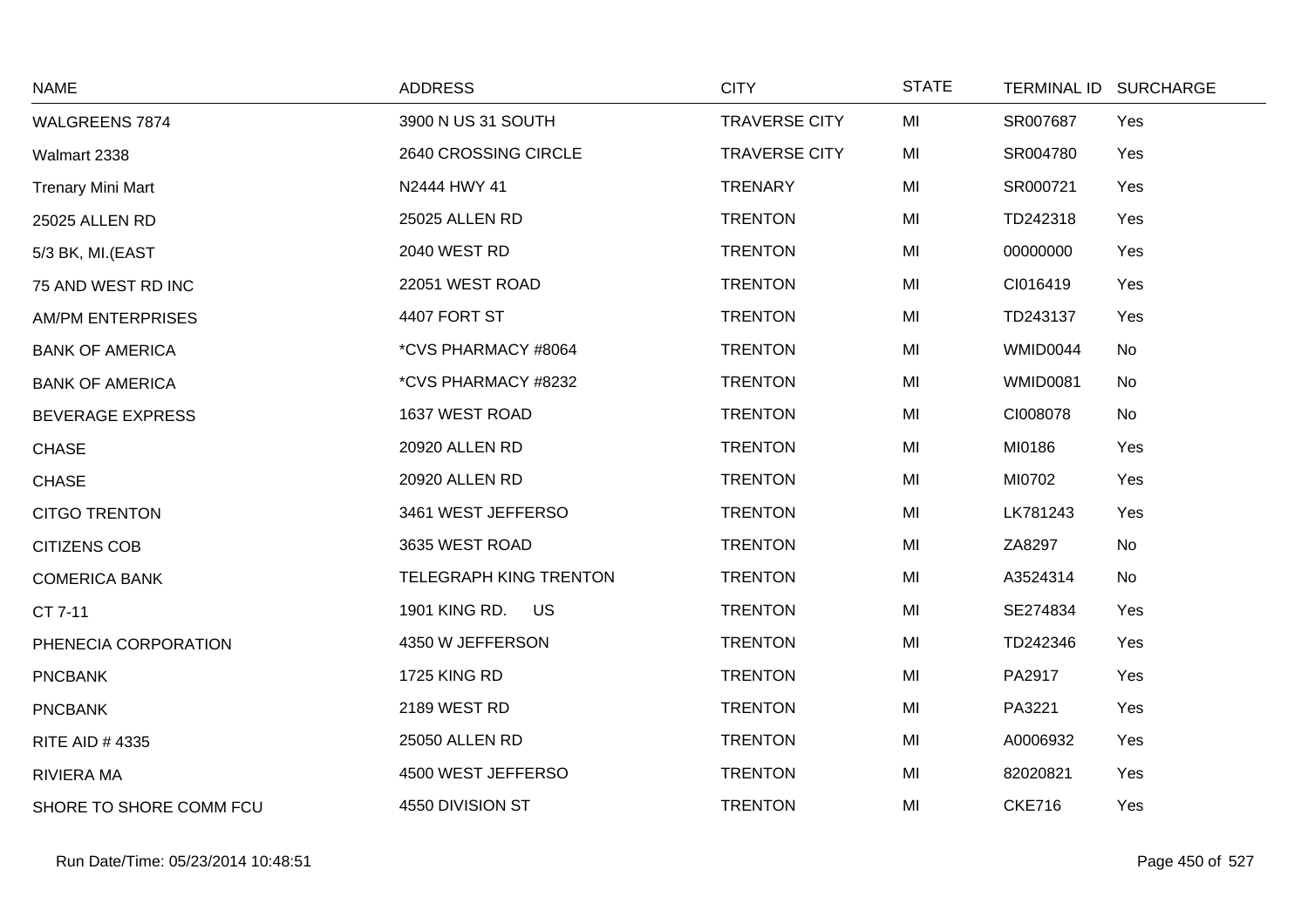| <b>NAME</b>             | <b>ADDRESS</b>               | <b>CITY</b>       | <b>STATE</b> |                 | TERMINAL ID SURCHARGE |
|-------------------------|------------------------------|-------------------|--------------|-----------------|-----------------------|
| TRENTON EXPRESS INC     | 2471 W JEFFERSON AVE         | <b>TRENTON</b>    | MI           | CI020192        | Yes                   |
| Walgreens 5169          | <b>1700 WEST RD</b>          | <b>TRENTON</b>    | MI           | SR000926        | Yes                   |
| <b>Cardtronics CCSM</b> | 31574 W FRONT ST             | <b>TROUT LAKE</b> | MI           | CD005053        | Yes                   |
| 14 & DEQUINDER INC      | 1881 EAST 14 MILE            | <b>TROY</b>       | MI           | LK466229        | Yes                   |
| 5/3 BK, MI.(EAST        | 3754 ROCHESTER RD            | <b>TROY</b>       | MI           | 00000000        | Yes                   |
| 52-4 DISTRICT COUR      | 520 W BIG BEAVER R           | <b>TROY</b>       | MI           | LK311454        | Yes                   |
| AJ FUEL MART            | 2017 LIVERNOIS               | <b>TROY</b>       | MI           | CI008103        | No                    |
| AMERICAN FUN CENTE      | 672 W 14 MILE RD             | <b>TROY</b>       | MI           | LK870631        | Yes                   |
| <b>AUTOMATED</b>        | 1489 E MAPLE RD US           | <b>TROY</b>       | MI           | P182856         | Yes                   |
| <b>BANK OF AMERICA</b>  | <i><b>*COOLIDGE ROAD</b></i> | <b>TROY</b>       | MI           | <b>IMIN7033</b> | No                    |
| <b>BANK OF AMERICA</b>  | *CVS PHARMACY #8026          | <b>TROY</b>       | MI           | <b>WMIN1048</b> | No                    |
| <b>BANK OF AMERICA</b>  | *CVS PHARMACY #8030          | <b>TROY</b>       | MI           | WMID0037        | No                    |
| <b>BANK OF AMERICA</b>  | *CVS PHARMACY #8162          | <b>TROY</b>       | MI           | <b>WMIN1126</b> | No                    |
| <b>BANK OF AMERICA</b>  | *CVS PHARMACY #8242          | <b>TROY</b>       | MI           | <b>WMIN1161</b> | No                    |
| <b>BANK OF AMERICA</b>  | *LONG LAKE                   | <b>TROY</b>       | MI           | <b>IMID7278</b> | No                    |
| <b>BANK OF AMERICA</b>  | *LONG LAKE                   | <b>TROY</b>       | MI           | <b>IMID7279</b> | No                    |
| <b>BANK OF AMERICA</b>  | *MALL FOOD COURT (SOMER      | <b>TROY</b>       | MI           | <b>IMIN1174</b> | <b>No</b>             |
| <b>BANK OF AMERICA</b>  | *MAPLE/LIVERMOIS             | <b>TROY</b>       | MI           | <b>IMID7281</b> | No                    |
| <b>BANK OF AMERICA</b>  | *MAPLE/LIVERMOIS             | <b>TROY</b>       | MI           | <b>IMID7282</b> | No                    |
| <b>BANK OF AMERICA</b>  | *OAKLAND MALL                | <b>TROY</b>       | MI           | <b>IMIN7124</b> | No                    |
| <b>BANK OF AMERICA</b>  | *SOMERSET                    | <b>TROY</b>       | MI           | <b>IMID7325</b> | No                    |
| <b>BANK OF AMERICA</b>  | *SOMERSET COLLECTION         | <b>TROY</b>       | MI           | <b>WMIN1034</b> | No                    |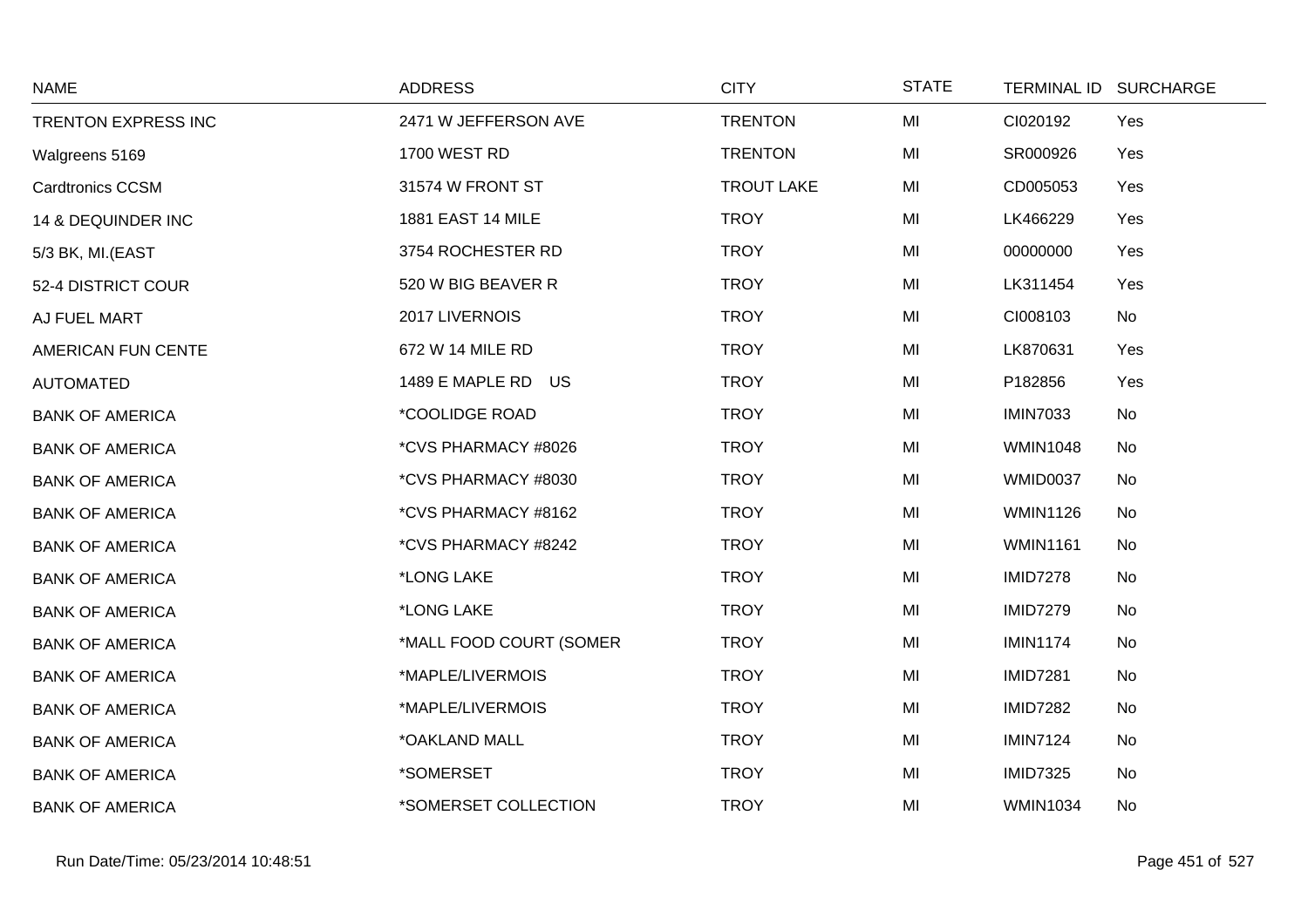| <b>NAME</b>               | <b>ADDRESS</b>                | <b>CITY</b> | <b>STATE</b> |                 | TERMINAL ID SURCHARGE |
|---------------------------|-------------------------------|-------------|--------------|-----------------|-----------------------|
| <b>BANK OF AMERICA</b>    | *SOMERSET MALL FOOD CT        | <b>TROY</b> | MI           | <b>IMIN1174</b> | No                    |
| <b>CHASE</b>              | 1050 E LONG LAKE R            | <b>TROY</b> | MI           | MI0559          | Yes                   |
| <b>CHASE</b>              | 1237 COOLIDGE HWY             | <b>TROY</b> | MI           | MI0042          | Yes                   |
| <b>CHASE</b>              | 1735 E BIG BEAVER             | <b>TROY</b> | MI           | MI5463          | Yes                   |
| <b>CHASE</b>              | 2155 W BIG BEAVER             | <b>TROY</b> | MI           | MI2976          | Yes                   |
| <b>CHASE</b>              | 260 JOHN R RD                 | <b>TROY</b> | MI           | MI0560          | Yes                   |
| <b>CHASE</b>              | 260 JOHN R RD                 | <b>TROY</b> | MI           | MI0847          | Yes                   |
| <b>CITIZENS COB</b>       | 125 STEPHENSON HWY            | <b>TROY</b> | MI           | ZA8321          | No                    |
| <b>CITIZENS COB</b>       | 55 WEST LONG LAKE             | <b>TROY</b> | MI           | ZA8141          | No                    |
| <b>CITIZENS COB</b>       | 751 E BIG BEAVER              | <b>TROY</b> | MI           | ZA8218          | No                    |
| <b>COMERICA BANK</b>      | <b>CROOKS - MAPLE TROY</b>    | <b>TROY</b> | MI           | D0137606        | No                    |
| <b>COMERICA BANK</b>      | <b>CROOKS-LONG LAKE TROY</b>  | <b>TROY</b> | MI           | D0417621        | No                    |
| <b>COMERICA BANK</b>      | <b>CROOKS-MAPLE TROY</b>      | <b>TROY</b> | MI           | M1837755        | No                    |
| <b>COMERICA BANK</b>      | JOHN R - MAPLE TROY           | <b>TROY</b> | MI           | E1317586        | No                    |
| <b>COMERICA BANK</b>      | JOHN R-MAPLE TROY             | <b>TROY</b> | MI           | C2745952        | No                    |
| <b>COMERICA BANK</b>      | <b>KROGER: LONG LK-LIV TR</b> | <b>TROY</b> | MI           | M2565667        | No                    |
| <b>COMERICA BANK</b>      | ROCHESTER-WATTLES TROY        | <b>TROY</b> | MI           | A3624404        | No                    |
| <b>COMERICA BANK</b>      | ROCHESTER-WATTLES TROY        | <b>TROY</b> | MI           | G3394289        | No                    |
| <b>COURTYARD BY MARRI</b> | 1525 EAST MAPLE RD            | <b>TROY</b> | MI           | LK805829        | Yes                   |
| CT 7-11                   | 1650 CROOKS RD.               | <b>TROY</b> | MI           | SE276263        | Yes                   |
| CT 7-11                   | 2891 CROOKS RD.               | <b>TROY</b> | MI           | SE276703        | Yes                   |
| CT 7-11                   | 4054 ROCHESTER RD             | <b>TROY</b> | MI           | SE275628        | Yes                   |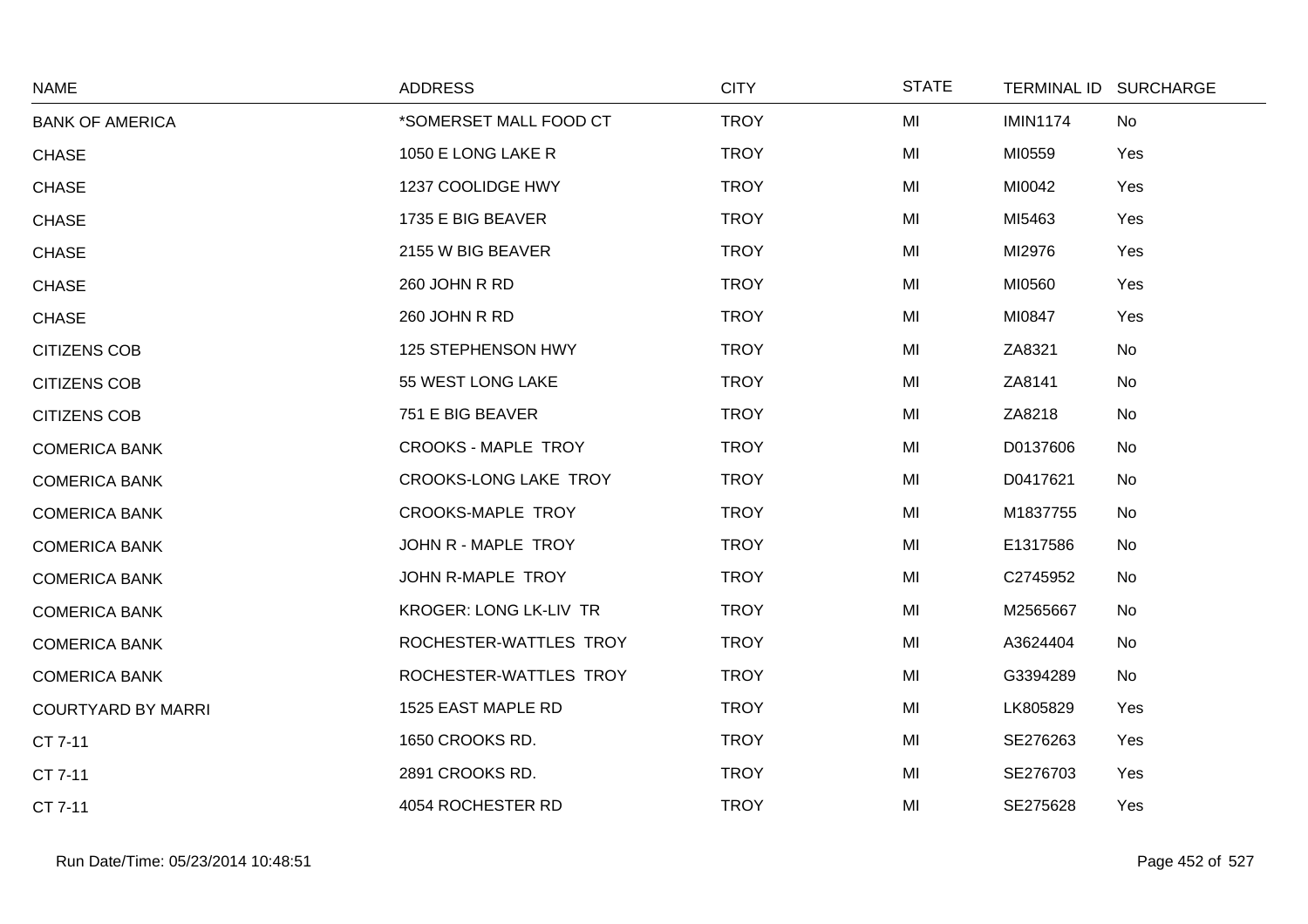| <b>NAME</b>               | <b>ADDRESS</b>      | <b>CITY</b> | <b>STATE</b> | <b>TERMINAL ID</b> | <b>SURCHARGE</b> |
|---------------------------|---------------------|-------------|--------------|--------------------|------------------|
| <b>Cardtronics CCSM</b>   | 1873 E BIG BEAVER   | <b>TROY</b> | MI           | CD006186           | Yes              |
| <b>Cardtronics CCSM</b>   | 25 E 14 MILE RD     | <b>TROY</b> | MI           | CR006596           | Yes              |
| <b>Cardtronics CCSM</b>   | 5015 LIVERNOIS      | <b>TROY</b> | MI           | CR003058           | Yes              |
| <b>Cardtronics CCSW</b>   | 880 E. MAPLE RD.    | <b>TROY</b> | MI           | SP070062           | Yes              |
| CardtronicsLPC            | 1315 N COOLIDGE     | <b>TROY</b> | MI           | TG021169           | Yes              |
| <b>EMBASSY SUITES TRO</b> | 850 TOWER DR        | <b>TROY</b> | MI           | LK264654           | Yes              |
| <b>FIRSTMERIT</b>         | 500 W Big Beaver R  | <b>TROY</b> | MI           | 00006397           | No               |
| <b>GUARANTY BANK</b>      | 2105 W SOUTH BLVD   | <b>TROY</b> | MI           | H5220116           | No               |
| <b>GUARANTY BANK</b>      | 3125 JOHN R RD      | <b>TROY</b> | MI           | T522B270           | Yes              |
| JOHN R PETRO MART         | 1980 E MAPLE RD     | <b>TROY</b> | MI           | LK381981           | Yes              |
| LONG LAKE & DEQUINDRE     | 2970 E LONG LAKE RD | <b>TROY</b> | MI           | HY004912           | Yes              |
| <b>MACY'S (OA</b>         | 500 W. 14 MILE RD.  | <b>TROY</b> | MI           | 83130332           | Yes              |
| MACY'S (SO                | 2750 W. BIG BEAVER  | <b>TROY</b> | MI           | 83130339           | Yes              |
| MAPLE CITGO 15 AND        | 1654 LIVERNOISE RD  | <b>TROY</b> | MI           | LK689036           | Yes              |
| NELMAN TROY, INC.         | 5012 ROCHESTER RD   | <b>TROY</b> | MI           | CI000153           | Yes              |
| PAI ATM                   | 412 W 14 MILE RD    | <b>TROY</b> | MI           | TX54423            | Yes              |
| PAI ATM                   | 412 W. 14 MILE ROAD | <b>TROY</b> | MI           | TX44846            | Yes              |
| PAI ISO                   | 412 W 14 MILE RD    | <b>TROY</b> | MI           | TX54423            | Yes              |
| PAI ISO                   | 412 W. 14 MILE ROAD | <b>TROY</b> | MI           | TX44846            | Yes              |
| <b>PNCBANK</b>            | 2135 W MAPLE        | <b>TROY</b> | MI           | PI3617             | Yes              |
| <b>PNCBANK</b>            | 6024 LIVERNOIS RD   | <b>TROY</b> | MI           | PA1146             | Yes              |
| <b>PNCBANK</b>            | 725 E BIG BEAVER    | <b>TROY</b> | MI           | PA1098             | Yes              |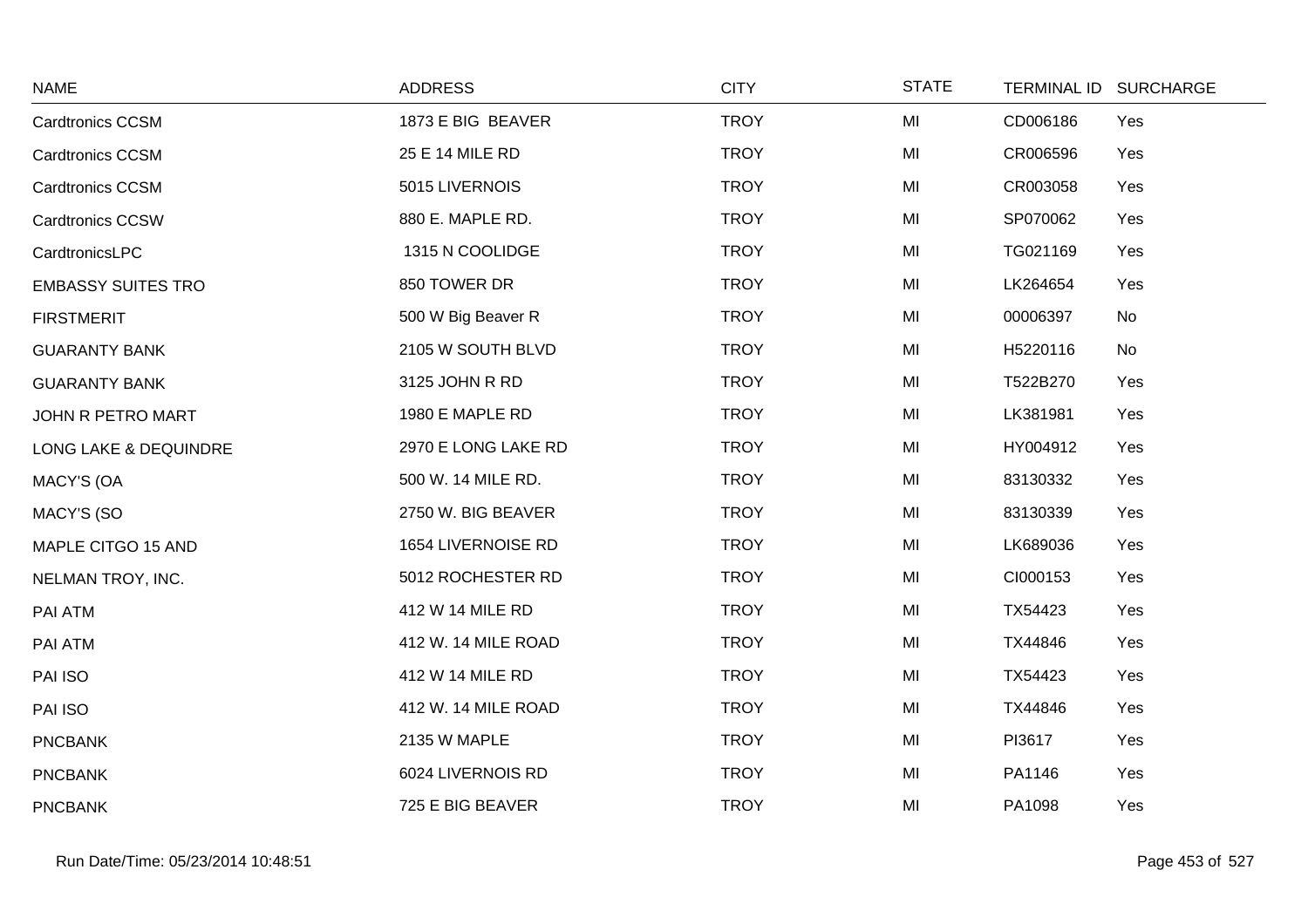| <b>NAME</b>                  | <b>ADDRESS</b>            | <b>CITY</b>       | <b>STATE</b> | TERMINAL ID SURCHARGE |
|------------------------------|---------------------------|-------------------|--------------|-----------------------|
| <b>PNCBANK</b>               | 767 W. BIG BEAVER         | <b>TROY</b>       | MI           | PA2908<br>Yes         |
| <b>SQUARE LAKE LIVERNOIS</b> | 5977 LIVERNOISE AVE       | <b>TROY</b>       | MI           | CI021186<br>Yes       |
| <b>TROY BUSCEMIS</b>         | 3176 ROCHESTER RD         | <b>TROY</b>       | MI           | CI015581<br>Yes       |
| WALGREENS 4412               | 1965 E BIG BEAVER ROAD    | <b>TROY</b>       | MI           | SR007689<br>Yes       |
| <b>WALGREENS 5224</b>        | 2932 E LONG LAKE ROAD     | <b>TROY</b>       | MI           | SR007690<br>No        |
| LAKE OSCEO                   | <b>109 EAST CHURCH</b>    | <b>TUSTIN</b>     | MI           | MI000280<br>No        |
| CARGO FOOD                   | 5536 HOLTON<br><b>US</b>  | <b>TWIN LAKE</b>  | MI           | P157172<br>Yes        |
| Jacks Quick Stop 3           | 6330 HOLTON RD            | <b>TWIN LAKE</b>  | MI           | SR000003<br>Yes       |
| PAI ATM                      | 184 E KENWOOD RD          | <b>TWIN LAKE</b>  | MI           | CS39430<br>Yes        |
| PAI ISO                      | 184 E KENWOOD RD          | <b>TWIN LAKE</b>  | MI           | CS39430<br>Yes        |
| <b>TWINNING F</b>            | 105 N. STATE ST US        | <b>TWINNING</b>   | MI           | P140041<br>Yes        |
| <b>MURPHY OIL</b>            | 611 E Lake St<br>US       | <b>Tawas City</b> | MI           | P196618<br>Yes        |
| A M Petro                    | 8405 Inkster Rd US        | Taylor            | MI           | NH028187<br>No        |
| Citgo Tayl                   | 5858 Telegraph Rd US      | Taylor            | MI           | NH017678<br>Yes       |
| Continenta                   | <b>US</b><br>25831 Eureka | Taylor            | MI           | TX010430<br>No        |
| <b>DRINKS SAL</b>            | 9015 TELEGRAPH ROADUS     | Taylor            | MI           | NH010624<br>Yes       |
| Ecorse Fue                   | 25934 Ecorse Rd US        | Taylor            | MI           | NH030347<br>Yes       |
| Gibraltar                    | 15525 Racho Blvd US       | Taylor            | MI           | Yes<br>TX015468       |
| Gibraltar                    | 15525 Racho Blvd US       | Taylor            | MI           | TX016042<br>Yes       |
| Gibraltar                    | 15525 Racho Blvd US       | Taylor            | MI           | TX020062<br>Yes       |
| JONNAS-838                   | 16937 Beech Daly US       | Taylor            | MI           | P83891<br>Yes         |
| Mitch s Su                   | 16950 Allen Rd US         | Taylor            | MI           | TX019114<br>Yes       |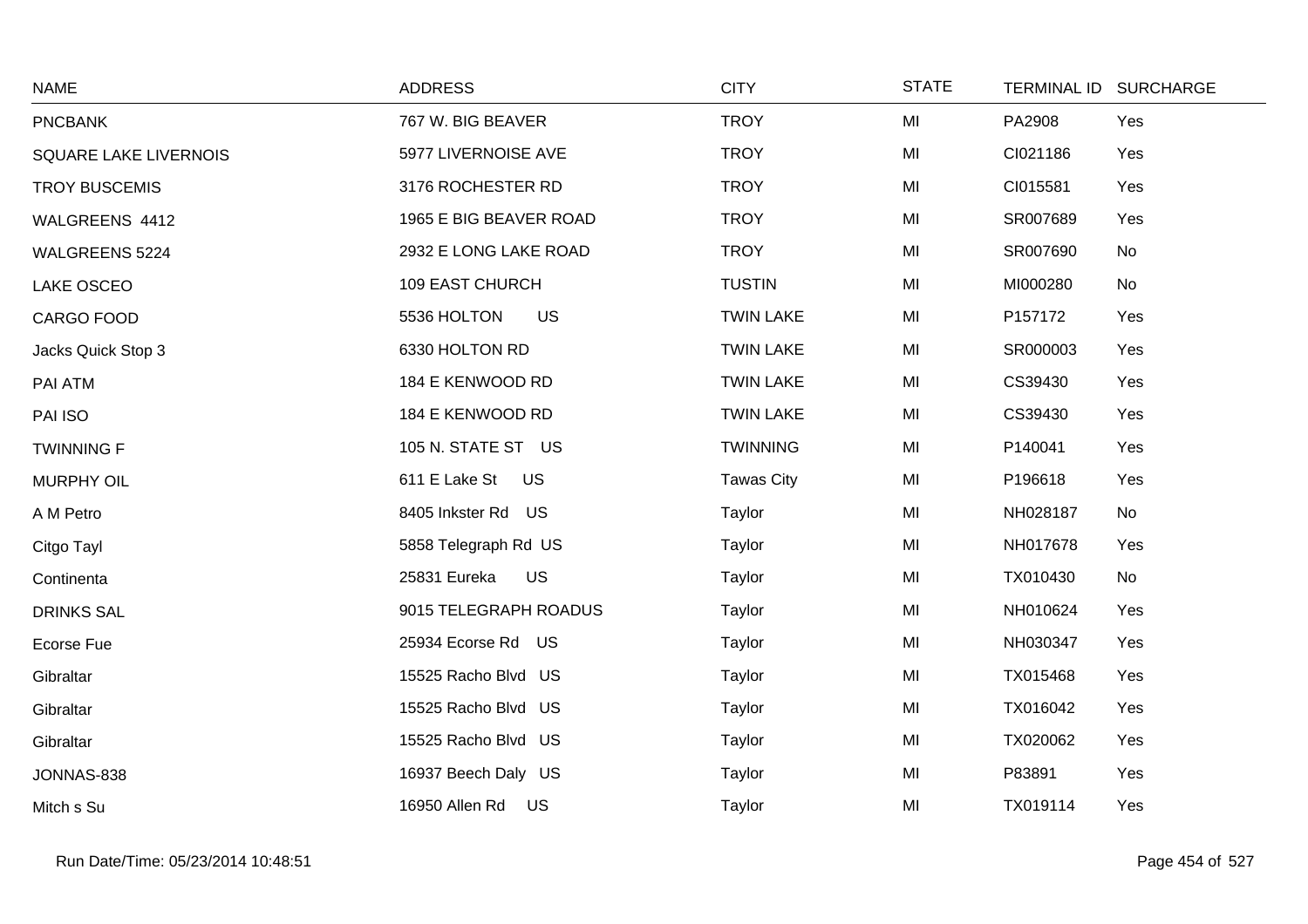| <b>NAME</b>               | <b>ADDRESS</b>            | <b>CITY</b>          | <b>STATE</b> | <b>TERMINAL ID</b><br><b>SURCHARGE</b> |
|---------------------------|---------------------------|----------------------|--------------|----------------------------------------|
| Norm s Foo                | 25760 Ecorse Rd US        | Taylor               | MI           | TX013378<br>Yes                        |
| Secretary                 | 21572 Ecorse<br><b>US</b> | Taylor               | MI           | NH010626<br>Yes                        |
| Stevie J s                | 5915 Inkster Rd<br>US     | Taylor               | MI           | NH026319<br>Yes                        |
| <b>Taylor Tow</b>         | 22525 Ecorse Rd US        | Taylor               | MI           | TX019488<br>Yes                        |
| The Poker                 | 5841 Telegraph RoadUS     | Taylor               | MI           | NH014432<br>No                         |
| Temperance                | US<br>8926 Lewis Ave      | Temperance           | MI           | TX013604<br>Yes                        |
| OLESONS FO                | 1110 E Hammond<br>US      | <b>Traverse City</b> | MI           | P213300<br>Yes                         |
| <b>SOS Traver</b>         | 1759 Barlow<br><b>US</b>  | <b>Traverse City</b> | MI           | NH017222<br>Yes                        |
| Charlie s                 | <b>US</b><br>3610 W Rd    | Trenton              | MI           | Yes<br>TX019953                        |
| Adam Manag                | 3990 Rochester Rd US      | Troy                 | MI           | GM002085<br>Yes                        |
| BP Gas Big                | 2989 Crooks Road US       | Troy                 | MI           | Yes<br>TX019866                        |
| Bottle C                  | <b>US</b><br>1660 John R  | Troy                 | MI           | TX020108<br>Yes                        |
| Met Hotel                 | 5500 Crooks Rd<br>US      | Troy                 | MI           | NH028165<br>Yes                        |
| Palm Cafe                 | 300 E Big Beaver BUS      | Troy                 | MI           | NH026344<br>Yes                        |
| The Gather                | <b>US</b><br>3985 John    | Troy                 | MI           | No<br>TX015986                         |
| <b>Ultimate C</b>         | 100 W Big Beaver RdUS     | Troy                 | MI           | NH029114<br>Yes                        |
| <b>VILLAGE MINI MARKE</b> | 4497 N WASHINGTON         | <b>UBLY</b>          | MI           | LK913950<br>Yes                        |
| CALRO DONS                | 790 NORTH BROADWAY        | <b>UNION CITY</b>    | MI           | SR005954<br>Yes                        |
| PAI ATM                   | 202 S BROADWAY            | <b>UNION CITY</b>    | MI           | TX9328<br>Yes                          |
| PAI ATM                   | 8122 M60                  | <b>UNION CITY</b>    | MI           | TX33230<br>Yes                         |
| PAI ISO                   | 8122 M60                  | <b>UNION CITY</b>    | MI           | Yes<br>TX33230                         |
| SOUTHERN MICHIGAN B&T     | 225 NORTH BROADWAY        | <b>UNION CITY</b>    | MI           | CP302822<br>No                         |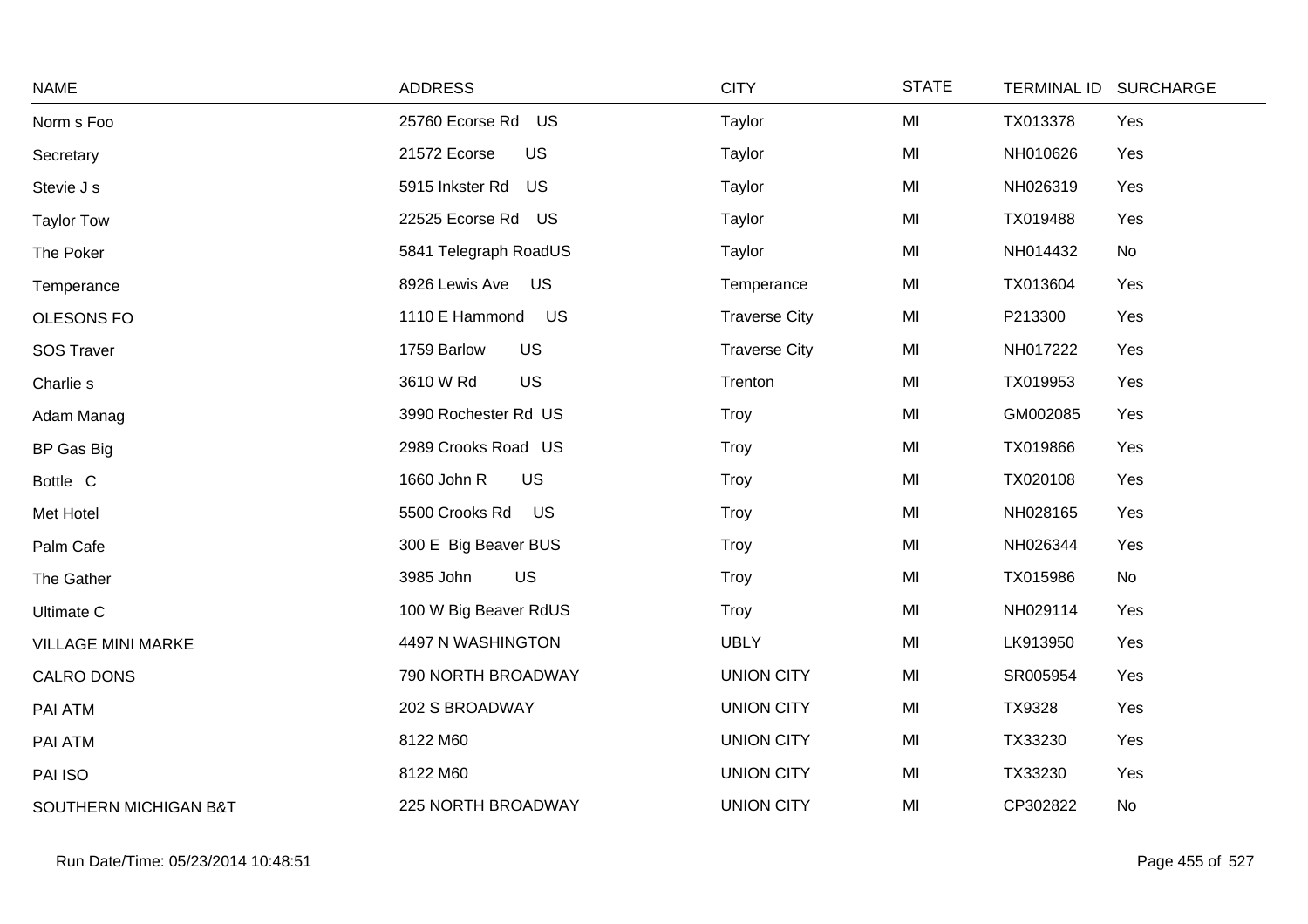| <b>NAME</b>               | <b>ADDRESS</b>           | <b>CITY</b>       | <b>STATE</b> | <b>TERMINAL ID</b> | <b>SURCHARGE</b> |
|---------------------------|--------------------------|-------------------|--------------|--------------------|------------------|
| <b>UNION CITY</b>         | <b>US</b><br>8160 M-60   | <b>UNION CITY</b> | MI           | P02547             | Yes              |
| <b>COMERICA BANK</b>      | UNION LK-COMMRCE UN LK   | <b>UNION LAKE</b> | MI           | K3724398           | No               |
| <b>VILLAGE MINI MARKE</b> | 6516 CENTER STREET       | <b>UNIONVILLE</b> | MI           | LK913963           | Yes              |
| <b>CHEMICAL BANK</b>      | 1961 DELTA RD - BRIX YA  | UNIVERSITY CR     | MI           | WZ389012           | Yes              |
| <b>CHEMICAL BANK</b>      | 1961 DELTA RD - FOUNDERS | UNIVERSITY CR     | MI           | WZ389013           | Yes              |
| BP HALL RD                | 8100 HALL RD             | <b>UTICA</b>      | MI           | LK432621           | Yes              |
| <b>CASCO CONVENIENCE</b>  | 45015 VAN DYKE           | <b>UTICA</b>      | MI           | LK483063           | Yes              |
| <b>CHASE</b>              | 45303 VAN DYKE AVE       | <b>UTICA</b>      | MI           | MI0286             | Yes              |
| <b>COMERICA BANK</b>      | 23 MI-MOUND UTICA        | <b>UTICA</b>      | MI           | H2525630           | No               |
| <b>COMERICA BANK</b>      | VAN DYKE - 21 MILE UTI   | <b>UTICA</b>      | MI           | G0587639           | <b>No</b>        |
| <b>Cardtronics CCSP</b>   | 45511 PARK AVE           | <b>UTICA</b>      | MI           | DB002476           | Yes              |
| <b>Cardtronics CCSW</b>   | 11325 E 23 MILE          | <b>UTICA</b>      | MI           | SP070367           | Yes              |
| <b>Cardtronics CCSW</b>   | 3851 AUBURN              | <b>UTICA</b>      | MI           | SP070404           | Yes              |
| DOOLEYS-98                | 12414 HALL ROAD<br>US    | <b>UTICA</b>      | MI           | P98185             | Yes              |
| <b>HALL RD SHELL</b>      | 11229 HALL RD            | <b>UTICA</b>      | MI           | TD237564           | Yes              |
| <b>MEIJER RET</b>         | 15055 HALL RD            | <b>UTICA</b>      | MI           | 82128236           | Yes              |
| Marathon M                | 45525 VAN DYKE<br>US     | <b>UTICA</b>      | MI           | P02667             | Yes              |
| PAI ATM                   | 7759 AUBURN RD           | <b>UTICA</b>      | MI           | TX4374             | Yes              |
| <b>RITE AID #4321</b>     | 51037 VAN DYKE AVE       | <b>UTICA</b>      | MI           | A0006921           | Yes              |
| <b>SCHOENERR INC</b>      | 13603 23 MILE RD         | <b>UTICA</b>      | MI           | CI016425           | Yes              |
| <b>SHAMROCK OIL</b>       | 45015 VAN DYKE           | <b>UTICA</b>      | MI           | LK171590           | Yes              |
| SHELBYVILL                | 4030 AUBURN RD.          | <b>UTICA</b>      | MI           | 80502327           | Yes              |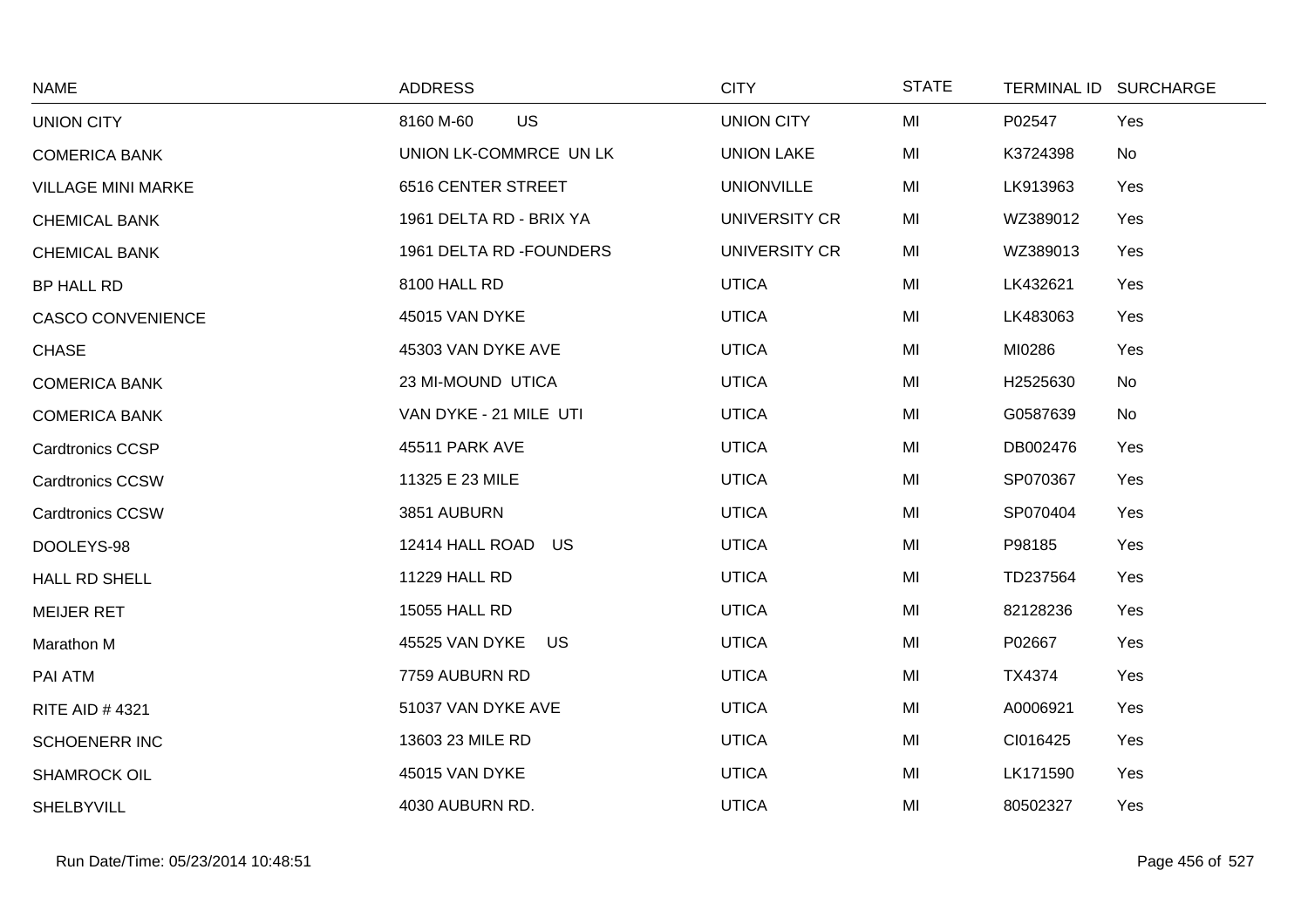| <b>NAME</b>              | <b>ADDRESS</b>             | <b>CITY</b>      | <b>STATE</b> | TERMINAL ID SURCHARGE |     |
|--------------------------|----------------------------|------------------|--------------|-----------------------|-----|
| SUNOCO HALL RD.          | 11335 HALL RD              | <b>UTICA</b>     | MI           | LK658741              | Yes |
| <b>TCF BANK</b>          | 45133 HAYES STREET         | <b>UTICA</b>     | MI           | 57000542              | Yes |
| VAN DYKE EXPRESS I       | 44089 VANDYKE              | <b>UTICA</b>     | MI           | LK590431              | Yes |
| Utica Vale               | 45310 Van Dyke<br>US       | Utica            | MI           | NH024390              | Yes |
| Valley Far               | 45619 Van Dyke US          | Utica            | MI           | TX015913              | Yes |
| 5/3 BK, MI.(EAST         | 10444 BELLEVILLE RD        | <b>VAN BUREN</b> | MI           | 00000000              | Yes |
| 7 Days Express Mart      | 17925 STATE ST             | VANDALIA         | MI           | SR102034              | Yes |
| <b>D&amp;D INTERS</b>    | 8371 MILL STREET           | VANDERBILT       | MI           | 80680745              | Yes |
| <b>VILLAGE MARKET OF</b> | 8070 MILL STREET           | VANDERBILT       | MI           | LK840615              | Yes |
| <b>CHASE</b>             | 136 S MAIN ST              | VASSAR           | MI           | MI1251                | Yes |
| <b>Cardtronics CCSW</b>  | 288 E. HURON               | <b>VASSAR</b>    | MI           | SP070128              | Yes |
| <b>QUICK SAV</b>         | 315 E HURON<br><b>US</b>   | VASSAR           | MI           | P04417                | Yes |
| <b>RITE AID #1745</b>    | SHOP-RITE S/C              | VASSAR           | MI           | A0006161              | Yes |
| <b>TRI-POINTE</b>        | 659 STATE ROAD             | <b>VASSAR</b>    | MI           | MI000322              | No  |
| <b>CHASE</b>             | 101 W MAIN ST              | <b>VERNON</b>    | MI           | MI1095                | Yes |
| <b>FIRSTBANK</b>         | 9002 HOWARD CITY R         | <b>VESTABURG</b> | MI           | XM9851                | Yes |
| <b>Cardtronics CCSW</b>  | 223 W PRAIRIE STREET       | <b>VICKSBURG</b> | MI           | SP070370              | Yes |
| <b>FELPAUSCH</b>         | 120 W PRAIRIE<br><b>US</b> | <b>VICKSBURG</b> | MI           | P235383               | Yes |
| PAI ATM                  | 1646 E W AVE               | <b>VICKSBURG</b> | MI           | CS15401               | Yes |
| <b>PNCBANK</b>           | 119 N MAIN ST              | <b>VICKSBURG</b> | MI           | PA3246                | Yes |
| <b>Sunset Market</b>     | 13484 PORTAGE ROAD         | <b>VICKSBURG</b> | MI           | SR005501              | Yes |
| <b>VICKSBURG</b>         | 601 S RICHARDSON US        | <b>VICKSBURG</b> | MI           | P09535                | Yes |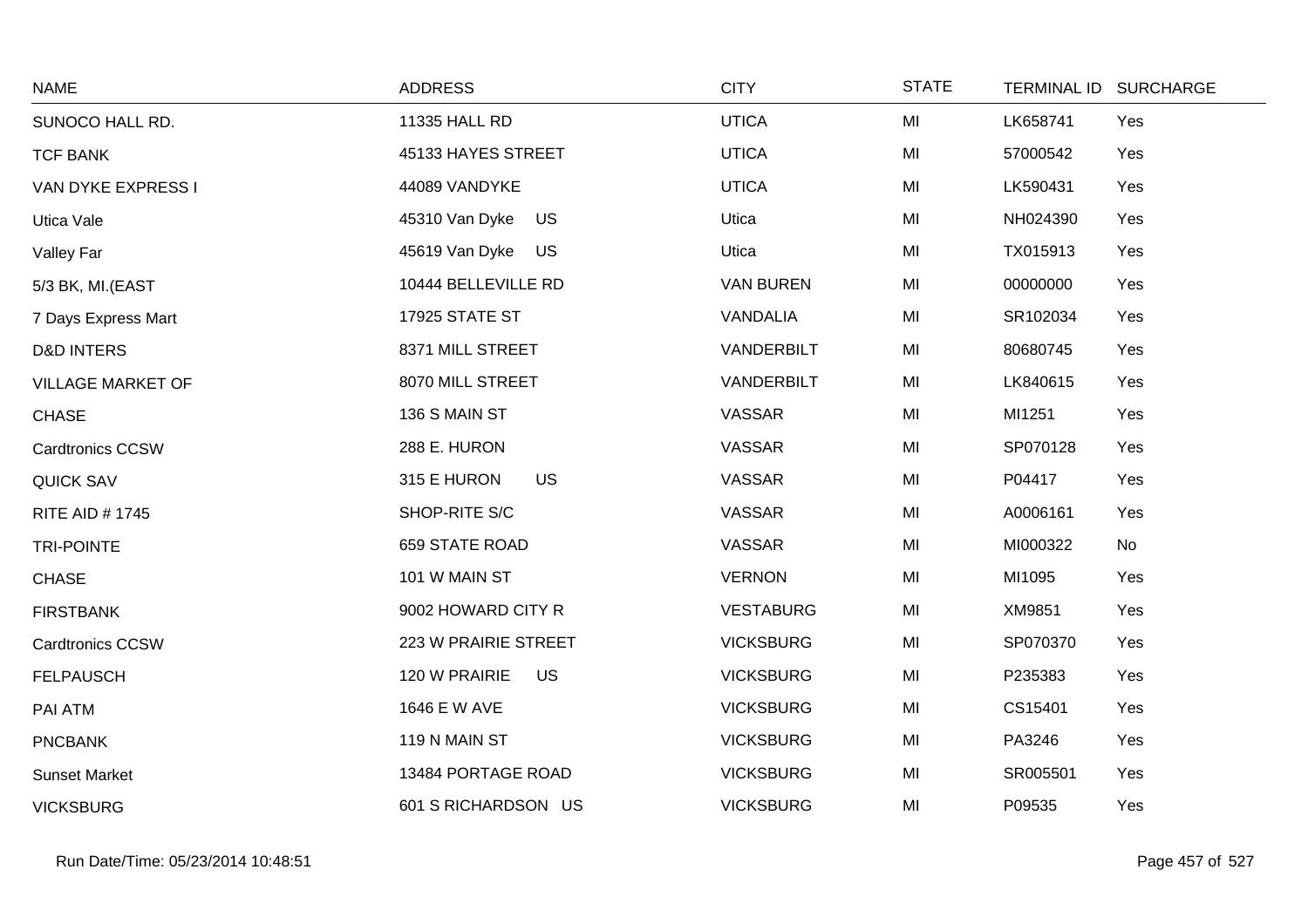| <b>NAME</b>                      | <b>ADDRESS</b>          | <b>CITY</b>        | <b>STATE</b> | <b>TERMINAL ID</b> | <b>SURCHARGE</b> |
|----------------------------------|-------------------------|--------------------|--------------|--------------------|------------------|
| Vulcan A Mart                    | W4710 US 2              | VOLCAN             | MI           | SR007762           | Yes              |
| <b>CITIZENS COB</b>              | 6465 ORCHARD LAKE       | W BLOOMFIELD       | MI           | ZA8266             | No               |
| CT 7-11                          | 4264 ORCHARD LAKE RUS   | W BLOOMFIELD       | MI           | SE274831           | Yes              |
| CardtronicsLPC                   | 5609 W SAGINAW HWY.     | <b>W LANSING</b>   | MI           | TG021032           | Yes              |
| <b>COMERICA BANK</b>             | HENRY FORD HOSPITAL     | W. BLOOMFIELD      | MI           | A0477626           | No               |
| <b>PNCBANK</b>                   | 6230 ORCHARD LK         | W. BLOOMFIELD      | MI           | PA2778             | Yes              |
| <b>Holiday Stationstores Wak</b> | 185 W US HWY 2          | WAKEFIELD          | MI           | SR000348           | Yes              |
| Krist Oil 030                    | 411 W US 2              | <b>WAKEFIELD</b>   | MI           | SR008160           | Yes              |
| NORTHSIDE CARRYOUT               | 310 N MAIN ST           | <b>WALDRON</b>     | MI           | LK233900           | Yes              |
| Admiral 25 ALPINE AVE            | 2366 ALPINE AVE 25      | <b>WALKER</b>      | MI           | SR007573           | Yes              |
| CardtronicsLPC                   | 3248 ALPINE AVE. NW.    | <b>WALKER</b>      | MI           | TG020909           | Yes              |
| Fruit Ridge Citgo                | 3050 FRUITRIDGE         | <b>WALKER</b>      | MI           | SR052411           | Yes              |
| <b>MACATAWA B</b>                | 2750 WALKER NW          | <b>WALKER</b>      | MI           | MI000240           | Yes              |
| <b>MEIJER CRE</b>                | 2410 GAYNOR RD          | <b>WALKER</b>      | MI           | 82129006           | Yes              |
| Next Door Store 1051 Wal         | 4415 LAKE MICHIGAN DR N | <b>WALKER</b>      | MI           | SR004444           | Yes              |
| Walgreens 10351                  | 3596 ALPINE AVE NW      | <b>WALKER</b>      | MI           | SR003322           | Yes              |
| <b>WEST SHORE</b>                | 330 EAST MAIN           | WALKERVILLE        | MI           | MI000293           | No               |
| <b>BANK OF AMERICA</b>           | *COMMERCE TOWNSHIP      | <b>WALLED LAKE</b> | MI           | <b>IMID7222</b>    | No               |
| <b>BANK OF AMERICA</b>           | *CVS PHARMACY #8002     | <b>WALLED LAKE</b> | MI           | <b>WMIN1036</b>    | No               |
| <b>CHASE</b>                     | 2181 N PONTIAC TRL      | <b>WALLED LAKE</b> | MI           | MI1152             | No               |
| <b>CHASE</b>                     | 2181 N PONTIAC TRL      | <b>WALLED LAKE</b> | MI           | MI1153             | Yes              |
| <b>CO-OP SERVICES CU</b>         | 1260 N PONTIAC TRAIL    | <b>WALLED LAKE</b> | MI           | CK2918             | Yes              |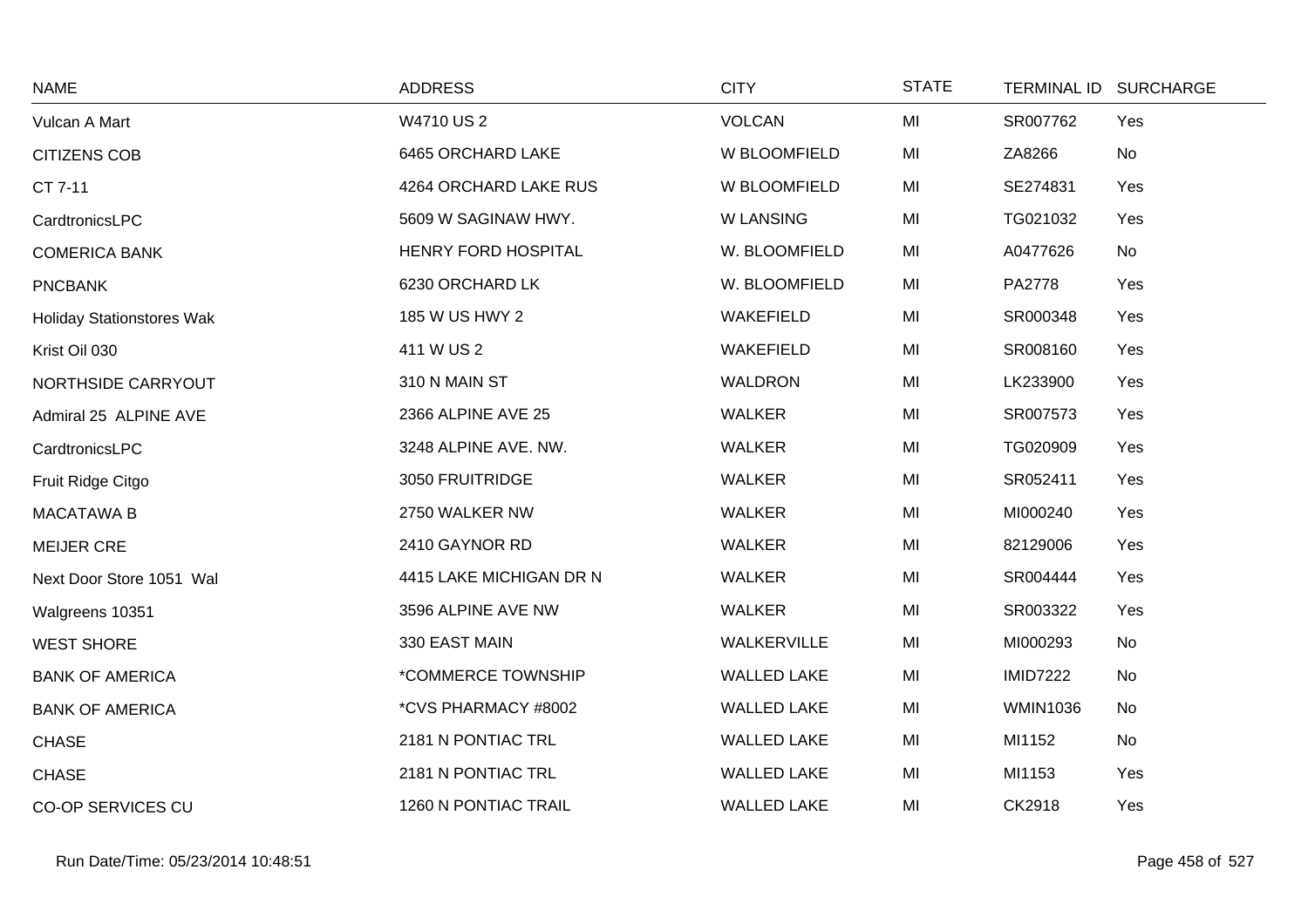| <b>NAME</b>               | <b>ADDRESS</b>             | <b>CITY</b>        | <b>STATE</b> | <b>TERMINAL ID</b> | <b>SURCHARGE</b> |
|---------------------------|----------------------------|--------------------|--------------|--------------------|------------------|
| <b>COMERICA BANK</b>      | 14 MI-HAGGERTY WLLD LK     | <b>WALLED LAKE</b> | MI           | C0717660           | No               |
| <b>COMERICA BANK</b>      | 47060 PONTIAC TRAIL        | <b>WALLED LAKE</b> | MI           | K1237575           | No               |
| <b>COMERICA BANK</b>      | CMART WALLED LAKE          | <b>WALLED LAKE</b> | MI           | C0997553           | No               |
| CardtronicsLPC            | 495 HAGGERTY RD            | <b>WALLED LAKE</b> | MI           | TG021082           | Yes              |
| <b>LIQUOR STA</b>         | 1075 E WEST MAPLE US       | <b>WALLED LAKE</b> | MI           | P78143             | No               |
| <b>MARATHON AT WALLED</b> | 1101 N PONTIAC LAK         | <b>WALLED LAKE</b> | MI           | LK770434           | Yes              |
| <b>PNCBANK</b>            | 246 LIBERTY ST             | <b>WALLED LAKE</b> | MI           | PA3220             | Yes              |
| <b>PNCBANK</b>            | 246 LIBERTY ST             | <b>WALLED LAKE</b> | MI           | PA3776             | Yes              |
| <b>WALLED LAK</b>         | 750 N. PONTIAC<br>US       | <b>WALLED LAKE</b> | MI           | P78131             | Yes              |
| <b>VALERO AUSTIN OIL</b>  | 6710 EAST 9 MILE R         | <b>WAREN</b>       | MI           | LK463679           | Yes              |
| 13 AND SCHOENHERR SHEL    | 13610 E 13 MILE RD         | WARREN             | MI           | CI020636           | Yes              |
| 14 AND RYA                | 4190 14 MILE RD US         | <b>WARREN</b>      | MI           | AA900160           | Yes              |
| 37TH DISTRICT COURT       | 8300 COMMON RD             | <b>WARREN</b>      | MI           | CI017101           | Yes              |
| 5/3 BK, MI.(EAST          | 30700 VAN DYKE             | <b>WARREN</b>      | MI           | 00000000           | Yes              |
| 696 RYAN MINI MART        | 4001 EAST 11 MILE          | <b>WARREN</b>      | MI           | LK931207           | Yes              |
| 8 MILE PAR                | 5601 E 8 MILE<br><b>US</b> | WARREN             | MI           | P80291             | Yes              |
| 9 & HOOVER                | 23011 HOOVER RD            | <b>WARREN</b>      | MI           | HY006440           | Yes              |
| 9 MILE STOP & GO I        | 28955 VAN DYKE             | <b>WARREN</b>      | MI           | LK548083           | Yes              |
| A-Z-A-H LLC               | 4695 NINE MILE             | <b>WARREN</b>      | MI           | LK530935           | Yes              |
| AANDB WINE SHOPPE #2      | 14405 E 9 MILE RD          | <b>WARREN</b>      | MI           | CI021068           | Yes              |
| <b>ACTION LIQUOR SHOP</b> | 27552 VAN DYKE             | WARREN             | MI           | CI007829           | Yes              |
| <b>ALAA PETRO</b>         | 11805 E 8 MILE ROA         | <b>WARREN</b>      | MI           | LK756736           | Yes              |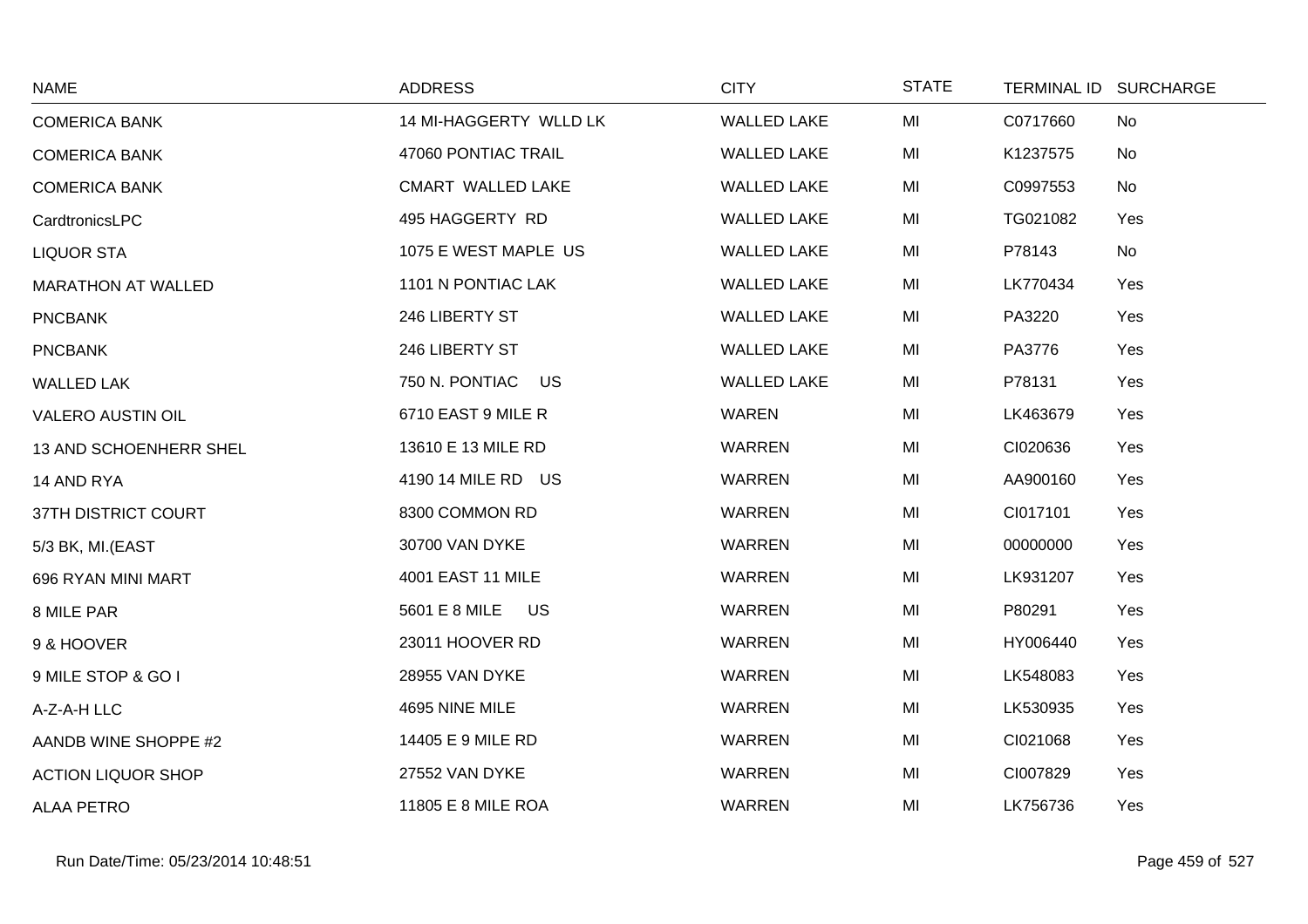| <b>NAME</b>              | <b>ADDRESS</b>            | <b>CITY</b>   | <b>STATE</b> | TERMINAL ID SURCHARGE |     |
|--------------------------|---------------------------|---------------|--------------|-----------------------|-----|
| ANS GAS INC              | 1940 E. 9 MILE RD         | <b>WARREN</b> | MI           | LK324554              | Yes |
| <b>AUTOMATED</b>         | 7000 CHICAGO RD US        | <b>WARREN</b> | MI           | P172035               | Yes |
| <b>AUTOMATED</b>         | 7627 E 9 MILE RD US       | <b>WARREN</b> | MI           | P105719               | Yes |
| Americas B               | 7500 MILLER RD US         | <b>WARREN</b> | MI           | HS900139              | Yes |
| <b>BANK OF AMERICA</b>   | *ART VAN FURNITURE        | <b>WARREN</b> | MI           | <b>WMIN1203</b>       | No  |
| <b>BANK OF AMERICA</b>   | *CVS PHARMACY #8039       | <b>WARREN</b> | MI           | <b>WMIN1056</b>       | No  |
| <b>BANK OF AMERICA</b>   | *CVS PHARMACY #8045       | <b>WARREN</b> | MI           | <b>WMIN1059</b>       | No  |
| <b>BANK OF AMERICA</b>   | *CVS PHARMACY #8050       | <b>WARREN</b> | MI           | WMID0042              | No  |
| <b>BANK OF AMERICA</b>   | *CVS PHARMACY #8069       | <b>WARREN</b> | MI           | <b>WMIN1075</b>       | No  |
| <b>BANK OF AMERICA</b>   | *CVS PHARMACY #8135       | <b>WARREN</b> | MI           | <b>WMID0063</b>       | No  |
| <b>BANK OF AMERICA</b>   | *CVS PHARMACY #8146       | <b>WARREN</b> | MI           | <b>WMID0065</b>       | No  |
| <b>BANK OF AMERICA</b>   | *CVS PHARMACY #8214       | <b>WARREN</b> | MI           | <b>WMIN1151</b>       | No  |
| <b>BANK OF AMERICA</b>   | *RYAN ROAD                | WARREN        | MI           | <b>IMIN7095</b>       | No  |
| <b>BANK OF AMERICA</b>   | *SCHOENHERR ROAD          | <b>WARREN</b> | MI           | <b>IMIN7096</b>       | No  |
| <b>BANK OF AMERICA</b>   | *SCHOENHERR ROAD          | <b>WARREN</b> | MI           | <b>IMIN7097</b>       | No  |
| <b>BANK OF AMERICA</b>   | *WARREN                   | <b>WARREN</b> | MI           | <b>IMID7343</b>       | No  |
| <b>BANK OF AMERICA</b>   | *WARREN                   | <b>WARREN</b> | MI           | <b>IMID7344</b>       | No  |
| <b>BAZCO ENTERPRISES</b> | 11550 13 MILE RD          | WARREN        | MI           | LK484530              | Yes |
| <b>BEE BEE'S LIQUOR</b>  | 30913 SCHOENHERR R        | WARREN        | MI           | LK734815              | Yes |
| <b>BEST MINI MART</b>    | <b>25010 MOUND</b>        | <b>WARREN</b> | MI           | LK620089              | Yes |
| <b>BLUE DIAMO</b>        | US<br>21497 RYAN          | WARREN        | MI           | P78129                | Yes |
| BOBS-78150               | 14328 9 MILE<br><b>US</b> | WARREN        | MI           | P78150                | Yes |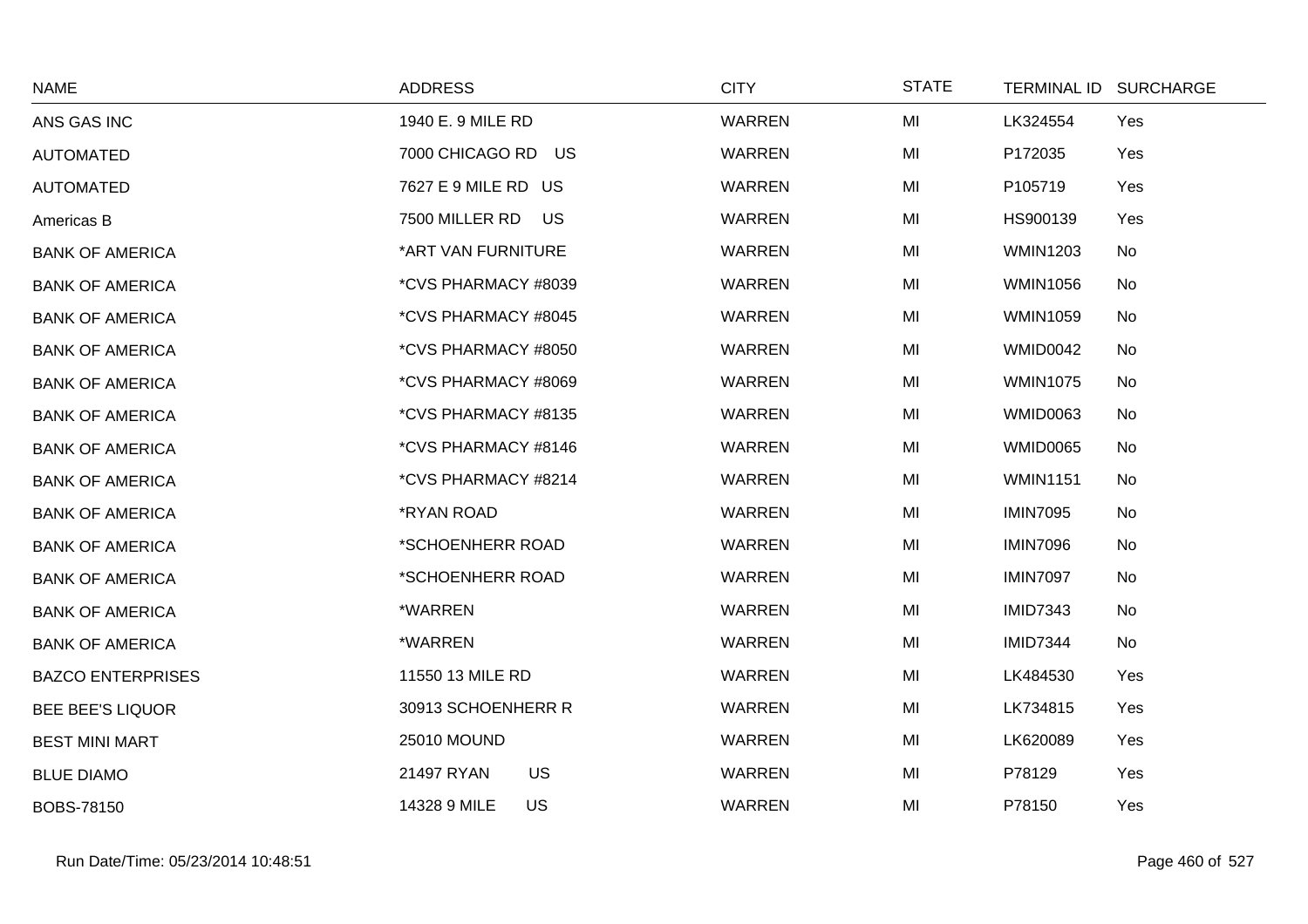| <b>NAME</b>           | <b>ADDRESS</b>         | <b>CITY</b>   | <b>STATE</b> |          | TERMINAL ID SURCHARGE |
|-----------------------|------------------------|---------------|--------------|----------|-----------------------|
| <b>BONANZA LA</b>     | 34000 HOOVER RD. US    | <b>WARREN</b> | MI           | P170949  | Yes                   |
| BP 12 AND HOOVER      | 11655 E 12 MILE RO     | <b>WARREN</b> | MI           | LK821804 | Yes                   |
| BP 13 AND DEQUENDRE   | 30990 DEQUINDRE RD     | <b>WARREN</b> | MI           | CI020295 | Yes                   |
| BP 13 AND HOOVER      | 11610 13 MILE RD       | <b>WARREN</b> | MI           | LK765607 | Yes                   |
| <b>CALS AUTO TECH</b> | 20819 SCHEONHERR       | <b>WARREN</b> | MI           | LK512996 | No                    |
| <b>CHARLES MARKET</b> | 3116 E 9 MILE ROAD     | WARREN        | MI           | LK854021 | Yes                   |
| <b>CHASE</b>          | 28542 DEQUINDRE RD     | <b>WARREN</b> | MI           | MI0260   | Yes                   |
| <b>CHASE</b>          | 28542 DEQUINDRE RD     | <b>WARREN</b> | MI           | MI3702   | Yes                   |
| <b>CHASE</b>          | 29505 MOUND RD         | <b>WARREN</b> | MI           | MI3881   | Yes                   |
| <b>CHASE</b>          | 29700 VAN DYKE AVE     | <b>WARREN</b> | MI           | MI0251   | Yes                   |
| <b>CHASE</b>          | 29700 VAN DYKE AVE     | WARREN        | MI           | MI0254   | Yes                   |
| <b>CHASE</b>          | 30001 VAN DYKE AVE     | <b>WARREN</b> | MI           | MI1851   | Yes                   |
| CHICAGO DE            | 8701 OLD 13 MILE RDUS  | <b>WARREN</b> | MI           | P129532  | Yes                   |
| <b>CITIZENS COB</b>   | 13700 14 MILE ROAD     | <b>WARREN</b> | MI           | ZA8223   | No                    |
| <b>CITIZENS COB</b>   | 2050 12 MILE ROAD      | <b>WARREN</b> | MI           | ZA8362   | No                    |
| <b>CITIZENS COB</b>   | 23521 VAN DYKE         | <b>WARREN</b> | MI           | ZA8227   | <b>No</b>             |
| <b>CITIZENS COB</b>   | 26681 HOOVER ROAD      | <b>WARREN</b> | MI           | ZA8114   | No                    |
| <b>CITIZENS COB</b>   | 28455 SCHOENHERR       | <b>WARREN</b> | MI           | ZA8194   | No                    |
| <b>CITIZENS COB</b>   | 8424 12 MILE ROAD      | WARREN        | MI           | ZA8307   | No                    |
| <b>COMERICA BANK</b>  | 10 MILE - RYAN WARREN  | <b>WARREN</b> | MI           | F0567656 | No                    |
| <b>COMERICA BANK</b>  | 12 MI-DEQUINDRE WARREN | <b>WARREN</b> | MI           | D2908786 | No                    |
| <b>COMERICA BANK</b>  | 12 MI-DESMOND WARREN   | <b>WARREN</b> | MI           | A2283336 | No                    |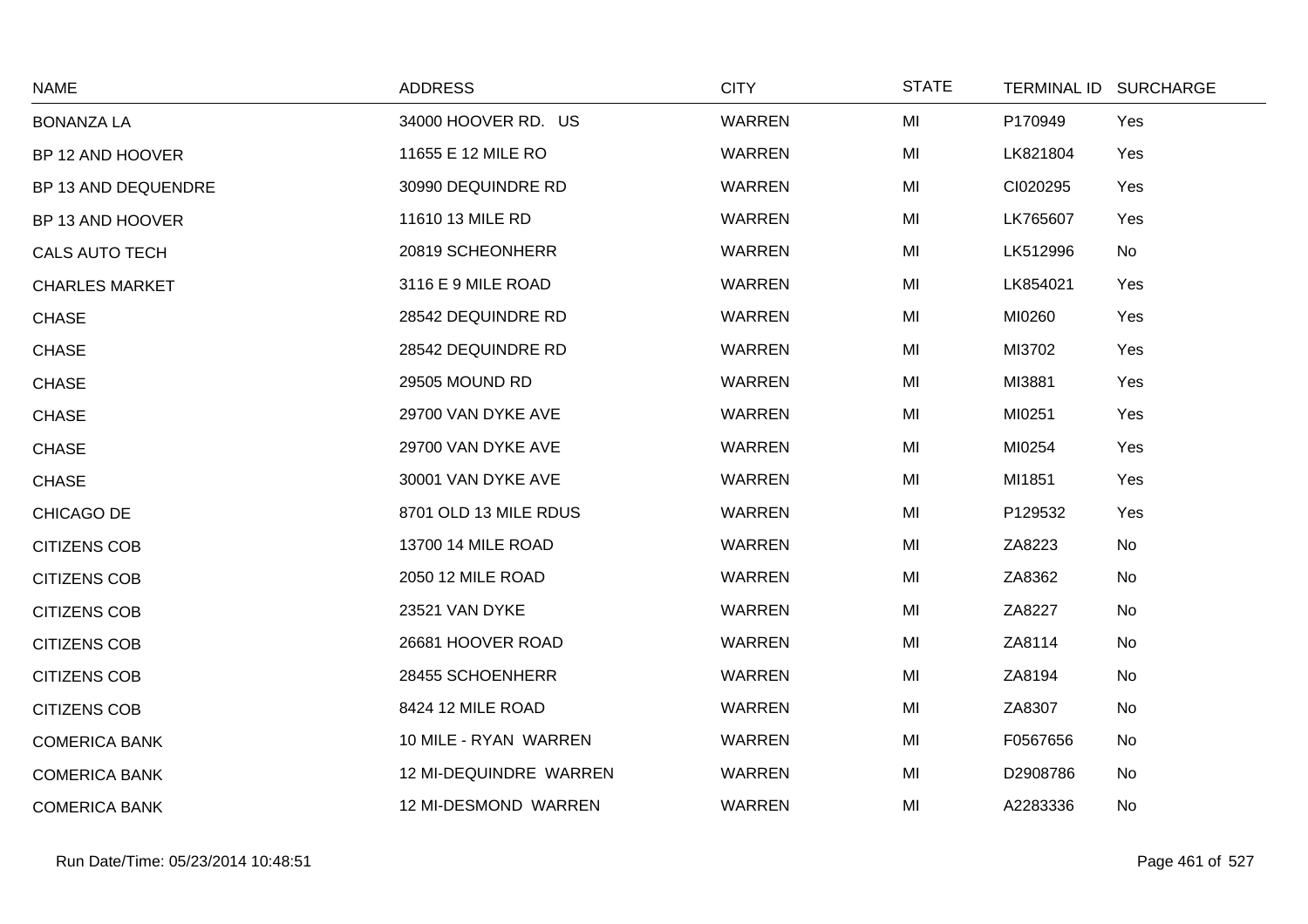| <b>NAME</b>               | <b>ADDRESS</b>                 | <b>CITY</b> | <b>STATE</b> |          | TERMINAL ID SURCHARGE |
|---------------------------|--------------------------------|-------------|--------------|----------|-----------------------|
| <b>COMERICA BANK</b>      | 14 MILE - HAYES WARREN         | WARREN      | MI           | K1637013 | No                    |
| <b>COMERICA BANK</b>      | 9 MI-SCHOENHERR WARREN         | WARREN      | MI           | H1307582 | No                    |
| <b>COMERICA BANK</b>      | <b>CHRYSLER WARREN TRUCK</b>   | WARREN      | MI           | A0757653 | No                    |
| <b>COMERICA BANK</b>      | RYAN-12 MI WARREN              | WARREN      | MI           | M1987908 | No                    |
| <b>COMERICA BANK</b>      | RYAN-12 MILE WARREN            | WARREN      | MI           | L1437894 | No                    |
| <b>COMERICA BANK</b>      | TEN MILE-RYAN WARREN           | WARREN      | MI           | D1667727 | No                    |
| <b>COMERICA BANK</b>      | V DYKE CONTINENTAL LOBB        | WARREN      | MI           | C0501651 | No                    |
| <b>COMERICA BANK</b>      | VAN DYKE - CONTINENTAL         | WARREN      | MI           | A3214261 | No                    |
| <b>COMERICA BANK</b>      | VAN DYKE-13 MI WARREN          | WARREN      | MI           | G0057600 | No                    |
| <b>COMERICA BANK</b>      | <b>VEC COMPLEX TOWER-VANDY</b> | WARREN      | MI           | A1927764 | No                    |
| <b>COUNTY FAIR MARKET</b> | 22828 DEQUINDER                | WARREN      | MI           | LK440867 | Yes                   |
| CT 7-11                   | 11575 E 13 MILE.               | WARREN      | MI           | SE276144 | Yes                   |
| CT 7-11                   | 13555 12 MILE RD.              | WARREN      | MI           | SE276423 | Yes                   |
| CT 7-11                   | 14971 TEN MILE RD              | WARREN      | MI           | SE272777 | Yes                   |
| CT 7-11                   | 23012 SCHOENHERR.              | WARREN      | MI           | SE276532 | Yes                   |
| CT 7-11                   | 25005 GROESBECK US             | WARREN      | MI           | SE272778 | Yes                   |
| CT 7-11                   | 26951 HOOVER RD                | WARREN      | MI           | SE273960 | Yes                   |
| CT 7-11                   | 27010 DEQUINDRE.               | WARREN      | MI           | SE276707 | Yes                   |
| CT 7-11                   | 4880 NINE MILE RD              | WARREN      | MI           | SE272776 | Yes                   |
| CT 7-11                   | 5801 E 10 MILE RD.             | WARREN      | MI           | SE276646 | Yes                   |
| CY S FOOD CENTER          | 24001 GROESBECK                | WARREN      | MI           | CI014101 | Yes                   |
| <b>CY'S FOOD CENTER</b>   | 24001 GROESBECK                | WARREN      | MI           | LK471462 | Yes                   |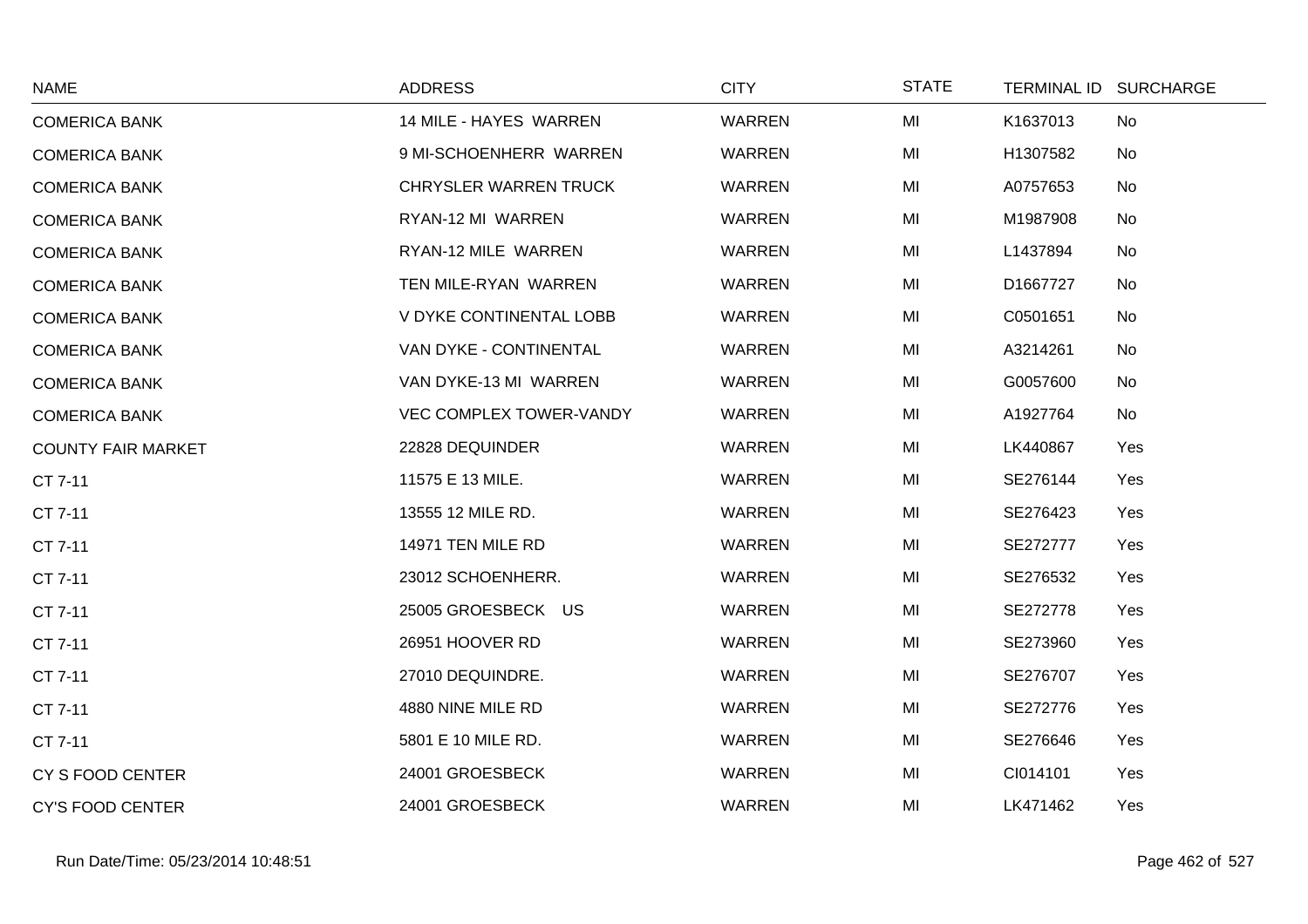| <b>NAME</b>                     | <b>ADDRESS</b>        | <b>CITY</b>   | <b>STATE</b> | <b>TERMINAL ID</b> | <b>SURCHARGE</b> |
|---------------------------------|-----------------------|---------------|--------------|--------------------|------------------|
| CYMANT MINI MART,               | 5245 E. 8 MILE RD     | <b>WARREN</b> | MI           | LK254456           | Yes              |
| CYMANT MINI MART,               | 5245 E. 8 MILE RD     | <b>WARREN</b> | MI           | LK480403           | Yes              |
| <b>Cardtronics CCSB</b>         | 22932 GROESBECK HWY   | <b>WARREN</b> | MI           | CT002448           | Yes              |
| <b>Cardtronics CCSB</b>         | 26233 HOOVER RD       | <b>WARREN</b> | MI           | KR000894           | Yes              |
| <b>Cardtronics CCSM</b>         | 22125 VAN DYKE        | WARREN        | MI           | CR011212           | Yes              |
| <b>Cardtronics CCSM</b>         | 30094 DEQUINDRE RD    | <b>WARREN</b> | MI           | CR004529           | Yes              |
| <b>Cardtronics CCSW</b>         | 15175 E. 13 MILE RD.  | <b>WARREN</b> | MI           | SP070059           | Yes              |
| <b>Cardtronics CCSW</b>         | 5950 E. 10 MILE       | <b>WARREN</b> | MI           | SP070060           | Yes              |
| <b>Cardtronics CCSW</b>         | 6082 12 MILE          | <b>WARREN</b> | MI           | SP070139           | Yes              |
| CardtronicsLPC                  | 28800 DEQUINDRE RD    | <b>WARREN</b> | MI           | TG020716           | Yes              |
| <b>County Line Trade Center</b> | 20900 DEQUINDRE       | <b>WARREN</b> | MI           | SR001239           | Yes              |
| DAYS INN WARREN                 | 7545 CONVENTION BL    | <b>WARREN</b> | MI           | LK254553           | Yes              |
| DEQUINDER PETRO MA              | 23008 DEQUINDER       | <b>WARREN</b> | MI           | LK186236           | Yes              |
| DOLLER STORE OF WA              | 26776 DEQUINDER       | <b>WARREN</b> | MI           | LK703376           | Yes              |
| EMD PETRO MART INC              | 4925 EAST 8 MILE      | <b>WARREN</b> | MI           | LK512984           | Yes              |
| FAMILY DOLLAR 2150              | 4126 E. 9 MILE ROA    | WARREN        | MI           | LK160627           | Yes              |
| FAMILY DOLLAR 9 MI              | 7517 E 9 MILE ROAD    | <b>WARREN</b> | MI           | LK876839           | Yes              |
| <b>FAMILY DOLLAR VAN</b>        | 20720 VAN DYKE AVE    | <b>WARREN</b> | MI           | LK875807           | Yes              |
| <b>FRANKS QUICK STOP</b>        | 21558 DEQUINDRE       | <b>WARREN</b> | MI           | CI003170           | Yes              |
| <b>GALAXY MARKET</b>            | 14520 STEPHENS        | <b>WARREN</b> | MI           | CI031039           | Yes              |
| GAS & GO P                      | 13601 E. 12 MILE RDUS | <b>WARREN</b> | MI           | M126099            | Yes              |
| <b>GREEN ACRES</b>              | 5653 13 MILE RD       | <b>WARREN</b> | MI           | LK432629           | Yes              |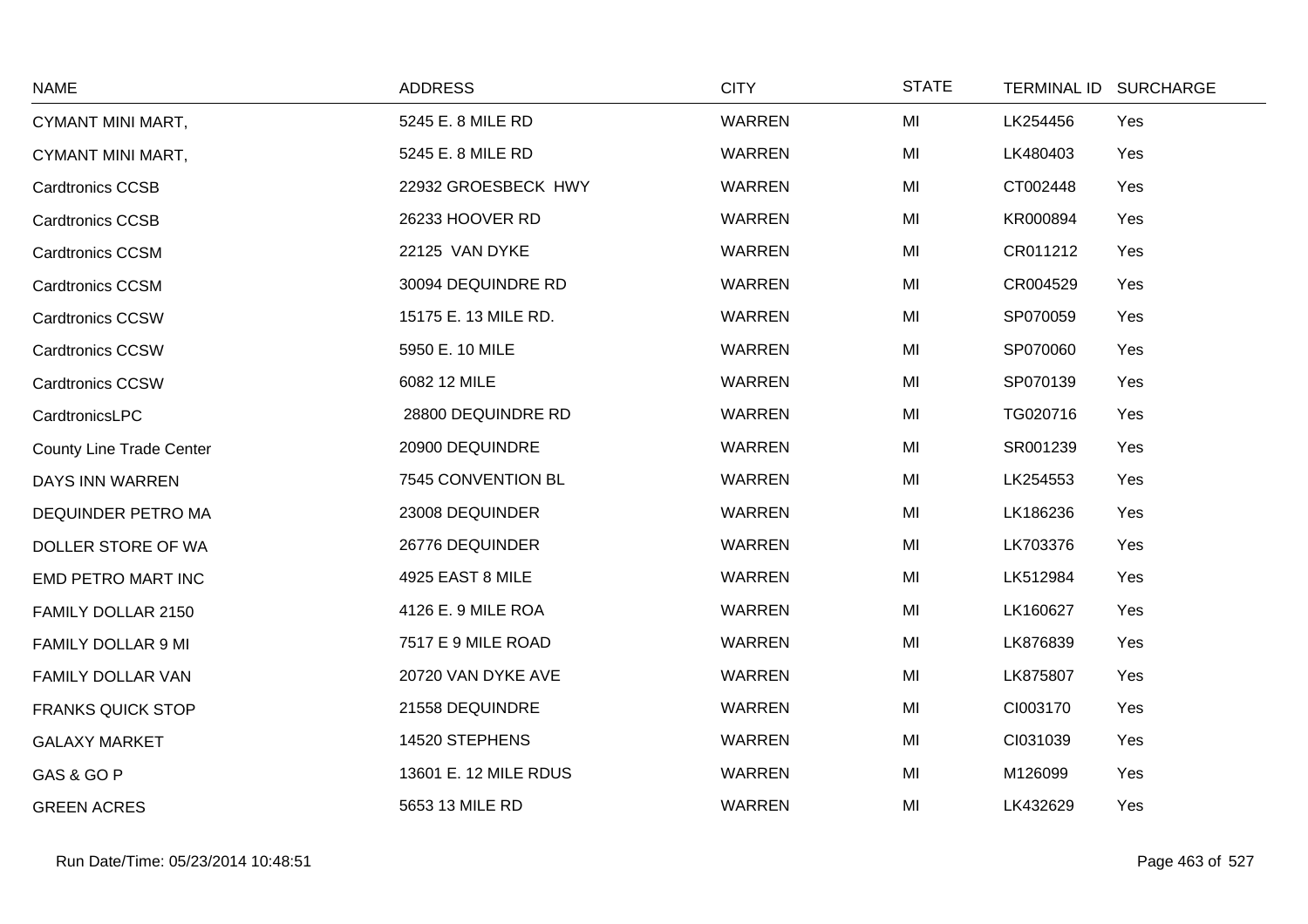| <b>NAME</b>               | <b>ADDRESS</b>           | <b>CITY</b>   | <b>STATE</b> | <b>TERMINAL ID</b> | <b>SURCHARGE</b> |
|---------------------------|--------------------------|---------------|--------------|--------------------|------------------|
| <b>GREEN ACRES BINGO</b>  | 5653 13 MILE RD          | <b>WARREN</b> | MI           | LK432629           | Yes              |
| <b>GUARANTY BANK</b>      | 24800 HOOVER RD          | <b>WARREN</b> | MI           | T522B276           | Yes              |
| HADDAD PETRO MART, INC    | 13603 E 13 MILE ROAD     | <b>WARREN</b> | MI           | CI000012           | Yes              |
| HANNA BROTHERS INC. DB    | 5102 E 9 MILE RD         | <b>WARREN</b> | MI           | CI021429           | Yes              |
| <b>HOOVER FUEL INC</b>    | 28851 HOOVER RD          | <b>WARREN</b> | MI           | LK463030           | Yes              |
| <b>HOOVER GAS LLC</b>     | 11650 10 MILE RD.        | <b>WARREN</b> | MI           | LK595154           | Yes              |
| IN-N-OUT                  | 24005 HOOVER             | <b>WARREN</b> | MI           | CI004737           | Yes              |
| <b>JAKES TAX</b>          | 7657 EASE 8 MILE         | <b>WARREN</b> | MI           | 83932930           | Yes              |
| JARBOU SONS INC.          | 30953 MOUND RD.          | <b>WARREN</b> | MI           | LK504682           | Yes              |
| <b>JOE'S GENERAL STOR</b> | 23201 HOOVER             | <b>WARREN</b> | MI           | LK430277           | Yes              |
| <b>KMART #420</b>         | <b>US</b><br>000 10 MILE | <b>WARREN</b> | MI           | 523053             | Yes              |
| <b>KMART #420</b>         | <b>US</b><br>1200 SCHO   | <b>WARREN</b> | MI           | 523052             | Yes              |
| LRB HOSPITALITY INC       | 31925 VAN DYKE AVE       | <b>WARREN</b> | MI           | A701255            | Yes              |
| <b>M&amp;M MARKET</b>     | 11101 E 9 MILE RD        | WARREN        | MI           | CI014121           | Yes              |
| M.F.OIL INC.              | 32941 MOUND RD.          | <b>WARREN</b> | MI           | LK386171           | Yes              |
| <b>MARATHON 1</b>         | 31015 HALL ROAD US       | WARREN        | MI           | P120682            | Yes              |
| <b>MEAAD ENTERPRISE L</b> | 1950 E. 12 MILE RD       | <b>WARREN</b> | MI           | LK512952           | Yes              |
| <b>MEIJER GAS</b>         | 29585 MOUND ROAD         | <b>WARREN</b> | MI           | 82128179           | Yes              |
| MICHAEL INC. DBA RYAN     | 4040 E 14 MILE RD        | <b>WARREN</b> | MI           | HY004524           | Yes              |
| MIKES MARKET BEER WINE    | 7512 E 9 MILE ROAD       | <b>WARREN</b> | MI           | HY006571           | Yes              |
| MOBIL 696 VANDYKE         | 27033 VANDYKE            | <b>WARREN</b> | MI           | LK743873           | Yes              |
| MOBIL 8 MI                | 20711 SCHOENHERR RDUS    | <b>WARREN</b> | MI           | AA900168           | No               |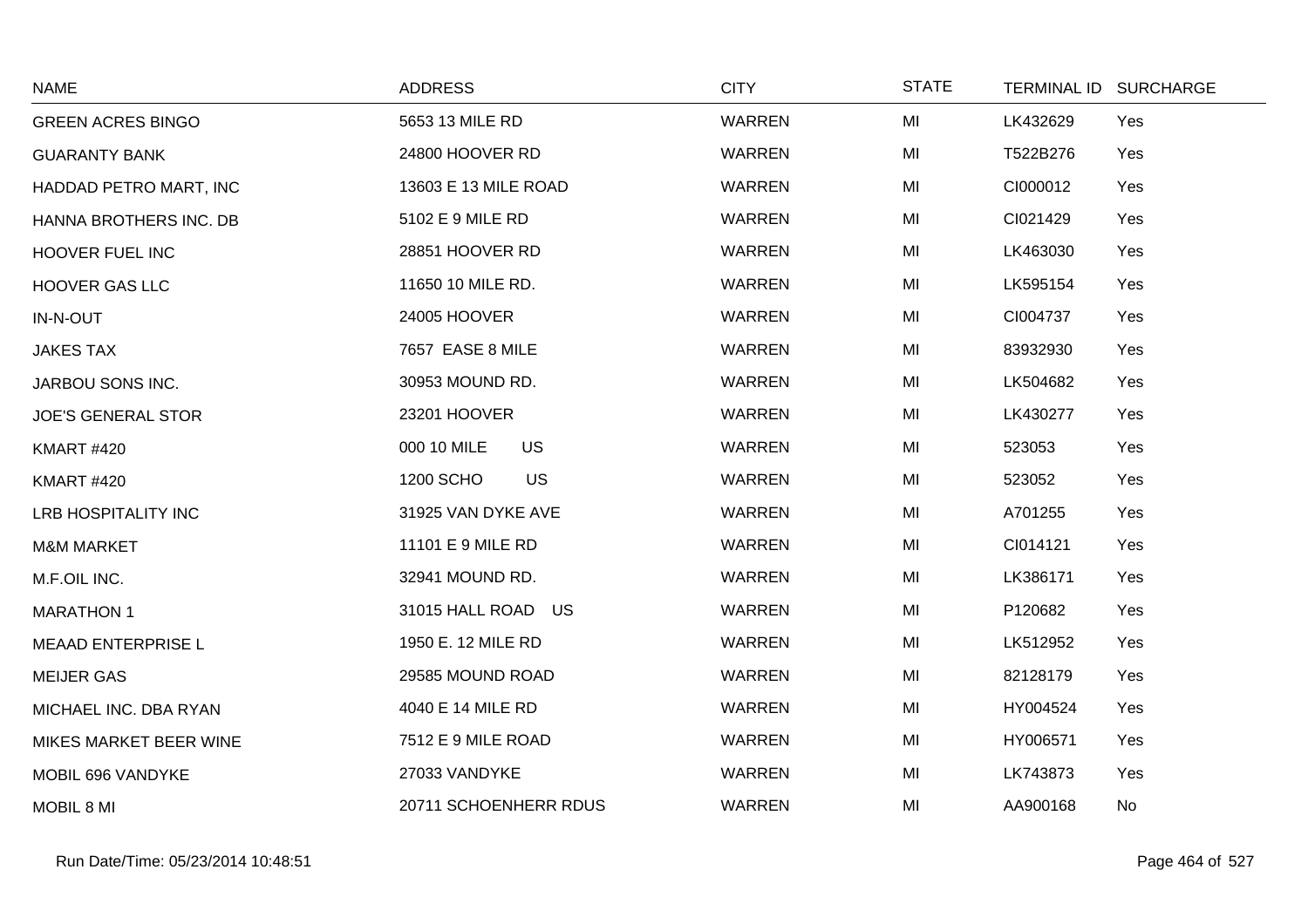| <b>NAME</b>                     | <b>ADDRESS</b>         | <b>CITY</b>   | <b>STATE</b> | <b>TERMINAL ID</b> | <b>SURCHARGE</b> |
|---------------------------------|------------------------|---------------|--------------|--------------------|------------------|
| MOBIL 8 MILE SCHOENHER          | 20711 SCHOENHERR RD    | <b>WARREN</b> | MI           | HY004769           | Yes              |
| <b>MOES MARATHON INC</b>        | 3951 E. 10 MILE RO     | <b>WARREN</b> | MI           | LK765747           | Yes              |
| MOTEL 6 WA                      | 8300 CHICAGO RD US     | <b>WARREN</b> | MI           | HS900117           | Yes              |
| <b>MOTOR CITY PAWN BROKER</b>   | 22100 VAN DYKE AVE     | <b>WARREN</b> | MI           | CI016133           | No               |
| <b>MOUND BP</b>                 | 22901 MOUND RD         | <b>WARREN</b> | MI           | LK433100           | Yes              |
| <b>MOUND DELI</b>               | 31830 MOUND RD         | <b>WARREN</b> | MI           | LK585152           | Yes              |
| <b>MOUND MINI MARKET</b>        | 27885 MOUND RD         | <b>WARREN</b> | MI           | LK180425           | Yes              |
| <b>MOUND PETRO EXPRES</b>       | 5830 E 10 MILE RD      | <b>WARREN</b> | MI           | LK623092           | Yes              |
| MOUND TRUCK STOP I              | 27700 MOUND RD.        | <b>WARREN</b> | MI           | LK290631           | Yes              |
| Main Street Deli                | 24024 RYAN ROAD        | <b>WARREN</b> | MI           | LK165107           | Yes              |
| NINA B PETROLEUM I              | 27027 SCHOENHERR R     | <b>WARREN</b> | MI           | LK302981           | Yes              |
| PAI ATM                         | 11660 E 11 MILE RD.    | <b>WARREN</b> | MI           | TX40011            | Yes              |
| PAI ISO                         | 11660 E 11 MILE RD.    | <b>WARREN</b> | MI           | TX40011            | Yes              |
| PAI ISO                         | 7002 CONVENTION BLVD.  | <b>WARREN</b> | MI           | TX39613            | Yes              |
| PAPAS PIZZA                     | 2045 E 8 MILE RD       | <b>WARREN</b> | MI           | HY006566           | Yes              |
| <b>PARTY KING</b>               | 3884 EAST 13 MILE ROAD | <b>WARREN</b> | MI           | TD231613           | Yes              |
| PAY DAY PARTY STOR              | 21603 MOUND ROAD       | <b>WARREN</b> | MI           | LK606400           | Yes              |
| <b>PNCBANK</b>                  | 31200 MOUND RD         | WARREN        | MI           | PA1081             | Yes              |
| PRODUCE PA                      | 29300 DEQUINDRE ROAUS  | <b>WARREN</b> | MI           | P98230             | Yes              |
| <b>QUALITY INN &amp; SUITES</b> | 30900 VAN DYKE RD      | <b>WARREN</b> | MI           | HY008101           | Yes              |
| RANA CORPORATION                | 22600 DEQUINDRE        | <b>WARREN</b> | MI           | LK468037           | Yes              |
| <b>RAY ENTERPRISE</b>           | 13560 E. 10 MILE       | <b>WARREN</b> | MI           | LK302982           | Yes              |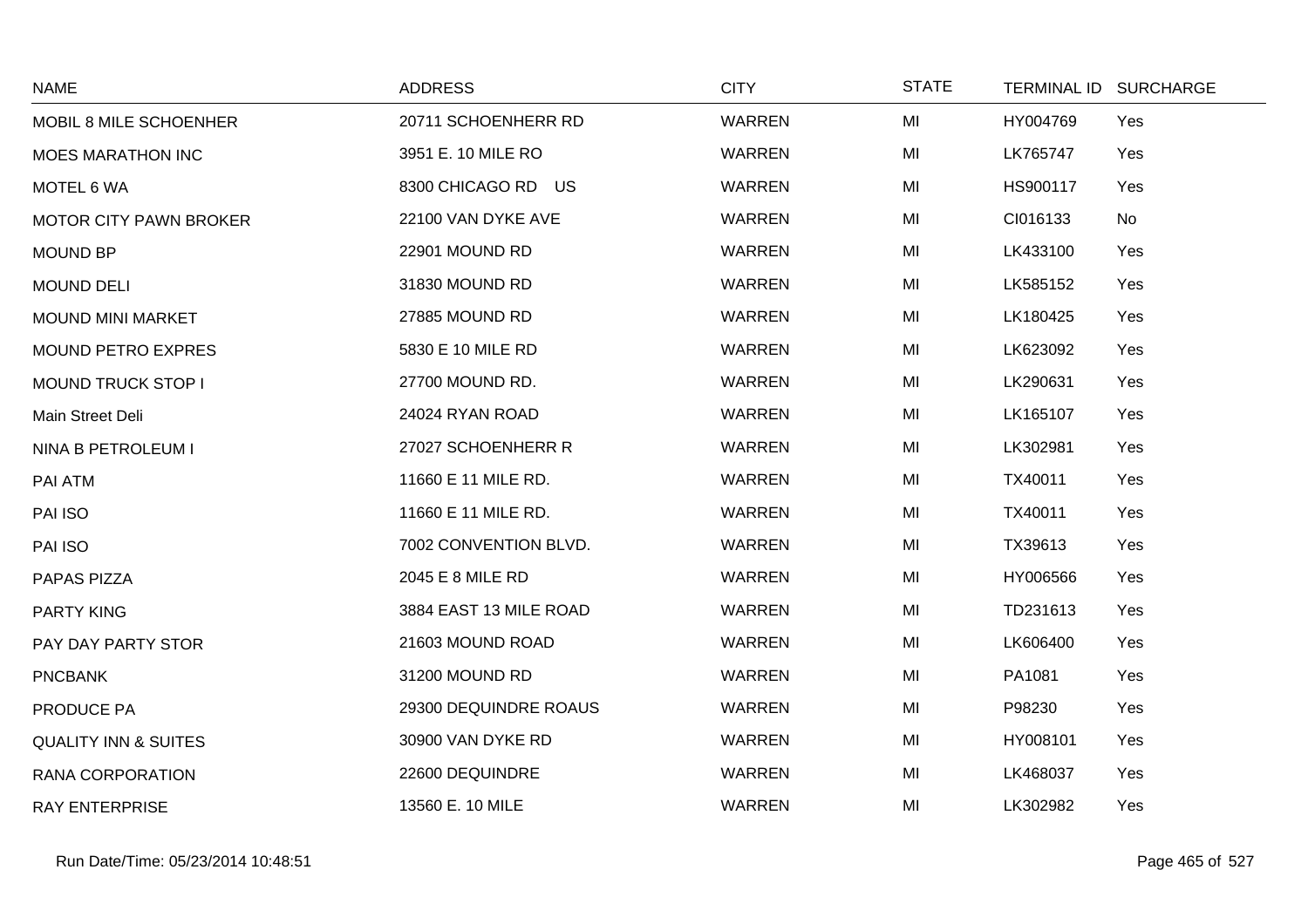| <b>NAME</b>                | <b>ADDRESS</b>          | <b>CITY</b>   | <b>STATE</b> |          | TERMINAL ID SURCHARGE |
|----------------------------|-------------------------|---------------|--------------|----------|-----------------------|
| <b>RITE AID # 2509</b>     | 32983 RYAN RD           | <b>WARREN</b> | MI           | A0006396 | Yes                   |
| <b>RITE AID #4385</b>      | 2003 E 12 MILE RD       | <b>WARREN</b> | MI           | A0007685 | Yes                   |
| <b>RITE AID #4390</b>      | 12 HOOVER SHOPPING CENT | <b>WARREN</b> | MI           | A0006959 | Yes                   |
| <b>RITE AID #4402</b>      | 4110 E 9 MILE RD        | <b>WARREN</b> | MI           | A0006964 | Yes                   |
| <b>RYAN EXPRESS</b>        | 22021 RYAN RD           | <b>WARREN</b> | MI           | CI001845 | Yes                   |
| RYAN FUEL LLC              | 4090 E 9 MILE           | <b>WARREN</b> | MI           | LK191132 | Yes                   |
| <b>SERRAS MARKET</b>       | 6115 E 10 MILE ROAD     | <b>WARREN</b> | MI           | CI013520 | Yes                   |
| <b>SHELL #1000</b>         | 31004 VAN DYKE          | <b>WARREN</b> | MI           | CI008366 | Yes                   |
| <b>SHELL GAS</b>           | 3950 E 10 MILE RD       | <b>WARREN</b> | MI           | TD244454 | Yes                   |
| SHOPPERS MARKET #2         | 14350 EAST 9 MILE ROAD  | <b>WARREN</b> | MI           | TD236757 | Yes                   |
| <b>SPHINX GAS</b>          | 2733 VAN DYKE           | <b>WARREN</b> | MI           | LK200162 | Yes                   |
| <b>ST LIQUOR</b>           | 7106 WEST WARREN US     | <b>WARREN</b> | MI           | P78170   | Yes                   |
| <b>STARDUST LIQUOR</b>     | 32746 VAN DYKE          | <b>WARREN</b> | MI           | CI008607 | Yes                   |
| SUNOCO 10 & HOOVER         | 25025 HOOVER            | <b>WARREN</b> | MI           | LK449272 | Yes                   |
| SUPER DOLLAR TOWN #2       | 30750 HOOVER RD         | <b>WARREN</b> | MI           | CI016399 | Yes                   |
| T & T FOODS                | 11980 EAST 10 MILE ROAD | <b>WARREN</b> | MI           | CI012560 | Yes                   |
| <b>TANWAR FUELS INC</b>    | 21717 SCHOENHERR        | <b>WARREN</b> | MI           | LK437905 | Yes                   |
| <b>TCF BANK</b>            | 2100 12 MILE ROAD       | <b>WARREN</b> | MI           | 57000549 | Yes                   |
| <b>TCF BANK</b>            | 4104 EAST TEN MILE ROAD | <b>WARREN</b> | MI           | 57000550 | Yes                   |
| <b>TRAFFIC EXPRESS</b>     | 4859 E 9 MILE ROAD      | <b>WARREN</b> | MI           | CI021452 | Yes                   |
| <b>VALUE CENTER MARKET</b> | 22700 RYAN RD           | <b>WARREN</b> | MI           | CI001179 | Yes                   |
| VAN DYKE FOOD MART         | 23122 VAN DYKE AVE      | <b>WARREN</b> | MI           | LK416913 | Yes                   |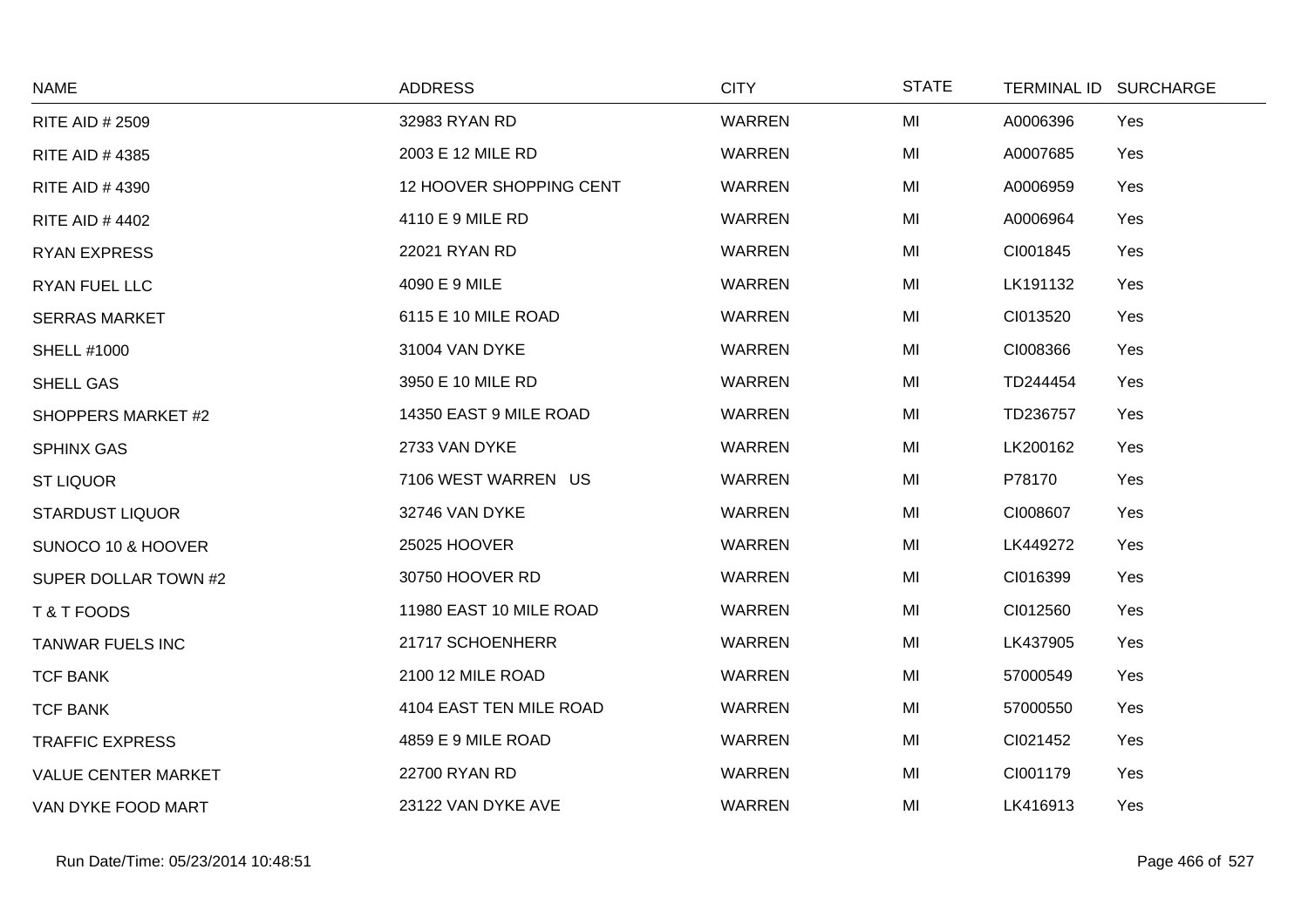| <b>NAME</b>               | <b>ADDRESS</b>        | <b>CITY</b>       | <b>STATE</b> | TERMINAL ID SURCHARGE |
|---------------------------|-----------------------|-------------------|--------------|-----------------------|
| VAN DYKE FUELL INC        | 21715 VAN DYKE        | <b>WARREN</b>     | MI           | LK426973<br>Yes       |
| <b>VEGAS PARTY SHOPPE</b> | 8049 STANLEY          | <b>WARREN</b>     | MI           | CI013974<br>Yes       |
| <b>VERY FINE FOOD MAR</b> | 21708 VAN DYKE        | <b>WARREN</b>     | MI           | LK763388<br>Yes       |
| <b>VICTORIA'S JEWELS</b>  | 28592 DEQUINDRE RD    | WARREN            | MI           | LK204731<br>Yes       |
| WALGREENS 4512            | 22950 VAN DYKE AVE    | WARREN            | MI           | SR007693<br>Yes       |
| WALGREENS 5322            | 11635 E 13 MILE ROAD  | <b>WARREN</b>     | MI           | No<br>SR007694        |
| WALGREENS 5971            | 24900 SCHOENHER       | <b>WARREN</b>     | MI           | SR007695<br>Yes       |
| <b>WARREN CITY FUEL</b>   | 8309 E. EIGHT MILE    | <b>WARREN</b>     | MI           | LK453547<br>Yes       |
| WARREN GAS & GO IN        | 7031 EAST 9 MILE      | <b>WARREN</b>     | MI           | LK743367<br>Yes       |
| <b>WARREN LIQUOR SHOP</b> | 29184 HOOVER RD       | WARREN            | MI           | HY005572<br>Yes       |
| WARREN MARKET INC. DBA    | 28069 MOUND ROAD      | WARREN            | MI           | CI007803<br>Yes       |
| <b>WARREN WOO</b>         | 25850 RYAN RD<br>US   | <b>WARREN</b>     | MI           | AA900146<br>Yes       |
| <b>WIATERS BEVERAGE</b>   | 12459 E 8 MILE ROAD   | <b>WARREN</b>     | MI           | Yes<br>CI000003       |
| WINE DEPOT PARTY SHOP     | 23550 VAN DYKE AVE    | <b>WARREN</b>     | MI           | HY006394<br>Yes       |
| Walgreens 5082            | 1921 E 8 MILE RD      | <b>WARREN</b>     | MI           | SR007538<br>Yes       |
| Walmart Supercenter 4424  | 29176 VAN DYKE AVENUE | <b>WARREN</b>     | MI           | SR008453<br>Yes       |
| Warren FillUp             | 22063 RYAN ROAD       | <b>WARREN</b>     | MI           | LK112169<br>Yes       |
| 5/3 BK, MI.(EAST          | 67855 VAN DYKE RD     | <b>WASHINGTON</b> | MI           | 00000000<br>Yes       |
| <b>Cardtronics CCSW</b>   | 57050 VAN DYKE        | <b>WASHINGTON</b> | MI           | SP070356<br>Yes       |
| <b>PNCBANK</b>            | 6099 26 MILE ROAD     | <b>WASHINGTON</b> | MI           | PA2914<br>Yes         |
| RITE AID #4068            | 63033 VAN DYKE RD     | <b>WASHINGTON</b> | MI           | A0006800<br>Yes       |
| <b>RITE AID #4886</b>     | 7887 26 MILE RD       | <b>WASHINGTON</b> | MI           | A0007179<br>Yes       |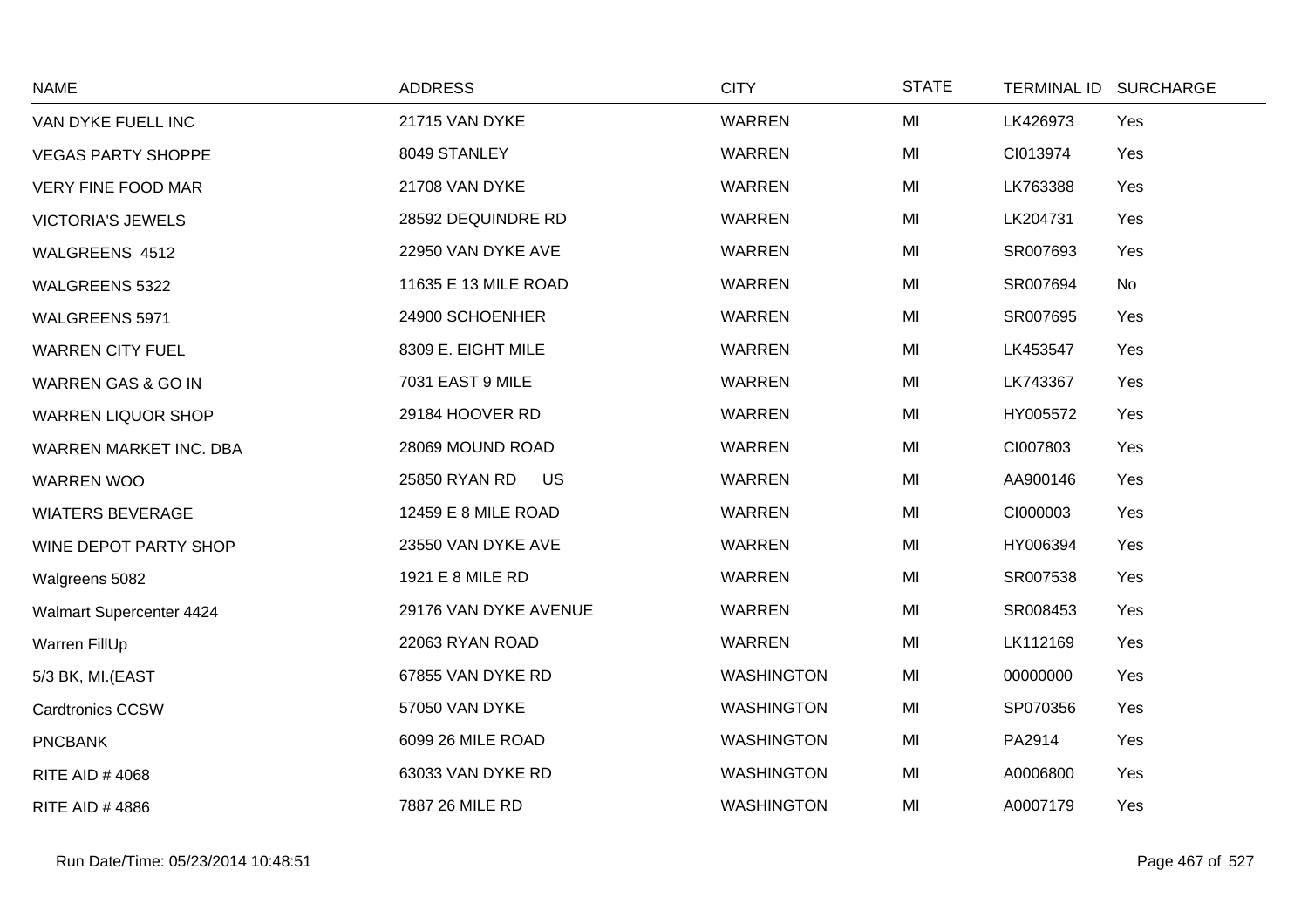| <b>NAME</b>               | <b>ADDRESS</b>         | <b>CITY</b>          | <b>STATE</b> |                 | TERMINAL ID SURCHARGE |
|---------------------------|------------------------|----------------------|--------------|-----------------|-----------------------|
| ROMEO MOBIL               | 64111 VAN DYKE RD      | <b>WASHINGTON</b>    | MI           | TD244456        | Yes                   |
| <b>TCF BANK</b>           | 8010 26 MILE ROAD      | <b>WASHINGTON</b>    | MI           | 57000551        | Yes                   |
| <b>BANK OF AMERICA</b>    | *ROMEO                 | <b>WASHINGTON TO</b> | MI           | <b>IMIN7093</b> | No                    |
| <b>CHASE</b>              | 64970 VAN DYKE RD      | <b>WASHINGTON TO</b> | MI           | MI5460          | Yes                   |
| <b>CHASE</b>              | 8555 26 MILE RD        | <b>WASHINGTON TO</b> | MI           | MI1593          | Yes                   |
| <b>ROCKYS PAR</b>         | US<br>59380 VANDYKE    | <b>WASHINGTON TO</b> | MI           | P215403         | Yes                   |
| MEIJER - C                | 8401 26 MILE RD        | <b>WASHINGTON TW</b> | MI           | 82128119        | Yes                   |
| 5/3 BK, MI.(EAST          | 4370 HIGHLAND RD       | <b>WATERFORD</b>     | MI           | 00000000        | Yes                   |
| <b>AIRPORT MOBIL</b>      | 5995 HIGHLAND RD       | <b>WATERFORD</b>     | MI           | LK105027        | Yes                   |
| AMOCO                     | 7981 ELIZABETH LAKE RD | WATERFORD            | MI           | CI021428        | No                    |
| <b>BANK OF AMERICA</b>    | *CASS/HIGHLAND         | <b>WATERFORD</b>     | MI           | <b>IMID7215</b> | No                    |
| <b>BANK OF AMERICA</b>    | *CASS/HIGHLAND         | <b>WATERFORD</b>     | MI           | <b>IMID7216</b> | No                    |
| <b>BANK OF AMERICA</b>    | *CVS PHARMACY #8038    | WATERFORD            | MI           | WMID0038        | No                    |
| <b>BANK OF AMERICA</b>    | *CVS PHARMACY #8049    | <b>WATERFORD</b>     | MI           | <b>WMIN1062</b> | No                    |
| <b>BANK OF AMERICA</b>    | *CVS PHARMACY #8112    | <b>WATERFORD</b>     | MI           | <b>WMID0057</b> | No                    |
| <b>BANK OF AMERICA</b>    | *CVS PHARMACY #8166    | <b>WATERFORD</b>     | MI           | WMID0068        | No                    |
| <b>BANK OF AMERICA</b>    | *DIXIE/WATERFORD       | <b>WATERFORD</b>     | MI           | <b>IMIN7036</b> | No                    |
| <b>BANK OF AMERICA</b>    | *DIXIE/WATERFORD       | <b>WATERFORD</b>     | MI           | <b>IMIN7037</b> | No                    |
| <b>BUSCEMIS</b>           | 1325 W HURON           | <b>WATERFORD</b>     | MI           | 82120141        | Yes                   |
| <b>CASS ELIZABETH MOB</b> | 3480 ELIZABETH         | WATERFORD            | MI           | LK794069        | Yes                   |
| <b>CENTURY BO</b>         | 7345 HIGHLAND          | <b>WATERFORD</b>     | MI           | 81206557        | Yes                   |
| <b>CHASE</b>              | 3166 W HURON ST        | <b>WATERFORD</b>     | MI           | MI1175          | Yes                   |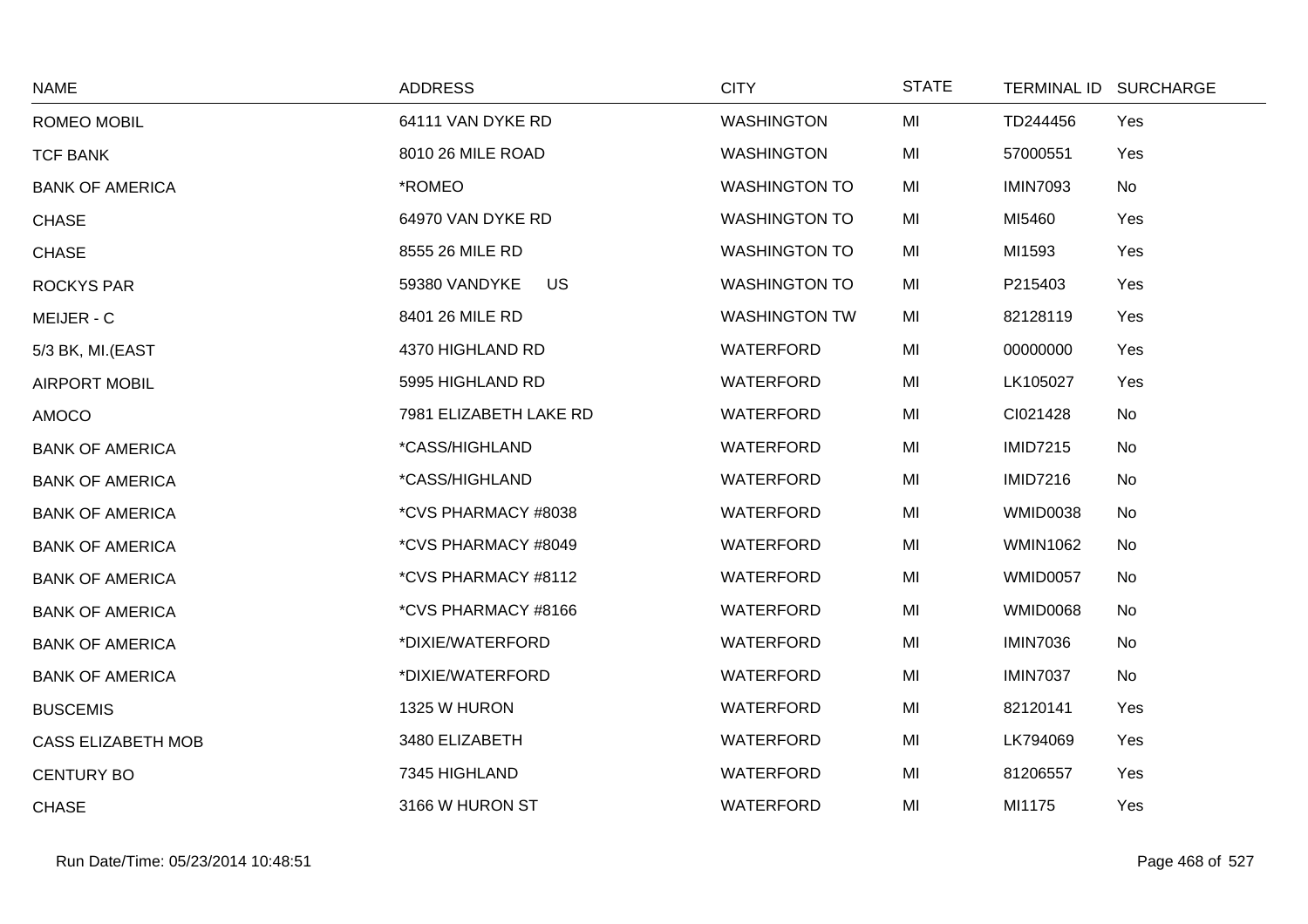| <b>NAME</b>               | <b>ADDRESS</b>             | <b>CITY</b>      | <b>STATE</b> | TERMINAL ID SURCHARGE |           |
|---------------------------|----------------------------|------------------|--------------|-----------------------|-----------|
| <b>CHASE</b>              | 4200 HIGHLAND RD           | <b>WATERFORD</b> | MI           | MI4963                | Yes       |
| <b>CHASE</b>              | 4750 DIXIE HWY             | WATERFORD        | MI           | MI0868                | Yes       |
| <b>CHASE</b>              | 4750 DIXIE HWY             | <b>WATERFORD</b> | MI           | MI1833                | Yes       |
| <b>CHASE</b>              | 5111 HIGHLAND RD           | <b>WATERFORD</b> | MI           | MI4965                | Yes       |
| <b>CHASE</b>              | 7007 HIGHLAND RD           | <b>WATERFORD</b> | MI           | MI0373                | Yes       |
| <b>CHASE</b>              | 7007 HIGHLAND RD           | <b>WATERFORD</b> | MI           | MI0584                | Yes       |
| <b>CITIZENS COB</b>       | 7670 HIGHLAND ROAD         | WATERFORD        | MI           | ZA8263                | No        |
| <b>CJ'S UPPER DECK</b>    | 3270 W. HURON              | WATERFORD        | MI           | LK772331              | Yes       |
| <b>COACH LIQUOR SHOPP</b> | 5939 ANDERSONVILLE         | WATERFORD        | MI           | LK271994              | Yes       |
| <b>COMERICA BANK</b>      | <b>M59 OAKLAND AIRPORT</b> | WATERFORD        | MI           | A0077601              | <b>No</b> |
| <b>COOLEY MKT</b>         | 5640 COOLEY LAKE US        | WATERFORD        | MI           | P78175                | Yes       |
| CT 7-11                   | 1009 CRESCENT LAKE RD      | WATERFORD        | MI           | SE273339              | Yes       |
| CT 7-11                   | 11 S CASS LAKE BLVDUS      | WATERFORD        | MI           | SE273425              | Yes       |
| CT 7-11                   | 1795 SCOTT LAKE RD.        | WATERFORD        | MI           | SE276173              | Yes       |
| CT 7-11                   | 3461 AIRPORT RD US         | WATERFORD        | MI           | SE273153              | Yes       |
| <b>Cardtronics CCSM</b>   | 3415 ELIZABETH LAKE        | WATERFORD        | MI           | CR010849              | Yes       |
| <b>Cardtronics CCSM</b>   | 3700 DIXIE HWY             | <b>WATERFORD</b> | MI           | CR012417              | Yes       |
| <b>Cardtronics CCSM</b>   | 4120 WALTON BLVD.          | WATERFORD        | MI           | CD002111              | Yes       |
| <b>Cardtronics CCSM</b>   | 4475 HIGHLAND RD           | WATERFORD        | MI           | CD005775              | Yes       |
| <b>Cardtronics CCSM</b>   | 4494 CLINTONVILLE RD       | <b>WATERFORD</b> | MI           | LK306944              | Yes       |
| <b>Cardtronics CCSM</b>   | 4724 DIXIE HWY             | <b>WATERFORD</b> | MI           | LK911849              | Yes       |
| <b>Cardtronics CCSW</b>   | 2200 DIXIE HWY             | <b>WATERFORD</b> | MI           | SP070358              | Yes       |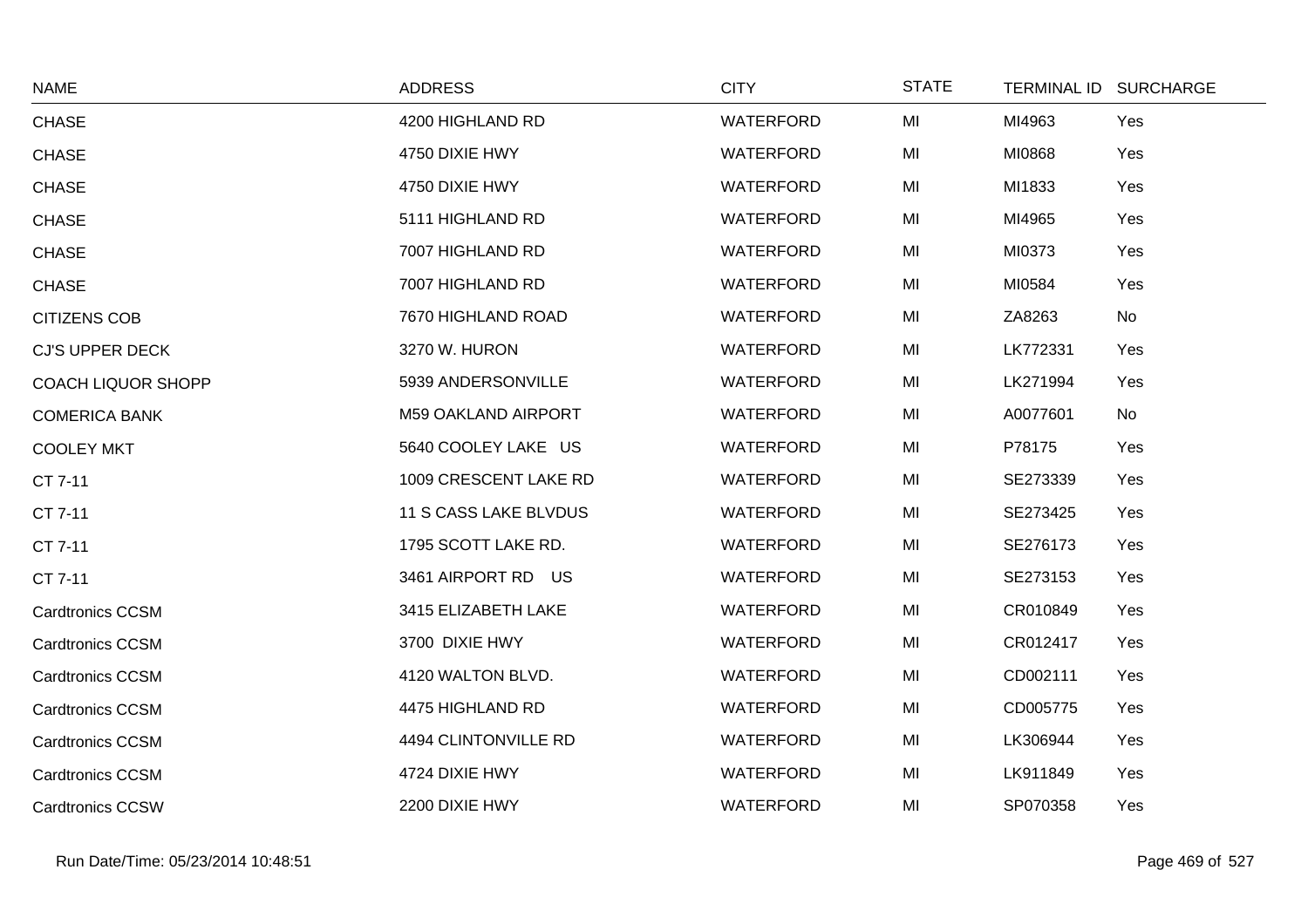| <b>NAME</b>                 | <b>ADDRESS</b>                 | <b>CITY</b>      | <b>STATE</b> | <b>TERMINAL ID</b> | <b>SURCHARGE</b> |
|-----------------------------|--------------------------------|------------------|--------------|--------------------|------------------|
| <b>Cardtronics CCSW</b>     | 3510 ELIZABETH LAKE RD         | WATERFORD        | MI           | SP070405           | Yes              |
| <b>Cardtronics CCSW</b>     | 4690 DIXIE HIGHWAY             | <b>WATERFORD</b> | MI           | SP070194           | Yes              |
| <b>Cardtronics CCSW</b>     | 5990 HIGHLAND                  | WATERFORD        | MI           | SP070436           | Yes              |
| <b>ELGA CREDIT UNION</b>    | 7300 HIGHLAND ROAD             | WATERFORD        | MI           | 60762111           | Yes              |
| ELIZABETH LAKE MARKET       | 6381 ELIZABETH LAKE RD         | WATERFORD        | MI           | GL031624           | Yes              |
| FOOD CASTLE COOLEY          | 7770 COOLEY LAKE R             | WATERFORD        | MI           | LK583788           | Yes              |
| <b>HATCHERY MARKET</b>      | 4850 HATCHERY RD               | <b>WATERFORD</b> | MI           | CI000720           | Yes              |
| JM JM ENTE                  | 4443 DIXIE HWY US              | <b>WATERFORD</b> | MI           | P169221            | Yes              |
| <b>KEY LARGO RESTAURANT</b> | 4000 CASS ELIZABETH RD         | <b>WATERFORD</b> | MI           | HY008810           | Yes              |
| <b>KMART #337</b>           | <b>US</b><br><b>5100 DIXIE</b> | WATERFORD        | MI           | 520149             | Yes              |
| <b>KMART #433</b>           | 3541 HIGHLA<br>US              | WATERFORD        | MI           | 523054             | Yes              |
| <b>LAKEWAYS MARKET</b>      | 3468 PONTIAC LAKE              | <b>WATERFORD</b> | MI           | LK461584           | Yes              |
| M-59 PETROLEUM, IN          | 5010 HIGHLAND RD               | WATERFORD        | MI           | LK454359           | Yes              |
| MEIJER - C                  | 4200 HIGHLAND RD               | WATERFORD        | MI           | 82128082           | Yes              |
| MY TOWN MO                  | 5761 COOLEY LAKE US            | WATERFORD        | MI           | P78176             | Yes              |
| PAI ISO                     | 1435 AIRPORT ROAD              | WATERFORD        | MI           | CS24074            | Yes              |
| PAI ISO                     | 2974 WALTON BLVD.              | <b>WATERFORD</b> | MI           | CS25486            | Yes              |
| <b>PNCBANK</b>              | 994 W HURON ST                 | <b>WATERFORD</b> | MI           | PA2912             | Yes              |
| PONTIAC LAKE MOBIL          | 3000 PONTIAC LAKE ROAD         | WATERFORD        | MI           | CI000036           | Yes              |
| PREFERRED OIL, INC          | 5676 DIXIE HWY                 | WATERFORD        | MI           | LK650812           | Yes              |
| <b>RITE AID #4304</b>       | 3273 W HURON ST                | WATERFORD        | MI           | A0006909           | Yes              |
| <b>RITE AID #4325</b>       | 5983 HIGHLAND RD               | WATERFORD        | MI           | A0006925           | Yes              |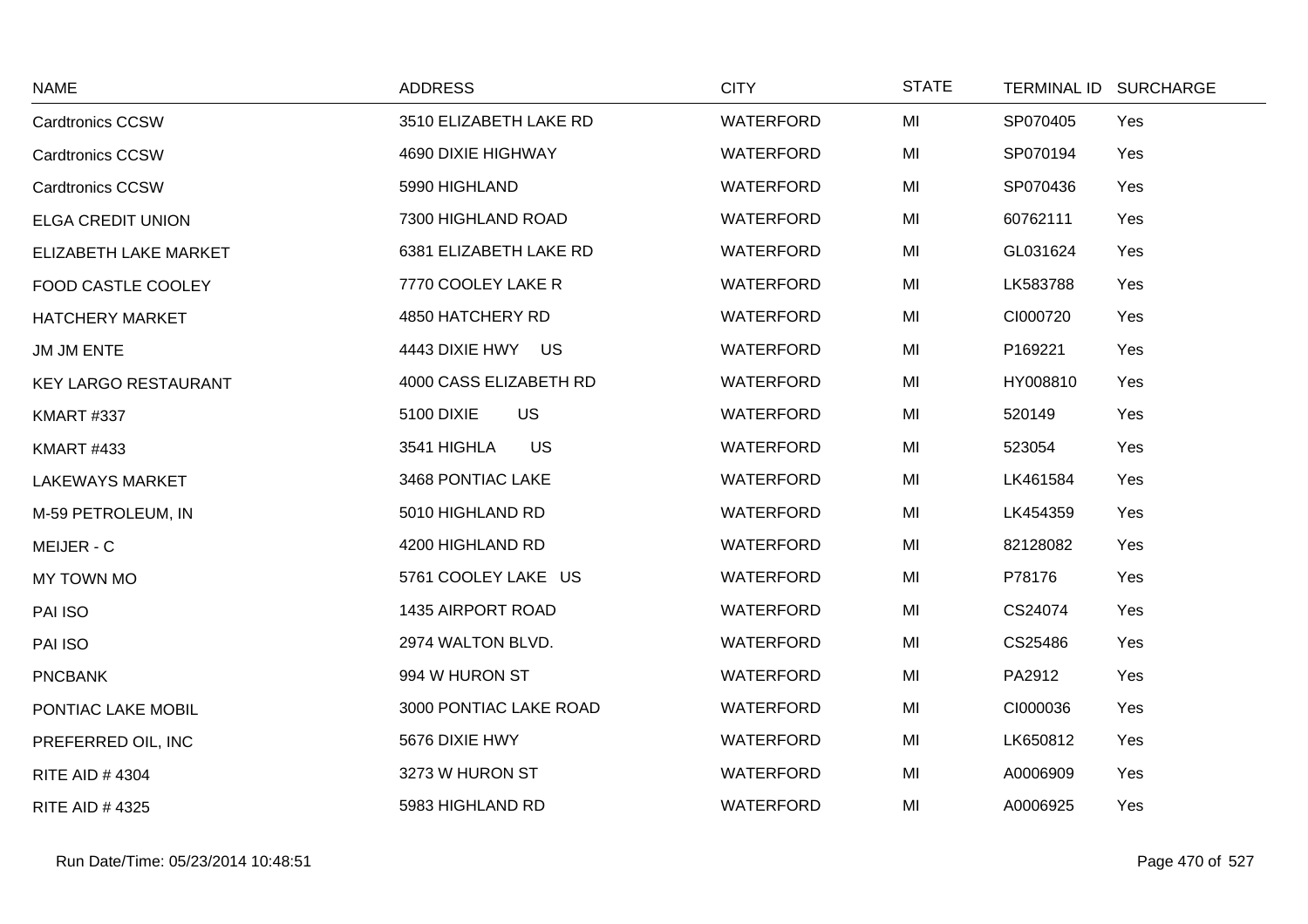| <b>NAME</b>                   | <b>ADDRESS</b>             | <b>CITY</b>          | <b>STATE</b> | TERMINAL ID SURCHARGE |     |
|-------------------------------|----------------------------|----------------------|--------------|-----------------------|-----|
| <b>ROHIT VENTURES LLC</b>     | 6601 COOLEY LAKE RD        | WATERFORD            | MI           | CI021643              | Yes |
| <b>RUSSS PARTY STORE</b>      | 4530 ELIZABETH LAKE RD.    | <b>WATERFORD</b>     | MI           | CI008274              | Yes |
| SHELL AMAL PETROUL            | 5684 HIGHLAND RD           | WATERFORD            | MI           | LK643941              | Yes |
| SIDE ON LAKE INC.             | 5753 ELIZABETH LAKE ROA    | WATERFORD            | MI           | CI010465              | Yes |
| <b>SUNOCO</b>                 | 5775 DIXIE HIGHWAY         | WATERFORD            | MI           | CI003244              | No  |
| <b>SUNOCO DIXIE</b>           | 2250 DIXIE HWY             | WATERFORD            | MI           | LK728461              | Yes |
| <b>SUNOCO WILLIAMS LA</b>     | 5990 WILLIAMS LAKE         | WATERFORD            | MI           | LK840666              | Yes |
| Sams 6665                     | 495 SUMMIT DR              | <b>WATERFORD</b>     | MI           | SR004810              | Yes |
| <b>TCF BANK</b>               | 2180 DIXIE HIGHWAY         | <b>WATERFORD</b>     | MI           | 57000531              | Yes |
| <b>TCF BANK</b>               | 4352 HIGHLAND ROAD         | WATERFORD            | MI           | 57000552              | Yes |
| WALGREENS 6459                | 4400 HIGHLAND ROAD M59     | <b>WATERFORD</b>     | MI           | SR007696              | No  |
| <b>WALTON SASHBAW MOB</b>     | 4290 WALTON BLVD           | <b>WATERFORD</b>     | MI           | LK292052              | Yes |
| <b>WALTON VALERO</b>          | 4289 W. WALTON BLV         | WATERFORD            | MI           | LK917434              | Yes |
| <b>WATERFORD CINEMA</b>       | 7501 HIGHLAND RD           | WATERFORD            | MI           | LK429010              | Yes |
| <b>WATERFORD LANES</b>        | 7100 COOLEY LAKE R         | WATERFORD            | MI           | LK755902              | No  |
| <b>WATERFORD PARTY SHOPPE</b> | 2685 ELIZABETH LAKE RD     | WATERFORD            | MI           | CI031203              | Yes |
| <b>WILLIAMS LAKE MARK</b>     | 6919 WILLIAMS LAKE         | WATERFORD            | MI           | LK167866              | Yes |
| WALGREENS 4244                | 4800 DIXIE HWY             | <b>WATERFORD TWP</b> | MI           | SR007697              | Yes |
| WALGREENS 9928                | <b>20 S TELEGRAPH ROAD</b> | <b>WATERFORD TWP</b> | MI           | SR007698              | Yes |
| 5/3 BK, N MI OFF              | 900 W MARLETTE RD          | <b>WATERS</b>        | MI           | 00000000              | Yes |
| <b>NADINE PLAZA</b>           | N4576 US 2                 | WATERSMEET           | MI           | SR048011              | Yes |
| 5/3 BK, MI. (WEST             | <b>384 FIRST STREET</b>    | <b>WATERVILET</b>    | MI           | 00000000              | Yes |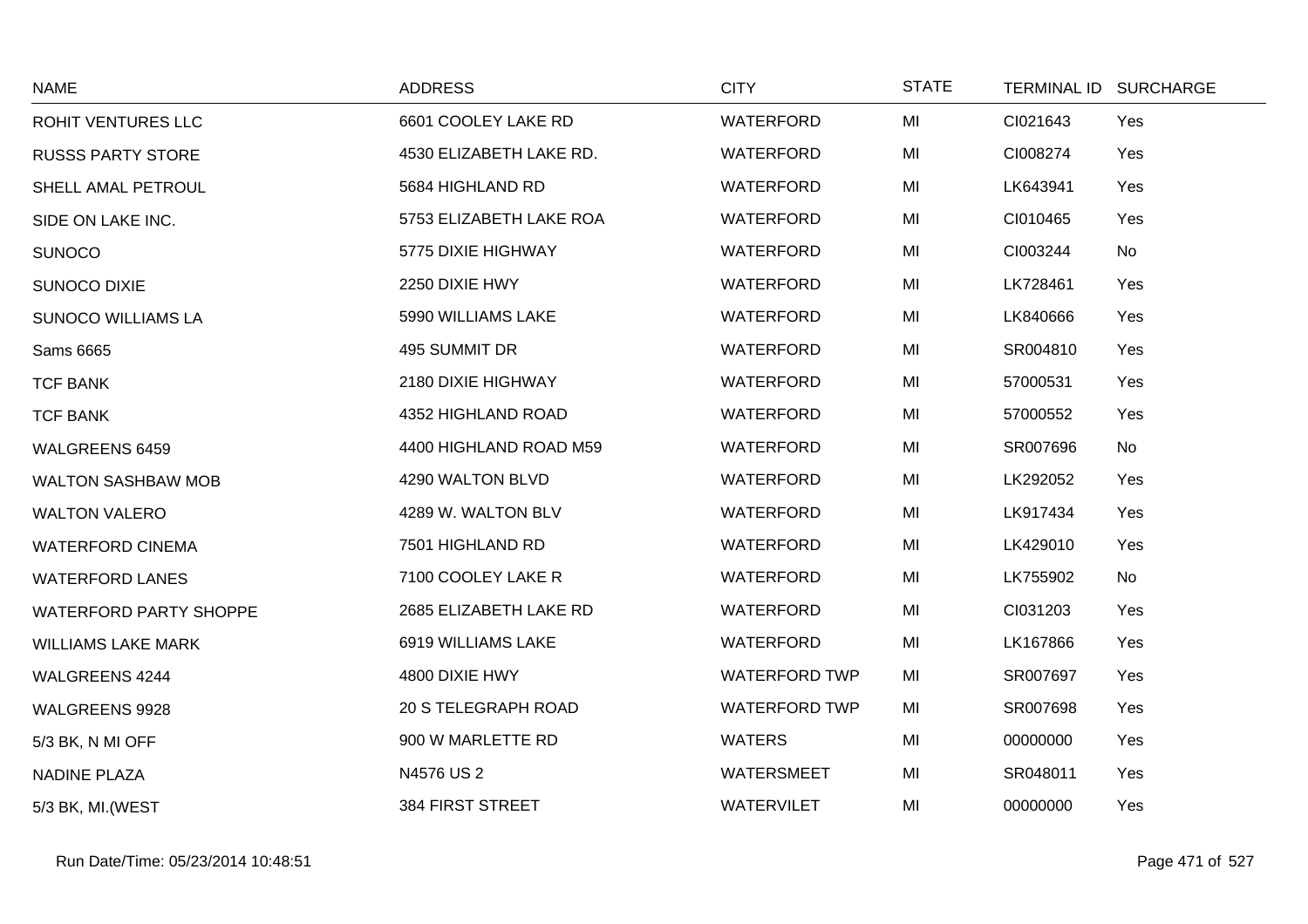| <b>NAME</b>               | <b>ADDRESS</b>        | <b>CITY</b>       | <b>STATE</b> |                 | TERMINAL ID SURCHARGE |
|---------------------------|-----------------------|-------------------|--------------|-----------------|-----------------------|
| 5/3 BK, W MI OFF          | 748 SOUTH MAIN ST     | <b>WATERVLIET</b> | MI           | 00000000        | Yes                   |
| <b>CHEMICAL BANK</b>      | 3831 M-140            | <b>WATERVLIET</b> | MI           | WZ389028        | Yes                   |
| <b>MARATHON WATERVLIE</b> | 112 W ST JOSEPH ST    | <b>WATERVLIET</b> | MI           | LK291237        | Yes                   |
| PAI ATM                   | 112 W ST JOSEPH ST    | <b>WATERVLIET</b> | MI           | TX37119         | Yes                   |
| PAI ISO                   | 112 W ST JOSEPH ST    | <b>WATERVLIET</b> | MI           | TX37119         | Yes                   |
| Wesco Watervliet 20       | 4725 N M140           | <b>WATERVLIET</b> | MI           | SR003388        | Yes                   |
| <b>CHEMICAL BANK</b>      | 1146 W SUPERIOR ST    | WAYLAND           | MI           | TZ384923        | Yes                   |
| <b>CHEMICAL BANK</b>      | 12850 W M-179 HWY     | <b>WAYLAND</b>    | MI           | TZ384911        | Yes                   |
| <b>Cardtronics CCSW</b>   | 1155 SUPERIOR         | WAYLAND           | MI           | SP070423        | Yes                   |
| <b>GUN LAKE A</b>         | 1515 S. PATTERSON RUS | WAYLAND           | MI           | P213224         | Yes                   |
| <b>UNITED BAN</b>         | 1131 WEST SUPERIOR    | WAYLAND           | MI           | MI000194        | Yes                   |
| WAYLAND HOTEL & BA        | 104 SOUTH MAIN STR    | WAYLAND           | MI           | LK116594        | Yes                   |
| <b>WAYLAND SH</b>         | 1170 W SUPERIOR US    | WAYLAND           | MI           | P09537          | Yes                   |
| <b>BANK OF AMERICA</b>    | *CVS PHARMACY #8138   | <b>WAYNE</b>      | MI           | <b>WMIN1111</b> | No                    |
| <b>BANK OF AMERICA</b>    | *CVS PHARMACY #8211   | <b>WAYNE</b>      | MI           | <b>WMIN1148</b> | No                    |
| <b>BANK OF AMERICA</b>    | *WAYNE/MICHIGAN       | <b>WAYNE</b>      | MI           | <b>IMIN7118</b> | No                    |
| <b>CHASE</b>              | 35011 W MICHIGAN A    | <b>WAYNE</b>      | MI           | MI0590          | Yes                   |
| <b>CHASE</b>              | 35011 W MICHIGAN A    | <b>WAYNE</b>      | MI           | MI0670          | Yes                   |
| CT 7-11                   | 31403 MICHIGAN AVE.US | <b>WAYNE</b>      | MI           | SE276558        | Yes                   |
| CT 7-11                   | 32324 ANNAPOLI        | <b>WAYNE</b>      | MI           | SE274833        | Yes                   |
| CT 7-11                   | 33920 VAN BORN RD. US | WAYNE             | MI           | SE276681        | Yes                   |
| <b>FOURTEEN S</b>         | 38800 MICHIGAN AVE    | <b>WAYNE</b>      | MI           | 83950070        | Yes                   |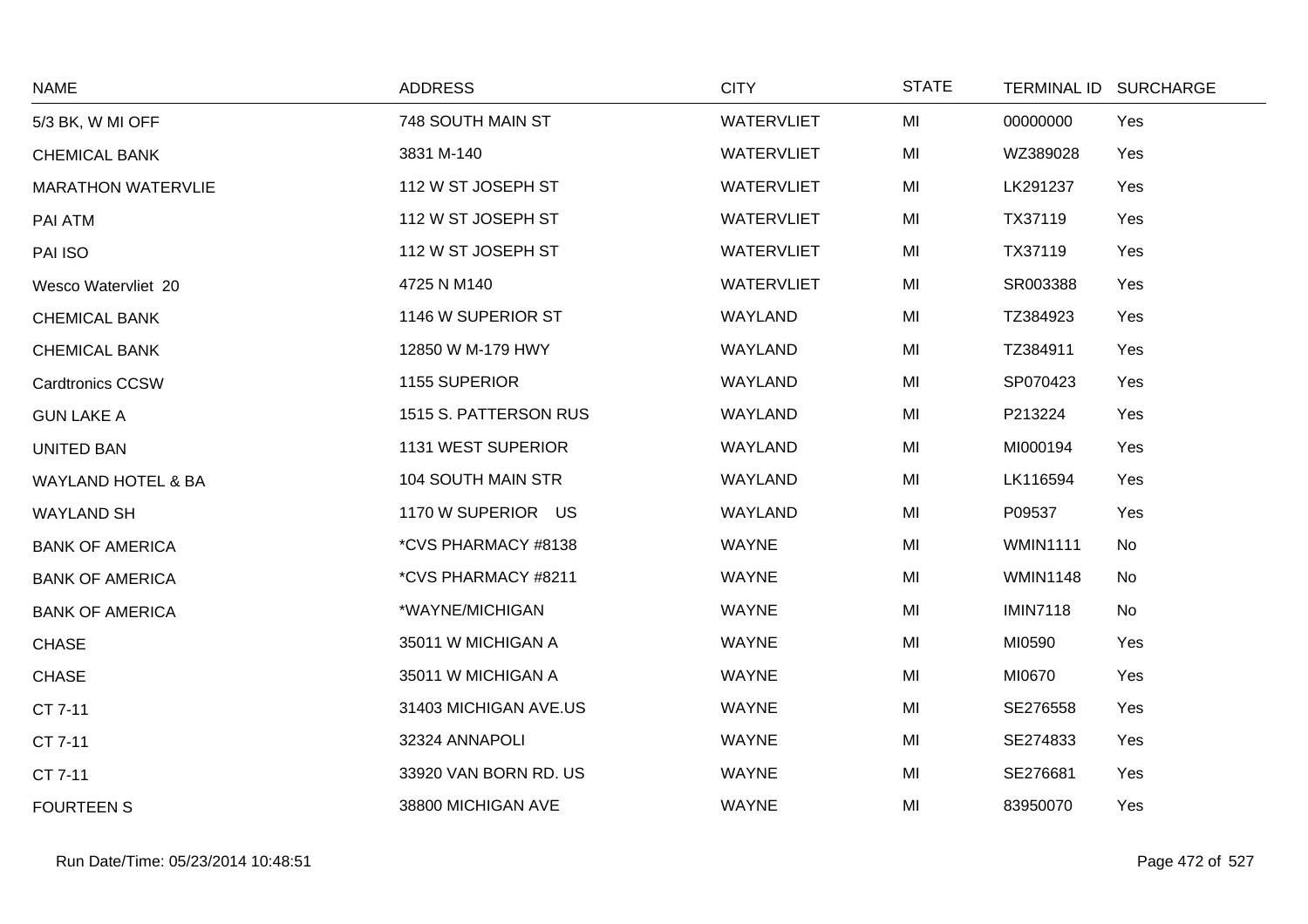| <b>NAME</b>                    | <b>ADDRESS</b>        | <b>CITY</b>  | <b>STATE</b> | TERMINAL ID SURCHARGE |
|--------------------------------|-----------------------|--------------|--------------|-----------------------|
| <b>FOURTEEN S</b>              | 38800 MICHIGAN AVE    | <b>WAYNE</b> | MI           | 83950168<br>Yes       |
| <b>GUARANTY BANK</b>           | 36111 E MICHIGAN AVE  | <b>WAYNE</b> | MI           | D5229058<br>Yes       |
| MERRIMAN PLACE LLC             | 5774 MERRIMAN         | <b>WAYNE</b> | MI           | LK112789<br>Yes       |
| <b>MICHIGAN MARKET</b>         | 39375 MICHIGAN AVENUE | <b>WAYNE</b> | MI           | TD219849<br>Yes       |
| <b>MITCH'S SUB &amp; PIZZA</b> | 37504 MICHIGAN AVE    | <b>WAYNE</b> | MI           | CI019534<br>Yes       |
| <b>NASSIF PETRO MART</b>       | 35512 MICHIGAN        | <b>WAYNE</b> | MI           | LK662803<br>Yes       |
| PAI ATM                        | 4422 SOUTH WAYNE ROAD | <b>WAYNE</b> | MI           | TX65882<br>Yes        |
| PAI ISO                        | 4422 SOUTH WAYNE ROAD | <b>WAYNE</b> | MI           | TX65882<br>Yes        |
| <b>PNCBANK</b>                 | 35215 W MICHIGAN      | <b>WAYNE</b> | MI           | PA2376<br>Yes         |
| <b>PNCBANK</b>                 | 35215 W MICHIGAN      | <b>WAYNE</b> | MI           | PA3756<br>Yes         |
| RAMZI GAS MART INC             | <b>2910 VENOY</b>     | <b>WAYNE</b> | MI           | LK624777<br>Yes       |
| <b>RED APPLE RESTURAN</b>      | 32711 MICHIGAN AVE    | <b>WAYNE</b> | MI           | LK113599<br>No        |
| RITE AID #4358                 | 35101 MICHIGAN AVE E  | <b>WAYNE</b> | MI           | A0006943<br>Yes       |
| SHELL OAKLAND FUEL             | 4530 WAYNE ROAD       | <b>WAYNE</b> | MI           | LK817395<br>Yes       |
| SP FUEL LLC                    | 33735 MICHIGAN AVE    | <b>WAYNE</b> | MI           | LK783561<br>Yes       |
| UNCLE JOES MARKET              | 5750 MERRIMAN RD      | <b>WAYNE</b> | MI           | LK287902<br>Yes       |
| WAYNE & VAN BORN,              | 35520 VAN BORN        | <b>WAYNE</b> | MI           | LK223966<br>Yes       |
| WAYNE GAS & MART L             | 32215 MICHIGAN AVE    | <b>WAYNE</b> | MI           | LK492224<br>Yes       |
| <b>WAYNE GAS LLC</b>           | 35600 MICHIGAN AVE    | <b>WAYNE</b> | MI           | LK516562<br>Yes       |
| <b>WAYNE MART</b>              | 4502 S WAYNE RD       | <b>WAYNE</b> | MI           | HY001346<br>Yes       |
| WAYNE MOBILE INC               | 32719 MICHIGAN AVE    | WAYNE        | MI           | LK746264<br>Yes       |
| <b>WAYNE WESTLAND FCU</b>      | 3510 SECOND ST        | <b>WAYNE</b> | MI           | <b>CKL124</b><br>Yes  |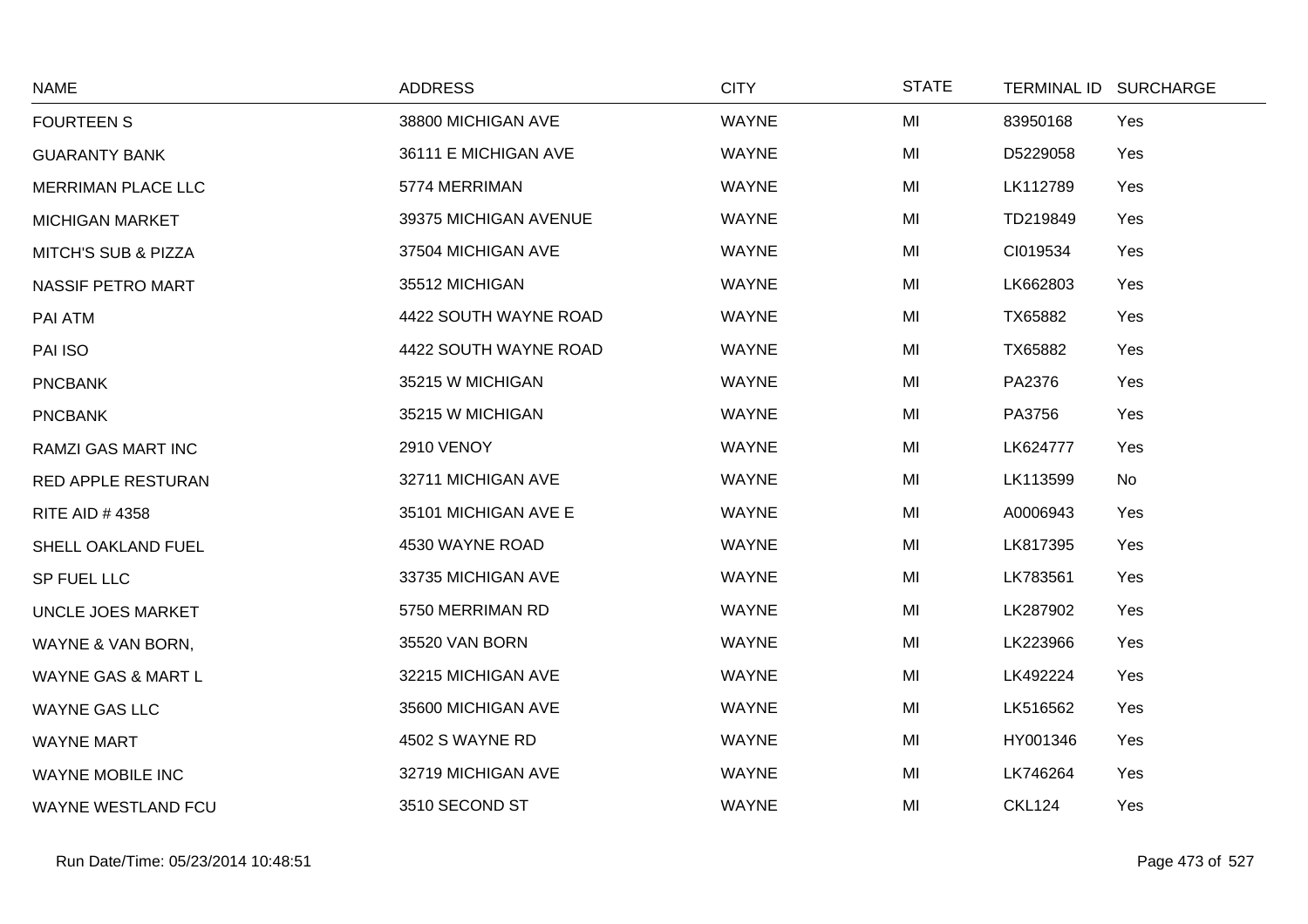| <b>NAME</b>                      | <b>ADDRESS</b>        | <b>CITY</b>          | <b>STATE</b> |                 | TERMINAL ID SURCHARGE |
|----------------------------------|-----------------------|----------------------|--------------|-----------------|-----------------------|
| <b>WEST TOWN</b>                 | 4098 HOWE RD          | <b>WAYNE</b>         | MI           | 82120129        | Yes                   |
| Walgreens 4631                   | 32742 MICHIGAN AVE    | <b>WAYNE</b>         | MI           | SR007539        | Yes                   |
| BF ENTERPRISES, I                | 2524                  | WEBBERVILLE          | MI           | LK780892        | Yes                   |
| <b>Bifs Grocery</b>              | 5347 VANORDEN ROAD    | WEBBERVILLE          | MI           | <b>DNS12558</b> | Yes                   |
| <b>FIRSTMERIT</b>                | 127 E Grd Rvr Ave     | WEBBERVILLE          | MI           | 00006783        | Yes                   |
| <b>ISABELLABT</b>                | 3388 N WOODRUFF RD    | <b>WEIDMAN</b>       | MI           | 07340007        | Yes                   |
| <b>OUT-A-BOUN</b>                | 50 N. COLDWATER RD    | <b>WEIDMAN</b>       | MI           | 82021163        | Yes                   |
| <b>BLODGETT F</b>                | 3011 WOODRUFF RD US   | <b>WELDMAN</b>       | MI           | P104105         | Yes                   |
| Krist Oil 014                    | 6344 US 2             | <b>WELLS</b>         | MI           | SR008146        | Yes                   |
| <b>Blarney Castle Dublin 396</b> | 18399 HOXEYVILLE ROAD | <b>WELLSTON</b>      | MI           | SR102237        | No                    |
| <b>Cardtronics CCSM</b>          | 18372 HOXEYVILLE RD   | <b>WELLSTON</b>      | MI           | CR014030        | Yes                   |
| <b>Corner Express</b>            | 11252 W M55           | <b>WELLSTON</b>      | MI           | SR003700        | Yes                   |
| LAKE OSCEO                       | 17222 CABERFAE HWY    | <b>WELLSTON</b>      | MI           | MI000282        | No                    |
| <b>BANK OF AMERICA</b>           | *CVS PHARMACY #8020   | <b>WEST BLOOMFIE</b> | MI           | <b>WMIN1046</b> | No                    |
| <b>BANK OF AMERICA</b>           | *CVS PHARMACY #8084   | <b>WEST BLOOMFIE</b> | MI           | <b>WMIN1083</b> | No                    |
| <b>BANK OF AMERICA</b>           | *CVS PHARMACY #8239   | <b>WEST BLOOMFIE</b> | MI           | <b>WMIN1159</b> | No                    |
| <b>BANK OF AMERICA</b>           | *ORCHARD LAKE         | <b>WEST BLOOMFIE</b> | MI           | <b>IMID7307</b> | No                    |
| <b>BANK OF AMERICA</b>           | *ORCHARD LAKE ROAD    | <b>WEST BLOOMFIE</b> | MI           | <b>IMIN7083</b> | No                    |
| <b>BANK OF AMERICA</b>           | *WEST BLOOMFIELD      | <b>WEST BLOOMFIE</b> | MI           | <b>IMID7346</b> | No                    |
| <b>BP</b>                        | 4091 MARLWOOD DRIVE   | <b>WEST BLOOMFIE</b> | MI           | CI003233        | Yes                   |
| <b>CHASE</b>                     | 6920 ORCHARD LAKE     | <b>WEST BLOOMFIE</b> | MI           | MI0710          | Yes                   |
| CITGO-1034                       | 7998 PONTIAC TRAIL US | <b>WEST BLOOMFIE</b> | MI           | P103439         | Yes                   |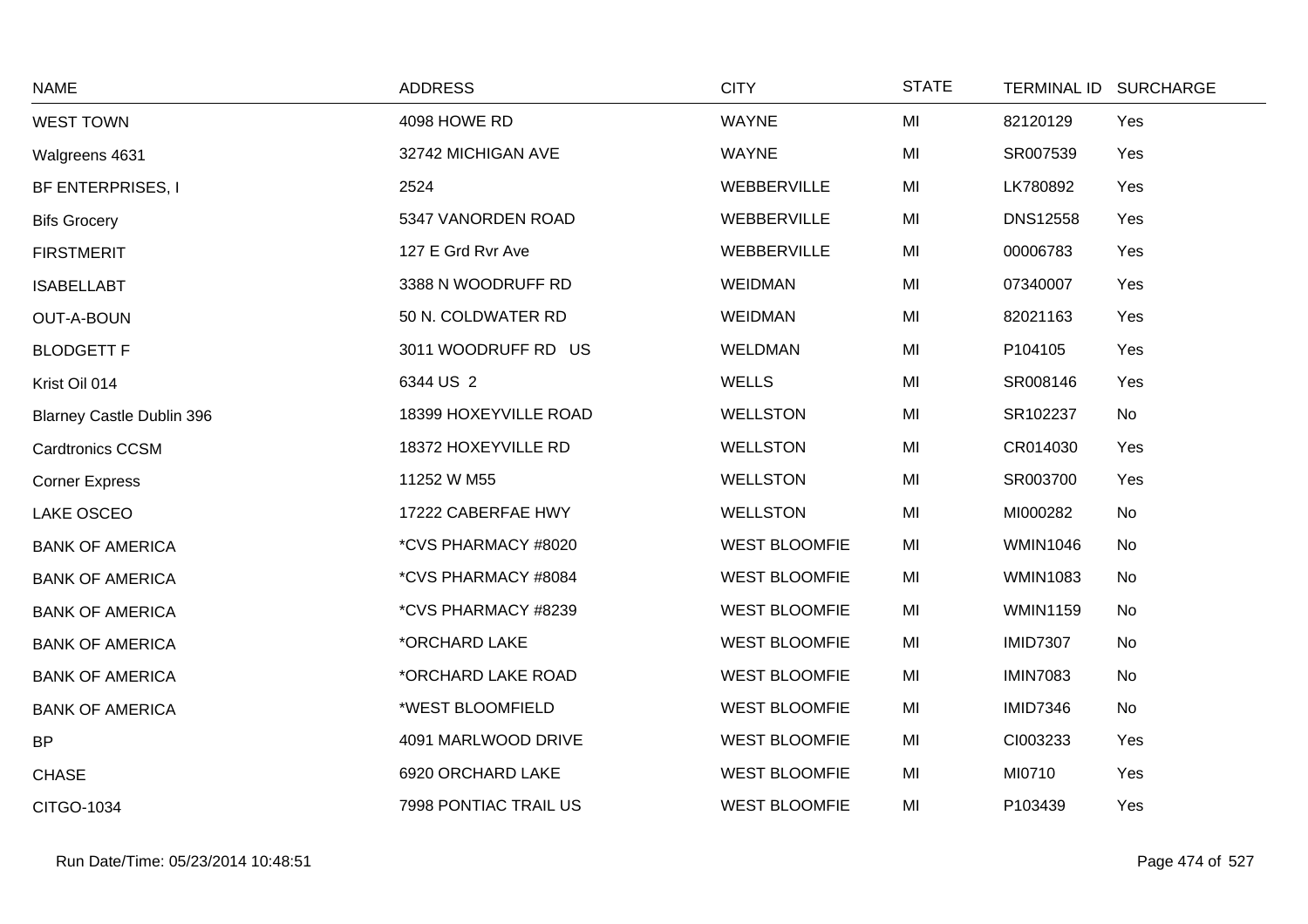| <b>NAME</b>                  | <b>ADDRESS</b>                   | <b>CITY</b>          | <b>STATE</b> |          | TERMINAL ID SURCHARGE |
|------------------------------|----------------------------------|----------------------|--------------|----------|-----------------------|
| JAX WEST BLOOMFIEL           | 6620 ORCHARD LAKE                | <b>WEST BLOOMFIE</b> | MI           | LK640795 | No                    |
| <b>MAPLE VIEW</b>            | 6084 W MAPLE ROAD US             | <b>WEST BLOOMFIE</b> | MI           | P78139   | Yes                   |
| MJG EVENT 8                  | 6775 DALY ROAD STE. 105          | <b>WEST BLOOMFIE</b> | MI           | CI008063 | Yes                   |
| <b>NORTHLAND</b>             | 5062 PARKSIDE US                 | <b>WEST BLOOMFIE</b> | MI           | P228093  | Yes                   |
| ORCHARD FUEL NO FE           | 4100 ORCHARD LK                  | <b>WEST BLOOMFIE</b> | MI           | LK706230 | No                    |
| ORCHARD LA                   | 2277 ORCHARD LAKE                | <b>WEST BLOOMFIE</b> | MI           | 80181196 | Yes                   |
| SHELL NADIA ENTERP           | 5795 COMMERCE RD                 | <b>WEST BLOOMFIE</b> | MI           | LK436440 | Yes                   |
| <b>WINDMILL PARTY STO</b>    | 7275 COOLEY LAKE R               | <b>WEST BLOOMFIE</b> | MI           | LK915867 | Yes                   |
| #113 FORWA                   | 2980 COOK ROAD                   | <b>WEST BRANCH</b>   | MI           | 83800952 | Yes                   |
| #126 FORWA                   | 600 W HOUGHTON AVE               | <b>WEST BRANCH</b>   | MI           | 83800936 | Yes                   |
| <b>CHEMICAL BANK</b>         | 700 W HOUGHTON AVE               | <b>WEST BRANCH</b>   | MI           | TZ384021 | Yes                   |
| CT 7-11 CCS2                 | 2997 S COOK RD                   | <b>WEST BRANCH</b>   | MI           | SE277897 | Yes                   |
| <b>D &amp; N INVESTMENTS</b> | 2015 S M 33                      | <b>WEST BRANCH</b>   | MI           | A506327  | No                    |
| <b>FIRSTBANK</b>             | 2375 M-30 ROAD                   | <b>WEST BRANCH</b>   | MI           | XM9874   | Yes                   |
| <b>KMART #3864</b>           | 2110 S M 76                      | <b>WEST BRANCH</b>   | MI           | A0003802 | Yes                   |
| NORTHLAND AREA FCU           | 2170 M76                         | <b>WEST BRANCH</b>   | MI           | CK5131   | Yes                   |
| NORTHLAND AREA FCU           | 3177 W M-55                      | <b>WEST BRANCH</b>   | MI           | CK5128   | Yes                   |
| <b>PNCBANK</b>               | 2044 S M-76                      | <b>WEST BRANCH</b>   | MI           | PA3006   | Yes                   |
| <b>RITE AID #4503</b>        | 501 E HOUGHTON AVE               | <b>WEST BRANCH</b>   | MI           | A0007017 | Yes                   |
| <b>SUNRISE C</b>             | <b>2474 VERN CT</b><br><b>US</b> | <b>WEST BRANCH</b>   | MI           | P500463  | Yes                   |
| <b>WALMART</b>               | 2750 COOK ROAD                   | <b>WEST BRANCH</b>   | MI           | A51590   | No                    |
| Walgreens 10406              | 2480 E HOUGHTON AVE              | <b>WEST BRANCH</b>   | MI           | SR001749 | Yes                   |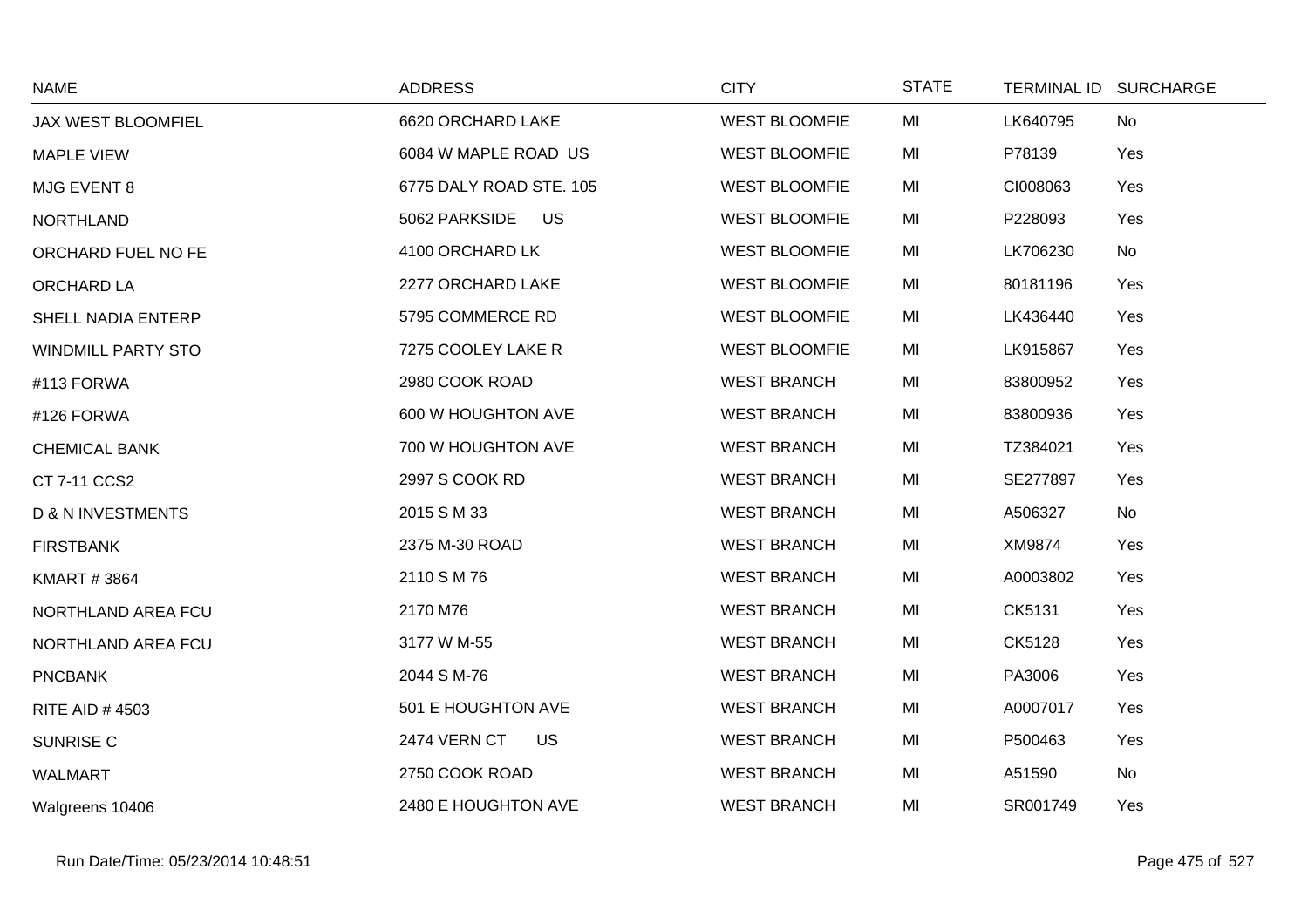| <b>NAME</b>               | <b>ADDRESS</b>        | <b>CITY</b>       | <b>STATE</b> | TERMINAL ID SURCHARGE |     |
|---------------------------|-----------------------|-------------------|--------------|-----------------------|-----|
| DAV Thrift Sto            | 8050 MIDDLEBELT       | <b>WEST LAND</b>  | MI           | <b>DNS16446</b>       | Yes |
| ADMIRAL 162               | 12160 W OLIVE ROAD    | <b>WEST OLIVE</b> | MI           | SR007540              | No  |
| <b>STANTON JU</b>         | 9170 US 31            | <b>WEST OLIVE</b> | MI           | 81206644              | Yes |
| 5/3 BK, MI.(EAST          | 36700 FORD RD         | WESTLAND          | MI           | 00000000              | Yes |
| A TO Z GROCERY            | 8553 N WAYNE RD       | WESTLAND          | MI           | LK795341              | Yes |
| A&H BP GAS STATION        | 30435 CHERRY HILL     | WESTLAND          | MI           | LK244064              | Yes |
| ADAMS TOBACCO             | 1663 MERRIMAN ROAD    | WESTLAND          | MI           | LK133205              | Yes |
| <b>ALLWAYS GAS</b>        | 125 S                 | WESTLAND          | MI           | LK548076              | Yes |
| <b>AUTOMATED</b>          | 1810 S WAYNE RD US    | WESTLAND          | MI           | P201717               | Yes |
| <b>AUTOMATED</b>          | 8244 MERRIMAN ROAD US | WESTLAND          | MI           | P49266                | Yes |
| <b>BANK OF AMERICA</b>    | *CVS PHARMACY #0927   | <b>WESTLAND</b>   | MI           | WMID0148              | No  |
| <b>BANK OF AMERICA</b>    | *CVS PHARMACY #8008   | WESTLAND          | MI           | <b>WMIN1041</b>       | No  |
| <b>BANK OF AMERICA</b>    | *CVS PHARMACY #8010   | WESTLAND          | MI           | WMID0028              | No  |
| <b>BANK OF AMERICA</b>    | *CVS PHARMACY #8065   | <b>WESTLAND</b>   | MI           | <b>WMIN1071</b>       | No  |
| <b>BANK OF AMERICA</b>    | *CVS PHARMACY #8069   | WESTLAND          | MI           | <b>WMIN1069</b>       | No  |
| <b>BANK OF AMERICA</b>    | *CVS PHARMACY #8164   | WESTLAND          | MI           | <b>WMIN1128</b>       | No  |
| <b>BANK OF AMERICA</b>    | *CVS PHARMACY #8212   | WESTLAND          | MI           | <b>WMIN1149</b>       | No  |
| <b>BANK OF AMERICA</b>    | *NANKIN BOULEVARD     | <b>WESTLAND</b>   | MI           | <b>IMID7298</b>       | No  |
| <b>BANK OF AMERICA</b>    | *NANKIN BOULEVARD     | WESTLAND          | MI           | <b>IMID7299</b>       | No  |
| <b>BANK OF AMERICA</b>    | *WESTLAND             | WESTLAND          | MI           | <b>IMIN7120</b>       | No  |
| <b>CHARLIES LIQOUR ST</b> | 129 SOUTH VENOY       | <b>WESTLAND</b>   | MI           | LK597212              | Yes |
| <b>CHASE</b>              | 31311 CHERRY HILL     | <b>WESTLAND</b>   | MI           | MI0371                | Yes |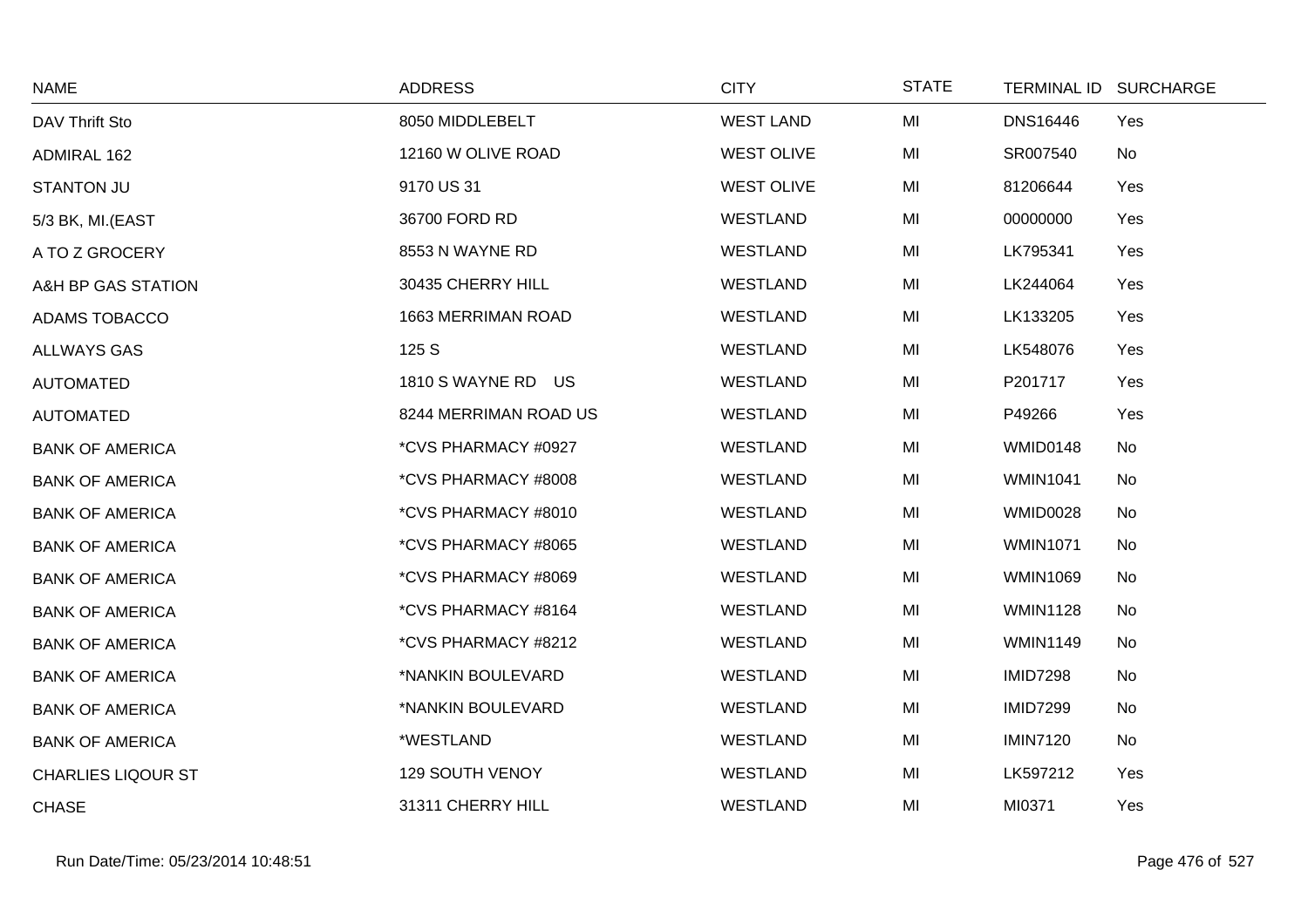| <b>NAME</b>             | <b>ADDRESS</b>         | <b>CITY</b>     | <b>STATE</b> | TERMINAL ID SURCHARGE |     |
|-------------------------|------------------------|-----------------|--------------|-----------------------|-----|
| <b>CHASE</b>            | 31311 CHERRY HILL      | <b>WESTLAND</b> | MI           | MI8990                | Yes |
| <b>CHASE</b>            | 31311 CHERRY HILL      | <b>WESTLAND</b> | MI           | MI8995                | Yes |
| <b>CHASE</b>            | 37201 WARREN RD        | WESTLAND        | MI           | MI1901                | Yes |
| <b>CHASE</b>            | 7750 N WAYNE RD        | <b>WESTLAND</b> | MI           | MI0466                | Yes |
| <b>CHASE</b>            | 7750 N WAYNE RD        | WESTLAND        | MI           | MI0467                | Yes |
| CHERRY HILL MINI M      | 35035 CHERRY HILL      | <b>WESTLAND</b> | MI           | LK438867              | Yes |
| <b>CITIZENS COB</b>     | 200 MERRIMAN ROAD      | <b>WESTLAND</b> | MI           | ZA8119                | No  |
| <b>CITIZENS COB</b>     | 200 MERRIMAN ROAD      | WESTLAND        | MI           | ZA8120                | No  |
| <b>CITIZENS COB</b>     | 7205 WAYNE ROAD        | WESTLAND        | MI           | ZA8402                | No  |
| CO-OP SERVICES CU       | 35050 FORD RD          | WESTLAND        | MI           | CK2919                | Yes |
| <b>COMERICA BANK</b>    | A ARBOR TR-MERRIMN WS  | WESTLAND        | MI           | C1957905              | No  |
| <b>COMERICA BANK</b>    | WAYNE - WARREN WESTLAN | WESTLAND        | MI           | D0264935              | No  |
| <b>COMERICA BANK</b>    | WAYNE-CANYON WESTLN    | WESTLAND        | MI           | J3454295              | No  |
| <b>COMERICA BANK</b>    | WAYNE-WARREN WESTLAND  | <b>WESTLAND</b> | MI           | B0527628              | No  |
| CT 7-11                 | 126 S JOHN HIX         | <b>WESTLAND</b> | MI           | SE273225              | Yes |
| CT 7-11                 | 160 VENOY.             | WESTLAND        | MI           | SE276164              | Yes |
| CT 7-11                 | 1826 MERRIMAN.<br>US   | <b>WESTLAND</b> | MI           | SE276293              | Yes |
| CT 7-11                 | 31385 JOY RD.          | <b>WESTLAND</b> | MI           | SE276454              | Yes |
| CT 7-11                 | 8791 NORTH WAYNE RDUS  | WESTLAND        | MI           | SE276559              | Yes |
| CT 7-11                 | S 970 WAYNE RD US      | WESTLAND        | MI           | SE273226              | Yes |
| <b>Cardtronics CCSM</b> | 1831 S WAYNE RD        | WESTLAND        | MI           | LK549438              | Yes |
| <b>Cardtronics CCSM</b> | 35812 FORD RD          | <b>WESTLAND</b> | MI           | LK362759              | Yes |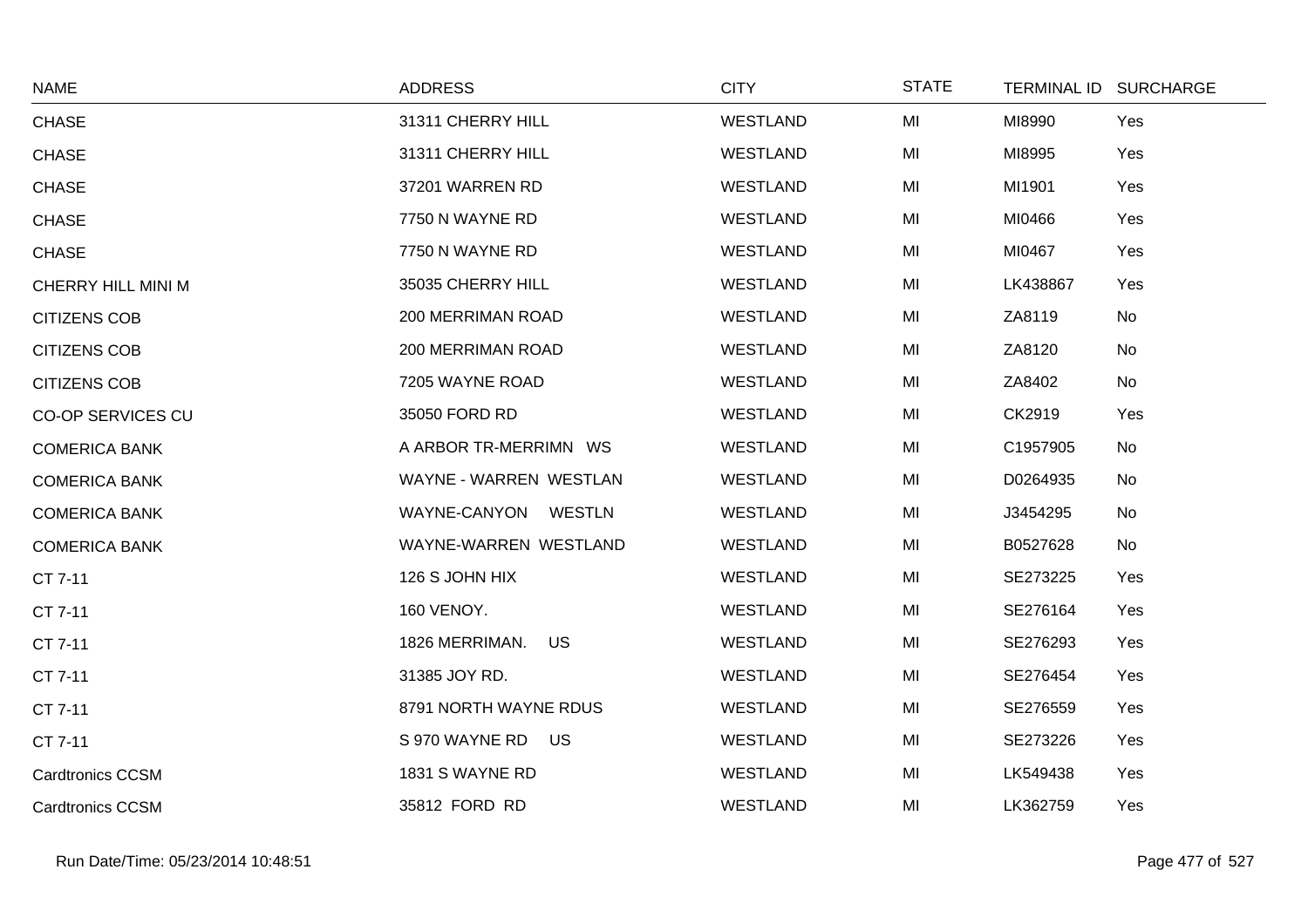| <b>NAME</b>                      | <b>ADDRESS</b>          | <b>CITY</b>     | <b>STATE</b> | TERMINAL ID SURCHARGE |
|----------------------------------|-------------------------|-----------------|--------------|-----------------------|
| <b>Cardtronics CCSW</b>          | <b>110 S. WAYNE</b>     | <b>WESTLAND</b> | MI           | Yes<br>SP070395       |
| <b>Cardtronics CCSW</b>          | 37345 CHERRYHILL & NEWB | WESTLAND        | MI           | SP070127<br>Yes       |
| <b>Cardtronics CCSW</b>          | 5795 S. MERRIMAN        | WESTLAND        | MI           | SP070363<br>Yes       |
| CardtronicsLPC                   | 35401 WARREN BLVD       | <b>WESTLAND</b> | MI           | TG020953<br>Yes       |
| <b>Coastal Gas</b>               | 5750 WAYNE RD           | WESTLAND        | MI           | LK147756<br>Yes       |
| FAMILY DOLLAR 3620               | 31296 MICHIGAN AVE      | WESTLAND        | MI           | LK880552<br>Yes       |
| FORD WEST PARTY                  | 35071 FORD ROAD         | WESTLAND        | MI           | CI012046<br>Yes       |
| <b>GAJANAN INC</b>               | 31411 JOY RD.           | <b>WESTLAND</b> | MI           | LK420367<br>Yes       |
| <b>GUARANTY BANK</b>             | 31300 MICHIGAN AVE      | WESTLAND        | MI           | T522B267<br>Yes       |
| <b>GUARANTY BANK</b>             | 36430 FORD RD           | WESTLAND        | MI           | T522B253<br>Yes       |
| <b>GUARANTY BANK</b>             | 7350 MIDDLEBELT RD.     | WESTLAND        | MI           | H5220072<br>Yes       |
| <b>HEARTLAND</b>                 | 34414 FORD RD.<br>US    | WESTLAND        | MI           | P213333<br>Yes        |
| <b>HUNTER &amp; WAYNE LIQUOR</b> | 35201 HUNTER            | WESTLAND        | MI           | CI012268<br>Yes       |
| JOY FUEL MART INC                | 37401 JOY RD.           | <b>WESTLAND</b> | MI           | LK481234<br>Yes       |
| <b>KMART #416</b>                | <b>US</b><br>165 WAYNE  | WESTLAND        | MI           | 520154<br>Yes         |
| <b>MACY'S (WE</b>                | 35000 W. WARREN RD      | <b>WESTLAND</b> | MI           | 83130333<br>Yes       |
| <b>MARCOS FIN</b>                | 7977 N WAYNE RD US      | <b>WESTLAND</b> | MI           | P173479<br>Yes        |
| MEIJER - C                       | 37201 WARREN RD         | <b>WESTLAND</b> | MI           | 82128090<br>Yes       |
| MERRIMAN BP INC.                 | 31350 MICHIGAN AVE      | WESTLAND        | MI           | LK512452<br>Yes       |
| <b>MERRIMAN MARATHON</b>         | 3145 ANN ARBOR TRAIL    | WESTLAND        | MI           | TD236354<br>Yes       |
| MS FUELS 2 INC                   | 8755 MIDDLEBELT         | <b>WESTLAND</b> | MI           | LK704110<br>Yes       |
| NEIGHBOR WESTLAND                | 37368 FORD RD.          | <b>WESTLAND</b> | MI           | LK487314<br>Yes       |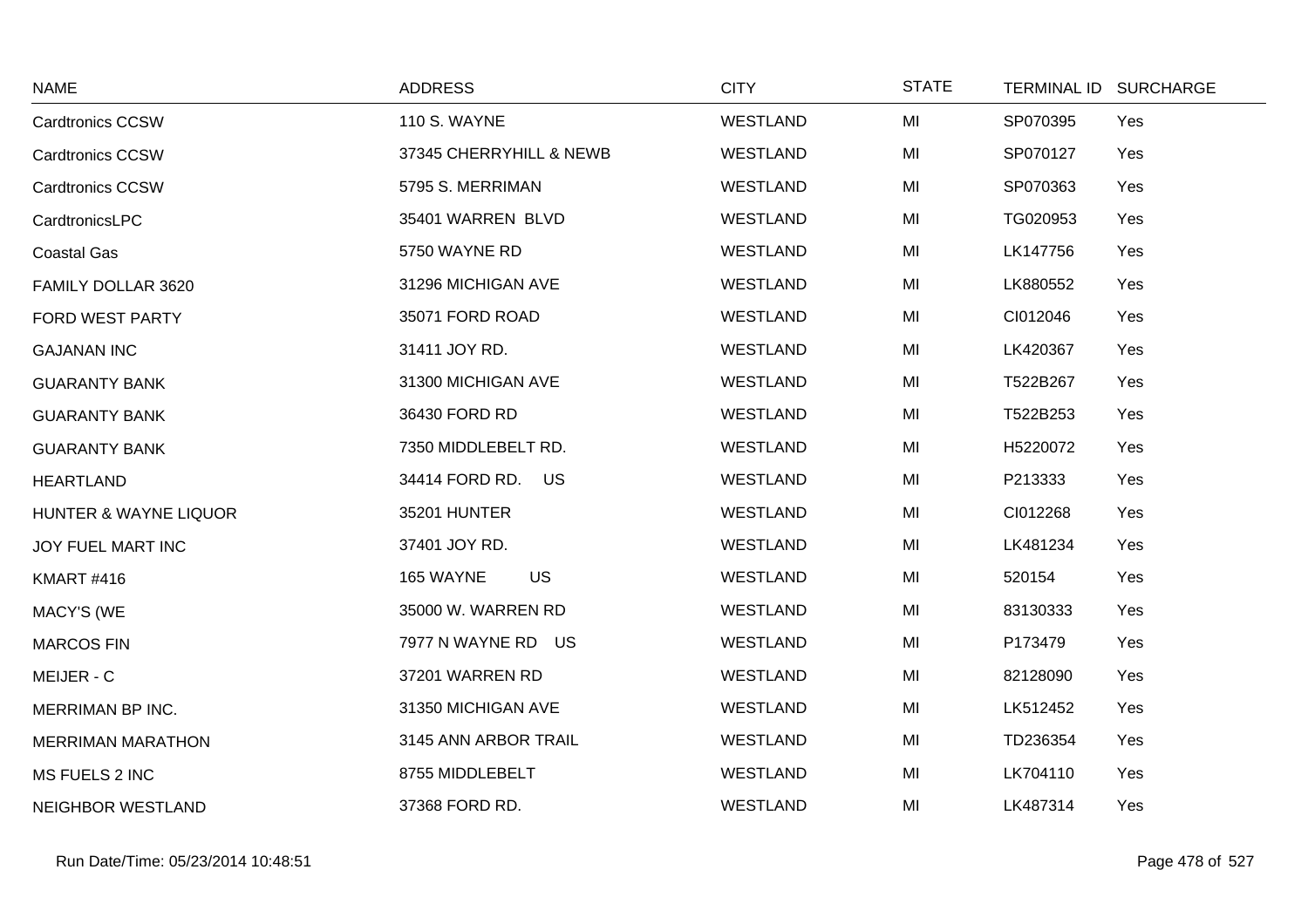| <b>NAME</b>               | <b>ADDRESS</b>     | <b>CITY</b>     | <b>STATE</b> | TERMINAL ID SURCHARGE |
|---------------------------|--------------------|-----------------|--------------|-----------------------|
| <b>NEILS PARTY STORE</b>  | 5782 NEWBURG       | <b>WESTLAND</b> | MI           | CI000502<br>Yes       |
| <b>NEW REGAL LIQUOR</b>   | 15205 MERRIMAN RD  | <b>WESTLAND</b> | MI           | LK147058<br>Yes       |
| NEWBURGH PETRO MAR        | 2746 S NEWBURGH RO | <b>WESTLAND</b> | MI           | LK710676<br>Yes       |
| NOBIL COMPANY INC         | 32919 CHERRY HILL  | WESTLAND        | MI           | LK456473<br>Yes       |
| PAI ATM                   | 2329 S VENOY       | <b>WESTLAND</b> | MI           | TX48326<br>Yes        |
| PAI ATM                   | 34243 PALMER RD    | <b>WESTLAND</b> | MI           | TX57522<br>Yes        |
| PAI ATM                   | 910 S WAYNE        | WESTLAND        | MI           | TX30887<br>Yes        |
| PAI ISO                   | 2329 S VENOY       | <b>WESTLAND</b> | MI           | TX48326<br>Yes        |
| PAI ISO                   | 34243 PALMER RD    | <b>WESTLAND</b> | MI           | TX57522<br>Yes        |
| PAI ISO                   | 910 S WAYNE        | WESTLAND        | MI           | TX30887<br>Yes        |
| PALACE SUP                | 1942 VENOY         | <b>WESTLAND</b> | MI           | 81930387<br>Yes       |
| RITE AID #4966            | 35363 FORD RD      | <b>WESTLAND</b> | MI           | A0007205<br>Yes       |
| SAHARA PETROLEUM          | 7975 MIDDLEBELT    | WESTLAND        | MI           | CI021682<br>Yes       |
| <b>SHADIA ENTERPRISES</b> | 1220 N. WAYNE      | WESTLAND        | MI           | LK402980<br>Yes       |
| <b>SKYLINE FUEL</b>       | 31215 WARREN RD.   | <b>WESTLAND</b> | MI           | LK438852<br>Yes       |
| <b>TCF BANK</b>           | 360 SOUTH MERRIMAN | WESTLAND        | MI           | 57000554<br>Yes       |
| <b>TCF BANK</b>           | 37151 WARREN       | <b>WESTLAND</b> | MI           | 57000553<br>Yes       |
| UNITY SERVICE CORP        | 1716 MERRIMAN      | WESTLAND        | MI           | LK499051<br>Yes       |
| VAN BORN FOOD CENT        | 29234 VAN BORN ROA | <b>WESTLAND</b> | MI           | LK823266<br>Yes       |
| WARREN BP INC.            | 7139 N WAYNE RD.   | <b>WESTLAND</b> | MI           | LK506705<br>Yes       |
| <b>WARREN FUEL MART</b>   | 6690 NEWBURG       | WESTLAND        | MI           | LK481230<br>Yes       |
| <b>WAYNE FORD CIVIC L</b> | 1645 N WAYNE RD    | <b>WESTLAND</b> | MI           | LK638162<br>Yes       |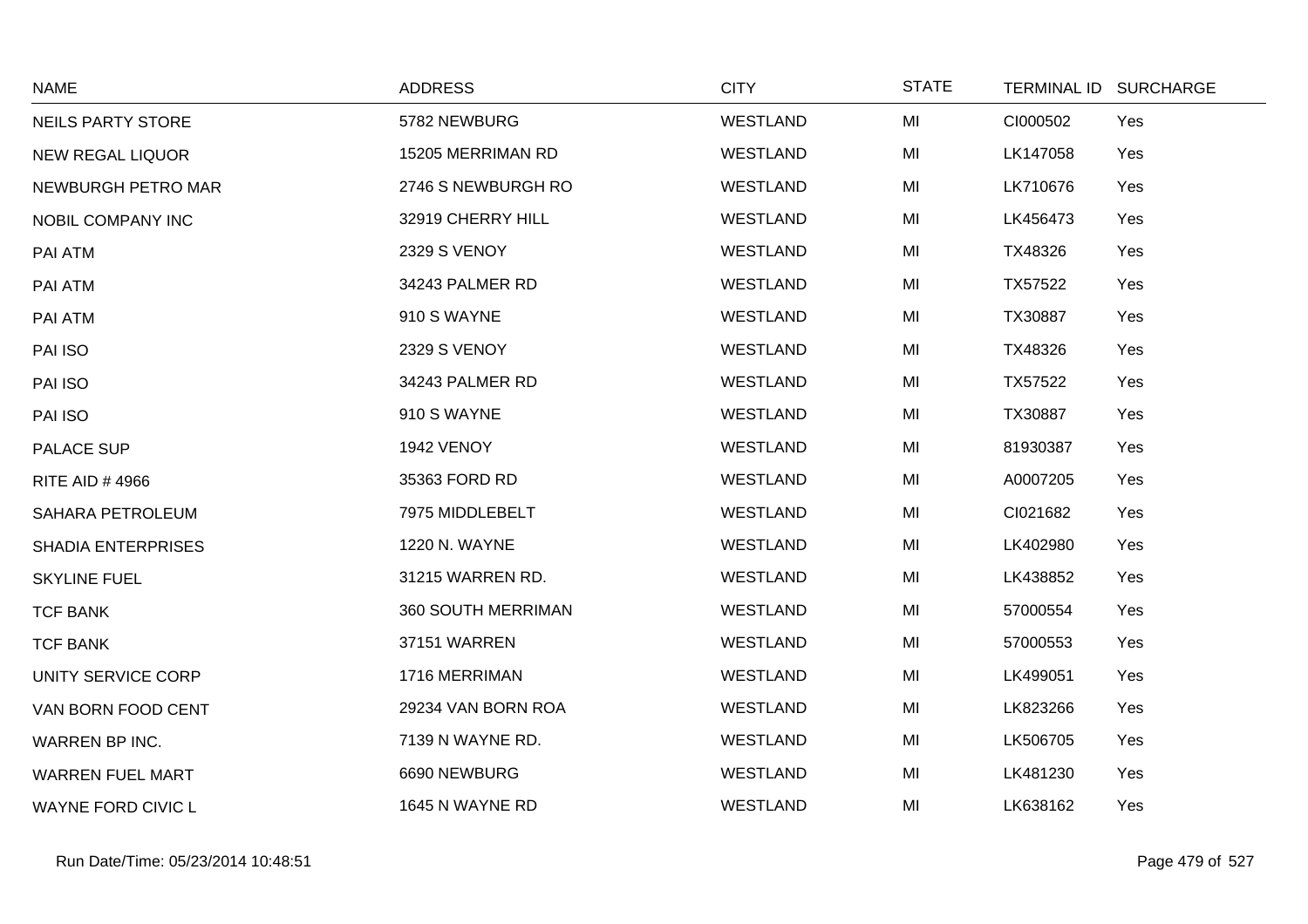| <b>NAME</b>               | <b>ADDRESS</b>        | <b>CITY</b>        | <b>STATE</b> | TERMINAL ID SURCHARGE |  |
|---------------------------|-----------------------|--------------------|--------------|-----------------------|--|
| WAYNE MED. MART           | 417 S. WAYNE RD.      | <b>WESTLAND</b>    | MI           | LK432682<br>Yes       |  |
| WAYNE WESTLAND FCU        | 500 S. WAYNE RD       | <b>WESTLAND</b>    | MI           | <b>CKL125</b><br>Yes  |  |
| <b>WAYNE WESTLAND FCU</b> | 500 S. WAYNE RD.      | WESTLAND           | MI           | <b>CKL122</b><br>Yes  |  |
| <b>WAZNI INC</b>          | 2646 S WAYNE RD       | WESTLAND           | MI           | A506231<br>Yes        |  |
| <b>WEST CASTLE INC</b>    | 38350 FORD RD         | <b>WESTLAND</b>    | MI           | LK810352<br>Yes       |  |
| <b>WESTLAND C</b>         | 3500 WEST WARREN ROUS | <b>WESTLAND</b>    | MI           | P107219<br>Yes        |  |
| <b>WESTLAND C</b>         | 3500 WEST WARREN ROUS | <b>WESTLAND</b>    | MI           | P107222<br>Yes        |  |
| <b>WESTLAND CASTLE IN</b> | 38353 FORD RD         | WESTLAND           | MI           | LK623085<br>Yes       |  |
| WESTLAND FOOD STORE       | 1690 VENOY            | WESTLAND           | MI           | CI000223<br>Yes       |  |
| Walgreens 4297            | 7210 MIDDLEBELT RD    | WESTLAND           | MI           | SR000912<br>No        |  |
| <b>Westland Food Fuel</b> | 35336 FORD ROAD       | WESTLAND           | MI           | SR102824<br>Yes       |  |
| PAI ATM                   | 101 N WESTPHALIA ST   | <b>WESTPHALIA</b>  | MI           | TX67833<br>Yes        |  |
| PAI ISO                   | 101 N WESTPHALIA ST   | <b>WESTPHALIA</b>  | MI           | TX67833<br>Yes        |  |
| PORTLAND FEDERAL          | <b>102 W MAIN</b>     | <b>WESTPHALIA</b>  | MI           | 00000000<br>Yes       |  |
| HOLIDAY STATIONSTORE WETM | E9721 N E             | <b>WETMORE</b>     | MI           | SR007746<br>Yes       |  |
| <b>MARTIN'S CORNER ST</b> | 8990 E MONROE         | <b>WHEELER</b>     | MI           | LK146367<br>Yes       |  |
| Wagoners Your HomeTown Fo | 350 W CHICAGO RD      | <b>WHIE PIGEON</b> | MI           | Yes<br>SR004604       |  |
| <b>BOB'S PARTY STORE</b>  | 2120 NORTH EVERGRE    | <b>WHITE CLOUD</b> | MI           | Yes<br>LK598251       |  |
| <b>HOUSEMAN F</b>         | 47 S CHARLES ST       | <b>WHITE CLOUD</b> | MI           | 82253914<br>Yes       |  |
| <b>JOHN'S HOM</b>         | 3653 S. EVERGREEN     | WHITE CLOUD        | MI           | 83790882<br>Yes       |  |
| PAI ATM                   | 297 W FOSS AVE        | <b>WHITE CLOUD</b> | MI           | TX62414<br>Yes        |  |
| PAI ATM                   | 6398 E 36TH ST        | <b>WHITE CLOUD</b> | MI           | TX48904<br>Yes        |  |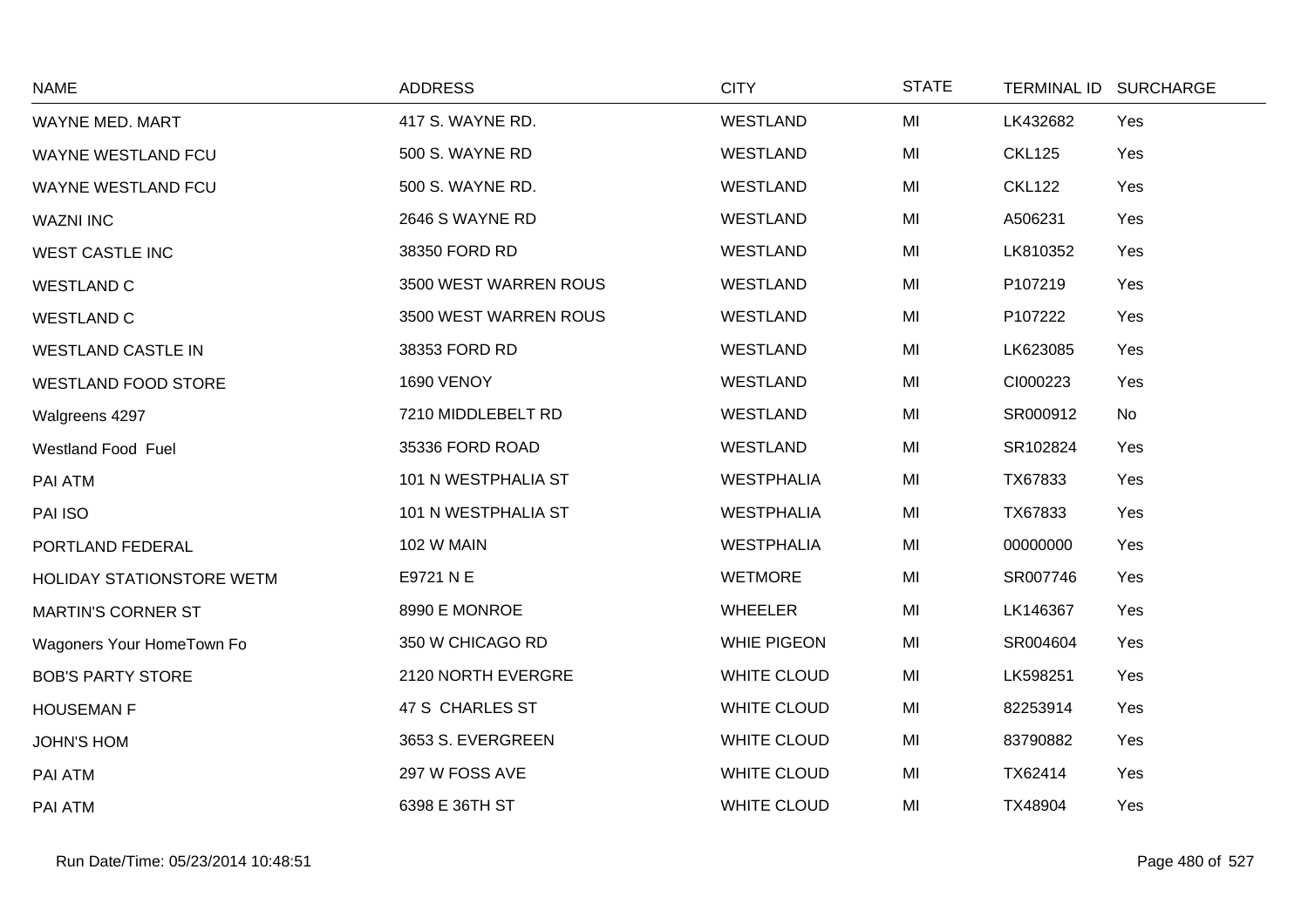| <b>NAME</b>               | <b>ADDRESS</b>          | <b>CITY</b>          | <b>STATE</b> |                 | TERMINAL ID SURCHARGE |
|---------------------------|-------------------------|----------------------|--------------|-----------------|-----------------------|
| PAI ISO                   | 297 W FOSS AVE          | WHITE CLOUD          | MI           | TX62414         | Yes                   |
| PAI ISO                   | 6398 E 36TH ST          | WHITE CLOUD          | MI           | TX48904         | Yes                   |
| 5/3 BK, MI.(EAST          | 6615 HIGHLAND RD        | <b>WHITE LAKE</b>    | MI           | 00000000        | Yes                   |
| <b>B.P. OF WHITE LAKE</b> | 10580 HIGHLAND RD.      | <b>WHITE LAKE</b>    | MI           | LK387842        | Yes                   |
| <b>BANK OF AMERICA</b>    | *WHITE LAKE MARKETPLACE | <b>WHITE LAKE</b>    | MI           | <b>IMID7349</b> | No                    |
| <b>BANK OF AMERICA</b>    | *WILLIAMS LAKE/COOLEY   | <b>WHITE LAKE</b>    | MI           | <b>IMID7350</b> | No                    |
| <b>BILLY'S TIP N INN</b>  | 6707 HIGHLAND RD        | <b>WHITE LAKE</b>    | MI           | LK769271        | Yes                   |
| <b>CHASE</b>              | 6001 HIGHLAND RD        | <b>WHITE LAKE</b>    | MI           | MI3664          | Yes                   |
| <b>CHASE</b>              | 9228 HIGHLAND RD        | <b>WHITE LAKE</b>    | MI           | MI0033          | Yes                   |
| <b>CHASE</b>              | 9228 HIGHLAND RD        | <b>WHITE LAKE</b>    | MI           | MI0046          | Yes                   |
| <b>Cardtronics CCSW</b>   | 9601 HIGHLAND ROAD      | <b>WHITE LAKE</b>    | MI           | SP070143        | Yes                   |
| M 59 Petro LLC            | 8320 HIGHLAND RD        | <b>WHITE LAKE</b>    | MI           | <b>DNS20638</b> | No                    |
| MEIJER-C                  | 6001 HIGHLAND RD        | <b>WHITE LAKE</b>    | MI           | 82128166        | Yes                   |
| Walmart 2700              | 9190 HIGHLAND ROAD      | <b>WHITE LAKE</b>    | MI           | SR004785        | Yes                   |
| CT 7-11                   | 1 N WILLIAMS LAKE RD.   | <b>WHITE LAKE TO</b> | MI           | SE276587        | Yes                   |
| <b>COMERICA BANK</b>      | HGLND-ELIZ WHITE LK TW  | <b>WHITE LK TWP</b>  | MI           | B2127922        | No                    |
| <b>Cardtronics CCSW</b>   | 14973 US 12             | <b>WHITE PIGEON</b>  | MI           | SP070003        | Yes                   |
| <b>FIRSTMERIT</b>         | 114 W Chicago Rd        | <b>WHITE PIGEON</b>  | MI           | 00006903        | Yes                   |
| <b>WHITE PIGE</b>         | 215 E CHICAGO RD. US    | <b>WHITE PIGEON</b>  | MI           | P09538          | Yes                   |
| Wesco Whitecloud 22       | 304 S CHARLES           | <b>WHITECLOUD</b>    | MI           | SR003390        | Yes                   |
| 5/3 BK, MI. (WEST         | 211 S MEARS AVE         | <b>WHITEHALL</b>     | MI           | 00000000        | Yes                   |
| ADMIRAL 3 WHITEHALL       | 1007 COLBY STREET       | <b>WHITEHALL</b>     | MI           | SR007571        | Yes                   |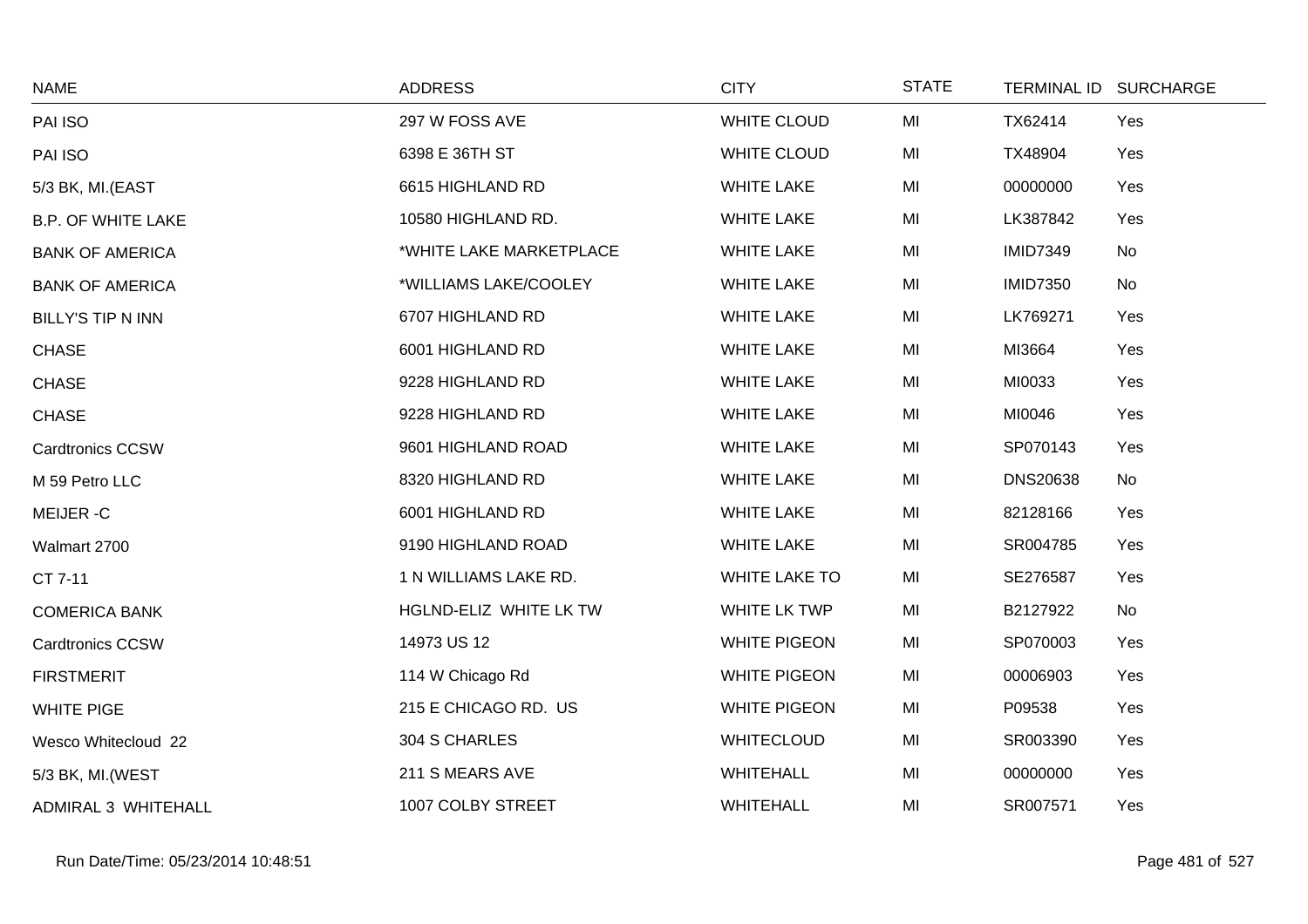| <b>NAME</b>                | <b>ADDRESS</b>           | <b>CITY</b>          | <b>STATE</b> |          | TERMINAL ID SURCHARGE |
|----------------------------|--------------------------|----------------------|--------------|----------|-----------------------|
| <b>J MCCORMICK STORE</b>   | 1845 WHITE LAKE DR       | <b>WHITEHALL</b>     | MI           | LK780593 | Yes                   |
| <b>PNCBANK</b>             | 119 S MEARS              | <b>WHITEHALL</b>     | MI           | PA2411   | Yes                   |
| <b>RITE AID # 2274</b>     | <b>WHITE LAKE CENTRE</b> | <b>WHITEHALL</b>     | MI           | A0006283 | Yes                   |
| SHELBY STA                 | 8238 WHITEHALL ROAD      | <b>WHITEHALL</b>     | MI           | MI000158 | No                    |
| Walgreens 11417            | 3284 COLBY RD            | <b>WHITEHALL</b>     | MI           | SR003470 | Yes                   |
| Wesco Whitehall 19         | 7413 WHITHALL ROAD       | <b>WHITEHALL</b>     | MI           | SR003387 | Yes                   |
| Wesco Whitehall 57         | 3090 COLBY ROAD          | <b>WHITEHALL</b>     | MI           | SR003419 | Yes                   |
| Wesco Whitehall 15         | 203 E COLBY              | <b>WHITEHALL</b>     | MI           | SR003384 | Yes                   |
| <b>Cardtronics CCSW</b>    | 300 6 MILE               | <b>WHITMORE LAKE</b> | MI           | SP070017 | Yes                   |
| <b>GREEN OAK SHELL</b>     | 9789 M 36                | <b>WHITMORE LAKE</b> | MI           | LK196639 | Yes                   |
| LITTLE PORKYS WHITMORE     | 52 BARKER ROAD           | <b>WHITMORE LAKE</b> | MI           | CI008657 | Yes                   |
| MUGG & BOP                 | US<br>9782 M-36          | <b>WHITMORE LAKE</b> | MI           | P213316  | No                    |
| <b>PNCBANK</b>             | 9571 MAIN STREET         | <b>WHITMORE LAKE</b> | MI           | PA1202   | Yes                   |
| <b>SOUTHEAST</b>           | 366 E. NORTH TERRI       | <b>WHITMORE LAKE</b> | MI           | 82253090 | Yes                   |
| <b>WHITMORE LAKE MARA</b>  | 9885 N MAIN ST           | <b>WHITMORE LAKE</b> | MI           | LK196226 | Yes                   |
| <b>WHITMORE MARKET</b>     | 11900 WHITMORE LAK       | <b>WHITMORE LAKE</b> | MI           | LK181886 | Yes                   |
| <b>Whitmore Lake Shell</b> | 60 NORTH TERRITORIAL     | <b>WHITMORE LAKE</b> | MI           | SR102639 | Yes                   |
| DORES STOR                 | <b>US</b><br>3013 S M 65 | <b>WHITTEMORE</b>    | MI           | P04662   | Yes                   |
| PAI ATM                    | 30 NORTH M-65            | <b>WHITTEMORE</b>    | MI           | TX63111  | Yes                   |
| PAI ISO                    | 30 NORTH M-65            | <b>WHITTEMORE</b>    | MI           | TX63111  | Yes                   |
| <b>CHASE</b>               | 6018 US HIGHWAY 31       | <b>WILLIAMSBURG</b>  | MI           | MI1044   | Yes                   |
| <b>KMART #3720</b>         | 6455 US 31 N             | <b>WILLIAMSBURG</b>  | MI           | A0003787 | Yes                   |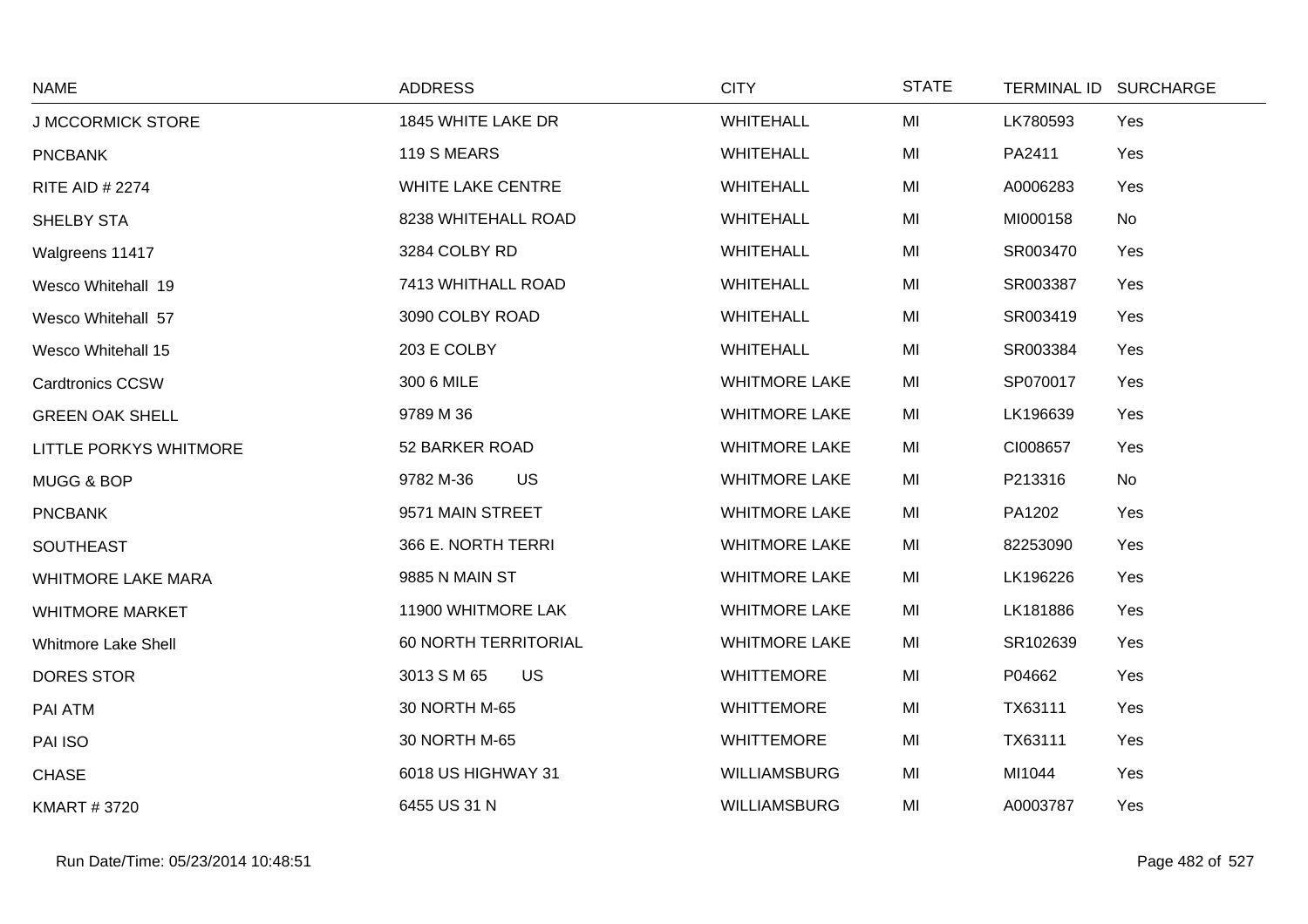| <b>NAME</b>                 | <b>ADDRESS</b>           | <b>CITY</b>          | <b>STATE</b> |                 | TERMINAL ID SURCHARGE |
|-----------------------------|--------------------------|----------------------|--------------|-----------------|-----------------------|
| WILLIAMSBU                  | <b>US</b><br>7600 M-72 E | <b>WILLIAMSBURG</b>  | MI           | P181854         | Yes                   |
| 5/3 BK, MI.(WEST            | 225 W GRAND RIVER AV     | <b>WILLIAMSTON</b>   | MI           | 00000000        | Yes                   |
| <b>WILLIAMSTO</b>           | 2900 N WILLIAMSTON US    | <b>WILLIAMSTON</b>   | MI           | P133514         | Yes                   |
| <b>WILLIS MOB</b>           | 10955 WILLIS RD          | <b>WILLIS</b>        | MI           | 80822737        | Yes                   |
| <b>ZASA MARAT</b>           | 10980 WILLIS RD          | <b>WILLIS</b>        | MI           | 80822736        | Yes                   |
| 5/3 BK, MI.(EAST            | 49895 GRAND RIVER RD     | <b>WIXOM</b>         | MI           | 00000000        | Yes                   |
| ADAMS OIL INC               | 49200 GRAND RIVER        | <b>WIXOM</b>         | MI           | LK902019        | Yes                   |
| <b>BANK OF AMERICA</b>      | *CVS PHARMACY #8229      | <b>WIXOM</b>         | MI           | <b>WMIN1155</b> | No                    |
| <b>CHASE</b>                | 29750 S WIXOM RD         | <b>WIXOM</b>         | MI           | MI0192          | Yes                   |
| <b>CHASE</b>                | 29750 S WIXOM RD         | <b>WIXOM</b>         | MI           | MI0604          | Yes                   |
| <b>CHASE</b>                | 49900 GRAND RIVER        | <b>WIXOM</b>         | MI           | MI3864          | Yes                   |
| <b>GAS AND GO MARATHO</b>   | 2167 WIXOM ROAD          | <b>WIXOM</b>         | MI           | LK523646        | Yes                   |
| <b>MOBIL</b>                | 31331 WIXOM RD           | <b>WIXOM</b>         | MI           | CI031043        | Yes                   |
| <b>PNCBANK</b>              | 49200 PONTIAC TR         | <b>WIXOM</b>         | MI           | PA2745          | Yes                   |
| <b>RITE AID #4300</b>       | 47300 PONTIAC TRAIL      | <b>WIXOM</b>         | MI           | A0006905        | Yes                   |
| <b>TRAIL MARKET</b>         | 47764 PONTIAC TRAI       | <b>WIXOM</b>         | MI           | LK230147        | Yes                   |
| WIXOM STOP & GO             | 29330 WIXOM RD.          | <b>WIXOM</b>         | MI           | LK439280        | Yes                   |
| <b>WIXOM VALERO</b>         | 49435 GRAND RIVER        | <b>WIXON</b>         | MI           | LK250500        | Yes                   |
| I 96-SCHOOLCRAFT            | 1711 E. MAPLE RD.        | <b>WLLED LAKE</b>    | MI           | LK391211        | No                    |
| <b>Schultzs Party Store</b> | 12966 SHANN ROAD         | <b>WOLVERINE</b>     | MI           | SR004505        | Yes                   |
| <b>WOLVERINE LAKE PAR</b>   | 297 GLENGARY RD          | <b>WOLVERINE LAK</b> | MI           | LK590895        | Yes                   |
| 5/3 BK, MI.(EAST            | 22990 HALL RD            | <b>WOODHAVEN</b>     | MI           | 00000000        | Yes                   |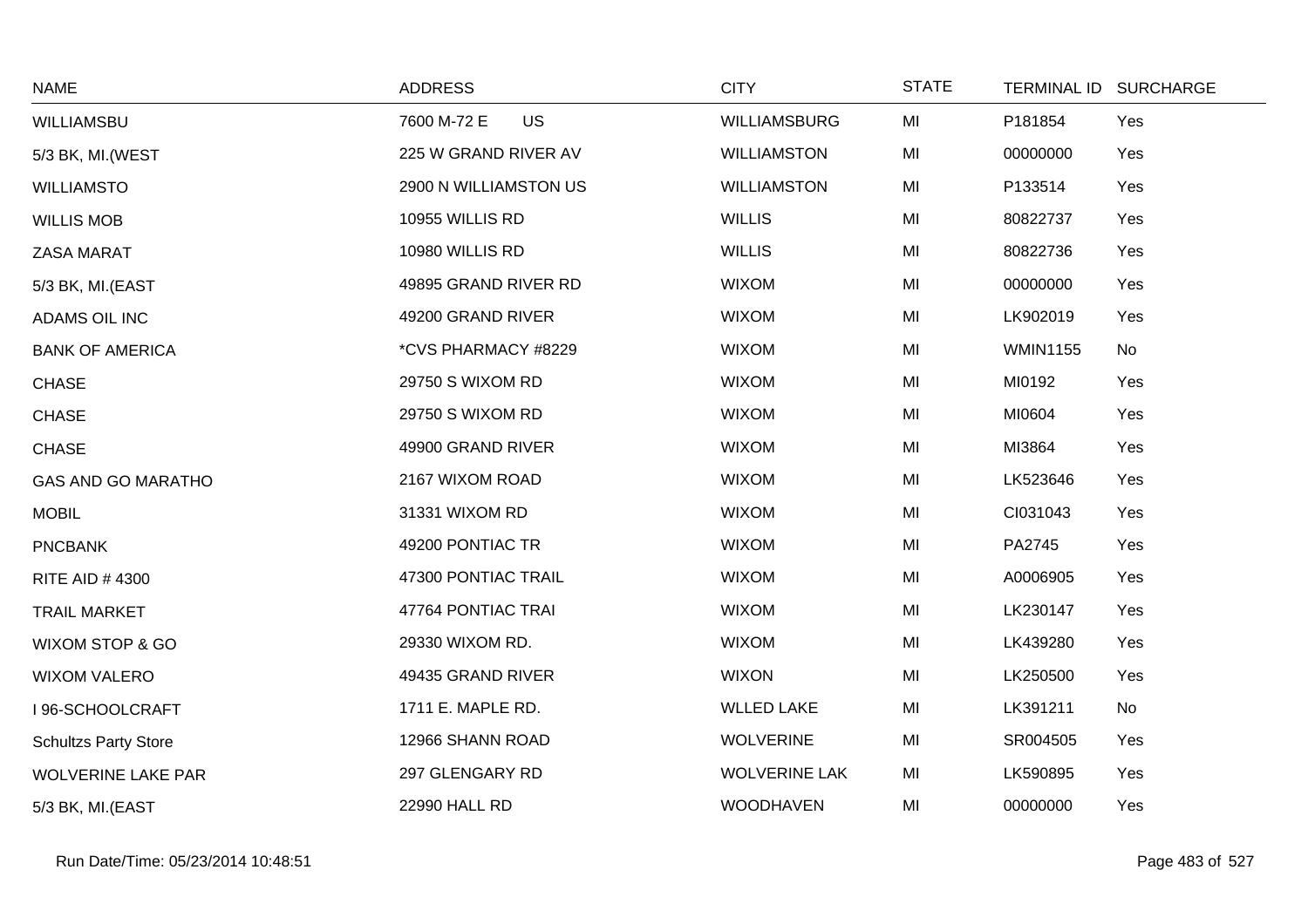| <b>NAME</b>             | <b>ADDRESS</b>         | <b>CITY</b>         | <b>STATE</b> |                 | TERMINAL ID SURCHARGE |
|-------------------------|------------------------|---------------------|--------------|-----------------|-----------------------|
| <b>BANK OF AMERICA</b>  | *WEST ROAD             | <b>WOODHAVEN</b>    | MI           | <b>IMID7348</b> | No                    |
| <b>CHASE</b>            | 22600 ALLEN RD         | <b>WOODHAVEN</b>    | MI           | MI1876          | Yes                   |
| <b>COMERICA BANK</b>    | WEST RD AND ALLEN RD   | <b>WOODHAVEN</b>    | MI           | A1297581        | No                    |
| CT 7-11                 | 26900 ALLEN RD. US     | <b>WOODHAVEN</b>    | MI           | SE276270        | Yes                   |
| <b>Cardtronics CCSM</b> | 26796 ALLEN RD         | <b>WOODHAVEN</b>    | MI           | CR014576        | Yes                   |
| <b>DETROIT TR</b>       | 21055 WEST RD<br>US    | <b>WOODHAVEN</b>    | MI           | P86287          | Yes                   |
| DOWNRIVER COMMUNITY FCU | 18707 WEST ROAD        | <b>WOODHAVEN</b>    | MI           | <b>CK0908</b>   | Yes                   |
| MEIJER - C              | 22600 ALLEN RD         | <b>WOODHAVEN</b>    | MI           | 82128091        | Yes                   |
| SHORE TO SHORE COMM FCU | 21701 ALLEN RD         | <b>WOODHAVEN</b>    | MI           | <b>CKE718</b>   | Yes                   |
| VREELAND                | 26796 ALLEN RD         | <b>WOODHAVEN</b>    | MI           | LK429241        | Yes                   |
| <b>WALMART</b>          | 23800 ALLEN ROAD       | <b>WOODHAVEN</b>    | MI           | A33360          | No                    |
| <b>COMERICA BANK</b>    | MAPLE-ORCH LK W BLMFLD | <b>WST BLOOMFLD</b> | MI           | E0457624        | No                    |
| <b>COMERICA BANK</b>    | ORCH LK-LN PINE W BLMF | <b>WST BLOOMFLD</b> | MI           | A3514305        | No                    |
| A & H MINI MART         | 1166 EUREKA            | <b>WYANDOTTE</b>    | MI           | LK446013        | Yes                   |
| <b>BANK OF AMERICA</b>  | *BIDDLE AVENUE         | <b>WYANDOTTE</b>    | MI           | <b>IMIN7022</b> | No                    |
| <b>BANK OF AMERICA</b>  | *CVS PHARMACY #8029    | <b>WYANDOTTE</b>    | MI           | <b>WMIN1050</b> | No                    |
| <b>BANK OF AMERICA</b>  | *CVS PHARMACY #8118    | <b>WYANDOTTE</b>    | MI           | <b>WMIN1100</b> | No                    |
| <b>CHASE</b>            | 1909 FORT ST           | <b>WYANDOTTE</b>    | MI           | MI0208          | Yes                   |
| <b>CHASE</b>            | 3200 BIDDLE AVE        | <b>WYANDOTTE</b>    | MI           | MI0065          | Yes                   |
| <b>CHASE</b>            | 3200 BIDDLE AVE        | <b>WYANDOTTE</b>    | MI           | MI0066          | Yes                   |
| <b>CHASE</b>            | 3200 BIDDLE AVE        | <b>WYANDOTTE</b>    | MI           | MI1266          | Yes                   |
| <b>CITY STATION INC</b> | 72 BIDDLE AVE          | <b>WYANDOTTE</b>    | MI           | LK613255        | Yes                   |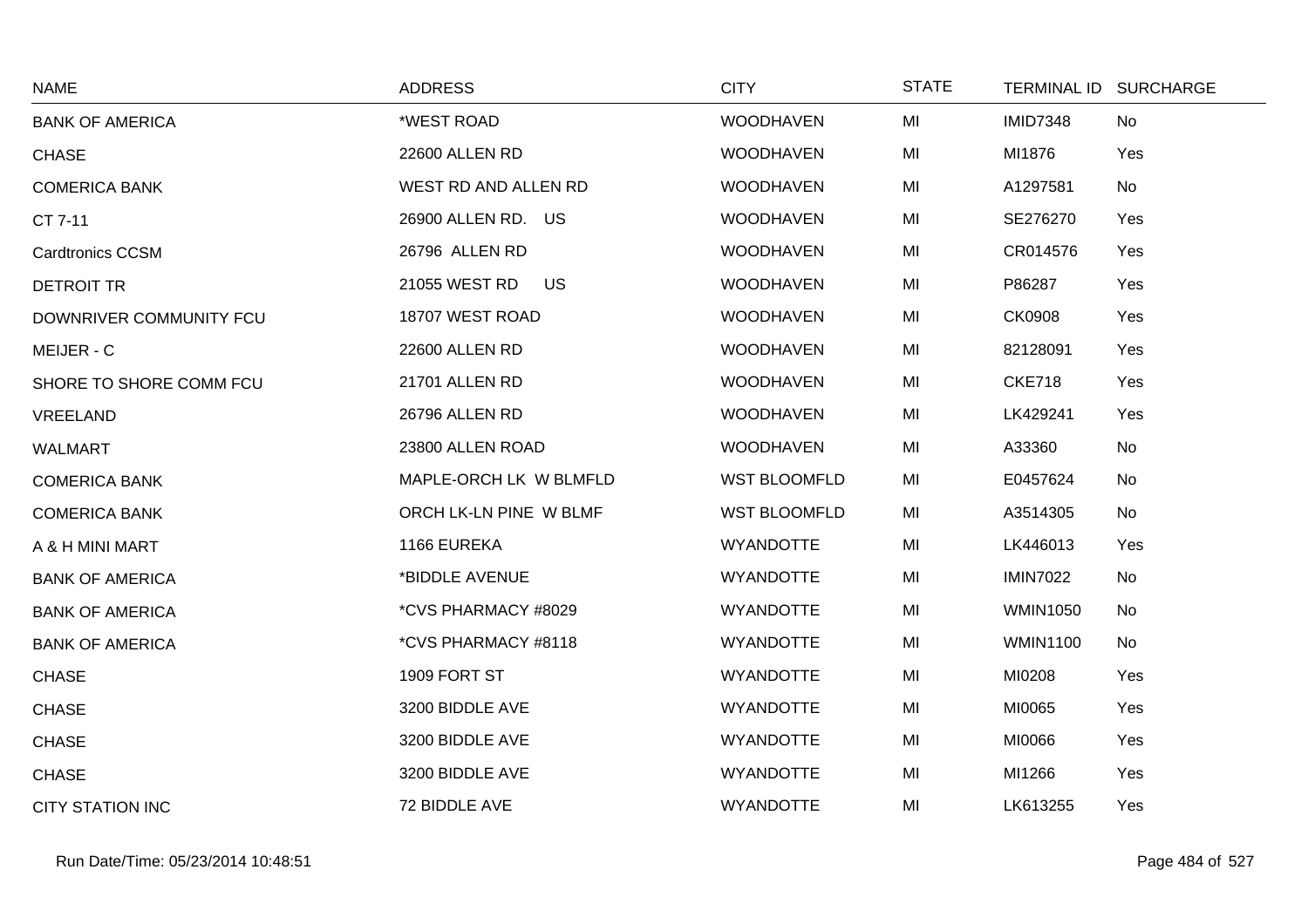| <b>NAME</b>               | <b>ADDRESS</b>          | <b>CITY</b>      | <b>STATE</b> | TERMINAL ID SURCHARGE |     |
|---------------------------|-------------------------|------------------|--------------|-----------------------|-----|
| CT 7-11                   | 1140 FORD AVE.          | <b>WYANDOTTE</b> | MI           | SE274850              | Yes |
| CT 7-11                   | 2822 BIDDL              | <b>WYANDOTTE</b> | MI           | SE274860              | Yes |
| <b>Cardtronics CCSC</b>   | 540 GODDARD             | <b>WYANDOTTE</b> | MI           | CK006221              | Yes |
| <b>EMERALD MARKET</b>     | 3897 FORT ST.           | <b>WYANDOTTE</b> | MI           | LK432668              | Yes |
| <b>HELTEE PANTREE</b>     | 1103 FORT ST            | <b>WYANDOTTE</b> | MI           | LK387041              | Yes |
| <b>INDIAN LANES</b>       | 4500 13TH ST            | <b>WYANDOTTE</b> | MI           | A702577               | No  |
| <b>KEMOS TOBACCO MORE</b> | 888 FORD AVE            | <b>WYANDOTTE</b> | MI           | CI019370              | Yes |
| <b>RITE AID #4545</b>     | 1998 BIDDLE AVE         | <b>WYANDOTTE</b> | MI           | A0007040              | Yes |
| RIVERSIDE FUEL STO        | 255 EUREKA              | <b>WYANDOTTE</b> | MI           | LK541545              | Yes |
| SHOPPERS VALLEY MA        | 750 BIDDLE              | <b>WYANDOTTE</b> | MI           | LK781026              | Yes |
| <b>WYANDOTTE BIDDLE P</b> | 2000 BIDDLE             | <b>WYANDOTTE</b> | MI           | LK432664              | Yes |
| Walgreens 1265            | 3221 FORT ST            | <b>WYANDOTTE</b> | MI           | SR000898              | Yes |
| Wyandotte Sunoco          | 1730 FORD AVE           | <b>WYANDOTTE</b> | MI           | SR003180              | Yes |
| <b>RASCCO ENTERPRISE</b>  | 4554 HOWE RD.           | <b>WYANE</b>     | MI           | LK182070              | Yes |
| <b>CAHALANS PARTY SHO</b> | 1266 EUREKA RD          | <b>WYNDOTTE</b>  | MI           | LK702957              | Yes |
| #1593 METR                | 2275 HEALTH DR. SW US   | <b>WYOMING</b>   | MI           | P231725               | Yes |
| 36th Street Amoco         | 150 36TH STREET SW      | <b>WYOMING</b>   | MI           | SR055811              | Yes |
| 44th Division 2           | 4405 E DIVISION         | <b>WYOMING</b>   | MI           | SR000406              | Yes |
| 44th Street Shell         | 1740 44TH ST SW SUITE 5 | <b>WYOMING</b>   | MI           | SR102131              | Yes |
| 5/3 BK, MI.(WEST          | 1031 CHICAGO DR         | <b>WYOMING</b>   | MI           | 00000000              | Yes |
| 5/3 BK, MI. (WEST         | 2301 GEZON PRKWAY SW    | <b>WYOMING</b>   | MI           | 00000000              | Yes |
| 5/3 BK, W MI OFF          | 1148 28TH ST. SW        | <b>WYOMING</b>   | MI           | 00000000              | Yes |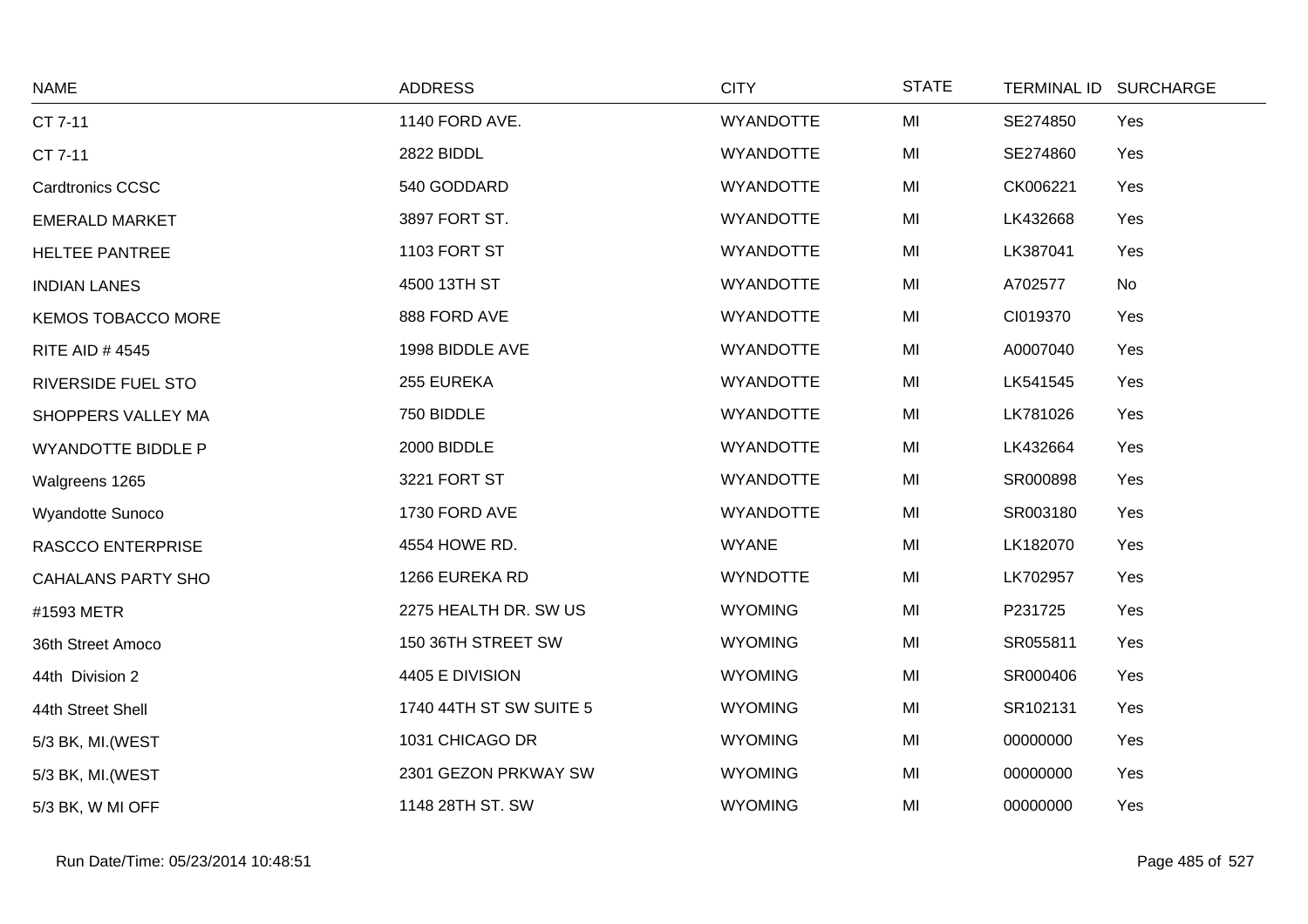| <b>NAME</b>              | <b>ADDRESS</b>               | <b>CITY</b>    | <b>STATE</b> |                 | TERMINAL ID SURCHARGE |
|--------------------------|------------------------------|----------------|--------------|-----------------|-----------------------|
| 5/3 BK, W MI OFF         | 2828 MICHAEL SW              | <b>WYOMING</b> | MI           | 00000000        | Yes                   |
| 5/3 BK, W MI OFF         | 4404 CLYDE PARK AVE          | <b>WYOMING</b> | MI           | 00000000        | Yes                   |
| 5/3 BK, W MI OFF         | 4404 CLYDE PARK SW           | <b>WYOMING</b> | MI           | 00000000        | Yes                   |
| 5/3 BK, W MI OFF         | 972-28TH STREET              | <b>WYOMING</b> | MI           | 00000000        | Yes                   |
| ADMIRAL 177 WYOMING      | 5 28TH STREET                | <b>WYOMING</b> | MI           | SR007583        | Yes                   |
| ADMIRAL 23 WYOMING       | 3221 DIVISION                | <b>WYOMING</b> | MI           | SR007718        | Yes                   |
| ADMIRAL 284 Wyoming      | 3600 CLYDE PARK SW           | <b>WYOMING</b> | MI           | SR008245        | Yes                   |
| <b>BANK OF AMERICA</b>   | *28TH/MICHAEL                | <b>WYOMING</b> | MI           | <b>IMIN7010</b> | No                    |
| <b>BANK OF AMERICA</b>   | *CVS PHARMACY #7549          | <b>WYOMING</b> | MI           | <b>WMID0026</b> | No                    |
| <b>BANK OF AMERICA</b>   | *CVS PHARMACY #8290          | <b>WYOMING</b> | MI           | <b>WMID0090</b> | No                    |
| <b>BANK OF AMERICA</b>   | *CVS PHARMACY #8306          | <b>WYOMING</b> | MI           | <b>WMIN1172</b> | No                    |
| <b>BUCHANAN MARATHON</b> | 205 28TH ST SW               | <b>WYOMING</b> | MI           | LK867694        | Yes                   |
| BURTON STREET BP 40      | 800 BURTON SW                | <b>WYOMING</b> | MI           | SR070011        | Yes                   |
| <b>CHASE</b>             | 1048 CHICAGO DR SW           | <b>WYOMING</b> | MI           | MI0261          | Yes                   |
| <b>CHASE</b>             | 1048 CHICAGO DR SW           | <b>WYOMING</b> | MI           | MI1008          | Yes                   |
| <b>CHASE</b>             | 1825 44TH ST SW              | <b>WYOMING</b> | MI           | MI0141          | Yes                   |
| <b>CHASE</b>             | 1825 44TH ST SW              | <b>WYOMING</b> | MI           | MI0255          | Yes                   |
| <b>CHASE</b>             | 5500 CLYDE PARK AV           | <b>WYOMING</b> | MI           | MI1900          | Yes                   |
| <b>CLYDE PARK CLARK</b>  | 2354 CLYDE PARK AV           | <b>WYOMING</b> | MI           | LK638216        | Yes                   |
| <b>CLYDE PARK CLARK</b>  | 2354 CLYDE PARK, S           | <b>WYOMING</b> | MI           | LK638216        | Yes                   |
| <b>CLYDE PARK FOODS</b>  | 4227 CLYDE PARK SW           | <b>WYOMING</b> | MI           | LK638220        | Yes                   |
| <b>COMERICA BANK</b>     | <b>FAMILY FARE - WYOMING</b> | <b>WYOMING</b> | MI           | S5195507        | No                    |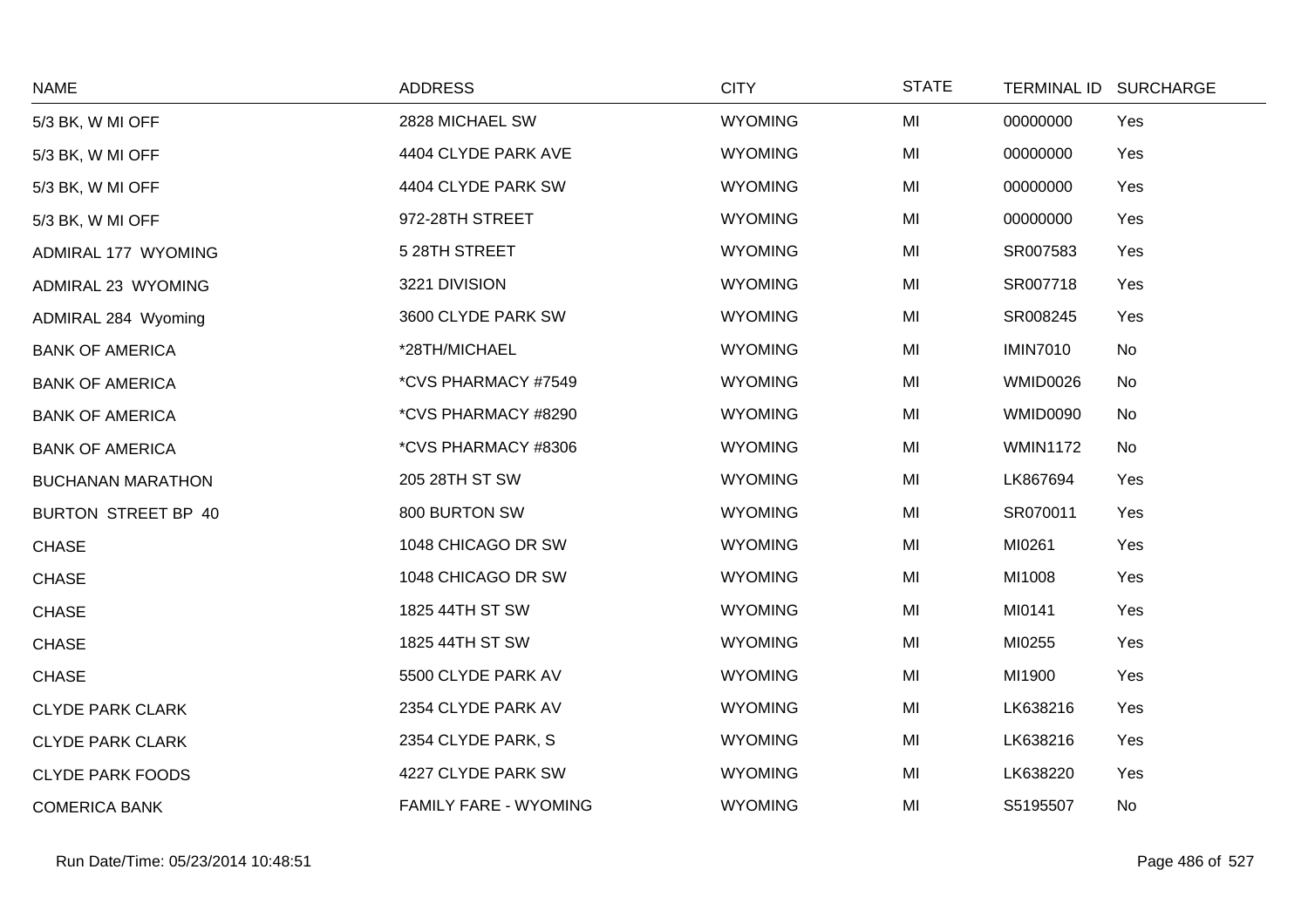| <b>NAME</b>                  | <b>ADDRESS</b>        | <b>CITY</b>    | <b>STATE</b> | TERMINAL ID SURCHARGE |  |
|------------------------------|-----------------------|----------------|--------------|-----------------------|--|
| Cardtronics CCSM             | 644 28TH ST           | <b>WYOMING</b> | MI           | LK637286<br>Yes       |  |
| <b>Cardtronics CCSP</b>      | 4901 SW WILSON AVE    | <b>WYOMING</b> | MI           | CW000853<br>Yes       |  |
| <b>Cardtronics CCSW</b>      | 1300 BURTON ST, SW    | <b>WYOMING</b> | MI           | SP070359<br>Yes       |  |
| <b>Cardtronics CCSW</b>      | 2360 28TH ST          | <b>WYOMING</b> | MI           | SP070068<br>Yes       |  |
| <b>Cardtronics CCSW</b>      | 3315 SOUTH DIVISION   | <b>WYOMING</b> | MI           | SP070354<br>Yes       |  |
| <b>Cardtronics CCSW</b>      | 3605 BURLINGAME       | <b>WYOMING</b> | MI           | SP070397<br>Yes       |  |
| <b>Cardtronics CCSW</b>      | 4390 BYRON CENTER     | <b>WYOMING</b> | MI           | SP070300<br>Yes       |  |
| CardtronicsLPC               | 5455 CLYDE PARK SW.   | <b>WYOMING</b> | MI           | TG021124<br>Yes       |  |
| <b>GEZON MOBIL MART</b>      | 5568 BYRON CENTER     | <b>WYOMING</b> | MI           | LK550727<br>Yes       |  |
| J R MART                     | 3900 DIVISION STREET  | <b>WYOMING</b> | MI           | SR007869<br>Yes       |  |
| <b>K &amp; K PARTY STORE</b> | 1273 CHICAGO DR SW    | <b>WYOMING</b> | MI           | LK770415<br>Yes       |  |
| <b>MACATAWA B</b>            | 1760 44TH STREET      | <b>WYOMING</b> | MI           | MI000251<br>Yes       |  |
| <b>MACATAWA B</b>            | 5271 CLYDE PARK       | <b>WYOMING</b> | MI           | MI000222<br>Yes       |  |
| MEIJER - C                   | 5500 CLYDE PARK AV    | <b>WYOMING</b> | MI           | 82128045<br>Yes       |  |
| <b>METRO HEAL</b>            | 5900 BYRON CENTER SUS | <b>WYOMING</b> | MI           | P236283<br>Yes        |  |
| MY PERSONAL CU               | 1106 BURTON SW        | <b>WYOMING</b> | MI           | CKRA06<br>No          |  |
| MY PERSONAL CU               | 1414 BURTON SW        | <b>WYOMING</b> | MI           | CKRA07<br>No          |  |
| PAI ATM                      | 1001 CHICAGO DR SW    | <b>WYOMING</b> | MI           | CS38573<br>Yes        |  |
| PAI ATM                      | 1024 28TH ST SW       | <b>WYOMING</b> | MI           | CS43236<br>Yes        |  |
| PAI ATM                      | 1054 BURTON ST SW     | <b>WYOMING</b> | MI           | CS42888<br>Yes        |  |
| PAI ATM                      | 1149 BURTON ST SW     | <b>WYOMING</b> | MI           | TX33998<br>Yes        |  |
| PAI ATM                      | 1298 36TH ST SW       | <b>WYOMING</b> | MI           | CS37311<br>Yes        |  |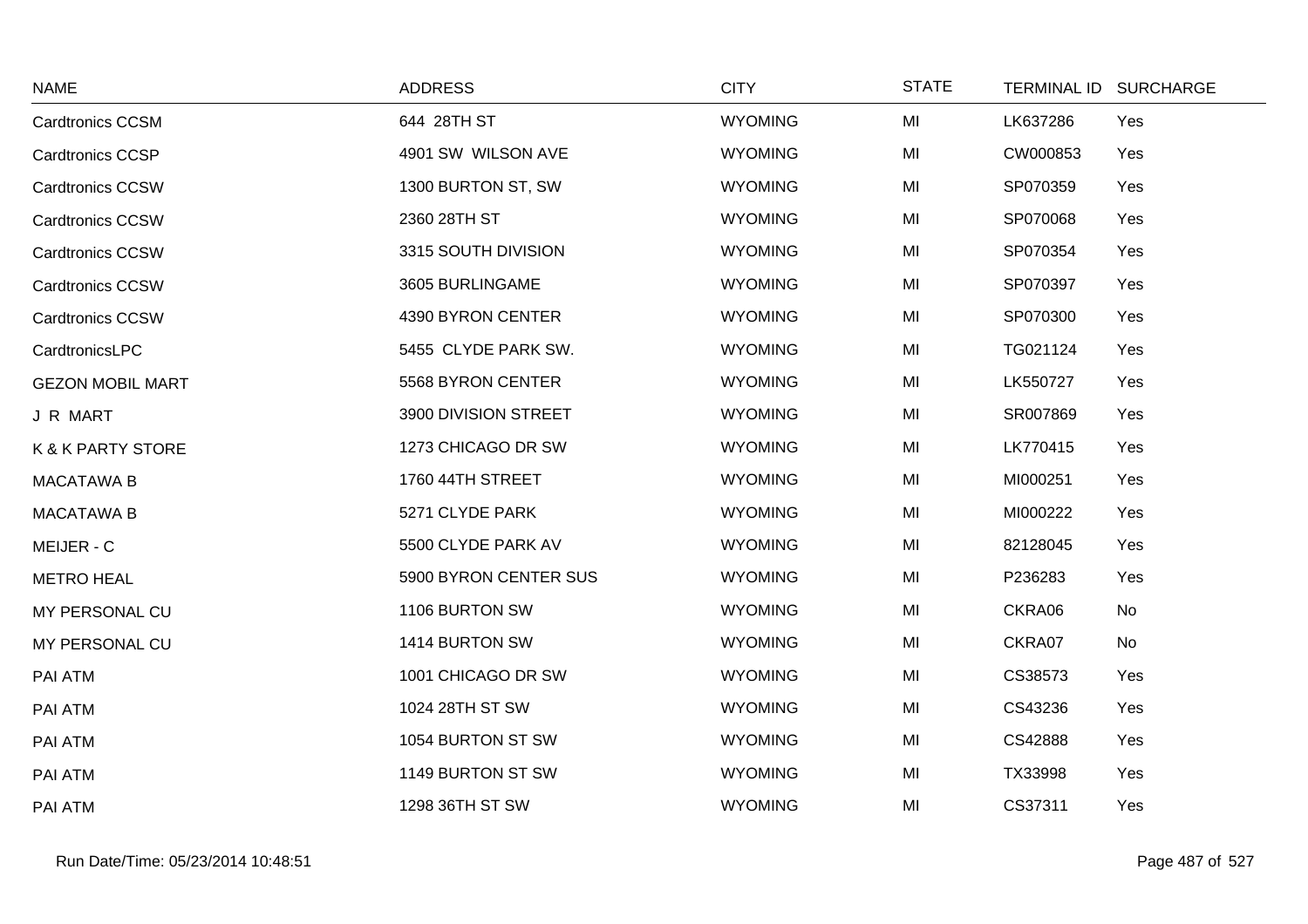| <b>NAME</b>    | <b>ADDRESS</b>         | <b>CITY</b>    | <b>STATE</b> |          | TERMINAL ID SURCHARGE |
|----------------|------------------------|----------------|--------------|----------|-----------------------|
| PAI ATM        | 1800 28TH ST SW        | <b>WYOMING</b> | MI           | CS40388  | Yes                   |
| PAI ATM        | 3355 SOUTH DIVISION    | <b>WYOMING</b> | MI           | CS46558  | Yes                   |
| PAI ATM        | 3630 CHYDE PARK S WEST | <b>WYOMING</b> | MI           | TX39457  | Yes                   |
| PAI ATM        | 4241 DIVISION AVE S    | <b>WYOMING</b> | MI           | TX50740  | Yes                   |
| PAI ATM        | 800 28TH STREET SW     | <b>WYOMING</b> | MI           | TX37069  | Yes                   |
| PAI ATM        | 830 28TH ST SW         | <b>WYOMING</b> | MI           | CS40265  | Yes                   |
| PAI ISO        | 1024 28TH ST SW        | <b>WYOMING</b> | MI           | CS43236  | Yes                   |
| PAI ISO        | 1054 BURTON ST SW      | <b>WYOMING</b> | MI           | CS42888  | Yes                   |
| PAI ISO        | 1149 BURTON ST SW      | <b>WYOMING</b> | MI           | TX33998  | Yes                   |
| PAI ISO        | 1298 36TH ST SW        | <b>WYOMING</b> | MI           | CS37311  | Yes                   |
| PAI ISO        | 1800 28TH ST SW        | <b>WYOMING</b> | MI           | CS40388  | Yes                   |
| PAI ISO        | 3355 SOUTH DIVISION    | <b>WYOMING</b> | MI           | CS46558  | Yes                   |
| PAI ISO        | 3375 DIVISION AVE S    | <b>WYOMING</b> | MI           | CS43159  | Yes                   |
| PAI ISO        | 3630 CHYDE PARK S WEST | <b>WYOMING</b> | MI           | TX39457  | Yes                   |
| PAI ISO        | 4241 DIVISION AVE S    | <b>WYOMING</b> | MI           | TX50740  | Yes                   |
| PAI ISO        | 5730 CLYDE PARK AVE SW | <b>WYOMING</b> | MI           | TX68131  | Yes                   |
| PAI ISO        | 800 28TH STREET SW     | <b>WYOMING</b> | MI           | TX37069  | Yes                   |
| PAI ISO        | 830 28TH ST SW         | <b>WYOMING</b> | MI           | CS40265  | Yes                   |
| PIT STOP       | 2257 CHICAGO DR.       | <b>WYOMING</b> | MI           | LK567290 | Yes                   |
| <b>PNCBANK</b> | 5215 WILSON AVE SW     | <b>WYOMING</b> | MI           | PA1083   | Yes                   |
| <b>PNCBANK</b> | 5381 CLYDE PARK        | <b>WYOMING</b> | MI           | PA1114   | Yes                   |
| R & S PART     | 3543 BYRON CENTER      | <b>WYOMING</b> | MI           | 82501676 | Yes                   |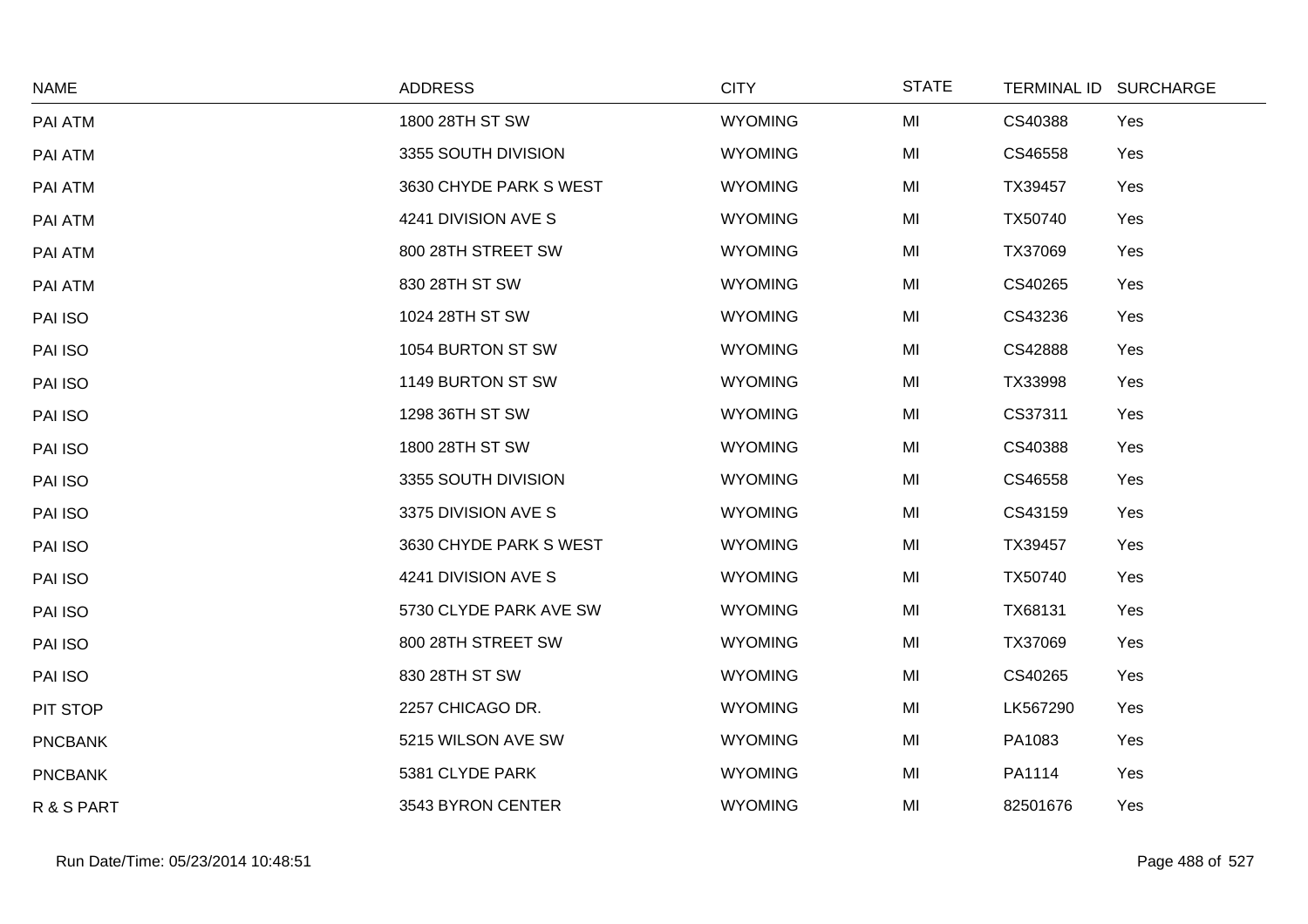| <b>NAME</b>          | <b>ADDRESS</b>              | <b>CITY</b>    | <b>STATE</b> | <b>TERMINAL ID</b><br><b>SURCHARGE</b> |  |
|----------------------|-----------------------------|----------------|--------------|----------------------------------------|--|
| <b>RAI PARTY</b>     | 2305 LEE STREET US          | <b>WYOMING</b> | MI           | P134804<br>Yes                         |  |
| <b>WAALKES FOODS</b> | 1155 CHICAGO DR. S          | <b>WYOMING</b> | MI           | LK596402<br>Yes                        |  |
| Walgreens 11249      | 1550 36TH ST SW STE A       | <b>WYOMING</b> | MI           | SR003874<br>Yes                        |  |
| Walgreens 2714       | 4439 SOUTH DIVISION AVE     | <b>WYOMING</b> | MI           | SR000902<br>Yes                        |  |
| Walgreens 4299       | 2829 S DIVISION             | <b>WYOMING</b> | MI           | SR000913<br>Yes                        |  |
| 12 Ryan              | 3909 12 Mile Rd US          | Warren         | MI           | TX008983<br>Yes                        |  |
| 12 Ryan              | 4001 E 12 Mile RoadUS       | Warren         | MI           | NH013727<br>Yes                        |  |
| 14 Ryan              | 4190 14 Mile Road US        | Warren         | MI           | TX015385<br>Yes                        |  |
| BP Amoco 2           | 27848 Van Dyke<br><b>US</b> | Warren         | MI           | TX017724<br>Yes                        |  |
| <b>BP Hoover</b>     | 11590 E 10 Mile RoaUS       | Warren         | MI           | NH016276<br>Yes                        |  |
| Buscemi s            | <b>US</b><br>27980 Hoover   | Warren         | MI           | Yes<br>TX016459                        |  |
| <b>MDK Valero</b>    | 24991 Grossbeck US          | Warren         | MI           | Yes<br>TX020166                        |  |
| Marathon 8           | 8076 8 Mile Rd<br>US        | Warren         | MI           | TX020748<br>Yes                        |  |
| Marathon G           | <b>US</b><br>31875 Ryan     | Warren         | MI           | NH008299<br>Yes                        |  |
| Marathon G           | 31875 Ryan Rd<br><b>US</b>  | Warren         | MI           | NH008300<br>Yes                        |  |
| Marathon V           | 21376 van dyke<br><b>US</b> | Warren         | MI           | TX012670<br>Yes                        |  |
| Motor City           | 21231 Mound Road US         | Warren         | MI           | NH022871<br>Yes                        |  |
| NCI Van Dy           | 30140 Van Dyke US           | Warren         | MI           | TX016460<br>Yes                        |  |
| Nicky D s            | 5849 E 8 Mile US            | Warren         | MI           | TX008034<br>Yes                        |  |
| Oakridge R           | 26700 Ryan Road US          | Warren         | MI           | TR014557<br>Yes                        |  |
| <b>Royal Supe</b>    | 8653 E 9 Mile Rd US         | Warren         | MI           | NH024608<br>Yes                        |  |
| SOS 158 Wa           | 11533 E 12 Mile RoUS        | Warren         | MI           | NH020412<br>Yes                        |  |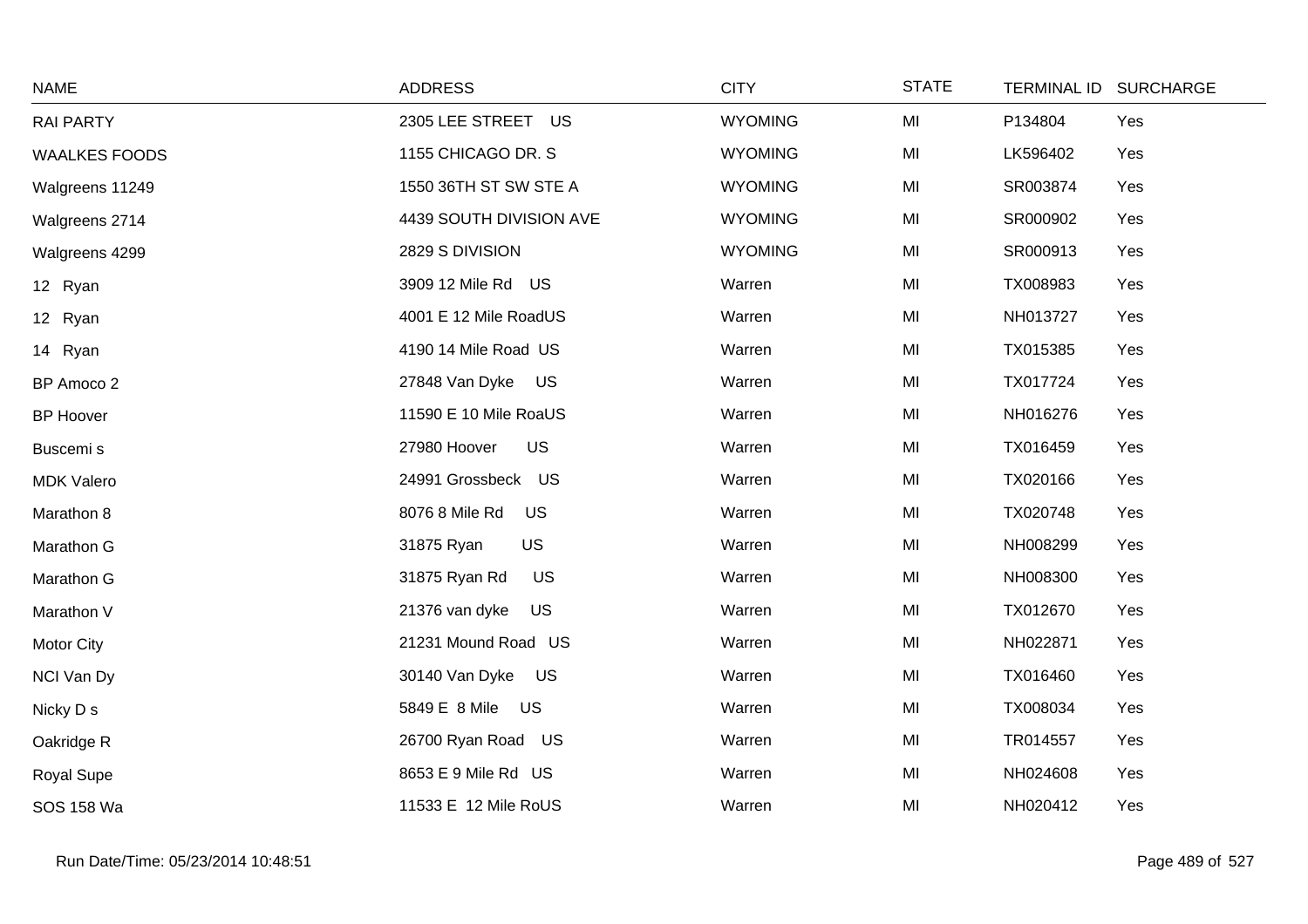| <b>NAME</b>       | <b>ADDRESS</b>              | <b>CITY</b>          | <b>STATE</b> | <b>TERMINAL ID</b><br><b>SURCHARGE</b> |
|-------------------|-----------------------------|----------------------|--------------|----------------------------------------|
| Salem Brot        | 11334 Nine Mile Rd US       | Warren               | MI           | Yes<br>TX003226                        |
| Service To        | 6006 Rinke Ave US           | Warren               | MI           | TX021777<br>Yes                        |
| Shoppers M        | 22800 Van Dyke Ave US       | Warren               | MI           | TX020368<br>Yes                        |
| Sunoco 8 M        | 8091 8 Mile Rd US           | Warren               | MI           | Yes<br>TX020441                        |
| <b>TRANS EXPR</b> | 4100 E. 14 Mile Rd.US       | Warren               | MI           | P110799<br>Yes                         |
| <b>Thabet Pet</b> | 23900 Mound Rd<br><b>US</b> | Warren               | MI           | TX017883<br>Yes                        |
| <b>Two Sister</b> | 21439 Schoenherr US         | Warren               | MI           | Yes<br>TX020604                        |
| VAN DYKE M        | 21209 VAN DYKE<br>US        | Warren               | MI           | NH010293<br>Yes                        |
| Warren Pla        | 13408 E 11 Mile Rd US       | Warren               | MI           | TX021110<br>Yes                        |
| warren Exp        | 5273 E 10 Mile Rd US        | Warren               | MI           | TX019755<br>Yes                        |
| <b>BUSCEMI'S</b>  | 58880 VAN DYKE<br>US        | Washington To        | MI           | TX010833<br>Yes                        |
| <b>Towns Mart</b> | 13200 32 Mile Road US       | Washington To        | MI           | P89882<br>Yes                          |
| Boulder In        | 3925 Elizabeth LakeUS       | Waterford            | MI           | NH023687<br>Yes                        |
| Simon Grou        | 3010 Pontiac Lake RUS       | Waterford            | MI           | NH024633<br>Yes                        |
| Dixie Land        | 2045 Dixie Hwy US           | <b>Waterford Tow</b> | MI           | TX016829<br>Yes                        |
| <b>HURON FOOD</b> | 1116 W. HURON<br><b>US</b>  | <b>Waterford Tow</b> | MI           | NH008647<br>Yes                        |
| Simon Grou        | 3010 Pontiac Lake RUS       | <b>Waterford Tow</b> | MI           | NH024633<br>Yes                        |
| Food Baske        | 5703 Wayne Road<br>US       | Wayne                | MI           | TX021304<br>Yes                        |
| Oakwood An        | 33155 Annapolis<br>US       | Wayne                | MI           | TX017711<br>Yes                        |
| Wayne Liqu        | US<br>3113 S Wayne          | Wayne                | MI           | TX021305<br>Yes                        |
| <b>Ishtar Mar</b> | <b>US</b><br>7480 Haggerty  | West Bloomfie        | MI           | TX021370<br>Yes                        |
| SUNRISE C-        | 2447 West Tawas<br>US       | West branch          | MI           | P99001<br>Yes                          |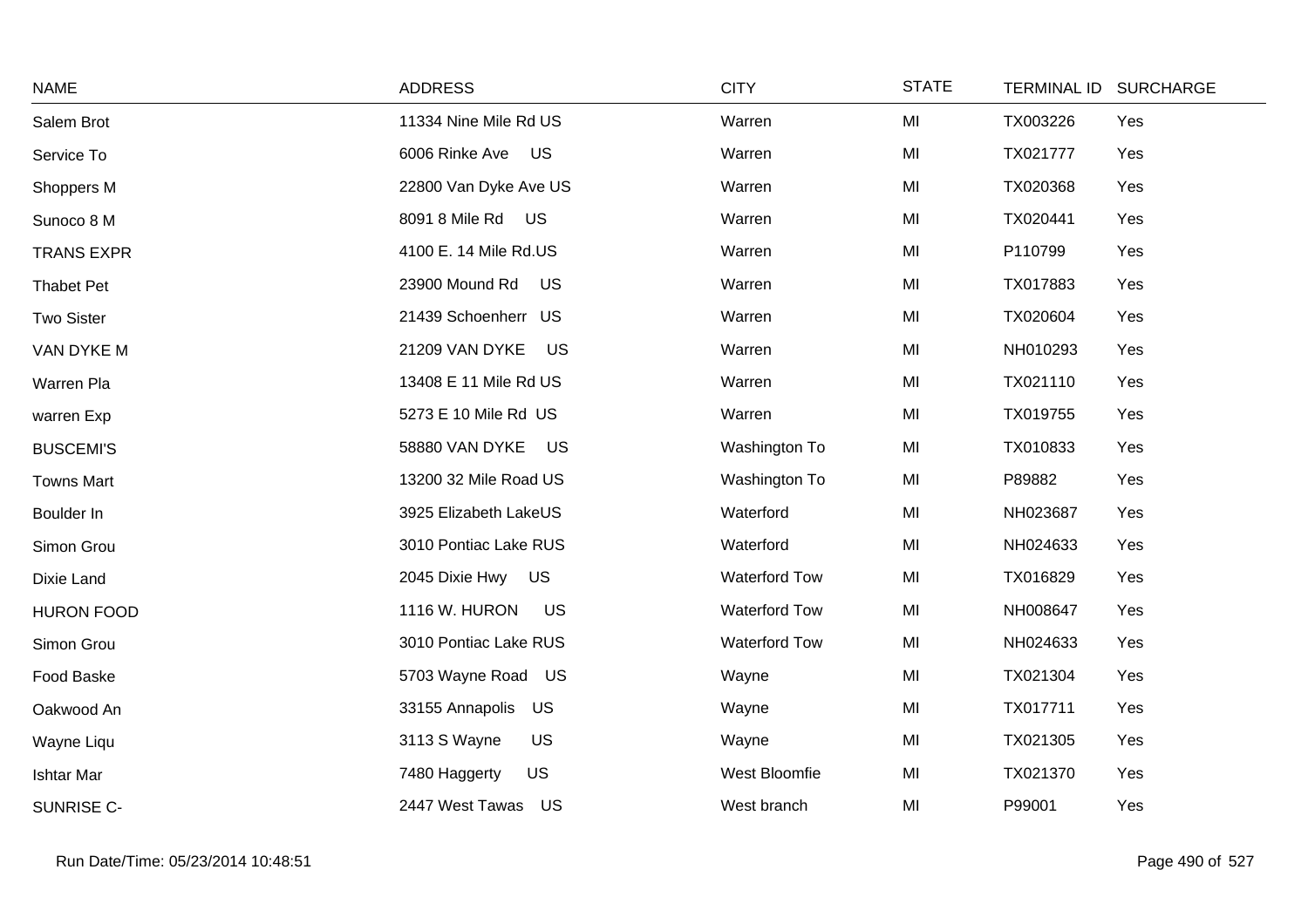| <b>NAME</b>             | <b>ADDRESS</b>              | <b>CITY</b>       | <b>STATE</b> | <b>TERMINAL ID</b><br><b>SURCHARGE</b> |
|-------------------------|-----------------------------|-------------------|--------------|----------------------------------------|
| <b>SOS 118 We</b>       | 6090 N Wayne Rd US          | Westland          | MI           | NH020398<br>No                         |
| Sunoco Nor              | 7730 N Wayne<br><b>US</b>   | Westland          | MI           | NH023838<br>Yes                        |
| Vintage Ma              | 29501 Ann Arbor<br>US       | Westland          | MI           | NH022839<br>Yes                        |
| <b>Bogie Lake</b>       | US<br>6370 Highland         | <b>White Lake</b> | MI           | NH024393<br>Yes                        |
| Graceland               | 7505 Highland Rd US         | White Lake        | MI           | TX020822<br>Yes                        |
| M59 Ormond              | <b>US</b><br>6385 Highland  | <b>White Lake</b> | MI           | NH024392<br>Yes                        |
| <b>WHITE LAKE</b>       | 305 UNION LAKE<br>US        | <b>White Lake</b> | MI           | TX012512<br>Yes                        |
| <b>WILLIS MAR</b>       | 10079 Willis Road US        | Willis            | MI           | P88340<br>Yes                          |
| <b>BLODGETT F</b>       | 7961 S Winn Rd<br><b>US</b> | Winn              | MI           | P97129<br>Yes                          |
| <b>WIXOM LIQU</b>       | 49122 PONTIAC TRAILUS       | Wixom             | MI           | TX011885<br>Yes                        |
| <b>DETROIT TR</b>       | <b>US</b><br>21055 West Rd  | Woodhaven         | MI           | P86288<br>Yes                          |
| Benny s Li              | 1012 Ford Ave<br><b>US</b>  | Wyandotte         | MI           | Yes<br>TX017329                        |
| Benny s Li              | <b>US</b><br>1012 Ford Ave  | Wyandotte         | MI           | TX021525<br>Yes                        |
| <b>GRAB N GO</b>        | 1753 FORD ROAD<br>US        | Wyandotte         | MI           | NH012304<br>Yes                        |
| Wyandotte               | 2821 Fort St. US            | Wyandotte         | MI           | TX017463<br>Yes                        |
| SoS Wyomin              | 1056 Rogers Plaza SUS       | Wyoming           | MI           | NH020434<br>Yes                        |
| <b>Cardtronics CCSM</b> | 10736 METCALF RD            | <b>YALE</b>       | MI           | CR011443<br>Yes                        |
| TRI COUNTY BANK         | 7514 S BROCKWAY             | <b>YALE</b>       | MI           | TB0056<br>No                           |
| YALE FOOD STORE         | <b>121 S. MAIN ST</b>       | <b>YALE</b>       | MI           | LK696705<br>Yes                        |
| DOS HERMANOS MARKET     | 412 WEST MICHIGAN AVENU     | <b>YPSILANTE</b>  | MI           | CI011073<br>No                         |
| 5/3 BK, MI.(EAST        | 1940 WHITTAKER RD           | <b>YPSILANTI</b>  | MI           | 00000000<br>Yes                        |
| AHMED BEYDOUN SERV      | 3025 E MICHIGAN AV          | YPSILANTI         | MI           | LK182038<br>Yes                        |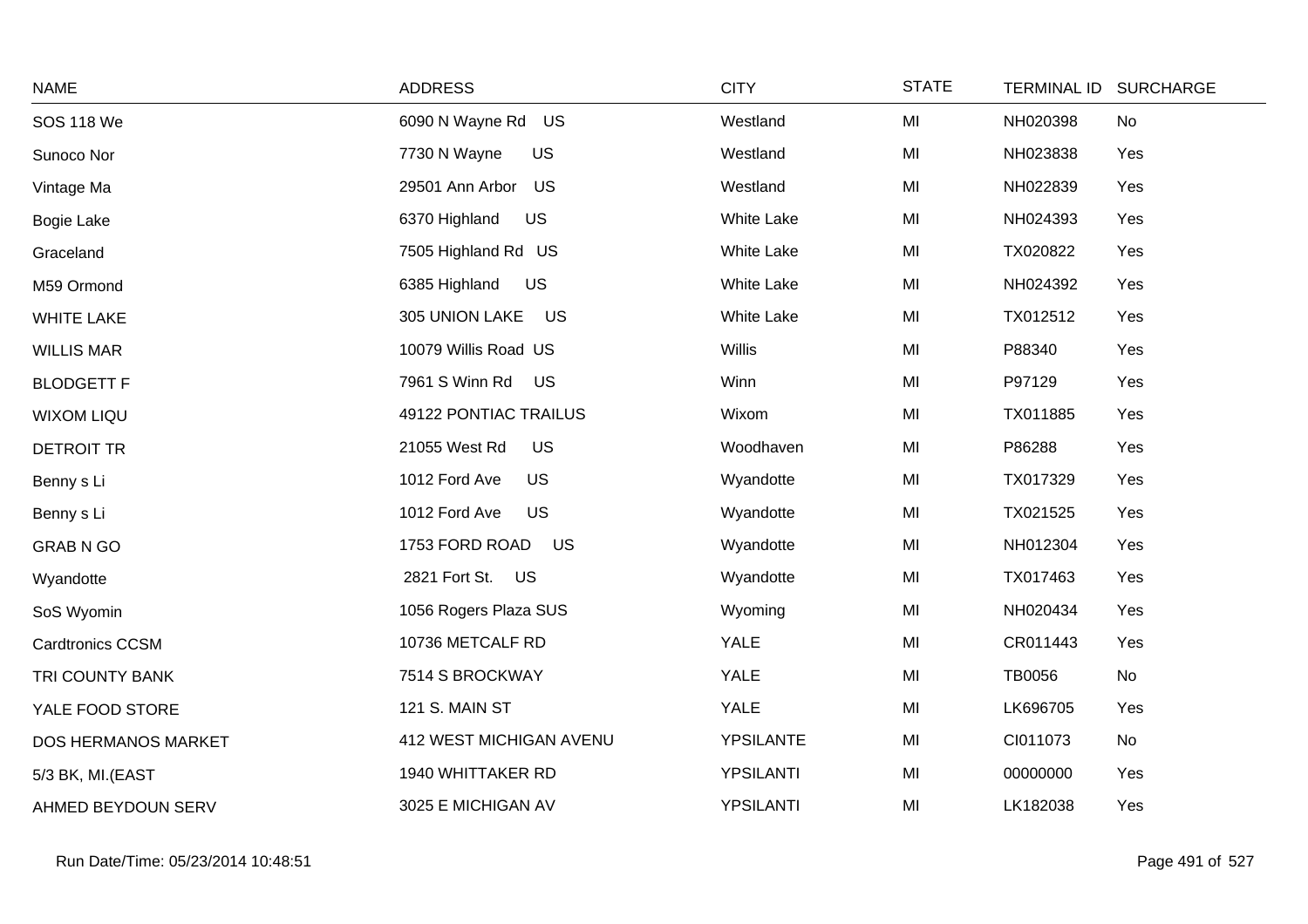| <b>NAME</b>            | <b>ADDRESS</b>        | <b>CITY</b>      | <b>STATE</b> |                 | TERMINAL ID SURCHARGE |
|------------------------|-----------------------|------------------|--------------|-----------------|-----------------------|
| <b>AUTOMATED</b>       | 2830 WASHTENAW AVE.US | <b>YPSILANTI</b> | MI           | P42271          | Yes                   |
| <b>AUTOMATED</b>       | 9012 STONY CREEK RDUS | <b>YPSILANTI</b> | MI           | P203465         | Yes                   |
| <b>BANK OF AMERICA</b> | *CVS PHARMACY #1758   | <b>YPSILANTI</b> | MI           | <b>WMID0023</b> | No                    |
| <b>BANK OF AMERICA</b> | *CVS PHARMACY #8023   | <b>YPSILANTI</b> | MI           | <b>WMID0033</b> | No                    |
| <b>BANK OF AMERICA</b> | *CVS PHARMACY #8083   | <b>YPSILANTI</b> | MI           | WMID0048        | No                    |
| <b>BANK OF AMERICA</b> | *CVS PHARMACY #8165   | <b>YPSILANTI</b> | MI           | <b>IMID7225</b> | No                    |
| <b>BANK OF AMERICA</b> | *EASTERN PLAZA        | YPSILANTI        | MI           | <b>IMID7234</b> | No                    |
| <b>BANK OF AMERICA</b> | *YPSILANTI TOWNSHIP   | <b>YPSILANTI</b> | MI           | <b>IMID7353</b> | No                    |
| BEER COOLER            | 20-22 S WASHINGTON    | <b>YPSILANTI</b> | MI           | CI006888        | Yes                   |
| BP NR FOOD AND GAS     | 173 E MICH. AVE       | YPSILANTI        | MI           | LK560419        | Yes                   |
| <b>BRANDYS LIQUOR</b>  | 902 W MICHIGAN AVE    | <b>YPSILANTI</b> | MI           | LK861044        | Yes                   |
| <b>CAMPUS LAUNDRY</b>  | 815 NORTH HURON RI    | <b>YPSILANTI</b> | MI           | LK107835        | Yes                   |
| <b>CHASE</b>           | 4101 ELLSWORTH RD     | YPSILANTI        | MI           | MI5457          | Yes                   |
| <b>CHASE</b>           | 4101 ELLSWORTH RD     | <b>YPSILANTI</b> | MI           | MI5458          | Yes                   |
| <b>CHASE</b>           | 5436 WHITTAKER RD     | <b>YPSILANTI</b> | MI           | MI0004          | Yes                   |
| <b>CHASE</b>           | 5436 WHITTAKER RD     | <b>YPSILANTI</b> | MI           | MI0265          | Yes                   |
| <b>CHASE</b>           | 5485 MCAULEY DR       | <b>YPSILANTI</b> | MI           | MI0774          | Yes                   |
| <b>CHASE</b>           | 5485 MCAULEY DR       | <b>YPSILANTI</b> | MI           | MI0782          | Yes                   |
| <b>CHASE</b>           | 900 OAKWOOD ST        | <b>YPSILANTI</b> | MI           | MI0129          | Yes                   |
| <b>CITGO-2231</b>      | 501 E MICHIGAN AVE US | <b>YPSILANTI</b> | MI           | P223155         | Yes                   |
| <b>CITIZENS COB</b>    | 123 W MICHIGAN AVE    | <b>YPSILANTI</b> | MI           | ZA8339          | No                    |
| CT 7-11                | 2200 ELLSWORTH.       | YPSILANTI        | MI           | SE276526        | Yes                   |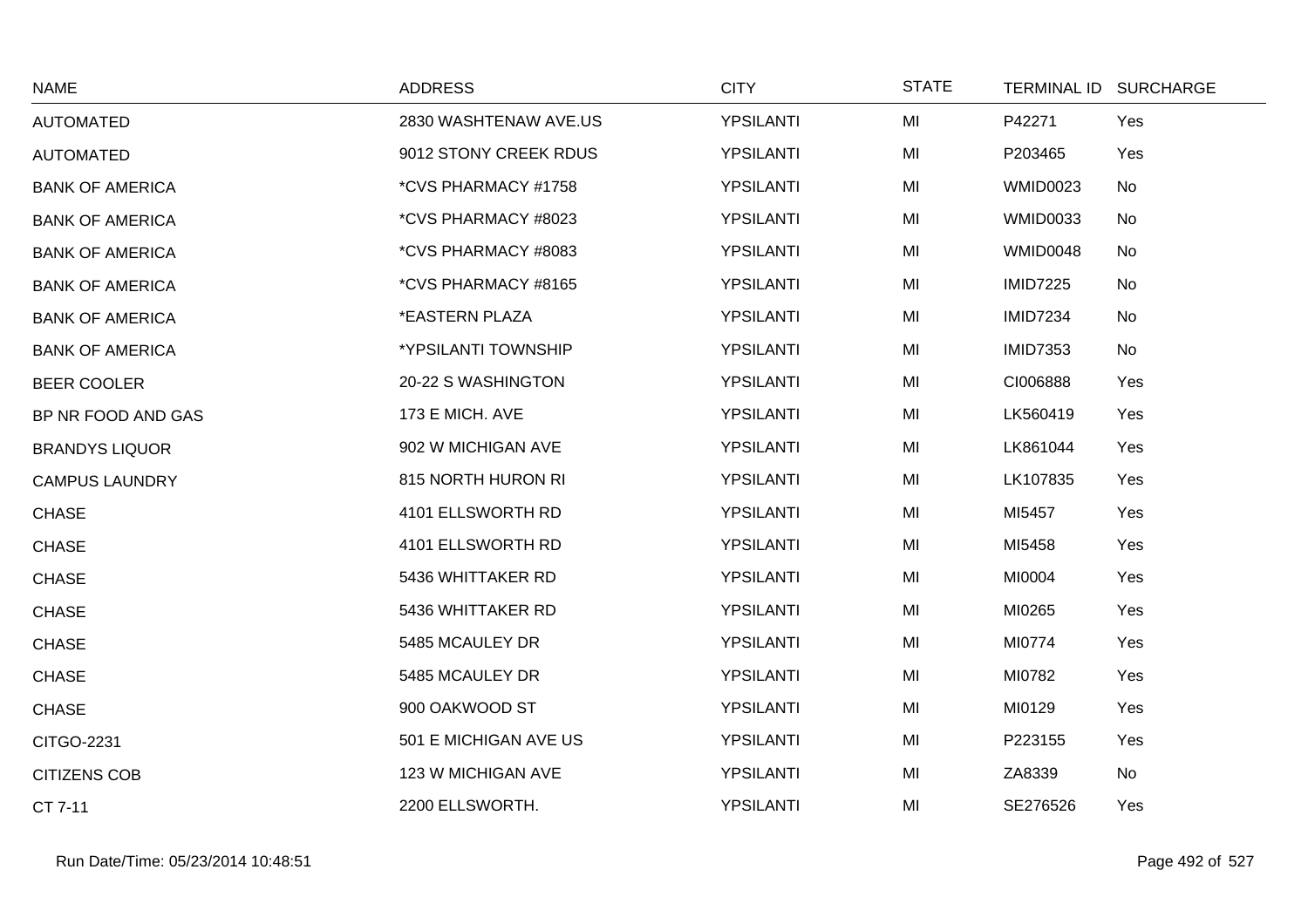| <b>NAME</b>               | <b>ADDRESS</b>       | <b>CITY</b>      | <b>STATE</b> | <b>TERMINAL ID</b> | <b>SURCHARGE</b> |
|---------------------------|----------------------|------------------|--------------|--------------------|------------------|
| <b>Cardtronics CCSC</b>   | 10131 TEXTILE RD     | YPSILANTI        | MI           | CK016225           | Yes              |
| <b>Cardtronics CCSC</b>   | 1767 WHITTAKER RD    | <b>YPSILANTI</b> | MI           | CK006216           | Yes              |
| <b>Cardtronics CCSC</b>   | 2375 S GROVE RD      | YPSILANTI        | MI           | CK016228           | Yes              |
| <b>Cardtronics CCSC</b>   | 528 CLARK RD         | YPSILANTI        | MI           | CK006218           | Yes              |
| <b>Cardtronics CCSC</b>   | 5495 W MICHIGAN      | <b>YPSILANTI</b> | MI           | CK006300           | Yes              |
| <b>Cardtronics CCSM</b>   | 1011 E. MICHIGAN AVE | <b>YPSILANTI</b> | MI           | CR011444           | Yes              |
| <b>Cardtronics CCSM</b>   | 2065 GOLFSIDE DR     | YPSILANTI        | MI           | LK285279           | Yes              |
| <b>Cardtronics CCSM</b>   | 745 GROVE RD         | YPSILANTI        | MI           | CD005797           | Yes              |
| <b>Cardtronics CCSW</b>   | 1395 E MICHIGAN AVE  | YPSILANTI        | MI           | SP070006           | Yes              |
| <b>Cardtronics CCSW</b>   | 2190 W MICHIGAN AVE  | YPSILANTI        | MI           | SP070079           | Yes              |
| <b>Cardtronics CCSW</b>   | 3000 CARPENTER       | YPSILANTI        | MI           | SP070071           | Yes              |
| DELONE STONY CREEK        | 2040 WHITTAKER RD    | <b>YPSILANTI</b> | MI           | LK132166           | Yes              |
| <b>DOLAR STORE YPSIL</b>  | 1013 EMRICK          | YPSILANTI        | MI           | LK313135           | Yes              |
| <b>EARLY TIME PARTY S</b> | 2433 MICHIGAN AVE    | <b>YPSILANTI</b> | MI           | LK449261           | Yes              |
| <b>ECOURSE BP</b>         | 1166 ECOURSE RD. US  | <b>YPSILANTI</b> | MI           | P148309            | Yes              |
| <b>EXPRESS MART</b>       | 5490 WEST MICHIGAN   | YPSILANTI        | MI           | CI011235           | Yes              |
| <b>FIRSTMERIT</b>         | 1507 Holmes Rd       | YPSILANTI        | MI           | 00006398           | Yes              |
| <b>FIRSTMERIT</b>         | 3075 Washtenaw       | YPSILANTI        | MI           | 00006520           | Yes              |
| <b>FIRSTMERIT</b>         | 32 East Cross St     | YPSILANTI        | MI           | 00006393           | Yes              |
| <b>FIRSTMERIT</b>         | 7150 Huron River D   | YPSILANTI        | MI           | 00006523           | Yes              |
| <b>FIRSTMERIT</b>         | 775 Grove RD         | <b>YPSILANTI</b> | MI           | 00006521           | Yes              |
| <b>FOUNTAINS</b>          | 2900 WASHTENAW       | YPSILANTI        | MI           | 80502561           | Yes              |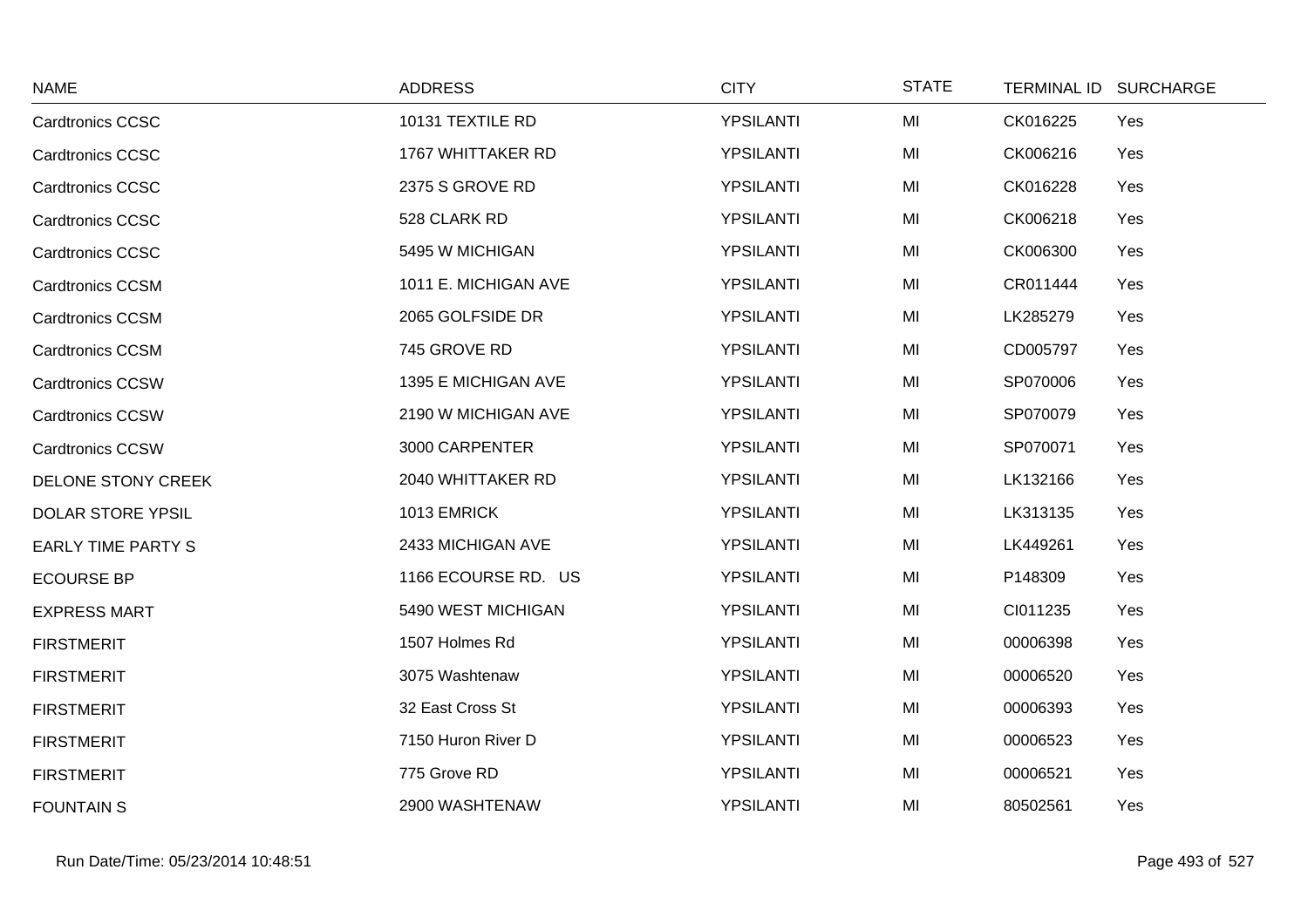| <b>NAME</b>               | <b>ADDRESS</b>      | <b>CITY</b>      | <b>STATE</b> | TERMINAL ID SURCHARGE |  |
|---------------------------|---------------------|------------------|--------------|-----------------------|--|
| <b>FRANS GAS</b>          | 350 FORD BLVD       | <b>YPSILANTI</b> | MI           | LK864470<br>Yes       |  |
| <b>GUARANTY BANK</b>      | 1771 E MICHIGAN AVE | <b>YPSILANTI</b> | MI           | D5221090<br>Yes       |  |
| <b>GUARANTY BANK</b>      | 2010 WHITAKER       | <b>YPSILANTI</b> | MI           | T522B263<br>Yes       |  |
| <b>GUARANTY BANK</b>      | 3200 CARPENTER RD   | <b>YPSILANTI</b> | MI           | T522B255<br>Yes       |  |
| HARVEST LIQUOR SHO        | 1645 HOLMES RD      | <b>YPSILANTI</b> | MI           | LK702958<br>Yes       |  |
| HURON FUEL MART           | 505 HURON STREET    | <b>YPSILANTI</b> | MI           | CI019282<br>Yes       |  |
| <b>JOE HALL QUICK STO</b> | 244 JOE HALL DR     | YPSILANTI        | MI           | LK414893<br>Yes       |  |
| <b>JOES MARKET</b>        | 454 SOUTH HURON     | <b>YPSILANTI</b> | MI           | CI004631<br>Yes       |  |
| <b>KAMPUS KORNER</b>      | 819 HURON RIVER DR  | <b>YPSILANTI</b> | MI           | LK377009<br>Yes       |  |
| <b>LAKE TRUST CU</b>      | 5301 MCAULEY DR     | YPSILANTI        | MI           | XF8618<br>Yes         |  |
| <b>LMT PARTY STORE</b>    | 213 PEARL ST        | <b>YPSILANTI</b> | MI           | LK775189<br>Yes       |  |
| LUCKY <sub>2</sub>        | 308 E MICHIGAN AVE  | <b>YPSILANTI</b> | MI           | CI007311<br>Yes       |  |
| LUCKY U INTERNET C        | 2730 WASHTENAW AVE  | YPSILANTI        | MI           | LK180470<br>Yes       |  |
| MEIJER - C                | 3825 CARPENTER RD   | <b>YPSILANTI</b> | MI           | Yes<br>82128069       |  |
| MOFEED CROSS              | 500 W CROSS ST      | <b>YPSILANTI</b> | MI           | CI016731<br>Yes       |  |
| McHeik Oil Company        | 1396 ECORSE ROAD    | <b>YPSILANTI</b> | MI           | LK115245<br>Yes       |  |
| NIGHTSTAR MARKET          | 233 FORD BLVD.      | <b>YPSILANTI</b> | MI           | Yes<br>LK906330       |  |
| PAI ATM                   | 1278 RIDGE RD       | YPSILANTI        | MI           | TX61659<br>Yes        |  |
| PAI ATM                   | 1507 HOLMES RD      | <b>YPSILANTI</b> | MI           | CS31205<br>Yes        |  |
| PAI ATM                   | 1521 HOLMES ROAD    | <b>YPSILANTI</b> | MI           | CS40570<br>Yes        |  |
| PAI ATM                   | 1645 WASHTENAW AVE. | <b>YPSILANTI</b> | MI           | TX45686<br>Yes        |  |
| PAI ATM                   | 405 N PROSPECT RD   | YPSILANTI        | MI           | CS31206<br>Yes        |  |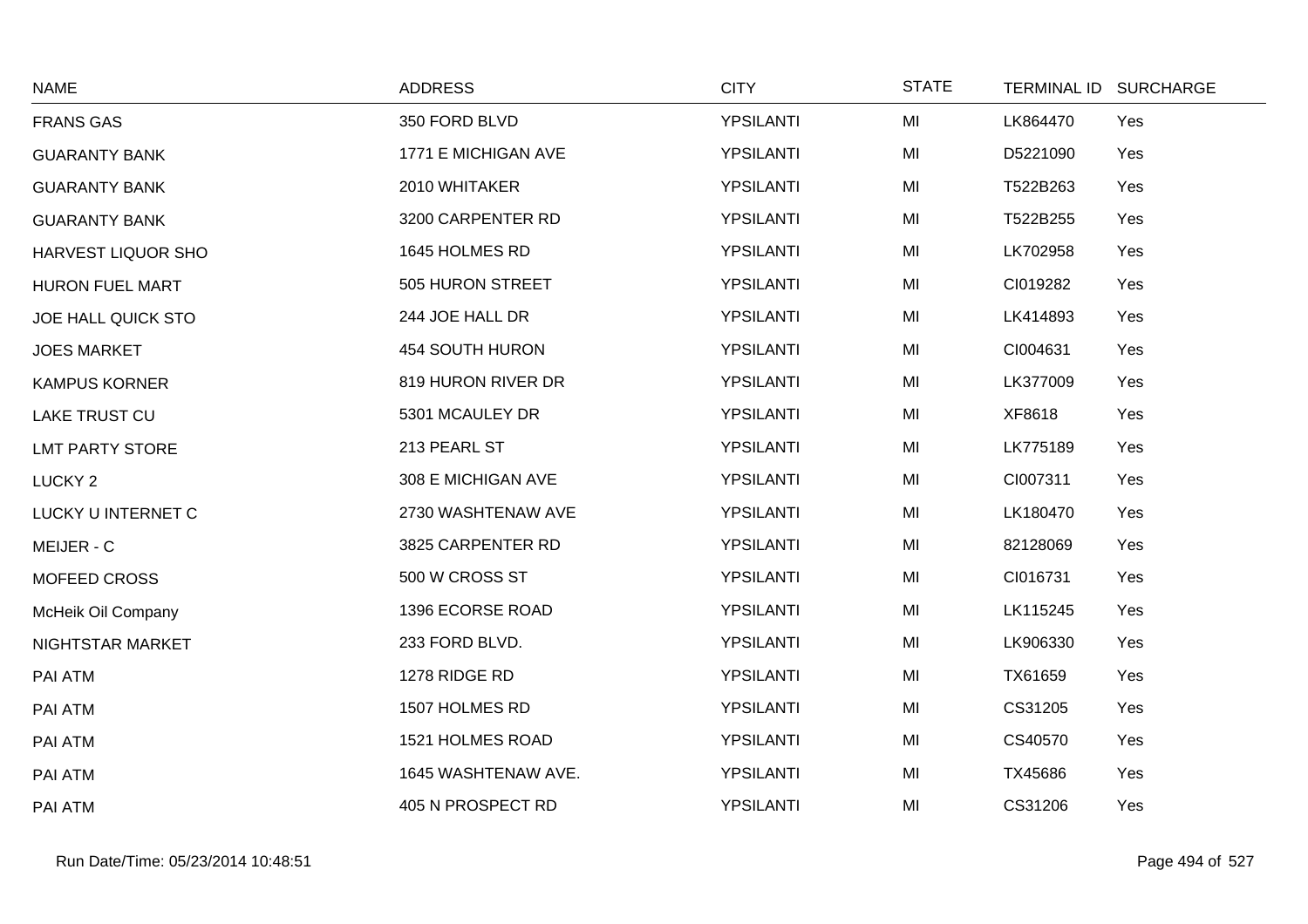| <b>NAME</b>               | <b>ADDRESS</b>        | <b>CITY</b> | <b>STATE</b> |          | TERMINAL ID SURCHARGE |
|---------------------------|-----------------------|-------------|--------------|----------|-----------------------|
| PAI ATM                   | 445 S. HURON ST_      | YPSILANTI   | MI           | TX58660  | <b>No</b>             |
| PAI ATM                   | 5511 W. MICHIGAN AVE. | YPSILANTI   | MI           | TX64271  | Yes                   |
| PAI ISO                   | 1278 RIDGE RD         | YPSILANTI   | MI           | TX61659  | Yes                   |
| PAI ISO                   | 1420 WASHTENAW RD     | YPSILANTI   | MI           | TX21488  | Yes                   |
| PAI ISO                   | 1507 HOLMES RD        | YPSILANTI   | MI           | CS31205  | Yes                   |
| PAI ISO                   | 1521 HOLMES ROAD      | YPSILANTI   | MI           | CS40570  | Yes                   |
| PAI ISO                   | 1645 WASHTENAW AVE.   | YPSILANTI   | MI           | TX45686  | Yes                   |
| PAI ISO                   | 405 N PROSPECT RD     | YPSILANTI   | MI           | CS31206  | Yes                   |
| PAI ISO                   | 445 S. HURON ST_      | YPSILANTI   | MI           | TX58660  | <b>No</b>             |
| PAI ISO                   | 5511 W. MICHIGAN AVE. | YPSILANTI   | MI           | TX64271  | Yes                   |
| PAI ISO                   | 817 E MICHIGAN AVE    | YPSILANTI   | MI           | CS41253  | Yes                   |
| PETRO LIMITED             | 3150 WEST MICHIGAN    | YPSILANTI   | MI           | LK809530 | Yes                   |
| <b>PNCBANK</b>            | 3175 W. CLARK RD.     | YPSILANTI   | MI           | PA1112   | Yes                   |
| PROSPECT PARTY STO        | 617 N. PROSPECT       | YPSILANTI   | MI           | LK493158 | Yes                   |
| <b>QUICK PICK BEER AN</b> | 9035 TEXTILE RD       | YPSILANTI   | MI           | LK775268 | Yes                   |
| RITE AID #4363            | 753 S GROVE ST        | YPSILANTI   | MI           | A0006947 | Yes                   |
| ROUND HAUS PIZZAANDPAR    | 5970 BRIDGE           | YPSILANTI   | MI           | CI000152 | Yes                   |
| <b>SMOKER'S EXPRESS</b>   | 1799 WASHTENAW RD     | YPSILANTI   | MI           | CI020466 | Yes                   |
| ST JOSEPH MERCY HO        | 5301 EAST HURON RI    | YPSILANTI   | MI           | LK195208 | Yes                   |
| <b>STANDARD A</b>         | 1465 WASHTENAW AVE.US | YPSILANTI   | MI           | P129373  | Yes                   |
| SUPERIOR INVESTMEN        | 1024 ECORSE           | YPSILANTI   | MI           | LK918644 | Yes                   |
| <b>Sams 6667</b>          | 5450 CARPENTER RD     | YPSILANTI   | MI           | SR004812 | Yes                   |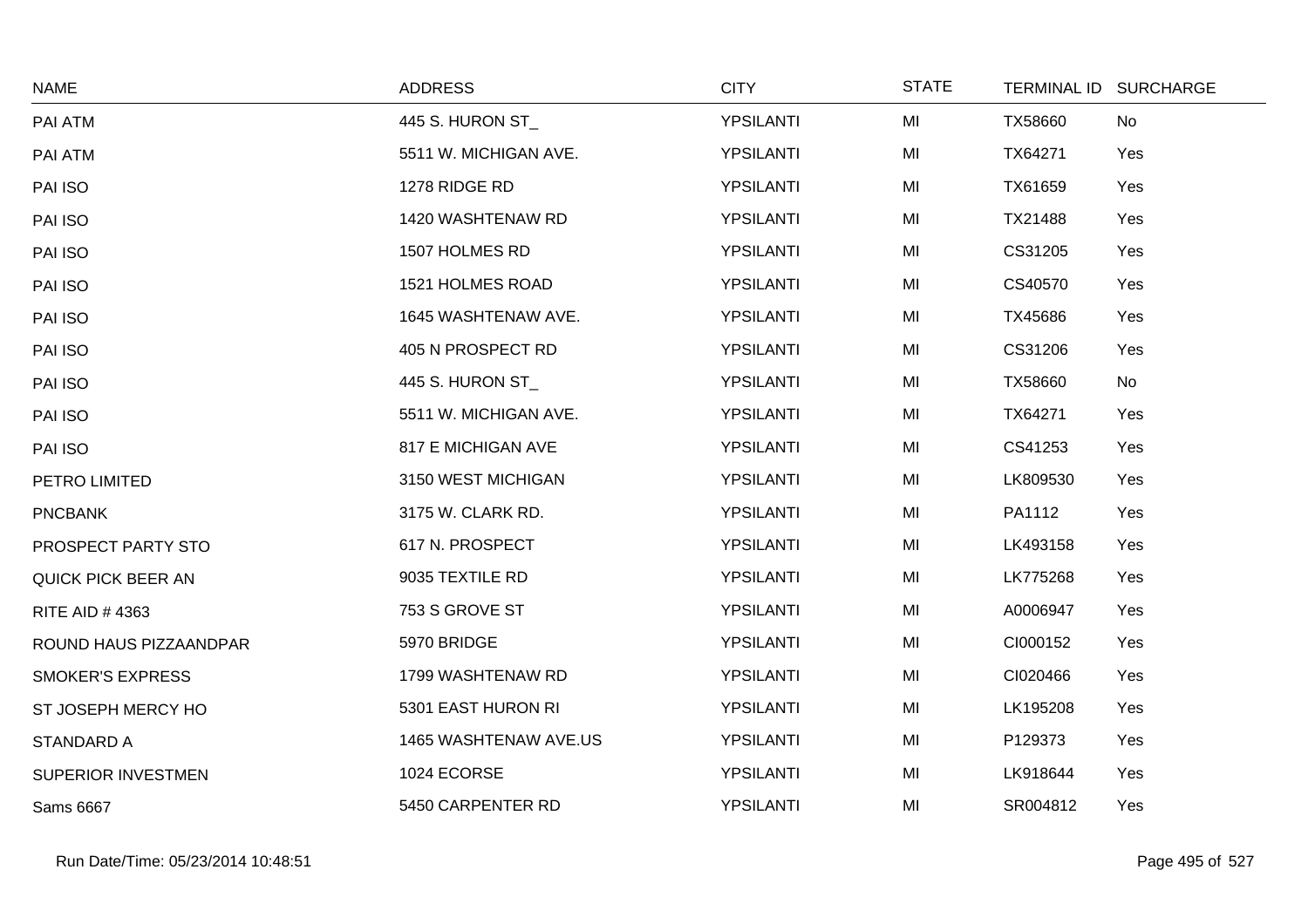| <b>NAME</b>              | <b>ADDRESS</b>               | <b>CITY</b>      | <b>STATE</b> | <b>TERMINAL ID</b> | <b>SURCHARGE</b> |
|--------------------------|------------------------------|------------------|--------------|--------------------|------------------|
| TARGET 2                 | 4 N. HEWITT                  | YPSILANTI        | MI           | LK336789           | Yes              |
| <b>TCF BANK</b>          | 2170 PACKARD ROAD            | YPSILANTI        | MI           | 57000556           | Yes              |
| <b>TCF BANK</b>          | 3839 CARPENTER ROAD          | YPSILANTI        | MI           | 57000508           | Yes              |
| <b>TCF BANK</b>          | 5301 MCAULEY DRIVE           | YPSILANTI        | MI           | 57000502           | Yes              |
| THE KEG PARTY SHOPPE     | 534 N HURON STREET           | YPSILANTI        | MI           | TD016992           | Yes              |
| US 23 VALERO             | 5840 W. MICHIGAN A           | YPSILANTI        | MI           | LK568789           | Yes              |
| <b>VON'S SUPERMARKET</b> | 1571 HOLMES RD.              | YPSILANTI        | MI           | LK531893           | Yes              |
| W&H SUNOCO               | 1526 HOLMES RD.              | YPSILANTI        | MI           | LK432600           | Yes              |
| <b>WALMART</b>           | 2515 ELLSWORTH RD            | YPSILANTI        | MI           | A18240             | <b>No</b>        |
| <b>WASHTENAW</b>         | <b>1861 WHITTAKER ROADUS</b> | YPSILANTI        | MI           | MI000109           | No               |
| <b>WASHTENAW</b>         | 424 S. MANSFIELD US          | YPSILANTI        | MI           | MI000110           | No               |
| <b>WASHTENAW LIQUOR</b>  | 1519 WASHTENAW               | YPSILANTI        | MI           | LK782014           | Yes              |
| Walgreens 11156          | 419 E MICHIGAN AVE           | YPSILANTI        | MI           | SR003767           | Yes              |
| Walgreens 5398           | 2170 WASHTENAW RD            | YPSILANTI        | MI           | SR000933           | Yes              |
| YPSI FOOD MARKET         | 1530 E MICHIGAN AV           | YPSILANTI        | MI           | LK766106           | Yes              |
| YPSI IN & OUT            | 1100 SHARE AVENUE            | YPSILANTI        | MI           | HY000363           | Yes              |
| YPSILANTI                | 424 S. MANSFIELD             | YPSILANTI        | MI           | 82253440           | Yes              |
| YPSILANTI AREA FCU       | 424 S. MANSFIELD             | YPSILANTI        | MI           | LK636907           | Yes              |
| ZEIN INC.                | 215 ECORSE                   | YPSILANTI        | MI           | CI016626           | Yes              |
| <b>YPSILINGI</b>         | 317 N WASHINGTON US          | <b>YPSILINGI</b> | MI           | P223163            | Yes              |
| <b>DOM BAKERIES</b>      | 1305 WASHTENAW AVE           | YPSLANTI         | MI           | LK582447           | No               |
| Eagles Market            | 501 W CROSS ST               | <b>YSPILANTI</b> | MI           | SR000125           | Yes              |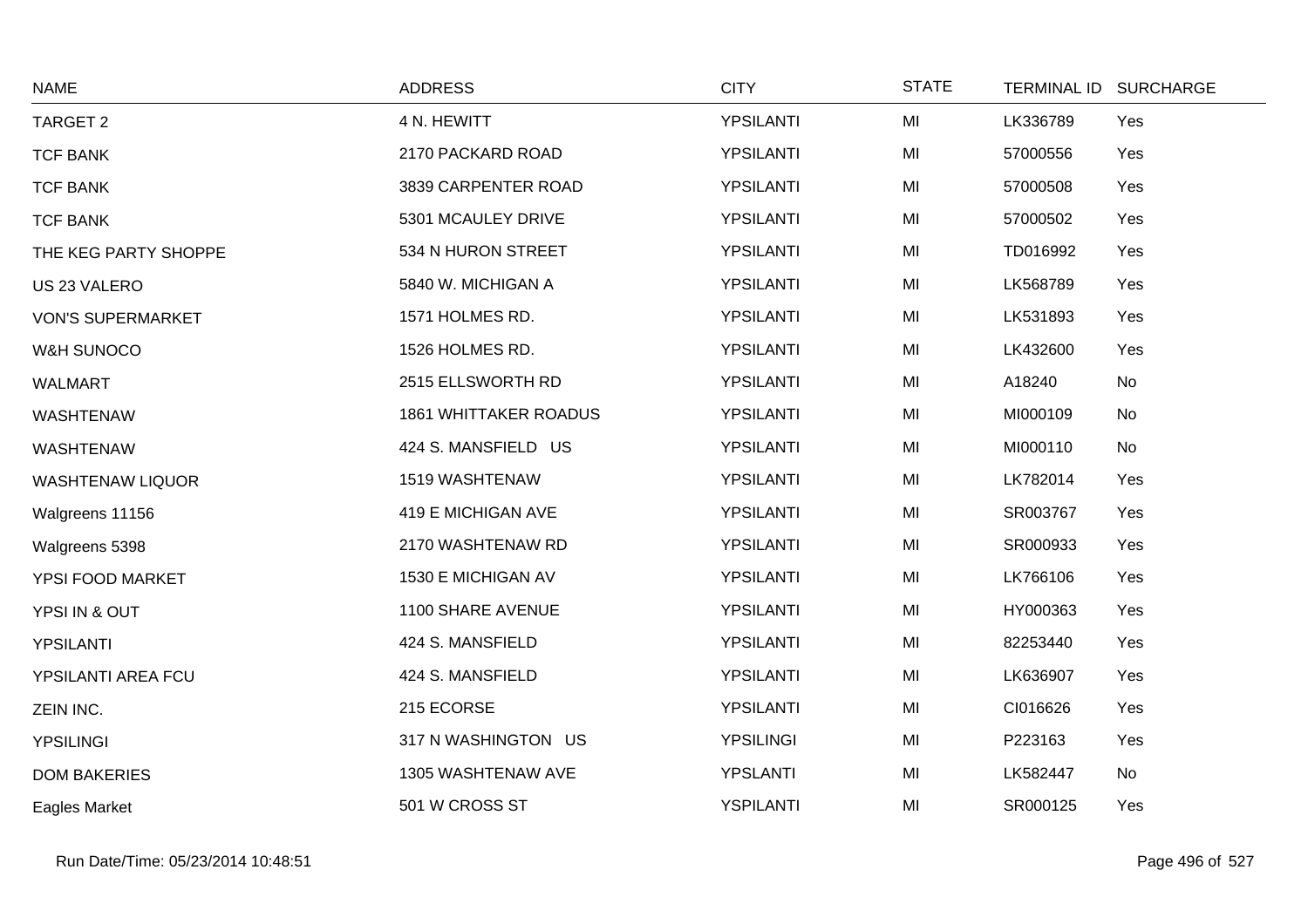| <b>NAME</b>              | <b>ADDRESS</b>              | <b>CITY</b>   | <b>STATE</b> | TERMINAL ID SURCHARGE |
|--------------------------|-----------------------------|---------------|--------------|-----------------------|
| SUNRISE C-               | 110 Main Street US          | Yale          | MI           | P98932<br>Yes         |
| Huckle Ber               | 2879 Washtenaw<br><b>US</b> | Ypsilanti     | MI           | TX014032<br>Yes       |
| Lunch Li                 | 1424 Ecorse Road US         | Ypsilanti     | MI           | TX009376<br>Yes       |
| <b>MARIA'S IT</b>        | 3344 S GROVE<br>US          | Ypsilanti     | MI           | Yes<br>TX010799       |
| <b>Quick Pick</b>        | 9033 Taxtile<br>US          | Ypsilanti     | MI           | Yes<br>TX022205       |
| SOS 113 Yp               | 4675 Washtenaw Ave US       | Ypsilanti     | MI           | NH020402<br>Yes       |
| Super Klee               | 1637 Holmes Rd<br>US        | Ypsilanti     | MI           | Yes<br>TX007978       |
| 5/3 BK, MI. (WEST        | 523 W MAIN AVE              | ZEELAND       | MI           | 00000000<br>Yes       |
| Admiral 10 Zeeland       | 4 WEST MAIN STREEET         | ZEELAND       | MI           | SR102632<br>Yes       |
| <b>CHEMICAL BANK</b>     | 501 W MAIN ST               | ZEELAND       | MI           | TZ385158<br>Yes       |
| <b>CHEMICAL BANK</b>     | 9581 RILEY ST               | ZEELAND       | MI           | Yes<br>TZ385160       |
| CT 7-11 CCS2             | 8570 HOMESTEAD DR           | ZEELAND       | MI           | SE277895<br>Yes       |
| <b>MACATAWA B</b>        | 815 E MAIN AVENUE           | ZEELAND       | MI           | MI000241<br>Yes       |
| <b>QUICK STOP</b>        | 3260 96TH AVE<br>US         | ZEELAND       | MI           | P231718<br>Yes        |
| <b>VRIESLAND COUNTRY</b> | 6420 BYRON RD.              | ZEELAND       | MI           | LK598254<br>Yes       |
| <b>WEST SIDE MOBIL</b>   | 5 WEST MAIN ST              | ZEELAND       | MI           | LK550765<br>Yes       |
| JJH-79664                | 695 south.maple US          | ann arbor     | MI           | P79664<br>Yes         |
| <b>NELSON EXP</b>        | 2005 e. walton<br>US        | auburn hills  | MI           | P78526<br>Yes         |
| PARTI EXPO               | 15201 w. 7 mile US          | detroit       | MI           | P84357<br>Yes         |
| <b>VILLAGE LI</b>        | 18024 west grand riUS       | detroit       | MI           | P124900<br>Yes        |
| SUNRISE C-               | 2627 Gratiot BoulevUS       | marysville    | MI           | P99057<br>Yes         |
| <b>COLUMBUS D</b>        | US<br>5062 parkside         | west bloomfie | MI           | Yes<br>p91557         |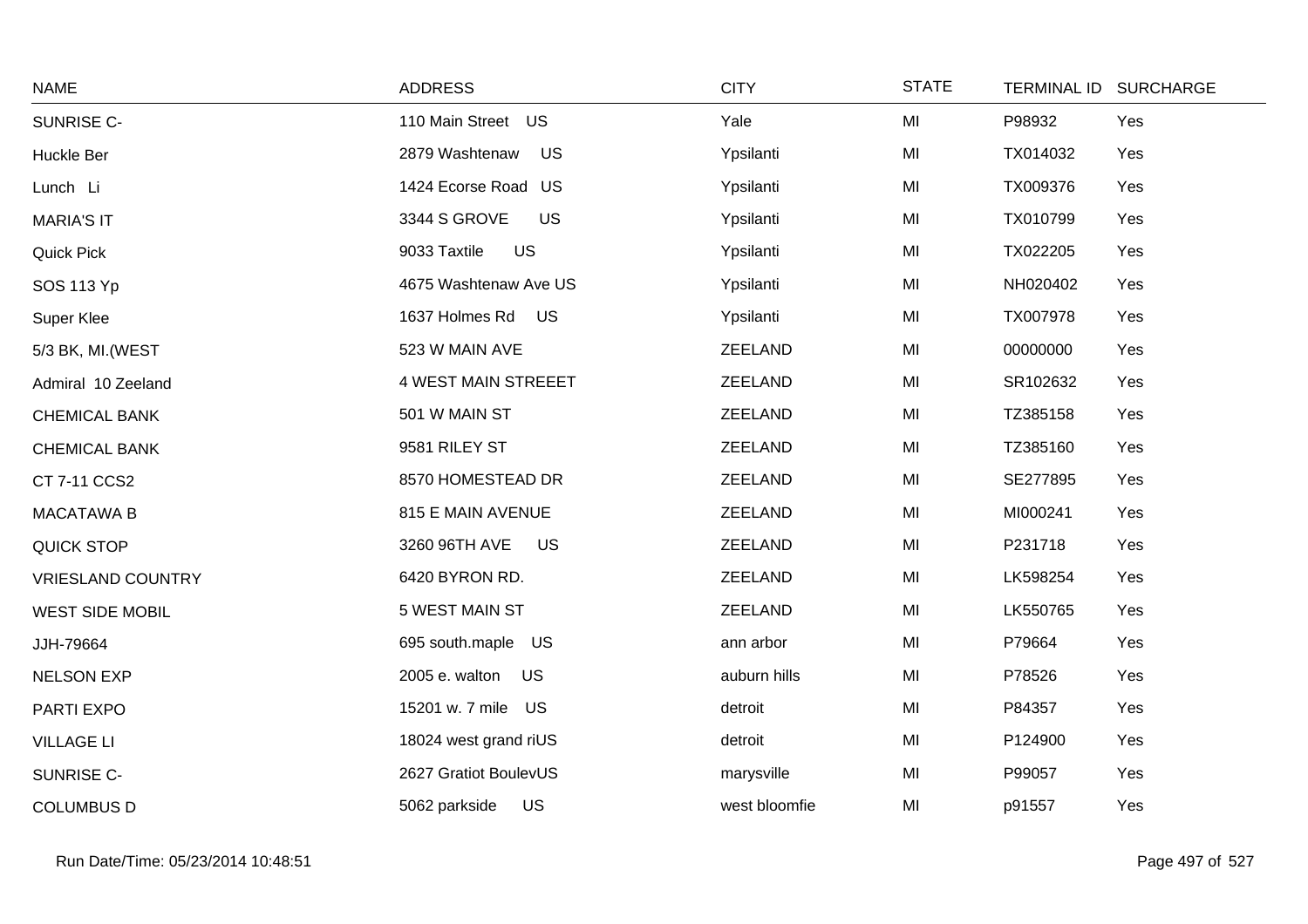| <b>NAME</b>               | <b>ADDRESS</b>                 | <b>CITY</b>         | <b>STATE</b> |                 | TERMINAL ID SURCHARGE |
|---------------------------|--------------------------------|---------------------|--------------|-----------------|-----------------------|
| <b>Cardtronics CCSP</b>   | 8100 24TH AVE S                | <b>BLOOMINGTON</b>  | <b>MN</b>    | CT009450        | Yes                   |
| <b>Cardtronics CCSP</b>   | 8100 24TH AVE S                | <b>BLOOMINGTON</b>  | MN           | CT009439        | Yes                   |
| CT Travelex CCT1          | 1600 MILLER TRUNK HWY          | <b>DULUTH</b>       | <b>MN</b>    | TX004504        | Yes                   |
| <b>WATERFRONT PLAZA</b>   | 325 S. LAKE AVE                | <b>DULUTH</b>       | MN           | LK887606        | Yes                   |
| <b>HIBBING SH</b>         | 2202 1ST AVENUE US             | <b>HIBBING</b>      | MN           | P172217         | No                    |
| Kwik Trip 341             | 315 12TH STREET SE             | <b>ROCHESTER</b>    | <b>MN</b>    | SR006005        | No                    |
| U.S. BANK                 | USB ROCHESTER CTR PLACE        | <b>ROCHESTER</b>    | MN           | <b>SUS4R047</b> | Yes                   |
| <b>WINGS FINANCIA</b>     | 11200 METRO AIR CT             | <b>ROMULUS</b>      | MN           | XK0547          | No                    |
| U.S. BANK                 | <b>HOLIDAY STORE #250</b>      | <b>SHAKOPEE</b>     | MN           | <b>SHS4S763</b> | Yes                   |
| <b>Cardtronics CCSM</b>   | 2525 20TH ST                   | <b>SLAYTON</b>      | MN           | LK320709        | Yes                   |
| <b>VERY FINE FOOD MAR</b> | 21708 VAN DYKE                 | <b>WARREN</b>       | MN           | LK763388        | Yes                   |
| <b>UMB BANK</b>           | 7920 E 171ST ST                | <b>BELTON</b>       | <b>MO</b>    | U018171         | Yes                   |
| <b>BREAK TIME</b>         | <b>508 S MAIN</b><br><b>US</b> | <b>BROOKFIELD</b>   | <b>MO</b>    | P187043         | Yes                   |
| <b>FOCUS BANK</b>         | HWY 105 AND I-57               | <b>CHARLESTON</b>   | <b>MO</b>    | XF4184          | Yes                   |
| <b>FIRST BANK</b>         | FBM 7001 N OAK TRAFF           | <b>GLADSTONE</b>    | <b>MO</b>    | 05771007        | Yes                   |
| <b>ROCKWELLS</b>          | 45 S DIVISION AVE              | <b>GRAND RAPIDS</b> | <b>MO</b>    | 80401111        | Yes                   |
| <b>BANK OF AMERICA</b>    | *GRANDVIEW                     | <b>GRANDVIEW</b>    | <b>MO</b>    | <b>IMON1582</b> | No                    |
| <b>BANK OF AMERICA</b>    | *BARRY & N OAK                 | <b>KANSAS CITY</b>  | <b>MO</b>    | <b>IMOD0181</b> | No                    |
| <b>BANK OF AMERICA</b>    | *BARRY ROAD AT ZONA ROS        | <b>KANSAS CITY</b>  | <b>MO</b>    | <b>IMON0510</b> | No                    |
| <b>BANK OF AMERICA</b>    | *BARRY ROAD AT ZONA ROS        | <b>KANSAS CITY</b>  | <b>MO</b>    | <b>IMON1206</b> | No                    |
| <b>CONOCO PHI</b>         | 4400 NE ANTIOCH RD US          | <b>KANSAS CITY</b>  | <b>MO</b>    | P161289         | Yes                   |
| <b>UMB BANK</b>           | 7133 NW BARRY RD               | <b>KANSAS CITY</b>  | <b>MO</b>    | U018218         | Yes                   |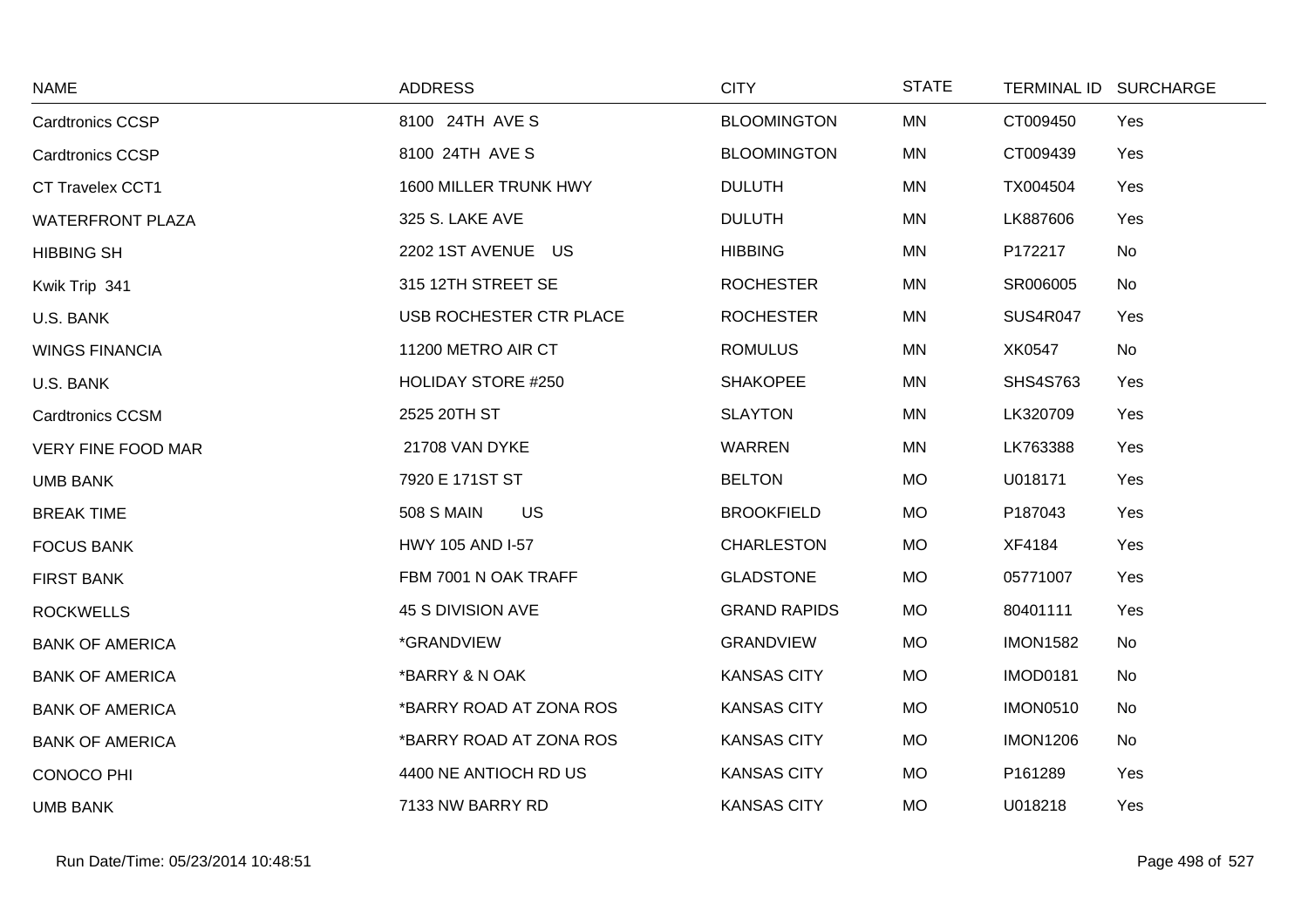| <b>NAME</b>                    | <b>ADDRESS</b>               | <b>CITY</b>        | <b>STATE</b> |                 | TERMINAL ID SURCHARGE |
|--------------------------------|------------------------------|--------------------|--------------|-----------------|-----------------------|
| <b>WALGREENS</b>               | <b>US</b><br>3845 BRDWAY     | <b>KANSAS CITY</b> | <b>MO</b>    | P05502          | Yes                   |
| <b>BNKOFKIRKSVILL</b>          | 1605 BALTIMORE ST.           | <b>KIRKSVILLE</b>  | MO           | 03112123        | Yes                   |
| <b>FCTI ISO</b>                | 100 171 INDUSTRIAL DR        | <b>MATTHEWS</b>    | <b>MO</b>    | CS24687         | <b>No</b>             |
| STOP & SHO                     | 12596 HWY 39                 | MT. VERNON         | <b>MO</b>    | 81207548        | Yes                   |
| <b>BANK OF AMERICA</b>         | *HIGHWAY K & FALLON PAR      | O FALLON           | <b>MO</b>    | <b>IMON1209</b> | No                    |
| U.S. BANK                      | US BANK DARDENNE SCHNUC      | <b>O'FALLON</b>    | MO           | S1D04783        | Yes                   |
| <b>FIRST BANK</b>              | 2979 HWY K                   | <b>OFALLON</b>     | <b>MO</b>    | MO183043        | No                    |
| <b>GREATSOUTHERN</b>           | 24755 STATE HW               | <b>SHELL KNOB</b>  | <b>MO</b>    | 05641045        | Yes                   |
| LEGACY B & T                   | 7509 STATE HWY 14E           | <b>SPARTA</b>      | <b>MO</b>    | XF4260          | <b>No</b>             |
| CT 7-11                        | 509 BATES                    | <b>ST LOUIS</b>    | MO           | SE272524        | Yes                   |
| <b>ACTION ATM</b>              | 1235 N Grand Blvd US         | St Louis           | <b>MO</b>    | P137139         | Yes                   |
| <b>SOUTHERN BANK</b>           | 502 MAIN ST.                 | <b>VAN BUREN</b>   | MO           | A0003526        | Yes                   |
| PARSONS PH                     | 14700 US HWY 67 N US         | <b>WEST ALTON</b>  | <b>MO</b>    | P173362         | No                    |
| <b>DOUBLE QUI</b>              | 407 CHURCH ST                | <b>BELZONI</b>     | MS           | 80183073        | Yes                   |
| <b>DOUBLE QUI</b>              | 602 MARTIN LUTHER            | <b>BELZONI</b>     | <b>MS</b>    | 80183072        | No                    |
| <b>GUARANTY BANK &amp;</b>     | 606 WEST 1ST STREET          | <b>BELZONI</b>     | <b>MS</b>    | IC 51575        | No                    |
| <b>BANKPLUS</b>                | 1150 EAST PEACE STREET       | <b>CANTON</b>      | <b>MS</b>    | 392102          | <b>No</b>             |
| <b>TRUSTMARK NATIONAL BANK</b> | <b>648 EAST PEACE STREET</b> | <b>CANTON</b>      | MS           | D477            | Yes                   |
| <b>MAIN STREET 1 STOP</b>      | 800 MAIN STREET              | <b>GREENWOOD</b>   | MS           | LK888905        | Yes                   |
| <b>MAIN STREET CHEVRO</b>      | 800 MAIN STREET              | <b>GREENWOOD</b>   | <b>MS</b>    | LK888905        | Yes                   |
| <b>Cardtronics CCSB</b>        | 11312 HWY. 49                | <b>GULFPORT</b>    | <b>MS</b>    | WT001244        | Yes                   |
| <b>Cardtronics CCSP</b>        | 3520 TERRY RD                | <b>JACKSON</b>     | <b>MS</b>    | KR000341        | Yes                   |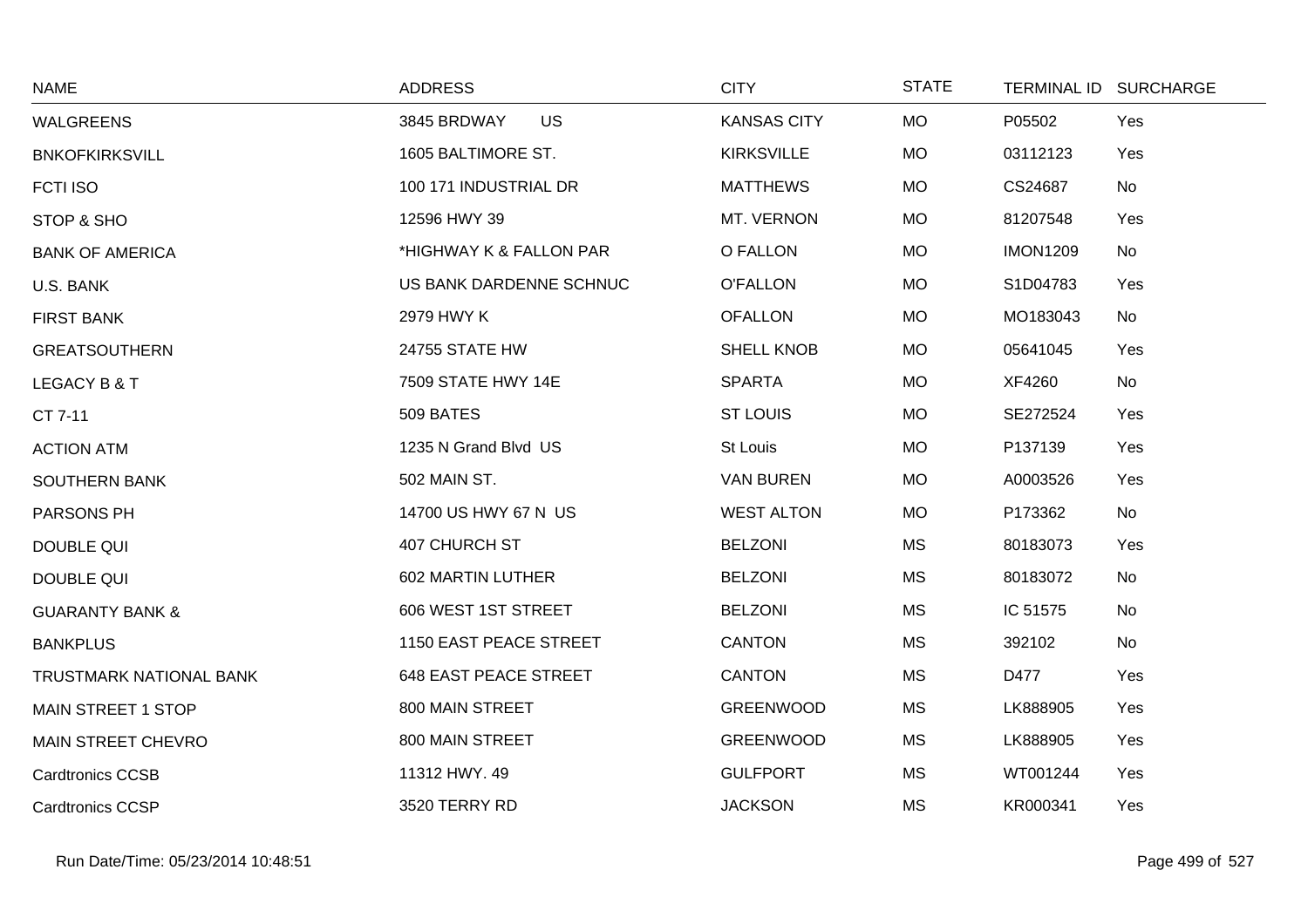| <b>NAME</b>                   | <b>ADDRESS</b>        | <b>CITY</b>       | <b>STATE</b> |                   | TERMINAL ID SURCHARGE |
|-------------------------------|-----------------------|-------------------|--------------|-------------------|-----------------------|
| <b>DANIEL LAK</b>             | 455 DANIEL LAKE BL    | <b>JACKSON</b>    | <b>MS</b>    | 83931822          | Yes                   |
| <b>ELLIS AVE</b>              | 1208 ELLIS AVE        | <b>JACKSON</b>    | <b>MS</b>    | 80287813          | Yes                   |
| <b>KD FOOD MA</b>             | 455 DANIEL LAKE BL    | <b>JACKSON</b>    | <b>MS</b>    | 83931822          | Yes                   |
| <b>LIBERTY BANK &amp; T</b>   | 2325 LIVINGSTON ROAD  | <b>JACKSON</b>    | <b>MS</b>    | 00000000          | No                    |
| PAI ATM                       | 3430 TERRY RD         | <b>JACKSON</b>    | <b>MS</b>    | CS41611           | Yes                   |
| PAI ISO                       | 4615 CLINTON BLVD     | <b>JACKSON</b>    | <b>MS</b>    | TX58405           | Yes                   |
| <b>REGIONS</b>                | <b>TERRY ROAD</b>     | <b>JACKSON</b>    | <b>MS</b>    | MS2020            | Yes                   |
| TRUSTMARK NATIONAL BANK       | 3311 TERRY ROAD       | <b>JACKSON</b>    | <b>MS</b>    | D <sub>10</sub> H | Yes                   |
| PAI ISO                       | 1016 ELLISVILLE BLVD  | LAUREL            | <b>MS</b>    | TX41279           | Yes                   |
| MURPHY 672                    | 1313 SECOND ST S US   | <b>MERIDIAN</b>   | <b>MS</b>    | M222269           | Yes                   |
| <b>WALMART</b>                | 1733 2ND STREET SO    | <b>MERIDIAN</b>   | <b>MS</b>    | A09810            | Yes                   |
| <b>First Security Bank MS</b> | 1012 Martin Luther Dr | Marks             | <b>MS</b>    | 00977085          | Yes                   |
| QUICK-N-EASY                  | 506 EAST BRAME AVE    | <b>WEST POINT</b> | <b>MS</b>    | LK898246          | Yes                   |
| <b>BROADWATER</b>             | 942 BROADWATER US     | <b>BILLINGS</b>   | MT           | <b>BC8342</b>     | Yes                   |
| <b>Cardtronics CCSP</b>       | <b>1315 E MAIN ST</b> | <b>OWOSSO</b>     | MT           | KR000581          | Yes                   |
| <b>ASHLEY ROA</b>             | 1400 ASHLEY ROAD      | <b>CHARLOTTE</b>  | NC           | 81030948          | Yes                   |
| <b>BANK OF AMERICA</b>        | *ALBEMARLE RD         | <b>CHARLOTTE</b>  | NC           | <b>INCD2313</b>   | No                    |
| <b>BANK OF AMERICA</b>        | *WESTERLY HILLS PLAZA | <b>CHARLOTTE</b>  | NC           | <b>INCN0008</b>   | No                    |
| <b>BANK OF AMERICA</b>        | *WORTHINGTON          | <b>CHARLOTTE</b>  | NC           | <b>INCN2419</b>   | No                    |
| <b>DERITA BP</b>              | 2600 WEST SUGAR CR    | <b>CHARLOTTE</b>  | NC           | 82580863          | Yes                   |
| <b>MCBONIES B</b>             | 4800 MONROE RD.       | <b>CHARLOTTE</b>  | NC           | 80505772          | Yes                   |
| PAI ISO                       | 1501 EASTWAY DR.      | <b>CHARLOTTE</b>  | NC           | TX18508           | Yes                   |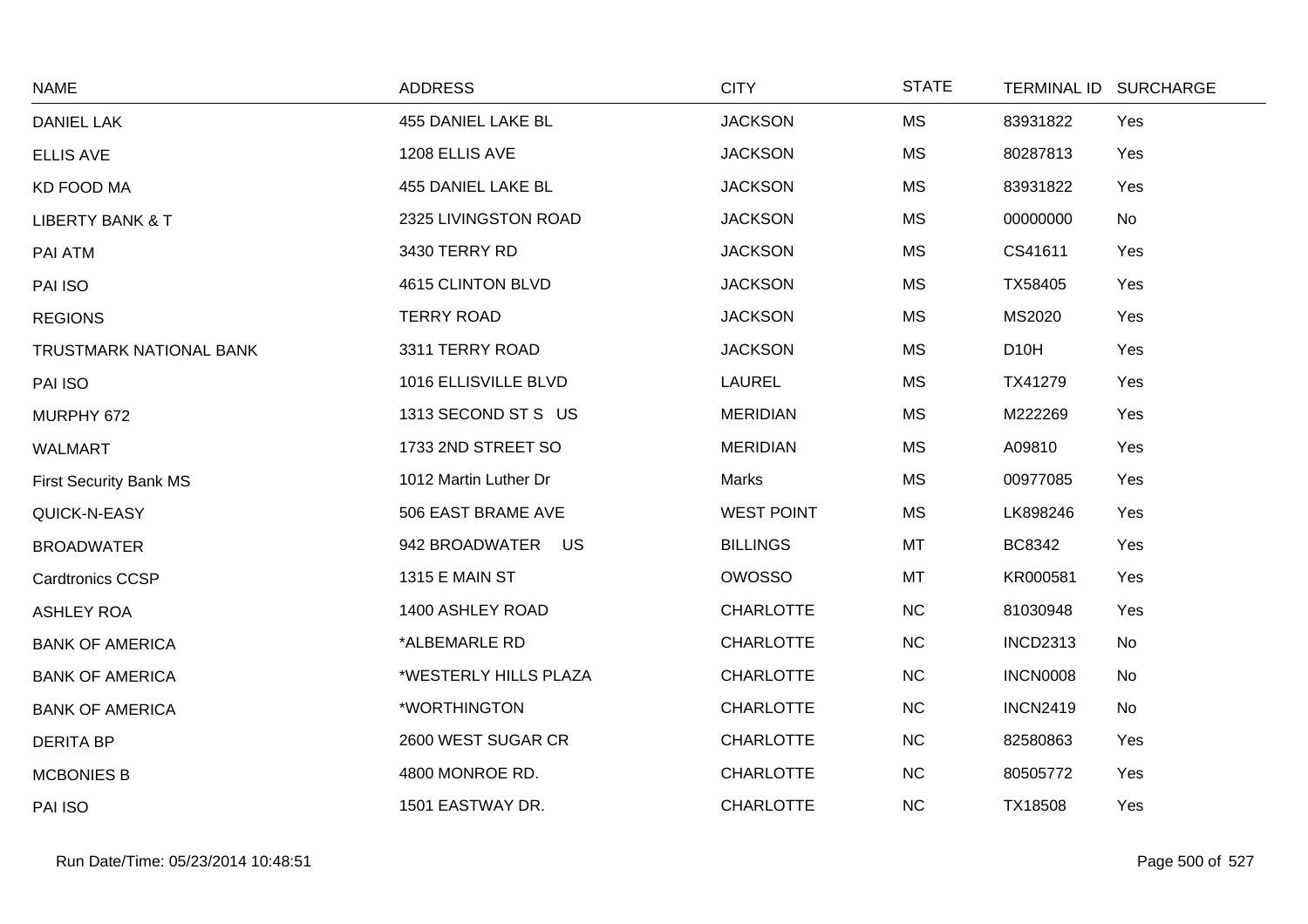| <b>NAME</b>                     | <b>ADDRESS</b>           | <b>CITY</b>         | <b>STATE</b> |               | TERMINAL ID SURCHARGE |
|---------------------------------|--------------------------|---------------------|--------------|---------------|-----------------------|
| <b>WALMART</b>                  | 8709 JW CLAY BLVD        | <b>CHARLOTTE</b>    | NC           | A21340        | Yes                   |
| WHO U WIT BAR & GR              | 2402 WILKINSON BLV       | <b>CHARLOTTE</b>    | NC           | LK724066      | Yes                   |
| <b>CLAYTON MA</b>               | 208 E. MAIN STREET US    | <b>CLAYTON</b>      | <b>NC</b>    | P213045       | No                    |
| <b>Cardtronics CCSR</b>         | 10081 HIGHWAY 70 WEST    | <b>CLAYTON</b>      | <b>NC</b>    | PA000099      | Yes                   |
| <b>WALMART</b>                  | 805 TOWN CENTER BL       | <b>CLAYTON</b>      | <b>NC</b>    | A50460        | Yes                   |
| CT Travelex CCT1                | 8111 CONCORD MILLS       | CONCORD             | NC           | TX004287      | Yes                   |
| <b>BB&amp;T WILCOHESS #22</b>   | 470 GROVE STREET         | <b>FAYETTEVILLE</b> | NC           | LK946433      | Yes                   |
| <b>BRANCH BANKING AND TRUST</b> | WILCOHESS #226           | <b>FAYETTEVILLE</b> | <b>NC</b>    | <b>B335</b>   | Yes                   |
| GREYHOUND-FAYETTEV              | 324 PERSON ST            | <b>FAYETTEVILLE</b> | NC           | LK139879      | Yes                   |
| J & M TOB                       | 315 N. EASTERN BLVDUS    | <b>FAYETTEVILLE</b> | <b>NC</b>    | P182637       | Yes                   |
| THE CORNER                      | 2118 CUMBERLAND ROAUS    | <b>FAYETTEVILLE</b> | NC           | P206010       | Yes                   |
| 20/20 FOOD MART #2              | 6047 MURCHISON RD.       | <b>FAYETTVILLE</b>  | <b>NC</b>    | LK106726      | No                    |
| S & K EXPR                      | 549 N. CHESTER ST US     | <b>GASTONIA</b>     | <b>NC</b>    | P158620       | Yes                   |
| Wells Fargo Ban                 | QUIKTRIP#1043            | <b>GASTONIA</b>     | <b>NC</b>    | 9868D         | Yes                   |
| <b>Cardtronics CCSB</b>         | 4701 W MARKET            | <b>GREENSBORO</b>   | NC           | WA006813      | Yes                   |
| M&T Bank                        | M&T 1001 GARDNER H       | <b>GREENSBORO</b>   | NC           | <b>SAS432</b> | No                    |
| Scotchman 139                   | 101 HWY 172              | <b>HUBERT</b>       | <b>NC</b>    | SR004147      | Yes                   |
| <b>MARINE FCU</b>               | 175 FREEDOM WAY          | <b>JACKSONVILLE</b> | <b>NC</b>    | XF3639        | Yes                   |
| Wells Fargo Ban                 | GATE//STORE STREET       | <b>MORGANTON</b>    | <b>NC</b>    | 0749Q         | Yes                   |
| DOUBLETREE RALEIGH              | 1707 HILLSBOROUGH        | <b>RALEIGH</b>      | <b>NC</b>    | LK206503      | Yes                   |
| <b>MCLAUGHLIN</b>               | 1210 W MONROE ST US      | <b>SALISBURY</b>    | <b>NC</b>    | P231651       | Yes                   |
| <b>BRANCH BANKING AND TRUST</b> | <b>WEST FRONT STREET</b> | <b>STATESVILLE</b>  | <b>NC</b>    | A107          | Yes                   |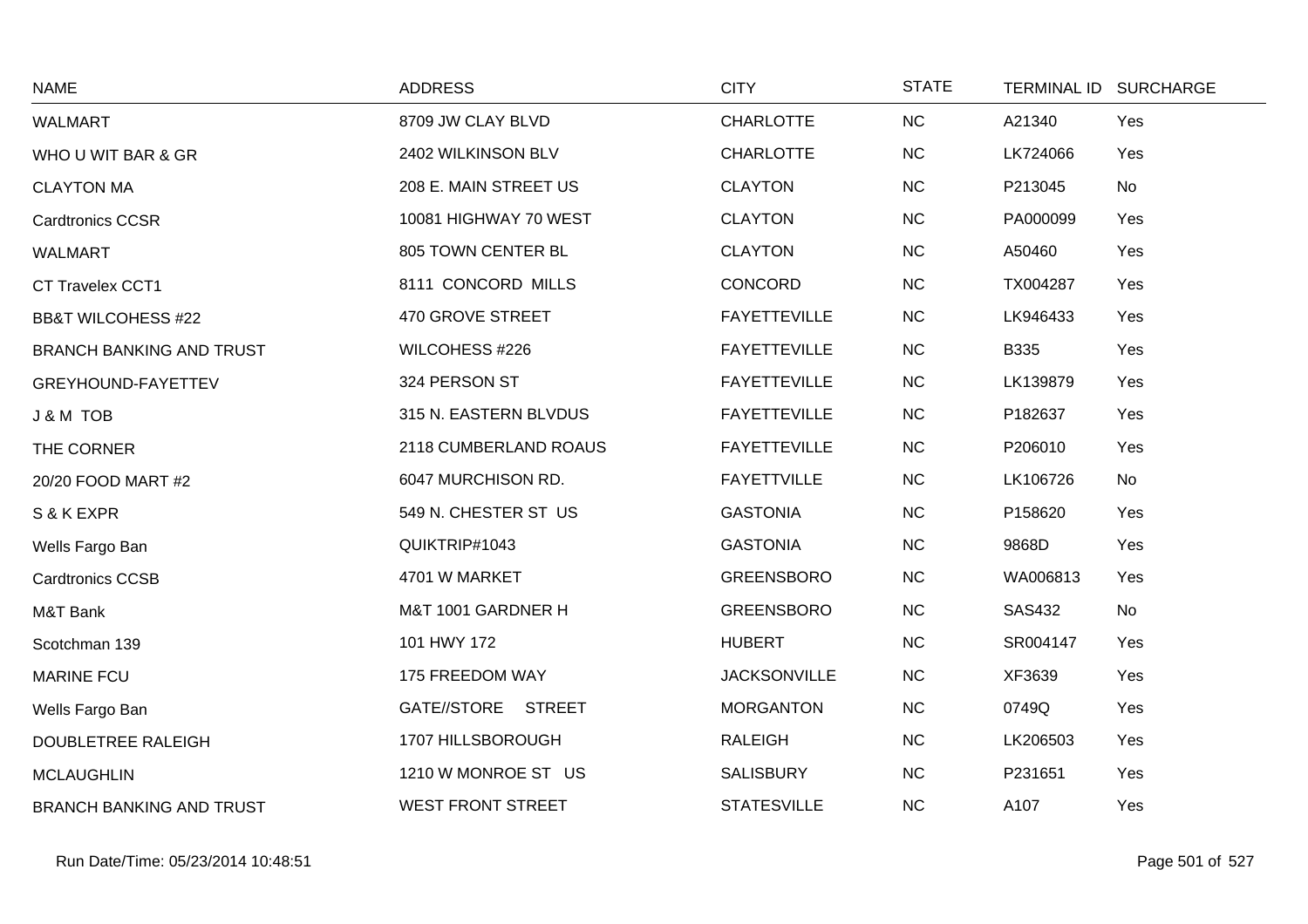| <b>NAME</b>                     | <b>ADDRESS</b>          | <b>CITY</b>          | <b>STATE</b> |                 | TERMINAL ID SURCHARGE |
|---------------------------------|-------------------------|----------------------|--------------|-----------------|-----------------------|
| HOME RUN MARKET 10              | 1920 OLD MOUNTAIN       | <b>STATESVILLE</b>   | NC           | LK151609        | Yes                   |
| <b>MARINE FCU</b>               | 673 WEST CORBETT        | <b>SWANSBORO</b>     | NC           | XF3637          | Yes                   |
| PAI ISO                         | 3320 SILAS CREEK PKWY   | <b>WINSTON SALEM</b> | <b>NC</b>    | TX53923         | Yes                   |
| <b>BREMER BANK NA</b>           | 1401 33RD STREET SW     | <b>FARGO</b>         | <b>ND</b>    | S4230R15        | Yes                   |
| <b>SECURITY FIRST BANK</b>      | 1440 S. 17TH STREET     | <b>LINCOLN</b>       | <b>NE</b>    | AT4349          | Yes                   |
| U.S. BANK                       | US BANK NORTH PLATTE    | NORTH PLATTE         | <b>NE</b>    | <b>SUS4S201</b> | No                    |
| Walmart Supercenter 5361        | 12850 L STREET          | <b>OMAHA</b>         | <b>NE</b>    | SR002935        | Yes                   |
| F & M BANK                      | 1601 CORNHUSKER DRIVE   | SOUTH SIOUX C        | <b>NE</b>    | AT4457          | Yes                   |
| <b>IOWA-NEBRASKA STATE BANK</b> | 2021 DAKOTA AVE.        | SOUTH SIOUX C        | <b>NE</b>    | AT2383          | Yes                   |
| <b>CONNECTICUTRIV</b>           | 8 MAIN STREET           | <b>LITTLETON</b>     | <b>NH</b>    | 00821006        | Yes                   |
| Walmart 2681                    | 615 MEADOW ST           | <b>LITTLETON</b>     | <b>NH</b>    | SR002733        | Yes                   |
| PNC BANK                        | 731 S HARDING HWY       | <b>BUENA</b>         | <b>NJ</b>    | PW3745          | No                    |
| CT 7-11                         | 1617 SALEM RD           | <b>BURLINGTON</b>    | <b>NJ</b>    | SE270060        | No                    |
| <b>BANK OF AMERICA</b>          | *BURLINGTON CITY        | <b>BURLINGTON CI</b> | <b>NJ</b>    | <b>INJN6313</b> | No                    |
| PNC BANK                        | QUICK CHEK #123-1       | <b>HIGHLANDS</b>     | <b>NJ</b>    | PI3807          | No                    |
| <b>PNC BANK</b>                 | QUICK CHEK #123-2       | <b>HIGHLANDS</b>     | <b>NJ</b>    | PI3808          | No                    |
| <b>BANK OF AMERICA</b>          | *HOWELL                 | <b>HOWELL</b>        | NJ           | <b>INJN6033</b> | No                    |
| <b>SHEEHANS L</b>               | 245 MAIN STREET US      | <b>KEANSBURG</b>     | NJ           | P226276         | Yes                   |
| <b>CHASE</b>                    | 3373 US HIGHWAY 1       | <b>LAWRENCEVILLE</b> | <b>NJ</b>    | NJ7821          | No                    |
| TD BANK NA                      | 207 HARMONY ROAD        | <b>MIDDLETOWN</b>    | <b>NJ</b>    | TW04B997        | No                    |
| <b>FCTI ISO</b>                 | 1-295 EXIT 18 AT BERKLE | <b>PAULSBORO</b>     | <b>NJ</b>    | TQ14255         | Yes                   |
| <b>BANK OF AMERICA</b>          | *RED BANK-NAVESINK      | <b>RED BANK</b>      | <b>NJ</b>    | <b>INJN6256</b> | No                    |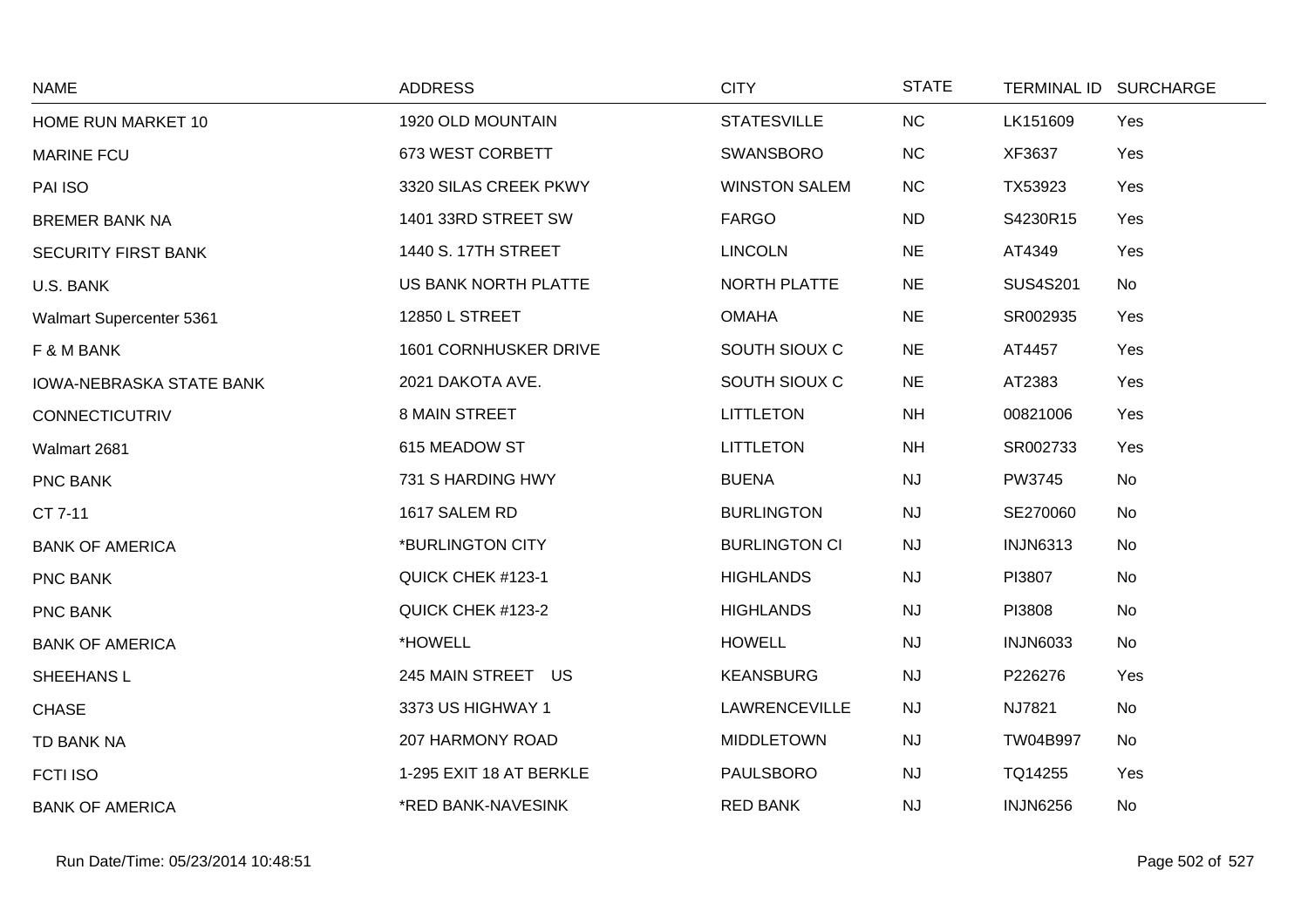| <b>NAME</b>                 | <b>ADDRESS</b>          | <b>CITY</b>       | <b>STATE</b> |                 | TERMINAL ID SURCHARGE |
|-----------------------------|-------------------------|-------------------|--------------|-----------------|-----------------------|
| <b>Cardtronics CCSB</b>     | 14 HIGHWAY 36           | W KEANSBURG       | NJ           | VS082031        | Yes                   |
| <b>BANK OF AMERICA</b>      | *CHEVRON SAN MATEO      | ALBUQUERQUE       | <b>NM</b>    | <b>INMD3179</b> | No                    |
| <b>BANK OF AMERICA</b>      | *WYOMING                | ALBUQUERQUE       | <b>NM</b>    | <b>INMD3483</b> | No                    |
| GIANT 7278 ESTANCI          | 200 EAST JOSEPH         | <b>ESTANCIA</b>   | <b>NM</b>    | LK394359        | Yes                   |
| <b>FCTI ISO</b>             | 140 & US66 54/84 EX 277 | <b>SANTA ROSA</b> | <b>NM</b>    | TQ14045         | No                    |
| DOTTY'S#5                   | 2823 N GREEN VALLE      | <b>HENDERSON</b>  | <b>NV</b>    | LK218502        | No                    |
| <b>CHASE</b>                | 551 N LAMB BLVD         | <b>LAS VEGAS</b>  | <b>NV</b>    | <b>NV0087</b>   | Yes                   |
| CT 7-11 CCS2                | 4615 E TROPICANA        | LAS VEGAS         | <b>NV</b>    | SE273121        | No                    |
| CT 7-11 CCS2                | 4880 BOULDER HWY.       | <b>LAS VEGAS</b>  | <b>NV</b>    | SE275578        | Yes                   |
| <b>Cardtronics CCSC</b>     | 3500 E CHARLESTON       | <b>LAS VEGAS</b>  | <b>NV</b>    | CK020542        | Yes                   |
| <b>DIRECTOS LLC</b>         | 4530 E CHARLESTON BLVD  | LAS VEGAS         | <b>NV</b>    | CI007321        | No                    |
| PAI ATM                     | 3851 PENNWOOD AVE STE 1 | <b>LAS VEGAS</b>  | <b>NV</b>    | TX47680         | Yes                   |
| RTC - BONN                  | 101 BONNEVILLE AVE US   | LAS VEGAS         | <b>NV</b>    | P162263         | No                    |
| <b>WALGREENS STORE 6167</b> | 3025 SOUTH LAS VEGAS BL | LAS VEGAS         | <b>NV</b>    | A0002969        | Yes                   |
| WALMART                     | 5198 BOULDER HIGHW      | LAS VEGAS         | <b>NV</b>    | A33500          | No                    |
| Wells Fargo Ban             | CHARLEST&SLON ESTON BL  | <b>LAS VEGAS</b>  | <b>NV</b>    | 09851           | Yes                   |
| Wells Fargo Ban             | LAS-VEGAS-AIR ON BLVD   | <b>LAS VEGAS</b>  | <b>NV</b>    | 99551           | No                    |
| Green Vall                  | 5180 N Lamb Blvd US     | Las Vegas         | <b>NV</b>    | TR006666        | Yes                   |
| Mike's Che                  | 1196 East Tropican US   | Las Vegas         | <b>NV</b>    | P95620          | Yes                   |
| CT 7-11 CCS2                | 2404 E CRAIG RD.        | NORTH LAS VEG     | <b>NV</b>    | SE276956        | Yes                   |
| CT 7-11                     | 5700 SUN VALLEY DR      | <b>SUN VALLEY</b> | <b>NV</b>    | SE272417        | Yes                   |
| NBA DELI G                  | 496 NOSTRAND AVENUEUS   | <b>BROOKLYN</b>   | <b>NY</b>    | P184948         | Yes                   |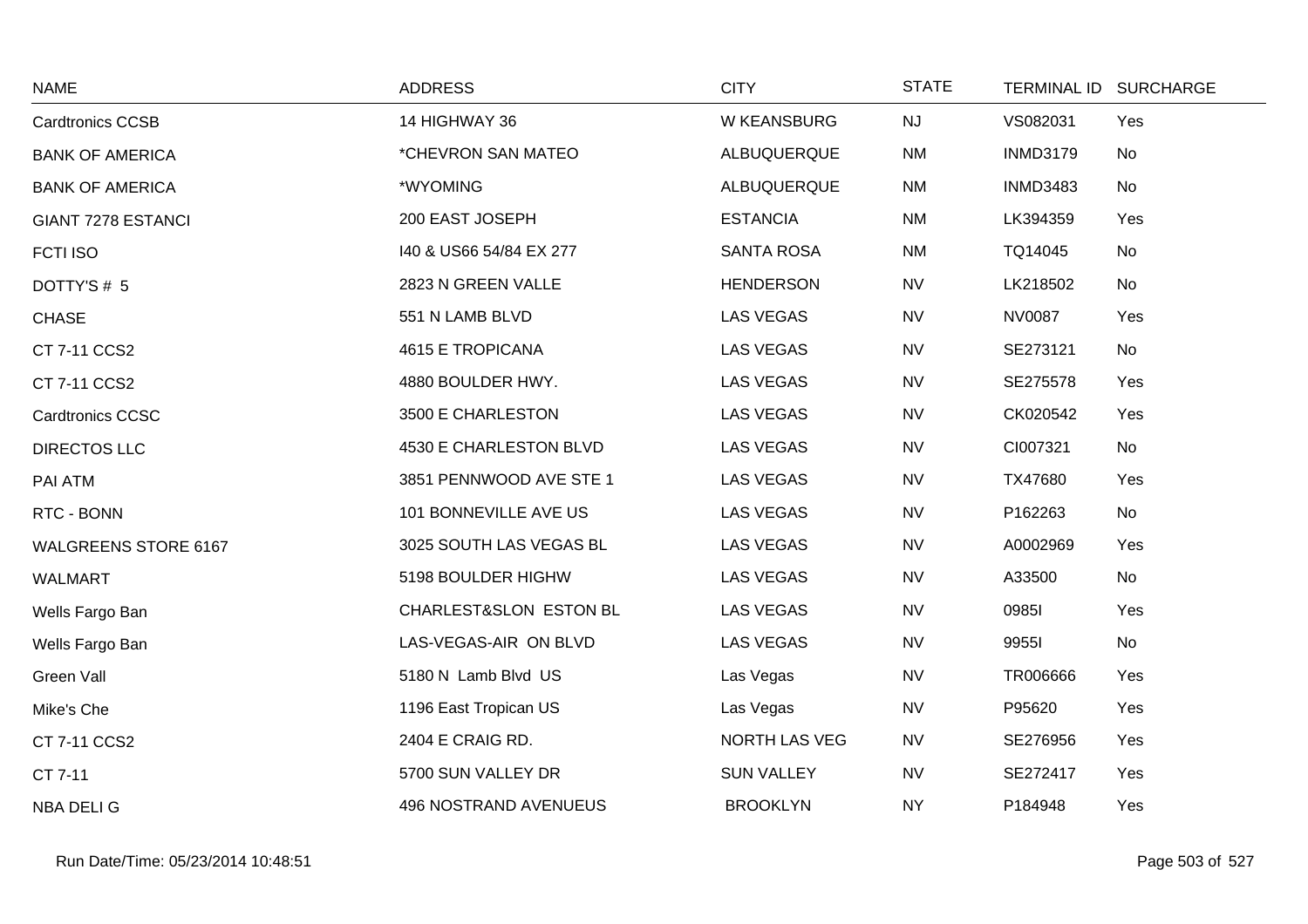| <b>NAME</b>        | <b>ADDRESS</b>               | <b>CITY</b>     | <b>STATE</b> | TERMINAL ID SURCHARGE |     |
|--------------------|------------------------------|-----------------|--------------|-----------------------|-----|
| <b>CHASE</b>       | 2398 BELL BLVD               | <b>BAYSIDE</b>  | <b>NY</b>    | NY2911                | Yes |
| <b>CAPITAL ONE</b> | 35 WESTCHESTER SQ            | <b>BRONX</b>    | <b>NY</b>    | 00000000              | Yes |
| <b>LELAND DEL</b>  | 855 PROSPECT AVENUEUS        | <b>BRONX</b>    | <b>NY</b>    | W149760               | No  |
| LUCKY CHA          | 1661 ST JHONS AVE US         | <b>BROOKLYN</b> | <b>NY</b>    | EF00119E              | No  |
| PARK PL DE         | 539 PARK PLACE US            | <b>BROOKLYN</b> | <b>NY</b>    | P131894               | Yes |
| PARK PLACE         | 539 PARK PLACE US            | <b>BROOKLYN</b> | <b>NY</b>    | C187168               | Yes |
| <b>QUICK STOP</b>  | 548 NOSTRAND AVENUEUS        | <b>BROOKLYN</b> | <b>NY</b>    | W210497               | Yes |
| ALL STAR D         | 548 NOSTRAND AVENUEUS        | BROOKLYN,       | <b>NY</b>    | W73698                | No  |
| <b>CARIBIAN F</b>  | 211 UTICA AVENUE, US         | BROOKLYN,       | <b>NY</b>    | P112185               | No  |
| <b>ITMAM INC.</b>  | 770 FRANKLYN AVENUEUS        | BROOKLYN,       | <b>NY</b>    | W142051               | Yes |
| ROCK-A-WAS         | <b>864 ROCKAWAY AVENUEUS</b> | BROOKLYN,       | <b>NY</b>    | W145974               | Yes |
| M&T Bank           | M&T 130 GRANT STRE           | <b>BUFFALO</b>  | <b>NY</b>    | SA0365                | No  |
| ST. JOHNS          | 1440 St James PlaceUS        | Brooklyn        | <b>NY</b>    | P104214               | No  |
| 214 UTICA          | 214 Utica Avenue, US         | Brooklyn,       | <b>NY</b>    | P94777                | No  |
| <b>Buy Fresh</b>   | 1350 N Fillmore AvUS         | <b>Buffalo</b>  | <b>NY</b>    | TX017987              | Yes |
| Fillmore U         | 1372 Fillmore Ave US         | <b>Buffalo</b>  | <b>NY</b>    | NH024306              | Yes |
| Hothara Ma         | 177 French st US             | <b>Buffalo</b>  | <b>NY</b>    | TX018630              | Yes |
| M&T Bank           | M&T 20 W MAIN ST             | <b>FALCONER</b> | <b>NY</b>    | SA0787                | No  |
| Wells Fargo Ban    | LAGUARDIA-INT L BLDG #       | <b>FLUSHING</b> | <b>NY</b>    | 0013V                 | No  |
| CITIBAN002         | 180 W MERRICK US             | <b>FREEPORT</b> | <b>NY</b>    | 00220095              | No  |
| <b>BRAVO</b>       | 89-45 163RD STREET           | <b>JAMAICA</b>  | <b>NY</b>    | LK150369              | Yes |
| <b>CAPITAL ONE</b> | 161-01 JAMAICA AVE           | <b>JAMAICA</b>  | <b>NY</b>    | 00000000              | Yes |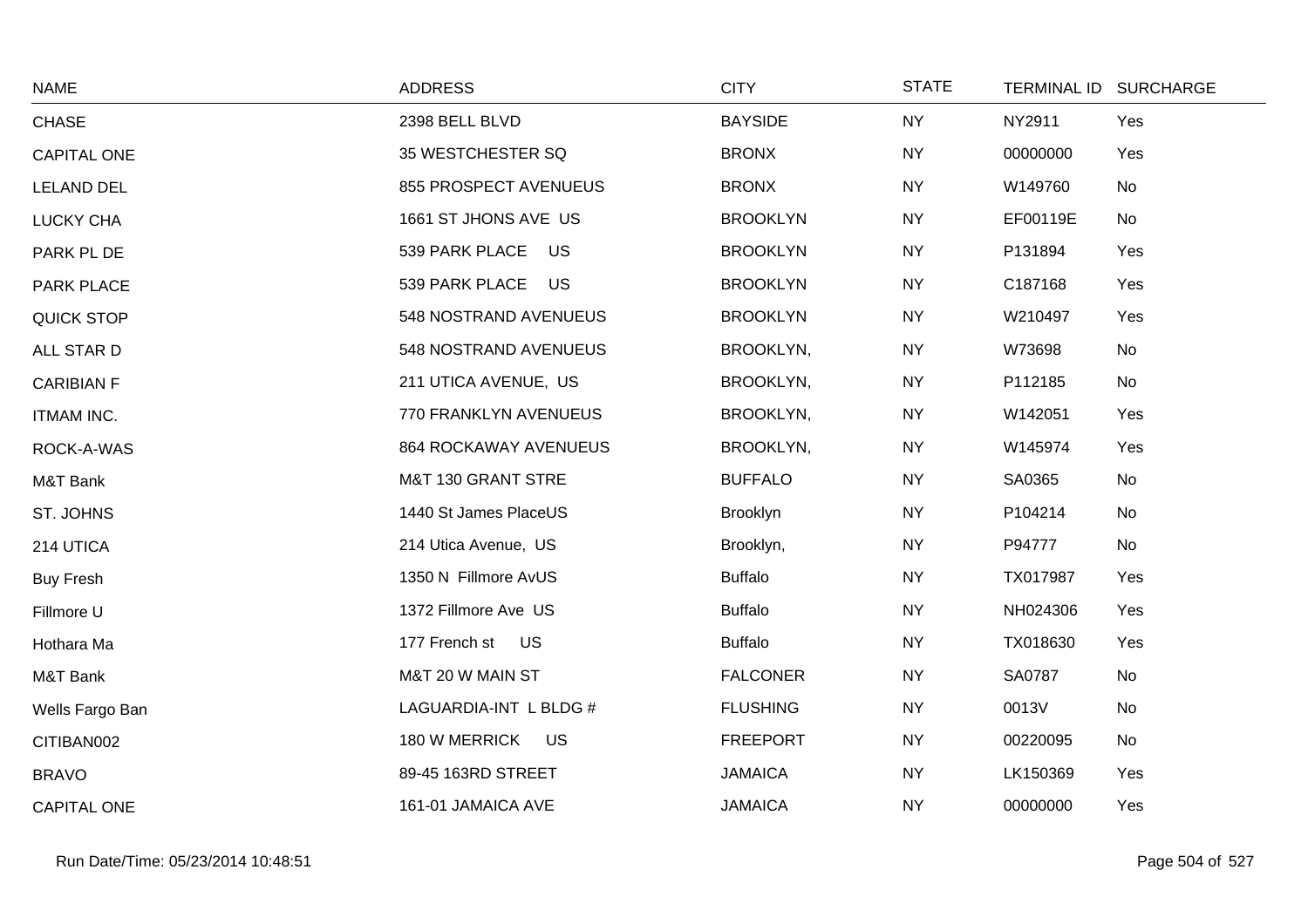| <b>NAME</b>            | <b>ADDRESS</b>               | <b>CITY</b>          | <b>STATE</b> | TERMINAL ID SURCHARGE |           |
|------------------------|------------------------------|----------------------|--------------|-----------------------|-----------|
| <b>CHASE</b>           | 60A ACCESS RD                | <b>JAMAICA</b>       | <b>NY</b>    | NY8205                | <b>No</b> |
| <b>CHASE</b>           | 25234 NORTHERN BLV           | <b>LITTLE NECK</b>   | <b>NY</b>    | NY0050                | Yes       |
| 551 DELI GROCERY       | 551 LENOX AVE.               | <b>NEW YORK</b>      | <b>NY</b>    | LK853764              | No        |
| <b>BANK OF AMERICA</b> | *PORT AUTHORITY BUS TER      | <b>NEW YORK</b>      | <b>NY</b>    | <b>INYN4314</b>       | No        |
| <b>CASHZONE #</b>      | 11 W. 46TH ST. US            | <b>NEW YORK</b>      | <b>NY</b>    | P06071                | Yes       |
| PAY-O-MATIC            | 590 EIGTH AVENUE             | <b>NEW YORK</b>      | <b>NY</b>    | HY003451              | Yes       |
| <b>BANK OF AMERICA</b> | *PINE AVENUE                 | <b>NIAGARA FALLS</b> | <b>NY</b>    | <b>INYN0359</b>       | No        |
| PAI ISO                | 2112 HYDE PARK BLVD          | <b>NIAGARA FALLS</b> | <b>NY</b>    | CS43972               | Yes       |
| <b>CHASE</b>           | 6103 SPRINGFIELD B           | OAKLAND GARDE        | <b>NY</b>    | NY4474                | No        |
| 99 CENTS S             | 19911 MURDOCK AVE US         | <b>SAINT ALBANS</b>  | <b>NY</b>    | EF003572              | Yes       |
| <b>EDUARDO IN</b>      | 112-02 FARMERS BLVDUS        | <b>SAINT ALBANS</b>  | <b>NY</b>    | P205177               | No        |
| <b>LINDEN DEL</b>      | 196-25 LINDEN BLVD           | <b>ST ALBANS</b>     | <b>NY</b>    | 81800101              | Yes       |
| POTOMAC DE             | 199-15 MURDOCK AVE           | ST. ALBANS           | <b>NY</b>    | 81800566              | Yes       |
| PAI ATM                | 643 OCEANSIDE AVE            | <b>STATEN ISLAND</b> | <b>NY</b>    | TX37282               | Yes       |
| 9 ELEVEN G             | 1215 LODI STREET US          | <b>SYRACUSE</b>      | <b>NY</b>    | EF003625              | No        |
| A AND N FO             | <b>1919 SOUTH STATE ROUS</b> | <b>SYRACUSE</b>      | <b>NY</b>    | EF000156              | Yes       |
| <b>BIG APPLE</b>       | 1410 S. SALINA STREUS        | <b>SYRACUSE</b>      | <b>NY</b>    | C142577               | Yes       |
| M&T Bank               | M&T 1621 SOUTH AVE           | <b>SYRACUSE</b>      | <b>NY</b>    | SA3002                | No        |
| PAI ATM                | 204 W BRIGHTON AVE           | <b>SYRACUSE</b>      | <b>NY</b>    | TX35715               | Yes       |
| PAI ATM                | 3226 S SALINA ST             | <b>SYRACUSE</b>      | <b>NY</b>    | CS44024               | Yes       |
| PAI ATM                | 832 CURNET AVE.              | <b>SYRACUSE</b>      | <b>NY</b>    | TX15362               | No        |
| PAI ATM                | 919 SOUTH AVE                | <b>SYRACUSE</b>      | <b>NY</b>    | TX31362               | Yes       |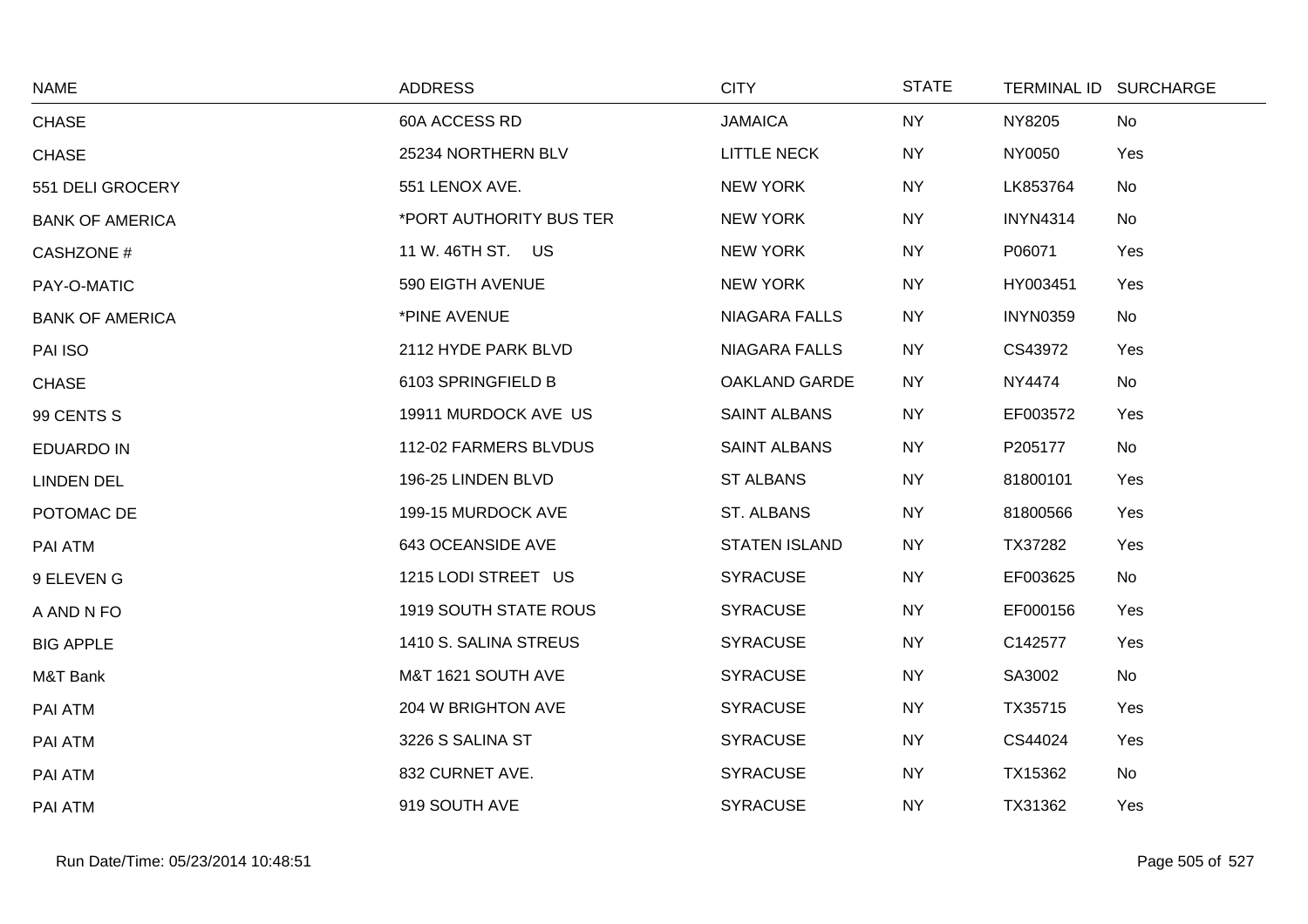| <b>NAME</b>              | <b>ADDRESS</b>            | <b>CITY</b>          | <b>STATE</b> |          | TERMINAL ID SURCHARGE |
|--------------------------|---------------------------|----------------------|--------------|----------|-----------------------|
| SINGH FAMILY CORP DBA    | 631 SOUTH GEDDES ST       | <b>SYRACUSE</b>      | <b>NY</b>    | CI019913 | Yes                   |
| <b>VALERO GAS MART</b>   | 3200 SOUTH SALINA         | <b>SYRACUSE</b>      | <b>NY</b>    | LK341365 | Yes                   |
| <b>SHARENET</b>          | 401 SOUTH AVE             | SYRACUSE,            | <b>NY</b>    | NY000095 | No                    |
| Walmart Supercenter 1835 | 2405 VESTAL PARKWAY E     | <b>VESTEL</b>        | <b>NY</b>    | SR009799 | Yes                   |
| Williamstown             | 461 State Rte. 13         | Williamstown         | <b>NY</b>    | ATMD231  | No                    |
| <b>Cardtronics CCSC</b>  | 1526 S HAWKINS AVE        | <b>AKRON</b>         | OH           | CK005598 | Yes                   |
| <b>Cardtronics CCSC</b>  | 1693 W MARKET ST          | <b>AKRON</b>         | OH           | CK005582 | Yes                   |
| PAI ATM                  | 263 1_2 S MAIN ST         | <b>AKRON</b>         | OH           | TX56068  | Yes                   |
| PAI ATM                  | 970 COPLEY RD             | <b>AKRON</b>         | OH           | TX55213  | Yes                   |
| PAI ISO                  | 1350 COPLEY RD            | <b>AKRON</b>         | OH           | TX56207  | Yes                   |
| U.S. BANK                | US BANK EAST EXCHANGE     | <b>AKRON</b>         | OH           | SUS26796 | Yes                   |
| X BOBS MIN               | 255 EAST CUYAHOGA FUS     | <b>AKRON</b>         | OH           | P196189  | Yes                   |
| <b>PNC BANK</b>          | OH TRNPK - 139.5W         | <b>AMHERST</b>       | OH           | PW2683   | No                    |
| PAI ISO                  | 342 E MAIN ST ST          | <b>ASHLAND</b>       | OH           | TX56369  | Yes                   |
| <b>CHASE</b>             | 22801 CHAGRIN BLVD        | <b>BEACHWOOD</b>     | OH           | OH7894   | Yes                   |
| <b>MURPHY OIL</b>        | 1118 S MAIN ST US         | <b>BOWLING GREEN</b> | OH           | P224800  | Yes                   |
| PAI ISO                  | 911 E HIGH ST             | <b>BRYAN</b>         | OH           | TX56566  | Yes                   |
| THE F&M ST               | 1000 SOUTH MAIN ST US     | <b>BRYAN</b>         | OH           | OH000110 | No                    |
| THE F&M ST               | 929 EAST HIGH STREEUS     | <b>BRYAN</b>         | OH           | OH000154 | No                    |
| <b>WALMART</b>           | <b>1875 EAST MANSFIEL</b> | <b>BUCYRUS</b>       | OH           | A26130   | Yes                   |
| SUNOCO NOR               | 5460 Northfield Rd US     | <b>Bedford Heigh</b> | OH           | P67013   | Yes                   |
| GREYHOUND-CINCPDNB       | 1005 GILBERT AV           | <b>CINCINNATI</b>    | OH           | LK137544 | Yes                   |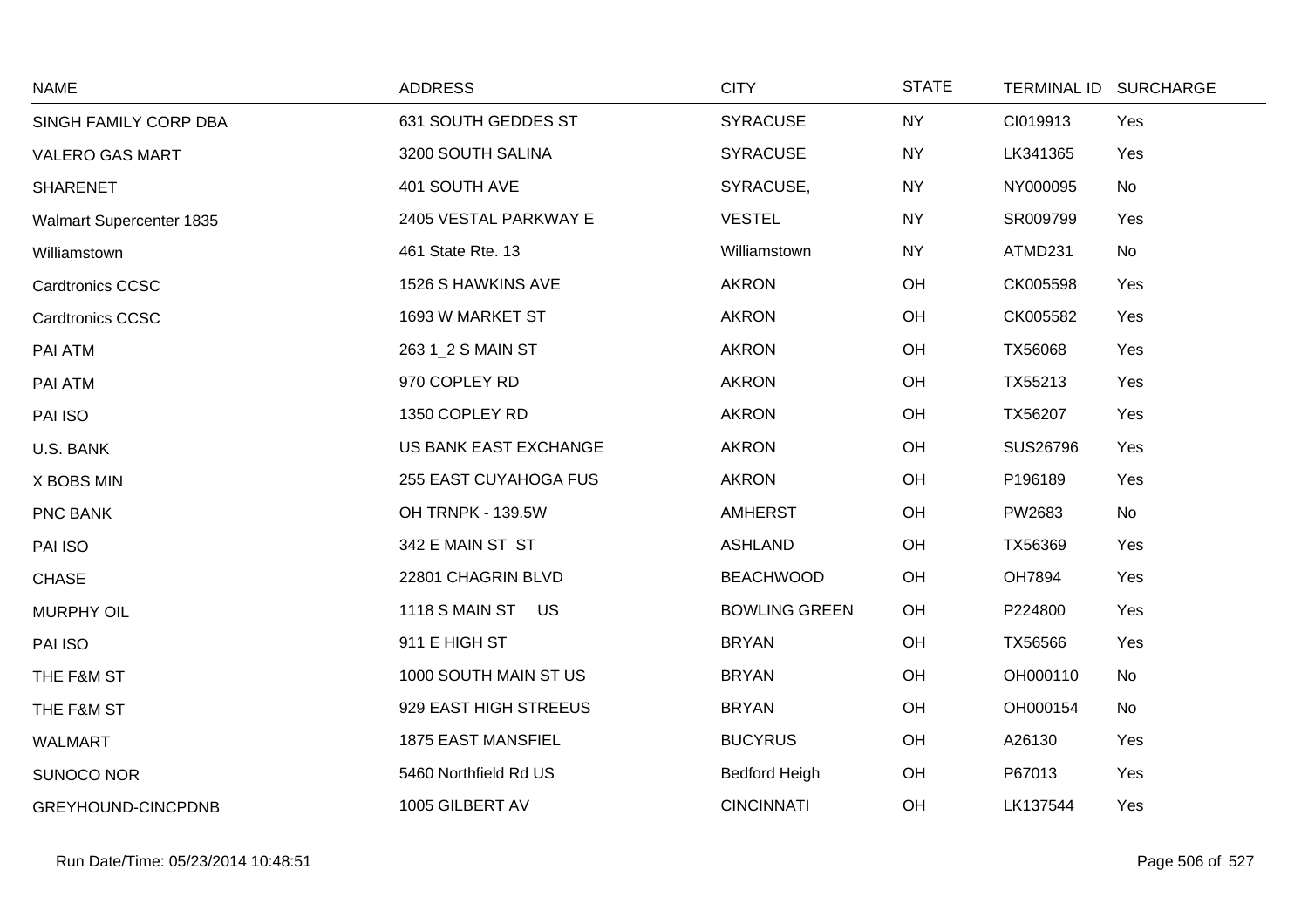| <b>NAME</b>                   | <b>ADDRESS</b>             | <b>CITY</b>       | <b>STATE</b> |          | TERMINAL ID SURCHARGE |
|-------------------------------|----------------------------|-------------------|--------------|----------|-----------------------|
| PNC BANK                      | 3030 BURNETT AVE           | <b>CINCINNATI</b> | OH           | PI2177   | No                    |
| Cardtronics CCSU              | 6410 BROADWAY AVE          | <b>CLEVELAND</b>  | OH           | WA063226 | Yes                   |
| FAMILY #79                    | 4444 ROCKY RIVER DRUS      | <b>CLEVELAND</b>  | OH           | P157372  | Yes                   |
| NOBLE FOOD                    | 2230 NOBLE RD<br><b>US</b> | <b>CLEVELAND</b>  | OH           | P213609  | Yes                   |
| <b>RENAISSANC</b>             | 24 PUBLIC SQUARE           | <b>CLEVELAND</b>  | OH           | 83050094 | Yes                   |
| <b>UNCLE MAX</b>              | 1221 E HUDSON AVE US       | <b>CLOUMBUS</b>   | OH           | EF000921 | Yes                   |
| PNC BANK                      | OH TRNPK - 100.0E          | <b>CLYDE</b>      | OH           | PI2738   | No                    |
| PNC BANK                      | OH TRNPK - 100.0W          | <b>CLYDE</b>      | OH           | PI2734   | No                    |
| 5/3 BK(CENTRAL O              | 3588 GENDER RD             | <b>COLUMBUS</b>   | OH           | 00000000 | Yes                   |
| <b>CHASE</b>                  | 2475 S HAMILTON RD         | <b>COLUMBUS</b>   | OH           | OH2460   | Yes                   |
| <b>COLUMBUS F</b>             | 2054 LOCKBOURNE RD         | <b>COLUMBUS</b>   | OH           | 82251420 | Yes                   |
| <b>Cardtronics CCSB</b>       | 3445 S HIGH ST             | <b>COLUMBUS</b>   | OH           | WA001317 | Yes                   |
| CardtronicsLPC                | 3860 S HIGH ST             | <b>COLUMBUS</b>   | OH           | SP020377 | Yes                   |
| CardtronicsLPC                | 635 WEBER RD.              | <b>COLUMBUS</b>   | OH           | SP020302 | Yes                   |
| <b>E&amp;E MARKET</b>         | 778 EAST HUDSON ST         | <b>COLUMBUS</b>   | OH           | 81060374 | Yes                   |
| <b>GREYHOUNDCOLUMBPDN</b>     | 111 E TOWN STREET          | <b>COLUMBUS</b>   | OH           | LK137545 | No                    |
| <b>INFINITY 99 CENTS STOR</b> | 1880 PARSONS AVENUE        | <b>COLUMBUS</b>   | OH           | CI008115 | No                    |
| <b>MOBILE MAR</b>             | 2727 CLEVELAND AVE         | <b>COLUMBUS</b>   | OH           | 80822504 | Yes                   |
| PAI ISO                       | 3034 E BROAD ST            | <b>COLUMBUS</b>   | OH           | TX56035  | Yes                   |
| PAI ISO                       | 4475 REFUGEE RD            | <b>COLUMBUS</b>   | OH           | TX66539  | Yes                   |
| PNC BANK                      | 4600 WINCHESTER P          | <b>COLUMBUS</b>   | OH           | PW4661   | No                    |
| <b>PNC BANK</b>               | 4650 E. BROAD ST.          | <b>COLUMBUS</b>   | OH           | PA1987   | No                    |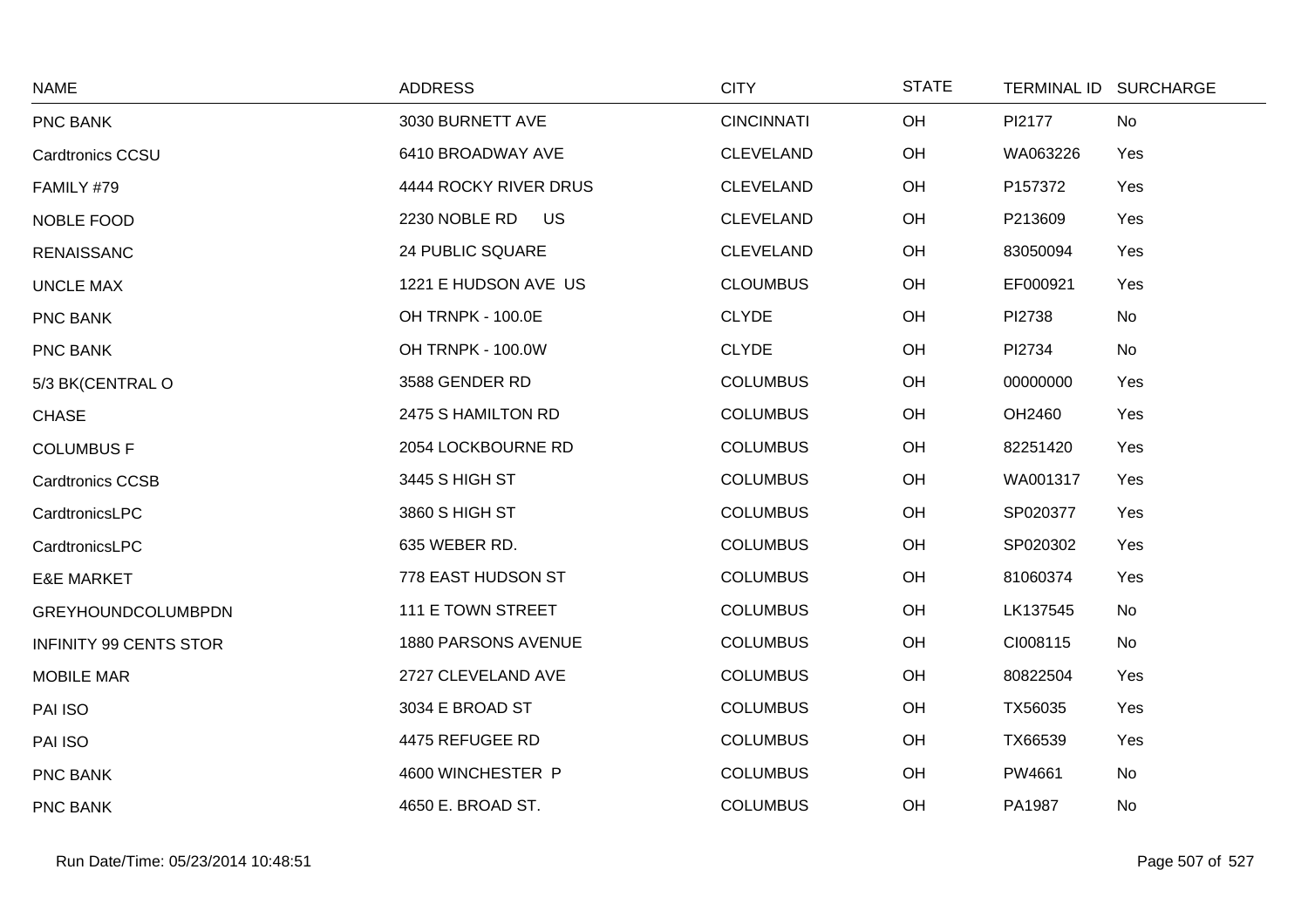| <b>NAME</b>               | <b>ADDRESS</b>          | <b>CITY</b>          | <b>STATE</b> |          | TERMINAL ID SURCHARGE |
|---------------------------|-------------------------|----------------------|--------------|----------|-----------------------|
| PNC BANK                  | 4659 E. MAIN ST         | <b>COLUMBUS</b>      | OH           | PA1843   | No                    |
| SINGH MAIN ST LLC/DUKE    | 3140 E MAIN ST          | <b>COLUMBUS</b>      | OH           | CI020120 | Yes                   |
| <b>SPEEDY MAR</b>         | 337 EAST LIVINGSTO      | <b>COLUMBUS</b>      | OH           | 81065038 | Yes                   |
| <b>SULLIVANT</b>          | 1401 SULLIVANT AVE      | <b>COLUMBUS</b>      | OH           | 80822869 | Yes                   |
| U.S. BANK                 | <b>US BANK BEXLEY</b>   | <b>COLUMBUS</b>      | OH           | SUS26551 | Yes                   |
| <b>WALMART</b>            | 3900 MORSE RD           | <b>COLUMBUS</b>      | OH           | A20980   | Yes                   |
| <b>LOCK BORN</b>          | 1509 LOCK BORN ROADUS   | Columbus             | OH           | NH010795 | Yes                   |
| NORTHTOWNE MALL           | 1500 N. CLINTON ST      | <b>DEFINACE</b>      | OH           | LK736950 | No                    |
| <b>Cardtronics CCSC</b>   | 200 E MAIN ST           | <b>FAYETTE</b>       | OH           | CK005643 | Yes                   |
| 5 K Carry Out 2           | 1790 E MELROSE AVE      | <b>FINDLAY</b>       | OH           | SR001552 | Yes                   |
| CardtronicsLPC            | 11585 COUNTY ROAD 99    | <b>FINDLAY</b>       | OH           | SP020955 | No                    |
| CardtronicsLPC            | 2001 TIFFIN AVE         | <b>FINDLAY</b>       | OH           | SP020952 | Yes                   |
| PILOT TS #360 ATM #2      | 11471 STATE ROUTE 613 W | <b>FINDLAY</b>       | OH           | HY007173 | Yes                   |
| Dixie Deli                | 6687 Dixie Hwy US       | Fairfield            | OH           | TX019595 | Yes                   |
| <b>Cardtronics CCSW</b>   | 745 HARDING WAY WEST    | <b>GALION</b>        | OH           | EN000054 | Yes                   |
| FKG Oil Galion 4126       | 604 E HARDING WAY       | <b>GALION</b>        | OH           | SR001529 | Yes                   |
| <b>Cardtronics CCSB</b>   | 1450 S ERIE BLVD        | <b>HAMILTON</b>      | OH           | KR000111 | Yes                   |
| <b>BARNEYS CONVENIENC</b> | 6986 AIRPORT HWY        | <b>HOLLAND</b>       | OH           | LK585967 | Yes                   |
| <b>PNCBANK</b>            | 7015 SPR MEADOWS W      | <b>HOLLAND</b>       | OH           | PA0457   | No                    |
| <b>FCTI ISO</b>           | I-70 & US 35 EXIT 65    | <b>JEFFERSONVILL</b> | OH           | TQ14155  | Yes                   |
| PAI ISO                   | 1635 RIVER VALLEY CIRCL | LANCASTER            | OH           | TX56186  | Yes                   |
| <b>CHASE</b>              | 8681 COLUMBUS PIKE      | <b>LEWIS CENTER</b>  | OH           | OH2706   | Yes                   |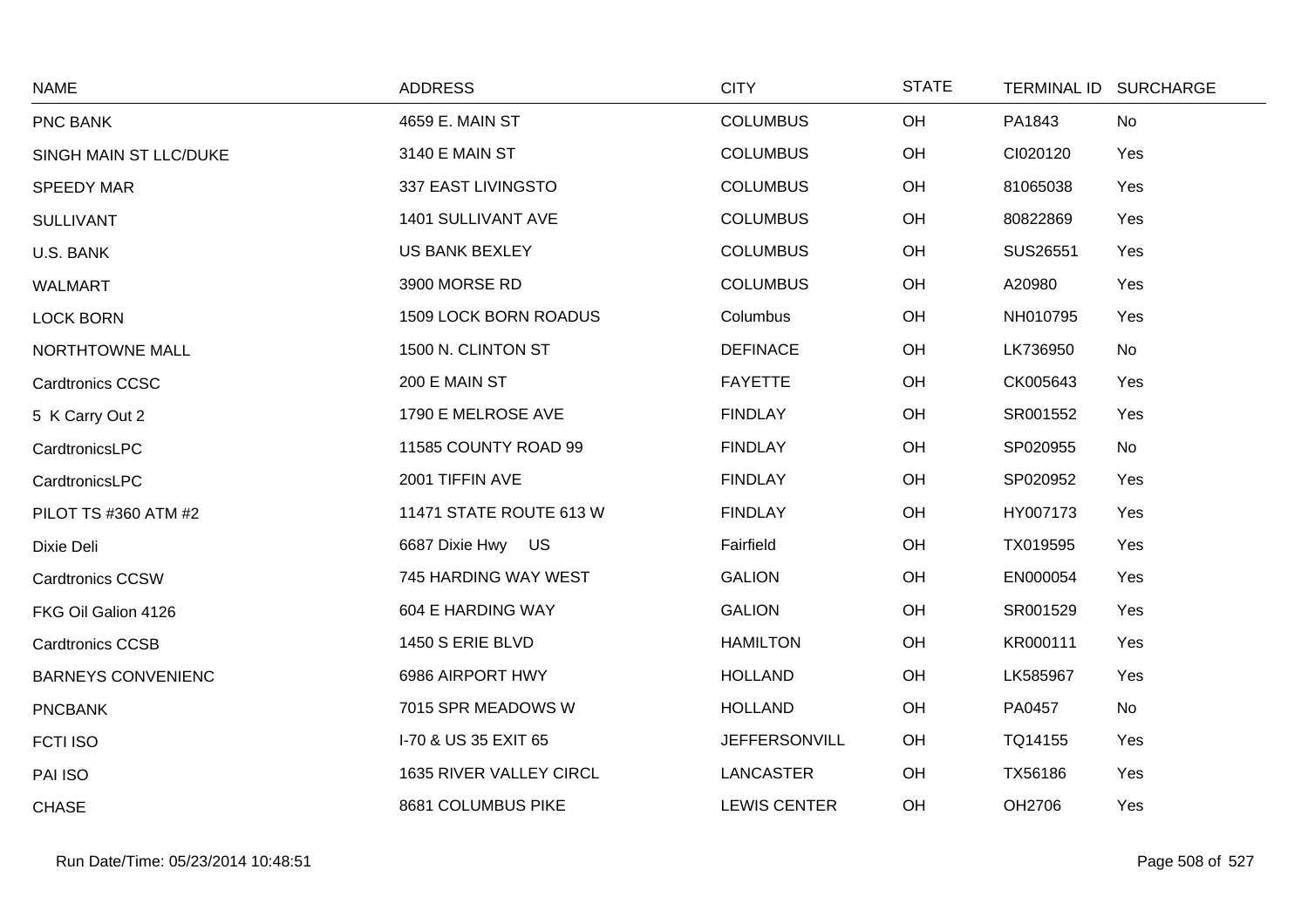| <b>NAME</b>               | <b>ADDRESS</b>        | <b>CITY</b>          | <b>STATE</b> |          | TERMINAL ID SURCHARGE |
|---------------------------|-----------------------|----------------------|--------------|----------|-----------------------|
| CT Travelex CCT1          | 2400 ELIDA RD         | <b>LIMA</b>          | OH           | TX004474 | Yes                   |
| CardtronicsLPC            | 1320 ELIDA RD         | <b>LIMA</b>          | OH           | SP020947 | Yes                   |
| CardtronicsLPC            | 1875 HARDING HWY      | <b>LIMA</b>          | OH           | SP020945 | Yes                   |
| CardtronicsLPC            | 2995 ST. JOHNS RD     | <b>LIMA</b>          | OH           | SP020314 | Yes                   |
| PAI ISO                   | 601 W MARKET ST       | <b>LIMA</b>          | OH           | TX54476  | Yes                   |
| SUPERIOR FEDERAL CU       | 1571 ALLENTOWN ROAD   | <b>LIMA</b>          | OH           | 7478G002 | Yes                   |
| LONDON FOO                | 50 EAST HIGH STREE    | <b>LONDON</b>        | OH           | 81060458 | Yes                   |
| 5/3 BK (N.E. OHI          | 557 BROADWAY          | <b>LORAIN</b>        | OH           | 00000000 | Yes                   |
| CASCADE MANAGEMENT SERVIC | 405 W 4TH ST          | <b>LORAIN</b>        | OH           | A702136  | No                    |
| Walgreens 11558           | 5644 MAYFIELD ROAD    | <b>LYNDHURST</b>     | OH           | SR004551 | Yes                   |
| <b>WALMART</b>            | 6067 NORTH RIDGE R    | <b>MADISON</b>       | OH           | A36080   | Yes                   |
| CT 7-11                   | 876 PARK AVE. E       | <b>MANSFIELD</b>     | OH           | SE278272 | Yes                   |
| PNC BANK                  | OH TRNPK - 197.0E     | <b>MANTUA</b>        | OH           | PI2739   | No                    |
| Cardtronics CCSU          | 5264 LEE RD.          | <b>MAPLE HEIGHTS</b> | OH           | WA063313 | Yes                   |
| SUNOCO WCR                | 5270 WARRENSVILLE CUS | <b>MAPLE HEIGHTS</b> | OH           | P212556  | Yes                   |
| Cardtronics CCSU          | 1321 DELAWARE AVE     | <b>MARION</b>        | OH           | WG060295 | Yes                   |
| 5/3 BK CINTI OFF          | 2501 GREAT WOLF DR    | <b>MASON</b>         | OH           | 00000000 | Yes                   |
| <b>BARNEYS CONVENIENC</b> | 1456 S HOLLAND-SYL    | <b>MAUMEE</b>        | OH           | LK585977 | Yes                   |
| CardtronicsLPC            | 1500 REYNOLDS RD      | <b>MAUMEE</b>        | OH           | SP020738 | Yes                   |
| <b>HOLIDAY IN</b>         | 1705 TOLLGATE         | <b>MAUMEE</b>        | OH           | 83932343 | Yes                   |
| <b>PNCBANK</b>            | 1490 HOLLAND ROAD     | <b>MAUMEE</b>        | OH           | PA0496   | No                    |
| <b>GATES MILL</b>         | 6807 MAYFIELD RD US   | <b>MAYFIELD HEIG</b> | OH           | P161256  | Yes                   |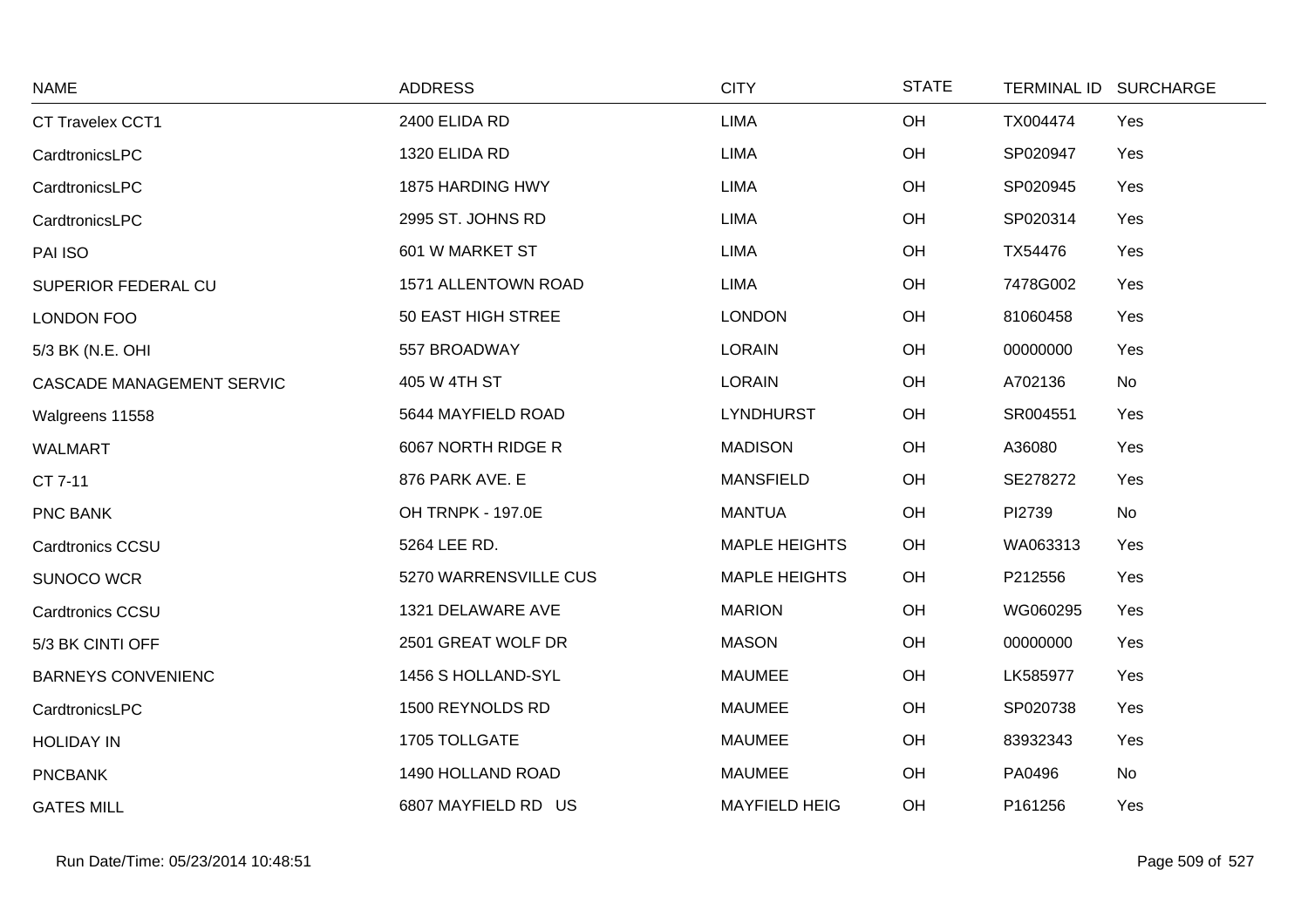| <b>NAME</b>                 | <b>ADDRESS</b>            | <b>CITY</b>        | <b>STATE</b> | TERMINAL ID SURCHARGE |  |
|-----------------------------|---------------------------|--------------------|--------------|-----------------------|--|
| Cardtronics CCSC            | 10916 US ROUTE 250        | <b>MILAN</b>       | OH           | CK005259<br>Yes       |  |
| <b>FLYING J</b>             | 10480 BALTIMORE           | <b>MILLERSPORT</b> | OH           | FJ3101<br>No          |  |
| CardtronicsLPC              | 1500 RODEN PARK DR.       | <b>MONROE</b>      | OH           | SP020890<br>Yes       |  |
| FIFTH THIRD BANK            | 3033 HERITAGE             | <b>MONROE</b>      | OH           | 00000000<br>Yes       |  |
| Edon Main Stop              | 416 WEST MAIN ST          | <b>MONTPELIER</b>  | OH           | SR005504<br>Yes       |  |
| THE F&M ST                  | 1150 EAST MAIN STREUS     | <b>MONTPELIER</b>  | OH           | OH000113<br>No        |  |
| Ruscin s P                  | <b>US</b><br>125 Byers Rd | Miamisburg         | OH           | Yes<br>NH019318       |  |
| CardtronicsLPC              | 3402 WOODVILLE RD.        | <b>NORTHWOOD</b>   | OH           | SP020755<br>Yes       |  |
| <b>SILVER PYR</b>           | 4089 CLEVELAND-MASSUS     | <b>NORTON</b>      | OH           | P202637<br>Yes        |  |
| Cardtronics CCSC            | 4155 CLEVELAND MASSILLO   | NORTON OH          | OH           | CK005610<br>Yes       |  |
| EO-ALUM CREEK #246          | 3909 ALUM CREEK DRIVE     | <b>OBETZ</b>       | OH           | HY008187<br>Yes       |  |
| Oregon License Bureau       | 3016 NAVARRE AVENUE       | <b>OREGON</b>      | OH           | SR102740<br>Yes       |  |
| <b>PNCBANK</b>              | 2548 NAVARRE AVE          | <b>OREGON</b>      | OH           | No<br>PA0433          |  |
| <b>HEARTLAND BANK</b>       | 11500 US 62               | <b>ORIENT</b>      | OH           | 8792V122<br>Yes       |  |
| SUNOCO 246                  | 2461 NAVARRE AVE US       | Oregon             | OH           | NH008793<br>Yes       |  |
| CardtronicsLPC              | 11141 FREMONT PIKE        | <b>PERRYSBURG</b>  | OH           | SP020742<br>Yes       |  |
| CardtronicsLPC              | 26020 N. DIXIE HWY        | PERRYSBURG         | OH           | SP020740<br>Yes       |  |
| <b>FCTI ISO</b>             | 26530 BAKER ROAD          | PERRYSBURG         | OH           | TX43702<br>Yes        |  |
| <b>FCTI ISO</b>             | 26530 BAKER ROAD          | <b>PERRYSBURG</b>  | OH           | TX43703<br>Yes        |  |
| <b>FINANCIAL CONSULTING</b> | 26530 BAKER ROAD          | <b>PERRYSBURG</b>  | OH           | No<br>TX43702         |  |
| Jims Carry Out              | 406 N STATE ST            | <b>PIONEER</b>     | OH           | SR001702<br>Yes       |  |
| Jims carry Out              | 406 N STATE ST            | <b>PIONEER</b>     | OH           | SR001702<br>Yes       |  |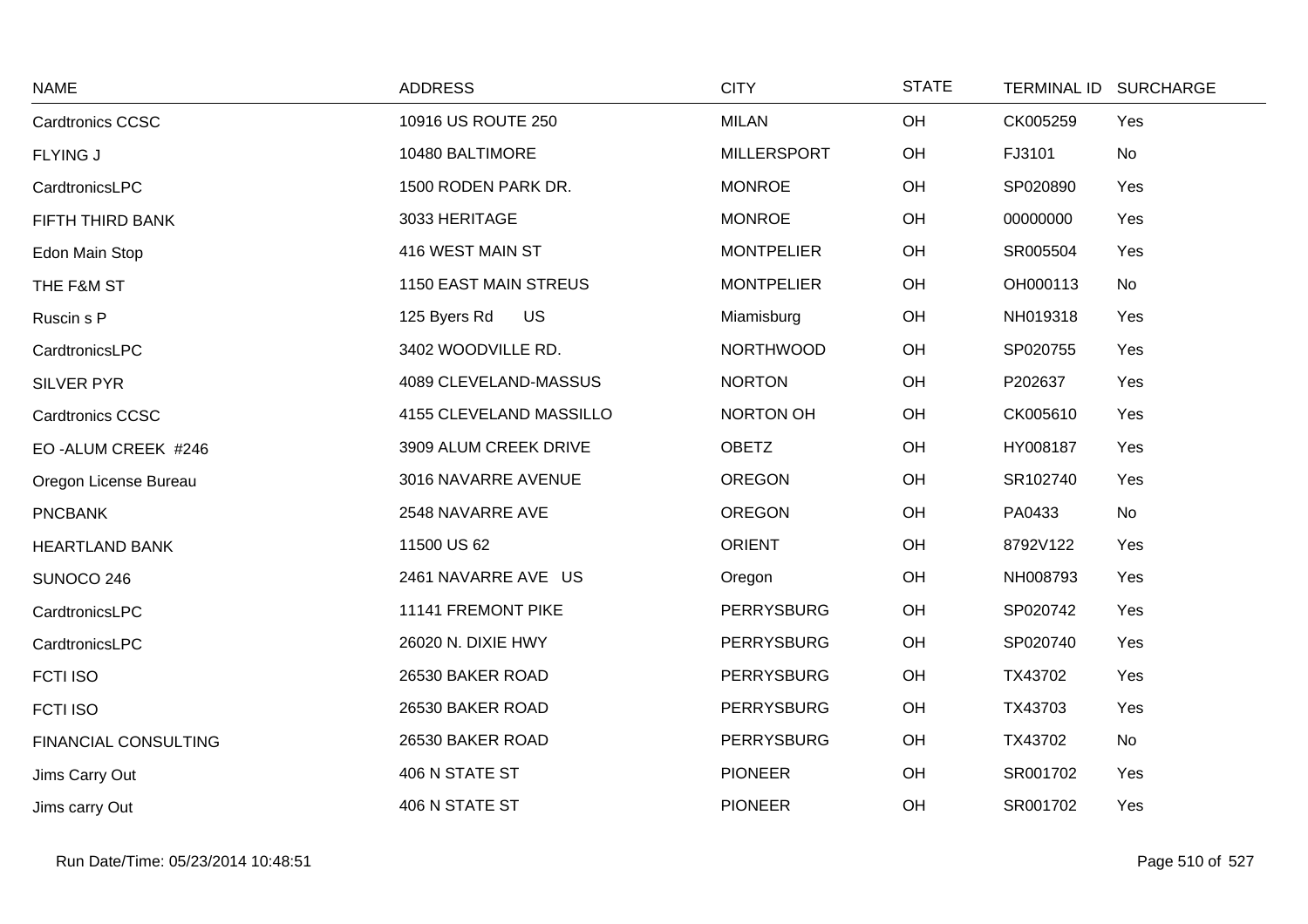| <b>NAME</b>               | <b>ADDRESS</b>        | <b>CITY</b>     | <b>STATE</b> | <b>TERMINAL ID</b> | <b>SURCHARGE</b> |
|---------------------------|-----------------------|-----------------|--------------|--------------------|------------------|
| Port Clinton Shell 123    | 1814 PERRY STREET     | PORT CLINTON    | OH           | SR007931           | Yes              |
| <b>BARNEYS CONVENIENC</b> | 1130 BUCK RD          | <b>ROSSFORD</b> | OH           | LK585960           | Yes              |
| <b>PITTSFIELD</b>         | 6999 MICHIGAN AVE.    | <b>SALINE</b>   | OH           | 80820149           | Yes              |
| CEDAR POINT #2 (CASTAW    | ONE CEDAR POINT DRIVE | <b>SANDUSKY</b> | OH           | TD239431           | Yes              |
| CardtronicsLPC            | 5902 MILAN RD         | <b>SANDUSKY</b> | OH           | SP020884           | Yes              |
| <b>KALAHARI R</b>         | 7000 KALAHARI DR US   | <b>SANDUSKY</b> | OH           | P144519            | Yes              |
| PAI ATM                   | 125 W COURT ST        | <b>SIDNEY</b>   | OH           | TX55808            | Yes              |
| PAI ISO                   | 125 W COURT ST        | <b>SIDNEY</b>   | OH           | TX55808            | Yes              |
| <b>Cardtronics CCSB</b>   | 475 FORTMAN DR        | <b>ST MARYS</b> | OH           | KR000156           | Yes              |
| 5/3 BK NW OH OFF          | 11013 E AIRPORT HWY   | <b>SWANTON</b>  | OH           | 00000000           | Yes              |
| <b>BARNEYS CONVENIENC</b> | 6127 MONROE ST        | <b>SYLVANIA</b> | OH           | LK585957           | Yes              |
| <b>CITIZENS COB</b>       | 4939 N HOLLAND        | SYLVANIA        | OH           | ZA8211             | No               |
| 5/3 BK (N.W. OHI          | 1028 W ALEXIS ROAD    | <b>TOLEDO</b>   | OH           | 00000000           | Yes              |
| 5/3 BK (N.W. OHI          | 4533 MONROE ST        | <b>TOLEDO</b>   | OH           | 00000000           | Yes              |
| 5/3 BK (N.W. OHI          | 4925 JACKMAN RD       | <b>TOLEDO</b>   | OH           | 00000000           | Yes              |
| 5/3 BK NW OH OFF          | 1028 W ALEXIS RD      | <b>TOLEDO</b>   | OH           | 00000000           | Yes              |
| 5/3 BK NW OH OFF          | 4633 SUDER AVE        | <b>TOLEDO</b>   | OH           | 00000000           | Yes              |
| 5/3 BK NW OH OFF          | 5115 MONROE ST        | <b>TOLEDO</b>   | OH           | 00000000           | Yes              |
| 7th Hevan                 | 1602 CHERRY STREET    | <b>TOLEDO</b>   | OH           | SR102101           | Yes              |
| ALEXIS AND BENNETT        | 429 W. ALEXIS         | <b>TOLEDO</b>   | OH           | LK494197           | Yes              |
| AMERICAN FOOD CENT        | 15 E BANCROFT         | <b>TOLEDO</b>   | OH           | LK222432           | No               |
| ATMV -IN AND OUT MART     | 5101 W ALEXIS RD      | <b>TOLEDO</b>   | OH           | TD243817           | Yes              |

 $\sim$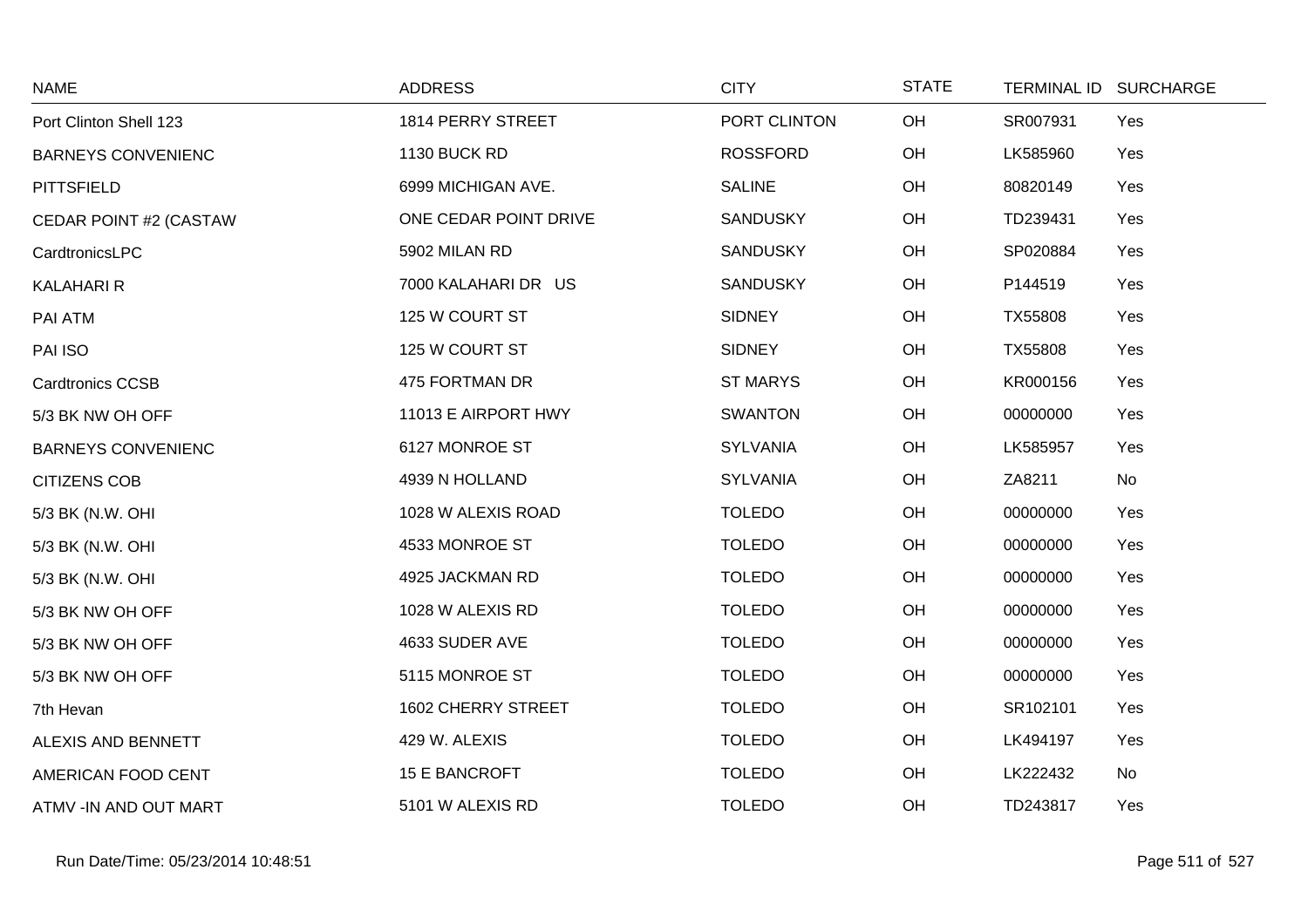| <b>NAME</b>               | <b>ADDRESS</b>          | <b>CITY</b>   | <b>STATE</b> |          | TERMINAL ID SURCHARGE |
|---------------------------|-------------------------|---------------|--------------|----------|-----------------------|
| <b>BARNEYS CONVENIENC</b> | 3126 SECOR RD           | <b>TOLEDO</b> | OH           | LK585958 | Yes                   |
| <b>BARNEYS CONVENIENC</b> | 5104 SUDER AVENUE       | <b>TOLEDO</b> | OH           | LK585912 | Yes                   |
| BP BARNEY'S #35           | 3532 STICKNEY           | <b>TOLEDO</b> | OH           | LK642351 | Yes                   |
| <b>BP BARNEYS #10</b>     | 5821 N DETRIOT AVE      | <b>TOLEDO</b> | OH           | LK618611 | Yes                   |
| <b>CITIZENS COB</b>       | 3230 W. ALEXIS RD.      | <b>TOLEDO</b> | OH           | ZA8261   | No                    |
| <b>CITIZENS COB</b>       | 3250 LAGRANGE ST.       | <b>TOLEDO</b> | OH           | ZA8129   | No                    |
| <b>CITIZENS COB</b>       | 4260 MONROE ST.         | <b>TOLEDO</b> | OH           | ZA8397   | No                    |
| <b>CITIZENS COB</b>       | 5072 MONROE STREET      | <b>TOLEDO</b> | OH           | ZA8154   | No                    |
| <b>CITIZENS COB</b>       | 5150 N. SUMMIT ST.      | <b>TOLEDO</b> | OH           | ZA8401   | No                    |
| <b>CITIZENS COB</b>       | 5911 LEWIS AVENUE       | <b>TOLEDO</b> | OH           | ZA8133   | No                    |
| <b>CITIZENS COB</b>       | 602 MAIN STREET         | <b>TOLEDO</b> | OH           | ZA8277   | No                    |
| CT 7-11                   | 1321 NAVARRE AVE        | <b>TOLEDO</b> | OH           | SE273008 | Yes                   |
| CT 7-11                   | 3749 UPTON AVE          | <b>TOLEDO</b> | OH           | SE273009 | Yes                   |
| CT 7-11                   | 4505 LEWIS AVE          | <b>TOLEDO</b> | OH           | SE273010 | Yes                   |
| CT 7-11                   | 537 WOODVILLE RD. US    | <b>TOLEDO</b> | OH           | SE274873 | Yes                   |
| <b>Cardtronics CCSB</b>   | 4121 MONROE             | <b>TOLEDO</b> | OH           | VC000246 | Yes                   |
| <b>Cardtronics CCSB</b>   | 817 W ALEXIS RD         | <b>TOLEDO</b> | OH           | TG003190 | Yes                   |
| <b>Cardtronics CCSC</b>   | 1235 HOLLAND_SYLVANIA R | <b>TOLEDO</b> | OH           | CK005322 | Yes                   |
| <b>Cardtronics CCSC</b>   | 1565 E ALEXIS RD        | <b>TOLEDO</b> | OH           | CK005673 | Yes                   |
| <b>Cardtronics CCSC</b>   | 2969 TREMAINSVILLE RD   | <b>TOLEDO</b> | OH           | CK005638 | Yes                   |
| <b>Cardtronics CCSM</b>   | 2604 JUTLAND ST         | <b>TOLEDO</b> | OH           | LK683652 | Yes                   |
| CardtronicsLPC            | 1922 W LASKEY RD        | <b>TOLEDO</b> | OH           | SP020749 | Yes                   |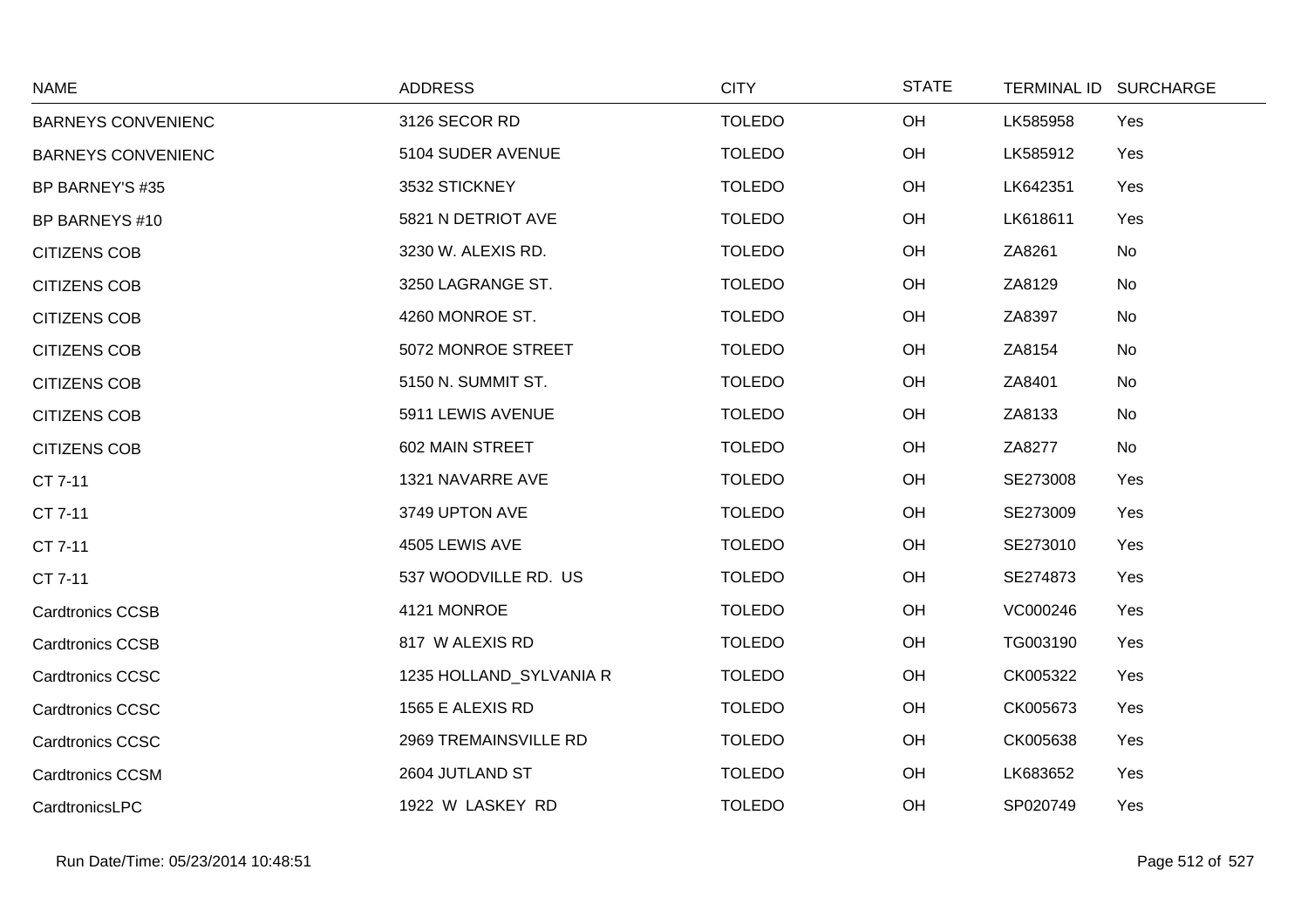| <b>NAME</b>            | <b>ADDRESS</b>          | <b>CITY</b>   | <b>STATE</b> | <b>TERMINAL ID</b> | <b>SURCHARGE</b> |
|------------------------|-------------------------|---------------|--------------|--------------------|------------------|
| CardtronicsLPC         | 2502 W ALEXIS           | <b>TOLEDO</b> | OH           | SP020748           | Yes              |
| CardtronicsLPC         | 2510 S REYNOLDS         | <b>TOLEDO</b> | OH           | SP020751           | Yes              |
| CardtronicsLPC         | 4305 SYLVANIA AVE       | <b>TOLEDO</b> | OH           | SP020757           | Yes              |
| CardtronicsLPC         | 5160 DORR ST            | <b>TOLEDO</b> | OH           | SP020752           | Yes              |
| EDDIE TOLEDO 24 LL     | 5424 TELEGRAPH RD.      | <b>TOLEDO</b> | OH           | LK294653           | No               |
| MEIJER - C             | 1500 E ALEXIS RD        | <b>TOLEDO</b> | OH           | 82128098           | Yes              |
| MEIJER - R             | 7240 W CENTRAL AVE      | <b>TOLEDO</b> | OH           | 82128153           | No               |
| PAI ATM                | 2839 MONROE ST STE B    | <b>TOLEDO</b> | OH           | CS47371            | Yes              |
| PAI ISO                | 1025 SOUTH AVE          | <b>TOLEDO</b> | OH           | CS44257            | Yes              |
| PAI ISO                | 3236 W SYLVANIA AVE     | <b>TOLEDO</b> | OH           | CS48517            | No               |
| PAI ISO                | 3535 DORR ST            | <b>TOLEDO</b> | OH           | TX44111            | Yes              |
| PAI ISO                | 5001 DOUGLAS RD.        | <b>TOLEDO</b> | OH           | CS45217            | Yes              |
| PAI ISO                | 702 W. SYLVANIA AVE.    | <b>TOLEDO</b> | OH           | CS50619            | Yes              |
| PILOT TS #015 ATM #1   | 5820 HAGMAN ROAD (I75 E | <b>TOLEDO</b> | OH           | HY006812           | No               |
| PILOT TS #015 ATM #2   | 5820 HAGMAN ROAD (I75 E | <b>TOLEDO</b> | OH           | HY006813           | Yes              |
| <b>PNCBANK</b>         | 1831 W LASKEY #1        | <b>TOLEDO</b> | OH           | PA0510             | No               |
| <b>PNCBANK</b>         | 1831 W LASKEY RD        | <b>TOLEDO</b> | OH           | PA0428             | No               |
| <b>PNCBANK</b>         | 3205 SECOR RD #1        | <b>TOLEDO</b> | OH           | PA0431             | No               |
| <b>PNCBANK</b>         | 3205 SECOR RD #2        | <b>TOLEDO</b> | OH           | PA0427             | No               |
| <b>PNCBANK</b>         | 5826 LEWIS AVE          | <b>TOLEDO</b> | OH           | PA0425             | No               |
| <b>PNCBANK</b>         | 700 JEFFERSON AVE       | <b>TOLEDO</b> | OH           | PA0540             | No               |
| <b>RITE AID # 2637</b> | 1525 CHERRY ST          | <b>TOLEDO</b> | OH           | A0006435           | Yes              |

 $\sim$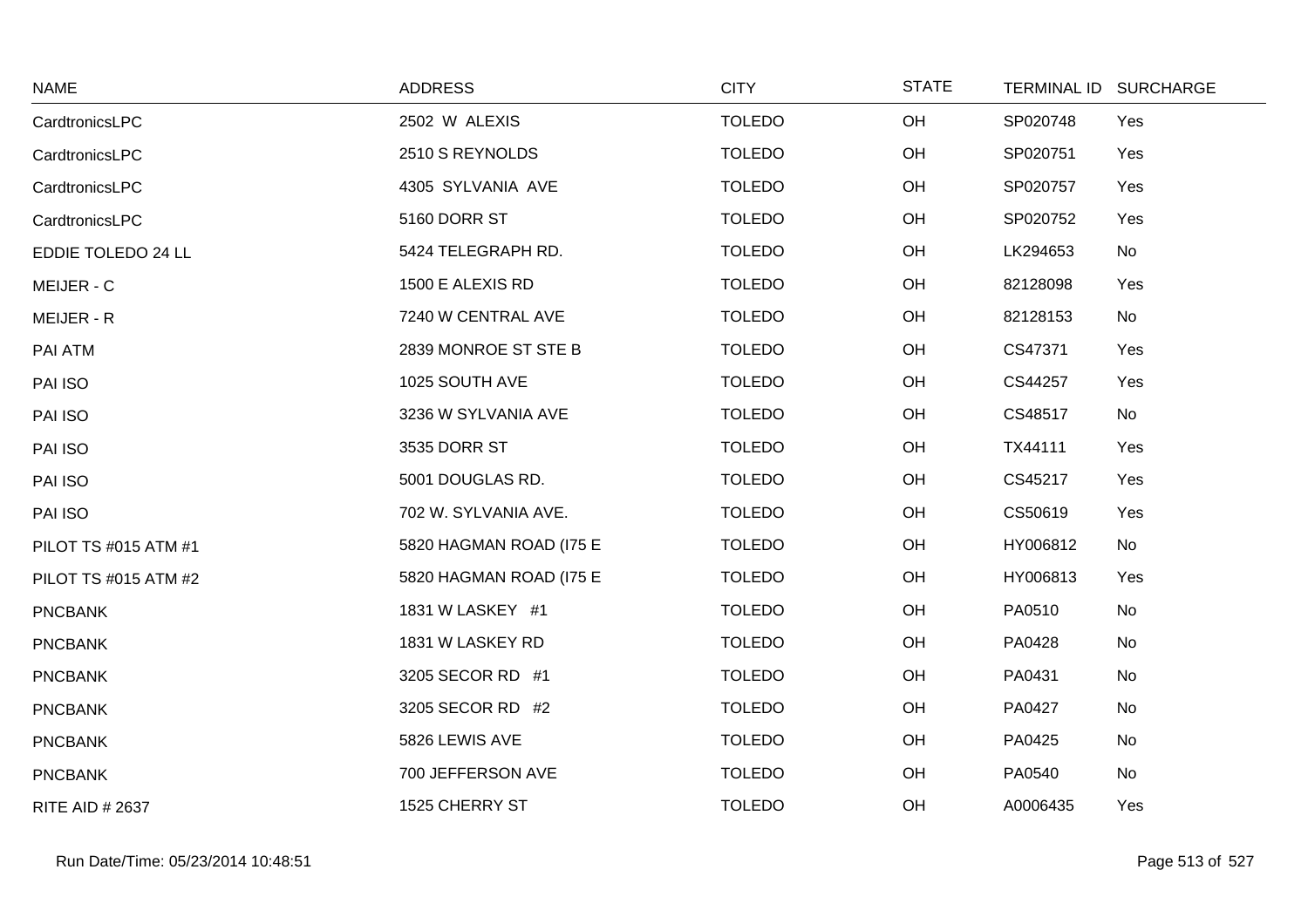| <b>NAME</b>            | <b>ADDRESS</b>               | <b>CITY</b>   | <b>STATE</b> | <b>TERMINAL ID</b> | <b>SURCHARGE</b> |
|------------------------|------------------------------|---------------|--------------|--------------------|------------------|
| RITE AID # 6683        | 3911 SECOR RD                | <b>TOLEDO</b> | OH           | A0007282           | Yes              |
| <b>SPEEDY MART</b>     | 2707 W CENTRAL AVE           | <b>TOLEDO</b> | OH           | LK758627           | Yes              |
| STOP AND G             | 1401 SOUTH AVE<br>US         | <b>TOLEDO</b> | OH           | EF003134           | Yes              |
| STOP AND G             | 2154 SOUTH AVE<br><b>US</b>  | <b>TOLEDO</b> | OH           | EF002150           | Yes              |
| STOP AND G             | 2345 WLASKEY RD US           | <b>TOLEDO</b> | OH           | EF001340           | Yes              |
| STOP AND G             | <b>US</b><br>3519 WALEXIS    | <b>TOLEDO</b> | OH           | EF00133A           | Yes              |
| STOP AND G             | 3730 MONROE ST US            | <b>TOLEDO</b> | OH           | EF001342           | Yes              |
| STOP AND G             | 3841 AIRPORT HWY US          | <b>TOLEDO</b> | OH           | EF001344           | Yes              |
| STOP AND G             | 5825 JACKMAN RD<br>US        | <b>TOLEDO</b> | OH           | EF00133F           | Yes              |
| <b>SUNOCO MAX MART</b> | 310 W. ALEXIS                | <b>TOLEDO</b> | OH           | LK102026           | Yes              |
| South Side Sunoco      | 324 SOUTH DETROIT            | <b>TOLEDO</b> | OH           | SR102102           | Yes              |
| Stop Shop 105          | 6437 CENTRAL AVE             | <b>TOLEDO</b> | OH           | SR008000           | Yes              |
| Stop Shop 107          | 4128 MONROE STREET           | <b>TOLEDO</b> | OH           | SR008021           | Yes              |
| Stop Shop 109          | 3104 CHERRY                  | <b>TOLEDO</b> | OH           | SR008001           | Yes              |
| Stop Shop 117          | 905 SOUTH AVENUE             | <b>TOLEDO</b> | OH           | SR008011           | No               |
| Sunoco Manhattan       | 1708 E MANHATTAN BLVD        | <b>TOLEDO</b> | OH           | SR102495           | Yes              |
| TOLEDO HOSPITAL CAFETE | 2142 NORTH COVE DR           | <b>TOLEDO</b> | OH           | CI009520           | Yes              |
| U.S. BANK              | MEIJER GROCERY #118          | <b>TOLEDO</b> | OH           | S1D04858           | Yes              |
| X T SUNOCO             | <b>1407 E MANHATTAN BLUS</b> | <b>TOLEDO</b> | OH           | P212562            | Yes              |
| X T SUNOCO             | <b>US</b><br>3503 HILL AVE   | <b>TOLEDO</b> | OH           | P212565            | Yes              |
| 5/3 BK(WESTERN O       | 1851 W MAIN ST               | <b>TROY</b>   | OH           | 00000000           | Yes              |
| ATMV -In and Out Mart  | 5870 Skyview Dr              | Toledo        | OH           | CI020804           | Yes              |

 $\sim$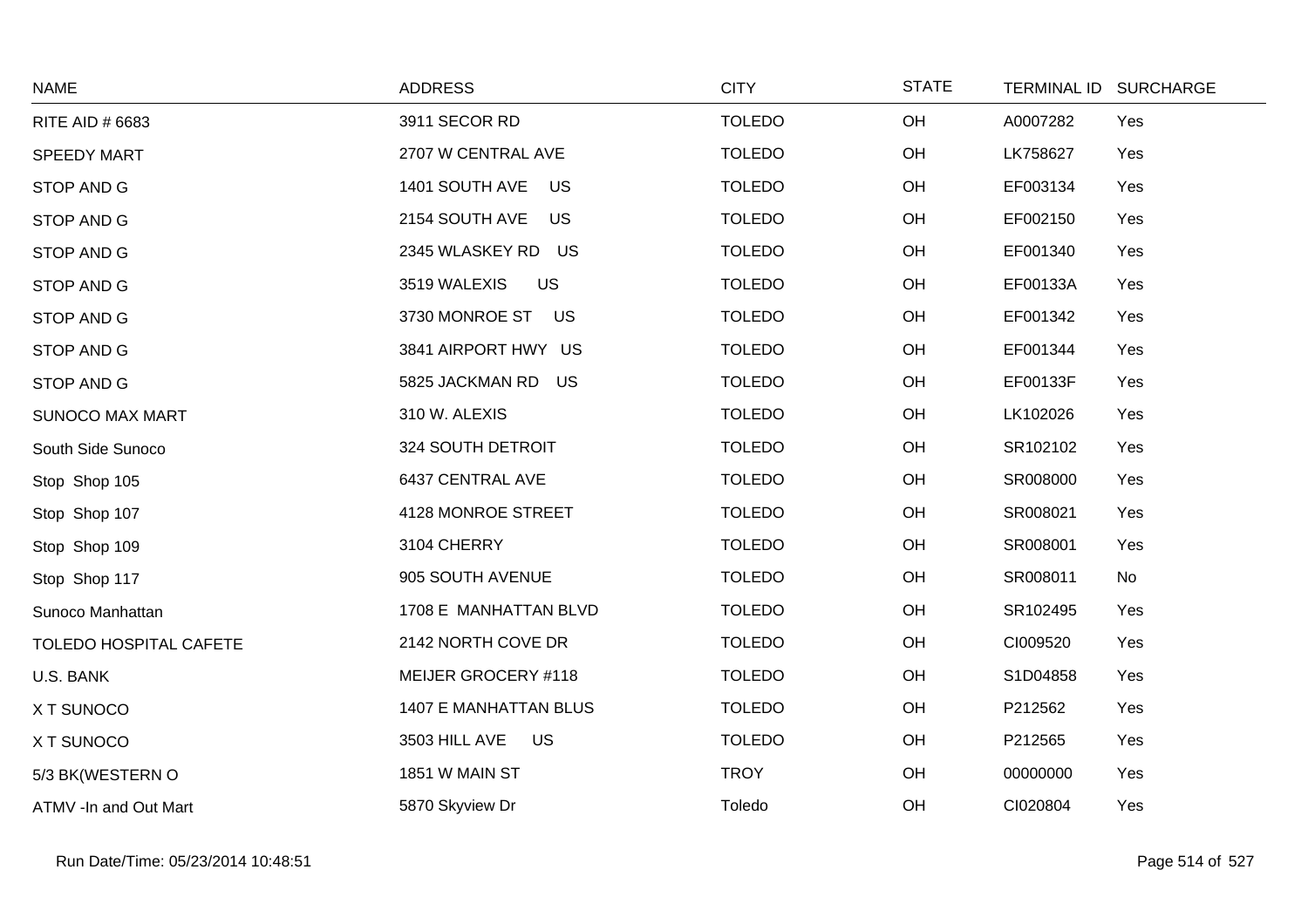| <b>NAME</b>                 | <b>ADDRESS</b>             | <b>CITY</b>          | <b>STATE</b> |          | TERMINAL ID SURCHARGE |
|-----------------------------|----------------------------|----------------------|--------------|----------|-----------------------|
| <b>WESTFIELD</b>            | 5001 Monroe St<br>US       | Toledo               | OH           | A173279  | Yes                   |
| <b>WESTFIELD</b>            | 5001 Monroe St US          | Toledo               | OH           | A173375  | Yes                   |
| U.S. BANK                   | US BANK WHEELERSBURG       | <b>WHEELERSBURG</b>  | OH           | SUS25253 | No                    |
| <b>Cardtronics CCSB</b>     | 28121 CHARDON RD           | <b>WICKLIFFE</b>     | OH           | CT001424 | Yes                   |
| EO-LINWORTH #271            | 2230 W DUBLIN-GRANVILLE    | <b>WORTHINGTON</b>   | OH           | HY008263 | Yes                   |
| Whisbg BP                   | 312 Center St US           | Wheelersburg         | OH           | NH020087 | No                    |
| CardtronicsLPC              | 4208 BELMONT AVE           | YOUNGSTOWN           | OH           | SP020842 | No                    |
| OHIO GAS-1                  | 2633 GLENWOOD AVE US       | YOUNGSTOWN           | OH           | P168860  | Yes                   |
| <b>ALLY FOOD</b>            | 3216 South Avenue US       | Youngstown           | OH           | P168592  | Yes                   |
| <b>WALGREENS</b>            | 1132 N Main St US          | Altus                | OK           | P209435  | Yes                   |
| <b>CHASE</b>                | 4500 S PENNSYLVANI         | <b>OKLAHOMA CITY</b> | OK           | OK0224   | Yes                   |
| <b>CHASE</b>                | 7400 S PENNSYLVANI         | OKLAHOMA CITY        | OK           | OK1996   | Yes                   |
| <b>Cardtronics CCSC</b>     | 7900 NW EXPRESSWAY ST      | <b>OKLAHOMA CITY</b> | OK           | CK023977 | Yes                   |
| <b>FINANCIAL CONSULTING</b> | 845 SE 89TH ST             | <b>OKLAHOMA CITY</b> | OK           | TX58850  | Yes                   |
| HAN D SAK-                  | 2700 N KELLEY<br><b>US</b> | <b>OKLAHOMA CITY</b> | OK           | P500010  | Yes                   |
| PAI ISO                     | 1239 NE 23RD ST            | OKLAHOMA CITY        | OK           | ID05414  | Yes                   |
| Sams Club 6342              | 6922 S MINGO RD            | <b>TULSA</b>         | OK           | SR005432 | Yes                   |
| <b>GLADSTONE TEXACO</b>     | 19805 MCGLOUGHLIN          | <b>GLADSTONE</b>     | <b>OR</b>    | LK524681 | Yes                   |
| <b>Cardtronics CCSM</b>     | 1068 S RIVERSIDE           | <b>MEDFORD</b>       | <b>OR</b>    | CD002855 | Yes                   |
| U.S. BANK                   | FRED MEYER #240            | OAK GROVE            | <b>OR</b>    | SBR4R810 | No                    |
| PLAID PANTRY #162           | 1817 SW 'SKYLINE           | <b>PORTLAND</b>      | <b>OR</b>    | LK376442 | Yes                   |
| <b>Cardtronics CCSM</b>     | 580 NE BROADWAY            | <b>WALDPORT</b>      | <b>OR</b>    | CD002223 | Yes                   |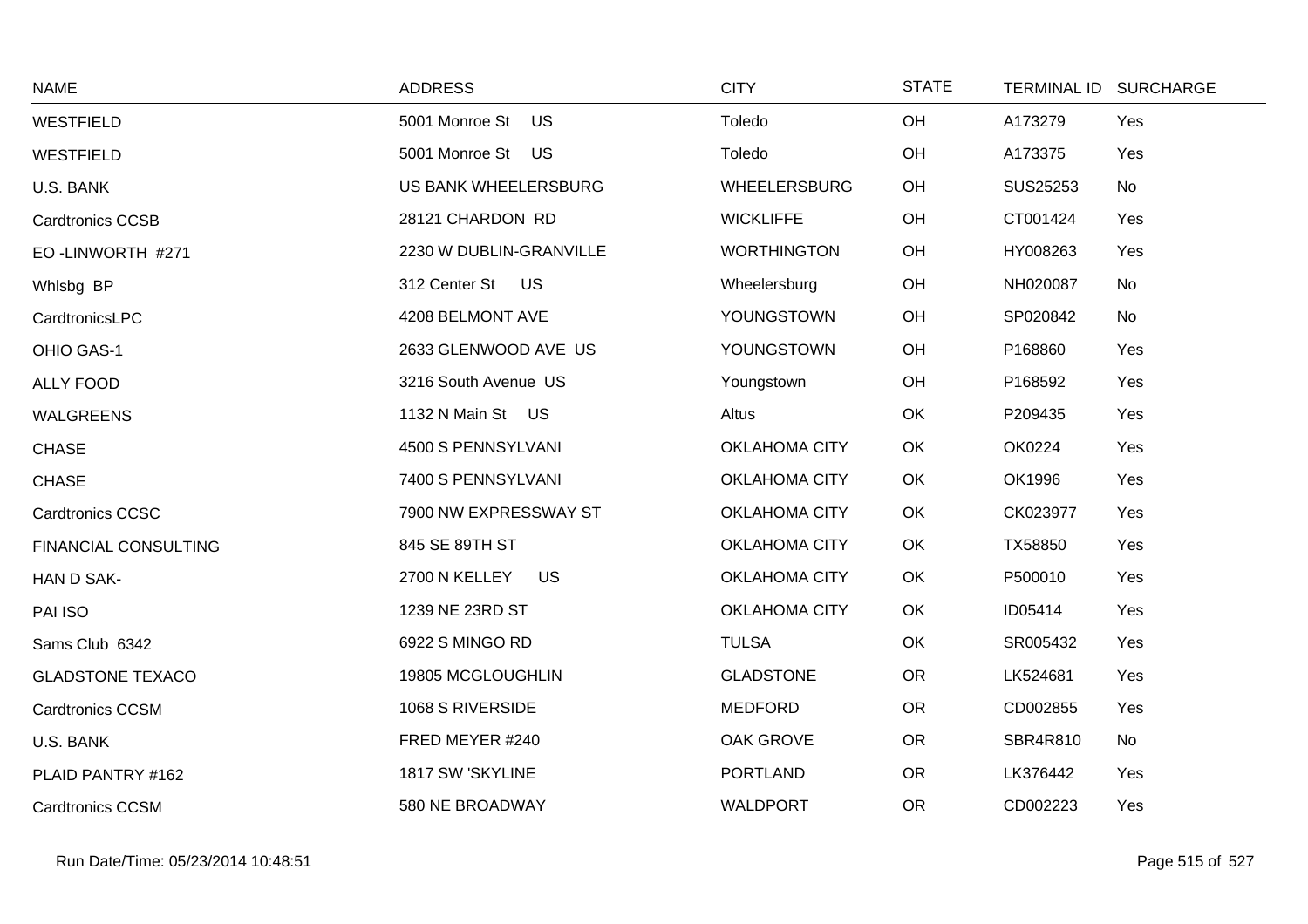| <b>NAME</b>             | <b>ADDRESS</b>                | <b>CITY</b>          | <b>STATE</b> | TERMINAL ID SURCHARGE |     |
|-------------------------|-------------------------------|----------------------|--------------|-----------------------|-----|
| PARAMOUNT               | EXIT 110 WESTBOUND            | <b>BEDFORD</b>       | PA           | PA000123              | No  |
| <b>Cardtronics CCSW</b> | 2200 EDGEMONT AVE             | <b>CHESTER</b>       | PA           | LK804134              | No  |
| PAI ISO                 | <b>40 EAST OAKLAND AVENUE</b> | <b>DOYLESTOWN</b>    | PA           | TX8401                | No  |
| PNC BANK                | 957 E 26TH ST                 | <b>ERIE</b>          | PA           | PI2323                | No  |
| <b>UNITED BANK</b>      | 58 W CHURCH STREET            | <b>FAIRCHANCE</b>    | PA           | 30452616              | Yes |
| CT 7-11                 | 2014 DELMAR DR                | <b>FOLCROFT</b>      | PA           | SE277988              | Yes |
| <b>PARAMOUNT</b>        | PA TPK MRKR 328.4 WB          | <b>KING OF PRUSS</b> | PA           | PA000068              | No  |
| FIRST NIAGARA BA        | 527 CHARTIERS AVE             | <b>MCKEES ROCK</b>   | PA           | 00000000              | No  |
| <b>MAIN STREE</b>       | <b>16 WEST MAIN STREETUS</b>  | <b>MECHANICSBURG</b> | PA           | P218712               | No  |
| <b>FULTON BANK</b>      | 305 HIGHLAND DRIVE            | <b>MOUNTVILLE</b>    | PA           | XF9387                | No  |
| <b>ASMARA CON</b>       | 6521 HAVERFORD AVE            | PHILADELPHIA         | PA           | 80401226              | No  |
| <b>FINANCIAL</b>        | 3099 KENSINGTON AVEUS         | PHILADELPHIA         | PA           | P139303               | No  |
| PNC BANK                | 4506-10 CASTOR AVE            | PHILADELPHIA         | PA           | PW4182                | No  |
| PNC BANK                | 6935 CASTOR AVE               | PHILADELPHIA         | PA           | PW2811                | No  |
| PNC BANK                | 8152 CASTOR AVE               | PHILADELPHIA         | PA           | PW3609                | No  |
| PNC BANK                | 8152 CASTOR AVE               | PHILADELPHIA         | PA           | PW3610                | No  |
| UNITED MIN              | 659 W. ROCKLAND ST            | PHILADELPHIA         | PA           | 83850159              | Yes |
| <b>ACE CENTER</b>       | 4528 LIBERTY AVE US           | <b>PITTSBURGH</b>    | PA           | 00240701              | Yes |
| <b>BANK OF AMERICA</b>  | *PIATT PLACE                  | <b>PITTSBURGH</b>    | PA           | <b>IPAN8226</b>       | No  |
| CT 7-11                 | 429 WOOD ST                   | <b>PITTSBURGH</b>    | PA           | SE278327              | Yes |
| <b>Cardtronics CCSH</b> | 610 WOOD ST                   | <b>PITTSBURGH</b>    | PA           | VS064120              | Yes |
| NAGLEY SUNOCO           | 123 NAGLEY AVE                | <b>PITTSBURGH</b>    | PA           | LK872376              | Yes |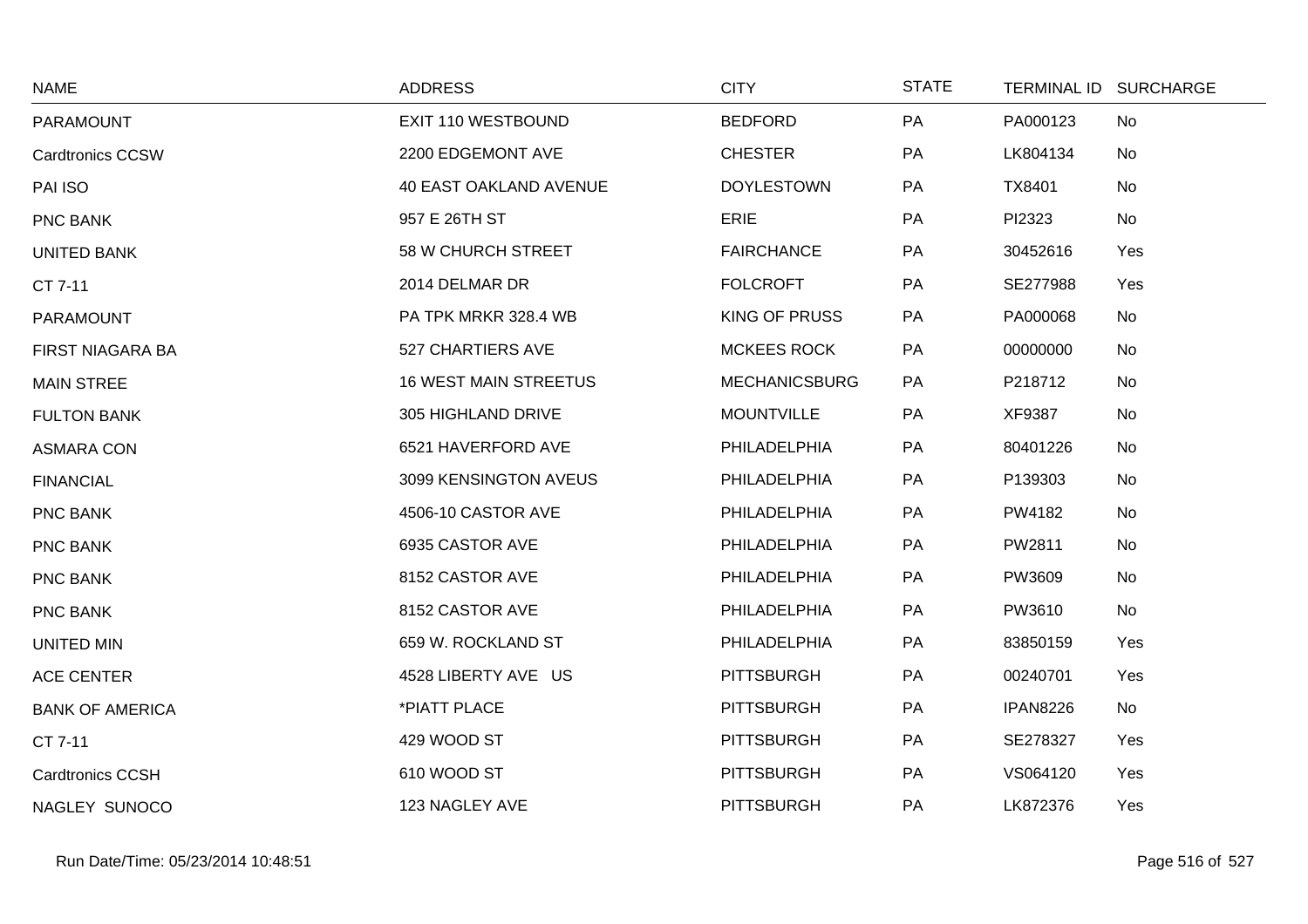| <b>NAME</b>               | <b>ADDRESS</b>                | <b>CITY</b>          | <b>STATE</b>   |                 | TERMINAL ID SURCHARGE |
|---------------------------|-------------------------------|----------------------|----------------|-----------------|-----------------------|
| PNC BANK                  | 1001 LIBERTY AVE              | <b>PITTSBURGH</b>    | PA             | PW0302          | No                    |
| <b>PNC BANK</b>           | <b>CENTER &amp; DINWIDDLE</b> | <b>PITTSBURGH</b>    | PA             | PA0158          | No                    |
| <b>RITE AID # 10929</b>   | 3730 BRIGHTON RD              | <b>PITTSBURGH</b>    | PA             | A0005434        | Yes                   |
| <b>PARAMOUNT</b>          | PA TPK PLAINFIELD PLZ         | PLAINFIELD           | PA             | PA000080        | No                    |
| <b>CITIZENS BANK</b>      | <b>111 MADISON STREET</b>     | <b>ROCHESTER</b>     | PA             | ML6154          | No                    |
| RT 40 & 21                | 215 WEST MAIN ST.             | <b>UNIONTOWN</b>     | PA             | 81590103        | Yes                   |
| UNIONTOWN SUNOCO          | 55 CONNELLSVILLE S            | <b>UNIONTOWN</b>     | PA             | LK136427        | Yes                   |
| PARAMOUNT                 | PA TPK OAKMONT PLAZA          | <b>VERONA</b>        | PA             | PA000086        | No                    |
| CT 7-11                   | 375 W CHESTNUT ST             | <b>WASHINGTON</b>    | PA             | SE278331        | No                    |
| <b>Cardtronics CCSB</b>   | 104 E WYLIE AVE               | <b>WASHINGTON</b>    | PA             | FI560099        | No                    |
| PNC BANK                  | 201 JEFFERSON AVE             | <b>WASHINGTON</b>    | PA             | PA0320          | No                    |
| <b>BOTELLO GROCERY</b>    | 15791 LAKE MICHIGA            | <b>WEST OLIVE</b>    | PA             | LK172674        | Yes                   |
| <b>JW MINI MART</b>       | 146 WATERMAN AVE              | <b>NORTH PROVIDE</b> | R <sub>l</sub> | LK781413        | Yes                   |
| The Spot B                | 490 Cranston St US            | Providence           | R <sub>l</sub> | TX003316        | Yes                   |
| <b>Cardtronics CCSB</b>   | 1054 CASS AVE                 | <b>WOONSOCKET</b>    | R <sub>l</sub> | VS080590        | No                    |
| <b>BANK OF AMERICA</b>    | *ST ANDREWS JAMIL ROAD        | <b>COLUMBIA</b>      | SC             | <b>ISCD2761</b> | No                    |
| <b>BANK OF AMERICA</b>    | *TOWER                        | <b>COLUMBIA</b>      | <b>SC</b>      | <b>ISCN2213</b> | No                    |
| FORT LAWN TEXACO &        | 5781 LANCASTER HWY            | <b>FORT LAWN</b>     | <b>SC</b>      | LK301888        | Yes                   |
| <b>Cardtronics CCSB</b>   | 1150 SEABOARD ST              | <b>MYRTLE BEACH</b>  | SC             | TG003021        | Yes                   |
| <b>QUICK SERV</b>         | 1415 W O EZELL BLVDUS         | SPARTANBURG          | <b>SC</b>      | P106071         | Yes                   |
| <b>ENMARK STATION 560</b> | 303 THOMPSON BLVD             | <b>UNION</b>         | <b>SC</b>      | LK347610        | Yes                   |
| 5/3 - MAPCO VENT          | 765 BELL ROAD                 | <b>ANTIOCH</b>       | <b>TN</b>      | 00000000        | No                    |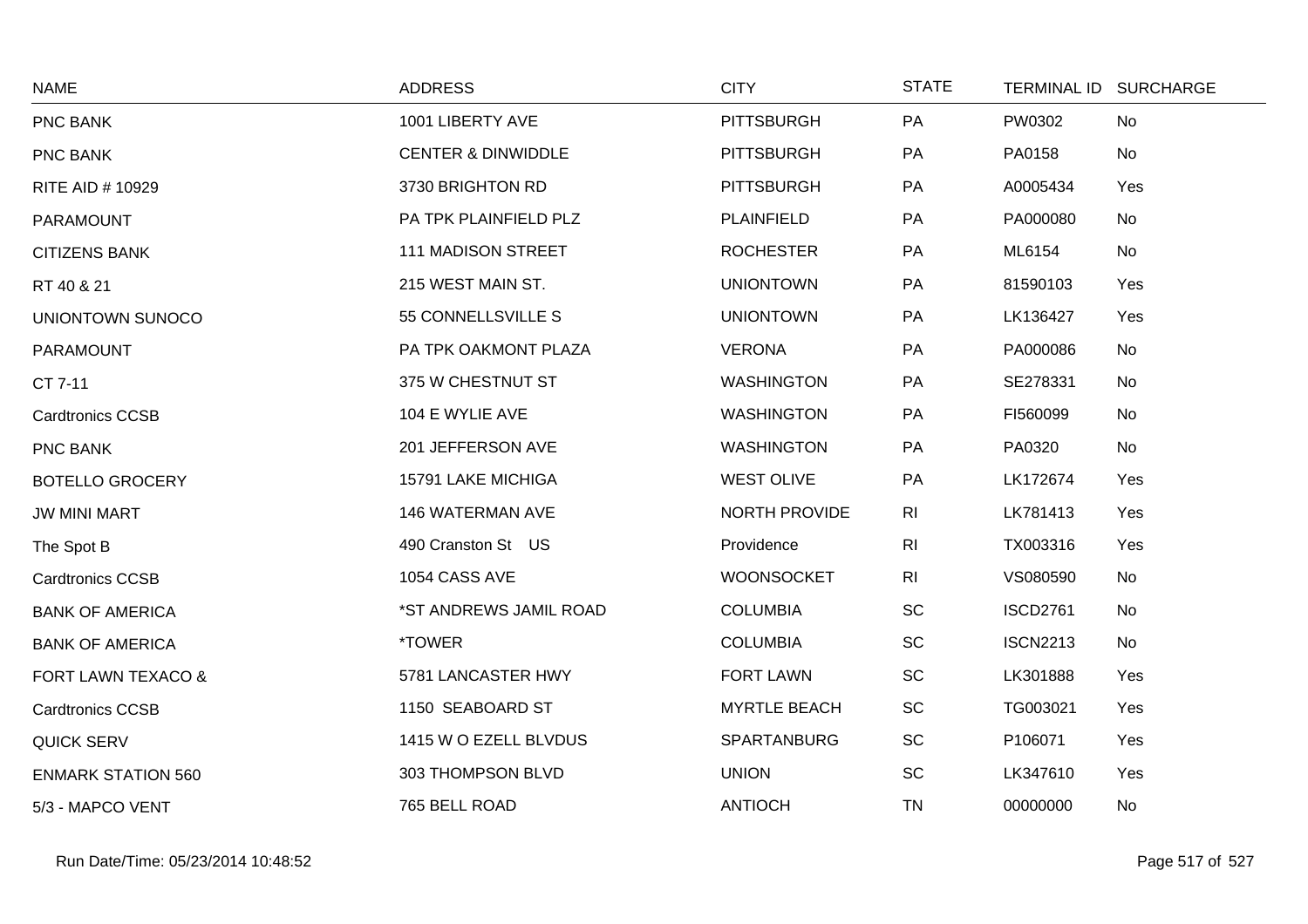| <b>NAME</b>               | <b>ADDRESS</b>             | <b>CITY</b>          | <b>STATE</b> |                 | TERMINAL ID SURCHARGE |
|---------------------------|----------------------------|----------------------|--------------|-----------------|-----------------------|
| PNC BANK                  | 1400 EAGLE VIEW BL         | <b>ANTIOCH</b>       | <b>TN</b>    | PW4751          | No                    |
| Regions                   | <b>CONGRESS PKWY</b>       | <b>ATHENS</b>        | <b>TN</b>    | T3775           | Yes                   |
| <b>Cardtronics CCSR</b>   | 4900 BRAINERD ROAD         | <b>CHATTANOOGA</b>   | <b>TN</b>    | PA001101        | Yes                   |
| <b>FAVORITE MARKET #3</b> | 8126 E BRAINERD RO         | <b>CHATTANOOGA</b>   | <b>TN</b>    | LK561728        | Yes                   |
| <b>SUNTRUST BANK</b>      | @GUNBARREL WAL-MAR         | <b>CHATTANOOGA</b>   | <b>TN</b>    | G120TN22        | Yes                   |
| <b>WALMART</b>            | 1680 FT CAMPBELL B         | <b>CLARKSVILLE</b>   | <b>TN</b>    | A10750          | Yes                   |
| <b>FTB</b>                | 100 KEITH ST               | <b>CLEVELAND</b>     | <b>TN</b>    | 0609            | No                    |
| <b>BANK OF AMERICA</b>    | *COLUMBIA MAIN             | <b>COLUMBIA</b>      | <b>TN</b>    | <b>WTNN7123</b> | <b>No</b>             |
| <b>BANK OF AMERICA</b>    | *COLUMBIA NORTHSIDE        | <b>COLUMBIA</b>      | <b>TN</b>    | <b>ITND7116</b> | No                    |
| KWIK SAK #606             | 1515 NASHVILLE HWY         | <b>COLUMBIA</b>      | <b>TN</b>    | LK185937        | Yes                   |
| KWIK SAK #609             | 401 S, JAMES CAMPB         | <b>COLUMBIA</b>      | <b>TN</b>    | LK536733        | Yes                   |
| <b>BPC</b>                | 237 S WILLOW ST            | <b>COOKEVILLE</b>    | <b>TN</b>    | XK9174          | Yes                   |
| <b>WALMART</b>            | 577 GERMANTOWN PKW         | <b>CORDOVA</b>       | <b>TN</b>    | A23220          | Yes                   |
| Regions                   | <b>COLUMBIA MAIN</b>       | Columbia             | <b>TN</b>    | RFC24781        | Yes                   |
| <b>FCTI ISO</b>           | 2971 HWY 48 SOUTH          | <b>DICKSON</b>       | <b>TN</b>    | TX38618         | Yes                   |
| <b>WALMART</b>            | 4424 LEBANON PIKE          | <b>HERMITAGE</b>     | <b>TN</b>    | A07100          | Yes                   |
| NORTH 40 TRUCK STO        | 15060 HWY 641 S.           | <b>HOLLADAY</b>      | <b>TN</b>    | LK710790        | Yes                   |
| Pigeon Riv                | 3105 Big Creek RoadUS      | Hartford             | <b>TN</b>    | WG004480        | No                    |
| <b>Cardtronics CCSB</b>   | <b>41 STONEBROOK PLACE</b> | <b>JACKSON</b>       | <b>TN</b>    | KR000521        | <b>No</b>             |
| <b>BANK OF AMERICA</b>    | *NORTH ROAN                | <b>JOHNSON CITY</b>  | <b>TN</b>    | <b>ITND7886</b> | <b>No</b>             |
| <b>BP MARKET-</b>         | 121 A LUYBEHILLS ROUS      | <b>KINGSTON SPRI</b> | <b>TN</b>    | P100901         | Yes                   |
| MR. ZIP # 522             | 5515 STRAWBERRY PLAINS     | <b>KNOXVILLE</b>     | <b>TN</b>    | CI020434        | Yes                   |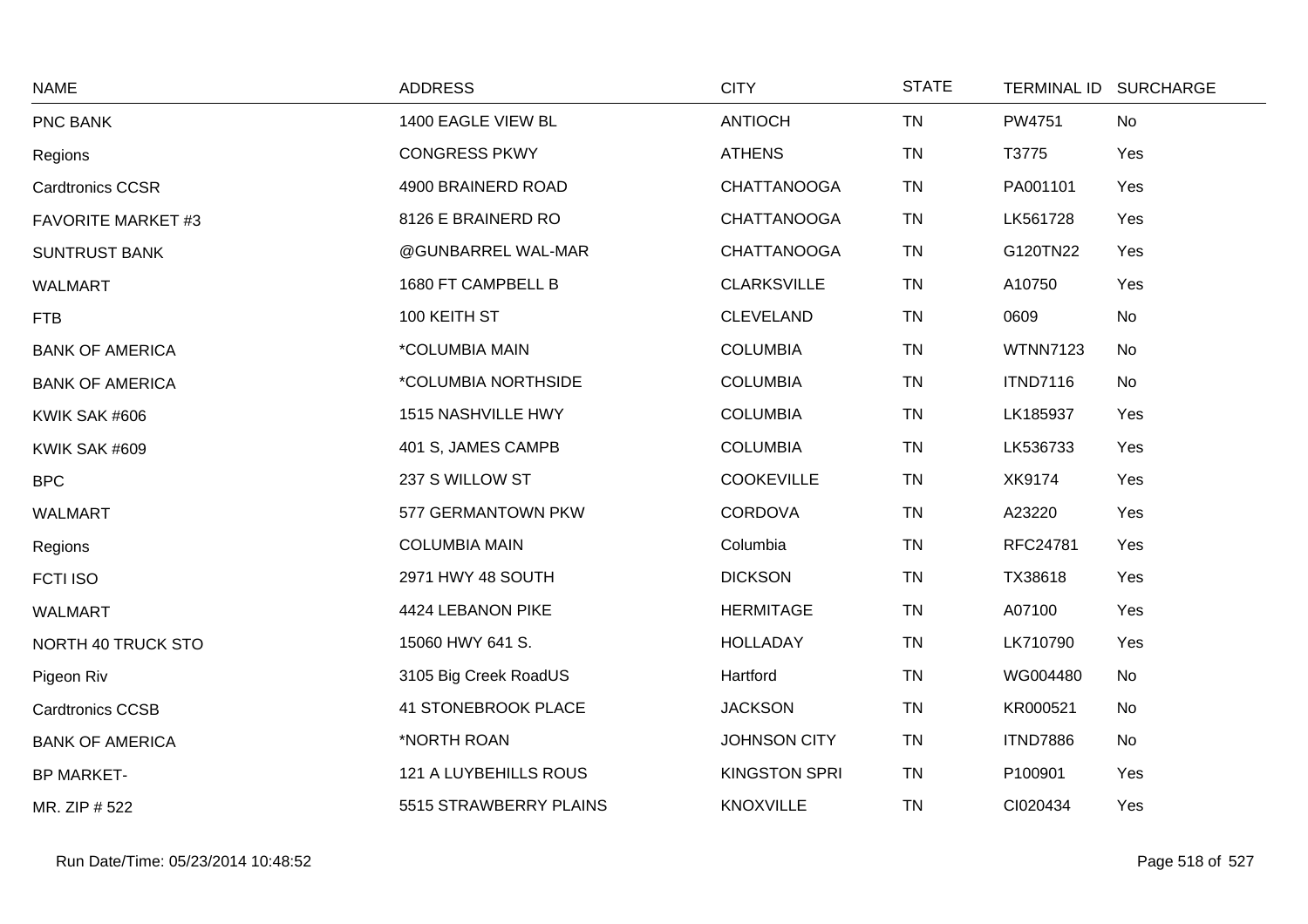| <b>NAME</b>              | <b>ADDRESS</b>            | <b>CITY</b>        | <b>STATE</b> |                 | TERMINAL ID SURCHARGE |
|--------------------------|---------------------------|--------------------|--------------|-----------------|-----------------------|
| THUMBS UP EXXON          | 2561 E MAGNOLIA AV        | <b>KNOXVILLE</b>   | <b>TN</b>    | LK781735        | Yes                   |
| WALGREENS #01015         | 1725 W CUMBERLAND AVE     | <b>KNOXVILLE</b>   | <b>TN</b>    | TD242475        | Yes                   |
| WALGREENS #03798         | 2400 BROADWAY             | <b>KNOXVILLE</b>   | <b>TN</b>    | TD242474        | No                    |
| WEIGELS 372              | 411 EAST SUMMIT HILL DR   | <b>KNOXVILLE</b>   | <b>TN</b>    | SR007274        | No                    |
| Weigels 37               | 411 EAST SUMMIT HILL DR   | <b>KNOXVILLE</b>   | <b>TN</b>    | SR007223        | No                    |
| 5/3 - MAPCO VENT         | 588 WALDRON ROAD          | LAVERGNE           | <b>TN</b>    | 00000000        | No                    |
| <b>AJI GRILL</b>         | 3896 LAMAR AVE.           | <b>MEMPHIS</b>     | <b>TN</b>    | 81095020        | Yes                   |
| <b>CITGO FLAS</b>        | 4251 WINCHESTER           | <b>MEMPHIS</b>     | <b>TN</b>    | 81095588        | Yes                   |
| <b>CORNER MAR</b>        | 1769 LAMAR AVENUE         | <b>MEMPHIS</b>     | <b>TN</b>    | 81095000        | Yes                   |
| <b>Cardtronics CCSB</b>  | 1022 S SHADY GROVE RD     | <b>MEMPHIS</b>     | <b>TN</b>    | NA000364        | No                    |
| FAMILY DOLLAR #6097      | 3255 HICKORY HILL ROAD    | <b>MEMPHIS</b>     | <b>TN</b>    | HY006107        | Yes                   |
| <b>FTB</b>               | 2834 HICKORY HILL         | <b>MEMPHIS</b>     | <b>TN</b>    | 0516            | No                    |
| <b>FTB</b>               | 3500 ELVIS PRESLEY        | <b>MEMPHIS</b>     | <b>TN</b>    | 0573            | Yes                   |
| <b>FTB</b>               | 4137 YALE ROAD            | <b>MEMPHIS</b>     | <b>TN</b>    | 0572            | Yes                   |
| <b>GREYHOUND-MEMPHIS</b> | 3033 AIRWAYS BLVD.        | <b>MEMPHIS</b>     | <b>TN</b>    | LK139887        | Yes                   |
| PAI ISO                  | 4138 KIRBY PKWY           | <b>MEMPHIS</b>     | <b>TN</b>    | CS48877         | No                    |
| Regions                  | FRAYSER BLVD              | <b>MEMPHIS</b>     | <b>TN</b>    | <b>TN5069</b>   | Yes                   |
| Regions                  | <b>RALEIGH SPRINGS BR</b> | <b>MEMPHIS</b>     | <b>TN</b>    | RFC22280        | Yes                   |
| <b>SUNTRUST BANK</b>     | @S GERMANTOWN KROG        | <b>MEMPHIS</b>     | <b>TN</b>    | G190TN27        | Yes                   |
| PNC BANK                 | 927 OLD FORT PKWY         | <b>MURFEESBORO</b> | <b>TN</b>    | PW4748          | No                    |
| SUNTRUST/NASH            | @KROGER MONEY COUN        | MURFREESBORO       | <b>TN</b>    | <b>SS56TN14</b> | Yes                   |
| <b>NEW SMITHV</b>        | 1606 New SmithvilleUS     | McMinnville        | <b>TN</b>    | P94168          | Yes                   |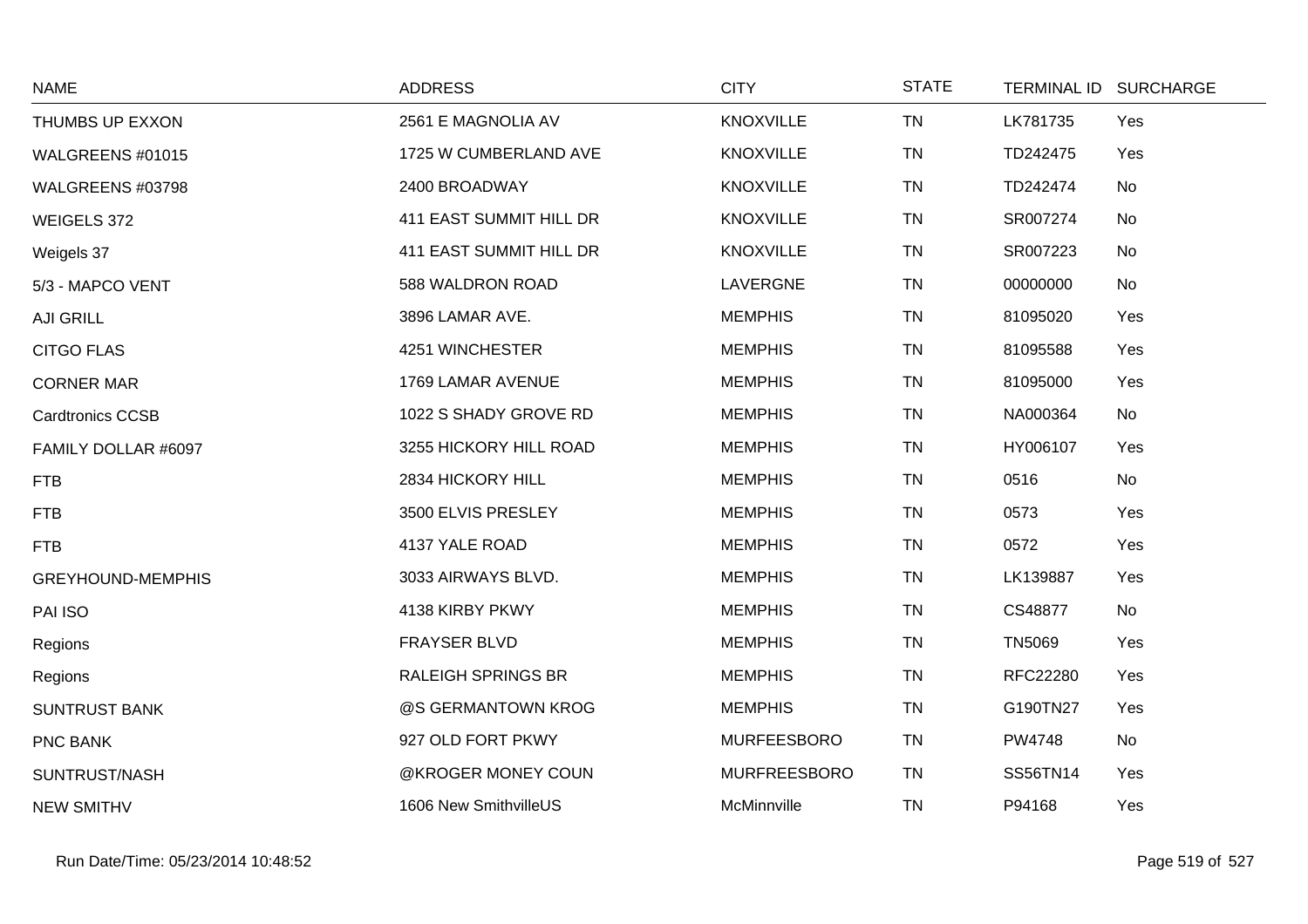| <b>NAME</b>               | <b>ADDRESS</b>         | <b>CITY</b>       | <b>STATE</b> |                 | TERMINAL ID SURCHARGE |
|---------------------------|------------------------|-------------------|--------------|-----------------|-----------------------|
| Regions                   | Frayser/Hollywood      | Memphis           | <b>TN</b>    | RFC22257        | Yes                   |
| 5/3 - MAPCO VENT          | 2101 MURFREESBORO RD   | <b>NASHVILLE</b>  | <b>TN</b>    | 00000000        | Yes                   |
| <b>BORDEAUX FOODS #14</b> | 3205 CLARKSVILLE H     | <b>NASHVILLE</b>  | <b>TN</b>    | LK146281        | Yes                   |
| <b>BUDS MARKE</b>         | 1601 BUCHANAN ST US    | <b>NASHVILLE</b>  | <b>TN</b>    | P172427         | Yes                   |
| GREYHOUND-NASHVILL        | 1030 CHARLOTTE AVE     | <b>NASHVILLE</b>  | <b>TN</b>    | LK139883        | Yes                   |
| <b>HAIR WORLD</b>         | 851 DICKERSON PIKE US  | <b>NASHVILLE</b>  | <b>TN</b>    | P500528         | Yes                   |
| <b>HOLIDAY IN</b>         | 2200 ELM HILL PIKE     | <b>NASHVILLE</b>  | <b>TN</b>    | 83050053        | Yes                   |
| <b>MUSIC VALL</b>         | 2471 A. MCGAVOCK PIUS  | <b>NASHVILLE</b>  | <b>TN</b>    | P172962         | Yes                   |
| <b>MYSTIK EXP</b>         | 4199 NOLENSVILLE RDUS  | <b>NASHVILLE</b>  | <b>TN</b>    | P167566         | No                    |
| SAM 66-198                | 815 MURFREESBORO US    | <b>NASHVILLE</b>  | <b>TN</b>    | P198208         | Yes                   |
| WALGREENS #09778          | 1804 CHARLOTTE AVE     | <b>NASHVILLE</b>  | <b>TN</b>    | CI011106        | Yes                   |
| MAPCO #3063               | 128 E BROAD STREET     | <b>SMITHVILLE</b> | <b>TN</b>    | LK522011        | Yes                   |
| ON THE WAY                | 736 SOUTH CONGRESS     | <b>SMITHVILLE</b> | <b>TN</b>    | 83933219        | Yes                   |
| Dock Side                 | 9546 HIXSON PIKE S     | SODDY DAISY       | <b>TN</b>    | <b>DNS21441</b> | Yes                   |
| Kwik N Ezy                | 201 E Broad Street US  | Smithville        | <b>TN</b>    | TR001987        | Yes                   |
| FUEL STOP-                | 203 New Highway 68 US  | Sweetwater        | <b>TN</b>    | P104220         | Yes                   |
| Wells Fargo Ban           | SAGEWOOD-MALL          | <b>ALICE</b>      | <b>TX</b>    | 6824D           | Yes                   |
| 3 - H SHEL                | 501 AVE. H EAST US     | <b>ARLINGTON</b>  | <b>TX</b>    | P112521         | Yes                   |
| FIRST NATIONAL            | KROGER 543 945 W LAMAR | <b>ARLINGTON</b>  | <b>TX</b>    | 0987R543        | Yes                   |
| Walmart Neigh Market 5613 | 2121 N COLLINS STREET  | <b>ARLINGTON</b>  | <b>TX</b>    | SR009941        | Yes                   |
| <b>BANK OF AMERICA</b>    | *HIGHLAND MALL         | <b>AUSTIN</b>     | <b>TX</b>    | <b>ITXD0732</b> | No                    |
| <b>BANK OF AMERICA</b>    | *I-35/PARMER           | <b>AUSTIN</b>     | <b>TX</b>    | <b>ITXN3395</b> | No                    |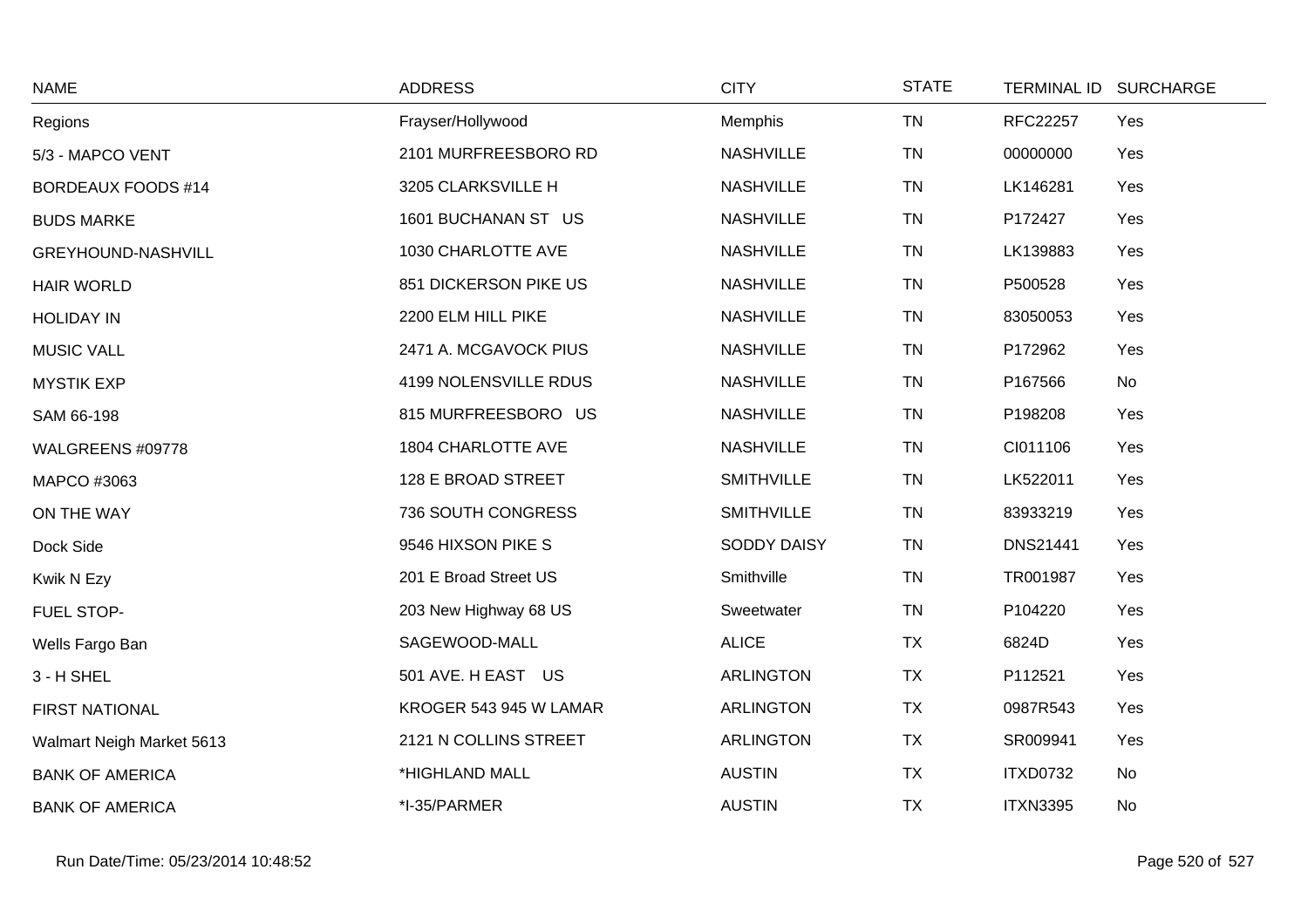| <b>NAME</b>             | <b>ADDRESS</b>               | <b>CITY</b>         | <b>STATE</b> | <b>TERMINAL ID</b> | <b>SURCHARGE</b> |
|-------------------------|------------------------------|---------------------|--------------|--------------------|------------------|
| <b>BANK OF AMERICA</b>  | *THE EXCHANGE                | <b>AUSTIN</b>       | <b>TX</b>    | <b>ITXN3746</b>    | No               |
| CT 7-11                 | 10111 N LAMAR<br><b>US</b>   | <b>AUSTIN</b>       | <b>TX</b>    | SE272413           | Yes              |
| <b>Cardtronics CCS1</b> | 3515 N LAMAR BLVD            | <b>AUSTIN</b>       | <b>TX</b>    | VL740110           | Yes              |
| Cardtronics CCS1        | 6001 W PARMER LN             | <b>AUSTIN</b>       | <b>TX</b>    | HE760162           | No               |
| Cardtronics CCS1        | 9414 N LAMAR BLVD            | <b>AUSTIN</b>       | TX           | HE760091           | Yes              |
| <b>LAMAR EXPR</b>       | 2238 S. LAMAR                | <b>AUSTIN</b>       | <b>TX</b>    | 80727329           | Yes              |
| <b>WALMART</b>          | 3732 WEST WALKER             | <b>BRECKENRIDGE</b> | TX           | A04380             | Yes              |
| CardtronicsLPC          | 1525 CENTRAL AVE             | <b>BROWNSVILLE</b>  | <b>TX</b>    | WG020826           | Yes              |
| Cardtronics CCS1        | 101 N WATER ST               | <b>BURNET</b>       | <b>TX</b>    | VL741559           | Yes              |
| PILOT TS #367 ATM #1    | 2226 FM 1903 (I30 & FM       | <b>CADDO MILLS</b>  | <b>TX</b>    | HY007182           | Yes              |
| <b>Cardtronics CCSP</b> | <b>1203 N MAIN</b>           | <b>COTULLA</b>      | TX           | CT003283           | Yes              |
| <b>BANK OF AMERICA</b>  | *WHEATLAND & I-20            | <b>DALLAS</b>       | <b>TX</b>    | <b>ITXN1921</b>    | No               |
| <b>CHEVERON F</b>       | 7107 S. R.L. THORNTUS        | <b>DALLAS</b>       | <b>TX</b>    | P218252            | Yes              |
| CT 7-11 CCS2            | 13601 CF HAWN FRWY           | <b>DALLAS</b>       | TX           | SE273002           | No               |
| <b>GOOD TIME</b>        | <b>6875 SHADY BROOK LAUS</b> | <b>DALLAS</b>       | <b>TX</b>    | P198902            | Yes              |
| <b>KC ATM</b>           | 8003 FERGUSON RD             | <b>DALLAS</b>       | <b>TX</b>    | 82461902           | No               |
| Wells Fargo Ban         | <b>COIT &amp; 635</b>        | <b>DALLAS</b>       | <b>TX</b>    | 0139P              | Yes              |
| <b>CHASE</b>            | 5005 TEASLEY LN              | <b>DENTON</b>       | TX           | <b>TX0086</b>      | Yes              |
| CT 7-11                 | 4005 TEASLEY LN              | <b>DENTON</b>       | <b>TX</b>    | SE275132           | Yes              |
| <b>Cardtronics CCSB</b> | 5021 TEASLEY DR              | <b>DENTON</b>       | <b>TX</b>    | KR000793           | Yes              |
| CT 7-11                 | <b>US</b><br>8901 DIANA      | EL PASO             | <b>TX</b>    | SE272202           | Yes              |
| PAI ATM                 | 20609 FM 92 S                | <b>FRED</b>         | <b>TX</b>    | TX35404            | Yes              |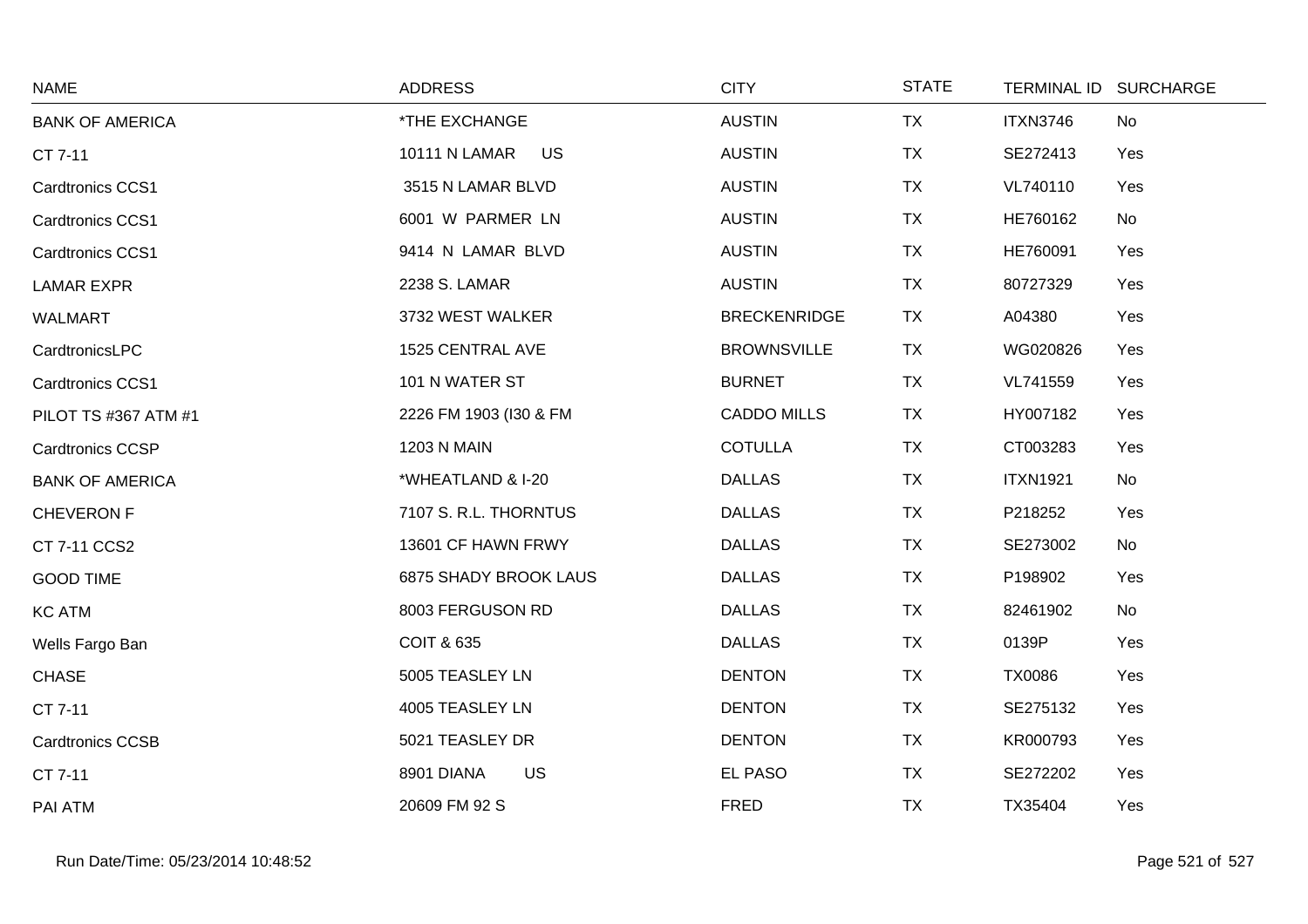| <b>NAME</b>               | <b>ADDRESS</b>           | <b>CITY</b>          | <b>STATE</b> |                 | TERMINAL ID SURCHARGE |
|---------------------------|--------------------------|----------------------|--------------|-----------------|-----------------------|
| PAI ISO                   | 20609 FM 92 S            | <b>FRED</b>          | <b>TX</b>    | TX35404         | Yes                   |
| <b>STAR SHELL</b>         | 925 N BELTLINE RD        | <b>GRAND PRAIRIE</b> | <b>TX</b>    | 81551095        | Yes                   |
| <b>BANK OF AMERICA</b>    | *COLONIAL                | <b>HOUSTON</b>       | <b>TX</b>    | <b>ITXN2118</b> | No                    |
| <b>BANK OF AMERICA</b>    | *COLONIAL                | <b>HOUSTON</b>       | <b>TX</b>    | <b>ITXN2119</b> | No                    |
| <b>BANK OF AMERICA</b>    | *GREENSPOINT             | <b>HOUSTON</b>       | <b>TX</b>    | <b>ITXD0378</b> | No                    |
| <b>CHASE</b>              | 8384 WESTHEIMER RD       | <b>HOUSTON</b>       | <b>TX</b>    | TX3375          | Yes                   |
| <b>CHASE</b>              | 9406 CULLEN BLVD         | <b>HOUSTON</b>       | <b>TX</b>    | TX6380          | Yes                   |
| <b>COURTESY CHEVRON#</b>  | 3941 FONDREN             | <b>HOUSTON</b>       | <b>TX</b>    | LK358692        | Yes                   |
| <b>CULLEN MOB</b>         | 9421 CULLEN<br><b>US</b> | <b>HOUSTON</b>       | <b>TX</b>    | M24889          | Yes                   |
| CardtronicsLPC            | 7634 BELLAIRE BLVD       | <b>HOUSTON</b>       | <b>TX</b>    | WA023198        | No                    |
| ONE STOP FOOD STOR        | 9615 KEMPWOOD DR         | <b>HOUSTON</b>       | <b>TX</b>    | LK933340        | Yes                   |
| PAI ISO                   | 3107 BLALOCK RD          | <b>HOUSTON</b>       | <b>TX</b>    | TX54687         | Yes                   |
| SOUTH LOOP CITGO          | 3839 S. LOOP E           | <b>HOUSTON</b>       | <b>TX</b>    | LK354221        | Yes                   |
| <b>SUNRISE SU</b>         | 2323 WASHINGTON AVEUS    | Houston              | <b>TX</b>    | NH024440        | Yes                   |
| ONE STOP M                | 1901 ESTERS RD. US       | <b>IRVING</b>        | TX           | P218266         | Yes                   |
| <b>BANK OF AMERICA</b>    | *MASON ROAD              | <b>KATY</b>          | <b>TX</b>    | <b>ITXD2308</b> | No                    |
| Wells Fargo Ban           | S-MASON&HIGHL            | <b>KATY</b>          | <b>TX</b>    | 99771           | No                    |
| Wells Fargo Ban           | S-MASON&HIGHL            | <b>KATY</b>          | <b>TX</b>    | 9980J           | No                    |
| <b>LANCASTER PLEASANT</b> | 1402 N. INTERSTATE       | <b>LANCASTER</b>     | <b>TX</b>    | LK935701        | Yes                   |
| CardtronicsLPC            | 100 W CORPORATE DR       | <b>LEWISVILLE</b>    | <b>TX</b>    | VS022977        | Yes                   |
| <b>WALMART</b>            | 930 N WALNUT CREEK       | <b>MANSFIELD</b>     | <b>TX</b>    | A02840          | Yes                   |
| <b>BANK OF AMERICA</b>    | *GARFIELD                | <b>MIDLAND</b>       | <b>TX</b>    | <b>ITXN0505</b> | No                    |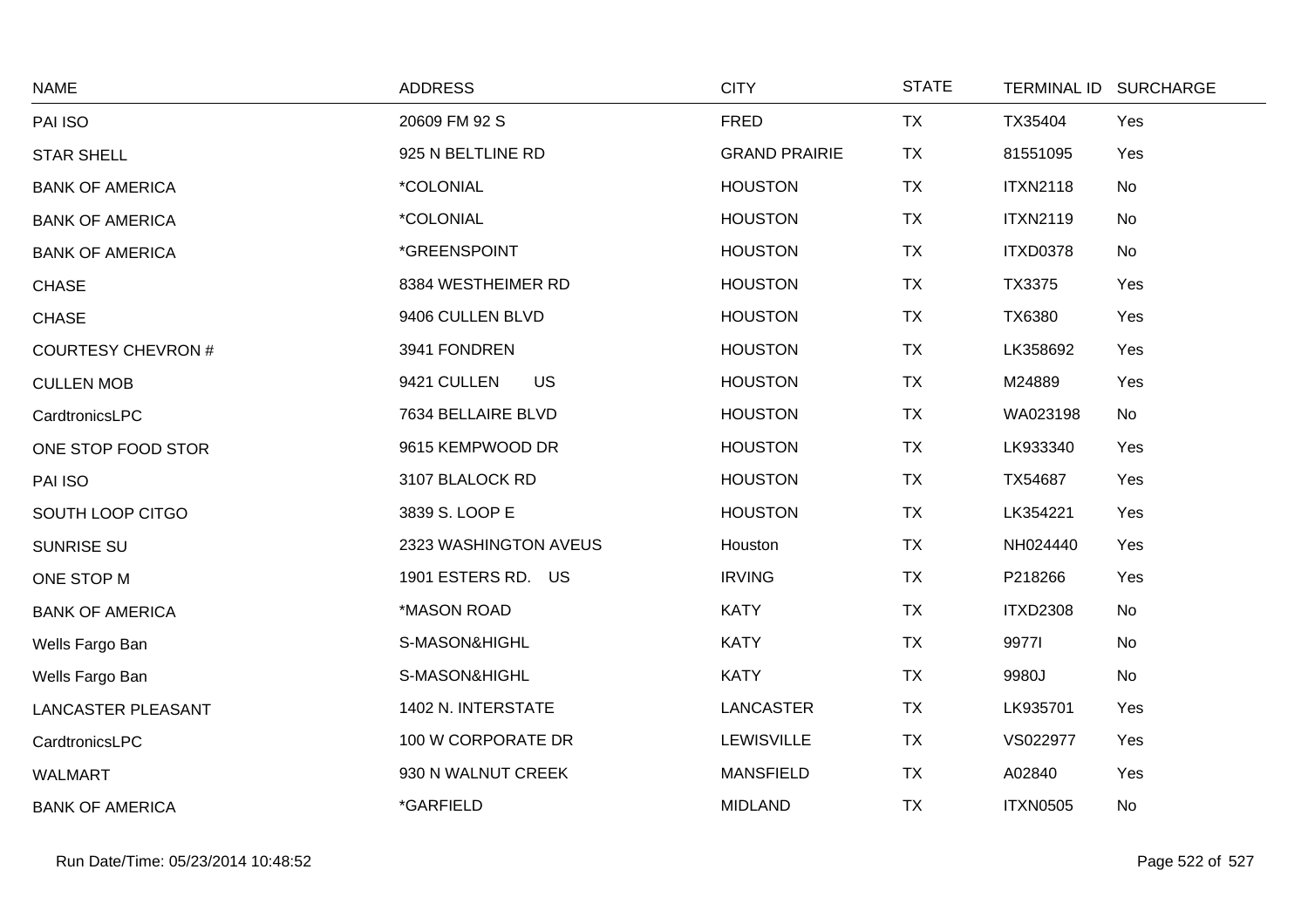| <b>NAME</b>             | <b>ADDRESS</b>          | <b>CITY</b>          | <b>STATE</b> |                 | TERMINAL ID SURCHARGE |
|-------------------------|-------------------------|----------------------|--------------|-----------------|-----------------------|
| <b>EZ MART #581</b>     | 9762 STATE HWY 16       | PIPE CREEK           | <b>TX</b>    | LK553983        | Yes                   |
| <b>Cardtronics CCS1</b> | 1700 E PALM VALLEY      | <b>ROUND ROCK</b>    | <b>TX</b>    | HE760176        | Yes                   |
| <b>MURPHY EXP</b>       | 2211 E PALM VALLEY US   | <b>ROUND ROCK</b>    | <b>TX</b>    | P160292         | No                    |
| WALMART                 | 2701 SOUTH IH-35        | <b>ROUND ROCK</b>    | <b>TX</b>    | A04750          | No                    |
| <b>BASE EXCHA</b>       | 2180 REESE<br><b>US</b> | <b>SAN ANTONIO</b>   | <b>TX</b>    | P151966         | Yes                   |
| <b>Cardtronics CCS1</b> | 2903 E SOUTHCROSS BLVD  | <b>SAN ANTONIO</b>   | <b>TX</b>    | VL742299        | Yes                   |
| <b>Cardtronics CCS1</b> | 16707 NACOGDOCHES ST    | <b>SAN ANTONIO</b>   | <b>TX</b>    | CT008627        | Yes                   |
| MONTGOMERY FOOD MA      | 6096 MONTGOMERY RD      | <b>SAN ANTONIO</b>   | <b>TX</b>    | LK768086        | Yes                   |
| PAI ISO                 | 627 N NEW BRAUNFELS AVE | <b>SAN ANTONIO</b>   | <b>TX</b>    | TX68864         | Yes                   |
| Walmart 1803            | 4331 THOUSAND OAKS DRIV | <b>SAN ANTONIO</b>   | <b>TX</b>    | SR008440        | Yes                   |
| CT 7-11 CCS2            | 106 E WALLACE ST.       | <b>SAN SABA</b>      | <b>TX</b>    | SE275765        | Yes                   |
| EZ MART 274             | 5075 NORTH 92           | <b>SILSBEE</b>       | <b>TX</b>    | LK696998        | Yes                   |
| PONY'S EXPRESS MAR      | 13394 FM 1013 RD.       | SPURGER RD.          | <b>TX</b>    | LK759202        | Yes                   |
| Wells Fargo Ban         | SUGAR/LAND 6            | <b>SUGAR LAND</b>    | <b>TX</b>    | 0174J           | Yes                   |
| MURPHY 705              | 1003 Hwy. 96 BypassUS   | Silsbee              | <b>TX</b>    | M66408          | Yes                   |
| Cardtronics CCS1        | 1301 WOODED ACRES       | <b>WACO</b>          | <b>TX</b>    | HE000178        | Yes                   |
| <b>FIRST NATIONAL</b>   | WAL-MART 3130 LAWRENCE  | <b>WICHITA FALLS</b> | <b>TX</b>    | 0987R825        | Yes                   |
| <b>IND-KAMAY</b>        | 8682 SEYMOUR HIGHWAUS   | <b>WICHITA FALLS</b> | <b>TX</b>    | 9100971         | Yes                   |
| <b>FCTI ISO</b>         | 1100 NORTH 130 WEST     | <b>PAROWAN</b>       | UT           | TQ14223         | No                    |
| U.S. BANK               | US BANK ROSE PARK SMITH | SALT LAKE CTY        | UT           | <b>SUS4P695</b> | Yes                   |
| SMITHS - G              | 828 S. 900 W. US        | Salt Lake Cty        | UT           | P108134         | No                    |
| PAI ATM                 | 1229 CEDAR RD           | <b>CHESAPEAKE</b>    | VA           | TX45510         | Yes                   |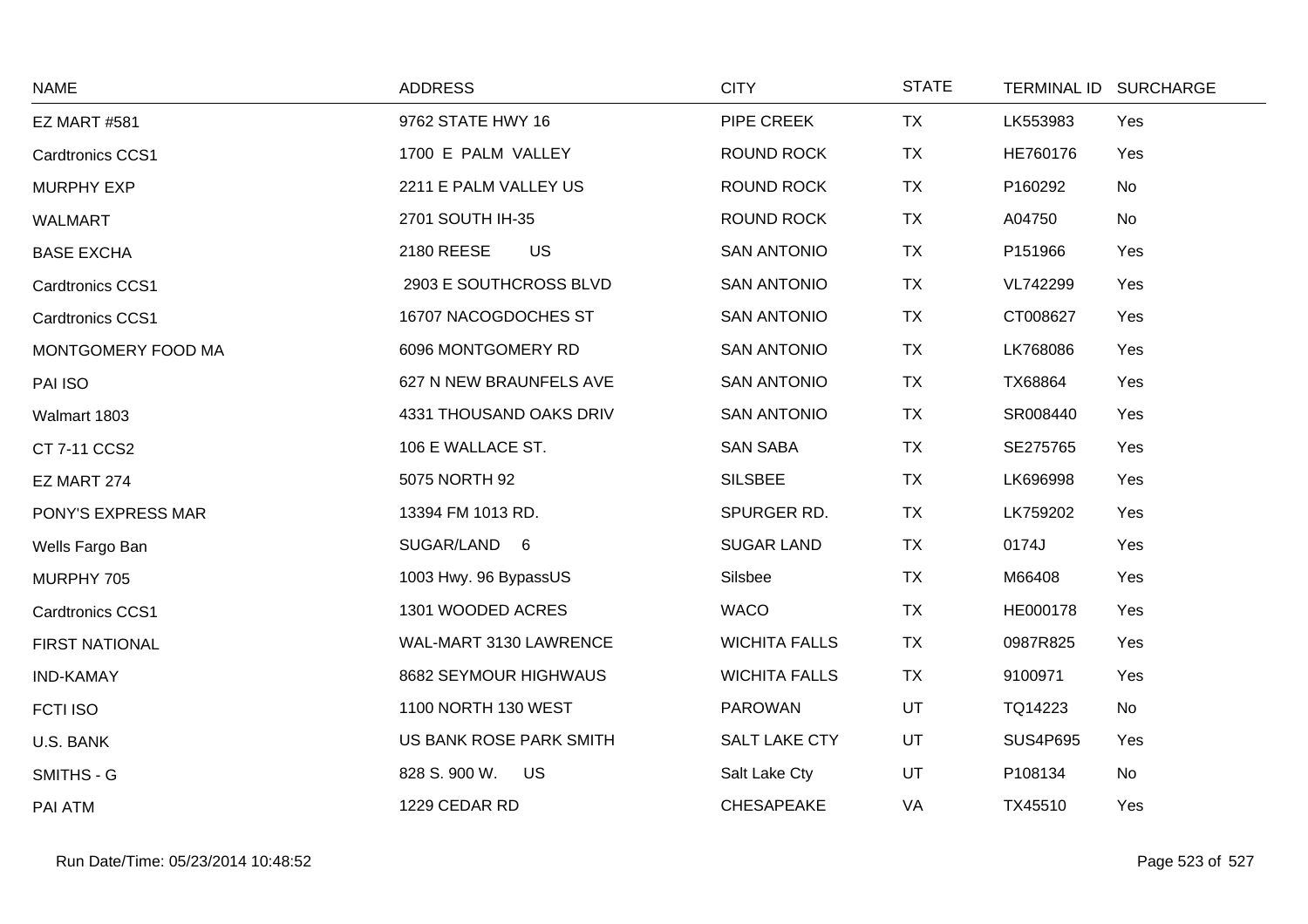| <b>NAME</b>                      | <b>ADDRESS</b>            | <b>CITY</b>          | <b>STATE</b> |                 | TERMINAL ID SURCHARGE |
|----------------------------------|---------------------------|----------------------|--------------|-----------------|-----------------------|
| Walmart Supercenter 1424         | 671 SOUTHPARK BLVD        | <b>COLONIAL HEIG</b> | VA           | SR002955        | Yes                   |
| SADLER TP SHELL -                | 920 WEST ATLANTIC         | <b>EMPORIA</b>       | VA           | LK164693        | Yes                   |
| <b>CT VCOM</b>                   | 3404 N. Armistead Ave     | Hampton              | VA           | 2773206V        | Yes                   |
| <b>BANK OF AMERICA</b>           | *LANGHORNE ROAD           | <b>LYNCHBURG</b>     | VA           | <b>IVAN0305</b> | No                    |
| PNC BANK                         | 772 J CLYDE MORRI         | <b>NEWPORT NEWS</b>  | VA           | PW4423          | No                    |
| <b>CRADOCK BP</b>                | 4113 GEORGE WASHIN        | <b>PORTSMOUTH</b>    | VA           | 80298109        | Yes                   |
| M&T Bank                         | M&T 6758 GREENSBOR        | <b>RIDGEWAY</b>      | VA           | <b>SAS308</b>   | No                    |
| M&T Bank                         | M&T 7020 SEMINOLE         | <b>RUCKERSVILLE</b>  | VA           | <b>SAS238</b>   | No                    |
| PILOT TS #396 ATM #1             | 3541 LEE JACKSON HIGHWA   | <b>STAUNTON</b>      | VA           | HY007224        | Yes                   |
| CAPITAL ONE                      | 45020 AVIATION DRIVE      | <b>STERLING</b>      | VA           | 00000000        | No                    |
| <b>FINANCIAL CONSULTING</b>      | I-77 EXIT 41 I-81 EXIT    | <b>WYTHEVILLE</b>    | VA           | TQ14160         | Yes                   |
| DOL - MOSE                       | 1007 W BROADWAY US        | <b>MOSES LAKE</b>    | <b>WA</b>    | P140251         | Yes                   |
| Y NOT HERE                       | 8416 HWY A                | <b>ALVIN</b>         | WI           | LK134271        | Yes                   |
| <b>WALMART</b>                   | <b>EAST LAKE SHORE DR</b> | <b>ASHLAND</b>       | WI           | A16720          | Yes                   |
| Kwik Trip 6481                   | 751 HWY 54 EAST           | <b>BLACK RIVER F</b> | WI           | SR006146        | No                    |
| JJ STORES INC                    | 2400 E. COLLEGE AV        | <b>CUDAHY</b>        | WI           | LK847305        | Yes                   |
| Kwik Trip 4162                   | 2618 MONROE RD            | <b>DEPERE</b>        | WI           | SR006124        | No                    |
| <b>Holiday Stationstore Eagl</b> | 820 N RAILROAD ST         | <b>EAGLE RIVE</b>    | WI           | SR000325        | Yes                   |
| <b>Holiday Stationstores Eag</b> | 107 W PINE ST             | <b>EAGLE RIVE</b>    | WI           | SR000327        | No                    |
| <b>BAY BEACH SHELL</b>           | 1121 RADISSON             | <b>GREEN BAY</b>     | WI           | SR080011        | No                    |
| <b>Bellevue Grand Central St</b> | 2011 E ALLOUEZ AVE        | <b>GREEN BAY</b>     | WI           | SR000709        | No                    |
| <b>Cardtronics CCSB</b>          | 1561 W MASON ST           | <b>GREEN BAY</b>     | WI           | VS008541        | Yes                   |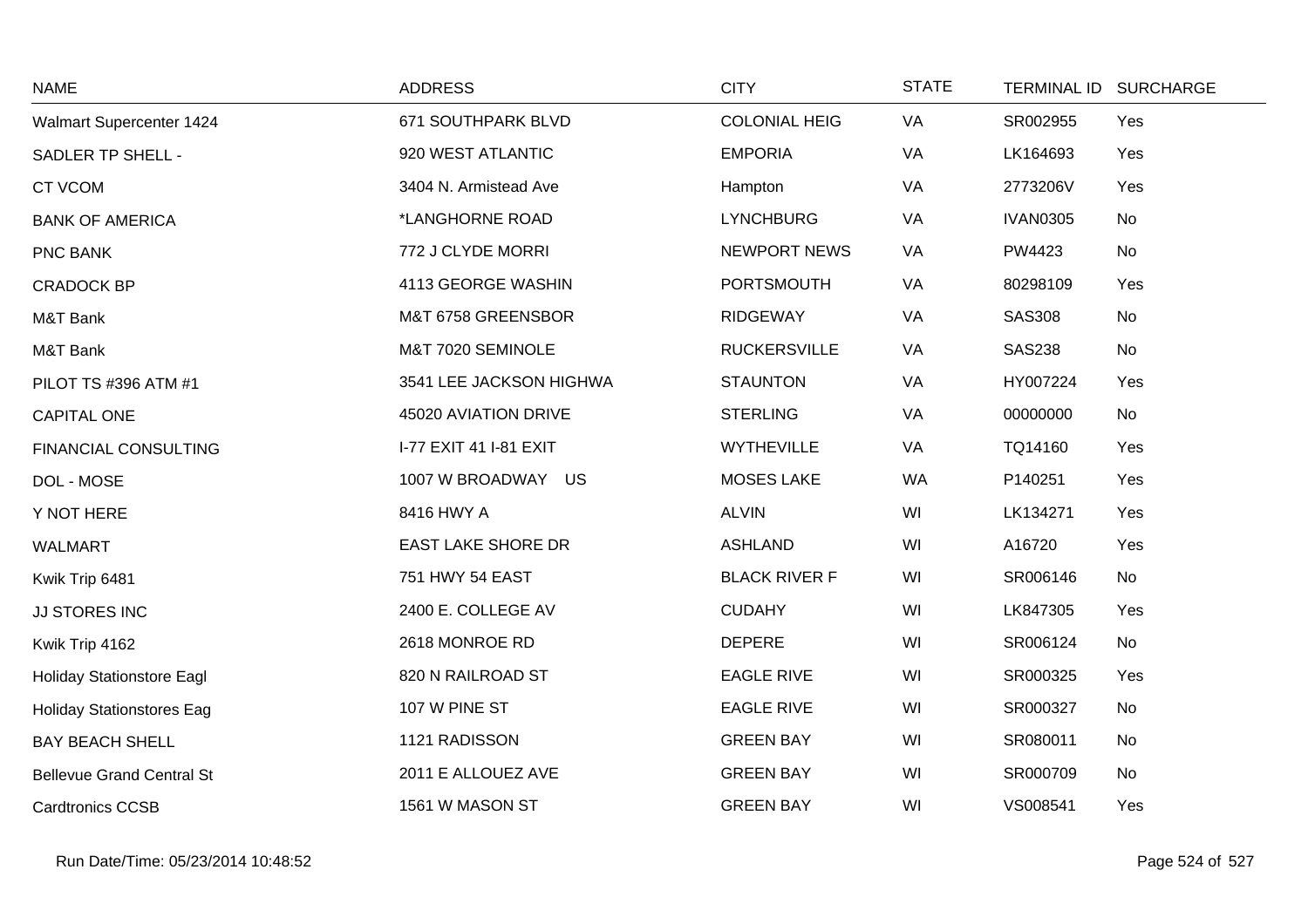| <b>NAME</b>               | <b>ADDRESS</b>          | <b>CITY</b>       | <b>STATE</b> | <b>TERMINAL ID</b> | <b>SURCHARGE</b> |
|---------------------------|-------------------------|-------------------|--------------|--------------------|------------------|
| Kwik Trip 8271            | 935 LOMBARDI AVENUE     | <b>GREEN BAY</b>  | WI           | SR006440           | No               |
| <b>Lineville Shell</b>    | 1575 LINEVILLE RD       | <b>GREEN BAY</b>  | WI           | SR008296           | No               |
| <b>WALMART</b>            | 2440 WEST MASON ST      | <b>GREEN BAY</b>  | WI           | A14530             | Yes              |
| WOODMANS FOOD MARKET      | 2400 DOUSMAN ST         | <b>GREEN BAY</b>  | WI           | CI011391           | No               |
| Wells Fargo Ban           | 60TH&LAYTON(S VE        | <b>GREENFIELD</b> | WI           | 9972O              | Yes              |
| <b>ALBERT CONSTANTIN</b>  | 109 SILVER              | <b>HURLEY</b>     | WI           | SR019911           | Yes              |
| ASSOCIATED BAN            | 310 SILVER ST           | <b>HURLEY</b>     | WI           | XK0301             | <b>No</b>        |
| <b>Cardtronics CCSM</b>   | 501 HWY 51              | <b>HURLEY</b>     | WI           | LK184047           | Yes              |
| <b>Cardtronics CCSM</b>   | 510 2ND AVE N           | <b>HURLEY</b>     | WI           | LK640544           | Yes              |
| Krist Oil 060             | 200 SILVER STREET       | <b>HURLEY</b>     | WI           | SR008177           | Yes              |
| SUPER ONE                 | 1009 HOLIDAY LANE       | <b>HURLEY</b>     | WI           | 82247519           | Yes              |
| <b>CHASE</b>              | 18 N ARCH ST            | <b>JANESVILLE</b> | WI           | WI5104             | <b>No</b>        |
| Kwik Trip 6471            | 2518 W COURT ST         | <b>JANESVILLE</b> | WI           | SR006580           | <b>No</b>        |
| Kwik Trip 6472            | 2518 W COURT ST         | <b>JANESVILLE</b> | WI           | SR006729           | No               |
| <b>CONDON OIL</b>         | <b>84 E PARK AVENUE</b> | KIEL              | WI           | SR084011           | Yes              |
| ANGELIS FUEL XPRESS       | 2297 ROOSEVELT          | <b>MARINETTE</b>  | WI           | CI009784           | Yes              |
| <b>FIRSTMERIT</b>         | 2201 Roosevelt Rd       | <b>MARINETTE</b>  | WI           | 00007911           | <b>No</b>        |
| <b>MARINETTE SHELL</b>    | W1390 OLD PESTIGO ROAD  | <b>MARINETTE</b>  | WI           | SR050211           | Yes              |
| Seguins BP                | 1240 MARINETTE AVENUE   | <b>MARINETTE</b>  | WI           | SR004513           | Yes              |
| Team Schierl Marinette 68 | 1703 SHORE DR           | <b>MARINETTE</b>  | WI           | SR001261           | Yes              |
| <b>WALMART</b>            | 2700 ROOSEVELT RD       | <b>MARINETTE</b>  | WI           | A25450             | Yes              |
| Wells Fargo Ban           | <b>CURRY-FOODS</b>      | <b>MARINETTE</b>  | WI           | 5707A              | Yes              |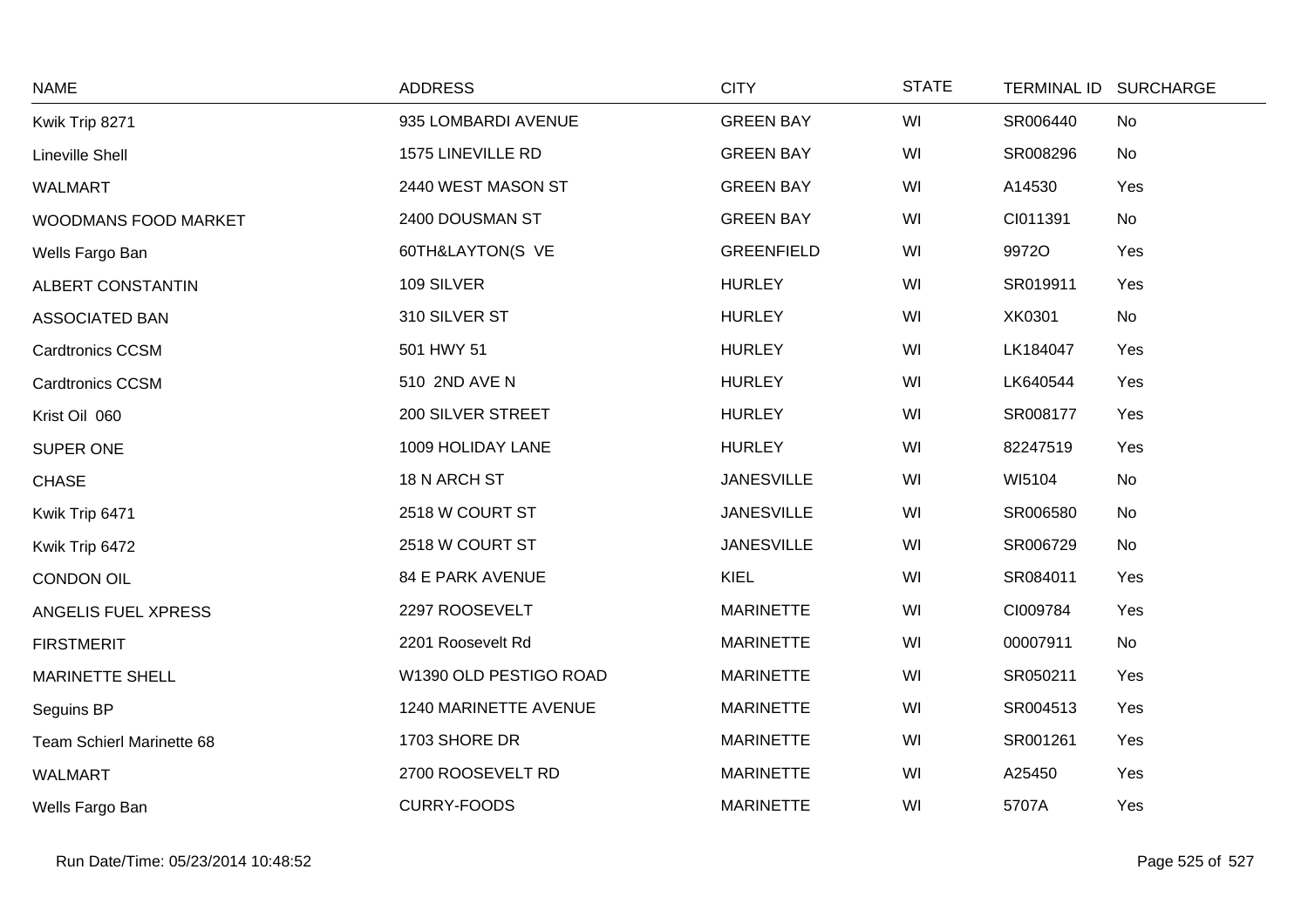| <b>NAME</b>                | <b>ADDRESS</b>         | <b>CITY</b>        | <b>STATE</b> |          | TERMINAL ID SURCHARGE |
|----------------------------|------------------------|--------------------|--------------|----------|-----------------------|
| ANGELI FOODS               | 1401 8TH AVE           | <b>MENOMONIE</b>   | WI           | CI017096 | Yes                   |
| <b>Cardtronics CCSB</b>    | 6330 76TH ST           | <b>MILWAUKEE</b>   | WI           | VS008766 | Yes                   |
| <b>FRIENDLY S</b>          | 109 E BURLEIGH ST US   | <b>MILWAUKEE</b>   | WI           | EF000852 | Yes                   |
| <b>GALST FOOD</b>          | 1622 WEST NORTH AVEUS  | <b>MILWAUKEE</b>   | WI           | P84923   | Yes                   |
| <b>GUNNY PETR</b>          | 2306 W. FOND DU LACUS  | <b>MILWAUKEE</b>   | WI           | P58293   | Yes                   |
| KEEFE & 3R                 | 301 KEEFE AVE. US      | <b>MILWAUKEE</b>   | WI           | M217422  | Yes                   |
| LOCUST GAS AND FOOD        | 1432 W LOCUST ST       | <b>MILWAUKEE</b>   | WI           | CI019457 | Yes                   |
| North Ave BP               | 2242 N 12TH ST         | <b>MILWAUKEE</b>   | WI           | SR005961 | Yes                   |
| SINGH GAS-                 | 1545 W HOPKINS ST US   | <b>MILWAUKEE</b>   | WI           | P218839  | Yes                   |
| T & J GROC                 | 3000 N. TEUTONIA AVUS  | <b>MILWAUKEE</b>   | WI           | M217428  | Yes                   |
| Walmart Supercenter 2510   | 8760 NORTHRIDGE WAY    | <b>MINOCQUA</b>    | WI           | SR009637 | Yes                   |
| RAJA MART                  | 201 E SHERMAN          | <b>MUSKEGON</b>    | WI           | 83801121 | Yes                   |
| <b>DAYS INN</b>            | 1840 N SIXTH ST US     | Milwaukee          | WI           | TX010813 | Yes                   |
| <b>WALMART</b>             | 1155 WINNECONNE AV     | <b>NEENAH</b>      | WI           | A29860   | Yes                   |
| <b>ROAD TRIP BAYLAND 4</b> | 3987 ALGOMA RD         | <b>NEW FRANKEN</b> | WI           | SR001163 | No                    |
| <b>PNCBANK</b>             | 9535 S. 13TH ST.       | <b>OAK CREEK</b>   | WI           | PI3334   | No                    |
| SUPER ONE                  | 1347 4TH AVE SOUTH     | <b>PARK FALLS</b>  | WI           | 82247518 | Yes                   |
| Hodag BP                   | 2141 LINCOLN ST        | <b>RHINELANDER</b> | WI           | SR003176 | No                    |
| <b>WALMART</b>             | 2121 LINCOLN ST        | <b>RHINELANDER</b> | WI           | A19310   | Yes                   |
| Kwik Trip 620              | 1241 EAST GREEN BAY ST | <b>SHAWANO</b>     | WI           | SR006143 | No                    |
| QMart 200                  | 1006 GEELE AVE         | SHEBOYGAN          | WI           | SR008045 | Yes                   |
| <b>ICO CENTRAL</b>         | 2704 N. 21ST ST.       | <b>SUPERIOR</b>    | WI           | LK911982 | Yes                   |